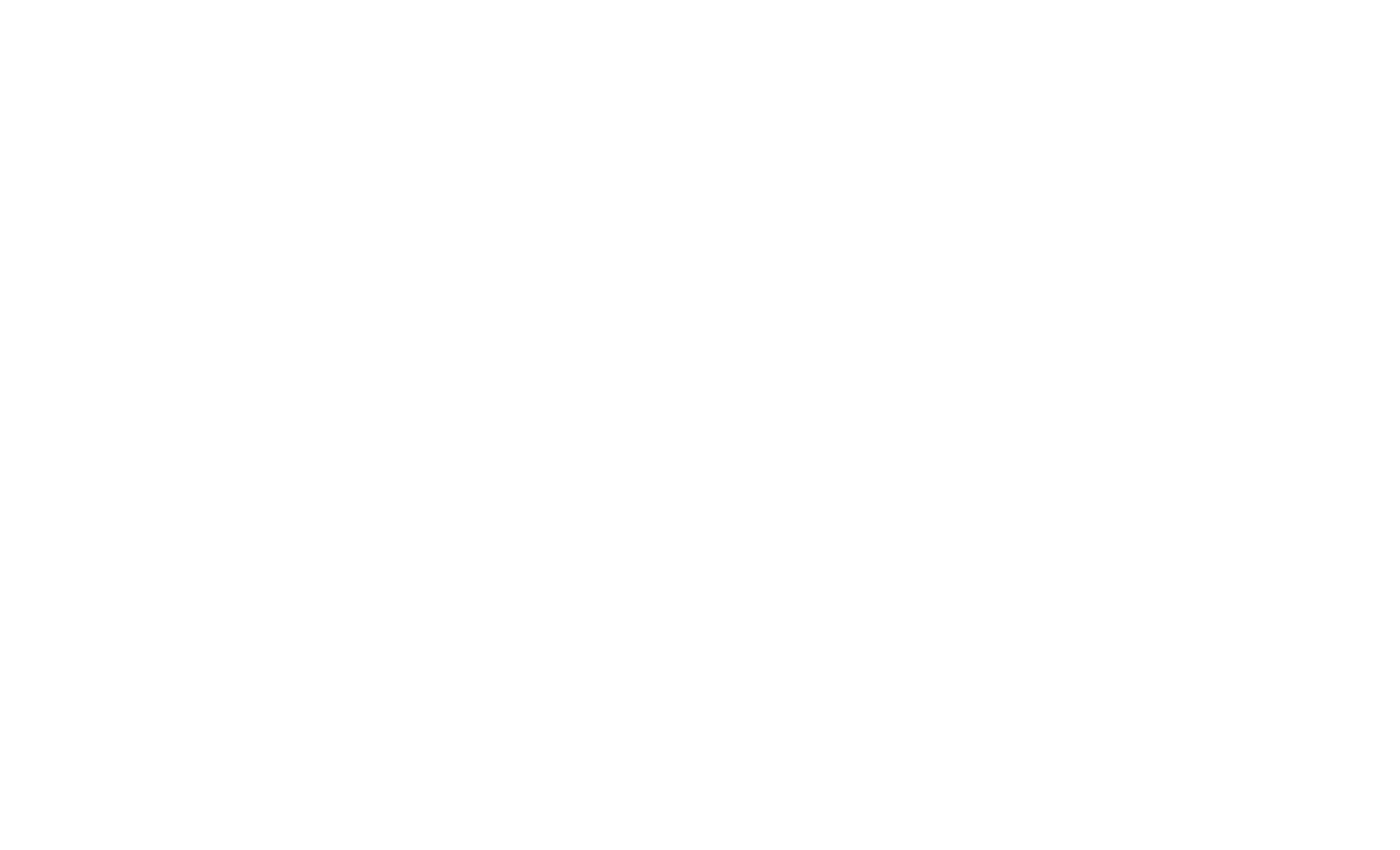| STATE OF NEW YORK<br>COUNTY - Herkimer<br>- Frankfort<br>TOWN<br>VILLAGE - Frankfort<br>$-212601$<br>SWIS | 2 0 1 5                                                                                                     | <b>VILLAGE</b>  | TAX ROLL<br>TAXABLE SECTION OF THE ROLL - 1<br>OWNERS NAME SEQUENCE<br>UNIFORM PERCENT OF VALUE IS 070.00 | VALUATION DATE-JAN 01, 2014<br>TAXABLE STATUS DATE-MAR 01, 2014  | PAGE                               |
|-----------------------------------------------------------------------------------------------------------|-------------------------------------------------------------------------------------------------------------|-----------------|-----------------------------------------------------------------------------------------------------------|------------------------------------------------------------------|------------------------------------|
| TAX MAP PARCEL NUMBER                                                                                     | PROPERTY LOCATION & CLASS ASSESSMENT EXEMPTION CODE----------------VILLAGE------                            |                 |                                                                                                           |                                                                  |                                    |
| CURRENT OWNERS NAME<br>CURRENT OWNERS ADDRESS<br>*********************                                    | SCHOOL DISTRICT<br>PARCEL SIZE/GRID COORD                                                                   | LAND<br>TOTAL   | TAX DESCRIPTION<br>SPECIAL DISTRICTS                                                                      | TAXABLE VALUE<br>***************** 112.74-2-53 ***************** | TAX AMOUNT                         |
|                                                                                                           | 242 Mann St                                                                                                 |                 |                                                                                                           | ACCT 186074                                                      | BILL<br>1                          |
| $112.74 - 2 - 53$<br>242 Mann Street LLC<br>105 N Prospect St<br>Herkimer, NY 13350                       | 220 2 Family Res<br>Frankfort-Schuy 212602<br>S 242<br>R2 61X74<br>E Main St                                | 5,000<br>62,200 | Village Tax                                                                                               | 62,200                                                           | 1,041.33                           |
| PRIOR OWNER ON 3/01/2014<br>Property Development, LLC                                                     | 61.00 DPTH<br>FRNT<br>71.00<br>EAST-0340417 NRTH-1531411<br>DEED BOOK 1532<br>PG-573                        |                 |                                                                                                           |                                                                  |                                    |
|                                                                                                           | FULL MARKET VALUE                                                                                           | 88,857          |                                                                                                           |                                                                  |                                    |
|                                                                                                           |                                                                                                             |                 | TOTAL TAX ---                                                                                             | DATE #1                                                          | $1,041.33**$<br>06/30/15           |
|                                                                                                           |                                                                                                             |                 |                                                                                                           | AMT DUE                                                          | 1,041.33                           |
|                                                                                                           | 109 E Main St                                                                                               |                 |                                                                                                           | ACCT 012003960                                                   | BILL<br>-2                         |
| $112.65 - 3 - 49$<br>Accattato James                                                                      | 311 Res vac land<br>Frankfort-Schuy 212602                                                                  | 2,300           | Village Tax                                                                                               | 2,300                                                            | 38.51                              |
| Accattato Patricia<br>122 Grandview Dr                                                                    | N 109<br>V19                                                                                                | 2,300           |                                                                                                           |                                                                  |                                    |
| PO Box 71<br>Frankfort, NY 13340                                                                          | E Main St<br>33.00 DPTH 147.00<br>FRNT<br>EAST-0339560 NRTH-1532852<br>DEED BOOK 1168<br>PG-879             |                 |                                                                                                           |                                                                  |                                    |
|                                                                                                           | FULL MARKET VALUE                                                                                           | 3,286           |                                                                                                           |                                                                  |                                    |
|                                                                                                           |                                                                                                             |                 | TOTAL TAX ---                                                                                             | DATE #1<br>AMT DUE                                               | 38.51**<br>06/30/15<br>38.51       |
|                                                                                                           |                                                                                                             |                 |                                                                                                           |                                                                  |                                    |
|                                                                                                           | 107 E Main St                                                                                               |                 |                                                                                                           | ACCT 012011910                                                   | <b>BILL</b><br>3                   |
| $112.65 - 3 - 50$<br>Accattato James<br>Accattato Patricia<br>PO Box 71<br>Frankfort, NY 13340            | 481 Att row bldg<br>Frankfort-Schuy 212602<br>N 107<br>Com 33X160<br>E Main St<br>33.00 DPTH 185.00<br>FRNT | 5,500<br>68,800 | Village Tax                                                                                               | 68,800                                                           | 1,151.82                           |
|                                                                                                           | EAST-0339560 NRTH-1532895<br>DEED BOOK 877<br>$PG-632$                                                      |                 |                                                                                                           |                                                                  |                                    |
|                                                                                                           | FULL MARKET VALUE                                                                                           | 98,286          | TOTAL TAX ---                                                                                             | DATE #1<br>AMT DUE                                               | 1,151.82**<br>06/30/15<br>1,151.82 |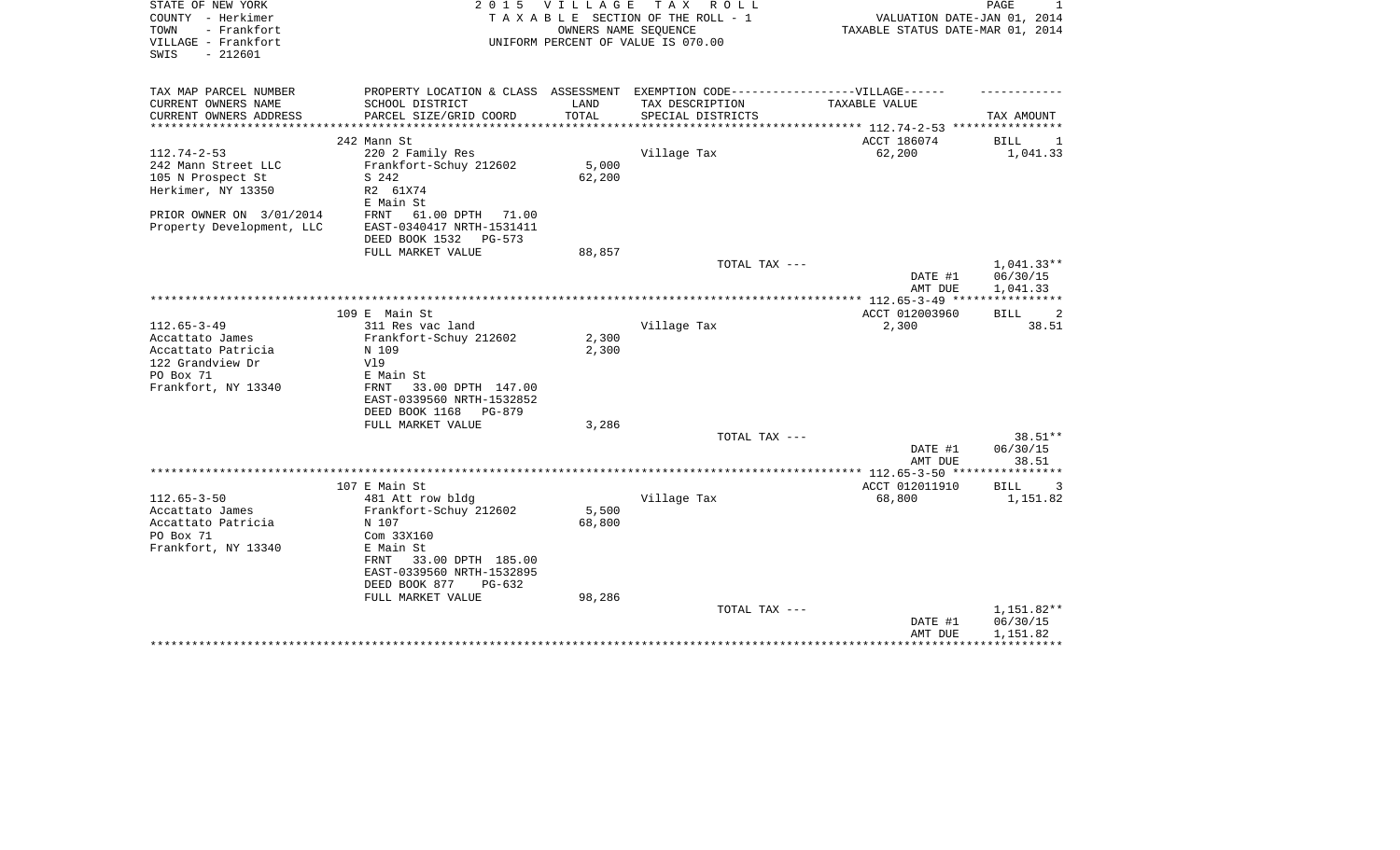| STATE OF NEW YORK<br>COUNTY - Herkimer<br>TOWN<br>- Frankfort<br>VILLAGE - Frankfort<br>$-212601$<br>SWIS | 2 0 1 5                                                 | V I L L A G E | T A X<br>R O L L<br>T A X A B L E SECTION OF THE ROLL - 1<br>OWNERS NAME SEOUENCE<br>UNIFORM PERCENT OF VALUE IS 070.00 | VALUATION DATE-JAN 01, 2014<br>TAXABLE STATUS DATE-MAR 01, 2014 | 2<br>PAGE                  |
|-----------------------------------------------------------------------------------------------------------|---------------------------------------------------------|---------------|-------------------------------------------------------------------------------------------------------------------------|-----------------------------------------------------------------|----------------------------|
| TAX MAP PARCEL NUMBER<br>CURRENT OWNERS NAME                                                              | PROPERTY LOCATION & CLASS ASSESSMENT<br>SCHOOL DISTRICT | LAND          | TAX DESCRIPTION                                                                                                         | EXEMPTION CODE------------------VILLAGE------<br>TAXABLE VALUE  |                            |
| CURRENT OWNERS ADDRESS                                                                                    | PARCEL SIZE/GRID COORD                                  | TOTAL         | SPECIAL DISTRICTS                                                                                                       |                                                                 | TAX AMOUNT                 |
| **********************                                                                                    |                                                         |               |                                                                                                                         |                                                                 |                            |
|                                                                                                           | 128 Grandview Ave                                       |               |                                                                                                                         | ACCT 163273                                                     | <b>BILL</b><br>4           |
| $112.65 - 2 - 6.3$                                                                                        | 210 1 Family Res                                        |               | Village Tax                                                                                                             | 147,200                                                         | 2,464.37                   |
| Accattato James D                                                                                         | Frankfort-Schuy 212602                                  | 14,200        |                                                                                                                         |                                                                 |                            |
| Accattato Patricia S                                                                                      | W Merge W/112.65-2-6.1                                  | 147,200       |                                                                                                                         |                                                                 |                            |
| 128 Grandview Ave<br>Frankfort, NY 13340                                                                  | R1 & Pool<br>Grandview Ave                              |               |                                                                                                                         |                                                                 |                            |
|                                                                                                           | FRNT<br>96.00 DPTH 270.00                               |               |                                                                                                                         |                                                                 |                            |
|                                                                                                           | ACRES<br>0.29                                           |               |                                                                                                                         |                                                                 |                            |
|                                                                                                           | EAST-0337410 NRTH-1532812                               |               |                                                                                                                         |                                                                 |                            |
|                                                                                                           | DEED BOOK 1386<br><b>PG-885</b>                         |               |                                                                                                                         |                                                                 |                            |
|                                                                                                           | FULL MARKET VALUE                                       | 210,286       |                                                                                                                         |                                                                 |                            |
|                                                                                                           |                                                         |               | TOTAL TAX ---                                                                                                           |                                                                 | $2,464.37**$               |
|                                                                                                           |                                                         |               |                                                                                                                         | DATE #1<br>AMT DUE                                              | 06/30/15<br>2,464.37       |
|                                                                                                           |                                                         |               |                                                                                                                         | ************** 112.65-2-6.4 ****************                    |                            |
|                                                                                                           | 122 Grandview Ave                                       |               |                                                                                                                         | ACCT 163272                                                     | <b>BILL</b><br>5           |
| $112.65 - 2 - 6.4$                                                                                        | 210 1 Family Res                                        |               | Village Tax                                                                                                             | 127,200                                                         | 2,129.54                   |
| Accattato James D                                                                                         | Frankfort-Schuy 212602                                  | 15,100        |                                                                                                                         |                                                                 |                            |
| Accattato Patricia S                                                                                      | W Merge W/112.65-2-6.1                                  | 127,200       |                                                                                                                         |                                                                 |                            |
| 122 Grandview Ave                                                                                         | R1 & Pool                                               |               |                                                                                                                         |                                                                 |                            |
| Frankfort, NY 13340                                                                                       | Grandview Ave                                           |               |                                                                                                                         |                                                                 |                            |
|                                                                                                           | FRNT 112.00 DPTH 131.00<br>EAST-0337496 NRTH-1532907    |               |                                                                                                                         |                                                                 |                            |
|                                                                                                           | DEED BOOK 1386<br>PG-882                                |               |                                                                                                                         |                                                                 |                            |
|                                                                                                           | FULL MARKET VALUE                                       | 181,714       |                                                                                                                         |                                                                 |                            |
|                                                                                                           |                                                         |               | TOTAL TAX ---                                                                                                           |                                                                 | $2,129.54**$               |
|                                                                                                           |                                                         |               |                                                                                                                         | DATE #1                                                         | 06/30/15                   |
|                                                                                                           |                                                         |               |                                                                                                                         | AMT DUE                                                         | 2,129.54                   |
|                                                                                                           |                                                         |               |                                                                                                                         |                                                                 | ***********                |
| $112.74 - 3 - 19$                                                                                         | 103 Erie St<br>210 1 Family Res                         |               | Village Tax                                                                                                             | ACCT 012022110<br>58,800                                        | <b>BILL</b><br>6<br>984.41 |
| Aceto Barbara A                                                                                           | Frankfort-Schuy 212602                                  | 6,000         |                                                                                                                         |                                                                 |                            |
| 103 Erie St                                                                                               | E 103                                                   | 58,800        |                                                                                                                         |                                                                 |                            |
| Frankfort, NY 13340                                                                                       | R1 50X125                                               |               |                                                                                                                         |                                                                 |                            |
|                                                                                                           | Erie St                                                 |               |                                                                                                                         |                                                                 |                            |
|                                                                                                           | 50.00 DPTH 125.00<br>FRNT                               |               |                                                                                                                         |                                                                 |                            |
|                                                                                                           | EAST-0340785 NRTH-1530835                               |               |                                                                                                                         |                                                                 |                            |
|                                                                                                           | DEED BOOK 852<br>PG-386                                 |               |                                                                                                                         |                                                                 |                            |
|                                                                                                           | FULL MARKET VALUE                                       | 84,000        | TOTAL TAX ---                                                                                                           |                                                                 | 984.41**                   |
|                                                                                                           |                                                         |               |                                                                                                                         | DATE #1                                                         | 06/30/15                   |
|                                                                                                           |                                                         |               |                                                                                                                         | AMT DUE                                                         | 984.41                     |
|                                                                                                           |                                                         |               |                                                                                                                         |                                                                 |                            |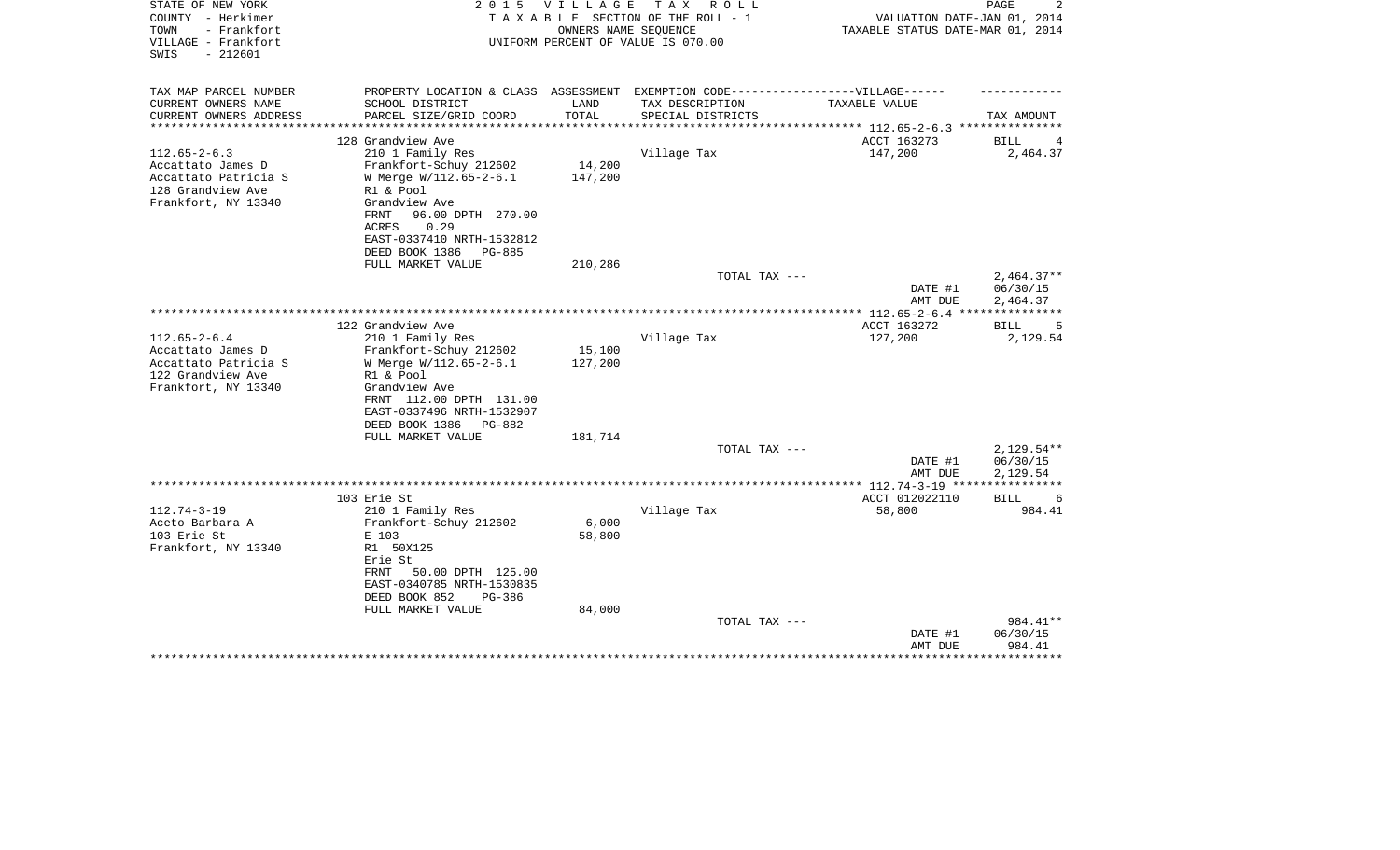| STATE OF NEW YORK<br>COUNTY - Herkimer<br>TOWN<br>- Frankfort<br>VILLAGE - Frankfort<br>$-212601$<br>SWIS | 2 0 1 5<br>TAXABLE                                                                                                                                                                                 | <b>VILLAGE</b>              | T A X<br>R O L L<br>SECTION OF THE ROLL - 1<br>OWNERS NAME SEQUENCE<br>UNIFORM PERCENT OF VALUE IS 070.00 | VALUATION DATE-JAN 01, 2014<br>TAXABLE STATUS DATE-MAR 01, 2014 | PAGE                                 |
|-----------------------------------------------------------------------------------------------------------|----------------------------------------------------------------------------------------------------------------------------------------------------------------------------------------------------|-----------------------------|-----------------------------------------------------------------------------------------------------------|-----------------------------------------------------------------|--------------------------------------|
| TAX MAP PARCEL NUMBER<br>CURRENT OWNERS NAME<br>CURRENT OWNERS ADDRESS<br>***************                 | PROPERTY LOCATION & CLASS ASSESSMENT EXEMPTION CODE-----------------VILLAGE------<br>SCHOOL DISTRICT<br>PARCEL SIZE/GRID COORD<br>**************************                                       | LAND<br>TOTAL               | TAX DESCRIPTION<br>SPECIAL DISTRICTS                                                                      | TAXABLE VALUE<br>**************** 112.74-2-15 *************     | TAX AMOUNT                           |
|                                                                                                           | 116 Frankfort St                                                                                                                                                                                   |                             |                                                                                                           | ACCT 180128                                                     | BILL<br>7                            |
| $112.74 - 2 - 15$<br>Acquaviva Anthony J<br>Grant Claudia M<br>116 Frankfort St<br>Frankfort, NY 13340    | 210 1 Family Res<br>Frankfort-Schuy 212602<br>W 116-118<br>R1<br>Frankfort St<br>25.00 DPTH<br>FRNT<br>81.20<br>EAST-0339675 NRTH-1532014<br>DEED BOOK 1495<br><b>PG-737</b>                       | 3,700<br>48,500             | Village Tax                                                                                               | 48,500                                                          | 811.97                               |
|                                                                                                           | FULL MARKET VALUE                                                                                                                                                                                  | 69,286                      | TOTAL TAX ---                                                                                             |                                                                 | 811.97**                             |
|                                                                                                           |                                                                                                                                                                                                    |                             |                                                                                                           | DATE #1<br>AMT DUE                                              | 06/30/15<br>811.97                   |
|                                                                                                           |                                                                                                                                                                                                    |                             |                                                                                                           |                                                                 | *****************                    |
| $112.66 - 1 - 6$<br>Adams Marnie L<br>305 Railroad St<br>Frankfort, NY 13340                              | 305 Railroad St<br>210 1 Family Res<br>Frankfort-Schuy 212602<br>W 305<br>85x280<br>Railroad St<br>85.00 DPTH 280.00<br>FRNT<br>EAST-0340234 NRTH-1533241<br>DEED BOOK 1497 PG-399                 | 9,000<br>43,200             | Village Tax                                                                                               | ACCT 180394<br>43,200                                           | <b>BILL</b><br>8<br>723.24           |
|                                                                                                           | FULL MARKET VALUE                                                                                                                                                                                  | 61,714                      | TOTAL TAX ---                                                                                             |                                                                 | 723.24**                             |
|                                                                                                           |                                                                                                                                                                                                    |                             |                                                                                                           | DATE #1<br>AMT DUE                                              | 06/30/15<br>723.24                   |
|                                                                                                           |                                                                                                                                                                                                    |                             |                                                                                                           | ************* 112.81-3-16 ***********                           |                                      |
| $112.81 - 3 - 16$<br>Adams Richard D Jr<br>Adams Kristen M<br>324 Fourth Ave<br>Frankfort, NY 13340       | 324 Fourth Ave<br>210 1 Family Res<br>Frankfort-Schuy 212602<br>S 324<br>V19<br>Fourth Ave<br>FRNT 100.00 DPTH 150.00<br>EAST-0339667 NRTH-1529562<br>DEED BOOK 870<br>$PG-5$<br>FULL MARKET VALUE | 12,000<br>95,000<br>135,714 | VET COM CT 41131<br>Village Tax                                                                           | ACCT 012012390<br>10,266<br>84,734                              | <b>BILL</b><br>-9<br>1,418.59        |
|                                                                                                           |                                                                                                                                                                                                    |                             | TOTAL TAX ---                                                                                             | DATE #1<br>AMT DUE                                              | $1,418.59**$<br>06/30/15<br>1,418.59 |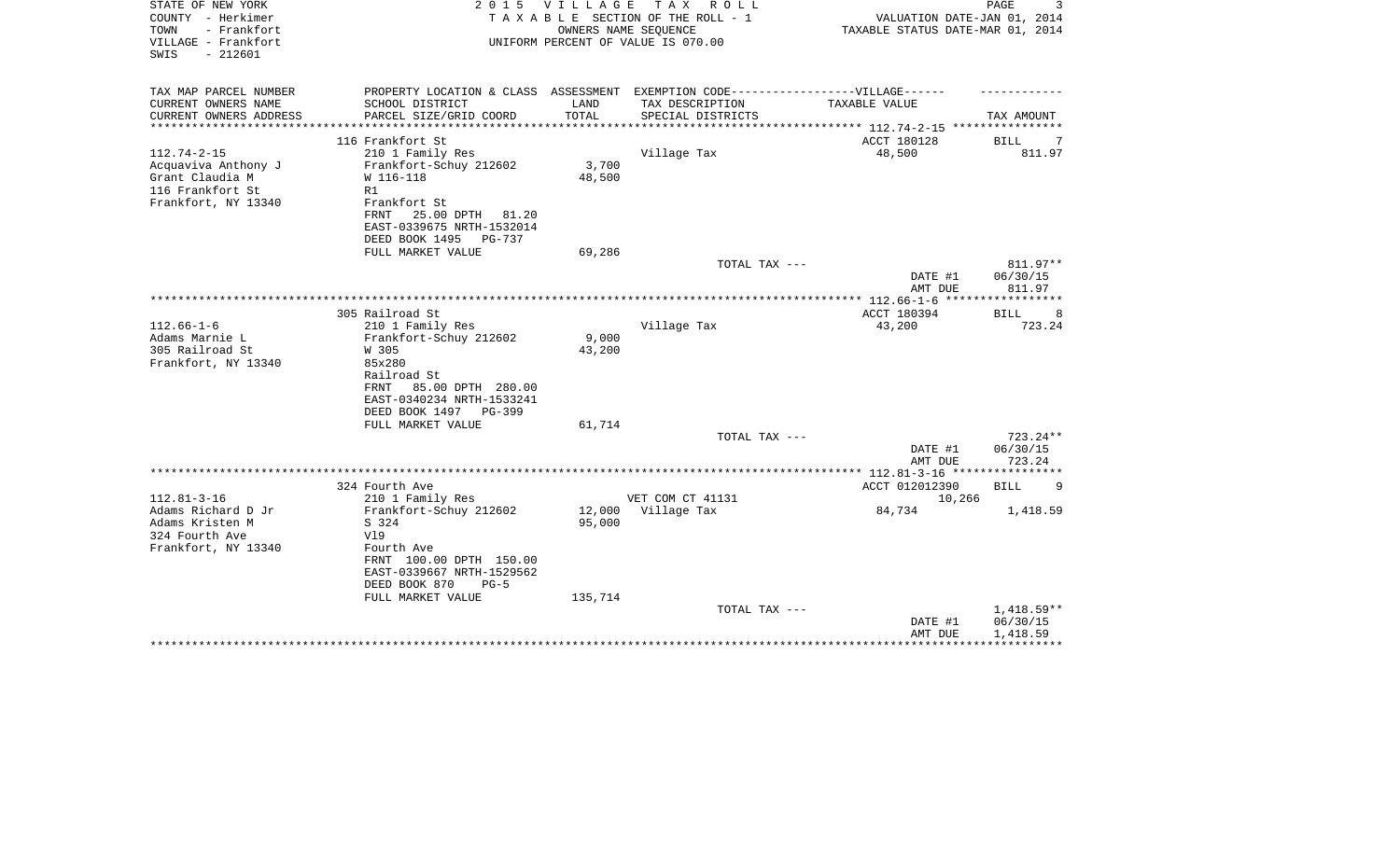| STATE OF NEW YORK<br>COUNTY - Herkimer<br>- Frankfort<br>TOWN<br>VILLAGE - Frankfort<br>SWIS<br>$-212601$ | 2 0 1 5                                   | <b>VILLAGE</b> | TAX ROLL<br>TAXABLE SECTION OF THE ROLL - 1<br>OWNERS NAME SEQUENCE<br>UNIFORM PERCENT OF VALUE IS 070.00 | VALUATION DATE-JAN 01, 2014<br>TAXABLE STATUS DATE-MAR 01, 2014        | PAGE                     |
|-----------------------------------------------------------------------------------------------------------|-------------------------------------------|----------------|-----------------------------------------------------------------------------------------------------------|------------------------------------------------------------------------|--------------------------|
| TAX MAP PARCEL NUMBER                                                                                     | PROPERTY LOCATION & CLASS ASSESSMENT      |                | EXEMPTION CODE------------------VILLAGE------                                                             |                                                                        |                          |
| CURRENT OWNERS NAME<br>CURRENT OWNERS ADDRESS<br>**********************                                   | SCHOOL DISTRICT<br>PARCEL SIZE/GRID COORD | LAND<br>TOTAL  | TAX DESCRIPTION<br>SPECIAL DISTRICTS                                                                      | TAXABLE VALUE                                                          | TAX AMOUNT               |
|                                                                                                           | 142 E Main St                             |                |                                                                                                           | ************************** 112.74-2-4 *****************<br>ACCT 186040 | BILL<br>10               |
| $112.74 - 2 - 4$                                                                                          | 311 Res vac land                          |                | Village Tax                                                                                               | 6,700                                                                  | 112.17                   |
| Adirondack Bank                                                                                           | Frankfort-Schuy 212602                    | 6,700          |                                                                                                           |                                                                        |                          |
| 185 Genesee St                                                                                            | S 142                                     | 6,700          |                                                                                                           |                                                                        |                          |
| Utica, NY 13501                                                                                           | V19 No Front                              |                |                                                                                                           |                                                                        |                          |
|                                                                                                           | E Main St                                 |                |                                                                                                           |                                                                        |                          |
| PRIOR OWNER ON 3/01/2014                                                                                  | 92.00 DPTH 117.00<br>FRNT                 |                |                                                                                                           |                                                                        |                          |
| Rosemyer Alex J                                                                                           | EAST-0339749 NRTH-1532196                 |                |                                                                                                           |                                                                        |                          |
|                                                                                                           | DEED BOOK 1532<br>$PG-228$                |                |                                                                                                           |                                                                        |                          |
|                                                                                                           | FULL MARKET VALUE                         | 9,571          |                                                                                                           |                                                                        |                          |
|                                                                                                           |                                           |                | TOTAL TAX ---                                                                                             |                                                                        | 112.17**                 |
|                                                                                                           |                                           |                |                                                                                                           | DATE #1                                                                | 06/30/15                 |
|                                                                                                           |                                           |                |                                                                                                           | AMT DUE                                                                | 112.17                   |
|                                                                                                           | 154 E Main St                             |                |                                                                                                           | ACCT 186040                                                            | <b>BILL</b><br>11        |
| $112.74 - 2 - 7$                                                                                          | 438 Parking lot                           |                | Village Tax                                                                                               | 4,100                                                                  | 68.64                    |
| Adirondack Bank                                                                                           | Frankfort-Schuy 212602                    | 2,500          |                                                                                                           |                                                                        |                          |
| 185 Genesee St                                                                                            | S 154                                     | 4,100          |                                                                                                           |                                                                        |                          |
| Utica, NY 13501                                                                                           | V19 33X119                                |                |                                                                                                           |                                                                        |                          |
|                                                                                                           | E Main St                                 |                |                                                                                                           |                                                                        |                          |
| PRIOR OWNER ON 3/01/2014                                                                                  | 33.00 DPTH 119.00<br>FRNT                 |                |                                                                                                           |                                                                        |                          |
| Rosemyer Alex J                                                                                           | EAST-0339819 NRTH-1532153                 |                |                                                                                                           |                                                                        |                          |
|                                                                                                           | DEED BOOK 1532<br>$PG-228$                |                |                                                                                                           |                                                                        |                          |
|                                                                                                           | FULL MARKET VALUE                         | 5,857          |                                                                                                           |                                                                        |                          |
|                                                                                                           |                                           |                | TOTAL TAX ---                                                                                             |                                                                        | 68.64**                  |
|                                                                                                           |                                           |                |                                                                                                           | DATE #1<br>AMT DUE                                                     | 06/30/15<br>68.64        |
|                                                                                                           |                                           |                |                                                                                                           | **************** 112.74-2-8 ******************                         |                          |
|                                                                                                           | 158 E Main St                             |                |                                                                                                           | ACCT 186040                                                            | <b>BILL</b><br>12        |
| $112.74 - 2 - 8$                                                                                          | 421 Restaurant                            |                | Village Tax                                                                                               | 152,100                                                                | 2,546.40                 |
| Adirondack Bank                                                                                           | Frankfort-Schuy 212602                    | 8,200          |                                                                                                           |                                                                        |                          |
| 185 Genesee St                                                                                            | S 158                                     | 152,100        |                                                                                                           |                                                                        |                          |
| Utica, NY 13501                                                                                           | Restaurant                                |                |                                                                                                           |                                                                        |                          |
|                                                                                                           | E Main St                                 |                |                                                                                                           |                                                                        |                          |
| PRIOR OWNER ON 3/01/2014                                                                                  | 80.00 DPTH 110.00<br>FRNT                 |                |                                                                                                           |                                                                        |                          |
| Rosemyer Alex J                                                                                           | EAST-0339885 NRTH-1532142                 |                |                                                                                                           |                                                                        |                          |
|                                                                                                           | DEED BOOK 1532<br>$PG-228$                |                |                                                                                                           |                                                                        |                          |
|                                                                                                           | FULL MARKET VALUE                         | 217,286        |                                                                                                           |                                                                        |                          |
|                                                                                                           |                                           |                | TOTAL TAX ---                                                                                             | DATE #1                                                                | $2,546.40**$<br>06/30/15 |
|                                                                                                           |                                           |                |                                                                                                           | AMT DUE                                                                | 2,546.40                 |
|                                                                                                           |                                           |                |                                                                                                           |                                                                        |                          |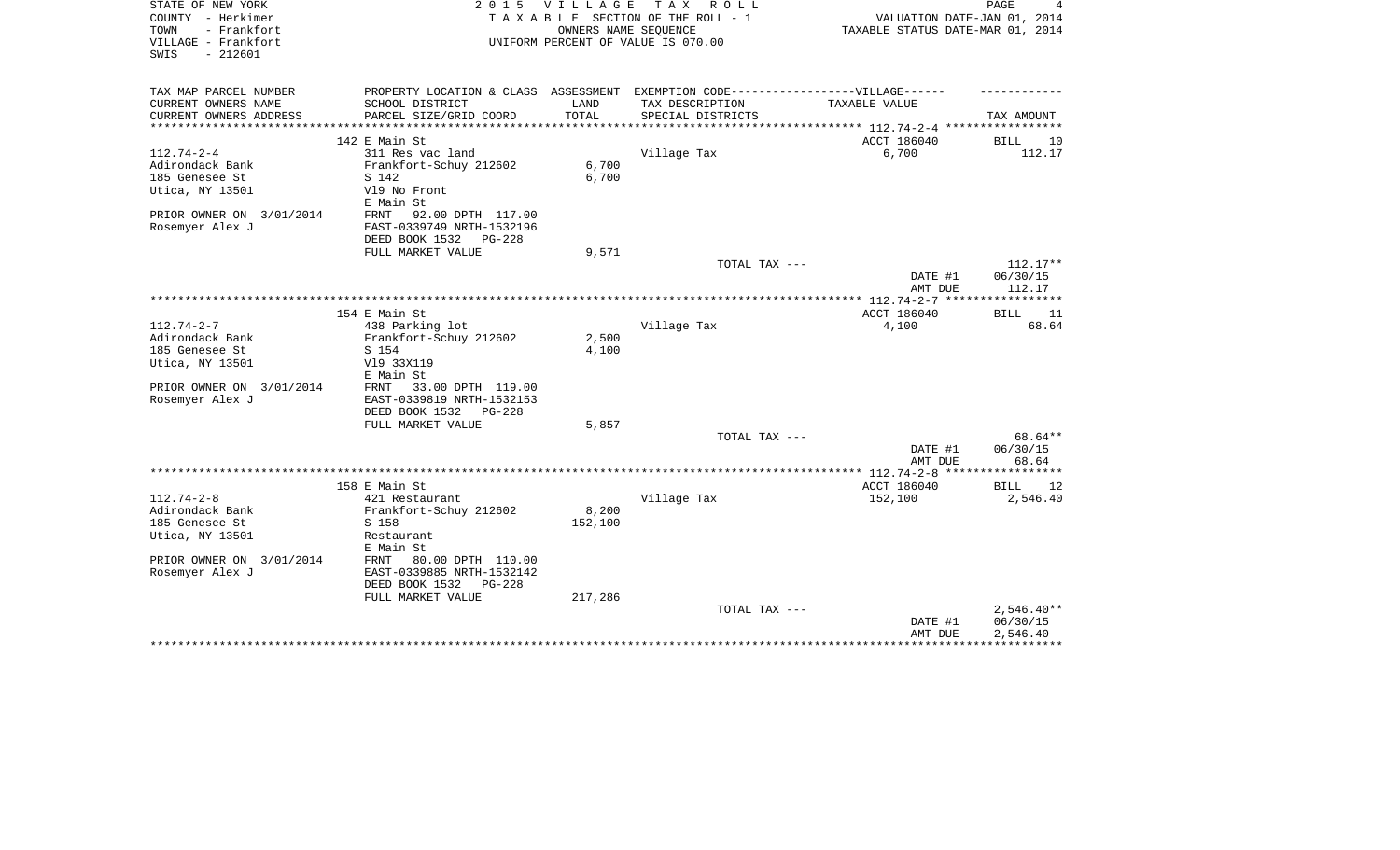| STATE OF NEW YORK<br>COUNTY - Herkimer<br>TOWN<br>- Frankfort<br>VILLAGE - Frankfort<br>$-212601$<br>SWIS | 2 0 1 5                                                                                                                                                                          | V I L L A G E<br>OWNERS NAME SEOUENCE  | T A X<br>R O L L<br>TAXABLE SECTION OF THE ROLL - 1<br>UNIFORM PERCENT OF VALUE IS 070.00 | VALUATION DATE-JAN 01, 2014<br>TAXABLE STATUS DATE-MAR 01, 2014 | PAGE                               |
|-----------------------------------------------------------------------------------------------------------|----------------------------------------------------------------------------------------------------------------------------------------------------------------------------------|----------------------------------------|-------------------------------------------------------------------------------------------|-----------------------------------------------------------------|------------------------------------|
| TAX MAP PARCEL NUMBER                                                                                     | PROPERTY LOCATION & CLASS ASSESSMENT EXEMPTION CODE-----------------VILLAGE------                                                                                                |                                        |                                                                                           |                                                                 |                                    |
| CURRENT OWNERS NAME<br>CURRENT OWNERS ADDRESS                                                             | SCHOOL DISTRICT<br>PARCEL SIZE/GRID COORD                                                                                                                                        | LAND<br>TOTAL<br>* * * * * * * * * * * | TAX DESCRIPTION<br>SPECIAL DISTRICTS                                                      | TAXABLE VALUE<br>***************** 112.82-2-8 *****             | TAX AMOUNT                         |
|                                                                                                           | 314 Second Ave                                                                                                                                                                   |                                        |                                                                                           | ACCT 012026580                                                  | <b>BILL</b><br>13                  |
| $112.82 - 2 - 8$<br>Adsit Robert H<br>Adsit Kandy B<br>314 Second Ave<br>Frankfort, NY 13340              | 210 1 Family Res<br>Frankfort-Schuy 212602<br>S 314<br>R1 50X150<br>Second Ave<br>FRNT<br>50.00 DPTH 150.00                                                                      | 10,800<br>63,900                       | Village Tax                                                                               | 63,900                                                          | 1,069.79                           |
|                                                                                                           | EAST-0340056 NRTH-1530210<br>DEED BOOK 890<br>PG-276                                                                                                                             |                                        |                                                                                           |                                                                 |                                    |
|                                                                                                           | FULL MARKET VALUE                                                                                                                                                                | 91,286                                 |                                                                                           |                                                                 |                                    |
|                                                                                                           |                                                                                                                                                                                  |                                        | TOTAL TAX ---                                                                             | DATE #1<br>AMT DUE                                              | 1,069.79**<br>06/30/15<br>1,069.79 |
|                                                                                                           |                                                                                                                                                                                  |                                        |                                                                                           | ************* 112.82-2-34 **********                            |                                    |
|                                                                                                           | 303 Palmer St                                                                                                                                                                    |                                        |                                                                                           | ACCT 012000630                                                  | BILL<br>14                         |
| $112.82 - 2 - 34$                                                                                         | 210 1 Family Res                                                                                                                                                                 |                                        | VET COM CT 41131                                                                          | 10,266                                                          |                                    |
| Aiello Anthony J Lf Est<br>Carmelita L. Aiello<br>303 Palmer St<br>Frankfort, NY 13340                    | Frankfort-Schuy 212602<br>E 303<br>R1 50X150<br>Palmer St<br>50.00 DPTH 150.00<br>FRNT<br>EAST-0339788 NRTH-1530371<br>DEED BOOK 932<br><b>PG-168</b><br>FULL MARKET VALUE       | 10,800<br>50,400<br>72,000             | Village Tax                                                                               | 40,134                                                          | 671.91                             |
|                                                                                                           |                                                                                                                                                                                  |                                        | TOTAL TAX ---                                                                             |                                                                 | $671.91**$                         |
|                                                                                                           |                                                                                                                                                                                  |                                        |                                                                                           | DATE #1<br>AMT DUE                                              | 06/30/15<br>671.91                 |
|                                                                                                           |                                                                                                                                                                                  |                                        |                                                                                           |                                                                 |                                    |
| $112.82 - 2 - 14$<br>Aiello David M<br>Aiello Dorrie M<br>326 Second Ave<br>Frankfort, NY 13340           | 326 Second Ave<br>210 1 Family Res<br>Frankfort-Schuy 212602<br>S 326<br>R1 50X150<br>Second Ave<br>FRNT<br>50.00 DPTH 150.00<br>932<br><b>BANK</b><br>EAST-0340251 NRTH-1529978 | 10,800<br>53,300                       | Village Tax                                                                               | ACCT 012013980<br>53,300                                        | 15<br>BILL<br>892.33               |
|                                                                                                           | DEED BOOK 697<br>$PG-687$                                                                                                                                                        |                                        |                                                                                           |                                                                 |                                    |
|                                                                                                           | FULL MARKET VALUE                                                                                                                                                                | 76,143                                 | TOTAL TAX ---                                                                             |                                                                 | 892.33**                           |
|                                                                                                           |                                                                                                                                                                                  |                                        |                                                                                           | DATE #1<br>AMT DUE                                              | 06/30/15<br>892.33                 |
|                                                                                                           |                                                                                                                                                                                  |                                        |                                                                                           |                                                                 |                                    |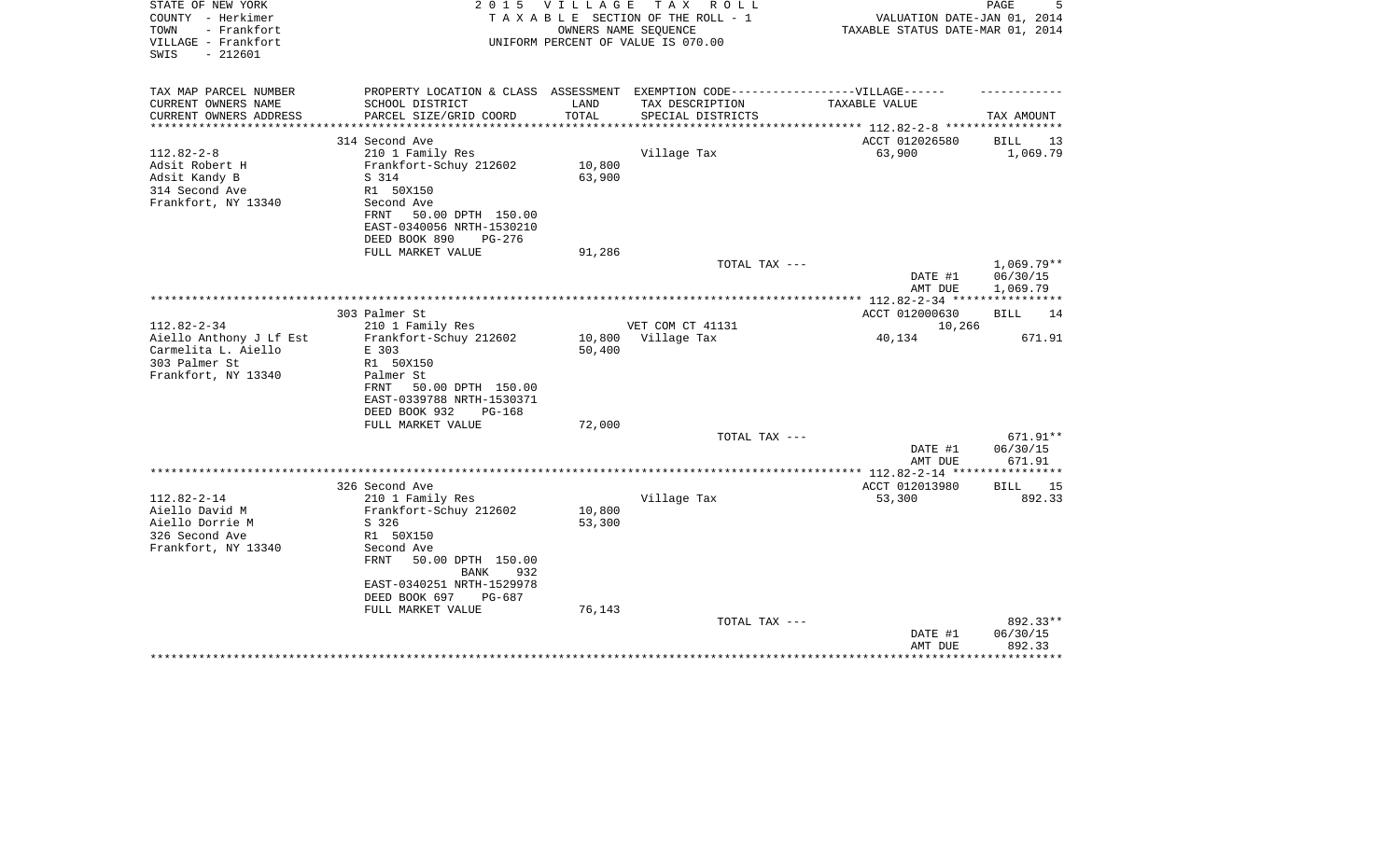| TAX MAP PARCEL NUMBER<br>PROPERTY LOCATION & CLASS ASSESSMENT<br>EXEMPTION CODE------------------VILLAGE------<br>CURRENT OWNERS NAME<br>SCHOOL DISTRICT<br>LAND<br>TAX DESCRIPTION<br>TAXABLE VALUE<br>TOTAL<br>CURRENT OWNERS ADDRESS<br>PARCEL SIZE/GRID COORD<br>SPECIAL DISTRICTS<br>TAX AMOUNT<br>***************<br>*************************** 112.73-1-53 ****************<br>ACCT 012003090<br>314 Frankfort St<br>BILL<br>16<br>$112.73 - 1 - 53$<br>53,900<br>902.37<br>210 1 Family Res<br>Village Tax<br>6,600<br>Aiello Denise<br>Frankfort-Schuy 212602 | STATE OF NEW YORK<br>COUNTY - Herkimer<br>TOWN<br>- Frankfort<br>VILLAGE - Frankfort<br>$-212601$<br>SWIS | 2 0 1 5   | VILLAGE | T A X<br>R O L L<br>TAXABLE SECTION OF THE ROLL - 1<br>OWNERS NAME SEQUENCE<br>UNIFORM PERCENT OF VALUE IS 070.00 | VALUATION DATE-JAN 01, 2014<br>TAXABLE STATUS DATE-MAR 01, 2014 | PAGE         |
|-------------------------------------------------------------------------------------------------------------------------------------------------------------------------------------------------------------------------------------------------------------------------------------------------------------------------------------------------------------------------------------------------------------------------------------------------------------------------------------------------------------------------------------------------------------------------|-----------------------------------------------------------------------------------------------------------|-----------|---------|-------------------------------------------------------------------------------------------------------------------|-----------------------------------------------------------------|--------------|
|                                                                                                                                                                                                                                                                                                                                                                                                                                                                                                                                                                         |                                                                                                           |           |         |                                                                                                                   |                                                                 |              |
|                                                                                                                                                                                                                                                                                                                                                                                                                                                                                                                                                                         |                                                                                                           |           |         |                                                                                                                   |                                                                 |              |
|                                                                                                                                                                                                                                                                                                                                                                                                                                                                                                                                                                         |                                                                                                           |           |         |                                                                                                                   |                                                                 |              |
|                                                                                                                                                                                                                                                                                                                                                                                                                                                                                                                                                                         |                                                                                                           |           |         |                                                                                                                   |                                                                 |              |
|                                                                                                                                                                                                                                                                                                                                                                                                                                                                                                                                                                         |                                                                                                           |           |         |                                                                                                                   |                                                                 |              |
|                                                                                                                                                                                                                                                                                                                                                                                                                                                                                                                                                                         | 314 Frankfort St                                                                                          | W 312-314 | 53,900  |                                                                                                                   |                                                                 |              |
| Frankfort, NY 13340<br>R1 40X80                                                                                                                                                                                                                                                                                                                                                                                                                                                                                                                                         |                                                                                                           |           |         |                                                                                                                   |                                                                 |              |
| Frankfort St                                                                                                                                                                                                                                                                                                                                                                                                                                                                                                                                                            |                                                                                                           |           |         |                                                                                                                   |                                                                 |              |
| 40.00 DPTH<br>FRNT<br>95.00                                                                                                                                                                                                                                                                                                                                                                                                                                                                                                                                             |                                                                                                           |           |         |                                                                                                                   |                                                                 |              |
| EAST-0339031 NRTH-1531170                                                                                                                                                                                                                                                                                                                                                                                                                                                                                                                                               |                                                                                                           |           |         |                                                                                                                   |                                                                 |              |
| DEED BOOK 1321<br>PG-275                                                                                                                                                                                                                                                                                                                                                                                                                                                                                                                                                |                                                                                                           |           |         |                                                                                                                   |                                                                 |              |
| FULL MARKET VALUE<br>77,000                                                                                                                                                                                                                                                                                                                                                                                                                                                                                                                                             |                                                                                                           |           |         |                                                                                                                   |                                                                 |              |
| TOTAL TAX ---                                                                                                                                                                                                                                                                                                                                                                                                                                                                                                                                                           |                                                                                                           |           |         |                                                                                                                   |                                                                 | 902.37**     |
| DATE #1<br>06/30/15                                                                                                                                                                                                                                                                                                                                                                                                                                                                                                                                                     |                                                                                                           |           |         |                                                                                                                   |                                                                 |              |
| AMT DUE<br>902.37<br>**************** 112.65-3-19 *****************                                                                                                                                                                                                                                                                                                                                                                                                                                                                                                     |                                                                                                           |           |         |                                                                                                                   |                                                                 |              |
| 111 E Orchard St<br>ACCT 012000450<br>BILL                                                                                                                                                                                                                                                                                                                                                                                                                                                                                                                              |                                                                                                           |           |         |                                                                                                                   |                                                                 | 17           |
| $112.65 - 3 - 19$<br>Village Tax<br>34,100<br>210 1 Family Res                                                                                                                                                                                                                                                                                                                                                                                                                                                                                                          |                                                                                                           |           |         |                                                                                                                   |                                                                 | 570.89       |
| 3,600<br>Aiello Joseph<br>Frankfort-Schuy 212602                                                                                                                                                                                                                                                                                                                                                                                                                                                                                                                        |                                                                                                           |           |         |                                                                                                                   |                                                                 |              |
| 34,100<br>Aiello Mary<br>R1<br>N                                                                                                                                                                                                                                                                                                                                                                                                                                                                                                                                        |                                                                                                           |           |         |                                                                                                                   |                                                                 |              |
| 111 E Orchard St<br>36x45                                                                                                                                                                                                                                                                                                                                                                                                                                                                                                                                               |                                                                                                           |           |         |                                                                                                                   |                                                                 |              |
| Frankfort, NY 13340<br>111-113 E Orch                                                                                                                                                                                                                                                                                                                                                                                                                                                                                                                                   |                                                                                                           |           |         |                                                                                                                   |                                                                 |              |
| 36.00 DPTH<br>FRNT<br>85.00                                                                                                                                                                                                                                                                                                                                                                                                                                                                                                                                             |                                                                                                           |           |         |                                                                                                                   |                                                                 |              |
| EAST-0339862 NRTH-1533063                                                                                                                                                                                                                                                                                                                                                                                                                                                                                                                                               |                                                                                                           |           |         |                                                                                                                   |                                                                 |              |
| DEED BOOK 00559 PG-00707                                                                                                                                                                                                                                                                                                                                                                                                                                                                                                                                                |                                                                                                           |           |         |                                                                                                                   |                                                                 |              |
| FULL MARKET VALUE<br>48,714                                                                                                                                                                                                                                                                                                                                                                                                                                                                                                                                             |                                                                                                           |           |         |                                                                                                                   |                                                                 |              |
| TOTAL TAX ---                                                                                                                                                                                                                                                                                                                                                                                                                                                                                                                                                           |                                                                                                           |           |         |                                                                                                                   |                                                                 | 570.89**     |
| 06/30/15<br>DATE #1                                                                                                                                                                                                                                                                                                                                                                                                                                                                                                                                                     |                                                                                                           |           |         |                                                                                                                   |                                                                 |              |
| 570.89<br>AMT DUE                                                                                                                                                                                                                                                                                                                                                                                                                                                                                                                                                       |                                                                                                           |           |         |                                                                                                                   |                                                                 |              |
| ACCT 012000420<br>143 E Main St<br><b>BILL</b>                                                                                                                                                                                                                                                                                                                                                                                                                                                                                                                          |                                                                                                           |           |         |                                                                                                                   |                                                                 | 18           |
| $112.74 - 1 - 12$<br>Village Tax<br>484 1 use sm bld<br>124,500                                                                                                                                                                                                                                                                                                                                                                                                                                                                                                         |                                                                                                           |           |         |                                                                                                                   |                                                                 | 2,084.33     |
| Aiello Joseph<br>Frankfort-Schuy 212602<br>8,000                                                                                                                                                                                                                                                                                                                                                                                                                                                                                                                        |                                                                                                           |           |         |                                                                                                                   |                                                                 |              |
| 111 E Orchard St<br>124,500<br>N<br>Com                                                                                                                                                                                                                                                                                                                                                                                                                                                                                                                                 |                                                                                                           |           |         |                                                                                                                   |                                                                 |              |
| Frankfort, NY 13340<br>60x128                                                                                                                                                                                                                                                                                                                                                                                                                                                                                                                                           |                                                                                                           |           |         |                                                                                                                   |                                                                 |              |
| 143-147 E Main                                                                                                                                                                                                                                                                                                                                                                                                                                                                                                                                                          |                                                                                                           |           |         |                                                                                                                   |                                                                 |              |
| 60.00 DPTH 128.00<br>FRNT                                                                                                                                                                                                                                                                                                                                                                                                                                                                                                                                               |                                                                                                           |           |         |                                                                                                                   |                                                                 |              |
| EAST-0339915 NRTH-1532394                                                                                                                                                                                                                                                                                                                                                                                                                                                                                                                                               |                                                                                                           |           |         |                                                                                                                   |                                                                 |              |
| DEED BOOK 00486 PG-00357                                                                                                                                                                                                                                                                                                                                                                                                                                                                                                                                                |                                                                                                           |           |         |                                                                                                                   |                                                                 |              |
| 177,857<br>FULL MARKET VALUE                                                                                                                                                                                                                                                                                                                                                                                                                                                                                                                                            |                                                                                                           |           |         |                                                                                                                   |                                                                 |              |
| TOTAL TAX ---                                                                                                                                                                                                                                                                                                                                                                                                                                                                                                                                                           |                                                                                                           |           |         |                                                                                                                   |                                                                 | $2,084.33**$ |
| 06/30/15<br>DATE #1                                                                                                                                                                                                                                                                                                                                                                                                                                                                                                                                                     |                                                                                                           |           |         |                                                                                                                   |                                                                 |              |
| 2,084.33<br>AMT DUE<br>*********************                                                                                                                                                                                                                                                                                                                                                                                                                                                                                                                            |                                                                                                           |           |         |                                                                                                                   |                                                                 |              |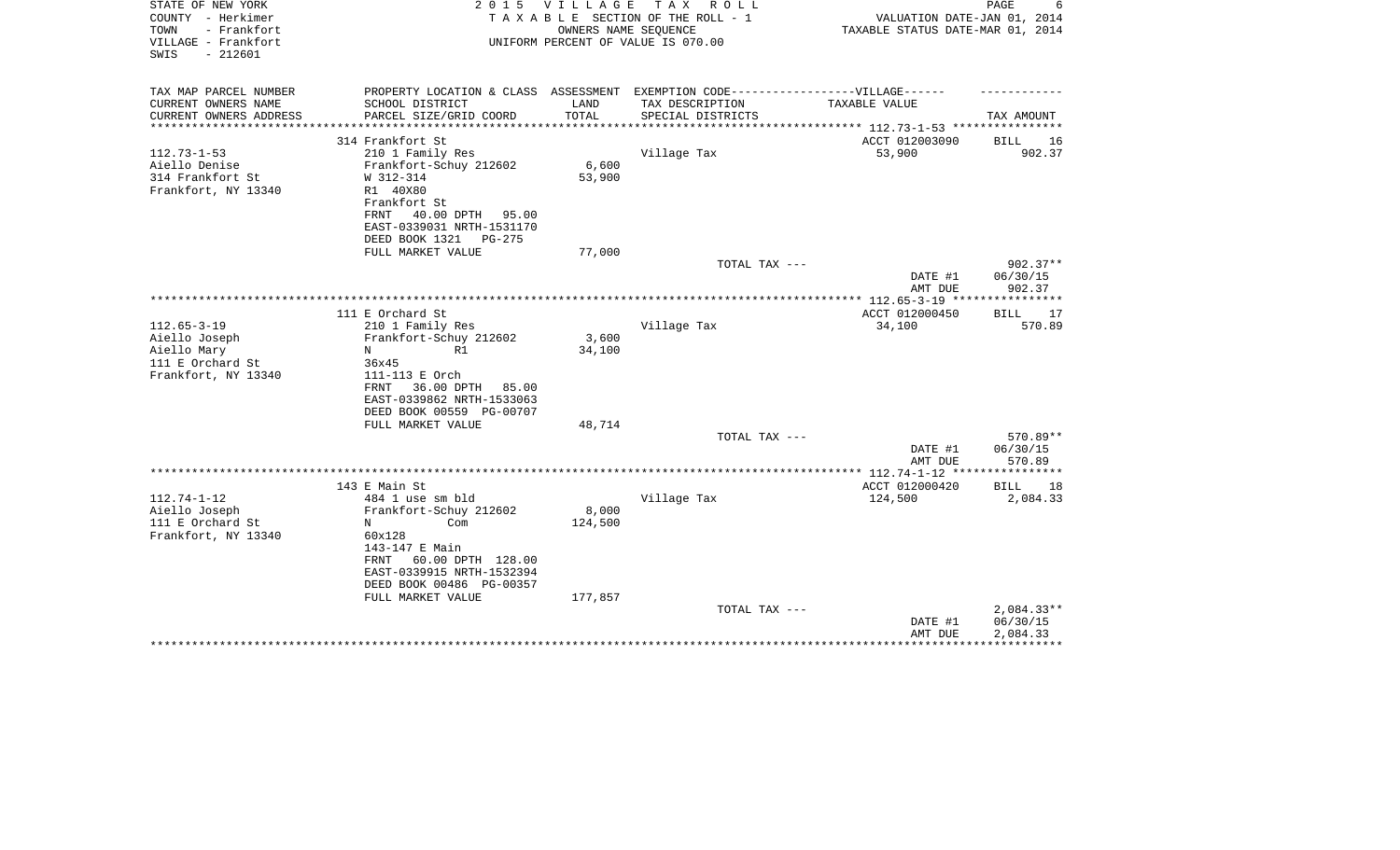| STATE OF NEW YORK<br>COUNTY - Herkimer<br>- Frankfort<br>TOWN<br>VILLAGE - Frankfort | 2 0 1 5<br>TAXABLE                                                                | <b>VILLAGE</b> | T A X<br>R O L L<br>SECTION OF THE ROLL - 1<br>OWNERS NAME SEQUENCE<br>UNIFORM PERCENT OF VALUE IS 070.00 | VALUATION DATE-JAN 01, 2014<br>TAXABLE STATUS DATE-MAR 01, 2014 | PAGE               |
|--------------------------------------------------------------------------------------|-----------------------------------------------------------------------------------|----------------|-----------------------------------------------------------------------------------------------------------|-----------------------------------------------------------------|--------------------|
| $-212601$<br>SWIS                                                                    |                                                                                   |                |                                                                                                           |                                                                 |                    |
| TAX MAP PARCEL NUMBER                                                                | PROPERTY LOCATION & CLASS ASSESSMENT EXEMPTION CODE-----------------VILLAGE------ |                |                                                                                                           |                                                                 |                    |
| CURRENT OWNERS NAME                                                                  | SCHOOL DISTRICT<br>PARCEL SIZE/GRID COORD                                         | LAND<br>TOTAL  | TAX DESCRIPTION                                                                                           | TAXABLE VALUE                                                   | TAX AMOUNT         |
| CURRENT OWNERS ADDRESS<br>*****************                                          |                                                                                   |                | SPECIAL DISTRICTS                                                                                         |                                                                 |                    |
|                                                                                      | 149 E Main St                                                                     |                |                                                                                                           | ACCT 012007620                                                  | BILL<br>19         |
| $112.74 - 1 - 13$                                                                    | 484 1 use sm bld                                                                  |                | Village Tax                                                                                               | 53,900                                                          | 902.37             |
| Aiello Joseph T                                                                      | Frankfort-Schuy 212602                                                            | 9,300          |                                                                                                           |                                                                 |                    |
| 143 E Main St                                                                        | N 149                                                                             | 53,900         |                                                                                                           |                                                                 |                    |
| Frankfort, NY 13340                                                                  | Com 63X190<br>E Main St                                                           |                |                                                                                                           |                                                                 |                    |
|                                                                                      | 63.50 DPTH 185.00<br>FRNT                                                         |                |                                                                                                           |                                                                 |                    |
|                                                                                      | EAST-0339985 NRTH-1532369                                                         |                |                                                                                                           |                                                                 |                    |
|                                                                                      | DEED BOOK 00633 PG-00340                                                          |                |                                                                                                           |                                                                 |                    |
|                                                                                      | FULL MARKET VALUE                                                                 | 77,000         |                                                                                                           |                                                                 |                    |
|                                                                                      |                                                                                   |                | TOTAL TAX ---                                                                                             |                                                                 | $902.37**$         |
|                                                                                      |                                                                                   |                |                                                                                                           | DATE #1                                                         | 06/30/15<br>902.37 |
|                                                                                      |                                                                                   |                |                                                                                                           | AMT DUE                                                         |                    |
|                                                                                      | 212 E Orchard St                                                                  |                |                                                                                                           | ACCT 012017010                                                  | <b>BILL</b><br>20  |
| $112.74 - 1 - 44$                                                                    | 220 2 Family Res                                                                  |                | Village Tax                                                                                               | 41,000                                                          | 686.41             |
| Aiello Marisa                                                                        | Frankfort-Schuy 212602                                                            | 4,200          |                                                                                                           |                                                                 |                    |
| 212 E Orchard St                                                                     | S 212                                                                             | 41,000         |                                                                                                           |                                                                 |                    |
| Frankfort, NY 13340                                                                  | R <sub>2</sub>                                                                    |                |                                                                                                           |                                                                 |                    |
|                                                                                      | Life Use<br>39.00 DPTH 100.00<br>FRNT                                             |                |                                                                                                           |                                                                 |                    |
|                                                                                      | EAST-0340463 NRTH-1532143                                                         |                |                                                                                                           |                                                                 |                    |
|                                                                                      | DEED BOOK 1219<br>$PG-27$                                                         |                |                                                                                                           |                                                                 |                    |
|                                                                                      | FULL MARKET VALUE                                                                 | 58,571         |                                                                                                           |                                                                 |                    |
|                                                                                      |                                                                                   |                | TOTAL TAX ---                                                                                             |                                                                 | 686.41**           |
|                                                                                      |                                                                                   |                |                                                                                                           | DATE #1                                                         | 06/30/15           |
|                                                                                      |                                                                                   |                |                                                                                                           | AMT DUE<br>************ 112.65-1-54 *******                     | 686.41             |
|                                                                                      | 232 W Main St                                                                     |                |                                                                                                           | ACCT 012000300                                                  | <b>BILL</b><br>21  |
| $112.65 - 1 - 54$                                                                    | 210 1 Family Res                                                                  |                | Village Tax                                                                                               | 40,000                                                          | 669.67             |
| Aiello Salvatore                                                                     | Frankfort-Schuy 212602                                                            | 7,200          |                                                                                                           |                                                                 |                    |
| 32 Surf Ave                                                                          | N 232                                                                             | 40,000         |                                                                                                           |                                                                 |                    |
| Warwick, RI 02889                                                                    | R1 45X80                                                                          |                |                                                                                                           |                                                                 |                    |
|                                                                                      | W Main St                                                                         |                |                                                                                                           |                                                                 |                    |
|                                                                                      | 45.00 DPTH<br>80.00<br>FRNT<br>EAST-0338348 NRTH-1534273                          |                |                                                                                                           |                                                                 |                    |
|                                                                                      | DEED BOOK 1307<br><b>PG-171</b>                                                   |                |                                                                                                           |                                                                 |                    |
|                                                                                      | FULL MARKET VALUE                                                                 | 57,143         |                                                                                                           |                                                                 |                    |
|                                                                                      |                                                                                   |                | TOTAL TAX ---                                                                                             |                                                                 | 669.67**           |
|                                                                                      |                                                                                   |                |                                                                                                           | DATE #1                                                         | 06/30/15           |
|                                                                                      |                                                                                   |                |                                                                                                           | AMT DUE                                                         | 669.67             |
|                                                                                      |                                                                                   |                |                                                                                                           |                                                                 |                    |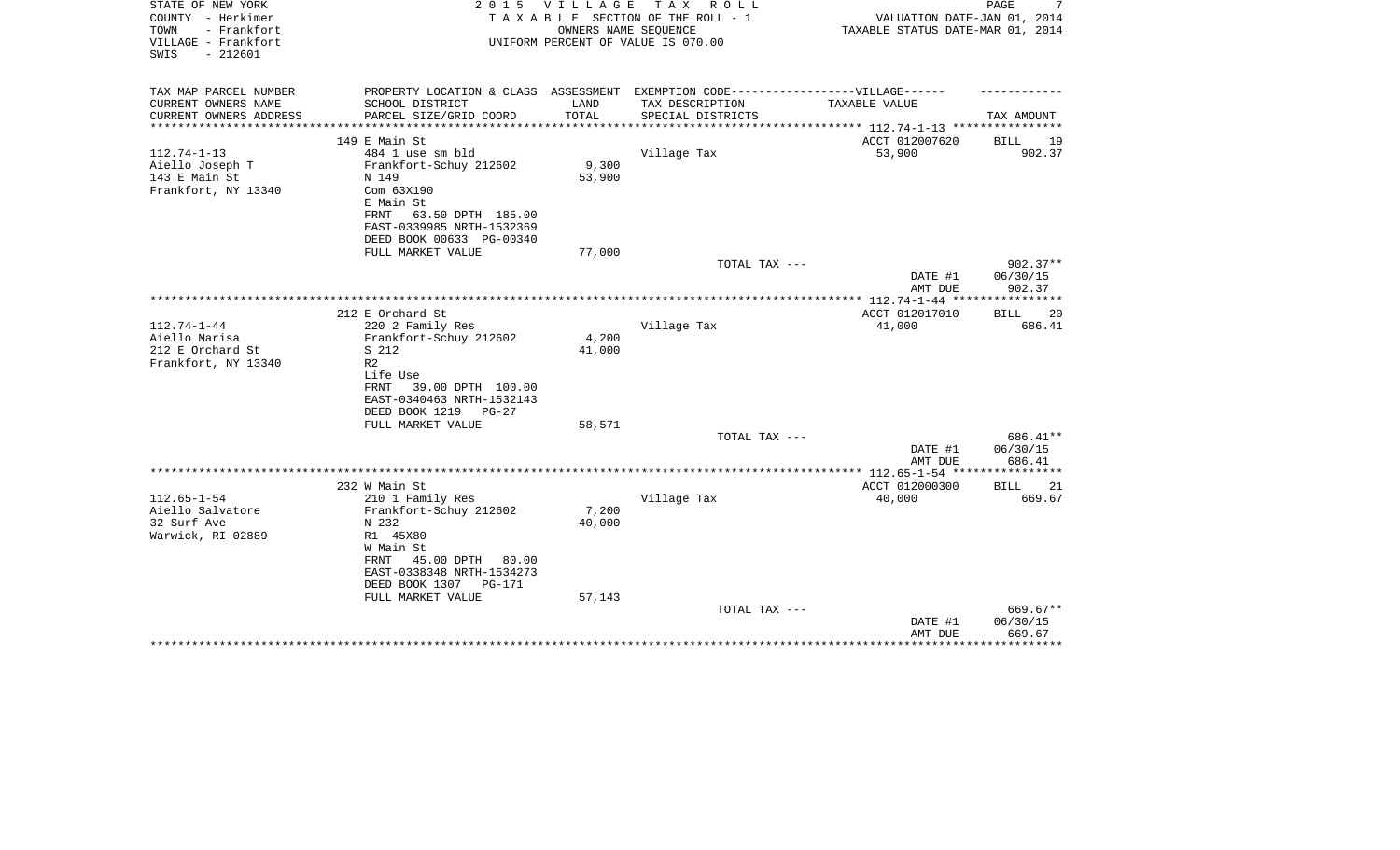| STATE OF NEW YORK<br>COUNTY - Herkimer<br>- Frankfort<br>TOWN<br>VILLAGE - Frankfort | 2 0 1 5                                                                           | <b>VILLAGE</b> | T A X<br>R O L L<br>TAXABLE SECTION OF THE ROLL - 1<br>OWNERS NAME SEQUENCE<br>UNIFORM PERCENT OF VALUE IS 070.00 | VALUATION DATE-JAN 01, 2014<br>TAXABLE STATUS DATE-MAR 01, 2014 | PAGE<br>8              |
|--------------------------------------------------------------------------------------|-----------------------------------------------------------------------------------|----------------|-------------------------------------------------------------------------------------------------------------------|-----------------------------------------------------------------|------------------------|
| $-212601$<br>SWIS                                                                    |                                                                                   |                |                                                                                                                   |                                                                 |                        |
| TAX MAP PARCEL NUMBER                                                                | PROPERTY LOCATION & CLASS ASSESSMENT EXEMPTION CODE-----------------VILLAGE------ |                |                                                                                                                   |                                                                 |                        |
| CURRENT OWNERS NAME<br>CURRENT OWNERS ADDRESS                                        | SCHOOL DISTRICT<br>PARCEL SIZE/GRID COORD                                         | LAND<br>TOTAL  | TAX DESCRIPTION<br>SPECIAL DISTRICTS                                                                              | TAXABLE VALUE                                                   | TAX AMOUNT             |
| *********************                                                                |                                                                                   |                |                                                                                                                   |                                                                 |                        |
|                                                                                      | 228 W Main St                                                                     |                |                                                                                                                   | ACCT 012000270                                                  | BILL<br>22             |
| $112.65 - 1 - 56$                                                                    | 210 1 Family Res                                                                  |                | Village Tax                                                                                                       | 48,500                                                          | 811.97                 |
| Aiello Salvatore                                                                     | Frankfort-Schuy 212602                                                            | 15,100         |                                                                                                                   |                                                                 |                        |
| 32 Surf Ave<br>Warwick, RI 02889                                                     | N 228<br>R1 80X240                                                                | 48,500         |                                                                                                                   |                                                                 |                        |
|                                                                                      | W Main St                                                                         |                |                                                                                                                   |                                                                 |                        |
|                                                                                      | 80.00 DPTH 242.00<br>FRNT                                                         |                |                                                                                                                   |                                                                 |                        |
|                                                                                      | EAST-0338482 NRTH-1534246                                                         |                |                                                                                                                   |                                                                 |                        |
|                                                                                      | DEED BOOK 1307<br>PG-168                                                          |                |                                                                                                                   |                                                                 |                        |
|                                                                                      | FULL MARKET VALUE                                                                 | 69,286         |                                                                                                                   |                                                                 |                        |
|                                                                                      |                                                                                   |                | TOTAL TAX ---                                                                                                     | DATE #1                                                         | 811.97**<br>06/30/15   |
|                                                                                      |                                                                                   |                |                                                                                                                   | AMT DUE                                                         | 811.97                 |
|                                                                                      |                                                                                   |                |                                                                                                                   | ****************** 112.73-2-58 *****************                |                        |
|                                                                                      | 159 Litchfield St                                                                 |                |                                                                                                                   | ACCT 012007320                                                  | <b>BILL</b><br>23      |
| $112.73 - 2 - 58$                                                                    | 220 2 Family Res                                                                  |                | Village Tax                                                                                                       | 45,600                                                          | 763.42                 |
| Alsante James                                                                        | Frankfort-Schuy 212602                                                            | 12,100         |                                                                                                                   |                                                                 |                        |
| 159 S Litchfield St<br>Frankfort, NY 13340                                           | E 159<br>R2 57X200                                                                | 45,600         |                                                                                                                   |                                                                 |                        |
|                                                                                      | Litchfield St                                                                     |                |                                                                                                                   |                                                                 |                        |
|                                                                                      | 57.00 DPTH 183.80<br>FRNT                                                         |                |                                                                                                                   |                                                                 |                        |
|                                                                                      | EAST-0338939 NRTH-1532216                                                         |                |                                                                                                                   |                                                                 |                        |
|                                                                                      | DEED BOOK 1262<br>$PG-54$                                                         |                |                                                                                                                   |                                                                 |                        |
|                                                                                      | FULL MARKET VALUE                                                                 | 65,143         |                                                                                                                   |                                                                 |                        |
|                                                                                      |                                                                                   |                | TOTAL TAX ---                                                                                                     | DATE #1                                                         | $763.42**$<br>06/30/15 |
|                                                                                      |                                                                                   |                |                                                                                                                   | AMT DUE                                                         | 763.42                 |
|                                                                                      |                                                                                   |                |                                                                                                                   | ************ 112.73-2-62 *******                                |                        |
|                                                                                      | 161 Litchfield St                                                                 |                |                                                                                                                   | ACCT 012007350                                                  | <b>BILL</b><br>24      |
| $112.73 - 2 - 62$                                                                    | 311 Res vac land                                                                  |                | Village Tax                                                                                                       | 6,600                                                           | 110.49                 |
| Alsante James                                                                        | Frankfort-Schuy 212602                                                            | 6,600          |                                                                                                                   |                                                                 |                        |
| 159 S Litchfield St<br>Frankfort, NY 13340                                           | E 161<br>V19 70X63                                                                | 6,600          |                                                                                                                   |                                                                 |                        |
|                                                                                      | Litchfield St                                                                     |                |                                                                                                                   |                                                                 |                        |
|                                                                                      | 70.30 DPTH<br>FRNT<br>63.00                                                       |                |                                                                                                                   |                                                                 |                        |
|                                                                                      | EAST-0338863 NRTH-1532190                                                         |                |                                                                                                                   |                                                                 |                        |
|                                                                                      | DEED BOOK 1262<br>$PG-54$                                                         |                |                                                                                                                   |                                                                 |                        |
|                                                                                      | FULL MARKET VALUE                                                                 | 9,429          | TOTAL TAX ---                                                                                                     |                                                                 | $110.49**$             |
|                                                                                      |                                                                                   |                |                                                                                                                   | DATE #1                                                         | 06/30/15               |
|                                                                                      |                                                                                   |                |                                                                                                                   | AMT DUE                                                         | 110.49                 |
|                                                                                      |                                                                                   |                |                                                                                                                   |                                                                 |                        |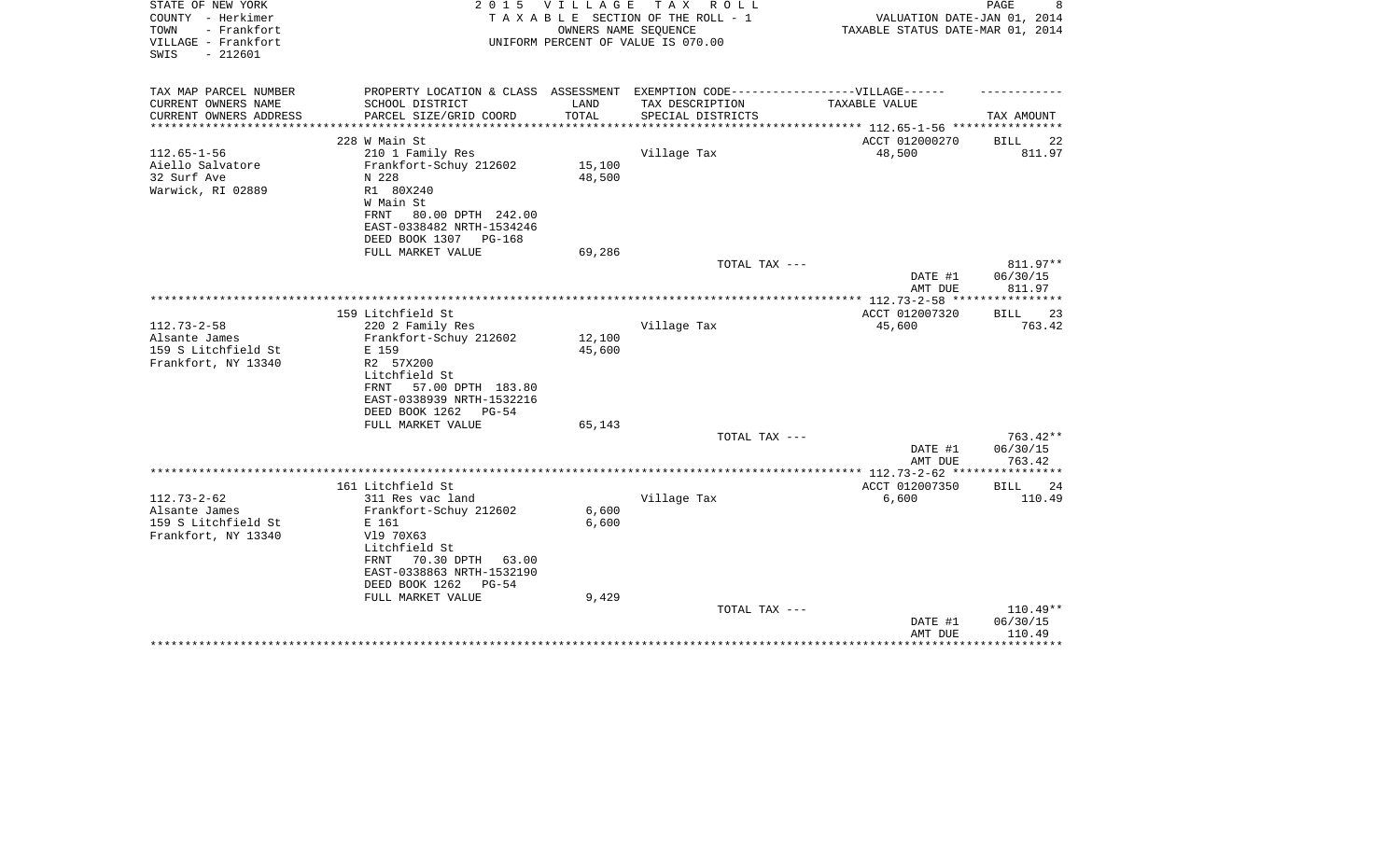| STATE OF NEW YORK<br>COUNTY - Herkimer<br>- Frankfort<br>TOWN<br>VILLAGE - Frankfort |                                                                                                      | 2015 VILLAGE<br>TAX ROLL<br>TAXABLE SECTION OF THE ROLL - 1<br>OWNERS NAME SEQUENCE<br>UNIFORM PERCENT OF VALUE IS 070.00 |                   |                                      | PAGE<br>9<br>VALUATION DATE-JAN 01, 2014<br>TAXABLE STATUS DATE-MAR 01, 2014 |
|--------------------------------------------------------------------------------------|------------------------------------------------------------------------------------------------------|---------------------------------------------------------------------------------------------------------------------------|-------------------|--------------------------------------|------------------------------------------------------------------------------|
| $-212601$<br>SWIS                                                                    |                                                                                                      |                                                                                                                           |                   |                                      |                                                                              |
| TAX MAP PARCEL NUMBER<br>CURRENT OWNERS NAME                                         | PROPERTY LOCATION & CLASS ASSESSMENT EXEMPTION CODE-----------------VILLAGE------<br>SCHOOL DISTRICT | LAND                                                                                                                      | TAX DESCRIPTION   | TAXABLE VALUE                        |                                                                              |
| CURRENT OWNERS ADDRESS                                                               | PARCEL SIZE/GRID COORD                                                                               | TOTAL                                                                                                                     | SPECIAL DISTRICTS |                                      | TAX AMOUNT                                                                   |
|                                                                                      |                                                                                                      |                                                                                                                           |                   | ************ 112.74-1-46 *********** |                                                                              |
| $112.74 - 1 - 46$                                                                    | 210 E Orchard St<br>220 2 Family Res                                                                 |                                                                                                                           | Village Tax       | ACCT 176066<br>39,500                | BILL<br>25<br>661.29                                                         |
| Ameduri Samuel                                                                       | Frankfort-Schuy 212602                                                                               | 6,000                                                                                                                     |                   |                                      |                                                                              |
| 117 Haddad Dr                                                                        | S 210                                                                                                | 39,500                                                                                                                    |                   |                                      |                                                                              |
| Frankfort, NY 13340                                                                  | R2 45X140                                                                                            |                                                                                                                           |                   |                                      |                                                                              |
|                                                                                      | E Orchard St                                                                                         |                                                                                                                           |                   |                                      |                                                                              |
|                                                                                      | 20.00 DPTH 145.00<br>FRNT                                                                            |                                                                                                                           |                   |                                      |                                                                              |
|                                                                                      | EAST-0340435 NRTH-1532061                                                                            |                                                                                                                           |                   |                                      |                                                                              |
|                                                                                      | DEED BOOK 1469<br>$PG-284$<br>FULL MARKET VALUE                                                      | 56,429                                                                                                                    |                   |                                      |                                                                              |
|                                                                                      |                                                                                                      |                                                                                                                           | TOTAL TAX ---     |                                      | 661.29**                                                                     |
|                                                                                      |                                                                                                      |                                                                                                                           |                   | DATE #1                              | 06/30/15                                                                     |
|                                                                                      |                                                                                                      |                                                                                                                           |                   | AMT DUE                              | 661.29                                                                       |
|                                                                                      | 214 E Orchard St                                                                                     |                                                                                                                           |                   | ACCT 189740                          | 26<br>BILL                                                                   |
| $112.74 - 1 - 45$                                                                    | 311 Res vac land                                                                                     |                                                                                                                           | Village Tax       | 4,100                                | 68.64                                                                        |
| Ameduri Samuel R                                                                     | Frankfort-Schuy 212602                                                                               | 4,100                                                                                                                     |                   |                                      |                                                                              |
| 117 Haddad Rd                                                                        | S 214                                                                                                | 4,100                                                                                                                     |                   |                                      |                                                                              |
| Frankfort, NY 13340                                                                  | R1 38X95<br>E Orchard St                                                                             |                                                                                                                           |                   |                                      |                                                                              |
| PRIOR OWNER ON 3/01/2014                                                             | 38.00 DPTH 100.00<br>FRNT                                                                            |                                                                                                                           |                   |                                      |                                                                              |
| Pizzo John A Sr                                                                      | EAST-0340484 NRTH-1532115                                                                            |                                                                                                                           |                   |                                      |                                                                              |
|                                                                                      | DEED BOOK 1554<br>PG-333<br>FULL MARKET VALUE                                                        |                                                                                                                           |                   |                                      |                                                                              |
|                                                                                      |                                                                                                      | 5,857                                                                                                                     | TOTAL TAX ---     |                                      | 68.64**                                                                      |
|                                                                                      |                                                                                                      |                                                                                                                           |                   | DATE #1                              | 06/30/15                                                                     |
|                                                                                      |                                                                                                      |                                                                                                                           |                   | AMT DUE                              | 68.64                                                                        |
|                                                                                      | 216 E Orchard St                                                                                     |                                                                                                                           |                   | ACCT 012021240                       |                                                                              |
| $112.74 - 1 - 47$                                                                    | 220 2 Family Res                                                                                     |                                                                                                                           | Village Tax       | 30,100                               | BILL<br>27<br>503.92                                                         |
| Ameduri Samuel R III                                                                 | Frankfort-Schuy 212602                                                                               | 3,800                                                                                                                     |                   |                                      |                                                                              |
| 117 Haddad Dr                                                                        | S 216                                                                                                | 30,100                                                                                                                    |                   |                                      |                                                                              |
| Frankfort, NY 13340                                                                  | R2 36X95                                                                                             |                                                                                                                           |                   |                                      |                                                                              |
|                                                                                      | E Orchard St                                                                                         |                                                                                                                           |                   |                                      |                                                                              |
|                                                                                      | 36.00 DPTH 100.00<br>FRNT                                                                            |                                                                                                                           |                   |                                      |                                                                              |
|                                                                                      | EAST-0340512 NRTH-1532086                                                                            |                                                                                                                           |                   |                                      |                                                                              |
|                                                                                      | DEED BOOK 1317<br>$PG-99$<br>FULL MARKET VALUE                                                       | 43,000                                                                                                                    |                   |                                      |                                                                              |
|                                                                                      |                                                                                                      |                                                                                                                           | TOTAL TAX ---     |                                      | 503.92**                                                                     |
|                                                                                      |                                                                                                      |                                                                                                                           |                   | DATE #1                              | 06/30/15                                                                     |
|                                                                                      |                                                                                                      |                                                                                                                           |                   | AMT DUE                              | 503.92                                                                       |
|                                                                                      |                                                                                                      |                                                                                                                           |                   |                                      | * * * * * * * *                                                              |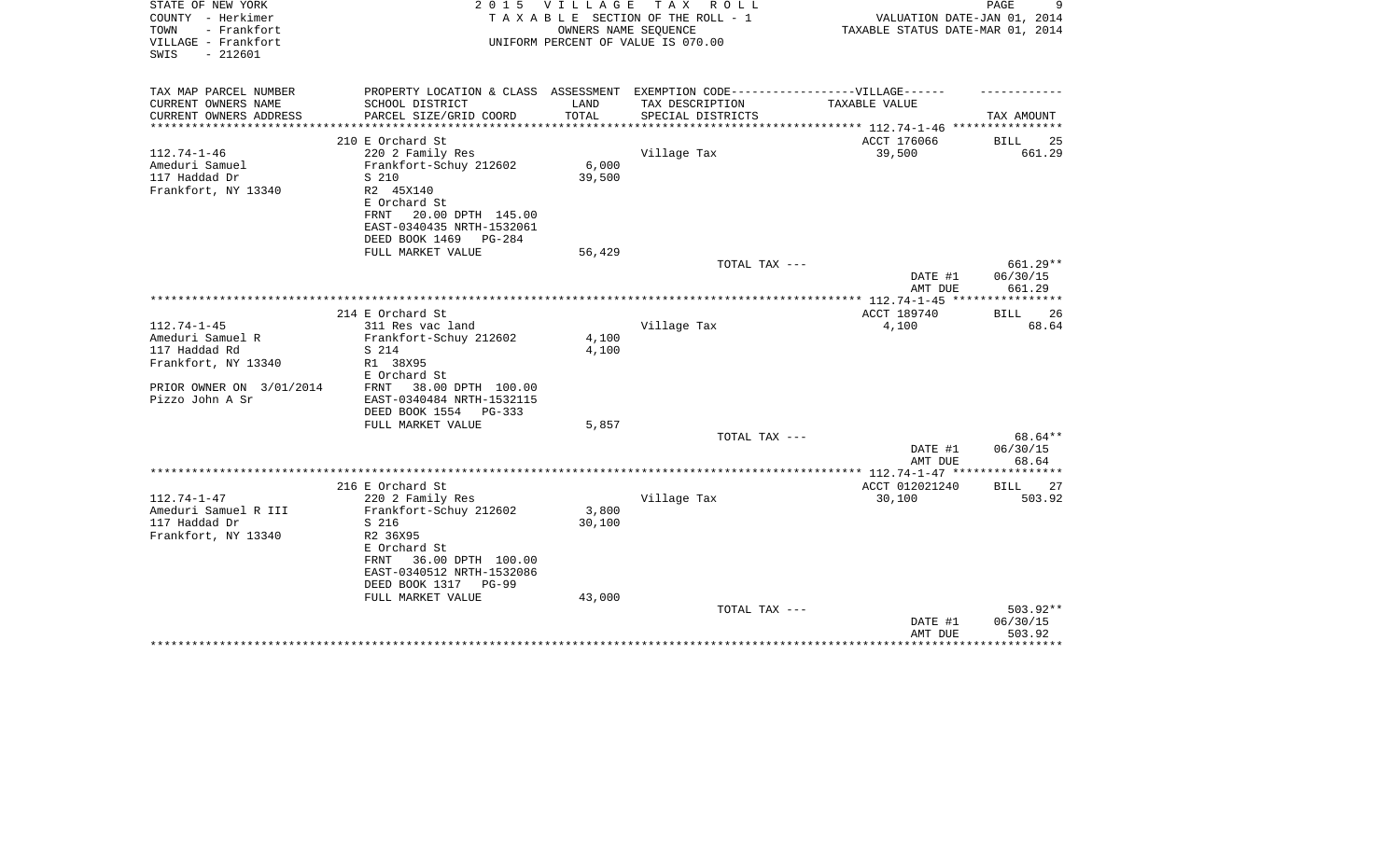| STATE OF NEW YORK<br>COUNTY - Herkimer<br>- Frankfort<br>TOWN<br>VILLAGE - Frankfort<br>SWIS<br>$-212601$    | 2 0 1 5                                                                                                                                                                                   | <b>VILLAGE</b>             | T A X<br>ROLL<br>TAXABLE SECTION OF THE ROLL - 1<br>OWNERS NAME SEQUENCE<br>UNIFORM PERCENT OF VALUE IS 070.00 | VALUATION DATE-JAN 01, 2014<br>TAXABLE STATUS DATE-MAR 01, 2014 | PAGE<br>10                         |
|--------------------------------------------------------------------------------------------------------------|-------------------------------------------------------------------------------------------------------------------------------------------------------------------------------------------|----------------------------|----------------------------------------------------------------------------------------------------------------|-----------------------------------------------------------------|------------------------------------|
| TAX MAP PARCEL NUMBER<br>CURRENT OWNERS NAME                                                                 | SCHOOL DISTRICT                                                                                                                                                                           | LAND                       | PROPERTY LOCATION & CLASS ASSESSMENT EXEMPTION CODE-----------------VILLAGE------<br>TAX DESCRIPTION           | TAXABLE VALUE                                                   |                                    |
| CURRENT OWNERS ADDRESS                                                                                       | PARCEL SIZE/GRID COORD                                                                                                                                                                    | TOTAL                      | SPECIAL DISTRICTS                                                                                              |                                                                 | TAX AMOUNT                         |
| ******************                                                                                           |                                                                                                                                                                                           |                            | ***************************                                                                                    | **************** 112.82-2-73 ***********                        |                                    |
|                                                                                                              | 503 Ingersol Ave                                                                                                                                                                          |                            |                                                                                                                | ACCT 012013410                                                  | <b>BILL</b><br>28                  |
| $112.82 - 2 - 73$<br>Amendolare Alfred D Jr<br>Amendolare Linda M<br>503 Ingersol Ave<br>Frankfort, NY 13340 | 210 1 Family Res<br>Frankfort-Schuy 212602<br>S<br>R1<br>FRNT<br>80.00 DPTH 110.00<br>EAST-0339913 NRTH-1529292                                                                           | 11,600<br>85,300           | Village Tax                                                                                                    | 85,300                                                          | 1,428.06                           |
|                                                                                                              | DEED BOOK 712<br>$PG-32$                                                                                                                                                                  |                            |                                                                                                                |                                                                 |                                    |
|                                                                                                              | FULL MARKET VALUE                                                                                                                                                                         | 121,857                    | TOTAL TAX ---                                                                                                  | DATE #1                                                         | 1,428.06**<br>06/30/15             |
|                                                                                                              |                                                                                                                                                                                           |                            |                                                                                                                | AMT DUE                                                         | 1,428.06<br>******                 |
|                                                                                                              | 221 Second Ave                                                                                                                                                                            |                            |                                                                                                                | ACCT 012025260                                                  | 29<br>BILL                         |
| $112.73 - 3 - 30$<br>Amendolare Gail M<br>Attn: Joanna F Rowell<br>221 Second Ave<br>Frankfort, NY 13340     | 220 2 Family Res<br>Frankfort-Schuy 212602<br>N 221<br>R2 90X150<br>Second Ave<br>FRNT<br>90.00 DPTH 150.00<br>EAST-0339625 NRTH-1531046<br>DEED BOOK 909<br>$PG-30$                      | 14,300<br>65,300           | Village Tax                                                                                                    | 65,300                                                          | 1,093.23                           |
|                                                                                                              | FULL MARKET VALUE                                                                                                                                                                         | 93,286                     | TOTAL TAX ---                                                                                                  |                                                                 | $1,093.23**$                       |
|                                                                                                              |                                                                                                                                                                                           |                            |                                                                                                                | DATE #1<br>AMT DUE                                              | 06/30/15<br>1,093.23               |
|                                                                                                              |                                                                                                                                                                                           |                            |                                                                                                                |                                                                 |                                    |
| $112.81 - 1 - 33$                                                                                            | 204 Fifth Ave                                                                                                                                                                             |                            |                                                                                                                | ACCT 012012660<br>65,000                                        | <b>BILL</b><br>30<br>1,088.21      |
| Amendolare George F<br>204 Fifth Ave<br>Frankfort, NY 13340                                                  | 210 1 Family Res<br>Frankfort-Schuy 212602<br>S 204<br>R1 50X150<br>Fifth Ave<br>50.00 DPTH 150.00<br>FRNT<br>EAST-0338613 NRTH-1530090<br>DEED BOOK 743<br>$PG-350$<br>FULL MARKET VALUE | 10,800<br>65,000<br>92,857 | Village Tax                                                                                                    |                                                                 |                                    |
|                                                                                                              |                                                                                                                                                                                           |                            | TOTAL TAX ---                                                                                                  | DATE #1<br>AMT DUE                                              | 1,088.21**<br>06/30/15<br>1,088.21 |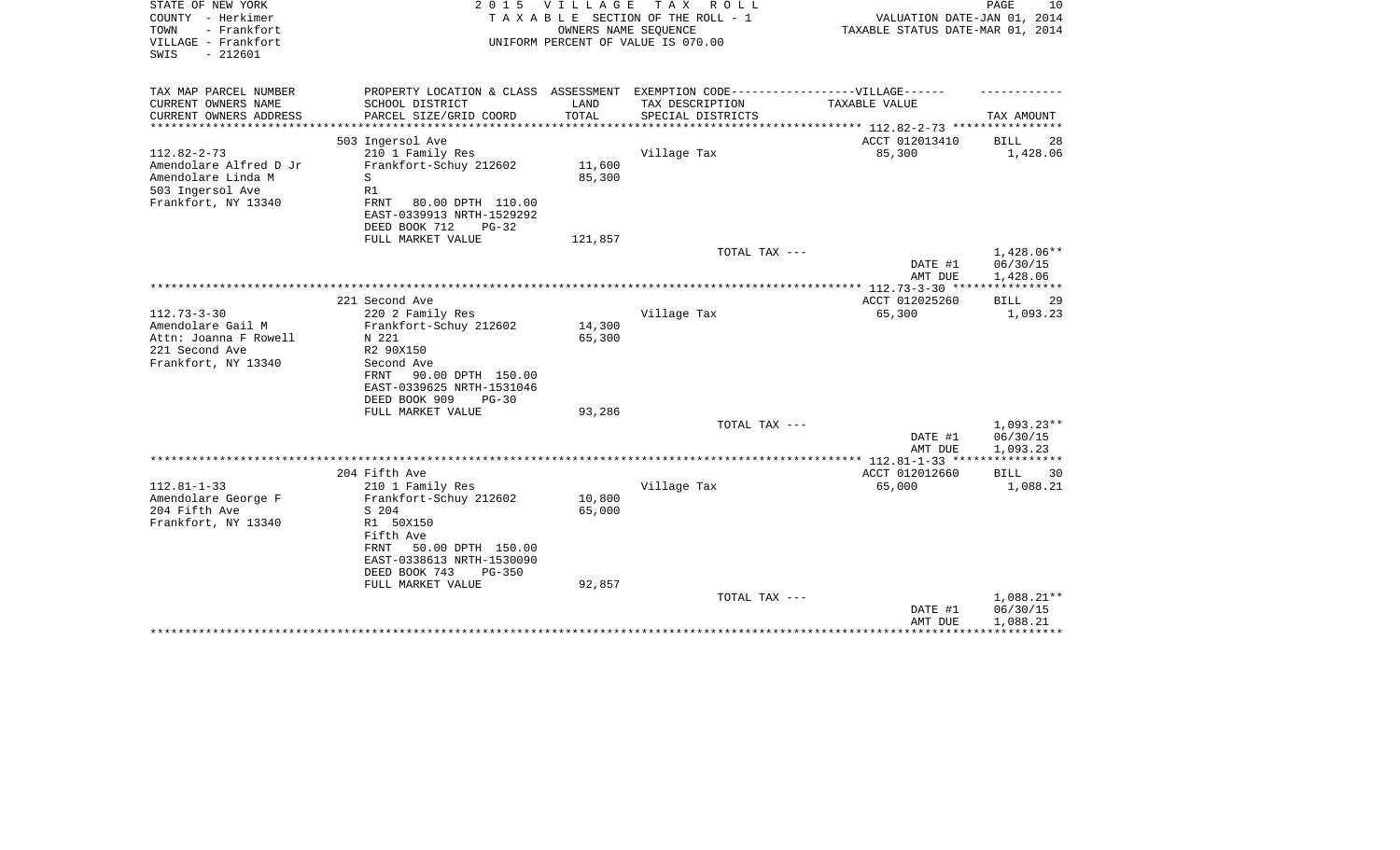| STATE OF NEW YORK<br>COUNTY - Herkimer<br>TOWN<br>- Frankfort<br>VILLAGE - Frankfort<br>$-212601$<br>SWIS                                 | 2 0 1 5                                                                                                                                          | VILLAGE          | T A X<br>R O L L<br>TAXABLE SECTION OF THE ROLL - 1<br>OWNERS NAME SEQUENCE<br>UNIFORM PERCENT OF VALUE IS 070.00 | VALUATION DATE-JAN 01, 2014<br>TAXABLE STATUS DATE-MAR 01, 2014 | PAGE<br>11                     |
|-------------------------------------------------------------------------------------------------------------------------------------------|--------------------------------------------------------------------------------------------------------------------------------------------------|------------------|-------------------------------------------------------------------------------------------------------------------|-----------------------------------------------------------------|--------------------------------|
| TAX MAP PARCEL NUMBER                                                                                                                     | PROPERTY LOCATION & CLASS ASSESSMENT EXEMPTION CODE-----------------VILLAGE------                                                                |                  |                                                                                                                   |                                                                 |                                |
| CURRENT OWNERS NAME<br>CURRENT OWNERS ADDRESS<br>**************                                                                           | SCHOOL DISTRICT<br>PARCEL SIZE/GRID COORD                                                                                                        | LAND<br>TOTAL    | TAX DESCRIPTION<br>SPECIAL DISTRICTS                                                                              | TAXABLE VALUE<br>************ 112.81-3-24 *********             | TAX AMOUNT                     |
|                                                                                                                                           | 321 Fifth Ave                                                                                                                                    |                  |                                                                                                                   | ACCT 012000780                                                  | BILL<br>31                     |
| $112.81 - 3 - 24$<br>Amendolare Georgianne Lf Use<br>Dunadee Carol<br>Alfred & Carolyn Amendolare<br>321 Fifth Ave<br>Frankfort, NY 13340 | 210 1 Family Res<br>Frankfort-Schuy 212602<br>N 321<br>R1<br>Life Use Alfred & Carolyn<br>50.00 DPTH 300.00<br>FRNT<br>EAST-0339656 NRTH-1529456 | 15,500<br>84,700 | Village Tax                                                                                                       | 84,700                                                          | 1,418.02                       |
|                                                                                                                                           | DEED BOOK 1200<br>PG-138<br>FULL MARKET VALUE                                                                                                    | 121,000          |                                                                                                                   |                                                                 |                                |
|                                                                                                                                           |                                                                                                                                                  |                  | TOTAL TAX ---                                                                                                     |                                                                 | 1,418.02**                     |
|                                                                                                                                           |                                                                                                                                                  |                  |                                                                                                                   | DATE #1<br>AMT DUE                                              | 06/30/15<br>1,418.02           |
|                                                                                                                                           |                                                                                                                                                  |                  |                                                                                                                   | *********** 112.73-3-40 *****************                       |                                |
| $112.73 - 3 - 40$<br>Amento Charles                                                                                                       | 232 First Ave<br>311 Res vac land<br>Frankfort-Schuy 212602                                                                                      | 7,800            | Village Tax                                                                                                       | ACCT 012000810<br>7,800                                         | <b>BILL</b><br>32<br>130.58    |
| Amento Doris<br>234 First Ave                                                                                                             | S 232<br>V19 50X150                                                                                                                              | 7,800            |                                                                                                                   |                                                                 |                                |
| Frankfort, NY 13340                                                                                                                       | First Ave<br>50.00 DPTH 150.00<br>FRNT<br>EAST-0340011 NRTH-1530816<br>DEED BOOK 1345<br>PG-127                                                  |                  |                                                                                                                   |                                                                 |                                |
|                                                                                                                                           | FULL MARKET VALUE                                                                                                                                | 11,143           |                                                                                                                   |                                                                 |                                |
|                                                                                                                                           |                                                                                                                                                  |                  | TOTAL TAX ---                                                                                                     | DATE #1<br>AMT DUE                                              | 130.58**<br>06/30/15<br>130.58 |
|                                                                                                                                           |                                                                                                                                                  |                  |                                                                                                                   | *********** 112.73-3-39 ****************                        |                                |
|                                                                                                                                           | 234 First Ave                                                                                                                                    |                  |                                                                                                                   | ACCT 012000840                                                  | <b>BILL</b><br>33              |
| $112.73 - 3 - 39$                                                                                                                         | 210 1 Family Res                                                                                                                                 |                  | VET COM CT 41131                                                                                                  | 10,266                                                          |                                |
| Amento Doris<br>Amento Carles J Jr.                                                                                                       | Frankfort-Schuy 212602<br>S 234                                                                                                                  | 10,800<br>67,400 | Village Tax                                                                                                       | 57,134                                                          | 956.52                         |
| 234 First Ave                                                                                                                             | R1 50X150                                                                                                                                        |                  |                                                                                                                   |                                                                 |                                |
| Frankfort, NY 13340                                                                                                                       | First Ave<br>FRNT<br>50.00 DPTH 150.00<br>EAST-0340043 NRTH-1530781<br>DEED BOOK 1345<br>$PG-127$                                                |                  |                                                                                                                   |                                                                 |                                |
|                                                                                                                                           | FULL MARKET VALUE                                                                                                                                | 96,286           | TOTAL TAX ---                                                                                                     |                                                                 | $956.52**$                     |
|                                                                                                                                           |                                                                                                                                                  |                  |                                                                                                                   | DATE #1<br>AMT DUE                                              | 06/30/15<br>956.52             |
|                                                                                                                                           |                                                                                                                                                  |                  |                                                                                                                   |                                                                 |                                |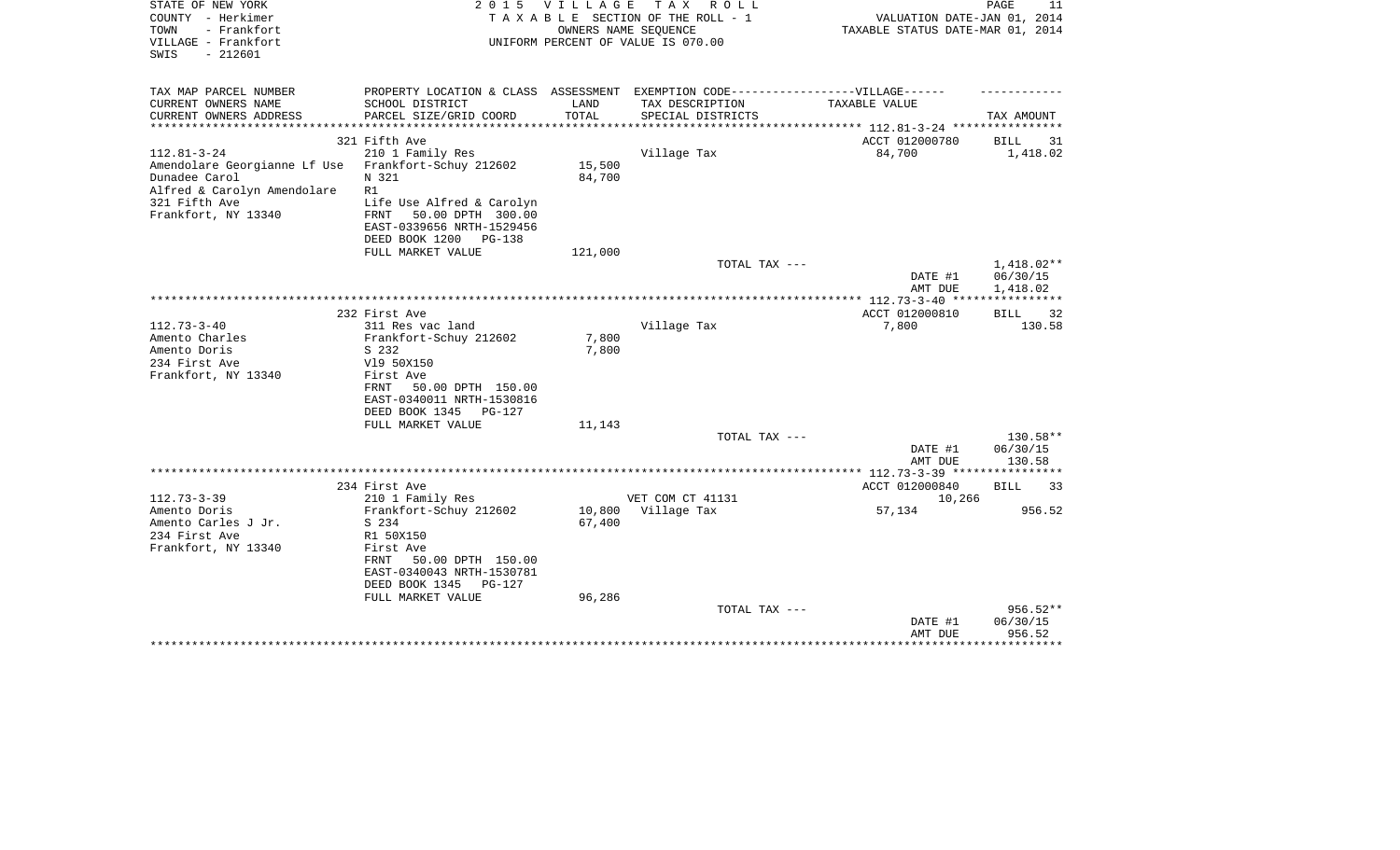| STATE OF NEW YORK<br>COUNTY - Herkimer<br>- Frankfort<br>TOWN | 2 0 1 5                                               | V I L L A G E   | TAX ROLL<br>TAXABLE SECTION OF THE ROLL - 1<br>OWNERS NAME SEQUENCE              | VALUATION DATE-JAN 01, 2014<br>TAXABLE STATUS DATE-MAR 01, 2014 | $\mathop{\mathtt{PAGE}}$<br>12       |
|---------------------------------------------------------------|-------------------------------------------------------|-----------------|----------------------------------------------------------------------------------|-----------------------------------------------------------------|--------------------------------------|
| VILLAGE - Frankfort<br>$-212601$<br>SWIS                      |                                                       |                 | UNIFORM PERCENT OF VALUE IS 070.00                                               |                                                                 |                                      |
| TAX MAP PARCEL NUMBER                                         |                                                       |                 | PROPERTY LOCATION & CLASS ASSESSMENT EXEMPTION CODE----------------VILLAGE------ |                                                                 |                                      |
| CURRENT OWNERS NAME                                           | SCHOOL DISTRICT                                       | LAND            | TAX DESCRIPTION                                                                  | TAXABLE VALUE                                                   |                                      |
| CURRENT OWNERS ADDRESS                                        | PARCEL SIZE/GRID COORD                                | TOTAL           | SPECIAL DISTRICTS                                                                |                                                                 | TAX AMOUNT                           |
| **********************                                        | 210 First Ave                                         |                 |                                                                                  | ACCT 179461                                                     | <b>BILL</b><br>34                    |
| $112.73 - 3 - 51$                                             | 210 1 Family Res                                      |                 | VET WAR CT 41121                                                                 | 6,160                                                           |                                      |
| Ann McKevitt Irrevoc Trust                                    | Frankfort-Schuy 212602                                |                 | 10,800 VET DIS CT 41141                                                          | 2,700                                                           |                                      |
| Aha Patricia M                                                | S 210                                                 |                 | 54,000 Village Tax                                                               | 45,140                                                          | 755.72                               |
| 210 First Ave                                                 | R1 50X150                                             |                 |                                                                                  |                                                                 |                                      |
| Frankfort, NY 13340                                           | First Ave                                             |                 |                                                                                  |                                                                 |                                      |
|                                                               | 50.00 DPTH 150.00<br>FRNT                             |                 |                                                                                  |                                                                 |                                      |
|                                                               | EAST-0339623 NRTH-1531275<br>DEED BOOK 1491<br>PG-734 |                 |                                                                                  |                                                                 |                                      |
|                                                               | FULL MARKET VALUE                                     | 77,143          |                                                                                  |                                                                 |                                      |
|                                                               |                                                       |                 | TOTAL TAX ---                                                                    |                                                                 | 755.72**                             |
|                                                               |                                                       |                 |                                                                                  | DATE #1<br>AMT DUE                                              | 06/30/15<br>755.72                   |
|                                                               |                                                       |                 |                                                                                  |                                                                 |                                      |
|                                                               | 207 Third Ave                                         |                 |                                                                                  | ACCT 012019890                                                  | <b>BILL</b><br>35                    |
| $112.73 - 4 - 29$                                             | 220 2 Family Res                                      |                 | Village Tax                                                                      | 66,700                                                          | 1,116.67                             |
| Annutto Alan M<br>Lynch Heidi M                               | Frankfort-Schuy 212602<br>N 207 R2                    | 8,600<br>66,700 |                                                                                  |                                                                 |                                      |
| 207 Third Ave                                                 | 40x150                                                |                 |                                                                                  |                                                                 |                                      |
| Frankfort, NY 13340                                           | Third Ave                                             |                 |                                                                                  |                                                                 |                                      |
|                                                               | FRNT<br>40.00 DPTH 150.00                             |                 |                                                                                  |                                                                 |                                      |
|                                                               | EAST-0339292 NRTH-1530876                             |                 |                                                                                  |                                                                 |                                      |
|                                                               | DEED BOOK 1196<br>PG-364                              |                 |                                                                                  |                                                                 |                                      |
|                                                               | FULL MARKET VALUE                                     | 95,286          | TOTAL TAX ---                                                                    |                                                                 | $1,116.67**$                         |
|                                                               |                                                       |                 |                                                                                  | DATE #1                                                         | 06/30/15                             |
|                                                               |                                                       |                 |                                                                                  | AMT DUE                                                         | 1,116.67                             |
|                                                               |                                                       |                 |                                                                                  |                                                                 |                                      |
|                                                               | 105 Erie St                                           |                 |                                                                                  | ACCT 012027720                                                  | <b>BILL</b><br>36                    |
| $112.74 - 3 - 18$                                             | 210 1 Family Res                                      |                 | Village Tax                                                                      | 63,900                                                          | 1,069.79                             |
| Anthony Daniel                                                | Frankfort-Schuy 212602                                | 6,000           |                                                                                  |                                                                 |                                      |
| Anthony Kathleen J<br>105 Erie St                             | E 105<br>R1                                           | 63,900          |                                                                                  |                                                                 |                                      |
| Frankfort, NY 13340                                           | Erie St                                               |                 |                                                                                  |                                                                 |                                      |
|                                                               | FRNT<br>50.00 DPTH 125.00<br>822<br><b>BANK</b>       |                 |                                                                                  |                                                                 |                                      |
|                                                               | EAST-0340747 NRTH-1530806                             |                 |                                                                                  |                                                                 |                                      |
|                                                               | DEED BOOK 819<br>$PG-429$                             |                 |                                                                                  |                                                                 |                                      |
|                                                               | FULL MARKET VALUE                                     | 91,286          |                                                                                  |                                                                 |                                      |
|                                                               |                                                       |                 | TOTAL TAX ---                                                                    | DATE #1<br>AMT DUE                                              | $1,069.79**$<br>06/30/15<br>1,069.79 |
|                                                               |                                                       |                 |                                                                                  |                                                                 |                                      |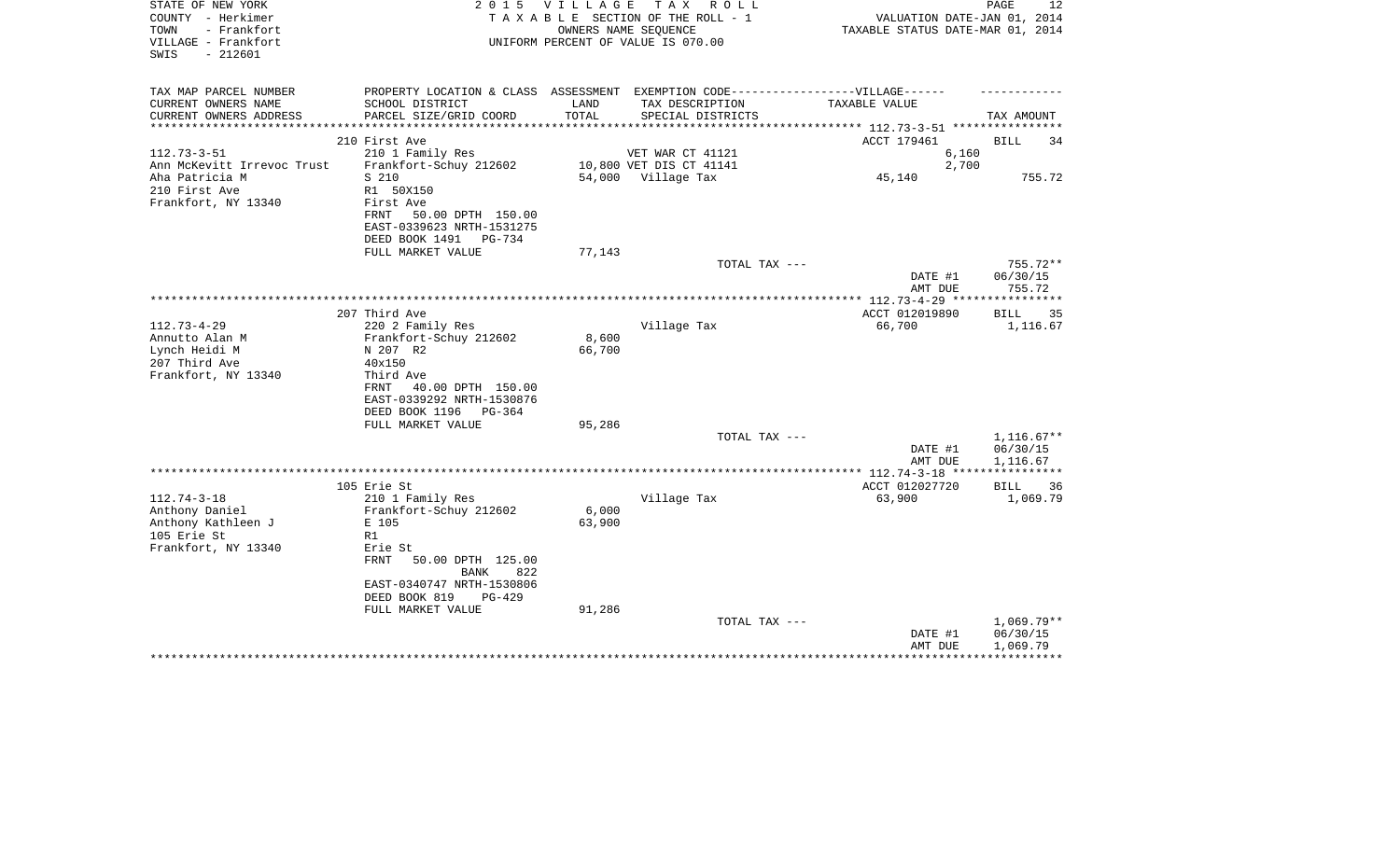| STATE OF NEW YORK<br>COUNTY - Herkimer<br>TOWN<br>- Frankfort<br>VILLAGE - Frankfort<br>SWIS<br>$-212601$ | 2 0 1 5                                                                          | <b>VILLAGE</b> | TAX ROLL<br>TAXABLE SECTION OF THE ROLL - 1<br>OWNERS NAME SEQUENCE<br>UNIFORM PERCENT OF VALUE IS 070.00 | VALUATION DATE-JAN 01, 2014<br>TAXABLE STATUS DATE-MAR 01, 2014 | PAGE<br>13 |
|-----------------------------------------------------------------------------------------------------------|----------------------------------------------------------------------------------|----------------|-----------------------------------------------------------------------------------------------------------|-----------------------------------------------------------------|------------|
|                                                                                                           |                                                                                  |                |                                                                                                           |                                                                 |            |
| TAX MAP PARCEL NUMBER                                                                                     | PROPERTY LOCATION & CLASS ASSESSMENT EXEMPTION CODE----------------VILLAGE------ |                |                                                                                                           |                                                                 |            |
| CURRENT OWNERS NAME<br>CURRENT OWNERS ADDRESS                                                             | SCHOOL DISTRICT<br>PARCEL SIZE/GRID COORD                                        | LAND<br>TOTAL  | TAX DESCRIPTION<br>SPECIAL DISTRICTS                                                                      | TAXABLE VALUE                                                   | TAX AMOUNT |
| **********************                                                                                    |                                                                                  |                |                                                                                                           |                                                                 |            |
|                                                                                                           | 207 E Canal St                                                                   |                |                                                                                                           | ACCT 012020370                                                  | 37<br>BILL |
| $112.74 - 2 - 22$                                                                                         | 210 1 Family Res                                                                 |                | Village Tax                                                                                               | 50,000                                                          | 837.08     |
| Anthony Daniel F                                                                                          | Frankfort-Schuy 212602                                                           | 3,700          |                                                                                                           |                                                                 |            |
| Anthony Kathleen J                                                                                        | N 207                                                                            | 50,000         |                                                                                                           |                                                                 |            |
| 105 Erie St                                                                                               | R1 40X40                                                                         |                |                                                                                                           |                                                                 |            |
| Frankfort, NY 13340                                                                                       | E Canal St                                                                       |                |                                                                                                           |                                                                 |            |
|                                                                                                           | 47.00 DPTH<br>FRNT<br>56.00<br>135<br><b>BANK</b>                                |                |                                                                                                           |                                                                 |            |
|                                                                                                           | EAST-0339828 NRTH-1531761                                                        |                |                                                                                                           |                                                                 |            |
|                                                                                                           | DEED BOOK 832<br>$PG-440$                                                        |                |                                                                                                           |                                                                 |            |
|                                                                                                           | FULL MARKET VALUE                                                                | 71,429         |                                                                                                           |                                                                 |            |
|                                                                                                           |                                                                                  |                | TOTAL TAX ---                                                                                             |                                                                 | 837.08**   |
|                                                                                                           |                                                                                  |                |                                                                                                           | DATE #1                                                         | 06/30/15   |
|                                                                                                           |                                                                                  |                |                                                                                                           | AMT DUE                                                         | 837.08     |
|                                                                                                           | 305 First Ave                                                                    |                |                                                                                                           | ACCT 012007860                                                  | 38<br>BILL |
| $112.82 - 1 - 3$                                                                                          | 210 1 Family Res                                                                 |                | Village Tax                                                                                               | 48,600                                                          | 813.64     |
| Apel Jeffrey                                                                                              | Frankfort-Schuy 212602                                                           | 10,100         |                                                                                                           |                                                                 |            |
| 305 First Ave                                                                                             | N 305                                                                            | 48,600         |                                                                                                           |                                                                 |            |
| Frankfort, NY 13340                                                                                       | R1                                                                               |                |                                                                                                           |                                                                 |            |
|                                                                                                           | First Ave                                                                        |                |                                                                                                           |                                                                 |            |
|                                                                                                           | 50.00 DPTH 130.00<br>FRNT                                                        |                |                                                                                                           |                                                                 |            |
|                                                                                                           | EAST-0340355 NRTH-1530720                                                        |                |                                                                                                           |                                                                 |            |
|                                                                                                           | DEED BOOK 1204<br>$PG-279$<br>FULL MARKET VALUE                                  | 69,429         |                                                                                                           |                                                                 |            |
|                                                                                                           |                                                                                  |                | TOTAL TAX ---                                                                                             |                                                                 | 813.64**   |
|                                                                                                           |                                                                                  |                |                                                                                                           | DATE #1                                                         | 06/30/15   |
|                                                                                                           |                                                                                  |                |                                                                                                           | AMT DUE                                                         | 813.64     |
|                                                                                                           |                                                                                  |                | *********************                                                                                     | *** $112.74 - 3 - 30$ ***                                       |            |
|                                                                                                           | 103 East Ave                                                                     |                |                                                                                                           | ACCT 172551                                                     | 39<br>BILL |
| $112.74 - 3 - 30$<br>Archer Daniel                                                                        | 210 1 Family Res                                                                 | 4,300          | Village Tax                                                                                               | 43,000                                                          | 719.89     |
| Archer Rhonda                                                                                             | Frankfort-Schuy 212602<br>E 103                                                  | 43,000         |                                                                                                           |                                                                 |            |
| 103 East Ave                                                                                              | R1 40X125                                                                        |                |                                                                                                           |                                                                 |            |
| Frankfort, NY 13340                                                                                       | East Ave                                                                         |                |                                                                                                           |                                                                 |            |
|                                                                                                           | FRNT<br>65.00 DPTH<br>50.00                                                      |                |                                                                                                           |                                                                 |            |
|                                                                                                           | ACRES<br>0.22                                                                    |                |                                                                                                           |                                                                 |            |
|                                                                                                           | EAST-0340982 NRTH-1530667                                                        |                |                                                                                                           |                                                                 |            |
|                                                                                                           | DEED BOOK 1446<br>$PG-84$                                                        |                |                                                                                                           |                                                                 |            |
|                                                                                                           | FULL MARKET VALUE                                                                | 61,429         | TOTAL TAX ---                                                                                             |                                                                 | 719.89**   |
|                                                                                                           |                                                                                  |                |                                                                                                           | DATE #1                                                         | 06/30/15   |
|                                                                                                           |                                                                                  |                |                                                                                                           | AMT DUE                                                         | 719.89     |
|                                                                                                           |                                                                                  |                |                                                                                                           |                                                                 |            |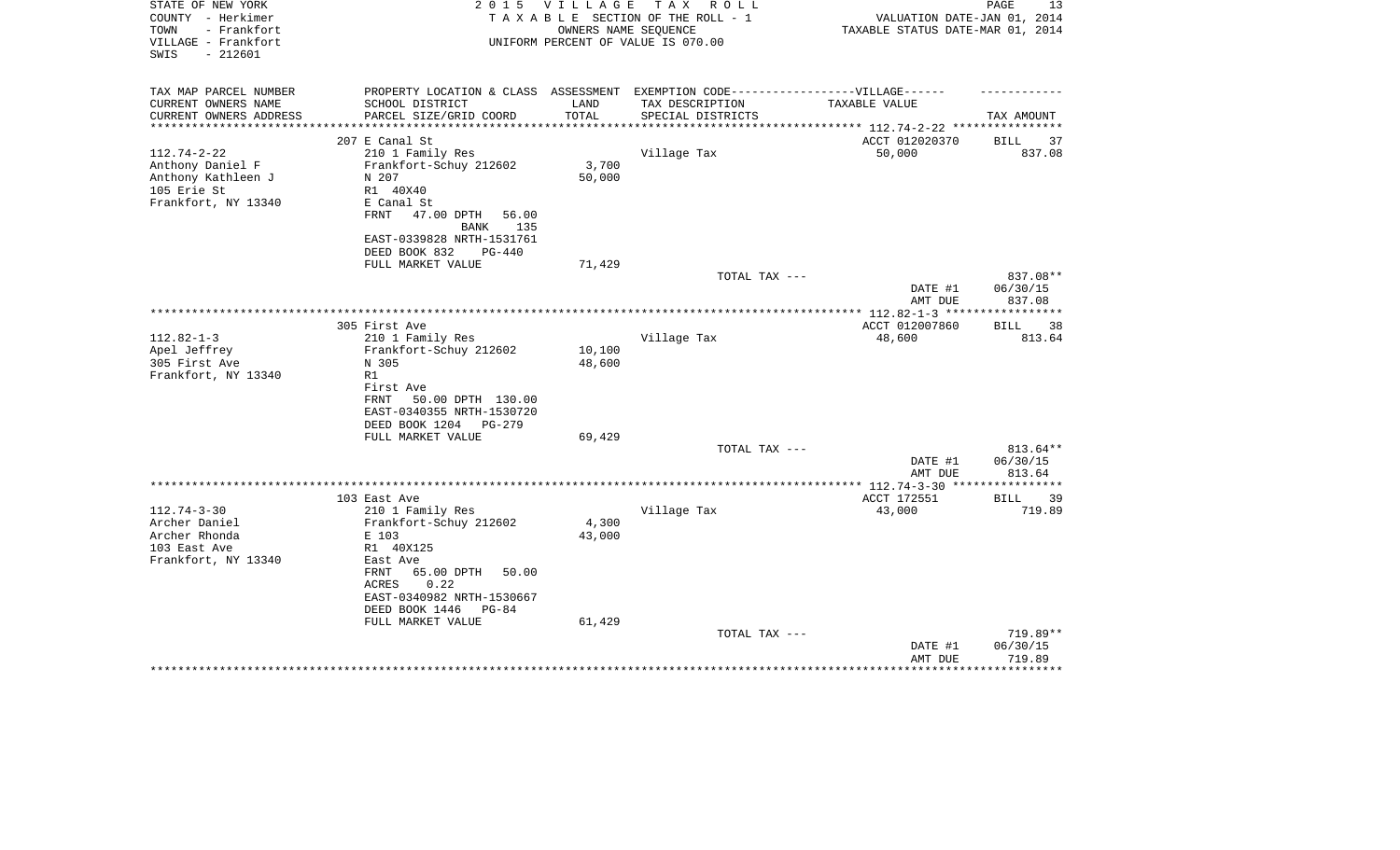| STATE OF NEW YORK<br>COUNTY - Herkimer<br>- Frankfort<br>TOWN<br>VILLAGE - Frankfort<br>SWIS<br>$-212601$ | 2 0 1 5                                                                                                  | <b>VILLAGE</b>   | TAX ROLL<br>TAXABLE SECTION OF THE ROLL - 1<br>OWNERS NAME SEOUENCE<br>UNIFORM PERCENT OF VALUE IS 070.00 | VALUATION DATE-JAN 01, 2014<br>TAXABLE STATUS DATE-MAR 01, 2014 | PAGE<br>14                           |
|-----------------------------------------------------------------------------------------------------------|----------------------------------------------------------------------------------------------------------|------------------|-----------------------------------------------------------------------------------------------------------|-----------------------------------------------------------------|--------------------------------------|
| TAX MAP PARCEL NUMBER<br>CURRENT OWNERS NAME                                                              | PROPERTY LOCATION & CLASS ASSESSMENT EXEMPTION CODE-----------------VILLAGE------<br>SCHOOL DISTRICT     | LAND             | TAX DESCRIPTION                                                                                           | TAXABLE VALUE                                                   |                                      |
| CURRENT OWNERS ADDRESS                                                                                    | PARCEL SIZE/GRID COORD                                                                                   | TOTAL            | SPECIAL DISTRICTS                                                                                         |                                                                 | TAX AMOUNT                           |
|                                                                                                           |                                                                                                          |                  |                                                                                                           | *********** 112.65-2-6.2 **********                             |                                      |
|                                                                                                           | 121 Cemetery St                                                                                          |                  |                                                                                                           | ACCT 012023950                                                  | <b>BILL</b><br>40                    |
| $112.65 - 2 - 6.2$<br>Arcuri Michael P                                                                    | 210 1 Family Res<br>Frankfort-Schuy 212602                                                               |                  | VET WAR CT 41121<br>9,200 VET DIS CT 41141                                                                | 6,160<br>9,465                                                  |                                      |
| Arcuri Joann M                                                                                            | E.                                                                                                       |                  | 63,100 Village Tax                                                                                        | 47,475                                                          | 794.81                               |
| 121 Cemetery St<br>Frankfort, NY 13340                                                                    | R1<br>Cemetery St<br>FRNT<br>42.70 DPTH 162.00<br>EAST-0300715 NRTH-1108500<br>DEED BOOK 727<br>$PG-114$ |                  |                                                                                                           |                                                                 |                                      |
|                                                                                                           | FULL MARKET VALUE                                                                                        | 90,143           |                                                                                                           |                                                                 |                                      |
|                                                                                                           |                                                                                                          |                  | TOTAL TAX ---                                                                                             |                                                                 | 794.81**                             |
|                                                                                                           |                                                                                                          |                  |                                                                                                           | DATE #1<br>AMT DUE                                              | 06/30/15<br>794.81                   |
|                                                                                                           |                                                                                                          |                  |                                                                                                           |                                                                 |                                      |
| $112.65 - 2 - 4$<br>Arcuri Michael R<br>127 Cemetery St                                                   | 127 Cemetery St<br>210 1 Family Res<br>Frankfort-Schuy 212602<br>E 127                                   | 21,900<br>73,100 | Village Tax                                                                                               | ACCT 167536<br>73,100                                           | <b>BILL</b><br>41<br>1,223.81        |
| Frankfort, NY 13340                                                                                       | R1 1A<br>Cemetery St<br>FRNT 193.00 DPTH 338.00<br>EAST-0337370 NRTH-1532974<br>DEED BOOK 1413<br>PG-590 |                  |                                                                                                           |                                                                 |                                      |
|                                                                                                           | FULL MARKET VALUE                                                                                        | 104,429          | TOTAL TAX ---                                                                                             |                                                                 | 1,223.81**                           |
|                                                                                                           |                                                                                                          |                  |                                                                                                           | DATE #1<br>AMT DUE                                              | 06/30/15<br>1,223.81                 |
|                                                                                                           |                                                                                                          |                  |                                                                                                           | *************** 112.81-1-14 *****                               |                                      |
|                                                                                                           | 504 Frankfort St                                                                                         |                  |                                                                                                           | ACCT 012014610                                                  | <b>BILL</b><br>42                    |
| $112.81 - 1 - 14$<br>Arena Randy<br>Wheeler Joslyn<br>504 Frankfort St                                    | 220 2 Family Res<br>Frankfort-Schuy 212602<br>W 504<br>R2 50X136                                         | 10,400<br>62,900 | Village Tax                                                                                               | 62,900                                                          | 1,053.05                             |
| Frankfort, NY 13340                                                                                       | Frankfort St<br>50.00 DPTH 141.40<br>FRNT<br>EAST-0338624 NRTH-1530658<br>DEED BOOK 911<br>$PG-363$      |                  |                                                                                                           |                                                                 |                                      |
|                                                                                                           | FULL MARKET VALUE                                                                                        | 89,857           |                                                                                                           |                                                                 |                                      |
|                                                                                                           |                                                                                                          |                  | TOTAL TAX ---                                                                                             | DATE #1<br>AMT DUE                                              | $1,053.05**$<br>06/30/15<br>1,053.05 |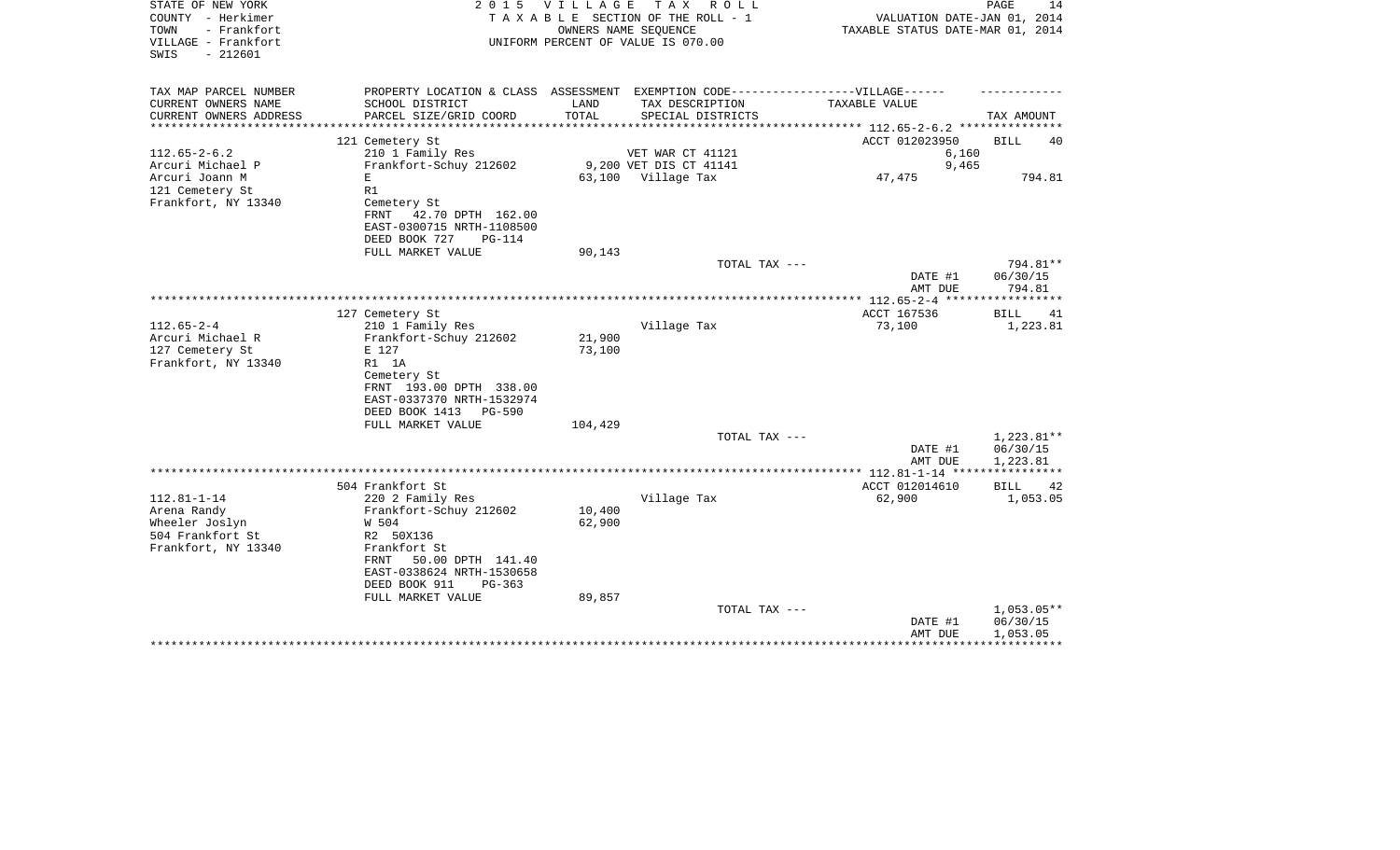| STATE OF NEW YORK<br>COUNTY - Herkimer<br>- Frankfort<br>TOWN<br>VILLAGE - Frankfort<br>$-212601$<br>SWIS | 2 0 1 5                                       | V I L L A G E   | T A X<br>R O L L<br>TAXABLE SECTION OF THE ROLL - 1<br>OWNERS NAME SEQUENCE<br>UNIFORM PERCENT OF VALUE IS 070.00 | VALUATION DATE-JAN 01, 2014<br>TAXABLE STATUS DATE-MAR 01, 2014 | PAGE<br>15                  |
|-----------------------------------------------------------------------------------------------------------|-----------------------------------------------|-----------------|-------------------------------------------------------------------------------------------------------------------|-----------------------------------------------------------------|-----------------------------|
| TAX MAP PARCEL NUMBER                                                                                     | PROPERTY LOCATION & CLASS ASSESSMENT          |                 | EXEMPTION CODE------------------VILLAGE------                                                                     |                                                                 |                             |
| CURRENT OWNERS NAME<br>CURRENT OWNERS ADDRESS                                                             | SCHOOL DISTRICT<br>PARCEL SIZE/GRID COORD     | LAND<br>TOTAL   | TAX DESCRIPTION<br>SPECIAL DISTRICTS                                                                              | TAXABLE VALUE                                                   | TAX AMOUNT                  |
| ****************                                                                                          |                                               |                 |                                                                                                                   |                                                                 |                             |
|                                                                                                           | 254 Mann St                                   |                 |                                                                                                                   | ACCT 157431                                                     | BILL<br>43                  |
| $112.74 - 2 - 40$                                                                                         | 210 1 Family Res                              |                 | Village Tax                                                                                                       | 47,200                                                          | 790.20                      |
| Arsenault Cynthia D<br>159 Kent Blvd                                                                      | Frankfort-Schuy 212602<br>S 254               | 7,700<br>47,200 |                                                                                                                   |                                                                 |                             |
| Ilion, NY 13357                                                                                           | R2 65X160                                     |                 |                                                                                                                   |                                                                 |                             |
|                                                                                                           | Mann St                                       |                 |                                                                                                                   |                                                                 |                             |
|                                                                                                           | 63.00 DPTH 170.00<br>FRNT                     |                 |                                                                                                                   |                                                                 |                             |
|                                                                                                           | EAST-0340332 NRTH-1531260                     |                 |                                                                                                                   |                                                                 |                             |
|                                                                                                           | DEED BOOK 1349<br>PG-867                      |                 |                                                                                                                   |                                                                 |                             |
|                                                                                                           | FULL MARKET VALUE                             | 67,429          | TOTAL TAX ---                                                                                                     |                                                                 | 790.20**                    |
|                                                                                                           |                                               |                 |                                                                                                                   | DATE #1                                                         | 06/30/15                    |
|                                                                                                           |                                               |                 |                                                                                                                   | AMT DUE                                                         | 790.20                      |
|                                                                                                           |                                               |                 |                                                                                                                   |                                                                 |                             |
|                                                                                                           | 102 Church St                                 |                 |                                                                                                                   | ACCT 012004380                                                  | <b>BILL</b><br>44           |
| $112.74 - 1 - 10$<br>As Property Development                                                              | 210 1 Family Res<br>Frankfort-Schuy 212602    | 2,500           | Village Tax                                                                                                       | 42,000                                                          | 703.15                      |
| 105 N. Prospect St                                                                                        | E 102                                         | 42,000          |                                                                                                                   |                                                                 |                             |
| Herkimer, NY 13350                                                                                        | R1 30X60                                      |                 |                                                                                                                   |                                                                 |                             |
|                                                                                                           | Church St                                     |                 |                                                                                                                   |                                                                 |                             |
|                                                                                                           | 30.00 DPTH<br>FRNT<br>60.00                   |                 |                                                                                                                   |                                                                 |                             |
|                                                                                                           | EAST-0339915 NRTH-1532471                     |                 |                                                                                                                   |                                                                 |                             |
|                                                                                                           | DEED BOOK 1236<br>PG-756<br>FULL MARKET VALUE | 60,000          |                                                                                                                   |                                                                 |                             |
|                                                                                                           |                                               |                 | TOTAL TAX ---                                                                                                     |                                                                 | $703.15**$                  |
|                                                                                                           |                                               |                 |                                                                                                                   | DATE #1                                                         | 06/30/15                    |
|                                                                                                           |                                               |                 |                                                                                                                   | AMT DUE                                                         | 703.15                      |
|                                                                                                           |                                               |                 |                                                                                                                   | ***************** 112.74-1-8 ******************                 |                             |
| $112.74 - 1 - 8$                                                                                          | 108 Church St<br>411 Apartment                |                 | Village Tax                                                                                                       | ACCT 185926<br>39,000                                           | <b>BILL</b><br>45<br>652.92 |
| AS Property Development LLC                                                                               | Frankfort-Schuy 212602                        | 6,200           |                                                                                                                   |                                                                 |                             |
| 105 N Prospect St                                                                                         | E 108-110                                     | 39,000          |                                                                                                                   |                                                                 |                             |
| Herkimer, NY 13350                                                                                        | Apts                                          |                 |                                                                                                                   |                                                                 |                             |
|                                                                                                           | Church St                                     |                 |                                                                                                                   |                                                                 |                             |
| PRIOR OWNER ON 3/01/2014                                                                                  | 40.00 DPTH 150.00<br>FRNT                     |                 |                                                                                                                   |                                                                 |                             |
| As Property Development                                                                                   | EAST-0340001 NRTH-1532488                     |                 |                                                                                                                   |                                                                 |                             |
|                                                                                                           | DEED BOOK 1531<br>PG-686<br>FULL MARKET VALUE | 55,714          |                                                                                                                   |                                                                 |                             |
|                                                                                                           |                                               |                 | TOTAL TAX ---                                                                                                     |                                                                 | 652.92**                    |
|                                                                                                           |                                               |                 |                                                                                                                   | DATE #1                                                         | 06/30/15                    |
|                                                                                                           |                                               |                 |                                                                                                                   | AMT DUE                                                         | 652.92                      |
|                                                                                                           |                                               |                 |                                                                                                                   |                                                                 |                             |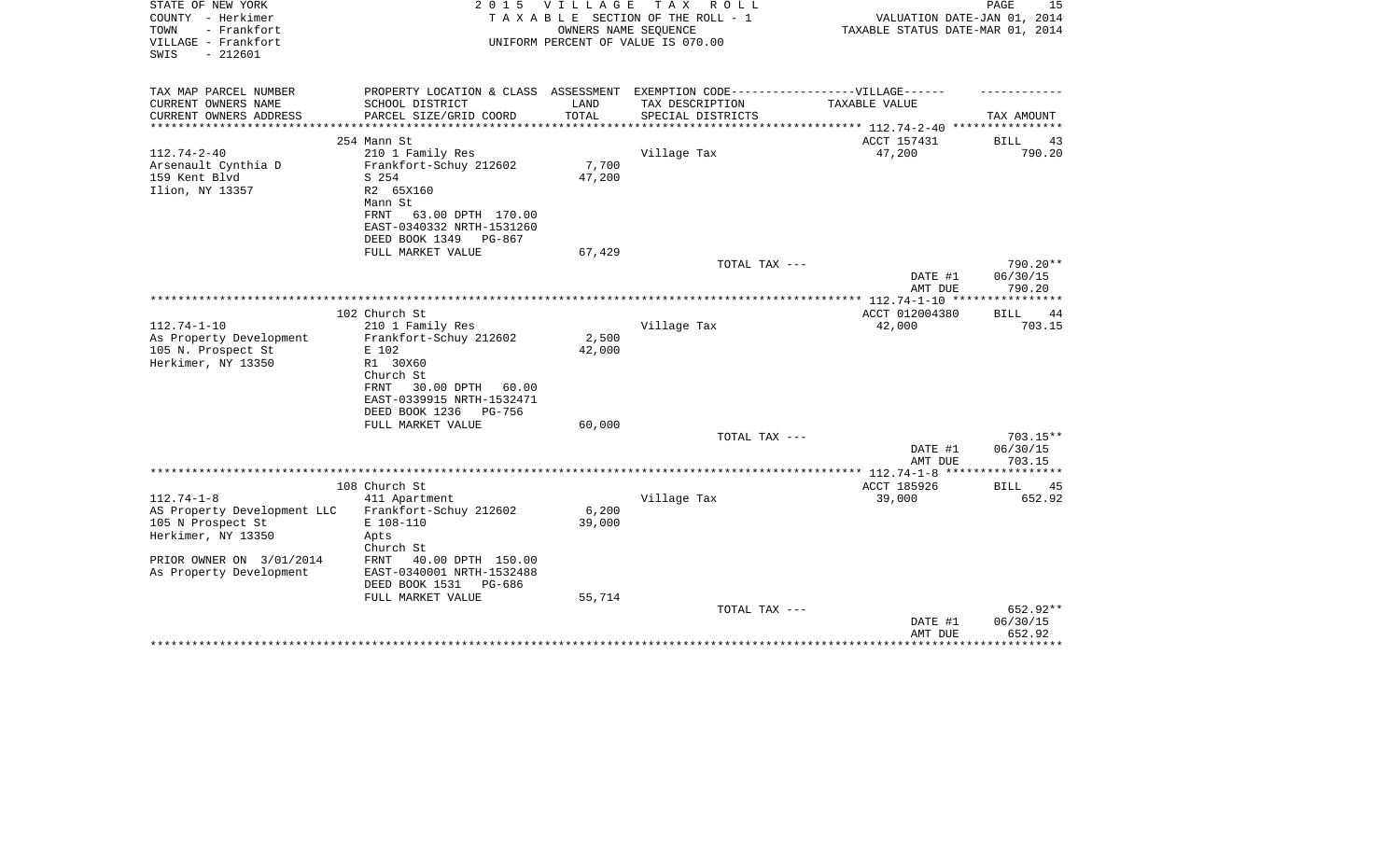| STATE OF NEW YORK<br>COUNTY - Herkimer<br>- Frankfort<br>TOWN<br>VILLAGE - Frankfort<br>$-212601$<br>SWIS | 2 0 1 5                                    | <b>VILLAGE</b>  | T A X<br>R O L L<br>TAXABLE SECTION OF THE ROLL - 1<br>OWNERS NAME SEQUENCE<br>UNIFORM PERCENT OF VALUE IS 070.00 | VALUATION DATE-JAN 01, 2014<br>TAXABLE STATUS DATE-MAR 01, 2014 | PAGE<br>16           |
|-----------------------------------------------------------------------------------------------------------|--------------------------------------------|-----------------|-------------------------------------------------------------------------------------------------------------------|-----------------------------------------------------------------|----------------------|
| TAX MAP PARCEL NUMBER<br>CURRENT OWNERS NAME                                                              | SCHOOL DISTRICT                            | LAND            | PROPERTY LOCATION & CLASS ASSESSMENT EXEMPTION CODE-----------------VILLAGE------<br>TAX DESCRIPTION              | TAXABLE VALUE                                                   |                      |
| CURRENT OWNERS ADDRESS                                                                                    | PARCEL SIZE/GRID COORD                     | TOTAL           | SPECIAL DISTRICTS                                                                                                 |                                                                 | TAX AMOUNT           |
| ********************                                                                                      |                                            |                 |                                                                                                                   |                                                                 |                      |
|                                                                                                           | 313 Third Ave                              |                 |                                                                                                                   | ACCT 012000330                                                  | <b>BILL</b><br>46    |
| $112.82 - 2 - 28$<br>Ashe David                                                                           | 210 1 Family Res<br>Frankfort-Schuy 212602 | 8,400           | Village Tax                                                                                                       | 46,000                                                          | 770.12               |
| 313 Third Ave                                                                                             | N 313                                      | 46,000          |                                                                                                                   |                                                                 |                      |
| Frankfort, NY 13340                                                                                       | R1 39X150                                  |                 |                                                                                                                   |                                                                 |                      |
|                                                                                                           | Third Ave                                  |                 |                                                                                                                   |                                                                 |                      |
|                                                                                                           | 39.00 DPTH 150.00<br>FRNT                  |                 |                                                                                                                   |                                                                 |                      |
|                                                                                                           | EAST-0339945 NRTH-1530110                  |                 |                                                                                                                   |                                                                 |                      |
|                                                                                                           | DEED BOOK 929<br>$PG-248$                  | 65,714          |                                                                                                                   |                                                                 |                      |
|                                                                                                           | FULL MARKET VALUE                          |                 | TOTAL TAX ---                                                                                                     |                                                                 | $770.12**$           |
|                                                                                                           |                                            |                 |                                                                                                                   | DATE #1<br>AMT DUE                                              | 06/30/15<br>770.12   |
|                                                                                                           |                                            |                 |                                                                                                                   |                                                                 |                      |
|                                                                                                           | 141 E Main St                              |                 |                                                                                                                   | ACCT 012009330                                                  | <b>BILL</b><br>47    |
| $112.74 - 1 - 11$                                                                                         | 210 1 Family Res                           |                 | Village Tax                                                                                                       | 50,000                                                          | 837.08               |
| Ashe Kendrick F<br>Ashe Erin L                                                                            | Frankfort-Schuy 212602<br>N 141            | 5,800<br>50,000 | OTVIL Other relevy                                                                                                | 781.22 MT M                                                     | 781.22               |
| 141 E Main St                                                                                             | R1 60X80                                   |                 |                                                                                                                   |                                                                 |                      |
| Frankfort, NY 13340                                                                                       | E Main St                                  |                 |                                                                                                                   |                                                                 |                      |
|                                                                                                           | 60.00 DPTH<br>FRNT<br>97.00                |                 |                                                                                                                   |                                                                 |                      |
|                                                                                                           | EAST-0339868 NRTH-1532438                  |                 |                                                                                                                   |                                                                 |                      |
|                                                                                                           | DEED BOOK 1169<br>PG-857                   |                 |                                                                                                                   |                                                                 |                      |
|                                                                                                           | FULL MARKET VALUE                          | 71,429          | TOTAL TAX ---                                                                                                     |                                                                 | $1,618.30**$         |
|                                                                                                           |                                            |                 |                                                                                                                   | DATE #1<br>AMT DUE                                              | 06/30/15<br>1,618.30 |
|                                                                                                           |                                            |                 |                                                                                                                   |                                                                 |                      |
|                                                                                                           | 105 Fox St                                 |                 |                                                                                                                   | ACCT 174346                                                     | <b>BILL</b><br>48    |
| $112.66 - 1 - 3$                                                                                          | 210 1 Family Res                           |                 | VET COM CT 41131                                                                                                  | 10,125                                                          |                      |
| Austin Robert P                                                                                           | Frankfort-Schuy 212602                     | 5,100           | Village Tax                                                                                                       | 30,375                                                          | 508.53               |
| Austin Maureen J<br>105 Fox St                                                                            | S 105<br>R1                                | 40,500          |                                                                                                                   |                                                                 |                      |
| Frankfort, NY 13340                                                                                       | FRNT 182.00 DPTH<br>60.00                  |                 |                                                                                                                   |                                                                 |                      |
|                                                                                                           | EAST-0340046 NRTH-1533249                  |                 |                                                                                                                   |                                                                 |                      |
|                                                                                                           | DEED BOOK 1457<br>PG-664                   |                 |                                                                                                                   |                                                                 |                      |
|                                                                                                           | FULL MARKET VALUE                          | 57,857          |                                                                                                                   |                                                                 |                      |
|                                                                                                           |                                            |                 | TOTAL TAX ---                                                                                                     |                                                                 | $508.53**$           |
|                                                                                                           |                                            |                 |                                                                                                                   | DATE #1                                                         | 06/30/15<br>508.53   |
|                                                                                                           |                                            |                 |                                                                                                                   | AMT DUE                                                         |                      |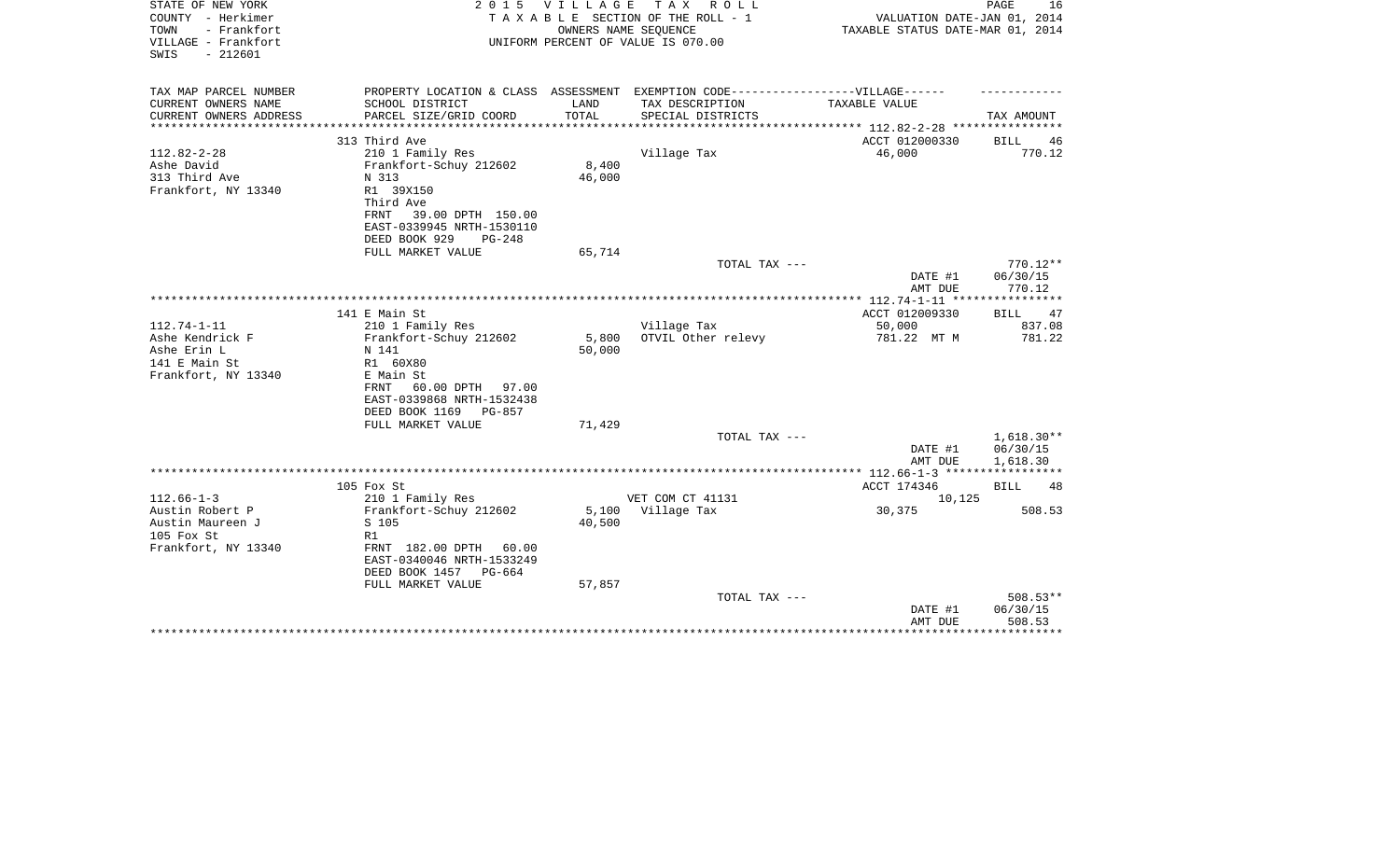| STATE OF NEW YORK<br>COUNTY - Herkimer<br>TOWN<br>- Frankfort<br>VILLAGE - Frankfort<br>$-212601$<br>SWIS | 2 0 1 5                                                                                                      | VILLAGE         | T A X<br>R O L L<br>TAXABLE SECTION OF THE ROLL - 1<br>OWNERS NAME SEQUENCE<br>UNIFORM PERCENT OF VALUE IS 070.00 | VALUATION DATE-JAN 01, 2014<br>TAXABLE STATUS DATE-MAR 01, 2014 | PAGE<br>17                  |
|-----------------------------------------------------------------------------------------------------------|--------------------------------------------------------------------------------------------------------------|-----------------|-------------------------------------------------------------------------------------------------------------------|-----------------------------------------------------------------|-----------------------------|
| TAX MAP PARCEL NUMBER<br>CURRENT OWNERS NAME                                                              | PROPERTY LOCATION & CLASS ASSESSMENT EXEMPTION CODE-----------------VILLAGE------<br>SCHOOL DISTRICT         | LAND            | TAX DESCRIPTION                                                                                                   | TAXABLE VALUE                                                   |                             |
| CURRENT OWNERS ADDRESS                                                                                    | PARCEL SIZE/GRID COORD                                                                                       | TOTAL           | SPECIAL DISTRICTS                                                                                                 |                                                                 | TAX AMOUNT                  |
|                                                                                                           |                                                                                                              |                 |                                                                                                                   | *********** 112.74-2-45 **********                              |                             |
|                                                                                                           | 108 Palmer St                                                                                                |                 |                                                                                                                   | ACCT 012001110                                                  | BILL<br>49                  |
| $112.74 - 2 - 45$<br>Aversa Joseph G<br>108 Palmer St                                                     | 210 1 Family Res<br>Frankfort-Schuy 212602<br>W 108                                                          | 6,300<br>41,600 | VET WAR CT 41121<br>Village Tax                                                                                   | 6,160<br>35,440                                                 | 593.32                      |
| Frankfort, NY 13340                                                                                       | R1 66X104<br>Palmer St<br>FRNT<br>66.00 DPTH 104.00<br>EAST-0340462 NRTH-1531173<br>DEED BOOK 00564 PG-00679 |                 |                                                                                                                   |                                                                 |                             |
|                                                                                                           | FULL MARKET VALUE                                                                                            | 59,429          | TOTAL TAX ---                                                                                                     |                                                                 | 593.32**                    |
|                                                                                                           |                                                                                                              |                 |                                                                                                                   | DATE #1<br>AMT DUE                                              | 06/30/15<br>593.32          |
|                                                                                                           | 324 Bee St                                                                                                   |                 |                                                                                                                   | ************** 112.66-2-27 *****************<br>ACCT 012030150  | <b>BILL</b><br>50           |
| $112.66 - 2 - 27$<br>Aversa Nancy<br>324 Bee St<br>Frankfort, NY 13340                                    | 210 1 Family Res<br>Frankfort-Schuy 212602<br>S 324<br>R1                                                    | 6,000<br>49,500 | Village Tax                                                                                                       | 49,500                                                          | 828.71                      |
|                                                                                                           | Bee St<br>FRNT<br>51.00 DPTH<br>79.00<br>EAST-0341200 NRTH-1532823<br>DEED BOOK 700<br>$PG-457$              |                 |                                                                                                                   |                                                                 |                             |
|                                                                                                           | FULL MARKET VALUE                                                                                            | 70,714          | TOTAL TAX ---                                                                                                     |                                                                 | 828.71**                    |
|                                                                                                           |                                                                                                              |                 |                                                                                                                   | DATE #1<br>AMT DUE                                              | 06/30/15<br>828.71          |
|                                                                                                           |                                                                                                              |                 |                                                                                                                   |                                                                 |                             |
| $112.65 - 2 - 45$                                                                                         | 104 W Canal St<br>210 1 Family Res                                                                           |                 | Village Tax                                                                                                       | ACCT 189677<br>30,000                                           | <b>BILL</b><br>51<br>502.25 |
| Baker Nicholas A<br>21 Angelina Dr                                                                        | Frankfort-Schuy 212602<br>N 104                                                                              | 3,500<br>30,000 |                                                                                                                   |                                                                 |                             |
| Bridgewater, NY 13313                                                                                     | R1<br>W Canal St                                                                                             |                 |                                                                                                                   |                                                                 |                             |
| PRIOR OWNER ON 3/01/2014<br>Gebhardt Amanda S                                                             | 30.00 DPTH 120.00<br>FRNT<br>EAST-0339086 NRTH-1532782<br>DEED BOOK 1553<br>PG-961                           |                 |                                                                                                                   |                                                                 |                             |
|                                                                                                           | FULL MARKET VALUE                                                                                            | 42,857          | TOTAL TAX ---                                                                                                     |                                                                 | 502.25**                    |
|                                                                                                           |                                                                                                              |                 |                                                                                                                   | DATE #1<br>AMT DUE                                              | 06/30/15<br>502.25          |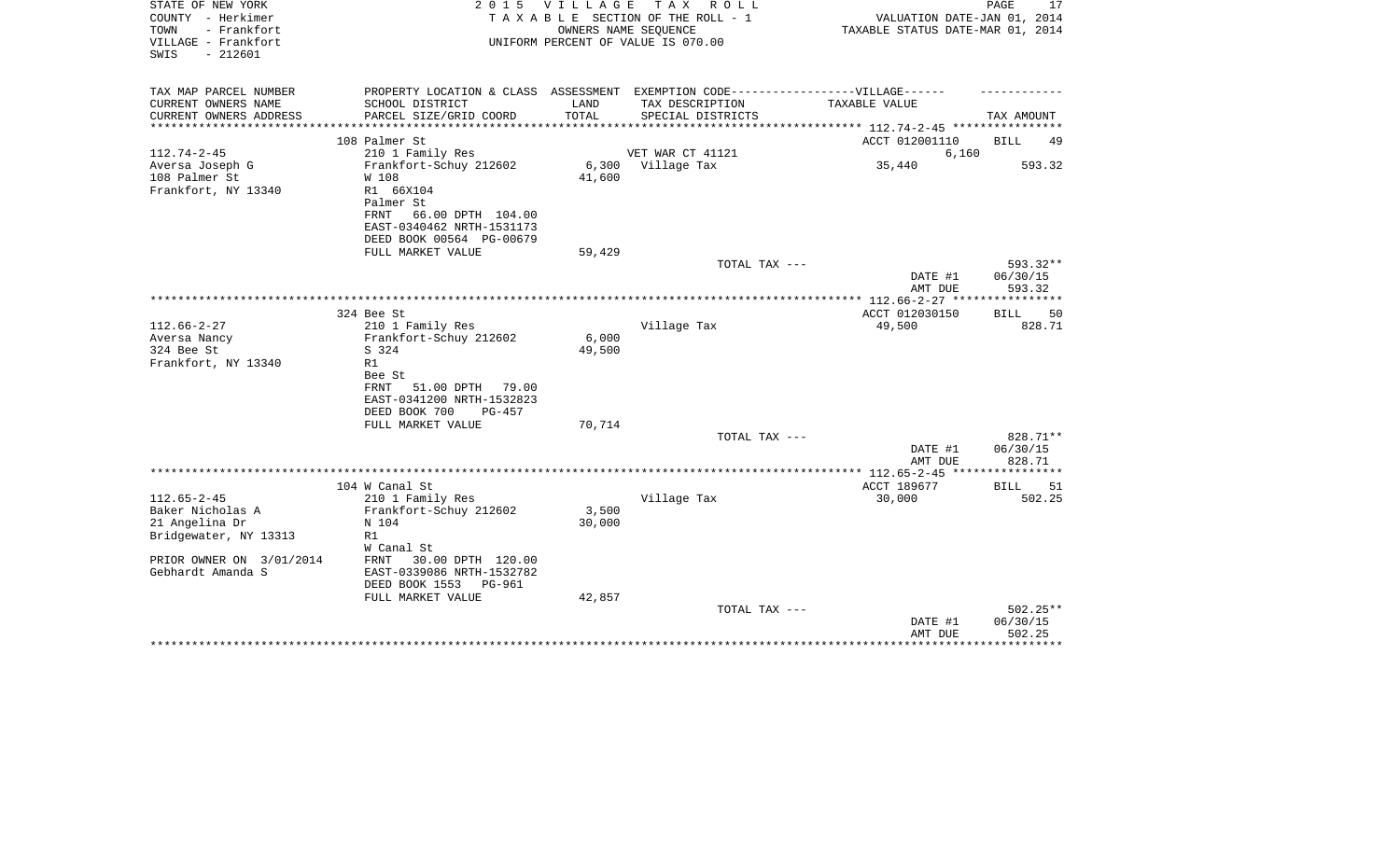| STATE OF NEW YORK<br>COUNTY - Herkimer<br>TOWN<br>- Frankfort<br>VILLAGE - Frankfort<br>$-212601$<br>SWIS | 2 0 1 5                                                                           | VILLAGE | T A X<br>R O L L<br>TAXABLE SECTION OF THE ROLL - 1<br>OWNERS NAME SEQUENCE<br>UNIFORM PERCENT OF VALUE IS 070.00 | VALUATION DATE-JAN 01, 2014<br>TAXABLE STATUS DATE-MAR 01, 2014 | PAGE<br>18               |
|-----------------------------------------------------------------------------------------------------------|-----------------------------------------------------------------------------------|---------|-------------------------------------------------------------------------------------------------------------------|-----------------------------------------------------------------|--------------------------|
| TAX MAP PARCEL NUMBER                                                                                     | PROPERTY LOCATION & CLASS ASSESSMENT EXEMPTION CODE-----------------VILLAGE------ |         |                                                                                                                   |                                                                 |                          |
| CURRENT OWNERS NAME                                                                                       | SCHOOL DISTRICT                                                                   | LAND    | TAX DESCRIPTION                                                                                                   | TAXABLE VALUE                                                   |                          |
| CURRENT OWNERS ADDRESS<br>***************                                                                 | PARCEL SIZE/GRID COORD                                                            | TOTAL   | SPECIAL DISTRICTS                                                                                                 |                                                                 | TAX AMOUNT               |
|                                                                                                           | 310 Reese Rd                                                                      |         |                                                                                                                   | ACCT 012005850                                                  | <b>BILL</b><br>52        |
| $112.82 - 1 - 66$                                                                                         | 210 1 Family Res                                                                  |         | Village Tax                                                                                                       | 52,000                                                          | 870.56                   |
| Barberio Andrew J                                                                                         | Frankfort-Schuy 212602                                                            | 6,600   |                                                                                                                   |                                                                 |                          |
| Palmitesso Sarah M                                                                                        | W 310                                                                             | 52,000  |                                                                                                                   |                                                                 |                          |
| 310 Reese Rd                                                                                              | R1                                                                                |         |                                                                                                                   |                                                                 |                          |
| Frankfort, NY 13340                                                                                       | Reese Rd<br>FRNT<br>40.00 DPTH<br>93.00                                           |         |                                                                                                                   |                                                                 |                          |
|                                                                                                           | EAST-0340433 NRTH-1529496                                                         |         |                                                                                                                   |                                                                 |                          |
|                                                                                                           | DEED BOOK 1336<br>$PG-874$                                                        |         |                                                                                                                   |                                                                 |                          |
|                                                                                                           | FULL MARKET VALUE                                                                 | 74,286  |                                                                                                                   |                                                                 |                          |
|                                                                                                           |                                                                                   |         | TOTAL TAX ---                                                                                                     |                                                                 | 870.56**                 |
|                                                                                                           |                                                                                   |         |                                                                                                                   | DATE #1                                                         | 06/30/15                 |
|                                                                                                           |                                                                                   |         |                                                                                                                   | AMT DUE                                                         | 870.56                   |
|                                                                                                           | 413 Frankfort St                                                                  |         |                                                                                                                   | ACCT 012001530                                                  | 53<br>BILL               |
| $112.73 - 4 - 37$                                                                                         | 210 1 Family Res                                                                  |         | Village Tax                                                                                                       | 62,400                                                          | 1,044.68                 |
| Barberio Andrew P                                                                                         | Frankfort-Schuy 212602                                                            | 8,300   |                                                                                                                   |                                                                 |                          |
| Barberio Donna M                                                                                          | E 413                                                                             | 62,400  |                                                                                                                   |                                                                 |                          |
| 413 Frankfort St<br>Frankfort, NY 13340                                                                   | R1 56X75<br>Frankfort St                                                          |         |                                                                                                                   |                                                                 |                          |
|                                                                                                           | 53.00 DPTH<br>FRNT<br>89.00                                                       |         |                                                                                                                   |                                                                 |                          |
|                                                                                                           | EAST-0338885 NRTH-1530733                                                         |         |                                                                                                                   |                                                                 |                          |
|                                                                                                           | DEED BOOK 784<br>$PG-34$                                                          |         |                                                                                                                   |                                                                 |                          |
|                                                                                                           | FULL MARKET VALUE                                                                 | 89,143  |                                                                                                                   |                                                                 |                          |
|                                                                                                           |                                                                                   |         | TOTAL TAX ---                                                                                                     |                                                                 | $1,044.68**$<br>06/30/15 |
|                                                                                                           |                                                                                   |         |                                                                                                                   | DATE #1<br>AMT DUE                                              | 1,044.68                 |
|                                                                                                           |                                                                                   |         |                                                                                                                   |                                                                 |                          |
|                                                                                                           | 117 W Orchard St                                                                  |         |                                                                                                                   | ACCT 012028200                                                  | <b>BILL</b><br>54        |
| $112.65 - 3 - 65$                                                                                         | 220 2 Family Res                                                                  |         | Village Tax                                                                                                       | 33,300                                                          | 557.50                   |
| Barberio Luann                                                                                            | Frankfort-Schuy 212602                                                            | 3,200   |                                                                                                                   |                                                                 |                          |
| 115 Maple Dr<br>Frankfort, NY 13340                                                                       | S 117<br>R <sub>2</sub>                                                           | 33,300  |                                                                                                                   |                                                                 |                          |
|                                                                                                           | W Orchard St                                                                      |         |                                                                                                                   |                                                                 |                          |
|                                                                                                           | 25.00 DPTH 142.00<br>FRNT                                                         |         |                                                                                                                   |                                                                 |                          |
|                                                                                                           | EAST-0339526 NRTH-1533235                                                         |         |                                                                                                                   |                                                                 |                          |
|                                                                                                           | DEED BOOK 774<br>$PG-674$                                                         |         |                                                                                                                   |                                                                 |                          |
|                                                                                                           | FULL MARKET VALUE                                                                 | 47,571  |                                                                                                                   |                                                                 | 557.50**                 |
|                                                                                                           |                                                                                   |         | TOTAL TAX ---                                                                                                     | DATE #1                                                         | 06/30/15                 |
|                                                                                                           |                                                                                   |         |                                                                                                                   | AMT DUE                                                         | 557.50                   |
|                                                                                                           |                                                                                   |         |                                                                                                                   |                                                                 | * * * * * * * * *        |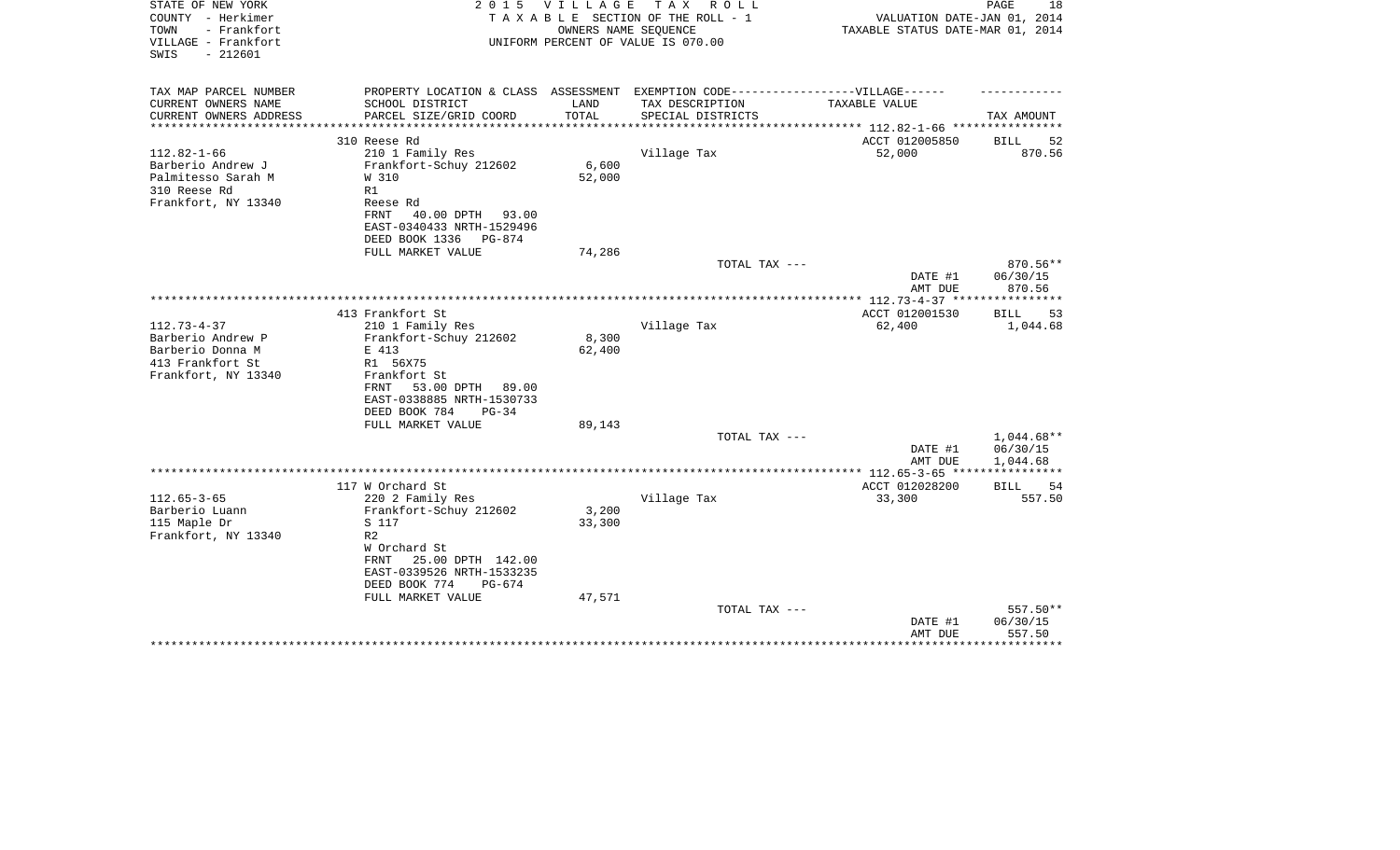| STATE OF NEW YORK<br>COUNTY - Herkimer<br>TOWN<br>- Frankfort<br>VILLAGE - Frankfort<br>$-212601$<br>SWIS | 2 0 1 5                                                                           | <b>VILLAGE</b>         | T A X<br>R O L L<br>TAXABLE SECTION OF THE ROLL - 1<br>OWNERS NAME SEQUENCE<br>UNIFORM PERCENT OF VALUE IS 070.00 | VALUATION DATE-JAN 01, 2014<br>TAXABLE STATUS DATE-MAR 01, 2014 | PAGE<br>19         |
|-----------------------------------------------------------------------------------------------------------|-----------------------------------------------------------------------------------|------------------------|-------------------------------------------------------------------------------------------------------------------|-----------------------------------------------------------------|--------------------|
|                                                                                                           |                                                                                   |                        |                                                                                                                   |                                                                 |                    |
| TAX MAP PARCEL NUMBER                                                                                     | PROPERTY LOCATION & CLASS ASSESSMENT EXEMPTION CODE-----------------VILLAGE------ |                        |                                                                                                                   |                                                                 |                    |
| CURRENT OWNERS NAME                                                                                       | SCHOOL DISTRICT                                                                   | LAND                   | TAX DESCRIPTION                                                                                                   | TAXABLE VALUE                                                   |                    |
| CURRENT OWNERS ADDRESS<br>*******************                                                             | PARCEL SIZE/GRID COORD<br>***************************                             | TOTAL<br>************* | SPECIAL DISTRICTS                                                                                                 | **************** 112.66-2-56 ***********                        | TAX AMOUNT         |
|                                                                                                           | 314 Railroad St                                                                   |                        |                                                                                                                   | ACCT 012026370                                                  | 55<br>BILL         |
| $112.66 - 2 - 56$                                                                                         | 210 1 Family Res                                                                  |                        | Village Tax                                                                                                       | 49,500                                                          | 828.71             |
| Barbuto Francis A                                                                                         | Frankfort-Schuy 212602                                                            | 5,900                  |                                                                                                                   |                                                                 |                    |
| 15 Pinetree Ln                                                                                            | E 314                                                                             | 49,500                 |                                                                                                                   |                                                                 |                    |
| E. Quoque, NY 11942                                                                                       | R1 45X150                                                                         |                        |                                                                                                                   |                                                                 |                    |
|                                                                                                           | Railroad St                                                                       |                        |                                                                                                                   |                                                                 |                    |
|                                                                                                           | 45.00 DPTH 150.94<br>FRNT                                                         |                        |                                                                                                                   |                                                                 |                    |
|                                                                                                           | EAST-0340552 NRTH-1533195                                                         |                        |                                                                                                                   |                                                                 |                    |
|                                                                                                           | DEED BOOK 875<br>$PG-620$                                                         |                        |                                                                                                                   |                                                                 |                    |
|                                                                                                           | FULL MARKET VALUE                                                                 | 70,714                 |                                                                                                                   |                                                                 |                    |
|                                                                                                           |                                                                                   |                        | TOTAL TAX ---                                                                                                     |                                                                 | 828.71**           |
|                                                                                                           |                                                                                   |                        |                                                                                                                   | DATE #1<br>AMT DUE                                              | 06/30/15<br>828.71 |
|                                                                                                           |                                                                                   |                        |                                                                                                                   | ***************** 112.66-2-57 *****************                 |                    |
|                                                                                                           | 316 Railroad St                                                                   |                        |                                                                                                                   | ACCT 012001560                                                  | <b>BILL</b><br>56  |
| $112.66 - 2 - 57$                                                                                         | 220 2 Family Res                                                                  |                        | Village Tax                                                                                                       | 57,000                                                          | 954.27             |
| Barbuto Francis A                                                                                         | Frankfort-Schuy 212602                                                            | 5,900                  |                                                                                                                   |                                                                 |                    |
| Barbuto Nicholas B                                                                                        | E 316                                                                             | 57,000                 |                                                                                                                   |                                                                 |                    |
| Attn: Mary Barbuto                                                                                        | R <sub>2</sub>                                                                    |                        |                                                                                                                   |                                                                 |                    |
| 415 Second Ave Ext.                                                                                       | Railroad St                                                                       |                        |                                                                                                                   |                                                                 |                    |
| Frankfort, NY 13340                                                                                       | 45.00 DPTH 150.94<br>FRNT                                                         |                        |                                                                                                                   |                                                                 |                    |
|                                                                                                           | EAST-0340592 NRTH-1533222                                                         |                        |                                                                                                                   |                                                                 |                    |
|                                                                                                           | DEED BOOK 753<br>$PG-94$                                                          |                        |                                                                                                                   |                                                                 |                    |
|                                                                                                           | FULL MARKET VALUE                                                                 | 81,429                 |                                                                                                                   |                                                                 | $954.27**$         |
|                                                                                                           |                                                                                   |                        | TOTAL TAX ---                                                                                                     | DATE #1                                                         | 06/30/15           |
|                                                                                                           |                                                                                   |                        |                                                                                                                   | AMT DUE                                                         | 954.27             |
|                                                                                                           |                                                                                   |                        |                                                                                                                   |                                                                 |                    |
|                                                                                                           | 323 First Ave                                                                     |                        |                                                                                                                   | ACCT 184194                                                     | BILL<br>57         |
| $112.82 - 1 - 11$                                                                                         | 210 1 Family Res                                                                  |                        | CW 10 VET/ 41157                                                                                                  | 5,475                                                           |                    |
| Barr Carol A                                                                                              | Frankfort-Schuy 212602                                                            |                        | 10,100 Village Tax                                                                                                | 53,525                                                          | 896.10             |
| 323 First Ave                                                                                             | N 323                                                                             | 59,000                 |                                                                                                                   |                                                                 |                    |
| Frankfort, NY 13340                                                                                       | R1 50X130                                                                         |                        |                                                                                                                   |                                                                 |                    |
|                                                                                                           | First Ave                                                                         |                        |                                                                                                                   |                                                                 |                    |
|                                                                                                           | FRNT<br>50.00 DPTH 130.00                                                         |                        |                                                                                                                   |                                                                 |                    |
|                                                                                                           | EAST-0340618 NRTH-1530417                                                         |                        |                                                                                                                   |                                                                 |                    |
|                                                                                                           | DEED BOOK 1521<br>$PG-428$                                                        |                        |                                                                                                                   |                                                                 |                    |
|                                                                                                           | FULL MARKET VALUE                                                                 | 84,286                 | TOTAL TAX ---                                                                                                     |                                                                 | 896.10**           |
|                                                                                                           |                                                                                   |                        |                                                                                                                   | DATE #1                                                         | 06/30/15           |
|                                                                                                           |                                                                                   |                        |                                                                                                                   | AMT DUE                                                         | 896.10             |
|                                                                                                           |                                                                                   |                        |                                                                                                                   |                                                                 | *********          |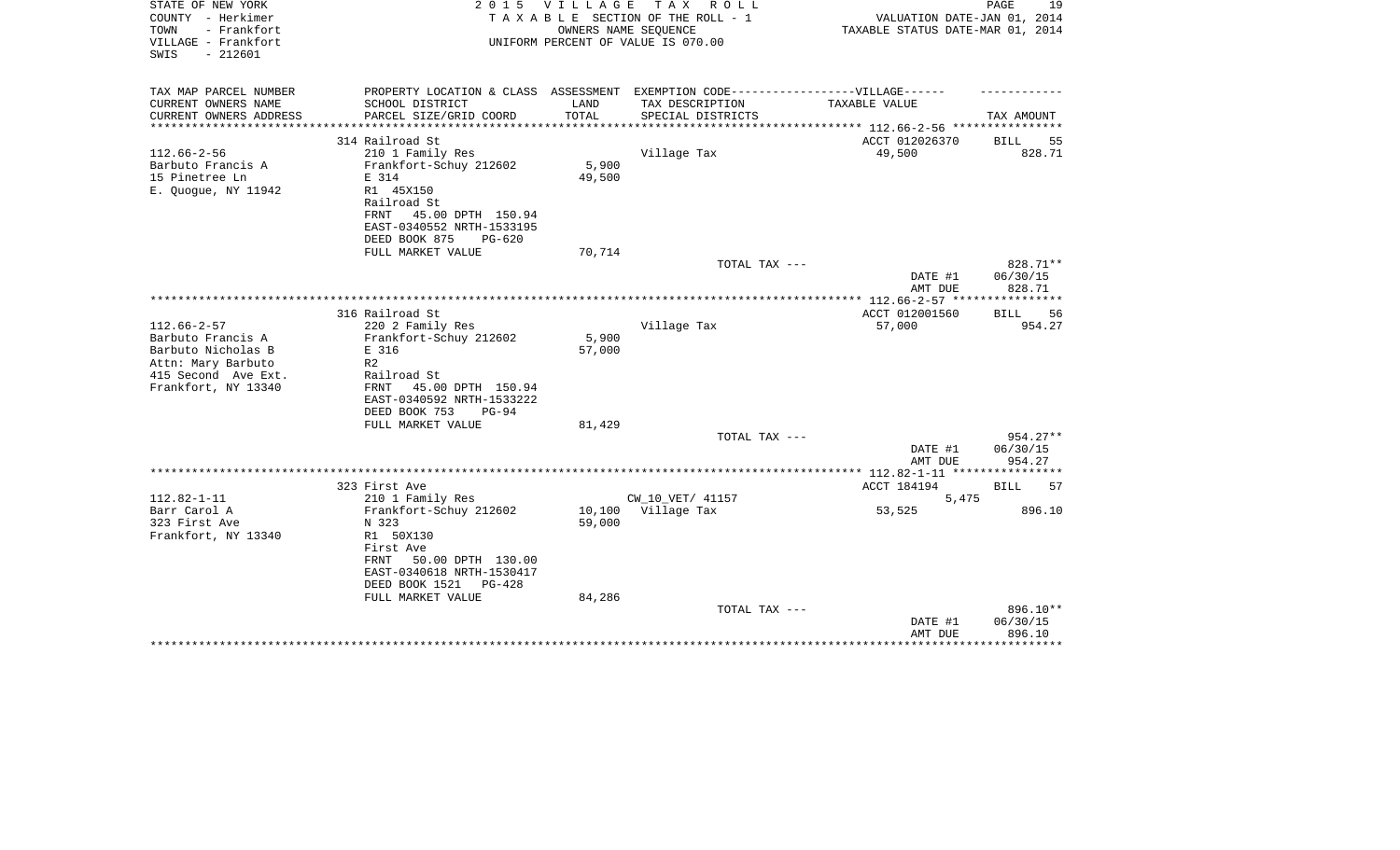| STATE OF NEW YORK<br>COUNTY - Herkimer<br>- Frankfort<br>TOWN<br>VILLAGE - Frankfort<br>$-212601$<br>SWIS | 2 0 1 5                                                                           | V I L L A G E         | T A X<br>R O L L<br>TAXABLE SECTION OF THE ROLL - 1<br>OWNERS NAME SEQUENCE<br>UNIFORM PERCENT OF VALUE IS 070.00 | VALUATION DATE-JAN 01, 2014<br>TAXABLE STATUS DATE-MAR 01, 2014                 | PAGE<br>20               |
|-----------------------------------------------------------------------------------------------------------|-----------------------------------------------------------------------------------|-----------------------|-------------------------------------------------------------------------------------------------------------------|---------------------------------------------------------------------------------|--------------------------|
| TAX MAP PARCEL NUMBER                                                                                     | PROPERTY LOCATION & CLASS ASSESSMENT EXEMPTION CODE-----------------VILLAGE------ |                       |                                                                                                                   |                                                                                 |                          |
| CURRENT OWNERS NAME                                                                                       | SCHOOL DISTRICT                                                                   | LAND                  | TAX DESCRIPTION                                                                                                   | TAXABLE VALUE                                                                   |                          |
| CURRENT OWNERS ADDRESS<br>*******************                                                             | PARCEL SIZE/GRID COORD                                                            | TOTAL<br>************ | SPECIAL DISTRICTS                                                                                                 |                                                                                 | TAX AMOUNT               |
|                                                                                                           | 244 Mann St                                                                       |                       |                                                                                                                   | ************************************** 112.74-2-37 **********<br>ACCT 012005340 | 58<br><b>BILL</b>        |
| $112.74 - 2 - 37$                                                                                         | 210 1 Family Res                                                                  |                       | Village Tax                                                                                                       | 46,200                                                                          | 773.46                   |
| Barr Michael                                                                                              | Frankfort-Schuy 212602                                                            | 8,300                 |                                                                                                                   |                                                                                 |                          |
| Barr Lori A                                                                                               | S 244                                                                             | 46,200                |                                                                                                                   |                                                                                 |                          |
| 244 Mann St                                                                                               | R1                                                                                |                       |                                                                                                                   |                                                                                 |                          |
| Frankfort, NY 13340                                                                                       | Mann St                                                                           |                       |                                                                                                                   |                                                                                 |                          |
|                                                                                                           | FRNT<br>71.00 DPTH 180.00                                                         |                       |                                                                                                                   |                                                                                 |                          |
|                                                                                                           | EAST-0340244 NRTH-1531365                                                         |                       |                                                                                                                   |                                                                                 |                          |
|                                                                                                           | DEED BOOK 795<br>$PG-8$                                                           |                       |                                                                                                                   |                                                                                 |                          |
|                                                                                                           | FULL MARKET VALUE                                                                 | 66,000                |                                                                                                                   |                                                                                 |                          |
|                                                                                                           |                                                                                   |                       | TOTAL TAX ---                                                                                                     | DATE #1                                                                         | $773.46**$<br>06/30/15   |
|                                                                                                           |                                                                                   |                       |                                                                                                                   | AMT DUE                                                                         | 773.46                   |
|                                                                                                           |                                                                                   |                       |                                                                                                                   | **************** 112.66-2-9 ****                                                |                          |
|                                                                                                           | 108 Sheldon Ave                                                                   |                       |                                                                                                                   | ACCT 012018030                                                                  | 59<br><b>BILL</b>        |
| $112.66 - 2 - 9$                                                                                          | 311 Res vac land                                                                  |                       | Village Tax                                                                                                       | 3,300                                                                           | 55.25                    |
| Basler Donald E                                                                                           | Frankfort-Schuy 212602                                                            | 3,300                 |                                                                                                                   |                                                                                 |                          |
| Basler Amy C                                                                                              | $S$ 108-110                                                                       | 3,300                 |                                                                                                                   |                                                                                 |                          |
| 112 Sheldon Ave                                                                                           | V19 51X125                                                                        |                       |                                                                                                                   |                                                                                 |                          |
| Frankfort, NY 13340                                                                                       | Sheldon Ave                                                                       |                       |                                                                                                                   |                                                                                 |                          |
|                                                                                                           | FRNT<br>51.00 DPTH 125.00                                                         |                       |                                                                                                                   |                                                                                 |                          |
|                                                                                                           | EAST-0340401 NRTH-1532904<br>DEED BOOK 845<br>PG-422                              |                       |                                                                                                                   |                                                                                 |                          |
|                                                                                                           | FULL MARKET VALUE                                                                 | 4,714                 |                                                                                                                   |                                                                                 |                          |
|                                                                                                           |                                                                                   |                       | TOTAL TAX ---                                                                                                     |                                                                                 | $55.25**$                |
|                                                                                                           |                                                                                   |                       |                                                                                                                   | DATE #1                                                                         | 06/30/15                 |
|                                                                                                           |                                                                                   |                       |                                                                                                                   | AMT DUE                                                                         | 55.25                    |
|                                                                                                           |                                                                                   |                       |                                                                                                                   | ***************** 112.66-2-10 **                                                | *******                  |
|                                                                                                           | 112 Sheldon Ave                                                                   |                       |                                                                                                                   | ACCT 012018000                                                                  | <b>BILL</b><br>60        |
| $112.66 - 2 - 10$                                                                                         | 210 1 Family Res                                                                  |                       | Village Tax                                                                                                       | 45,900                                                                          | 768.44                   |
| Basler Donald E                                                                                           | Frankfort-Schuy 212602                                                            | 2,800                 |                                                                                                                   |                                                                                 |                          |
| Basler Amy C<br>112 Sheldon Ave                                                                           | S 112<br>R1                                                                       | 45,900                |                                                                                                                   |                                                                                 |                          |
| Frankfort, NY 13340                                                                                       | Sheldon Ave                                                                       |                       |                                                                                                                   |                                                                                 |                          |
|                                                                                                           | 23.00 DPTH 125.00<br>FRNT                                                         |                       |                                                                                                                   |                                                                                 |                          |
|                                                                                                           | BANK<br>135                                                                       |                       |                                                                                                                   |                                                                                 |                          |
|                                                                                                           | EAST-0340422 NRTH-1532870                                                         |                       |                                                                                                                   |                                                                                 |                          |
|                                                                                                           | DEED BOOK 845<br>$PG-153$                                                         |                       |                                                                                                                   |                                                                                 |                          |
|                                                                                                           | FULL MARKET VALUE                                                                 | 65,571                |                                                                                                                   |                                                                                 |                          |
|                                                                                                           |                                                                                   |                       | TOTAL TAX ---                                                                                                     |                                                                                 | 768.44**                 |
|                                                                                                           |                                                                                   |                       |                                                                                                                   | DATE #1                                                                         | 06/30/15                 |
|                                                                                                           |                                                                                   |                       |                                                                                                                   | AMT DUE                                                                         | 768.44<br>************** |
|                                                                                                           |                                                                                   |                       |                                                                                                                   |                                                                                 |                          |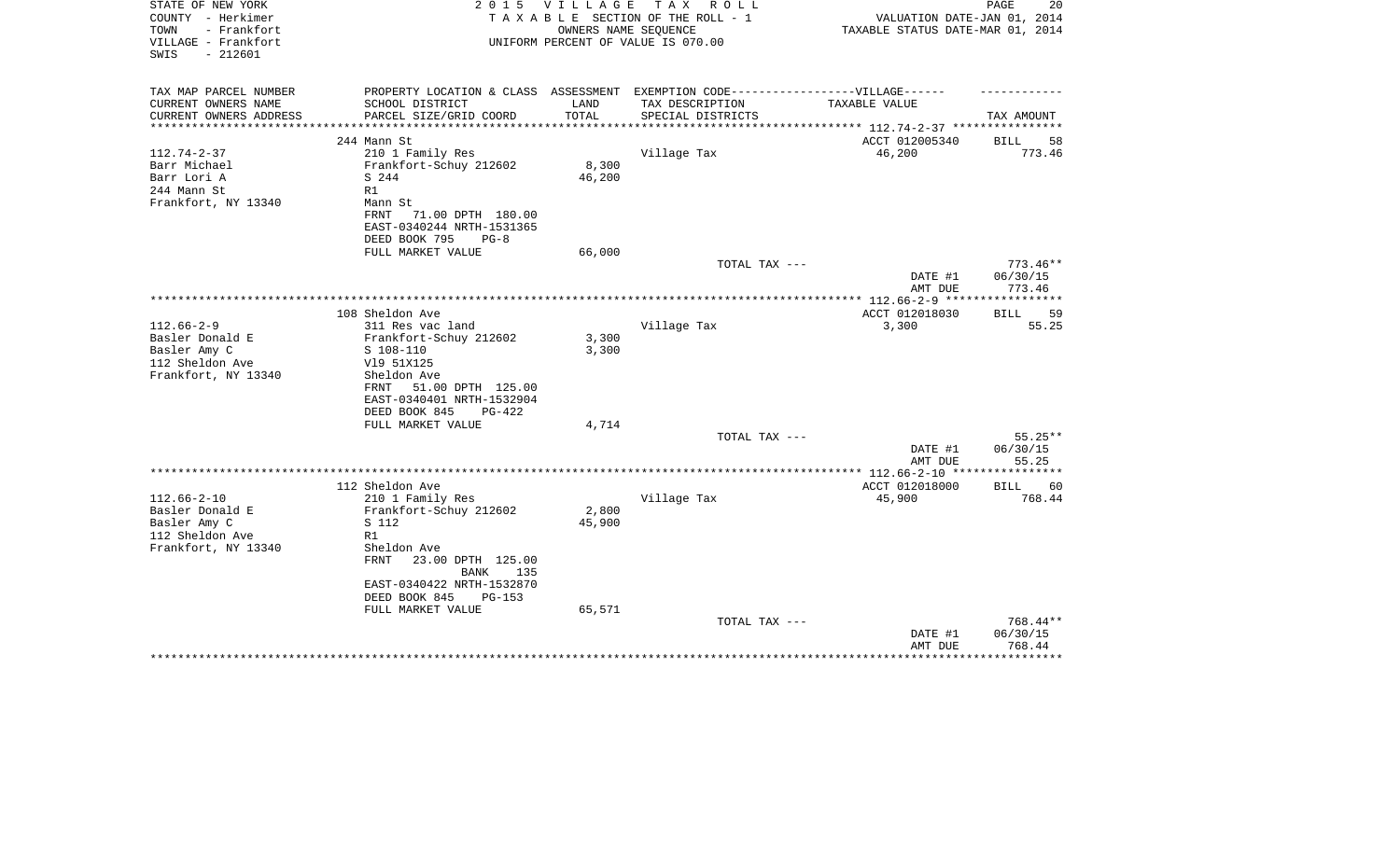| STATE OF NEW YORK<br>COUNTY - Herkimer<br>- Frankfort<br>TOWN<br>VILLAGE - Frankfort<br>$-212601$<br>SWIS | 2 0 1 5                                                 | V I L L A G E | T A X<br>R O L L<br>TAXABLE SECTION OF THE ROLL - 1<br>OWNERS NAME SEQUENCE<br>UNIFORM PERCENT OF VALUE IS 070.00 | VALUATION DATE-JAN 01, 2014<br>TAXABLE STATUS DATE-MAR 01, 2014 | PAGE<br>21        |
|-----------------------------------------------------------------------------------------------------------|---------------------------------------------------------|---------------|-------------------------------------------------------------------------------------------------------------------|-----------------------------------------------------------------|-------------------|
| TAX MAP PARCEL NUMBER<br>CURRENT OWNERS NAME                                                              | PROPERTY LOCATION & CLASS ASSESSMENT<br>SCHOOL DISTRICT | LAND          | EXEMPTION CODE------------------VILLAGE------<br>TAX DESCRIPTION                                                  | TAXABLE VALUE                                                   |                   |
| CURRENT OWNERS ADDRESS<br>*********************                                                           | PARCEL SIZE/GRID COORD                                  | TOTAL         | SPECIAL DISTRICTS                                                                                                 | *************************** 112.74-3-8 *****************        | TAX AMOUNT        |
|                                                                                                           | 103 Palmer St                                           |               |                                                                                                                   | ACCT 012009210                                                  | BILL<br>61        |
| $112.74 - 3 - 8$                                                                                          | 210 1 Family Res                                        |               | Village Tax                                                                                                       | 41,600                                                          | 696.45            |
| Bates Raymond                                                                                             | Frankfort-Schuy 212602                                  | 3,000         |                                                                                                                   |                                                                 |                   |
| Bates Josephine                                                                                           | E 103                                                   | 41,600        |                                                                                                                   |                                                                 |                   |
| 103 Palmer St                                                                                             | R1 40X48                                                |               |                                                                                                                   |                                                                 |                   |
| Frankfort, NY 13340                                                                                       | Palmer St                                               |               |                                                                                                                   |                                                                 |                   |
|                                                                                                           | 40.00 DPTH<br>50.00<br>FRNT                             |               |                                                                                                                   |                                                                 |                   |
|                                                                                                           | EAST-0340610 NRTH-1531129                               |               |                                                                                                                   |                                                                 |                   |
|                                                                                                           | DEED BOOK 833<br>$PG-680$<br>FULL MARKET VALUE          | 59,429        |                                                                                                                   |                                                                 |                   |
|                                                                                                           |                                                         |               | TOTAL TAX ---                                                                                                     |                                                                 | 696.45**          |
|                                                                                                           |                                                         |               |                                                                                                                   | DATE #1                                                         | 06/30/15          |
|                                                                                                           |                                                         |               |                                                                                                                   | AMT DUE                                                         | 696.45            |
|                                                                                                           |                                                         |               |                                                                                                                   |                                                                 |                   |
|                                                                                                           | 203 William St                                          |               |                                                                                                                   | ACCT 012001830                                                  | <b>BILL</b><br>62 |
| $112.66 - 1 - 21$                                                                                         | 210 1 Family Res                                        |               | Village Tax                                                                                                       | 67,300                                                          | 1,126.71          |
| Beauharnois Robert                                                                                        | Frankfort-Schuy 212602                                  | 7,100         |                                                                                                                   |                                                                 |                   |
| Beauharnois Susan                                                                                         | N 203                                                   | 67,300        |                                                                                                                   |                                                                 |                   |
| 203 William St                                                                                            | R1 68X120                                               |               |                                                                                                                   |                                                                 |                   |
| Frankfort, NY 13340                                                                                       | William St<br>68.00 DPTH 128.00<br>FRNT                 |               |                                                                                                                   |                                                                 |                   |
|                                                                                                           | EAST-0341288 NRTH-1532920                               |               |                                                                                                                   |                                                                 |                   |
|                                                                                                           | DEED BOOK 688<br>PG-591                                 |               |                                                                                                                   |                                                                 |                   |
|                                                                                                           | FULL MARKET VALUE                                       | 96,143        |                                                                                                                   |                                                                 |                   |
|                                                                                                           |                                                         |               | TOTAL TAX ---                                                                                                     |                                                                 | 1,126.71**        |
|                                                                                                           |                                                         |               |                                                                                                                   | DATE #1                                                         | 06/30/15          |
|                                                                                                           |                                                         |               |                                                                                                                   | AMT DUE                                                         | 1,126.71          |
|                                                                                                           |                                                         |               |                                                                                                                   | ***************** 112.73-2-68 ****                              | ************      |
|                                                                                                           | 110 First Ave                                           |               |                                                                                                                   | ACCT 012007410                                                  | <b>BILL</b><br>63 |
| $112.73 - 2 - 68$                                                                                         | 210 1 Family Res                                        |               | Village Tax                                                                                                       | 58,200                                                          | 974.36            |
| Bedworth Mark A                                                                                           | Frankfort-Schuy 212602                                  | 17,800        |                                                                                                                   |                                                                 |                   |
| Bedworth Alanna M<br>110 First Ave                                                                        | S 110<br>R1                                             | 58,200        |                                                                                                                   |                                                                 |                   |
| Frankfort, NY 13340                                                                                       | First Ave                                               |               |                                                                                                                   |                                                                 |                   |
|                                                                                                           | FRNT 115.00 DPTH 295.00                                 |               |                                                                                                                   |                                                                 |                   |
|                                                                                                           | EAST-0339037 NRTH-1531790                               |               |                                                                                                                   |                                                                 |                   |
|                                                                                                           | DEED BOOK 1126<br><b>PG-935</b>                         |               |                                                                                                                   |                                                                 |                   |
|                                                                                                           | FULL MARKET VALUE                                       | 83,143        |                                                                                                                   |                                                                 |                   |
|                                                                                                           |                                                         |               | TOTAL TAX ---                                                                                                     |                                                                 | 974.36**          |
|                                                                                                           |                                                         |               |                                                                                                                   | DATE #1                                                         | 06/30/15          |
|                                                                                                           |                                                         |               |                                                                                                                   | AMT DUE                                                         | 974.36            |
|                                                                                                           |                                                         |               |                                                                                                                   |                                                                 |                   |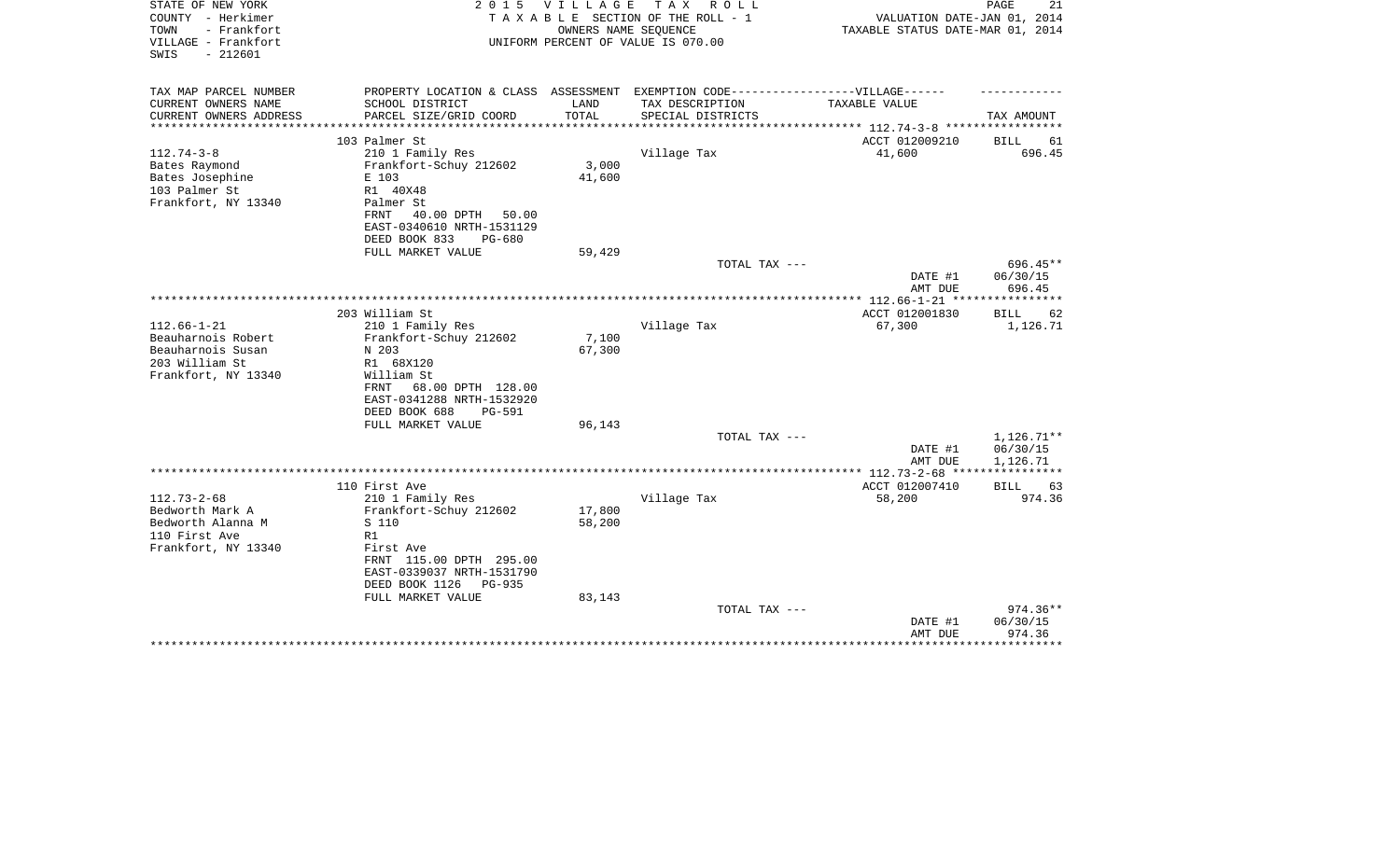| STATE OF NEW YORK<br>COUNTY - Herkimer<br>- Frankfort<br>TOWN<br>VILLAGE - Frankfort<br>$-212601$<br>SWIS | 2 0 1 5                                                                           | <b>VILLAGE</b> | T A X<br>R O L L<br>TAXABLE SECTION OF THE ROLL - 1<br>OWNERS NAME SEOUENCE<br>UNIFORM PERCENT OF VALUE IS 070.00 | VALUATION DATE-JAN 01, 2014<br>TAXABLE STATUS DATE-MAR 01, 2014 | PAGE<br>22           |
|-----------------------------------------------------------------------------------------------------------|-----------------------------------------------------------------------------------|----------------|-------------------------------------------------------------------------------------------------------------------|-----------------------------------------------------------------|----------------------|
| TAX MAP PARCEL NUMBER                                                                                     | PROPERTY LOCATION & CLASS ASSESSMENT EXEMPTION CODE-----------------VILLAGE------ |                |                                                                                                                   |                                                                 |                      |
| CURRENT OWNERS NAME                                                                                       | SCHOOL DISTRICT                                                                   | LAND           | TAX DESCRIPTION                                                                                                   | TAXABLE VALUE                                                   |                      |
| CURRENT OWNERS ADDRESS                                                                                    | PARCEL SIZE/GRID COORD<br>****************************                            | TOTAL          | SPECIAL DISTRICTS                                                                                                 |                                                                 | TAX AMOUNT           |
| **********************                                                                                    |                                                                                   |                |                                                                                                                   |                                                                 |                      |
| $112.81 - 2 - 52$                                                                                         | 402 Palmer St                                                                     |                |                                                                                                                   | ACCT 175797<br>54,000                                           | BILL<br>64<br>904.05 |
| Bellino Dominica                                                                                          | 210 1 Family Res<br>Frankfort-Schuy 212602                                        | 8,800          | Village Tax                                                                                                       |                                                                 |                      |
| 402 Palmer St                                                                                             | W 402                                                                             | 54,000         |                                                                                                                   |                                                                 |                      |
| Frankfort, NY 13340                                                                                       | R1 50X100                                                                         |                |                                                                                                                   |                                                                 |                      |
|                                                                                                           | Palmer St                                                                         |                |                                                                                                                   |                                                                 |                      |
|                                                                                                           | 50.00 DPTH 100.00<br>FRNT                                                         |                |                                                                                                                   |                                                                 |                      |
|                                                                                                           | EAST-0339480 NRTH-1530332                                                         |                |                                                                                                                   |                                                                 |                      |
|                                                                                                           | DEED BOOK 1467 PG-510                                                             |                |                                                                                                                   |                                                                 |                      |
|                                                                                                           | FULL MARKET VALUE                                                                 | 77,143         |                                                                                                                   |                                                                 |                      |
|                                                                                                           |                                                                                   |                | TOTAL TAX ---                                                                                                     |                                                                 | $904.05**$           |
|                                                                                                           |                                                                                   |                |                                                                                                                   | DATE #1                                                         | 06/30/15             |
|                                                                                                           |                                                                                   |                |                                                                                                                   | AMT DUE                                                         | 904.05               |
|                                                                                                           | 108 Second Ave                                                                    |                |                                                                                                                   | ACCT 012015870                                                  | 65<br><b>BILL</b>    |
| $112.73 - 1 - 68$                                                                                         | 210 1 Family Res                                                                  |                | Village Tax                                                                                                       | 59,400                                                          | 994.45               |
| Bellino Dominick J                                                                                        | Frankfort-Schuy 212602                                                            | 11,700         |                                                                                                                   |                                                                 |                      |
| Bellino Georgina                                                                                          | S 108                                                                             | 59,400         |                                                                                                                   |                                                                 |                      |
| 108 Second Ave                                                                                            | R2 50X194                                                                         |                |                                                                                                                   |                                                                 |                      |
| Frankfort, NY 13340                                                                                       | Second Ave                                                                        |                |                                                                                                                   |                                                                 |                      |
|                                                                                                           | 50.00 DPTH 195.00<br>FRNT                                                         |                |                                                                                                                   |                                                                 |                      |
|                                                                                                           | 720<br>BANK                                                                       |                |                                                                                                                   |                                                                 |                      |
|                                                                                                           | EAST-0338877 NRTH-1531396<br>DEED BOOK 680<br>$PG-674$                            |                |                                                                                                                   |                                                                 |                      |
|                                                                                                           | FULL MARKET VALUE                                                                 | 84,857         |                                                                                                                   |                                                                 |                      |
|                                                                                                           |                                                                                   |                | TOTAL TAX ---                                                                                                     |                                                                 | 994.45**             |
|                                                                                                           |                                                                                   |                |                                                                                                                   | DATE #1                                                         | 06/30/15             |
|                                                                                                           |                                                                                   |                |                                                                                                                   | AMT DUE                                                         | 994.45               |
|                                                                                                           |                                                                                   |                |                                                                                                                   |                                                                 |                      |
|                                                                                                           | 107 E Canal St                                                                    |                |                                                                                                                   | ACCT 012030810                                                  | 66<br>BILL           |
| $112.73 - 2 - 9$                                                                                          | 210 1 Family Res                                                                  |                | Village Tax                                                                                                       | 35,000                                                          | 585.96               |
| Bellino Dominick J                                                                                        | Frankfort-Schuy 212602                                                            | 3,100          |                                                                                                                   |                                                                 |                      |
| Bellino Ida                                                                                               | N 107                                                                             | 35,000         |                                                                                                                   |                                                                 |                      |
| 107 E Canal St<br>Frankfort, NY 13340                                                                     | R1<br>E Canal St                                                                  |                |                                                                                                                   |                                                                 |                      |
|                                                                                                           | <b>FRNT</b><br>24.83 DPTH 136.00                                                  |                |                                                                                                                   |                                                                 |                      |
|                                                                                                           | BANK<br>135                                                                       |                |                                                                                                                   |                                                                 |                      |
|                                                                                                           | EAST-0339284 NRTH-1532513                                                         |                |                                                                                                                   |                                                                 |                      |
|                                                                                                           | DEED BOOK 733<br>$PG-232$                                                         |                |                                                                                                                   |                                                                 |                      |
|                                                                                                           | FULL MARKET VALUE                                                                 | 50,000         |                                                                                                                   |                                                                 |                      |
|                                                                                                           |                                                                                   |                | TOTAL TAX ---                                                                                                     |                                                                 | 585.96**             |
|                                                                                                           |                                                                                   |                |                                                                                                                   | DATE #1                                                         | 06/30/15             |
|                                                                                                           |                                                                                   |                |                                                                                                                   | AMT DUE                                                         | 585.96               |
|                                                                                                           |                                                                                   |                |                                                                                                                   |                                                                 |                      |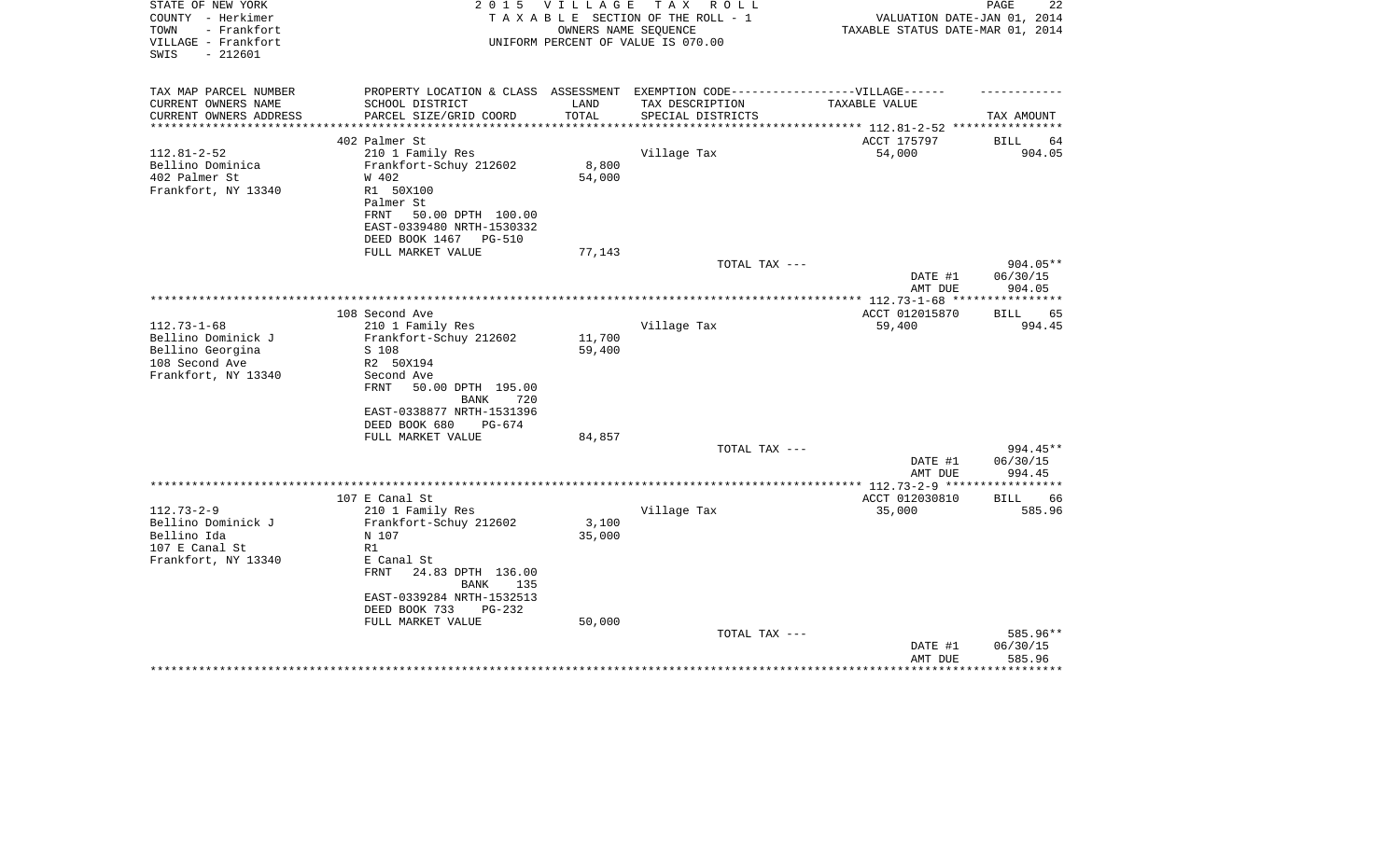| STATE OF NEW YORK<br>COUNTY - Herkimer<br>TOWN<br>- Frankfort<br>VILLAGE - Frankfort<br>$-212601$<br>SWIS     | 2 0 1 5                                                                                                                                                                                  | <b>VILLAGE</b><br>OWNERS NAME SEOUENCE | T A X<br>R O L L<br>TAXABLE SECTION OF THE ROLL - 1<br>UNIFORM PERCENT OF VALUE IS 070.00 | VALUATION DATE-JAN 01, 2014<br>TAXABLE STATUS DATE-MAR 01, 2014 | PAGE<br>23                     |
|---------------------------------------------------------------------------------------------------------------|------------------------------------------------------------------------------------------------------------------------------------------------------------------------------------------|----------------------------------------|-------------------------------------------------------------------------------------------|-----------------------------------------------------------------|--------------------------------|
| TAX MAP PARCEL NUMBER                                                                                         | PROPERTY LOCATION & CLASS ASSESSMENT EXEMPTION CODE-----------------VILLAGE------                                                                                                        |                                        |                                                                                           |                                                                 |                                |
| CURRENT OWNERS NAME<br>CURRENT OWNERS ADDRESS<br>*********************                                        | SCHOOL DISTRICT<br>PARCEL SIZE/GRID COORD<br>**************************                                                                                                                  | LAND<br>TOTAL                          | TAX DESCRIPTION<br>SPECIAL DISTRICTS                                                      | TAXABLE VALUE                                                   | TAX AMOUNT                     |
|                                                                                                               |                                                                                                                                                                                          |                                        |                                                                                           |                                                                 |                                |
| $112.73 - 3 - 9$<br>Bellino Dominick J<br>Attn: Bellino Jennie<br>212 Frankfort St<br>Frankfort, NY 13340     | 212 Frankfort St<br>220 2 Family Res<br>Frankfort-Schuy 212602<br>W 212<br>R2 37X99<br>Life Use<br>FRNT<br>37.00 DPTH<br>99.50<br>EAST-0339265 NRTH-1531500<br>DEED BOOK 835<br>$PG-148$ | 6,500<br>56,000                        | Village Tax                                                                               | ACCT 012001860<br>56,000                                        | 67<br>BILL<br>937.53           |
|                                                                                                               | FULL MARKET VALUE                                                                                                                                                                        | 80,000                                 |                                                                                           |                                                                 |                                |
|                                                                                                               |                                                                                                                                                                                          |                                        | TOTAL TAX ---                                                                             | DATE #1<br>AMT DUE                                              | 937.53**<br>06/30/15<br>937.53 |
|                                                                                                               |                                                                                                                                                                                          |                                        |                                                                                           |                                                                 |                                |
| $112.66 - 2 - 55$                                                                                             | 312 Railroad St<br>220 2 Family Res                                                                                                                                                      |                                        | VET COM CT 41131                                                                          | ACCT 012008220<br>10,266                                        | 68<br>BILL                     |
| Bellino Dominick Life Es<br>Koppany Renee Lynn<br>Attn: Rose Bellino<br>107 E Canal St<br>Frankfort, NY 13340 | Frankfort-Schuy 212602<br>E 312<br>R <sub>2</sub><br>Railroad St<br>FRNT<br>45.00 DPTH 150.94<br>EAST-0340517 NRTH-1533168<br>DEED BOOK 936<br>PG-322<br>FULL MARKET VALUE               | 5,900<br>56,000<br>80,000              | Village Tax                                                                               | 45,734                                                          | 765.66                         |
|                                                                                                               |                                                                                                                                                                                          |                                        | TOTAL TAX ---                                                                             |                                                                 | 765.66**                       |
|                                                                                                               |                                                                                                                                                                                          |                                        |                                                                                           | DATE #1<br>AMT DUE                                              | 06/30/15<br>765.66             |
|                                                                                                               |                                                                                                                                                                                          |                                        |                                                                                           |                                                                 |                                |
| $112.81 - 1 - 48$<br>Bellino Joseph<br>Bellino Denise J<br>215 Sixth Ave<br>Frankfort, NY 13340               | 215 Sixth Ave<br>210 1 Family Res<br>Frankfort-Schuy 212602<br>N 215<br>R1 100X150<br>Sixth Ave<br>FRNT 100.00 DPTH 150.00<br>027<br><b>BANK</b>                                         | 15,000<br>89,600                       | Village Tax                                                                               | ACCT 012014490<br>89,600                                        | <b>BILL</b><br>69<br>1,500.05  |
|                                                                                                               | EAST-0338638 NRTH-1529891<br>DEED BOOK 768<br>$PG-554$<br>FULL MARKET VALUE                                                                                                              | 128,000                                | TOTAL TAX ---                                                                             |                                                                 | $1,500.05**$                   |
|                                                                                                               |                                                                                                                                                                                          |                                        |                                                                                           | DATE #1<br>AMT DUE                                              | 06/30/15<br>1,500.05           |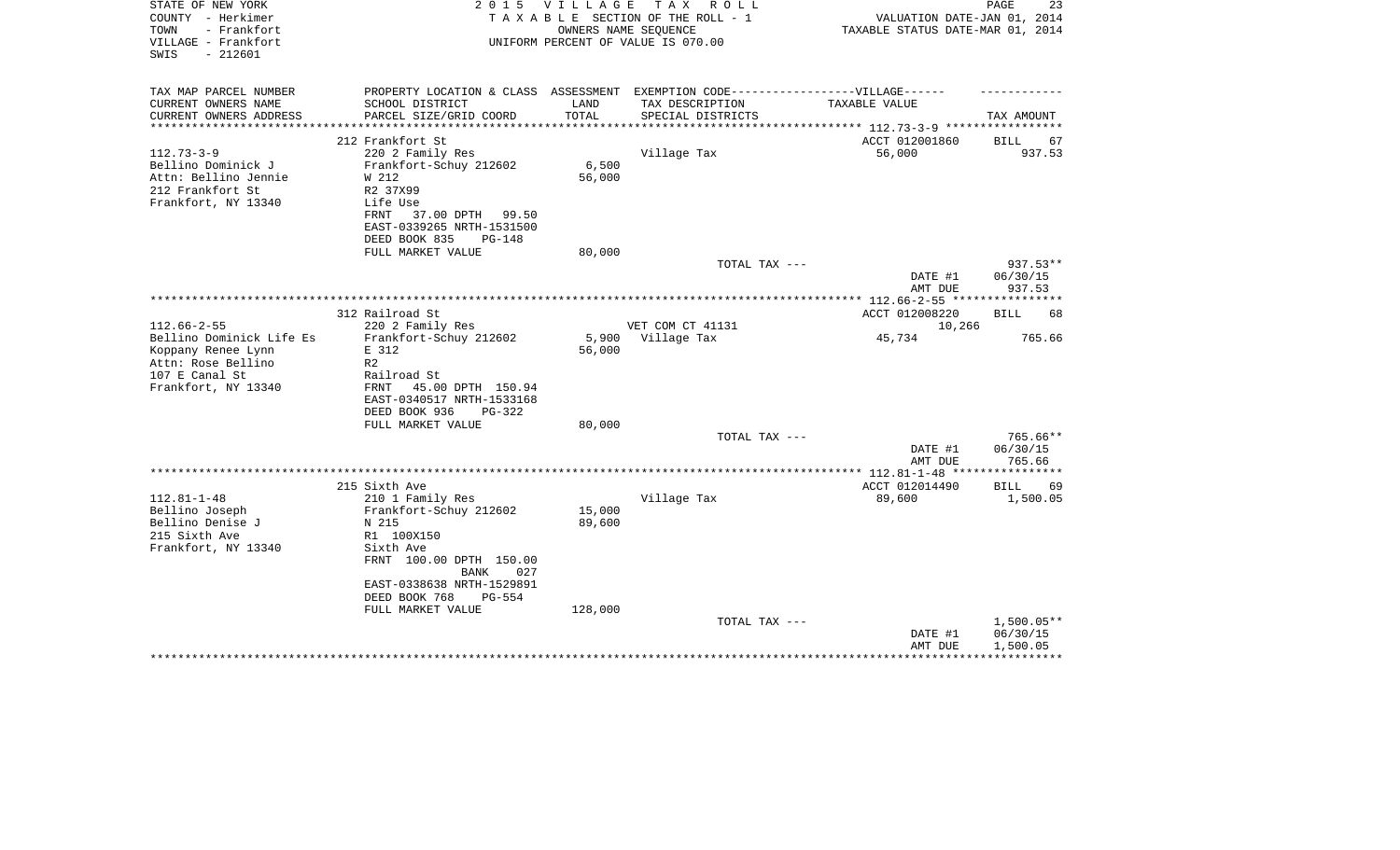| STATE OF NEW YORK<br>COUNTY - Herkimer<br>- Frankfort<br>TOWN<br>VILLAGE - Frankfort<br>SWIS<br>$-212601$                                 | 2 0 1 5                                                                                                                                                                                 | V I L L A G E    | T A X<br>R O L L<br>TAXABLE SECTION OF THE ROLL - 1<br>OWNERS NAME SEQUENCE<br>UNIFORM PERCENT OF VALUE IS 070.00 | VALUATION DATE-JAN 01, 2014<br>TAXABLE STATUS DATE-MAR 01, 2014 | PAGE<br>24                           |
|-------------------------------------------------------------------------------------------------------------------------------------------|-----------------------------------------------------------------------------------------------------------------------------------------------------------------------------------------|------------------|-------------------------------------------------------------------------------------------------------------------|-----------------------------------------------------------------|--------------------------------------|
| TAX MAP PARCEL NUMBER<br>CURRENT OWNERS NAME<br>CURRENT OWNERS ADDRESS                                                                    | PROPERTY LOCATION & CLASS ASSESSMENT EXEMPTION CODE-----------------VILLAGE------<br>SCHOOL DISTRICT<br>PARCEL SIZE/GRID COORD                                                          | LAND<br>TOTAL    | TAX DESCRIPTION<br>SPECIAL DISTRICTS                                                                              | TAXABLE VALUE                                                   | TAX AMOUNT                           |
| ***************                                                                                                                           |                                                                                                                                                                                         |                  |                                                                                                                   | ***************** 112.81-1-47 *****************                 |                                      |
| $112.81 - 1 - 47$<br>Belmont Janet<br>Belmont Joseph<br>219 Sixth Ave<br>Frankfort, NY 13340<br>PRIOR OWNER ON 3/01/2014<br>Belmont Janet | 219 Sixth Ave<br>210 1 Family Res<br>Frankfort-Schuy 212602<br>$219 - 221$<br>2 Res<br>Life Estate<br>FRNT 150.00 DPTH 150.00<br>EAST-0338744 NRTH-1529822<br>DEED BOOK 844<br>$PG-383$ | 93,500           | VET WAR CT 41121<br>15,000 Village Tax                                                                            | ACCT 012016080<br>6,160<br>87,340                               | BILL<br>70<br>1,462.21               |
|                                                                                                                                           | FULL MARKET VALUE                                                                                                                                                                       | 133,571          |                                                                                                                   |                                                                 |                                      |
|                                                                                                                                           |                                                                                                                                                                                         |                  | TOTAL TAX ---                                                                                                     | DATE #1<br>AMT DUE                                              | $1,462.21**$<br>06/30/15<br>1,462.21 |
|                                                                                                                                           |                                                                                                                                                                                         |                  |                                                                                                                   |                                                                 |                                      |
| $112.82 - 2 - 68$<br>Belmont Theresa<br>Belmont Joseph C<br>504 Reese Rd<br>Frankfort, NY 13340                                           | 504 Reese Rd<br>210 1 Family Res<br>Frankfort-Schuy 212602<br>W<br>R1<br>Reese Rd                                                                                                       | 17,400<br>70,200 | VET WAR CT 41121<br>Village Tax                                                                                   | ACCT 012001980<br>6,160<br>64,040                               | <b>BILL</b><br>71<br>1,072.13        |
|                                                                                                                                           | FRNT 110.00 DPTH 193.00<br>EAST-0340089 NRTH-1529011<br>DEED BOOK 1199<br>PG-466<br>FULL MARKET VALUE                                                                                   | 100,286          | TOTAL TAX ---                                                                                                     | DATE #1                                                         | 1,072.13**<br>06/30/15               |
|                                                                                                                                           |                                                                                                                                                                                         |                  |                                                                                                                   | AMT DUE                                                         | 1,072.13                             |
| $112.73 - 3 - 13$<br>Belmonte Cynthia                                                                                                     | 109 Second Ave<br>210 1 Family Res<br>Frankfort-Schuy 212602                                                                                                                            | 7,900            | Village Tax                                                                                                       | ACCT 185267<br>50,500                                           | BILL<br>72<br>845.45                 |
| 109 Second Ave<br>Frankfort, NY 13340<br>PRIOR OWNER ON 3/01/2014                                                                         | N 109<br>R1 34X141<br>Second Ave<br>FRNT                                                                                                                                                | 50,500           |                                                                                                                   |                                                                 |                                      |
| Moracco Frank J                                                                                                                           | 34.00 DPTH 143.00<br>EAST-0338975 NRTH-1531578<br>DEED BOOK 1528<br>$PG-39$<br>FULL MARKET VALUE                                                                                        | 72,143           |                                                                                                                   |                                                                 |                                      |
|                                                                                                                                           |                                                                                                                                                                                         |                  | TOTAL TAX ---                                                                                                     | DATE #1<br>AMT DUE                                              | $845.45**$<br>06/30/15<br>845.45     |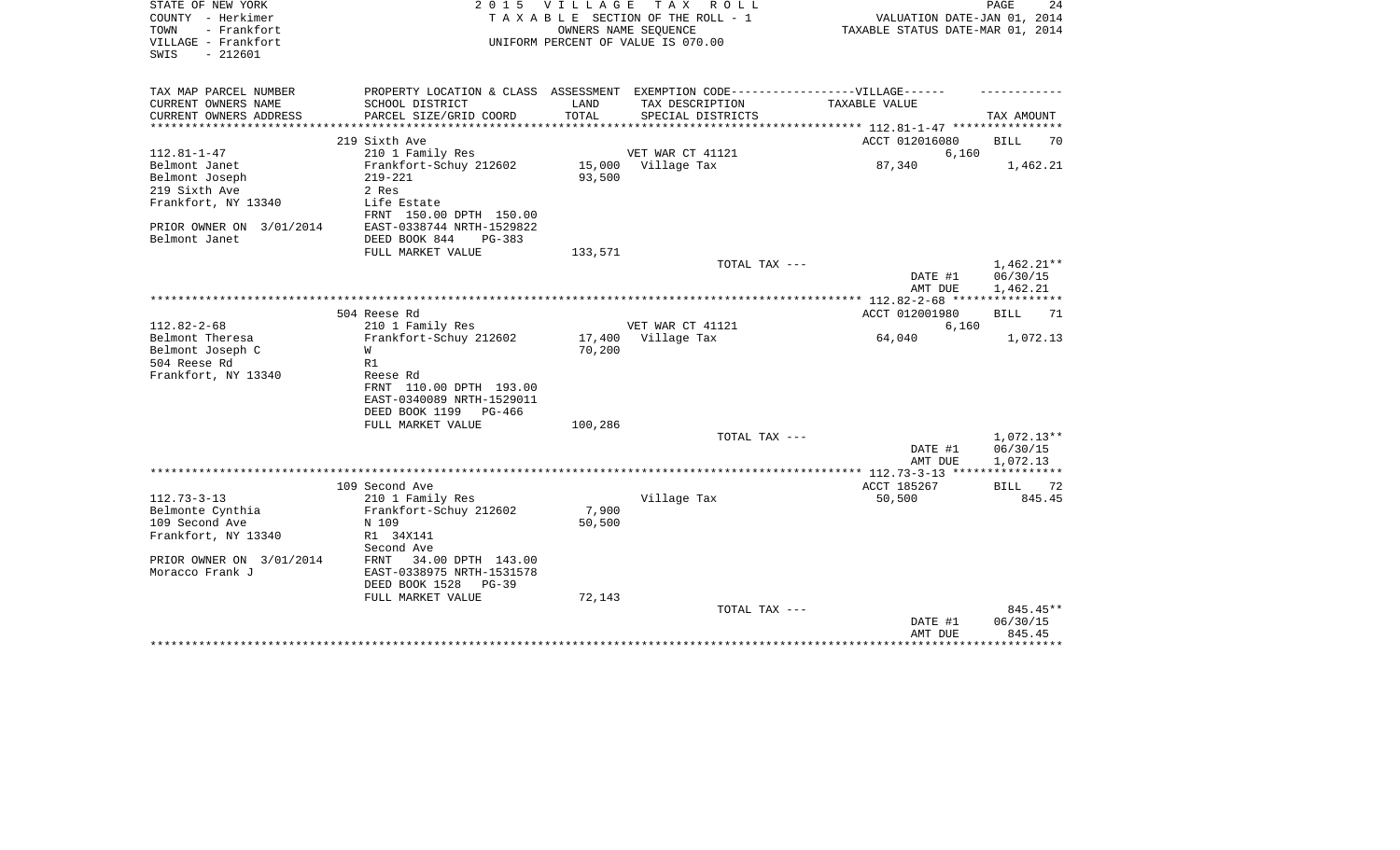| STATE OF NEW YORK<br>COUNTY - Herkimer<br>TOWN<br>- Frankfort<br>VILLAGE - Frankfort<br>$-212601$<br>SWIS | 2 0 1 5                                                                           | VILLAGE                      | TAX ROLL<br>TAXABLE SECTION OF THE ROLL - 1<br>OWNERS NAME SEQUENCE<br>UNIFORM PERCENT OF VALUE IS 070.00 | VALUATION DATE-JAN 01, 2014<br>TAXABLE STATUS DATE-MAR 01, 2014 | 25<br>PAGE         |
|-----------------------------------------------------------------------------------------------------------|-----------------------------------------------------------------------------------|------------------------------|-----------------------------------------------------------------------------------------------------------|-----------------------------------------------------------------|--------------------|
| TAX MAP PARCEL NUMBER                                                                                     | PROPERTY LOCATION & CLASS ASSESSMENT EXEMPTION CODE-----------------VILLAGE------ |                              |                                                                                                           |                                                                 |                    |
| CURRENT OWNERS NAME                                                                                       | SCHOOL DISTRICT                                                                   | LAND                         | TAX DESCRIPTION                                                                                           | TAXABLE VALUE                                                   |                    |
| CURRENT OWNERS ADDRESS<br>****************                                                                | PARCEL SIZE/GRID COORD<br>***************************                             | TOTAL<br>******************* | SPECIAL DISTRICTS                                                                                         | ************************** 112.81-2-42 ****************         | TAX AMOUNT         |
|                                                                                                           | 215 Fourth Ave                                                                    |                              |                                                                                                           | ACCT 160903                                                     | <b>BILL</b><br>73  |
| $112.81 - 2 - 42$                                                                                         | 210 1 Family Res                                                                  |                              | Village Tax                                                                                               | 66,100                                                          | 1,106.62           |
| Bennett Matthew                                                                                           | Frankfort-Schuy 212602                                                            | 10,800                       |                                                                                                           |                                                                 |                    |
| 215 Fourth Ave                                                                                            | N 215                                                                             | 66,100                       |                                                                                                           |                                                                 |                    |
| Frankfort, NY 13340                                                                                       | R3 50X150                                                                         |                              |                                                                                                           |                                                                 |                    |
|                                                                                                           | Fourth Ave                                                                        |                              |                                                                                                           |                                                                 |                    |
|                                                                                                           | 50.00 DPTH 150.00<br>FRNT<br>EAST-0339152 NRTH-1530481                            |                              |                                                                                                           |                                                                 |                    |
|                                                                                                           | DEED BOOK 1370<br>PG-769                                                          |                              |                                                                                                           |                                                                 |                    |
|                                                                                                           | FULL MARKET VALUE                                                                 | 94,429                       |                                                                                                           |                                                                 |                    |
|                                                                                                           |                                                                                   |                              | TOTAL TAX ---                                                                                             |                                                                 | $1,106.62**$       |
|                                                                                                           |                                                                                   |                              |                                                                                                           | DATE #1                                                         | 06/30/15           |
|                                                                                                           |                                                                                   |                              |                                                                                                           | AMT DUE                                                         | 1,106.62           |
|                                                                                                           | 208 Second Ave                                                                    |                              |                                                                                                           | ************* 112.73-4-3 ******************<br>ACCT 012004710   | BILL<br>74         |
| $112.73 - 4 - 3$                                                                                          | 220 2 Family Res                                                                  |                              | Village Tax                                                                                               | 52,000                                                          | 870.56             |
| Bergstrom Thomas C                                                                                        | Frankfort-Schuy 212602                                                            | 10,800                       |                                                                                                           |                                                                 |                    |
| 208 Second Ave                                                                                            | S 208                                                                             | 52,000                       |                                                                                                           |                                                                 |                    |
| Frankfort, NY                                                                                             | R2 50X150                                                                         |                              |                                                                                                           |                                                                 |                    |
|                                                                                                           | Second Ave                                                                        |                              |                                                                                                           |                                                                 |                    |
|                                                                                                           | 50.00 DPTH 150.00<br>FRNT<br>EAST-0339347 NRTH-1531044                            |                              |                                                                                                           |                                                                 |                    |
|                                                                                                           | DEED BOOK 921<br>$PG-4$                                                           |                              |                                                                                                           |                                                                 |                    |
|                                                                                                           | FULL MARKET VALUE                                                                 | 74,286                       |                                                                                                           |                                                                 |                    |
|                                                                                                           |                                                                                   |                              | TOTAL TAX ---                                                                                             |                                                                 | 870.56**           |
|                                                                                                           |                                                                                   |                              |                                                                                                           | DATE #1                                                         | 06/30/15           |
|                                                                                                           |                                                                                   |                              |                                                                                                           | AMT DUE<br>**************** 112.82-1-12 *****************       | 870.56             |
|                                                                                                           | 325 First Ave                                                                     |                              |                                                                                                           | ACCT 012015300                                                  | <b>BILL</b><br>75  |
| $112.82 - 1 - 12$                                                                                         | 210 1 Family Res                                                                  |                              | Village Tax                                                                                               | 45,000                                                          | 753.37             |
| Bernier Nycol                                                                                             | Frankfort-Schuy 212602                                                            | 10,100                       |                                                                                                           |                                                                 |                    |
| 325 First Ave                                                                                             | N 325                                                                             | 45,000                       |                                                                                                           |                                                                 |                    |
| Frankfort, NY 13340                                                                                       | R1                                                                                |                              |                                                                                                           |                                                                 |                    |
|                                                                                                           | First Ave<br>FRNT                                                                 |                              |                                                                                                           |                                                                 |                    |
|                                                                                                           | 50.00 DPTH 130.00<br>EAST-0340646 NRTH-1530379                                    |                              |                                                                                                           |                                                                 |                    |
|                                                                                                           | DEED BOOK 939<br>PG-347                                                           |                              |                                                                                                           |                                                                 |                    |
|                                                                                                           | FULL MARKET VALUE                                                                 | 64,286                       |                                                                                                           |                                                                 |                    |
|                                                                                                           |                                                                                   |                              | TOTAL TAX ---                                                                                             |                                                                 | $753.37**$         |
|                                                                                                           |                                                                                   |                              |                                                                                                           | DATE #1                                                         | 06/30/15           |
|                                                                                                           |                                                                                   |                              |                                                                                                           | AMT DUE                                                         | 753.37<br>******** |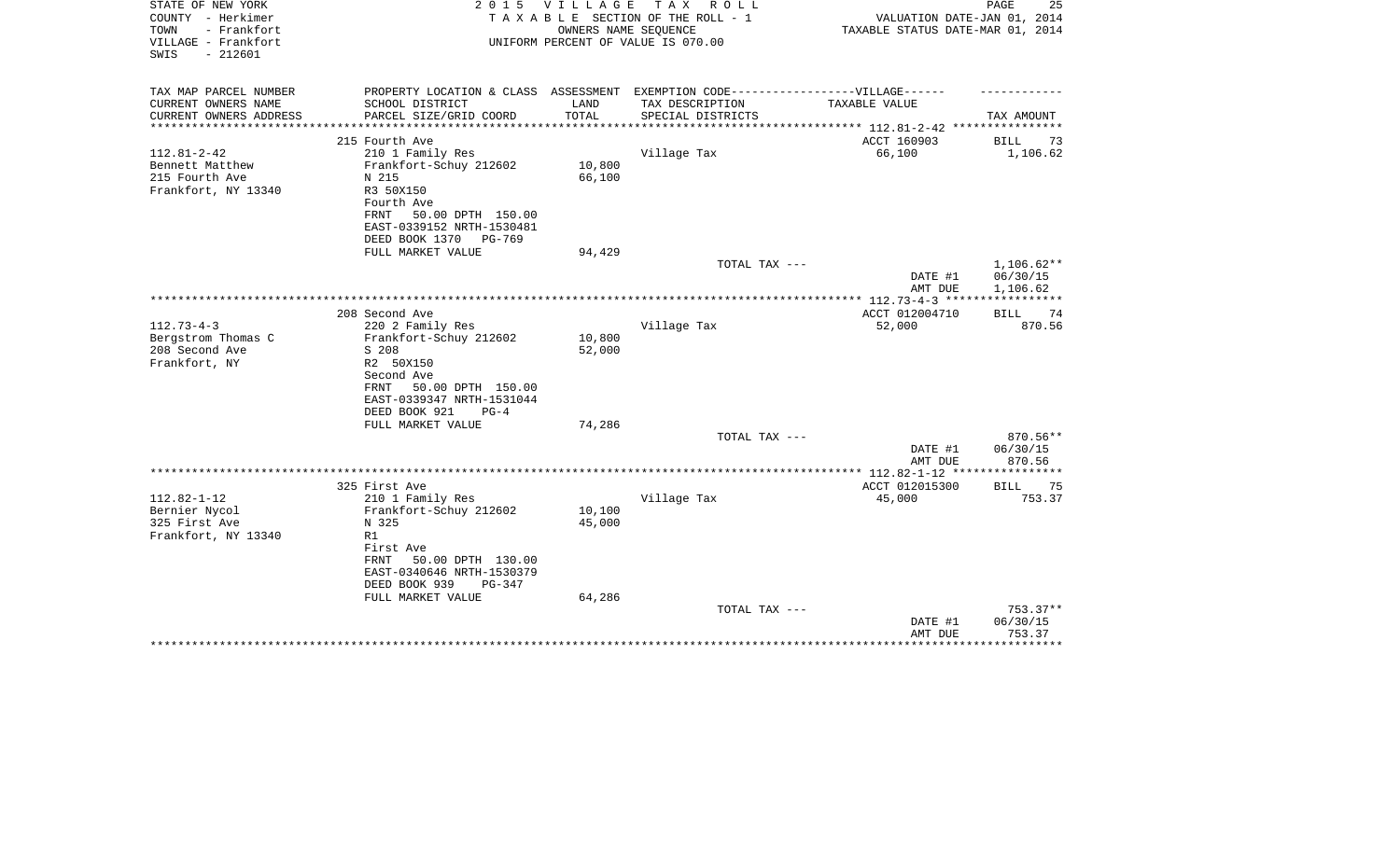| STATE OF NEW YORK<br>COUNTY - Herkimer<br>- Frankfort<br>TOWN<br>VILLAGE - Frankfort<br>$-212601$<br>SWIS | 2 0 1 5                                                                           | V I L L A G E   | T A X<br>R O L L<br>TAXABLE SECTION OF THE ROLL - 1<br>OWNERS NAME SEOUENCE<br>UNIFORM PERCENT OF VALUE IS 070.00 | VALUATION DATE-JAN 01, 2014<br>TAXABLE STATUS DATE-MAR 01, 2014 | PAGE<br>26         |
|-----------------------------------------------------------------------------------------------------------|-----------------------------------------------------------------------------------|-----------------|-------------------------------------------------------------------------------------------------------------------|-----------------------------------------------------------------|--------------------|
| TAX MAP PARCEL NUMBER                                                                                     | PROPERTY LOCATION & CLASS ASSESSMENT EXEMPTION CODE-----------------VILLAGE------ |                 |                                                                                                                   |                                                                 |                    |
| CURRENT OWNERS NAME                                                                                       | SCHOOL DISTRICT                                                                   | LAND            | TAX DESCRIPTION                                                                                                   | TAXABLE VALUE                                                   |                    |
| CURRENT OWNERS ADDRESS                                                                                    | PARCEL SIZE/GRID COORD                                                            | TOTAL           | SPECIAL DISTRICTS                                                                                                 |                                                                 | TAX AMOUNT         |
| **********************                                                                                    |                                                                                   |                 |                                                                                                                   |                                                                 |                    |
|                                                                                                           | 106 Mill St                                                                       |                 |                                                                                                                   | ACCT 180392                                                     | BILL<br>76         |
| $112.65 - 3 - 5$                                                                                          | 210 1 Family Res                                                                  |                 | Village Tax                                                                                                       | 52,800                                                          | 883.96             |
| Bernier Richard<br>106 Mill St                                                                            | Frankfort-Schuy 212602<br>106 Mill St                                             | 5,500<br>52,800 |                                                                                                                   |                                                                 |                    |
| Frankfort, NY 13340                                                                                       | R1 50X100<br>Mill St                                                              |                 |                                                                                                                   |                                                                 |                    |
|                                                                                                           | FRNT<br>50.00 DPTH 100.00<br>EAST-0339256 NRTH-1533413                            |                 |                                                                                                                   |                                                                 |                    |
|                                                                                                           | DEED BOOK 1497 PG-371<br>FULL MARKET VALUE                                        | 75,429          |                                                                                                                   |                                                                 |                    |
|                                                                                                           |                                                                                   |                 | TOTAL TAX ---                                                                                                     |                                                                 | 883.96**           |
|                                                                                                           |                                                                                   |                 |                                                                                                                   | DATE #1                                                         | 06/30/15           |
|                                                                                                           |                                                                                   |                 |                                                                                                                   | AMT DUE                                                         | 883.96             |
|                                                                                                           |                                                                                   |                 |                                                                                                                   |                                                                 | **********         |
|                                                                                                           | 343 Third Ave                                                                     |                 |                                                                                                                   | ACCT 012015240                                                  | <b>BILL</b><br>77  |
| $112.82 - 1 - 64$                                                                                         | 210 1 Family Res                                                                  |                 | Village Tax                                                                                                       | 54,300                                                          | 909.07             |
| Bernier Walter G                                                                                          | Frankfort-Schuy 212602                                                            | 6,500           |                                                                                                                   |                                                                 |                    |
| Bernier Lisa M<br>343 Third Ave                                                                           | N 343                                                                             | 54,300          |                                                                                                                   |                                                                 |                    |
| Frankfort, NY 13340                                                                                       | R1 35X88<br>Third Ave                                                             |                 |                                                                                                                   |                                                                 |                    |
|                                                                                                           | FRNT<br>52.00 DPTH<br>61.00<br>135<br>BANK                                        |                 |                                                                                                                   |                                                                 |                    |
|                                                                                                           | EAST-0340378 NRTH-1529525                                                         |                 |                                                                                                                   |                                                                 |                    |
|                                                                                                           | DEED BOOK 785<br>PG-448                                                           |                 |                                                                                                                   |                                                                 |                    |
|                                                                                                           | FULL MARKET VALUE                                                                 | 77,571          |                                                                                                                   |                                                                 |                    |
|                                                                                                           |                                                                                   |                 | TOTAL TAX ---                                                                                                     |                                                                 | $909.07**$         |
|                                                                                                           |                                                                                   |                 |                                                                                                                   | DATE #1<br>AMT DUE<br>**** 112.82-1-67 **                       | 06/30/15<br>909.07 |
|                                                                                                           | 308 Reese Rd                                                                      |                 |                                                                                                                   | ACCT 012015270                                                  | 78<br><b>BILL</b>  |
| $112.82 - 1 - 67$                                                                                         | 312 Vac w/imprv                                                                   |                 | Village Tax                                                                                                       | 17,400                                                          | 291.30             |
| Bernier Walter G                                                                                          | Frankfort-Schuy 212602                                                            | 2,100           |                                                                                                                   |                                                                 |                    |
| Bernier Lisa M                                                                                            | W 308                                                                             | 17,400          |                                                                                                                   |                                                                 |                    |
| 343 Third Ave                                                                                             | V19 50X140                                                                        |                 |                                                                                                                   |                                                                 |                    |
| Frankfort, NY 13340                                                                                       | Reese Rd                                                                          |                 |                                                                                                                   |                                                                 |                    |
|                                                                                                           | 50.00 DPTH 129.00<br>FRNT<br><b>BANK</b><br>135                                   |                 |                                                                                                                   |                                                                 |                    |
|                                                                                                           | EAST-0340443 NRTH-1529545                                                         |                 |                                                                                                                   |                                                                 |                    |
|                                                                                                           | DEED BOOK 785<br>$PG-448$                                                         |                 |                                                                                                                   |                                                                 |                    |
|                                                                                                           | FULL MARKET VALUE                                                                 | 24,857          | TOTAL TAX ---                                                                                                     |                                                                 | 291.30**           |
|                                                                                                           |                                                                                   |                 |                                                                                                                   | DATE #1                                                         | 06/30/15           |
|                                                                                                           |                                                                                   |                 |                                                                                                                   | AMT DUE                                                         | 291.30             |
|                                                                                                           |                                                                                   |                 |                                                                                                                   |                                                                 |                    |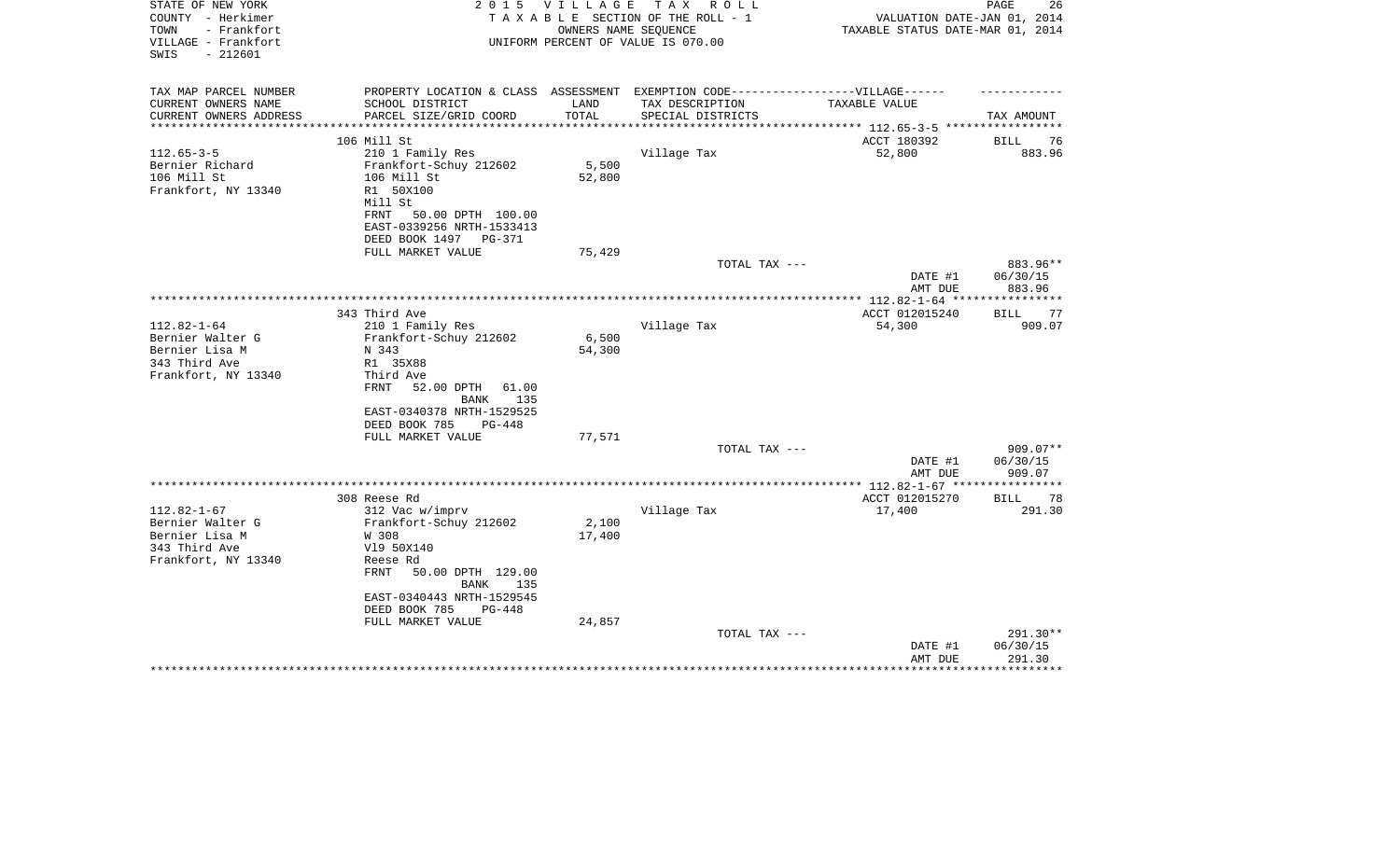| STATE OF NEW YORK<br>COUNTY - Herkimer<br>- Frankfort<br>TOWN<br>VILLAGE - Frankfort<br>$-212601$<br>SWIS | 2 0 1 5                                                                                                                                                                              | VILLAGE                   | T A X<br>ROLL ROLL<br>TAXABLE SECTION OF THE ROLL - 1<br>OWNERS NAME SEQUENCE<br>UNIFORM PERCENT OF VALUE IS 070.00 | VALUATION DATE-JAN 01, 2014<br>TAXABLE STATUS DATE-MAR 01, 2014 | 27<br>PAGE                     |
|-----------------------------------------------------------------------------------------------------------|--------------------------------------------------------------------------------------------------------------------------------------------------------------------------------------|---------------------------|---------------------------------------------------------------------------------------------------------------------|-----------------------------------------------------------------|--------------------------------|
| TAX MAP PARCEL NUMBER                                                                                     | PROPERTY LOCATION & CLASS ASSESSMENT                                                                                                                                                 |                           | EXEMPTION CODE------------------VILLAGE------                                                                       |                                                                 |                                |
| CURRENT OWNERS NAME<br>CURRENT OWNERS ADDRESS<br>****************                                         | SCHOOL DISTRICT<br>PARCEL SIZE/GRID COORD                                                                                                                                            | LAND<br>TOTAL             | TAX DESCRIPTION<br>SPECIAL DISTRICTS                                                                                | TAXABLE VALUE                                                   | TAX AMOUNT                     |
|                                                                                                           | 204 Sheldon Ave                                                                                                                                                                      |                           |                                                                                                                     | ACCT 012008670                                                  | <b>BILL</b><br>79              |
| $112.66 - 2 - 19$<br>Bettie Thomas N<br>Bettie Kandy<br>204 Sheldon Ave<br>Frankfort, NY 13340            | 210 1 Family Res<br>Frankfort-Schuy 212602<br>S 204<br>R <sub>2</sub><br>Sheldon Ave<br>84.00 DPTH 125.00<br>FRNT<br>EAST-0340713 NRTH-1532524<br>DEED BOOK 698<br>$PG-552$          | 7,300<br>59,000           | Village Tax                                                                                                         | 59,000                                                          | 987.76                         |
|                                                                                                           | FULL MARKET VALUE                                                                                                                                                                    | 84,286                    |                                                                                                                     |                                                                 |                                |
|                                                                                                           |                                                                                                                                                                                      |                           | TOTAL TAX ---                                                                                                       |                                                                 | 987.76**                       |
|                                                                                                           |                                                                                                                                                                                      |                           |                                                                                                                     | DATE #1<br>AMT DUE                                              | 06/30/15<br>987.76             |
|                                                                                                           |                                                                                                                                                                                      |                           |                                                                                                                     | ************* 112.81-3-20 *****************                     |                                |
| $112.81 - 3 - 20$<br>Bianchi Edward<br>332 Fourth Ave<br>Frankfort, NY 13340                              | 332 Fourth Ave<br>210 1 Family Res<br>Frankfort-Schuy 212602<br>S 332-334<br>R1<br>Fourth Ave<br>80.00 DPTH 150.00<br>FRNT<br>EAST-0339783 NRTH-1529416<br>DEED BOOK 864<br>$PG-453$ | 13,500<br>48,500          | Village Tax                                                                                                         | ACCT 012002280<br>48,500                                        | <b>BILL</b><br>80<br>811.97    |
|                                                                                                           | FULL MARKET VALUE                                                                                                                                                                    | 69,286                    |                                                                                                                     |                                                                 |                                |
|                                                                                                           |                                                                                                                                                                                      |                           | TOTAL TAX ---                                                                                                       | DATE #1<br>AMT DUE                                              | 811.97**<br>06/30/15<br>811.97 |
|                                                                                                           |                                                                                                                                                                                      |                           |                                                                                                                     |                                                                 |                                |
| $112.73 - 2 - 28.1$                                                                                       | 129 E Canal St<br>210 1 Family Res                                                                                                                                                   |                           | Village Tax                                                                                                         | ACCT 164554<br>41,300                                           | <b>BILL</b><br>81<br>691.43    |
| Bick Henry<br>129 E Canal St<br>Frankfort, NY 13340                                                       | Frankfort-Schuy 212602<br>N 129<br>R2 30X186<br>E Canal St<br>70.00 DPTH 186.00<br>FRNT<br>EAST-0339581 NRTH-1532133<br>DEED BOOK 1395<br>PG-111<br>FULL MARKET VALUE                | 8,200<br>41,300<br>59,000 |                                                                                                                     |                                                                 |                                |
|                                                                                                           |                                                                                                                                                                                      |                           | TOTAL TAX ---                                                                                                       | DATE #1<br>AMT DUE                                              | 691.43**<br>06/30/15<br>691.43 |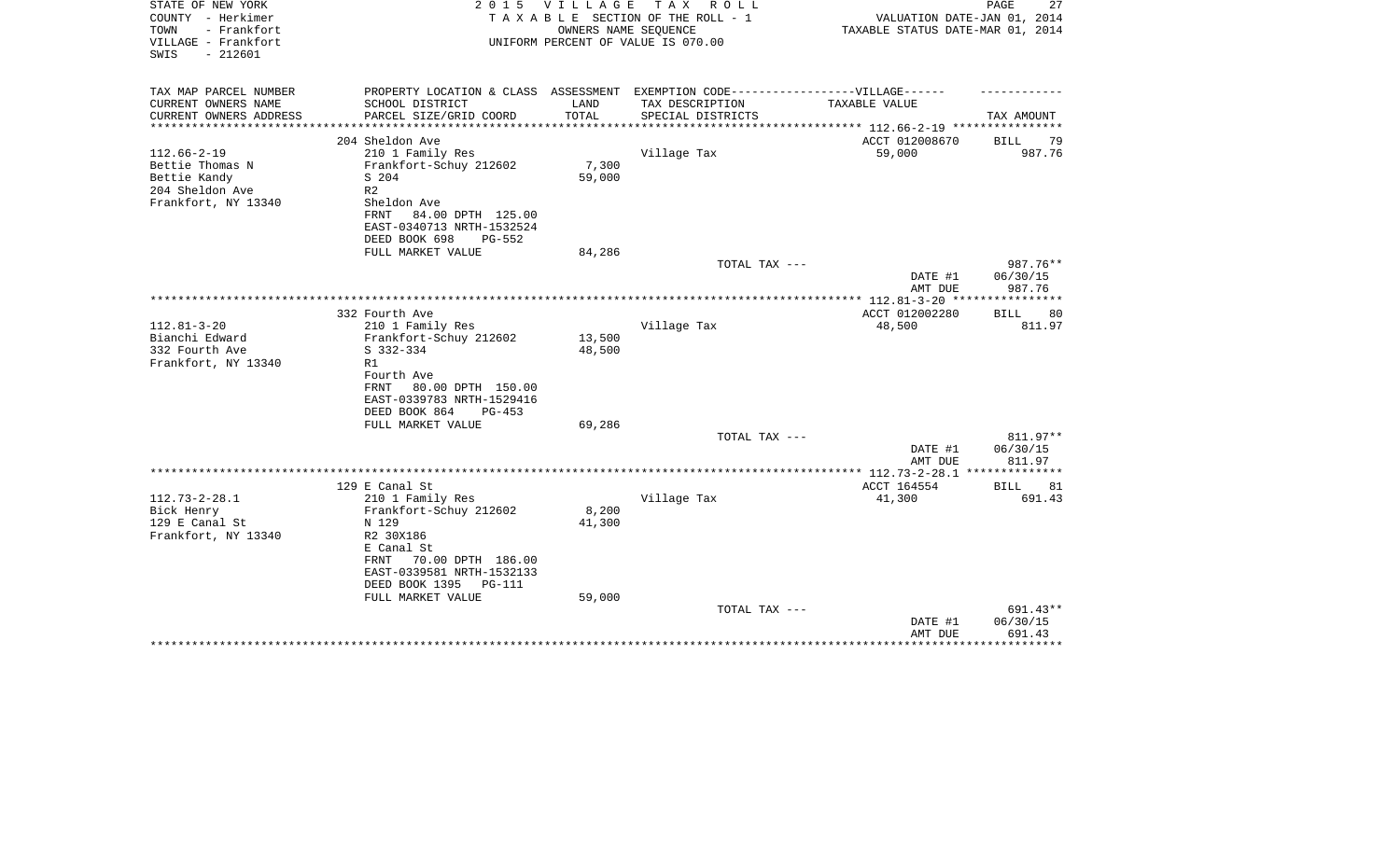| STATE OF NEW YORK<br>COUNTY - Herkimer<br>TOWN<br>- Frankfort<br>VILLAGE - Frankfort | 2 0 1 5                                                                           | V I L L A G E             | T A X<br>R O L L<br>TAXABLE SECTION OF THE ROLL - 1<br>OWNERS NAME SEQUENCE<br>UNIFORM PERCENT OF VALUE IS 070.00 | VALUATION DATE-JAN 01, 2014<br>TAXABLE STATUS DATE-MAR 01, 2014 | PAGE<br>28   |
|--------------------------------------------------------------------------------------|-----------------------------------------------------------------------------------|---------------------------|-------------------------------------------------------------------------------------------------------------------|-----------------------------------------------------------------|--------------|
| $-212601$<br>SWIS                                                                    |                                                                                   |                           |                                                                                                                   |                                                                 |              |
| TAX MAP PARCEL NUMBER                                                                | PROPERTY LOCATION & CLASS ASSESSMENT EXEMPTION CODE-----------------VILLAGE------ |                           |                                                                                                                   |                                                                 |              |
| CURRENT OWNERS NAME                                                                  | SCHOOL DISTRICT                                                                   | LAND                      | TAX DESCRIPTION                                                                                                   | TAXABLE VALUE                                                   |              |
| CURRENT OWNERS ADDRESS                                                               | PARCEL SIZE/GRID COORD                                                            | TOTAL<br>**************** | SPECIAL DISTRICTS                                                                                                 | ******************* 112.73-2-28.2 **************                | TAX AMOUNT   |
|                                                                                      | 129 1/2 E Canal St                                                                |                           |                                                                                                                   | ACCT 164554                                                     | BILL<br>82   |
| $112.73 - 2 - 28.2$                                                                  | 311 Res vac land                                                                  |                           | Village Tax                                                                                                       | 800                                                             | 13.39        |
| Bick Henry                                                                           | Frankfort-Schuy 212602                                                            | 800                       |                                                                                                                   |                                                                 |              |
| 129 E Canal St                                                                       | N 129 1/2                                                                         | 800                       |                                                                                                                   |                                                                 |              |
| Frankfort, NY 13340                                                                  | Vl9                                                                               |                           |                                                                                                                   |                                                                 |              |
|                                                                                      | E Canal St                                                                        |                           |                                                                                                                   |                                                                 |              |
|                                                                                      | 25.00 DPTH<br>FRNT<br>30.00                                                       |                           |                                                                                                                   |                                                                 |              |
|                                                                                      | EAST-0339645 NRTH-1532198<br>DEED BOOK 1395<br>PG-111                             |                           |                                                                                                                   |                                                                 |              |
|                                                                                      | FULL MARKET VALUE                                                                 | 1,143                     |                                                                                                                   |                                                                 |              |
|                                                                                      |                                                                                   |                           | TOTAL TAX ---                                                                                                     |                                                                 | $13.39**$    |
|                                                                                      |                                                                                   |                           |                                                                                                                   | DATE #1                                                         | 06/30/15     |
|                                                                                      |                                                                                   |                           |                                                                                                                   | AMT DUE                                                         | 13.39        |
|                                                                                      |                                                                                   |                           |                                                                                                                   |                                                                 |              |
| $112.74 - 1 - 4$                                                                     | 140 E Orchard St<br>210 1 Family Res                                              |                           | VET COM CT 41131                                                                                                  | ACCT 012023700<br>10,175                                        | BILL<br>83   |
| Bogdan Michael J                                                                     | Frankfort-Schuy 212602                                                            | 3,000                     | Village Tax                                                                                                       | 30,525                                                          | 511.04       |
| Bogdan Mary K                                                                        | S 140                                                                             | 40,700                    |                                                                                                                   |                                                                 |              |
| 140 E Orchard St                                                                     | R1 30X87                                                                          |                           |                                                                                                                   |                                                                 |              |
| Frankfort, NY 13340                                                                  | E Orchard St                                                                      |                           |                                                                                                                   |                                                                 |              |
|                                                                                      | 30.00 DPTH 87.00<br>FRNT                                                          |                           |                                                                                                                   |                                                                 |              |
|                                                                                      | EAST-0340127 NRTH-1532552                                                         |                           |                                                                                                                   |                                                                 |              |
|                                                                                      | DEED BOOK 792<br>$PG-478$<br>FULL MARKET VALUE                                    | 58,143                    |                                                                                                                   |                                                                 |              |
|                                                                                      |                                                                                   |                           | TOTAL TAX ---                                                                                                     |                                                                 | 511.04**     |
|                                                                                      |                                                                                   |                           |                                                                                                                   | DATE #1                                                         | 06/30/15     |
|                                                                                      |                                                                                   |                           |                                                                                                                   | AMT DUE                                                         | 511.04       |
|                                                                                      |                                                                                   |                           |                                                                                                                   |                                                                 |              |
|                                                                                      | 242 Second Ave                                                                    |                           |                                                                                                                   | ACCT 012002610                                                  | BILL<br>84   |
| $112.73 - 4 - 13$<br>Bonfardeci Anthony T                                            | 220 2 Family Res<br>Frankfort-Schuy 212602                                        | 9,900                     | Village Tax                                                                                                       | 60,900                                                          | 1,019.57     |
| 119 Brook St                                                                         | S 242                                                                             | 60,900                    |                                                                                                                   |                                                                 |              |
| Ilion, NY 13357                                                                      | R2 50X150                                                                         |                           |                                                                                                                   |                                                                 |              |
|                                                                                      | Second Ave                                                                        |                           |                                                                                                                   |                                                                 |              |
|                                                                                      | 46.00 DPTH 150.00<br>FRNT                                                         |                           |                                                                                                                   |                                                                 |              |
|                                                                                      | EAST-0339705 NRTH-1530623                                                         |                           |                                                                                                                   |                                                                 |              |
|                                                                                      | DEED BOOK 705<br>$PG-266$                                                         |                           |                                                                                                                   |                                                                 |              |
|                                                                                      | FULL MARKET VALUE                                                                 | 87,000                    | TOTAL TAX ---                                                                                                     |                                                                 | $1,019.57**$ |
|                                                                                      |                                                                                   |                           |                                                                                                                   | DATE #1                                                         | 06/30/15     |
|                                                                                      |                                                                                   |                           |                                                                                                                   | AMT DUE                                                         | 1,019.57     |
|                                                                                      |                                                                                   |                           |                                                                                                                   |                                                                 |              |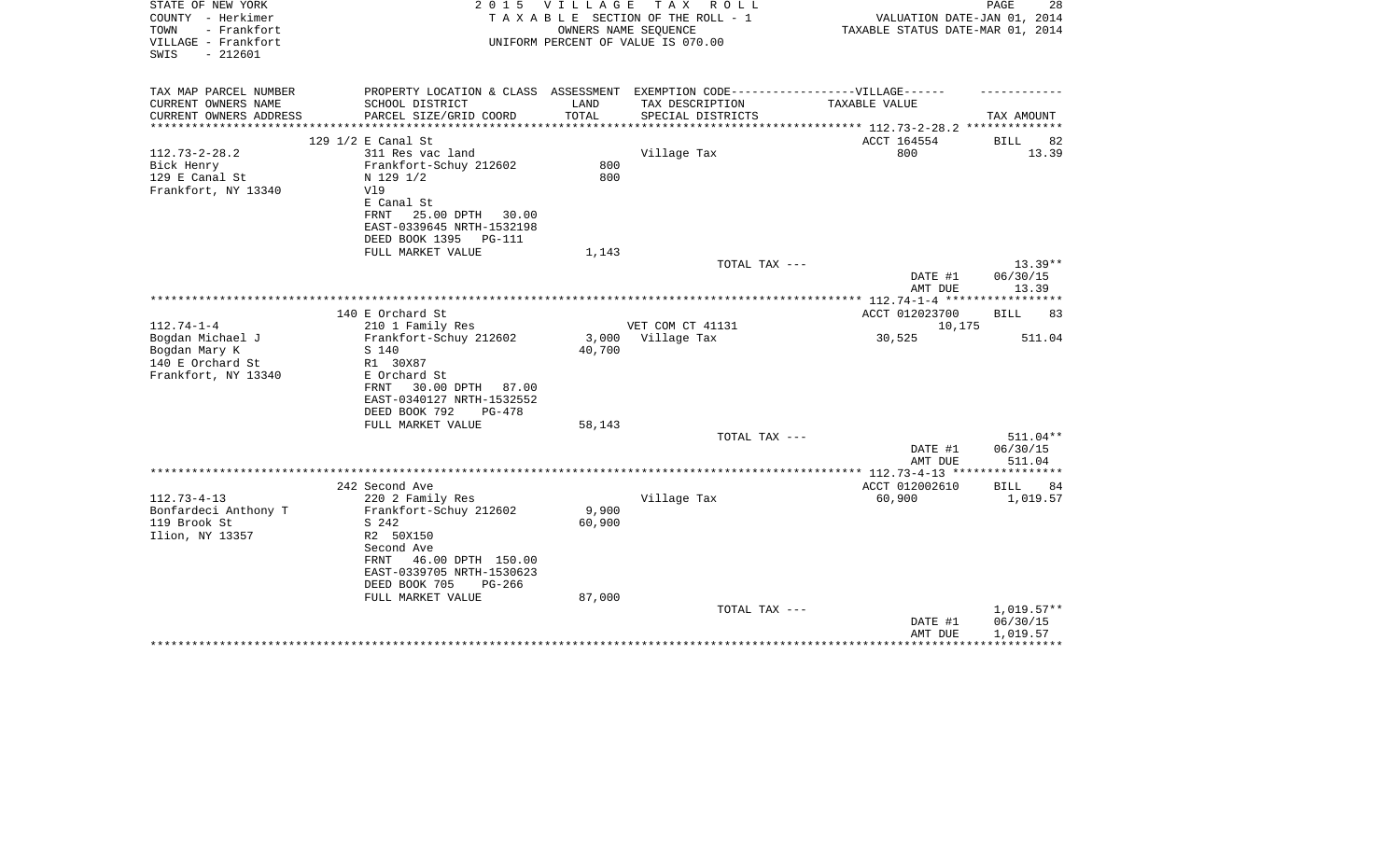| STATE OF NEW YORK<br>COUNTY - Herkimer<br>TOWN<br>- Frankfort<br>VILLAGE - Frankfort | 2 0 1 5                                               | V I L L A G E         | T A X<br>R O L L<br>TAXABLE SECTION OF THE ROLL - 1<br>OWNERS NAME SEQUENCE<br>UNIFORM PERCENT OF VALUE IS 070.00 | VALUATION DATE-JAN 01, 2014<br>TAXABLE STATUS DATE-MAR 01, 2014 | PAGE<br>29                    |
|--------------------------------------------------------------------------------------|-------------------------------------------------------|-----------------------|-------------------------------------------------------------------------------------------------------------------|-----------------------------------------------------------------|-------------------------------|
| $-212601$<br>SWIS                                                                    |                                                       |                       |                                                                                                                   |                                                                 |                               |
| TAX MAP PARCEL NUMBER                                                                | PROPERTY LOCATION & CLASS ASSESSMENT                  |                       | EXEMPTION CODE------------------VILLAGE------                                                                     |                                                                 |                               |
| CURRENT OWNERS NAME                                                                  | SCHOOL DISTRICT                                       | LAND                  | TAX DESCRIPTION                                                                                                   | TAXABLE VALUE                                                   |                               |
| CURRENT OWNERS ADDRESS<br>*************                                              | PARCEL SIZE/GRID COORD<br>************************    | TOTAL<br>************ | SPECIAL DISTRICTS                                                                                                 | ****************** 112.82-2-10 *****************                | TAX AMOUNT                    |
|                                                                                      | 318 Second Ave                                        |                       |                                                                                                                   | ACCT 012024390                                                  | BILL<br>85                    |
| $112.82 - 2 - 10$                                                                    | 210 1 Family Res                                      |                       | Village Tax                                                                                                       | 58,300                                                          | 976.04                        |
| Bonfardice John                                                                      | Frankfort-Schuy 212602                                | 10,800                |                                                                                                                   |                                                                 |                               |
| Sutton April                                                                         | S 318                                                 | 58,300                |                                                                                                                   |                                                                 |                               |
| 318 Second Ave                                                                       | R1 50X150                                             |                       |                                                                                                                   |                                                                 |                               |
| Frankfort, NY 13340                                                                  | Second Ave                                            |                       |                                                                                                                   |                                                                 |                               |
|                                                                                      | 50.00 DPTH 150.00<br>FRNT                             |                       |                                                                                                                   |                                                                 |                               |
|                                                                                      | EAST-0340121 NRTH-1530128<br>DEED BOOK 1196<br>PG-688 |                       |                                                                                                                   |                                                                 |                               |
|                                                                                      | FULL MARKET VALUE                                     | 83,286                |                                                                                                                   |                                                                 |                               |
|                                                                                      |                                                       |                       | TOTAL TAX ---                                                                                                     |                                                                 | $976.04**$                    |
|                                                                                      |                                                       |                       |                                                                                                                   | DATE #1                                                         | 06/30/15                      |
|                                                                                      |                                                       |                       |                                                                                                                   | AMT DUE                                                         | 976.04                        |
|                                                                                      |                                                       |                       |                                                                                                                   |                                                                 |                               |
| $112.73 - 1 - 76$                                                                    | 118 Second Ave<br>220 2 Family Res                    |                       | Village Tax                                                                                                       | ACCT 012022290<br>64,500                                        | <b>BILL</b><br>86<br>1,079.84 |
| Bongiorno Anthony M                                                                  | Frankfort-Schuy 212602                                | 11,000                |                                                                                                                   |                                                                 |                               |
| Bongiorno Kimberly A                                                                 | S 118                                                 | 64,500                |                                                                                                                   |                                                                 |                               |
| 534 S Frankfort St                                                                   | R <sub>2</sub>                                        |                       |                                                                                                                   |                                                                 |                               |
| Frankfort, NY 13340                                                                  | Second Ave                                            |                       |                                                                                                                   |                                                                 |                               |
|                                                                                      | FRNT 162.00 DPTH 132.00                               |                       |                                                                                                                   |                                                                 |                               |
|                                                                                      | EAST-0339119 NRTH-1531347                             |                       |                                                                                                                   |                                                                 |                               |
|                                                                                      | DEED BOOK 926<br>$PG-102$                             |                       |                                                                                                                   |                                                                 |                               |
|                                                                                      | FULL MARKET VALUE                                     | 92,143                |                                                                                                                   |                                                                 | 1,079.84**                    |
|                                                                                      |                                                       |                       | TOTAL TAX ---                                                                                                     | DATE #1                                                         | 06/30/15                      |
|                                                                                      |                                                       |                       |                                                                                                                   | AMT DUE                                                         | 1,079.84                      |
|                                                                                      |                                                       |                       |                                                                                                                   |                                                                 | * * * * * * * * * * *         |
|                                                                                      | 512 Frankfort St                                      |                       |                                                                                                                   | ACCT 012002670                                                  | <b>BILL</b><br>87             |
| $112.81 - 1 - 17$                                                                    | 210 1 Family Res                                      |                       | Village Tax                                                                                                       | 63,100                                                          | 1,056.40                      |
| Bongiorno Frances                                                                    | Frankfort-Schuy 212602                                | 6,300                 |                                                                                                                   |                                                                 |                               |
| Bongiorno Rose                                                                       | W 512                                                 | 63,100                |                                                                                                                   |                                                                 |                               |
| 512 Frankfort St                                                                     | R1 32X140<br>Frankfort St                             |                       |                                                                                                                   |                                                                 |                               |
| Frankfort, NY 13340                                                                  | FRNT<br>32.00 DPTH 127.40                             |                       |                                                                                                                   |                                                                 |                               |
|                                                                                      | EAST-0338545 NRTH-1530540                             |                       |                                                                                                                   |                                                                 |                               |
|                                                                                      | DEED BOOK 813<br>$PG-211$                             |                       |                                                                                                                   |                                                                 |                               |
|                                                                                      | FULL MARKET VALUE                                     | 90,143                |                                                                                                                   |                                                                 |                               |
|                                                                                      |                                                       |                       | TOTAL TAX ---                                                                                                     |                                                                 | $1,056.40**$                  |
|                                                                                      |                                                       |                       |                                                                                                                   | DATE #1                                                         | 06/30/15                      |
|                                                                                      |                                                       |                       |                                                                                                                   |                                                                 |                               |
|                                                                                      |                                                       |                       |                                                                                                                   | AMT DUE                                                         | 1,056.40                      |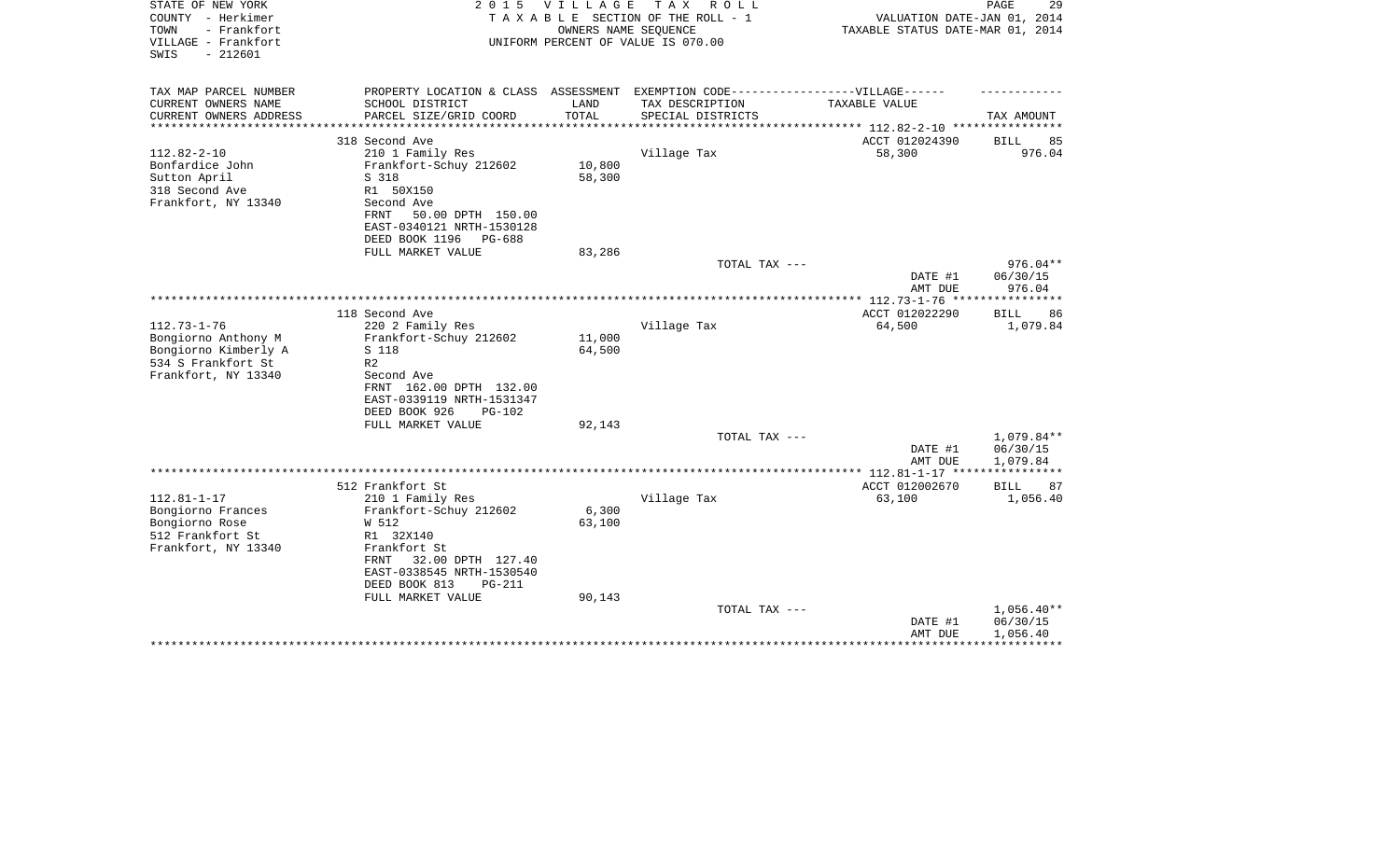| STATE OF NEW YORK<br>COUNTY - Herkimer<br>- Frankfort<br>TOWN<br>VILLAGE - Frankfort<br>SWIS<br>$-212601$   | 2 0 1 5                                                                                                                                                                                    | VILLAGE                   | TAX ROLL<br>TAXABLE SECTION OF THE ROLL - 1<br>OWNERS NAME SEOUENCE<br>UNIFORM PERCENT OF VALUE IS 070.00 | VALUATION DATE-JAN 01, 2014<br>TAXABLE STATUS DATE-MAR 01, 2014 | PAGE<br>30                                  |
|-------------------------------------------------------------------------------------------------------------|--------------------------------------------------------------------------------------------------------------------------------------------------------------------------------------------|---------------------------|-----------------------------------------------------------------------------------------------------------|-----------------------------------------------------------------|---------------------------------------------|
| TAX MAP PARCEL NUMBER<br>CURRENT OWNERS NAME                                                                | PROPERTY LOCATION & CLASS ASSESSMENT EXEMPTION CODE-----------------VILLAGE------<br>SCHOOL DISTRICT                                                                                       | LAND                      | TAX DESCRIPTION                                                                                           | TAXABLE VALUE                                                   |                                             |
| CURRENT OWNERS ADDRESS                                                                                      | PARCEL SIZE/GRID COORD                                                                                                                                                                     | TOTAL                     | SPECIAL DISTRICTS                                                                                         |                                                                 | TAX AMOUNT                                  |
|                                                                                                             |                                                                                                                                                                                            | *****************         |                                                                                                           | ************* 112.81-1-25 ***********                           |                                             |
| $112.81 - 1 - 25$                                                                                           | 534 Frankfort St<br>210 1 Family Res                                                                                                                                                       |                           | VET WAR CT 41121                                                                                          | ACCT 012002640<br>6,160                                         | <b>BILL</b><br>88                           |
| Bongiorno Mary<br>Bongiorno Kimberly<br>534 Frankfort St<br>Frankfort, NY 13340                             | Frankfort-Schuy 212602<br>W 534-536<br>R1 100X107<br>Frankfort St<br>FRNT 100.00 DPTH 114.00<br>EAST-0338251 NRTH-1530124<br>DEED BOOK 1189<br>$PG-135$                                    | 12,900<br>83,500          | Village Tax                                                                                               | 77,340                                                          | 1,294.80                                    |
|                                                                                                             | FULL MARKET VALUE                                                                                                                                                                          | 119,286                   |                                                                                                           |                                                                 |                                             |
|                                                                                                             |                                                                                                                                                                                            |                           | TOTAL TAX ---                                                                                             | DATE #1<br>AMT DUE                                              | 1,294.80**<br>06/30/15<br>1,294.80          |
|                                                                                                             |                                                                                                                                                                                            |                           |                                                                                                           |                                                                 |                                             |
| $112.73 - 2 - 27$<br>Bono Michael P<br>127 E Canal St<br>Frankfort, NY 13340                                | 127 E Canal St<br>210 1 Family Res<br>Frankfort-Schuy 212602<br>N 127<br>R1 Life Use<br>E Canal St<br>29.00 DPTH 186.00<br>FRNT<br>EAST-0339570 NRTH-1532179<br>DEED BOOK 1342<br>$PG-624$ | 4,000<br>25,000           | Village Tax                                                                                               | ACCT 012024330<br>25,000                                        | BILL<br>89<br>418.54                        |
|                                                                                                             | FULL MARKET VALUE                                                                                                                                                                          | 35,714                    |                                                                                                           |                                                                 |                                             |
|                                                                                                             |                                                                                                                                                                                            |                           | TOTAL TAX ---                                                                                             | DATE #1<br>AMT DUE                                              | 418.54**<br>06/30/15<br>418.54              |
|                                                                                                             |                                                                                                                                                                                            |                           |                                                                                                           |                                                                 |                                             |
| $112.66 - 2 - 6$                                                                                            | 102 Sheldon Ave<br>210 1 Family Res                                                                                                                                                        |                           | VET COM CT 41131                                                                                          | ACCT 012020250<br>10,266                                        | <b>BILL</b><br>90                           |
| Bono Richard J<br>Rowland Lisa Marie<br>Attn: Bono Sandy & Floren<br>102 Sheldon Ave<br>Frankfort, NY 13340 | Frankfort-Schuy 212602<br>S 102<br>R1 Life Use<br>Sheldon Ave<br>45.00 DPTH 125.00<br>FRNT<br>EAST-0340337 NRTH-1532985<br>DEED BOOK 854<br>PG-606<br>FULL MARKET VALUE                    | 4,500<br>48,000<br>68,571 | Village Tax                                                                                               | 37,734                                                          | 631.73                                      |
|                                                                                                             |                                                                                                                                                                                            |                           | TOTAL TAX ---                                                                                             | DATE #1<br>AMT DUE                                              | 631.73**<br>06/30/15<br>631.73<br>********* |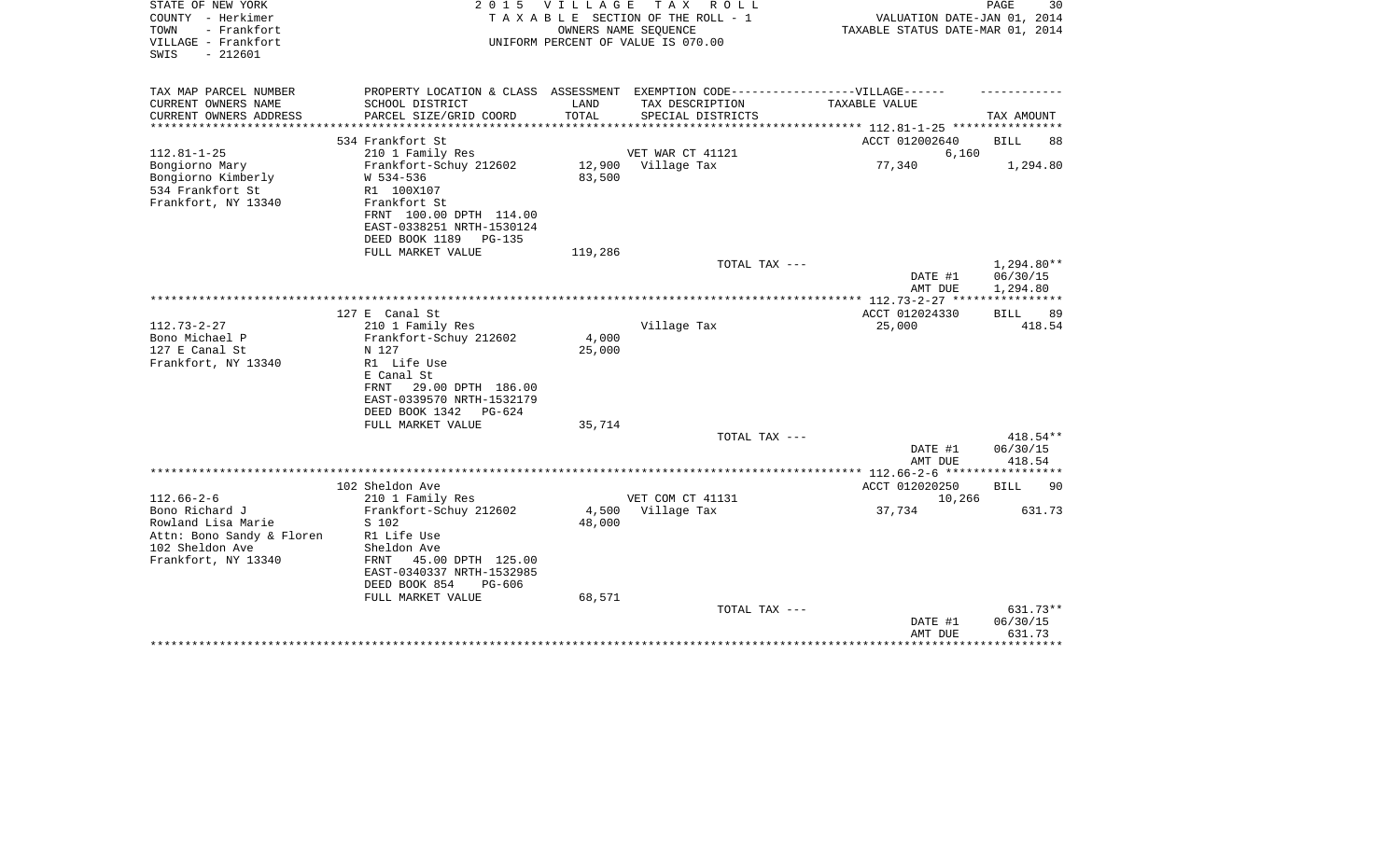| STATE OF NEW YORK<br>COUNTY - Herkimer<br>- Frankfort<br>TOWN<br>VILLAGE - Frankfort | 2 0 1 5                                                                          | <b>VILLAGE</b>   | T A X<br>R O L L<br>TAXABLE SECTION OF THE ROLL - 1<br>OWNERS NAME SEQUENCE<br>UNIFORM PERCENT OF VALUE IS 070.00 | VALUATION DATE-JAN 01, 2014<br>TAXABLE STATUS DATE-MAR 01, 2014 | PAGE<br>31                    |
|--------------------------------------------------------------------------------------|----------------------------------------------------------------------------------|------------------|-------------------------------------------------------------------------------------------------------------------|-----------------------------------------------------------------|-------------------------------|
| $-212601$<br>SWIS                                                                    |                                                                                  |                  |                                                                                                                   |                                                                 |                               |
| TAX MAP PARCEL NUMBER                                                                | PROPERTY LOCATION & CLASS ASSESSMENT EXEMPTION CODE----------------VILLAGE------ |                  |                                                                                                                   |                                                                 |                               |
| CURRENT OWNERS NAME<br>CURRENT OWNERS ADDRESS                                        | SCHOOL DISTRICT<br>PARCEL SIZE/GRID COORD                                        | LAND<br>TOTAL    | TAX DESCRIPTION<br>SPECIAL DISTRICTS                                                                              | TAXABLE VALUE                                                   | TAX AMOUNT                    |
|                                                                                      |                                                                                  |                  |                                                                                                                   |                                                                 |                               |
|                                                                                      | 111 Third Ave                                                                    |                  |                                                                                                                   | ACCT 012009300                                                  | BILL<br>91                    |
| $112.73 - 1 - 54$                                                                    | 210 1 Family Res                                                                 |                  | Village Tax                                                                                                       | 66,400                                                          | 1,111.64                      |
| Bouthiller Alyssa K<br>111 Third Ave                                                 | Frankfort-Schuy 212602<br>N 111                                                  | 10,500<br>66,400 |                                                                                                                   |                                                                 |                               |
| Frankfort, NY 13340                                                                  | R1                                                                               |                  |                                                                                                                   |                                                                 |                               |
|                                                                                      | Third Ave                                                                        |                  |                                                                                                                   |                                                                 |                               |
|                                                                                      | 50.00 DPTH 149.50<br>FRNT                                                        |                  |                                                                                                                   |                                                                 |                               |
|                                                                                      | EAST-0338962 NRTH-1531159                                                        |                  |                                                                                                                   |                                                                 |                               |
|                                                                                      | DEED BOOK 1263<br><b>PG-910</b><br>FULL MARKET VALUE                             | 94,857           |                                                                                                                   |                                                                 |                               |
|                                                                                      |                                                                                  |                  | TOTAL TAX ---                                                                                                     |                                                                 | 1,111.64**                    |
|                                                                                      |                                                                                  |                  |                                                                                                                   | DATE #1                                                         | 06/30/15                      |
|                                                                                      |                                                                                  |                  |                                                                                                                   | AMT DUE                                                         | 1,111.64                      |
|                                                                                      |                                                                                  |                  |                                                                                                                   | **************** 112.65-2-59 *****************                  |                               |
| $112.65 - 2 - 59$                                                                    | 100-104 E Main St<br>462 Branch bank                                             |                  | Village Tax                                                                                                       | ACCT 012031920<br>150,000                                       | <b>BILL</b><br>92<br>2,511.24 |
| Branck Construction                                                                  | Frankfort-Schuy 212602                                                           | 8,600            |                                                                                                                   |                                                                 |                               |
| 110 S Litchfield St                                                                  | S                                                                                | 150,000          |                                                                                                                   |                                                                 |                               |
| Frankfort, NY 13340                                                                  | Com 87X115                                                                       |                  |                                                                                                                   |                                                                 |                               |
|                                                                                      | 100-104 E Main                                                                   |                  |                                                                                                                   |                                                                 |                               |
|                                                                                      | 87.00 DPTH 115.20<br>FRNT<br>EAST-0339371 NRTH-1532766                           |                  |                                                                                                                   |                                                                 |                               |
|                                                                                      | DEED BOOK 1276<br>PG-949                                                         |                  |                                                                                                                   |                                                                 |                               |
|                                                                                      | FULL MARKET VALUE                                                                | 214,286          |                                                                                                                   |                                                                 |                               |
|                                                                                      |                                                                                  |                  | TOTAL TAX ---                                                                                                     |                                                                 | 2,511.24**                    |
|                                                                                      |                                                                                  |                  |                                                                                                                   | DATE #1<br>AMT DUE                                              | 06/30/15<br>2,511.24          |
|                                                                                      |                                                                                  |                  |                                                                                                                   | *********** 112.65-2-60 *****************                       |                               |
|                                                                                      | 106 E Main St                                                                    |                  |                                                                                                                   | ACCT 012028020                                                  | <b>BILL</b><br>93             |
| $112.65 - 2 - 60$                                                                    | 438 Parking lot                                                                  |                  | Village Tax                                                                                                       | 6,000                                                           | 100.45                        |
| Branck Construction                                                                  | Frankfort-Schuy 212602                                                           | 2,600            |                                                                                                                   |                                                                 |                               |
| 110 S Litchfield St<br>Frankfort, NY 13340                                           | S 106<br>V19                                                                     | 6,000            |                                                                                                                   |                                                                 |                               |
|                                                                                      | E Main St                                                                        |                  |                                                                                                                   |                                                                 |                               |
|                                                                                      | 19.12 DPTH 128.00<br>FRNT                                                        |                  |                                                                                                                   |                                                                 |                               |
|                                                                                      | EAST-0339412 NRTH-1532711                                                        |                  |                                                                                                                   |                                                                 |                               |
|                                                                                      | DEED BOOK 1276<br>PG-949<br>FULL MARKET VALUE                                    | 8,571            |                                                                                                                   |                                                                 |                               |
|                                                                                      |                                                                                  |                  | TOTAL TAX ---                                                                                                     |                                                                 | $100.45**$                    |
|                                                                                      |                                                                                  |                  |                                                                                                                   | DATE #1                                                         | 06/30/15                      |
|                                                                                      |                                                                                  |                  |                                                                                                                   | AMT DUE                                                         | 100.45                        |
|                                                                                      |                                                                                  |                  |                                                                                                                   |                                                                 | *********                     |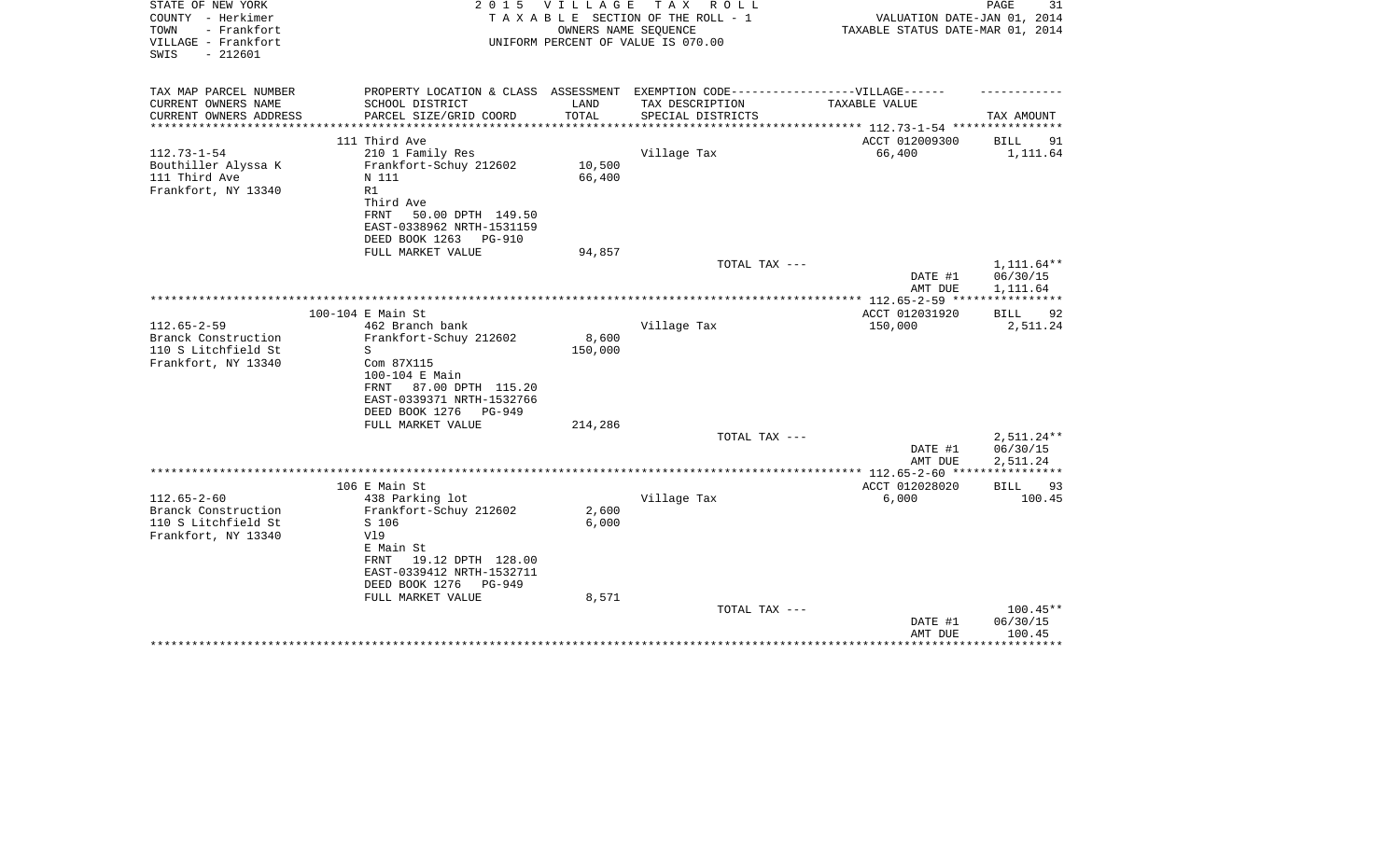| STATE OF NEW YORK<br>COUNTY - Herkimer<br>TOWN<br>- Frankfort<br>VILLAGE - Frankfort<br>$-212601$<br>SWIS | 2 0 1 5                                                                          | VILLAGE                      | T A X<br>R O L L<br>TAXABLE SECTION OF THE ROLL - 1<br>OWNERS NAME SEQUENCE<br>UNIFORM PERCENT OF VALUE IS 070.00 | VALUATION DATE-JAN 01, 2014<br>TAXABLE STATUS DATE-MAR 01, 2014 | PAGE<br>32               |
|-----------------------------------------------------------------------------------------------------------|----------------------------------------------------------------------------------|------------------------------|-------------------------------------------------------------------------------------------------------------------|-----------------------------------------------------------------|--------------------------|
| TAX MAP PARCEL NUMBER                                                                                     | PROPERTY LOCATION & CLASS ASSESSMENT EXEMPTION CODE----------------VILLAGE------ |                              |                                                                                                                   |                                                                 |                          |
| CURRENT OWNERS NAME                                                                                       | SCHOOL DISTRICT                                                                  | LAND                         | TAX DESCRIPTION                                                                                                   | TAXABLE VALUE                                                   |                          |
| CURRENT OWNERS ADDRESS                                                                                    | PARCEL SIZE/GRID COORD                                                           | TOTAL<br>* * * * * * * * * * | SPECIAL DISTRICTS                                                                                                 |                                                                 | TAX AMOUNT               |
|                                                                                                           | 110-112 Litchfield St                                                            |                              |                                                                                                                   | *********** 112.65-2-56 ****<br>ACCT 012002220                  | 94<br>BILL               |
| $112.65 - 2 - 56$                                                                                         | 485 >luse sm bld                                                                 |                              | Village Tax                                                                                                       | 48,500                                                          | 811.97                   |
| Branck David<br>Rocco G A                                                                                 | Frankfort-Schuy 212602                                                           | 3,500                        |                                                                                                                   |                                                                 |                          |
| 314 First Ave                                                                                             | W 110-112                                                                        | 48,500                       |                                                                                                                   |                                                                 |                          |
| Frankfort, NY 13340                                                                                       | Com 35X80                                                                        |                              |                                                                                                                   |                                                                 |                          |
|                                                                                                           | Litchfield St                                                                    |                              |                                                                                                                   |                                                                 |                          |
|                                                                                                           | FRNT<br>29.67 DPTH 81.00                                                         |                              |                                                                                                                   |                                                                 |                          |
|                                                                                                           | EAST-0339254 NRTH-1532846<br>DEED BOOK 815<br>PG-356                             |                              |                                                                                                                   |                                                                 |                          |
|                                                                                                           | FULL MARKET VALUE                                                                | 69,286                       |                                                                                                                   |                                                                 |                          |
|                                                                                                           |                                                                                  |                              | TOTAL TAX ---                                                                                                     |                                                                 | 811.97**                 |
|                                                                                                           |                                                                                  |                              |                                                                                                                   | DATE #1                                                         | 06/30/15                 |
|                                                                                                           |                                                                                  |                              |                                                                                                                   | AMT DUE                                                         | 811.97                   |
|                                                                                                           |                                                                                  |                              |                                                                                                                   | ***** $112.81 - 1 - 40$ ***                                     |                          |
|                                                                                                           | 220 Fifth Ave                                                                    |                              |                                                                                                                   | ACCT 012006240                                                  | <b>BILL</b><br>95        |
| $112.81 - 1 - 40$<br>Branck George F                                                                      | 210 1 Family Res<br>Frankfort-Schuy 212602                                       | 10,800                       | Village Tax                                                                                                       | 65,000                                                          | 1,088.21                 |
| 412 Fourth Ave Ext                                                                                        | S 220                                                                            | 65,000                       |                                                                                                                   |                                                                 |                          |
| Frankfort, NY 13340                                                                                       | R1                                                                               |                              |                                                                                                                   |                                                                 |                          |
|                                                                                                           | Fifth Ave                                                                        |                              |                                                                                                                   |                                                                 |                          |
| PRIOR OWNER ON 3/01/2014                                                                                  | <b>FRNT</b><br>50.00 DPTH 150.00                                                 |                              |                                                                                                                   |                                                                 |                          |
| Branck George F                                                                                           | EAST-0338949 NRTH-1529881                                                        |                              |                                                                                                                   |                                                                 |                          |
|                                                                                                           | DEED BOOK 1114<br>PG-238                                                         |                              |                                                                                                                   |                                                                 |                          |
|                                                                                                           | FULL MARKET VALUE                                                                | 92,857                       |                                                                                                                   |                                                                 |                          |
|                                                                                                           |                                                                                  |                              | TOTAL TAX ---                                                                                                     | DATE #1                                                         | $1,088.21**$<br>06/30/15 |
|                                                                                                           |                                                                                  |                              |                                                                                                                   | AMT DUE                                                         | 1,088.21                 |
|                                                                                                           |                                                                                  |                              |                                                                                                                   | ** 112.74-1-66.4 ***                                            | ***********              |
|                                                                                                           | Industrial Dr                                                                    |                              |                                                                                                                   | ACCT 180295                                                     | 96<br><b>BILL</b>        |
| $112.74 - 1 - 66.4$                                                                                       | 340 Vacant indus                                                                 |                              | Village Tax                                                                                                       | 5,000                                                           | 83.71                    |
| Branck Rocco                                                                                              | Frankfort-Schuy 212602                                                           | 5,000                        |                                                                                                                   |                                                                 |                          |
| Branck David                                                                                              | $W-E$ split from $112.74-1-6$                                                    | 5,000                        |                                                                                                                   |                                                                 |                          |
| 110 S Litchfield St                                                                                       | Vac Land                                                                         |                              |                                                                                                                   |                                                                 |                          |
| Frankfort, NY 13340                                                                                       | Industrial Dr<br>FRNT 360.00 DPTH                                                |                              |                                                                                                                   |                                                                 |                          |
|                                                                                                           | ACRES<br>0.90                                                                    |                              |                                                                                                                   |                                                                 |                          |
|                                                                                                           | EAST-0341108 NRTH-1531852                                                        |                              |                                                                                                                   |                                                                 |                          |
|                                                                                                           | DEED BOOK 1496<br>PG-854                                                         |                              |                                                                                                                   |                                                                 |                          |
|                                                                                                           | FULL MARKET VALUE                                                                | 7,143                        |                                                                                                                   |                                                                 |                          |
|                                                                                                           |                                                                                  |                              | TOTAL TAX ---                                                                                                     |                                                                 | $83.71**$                |
|                                                                                                           |                                                                                  |                              |                                                                                                                   | DATE #1                                                         | 06/30/15                 |
|                                                                                                           |                                                                                  |                              |                                                                                                                   | AMT DUE                                                         | 83.71                    |
|                                                                                                           |                                                                                  |                              |                                                                                                                   |                                                                 |                          |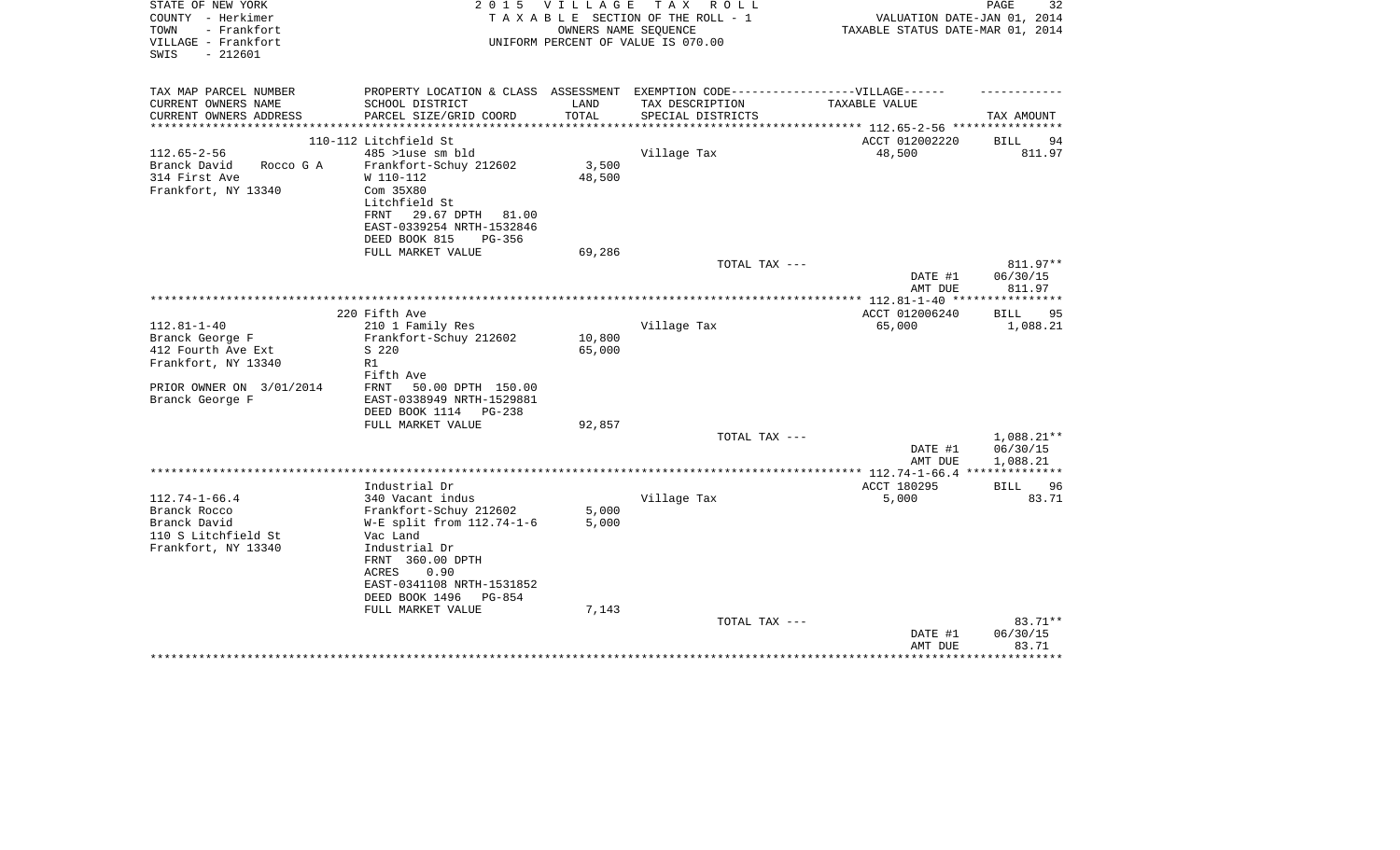| STATE OF NEW YORK<br>COUNTY - Herkimer<br>TOWN<br>- Frankfort<br>VILLAGE - Frankfort | 2 0 1 5                                                                           | <b>VILLAGE</b> | T A X<br>R O L L<br>TAXABLE SECTION OF THE ROLL - 1<br>OWNERS NAME SEQUENCE<br>UNIFORM PERCENT OF VALUE IS 070.00 | VALUATION DATE-JAN 01, 2014<br>TAXABLE STATUS DATE-MAR 01, 2014 | PAGE<br>33           |
|--------------------------------------------------------------------------------------|-----------------------------------------------------------------------------------|----------------|-------------------------------------------------------------------------------------------------------------------|-----------------------------------------------------------------|----------------------|
| $-212601$<br>SWIS                                                                    |                                                                                   |                |                                                                                                                   |                                                                 |                      |
| TAX MAP PARCEL NUMBER                                                                | PROPERTY LOCATION & CLASS ASSESSMENT EXEMPTION CODE-----------------VILLAGE------ |                |                                                                                                                   |                                                                 |                      |
| CURRENT OWNERS NAME                                                                  | SCHOOL DISTRICT                                                                   | LAND           | TAX DESCRIPTION                                                                                                   | TAXABLE VALUE                                                   |                      |
| CURRENT OWNERS ADDRESS                                                               | PARCEL SIZE/GRID COORD                                                            | TOTAL          | SPECIAL DISTRICTS                                                                                                 |                                                                 | TAX AMOUNT           |
|                                                                                      | 314 First Ave                                                                     |                |                                                                                                                   | *********** 112.82-1-32 ****<br>ACCT 012030540                  | <b>BILL</b><br>97    |
| $112.82 - 1 - 32$                                                                    | 210 1 Family Res                                                                  |                | Village Tax                                                                                                       | 67,600                                                          | 1,131.73             |
| Branck Rocco G II                                                                    | Frankfort-Schuy 212602                                                            | 10,800         |                                                                                                                   |                                                                 |                      |
| Laura Dirga                                                                          | S 314                                                                             | 67,600         |                                                                                                                   |                                                                 |                      |
| 314 First Ave                                                                        | R1 50X150                                                                         |                |                                                                                                                   |                                                                 |                      |
| Frankfort, NY 13340                                                                  | First Ave                                                                         |                |                                                                                                                   |                                                                 |                      |
|                                                                                      | FRNT<br>50.00 DPTH 150.00                                                         |                |                                                                                                                   |                                                                 |                      |
|                                                                                      | EAST-0340330 NRTH-1530441                                                         |                |                                                                                                                   |                                                                 |                      |
|                                                                                      | DEED BOOK 702<br>PG-458                                                           |                |                                                                                                                   |                                                                 |                      |
|                                                                                      | FULL MARKET VALUE                                                                 | 96,571         |                                                                                                                   |                                                                 |                      |
|                                                                                      |                                                                                   |                | TOTAL TAX ---                                                                                                     |                                                                 | 1,131.73**           |
|                                                                                      |                                                                                   |                |                                                                                                                   | DATE #1<br>AMT DUE                                              | 06/30/15<br>1,131.73 |
|                                                                                      |                                                                                   |                | **********************                                                                                            | ************ 112.73-1-64 ***                                    |                      |
|                                                                                      | 301 Litchfield St                                                                 |                |                                                                                                                   | ACCT 012006720                                                  | 98<br><b>BILL</b>    |
| $112.73 - 1 - 64$                                                                    | 210 1 Family Res                                                                  |                | Village Tax                                                                                                       | 46,000                                                          | 770.12               |
| Brandt Edward S                                                                      | Frankfort-Schuy 212602                                                            | 5,800          |                                                                                                                   |                                                                 |                      |
| 301 Litchfield St                                                                    | E 301 merged 112.73-1-65.                                                         | 46,000         |                                                                                                                   |                                                                 |                      |
| Frankfort, NY 13340                                                                  | R1                                                                                |                |                                                                                                                   |                                                                 |                      |
|                                                                                      | Litchfield St                                                                     |                |                                                                                                                   |                                                                 |                      |
|                                                                                      | 37.00 DPTH 106.00<br>FRNT                                                         |                |                                                                                                                   |                                                                 |                      |
|                                                                                      | EAST-0338723 NRTH-1531523                                                         |                |                                                                                                                   |                                                                 |                      |
|                                                                                      | DEED BOOK 1304 PG-397<br>FULL MARKET VALUE                                        | 65,714         |                                                                                                                   |                                                                 |                      |
|                                                                                      |                                                                                   |                | TOTAL TAX ---                                                                                                     |                                                                 | $770.12**$           |
|                                                                                      |                                                                                   |                |                                                                                                                   | DATE #1                                                         | 06/30/15             |
|                                                                                      |                                                                                   |                |                                                                                                                   | AMT DUE                                                         | 770.12               |
|                                                                                      |                                                                                   |                |                                                                                                                   | * $112.81 - 3 - 25$ **                                          | * * * * * * * * *    |
|                                                                                      | 317-319 Fifth Ave                                                                 |                |                                                                                                                   | ACCT 012011670                                                  | 99<br><b>BILL</b>    |
| $112.81 - 3 - 25$                                                                    | 210 1 Family Res                                                                  |                | Village Tax                                                                                                       | 89,000                                                          | 1,490.01             |
| Brayton Thomas                                                                       | Frankfort-Schuy 212602                                                            | 15,000         |                                                                                                                   |                                                                 |                      |
| Brayton Debra                                                                        | N 317-319                                                                         | 89,000         |                                                                                                                   |                                                                 |                      |
| 319 Fifth Ave<br>Frankfort, NY 13340                                                 | R1<br>Fifth Ave                                                                   |                |                                                                                                                   |                                                                 |                      |
|                                                                                      | FRNT 100.00 DPTH 150.00                                                           |                |                                                                                                                   |                                                                 |                      |
|                                                                                      | <b>BANK</b><br>135                                                                |                |                                                                                                                   |                                                                 |                      |
|                                                                                      | EAST-0339553 NRTH-1529464                                                         |                |                                                                                                                   |                                                                 |                      |
|                                                                                      | DEED BOOK 858<br><b>PG-507</b>                                                    |                |                                                                                                                   |                                                                 |                      |
|                                                                                      | FULL MARKET VALUE                                                                 | 127,143        |                                                                                                                   |                                                                 |                      |
|                                                                                      |                                                                                   |                | TOTAL TAX ---                                                                                                     |                                                                 | 1,490.01**           |
|                                                                                      |                                                                                   |                |                                                                                                                   | DATE #1                                                         | 06/30/15             |
|                                                                                      |                                                                                   |                |                                                                                                                   | AMT DUE                                                         | 1,490.01             |
|                                                                                      |                                                                                   |                |                                                                                                                   |                                                                 | ************         |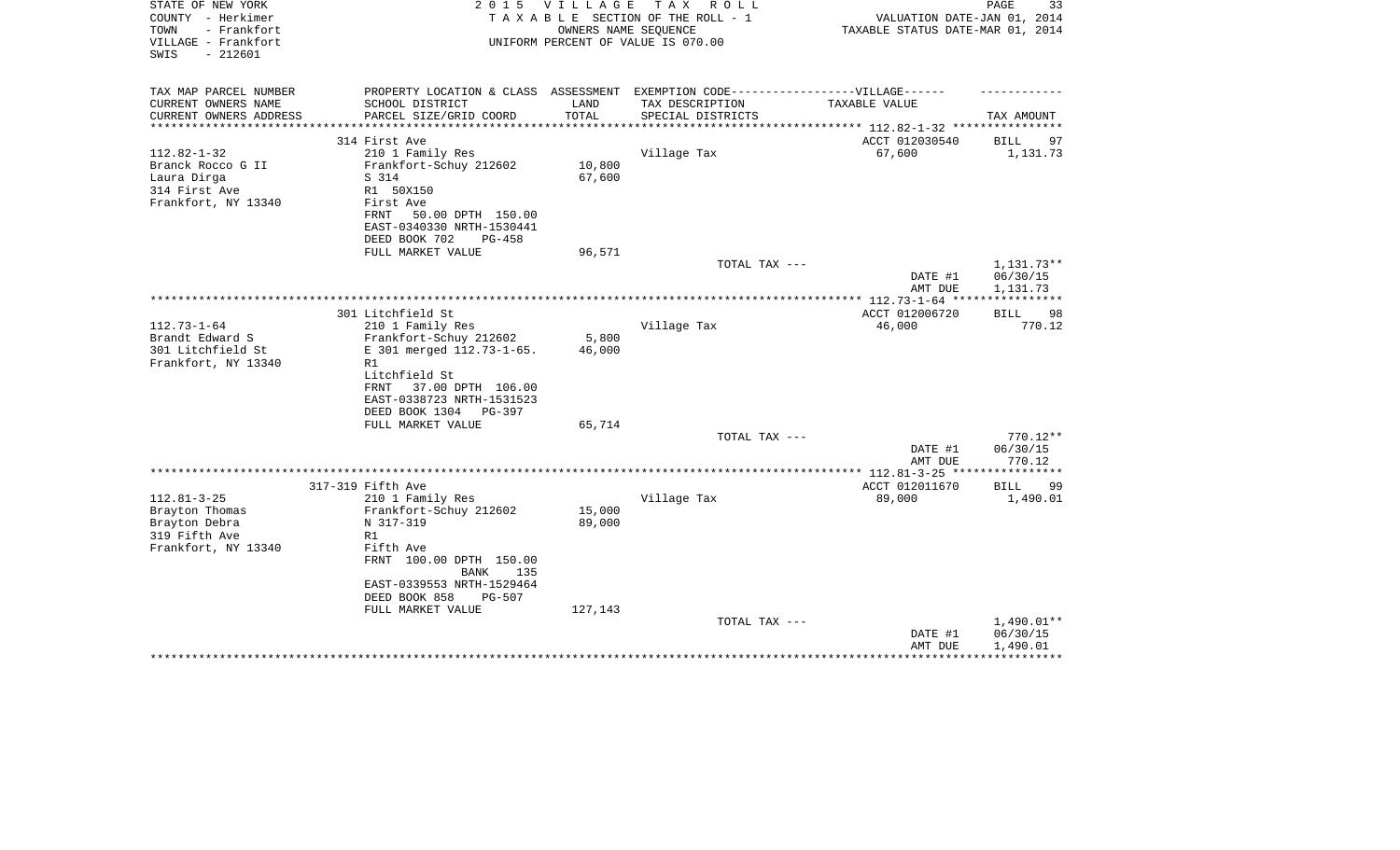| STATE OF NEW YORK<br>COUNTY - Herkimer<br>TOWN<br>- Frankfort<br>VILLAGE - Frankfort<br>$-212601$<br>SWIS | 2 0 1 5                                                                           | V I L L A G E             | T A X<br>R O L L<br>TAXABLE SECTION OF THE ROLL - 1<br>OWNERS NAME SEQUENCE<br>UNIFORM PERCENT OF VALUE IS 070.00 | VALUATION DATE-JAN 01, 2014<br>TAXABLE STATUS DATE-MAR 01, 2014 | PAGE<br>34      |
|-----------------------------------------------------------------------------------------------------------|-----------------------------------------------------------------------------------|---------------------------|-------------------------------------------------------------------------------------------------------------------|-----------------------------------------------------------------|-----------------|
| TAX MAP PARCEL NUMBER                                                                                     | PROPERTY LOCATION & CLASS ASSESSMENT                                              |                           | EXEMPTION CODE-----------------VILLAGE------                                                                      |                                                                 |                 |
| CURRENT OWNERS NAME                                                                                       | SCHOOL DISTRICT                                                                   | LAND                      | TAX DESCRIPTION                                                                                                   | TAXABLE VALUE                                                   |                 |
| CURRENT OWNERS ADDRESS<br>********************                                                            | PARCEL SIZE/GRID COORD                                                            | TOTAL<br>**************** | SPECIAL DISTRICTS                                                                                                 | *************************** 112.81-3-26 ****************        | TAX AMOUNT      |
|                                                                                                           | 315 Fifth Ave                                                                     |                           |                                                                                                                   | ACCT 012012450                                                  | BILL 100        |
| $112.81 - 3 - 26$                                                                                         | 311 Res vac land                                                                  |                           | Village Tax                                                                                                       | 7,800                                                           | 130.58          |
| Brayton Thomas                                                                                            | Frankfort-Schuy 212602                                                            | 7,800                     |                                                                                                                   |                                                                 |                 |
| Brayton Debra                                                                                             | N 315                                                                             | 7,800                     |                                                                                                                   |                                                                 |                 |
| 319 Fifth Ave                                                                                             | V19 50X150                                                                        |                           |                                                                                                                   |                                                                 |                 |
| Frankfort, NY 13340                                                                                       | Fifth Ave                                                                         |                           |                                                                                                                   |                                                                 |                 |
|                                                                                                           | 50.00 DPTH 150.00<br>FRNT                                                         |                           |                                                                                                                   |                                                                 |                 |
|                                                                                                           | EAST-0339502 NRTH-1529522                                                         |                           |                                                                                                                   |                                                                 |                 |
|                                                                                                           | DEED BOOK 877<br>PG-123                                                           |                           |                                                                                                                   |                                                                 |                 |
|                                                                                                           | FULL MARKET VALUE                                                                 | 11,143                    | TOTAL TAX ---                                                                                                     |                                                                 | 130.58**        |
|                                                                                                           |                                                                                   |                           |                                                                                                                   | DATE #1                                                         | 06/30/15        |
|                                                                                                           |                                                                                   |                           |                                                                                                                   | AMT DUE                                                         | 130.58          |
|                                                                                                           |                                                                                   |                           |                                                                                                                   | **************** 112.57-1-5 ******************                  |                 |
|                                                                                                           | 300 W Main St                                                                     |                           |                                                                                                                   | ACCT 012019170                                                  | <b>BILL</b> 101 |
| $112.57 - 1 - 5$                                                                                          | 210 1 Family Res                                                                  |                           | Village Tax                                                                                                       | 58,000                                                          | 971.01          |
| Broat Pamela L                                                                                            | Frankfort-Schuy 212602                                                            | 18,400                    |                                                                                                                   |                                                                 |                 |
| Broat Douglas                                                                                             | N 300                                                                             | 58,000                    |                                                                                                                   |                                                                 |                 |
| 300 W Main St<br>Frankfort, NY 13340                                                                      | R1<br>W Main St                                                                   |                           |                                                                                                                   |                                                                 |                 |
|                                                                                                           | FRNT 125.00 DPTH 275.00<br>EAST-0337674 NRTH-1535251<br>DEED BOOK 860<br>$PG-637$ |                           |                                                                                                                   |                                                                 |                 |
|                                                                                                           | FULL MARKET VALUE                                                                 | 82,857                    |                                                                                                                   |                                                                 |                 |
|                                                                                                           |                                                                                   |                           | TOTAL TAX ---                                                                                                     |                                                                 | 971.01**        |
|                                                                                                           |                                                                                   |                           |                                                                                                                   | DATE #1                                                         | 06/30/15        |
|                                                                                                           |                                                                                   |                           |                                                                                                                   | AMT DUE                                                         | 971.01          |
|                                                                                                           |                                                                                   |                           |                                                                                                                   |                                                                 |                 |
|                                                                                                           | W Main St                                                                         |                           |                                                                                                                   | ACCT 012003840                                                  | BILL<br>102     |
| $112.57 - 1 - 6$                                                                                          | 311 Res vac land                                                                  |                           | Village Tax                                                                                                       | 8,400                                                           | 140.63          |
| Broat Pamela L                                                                                            | Frankfort-Schuy 212602                                                            | 8,400                     |                                                                                                                   |                                                                 |                 |
| Broat Douglas J<br>300 W Main St                                                                          | N<br>V19 7A                                                                       | 8,400                     |                                                                                                                   |                                                                 |                 |
| Frankfort, NY 13340                                                                                       | West Main St                                                                      |                           |                                                                                                                   |                                                                 |                 |
|                                                                                                           | ACRES<br>9.40                                                                     |                           |                                                                                                                   |                                                                 |                 |
|                                                                                                           | EAST-0338084 NRTH-1534902                                                         |                           |                                                                                                                   |                                                                 |                 |
|                                                                                                           | DEED BOOK 962<br><b>PG-589</b>                                                    |                           |                                                                                                                   |                                                                 |                 |
|                                                                                                           | FULL MARKET VALUE                                                                 | 12,000                    |                                                                                                                   |                                                                 |                 |
|                                                                                                           |                                                                                   |                           | TOTAL TAX ---                                                                                                     |                                                                 | 140.63**        |
|                                                                                                           |                                                                                   |                           |                                                                                                                   | DATE #1                                                         | 06/30/15        |
|                                                                                                           |                                                                                   |                           |                                                                                                                   | AMT DUE                                                         | 140.63          |
|                                                                                                           |                                                                                   |                           |                                                                                                                   |                                                                 | **********      |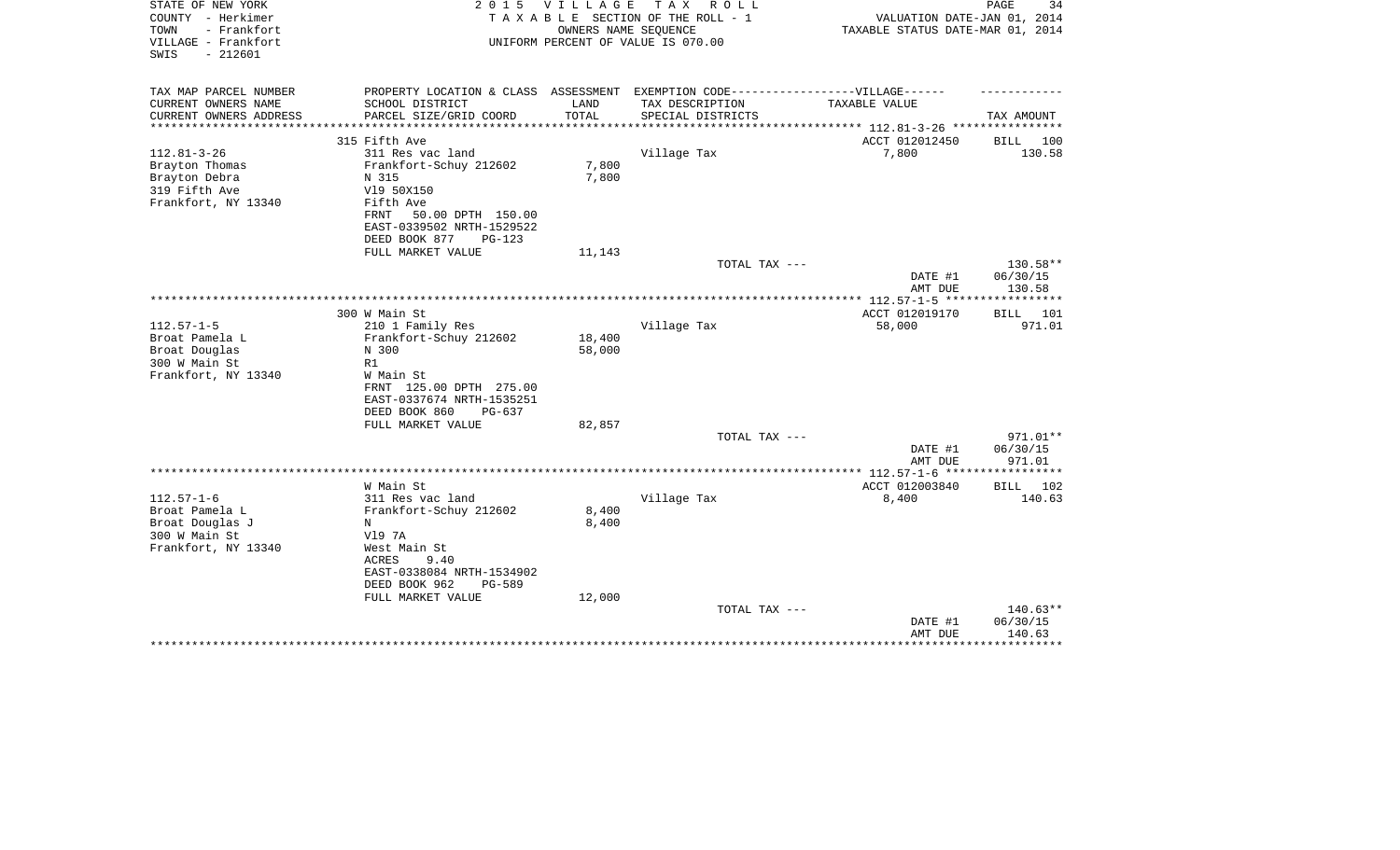| STATE OF NEW YORK<br>COUNTY - Herkimer<br>- Frankfort<br>TOWN<br>VILLAGE - Frankfort<br>$-212601$<br>SWIS |                                                                                                                                                 |                      | 2015 VILLAGE TAX ROLL<br>TAXABLE SECTION OF THE ROLL - 1<br>OWNERS NAME SEOUENCE<br>UNIFORM PERCENT OF VALUE IS 070.00 | VALUATION DATE-JAN 01, 2014<br>TAXABLE STATUS DATE-MAR 01, 2014 | PAGE<br>35                                    |
|-----------------------------------------------------------------------------------------------------------|-------------------------------------------------------------------------------------------------------------------------------------------------|----------------------|------------------------------------------------------------------------------------------------------------------------|-----------------------------------------------------------------|-----------------------------------------------|
| TAX MAP PARCEL NUMBER<br>CURRENT OWNERS NAME                                                              | PROPERTY LOCATION & CLASS ASSESSMENT EXEMPTION CODE-----------------VILLAGE------<br>SCHOOL DISTRICT                                            | LAND                 | TAX DESCRIPTION                                                                                                        | TAXABLE VALUE                                                   |                                               |
| CURRENT OWNERS ADDRESS                                                                                    | PARCEL SIZE/GRID COORD                                                                                                                          | TOTAL                | SPECIAL DISTRICTS                                                                                                      |                                                                 | TAX AMOUNT                                    |
|                                                                                                           |                                                                                                                                                 | ******************** |                                                                                                                        | ************ 112.65-3-43 **********                             |                                               |
| $112.65 - 3 - 43$                                                                                         | 100 E Orchard St<br>210 1 Family Res                                                                                                            |                      | VET WAR CT 41121                                                                                                       | ACCT 012030480<br>5,700                                         | BILL<br>103                                   |
| Bronga Frank<br>100 E Orchard St<br>Frankfort, NY 13340                                                   | Frankfort-Schuy 212602<br>W 124<br>R1<br>N Litchfield<br>30.00 DPTH 45.00<br>FRNT                                                               | 38,000               | 2,100 Village Tax                                                                                                      | 32,300                                                          | 540.75                                        |
|                                                                                                           | EAST-0339724 NRTH-1533077                                                                                                                       |                      |                                                                                                                        |                                                                 |                                               |
|                                                                                                           | DEED BOOK 823<br>$PG-68$<br>FULL MARKET VALUE                                                                                                   | 54,286               |                                                                                                                        |                                                                 |                                               |
|                                                                                                           |                                                                                                                                                 |                      | TOTAL TAX ---                                                                                                          |                                                                 | 540.75**                                      |
|                                                                                                           |                                                                                                                                                 |                      |                                                                                                                        | DATE #1<br>AMT DUE                                              | 06/30/15<br>540.75                            |
|                                                                                                           |                                                                                                                                                 |                      |                                                                                                                        |                                                                 |                                               |
| $112.82 - 2 - 19$<br>Brown Carlton L<br>Brown Doris M<br>305 Third Ave<br>Frankfort, NY 13340             | 331 Third Ave<br>210 1 Family Res<br>Frankfort-Schuy 212602<br>N<br>R1 40X148<br>331 Third Ave                                                  | 9,500<br>57,000      | Village Tax                                                                                                            | ACCT 012032130<br>57,000                                        | BILL 104<br>954.27                            |
|                                                                                                           | 40.00 DPTH 142.00<br>FRNT<br>EAST-0340201 NRTH-1529805<br>DEED BOOK 893<br>$PG-48$<br>FULL MARKET VALUE                                         | 81,429               | TOTAL TAX ---                                                                                                          |                                                                 | $954.27**$                                    |
|                                                                                                           |                                                                                                                                                 |                      |                                                                                                                        | DATE #1                                                         | 06/30/15                                      |
|                                                                                                           |                                                                                                                                                 |                      |                                                                                                                        | AMT DUE                                                         | 954.27                                        |
|                                                                                                           | 305 Third Ave                                                                                                                                   |                      |                                                                                                                        | *************** 112.82-2-32 *****************<br>ACCT 012003240 | BILL 105                                      |
| $112.82 - 2 - 32$                                                                                         | 210 1 Family Res                                                                                                                                |                      | VET COM CT 41131                                                                                                       | 10,266                                                          |                                               |
| Brown Carlton L<br>305 Third Ave<br>Frankfort, 13340                                                      | Frankfort-Schuy 212602<br>N 305<br>R1 39X150<br>Third Ave<br>39.00 DPTH 150.00<br>FRNT<br>EAST-0339841 NRTH-1530226<br>DEED BOOK 00596 PG-00122 | 58,300               | 8,400 Village Tax                                                                                                      | 48,034                                                          | 804.17                                        |
|                                                                                                           | FULL MARKET VALUE<br>*************************                                                                                                  | 83,286               | TOTAL TAX ---<br>******************************                                                                        | DATE #1<br>AMT DUE                                              | 804.17**<br>06/30/15<br>804.17<br>*********** |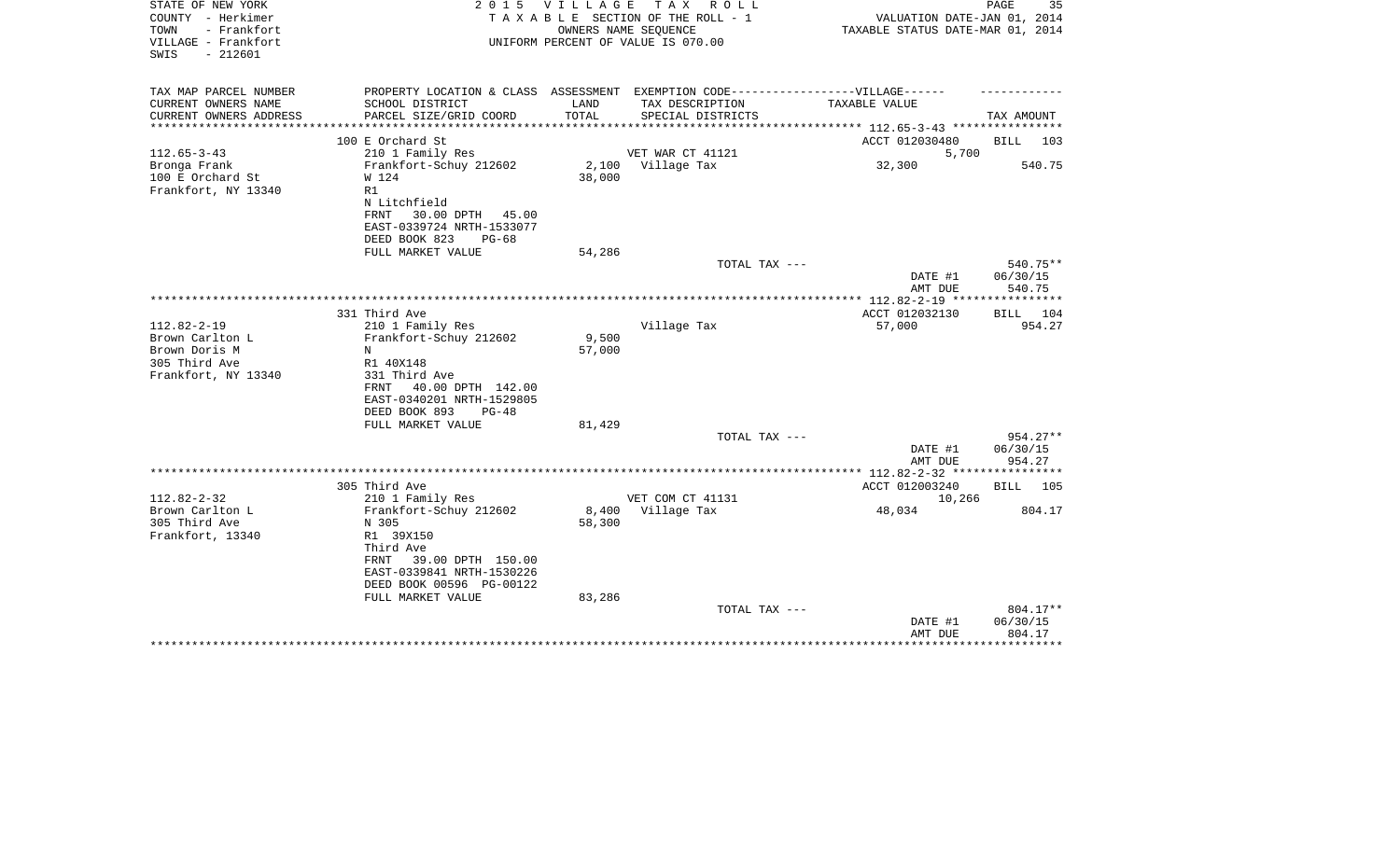| STATE OF NEW YORK<br>COUNTY - Herkimer<br>- Frankfort<br>TOWN<br>VILLAGE - Frankfort<br>SWIS<br>- 212601 | 2 0 1 5                                                                           | <b>VILLAGE</b> | T A X<br>R O L L<br>TAXABLE SECTION OF THE ROLL - 1<br>OWNERS NAME SEOUENCE<br>UNIFORM PERCENT OF VALUE IS 070.00 | VALUATION DATE-JAN 01, 2014<br>TAXABLE STATUS DATE-MAR 01, 2014 | PAGE<br>36   |
|----------------------------------------------------------------------------------------------------------|-----------------------------------------------------------------------------------|----------------|-------------------------------------------------------------------------------------------------------------------|-----------------------------------------------------------------|--------------|
| TAX MAP PARCEL NUMBER                                                                                    | PROPERTY LOCATION & CLASS ASSESSMENT EXEMPTION CODE-----------------VILLAGE------ |                |                                                                                                                   |                                                                 |              |
| CURRENT OWNERS NAME<br>CURRENT OWNERS ADDRESS                                                            | SCHOOL DISTRICT<br>PARCEL SIZE/GRID COORD                                         | LAND<br>TOTAL  | TAX DESCRIPTION<br>SPECIAL DISTRICTS                                                                              | TAXABLE VALUE                                                   | TAX AMOUNT   |
| ***********************                                                                                  |                                                                                   |                |                                                                                                                   |                                                                 |              |
|                                                                                                          | 103 Fourth Ave                                                                    |                |                                                                                                                   | ACCT 012007890                                                  | BILL 106     |
| $112.73 - 1 - 45$                                                                                        | 210 1 Family Res                                                                  |                | Village Tax                                                                                                       | 55,500                                                          | 929.16       |
| Brown Lawrence G                                                                                         | Frankfort-Schuy 212602                                                            | 10,000         |                                                                                                                   |                                                                 |              |
| Brown Ethyl                                                                                              | N 103                                                                             | 55,500         |                                                                                                                   |                                                                 |              |
| 103 Fourth Ave                                                                                           | R1 & Deck & Shed                                                                  |                |                                                                                                                   |                                                                 |              |
| Frankfort, NY 13340                                                                                      | Fourth Ave                                                                        |                |                                                                                                                   |                                                                 |              |
|                                                                                                          | 62.00 DPTH 105.08<br>FRNT                                                         |                |                                                                                                                   |                                                                 |              |
|                                                                                                          | BANK<br>135                                                                       |                |                                                                                                                   |                                                                 |              |
|                                                                                                          | EAST-0338636 NRTH-1530935                                                         |                |                                                                                                                   |                                                                 |              |
|                                                                                                          | DEED BOOK 827<br>$PG-70$<br>FULL MARKET VALUE                                     | 79,286         |                                                                                                                   |                                                                 |              |
|                                                                                                          |                                                                                   |                | TOTAL TAX ---                                                                                                     |                                                                 | 929.16**     |
|                                                                                                          |                                                                                   |                |                                                                                                                   | DATE #1                                                         | 06/30/15     |
|                                                                                                          |                                                                                   |                |                                                                                                                   | AMT DUE                                                         | 929.16       |
|                                                                                                          |                                                                                   |                |                                                                                                                   | **************** 112.81-2-40 ****                               | ************ |
|                                                                                                          | 211 Fourth Ave                                                                    |                |                                                                                                                   | ACCT 012010440                                                  | 107<br>BILL  |
| $112.81 - 2 - 40$                                                                                        | 210 1 Family Res                                                                  |                | Village Tax                                                                                                       | 71,200                                                          | 1,192.00     |
| Brown Michael S                                                                                          | Frankfort-Schuy 212602                                                            | 17,500         |                                                                                                                   |                                                                 |              |
| Brown Alana R                                                                                            | N 211                                                                             | 71,200         |                                                                                                                   |                                                                 |              |
| 211 Fourth Ave                                                                                           | 150x150                                                                           |                |                                                                                                                   |                                                                 |              |
| Frankfort, NY 13340                                                                                      | Fourth Ave                                                                        |                |                                                                                                                   |                                                                 |              |
|                                                                                                          | FRNT 150.00 DPTH 150.00                                                           |                |                                                                                                                   |                                                                 |              |
|                                                                                                          | BANK<br>094<br>EAST-0339053 NRTH-1530592                                          |                |                                                                                                                   |                                                                 |              |
|                                                                                                          | DEED BOOK 885<br>$PG-1$                                                           |                |                                                                                                                   |                                                                 |              |
|                                                                                                          | FULL MARKET VALUE                                                                 | 101,714        |                                                                                                                   |                                                                 |              |
|                                                                                                          |                                                                                   |                | TOTAL TAX ---                                                                                                     |                                                                 | 1,192.00**   |
|                                                                                                          |                                                                                   |                |                                                                                                                   | DATE #1                                                         | 06/30/15     |
|                                                                                                          |                                                                                   |                |                                                                                                                   | AMT DUE                                                         | 1,192.00     |
|                                                                                                          |                                                                                   |                |                                                                                                                   |                                                                 |              |
|                                                                                                          | 118 W Orchard St                                                                  |                |                                                                                                                   | ACCT 012010800                                                  | BILL<br>108  |
| $112.65 - 3 - 12$                                                                                        | 311 Res vac land                                                                  |                | Village Tax                                                                                                       | 4,100                                                           | 68.64        |
| Brown's Feed Inc                                                                                         | Frankfort-Schuy 212602                                                            | 4,100          |                                                                                                                   |                                                                 |              |
| 118 W Orchard St<br>Frankfort, NY 13340                                                                  | N 118<br>R1                                                                       | 4,100          |                                                                                                                   |                                                                 |              |
|                                                                                                          | W Orchard St                                                                      |                |                                                                                                                   |                                                                 |              |
|                                                                                                          | 56.00 DPTH<br>FRNT<br>59.00                                                       |                |                                                                                                                   |                                                                 |              |
|                                                                                                          | EAST-0339634 NRTH-1533314                                                         |                |                                                                                                                   |                                                                 |              |
|                                                                                                          | DEED BOOK 842<br>$PG-586$                                                         |                |                                                                                                                   |                                                                 |              |
|                                                                                                          | FULL MARKET VALUE                                                                 | 5,857          |                                                                                                                   |                                                                 |              |
|                                                                                                          |                                                                                   |                | TOTAL TAX ---                                                                                                     |                                                                 | 68.64**      |
|                                                                                                          |                                                                                   |                |                                                                                                                   | DATE #1                                                         | 06/30/15     |
|                                                                                                          |                                                                                   |                |                                                                                                                   | AMT DUE                                                         | 68.64        |
|                                                                                                          |                                                                                   |                |                                                                                                                   |                                                                 | ***********  |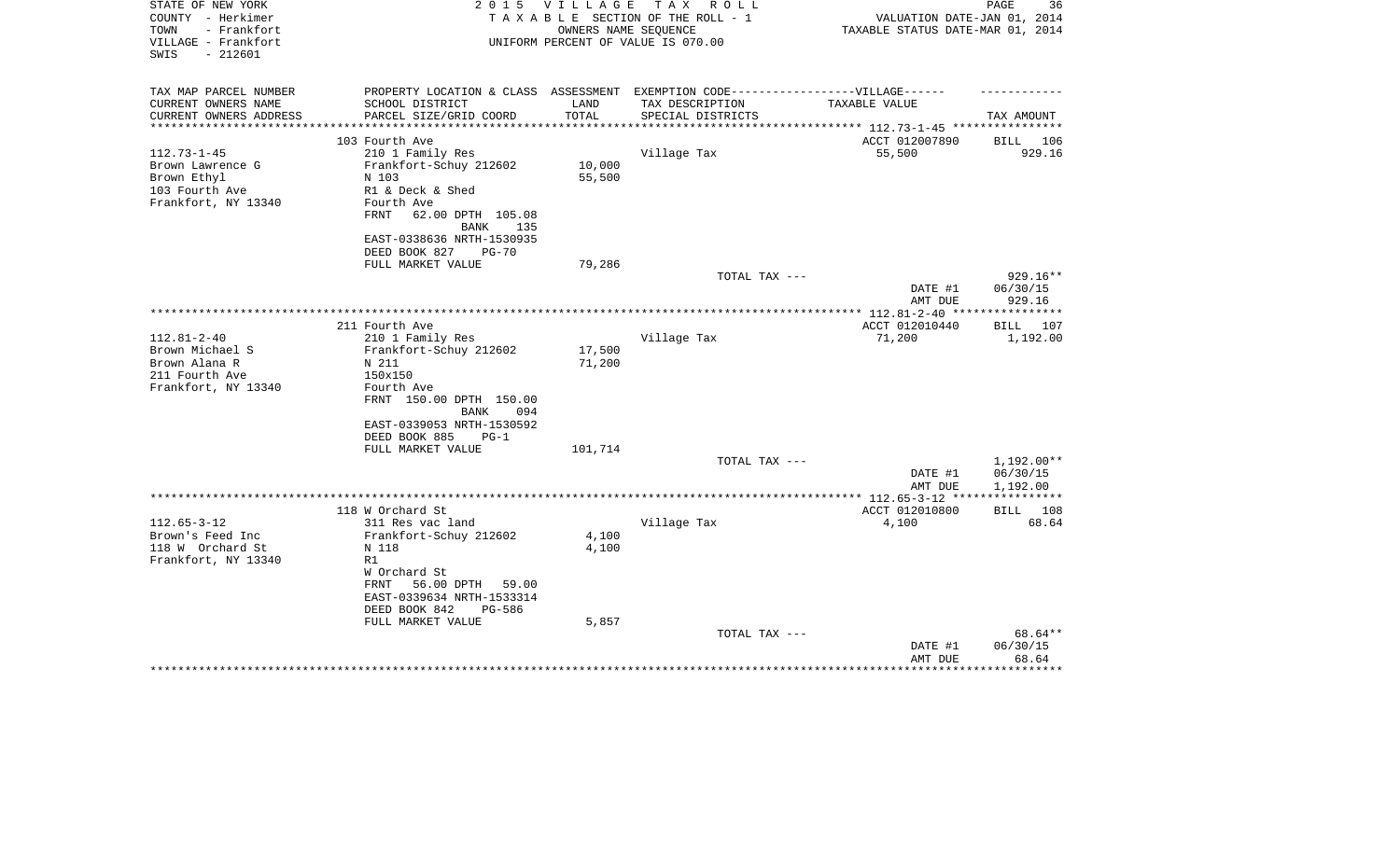| STATE OF NEW YORK<br>COUNTY - Herkimer<br>TOWN<br>- Frankfort<br>VILLAGE - Frankfort<br>$-212601$<br>SWIS | 2 0 1 5                                                                           | V I L L A G E | TAX ROLL<br>TAXABLE SECTION OF THE ROLL - 1<br>OWNERS NAME SEQUENCE<br>UNIFORM PERCENT OF VALUE IS 070.00 | VALUATION DATE-JAN 01, 2014<br>TAXABLE STATUS DATE-MAR 01, 2014 | PAGE<br>37        |
|-----------------------------------------------------------------------------------------------------------|-----------------------------------------------------------------------------------|---------------|-----------------------------------------------------------------------------------------------------------|-----------------------------------------------------------------|-------------------|
|                                                                                                           |                                                                                   |               |                                                                                                           |                                                                 |                   |
| TAX MAP PARCEL NUMBER                                                                                     | PROPERTY LOCATION & CLASS ASSESSMENT EXEMPTION CODE-----------------VILLAGE------ |               |                                                                                                           |                                                                 |                   |
| CURRENT OWNERS NAME                                                                                       | SCHOOL DISTRICT                                                                   | LAND          | TAX DESCRIPTION                                                                                           | TAXABLE VALUE                                                   |                   |
| CURRENT OWNERS ADDRESS<br>********************                                                            | PARCEL SIZE/GRID COORD                                                            | TOTAL         | SPECIAL DISTRICTS                                                                                         | ***************** 112.65-3-13 *****************                 | TAX AMOUNT        |
|                                                                                                           | 112 W Orchard St                                                                  |               |                                                                                                           | ACCT 012008400                                                  | BILL 109          |
| $112.65 - 3 - 13$                                                                                         | 311 Res vac land                                                                  |               | Village Tax                                                                                               | 4,300                                                           | 71.99             |
| Brown's Feed Inc                                                                                          | Frankfort-Schuy 212602                                                            | 4,300         |                                                                                                           |                                                                 |                   |
| 112 W Orchard St                                                                                          | N 112                                                                             | 4,300         |                                                                                                           |                                                                 |                   |
| Frankfort, NY 13340                                                                                       | R <sub>2</sub>                                                                    |               |                                                                                                           |                                                                 |                   |
|                                                                                                           | W Orchard St                                                                      |               |                                                                                                           |                                                                 |                   |
|                                                                                                           | 56.00 DPTH<br>FRNT<br>59.00                                                       |               |                                                                                                           |                                                                 |                   |
|                                                                                                           | EAST-0339675 NRTH-1533272                                                         |               |                                                                                                           |                                                                 |                   |
|                                                                                                           | DEED BOOK 842<br><b>PG-588</b>                                                    |               |                                                                                                           |                                                                 |                   |
|                                                                                                           | FULL MARKET VALUE                                                                 | 6,143         |                                                                                                           |                                                                 |                   |
|                                                                                                           |                                                                                   |               | TOTAL TAX ---                                                                                             |                                                                 | $71.99**$         |
|                                                                                                           |                                                                                   |               |                                                                                                           | DATE #1<br>AMT DUE                                              | 06/30/15<br>71.99 |
|                                                                                                           |                                                                                   |               |                                                                                                           |                                                                 |                   |
|                                                                                                           | 126-128 W Main St                                                                 |               |                                                                                                           | ACCT 17702                                                      | BILL 110          |
| $112.65 - 3 - 8$                                                                                          | 431 Auto dealer                                                                   |               | Village Tax                                                                                               | 12,000                                                          | 200.90            |
| Brown's Feed, Inc.                                                                                        | Frankfort-Schuy 212602                                                            | 9,200         |                                                                                                           |                                                                 |                   |
| 124 Orchard St                                                                                            | N 126-128                                                                         | 12,000        |                                                                                                           |                                                                 |                   |
| Frankfort, NY 13340                                                                                       | Comm                                                                              |               |                                                                                                           |                                                                 |                   |
|                                                                                                           | W Main St                                                                         |               |                                                                                                           |                                                                 |                   |
|                                                                                                           | FRNT<br>68.00 DPTH 150.00                                                         |               |                                                                                                           |                                                                 |                   |
|                                                                                                           | EAST-0339273 NRTH-1533231<br>DEED BOOK 1480<br>PG-571                             |               |                                                                                                           |                                                                 |                   |
|                                                                                                           | FULL MARKET VALUE                                                                 | 17,143        |                                                                                                           |                                                                 |                   |
|                                                                                                           |                                                                                   |               | TOTAL TAX ---                                                                                             |                                                                 | 200.90**          |
|                                                                                                           |                                                                                   |               |                                                                                                           | DATE #1                                                         | 06/30/15          |
|                                                                                                           |                                                                                   |               |                                                                                                           | AMT DUE                                                         | 200.90            |
|                                                                                                           |                                                                                   |               |                                                                                                           |                                                                 |                   |
|                                                                                                           | Orchard St                                                                        |               |                                                                                                           | ACCT 012300151                                                  | 111<br>BILL       |
| $112.65 - 1 - 69.2$                                                                                       | 314 Rural vac<10                                                                  |               | Village Tax                                                                                               | 2,300                                                           | 38.51             |
| Browns Feed Inc                                                                                           | Frankfort-Schuy 212602                                                            | 2,300         |                                                                                                           |                                                                 |                   |
| 124 W Orchard St                                                                                          | $W - E$                                                                           | 2,300         |                                                                                                           |                                                                 |                   |
| Frankfort, NY 13340                                                                                       | Vac Ld                                                                            |               |                                                                                                           |                                                                 |                   |
|                                                                                                           | Orchard St<br>0.90 DPTH 401.00<br>FRNT                                            |               |                                                                                                           |                                                                 |                   |
|                                                                                                           | EAST-0339667 NRTH-1533373                                                         |               |                                                                                                           |                                                                 |                   |
|                                                                                                           | DEED BOOK 792<br>$PG-282$                                                         |               |                                                                                                           |                                                                 |                   |
|                                                                                                           | FULL MARKET VALUE                                                                 | 3,286         |                                                                                                           |                                                                 |                   |
|                                                                                                           |                                                                                   |               | TOTAL TAX ---                                                                                             |                                                                 | 38.51**           |
|                                                                                                           |                                                                                   |               |                                                                                                           | DATE #1                                                         | 06/30/15          |
|                                                                                                           |                                                                                   |               |                                                                                                           | AMT DUE                                                         | 38.51             |
|                                                                                                           |                                                                                   |               |                                                                                                           |                                                                 |                   |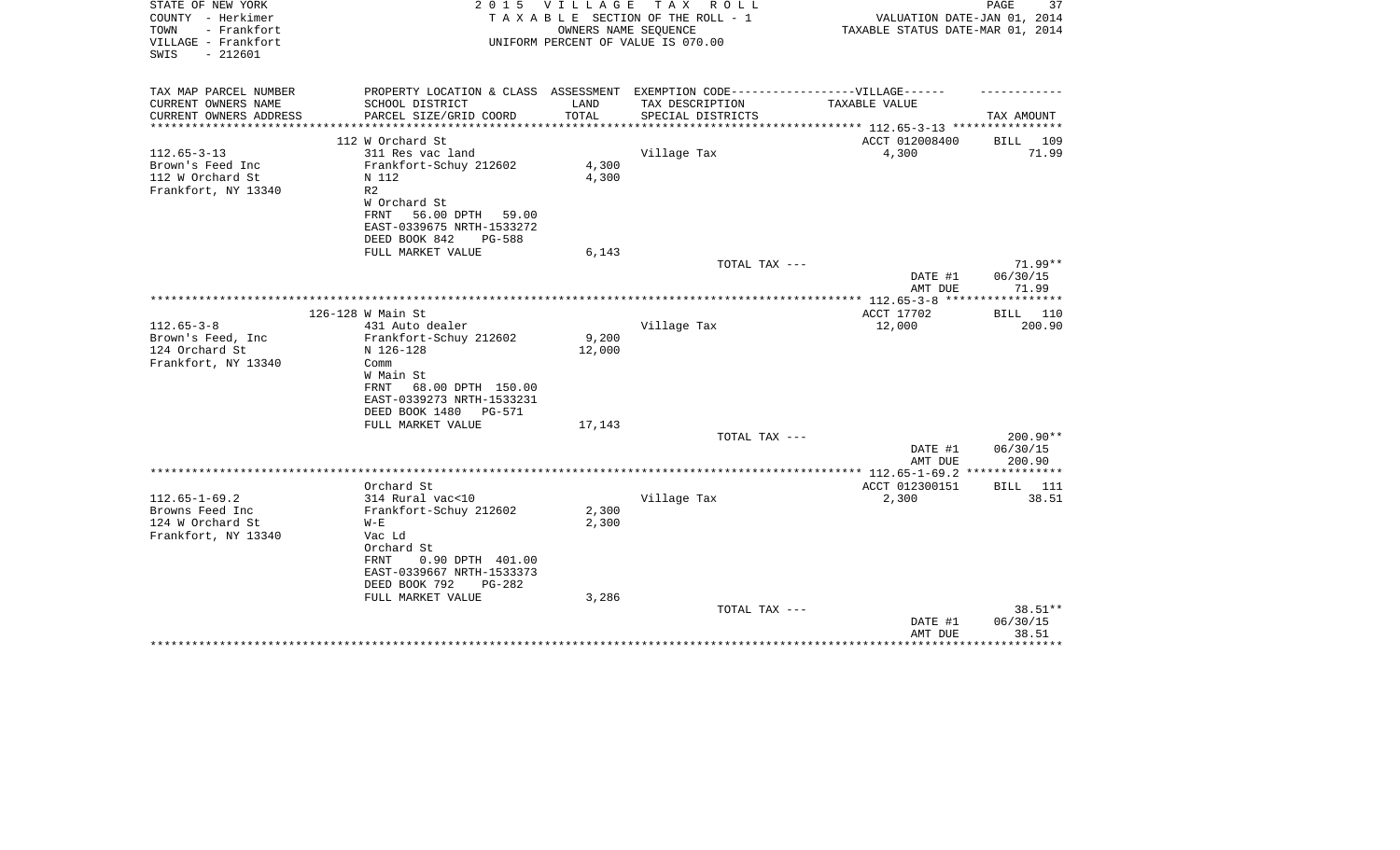| STATE OF NEW YORK                  | 2 0 1 5                                                                           | V I L L A G E        | TAX ROLL                                                   |                                                  | 38<br>PAGE      |
|------------------------------------|-----------------------------------------------------------------------------------|----------------------|------------------------------------------------------------|--------------------------------------------------|-----------------|
| COUNTY - Herkimer<br>TOWN          |                                                                                   |                      | TAXABLE SECTION OF THE ROLL - 1                            | VALUATION DATE-JAN 01, 2014                      |                 |
| - Frankfort<br>VILLAGE - Frankfort |                                                                                   |                      | OWNERS NAME SEQUENCE<br>UNIFORM PERCENT OF VALUE IS 070.00 | TAXABLE STATUS DATE-MAR 01, 2014                 |                 |
| $-212601$<br>SWIS                  |                                                                                   |                      |                                                            |                                                  |                 |
|                                    |                                                                                   |                      |                                                            |                                                  |                 |
|                                    |                                                                                   |                      |                                                            |                                                  |                 |
| TAX MAP PARCEL NUMBER              | PROPERTY LOCATION & CLASS ASSESSMENT EXEMPTION CODE-----------------VILLAGE------ |                      |                                                            |                                                  |                 |
| CURRENT OWNERS NAME                | SCHOOL DISTRICT                                                                   | LAND                 | TAX DESCRIPTION                                            | TAXABLE VALUE                                    |                 |
| CURRENT OWNERS ADDRESS             | PARCEL SIZE/GRID COORD<br>**************************                              | TOTAL<br>*********** | SPECIAL DISTRICTS                                          | ****************** 112.65-3-11 ***************** | TAX AMOUNT      |
|                                    | 121 W Orchard St                                                                  |                      |                                                            | ACCT 012031710                                   | BILL 112        |
| $112.65 - 3 - 11$                  | 443 Feed sales                                                                    |                      | Village Tax                                                | 295,100                                          | 4,940.46        |
| Browns Feed Inc                    | Frankfort-Schuy 212602                                                            | 12,700               |                                                            |                                                  |                 |
| 124 W Orchard St                   | N                                                                                 | 295,100              |                                                            |                                                  |                 |
| Frankfort, NY 13340                | Com .876                                                                          |                      |                                                            |                                                  |                 |
|                                    | 121 W Orchard                                                                     |                      |                                                            |                                                  |                 |
|                                    | ACRES<br>0.87                                                                     |                      |                                                            |                                                  |                 |
|                                    | EAST-0339474 NRTH-1533439                                                         |                      |                                                            |                                                  |                 |
|                                    | DEED BOOK 676<br>PG-865                                                           |                      |                                                            |                                                  |                 |
|                                    | FULL MARKET VALUE                                                                 | 421,571              |                                                            |                                                  |                 |
|                                    |                                                                                   |                      | TOTAL TAX ---                                              |                                                  | 4,940.46**      |
|                                    |                                                                                   |                      |                                                            | DATE #1                                          | 06/30/15        |
|                                    |                                                                                   |                      |                                                            | AMT DUE                                          | 4,940.46        |
|                                    |                                                                                   |                      |                                                            |                                                  |                 |
|                                    | 124 W Orchard St                                                                  |                      |                                                            | ACCT 012013170                                   | <b>BILL</b> 113 |
| $112.65 - 3 - 67$                  | 330 Vacant comm                                                                   |                      | Village Tax                                                | 1,800                                            | 30.13           |
| Browns Feed Inc                    | Frankfort-Schuy 212602                                                            | 1,800                |                                                            |                                                  |                 |
| 124 W Orchard St                   | S 127-129                                                                         | 1,800                |                                                            |                                                  |                 |
| Frankfort, NY 13340                | V19 32X66                                                                         |                      |                                                            |                                                  |                 |
|                                    | W Orchard St                                                                      |                      |                                                            |                                                  |                 |
|                                    | 54.00 DPTH 26.00<br>FRNT                                                          |                      |                                                            |                                                  |                 |
|                                    | EAST-0339514 NRTH-1533334                                                         |                      |                                                            |                                                  |                 |
|                                    | DEED BOOK 676<br>PG-869                                                           |                      |                                                            |                                                  |                 |
|                                    | FULL MARKET VALUE                                                                 | 2,571                |                                                            |                                                  |                 |
|                                    |                                                                                   |                      | TOTAL TAX ---                                              |                                                  | $30.13**$       |
|                                    |                                                                                   |                      |                                                            | DATE #1                                          | 06/30/15        |
|                                    |                                                                                   |                      |                                                            | AMT DUE                                          | 30.13           |
|                                    | Tisdale Ave                                                                       |                      |                                                            | ACCT 012031740                                   | <b>BILL</b> 114 |
| $112.65 - 3 - 68$                  | 443 Feed sales                                                                    |                      | Village Tax                                                | 67,700                                           | 1,133.41        |
| Browns Feed Inc                    | Frankfort-Schuy 212602                                                            | 6,200                |                                                            |                                                  |                 |
| 124 W Orchard St                   | Е                                                                                 | 67,700               |                                                            |                                                  |                 |
| Frankfort, NY 13340                | Com 85X35                                                                         |                      |                                                            |                                                  |                 |
|                                    | Tisdale Ave                                                                       |                      |                                                            |                                                  |                 |
|                                    | FRNT 116.00 DPTH 52.00                                                            |                      |                                                            |                                                  |                 |
|                                    | EAST-0339460 NRTH-1533295                                                         |                      |                                                            |                                                  |                 |
|                                    | DEED BOOK 676<br>PG-865                                                           |                      |                                                            |                                                  |                 |
|                                    | FULL MARKET VALUE                                                                 | 96,714               |                                                            |                                                  |                 |
|                                    |                                                                                   |                      | TOTAL TAX ---                                              |                                                  | 1,133.41**      |
|                                    |                                                                                   |                      |                                                            | DATE #1                                          | 06/30/15        |
|                                    |                                                                                   |                      |                                                            | AMT DUE                                          | 1,133.41        |
|                                    |                                                                                   |                      |                                                            |                                                  |                 |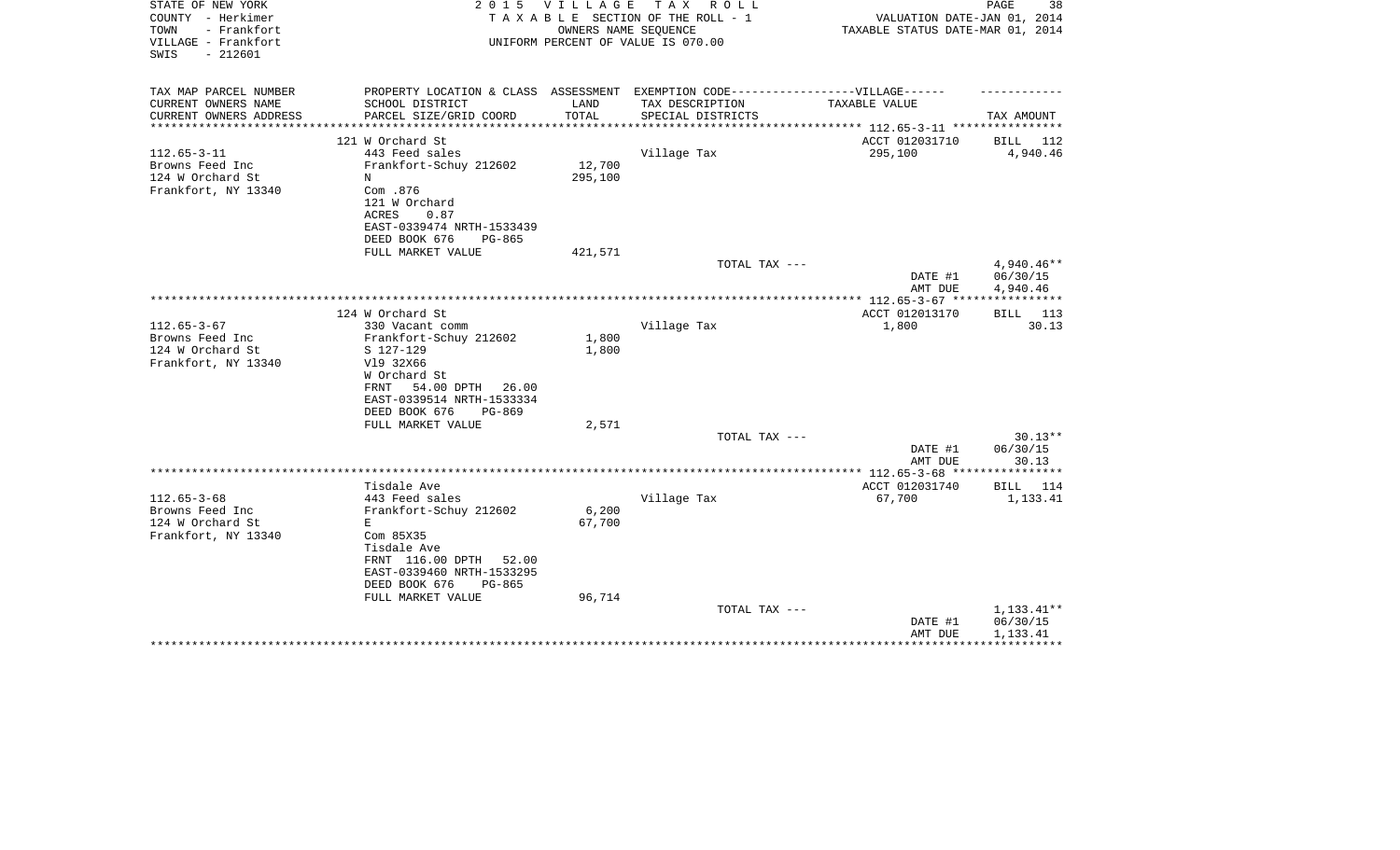| STATE OF NEW YORK<br>COUNTY - Herkimer<br>- Frankfort<br>TOWN<br>VILLAGE - Frankfort<br>$-212601$<br>SWIS | 2 0 1 5                                                                                                                                                                                                              | <b>VILLAGE</b><br>OWNERS NAME SEQUENCE | TAX ROLL<br>TAXABLE SECTION OF THE ROLL - 1<br>UNIFORM PERCENT OF VALUE IS 070.00 | VALUATION DATE-JAN 01, 2014<br>TAXABLE STATUS DATE-MAR 01, 2014 | PAGE<br>39                     |
|-----------------------------------------------------------------------------------------------------------|----------------------------------------------------------------------------------------------------------------------------------------------------------------------------------------------------------------------|----------------------------------------|-----------------------------------------------------------------------------------|-----------------------------------------------------------------|--------------------------------|
| TAX MAP PARCEL NUMBER<br>CURRENT OWNERS NAME                                                              | PROPERTY LOCATION & CLASS ASSESSMENT EXEMPTION CODE-----------------VILLAGE------<br>SCHOOL DISTRICT                                                                                                                 | LAND                                   | TAX DESCRIPTION                                                                   | TAXABLE VALUE                                                   |                                |
| CURRENT OWNERS ADDRESS                                                                                    | PARCEL SIZE/GRID COORD                                                                                                                                                                                               | TOTAL                                  | SPECIAL DISTRICTS                                                                 |                                                                 | TAX AMOUNT                     |
| **************                                                                                            | **********************                                                                                                                                                                                               | *************                          |                                                                                   | ************** 112.65-2-13 *****************                    |                                |
|                                                                                                           | 101 Cemetery St                                                                                                                                                                                                      |                                        |                                                                                   | ACCT 012029610                                                  | BILL 115                       |
| $112.65 - 2 - 13$<br>Buckley David W<br>101 Cemetery St<br>Frankfort, NY 13340                            | 210 1 Family Res<br>Frankfort-Schuy 212602<br>E 101<br>R1<br>FRNT 110.00 DPTH 156.00<br>EAST-0338067 NRTH-1533107                                                                                                    | 15,300<br>62,700                       | Village Tax                                                                       | 62,700                                                          | 1,049.70                       |
|                                                                                                           | DEED BOOK 814<br>PG-492                                                                                                                                                                                              |                                        |                                                                                   |                                                                 |                                |
|                                                                                                           | FULL MARKET VALUE                                                                                                                                                                                                    | 89,571                                 | TOTAL TAX ---                                                                     |                                                                 | $1,049.70**$                   |
|                                                                                                           |                                                                                                                                                                                                                      |                                        |                                                                                   | DATE #1<br>AMT DUE                                              | 06/30/15<br>1,049.70           |
|                                                                                                           |                                                                                                                                                                                                                      |                                        |                                                                                   | ** $112.74 - 3 - 1$ ****                                        | * * * * * * * * * * *          |
| $112.74 - 3 - 1$<br>Bunce Janet M<br>231 First Ave<br>Frankfort, NY 13340                                 | 231 First Ave<br>210 1 Family Res<br>Frankfort-Schuy 212602<br>N 231<br>R1 75X127<br>First Ave<br>75.00 DPTH 127.00<br>FRNT<br>EAST-0340119 NRTH-1531003<br>DEED BOOK 1133<br>PG-102                                 | 7,300<br>52,600                        | Village Tax                                                                       | ACCT 012014310<br>52,600                                        | 116<br>BILL<br>880.61          |
|                                                                                                           | FULL MARKET VALUE                                                                                                                                                                                                    | 75,143                                 |                                                                                   |                                                                 |                                |
|                                                                                                           |                                                                                                                                                                                                                      |                                        | TOTAL TAX ---                                                                     | DATE #1<br>AMT DUE                                              | 880.61**<br>06/30/15<br>880.61 |
|                                                                                                           |                                                                                                                                                                                                                      |                                        |                                                                                   |                                                                 | * * * * * * * * * * *          |
| $112.81 - 3 - 15$<br>Burch Jacqulyn S<br>322 Fourth Ave<br>Frankfort, NY 13340                            | 322 Fourth Ave<br>210 1 Family Res<br>Frankfort-Schuy 212602<br>S 322<br>R1<br>Fourth Ave<br>FRNT<br>50.00 DPTH 150.00<br>021<br>BANK<br>EAST-0339614 NRTH-1529619<br>DEED BOOK 796<br>$PG-428$<br>FULL MARKET VALUE | 10,800<br>50,000<br>71,429             | Village Tax                                                                       | ACCT 012012360<br>50,000                                        | BILL 117<br>837.08             |
|                                                                                                           |                                                                                                                                                                                                                      |                                        | TOTAL TAX ---                                                                     | DATE #1<br>AMT DUE                                              | 837.08**<br>06/30/15<br>837.08 |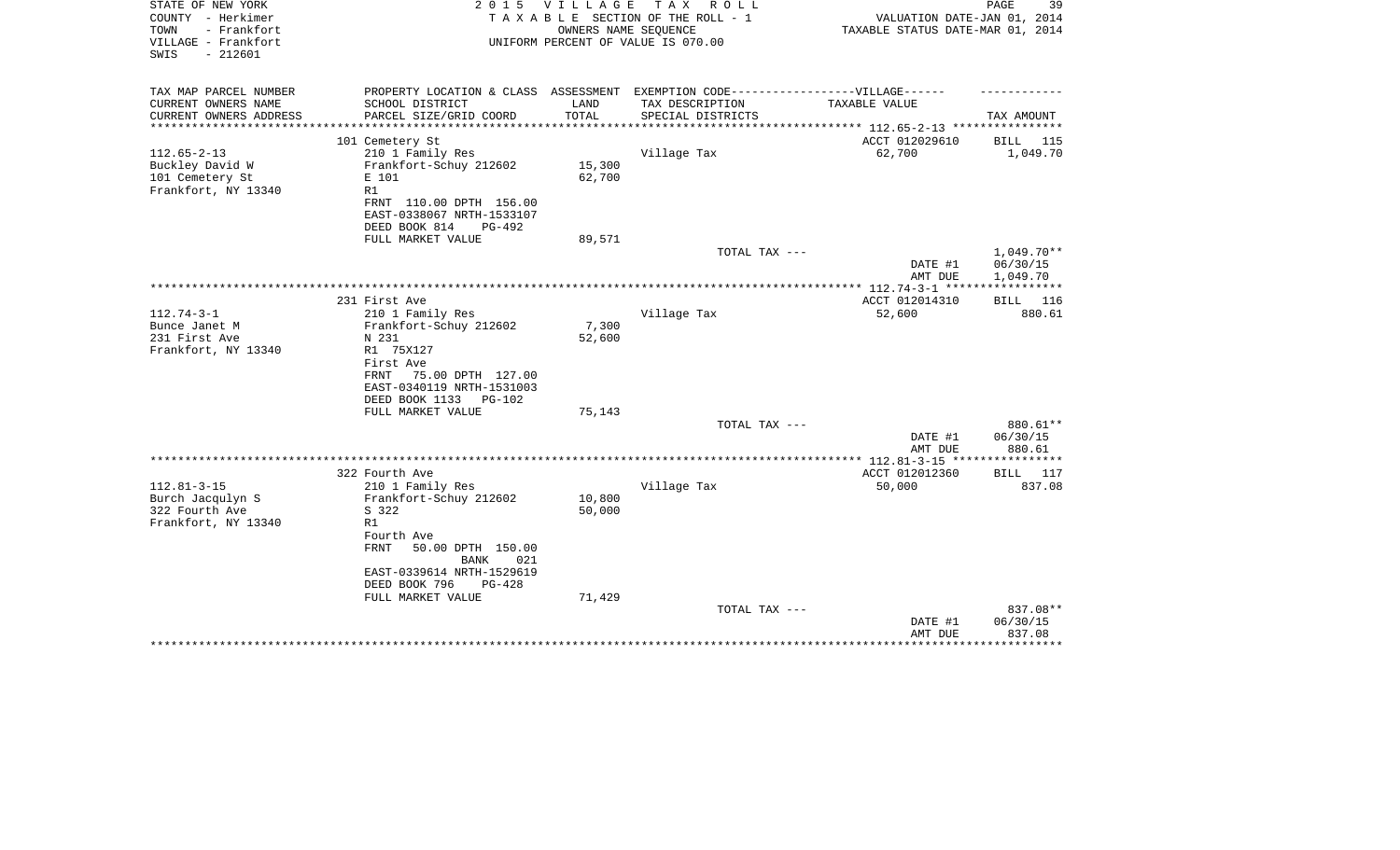| STATE OF NEW YORK<br>COUNTY - Herkimer<br>- Frankfort<br>TOWN<br>VILLAGE - Frankfort<br>$-212601$<br>SWIS | 2 0 1 5<br>V I L L A G E<br>T A X<br>R O L L<br>TAXABLE SECTION OF THE ROLL - 1<br>OWNERS NAME SEQUENCE<br>UNIFORM PERCENT OF VALUE IS 070.00 |        |                   | 40<br>PAGE<br>VALUATION DATE-JAN 01, 2014<br>TAXABLE STATUS DATE-MAR 01, 2014 |                    |  |
|-----------------------------------------------------------------------------------------------------------|-----------------------------------------------------------------------------------------------------------------------------------------------|--------|-------------------|-------------------------------------------------------------------------------|--------------------|--|
| TAX MAP PARCEL NUMBER                                                                                     | PROPERTY LOCATION & CLASS ASSESSMENT EXEMPTION CODE----------------VILLAGE------                                                              |        |                   |                                                                               |                    |  |
| CURRENT OWNERS NAME                                                                                       | SCHOOL DISTRICT                                                                                                                               | LAND   | TAX DESCRIPTION   | TAXABLE VALUE                                                                 |                    |  |
| CURRENT OWNERS ADDRESS<br>**********************                                                          | PARCEL SIZE/GRID COORD                                                                                                                        | TOTAL  | SPECIAL DISTRICTS |                                                                               | TAX AMOUNT         |  |
|                                                                                                           |                                                                                                                                               |        |                   |                                                                               |                    |  |
| $112.73 - 2 - 19$                                                                                         | 109 Skiff Ave<br>210 1 Family Res                                                                                                             |        | Village Tax       | ACCT 012012090<br>31,000                                                      | BILL 118<br>518.99 |  |
| Burchett Michelle                                                                                         | Frankfort-Schuy 212602                                                                                                                        | 3,200  |                   |                                                                               |                    |  |
| 109 Skiff Ave                                                                                             | E 109                                                                                                                                         | 31,000 |                   |                                                                               |                    |  |
| Frankfort, NY 13340                                                                                       | R1 40X56                                                                                                                                      |        |                   |                                                                               |                    |  |
|                                                                                                           | Skiff Ave                                                                                                                                     |        |                   |                                                                               |                    |  |
|                                                                                                           | FRNT<br>40.00 DPTH<br>56.00                                                                                                                   |        |                   |                                                                               |                    |  |
|                                                                                                           | EAST-0339375 NRTH-1532390                                                                                                                     |        |                   |                                                                               |                    |  |
|                                                                                                           | DEED BOOK 1191<br>PG-727                                                                                                                      |        |                   |                                                                               |                    |  |
|                                                                                                           | FULL MARKET VALUE                                                                                                                             | 44,286 |                   |                                                                               |                    |  |
|                                                                                                           |                                                                                                                                               |        | TOTAL TAX ---     |                                                                               | 518.99**           |  |
|                                                                                                           |                                                                                                                                               |        |                   | DATE #1                                                                       | 06/30/15           |  |
|                                                                                                           |                                                                                                                                               |        |                   | AMT DUE                                                                       | 518.99             |  |
|                                                                                                           |                                                                                                                                               |        |                   | ** $112.81 - 2 - 8$ ***                                                       | ********           |  |
|                                                                                                           | 523 Frankfort St                                                                                                                              |        |                   | ACCT 012007080                                                                | <b>BILL</b><br>119 |  |
| $112.81 - 2 - 8$<br>Buress John                                                                           | 210 1 Family Res<br>Frankfort-Schuy 212602                                                                                                    | 8,400  | Village Tax       | 66,400                                                                        | 1,111.64           |  |
| Buress Joan                                                                                               | E 523                                                                                                                                         | 66,400 |                   |                                                                               |                    |  |
| 523 Frankfort St                                                                                          | R1 45X113                                                                                                                                     |        |                   |                                                                               |                    |  |
| Frankfort, NY 13340                                                                                       | Frankfort St                                                                                                                                  |        |                   |                                                                               |                    |  |
|                                                                                                           | FRNT<br>45.00 DPTH 113.00                                                                                                                     |        |                   |                                                                               |                    |  |
|                                                                                                           | <b>BANK</b><br>079                                                                                                                            |        |                   |                                                                               |                    |  |
|                                                                                                           | EAST-0338595 NRTH-1530322                                                                                                                     |        |                   |                                                                               |                    |  |
|                                                                                                           | DEED BOOK 770<br>$PG-459$                                                                                                                     |        |                   |                                                                               |                    |  |
|                                                                                                           | FULL MARKET VALUE                                                                                                                             | 94,857 | TOTAL TAX ---     |                                                                               | $1,111.64**$       |  |
|                                                                                                           |                                                                                                                                               |        |                   | DATE #1                                                                       | 06/30/15           |  |
|                                                                                                           |                                                                                                                                               |        |                   | AMT DUE                                                                       | 1,111.64           |  |
|                                                                                                           |                                                                                                                                               |        |                   |                                                                               | ***********        |  |
|                                                                                                           | 248 W Main St                                                                                                                                 |        |                   | ACCT 012012930                                                                | BILL 120           |  |
| $112.65 - 1 - 48$                                                                                         | 220 2 Family Res                                                                                                                              |        | Village Tax       | 36,800                                                                        | 616.09             |  |
| Burke Kevin J                                                                                             | Frankfort-Schuy 212602                                                                                                                        | 18,100 |                   |                                                                               |                    |  |
| Burke Aimee L                                                                                             | N 248                                                                                                                                         | 36,800 |                   |                                                                               |                    |  |
| 112 Pleasant Ave                                                                                          | merge w/112.65-1-49 2003                                                                                                                      |        |                   |                                                                               |                    |  |
| Frankfort, NY 13340                                                                                       | W Main St                                                                                                                                     |        |                   |                                                                               |                    |  |
|                                                                                                           | FRNT 171.00 DPTH 160.00                                                                                                                       |        |                   |                                                                               |                    |  |
|                                                                                                           | ACRES<br>0.59                                                                                                                                 |        |                   |                                                                               |                    |  |
|                                                                                                           | EAST-0338178 NRTH-1534531                                                                                                                     |        |                   |                                                                               |                    |  |
|                                                                                                           | DEED BOOK 902<br>$PG-256$                                                                                                                     |        |                   |                                                                               |                    |  |
|                                                                                                           | FULL MARKET VALUE                                                                                                                             | 52,571 | TOTAL TAX ---     |                                                                               | $616.09**$         |  |
|                                                                                                           |                                                                                                                                               |        |                   | DATE #1                                                                       | 06/30/15           |  |
|                                                                                                           |                                                                                                                                               |        |                   | AMT DUE                                                                       | 616.09             |  |
|                                                                                                           |                                                                                                                                               |        |                   |                                                                               |                    |  |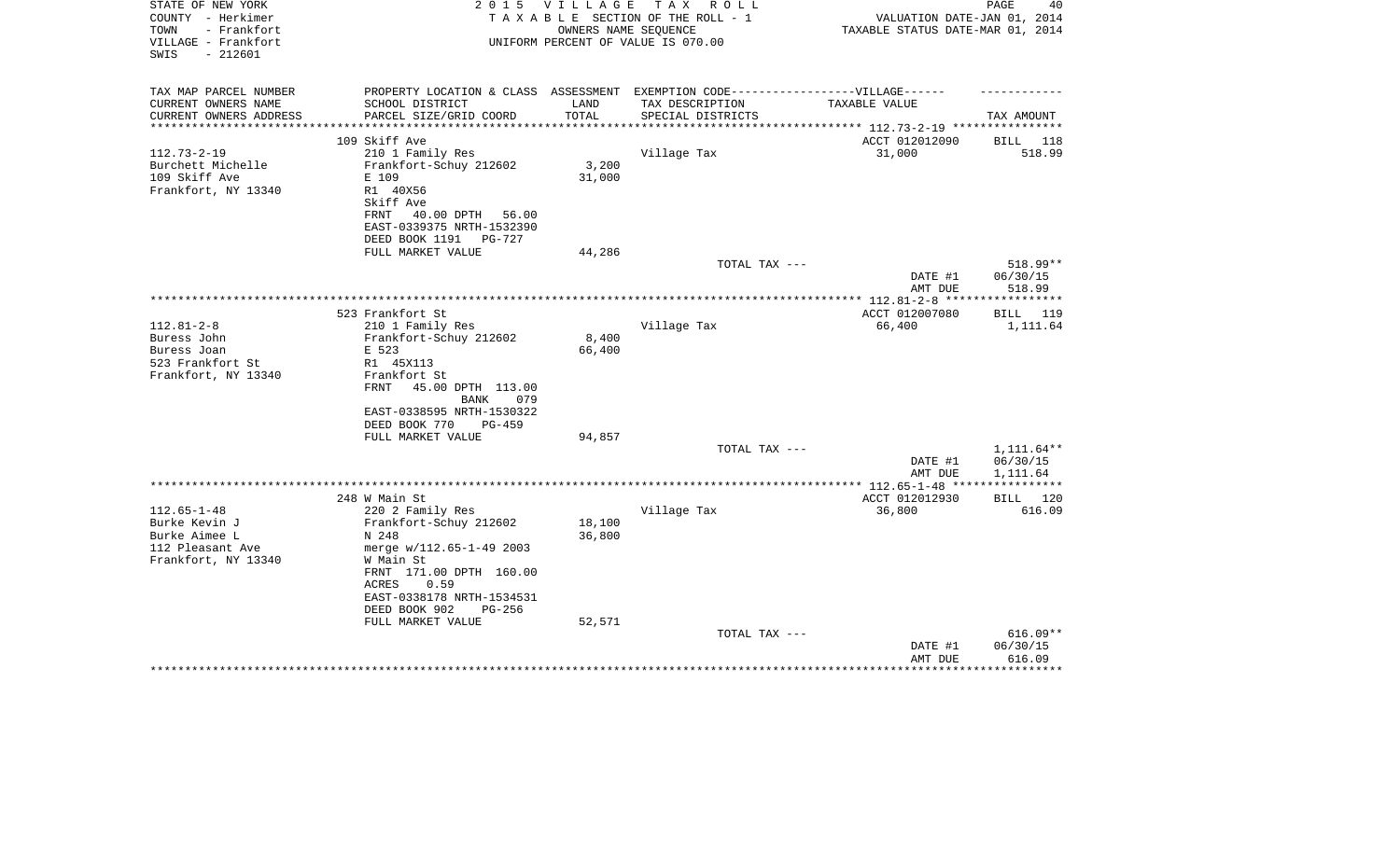| STATE OF NEW YORK<br>COUNTY - Herkimer<br>- Frankfort<br>TOWN<br>VILLAGE - Frankfort<br>$-212601$<br>SWIS | 2 0 1 5                                                                           | VILLAGE        | TAX ROLL<br>TAXABLE SECTION OF THE ROLL - 1<br>OWNERS NAME SEQUENCE<br>UNIFORM PERCENT OF VALUE IS 070.00 | VALUATION DATE-JAN 01, 2014<br>TAXABLE STATUS DATE-MAR 01, 2014 | PAGE<br>41         |
|-----------------------------------------------------------------------------------------------------------|-----------------------------------------------------------------------------------|----------------|-----------------------------------------------------------------------------------------------------------|-----------------------------------------------------------------|--------------------|
| TAX MAP PARCEL NUMBER                                                                                     | PROPERTY LOCATION & CLASS ASSESSMENT EXEMPTION CODE-----------------VILLAGE------ |                |                                                                                                           |                                                                 |                    |
| CURRENT OWNERS NAME<br>CURRENT OWNERS ADDRESS                                                             | SCHOOL DISTRICT<br>PARCEL SIZE/GRID COORD                                         | LAND<br>TOTAL  | TAX DESCRIPTION<br>SPECIAL DISTRICTS                                                                      | TAXABLE VALUE                                                   | TAX AMOUNT         |
| **********************                                                                                    | *************************                                                         | ************** |                                                                                                           |                                                                 |                    |
|                                                                                                           | 112 Pleasant Ave                                                                  |                |                                                                                                           | ACCT 012029100                                                  | 121<br>BILL        |
| $112.73 - 2 - 37$                                                                                         | 210 1 Family Res                                                                  |                | Village Tax                                                                                               | 40,000                                                          | 669.67             |
| Burke Kevin J                                                                                             | Frankfort-Schuy 212602                                                            | 10,100         |                                                                                                           |                                                                 |                    |
| Burke Aimee L                                                                                             | S 112                                                                             | 40,000         |                                                                                                           |                                                                 |                    |
| 112 Pleasant Ave                                                                                          | R1                                                                                |                |                                                                                                           |                                                                 |                    |
| Frankfort, NY 13340                                                                                       | Pleasant Ave                                                                      |                |                                                                                                           |                                                                 |                    |
|                                                                                                           | FRNT<br>44.00 DPTH 159.00                                                         |                |                                                                                                           |                                                                 |                    |
|                                                                                                           | <b>BANK</b><br>135                                                                |                |                                                                                                           |                                                                 |                    |
|                                                                                                           | EAST-0339150 NRTH-1532197<br>PG-557                                               |                |                                                                                                           |                                                                 |                    |
|                                                                                                           | DEED BOOK 843<br>FULL MARKET VALUE                                                | 57,143         |                                                                                                           |                                                                 |                    |
|                                                                                                           |                                                                                   |                | TOTAL TAX ---                                                                                             |                                                                 | 669.67**           |
|                                                                                                           |                                                                                   |                |                                                                                                           | DATE #1                                                         | 06/30/15           |
|                                                                                                           |                                                                                   |                |                                                                                                           | AMT DUE                                                         | 669.67             |
|                                                                                                           |                                                                                   |                |                                                                                                           |                                                                 |                    |
|                                                                                                           | 316 First Ave                                                                     |                |                                                                                                           | ACCT 012026730                                                  | 122<br>BILL        |
| $112.82 - 1 - 31$                                                                                         | 210 1 Family Res                                                                  |                | Village Tax                                                                                               | 58,000                                                          | 971.01             |
| Burmaster Jessica L                                                                                       | Frankfort-Schuy 212602                                                            | 10,800         |                                                                                                           |                                                                 |                    |
| 316 First Ave<br>Frankfort, NY 13340                                                                      | S 316<br>R1 50X150                                                                | 58,000         |                                                                                                           |                                                                 |                    |
|                                                                                                           | First Ave                                                                         |                |                                                                                                           |                                                                 |                    |
|                                                                                                           | FRNT<br>50.00 DPTH 150.00                                                         |                |                                                                                                           |                                                                 |                    |
|                                                                                                           | EAST-0340362 NRTH-1530400                                                         |                |                                                                                                           |                                                                 |                    |
|                                                                                                           | DEED BOOK 1344<br><b>PG-707</b>                                                   |                |                                                                                                           |                                                                 |                    |
|                                                                                                           | FULL MARKET VALUE                                                                 | 82,857         |                                                                                                           |                                                                 |                    |
|                                                                                                           |                                                                                   |                | TOTAL TAX ---                                                                                             |                                                                 | 971.01**           |
|                                                                                                           |                                                                                   |                |                                                                                                           | DATE #1                                                         | 06/30/15           |
|                                                                                                           |                                                                                   |                |                                                                                                           | AMT DUE                                                         | 971.01             |
|                                                                                                           | 204 First Ave                                                                     |                |                                                                                                           | **** $112.73 - 3 - 54$ **<br>ACCT 012030270                     | 123<br>BILL        |
| $112.73 - 3 - 54$                                                                                         | 210 1 Family Res                                                                  |                | Village Tax                                                                                               | 52,200                                                          | 873.91             |
| Burns Debra R                                                                                             | Frankfort-Schuy 212602                                                            | 8,800          |                                                                                                           |                                                                 |                    |
| 204 First Ave                                                                                             | S 204                                                                             | 52,200         |                                                                                                           |                                                                 |                    |
| Frankfort, NY 13340                                                                                       | R1 50X100                                                                         |                |                                                                                                           |                                                                 |                    |
|                                                                                                           | First Ave                                                                         |                |                                                                                                           |                                                                 |                    |
|                                                                                                           | <b>FRNT</b><br>50.00 DPTH 100.00<br><b>BANK</b><br>250                            |                |                                                                                                           |                                                                 |                    |
|                                                                                                           | EAST-0339548 NRTH-1531405                                                         |                |                                                                                                           |                                                                 |                    |
|                                                                                                           | DEED BOOK 831<br>$PG-7$                                                           |                |                                                                                                           |                                                                 |                    |
|                                                                                                           | FULL MARKET VALUE                                                                 | 74,571         |                                                                                                           |                                                                 |                    |
|                                                                                                           |                                                                                   |                | TOTAL TAX ---                                                                                             |                                                                 | 873.91**           |
|                                                                                                           |                                                                                   |                |                                                                                                           | DATE #1<br>AMT DUE                                              | 06/30/15<br>873.91 |
|                                                                                                           |                                                                                   |                |                                                                                                           |                                                                 |                    |
|                                                                                                           |                                                                                   |                |                                                                                                           |                                                                 |                    |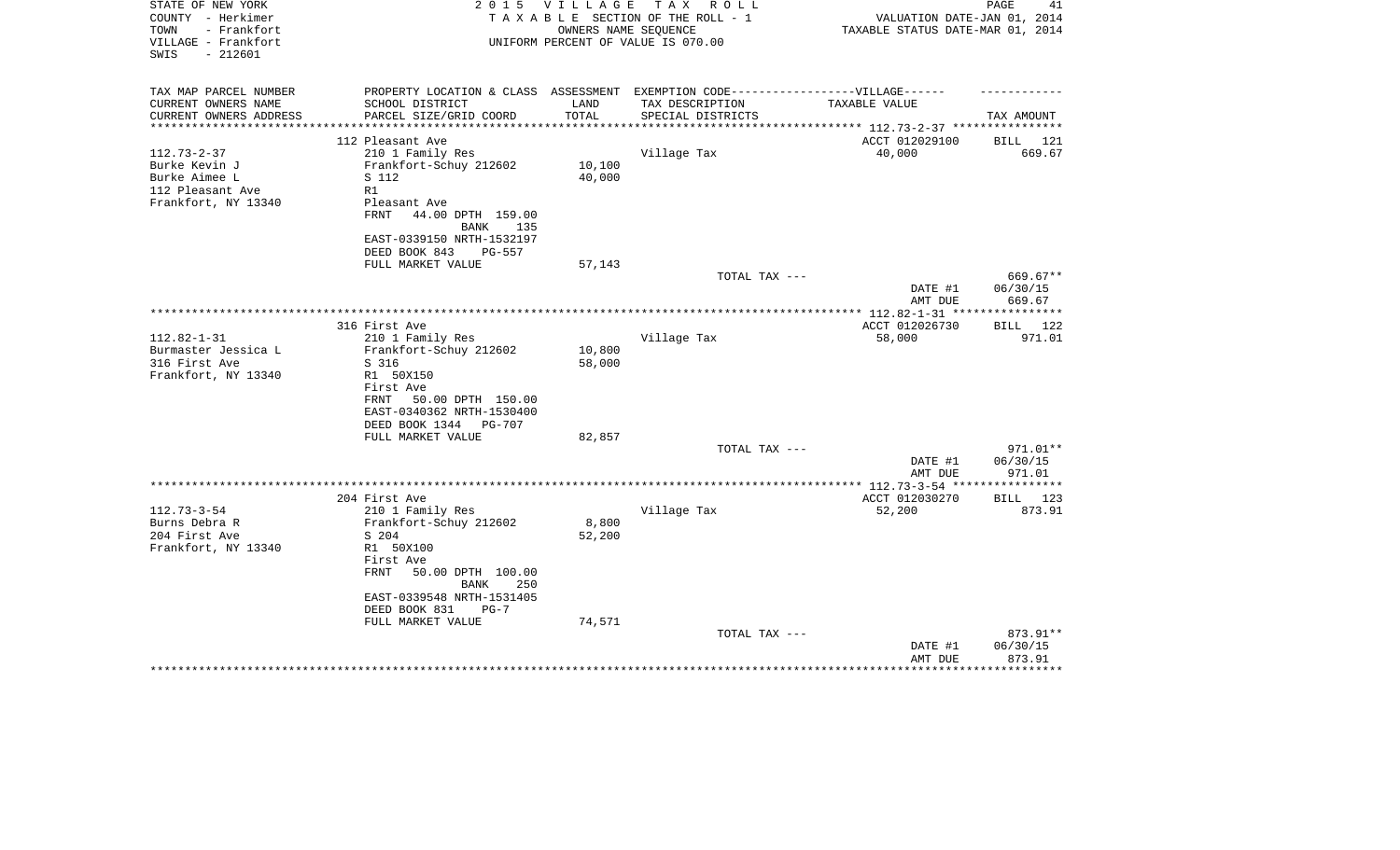| STATE OF NEW YORK<br>COUNTY - Herkimer<br>- Frankfort<br>TOWN<br>VILLAGE - Frankfort<br>$-212601$<br>SWIS         |                                                                                                                                                                          | 2015 VILLAGE<br>OWNERS NAME SEOUENCE | TAX ROLL<br>TAXABLE SECTION OF THE ROLL - 1<br>UNIFORM PERCENT OF VALUE IS 070.00 | VALUATION DATE-JAN 01, 2014<br>TAXABLE STATUS DATE-MAR 01, 2014 | PAGE<br>42                       |
|-------------------------------------------------------------------------------------------------------------------|--------------------------------------------------------------------------------------------------------------------------------------------------------------------------|--------------------------------------|-----------------------------------------------------------------------------------|-----------------------------------------------------------------|----------------------------------|
| TAX MAP PARCEL NUMBER<br>CURRENT OWNERS NAME                                                                      | PROPERTY LOCATION & CLASS ASSESSMENT EXEMPTION CODE-----------------VILLAGE------<br>SCHOOL DISTRICT                                                                     | LAND                                 | TAX DESCRIPTION                                                                   | TAXABLE VALUE                                                   |                                  |
| CURRENT OWNERS ADDRESS                                                                                            | PARCEL SIZE/GRID COORD                                                                                                                                                   | TOTAL                                | SPECIAL DISTRICTS                                                                 |                                                                 | TAX AMOUNT                       |
|                                                                                                                   |                                                                                                                                                                          |                                      |                                                                                   | ********** 112.81-1-6 **********                                |                                  |
|                                                                                                                   | 521 Litchfield St                                                                                                                                                        |                                      |                                                                                   | ACCT 012011340                                                  | <b>BILL</b><br>124               |
| $112.81 - 1 - 6$<br>Burton Ann W                                                                                  | 210 1 Family Res<br>Frankfort-Schuy 212602                                                                                                                               |                                      | VET COM CT 41131<br>12,000 VET DIS CT 41141                                       | 10,266<br>20,532                                                |                                  |
| Burton David J                                                                                                    | E 521                                                                                                                                                                    |                                      | 65,300 Village Tax                                                                | 34,502                                                          | 577.62                           |
| David Burton<br>283 Split Rock Rd<br>Hammond, NY 13646                                                            | R1 70X130<br>Litchfield St<br>70.00 DPTH 130.00<br>FRNT<br>EAST-0338316 NRTH-1530451<br>DEED BOOK 1343<br>$PG-41$                                                        |                                      |                                                                                   |                                                                 |                                  |
|                                                                                                                   | FULL MARKET VALUE                                                                                                                                                        | 93,286                               |                                                                                   |                                                                 |                                  |
|                                                                                                                   |                                                                                                                                                                          |                                      | TOTAL TAX ---                                                                     | DATE #1<br>AMT DUE                                              | $577.62**$<br>06/30/15<br>577.62 |
|                                                                                                                   |                                                                                                                                                                          |                                      |                                                                                   |                                                                 |                                  |
|                                                                                                                   | 519 Litchfield St                                                                                                                                                        |                                      |                                                                                   | ACCT 012011310                                                  | BILL 125                         |
| $112.81 - 1 - 7$<br>Burton Ann W<br>Burton Robert F<br>C/O David Burton<br>283 Split Rock Rd<br>Hammond, NY 13646 | 311 Res vac land<br>Frankfort-Schuy 212602<br>E 519<br>V19 60X130<br>Litchfield St<br>60.00 DPTH 130.00<br>FRNT<br>EAST-0338353 NRTH-1530504<br>DEED BOOK 00659 PG-00636 | 8,200<br>8,200                       | Village Tax                                                                       | 8,200                                                           | 137.28                           |
|                                                                                                                   | FULL MARKET VALUE                                                                                                                                                        | 11,714                               |                                                                                   |                                                                 |                                  |
|                                                                                                                   |                                                                                                                                                                          |                                      | TOTAL TAX ---                                                                     | DATE #1<br>AMT DUE                                              | 137.28**<br>06/30/15<br>137.28   |
|                                                                                                                   |                                                                                                                                                                          |                                      |                                                                                   | ************** 112.65-1-27 *****************                    |                                  |
| $112.65 - 1 - 27$                                                                                                 | 201 W Main St<br>210 1 Family Res                                                                                                                                        |                                      | Village Tax                                                                       | ACCT 166486<br>52,800                                           | BILL 126<br>883.96               |
| Butts Judith                                                                                                      | Frankfort-Schuy 212602                                                                                                                                                   | 16,400                               |                                                                                   |                                                                 |                                  |
| Urtz Shannon                                                                                                      | S 201                                                                                                                                                                    | 52,800                               |                                                                                   |                                                                 |                                  |
| 201 W Main St<br>Frankfort, NY 13340                                                                              | R1 100X150<br>W Main St<br>95.00 DPTH 235.00<br>FRNT<br>EAST-0338702 NRTH-1533519<br>DEED BOOK 1407<br>PG-257<br>FULL MARKET VALUE                                       | 75,429                               |                                                                                   |                                                                 |                                  |
|                                                                                                                   |                                                                                                                                                                          |                                      | TOTAL TAX ---                                                                     |                                                                 | 883.96**                         |
|                                                                                                                   |                                                                                                                                                                          |                                      |                                                                                   | DATE #1<br>AMT DUE                                              | 06/30/15<br>883.96<br>********   |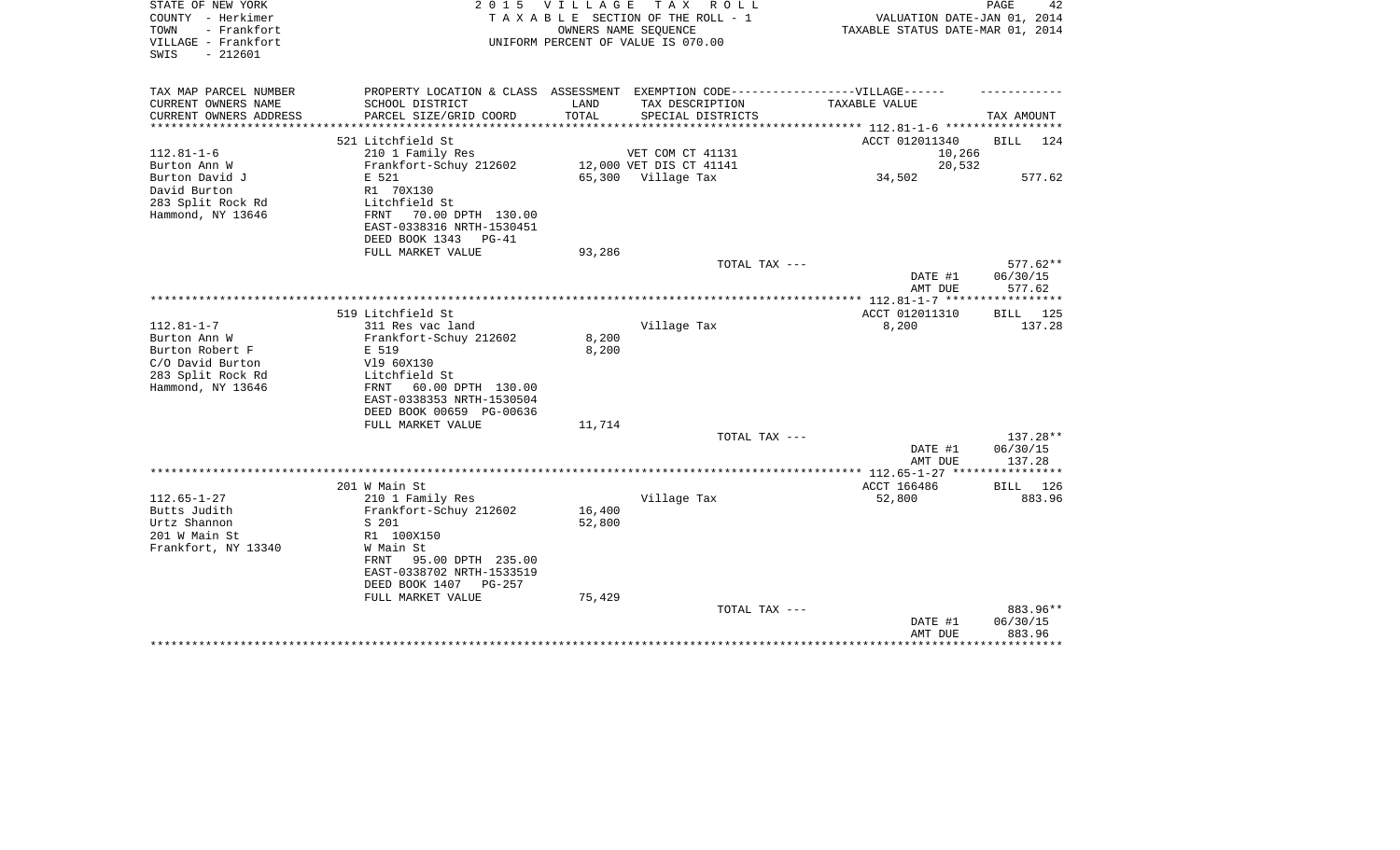| 2 0 1 5                                                                                                                                                                                       | V I L L A G E                        | TAX ROLL          |                                                                                                                  | PAGE<br>43                                                                                                                                                                                                                                          |
|-----------------------------------------------------------------------------------------------------------------------------------------------------------------------------------------------|--------------------------------------|-------------------|------------------------------------------------------------------------------------------------------------------|-----------------------------------------------------------------------------------------------------------------------------------------------------------------------------------------------------------------------------------------------------|
|                                                                                                                                                                                               |                                      |                   |                                                                                                                  |                                                                                                                                                                                                                                                     |
| PARCEL SIZE/GRID COORD                                                                                                                                                                        | TOTAL                                | SPECIAL DISTRICTS |                                                                                                                  | TAX AMOUNT                                                                                                                                                                                                                                          |
| 104 Industrial Dr                                                                                                                                                                             |                                      |                   |                                                                                                                  | BILL 127                                                                                                                                                                                                                                            |
| 710 Manufacture<br>Frankfort-Schuy 212602<br>N<br>Mfg Turbine 5%<br>Industrial Dr<br>FRNT 185.00 DPTH 231.00<br>1.00<br>ACRES<br>EAST-0341318 NRTH-1531883<br>DEED BOOK 1204<br><b>PG-283</b> | 14,600<br>235,300                    | Village Tax       | 235,300                                                                                                          | 3,939.31                                                                                                                                                                                                                                            |
| FULL MARKET VALUE                                                                                                                                                                             | 336,143                              |                   |                                                                                                                  |                                                                                                                                                                                                                                                     |
|                                                                                                                                                                                               |                                      | TOTAL TAX ---     | DATE #1                                                                                                          | $3,939.31**$<br>06/30/15<br>3,939.31                                                                                                                                                                                                                |
| 216 Third Ave<br>210 1 Family Res<br>Frankfort-Schuy 212602<br>S 216<br>R1 50X150<br>Third Ave<br>FRNT<br>50.00 DPTH 150.00<br>EAST-0339266 NRTH-1530578<br>DEED BOOK 891<br>$PG-200$         | 10,800<br>43,600                     | Village Tax       | ACCT 012003510<br>43,600                                                                                         | * * * * * * * * * * *<br>BILL<br>128<br>729.94                                                                                                                                                                                                      |
| FULL MARKET VALUE                                                                                                                                                                             | 62,286                               | TOTAL TAX ---     | DATE #1                                                                                                          | 729.94**<br>06/30/15                                                                                                                                                                                                                                |
|                                                                                                                                                                                               |                                      |                   |                                                                                                                  | 729.94<br>************                                                                                                                                                                                                                              |
| 320 W Main St<br>210 1 Family Res<br>Frankfort-Schuy 212602<br>N<br>R1<br>FRNT 180.00 DPTH 227.00<br>EAST-0337346 NRTH-1535651<br>DEED BOOK 00643 PG-00550                                    | 17,000<br>45,000                     | Village Tax       | ACCT 012030300<br>45,000                                                                                         | BILL 129<br>753.37                                                                                                                                                                                                                                  |
|                                                                                                                                                                                               |                                      | TOTAL TAX ---     | DATE #1<br>AMT DUE                                                                                               | 753.37**<br>06/30/15<br>753.37<br>* * * * * * * * *                                                                                                                                                                                                 |
|                                                                                                                                                                                               | SCHOOL DISTRICT<br>FULL MARKET VALUE | LAND<br>64,286    | TAXABLE SECTION OF THE ROLL - 1<br>OWNERS NAME SEQUENCE<br>UNIFORM PERCENT OF VALUE IS 070.00<br>TAX DESCRIPTION | VALUATION DATE-JAN 01, 2014<br>TAXABLE STATUS DATE-MAR 01, 2014<br>PROPERTY LOCATION & CLASS ASSESSMENT EXEMPTION CODE-----------------VILLAGE------<br>TAXABLE VALUE<br>********* 112.74-1-59.4 **********<br>ACCT 012300301<br>AMT DUE<br>AMT DUE |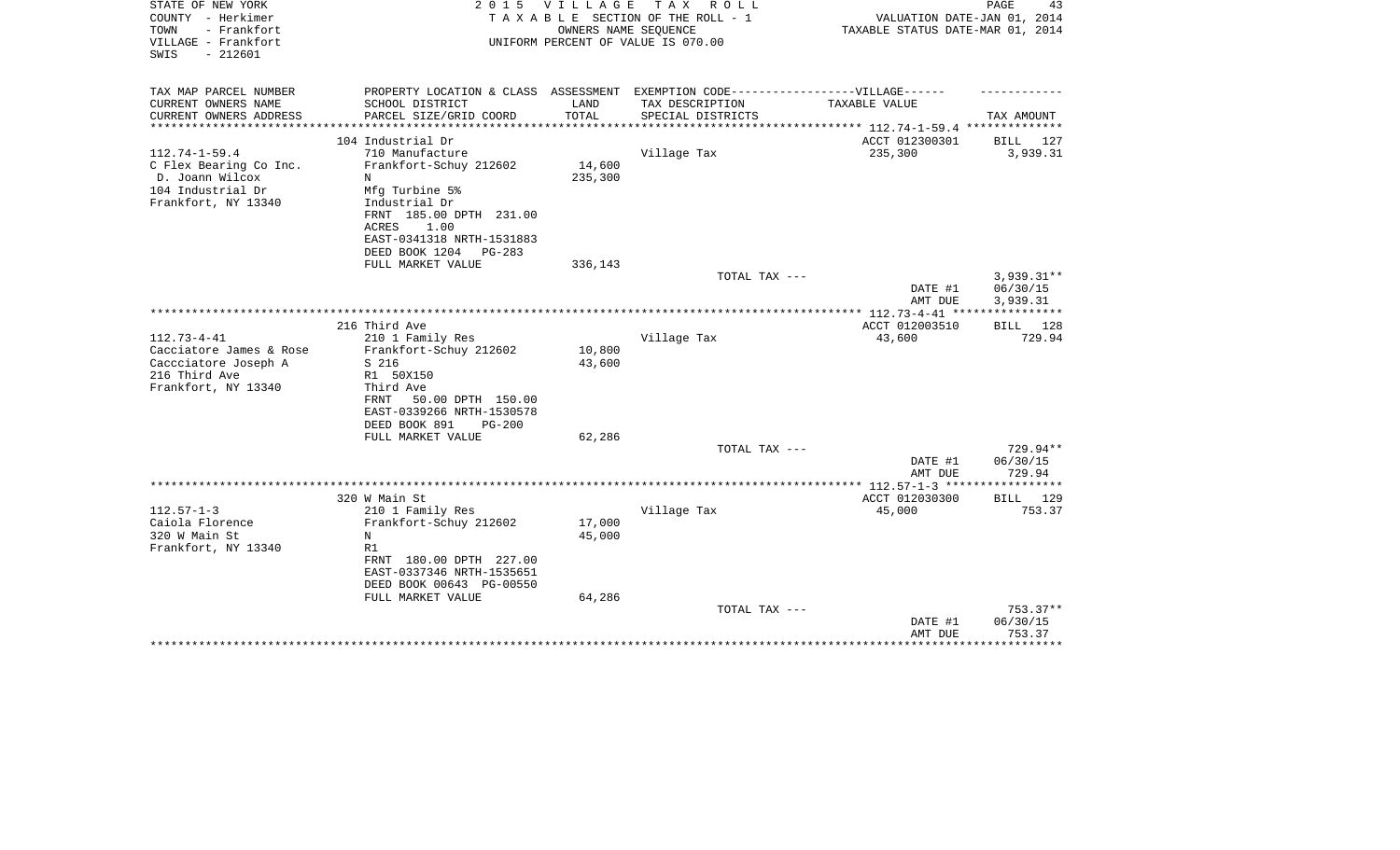| STATE OF NEW YORK<br>COUNTY - Herkimer<br>- Frankfort<br>TOWN<br>VILLAGE - Frankfort<br>$-212601$<br>SWIS | 2 0 1 5                                                                                                                        | V I L L A G E  | T A X<br>R O L L<br>TAXABLE SECTION OF THE ROLL - 1<br>OWNERS NAME SEQUENCE<br>UNIFORM PERCENT OF VALUE IS 070.00 | VALUATION DATE-JAN 01, 2014<br>TAXABLE STATUS DATE-MAR 01, 2014     | PAGE<br>44           |
|-----------------------------------------------------------------------------------------------------------|--------------------------------------------------------------------------------------------------------------------------------|----------------|-------------------------------------------------------------------------------------------------------------------|---------------------------------------------------------------------|----------------------|
| TAX MAP PARCEL NUMBER<br>CURRENT OWNERS NAME<br>CURRENT OWNERS ADDRESS                                    | PROPERTY LOCATION & CLASS ASSESSMENT EXEMPTION CODE-----------------VILLAGE------<br>SCHOOL DISTRICT<br>PARCEL SIZE/GRID COORD | LAND<br>TOTAL  | TAX DESCRIPTION<br>SPECIAL DISTRICTS                                                                              | TAXABLE VALUE                                                       | TAX AMOUNT           |
| *********************                                                                                     | *************************                                                                                                      | ************** |                                                                                                                   | ************************************* 112.81-3-33 ***************** |                      |
|                                                                                                           | Fifth Ave                                                                                                                      |                |                                                                                                                   | ACCT 012011760                                                      | BILL 130             |
| $112.81 - 3 - 33$                                                                                         | 311 Res vac land                                                                                                               |                | Village Tax                                                                                                       | 7,900                                                               | 132.26               |
| Caiola Francis                                                                                            | Frankfort-Schuy 212602                                                                                                         | 7,900          |                                                                                                                   |                                                                     |                      |
| Caiola Kathleen E                                                                                         | S                                                                                                                              | 7,900          |                                                                                                                   |                                                                     |                      |
| 328 Fifth Ave                                                                                             | Vac Ld                                                                                                                         |                |                                                                                                                   |                                                                     |                      |
| Frankfort, NY 13340                                                                                       | Fifth Ave<br>FRNT<br>53.00 DPTH 142.00                                                                                         |                |                                                                                                                   |                                                                     |                      |
|                                                                                                           | BANK<br>043                                                                                                                    |                |                                                                                                                   |                                                                     |                      |
|                                                                                                           | EAST-0339449 NRTH-1529258                                                                                                      |                |                                                                                                                   |                                                                     |                      |
|                                                                                                           | DEED BOOK 778<br>$PG-20$                                                                                                       |                |                                                                                                                   |                                                                     |                      |
|                                                                                                           | FULL MARKET VALUE                                                                                                              | 11,286         |                                                                                                                   |                                                                     |                      |
|                                                                                                           |                                                                                                                                |                | TOTAL TAX ---                                                                                                     |                                                                     | 132.26**             |
|                                                                                                           |                                                                                                                                |                |                                                                                                                   | DATE #1                                                             | 06/30/15             |
|                                                                                                           |                                                                                                                                |                |                                                                                                                   | AMT DUE                                                             | 132.26               |
|                                                                                                           | Fifth Ave                                                                                                                      |                |                                                                                                                   | ACCT 012011790                                                      | 131<br>BILL          |
| $112.81 - 3 - 34$                                                                                         | 311 Res vac land                                                                                                               |                | Village Tax                                                                                                       | 300                                                                 | 5.02                 |
| Caiola Francis                                                                                            | Frankfort-Schuy 212602                                                                                                         | 300            |                                                                                                                   |                                                                     |                      |
| Caiola Kathleen                                                                                           | N                                                                                                                              | 300            |                                                                                                                   |                                                                     |                      |
| 328 Fifth Ave                                                                                             | V19                                                                                                                            |                |                                                                                                                   |                                                                     |                      |
| Frankfort, NY 13340                                                                                       | <b>FRNT</b><br>53.00 DPTH 142.00<br>043<br>BANK                                                                                |                |                                                                                                                   |                                                                     |                      |
|                                                                                                           | EAST-0339350 NRTH-1529170                                                                                                      |                |                                                                                                                   |                                                                     |                      |
|                                                                                                           | DEED BOOK 778<br>$PG-20$                                                                                                       |                |                                                                                                                   |                                                                     |                      |
|                                                                                                           | FULL MARKET VALUE                                                                                                              | 429            | TOTAL TAX ---                                                                                                     |                                                                     | $5.02**$             |
|                                                                                                           |                                                                                                                                |                |                                                                                                                   | DATE #1<br>AMT DUE                                                  | 06/30/15<br>5.02     |
|                                                                                                           |                                                                                                                                |                |                                                                                                                   | ** 112.81-3-35 **                                                   | *********            |
|                                                                                                           | 328 Fifth Ave                                                                                                                  |                |                                                                                                                   | ACCT 012011730                                                      | BILL 132             |
| $112.81 - 3 - 35$                                                                                         | 210 1 Family Res                                                                                                               |                | Village Tax                                                                                                       | 100,000                                                             | 1,674.16             |
| Caiola Francis                                                                                            | Frankfort-Schuy 212602                                                                                                         | 24,300         |                                                                                                                   |                                                                     |                      |
| Caiola Kathleen E<br>328 Fifth Ave                                                                        | S<br>R1                                                                                                                        | 100,000        |                                                                                                                   |                                                                     |                      |
| Frankfort, NY 13340                                                                                       | Fifth Ave                                                                                                                      |                |                                                                                                                   |                                                                     |                      |
|                                                                                                           | FRNT 153.00 DPTH<br><b>ACRES</b><br>1.20 BANK<br>043<br>EAST-0339469 NRTH-1529126                                              |                |                                                                                                                   |                                                                     |                      |
|                                                                                                           | DEED BOOK 778<br>$PG-20$                                                                                                       |                |                                                                                                                   |                                                                     |                      |
|                                                                                                           | FULL MARKET VALUE                                                                                                              | 142,857        |                                                                                                                   |                                                                     |                      |
|                                                                                                           |                                                                                                                                |                | TOTAL TAX ---                                                                                                     |                                                                     | 1,674.16**           |
|                                                                                                           |                                                                                                                                |                |                                                                                                                   | DATE #1<br>AMT DUE                                                  | 06/30/15<br>1,674.16 |
|                                                                                                           |                                                                                                                                |                |                                                                                                                   |                                                                     |                      |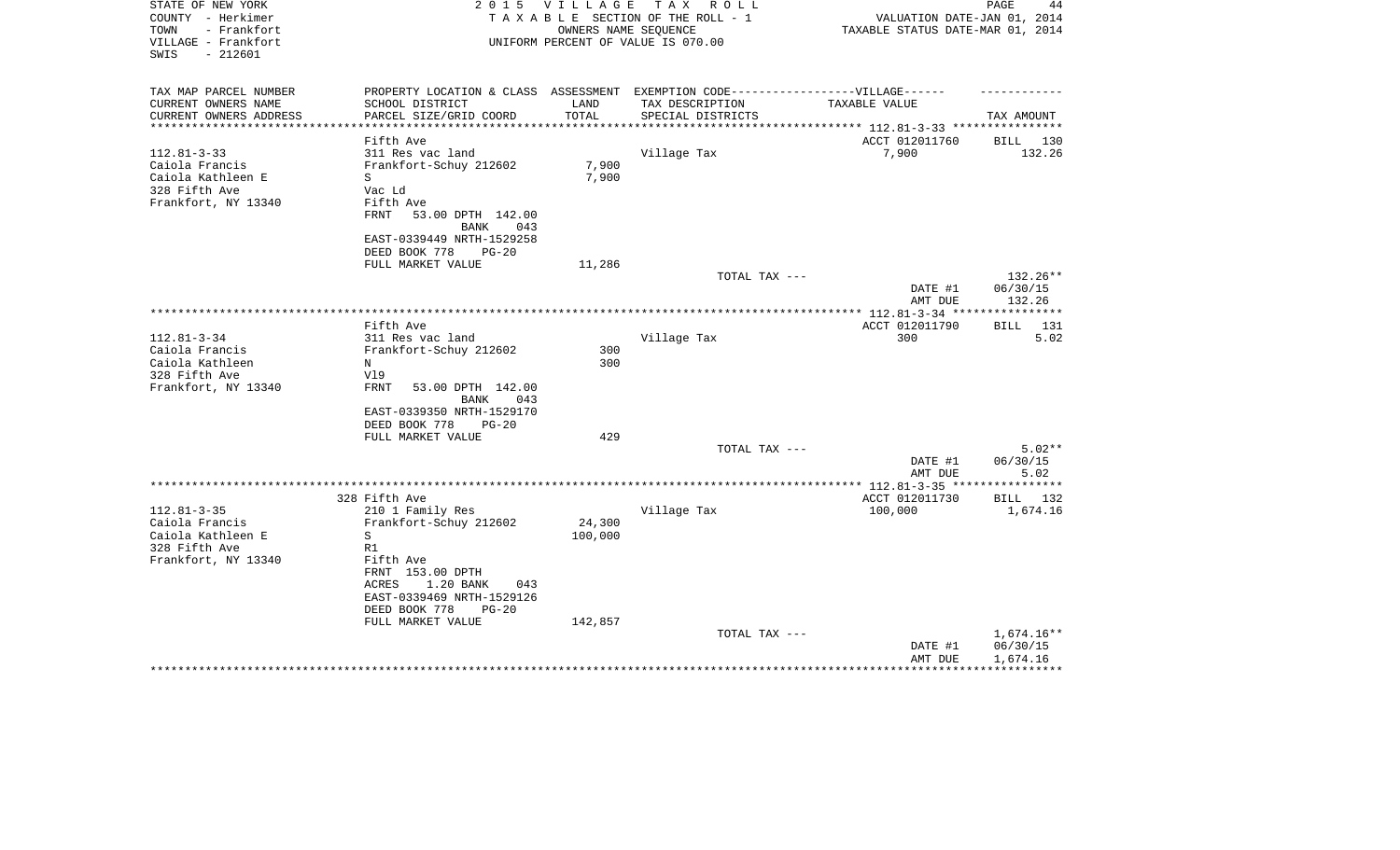| TAX MAP PARCEL NUMBER<br>PROPERTY LOCATION & CLASS ASSESSMENT<br>EXEMPTION CODE------------------VILLAGE------                         |       |
|----------------------------------------------------------------------------------------------------------------------------------------|-------|
| CURRENT OWNERS NAME<br>SCHOOL DISTRICT<br>LAND<br>TAX DESCRIPTION<br>TAXABLE VALUE                                                     |       |
| CURRENT OWNERS ADDRESS<br>PARCEL SIZE/GRID COORD<br>TOTAL<br>SPECIAL DISTRICTS<br>TAX AMOUNT<br>*********************<br>************* |       |
| William St<br>ACCT 012021930<br>BILL                                                                                                   | 133   |
| $112.66 - 1 - 17$<br>311 Res vac land<br>Village Tax<br>5,000                                                                          | 83.71 |
| 5,000<br>Frankfort-Schuy 212602<br>Caiola Gary J                                                                                       |       |
| Caiola Michele A<br>5,000<br>N                                                                                                         |       |
| 123 First Ave<br>V19 360X131                                                                                                           |       |
| Frankfort, NY 13340<br>William St                                                                                                      |       |
| ACRES<br>1.00                                                                                                                          |       |
| EAST-0340993 NRTH-1533284                                                                                                              |       |
| DEED BOOK 856<br>PG-372                                                                                                                |       |
| FULL MARKET VALUE<br>7,143<br>83.71**<br>TOTAL TAX ---                                                                                 |       |
| DATE #1<br>06/30/15                                                                                                                    |       |
| 83.71<br>AMT DUE                                                                                                                       |       |
| **********************<br>**********<br>************* 112.66-2-44 **                                                                   |       |
| William St<br>ACCT 012021900<br>BILL 134                                                                                               |       |
| $112.66 - 2 - 44$<br>311 Res vac land<br>Village Tax<br>5,000                                                                          | 83.71 |
| 5,000<br>Caiola Gary J<br>Frankfort-Schuy 212602                                                                                       |       |
| Caiola Michele A<br>5,000<br>S                                                                                                         |       |
| 123 First Ave<br>V19 350X51                                                                                                            |       |
| Frankfort, NY 13340<br>William St                                                                                                      |       |
| FRNT 313.00 DPTH<br>51.00<br>EAST-0341000 NRTH-1533067                                                                                 |       |
| DEED BOOK 856<br>PG-373                                                                                                                |       |
| 7,143<br>FULL MARKET VALUE                                                                                                             |       |
| TOTAL TAX ---<br>83.71**                                                                                                               |       |
| DATE #1<br>06/30/15                                                                                                                    |       |
| AMT DUE<br>83.71                                                                                                                       |       |
| ** $112.73 - 2 - 50$ **<br>* * * * * * * *                                                                                             |       |
| 121 First Ave<br>ACCT 012003900<br>BILL 135<br>$112.73 - 2 - 50$                                                                       |       |
| 220 2 Family Res<br>Village Tax<br>63,500<br>1,063.09<br>9,400<br>Caiola Gary J<br>Frankfort-Schuy 212602                              |       |
| 63,500<br>Caiola Michele A<br>N 121-123                                                                                                |       |
| 121 First Ave<br>R2 62X90                                                                                                              |       |
| Frankfort, NY 13340<br>First Ave                                                                                                       |       |
| FRNT<br>62.00 DPTH<br>95.00                                                                                                            |       |
| <b>BANK</b><br>135                                                                                                                     |       |
| EAST-0339271 NRTH-1531884                                                                                                              |       |
| DEED BOOK 908<br>PG-214                                                                                                                |       |
| 90,714<br>FULL MARKET VALUE                                                                                                            |       |
| $1,063.09**$<br>TOTAL TAX ---                                                                                                          |       |
| 06/30/15<br>DATE #1<br>AMT DUE<br>1,063.09                                                                                             |       |
|                                                                                                                                        |       |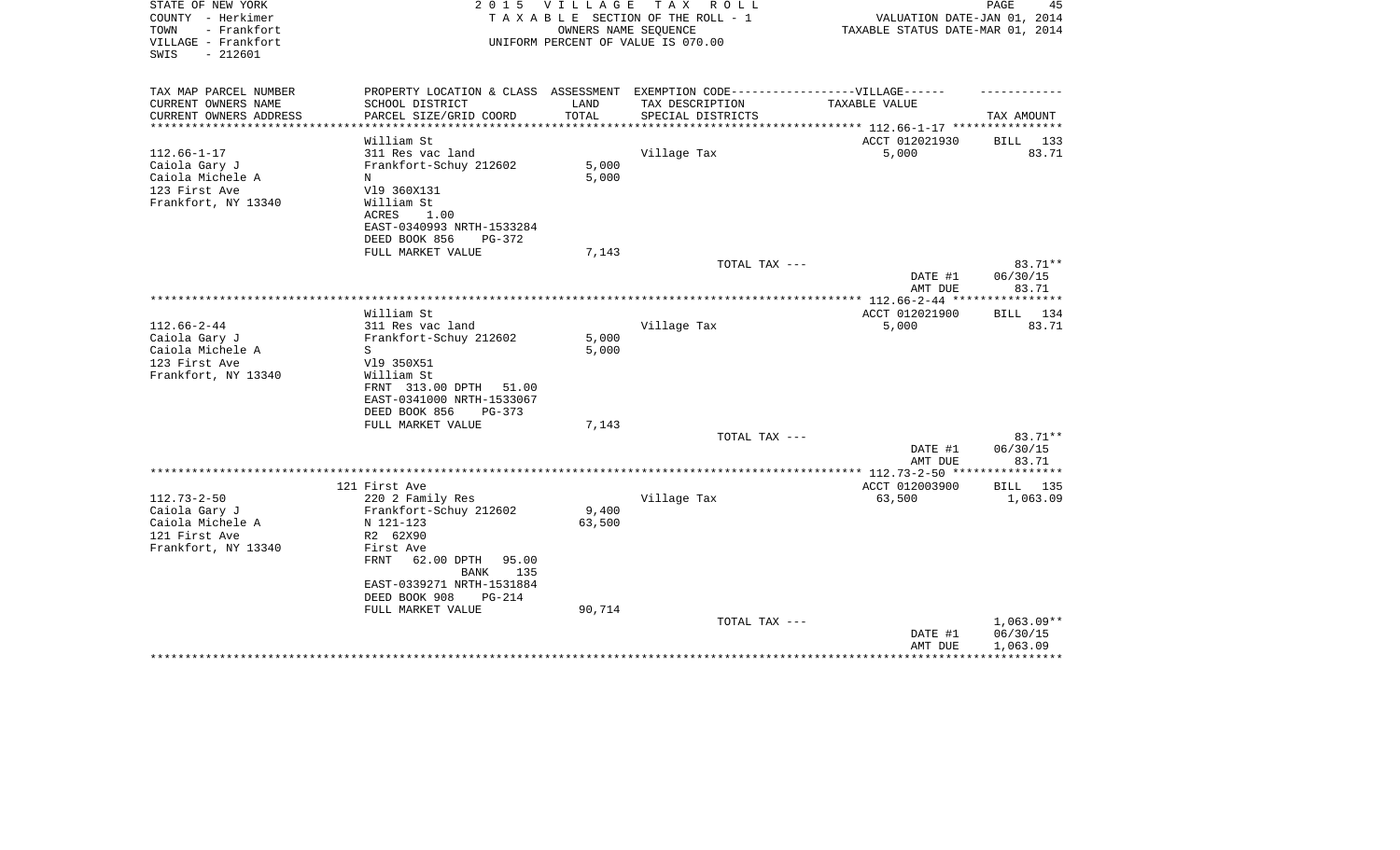| STATE OF NEW YORK<br>COUNTY - Herkimer<br>TOWN<br>- Frankfort<br>VILLAGE - Frankfort<br>$-212601$<br>SWIS | 2 0 1 5                                                                                                                                                                                       | <b>VILLAGE</b><br>OWNERS NAME SEQUENCE | T A X<br>R O L L<br>TAXABLE SECTION OF THE ROLL - 1<br>UNIFORM PERCENT OF VALUE IS 070.00 | VALUATION DATE-JAN 01, 2014<br>TAXABLE STATUS DATE-MAR 01, 2014 | PAGE<br>46                                 |
|-----------------------------------------------------------------------------------------------------------|-----------------------------------------------------------------------------------------------------------------------------------------------------------------------------------------------|----------------------------------------|-------------------------------------------------------------------------------------------|-----------------------------------------------------------------|--------------------------------------------|
|                                                                                                           |                                                                                                                                                                                               |                                        |                                                                                           |                                                                 |                                            |
| TAX MAP PARCEL NUMBER<br>CURRENT OWNERS NAME                                                              | PROPERTY LOCATION & CLASS ASSESSMENT EXEMPTION CODE-----------------VILLAGE------<br>SCHOOL DISTRICT                                                                                          | LAND                                   | TAX DESCRIPTION                                                                           | <b>TAXABLE VALUE</b>                                            |                                            |
| CURRENT OWNERS ADDRESS<br>**********************                                                          | PARCEL SIZE/GRID COORD                                                                                                                                                                        | TOTAL                                  | SPECIAL DISTRICTS                                                                         |                                                                 | TAX AMOUNT                                 |
|                                                                                                           | 227 First Ave                                                                                                                                                                                 |                                        |                                                                                           | ACCT 012027690                                                  | BILL<br>136                                |
| $112.73 - 3 - 71$<br>Caiola James M<br>Olimpo Marie Ella<br>227 First Ave<br>Frankfort, NY 13340          | 210 1 Family Res<br>Frankfort-Schuy 212602<br>N 227<br>R1 60X127<br>First Ave<br>60.00 DPTH 127.00<br>FRNT<br>EAST-0340037 NRTH-1531099<br>DEED BOOK 948<br>$PG-48$                           | 10,900<br>60,500                       | Village Tax                                                                               | 60,500                                                          | 1,012.87                                   |
|                                                                                                           | FULL MARKET VALUE                                                                                                                                                                             | 86,429                                 | TOTAL TAX ---                                                                             |                                                                 | 1,012.87**                                 |
|                                                                                                           |                                                                                                                                                                                               |                                        |                                                                                           | DATE #1<br>AMT DUE                                              | 06/30/15<br>1,012.87                       |
|                                                                                                           |                                                                                                                                                                                               |                                        |                                                                                           | ***************** 112.57-1-4 ******************                 |                                            |
| $112.57 - 1 - 4$<br>Caiola James R<br>310 W Main St<br>Frankfort, NY 13340                                | 310 W Main St<br>210 1 Family Res<br>Frankfort-Schuy 212602<br>N<br>R1<br>West Main St.<br>2.10<br><b>ACRES</b><br>EAST-0337526 NRTH-1535438<br>DEED BOOK 861<br>PG-535                       | 20,000<br>94,500                       | Village Tax                                                                               | ACCT 012003841<br>94,500                                        | BILL 137<br>1,582.08                       |
|                                                                                                           | FULL MARKET VALUE                                                                                                                                                                             | 135,000                                |                                                                                           |                                                                 |                                            |
|                                                                                                           |                                                                                                                                                                                               |                                        | TOTAL TAX ---                                                                             | DATE #1<br>AMT DUE                                              | 1,582.08**<br>06/30/15<br>1,582.08         |
|                                                                                                           |                                                                                                                                                                                               |                                        |                                                                                           | ************ 112.57-1-10.1 *******                              | ******                                     |
| $112.57 - 1 - 10.1$<br>Caiola Peter J Jr<br>321 W Main St<br>Frankfort, NY 13340                          | 321 W Main St<br>210 1 Family Res<br>Frankfort-Schuy 212602<br>S<br>West Main St<br>FRNT 100.00 DPTH 209.00<br><b>ACRES</b><br>0.48<br>EAST-0337081 NRTH-1535489<br>DEED BOOK 697<br>$PG-925$ | 16,000<br>52,000                       | Village Tax                                                                               | ACCT 012004030<br>52,000                                        | 138<br><b>BILL</b><br>870.56               |
|                                                                                                           | FULL MARKET VALUE                                                                                                                                                                             | 74,286                                 | TOTAL TAX ---                                                                             | DATE #1<br>AMT DUE                                              | 870.56**<br>06/30/15<br>870.56<br>******** |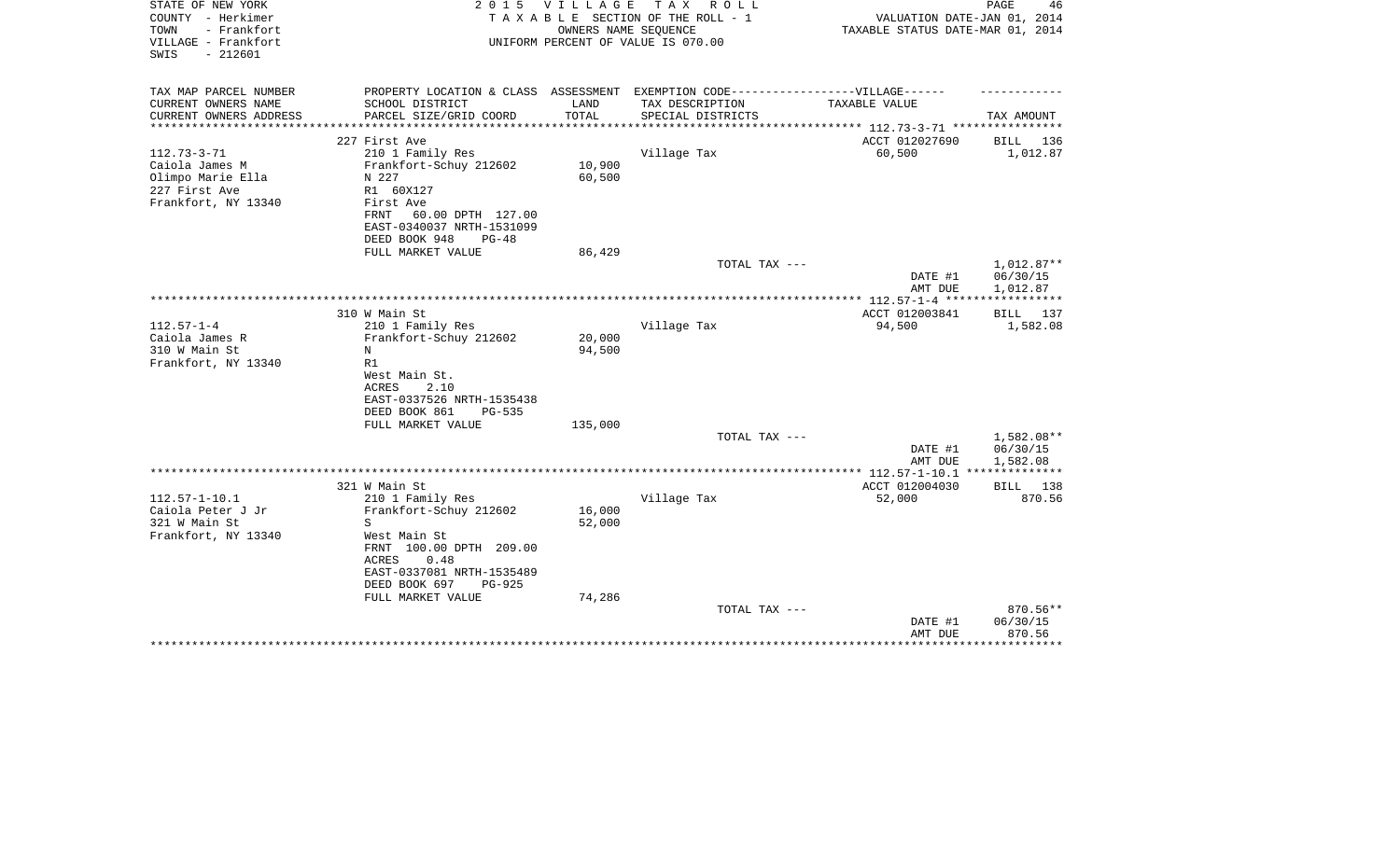| STATE OF NEW YORK<br>COUNTY - Herkimer<br>TOWN<br>- Frankfort<br>VILLAGE - Frankfort<br>$-212601$<br>SWIS | 2 0 1 5                                                                           | V I L L A G E | TAX ROLL<br>TAXABLE SECTION OF THE ROLL - 1<br>OWNERS NAME SEOUENCE<br>UNIFORM PERCENT OF VALUE IS 070.00 | VALUATION DATE-JAN 01, 2014<br>TAXABLE STATUS DATE-MAR 01, 2014 | PAGE<br>47          |
|-----------------------------------------------------------------------------------------------------------|-----------------------------------------------------------------------------------|---------------|-----------------------------------------------------------------------------------------------------------|-----------------------------------------------------------------|---------------------|
| TAX MAP PARCEL NUMBER                                                                                     | PROPERTY LOCATION & CLASS ASSESSMENT EXEMPTION CODE-----------------VILLAGE------ |               |                                                                                                           |                                                                 |                     |
| CURRENT OWNERS NAME<br>CURRENT OWNERS ADDRESS                                                             | SCHOOL DISTRICT<br>PARCEL SIZE/GRID COORD                                         | LAND<br>TOTAL | TAX DESCRIPTION<br>SPECIAL DISTRICTS                                                                      | TAXABLE VALUE                                                   | TAX AMOUNT          |
|                                                                                                           | W Main St                                                                         |               |                                                                                                           | ********** 112.57-1-9.7 ***<br>ACCT 012014440                   | 139<br><b>BILL</b>  |
| $112.57 - 1 - 9.7$                                                                                        | 311 Res vac land                                                                  |               | Village Tax                                                                                               | 200                                                             | 3.35                |
| Caiola Peter James Jr                                                                                     | Frankfort-Schuy 212602                                                            | 200           |                                                                                                           |                                                                 |                     |
| Caiola Gail Anne                                                                                          | S data change per Herk RP                                                         | 200           |                                                                                                           |                                                                 |                     |
| 321 W Main St                                                                                             | V19                                                                               |               |                                                                                                           |                                                                 |                     |
| Frankfort, NY 13340                                                                                       | W Main St                                                                         |               |                                                                                                           |                                                                 |                     |
|                                                                                                           | FRNT 160.00 DPTH 430.00                                                           |               |                                                                                                           |                                                                 |                     |
|                                                                                                           | 1.10<br>ACRES                                                                     |               |                                                                                                           |                                                                 |                     |
|                                                                                                           | EAST-0336961 NRTH-1535555                                                         |               |                                                                                                           |                                                                 |                     |
|                                                                                                           | DEED BOOK 12512 PG-529                                                            |               |                                                                                                           |                                                                 |                     |
|                                                                                                           | FULL MARKET VALUE                                                                 | 286           |                                                                                                           |                                                                 |                     |
|                                                                                                           |                                                                                   |               | TOTAL TAX ---                                                                                             |                                                                 | $3.35**$            |
|                                                                                                           |                                                                                   |               |                                                                                                           | DATE #1                                                         | 06/30/15            |
|                                                                                                           |                                                                                   |               |                                                                                                           | AMT DUE                                                         | 3.35<br>*********** |
|                                                                                                           |                                                                                   |               |                                                                                                           |                                                                 | <b>BILL</b><br>140  |
|                                                                                                           | 322 W Main St                                                                     |               |                                                                                                           | ACCT 012004020                                                  |                     |
| $112.57 - 1 - 2$<br>Caiola Revocable Trust Peter & Frankfort-Schuy 212602                                 | 210 1 Family Res                                                                  | 20,000        | Village Tax                                                                                               | 40,000                                                          | 669.67              |
| 322 W Main St                                                                                             | N                                                                                 | 40,000        |                                                                                                           |                                                                 |                     |
| Frankfort, NY 13340                                                                                       | R1                                                                                |               |                                                                                                           |                                                                 |                     |
|                                                                                                           | West Main St                                                                      |               |                                                                                                           |                                                                 |                     |
|                                                                                                           | 1.00<br>ACRES                                                                     |               |                                                                                                           |                                                                 |                     |
|                                                                                                           | EAST-0337282 NRTH-1535815                                                         |               |                                                                                                           |                                                                 |                     |
|                                                                                                           | DEED BOOK 894<br><b>PG-107</b>                                                    |               |                                                                                                           |                                                                 |                     |
|                                                                                                           | FULL MARKET VALUE                                                                 | 57,143        |                                                                                                           |                                                                 |                     |
|                                                                                                           |                                                                                   |               | TOTAL TAX ---                                                                                             |                                                                 | 669.67**            |
|                                                                                                           |                                                                                   |               |                                                                                                           | DATE #1                                                         | 06/30/15            |
|                                                                                                           |                                                                                   |               |                                                                                                           | AMT DUE                                                         | 669.67              |
|                                                                                                           |                                                                                   |               |                                                                                                           |                                                                 |                     |
|                                                                                                           | W Shore Line                                                                      |               |                                                                                                           | ACCT 012300152                                                  | 141<br>BILL         |
| $112.57 - 1 - 22$                                                                                         | 311 Res vac land                                                                  |               | Village Tax                                                                                               | 1,000                                                           | 16.74               |
| Caiola Revocable Trust Peter & Frankfort-Schuy 212602                                                     |                                                                                   | 1,000         |                                                                                                           |                                                                 |                     |
| 322 W Main St                                                                                             | $W - E$                                                                           | 1,000         |                                                                                                           |                                                                 |                     |
| Frankfort, NY 13340                                                                                       | Vac La<br>West Shore Line                                                         |               |                                                                                                           |                                                                 |                     |
|                                                                                                           | FRNT<br>90.00 DPTH 348.40                                                         |               |                                                                                                           |                                                                 |                     |
|                                                                                                           | EAST-0337390 NRTH-1535795                                                         |               |                                                                                                           |                                                                 |                     |
|                                                                                                           | DEED BOOK 894<br><b>PG-107</b>                                                    |               |                                                                                                           |                                                                 |                     |
|                                                                                                           | FULL MARKET VALUE                                                                 | 1,429         |                                                                                                           |                                                                 |                     |
|                                                                                                           |                                                                                   |               | TOTAL TAX ---                                                                                             |                                                                 | $16.74**$           |
|                                                                                                           |                                                                                   |               |                                                                                                           | DATE #1                                                         | 06/30/15            |
|                                                                                                           |                                                                                   |               |                                                                                                           | AMT DUE                                                         | 16.74               |
|                                                                                                           |                                                                                   |               |                                                                                                           |                                                                 |                     |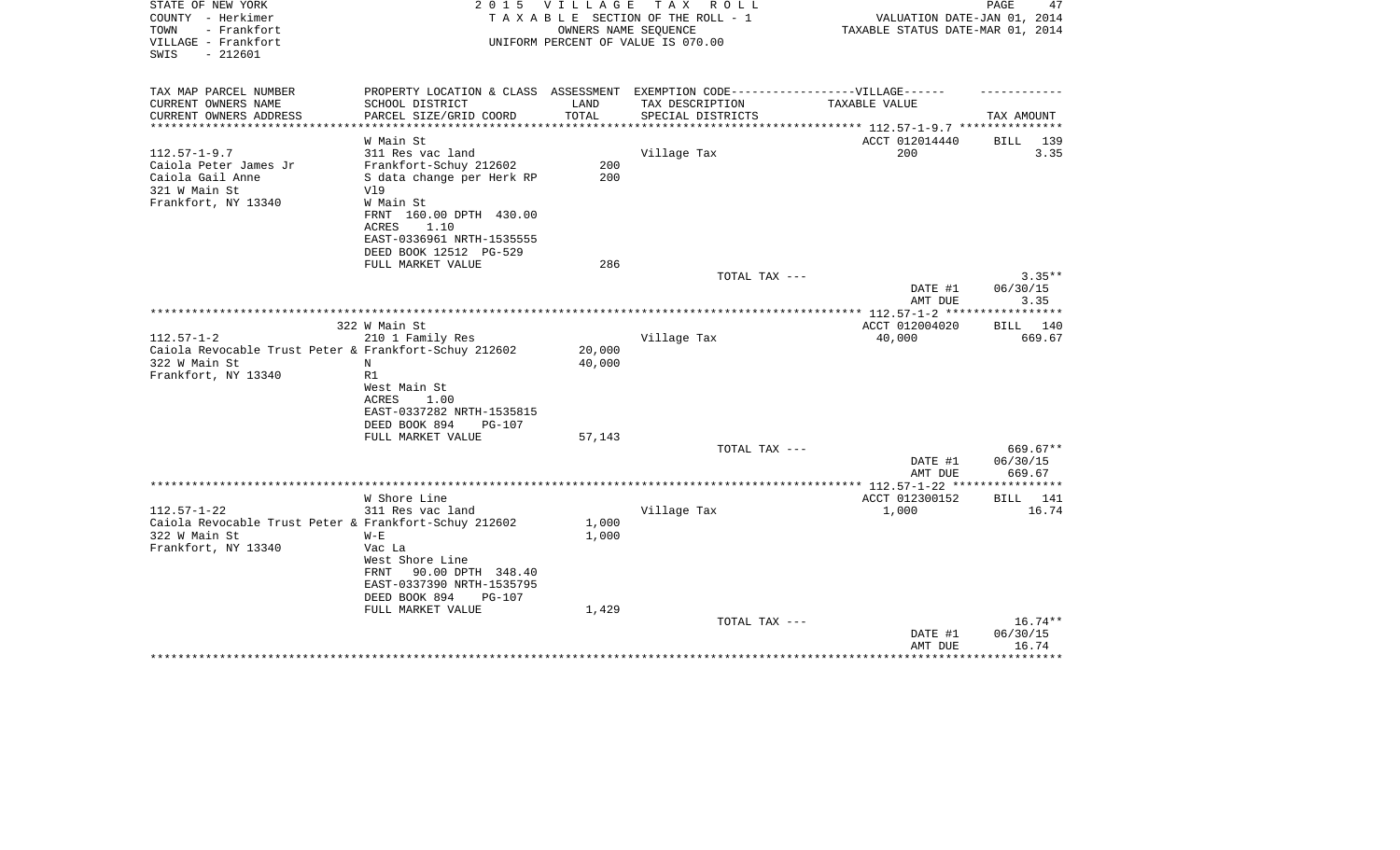| STATE OF NEW YORK<br>COUNTY - Herkimer<br>TOWN<br>- Frankfort<br>VILLAGE - Frankfort<br>$-212601$<br>SWIS | 2 0 1 5                                                                                                                                                    | V I L L A G E   | TAX ROLL<br>TAXABLE SECTION OF THE ROLL - 1<br>OWNERS NAME SEQUENCE<br>UNIFORM PERCENT OF VALUE IS 070.00 | VALUATION DATE-JAN 01, 2014<br>TAXABLE STATUS DATE-MAR 01, 2014 | PAGE<br>48                         |
|-----------------------------------------------------------------------------------------------------------|------------------------------------------------------------------------------------------------------------------------------------------------------------|-----------------|-----------------------------------------------------------------------------------------------------------|-----------------------------------------------------------------|------------------------------------|
| TAX MAP PARCEL NUMBER<br>CURRENT OWNERS NAME                                                              | PROPERTY LOCATION & CLASS ASSESSMENT EXEMPTION CODE-----------------VILLAGE------<br>SCHOOL DISTRICT                                                       | LAND            | TAX DESCRIPTION                                                                                           | TAXABLE VALUE                                                   |                                    |
| CURRENT OWNERS ADDRESS                                                                                    | PARCEL SIZE/GRID COORD                                                                                                                                     | TOTAL           | SPECIAL DISTRICTS                                                                                         |                                                                 | TAX AMOUNT                         |
| *******************                                                                                       |                                                                                                                                                            |                 |                                                                                                           |                                                                 |                                    |
|                                                                                                           | 332 W Main St                                                                                                                                              |                 |                                                                                                           | ACCT 178033                                                     | <b>BILL</b><br>142                 |
| $112.57 - 1 - 1$<br>Caiola Thomas                                                                         | 210 1 Family Res<br>Frankfort-Schuy 212602                                                                                                                 | 24,700          | VET COM CT 41131<br>Village Tax                                                                           | 10,266<br>69,434                                                | 1,162.44                           |
| 332 W Main St<br>Frankfort, NY 13340                                                                      | N<br>R1<br>ACRES<br>1.50<br>EAST-0337167 NRTH-1535939<br>DEED BOOK 1482<br><b>PG-516</b>                                                                   | 79,700          |                                                                                                           |                                                                 |                                    |
|                                                                                                           | FULL MARKET VALUE                                                                                                                                          | 113,857         |                                                                                                           |                                                                 |                                    |
|                                                                                                           |                                                                                                                                                            |                 | TOTAL TAX ---                                                                                             | DATE #1<br>AMT DUE                                              | 1,162.44**<br>06/30/15<br>1,162.44 |
|                                                                                                           | W Main St                                                                                                                                                  |                 |                                                                                                           | *** 112.57-1-23 ***<br>ACCT 184324                              | 143<br>BILL                        |
| $112.57 - 1 - 23$<br>Caiola Thomas<br>332 W Main St<br>Frankfort, NY 13340                                | 311 Res vac land<br>Frankfort-Schuy 212602<br>$W - E$<br>Vac Land railbed<br>off main st<br>ACRES<br>0.40<br>EAST-0337198 NRTH-1536004                     | 1,000<br>1,000  | Village Tax                                                                                               | 1,000                                                           | 16.74                              |
|                                                                                                           | DEED BOOK 1522<br>PG-169                                                                                                                                   |                 |                                                                                                           |                                                                 |                                    |
|                                                                                                           | FULL MARKET VALUE                                                                                                                                          | 1,429           |                                                                                                           |                                                                 |                                    |
|                                                                                                           |                                                                                                                                                            |                 | TOTAL TAX ---                                                                                             | DATE #1<br>AMT DUE                                              | $16.74**$<br>06/30/15<br>16.74     |
|                                                                                                           |                                                                                                                                                            |                 |                                                                                                           |                                                                 | **********                         |
|                                                                                                           | 114 Skiff Ave                                                                                                                                              |                 |                                                                                                           | ACCT 177265                                                     | <b>BILL</b><br>144                 |
| $112.73 - 2 - 11$<br>Callahan Mary Jeane<br>114 Skiff Ave<br>Frankfort, NY 13340                          | 210 1 Family Res<br>Frankfort-Schuy 212602<br>W<br>R1<br>Skiff Ave<br>50.00 DPTH<br>FRNT<br>70.00<br>EAST-0339290 NRTH-1532430<br>DEED BOOK 1477<br>PG-445 | 4,400<br>45,000 | Village Tax                                                                                               | 45,000                                                          | 753.37                             |
|                                                                                                           | FULL MARKET VALUE                                                                                                                                          | 64,286          |                                                                                                           |                                                                 |                                    |
|                                                                                                           |                                                                                                                                                            |                 | TOTAL TAX ---                                                                                             | DATE #1<br>AMT DUE                                              | $753.37**$<br>06/30/15<br>753.37   |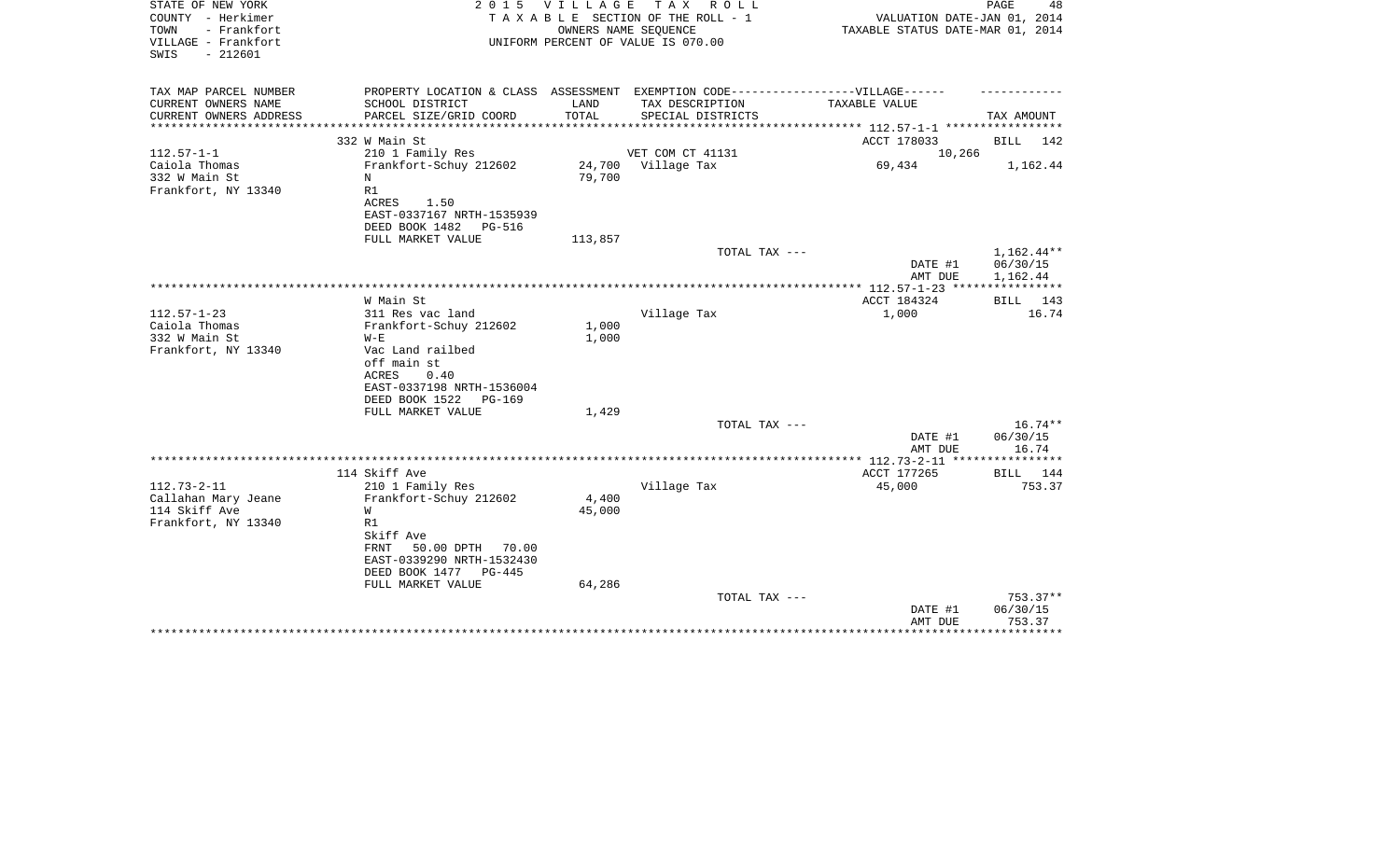| STATE OF NEW YORK<br>COUNTY - Herkimer<br>- Frankfort<br>TOWN<br>VILLAGE - Frankfort<br>SWIS<br>$-212601$   | 2 0 1 5                                                                                                                                                                                       | <b>VILLAGE</b><br>OWNERS NAME SEQUENCE | TAX ROLL<br>TAXABLE SECTION OF THE ROLL - 1<br>UNIFORM PERCENT OF VALUE IS 070.00 | VALUATION DATE-JAN 01, 2014<br>TAXABLE STATUS DATE-MAR 01, 2014 | PAGE<br>49                                 |
|-------------------------------------------------------------------------------------------------------------|-----------------------------------------------------------------------------------------------------------------------------------------------------------------------------------------------|----------------------------------------|-----------------------------------------------------------------------------------|-----------------------------------------------------------------|--------------------------------------------|
| TAX MAP PARCEL NUMBER<br>CURRENT OWNERS NAME                                                                | PROPERTY LOCATION & CLASS ASSESSMENT EXEMPTION CODE-----------------VILLAGE------<br>SCHOOL DISTRICT                                                                                          | LAND                                   | TAX DESCRIPTION                                                                   | <b>TAXABLE VALUE</b>                                            |                                            |
| CURRENT OWNERS ADDRESS                                                                                      | PARCEL SIZE/GRID COORD                                                                                                                                                                        | TOTAL                                  | SPECIAL DISTRICTS                                                                 |                                                                 | TAX AMOUNT                                 |
|                                                                                                             |                                                                                                                                                                                               |                                        |                                                                                   | *********** 112.66-2-50 *****************                       |                                            |
|                                                                                                             | 117 Sheldon Ave                                                                                                                                                                               |                                        |                                                                                   | ACCT 012017280                                                  | BILL 145                                   |
| $112.66 - 2 - 50$<br>Campione Scott<br>117 Sheldon Ave<br>Frankfort, NY 13340                               | 220 2 Family Res<br>Frankfort-Schuy 212602<br>N 113-117<br>R2 100X125<br>Sheldon Ave<br>FRNT 100.00 DPTH 125.00<br>EAST-0340563 NRTH-1532979<br>DEED BOOK 1128<br>$PG-35$                     | 7,700<br>50,000                        | Village Tax                                                                       | 50,000                                                          | 837.08                                     |
|                                                                                                             | FULL MARKET VALUE                                                                                                                                                                             | 71,429                                 |                                                                                   |                                                                 |                                            |
|                                                                                                             |                                                                                                                                                                                               |                                        | TOTAL TAX ---                                                                     | DATE #1<br>AMT DUE                                              | 837.08**<br>06/30/15<br>837.08             |
|                                                                                                             |                                                                                                                                                                                               |                                        |                                                                                   |                                                                 |                                            |
| $112.74 - 2 - 13$<br>Carcone Bernard<br>838 Herkimer Rd<br>Utica, NY 13502                                  | Frankfort St<br>312 Vac w/imprv<br>Frankfort-Schuy 212602<br>S<br>Gara12x42<br>Frankfort St<br>13.00 DPTH 43.86<br>FRNT<br>EAST-0339663 NRTH-1532095<br>DEED BOOK 1160<br>$PG-18$             | 500<br>2,400                           | Village Tax                                                                       | ACCT 012004440<br>2,400                                         | BILL 146<br>40.18                          |
|                                                                                                             | FULL MARKET VALUE                                                                                                                                                                             | 3,429                                  |                                                                                   |                                                                 |                                            |
|                                                                                                             |                                                                                                                                                                                               |                                        | TOTAL TAX ---                                                                     | DATE #1<br>AMT DUE                                              | $40.18**$<br>06/30/15<br>40.18             |
|                                                                                                             |                                                                                                                                                                                               |                                        |                                                                                   | ************** 112.66-2-54 *****************                    |                                            |
|                                                                                                             | 310 Railroad St                                                                                                                                                                               |                                        |                                                                                   | ACCT 012008190                                                  | BILL 147                                   |
| $112.66 - 2 - 54$<br>Cardarelli Carmen G<br>Cardarelli Florence R<br>310 Railroad St<br>Frankfort, NY 13340 | 220 2 Family Res<br>Frankfort-Schuy 212602<br>E 310<br>R2 125X50.5<br>Railroad St<br>FRNT 125.00 DPTH<br>50.50<br>EAST-0340420 NRTH-1533153<br>DEED BOOK 675<br>$PG-362$<br>FULL MARKET VALUE | 5,200<br>55,000<br>78,571              | VET COM CT 41131<br>Village Tax                                                   | 10,266<br>44,734                                                | 748.92                                     |
|                                                                                                             |                                                                                                                                                                                               |                                        | TOTAL TAX ---                                                                     | DATE #1<br>AMT DUE                                              | 748.92**<br>06/30/15<br>748.92<br>******** |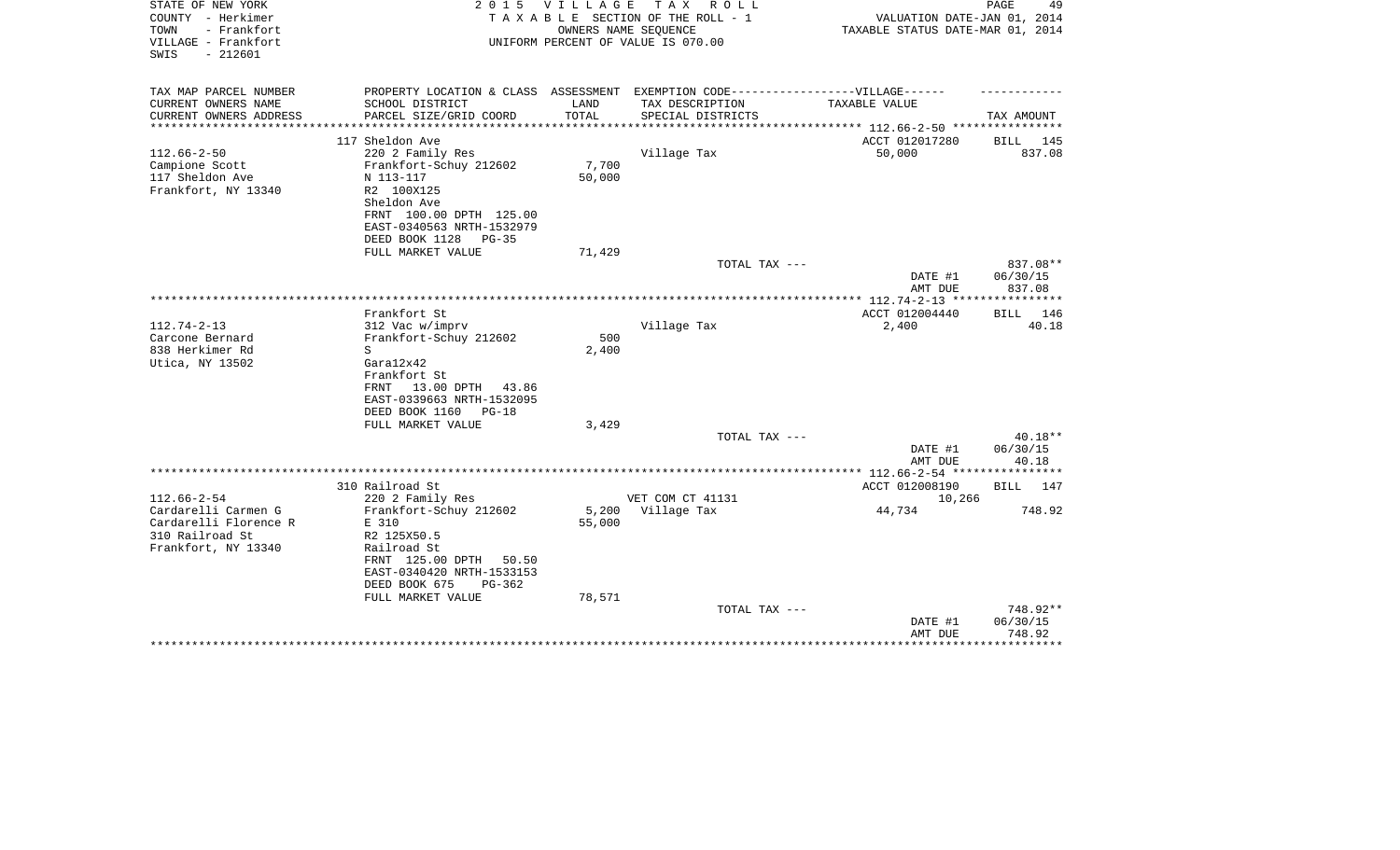| STATE OF NEW YORK<br>COUNTY - Herkimer<br>TOWN<br>- Frankfort | 2 0 1 5                              | V I L L A G E | T A X<br>R O L L<br>TAXABLE SECTION OF THE ROLL - 1<br>OWNERS NAME SEQUENCE | VALUATION DATE-JAN 01, 2014<br>TAXABLE STATUS DATE-MAR 01, 2014 | PAGE<br>50           |
|---------------------------------------------------------------|--------------------------------------|---------------|-----------------------------------------------------------------------------|-----------------------------------------------------------------|----------------------|
| VILLAGE - Frankfort<br>$-212601$<br>SWIS                      |                                      |               | UNIFORM PERCENT OF VALUE IS 070.00                                          |                                                                 |                      |
| TAX MAP PARCEL NUMBER                                         | PROPERTY LOCATION & CLASS ASSESSMENT |               | EXEMPTION CODE-----------------VILLAGE------                                |                                                                 |                      |
| CURRENT OWNERS NAME                                           | SCHOOL DISTRICT                      | LAND          | TAX DESCRIPTION                                                             | TAXABLE VALUE                                                   |                      |
| CURRENT OWNERS ADDRESS                                        | PARCEL SIZE/GRID COORD               | TOTAL         | SPECIAL DISTRICTS                                                           |                                                                 | TAX AMOUNT           |
| **************                                                |                                      |               |                                                                             | ****************** 112.81-3-31 *****************                |                      |
|                                                               | Sixth Ave                            |               |                                                                             | ACCT 012004620                                                  | BILL 148             |
| $112.81 - 3 - 31$                                             | 312 Vac w/imprv                      |               | Village Tax                                                                 | 1,400                                                           | 23.44                |
| Cardinal John                                                 | Frankfort-Schuy 212602               | 800           |                                                                             |                                                                 |                      |
| Cardinal Anthony                                              | N                                    | 1,400         |                                                                             |                                                                 |                      |
| Attn: A & G Cardinal<br>320 Fifth Ave                         | V19 100X142                          |               |                                                                             |                                                                 |                      |
| Frankfort, NY 13340                                           | Sixth Ave<br>FRNT 192.00 DPTH 125.00 |               |                                                                             |                                                                 |                      |
|                                                               | EAST-0339300 NRTH-1529231            |               |                                                                             |                                                                 |                      |
|                                                               | DEED BOOK 784<br><b>PG-670</b>       |               |                                                                             |                                                                 |                      |
|                                                               | FULL MARKET VALUE                    | 2,000         |                                                                             |                                                                 |                      |
|                                                               |                                      |               | TOTAL TAX ---                                                               |                                                                 | $23.44**$            |
|                                                               |                                      |               |                                                                             | DATE #1                                                         | 06/30/15             |
|                                                               |                                      |               |                                                                             | AMT DUE                                                         | 23.44                |
|                                                               |                                      |               |                                                                             | **************** 112.81-3-32 *****************                  |                      |
|                                                               | 320 Fifth Ave                        |               |                                                                             | ACCT 012004590                                                  | <b>BILL</b> 149      |
| $112.81 - 3 - 32$                                             | 210 1 Family Res                     |               | VET COM CT 41131                                                            | 10,266                                                          |                      |
| Cardinal John                                                 | Frankfort-Schuy 212602               | 15,900        | Village Tax                                                                 | 75,534                                                          | 1,264.56             |
| Cardinal Anthony                                              | S 330                                | 85,800        |                                                                             |                                                                 |                      |
| Attn: A & G Cardinal                                          | R1                                   |               |                                                                             |                                                                 |                      |
| 320 Fifth Ave                                                 | Fifth Ave                            |               |                                                                             |                                                                 |                      |
| Frankfort, NY 13340                                           | FRNT 125.00 DPTH 142.00              |               |                                                                             |                                                                 |                      |
|                                                               | EAST-0339400 NRTH-1529320            |               |                                                                             |                                                                 |                      |
|                                                               | DEED BOOK 784<br>PG-670              |               |                                                                             |                                                                 |                      |
|                                                               | FULL MARKET VALUE                    | 122,571       |                                                                             |                                                                 |                      |
|                                                               |                                      |               | TOTAL TAX ---                                                               |                                                                 | 1,264.56**           |
|                                                               |                                      |               |                                                                             | DATE #1<br>AMT DUE                                              | 06/30/15<br>1,264.56 |
|                                                               |                                      |               |                                                                             |                                                                 | ***********          |
|                                                               | 102-104 N Litchfield St              |               |                                                                             | ACCT 012014520                                                  | BILL 150             |
| $112.65 - 3 - 52$                                             | 425 Bar                              |               | Village Tax                                                                 | 36,400                                                          | 609.40               |
| Carleismo Peter                                               | Frankfort-Schuy 212602               | 2,800         |                                                                             |                                                                 |                      |
| Carleismo Sharon                                              | E 102-104                            | 36,400        |                                                                             |                                                                 |                      |
| 225 Second Ave                                                | Tave48x38                            |               |                                                                             |                                                                 |                      |
| Frankfort, NY 13340                                           | N Litchfield S                       |               |                                                                             |                                                                 |                      |
|                                                               | 38.00 DPTH<br>45.00<br>FRNT          |               |                                                                             |                                                                 |                      |
|                                                               | EAST-0339513 NRTH-1532909            |               |                                                                             |                                                                 |                      |
|                                                               | DEED BOOK 765<br><b>PG-190</b>       |               |                                                                             |                                                                 |                      |
|                                                               | FULL MARKET VALUE                    | 52,000        |                                                                             |                                                                 |                      |
|                                                               |                                      |               | TOTAL TAX ---                                                               |                                                                 | $609.40**$           |
|                                                               |                                      |               |                                                                             | DATE #1                                                         | 06/30/15             |
|                                                               |                                      |               |                                                                             | AMT DUE                                                         | 609.40               |
|                                                               |                                      |               |                                                                             |                                                                 | **********           |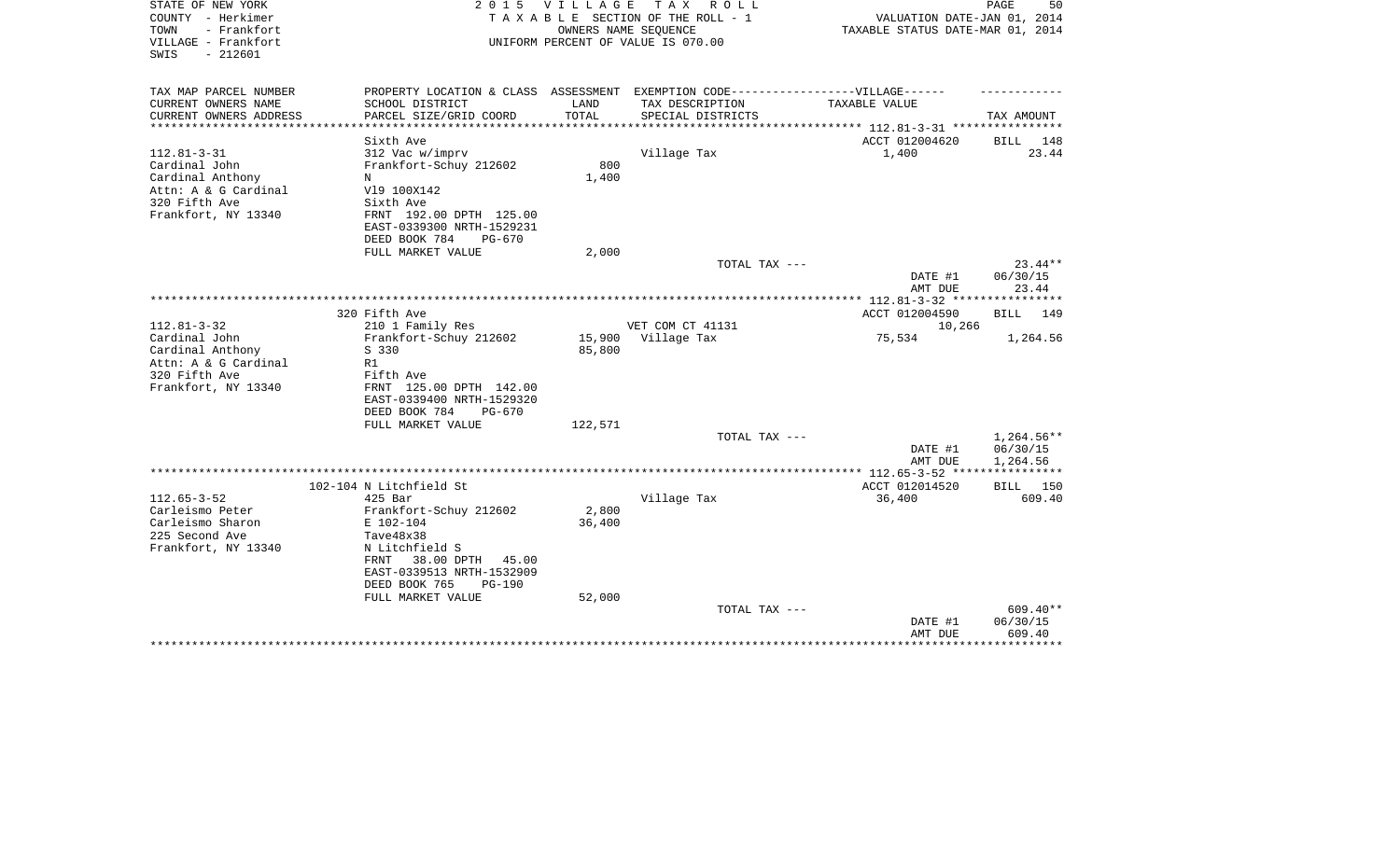| STATE OF NEW YORK                        |                                                                                  | 2015 VILLAGE | T A X<br>R O L L                                           |                                                           | PAGE<br>51           |
|------------------------------------------|----------------------------------------------------------------------------------|--------------|------------------------------------------------------------|-----------------------------------------------------------|----------------------|
| COUNTY - Herkimer<br>TOWN<br>- Frankfort |                                                                                  |              | TAXABLE SECTION OF THE ROLL - 1                            | VALUATION DATE-JAN 01, 2014                               |                      |
| VILLAGE - Frankfort                      |                                                                                  |              | OWNERS NAME SEQUENCE<br>UNIFORM PERCENT OF VALUE IS 070.00 | TAXABLE STATUS DATE-MAR 01, 2014                          |                      |
| $-212601$<br>SWIS                        |                                                                                  |              |                                                            |                                                           |                      |
|                                          |                                                                                  |              |                                                            |                                                           |                      |
| TAX MAP PARCEL NUMBER                    | PROPERTY LOCATION & CLASS ASSESSMENT EXEMPTION CODE----------------VILLAGE------ |              |                                                            |                                                           |                      |
| CURRENT OWNERS NAME                      | SCHOOL DISTRICT                                                                  | LAND         | TAX DESCRIPTION                                            | TAXABLE VALUE                                             |                      |
| CURRENT OWNERS ADDRESS                   | PARCEL SIZE/GRID COORD                                                           | TOTAL        | SPECIAL DISTRICTS                                          |                                                           | TAX AMOUNT           |
| ******************                       |                                                                                  |              |                                                            | **************************** 112.73-3-31 **************** |                      |
| $112.73 - 3 - 31$                        | 225 Second Ave                                                                   |              |                                                            | ACCT 012027060<br>64,600                                  | BILL<br>151          |
| Carlesimo Peter                          | 210 1 Family Res<br>Frankfort-Schuy 212602                                       | 10,800       | Village Tax                                                |                                                           | 1,081.51             |
| Carlesimo Sharon V                       | N 225                                                                            | 64,600       |                                                            |                                                           |                      |
| 225 Second Ave                           | R1                                                                               |              |                                                            |                                                           |                      |
| Frankfort, NY 13340                      | Second Ave                                                                       |              |                                                            |                                                           |                      |
|                                          | FRNT<br>50.00 DPTH 150.00                                                        |              |                                                            |                                                           |                      |
|                                          | EAST-0339673 NRTH-1530992                                                        |              |                                                            |                                                           |                      |
|                                          | DEED BOOK 714<br>$PG-87$                                                         |              |                                                            |                                                           |                      |
|                                          | FULL MARKET VALUE                                                                | 92,286       |                                                            |                                                           |                      |
|                                          |                                                                                  |              | TOTAL TAX ---                                              |                                                           | 1,081.51**           |
|                                          |                                                                                  |              |                                                            | DATE #1                                                   | 06/30/15             |
|                                          |                                                                                  |              |                                                            | AMT DUE                                                   | 1,081.51             |
|                                          | 110 W Main St                                                                    |              |                                                            |                                                           |                      |
| $112.65 - 3 - 56.3$                      | 450 Retail srvce                                                                 |              | Village Tax                                                | ACCT 012004280<br>11,000                                  | BILL 152<br>184.16   |
| Carlesimo Peter F                        | Frankfort-Schuy 212602                                                           | 6,900        |                                                            |                                                           |                      |
| 148 Eighth Ave                           | Former Church                                                                    | 11,000       |                                                            |                                                           |                      |
| Frankfort, NY 13340                      | 59.00 DPTH<br>FRNT<br>85.00                                                      |              |                                                            |                                                           |                      |
|                                          | EAST-0339383 NRTH-1533053                                                        |              |                                                            |                                                           |                      |
|                                          | DEED BOOK 1136<br><b>PG-550</b>                                                  |              |                                                            |                                                           |                      |
|                                          | FULL MARKET VALUE                                                                | 15,714       |                                                            |                                                           |                      |
|                                          |                                                                                  |              | TOTAL TAX ---                                              |                                                           | 184.16**             |
|                                          |                                                                                  |              |                                                            | DATE #1                                                   | 06/30/15             |
|                                          |                                                                                  |              |                                                            | AMT DUE                                                   | 184.16               |
|                                          | 225 W Main St                                                                    |              |                                                            | ACCT 168017                                               | BILL 153             |
| $112.65 - 1 - 40$                        | 220 2 Family Res                                                                 |              | Village Tax                                                | 67,000                                                    | 1,121.69             |
| Carney Christopher B                     | Frankfort-Schuy 212602                                                           | 12,300       |                                                            |                                                           |                      |
| Carney Madigan Dana A                    | S 225                                                                            | 67,000       |                                                            |                                                           |                      |
| 225 W Main St                            | R <sub>2</sub>                                                                   |              |                                                            |                                                           |                      |
| Frankfort, NY 13340                      | Life Use Ann                                                                     |              |                                                            |                                                           |                      |
|                                          | 50.00 DPTH 356.00<br>FRNT                                                        |              |                                                            |                                                           |                      |
|                                          | EAST-0338228 NRTH-1533974                                                        |              |                                                            |                                                           |                      |
|                                          | DEED BOOK 1416<br>PG-600                                                         |              |                                                            |                                                           |                      |
|                                          | FULL MARKET VALUE                                                                | 95,714       |                                                            |                                                           |                      |
|                                          |                                                                                  |              | TOTAL TAX ---                                              |                                                           | $1,121.69**$         |
|                                          |                                                                                  |              |                                                            | DATE #1<br>AMT DUE                                        | 06/30/15<br>1,121.69 |
|                                          |                                                                                  |              |                                                            | **** 112.74-2-21 *****************                        |                      |
|                                          | 204 Mann St                                                                      |              |                                                            | ACCT 190515                                               | BILL 154             |
| $112.74 - 2 - 21$                        | 220 2 Family Res                                                                 |              | Village Tax                                                | 56,400                                                    | 944.23               |
| Carney Madeline                          | Frankfort-Schuy 212602                                                           | 6,900        |                                                            |                                                           |                      |
| 602 Church St                            | S 204                                                                            | 56,400       |                                                            |                                                           |                      |
| Herkimer, NY 13350                       | R2 63X130                                                                        |              |                                                            |                                                           |                      |
|                                          | Mann St                                                                          |              |                                                            |                                                           |                      |
| PRIOR OWNER ON 3/01/2014                 | FRNT<br>63.00 DPTH 130.00                                                        |              |                                                            |                                                           |                      |
| Carney Brian                             | EAST-0339874 NRTH-1531852                                                        |              |                                                            |                                                           |                      |
|                                          | DEED BOOK 1558<br>PG-927                                                         |              |                                                            |                                                           |                      |
|                                          | FULL MARKET VALUE                                                                | 80,571       | TOTAL TAX ---                                              |                                                           | 944.23**             |
|                                          |                                                                                  |              |                                                            | DATE #1                                                   | 06/30/15             |
|                                          |                                                                                  |              |                                                            | AMT DUE                                                   | 944.23               |
|                                          |                                                                                  |              |                                                            |                                                           |                      |
|                                          |                                                                                  |              |                                                            |                                                           |                      |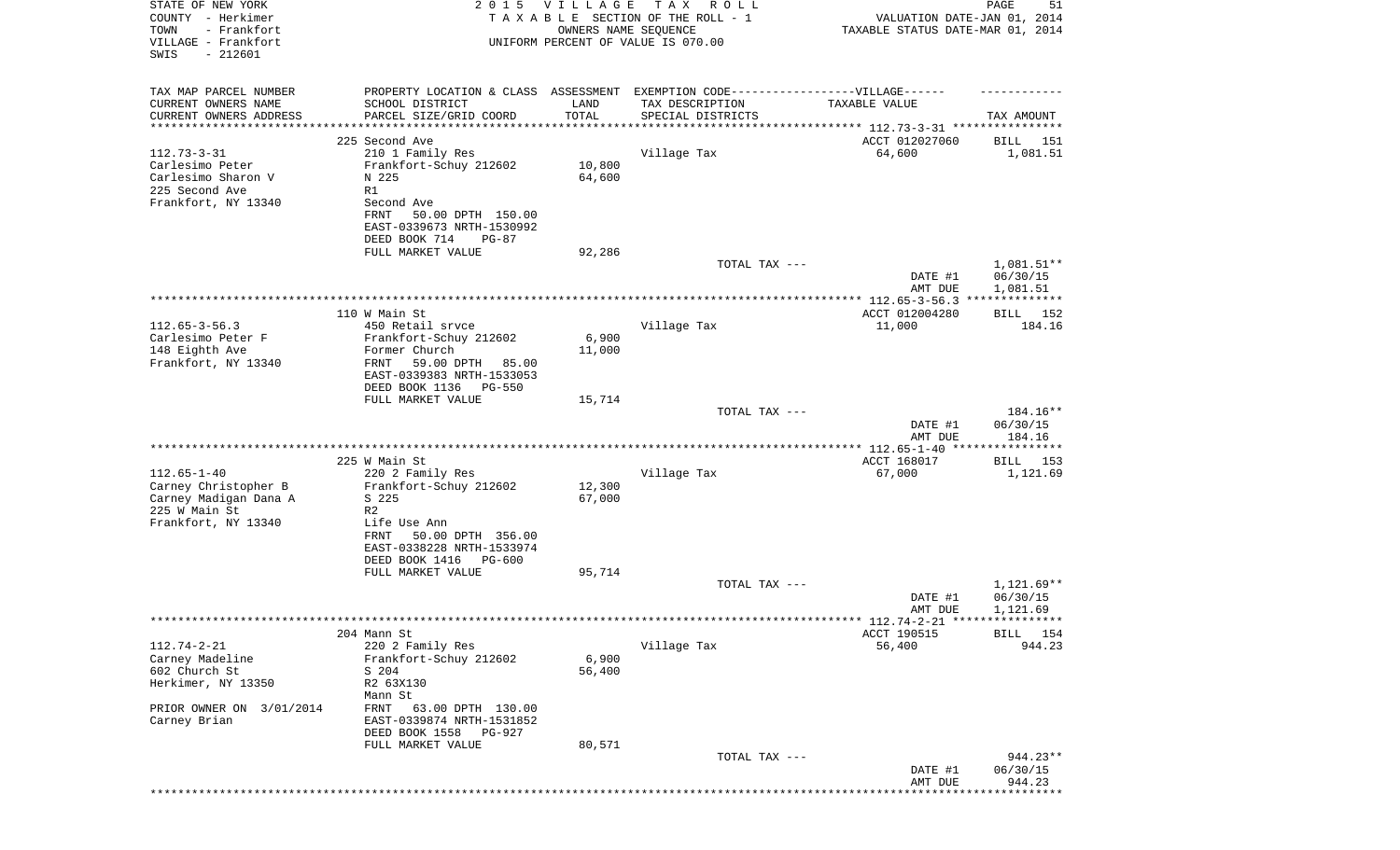| STATE OF NEW YORK<br>COUNTY - Herkimer<br>- Frankfort<br>TOWN<br>VILLAGE - Frankfort<br>$-212601$<br>SWIS                  | 2 0 1 5                                                                                                                                                                                     | <b>VILLAGE</b><br>OWNERS NAME SEQUENCE | TAX ROLL<br>TAXABLE SECTION OF THE ROLL - 1<br>UNIFORM PERCENT OF VALUE IS 070.00 | VALUATION DATE-JAN 01, 2014<br>TAXABLE STATUS DATE-MAR 01, 2014    | 52<br>PAGE                         |
|----------------------------------------------------------------------------------------------------------------------------|---------------------------------------------------------------------------------------------------------------------------------------------------------------------------------------------|----------------------------------------|-----------------------------------------------------------------------------------|--------------------------------------------------------------------|------------------------------------|
| TAX MAP PARCEL NUMBER                                                                                                      | PROPERTY LOCATION & CLASS ASSESSMENT                                                                                                                                                        |                                        | EXEMPTION CODE------------------VILLAGE------                                     |                                                                    |                                    |
| CURRENT OWNERS NAME<br>CURRENT OWNERS ADDRESS<br>********************                                                      | SCHOOL DISTRICT<br>PARCEL SIZE/GRID COORD                                                                                                                                                   | LAND<br>TOTAL<br>************          | TAX DESCRIPTION<br>SPECIAL DISTRICTS                                              | TAXABLE VALUE<br>******************************** 112.82-2-62 **** | TAX AMOUNT                         |
|                                                                                                                            | 400 Reese Rd                                                                                                                                                                                |                                        |                                                                                   | ACCT 012030390                                                     | <b>BILL</b><br>155                 |
| $112.82 - 2 - 62$<br>Carollo Maria T<br>DiPaola Josephine<br>Attn: Dipaola Girolamo<br>400 Reese Rd<br>Frankfort, NY 13340 | 210 1 Family Res<br>Frankfort-Schuy 212602<br>W 400<br>R1 60X140<br>Reese Rd<br>FRNT<br>45.00 DPTH 140.00<br>EAST-0340317 NRTH-1529395                                                      | 9,400<br>76,500                        | Village Tax                                                                       | 76,500                                                             | 1,280.73                           |
|                                                                                                                            | DEED BOOK 775<br>$PG-297$                                                                                                                                                                   |                                        |                                                                                   |                                                                    |                                    |
|                                                                                                                            | FULL MARKET VALUE                                                                                                                                                                           | 109,286                                | TOTAL TAX ---                                                                     |                                                                    | $1,280.73**$                       |
|                                                                                                                            |                                                                                                                                                                                             |                                        |                                                                                   | DATE #1<br>AMT DUE                                                 | 06/30/15<br>1,280.73               |
|                                                                                                                            |                                                                                                                                                                                             |                                        |                                                                                   |                                                                    |                                    |
| $112.66 - 2 - 3$<br>Carpenter William Sr<br>Carpenter Lorraine<br>212 Railroad St<br>Frankfort, NY 13340                   | 212 Railroad St<br>220 2 Family Res<br>Frankfort-Schuy 212602<br>E 212<br>R2 38X80<br>Railroad St                                                                                           | 4,500<br>33,800                        | Village Tax                                                                       | ACCT 012002940<br>33,800                                           | BILL 156<br>565.87                 |
|                                                                                                                            | FRNT<br>38.00 DPTH<br>80.00<br>ACRES<br>0.07<br>EAST-0340258 NRTH-1533005<br>DEED BOOK 685<br>PG-511<br>FULL MARKET VALUE                                                                   | 48,286                                 | TOTAL TAX ---                                                                     |                                                                    | $565.87**$                         |
|                                                                                                                            |                                                                                                                                                                                             |                                        |                                                                                   | DATE #1<br>AMT DUE                                                 | 06/30/15<br>565.87                 |
|                                                                                                                            |                                                                                                                                                                                             |                                        |                                                                                   |                                                                    |                                    |
|                                                                                                                            | 125 Frankfort St                                                                                                                                                                            |                                        |                                                                                   | ACCT 163046                                                        | <b>BILL</b><br>157                 |
| $112.73 - 3 - 59$<br>Casamento Filippo Jr<br>120 Frankfort St Apt 5<br>Frankfort, NY 13340                                 | 220 2 Family Res<br>Frankfort-Schuy 212602<br>E 125<br>R2 66X127<br>Frankfort St<br>66.00 DPTH 127.00<br>FRNT<br>EAST-0339556 NRTH-1531619<br>DEED BOOK 1385<br>PG-341<br>FULL MARKET VALUE | 11,100<br>63,000<br>90,000             | Village Tax                                                                       | 63,000                                                             | 1,054.72                           |
|                                                                                                                            |                                                                                                                                                                                             |                                        | TOTAL TAX ---                                                                     | DATE #1<br>AMT DUE                                                 | 1,054.72**<br>06/30/15<br>1,054.72 |
|                                                                                                                            |                                                                                                                                                                                             |                                        |                                                                                   |                                                                    |                                    |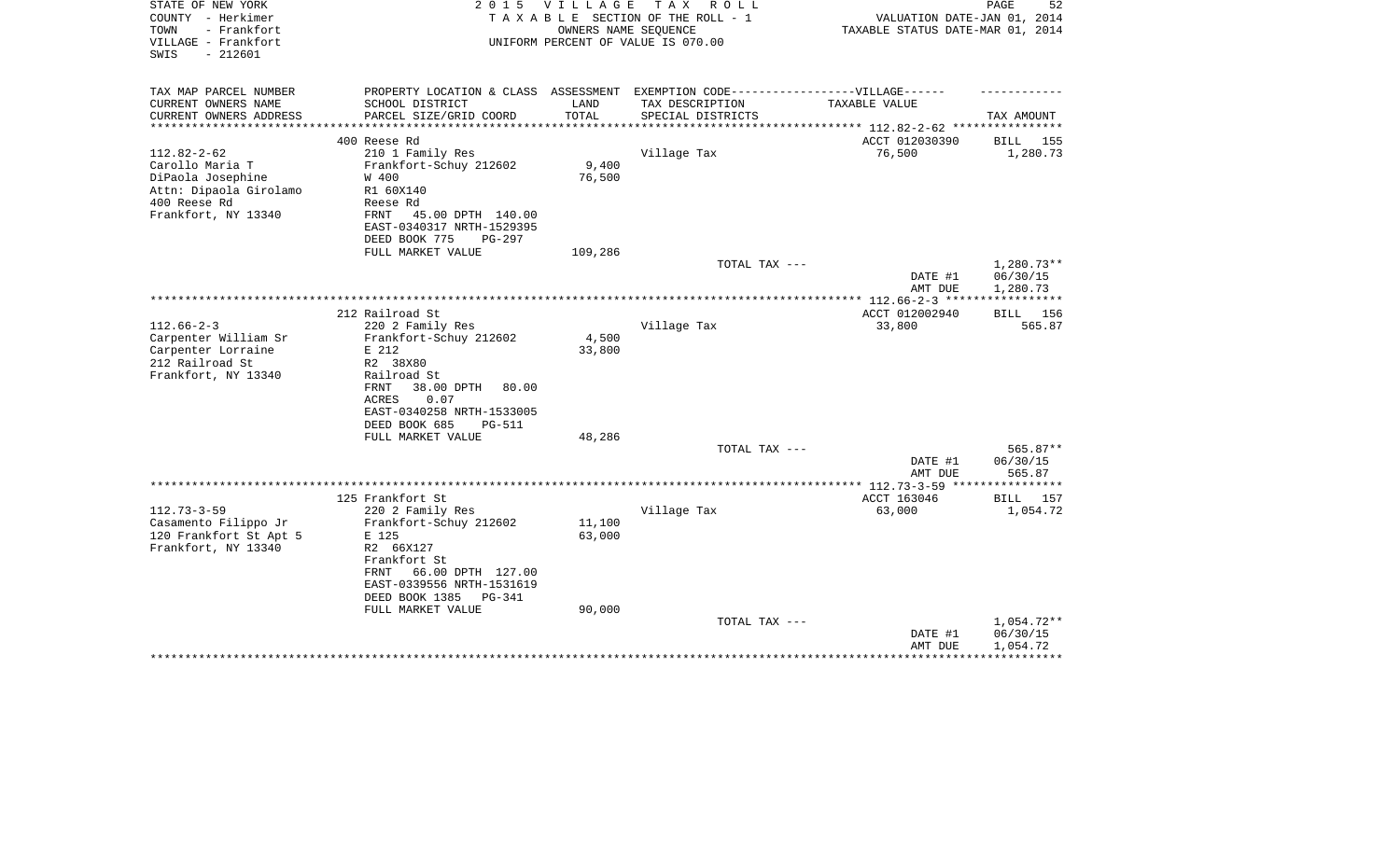| STATE OF NEW YORK<br>COUNTY - Herkimer<br>- Frankfort<br>TOWN<br>VILLAGE - Frankfort<br>$-212601$<br>SWIS | 2 0 1 5                                                                           | <b>VILLAGE</b> | T A X<br>R O L L<br>TAXABLE SECTION OF THE ROLL - 1<br>OWNERS NAME SEOUENCE<br>UNIFORM PERCENT OF VALUE IS 070.00 | VALUATION DATE-JAN 01, 2014<br>TAXABLE STATUS DATE-MAR 01, 2014 | PAGE<br>53         |
|-----------------------------------------------------------------------------------------------------------|-----------------------------------------------------------------------------------|----------------|-------------------------------------------------------------------------------------------------------------------|-----------------------------------------------------------------|--------------------|
| TAX MAP PARCEL NUMBER                                                                                     | PROPERTY LOCATION & CLASS ASSESSMENT EXEMPTION CODE-----------------VILLAGE------ |                |                                                                                                                   |                                                                 |                    |
| CURRENT OWNERS NAME                                                                                       | SCHOOL DISTRICT                                                                   | LAND           | TAX DESCRIPTION                                                                                                   | TAXABLE VALUE                                                   |                    |
| CURRENT OWNERS ADDRESS<br>*********************                                                           | PARCEL SIZE/GRID COORD                                                            | TOTAL          | SPECIAL DISTRICTS                                                                                                 |                                                                 | TAX AMOUNT         |
|                                                                                                           | 120-122 Frankfort St                                                              |                |                                                                                                                   | ACCT 012003330                                                  | BILL 158           |
| $112.74 - 2 - 16$                                                                                         | 481 Att row bldg                                                                  |                | Village Tax                                                                                                       | 94,000                                                          | 1,573.71           |
| Casamento Philip Jr                                                                                       | Frankfort-Schuy 212602                                                            | 7,400          |                                                                                                                   |                                                                 |                    |
| 472 Elmhurst Rd                                                                                           | W 120-122                                                                         | 94,000         |                                                                                                                   |                                                                 |                    |
| Utica, NY 13502                                                                                           | Com                                                                               |                |                                                                                                                   |                                                                 |                    |
|                                                                                                           | Frankfort St                                                                      |                |                                                                                                                   |                                                                 |                    |
|                                                                                                           | FRNT<br>60.00 DPTH 109.00                                                         |                |                                                                                                                   |                                                                 |                    |
|                                                                                                           | EAST-0339651 NRTH-1531973                                                         |                |                                                                                                                   |                                                                 |                    |
|                                                                                                           | DEED BOOK 1277<br>PG-149<br>FULL MARKET VALUE                                     | 134,286        |                                                                                                                   |                                                                 |                    |
|                                                                                                           |                                                                                   |                | TOTAL TAX ---                                                                                                     |                                                                 | 1,573.71**         |
|                                                                                                           |                                                                                   |                |                                                                                                                   | DATE #1                                                         | 06/30/15           |
|                                                                                                           |                                                                                   |                |                                                                                                                   | AMT DUE                                                         | 1,573.71           |
|                                                                                                           |                                                                                   |                |                                                                                                                   |                                                                 | ***********        |
|                                                                                                           | 405 Ingersol Ave                                                                  |                |                                                                                                                   | ACCT 012003060                                                  | BILL<br>159        |
| $112.82 - 2 - 57$                                                                                         | 311 Res vac land                                                                  |                | Village Tax                                                                                                       | 7,100                                                           | 118.87             |
| Castellano Frank J                                                                                        | Frankfort-Schuy 212602                                                            | 7,100          |                                                                                                                   |                                                                 |                    |
| Castellano Connie M<br>403 Ingersol Ave                                                                   | E 405<br>Vac Ld                                                                   | 7,100          |                                                                                                                   |                                                                 |                    |
| Frankfort, NY 13340                                                                                       | Ingersol Ave                                                                      |                |                                                                                                                   |                                                                 |                    |
|                                                                                                           | 50.00 DPTH 125.00<br>FRNT<br><b>BANK</b><br>730                                   |                |                                                                                                                   |                                                                 |                    |
|                                                                                                           | EAST-0340153 NRTH-1529342                                                         |                |                                                                                                                   |                                                                 |                    |
|                                                                                                           | DEED BOOK 820<br>PG-383                                                           |                |                                                                                                                   |                                                                 |                    |
|                                                                                                           | FULL MARKET VALUE                                                                 | 10,143         |                                                                                                                   |                                                                 |                    |
|                                                                                                           |                                                                                   |                | TOTAL TAX ---                                                                                                     |                                                                 | $118.87**$         |
|                                                                                                           |                                                                                   |                |                                                                                                                   | DATE #1<br>AMT DUE                                              | 06/30/15<br>118.87 |
|                                                                                                           |                                                                                   |                |                                                                                                                   | ** $112.82 - 2 - 58$ **                                         | * * * * * * * * *  |
|                                                                                                           | 403 Ingersol Ave                                                                  |                |                                                                                                                   | ACCT 012003030                                                  | BILL 160           |
| $112.82 - 2 - 58$                                                                                         | 210 1 Family Res                                                                  |                | Village Tax                                                                                                       | 35,000                                                          | 585.96             |
| Castellano Frank J                                                                                        | Frankfort-Schuy 212602                                                            | 9,800          |                                                                                                                   |                                                                 |                    |
| Castellano Connie M                                                                                       | E 403                                                                             | 35,000         |                                                                                                                   |                                                                 |                    |
| 403 Ingersol Ave                                                                                          | R1                                                                                |                |                                                                                                                   |                                                                 |                    |
| Frankfort, NY 13340                                                                                       | Ingersol Ave                                                                      |                |                                                                                                                   |                                                                 |                    |
|                                                                                                           | <b>FRNT</b><br>50.00 DPTH 125.00<br><b>BANK</b><br>083                            |                |                                                                                                                   |                                                                 |                    |
|                                                                                                           | EAST-0340180 NRTH-1529379                                                         |                |                                                                                                                   |                                                                 |                    |
|                                                                                                           | DEED BOOK 820<br>PG-383                                                           |                |                                                                                                                   |                                                                 |                    |
|                                                                                                           | FULL MARKET VALUE                                                                 | 50,000         |                                                                                                                   |                                                                 |                    |
|                                                                                                           |                                                                                   |                | TOTAL TAX ---                                                                                                     |                                                                 | 585.96**           |
|                                                                                                           |                                                                                   |                |                                                                                                                   | DATE #1                                                         | 06/30/15           |
|                                                                                                           |                                                                                   |                |                                                                                                                   | AMT DUE                                                         | 585.96             |
|                                                                                                           |                                                                                   |                |                                                                                                                   |                                                                 |                    |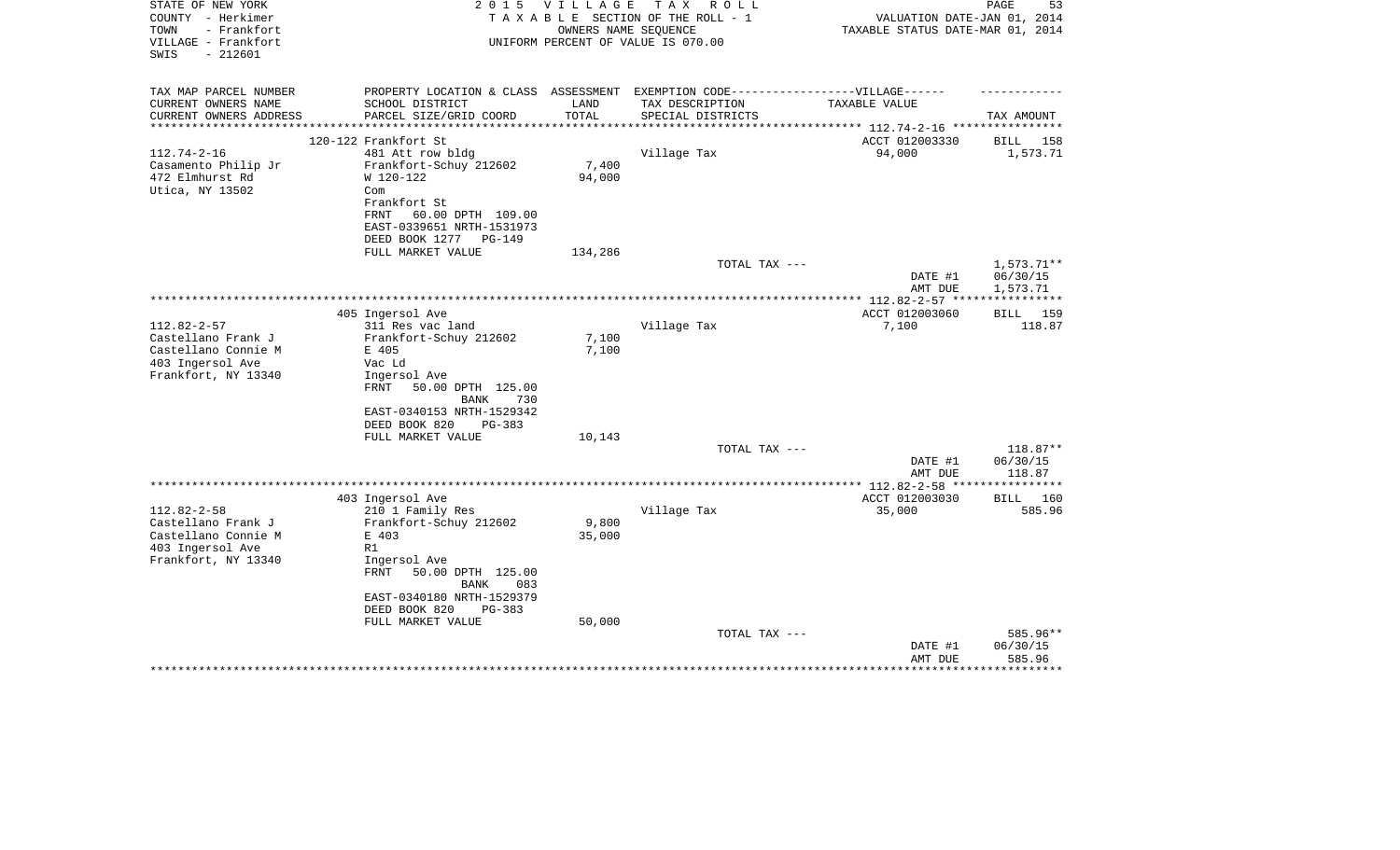| STATE OF NEW YORK<br>COUNTY - Herkimer<br>- Frankfort<br>TOWN<br>VILLAGE - Frankfort<br>SWIS<br>$-212601$                                        | 2 0 1 5                                                                                                                                                                   | <b>VILLAGE</b>   | TAX ROLL<br>TAXABLE SECTION OF THE ROLL - 1<br>OWNERS NAME SEQUENCE<br>UNIFORM PERCENT OF VALUE IS 070.00 | VALUATION DATE-JAN 01, 2014<br>TAXABLE STATUS DATE-MAR 01, 2014 | PAGE<br>54                                 |
|--------------------------------------------------------------------------------------------------------------------------------------------------|---------------------------------------------------------------------------------------------------------------------------------------------------------------------------|------------------|-----------------------------------------------------------------------------------------------------------|-----------------------------------------------------------------|--------------------------------------------|
| TAX MAP PARCEL NUMBER<br>CURRENT OWNERS NAME                                                                                                     | PROPERTY LOCATION & CLASS ASSESSMENT EXEMPTION CODE----------------VILLAGE------<br>SCHOOL DISTRICT                                                                       | LAND             | TAX DESCRIPTION                                                                                           | TAXABLE VALUE                                                   |                                            |
| CURRENT OWNERS ADDRESS                                                                                                                           | PARCEL SIZE/GRID COORD                                                                                                                                                    | TOTAL            | SPECIAL DISTRICTS                                                                                         |                                                                 | TAX AMOUNT                                 |
|                                                                                                                                                  |                                                                                                                                                                           |                  |                                                                                                           | *********** 112.81-2-28 ***********                             |                                            |
|                                                                                                                                                  | 220 Fourth Ave                                                                                                                                                            |                  |                                                                                                           | ACCT 012005040                                                  | 161<br>BILL                                |
| $112.81 - 2 - 28$<br>Castellano Joseph<br>Castellano Natalie<br>Francis J Castellano life use R1 50X150<br>220 Fourth Ave<br>Frankfort, NY 13340 | 210 1 Family Res<br>Frankfort-Schuy 212602<br>S 220<br>Fourth Ave<br>50.00 DPTH 150.00<br>FRNT<br>EAST-0339061 NRTH-1530275<br>DEED BOOK 1282<br>$PG-399$                 | 10,800<br>58,000 | VET WAR CT 41121<br>Village Tax                                                                           | 6,160<br>51,840                                                 | 867.89                                     |
|                                                                                                                                                  | FULL MARKET VALUE                                                                                                                                                         | 82,857           |                                                                                                           |                                                                 |                                            |
|                                                                                                                                                  |                                                                                                                                                                           |                  | TOTAL TAX ---                                                                                             | DATE #1<br>AMT DUE                                              | 867.89**<br>06/30/15<br>867.89             |
|                                                                                                                                                  | 225 Fourth Ave                                                                                                                                                            |                  |                                                                                                           | ACCT 012021600                                                  | BILL 162                                   |
| $112.81 - 2 - 46$<br>Castellano Joseph A<br>Castellano Patricia A<br>1756 Primrose Ln<br>Wellington, FL 33414                                    | 220 2 Family Res<br>Frankfort-Schuy 212602<br>N 225<br>R <sub>2</sub><br>Fourth Ave<br>43.40 DPTH 150.00<br>FRNT<br>EAST-0339303 NRTH-1530307                             | 9,200<br>64,400  | Village Tax                                                                                               | 64,400                                                          | 1,078.16                                   |
|                                                                                                                                                  | DEED BOOK 881<br>$PG-287$                                                                                                                                                 |                  |                                                                                                           |                                                                 |                                            |
|                                                                                                                                                  | FULL MARKET VALUE                                                                                                                                                         | 92,000           |                                                                                                           |                                                                 |                                            |
|                                                                                                                                                  |                                                                                                                                                                           |                  | TOTAL TAX ---                                                                                             | DATE #1<br>AMT DUE                                              | 1,078.16**<br>06/30/15<br>1,078.16         |
|                                                                                                                                                  |                                                                                                                                                                           |                  |                                                                                                           | **************** 112.81-2-44 ****                               | ************                               |
| $112.81 - 2 - 44$<br>Castellano Mary Ann<br>DeSantis Rita<br>131 E Canal St<br>Frankfort, NY 13340                                               | 219 Fourth Ave<br>220 2 Family Res<br>Frankfort-Schuy 212602<br>R <sub>2</sub><br>N<br>50x150<br>219 Fourth Ave<br>50.00 DPTH 150.00<br>FRNT<br>EAST-0339216 NRTH-1530405 | 10,800<br>51,200 | Village Tax                                                                                               | ACCT 173272<br>51,200                                           | BILL<br>163<br>857.17                      |
|                                                                                                                                                  | DEED BOOK 1450<br><b>PG-599</b><br>FULL MARKET VALUE                                                                                                                      | 73,143           | TOTAL TAX ---                                                                                             | DATE #1<br>AMT DUE                                              | 857.17**<br>06/30/15<br>857.17<br>******** |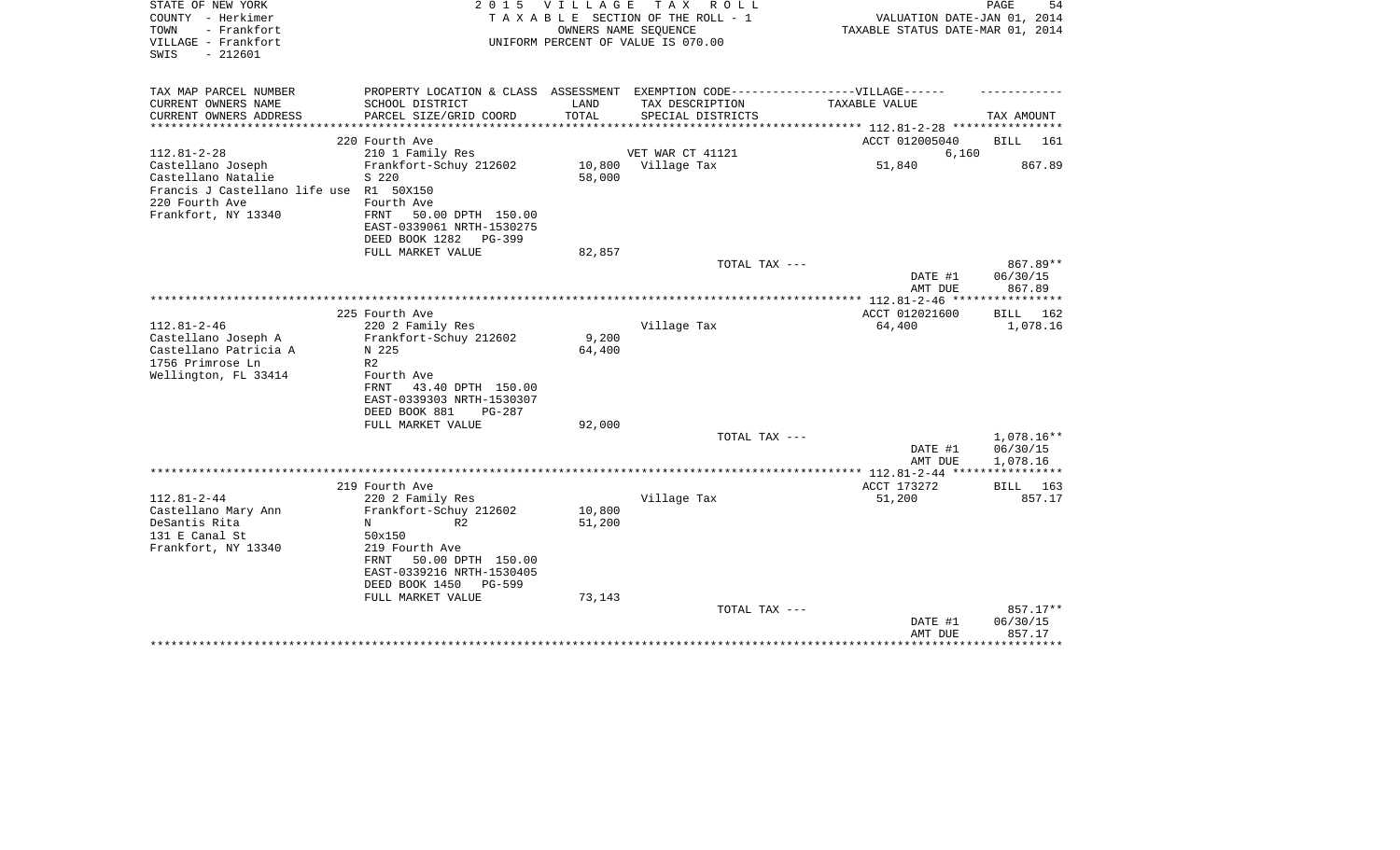| STATE OF NEW YORK<br>COUNTY - Herkimer<br>TOWN<br>- Frankfort | 2 0 1 5                                                                           | V I L L A G E | TAX ROLL<br>TAXABLE SECTION OF THE ROLL - 1<br>OWNERS NAME SEQUENCE | VALUATION DATE-JAN 01, 2014<br>TAXABLE STATUS DATE-MAR 01, 2014 | PAGE<br>55                |
|---------------------------------------------------------------|-----------------------------------------------------------------------------------|---------------|---------------------------------------------------------------------|-----------------------------------------------------------------|---------------------------|
| VILLAGE - Frankfort<br>$-212601$<br>SWIS                      |                                                                                   |               | UNIFORM PERCENT OF VALUE IS 070.00                                  |                                                                 |                           |
| TAX MAP PARCEL NUMBER                                         | PROPERTY LOCATION & CLASS ASSESSMENT EXEMPTION CODE-----------------VILLAGE------ |               |                                                                     |                                                                 |                           |
| CURRENT OWNERS NAME                                           | SCHOOL DISTRICT                                                                   | LAND          | TAX DESCRIPTION                                                     | TAXABLE VALUE                                                   |                           |
| CURRENT OWNERS ADDRESS<br>********************                | PARCEL SIZE/GRID COORD                                                            | TOTAL         | SPECIAL DISTRICTS                                                   | ***************** 112.66-1-13 *****************                 | TAX AMOUNT                |
|                                                               | 402 Railroad St                                                                   |               |                                                                     | ACCT 012024240                                                  | BILL 164                  |
| $112.66 - 1 - 13$                                             | 311 Res vac land                                                                  |               | Village Tax                                                         | 2,600                                                           | 43.53                     |
| Castelletti James C                                           | Frankfort-Schuy 212602                                                            | 2,600         |                                                                     |                                                                 |                           |
| 404 Railroad St                                               | E 402                                                                             | 2,600         |                                                                     |                                                                 |                           |
| Frankfort, NY 13340                                           | V19 45X104                                                                        |               |                                                                     |                                                                 |                           |
|                                                               | Railroad Ave                                                                      |               |                                                                     |                                                                 |                           |
|                                                               | 40.00 DPTH 104.00<br>FRNT                                                         |               |                                                                     |                                                                 |                           |
|                                                               | EAST-0340846 NRTH-1533463                                                         |               |                                                                     |                                                                 |                           |
|                                                               | DEED BOOK 930<br>PG-563                                                           |               |                                                                     |                                                                 |                           |
|                                                               | FULL MARKET VALUE                                                                 | 3,714         |                                                                     |                                                                 |                           |
|                                                               |                                                                                   |               | TOTAL TAX ---                                                       |                                                                 | $43.53**$                 |
|                                                               |                                                                                   |               |                                                                     | DATE #1                                                         | 06/30/15                  |
|                                                               |                                                                                   |               |                                                                     | AMT DUE                                                         | 43.53<br>***********      |
|                                                               | 404 Railroad St                                                                   |               |                                                                     | *************** 112.66-1-14 ****<br>ACCT 012024270              |                           |
| $112.66 - 1 - 14$                                             | 210 1 Family Res                                                                  |               | Village Tax                                                         | 42,400                                                          | <b>BILL</b> 165<br>709.85 |
| Castelletti James C                                           | Frankfort-Schuy 212602                                                            | 4,800         |                                                                     |                                                                 |                           |
| 404 Railroad St                                               | E 404                                                                             | 42,400        |                                                                     |                                                                 |                           |
| Frankfort, NY 13340                                           | R1 44X106                                                                         |               |                                                                     |                                                                 |                           |
|                                                               | Railroad St                                                                       |               |                                                                     |                                                                 |                           |
|                                                               | 44.00 DPTH 104.00<br>FRNT                                                         |               |                                                                     |                                                                 |                           |
|                                                               | EAST-0340878 NRTH-1533490                                                         |               |                                                                     |                                                                 |                           |
|                                                               | DEED BOOK 930<br>$PG-563$                                                         |               |                                                                     |                                                                 |                           |
|                                                               | FULL MARKET VALUE                                                                 | 60,571        |                                                                     |                                                                 |                           |
|                                                               |                                                                                   |               | TOTAL TAX ---                                                       |                                                                 | 709.85**                  |
|                                                               |                                                                                   |               |                                                                     | DATE #1                                                         | 06/30/15                  |
|                                                               |                                                                                   |               |                                                                     | AMT DUE                                                         | 709.85                    |
|                                                               | 333 Fourth Ave                                                                    |               |                                                                     | ACCT 012016560                                                  | BILL 166                  |
| $112.81 - 2 - 69$                                             | 311 Res vac land                                                                  |               | Village Tax                                                         | 7,800                                                           | 130.58                    |
| Cellamare Geraldine                                           | Frankfort-Schuy 212602                                                            | 7,800         |                                                                     |                                                                 |                           |
| 335 Fourth Ave                                                | N 333                                                                             | 7,800         |                                                                     |                                                                 |                           |
| Frankfort, NY 13340                                           | V19 50X150                                                                        |               |                                                                     |                                                                 |                           |
|                                                               | Fourth Ave                                                                        |               |                                                                     |                                                                 |                           |
|                                                               | 50.00 DPTH 150.00<br>FRNT                                                         |               |                                                                     |                                                                 |                           |
|                                                               | EAST-0339933 NRTH-1529557                                                         |               |                                                                     |                                                                 |                           |
|                                                               | DEED BOOK 938<br>$PG-241$                                                         |               |                                                                     |                                                                 |                           |
|                                                               | FULL MARKET VALUE                                                                 | 11,143        |                                                                     |                                                                 |                           |
|                                                               |                                                                                   |               | TOTAL TAX ---                                                       |                                                                 | 130.58**                  |
|                                                               |                                                                                   |               |                                                                     | DATE #1                                                         | 06/30/15                  |
|                                                               |                                                                                   |               |                                                                     | AMT DUE                                                         | 130.58                    |
|                                                               |                                                                                   |               |                                                                     |                                                                 | * * * * * * * * *         |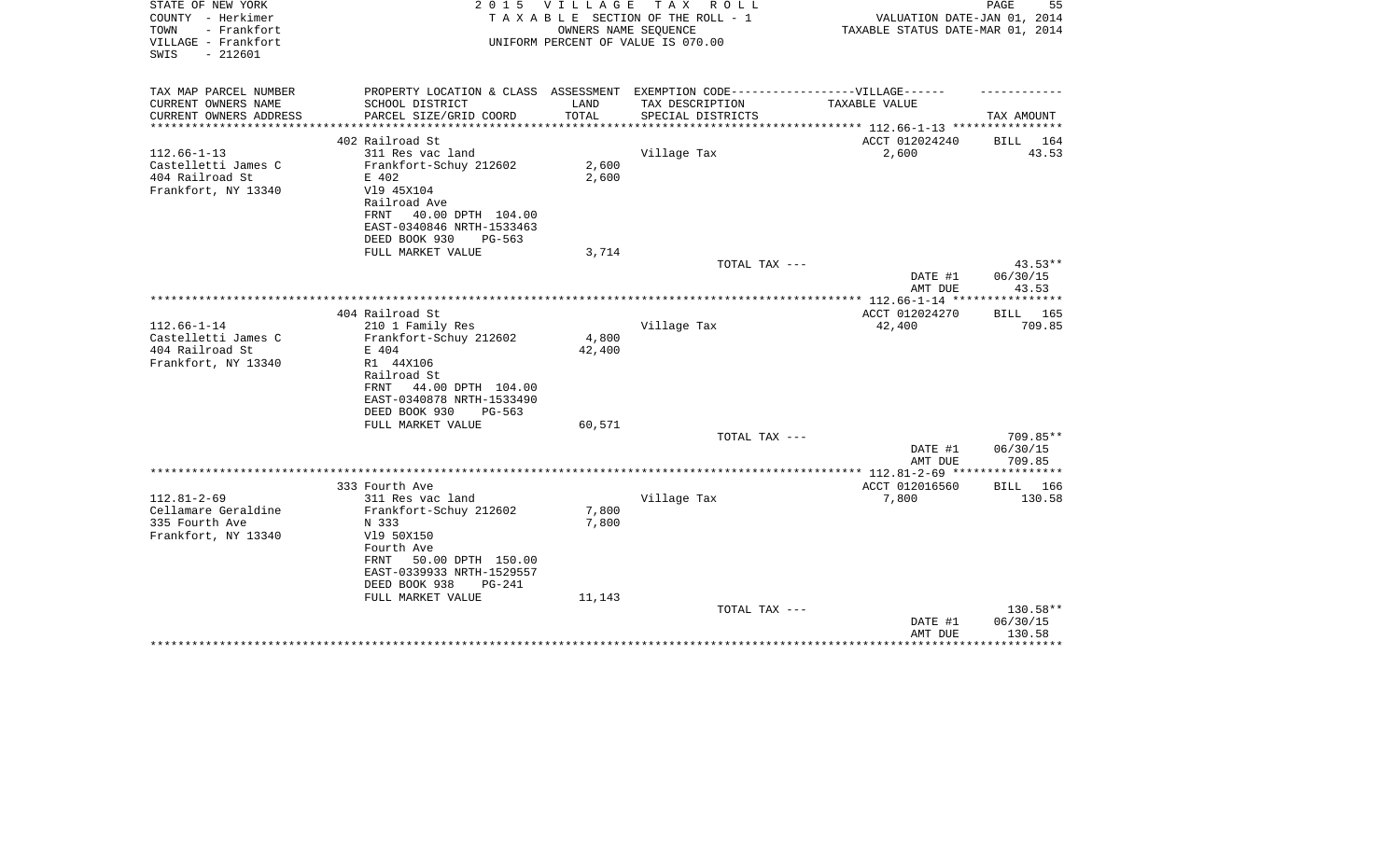| STATE OF NEW YORK<br>COUNTY - Herkimer<br>TOWN<br>- Frankfort | 2 0 1 5                                                | V I L L A G E | T A X<br>R O L L<br>TAXABLE SECTION OF THE ROLL - 1<br>OWNERS NAME SEQUENCE | VALUATION DATE-JAN 01, 2014<br>TAXABLE STATUS DATE-MAR 01, 2014  | PAGE<br>56               |
|---------------------------------------------------------------|--------------------------------------------------------|---------------|-----------------------------------------------------------------------------|------------------------------------------------------------------|--------------------------|
| VILLAGE - Frankfort<br>$-212601$<br>SWIS                      |                                                        |               | UNIFORM PERCENT OF VALUE IS 070.00                                          |                                                                  |                          |
| TAX MAP PARCEL NUMBER                                         | PROPERTY LOCATION & CLASS ASSESSMENT                   |               | EXEMPTION CODE-----------------VILLAGE------                                |                                                                  |                          |
| CURRENT OWNERS NAME                                           | SCHOOL DISTRICT                                        | LAND          | TAX DESCRIPTION                                                             | TAXABLE VALUE                                                    |                          |
| CURRENT OWNERS ADDRESS                                        | PARCEL SIZE/GRID COORD                                 | TOTAL         | SPECIAL DISTRICTS                                                           |                                                                  | TAX AMOUNT               |
|                                                               | 335 Fourth Ave                                         |               |                                                                             | **************** 112.81-2-70 *****************<br>ACCT 012016590 | BILL 167                 |
| $112.81 - 2 - 70$                                             | 210 1 Family Res                                       |               | Village Tax                                                                 | 48,800                                                           | 816.99                   |
| Cellamare Geraldine                                           | Frankfort-Schuy 212602                                 | 10,800        |                                                                             |                                                                  |                          |
| 335 Fourth Ave                                                | N 335                                                  | 48,800        |                                                                             |                                                                  |                          |
| Frankfort, NY 13340                                           | R1 50X150                                              |               |                                                                             |                                                                  |                          |
|                                                               | Fourth Ave                                             |               |                                                                             |                                                                  |                          |
|                                                               | 50.00 DPTH 150.00<br>FRNT<br>EAST-0339970 NRTH-1529519 |               |                                                                             |                                                                  |                          |
|                                                               | DEED BOOK 938<br>$PG-241$                              |               |                                                                             |                                                                  |                          |
|                                                               | FULL MARKET VALUE                                      | 69,714        |                                                                             |                                                                  |                          |
|                                                               |                                                        |               | TOTAL TAX ---                                                               |                                                                  | $816.99**$               |
|                                                               |                                                        |               |                                                                             | DATE #1                                                          | 06/30/15                 |
|                                                               |                                                        |               |                                                                             | AMT DUE                                                          | 816.99                   |
|                                                               |                                                        |               |                                                                             |                                                                  |                          |
| $112.73 - 1 - 24$                                             | Litchfield St<br>311 Res vac land                      |               | Village Tax                                                                 | ACCT 012015540<br>750                                            | <b>BILL</b> 168<br>12.56 |
| Cerini Michael                                                | Frankfort-Schuy 212602                                 | 750           |                                                                             |                                                                  |                          |
| 510 S Litchfield St                                           | W                                                      | 750           |                                                                             |                                                                  |                          |
| Frankfort, NY 13340                                           | V19 .43A                                               |               |                                                                             |                                                                  |                          |
|                                                               | Litchfield St                                          |               |                                                                             |                                                                  |                          |
|                                                               | FRNT 105.00 DPTH 189.20<br>EAST-0338132 NRTH-1530785   |               |                                                                             |                                                                  |                          |
|                                                               | DEED BOOK 940<br>PG-617                                |               |                                                                             |                                                                  |                          |
|                                                               | FULL MARKET VALUE                                      | 1,071         |                                                                             |                                                                  |                          |
|                                                               |                                                        |               | TOTAL TAX ---                                                               |                                                                  | 12.56**                  |
|                                                               |                                                        |               |                                                                             | DATE #1                                                          | 06/30/15                 |
|                                                               |                                                        |               |                                                                             | AMT DUE                                                          | 12.56                    |
|                                                               | 510 S Litchfield St                                    |               |                                                                             | ACCT 012015510                                                   | ***********<br>BILL 169  |
| $112.73 - 1 - 27$                                             | 210 1 Family Res                                       |               | Village Tax                                                                 | 59,249                                                           | 991.92                   |
| Cerini Michael                                                | Frankfort-Schuy 212602                                 | 9,700         |                                                                             |                                                                  |                          |
| 510 S Litchfield St                                           | W 510                                                  | 59,249        |                                                                             |                                                                  |                          |
| Frankfort, NY 13340                                           | R1 47X130                                              |               |                                                                             |                                                                  |                          |
|                                                               | Litchfield St                                          |               |                                                                             |                                                                  |                          |
|                                                               | 47.00 DPTH 130.00<br>FRNT                              |               |                                                                             |                                                                  |                          |
|                                                               | EAST-0338275 NRTH-1530728<br>DEED BOOK 940<br>PG-617   |               |                                                                             |                                                                  |                          |
|                                                               | FULL MARKET VALUE                                      | 84,641        |                                                                             |                                                                  |                          |
|                                                               |                                                        |               | TOTAL TAX ---                                                               |                                                                  | 991.92**                 |
|                                                               |                                                        |               |                                                                             | DATE #1                                                          | 06/30/15                 |
|                                                               |                                                        |               |                                                                             | AMT DUE                                                          | 991.92                   |
|                                                               |                                                        |               |                                                                             |                                                                  | *********                |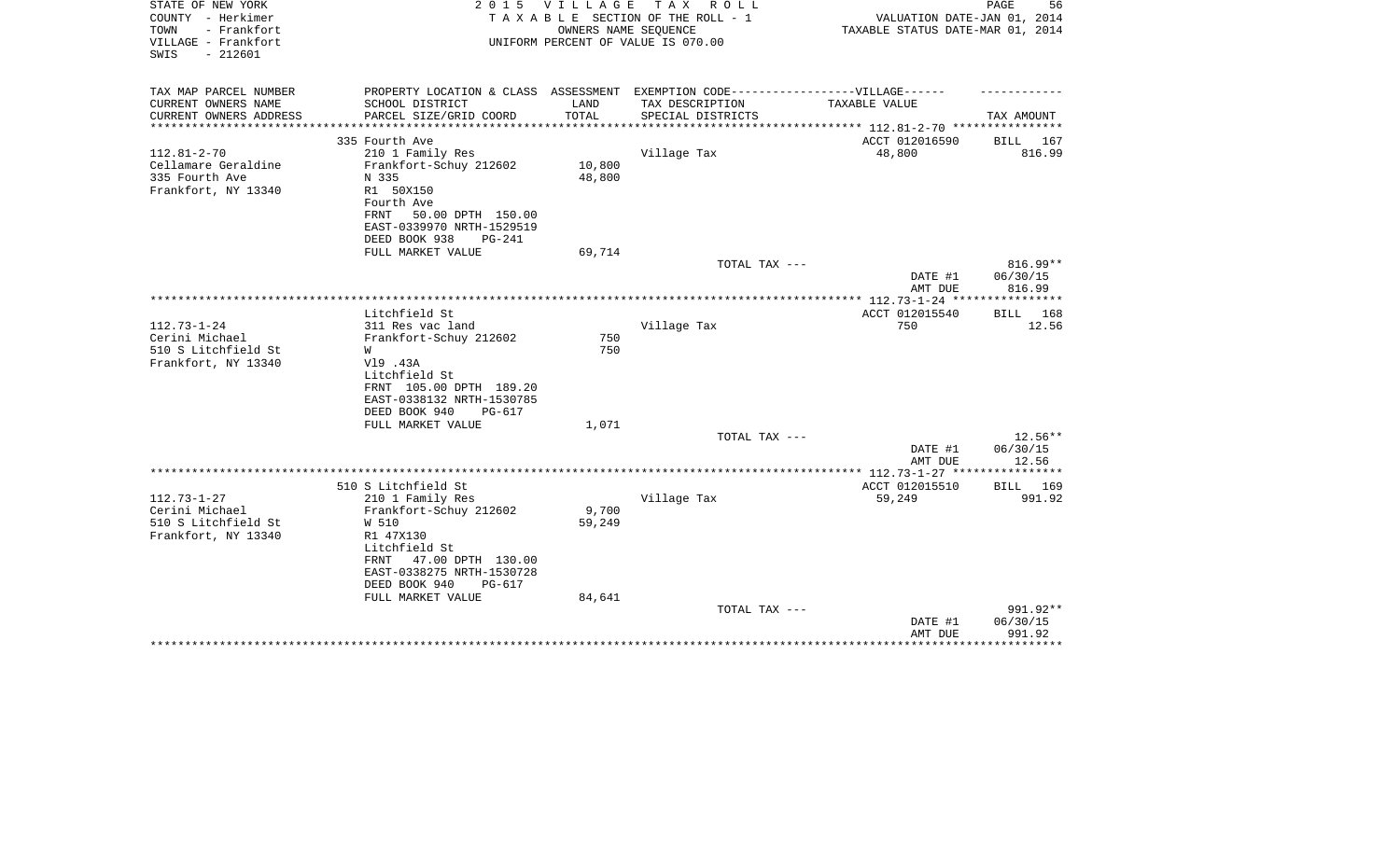| STATE OF NEW YORK      | 2 0 1 5                                                                          | V I L L A G E | TAX ROLL                           |                                     | 57<br>PAGE         |
|------------------------|----------------------------------------------------------------------------------|---------------|------------------------------------|-------------------------------------|--------------------|
| COUNTY - Herkimer      |                                                                                  |               | TAXABLE SECTION OF THE ROLL - 1    | VALUATION DATE-JAN 01, 2014         |                    |
| TOWN<br>- Frankfort    |                                                                                  |               | OWNERS NAME SEQUENCE               | TAXABLE STATUS DATE-MAR 01, 2014    |                    |
| VILLAGE - Frankfort    |                                                                                  |               | UNIFORM PERCENT OF VALUE IS 070.00 |                                     |                    |
| SWIS<br>$-212601$      |                                                                                  |               |                                    |                                     |                    |
|                        |                                                                                  |               |                                    |                                     |                    |
| TAX MAP PARCEL NUMBER  | PROPERTY LOCATION & CLASS ASSESSMENT EXEMPTION CODE----------------VILLAGE------ |               |                                    |                                     |                    |
| CURRENT OWNERS NAME    | SCHOOL DISTRICT                                                                  | LAND          | TAX DESCRIPTION                    | TAXABLE VALUE                       |                    |
| CURRENT OWNERS ADDRESS | PARCEL SIZE/GRID COORD                                                           | TOTAL         | SPECIAL DISTRICTS                  |                                     | TAX AMOUNT         |
|                        |                                                                                  | **********    |                                    | ****************** 112.66-2-26 **** |                    |
|                        | 208 William St                                                                   |               |                                    | ACCT 012005490                      | 170<br>BILL        |
| $112.66 - 2 - 26$      | 220 2 Family Res                                                                 |               | Village Tax                        | 49,900                              | 835.41             |
| Chauvin Hale           | Frankfort-Schuy 212602                                                           | 4,100         |                                    |                                     |                    |
| Chauvin Josephine      | S 208                                                                            | 49,900        |                                    |                                     |                    |
| 208 William St         | R2 58X51                                                                         |               |                                    |                                     |                    |
| Frankfort, NY 13340    | William St                                                                       |               |                                    |                                     |                    |
|                        | FRNT<br>58.00 DPTH<br>51.00                                                      |               |                                    |                                     |                    |
|                        | EAST-0341243 NRTH-1532768                                                        |               |                                    |                                     |                    |
|                        | DEED BOOK 1316<br>PG-490                                                         |               |                                    |                                     |                    |
|                        | FULL MARKET VALUE                                                                | 71,286        |                                    |                                     |                    |
|                        |                                                                                  |               | TOTAL TAX ---                      |                                     | 835.41**           |
|                        |                                                                                  |               |                                    | DATE #1<br>AMT DUE                  | 06/30/15<br>835.41 |
|                        |                                                                                  |               |                                    |                                     |                    |
|                        | 202 Mann St                                                                      |               |                                    | ACCT 012013380                      | BILL 171           |
| $112.74 - 2 - 19$      | 220 2 Family Res                                                                 |               | Village Tax                        | 53,300                              | 892.33             |
| Chellino Rose          | Frankfort-Schuy 212602                                                           | 7,000         |                                    |                                     |                    |
| Chellino Susan         | S 202                                                                            | 53,300        |                                    |                                     |                    |
| 202 Mann St            | R2 50X196                                                                        |               |                                    |                                     |                    |
| Frankfort, NY 13340    | Mann St                                                                          |               |                                    |                                     |                    |
|                        | 50.00 DPTH 196.00<br>FRNT                                                        |               |                                    |                                     |                    |
|                        | EAST-0339819 NRTH-1531875                                                        |               |                                    |                                     |                    |
|                        | DEED BOOK 829<br>PG-685                                                          |               |                                    |                                     |                    |
|                        | FULL MARKET VALUE                                                                | 76,143        |                                    |                                     |                    |
|                        |                                                                                  |               | TOTAL TAX ---                      |                                     | 892.33**           |
|                        |                                                                                  |               |                                    | DATE #1                             | 06/30/15           |
|                        |                                                                                  |               |                                    | AMT DUE                             | 892.33             |
|                        |                                                                                  |               |                                    | ** $112.73 - 2 - 67$ **             | * * * * * * * * *  |
|                        | 108 First Ave                                                                    |               |                                    | ACCT 012000660                      | BILL<br>172        |
| $112.73 - 2 - 67$      | 210 1 Family Res                                                                 |               | Village Tax                        | 57,700                              | 965.99             |
| Childs Emmett F Jr     | Frankfort-Schuy 212602                                                           | 11,300        |                                    |                                     |                    |
| Childs Valerie J       | S 108                                                                            | 57,700        |                                    |                                     |                    |
| 108 First Ave          | R1 Add Ld From Harmon 96                                                         |               |                                    |                                     |                    |
| Frankfort, NY 13340    | First Ave<br>55.00 DPTH 227.30<br>FRNT                                           |               |                                    |                                     |                    |
|                        | BANK<br>135                                                                      |               |                                    |                                     |                    |
|                        | EAST-0338979 NRTH-1531865                                                        |               |                                    |                                     |                    |
|                        | DEED BOOK 784<br><b>PG-506</b>                                                   |               |                                    |                                     |                    |
|                        | FULL MARKET VALUE                                                                | 82,429        |                                    |                                     |                    |
|                        |                                                                                  |               | TOTAL TAX ---                      |                                     | 965.99**           |
|                        |                                                                                  |               |                                    | DATE #1                             | 06/30/15           |
|                        |                                                                                  |               |                                    | AMT DUE                             | 965.99             |
|                        |                                                                                  |               |                                    |                                     |                    |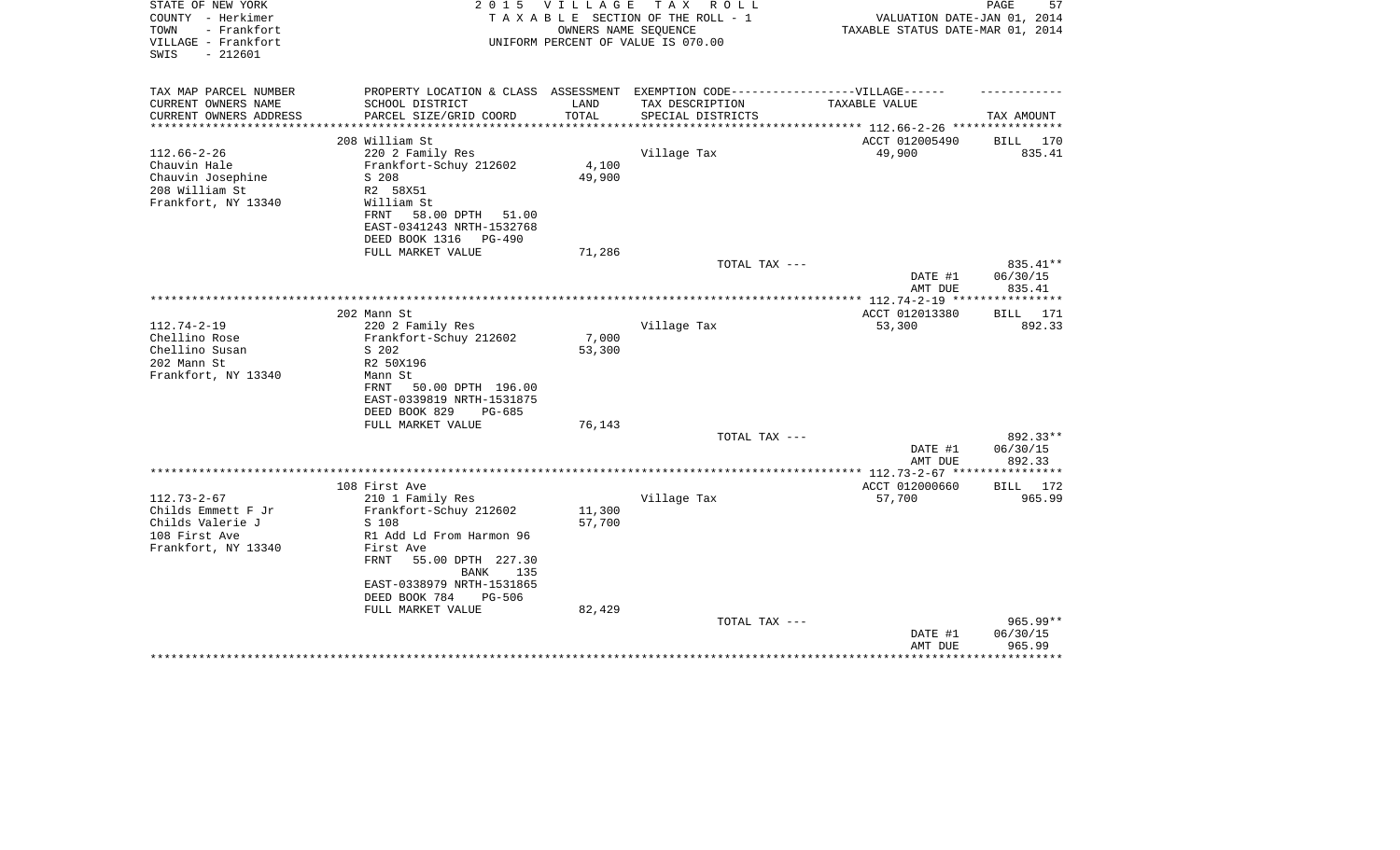| STATE OF NEW YORK<br>COUNTY - Herkimer<br>TOWN<br>- Frankfort<br>VILLAGE - Frankfort<br>$-212601$<br>SWIS | 2 0 1 5                                                                           | <b>VILLAGE</b>  | T A X<br>R O L L<br>TAXABLE SECTION OF THE ROLL - 1<br>OWNERS NAME SEQUENCE<br>UNIFORM PERCENT OF VALUE IS 070.00 | VALUATION DATE-JAN 01, 2014<br>TAXABLE STATUS DATE-MAR 01, 2014 | PAGE<br>58           |
|-----------------------------------------------------------------------------------------------------------|-----------------------------------------------------------------------------------|-----------------|-------------------------------------------------------------------------------------------------------------------|-----------------------------------------------------------------|----------------------|
| TAX MAP PARCEL NUMBER                                                                                     | PROPERTY LOCATION & CLASS ASSESSMENT EXEMPTION CODE-----------------VILLAGE------ |                 |                                                                                                                   |                                                                 |                      |
| CURRENT OWNERS NAME                                                                                       | SCHOOL DISTRICT                                                                   | LAND            | TAX DESCRIPTION                                                                                                   | TAXABLE VALUE                                                   |                      |
| CURRENT OWNERS ADDRESS<br>**********************                                                          | PARCEL SIZE/GRID COORD                                                            | TOTAL           | SPECIAL DISTRICTS                                                                                                 | **************************** 112.73-2-51 ****************       | TAX AMOUNT           |
|                                                                                                           | 119 First Ave                                                                     |                 |                                                                                                                   | ACCT 012009030                                                  | BILL 173             |
| $112.73 - 2 - 51$                                                                                         | 220 2 Family Res                                                                  |                 | Village Tax                                                                                                       | 48,000                                                          | 803.60               |
| Chrisman Georgeann M                                                                                      | Frankfort-Schuy 212602                                                            | 8,900           |                                                                                                                   |                                                                 |                      |
| Chrisman James                                                                                            | N 119                                                                             | 48,000          |                                                                                                                   |                                                                 |                      |
| 119 First Ave<br>Frankfort, NY 13340                                                                      | R <sub>2</sub><br>Life Use Constance                                              |                 |                                                                                                                   |                                                                 |                      |
|                                                                                                           | 50.00 DPTH 109.00<br>FRNT                                                         |                 |                                                                                                                   |                                                                 |                      |
|                                                                                                           | EAST-0339231 NRTH-1531920                                                         |                 |                                                                                                                   |                                                                 |                      |
|                                                                                                           | DEED BOOK 855<br>$PG-260$                                                         |                 |                                                                                                                   |                                                                 |                      |
|                                                                                                           | FULL MARKET VALUE                                                                 | 68,571          |                                                                                                                   |                                                                 |                      |
|                                                                                                           |                                                                                   |                 | TOTAL TAX ---                                                                                                     |                                                                 | 803.60**             |
|                                                                                                           |                                                                                   |                 |                                                                                                                   | DATE #1<br>AMT DUE                                              | 06/30/15<br>803.60   |
|                                                                                                           |                                                                                   |                 |                                                                                                                   |                                                                 |                      |
|                                                                                                           | 118 N Litchfield St                                                               |                 |                                                                                                                   | ACCT 012002160                                                  | BILL 174             |
| $112.65 - 3 - 45$                                                                                         | 484 1 use sm bld                                                                  |                 | Village Tax                                                                                                       | 37,000                                                          | 619.44               |
| Chrisman James                                                                                            | Frankfort-Schuy 212602                                                            | 6,900           |                                                                                                                   |                                                                 |                      |
| Chrisman Georgeann<br>119 First Ave                                                                       | E 118<br>Com 75X88                                                                | 37,000          |                                                                                                                   |                                                                 |                      |
| Frankfort, NY 13340                                                                                       | N Litchfield St                                                                   |                 |                                                                                                                   |                                                                 |                      |
|                                                                                                           | 75.00 DPTH<br>80.00<br>FRNT                                                       |                 |                                                                                                                   |                                                                 |                      |
|                                                                                                           | EAST-0339637 NRTH-1532988                                                         |                 |                                                                                                                   |                                                                 |                      |
|                                                                                                           | DEED BOOK 690<br>$PG-58$                                                          |                 |                                                                                                                   |                                                                 |                      |
|                                                                                                           | FULL MARKET VALUE                                                                 | 52,857          |                                                                                                                   |                                                                 |                      |
|                                                                                                           |                                                                                   |                 | TOTAL TAX ---                                                                                                     | DATE #1                                                         | 619.44**<br>06/30/15 |
|                                                                                                           |                                                                                   |                 |                                                                                                                   | AMT DUE                                                         | 619.44               |
|                                                                                                           |                                                                                   |                 |                                                                                                                   |                                                                 |                      |
|                                                                                                           | 200 W Main St                                                                     |                 |                                                                                                                   | ACCT 012003270                                                  | BILL<br>175          |
| $112.65 - 1 - 67$                                                                                         | 210 1 Family Res                                                                  |                 | Village Tax                                                                                                       | 60,700                                                          | 1,016.22             |
| Christman Darlene J<br>200 W Main St                                                                      | Frankfort-Schuy 212602<br>N 200                                                   | 6,900<br>60,700 |                                                                                                                   |                                                                 |                      |
| Frankfort, NY 13340                                                                                       | R2 40X100                                                                         |                 |                                                                                                                   |                                                                 |                      |
|                                                                                                           | W Main St                                                                         |                 |                                                                                                                   |                                                                 |                      |
|                                                                                                           | FRNT<br>40.00 DPTH<br>96.00                                                       |                 |                                                                                                                   |                                                                 |                      |
|                                                                                                           | EAST-0338890 NRTH-1533635                                                         |                 |                                                                                                                   |                                                                 |                      |
|                                                                                                           | DEED BOOK 1231<br>$PG-483$                                                        |                 |                                                                                                                   |                                                                 |                      |
|                                                                                                           | FULL MARKET VALUE                                                                 | 86,714          | TOTAL TAX ---                                                                                                     |                                                                 | 1,016.22**           |
|                                                                                                           |                                                                                   |                 |                                                                                                                   | DATE #1                                                         | 06/30/15             |
|                                                                                                           |                                                                                   |                 |                                                                                                                   | AMT DUE                                                         | 1,016.22             |
|                                                                                                           |                                                                                   |                 |                                                                                                                   |                                                                 |                      |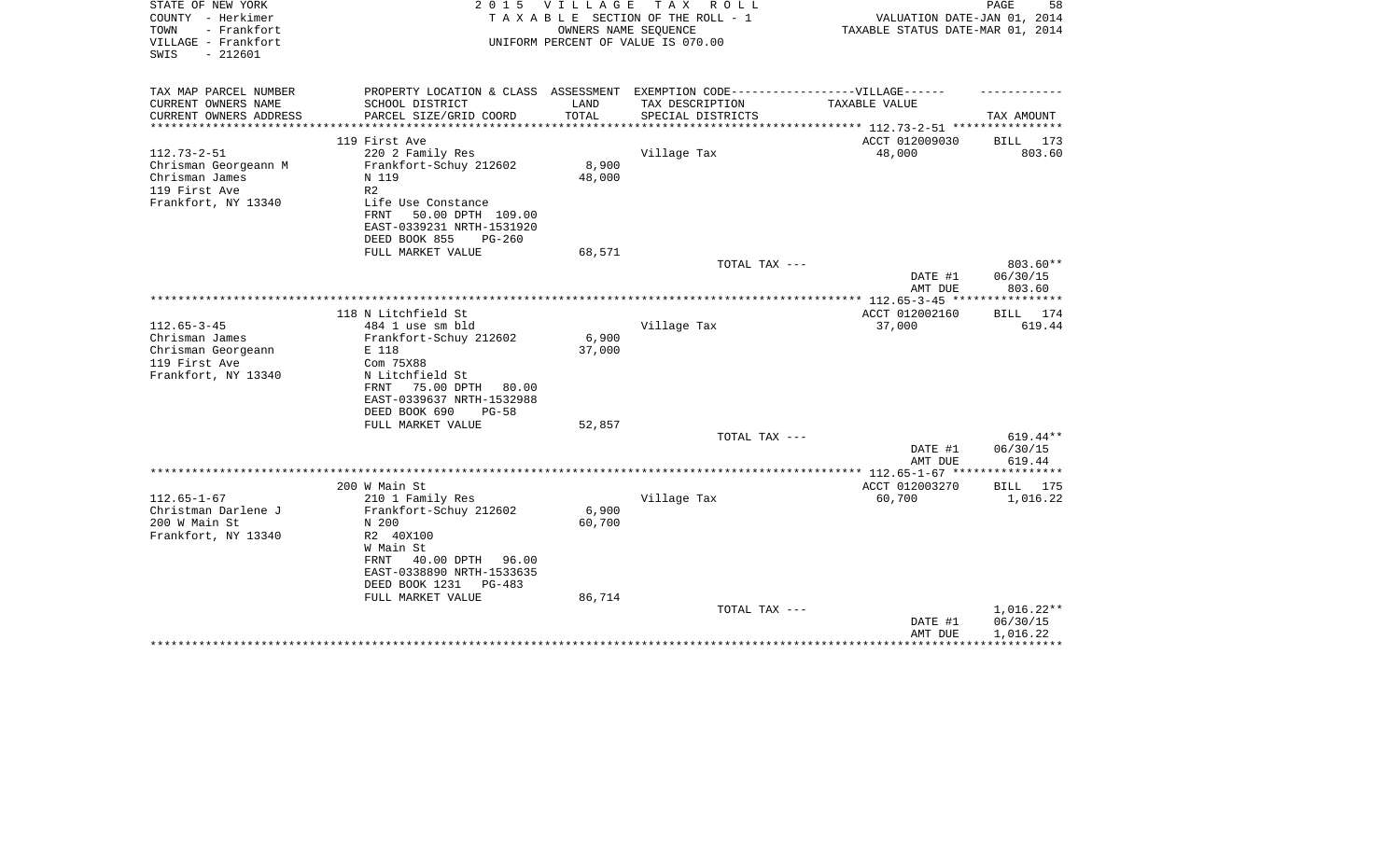| STATE OF NEW YORK<br>COUNTY - Herkimer<br>TOWN<br>- Frankfort<br>VILLAGE - Frankfort<br>$-212601$<br>SWIS    | 2 0 1 5                                                                                                                                                                                            | <b>VILLAGE</b><br>OWNERS NAME SEOUENCE | T A X<br>R O L L<br>TAXABLE SECTION OF THE ROLL - 1<br>UNIFORM PERCENT OF VALUE IS 070.00 | VALUATION DATE-JAN 01, 2014<br>TAXABLE STATUS DATE-MAR 01, 2014 | PAGE<br>59                         |
|--------------------------------------------------------------------------------------------------------------|----------------------------------------------------------------------------------------------------------------------------------------------------------------------------------------------------|----------------------------------------|-------------------------------------------------------------------------------------------|-----------------------------------------------------------------|------------------------------------|
| TAX MAP PARCEL NUMBER<br>CURRENT OWNERS NAME<br>CURRENT OWNERS ADDRESS                                       | PROPERTY LOCATION & CLASS ASSESSMENT<br>SCHOOL DISTRICT<br>PARCEL SIZE/GRID COORD                                                                                                                  | LAND<br>TOTAL                          | EXEMPTION CODE------------------VILLAGE------<br>TAX DESCRIPTION<br>SPECIAL DISTRICTS     | TAXABLE VALUE                                                   | TAX AMOUNT                         |
| **********************<br>$112.65 - 1 - 68.1$<br>Christman Darlene J<br>200 W Main St<br>Frankfort, NY 13340 | W Main St<br>312 Vac w/imprv<br>Frankfort-Schuy 212602<br>N<br>Rq4<br>W Main St<br>FRNT<br>33.20 DPTH 163.30<br>0.31<br>ACRES<br>EAST-0338960 NRTH-1533671<br>DEED BOOK 1231<br>PG-483             | 2,000<br>6,400                         | Village Tax                                                                               | ACCT 012003300<br>6,400                                         | BILL 176<br>107.15                 |
|                                                                                                              | FULL MARKET VALUE                                                                                                                                                                                  | 9,143                                  | TOTAL TAX ---                                                                             | DATE #1<br>AMT DUE                                              | 107.15**<br>06/30/15<br>107.15     |
| $112.81 - 1 - 43$<br>Chuff Philip E<br>Murphy Donna<br>606 Palmer St<br>Frankfort, NY 13340                  | 606 Palmer St<br>210 1 Family Res<br>Frankfort-Schuy 212602<br>W 606<br>R1 100X150<br>Palmer St<br>FRNT 100.00 DPTH 150.00<br>EAST-0338916 NRTH-1529730<br>DEED BOOK 1311<br>$PG-212$              | 15,000<br>74,000                       | Village Tax                                                                               | ACCT 012005580<br>74,000                                        | <b>BILL</b><br>177<br>1,238.88     |
|                                                                                                              | FULL MARKET VALUE                                                                                                                                                                                  | 105,714                                | TOTAL TAX ---                                                                             | DATE #1                                                         | 1,238.88**<br>06/30/15<br>1,238.88 |
| $112.81 - 1 - 44$<br>Chuff Philip E<br>Murphy Donna<br>606 Palmer St<br>Frankfort, NY 13340                  | Palmer St<br>311 Res vac land<br>Frankfort-Schuy 212602<br>W<br>V19 50X150<br>Palmer St<br>FRNT<br>50.00 DPTH 150.00<br>EAST-0338886 NRTH-1529680<br>DEED BOOK 1311<br>PG-212<br>FULL MARKET VALUE | 7,800<br>7,800<br>11,143               | Village Tax                                                                               | AMT DUE<br>ACCT 012005610<br>7,800                              | 178<br>BILL<br>130.58              |
|                                                                                                              |                                                                                                                                                                                                    |                                        | TOTAL TAX ---                                                                             | DATE #1<br>AMT DUE                                              | 130.58**<br>06/30/15<br>130.58     |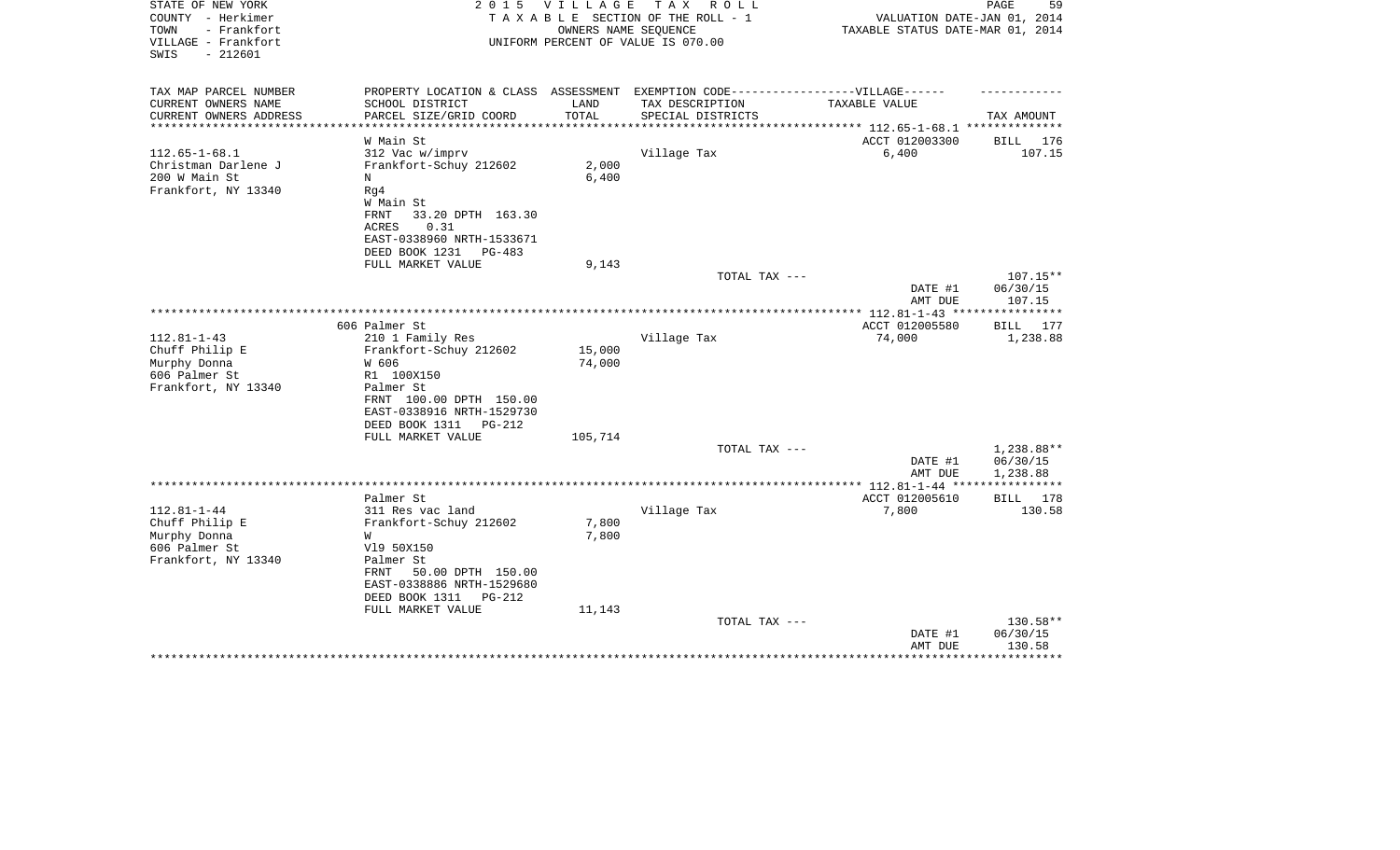| STATE OF NEW YORK<br>COUNTY - Herkimer<br>- Frankfort<br>TOWN<br>VILLAGE - Frankfort<br>$-212601$<br>SWIS | 2 0 1 5                                                                                                                                                                                     | VILLAGE                   | T A X<br>R O L L<br>TAXABLE SECTION OF THE ROLL - 1<br>OWNERS NAME SEQUENCE<br>UNIFORM PERCENT OF VALUE IS 070.00 | VALUATION DATE-JAN 01, 2014<br>TAXABLE STATUS DATE-MAR 01, 2014 | PAGE<br>60                         |
|-----------------------------------------------------------------------------------------------------------|---------------------------------------------------------------------------------------------------------------------------------------------------------------------------------------------|---------------------------|-------------------------------------------------------------------------------------------------------------------|-----------------------------------------------------------------|------------------------------------|
| TAX MAP PARCEL NUMBER<br>CURRENT OWNERS NAME                                                              | PROPERTY LOCATION & CLASS ASSESSMENT EXEMPTION CODE----------------VILLAGE------<br>SCHOOL DISTRICT                                                                                         | LAND                      | TAX DESCRIPTION                                                                                                   | TAXABLE VALUE                                                   |                                    |
| CURRENT OWNERS ADDRESS                                                                                    | PARCEL SIZE/GRID COORD                                                                                                                                                                      | TOTAL                     | SPECIAL DISTRICTS                                                                                                 |                                                                 | TAX AMOUNT                         |
|                                                                                                           |                                                                                                                                                                                             |                           |                                                                                                                   |                                                                 |                                    |
|                                                                                                           | 144 W Main St                                                                                                                                                                               |                           |                                                                                                                   |                                                                 | BILL 179                           |
| $112.65 - 1 - 68.2$<br>Ciaccia Lawrence<br>144 W Main St<br>Frankfort, NY 13340                           | 230 3 Family Res<br>Frankfort-Schuy 212602<br>N<br>R1<br>FRNT 123.00 DPTH 163.00<br>EAST-0338976 NRTH-1533560                                                                               | 9,300<br>50,000           | Village Tax                                                                                                       | 50,000                                                          | 837.08                             |
|                                                                                                           | DEED BOOK 1140<br>PG-499                                                                                                                                                                    |                           |                                                                                                                   |                                                                 |                                    |
|                                                                                                           | FULL MARKET VALUE                                                                                                                                                                           | 71,429                    | TOTAL TAX ---                                                                                                     | DATE #1                                                         | 837.08**<br>06/30/15               |
|                                                                                                           |                                                                                                                                                                                             |                           |                                                                                                                   | AMT DUE                                                         | 837.08<br>* * * * * * * * * * *    |
|                                                                                                           | 161 E Main St                                                                                                                                                                               |                           |                                                                                                                   | ACCT 012004920                                                  | BILL 180                           |
| $112.74 - 1 - 17$<br>Ciallelo Brandon<br>Ciallelo Molly T<br>368 Center Rd<br>Frankfort, NY 13340         | 481 Att row bldg<br>Frankfort-Schuy 212602<br>N 161<br>Com 48X100<br>E Main St<br>FRNT<br>46.00 DPTH<br>95.00<br>EAST-0340023 NRTH-1532243<br>DEED BOOK 1344<br>PG-266<br>FULL MARKET VALUE | 5,700<br>55,300<br>79,000 | Village Tax                                                                                                       | 55,300                                                          | 925.81                             |
|                                                                                                           |                                                                                                                                                                                             |                           | TOTAL TAX ---                                                                                                     |                                                                 | 925.81**                           |
|                                                                                                           |                                                                                                                                                                                             |                           |                                                                                                                   | DATE #1<br>AMT DUE                                              | 06/30/15<br>925.81                 |
|                                                                                                           |                                                                                                                                                                                             |                           |                                                                                                                   |                                                                 |                                    |
| $112.81 - 2 - 30$                                                                                         | 214 Fourth Ave<br>220 2 Family Res                                                                                                                                                          |                           | Village Tax                                                                                                       | ACCT 173604<br>66,599                                           | BILL 181<br>1,114.98               |
| Ciccone Luke A<br>214 Fourth Ave<br>Frankfort, NY 13340                                                   | Frankfort-Schuy 212602<br>S 214<br>R2 50X150<br>Fourth Ave<br>50.00 DPTH 150.00<br>FRNT<br>EAST-0338993 NRTH-1530352<br>DEED BOOK 1452<br>PG-698<br>FULL MARKET VALUE                       | 10,800<br>66,599          |                                                                                                                   |                                                                 |                                    |
|                                                                                                           |                                                                                                                                                                                             | 95,141                    | TOTAL TAX ---                                                                                                     | DATE #1<br>AMT DUE                                              | 1,114.98**<br>06/30/15<br>1,114.98 |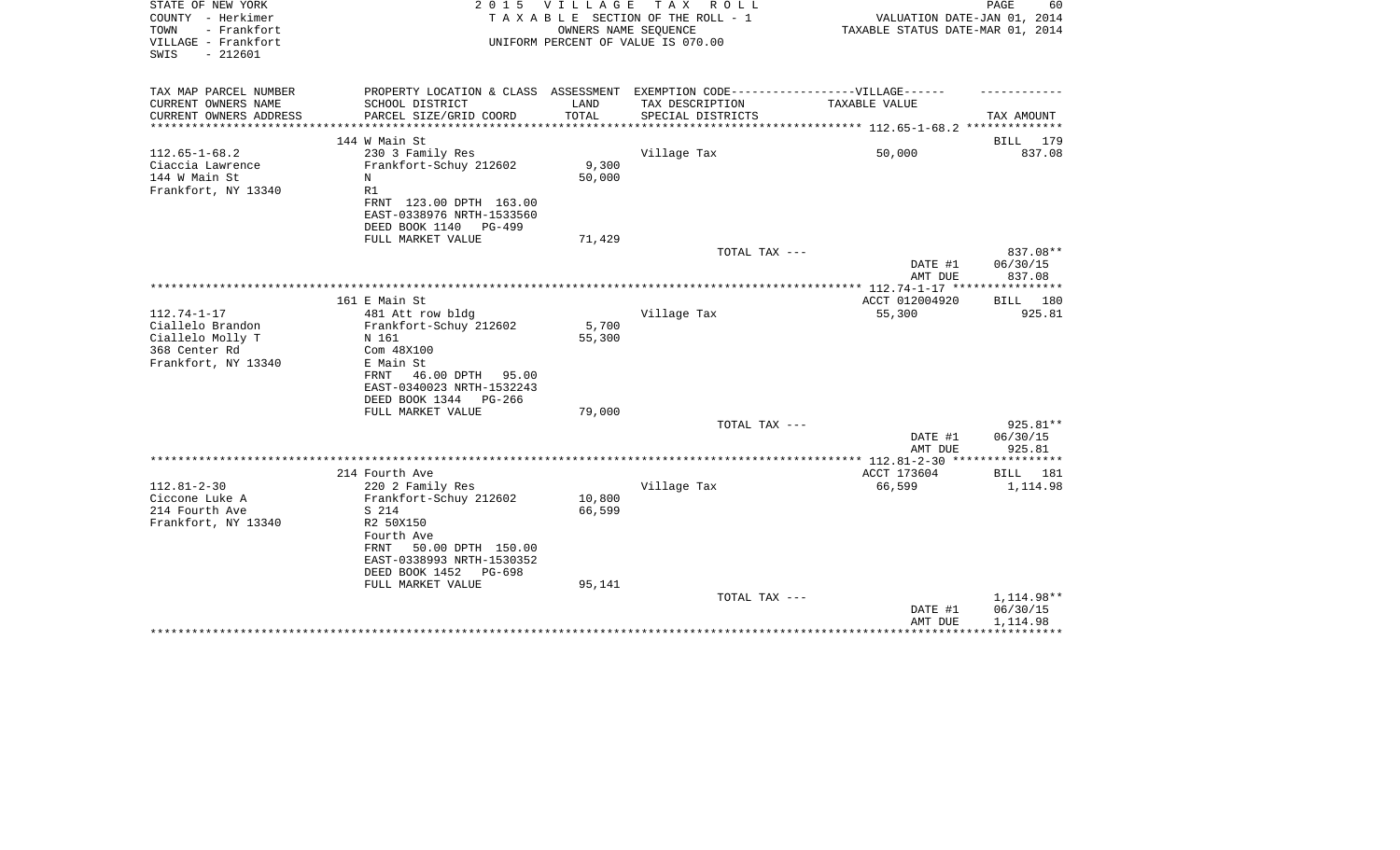| STATE OF NEW YORK<br>COUNTY - Herkimer<br>- Frankfort<br>TOWN<br>VILLAGE - Frankfort<br>$-212601$<br>SWIS | 2 0 1 5                                                                           | V I L L A G E | T A X<br>R O L L<br>TAXABLE SECTION OF THE ROLL - 1<br>OWNERS NAME SEQUENCE<br>UNIFORM PERCENT OF VALUE IS 070.00 | VALUATION DATE-JAN 01, 2014<br>TAXABLE STATUS DATE-MAR 01, 2014 | PAGE<br>61         |
|-----------------------------------------------------------------------------------------------------------|-----------------------------------------------------------------------------------|---------------|-------------------------------------------------------------------------------------------------------------------|-----------------------------------------------------------------|--------------------|
| TAX MAP PARCEL NUMBER                                                                                     | PROPERTY LOCATION & CLASS ASSESSMENT EXEMPTION CODE-----------------VILLAGE------ |               |                                                                                                                   |                                                                 |                    |
| CURRENT OWNERS NAME                                                                                       | SCHOOL DISTRICT                                                                   | LAND          | TAX DESCRIPTION                                                                                                   | TAXABLE VALUE                                                   |                    |
| CURRENT OWNERS ADDRESS<br>********************                                                            | PARCEL SIZE/GRID COORD                                                            | TOTAL         | SPECIAL DISTRICTS                                                                                                 |                                                                 | TAX AMOUNT         |
|                                                                                                           | 312 Fourth Ave                                                                    |               |                                                                                                                   | ACCT 012030570                                                  | 182<br>BILL        |
| $112.81 - 3 - 10$                                                                                         | 210 1 Family Res                                                                  |               | Village Tax                                                                                                       | 66,600                                                          | 1,114.99           |
| Ciccone Vincent                                                                                           | Frankfort-Schuy 212602                                                            | 15,300        |                                                                                                                   |                                                                 |                    |
| Ciccone Sharon                                                                                            | S 312                                                                             | 66,600        |                                                                                                                   |                                                                 |                    |
| 312 Fourth Ave                                                                                            | R1 102X150                                                                        |               |                                                                                                                   |                                                                 |                    |
| Frankfort, NY 13340                                                                                       | Fourth Ave                                                                        |               |                                                                                                                   |                                                                 |                    |
|                                                                                                           | FRNT 102.00 DPTH 157.00                                                           |               |                                                                                                                   |                                                                 |                    |
|                                                                                                           | EAST-0339446 NRTH-1529827<br>DEED BOOK 682<br>$PG-33$                             |               |                                                                                                                   |                                                                 |                    |
|                                                                                                           | FULL MARKET VALUE                                                                 | 95,143        |                                                                                                                   |                                                                 |                    |
|                                                                                                           |                                                                                   |               | TOTAL TAX ---                                                                                                     |                                                                 | $1.114.99**$       |
|                                                                                                           |                                                                                   |               |                                                                                                                   | DATE #1                                                         | 06/30/15           |
|                                                                                                           |                                                                                   |               |                                                                                                                   | AMT DUE                                                         | 1,114.99           |
|                                                                                                           |                                                                                   |               |                                                                                                                   |                                                                 |                    |
| $112.66 - 2 - 33$                                                                                         | 311 Bee St<br>210 1 Family Res                                                    |               | Village Tax                                                                                                       | ACCT 012023340<br>53,700                                        | BILL 183<br>899.03 |
| Cimino Rosemary                                                                                           | Frankfort-Schuy 212602                                                            | 8,400         |                                                                                                                   |                                                                 |                    |
| 311 Bee St                                                                                                | W 313-315                                                                         | 53,700        |                                                                                                                   |                                                                 |                    |
| Frankfort, NY 13340                                                                                       | R1                                                                                |               |                                                                                                                   |                                                                 |                    |
|                                                                                                           | FRNT<br>90.00 DPTH 162.00                                                         |               |                                                                                                                   |                                                                 |                    |
|                                                                                                           | EAST-0340938 NRTH-1532834                                                         |               |                                                                                                                   |                                                                 |                    |
|                                                                                                           | DEED BOOK 1238<br>PG-386                                                          |               |                                                                                                                   |                                                                 |                    |
|                                                                                                           | FULL MARKET VALUE                                                                 | 76,714        |                                                                                                                   |                                                                 | 899.03**           |
|                                                                                                           |                                                                                   |               | TOTAL TAX ---                                                                                                     | DATE #1                                                         | 06/30/15           |
|                                                                                                           |                                                                                   |               |                                                                                                                   | AMT DUE                                                         | 899.03             |
|                                                                                                           |                                                                                   |               |                                                                                                                   |                                                                 |                    |
|                                                                                                           | 404 Reese Rd                                                                      |               |                                                                                                                   | ACCT 182293                                                     | BILL<br>184        |
| $112.82 - 2 - 64$                                                                                         | 210 1 Family Res                                                                  |               | Village Tax                                                                                                       | 64,300                                                          | 1,076.49           |
| Cioch Gary                                                                                                | Frankfort-Schuy 212602                                                            | 10,600        |                                                                                                                   |                                                                 |                    |
| 404 Reese Rd<br>Frankfort, NY 13340                                                                       | W 404<br>R1                                                                       | 64,300        |                                                                                                                   |                                                                 |                    |
|                                                                                                           | Reese Rd                                                                          |               |                                                                                                                   |                                                                 |                    |
|                                                                                                           | <b>FRNT</b><br>42.00 DPTH 150.00<br><b>BANK</b><br>135                            |               |                                                                                                                   |                                                                 |                    |
|                                                                                                           | EAST-0340252 NRTH-1529247                                                         |               |                                                                                                                   |                                                                 |                    |
|                                                                                                           | DEED BOOK 1509<br>PG-708                                                          |               |                                                                                                                   |                                                                 |                    |
|                                                                                                           | FULL MARKET VALUE                                                                 | 91,857        |                                                                                                                   |                                                                 |                    |
|                                                                                                           |                                                                                   |               | TOTAL TAX ---                                                                                                     |                                                                 | $1,076.49**$       |
|                                                                                                           |                                                                                   |               |                                                                                                                   | DATE #1                                                         | 06/30/15           |
|                                                                                                           |                                                                                   |               |                                                                                                                   | AMT DUE                                                         | 1,076.49           |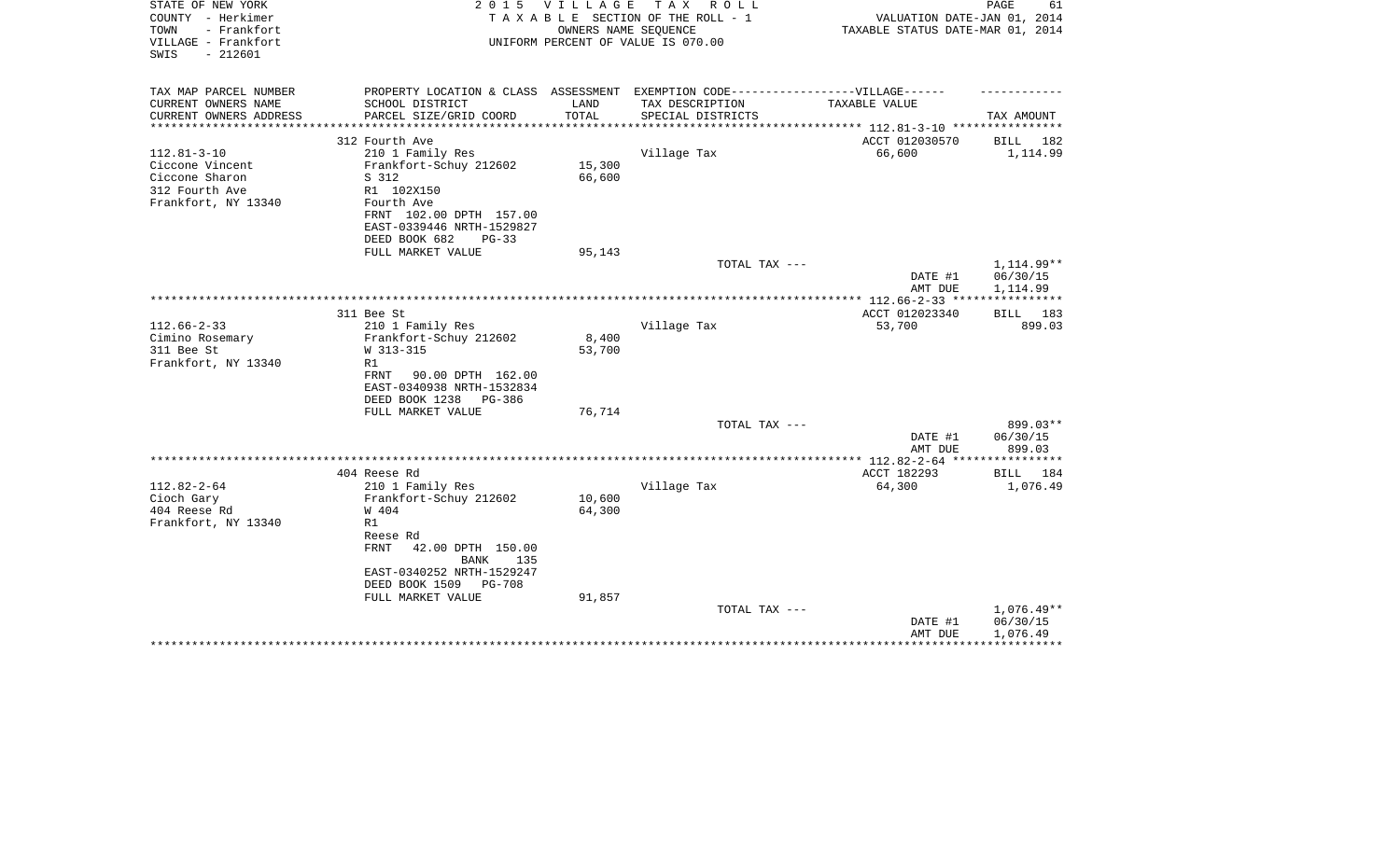| STATE OF NEW YORK<br>COUNTY - Herkimer<br>- Frankfort<br>TOWN<br>VILLAGE - Frankfort<br>$-212601$<br>SWIS | 2 0 1 5                                                                                                                                                                 | VILLAGE<br>OWNERS NAME SEOUENCE | TAX ROLL<br>TAXABLE SECTION OF THE ROLL - 1<br>UNIFORM PERCENT OF VALUE IS 070.00 | VALUATION DATE-JAN 01, 2014<br>TAXABLE STATUS DATE-MAR 01, 2014 | PAGE<br>62                                      |
|-----------------------------------------------------------------------------------------------------------|-------------------------------------------------------------------------------------------------------------------------------------------------------------------------|---------------------------------|-----------------------------------------------------------------------------------|-----------------------------------------------------------------|-------------------------------------------------|
| TAX MAP PARCEL NUMBER<br>CURRENT OWNERS NAME                                                              | PROPERTY LOCATION & CLASS ASSESSMENT EXEMPTION CODE-----------------VILLAGE------<br>SCHOOL DISTRICT                                                                    | LAND                            | TAX DESCRIPTION                                                                   | TAXABLE VALUE                                                   |                                                 |
| CURRENT OWNERS ADDRESS                                                                                    | PARCEL SIZE/GRID COORD                                                                                                                                                  | TOTAL                           | SPECIAL DISTRICTS                                                                 |                                                                 | TAX AMOUNT                                      |
|                                                                                                           |                                                                                                                                                                         |                                 |                                                                                   | *********** 112.73-4-34 ************                            |                                                 |
|                                                                                                           | 407 Frankfort St                                                                                                                                                        |                                 |                                                                                   | ACCT 012010860                                                  | BILL 185                                        |
| $112.73 - 4 - 34$<br>Cioch Gloria F<br>407 Frankfort St<br>Frankfort, NY 13340                            | 210 1 Family Res<br>Frankfort-Schuy 212602<br>E 407<br>R1 25X150<br>Frankfort St<br>25.00 DPTH 123.00<br>FRNT<br>EAST-0338987 NRTH-1530842<br>DEED BOOK 705<br>$PG-724$ | 4,800<br>42,600                 | Village Tax                                                                       | 42,600                                                          | 713.19                                          |
|                                                                                                           | FULL MARKET VALUE                                                                                                                                                       | 60,857                          |                                                                                   |                                                                 |                                                 |
|                                                                                                           |                                                                                                                                                                         |                                 | TOTAL TAX ---                                                                     |                                                                 | $713.19**$                                      |
|                                                                                                           |                                                                                                                                                                         |                                 |                                                                                   | DATE #1<br>AMT DUE                                              | 06/30/15<br>713.19                              |
|                                                                                                           |                                                                                                                                                                         |                                 |                                                                                   |                                                                 |                                                 |
| $112.74 - 3 - 34$                                                                                         | 102-104 Reese Rd<br>220 2 Family Res                                                                                                                                    |                                 | Village Tax                                                                       | ACCT 189694<br>65,200                                           | BILL 186<br>1,091.55                            |
| CitiMortgage, Inc.<br>1000 Technology Dr<br>O'Fallon, MO 63368                                            | Frankfort-Schuy 212602<br>W 102-104<br>R2 53X123<br>Reese Rd                                                                                                            | 6,200<br>65,200                 | XC991 Water relevy                                                                | 122.67 MT M                                                     | 122.67                                          |
| PRIOR OWNER ON 3/01/2014<br>Armstrong Martha                                                              | 53.00 DPTH 135.50<br>FRNT<br>EAST-0341047 NRTH-1530514<br>DEED BOOK 1554<br>PG-61<br>FULL MARKET VALUE                                                                  | 93,143                          |                                                                                   |                                                                 |                                                 |
|                                                                                                           |                                                                                                                                                                         |                                 | TOTAL TAX ---                                                                     |                                                                 | 1,214.22**                                      |
|                                                                                                           |                                                                                                                                                                         |                                 |                                                                                   | DATE #1<br>AMT DUE                                              | 06/30/15<br>1,214.22                            |
|                                                                                                           |                                                                                                                                                                         |                                 |                                                                                   | *************** 112.73-4-46 ****                                |                                                 |
|                                                                                                           | 228 Third Ave                                                                                                                                                           |                                 |                                                                                   | ACCT 012007500                                                  | BILL 187                                        |
| $112.73 - 4 - 46$<br>Cleveland Eric J<br>Cleveland Michelle J<br>228 Third Ave<br>Frankfort, NY 13340     | 210 1 Family Res<br>Frankfort-Schuy 212602<br>S 228<br>R1 50X150<br>Third Ave<br>50.00 DPTH 150.00<br>FRNT<br>EAST-0339429 NRTH-1530395<br>DEED BOOK 1199<br>PG-971     | 10,800<br>54,000                | Village Tax                                                                       | 54,000                                                          | 904.05                                          |
|                                                                                                           | FULL MARKET VALUE                                                                                                                                                       | 77,143                          | TOTAL TAX ---                                                                     | DATE #1<br>AMT DUE                                              | $904.05**$<br>06/30/15<br>904.05<br>*********** |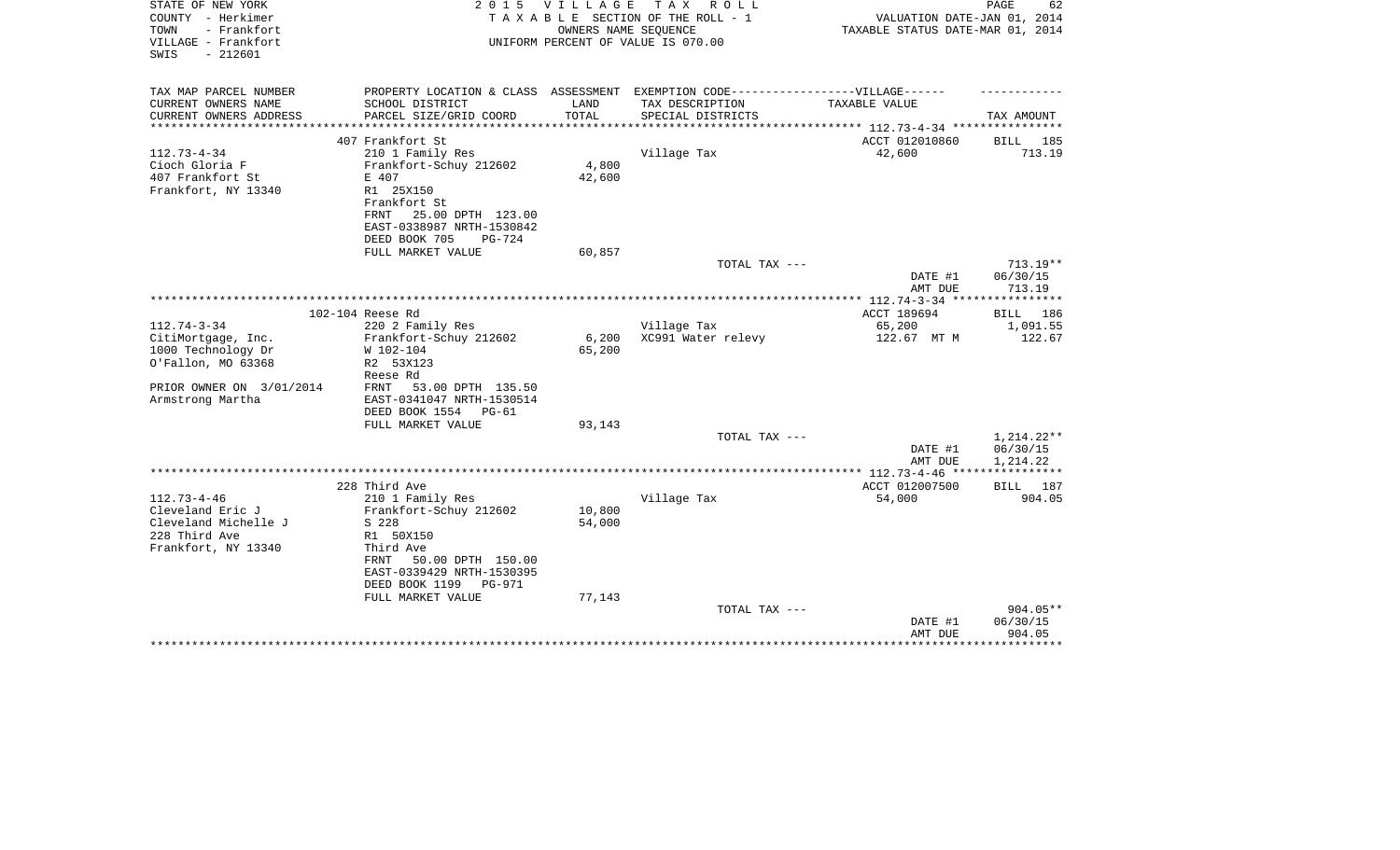| STATE OF NEW YORK<br>COUNTY - Herkimer<br>TOWN<br>- Frankfort<br>VILLAGE - Frankfort<br>$-212601$<br>SWIS | 2 0 1 5                                                                          | V I L L A G E | T A X<br>R O L L<br>TAXABLE SECTION OF THE ROLL - 1<br>OWNERS NAME SEOUENCE<br>UNIFORM PERCENT OF VALUE IS 070.00 | VALUATION DATE-JAN 01, 2014<br>TAXABLE STATUS DATE-MAR 01, 2014 | PAGE<br>63         |
|-----------------------------------------------------------------------------------------------------------|----------------------------------------------------------------------------------|---------------|-------------------------------------------------------------------------------------------------------------------|-----------------------------------------------------------------|--------------------|
| TAX MAP PARCEL NUMBER                                                                                     | PROPERTY LOCATION & CLASS ASSESSMENT EXEMPTION CODE----------------VILLAGE------ |               |                                                                                                                   |                                                                 |                    |
| CURRENT OWNERS NAME                                                                                       | SCHOOL DISTRICT                                                                  | LAND          | TAX DESCRIPTION                                                                                                   | TAXABLE VALUE                                                   |                    |
| CURRENT OWNERS ADDRESS<br>**********************                                                          | PARCEL SIZE/GRID COORD                                                           | TOTAL         | SPECIAL DISTRICTS                                                                                                 |                                                                 | TAX AMOUNT         |
|                                                                                                           | 411 Palmer St                                                                    |               |                                                                                                                   | ACCT 012006000                                                  | BILL<br>188        |
| $112.81 - 2 - 59$                                                                                         | 210 1 Family Res                                                                 |               | Village Tax                                                                                                       | 54,800                                                          | 917.44             |
| Cobb Gregory J                                                                                            | Frankfort-Schuy 212602                                                           | 10,200        |                                                                                                                   |                                                                 |                    |
| Cobb Melissa A                                                                                            | E 411 Palmer St Alley Add                                                        | 54,800        |                                                                                                                   |                                                                 |                    |
| 411 Palmer St                                                                                             | R1 50X132 added .17 ac                                                           |               |                                                                                                                   |                                                                 |                    |
| Frankfort, NY 13340                                                                                       | Palmer St<br>Parcel                                                              |               |                                                                                                                   |                                                                 |                    |
|                                                                                                           | FRNT<br>50.00 DPTH 148.00<br>EAST-0339431 NRTH-1530067                           |               |                                                                                                                   |                                                                 |                    |
|                                                                                                           | DEED BOOK 812<br>PG-217                                                          |               |                                                                                                                   |                                                                 |                    |
|                                                                                                           | FULL MARKET VALUE                                                                | 78,286        |                                                                                                                   |                                                                 |                    |
|                                                                                                           |                                                                                  |               | TOTAL TAX ---                                                                                                     |                                                                 | 917.44**           |
|                                                                                                           |                                                                                  |               |                                                                                                                   | DATE #1                                                         | 06/30/15           |
|                                                                                                           |                                                                                  |               |                                                                                                                   | AMT DUE                                                         | 917.44             |
|                                                                                                           |                                                                                  |               |                                                                                                                   |                                                                 | ************       |
|                                                                                                           | 318 Third Ave                                                                    |               |                                                                                                                   | ACCT 012011130                                                  | 189<br>BILL        |
| $112.82 - 2 - 46$<br>Coffey William                                                                       | 311 Res vac land<br>Frankfort-Schuy 212602                                       | 7,800         | Village Tax                                                                                                       | 7,800                                                           | 130.58             |
| Coffey Joan                                                                                               | S 318                                                                            | 7,800         |                                                                                                                   |                                                                 |                    |
| 320 Third Ave                                                                                             | V19 50X150                                                                       |               |                                                                                                                   |                                                                 |                    |
| Frankfort, NY 13340                                                                                       | Third Ave                                                                        |               |                                                                                                                   |                                                                 |                    |
|                                                                                                           | 50.00 DPTH 150.00<br>FRNT                                                        |               |                                                                                                                   |                                                                 |                    |
|                                                                                                           | EAST-0339883 NRTH-1529853                                                        |               |                                                                                                                   |                                                                 |                    |
|                                                                                                           | DEED BOOK 931<br>$PG-430$                                                        |               |                                                                                                                   |                                                                 |                    |
|                                                                                                           | FULL MARKET VALUE                                                                | 11,143        | TOTAL TAX ---                                                                                                     |                                                                 | 130.58**           |
|                                                                                                           |                                                                                  |               |                                                                                                                   | DATE #1                                                         | 06/30/15           |
|                                                                                                           |                                                                                  |               |                                                                                                                   | AMT DUE                                                         | 130.58             |
|                                                                                                           |                                                                                  |               |                                                                                                                   |                                                                 |                    |
|                                                                                                           | 320 Third Ave                                                                    |               |                                                                                                                   | ACCT 012011160                                                  | <b>BILL</b><br>190 |
| $112.82 - 2 - 47$                                                                                         | 210 1 Family Res                                                                 |               | Village Tax                                                                                                       | 69,100                                                          | 1,156.85           |
| Coffey William                                                                                            | Frankfort-Schuy 212602                                                           | 10,800        |                                                                                                                   |                                                                 |                    |
| Coffey Joan                                                                                               | S 320                                                                            | 69,100        |                                                                                                                   |                                                                 |                    |
| 320 Third Ave<br>Frankfort, NY 13340                                                                      | R1 50X150<br>Third Ave                                                           |               |                                                                                                                   |                                                                 |                    |
|                                                                                                           | FRNT<br>50.00 DPTH 150.00                                                        |               |                                                                                                                   |                                                                 |                    |
|                                                                                                           | 641<br><b>BANK</b>                                                               |               |                                                                                                                   |                                                                 |                    |
|                                                                                                           | EAST-0339919 NRTH-1529815                                                        |               |                                                                                                                   |                                                                 |                    |
|                                                                                                           | DEED BOOK 931<br><b>PG-430</b>                                                   |               |                                                                                                                   |                                                                 |                    |
|                                                                                                           | FULL MARKET VALUE                                                                | 98,714        |                                                                                                                   |                                                                 |                    |
|                                                                                                           |                                                                                  |               | TOTAL TAX ---                                                                                                     |                                                                 | $1,156.85**$       |
|                                                                                                           |                                                                                  |               |                                                                                                                   | DATE #1                                                         | 06/30/15           |
|                                                                                                           |                                                                                  |               |                                                                                                                   | AMT DUE                                                         | 1,156.85           |
|                                                                                                           |                                                                                  |               |                                                                                                                   |                                                                 |                    |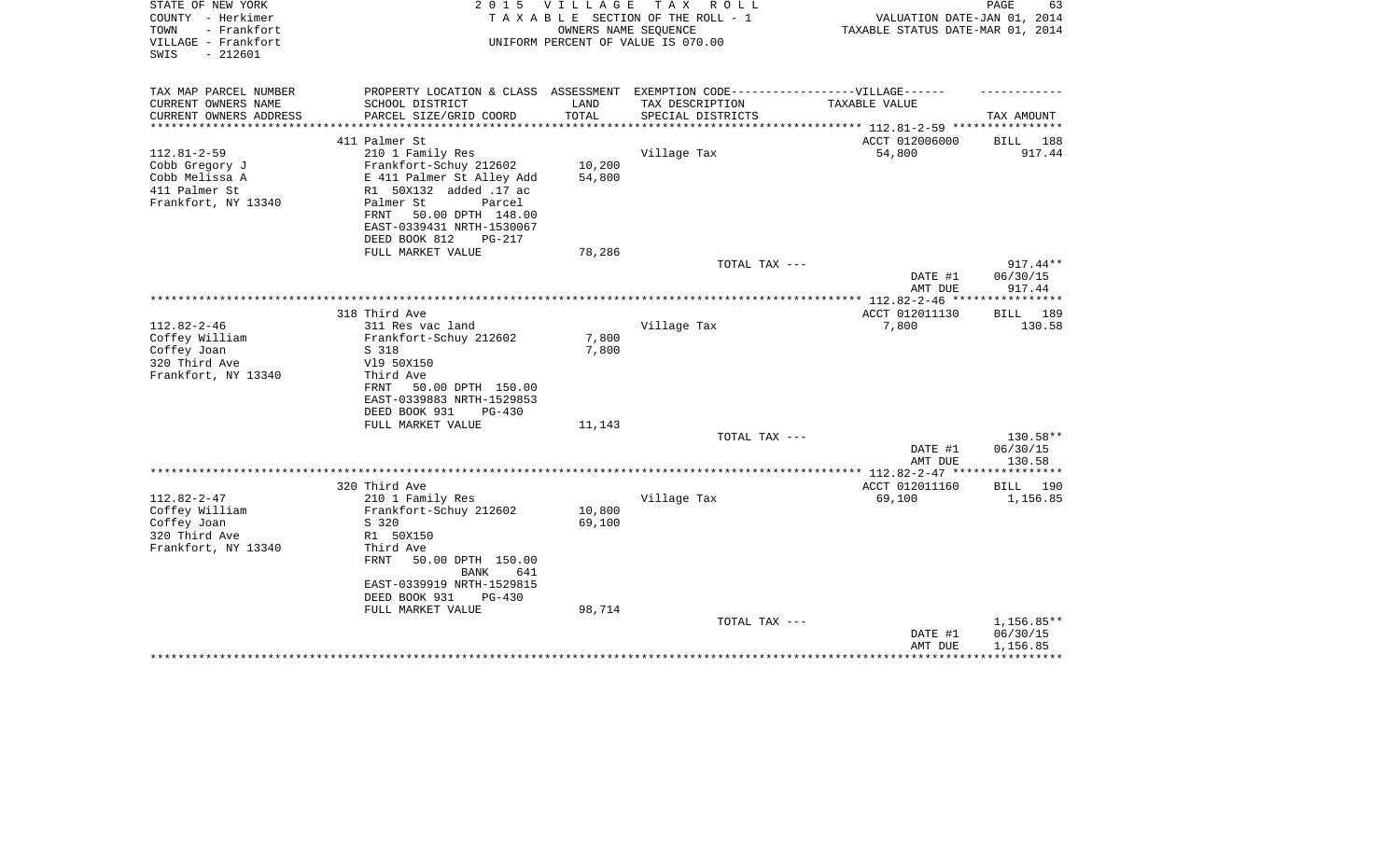| TAXABLE STATUS DATE-MAR 01, 2014 |
|----------------------------------|
|                                  |
| TAX AMOUNT                       |
| 191                              |
| 960.97                           |
|                                  |
|                                  |
| $960.97**$<br>06/30/15<br>960.97 |
|                                  |
| 192<br>1,101.60                  |
|                                  |
| $1,101.60**$                     |
| 06/30/15<br>1,101.60             |
|                                  |
| BILL 193<br>761.74               |
|                                  |
|                                  |
| 761.74**                         |
| 06/30/15<br>761.74               |
|                                  |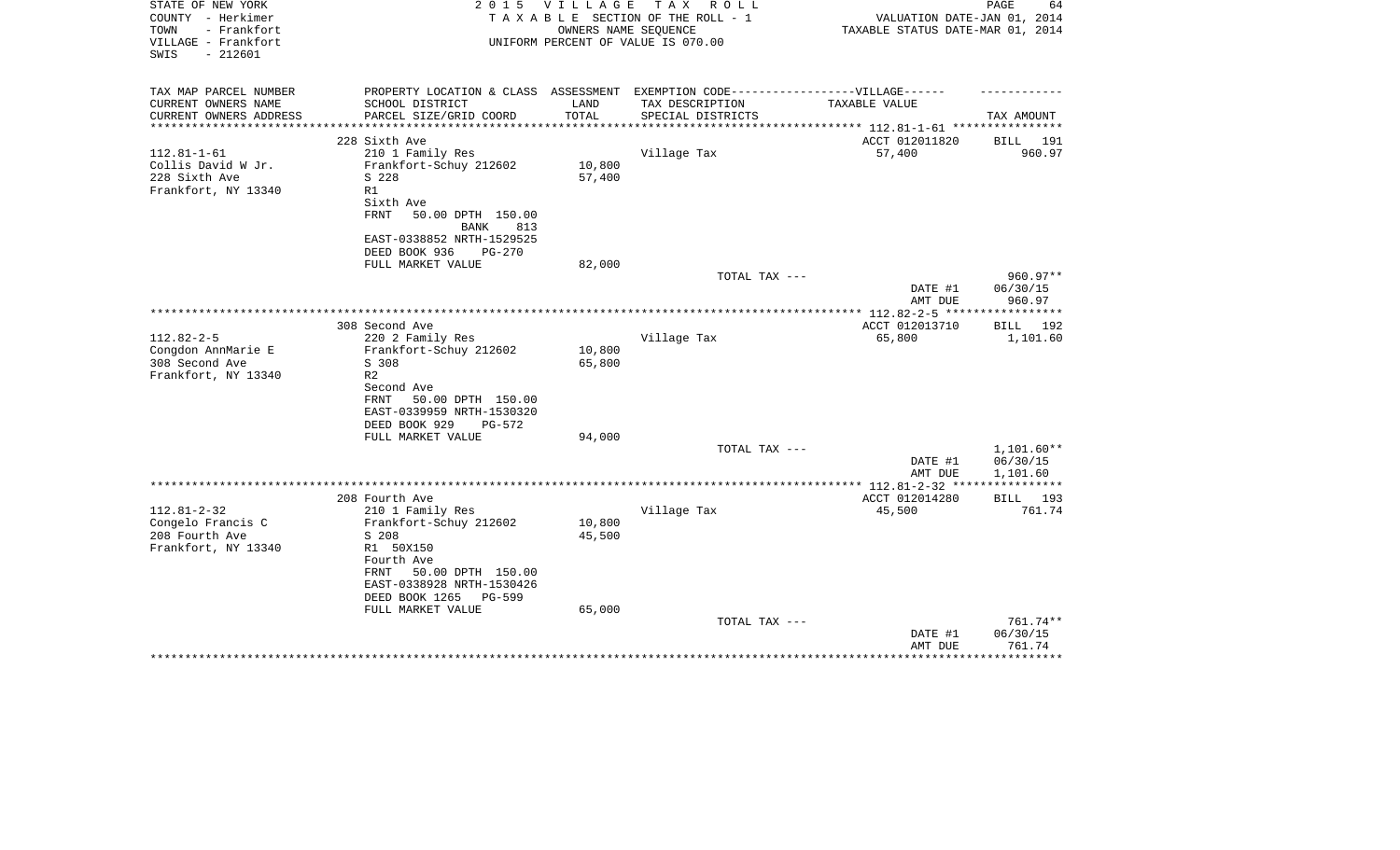| STATE OF NEW YORK<br>COUNTY - Herkimer<br>TOWN<br>- Frankfort<br>VILLAGE - Frankfort<br>$-212601$<br>SWIS | 2 0 1 5                                                                           | V I L L A G E          | TAX ROLL<br>TAXABLE SECTION OF THE ROLL - 1<br>OWNERS NAME SEQUENCE<br>UNIFORM PERCENT OF VALUE IS 070.00 | VALUATION DATE-JAN 01, 2014<br>TAXABLE STATUS DATE-MAR 01, 2014 | PAGE<br>65                      |
|-----------------------------------------------------------------------------------------------------------|-----------------------------------------------------------------------------------|------------------------|-----------------------------------------------------------------------------------------------------------|-----------------------------------------------------------------|---------------------------------|
| TAX MAP PARCEL NUMBER                                                                                     | PROPERTY LOCATION & CLASS ASSESSMENT EXEMPTION CODE-----------------VILLAGE------ |                        |                                                                                                           |                                                                 |                                 |
| CURRENT OWNERS NAME                                                                                       | SCHOOL DISTRICT                                                                   | LAND                   | TAX DESCRIPTION                                                                                           | TAXABLE VALUE                                                   |                                 |
| CURRENT OWNERS ADDRESS<br>*******************                                                             | PARCEL SIZE/GRID COORD<br>***********************                                 | TOTAL<br>************* | SPECIAL DISTRICTS                                                                                         |                                                                 | TAX AMOUNT                      |
|                                                                                                           | 131 Cemetery St                                                                   |                        |                                                                                                           | ACCT 012016770                                                  | 194<br>BILL                     |
| $112.65 - 2 - 2$                                                                                          | 311 Res vac land                                                                  |                        | Village Tax                                                                                               | 13,600                                                          | 227.69                          |
| Conigilaro Paul T                                                                                         | Frankfort-Schuy 212602                                                            | 13,600                 |                                                                                                           |                                                                 |                                 |
| 137 Seventh Ave                                                                                           | E 131                                                                             | 13,600                 |                                                                                                           |                                                                 |                                 |
| Frankfort, NY 13340                                                                                       | V19                                                                               |                        |                                                                                                           |                                                                 |                                 |
|                                                                                                           | Cemetery St                                                                       |                        |                                                                                                           |                                                                 |                                 |
|                                                                                                           | FRNT 107.91 DPTH 215.00<br>EAST-0337220 NRTH-1533012                              |                        |                                                                                                           |                                                                 |                                 |
|                                                                                                           | DEED BOOK 00645 PG-00520                                                          |                        |                                                                                                           |                                                                 |                                 |
|                                                                                                           | FULL MARKET VALUE                                                                 | 19,429                 |                                                                                                           |                                                                 |                                 |
|                                                                                                           |                                                                                   |                        | TOTAL TAX ---                                                                                             |                                                                 | $227.69**$                      |
|                                                                                                           |                                                                                   |                        |                                                                                                           | DATE #1                                                         | 06/30/15                        |
|                                                                                                           |                                                                                   |                        |                                                                                                           | AMT DUE                                                         | 227.69<br>* * * * * * * * * * * |
|                                                                                                           | 129 Cemetery St                                                                   |                        |                                                                                                           | ACCT 012016800                                                  | BILL 195                        |
| $112.65 - 2 - 3$                                                                                          | 311 Res vac land                                                                  |                        | Village Tax                                                                                               | 11,900                                                          | 199.23                          |
| Conigilaro Paul T                                                                                         | Frankfort-Schuy 212602                                                            | 11,900                 |                                                                                                           |                                                                 |                                 |
| 137 Seventh Ave                                                                                           | E 129                                                                             | 11,900                 |                                                                                                           |                                                                 |                                 |
| Frankfort, NY 13340                                                                                       | Vac Ld                                                                            |                        |                                                                                                           |                                                                 |                                 |
|                                                                                                           | Cemetery St                                                                       |                        |                                                                                                           |                                                                 |                                 |
|                                                                                                           | 51.75 DPTH 152.00<br>FRNT<br>EAST-0337295 NRTH-1533034                            |                        |                                                                                                           |                                                                 |                                 |
|                                                                                                           | DEED BOOK 799<br><b>PG-429</b>                                                    |                        |                                                                                                           |                                                                 |                                 |
|                                                                                                           | FULL MARKET VALUE                                                                 | 17,000                 |                                                                                                           |                                                                 |                                 |
|                                                                                                           |                                                                                   |                        | TOTAL TAX ---                                                                                             |                                                                 | $199.23**$                      |
|                                                                                                           |                                                                                   |                        |                                                                                                           | DATE #1                                                         | 06/30/15                        |
|                                                                                                           |                                                                                   |                        |                                                                                                           | AMT DUE<br>************ 112.65-2-14 *****                       | 199.23<br>*********             |
|                                                                                                           | 100 Hillcrest Rd                                                                  |                        |                                                                                                           | ACCT 012016050                                                  | <b>BILL</b><br>196              |
| $112.65 - 2 - 14$                                                                                         | 210 1 Family Res                                                                  |                        | VET WAR CT 41121                                                                                          | 6,160                                                           |                                 |
| Conigliaro Charles J                                                                                      | Frankfort-Schuy 212602                                                            | 10,500                 | Village Tax                                                                                               | 65,640                                                          | 1,098.92                        |
| Conigliaro Maryann                                                                                        | S 100                                                                             | 71,800                 |                                                                                                           |                                                                 |                                 |
| 100 Hillcrest Rd                                                                                          | R1                                                                                |                        |                                                                                                           |                                                                 |                                 |
| Frankfort, NY 13340                                                                                       | Hillcrest Rd                                                                      |                        |                                                                                                           |                                                                 |                                 |
|                                                                                                           | <b>FRNT</b><br>68.50 DPTH 134.30<br>BANK<br>135                                   |                        |                                                                                                           |                                                                 |                                 |
|                                                                                                           | EAST-0338178 NRTH-1533179                                                         |                        |                                                                                                           |                                                                 |                                 |
|                                                                                                           | DEED BOOK 1190<br>PG-973                                                          |                        |                                                                                                           |                                                                 |                                 |
|                                                                                                           | FULL MARKET VALUE                                                                 | 102,571                |                                                                                                           |                                                                 |                                 |
|                                                                                                           |                                                                                   |                        | TOTAL TAX ---                                                                                             |                                                                 | 1,098.92**                      |
|                                                                                                           |                                                                                   |                        |                                                                                                           | DATE #1                                                         | 06/30/15                        |
|                                                                                                           |                                                                                   |                        |                                                                                                           | AMT DUE                                                         | 1,098.92                        |
|                                                                                                           |                                                                                   |                        |                                                                                                           |                                                                 |                                 |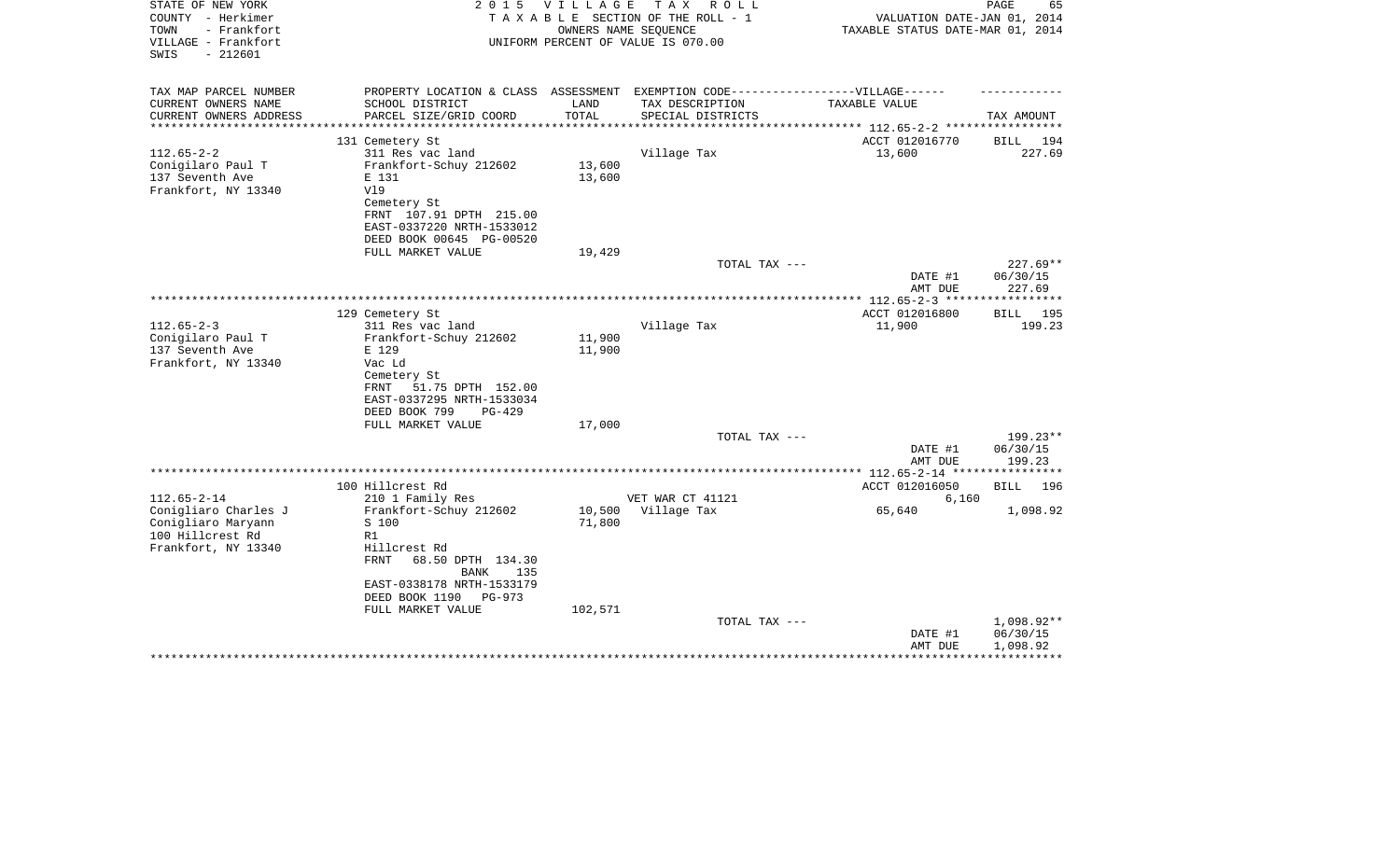| STATE OF NEW YORK<br>COUNTY - Herkimer                          | 2 0 1 5                                                | <b>VILLAGE</b> | T A X<br>R O L L<br>TAXABLE SECTION OF THE ROLL - 1        | VALUATION DATE-JAN 01, 2014                                                 | PAGE<br>66              |
|-----------------------------------------------------------------|--------------------------------------------------------|----------------|------------------------------------------------------------|-----------------------------------------------------------------------------|-------------------------|
| - Frankfort<br>TOWN<br>VILLAGE - Frankfort<br>$-212601$<br>SWIS |                                                        |                | OWNERS NAME SEQUENCE<br>UNIFORM PERCENT OF VALUE IS 070.00 | TAXABLE STATUS DATE-MAR 01, 2014                                            |                         |
| TAX MAP PARCEL NUMBER                                           | PROPERTY LOCATION & CLASS ASSESSMENT                   |                | EXEMPTION CODE------------------VILLAGE------              |                                                                             |                         |
| CURRENT OWNERS NAME                                             | SCHOOL DISTRICT                                        | LAND           | TAX DESCRIPTION                                            | TAXABLE VALUE                                                               |                         |
| CURRENT OWNERS ADDRESS                                          | PARCEL SIZE/GRID COORD                                 | TOTAL          | SPECIAL DISTRICTS                                          |                                                                             | TAX AMOUNT              |
| ********************                                            |                                                        |                |                                                            | **************************** 112.81-2-68 ****************<br>ACCT 012019560 |                         |
| $112.81 - 2 - 68$                                               | 329 Fourth Ave<br>210 1 Family Res                     |                | Village Tax                                                | 66,000                                                                      | BILL<br>197<br>1,104.95 |
| Conigliaro Eric T                                               | Frankfort-Schuy 212602                                 | 12,100         |                                                            |                                                                             |                         |
| 329 Fourth Ave                                                  | N 329 Mergded 112.81-2-67                              | 66,000         |                                                            |                                                                             |                         |
| Frankfort, NY 13340                                             | V19 50X150                                             |                |                                                            |                                                                             |                         |
|                                                                 | Fourth Ave                                             |                |                                                            |                                                                             |                         |
|                                                                 | FRNT 100.00 DPTH 150.00                                |                |                                                            |                                                                             |                         |
|                                                                 | EAST-0339885 NRTH-1529619                              |                |                                                            |                                                                             |                         |
|                                                                 | DEED BOOK 1105<br>PG-671                               |                |                                                            |                                                                             |                         |
|                                                                 | FULL MARKET VALUE                                      | 94,286         |                                                            |                                                                             |                         |
|                                                                 |                                                        |                | TOTAL TAX ---                                              | DATE #1                                                                     | 1,104.95**<br>06/30/15  |
|                                                                 |                                                        |                |                                                            | AMT DUE                                                                     | 1,104.95                |
|                                                                 |                                                        |                |                                                            |                                                                             |                         |
|                                                                 | 218 Second Ave                                         |                |                                                            | ACCT 012017070                                                              | BILL 198                |
| $112.73 - 4 - 6$                                                | 210 1 Family Res                                       |                | Village Tax                                                | 49,000                                                                      | 820.34                  |
| Connarton Deborah Ann                                           | Frankfort-Schuy 212602                                 | 6,900          |                                                            |                                                                             |                         |
| 218 Second Ave                                                  | S 218                                                  | 49,000         |                                                            |                                                                             |                         |
| Frankfort, NY 13340                                             | R1 50X150                                              |                |                                                            |                                                                             |                         |
|                                                                 | Second Ave                                             |                |                                                            |                                                                             |                         |
|                                                                 | 31.75 DPTH 158.00<br>FRNT<br>EAST-0339437 NRTH-1530923 |                |                                                            |                                                                             |                         |
|                                                                 | DEED BOOK 1234<br>PG-124                               |                |                                                            |                                                                             |                         |
|                                                                 | FULL MARKET VALUE                                      | 70,000         |                                                            |                                                                             |                         |
|                                                                 |                                                        |                | TOTAL TAX ---                                              |                                                                             | 820.34**                |
|                                                                 |                                                        |                |                                                            | DATE #1                                                                     | 06/30/15                |
|                                                                 |                                                        |                |                                                            | AMT DUE                                                                     | 820.34                  |
|                                                                 |                                                        |                |                                                            | ************* 112.65-1-31 ****                                              | ************            |
|                                                                 | W Canal St                                             |                |                                                            | ACCT 012032040                                                              | <b>BILL</b> 199         |
| $112.65 - 1 - 31$                                               | 311 Res vac land                                       |                | Village Tax                                                | 600                                                                         | 10.04                   |
| Conners Michael J Jr<br>Conners Rhodana                         | Frankfort-Schuy 212602<br>N                            | 600<br>600     |                                                            |                                                                             |                         |
| 229 W Main St                                                   | Vlq                                                    |                |                                                            |                                                                             |                         |
| Frankfort, NY 13340                                             | W Canal St                                             |                |                                                            |                                                                             |                         |
|                                                                 | FRNT 114.00 DPTH 160.00                                |                |                                                            |                                                                             |                         |
|                                                                 | EAST-0338088 NRTH-1534031                              |                |                                                            |                                                                             |                         |
|                                                                 | DEED BOOK 1284<br>PG-277                               |                |                                                            |                                                                             |                         |
|                                                                 | FULL MARKET VALUE                                      | 857            |                                                            |                                                                             |                         |
|                                                                 |                                                        |                | TOTAL TAX ---                                              |                                                                             | $10.04**$               |
|                                                                 |                                                        |                |                                                            | DATE #1                                                                     | 06/30/15                |
|                                                                 |                                                        |                |                                                            | AMT DUE                                                                     | 10.04                   |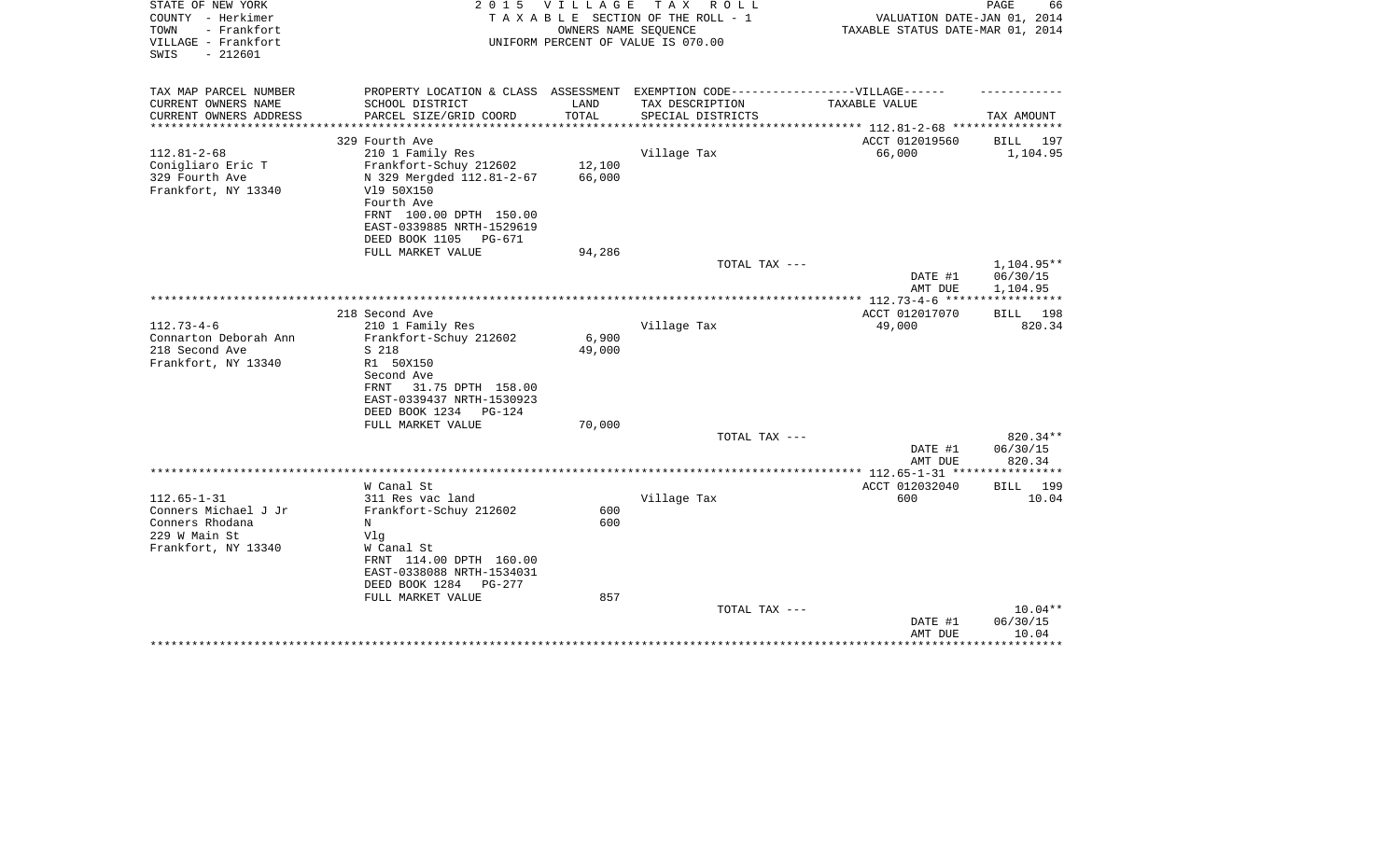| STATE OF NEW YORK<br>COUNTY - Herkimer           | 2 0 1 5                                                                           | <b>VILLAGE</b>       | TAX ROLL<br>TAXABLE SECTION OF THE ROLL - 1 | VALUATION DATE-JAN 01, 2014         | PAGE<br>67         |
|--------------------------------------------------|-----------------------------------------------------------------------------------|----------------------|---------------------------------------------|-------------------------------------|--------------------|
| TOWN<br>- Frankfort                              |                                                                                   | OWNERS NAME SEQUENCE |                                             | TAXABLE STATUS DATE-MAR 01, 2014    |                    |
| VILLAGE - Frankfort                              |                                                                                   |                      | UNIFORM PERCENT OF VALUE IS 070.00          |                                     |                    |
| $-212601$<br>SWIS                                |                                                                                   |                      |                                             |                                     |                    |
| TAX MAP PARCEL NUMBER                            | PROPERTY LOCATION & CLASS ASSESSMENT EXEMPTION CODE-----------------VILLAGE------ |                      |                                             |                                     |                    |
| CURRENT OWNERS NAME                              | SCHOOL DISTRICT                                                                   | LAND                 | TAX DESCRIPTION                             | TAXABLE VALUE                       |                    |
| CURRENT OWNERS ADDRESS<br>********************** | PARCEL SIZE/GRID COORD                                                            | TOTAL                | SPECIAL DISTRICTS                           |                                     | TAX AMOUNT         |
|                                                  | 229 W Main St                                                                     |                      |                                             | ACCT 012006360                      | <b>BILL</b><br>200 |
| $112.65 - 1 - 42$                                | 210 1 Family Res                                                                  |                      | VET WAR CT 41121                            | 6,160                               |                    |
| Conners Michael J Jr                             | Frankfort-Schuy 212602                                                            | 16,100               | Village Tax                                 | 63,840                              | 1,068.79           |
| 229 W Main St                                    | S 229                                                                             | 70,000               |                                             |                                     |                    |
| Frankfort, NY 13340                              | R2 100X150                                                                        |                      |                                             |                                     |                    |
|                                                  | W Main St                                                                         |                      |                                             |                                     |                    |
|                                                  | FRNT 100.00 DPTH 188.00                                                           |                      |                                             |                                     |                    |
|                                                  | EAST-0338231 NRTH-1534133                                                         |                      |                                             |                                     |                    |
|                                                  | DEED BOOK 00606 PG-00133                                                          |                      |                                             |                                     |                    |
|                                                  | FULL MARKET VALUE                                                                 | 100,000              |                                             |                                     |                    |
|                                                  |                                                                                   |                      | TOTAL TAX ---                               |                                     | 1,068.79**         |
|                                                  |                                                                                   |                      |                                             | DATE #1                             | 06/30/15           |
|                                                  |                                                                                   |                      |                                             | AMT DUE                             | 1,068.79           |
|                                                  |                                                                                   |                      |                                             | ***** 112.73-3-44 ***************** |                    |
|                                                  | 224 First Ave                                                                     |                      |                                             | ACCT 012015120                      | <b>BILL</b><br>201 |
| $112.73 - 3 - 44$                                | 210 1 Family Res                                                                  |                      | Village Tax                                 | 82,200                              | 1,376.16           |
| Connors Daniel J                                 | Frankfort-Schuy 212602                                                            | 18,400               |                                             |                                     |                    |
| Connors Jane M                                   | S 224 mergde 112.73-3-45                                                          | 82,200               |                                             |                                     |                    |
| 224 First Ave                                    | R1 56X150                                                                         |                      |                                             |                                     |                    |
| Frankfort, NY 13340                              | First Ave                                                                         |                      |                                             |                                     |                    |
|                                                  | FRNT 106.00 DPTH 150.00                                                           |                      |                                             |                                     |                    |
|                                                  | <b>BANK</b><br>321                                                                |                      |                                             |                                     |                    |
|                                                  | EAST-0339854 NRTH-1531007                                                         |                      |                                             |                                     |                    |
|                                                  | DEED BOOK 944<br>PG-335                                                           |                      |                                             |                                     |                    |
|                                                  | FULL MARKET VALUE                                                                 | 117,429              | TOTAL TAX ---                               |                                     | $1,376.16**$       |
|                                                  |                                                                                   |                      |                                             | DATE #1                             | 06/30/15           |
|                                                  |                                                                                   |                      |                                             | AMT DUE                             | 1,376.16           |
|                                                  |                                                                                   |                      |                                             | *********** 112.81-1-29 ***         |                    |
|                                                  | 605 Frankfort St                                                                  |                      |                                             | ACCT 012013440                      | BILL<br>202        |
| $112.81 - 1 - 29$                                | 210 1 Family Res                                                                  |                      | Village Tax                                 | 57,200                              | 957.62             |
| Conte Carol                                      | Frankfort-Schuy 212602                                                            | 15,300               |                                             |                                     |                    |
| 605 Frankfort St                                 | E 605 mergde 112.81-1-28                                                          | 57,200               |                                             |                                     |                    |
| Frankfort, NY 13340                              | R1                                                                                |                      |                                             |                                     |                    |
|                                                  | Frankfort St                                                                      |                      |                                             |                                     |                    |
|                                                  | FRNT 100.00 DPTH 190.00                                                           |                      |                                             |                                     |                    |
|                                                  | <b>BANK</b><br>244                                                                |                      |                                             |                                     |                    |
|                                                  | EAST-0338463 NRTH-1530085                                                         |                      |                                             |                                     |                    |
|                                                  | DEED BOOK 782<br><b>PG-169</b>                                                    |                      |                                             |                                     |                    |
|                                                  | FULL MARKET VALUE                                                                 | 81,714               |                                             |                                     |                    |
|                                                  |                                                                                   |                      | TOTAL TAX ---                               |                                     | $957.62**$         |
|                                                  |                                                                                   |                      |                                             | DATE #1                             | 06/30/15           |
|                                                  |                                                                                   |                      |                                             | AMT DUE                             | 957.62             |
|                                                  |                                                                                   |                      |                                             |                                     |                    |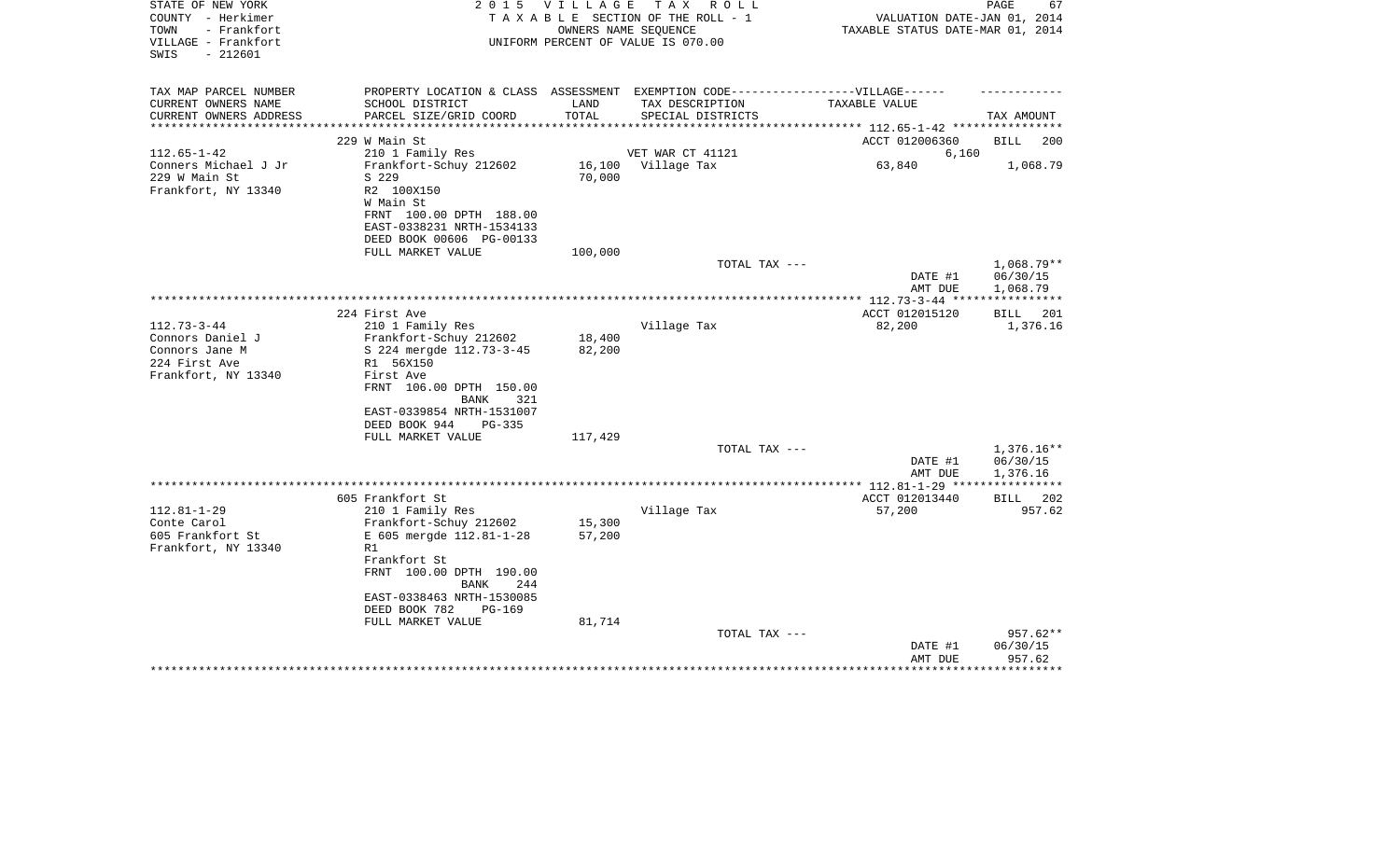| STATE OF NEW YORK<br>COUNTY - Herkimer<br>TOWN<br>- Frankfort<br>VILLAGE - Frankfort | 2 0 1 5                                                                           | <b>VILLAGE</b> | T A X<br>R O L L<br>TAXABLE SECTION OF THE ROLL - 1<br>OWNERS NAME SEQUENCE<br>UNIFORM PERCENT OF VALUE IS 070.00 | VALUATION DATE-JAN 01, 2014<br>TAXABLE STATUS DATE-MAR 01, 2014 | PAGE<br>68            |
|--------------------------------------------------------------------------------------|-----------------------------------------------------------------------------------|----------------|-------------------------------------------------------------------------------------------------------------------|-----------------------------------------------------------------|-----------------------|
| $-212601$<br>SWIS                                                                    |                                                                                   |                |                                                                                                                   |                                                                 |                       |
| TAX MAP PARCEL NUMBER                                                                | PROPERTY LOCATION & CLASS ASSESSMENT EXEMPTION CODE-----------------VILLAGE------ |                |                                                                                                                   |                                                                 |                       |
| CURRENT OWNERS NAME                                                                  | SCHOOL DISTRICT<br>PARCEL SIZE/GRID COORD                                         | LAND<br>TOTAL  | TAX DESCRIPTION                                                                                                   | <b>TAXABLE VALUE</b>                                            | TAX AMOUNT            |
| CURRENT OWNERS ADDRESS                                                               |                                                                                   |                | SPECIAL DISTRICTS                                                                                                 |                                                                 |                       |
|                                                                                      | 105 Third Ave                                                                     |                |                                                                                                                   | ACCT 012027870                                                  | BILL<br>203           |
| $112.73 - 1 - 57$                                                                    | 210 1 Family Res                                                                  |                | Village Tax                                                                                                       | 70,800                                                          | 1,185.31              |
| Conte Marianne                                                                       | Frankfort-Schuy 212602                                                            | 14,800         |                                                                                                                   |                                                                 |                       |
| 105 Third Ave<br>Frankfort, NY 13340                                                 | N 103-105<br>R <sub>2</sub>                                                       | 70,800         |                                                                                                                   |                                                                 |                       |
|                                                                                      | Third Ave                                                                         |                |                                                                                                                   |                                                                 |                       |
|                                                                                      | 50.00 DPTH 192.10<br><b>FRNT</b>                                                  |                |                                                                                                                   |                                                                 |                       |
|                                                                                      | EAST-0338824 NRTH-1531228                                                         |                |                                                                                                                   |                                                                 |                       |
|                                                                                      | DEED BOOK 1292<br>PG-698                                                          |                |                                                                                                                   |                                                                 |                       |
|                                                                                      | FULL MARKET VALUE                                                                 | 101,143        | TOTAL TAX ---                                                                                                     |                                                                 | 1,185.31**            |
|                                                                                      |                                                                                   |                |                                                                                                                   | DATE #1                                                         | 06/30/15              |
|                                                                                      |                                                                                   |                |                                                                                                                   | AMT DUE                                                         | 1,185.31              |
|                                                                                      |                                                                                   |                |                                                                                                                   |                                                                 |                       |
| $112.73 - 1 - 40$                                                                    | 106 Fourth Ave                                                                    |                | Village Tax                                                                                                       | ACCT 012024300<br>58,300                                        | 204<br>BILL<br>976.04 |
| Cook Debra                                                                           | 210 1 Family Res<br>Frankfort-Schuy 212602                                        | 9,000          |                                                                                                                   |                                                                 |                       |
| 106 Fourth Ave                                                                       | S 106                                                                             | 58,300         |                                                                                                                   |                                                                 |                       |
| Frankfort, NY 13340                                                                  | R1 50X111                                                                         |                |                                                                                                                   |                                                                 |                       |
|                                                                                      | Fourth Ave                                                                        |                |                                                                                                                   |                                                                 |                       |
|                                                                                      | 50.00 DPTH 105.00<br>FRNT<br>EAST-0338589 NRTH-1530780                            |                |                                                                                                                   |                                                                 |                       |
|                                                                                      | DEED BOOK 882<br>PG-369                                                           |                |                                                                                                                   |                                                                 |                       |
|                                                                                      | FULL MARKET VALUE                                                                 | 83,286         |                                                                                                                   |                                                                 |                       |
|                                                                                      |                                                                                   |                | TOTAL TAX ---                                                                                                     |                                                                 | $976.04**$            |
|                                                                                      |                                                                                   |                |                                                                                                                   | DATE #1                                                         | 06/30/15              |
|                                                                                      |                                                                                   |                |                                                                                                                   | AMT DUE                                                         | 976.04                |
|                                                                                      | 313 Fourth Ave                                                                    |                |                                                                                                                   | ACCT 012020400                                                  | <b>BILL</b><br>205    |
| $112.81 - 2 - 63$                                                                    | 210 1 Family Res                                                                  |                | Village Tax                                                                                                       | 79,000                                                          | 1,322.59              |
| Cook Michael J                                                                       | Frankfort-Schuy 212602                                                            | 15,000         |                                                                                                                   |                                                                 |                       |
| Cook Lori A<br>313 Fourth Ave                                                        | N 313                                                                             | 79,000         |                                                                                                                   |                                                                 |                       |
| Frankfort, NY 13340                                                                  | R1 100X150<br>Fourth Ave                                                          |                |                                                                                                                   |                                                                 |                       |
|                                                                                      | FRNT 100.00 DPTH 150.00                                                           |                |                                                                                                                   |                                                                 |                       |
|                                                                                      | EAST-0339659 NRTH-1529891                                                         |                |                                                                                                                   |                                                                 |                       |
|                                                                                      | DEED BOOK 916<br>$PG-16$                                                          |                |                                                                                                                   |                                                                 |                       |
|                                                                                      | FULL MARKET VALUE                                                                 | 112,857        | TOTAL TAX ---                                                                                                     |                                                                 | $1,322.59**$          |
|                                                                                      |                                                                                   |                |                                                                                                                   | DATE #1                                                         | 06/30/15              |
|                                                                                      |                                                                                   |                |                                                                                                                   | AMT DUE                                                         | 1,322.59              |
|                                                                                      |                                                                                   |                |                                                                                                                   |                                                                 |                       |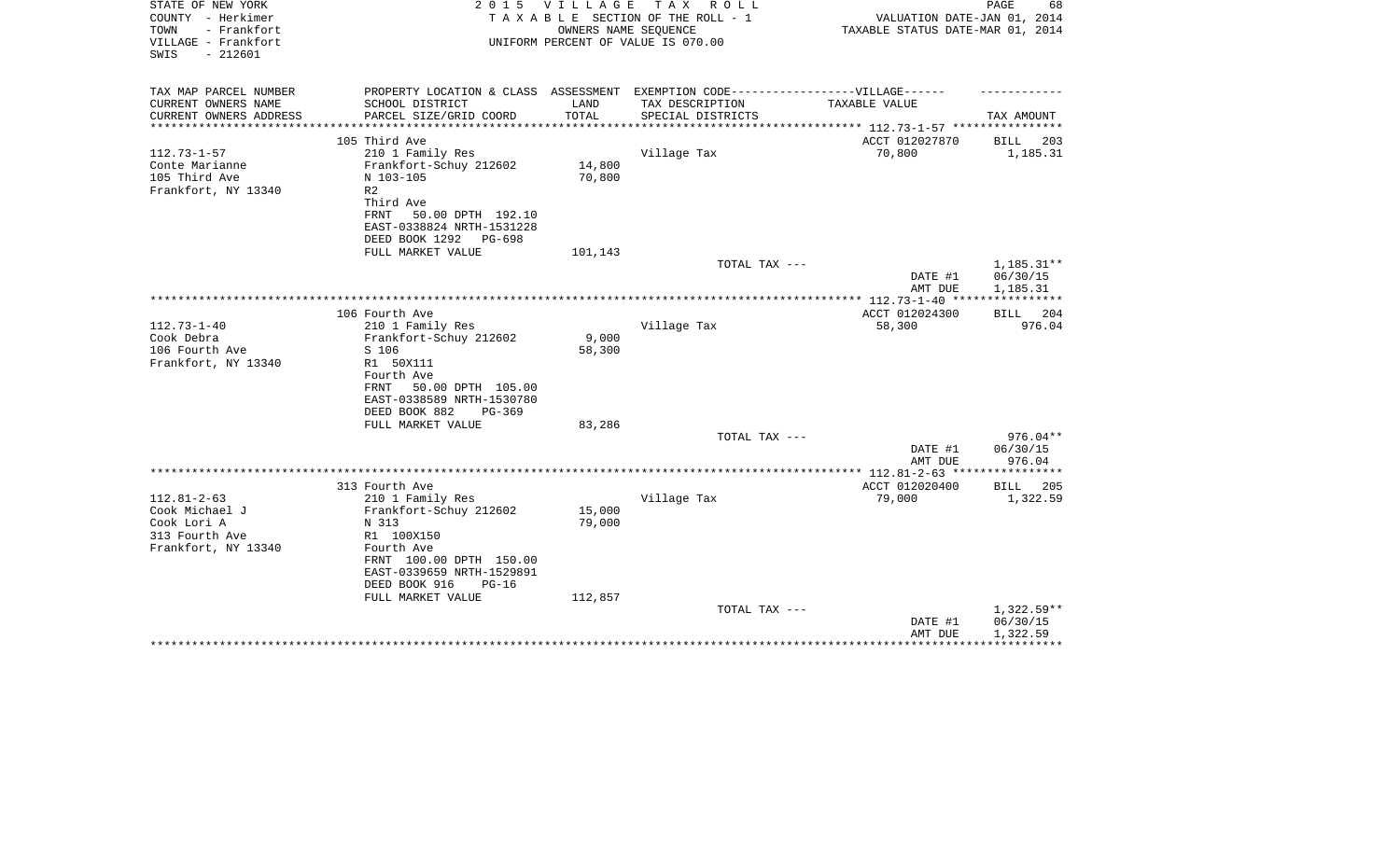| STATE OF NEW YORK<br>COUNTY - Herkimer<br>- Frankfort<br>TOWN<br>VILLAGE - Frankfort | VILLAGE<br>2 0 1 5<br>T A X<br>R O L L<br>TAXABLE SECTION OF THE ROLL - 1<br>OWNERS NAME SEQUENCE<br>UNIFORM PERCENT OF VALUE IS 070.00 |                              |                   | PAGE<br>69<br>VALUATION DATE-JAN 01, 2014<br>TAXABLE STATUS DATE-MAR 01, 2014 |                     |  |
|--------------------------------------------------------------------------------------|-----------------------------------------------------------------------------------------------------------------------------------------|------------------------------|-------------------|-------------------------------------------------------------------------------|---------------------|--|
| $-212601$<br>SWIS                                                                    |                                                                                                                                         |                              |                   |                                                                               |                     |  |
| TAX MAP PARCEL NUMBER                                                                | PROPERTY LOCATION & CLASS ASSESSMENT EXEMPTION CODE-----------------VILLAGE------                                                       |                              |                   |                                                                               |                     |  |
| CURRENT OWNERS NAME                                                                  | SCHOOL DISTRICT                                                                                                                         | LAND                         | TAX DESCRIPTION   | TAXABLE VALUE                                                                 |                     |  |
| CURRENT OWNERS ADDRESS<br>**************                                             | PARCEL SIZE/GRID COORD<br>***************************                                                                                   | TOTAL<br>******************* | SPECIAL DISTRICTS | *************************** 112.73-1-25 ****************                      | TAX AMOUNT          |  |
|                                                                                      | 506 Litchfield St                                                                                                                       |                              |                   | ACCT 159494                                                                   | BILL<br>206         |  |
| $112.73 - 1 - 25$                                                                    | 210 1 Family Res                                                                                                                        |                              | Village Tax       | 29,700                                                                        | 497.23              |  |
| Cool Amy E                                                                           | Frankfort-Schuy 212602                                                                                                                  | 10,300                       |                   |                                                                               |                     |  |
| Cool Lisa A                                                                          | W 506                                                                                                                                   | 29,700                       |                   |                                                                               |                     |  |
| 324 3rd Ave                                                                          | R1 54.10 X 131.54                                                                                                                       |                              |                   |                                                                               |                     |  |
| Frankfort, NY 13340                                                                  | Litchfield St                                                                                                                           |                              |                   |                                                                               |                     |  |
|                                                                                      | 54.10 DPTH 131.54<br>FRNT                                                                                                               |                              |                   |                                                                               |                     |  |
|                                                                                      | EAST-0338326 NRTH-1530799                                                                                                               |                              |                   |                                                                               |                     |  |
|                                                                                      | DEED BOOK 1361<br>PG-920                                                                                                                |                              |                   |                                                                               |                     |  |
|                                                                                      | FULL MARKET VALUE                                                                                                                       | 42,429                       |                   |                                                                               |                     |  |
|                                                                                      |                                                                                                                                         |                              | TOTAL TAX ---     |                                                                               | 497.23**            |  |
|                                                                                      |                                                                                                                                         |                              |                   | DATE #1<br>AMT DUE                                                            | 06/30/15<br>497.23  |  |
|                                                                                      |                                                                                                                                         |                              |                   |                                                                               |                     |  |
|                                                                                      | 214 Third Ave                                                                                                                           |                              |                   | ACCT 012000360                                                                | <b>BILL</b><br>207  |  |
| $112.73 - 4 - 40$                                                                    | 220 2 Family Res                                                                                                                        |                              | Village Tax       | 46,600                                                                        | 780.16              |  |
| Cool Clay                                                                            | Frankfort-Schuy 212602                                                                                                                  | 10,800                       |                   |                                                                               |                     |  |
| 324 Third Ave                                                                        | S 214                                                                                                                                   | 46,600                       |                   |                                                                               |                     |  |
| Frankfort, NY 13340                                                                  | R2 50X150                                                                                                                               |                              |                   |                                                                               |                     |  |
|                                                                                      | Third Ave                                                                                                                               |                              |                   |                                                                               |                     |  |
|                                                                                      | 50.00 DPTH 150.00<br><b>FRNT</b>                                                                                                        |                              |                   |                                                                               |                     |  |
|                                                                                      | EAST-0339237 NRTH-1530617                                                                                                               |                              |                   |                                                                               |                     |  |
|                                                                                      | DEED BOOK 715<br>$PG-54$                                                                                                                |                              |                   |                                                                               |                     |  |
|                                                                                      | FULL MARKET VALUE                                                                                                                       | 66,571                       |                   |                                                                               |                     |  |
|                                                                                      |                                                                                                                                         |                              | TOTAL TAX ---     |                                                                               | 780.16**            |  |
|                                                                                      |                                                                                                                                         |                              |                   | DATE #1                                                                       | 06/30/15            |  |
|                                                                                      |                                                                                                                                         |                              |                   | AMT DUE                                                                       | 780.16              |  |
|                                                                                      | 324 Third Ave                                                                                                                           |                              |                   | ACCT 012010260                                                                | 208<br>BILL         |  |
| $112.82 - 2 - 49$                                                                    | 210 1 Family Res                                                                                                                        |                              | Village Tax       | 54,000                                                                        | 904.05              |  |
| Cool Clay C                                                                          | Frankfort-Schuy 212602                                                                                                                  | 15,000                       |                   |                                                                               |                     |  |
| 324 Third Ave                                                                        | S 324                                                                                                                                   | 54,000                       |                   |                                                                               |                     |  |
| Frankfort, NY 13340                                                                  | R1 50X150                                                                                                                               |                              |                   |                                                                               |                     |  |
|                                                                                      | Third Ave                                                                                                                               |                              |                   |                                                                               |                     |  |
|                                                                                      | FRNT 100.00 DPTH 150.00                                                                                                                 |                              |                   |                                                                               |                     |  |
|                                                                                      | EAST-0339960 NRTH-1529757                                                                                                               |                              |                   |                                                                               |                     |  |
|                                                                                      | DEED BOOK 765<br>PG-399                                                                                                                 |                              |                   |                                                                               |                     |  |
|                                                                                      | FULL MARKET VALUE                                                                                                                       | 77,143                       |                   |                                                                               |                     |  |
|                                                                                      |                                                                                                                                         |                              | TOTAL TAX ---     |                                                                               | 904.05**            |  |
|                                                                                      |                                                                                                                                         |                              |                   | DATE #1                                                                       | 06/30/15            |  |
|                                                                                      |                                                                                                                                         |                              |                   | AMT DUE                                                                       | 904.05<br>********* |  |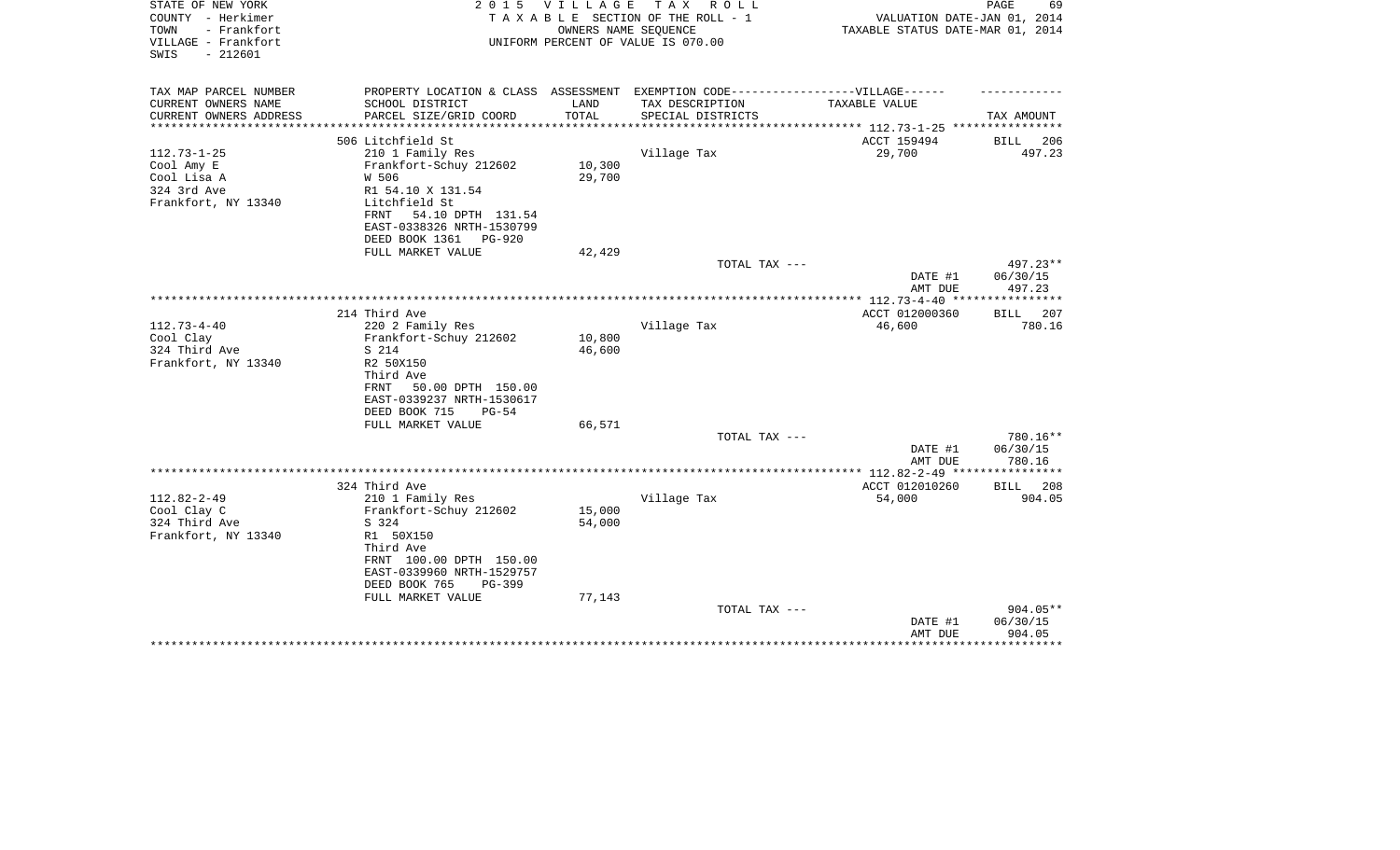| STATE OF NEW YORK<br>COUNTY - Herkimer<br>TOWN<br>- Frankfort<br>VILLAGE - Frankfort<br>$-212601$<br>SWIS | 2 0 1 5                                         | VILLAGE | TAX ROLL<br>TAXABLE SECTION OF THE ROLL - 1<br>OWNERS NAME SEQUENCE<br>UNIFORM PERCENT OF VALUE IS 070.00 | VALUATION DATE-JAN 01, 2014<br>TAXABLE STATUS DATE-MAR 01, 2014 | 70<br>PAGE               |
|-----------------------------------------------------------------------------------------------------------|-------------------------------------------------|---------|-----------------------------------------------------------------------------------------------------------|-----------------------------------------------------------------|--------------------------|
|                                                                                                           |                                                 |         |                                                                                                           |                                                                 |                          |
| TAX MAP PARCEL NUMBER                                                                                     | PROPERTY LOCATION & CLASS ASSESSMENT            |         | EXEMPTION CODE-----------------VILLAGE------                                                              |                                                                 |                          |
| CURRENT OWNERS NAME                                                                                       | SCHOOL DISTRICT                                 | LAND    | TAX DESCRIPTION                                                                                           | TAXABLE VALUE                                                   |                          |
| CURRENT OWNERS ADDRESS<br>***************                                                                 | PARCEL SIZE/GRID COORD                          | TOTAL   | SPECIAL DISTRICTS                                                                                         | *************************** 112.73-1-34 ****************        | TAX AMOUNT               |
|                                                                                                           | 526 Litchfield St                               |         |                                                                                                           | ACCT 012030600                                                  | BILL<br>209              |
| $112.73 - 1 - 34$                                                                                         | 210 1 Family Res                                |         | Village Tax                                                                                               | 50,100                                                          | 838.76                   |
| Cool Robert                                                                                               | Frankfort-Schuy 212602                          | 13,200  |                                                                                                           |                                                                 |                          |
| Cool Michele                                                                                              | W 526                                           | 50,100  |                                                                                                           |                                                                 |                          |
| 526 Litchfield St                                                                                         | R1 60X227.37                                    |         |                                                                                                           |                                                                 |                          |
| Frankfort, NY 13340                                                                                       | Litchfield St                                   |         |                                                                                                           |                                                                 |                          |
|                                                                                                           | 60.00 DPTH 227.37<br>FRNT<br><b>BANK</b><br>720 |         |                                                                                                           |                                                                 |                          |
|                                                                                                           | EAST-0338018 NRTH-1530395                       |         |                                                                                                           |                                                                 |                          |
|                                                                                                           | DEED BOOK 744<br>$PG-147$                       |         |                                                                                                           |                                                                 |                          |
|                                                                                                           | FULL MARKET VALUE                               | 71,571  |                                                                                                           |                                                                 |                          |
|                                                                                                           |                                                 |         | TOTAL TAX ---                                                                                             |                                                                 | 838.76**                 |
|                                                                                                           |                                                 |         |                                                                                                           | DATE #1                                                         | 06/30/15                 |
|                                                                                                           |                                                 |         |                                                                                                           | AMT DUE                                                         | 838.76                   |
|                                                                                                           |                                                 |         |                                                                                                           | ************ 112.65-3-56.4                                      | **************           |
|                                                                                                           | W Main St                                       |         |                                                                                                           | ACCT 012004280                                                  | 210<br>BILL              |
| $112.65 - 3 - 56.4$                                                                                       | 300 Vacant Land                                 |         | Village Tax                                                                                               | 2,400                                                           | 40.18                    |
| Coppola Kim M                                                                                             | Frankfort-Schuy 212602                          | 2,400   |                                                                                                           |                                                                 |                          |
| 411 Second Ave                                                                                            | Vac Land                                        | 2,400   |                                                                                                           |                                                                 |                          |
| Frankfort, NY 13340                                                                                       | $112.65 - 3 - 56$                               |         |                                                                                                           |                                                                 |                          |
|                                                                                                           | 56.00 DPTH 107.00<br>FRNT                       |         |                                                                                                           |                                                                 |                          |
|                                                                                                           | EAST-0339464 NRTH-1533120                       |         |                                                                                                           |                                                                 |                          |
|                                                                                                           | DEED BOOK 920<br>PG-197<br>FULL MARKET VALUE    | 3,429   |                                                                                                           |                                                                 |                          |
|                                                                                                           |                                                 |         | TOTAL TAX ---                                                                                             |                                                                 | $40.18**$                |
|                                                                                                           |                                                 |         |                                                                                                           | DATE #1                                                         | 06/30/15                 |
|                                                                                                           |                                                 |         |                                                                                                           | AMT DUE                                                         | 40.18                    |
|                                                                                                           |                                                 |         |                                                                                                           | **************** 112.65-3-70 ****************                   |                          |
|                                                                                                           | 110 Tisdale Ave                                 |         |                                                                                                           | ACCT 012010320                                                  | 211<br><b>BILL</b>       |
| $112.65 - 3 - 70$                                                                                         | 311 Res vac land                                |         | Village Tax                                                                                               | 4,700                                                           | 78.69                    |
| Coppola Kim M                                                                                             | Frankfort-Schuy 212602                          | 4,700   |                                                                                                           |                                                                 |                          |
| 411 Second Ave Ext                                                                                        | E 110-114                                       | 4,700   |                                                                                                           |                                                                 |                          |
| Frankfort, NY 13340                                                                                       | V19                                             |         |                                                                                                           |                                                                 |                          |
|                                                                                                           | Tisdale Ave                                     |         |                                                                                                           |                                                                 |                          |
|                                                                                                           | FRNT 108.00 DPTH 100.00                         |         |                                                                                                           |                                                                 |                          |
|                                                                                                           | EAST-0339394 NRTH-1533214                       |         |                                                                                                           |                                                                 |                          |
|                                                                                                           | DEED BOOK 904<br>$PG-160$                       |         |                                                                                                           |                                                                 |                          |
|                                                                                                           | FULL MARKET VALUE                               | 6,714   |                                                                                                           |                                                                 |                          |
|                                                                                                           |                                                 |         | TOTAL TAX ---                                                                                             |                                                                 | $78.69**$                |
|                                                                                                           |                                                 |         |                                                                                                           | DATE #1                                                         | 06/30/15                 |
|                                                                                                           |                                                 |         |                                                                                                           | AMT DUE                                                         | 78.69<br>* * * * * * * * |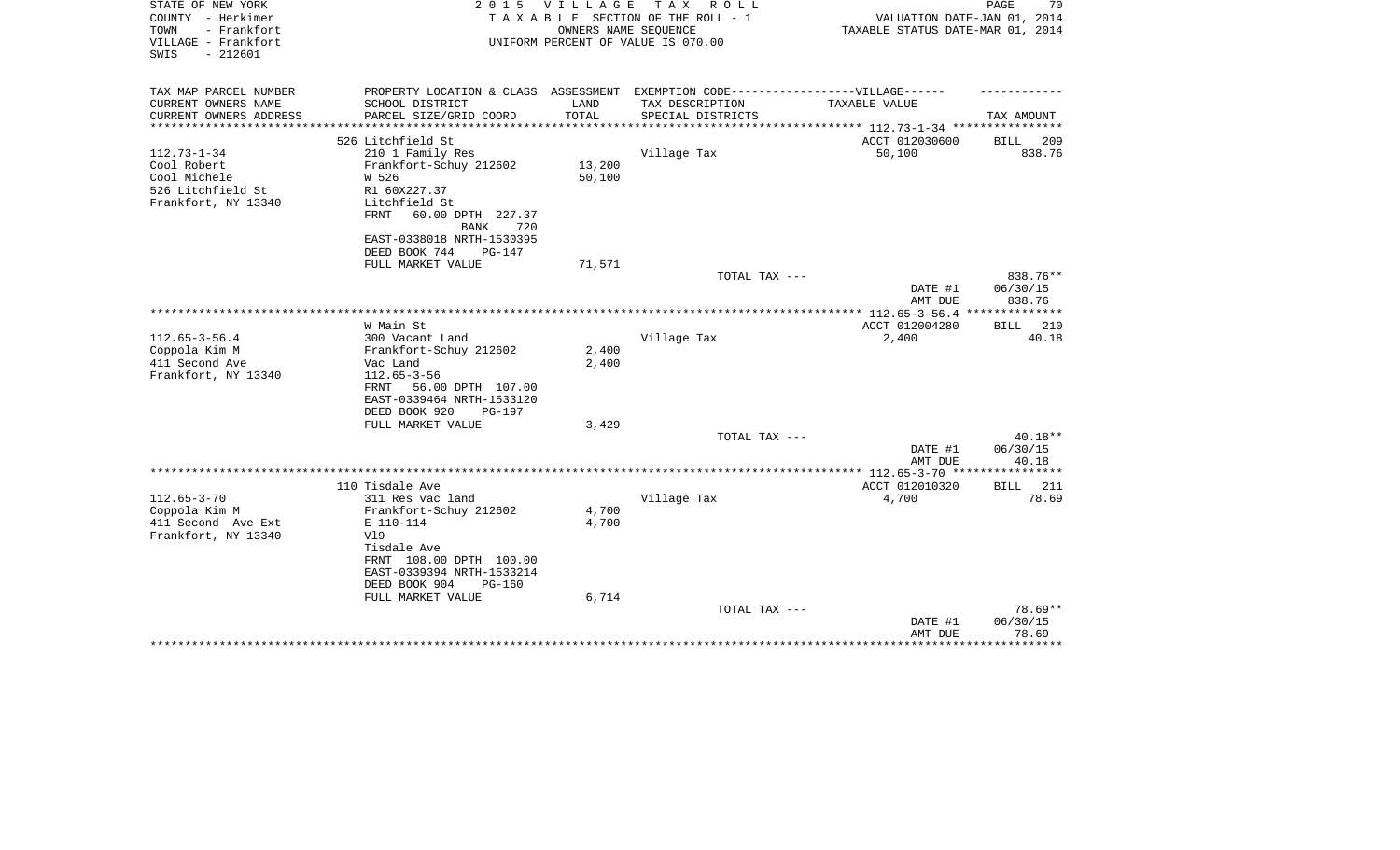| STATE OF NEW YORK<br>COUNTY - Herkimer<br>TOWN<br>- Frankfort<br>VILLAGE - Frankfort<br>$-212601$<br>SWIS | 2 0 1 5                                              | V I L L A G E | T A X<br>R O L L<br>TAXABLE SECTION OF THE ROLL - 1<br>OWNERS NAME SEOUENCE<br>UNIFORM PERCENT OF VALUE IS 070.00 | VALUATION DATE-JAN 01, 2014<br>TAXABLE STATUS DATE-MAR 01, 2014 | PAGE<br>71                     |
|-----------------------------------------------------------------------------------------------------------|------------------------------------------------------|---------------|-------------------------------------------------------------------------------------------------------------------|-----------------------------------------------------------------|--------------------------------|
| TAX MAP PARCEL NUMBER                                                                                     | PROPERTY LOCATION & CLASS ASSESSMENT                 |               | EXEMPTION CODE------------------VILLAGE------                                                                     |                                                                 |                                |
| CURRENT OWNERS NAME<br>CURRENT OWNERS ADDRESS<br>**********************                                   | SCHOOL DISTRICT<br>PARCEL SIZE/GRID COORD            | LAND<br>TOTAL | TAX DESCRIPTION<br>SPECIAL DISTRICTS                                                                              | TAXABLE VALUE                                                   | TAX AMOUNT                     |
|                                                                                                           | 113 Litchfield St                                    |               |                                                                                                                   | ACCT 190355                                                     | 212<br>BILL                    |
| $112.73 - 2 - 2$                                                                                          | 483 Converted Re                                     |               | Village Tax                                                                                                       | 58,200                                                          | 974.36                         |
| Costanza Irrevocable Trust                                                                                | Frankfort-Schuy 212602                               | $8\,,400$     |                                                                                                                   |                                                                 |                                |
| Costanza Victor V                                                                                         | E 113-117                                            | 58,200        |                                                                                                                   |                                                                 |                                |
| 113 Litchfield St                                                                                         | Com 30X124                                           |               |                                                                                                                   |                                                                 |                                |
| Frankfort, NY 13340                                                                                       | Life Use Vito & Phyllis<br>FRNT 100.00 DPTH 120.40   |               |                                                                                                                   |                                                                 |                                |
| PRIOR OWNER ON 3/01/2014                                                                                  | EAST-0339286 NRTH-1532667                            |               |                                                                                                                   |                                                                 |                                |
| Costanza Victor V                                                                                         | DEED BOOK 1558<br>$PG-28$                            |               |                                                                                                                   |                                                                 |                                |
|                                                                                                           | FULL MARKET VALUE                                    | 83,143        |                                                                                                                   |                                                                 |                                |
|                                                                                                           |                                                      |               | TOTAL TAX ---                                                                                                     | DATE #1<br>AMT DUE                                              | 974.36**<br>06/30/15<br>974.36 |
|                                                                                                           |                                                      |               |                                                                                                                   |                                                                 | **********                     |
|                                                                                                           | 116 Second Ave                                       |               |                                                                                                                   | ACCT 012008970                                                  | BILL 213                       |
| $112.73 - 1 - 75$                                                                                         | 220 2 Family Res                                     |               | Village Tax                                                                                                       | 57,100                                                          | 955.95                         |
| Crane Mary Ann                                                                                            | Frankfort-Schuy 212602                               | 8,000         |                                                                                                                   |                                                                 |                                |
| 39 Whitford Ave                                                                                           | S 116                                                | 57,100        |                                                                                                                   |                                                                 |                                |
| Whitesboro, NY 13492                                                                                      | R <sub>2</sub>                                       |               |                                                                                                                   |                                                                 |                                |
|                                                                                                           | Life Use George                                      |               |                                                                                                                   |                                                                 |                                |
|                                                                                                           | 40.00 DPTH 130.00<br>FRNT                            |               |                                                                                                                   |                                                                 |                                |
|                                                                                                           | EAST-0339060 NRTH-1531355<br>DEED BOOK 871<br>PG-237 |               |                                                                                                                   |                                                                 |                                |
|                                                                                                           | FULL MARKET VALUE                                    | 81,571        |                                                                                                                   |                                                                 |                                |
|                                                                                                           |                                                      |               | TOTAL TAX ---                                                                                                     |                                                                 | 955.95**                       |
|                                                                                                           |                                                      |               |                                                                                                                   | DATE #1                                                         | 06/30/15                       |
|                                                                                                           |                                                      |               |                                                                                                                   | AMT DUE                                                         | 955.95                         |
|                                                                                                           |                                                      |               |                                                                                                                   |                                                                 |                                |
|                                                                                                           | 404 Frankfort St                                     |               |                                                                                                                   | ACCT 012024870                                                  | <b>BILL</b><br>214             |
| $112.73 - 1 - 50$                                                                                         | 210 1 Family Res                                     |               | Village Tax                                                                                                       | 61,400                                                          | 1,027.94                       |
| Critelli Craig J                                                                                          | Frankfort-Schuy 212602                               | 9,500         |                                                                                                                   |                                                                 |                                |
| Critelli Mary Lynn                                                                                        | W 404                                                | 61,400        |                                                                                                                   |                                                                 |                                |
| 404 Frankfort St                                                                                          | R1 Life Use                                          |               |                                                                                                                   |                                                                 |                                |
| Frankfort, NY 13340                                                                                       | Frankfort St                                         |               |                                                                                                                   |                                                                 |                                |
|                                                                                                           | FRNT<br>42.00 DPTH<br>80.00                          |               |                                                                                                                   |                                                                 |                                |
|                                                                                                           | 0.15<br>ACRES                                        |               |                                                                                                                   |                                                                 |                                |
|                                                                                                           | EAST-0338870 NRTH-1530991                            |               |                                                                                                                   |                                                                 |                                |
|                                                                                                           | DEED BOOK 930<br>$PG-693$                            |               |                                                                                                                   |                                                                 |                                |
|                                                                                                           | FULL MARKET VALUE                                    | 87,714        | TOTAL TAX ---                                                                                                     |                                                                 | 1,027.94**                     |
|                                                                                                           |                                                      |               |                                                                                                                   | DATE #1                                                         | 06/30/15                       |
|                                                                                                           |                                                      |               |                                                                                                                   | AMT DUE                                                         | 1,027.94                       |
|                                                                                                           |                                                      |               |                                                                                                                   |                                                                 |                                |
|                                                                                                           |                                                      |               |                                                                                                                   |                                                                 |                                |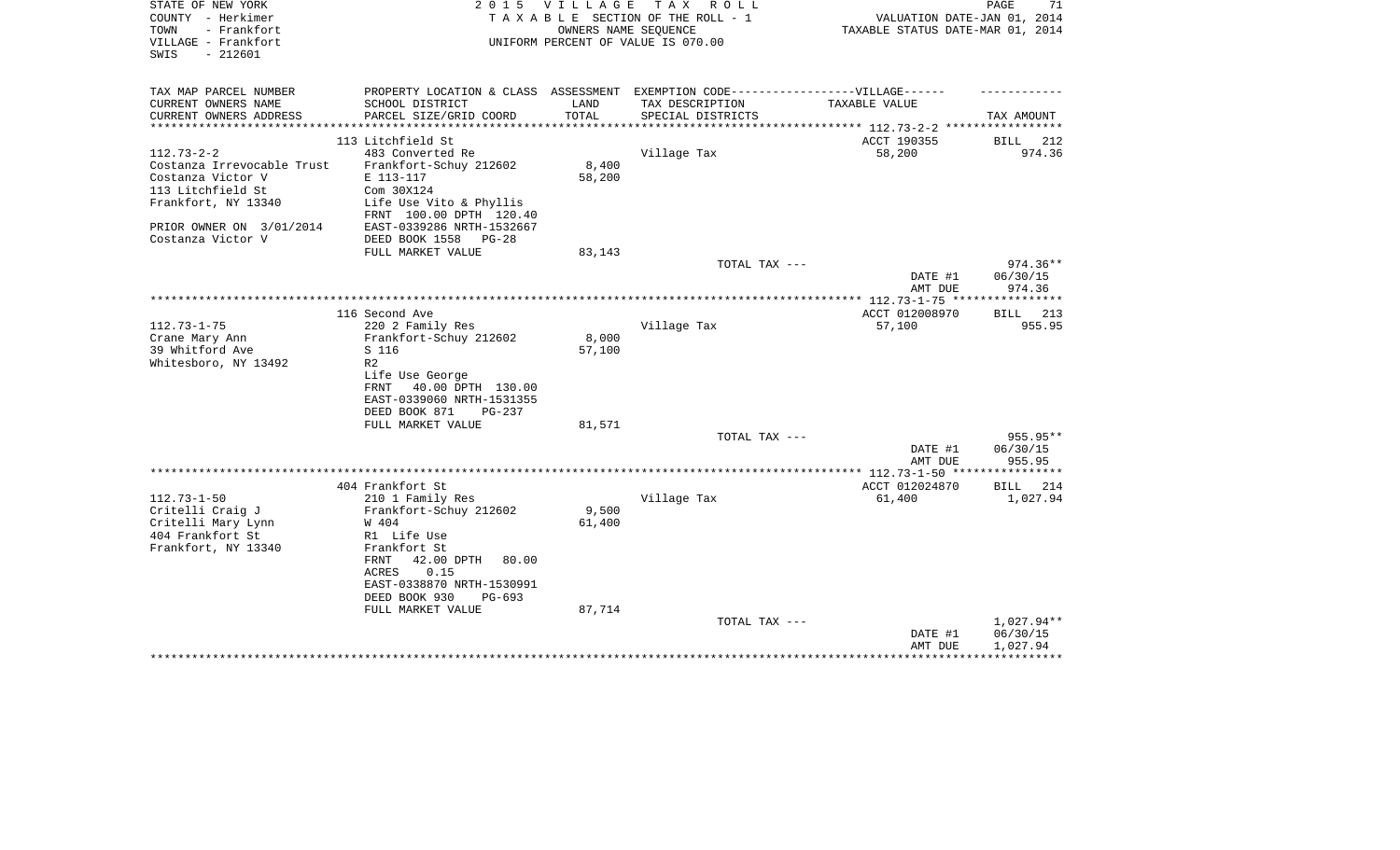| STATE OF NEW YORK<br>COUNTY - Herkimer<br>- Frankfort<br>TOWN<br>VILLAGE - Frankfort<br>$-212601$<br>SWIS | 2 0 1 5                                                                                                                                                             | VILLAGE          | T A X<br>R O L L<br>TAXABLE SECTION OF THE ROLL - 1<br>OWNERS NAME SEQUENCE<br>UNIFORM PERCENT OF VALUE IS 070.00 | VALUATION DATE-JAN 01, 2014<br>TAXABLE STATUS DATE-MAR 01, 2014            | PAGE<br>72                         |
|-----------------------------------------------------------------------------------------------------------|---------------------------------------------------------------------------------------------------------------------------------------------------------------------|------------------|-------------------------------------------------------------------------------------------------------------------|----------------------------------------------------------------------------|------------------------------------|
| TAX MAP PARCEL NUMBER                                                                                     | PROPERTY LOCATION & CLASS ASSESSMENT                                                                                                                                |                  | EXEMPTION CODE------------------VILLAGE------                                                                     |                                                                            |                                    |
| CURRENT OWNERS NAME<br>CURRENT OWNERS ADDRESS<br>*********************                                    | SCHOOL DISTRICT<br>PARCEL SIZE/GRID COORD                                                                                                                           | LAND<br>TOTAL    | TAX DESCRIPTION<br>SPECIAL DISTRICTS                                                                              | TAXABLE VALUE<br>**************************** 112.73-4-28 **************** | TAX AMOUNT                         |
|                                                                                                           | 209 Third Ave                                                                                                                                                       |                  |                                                                                                                   | ACCT 012027180                                                             | BILL<br>-215                       |
| $112.73 - 4 - 28$<br>Crociata Joseph V Lf Est<br>209 Third Ave<br>Frankfort, NY 13340                     | 210 1 Family Res<br>Frankfort-Schuy 212602<br>N 209<br>R1 60X150<br>Third Ave<br>60.00 DPTH 150.00<br>FRNT<br>EAST-0339328 NRTH-1530835<br>DEED BOOK 1083<br>PG-363 | 11,800<br>35,000 | Village Tax                                                                                                       | 35,000                                                                     | 585.96                             |
|                                                                                                           | FULL MARKET VALUE                                                                                                                                                   | 50,000           |                                                                                                                   |                                                                            |                                    |
|                                                                                                           |                                                                                                                                                                     |                  | TOTAL TAX ---                                                                                                     | DATE #1                                                                    | 585.96**<br>06/30/15               |
|                                                                                                           |                                                                                                                                                                     |                  |                                                                                                                   | AMT DUE                                                                    | 585.96                             |
|                                                                                                           | 221-223 Fourth Ave                                                                                                                                                  |                  |                                                                                                                   | ACCT 012006930                                                             | BILL<br>216                        |
| $112.81 - 2 - 45$                                                                                         | 210 1 Family Res                                                                                                                                                    |                  | Village Tax                                                                                                       | 72,400                                                                     | 1,212.09                           |
| Cross Peter<br>Cross Carol                                                                                | Frankfort-Schuy 212602<br>N 221-223                                                                                                                                 | 14,000<br>72,400 |                                                                                                                   |                                                                            |                                    |
| 221-223 Fourth Ave<br>Frankfort, NY 13340                                                                 | R1 86X150<br>Fourth Ave<br>86.00 DPTH 150.00<br>FRNT<br>EAST-0339263 NRTH-1530356<br>DEED BOOK 1254<br>PG-726                                                       |                  |                                                                                                                   |                                                                            |                                    |
|                                                                                                           | FULL MARKET VALUE                                                                                                                                                   | 103,429          |                                                                                                                   |                                                                            |                                    |
|                                                                                                           |                                                                                                                                                                     |                  | TOTAL TAX ---                                                                                                     | DATE #1<br>AMT DUE                                                         | 1,212.09**<br>06/30/15<br>1,212.09 |
|                                                                                                           |                                                                                                                                                                     |                  |                                                                                                                   | *************** 112.74-2-38 ****                                           | ***********                        |
|                                                                                                           | 246 Mann St                                                                                                                                                         |                  |                                                                                                                   | ACCT 165469                                                                | BILL 217                           |
| $112.74 - 2 - 38$<br>Curtis Megan M<br>246 Mann St<br>Frankfort, NY 13340                                 | 210 1 Family Res<br>Frankfort-Schuy 212602<br>S 246<br>70x175<br>Mann St<br>70.00 DPTH 175.00<br>FRNT                                                               | 9,300<br>52,000  | Village Tax                                                                                                       | 52,000                                                                     | 870.56                             |
|                                                                                                           | EAST-0340292 NRTH-1531310<br>DEED BOOK 1400<br>PG-99                                                                                                                |                  |                                                                                                                   |                                                                            |                                    |
|                                                                                                           | FULL MARKET VALUE                                                                                                                                                   | 74,286           | TOTAL TAX ---                                                                                                     |                                                                            | 870.56**                           |
|                                                                                                           |                                                                                                                                                                     |                  |                                                                                                                   | DATE #1<br>AMT DUE                                                         | 06/30/15<br>870.56                 |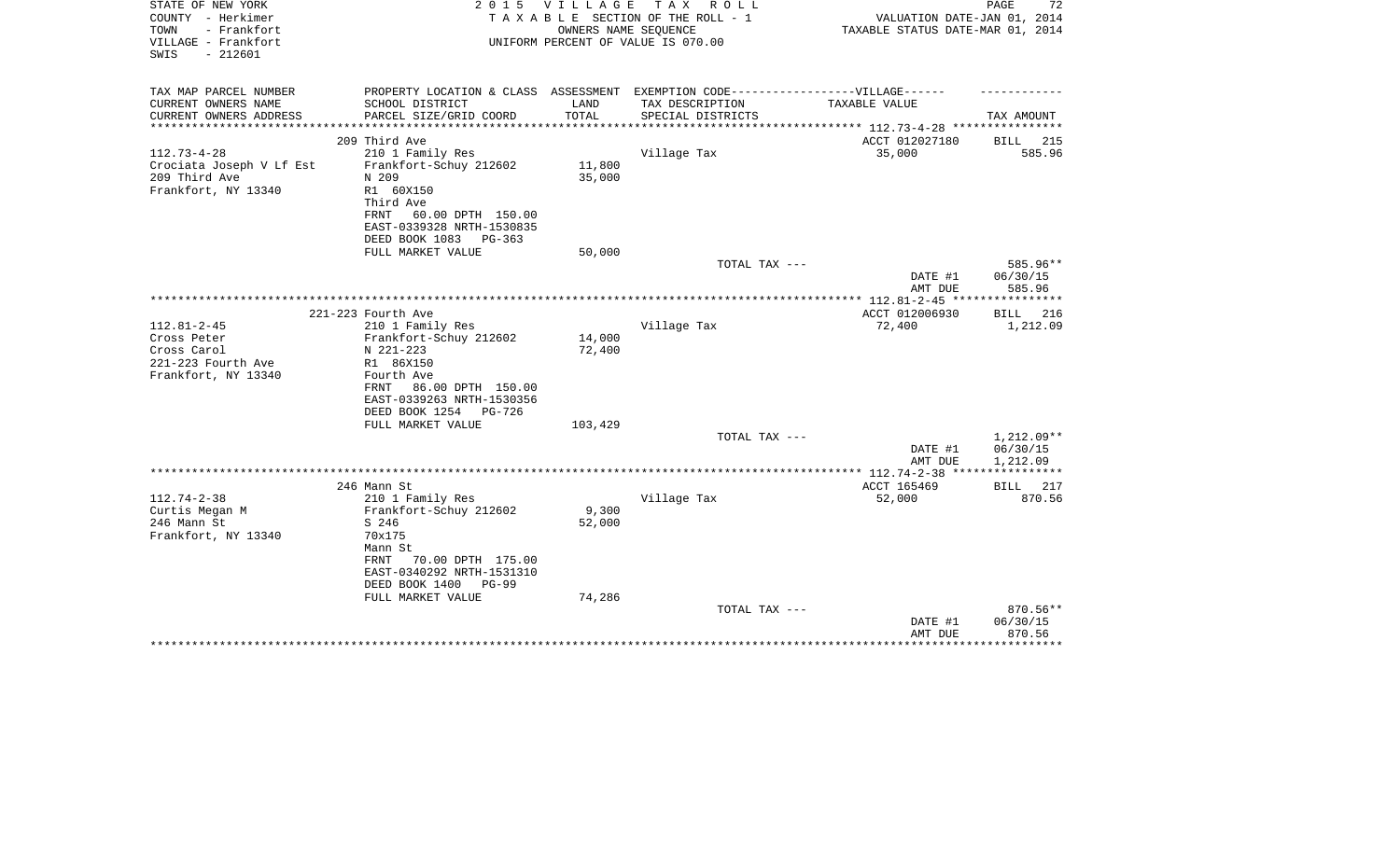| STATE OF NEW YORK<br>COUNTY - Herkimer<br>TOWN<br>- Frankfort<br>VILLAGE - Frankfort | 2 0 1 5                                                                           | <b>VILLAGE</b>         | T A X<br>R O L L<br>TAXABLE SECTION OF THE ROLL - 1<br>OWNERS NAME SEQUENCE<br>UNIFORM PERCENT OF VALUE IS 070.00 | VALUATION DATE-JAN 01, 2014<br>TAXABLE STATUS DATE-MAR 01, 2014 | PAGE<br>73         |
|--------------------------------------------------------------------------------------|-----------------------------------------------------------------------------------|------------------------|-------------------------------------------------------------------------------------------------------------------|-----------------------------------------------------------------|--------------------|
| $-212601$<br>SWIS                                                                    |                                                                                   |                        |                                                                                                                   |                                                                 |                    |
| TAX MAP PARCEL NUMBER                                                                | PROPERTY LOCATION & CLASS ASSESSMENT EXEMPTION CODE-----------------VILLAGE------ |                        |                                                                                                                   |                                                                 |                    |
| CURRENT OWNERS NAME<br>CURRENT OWNERS ADDRESS                                        | SCHOOL DISTRICT<br>PARCEL SIZE/GRID COORD                                         | LAND<br>TOTAL          | TAX DESCRIPTION<br>SPECIAL DISTRICTS                                                                              | <b>TAXABLE VALUE</b>                                            | TAX AMOUNT         |
| ********************                                                                 | **************************                                                        | ********************** |                                                                                                                   | ***************************** 112.73-2-12 ****************      |                    |
|                                                                                      | 110 Skiff Ave                                                                     |                        |                                                                                                                   | ACCT 163693                                                     | 218<br>BILL        |
| $112.73 - 2 - 12$                                                                    | 220 2 Family Res                                                                  |                        | Village Tax                                                                                                       | 27,000                                                          | 452.02             |
| Cushman Robert C                                                                     | Frankfort-Schuy 212602                                                            | 4,000                  |                                                                                                                   |                                                                 |                    |
| 207 Fifth Ave                                                                        | W 110-112                                                                         | 27,000                 |                                                                                                                   |                                                                 |                    |
| Frankfort, NY 13340                                                                  | R <sub>2</sub><br>Skiff Ave                                                       |                        |                                                                                                                   |                                                                 |                    |
|                                                                                      | 45.00 DPTH<br>FRNT<br>71.00                                                       |                        |                                                                                                                   |                                                                 |                    |
|                                                                                      | EAST-0339330 NRTH-1532457                                                         |                        |                                                                                                                   |                                                                 |                    |
|                                                                                      | DEED BOOK 1389<br>$PG-769$                                                        |                        |                                                                                                                   |                                                                 |                    |
|                                                                                      | FULL MARKET VALUE                                                                 | 38,571                 |                                                                                                                   |                                                                 |                    |
|                                                                                      |                                                                                   |                        | TOTAL TAX ---                                                                                                     |                                                                 | 452.02**           |
|                                                                                      |                                                                                   |                        |                                                                                                                   | DATE #1<br>AMT DUE                                              | 06/30/15<br>452.02 |
|                                                                                      |                                                                                   |                        |                                                                                                                   |                                                                 |                    |
|                                                                                      | 210 Fourth Ave                                                                    |                        |                                                                                                                   | ACCT 012006990                                                  | 219<br>BILL        |
| $112.81 - 2 - 13$                                                                    | 311 Res vac land                                                                  |                        | Village Tax                                                                                                       | 500                                                             | 8.37               |
| Cushman Robert C                                                                     | Frankfort-Schuy 212602                                                            | 500                    |                                                                                                                   |                                                                 |                    |
| Betti Renee                                                                          | S 210                                                                             | 500                    |                                                                                                                   |                                                                 |                    |
| 207 Fifth Ave<br>Frankfort, NY 13340                                                 | V19 73X113<br>Fourth Ave                                                          |                        |                                                                                                                   |                                                                 |                    |
|                                                                                      | 73.50 DPTH 139.60<br>FRNT                                                         |                        |                                                                                                                   |                                                                 |                    |
|                                                                                      | EAST-0338831 NRTH-1530315                                                         |                        |                                                                                                                   |                                                                 |                    |
|                                                                                      | DEED BOOK 942<br>$PG-308$                                                         |                        |                                                                                                                   |                                                                 |                    |
|                                                                                      | FULL MARKET VALUE                                                                 | 714                    |                                                                                                                   |                                                                 |                    |
|                                                                                      |                                                                                   |                        | TOTAL TAX ---                                                                                                     |                                                                 | $8.37**$           |
|                                                                                      |                                                                                   |                        |                                                                                                                   | DATE #1<br>AMT DUE                                              | 06/30/15<br>8.37   |
|                                                                                      |                                                                                   |                        |                                                                                                                   | ***************** 112.81-2-14 *****************                 |                    |
|                                                                                      | 207 Fifth Ave                                                                     |                        |                                                                                                                   | ACCT 012006960                                                  | <b>BILL</b><br>220 |
| $112.81 - 2 - 14$                                                                    | 210 1 Family Res                                                                  |                        | VET COM CT 41131                                                                                                  | 10,266                                                          |                    |
| Cushman Robert C                                                                     | Frankfort-Schuy 212602                                                            |                        | 10,200 VET DIS CT 41141                                                                                           | 20,532                                                          |                    |
| Betti Renee<br>207 Fifth Ave                                                         | N 207<br>R1                                                                       |                        | 54,000 Village Tax                                                                                                | 23,202                                                          | 388.44             |
| Frankfort, NY 13340                                                                  | sold 07/29/04                                                                     |                        |                                                                                                                   |                                                                 |                    |
|                                                                                      | 50.00 DPTH 130.67<br>FRNT                                                         |                        |                                                                                                                   |                                                                 |                    |
|                                                                                      | EAST-0338785 NRTH-1530200                                                         |                        |                                                                                                                   |                                                                 |                    |
|                                                                                      | DEED BOOK 942<br>$PG-308$                                                         |                        |                                                                                                                   |                                                                 |                    |
|                                                                                      | FULL MARKET VALUE                                                                 | 77,143                 |                                                                                                                   |                                                                 |                    |
|                                                                                      |                                                                                   |                        | TOTAL TAX ---                                                                                                     |                                                                 | 388.44**           |
|                                                                                      |                                                                                   |                        |                                                                                                                   | DATE #1<br>AMT DUE                                              | 06/30/15<br>388.44 |
|                                                                                      |                                                                                   |                        |                                                                                                                   |                                                                 | ******             |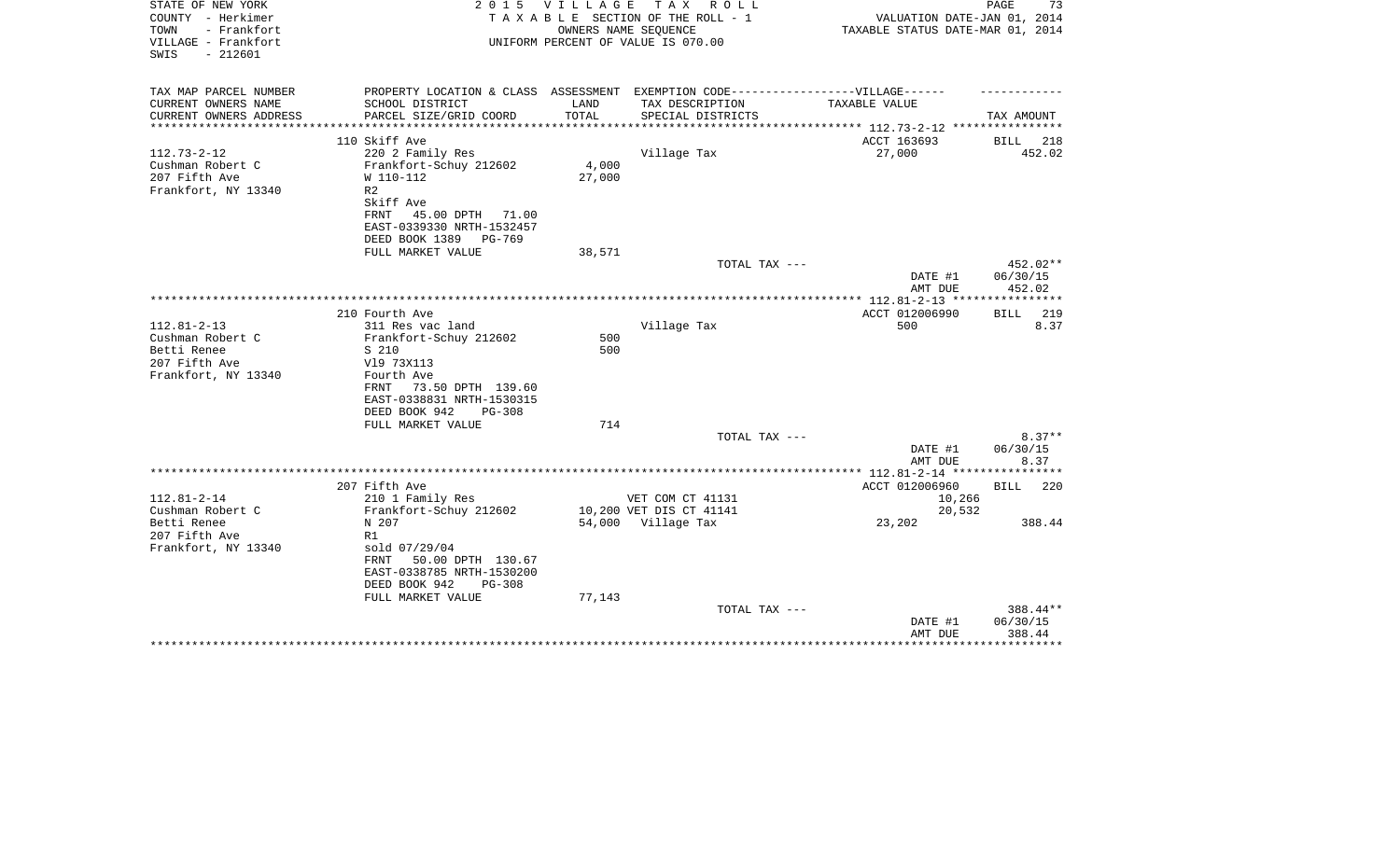| STATE OF NEW YORK<br>COUNTY - Herkimer<br>TOWN<br>- Frankfort<br>VILLAGE - Frankfort<br>$-212601$<br>SWIS | 2 0 1 5                                                                           | V I L L A G E | TAX ROLL<br>TAXABLE SECTION OF THE ROLL - 1<br>OWNERS NAME SEQUENCE<br>UNIFORM PERCENT OF VALUE IS 070.00 | VALUATION DATE-JAN 01, 2014<br>TAXABLE STATUS DATE-MAR 01, 2014 | PAGE<br>74            |
|-----------------------------------------------------------------------------------------------------------|-----------------------------------------------------------------------------------|---------------|-----------------------------------------------------------------------------------------------------------|-----------------------------------------------------------------|-----------------------|
|                                                                                                           |                                                                                   |               |                                                                                                           |                                                                 |                       |
| TAX MAP PARCEL NUMBER                                                                                     | PROPERTY LOCATION & CLASS ASSESSMENT EXEMPTION CODE-----------------VILLAGE------ |               |                                                                                                           |                                                                 |                       |
| CURRENT OWNERS NAME                                                                                       | SCHOOL DISTRICT                                                                   | LAND          | TAX DESCRIPTION                                                                                           | TAXABLE VALUE                                                   |                       |
| CURRENT OWNERS ADDRESS<br>**********************                                                          | PARCEL SIZE/GRID COORD                                                            | TOTAL         | SPECIAL DISTRICTS                                                                                         |                                                                 | TAX AMOUNT            |
|                                                                                                           | Industrial Dr                                                                     |               |                                                                                                           | ACCT 012031830                                                  | BILL<br>221           |
| $112.74 - 1 - 61$                                                                                         | 710 Manufacture                                                                   |               | Village Tax                                                                                               | 299,000                                                         | 5,005.75              |
| Custom Tool & Model Corp                                                                                  | Frankfort-Schuy 212602                                                            | 16,900        |                                                                                                           |                                                                 |                       |
| Industrial Dr                                                                                             | N                                                                                 | 299,000       |                                                                                                           |                                                                 |                       |
| Frankfort, NY 13340                                                                                       | 5% (64800)                                                                        |               |                                                                                                           |                                                                 |                       |
|                                                                                                           | Industrial Dr                                                                     |               |                                                                                                           |                                                                 |                       |
|                                                                                                           | ACRES<br>3.48                                                                     |               |                                                                                                           |                                                                 |                       |
|                                                                                                           | EAST-0341151 NRTH-1532498                                                         |               |                                                                                                           |                                                                 |                       |
|                                                                                                           | DEED BOOK 725<br>$PG-131$<br>FULL MARKET VALUE                                    | 427,143       |                                                                                                           |                                                                 |                       |
|                                                                                                           |                                                                                   |               | TOTAL TAX ---                                                                                             |                                                                 | $5,005.75**$          |
|                                                                                                           |                                                                                   |               |                                                                                                           | DATE #1                                                         | 06/30/15              |
|                                                                                                           |                                                                                   |               |                                                                                                           | AMT DUE                                                         | 5,005.75              |
|                                                                                                           |                                                                                   |               |                                                                                                           |                                                                 | * * * * * * * * * * * |
|                                                                                                           | 212 First Ave                                                                     |               |                                                                                                           | ACCT 012022020                                                  | <b>BILL</b><br>222    |
| $112.73 - 3 - 50$                                                                                         | 210 1 Family Res                                                                  |               | Village Tax                                                                                               | 64,000                                                          | 1,071.46              |
| Daly Peter                                                                                                | Frankfort-Schuy 212602                                                            | 10,800        |                                                                                                           |                                                                 |                       |
| Daly Mary                                                                                                 | S 212<br>R1                                                                       | 64,000        |                                                                                                           |                                                                 |                       |
| 212 First Ave<br>Frankfort, NY 13340                                                                      | First Ave                                                                         |               |                                                                                                           |                                                                 |                       |
|                                                                                                           | 50.00 DPTH 150.00<br>FRNT                                                         |               |                                                                                                           |                                                                 |                       |
|                                                                                                           | EAST-0339657 NRTH-1531238                                                         |               |                                                                                                           |                                                                 |                       |
|                                                                                                           | DEED BOOK 00614 PG-00729                                                          |               |                                                                                                           |                                                                 |                       |
|                                                                                                           | FULL MARKET VALUE                                                                 | 91,429        |                                                                                                           |                                                                 |                       |
|                                                                                                           |                                                                                   |               | TOTAL TAX ---                                                                                             |                                                                 | 1,071.46**            |
|                                                                                                           |                                                                                   |               |                                                                                                           | DATE #1                                                         | 06/30/15              |
|                                                                                                           |                                                                                   |               |                                                                                                           | AMT DUE<br>***** 112.73-3-11 ***                                | 1,071.46              |
|                                                                                                           | 206 S Frankfort St                                                                |               |                                                                                                           | ACCT 188673                                                     | <b>BILL</b><br>223    |
| $112.73 - 3 - 11$                                                                                         | 210 1 Family Res                                                                  |               | Village Tax                                                                                               | 98,000                                                          | 1,640.68              |
| Dandrea Ashley J                                                                                          | Frankfort-Schuy 212602                                                            | 12,500        |                                                                                                           |                                                                 |                       |
| Dandrea Nicholas J                                                                                        | W 206                                                                             | 98,000        |                                                                                                           |                                                                 |                       |
| 206 S Frankfort St                                                                                        | R2 50X100                                                                         |               |                                                                                                           |                                                                 |                       |
| Frankfort, NY 13340                                                                                       | Frankfort St                                                                      |               |                                                                                                           |                                                                 |                       |
|                                                                                                           | 10.00 DPTH 220.00<br>FRNT                                                         |               |                                                                                                           |                                                                 |                       |
| PRIOR OWNER ON 3/01/2014                                                                                  | 0.23<br>ACRES<br>EAST-0339256 NRTH-1531613                                        |               |                                                                                                           |                                                                 |                       |
| Gonyea Grant Sr                                                                                           | DEED BOOK 1547<br>PG-922                                                          |               |                                                                                                           |                                                                 |                       |
|                                                                                                           | FULL MARKET VALUE                                                                 | 140,000       |                                                                                                           |                                                                 |                       |
|                                                                                                           |                                                                                   |               | TOTAL TAX ---                                                                                             |                                                                 | $1,640.68**$          |
|                                                                                                           |                                                                                   |               |                                                                                                           | DATE #1                                                         | 06/30/15              |
|                                                                                                           |                                                                                   |               |                                                                                                           | AMT DUE                                                         | 1,640.68              |
|                                                                                                           |                                                                                   |               |                                                                                                           |                                                                 |                       |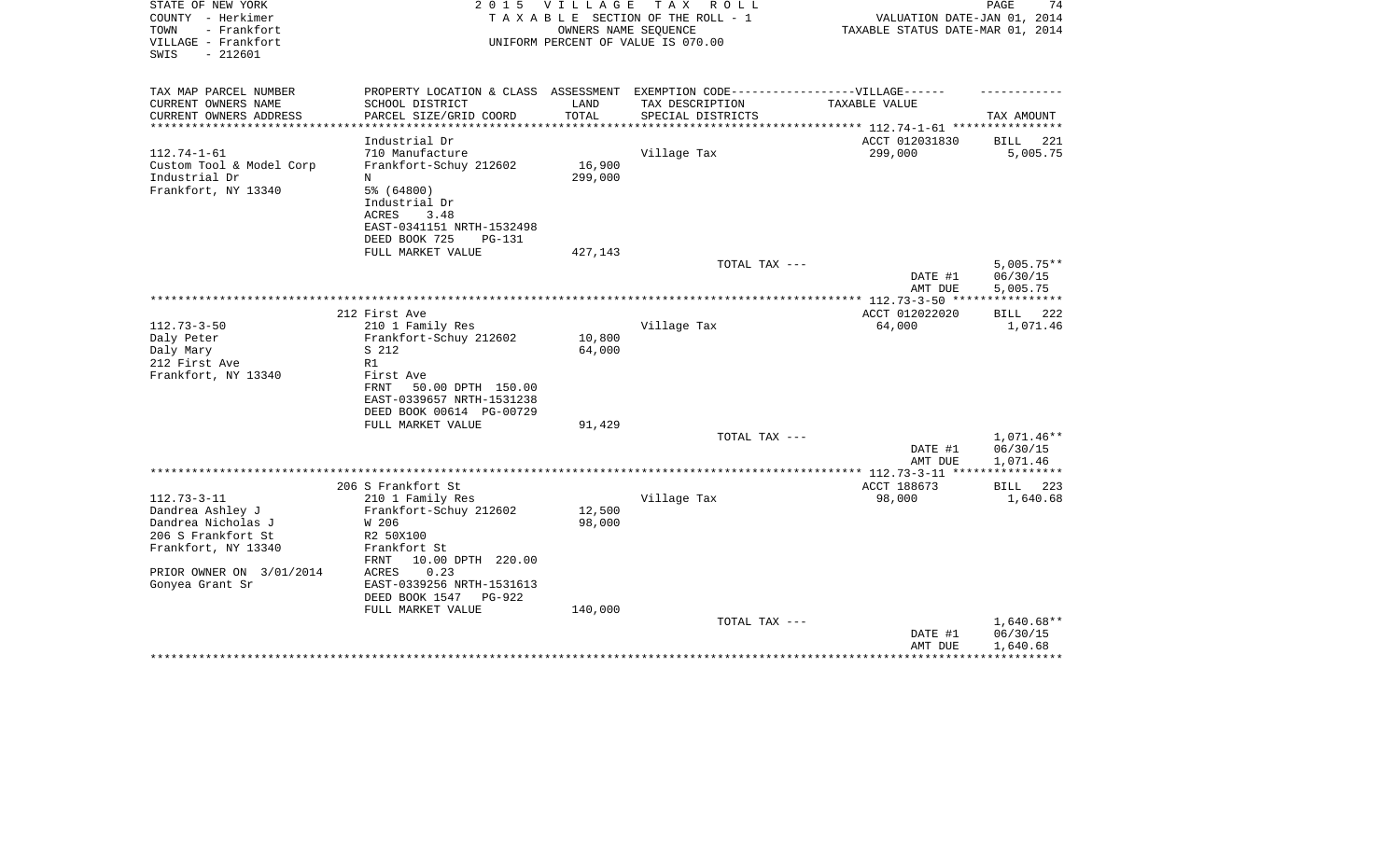| STATE OF NEW YORK<br>COUNTY - Herkimer<br>TOWN<br>- Frankfort<br>VILLAGE - Frankfort<br>$-212601$<br>SWIS | 2 0 1 5                                                                           | <b>VILLAGE</b><br>OWNERS NAME SEOUENCE | T A X<br>R O L L<br>TAXABLE SECTION OF THE ROLL - 1<br>UNIFORM PERCENT OF VALUE IS 070.00 | VALUATION DATE-JAN 01, 2014<br>TAXABLE STATUS DATE-MAR 01, 2014 | PAGE<br>75             |
|-----------------------------------------------------------------------------------------------------------|-----------------------------------------------------------------------------------|----------------------------------------|-------------------------------------------------------------------------------------------|-----------------------------------------------------------------|------------------------|
| TAX MAP PARCEL NUMBER                                                                                     | PROPERTY LOCATION & CLASS ASSESSMENT EXEMPTION CODE-----------------VILLAGE------ |                                        |                                                                                           |                                                                 |                        |
| CURRENT OWNERS NAME                                                                                       | SCHOOL DISTRICT                                                                   | LAND                                   | TAX DESCRIPTION                                                                           | TAXABLE VALUE                                                   |                        |
| CURRENT OWNERS ADDRESS<br>**********************                                                          | PARCEL SIZE/GRID COORD                                                            | TOTAL                                  | SPECIAL DISTRICTS                                                                         |                                                                 | TAX AMOUNT             |
|                                                                                                           | 106 Reese Rd                                                                      |                                        |                                                                                           | ACCT 166815                                                     | 224<br>BILL            |
| $112.74 - 3 - 35$                                                                                         | 210 1 Family Res                                                                  |                                        | Village Tax                                                                               | 65,000                                                          | 1,088.21               |
| Davis Matthew L Jr                                                                                        | Frankfort-Schuy 212602                                                            | 6,700                                  |                                                                                           |                                                                 |                        |
| Davis Tania                                                                                               | W 106                                                                             | 65,000                                 |                                                                                           |                                                                 |                        |
| 106 Reese Rd                                                                                              | R1 53X134x50x1                                                                    |                                        |                                                                                           |                                                                 |                        |
| Frankfort, NY 13340                                                                                       | Reese Rd                                                                          |                                        |                                                                                           |                                                                 |                        |
|                                                                                                           | FRNT<br>53.00 DPTH 153.50                                                         |                                        |                                                                                           |                                                                 |                        |
|                                                                                                           | EAST-0341014 NRTH-1530473<br>DEED BOOK 1409<br>$PG-144$                           |                                        |                                                                                           |                                                                 |                        |
|                                                                                                           | FULL MARKET VALUE                                                                 | 92,857                                 |                                                                                           |                                                                 |                        |
|                                                                                                           |                                                                                   |                                        | TOTAL TAX ---                                                                             |                                                                 | 1,088.21**             |
|                                                                                                           |                                                                                   |                                        |                                                                                           | DATE #1<br>AMT DUE                                              | 06/30/15<br>1,088.21   |
|                                                                                                           |                                                                                   |                                        |                                                                                           |                                                                 | * * * * * * * * * * *  |
|                                                                                                           | 605 Ingersol Ave                                                                  |                                        |                                                                                           | ACCT 012015720                                                  | 225<br>BILL            |
| $112.81 - 3 - 47$<br>Davis Scott T                                                                        | 210 1 Family Res                                                                  | 15,700                                 | Village Tax                                                                               | 82,000                                                          | 1,372.81               |
| Davis Deborah Obrien                                                                                      | Frankfort-Schuy 212602<br>E                                                       | 82,000                                 |                                                                                           |                                                                 |                        |
| 605 Ingersol Ave                                                                                          | R1                                                                                |                                        |                                                                                           |                                                                 |                        |
| Frankfort, NY 13340                                                                                       | Ingersol Ave                                                                      |                                        |                                                                                           |                                                                 |                        |
|                                                                                                           | <b>FRNT</b><br>90.00 DPTH 212.30<br>BANK<br>135                                   |                                        |                                                                                           |                                                                 |                        |
|                                                                                                           | EAST-0339734 NRTH-1528740                                                         |                                        |                                                                                           |                                                                 |                        |
|                                                                                                           | DEED BOOK 798<br>$PG-649$                                                         |                                        |                                                                                           |                                                                 |                        |
|                                                                                                           | FULL MARKET VALUE                                                                 | 117,143                                |                                                                                           |                                                                 |                        |
|                                                                                                           |                                                                                   |                                        | TOTAL TAX ---                                                                             | DATE #1                                                         | 1,372.81**<br>06/30/15 |
|                                                                                                           |                                                                                   |                                        |                                                                                           | AMT DUE                                                         | 1,372.81               |
|                                                                                                           |                                                                                   |                                        |                                                                                           |                                                                 |                        |
|                                                                                                           | 106 N Frankfort St                                                                |                                        |                                                                                           | ACCT 012007020                                                  | BILL 226               |
| $112.74 - 1 - 33.1$                                                                                       | 210 1 Family Res                                                                  |                                        | Village Tax                                                                               | 43,800                                                          | 733.28                 |
| Dedla Jesse                                                                                               | Frankfort-Schuy 212602                                                            | 2,700                                  | OTVIL Other relevy                                                                        | 300.00 MT M                                                     | 300.00                 |
| 106 N Frankfort St                                                                                        | E 106                                                                             | 43,800                                 | XC991 Water relevy                                                                        | 278.31 MT M                                                     | 278.31                 |
| Frankfort, NY 13340                                                                                       | R1<br>N Frankfort St                                                              |                                        |                                                                                           |                                                                 |                        |
|                                                                                                           | 33.00 DPTH<br>FRNT<br>60.00                                                       |                                        |                                                                                           |                                                                 |                        |
|                                                                                                           | EAST-0340148 NRTH-1532210                                                         |                                        |                                                                                           |                                                                 |                        |
|                                                                                                           | DEED BOOK 1147<br><b>PG-971</b>                                                   |                                        |                                                                                           |                                                                 |                        |
|                                                                                                           | FULL MARKET VALUE                                                                 | 62,571                                 |                                                                                           |                                                                 |                        |
|                                                                                                           |                                                                                   |                                        | TOTAL TAX ---                                                                             |                                                                 | $1,311.59**$           |
|                                                                                                           |                                                                                   |                                        |                                                                                           | DATE #1                                                         | 06/30/15               |
|                                                                                                           |                                                                                   |                                        |                                                                                           | AMT DUE                                                         | 1,311.59               |
|                                                                                                           |                                                                                   |                                        |                                                                                           |                                                                 |                        |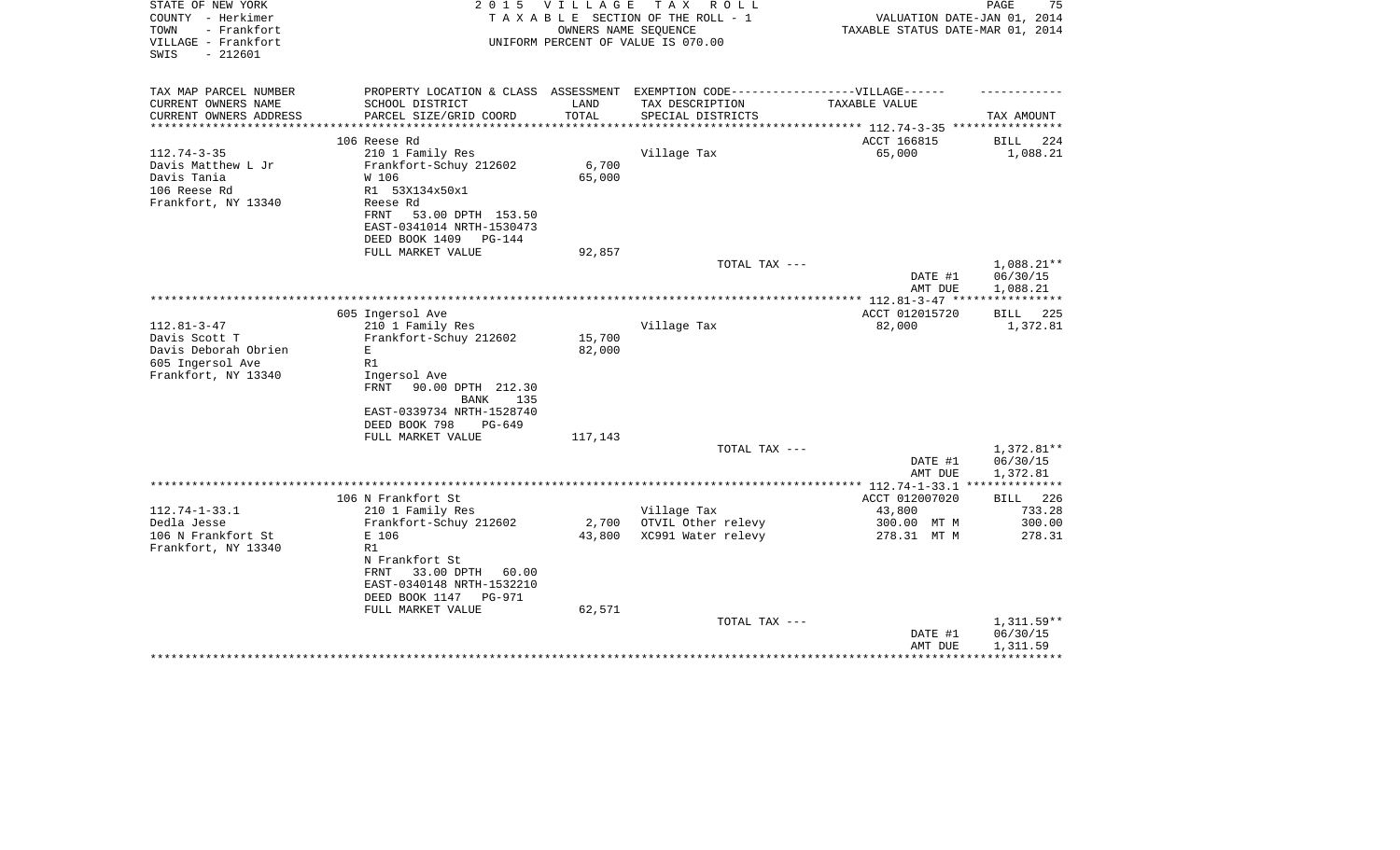| STATE OF NEW YORK<br>COUNTY - Herkimer<br>- Frankfort<br>TOWN<br>VILLAGE - Frankfort<br>$-212601$<br>SWIS | 2 0 1 5                                                                           | V I L L A G E | T A X<br>R O L L<br>TAXABLE SECTION OF THE ROLL - 1<br>OWNERS NAME SEOUENCE<br>UNIFORM PERCENT OF VALUE IS 070.00 | VALUATION DATE-JAN 01, 2014<br>TAXABLE STATUS DATE-MAR 01, 2014 | PAGE<br>76            |
|-----------------------------------------------------------------------------------------------------------|-----------------------------------------------------------------------------------|---------------|-------------------------------------------------------------------------------------------------------------------|-----------------------------------------------------------------|-----------------------|
| TAX MAP PARCEL NUMBER                                                                                     | PROPERTY LOCATION & CLASS ASSESSMENT EXEMPTION CODE-----------------VILLAGE------ |               |                                                                                                                   |                                                                 |                       |
| CURRENT OWNERS NAME                                                                                       | SCHOOL DISTRICT                                                                   | LAND          | TAX DESCRIPTION                                                                                                   | TAXABLE VALUE                                                   |                       |
| CURRENT OWNERS ADDRESS<br>**********************                                                          | PARCEL SIZE/GRID COORD                                                            | TOTAL         | SPECIAL DISTRICTS                                                                                                 |                                                                 | TAX AMOUNT            |
|                                                                                                           | 104 N Frankfort                                                                   |               |                                                                                                                   | ACCT 012007030                                                  | 227<br>BILL           |
| $112.74 - 1 - 33.2$                                                                                       | 311 Res vac land                                                                  |               | Village Tax                                                                                                       | 1,400                                                           | 23.44                 |
| Dedla Jesse                                                                                               | Frankfort-Schuy 212602                                                            | $1\,,400$     |                                                                                                                   |                                                                 |                       |
| 106 N Frankfort                                                                                           | E 104                                                                             | 1,400         |                                                                                                                   |                                                                 |                       |
| Frankfort, NY 13340                                                                                       | R1 17X60                                                                          |               |                                                                                                                   |                                                                 |                       |
|                                                                                                           | N Frankfort St                                                                    |               |                                                                                                                   |                                                                 |                       |
|                                                                                                           | 17.00 DPTH<br>FRNT<br>60.00                                                       |               |                                                                                                                   |                                                                 |                       |
|                                                                                                           | EAST-0340132 NRTH-1532193                                                         |               |                                                                                                                   |                                                                 |                       |
|                                                                                                           | DEED BOOK 1147<br>PG-975                                                          |               |                                                                                                                   |                                                                 |                       |
|                                                                                                           | FULL MARKET VALUE                                                                 | 2,000         |                                                                                                                   |                                                                 |                       |
|                                                                                                           |                                                                                   |               | TOTAL TAX ---                                                                                                     | DATE #1                                                         | $23.44**$<br>06/30/15 |
|                                                                                                           |                                                                                   |               |                                                                                                                   | AMT DUE                                                         | 23.44                 |
|                                                                                                           |                                                                                   |               |                                                                                                                   |                                                                 |                       |
|                                                                                                           | 222 Fifth Ave                                                                     |               |                                                                                                                   | ACCT 012030990                                                  | 228<br><b>BILL</b>    |
| $112.81 - 1 - 41$                                                                                         | 210 1 Family Res                                                                  |               | Village Tax                                                                                                       | 68,900                                                          | 1,153.50              |
| Deep Jeffrey M                                                                                            | Frankfort-Schuy 212602                                                            | 10,800        |                                                                                                                   |                                                                 |                       |
| Deep Vanessa S                                                                                            | S 222                                                                             | 68,900        |                                                                                                                   |                                                                 |                       |
| 222 Fifth Ave                                                                                             | R1 50X150                                                                         |               |                                                                                                                   |                                                                 |                       |
| Frankfort, NY 13340                                                                                       | Fifth Ave                                                                         |               |                                                                                                                   |                                                                 |                       |
|                                                                                                           | FRNT<br>50.00 DPTH 150.00<br>135<br>BANK                                          |               |                                                                                                                   |                                                                 |                       |
|                                                                                                           | EAST-0338991 NRTH-1529854                                                         |               |                                                                                                                   |                                                                 |                       |
|                                                                                                           | DEED BOOK 768<br>$PG-548$                                                         |               |                                                                                                                   |                                                                 |                       |
|                                                                                                           | FULL MARKET VALUE                                                                 | 98,429        |                                                                                                                   |                                                                 |                       |
|                                                                                                           |                                                                                   |               | TOTAL TAX ---                                                                                                     |                                                                 | $1,153.50**$          |
|                                                                                                           |                                                                                   |               |                                                                                                                   | DATE #1                                                         | 06/30/15              |
|                                                                                                           |                                                                                   |               |                                                                                                                   | AMT DUE                                                         | 1,153.50              |
|                                                                                                           |                                                                                   |               |                                                                                                                   | *************** 112.81-3-9 ***                                  | **********            |
|                                                                                                           | 305 Fifth Ave                                                                     |               |                                                                                                                   | ACCT 012011280                                                  | 229<br>BILL           |
| $112.81 - 3 - 9$<br>DeJohn Joseph F                                                                       | 210 1 Family Res<br>Frankfort-Schuy 212602                                        | 9,700         | Village Tax                                                                                                       | 53,000                                                          | 887.31                |
| 305 Fifth Ave                                                                                             | N 305                                                                             | 53,000        |                                                                                                                   |                                                                 |                       |
| Frankfort, NY 13340                                                                                       | R1 50X121                                                                         |               |                                                                                                                   |                                                                 |                       |
|                                                                                                           | Fifth Ave                                                                         |               |                                                                                                                   |                                                                 |                       |
|                                                                                                           | <b>FRNT</b><br>50.00 DPTH 121.00<br><b>BANK</b><br>135                            |               |                                                                                                                   |                                                                 |                       |
|                                                                                                           | EAST-0339376 NRTH-1529835                                                         |               |                                                                                                                   |                                                                 |                       |
|                                                                                                           | DEED BOOK 896<br>PG-659                                                           |               |                                                                                                                   |                                                                 |                       |
|                                                                                                           | FULL MARKET VALUE                                                                 | 75,714        |                                                                                                                   |                                                                 |                       |
|                                                                                                           |                                                                                   |               | TOTAL TAX ---                                                                                                     |                                                                 | 887.31**              |
|                                                                                                           |                                                                                   |               |                                                                                                                   | DATE #1                                                         | 06/30/15              |
|                                                                                                           |                                                                                   |               |                                                                                                                   | AMT DUE                                                         | 887.31                |
|                                                                                                           |                                                                                   |               |                                                                                                                   |                                                                 |                       |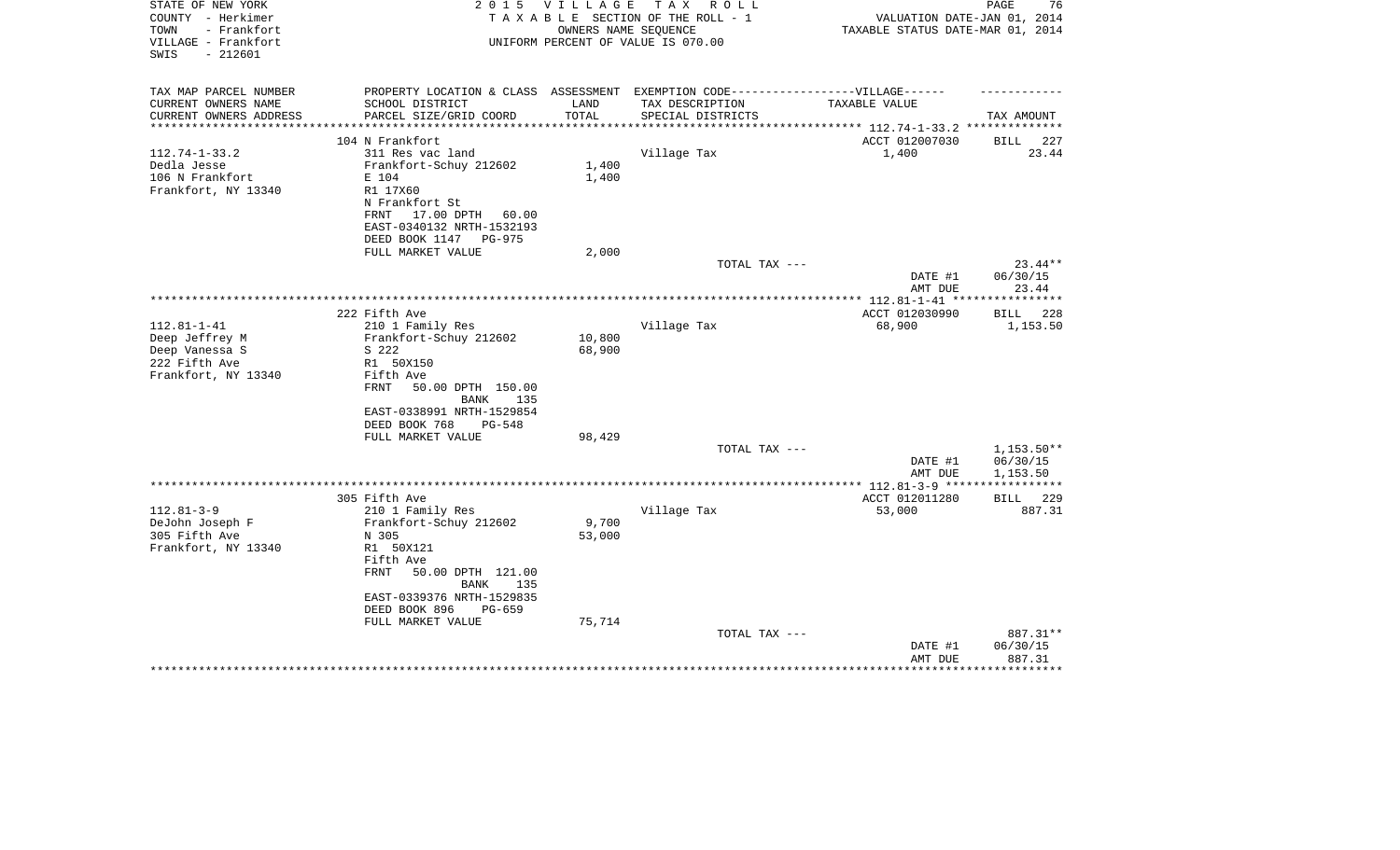| STATE OF NEW YORK<br>COUNTY - Herkimer<br>- Frankfort<br>TOWN<br>VILLAGE - Frankfort | 2 0 1 5                                                                          | V I L L A G E | TAX ROLL<br>TAXABLE SECTION OF THE ROLL - 1<br>OWNERS NAME SEQUENCE | VALUATION DATE-JAN 01, 2014<br>TAXABLE STATUS DATE-MAR 01, 2014 | PAGE<br>77         |
|--------------------------------------------------------------------------------------|----------------------------------------------------------------------------------|---------------|---------------------------------------------------------------------|-----------------------------------------------------------------|--------------------|
| $-212601$<br>SWIS                                                                    |                                                                                  |               | UNIFORM PERCENT OF VALUE IS 070.00                                  |                                                                 |                    |
| TAX MAP PARCEL NUMBER                                                                | PROPERTY LOCATION & CLASS ASSESSMENT EXEMPTION CODE----------------VILLAGE------ |               |                                                                     |                                                                 |                    |
| CURRENT OWNERS NAME                                                                  | SCHOOL DISTRICT                                                                  | LAND          | TAX DESCRIPTION                                                     | TAXABLE VALUE                                                   |                    |
| CURRENT OWNERS ADDRESS<br>********************                                       | PARCEL SIZE/GRID COORD                                                           | TOTAL         | SPECIAL DISTRICTS                                                   |                                                                 | TAX AMOUNT         |
|                                                                                      | 223 First Ave                                                                    |               |                                                                     | ACCT 012007740                                                  | BILL<br>230        |
| $112.73 - 3 - 70$                                                                    | 210 1 Family Res                                                                 |               | Village Tax                                                         | 60,000                                                          | 1,004.50           |
| DelConte Michelle B                                                                  | Frankfort-Schuy 212602                                                           | 12,200        |                                                                     |                                                                 |                    |
| 223 First Ave                                                                        | N 223                                                                            | 60,000        |                                                                     |                                                                 |                    |
| Frankfort, NY 13340                                                                  | R1 75X127                                                                        |               |                                                                     |                                                                 |                    |
|                                                                                      | First Ave                                                                        |               |                                                                     |                                                                 |                    |
|                                                                                      | 75.00 DPTH 127.00<br>FRNT                                                        |               |                                                                     |                                                                 |                    |
|                                                                                      | <b>BANK</b><br>805                                                               |               |                                                                     |                                                                 |                    |
|                                                                                      | EAST-0339995 NRTH-1531151                                                        |               |                                                                     |                                                                 |                    |
|                                                                                      | DEED BOOK 910<br><b>PG-211</b>                                                   |               |                                                                     |                                                                 |                    |
|                                                                                      | FULL MARKET VALUE                                                                | 85,714        |                                                                     |                                                                 |                    |
|                                                                                      |                                                                                  |               | TOTAL TAX ---                                                       |                                                                 | $1,004.50**$       |
|                                                                                      |                                                                                  |               |                                                                     | DATE #1                                                         | 06/30/15           |
|                                                                                      |                                                                                  |               |                                                                     | AMT DUE                                                         | 1,004.50           |
|                                                                                      | 507 Palmer St                                                                    |               |                                                                     | ***************** 112.81-3-7 ******************<br>ACCT 167832  | <b>BILL</b><br>231 |
| $112.81 - 3 - 7$                                                                     | 210 1 Family Res                                                                 |               | Village Tax                                                         | 56,300                                                          | 942.55             |
| DellaGala Raymond D                                                                  | Frankfort-Schuy 212602                                                           | 8,100         |                                                                     |                                                                 |                    |
| 1155 Hammond Ave                                                                     | E 507                                                                            | 56,300        |                                                                     |                                                                 |                    |
| Utica, NY 13501                                                                      | R1 39X140                                                                        |               |                                                                     |                                                                 |                    |
|                                                                                      | Palmer St                                                                        |               |                                                                     |                                                                 |                    |
|                                                                                      | 39.00 DPTH 140.00<br>FRNT                                                        |               |                                                                     |                                                                 |                    |
|                                                                                      | EAST-0339232 NRTH-1529874                                                        |               |                                                                     |                                                                 |                    |
|                                                                                      | DEED BOOK 1415<br><b>PG-565</b>                                                  |               |                                                                     |                                                                 |                    |
|                                                                                      | FULL MARKET VALUE                                                                | 80,429        |                                                                     |                                                                 |                    |
|                                                                                      |                                                                                  |               | TOTAL TAX ---                                                       |                                                                 | $942.55**$         |
|                                                                                      |                                                                                  |               |                                                                     | DATE #1                                                         | 06/30/15           |
|                                                                                      |                                                                                  |               |                                                                     | AMT DUE                                                         | 942.55             |
|                                                                                      |                                                                                  |               |                                                                     |                                                                 |                    |
| $112.74 - 1 - 15$                                                                    | 157 E Main St                                                                    |               |                                                                     | ACCT 012007530                                                  | BILL 232           |
| Deluke Joseph Jr                                                                     | 481 Att row bldg<br>Frankfort-Schuy 212602                                       | 4,000         | Village Tax                                                         | 56,600                                                          | 947.58             |
| Deluke Joseph K                                                                      | N 157                                                                            | 56,600        |                                                                     |                                                                 |                    |
| 109 Libritz Dr                                                                       | Com                                                                              |               |                                                                     |                                                                 |                    |
| Frankfort, NY 13340                                                                  | E Main St                                                                        |               |                                                                     |                                                                 |                    |
|                                                                                      | FRNT<br>24.00 DPTH 185.00                                                        |               |                                                                     |                                                                 |                    |
|                                                                                      | EAST-0340032 NRTH-1532305                                                        |               |                                                                     |                                                                 |                    |
|                                                                                      | DEED BOOK 869<br>PG-382                                                          |               |                                                                     |                                                                 |                    |
|                                                                                      | FULL MARKET VALUE                                                                | 80,857        |                                                                     |                                                                 |                    |
|                                                                                      |                                                                                  |               | TOTAL TAX ---                                                       |                                                                 | 947.58**           |
|                                                                                      |                                                                                  |               |                                                                     | DATE #1                                                         | 06/30/15           |
|                                                                                      |                                                                                  |               |                                                                     | AMT DUE                                                         | 947.58             |
|                                                                                      |                                                                                  |               |                                                                     |                                                                 |                    |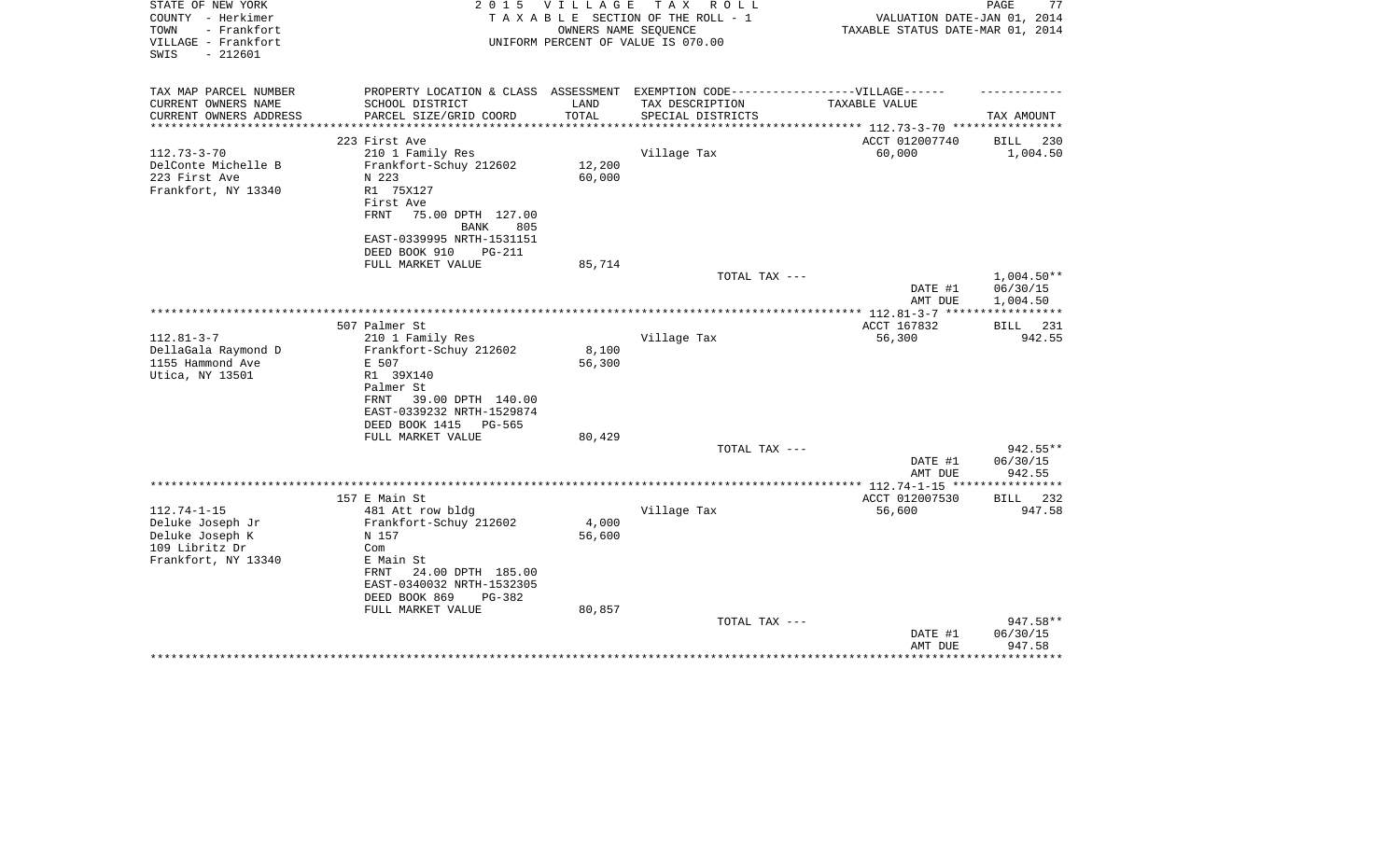| STATE OF NEW YORK<br>COUNTY - Herkimer           | 2 0 1 5                                                                          | <b>VILLAGE</b>       | TAX ROLL<br>TAXABLE SECTION OF THE ROLL - 1 | VALUATION DATE-JAN 01, 2014      | 78<br>PAGE                     |
|--------------------------------------------------|----------------------------------------------------------------------------------|----------------------|---------------------------------------------|----------------------------------|--------------------------------|
| TOWN<br>- Frankfort                              |                                                                                  | OWNERS NAME SEQUENCE |                                             | TAXABLE STATUS DATE-MAR 01, 2014 |                                |
| VILLAGE - Frankfort                              |                                                                                  |                      | UNIFORM PERCENT OF VALUE IS 070.00          |                                  |                                |
| $-212601$<br>SWIS                                |                                                                                  |                      |                                             |                                  |                                |
| TAX MAP PARCEL NUMBER                            | PROPERTY LOCATION & CLASS ASSESSMENT EXEMPTION CODE----------------VILLAGE------ |                      |                                             |                                  |                                |
| CURRENT OWNERS NAME                              | SCHOOL DISTRICT                                                                  | LAND                 | TAX DESCRIPTION                             | TAXABLE VALUE                    |                                |
| CURRENT OWNERS ADDRESS<br>********************** | PARCEL SIZE/GRID COORD<br>****************************                           | TOTAL                | SPECIAL DISTRICTS                           |                                  | TAX AMOUNT                     |
|                                                  | 226 Fourth Ave                                                                   |                      |                                             | ACCT 012020970                   | <b>BILL</b><br>233             |
| $112.81 - 2 - 25$                                | 210 1 Family Res                                                                 |                      | VET WAR CT 41121                            | 6,160                            |                                |
| DeLuke Linda Lf Use                              | Frankfort-Schuy 212602                                                           | 10,800               | Village Tax                                 | 39,340                           | 658.62                         |
| DiChristina Diana                                | S 226                                                                            | 45,500               |                                             |                                  |                                |
| Attn: Salvatore & Mary DiChris R1 50X150         |                                                                                  |                      |                                             |                                  |                                |
| 226 Fourth Ave                                   | Fourth Ave                                                                       |                      |                                             |                                  |                                |
| Frankfort, NY 13340                              | FRNT<br>50.00 DPTH 150.00                                                        |                      |                                             |                                  |                                |
|                                                  | EAST-0339154 NRTH-1530163                                                        |                      |                                             |                                  |                                |
|                                                  | DEED BOOK 1087<br>$PG-57$<br>FULL MARKET VALUE                                   | 65,000               |                                             |                                  |                                |
|                                                  |                                                                                  |                      | TOTAL TAX ---                               |                                  | 658.62**                       |
|                                                  |                                                                                  |                      |                                             | DATE #1                          | 06/30/15                       |
|                                                  |                                                                                  |                      |                                             | AMT DUE                          | 658.62                         |
|                                                  |                                                                                  |                      |                                             | *************** 112.82-1-57 **** | ***********                    |
|                                                  | 204 Reese Rd                                                                     |                      |                                             | ACCT 012016020                   | <b>BILL</b><br>234             |
| $112.82 - 1 - 57$                                | 210 1 Family Res                                                                 |                      | Village Tax                                 | 70,300                           | 1,176.94                       |
| Demichele Steven                                 | Frankfort-Schuy 212602                                                           | 12,800               |                                             |                                  |                                |
| Demichele Diane<br>204 Reese Rd                  | W<br>R1                                                                          | 70,300               |                                             |                                  |                                |
| Frankfort, NY 13340                              | Reese Rd                                                                         |                      |                                             |                                  |                                |
|                                                  | FRNT 125.00 DPTH 110.00<br>135                                                   |                      |                                             |                                  |                                |
|                                                  | BANK<br>EAST-0340649 NRTH-1529805                                                |                      |                                             |                                  |                                |
|                                                  | DEED BOOK 825<br>$PG-592$                                                        |                      |                                             |                                  |                                |
|                                                  | FULL MARKET VALUE                                                                | 100,429              |                                             |                                  |                                |
|                                                  |                                                                                  |                      | TOTAL TAX ---                               |                                  | 1,176.94**                     |
|                                                  |                                                                                  |                      |                                             | DATE #1<br>AMT DUE               | 06/30/15<br>1,176.94           |
|                                                  |                                                                                  |                      |                                             |                                  |                                |
|                                                  | 228 Fourth Ave                                                                   |                      |                                             | ACCT 012007230                   | BILL 235                       |
| $112.81 - 2 - 24$                                | 210 1 Family Res                                                                 |                      | Village Tax                                 | 50,000                           | 837.08                         |
| Denapole Particia A                              | Frankfort-Schuy 212602                                                           | 10,800               |                                             |                                  |                                |
| 228 Fourth Ave<br>Frankfort, NY 13340            | S 228<br>R1 50X150                                                               | 50,000               |                                             |                                  |                                |
|                                                  | Fourth Ave                                                                       |                      |                                             |                                  |                                |
|                                                  | FRNT<br>50.00 DPTH 150.00                                                        |                      |                                             |                                  |                                |
|                                                  | BANK<br>135                                                                      |                      |                                             |                                  |                                |
|                                                  | EAST-0339185 NRTH-1530124                                                        |                      |                                             |                                  |                                |
|                                                  | DEED BOOK 842<br>PG-562                                                          |                      |                                             |                                  |                                |
|                                                  | FULL MARKET VALUE                                                                | 71,429               |                                             |                                  |                                |
|                                                  |                                                                                  |                      | TOTAL TAX ---                               |                                  |                                |
|                                                  |                                                                                  |                      |                                             |                                  |                                |
|                                                  |                                                                                  |                      |                                             |                                  |                                |
|                                                  |                                                                                  |                      |                                             | DATE #1<br>AMT DUE               | 837.08**<br>06/30/15<br>837.08 |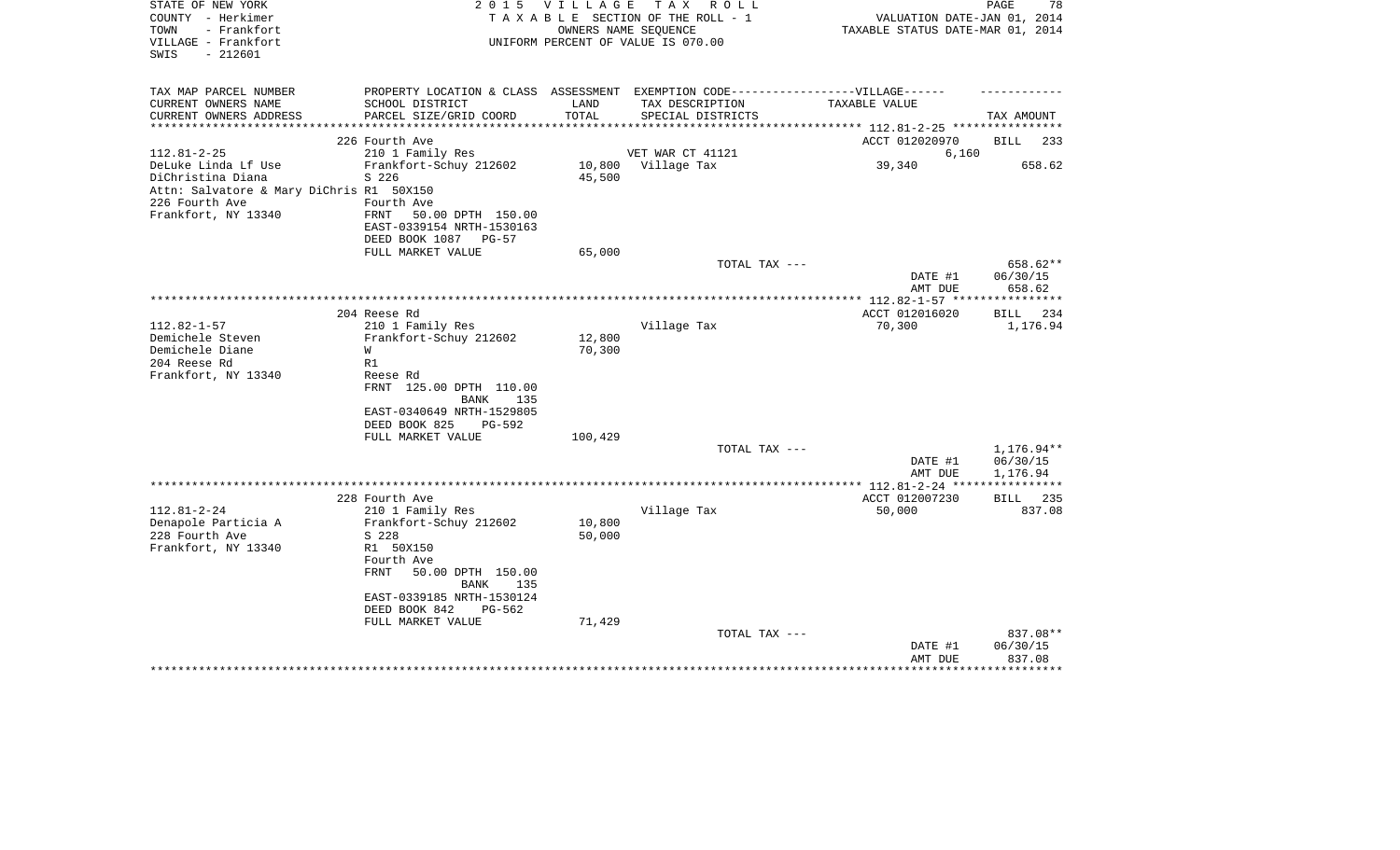| STATE OF NEW YORK<br>COUNTY - Herkimer<br>- Frankfort<br>TOWN<br>VILLAGE - Frankfort<br>SWIS<br>$-212601$ | 2 0 1 5                                                                                              | VILLAGE | TAX ROLL<br>TAXABLE SECTION OF THE ROLL - 1<br>OWNERS NAME SEQUENCE<br>UNIFORM PERCENT OF VALUE IS 070.00 | VALUATION DATE-JAN 01, 2014<br>TAXABLE STATUS DATE-MAR 01, 2014 | PAGE<br>79             |
|-----------------------------------------------------------------------------------------------------------|------------------------------------------------------------------------------------------------------|---------|-----------------------------------------------------------------------------------------------------------|-----------------------------------------------------------------|------------------------|
| TAX MAP PARCEL NUMBER                                                                                     | PROPERTY LOCATION & CLASS ASSESSMENT EXEMPTION CODE-----------------VILLAGE------<br>SCHOOL DISTRICT | LAND    |                                                                                                           | TAXABLE VALUE                                                   |                        |
| CURRENT OWNERS NAME<br>CURRENT OWNERS ADDRESS                                                             | PARCEL SIZE/GRID COORD                                                                               | TOTAL   | TAX DESCRIPTION<br>SPECIAL DISTRICTS                                                                      |                                                                 | TAX AMOUNT             |
| **************                                                                                            | ************************                                                                             |         |                                                                                                           |                                                                 |                        |
|                                                                                                           | 200 Frankfort St                                                                                     |         |                                                                                                           | ACCT 182501                                                     | <b>BILL</b><br>236     |
| $112.73 - 3 - 6$                                                                                          | 210 1 Family Res                                                                                     |         | Village Tax                                                                                               | 64,200                                                          | 1,074.81               |
| DeRollo Michael                                                                                           | Frankfort-Schuy 212602                                                                               | 9,200   |                                                                                                           |                                                                 |                        |
| DeRollo Dorri<br>200 Frankfort St                                                                         | W<br>R1                                                                                              | 64,200  |                                                                                                           |                                                                 |                        |
| Frankfort, NY 13340                                                                                       | Frankfort St                                                                                         |         |                                                                                                           |                                                                 |                        |
|                                                                                                           | 69.00 DPTH<br>FRNT<br>75.00                                                                          |         |                                                                                                           |                                                                 |                        |
|                                                                                                           | EAST-0339377 NRTH-1531624                                                                            |         |                                                                                                           |                                                                 |                        |
|                                                                                                           | DEED BOOK 1511<br>PG-296                                                                             |         |                                                                                                           |                                                                 |                        |
|                                                                                                           | FULL MARKET VALUE                                                                                    | 91,714  |                                                                                                           |                                                                 |                        |
|                                                                                                           |                                                                                                      |         | TOTAL TAX ---                                                                                             | DATE #1                                                         | 1,074.81**<br>06/30/15 |
|                                                                                                           |                                                                                                      |         |                                                                                                           | AMT DUE                                                         | 1,074.81               |
|                                                                                                           | *************************************                                                                |         |                                                                                                           | ** 112.82-1-25 *****************                                |                        |
|                                                                                                           | 330 First Ave                                                                                        |         |                                                                                                           | ACCT 012008010                                                  | 237<br>BILL            |
| $112.82 - 1 - 25$                                                                                         | 210 1 Family Res                                                                                     |         | VET COM CT 41131                                                                                          | 10,266                                                          |                        |
| Derollo Sidney J                                                                                          | Frankfort-Schuy 212602                                                                               | 10,800  | Village Tax                                                                                               | 54,734                                                          | 916.34                 |
| 330 First Ave<br>Frankfort, NY 13340                                                                      | S 330<br>R1 50X150                                                                                   | 65,000  |                                                                                                           |                                                                 |                        |
|                                                                                                           | First Ave                                                                                            |         |                                                                                                           |                                                                 |                        |
|                                                                                                           | 50.00 DPTH 150.00<br>FRNT                                                                            |         |                                                                                                           |                                                                 |                        |
|                                                                                                           | EAST-0340557 NRTH-1530170                                                                            |         |                                                                                                           |                                                                 |                        |
|                                                                                                           | DEED BOOK 00512 PG-00400                                                                             |         |                                                                                                           |                                                                 |                        |
|                                                                                                           | FULL MARKET VALUE                                                                                    | 92,857  |                                                                                                           |                                                                 |                        |
|                                                                                                           |                                                                                                      |         | TOTAL TAX ---                                                                                             | DATE #1                                                         | 916.34**<br>06/30/15   |
|                                                                                                           |                                                                                                      |         |                                                                                                           | AMT DUE                                                         | 916.34                 |
|                                                                                                           |                                                                                                      |         |                                                                                                           | ************ 112.74-2-36 ****                                   | *******                |
|                                                                                                           | 240 Mann St                                                                                          |         |                                                                                                           | ACCT 012005310                                                  | BILL 238               |
| $112.74 - 2 - 36$                                                                                         | 210 1 Family Res                                                                                     |         | Village Tax                                                                                               | 31,600                                                          | 529.04                 |
| Derusso Margaret F                                                                                        | Frankfort-Schuy 212602                                                                               | 5,900   |                                                                                                           |                                                                 |                        |
| 240 Mann St<br>Frankfort, NY 13340                                                                        | Mann St<br>R1                                                                                        | 31,600  |                                                                                                           |                                                                 |                        |
|                                                                                                           | 43.00 DPTH 180.00<br>FRNT                                                                            |         |                                                                                                           |                                                                 |                        |
|                                                                                                           | EAST-0340210 NRTH-1531406                                                                            |         |                                                                                                           |                                                                 |                        |
|                                                                                                           | DEED BOOK 00626 PG-00803                                                                             |         |                                                                                                           |                                                                 |                        |
|                                                                                                           | FULL MARKET VALUE                                                                                    | 45,143  |                                                                                                           |                                                                 |                        |
|                                                                                                           |                                                                                                      |         | TOTAL TAX ---                                                                                             |                                                                 | 529.04**               |
|                                                                                                           |                                                                                                      |         |                                                                                                           | DATE #1<br>AMT DUE                                              | 06/30/15<br>529.04     |
|                                                                                                           |                                                                                                      |         |                                                                                                           |                                                                 | ********               |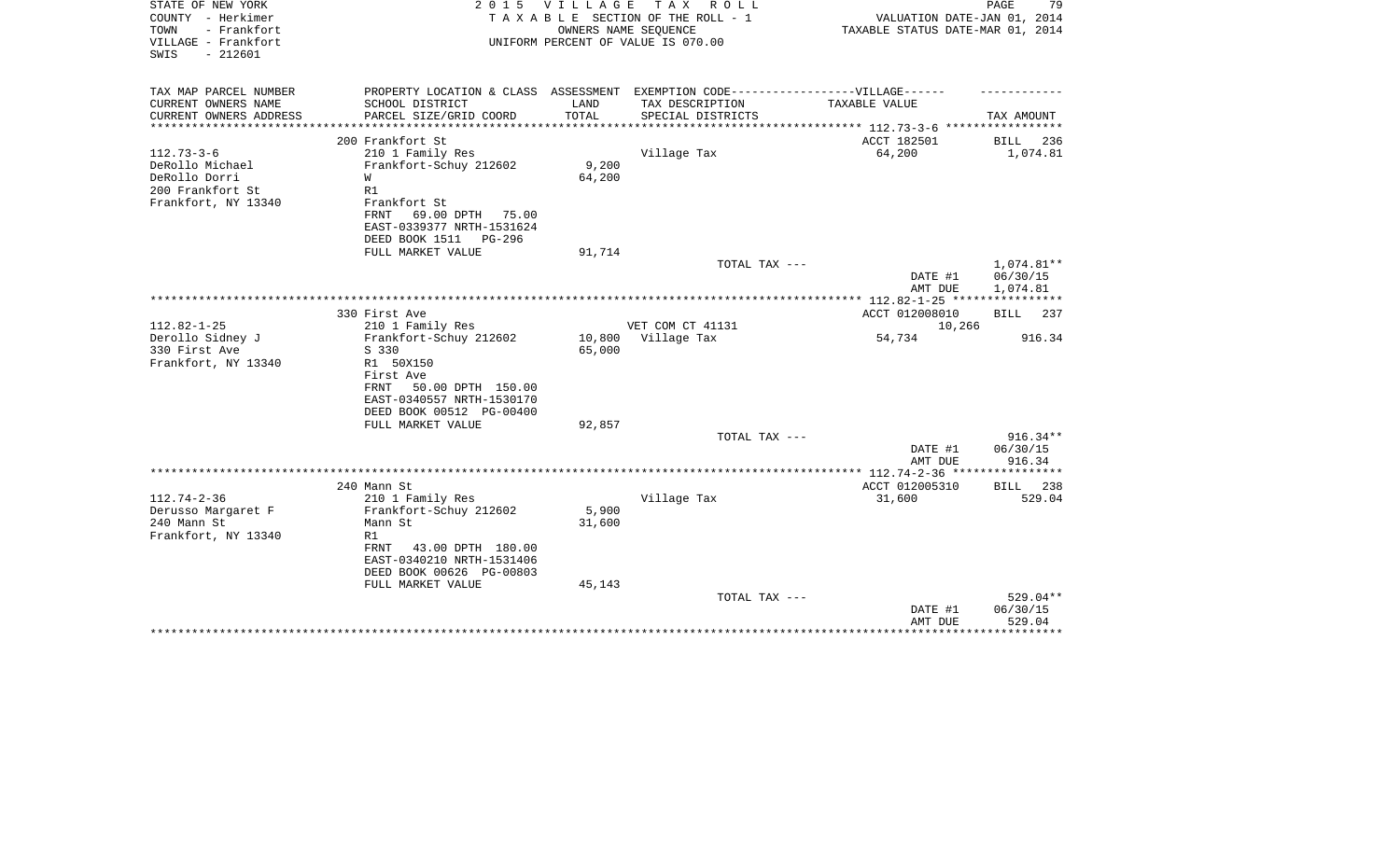| STATE OF NEW YORK        | 2 0 1 5                                                                           | <b>VILLAGE</b> | TAX ROLL                           |                                       | 80<br>PAGE         |
|--------------------------|-----------------------------------------------------------------------------------|----------------|------------------------------------|---------------------------------------|--------------------|
| COUNTY - Herkimer        |                                                                                   |                | TAXABLE SECTION OF THE ROLL - 1    | VALUATION DATE-JAN 01, 2014           |                    |
| - Frankfort<br>TOWN      |                                                                                   |                | OWNERS NAME SEQUENCE               | TAXABLE STATUS DATE-MAR 01, 2014      |                    |
| VILLAGE - Frankfort      |                                                                                   |                | UNIFORM PERCENT OF VALUE IS 070.00 |                                       |                    |
| SWIS<br>$-212601$        |                                                                                   |                |                                    |                                       |                    |
|                          |                                                                                   |                |                                    |                                       |                    |
| TAX MAP PARCEL NUMBER    | PROPERTY LOCATION & CLASS ASSESSMENT EXEMPTION CODE-----------------VILLAGE------ |                |                                    |                                       |                    |
| CURRENT OWNERS NAME      | SCHOOL DISTRICT                                                                   | LAND           | TAX DESCRIPTION                    | TAXABLE VALUE                         |                    |
| CURRENT OWNERS ADDRESS   | PARCEL SIZE/GRID COORD                                                            | TOTAL          | SPECIAL DISTRICTS                  |                                       | TAX AMOUNT         |
| **************           |                                                                                   | ************   |                                    | ******************** 112.81-2-43 **** |                    |
|                          | 217 Fourth Ave                                                                    |                |                                    | ACCT 181164                           | 239<br><b>BILL</b> |
| $112.81 - 2 - 43$        | 311 Res vac land                                                                  |                | Village Tax                        | 6,800                                 | 113.84             |
| DeSantis Rita            | Frankfort-Schuy 212602                                                            | 6,800          |                                    |                                       |                    |
| LaPorte Andrew T         | N 217                                                                             | 6,800          |                                    |                                       |                    |
| 515 Briarcliff Ave       | V19 50X150                                                                        |                |                                    |                                       |                    |
| Utica, NY 13502          | Fourth Ave                                                                        |                |                                    |                                       |                    |
|                          |                                                                                   |                |                                    |                                       |                    |
|                          | FRNT<br>50.00 DPTH 150.00                                                         |                |                                    |                                       |                    |
| PRIOR OWNER ON 3/01/2014 | EAST-0339186 NRTH-1530444                                                         |                |                                    |                                       |                    |
| DeSantis Rita            | DEED BOOK 1502<br>PG-590                                                          |                |                                    |                                       |                    |
|                          | FULL MARKET VALUE                                                                 | 9,714          |                                    |                                       |                    |
|                          |                                                                                   |                | TOTAL TAX ---                      |                                       | 113.84**           |
|                          |                                                                                   |                |                                    | DATE #1                               | 06/30/15           |
|                          |                                                                                   |                |                                    | AMT DUE                               | 113.84             |
|                          |                                                                                   |                |                                    | **************** 112.64-1-6           |                    |
|                          | 139 Cemetery St                                                                   |                |                                    | ACCT 166026                           | <b>BILL</b><br>240 |
| $112.64 - 1 - 6$         | 210 1 Family Res                                                                  |                | Village Tax                        | 94,750                                | 1,586.27           |
| Di Martin Joseph M       | Frankfort-Schuy 212602                                                            | 20,800         |                                    |                                       |                    |
| 139 Cemetery St          | E                                                                                 | 94,750         |                                    |                                       |                    |
| Frankfort, NY 13340      | R1                                                                                |                |                                    |                                       |                    |
|                          | Cemetery St                                                                       |                |                                    |                                       |                    |
|                          | FRNT 260.00 DPTH                                                                  |                |                                    |                                       |                    |
|                          | 0.76<br>ACRES                                                                     |                |                                    |                                       |                    |
|                          | EAST-0336432 NRTH-1532908                                                         |                |                                    |                                       |                    |
|                          | DEED BOOK 1404<br>$PG-285$                                                        |                |                                    |                                       |                    |
|                          | FULL MARKET VALUE                                                                 | 135,357        |                                    |                                       |                    |
|                          |                                                                                   |                | TOTAL TAX ---                      |                                       | $1,586.27**$       |
|                          |                                                                                   |                |                                    | DATE #1                               | 06/30/15           |
|                          |                                                                                   |                |                                    | AMT DUE                               | 1,586.27           |
|                          |                                                                                   |                |                                    |                                       |                    |
|                          | 113 W Main St                                                                     |                |                                    | ACCT 163970                           | BILL<br>241        |
| $112.65 - 2 - 53$        | 484 1 use sm bld                                                                  |                | Village Tax                        | 61,300                                | 1,026.26           |
| Di Sano Gina M           | Frankfort-Schuy 212602                                                            | 5,000          |                                    |                                       |                    |
| 113 W Main St            | S 113                                                                             | 61,300         |                                    |                                       |                    |
| Frankfort, NY 13340      | Comm Blds 5%                                                                      |                |                                    |                                       |                    |
|                          | W Main St                                                                         |                |                                    |                                       |                    |
|                          | FRNT<br>70.00 DPTH 175.00                                                         |                |                                    |                                       |                    |
|                          | EAST-0339173 NRTH-1532974                                                         |                |                                    |                                       |                    |
|                          | DEED BOOK 1391<br>PG-601                                                          |                |                                    |                                       |                    |
|                          | FULL MARKET VALUE                                                                 | 87,571         |                                    |                                       |                    |
|                          |                                                                                   |                | TOTAL TAX ---                      |                                       | $1,026.26**$       |
|                          |                                                                                   |                |                                    | DATE #1                               | 06/30/15           |
|                          |                                                                                   |                |                                    | AMT DUE                               | 1,026.26           |
|                          |                                                                                   |                |                                    |                                       |                    |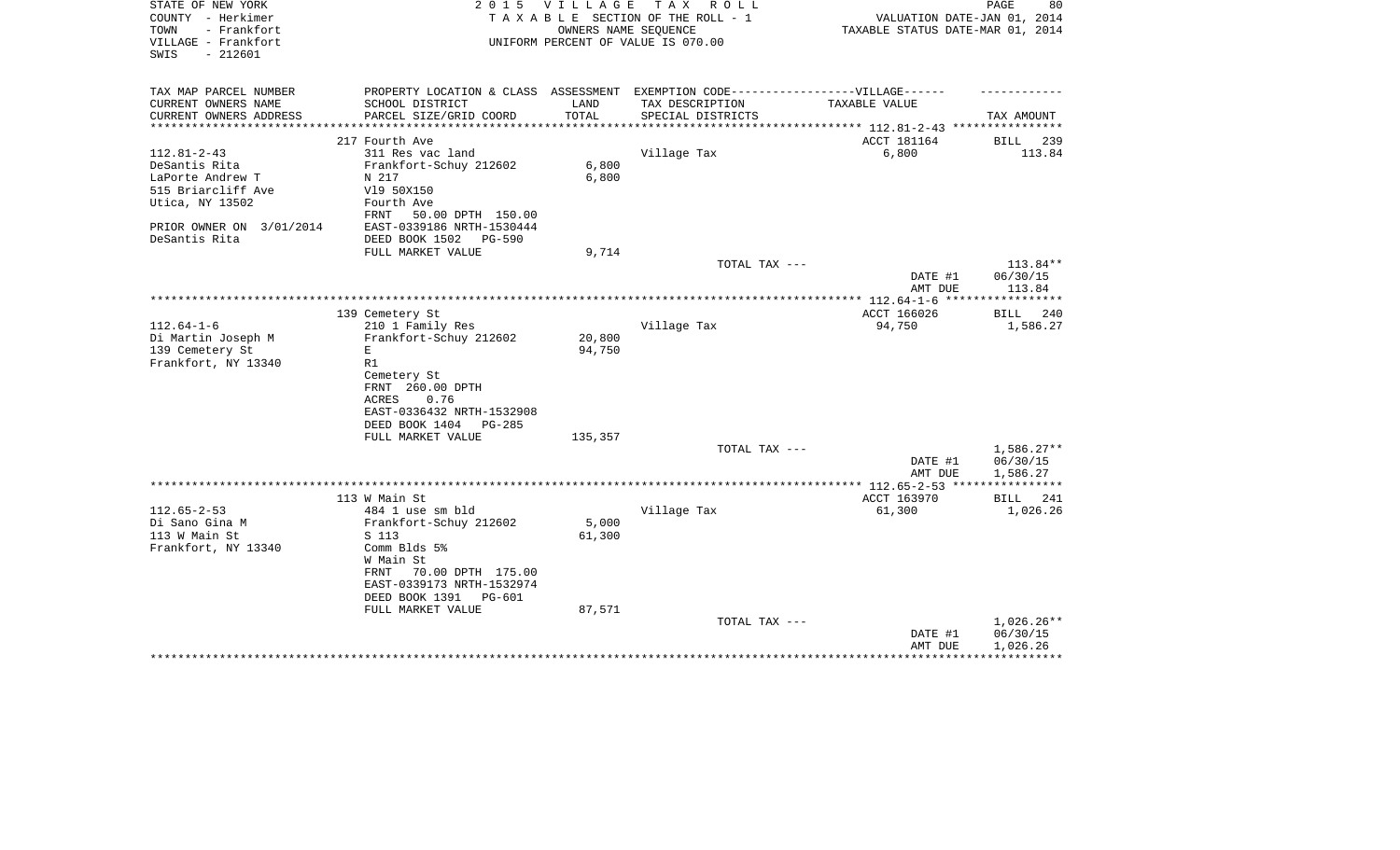| STATE OF NEW YORK<br>COUNTY - Herkimer<br>TOWN<br>- Frankfort<br>VILLAGE - Frankfort<br>$-212601$<br>SWIS | 2 0 1 5                                                                                             | V I L L A G E | TAX ROLL<br>TAXABLE SECTION OF THE ROLL - 1<br>OWNERS NAME SEQUENCE<br>UNIFORM PERCENT OF VALUE IS 070.00 | VALUATION DATE-JAN 01, 2014<br>TAXABLE STATUS DATE-MAR 01, 2014 | PAGE<br>81           |
|-----------------------------------------------------------------------------------------------------------|-----------------------------------------------------------------------------------------------------|---------------|-----------------------------------------------------------------------------------------------------------|-----------------------------------------------------------------|----------------------|
| TAX MAP PARCEL NUMBER<br>CURRENT OWNERS NAME                                                              | PROPERTY LOCATION & CLASS ASSESSMENT EXEMPTION CODE----------------VILLAGE------<br>SCHOOL DISTRICT | LAND          | TAX DESCRIPTION                                                                                           | TAXABLE VALUE                                                   |                      |
| CURRENT OWNERS ADDRESS                                                                                    | PARCEL SIZE/GRID COORD                                                                              | TOTAL         | SPECIAL DISTRICTS                                                                                         |                                                                 | TAX AMOUNT           |
|                                                                                                           |                                                                                                     |               |                                                                                                           | **************************** 112.73-2-8 ******************      |                      |
|                                                                                                           | 105 E Canal St                                                                                      |               |                                                                                                           | ACCT 012016650                                                  | <b>BILL</b><br>242   |
| $112.73 - 2 - 8$                                                                                          | 210 1 Family Res                                                                                    |               | Village Tax                                                                                               | 42,300                                                          | 708.17               |
| Diamond Tammy E                                                                                           | Frankfort-Schuy 212602                                                                              | 5,600         |                                                                                                           |                                                                 |                      |
| 3699 Jupiter Blvd SE<br>Palm Bay, FL 32909                                                                | N 105<br>R1                                                                                         | 42,300        |                                                                                                           |                                                                 |                      |
|                                                                                                           | Life Use Joe&jane                                                                                   |               |                                                                                                           |                                                                 |                      |
|                                                                                                           | 45.25 DPTH 136.28<br>FRNT                                                                           |               |                                                                                                           |                                                                 |                      |
|                                                                                                           | EAST-0339273 NRTH-1532546                                                                           |               |                                                                                                           |                                                                 |                      |
|                                                                                                           | DEED BOOK 1226<br>PG-523                                                                            |               |                                                                                                           |                                                                 |                      |
|                                                                                                           | FULL MARKET VALUE                                                                                   | 60,429        |                                                                                                           |                                                                 |                      |
|                                                                                                           |                                                                                                     |               | TOTAL TAX ---                                                                                             |                                                                 | 708.17**<br>06/30/15 |
|                                                                                                           |                                                                                                     |               |                                                                                                           | DATE #1<br>AMT DUE                                              | 708.17               |
|                                                                                                           |                                                                                                     |               |                                                                                                           |                                                                 |                      |
|                                                                                                           | 310 First Ave                                                                                       |               |                                                                                                           | ACCT 175066                                                     | <b>BILL</b><br>243   |
| $112.82 - 1 - 34$                                                                                         | 220 2 Family Res                                                                                    |               | Village Tax                                                                                               | 70,100                                                          | 1,173.59             |
| DiChristina Diana                                                                                         | Frankfort-Schuy 212602                                                                              | 10,800        |                                                                                                           |                                                                 |                      |
| 310 First Ave                                                                                             | S 310                                                                                               | 70,100        |                                                                                                           |                                                                 |                      |
| Frankfort, NY 13340                                                                                       | R <sub>2</sub><br>FRNT<br>50.00 DPTH 150.00                                                         |               |                                                                                                           |                                                                 |                      |
|                                                                                                           | EAST-0340266 NRTH-1530521                                                                           |               |                                                                                                           |                                                                 |                      |
|                                                                                                           | DEED BOOK 1462<br><b>PG-515</b>                                                                     |               |                                                                                                           |                                                                 |                      |
|                                                                                                           | FULL MARKET VALUE                                                                                   | 100,143       |                                                                                                           |                                                                 |                      |
|                                                                                                           |                                                                                                     |               | TOTAL TAX ---                                                                                             |                                                                 | 1,173.59**           |
|                                                                                                           |                                                                                                     |               |                                                                                                           | DATE #1                                                         | 06/30/15             |
|                                                                                                           |                                                                                                     |               |                                                                                                           | AMT DUE                                                         | 1,173.59             |
|                                                                                                           | 314 Litchfield St                                                                                   |               |                                                                                                           | ACCT 165705                                                     | 244<br>BILL          |
| $112.73 - 1 - 17$                                                                                         | 210 1 Family Res                                                                                    |               | Village Tax                                                                                               | 28,000                                                          | 468.77               |
| Dickan John P                                                                                             | Frankfort-Schuy 212602                                                                              | 11,700        |                                                                                                           |                                                                 |                      |
| Dickan Elgie G                                                                                            | W 314                                                                                               | 28,000        |                                                                                                           |                                                                 |                      |
| 168 East River Rd                                                                                         | R <sub>2</sub>                                                                                      |               |                                                                                                           |                                                                 |                      |
| Frankfort, NY 13340                                                                                       | Litchfield St<br>58.00 DPTH 153.00<br>FRNT                                                          |               |                                                                                                           |                                                                 |                      |
|                                                                                                           | EAST-0338528 NRTH-1531226                                                                           |               |                                                                                                           |                                                                 |                      |
|                                                                                                           | DEED BOOK 1402<br>PG-483                                                                            |               |                                                                                                           |                                                                 |                      |
|                                                                                                           | FULL MARKET VALUE                                                                                   | 40,000        |                                                                                                           |                                                                 |                      |
|                                                                                                           |                                                                                                     |               | TOTAL TAX ---                                                                                             |                                                                 | 468.77**             |
|                                                                                                           |                                                                                                     |               |                                                                                                           | DATE #1                                                         | 06/30/15             |
|                                                                                                           |                                                                                                     |               |                                                                                                           | AMT DUE                                                         | 468.77               |
|                                                                                                           |                                                                                                     |               |                                                                                                           |                                                                 |                      |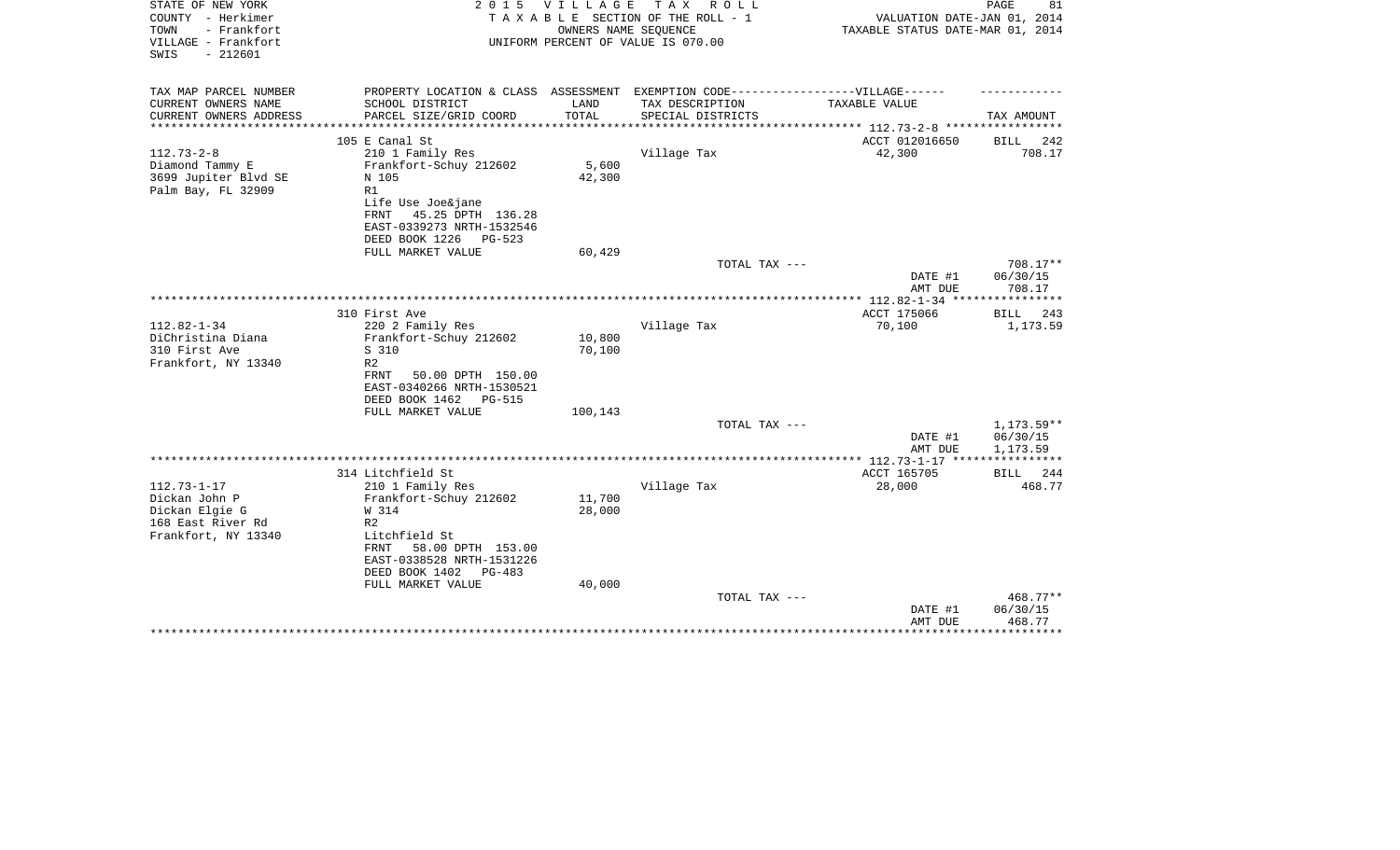| STATE OF NEW YORK<br>COUNTY - Herkimer<br>TOWN<br>- Frankfort | 2 0 1 5                                                                           | VILLAGE | TAX ROLL<br>TAXABLE SECTION OF THE ROLL - 1<br>OWNERS NAME SEQUENCE | VALUATION DATE-JAN 01, 2014<br>TAXABLE STATUS DATE-MAR 01, 2014 | PAGE<br>82                         |
|---------------------------------------------------------------|-----------------------------------------------------------------------------------|---------|---------------------------------------------------------------------|-----------------------------------------------------------------|------------------------------------|
| VILLAGE - Frankfort<br>$-212601$<br>SWIS                      |                                                                                   |         | UNIFORM PERCENT OF VALUE IS 070.00                                  |                                                                 |                                    |
| TAX MAP PARCEL NUMBER                                         | PROPERTY LOCATION & CLASS ASSESSMENT EXEMPTION CODE-----------------VILLAGE------ |         |                                                                     |                                                                 |                                    |
| CURRENT OWNERS NAME                                           | SCHOOL DISTRICT                                                                   | LAND    | TAX DESCRIPTION                                                     | TAXABLE VALUE                                                   |                                    |
| CURRENT OWNERS ADDRESS                                        | PARCEL SIZE/GRID COORD                                                            | TOTAL   | SPECIAL DISTRICTS                                                   | ********* 112.81-3-52 ***                                       | TAX AMOUNT                         |
|                                                               | 522 Reese Rd                                                                      |         |                                                                     | ACCT 012009600                                                  | 245<br>BILL                        |
| $112.81 - 3 - 52$                                             | 210 1 Family Res                                                                  |         | Village Tax                                                         | 85,300                                                          | 1,428.06                           |
| DiGeorgio Michael                                             | Frankfort-Schuy 212602                                                            | 9,600   |                                                                     |                                                                 |                                    |
| LaVine Paula                                                  | W                                                                                 | 85,300  |                                                                     |                                                                 |                                    |
| 522 Reese Rd                                                  | R1                                                                                |         |                                                                     |                                                                 |                                    |
| Frankfort, NY 13340                                           | Reese Road<br><b>FRNT</b><br>60.00 DPTH 100.00<br><b>BANK</b><br>135              |         |                                                                     |                                                                 |                                    |
|                                                               | EAST-0339828 NRTH-1528517<br>DEED BOOK 892<br><b>PG-180</b>                       |         |                                                                     |                                                                 |                                    |
|                                                               | FULL MARKET VALUE                                                                 | 121,857 |                                                                     |                                                                 |                                    |
|                                                               |                                                                                   |         | TOTAL TAX ---                                                       | DATE #1<br>AMT DUE                                              | 1,428.06**<br>06/30/15<br>1,428.06 |
|                                                               |                                                                                   |         |                                                                     |                                                                 |                                    |
|                                                               | 109 Sheldon Ave                                                                   |         |                                                                     | ACCT 160083                                                     | <b>BILL</b><br>246                 |
| $112.66 - 2 - 52$                                             | 220 2 Family Res                                                                  |         | Village Tax                                                         | 48,400                                                          | 810.29                             |
| DiGristina Josephine                                          | Frankfort-Schuy 212602                                                            | 6,000   |                                                                     |                                                                 |                                    |
| Moore Elaine Marie                                            | N 109                                                                             | 48,400  |                                                                     |                                                                 |                                    |
| 109 Sheldon Ave                                               | R2 50X125                                                                         |         |                                                                     |                                                                 |                                    |
| Frankfort, NY 13340                                           | Sheldon Ave                                                                       |         |                                                                     |                                                                 |                                    |
|                                                               | 50.50 DPTH 125.00<br>FRNT<br>EAST-0340481 NRTH-1533081                            |         |                                                                     |                                                                 |                                    |
|                                                               | DEED BOOK 1365<br>$PG-455$                                                        |         |                                                                     |                                                                 |                                    |
|                                                               | FULL MARKET VALUE                                                                 | 69,143  |                                                                     |                                                                 |                                    |
|                                                               |                                                                                   |         | TOTAL TAX ---                                                       |                                                                 | $810.29**$                         |
|                                                               |                                                                                   |         |                                                                     | DATE #1                                                         | 06/30/15                           |
|                                                               |                                                                                   |         |                                                                     | AMT DUE                                                         | 810.29                             |
|                                                               |                                                                                   |         |                                                                     |                                                                 |                                    |
|                                                               | 309 Railroad St                                                                   |         |                                                                     | ACCT 190522                                                     | 247<br>BILL                        |
| $112.66 - 1 - 7$<br>Dilberto Nicholas M                       | 210 1 Family Res<br>Frankfort-Schuy 212602                                        | 7,800   | Village Tax                                                         | 53,400                                                          | 894.00                             |
| 309 Railroad St                                               | W 309                                                                             | 53,400  |                                                                     |                                                                 |                                    |
| Frankfort, NY 13340                                           | R1 50X150                                                                         |         |                                                                     |                                                                 |                                    |
|                                                               | Railroad St                                                                       |         |                                                                     |                                                                 |                                    |
| PRIOR OWNER ON 3/01/2014                                      | FRNT<br>70.00 DPTH 150.00                                                         |         |                                                                     |                                                                 |                                    |
| Diliberto Richard V                                           | EAST-0340316 NRTH-1533268                                                         |         |                                                                     |                                                                 |                                    |
|                                                               | DEED BOOK 1558<br>PG-948                                                          |         |                                                                     |                                                                 |                                    |
|                                                               | FULL MARKET VALUE                                                                 | 76,286  |                                                                     |                                                                 |                                    |
|                                                               |                                                                                   |         | TOTAL TAX ---                                                       |                                                                 | 894.00**                           |
|                                                               |                                                                                   |         |                                                                     | DATE #1                                                         | 06/30/15                           |
|                                                               |                                                                                   |         |                                                                     | AMT DUE                                                         | 894.00                             |
|                                                               |                                                                                   |         |                                                                     |                                                                 |                                    |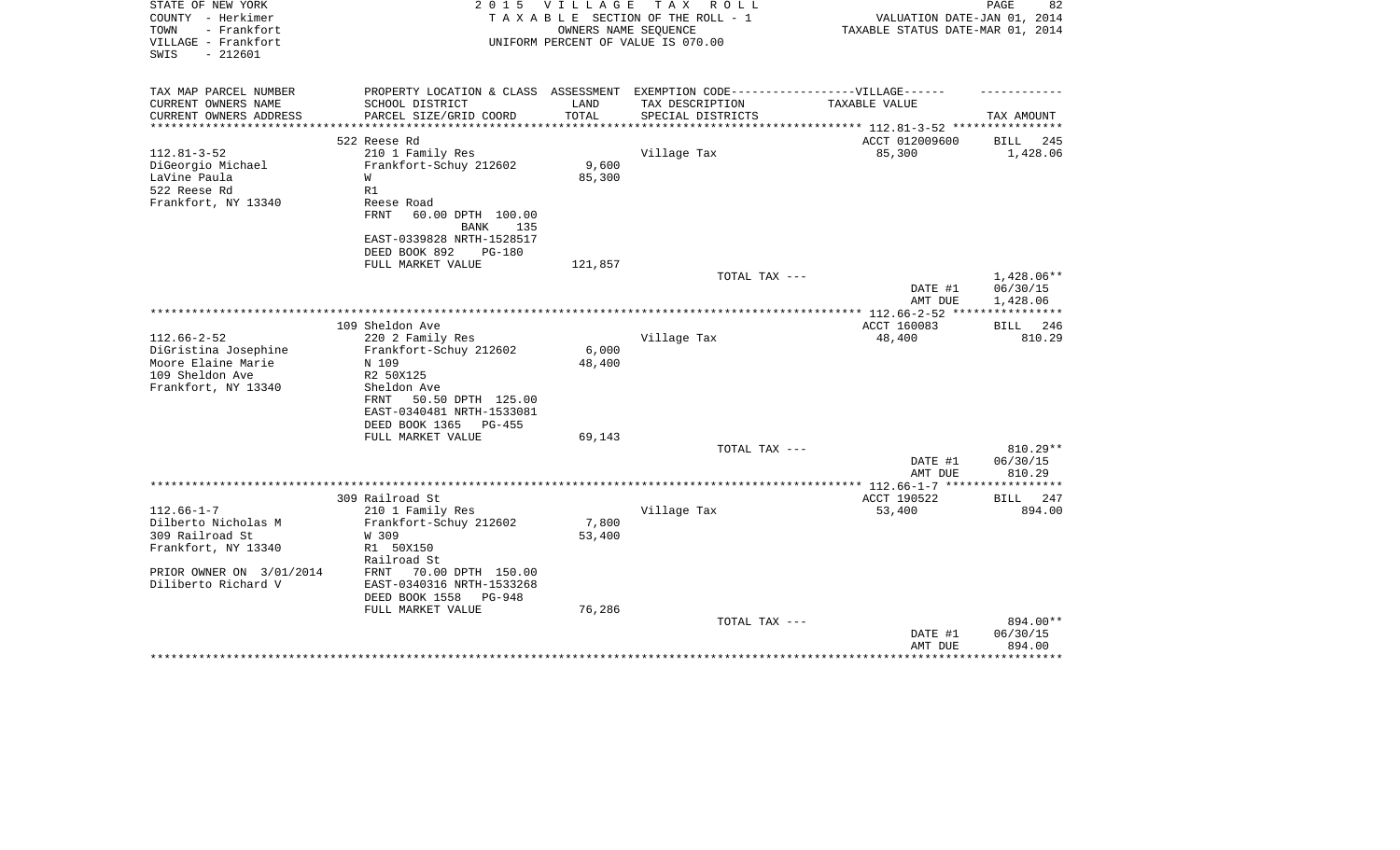| STATE OF NEW YORK<br>COUNTY - Herkimer<br>- Frankfort<br>TOWN<br>VILLAGE - Frankfort<br>$-212601$<br>SWIS     | 2 0 1 5                                                                                                                                                               | <b>VILLAGE</b>   | T A X<br>R O L L<br>TAXABLE SECTION OF THE ROLL - 1<br>OWNERS NAME SEQUENCE<br>UNIFORM PERCENT OF VALUE IS 070.00 | VALUATION DATE-JAN 01, 2014<br>TAXABLE STATUS DATE-MAR 01, 2014 | PAGE<br>83                     |
|---------------------------------------------------------------------------------------------------------------|-----------------------------------------------------------------------------------------------------------------------------------------------------------------------|------------------|-------------------------------------------------------------------------------------------------------------------|-----------------------------------------------------------------|--------------------------------|
| TAX MAP PARCEL NUMBER<br>CURRENT OWNERS NAME                                                                  |                                                                                                                                                                       | LAND             | PROPERTY LOCATION & CLASS ASSESSMENT EXEMPTION CODE-----------------VILLAGE------                                 | TAXABLE VALUE                                                   |                                |
| CURRENT OWNERS ADDRESS<br>*********************                                                               | SCHOOL DISTRICT<br>PARCEL SIZE/GRID COORD                                                                                                                             | TOTAL            | TAX DESCRIPTION<br>SPECIAL DISTRICTS                                                                              |                                                                 | TAX AMOUNT                     |
|                                                                                                               | 107 Skiff Ave                                                                                                                                                         |                  |                                                                                                                   | ACCT 012023070                                                  | BILL<br>248                    |
| $112.73 - 2 - 18$<br>Diliberto Frank<br>Attn: Patt & Angela Diliberto<br>107 Skiff Ave<br>Frankfort, NY 13340 | 210 1 Family Res<br>Frankfort-Schuy 212602<br>E 107<br>R1 40X60<br>Skiff Ave<br>40.00 DPTH<br>56.00<br>FRNT<br>EAST-0339403 NRTH-1532413<br>DEED BOOK 916<br>$PG-152$ | 3,200<br>30,800  | Village Tax                                                                                                       | 30,800                                                          | 515.64                         |
|                                                                                                               | FULL MARKET VALUE                                                                                                                                                     | 44,000           |                                                                                                                   |                                                                 |                                |
|                                                                                                               |                                                                                                                                                                       |                  | TOTAL TAX ---                                                                                                     | DATE #1<br>AMT DUE                                              | 515.64**<br>06/30/15<br>515.64 |
|                                                                                                               |                                                                                                                                                                       |                  |                                                                                                                   |                                                                 |                                |
| $112.66 - 1 - 8$                                                                                              | 311 Railroad St<br>210 1 Family Res                                                                                                                                   |                  | Village Tax                                                                                                       | ACCT 012008340<br>49,000                                        | 249<br><b>BILL</b><br>820.34   |
| Diliberto Richard<br>311 Railroad St<br>Frankfort, NY 13340                                                   | Frankfort-Schuy 212602<br>W 311<br>R1 55X150<br>Railroad St<br>50.00 DPTH 150.00<br>FRNT<br>EAST-0340360 NRTH-1533306<br>DEED BOOK 00541 PG-00578                     | 7,100<br>49,000  |                                                                                                                   |                                                                 |                                |
|                                                                                                               | FULL MARKET VALUE                                                                                                                                                     | 70,000           |                                                                                                                   |                                                                 |                                |
|                                                                                                               |                                                                                                                                                                       |                  | TOTAL TAX ---                                                                                                     | DATE #1<br>AMT DUE                                              | 820.34**<br>06/30/15<br>820.34 |
|                                                                                                               |                                                                                                                                                                       |                  |                                                                                                                   |                                                                 |                                |
| $112.73 - 3 - 16$                                                                                             | 115 Second Ave<br>210 1 Family Res                                                                                                                                    |                  | Village Tax                                                                                                       | ACCT 012008310<br>47,800                                        | BILL 250<br>800.25             |
| Diliberto, Martha Family Trust Frankfort-Schuy 212602<br>115 Second Ave<br>Frankfort, NY 13340                | N 115<br>R1<br>Second Ave<br>50.00 DPTH 133.00<br>FRNT<br>EAST-0339099 NRTH-1531514<br>DEED BOOK 1213<br><b>PG-921</b>                                                | 10,200<br>47,800 |                                                                                                                   |                                                                 |                                |
|                                                                                                               | FULL MARKET VALUE                                                                                                                                                     | 68,286           | TOTAL TAX ---                                                                                                     | DATE #1<br>AMT DUE                                              | 800.25**<br>06/30/15<br>800.25 |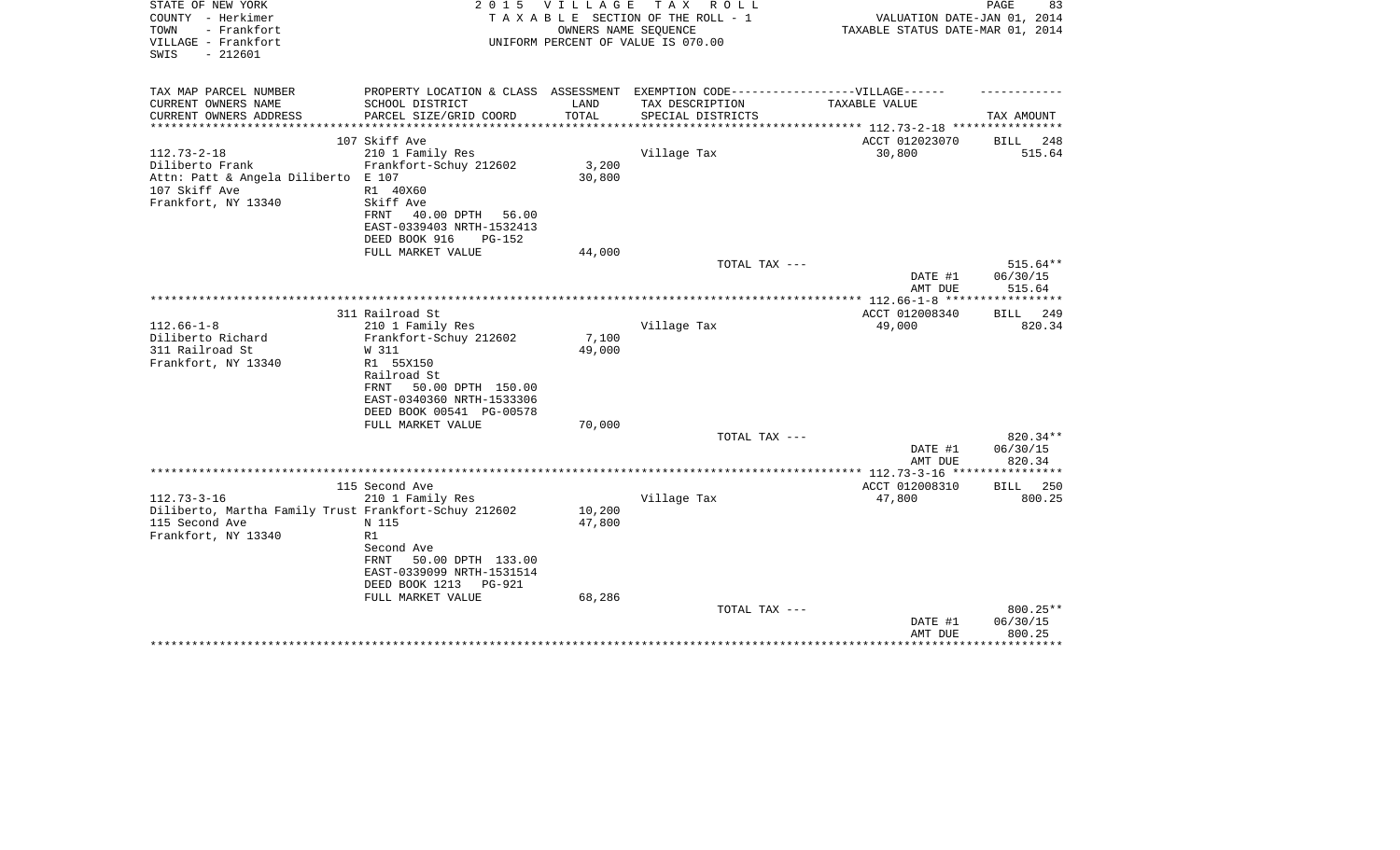| STATE OF NEW YORK<br>COUNTY - Herkimer<br>TOWN<br>- Frankfort<br>VILLAGE - Frankfort<br>$-212601$<br>SWIS | 2 0 1 5                                                                           | <b>VILLAGE</b> | T A X<br>R O L L<br>TAXABLE SECTION OF THE ROLL - 1<br>OWNERS NAME SEQUENCE<br>UNIFORM PERCENT OF VALUE IS 070.00 | VALUATION DATE-JAN 01, 2014<br>TAXABLE STATUS DATE-MAR 01, 2014 | PAGE<br>84         |
|-----------------------------------------------------------------------------------------------------------|-----------------------------------------------------------------------------------|----------------|-------------------------------------------------------------------------------------------------------------------|-----------------------------------------------------------------|--------------------|
| TAX MAP PARCEL NUMBER                                                                                     | PROPERTY LOCATION & CLASS ASSESSMENT EXEMPTION CODE-----------------VILLAGE------ |                |                                                                                                                   |                                                                 |                    |
| CURRENT OWNERS NAME                                                                                       | SCHOOL DISTRICT                                                                   | LAND           | TAX DESCRIPTION                                                                                                   | TAXABLE VALUE                                                   |                    |
| CURRENT OWNERS ADDRESS<br>***************                                                                 | PARCEL SIZE/GRID COORD                                                            | TOTAL          | SPECIAL DISTRICTS                                                                                                 | ***************** 112.65-3-62 *****************                 | TAX AMOUNT         |
|                                                                                                           | 107 W Orchard St                                                                  |                |                                                                                                                   | ACCT 012008370                                                  | <b>BILL</b><br>251 |
| $112.65 - 3 - 62$                                                                                         | 220 2 Family Res                                                                  |                | Village Tax                                                                                                       | 56,500                                                          | 945.90             |
| DiMaggio Joseph L Jr                                                                                      | Frankfort-Schuy 212602                                                            | 2,900          |                                                                                                                   |                                                                 |                    |
| Attn: Agnes DiMaggio                                                                                      | S 107                                                                             | 56,500         |                                                                                                                   |                                                                 |                    |
| 107 W Orchard St                                                                                          | life use Agnes                                                                    |                |                                                                                                                   |                                                                 |                    |
| Frankfort, NY 13340                                                                                       | W Orchard St                                                                      |                |                                                                                                                   |                                                                 |                    |
|                                                                                                           | 35.00 DPTH<br>FRNT<br>60.00                                                       |                |                                                                                                                   |                                                                 |                    |
|                                                                                                           | EAST-0339606 NRTH-1533194                                                         |                |                                                                                                                   |                                                                 |                    |
|                                                                                                           | DEED BOOK 913<br><b>PG-192</b><br>FULL MARKET VALUE                               | 80,714         |                                                                                                                   |                                                                 |                    |
|                                                                                                           |                                                                                   |                | TOTAL TAX ---                                                                                                     |                                                                 | 945.90**           |
|                                                                                                           |                                                                                   |                |                                                                                                                   | DATE #1                                                         | 06/30/15           |
|                                                                                                           |                                                                                   |                |                                                                                                                   | AMT DUE                                                         | 945.90             |
|                                                                                                           |                                                                                   |                |                                                                                                                   |                                                                 |                    |
|                                                                                                           | 113 W Orchard St                                                                  |                |                                                                                                                   | ACCT 012008430                                                  | <b>BILL</b><br>252 |
| $112.65 - 3 - 63$                                                                                         | 312 Vac w/imprv                                                                   |                | Village Tax                                                                                                       | 3,600                                                           | 60.27              |
| DiMaggio Joseph L Jr                                                                                      | Frankfort-Schuy 212602                                                            | 1,400<br>3,600 |                                                                                                                   |                                                                 |                    |
| 107 W Orchard St<br>Frankfort, NY 13340                                                                   | S 113<br>Gar                                                                      |                |                                                                                                                   |                                                                 |                    |
|                                                                                                           | W Orchard St                                                                      |                |                                                                                                                   |                                                                 |                    |
|                                                                                                           | 25.00 DPTH 100.00<br>FRNT                                                         |                |                                                                                                                   |                                                                 |                    |
|                                                                                                           | EAST-0339573 NRTH-1533208                                                         |                |                                                                                                                   |                                                                 |                    |
|                                                                                                           | DEED BOOK 913<br>PG-192                                                           |                |                                                                                                                   |                                                                 |                    |
|                                                                                                           | FULL MARKET VALUE                                                                 | 5,143          |                                                                                                                   |                                                                 |                    |
|                                                                                                           |                                                                                   |                | TOTAL TAX ---                                                                                                     |                                                                 | $60.27**$          |
|                                                                                                           |                                                                                   |                |                                                                                                                   | DATE #1                                                         | 06/30/15           |
|                                                                                                           |                                                                                   |                |                                                                                                                   | AMT DUE                                                         | 60.27              |
|                                                                                                           | 115 W Orchard St                                                                  |                |                                                                                                                   | ACCT 012022890                                                  | 253<br><b>BILL</b> |
| $112.65 - 3 - 64$                                                                                         | 311 Res vac land                                                                  |                | Village Tax                                                                                                       | 1,700                                                           | 28.46              |
| DiMaggio Joseph L Jr                                                                                      | Frankfort-Schuy 212602                                                            | 1,700          |                                                                                                                   |                                                                 |                    |
| 107 W Orchard St                                                                                          | S 115                                                                             | 1,700          |                                                                                                                   |                                                                 |                    |
| Frankfort, NY 13340                                                                                       | V19                                                                               |                |                                                                                                                   |                                                                 |                    |
|                                                                                                           | W Orchard St                                                                      |                |                                                                                                                   |                                                                 |                    |
|                                                                                                           | 25.00 DPTH 142.00<br>FRNT                                                         |                |                                                                                                                   |                                                                 |                    |
|                                                                                                           | EAST-0339539 NRTH-1533214                                                         |                |                                                                                                                   |                                                                 |                    |
|                                                                                                           | DEED BOOK 913<br><b>PG-192</b><br>FULL MARKET VALUE                               | 2,429          |                                                                                                                   |                                                                 |                    |
|                                                                                                           |                                                                                   |                | TOTAL TAX ---                                                                                                     |                                                                 | $28.46**$          |
|                                                                                                           |                                                                                   |                |                                                                                                                   | DATE #1                                                         | 06/30/15           |
|                                                                                                           |                                                                                   |                |                                                                                                                   | AMT DUE                                                         | 28.46              |
|                                                                                                           |                                                                                   |                |                                                                                                                   |                                                                 |                    |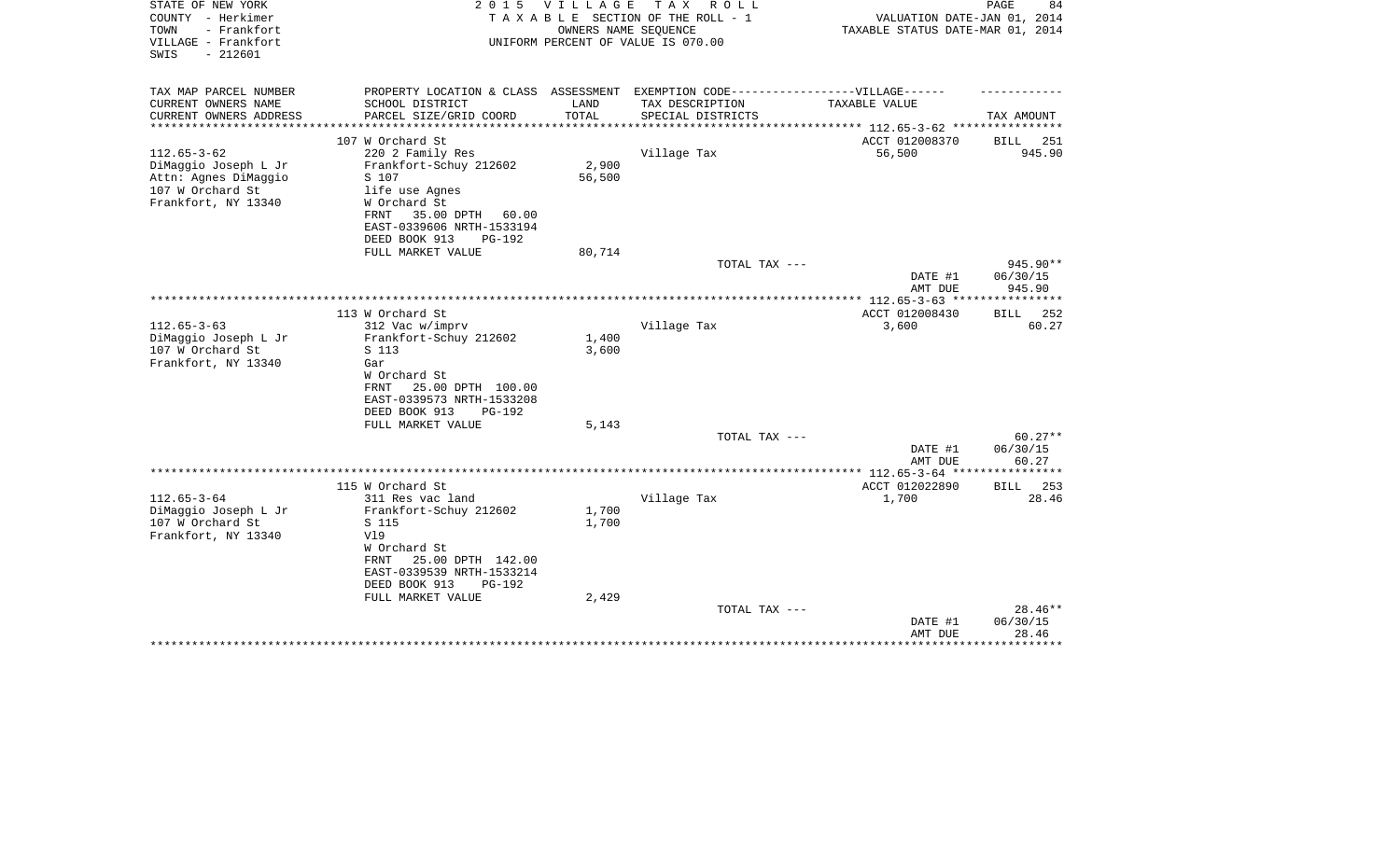| STATE OF NEW YORK<br>COUNTY - Herkimer<br>TOWN<br>- Frankfort<br>VILLAGE - Frankfort<br>$-212601$<br>SWIS | 2 0 1 5                                                                           | V I L L A G E | T A X<br>R O L L<br>TAXABLE SECTION OF THE ROLL - 1<br>OWNERS NAME SEQUENCE<br>UNIFORM PERCENT OF VALUE IS 070.00 | VALUATION DATE-JAN 01, 2014<br>TAXABLE STATUS DATE-MAR 01, 2014 | 85<br>PAGE                   |
|-----------------------------------------------------------------------------------------------------------|-----------------------------------------------------------------------------------|---------------|-------------------------------------------------------------------------------------------------------------------|-----------------------------------------------------------------|------------------------------|
| TAX MAP PARCEL NUMBER                                                                                     | PROPERTY LOCATION & CLASS ASSESSMENT EXEMPTION CODE-----------------VILLAGE------ |               |                                                                                                                   |                                                                 |                              |
| CURRENT OWNERS NAME                                                                                       | SCHOOL DISTRICT                                                                   | LAND          | TAX DESCRIPTION                                                                                                   | TAXABLE VALUE                                                   |                              |
| CURRENT OWNERS ADDRESS                                                                                    | PARCEL SIZE/GRID COORD                                                            | TOTAL         | SPECIAL DISTRICTS                                                                                                 |                                                                 | TAX AMOUNT                   |
|                                                                                                           |                                                                                   | ************  |                                                                                                                   | ****************** 112.66-2-49 *****************                |                              |
| $112.66 - 2 - 49$                                                                                         | 307 1/2 Garden St<br>220 2 Family Res                                             |               | Village Tax                                                                                                       | ACCT 164582<br>25,000                                           | <b>BILL</b><br>254<br>418.54 |
| DiMaggio Violet                                                                                           | Frankfort-Schuy 212602                                                            | 2,800         |                                                                                                                   |                                                                 |                              |
| Astafan Diana                                                                                             | W 307 1/2                                                                         | 25,000        |                                                                                                                   |                                                                 |                              |
| 307 1/2 Garden St                                                                                         | R1 21X150                                                                         |               |                                                                                                                   |                                                                 |                              |
| Frankfort, NY 13340                                                                                       | Garden St                                                                         |               |                                                                                                                   |                                                                 |                              |
|                                                                                                           | 21.00 DPTH 151.00<br>FRNT                                                         |               |                                                                                                                   |                                                                 |                              |
|                                                                                                           | EAST-0340628 NRTH-1533058<br>DEED BOOK 1395<br>PG-271                             |               |                                                                                                                   |                                                                 |                              |
|                                                                                                           | FULL MARKET VALUE                                                                 | 35,714        |                                                                                                                   |                                                                 |                              |
|                                                                                                           |                                                                                   |               | TOTAL TAX ---                                                                                                     |                                                                 | 418.54**                     |
|                                                                                                           |                                                                                   |               |                                                                                                                   | DATE #1                                                         | 06/30/15                     |
|                                                                                                           |                                                                                   |               |                                                                                                                   | AMT DUE                                                         | 418.54                       |
|                                                                                                           | 111 Sheldon Ave                                                                   |               |                                                                                                                   | ACCT 012018120                                                  | <b>BILL</b> 255              |
| $112.66 - 2 - 51$                                                                                         | 210 1 Family Res                                                                  |               | Village Tax                                                                                                       | 59,800                                                          | 1,001.15                     |
| DiMartin Salvatore F                                                                                      | Frankfort-Schuy 212602                                                            | 6,000         |                                                                                                                   |                                                                 |                              |
| DiMartin Linda M                                                                                          | N 111                                                                             | 59,800        |                                                                                                                   |                                                                 |                              |
| 111 Sheldon Ave                                                                                           | R2 50X125                                                                         |               |                                                                                                                   |                                                                 |                              |
| Frankfort, NY 13340                                                                                       | Sheldon Ave                                                                       |               |                                                                                                                   |                                                                 |                              |
|                                                                                                           | 50.50 DPTH 125.00<br>FRNT<br>EAST-0340513 NRTH-1533038                            |               |                                                                                                                   |                                                                 |                              |
|                                                                                                           | DEED BOOK 943<br>$PG-48$                                                          |               |                                                                                                                   |                                                                 |                              |
|                                                                                                           | FULL MARKET VALUE                                                                 | 85,429        |                                                                                                                   |                                                                 |                              |
|                                                                                                           |                                                                                   |               | TOTAL TAX ---                                                                                                     |                                                                 | $1,001.15**$                 |
|                                                                                                           |                                                                                   |               |                                                                                                                   | DATE #1                                                         | 06/30/15                     |
|                                                                                                           |                                                                                   |               |                                                                                                                   | AMT DUE                                                         | 1,001.15                     |
|                                                                                                           | 208 Fifth Ave                                                                     |               |                                                                                                                   | ACCT 012011430                                                  | 256<br>BILL                  |
| $112.81 - 1 - 34$                                                                                         | 210 1 Family Res                                                                  |               | Village Tax                                                                                                       | 78,100                                                          | 1,307.52                     |
| Dinitto Anthony J                                                                                         | Frankfort-Schuy 212602                                                            | 15,000        |                                                                                                                   |                                                                 |                              |
| Dinitto Virginia E                                                                                        | S 208                                                                             | 78,100        |                                                                                                                   |                                                                 |                              |
| 208 Fifth Ave                                                                                             | R1                                                                                |               |                                                                                                                   |                                                                 |                              |
| Frankfort, NY 13340                                                                                       | Fifth Ave<br>FRNT 100.00 DPTH 150.00                                              |               |                                                                                                                   |                                                                 |                              |
|                                                                                                           | EAST-0338673 NRTH-1530048                                                         |               |                                                                                                                   |                                                                 |                              |
|                                                                                                           | DEED BOOK 805<br>$PG-346$                                                         |               |                                                                                                                   |                                                                 |                              |
|                                                                                                           | FULL MARKET VALUE                                                                 | 111,571       |                                                                                                                   |                                                                 |                              |
|                                                                                                           |                                                                                   |               | TOTAL TAX ---                                                                                                     |                                                                 | 1,307.52**                   |
|                                                                                                           |                                                                                   |               |                                                                                                                   | DATE #1                                                         | 06/30/15                     |
|                                                                                                           |                                                                                   |               |                                                                                                                   | AMT DUE                                                         | 1,307.52                     |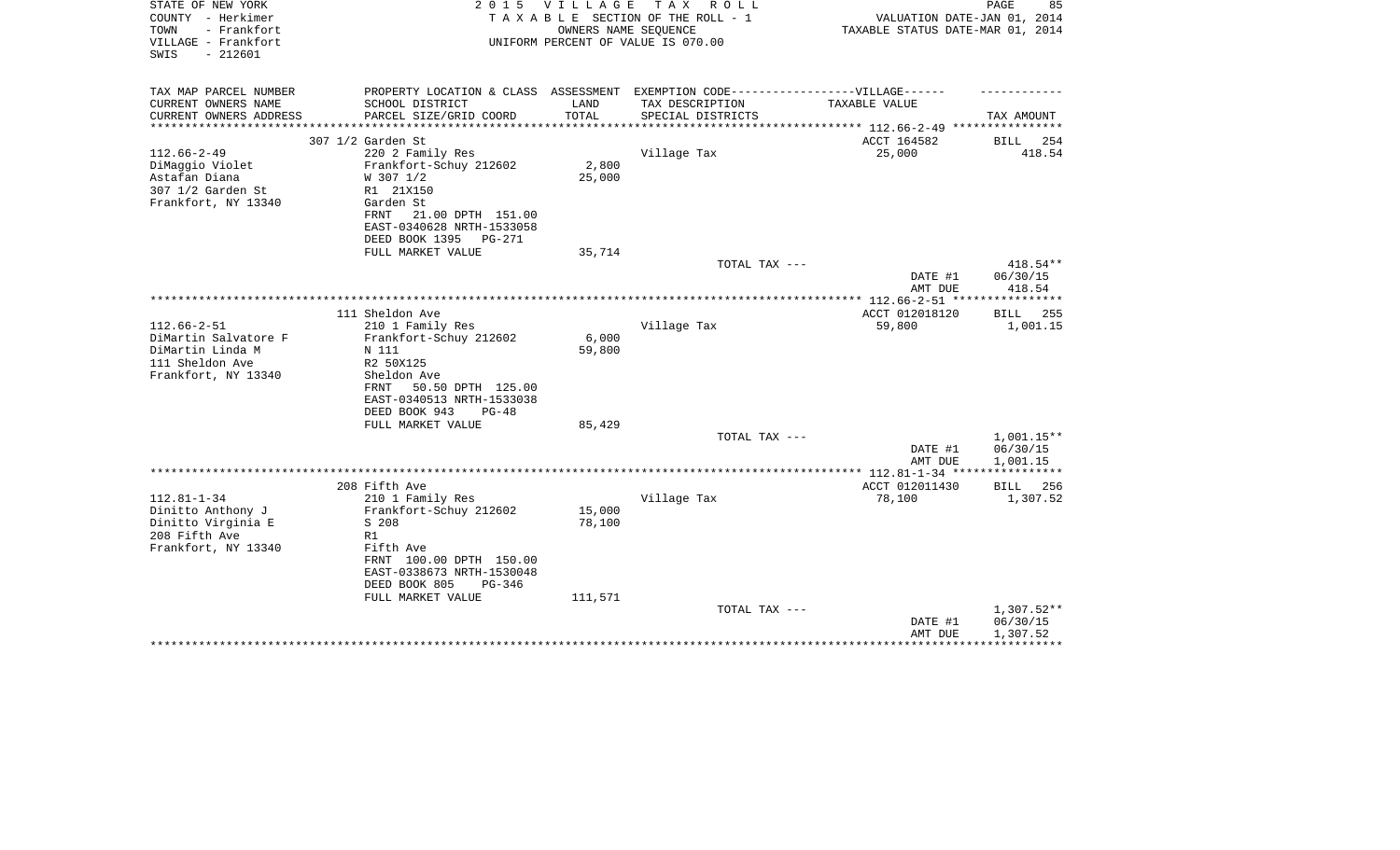| STATE OF NEW YORK<br>COUNTY - Herkimer<br>- Frankfort<br>TOWN<br>VILLAGE - Frankfort<br>$-212601$<br>SWIS | 2 0 1 5                                                | <b>VILLAGE</b><br>OWNERS NAME SEQUENCE | TAX ROLL<br>TAXABLE SECTION OF THE ROLL - 1<br>UNIFORM PERCENT OF VALUE IS 070.00 | VALUATION DATE-JAN 01, 2014<br>TAXABLE STATUS DATE-MAR 01, 2014 | PAGE<br>86           |
|-----------------------------------------------------------------------------------------------------------|--------------------------------------------------------|----------------------------------------|-----------------------------------------------------------------------------------|-----------------------------------------------------------------|----------------------|
| TAX MAP PARCEL NUMBER                                                                                     | PROPERTY LOCATION & CLASS ASSESSMENT                   |                                        | EXEMPTION CODE-----------------VILLAGE------                                      |                                                                 |                      |
| CURRENT OWNERS NAME<br>CURRENT OWNERS ADDRESS                                                             | SCHOOL DISTRICT<br>PARCEL SIZE/GRID COORD              | LAND<br>TOTAL                          | TAX DESCRIPTION<br>SPECIAL DISTRICTS                                              | TAXABLE VALUE                                                   | TAX AMOUNT           |
|                                                                                                           |                                                        |                                        |                                                                                   | ************** 112.66-2-36 ************                         |                      |
|                                                                                                           | 305 Bee St                                             |                                        |                                                                                   | ACCT 012009390                                                  | BILL<br>257          |
| $112.66 - 2 - 36$                                                                                         | 220 2 Family Res                                       |                                        | Village Tax                                                                       | 50,000                                                          | 837.08               |
| Disano Charles O                                                                                          | Frankfort-Schuy 212602                                 | 7,700                                  |                                                                                   |                                                                 |                      |
| Disano Susan A<br>305 Bee St                                                                              | W 305<br>R <sub>2</sub>                                | 50,000                                 |                                                                                   |                                                                 |                      |
| Frankfort, NY 13340                                                                                       | FRNT 112.00 DPTH 120.00<br><b>BANK</b><br>135          |                                        |                                                                                   |                                                                 |                      |
|                                                                                                           | EAST-0340804 NRTH-1532694<br>DEED BOOK 672<br>$PG-768$ |                                        |                                                                                   |                                                                 |                      |
|                                                                                                           | FULL MARKET VALUE                                      | 71,429                                 |                                                                                   |                                                                 |                      |
|                                                                                                           |                                                        |                                        | TOTAL TAX ---                                                                     | DATE #1                                                         | 837.08**<br>06/30/15 |
|                                                                                                           |                                                        |                                        |                                                                                   | AMT DUE                                                         | 837.08               |
|                                                                                                           | 400 Palmer St                                          |                                        |                                                                                   | ACCT 184031                                                     | BILL<br>258          |
| $112.81 - 2 - 53$                                                                                         | 210 1 Family Res                                       |                                        | Village Tax                                                                       | 54,900                                                          | 919.12               |
| Disano Susan A                                                                                            | Frankfort-Schuy 212602                                 | 10,800                                 |                                                                                   |                                                                 |                      |
| 400 Palmer St                                                                                             | W 400                                                  | 54,900                                 |                                                                                   |                                                                 |                      |
| Frankfort, NY 13340                                                                                       | R1                                                     |                                        |                                                                                   |                                                                 |                      |
|                                                                                                           | FRNT<br>50.00 DPTH 100.00                              |                                        |                                                                                   |                                                                 |                      |
|                                                                                                           | EAST-0339514 NRTH-1530369<br>DEED BOOK 1520            |                                        |                                                                                   |                                                                 |                      |
|                                                                                                           | PG-602<br>FULL MARKET VALUE                            | 78,429                                 |                                                                                   |                                                                 |                      |
|                                                                                                           |                                                        |                                        | TOTAL TAX ---                                                                     |                                                                 | $919.12**$           |
|                                                                                                           |                                                        |                                        |                                                                                   | DATE #1<br>AMT DUE                                              | 06/30/15<br>919.12   |
|                                                                                                           |                                                        |                                        |                                                                                   |                                                                 |                      |
|                                                                                                           | 125 E Orchard St                                       |                                        |                                                                                   | ACCT 174477                                                     | 259<br><b>BILL</b>   |
| $112.65 - 3 - 25$                                                                                         | 446 Cold storage                                       |                                        | Village Tax                                                                       | 16,000                                                          | 267.87               |
| Dittmann George                                                                                           | Frankfort-Schuy 212602                                 | 4,400                                  |                                                                                   |                                                                 |                      |
| Dittmann Dane<br>121 E Orchard St                                                                         | N 125<br>Gara66x60                                     | 16,000                                 |                                                                                   |                                                                 |                      |
| Frankfort, NY 13340                                                                                       | E Orchard St                                           |                                        |                                                                                   |                                                                 |                      |
|                                                                                                           | 55.00 DPTH<br>FRNT<br>46.00                            |                                        |                                                                                   |                                                                 |                      |
|                                                                                                           | EAST-0339954 NRTH-1532920                              |                                        |                                                                                   |                                                                 |                      |
|                                                                                                           | DEED BOOK 1458<br>PG-447                               |                                        |                                                                                   |                                                                 |                      |
|                                                                                                           | FULL MARKET VALUE                                      | 22,857                                 |                                                                                   |                                                                 |                      |
|                                                                                                           |                                                        |                                        | TOTAL TAX ---                                                                     |                                                                 | 267.87**             |
|                                                                                                           |                                                        |                                        |                                                                                   | DATE #1                                                         | 06/30/15             |
|                                                                                                           |                                                        |                                        |                                                                                   | AMT DUE                                                         | 267.87               |
|                                                                                                           |                                                        |                                        |                                                                                   |                                                                 |                      |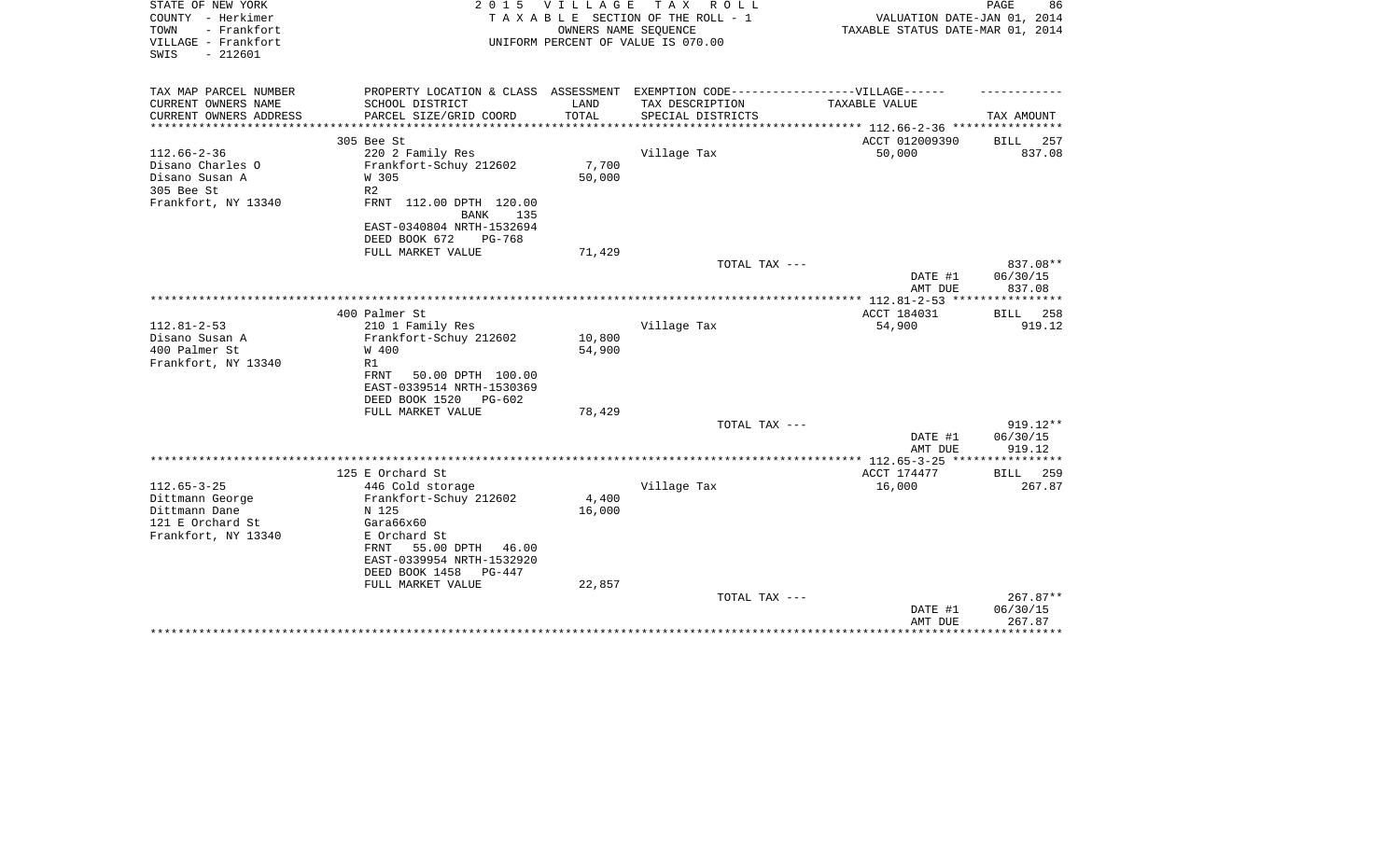| STATE OF NEW YORK<br>COUNTY - Herkimer<br>TOWN<br>- Frankfort<br>VILLAGE - Frankfort<br>$-212601$<br>SWIS | 2 0 1 5                                                                           | V I L L A G E | T A X<br>R O L L<br>TAXABLE SECTION OF THE ROLL - 1<br>OWNERS NAME SEQUENCE<br>UNIFORM PERCENT OF VALUE IS 070.00 | VALUATION DATE-JAN 01, 2014<br>TAXABLE STATUS DATE-MAR 01, 2014 | PAGE<br>87        |
|-----------------------------------------------------------------------------------------------------------|-----------------------------------------------------------------------------------|---------------|-------------------------------------------------------------------------------------------------------------------|-----------------------------------------------------------------|-------------------|
| TAX MAP PARCEL NUMBER                                                                                     | PROPERTY LOCATION & CLASS ASSESSMENT EXEMPTION CODE-----------------VILLAGE------ |               |                                                                                                                   |                                                                 |                   |
| CURRENT OWNERS NAME                                                                                       | SCHOOL DISTRICT                                                                   | LAND          | TAX DESCRIPTION                                                                                                   | TAXABLE VALUE                                                   |                   |
| CURRENT OWNERS ADDRESS<br>*********************                                                           | PARCEL SIZE/GRID COORD                                                            | TOTAL         | SPECIAL DISTRICTS                                                                                                 |                                                                 | TAX AMOUNT        |
|                                                                                                           | 121 E Orchard St                                                                  |               |                                                                                                                   | ACCT 012019230                                                  | BILL<br>260       |
| $112.65 - 3 - 23$                                                                                         | 210 1 Family Res                                                                  |               | Village Tax                                                                                                       | 32,500                                                          | 544.10            |
| Dittmann George F                                                                                         | Frankfort-Schuy 212602                                                            | 4,200         |                                                                                                                   |                                                                 |                   |
| Dittmann Rosalie M                                                                                        | N 121                                                                             | 32,500        |                                                                                                                   |                                                                 |                   |
| 121 E Orchard St                                                                                          | R1 42X89                                                                          |               |                                                                                                                   |                                                                 |                   |
| Frankfort, NY 13340                                                                                       | E Orchard St                                                                      |               |                                                                                                                   |                                                                 |                   |
|                                                                                                           | 42.00 DPTH<br>FRNT<br>89.00                                                       |               |                                                                                                                   |                                                                 |                   |
|                                                                                                           | EAST-0339942 NRTH-1532970                                                         |               |                                                                                                                   |                                                                 |                   |
|                                                                                                           | DEED BOOK 772<br>PG-272                                                           | 46,429        |                                                                                                                   |                                                                 |                   |
|                                                                                                           | FULL MARKET VALUE                                                                 |               | TOTAL TAX ---                                                                                                     |                                                                 | 544.10**          |
|                                                                                                           |                                                                                   |               |                                                                                                                   | DATE #1                                                         | 06/30/15          |
|                                                                                                           |                                                                                   |               |                                                                                                                   | AMT DUE                                                         | 544.10            |
|                                                                                                           |                                                                                   |               |                                                                                                                   |                                                                 |                   |
|                                                                                                           | 332 Third Ave                                                                     |               |                                                                                                                   | ACCT 012011610                                                  | 261<br>BILL       |
| $112.82 - 2 - 51$                                                                                         | 210 1 Family Res                                                                  |               | Village Tax                                                                                                       | 55,800                                                          | 934.18            |
| Dobrzenski Theodore R                                                                                     | Frankfort-Schuy 212602                                                            | 13,100        |                                                                                                                   |                                                                 |                   |
| Dobrzenski Mary J<br>332 Third Ave                                                                        | S 332                                                                             | 55,800        |                                                                                                                   |                                                                 |                   |
| Frankfort, NY 13340                                                                                       | R1 75X150<br>Third Ave                                                            |               |                                                                                                                   |                                                                 |                   |
|                                                                                                           | 75.00 DPTH 150.00<br>FRNT                                                         |               |                                                                                                                   |                                                                 |                   |
|                                                                                                           | EAST-0340070 NRTH-1529633                                                         |               |                                                                                                                   |                                                                 |                   |
|                                                                                                           | DEED BOOK 938<br>$PG-128$                                                         |               |                                                                                                                   |                                                                 |                   |
|                                                                                                           | FULL MARKET VALUE                                                                 | 79,714        |                                                                                                                   |                                                                 |                   |
|                                                                                                           |                                                                                   |               | TOTAL TAX ---                                                                                                     |                                                                 | 934.18**          |
|                                                                                                           |                                                                                   |               |                                                                                                                   | DATE #1                                                         | 06/30/15          |
|                                                                                                           |                                                                                   |               |                                                                                                                   | AMT DUE                                                         | 934.18            |
|                                                                                                           | 338 First Ave                                                                     |               |                                                                                                                   | ACCT 172323                                                     | BILL<br>262       |
| $112.82 - 1 - 21$                                                                                         | 210 1 Family Res                                                                  |               | Village Tax                                                                                                       | 43,600                                                          | 729.94            |
| Doolen Carol                                                                                              | Frankfort-Schuy 212602                                                            | 10,800        |                                                                                                                   |                                                                 |                   |
| PO Box 1475                                                                                               | S 338                                                                             | 43,600        |                                                                                                                   |                                                                 |                   |
| Ashland, VA 23005                                                                                         | R1 50X150                                                                         |               |                                                                                                                   |                                                                 |                   |
|                                                                                                           | First Ave                                                                         |               |                                                                                                                   |                                                                 |                   |
|                                                                                                           | FRNT<br>50.00 DPTH 150.00                                                         |               |                                                                                                                   |                                                                 |                   |
|                                                                                                           | EAST-0340686 NRTH-1530025                                                         |               |                                                                                                                   |                                                                 |                   |
|                                                                                                           | DEED BOOK 1444<br>PG-544<br>FULL MARKET VALUE                                     | 62,286        |                                                                                                                   |                                                                 |                   |
|                                                                                                           |                                                                                   |               | TOTAL TAX ---                                                                                                     |                                                                 | 729.94**          |
|                                                                                                           |                                                                                   |               |                                                                                                                   | DATE #1                                                         | 06/30/15          |
|                                                                                                           |                                                                                   |               |                                                                                                                   | AMT DUE                                                         | 729.94            |
|                                                                                                           |                                                                                   |               |                                                                                                                   |                                                                 | * * * * * * * * * |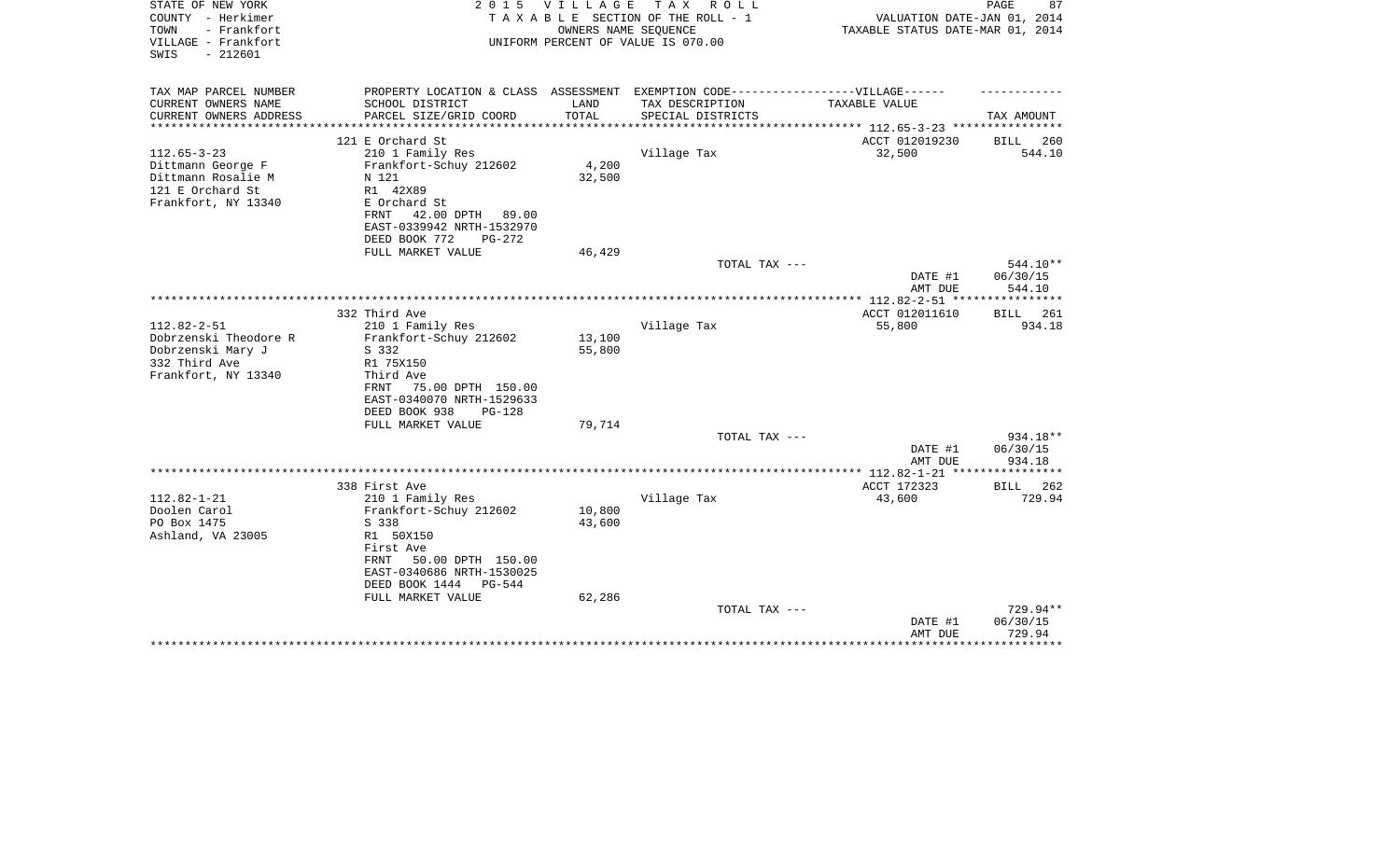| STATE OF NEW YORK<br>COUNTY - Herkimer<br>- Frankfort<br>TOWN<br>VILLAGE - Frankfort<br>$-212601$<br>SWIS | 2 0 1 5                                                                           | <b>VILLAGE</b> | T A X<br>R O L L<br>TAXABLE SECTION OF THE ROLL - 1<br>OWNERS NAME SEQUENCE<br>UNIFORM PERCENT OF VALUE IS 070.00 | VALUATION DATE-JAN 01, 2014<br>TAXABLE STATUS DATE-MAR 01, 2014             | PAGE<br>88            |
|-----------------------------------------------------------------------------------------------------------|-----------------------------------------------------------------------------------|----------------|-------------------------------------------------------------------------------------------------------------------|-----------------------------------------------------------------------------|-----------------------|
| TAX MAP PARCEL NUMBER<br>CURRENT OWNERS NAME                                                              | PROPERTY LOCATION & CLASS ASSESSMENT EXEMPTION CODE-----------------VILLAGE------ | LAND           |                                                                                                                   | TAXABLE VALUE                                                               |                       |
| CURRENT OWNERS ADDRESS<br>**********************                                                          | SCHOOL DISTRICT<br>PARCEL SIZE/GRID COORD                                         | TOTAL          | TAX DESCRIPTION<br>SPECIAL DISTRICTS                                                                              |                                                                             | TAX AMOUNT            |
|                                                                                                           | 138 E Orchard St                                                                  |                |                                                                                                                   | **************************** 112.74-1-3 *****************<br>ACCT 012018180 |                       |
| $112.74 - 1 - 3$                                                                                          | 210 1 Family Res                                                                  |                | Village Tax                                                                                                       | 39,100                                                                      | BILL<br>263<br>654.60 |
| Doolen David A                                                                                            | Frankfort-Schuy 212602                                                            | 3,000          |                                                                                                                   |                                                                             |                       |
| Doolen Corinne                                                                                            | S 138                                                                             | 39,100         |                                                                                                                   |                                                                             |                       |
| 138 E Orchard St                                                                                          | R1 30X87                                                                          |                |                                                                                                                   |                                                                             |                       |
| Frankfort, NY 13340                                                                                       | E Orchard St                                                                      |                |                                                                                                                   |                                                                             |                       |
|                                                                                                           | 30.00 DPTH<br>FRNT<br>87.00                                                       |                |                                                                                                                   |                                                                             |                       |
|                                                                                                           | EAST-0340106 NRTH-1532575                                                         |                |                                                                                                                   |                                                                             |                       |
|                                                                                                           | DEED BOOK 1320<br>$PG-379$                                                        |                |                                                                                                                   |                                                                             |                       |
|                                                                                                           | FULL MARKET VALUE                                                                 | 55,857         |                                                                                                                   |                                                                             |                       |
|                                                                                                           |                                                                                   |                | TOTAL TAX ---                                                                                                     | DATE #1                                                                     | 654.60**<br>06/30/15  |
|                                                                                                           |                                                                                   |                |                                                                                                                   | AMT DUE                                                                     | 654.60                |
|                                                                                                           |                                                                                   |                |                                                                                                                   |                                                                             |                       |
|                                                                                                           | 229 Third Ave                                                                     |                |                                                                                                                   | ACCT 012009120                                                              | 264<br>BILL           |
| $112.73 - 4 - 19$                                                                                         | 210 1 Family Res                                                                  |                | Village Tax                                                                                                       | 45,400                                                                      | 760.07                |
| Dorozynski Colleen M                                                                                      | Frankfort-Schuy 212602                                                            | 10,800         |                                                                                                                   |                                                                             |                       |
| Bentley Thomas F                                                                                          | N 229                                                                             | 45,400         |                                                                                                                   |                                                                             |                       |
| 229 Third Ave                                                                                             | R1 50X150                                                                         |                |                                                                                                                   |                                                                             |                       |
| Frankfort, NY 13340                                                                                       | Third Ave                                                                         |                |                                                                                                                   |                                                                             |                       |
|                                                                                                           | 50.00 DPTH 150.00<br>FRNT                                                         |                |                                                                                                                   |                                                                             |                       |
|                                                                                                           | EAST-0339557 NRTH-1530566<br>DEED BOOK 1265<br>PG-894                             |                |                                                                                                                   |                                                                             |                       |
|                                                                                                           | FULL MARKET VALUE                                                                 | 64,857         |                                                                                                                   |                                                                             |                       |
|                                                                                                           |                                                                                   |                | TOTAL TAX ---                                                                                                     |                                                                             | $760.07**$            |
|                                                                                                           |                                                                                   |                |                                                                                                                   | DATE #1                                                                     | 06/30/15              |
|                                                                                                           |                                                                                   |                |                                                                                                                   | AMT DUE                                                                     | 760.07                |
|                                                                                                           |                                                                                   |                |                                                                                                                   |                                                                             |                       |
|                                                                                                           | 212 Sixth Ave                                                                     |                |                                                                                                                   | ACCT 160812                                                                 | BILL<br>265           |
| $112.81 - 1 - 56$                                                                                         | 210 1 Family Res                                                                  |                | Village Tax                                                                                                       | 81,200                                                                      | 1,359.42              |
| Dotero Richard                                                                                            | Frankfort-Schuy 212602                                                            | 13,000         |                                                                                                                   |                                                                             |                       |
| Dotero Thomas                                                                                             | S 212                                                                             | 81,200         |                                                                                                                   |                                                                             |                       |
| 212 Sixth Ave<br>Frankfort, NY 13340                                                                      | R1<br>Sixth Ave                                                                   |                |                                                                                                                   |                                                                             |                       |
|                                                                                                           | 75.00 DPTH 150.00<br><b>FRNT</b>                                                  |                |                                                                                                                   |                                                                             |                       |
|                                                                                                           | EAST-0338516 NRTH-1529728                                                         |                |                                                                                                                   |                                                                             |                       |
|                                                                                                           | DEED BOOK 1370<br><b>PG-193</b>                                                   |                |                                                                                                                   |                                                                             |                       |
|                                                                                                           | FULL MARKET VALUE                                                                 | 116,000        |                                                                                                                   |                                                                             |                       |
|                                                                                                           |                                                                                   |                | TOTAL TAX ---                                                                                                     |                                                                             | $1,359.42**$          |
|                                                                                                           |                                                                                   |                |                                                                                                                   | DATE #1                                                                     | 06/30/15              |
|                                                                                                           |                                                                                   |                |                                                                                                                   | AMT DUE                                                                     | 1,359.42              |
|                                                                                                           |                                                                                   |                |                                                                                                                   |                                                                             |                       |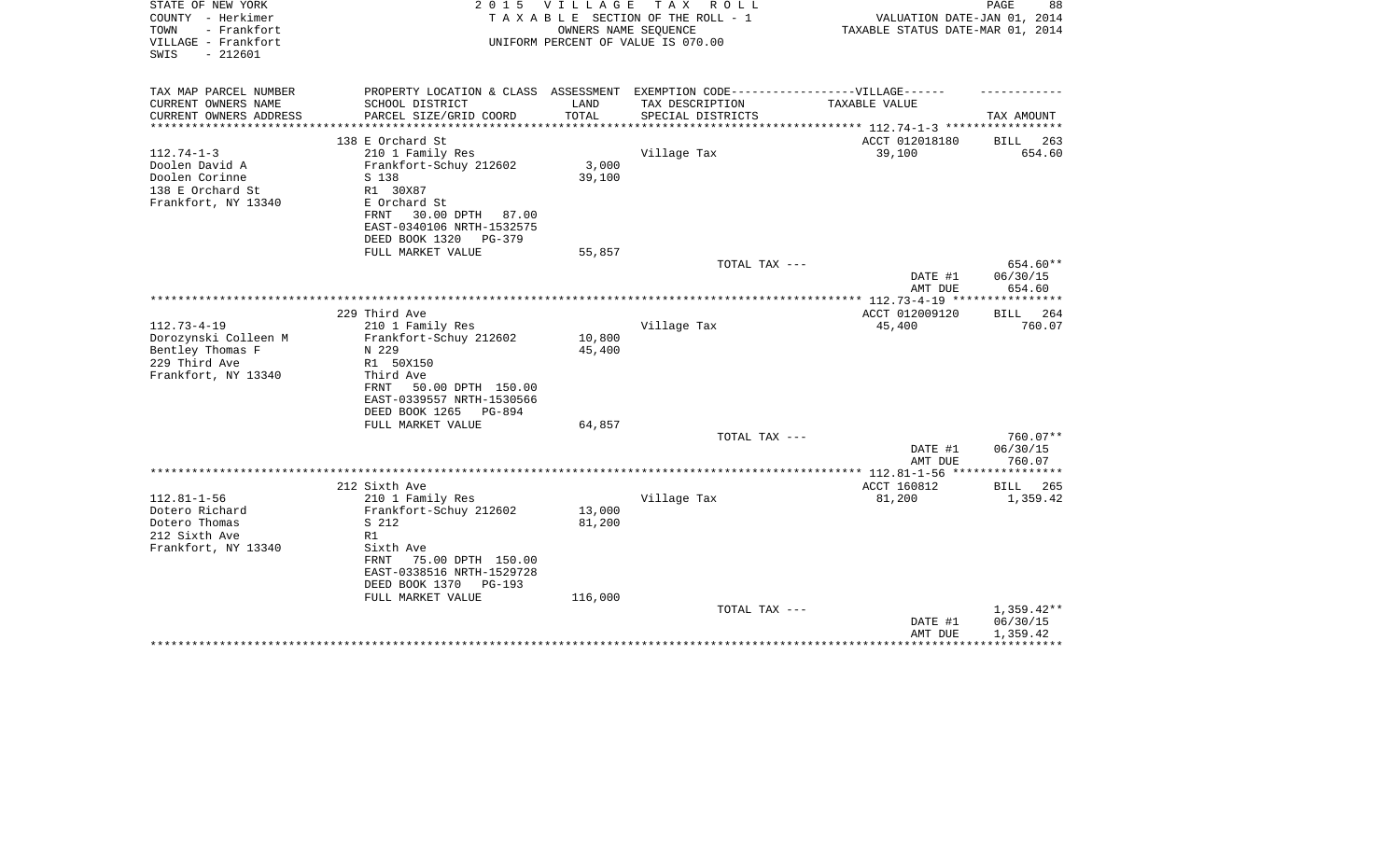| STATE OF NEW YORK                             | 2 0 1 5                                              | V I L L A G E        | T A X<br>R O L L                             |                                                         | PAGE<br>89           |
|-----------------------------------------------|------------------------------------------------------|----------------------|----------------------------------------------|---------------------------------------------------------|----------------------|
| COUNTY - Herkimer                             |                                                      |                      | TAXABLE SECTION OF THE ROLL - 1              | VALUATION DATE-JAN 01, 2014                             |                      |
| TOWN<br>- Frankfort                           |                                                      |                      | OWNERS NAME SEQUENCE                         | TAXABLE STATUS DATE-MAR 01, 2014                        |                      |
| VILLAGE - Frankfort<br>$-212601$<br>SWIS      |                                                      |                      | UNIFORM PERCENT OF VALUE IS 070.00           |                                                         |                      |
|                                               |                                                      |                      |                                              |                                                         |                      |
|                                               |                                                      |                      |                                              |                                                         |                      |
| TAX MAP PARCEL NUMBER                         | PROPERTY LOCATION & CLASS ASSESSMENT                 |                      | EXEMPTION CODE-----------------VILLAGE------ |                                                         |                      |
| CURRENT OWNERS NAME                           | SCHOOL DISTRICT                                      | LAND                 | TAX DESCRIPTION                              | TAXABLE VALUE                                           |                      |
| CURRENT OWNERS ADDRESS<br>******************* | PARCEL SIZE/GRID COORD<br>************************** | TOTAL<br>*********** | SPECIAL DISTRICTS                            | ************************* 112.73-4-4 ****************** | TAX AMOUNT           |
|                                               | 210 Second Ave                                       |                      |                                              | ACCT 166507                                             | <b>BILL</b><br>266   |
| $112.73 - 4 - 4$                              | 210 1 Family Res                                     |                      | Village Tax                                  | 58,200                                                  | 974.36               |
| Dotero Toni A                                 | Frankfort-Schuy 212602                               | 10,800               |                                              |                                                         |                      |
| 210 Second Ave                                | S 210                                                | 58,200               |                                              |                                                         |                      |
| Frankfort, NY 13340                           | R1 50X150                                            |                      |                                              |                                                         |                      |
|                                               | Second Ave                                           |                      |                                              |                                                         |                      |
|                                               | 50.00 DPTH 150.00<br><b>FRNT</b>                     |                      |                                              |                                                         |                      |
|                                               | EAST-0339380 NRTH-1531013                            |                      |                                              |                                                         |                      |
|                                               | DEED BOOK 1407<br>PG-398                             |                      |                                              |                                                         |                      |
|                                               | FULL MARKET VALUE                                    | 83,143               |                                              |                                                         |                      |
|                                               |                                                      |                      | TOTAL TAX ---                                |                                                         | $974.36**$           |
|                                               |                                                      |                      |                                              | DATE #1                                                 | 06/30/15             |
|                                               |                                                      |                      |                                              | AMT DUE                                                 | 974.36               |
|                                               |                                                      |                      |                                              | ************** 112.66-2-39 *****************            |                      |
|                                               | 123 Sheldon Ave                                      |                      |                                              | ACCT 012008880                                          | 267<br>BILL          |
| $112.66 - 2 - 39$                             | 220 2 Family Res                                     |                      | Village Tax                                  | 52,000                                                  | 870.56               |
| Dovi Joseph                                   | Frankfort-Schuy 212602                               | 6,000                |                                              |                                                         |                      |
| 123 Sheldon Ave                               | N 123                                                | 52,000               |                                              |                                                         |                      |
| Frankfort, NY 13340                           | R2 50X125                                            |                      |                                              |                                                         |                      |
|                                               | Sheldon Ave                                          |                      |                                              |                                                         |                      |
|                                               | 51.00 DPTH 125.00<br>FRNT                            |                      |                                              |                                                         |                      |
|                                               | EAST-0340685 NRTH-1532838                            |                      |                                              |                                                         |                      |
|                                               | DEED BOOK 772<br>PG-384                              |                      |                                              |                                                         |                      |
|                                               | FULL MARKET VALUE                                    | 74,286               | TOTAL TAX ---                                |                                                         | 870.56**             |
|                                               |                                                      |                      |                                              | DATE #1                                                 | 06/30/15             |
|                                               |                                                      |                      |                                              | AMT DUE                                                 | 870.56               |
|                                               |                                                      |                      |                                              |                                                         |                      |
|                                               | 209 William St                                       |                      |                                              | ACCT 012012270                                          | <b>BILL</b><br>268   |
| $112.66 - 1 - 22$                             | 210 1 Family Res                                     |                      | Village Tax                                  | 49,500                                                  | 828.71               |
| Dovi Thomas L Jr                              | Frankfort-Schuy 212602                               | 9,300                |                                              |                                                         |                      |
| 209 William St                                | N 209                                                | 49,500               |                                              |                                                         |                      |
| Frankfort, NY 13340                           | R1 75X250                                            |                      |                                              |                                                         |                      |
|                                               | William St                                           |                      |                                              |                                                         |                      |
|                                               | 90.00 DPTH 355.00<br>FRNT                            |                      |                                              |                                                         |                      |
|                                               | EAST-0341390 NRTH-1532927                            |                      |                                              |                                                         |                      |
|                                               | DEED BOOK 775<br>$PG-35$                             |                      |                                              |                                                         |                      |
|                                               | FULL MARKET VALUE                                    | 70,714               |                                              |                                                         |                      |
|                                               |                                                      |                      | TOTAL TAX ---                                |                                                         | 828.71**             |
|                                               |                                                      |                      |                                              | DATE #1                                                 | 06/30/15             |
|                                               |                                                      |                      |                                              | AMT DUE                                                 | 828.71<br>********** |
|                                               |                                                      |                      |                                              |                                                         |                      |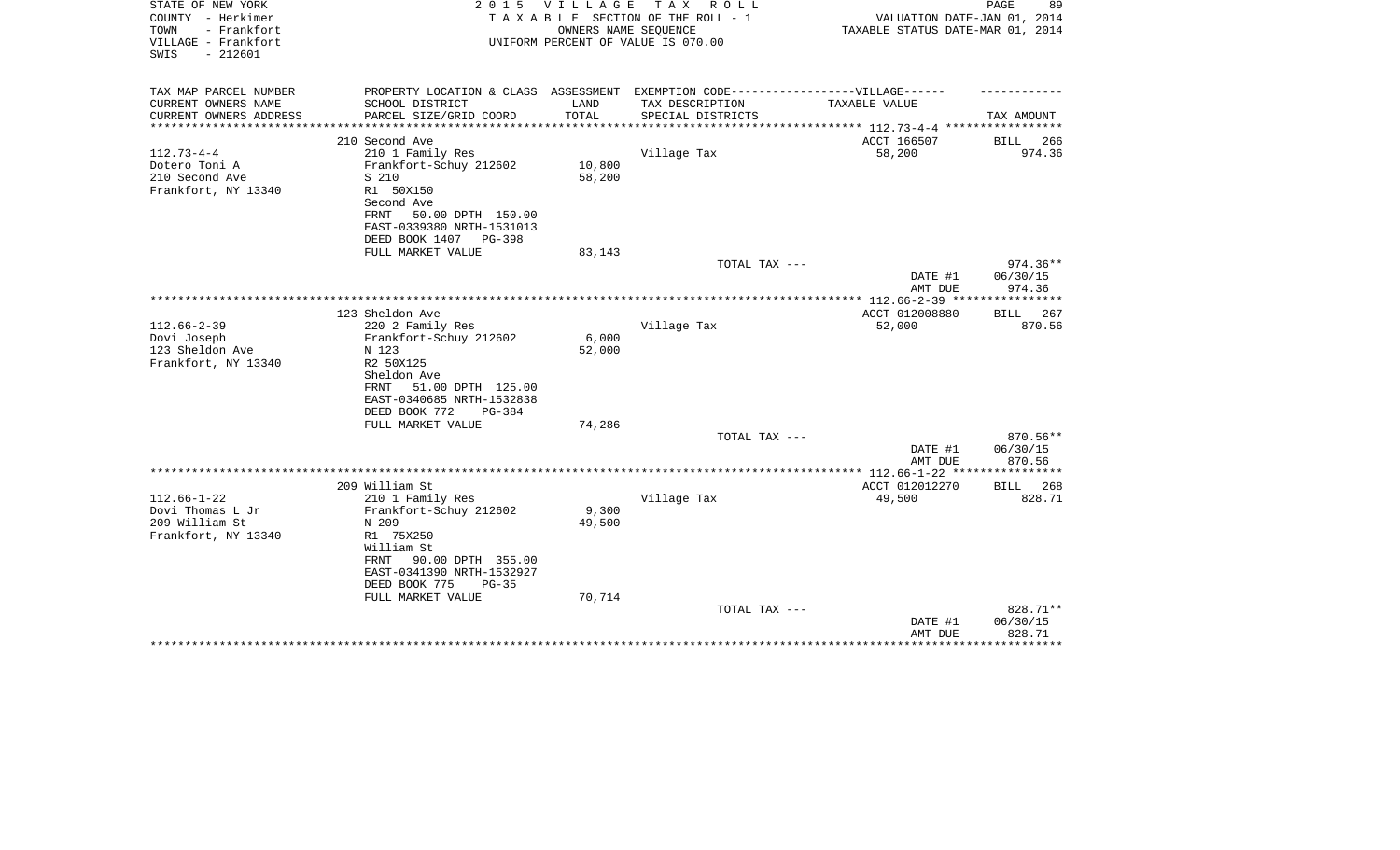| STATE OF NEW YORK<br>COUNTY - Herkimer<br>- Frankfort<br>TOWN<br>VILLAGE - Frankfort<br>$-212601$<br>SWIS | 2 0 1 5                                                                                                                                                               | VILLAGE          | TAX ROLL<br>TAXABLE SECTION OF THE ROLL - 1<br>OWNERS NAME SEOUENCE<br>UNIFORM PERCENT OF VALUE IS 070.00 | VALUATION DATE-JAN 01, 2014<br>TAXABLE STATUS DATE-MAR 01, 2014 | PAGE<br>90                                 |
|-----------------------------------------------------------------------------------------------------------|-----------------------------------------------------------------------------------------------------------------------------------------------------------------------|------------------|-----------------------------------------------------------------------------------------------------------|-----------------------------------------------------------------|--------------------------------------------|
| TAX MAP PARCEL NUMBER<br>CURRENT OWNERS NAME                                                              | SCHOOL DISTRICT                                                                                                                                                       | LAND             | PROPERTY LOCATION & CLASS ASSESSMENT EXEMPTION CODE-----------------VILLAGE------<br>TAX DESCRIPTION      | TAXABLE VALUE                                                   |                                            |
| CURRENT OWNERS ADDRESS                                                                                    | PARCEL SIZE/GRID COORD                                                                                                                                                | TOTAL            | SPECIAL DISTRICTS                                                                                         |                                                                 | TAX AMOUNT                                 |
| *************                                                                                             |                                                                                                                                                                       |                  | **************************                                                                                | **************** 112.65-3-4 **************                      |                                            |
|                                                                                                           | 138 W Main St                                                                                                                                                         |                  |                                                                                                           | ACCT 012014580                                                  | 269<br>BILL                                |
| $112.65 - 3 - 4$<br>Dow James E<br>Dow Melissa A<br>138 W Main St<br>Frankfort, NY 13340                  | 210 1 Family Res<br>Frankfort-Schuy 212602<br>N 138<br>R1<br>W Main St<br>FRNT<br>85.00 DPTH 109.00<br>EAST-0339072 NRTH-1533420                                      | 6,900<br>58,000  | Village Tax<br>XC991 Water relevy                                                                         | 58,000<br>164.23 MT M                                           | 971.01<br>164.23                           |
|                                                                                                           | DEED BOOK 1098<br>$PG-873$                                                                                                                                            |                  |                                                                                                           |                                                                 |                                            |
|                                                                                                           | FULL MARKET VALUE                                                                                                                                                     | 82,857           |                                                                                                           |                                                                 |                                            |
|                                                                                                           |                                                                                                                                                                       |                  | TOTAL TAX ---                                                                                             | DATE #1<br>AMT DUE                                              | 1,135.24**<br>06/30/15<br>1,135.24         |
|                                                                                                           |                                                                                                                                                                       |                  |                                                                                                           |                                                                 |                                            |
| $112.65 - 1 - 28$<br>Dow William K<br>Dow Mary J<br>205 W Main St                                         | 205 W Main St<br>220 2 Family Res<br>Frankfort-Schuy 212602<br>S<br>205<br>R1                                                                                         | 11,900<br>56,500 | Village Tax                                                                                               | ACCT 012001320<br>56,500                                        | BILL 270<br>945.90                         |
| Frankfort, NY 13340                                                                                       | W Main St<br>50.00 DPTH 224.00<br>FRNT<br>EAST-0338659 NRTH-1533567<br>DEED BOOK 865<br><b>PG-198</b><br>FULL MARKET VALUE                                            | 80,714           | TOTAL TAX ---                                                                                             |                                                                 | 945.90**                                   |
|                                                                                                           |                                                                                                                                                                       |                  |                                                                                                           | DATE #1                                                         | 06/30/15                                   |
|                                                                                                           |                                                                                                                                                                       |                  |                                                                                                           | AMT DUE                                                         | 945.90                                     |
|                                                                                                           | 210 Mann St                                                                                                                                                           |                  |                                                                                                           | ACCT 012022740                                                  | BILL<br>271                                |
| $112.74 - 2 - 25$<br>Drake James S<br>Drake Susan<br>123 Harts Dr<br>New Hartford, NY 13413               | 210 1 Family Res<br>Frankfort-Schuy 212602<br>N 210<br>28.30x186.00<br>Mann St<br>28.30 DPTH 186.00<br>FRNT<br>EAST-0339920 NRTH-1531750<br>DEED BOOK 775<br>$PG-169$ | 3,500<br>30,100  | Village Tax                                                                                               | 30,100                                                          | 503.92                                     |
|                                                                                                           | FULL MARKET VALUE                                                                                                                                                     | 43,000           | TOTAL TAX ---                                                                                             | DATE #1<br>AMT DUE                                              | 503.92**<br>06/30/15<br>503.92<br>******** |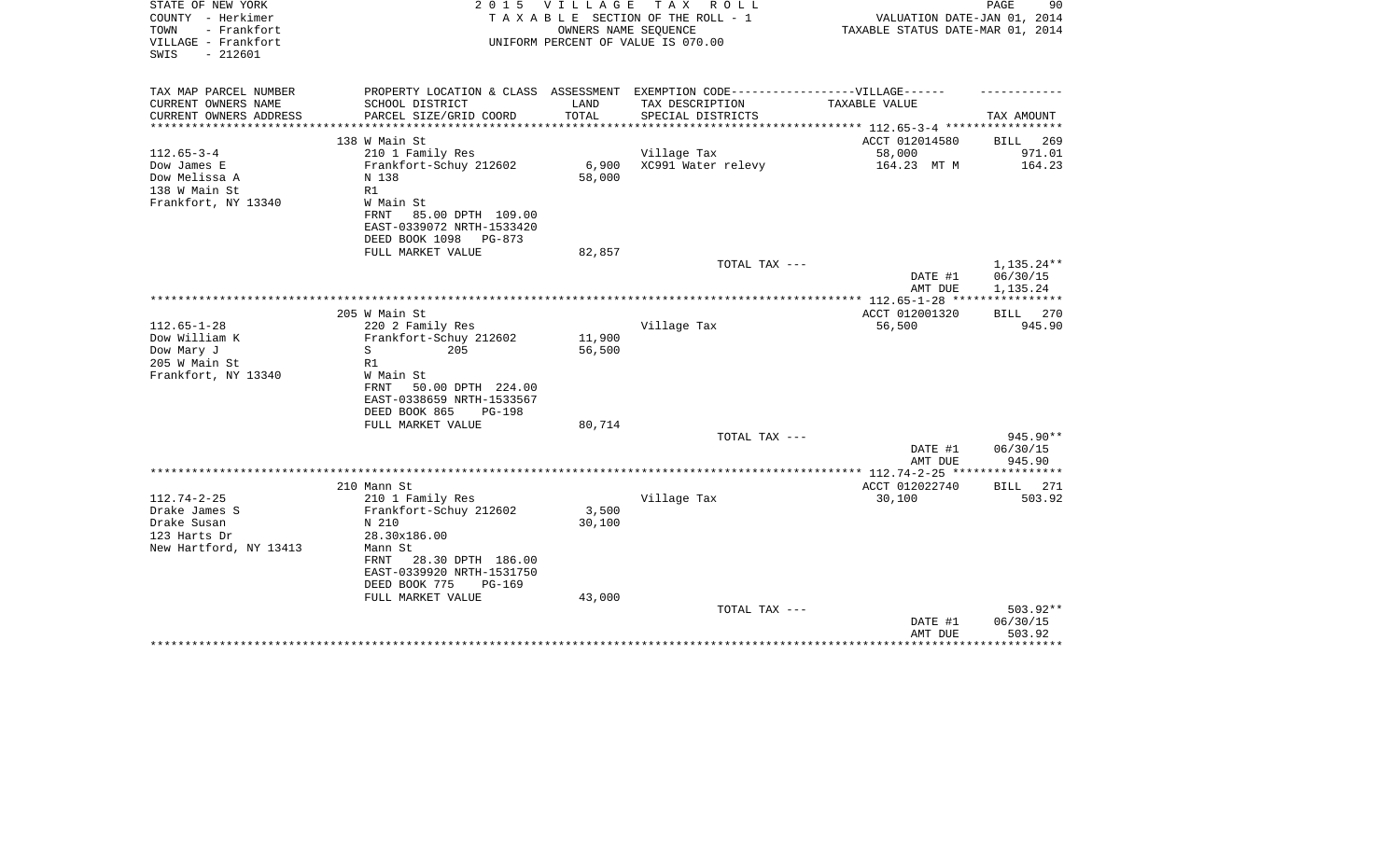| STATE OF NEW YORK<br>COUNTY - Herkimer<br>TOWN<br>- Frankfort | 2 0 1 5                                                                          | V I L L A G E | T A X<br>R O L L<br>TAXABLE SECTION OF THE ROLL - 1<br>OWNERS NAME SEOUENCE | VALUATION DATE-JAN 01, 2014<br>TAXABLE STATUS DATE-MAR 01, 2014 | PAGE<br>91   |
|---------------------------------------------------------------|----------------------------------------------------------------------------------|---------------|-----------------------------------------------------------------------------|-----------------------------------------------------------------|--------------|
| VILLAGE - Frankfort<br>$-212601$<br>SWIS                      |                                                                                  |               | UNIFORM PERCENT OF VALUE IS 070.00                                          |                                                                 |              |
| TAX MAP PARCEL NUMBER                                         | PROPERTY LOCATION & CLASS ASSESSMENT EXEMPTION CODE----------------VILLAGE------ |               |                                                                             |                                                                 |              |
| CURRENT OWNERS NAME                                           | SCHOOL DISTRICT                                                                  | LAND          | TAX DESCRIPTION                                                             | TAXABLE VALUE                                                   |              |
| CURRENT OWNERS ADDRESS<br>**********************              | PARCEL SIZE/GRID COORD                                                           | TOTAL         | SPECIAL DISTRICTS                                                           |                                                                 | TAX AMOUNT   |
|                                                               | Cemetery St                                                                      |               |                                                                             | ACCT 012018060                                                  | 272<br>BILL  |
| $112.64 - 1 - 7$                                              | 311 Res vac land                                                                 |               | Village Tax                                                                 | 5,000                                                           | 83.71        |
| Drapalski David A                                             | Frankfort-Schuy 212602                                                           | 5,000         |                                                                             |                                                                 |              |
| 527 Joslin Hill Rd                                            | S                                                                                | 5,000         |                                                                             |                                                                 |              |
| Frankfort, NY 13340                                           | V19                                                                              |               |                                                                             |                                                                 |              |
|                                                               | Cemetery St                                                                      |               |                                                                             |                                                                 |              |
|                                                               | FRNT 223.00 DPTH                                                                 |               |                                                                             |                                                                 |              |
|                                                               | 0.75<br>ACRES                                                                    |               |                                                                             |                                                                 |              |
|                                                               | EAST-0336163 NRTH-1532835                                                        |               |                                                                             |                                                                 |              |
|                                                               | DEED BOOK 846<br>PG-704                                                          |               |                                                                             |                                                                 |              |
|                                                               | FULL MARKET VALUE                                                                | 7,143         |                                                                             |                                                                 |              |
|                                                               |                                                                                  |               | TOTAL TAX ---                                                               |                                                                 | 83.71**      |
|                                                               |                                                                                  |               |                                                                             | DATE #1                                                         | 06/30/15     |
|                                                               |                                                                                  |               |                                                                             | AMT DUE                                                         | 83.71        |
|                                                               |                                                                                  |               |                                                                             |                                                                 |              |
|                                                               | 401 Litchfield St                                                                |               |                                                                             | ACCT 012009930                                                  | BILL<br>273  |
| $112.73 - 1 - 48$                                             | 210 1 Family Res                                                                 |               | Village Tax                                                                 | 52,000                                                          | 870.56       |
| Drapalski Grace L                                             | Frankfort-Schuy 212602                                                           | 9,600         |                                                                             |                                                                 |              |
| 527 Joslin Hill Rd                                            | E 401                                                                            | 52,000        |                                                                             |                                                                 |              |
| Frankfort, NY 13340                                           | R1 82X118                                                                        |               |                                                                             |                                                                 |              |
|                                                               | Litchfield St                                                                    |               |                                                                             |                                                                 |              |
|                                                               | 54.00 DPTH 118.00<br>FRNT                                                        |               |                                                                             |                                                                 |              |
|                                                               | EAST-0338676 NRTH-1531067                                                        |               |                                                                             |                                                                 |              |
|                                                               | DEED BOOK 850<br><b>PG-184</b><br>FULL MARKET VALUE                              | 74,286        |                                                                             |                                                                 |              |
|                                                               |                                                                                  |               | TOTAL TAX ---                                                               |                                                                 | 870.56**     |
|                                                               |                                                                                  |               |                                                                             | DATE #1                                                         | 06/30/15     |
|                                                               |                                                                                  |               |                                                                             | AMT DUE                                                         | 870.56       |
|                                                               |                                                                                  |               |                                                                             | **************** 112.73-4-32 *****************                  |              |
|                                                               | 403 S Frankfort St                                                               |               |                                                                             | ACCT 012026940                                                  | BILL<br>274  |
| $112.73 - 4 - 32$                                             | 210 1 Family Res                                                                 |               | Village Tax                                                                 | 60,300                                                          | 1,009.52     |
| Drumm Matthew                                                 | Frankfort-Schuy 212602                                                           | 7,300         |                                                                             |                                                                 |              |
| 251 2nd St                                                    | E 403                                                                            | 60,300        |                                                                             |                                                                 |              |
| Ilion, NY 13357                                               | R1 45X78.6                                                                       |               |                                                                             |                                                                 |              |
|                                                               | Frankfort St                                                                     |               |                                                                             |                                                                 |              |
|                                                               | 45.00 DPTH<br>FRNT<br>78.00                                                      |               |                                                                             |                                                                 |              |
|                                                               | EAST-0339005 NRTH-1530903                                                        |               |                                                                             |                                                                 |              |
|                                                               | DEED BOOK 1295<br>PG-349                                                         |               |                                                                             |                                                                 |              |
|                                                               | FULL MARKET VALUE                                                                | 86,143        |                                                                             |                                                                 |              |
|                                                               |                                                                                  |               | TOTAL TAX ---                                                               |                                                                 | $1,009.52**$ |
|                                                               |                                                                                  |               |                                                                             | DATE #1                                                         | 06/30/15     |
|                                                               |                                                                                  |               |                                                                             | AMT DUE                                                         | 1,009.52     |
|                                                               |                                                                                  |               |                                                                             |                                                                 |              |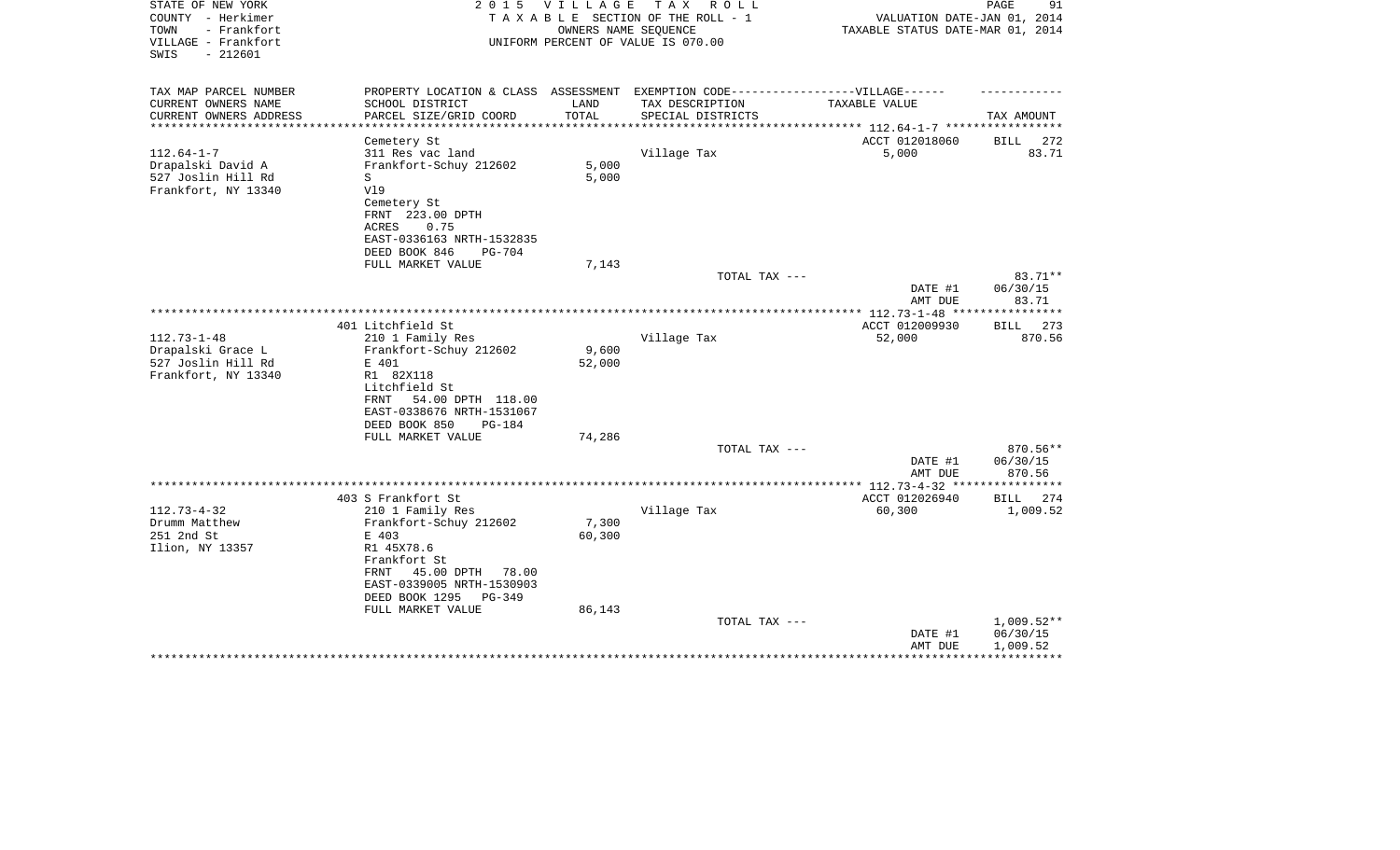| STATE OF NEW YORK<br>COUNTY - Herkimer<br>- Frankfort<br>TOWN<br>VILLAGE - Frankfort<br>$-212601$<br>SWIS | 2 0 1 5                                                                                                         | V I L L A G E    | TAX ROLL<br>TAXABLE SECTION OF THE ROLL - 1<br>OWNERS NAME SEQUENCE<br>UNIFORM PERCENT OF VALUE IS 070.00 | VALUATION DATE-JAN 01, 2014<br>TAXABLE STATUS DATE-MAR 01, 2014 | $\mathop{\mathtt{PAGE}}$<br>92       |
|-----------------------------------------------------------------------------------------------------------|-----------------------------------------------------------------------------------------------------------------|------------------|-----------------------------------------------------------------------------------------------------------|-----------------------------------------------------------------|--------------------------------------|
| TAX MAP PARCEL NUMBER                                                                                     |                                                                                                                 |                  | PROPERTY LOCATION & CLASS ASSESSMENT EXEMPTION CODE-----------------VILLAGE------                         |                                                                 |                                      |
| CURRENT OWNERS NAME                                                                                       | SCHOOL DISTRICT                                                                                                 | LAND             | TAX DESCRIPTION                                                                                           | TAXABLE VALUE                                                   |                                      |
| CURRENT OWNERS ADDRESS<br>*********************                                                           | PARCEL SIZE/GRID COORD                                                                                          | TOTAL            | SPECIAL DISTRICTS                                                                                         |                                                                 | TAX AMOUNT                           |
|                                                                                                           | 215 Second Ave                                                                                                  |                  |                                                                                                           | ACCT 012003210                                                  | <b>BILL</b><br>275                   |
| $112.73 - 3 - 29$                                                                                         | 210 1 Family Res                                                                                                |                  | VET WAR CT 41121                                                                                          | 6,160                                                           |                                      |
| Dudeck, Mathew P. Mathew P. Du Frankfort-Schuy 212602<br>Irrevocable Trust<br>Mathew & Grace Dudeck       | N 215<br>R1                                                                                                     | 11,800<br>70,900 | Village Tax                                                                                               | 64,740                                                          | 1,083.85                             |
| 215 Second Ave<br>Frankfort, NY 13340                                                                     | Life Use<br>60.00 DPTH 150.00<br>FRNT<br>EAST-0339576 NRTH-1531105<br>DEED BOOK 1166<br>PG-182                  |                  |                                                                                                           |                                                                 |                                      |
|                                                                                                           | FULL MARKET VALUE                                                                                               | 101,286          |                                                                                                           |                                                                 |                                      |
|                                                                                                           |                                                                                                                 |                  | TOTAL TAX ---                                                                                             | DATE #1<br>AMT DUE                                              | $1,083.85**$<br>06/30/15<br>1,083.85 |
|                                                                                                           |                                                                                                                 |                  |                                                                                                           |                                                                 |                                      |
|                                                                                                           | 312 Reese Rd                                                                                                    |                  |                                                                                                           | ACCT 012030510                                                  | 276<br>BILL                          |
| $112.82 - 1 - 65$                                                                                         | 210 1 Family Res                                                                                                |                  | Village Tax                                                                                               | 47,500                                                          | 795.23                               |
| Dulak Curtis                                                                                              | Frankfort-Schuy 212602                                                                                          | 8,500            |                                                                                                           |                                                                 |                                      |
| 312 Reese Rd<br>Frankfort, NY 13340                                                                       | W 312<br>R1 50X90<br>Reese Rd<br>FRNT<br>50.00 DPTH<br>95.00<br><b>BANK</b><br>135<br>EAST-0340419 NRTH-1529464 | 47,500           |                                                                                                           |                                                                 |                                      |
|                                                                                                           | DEED BOOK 837<br>$PG-53$                                                                                        |                  |                                                                                                           |                                                                 |                                      |
|                                                                                                           | FULL MARKET VALUE                                                                                               | 67,857           |                                                                                                           |                                                                 |                                      |
|                                                                                                           |                                                                                                                 |                  | TOTAL TAX ---                                                                                             | DATE #1<br>AMT DUE                                              | 795.23**<br>06/30/15<br>795.23       |
|                                                                                                           |                                                                                                                 |                  |                                                                                                           |                                                                 |                                      |
|                                                                                                           | 304 Third Ave                                                                                                   |                  |                                                                                                           | ACCT 012001770                                                  | BILL<br>277                          |
| $112.82 - 2 - 40$                                                                                         | 210 1 Family Res                                                                                                |                  | Village Tax                                                                                               | 69,700                                                          | 1,166.89                             |
| Dunadee (Manahan) Carolyn Ann Frankfort-Schuy 212602                                                      |                                                                                                                 | 11,800           |                                                                                                           |                                                                 |                                      |
| 304 Third Ave                                                                                             | S 304                                                                                                           | 69,700           |                                                                                                           |                                                                 |                                      |
| Frankfort, NY 13340                                                                                       | R1 60X150<br>Third Ave<br>60.00 DPTH 150.00<br>FRNT<br>EAST-0339687 NRTH-1530087<br>DEED BOOK 807<br>PG-684     |                  |                                                                                                           |                                                                 |                                      |
|                                                                                                           | FULL MARKET VALUE                                                                                               | 99,571           |                                                                                                           |                                                                 |                                      |
|                                                                                                           |                                                                                                                 |                  | TOTAL TAX ---                                                                                             | DATE #1<br>AMT DUE                                              | $1,166.89**$<br>06/30/15<br>1,166.89 |
|                                                                                                           |                                                                                                                 |                  |                                                                                                           |                                                                 |                                      |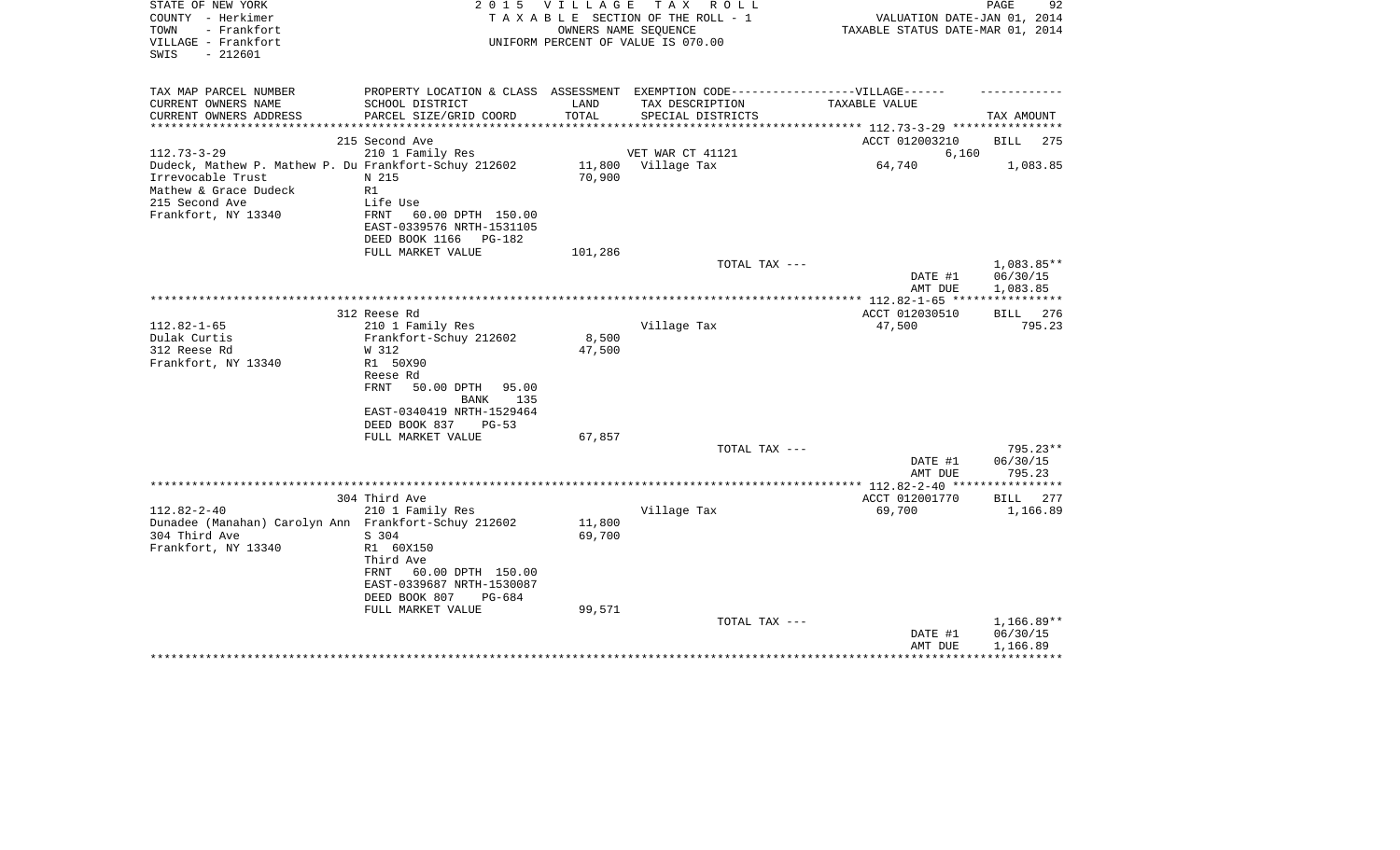| STATE OF NEW YORK<br>COUNTY - Herkimer<br>- Frankfort<br>TOWN<br>VILLAGE - Frankfort<br>$-212601$<br>SWIS | 2 0 1 5                                        | VILLAGE         | T A X<br>R O L L<br>TAXABLE SECTION OF THE ROLL - 1<br>OWNERS NAME SEQUENCE<br>UNIFORM PERCENT OF VALUE IS 070.00 | VALUATION DATE-JAN 01, 2014<br>TAXABLE STATUS DATE-MAR 01, 2014 | 93<br>PAGE  |
|-----------------------------------------------------------------------------------------------------------|------------------------------------------------|-----------------|-------------------------------------------------------------------------------------------------------------------|-----------------------------------------------------------------|-------------|
| TAX MAP PARCEL NUMBER                                                                                     | PROPERTY LOCATION & CLASS ASSESSMENT           |                 | EXEMPTION CODE-----------------VILLAGE------                                                                      |                                                                 |             |
| CURRENT OWNERS NAME                                                                                       | SCHOOL DISTRICT                                | LAND            | TAX DESCRIPTION                                                                                                   | TAXABLE VALUE                                                   |             |
| CURRENT OWNERS ADDRESS<br>**********************                                                          | PARCEL SIZE/GRID COORD                         | TOTAL           | SPECIAL DISTRICTS                                                                                                 |                                                                 | TAX AMOUNT  |
|                                                                                                           | 307 Fifth Ave                                  |                 |                                                                                                                   | ACCT 012005250                                                  | BILL<br>278 |
| $112.81 - 3 - 29$                                                                                         | 311 Res vac land                               |                 | Village Tax                                                                                                       | 8,300                                                           | 138.96      |
| Durse Charles                                                                                             | Frankfort-Schuy 212602                         | 8,300           |                                                                                                                   |                                                                 |             |
| 156 McGowan Rd                                                                                            | N 307                                          | 8,300           |                                                                                                                   |                                                                 |             |
| Ilion, NY 13357                                                                                           | V19 100X150                                    |                 |                                                                                                                   |                                                                 |             |
|                                                                                                           | Fifth Ave                                      |                 |                                                                                                                   |                                                                 |             |
|                                                                                                           | 54.00 DPTH 160.00<br>FRNT                      |                 |                                                                                                                   |                                                                 |             |
|                                                                                                           | EAST-0339366 NRTH-1529683                      |                 |                                                                                                                   |                                                                 |             |
|                                                                                                           | DEED BOOK 1237<br>PG-249                       |                 |                                                                                                                   |                                                                 |             |
|                                                                                                           | FULL MARKET VALUE                              | 11,857          | TOTAL TAX ---                                                                                                     |                                                                 | 138.96**    |
|                                                                                                           |                                                |                 |                                                                                                                   | DATE #1                                                         | 06/30/15    |
|                                                                                                           |                                                |                 |                                                                                                                   | AMT DUE                                                         | 138.96      |
|                                                                                                           |                                                |                 |                                                                                                                   |                                                                 |             |
|                                                                                                           | 309 Fifth Ave                                  |                 |                                                                                                                   | ACCT 012005280                                                  | BILL<br>279 |
| $112.81 - 3 - 28$                                                                                         | 311 Res vac land                               |                 | Village Tax                                                                                                       | 7,800                                                           | 130.58      |
| Durse Charlotte                                                                                           | Frankfort-Schuy 212602                         | 7,800           |                                                                                                                   |                                                                 |             |
| 311 Fifth Ave                                                                                             | N 309                                          | 7,800           |                                                                                                                   |                                                                 |             |
| Frankfort, NY 13340                                                                                       | V19 50X150                                     |                 |                                                                                                                   |                                                                 |             |
|                                                                                                           | Fifth Ave<br>FRNT                              |                 |                                                                                                                   |                                                                 |             |
|                                                                                                           | 50.00 DPTH 150.00<br>EAST-0339406 NRTH-1529640 |                 |                                                                                                                   |                                                                 |             |
|                                                                                                           | DEED BOOK 780<br><b>PG-131</b>                 |                 |                                                                                                                   |                                                                 |             |
|                                                                                                           | FULL MARKET VALUE                              | 11,143          |                                                                                                                   |                                                                 |             |
|                                                                                                           |                                                |                 | TOTAL TAX ---                                                                                                     |                                                                 | 130.58**    |
|                                                                                                           |                                                |                 |                                                                                                                   | DATE #1                                                         | 06/30/15    |
|                                                                                                           |                                                |                 |                                                                                                                   | AMT DUE                                                         | 130.58      |
|                                                                                                           |                                                |                 |                                                                                                                   | **************** 112.73-2-52 ****************                   |             |
|                                                                                                           | 117 First Ave                                  |                 |                                                                                                                   | ACCT 012030750                                                  | BILL<br>280 |
| $112.73 - 2 - 52$                                                                                         | 210 1 Family Res                               |                 | Village Tax                                                                                                       | 49,200                                                          | 823.69      |
| Durse Ernest<br>Durse Charlotte                                                                           | Frankfort-Schuy 212602<br>N 117                | 9,200<br>49,200 |                                                                                                                   |                                                                 |             |
| 311 Fifth Ave                                                                                             | R <sub>2</sub>                                 |                 |                                                                                                                   |                                                                 |             |
| Frankfort, NY 13340                                                                                       | First Ave                                      |                 |                                                                                                                   |                                                                 |             |
|                                                                                                           | 49.00 DPTH 114.00<br><b>FRNT</b>               |                 |                                                                                                                   |                                                                 |             |
|                                                                                                           | EAST-0339198 NRTH-1531955                      |                 |                                                                                                                   |                                                                 |             |
|                                                                                                           | DEED BOOK 00631 PG-00023                       |                 |                                                                                                                   |                                                                 |             |
|                                                                                                           | FULL MARKET VALUE                              | 70,286          |                                                                                                                   |                                                                 |             |
|                                                                                                           |                                                |                 | TOTAL TAX ---                                                                                                     |                                                                 | 823.69**    |
|                                                                                                           |                                                |                 |                                                                                                                   | DATE #1                                                         | 06/30/15    |
|                                                                                                           |                                                |                 |                                                                                                                   | AMT DUE                                                         | 823.69      |
|                                                                                                           |                                                |                 |                                                                                                                   |                                                                 | ******      |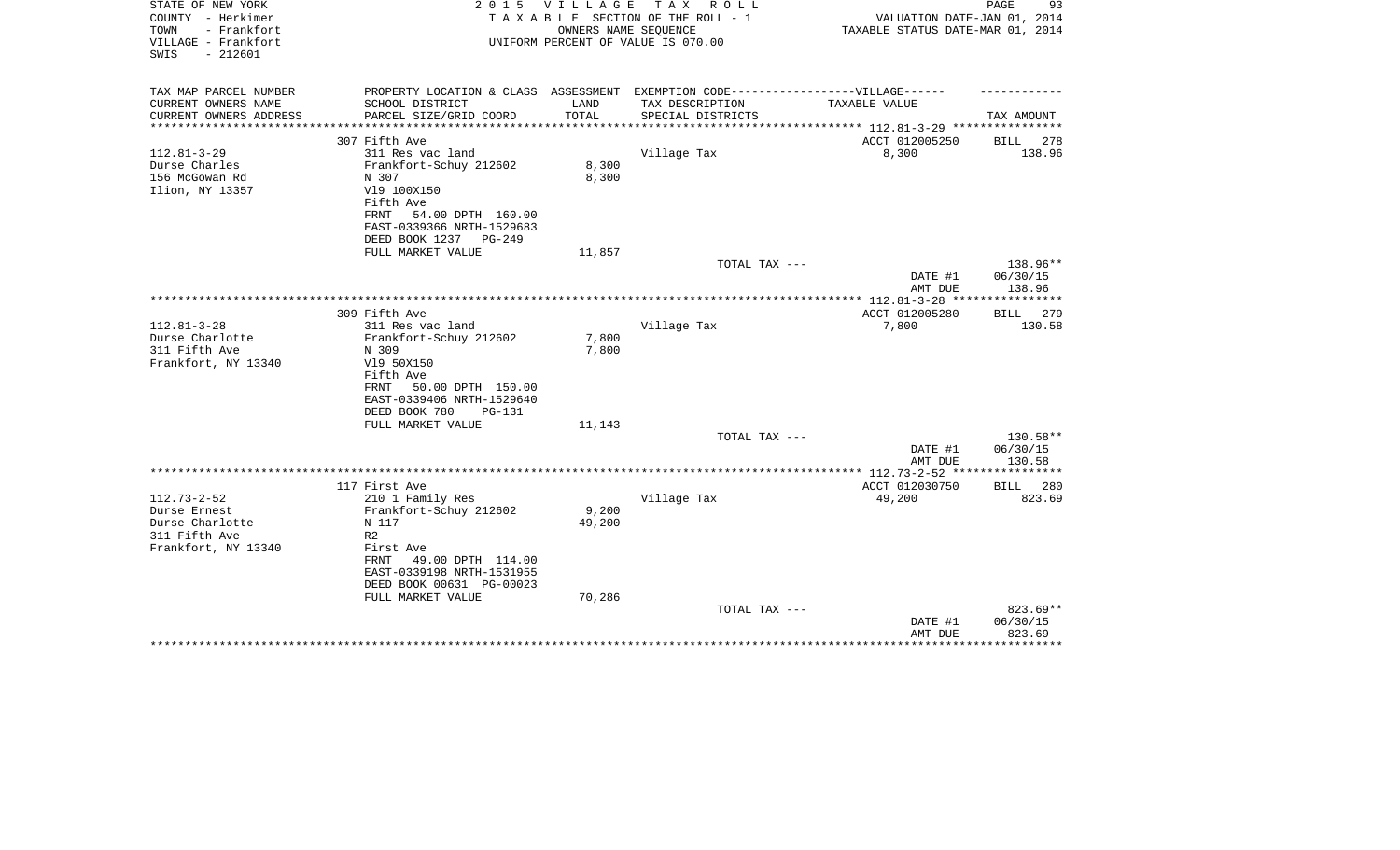| STATE OF NEW YORK<br>COUNTY - Herkimer                          | 2 0 1 5                                                                           | VILLAGE | TAX ROLL<br>TAXABLE SECTION OF THE ROLL - 1                | VALUATION DATE-JAN 01, 2014                     | PAGE<br>94              |
|-----------------------------------------------------------------|-----------------------------------------------------------------------------------|---------|------------------------------------------------------------|-------------------------------------------------|-------------------------|
| TOWN<br>- Frankfort<br>VILLAGE - Frankfort<br>$-212601$<br>SWIS |                                                                                   |         | OWNERS NAME SEQUENCE<br>UNIFORM PERCENT OF VALUE IS 070.00 | TAXABLE STATUS DATE-MAR 01, 2014                |                         |
| TAX MAP PARCEL NUMBER                                           | PROPERTY LOCATION & CLASS ASSESSMENT EXEMPTION CODE-----------------VILLAGE------ |         |                                                            |                                                 |                         |
| CURRENT OWNERS NAME                                             | SCHOOL DISTRICT                                                                   | LAND    | TAX DESCRIPTION                                            | TAXABLE VALUE                                   |                         |
| CURRENT OWNERS ADDRESS<br>*********************                 | PARCEL SIZE/GRID COORD                                                            | TOTAL   | SPECIAL DISTRICTS                                          |                                                 | TAX AMOUNT              |
|                                                                 | Canal St                                                                          |         |                                                            | ACCT 012009090                                  | 281<br>BILL             |
| $112.74 - 2 - 17$                                               | 439 Sm park gar                                                                   |         | Village Tax                                                | 13,100                                          | 219.32                  |
| Durse Ernest G                                                  | Frankfort-Schuy 212602                                                            | 4,500   |                                                            |                                                 |                         |
| 311-313 Fifth Ave                                               | N                                                                                 | 13,100  |                                                            |                                                 |                         |
| Frankfort, NY 13340                                             | Gara50x50                                                                         |         |                                                            |                                                 |                         |
|                                                                 | Canal St                                                                          |         |                                                            |                                                 |                         |
|                                                                 | FRNT<br>50.00 DPTH<br>50.00                                                       |         |                                                            |                                                 |                         |
|                                                                 | EAST-0339734 NRTH-1531869                                                         |         |                                                            |                                                 |                         |
|                                                                 | DEED BOOK 00579 PG-00396<br>FULL MARKET VALUE                                     |         |                                                            |                                                 |                         |
|                                                                 |                                                                                   | 18,714  | TOTAL TAX ---                                              |                                                 | 219.32**                |
|                                                                 |                                                                                   |         |                                                            | DATE #1                                         | 06/30/15                |
|                                                                 |                                                                                   |         |                                                            | AMT DUE                                         | 219.32                  |
|                                                                 |                                                                                   |         |                                                            | ***************** 112.81-3-27 ***************** |                         |
|                                                                 | 311-313 Fifth Ave                                                                 |         |                                                            | ACCT 012009060                                  | BILL<br>282             |
| $112.81 - 3 - 27$                                               | 210 1 Family Res                                                                  |         | Village Tax                                                | 90,200                                          | 1,510.10                |
| Durse Ernest G                                                  | Frankfort-Schuy 212602                                                            | 15,000  |                                                            |                                                 |                         |
| Durse Charlotte<br>311-313 Fifth Ave                            | N 311-313<br>R1 100X150                                                           | 90,200  |                                                            |                                                 |                         |
| Frankfort, NY 13340                                             | Fifth Ave                                                                         |         |                                                            |                                                 |                         |
|                                                                 | FRNT 100.00 DPTH 150.00                                                           |         |                                                            |                                                 |                         |
|                                                                 | EAST-0339458 NRTH-1529580                                                         |         |                                                            |                                                 |                         |
|                                                                 | DEED BOOK 00579 PG-00049                                                          |         |                                                            |                                                 |                         |
|                                                                 | FULL MARKET VALUE                                                                 | 128,857 |                                                            |                                                 |                         |
|                                                                 |                                                                                   |         | TOTAL TAX ---                                              |                                                 | 1,510.10**              |
|                                                                 |                                                                                   |         |                                                            | DATE #1                                         | 06/30/15                |
|                                                                 |                                                                                   |         |                                                            | AMT DUE                                         | 1,510.10<br>*********** |
|                                                                 | 310 Second Ave                                                                    |         |                                                            | ACCT 171859                                     | BILL<br>283             |
| $112.82 - 2 - 6$                                                | 210 1 Family Res                                                                  |         | Village Tax                                                | 54,100                                          | 905.72                  |
| Dye William                                                     | Frankfort-Schuy 212602                                                            | 9,900   |                                                            |                                                 |                         |
| 310 Second Ave                                                  | S 310                                                                             | 54,100  |                                                            |                                                 |                         |
| Frankfort, NY 13340                                             | R1                                                                                |         |                                                            |                                                 |                         |
|                                                                 | Second Ave                                                                        |         |                                                            |                                                 |                         |
|                                                                 | FRNT<br>46.00 DPTH 150.00                                                         |         |                                                            |                                                 |                         |
|                                                                 | EAST-0339987 NRTH-1530282<br>DEED BOOK 1441<br>PG-886                             |         |                                                            |                                                 |                         |
|                                                                 | FULL MARKET VALUE                                                                 | 77,286  |                                                            |                                                 |                         |
|                                                                 |                                                                                   |         | TOTAL TAX ---                                              |                                                 | 905.72**                |
|                                                                 |                                                                                   |         |                                                            | DATE #1                                         | 06/30/15                |
|                                                                 |                                                                                   |         |                                                            | AMT DUE                                         | 905.72                  |
|                                                                 |                                                                                   |         |                                                            |                                                 | *******                 |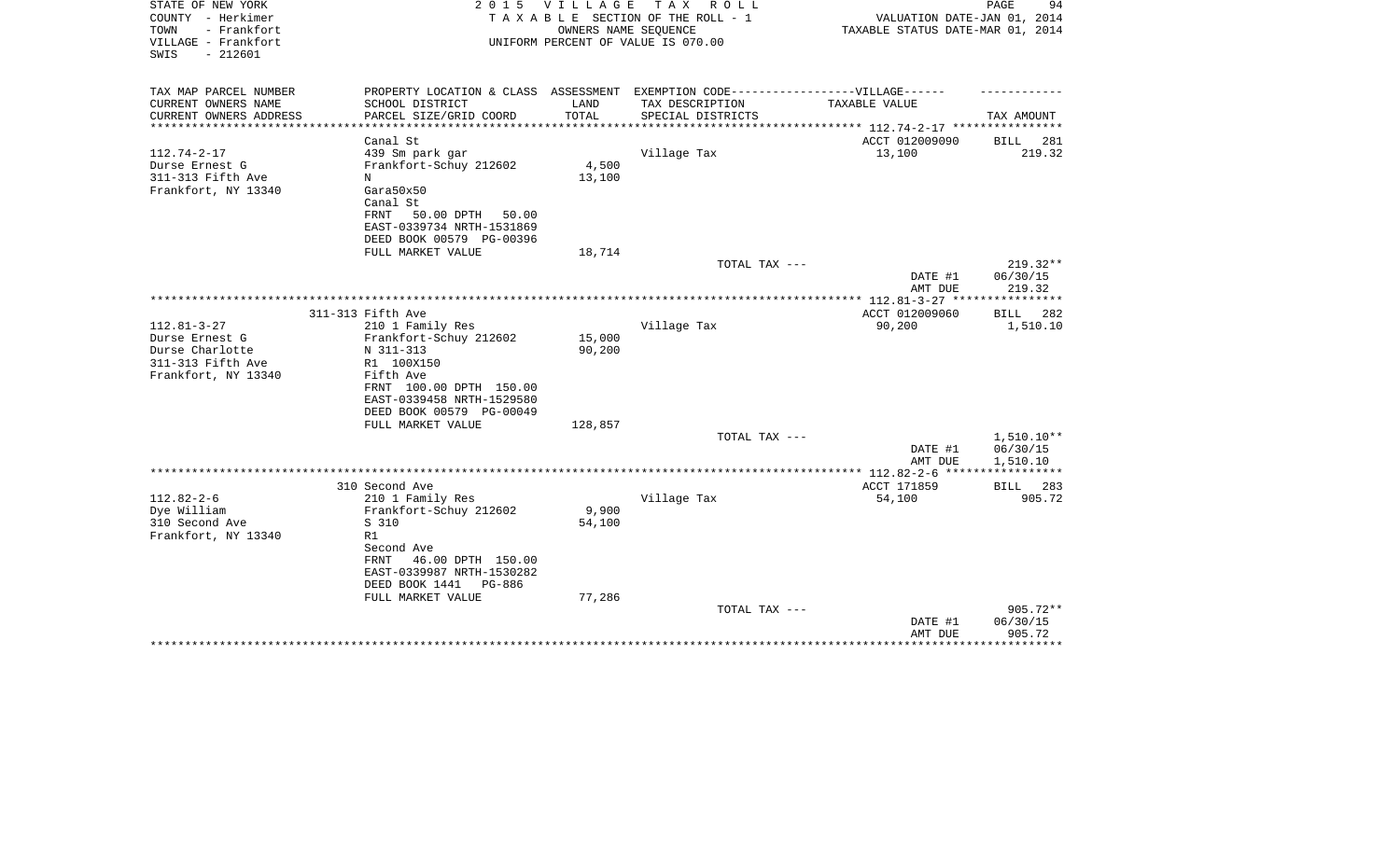| STATE OF NEW YORK<br>COUNTY - Herkimer<br>TOWN<br>- Frankfort<br>VILLAGE - Frankfort | 2 0 1 5                                                                           | V I L L A G E | T A X<br>R O L L<br>TAXABLE SECTION OF THE ROLL - 1<br>OWNERS NAME SEQUENCE<br>UNIFORM PERCENT OF VALUE IS 070.00 | VALUATION DATE-JAN 01, 2014<br>TAXABLE STATUS DATE-MAR 01, 2014 | 95<br>PAGE               |
|--------------------------------------------------------------------------------------|-----------------------------------------------------------------------------------|---------------|-------------------------------------------------------------------------------------------------------------------|-----------------------------------------------------------------|--------------------------|
| $-212601$<br>SWIS                                                                    |                                                                                   |               |                                                                                                                   |                                                                 |                          |
| TAX MAP PARCEL NUMBER                                                                | PROPERTY LOCATION & CLASS ASSESSMENT EXEMPTION CODE-----------------VILLAGE------ |               |                                                                                                                   |                                                                 |                          |
| CURRENT OWNERS NAME                                                                  | SCHOOL DISTRICT                                                                   | LAND          | TAX DESCRIPTION                                                                                                   | TAXABLE VALUE                                                   |                          |
| CURRENT OWNERS ADDRESS<br>****************                                           | PARCEL SIZE/GRID COORD                                                            | TOTAL         | SPECIAL DISTRICTS                                                                                                 |                                                                 | TAX AMOUNT               |
|                                                                                      | 214 First Ave                                                                     |               |                                                                                                                   | ACCT 157718                                                     | <b>BILL</b><br>284       |
| $112.73 - 3 - 49$                                                                    | 210 1 Family Res                                                                  |               | Village Tax                                                                                                       | 62,900                                                          | 1,053.05                 |
| Edick Ronald E                                                                       | Frankfort-Schuy 212602                                                            | 10,800        |                                                                                                                   |                                                                 |                          |
| Edick Dolores D                                                                      | S 214                                                                             | 62,900        |                                                                                                                   |                                                                 |                          |
| 214 First Ave                                                                        | R1                                                                                |               |                                                                                                                   |                                                                 |                          |
| Frankfort, NY 13340                                                                  | Life Use Steve & Maria                                                            |               |                                                                                                                   |                                                                 |                          |
|                                                                                      | 50.00 DPTH 150.00<br>FRNT                                                         |               |                                                                                                                   |                                                                 |                          |
|                                                                                      | EAST-0339693 NRTH-1531203                                                         |               |                                                                                                                   |                                                                 |                          |
|                                                                                      | DEED BOOK 1351<br>PG-379                                                          |               |                                                                                                                   |                                                                 |                          |
|                                                                                      | FULL MARKET VALUE                                                                 | 89,857        |                                                                                                                   |                                                                 |                          |
|                                                                                      |                                                                                   |               | TOTAL TAX ---                                                                                                     | DATE #1                                                         | $1,053.05**$<br>06/30/15 |
|                                                                                      |                                                                                   |               |                                                                                                                   | AMT DUE                                                         | 1,053.05                 |
|                                                                                      |                                                                                   |               |                                                                                                                   | *************** 112.73-1-33 ****                                | ************             |
|                                                                                      | 524 Litchfield St                                                                 |               |                                                                                                                   | ACCT 012006150                                                  | <b>BILL</b><br>285       |
| $112.73 - 1 - 33$                                                                    | 210 1 Family Res                                                                  |               | Village Tax                                                                                                       | 39,300                                                          | 657.95                   |
| Edwards Barbara D                                                                    | Frankfort-Schuy 212602                                                            | 17,100        |                                                                                                                   |                                                                 |                          |
| 524 Litchfield St                                                                    | W 524                                                                             | 39,300        |                                                                                                                   |                                                                 |                          |
| Frankfort, NY 13340                                                                  | R1 90X300                                                                         |               |                                                                                                                   |                                                                 |                          |
|                                                                                      | Litchfield St                                                                     |               |                                                                                                                   |                                                                 |                          |
|                                                                                      | 90.00 DPTH 300.00<br>FRNT                                                         |               |                                                                                                                   |                                                                 |                          |
|                                                                                      | EAST-0338063 NRTH-1530451                                                         |               |                                                                                                                   |                                                                 |                          |
|                                                                                      | DEED BOOK 1106<br>PG-587<br>FULL MARKET VALUE                                     | 56,143        |                                                                                                                   |                                                                 |                          |
|                                                                                      |                                                                                   |               | TOTAL TAX ---                                                                                                     |                                                                 | 657.95**                 |
|                                                                                      |                                                                                   |               |                                                                                                                   | DATE #1                                                         | 06/30/15                 |
|                                                                                      |                                                                                   |               |                                                                                                                   | AMT DUE                                                         | 657.95                   |
|                                                                                      |                                                                                   |               |                                                                                                                   |                                                                 | * * * * * * * * * * * *  |
|                                                                                      | 209 First Ave                                                                     |               |                                                                                                                   | ACCT 012027450                                                  | 286<br><b>BILL</b>       |
| $112.73 - 3 - 64$                                                                    | 210 1 Family Res                                                                  |               | Village Tax                                                                                                       | 52,500                                                          | 878.94                   |
| Edwards David J                                                                      | Frankfort-Schuy 212602                                                            | 10,000        |                                                                                                                   |                                                                 |                          |
| 209 First Ave                                                                        | N 209                                                                             | 52,500        |                                                                                                                   |                                                                 |                          |
| Frankfort, NY 13340                                                                  | Life Use Veta                                                                     |               |                                                                                                                   |                                                                 |                          |
|                                                                                      | First Ave                                                                         |               |                                                                                                                   |                                                                 |                          |
|                                                                                      | 50.00 DPTH 127.00<br>FRNT<br>EAST-0339752 NRTH-1531436                            |               |                                                                                                                   |                                                                 |                          |
|                                                                                      | DEED BOOK 892<br><b>PG-115</b>                                                    |               |                                                                                                                   |                                                                 |                          |
|                                                                                      | FULL MARKET VALUE                                                                 | 75,000        |                                                                                                                   |                                                                 |                          |
|                                                                                      |                                                                                   |               | TOTAL TAX ---                                                                                                     |                                                                 | 878.94**                 |
|                                                                                      |                                                                                   |               |                                                                                                                   | DATE #1                                                         | 06/30/15                 |
|                                                                                      |                                                                                   |               |                                                                                                                   | AMT DUE                                                         | 878.94                   |
|                                                                                      |                                                                                   |               |                                                                                                                   |                                                                 |                          |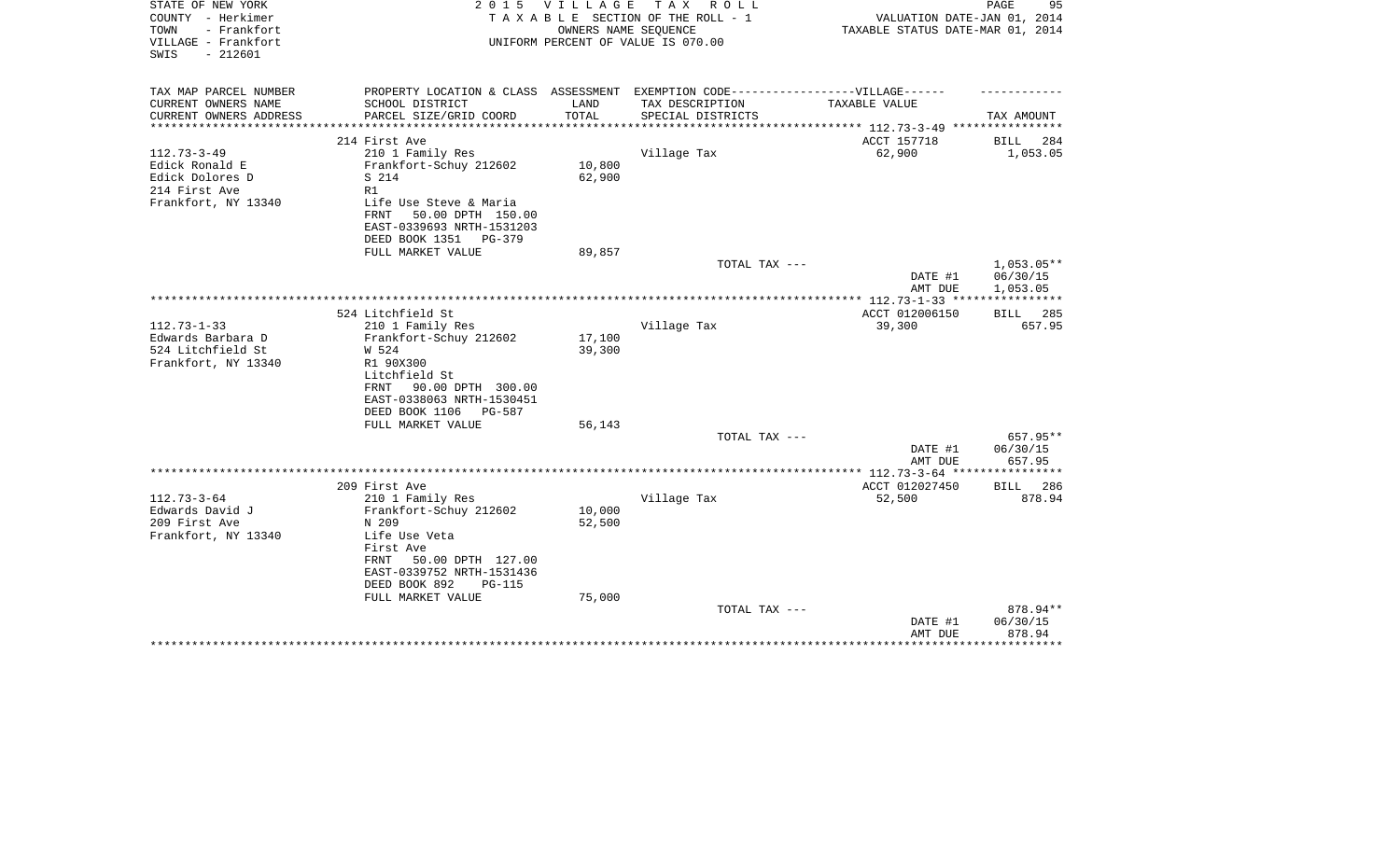| STATE OF NEW YORK<br>COUNTY - Herkimer<br>- Frankfort<br>TOWN<br>VILLAGE - Frankfort<br>$-212601$<br>SWIS | 2 0 1 5                                                | V I L L A G E | T A X<br>R O L L<br>TAXABLE SECTION OF THE ROLL - 1<br>OWNERS NAME SEQUENCE<br>UNIFORM PERCENT OF VALUE IS 070.00 | VALUATION DATE-JAN 01, 2014<br>TAXABLE STATUS DATE-MAR 01, 2014 | PAGE<br>96            |
|-----------------------------------------------------------------------------------------------------------|--------------------------------------------------------|---------------|-------------------------------------------------------------------------------------------------------------------|-----------------------------------------------------------------|-----------------------|
| TAX MAP PARCEL NUMBER                                                                                     | PROPERTY LOCATION & CLASS ASSESSMENT                   |               |                                                                                                                   | EXEMPTION CODE------------------VILLAGE------                   |                       |
| CURRENT OWNERS NAME                                                                                       | SCHOOL DISTRICT                                        | LAND          | TAX DESCRIPTION                                                                                                   | TAXABLE VALUE                                                   |                       |
| CURRENT OWNERS ADDRESS<br>*********************                                                           | PARCEL SIZE/GRID COORD<br>*************************    | TOTAL         | SPECIAL DISTRICTS                                                                                                 |                                                                 | TAX AMOUNT            |
|                                                                                                           |                                                        |               |                                                                                                                   |                                                                 |                       |
| $112.73 - 1 - 38$                                                                                         | 503 Litchfield St<br>210 1 Family Res                  |               | Village Tax                                                                                                       | ACCT 012014190<br>55,300                                        | BILL<br>287<br>925.81 |
| Edwards Gerald                                                                                            | Frankfort-Schuy 212602                                 | 6,700         |                                                                                                                   |                                                                 |                       |
| Edwards Geraldine                                                                                         | E 503                                                  | 55,300        |                                                                                                                   |                                                                 |                       |
| 503 Litchfield St                                                                                         | R1 36X112                                              |               |                                                                                                                   |                                                                 |                       |
| Frankfort, NY 13340                                                                                       | Litchfield St                                          |               |                                                                                                                   |                                                                 |                       |
|                                                                                                           | 36.00 DPTH 112.00<br>FRNT                              |               |                                                                                                                   |                                                                 |                       |
|                                                                                                           | EAST-0338523 NRTH-1530816                              |               |                                                                                                                   |                                                                 |                       |
|                                                                                                           | DEED BOOK 693<br>$PG-365$                              |               |                                                                                                                   |                                                                 |                       |
|                                                                                                           | FULL MARKET VALUE                                      | 79,000        |                                                                                                                   |                                                                 |                       |
|                                                                                                           |                                                        |               | TOTAL TAX ---                                                                                                     |                                                                 | 925.81**              |
|                                                                                                           |                                                        |               |                                                                                                                   | DATE #1<br>AMT DUE                                              | 06/30/15<br>925.81    |
|                                                                                                           |                                                        |               |                                                                                                                   |                                                                 | **********            |
|                                                                                                           | Litchfield St                                          |               |                                                                                                                   | ACCT 012014160                                                  | <b>BILL</b><br>288    |
| $112.73 - 1 - 39$                                                                                         | 311 Res vac land                                       |               | Village Tax                                                                                                       | 4,300                                                           | 71.99                 |
| Edwards Gerald                                                                                            | Frankfort-Schuy 212602                                 | 4,300         |                                                                                                                   |                                                                 |                       |
| Edwards Geraldine                                                                                         | E 501                                                  | 4,300         |                                                                                                                   |                                                                 |                       |
| 503 Litchfield St                                                                                         | V19 42x109                                             |               |                                                                                                                   |                                                                 |                       |
| Frankfort, NY 13340                                                                                       | Litchfield St                                          |               |                                                                                                                   |                                                                 |                       |
|                                                                                                           | 42.00 DPTH 109.60<br>FRNT                              |               |                                                                                                                   |                                                                 |                       |
|                                                                                                           | 291<br>BANK                                            |               |                                                                                                                   |                                                                 |                       |
|                                                                                                           | EAST-0338541 NRTH-1530852<br>DEED BOOK 693<br>$PG-365$ |               |                                                                                                                   |                                                                 |                       |
|                                                                                                           | FULL MARKET VALUE                                      | 6,143         |                                                                                                                   |                                                                 |                       |
|                                                                                                           |                                                        |               | TOTAL TAX ---                                                                                                     |                                                                 | 71.99**               |
|                                                                                                           |                                                        |               |                                                                                                                   | DATE #1                                                         | 06/30/15              |
|                                                                                                           |                                                        |               |                                                                                                                   | AMT DUE                                                         | 71.99                 |
|                                                                                                           |                                                        |               |                                                                                                                   | ****** $112.74-3-7$ ****                                        | **********            |
|                                                                                                           | 105 Palmer St                                          |               |                                                                                                                   | ACCT 012022350                                                  | <b>BILL</b> 289       |
| $112.74 - 3 - 7$                                                                                          | 210 1 Family Res                                       |               | Village Tax                                                                                                       | 47,700                                                          | 798.58                |
| Edwards Samuel Jr                                                                                         | Frankfort-Schuy 212602                                 | 6,600         |                                                                                                                   |                                                                 |                       |
| 105 Palmer St                                                                                             | E 105<br>R1 60X125                                     | 47,700        |                                                                                                                   |                                                                 |                       |
| Frankfort, NY 13340                                                                                       | Palmer St                                              |               |                                                                                                                   |                                                                 |                       |
|                                                                                                           | <b>FRNT</b><br>60.00 DPTH 125.00                       |               |                                                                                                                   |                                                                 |                       |
|                                                                                                           | <b>BANK</b><br>021                                     |               |                                                                                                                   |                                                                 |                       |
|                                                                                                           | EAST-0340594 NRTH-1531070                              |               |                                                                                                                   |                                                                 |                       |
|                                                                                                           | DEED BOOK 833<br>$PG-4.34$                             |               |                                                                                                                   |                                                                 |                       |
|                                                                                                           | FULL MARKET VALUE                                      | 68,143        |                                                                                                                   |                                                                 |                       |
|                                                                                                           |                                                        |               | TOTAL TAX ---                                                                                                     |                                                                 | 798.58**              |
|                                                                                                           |                                                        |               |                                                                                                                   | DATE #1                                                         | 06/30/15              |
|                                                                                                           |                                                        |               |                                                                                                                   | AMT DUE                                                         | 798.58                |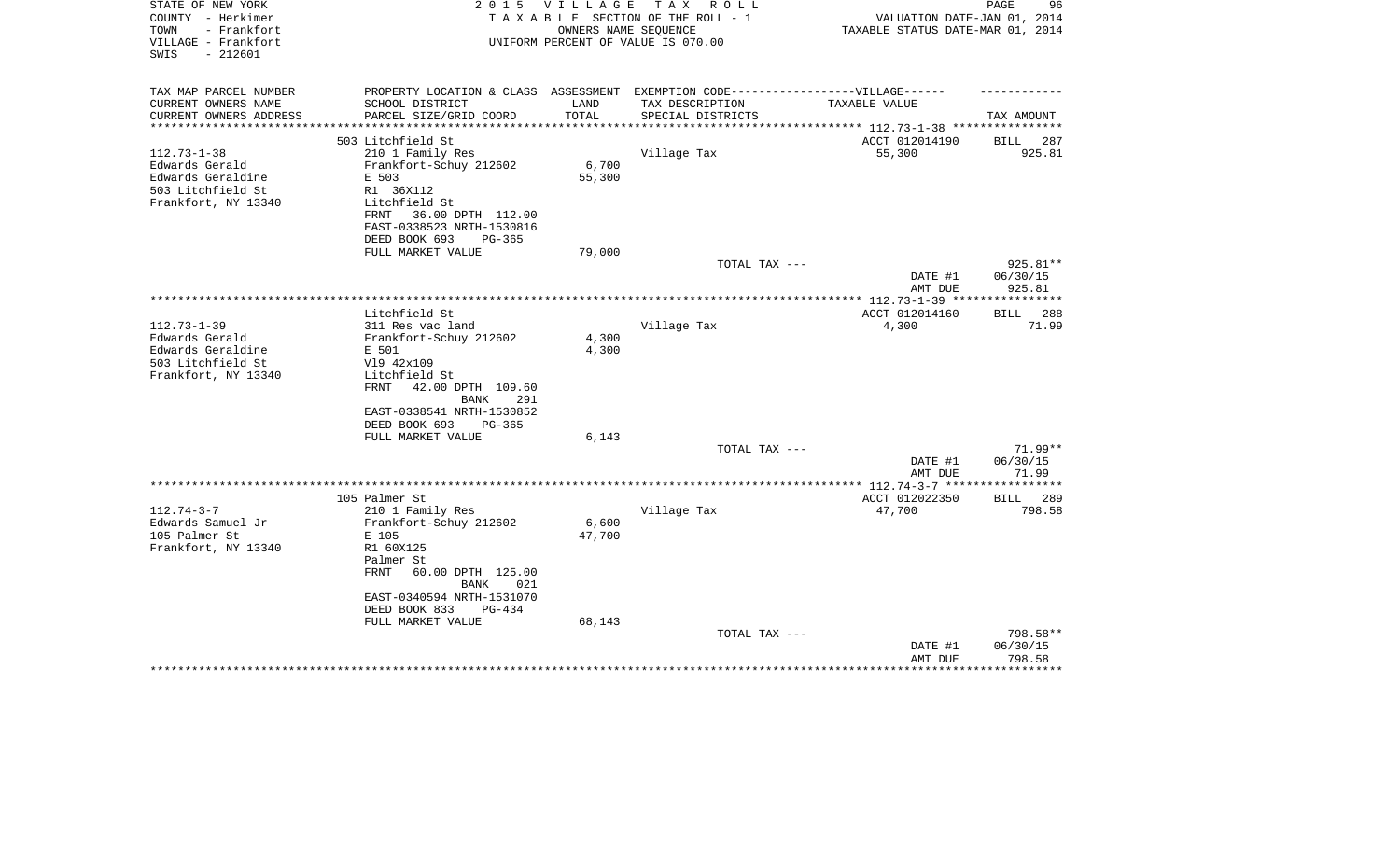| STATE OF NEW YORK                          | 2 0 1 5                                               | V I L L A G E             | T A X<br>R O L L                                           |                                                    | 97<br>PAGE            |
|--------------------------------------------|-------------------------------------------------------|---------------------------|------------------------------------------------------------|----------------------------------------------------|-----------------------|
| COUNTY - Herkimer                          |                                                       |                           | TAXABLE SECTION OF THE ROLL - 1                            | VALUATION DATE-JAN 01, 2014                        |                       |
| - Frankfort<br>TOWN<br>VILLAGE - Frankfort |                                                       |                           | OWNERS NAME SEQUENCE<br>UNIFORM PERCENT OF VALUE IS 070.00 | TAXABLE STATUS DATE-MAR 01, 2014                   |                       |
| $-212601$<br>SWIS                          |                                                       |                           |                                                            |                                                    |                       |
|                                            |                                                       |                           |                                                            |                                                    |                       |
| TAX MAP PARCEL NUMBER                      | PROPERTY LOCATION & CLASS ASSESSMENT                  |                           | EXEMPTION CODE------------------VILLAGE------              |                                                    |                       |
| CURRENT OWNERS NAME                        | SCHOOL DISTRICT                                       | LAND                      | TAX DESCRIPTION                                            | TAXABLE VALUE                                      |                       |
| CURRENT OWNERS ADDRESS<br>**************   | PARCEL SIZE/GRID COORD<br>*************************** | TOTAL<br>**************** | SPECIAL DISTRICTS                                          |                                                    | TAX AMOUNT            |
|                                            |                                                       |                           |                                                            | ******************** 112.74-1-9 ****************** |                       |
| $112.74 - 1 - 9$                           | 104 Church St                                         |                           |                                                            | ACCT 190655                                        | 290<br>BILL           |
|                                            | 210 1 Family Res                                      | 4,200                     | Village Tax                                                | 39,000                                             | 652.92                |
| Eldred Charles                             | Frankfort-Schuy 212602                                |                           |                                                            |                                                    |                       |
| 104 Church St                              | E 104-106                                             | 39,000                    |                                                            |                                                    |                       |
| Frankfort, NY 13340                        | R1 36X124                                             |                           |                                                            |                                                    |                       |
|                                            | Church St                                             |                           |                                                            |                                                    |                       |
| PRIOR OWNER ON 3/01/2014                   | 36.00 DPTH 120.00<br>FRNT                             |                           |                                                            |                                                    |                       |
| Carbone Anthony S                          | EAST-0339960 NRTH-1532474                             |                           |                                                            |                                                    |                       |
|                                            | DEED BOOK 1559<br>PG-738                              |                           |                                                            |                                                    |                       |
|                                            | FULL MARKET VALUE                                     | 55,714                    |                                                            |                                                    |                       |
|                                            |                                                       |                           | TOTAL TAX ---                                              |                                                    | 652.92**              |
|                                            |                                                       |                           |                                                            | DATE #1                                            | 06/30/15              |
|                                            |                                                       |                           |                                                            | AMT DUE                                            | 652.92                |
|                                            |                                                       |                           |                                                            |                                                    |                       |
| $112.65 - 3 - 73$                          | 116 W Main St                                         |                           | Village Tax                                                | ACCT 186545                                        | BILL<br>291<br>728.26 |
| Enea Patricia A                            | 210 1 Family Res                                      | 4,100                     |                                                            | 43,500                                             |                       |
| 116 W Main St                              | Frankfort-Schuy 212602                                | 43,500                    |                                                            |                                                    |                       |
|                                            | N 114-116                                             |                           |                                                            |                                                    |                       |
| Frankfort, NY 13340                        | Com 34X150<br>W Main St                               |                           |                                                            |                                                    |                       |
| PRIOR OWNER ON 3/01/2014                   | 38.00 DPTH 126.00<br>FRNT                             |                           |                                                            |                                                    |                       |
| Enea Thomas                                | EAST-0339322 NRTH-1533116                             |                           |                                                            |                                                    |                       |
|                                            | DEED BOOK 1535<br>PG-191                              |                           |                                                            |                                                    |                       |
|                                            | FULL MARKET VALUE                                     | 62,143                    |                                                            |                                                    |                       |
|                                            |                                                       |                           | TOTAL TAX ---                                              |                                                    | 728.26**              |
|                                            |                                                       |                           |                                                            | DATE #1                                            | 06/30/15              |
|                                            |                                                       |                           |                                                            | AMT DUE                                            | 728.26                |
|                                            |                                                       |                           |                                                            |                                                    |                       |
|                                            | 206 Grandview Ave                                     |                           |                                                            |                                                    | BILL<br>292           |
| $112.73 - 1 - 3.2$                         | 283 Res w/Comuse                                      |                           | Village Tax                                                | 175,000                                            | 2,929.79              |
| Engelbrecht Jeffrey A                      | Frankfort-Schuy 212602                                | 30,600                    |                                                            |                                                    |                       |
| Engelbrecht Marie                          | Se                                                    | 175,000                   |                                                            |                                                    |                       |
| 206 Grandview Ave                          | 40% 2001 (57400)                                      |                           |                                                            |                                                    |                       |
| Frankfort, NY 13340                        | Paw Prints 208 Grandview                              |                           |                                                            |                                                    |                       |
|                                            | 6.00 BANK<br>ACRES<br>135                             |                           |                                                            |                                                    |                       |
|                                            | EAST-0337758 NRTH-1531876                             |                           |                                                            |                                                    |                       |
|                                            | DEED BOOK 815<br>$PG-51$                              |                           |                                                            |                                                    |                       |
|                                            | FULL MARKET VALUE                                     | 250,000                   |                                                            |                                                    |                       |
|                                            |                                                       |                           | TOTAL TAX ---                                              |                                                    | $2,929.79**$          |
|                                            |                                                       |                           |                                                            | DATE #1                                            | 06/30/15              |
|                                            |                                                       |                           |                                                            | AMT DUE                                            | 2,929.79              |
|                                            |                                                       |                           |                                                            |                                                    |                       |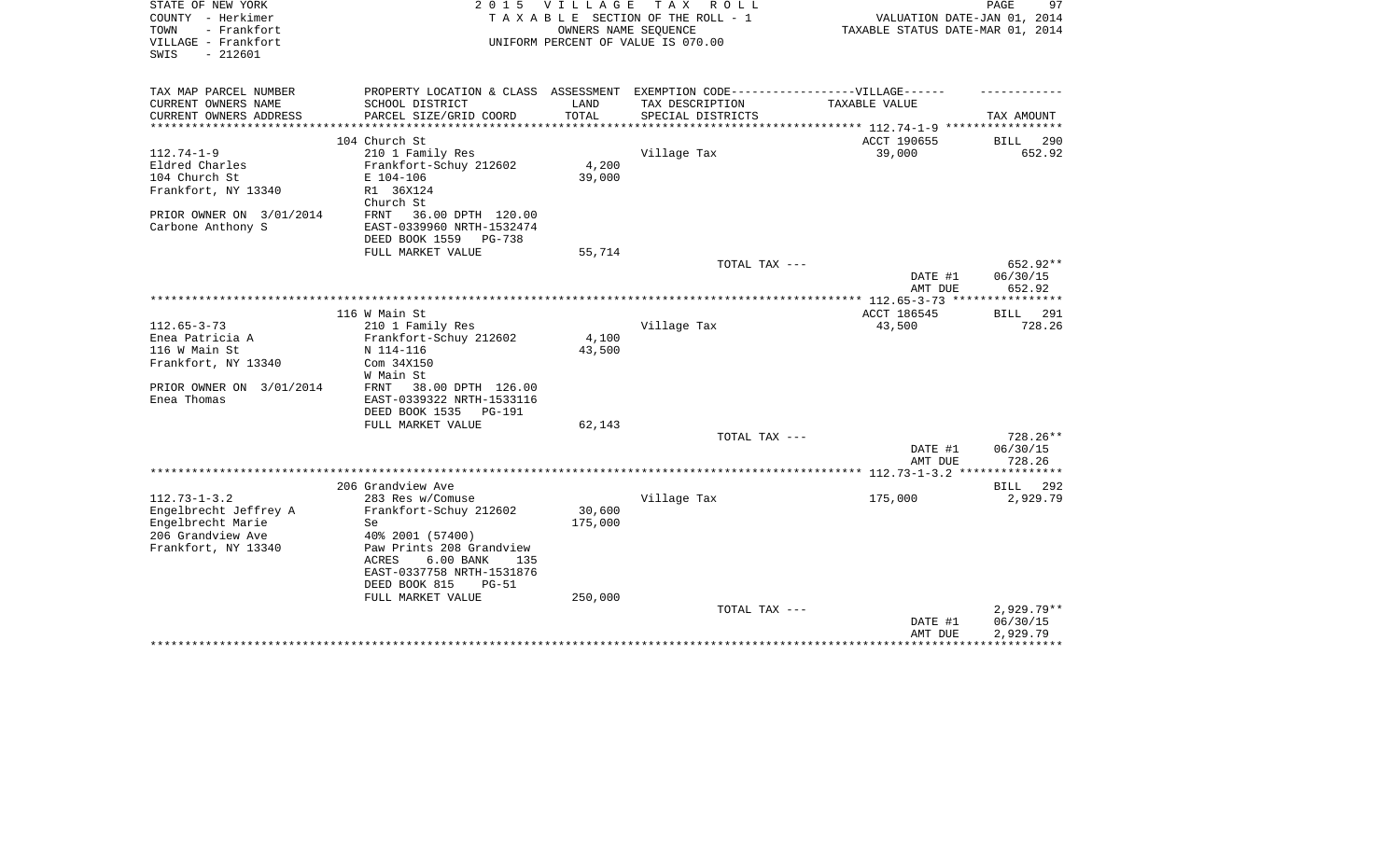| STATE OF NEW YORK<br>COUNTY - Herkimer<br>- Frankfort<br>TOWN<br>VILLAGE - Frankfort<br>$-212601$<br>SWIS                                                                                              | 2 0 1 5                                                    | VILLAGE<br>OWNERS NAME SEOUENCE | TAX ROLL<br>TAXABLE SECTION OF THE ROLL - 1<br>UNIFORM PERCENT OF VALUE IS 070.00 | TAXABLE STATUS DATE-MAR 01, 2014                                                  | 98<br>PAGE<br>VALUATION DATE-JAN 01, 2014 |
|--------------------------------------------------------------------------------------------------------------------------------------------------------------------------------------------------------|------------------------------------------------------------|---------------------------------|-----------------------------------------------------------------------------------|-----------------------------------------------------------------------------------|-------------------------------------------|
| TAX MAP PARCEL NUMBER                                                                                                                                                                                  |                                                            |                                 |                                                                                   | PROPERTY LOCATION & CLASS ASSESSMENT EXEMPTION CODE-----------------VILLAGE------ |                                           |
| CURRENT OWNERS NAME<br>SCHOOL DISTRICT<br>CURRENT OWNERS ADDRESS<br>PARCEL SIZE/GRID COORD                                                                                                             |                                                            | LAND<br>TOTAL                   | TAX DESCRIPTION                                                                   | <b>TAXABLE VALUE</b>                                                              |                                           |
| **********************                                                                                                                                                                                 |                                                            |                                 | SPECIAL DISTRICTS                                                                 |                                                                                   | TAX AMOUNT                                |
| 122 First Ave                                                                                                                                                                                          |                                                            |                                 |                                                                                   | ACCT 012012300                                                                    | <b>BILL</b><br>293                        |
| $112.73 - 3 - 3$<br>220 2 Family Res<br>Entwistle Evelyn L<br>Frankfort-Schuy 212602<br>S 122-124<br>Entwistle Evelyn M<br>124 First Ave<br>R <sub>2</sub><br>Frankfort, NY 13340<br>First Ave<br>FRNT | 55.00 DPTH 109.00<br>EAST-0339242 NRTH-1531735             | 10,000<br>63,400                | Village Tax                                                                       | 63,400                                                                            | 1,061.42                                  |
| DEED BOOK 1291<br>FULL MARKET VALUE                                                                                                                                                                    | $PG-203$                                                   | 90,571                          |                                                                                   |                                                                                   |                                           |
|                                                                                                                                                                                                        |                                                            |                                 | TOTAL TAX ---                                                                     |                                                                                   | 1,061.42**                                |
|                                                                                                                                                                                                        |                                                            |                                 |                                                                                   | DATE #1<br>AMT DUE                                                                | 06/30/15<br>1,061.42                      |
| 230 Mann St                                                                                                                                                                                            |                                                            |                                 |                                                                                   | ACCT 012028410                                                                    | <b>BILL</b><br>294                        |
| $112.74 - 2 - 31$<br>210 1 Family Res                                                                                                                                                                  |                                                            |                                 | Village Tax                                                                       | 48,000                                                                            | 803.60                                    |
| Entwistle Michael<br>Frankfort-Schuy 212602<br>Entwistle Toni<br>S 230<br>R1 28X151<br>230 Mann St                                                                                                     |                                                            | 3,300<br>48,000                 |                                                                                   |                                                                                   |                                           |
| Frankfort, NY 13340<br>Mann St<br>FRNT<br>DEED BOOK 922                                                                                                                                                | 28.00 DPTH 151.00<br>EAST-0340083 NRTH-1531551<br>$PG-521$ |                                 |                                                                                   |                                                                                   |                                           |
| FULL MARKET VALUE                                                                                                                                                                                      |                                                            | 68,571                          | TOTAL TAX ---                                                                     |                                                                                   | 803.60**                                  |
|                                                                                                                                                                                                        |                                                            |                                 |                                                                                   | DATE #1<br>AMT DUE                                                                | 06/30/15<br>803.60                        |
|                                                                                                                                                                                                        |                                                            |                                 |                                                                                   |                                                                                   |                                           |
| 121 Litchfield St                                                                                                                                                                                      |                                                            |                                 |                                                                                   | ACCT 012027420                                                                    | <b>BILL</b> 295                           |
| $112.73 - 2 - 4$<br>483 Converted Re<br>Erb Charlotte<br>Frankfort-Schuy 212602                                                                                                                        |                                                            | 3,200                           | Village Tax<br>OTVIL Other relevy                                                 | 48,000<br>150.00 MT M                                                             | 803.60<br>150.00                          |
| 121 Litchfield St<br>E 121-123                                                                                                                                                                         |                                                            | 48,000                          | XC991 Water relevy                                                                | 258.63 MT M                                                                       | 258.63                                    |
| Frankfort, NY 13340<br>R <sub>2</sub><br>Litchfield St<br>FRNT<br>DEED BOOK 1148                                                                                                                       | 26.00 DPTH<br>92.00<br>EAST-0339226 NRTH-1532658<br>PG-371 |                                 |                                                                                   |                                                                                   |                                           |
| FULL MARKET VALUE                                                                                                                                                                                      |                                                            | 68,571                          | TOTAL TAX ---                                                                     |                                                                                   | $1,212.23**$                              |
|                                                                                                                                                                                                        |                                                            |                                 |                                                                                   | DATE #1<br>AMT DUE                                                                | 06/30/15<br>1,212.23                      |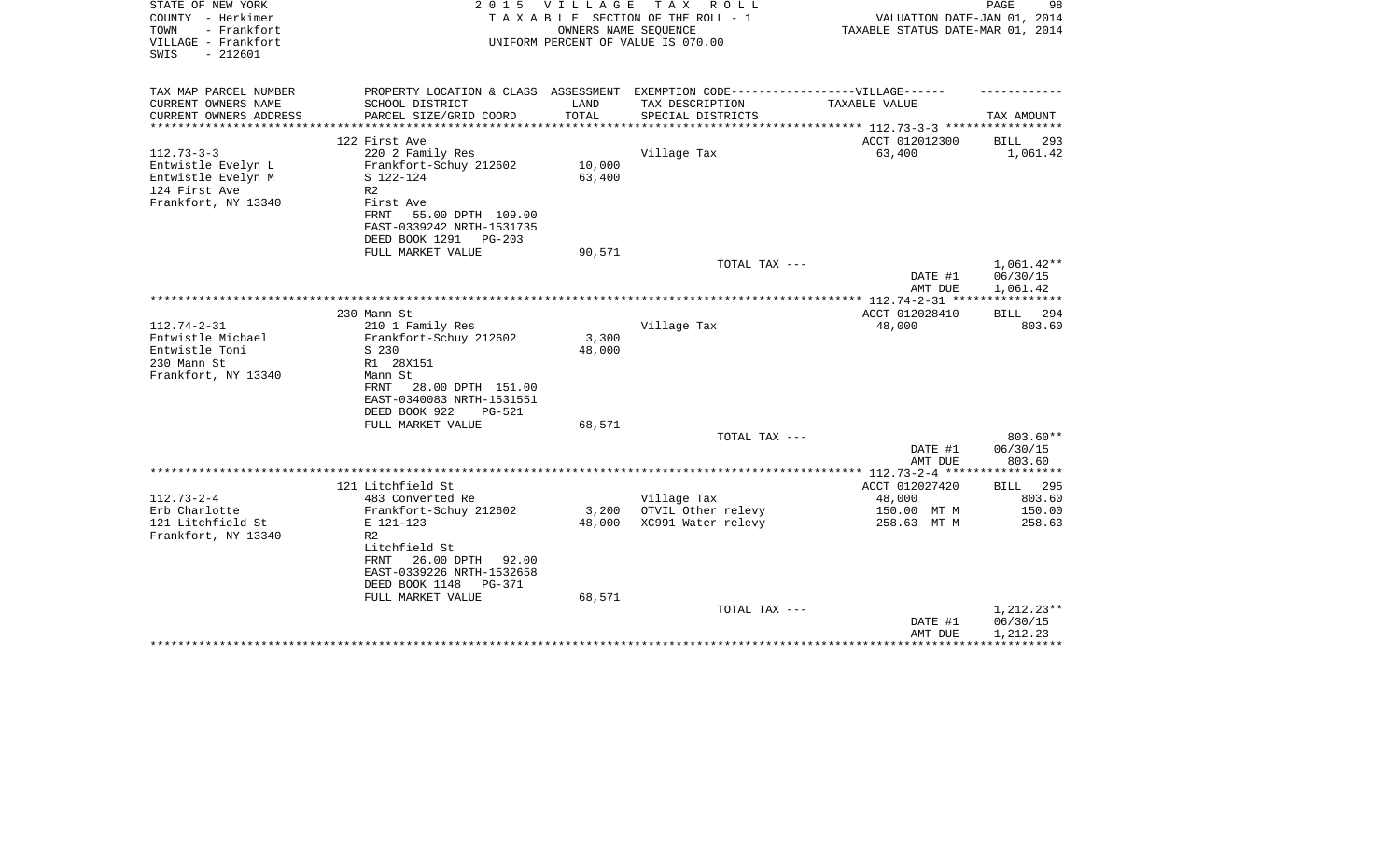| STATE OF NEW YORK<br>COUNTY - Herkimer<br>- Frankfort<br>TOWN<br>VILLAGE - Frankfort | 2 0 1 5                                                                          | VILLAGE                      | TAX ROLL<br>TAXABLE SECTION OF THE ROLL - 1<br>OWNERS NAME SEQUENCE<br>UNIFORM PERCENT OF VALUE IS 070.00 | VALUATION DATE-JAN 01, 2014<br>TAXABLE STATUS DATE-MAR 01, 2014 | PAGE<br>99       |
|--------------------------------------------------------------------------------------|----------------------------------------------------------------------------------|------------------------------|-----------------------------------------------------------------------------------------------------------|-----------------------------------------------------------------|------------------|
| $-212601$<br>SWIS                                                                    |                                                                                  |                              |                                                                                                           |                                                                 |                  |
| TAX MAP PARCEL NUMBER                                                                | PROPERTY LOCATION & CLASS ASSESSMENT EXEMPTION CODE----------------VILLAGE------ |                              |                                                                                                           |                                                                 |                  |
| CURRENT OWNERS NAME                                                                  | SCHOOL DISTRICT                                                                  | LAND                         | TAX DESCRIPTION                                                                                           | TAXABLE VALUE                                                   |                  |
| CURRENT OWNERS ADDRESS<br>********************                                       | PARCEL SIZE/GRID COORD<br>**************************                             | TOTAL<br>******************* | SPECIAL DISTRICTS                                                                                         | *************************** 112.82-2-2 *****************        | TAX AMOUNT       |
|                                                                                      | 302 Second Ave                                                                   |                              |                                                                                                           | ACCT 178589                                                     | BILL<br>296      |
| $112.82 - 2 - 2$                                                                     | 210 1 Family Res                                                                 |                              | Village Tax                                                                                               | 58,800                                                          | 984.41           |
| Evans Dorthy                                                                         | Frankfort-Schuy 212602                                                           | 10,800                       |                                                                                                           |                                                                 |                  |
| Montalto Matthew                                                                     | S 302                                                                            | 58,800                       |                                                                                                           |                                                                 |                  |
| 302 Second Ave                                                                       | R1 50X150                                                                        |                              |                                                                                                           |                                                                 |                  |
| Frankfort, NY 13340                                                                  | Second Ave                                                                       |                              |                                                                                                           |                                                                 |                  |
|                                                                                      | FRNT<br>50.00 DPTH 150.00                                                        |                              |                                                                                                           |                                                                 |                  |
|                                                                                      | EAST-0339860 NRTH-1530434                                                        |                              |                                                                                                           |                                                                 |                  |
|                                                                                      | DEED BOOK 1486<br>PG-249                                                         |                              |                                                                                                           |                                                                 |                  |
|                                                                                      | FULL MARKET VALUE                                                                | 84,000                       |                                                                                                           |                                                                 |                  |
|                                                                                      |                                                                                  |                              | TOTAL TAX ---                                                                                             |                                                                 | 984.41**         |
|                                                                                      |                                                                                  |                              |                                                                                                           | DATE #1                                                         | 06/30/15         |
|                                                                                      |                                                                                  |                              |                                                                                                           | AMT DUE                                                         | 984.41           |
|                                                                                      | 104 Skiff Ave                                                                    |                              |                                                                                                           | ACCT 012009360                                                  | BILL 297         |
| $112.73 - 2 - 15$                                                                    | 210 1 Family Res                                                                 |                              | CW_10_VET/ 41157                                                                                          | 4,400                                                           |                  |
| Evans Sandra                                                                         | Frankfort-Schuy 212602                                                           |                              | 3,900 Village Tax                                                                                         | 39,600                                                          | 662.97           |
| Attn: Evans John H                                                                   | W 104                                                                            | 44,000                       |                                                                                                           |                                                                 |                  |
| 104 Skiff Ave                                                                        | R1                                                                               |                              |                                                                                                           |                                                                 |                  |
| Frankfort, NY 13340                                                                  | Life Use Lucy & John                                                             |                              |                                                                                                           |                                                                 |                  |
|                                                                                      | 36.50 DPTH 101.00<br>FRNT                                                        |                              |                                                                                                           |                                                                 |                  |
|                                                                                      | EAST-0339435 NRTH-1532554                                                        |                              |                                                                                                           |                                                                 |                  |
|                                                                                      | DEED BOOK 853<br>$PG-256$                                                        |                              |                                                                                                           |                                                                 |                  |
|                                                                                      | FULL MARKET VALUE                                                                | 62,857                       |                                                                                                           |                                                                 |                  |
|                                                                                      |                                                                                  |                              | TOTAL TAX ---                                                                                             |                                                                 | 662.97**         |
|                                                                                      |                                                                                  |                              |                                                                                                           | DATE #1                                                         | 06/30/15         |
|                                                                                      |                                                                                  |                              |                                                                                                           | AMT DUE                                                         | 662.97           |
|                                                                                      | 123 E Main St                                                                    |                              |                                                                                                           | ACCT 012000600                                                  | BILL<br>298      |
| $112.65 - 3 - 32$                                                                    | 330 Vacant comm                                                                  |                              | Village Tax                                                                                               | 3,200                                                           | 53.57            |
| Evans William J                                                                      | Frankfort-Schuy 212602                                                           | 3,200                        |                                                                                                           |                                                                 |                  |
| Evans Kathleen A                                                                     | N 123                                                                            | 3,200                        |                                                                                                           |                                                                 |                  |
| 1111 Oakwood Ln                                                                      | V19                                                                              |                              |                                                                                                           |                                                                 |                  |
| Ilion, NY 13357                                                                      | E Main St                                                                        |                              |                                                                                                           |                                                                 |                  |
|                                                                                      | 21.00 DPTH 140.00<br>FRNT                                                        |                              |                                                                                                           |                                                                 |                  |
|                                                                                      | EAST-0339688 NRTH-1532686                                                        |                              |                                                                                                           |                                                                 |                  |
|                                                                                      | DEED BOOK 925<br>$PG-405$                                                        |                              |                                                                                                           |                                                                 |                  |
|                                                                                      | FULL MARKET VALUE                                                                | 4,571                        |                                                                                                           |                                                                 |                  |
|                                                                                      |                                                                                  |                              | TOTAL TAX ---                                                                                             |                                                                 | $53.57**$        |
|                                                                                      |                                                                                  |                              |                                                                                                           | DATE #1                                                         | 06/30/15         |
|                                                                                      |                                                                                  |                              |                                                                                                           | AMT DUE                                                         | 53.57<br>******* |
|                                                                                      |                                                                                  |                              |                                                                                                           |                                                                 |                  |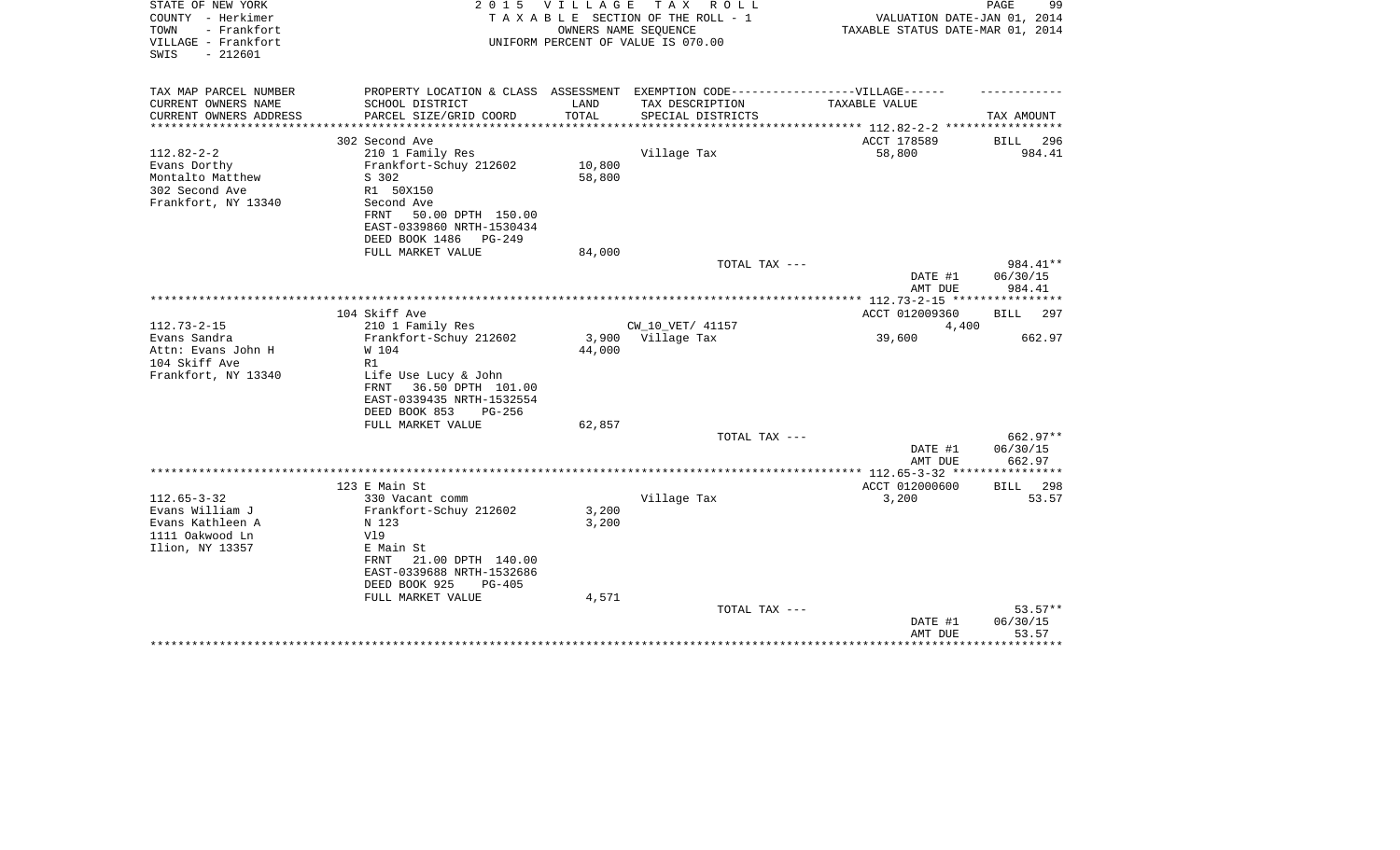| STATE OF NEW YORK<br>COUNTY - Herkimer<br>TOWN<br>- Frankfort<br>VILLAGE - Frankfort<br>$-212601$<br>SWIS | 2 0 1 5                                                                                                                          | VILLAGE       | T A X<br>R O L L<br>TAXABLE SECTION OF THE ROLL - 1<br>OWNERS NAME SEQUENCE<br>UNIFORM PERCENT OF VALUE IS 070.00 | VALUATION DATE-JAN 01, 2014<br>TAXABLE STATUS DATE-MAR 01, 2014 | PAGE<br>100                    |
|-----------------------------------------------------------------------------------------------------------|----------------------------------------------------------------------------------------------------------------------------------|---------------|-------------------------------------------------------------------------------------------------------------------|-----------------------------------------------------------------|--------------------------------|
| TAX MAP PARCEL NUMBER                                                                                     | PROPERTY LOCATION & CLASS ASSESSMENT EXEMPTION CODE-----------------VILLAGE------                                                |               |                                                                                                                   |                                                                 |                                |
| CURRENT OWNERS NAME<br>CURRENT OWNERS ADDRESS                                                             | SCHOOL DISTRICT<br>PARCEL SIZE/GRID COORD                                                                                        | LAND<br>TOTAL | TAX DESCRIPTION<br>SPECIAL DISTRICTS                                                                              | TAXABLE VALUE                                                   | TAX AMOUNT                     |
| *************                                                                                             |                                                                                                                                  |               |                                                                                                                   | *************** 112.65-3-33 ***********                         |                                |
|                                                                                                           | 121 E Main St                                                                                                                    |               |                                                                                                                   | ACCT 012000570                                                  | BILL<br>299                    |
| $112.65 - 3 - 33$                                                                                         | 485 >luse sm bld                                                                                                                 |               | BUS EX-ALL 47610                                                                                                  | 932                                                             |                                |
| Evans William J<br>Evans Kathleen A<br>1111 Oakwood Ln<br>Ilion, NY 13357                                 | Frankfort-Schuy 212602<br>N 121 New Sully's<br>Com 35X150<br>E Main St<br>45.00 DPTH 140.00<br>FRNT<br>EAST-0339673 NRTH-1532716 | 80,900        | 5,300 Village Tax                                                                                                 | 79,968                                                          | 1,338.79                       |
|                                                                                                           | DEED BOOK 925<br><b>PG-405</b>                                                                                                   |               |                                                                                                                   |                                                                 |                                |
|                                                                                                           | FULL MARKET VALUE                                                                                                                | 115,571       |                                                                                                                   |                                                                 |                                |
|                                                                                                           |                                                                                                                                  |               | TOTAL TAX ---                                                                                                     | DATE #1                                                         | 1,338.79**<br>06/30/15         |
|                                                                                                           |                                                                                                                                  |               |                                                                                                                   | AMT DUE                                                         | 1,338.79                       |
|                                                                                                           |                                                                                                                                  |               |                                                                                                                   | ***************** 112.74-3-16 *****************                 |                                |
| $112.74 - 3 - 16$                                                                                         | 106 Erie St<br>210 1 Family Res                                                                                                  |               | Village Tax                                                                                                       | ACCT 012009480<br>66,806                                        | <b>BILL</b><br>300<br>1,118.44 |
| Evola Michael V                                                                                           | Frankfort-Schuy 212602                                                                                                           | 7,300         |                                                                                                                   |                                                                 |                                |
| 106 Erie St                                                                                               | W 106                                                                                                                            | 66,806        |                                                                                                                   |                                                                 |                                |
| Frankfort, NY 13340                                                                                       | R1                                                                                                                               |               |                                                                                                                   |                                                                 |                                |
|                                                                                                           | Erie St<br>73.00 DPTH 125.00<br>FRNT<br>EAST-0340593 NRTH-1530901<br>DEED BOOK 00589 PG-00422                                    |               |                                                                                                                   |                                                                 |                                |
|                                                                                                           | FULL MARKET VALUE                                                                                                                | 95,437        | TOTAL TAX ---                                                                                                     |                                                                 | 1,118.44**                     |
|                                                                                                           |                                                                                                                                  |               |                                                                                                                   | DATE #1                                                         | 06/30/15                       |
|                                                                                                           |                                                                                                                                  |               |                                                                                                                   | AMT DUE                                                         | 1,118.44                       |
|                                                                                                           | 219 First Ave                                                                                                                    |               |                                                                                                                   | ACCT 012016920                                                  | BILL<br>301                    |
| $112.73 - 3 - 68$                                                                                         | 210 1 Family Res                                                                                                                 |               | Village Tax                                                                                                       | 85,200                                                          | 1,426.39                       |
| Ewell Douglas D Sr                                                                                        | Frankfort-Schuy 212602                                                                                                           | 14,600        |                                                                                                                   |                                                                 |                                |
| Spine Maryrose                                                                                            | N 219                                                                                                                            | 85,200        |                                                                                                                   |                                                                 |                                |
| 219 First Ave                                                                                             | R1 & Garage                                                                                                                      |               |                                                                                                                   |                                                                 |                                |
| Frankfort, NY 13340                                                                                       | First Ave<br>FRNT 105.00 DPTH 127.00<br>EAST-0339891 NRTH-1531256<br>DEED BOOK 810<br>$PG-550$                                   |               |                                                                                                                   |                                                                 |                                |
|                                                                                                           | FULL MARKET VALUE                                                                                                                | 121,714       |                                                                                                                   |                                                                 |                                |
|                                                                                                           |                                                                                                                                  |               | TOTAL TAX ---                                                                                                     | DATE #1                                                         | $1,426.39**$<br>06/30/15       |
|                                                                                                           |                                                                                                                                  |               |                                                                                                                   | AMT DUE                                                         | 1,426.39                       |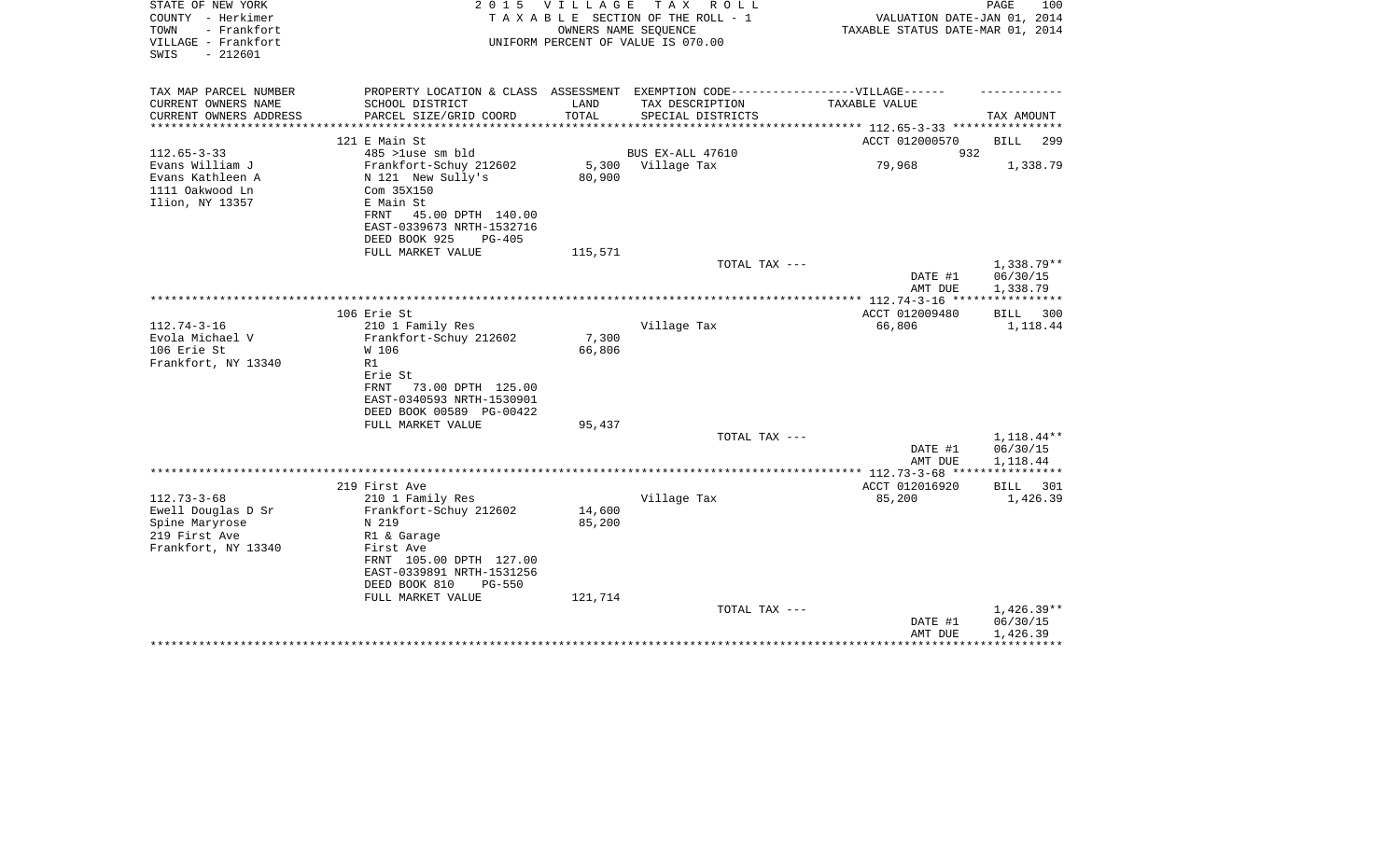| STATE OF NEW YORK<br>COUNTY - Herkimer<br>- Frankfort<br>TOWN | 2 0 1 5                                          | V I L L A G E | T A X<br>R O L L<br>TAXABLE SECTION OF THE ROLL - 1<br>OWNERS NAME SEQUENCE | VALUATION DATE-JAN 01, 2014<br>TAXABLE STATUS DATE-MAR 01, 2014 | PAGE<br>101          |
|---------------------------------------------------------------|--------------------------------------------------|---------------|-----------------------------------------------------------------------------|-----------------------------------------------------------------|----------------------|
| VILLAGE - Frankfort<br>$-212601$<br>SWIS                      |                                                  |               | UNIFORM PERCENT OF VALUE IS 070.00                                          |                                                                 |                      |
| TAX MAP PARCEL NUMBER                                         | PROPERTY LOCATION & CLASS ASSESSMENT             |               | EXEMPTION CODE------------------VILLAGE------                               |                                                                 |                      |
| CURRENT OWNERS NAME                                           | SCHOOL DISTRICT                                  | LAND          | TAX DESCRIPTION                                                             | TAXABLE VALUE                                                   |                      |
| CURRENT OWNERS ADDRESS<br>********************                | PARCEL SIZE/GRID COORD                           | TOTAL         | SPECIAL DISTRICTS                                                           | **************** 112.73-3-22 *****************                  | TAX AMOUNT           |
|                                                               | 211 Frankfort St                                 |               |                                                                             | ACCT 012011370                                                  | 302<br>BILL          |
| $112.73 - 3 - 22$                                             | 220 2 Family Res                                 |               | Village Tax                                                                 | 55,000                                                          | 920.79               |
| Facteau Jeffrey                                               | Frankfort-Schuy 212602                           | 8,800         |                                                                             |                                                                 |                      |
| 13 Rand St                                                    | E                                                | 55,000        |                                                                             |                                                                 |                      |
| Ilion, NY 13357                                               | R <sub>2</sub>                                   |               |                                                                             |                                                                 |                      |
|                                                               | Frankfort St<br><b>FRNT</b><br>45.00 DPTH 127.00 |               |                                                                             |                                                                 |                      |
|                                                               | EAST-0339390 NRTH-1531392                        |               |                                                                             |                                                                 |                      |
|                                                               | DEED BOOK 1076<br>$PG-5$                         |               |                                                                             |                                                                 |                      |
|                                                               | FULL MARKET VALUE                                | 78,571        |                                                                             |                                                                 |                      |
|                                                               |                                                  |               | TOTAL TAX ---                                                               |                                                                 | $920.79**$           |
|                                                               |                                                  |               |                                                                             | DATE #1                                                         | 06/30/15             |
|                                                               |                                                  |               |                                                                             | AMT DUE                                                         | 920.79               |
|                                                               | 328 Third Ave                                    |               |                                                                             | ACCT 178864                                                     | BILL<br>303          |
| $112.82 - 2 - 50$                                             | 210 1 Family Res                                 |               | Village Tax                                                                 | 61,000                                                          | 1,021.24             |
| Faliveno Rachel                                               | Frankfort-Schuy 212602                           | 15,100        |                                                                             |                                                                 |                      |
| 328 Third Ave                                                 | S 328                                            | 61,000        |                                                                             |                                                                 |                      |
| Frankfort, NY 13340                                           | R1                                               |               |                                                                             |                                                                 |                      |
|                                                               | Third Ave<br>FRNT<br>75.00 DPTH 150.00           |               |                                                                             |                                                                 |                      |
|                                                               | EAST-0340022 NRTH-1529690                        |               |                                                                             |                                                                 |                      |
|                                                               | DEED BOOK 1487 PG-772                            |               |                                                                             |                                                                 |                      |
|                                                               | FULL MARKET VALUE                                | 87,143        |                                                                             |                                                                 |                      |
|                                                               |                                                  |               | TOTAL TAX ---                                                               |                                                                 | $1,021.24**$         |
|                                                               |                                                  |               |                                                                             | DATE #1<br>AMT DUE                                              | 06/30/15<br>1,021.24 |
|                                                               |                                                  |               |                                                                             |                                                                 |                      |
|                                                               | 256 Mann St                                      |               |                                                                             | ACCT 012006750                                                  | BILL 304             |
| $112.74 - 2 - 41$                                             | 210 1 Family Res                                 |               | Village Tax                                                                 | 38,500                                                          | 644.55               |
| Fanelli Michael W                                             | Frankfort-Schuy 212602                           | 5,400         |                                                                             |                                                                 |                      |
| Fanelli Gaelynn S                                             | S 256                                            | 38,500        |                                                                             |                                                                 |                      |
| 256 Mann St<br>Frankfort, NY 13340                            | R1<br>Life Use                                   |               |                                                                             |                                                                 |                      |
|                                                               | 40.00 DPTH 166.00<br>FRNT                        |               |                                                                             |                                                                 |                      |
|                                                               | EAST-0340369 NRTH-1531221                        |               |                                                                             |                                                                 |                      |
|                                                               | DEED BOOK 1242<br>$PG-304$                       |               |                                                                             |                                                                 |                      |
|                                                               | FULL MARKET VALUE                                | 55,000        |                                                                             |                                                                 |                      |
|                                                               |                                                  |               | TOTAL TAX ---                                                               |                                                                 | 644.55**             |
|                                                               |                                                  |               |                                                                             | DATE #1<br>AMT DUE                                              | 06/30/15<br>644.55   |
|                                                               | **********************************               |               |                                                                             |                                                                 | *********            |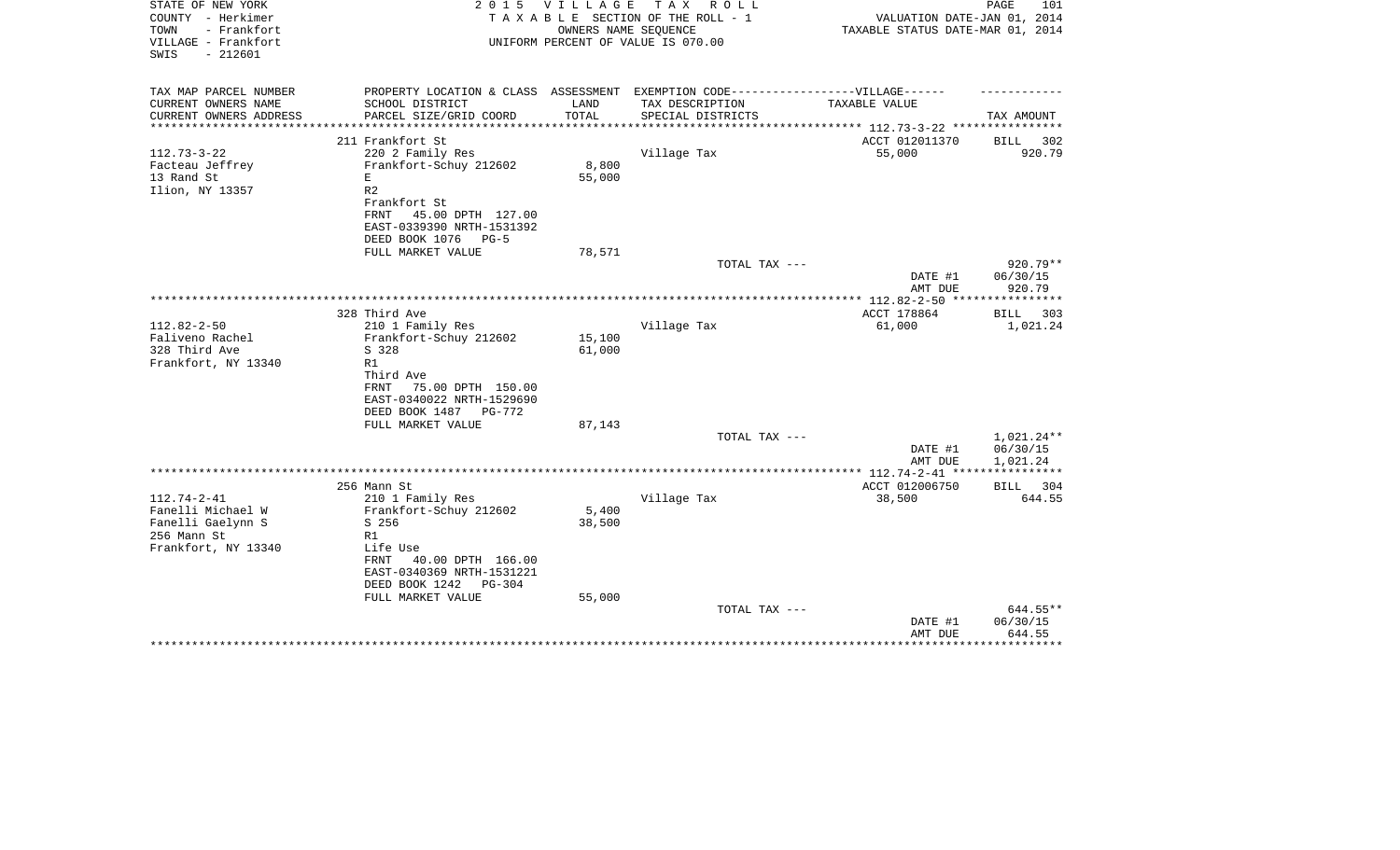| STATE OF NEW YORK<br>COUNTY - Herkimer<br>- Frankfort<br>TOWN<br>VILLAGE - Frankfort<br>SWIS<br>$-212601$ | 2 0 1 5                                                                           | VILLAGE                     | T A X<br>R O L L<br>TAXABLE SECTION OF THE ROLL - 1<br>OWNERS NAME SEQUENCE<br>UNIFORM PERCENT OF VALUE IS 070.00 | VALUATION DATE-JAN 01, 2014<br>TAXABLE STATUS DATE-MAR 01, 2014 | 102<br>PAGE          |
|-----------------------------------------------------------------------------------------------------------|-----------------------------------------------------------------------------------|-----------------------------|-------------------------------------------------------------------------------------------------------------------|-----------------------------------------------------------------|----------------------|
|                                                                                                           |                                                                                   |                             |                                                                                                                   |                                                                 |                      |
| TAX MAP PARCEL NUMBER                                                                                     | PROPERTY LOCATION & CLASS ASSESSMENT EXEMPTION CODE-----------------VILLAGE------ |                             |                                                                                                                   |                                                                 |                      |
| CURRENT OWNERS NAME                                                                                       | SCHOOL DISTRICT                                                                   | LAND                        | TAX DESCRIPTION                                                                                                   | TAXABLE VALUE                                                   |                      |
| CURRENT OWNERS ADDRESS<br>*********************                                                           | PARCEL SIZE/GRID COORD<br>********************                                    | TOTAL<br>****************** | SPECIAL DISTRICTS                                                                                                 | **************************** 112.66-2-31 ****************       | TAX AMOUNT           |
|                                                                                                           | Bee St                                                                            |                             |                                                                                                                   | ACCT 012009450                                                  | <b>BILL</b> 305      |
| $112.66 - 2 - 31$                                                                                         | 311 Res vac land                                                                  |                             | Village Tax                                                                                                       | 5,000                                                           | 83.71                |
| Farouche Philip N                                                                                         | Frankfort-Schuy 212602                                                            | 5,000                       |                                                                                                                   |                                                                 |                      |
| 321 Bee St                                                                                                | W 319-321                                                                         | 5,000                       |                                                                                                                   |                                                                 |                      |
| Frankfort, NY 13340                                                                                       | V19                                                                               |                             |                                                                                                                   |                                                                 |                      |
|                                                                                                           | FRNT<br>75.00 DPTH 162.00                                                         |                             |                                                                                                                   |                                                                 |                      |
| PRIOR OWNER ON 3/01/2014                                                                                  | EAST-0341038 NRTH-1532916                                                         |                             |                                                                                                                   |                                                                 |                      |
| Farouche Philip N                                                                                         | DEED BOOK 945<br>$PG-553$                                                         |                             |                                                                                                                   |                                                                 |                      |
|                                                                                                           | FULL MARKET VALUE                                                                 | 7,143                       |                                                                                                                   |                                                                 |                      |
|                                                                                                           |                                                                                   |                             | TOTAL TAX ---                                                                                                     | DATE #1                                                         | 83.71**<br>06/30/15  |
|                                                                                                           |                                                                                   |                             |                                                                                                                   | AMT DUE                                                         | 83.71                |
|                                                                                                           |                                                                                   |                             |                                                                                                                   |                                                                 |                      |
|                                                                                                           | 321 Bee St                                                                        |                             |                                                                                                                   | ACCT 012009420                                                  | BILL<br>306          |
| $112.66 - 2 - 32$                                                                                         | 270 Mfg housing                                                                   |                             | Village Tax                                                                                                       | 66,000                                                          | 1,104.95             |
| Farouche Philip N                                                                                         | Frankfort-Schuy 212602                                                            | 5,300                       |                                                                                                                   |                                                                 |                      |
| 321 Bee St                                                                                                | W 317                                                                             | 66,000                      |                                                                                                                   |                                                                 |                      |
| Frankfort, NY 13340                                                                                       | V19                                                                               |                             |                                                                                                                   |                                                                 |                      |
|                                                                                                           | Bee St                                                                            |                             |                                                                                                                   |                                                                 |                      |
|                                                                                                           | 41.00 DPTH 162.00<br>FRNT                                                         |                             |                                                                                                                   |                                                                 |                      |
|                                                                                                           | EAST-0340992 NRTH-1532877                                                         |                             |                                                                                                                   |                                                                 |                      |
|                                                                                                           | DEED BOOK 945<br>PG-553                                                           |                             |                                                                                                                   |                                                                 |                      |
|                                                                                                           | FULL MARKET VALUE                                                                 | 94,286                      |                                                                                                                   |                                                                 | 1,104.95**           |
|                                                                                                           |                                                                                   |                             | TOTAL TAX ---                                                                                                     | DATE #1                                                         | 06/30/15             |
|                                                                                                           |                                                                                   |                             |                                                                                                                   | AMT DUE                                                         | 1,104.95             |
|                                                                                                           |                                                                                   |                             |                                                                                                                   |                                                                 |                      |
|                                                                                                           | 107 Erie St                                                                       |                             |                                                                                                                   | ACCT 012012750                                                  | BILL<br>307          |
| $112.74 - 3 - 17$                                                                                         | 210 1 Family Res                                                                  |                             | Village Tax                                                                                                       | 67,700                                                          | 1,133.41             |
| Fatata Christopher J                                                                                      | Frankfort-Schuy 212602                                                            | 6,600                       |                                                                                                                   |                                                                 |                      |
| Fatata Mary Ann                                                                                           | E 109                                                                             | 67,700                      |                                                                                                                   |                                                                 |                      |
| 107 Erie St                                                                                               | R1 61X125                                                                         |                             |                                                                                                                   |                                                                 |                      |
| Frankfort, NY 13340                                                                                       | Erie St                                                                           |                             |                                                                                                                   |                                                                 |                      |
|                                                                                                           | 61.00 DPTH 125.00<br>FRNT<br>135<br>BANK                                          |                             |                                                                                                                   |                                                                 |                      |
|                                                                                                           | EAST-0340706 NRTH-1530773                                                         |                             |                                                                                                                   |                                                                 |                      |
|                                                                                                           | DEED BOOK 786<br>$PG-302$                                                         |                             |                                                                                                                   |                                                                 |                      |
|                                                                                                           | FULL MARKET VALUE                                                                 | 96,714                      |                                                                                                                   |                                                                 |                      |
|                                                                                                           |                                                                                   |                             | TOTAL TAX ---                                                                                                     |                                                                 | 1,133.41**           |
|                                                                                                           |                                                                                   |                             |                                                                                                                   | DATE #1<br>AMT DUE                                              | 06/30/15<br>1,133.41 |
|                                                                                                           | *********************                                                             |                             |                                                                                                                   |                                                                 |                      |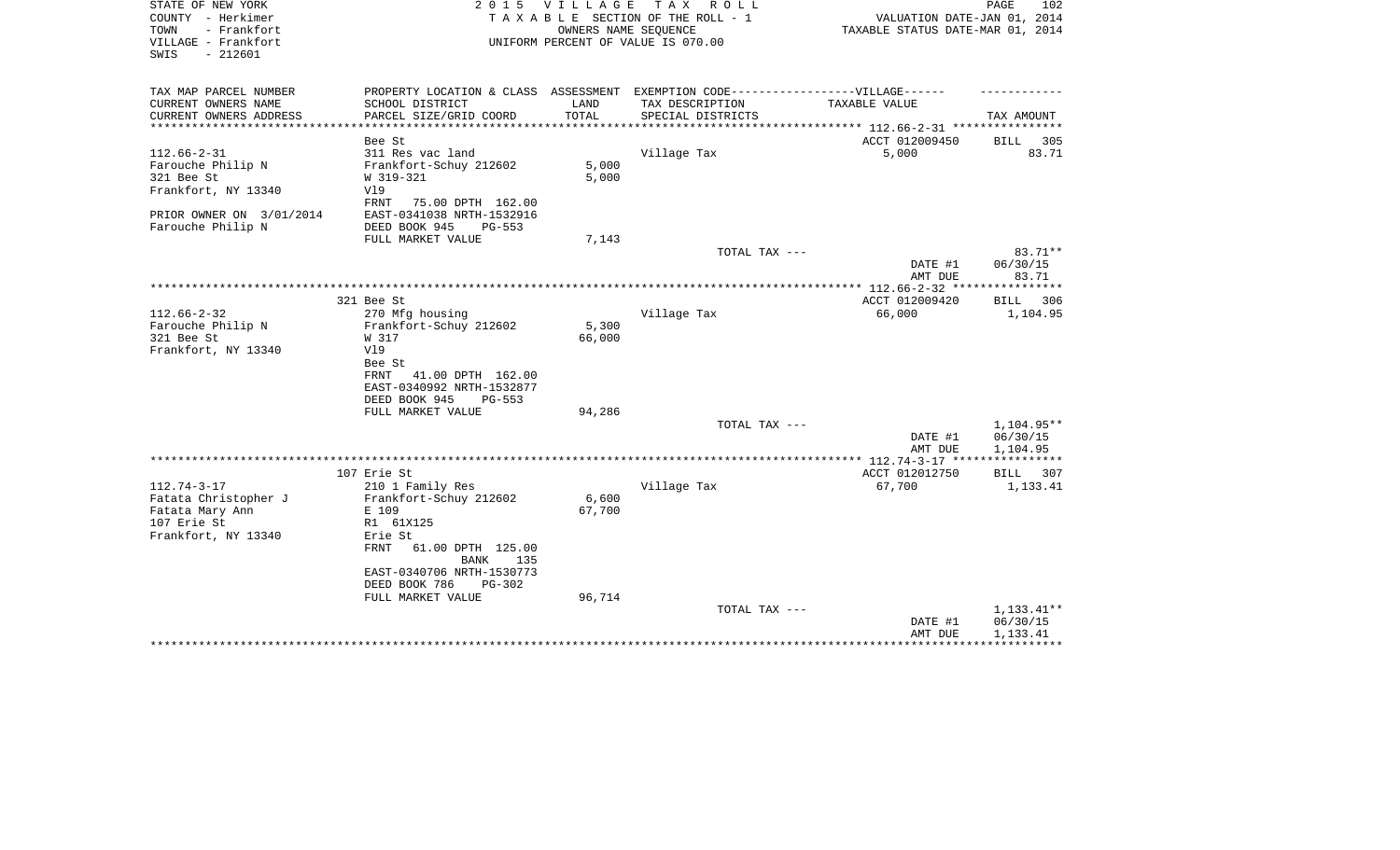| STATE OF NEW YORK<br>COUNTY - Herkimer                          | 2 0 1 5                                                                           | <b>VILLAGE</b>        | T A X<br>R O L L<br>TAXABLE SECTION OF THE ROLL - 1        | VALUATION DATE-JAN 01, 2014                                       | PAGE<br>103 |
|-----------------------------------------------------------------|-----------------------------------------------------------------------------------|-----------------------|------------------------------------------------------------|-------------------------------------------------------------------|-------------|
| TOWN<br>- Frankfort<br>VILLAGE - Frankfort<br>$-212601$<br>SWIS |                                                                                   |                       | OWNERS NAME SEQUENCE<br>UNIFORM PERCENT OF VALUE IS 070.00 | TAXABLE STATUS DATE-MAR 01, 2014                                  |             |
| TAX MAP PARCEL NUMBER                                           | PROPERTY LOCATION & CLASS ASSESSMENT EXEMPTION CODE-----------------VILLAGE------ |                       |                                                            |                                                                   |             |
| CURRENT OWNERS NAME                                             | SCHOOL DISTRICT                                                                   | LAND                  | TAX DESCRIPTION                                            | TAXABLE VALUE                                                     |             |
| CURRENT OWNERS ADDRESS<br>*******************                   | PARCEL SIZE/GRID COORD<br>**************************                              | TOTAL<br>************ | SPECIAL DISTRICTS                                          |                                                                   | TAX AMOUNT  |
|                                                                 | 225 Third Ave                                                                     |                       |                                                            | ***************** 112.73-4-21 *****************<br>ACCT 012031500 | BILL<br>308 |
| $112.73 - 4 - 21$                                               | 210 1 Family Res                                                                  |                       | Village Tax                                                | 45,000                                                            | 753.37      |
| Feduccia John                                                   | Frankfort-Schuy 212602                                                            | 5,400                 |                                                            |                                                                   |             |
| 116 Zolad Rd                                                    | N 225                                                                             | 45,000                |                                                            |                                                                   |             |
| Frankfort, NY 13340                                             | R1                                                                                |                       |                                                            |                                                                   |             |
|                                                                 | Third Ave                                                                         |                       |                                                            |                                                                   |             |
|                                                                 | <b>FRNT</b><br>25.00 DPTH 150.00                                                  |                       |                                                            |                                                                   |             |
|                                                                 | EAST-0339513 NRTH-1530609                                                         |                       |                                                            |                                                                   |             |
|                                                                 | DEED BOOK 1316<br>PG-328                                                          |                       |                                                            |                                                                   |             |
|                                                                 | FULL MARKET VALUE                                                                 | 64,286                |                                                            |                                                                   |             |
|                                                                 |                                                                                   |                       | TOTAL TAX ---                                              |                                                                   | $753.37**$  |
|                                                                 |                                                                                   |                       |                                                            | DATE #1                                                           | 06/30/15    |
|                                                                 |                                                                                   |                       |                                                            | AMT DUE                                                           | 753.37      |
|                                                                 |                                                                                   |                       |                                                            | **************** 112.66-1-15 *****************                    |             |
|                                                                 | 406 Railroad St                                                                   |                       |                                                            | ACCT 012009780                                                    | 309<br>BILL |
| $112.66 - 1 - 15$                                               | 210 1 Family Res                                                                  |                       | Village Tax                                                | 50,000                                                            | 837.08      |
| Ferdula Daniel                                                  | Frankfort-Schuy 212602                                                            | 6,500                 |                                                            |                                                                   |             |
| Julia Ferdula<br>430 Railroad St                                | E 406<br>R1 Life Use                                                              | 50,000                |                                                            |                                                                   |             |
| Frankfort, NY 13340                                             | Railroad St                                                                       |                       |                                                            |                                                                   |             |
|                                                                 | FRNT<br>50.00 DPTH 150.00                                                         |                       |                                                            |                                                                   |             |
|                                                                 | EAST-0340930 NRTH-1533506                                                         |                       |                                                            |                                                                   |             |
|                                                                 | DEED BOOK 856<br>$PG-46$                                                          |                       |                                                            |                                                                   |             |
|                                                                 | FULL MARKET VALUE                                                                 | 71,429                |                                                            |                                                                   |             |
|                                                                 |                                                                                   |                       | TOTAL TAX ---                                              |                                                                   | 837.08**    |
|                                                                 |                                                                                   |                       |                                                            | DATE #1                                                           | 06/30/15    |
|                                                                 |                                                                                   |                       |                                                            | AMT DUE                                                           | 837.08      |
|                                                                 |                                                                                   |                       |                                                            |                                                                   |             |
|                                                                 | Railroad St                                                                       |                       |                                                            | ACCT 012009810                                                    | 310<br>BILL |
| $112.66 - 1 - 16$                                               | 312 Vac w/imprv                                                                   |                       | Village Tax                                                | 20,200                                                            | 338.18      |
| Ferdula Daniel                                                  | Frankfort-Schuy 212602                                                            | 8,700                 |                                                            |                                                                   |             |
| 430 Railroad St                                                 | E                                                                                 | 20,200                |                                                            |                                                                   |             |
| Frankfort, NY 13340                                             | Storage Bldgs                                                                     |                       |                                                            |                                                                   |             |
|                                                                 | Railroad St                                                                       |                       |                                                            |                                                                   |             |
|                                                                 | FRNT 163.00 DPTH 200.00                                                           |                       |                                                            |                                                                   |             |
|                                                                 | EAST-0341004 NRTH-1533533                                                         |                       |                                                            |                                                                   |             |
|                                                                 | DEED BOOK 856<br>$PG-46$                                                          | 28,857                |                                                            |                                                                   |             |
|                                                                 | FULL MARKET VALUE                                                                 |                       | TOTAL TAX ---                                              |                                                                   | 338.18**    |
|                                                                 |                                                                                   |                       |                                                            | DATE #1                                                           | 06/30/15    |
|                                                                 |                                                                                   |                       |                                                            | AMT DUE                                                           | 338.18      |
|                                                                 |                                                                                   |                       |                                                            |                                                                   | ********    |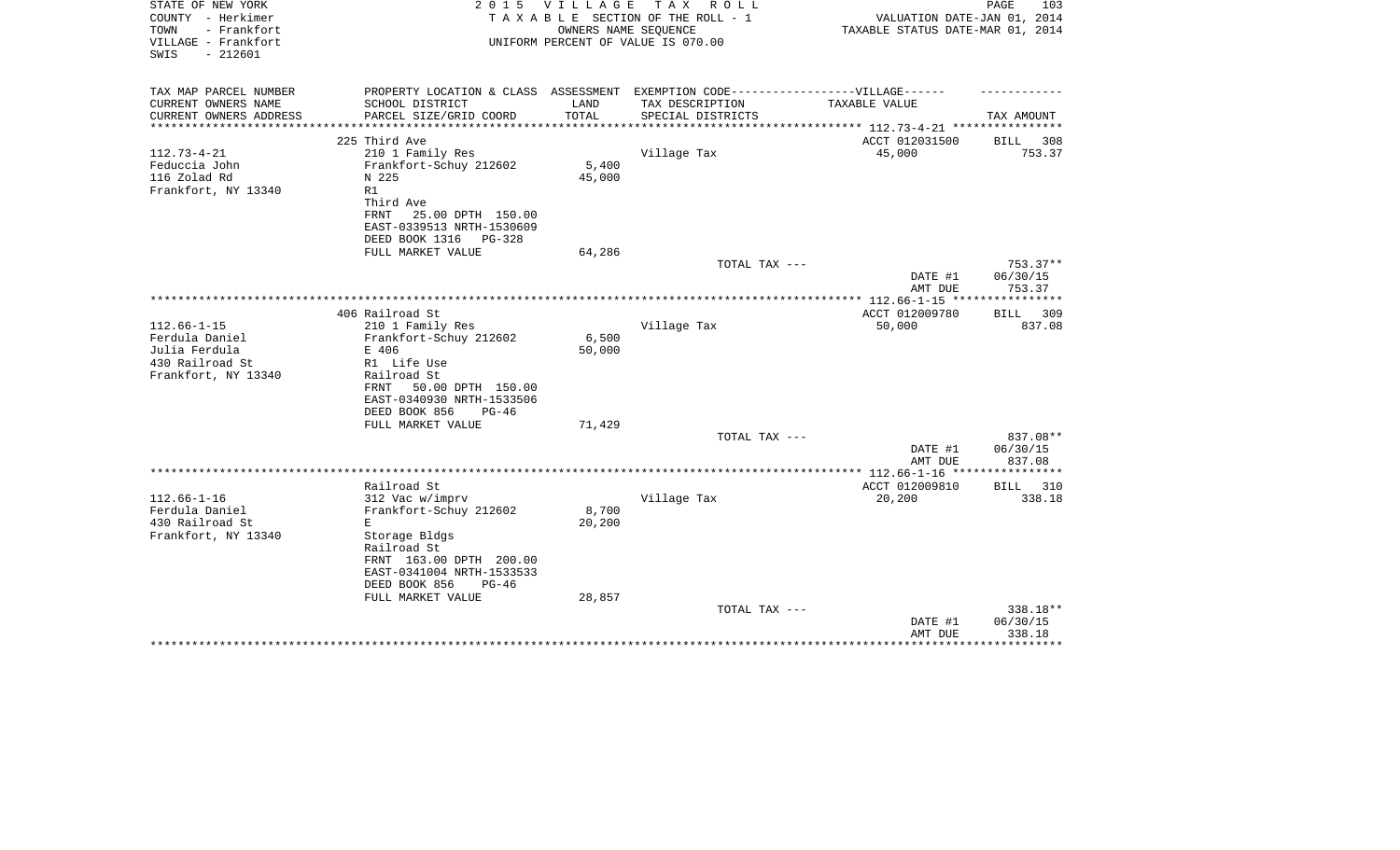| STATE OF NEW YORK<br>COUNTY - Herkimer<br>- Frankfort<br>TOWN<br>VILLAGE - Frankfort<br>$-212601$<br>SWIS |                                                                                                                                                              | 2015 VILLAGE<br>OWNERS NAME SEQUENCE | TAX ROLL<br>TAXABLE SECTION OF THE ROLL - 1<br>UNIFORM PERCENT OF VALUE IS 070.00 | VALUATION DATE-JAN 01, 2014<br>TAXABLE STATUS DATE-MAR 01, 2014 | PAGE<br>104                                |
|-----------------------------------------------------------------------------------------------------------|--------------------------------------------------------------------------------------------------------------------------------------------------------------|--------------------------------------|-----------------------------------------------------------------------------------|-----------------------------------------------------------------|--------------------------------------------|
| TAX MAP PARCEL NUMBER<br>CURRENT OWNERS NAME                                                              | PROPERTY LOCATION & CLASS ASSESSMENT EXEMPTION CODE-----------------VILLAGE------<br>SCHOOL DISTRICT                                                         | LAND                                 | TAX DESCRIPTION                                                                   | TAXABLE VALUE                                                   |                                            |
| CURRENT OWNERS ADDRESS                                                                                    | PARCEL SIZE/GRID COORD                                                                                                                                       | TOTAL                                | SPECIAL DISTRICTS                                                                 |                                                                 | TAX AMOUNT                                 |
|                                                                                                           |                                                                                                                                                              |                                      |                                                                                   | ********** 112.66-1-30 ***********                              |                                            |
|                                                                                                           | 430 Railroad St                                                                                                                                              |                                      |                                                                                   | ACCT 012013200                                                  | BILL<br>311                                |
| $112.66 - 1 - 30$<br>Ferdula Daniel J<br>430 Railroad St<br>Frankfort, NY 13340                           | 483 Converted Re<br>Frankfort-Schuy 212602<br>E<br>Land<br>Railroad St<br>ACRES<br>5.00<br>EAST-0341399 NRTH-1533501<br>DEED BOOK 806<br>$PG-429$            | 18,600<br>117,700                    | Village Tax                                                                       | 117,700                                                         | 1,970.49                                   |
|                                                                                                           | FULL MARKET VALUE                                                                                                                                            | 168,143                              | TOTAL TAX ---                                                                     |                                                                 | $1,970.49**$                               |
|                                                                                                           |                                                                                                                                                              |                                      |                                                                                   | DATE #1<br>AMT DUE                                              | 06/30/15<br>1,970.49                       |
|                                                                                                           |                                                                                                                                                              |                                      |                                                                                   |                                                                 |                                            |
| $112.65 - 1 - 69.1$<br>Ferdula Joseph<br>Ferdula Sharon<br>300 Litchfield St<br>Frankfort, NY 13340       | Orchard St<br>311 Res vac land<br>Frankfort-Schuy 212602<br>$W - E$<br>Vac Land<br>Orchard St<br>5.00<br>ACRES<br>EAST-0338569 NRTH-1534548                  | 19,400<br>19,400                     | Village Tax                                                                       | ACCT 012300150<br>19,400                                        | BILL 312<br>324.79                         |
|                                                                                                           | DEED BOOK 895<br><b>PG-152</b><br>FULL MARKET VALUE                                                                                                          | 27,714                               |                                                                                   |                                                                 |                                            |
|                                                                                                           |                                                                                                                                                              |                                      | TOTAL TAX ---                                                                     | DATE #1<br>AMT DUE                                              | $324.79**$<br>06/30/15<br>324.79           |
|                                                                                                           |                                                                                                                                                              |                                      |                                                                                   |                                                                 | **************                             |
| $112.57 - 1 - 11.1$<br>Ferdula Joseph T<br>Ferdula Sharon A<br>300 S Litchfield St<br>Frankfort, NY 13340 | Adams St<br>311 Res vac land<br>Frankfort-Schuy 212602<br>W<br>Vac Ld<br>Adams St<br>85.00 DPTH 176.00<br>FRNT<br>1.30<br>ACRES<br>EAST-0337275 NRTH-1535054 | 7,200<br>7,200                       | Village Tax                                                                       | 7,200                                                           | BILL<br>313<br>120.54                      |
|                                                                                                           | FULL MARKET VALUE                                                                                                                                            | 10,286                               |                                                                                   |                                                                 |                                            |
|                                                                                                           |                                                                                                                                                              |                                      | TOTAL TAX ---                                                                     | DATE #1<br>AMT DUE                                              | 120.54**<br>06/30/15<br>120.54<br>******** |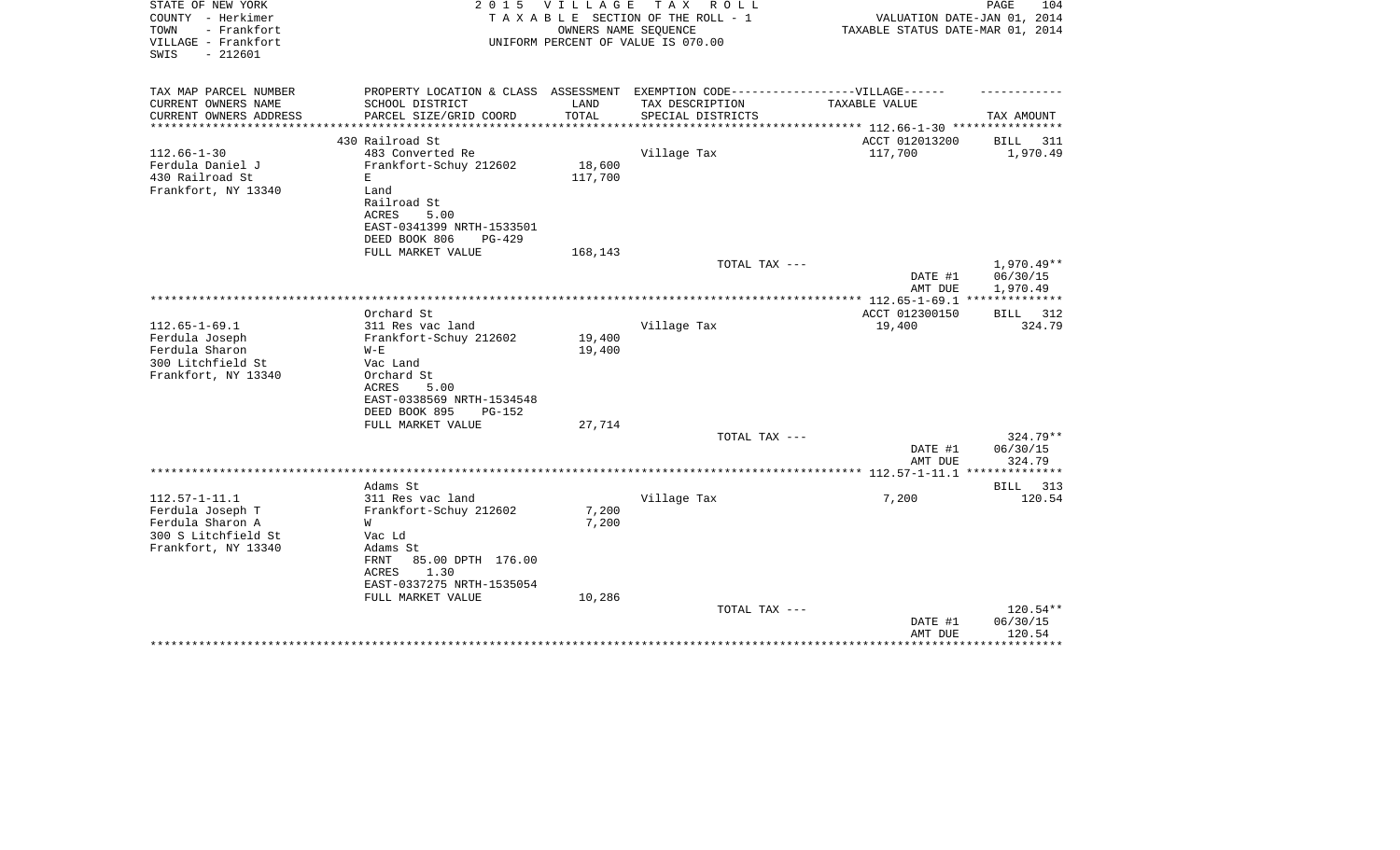| STATE OF NEW YORK                                | 2 0 1 5                                                                           | VILLAGE | T A X<br>R O L L                   |                                                | PAGE<br>105        |
|--------------------------------------------------|-----------------------------------------------------------------------------------|---------|------------------------------------|------------------------------------------------|--------------------|
| COUNTY - Herkimer                                |                                                                                   |         | TAXABLE SECTION OF THE ROLL - 1    | VALUATION DATE-JAN 01, 2014                    |                    |
| - Frankfort<br>TOWN                              |                                                                                   |         | OWNERS NAME SEQUENCE               | TAXABLE STATUS DATE-MAR 01, 2014               |                    |
| VILLAGE - Frankfort<br>SWIS<br>$-212601$         |                                                                                   |         | UNIFORM PERCENT OF VALUE IS 070.00 |                                                |                    |
|                                                  |                                                                                   |         |                                    |                                                |                    |
|                                                  |                                                                                   |         |                                    |                                                |                    |
| TAX MAP PARCEL NUMBER                            | PROPERTY LOCATION & CLASS ASSESSMENT EXEMPTION CODE-----------------VILLAGE------ |         |                                    |                                                |                    |
| CURRENT OWNERS NAME                              | SCHOOL DISTRICT                                                                   | LAND    | TAX DESCRIPTION                    | TAXABLE VALUE                                  |                    |
| CURRENT OWNERS ADDRESS<br>********************** | PARCEL SIZE/GRID COORD<br>***************************                             | TOTAL   | SPECIAL DISTRICTS                  |                                                | TAX AMOUNT         |
|                                                  |                                                                                   |         |                                    |                                                |                    |
|                                                  | 118 Adams St                                                                      |         |                                    | ACCT 012009870                                 | BILL<br>314        |
| $112.57 - 1 - 12$                                | 447 Truck termnl                                                                  |         | Village Tax                        | 35,000                                         | 585.96             |
| Ferdula Joseph T<br>Ferdula Sharon A             | Frankfort-Schuy 212602                                                            | 24,700  |                                    |                                                |                    |
| 300 S Litchfield St                              | W                                                                                 | 35,000  |                                    |                                                |                    |
| Frankfort, NY 13340                              | Com<br>Adams St                                                                   |         |                                    |                                                |                    |
|                                                  | ACRES<br>1.50                                                                     |         |                                    |                                                |                    |
|                                                  | EAST-0337129 NRTH-1534911                                                         |         |                                    |                                                |                    |
|                                                  | DEED BOOK 00637 PG-00702                                                          |         |                                    |                                                |                    |
|                                                  | FULL MARKET VALUE                                                                 | 50,000  |                                    |                                                |                    |
|                                                  |                                                                                   |         | TOTAL TAX ---                      |                                                | 585.96**           |
|                                                  |                                                                                   |         |                                    | DATE #1                                        | 06/30/15           |
|                                                  |                                                                                   |         |                                    | AMT DUE                                        | 585.96             |
|                                                  |                                                                                   |         |                                    | **************** 112.73-1-12 ***************** |                    |
|                                                  | 300 Litchfield St                                                                 |         |                                    | ACCT 012024780                                 | BILL<br>315        |
| $112.73 - 1 - 12$                                | 210 1 Family Res                                                                  |         | VET COM CT 41131                   | 10,266                                         |                    |
| Ferdula Joseph T                                 | Frankfort-Schuy 212602                                                            | 10,300  | Village Tax                        | 54,734                                         | 916.34             |
| 300 Litchfield St                                | W 300                                                                             | 65,000  |                                    |                                                |                    |
| Frankfort, NY 13340                              | R1 & Gar                                                                          |         |                                    |                                                |                    |
|                                                  | Litchfield St                                                                     |         |                                    |                                                |                    |
|                                                  | FRNT<br>50.00 DPTH 139.00                                                         |         |                                    |                                                |                    |
|                                                  | EAST-0338558 NRTH-1531530                                                         |         |                                    |                                                |                    |
|                                                  | DEED BOOK 00611 PG-00617                                                          |         |                                    |                                                |                    |
|                                                  | FULL MARKET VALUE                                                                 | 92,857  |                                    |                                                |                    |
|                                                  |                                                                                   |         | TOTAL TAX ---                      |                                                | $916.34**$         |
|                                                  |                                                                                   |         |                                    | DATE #1                                        | 06/30/15           |
|                                                  |                                                                                   |         |                                    | AMT DUE                                        | 916.34             |
|                                                  |                                                                                   |         |                                    | ************ 112.73-1-13 *********             | ******             |
|                                                  | Litchfield St                                                                     |         |                                    | ACCT 012024810                                 | BILL<br>316        |
| $112.73 - 1 - 13$                                | 311 Res vac land                                                                  |         | Village Tax                        | 4,800                                          | 80.36              |
| Ferdula Joseph T                                 | Frankfort-Schuy 212602                                                            | 4,800   |                                    |                                                |                    |
| 300 Litchfield St                                | Litchfield St<br>FRNT                                                             | 4,800   |                                    |                                                |                    |
| Frankfort, NY 13340                              | 40.00 DPTH 140.00<br>EAST-0338553 NRTH-1531484                                    |         |                                    |                                                |                    |
|                                                  | DEED BOOK 00611 PG-00617                                                          |         |                                    |                                                |                    |
|                                                  | FULL MARKET VALUE                                                                 | 6,857   |                                    |                                                |                    |
|                                                  |                                                                                   |         | TOTAL TAX ---                      |                                                | $80.36**$          |
|                                                  |                                                                                   |         |                                    | DATE #1                                        | 06/30/15           |
|                                                  |                                                                                   |         |                                    | AMT DUE                                        | 80.36              |
|                                                  |                                                                                   |         |                                    | *********** 112.73-2-42 *****************      |                    |
|                                                  | 128 Pleasant Ave                                                                  |         |                                    | ACCT 165492                                    | <b>BILL</b><br>317 |
| $112.73 - 2 - 42$                                | 210 1 Family Res                                                                  |         | Village Tax                        | 69,200                                         | 1,158.52           |
| Filingeri Vincent J                              | Frankfort-Schuy 212602                                                            | 12,400  |                                    |                                                |                    |
| Filingeri Margaret B                             | S 126                                                                             | 69,200  |                                    |                                                |                    |
| 115 First Ave                                    | R1 66X110                                                                         |         |                                    |                                                |                    |
| Frankfort, NY 13340                              | Pleasant Ave                                                                      |         |                                    |                                                |                    |
|                                                  | FRNT 107.40 DPTH 125.00                                                           |         |                                    |                                                |                    |
|                                                  | 0.31<br>ACRES                                                                     |         |                                    |                                                |                    |
|                                                  | EAST-0339430 NRTH-1531883                                                         |         |                                    |                                                |                    |
|                                                  | DEED BOOK 1401<br>PG-177                                                          |         |                                    |                                                |                    |
|                                                  | FULL MARKET VALUE                                                                 | 98,857  |                                    |                                                |                    |
|                                                  |                                                                                   |         | TOTAL TAX ---                      |                                                | 1,158.52**         |
|                                                  |                                                                                   |         |                                    | DATE #1                                        | 06/30/15           |
|                                                  |                                                                                   |         |                                    | AMT DUE                                        | 1,158.52           |
|                                                  |                                                                                   |         |                                    |                                                |                    |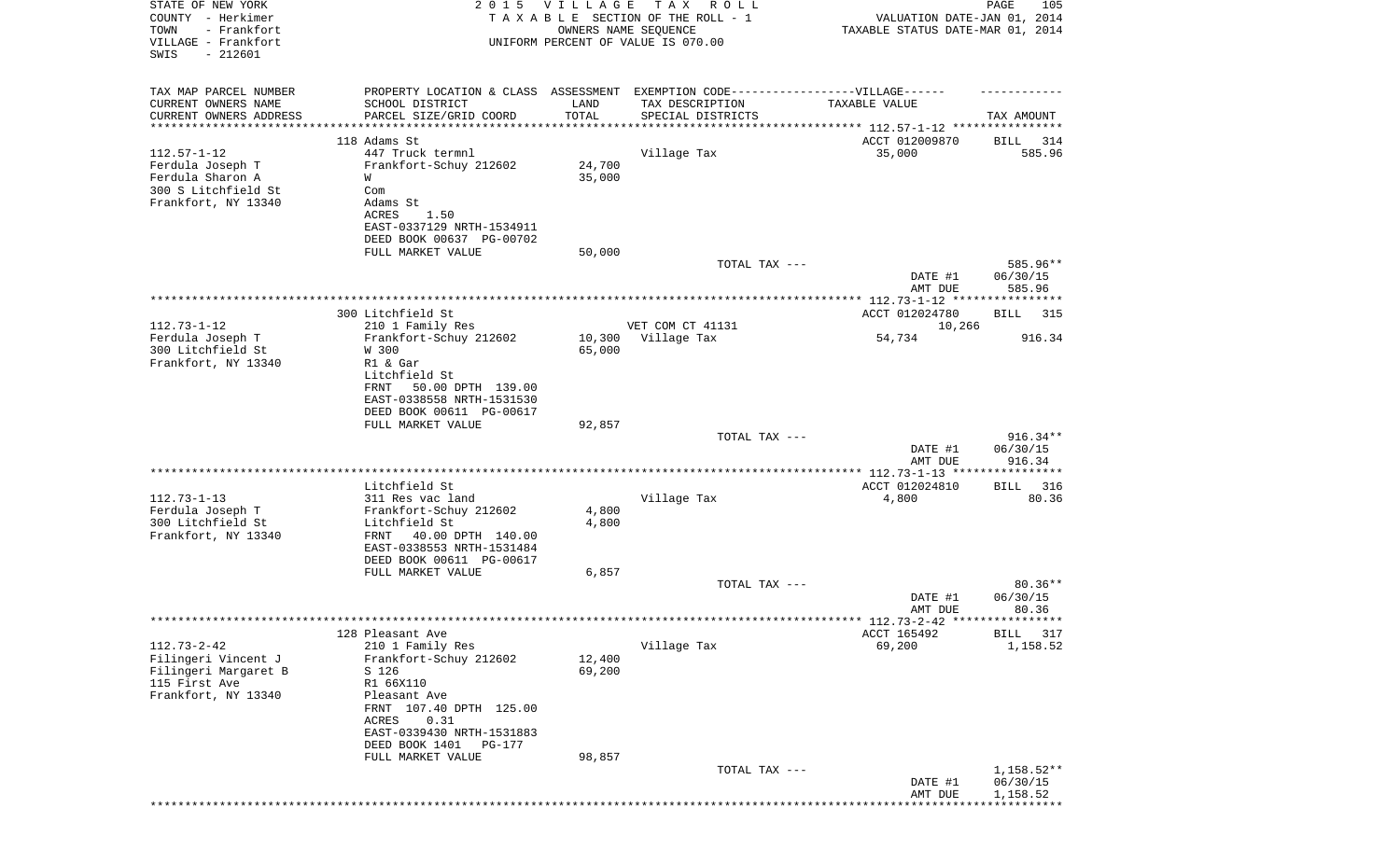| STATE OF NEW YORK<br>COUNTY - Herkimer<br>- Frankfort<br>TOWN<br>VILLAGE - Frankfort<br>$-212601$<br>SWIS | 2 0 1 5                                                                           | V I L L A G E    | T A X<br>R O L L<br>TAXABLE SECTION OF THE ROLL - 1<br>OWNERS NAME SEQUENCE<br>UNIFORM PERCENT OF VALUE IS 070.00 | VALUATION DATE-JAN 01, 2014<br>TAXABLE STATUS DATE-MAR 01, 2014 | PAGE<br>106       |
|-----------------------------------------------------------------------------------------------------------|-----------------------------------------------------------------------------------|------------------|-------------------------------------------------------------------------------------------------------------------|-----------------------------------------------------------------|-------------------|
| TAX MAP PARCEL NUMBER                                                                                     | PROPERTY LOCATION & CLASS ASSESSMENT EXEMPTION CODE-----------------VILLAGE------ |                  |                                                                                                                   |                                                                 |                   |
| CURRENT OWNERS NAME                                                                                       | SCHOOL DISTRICT                                                                   | LAND             | TAX DESCRIPTION                                                                                                   | TAXABLE VALUE                                                   |                   |
| CURRENT OWNERS ADDRESS<br>**********************                                                          | PARCEL SIZE/GRID COORD                                                            | TOTAL            | SPECIAL DISTRICTS                                                                                                 |                                                                 | TAX AMOUNT        |
|                                                                                                           | 115 First Ave                                                                     |                  |                                                                                                                   | ACCT 012030660                                                  | BILL<br>318       |
| $112.73 - 2 - 53$                                                                                         | 210 1 Family Res                                                                  |                  | Village Tax                                                                                                       | 54,000                                                          | 904.05            |
| Filingeri Vincent J                                                                                       | Frankfort-Schuy 212602                                                            | 10,000           |                                                                                                                   |                                                                 |                   |
| Simeti Julie                                                                                              | N 115                                                                             | 54,000           |                                                                                                                   |                                                                 |                   |
| 115 First Ave                                                                                             | R2 50X120                                                                         |                  |                                                                                                                   |                                                                 |                   |
| Frankfort, NY 13340                                                                                       | First Ave                                                                         |                  |                                                                                                                   |                                                                 |                   |
|                                                                                                           | 50.00 DPTH 134.00<br>FRNT<br>EAST-0339171 NRTH-1531992                            |                  |                                                                                                                   |                                                                 |                   |
|                                                                                                           | DEED BOOK 1264<br><b>PG-105</b>                                                   |                  |                                                                                                                   |                                                                 |                   |
|                                                                                                           | FULL MARKET VALUE                                                                 | 77,143           |                                                                                                                   |                                                                 |                   |
|                                                                                                           |                                                                                   |                  | TOTAL TAX ---                                                                                                     |                                                                 | $904.05**$        |
|                                                                                                           |                                                                                   |                  |                                                                                                                   | DATE #1                                                         | 06/30/15          |
|                                                                                                           |                                                                                   |                  |                                                                                                                   | AMT DUE                                                         | 904.05            |
|                                                                                                           | 124 Pleasant Ave                                                                  |                  |                                                                                                                   | ACCT 165492                                                     | BILL<br>319       |
| $112.73 - 2 - 82$                                                                                         | 311 Res vac land                                                                  |                  | Village Tax                                                                                                       | 8,300                                                           | 138.96            |
| Filingeri Vincent J                                                                                       | Frankfort-Schuy 212602                                                            | 8,300            |                                                                                                                   |                                                                 |                   |
| Filingeri Margaret B                                                                                      | S                                                                                 | 8,300            |                                                                                                                   |                                                                 |                   |
| 115 First Ave                                                                                             | Pleasant St                                                                       |                  |                                                                                                                   |                                                                 |                   |
| Frankfort, NY 13340                                                                                       | FRNT<br>83.60 DPTH 137.00                                                         |                  |                                                                                                                   |                                                                 |                   |
|                                                                                                           | 0.26<br>ACRES                                                                     |                  |                                                                                                                   |                                                                 |                   |
|                                                                                                           | EAST-0339360 NRTH-1531951<br>DEED BOOK 1401<br>PG-177                             |                  |                                                                                                                   |                                                                 |                   |
|                                                                                                           | FULL MARKET VALUE                                                                 | 11,857           |                                                                                                                   |                                                                 |                   |
|                                                                                                           |                                                                                   |                  | TOTAL TAX ---                                                                                                     |                                                                 | 138.96**          |
|                                                                                                           |                                                                                   |                  |                                                                                                                   | DATE #1                                                         | 06/30/15          |
|                                                                                                           |                                                                                   |                  |                                                                                                                   | AMT DUE                                                         | 138.96            |
|                                                                                                           |                                                                                   |                  |                                                                                                                   | *************** 112.73-3-53 *****************                   |                   |
|                                                                                                           | 206 First Ave                                                                     |                  |                                                                                                                   | ACCT 178497                                                     | 320<br>BILL       |
| $112.73 - 3 - 53$                                                                                         | 210 1 Family Res                                                                  |                  | Village Tax                                                                                                       | 51,800                                                          | 867.22            |
| Fiorentino Daniel<br>206 First Ave                                                                        | Frankfort-Schuy 212602<br>S 206                                                   | 10,800<br>51,800 |                                                                                                                   |                                                                 |                   |
| Frankfort, NY 13340                                                                                       | R1 50X150                                                                         |                  |                                                                                                                   |                                                                 |                   |
|                                                                                                           | First Ave                                                                         |                  |                                                                                                                   |                                                                 |                   |
|                                                                                                           | FRNT<br>50.00 DPTH 150.00                                                         |                  |                                                                                                                   |                                                                 |                   |
|                                                                                                           | EAST-0339560 NRTH-1531354                                                         |                  |                                                                                                                   |                                                                 |                   |
|                                                                                                           | DEED BOOK 1485<br>PG-557                                                          |                  |                                                                                                                   |                                                                 |                   |
|                                                                                                           | FULL MARKET VALUE                                                                 | 74,000           |                                                                                                                   |                                                                 |                   |
|                                                                                                           |                                                                                   |                  | TOTAL TAX ---                                                                                                     |                                                                 | 867.22**          |
|                                                                                                           |                                                                                   |                  |                                                                                                                   | DATE #1                                                         | 06/30/15          |
|                                                                                                           |                                                                                   |                  |                                                                                                                   | AMT DUE                                                         | 867.22<br>******* |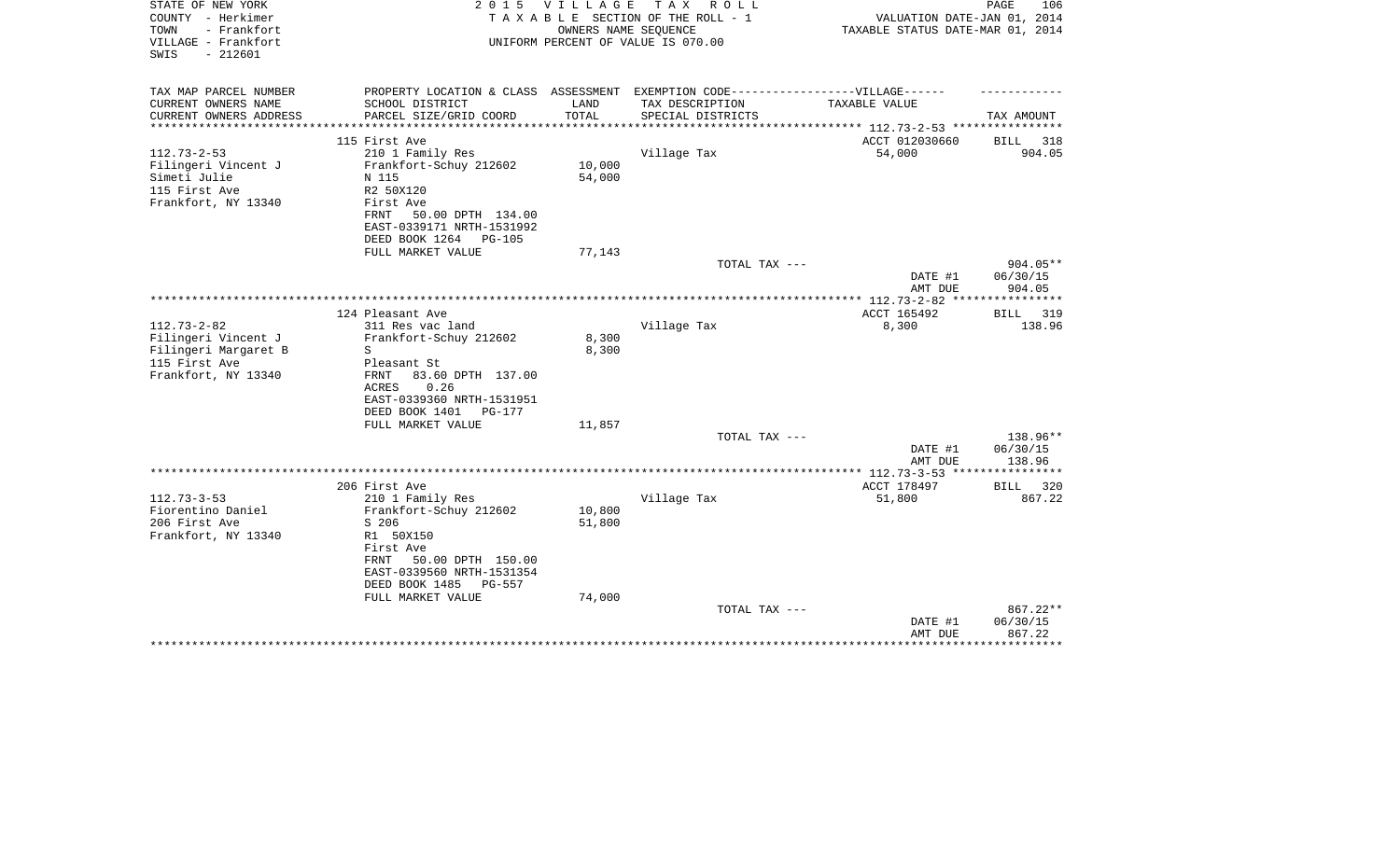| STATE OF NEW YORK<br>COUNTY - Herkimer<br>- Frankfort<br>TOWN<br>VILLAGE - Frankfort<br>SWIS<br>$-212601$ | 2 0 1 5                                                                           | VILLAGE | T A X<br>R O L L<br>TAXABLE SECTION OF THE ROLL - 1<br>OWNERS NAME SEQUENCE<br>UNIFORM PERCENT OF VALUE IS 070.00 | VALUATION DATE-JAN 01, 2014<br>TAXABLE STATUS DATE-MAR 01, 2014 | PAGE<br>107        |
|-----------------------------------------------------------------------------------------------------------|-----------------------------------------------------------------------------------|---------|-------------------------------------------------------------------------------------------------------------------|-----------------------------------------------------------------|--------------------|
| TAX MAP PARCEL NUMBER                                                                                     | PROPERTY LOCATION & CLASS ASSESSMENT EXEMPTION CODE-----------------VILLAGE------ | LAND    |                                                                                                                   |                                                                 |                    |
| CURRENT OWNERS NAME<br>CURRENT OWNERS ADDRESS                                                             | SCHOOL DISTRICT<br>PARCEL SIZE/GRID COORD                                         | TOTAL   | TAX DESCRIPTION<br>SPECIAL DISTRICTS                                                                              | TAXABLE VALUE<br>********* 112.82-1-13 ****                     | TAX AMOUNT         |
|                                                                                                           | 327 First Ave                                                                     |         |                                                                                                                   | ACCT 012030690                                                  | 321<br><b>BILL</b> |
| $112.82 - 1 - 13$                                                                                         | 210 1 Family Res                                                                  |         | Village Tax                                                                                                       | 55,000                                                          | 920.79             |
| Fiorentino Dennis                                                                                         | Frankfort-Schuy 212602                                                            | 10,100  |                                                                                                                   |                                                                 |                    |
| Fiorentino Doreen                                                                                         | N 327                                                                             | 55,000  |                                                                                                                   |                                                                 |                    |
| 327 First Ave                                                                                             | R1 50X130                                                                         |         |                                                                                                                   |                                                                 |                    |
| Frankfort, NY 13340                                                                                       | First Ave                                                                         |         |                                                                                                                   |                                                                 |                    |
|                                                                                                           | FRNT<br>50.00 DPTH 130.00                                                         |         |                                                                                                                   |                                                                 |                    |
|                                                                                                           | EAST-0340682 NRTH-1530340<br>DEED BOOK 878                                        |         |                                                                                                                   |                                                                 |                    |
|                                                                                                           | $PG-270$<br>FULL MARKET VALUE                                                     | 78,571  |                                                                                                                   |                                                                 |                    |
|                                                                                                           |                                                                                   |         | TOTAL TAX ---                                                                                                     |                                                                 | $920.79**$         |
|                                                                                                           |                                                                                   |         |                                                                                                                   | DATE #1<br>AMT DUE                                              | 06/30/15<br>920.79 |
|                                                                                                           |                                                                                   |         |                                                                                                                   | ***** 112.82-2-26 *****************                             |                    |
|                                                                                                           | 317 Third Ave                                                                     |         |                                                                                                                   | ACCT 012010020                                                  | 322<br><b>BILL</b> |
| $112.82 - 2 - 26$                                                                                         | 210 1 Family Res                                                                  |         | VET COM CT 41131                                                                                                  | 10,266                                                          |                    |
| Fiorentino Michael J                                                                                      | Frankfort-Schuy 212602                                                            |         | 8,400 VET DIS CT 41141                                                                                            | 20,532                                                          |                    |
| Attn: Michael J Sr                                                                                        | N 317                                                                             |         | 52,000 Village Tax                                                                                                | 21,202                                                          | 354.96             |
| 317 Third Ave                                                                                             | R1                                                                                |         |                                                                                                                   |                                                                 |                    |
| Frankfort, NY 13340                                                                                       | Life Use                                                                          |         |                                                                                                                   |                                                                 |                    |
|                                                                                                           | <b>FRNT</b><br>39.00 DPTH 150.00<br><b>BANK</b><br>135                            |         |                                                                                                                   |                                                                 |                    |
|                                                                                                           | EAST-0339992 NRTH-1530051                                                         |         |                                                                                                                   |                                                                 |                    |
|                                                                                                           | DEED BOOK 820<br>$PG-298$                                                         |         |                                                                                                                   |                                                                 |                    |
|                                                                                                           | FULL MARKET VALUE                                                                 | 74,286  |                                                                                                                   |                                                                 |                    |
|                                                                                                           |                                                                                   |         | TOTAL TAX ---                                                                                                     |                                                                 | 354.96**           |
|                                                                                                           |                                                                                   |         |                                                                                                                   | DATE #1                                                         | 06/30/15           |
|                                                                                                           |                                                                                   |         |                                                                                                                   | AMT DUE                                                         | 354.96             |
|                                                                                                           |                                                                                   |         |                                                                                                                   |                                                                 |                    |
|                                                                                                           | 100 Cemetery St                                                                   |         |                                                                                                                   | ACCT 012020040                                                  | 323<br>BILL        |
| $112.65 - 1 - 24$<br>Flagg William M                                                                      | 210 1 Family Res<br>Frankfort-Schuy 212602                                        | 31,400  | Village Tax                                                                                                       | 83,000                                                          | 1,389.56           |
| 100 Cemetery St                                                                                           | W                                                                                 | 83,000  |                                                                                                                   |                                                                 |                    |
| Frankfort, NY 13340                                                                                       | R1                                                                                |         |                                                                                                                   |                                                                 |                    |
|                                                                                                           | Cemetery St                                                                       |         |                                                                                                                   |                                                                 |                    |
|                                                                                                           | 5.20<br>ACRES                                                                     |         |                                                                                                                   |                                                                 |                    |
|                                                                                                           | EAST-0338180 NRTH-1533505                                                         |         |                                                                                                                   |                                                                 |                    |
|                                                                                                           | DEED BOOK 1120<br>PG-933                                                          |         |                                                                                                                   |                                                                 |                    |
|                                                                                                           | FULL MARKET VALUE                                                                 | 118,571 |                                                                                                                   |                                                                 |                    |
|                                                                                                           |                                                                                   |         | TOTAL TAX ---                                                                                                     |                                                                 | 1,389.56**         |
|                                                                                                           |                                                                                   |         |                                                                                                                   | DATE #1                                                         | 06/30/15           |
|                                                                                                           |                                                                                   |         |                                                                                                                   | AMT DUE                                                         | 1,389.56           |
|                                                                                                           |                                                                                   |         |                                                                                                                   |                                                                 |                    |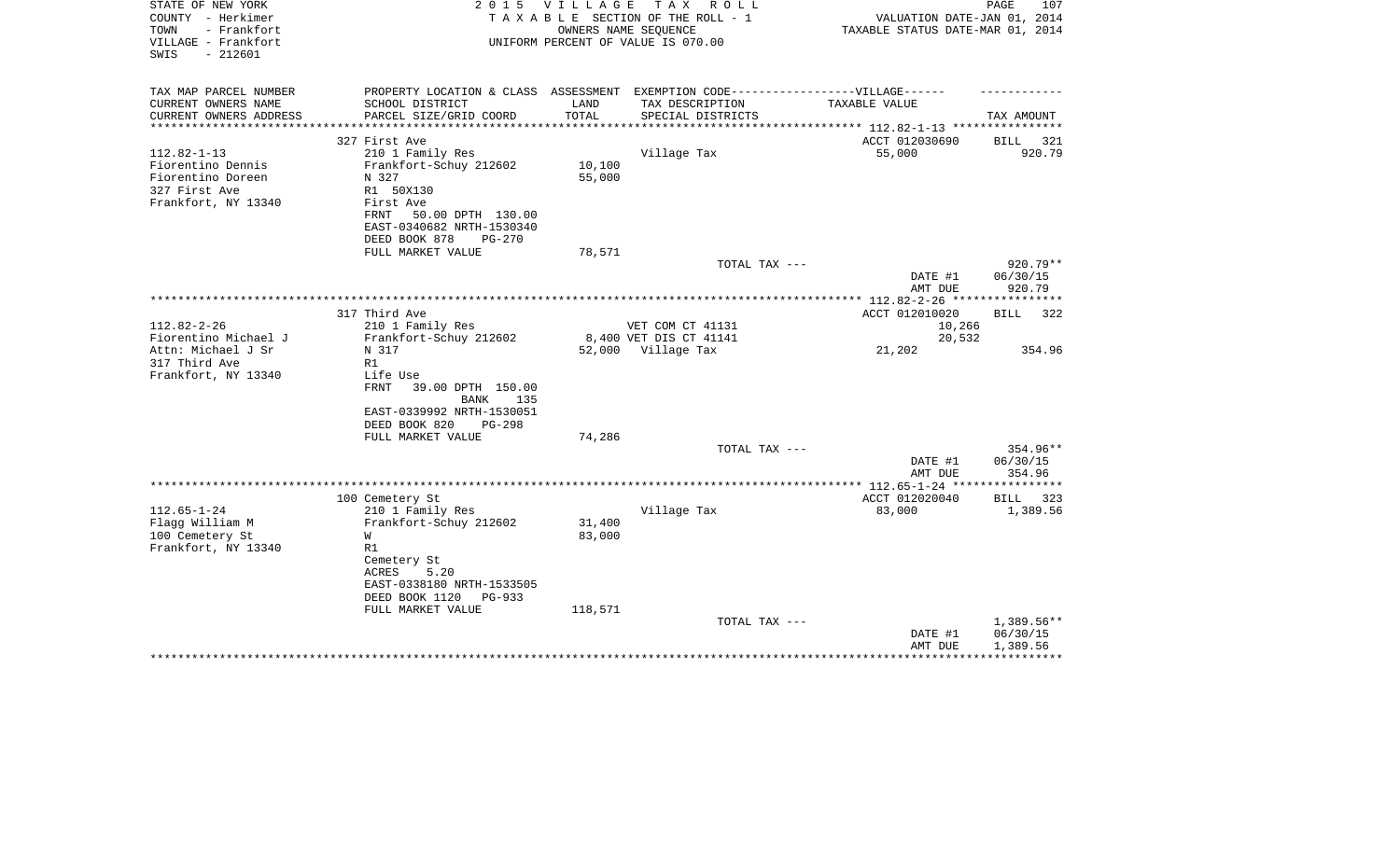| STATE OF NEW YORK<br>COUNTY - Herkimer                          | 2 0 1 5                                                                           | <b>VILLAGE</b> | T A X<br>R O L L<br>TAXABLE SECTION OF THE ROLL - 1        | VALUATION DATE-JAN 01, 2014                         | PAGE<br>108        |
|-----------------------------------------------------------------|-----------------------------------------------------------------------------------|----------------|------------------------------------------------------------|-----------------------------------------------------|--------------------|
| TOWN<br>- Frankfort<br>VILLAGE - Frankfort<br>$-212601$<br>SWIS |                                                                                   |                | OWNERS NAME SEQUENCE<br>UNIFORM PERCENT OF VALUE IS 070.00 | TAXABLE STATUS DATE-MAR 01, 2014                    |                    |
| TAX MAP PARCEL NUMBER                                           | PROPERTY LOCATION & CLASS ASSESSMENT EXEMPTION CODE-----------------VILLAGE------ |                |                                                            |                                                     |                    |
| CURRENT OWNERS NAME                                             | SCHOOL DISTRICT                                                                   | LAND           | TAX DESCRIPTION                                            | TAXABLE VALUE                                       |                    |
| CURRENT OWNERS ADDRESS<br>**********************                | PARCEL SIZE/GRID COORD                                                            | TOTAL          | SPECIAL DISTRICTS                                          |                                                     | TAX AMOUNT         |
|                                                                 | 129 E Main St                                                                     |                |                                                            | ACCT 179714                                         | BILL<br>324        |
| $112.65 - 3 - 29$                                               | 411 Apartment                                                                     |                | Village Tax                                                | 75,000                                              | 1,255.62           |
| Flagg William S                                                 | Frankfort-Schuy 212602                                                            | 4,600          |                                                            |                                                     |                    |
| 100 Cemetery St                                                 | N 129                                                                             | 75,000         |                                                            |                                                     |                    |
| Frankfort, NY 13340                                             | Apts                                                                              |                |                                                            |                                                     |                    |
|                                                                 | E Main St                                                                         |                |                                                            |                                                     |                    |
|                                                                 | 34.00 DPTH 125.50<br>FRNT                                                         |                |                                                            |                                                     |                    |
|                                                                 | EAST-0339730 NRTH-1532620<br>DEED BOOK 1493<br>$PG-254$                           |                |                                                            |                                                     |                    |
|                                                                 | FULL MARKET VALUE                                                                 | 107,143        |                                                            |                                                     |                    |
|                                                                 |                                                                                   |                | TOTAL TAX ---                                              |                                                     | $1,255.62**$       |
|                                                                 |                                                                                   |                |                                                            | DATE #1                                             | 06/30/15           |
|                                                                 |                                                                                   |                |                                                            | AMT DUE                                             | 1,255.62           |
|                                                                 |                                                                                   |                |                                                            | ***************** 112.65-3-31 *****************     |                    |
|                                                                 | 102 Railroad St                                                                   |                |                                                            | ACCT 179714                                         | 325<br><b>BILL</b> |
| $112.65 - 3 - 31$                                               | 330 Vacant comm                                                                   |                | Village Tax                                                | 4,200                                               | 70.31              |
| Flagg William S                                                 | Frankfort-Schuy 212602                                                            | 4,200          |                                                            |                                                     |                    |
| 100 Cemetery St<br>Frankfort, NY 13340                          | E 102<br>Gara40x67                                                                | 4,200          |                                                            |                                                     |                    |
|                                                                 | Railroad St                                                                       |                |                                                            |                                                     |                    |
|                                                                 | 35.60 DPTH<br>FRNT<br>67.00                                                       |                |                                                            |                                                     |                    |
|                                                                 | EAST-0339827 NRTH-1532675                                                         |                |                                                            |                                                     |                    |
|                                                                 | DEED BOOK 1493<br>$PG-254$                                                        |                |                                                            |                                                     |                    |
|                                                                 | FULL MARKET VALUE                                                                 | 6,000          |                                                            |                                                     |                    |
|                                                                 |                                                                                   |                | TOTAL TAX ---                                              |                                                     | $70.31**$          |
|                                                                 |                                                                                   |                |                                                            | DATE #1                                             | 06/30/15           |
|                                                                 |                                                                                   |                |                                                            | AMT DUE                                             | 70.31<br>*******   |
|                                                                 | 321 First Ave                                                                     |                |                                                            | *********** 112.82-1-10 *********<br>ACCT 012026520 | 326<br><b>BILL</b> |
| $112.82 - 1 - 10$                                               | 210 1 Family Res                                                                  |                | Village Tax                                                | 57,600                                              | 964.32             |
| Flihan Leslie A                                                 | Frankfort-Schuy 212602                                                            | 10,100         |                                                            |                                                     |                    |
| 321 First Ave                                                   | N 321                                                                             | 57,600         |                                                            |                                                     |                    |
| Frankfort, NY 13340                                             | R1 50X130                                                                         |                |                                                            |                                                     |                    |
|                                                                 | First Ave                                                                         |                |                                                            |                                                     |                    |
|                                                                 | 50.00 DPTH 130.00<br>FRNT                                                         |                |                                                            |                                                     |                    |
|                                                                 | EAST-0340590 NRTH-1530455                                                         |                |                                                            |                                                     |                    |
|                                                                 | DEED BOOK 1290<br>PG-366                                                          |                |                                                            |                                                     |                    |
|                                                                 | FULL MARKET VALUE                                                                 | 82,286         |                                                            |                                                     | 964.32**           |
|                                                                 |                                                                                   |                | TOTAL TAX ---                                              | DATE #1                                             | 06/30/15           |
|                                                                 |                                                                                   |                |                                                            | AMT DUE                                             | 964.32             |
|                                                                 |                                                                                   |                |                                                            |                                                     | *******            |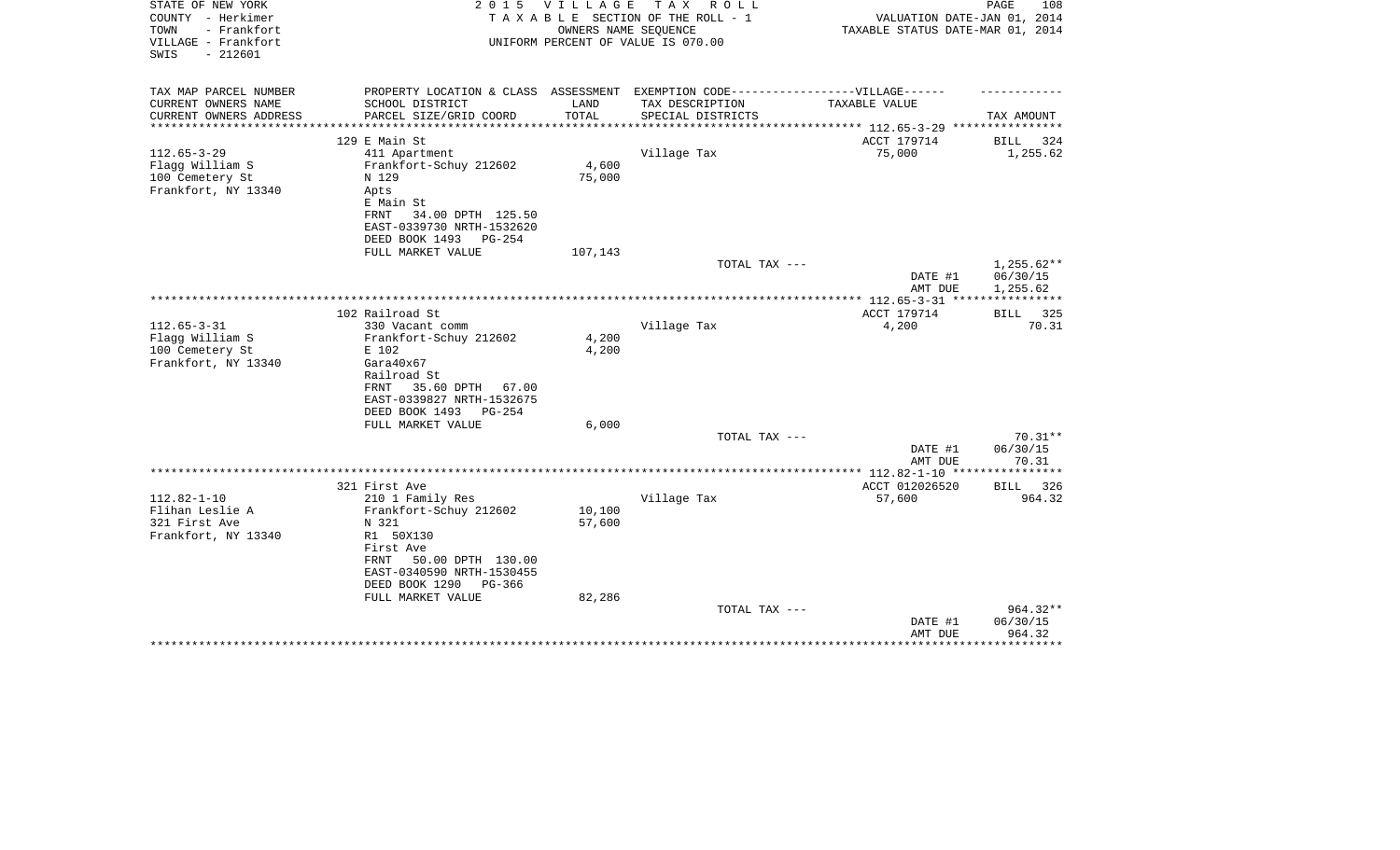| PROPERTY LOCATION & CLASS ASSESSMENT EXEMPTION CODE-----------------VILLAGE------<br>CURRENT OWNERS NAME<br>SCHOOL DISTRICT<br>LAND<br>TAX DESCRIPTION<br>TAXABLE VALUE<br>PARCEL SIZE/GRID COORD<br>TOTAL<br>CURRENT OWNERS ADDRESS<br>SPECIAL DISTRICTS<br>TAX AMOUNT<br>*************<br>************** 112.81-1-54 ***********<br>*************************<br>ACCT 012010170<br>208 Sixth Ave<br>BILL<br>327<br>$112.81 - 1 - 54$<br>210 1 Family Res<br>VET COM CT 41131<br>10,266<br>Frankfort-Schuy 212602<br>9,400<br>Village Tax<br>49,334<br>825.93<br>Foglia Rosemary<br>Theresa Hefner<br>S 208<br>59,600<br>Attn: M Foglia<br>R1<br>Sixth Ave<br>FRNT<br>50.00 DPTH 122.00<br>EAST-0338419 NRTH-1529788<br>DEED BOOK 778<br>$PG-427$<br>FULL MARKET VALUE<br>85,143<br>825.93**<br>TOTAL TAX ---<br>DATE #1<br>06/30/15<br>825.93<br>AMT DUE<br>ACCT 012021090<br>338 Second Ave<br><b>BILL</b><br>328<br>$112.82 - 1 - 58$<br>220 2 Family Res<br>Village Tax<br>69,000<br>1,155.17<br>Fornino John<br>Frankfort-Schuy 212602<br>12,300<br>69,000<br>Fornino Rosalie<br>S 338<br>R2 82 X 111.40<br>Second Ave<br>82.00 DPTH 111.40<br>FRNT<br>EAST-0340529 NRTH-1529673<br>DEED BOOK 685<br>$PG-593$<br>FULL MARKET VALUE<br>98,571<br>$1,155.17**$<br>TOTAL TAX ---<br>DATE #1<br>06/30/15<br>1,155.17<br>AMT DUE<br>**************** 112.82-1-68 ****************<br>306 Reese Rd<br>ACCT 012021120<br>BILL<br>329<br>$112.82 - 1 - 68$<br>Village Tax<br>145,000<br>210 1 Family Res<br>2,427.54<br>Fornino John<br>Frankfort-Schuy 212602<br>11,100<br>Fornino Rosalie<br>W 306<br>145,000<br>R1<br>Reese Rd<br>90.00 DPTH 162.00<br>FRNT<br>EAST-0340470 NRTH-1529599<br>DEED BOOK 685<br>$PG-593$<br>207,143<br>FULL MARKET VALUE<br>$2,427.54**$<br>TOTAL TAX ---<br>DATE #1<br>06/30/15<br>AMT DUE<br>2,427.54 | STATE OF NEW YORK<br>COUNTY - Herkimer<br>- Frankfort<br>TOWN<br>VILLAGE - Frankfort<br>SWIS<br>$-212601$ | OWNERS NAME SEOUENCE | 2015 VILLAGE TAX ROLL<br>T A X A B L E SECTION OF THE ROLL - 1<br>UNIFORM PERCENT OF VALUE IS 070.00 | VALUATION DATE-JAN 01, 2014<br>TAXABLE STATUS DATE-MAR 01, 2014 | PAGE<br>109 |
|---------------------------------------------------------------------------------------------------------------------------------------------------------------------------------------------------------------------------------------------------------------------------------------------------------------------------------------------------------------------------------------------------------------------------------------------------------------------------------------------------------------------------------------------------------------------------------------------------------------------------------------------------------------------------------------------------------------------------------------------------------------------------------------------------------------------------------------------------------------------------------------------------------------------------------------------------------------------------------------------------------------------------------------------------------------------------------------------------------------------------------------------------------------------------------------------------------------------------------------------------------------------------------------------------------------------------------------------------------------------------------------------------------------------------------------------------------------------------------------------------------------------------------------------------------------------------------------------------------------------------------------------------------------------------------------------------------------------------------------------------------------------------------------------------------------------------------------|-----------------------------------------------------------------------------------------------------------|----------------------|------------------------------------------------------------------------------------------------------|-----------------------------------------------------------------|-------------|
|                                                                                                                                                                                                                                                                                                                                                                                                                                                                                                                                                                                                                                                                                                                                                                                                                                                                                                                                                                                                                                                                                                                                                                                                                                                                                                                                                                                                                                                                                                                                                                                                                                                                                                                                                                                                                                       | TAX MAP PARCEL NUMBER                                                                                     |                      |                                                                                                      |                                                                 |             |
|                                                                                                                                                                                                                                                                                                                                                                                                                                                                                                                                                                                                                                                                                                                                                                                                                                                                                                                                                                                                                                                                                                                                                                                                                                                                                                                                                                                                                                                                                                                                                                                                                                                                                                                                                                                                                                       |                                                                                                           |                      |                                                                                                      |                                                                 |             |
|                                                                                                                                                                                                                                                                                                                                                                                                                                                                                                                                                                                                                                                                                                                                                                                                                                                                                                                                                                                                                                                                                                                                                                                                                                                                                                                                                                                                                                                                                                                                                                                                                                                                                                                                                                                                                                       |                                                                                                           |                      |                                                                                                      |                                                                 |             |
|                                                                                                                                                                                                                                                                                                                                                                                                                                                                                                                                                                                                                                                                                                                                                                                                                                                                                                                                                                                                                                                                                                                                                                                                                                                                                                                                                                                                                                                                                                                                                                                                                                                                                                                                                                                                                                       |                                                                                                           |                      |                                                                                                      |                                                                 |             |
|                                                                                                                                                                                                                                                                                                                                                                                                                                                                                                                                                                                                                                                                                                                                                                                                                                                                                                                                                                                                                                                                                                                                                                                                                                                                                                                                                                                                                                                                                                                                                                                                                                                                                                                                                                                                                                       |                                                                                                           |                      |                                                                                                      |                                                                 |             |
|                                                                                                                                                                                                                                                                                                                                                                                                                                                                                                                                                                                                                                                                                                                                                                                                                                                                                                                                                                                                                                                                                                                                                                                                                                                                                                                                                                                                                                                                                                                                                                                                                                                                                                                                                                                                                                       |                                                                                                           |                      |                                                                                                      |                                                                 |             |
|                                                                                                                                                                                                                                                                                                                                                                                                                                                                                                                                                                                                                                                                                                                                                                                                                                                                                                                                                                                                                                                                                                                                                                                                                                                                                                                                                                                                                                                                                                                                                                                                                                                                                                                                                                                                                                       |                                                                                                           |                      |                                                                                                      |                                                                 |             |
|                                                                                                                                                                                                                                                                                                                                                                                                                                                                                                                                                                                                                                                                                                                                                                                                                                                                                                                                                                                                                                                                                                                                                                                                                                                                                                                                                                                                                                                                                                                                                                                                                                                                                                                                                                                                                                       | 208 Sixth Ave                                                                                             |                      |                                                                                                      |                                                                 |             |
|                                                                                                                                                                                                                                                                                                                                                                                                                                                                                                                                                                                                                                                                                                                                                                                                                                                                                                                                                                                                                                                                                                                                                                                                                                                                                                                                                                                                                                                                                                                                                                                                                                                                                                                                                                                                                                       | Frankfort, NY 13340                                                                                       |                      |                                                                                                      |                                                                 |             |
|                                                                                                                                                                                                                                                                                                                                                                                                                                                                                                                                                                                                                                                                                                                                                                                                                                                                                                                                                                                                                                                                                                                                                                                                                                                                                                                                                                                                                                                                                                                                                                                                                                                                                                                                                                                                                                       |                                                                                                           |                      |                                                                                                      |                                                                 |             |
|                                                                                                                                                                                                                                                                                                                                                                                                                                                                                                                                                                                                                                                                                                                                                                                                                                                                                                                                                                                                                                                                                                                                                                                                                                                                                                                                                                                                                                                                                                                                                                                                                                                                                                                                                                                                                                       |                                                                                                           |                      |                                                                                                      |                                                                 |             |
|                                                                                                                                                                                                                                                                                                                                                                                                                                                                                                                                                                                                                                                                                                                                                                                                                                                                                                                                                                                                                                                                                                                                                                                                                                                                                                                                                                                                                                                                                                                                                                                                                                                                                                                                                                                                                                       |                                                                                                           |                      |                                                                                                      |                                                                 |             |
|                                                                                                                                                                                                                                                                                                                                                                                                                                                                                                                                                                                                                                                                                                                                                                                                                                                                                                                                                                                                                                                                                                                                                                                                                                                                                                                                                                                                                                                                                                                                                                                                                                                                                                                                                                                                                                       |                                                                                                           |                      |                                                                                                      |                                                                 |             |
|                                                                                                                                                                                                                                                                                                                                                                                                                                                                                                                                                                                                                                                                                                                                                                                                                                                                                                                                                                                                                                                                                                                                                                                                                                                                                                                                                                                                                                                                                                                                                                                                                                                                                                                                                                                                                                       |                                                                                                           |                      |                                                                                                      |                                                                 |             |
|                                                                                                                                                                                                                                                                                                                                                                                                                                                                                                                                                                                                                                                                                                                                                                                                                                                                                                                                                                                                                                                                                                                                                                                                                                                                                                                                                                                                                                                                                                                                                                                                                                                                                                                                                                                                                                       |                                                                                                           |                      |                                                                                                      |                                                                 |             |
|                                                                                                                                                                                                                                                                                                                                                                                                                                                                                                                                                                                                                                                                                                                                                                                                                                                                                                                                                                                                                                                                                                                                                                                                                                                                                                                                                                                                                                                                                                                                                                                                                                                                                                                                                                                                                                       |                                                                                                           |                      |                                                                                                      |                                                                 |             |
|                                                                                                                                                                                                                                                                                                                                                                                                                                                                                                                                                                                                                                                                                                                                                                                                                                                                                                                                                                                                                                                                                                                                                                                                                                                                                                                                                                                                                                                                                                                                                                                                                                                                                                                                                                                                                                       |                                                                                                           |                      |                                                                                                      |                                                                 |             |
|                                                                                                                                                                                                                                                                                                                                                                                                                                                                                                                                                                                                                                                                                                                                                                                                                                                                                                                                                                                                                                                                                                                                                                                                                                                                                                                                                                                                                                                                                                                                                                                                                                                                                                                                                                                                                                       |                                                                                                           |                      |                                                                                                      |                                                                 |             |
|                                                                                                                                                                                                                                                                                                                                                                                                                                                                                                                                                                                                                                                                                                                                                                                                                                                                                                                                                                                                                                                                                                                                                                                                                                                                                                                                                                                                                                                                                                                                                                                                                                                                                                                                                                                                                                       | Box 123 306 Reese Rd                                                                                      |                      |                                                                                                      |                                                                 |             |
|                                                                                                                                                                                                                                                                                                                                                                                                                                                                                                                                                                                                                                                                                                                                                                                                                                                                                                                                                                                                                                                                                                                                                                                                                                                                                                                                                                                                                                                                                                                                                                                                                                                                                                                                                                                                                                       | Frankfort, NY 13340                                                                                       |                      |                                                                                                      |                                                                 |             |
|                                                                                                                                                                                                                                                                                                                                                                                                                                                                                                                                                                                                                                                                                                                                                                                                                                                                                                                                                                                                                                                                                                                                                                                                                                                                                                                                                                                                                                                                                                                                                                                                                                                                                                                                                                                                                                       |                                                                                                           |                      |                                                                                                      |                                                                 |             |
|                                                                                                                                                                                                                                                                                                                                                                                                                                                                                                                                                                                                                                                                                                                                                                                                                                                                                                                                                                                                                                                                                                                                                                                                                                                                                                                                                                                                                                                                                                                                                                                                                                                                                                                                                                                                                                       |                                                                                                           |                      |                                                                                                      |                                                                 |             |
|                                                                                                                                                                                                                                                                                                                                                                                                                                                                                                                                                                                                                                                                                                                                                                                                                                                                                                                                                                                                                                                                                                                                                                                                                                                                                                                                                                                                                                                                                                                                                                                                                                                                                                                                                                                                                                       |                                                                                                           |                      |                                                                                                      |                                                                 |             |
|                                                                                                                                                                                                                                                                                                                                                                                                                                                                                                                                                                                                                                                                                                                                                                                                                                                                                                                                                                                                                                                                                                                                                                                                                                                                                                                                                                                                                                                                                                                                                                                                                                                                                                                                                                                                                                       |                                                                                                           |                      |                                                                                                      |                                                                 |             |
|                                                                                                                                                                                                                                                                                                                                                                                                                                                                                                                                                                                                                                                                                                                                                                                                                                                                                                                                                                                                                                                                                                                                                                                                                                                                                                                                                                                                                                                                                                                                                                                                                                                                                                                                                                                                                                       |                                                                                                           |                      |                                                                                                      |                                                                 |             |
|                                                                                                                                                                                                                                                                                                                                                                                                                                                                                                                                                                                                                                                                                                                                                                                                                                                                                                                                                                                                                                                                                                                                                                                                                                                                                                                                                                                                                                                                                                                                                                                                                                                                                                                                                                                                                                       |                                                                                                           |                      |                                                                                                      |                                                                 |             |
|                                                                                                                                                                                                                                                                                                                                                                                                                                                                                                                                                                                                                                                                                                                                                                                                                                                                                                                                                                                                                                                                                                                                                                                                                                                                                                                                                                                                                                                                                                                                                                                                                                                                                                                                                                                                                                       |                                                                                                           |                      |                                                                                                      |                                                                 |             |
|                                                                                                                                                                                                                                                                                                                                                                                                                                                                                                                                                                                                                                                                                                                                                                                                                                                                                                                                                                                                                                                                                                                                                                                                                                                                                                                                                                                                                                                                                                                                                                                                                                                                                                                                                                                                                                       |                                                                                                           |                      |                                                                                                      |                                                                 |             |
|                                                                                                                                                                                                                                                                                                                                                                                                                                                                                                                                                                                                                                                                                                                                                                                                                                                                                                                                                                                                                                                                                                                                                                                                                                                                                                                                                                                                                                                                                                                                                                                                                                                                                                                                                                                                                                       |                                                                                                           |                      |                                                                                                      |                                                                 |             |
|                                                                                                                                                                                                                                                                                                                                                                                                                                                                                                                                                                                                                                                                                                                                                                                                                                                                                                                                                                                                                                                                                                                                                                                                                                                                                                                                                                                                                                                                                                                                                                                                                                                                                                                                                                                                                                       |                                                                                                           |                      |                                                                                                      |                                                                 |             |
|                                                                                                                                                                                                                                                                                                                                                                                                                                                                                                                                                                                                                                                                                                                                                                                                                                                                                                                                                                                                                                                                                                                                                                                                                                                                                                                                                                                                                                                                                                                                                                                                                                                                                                                                                                                                                                       | Box 123 306 Reese Rd                                                                                      |                      |                                                                                                      |                                                                 |             |
|                                                                                                                                                                                                                                                                                                                                                                                                                                                                                                                                                                                                                                                                                                                                                                                                                                                                                                                                                                                                                                                                                                                                                                                                                                                                                                                                                                                                                                                                                                                                                                                                                                                                                                                                                                                                                                       | Frankfort, NY 13340                                                                                       |                      |                                                                                                      |                                                                 |             |
|                                                                                                                                                                                                                                                                                                                                                                                                                                                                                                                                                                                                                                                                                                                                                                                                                                                                                                                                                                                                                                                                                                                                                                                                                                                                                                                                                                                                                                                                                                                                                                                                                                                                                                                                                                                                                                       |                                                                                                           |                      |                                                                                                      |                                                                 |             |
|                                                                                                                                                                                                                                                                                                                                                                                                                                                                                                                                                                                                                                                                                                                                                                                                                                                                                                                                                                                                                                                                                                                                                                                                                                                                                                                                                                                                                                                                                                                                                                                                                                                                                                                                                                                                                                       |                                                                                                           |                      |                                                                                                      |                                                                 |             |
|                                                                                                                                                                                                                                                                                                                                                                                                                                                                                                                                                                                                                                                                                                                                                                                                                                                                                                                                                                                                                                                                                                                                                                                                                                                                                                                                                                                                                                                                                                                                                                                                                                                                                                                                                                                                                                       |                                                                                                           |                      |                                                                                                      |                                                                 |             |
|                                                                                                                                                                                                                                                                                                                                                                                                                                                                                                                                                                                                                                                                                                                                                                                                                                                                                                                                                                                                                                                                                                                                                                                                                                                                                                                                                                                                                                                                                                                                                                                                                                                                                                                                                                                                                                       |                                                                                                           |                      |                                                                                                      |                                                                 |             |
|                                                                                                                                                                                                                                                                                                                                                                                                                                                                                                                                                                                                                                                                                                                                                                                                                                                                                                                                                                                                                                                                                                                                                                                                                                                                                                                                                                                                                                                                                                                                                                                                                                                                                                                                                                                                                                       |                                                                                                           |                      |                                                                                                      |                                                                 |             |
|                                                                                                                                                                                                                                                                                                                                                                                                                                                                                                                                                                                                                                                                                                                                                                                                                                                                                                                                                                                                                                                                                                                                                                                                                                                                                                                                                                                                                                                                                                                                                                                                                                                                                                                                                                                                                                       |                                                                                                           |                      |                                                                                                      |                                                                 |             |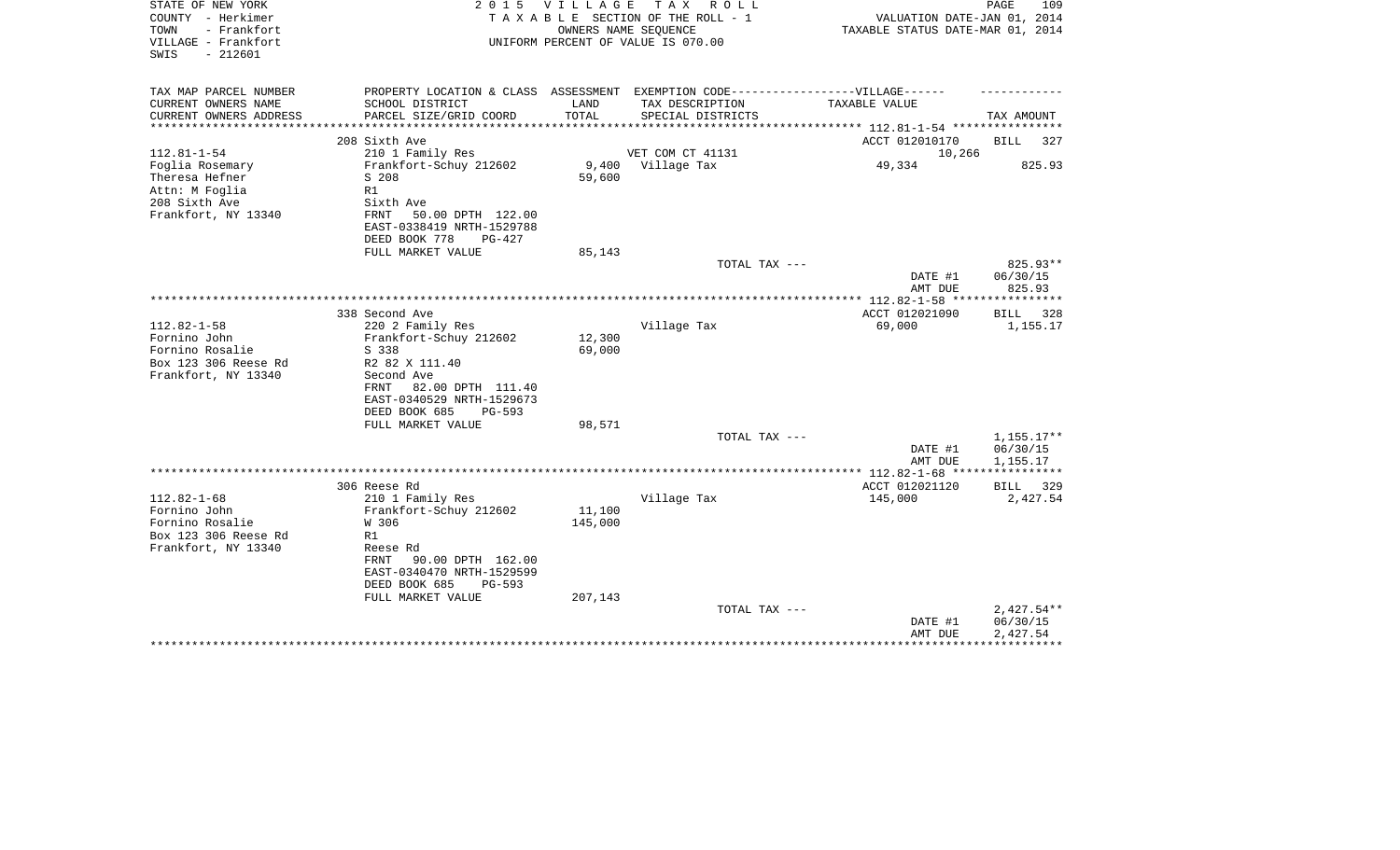| STATE OF NEW YORK<br>COUNTY - Herkimer<br>- Frankfort<br>TOWN<br>VILLAGE - Frankfort<br>SWIS<br>$-212601$ | 2 0 1 5                                                                           | <b>VILLAGE</b> | TAX ROLL<br>TAXABLE SECTION OF THE ROLL - 1<br>OWNERS NAME SEQUENCE<br>UNIFORM PERCENT OF VALUE IS 070.00 | VALUATION DATE-JAN 01, 2014<br>TAXABLE STATUS DATE-MAR 01, 2014 | PAGE<br>110              |
|-----------------------------------------------------------------------------------------------------------|-----------------------------------------------------------------------------------|----------------|-----------------------------------------------------------------------------------------------------------|-----------------------------------------------------------------|--------------------------|
| TAX MAP PARCEL NUMBER                                                                                     | PROPERTY LOCATION & CLASS ASSESSMENT EXEMPTION CODE-----------------VILLAGE------ | LAND           |                                                                                                           |                                                                 |                          |
| CURRENT OWNERS NAME<br>CURRENT OWNERS ADDRESS                                                             | SCHOOL DISTRICT<br>PARCEL SIZE/GRID COORD                                         | TOTAL          | TAX DESCRIPTION<br>SPECIAL DISTRICTS                                                                      | TAXABLE VALUE                                                   | TAX AMOUNT               |
| ********************                                                                                      | **************************                                                        |                |                                                                                                           |                                                                 |                          |
|                                                                                                           | 339 Fifth Ave                                                                     |                |                                                                                                           | ACCT 012010350                                                  | BILL<br>330              |
| $112.81 - 3 - 43$                                                                                         | 210 1 Family Res                                                                  |                | Village Tax                                                                                               | 92,900                                                          | 1,555.30                 |
| Frank Dominick                                                                                            | Frankfort-Schuy 212602                                                            | 15,000         |                                                                                                           |                                                                 |                          |
| Acacia Village<br>Apt B 227                                                                               | N 339<br>R1                                                                       | 92,900         |                                                                                                           |                                                                 |                          |
| 2160 Bleecker St                                                                                          | Fifth Ave                                                                         |                |                                                                                                           |                                                                 |                          |
| Utica, NY 13501                                                                                           | FRNT 100.00 DPTH 150.00                                                           |                |                                                                                                           |                                                                 |                          |
|                                                                                                           | EAST-0339914 NRTH-1529042                                                         |                |                                                                                                           |                                                                 |                          |
|                                                                                                           | DEED BOOK 00499 PG-00314                                                          |                |                                                                                                           |                                                                 |                          |
|                                                                                                           | FULL MARKET VALUE                                                                 | 132,714        | TOTAL TAX ---                                                                                             |                                                                 | $1,555.30**$             |
|                                                                                                           |                                                                                   |                |                                                                                                           | DATE #1<br>AMT DUE                                              | 06/30/15<br>1,555.30     |
|                                                                                                           |                                                                                   |                |                                                                                                           | $* 112.73 - 1 - 19$ **                                          | **********               |
|                                                                                                           | 400 S Litchfield St                                                               |                |                                                                                                           | ACCT 012001800                                                  | <b>BILL</b><br>331       |
| $112.73 - 1 - 19$                                                                                         | 411 Apartment                                                                     |                | Village Tax                                                                                               | 176,250                                                         | 2,950.71                 |
| Frankfort Housing<br>LP                                                                                   | Frankfort-Schuy 212602                                                            | 22,800         |                                                                                                           |                                                                 |                          |
| 400 S Litchfield St<br>PO Box 71                                                                          | W<br>Campus Apartments                                                            | 176,250        |                                                                                                           |                                                                 |                          |
| Frankfort, NY 13340                                                                                       | Litchfield St                                                                     |                |                                                                                                           |                                                                 |                          |
|                                                                                                           | FRNT 182.00 DPTH 150.00                                                           |                |                                                                                                           |                                                                 |                          |
|                                                                                                           | EAST-0338514 NRTH-1531128                                                         |                |                                                                                                           |                                                                 |                          |
|                                                                                                           | DEED BOOK 849<br>$PG-474$                                                         |                |                                                                                                           |                                                                 |                          |
|                                                                                                           | FULL MARKET VALUE                                                                 | 251,786        |                                                                                                           |                                                                 |                          |
|                                                                                                           |                                                                                   |                | TOTAL TAX ---                                                                                             | DATE #1                                                         | $2,950.71**$<br>06/30/15 |
|                                                                                                           |                                                                                   |                |                                                                                                           | AMT DUE                                                         | 2,950.71                 |
|                                                                                                           |                                                                                   |                |                                                                                                           | ************ 112.65-2-23 ***                                    | ******                   |
|                                                                                                           | Hillcrest                                                                         |                |                                                                                                           | ACCT 012000060                                                  | 332<br>BILL              |
| $112.65 - 2 - 23$                                                                                         | 311 Res vac land                                                                  |                | Village Tax                                                                                               | 2,200                                                           | 36.83                    |
| Frederick Steven<br>Frederick Jeri                                                                        | Frankfort-Schuy 212602<br>N Merged to 112.65-2-24                                 | 2,200<br>2,200 |                                                                                                           |                                                                 |                          |
| 111 Grandview Ave                                                                                         | Vl9                                                                               |                |                                                                                                           |                                                                 |                          |
| Frankfort, NY 13340                                                                                       | FRNT<br>42.50 DPTH 150.00                                                         |                |                                                                                                           |                                                                 |                          |
|                                                                                                           | EAST-0337908 NRTH-1532934                                                         |                |                                                                                                           |                                                                 |                          |
|                                                                                                           | DEED BOOK 912<br>$PG-372$                                                         |                |                                                                                                           |                                                                 |                          |
|                                                                                                           | FULL MARKET VALUE                                                                 | 3,143          | TOTAL TAX ---                                                                                             |                                                                 | $36.83**$                |
|                                                                                                           |                                                                                   |                |                                                                                                           | DATE #1                                                         | 06/30/15                 |
|                                                                                                           |                                                                                   |                |                                                                                                           | AMT DUE                                                         | 36.83                    |
|                                                                                                           |                                                                                   |                |                                                                                                           |                                                                 | *******                  |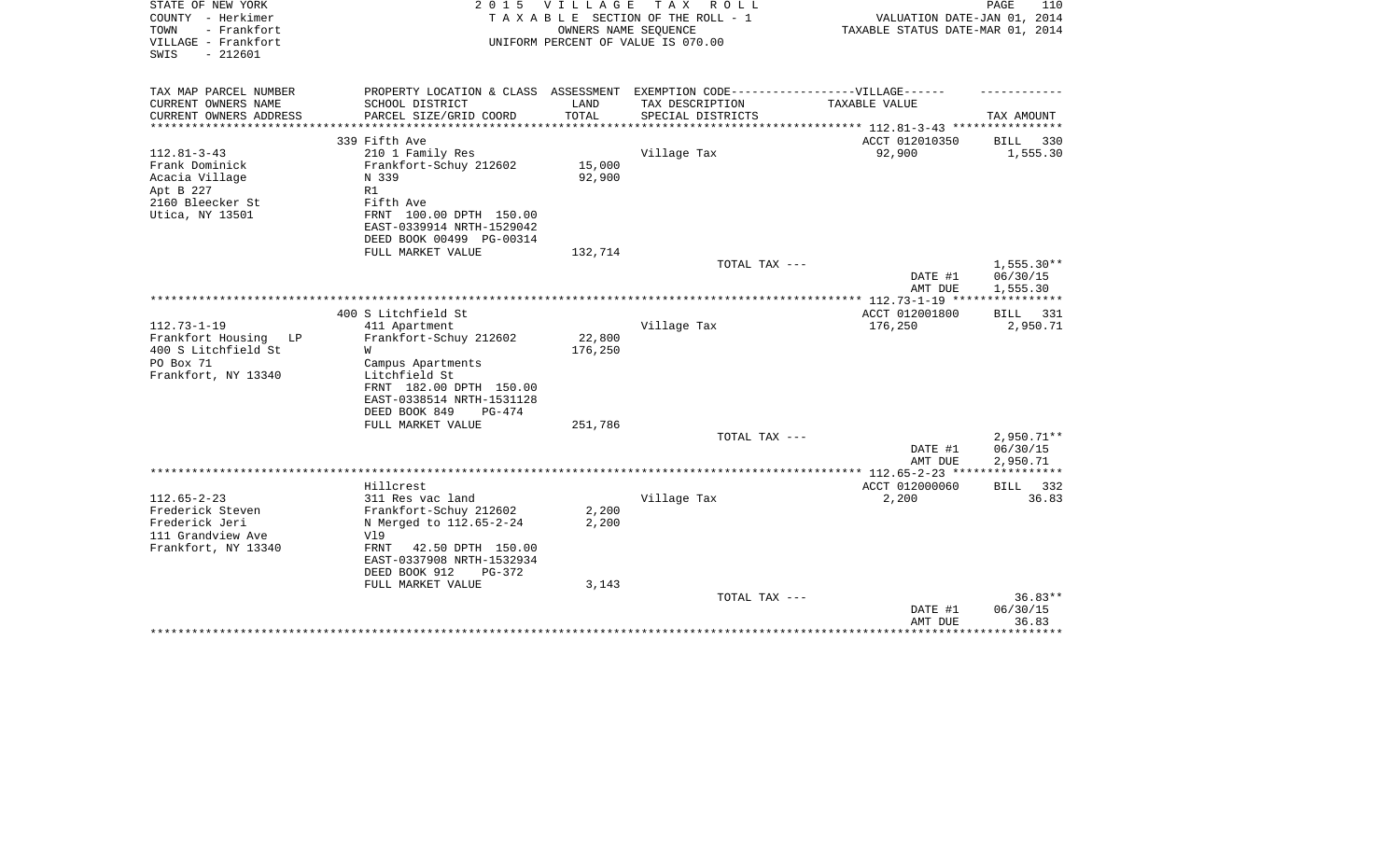| STATE OF NEW YORK<br>COUNTY - Herkimer<br>TOWN<br>- Frankfort<br>VILLAGE - Frankfort<br>$-212601$<br>SWIS | 2 0 1 5                                                                           | <b>VILLAGE</b>         | T A X<br>R O L L<br>TAXABLE SECTION OF THE ROLL - 1<br>OWNERS NAME SEQUENCE<br>UNIFORM PERCENT OF VALUE IS 070.00 | VALUATION DATE-JAN 01, 2014<br>TAXABLE STATUS DATE-MAR 01, 2014 | PAGE<br>111  |
|-----------------------------------------------------------------------------------------------------------|-----------------------------------------------------------------------------------|------------------------|-------------------------------------------------------------------------------------------------------------------|-----------------------------------------------------------------|--------------|
|                                                                                                           |                                                                                   |                        |                                                                                                                   |                                                                 |              |
| TAX MAP PARCEL NUMBER                                                                                     | PROPERTY LOCATION & CLASS ASSESSMENT EXEMPTION CODE-----------------VILLAGE------ |                        |                                                                                                                   |                                                                 |              |
| CURRENT OWNERS NAME                                                                                       | SCHOOL DISTRICT                                                                   | LAND                   | TAX DESCRIPTION                                                                                                   | TAXABLE VALUE                                                   |              |
| CURRENT OWNERS ADDRESS<br>*******************                                                             | PARCEL SIZE/GRID COORD<br>******************************                          | TOTAL<br>************* | SPECIAL DISTRICTS                                                                                                 | **************** 112.65-2-24 *****************                  | TAX AMOUNT   |
|                                                                                                           | 111 Grandview Ave                                                                 |                        |                                                                                                                   | ACCT 012000030                                                  | BILL<br>333  |
| $112.65 - 2 - 24$                                                                                         | 220 2 Family Res                                                                  |                        | Village Tax                                                                                                       | 147,500                                                         | 2,469.39     |
| Frederick Steven                                                                                          | Frankfort-Schuy 212602                                                            | 18,300                 |                                                                                                                   |                                                                 |              |
| Frederick Jeri                                                                                            | W                                                                                 | 147,500                |                                                                                                                   |                                                                 |              |
| 111 Grandview Ave                                                                                         | R1                                                                                |                        |                                                                                                                   |                                                                 |              |
| Frankfort, NY 13340                                                                                       | life use Katherine                                                                |                        |                                                                                                                   |                                                                 |              |
|                                                                                                           | FRNT 309.50 DPTH 150.00                                                           |                        |                                                                                                                   |                                                                 |              |
|                                                                                                           | EAST-0337835 NRTH-1532897                                                         |                        |                                                                                                                   |                                                                 |              |
|                                                                                                           | DEED BOOK 912<br>$PG-372$<br>FULL MARKET VALUE                                    | 210,714                |                                                                                                                   |                                                                 |              |
|                                                                                                           |                                                                                   |                        | TOTAL TAX ---                                                                                                     |                                                                 | $2,469.39**$ |
|                                                                                                           |                                                                                   |                        |                                                                                                                   | DATE #1                                                         | 06/30/15     |
|                                                                                                           |                                                                                   |                        |                                                                                                                   | AMT DUE                                                         | 2,469.39     |
|                                                                                                           |                                                                                   |                        |                                                                                                                   |                                                                 |              |
|                                                                                                           | 319 First Ave                                                                     |                        |                                                                                                                   | ACCT 012010620                                                  | BILL 334     |
| $112.82 - 1 - 9$                                                                                          | 210 1 Family Res                                                                  |                        | Village Tax                                                                                                       | 60,500                                                          | 1,012.87     |
| Freedman Edward J                                                                                         | Frankfort-Schuy 212602                                                            | 10,100                 |                                                                                                                   |                                                                 |              |
| 319 First Ave                                                                                             | N 319                                                                             | 60,500                 |                                                                                                                   |                                                                 |              |
| Frankfort, NY 13340                                                                                       | R1 50X130                                                                         |                        |                                                                                                                   |                                                                 |              |
|                                                                                                           | First Ave<br>FRNT<br>50.00 DPTH 130.00                                            |                        |                                                                                                                   |                                                                 |              |
|                                                                                                           | EAST-0340553 NRTH-1530493                                                         |                        |                                                                                                                   |                                                                 |              |
|                                                                                                           | DEED BOOK 698<br>$PG-426$                                                         |                        |                                                                                                                   |                                                                 |              |
|                                                                                                           | FULL MARKET VALUE                                                                 | 86,429                 |                                                                                                                   |                                                                 |              |
|                                                                                                           |                                                                                   |                        | TOTAL TAX ---                                                                                                     |                                                                 | 1,012.87**   |
|                                                                                                           |                                                                                   |                        |                                                                                                                   | DATE #1                                                         | 06/30/15     |
|                                                                                                           |                                                                                   |                        |                                                                                                                   | AMT DUE                                                         | 1,012.87     |
|                                                                                                           |                                                                                   |                        |                                                                                                                   |                                                                 |              |
|                                                                                                           | 102 Second Ave                                                                    |                        |                                                                                                                   | ACCT 012004740                                                  | 335<br>BILL  |
| $112.73 - 1 - 66$                                                                                         | 210 1 Family Res                                                                  |                        | Village Tax                                                                                                       | 49,900                                                          | 835.41       |
| Freeza Michael P<br>102 Second Ave                                                                        | Frankfort-Schuy 212602<br>S 102                                                   | 5,600<br>49,900        |                                                                                                                   |                                                                 |              |
| Frankfort, NY 13340                                                                                       | R1 31X86                                                                          |                        |                                                                                                                   |                                                                 |              |
|                                                                                                           | Second Ave                                                                        |                        |                                                                                                                   |                                                                 |              |
| PRIOR OWNER ON 3/01/2014                                                                                  | 47.00 DPTH<br>86.00<br>FRNT                                                       |                        |                                                                                                                   |                                                                 |              |
| Belmont Janel M                                                                                           | EAST-0338795 NRTH-1531492                                                         |                        |                                                                                                                   |                                                                 |              |
|                                                                                                           | DEED BOOK 1493<br>PG-793                                                          |                        |                                                                                                                   |                                                                 |              |
|                                                                                                           | FULL MARKET VALUE                                                                 | 71,286                 |                                                                                                                   |                                                                 |              |
|                                                                                                           |                                                                                   |                        | TOTAL TAX ---                                                                                                     |                                                                 | 835.41**     |
|                                                                                                           |                                                                                   |                        |                                                                                                                   | DATE #1                                                         | 06/30/15     |
|                                                                                                           |                                                                                   |                        |                                                                                                                   | AMT DUE                                                         | 835.41       |
|                                                                                                           |                                                                                   |                        |                                                                                                                   |                                                                 |              |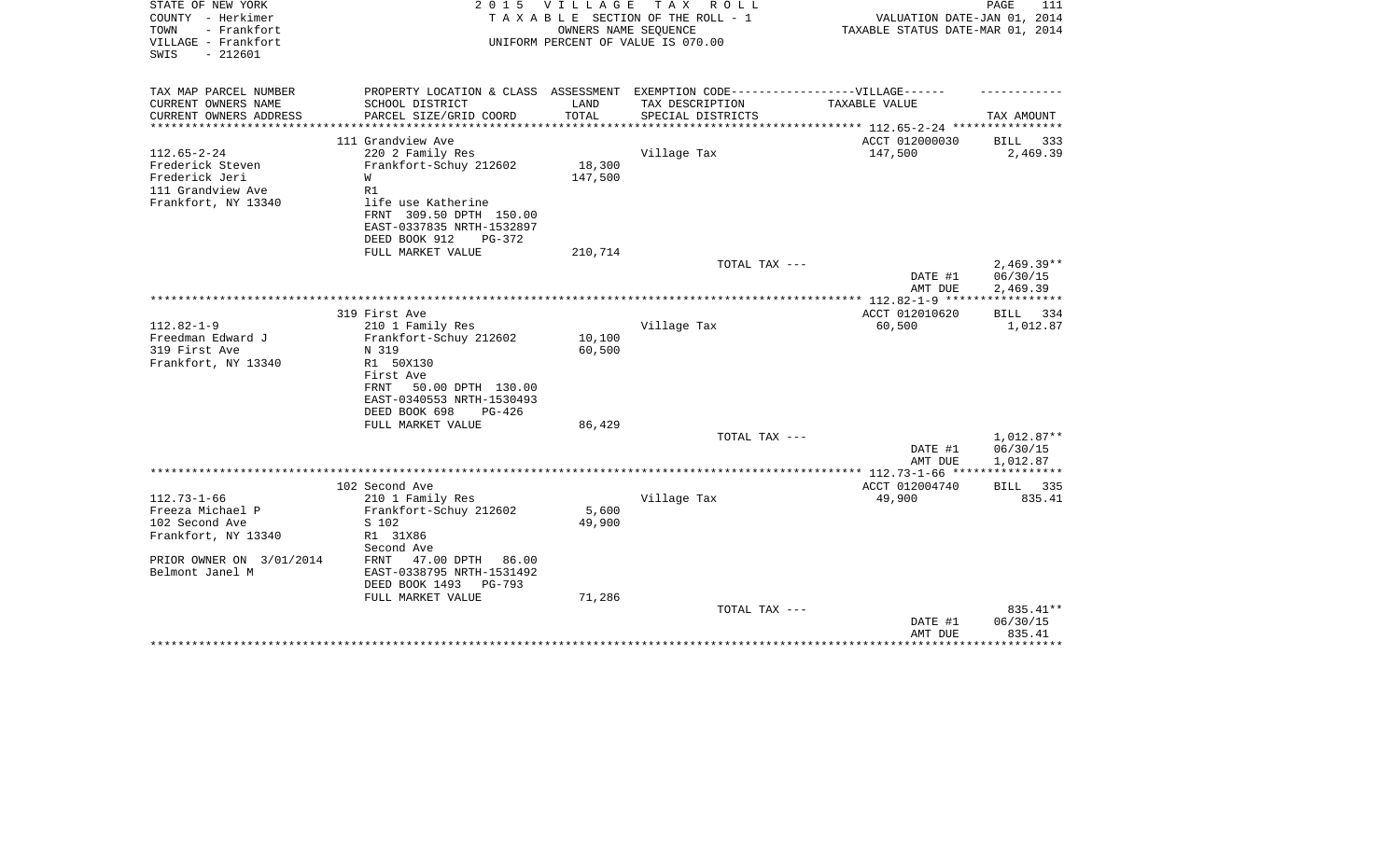| STATE OF NEW YORK<br>COUNTY - Herkimer<br>TOWN<br>- Frankfort<br>VILLAGE - Frankfort<br>$-212601$<br>SWIS | 2 0 1 5                                                                          | VILLAGE         | TAX ROLL<br>TAXABLE SECTION OF THE ROLL - 1<br>OWNERS NAME SEQUENCE<br>UNIFORM PERCENT OF VALUE IS 070.00 | VALUATION DATE-JAN 01, 2014<br>TAXABLE STATUS DATE-MAR 01, 2014 | PAGE<br>112          |
|-----------------------------------------------------------------------------------------------------------|----------------------------------------------------------------------------------|-----------------|-----------------------------------------------------------------------------------------------------------|-----------------------------------------------------------------|----------------------|
| TAX MAP PARCEL NUMBER                                                                                     | PROPERTY LOCATION & CLASS ASSESSMENT EXEMPTION CODE----------------VILLAGE------ |                 |                                                                                                           |                                                                 |                      |
| CURRENT OWNERS NAME<br>CURRENT OWNERS ADDRESS                                                             | SCHOOL DISTRICT<br>PARCEL SIZE/GRID COORD                                        | LAND<br>TOTAL   | TAX DESCRIPTION<br>SPECIAL DISTRICTS                                                                      | TAXABLE VALUE                                                   | TAX AMOUNT           |
| *******************                                                                                       |                                                                                  |                 |                                                                                                           |                                                                 |                      |
|                                                                                                           | 315 First Ave                                                                    |                 |                                                                                                           | ACCT 012000960                                                  | BILL 336             |
| $112.82 - 1 - 7$                                                                                          | 210 1 Family Res                                                                 |                 | Village Tax                                                                                               | 56,700                                                          | 949.25               |
| French Michael J                                                                                          | Frankfort-Schuy 212602<br>N 315                                                  | 10,100          |                                                                                                           |                                                                 |                      |
| 3825 Snowden Hill Rd<br>New Hartford, NY 13413                                                            | R1                                                                               | 56,700          |                                                                                                           |                                                                 |                      |
|                                                                                                           | First Ave                                                                        |                 |                                                                                                           |                                                                 |                      |
|                                                                                                           | FRNT<br>50.00 DPTH 130.00                                                        |                 |                                                                                                           |                                                                 |                      |
|                                                                                                           | EAST-0340487 NRTH-1530571                                                        |                 |                                                                                                           |                                                                 |                      |
|                                                                                                           | DEED BOOK 933<br>$PG-255$                                                        |                 |                                                                                                           |                                                                 |                      |
|                                                                                                           | FULL MARKET VALUE                                                                | 81,000          | TOTAL TAX ---                                                                                             |                                                                 | 949.25**             |
|                                                                                                           |                                                                                  |                 |                                                                                                           | DATE #1<br>AMT DUE                                              | 06/30/15<br>949.25   |
|                                                                                                           |                                                                                  |                 |                                                                                                           |                                                                 |                      |
|                                                                                                           | 108 W Orchard St                                                                 |                 |                                                                                                           | ACCT 179597                                                     | 337<br>BILL          |
| $112.65 - 3 - 14$                                                                                         | 220 2 Family Res                                                                 |                 | Village Tax                                                                                               | 43,600                                                          | 729.94               |
| Frezza Susan M<br>108 W Orchard St                                                                        | Frankfort-Schuy 212602<br>N 108                                                  | 4,300<br>43,600 |                                                                                                           |                                                                 |                      |
| Frankfort, NY 13340                                                                                       | R <sub>2</sub>                                                                   |                 |                                                                                                           |                                                                 |                      |
|                                                                                                           | W Orchard St                                                                     |                 |                                                                                                           |                                                                 |                      |
|                                                                                                           | <b>FRNT</b><br>51.00 DPTH<br>59.00                                               |                 |                                                                                                           |                                                                 |                      |
|                                                                                                           | EAST-0339708 NRTH-1533234                                                        |                 |                                                                                                           |                                                                 |                      |
|                                                                                                           | DEED BOOK 1492<br>PG-471                                                         | 62,286          |                                                                                                           |                                                                 |                      |
|                                                                                                           | FULL MARKET VALUE                                                                |                 | TOTAL TAX ---                                                                                             |                                                                 | 729.94**             |
|                                                                                                           |                                                                                  |                 |                                                                                                           | DATE #1                                                         | 06/30/15             |
|                                                                                                           |                                                                                  |                 |                                                                                                           | AMT DUE                                                         | 729.94               |
|                                                                                                           |                                                                                  |                 |                                                                                                           |                                                                 |                      |
|                                                                                                           | 320 Bee St                                                                       |                 |                                                                                                           | ACCT 012005700                                                  | 338<br>BILL          |
| $112.66 - 2 - 25$<br>Gage Robert W Jr                                                                     | 210 1 Family Res<br>Frankfort-Schuy 212602                                       | 7,500           | Village Tax                                                                                               | 37,400                                                          | 626.14               |
| Gage Denise D                                                                                             | E 320                                                                            | 37,400          |                                                                                                           |                                                                 |                      |
| 320 Bee St                                                                                                | R1                                                                               |                 |                                                                                                           |                                                                 |                      |
| Frankfort, NY 13340                                                                                       | 73.00 DPTH 138.00<br>FRNT<br>EAST-0341167 NRTH-1532766                           |                 |                                                                                                           |                                                                 |                      |
|                                                                                                           | DEED BOOK 804<br>$PG-576$                                                        |                 |                                                                                                           |                                                                 |                      |
|                                                                                                           | FULL MARKET VALUE                                                                | 53,429          |                                                                                                           |                                                                 |                      |
|                                                                                                           |                                                                                  |                 | TOTAL TAX ---                                                                                             | DATE #1                                                         | 626.14**<br>06/30/15 |
|                                                                                                           |                                                                                  |                 |                                                                                                           | AMT DUE                                                         | 626.14               |
|                                                                                                           |                                                                                  |                 |                                                                                                           |                                                                 |                      |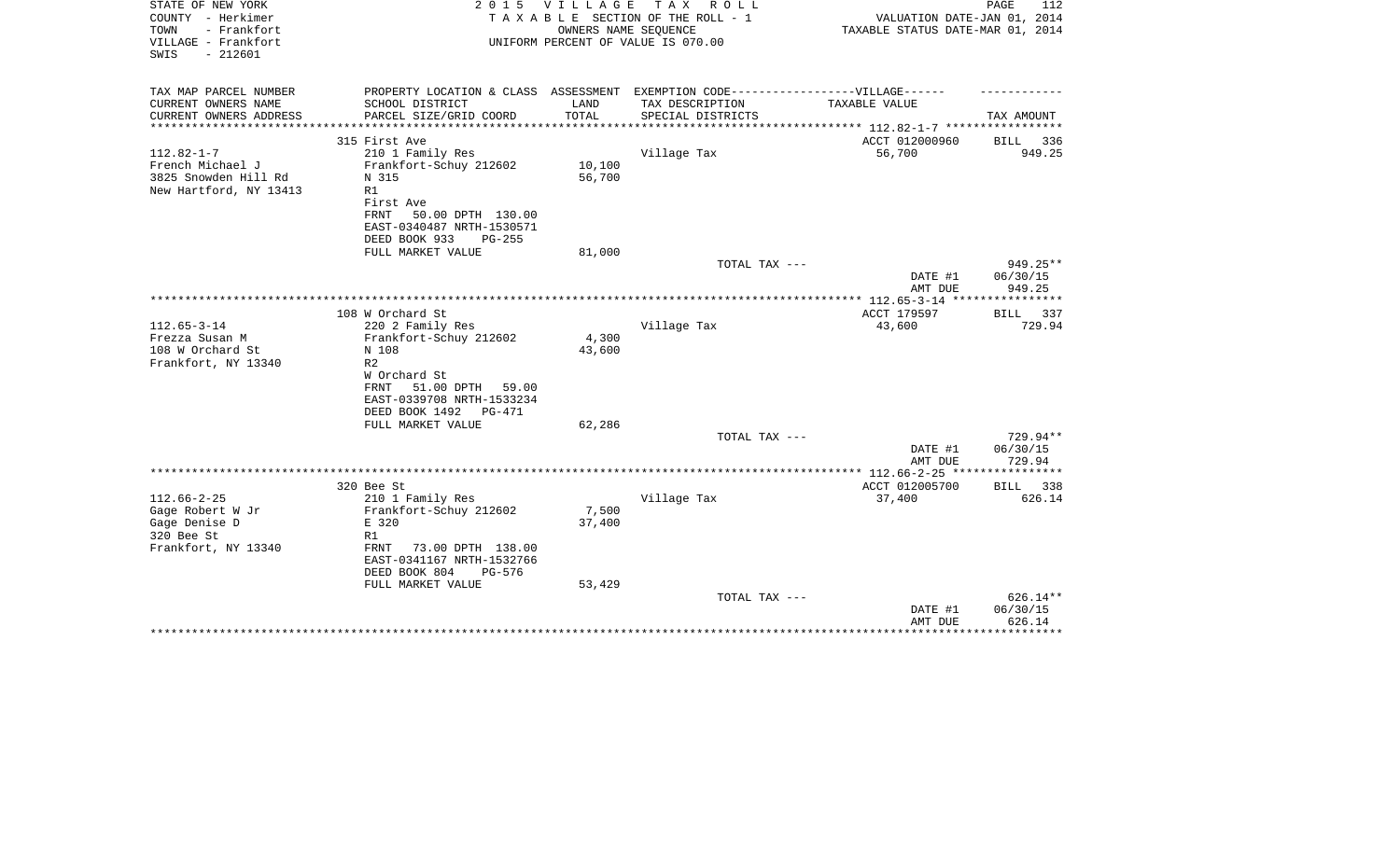| STATE OF NEW YORK<br>COUNTY - Herkimer<br>- Frankfort<br>TOWN | 2 0 1 5                                                                           | V I L L A G E | T A X<br>R O L L<br>TAXABLE SECTION OF THE ROLL - 1<br>OWNERS NAME SEQUENCE | VALUATION DATE-JAN 01, 2014<br>TAXABLE STATUS DATE-MAR 01, 2014 | PAGE<br>113             |
|---------------------------------------------------------------|-----------------------------------------------------------------------------------|---------------|-----------------------------------------------------------------------------|-----------------------------------------------------------------|-------------------------|
| VILLAGE - Frankfort<br>$-212601$<br>SWIS                      |                                                                                   |               | UNIFORM PERCENT OF VALUE IS 070.00                                          |                                                                 |                         |
| TAX MAP PARCEL NUMBER                                         | PROPERTY LOCATION & CLASS ASSESSMENT EXEMPTION CODE-----------------VILLAGE------ |               |                                                                             |                                                                 |                         |
| CURRENT OWNERS NAME                                           | SCHOOL DISTRICT                                                                   | LAND          | TAX DESCRIPTION                                                             | TAXABLE VALUE                                                   |                         |
| CURRENT OWNERS ADDRESS                                        | PARCEL SIZE/GRID COORD                                                            | TOTAL         | SPECIAL DISTRICTS                                                           |                                                                 | TAX AMOUNT              |
| **********************                                        | *****************************                                                     |               |                                                                             |                                                                 |                         |
|                                                               | 216 Fourth Ave                                                                    |               |                                                                             | ACCT 012024930                                                  | BILL 339                |
| $112.81 - 2 - 29$                                             | 210 1 Family Res                                                                  |               | Village Tax                                                                 | 53,000                                                          | 887.31                  |
| Ganci Thomas Matthew                                          | Frankfort-Schuy 212602                                                            | 10,800        |                                                                             |                                                                 |                         |
| 216 Fourth Ave                                                | S 216                                                                             | 53,000        |                                                                             |                                                                 |                         |
| Frankfort, NY 13340                                           | R1 50X150<br>Fourth Ave                                                           |               |                                                                             |                                                                 |                         |
|                                                               | FRNT<br>50.00 DPTH 150.00                                                         |               |                                                                             |                                                                 |                         |
|                                                               | EAST-0339029 NRTH-1530315                                                         |               |                                                                             |                                                                 |                         |
|                                                               | DEED BOOK 798<br>PG-621                                                           |               |                                                                             |                                                                 |                         |
|                                                               | FULL MARKET VALUE                                                                 | 75,714        |                                                                             |                                                                 |                         |
|                                                               |                                                                                   |               | TOTAL TAX ---                                                               |                                                                 | 887.31**                |
|                                                               |                                                                                   |               |                                                                             | DATE #1                                                         | 06/30/15                |
|                                                               |                                                                                   |               |                                                                             | AMT DUE                                                         | 887.31                  |
|                                                               | * * * * * * * * * * * * *                                                         |               |                                                                             | **************** 112.65-2-68 ***                                | ***********             |
|                                                               | 130-132 E Main St                                                                 |               |                                                                             | ACCT 012026670                                                  | BILL<br>340             |
| $112.65 - 2 - 68$                                             | 486 Mini-mart                                                                     |               | Village Tax                                                                 | 59,200                                                          | 991.10                  |
| Gatto Ronald                                                  | Frankfort-Schuy 212602                                                            | 11,100        |                                                                             |                                                                 |                         |
| Gatto Lucille<br>132 E Main St                                | S 130-132<br>Comm                                                                 | 59,200        |                                                                             |                                                                 |                         |
| Frankfort, NY 13340                                           | E Main St                                                                         |               |                                                                             |                                                                 |                         |
|                                                               | 90.00 DPTH 260.00<br>FRNT                                                         |               |                                                                             |                                                                 |                         |
|                                                               | BANK<br>135                                                                       |               |                                                                             |                                                                 |                         |
|                                                               | EAST-0339600 NRTH-1532385                                                         |               |                                                                             |                                                                 |                         |
|                                                               | DEED BOOK 00635 PG-00822                                                          |               |                                                                             |                                                                 |                         |
|                                                               | FULL MARKET VALUE                                                                 | 84,571        |                                                                             |                                                                 |                         |
|                                                               |                                                                                   |               | TOTAL TAX ---                                                               |                                                                 | 991.10**                |
|                                                               |                                                                                   |               |                                                                             | DATE #1                                                         | 06/30/15                |
|                                                               |                                                                                   |               |                                                                             | AMT DUE                                                         | 991.10                  |
|                                                               |                                                                                   |               |                                                                             | ****** 112.73-3-69 ***                                          |                         |
| $112.73 - 3 - 69$                                             | 221 First Ave                                                                     |               |                                                                             | ACCT 012020730<br>63,600                                        | BILL<br>341<br>1,064.77 |
| Gatto Ronald J                                                | 210 1 Family Res<br>Frankfort-Schuy 212602                                        | 10,500        | Village Tax                                                                 |                                                                 |                         |
| Gatto Roseanna                                                | N 221                                                                             | 63,600        |                                                                             |                                                                 |                         |
| 221 First Ave                                                 | R1 55X127                                                                         |               |                                                                             |                                                                 |                         |
| Frankfort, NY 13340                                           | First Ave                                                                         |               |                                                                             |                                                                 |                         |
|                                                               | 55.00 DPTH 127.00<br>FRNT                                                         |               |                                                                             |                                                                 |                         |
|                                                               | <b>BANK</b><br>055                                                                |               |                                                                             |                                                                 |                         |
|                                                               | EAST-0339954 NRTH-1531201                                                         |               |                                                                             |                                                                 |                         |
|                                                               | DEED BOOK 779<br>$PG-470$                                                         |               |                                                                             |                                                                 |                         |
|                                                               | FULL MARKET VALUE                                                                 | 90,857        |                                                                             |                                                                 |                         |
|                                                               |                                                                                   |               | TOTAL TAX ---                                                               |                                                                 | $1,064.77**$            |
|                                                               |                                                                                   |               |                                                                             | DATE #1                                                         | 06/30/15                |
|                                                               |                                                                                   |               |                                                                             | AMT DUE                                                         | 1,064.77                |
|                                                               |                                                                                   |               |                                                                             |                                                                 |                         |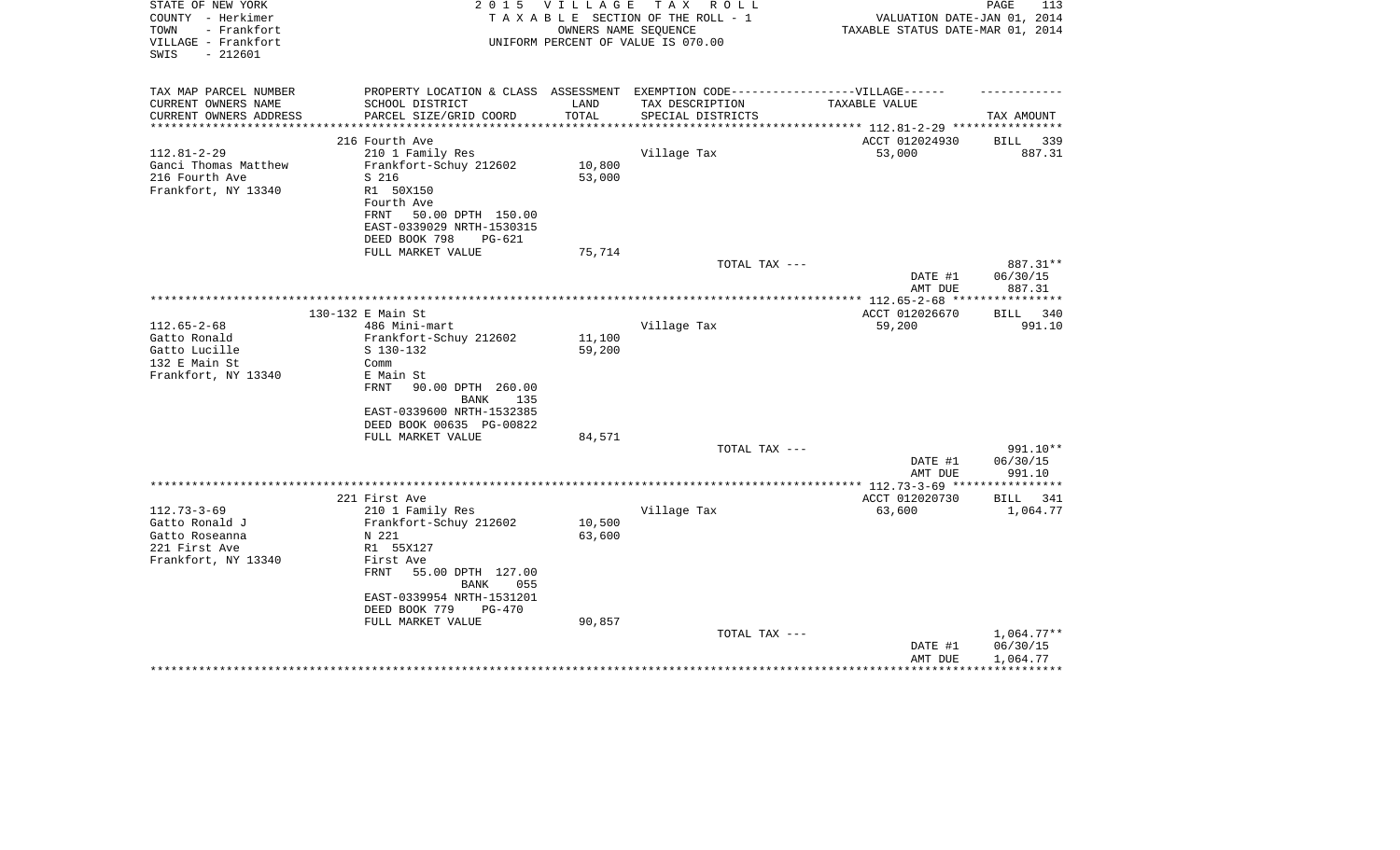| STATE OF NEW YORK<br>COUNTY - Herkimer   | 2 0 1 5                                       | V I L L A G E | T A X<br>R O L L<br>TAXABLE SECTION OF THE ROLL - 1 |                                                                 | 114<br>PAGE  |
|------------------------------------------|-----------------------------------------------|---------------|-----------------------------------------------------|-----------------------------------------------------------------|--------------|
| TOWN<br>- Frankfort                      |                                               |               | OWNERS NAME SEQUENCE                                | VALUATION DATE-JAN 01, 2014<br>TAXABLE STATUS DATE-MAR 01, 2014 |              |
| VILLAGE - Frankfort<br>$-212601$<br>SWIS |                                               |               | UNIFORM PERCENT OF VALUE IS 070.00                  |                                                                 |              |
|                                          |                                               |               |                                                     |                                                                 |              |
|                                          |                                               |               |                                                     |                                                                 |              |
| TAX MAP PARCEL NUMBER                    | PROPERTY LOCATION & CLASS ASSESSMENT          |               | EXEMPTION CODE------------------VILLAGE------       |                                                                 |              |
| CURRENT OWNERS NAME                      | SCHOOL DISTRICT                               | LAND          | TAX DESCRIPTION                                     | TAXABLE VALUE                                                   |              |
| CURRENT OWNERS ADDRESS                   | PARCEL SIZE/GRID COORD<br>******************* | TOTAL         | SPECIAL DISTRICTS                                   | **************** 112.65-2-68.999 ************                   | TAX AMOUNT   |
|                                          | E Main St                                     |               |                                                     | ACCT 012026670                                                  | 342<br>BILL  |
| $112.65 - 2 - 68.999$                    | 433 Auto body                                 |               | Village Tax                                         | 88,200                                                          | 1,476.61     |
| Gatto Ronald V                           | Frankfort-Schuy 212602                        | 8,000         |                                                     |                                                                 |              |
| Gatto Lucille                            | S                                             | 88,200        |                                                     |                                                                 |              |
| 132 E Main St                            | Land & Bldg                                   |               |                                                     |                                                                 |              |
| Frankfort, NY 13340                      | Frankfort Sunoco                              |               |                                                     |                                                                 |              |
|                                          | 90.00 DPTH 100.00<br>FRNT                     |               |                                                     |                                                                 |              |
|                                          | EAST-0302797 NRTH-1107852                     |               |                                                     |                                                                 |              |
|                                          | FULL MARKET VALUE                             | 126,000       |                                                     |                                                                 |              |
|                                          |                                               |               | TOTAL TAX ---                                       |                                                                 | $1,476.61**$ |
|                                          |                                               |               |                                                     | DATE #1                                                         | 06/30/15     |
|                                          |                                               |               |                                                     | AMT DUE                                                         | 1,476.61     |
|                                          |                                               |               |                                                     |                                                                 |              |
|                                          | 105 Skiff Ave                                 |               |                                                     | ACCT 012026700                                                  | 343<br>BILL  |
| $112.73 - 2 - 17$                        | 433 Auto body                                 |               | Village Tax                                         | 8,200                                                           | 137.28       |
| Gatto Ronald V                           | Frankfort-Schuy 212602                        | 8,200         |                                                     |                                                                 |              |
| Gatto Lucille                            | E 105                                         | 8,200         |                                                     |                                                                 |              |
| 132 E Main St                            | V19 65X125                                    |               |                                                     |                                                                 |              |
| Frankfort, NY 13340                      | Skiff Ave                                     |               |                                                     |                                                                 |              |
|                                          | FRNT<br>67.33 DPTH 120.00                     |               |                                                     |                                                                 |              |
|                                          | <b>BANK</b><br>291                            |               |                                                     |                                                                 |              |
|                                          | EAST-0339468 NRTH-1532423                     |               |                                                     |                                                                 |              |
|                                          | DEED BOOK 00635 PG-00822                      |               |                                                     |                                                                 |              |
|                                          | FULL MARKET VALUE                             | 11,714        |                                                     |                                                                 |              |
|                                          |                                               |               | TOTAL TAX ---                                       |                                                                 | 137.28**     |
|                                          |                                               |               |                                                     | DATE #1                                                         | 06/30/15     |
|                                          |                                               |               |                                                     | AMT DUE                                                         | 137.28       |
|                                          |                                               |               |                                                     | ********** 112.74-2-3 *****************                         |              |
|                                          | 140 E Main St                                 |               |                                                     | ACCT 168154                                                     | BILL<br>344  |
| $112.74 - 2 - 3$                         | 311 Res vac land                              |               | Village Tax                                         | 4,100                                                           | 68.64        |
| Gatto Ronald V                           | Frankfort-Schuy 212602                        | 4,100         |                                                     |                                                                 |              |
| Gatto Lucille J                          | S 140                                         | 4,100         |                                                     |                                                                 |              |
| 132 E Main St                            | V19 59X200                                    |               |                                                     |                                                                 |              |
| Frankfort, NY 13340                      | E Main St                                     |               |                                                     |                                                                 |              |
|                                          | 55.00 DPTH 184.00<br>FRNT                     |               |                                                     |                                                                 |              |
|                                          | EAST-0339727 NRTH-1532288                     |               |                                                     |                                                                 |              |
|                                          | DEED BOOK 1417<br>$PG-477$                    |               |                                                     |                                                                 |              |
|                                          | FULL MARKET VALUE                             | 5,857         |                                                     |                                                                 |              |
|                                          |                                               |               | TOTAL TAX ---                                       |                                                                 | 68.64**      |
|                                          |                                               |               |                                                     | DATE #1                                                         | 06/30/15     |
|                                          |                                               |               |                                                     | AMT DUE                                                         | 68.64        |
|                                          |                                               |               |                                                     |                                                                 |              |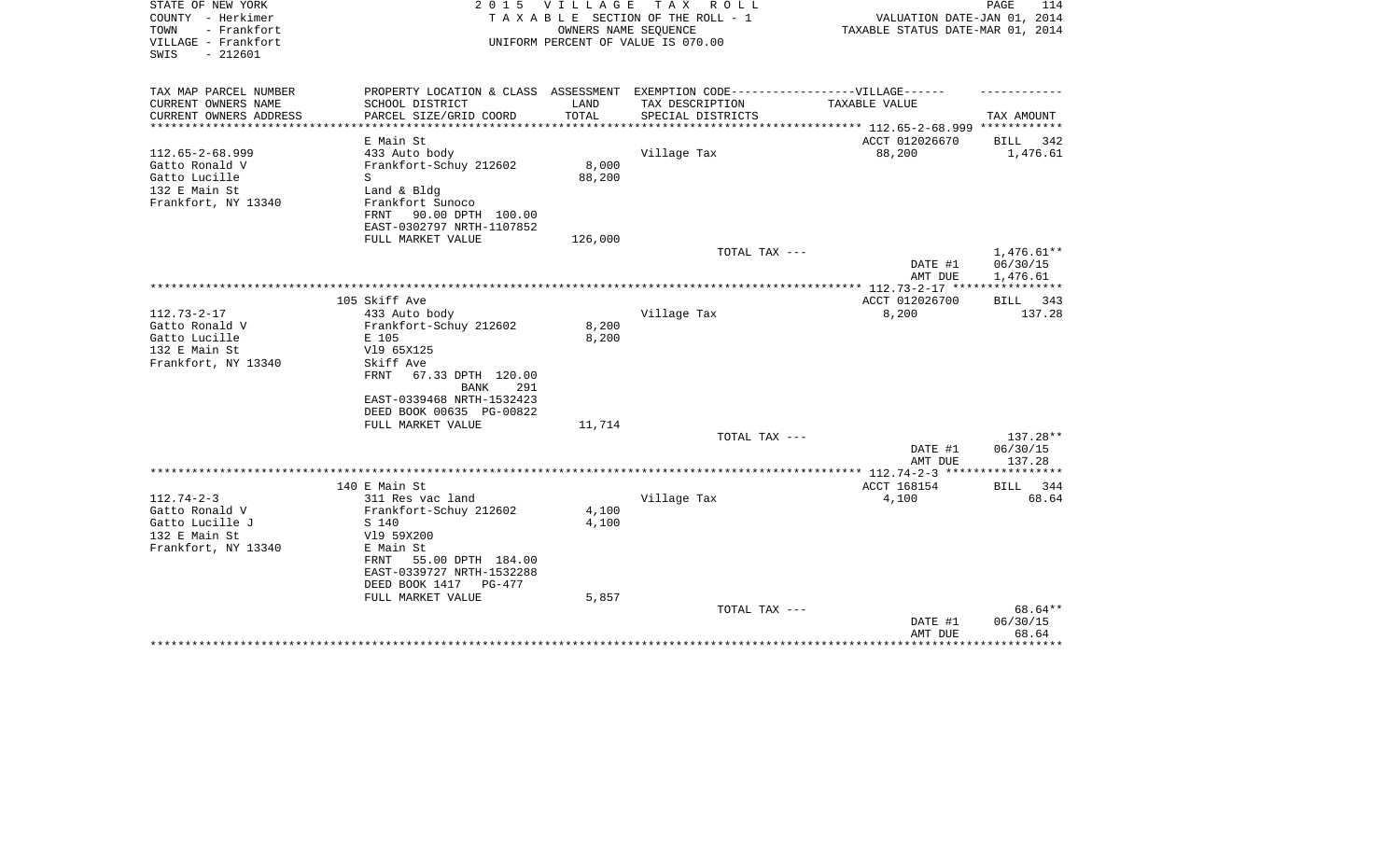| STATE OF NEW YORK<br>COUNTY - Herkimer<br>- Frankfort<br>TOWN<br>VILLAGE - Frankfort<br>$-212601$<br>SWIS                                                   | 2 0 1 5                                                                                                                                                                                                                                    | <b>VILLAGE</b><br>OWNERS NAME SEQUENCE | T A X<br>R O L L<br>TAXABLE SECTION OF THE ROLL - 1<br>UNIFORM PERCENT OF VALUE IS 070.00 | VALUATION DATE-JAN 01, 2014<br>TAXABLE STATUS DATE-MAR 01, 2014 | PAGE<br>115                      |
|-------------------------------------------------------------------------------------------------------------------------------------------------------------|--------------------------------------------------------------------------------------------------------------------------------------------------------------------------------------------------------------------------------------------|----------------------------------------|-------------------------------------------------------------------------------------------|-----------------------------------------------------------------|----------------------------------|
| TAX MAP PARCEL NUMBER<br>CURRENT OWNERS NAME                                                                                                                | PROPERTY LOCATION & CLASS ASSESSMENT EXEMPTION CODE-----------------VILLAGE------<br>SCHOOL DISTRICT                                                                                                                                       | LAND                                   | TAX DESCRIPTION                                                                           | TAXABLE VALUE                                                   |                                  |
| CURRENT OWNERS ADDRESS                                                                                                                                      | PARCEL SIZE/GRID COORD                                                                                                                                                                                                                     | TOTAL                                  | SPECIAL DISTRICTS                                                                         |                                                                 | TAX AMOUNT                       |
| ***************                                                                                                                                             | ***********************                                                                                                                                                                                                                    |                                        | **************************                                                                | ************* 112.73-1-9 ******************                     |                                  |
|                                                                                                                                                             | 206 Litchfield St                                                                                                                                                                                                                          |                                        |                                                                                           | ACCT 012006660                                                  | BILL<br>345                      |
| $112.73 - 1 - 9$<br>Georgianna K. Lisandrelli, Tru Frankfort-Schuy 212602<br>Dee-Lisandrelli Irrev Trust d W 206<br>15 Woodside Ter<br>Whitesboro, NY 13492 | 210 1 Family Res<br>Litchfield St<br><b>FRNT</b><br>63.00 DPTH<br>56.33<br>EAST-0338658 NRTH-1532043<br>DEED BOOK 1272<br>PG-607                                                                                                           | 7,400<br>58,100                        | Village Tax                                                                               | 58,100                                                          | 972.69                           |
|                                                                                                                                                             | FULL MARKET VALUE                                                                                                                                                                                                                          | 83,000                                 | TOTAL TAX ---                                                                             |                                                                 |                                  |
|                                                                                                                                                             |                                                                                                                                                                                                                                            |                                        |                                                                                           | DATE #1<br>AMT DUE                                              | $972.69**$<br>06/30/15<br>972.69 |
|                                                                                                                                                             |                                                                                                                                                                                                                                            |                                        |                                                                                           | ** 112.74-3-32                                                  |                                  |
|                                                                                                                                                             | 320 E Main St                                                                                                                                                                                                                              |                                        |                                                                                           | ACCT 187831                                                     | 346<br><b>BILL</b>               |
| $112.74 - 3 - 32$<br>Getz Patrick J<br>320 E Main St<br>Frankfort, NY 13340<br>PRIOR OWNER ON 3/01/2014<br>Klubchom Yupawadee                               | 220 2 Family Res<br>Frankfort-Schuy 212602<br>S 320<br>R1 48X143<br>E Main St<br>FRNT<br>48.50 DPTH 150.00<br>EAST-0341053 NRTH-1530658                                                                                                    | 6,400<br>55,900                        | Village Tax                                                                               | 55,900                                                          | 935.86                           |
|                                                                                                                                                             | DEED BOOK 1542<br>$PG-958$                                                                                                                                                                                                                 |                                        |                                                                                           |                                                                 |                                  |
|                                                                                                                                                             | FULL MARKET VALUE                                                                                                                                                                                                                          | 79,857                                 | TOTAL TAX ---                                                                             |                                                                 | 935.86**                         |
|                                                                                                                                                             |                                                                                                                                                                                                                                            |                                        |                                                                                           | DATE #1<br>AMT DUE                                              | 06/30/15<br>935.86               |
|                                                                                                                                                             |                                                                                                                                                                                                                                            |                                        |                                                                                           | ****** 112.73-3-17 ****                                         | ********                         |
| $112.73 - 3 - 17$<br>Giambrone Christopher<br>Giambrone Concetta<br>117 Second Ave<br>Frankfort, NY 13340                                                   | 117 Second Ave<br>210 1 Family Res<br>Frankfort-Schuy 212602<br>N 117<br>R1 50X113<br>Second Ave<br>50.00 DPTH 120.00<br>FRNT<br>$0.14$ BANK<br>ACRES<br>135<br>EAST-0339144 NRTH-1531490<br>DEED BOOK 00357 PG-00513<br>FULL MARKET VALUE | 7,700<br>58,800<br>84,000              | Village Tax                                                                               | ACCT 012011490<br>58,800                                        | <b>BILL</b><br>347<br>984.41     |
|                                                                                                                                                             |                                                                                                                                                                                                                                            |                                        | TOTAL TAX ---                                                                             | DATE #1<br>AMT DUE                                              | 984.41**<br>06/30/15<br>984.41   |
|                                                                                                                                                             |                                                                                                                                                                                                                                            |                                        |                                                                                           |                                                                 | **********                       |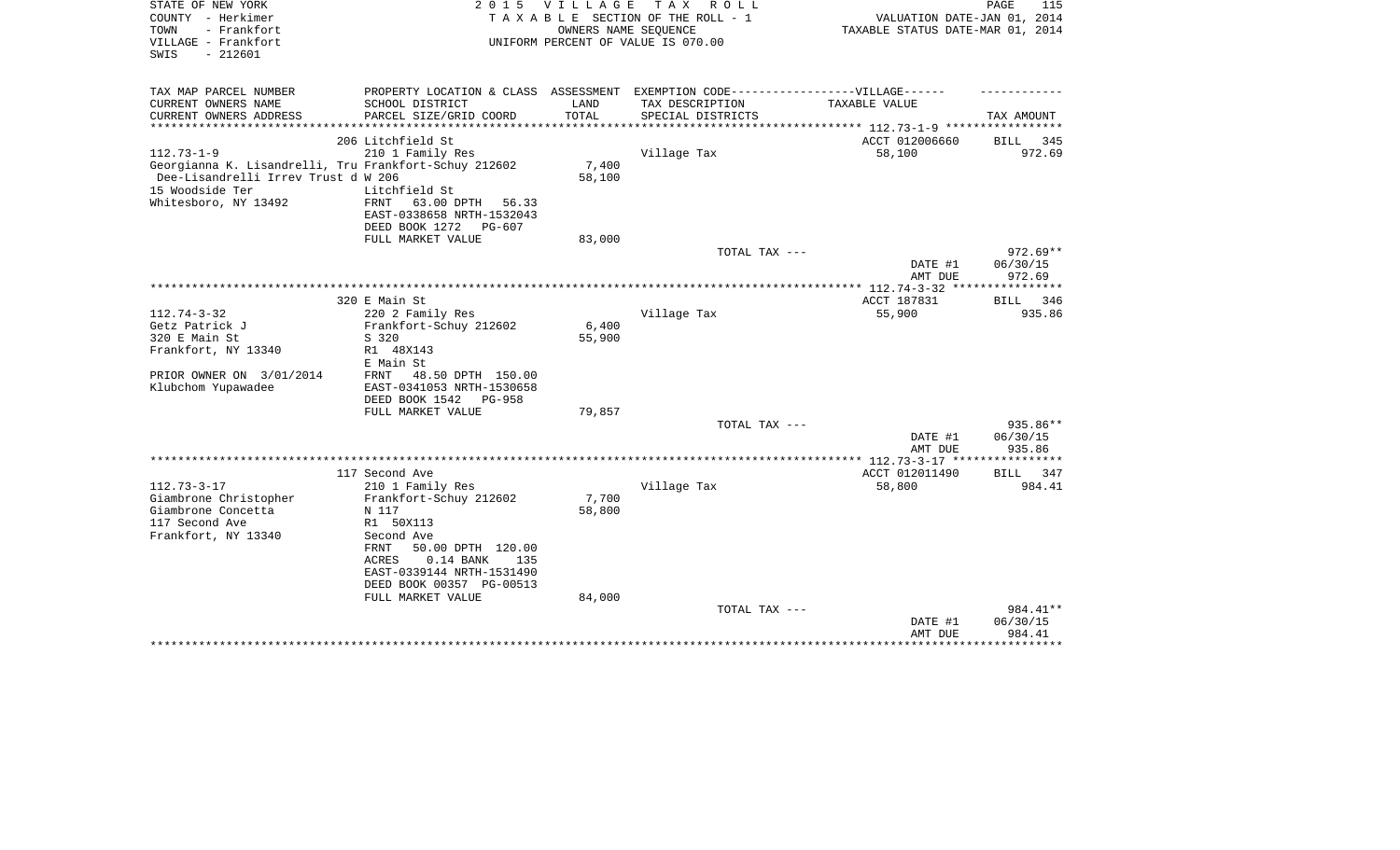| STATE OF NEW YORK<br>COUNTY - Herkimer                          | 2 0 1 5                                                                          | VILLAGE         | TAX ROLL<br>TAXABLE SECTION OF THE ROLL - 1                | VALUATION DATE-JAN 01, 2014      | PAGE<br>116                    |
|-----------------------------------------------------------------|----------------------------------------------------------------------------------|-----------------|------------------------------------------------------------|----------------------------------|--------------------------------|
| - Frankfort<br>TOWN<br>VILLAGE - Frankfort<br>SWIS<br>$-212601$ |                                                                                  |                 | OWNERS NAME SEQUENCE<br>UNIFORM PERCENT OF VALUE IS 070.00 | TAXABLE STATUS DATE-MAR 01, 2014 |                                |
| TAX MAP PARCEL NUMBER                                           | PROPERTY LOCATION & CLASS ASSESSMENT EXEMPTION CODE----------------VILLAGE------ |                 |                                                            |                                  |                                |
| CURRENT OWNERS NAME                                             | SCHOOL DISTRICT                                                                  | LAND            | TAX DESCRIPTION                                            | TAXABLE VALUE                    |                                |
| CURRENT OWNERS ADDRESS                                          | PARCEL SIZE/GRID COORD                                                           | TOTAL           | SPECIAL DISTRICTS                                          | *********** 112.73-3-24 ****     | TAX AMOUNT                     |
|                                                                 | 205 Second Ave                                                                   |                 |                                                            | ACCT 012022230                   | 348<br><b>BILL</b>             |
| $112.73 - 3 - 24$                                               | 210 1 Family Res                                                                 |                 | Village Tax                                                | 55,200                           | 924.14                         |
| Gillen Nelson                                                   | Frankfort-Schuy 212602                                                           | 11,500          |                                                            |                                  |                                |
| Gillen Roxanne                                                  | N 205                                                                            | 55,200          |                                                            |                                  |                                |
| 205 Second Ave                                                  | R1 50X180                                                                        |                 |                                                            |                                  |                                |
| Frankfort, NY 13340                                             | Second Ave<br>FRNT<br>50.00 DPTH 184.00                                          |                 |                                                            |                                  |                                |
|                                                                 | <b>BANK</b><br>021                                                               |                 |                                                            |                                  |                                |
|                                                                 | EAST-0339481 NRTH-1531224                                                        |                 |                                                            |                                  |                                |
|                                                                 | DEED BOOK 843<br>PG-316                                                          |                 |                                                            |                                  |                                |
|                                                                 | FULL MARKET VALUE                                                                | 78,857          |                                                            |                                  |                                |
|                                                                 |                                                                                  |                 | TOTAL TAX ---                                              | DATE #1<br>AMT DUE               | 924.14**<br>06/30/15<br>924.14 |
|                                                                 |                                                                                  |                 |                                                            |                                  |                                |
|                                                                 | 207 Second Ave                                                                   |                 |                                                            | ACCT 012023160                   | <b>BILL</b><br>349             |
| $112.73 - 3 - 25$                                               | 210 1 Family Res                                                                 |                 | Village Tax                                                | 15,000                           | 251.12                         |
| Gillen Nelson F Jr                                              | Frankfort-Schuy 212602                                                           | 5,400           |                                                            |                                  |                                |
| Gillen Roxanne S<br>205 Second Ave                              | N 207                                                                            | 15,000          |                                                            |                                  |                                |
| Frankfort, NY 13340                                             | R1 25X150<br>Second Ave                                                          |                 |                                                            |                                  |                                |
|                                                                 | 25.00 DPTH 150.00<br>FRNT                                                        |                 |                                                            |                                  |                                |
|                                                                 | EAST-0339498 NRTH-1531190                                                        |                 |                                                            |                                  |                                |
|                                                                 | DEED BOOK 1283<br>PG-789                                                         |                 |                                                            |                                  |                                |
|                                                                 | FULL MARKET VALUE                                                                | 21,429          |                                                            |                                  |                                |
|                                                                 |                                                                                  |                 | TOTAL TAX ---                                              | DATE #1                          | 251.12**<br>06/30/15           |
|                                                                 |                                                                                  |                 |                                                            | AMT DUE                          | 251.12                         |
|                                                                 |                                                                                  |                 |                                                            |                                  |                                |
|                                                                 | 106 N Litchfield St                                                              |                 |                                                            | ACCT 012010650                   | 350<br>BILL                    |
| $112.65 - 3 - 51$                                               | 220 2 Family Res                                                                 |                 | Village Tax                                                | 36,700                           | 614.42                         |
| Gillen Patricia A<br>106 N Litchfield St                        | Frankfort-Schuy 212602<br>E 106                                                  | 4,500<br>36,700 |                                                            |                                  |                                |
| Frankfort, NY 13340                                             | R1 75X45                                                                         |                 |                                                            |                                  |                                |
|                                                                 | N Litchfield S                                                                   |                 |                                                            |                                  |                                |
|                                                                 | 90.00 DPTH<br>FRNT<br>45.00                                                      |                 |                                                            |                                  |                                |
|                                                                 | EAST-0339561 NRTH-1532950                                                        |                 |                                                            |                                  |                                |
|                                                                 | DEED BOOK 766<br>PG-197                                                          |                 |                                                            |                                  |                                |
|                                                                 | FULL MARKET VALUE                                                                | 52,429          | TOTAL TAX ---                                              |                                  | 614.42**                       |
|                                                                 |                                                                                  |                 |                                                            | DATE #1                          | 06/30/15                       |
|                                                                 |                                                                                  |                 |                                                            | AMT DUE                          | 614.42                         |
|                                                                 |                                                                                  |                 |                                                            |                                  |                                |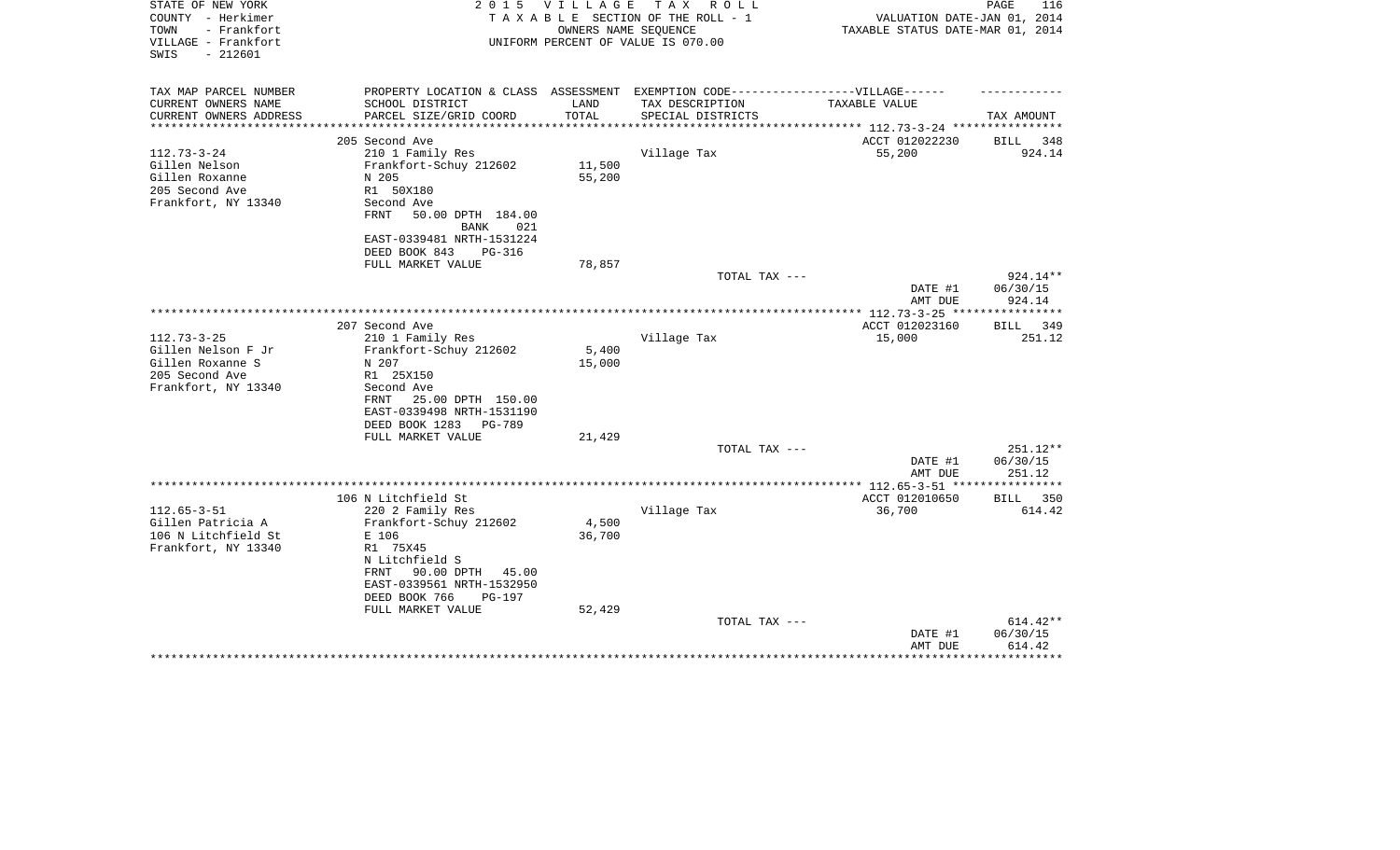| STATE OF NEW YORK<br>COUNTY - Herkimer<br>- Frankfort<br>TOWN<br>VILLAGE - Frankfort<br>$-212601$<br>SWIS | 2 0 1 5                                                                                                                                                                             | VILLAGE                    | TAX ROLL<br>TAXABLE SECTION OF THE ROLL - 1<br>OWNERS NAME SEQUENCE<br>UNIFORM PERCENT OF VALUE IS 070.00 | VALUATION DATE-JAN 01, 2014<br>TAXABLE STATUS DATE-MAR 01, 2014             | PAGE<br>117                          |
|-----------------------------------------------------------------------------------------------------------|-------------------------------------------------------------------------------------------------------------------------------------------------------------------------------------|----------------------------|-----------------------------------------------------------------------------------------------------------|-----------------------------------------------------------------------------|--------------------------------------|
| TAX MAP PARCEL NUMBER                                                                                     | PROPERTY LOCATION & CLASS ASSESSMENT EXEMPTION CODE-----------------VILLAGE------                                                                                                   |                            |                                                                                                           |                                                                             |                                      |
| CURRENT OWNERS NAME<br>CURRENT OWNERS ADDRESS<br>**********************                                   | SCHOOL DISTRICT<br>PARCEL SIZE/GRID COORD                                                                                                                                           | LAND<br>TOTAL              | TAX DESCRIPTION<br>SPECIAL DISTRICTS                                                                      | TAXABLE VALUE<br>***************************** 112.81-3-41 **************** | TAX AMOUNT                           |
|                                                                                                           | 331-335 Fifth Ave                                                                                                                                                                   |                            |                                                                                                           | ACCT 012020610                                                              | BILL 351                             |
| $112.81 - 3 - 41$<br>Gillette Robert W Jr<br>Gillette Lisa L<br>335 Fifth Ave<br>Frankfort, NY 13340      | 210 1 Family Res<br>Frankfort-Schuy 212602<br>N 331-335<br>R1<br>Fifth Ave<br>FRNT 128.00 DPTH 190.00<br>BANK<br>135                                                                | 17,700<br>84,400           | Village Tax                                                                                               | 84,400                                                                      | 1,412.99                             |
|                                                                                                           | EAST-0339825 NRTH-1529179<br>DEED BOOK 911<br>PG-434                                                                                                                                |                            |                                                                                                           |                                                                             |                                      |
|                                                                                                           | FULL MARKET VALUE                                                                                                                                                                   | 120,571                    |                                                                                                           |                                                                             |                                      |
|                                                                                                           |                                                                                                                                                                                     |                            | TOTAL TAX ---                                                                                             | DATE #1<br>AMT DUE                                                          | 1,412.99**<br>06/30/15<br>1,412.99   |
|                                                                                                           |                                                                                                                                                                                     |                            |                                                                                                           | **************** 112.73-3-72 *****************                              |                                      |
|                                                                                                           | 229 First Ave                                                                                                                                                                       |                            |                                                                                                           | ACCT 012000150                                                              | <b>BILL</b><br>352                   |
| $112.73 - 3 - 72$                                                                                         | 210 1 Family Res                                                                                                                                                                    |                            | VET WAR CT 41121                                                                                          | 6,160                                                                       |                                      |
| Gimelli Louis<br>Gimelli M. Diane<br>229 First Ave<br>Frankfort, NY 13340                                 | Frankfort-Schuy 212602<br>N 229<br>R1 60X127<br>First Ave<br>60.00 DPTH 127.00<br>FRNT<br>EAST-0340074 NRTH-1531051<br>DEED BOOK 1240<br>PG-641                                     | 10,900<br>81,900           | Village Tax                                                                                               | 75,740                                                                      | 1,268.01                             |
|                                                                                                           | FULL MARKET VALUE                                                                                                                                                                   | 117,000                    |                                                                                                           |                                                                             |                                      |
|                                                                                                           |                                                                                                                                                                                     |                            | TOTAL TAX ---                                                                                             | DATE #1<br>AMT DUE                                                          | $1,268.01**$<br>06/30/15<br>1,268.01 |
|                                                                                                           |                                                                                                                                                                                     |                            |                                                                                                           |                                                                             |                                      |
|                                                                                                           | 520 Reese Rd                                                                                                                                                                        |                            |                                                                                                           | ACCT 012006120                                                              | BILL 353                             |
| $112.81 - 3 - 51$<br>Gonyea Frances M<br>520 Reese Rd<br>Frankfort, NY 13340                              | 210 1 Family Res<br>Frankfort-Schuy 212602<br>W 518-520<br>R1<br>Reese Rd<br>FRNT<br>76.00 DPTH 150.00<br>EAST-0339845 NRTH-1528588<br>DEED BOOK 843<br>$PG-8$<br>FULL MARKET VALUE | 13,200<br>55,300<br>79,000 | Village Tax                                                                                               | 55,300                                                                      | 925.81                               |
|                                                                                                           |                                                                                                                                                                                     |                            | TOTAL TAX ---                                                                                             | DATE #1<br>AMT DUE                                                          | 925.81**<br>06/30/15<br>925.81       |
|                                                                                                           |                                                                                                                                                                                     |                            |                                                                                                           |                                                                             | ********                             |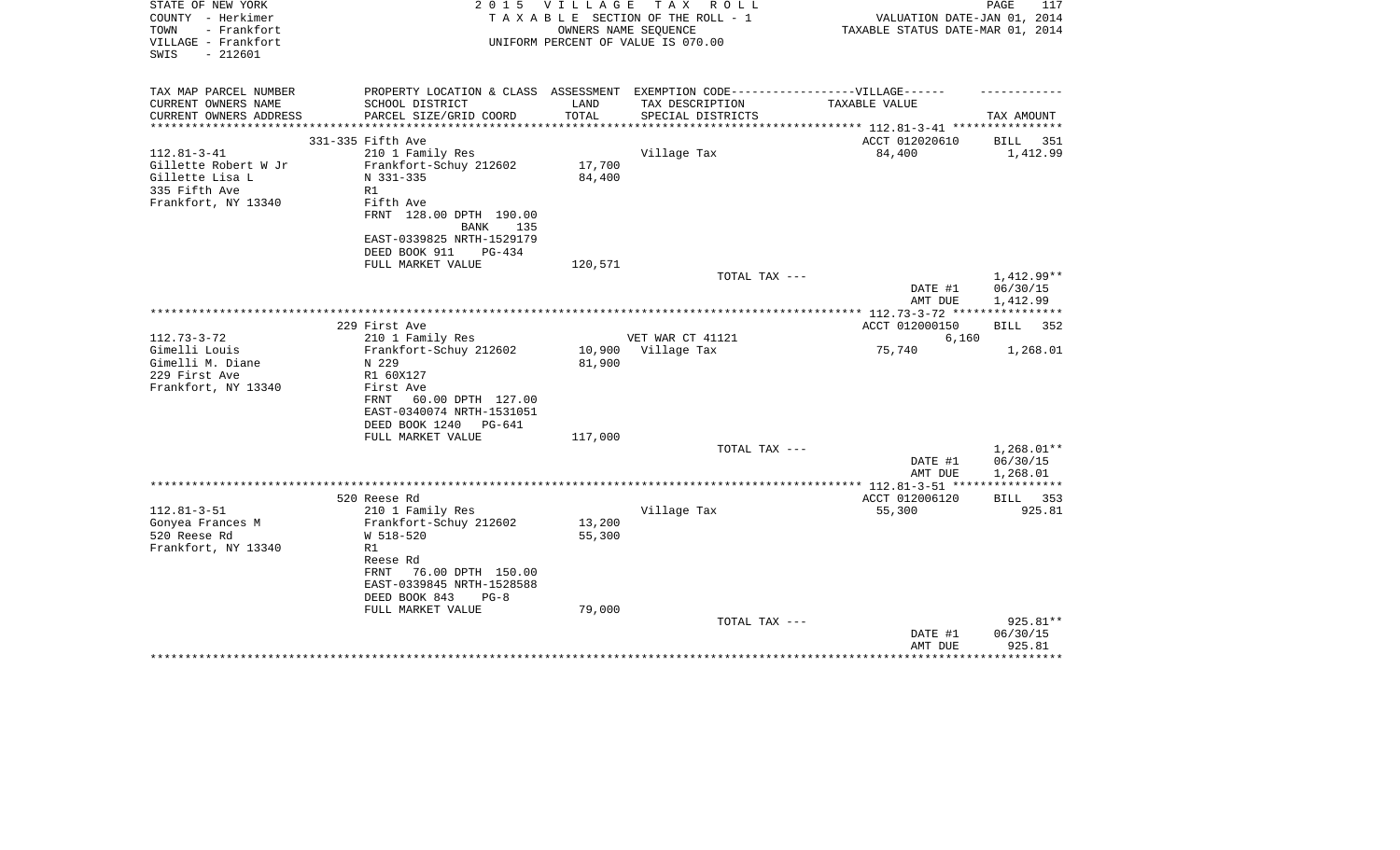| STATE OF NEW YORK<br>COUNTY - Herkimer                          | 2 0 1 5                                                                           | VILLAGE               | TAX ROLL<br>TAXABLE SECTION OF THE ROLL - 1                | VALUATION DATE-JAN 01, 2014                     | PAGE<br>118           |
|-----------------------------------------------------------------|-----------------------------------------------------------------------------------|-----------------------|------------------------------------------------------------|-------------------------------------------------|-----------------------|
| TOWN<br>- Frankfort<br>VILLAGE - Frankfort<br>$-212601$<br>SWIS |                                                                                   |                       | OWNERS NAME SEQUENCE<br>UNIFORM PERCENT OF VALUE IS 070.00 | TAXABLE STATUS DATE-MAR 01, 2014                |                       |
| TAX MAP PARCEL NUMBER                                           | PROPERTY LOCATION & CLASS ASSESSMENT EXEMPTION CODE-----------------VILLAGE------ |                       |                                                            |                                                 |                       |
| CURRENT OWNERS NAME                                             | SCHOOL DISTRICT                                                                   | LAND                  | TAX DESCRIPTION                                            | TAXABLE VALUE                                   |                       |
| CURRENT OWNERS ADDRESS<br>********************                  | PARCEL SIZE/GRID COORD<br>**************************                              | TOTAL<br>************ | SPECIAL DISTRICTS                                          |                                                 | TAX AMOUNT            |
|                                                                 |                                                                                   |                       |                                                            | ***************** 112.73-2-79 ***************** |                       |
| $112.73 - 2 - 79$                                               | 213 Litchfield St<br>220 2 Family Res                                             |                       | Village Tax                                                | ACCT 012006330<br>48,800                        | BILL<br>354<br>816.99 |
| Gonyea Lorraine                                                 | Frankfort-Schuy 212602                                                            | 8,700                 |                                                            |                                                 |                       |
| 213-215 Litchfield St                                           | E 213-215                                                                         | 48,800                |                                                            |                                                 |                       |
| Frankfort, NY 13340                                             | R <sub>2</sub>                                                                    |                       |                                                            |                                                 |                       |
|                                                                 | Litchfield St                                                                     |                       |                                                            |                                                 |                       |
|                                                                 | 42.00 DPTH 142.00<br>FRNT                                                         |                       |                                                            |                                                 |                       |
|                                                                 | EAST-0338765 NRTH-1531892                                                         |                       |                                                            |                                                 |                       |
|                                                                 | DEED BOOK 843<br>$PG-24$                                                          |                       |                                                            |                                                 |                       |
|                                                                 | FULL MARKET VALUE                                                                 | 69,714                |                                                            |                                                 |                       |
|                                                                 |                                                                                   |                       | TOTAL TAX ---                                              |                                                 | $816.99**$            |
|                                                                 |                                                                                   |                       |                                                            | DATE #1                                         | 06/30/15              |
|                                                                 |                                                                                   |                       |                                                            | AMT DUE                                         | 816.99                |
|                                                                 | 107 Second Ave                                                                    |                       |                                                            | ACCT 012027150                                  | 355<br>BILL           |
| $112.73 - 2 - 70$                                               | 210 1 Family Res                                                                  |                       | Village Tax                                                | 50,100                                          | 838.76                |
| Gonzalez Deidre                                                 | Frankfort-Schuy 212602                                                            | 7,200                 |                                                            |                                                 |                       |
| 107 Second Ave                                                  | N 107                                                                             | 50,100                |                                                            |                                                 |                       |
| Frankfort, NY 13340                                             | R1 33X142                                                                         |                       |                                                            |                                                 |                       |
|                                                                 | Second Ave                                                                        |                       |                                                            |                                                 |                       |
|                                                                 | 34.00 DPTH 147.00<br>FRNT                                                         |                       |                                                            |                                                 |                       |
|                                                                 | EAST-0338941 NRTH-1531590                                                         |                       |                                                            |                                                 |                       |
|                                                                 | DEED BOOK 936<br>$PG-258$                                                         |                       |                                                            |                                                 |                       |
|                                                                 | FULL MARKET VALUE                                                                 | 71,571                |                                                            |                                                 |                       |
|                                                                 |                                                                                   |                       | TOTAL TAX ---                                              |                                                 | 838.76**              |
|                                                                 |                                                                                   |                       |                                                            | DATE #1<br>AMT DUE                              | 06/30/15<br>838.76    |
|                                                                 |                                                                                   |                       |                                                            |                                                 |                       |
|                                                                 | 502 Frankfort St                                                                  |                       |                                                            | ACCT 012017760                                  | BILL 356              |
| $112.73 - 1 - 42$                                               | 210 1 Family Res                                                                  |                       | VET WAR CT 41121                                           | 6,160                                           |                       |
| Gookins Donna L                                                 | Frankfort-Schuy 212602                                                            | 8,500                 | Village Tax                                                | 57,040                                          | 954.94                |
| 502 S Frankfort St                                              | W 502                                                                             | 63,200                |                                                            |                                                 |                       |
| Frankfort, NY 13340                                             | R1                                                                                |                       |                                                            |                                                 |                       |
|                                                                 | Frankfort St                                                                      |                       |                                                            |                                                 |                       |
|                                                                 | 50.00 DPTH<br>FRNT<br>96.00                                                       |                       |                                                            |                                                 |                       |
|                                                                 | EAST-0338672 NRTH-1530690                                                         |                       |                                                            |                                                 |                       |
|                                                                 | DEED BOOK 1122<br>PG-812                                                          |                       |                                                            |                                                 |                       |
|                                                                 | FULL MARKET VALUE                                                                 | 90,286                | TOTAL TAX ---                                              |                                                 | 954.94**              |
|                                                                 |                                                                                   |                       |                                                            | DATE #1                                         | 06/30/15              |
|                                                                 |                                                                                   |                       |                                                            | AMT DUE                                         | 954.94                |
|                                                                 |                                                                                   |                       |                                                            |                                                 |                       |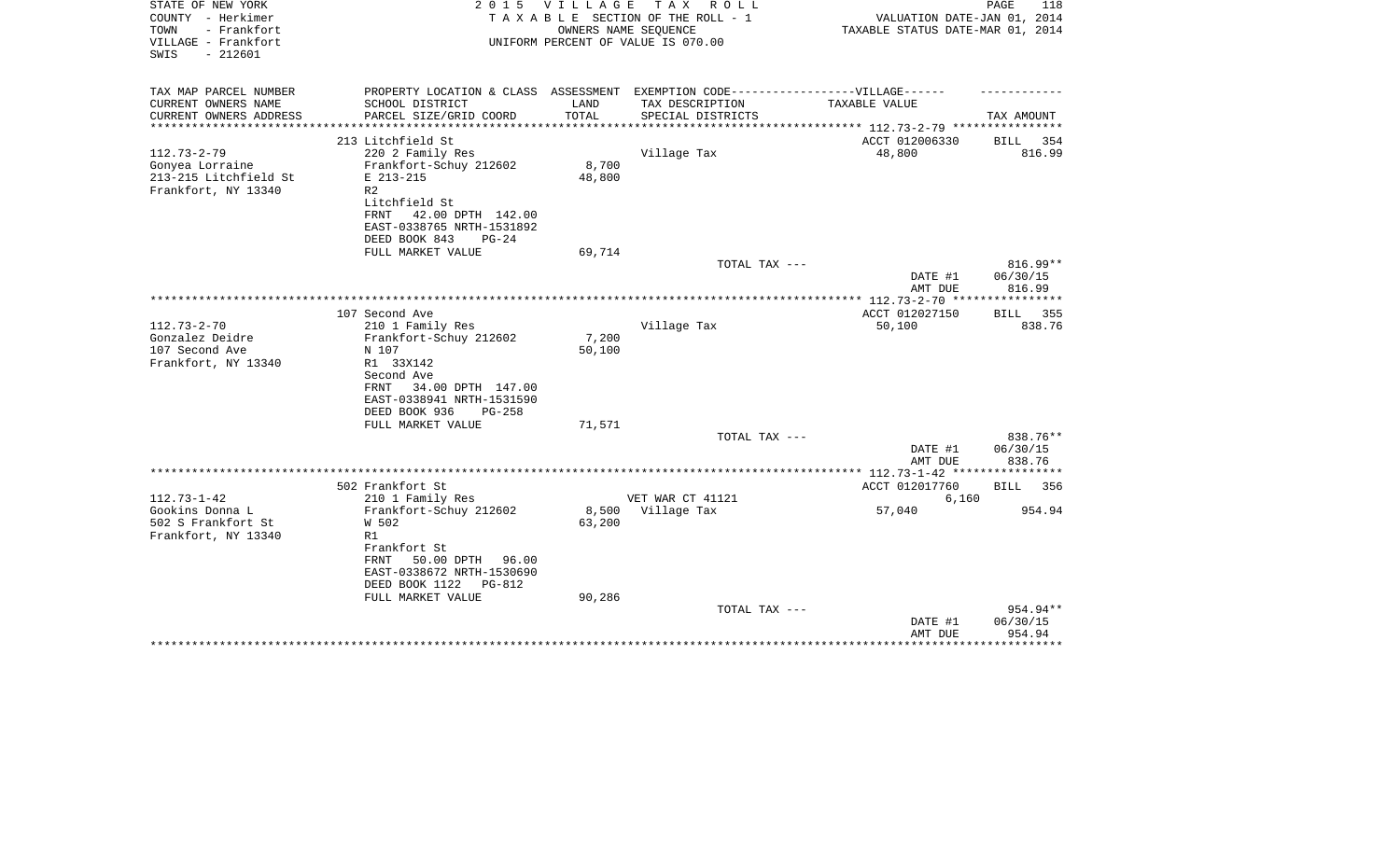| COUNTY - Herkimer<br>TAXABLE SECTION OF THE ROLL - 1<br>VALUATION DATE-JAN 01, 2014<br>TOWN<br>- Frankfort<br>OWNERS NAME SEQUENCE<br>TAXABLE STATUS DATE-MAR 01, 2014<br>VILLAGE - Frankfort<br>UNIFORM PERCENT OF VALUE IS 070.00<br>$-212601$<br>SWIS |        |
|----------------------------------------------------------------------------------------------------------------------------------------------------------------------------------------------------------------------------------------------------------|--------|
|                                                                                                                                                                                                                                                          |        |
|                                                                                                                                                                                                                                                          |        |
| TAX MAP PARCEL NUMBER<br>PROPERTY LOCATION & CLASS ASSESSMENT EXEMPTION CODE-----------------VILLAGE------                                                                                                                                               |        |
| CURRENT OWNERS NAME<br>SCHOOL DISTRICT<br>LAND<br>TAX DESCRIPTION<br>TAXABLE VALUE                                                                                                                                                                       |        |
| CURRENT OWNERS ADDRESS<br>PARCEL SIZE/GRID COORD<br>TOTAL<br>SPECIAL DISTRICTS<br>TAX AMOUNT<br>*******************<br>****************<br>***************** 112.65-3-36 *****************                                                               |        |
| 120 E Orchard St<br>ACCT 012017040<br>BILL 357                                                                                                                                                                                                           |        |
| $112.65 - 3 - 36$<br>220 2 Family Res<br>Village Tax<br>50,200                                                                                                                                                                                           | 840.43 |
| Gookins Todd<br>Frankfort-Schuy 212602<br>5,700                                                                                                                                                                                                          |        |
| 50,200<br>241 S Fourth St<br>S 120                                                                                                                                                                                                                       |        |
| Ilion, NY 13357<br>R2 51X114                                                                                                                                                                                                                             |        |
| E Orchard St                                                                                                                                                                                                                                             |        |
| 51.00 DPTH 114.00<br>FRNT                                                                                                                                                                                                                                |        |
| EAST-0339866 NRTH-1532843                                                                                                                                                                                                                                |        |
| DEED BOOK 775<br>$PG-67$                                                                                                                                                                                                                                 |        |
| 71,714<br>FULL MARKET VALUE                                                                                                                                                                                                                              |        |
| 840.43**<br>TOTAL TAX ---                                                                                                                                                                                                                                |        |
| DATE #1<br>06/30/15                                                                                                                                                                                                                                      |        |
| 840.43<br>AMT DUE                                                                                                                                                                                                                                        |        |
| 102 Lock St<br>ACCT 174795<br>BILL 358                                                                                                                                                                                                                   |        |
| $112.65 - 2 - 38$<br>210 1 Family Res<br>Village Tax<br>41,100                                                                                                                                                                                           | 688.08 |
| Gorman Mikel S<br>Frankfort-Schuy 212602<br>7,000                                                                                                                                                                                                        |        |
| 102 Lock St<br>41,100<br>W 102                                                                                                                                                                                                                           |        |
| Frankfort, NY 13340<br>R1 65X45                                                                                                                                                                                                                          |        |
| Lock St                                                                                                                                                                                                                                                  |        |
| FRNT<br>58.70 DPTH<br>54.00                                                                                                                                                                                                                              |        |
| EAST-0338881 NRTH-1533249                                                                                                                                                                                                                                |        |
| DEED BOOK 1460<br>PG-737                                                                                                                                                                                                                                 |        |
| FULL MARKET VALUE<br>58,714                                                                                                                                                                                                                              |        |
| 688.08**<br>TOTAL TAX ---                                                                                                                                                                                                                                |        |
| 06/30/15<br>DATE #1                                                                                                                                                                                                                                      |        |
| 688.08<br>AMT DUE                                                                                                                                                                                                                                        |        |
| 327 Third Ave<br>ACCT 012014010<br>BILL                                                                                                                                                                                                                  | 359    |
| $112.82 - 2 - 21$<br>CW_10_VET/ 41157<br>210 1 Family Res<br>5,475                                                                                                                                                                                       |        |
| Gover Gertrude E<br>Frankfort-Schuy 212602<br>7,800 Village Tax<br>64,725<br>1,083.60                                                                                                                                                                    |        |
| 327 Third Ave<br>N 327<br>70,200                                                                                                                                                                                                                         |        |
| Frankfort, NY 13340<br>R1                                                                                                                                                                                                                                |        |
| Third Ave                                                                                                                                                                                                                                                |        |
| 50.00 DPTH 150.00<br>FRNT                                                                                                                                                                                                                                |        |
| EAST-0340140 NRTH-1529882                                                                                                                                                                                                                                |        |
| DEED BOOK 1223<br>PG-287                                                                                                                                                                                                                                 |        |
| FULL MARKET VALUE<br>100,286                                                                                                                                                                                                                             |        |
| 1,083.60**<br>TOTAL TAX ---                                                                                                                                                                                                                              |        |
| 06/30/15<br>DATE #1                                                                                                                                                                                                                                      |        |
| AMT DUE<br>1,083.60                                                                                                                                                                                                                                      |        |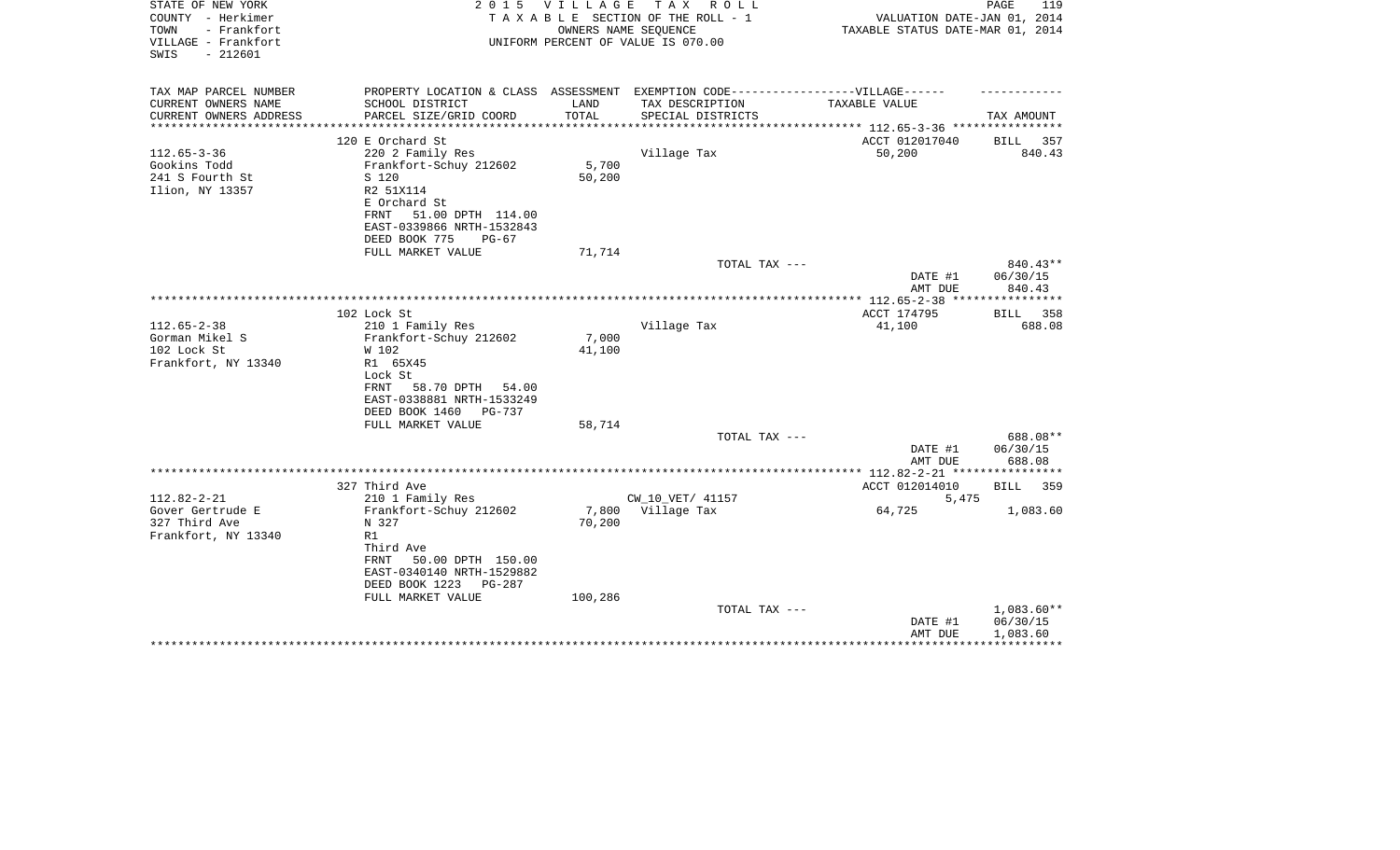| STATE OF NEW YORK<br>COUNTY - Herkimer                          | 2 0 1 5                                               | V I L L A G E        | TAX ROLL<br>TAXABLE SECTION OF THE ROLL - 1                | VALUATION DATE-JAN 01, 2014                                   | 120<br>PAGE                          |
|-----------------------------------------------------------------|-------------------------------------------------------|----------------------|------------------------------------------------------------|---------------------------------------------------------------|--------------------------------------|
| TOWN<br>- Frankfort<br>VILLAGE - Frankfort<br>$-212601$<br>SWIS |                                                       |                      | OWNERS NAME SEQUENCE<br>UNIFORM PERCENT OF VALUE IS 070.00 | TAXABLE STATUS DATE-MAR 01, 2014                              |                                      |
| TAX MAP PARCEL NUMBER                                           | PROPERTY LOCATION & CLASS ASSESSMENT                  |                      | EXEMPTION CODE------------------VILLAGE------              |                                                               |                                      |
| CURRENT OWNERS NAME                                             | SCHOOL DISTRICT                                       | LAND                 | TAX DESCRIPTION                                            | TAXABLE VALUE                                                 |                                      |
| CURRENT OWNERS ADDRESS<br>*******************                   | PARCEL SIZE/GRID COORD                                | TOTAL<br>*********** | SPECIAL DISTRICTS                                          |                                                               | TAX AMOUNT                           |
|                                                                 | 306 S Frankfort St                                    |                      |                                                            | ******************** 112.73-1-73 **********<br>ACCT 012022530 | 360<br>BILL                          |
| $112.73 - 1 - 73$                                               | 230 3 Family Res                                      |                      | Village Tax                                                | 63,500                                                        | 1,063.09                             |
| Grabski Steven C                                                | Frankfort-Schuy 212602                                | 8,600                |                                                            |                                                               |                                      |
| PO Box 172                                                      | W 306                                                 | 63,500               |                                                            |                                                               |                                      |
| Mohawk, NY 13407                                                | R3<br>Frankfort St                                    |                      |                                                            |                                                               |                                      |
| PRIOR OWNER ON 3/01/2014                                        | FRNT<br>41.00 DPTH 145.00                             |                      |                                                            |                                                               |                                      |
| Grabski Steven C                                                | EAST-0339061 NRTH-1531251<br>DEED BOOK 1332<br>PG-247 |                      |                                                            |                                                               |                                      |
|                                                                 | FULL MARKET VALUE                                     | 90,714               |                                                            |                                                               |                                      |
|                                                                 |                                                       |                      | TOTAL TAX ---                                              | DATE #1<br>AMT DUE                                            | $1,063.09**$<br>06/30/15<br>1,063.09 |
|                                                                 |                                                       |                      |                                                            |                                                               |                                      |
|                                                                 | 115 Palmer St                                         |                      |                                                            | ACCT 012017730                                                | 361<br>BILL                          |
| $112.74 - 3 - 4$                                                | 210 1 Family Res                                      |                      | Village Tax                                                | 68,400                                                        | 1,145.13                             |
| Graham Robert                                                   | Frankfort-Schuy 212602                                | 5,200                |                                                            |                                                               |                                      |
| 115 Palmer St                                                   | E 115<br>R1                                           | 68,400               |                                                            |                                                               |                                      |
| Frankfort, NY 13340                                             | Palmer St                                             |                      |                                                            |                                                               |                                      |
|                                                                 | FRNT 130.00 DPTH<br>50.00                             |                      |                                                            |                                                               |                                      |
|                                                                 | 135<br>BANK                                           |                      |                                                            |                                                               |                                      |
|                                                                 | EAST-0340270 NRTH-1530846                             |                      |                                                            |                                                               |                                      |
|                                                                 | DEED BOOK 896<br>$PG-530$                             |                      |                                                            |                                                               |                                      |
|                                                                 | FULL MARKET VALUE                                     | 97,714               |                                                            |                                                               |                                      |
|                                                                 |                                                       |                      | TOTAL TAX ---                                              |                                                               | 1,145.13**                           |
|                                                                 |                                                       |                      |                                                            | DATE #1<br>AMT DUE                                            | 06/30/15<br>1,145.13                 |
|                                                                 |                                                       |                      |                                                            | ************** 112.73-1-20.2 **************                   |                                      |
|                                                                 | 402 Litchfield St                                     |                      |                                                            | ACCT 012000091                                                | 362<br>BILL                          |
| $112.73 - 1 - 20.2$                                             | 411 Apartment                                         |                      | Village Tax                                                | 393,750                                                       | 6,592.02                             |
| Grandview Associates LP                                         | Frankfort-Schuy 212602                                | 37,500               |                                                            |                                                               |                                      |
| 2 Grandview Ave                                                 | W                                                     | 393,750              |                                                            |                                                               |                                      |
| Frankfort, NY 13340                                             | Govt Sub Low Income                                   |                      |                                                            |                                                               |                                      |
|                                                                 | Litchfield Manor<br>ACRES<br>1.00                     |                      |                                                            |                                                               |                                      |
|                                                                 | EAST-0338331 NRTH-1531162                             |                      |                                                            |                                                               |                                      |
|                                                                 | DEED BOOK 811<br><b>PG-216</b>                        |                      |                                                            |                                                               |                                      |
|                                                                 | FULL MARKET VALUE                                     | 562,500              |                                                            |                                                               |                                      |
|                                                                 |                                                       |                      | TOTAL TAX ---                                              |                                                               | $6,592.02**$                         |
|                                                                 |                                                       |                      |                                                            | DATE #1                                                       | 06/30/15                             |
|                                                                 |                                                       |                      |                                                            | AMT DUE                                                       | 6,592.02                             |
|                                                                 |                                                       |                      |                                                            |                                                               |                                      |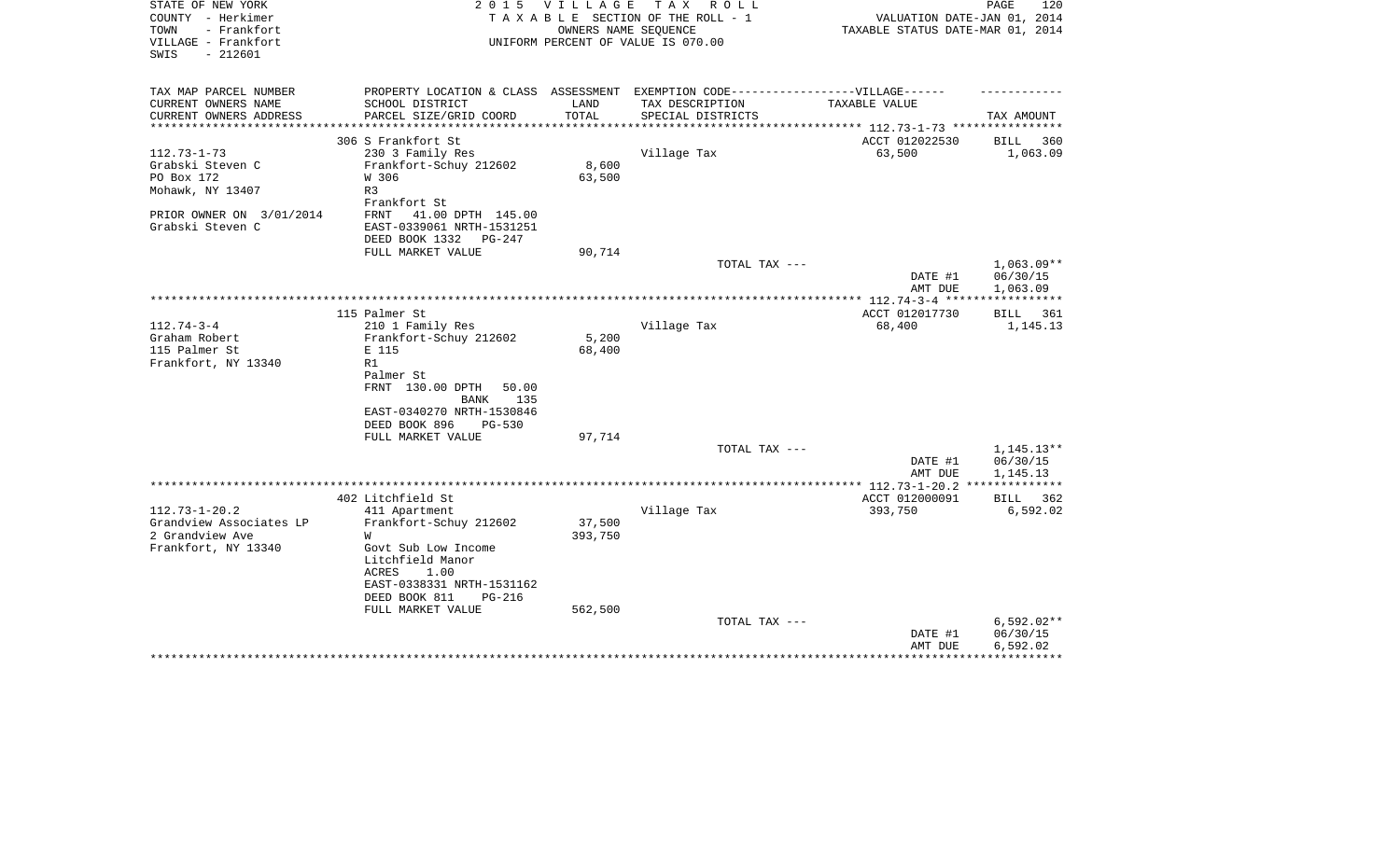| STATE OF NEW YORK<br>COUNTY - Herkimer<br>- Frankfort<br>TOWN<br>VILLAGE - Frankfort<br>$-212601$<br>SWIS | 2 0 1 5                                                                           | VILLAGE | TAX ROLL<br>TAXABLE SECTION OF THE ROLL - 1<br>OWNERS NAME SEQUENCE<br>UNIFORM PERCENT OF VALUE IS 070.00 | VALUATION DATE-JAN 01, 2014<br>TAXABLE STATUS DATE-MAR 01, 2014 | 121<br>PAGE        |
|-----------------------------------------------------------------------------------------------------------|-----------------------------------------------------------------------------------|---------|-----------------------------------------------------------------------------------------------------------|-----------------------------------------------------------------|--------------------|
| TAX MAP PARCEL NUMBER                                                                                     | PROPERTY LOCATION & CLASS ASSESSMENT EXEMPTION CODE-----------------VILLAGE------ |         |                                                                                                           |                                                                 |                    |
| CURRENT OWNERS NAME                                                                                       | SCHOOL DISTRICT                                                                   | LAND    | TAX DESCRIPTION                                                                                           | TAXABLE VALUE                                                   |                    |
| CURRENT OWNERS ADDRESS<br>**********************                                                          | PARCEL SIZE/GRID COORD                                                            | TOTAL   | SPECIAL DISTRICTS                                                                                         |                                                                 | TAX AMOUNT         |
|                                                                                                           | 507 Frankfort St                                                                  |         |                                                                                                           | ACCT 012026280                                                  | <b>BILL</b><br>363 |
| $112.81 - 2 - 2$                                                                                          | 210 1 Family Res                                                                  |         | Village Tax                                                                                               | 67,500                                                          | 1,130.06           |
| Grasso Anthony R                                                                                          | Frankfort-Schuy 212602                                                            | 10,300  |                                                                                                           |                                                                 |                    |
| Grasso Mary                                                                                               | E 507                                                                             | 67,500  |                                                                                                           |                                                                 |                    |
| 507 Frankfort St                                                                                          | R1 51 X 126.67                                                                    |         |                                                                                                           |                                                                 |                    |
| Frankfort, NY 13340                                                                                       | Frankfort St                                                                      |         |                                                                                                           |                                                                 |                    |
|                                                                                                           | 51.00 DPTH 127.00<br>FRNT<br>EAST-0338765 NRTH-1530535                            |         |                                                                                                           |                                                                 |                    |
|                                                                                                           | DEED BOOK 679<br>$PG-530$                                                         |         |                                                                                                           |                                                                 |                    |
|                                                                                                           | FULL MARKET VALUE                                                                 | 96,429  |                                                                                                           |                                                                 |                    |
|                                                                                                           |                                                                                   |         | TOTAL TAX ---                                                                                             |                                                                 | 1,130.06**         |
|                                                                                                           |                                                                                   |         |                                                                                                           | DATE #1                                                         | 06/30/15           |
|                                                                                                           |                                                                                   |         |                                                                                                           | AMT DUE                                                         | 1,130.06           |
|                                                                                                           | 302 E Main St                                                                     |         |                                                                                                           | ACCT 012020820                                                  | 364<br>BILL        |
| $112.74 - 3 - 10$                                                                                         | 220 2 Family Res                                                                  |         | Village Tax                                                                                               | 52,900                                                          | 885.63             |
| Gray William H                                                                                            | Frankfort-Schuy 212602                                                            | 6,500   |                                                                                                           |                                                                 |                    |
| 302 E Main St                                                                                             | S 302                                                                             | 52,900  |                                                                                                           |                                                                 |                    |
| Frankfort, NY 13340                                                                                       | R2 50X138                                                                         |         |                                                                                                           |                                                                 |                    |
|                                                                                                           | E Main St                                                                         |         |                                                                                                           |                                                                 |                    |
|                                                                                                           | 50.00 DPTH 150.00<br>FRNT                                                         |         |                                                                                                           |                                                                 |                    |
|                                                                                                           | EAST-0340683 NRTH-1531121<br>DEED BOOK 936<br>$PG-49$                             |         |                                                                                                           |                                                                 |                    |
|                                                                                                           | FULL MARKET VALUE                                                                 | 75,571  |                                                                                                           |                                                                 |                    |
|                                                                                                           |                                                                                   |         | TOTAL TAX ---                                                                                             |                                                                 | 885.63**           |
|                                                                                                           |                                                                                   |         |                                                                                                           | DATE #1                                                         | 06/30/15           |
|                                                                                                           |                                                                                   |         |                                                                                                           | AMT DUE                                                         | 885.63             |
|                                                                                                           | 214 Frankfort St                                                                  |         |                                                                                                           | ACCT 012004800                                                  | <b>BILL</b><br>365 |
| $112.73 - 3 - 19$                                                                                         | 411 Apartment                                                                     |         | Village Tax                                                                                               | 61,600                                                          | 1,031.28           |
| Green & White Properties LLC                                                                              | Frankfort-Schuy 212602                                                            | 10,400  |                                                                                                           |                                                                 |                    |
| 15 North Fourth Ave                                                                                       | W 214                                                                             | 61,600  |                                                                                                           |                                                                 |                    |
| Ilion, NY 13357                                                                                           | Com                                                                               |         |                                                                                                           |                                                                 |                    |
|                                                                                                           | Frankfort St                                                                      |         |                                                                                                           |                                                                 |                    |
|                                                                                                           | 42.00 DPTH 133.00<br>FRNT                                                         |         |                                                                                                           |                                                                 |                    |
|                                                                                                           | EAST-0339221 NRTH-1531475<br>PG-772                                               |         |                                                                                                           |                                                                 |                    |
|                                                                                                           | DEED BOOK 1311<br>FULL MARKET VALUE                                               | 88,000  |                                                                                                           |                                                                 |                    |
|                                                                                                           |                                                                                   |         | TOTAL TAX ---                                                                                             |                                                                 | 1,031.28**         |
|                                                                                                           |                                                                                   |         |                                                                                                           | DATE #1                                                         | 06/30/15           |
|                                                                                                           |                                                                                   |         |                                                                                                           | AMT DUE                                                         | 1,031.28           |
|                                                                                                           |                                                                                   |         |                                                                                                           |                                                                 |                    |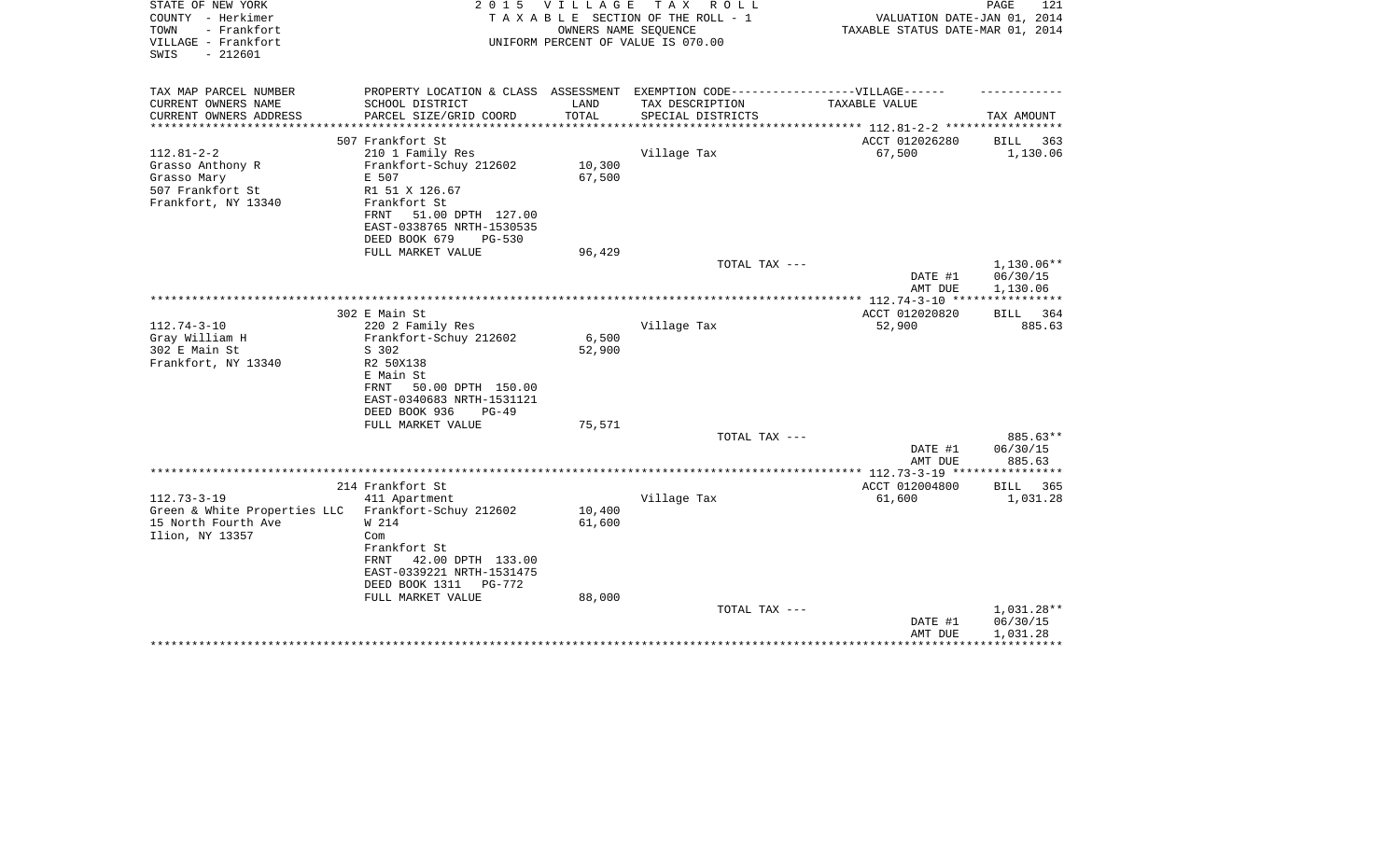| STATE OF NEW YORK<br>COUNTY - Herkimer<br>- Frankfort<br>TOWN<br>VILLAGE - Frankfort<br>$-212601$<br>SWIS | 2 0 1 5                                                                                                                                                                                    | VILLAGE                   | TAX ROLL<br>TAXABLE SECTION OF THE ROLL - 1<br>OWNERS NAME SEQUENCE<br>UNIFORM PERCENT OF VALUE IS 070.00 | VALUATION DATE-JAN 01, 2014<br>TAXABLE STATUS DATE-MAR 01, 2014 | PAGE<br>122                          |
|-----------------------------------------------------------------------------------------------------------|--------------------------------------------------------------------------------------------------------------------------------------------------------------------------------------------|---------------------------|-----------------------------------------------------------------------------------------------------------|-----------------------------------------------------------------|--------------------------------------|
| TAX MAP PARCEL NUMBER                                                                                     | PROPERTY LOCATION & CLASS ASSESSMENT EXEMPTION CODE-----------------VILLAGE------                                                                                                          |                           |                                                                                                           |                                                                 |                                      |
| CURRENT OWNERS NAME<br>CURRENT OWNERS ADDRESS                                                             | SCHOOL DISTRICT<br>PARCEL SIZE/GRID COORD                                                                                                                                                  | LAND<br>TOTAL             | TAX DESCRIPTION<br>SPECIAL DISTRICTS                                                                      | TAXABLE VALUE                                                   | TAX AMOUNT                           |
| *********************                                                                                     |                                                                                                                                                                                            |                           |                                                                                                           |                                                                 |                                      |
| $112.81 - 2 - 66$                                                                                         | 321-325 Fourth Ave<br>210 1 Family Res                                                                                                                                                     |                           | VET COM CT 41131                                                                                          | ACCT 012011880<br>10,266                                        | <b>BILL</b><br>366                   |
| Green Dominick J                                                                                          | Frankfort-Schuy 212602                                                                                                                                                                     |                           | 17,500 VET DIS CT 41141                                                                                   | 20,532                                                          |                                      |
| 321-325 Fourth Ave<br>Frankfort, NY 13340                                                                 | N 321-325<br>R1 150X150<br>Fourth Ave<br>FRNT 150.00 DPTH 150.00<br>EAST-0339811 NRTH-1529716                                                                                              |                           | 95,500 Village Tax                                                                                        | 64,702                                                          | 1,083.22                             |
|                                                                                                           | DEED BOOK 00598 PG-00314                                                                                                                                                                   |                           |                                                                                                           |                                                                 |                                      |
|                                                                                                           | FULL MARKET VALUE                                                                                                                                                                          | 136,429                   |                                                                                                           |                                                                 |                                      |
|                                                                                                           |                                                                                                                                                                                            |                           | TOTAL TAX ---                                                                                             | DATE #1<br>AMT DUE                                              | $1,083.22**$<br>06/30/15<br>1,083.22 |
|                                                                                                           |                                                                                                                                                                                            |                           |                                                                                                           | ************ 112.65-2-44 *****************                      |                                      |
|                                                                                                           | 106 W Canal St                                                                                                                                                                             |                           |                                                                                                           | ACCT 012011850                                                  | BILL<br>367                          |
| $112.65 - 2 - 44$<br>Green Michael J<br>106 W Canal St<br>Frankfort, NY 13340                             | 210 1 Family Res<br>Frankfort-Schuy 212602<br>N 106<br>R1 35X112<br>W Canal St<br>35.00 DPTH 128.10<br>FRNT<br>EAST-0339067 NRTH-1532817<br>DEED BOOK 743<br>$PG-213$<br>FULL MARKET VALUE | 4,100<br>42,100<br>60,143 | Village Tax                                                                                               | 42,100                                                          | 704.82                               |
|                                                                                                           |                                                                                                                                                                                            |                           | TOTAL TAX ---                                                                                             | DATE #1                                                         | $704.82**$<br>06/30/15               |
|                                                                                                           |                                                                                                                                                                                            |                           |                                                                                                           | AMT DUE                                                         | 704.82                               |
|                                                                                                           | 506 Ingersol Ave                                                                                                                                                                           |                           |                                                                                                           | ACCT 012012060                                                  | 368<br>BILL                          |
| $112.81 - 3 - 22$<br>Green Sharon Ann<br>Green Joseph<br>506 Ingersol Ave<br>Frankfort, NY 13340          | 210 1 Family Res<br>Frankfort-Schuy 212602<br>N 329<br>R1<br><b>FRNT</b><br>90.00 DPTH 150.00<br>EAST-0339704 NRTH-1529287<br>DEED BOOK 740<br>$PG-21$                                     | 14,300<br>67,200          | Village Tax                                                                                               | 67,200                                                          | 1,125.04                             |
|                                                                                                           | FULL MARKET VALUE                                                                                                                                                                          | 96,000                    | TOTAL TAX ---                                                                                             | DATE #1<br>AMT DUE                                              | 1,125.04**<br>06/30/15<br>1,125.04   |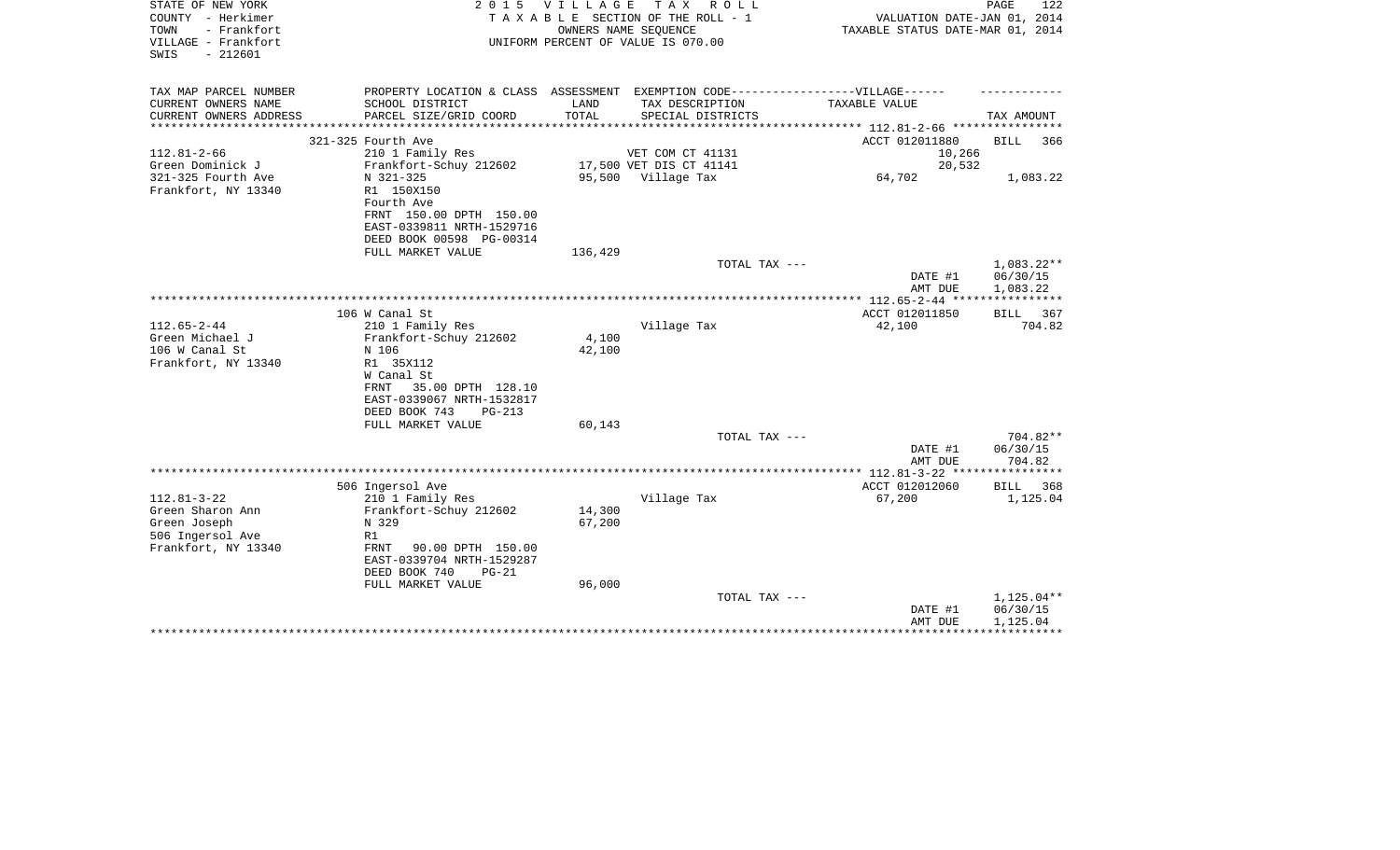| STATE OF NEW YORK<br>COUNTY - Herkimer<br>- Frankfort<br>TOWN | 2 0 1 5                                                                           | VILLAGE<br>OWNERS NAME SEQUENCE | TAX ROLL<br>TAXABLE SECTION OF THE ROLL - 1 | VALUATION DATE-JAN 01, 2014<br>TAXABLE STATUS DATE-MAR 01, 2014 | PAGE<br>123                        |
|---------------------------------------------------------------|-----------------------------------------------------------------------------------|---------------------------------|---------------------------------------------|-----------------------------------------------------------------|------------------------------------|
| VILLAGE - Frankfort<br>SWIS<br>$-212601$                      |                                                                                   |                                 | UNIFORM PERCENT OF VALUE IS 070.00          |                                                                 |                                    |
| TAX MAP PARCEL NUMBER                                         | PROPERTY LOCATION & CLASS ASSESSMENT EXEMPTION CODE-----------------VILLAGE------ |                                 |                                             |                                                                 |                                    |
| CURRENT OWNERS NAME                                           | SCHOOL DISTRICT                                                                   | LAND<br>TOTAL                   | TAX DESCRIPTION                             | TAXABLE VALUE                                                   |                                    |
| CURRENT OWNERS ADDRESS                                        | PARCEL SIZE/GRID COORD                                                            | ************                    | SPECIAL DISTRICTS                           | ******************* 112.73-3-43 ****                            | TAX AMOUNT                         |
|                                                               | 226 First Ave                                                                     |                                 |                                             | ACCT 012029520                                                  | <b>BILL</b><br>369                 |
| $112.73 - 3 - 43$                                             | 210 1 Family Res                                                                  |                                 | Village Tax                                 | 80,200                                                          | 1,342.68                           |
| Gregory William                                               | Frankfort-Schuy 212602                                                            | 14,600                          |                                             |                                                                 |                                    |
| Gregory Beverly                                               | S 226                                                                             | 80,200                          |                                             |                                                                 |                                    |
| 226 First Ave                                                 | R1 94X150                                                                         |                                 |                                             |                                                                 |                                    |
| Frankfort, NY 13340                                           | First Ave<br><b>FRNT</b><br>94.00 DPTH 150.00                                     |                                 |                                             |                                                                 |                                    |
|                                                               | <b>BANK</b><br>800                                                                |                                 |                                             |                                                                 |                                    |
|                                                               | EAST-0339900 NRTH-1530951                                                         |                                 |                                             |                                                                 |                                    |
|                                                               | DEED BOOK 776<br><b>PG-212</b>                                                    |                                 |                                             |                                                                 |                                    |
|                                                               | FULL MARKET VALUE                                                                 | 114,571                         |                                             |                                                                 |                                    |
|                                                               |                                                                                   |                                 | TOTAL TAX ---                               | DATE #1<br>AMT DUE                                              | 1,342.68**<br>06/30/15<br>1,342.68 |
|                                                               |                                                                                   |                                 |                                             |                                                                 |                                    |
|                                                               | 201 Fifth Ave                                                                     |                                 |                                             | ACCT 187820                                                     | BILL<br>370                        |
| $112.81 - 2 - 10$                                             | 210 1 Family Res                                                                  |                                 | Village Tax                                 | 51,600                                                          | 863.87                             |
| Griffin Glen                                                  | Frankfort-Schuy 212602                                                            | 7,400                           |                                             |                                                                 |                                    |
| 201 Fifth Ave                                                 | N                                                                                 | 51,600                          |                                             |                                                                 |                                    |
| Frankfort, NY 13340                                           | Garage W/apt. Above<br>201 Fifth Ave                                              |                                 |                                             |                                                                 |                                    |
| PRIOR OWNER ON 3/01/2014                                      | 50.00 DPTH 124.00<br>FRNT                                                         |                                 |                                             |                                                                 |                                    |
| Malkoc Nedzad                                                 | EAST-0338659 NRTH-1530277                                                         |                                 |                                             |                                                                 |                                    |
|                                                               | DEED BOOK 1542<br>PG-839<br>FULL MARKET VALUE                                     | 73,714                          |                                             |                                                                 |                                    |
|                                                               |                                                                                   |                                 | TOTAL TAX ---                               |                                                                 | 863.87**                           |
|                                                               |                                                                                   |                                 |                                             | DATE #1                                                         | 06/30/15                           |
|                                                               |                                                                                   |                                 |                                             | AMT DUE                                                         | 863.87                             |
|                                                               |                                                                                   |                                 |                                             |                                                                 |                                    |
|                                                               | 256 E Main St                                                                     |                                 |                                             | ACCT 012014640                                                  | 371<br>BILL                        |
| $112.74 - 2 - 51$<br>Griffin Harold                           | 220 2 Family Res<br>Frankfort-Schuy 212602                                        | 5,000                           | Village Tax                                 | 48,300                                                          | 808.62                             |
| Griffin Michelle                                              | $S$ 256                                                                           | 48,300                          |                                             |                                                                 |                                    |
| 256 E Main St                                                 | R3 43X140                                                                         |                                 |                                             |                                                                 |                                    |
| Frankfort, NY 13340                                           | E Main St                                                                         |                                 |                                             |                                                                 |                                    |
|                                                               | FRNT<br>40.00 DPTH 140.00<br>EAST-0340499 NRTH-1531362                            |                                 |                                             |                                                                 |                                    |
|                                                               | DEED BOOK 940<br>$PG-267$                                                         |                                 |                                             |                                                                 |                                    |
|                                                               | FULL MARKET VALUE                                                                 | 69,000                          |                                             |                                                                 |                                    |
|                                                               |                                                                                   |                                 | TOTAL TAX ---                               |                                                                 | 808.62**                           |
|                                                               |                                                                                   |                                 |                                             | DATE #1<br>AMT DUE                                              | 06/30/15<br>808.62                 |
|                                                               |                                                                                   |                                 |                                             |                                                                 |                                    |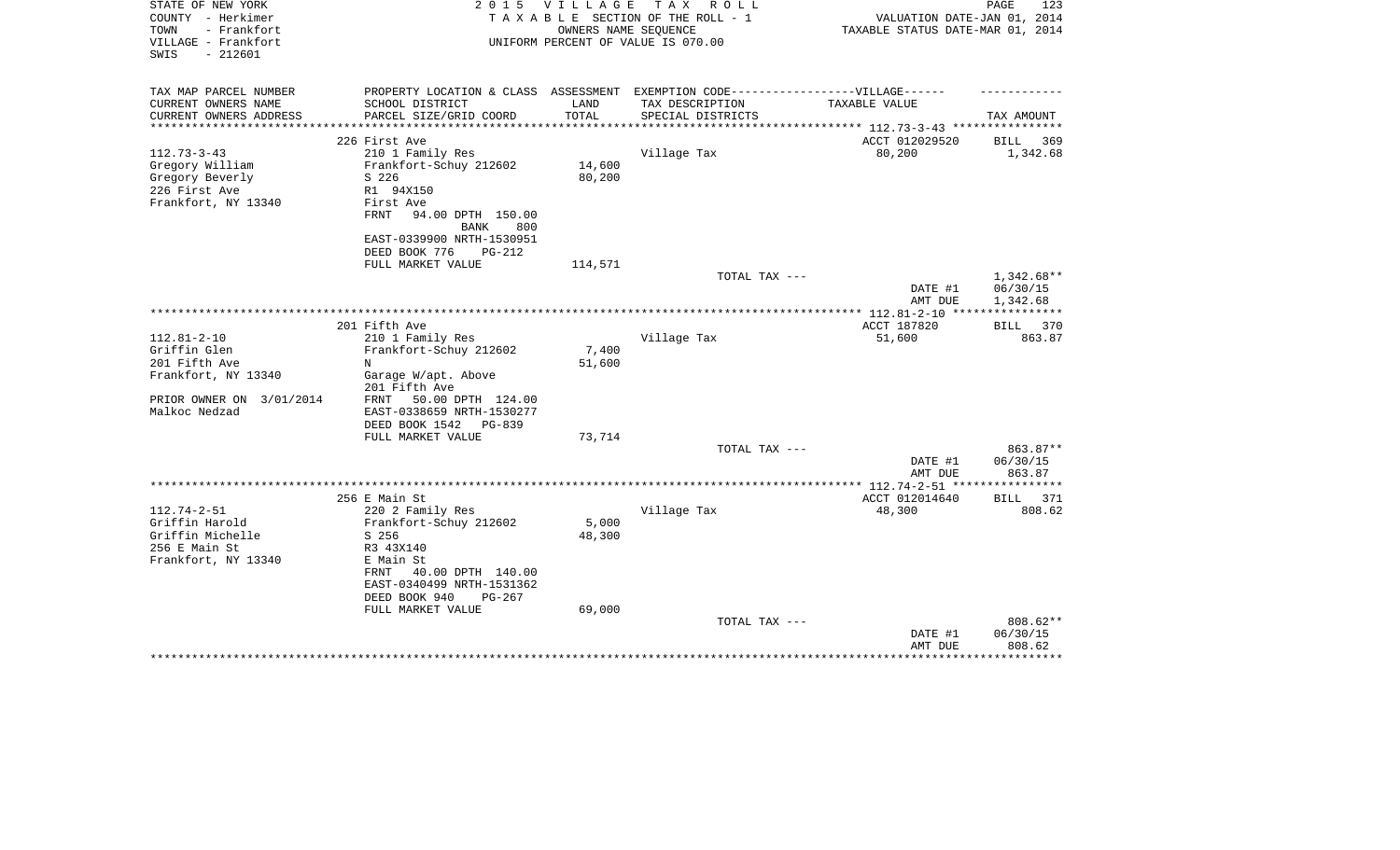| STATE OF NEW YORK<br>COUNTY - Herkimer<br>TOWN<br>- Frankfort<br>VILLAGE - Frankfort<br>$-212601$<br>SWIS | 2 0 1 5                                                                          | V I L L A G E | T A X<br>R O L L<br>TAXABLE SECTION OF THE ROLL - 1<br>OWNERS NAME SEOUENCE<br>UNIFORM PERCENT OF VALUE IS 070.00 | VALUATION DATE-JAN 01, 2014<br>TAXABLE STATUS DATE-MAR 01, 2014 | PAGE<br>124                  |
|-----------------------------------------------------------------------------------------------------------|----------------------------------------------------------------------------------|---------------|-------------------------------------------------------------------------------------------------------------------|-----------------------------------------------------------------|------------------------------|
| TAX MAP PARCEL NUMBER                                                                                     | PROPERTY LOCATION & CLASS ASSESSMENT EXEMPTION CODE----------------VILLAGE------ |               |                                                                                                                   |                                                                 |                              |
| CURRENT OWNERS NAME                                                                                       | SCHOOL DISTRICT                                                                  | LAND          | TAX DESCRIPTION                                                                                                   | TAXABLE VALUE                                                   |                              |
| CURRENT OWNERS ADDRESS                                                                                    | PARCEL SIZE/GRID COORD                                                           | TOTAL         | SPECIAL DISTRICTS                                                                                                 |                                                                 | TAX AMOUNT                   |
| **********************                                                                                    |                                                                                  |               |                                                                                                                   |                                                                 |                              |
|                                                                                                           | 233 W Main St                                                                    |               |                                                                                                                   | ACCT 012029460                                                  | BILL 372                     |
| $112.65 - 1 - 43$                                                                                         | 210 1 Family Res                                                                 |               | Village Tax                                                                                                       | 55,000                                                          | 920.79                       |
| Griffin Jamie L                                                                                           | Frankfort-Schuy 212602                                                           | 11,900        |                                                                                                                   |                                                                 |                              |
| 233 W Main St<br>Frankfort, NY 13340                                                                      | S 233<br>R1 55X125                                                               | 55,000        |                                                                                                                   |                                                                 |                              |
|                                                                                                           | W Main St                                                                        |               |                                                                                                                   |                                                                 |                              |
|                                                                                                           | 55.00 DPTH 183.00<br>FRNT                                                        |               |                                                                                                                   |                                                                 |                              |
|                                                                                                           | EAST-0338182 NRTH-1534189                                                        |               |                                                                                                                   |                                                                 |                              |
|                                                                                                           | DEED BOOK 1025<br>PG-256                                                         |               |                                                                                                                   |                                                                 |                              |
|                                                                                                           | FULL MARKET VALUE                                                                | 78,571        |                                                                                                                   |                                                                 |                              |
|                                                                                                           |                                                                                  |               | TOTAL TAX ---                                                                                                     |                                                                 | 920.79**                     |
|                                                                                                           |                                                                                  |               |                                                                                                                   | DATE #1                                                         | 06/30/15                     |
|                                                                                                           |                                                                                  |               |                                                                                                                   | AMT DUE                                                         | 920.79                       |
|                                                                                                           |                                                                                  |               |                                                                                                                   |                                                                 |                              |
| $112.73 - 2 - 74$                                                                                         | 227 Litchfield St<br>210 1 Family Res                                            |               | Village Tax                                                                                                       | ACCT 012004290<br>53,000                                        | <b>BILL</b><br>373<br>887.31 |
| Grimaldi Fred J III                                                                                       | Frankfort-Schuy 212602                                                           | 5,600         |                                                                                                                   |                                                                 |                              |
| Grimaldi Jill M                                                                                           | E 227                                                                            | 53,000        |                                                                                                                   |                                                                 |                              |
| 227 S Litchfield St                                                                                       | R1 26X150                                                                        |               |                                                                                                                   |                                                                 |                              |
| Frankfort, NY 13340                                                                                       | Litchfield St                                                                    |               |                                                                                                                   |                                                                 |                              |
|                                                                                                           | 26.00 DPTH 150.00<br>FRNT                                                        |               |                                                                                                                   |                                                                 |                              |
|                                                                                                           | BANK<br>135                                                                      |               |                                                                                                                   |                                                                 |                              |
|                                                                                                           | EAST-0338753 NRTH-1531633                                                        |               |                                                                                                                   |                                                                 |                              |
|                                                                                                           | DEED BOOK 725<br>$PG-346$                                                        |               |                                                                                                                   |                                                                 |                              |
|                                                                                                           | FULL MARKET VALUE                                                                | 75,714        | TOTAL TAX ---                                                                                                     |                                                                 | 887.31**                     |
|                                                                                                           |                                                                                  |               |                                                                                                                   | DATE #1                                                         | 06/30/15                     |
|                                                                                                           |                                                                                  |               |                                                                                                                   | AMT DUE                                                         | 887.31                       |
|                                                                                                           |                                                                                  |               |                                                                                                                   | ************* 112.82-1-45 **                                    | * * * * * * * * * *          |
|                                                                                                           | 311 Second Ave                                                                   |               |                                                                                                                   | ACCT 012028260                                                  | 374<br>BILL                  |
| $112.82 - 1 - 45$                                                                                         | 210 1 Family Res                                                                 |               | Village Tax                                                                                                       | 47,800                                                          | 800.25                       |
| Grimes Paul A Jr                                                                                          | Frankfort-Schuy 212602                                                           | 10,800        |                                                                                                                   |                                                                 |                              |
| Grimes Chrisandra M                                                                                       | N 311                                                                            | 47,800        |                                                                                                                   |                                                                 |                              |
| 311 Second Ave                                                                                            | R1 50X150                                                                        |               |                                                                                                                   |                                                                 |                              |
| Frankfort, NY 13340                                                                                       | Second Ave<br><b>FRNT</b>                                                        |               |                                                                                                                   |                                                                 |                              |
|                                                                                                           | 50.00 DPTH 150.00<br><b>BANK</b><br>135                                          |               |                                                                                                                   |                                                                 |                              |
|                                                                                                           | EAST-0340183 NRTH-1530381                                                        |               |                                                                                                                   |                                                                 |                              |
|                                                                                                           | DEED BOOK 898<br><b>PG-108</b>                                                   |               |                                                                                                                   |                                                                 |                              |
|                                                                                                           | FULL MARKET VALUE                                                                | 68,286        |                                                                                                                   |                                                                 |                              |
|                                                                                                           |                                                                                  |               | TOTAL TAX ---                                                                                                     |                                                                 | 800.25**                     |
|                                                                                                           |                                                                                  |               |                                                                                                                   | DATE #1                                                         | 06/30/15                     |
|                                                                                                           |                                                                                  |               |                                                                                                                   | AMT DUE                                                         | 800.25                       |
|                                                                                                           |                                                                                  |               |                                                                                                                   |                                                                 |                              |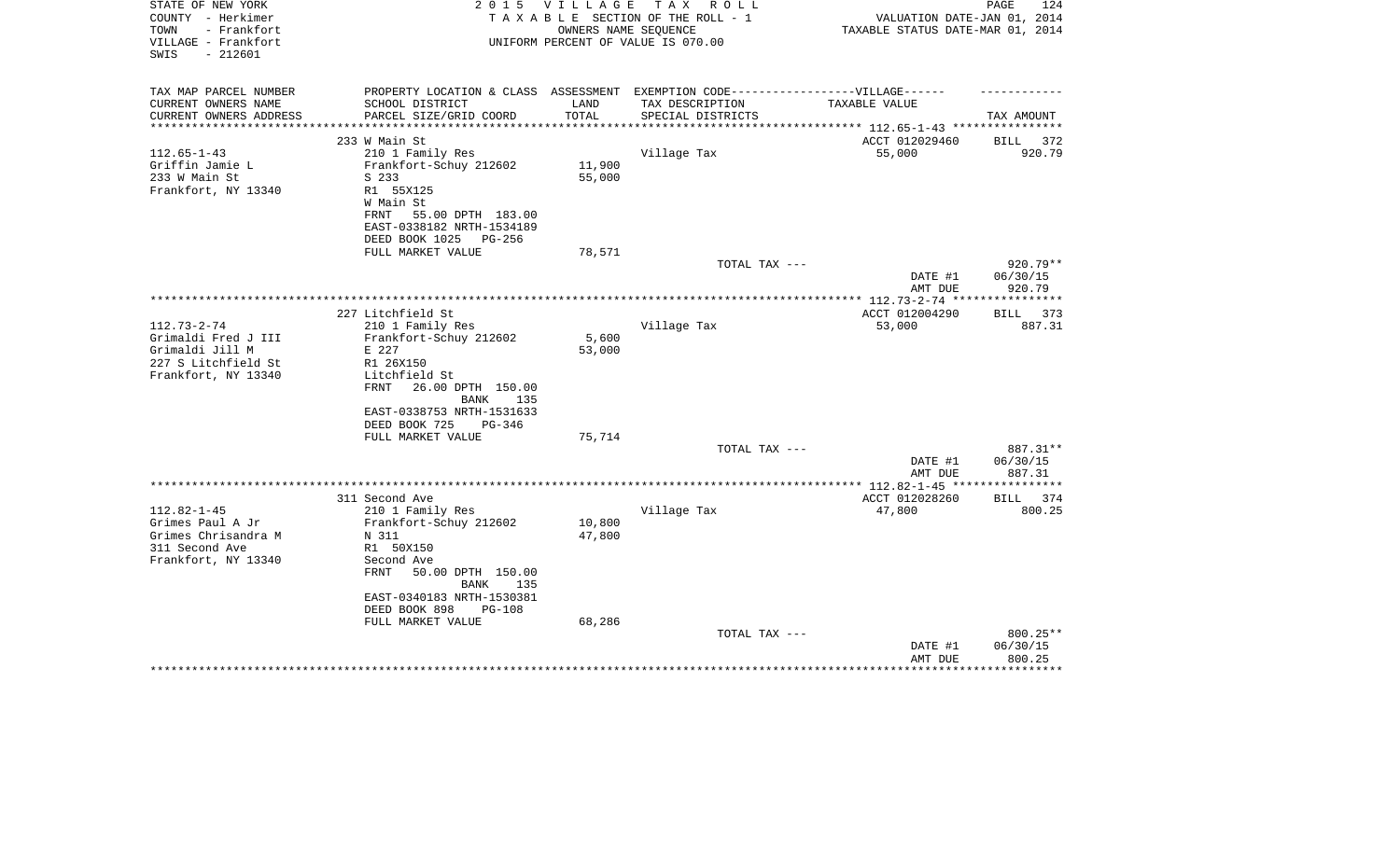| STATE OF NEW YORK<br>COUNTY - Herkimer<br>TOWN<br>- Frankfort<br>VILLAGE - Frankfort<br>$-212601$<br>SWIS | 2 0 1 5                                                                           | <b>VILLAGE</b>   | T A X<br>R O L L<br>TAXABLE SECTION OF THE ROLL - 1<br>OWNERS NAME SEOUENCE<br>UNIFORM PERCENT OF VALUE IS 070.00 | VALUATION DATE-JAN 01, 2014<br>TAXABLE STATUS DATE-MAR 01, 2014 | PAGE<br>125              |
|-----------------------------------------------------------------------------------------------------------|-----------------------------------------------------------------------------------|------------------|-------------------------------------------------------------------------------------------------------------------|-----------------------------------------------------------------|--------------------------|
| TAX MAP PARCEL NUMBER                                                                                     | PROPERTY LOCATION & CLASS ASSESSMENT EXEMPTION CODE-----------------VILLAGE------ |                  |                                                                                                                   |                                                                 |                          |
| CURRENT OWNERS NAME                                                                                       | SCHOOL DISTRICT                                                                   | LAND             | TAX DESCRIPTION                                                                                                   | TAXABLE VALUE                                                   |                          |
| CURRENT OWNERS ADDRESS<br>**********************                                                          | PARCEL SIZE/GRID COORD                                                            | TOTAL            | SPECIAL DISTRICTS                                                                                                 |                                                                 | TAX AMOUNT               |
|                                                                                                           | 234 Mann St                                                                       |                  |                                                                                                                   | ACCT 012017160                                                  | BILL 375                 |
| $112.74 - 2 - 33$                                                                                         | 210 1 Family Res                                                                  |                  | Village Tax                                                                                                       | 45,800                                                          | 766.77                   |
| Grippe Francis J                                                                                          | Frankfort-Schuy 212602                                                            | 4,800            |                                                                                                                   |                                                                 |                          |
| Grippe Cindy M                                                                                            | S 234                                                                             | 45,800           |                                                                                                                   |                                                                 |                          |
| 234 Mann St                                                                                               | R1 35X160                                                                         |                  |                                                                                                                   |                                                                 |                          |
| Frankfort, NY 13340                                                                                       | Mann St                                                                           |                  |                                                                                                                   |                                                                 |                          |
|                                                                                                           | FRNT<br>35.00 DPTH 180.00                                                         |                  |                                                                                                                   |                                                                 |                          |
|                                                                                                           | <b>BANK</b><br>135                                                                |                  |                                                                                                                   |                                                                 |                          |
|                                                                                                           | EAST-0340134 NRTH-1531500                                                         |                  |                                                                                                                   |                                                                 |                          |
|                                                                                                           | DEED BOOK 707<br><b>PG-312</b><br>FULL MARKET VALUE                               | 65,429           |                                                                                                                   |                                                                 |                          |
|                                                                                                           |                                                                                   |                  | TOTAL TAX ---                                                                                                     |                                                                 | $766.77**$               |
|                                                                                                           |                                                                                   |                  |                                                                                                                   | DATE #1<br>AMT DUE                                              | 06/30/15<br>766.77       |
|                                                                                                           |                                                                                   |                  |                                                                                                                   |                                                                 |                          |
|                                                                                                           | 306 Second Ave                                                                    |                  |                                                                                                                   | ACCT 012012120                                                  | <b>BILL</b><br>376       |
| $112.82 - 2 - 4$                                                                                          | 210 1 Family Res                                                                  |                  | Village Tax                                                                                                       | 61,200                                                          | 1,024.59                 |
| Grippe Frank<br>Grippe Carla                                                                              | Frankfort-Schuy 212602<br>S 306                                                   | 10,800<br>61,200 |                                                                                                                   |                                                                 |                          |
| 306 Second Ave                                                                                            | R1 50X150                                                                         |                  |                                                                                                                   |                                                                 |                          |
| Frankfort, NY 13340                                                                                       | Second Ave                                                                        |                  |                                                                                                                   |                                                                 |                          |
|                                                                                                           | FRNT<br>50.00 DPTH 150.00                                                         |                  |                                                                                                                   |                                                                 |                          |
| PRIOR OWNER ON 3/01/2014                                                                                  | EAST-0339925 NRTH-1530360                                                         |                  |                                                                                                                   |                                                                 |                          |
| Grippe Frank                                                                                              | DEED BOOK 926<br>$PG-417$                                                         |                  |                                                                                                                   |                                                                 |                          |
|                                                                                                           | FULL MARKET VALUE                                                                 | 87,429           |                                                                                                                   |                                                                 |                          |
|                                                                                                           |                                                                                   |                  | TOTAL TAX ---                                                                                                     |                                                                 | $1,024.59**$             |
|                                                                                                           |                                                                                   |                  |                                                                                                                   | DATE #1                                                         | 06/30/15                 |
|                                                                                                           |                                                                                   |                  |                                                                                                                   | AMT DUE                                                         | 1,024.59<br>************ |
|                                                                                                           | 211 Fifth Ave                                                                     |                  |                                                                                                                   | ACCT 012030720                                                  | BILL<br>377              |
| $112.81 - 2 - 16$                                                                                         | 210 1 Family Res                                                                  |                  | Village Tax                                                                                                       | 60,000                                                          | 1,004.50                 |
| Grippe Gary J Jr                                                                                          | Frankfort-Schuy 212602                                                            | 11,900           |                                                                                                                   |                                                                 |                          |
| 211 Fifth Ave                                                                                             | N 211                                                                             | 60,000           |                                                                                                                   |                                                                 |                          |
| Frankfort, NY 13340                                                                                       | R1                                                                                |                  |                                                                                                                   |                                                                 |                          |
|                                                                                                           | Life Use Frank Defazio                                                            |                  |                                                                                                                   |                                                                 |                          |
|                                                                                                           | 50.00 DPTH 228.00<br>FRNT                                                         |                  |                                                                                                                   |                                                                 |                          |
|                                                                                                           | EAST-0338897 NRTH-1530186                                                         |                  |                                                                                                                   |                                                                 |                          |
|                                                                                                           | DEED BOOK 1292<br>PG-427<br>FULL MARKET VALUE                                     | 85,714           |                                                                                                                   |                                                                 |                          |
|                                                                                                           |                                                                                   |                  | TOTAL TAX ---                                                                                                     |                                                                 | $1,004.50**$             |
|                                                                                                           |                                                                                   |                  |                                                                                                                   | DATE #1                                                         | 06/30/15                 |
|                                                                                                           |                                                                                   |                  |                                                                                                                   | AMT DUE                                                         | 1,004.50                 |
|                                                                                                           |                                                                                   |                  |                                                                                                                   |                                                                 |                          |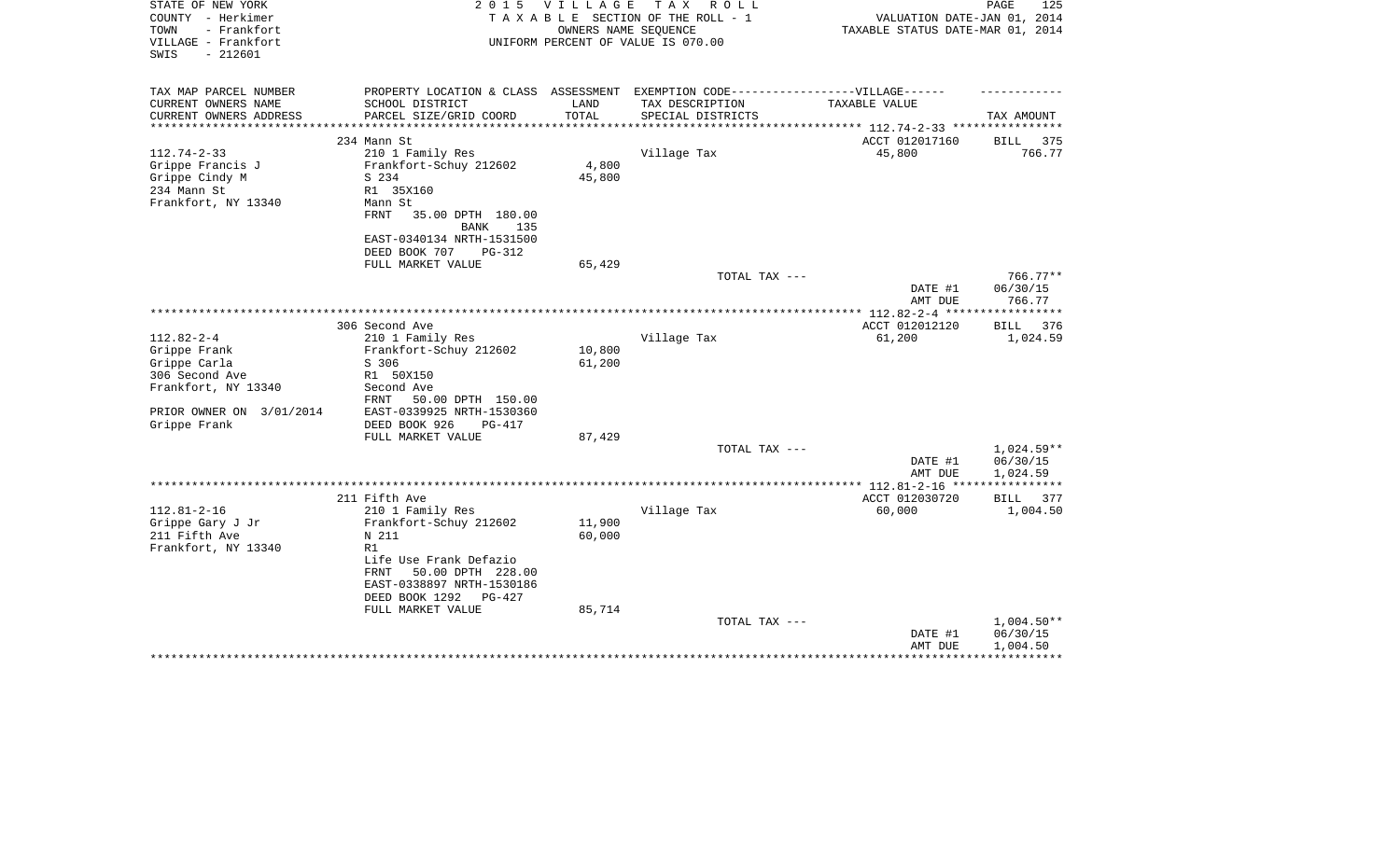| STATE OF NEW YORK<br>COUNTY - Herkimer<br>TOWN<br>- Frankfort<br>VILLAGE - Frankfort<br>$-212601$<br>SWIS | 2 0 1 5                                                                           | V I L L A G E | T A X<br>R O L L<br>TAXABLE SECTION OF THE ROLL - 1<br>OWNERS NAME SEOUENCE<br>UNIFORM PERCENT OF VALUE IS 070.00 | VALUATION DATE-JAN 01, 2014<br>TAXABLE STATUS DATE-MAR 01, 2014 | PAGE<br>126             |
|-----------------------------------------------------------------------------------------------------------|-----------------------------------------------------------------------------------|---------------|-------------------------------------------------------------------------------------------------------------------|-----------------------------------------------------------------|-------------------------|
| TAX MAP PARCEL NUMBER                                                                                     | PROPERTY LOCATION & CLASS ASSESSMENT EXEMPTION CODE-----------------VILLAGE------ |               |                                                                                                                   |                                                                 |                         |
| CURRENT OWNERS NAME                                                                                       | SCHOOL DISTRICT                                                                   | LAND          | TAX DESCRIPTION                                                                                                   | TAXABLE VALUE                                                   |                         |
| CURRENT OWNERS ADDRESS<br>**********************                                                          | PARCEL SIZE/GRID COORD                                                            | TOTAL         | SPECIAL DISTRICTS                                                                                                 |                                                                 | TAX AMOUNT              |
|                                                                                                           | 303 First Ave                                                                     |               |                                                                                                                   | ACCT 173748                                                     | BILL<br>378             |
| $112.82 - 1 - 2$                                                                                          | 210 1 Family Res                                                                  |               | Village Tax                                                                                                       | 60,000                                                          | 1,004.50                |
| Grippe Nadine M                                                                                           | Frankfort-Schuy 212602                                                            | 10,100        |                                                                                                                   |                                                                 |                         |
| 303 First Ave                                                                                             | N 303                                                                             | 60,000        |                                                                                                                   |                                                                 |                         |
| Frankfort, NY 13340                                                                                       | R1 50X130                                                                         |               |                                                                                                                   |                                                                 |                         |
|                                                                                                           | First Ave                                                                         |               |                                                                                                                   |                                                                 |                         |
|                                                                                                           | FRNT<br>50.00 DPTH 130.00                                                         |               |                                                                                                                   |                                                                 |                         |
|                                                                                                           | EAST-0340325 NRTH-1530758                                                         |               |                                                                                                                   |                                                                 |                         |
|                                                                                                           | DEED BOOK 1453<br>PG-688                                                          |               |                                                                                                                   |                                                                 |                         |
|                                                                                                           | FULL MARKET VALUE                                                                 | 85,714        |                                                                                                                   |                                                                 |                         |
|                                                                                                           |                                                                                   |               | TOTAL TAX ---                                                                                                     |                                                                 | $1,004.50**$            |
|                                                                                                           |                                                                                   |               |                                                                                                                   | DATE #1<br>AMT DUE                                              | 06/30/15<br>1,004.50    |
|                                                                                                           |                                                                                   |               |                                                                                                                   |                                                                 | * * * * * * * * * * * * |
|                                                                                                           | 230 W Main St                                                                     |               |                                                                                                                   | ACCT 012021810                                                  | BILL 379                |
| $112.65 - 1 - 55$                                                                                         | 210 1 Family Res                                                                  |               | Village Tax                                                                                                       | 48,800                                                          | 816.99                  |
| Grippe Robert P                                                                                           | Frankfort-Schuy 212602                                                            | 10,800        |                                                                                                                   |                                                                 |                         |
| Grippe Francine R                                                                                         | N 230                                                                             | 48,800        |                                                                                                                   |                                                                 |                         |
| 230 W Main St                                                                                             | R1 45X162                                                                         |               |                                                                                                                   |                                                                 |                         |
| Frankfort, NY 13340                                                                                       | W Main St                                                                         |               |                                                                                                                   |                                                                 |                         |
|                                                                                                           | FRNT<br>45.00 DPTH 242.00                                                         |               |                                                                                                                   |                                                                 |                         |
|                                                                                                           | <b>BANK</b><br>591                                                                |               |                                                                                                                   |                                                                 |                         |
|                                                                                                           | EAST-0338441 NRTH-1534291<br>DEED BOOK 00328 PG-00445                             |               |                                                                                                                   |                                                                 |                         |
|                                                                                                           | FULL MARKET VALUE                                                                 | 69,714        |                                                                                                                   |                                                                 |                         |
|                                                                                                           |                                                                                   |               | TOTAL TAX ---                                                                                                     |                                                                 | $816.99**$              |
|                                                                                                           |                                                                                   |               |                                                                                                                   | DATE #1                                                         | 06/30/15                |
|                                                                                                           |                                                                                   |               |                                                                                                                   | AMT DUE                                                         | 816.99                  |
|                                                                                                           |                                                                                   |               |                                                                                                                   | ***************** 112.81-1-39 *****************                 |                         |
|                                                                                                           | 218 Fifth Ave                                                                     |               |                                                                                                                   | ACCT 012008070                                                  | <b>BILL</b><br>380      |
| $112.81 - 1 - 39$                                                                                         | 210 1 Family Res                                                                  |               | Village Tax                                                                                                       | 68,900                                                          | 1,153.50                |
| Grizzuto George S                                                                                         | Frankfort-Schuy 212602                                                            | 10,800        |                                                                                                                   |                                                                 |                         |
| Grizzuto Janet M                                                                                          | S 218                                                                             | 68,900        |                                                                                                                   |                                                                 |                         |
| 218 Fifth Ave<br>Frankfort, NY 13340                                                                      | R1 50X150<br>Fifth Ave                                                            |               |                                                                                                                   |                                                                 |                         |
|                                                                                                           | 50.00 DPTH 150.00<br>FRNT                                                         |               |                                                                                                                   |                                                                 |                         |
|                                                                                                           | EAST-0338905 NRTH-1529906                                                         |               |                                                                                                                   |                                                                 |                         |
|                                                                                                           | DEED BOOK 778<br>$PG-626$                                                         |               |                                                                                                                   |                                                                 |                         |
|                                                                                                           | FULL MARKET VALUE                                                                 | 98,429        |                                                                                                                   |                                                                 |                         |
|                                                                                                           |                                                                                   |               | TOTAL TAX ---                                                                                                     |                                                                 | $1,153.50**$            |
|                                                                                                           |                                                                                   |               |                                                                                                                   | DATE #1                                                         | 06/30/15                |
|                                                                                                           |                                                                                   |               |                                                                                                                   | AMT DUE                                                         | 1,153.50                |
|                                                                                                           |                                                                                   |               |                                                                                                                   |                                                                 |                         |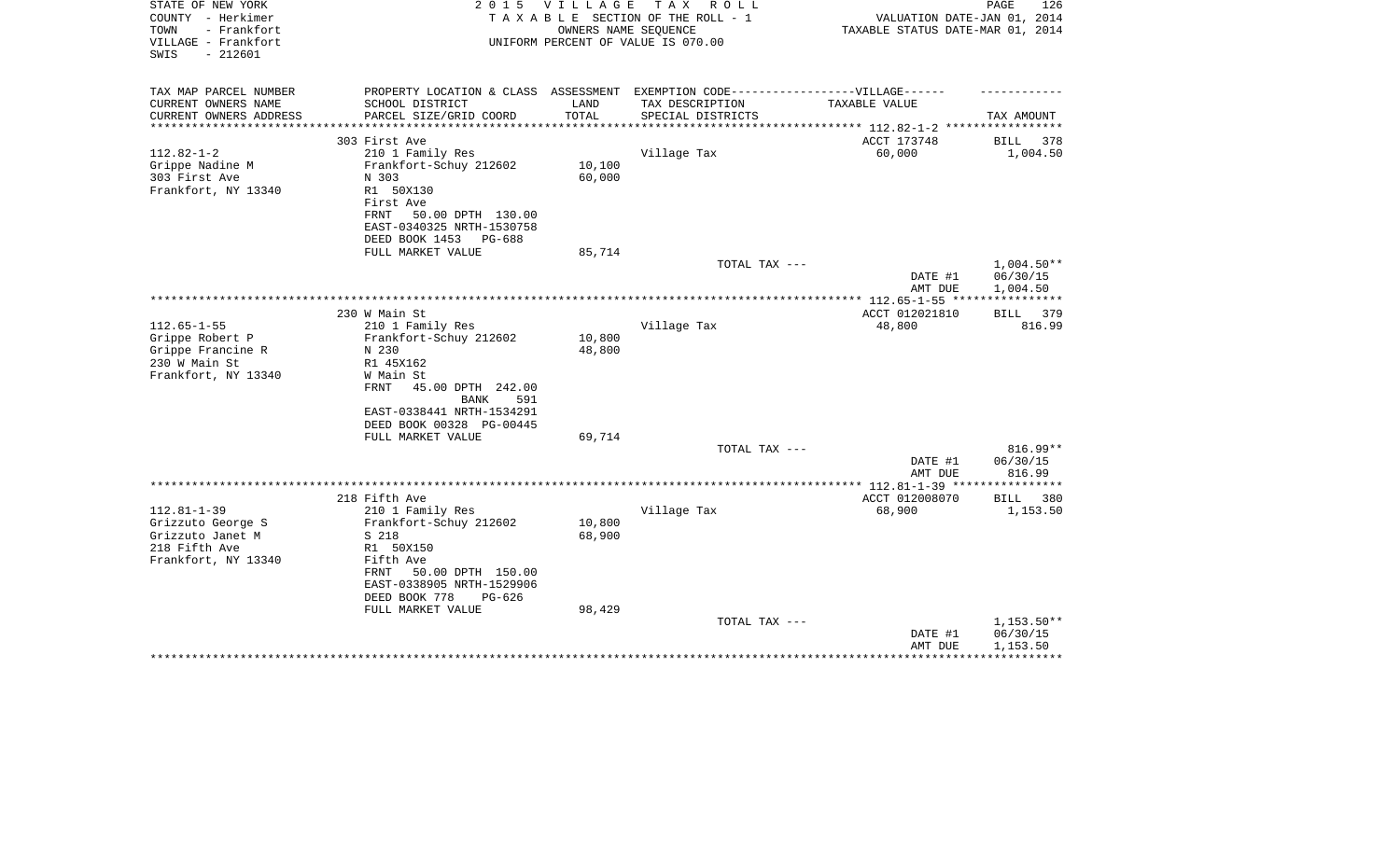| COUNTY - Herkimer<br>TAXABLE SECTION OF THE ROLL - 1<br>TOWN<br>- Frankfort<br>OWNERS NAME SEOUENCE<br>VILLAGE - Frankfort<br>UNIFORM PERCENT OF VALUE IS 070.00<br>$-212601$<br>SWIS | VALUATION DATE-JAN 01, 2014<br>TAXABLE STATUS DATE-MAR 01, 2014 |           |
|---------------------------------------------------------------------------------------------------------------------------------------------------------------------------------------|-----------------------------------------------------------------|-----------|
| PROPERTY LOCATION & CLASS ASSESSMENT EXEMPTION CODE-----------------VILLAGE------<br>TAX MAP PARCEL NUMBER                                                                            |                                                                 |           |
| CURRENT OWNERS NAME<br>SCHOOL DISTRICT<br>LAND<br>TAX DESCRIPTION<br>TAXABLE VALUE                                                                                                    |                                                                 |           |
| TOTAL<br>CURRENT OWNERS ADDRESS<br>PARCEL SIZE/GRID COORD<br>SPECIAL DISTRICTS<br>*********************                                                                               | TAX AMOUNT                                                      |           |
| 122 N Frankfort St                                                                                                                                                                    | ACCT 012030090<br>BILL                                          | 381       |
| $112.74 - 1 - 27$<br>220 2 Family Res<br>Village Tax                                                                                                                                  | 38,600                                                          | 646.23    |
| 5,300<br>Groom Thomas<br>Frankfort-Schuy 212602                                                                                                                                       |                                                                 |           |
| Groom Dawn C<br>E 122<br>38,600                                                                                                                                                       |                                                                 |           |
| 11 E North St<br>R2 45X110                                                                                                                                                            |                                                                 |           |
| Ilion, NY 13357<br>N Frankfort St                                                                                                                                                     |                                                                 |           |
| 45.00 DPTH 120.00<br>FRNT                                                                                                                                                             |                                                                 |           |
| EAST-0340339 NRTH-1532332                                                                                                                                                             |                                                                 |           |
| DEED BOOK 816<br>PG-302<br>FULL MARKET VALUE<br>55,143                                                                                                                                |                                                                 |           |
| TOTAL TAX ---                                                                                                                                                                         |                                                                 | 646.23**  |
|                                                                                                                                                                                       | DATE #1<br>06/30/15                                             |           |
|                                                                                                                                                                                       | AMT DUE                                                         | 646.23    |
|                                                                                                                                                                                       |                                                                 |           |
| 217 William St                                                                                                                                                                        | ACCT 012012600<br>BILL                                          | 382       |
| $112.66 - 1 - 26$<br>311 Res vac land<br>AG MKTS<br>41730                                                                                                                             | 1,585                                                           |           |
| Guido Louis<br>1,800<br>Village Tax<br>Frankfort-Schuy 212602                                                                                                                         | 215                                                             | 3.60      |
| Richard Guido<br>N 217<br>1,800                                                                                                                                                       |                                                                 |           |
| Attn: Louie Guido<br>V19 50X339<br>572 State Route 5S<br>William St                                                                                                                   |                                                                 |           |
| Mohawk, NY 13407<br>50.00 DPTH 339.60<br>FRNT                                                                                                                                         |                                                                 |           |
| 0.39<br>ACRES                                                                                                                                                                         |                                                                 |           |
| MAY BE SUBJECT TO PAYMENT<br>EAST-0341604 NRTH-1532711                                                                                                                                |                                                                 |           |
| DEED BOOK 00565 PG-00648<br>UNDER AGDIST LAW TIL 2021                                                                                                                                 |                                                                 |           |
| FULL MARKET VALUE<br>2,571                                                                                                                                                            |                                                                 |           |
| TOTAL TAX ---                                                                                                                                                                         |                                                                 | $3.60**$  |
|                                                                                                                                                                                       | 06/30/15<br>DATE #1                                             |           |
| ************* 112.66-1-27 ****                                                                                                                                                        | AMT DUE<br>************                                         | 3.60      |
| William St                                                                                                                                                                            | ACCT 012012630<br>BILL                                          | 383       |
| $112.66 - 1 - 27$<br>311 Res vac land<br>AG MKTS L 41720                                                                                                                              | 7,085                                                           |           |
| Guido Louis<br>Frankfort-Schuy 212602<br>7,800<br>Village Tax                                                                                                                         | 715                                                             | 11.97     |
| 7,800<br>Guido Richard<br>N                                                                                                                                                           |                                                                 |           |
| 572 State Route 5S<br>V19 290X304x183                                                                                                                                                 |                                                                 |           |
| Mohawk, NY 13407<br>William St                                                                                                                                                        |                                                                 |           |
| <b>ACRES</b><br>1.90                                                                                                                                                                  |                                                                 |           |
| MAY BE SUBJECT TO PAYMENT<br>EAST-0341692 NRTH-1532590                                                                                                                                |                                                                 |           |
| UNDER AGDIST LAW TIL 2018<br>DEED BOOK 00565 PG-00648                                                                                                                                 |                                                                 |           |
| FULL MARKET VALUE<br>11,143                                                                                                                                                           |                                                                 |           |
| TOTAL TAX ---                                                                                                                                                                         | 06/30/15<br>DATE #1                                             | $11.97**$ |
|                                                                                                                                                                                       | AMT DUE                                                         | 11.97     |
|                                                                                                                                                                                       |                                                                 |           |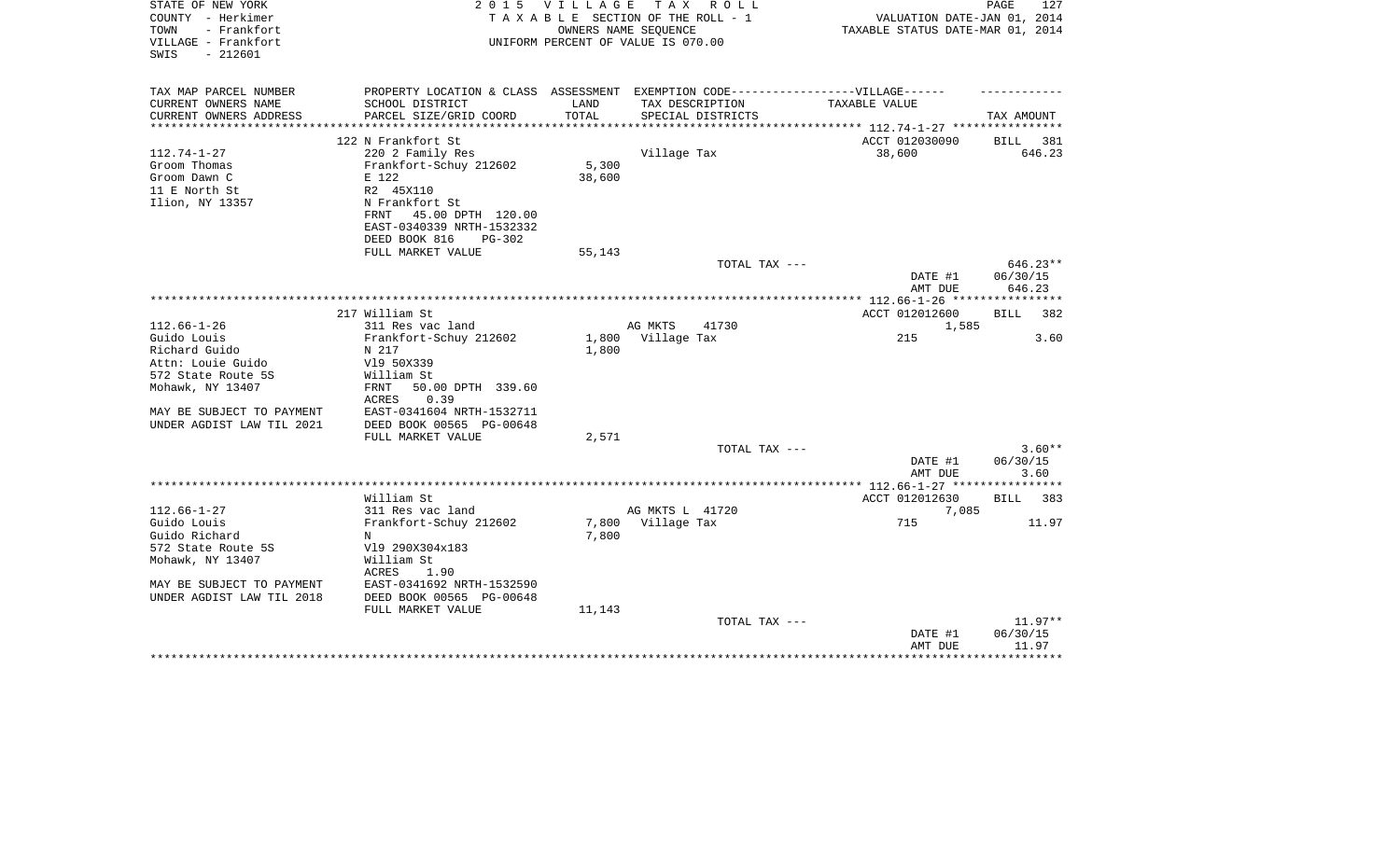| STATE OF NEW YORK<br>COUNTY - Herkimer<br>- Frankfort<br>TOWN<br>VILLAGE - Frankfort<br>SWIS<br>$-212601$ | 2 0 1 5                                                                                              | V I L L A G E | T A X<br>R O L L<br>TAXABLE SECTION OF THE ROLL - 1<br>OWNERS NAME SEQUENCE<br>UNIFORM PERCENT OF VALUE IS 070.00 | VALUATION DATE-JAN 01, 2014<br>TAXABLE STATUS DATE-MAR 01, 2014 | PAGE<br>128        |
|-----------------------------------------------------------------------------------------------------------|------------------------------------------------------------------------------------------------------|---------------|-------------------------------------------------------------------------------------------------------------------|-----------------------------------------------------------------|--------------------|
| TAX MAP PARCEL NUMBER<br>CURRENT OWNERS NAME                                                              | PROPERTY LOCATION & CLASS ASSESSMENT EXEMPTION CODE-----------------VILLAGE------<br>SCHOOL DISTRICT | LAND          | TAX DESCRIPTION                                                                                                   | TAXABLE VALUE                                                   |                    |
| CURRENT OWNERS ADDRESS<br>**************                                                                  | PARCEL SIZE/GRID COORD<br>***********************                                                    | TOTAL         | SPECIAL DISTRICTS                                                                                                 | ************** 112.66-1-32 **********                           | TAX AMOUNT         |
|                                                                                                           | William St                                                                                           |               |                                                                                                                   | ACCT 012012570                                                  | BILL<br>384        |
| $112.66 - 1 - 32$                                                                                         | 311 Res vac land                                                                                     |               | AG MKTS<br>41730                                                                                                  | 8,682                                                           |                    |
| Guido Salvatore                                                                                           | Frankfort-Schuy 212602                                                                               | 10,000        | Village Tax                                                                                                       | 1,318                                                           | 22.07              |
| Guido Dominick                                                                                            | N                                                                                                    | 10,000        |                                                                                                                   |                                                                 |                    |
| Attn: Louie Guido                                                                                         | V19 11A                                                                                              |               |                                                                                                                   |                                                                 |                    |
| 572 State Route 5S                                                                                        | William St                                                                                           |               |                                                                                                                   |                                                                 |                    |
| Mohawk, NY 13407                                                                                          | ACRES<br>6.00                                                                                        |               |                                                                                                                   |                                                                 |                    |
|                                                                                                           | EAST-0341826 NRTH-1533090                                                                            |               |                                                                                                                   |                                                                 |                    |
| MAY BE SUBJECT TO PAYMENT                                                                                 | DEED BOOK 00565 PG-00648                                                                             |               |                                                                                                                   |                                                                 |                    |
| UNDER AGDIST LAW TIL 2021                                                                                 | FULL MARKET VALUE                                                                                    | 14,286        |                                                                                                                   |                                                                 |                    |
|                                                                                                           |                                                                                                      |               | TOTAL TAX ---                                                                                                     |                                                                 | $22.07**$          |
|                                                                                                           |                                                                                                      |               |                                                                                                                   | DATE #1                                                         | 06/30/15           |
|                                                                                                           |                                                                                                      |               |                                                                                                                   | AMT DUE<br>****************** 112.65-3-72 *****************     | 22.07              |
|                                                                                                           | 112 W Main St                                                                                        |               |                                                                                                                   | ACCT 012017610                                                  | 385<br>BILL        |
| $112.65 - 3 - 72$                                                                                         | 484 1 use sm bld                                                                                     |               | Village Tax                                                                                                       | 13,100                                                          | 219.32             |
| Hagadorn Albert C                                                                                         | Frankfort-Schuy 212602                                                                               | 4,600         |                                                                                                                   |                                                                 |                    |
| Hagadorn Joann M                                                                                          | N 112                                                                                                | 13,100        |                                                                                                                   |                                                                 |                    |
| Attn: Danny Montana                                                                                       | Vl9                                                                                                  |               |                                                                                                                   |                                                                 |                    |
| 119 N Litchfield St                                                                                       | W Main St                                                                                            |               |                                                                                                                   |                                                                 |                    |
| Frankfort, NY 13340                                                                                       | 33.00 DPTH 218.00<br>FRNT                                                                            |               |                                                                                                                   |                                                                 |                    |
|                                                                                                           | EAST-0339389 NRTH-1533115                                                                            |               |                                                                                                                   |                                                                 |                    |
|                                                                                                           | DEED BOOK 863<br>PG-646                                                                              |               |                                                                                                                   |                                                                 |                    |
|                                                                                                           | FULL MARKET VALUE                                                                                    | 18,714        |                                                                                                                   |                                                                 |                    |
|                                                                                                           |                                                                                                      |               | TOTAL TAX ---                                                                                                     |                                                                 | $219.32**$         |
|                                                                                                           |                                                                                                      |               |                                                                                                                   | DATE #1                                                         | 06/30/15           |
|                                                                                                           |                                                                                                      |               |                                                                                                                   | AMT DUE<br>*********** 112.74-2-18 **********                   | 219.32             |
|                                                                                                           | 200 Mann St                                                                                          |               |                                                                                                                   | ACCT 012023790                                                  | <b>BILL</b><br>386 |
| $112.74 - 2 - 18$                                                                                         | 220 2 Family Res                                                                                     |               | Village Tax                                                                                                       | 61,700                                                          | 1,032.96           |
| Haman Steven                                                                                              | Frankfort-Schuy 212602                                                                               | 6,100         |                                                                                                                   |                                                                 |                    |
| Haman Mary                                                                                                | S 200                                                                                                | 61,700        |                                                                                                                   |                                                                 |                    |
| 324 Newport Rd                                                                                            | R2 50X130                                                                                            |               |                                                                                                                   |                                                                 |                    |
| Utica, NY 13502                                                                                           | Mann St                                                                                              |               |                                                                                                                   |                                                                 |                    |
|                                                                                                           | FRNT<br>50.00 DPTH 130.00                                                                            |               |                                                                                                                   |                                                                 |                    |
|                                                                                                           | EAST-0339804 NRTH-1531928                                                                            |               |                                                                                                                   |                                                                 |                    |
|                                                                                                           | DEED BOOK 696<br>$PG-744$                                                                            |               |                                                                                                                   |                                                                 |                    |
|                                                                                                           | FULL MARKET VALUE                                                                                    | 88,143        |                                                                                                                   |                                                                 |                    |
|                                                                                                           |                                                                                                      |               | TOTAL TAX ---                                                                                                     |                                                                 | 1,032.96**         |
|                                                                                                           |                                                                                                      |               |                                                                                                                   | DATE #1                                                         | 06/30/15           |
|                                                                                                           |                                                                                                      |               |                                                                                                                   | AMT DUE                                                         | 1,032.96           |
|                                                                                                           |                                                                                                      |               |                                                                                                                   |                                                                 |                    |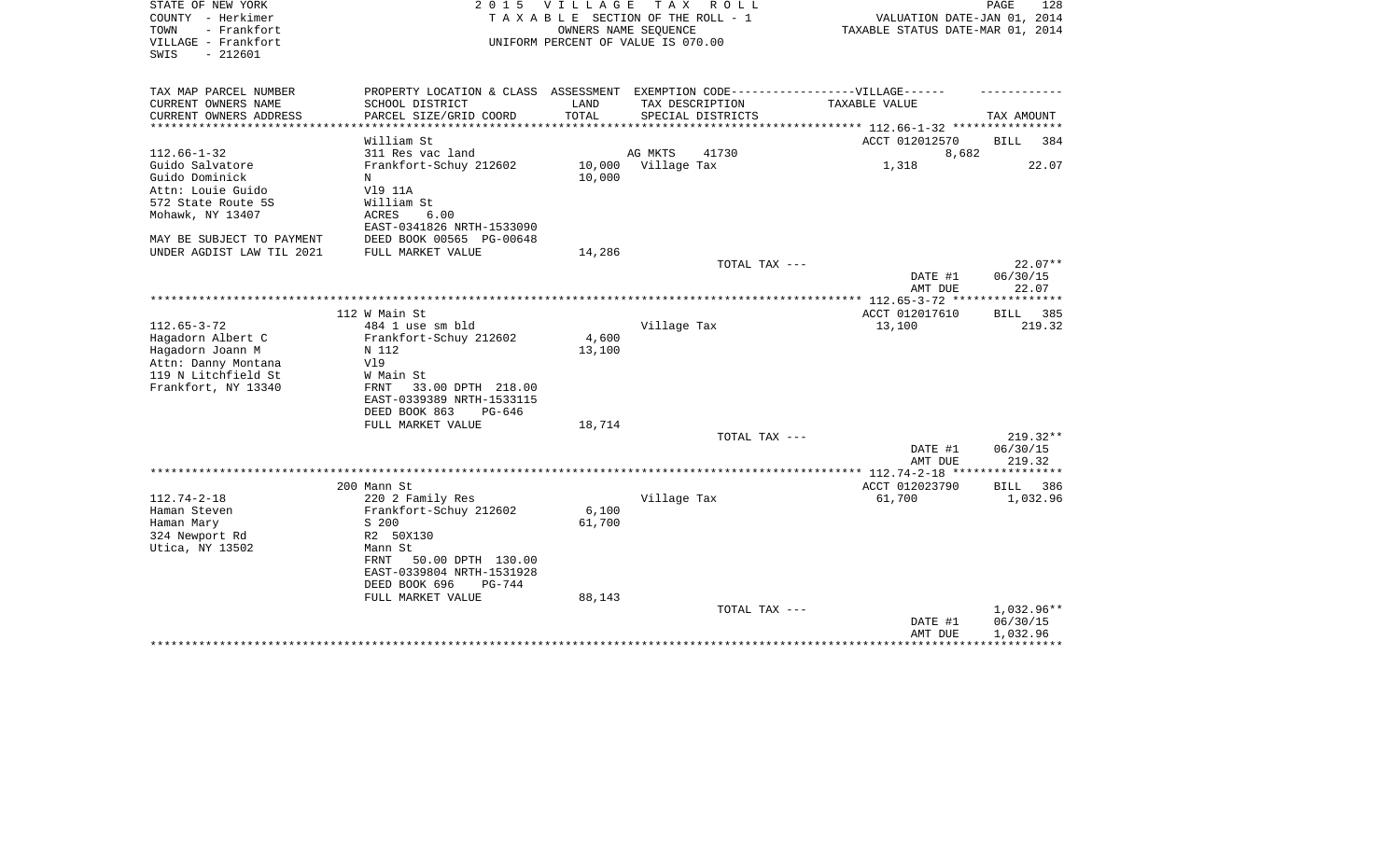| STATE OF NEW YORK<br>COUNTY - Herkimer<br>- Frankfort<br>TOWN<br>VILLAGE - Frankfort<br>SWIS<br>$-212601$ | 2 0 1 5                                 | VILLAGE | TAX ROLL<br>TAXABLE SECTION OF THE ROLL - 1<br>OWNERS NAME SEQUENCE<br>UNIFORM PERCENT OF VALUE IS 070.00 | VALUATION DATE-JAN 01, 2014<br>TAXABLE STATUS DATE-MAR 01, 2014 | PAGE<br>129             |
|-----------------------------------------------------------------------------------------------------------|-----------------------------------------|---------|-----------------------------------------------------------------------------------------------------------|-----------------------------------------------------------------|-------------------------|
| TAX MAP PARCEL NUMBER<br>CURRENT OWNERS NAME                                                              | SCHOOL DISTRICT                         | LAND    | PROPERTY LOCATION & CLASS ASSESSMENT EXEMPTION CODE-----------------VILLAGE------<br>TAX DESCRIPTION      | TAXABLE VALUE                                                   |                         |
| CURRENT OWNERS ADDRESS                                                                                    | PARCEL SIZE/GRID COORD                  | TOTAL   | SPECIAL DISTRICTS                                                                                         |                                                                 | TAX AMOUNT              |
| **********************                                                                                    |                                         |         |                                                                                                           |                                                                 |                         |
|                                                                                                           | 311 E Main St                           |         |                                                                                                           | ACCT 012016140                                                  | BILL<br>-387            |
| $112.74 - 1 - 55$                                                                                         | $425$ Bar                               |         | Village Tax                                                                                               | 137,000                                                         | 2,293.60                |
| Hancock James                                                                                             | Frankfort-Schuy 212602                  | 9,500   |                                                                                                           |                                                                 |                         |
| 311 E Main St                                                                                             | N                                       | 137,000 |                                                                                                           |                                                                 |                         |
| Frankfort, NY 13340                                                                                       | Tave                                    |         |                                                                                                           |                                                                 |                         |
|                                                                                                           | East Main St<br>FRNT 165.00 DPTH 100.00 |         |                                                                                                           |                                                                 |                         |
|                                                                                                           | EAST-0340931 NRTH-1531123               |         |                                                                                                           |                                                                 |                         |
|                                                                                                           | DEED BOOK 1243<br>$PG-288$              |         |                                                                                                           |                                                                 |                         |
|                                                                                                           | FULL MARKET VALUE                       | 195,714 |                                                                                                           |                                                                 |                         |
|                                                                                                           |                                         |         | TOTAL TAX ---                                                                                             |                                                                 | $2,293.60**$            |
|                                                                                                           |                                         |         |                                                                                                           | DATE #1<br>AMT DUE                                              | 06/30/15<br>2,293.60    |
|                                                                                                           |                                         |         |                                                                                                           | *********** 112.65-2-26 *****************                       |                         |
|                                                                                                           | 145 Grandview Ave                       |         |                                                                                                           | ACCT 012012665                                                  | <b>BILL</b><br>388      |
| $112.65 - 2 - 26$                                                                                         | 210 1 Family Res                        |         | VET WAR CT 41121                                                                                          | 6,160                                                           |                         |
| Hand Charles J                                                                                            | Frankfort-Schuy 212602                  | 26,400  | Village Tax                                                                                               | 123,540                                                         | 2,068.26                |
| Hand Lucille M<br>145 Grandview Ave                                                                       | N<br>R1                                 | 129,700 |                                                                                                           |                                                                 |                         |
| Frankfort, NY 13340                                                                                       | Grandview Ave                           |         |                                                                                                           |                                                                 |                         |
|                                                                                                           | FRNT 340.37 DPTH 212.65                 |         |                                                                                                           |                                                                 |                         |
|                                                                                                           | EAST-0337577 NRTH-1532556               |         |                                                                                                           |                                                                 |                         |
|                                                                                                           | DEED BOOK 00612 PG-00450                |         |                                                                                                           |                                                                 |                         |
|                                                                                                           | FULL MARKET VALUE                       | 185,286 |                                                                                                           |                                                                 |                         |
|                                                                                                           |                                         |         | TOTAL TAX ---                                                                                             |                                                                 | $2,068.26**$            |
|                                                                                                           |                                         |         |                                                                                                           | DATE #1                                                         | 06/30/15                |
|                                                                                                           |                                         |         |                                                                                                           | AMT DUE                                                         | 2,068.26<br>*********** |
|                                                                                                           | Business Park                           |         |                                                                                                           | ACCT 160271                                                     | BILL<br>389             |
| $112.64 - 2 - 4$                                                                                          | 441 Fuel Store&D                        |         | Village Tax                                                                                               | 130,700                                                         | 2,188.13                |
| Harbor Point Energy Products                                                                              | Frankfort-Schuy 212602                  | 26,700  |                                                                                                           |                                                                 |                         |
| PO Box 191                                                                                                | W                                       | 130,700 |                                                                                                           |                                                                 |                         |
| Frankfort, NY 13340                                                                                       | FRNT<br>40.00 DPTH                      |         |                                                                                                           |                                                                 |                         |
|                                                                                                           | ACRES<br>2.80                           |         |                                                                                                           |                                                                 |                         |
|                                                                                                           | EAST-0336517 NRTH-1534475               |         |                                                                                                           |                                                                 |                         |
|                                                                                                           | DEED BOOK 1366<br>PG-692                |         |                                                                                                           |                                                                 |                         |
|                                                                                                           | FULL MARKET VALUE                       | 186,714 | TOTAL TAX ---                                                                                             |                                                                 | $2,188.13**$            |
|                                                                                                           |                                         |         |                                                                                                           | DATE #1                                                         | 06/30/15                |
|                                                                                                           |                                         |         |                                                                                                           | AMT DUE                                                         | 2,188.13                |
|                                                                                                           |                                         |         |                                                                                                           |                                                                 |                         |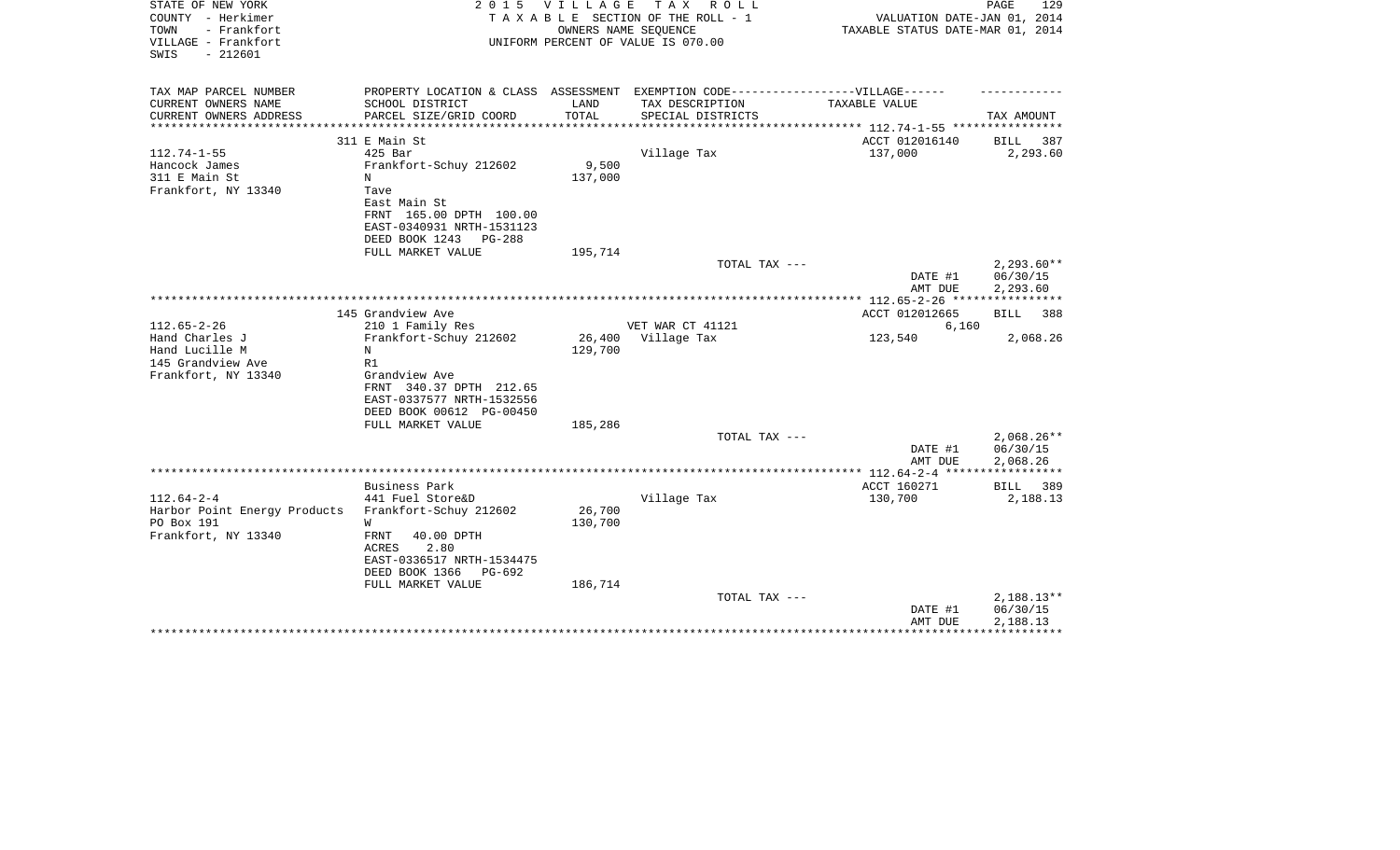| STATE OF NEW YORK<br>COUNTY - Herkimer<br>TOWN<br>- Frankfort<br>VILLAGE - Frankfort | 2 0 1 5                                                                          | VILLAGE | TAX ROLL<br>TAXABLE SECTION OF THE ROLL - 1<br>OWNERS NAME SEQUENCE<br>UNIFORM PERCENT OF VALUE IS 070.00 | VALUATION DATE-JAN 01, 2014<br>TAXABLE STATUS DATE-MAR 01, 2014 | PAGE<br>130                      |
|--------------------------------------------------------------------------------------|----------------------------------------------------------------------------------|---------|-----------------------------------------------------------------------------------------------------------|-----------------------------------------------------------------|----------------------------------|
| $-212601$<br>SWIS                                                                    |                                                                                  |         |                                                                                                           |                                                                 |                                  |
| TAX MAP PARCEL NUMBER                                                                | PROPERTY LOCATION & CLASS ASSESSMENT EXEMPTION CODE----------------VILLAGE------ |         |                                                                                                           |                                                                 |                                  |
| CURRENT OWNERS NAME                                                                  | SCHOOL DISTRICT                                                                  | LAND    | TAX DESCRIPTION                                                                                           | TAXABLE VALUE                                                   |                                  |
| CURRENT OWNERS ADDRESS                                                               | PARCEL SIZE/GRID COORD                                                           | TOTAL   | SPECIAL DISTRICTS<br>**********************                                                               | ***************** 112.73-2-65.1 ***************                 | TAX AMOUNT                       |
|                                                                                      | 102 First Ave                                                                    |         |                                                                                                           | ACCT 012029280                                                  | <b>BILL</b><br>390               |
| $112.73 - 2 - 65.1$                                                                  | 220 2 Family Res                                                                 |         | VET COM CT 41131                                                                                          | 10,266                                                          |                                  |
| Harmon John E                                                                        | Frankfort-Schuy 212602                                                           |         | 11,600 VET DIS CT 41141                                                                                   | 20,532                                                          |                                  |
| Harmon Rosemary                                                                      | S 102-104                                                                        |         | 61,100 Village Tax                                                                                        | 30,302                                                          | 507.30                           |
| 102 First Ave                                                                        | R <sub>2</sub>                                                                   |         |                                                                                                           |                                                                 |                                  |
| Frankfort, NY 13340                                                                  | First Ave<br><b>FRNT</b><br>70.63 DPTH 131.08<br>$0.20$ BANK<br>ACRES<br>055     |         |                                                                                                           |                                                                 |                                  |
|                                                                                      | EAST-0338910 NRTH-1531975<br>DEED BOOK 684<br>PG-363                             |         |                                                                                                           |                                                                 |                                  |
|                                                                                      | FULL MARKET VALUE                                                                | 87,286  |                                                                                                           |                                                                 |                                  |
|                                                                                      |                                                                                  |         | TOTAL TAX ---                                                                                             | DATE #1<br>AMT DUE                                              | $507.30**$<br>06/30/15<br>507.30 |
|                                                                                      |                                                                                  |         |                                                                                                           |                                                                 |                                  |
|                                                                                      | 104 First Ave                                                                    |         |                                                                                                           | ACCT 012029280                                                  | BILL<br>391                      |
| $112.73 - 2 - 65.2$                                                                  | 312 Vac w/imprv                                                                  |         | Village Tax                                                                                               | 23,800                                                          | 398.45                           |
| Harmon John E                                                                        | Frankfort-Schuy 212602                                                           | 15,800  |                                                                                                           |                                                                 |                                  |
| Harmon Rosemary<br>102 First Ave                                                     | S 102-104<br>R <sub>2</sub>                                                      | 23,800  |                                                                                                           |                                                                 |                                  |
| Frankfort, NY 13340                                                                  | First Ave                                                                        |         |                                                                                                           |                                                                 |                                  |
|                                                                                      | ACRES<br>$0.40$ BANK<br>055                                                      |         |                                                                                                           |                                                                 |                                  |
|                                                                                      | EAST-0338876 NRTH-1531829                                                        |         |                                                                                                           |                                                                 |                                  |
|                                                                                      | DEED BOOK 684<br>PG-363                                                          |         |                                                                                                           |                                                                 |                                  |
|                                                                                      | FULL MARKET VALUE                                                                | 34,000  |                                                                                                           |                                                                 |                                  |
|                                                                                      |                                                                                  |         | TOTAL TAX ---                                                                                             |                                                                 | $398.45**$                       |
|                                                                                      |                                                                                  |         |                                                                                                           | DATE #1                                                         | 06/30/15                         |
|                                                                                      |                                                                                  |         |                                                                                                           | AMT DUE                                                         | 398.45                           |
|                                                                                      | 315 Railroad St                                                                  |         |                                                                                                           | ACCT 165388                                                     | BILL 392                         |
| $112.66 - 1 - 9$                                                                     | 210 1 Family Res                                                                 |         | Village Tax                                                                                               | 50,000                                                          | 837.08                           |
| Harrington Stephen E                                                                 | Frankfort-Schuy 212602                                                           | 6,500   |                                                                                                           |                                                                 |                                  |
| 315 Railroad St                                                                      | W 315                                                                            | 50,000  |                                                                                                           |                                                                 |                                  |
| Frankfort, NY 13340                                                                  | R1                                                                               |         |                                                                                                           |                                                                 |                                  |
|                                                                                      | Railroad St                                                                      |         |                                                                                                           |                                                                 |                                  |
|                                                                                      | 50.00 DPTH 150.00<br>FRNT                                                        |         |                                                                                                           |                                                                 |                                  |
|                                                                                      | EAST-0340402 NRTH-1533334                                                        |         |                                                                                                           |                                                                 |                                  |
|                                                                                      | DEED BOOK 1400<br>PG-662<br>FULL MARKET VALUE                                    | 71,429  |                                                                                                           |                                                                 |                                  |
|                                                                                      |                                                                                  |         | TOTAL TAX ---                                                                                             |                                                                 | 837.08**                         |
|                                                                                      |                                                                                  |         |                                                                                                           | DATE #1                                                         | 06/30/15                         |
|                                                                                      |                                                                                  |         |                                                                                                           | AMT DUE                                                         | 837.08                           |
|                                                                                      |                                                                                  |         |                                                                                                           |                                                                 |                                  |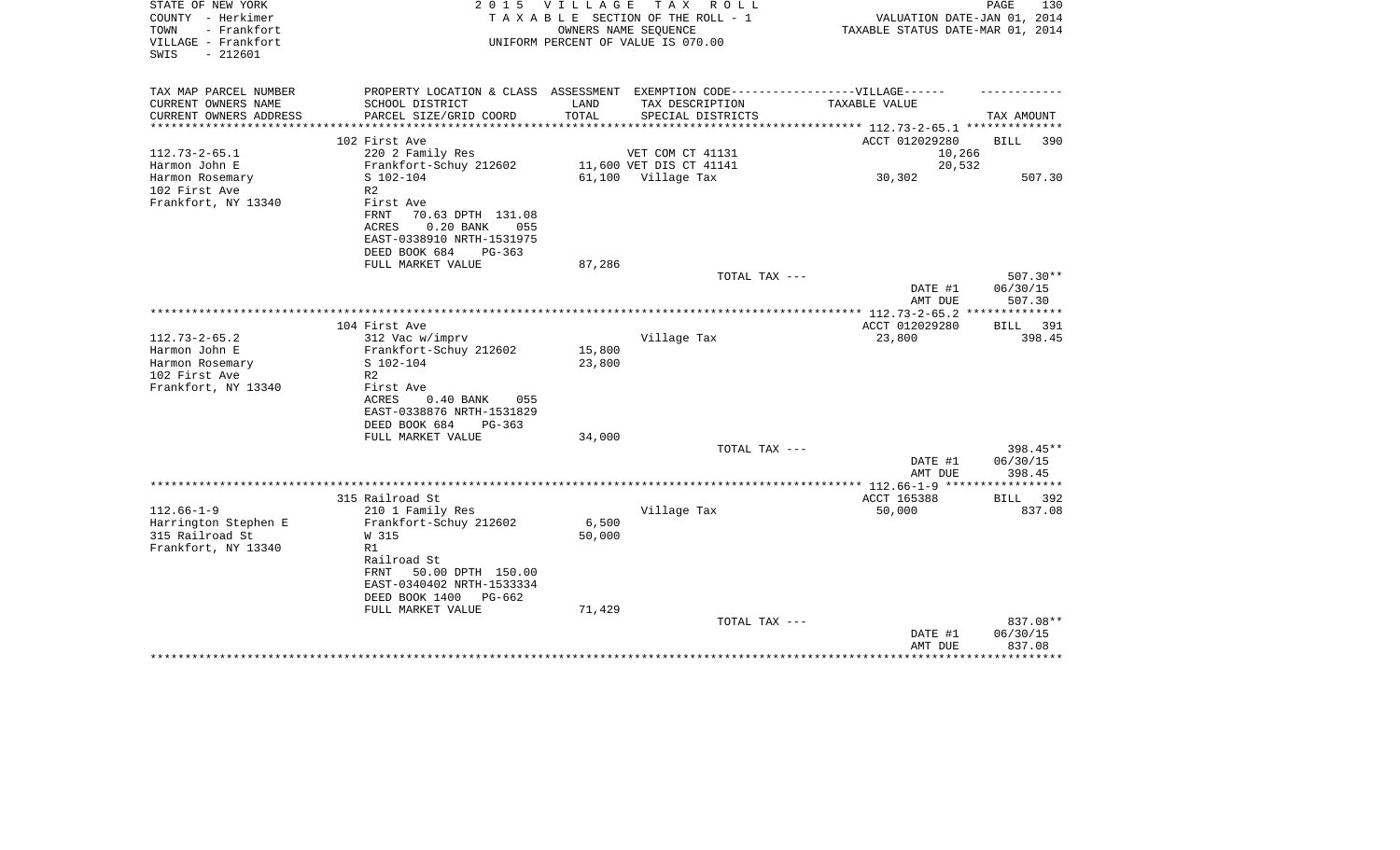| STATE OF NEW YORK<br>COUNTY - Herkimer<br>- Frankfort<br>TOWN | 2 0 1 5                                                                           | <b>VILLAGE</b> | TAX ROLL<br>TAXABLE SECTION OF THE ROLL - 1<br>OWNERS NAME SEQUENCE | VALUATION DATE-JAN 01, 2014<br>TAXABLE STATUS DATE-MAR 01, 2014 | PAGE<br>131               |
|---------------------------------------------------------------|-----------------------------------------------------------------------------------|----------------|---------------------------------------------------------------------|-----------------------------------------------------------------|---------------------------|
| VILLAGE - Frankfort<br>$-212601$<br>SWIS                      |                                                                                   |                | UNIFORM PERCENT OF VALUE IS 070.00                                  |                                                                 |                           |
| TAX MAP PARCEL NUMBER                                         | PROPERTY LOCATION & CLASS ASSESSMENT EXEMPTION CODE-----------------VILLAGE------ |                |                                                                     |                                                                 |                           |
| CURRENT OWNERS NAME                                           | SCHOOL DISTRICT                                                                   | LAND           | TAX DESCRIPTION                                                     | TAXABLE VALUE                                                   |                           |
| CURRENT OWNERS ADDRESS<br>********************                | PARCEL SIZE/GRID COORD                                                            | TOTAL          | SPECIAL DISTRICTS                                                   | ***************************** 112.66-1-10 ****************      | TAX AMOUNT                |
|                                                               | 317 Railroad St                                                                   |                |                                                                     | ACCT 012010920                                                  | BILL<br>-393              |
| $112.66 - 1 - 10$                                             | 210 1 Family Res                                                                  |                | Village Tax                                                         | 48,000                                                          | 803.60                    |
| Harris David B                                                | Frankfort-Schuy 212602                                                            | 6,500          |                                                                     |                                                                 |                           |
| 317 Railroad St                                               | W 317                                                                             | 48,000         |                                                                     |                                                                 |                           |
| Frankfort, NY 13340                                           | R1 47X150                                                                         |                |                                                                     |                                                                 |                           |
|                                                               | Railroad St                                                                       |                |                                                                     |                                                                 |                           |
|                                                               | 50.00 DPTH 150.00<br>FRNT                                                         |                |                                                                     |                                                                 |                           |
|                                                               | EAST-0340443 NRTH-1533367                                                         |                |                                                                     |                                                                 |                           |
|                                                               | DEED BOOK 1314<br>PG-809                                                          |                |                                                                     |                                                                 |                           |
|                                                               | FULL MARKET VALUE                                                                 | 68,571         | TOTAL TAX ---                                                       |                                                                 | 803.60**                  |
|                                                               |                                                                                   |                |                                                                     | DATE #1                                                         | 06/30/15                  |
|                                                               |                                                                                   |                |                                                                     | AMT DUE                                                         | 803.60                    |
|                                                               |                                                                                   |                |                                                                     |                                                                 |                           |
|                                                               | 226 Sixth Ave                                                                     |                |                                                                     | ACCT 012025050                                                  | BILL 394                  |
| $112.81 - 1 - 60$                                             | 210 1 Family Res                                                                  |                | Village Tax                                                         | 54,300                                                          | 909.07                    |
| Harris Mark R                                                 | Frankfort-Schuy 212602                                                            | 11,800         |                                                                     |                                                                 |                           |
| Harris Robert H                                               | S 226                                                                             | 54,300         |                                                                     |                                                                 |                           |
| 226 Sixth Ave                                                 | R1 Basic Star (Harris)                                                            |                |                                                                     |                                                                 |                           |
| Frankfort, NY 13340                                           | Sixth Ave<br>60.00 DPTH 150.00<br>FRNT                                            |                |                                                                     |                                                                 |                           |
|                                                               | EAST-0338806 NRTH-1529550                                                         |                |                                                                     |                                                                 |                           |
|                                                               | DEED BOOK 875<br>PG-483                                                           |                |                                                                     |                                                                 |                           |
|                                                               | FULL MARKET VALUE                                                                 | 77,571         |                                                                     |                                                                 |                           |
|                                                               |                                                                                   |                | TOTAL TAX ---                                                       |                                                                 | $909.07**$                |
|                                                               |                                                                                   |                |                                                                     | DATE #1                                                         | 06/30/15                  |
|                                                               |                                                                                   |                |                                                                     | AMT DUE                                                         | 909.07                    |
|                                                               |                                                                                   |                |                                                                     | **************** 112.74-2-58 *****************                  |                           |
| $112.74 - 2 - 58$                                             | 233 Mann St<br>210 1 Family Res                                                   |                | Village Tax                                                         | ACCT 012014460<br>38,000                                        | <b>BILL</b> 395<br>636.18 |
| Harris Robert                                                 | Frankfort-Schuy 212602                                                            | 2,300          |                                                                     |                                                                 |                           |
| Harris Theresa                                                | N 233                                                                             | 38,000         |                                                                     |                                                                 |                           |
| 233 Mann St                                                   | R1 28X45                                                                          |                |                                                                     |                                                                 |                           |
| Frankfort, NY 13340                                           | Mann St                                                                           |                |                                                                     |                                                                 |                           |
|                                                               | 28.00 DPTH<br>FRNT<br>62.00                                                       |                |                                                                     |                                                                 |                           |
|                                                               | EAST-0340265 NRTH-1531588                                                         |                |                                                                     |                                                                 |                           |
|                                                               | DEED BOOK 00642 PG-00301                                                          |                |                                                                     |                                                                 |                           |
|                                                               | FULL MARKET VALUE                                                                 | 54,286         |                                                                     |                                                                 |                           |
|                                                               |                                                                                   |                | TOTAL TAX ---                                                       |                                                                 | $636.18**$                |
|                                                               |                                                                                   |                |                                                                     | DATE #1<br>AMT DUE                                              | 06/30/15<br>636.18        |
|                                                               |                                                                                   |                |                                                                     |                                                                 | *******                   |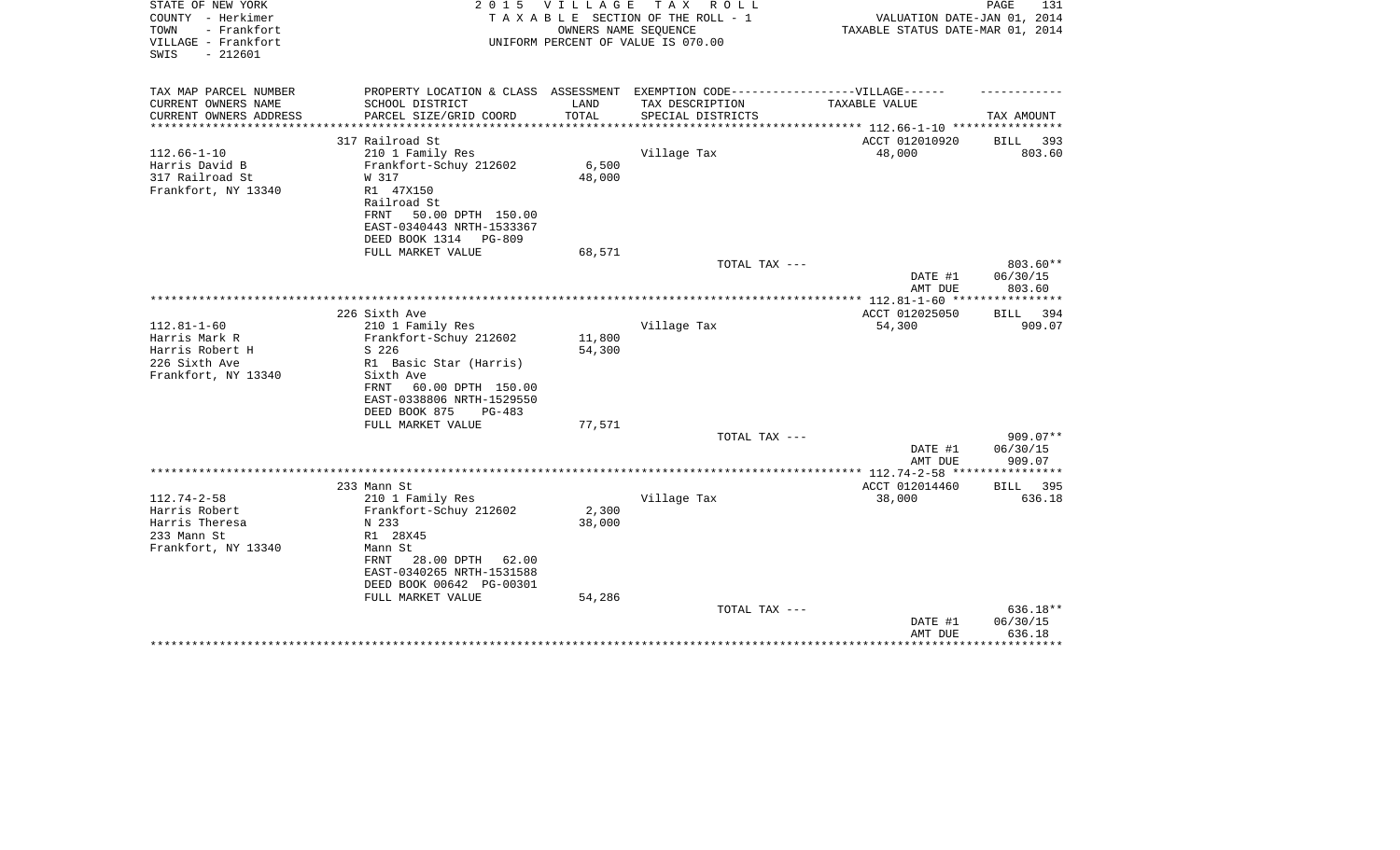| STATE OF NEW YORK<br>COUNTY - Herkimer<br>- Frankfort<br>TOWN<br>VILLAGE - Frankfort<br>SWIS<br>$-212601$ |                                                                                                                                                                          |                  | 2015 VILLAGE TAX ROLL<br>TAXABLE SECTION OF THE ROLL - 1<br>OWNERS NAME SEOUENCE<br>UNIFORM PERCENT OF VALUE IS 070.00 | VALUATION DATE-JAN 01, 2014<br>TAXABLE STATUS DATE-MAR 01, 2014 | PAGE<br>132                    |
|-----------------------------------------------------------------------------------------------------------|--------------------------------------------------------------------------------------------------------------------------------------------------------------------------|------------------|------------------------------------------------------------------------------------------------------------------------|-----------------------------------------------------------------|--------------------------------|
| TAX MAP PARCEL NUMBER<br>CURRENT OWNERS NAME                                                              | PROPERTY LOCATION & CLASS ASSESSMENT EXEMPTION CODE-----------------VILLAGE------<br>SCHOOL DISTRICT                                                                     | LAND             | TAX DESCRIPTION                                                                                                        | TAXABLE VALUE                                                   |                                |
| CURRENT OWNERS ADDRESS                                                                                    | PARCEL SIZE/GRID COORD                                                                                                                                                   | TOTAL            | SPECIAL DISTRICTS                                                                                                      |                                                                 | TAX AMOUNT                     |
|                                                                                                           |                                                                                                                                                                          | ***********      |                                                                                                                        | ************** 112.65-1-12 ************                         |                                |
| $112.65 - 1 - 12$                                                                                         | 117 Elizabeth St<br>210 1 Family Res                                                                                                                                     |                  | Village Tax                                                                                                            | ACCT 012008550<br>29,700                                        | <b>BILL</b><br>396<br>497.23   |
| Harter Frederick G<br>117 Elizabeth St<br>Frankfort, NY 13340                                             | Frankfort-Schuy 212602<br>S<br>R1<br>Elizabeth St                                                                                                                        | 10,800<br>29,700 | OTVIL Other relevy                                                                                                     | 200.00 MT M                                                     | 200.00                         |
|                                                                                                           | 50.00 DPTH 150.00<br>FRNT<br>EAST-0337055 NRTH-1533434<br>DEED BOOK 702<br>$PG-322$                                                                                      |                  |                                                                                                                        |                                                                 |                                |
|                                                                                                           | FULL MARKET VALUE                                                                                                                                                        | 42,429           |                                                                                                                        |                                                                 |                                |
|                                                                                                           |                                                                                                                                                                          |                  | TOTAL TAX ---                                                                                                          | DATE #1                                                         | $697.23**$<br>06/30/15         |
|                                                                                                           |                                                                                                                                                                          |                  |                                                                                                                        | AMT DUE                                                         | 697.23                         |
|                                                                                                           | 525 Litchfield St                                                                                                                                                        |                  |                                                                                                                        | ACCT 012030210                                                  | BILL 397                       |
| $112.81 - 1 - 4$<br>Haskell Mary M<br>23017 Brighton Pl<br>Land O'Lakes, FL 34639                         | 210 1 Family Res<br>Frankfort-Schuy 212602<br>E 525<br>R1 60X120<br>Litchfield St<br>60.00 DPTH 130.00<br>FRNT<br>EAST-0338251 NRTH-1530353<br>DEED BOOK 789<br>$PG-601$ | 11,000<br>67,500 | Village Tax                                                                                                            | 67,500                                                          | 1,130.06                       |
|                                                                                                           | FULL MARKET VALUE                                                                                                                                                        | 96,429           |                                                                                                                        |                                                                 |                                |
|                                                                                                           |                                                                                                                                                                          |                  | TOTAL TAX ---                                                                                                          | DATE #1                                                         | 1,130.06**<br>06/30/15         |
|                                                                                                           |                                                                                                                                                                          |                  |                                                                                                                        | AMT DUE                                                         | 1,130.06                       |
|                                                                                                           | 523 Litchfield St                                                                                                                                                        |                  |                                                                                                                        | ACCT 012030240                                                  | BILL 398                       |
| $112.81 - 1 - 5$<br>Haskell Mary M<br>23017 Brighton Pl<br>Land O'Lakes, FL 34639                         | 311 Res vac land<br>Frankfort-Schuy 212602<br>E 523<br>V19 49X120<br>Litchfield St<br>49.00 DPTH 130.00<br>FRNT<br>EAST-0338284 NRTH-1530399                             | 7,100<br>7,100   | Village Tax                                                                                                            | 7,100                                                           | 118.87                         |
|                                                                                                           | DEED BOOK 789<br>PG-601<br>FULL MARKET VALUE                                                                                                                             | 10,143           |                                                                                                                        |                                                                 |                                |
|                                                                                                           |                                                                                                                                                                          |                  | TOTAL TAX ---                                                                                                          | DATE #1<br>AMT DUE                                              | 118.87**<br>06/30/15<br>118.87 |
|                                                                                                           |                                                                                                                                                                          |                  |                                                                                                                        |                                                                 |                                |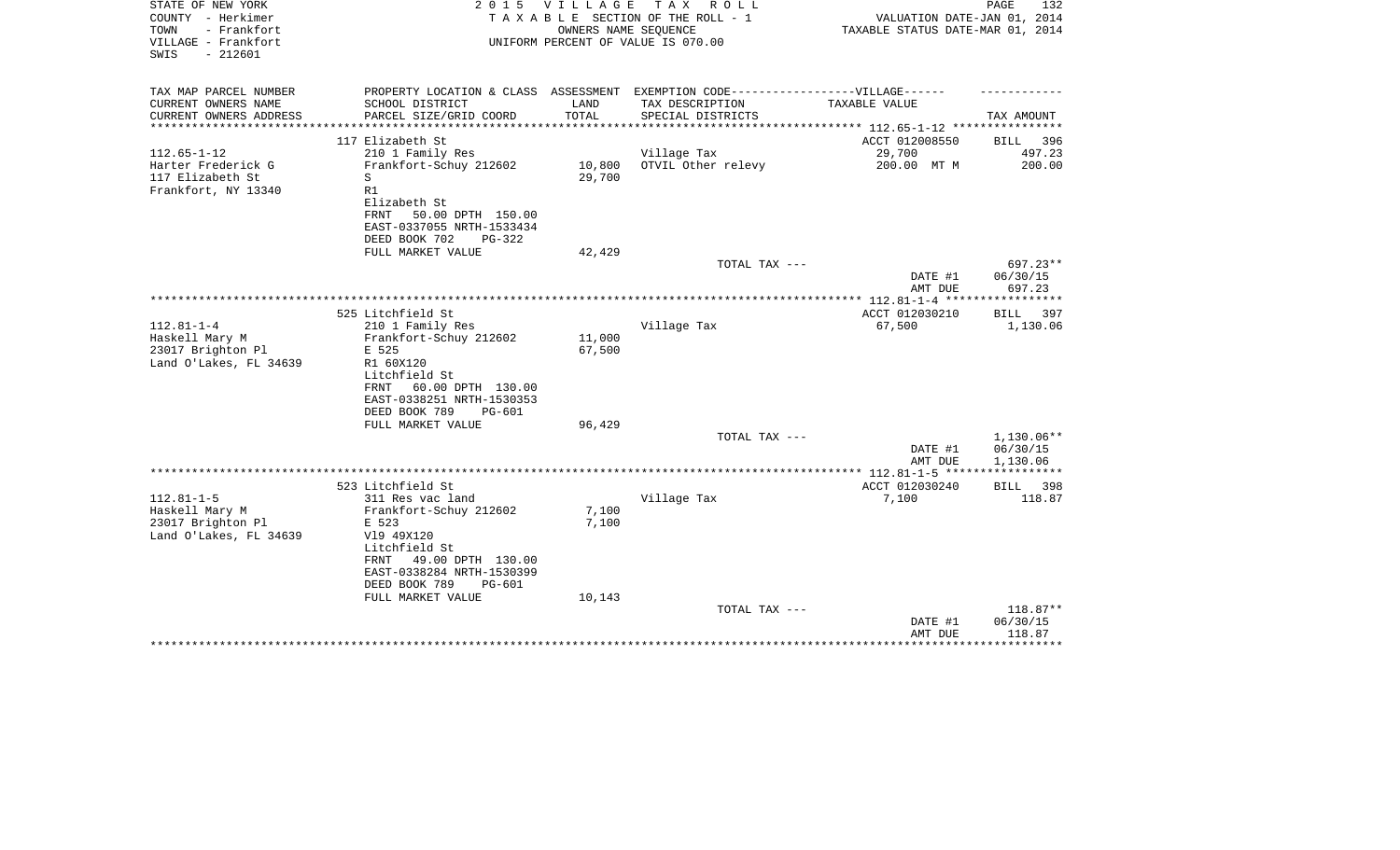| STATE OF NEW YORK<br>COUNTY - Herkimer<br>TOWN<br>- Frankfort<br>VILLAGE - Frankfort<br>$-212601$<br>SWIS | 2 0 1 5                                                                                                                                  | VILLAGE          | T A X<br>R O L L<br>TAXABLE SECTION OF THE ROLL - 1<br>OWNERS NAME SEQUENCE<br>UNIFORM PERCENT OF VALUE IS 070.00 | VALUATION DATE-JAN 01, 2014<br>TAXABLE STATUS DATE-MAR 01, 2014             | PAGE<br>133                          |
|-----------------------------------------------------------------------------------------------------------|------------------------------------------------------------------------------------------------------------------------------------------|------------------|-------------------------------------------------------------------------------------------------------------------|-----------------------------------------------------------------------------|--------------------------------------|
| TAX MAP PARCEL NUMBER<br>CURRENT OWNERS NAME                                                              | PROPERTY LOCATION & CLASS ASSESSMENT EXEMPTION CODE-----------------VILLAGE------<br>SCHOOL DISTRICT                                     | LAND             | TAX DESCRIPTION                                                                                                   | TAXABLE VALUE                                                               |                                      |
| CURRENT OWNERS ADDRESS                                                                                    | PARCEL SIZE/GRID COORD                                                                                                                   | TOTAL            | SPECIAL DISTRICTS                                                                                                 |                                                                             | TAX AMOUNT                           |
| *********************                                                                                     | 111 E Canal St                                                                                                                           |                  |                                                                                                                   | **************************** 112.73-2-21 ****************<br>ACCT 012016740 | 399<br>BILL                          |
| $112.73 - 2 - 21$<br>Hayes Stanley Jr<br>111 E Canal St<br>Frankfort, NY 13340                            | 210 1 Family Res<br>Frankfort-Schuy 212602<br>N 111<br>R1<br>E Canal St<br>35.00 DPTH 125.00<br>FRNT                                     | 4,200<br>36,500  | Village Tax                                                                                                       | 36,500                                                                      | 611.07                               |
|                                                                                                           | EAST-0339402 NRTH-1532349<br>DEED BOOK 1260<br>$PG-60$                                                                                   |                  |                                                                                                                   |                                                                             |                                      |
|                                                                                                           | FULL MARKET VALUE                                                                                                                        | 52,143           |                                                                                                                   |                                                                             |                                      |
|                                                                                                           |                                                                                                                                          |                  | TOTAL TAX ---                                                                                                     | DATE #1<br>AMT DUE                                                          | 611.07**<br>06/30/15<br>611.07       |
|                                                                                                           |                                                                                                                                          |                  |                                                                                                                   |                                                                             |                                      |
| $112.73 - 2 - 66$<br>Hayward Maria C                                                                      | 106 First Ave<br>210 1 Family Res<br>Frankfort-Schuy 212602                                                                              | 11,200           | Village Tax                                                                                                       | ACCT 183233<br>50,500                                                       | BILL 400<br>845.45                   |
| 106 First Ave<br>Frankfort, NY 13340                                                                      | S 106<br>R1<br>First Ave<br>60.00 DPTH 131.29<br>FRNT<br>EAST-0338971 NRTH-1531936<br>DEED BOOK 1515<br>PG-437                           | 50,500           |                                                                                                                   |                                                                             |                                      |
|                                                                                                           | FULL MARKET VALUE                                                                                                                        | 72,143           |                                                                                                                   |                                                                             |                                      |
|                                                                                                           |                                                                                                                                          |                  | TOTAL TAX ---                                                                                                     | DATE #1<br>AMT DUE                                                          | 845.45**<br>06/30/15<br>845.45       |
|                                                                                                           |                                                                                                                                          |                  |                                                                                                                   |                                                                             |                                      |
|                                                                                                           | 237 Second Ave                                                                                                                           |                  |                                                                                                                   | ACCT 012003150                                                              | <b>BILL</b><br>401                   |
| $112.73 - 3 - 37$<br>Hazeltine Brian<br>Hazeltine Necole D<br>237 Second Ave<br>Frankfort, NY 13340       | 210 1 Family Res<br>Frankfort-Schuy 212602<br>N 237<br>R1 50X150<br>Second Ave<br>50.00 DPTH 150.00<br>FRNT<br>EAST-0339899 NRTH-1530720 | 10,800<br>61,500 | Village Tax                                                                                                       | 61,500                                                                      | 1,029.61                             |
|                                                                                                           | DEED BOOK 945<br>$PG-393$<br>FULL MARKET VALUE                                                                                           | 87,857           |                                                                                                                   |                                                                             |                                      |
|                                                                                                           |                                                                                                                                          |                  | TOTAL TAX ---                                                                                                     | DATE #1<br>AMT DUE                                                          | $1,029.61**$<br>06/30/15<br>1,029.61 |
|                                                                                                           |                                                                                                                                          |                  |                                                                                                                   |                                                                             |                                      |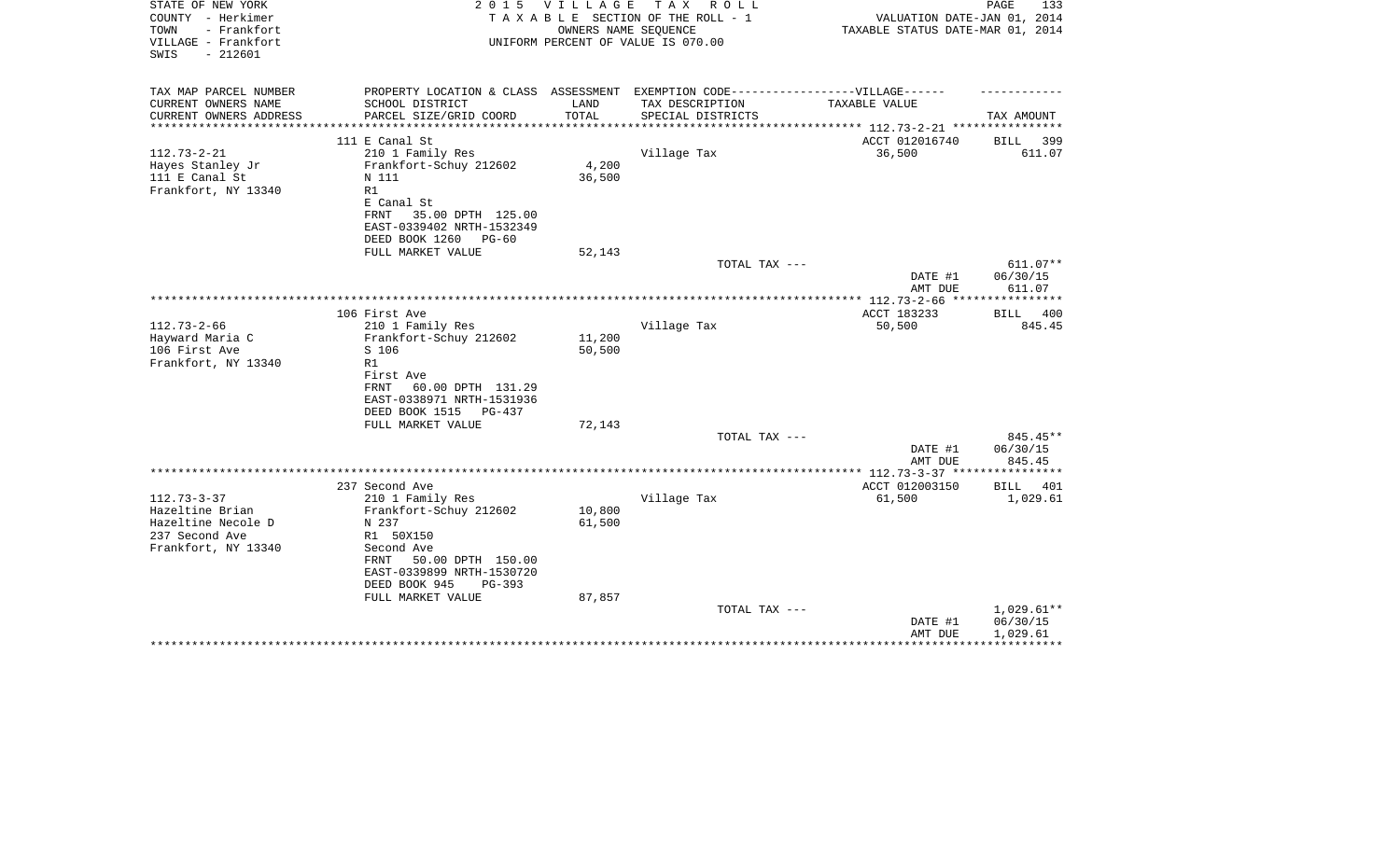| STATE OF NEW YORK<br>COUNTY - Herkimer<br>- Frankfort<br>TOWN<br>VILLAGE - Frankfort<br>$-212601$<br>SWIS | 2 0 1 5                                                                                                              | V I L L A G E   | TAX ROLL<br>TAXABLE SECTION OF THE ROLL - 1<br>OWNERS NAME SEQUENCE<br>UNIFORM PERCENT OF VALUE IS 070.00 | VALUATION DATE-JAN 01, 2014<br>TAXABLE STATUS DATE-MAR 01, 2014 | PAGE<br>134                  |
|-----------------------------------------------------------------------------------------------------------|----------------------------------------------------------------------------------------------------------------------|-----------------|-----------------------------------------------------------------------------------------------------------|-----------------------------------------------------------------|------------------------------|
| TAX MAP PARCEL NUMBER                                                                                     | PROPERTY LOCATION & CLASS ASSESSMENT EXEMPTION CODE-----------------VILLAGE------                                    |                 |                                                                                                           |                                                                 |                              |
| CURRENT OWNERS NAME<br>CURRENT OWNERS ADDRESS                                                             | SCHOOL DISTRICT<br>PARCEL SIZE/GRID COORD                                                                            | LAND<br>TOTAL   | TAX DESCRIPTION<br>SPECIAL DISTRICTS                                                                      | TAXABLE VALUE                                                   | TAX AMOUNT                   |
|                                                                                                           |                                                                                                                      |                 | **************************                                                                                | ************** 112.73-2-46 **********                           |                              |
|                                                                                                           | 131 First Ave                                                                                                        |                 |                                                                                                           | ACCT 012017880                                                  | <b>BILL</b><br>402           |
| $112.73 - 2 - 46$                                                                                         | 210 1 Family Res                                                                                                     |                 | VET COM CT 41131                                                                                          | 10,266                                                          |                              |
| Heinig John W<br>Heinig Evelyn C<br>131 First Ave<br>Frankfort, NY 13340                                  | Frankfort-Schuy 212602<br>N 131<br>R1 50X85x43<br>First Ave<br>50.00 DPTH 86.00<br>FRNT<br>EAST-0339404 NRTH-1531774 | 8,300<br>53,300 | Village Tax                                                                                               | 43,034                                                          | 720.46                       |
|                                                                                                           | DEED BOOK 00640 PG-00140                                                                                             |                 |                                                                                                           |                                                                 |                              |
|                                                                                                           | FULL MARKET VALUE                                                                                                    | 76,143          |                                                                                                           |                                                                 | $720.46**$                   |
|                                                                                                           |                                                                                                                      |                 | TOTAL TAX ---                                                                                             | DATE #1<br>AMT DUE                                              | 06/30/15<br>720.46           |
|                                                                                                           |                                                                                                                      |                 |                                                                                                           |                                                                 |                              |
| $112.74 - 2 - 65$                                                                                         | 210 E Main St<br>481 Att row bldg                                                                                    |                 | Village Tax                                                                                               | ACCT 012025140<br>44,800                                        | <b>BILL</b><br>403<br>750.03 |
| Henrickson Scott W                                                                                        | Frankfort-Schuy 212602                                                                                               | 1,000           |                                                                                                           |                                                                 |                              |
| Attn: Countrywide Home Loan, I S 210-212<br>CS Tax Team                                                   | Com                                                                                                                  | 44,800          |                                                                                                           |                                                                 |                              |
| PO Box 10211                                                                                              | E Main St                                                                                                            |                 |                                                                                                           |                                                                 |                              |
| VanNuys, CA 91410                                                                                         | <b>ACRES</b><br>0.01<br>EAST-0340054 NRTH-1531899                                                                    |                 |                                                                                                           |                                                                 |                              |
|                                                                                                           | DEED BOOK 925<br>$PG-513$                                                                                            |                 |                                                                                                           |                                                                 |                              |
|                                                                                                           | FULL MARKET VALUE                                                                                                    | 64,000          |                                                                                                           |                                                                 |                              |
|                                                                                                           |                                                                                                                      |                 | TOTAL TAX ---                                                                                             | DATE #1                                                         | $750.03**$<br>06/30/15       |
|                                                                                                           |                                                                                                                      |                 |                                                                                                           | AMT DUE                                                         | 750.03                       |
|                                                                                                           | 212 E Main St                                                                                                        |                 |                                                                                                           |                                                                 | 404<br>BILL                  |
| $112.74 - 2 - 65.999$                                                                                     | 210 1 Family Res                                                                                                     |                 | Village Tax                                                                                               | 78,400                                                          | 1,312.54                     |
| Henrickson Scott W                                                                                        | Frankfort-Schuy 212602                                                                                               | 8,300           |                                                                                                           |                                                                 |                              |
| 212 E Main St                                                                                             | S<br>R1                                                                                                              | 78,400          |                                                                                                           |                                                                 |                              |
| Frankfort, NY 13340                                                                                       | 73.00 DPTH 145.00<br>FRNT<br>EAST-0303246 NRTH-1107365<br>DEED BOOK 925<br>$PG-513$                                  |                 |                                                                                                           |                                                                 |                              |
|                                                                                                           | FULL MARKET VALUE                                                                                                    | 112,000         | TOTAL TAX ---                                                                                             |                                                                 | 1,312.54**                   |
|                                                                                                           |                                                                                                                      |                 |                                                                                                           | DATE #1<br>AMT DUE                                              | 06/30/15<br>1,312.54         |
|                                                                                                           |                                                                                                                      |                 |                                                                                                           |                                                                 |                              |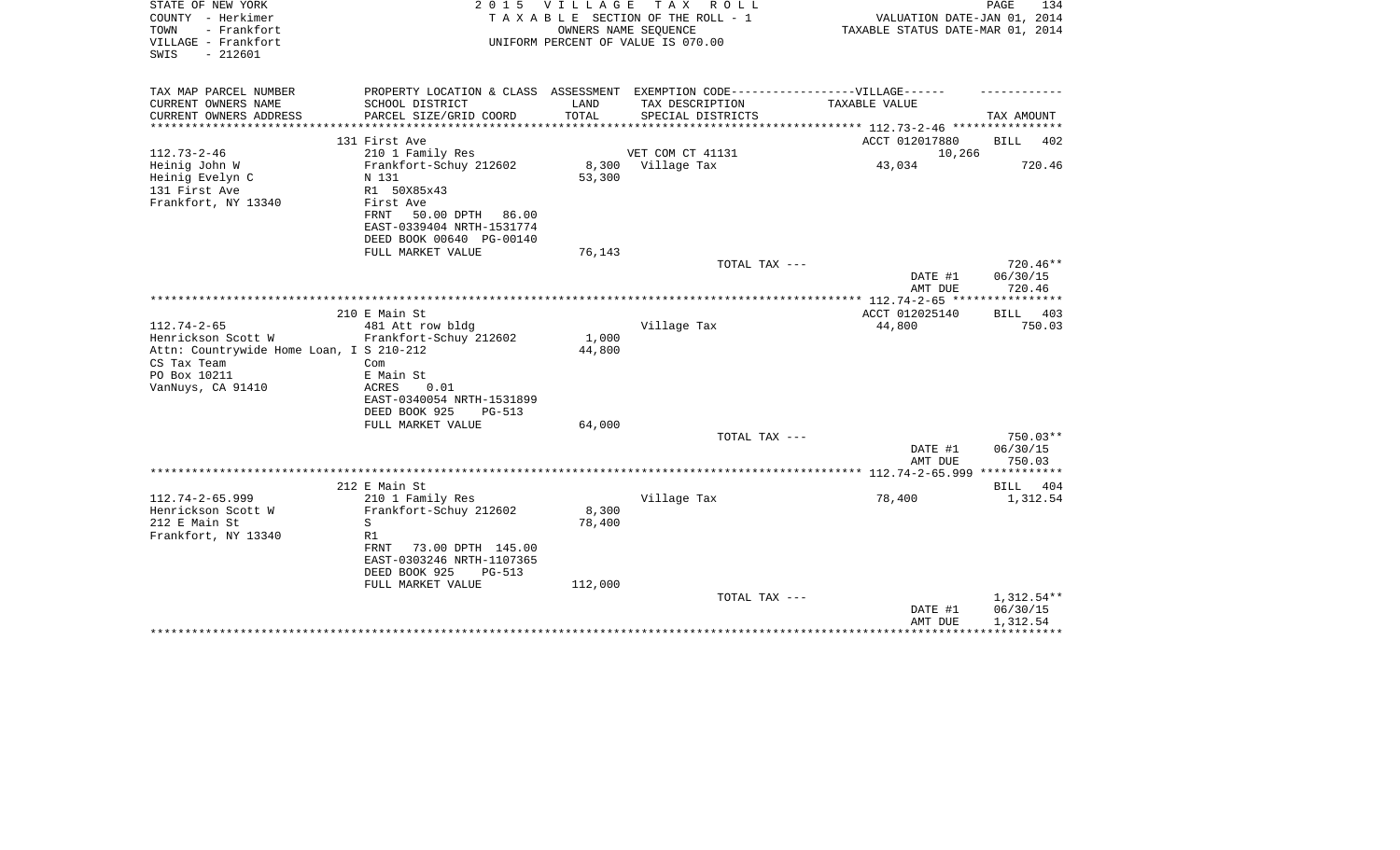| STATE OF NEW YORK<br>COUNTY - Herkimer<br>TOWN<br>- Frankfort<br>VILLAGE - Frankfort<br>$-212601$<br>SWIS | 2 0 1 5                                                  | <b>VILLAGE</b>   | T A X<br>R O L L<br>TAXABLE SECTION OF THE ROLL - 1<br>OWNERS NAME SEQUENCE<br>UNIFORM PERCENT OF VALUE IS 070.00 | VALUATION DATE-JAN 01, 2014<br>TAXABLE STATUS DATE-MAR 01, 2014  | PAGE<br>135              |
|-----------------------------------------------------------------------------------------------------------|----------------------------------------------------------|------------------|-------------------------------------------------------------------------------------------------------------------|------------------------------------------------------------------|--------------------------|
|                                                                                                           |                                                          |                  |                                                                                                                   |                                                                  |                          |
| TAX MAP PARCEL NUMBER                                                                                     | PROPERTY LOCATION & CLASS ASSESSMENT                     |                  | EXEMPTION CODE------------------VILLAGE------                                                                     |                                                                  |                          |
| CURRENT OWNERS NAME<br>CURRENT OWNERS ADDRESS                                                             | SCHOOL DISTRICT<br>PARCEL SIZE/GRID COORD                | LAND<br>TOTAL    | TAX DESCRIPTION<br>SPECIAL DISTRICTS                                                                              | TAXABLE VALUE                                                    | TAX AMOUNT               |
| ********************                                                                                      | ***************************                              | **************   |                                                                                                                   | ***************** 112.82-1-56 *****************                  |                          |
|                                                                                                           | 337 Second Ave                                           |                  |                                                                                                                   | ACCT 012012840                                                   | 405<br>BILL              |
| $112.82 - 1 - 56$                                                                                         | 210 1 Family Res                                         |                  | Village Tax                                                                                                       | 48,500                                                           | 811.97                   |
| Hext Catherine C<br>337 Second Ave                                                                        | Frankfort-Schuy 212602<br>Second Ave                     | 11,000<br>48,500 |                                                                                                                   |                                                                  |                          |
| Frankfort, NY 13340                                                                                       | R1                                                       |                  |                                                                                                                   |                                                                  |                          |
|                                                                                                           | Second Ave                                               |                  |                                                                                                                   |                                                                  |                          |
|                                                                                                           | 63.00 DPTH 122.50<br>FRNT                                |                  |                                                                                                                   |                                                                  |                          |
|                                                                                                           | EAST-0340602 NRTH-1529874                                |                  |                                                                                                                   |                                                                  |                          |
|                                                                                                           | DEED BOOK 689<br><b>PG-879</b><br>FULL MARKET VALUE      | 69,286           |                                                                                                                   |                                                                  |                          |
|                                                                                                           |                                                          |                  | TOTAL TAX ---                                                                                                     |                                                                  | 811.97**                 |
|                                                                                                           |                                                          |                  |                                                                                                                   | DATE #1                                                          | 06/30/15                 |
|                                                                                                           |                                                          |                  |                                                                                                                   | AMT DUE                                                          | 811.97                   |
|                                                                                                           | 219 William St                                           |                  |                                                                                                                   | **************** 112.66-1-25 *****************<br>ACCT 012009840 | BILL<br>- 406            |
| $112.66 - 1 - 25$                                                                                         | 210 1 Family Res                                         |                  | Village Tax                                                                                                       | 60,000                                                           | 1,004.50                 |
| Hight Charles G Jr                                                                                        | Frankfort-Schuy 212602                                   | 7,900            |                                                                                                                   |                                                                  |                          |
| Hight Elizabeth                                                                                           | N                                                        | 60,000           |                                                                                                                   |                                                                  |                          |
| 219 William St<br>Frankfort, NY 13340                                                                     | R1<br>William St                                         |                  |                                                                                                                   |                                                                  |                          |
|                                                                                                           | 75.00 DPTH 150.00<br>FRNT                                |                  |                                                                                                                   |                                                                  |                          |
|                                                                                                           | EAST-0341499 NRTH-1532694                                |                  |                                                                                                                   |                                                                  |                          |
|                                                                                                           | DEED BOOK 929<br>$PG-439$                                |                  |                                                                                                                   |                                                                  |                          |
|                                                                                                           | FULL MARKET VALUE                                        | 85,714           |                                                                                                                   |                                                                  |                          |
|                                                                                                           |                                                          |                  | TOTAL TAX ---                                                                                                     | DATE #1                                                          | $1,004.50**$<br>06/30/15 |
|                                                                                                           |                                                          |                  |                                                                                                                   | AMT DUE                                                          | 1,004.50                 |
|                                                                                                           |                                                          |                  |                                                                                                                   |                                                                  |                          |
|                                                                                                           | 129 First Ave                                            |                  |                                                                                                                   | ACCT 012009690                                                   | BILL<br>407              |
| $112.73 - 2 - 47$<br>Hill Rose A                                                                          | 210 1 Family Res<br>Frankfort-Schuy 212602               | 6,800            | Village Tax                                                                                                       | 47,200                                                           | 790.20                   |
| Santy Jerry H                                                                                             | N 129                                                    | 47,200           |                                                                                                                   |                                                                  |                          |
| 129 First Ave                                                                                             | R1 41X85                                                 |                  |                                                                                                                   |                                                                  |                          |
| Frankfort, NY 13340                                                                                       | First Ave                                                |                  |                                                                                                                   |                                                                  |                          |
|                                                                                                           | 41.00 DPTH<br>FRNT<br>87.00<br>EAST-0339370 NRTH-1531801 |                  |                                                                                                                   |                                                                  |                          |
|                                                                                                           | DEED BOOK 1102<br>PG-489                                 |                  |                                                                                                                   |                                                                  |                          |
|                                                                                                           | FULL MARKET VALUE                                        | 67,429           |                                                                                                                   |                                                                  |                          |
|                                                                                                           |                                                          |                  | TOTAL TAX ---                                                                                                     |                                                                  | 790.20**                 |
|                                                                                                           |                                                          |                  |                                                                                                                   | DATE #1                                                          | 06/30/15<br>790.20       |
|                                                                                                           |                                                          |                  |                                                                                                                   | AMT DUE                                                          | ********                 |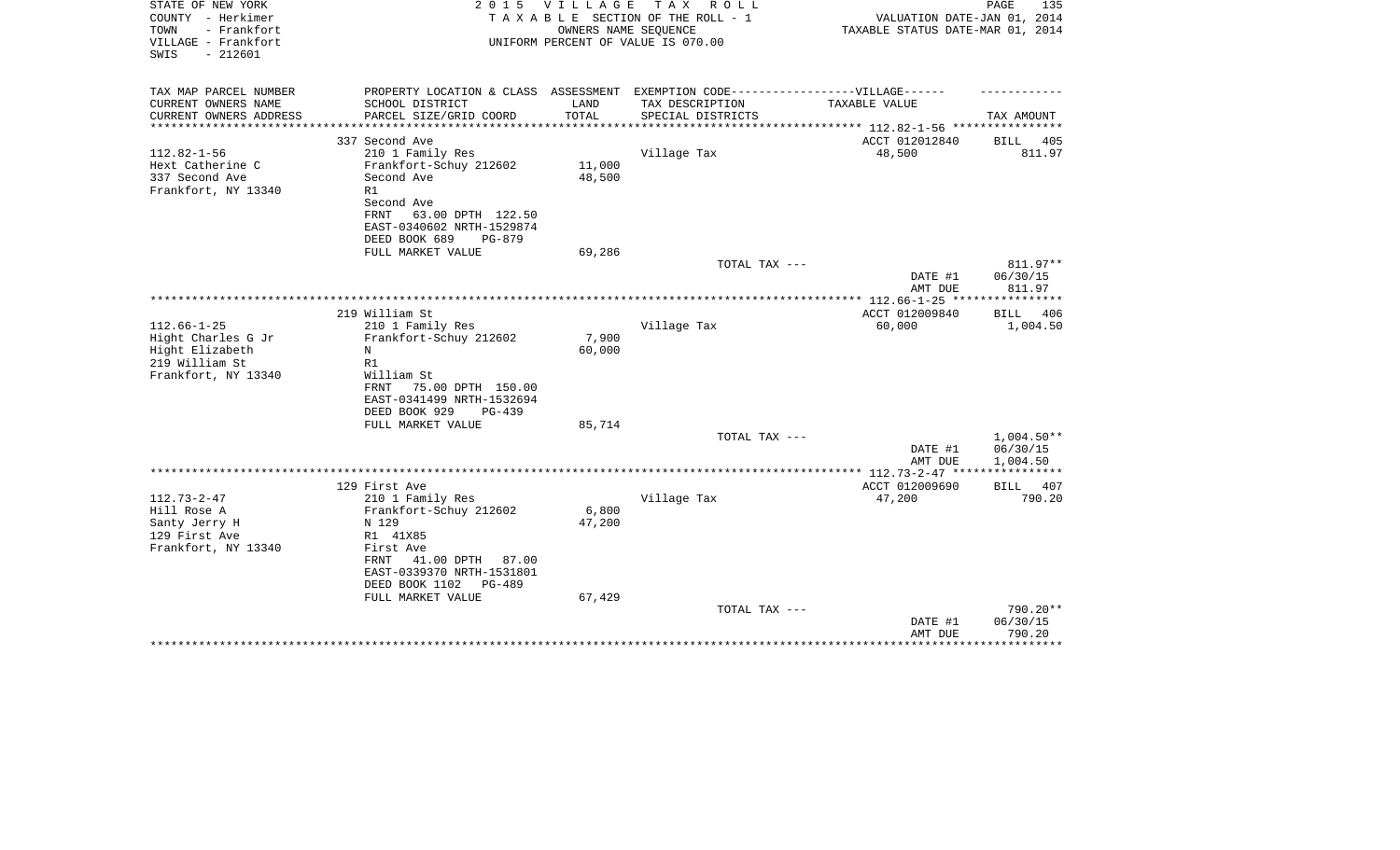| STATE OF NEW YORK<br>COUNTY - Herkimer<br>TOWN<br>- Frankfort<br>VILLAGE - Frankfort | 2 0 1 5                                                                           | <b>VILLAGE</b>   | T A X<br>R O L L<br>TAXABLE SECTION OF THE ROLL - 1<br>OWNERS NAME SEQUENCE<br>UNIFORM PERCENT OF VALUE IS 070.00 | VALUATION DATE-JAN 01, 2014<br>TAXABLE STATUS DATE-MAR 01, 2014 | PAGE<br>136            |
|--------------------------------------------------------------------------------------|-----------------------------------------------------------------------------------|------------------|-------------------------------------------------------------------------------------------------------------------|-----------------------------------------------------------------|------------------------|
| $-212601$<br>SWIS                                                                    |                                                                                   |                  |                                                                                                                   |                                                                 |                        |
| TAX MAP PARCEL NUMBER                                                                | PROPERTY LOCATION & CLASS ASSESSMENT EXEMPTION CODE-----------------VILLAGE------ |                  |                                                                                                                   |                                                                 |                        |
| CURRENT OWNERS NAME<br>CURRENT OWNERS ADDRESS                                        | SCHOOL DISTRICT<br>PARCEL SIZE/GRID COORD                                         | LAND<br>TOTAL    | TAX DESCRIPTION<br>SPECIAL DISTRICTS                                                                              | TAXABLE VALUE                                                   | TAX AMOUNT             |
| *********************                                                                |                                                                                   |                  |                                                                                                                   |                                                                 |                        |
|                                                                                      | 222 W Main St                                                                     |                  |                                                                                                                   | ACCT 182322                                                     | BILL<br>408            |
| $112.65 - 1 - 59$                                                                    | 210 1 Family Res                                                                  |                  | Village Tax                                                                                                       | 67,700                                                          | 1,133.41               |
| Hinckley Joshua<br>Hinkley Ashley                                                    | Frankfort-Schuy 212602<br>N 222                                                   | 11,900<br>67,700 |                                                                                                                   |                                                                 |                        |
| 222 W Main St                                                                        | R1                                                                                |                  |                                                                                                                   |                                                                 |                        |
| Frankfort, NY 13340                                                                  | Life Use Marie                                                                    |                  |                                                                                                                   |                                                                 |                        |
|                                                                                      | 50.00 DPTH 250.00<br>FRNT                                                         |                  |                                                                                                                   |                                                                 |                        |
|                                                                                      | EAST-0338590 NRTH-1534104                                                         |                  |                                                                                                                   |                                                                 |                        |
|                                                                                      | DEED BOOK 1507<br>PG-888<br>FULL MARKET VALUE                                     | 96,714           |                                                                                                                   |                                                                 |                        |
|                                                                                      |                                                                                   |                  | TOTAL TAX ---                                                                                                     |                                                                 | 1,133.41**             |
|                                                                                      |                                                                                   |                  |                                                                                                                   | DATE #1                                                         | 06/30/15               |
|                                                                                      |                                                                                   |                  |                                                                                                                   | AMT DUE                                                         | 1,133.41               |
|                                                                                      | 220 W Main St                                                                     |                  |                                                                                                                   | ACCT 166534                                                     | <b>BILL</b><br>409     |
| $112.65 - 1 - 60$                                                                    | 210 1 Family Res                                                                  |                  | Village Tax                                                                                                       | 78,100                                                          | 1,307.52               |
| Hnelosub Denise                                                                      | Frankfort-Schuy 212602                                                            | 11,800           |                                                                                                                   |                                                                 |                        |
| 220 W Main St                                                                        | N 220                                                                             | 78,100           |                                                                                                                   |                                                                 |                        |
| Frankfort, NY 13340                                                                  | R1<br>W Main St                                                                   |                  |                                                                                                                   |                                                                 |                        |
|                                                                                      | 50.00 DPTH 200.00<br>FRNT                                                         |                  |                                                                                                                   |                                                                 |                        |
|                                                                                      | EAST-0338607 NRTH-1534056                                                         |                  |                                                                                                                   |                                                                 |                        |
|                                                                                      | DEED BOOK 1407<br>PG-591                                                          |                  |                                                                                                                   |                                                                 |                        |
|                                                                                      | FULL MARKET VALUE                                                                 | 111,571          |                                                                                                                   |                                                                 |                        |
|                                                                                      |                                                                                   |                  | TOTAL TAX ---                                                                                                     | DATE #1                                                         | 1,307.52**<br>06/30/15 |
|                                                                                      |                                                                                   |                  |                                                                                                                   | AMT DUE                                                         | 1,307.52               |
|                                                                                      |                                                                                   |                  |                                                                                                                   | ************ 112.73-2-75 *****************                      |                        |
|                                                                                      | 225 Litchfield St                                                                 |                  |                                                                                                                   | ACCT 012001950                                                  | <b>BILL</b><br>410     |
| $112.73 - 2 - 75$<br>Hobbick Forrest E III                                           | 210 1 Family Res<br>Frankfort-Schuy 212602                                        | 9,500            | Village Tax                                                                                                       | 55,000                                                          | 920.79                 |
| 225 S Litchfield St                                                                  | E 225                                                                             | 55,000           |                                                                                                                   |                                                                 |                        |
| Frankfort, NY 13340                                                                  | R1 Life Use                                                                       |                  |                                                                                                                   |                                                                 |                        |
|                                                                                      | Litchfield St                                                                     |                  |                                                                                                                   |                                                                 |                        |
|                                                                                      | 44.00 DPTH 150.00<br>FRNT<br>EAST-0338757 NRTH-1531666                            |                  |                                                                                                                   |                                                                 |                        |
|                                                                                      | DEED BOOK 1320<br><b>PG-904</b>                                                   |                  |                                                                                                                   |                                                                 |                        |
|                                                                                      | FULL MARKET VALUE                                                                 | 78,571           |                                                                                                                   |                                                                 |                        |
|                                                                                      |                                                                                   |                  | TOTAL TAX ---                                                                                                     |                                                                 | 920.79**               |
|                                                                                      |                                                                                   |                  |                                                                                                                   | DATE #1                                                         | 06/30/15               |
|                                                                                      |                                                                                   |                  |                                                                                                                   | AMT DUE                                                         | 920.79<br>********     |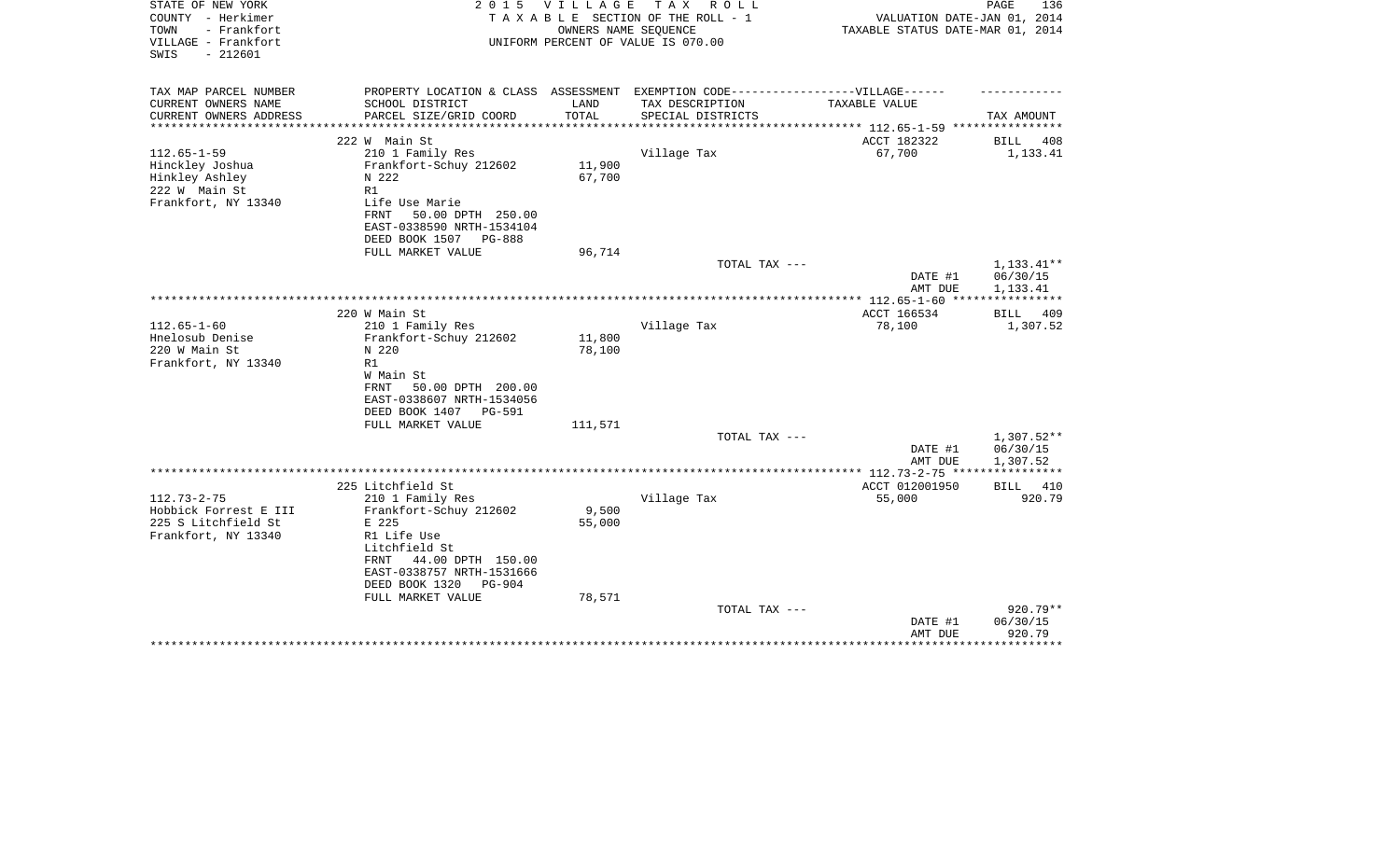| STATE OF NEW YORK<br>COUNTY - Herkimer<br>- Frankfort<br>TOWN<br>VILLAGE - Frankfort<br>$-212601$<br>SWIS | 2 0 1 5                                                                           | <b>VILLAGE</b> | T A X<br>R O L L<br>TAXABLE SECTION OF THE ROLL - 1<br>OWNERS NAME SEQUENCE<br>UNIFORM PERCENT OF VALUE IS 070.00 | VALUATION DATE-JAN 01, 2014<br>TAXABLE STATUS DATE-MAR 01, 2014 | PAGE<br>137              |
|-----------------------------------------------------------------------------------------------------------|-----------------------------------------------------------------------------------|----------------|-------------------------------------------------------------------------------------------------------------------|-----------------------------------------------------------------|--------------------------|
| TAX MAP PARCEL NUMBER                                                                                     | PROPERTY LOCATION & CLASS ASSESSMENT EXEMPTION CODE-----------------VILLAGE------ |                |                                                                                                                   |                                                                 |                          |
| CURRENT OWNERS NAME                                                                                       | SCHOOL DISTRICT                                                                   | LAND           | TAX DESCRIPTION                                                                                                   | TAXABLE VALUE                                                   |                          |
| CURRENT OWNERS ADDRESS                                                                                    | PARCEL SIZE/GRID COORD                                                            | TOTAL          | SPECIAL DISTRICTS                                                                                                 |                                                                 | TAX AMOUNT               |
|                                                                                                           | 506 Reese Rd                                                                      |                |                                                                                                                   | ACCT 012002040                                                  | BILL<br>411              |
| $112.82 - 2 - 75$                                                                                         | 311 Res vac land                                                                  |                | Village Tax                                                                                                       | 6,800                                                           | 113.84                   |
| Hoffman Lawrence K                                                                                        | Frankfort-Schuy 212602                                                            | 6,800          |                                                                                                                   |                                                                 |                          |
| Hoffman Theresa M                                                                                         | W 506                                                                             | 6,800          |                                                                                                                   |                                                                 |                          |
| 508 Reese Rd<br>Frankfort, NY 13340                                                                       | V19 50X137<br>Reese Rd                                                            |                |                                                                                                                   |                                                                 |                          |
|                                                                                                           | 45.00 DPTH 147.00<br>FRNT                                                         |                |                                                                                                                   |                                                                 |                          |
|                                                                                                           | EAST-0340057 NRTH-1528937                                                         |                |                                                                                                                   |                                                                 |                          |
|                                                                                                           | DEED BOOK 801<br>$PG-470$                                                         |                |                                                                                                                   |                                                                 |                          |
|                                                                                                           | FULL MARKET VALUE                                                                 | 9,714          | TOTAL TAX ---                                                                                                     |                                                                 | 113.84**                 |
|                                                                                                           |                                                                                   |                |                                                                                                                   | DATE #1                                                         | 06/30/15                 |
|                                                                                                           |                                                                                   |                |                                                                                                                   | AMT DUE                                                         | 113.84                   |
|                                                                                                           |                                                                                   |                |                                                                                                                   |                                                                 |                          |
| $112.82 - 2 - 76$                                                                                         | 508 Reese Rd                                                                      |                |                                                                                                                   | ACCT 012002070                                                  | BILL<br>412              |
| Hoffman Lawrence K                                                                                        | 210 1 Family Res<br>Frankfort-Schuy 212602                                        | 9,800          | Village Tax                                                                                                       | 63,900                                                          | 1,069.79                 |
| Hoffman Theresa M                                                                                         | W 508                                                                             | 63,900         |                                                                                                                   |                                                                 |                          |
| 508 Reese Rd                                                                                              | R1                                                                                |                |                                                                                                                   |                                                                 |                          |
| Frankfort, NY 13340                                                                                       | Reese Rd                                                                          |                |                                                                                                                   |                                                                 |                          |
|                                                                                                           | 45.00 DPTH 160.00<br>FRNT<br>EAST-0340028 NRTH-1528902                            |                |                                                                                                                   |                                                                 |                          |
|                                                                                                           | DEED BOOK 801<br>$PG-470$                                                         |                |                                                                                                                   |                                                                 |                          |
|                                                                                                           | FULL MARKET VALUE                                                                 | 91,286         |                                                                                                                   |                                                                 |                          |
|                                                                                                           |                                                                                   |                | TOTAL TAX ---                                                                                                     |                                                                 | $1.069.79**$             |
|                                                                                                           |                                                                                   |                |                                                                                                                   | DATE #1                                                         | 06/30/15                 |
|                                                                                                           |                                                                                   |                |                                                                                                                   | AMT DUE                                                         | 1,069.79                 |
|                                                                                                           | 104 Hillcrest Rd                                                                  |                |                                                                                                                   | ACCT 174860                                                     | <b>BILL</b><br>413       |
| $112.65 - 2 - 15$                                                                                         | 210 1 Family Res                                                                  |                | VET COM CT 41131                                                                                                  | 10,266                                                          |                          |
| Holmes Joshua A                                                                                           | Frankfort-Schuy 212602                                                            |                | 15,500 VET DIS CT 41141                                                                                           | 5,708                                                           |                          |
| Holmes Adrianne E                                                                                         | S 104                                                                             | 76,100         | Village Tax                                                                                                       | 60,126                                                          | 1,006.61                 |
| 104 Hillcrest Rd<br>Frankfort, NY 13340                                                                   | R1<br>Hillcrest Rd                                                                |                |                                                                                                                   |                                                                 |                          |
|                                                                                                           | FRNT 103.00 DPTH 166.00                                                           |                |                                                                                                                   |                                                                 |                          |
|                                                                                                           | EAST-0338212 NRTH-1533110                                                         |                |                                                                                                                   |                                                                 |                          |
|                                                                                                           | DEED BOOK 1461<br>$PG-99$                                                         |                |                                                                                                                   |                                                                 |                          |
|                                                                                                           | FULL MARKET VALUE                                                                 | 108,714        |                                                                                                                   |                                                                 |                          |
|                                                                                                           |                                                                                   |                | TOTAL TAX ---                                                                                                     | DATE #1                                                         | $1,006.61**$<br>06/30/15 |
|                                                                                                           |                                                                                   |                |                                                                                                                   | AMT DUE                                                         | 1,006.61                 |
|                                                                                                           | ********************************                                                  |                |                                                                                                                   |                                                                 | ***********              |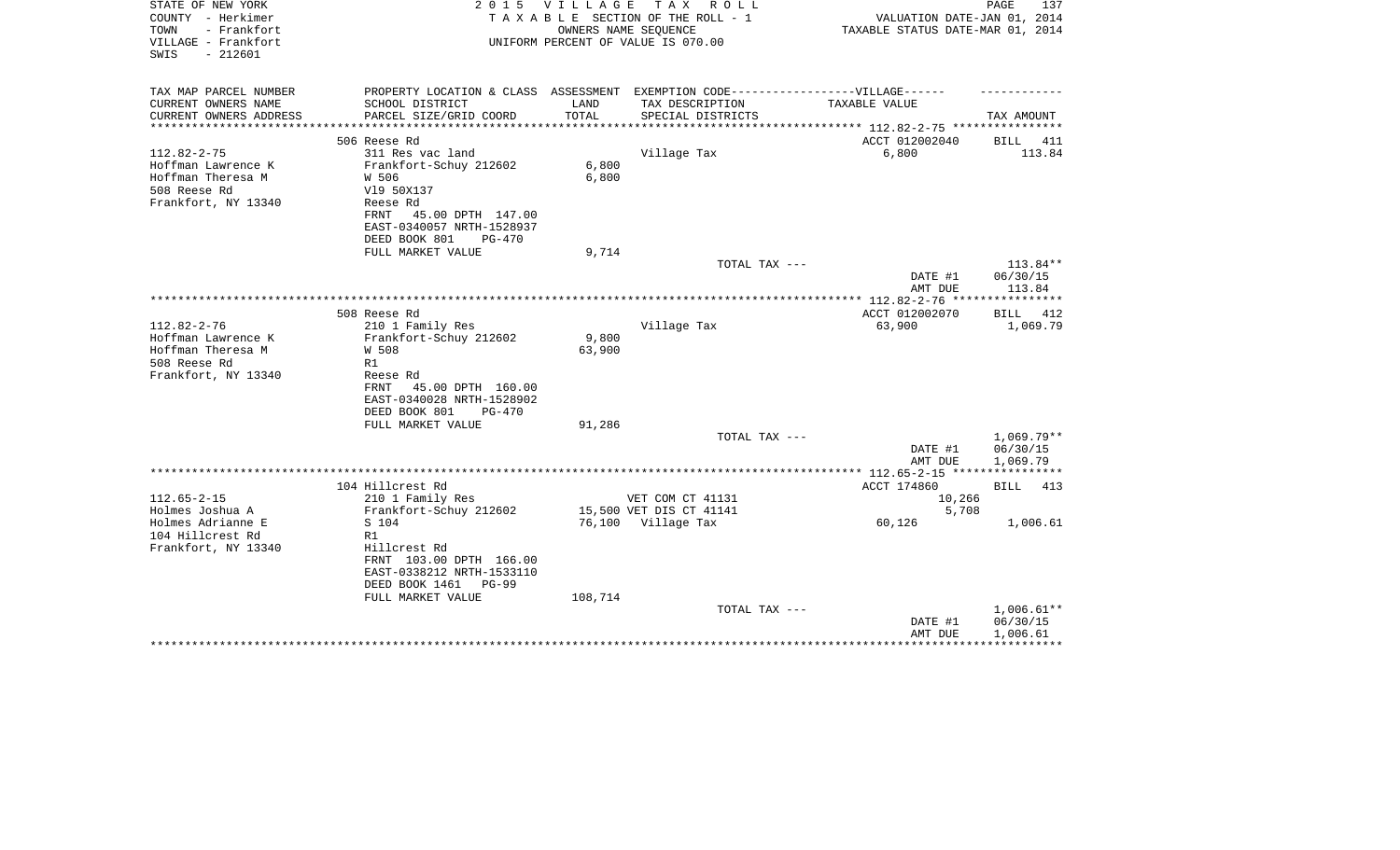| STATE OF NEW YORK<br>COUNTY - Herkimer<br>TOWN<br>- Frankfort<br>VILLAGE - Frankfort<br>$-212601$<br>SWIS | 2 0 1 5                                                                           | <b>VILLAGE</b> | T A X<br>R O L L<br>TAXABLE SECTION OF THE ROLL - 1<br>OWNERS NAME SEQUENCE<br>UNIFORM PERCENT OF VALUE IS 070.00 | VALUATION DATE-JAN 01, 2014<br>TAXABLE STATUS DATE-MAR 01, 2014 | PAGE<br>138            |
|-----------------------------------------------------------------------------------------------------------|-----------------------------------------------------------------------------------|----------------|-------------------------------------------------------------------------------------------------------------------|-----------------------------------------------------------------|------------------------|
| TAX MAP PARCEL NUMBER                                                                                     | PROPERTY LOCATION & CLASS ASSESSMENT EXEMPTION CODE-----------------VILLAGE------ |                |                                                                                                                   |                                                                 |                        |
| CURRENT OWNERS NAME                                                                                       | SCHOOL DISTRICT                                                                   | LAND<br>TOTAL  | TAX DESCRIPTION                                                                                                   | TAXABLE VALUE                                                   |                        |
| CURRENT OWNERS ADDRESS<br>********************                                                            | PARCEL SIZE/GRID COORD<br>**************************                              | ************** | SPECIAL DISTRICTS                                                                                                 | ***************** 112.82-1-42 *****************                 | TAX AMOUNT             |
|                                                                                                           | 305 Second Ave                                                                    |                |                                                                                                                   | ACCT 012012960                                                  | 414<br>BILL            |
| $112.82 - 1 - 42$<br>Holmes Shirley J                                                                     | 210 1 Family Res<br>Frankfort-Schuy 212602                                        | 10,800         | Village Tax                                                                                                       | 56,100                                                          | 939.21                 |
| Burns Debra<br>305 Second Ave                                                                             | N<br>R1                                                                           | 56,100         |                                                                                                                   |                                                                 |                        |
| Frankfort, NY 13340                                                                                       | Life Use Holmes<br>50.00 DPTH 150.00<br>FRNT                                      |                |                                                                                                                   |                                                                 |                        |
|                                                                                                           | EAST-0340088 NRTH-1530496<br>DEED BOOK 844<br>PG-560<br>FULL MARKET VALUE         | 80,143         |                                                                                                                   |                                                                 |                        |
|                                                                                                           |                                                                                   |                | TOTAL TAX ---                                                                                                     |                                                                 | 939.21**               |
|                                                                                                           |                                                                                   |                |                                                                                                                   | DATE #1<br>AMT DUE                                              | 06/30/15<br>939.21     |
|                                                                                                           |                                                                                   |                |                                                                                                                   | *********** 112.65-2-29 ****                                    |                        |
|                                                                                                           | 169 Grandview Ave                                                                 |                |                                                                                                                   | ACCT 012013020                                                  | <b>BILL</b><br>415     |
| $112.65 - 2 - 29$                                                                                         | 210 1 Family Res                                                                  |                | Village Tax                                                                                                       | 121,500                                                         | 2,034.11               |
| Hosney Jon G                                                                                              | Frankfort-Schuy 212602<br>N                                                       | 28,900         |                                                                                                                   |                                                                 |                        |
| 169 Grandview Ave<br>Frankfort, NY 13340                                                                  | R1 Gh & Pool                                                                      | 121,500        |                                                                                                                   |                                                                 |                        |
|                                                                                                           | Grandview Ave                                                                     |                |                                                                                                                   |                                                                 |                        |
|                                                                                                           | 2.70<br>ACRES                                                                     |                |                                                                                                                   |                                                                 |                        |
|                                                                                                           | EAST-0338084 NRTH-1532537                                                         |                |                                                                                                                   |                                                                 |                        |
|                                                                                                           | DEED BOOK 705<br>$PG-62$                                                          |                |                                                                                                                   |                                                                 |                        |
|                                                                                                           | FULL MARKET VALUE                                                                 | 173,571        |                                                                                                                   |                                                                 |                        |
|                                                                                                           |                                                                                   |                | TOTAL TAX ---                                                                                                     |                                                                 | 2,034.11**<br>06/30/15 |
|                                                                                                           |                                                                                   |                |                                                                                                                   | DATE #1<br>AMT DUE                                              | 2,034.11               |
|                                                                                                           |                                                                                   |                |                                                                                                                   |                                                                 | * * * * * * * * * * *  |
|                                                                                                           | Cemetery St                                                                       |                |                                                                                                                   | ACCT 012013055                                                  | 416<br>BILL            |
| $112.65 - 2 - 34$                                                                                         | 311 Res vac land                                                                  |                | Village Tax                                                                                                       | 9,000                                                           | 150.67                 |
| Hosney Jon G                                                                                              | Frankfort-Schuy 212602                                                            | 9,000          |                                                                                                                   |                                                                 |                        |
| 169 Grandview Ave                                                                                         | V19<br>Е                                                                          | 9,000          |                                                                                                                   |                                                                 |                        |
| Frankfort, NY 13340                                                                                       | lacre<br>Cemetery St                                                              |                |                                                                                                                   |                                                                 |                        |
|                                                                                                           | FRNT 246.00 DPTH 188.00                                                           |                |                                                                                                                   |                                                                 |                        |
|                                                                                                           | EAST-0338581 NRTH-1533260                                                         |                |                                                                                                                   |                                                                 |                        |
|                                                                                                           | DEED BOOK 00611 PG-00458                                                          |                |                                                                                                                   |                                                                 |                        |
|                                                                                                           | FULL MARKET VALUE                                                                 | 12,857         |                                                                                                                   |                                                                 |                        |
|                                                                                                           |                                                                                   |                | TOTAL TAX ---                                                                                                     |                                                                 | 150.67**               |
|                                                                                                           |                                                                                   |                |                                                                                                                   | DATE #1<br>AMT DUE                                              | 06/30/15<br>150.67     |
|                                                                                                           |                                                                                   |                |                                                                                                                   |                                                                 | * * * * * * * * *      |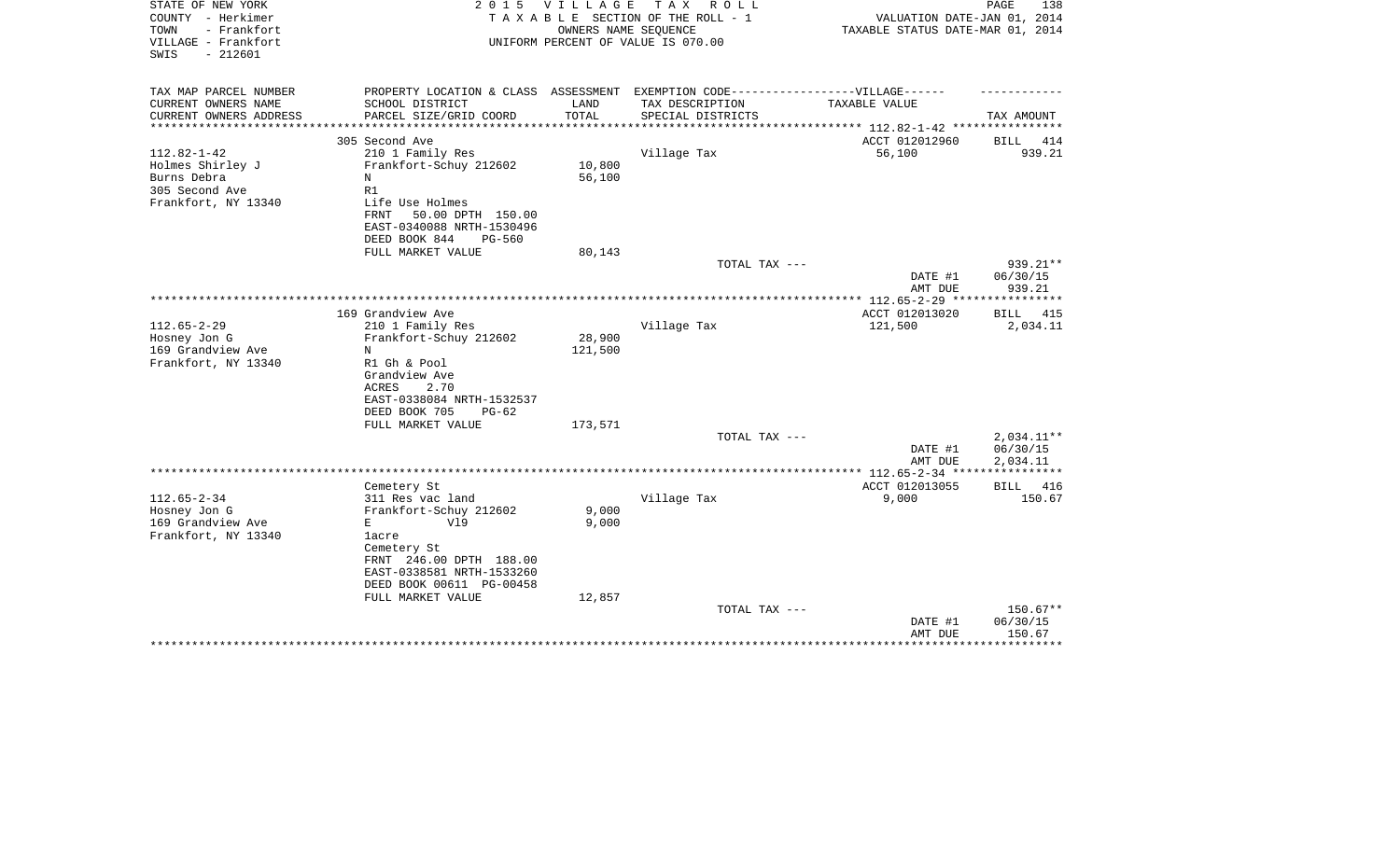| $-212601$<br>SWIS<br>PROPERTY LOCATION & CLASS ASSESSMENT EXEMPTION CODE-----------------VILLAGE------<br>CURRENT OWNERS NAME<br>SCHOOL DISTRICT<br>LAND<br>TAX DESCRIPTION<br>TAXABLE VALUE<br>CURRENT OWNERS ADDRESS<br>PARCEL SIZE/GRID COORD<br>TOTAL<br>SPECIAL DISTRICTS<br>TAX AMOUNT<br>*********************<br>ACCT 012013230<br>Grandview Ave<br>BILL<br>417<br>$112.73 - 1 - 3.1$<br>80,600<br>473 Greenhouse<br>Village Tax<br>1,349.38<br>36,800<br>Frankfort-Schuy 212602<br>Hosney Jon G<br>169 Grandview Ave<br>80,600<br>B<br>Frankfort, NY 13340<br>Bldg-Hse Barn-4 Gr Hs<br>Grandview Ave<br>FRNT 2757.00 DPTH<br>ACRES 12.40<br>EAST-0337417 NRTH-1532185<br>DEED BOOK 00000<br>FULL MARKET VALUE<br>115,143<br>1,349.38**<br>TOTAL TAX ---<br>DATE #1<br>06/30/15<br>AMT DUE<br>1,349.38<br>***************** 112.73-1-35 *****************<br>528 Litchfield St<br>ACCT 165504<br><b>BILL</b><br>418<br>$112.73 - 1 - 35$<br>210 1 Family Res<br>VET WAR CT 41121<br>6,160<br>16,900 VET DIS CT 41141<br>2,725<br>Hughes Margaret Z<br>Frankfort-Schuy 212602<br>Hughes Daniel<br>W 528<br>54,500 Village Tax<br>45,615<br>763.67<br>528 Litchfield St<br>R1 101.50X228<br>Frankfort, NY 13340<br>Litchfield St<br>FRNT 101.50 DPTH 210.00<br>EAST-0337975 NRTH-1530326<br>DEED BOOK 1401<br>PG-289<br>FULL MARKET VALUE<br>77,857<br>TOTAL TAX ---<br>$763.67**$<br>DATE #1<br>06/30/15<br>763.67<br>AMT DUE<br>500 Frankfort St<br>ACCT 177877<br>BILL<br>419<br>220 2 Family Res<br>Village Tax<br>56,900<br>952.60<br>Huskic Sifet<br>Frankfort-Schuy 212602<br>9,600<br>500 Frankfort St<br>W 500<br>56,900<br>Frankfort, NY 13340<br>R1 65X100<br>Frankfort St<br>60.00 DPTH 101.00<br>FRNT<br>EAST-0338705 NRTH-1530729<br>DEED BOOK 1481<br>PG-859<br>81,286<br>FULL MARKET VALUE<br>952.60**<br>TOTAL TAX ---<br>DATE #1<br>06/30/15<br>952.60<br>AMT DUE | STATE OF NEW YORK<br>COUNTY - Herkimer<br>TOWN<br>- Frankfort<br>VILLAGE - Frankfort | 2 0 1 5 | VILLAGE | TAX ROLL<br>TAXABLE SECTION OF THE ROLL - 1<br>OWNERS NAME SEQUENCE<br>UNIFORM PERCENT OF VALUE IS 070.00 | VALUATION DATE-JAN 01, 2014<br>TAXABLE STATUS DATE-MAR 01, 2014 | PAGE<br>139 |
|-------------------------------------------------------------------------------------------------------------------------------------------------------------------------------------------------------------------------------------------------------------------------------------------------------------------------------------------------------------------------------------------------------------------------------------------------------------------------------------------------------------------------------------------------------------------------------------------------------------------------------------------------------------------------------------------------------------------------------------------------------------------------------------------------------------------------------------------------------------------------------------------------------------------------------------------------------------------------------------------------------------------------------------------------------------------------------------------------------------------------------------------------------------------------------------------------------------------------------------------------------------------------------------------------------------------------------------------------------------------------------------------------------------------------------------------------------------------------------------------------------------------------------------------------------------------------------------------------------------------------------------------------------------------------------------------------------------------------------------------------------------------------------------------------------------------------------------------------------------------------------------------|--------------------------------------------------------------------------------------|---------|---------|-----------------------------------------------------------------------------------------------------------|-----------------------------------------------------------------|-------------|
|                                                                                                                                                                                                                                                                                                                                                                                                                                                                                                                                                                                                                                                                                                                                                                                                                                                                                                                                                                                                                                                                                                                                                                                                                                                                                                                                                                                                                                                                                                                                                                                                                                                                                                                                                                                                                                                                                           |                                                                                      |         |         |                                                                                                           |                                                                 |             |
|                                                                                                                                                                                                                                                                                                                                                                                                                                                                                                                                                                                                                                                                                                                                                                                                                                                                                                                                                                                                                                                                                                                                                                                                                                                                                                                                                                                                                                                                                                                                                                                                                                                                                                                                                                                                                                                                                           | TAX MAP PARCEL NUMBER                                                                |         |         |                                                                                                           |                                                                 |             |
|                                                                                                                                                                                                                                                                                                                                                                                                                                                                                                                                                                                                                                                                                                                                                                                                                                                                                                                                                                                                                                                                                                                                                                                                                                                                                                                                                                                                                                                                                                                                                                                                                                                                                                                                                                                                                                                                                           |                                                                                      |         |         |                                                                                                           |                                                                 |             |
|                                                                                                                                                                                                                                                                                                                                                                                                                                                                                                                                                                                                                                                                                                                                                                                                                                                                                                                                                                                                                                                                                                                                                                                                                                                                                                                                                                                                                                                                                                                                                                                                                                                                                                                                                                                                                                                                                           |                                                                                      |         |         |                                                                                                           |                                                                 |             |
|                                                                                                                                                                                                                                                                                                                                                                                                                                                                                                                                                                                                                                                                                                                                                                                                                                                                                                                                                                                                                                                                                                                                                                                                                                                                                                                                                                                                                                                                                                                                                                                                                                                                                                                                                                                                                                                                                           |                                                                                      |         |         |                                                                                                           |                                                                 |             |
|                                                                                                                                                                                                                                                                                                                                                                                                                                                                                                                                                                                                                                                                                                                                                                                                                                                                                                                                                                                                                                                                                                                                                                                                                                                                                                                                                                                                                                                                                                                                                                                                                                                                                                                                                                                                                                                                                           |                                                                                      |         |         |                                                                                                           |                                                                 |             |
|                                                                                                                                                                                                                                                                                                                                                                                                                                                                                                                                                                                                                                                                                                                                                                                                                                                                                                                                                                                                                                                                                                                                                                                                                                                                                                                                                                                                                                                                                                                                                                                                                                                                                                                                                                                                                                                                                           |                                                                                      |         |         |                                                                                                           |                                                                 |             |
|                                                                                                                                                                                                                                                                                                                                                                                                                                                                                                                                                                                                                                                                                                                                                                                                                                                                                                                                                                                                                                                                                                                                                                                                                                                                                                                                                                                                                                                                                                                                                                                                                                                                                                                                                                                                                                                                                           |                                                                                      |         |         |                                                                                                           |                                                                 |             |
|                                                                                                                                                                                                                                                                                                                                                                                                                                                                                                                                                                                                                                                                                                                                                                                                                                                                                                                                                                                                                                                                                                                                                                                                                                                                                                                                                                                                                                                                                                                                                                                                                                                                                                                                                                                                                                                                                           |                                                                                      |         |         |                                                                                                           |                                                                 |             |
|                                                                                                                                                                                                                                                                                                                                                                                                                                                                                                                                                                                                                                                                                                                                                                                                                                                                                                                                                                                                                                                                                                                                                                                                                                                                                                                                                                                                                                                                                                                                                                                                                                                                                                                                                                                                                                                                                           |                                                                                      |         |         |                                                                                                           |                                                                 |             |
|                                                                                                                                                                                                                                                                                                                                                                                                                                                                                                                                                                                                                                                                                                                                                                                                                                                                                                                                                                                                                                                                                                                                                                                                                                                                                                                                                                                                                                                                                                                                                                                                                                                                                                                                                                                                                                                                                           |                                                                                      |         |         |                                                                                                           |                                                                 |             |
|                                                                                                                                                                                                                                                                                                                                                                                                                                                                                                                                                                                                                                                                                                                                                                                                                                                                                                                                                                                                                                                                                                                                                                                                                                                                                                                                                                                                                                                                                                                                                                                                                                                                                                                                                                                                                                                                                           |                                                                                      |         |         |                                                                                                           |                                                                 |             |
|                                                                                                                                                                                                                                                                                                                                                                                                                                                                                                                                                                                                                                                                                                                                                                                                                                                                                                                                                                                                                                                                                                                                                                                                                                                                                                                                                                                                                                                                                                                                                                                                                                                                                                                                                                                                                                                                                           |                                                                                      |         |         |                                                                                                           |                                                                 |             |
|                                                                                                                                                                                                                                                                                                                                                                                                                                                                                                                                                                                                                                                                                                                                                                                                                                                                                                                                                                                                                                                                                                                                                                                                                                                                                                                                                                                                                                                                                                                                                                                                                                                                                                                                                                                                                                                                                           |                                                                                      |         |         |                                                                                                           |                                                                 |             |
|                                                                                                                                                                                                                                                                                                                                                                                                                                                                                                                                                                                                                                                                                                                                                                                                                                                                                                                                                                                                                                                                                                                                                                                                                                                                                                                                                                                                                                                                                                                                                                                                                                                                                                                                                                                                                                                                                           |                                                                                      |         |         |                                                                                                           |                                                                 |             |
|                                                                                                                                                                                                                                                                                                                                                                                                                                                                                                                                                                                                                                                                                                                                                                                                                                                                                                                                                                                                                                                                                                                                                                                                                                                                                                                                                                                                                                                                                                                                                                                                                                                                                                                                                                                                                                                                                           |                                                                                      |         |         |                                                                                                           |                                                                 |             |
|                                                                                                                                                                                                                                                                                                                                                                                                                                                                                                                                                                                                                                                                                                                                                                                                                                                                                                                                                                                                                                                                                                                                                                                                                                                                                                                                                                                                                                                                                                                                                                                                                                                                                                                                                                                                                                                                                           |                                                                                      |         |         |                                                                                                           |                                                                 |             |
|                                                                                                                                                                                                                                                                                                                                                                                                                                                                                                                                                                                                                                                                                                                                                                                                                                                                                                                                                                                                                                                                                                                                                                                                                                                                                                                                                                                                                                                                                                                                                                                                                                                                                                                                                                                                                                                                                           |                                                                                      |         |         |                                                                                                           |                                                                 |             |
|                                                                                                                                                                                                                                                                                                                                                                                                                                                                                                                                                                                                                                                                                                                                                                                                                                                                                                                                                                                                                                                                                                                                                                                                                                                                                                                                                                                                                                                                                                                                                                                                                                                                                                                                                                                                                                                                                           |                                                                                      |         |         |                                                                                                           |                                                                 |             |
|                                                                                                                                                                                                                                                                                                                                                                                                                                                                                                                                                                                                                                                                                                                                                                                                                                                                                                                                                                                                                                                                                                                                                                                                                                                                                                                                                                                                                                                                                                                                                                                                                                                                                                                                                                                                                                                                                           |                                                                                      |         |         |                                                                                                           |                                                                 |             |
|                                                                                                                                                                                                                                                                                                                                                                                                                                                                                                                                                                                                                                                                                                                                                                                                                                                                                                                                                                                                                                                                                                                                                                                                                                                                                                                                                                                                                                                                                                                                                                                                                                                                                                                                                                                                                                                                                           |                                                                                      |         |         |                                                                                                           |                                                                 |             |
|                                                                                                                                                                                                                                                                                                                                                                                                                                                                                                                                                                                                                                                                                                                                                                                                                                                                                                                                                                                                                                                                                                                                                                                                                                                                                                                                                                                                                                                                                                                                                                                                                                                                                                                                                                                                                                                                                           |                                                                                      |         |         |                                                                                                           |                                                                 |             |
|                                                                                                                                                                                                                                                                                                                                                                                                                                                                                                                                                                                                                                                                                                                                                                                                                                                                                                                                                                                                                                                                                                                                                                                                                                                                                                                                                                                                                                                                                                                                                                                                                                                                                                                                                                                                                                                                                           |                                                                                      |         |         |                                                                                                           |                                                                 |             |
|                                                                                                                                                                                                                                                                                                                                                                                                                                                                                                                                                                                                                                                                                                                                                                                                                                                                                                                                                                                                                                                                                                                                                                                                                                                                                                                                                                                                                                                                                                                                                                                                                                                                                                                                                                                                                                                                                           |                                                                                      |         |         |                                                                                                           |                                                                 |             |
|                                                                                                                                                                                                                                                                                                                                                                                                                                                                                                                                                                                                                                                                                                                                                                                                                                                                                                                                                                                                                                                                                                                                                                                                                                                                                                                                                                                                                                                                                                                                                                                                                                                                                                                                                                                                                                                                                           |                                                                                      |         |         |                                                                                                           |                                                                 |             |
|                                                                                                                                                                                                                                                                                                                                                                                                                                                                                                                                                                                                                                                                                                                                                                                                                                                                                                                                                                                                                                                                                                                                                                                                                                                                                                                                                                                                                                                                                                                                                                                                                                                                                                                                                                                                                                                                                           |                                                                                      |         |         |                                                                                                           |                                                                 |             |
|                                                                                                                                                                                                                                                                                                                                                                                                                                                                                                                                                                                                                                                                                                                                                                                                                                                                                                                                                                                                                                                                                                                                                                                                                                                                                                                                                                                                                                                                                                                                                                                                                                                                                                                                                                                                                                                                                           |                                                                                      |         |         |                                                                                                           |                                                                 |             |
|                                                                                                                                                                                                                                                                                                                                                                                                                                                                                                                                                                                                                                                                                                                                                                                                                                                                                                                                                                                                                                                                                                                                                                                                                                                                                                                                                                                                                                                                                                                                                                                                                                                                                                                                                                                                                                                                                           |                                                                                      |         |         |                                                                                                           |                                                                 |             |
|                                                                                                                                                                                                                                                                                                                                                                                                                                                                                                                                                                                                                                                                                                                                                                                                                                                                                                                                                                                                                                                                                                                                                                                                                                                                                                                                                                                                                                                                                                                                                                                                                                                                                                                                                                                                                                                                                           |                                                                                      |         |         |                                                                                                           |                                                                 |             |
|                                                                                                                                                                                                                                                                                                                                                                                                                                                                                                                                                                                                                                                                                                                                                                                                                                                                                                                                                                                                                                                                                                                                                                                                                                                                                                                                                                                                                                                                                                                                                                                                                                                                                                                                                                                                                                                                                           |                                                                                      |         |         |                                                                                                           |                                                                 |             |
|                                                                                                                                                                                                                                                                                                                                                                                                                                                                                                                                                                                                                                                                                                                                                                                                                                                                                                                                                                                                                                                                                                                                                                                                                                                                                                                                                                                                                                                                                                                                                                                                                                                                                                                                                                                                                                                                                           |                                                                                      |         |         |                                                                                                           |                                                                 |             |
|                                                                                                                                                                                                                                                                                                                                                                                                                                                                                                                                                                                                                                                                                                                                                                                                                                                                                                                                                                                                                                                                                                                                                                                                                                                                                                                                                                                                                                                                                                                                                                                                                                                                                                                                                                                                                                                                                           |                                                                                      |         |         |                                                                                                           |                                                                 |             |
|                                                                                                                                                                                                                                                                                                                                                                                                                                                                                                                                                                                                                                                                                                                                                                                                                                                                                                                                                                                                                                                                                                                                                                                                                                                                                                                                                                                                                                                                                                                                                                                                                                                                                                                                                                                                                                                                                           |                                                                                      |         |         |                                                                                                           |                                                                 |             |
|                                                                                                                                                                                                                                                                                                                                                                                                                                                                                                                                                                                                                                                                                                                                                                                                                                                                                                                                                                                                                                                                                                                                                                                                                                                                                                                                                                                                                                                                                                                                                                                                                                                                                                                                                                                                                                                                                           | $112.73 - 1 - 43$                                                                    |         |         |                                                                                                           |                                                                 |             |
|                                                                                                                                                                                                                                                                                                                                                                                                                                                                                                                                                                                                                                                                                                                                                                                                                                                                                                                                                                                                                                                                                                                                                                                                                                                                                                                                                                                                                                                                                                                                                                                                                                                                                                                                                                                                                                                                                           |                                                                                      |         |         |                                                                                                           |                                                                 |             |
|                                                                                                                                                                                                                                                                                                                                                                                                                                                                                                                                                                                                                                                                                                                                                                                                                                                                                                                                                                                                                                                                                                                                                                                                                                                                                                                                                                                                                                                                                                                                                                                                                                                                                                                                                                                                                                                                                           |                                                                                      |         |         |                                                                                                           |                                                                 |             |
|                                                                                                                                                                                                                                                                                                                                                                                                                                                                                                                                                                                                                                                                                                                                                                                                                                                                                                                                                                                                                                                                                                                                                                                                                                                                                                                                                                                                                                                                                                                                                                                                                                                                                                                                                                                                                                                                                           |                                                                                      |         |         |                                                                                                           |                                                                 |             |
|                                                                                                                                                                                                                                                                                                                                                                                                                                                                                                                                                                                                                                                                                                                                                                                                                                                                                                                                                                                                                                                                                                                                                                                                                                                                                                                                                                                                                                                                                                                                                                                                                                                                                                                                                                                                                                                                                           |                                                                                      |         |         |                                                                                                           |                                                                 |             |
|                                                                                                                                                                                                                                                                                                                                                                                                                                                                                                                                                                                                                                                                                                                                                                                                                                                                                                                                                                                                                                                                                                                                                                                                                                                                                                                                                                                                                                                                                                                                                                                                                                                                                                                                                                                                                                                                                           |                                                                                      |         |         |                                                                                                           |                                                                 |             |
|                                                                                                                                                                                                                                                                                                                                                                                                                                                                                                                                                                                                                                                                                                                                                                                                                                                                                                                                                                                                                                                                                                                                                                                                                                                                                                                                                                                                                                                                                                                                                                                                                                                                                                                                                                                                                                                                                           |                                                                                      |         |         |                                                                                                           |                                                                 |             |
|                                                                                                                                                                                                                                                                                                                                                                                                                                                                                                                                                                                                                                                                                                                                                                                                                                                                                                                                                                                                                                                                                                                                                                                                                                                                                                                                                                                                                                                                                                                                                                                                                                                                                                                                                                                                                                                                                           |                                                                                      |         |         |                                                                                                           |                                                                 |             |
|                                                                                                                                                                                                                                                                                                                                                                                                                                                                                                                                                                                                                                                                                                                                                                                                                                                                                                                                                                                                                                                                                                                                                                                                                                                                                                                                                                                                                                                                                                                                                                                                                                                                                                                                                                                                                                                                                           |                                                                                      |         |         |                                                                                                           |                                                                 |             |
|                                                                                                                                                                                                                                                                                                                                                                                                                                                                                                                                                                                                                                                                                                                                                                                                                                                                                                                                                                                                                                                                                                                                                                                                                                                                                                                                                                                                                                                                                                                                                                                                                                                                                                                                                                                                                                                                                           |                                                                                      |         |         |                                                                                                           |                                                                 |             |
|                                                                                                                                                                                                                                                                                                                                                                                                                                                                                                                                                                                                                                                                                                                                                                                                                                                                                                                                                                                                                                                                                                                                                                                                                                                                                                                                                                                                                                                                                                                                                                                                                                                                                                                                                                                                                                                                                           |                                                                                      |         |         |                                                                                                           |                                                                 |             |
|                                                                                                                                                                                                                                                                                                                                                                                                                                                                                                                                                                                                                                                                                                                                                                                                                                                                                                                                                                                                                                                                                                                                                                                                                                                                                                                                                                                                                                                                                                                                                                                                                                                                                                                                                                                                                                                                                           |                                                                                      |         |         |                                                                                                           |                                                                 |             |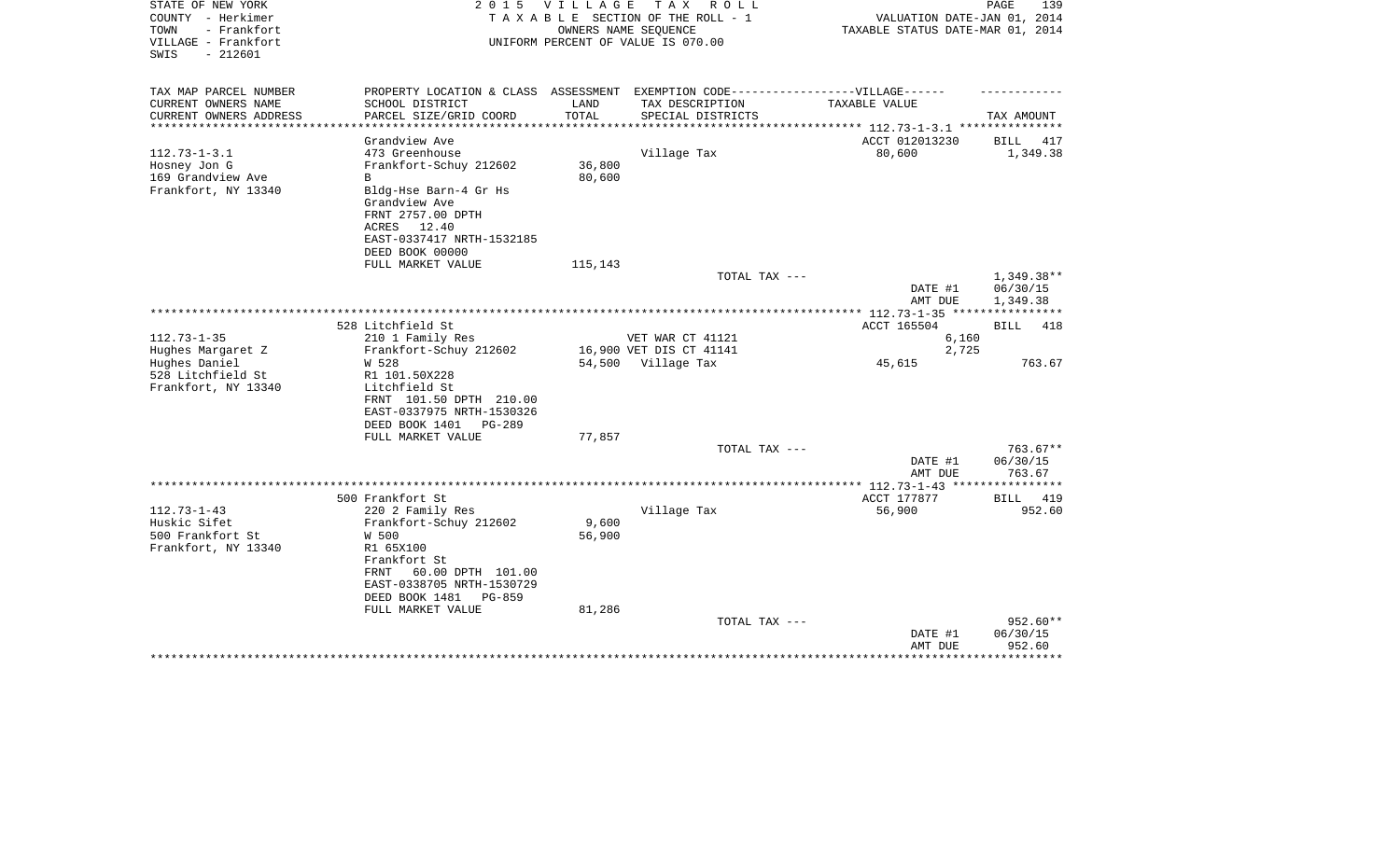| STATE OF NEW YORK                          | 2 0 1 5                                                 | V I L L A G E | T A X<br>R O L L                                                 |                                  | PAGE<br>140        |
|--------------------------------------------|---------------------------------------------------------|---------------|------------------------------------------------------------------|----------------------------------|--------------------|
| COUNTY - Herkimer                          |                                                         |               | TAXABLE SECTION OF THE ROLL - 1                                  | VALUATION DATE-JAN 01, 2014      |                    |
| - Frankfort<br>TOWN<br>VILLAGE - Frankfort |                                                         |               | OWNERS NAME SEQUENCE<br>UNIFORM PERCENT OF VALUE IS 070.00       | TAXABLE STATUS DATE-MAR 01, 2014 |                    |
| $-212601$<br>SWIS                          |                                                         |               |                                                                  |                                  |                    |
|                                            |                                                         |               |                                                                  |                                  |                    |
| TAX MAP PARCEL NUMBER                      |                                                         |               |                                                                  |                                  |                    |
| CURRENT OWNERS NAME                        | PROPERTY LOCATION & CLASS ASSESSMENT<br>SCHOOL DISTRICT | LAND          | EXEMPTION CODE------------------VILLAGE------<br>TAX DESCRIPTION | TAXABLE VALUE                    |                    |
| CURRENT OWNERS ADDRESS                     | PARCEL SIZE/GRID COORD                                  | TOTAL         | SPECIAL DISTRICTS                                                |                                  | TAX AMOUNT         |
| *********************                      |                                                         |               |                                                                  |                                  |                    |
|                                            | 115 E Main St                                           |               |                                                                  | ACCT 165937                      | <b>BILL</b><br>420 |
| $112.65 - 3 - 47$                          | 283 Res w/Comuse                                        |               | Village Tax                                                      | 66,600                           | 1,114.99           |
| Huynh Jimmy                                | Frankfort-Schuy 212602                                  | 6,300         |                                                                  |                                  |                    |
| Phuong Jennifer                            | N 113-115                                               | 66,600        |                                                                  |                                  |                    |
| 115 E Main St                              | R1 45X190                                               |               |                                                                  |                                  |                    |
| Frankfort, NY 13340                        | E Main St                                               |               |                                                                  |                                  |                    |
|                                            | 45.00 DPTH 190.00<br>FRNT                               |               |                                                                  |                                  |                    |
|                                            | EAST-0339618 NRTH-1532823                               |               |                                                                  |                                  |                    |
|                                            | DEED BOOK 1403<br>PG-763                                |               |                                                                  |                                  |                    |
|                                            | FULL MARKET VALUE                                       | 95,143        |                                                                  |                                  |                    |
|                                            |                                                         |               | TOTAL TAX ---                                                    |                                  | 1,114.99**         |
|                                            |                                                         |               |                                                                  | DATE #1                          | 06/30/15           |
|                                            |                                                         |               |                                                                  | AMT DUE                          | 1,114.99           |
|                                            |                                                         |               |                                                                  |                                  |                    |
|                                            | 111 E Main St                                           |               |                                                                  | ACCT 1165937                     | 421<br>BILL        |
| $112.65 - 3 - 48$                          | 311 Res vac land                                        |               | Village Tax                                                      | 1,600                            | 26.79              |
| Huynh Jimmy                                | Frankfort-Schuy 212602                                  | 1,600         |                                                                  |                                  |                    |
| Phuong Jennifer                            | N 111                                                   | 1,600         |                                                                  |                                  |                    |
| 115 E Main St                              | V19                                                     |               |                                                                  |                                  |                    |
| Frankfort, NY 13340                        | E Main St                                               |               |                                                                  |                                  |                    |
|                                            | 20.00 DPTH 192.00<br>FRNT<br>EAST-0339604 NRTH-1532854  |               |                                                                  |                                  |                    |
|                                            | DEED BOOK 1403<br>PG-763                                |               |                                                                  |                                  |                    |
|                                            | FULL MARKET VALUE                                       | 2,286         |                                                                  |                                  |                    |
|                                            |                                                         |               | TOTAL TAX ---                                                    |                                  | $26.79**$          |
|                                            |                                                         |               |                                                                  | DATE #1                          | 06/30/15           |
|                                            |                                                         |               |                                                                  | AMT DUE                          | 26.79              |
|                                            |                                                         |               |                                                                  |                                  |                    |
|                                            | 231 Second Ave                                          |               |                                                                  | ACCT 186839                      | 422<br>BILL        |
| $112.73 - 3 - 34$                          | 210 1 Family Res                                        |               | Village Tax                                                      | 53,000                           | 887.31             |
| Iglesias Kaylynn E                         | Frankfort-Schuy 212602                                  | 12,100        |                                                                  |                                  |                    |
| 231 Second Ave                             | N 231                                                   | 53,000        |                                                                  |                                  |                    |
| Frankfort, NY 13340                        | R1                                                      |               |                                                                  |                                  |                    |
|                                            | Second Ave                                              |               |                                                                  |                                  |                    |
| PRIOR OWNER ON 3/01/2014                   | FRNT<br>62.50 DPTH 150.00                               |               |                                                                  |                                  |                    |
| Rivenburg Richard A                        | EAST-0339789 NRTH-1530851                               |               |                                                                  |                                  |                    |
|                                            | DEED BOOK 1536<br>$PG-833$                              |               |                                                                  |                                  |                    |
|                                            | FULL MARKET VALUE                                       | 75,714        |                                                                  |                                  |                    |
|                                            |                                                         |               | TOTAL TAX ---                                                    |                                  | 887.31**           |
|                                            |                                                         |               |                                                                  | DATE #1                          | 06/30/15           |
|                                            |                                                         |               |                                                                  | AMT DUE                          | 887.31             |
|                                            |                                                         |               |                                                                  |                                  |                    |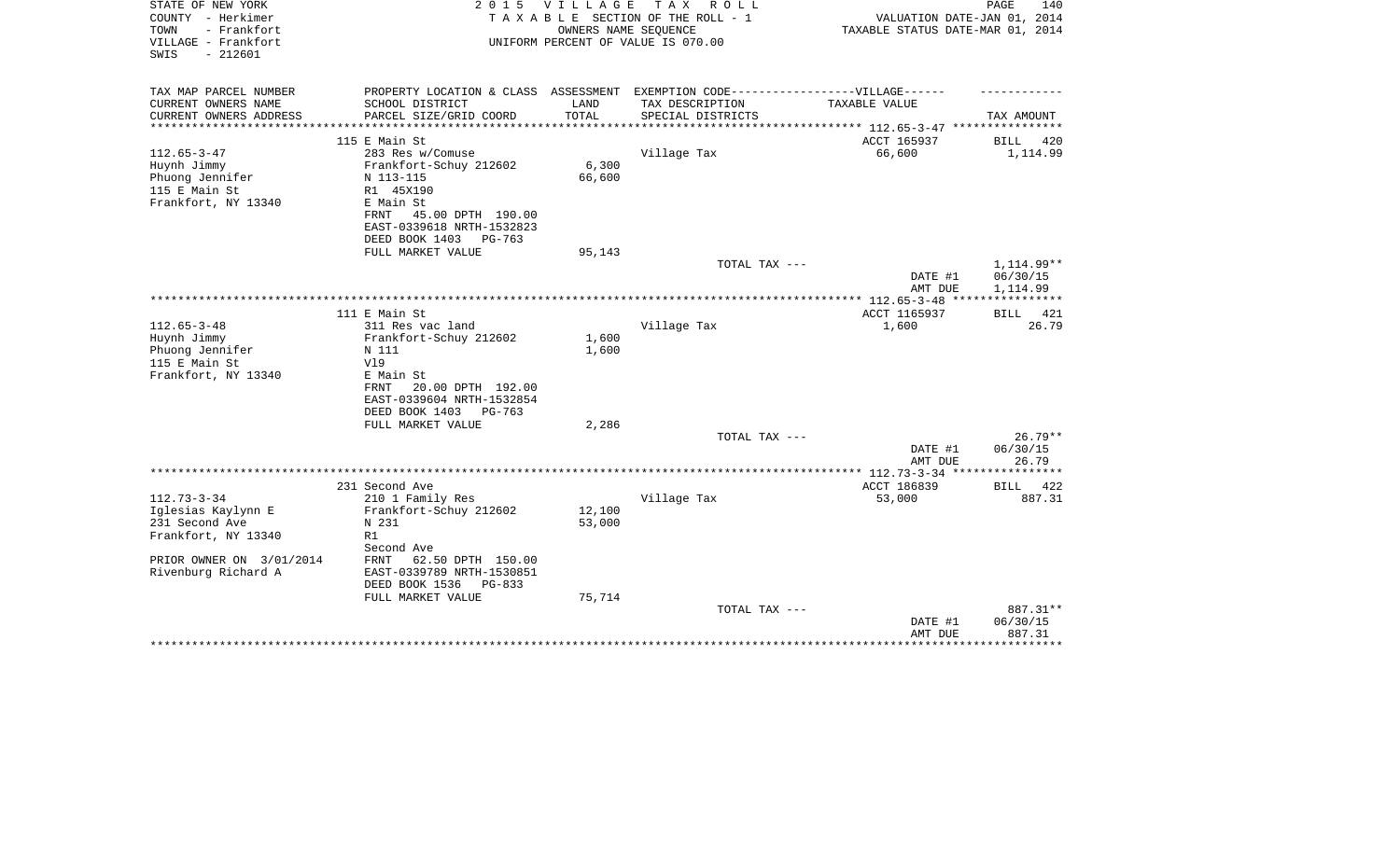| STATE OF NEW YORK<br>COUNTY - Herkimer<br>- Frankfort<br>TOWN<br>VILLAGE - Frankfort<br>SWIS<br>$-212601$ | 2 0 1 5                                                                                                                                                                           | <b>VILLAGE</b><br>OWNERS NAME SEQUENCE | T A X<br>R O L L<br>TAXABLE SECTION OF THE ROLL - 1<br>UNIFORM PERCENT OF VALUE IS 070.00 | VALUATION DATE-JAN 01, 2014<br>TAXABLE STATUS DATE-MAR 01, 2014 | PAGE<br>141                          |
|-----------------------------------------------------------------------------------------------------------|-----------------------------------------------------------------------------------------------------------------------------------------------------------------------------------|----------------------------------------|-------------------------------------------------------------------------------------------|-----------------------------------------------------------------|--------------------------------------|
| TAX MAP PARCEL NUMBER<br>CURRENT OWNERS NAME<br>CURRENT OWNERS ADDRESS                                    | PROPERTY LOCATION & CLASS ASSESSMENT EXEMPTION CODE-----------------VILLAGE------<br>SCHOOL DISTRICT<br>PARCEL SIZE/GRID COORD                                                    | LAND<br>TOTAL                          | TAX DESCRIPTION<br>SPECIAL DISTRICTS                                                      | TAXABLE VALUE                                                   | TAX AMOUNT                           |
|                                                                                                           | 510 Reese Rd                                                                                                                                                                      |                                        |                                                                                           | ********* 112.82-2-77 ***<br>ACCT 012008820                     | 423<br><b>BILL</b>                   |
| $112.82 - 2 - 77$<br>Ingersoll Kari N<br>Tucker Benjamin A<br>510 Reese Rd<br>Frankfort, NY 13340         | 210 1 Family Res<br>Frankfort-Schuy 212602<br>W 510<br>R1<br>Reese Rd<br><b>FRNT</b><br>54.00 DPTH 172.00<br>BANK<br>055<br>EAST-0339997 NRTH-1528863<br>DEED BOOK 1157<br>PG-802 | 11,600<br>81,300                       | Village Tax                                                                               | 81,300                                                          | 1,361.09                             |
|                                                                                                           | FULL MARKET VALUE                                                                                                                                                                 | 116,143                                |                                                                                           |                                                                 |                                      |
|                                                                                                           |                                                                                                                                                                                   |                                        | TOTAL TAX ---                                                                             | DATE #1<br>AMT DUE                                              | $1,361.09**$<br>06/30/15<br>1,361.09 |
|                                                                                                           |                                                                                                                                                                                   |                                        |                                                                                           |                                                                 |                                      |
| $112.66 - 1 - 18$<br>Ingraham Wayne A<br>Ingraham Dianne M<br>121 William St<br>Frankfort, NY 13340       | 117 William St<br>311 Res vac land<br>Frankfort-Schuy 212602<br>N 117-119<br>V19<br>William St                                                                                    | 5,000<br>5,000                         | Village Tax                                                                               | ACCT 012013350<br>5,000                                         | <b>BILL</b><br>424<br>83.71          |
|                                                                                                           | FRNT 100.00 DPTH 130.00<br>EAST-0341133 NRTH-1533111<br>DEED BOOK 1367<br>$PG-89$<br>FULL MARKET VALUE                                                                            | 7,143                                  | TOTAL TAX ---                                                                             |                                                                 | 83.71**                              |
|                                                                                                           |                                                                                                                                                                                   |                                        |                                                                                           | DATE #1                                                         | 06/30/15                             |
|                                                                                                           | 121 William St                                                                                                                                                                    |                                        |                                                                                           | AMT DUE<br>**************** 112.66-1-29 ***<br>ACCT 160326      | 83.71<br>****<br>425<br>BILL         |
| $112.66 - 1 - 29$<br>Ingraham Wayne A<br>Ingraham Diane M<br>121 William St<br>Frankfort, NY 13340        | 210 1 Family Res<br>Frankfort-Schuy 212602<br>N 121<br>R1 3.66A<br>William St<br>ACRES<br>2.90<br>EAST-0341226 NRTH-1533228<br>DEED BOOK 1367<br>$PG-89$                          | 11,500<br>54,000                       | Village Tax                                                                               | 54,000                                                          | 904.05                               |
|                                                                                                           | FULL MARKET VALUE                                                                                                                                                                 | 77,143                                 | TOTAL TAX ---                                                                             | DATE #1<br>AMT DUE                                              | 904.05**<br>06/30/15<br>904.05       |
|                                                                                                           |                                                                                                                                                                                   |                                        |                                                                                           |                                                                 |                                      |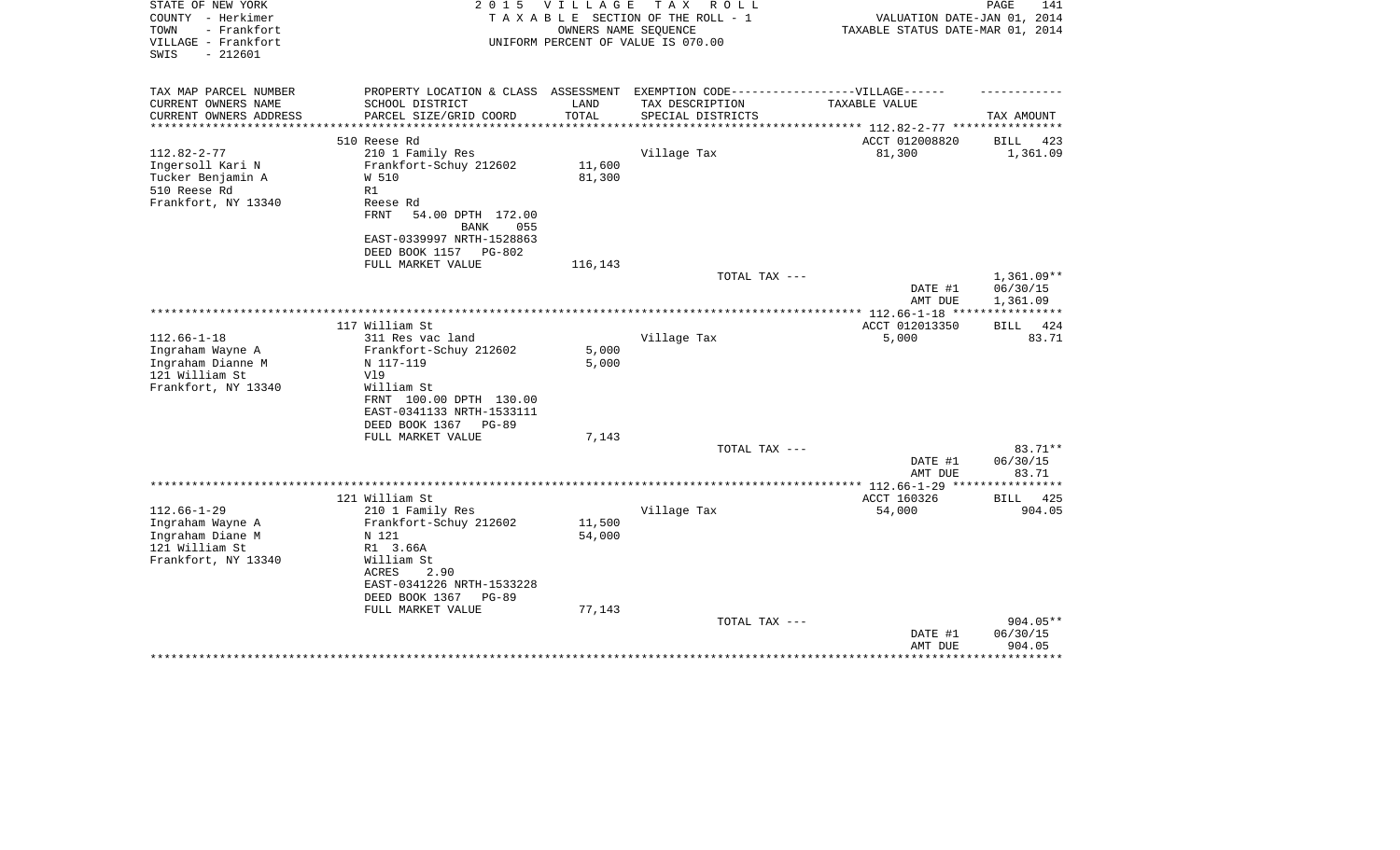| TAX MAP PARCEL NUMBER<br>PROPERTY LOCATION & CLASS ASSESSMENT EXEMPTION CODE-----------------VILLAGE------<br>CURRENT OWNERS NAME<br>SCHOOL DISTRICT<br>LAND<br>TAX DESCRIPTION<br>TAXABLE VALUE<br>CURRENT OWNERS ADDRESS<br>PARCEL SIZE/GRID COORD<br>TOTAL<br>SPECIAL DISTRICTS<br>TAX AMOUNT<br>***************** | 426<br>403.47 |
|-----------------------------------------------------------------------------------------------------------------------------------------------------------------------------------------------------------------------------------------------------------------------------------------------------------------------|---------------|
|                                                                                                                                                                                                                                                                                                                       |               |
|                                                                                                                                                                                                                                                                                                                       |               |
|                                                                                                                                                                                                                                                                                                                       |               |
| ACCT 162561<br>206-212 Mary St<br>BILL                                                                                                                                                                                                                                                                                |               |
| $112.65 - 1 - 14$<br>312 Vac w/imprv<br>Village Tax<br>24,100                                                                                                                                                                                                                                                         |               |
| Iocovozzi Vincent D<br>14,500<br>Frankfort-Schuy 212602                                                                                                                                                                                                                                                               |               |
| PO Box 108<br>N 206-212<br>24,100                                                                                                                                                                                                                                                                                     |               |
| Frankfort, NY 13340<br>V19 200X150                                                                                                                                                                                                                                                                                    |               |
| Mary St                                                                                                                                                                                                                                                                                                               |               |
| FRNT 150.00 DPTH 150.00<br>EAST-0336916 NRTH-1533320                                                                                                                                                                                                                                                                  |               |
| DEED BOOK 1382<br><b>PG-195</b>                                                                                                                                                                                                                                                                                       |               |
| FULL MARKET VALUE<br>34,429                                                                                                                                                                                                                                                                                           |               |
| $403.47**$<br>TOTAL TAX ---                                                                                                                                                                                                                                                                                           |               |
| DATE #1<br>06/30/15                                                                                                                                                                                                                                                                                                   |               |
| AMT DUE<br>403.47<br>***************** 112.65-1-16 *****************                                                                                                                                                                                                                                                  |               |
| ACCT 162561<br>Cemetery St<br>BILL                                                                                                                                                                                                                                                                                    | 427           |
| $112.65 - 1 - 16$<br>Village Tax<br>12,000<br>311 Res vac land                                                                                                                                                                                                                                                        | 200.90        |
| Iocovozzi Vincent D<br>Frankfort-Schuy 212602<br>12,000                                                                                                                                                                                                                                                               |               |
| PO Box 108<br>12,000<br>W                                                                                                                                                                                                                                                                                             |               |
| Frankfort, NY 13340<br>V19 100X150                                                                                                                                                                                                                                                                                    |               |
| Cemetery St<br>FRNT 100.00 DPTH 150.00                                                                                                                                                                                                                                                                                |               |
| EAST-0336905 NRTH-1533169                                                                                                                                                                                                                                                                                             |               |
| DEED BOOK 1382<br><b>PG-195</b>                                                                                                                                                                                                                                                                                       |               |
| FULL MARKET VALUE<br>17,143                                                                                                                                                                                                                                                                                           |               |
| TOTAL TAX ---<br>200.90**                                                                                                                                                                                                                                                                                             |               |
| 06/30/15<br>DATE #1                                                                                                                                                                                                                                                                                                   |               |
| AMT DUE<br>200.90<br>*************** 112.65-1-17 *****************                                                                                                                                                                                                                                                    |               |
| ACCT 162561<br>Cemetery St<br><b>BILL</b>                                                                                                                                                                                                                                                                             | 428           |
| $112.65 - 1 - 17$<br>12,000<br>311 Res vac land<br>Village Tax                                                                                                                                                                                                                                                        | 200.90        |
| Iocovozzi Vincent D<br>12,000<br>Frankfort-Schuy 212602                                                                                                                                                                                                                                                               |               |
| PO Box 108<br>12,000<br>W                                                                                                                                                                                                                                                                                             |               |
| Frankfort, NY 13340<br>V19 100X150                                                                                                                                                                                                                                                                                    |               |
| Cemetery St                                                                                                                                                                                                                                                                                                           |               |
| FRNT 100.00 DPTH 150.00<br>EAST-0337006 NRTH-1533178                                                                                                                                                                                                                                                                  |               |
| DEED BOOK 1382<br><b>PG-195</b>                                                                                                                                                                                                                                                                                       |               |
| FULL MARKET VALUE<br>17,143                                                                                                                                                                                                                                                                                           |               |
| 200.90**<br>TOTAL TAX ---                                                                                                                                                                                                                                                                                             |               |
| 06/30/15<br>DATE #1                                                                                                                                                                                                                                                                                                   |               |
| 200.90<br>AMT DUE                                                                                                                                                                                                                                                                                                     |               |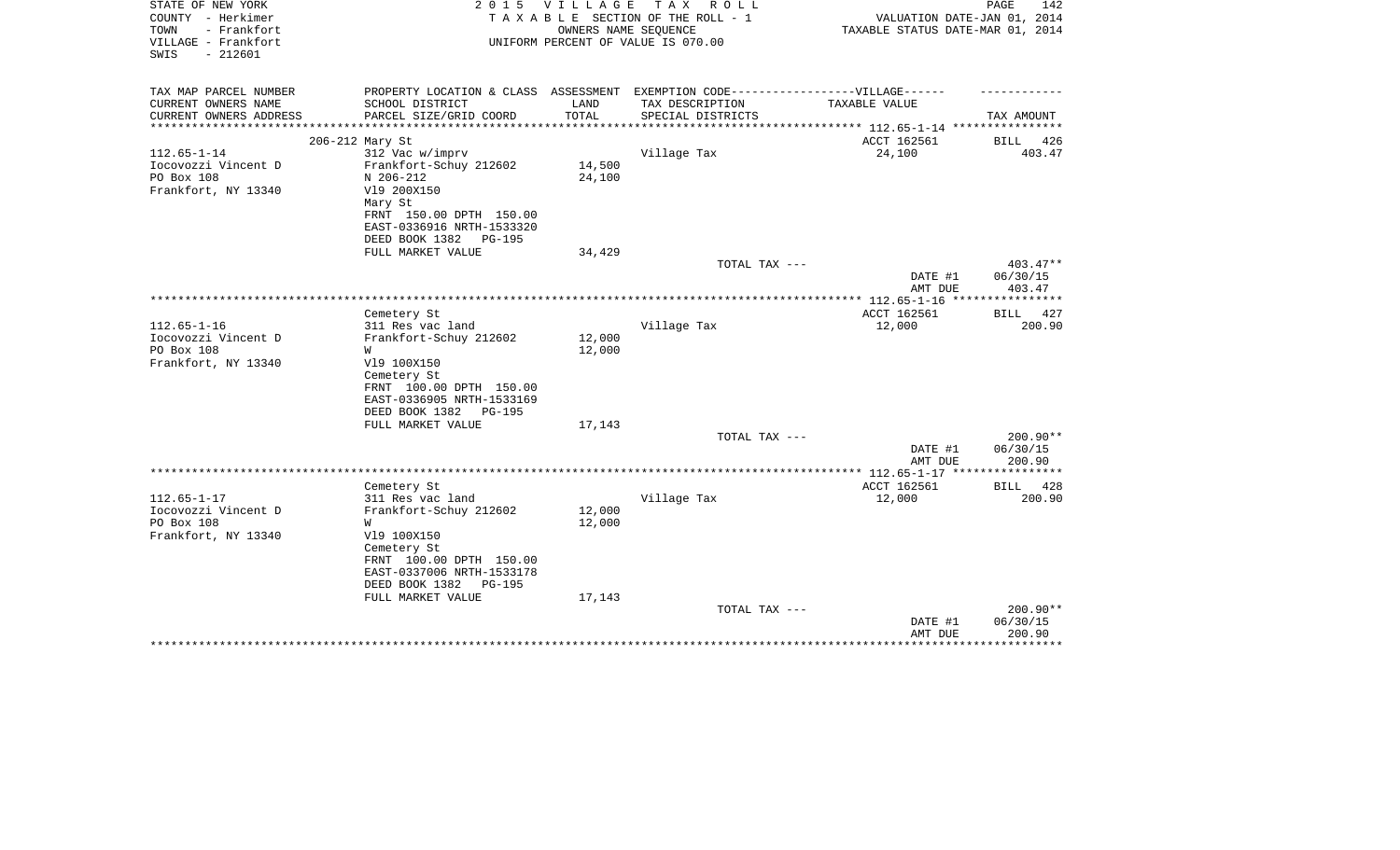| STATE OF NEW YORK<br>COUNTY - Herkimer<br>TOWN<br>- Frankfort<br>VILLAGE - Frankfort<br>$-212601$<br>SWIS | 2 0 1 5                                                                           | VILLAGE | TAX ROLL<br>TAXABLE SECTION OF THE ROLL - 1<br>OWNERS NAME SEQUENCE<br>UNIFORM PERCENT OF VALUE IS 070.00 | VALUATION DATE-JAN 01, 2014<br>TAXABLE STATUS DATE-MAR 01, 2014 | PAGE<br>143          |
|-----------------------------------------------------------------------------------------------------------|-----------------------------------------------------------------------------------|---------|-----------------------------------------------------------------------------------------------------------|-----------------------------------------------------------------|----------------------|
| TAX MAP PARCEL NUMBER                                                                                     | PROPERTY LOCATION & CLASS ASSESSMENT EXEMPTION CODE-----------------VILLAGE------ |         |                                                                                                           |                                                                 |                      |
| CURRENT OWNERS NAME                                                                                       | SCHOOL DISTRICT                                                                   | LAND    | TAX DESCRIPTION                                                                                           | TAXABLE VALUE                                                   |                      |
| CURRENT OWNERS ADDRESS<br>*********************                                                           | PARCEL SIZE/GRID COORD                                                            | TOTAL   | SPECIAL DISTRICTS                                                                                         | *************************** 112.65-1-26 *****************       | TAX AMOUNT           |
|                                                                                                           | Cemetery St                                                                       |         |                                                                                                           | ACCT 162561                                                     | 429<br>BILL          |
| $112.65 - 1 - 26$                                                                                         | 311 Res vac land                                                                  |         | Village Tax                                                                                               | 3,900                                                           | 65.29                |
| Iocovozzi Vincent D                                                                                       | Frankfort-Schuy 212602                                                            | 3,900   |                                                                                                           |                                                                 |                      |
| PO Box 108                                                                                                | W                                                                                 | 3,900   |                                                                                                           |                                                                 |                      |
| Frankfort, NY 13340                                                                                       | V19                                                                               |         |                                                                                                           |                                                                 |                      |
|                                                                                                           | Cemetery St                                                                       |         |                                                                                                           |                                                                 |                      |
|                                                                                                           | 50.00 DPTH 150.00<br>FRNT                                                         |         |                                                                                                           |                                                                 |                      |
|                                                                                                           | EAST-0336904 NRTH-1533420                                                         |         |                                                                                                           |                                                                 |                      |
|                                                                                                           | DEED BOOK 1382<br>PG-195                                                          |         |                                                                                                           |                                                                 |                      |
|                                                                                                           | FULL MARKET VALUE                                                                 | 5,571   |                                                                                                           |                                                                 |                      |
|                                                                                                           |                                                                                   |         | TOTAL TAX ---                                                                                             |                                                                 | $65.29**$            |
|                                                                                                           |                                                                                   |         |                                                                                                           | DATE #1                                                         | 06/30/15             |
|                                                                                                           |                                                                                   |         |                                                                                                           | AMT DUE<br>**************** 112.73-3-20 ***                     | 65.29<br>*********** |
|                                                                                                           | 215 Frankfort St                                                                  |         |                                                                                                           | ACCT 012013590                                                  | 430<br>BILL          |
| $112.73 - 3 - 20$                                                                                         | 438 Parking lot                                                                   |         | Village Tax                                                                                               | 6,200                                                           | 103.80               |
| Iocovozzi Vincent D                                                                                       | Frankfort-Schuy 212602                                                            | 6,100   |                                                                                                           |                                                                 |                      |
| 203 Second Ave                                                                                            | E 215                                                                             | 6,200   |                                                                                                           |                                                                 |                      |
| Frankfort, NY 13340                                                                                       | V19 50X94                                                                         |         |                                                                                                           |                                                                 |                      |
|                                                                                                           | Frankfort St                                                                      |         |                                                                                                           |                                                                 |                      |
|                                                                                                           | 50.00 DPTH 94.30<br>FRNT                                                          |         |                                                                                                           |                                                                 |                      |
|                                                                                                           | EAST-0339323 NRTH-1531321                                                         |         |                                                                                                           |                                                                 |                      |
|                                                                                                           | DEED BOOK 912<br>$PG-210$                                                         |         |                                                                                                           |                                                                 |                      |
|                                                                                                           | FULL MARKET VALUE                                                                 | 8,857   |                                                                                                           |                                                                 |                      |
|                                                                                                           |                                                                                   |         | TOTAL TAX ---                                                                                             |                                                                 | 103.80**             |
|                                                                                                           |                                                                                   |         |                                                                                                           | DATE #1                                                         | 06/30/15<br>103.80   |
|                                                                                                           |                                                                                   |         |                                                                                                           | AMT DUE                                                         |                      |
|                                                                                                           | 203 Second Ave                                                                    |         |                                                                                                           | ACCT 012013560                                                  | BILL 431             |
| $112.73 - 3 - 23$                                                                                         | 471 Funeral home                                                                  |         | Village Tax                                                                                               | 147,700                                                         | 2,472.74             |
| Iocovozzi Vincent D                                                                                       | Frankfort-Schuy 212602                                                            | 15,000  |                                                                                                           |                                                                 |                      |
| 203 Second Ave                                                                                            | N 203                                                                             | 147,700 |                                                                                                           |                                                                 |                      |
| Frankfort, NY 13340                                                                                       | R1&c100x150                                                                       |         |                                                                                                           |                                                                 |                      |
|                                                                                                           | Second Ave                                                                        |         |                                                                                                           |                                                                 |                      |
|                                                                                                           | FRNT 100.00 DPTH 150.00                                                           |         |                                                                                                           |                                                                 |                      |
|                                                                                                           | EAST-0339424 NRTH-1531275                                                         |         |                                                                                                           |                                                                 |                      |
|                                                                                                           | DEED BOOK 912<br>$PG-210$                                                         |         |                                                                                                           |                                                                 |                      |
|                                                                                                           | FULL MARKET VALUE                                                                 | 211,000 |                                                                                                           |                                                                 |                      |
|                                                                                                           |                                                                                   |         | TOTAL TAX ---                                                                                             |                                                                 | $2,472.74**$         |
|                                                                                                           |                                                                                   |         |                                                                                                           | DATE #1                                                         | 06/30/15             |
|                                                                                                           |                                                                                   |         |                                                                                                           | AMT DUE                                                         | 2,472.74             |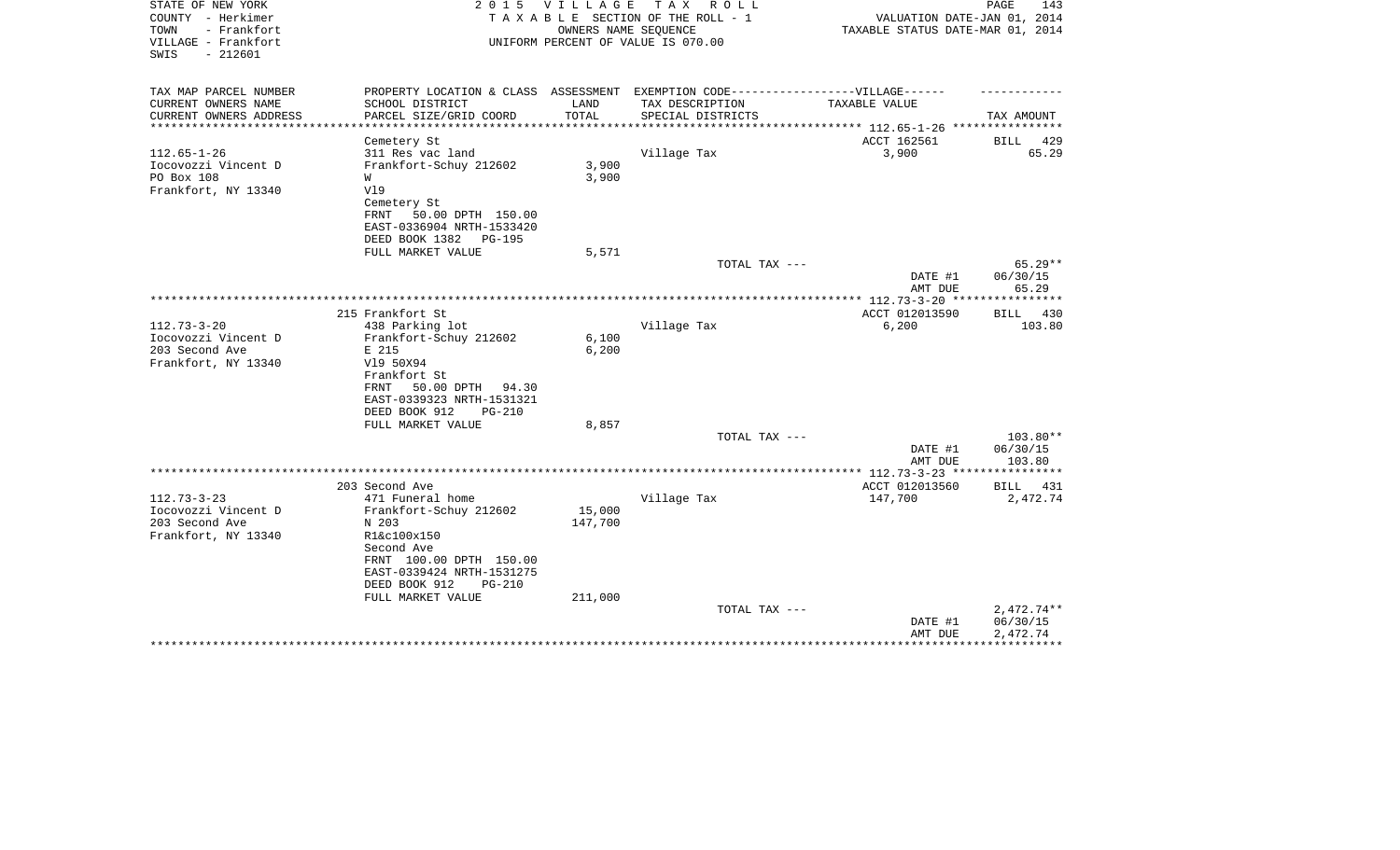| STATE OF NEW YORK<br>COUNTY - Herkimer<br>- Frankfort<br>TOWN<br>VILLAGE - Frankfort<br>SWIS<br>$-212601$ |                                                                                                      | 2015 VILLAGE<br>OWNERS NAME SEQUENCE | TAX ROLL<br>TAXABLE SECTION OF THE ROLL - 1<br>UNIFORM PERCENT OF VALUE IS 070.00 | VALUATION DATE-JAN 01, 2014<br>TAXABLE STATUS DATE-MAR 01, 2014 | PAGE<br>144        |
|-----------------------------------------------------------------------------------------------------------|------------------------------------------------------------------------------------------------------|--------------------------------------|-----------------------------------------------------------------------------------|-----------------------------------------------------------------|--------------------|
| TAX MAP PARCEL NUMBER<br>CURRENT OWNERS NAME                                                              | PROPERTY LOCATION & CLASS ASSESSMENT EXEMPTION CODE-----------------VILLAGE------<br>SCHOOL DISTRICT | LAND                                 | TAX DESCRIPTION                                                                   | TAXABLE VALUE                                                   |                    |
| CURRENT OWNERS ADDRESS<br>************************                                                        | PARCEL SIZE/GRID COORD                                                                               | TOTAL                                | SPECIAL DISTRICTS                                                                 |                                                                 | TAX AMOUNT         |
|                                                                                                           | Second Ave                                                                                           |                                      |                                                                                   | ACCT 012032205                                                  | BILL 432           |
| $112.73 - 4 - 1$                                                                                          | 438 Parking lot                                                                                      |                                      | Village Tax                                                                       | 13,600                                                          | 227.69             |
| Iocovozzi Vincent D                                                                                       | Frankfort-Schuy 212602                                                                               | 13,600                               |                                                                                   |                                                                 |                    |
| 203 Second Ave                                                                                            | FRNT<br>80.00 DPTH 150.00                                                                            | 13,600                               |                                                                                   |                                                                 |                    |
| Frankfort, NY 13340                                                                                       | EAST-0339212 NRTH-1531205                                                                            |                                      |                                                                                   |                                                                 |                    |
|                                                                                                           | DEED BOOK 912<br>$PG-216$                                                                            |                                      |                                                                                   |                                                                 |                    |
|                                                                                                           | FULL MARKET VALUE                                                                                    | 19,429                               | TOTAL TAX ---                                                                     |                                                                 | $227.69**$         |
|                                                                                                           |                                                                                                      |                                      |                                                                                   | DATE #1                                                         | 06/30/15           |
|                                                                                                           |                                                                                                      |                                      |                                                                                   | AMT DUE                                                         | 227.69             |
|                                                                                                           |                                                                                                      |                                      |                                                                                   |                                                                 |                    |
|                                                                                                           | Second Ave                                                                                           |                                      |                                                                                   | ACCT 012004370                                                  | BILL 433           |
| $112.73 - 4 - 47$<br>Iocovozzi Vincent D                                                                  | 312 Vac w/imprv<br>Frankfort-Schuy 212602                                                            | 10,800                               | Village Tax                                                                       | 26,000                                                          | 435.28             |
| 203 Second Ave                                                                                            | 204 Second Ave                                                                                       | 26,000                               |                                                                                   |                                                                 |                    |
| Frankfort, NY 13340                                                                                       | FRNT<br>50.00 DPTH 150.00                                                                            |                                      |                                                                                   |                                                                 |                    |
|                                                                                                           | EAST-0339279 NRTH-1531119                                                                            |                                      |                                                                                   |                                                                 |                    |
|                                                                                                           | DEED BOOK 912<br>PG-216                                                                              |                                      |                                                                                   |                                                                 |                    |
|                                                                                                           | FULL MARKET VALUE                                                                                    | 37,143                               | TOTAL TAX ---                                                                     |                                                                 | 435.28**           |
|                                                                                                           |                                                                                                      |                                      |                                                                                   | DATE #1<br>AMT DUE                                              | 06/30/15<br>435.28 |
|                                                                                                           |                                                                                                      |                                      |                                                                                   |                                                                 |                    |
|                                                                                                           | Second Ave                                                                                           |                                      |                                                                                   | ACCT 012004360                                                  | BILL<br>434        |
| $112.73 - 4 - 48$                                                                                         | 438 Parking lot                                                                                      |                                      | Village Tax                                                                       | 10,800                                                          | 180.81             |
| Iocovozzi Vincent D<br>203 Second Ave                                                                     | Frankfort-Schuy 212602<br>202 Second Ave                                                             | 10,800<br>10,800                     |                                                                                   |                                                                 |                    |
| Frankfort, NY 13340                                                                                       | 50.00 DPTH 150.00<br>FRNT                                                                            |                                      |                                                                                   |                                                                 |                    |
|                                                                                                           | EAST-0339250 NRTH-1531163                                                                            |                                      |                                                                                   |                                                                 |                    |
|                                                                                                           | DEED BOOK 912<br>PG-216                                                                              |                                      |                                                                                   |                                                                 |                    |
|                                                                                                           | FULL MARKET VALUE                                                                                    | 15,429                               |                                                                                   |                                                                 |                    |
|                                                                                                           |                                                                                                      |                                      | TOTAL TAX ---                                                                     |                                                                 | 180.81**           |
|                                                                                                           |                                                                                                      |                                      |                                                                                   | DATE #1<br>AMT DUE                                              | 06/30/15<br>180.81 |
|                                                                                                           |                                                                                                      |                                      |                                                                                   |                                                                 |                    |
|                                                                                                           | 314 E Main St                                                                                        |                                      |                                                                                   | ACCT 178456                                                     | BILL<br>435        |
| $112.74 - 3 - 22$                                                                                         | 210 1 Family Res                                                                                     |                                      | Village Tax                                                                       | 40,000                                                          | 669.67             |
| IPM Properties, LLC                                                                                       | Frankfort-Schuy 212602                                                                               | 6,500                                |                                                                                   |                                                                 |                    |
| 316 E Main St<br>Frankfort, NY 13340                                                                      | S 314<br>R1 50X140                                                                                   | 40,000                               |                                                                                   |                                                                 |                    |
|                                                                                                           | E Main St                                                                                            |                                      |                                                                                   |                                                                 |                    |
|                                                                                                           | FRNT<br>50.00 DPTH 150.00                                                                            |                                      |                                                                                   |                                                                 |                    |
|                                                                                                           | EAST-0340919 NRTH-1530828                                                                            |                                      |                                                                                   |                                                                 |                    |
|                                                                                                           | DEED BOOK 1485 PG-360                                                                                |                                      |                                                                                   |                                                                 |                    |
|                                                                                                           | FULL MARKET VALUE                                                                                    | 57,143                               | TOTAL TAX ---                                                                     |                                                                 | 669.67**           |
|                                                                                                           |                                                                                                      |                                      |                                                                                   | DATE #1                                                         | 06/30/15           |
|                                                                                                           |                                                                                                      |                                      |                                                                                   | AMT DUE                                                         | 669.67             |
|                                                                                                           |                                                                                                      |                                      |                                                                                   | *******************                                             | **************     |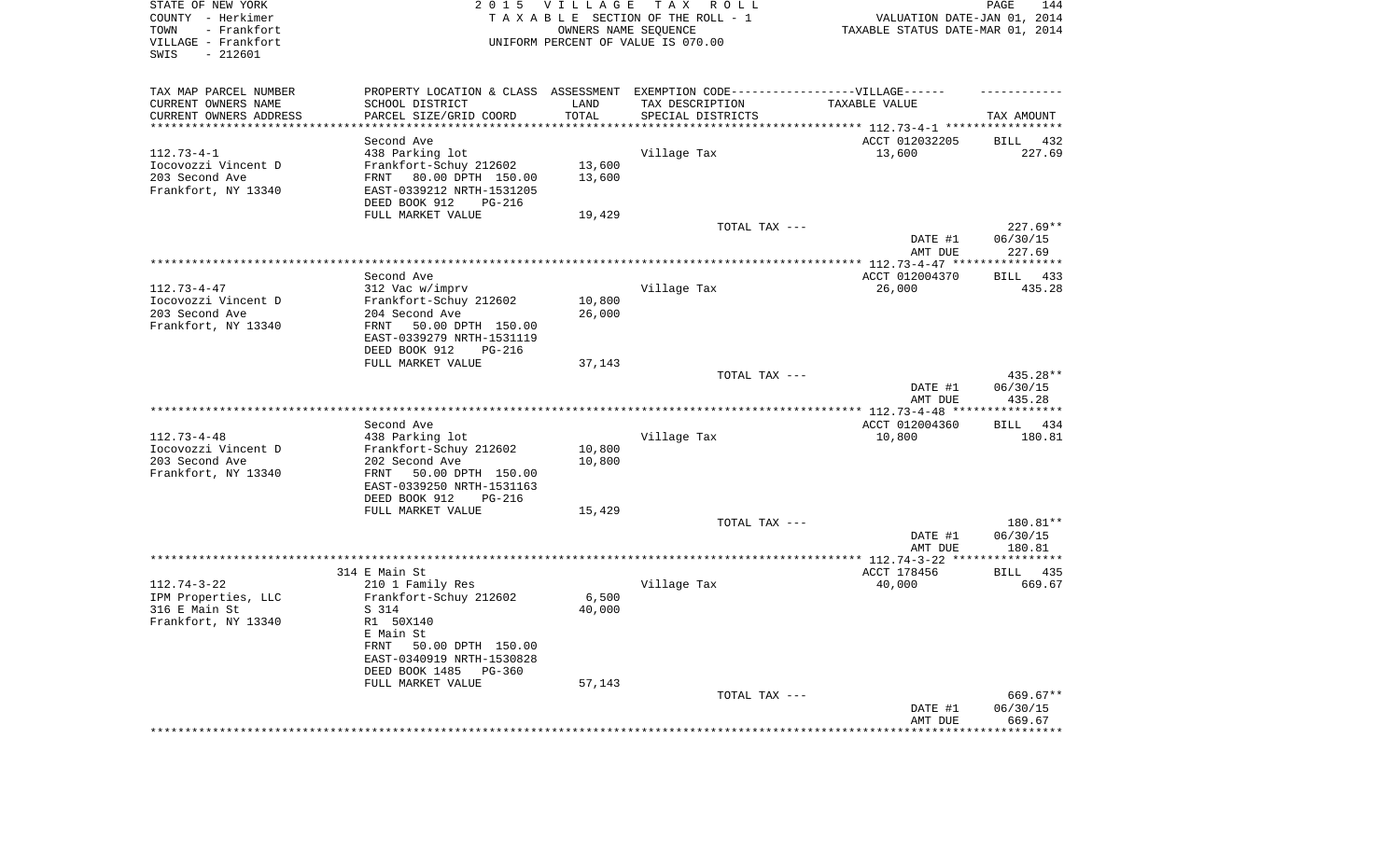| STATE OF NEW YORK<br>COUNTY - Herkimer<br>- Frankfort<br>TOWN<br>VILLAGE - Frankfort<br>$-212601$<br>SWIS | 2 0 1 5                                                                                                                                                              | <b>VILLAGE</b><br>OWNERS NAME SEQUENCE | TAX ROLL<br>TAXABLE SECTION OF THE ROLL - 1<br>UNIFORM PERCENT OF VALUE IS 070.00 | VALUATION DATE-JAN 01, 2014<br>TAXABLE STATUS DATE-MAR 01, 2014 | PAGE<br>145                                         |
|-----------------------------------------------------------------------------------------------------------|----------------------------------------------------------------------------------------------------------------------------------------------------------------------|----------------------------------------|-----------------------------------------------------------------------------------|-----------------------------------------------------------------|-----------------------------------------------------|
| TAX MAP PARCEL NUMBER<br>CURRENT OWNERS NAME                                                              | PROPERTY LOCATION & CLASS ASSESSMENT EXEMPTION CODE-----------------VILLAGE------<br>SCHOOL DISTRICT                                                                 | LAND                                   | TAX DESCRIPTION                                                                   | TAXABLE VALUE                                                   |                                                     |
| CURRENT OWNERS ADDRESS<br>********************                                                            | PARCEL SIZE/GRID COORD                                                                                                                                               | TOTAL                                  | SPECIAL DISTRICTS                                                                 |                                                                 | TAX AMOUNT                                          |
|                                                                                                           | 102 East Ave                                                                                                                                                         |                                        |                                                                                   | ACCT 178456                                                     | <b>BILL</b><br>436                                  |
| $112.74 - 3 - 24$<br>IPM Properties, LLC<br>316 E Main St<br>Frankfort, NY 13340                          | 210 1 Family Res<br>Frankfort-Schuy 212602<br>W 102<br>R <sub>2</sub><br><b>FRNT</b><br>50.00 DPTH 125.00<br>EAST-0340861 NRTH-1530741<br>DEED BOOK 1485<br>$PG-360$ | 6,000<br>59,000                        | Village Tax                                                                       | 59,000                                                          | 987.76                                              |
|                                                                                                           | FULL MARKET VALUE                                                                                                                                                    | 84,286                                 |                                                                                   |                                                                 |                                                     |
|                                                                                                           |                                                                                                                                                                      |                                        | TOTAL TAX ---                                                                     | DATE #1<br>AMT DUE                                              | 987.76**<br>06/30/15<br>987.76<br>***********       |
|                                                                                                           | 334 First Ave                                                                                                                                                        |                                        |                                                                                   | ACCT 012013740                                                  | BILL 437                                            |
| $112.82 - 1 - 23$<br>Jacopelle Vincent Jr<br>Jacopelle Jane<br>334 First Ave<br>Frankfort, NY 13340       | 210 1 Family Res<br>Frankfort-Schuy 212602<br>S 334<br>R1 55X150<br>First Ave<br>FRNT<br>55.00 DPTH 150.00<br>EAST-0340619 NRTH-1530098<br>DEED BOOK 698<br>$PG-509$ | 11,300<br>72,500                       | Village Tax                                                                       | 72,500                                                          | 1,213.77                                            |
|                                                                                                           | FULL MARKET VALUE                                                                                                                                                    | 103,571                                | TOTAL TAX ---                                                                     |                                                                 | $1,213.77**$                                        |
|                                                                                                           |                                                                                                                                                                      |                                        |                                                                                   | DATE #1<br>AMT DUE                                              | 06/30/15<br>1,213.77                                |
|                                                                                                           |                                                                                                                                                                      |                                        |                                                                                   |                                                                 |                                                     |
|                                                                                                           | 130 Pleasant Ave                                                                                                                                                     |                                        |                                                                                   | ACCT 012008700                                                  | BILL 438                                            |
| $112.73 - 2 - 43$<br>Jadwick Z                                                                            | 210 1 Family Res<br>Frankfort-Schuy 212602                                                                                                                           | 8,900                                  | Village Tax<br>OTVIL Other relevy                                                 | 58,800<br>50.00 MT M                                            | 984.41<br>50.00                                     |
| 130 Pleasant Ave<br>Frankfort, NY 13340                                                                   | S 128<br>R1 45X106<br>Pleasant Ave<br>46.00 DPTH 115.00<br>FRNT<br>EAST-0339472 NRTH-1531818<br>DEED BOOK 1146<br>PG-686                                             | 58,800                                 | XC991 Water relevy                                                                | 291.06 MT M                                                     | 291.06                                              |
|                                                                                                           | FULL MARKET VALUE                                                                                                                                                    | 84,000                                 | TOTAL TAX ---                                                                     | DATE #1<br>AMT DUE                                              | $1,325.47**$<br>06/30/15<br>1,325.47<br>*********** |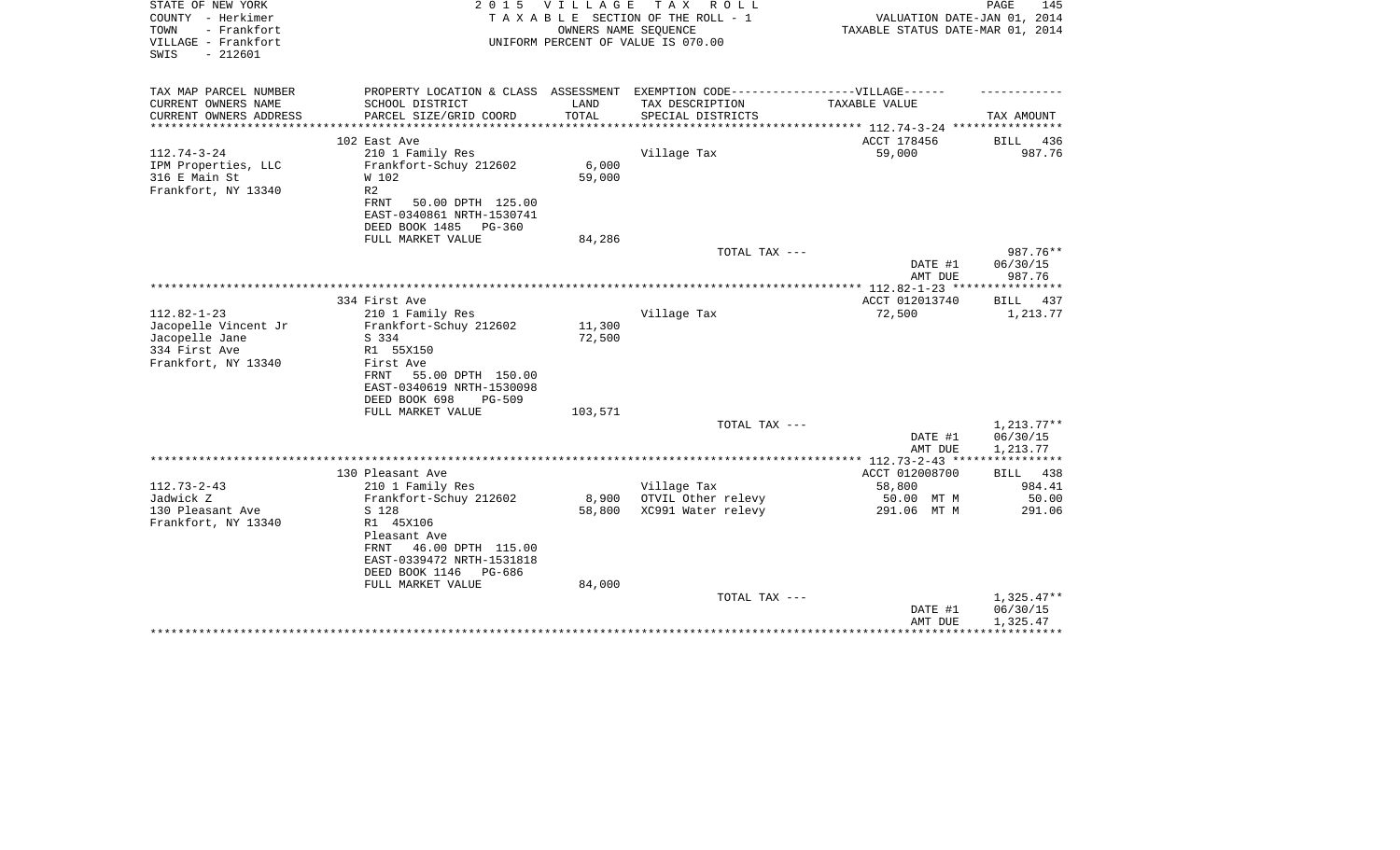| VILLAGE - Frankfort<br>UNIFORM PERCENT OF VALUE IS 070.00<br>SWIS<br>$-212601$                             |                         |
|------------------------------------------------------------------------------------------------------------|-------------------------|
| TAX MAP PARCEL NUMBER<br>PROPERTY LOCATION & CLASS ASSESSMENT EXEMPTION CODE-----------------VILLAGE------ |                         |
| CURRENT OWNERS NAME<br>SCHOOL DISTRICT<br>LAND<br>TAX DESCRIPTION<br>TAXABLE VALUE                         |                         |
| TOTAL<br>CURRENT OWNERS ADDRESS<br>PARCEL SIZE/GRID COORD<br>SPECIAL DISTRICTS                             | TAX AMOUNT              |
| **********************                                                                                     |                         |
| ACCT 012008730<br>Pleasant Ave<br>$112.73 - 2 - 44$                                                        | BILL 439<br>115.52      |
| Village Tax<br>6,900<br>311 Res vac land<br>6,900<br>Jadwick Z<br>Frankfort-Schuy 212602                   |                         |
| 130 Pleasant Ave<br>6,900<br>S 130                                                                         |                         |
| Frankfort, NY 13340<br>V19 53X106                                                                          |                         |
| Pleasant Ave                                                                                               |                         |
| 53.00 DPTH 115.00<br>FRNT                                                                                  |                         |
| EAST-0339500 NRTH-1531780                                                                                  |                         |
| DEED BOOK 1146<br>PG-686                                                                                   |                         |
| FULL MARKET VALUE<br>9,857                                                                                 |                         |
| TOTAL TAX ---                                                                                              | $115.52**$              |
| DATE #1<br>AMT DUE                                                                                         | 06/30/15<br>115.52      |
|                                                                                                            |                         |
| 222 Fourth Ave<br>ACCT 012010590                                                                           | 440<br><b>BILL</b>      |
| $112.81 - 2 - 27$<br>Village Tax<br>210 1 Family Res<br>52,500                                             | 878.94                  |
| Janis Brian<br>Frankfort-Schuy 212602<br>10,800                                                            |                         |
| Janis Gina<br>52,500<br>S 222                                                                              |                         |
| 222 Fourth Ave<br>R1 50X150                                                                                |                         |
| Frankfort, NY 13340<br>Fourth Ave                                                                          |                         |
| FRNT<br>50.00 DPTH 150.00<br>BANK<br>135                                                                   |                         |
| EAST-0339093 NRTH-1530238                                                                                  |                         |
| DEED BOOK 897<br>$PG-234$                                                                                  |                         |
| 75,000<br>FULL MARKET VALUE                                                                                |                         |
| TOTAL TAX ---                                                                                              | 878.94**                |
| DATE #1                                                                                                    | 06/30/15                |
| AMT DUE                                                                                                    | 878.94                  |
| ** 112.82-1-40 **<br>301 Second Ave                                                                        | * * * * * * * * * *     |
| ACCT 012002190<br>105,700<br>$112.82 - 1 - 40$<br>210 1 Family Res<br>Village Tax                          | BILL<br>441<br>1,769.59 |
| Janis Brian J<br>15,000<br>Frankfort-Schuy 212602                                                          |                         |
| Janis Gina S<br>105,700<br>N 301                                                                           |                         |
| 222 Fourth Ave<br>R1 100X150                                                                               |                         |
| Frankfort, NY 13340<br>Second Ave                                                                          |                         |
| FRNT 100.00 DPTH 150.00<br>BANK<br>074                                                                     |                         |
| EAST-0340007 NRTH-1530590                                                                                  |                         |
| DEED BOOK 1360<br>$PG-90$                                                                                  |                         |
| FULL MARKET VALUE<br>151,000                                                                               |                         |
| TOTAL TAX ---                                                                                              | $1,769.59**$            |
| DATE #1                                                                                                    | 06/30/15                |
| AMT DUE                                                                                                    | 1,769.59                |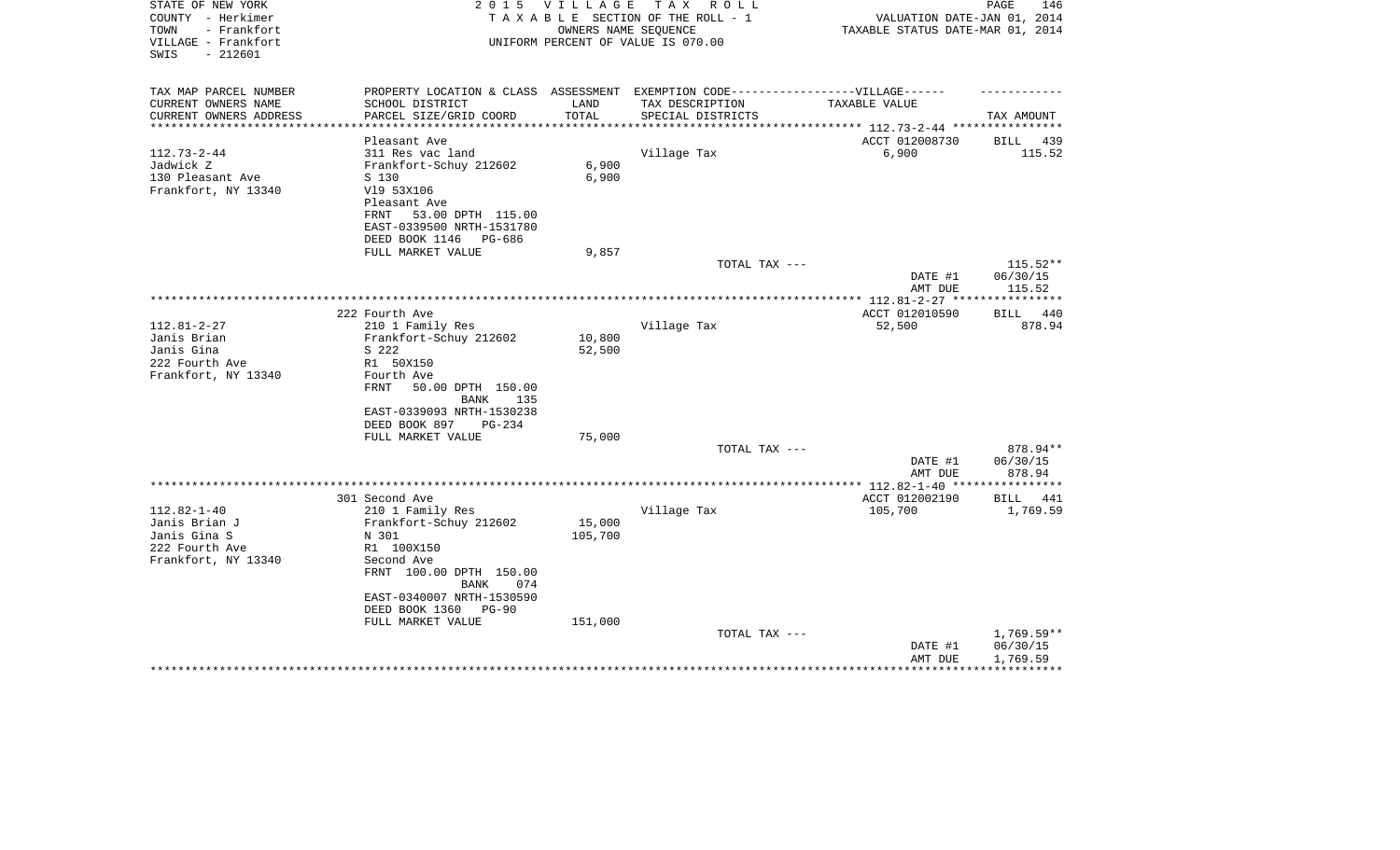| STATE OF NEW YORK<br>COUNTY - Herkimer<br>TOWN<br>- Frankfort<br>VILLAGE - Frankfort<br>$-212601$<br>SWIS | 2 0 1 5                                                                                              | V I L L A G E   | T A X<br>R O L L<br>TAXABLE SECTION OF THE ROLL - 1<br>OWNERS NAME SEOUENCE<br>UNIFORM PERCENT OF VALUE IS 070.00 | VALUATION DATE-JAN 01, 2014<br>TAXABLE STATUS DATE-MAR 01, 2014 | PAGE<br>147        |
|-----------------------------------------------------------------------------------------------------------|------------------------------------------------------------------------------------------------------|-----------------|-------------------------------------------------------------------------------------------------------------------|-----------------------------------------------------------------|--------------------|
| TAX MAP PARCEL NUMBER<br>CURRENT OWNERS NAME                                                              | PROPERTY LOCATION & CLASS ASSESSMENT EXEMPTION CODE-----------------VILLAGE------<br>SCHOOL DISTRICT | LAND            | TAX DESCRIPTION                                                                                                   | TAXABLE VALUE                                                   |                    |
| CURRENT OWNERS ADDRESS<br>**********************                                                          | PARCEL SIZE/GRID COORD                                                                               | TOTAL           | SPECIAL DISTRICTS                                                                                                 |                                                                 | TAX AMOUNT         |
|                                                                                                           | 405 Frankfort St                                                                                     |                 |                                                                                                                   | ACCT 012028830                                                  | BILL<br>442        |
| $112.73 - 4 - 33$                                                                                         | 210 1 Family Res                                                                                     |                 | Village Tax                                                                                                       | 26,200                                                          | 438.63             |
| Jaquish Barbara L                                                                                         | Frankfort-Schuy 212602                                                                               | 4,900           |                                                                                                                   |                                                                 |                    |
| 405 Frankfort St                                                                                          | E 405                                                                                                | 26,200          |                                                                                                                   |                                                                 |                    |
| Frankfort, NY 13340                                                                                       | R1 25X126<br>Frankfort St<br>FRNT<br>25.00 DPTH 126.50<br><b>BANK</b><br>190                         |                 |                                                                                                                   |                                                                 |                    |
|                                                                                                           | EAST-0339001 NRTH-1530862                                                                            |                 |                                                                                                                   |                                                                 |                    |
|                                                                                                           | DEED BOOK 862<br>$PG-355$                                                                            |                 |                                                                                                                   |                                                                 |                    |
|                                                                                                           | FULL MARKET VALUE                                                                                    | 37,429          |                                                                                                                   |                                                                 | $438.63**$         |
|                                                                                                           |                                                                                                      |                 | TOTAL TAX ---                                                                                                     | DATE #1<br>AMT DUE                                              | 06/30/15<br>438.63 |
|                                                                                                           |                                                                                                      |                 |                                                                                                                   |                                                                 |                    |
| $112.82 - 1 - 18$                                                                                         | 337 First Ave                                                                                        |                 | Village Tax                                                                                                       | ACCT 012006840                                                  | <b>BILL</b><br>443 |
| JCB Properties, LLC                                                                                       | 220 2 Family Res<br>Frankfort-Schuy 212602                                                           | 15,200          |                                                                                                                   | 71,700                                                          | 1,200.37           |
| Attn: Rose Marie Button                                                                                   | N 337                                                                                                | 71,700          |                                                                                                                   |                                                                 |                    |
| 702 Reese Rd                                                                                              | R2 & R1 117X130                                                                                      |                 |                                                                                                                   |                                                                 |                    |
| Frankfort, NY 13340                                                                                       | First Ave                                                                                            |                 |                                                                                                                   |                                                                 |                    |
|                                                                                                           | FRNT 117.10 DPTH 130.00                                                                              |                 |                                                                                                                   |                                                                 |                    |
|                                                                                                           | EAST-0340850 NRTH-1530147                                                                            |                 |                                                                                                                   |                                                                 |                    |
|                                                                                                           | DEED BOOK 917<br>$PG-466$<br>FULL MARKET VALUE                                                       | 102,429         |                                                                                                                   |                                                                 |                    |
|                                                                                                           |                                                                                                      |                 | TOTAL TAX ---                                                                                                     |                                                                 | $1,200.37**$       |
|                                                                                                           |                                                                                                      |                 |                                                                                                                   | DATE #1                                                         | 06/30/15           |
|                                                                                                           |                                                                                                      |                 |                                                                                                                   | AMT DUE                                                         | 1,200.37           |
|                                                                                                           |                                                                                                      |                 |                                                                                                                   |                                                                 |                    |
|                                                                                                           | 226 Litchfield St                                                                                    |                 |                                                                                                                   | ACCT 012024750                                                  | BILL<br>444        |
| $112.73 - 1 - 11$<br>Jewett James E                                                                       | 210 1 Family Res                                                                                     |                 | Village Tax                                                                                                       | 45,000                                                          | 753.37             |
| 2003 Ann St                                                                                               | Frankfort-Schuy 212602<br>W 226                                                                      | 8,700<br>45,000 |                                                                                                                   |                                                                 |                    |
| Utica, NY 13502                                                                                           | R1 42X137                                                                                            |                 |                                                                                                                   |                                                                 |                    |
|                                                                                                           | Litchfield St                                                                                        |                 |                                                                                                                   |                                                                 |                    |
|                                                                                                           | FRNT<br>42.00 DPTH 137.00                                                                            |                 |                                                                                                                   |                                                                 |                    |
|                                                                                                           | EAST-0338559 NRTH-1531574                                                                            |                 |                                                                                                                   |                                                                 |                    |
|                                                                                                           | DEED BOOK 1329<br>PG-957                                                                             |                 |                                                                                                                   |                                                                 |                    |
|                                                                                                           | FULL MARKET VALUE                                                                                    | 64,286          | TOTAL TAX ---                                                                                                     |                                                                 | $753.37**$         |
|                                                                                                           |                                                                                                      |                 |                                                                                                                   | DATE #1                                                         | 06/30/15           |
|                                                                                                           |                                                                                                      |                 |                                                                                                                   | AMT DUE                                                         | 753.37             |
|                                                                                                           |                                                                                                      |                 |                                                                                                                   |                                                                 |                    |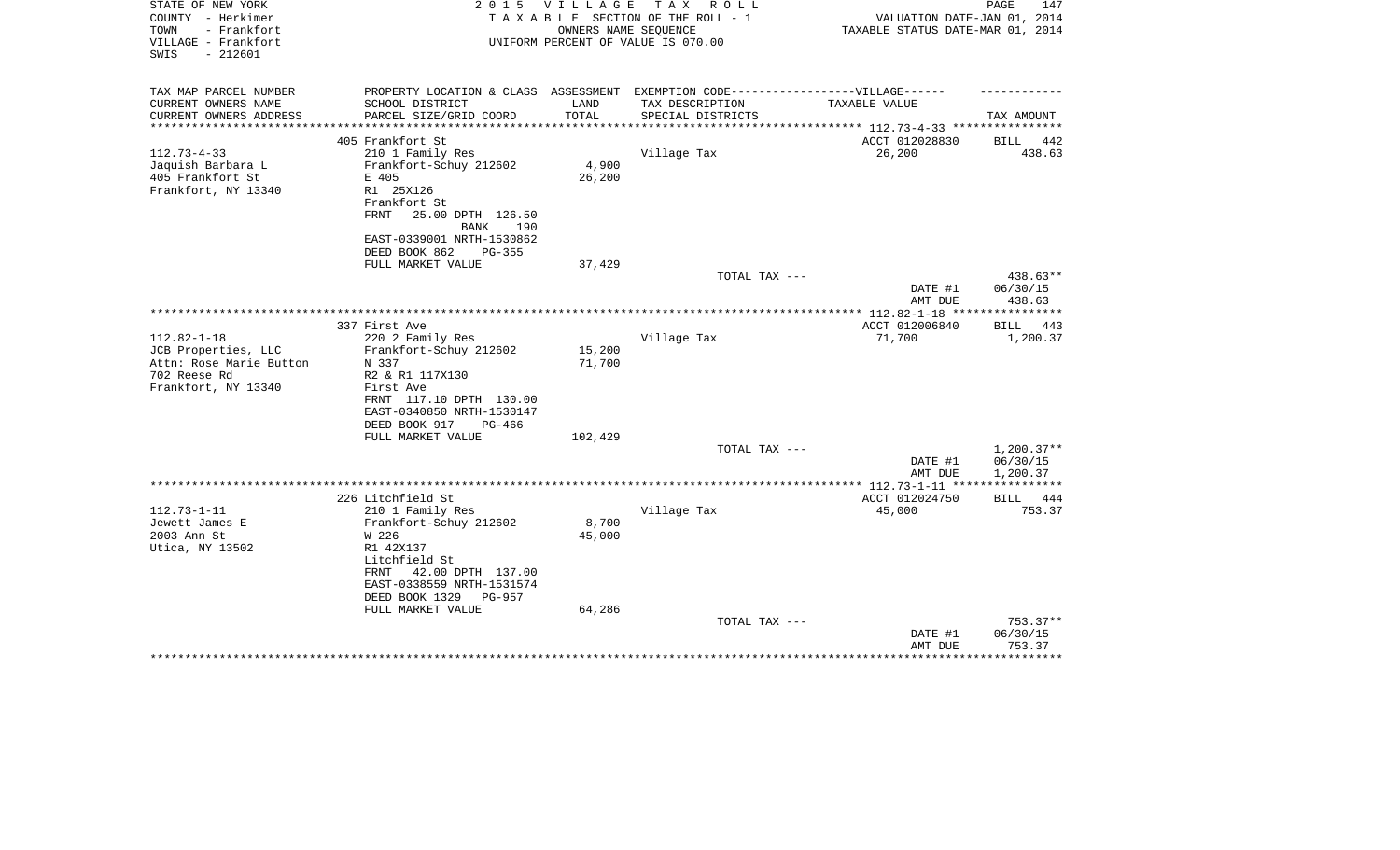| PROPERTY LOCATION & CLASS ASSESSMENT EXEMPTION CODE-----------------VILLAGE------<br>CURRENT OWNERS NAME<br>SCHOOL DISTRICT<br>LAND<br>TAX DESCRIPTION<br>TAXABLE VALUE<br>TOTAL<br>CURRENT OWNERS ADDRESS<br>PARCEL SIZE/GRID COORD<br>SPECIAL DISTRICTS<br>TAX AMOUNT<br>**********************<br>ACCT 012009660<br>204 E Orchard St<br>BILL<br>445<br>220 2 Family Res<br>Village Tax<br>39,000<br>652.92<br>Frankfort-Schuy 212602<br>4,000<br>204 E Orchard St<br>S 204<br>39,000<br>Frankfort, NY<br>R <sub>2</sub><br>additional backyard<br>28.00 DPTH 153.00<br>FRNT<br>ACRES<br>0.14<br>EAST-0340357 NRTH-1532208<br>DEED BOOK 1148<br>PG-971<br>FULL MARKET VALUE<br>55,714<br>TOTAL TAX ---<br>652.92**<br>DATE #1<br>06/30/15<br>652.92<br>AMT DUE<br>*************** 112.81-3-4 *****<br>ACCT 174040<br>306 Fourth Ave<br>446<br>BILL<br>$112.81 - 3 - 4$<br>210 1 Family Res<br>Village Tax<br>51,500<br>862.19<br>Johnson Alicia M<br>Frankfort-Schuy 212602<br>7,000<br>S 306<br>51,500<br>R1<br>Fourth Ave<br>FRNT<br>48.58 DPTH<br>75.00<br>135<br>BANK<br>EAST-0339418 NRTH-1529918<br>DEED BOOK 1455<br>PG-509<br>73,571<br>FULL MARKET VALUE<br>TOTAL TAX ---<br>862.19**<br>DATE #1<br>06/30/15<br>862.19<br>AMT DUE<br>***********<br>325 Third Ave<br>ACCT 012030960<br><b>BILL</b><br>447<br>$112.82 - 2 - 22$<br>Village Tax<br>210 1 Family Res<br>44,100<br>738.31<br>10,800<br>Johnson Thomas Lee<br>Frankfort-Schuy 212602<br>44,100<br>Johnson Mary A<br>N 325<br>325 Third Ave<br>R1 50X150<br>Frankfort, NY 13340<br>Third Ave<br>50.00 DPTH 150.00<br>FRNT<br>EAST-0340109 NRTH-1529916<br>DEED BOOK 814<br>$PG-398$<br>63,000<br>FULL MARKET VALUE<br>738.31**<br>TOTAL TAX ---<br>06/30/15<br>DATE #1<br>738.31<br>AMT DUE<br>*********** | STATE OF NEW YORK<br>COUNTY - Herkimer<br>TOWN<br>- Frankfort<br>VILLAGE - Frankfort<br>SWIS<br>$-212601$ | 2 0 1 5 | V I L L A G E | T A X<br>R O L L<br>TAXABLE SECTION OF THE ROLL - 1<br>OWNERS NAME SEOUENCE<br>UNIFORM PERCENT OF VALUE IS 070.00 | VALUATION DATE-JAN 01, 2014<br>TAXABLE STATUS DATE-MAR 01, 2014 | PAGE<br>148 |
|---------------------------------------------------------------------------------------------------------------------------------------------------------------------------------------------------------------------------------------------------------------------------------------------------------------------------------------------------------------------------------------------------------------------------------------------------------------------------------------------------------------------------------------------------------------------------------------------------------------------------------------------------------------------------------------------------------------------------------------------------------------------------------------------------------------------------------------------------------------------------------------------------------------------------------------------------------------------------------------------------------------------------------------------------------------------------------------------------------------------------------------------------------------------------------------------------------------------------------------------------------------------------------------------------------------------------------------------------------------------------------------------------------------------------------------------------------------------------------------------------------------------------------------------------------------------------------------------------------------------------------------------------------------------------------------------------------------------------------------------------------------------------------|-----------------------------------------------------------------------------------------------------------|---------|---------------|-------------------------------------------------------------------------------------------------------------------|-----------------------------------------------------------------|-------------|
|                                                                                                                                                                                                                                                                                                                                                                                                                                                                                                                                                                                                                                                                                                                                                                                                                                                                                                                                                                                                                                                                                                                                                                                                                                                                                                                                                                                                                                                                                                                                                                                                                                                                                                                                                                                 | TAX MAP PARCEL NUMBER                                                                                     |         |               |                                                                                                                   |                                                                 |             |
|                                                                                                                                                                                                                                                                                                                                                                                                                                                                                                                                                                                                                                                                                                                                                                                                                                                                                                                                                                                                                                                                                                                                                                                                                                                                                                                                                                                                                                                                                                                                                                                                                                                                                                                                                                                 |                                                                                                           |         |               |                                                                                                                   |                                                                 |             |
|                                                                                                                                                                                                                                                                                                                                                                                                                                                                                                                                                                                                                                                                                                                                                                                                                                                                                                                                                                                                                                                                                                                                                                                                                                                                                                                                                                                                                                                                                                                                                                                                                                                                                                                                                                                 |                                                                                                           |         |               |                                                                                                                   |                                                                 |             |
|                                                                                                                                                                                                                                                                                                                                                                                                                                                                                                                                                                                                                                                                                                                                                                                                                                                                                                                                                                                                                                                                                                                                                                                                                                                                                                                                                                                                                                                                                                                                                                                                                                                                                                                                                                                 |                                                                                                           |         |               |                                                                                                                   |                                                                 |             |
|                                                                                                                                                                                                                                                                                                                                                                                                                                                                                                                                                                                                                                                                                                                                                                                                                                                                                                                                                                                                                                                                                                                                                                                                                                                                                                                                                                                                                                                                                                                                                                                                                                                                                                                                                                                 | $112.74 - 1 - 41$                                                                                         |         |               |                                                                                                                   |                                                                 |             |
|                                                                                                                                                                                                                                                                                                                                                                                                                                                                                                                                                                                                                                                                                                                                                                                                                                                                                                                                                                                                                                                                                                                                                                                                                                                                                                                                                                                                                                                                                                                                                                                                                                                                                                                                                                                 | Jodway Alesha                                                                                             |         |               |                                                                                                                   |                                                                 |             |
|                                                                                                                                                                                                                                                                                                                                                                                                                                                                                                                                                                                                                                                                                                                                                                                                                                                                                                                                                                                                                                                                                                                                                                                                                                                                                                                                                                                                                                                                                                                                                                                                                                                                                                                                                                                 |                                                                                                           |         |               |                                                                                                                   |                                                                 |             |
|                                                                                                                                                                                                                                                                                                                                                                                                                                                                                                                                                                                                                                                                                                                                                                                                                                                                                                                                                                                                                                                                                                                                                                                                                                                                                                                                                                                                                                                                                                                                                                                                                                                                                                                                                                                 |                                                                                                           |         |               |                                                                                                                   |                                                                 |             |
|                                                                                                                                                                                                                                                                                                                                                                                                                                                                                                                                                                                                                                                                                                                                                                                                                                                                                                                                                                                                                                                                                                                                                                                                                                                                                                                                                                                                                                                                                                                                                                                                                                                                                                                                                                                 |                                                                                                           |         |               |                                                                                                                   |                                                                 |             |
|                                                                                                                                                                                                                                                                                                                                                                                                                                                                                                                                                                                                                                                                                                                                                                                                                                                                                                                                                                                                                                                                                                                                                                                                                                                                                                                                                                                                                                                                                                                                                                                                                                                                                                                                                                                 |                                                                                                           |         |               |                                                                                                                   |                                                                 |             |
|                                                                                                                                                                                                                                                                                                                                                                                                                                                                                                                                                                                                                                                                                                                                                                                                                                                                                                                                                                                                                                                                                                                                                                                                                                                                                                                                                                                                                                                                                                                                                                                                                                                                                                                                                                                 |                                                                                                           |         |               |                                                                                                                   |                                                                 |             |
|                                                                                                                                                                                                                                                                                                                                                                                                                                                                                                                                                                                                                                                                                                                                                                                                                                                                                                                                                                                                                                                                                                                                                                                                                                                                                                                                                                                                                                                                                                                                                                                                                                                                                                                                                                                 |                                                                                                           |         |               |                                                                                                                   |                                                                 |             |
|                                                                                                                                                                                                                                                                                                                                                                                                                                                                                                                                                                                                                                                                                                                                                                                                                                                                                                                                                                                                                                                                                                                                                                                                                                                                                                                                                                                                                                                                                                                                                                                                                                                                                                                                                                                 |                                                                                                           |         |               |                                                                                                                   |                                                                 |             |
|                                                                                                                                                                                                                                                                                                                                                                                                                                                                                                                                                                                                                                                                                                                                                                                                                                                                                                                                                                                                                                                                                                                                                                                                                                                                                                                                                                                                                                                                                                                                                                                                                                                                                                                                                                                 |                                                                                                           |         |               |                                                                                                                   |                                                                 |             |
|                                                                                                                                                                                                                                                                                                                                                                                                                                                                                                                                                                                                                                                                                                                                                                                                                                                                                                                                                                                                                                                                                                                                                                                                                                                                                                                                                                                                                                                                                                                                                                                                                                                                                                                                                                                 |                                                                                                           |         |               |                                                                                                                   |                                                                 |             |
|                                                                                                                                                                                                                                                                                                                                                                                                                                                                                                                                                                                                                                                                                                                                                                                                                                                                                                                                                                                                                                                                                                                                                                                                                                                                                                                                                                                                                                                                                                                                                                                                                                                                                                                                                                                 |                                                                                                           |         |               |                                                                                                                   |                                                                 |             |
|                                                                                                                                                                                                                                                                                                                                                                                                                                                                                                                                                                                                                                                                                                                                                                                                                                                                                                                                                                                                                                                                                                                                                                                                                                                                                                                                                                                                                                                                                                                                                                                                                                                                                                                                                                                 |                                                                                                           |         |               |                                                                                                                   |                                                                 |             |
|                                                                                                                                                                                                                                                                                                                                                                                                                                                                                                                                                                                                                                                                                                                                                                                                                                                                                                                                                                                                                                                                                                                                                                                                                                                                                                                                                                                                                                                                                                                                                                                                                                                                                                                                                                                 |                                                                                                           |         |               |                                                                                                                   |                                                                 |             |
|                                                                                                                                                                                                                                                                                                                                                                                                                                                                                                                                                                                                                                                                                                                                                                                                                                                                                                                                                                                                                                                                                                                                                                                                                                                                                                                                                                                                                                                                                                                                                                                                                                                                                                                                                                                 |                                                                                                           |         |               |                                                                                                                   |                                                                 |             |
|                                                                                                                                                                                                                                                                                                                                                                                                                                                                                                                                                                                                                                                                                                                                                                                                                                                                                                                                                                                                                                                                                                                                                                                                                                                                                                                                                                                                                                                                                                                                                                                                                                                                                                                                                                                 | 306 Fourth Ave                                                                                            |         |               |                                                                                                                   |                                                                 |             |
|                                                                                                                                                                                                                                                                                                                                                                                                                                                                                                                                                                                                                                                                                                                                                                                                                                                                                                                                                                                                                                                                                                                                                                                                                                                                                                                                                                                                                                                                                                                                                                                                                                                                                                                                                                                 | Frankfort, NY 13340                                                                                       |         |               |                                                                                                                   |                                                                 |             |
|                                                                                                                                                                                                                                                                                                                                                                                                                                                                                                                                                                                                                                                                                                                                                                                                                                                                                                                                                                                                                                                                                                                                                                                                                                                                                                                                                                                                                                                                                                                                                                                                                                                                                                                                                                                 |                                                                                                           |         |               |                                                                                                                   |                                                                 |             |
|                                                                                                                                                                                                                                                                                                                                                                                                                                                                                                                                                                                                                                                                                                                                                                                                                                                                                                                                                                                                                                                                                                                                                                                                                                                                                                                                                                                                                                                                                                                                                                                                                                                                                                                                                                                 |                                                                                                           |         |               |                                                                                                                   |                                                                 |             |
|                                                                                                                                                                                                                                                                                                                                                                                                                                                                                                                                                                                                                                                                                                                                                                                                                                                                                                                                                                                                                                                                                                                                                                                                                                                                                                                                                                                                                                                                                                                                                                                                                                                                                                                                                                                 |                                                                                                           |         |               |                                                                                                                   |                                                                 |             |
|                                                                                                                                                                                                                                                                                                                                                                                                                                                                                                                                                                                                                                                                                                                                                                                                                                                                                                                                                                                                                                                                                                                                                                                                                                                                                                                                                                                                                                                                                                                                                                                                                                                                                                                                                                                 |                                                                                                           |         |               |                                                                                                                   |                                                                 |             |
|                                                                                                                                                                                                                                                                                                                                                                                                                                                                                                                                                                                                                                                                                                                                                                                                                                                                                                                                                                                                                                                                                                                                                                                                                                                                                                                                                                                                                                                                                                                                                                                                                                                                                                                                                                                 |                                                                                                           |         |               |                                                                                                                   |                                                                 |             |
|                                                                                                                                                                                                                                                                                                                                                                                                                                                                                                                                                                                                                                                                                                                                                                                                                                                                                                                                                                                                                                                                                                                                                                                                                                                                                                                                                                                                                                                                                                                                                                                                                                                                                                                                                                                 |                                                                                                           |         |               |                                                                                                                   |                                                                 |             |
|                                                                                                                                                                                                                                                                                                                                                                                                                                                                                                                                                                                                                                                                                                                                                                                                                                                                                                                                                                                                                                                                                                                                                                                                                                                                                                                                                                                                                                                                                                                                                                                                                                                                                                                                                                                 |                                                                                                           |         |               |                                                                                                                   |                                                                 |             |
|                                                                                                                                                                                                                                                                                                                                                                                                                                                                                                                                                                                                                                                                                                                                                                                                                                                                                                                                                                                                                                                                                                                                                                                                                                                                                                                                                                                                                                                                                                                                                                                                                                                                                                                                                                                 |                                                                                                           |         |               |                                                                                                                   |                                                                 |             |
|                                                                                                                                                                                                                                                                                                                                                                                                                                                                                                                                                                                                                                                                                                                                                                                                                                                                                                                                                                                                                                                                                                                                                                                                                                                                                                                                                                                                                                                                                                                                                                                                                                                                                                                                                                                 |                                                                                                           |         |               |                                                                                                                   |                                                                 |             |
|                                                                                                                                                                                                                                                                                                                                                                                                                                                                                                                                                                                                                                                                                                                                                                                                                                                                                                                                                                                                                                                                                                                                                                                                                                                                                                                                                                                                                                                                                                                                                                                                                                                                                                                                                                                 |                                                                                                           |         |               |                                                                                                                   |                                                                 |             |
|                                                                                                                                                                                                                                                                                                                                                                                                                                                                                                                                                                                                                                                                                                                                                                                                                                                                                                                                                                                                                                                                                                                                                                                                                                                                                                                                                                                                                                                                                                                                                                                                                                                                                                                                                                                 |                                                                                                           |         |               |                                                                                                                   |                                                                 |             |
|                                                                                                                                                                                                                                                                                                                                                                                                                                                                                                                                                                                                                                                                                                                                                                                                                                                                                                                                                                                                                                                                                                                                                                                                                                                                                                                                                                                                                                                                                                                                                                                                                                                                                                                                                                                 |                                                                                                           |         |               |                                                                                                                   |                                                                 |             |
|                                                                                                                                                                                                                                                                                                                                                                                                                                                                                                                                                                                                                                                                                                                                                                                                                                                                                                                                                                                                                                                                                                                                                                                                                                                                                                                                                                                                                                                                                                                                                                                                                                                                                                                                                                                 |                                                                                                           |         |               |                                                                                                                   |                                                                 |             |
|                                                                                                                                                                                                                                                                                                                                                                                                                                                                                                                                                                                                                                                                                                                                                                                                                                                                                                                                                                                                                                                                                                                                                                                                                                                                                                                                                                                                                                                                                                                                                                                                                                                                                                                                                                                 |                                                                                                           |         |               |                                                                                                                   |                                                                 |             |
|                                                                                                                                                                                                                                                                                                                                                                                                                                                                                                                                                                                                                                                                                                                                                                                                                                                                                                                                                                                                                                                                                                                                                                                                                                                                                                                                                                                                                                                                                                                                                                                                                                                                                                                                                                                 |                                                                                                           |         |               |                                                                                                                   |                                                                 |             |
|                                                                                                                                                                                                                                                                                                                                                                                                                                                                                                                                                                                                                                                                                                                                                                                                                                                                                                                                                                                                                                                                                                                                                                                                                                                                                                                                                                                                                                                                                                                                                                                                                                                                                                                                                                                 |                                                                                                           |         |               |                                                                                                                   |                                                                 |             |
|                                                                                                                                                                                                                                                                                                                                                                                                                                                                                                                                                                                                                                                                                                                                                                                                                                                                                                                                                                                                                                                                                                                                                                                                                                                                                                                                                                                                                                                                                                                                                                                                                                                                                                                                                                                 |                                                                                                           |         |               |                                                                                                                   |                                                                 |             |
|                                                                                                                                                                                                                                                                                                                                                                                                                                                                                                                                                                                                                                                                                                                                                                                                                                                                                                                                                                                                                                                                                                                                                                                                                                                                                                                                                                                                                                                                                                                                                                                                                                                                                                                                                                                 |                                                                                                           |         |               |                                                                                                                   |                                                                 |             |
|                                                                                                                                                                                                                                                                                                                                                                                                                                                                                                                                                                                                                                                                                                                                                                                                                                                                                                                                                                                                                                                                                                                                                                                                                                                                                                                                                                                                                                                                                                                                                                                                                                                                                                                                                                                 |                                                                                                           |         |               |                                                                                                                   |                                                                 |             |
|                                                                                                                                                                                                                                                                                                                                                                                                                                                                                                                                                                                                                                                                                                                                                                                                                                                                                                                                                                                                                                                                                                                                                                                                                                                                                                                                                                                                                                                                                                                                                                                                                                                                                                                                                                                 |                                                                                                           |         |               |                                                                                                                   |                                                                 |             |
|                                                                                                                                                                                                                                                                                                                                                                                                                                                                                                                                                                                                                                                                                                                                                                                                                                                                                                                                                                                                                                                                                                                                                                                                                                                                                                                                                                                                                                                                                                                                                                                                                                                                                                                                                                                 |                                                                                                           |         |               |                                                                                                                   |                                                                 |             |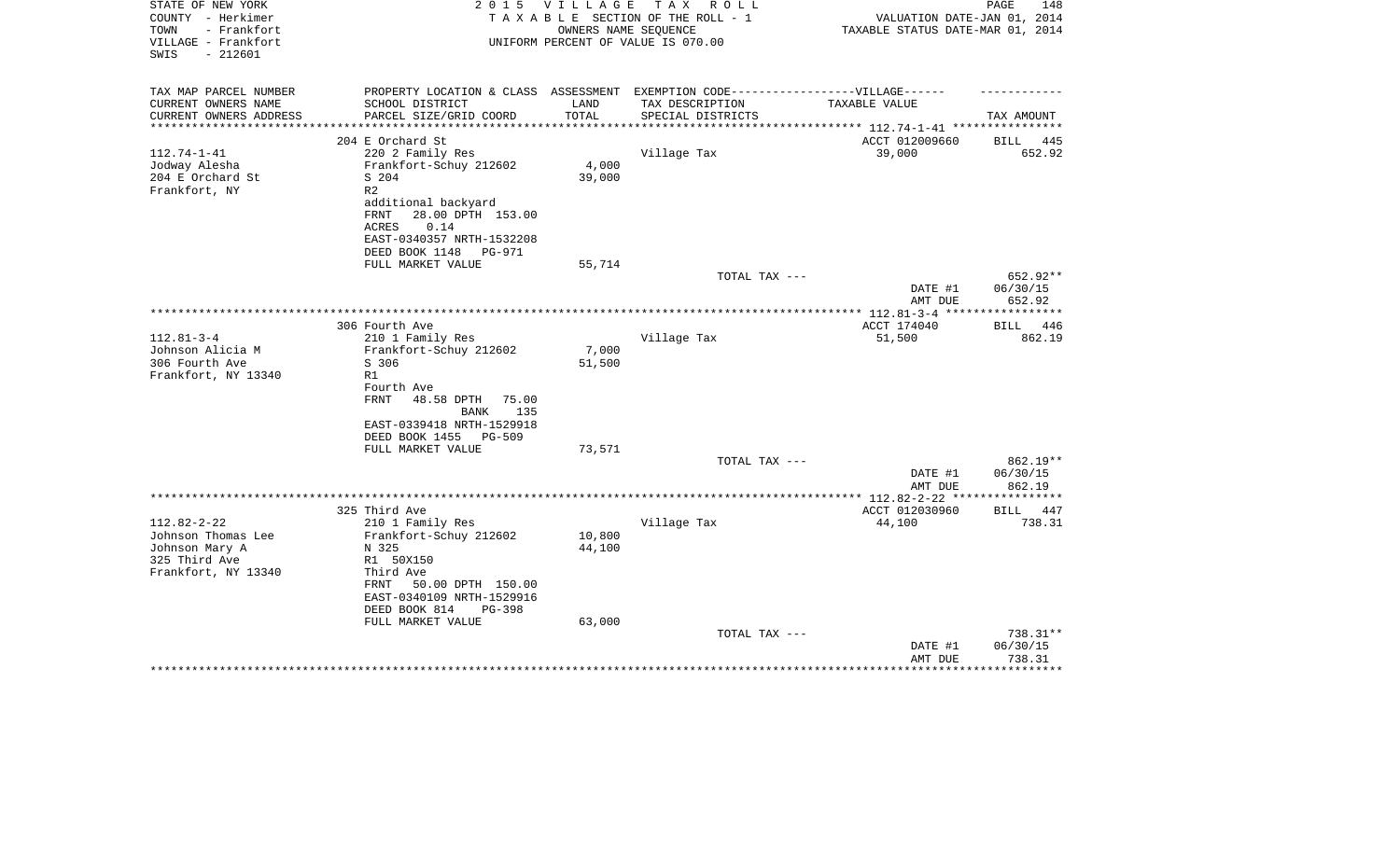| STATE OF NEW YORK                          | 2 0 1 5                                                                           | V I L L A G E | тах<br>R O L L                     |                                       | PAGE<br>149              |
|--------------------------------------------|-----------------------------------------------------------------------------------|---------------|------------------------------------|---------------------------------------|--------------------------|
| COUNTY - Herkimer                          |                                                                                   |               | TAXABLE SECTION OF THE ROLL - 1    | VALUATION DATE-JAN 01, 2014           |                          |
| TOWN<br>- Frankfort<br>VILLAGE - Frankfort |                                                                                   |               | OWNERS NAME SEOUENCE               | TAXABLE STATUS DATE-MAR 01, 2014      |                          |
| $-212601$<br>SWIS                          |                                                                                   |               | UNIFORM PERCENT OF VALUE IS 070.00 |                                       |                          |
|                                            |                                                                                   |               |                                    |                                       |                          |
| TAX MAP PARCEL NUMBER                      | PROPERTY LOCATION & CLASS ASSESSMENT EXEMPTION CODE-----------------VILLAGE------ |               |                                    |                                       |                          |
| CURRENT OWNERS NAME                        | SCHOOL DISTRICT                                                                   | LAND          | TAX DESCRIPTION                    | TAXABLE VALUE                         |                          |
| CURRENT OWNERS ADDRESS                     | PARCEL SIZE/GRID COORD                                                            | TOTAL         | SPECIAL DISTRICTS                  |                                       | TAX AMOUNT               |
| *********************                      |                                                                                   |               |                                    |                                       |                          |
|                                            | 213 First Ave                                                                     |               |                                    | ACCT 178270                           | BILL<br>448              |
| $112.73 - 3 - 66$                          | 210 1 Family Res                                                                  |               | Village Tax                        | 82,700                                | 1,384.53                 |
| Johnson Thomas M                           | Frankfort-Schuy 212602                                                            | 16,400        |                                    |                                       |                          |
| 213 First Ave                              | Ν                                                                                 | 82,700        |                                    |                                       |                          |
| Frankfort, NY 13340                        | R1                                                                                |               |                                    |                                       |                          |
|                                            | First Ave                                                                         |               |                                    |                                       |                          |
|                                            | FRNT 150.00 DPTH 127.00                                                           |               |                                    |                                       |                          |
|                                            | EAST-0339813 NRTH-1531361                                                         |               |                                    |                                       |                          |
|                                            | DEED BOOK 1484<br>PG-170                                                          |               |                                    |                                       |                          |
|                                            | FULL MARKET VALUE                                                                 | 118,143       |                                    |                                       |                          |
|                                            |                                                                                   |               | TOTAL TAX ---                      |                                       | $1,384.53**$             |
|                                            |                                                                                   |               |                                    | DATE #1                               | 06/30/15                 |
|                                            |                                                                                   |               |                                    | AMT DUE                               | 1,384.53<br>************ |
|                                            | 247 W Main St                                                                     |               |                                    | ACCT 162511                           | 449<br>BILL              |
| $112.65 - 1 - 46$                          | 210 1 Family Res                                                                  |               | Village Tax                        | 55,000                                | 920.79                   |
| Jones Bridget                              | Frankfort-Schuy 212602                                                            | 12,500        |                                    |                                       |                          |
| Crossett Kris                              | S 247                                                                             | 55,000        |                                    |                                       |                          |
| 247 W Main St                              | R1 75X175                                                                         |               |                                    |                                       |                          |
| Frankfort, NY 13340                        | W Main St                                                                         |               |                                    |                                       |                          |
|                                            | 75.00 DPTH 120.00<br>FRNT                                                         |               |                                    |                                       |                          |
|                                            | 1.70<br>ACRES                                                                     |               |                                    |                                       |                          |
|                                            | EAST-0337992 NRTH-1534478                                                         |               |                                    |                                       |                          |
|                                            | DEED BOOK 1381<br>PG-898                                                          |               |                                    |                                       |                          |
|                                            | FULL MARKET VALUE                                                                 | 78,571        |                                    |                                       |                          |
|                                            |                                                                                   |               | TOTAL TAX ---                      |                                       | $920.79**$               |
|                                            |                                                                                   |               |                                    | DATE #1                               | 06/30/15                 |
|                                            |                                                                                   |               |                                    | AMT DUE<br>*********** 112.82-2-15 ** | 920.79<br>************   |
|                                            | 328 Second Ave                                                                    |               |                                    | ACCT 012003180                        | BILL<br>450              |
| $112.82 - 2 - 15$                          | 210 1 Family Res                                                                  |               | Village Tax                        | 56,600                                | 947.58                   |
| Jones Cory R                               | Frankfort-Schuy 212602                                                            | 10,800        |                                    |                                       |                          |
| 328 Second Ave                             | S 328                                                                             | 56,600        |                                    |                                       |                          |
| Frankfort, NY                              | R1 50X150                                                                         |               |                                    |                                       |                          |
|                                            | Second Ave                                                                        |               |                                    |                                       |                          |
|                                            | FRNT<br>50.00 DPTH 150.00                                                         |               |                                    |                                       |                          |
|                                            | EAST-0340284 NRTH-1529939                                                         |               |                                    |                                       |                          |
|                                            | DEED BOOK 1209<br>$PG-44$                                                         |               |                                    |                                       |                          |
|                                            | FULL MARKET VALUE                                                                 | 80,857        |                                    |                                       |                          |
|                                            |                                                                                   |               | TOTAL TAX ---                      |                                       | 947.58**                 |
|                                            |                                                                                   |               |                                    | DATE #1                               | 06/30/15                 |
|                                            |                                                                                   |               |                                    |                                       |                          |
|                                            |                                                                                   |               |                                    | AMT DUE                               | 947.58                   |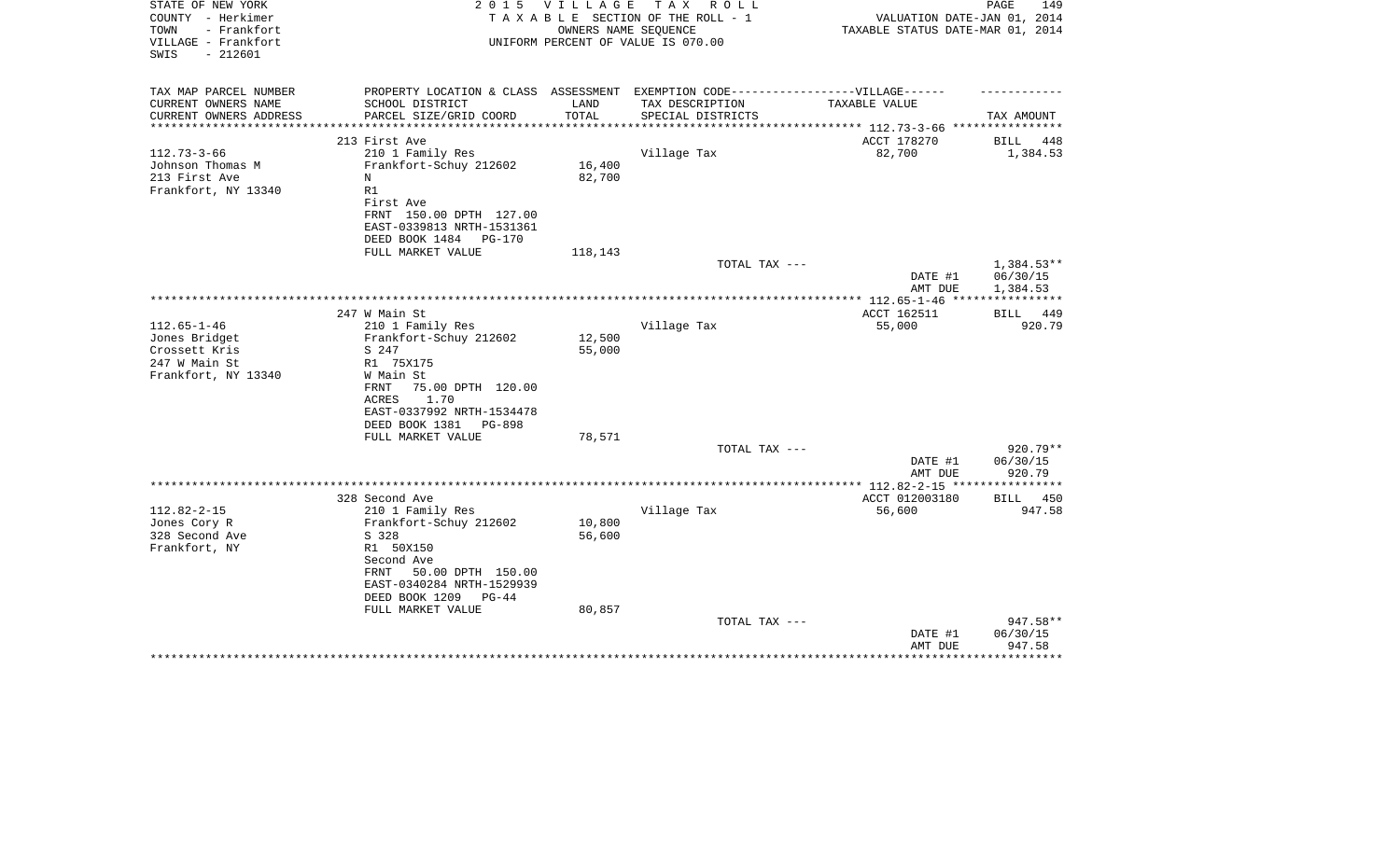| STATE OF NEW YORK<br>COUNTY - Herkimer<br>- Frankfort<br>TOWN<br>VILLAGE - Frankfort<br>$-212601$<br>SWIS | 2 0 1 5                                                                                                                      | V I L L A G E<br>OWNERS NAME SEQUENCE | TAX ROLL<br>TAXABLE SECTION OF THE ROLL - 1<br>UNIFORM PERCENT OF VALUE IS 070.00 | VALUATION DATE-JAN 01, 2014<br>TAXABLE STATUS DATE-MAR 01, 2014 | 150<br>PAGE                        |
|-----------------------------------------------------------------------------------------------------------|------------------------------------------------------------------------------------------------------------------------------|---------------------------------------|-----------------------------------------------------------------------------------|-----------------------------------------------------------------|------------------------------------|
| TAX MAP PARCEL NUMBER<br>CURRENT OWNERS NAME                                                              | PROPERTY LOCATION & CLASS ASSESSMENT EXEMPTION CODE----------------VILLAGE------<br>SCHOOL DISTRICT                          | LAND                                  | TAX DESCRIPTION                                                                   | TAXABLE VALUE                                                   |                                    |
| CURRENT OWNERS ADDRESS<br>*********************                                                           | PARCEL SIZE/GRID COORD                                                                                                       | TOTAL<br>*************                | SPECIAL DISTRICTS                                                                 |                                                                 | TAX AMOUNT                         |
|                                                                                                           | 217 W Main St                                                                                                                |                                       |                                                                                   | ACCT 012005370                                                  | <b>BILL</b><br>451                 |
| $112.65 - 1 - 36$<br>Jones Sandra<br>PO Box 51<br>New Hartford, NY 13413                                  | 220 2 Family Res<br>Frankfort-Schuy 212602<br>S 217<br>R <sub>2</sub><br>Life Use Anita & Ann<br>FRNT                        | 11,400<br>43,000                      | Village Tax                                                                       | 43,000                                                          | 719.89                             |
|                                                                                                           | 60.00 DPTH 140.00<br>EAST-0338468 NRTH-1533872<br>DEED BOOK 1395<br>PG-431                                                   |                                       |                                                                                   |                                                                 |                                    |
|                                                                                                           | FULL MARKET VALUE                                                                                                            | 61,429                                | TOTAL TAX ---                                                                     | DATE #1<br>AMT DUE                                              | 719.89**<br>06/30/15<br>719.89     |
|                                                                                                           |                                                                                                                              |                                       |                                                                                   |                                                                 | * * * * * * * * * * *              |
|                                                                                                           | 103 Marshall Ave                                                                                                             |                                       |                                                                                   | ACCT 012028590                                                  | 452<br>BILL                        |
| $112.65 - 1 - 35$<br>Jones Stacey A<br>103 Marshall Ave<br>Frankfort, NY 13340                            | 210 1 Family Res<br>Frankfort-Schuy 212602<br>E 103<br>R1<br>Marshall Ave<br><b>FRNT</b><br>92.00 DPTH 121.00<br>BANK<br>135 | 13,000<br>61,400                      | Village Tax                                                                       | 61,400                                                          | 1,027.94                           |
|                                                                                                           | EAST-0338399 NRTH-1533781<br>DEED BOOK 947<br>$PG-615$<br>FULL MARKET VALUE                                                  | 87,714                                |                                                                                   |                                                                 |                                    |
|                                                                                                           |                                                                                                                              |                                       | TOTAL TAX ---                                                                     | DATE #1<br>AMT DUE                                              | 1,027.94**<br>06/30/15<br>1,027.94 |
|                                                                                                           |                                                                                                                              |                                       |                                                                                   |                                                                 |                                    |
|                                                                                                           | 220 Third Ave                                                                                                                |                                       |                                                                                   | ACCT 179317                                                     | BILL<br>453                        |
| $112.73 - 4 - 43$<br>Jordan Irene<br>3359 State Rte 5<br>Frankfort, NY 13340                              | 230 3 Family Res<br>Frankfort-Schuy 212602<br>$S$ 220-222<br>R3 50X150<br>Third Ave                                          | 10,800<br>60,300                      | Village Tax<br>OTVIL Other relevy                                                 | 60,300<br>176.08 MT M                                           | 1,009.52<br>176.08                 |
|                                                                                                           | 50.00 DPTH 150.00<br>FRNT<br>EAST-0339331 NRTH-1530502<br>DEED BOOK 1490<br><b>PG-924</b><br>FULL MARKET VALUE               | 86,143                                |                                                                                   |                                                                 |                                    |
|                                                                                                           |                                                                                                                              |                                       | TOTAL TAX ---                                                                     | DATE #1<br>AMT DUE                                              | 1,185.60**<br>06/30/15<br>1,185.60 |
|                                                                                                           |                                                                                                                              |                                       |                                                                                   |                                                                 |                                    |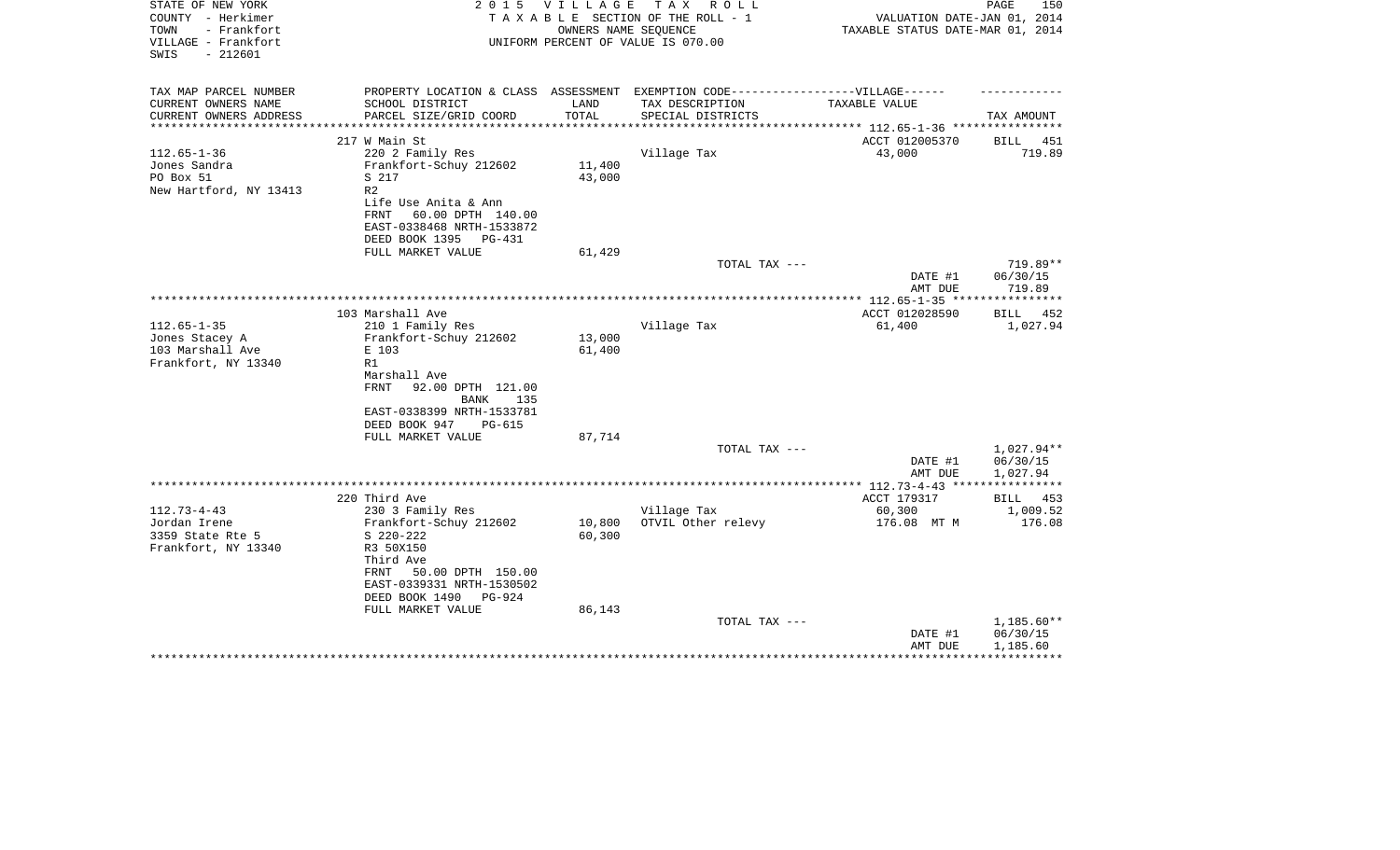| STATE OF NEW YORK<br>COUNTY - Herkimer                          | 2 0 1 5                                                                           | VILLAGE      | TAX ROLL<br>TAXABLE SECTION OF THE ROLL - 1                | VALUATION DATE-JAN 01, 2014                     | PAGE<br>151        |
|-----------------------------------------------------------------|-----------------------------------------------------------------------------------|--------------|------------------------------------------------------------|-------------------------------------------------|--------------------|
| TOWN<br>- Frankfort<br>VILLAGE - Frankfort<br>$-212601$<br>SWIS |                                                                                   |              | OWNERS NAME SEQUENCE<br>UNIFORM PERCENT OF VALUE IS 070.00 | TAXABLE STATUS DATE-MAR 01, 2014                |                    |
| TAX MAP PARCEL NUMBER                                           | PROPERTY LOCATION & CLASS ASSESSMENT EXEMPTION CODE-----------------VILLAGE------ |              |                                                            |                                                 |                    |
| CURRENT OWNERS NAME                                             | SCHOOL DISTRICT                                                                   | LAND         | TAX DESCRIPTION                                            | TAXABLE VALUE                                   |                    |
| CURRENT OWNERS ADDRESS                                          | PARCEL SIZE/GRID COORD                                                            | TOTAL        | SPECIAL DISTRICTS                                          |                                                 | TAX AMOUNT         |
| ********************                                            | **************************                                                        | ************ |                                                            | ***************** 112.73-4-44 ***************** |                    |
|                                                                 | 224 Third Ave                                                                     |              |                                                            | ACCT 012022950                                  | BILL<br>454        |
| $112.73 - 4 - 44$                                               | 311 Res vac land                                                                  |              | Village Tax                                                | 7,800                                           | 130.58             |
| Jordan Irene                                                    | Frankfort-Schuy 212602                                                            | 7,800        |                                                            |                                                 |                    |
| 3359 State Rt 5 Ave                                             | S 224                                                                             | 7,800        |                                                            |                                                 |                    |
| Frankfort, NY 13340                                             | V19 50X150                                                                        |              |                                                            |                                                 |                    |
|                                                                 | Third Ave                                                                         |              |                                                            |                                                 |                    |
|                                                                 | 50.00 DPTH 150.00<br>FRNT                                                         |              |                                                            |                                                 |                    |
|                                                                 | EAST-0339363 NRTH-1530467                                                         |              |                                                            |                                                 |                    |
|                                                                 | DEED BOOK 871<br>$PG-644$                                                         |              |                                                            |                                                 |                    |
|                                                                 | FULL MARKET VALUE                                                                 | 11,143       |                                                            |                                                 |                    |
|                                                                 |                                                                                   |              | TOTAL TAX ---                                              |                                                 | 130.58**           |
|                                                                 |                                                                                   |              |                                                            | DATE #1<br>AMT DUE                              | 06/30/15<br>130.58 |
|                                                                 |                                                                                   |              |                                                            | ***************** 112.66-2-58 ***************** |                    |
|                                                                 | 318 Railroad St                                                                   |              |                                                            | ACCT 012019110                                  | <b>BILL</b> 455    |
| $112.66 - 2 - 58$                                               | 210 1 Family Res                                                                  |              | Village Tax                                                | 54,800                                          | 917.44             |
| Judson Adam                                                     | Frankfort-Schuy 212602                                                            | 5,900        |                                                            |                                                 |                    |
| 318 Railroad St                                                 | E 318                                                                             | 54,800       |                                                            |                                                 |                    |
| Frankfort, NY 13340                                             | R1 45X150                                                                         |              |                                                            |                                                 |                    |
|                                                                 | Railroad St                                                                       |              |                                                            |                                                 |                    |
|                                                                 | FRNT<br>45.00 DPTH 150.94                                                         |              |                                                            |                                                 |                    |
|                                                                 | EAST-0340631 NRTH-1533252                                                         |              |                                                            |                                                 |                    |
|                                                                 | DEED BOOK 942<br>$PG-228$                                                         |              |                                                            |                                                 |                    |
|                                                                 | FULL MARKET VALUE                                                                 | 78,286       |                                                            |                                                 |                    |
|                                                                 |                                                                                   |              | TOTAL TAX ---                                              |                                                 | 917.44**           |
|                                                                 |                                                                                   |              |                                                            | DATE #1                                         | 06/30/15           |
|                                                                 |                                                                                   |              |                                                            | AMT DUE                                         | 917.44             |
|                                                                 |                                                                                   |              |                                                            |                                                 |                    |
|                                                                 | East Orchard St                                                                   |              |                                                            | ACCT 012300240                                  | 456<br>BILL        |
| $112.66 - 2 - 1.2$                                              | 340 Vacant indus                                                                  |              | Village Tax                                                | 5,100                                           | 85.38              |
| Juliano James R                                                 | Frankfort-Schuy 212602                                                            | 5,100        |                                                            |                                                 |                    |
| 3609 State Route 5                                              | N                                                                                 | 5,100        |                                                            |                                                 |                    |
| Frankfort, NY 13340                                             | Parking Lot                                                                       |              |                                                            |                                                 |                    |
|                                                                 | Orchard St                                                                        |              |                                                            |                                                 |                    |
|                                                                 | FRNT 171.00 DPTH 123.00                                                           |              |                                                            |                                                 |                    |
|                                                                 | EAST-0340227 NRTH-1532646                                                         |              |                                                            |                                                 |                    |
|                                                                 | DEED BOOK 925<br>PG-387                                                           |              |                                                            |                                                 |                    |
|                                                                 | FULL MARKET VALUE                                                                 | 7,286        |                                                            |                                                 |                    |
|                                                                 |                                                                                   |              | TOTAL TAX ---                                              |                                                 | 85.38**            |
|                                                                 |                                                                                   |              |                                                            | DATE #1<br>AMT DUE                              | 06/30/15<br>85.38  |
|                                                                 |                                                                                   |              |                                                            |                                                 | ********           |
|                                                                 |                                                                                   |              |                                                            |                                                 |                    |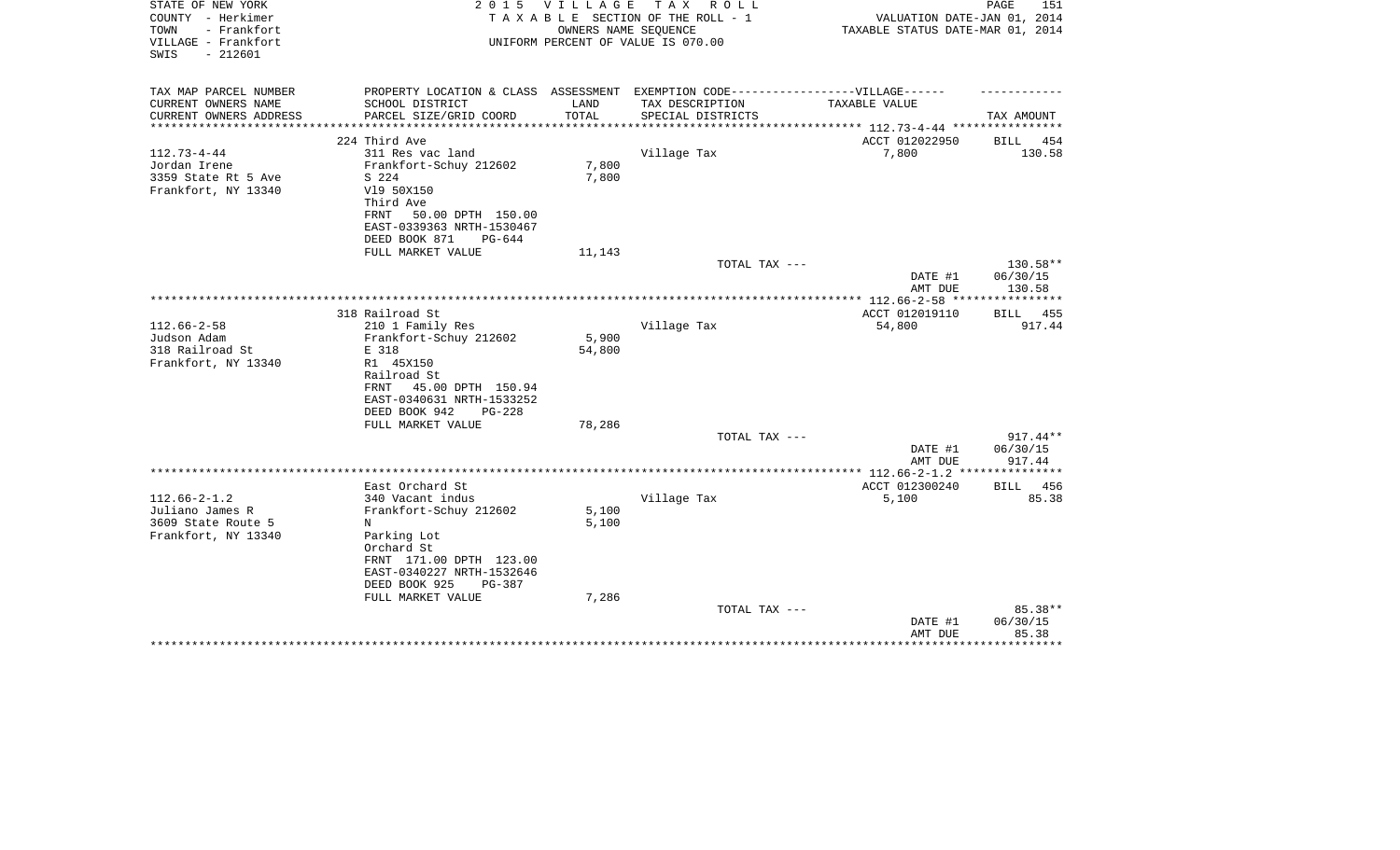| STATE OF NEW YORK<br>COUNTY - Herkimer<br>- Frankfort<br>TOWN<br>VILLAGE - Frankfort<br>SWIS<br>$-212601$ | 2 0 1 5                                                                                                        | V I L L A G E                          | T A X<br>R O L L<br>TAXABLE SECTION OF THE ROLL - 1<br>OWNERS NAME SEQUENCE<br>UNIFORM PERCENT OF VALUE IS 070.00 | VALUATION DATE-JAN 01, 2014<br>TAXABLE STATUS DATE-MAR 01, 2014 | PAGE<br>152                    |
|-----------------------------------------------------------------------------------------------------------|----------------------------------------------------------------------------------------------------------------|----------------------------------------|-------------------------------------------------------------------------------------------------------------------|-----------------------------------------------------------------|--------------------------------|
| TAX MAP PARCEL NUMBER                                                                                     | PROPERTY LOCATION & CLASS ASSESSMENT                                                                           |                                        | EXEMPTION CODE-----------------VILLAGE------                                                                      |                                                                 |                                |
| CURRENT OWNERS NAME                                                                                       | SCHOOL DISTRICT                                                                                                | LAND                                   | TAX DESCRIPTION                                                                                                   | TAXABLE VALUE                                                   |                                |
| CURRENT OWNERS ADDRESS<br>*********************                                                           | PARCEL SIZE/GRID COORD<br>***********************                                                              | TOTAL<br>* * * * * * * * * * * * * * * | SPECIAL DISTRICTS                                                                                                 | ********************************* 112.66-2-63.2 **************  | TAX AMOUNT                     |
|                                                                                                           | Industrial Dr                                                                                                  |                                        |                                                                                                                   | ACCT 012300151                                                  | 457<br>BILL                    |
| $112.66 - 2 - 63.2$                                                                                       | 340 Vacant indus                                                                                               |                                        | Village Tax                                                                                                       | 4,400                                                           | 73.66                          |
| Juliano James R                                                                                           | Frankfort-Schuy 212602                                                                                         | $4\,,400$                              |                                                                                                                   |                                                                 |                                |
| 3609 State Route 5                                                                                        | $W - E$                                                                                                        | 4,400                                  |                                                                                                                   |                                                                 |                                |
| Frankfort, NY 13340                                                                                       | Vac Land<br>Industrial Dr<br>FRNT 151.00 DPTH<br>73.00<br>EAST-0340298 NRTH-1532713<br>DEED BOOK 925<br>PG-387 |                                        |                                                                                                                   |                                                                 |                                |
|                                                                                                           | FULL MARKET VALUE                                                                                              | 6,286                                  |                                                                                                                   |                                                                 | $73.66**$                      |
|                                                                                                           |                                                                                                                |                                        | TOTAL TAX ---                                                                                                     | DATE #1<br>AMT DUE                                              | 06/30/15<br>73.66              |
|                                                                                                           |                                                                                                                |                                        |                                                                                                                   | *************** 112.73-2-41 **                                  | *********                      |
|                                                                                                           | 122 Pleasant Ave                                                                                               |                                        |                                                                                                                   | ACCT 012017720                                                  | BILL 458                       |
| $112.73 - 2 - 41$                                                                                         | 484 1 use sm bld                                                                                               |                                        | Village Tax                                                                                                       | 46,300                                                          | 775.14                         |
| Juliano James R<br>Juliano Geraldina                                                                      | Frankfort-Schuy 212602<br>S Empire Gymnastic Fitnes                                                            | 12,600<br>46,300                       |                                                                                                                   |                                                                 |                                |
| 3609 State Rt 5 Ave                                                                                       | Comm                                                                                                           |                                        |                                                                                                                   |                                                                 |                                |
| Frankfort, NY 13340                                                                                       | 122 Pleasant                                                                                                   |                                        |                                                                                                                   |                                                                 |                                |
|                                                                                                           | 87.00 DPTH 137.00<br>FRNT<br>EAST-0339307 NRTH-1532014<br>DEED BOOK 1270<br>PG-565                             |                                        |                                                                                                                   |                                                                 |                                |
|                                                                                                           | FULL MARKET VALUE                                                                                              | 66,143                                 |                                                                                                                   |                                                                 |                                |
|                                                                                                           |                                                                                                                |                                        | TOTAL TAX ---                                                                                                     |                                                                 | 775.14**                       |
|                                                                                                           |                                                                                                                |                                        |                                                                                                                   | DATE #1<br>AMT DUE                                              | 06/30/15<br>775.14             |
|                                                                                                           |                                                                                                                |                                        |                                                                                                                   |                                                                 | *********                      |
|                                                                                                           | 209 E Main St                                                                                                  |                                        |                                                                                                                   | ACCT 012004680                                                  | BILL<br>459                    |
| $112.74 - 1 - 35$                                                                                         | 220 2 Family Res                                                                                               |                                        | Village Tax                                                                                                       | 46,000                                                          | 770.12                         |
| Juliano Joseph A<br>Juliano Jennifer L                                                                    | Frankfort-Schuy 212602<br>N 209                                                                                | 5,200<br>46,000                        |                                                                                                                   |                                                                 |                                |
| 344 Fifth Ave                                                                                             | R2 40X150                                                                                                      |                                        |                                                                                                                   |                                                                 |                                |
| Frankfort, NY 13340                                                                                       | E Main St                                                                                                      |                                        |                                                                                                                   |                                                                 |                                |
|                                                                                                           | FRNT<br>40.00 DPTH 150.00                                                                                      |                                        |                                                                                                                   |                                                                 |                                |
|                                                                                                           | 135<br>BANK                                                                                                    |                                        |                                                                                                                   |                                                                 |                                |
|                                                                                                           | EAST-0340161 NRTH-1532134                                                                                      |                                        |                                                                                                                   |                                                                 |                                |
|                                                                                                           | DEED BOOK 833<br>$PG-11$                                                                                       |                                        |                                                                                                                   |                                                                 |                                |
|                                                                                                           | FULL MARKET VALUE                                                                                              | 65,714                                 |                                                                                                                   |                                                                 |                                |
|                                                                                                           |                                                                                                                |                                        | TOTAL TAX ---                                                                                                     | DATE #1<br>AMT DUE                                              | 770.12**<br>06/30/15<br>770.12 |
|                                                                                                           |                                                                                                                |                                        |                                                                                                                   |                                                                 |                                |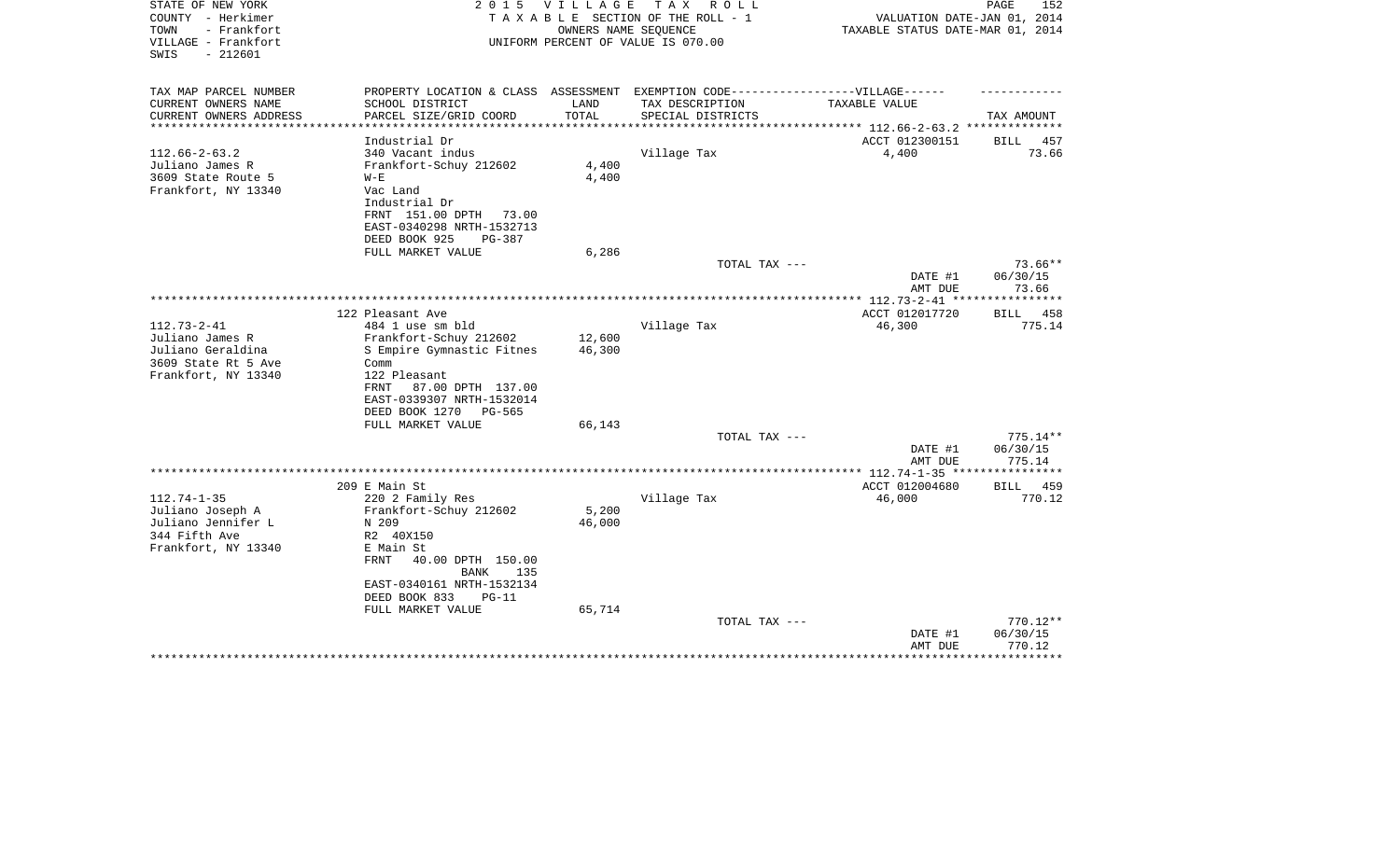| STATE OF NEW YORK<br>COUNTY - Herkimer<br>- Frankfort<br>TOWN<br>VILLAGE - Frankfort<br>$-212601$<br>SWIS | 2 0 1 5                                                                                                                                                           | VILLAGE                 | TAX ROLL<br>TAXABLE SECTION OF THE ROLL - 1<br>OWNERS NAME SEOUENCE<br>UNIFORM PERCENT OF VALUE IS 070.00 | VALUATION DATE-JAN 01, 2014<br>TAXABLE STATUS DATE-MAR 01, 2014 | PAGE<br>153                          |
|-----------------------------------------------------------------------------------------------------------|-------------------------------------------------------------------------------------------------------------------------------------------------------------------|-------------------------|-----------------------------------------------------------------------------------------------------------|-----------------------------------------------------------------|--------------------------------------|
| TAX MAP PARCEL NUMBER<br>CURRENT OWNERS NAME                                                              | PROPERTY LOCATION & CLASS ASSESSMENT<br>SCHOOL DISTRICT                                                                                                           | LAND                    | EXEMPTION CODE------------------VILLAGE------<br>TAX DESCRIPTION                                          | TAXABLE VALUE                                                   |                                      |
| CURRENT OWNERS ADDRESS<br>*********************                                                           | PARCEL SIZE/GRID COORD<br>***************************                                                                                                             | TOTAL<br>************** | SPECIAL DISTRICTS                                                                                         |                                                                 | TAX AMOUNT                           |
|                                                                                                           | 211 E Main St                                                                                                                                                     |                         |                                                                                                           | ACCT 012008910                                                  | BILL<br>460                          |
| $112.74 - 1 - 36.1$<br>Juliano Joseph A<br>Juliano Jennifer L<br>344 Fifth Ave<br>Frankfort, NY 13340     | 411 Apartment<br>Frankfort-Schuy 212602<br>N 211-213<br>Apts<br>E Main St<br>FRNT<br>60.00 DPTH 224.00                                                            | 7,500<br>80,200         | Village Tax                                                                                               | 80,200                                                          | 1,342.68                             |
|                                                                                                           | EAST-0340238 NRTH-1532128<br>DEED BOOK 822<br>$PG-605$<br>FULL MARKET VALUE                                                                                       | 114,571                 |                                                                                                           |                                                                 |                                      |
|                                                                                                           |                                                                                                                                                                   |                         | TOTAL TAX ---                                                                                             | DATE #1<br>AMT DUE                                              | $1,342.68**$<br>06/30/15<br>1,342.68 |
|                                                                                                           |                                                                                                                                                                   |                         |                                                                                                           |                                                                 | * * * * * * * * * * * *              |
| $112.81 - 3 - 46$                                                                                         | 344 Fifth Ave<br>210 1 Family Res                                                                                                                                 |                         | Village Tax                                                                                               | ACCT 159152<br>89,000                                           | 461<br>BILL<br>1,490.01              |
| Juliano Joseph A<br>Juliano Jennifer L<br>344 Fifth Ave<br>Frankfort, NY 13340                            | Frankfort-Schuy 212602<br>S 398<br>R1 80X150<br>Fifth Ave<br>90.00 DPTH 154.00<br>FRNT<br>0.43<br>ACRES<br>EAST-0339802 NRTH-1528839<br>DEED BOOK 1360<br>$PG-53$ | 18,400<br>89,000        |                                                                                                           |                                                                 |                                      |
|                                                                                                           | FULL MARKET VALUE                                                                                                                                                 | 127,143                 | TOTAL TAX ---                                                                                             |                                                                 | 1,490.01**                           |
|                                                                                                           |                                                                                                                                                                   |                         |                                                                                                           | DATE #1<br>AMT DUE                                              | 06/30/15<br>1,490.01                 |
|                                                                                                           |                                                                                                                                                                   |                         |                                                                                                           |                                                                 |                                      |
|                                                                                                           | 137 W Main St                                                                                                                                                     |                         |                                                                                                           | ACCT 012015900                                                  | BILL<br>462                          |
| $112.65 - 2 - 40$<br>Juteau Elaine<br>137 W Main St<br>Frankfort, NY 13340                                | 210 1 Family Res<br>Frankfort-Schuy 212602<br>S 137<br>R1 87X113                                                                                                  | 5,500<br>34,000         | Village Tax                                                                                               | 34,000                                                          | 569.22                               |
|                                                                                                           | W Main St<br>88.00 DPTH<br>72.00<br>FRNT<br>EAST-0338957 NRTH-1533327<br>DEED BOOK 787<br>$PG-5$<br>FULL MARKET VALUE                                             | 48,571                  |                                                                                                           |                                                                 |                                      |
|                                                                                                           |                                                                                                                                                                   |                         | TOTAL TAX ---                                                                                             | DATE #1<br>AMT DUE                                              | 569.22**<br>06/30/15<br>569.22       |
|                                                                                                           |                                                                                                                                                                   |                         |                                                                                                           |                                                                 | ***********                          |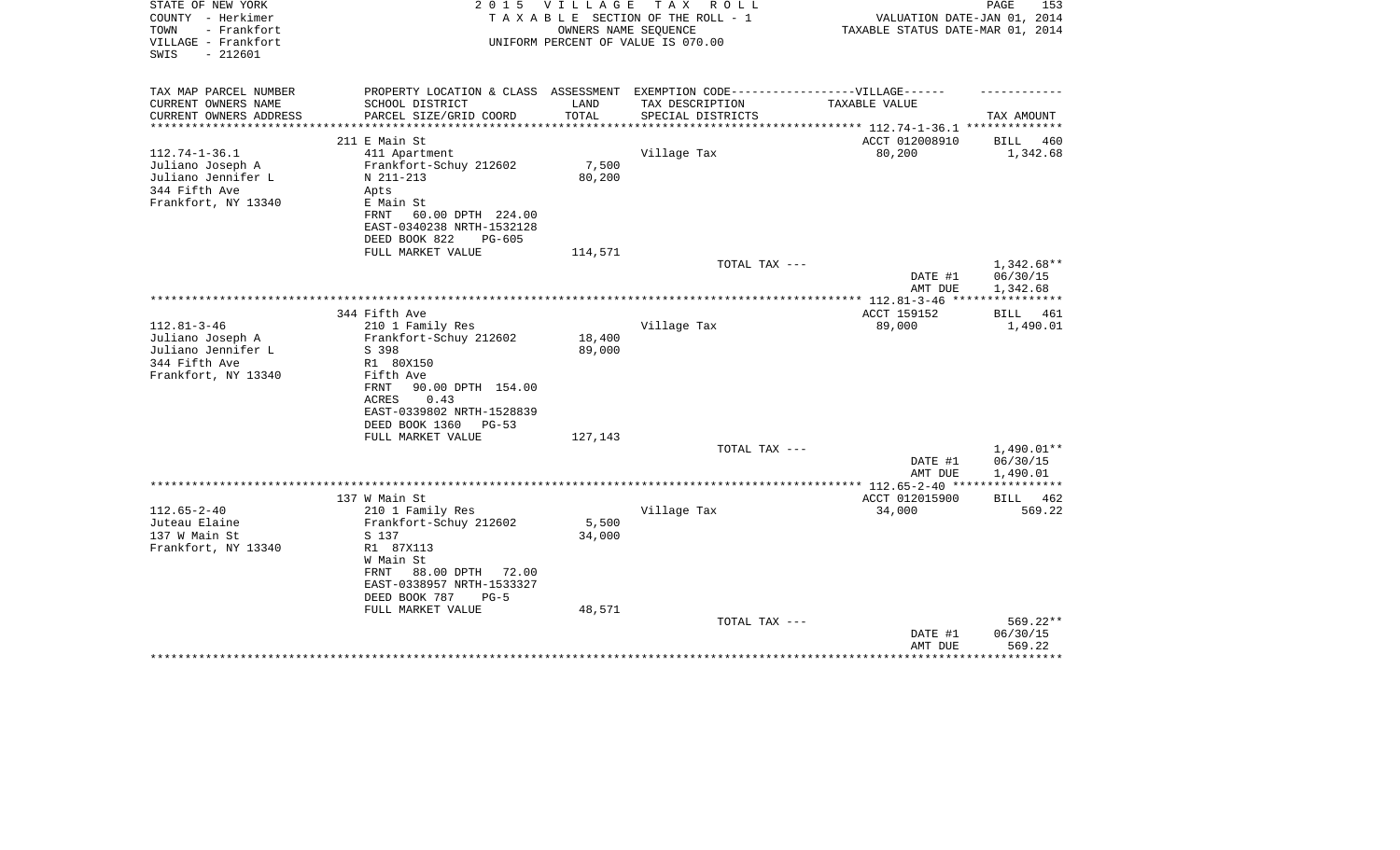| STATE OF NEW YORK<br>COUNTY - Herkimer                          | 2 0 1 5                                                                           | VILLAGE | TAX ROLL<br>TAXABLE SECTION OF THE ROLL - 1                | VALUATION DATE-JAN 01, 2014      | PAGE<br>154          |
|-----------------------------------------------------------------|-----------------------------------------------------------------------------------|---------|------------------------------------------------------------|----------------------------------|----------------------|
| TOWN<br>- Frankfort<br>VILLAGE - Frankfort<br>$-212601$<br>SWIS |                                                                                   |         | OWNERS NAME SEQUENCE<br>UNIFORM PERCENT OF VALUE IS 070.00 | TAXABLE STATUS DATE-MAR 01, 2014 |                      |
| TAX MAP PARCEL NUMBER                                           | PROPERTY LOCATION & CLASS ASSESSMENT EXEMPTION CODE-----------------VILLAGE------ |         |                                                            |                                  |                      |
| CURRENT OWNERS NAME                                             | SCHOOL DISTRICT                                                                   | LAND    | TAX DESCRIPTION                                            | TAXABLE VALUE                    |                      |
| CURRENT OWNERS ADDRESS                                          | PARCEL SIZE/GRID COORD                                                            | TOTAL   | SPECIAL DISTRICTS                                          | ******** 112.82-1-49 ***         | TAX AMOUNT           |
|                                                                 | 321 Second Ave                                                                    |         |                                                            | ACCT 012029670                   | BILL<br>463          |
| $112.82 - 1 - 49$                                               | 210 1 Family Res                                                                  |         | Village Tax                                                | 82,300                           | 1,377.84             |
| Juteau Jason Adam                                               | Frankfort-Schuy 212602                                                            | 15,000  |                                                            |                                  |                      |
| Juteau JoAnne                                                   | N 321                                                                             | 82,300  |                                                            |                                  |                      |
| 321 Second Ave                                                  | R1 100X150                                                                        |         |                                                            |                                  |                      |
| Frankfort, NY 13340                                             | Second Ave                                                                        |         |                                                            |                                  |                      |
|                                                                 | FRNT 100.00 DPTH 150.00                                                           |         |                                                            |                                  |                      |
|                                                                 | EAST-0340360 NRTH-1530174                                                         |         |                                                            |                                  |                      |
|                                                                 | DEED BOOK 925<br><b>PG-195</b>                                                    |         |                                                            |                                  |                      |
|                                                                 | FULL MARKET VALUE                                                                 | 117,571 |                                                            |                                  |                      |
|                                                                 |                                                                                   |         | TOTAL TAX ---                                              |                                  | $1,377.84**$         |
|                                                                 |                                                                                   |         |                                                            | DATE #1<br>AMT DUE               | 06/30/15<br>1,377.84 |
|                                                                 |                                                                                   |         |                                                            | **** 112.66-2-15 **              |                      |
|                                                                 | 126 Sheldon Ave                                                                   |         |                                                            | ACCT 012020160                   | 464<br>BILL          |
| $112.66 - 2 - 15$                                               | 220 2 Family Res                                                                  |         | Village Tax                                                | 60,200                           | 1,007.85             |
| Karpowich Lisa                                                  | Frankfort-Schuy 212602                                                            | 7,000   |                                                            |                                  |                      |
| 126 Sheldon Ave                                                 | $S$ 124-126                                                                       | 60,200  |                                                            |                                  |                      |
| Frankfort, NY 13340                                             | R2 55X125                                                                         |         |                                                            |                                  |                      |
|                                                                 | Sheldon Ave                                                                       |         |                                                            |                                  |                      |
|                                                                 | 55.00 DPTH 160.00<br>FRNT                                                         |         |                                                            |                                  |                      |
|                                                                 | EAST-0340513 NRTH-1532719                                                         |         |                                                            |                                  |                      |
|                                                                 | DEED BOOK 1174 PG-472                                                             | 86,000  |                                                            |                                  |                      |
|                                                                 | FULL MARKET VALUE                                                                 |         | TOTAL TAX ---                                              |                                  | 1,007.85**           |
|                                                                 |                                                                                   |         |                                                            | DATE #1                          | 06/30/15             |
|                                                                 |                                                                                   |         |                                                            | AMT DUE                          | 1,007.85             |
|                                                                 |                                                                                   |         |                                                            |                                  |                      |
|                                                                 | 134-140 Litchfield St                                                             |         |                                                            | ACCT 012026130                   | BILL<br>465          |
| $112.65 - 2 - 46$                                               | 421 Restaurant                                                                    |         | Village Tax                                                | 66,400                           | 1,111.64             |
| Karrat Elias F                                                  | Frankfort-Schuy 212602                                                            | 6,300   |                                                            |                                  |                      |
| 526 S Frankfort St                                              | W 134-140                                                                         | 66,400  |                                                            |                                  |                      |
| Frankfort, NY 13340                                             | Comm 52X82                                                                        |         |                                                            |                                  |                      |
|                                                                 | Litchfield St                                                                     |         |                                                            |                                  |                      |
|                                                                 | 58.00 DPTH<br>FRNT<br>85.00                                                       |         |                                                            |                                  |                      |
|                                                                 | <b>BANK</b><br>135<br>EAST-0339092 NRTH-1532720                                   |         |                                                            |                                  |                      |
|                                                                 | DEED BOOK 807<br><b>PG-599</b>                                                    |         |                                                            |                                  |                      |
|                                                                 | FULL MARKET VALUE                                                                 | 94,857  |                                                            |                                  |                      |
|                                                                 |                                                                                   |         | TOTAL TAX ---                                              |                                  | $1,111.64**$         |
|                                                                 |                                                                                   |         |                                                            | DATE #1                          | 06/30/15             |
|                                                                 |                                                                                   |         |                                                            | AMT DUE                          | 1,111.64             |
|                                                                 |                                                                                   |         |                                                            |                                  |                      |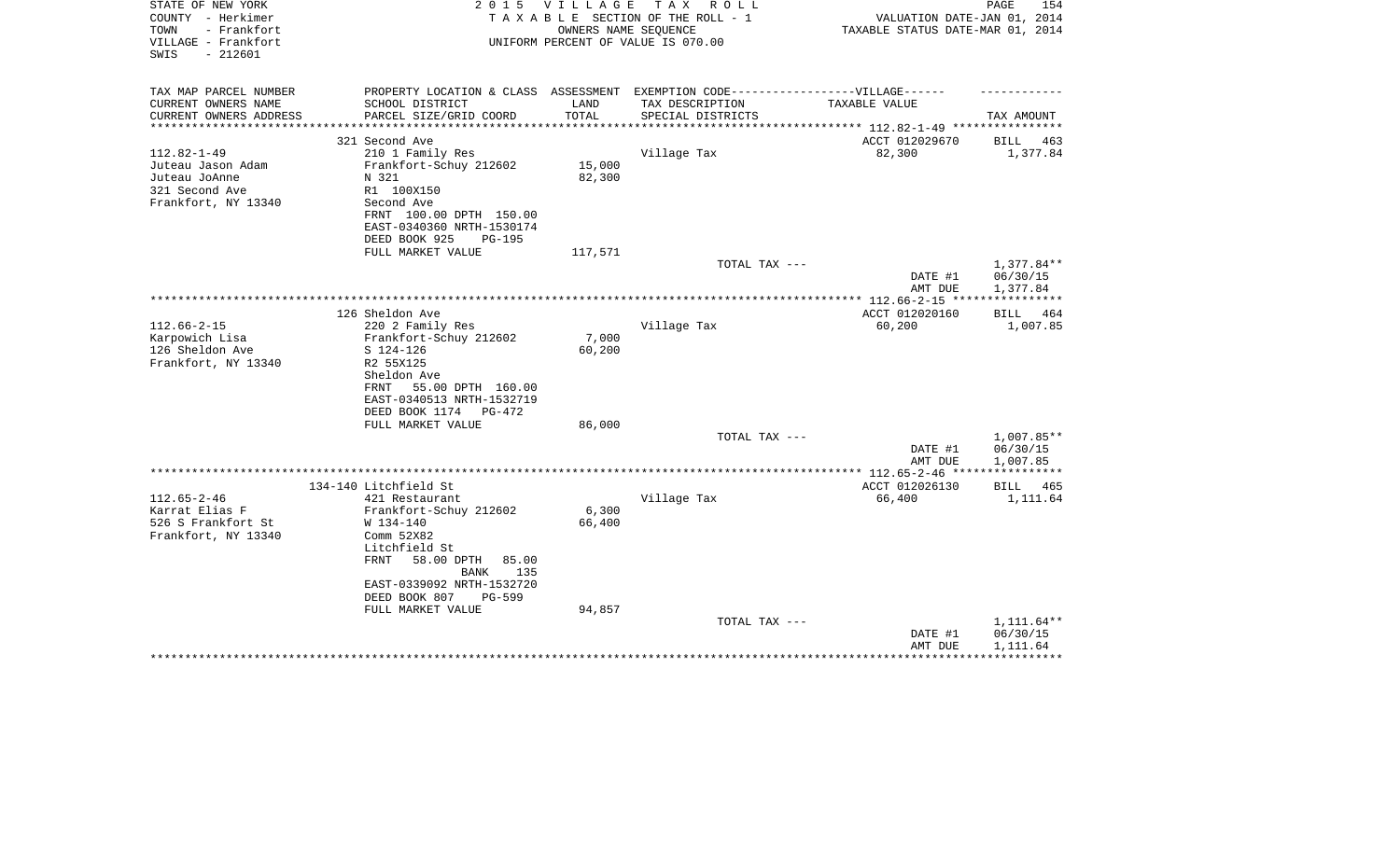| STATE OF NEW YORK<br>COUNTY - Herkimer<br>TOWN<br>- Frankfort | 2 0 1 5                                                                           | <b>VILLAGE</b>   | T A X<br>R O L L<br>TAXABLE SECTION OF THE ROLL - 1<br>OWNERS NAME SEQUENCE | VALUATION DATE-JAN 01, 2014<br>TAXABLE STATUS DATE-MAR 01, 2014 | PAGE<br>155                  |
|---------------------------------------------------------------|-----------------------------------------------------------------------------------|------------------|-----------------------------------------------------------------------------|-----------------------------------------------------------------|------------------------------|
| VILLAGE - Frankfort<br>$-212601$<br>SWIS                      |                                                                                   |                  | UNIFORM PERCENT OF VALUE IS 070.00                                          |                                                                 |                              |
| TAX MAP PARCEL NUMBER                                         | PROPERTY LOCATION & CLASS ASSESSMENT EXEMPTION CODE-----------------VILLAGE------ |                  |                                                                             |                                                                 |                              |
| CURRENT OWNERS NAME<br>CURRENT OWNERS ADDRESS                 | SCHOOL DISTRICT<br>PARCEL SIZE/GRID COORD                                         | LAND<br>TOTAL    | TAX DESCRIPTION<br>SPECIAL DISTRICTS                                        | TAXABLE VALUE                                                   | TAX AMOUNT                   |
| *********************                                         |                                                                                   |                  |                                                                             |                                                                 |                              |
|                                                               | 526 Frankfort St                                                                  |                  |                                                                             | ACCT 012031530                                                  | BILL<br>466                  |
| $112.81 - 1 - 22$                                             | 220 2 Family Res                                                                  |                  | Village Tax                                                                 | 65,000                                                          | 1,088.21                     |
| Karrat Elias F<br>Karrat Nazir F                              | Frankfort-Schuy 212602<br>W 526                                                   | 12,300<br>65,000 |                                                                             |                                                                 |                              |
| 526 Frankfort St                                              | R <sub>2</sub>                                                                    |                  |                                                                             |                                                                 |                              |
| Frankfort, NY 13340                                           | Frankfort St                                                                      |                  |                                                                             |                                                                 |                              |
|                                                               | 75.00 DPTH 131.00<br>FRNT                                                         |                  |                                                                             |                                                                 |                              |
|                                                               | EAST-0338392 NRTH-1530330                                                         |                  |                                                                             |                                                                 |                              |
|                                                               | DEED BOOK 933<br>$PG-521$<br>FULL MARKET VALUE                                    | 92,857           |                                                                             |                                                                 |                              |
|                                                               |                                                                                   |                  | TOTAL TAX ---                                                               |                                                                 | 1,088.21**                   |
|                                                               |                                                                                   |                  |                                                                             | DATE #1                                                         | 06/30/15                     |
|                                                               |                                                                                   |                  |                                                                             | AMT DUE                                                         | 1,088.21                     |
|                                                               | 505 Litchfield St                                                                 |                  |                                                                             | ACCT 012014220                                                  | BILL<br>467                  |
| $112.73 - 1 - 37$                                             | 210 1 Family Res                                                                  |                  | VET COM CT 41131                                                            | 10,266                                                          |                              |
| Kattato Francis G                                             | Frankfort-Schuy 212602                                                            | 6,200            | Village Tax                                                                 | 47,534                                                          | 795.80                       |
| Kattato Virgina                                               | E 505                                                                             | 57,800           |                                                                             |                                                                 |                              |
| 505 Litchfield St<br>Frankfort, NY 13340                      | R1 33X112<br>Litchfield St                                                        |                  |                                                                             |                                                                 |                              |
|                                                               | 33.00 DPTH 112.00<br>FRNT                                                         |                  |                                                                             |                                                                 |                              |
|                                                               | EAST-0338508 NRTH-1530785                                                         |                  |                                                                             |                                                                 |                              |
|                                                               | DEED BOOK 1263<br>PG-704                                                          |                  |                                                                             |                                                                 |                              |
|                                                               | FULL MARKET VALUE                                                                 | 82,571           | TOTAL TAX ---                                                               |                                                                 | 795.80**                     |
|                                                               |                                                                                   |                  |                                                                             | DATE #1                                                         | 06/30/15                     |
|                                                               |                                                                                   |                  |                                                                             | AMT DUE                                                         | 795.80                       |
|                                                               |                                                                                   |                  |                                                                             | ********* 112.82-2-67 ********                                  | ****                         |
| $112.82 - 2 - 67$                                             | 500 Reese Rd<br>210 1 Family Res                                                  |                  | Village Tax                                                                 | ACCT 165143<br>58,800                                           | <b>BILL</b><br>468<br>984.41 |
| Kelsey Diana L                                                | Frankfort-Schuy 212602                                                            | 11,700           |                                                                             |                                                                 |                              |
| 500 Reese Rd                                                  | W 500                                                                             | 58,800           |                                                                             |                                                                 |                              |
| Frankfort, NY 13340                                           | R1 58X144                                                                         |                  |                                                                             |                                                                 |                              |
|                                                               | Reese Rd<br>58.00 DPTH 161.00<br>FRNT                                             |                  |                                                                             |                                                                 |                              |
|                                                               | EAST-0340134 NRTH-1529077                                                         |                  |                                                                             |                                                                 |                              |
|                                                               | DEED BOOK 1398<br>$PG-933$                                                        |                  |                                                                             |                                                                 |                              |
|                                                               | FULL MARKET VALUE                                                                 | 84,000           |                                                                             |                                                                 |                              |
|                                                               |                                                                                   |                  | TOTAL TAX ---                                                               |                                                                 | 984.41**                     |
|                                                               |                                                                                   |                  |                                                                             | DATE #1<br>AMT DUE                                              | 06/30/15<br>984.41           |
|                                                               |                                                                                   |                  |                                                                             |                                                                 | ********                     |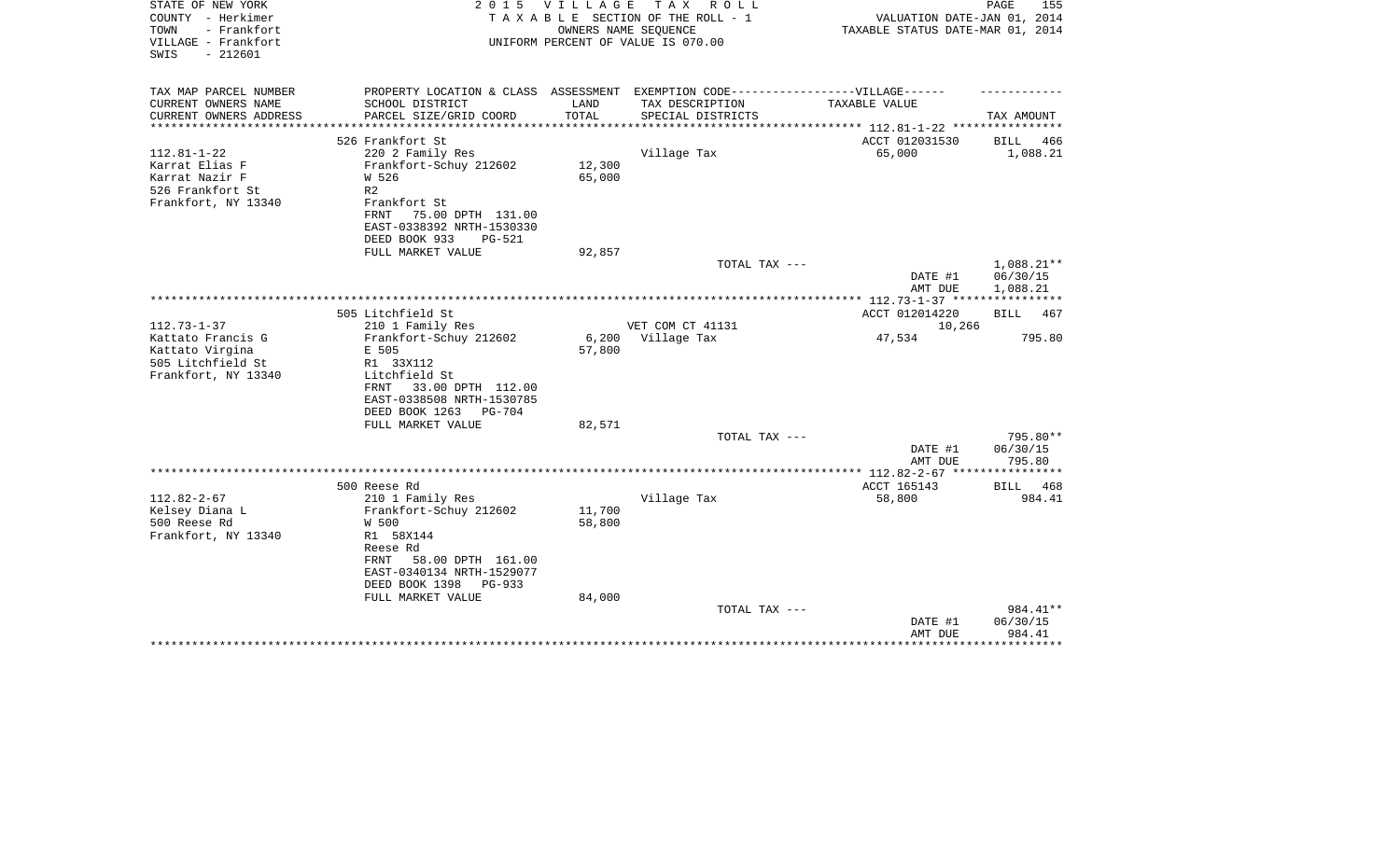| STATE OF NEW YORK<br>COUNTY - Herkimer<br>- Frankfort<br>TOWN<br>VILLAGE - Frankfort<br>$-212601$<br>SWIS | 2 0 1 5                                                                                              | V I L L A G E | T A X<br>R O L L<br>TAXABLE SECTION OF THE ROLL - 1<br>OWNERS NAME SEQUENCE<br>UNIFORM PERCENT OF VALUE IS 070.00 | VALUATION DATE-JAN 01, 2014<br>TAXABLE STATUS DATE-MAR 01, 2014 | PAGE<br>156          |
|-----------------------------------------------------------------------------------------------------------|------------------------------------------------------------------------------------------------------|---------------|-------------------------------------------------------------------------------------------------------------------|-----------------------------------------------------------------|----------------------|
| TAX MAP PARCEL NUMBER<br>CURRENT OWNERS NAME                                                              | PROPERTY LOCATION & CLASS ASSESSMENT EXEMPTION CODE-----------------VILLAGE------<br>SCHOOL DISTRICT | LAND          | TAX DESCRIPTION                                                                                                   | TAXABLE VALUE                                                   |                      |
| CURRENT OWNERS ADDRESS                                                                                    | PARCEL SIZE/GRID COORD                                                                               | TOTAL         | SPECIAL DISTRICTS                                                                                                 |                                                                 | TAX AMOUNT           |
| *******************                                                                                       |                                                                                                      |               |                                                                                                                   |                                                                 |                      |
|                                                                                                           | 513 Litchfield St                                                                                    |               |                                                                                                                   | ACCT 012012870                                                  | <b>BILL</b><br>469   |
| $112.81 - 1 - 10$<br>Kenneally John E                                                                     | 220 2 Family Res<br>Frankfort-Schuy 212602                                                           | 11,100        | Village Tax                                                                                                       | 63,400                                                          | 1,061.42             |
| 513 Litchfield St                                                                                         | E 513                                                                                                | 63,400        |                                                                                                                   |                                                                 |                      |
| Frankfort, NY 13340                                                                                       | R2 Life Use                                                                                          |               |                                                                                                                   |                                                                 |                      |
|                                                                                                           | Litchfield St                                                                                        |               |                                                                                                                   |                                                                 |                      |
|                                                                                                           | 50.00 DPTH 160.00<br>FRNT                                                                            |               |                                                                                                                   |                                                                 |                      |
|                                                                                                           | EAST-0338443 NRTH-1530636                                                                            |               |                                                                                                                   |                                                                 |                      |
|                                                                                                           | DEED BOOK 1107<br>PG-84                                                                              |               |                                                                                                                   |                                                                 |                      |
|                                                                                                           | FULL MARKET VALUE                                                                                    | 90,571        | TOTAL TAX ---                                                                                                     |                                                                 | $1,061.42**$         |
|                                                                                                           |                                                                                                      |               |                                                                                                                   | DATE #1                                                         | 06/30/15             |
|                                                                                                           |                                                                                                      |               |                                                                                                                   | AMT DUE                                                         | 1,061.42             |
|                                                                                                           |                                                                                                      |               |                                                                                                                   |                                                                 |                      |
|                                                                                                           | 117 E Main St                                                                                        |               |                                                                                                                   | ACCT 012020700                                                  | BILL<br>470          |
| $112.65 - 3 - 46$                                                                                         | 220 2 Family Res                                                                                     |               | Village Tax                                                                                                       | 62,100                                                          | 1,039.66             |
| Kennell Alan                                                                                              | Frankfort-Schuy 212602                                                                               | 6,100         |                                                                                                                   |                                                                 |                      |
| Kennell Mayme Ann<br>117 E Main St                                                                        | N 117<br>R2 42X240                                                                                   | 62,100        |                                                                                                                   |                                                                 |                      |
| Frankfort, NY 13340                                                                                       | E Main St                                                                                            |               |                                                                                                                   |                                                                 |                      |
|                                                                                                           | FRNT<br>42.00 DPTH 240.00                                                                            |               |                                                                                                                   |                                                                 |                      |
|                                                                                                           | EAST-0339657 NRTH-1532801                                                                            |               |                                                                                                                   |                                                                 |                      |
|                                                                                                           | DEED BOOK 936<br><b>PG-151</b>                                                                       |               |                                                                                                                   |                                                                 |                      |
|                                                                                                           | FULL MARKET VALUE                                                                                    | 88,714        |                                                                                                                   |                                                                 |                      |
|                                                                                                           |                                                                                                      |               | TOTAL TAX ---                                                                                                     |                                                                 | 1,039.66**           |
|                                                                                                           |                                                                                                      |               |                                                                                                                   | DATE #1<br>AMT DUE                                              | 06/30/15<br>1,039.66 |
|                                                                                                           |                                                                                                      |               |                                                                                                                   | **************** 112.73-2-7 ****                                |                      |
|                                                                                                           | 103 E Canal St                                                                                       |               |                                                                                                                   | ACCT 183311                                                     | BILL<br>471          |
| $112.73 - 2 - 7$                                                                                          | 210 1 Family Res                                                                                     |               | Village Tax                                                                                                       | 28,500                                                          | 477.14               |
| Kerr Daisy Mae                                                                                            | Frankfort-Schuy 212602                                                                               | 3,300         |                                                                                                                   |                                                                 |                      |
| 24 Northwood Circle                                                                                       | N 103                                                                                                | 28,500        |                                                                                                                   |                                                                 |                      |
| New Hartford, NY 13413                                                                                    | R1<br>FRNT                                                                                           |               |                                                                                                                   |                                                                 |                      |
|                                                                                                           | 35.60 DPTH<br>72.10<br>EAST-0339219 NRTH-1532554                                                     |               |                                                                                                                   |                                                                 |                      |
|                                                                                                           | DEED BOOK 1515<br><b>PG-994</b>                                                                      |               |                                                                                                                   |                                                                 |                      |
|                                                                                                           | FULL MARKET VALUE                                                                                    | 40,714        |                                                                                                                   |                                                                 |                      |
|                                                                                                           |                                                                                                      |               | TOTAL TAX ---                                                                                                     |                                                                 | $477.14**$           |
|                                                                                                           |                                                                                                      |               |                                                                                                                   | DATE #1                                                         | 06/30/15             |
|                                                                                                           |                                                                                                      |               |                                                                                                                   | AMT DUE                                                         | 477.14<br>********   |
|                                                                                                           |                                                                                                      |               |                                                                                                                   |                                                                 |                      |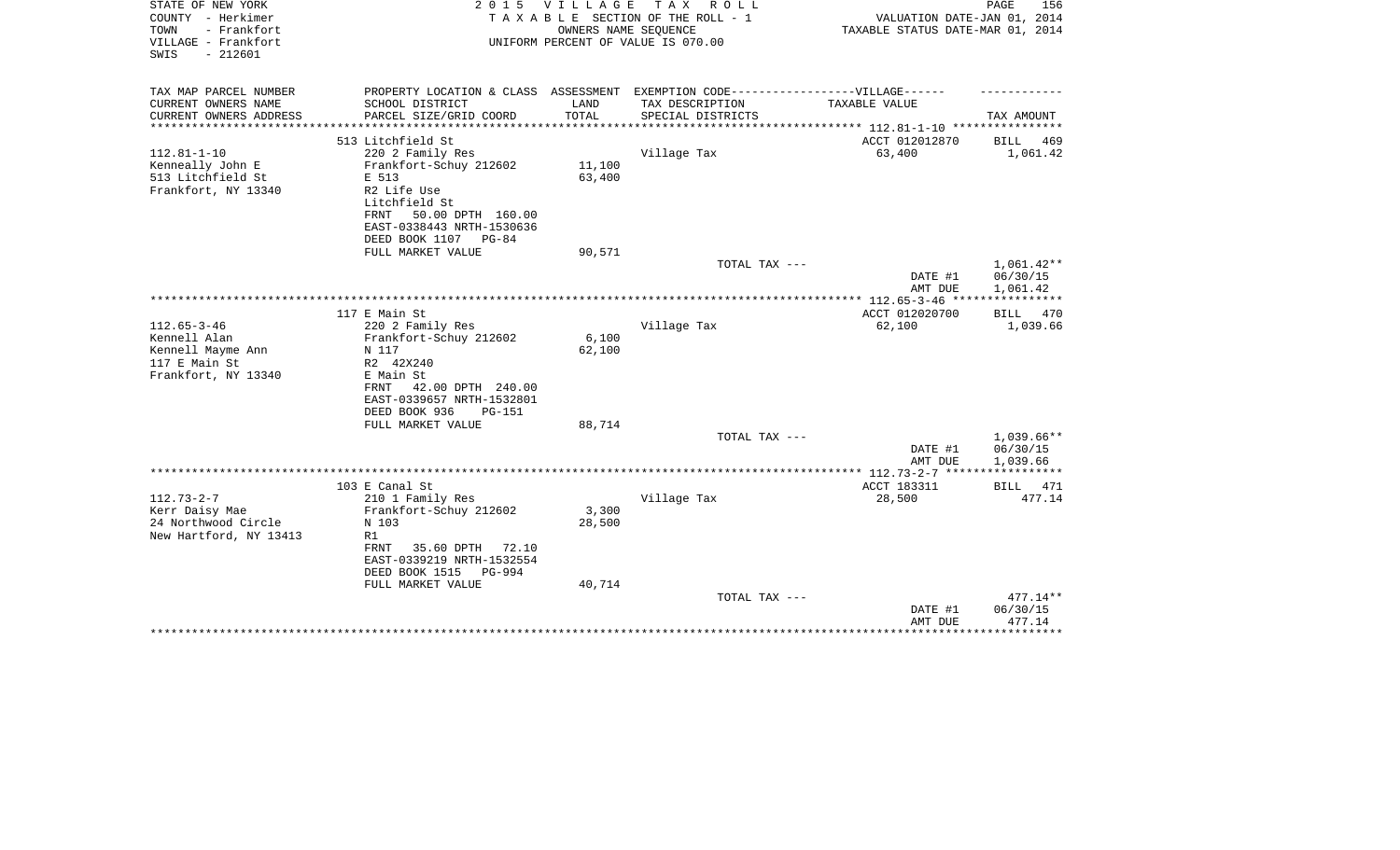| STATE OF NEW YORK<br>COUNTY - Herkimer     | 2 0 1 5                                                                           | <b>VILLAGE</b>  | T A X<br>R O L L<br>TAXABLE SECTION OF THE ROLL - 1        | VALUATION DATE-JAN 01, 2014      | 157<br>PAGE        |
|--------------------------------------------|-----------------------------------------------------------------------------------|-----------------|------------------------------------------------------------|----------------------------------|--------------------|
| - Frankfort<br>TOWN<br>VILLAGE - Frankfort |                                                                                   |                 | OWNERS NAME SEQUENCE<br>UNIFORM PERCENT OF VALUE IS 070.00 | TAXABLE STATUS DATE-MAR 01, 2014 |                    |
| $-212601$<br>SWIS                          |                                                                                   |                 |                                                            |                                  |                    |
| TAX MAP PARCEL NUMBER                      | PROPERTY LOCATION & CLASS ASSESSMENT EXEMPTION CODE-----------------VILLAGE------ |                 |                                                            |                                  |                    |
| CURRENT OWNERS NAME                        | SCHOOL DISTRICT                                                                   | LAND            | TAX DESCRIPTION                                            | TAXABLE VALUE                    |                    |
| CURRENT OWNERS ADDRESS                     | PARCEL SIZE/GRID COORD                                                            | TOTAL           | SPECIAL DISTRICTS                                          | *********** 112.74-2-52 ****     | TAX AMOUNT         |
|                                            | 250-254 E Main St                                                                 |                 |                                                            | ACCT 012013890                   | 472<br>BILL        |
| $112.74 - 2 - 52$                          | 411 Apartment                                                                     |                 | Village Tax                                                | 57,000                           | 954.27             |
| King Tamara                                | Frankfort-Schuy 212602                                                            | 6,100           |                                                            |                                  |                    |
| 250 E Main St                              | $S$ 250-254                                                                       | 57,000          |                                                            |                                  |                    |
| Frankfort, NY 13340                        | R3                                                                                |                 |                                                            |                                  |                    |
|                                            | E Main St                                                                         |                 |                                                            |                                  |                    |
|                                            | FRNT<br>40.00 DPTH 140.00                                                         |                 |                                                            |                                  |                    |
|                                            | EAST-0340474 NRTH-1531392<br>DEED BOOK 1088<br>PG-987                             |                 |                                                            |                                  |                    |
|                                            | FULL MARKET VALUE                                                                 | 81,429          |                                                            |                                  |                    |
|                                            |                                                                                   |                 | TOTAL TAX ---                                              |                                  | 954.27**           |
|                                            |                                                                                   |                 |                                                            | DATE #1                          | 06/30/15           |
|                                            |                                                                                   |                 |                                                            | AMT DUE                          | 954.27             |
|                                            |                                                                                   |                 |                                                            | ***** $112.73 - 4 - 31$ ***      |                    |
|                                            | 401 S Frankfort St                                                                |                 |                                                            | ACCT 166819                      | BILL 473           |
| $112.73 - 4 - 31$                          | 210 1 Family Res                                                                  |                 | Village Tax                                                | 54,000                           | 904.05             |
| Kinsey Adam J<br>401 Frankfort St          | Frankfort-Schuy 212602<br>E 401                                                   | 9,000<br>54,000 |                                                            |                                  |                    |
| Frankfort, NY 13340                        | R1 50X100                                                                         |                 |                                                            |                                  |                    |
|                                            | Frankfort St                                                                      |                 |                                                            |                                  |                    |
|                                            | 55.00 DPTH<br>FRNT<br>95.00                                                       |                 |                                                            |                                  |                    |
|                                            | EAST-0339031 NRTH-1530938                                                         |                 |                                                            |                                  |                    |
|                                            | DEED BOOK 1409<br>PG-172                                                          |                 |                                                            |                                  |                    |
|                                            | FULL MARKET VALUE                                                                 | 77,143          |                                                            |                                  |                    |
|                                            |                                                                                   |                 | TOTAL TAX ---                                              |                                  | $904.05**$         |
|                                            |                                                                                   |                 |                                                            | DATE #1<br>AMT DUE               | 06/30/15<br>904.05 |
|                                            |                                                                                   |                 |                                                            | ** $112.82 - 2 - 3$ ***          |                    |
|                                            | 304 Second Ave                                                                    |                 |                                                            | ACCT 012011700                   | <b>BILL</b><br>474 |
| $112.82 - 2 - 3$                           | 210 1 Family Res                                                                  |                 | Village Tax                                                | 54,000                           | 904.05             |
| Kipper Frank J                             | Frankfort-Schuy 212602                                                            | 10,800          |                                                            |                                  |                    |
| 304 Second Ave                             | S 304                                                                             | 54,000          |                                                            |                                  |                    |
| Frankfort, NY 13340                        | R1                                                                                |                 |                                                            |                                  |                    |
|                                            | Second Ave<br><b>FRNT</b><br>50.00 DPTH 150.00                                    |                 |                                                            |                                  |                    |
|                                            | <b>BANK</b><br>135                                                                |                 |                                                            |                                  |                    |
|                                            | EAST-0339892 NRTH-1530400                                                         |                 |                                                            |                                  |                    |
|                                            | DEED BOOK 1085<br>PG-887                                                          |                 |                                                            |                                  |                    |
|                                            | FULL MARKET VALUE                                                                 | 77,143          |                                                            |                                  |                    |
|                                            |                                                                                   |                 | TOTAL TAX ---                                              |                                  | 904.05**           |
|                                            |                                                                                   |                 |                                                            | DATE #1                          | 06/30/15           |
|                                            |                                                                                   |                 |                                                            | AMT DUE                          | 904.05             |
|                                            |                                                                                   |                 |                                                            |                                  |                    |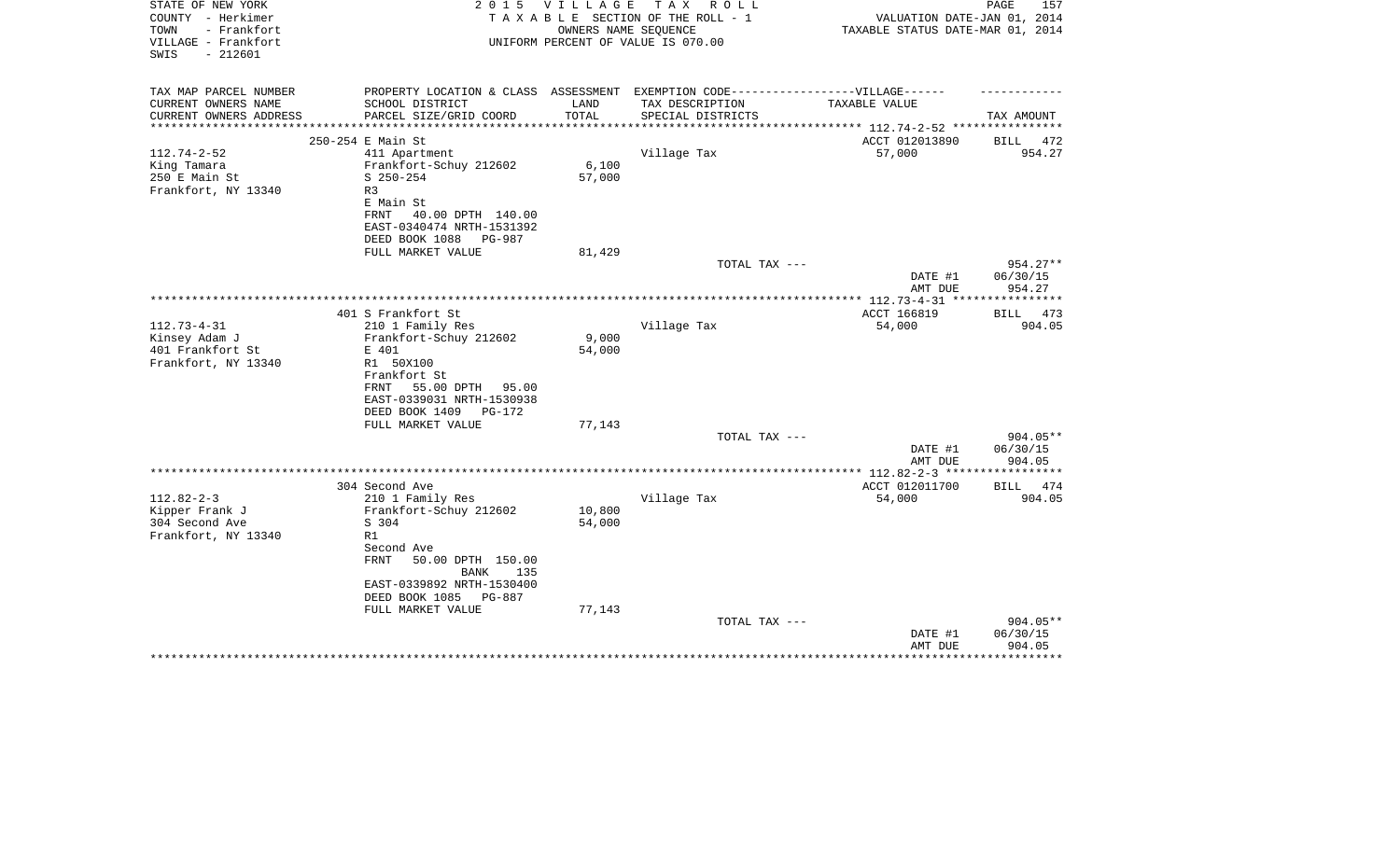| PROPERTY LOCATION & CLASS ASSESSMENT EXEMPTION CODE-----------------VILLAGE------<br>TAX MAP PARCEL NUMBER<br>CURRENT OWNERS NAME<br>SCHOOL DISTRICT<br>LAND<br>TAX DESCRIPTION<br>TAXABLE VALUE<br>TOTAL<br>CURRENT OWNERS ADDRESS<br>PARCEL SIZE/GRID COORD<br>SPECIAL DISTRICTS<br>TAX AMOUNT<br>*********************<br>ACCT 012006450<br>105-107 East Ave<br>BILL<br>42,000<br>$112.74 - 3 - 29$<br>220 2 Family Res<br>Village Tax<br>4,200<br>Frankfort-Schuy 212602<br>Kiss Julie<br>Kiss Gyula<br>42,000<br>E 105-107<br>2945 Albany Rd<br>R2 33X100<br>Frankfort, NY 13340<br>East Ave<br>FRNT<br>35.00 DPTH 125.00<br>EAST-0340959 NRTH-1530608<br>DEED BOOK 1242<br>PG-808 | 475<br>703.15 |
|-----------------------------------------------------------------------------------------------------------------------------------------------------------------------------------------------------------------------------------------------------------------------------------------------------------------------------------------------------------------------------------------------------------------------------------------------------------------------------------------------------------------------------------------------------------------------------------------------------------------------------------------------------------------------------------------|---------------|
|                                                                                                                                                                                                                                                                                                                                                                                                                                                                                                                                                                                                                                                                                         |               |
|                                                                                                                                                                                                                                                                                                                                                                                                                                                                                                                                                                                                                                                                                         |               |
|                                                                                                                                                                                                                                                                                                                                                                                                                                                                                                                                                                                                                                                                                         |               |
|                                                                                                                                                                                                                                                                                                                                                                                                                                                                                                                                                                                                                                                                                         |               |
|                                                                                                                                                                                                                                                                                                                                                                                                                                                                                                                                                                                                                                                                                         |               |
|                                                                                                                                                                                                                                                                                                                                                                                                                                                                                                                                                                                                                                                                                         |               |
|                                                                                                                                                                                                                                                                                                                                                                                                                                                                                                                                                                                                                                                                                         |               |
|                                                                                                                                                                                                                                                                                                                                                                                                                                                                                                                                                                                                                                                                                         |               |
|                                                                                                                                                                                                                                                                                                                                                                                                                                                                                                                                                                                                                                                                                         |               |
|                                                                                                                                                                                                                                                                                                                                                                                                                                                                                                                                                                                                                                                                                         |               |
| 60,000<br>FULL MARKET VALUE                                                                                                                                                                                                                                                                                                                                                                                                                                                                                                                                                                                                                                                             |               |
| TOTAL TAX ---<br>703.15**<br>DATE #1<br>06/30/15                                                                                                                                                                                                                                                                                                                                                                                                                                                                                                                                                                                                                                        |               |
| 703.15<br>AMT DUE                                                                                                                                                                                                                                                                                                                                                                                                                                                                                                                                                                                                                                                                       |               |
| ***********                                                                                                                                                                                                                                                                                                                                                                                                                                                                                                                                                                                                                                                                             |               |
| 106 Lock St<br>ACCT 012026100<br>BILL                                                                                                                                                                                                                                                                                                                                                                                                                                                                                                                                                                                                                                                   | 476           |
| $112.65 - 2 - 36$<br>210 1 Family Res<br>Village Tax<br>23,400                                                                                                                                                                                                                                                                                                                                                                                                                                                                                                                                                                                                                          | 391.75        |
| Knopka Anna M<br>Frankfort-Schuy 212602<br>3,400<br>106 Lock St<br>W 106 Merged 112.65-2-73<br>23,400                                                                                                                                                                                                                                                                                                                                                                                                                                                                                                                                                                                   |               |
| Frankfort, NY 13340<br>R1 46X56                                                                                                                                                                                                                                                                                                                                                                                                                                                                                                                                                                                                                                                         |               |
| Lock St                                                                                                                                                                                                                                                                                                                                                                                                                                                                                                                                                                                                                                                                                 |               |
| FRNT<br>91.00 DPTH<br>56.00                                                                                                                                                                                                                                                                                                                                                                                                                                                                                                                                                                                                                                                             |               |
| <b>ACRES</b><br>0.13                                                                                                                                                                                                                                                                                                                                                                                                                                                                                                                                                                                                                                                                    |               |
| EAST-0338793 NRTH-1533171<br>DEED BOOK 741<br>$PG-347$                                                                                                                                                                                                                                                                                                                                                                                                                                                                                                                                                                                                                                  |               |
| FULL MARKET VALUE<br>33,429                                                                                                                                                                                                                                                                                                                                                                                                                                                                                                                                                                                                                                                             |               |
| 391.75**<br>TOTAL TAX ---                                                                                                                                                                                                                                                                                                                                                                                                                                                                                                                                                                                                                                                               |               |
| DATE #1<br>06/30/15                                                                                                                                                                                                                                                                                                                                                                                                                                                                                                                                                                                                                                                                     |               |
| AMT DUE<br>391.75<br>***********                                                                                                                                                                                                                                                                                                                                                                                                                                                                                                                                                                                                                                                        |               |
| **************** 112.73-2-71 **<br>105 Second Ave<br>ACCT 012008250<br>BILL                                                                                                                                                                                                                                                                                                                                                                                                                                                                                                                                                                                                             | 477           |
| $112.73 - 2 - 71$<br>210 1 Family Res<br>Village Tax<br>40,000                                                                                                                                                                                                                                                                                                                                                                                                                                                                                                                                                                                                                          | 669.67        |
| 7,100<br>Knox Claudia<br>Frankfort-Schuy 212602                                                                                                                                                                                                                                                                                                                                                                                                                                                                                                                                                                                                                                         |               |
| 40,000<br>105 Second Ave<br>N 105                                                                                                                                                                                                                                                                                                                                                                                                                                                                                                                                                                                                                                                       |               |
| Frankfort, NY 13340<br>R1 33X150                                                                                                                                                                                                                                                                                                                                                                                                                                                                                                                                                                                                                                                        |               |
| Second Ave                                                                                                                                                                                                                                                                                                                                                                                                                                                                                                                                                                                                                                                                              |               |
| 33.00 DPTH 150.00<br>FRNT<br>EAST-0338913 NRTH-1531607                                                                                                                                                                                                                                                                                                                                                                                                                                                                                                                                                                                                                                  |               |
| DEED BOOK 1238<br>PG-573                                                                                                                                                                                                                                                                                                                                                                                                                                                                                                                                                                                                                                                                |               |
| FULL MARKET VALUE<br>57,143                                                                                                                                                                                                                                                                                                                                                                                                                                                                                                                                                                                                                                                             |               |
| TOTAL TAX ---<br>$669.67**$                                                                                                                                                                                                                                                                                                                                                                                                                                                                                                                                                                                                                                                             |               |
| 06/30/15<br>DATE #1                                                                                                                                                                                                                                                                                                                                                                                                                                                                                                                                                                                                                                                                     |               |
| 669.67<br>AMT DUE                                                                                                                                                                                                                                                                                                                                                                                                                                                                                                                                                                                                                                                                       |               |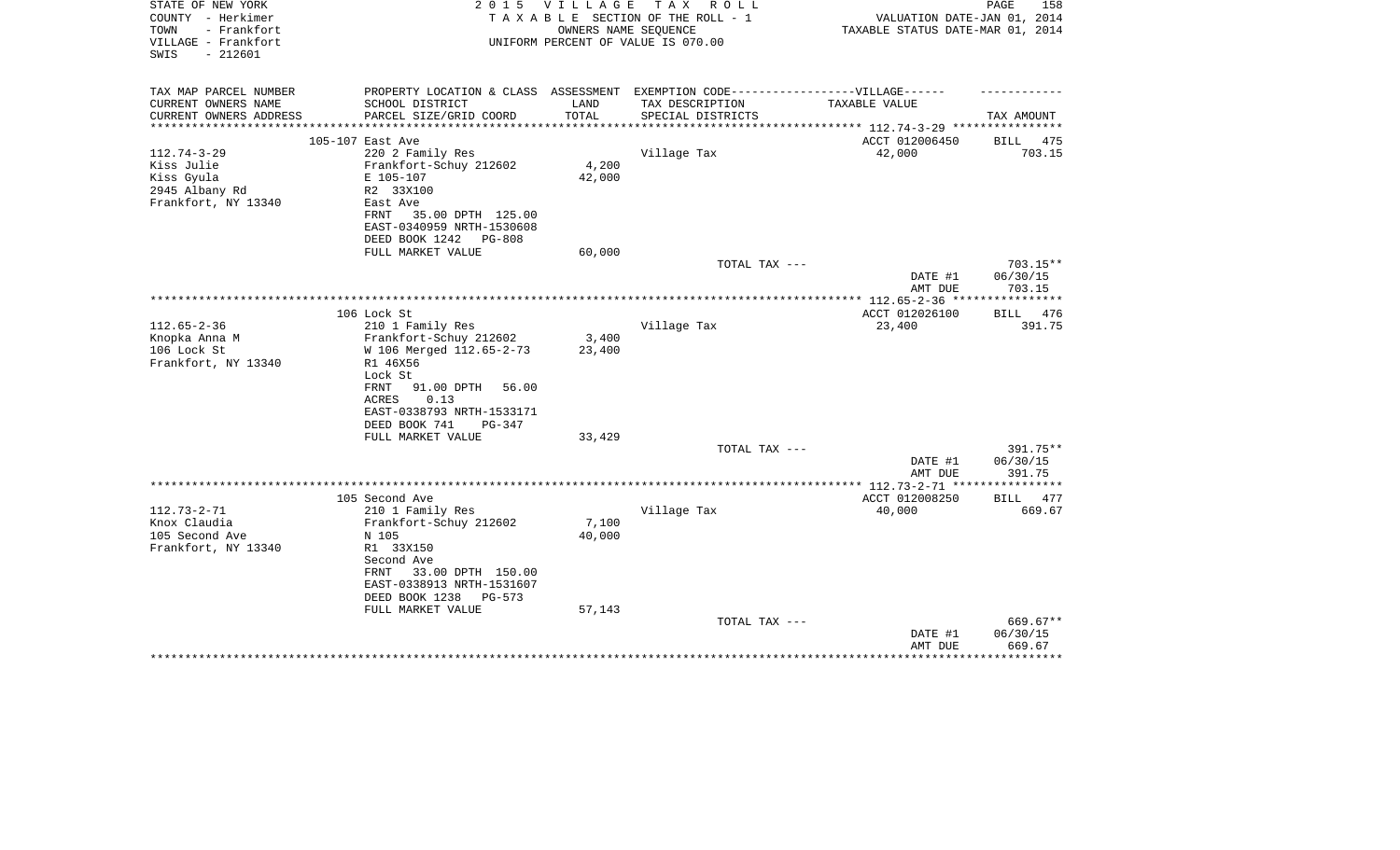| STATE OF NEW YORK<br>COUNTY - Herkimer<br>- Frankfort<br>TOWN<br>VILLAGE - Frankfort<br>SWIS<br>$-212601$ | 2 0 1 5                                                                                                                                   | V I L L A G E        | тах<br>R O L L<br>TAXABLE SECTION OF THE ROLL - 1<br>OWNERS NAME SEQUENCE<br>UNIFORM PERCENT OF VALUE IS 070.00 | VALUATION DATE-JAN 01, 2014<br>TAXABLE STATUS DATE-MAR 01, 2014 | PAGE<br>159          |
|-----------------------------------------------------------------------------------------------------------|-------------------------------------------------------------------------------------------------------------------------------------------|----------------------|-----------------------------------------------------------------------------------------------------------------|-----------------------------------------------------------------|----------------------|
| TAX MAP PARCEL NUMBER                                                                                     | PROPERTY LOCATION & CLASS ASSESSMENT EXEMPTION CODE-----------------VILLAGE------                                                         |                      |                                                                                                                 |                                                                 |                      |
| CURRENT OWNERS NAME                                                                                       | SCHOOL DISTRICT                                                                                                                           | LAND                 | TAX DESCRIPTION                                                                                                 | TAXABLE VALUE                                                   |                      |
| CURRENT OWNERS ADDRESS<br>*******************                                                             | PARCEL SIZE/GRID COORD<br>************************                                                                                        | TOTAL<br>*********** | SPECIAL DISTRICTS                                                                                               | **************************** 112.73-1-29 ****                   | TAX AMOUNT           |
|                                                                                                           | 516 Litchfield St                                                                                                                         |                      |                                                                                                                 | ACCT 179132                                                     | BILL<br>478          |
| $112.73 - 1 - 29$                                                                                         | 210 1 Family Res                                                                                                                          |                      | Village Tax                                                                                                     | 55,000                                                          | 920.79               |
| Kosicki Brenna K                                                                                          | Frankfort-Schuy 212602                                                                                                                    | 11,500               |                                                                                                                 |                                                                 |                      |
| 516 Litchfield St                                                                                         | W 516                                                                                                                                     | 55,000               |                                                                                                                 |                                                                 |                      |
| Frankfort, NY 13340                                                                                       | R3 84.70X301.40<br>Litchfield St<br>FRNT 134.70 DPTH 301.40<br>EAST-0338131 NRTH-1530652<br>DEED BOOK 1489<br>PG-733<br>FULL MARKET VALUE | 78,571               |                                                                                                                 |                                                                 |                      |
|                                                                                                           |                                                                                                                                           |                      | TOTAL TAX ---                                                                                                   |                                                                 | 920.79**             |
|                                                                                                           |                                                                                                                                           |                      |                                                                                                                 | DATE #1<br>AMT DUE                                              | 06/30/15<br>920.79   |
|                                                                                                           |                                                                                                                                           |                      |                                                                                                                 | ************ 112.82-2-12 ***                                    |                      |
|                                                                                                           | 322 Second Ave                                                                                                                            |                      |                                                                                                                 | ACCT 012010710                                                  | <b>BILL</b><br>479   |
| $112.82 - 2 - 12$<br>Kowiatek Michael                                                                     | 210 1 Family Res<br>Frankfort-Schuy 212602                                                                                                | 10,800               | Village Tax                                                                                                     | 65,000                                                          | 1,088.21             |
| Kowiatek Monica                                                                                           | S 322                                                                                                                                     | 65,000               |                                                                                                                 |                                                                 |                      |
| 322 Second Ave                                                                                            | R1 50X150                                                                                                                                 |                      |                                                                                                                 |                                                                 |                      |
| Frankfort, NY 13340                                                                                       | Second Ave                                                                                                                                |                      |                                                                                                                 |                                                                 |                      |
|                                                                                                           | FRNT<br>50.00 DPTH 150.00<br><b>BANK</b><br>093                                                                                           |                      |                                                                                                                 |                                                                 |                      |
|                                                                                                           | EAST-0340187 NRTH-1530056                                                                                                                 |                      |                                                                                                                 |                                                                 |                      |
|                                                                                                           | DEED BOOK 886<br>PG-621<br>FULL MARKET VALUE                                                                                              | 92,857               |                                                                                                                 |                                                                 |                      |
|                                                                                                           |                                                                                                                                           |                      | TOTAL TAX ---                                                                                                   |                                                                 | $1,088.21**$         |
|                                                                                                           |                                                                                                                                           |                      |                                                                                                                 | DATE #1<br>AMT DUE                                              | 06/30/15<br>1,088.21 |
|                                                                                                           |                                                                                                                                           |                      |                                                                                                                 |                                                                 |                      |
|                                                                                                           | Bee St                                                                                                                                    |                      |                                                                                                                 | ACCT 012022590                                                  | BILL<br>480          |
| $112.66 - 2 - 34$                                                                                         | 311 Res vac land                                                                                                                          |                      | Village Tax                                                                                                     | 3,200                                                           | 53.57                |
| LaCelle Nathan P                                                                                          | Frankfort-Schuy 212602                                                                                                                    | 3,200                |                                                                                                                 |                                                                 |                      |
| 309 Bee St<br>Frankfort, NY 13340                                                                         | W 311<br>V19                                                                                                                              | 3,200                |                                                                                                                 |                                                                 |                      |
|                                                                                                           | FRNT<br>45.00 DPTH 170.00<br>BANK<br>135                                                                                                  |                      |                                                                                                                 |                                                                 |                      |
|                                                                                                           | EAST-0340888 NRTH-1532791                                                                                                                 |                      |                                                                                                                 |                                                                 |                      |
|                                                                                                           | DEED BOOK 1241<br>$PG-252$                                                                                                                |                      |                                                                                                                 |                                                                 |                      |
|                                                                                                           | FULL MARKET VALUE                                                                                                                         | 4,571                |                                                                                                                 |                                                                 |                      |
|                                                                                                           |                                                                                                                                           |                      | TOTAL TAX ---                                                                                                   |                                                                 | $53.57**$            |
|                                                                                                           |                                                                                                                                           |                      |                                                                                                                 | DATE #1<br>AMT DUE                                              | 06/30/15<br>53.57    |
|                                                                                                           |                                                                                                                                           |                      |                                                                                                                 |                                                                 | ************         |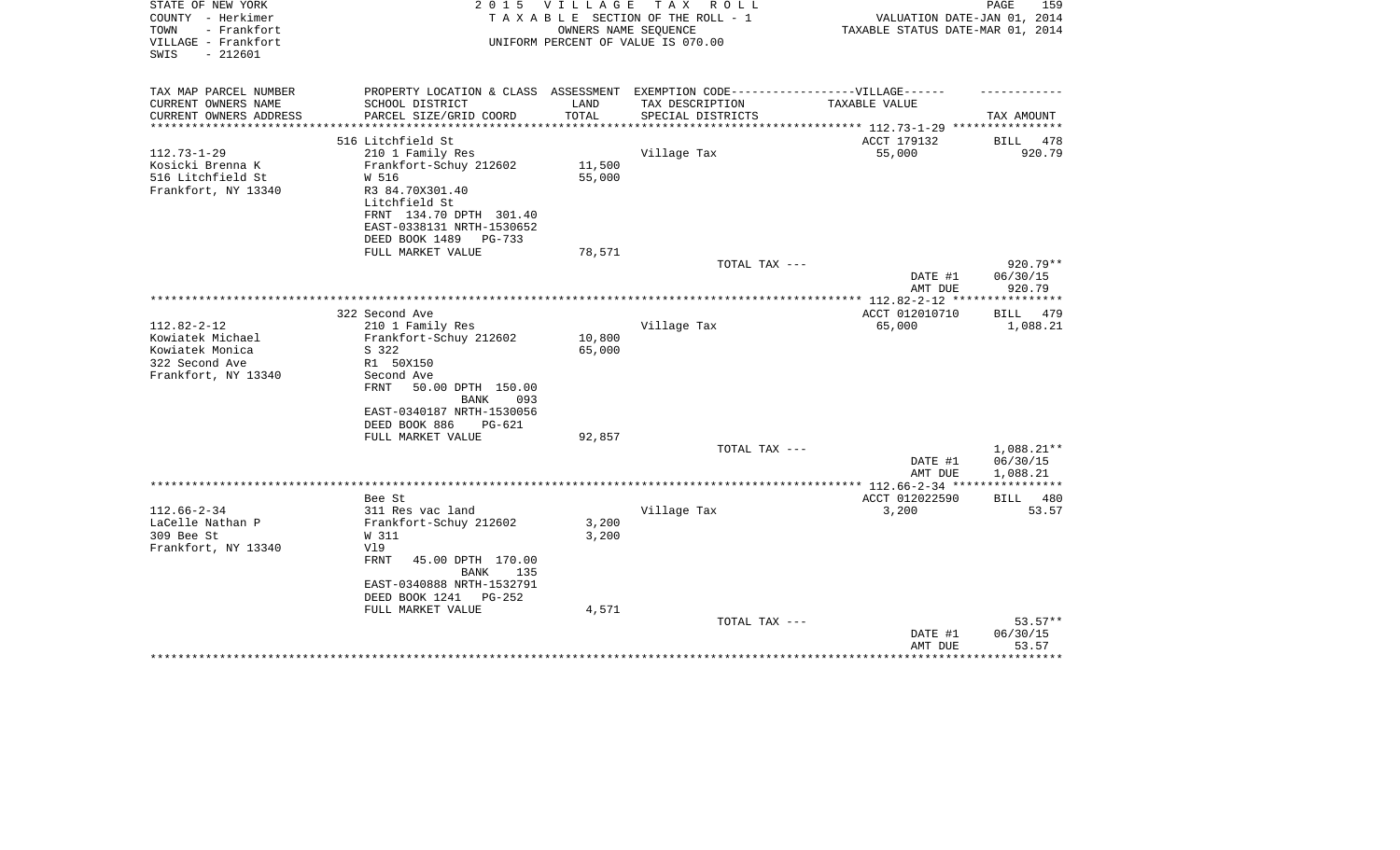| STATE OF NEW YORK<br>COUNTY - Herkimer<br>- Frankfort<br>TOWN<br>VILLAGE - Frankfort<br>$-212601$<br>SWIS | 2 0 1 5                                                                                               | VILLAGE<br>OWNERS NAME SEQUENCE | TAX ROLL<br>TAXABLE SECTION OF THE ROLL - 1<br>UNIFORM PERCENT OF VALUE IS 070.00                    | VALUATION DATE-JAN 01, 2014<br>TAXABLE STATUS DATE-MAR 01, 2014 | PAGE<br>160                    |
|-----------------------------------------------------------------------------------------------------------|-------------------------------------------------------------------------------------------------------|---------------------------------|------------------------------------------------------------------------------------------------------|-----------------------------------------------------------------|--------------------------------|
| TAX MAP PARCEL NUMBER<br>CURRENT OWNERS NAME                                                              | SCHOOL DISTRICT                                                                                       | LAND                            | PROPERTY LOCATION & CLASS ASSESSMENT EXEMPTION CODE-----------------VILLAGE------<br>TAX DESCRIPTION | TAXABLE VALUE                                                   |                                |
| CURRENT OWNERS ADDRESS<br>*************                                                                   | PARCEL SIZE/GRID COORD<br>***************                                                             | TOTAL<br>* * * * * * * * * *    | SPECIAL DISTRICTS                                                                                    | ********* 112.66-2-35 *****************                         | TAX AMOUNT                     |
|                                                                                                           | 309 Bee St                                                                                            |                                 |                                                                                                      | ACCT 012022560                                                  | <b>BILL</b><br>481             |
| $112.66 - 2 - 35$                                                                                         | 210 1 Family Res                                                                                      |                                 | Village Tax                                                                                          | 57,500                                                          | 962.64                         |
| LaCelle Nathan P<br>309 Bee St<br>Frankfort, NY 13340                                                     | Frankfort-Schuy 212602<br>W 309<br>R1                                                                 | 6,000<br>57,500                 |                                                                                                      |                                                                 |                                |
|                                                                                                           | FRNT<br>25.00 DPTH 162.00<br>EAST-0340854 NRTH-1532763<br>DEED BOOK 1241<br>$PG-252$                  |                                 |                                                                                                      |                                                                 |                                |
|                                                                                                           | FULL MARKET VALUE                                                                                     | 82,143                          | TOTAL TAX ---                                                                                        |                                                                 | $962.64**$                     |
|                                                                                                           |                                                                                                       |                                 |                                                                                                      | DATE #1<br>AMT DUE                                              | 06/30/15<br>962.64             |
|                                                                                                           |                                                                                                       |                                 |                                                                                                      | ************* 112.73-1-60 ****                                  |                                |
|                                                                                                           | 311 Litchfield St                                                                                     |                                 |                                                                                                      | ACCT 012014670                                                  | <b>BILL</b><br>482             |
| $112.73 - 1 - 60$                                                                                         | 210 1 Family Res                                                                                      |                                 | VETFUND CT 41101                                                                                     | 600                                                             |                                |
| Lagess George F<br>Lagess Adeline                                                                         | Frankfort-Schuy 212602<br>E 311                                                                       | 11,100<br>52,100                | Village Tax                                                                                          | 51,500                                                          | 862.19                         |
| 4035 Luciano Ave                                                                                          | R1                                                                                                    |                                 |                                                                                                      |                                                                 |                                |
| Cocoa, FL 32926                                                                                           | Life Use                                                                                              |                                 |                                                                                                      |                                                                 |                                |
|                                                                                                           | FRNT<br>50.00 DPTH 163.00                                                                             |                                 |                                                                                                      |                                                                 |                                |
|                                                                                                           | EAST-0338740 NRTH-1531308                                                                             |                                 |                                                                                                      |                                                                 |                                |
|                                                                                                           | DEED BOOK 818<br>PG-347                                                                               |                                 |                                                                                                      |                                                                 |                                |
|                                                                                                           | FULL MARKET VALUE                                                                                     | 74,429                          |                                                                                                      |                                                                 | 862.19**                       |
|                                                                                                           |                                                                                                       |                                 | TOTAL TAX ---                                                                                        | DATE #1<br>AMT DUE                                              | 06/30/15<br>862.19             |
|                                                                                                           |                                                                                                       |                                 |                                                                                                      |                                                                 |                                |
|                                                                                                           | 232-234 E Main St                                                                                     |                                 |                                                                                                      | ACCT 012027270                                                  | 483<br><b>BILL</b>             |
| $112.74 - 2 - 57$                                                                                         | 449 Other Storag                                                                                      |                                 | Village Tax                                                                                          | 25,300                                                          | 423.56                         |
| Lamanna Rocco                                                                                             | Frankfort-Schuy 212602                                                                                | 8,600                           |                                                                                                      |                                                                 |                                |
| PO Box 146                                                                                                | $S$ 232-234                                                                                           | 25,300                          |                                                                                                      |                                                                 |                                |
| Frankfort, NY 13340                                                                                       | Com<br>E Main St<br>FRNT<br>64.00 DPTH 140.00<br>EAST-0340323 NRTH-1531576<br>DEED BOOK 817<br>PG-526 |                                 |                                                                                                      |                                                                 |                                |
|                                                                                                           | FULL MARKET VALUE                                                                                     | 36,143                          |                                                                                                      |                                                                 |                                |
|                                                                                                           |                                                                                                       |                                 | TOTAL TAX ---                                                                                        | DATE #1<br>AMT DUE                                              | 423.56**<br>06/30/15<br>423.56 |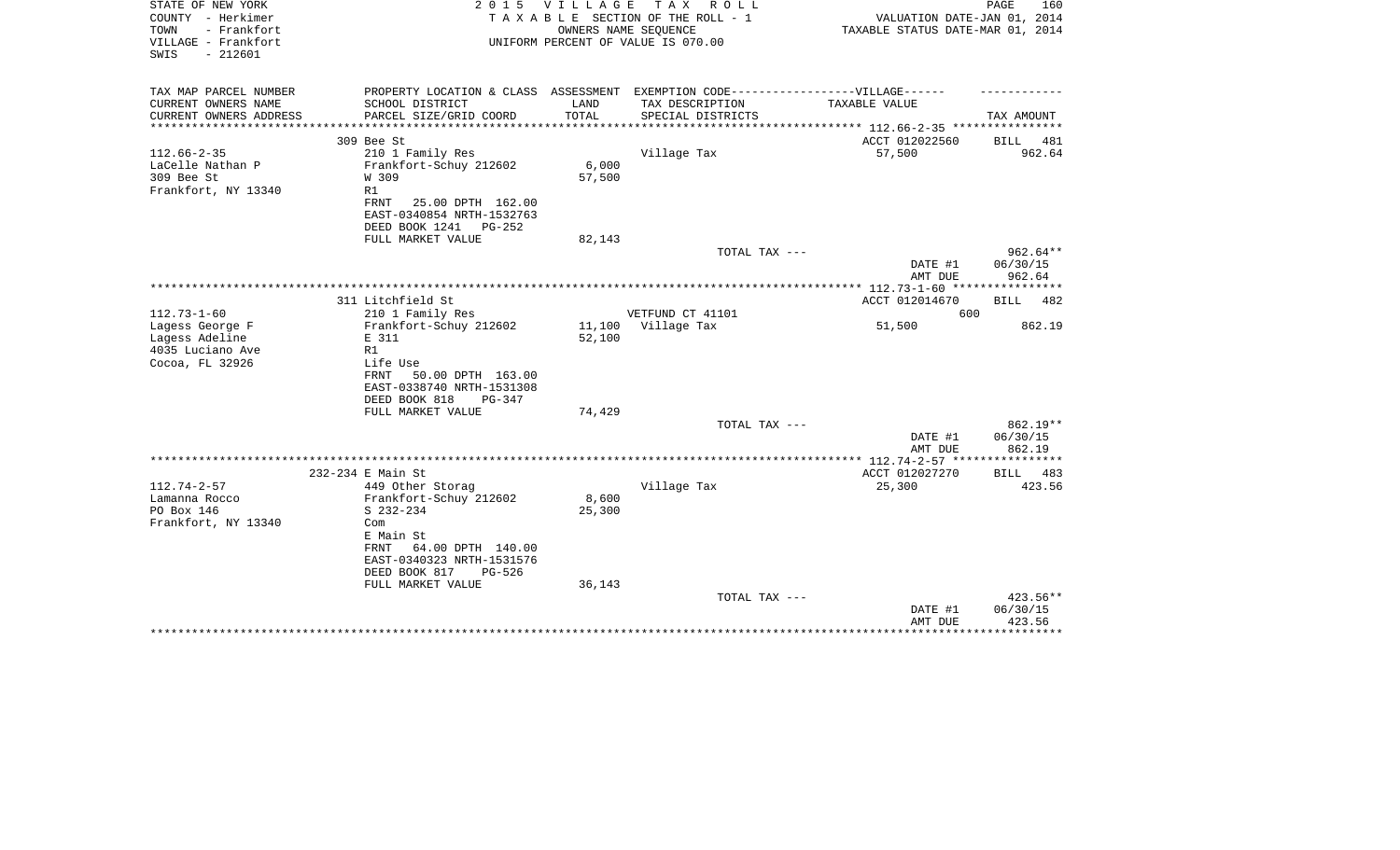| STATE OF NEW YORK<br>COUNTY - Herkimer<br>TOWN<br>- Frankfort | 2 0 1 5                                                                          | VILLAGE         | TAX ROLL<br>TAXABLE SECTION OF THE ROLL - 1<br>OWNERS NAME SEQUENCE | VALUATION DATE-JAN 01, 2014<br>TAXABLE STATUS DATE-MAR 01, 2014 | PAGE<br>161        |
|---------------------------------------------------------------|----------------------------------------------------------------------------------|-----------------|---------------------------------------------------------------------|-----------------------------------------------------------------|--------------------|
| VILLAGE - Frankfort<br>$-212601$<br>SWIS                      |                                                                                  |                 | UNIFORM PERCENT OF VALUE IS 070.00                                  |                                                                 |                    |
| TAX MAP PARCEL NUMBER                                         | PROPERTY LOCATION & CLASS ASSESSMENT EXEMPTION CODE----------------VILLAGE------ |                 |                                                                     |                                                                 |                    |
| CURRENT OWNERS NAME                                           | SCHOOL DISTRICT                                                                  | LAND            | TAX DESCRIPTION                                                     | TAXABLE VALUE                                                   |                    |
| CURRENT OWNERS ADDRESS                                        | PARCEL SIZE/GRID COORD                                                           | TOTAL           | SPECIAL DISTRICTS                                                   | *********** 112.74-2-56 ****                                    | TAX AMOUNT         |
|                                                               | 236 E Main St                                                                    |                 |                                                                     | ACCT 012014730                                                  | 484<br>BILL        |
| $112.74 - 2 - 56$                                             | 210 1 Family Res                                                                 |                 | Village Tax                                                         | 49,900                                                          | 835.41             |
| Lamanna Rocco A Jr                                            | Frankfort-Schuy 212602                                                           | 8,400           |                                                                     |                                                                 |                    |
| PO Box 146                                                    | S 236                                                                            | 49,900          |                                                                     |                                                                 |                    |
| Frankfort, NY 13340                                           | $60x153$ 1 Apt/1 Store                                                           |                 |                                                                     |                                                                 |                    |
|                                                               | E Main St removed 07/06                                                          |                 |                                                                     |                                                                 |                    |
|                                                               | <b>FRNT</b><br>60.00 DPTH 140.00                                                 |                 |                                                                     |                                                                 |                    |
|                                                               | <b>BANK</b><br>135                                                               |                 |                                                                     |                                                                 |                    |
|                                                               | EAST-0340366 NRTH-1531531                                                        |                 |                                                                     |                                                                 |                    |
|                                                               | DEED BOOK 740<br><b>PG-218</b>                                                   |                 |                                                                     |                                                                 |                    |
|                                                               | FULL MARKET VALUE                                                                | 71,286          |                                                                     |                                                                 |                    |
|                                                               |                                                                                  |                 | TOTAL TAX ---                                                       |                                                                 | 835.41**           |
|                                                               |                                                                                  |                 |                                                                     | DATE #1                                                         | 06/30/15           |
|                                                               |                                                                                  |                 |                                                                     | AMT DUE                                                         | 835.41             |
|                                                               |                                                                                  |                 |                                                                     |                                                                 |                    |
|                                                               | 211 Second Ave                                                                   |                 |                                                                     | ACCT 157660                                                     | <b>BILL</b><br>485 |
| $112.73 - 3 - 27$                                             | 210 1 Family Res                                                                 |                 | Village Tax                                                         | 52,400                                                          | 877.26             |
| Lambert Robert J<br>1 Michigan Ave                            | Frankfort-Schuy 212602<br>N 211                                                  | 5,800<br>52,400 |                                                                     |                                                                 |                    |
| Ilion, NY 13357                                               | R2 27X150                                                                        |                 |                                                                     |                                                                 |                    |
|                                                               | Second Ave                                                                       |                 |                                                                     |                                                                 |                    |
|                                                               | 27.00 DPTH 150.00<br>FRNT                                                        |                 |                                                                     |                                                                 |                    |
|                                                               | EAST-0339533 NRTH-1531150                                                        |                 |                                                                     |                                                                 |                    |
|                                                               | DEED BOOK 1351<br><b>PG-111</b>                                                  |                 |                                                                     |                                                                 |                    |
|                                                               | FULL MARKET VALUE                                                                | 74,857          |                                                                     |                                                                 |                    |
|                                                               |                                                                                  |                 | TOTAL TAX ---                                                       |                                                                 | $877.26**$         |
|                                                               |                                                                                  |                 |                                                                     | DATE #1                                                         | 06/30/15           |
|                                                               |                                                                                  |                 |                                                                     | AMT DUE                                                         | 877.26             |
|                                                               |                                                                                  |                 |                                                                     |                                                                 |                    |
|                                                               | 214 Fifth Ave                                                                    |                 |                                                                     | ACCT 012025680                                                  | 486<br>BILL        |
| $112.81 - 1 - 37$                                             | 210 1 Family Res                                                                 |                 | Village Tax                                                         | 41,100                                                          | 688.08             |
| LaMont Edward J                                               | Frankfort-Schuy 212602                                                           | 10,800          |                                                                     |                                                                 |                    |
| 216 Fifth Ave                                                 | S 214                                                                            | 41,100          |                                                                     |                                                                 |                    |
| Frankfort, NY 13340                                           | R1 50X150                                                                        |                 |                                                                     |                                                                 |                    |
|                                                               | Fifth Ave                                                                        |                 |                                                                     |                                                                 |                    |
|                                                               | FRNT<br>50.00 DPTH 150.00                                                        |                 |                                                                     |                                                                 |                    |
|                                                               | EAST-0338822 NRTH-1529955                                                        |                 |                                                                     |                                                                 |                    |
|                                                               | DEED BOOK 1101<br>PG-470                                                         |                 |                                                                     |                                                                 |                    |
|                                                               | FULL MARKET VALUE                                                                | 58,714          |                                                                     |                                                                 |                    |
|                                                               |                                                                                  |                 | TOTAL TAX ---                                                       |                                                                 | 688.08**           |
|                                                               |                                                                                  |                 |                                                                     | DATE #1                                                         | 06/30/15           |
|                                                               |                                                                                  |                 |                                                                     | AMT DUE                                                         | 688.08             |
|                                                               |                                                                                  |                 |                                                                     |                                                                 |                    |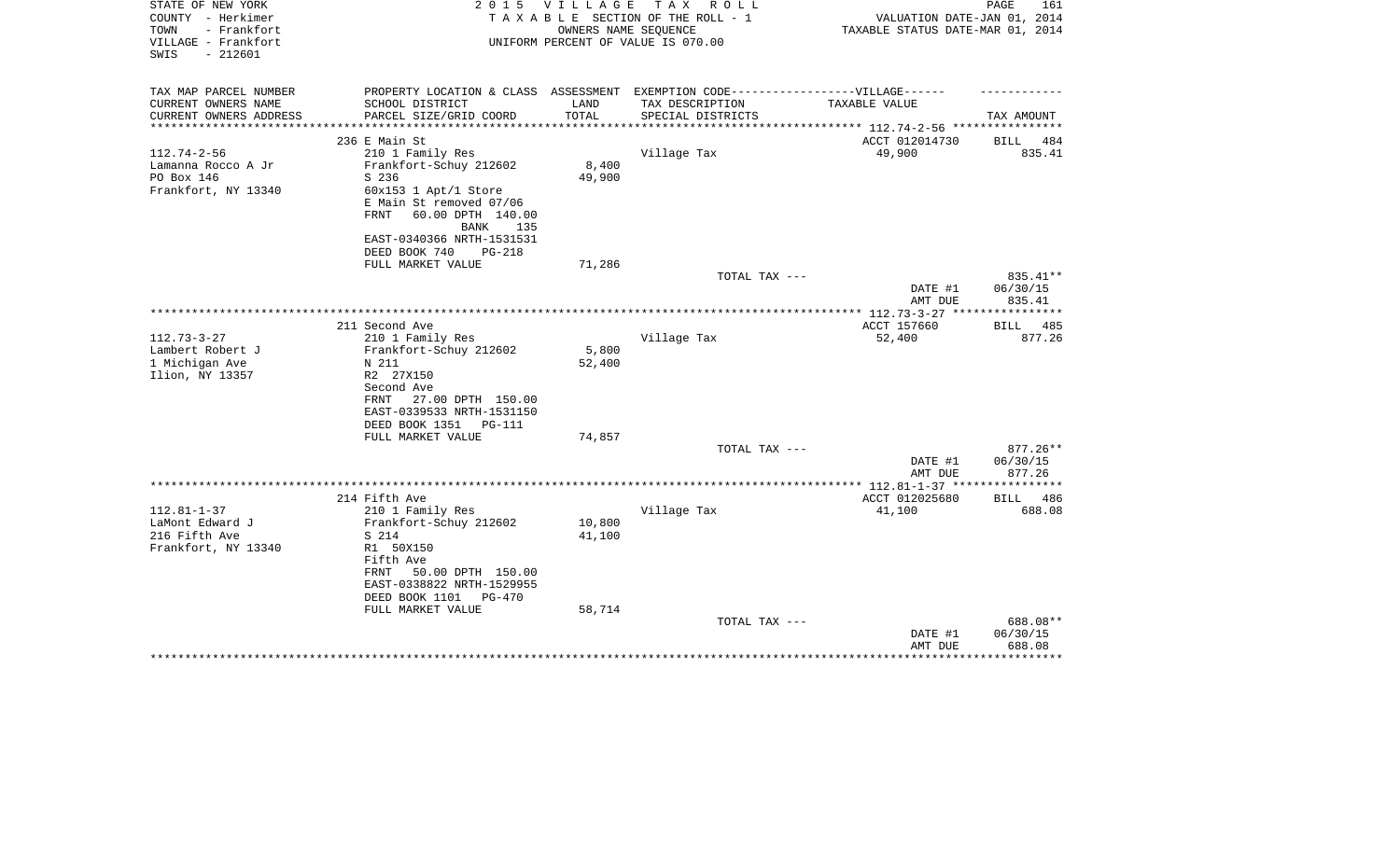| STATE OF NEW YORK<br>COUNTY - Herkimer<br>TOWN<br>- Frankfort<br>VILLAGE - Frankfort<br>$-212601$<br>SWIS | 2 0 1 5                                                                           | V I L L A G E | TAX ROLL<br>TAXABLE SECTION OF THE ROLL - 1<br>OWNERS NAME SEQUENCE<br>UNIFORM PERCENT OF VALUE IS 070.00 | VALUATION DATE-JAN 01, 2014<br>TAXABLE STATUS DATE-MAR 01, 2014 | PAGE<br>162             |
|-----------------------------------------------------------------------------------------------------------|-----------------------------------------------------------------------------------|---------------|-----------------------------------------------------------------------------------------------------------|-----------------------------------------------------------------|-------------------------|
| TAX MAP PARCEL NUMBER                                                                                     | PROPERTY LOCATION & CLASS ASSESSMENT EXEMPTION CODE-----------------VILLAGE------ |               |                                                                                                           |                                                                 |                         |
| CURRENT OWNERS NAME<br>CURRENT OWNERS ADDRESS                                                             | SCHOOL DISTRICT<br>PARCEL SIZE/GRID COORD                                         | LAND<br>TOTAL | TAX DESCRIPTION<br>SPECIAL DISTRICTS                                                                      | TAXABLE VALUE                                                   | TAX AMOUNT              |
| *********************                                                                                     |                                                                                   |               |                                                                                                           | *************************** 112.73-3-42 ****************        |                         |
|                                                                                                           | 228 First Ave                                                                     |               |                                                                                                           | ACCT 012021480                                                  | BILL 487                |
| $112.73 - 3 - 42$<br>Lanahan Shelley R                                                                    | 210 1 Family Res<br>Frankfort-Schuy 212602                                        | 10,800        | Village Tax                                                                                               | 57,500                                                          | 962.64                  |
| 228 First Ave                                                                                             | S 228                                                                             | 57,500        |                                                                                                           |                                                                 |                         |
| Frankfort, NY 13340                                                                                       | R1 50X150                                                                         |               |                                                                                                           |                                                                 |                         |
|                                                                                                           | First Ave                                                                         |               |                                                                                                           |                                                                 |                         |
|                                                                                                           | 50.00 DPTH 150.00<br>FRNT                                                         |               |                                                                                                           |                                                                 |                         |
|                                                                                                           | EAST-0339947 NRTH-1530895                                                         |               |                                                                                                           |                                                                 |                         |
|                                                                                                           | DEED BOOK 897<br>$PG-78$                                                          |               |                                                                                                           |                                                                 |                         |
|                                                                                                           | FULL MARKET VALUE                                                                 | 82,143        |                                                                                                           |                                                                 |                         |
|                                                                                                           |                                                                                   |               | TOTAL TAX ---                                                                                             |                                                                 | $962.64**$              |
|                                                                                                           |                                                                                   |               |                                                                                                           | DATE #1                                                         | 06/30/15                |
|                                                                                                           |                                                                                   |               |                                                                                                           | AMT DUE                                                         | 962.64                  |
|                                                                                                           |                                                                                   |               |                                                                                                           |                                                                 |                         |
| $112.82 - 2 - 35$                                                                                         | 305 Palmer St<br>210 1 Family Res                                                 |               | Village Tax                                                                                               | ACCT 012015360<br>68,900                                        | BILL<br>488<br>1,153.50 |
| Lange Christa A                                                                                           | Frankfort-Schuy 212602                                                            | 9,200         |                                                                                                           |                                                                 |                         |
| 305 Palmer St                                                                                             | E 305                                                                             | 68,900        |                                                                                                           |                                                                 |                         |
| Frankfort, NY 13340                                                                                       | R <sub>2</sub>                                                                    |               |                                                                                                           |                                                                 |                         |
|                                                                                                           | Palmer St                                                                         |               |                                                                                                           |                                                                 |                         |
|                                                                                                           | 50.00 DPTH 110.00<br><b>FRNT</b>                                                  |               |                                                                                                           |                                                                 |                         |
|                                                                                                           | EAST-0339738 NRTH-1530350                                                         |               |                                                                                                           |                                                                 |                         |
|                                                                                                           | DEED BOOK 1267<br>PG-952                                                          |               |                                                                                                           |                                                                 |                         |
|                                                                                                           | FULL MARKET VALUE                                                                 | 98,429        |                                                                                                           |                                                                 |                         |
|                                                                                                           |                                                                                   |               | TOTAL TAX ---                                                                                             |                                                                 | 1,153.50**              |
|                                                                                                           |                                                                                   |               |                                                                                                           | DATE #1                                                         | 06/30/15                |
|                                                                                                           |                                                                                   |               |                                                                                                           | AMT DUE                                                         | 1,153.50                |
|                                                                                                           | 110 Second Ave                                                                    |               |                                                                                                           | ACCT 168096                                                     | BILL<br>489             |
| $112.73 - 1 - 69$                                                                                         | 220 2 Family Res                                                                  |               | Village Tax                                                                                               | 61,100                                                          | 1,022.91                |
| Lanza Dominick                                                                                            | Frankfort-Schuy 212602                                                            | 11,800        |                                                                                                           |                                                                 |                         |
| 112 Second Ave                                                                                            | S 110                                                                             | 61,100        |                                                                                                           |                                                                 |                         |
| Frankfort, NY 13340                                                                                       | R <sub>2</sub>                                                                    |               |                                                                                                           |                                                                 |                         |
|                                                                                                           | Second Ave                                                                        |               |                                                                                                           |                                                                 |                         |
|                                                                                                           | 50.00 DPTH 200.00<br>FRNT                                                         |               |                                                                                                           |                                                                 |                         |
|                                                                                                           | EAST-0338925 NRTH-1531378                                                         |               |                                                                                                           |                                                                 |                         |
|                                                                                                           | DEED BOOK 1417<br>$PG-238$                                                        |               |                                                                                                           |                                                                 |                         |
|                                                                                                           | FULL MARKET VALUE                                                                 | 87,286        |                                                                                                           |                                                                 |                         |
|                                                                                                           |                                                                                   |               | TOTAL TAX ---                                                                                             |                                                                 | 1,022.91**              |
|                                                                                                           |                                                                                   |               |                                                                                                           | DATE #1                                                         | 06/30/15                |
|                                                                                                           |                                                                                   |               |                                                                                                           | AMT DUE                                                         | 1,022.91                |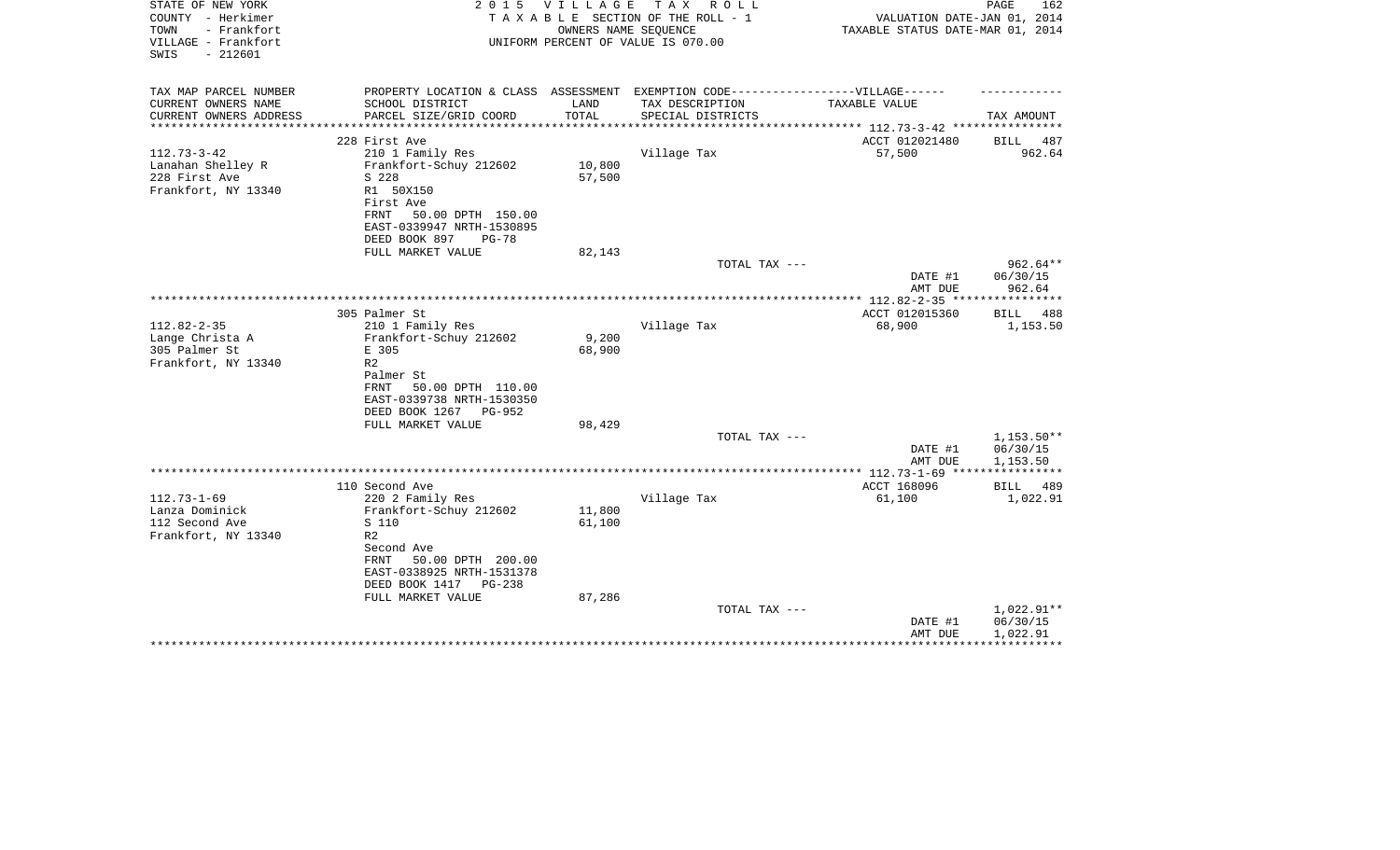| STATE OF NEW YORK<br>COUNTY - Herkimer<br>TOWN<br>- Frankfort<br>VILLAGE - Frankfort<br>$-212601$<br>SWIS                                                         | 2 0 1 5                                                                                                                                                             | <b>VILLAGE</b><br>OWNERS NAME SEOUENCE | T A X<br>R O L L<br>TAXABLE SECTION OF THE ROLL - 1<br>UNIFORM PERCENT OF VALUE IS 070.00 | VALUATION DATE-JAN 01, 2014<br>TAXABLE STATUS DATE-MAR 01, 2014 | PAGE<br>163           |
|-------------------------------------------------------------------------------------------------------------------------------------------------------------------|---------------------------------------------------------------------------------------------------------------------------------------------------------------------|----------------------------------------|-------------------------------------------------------------------------------------------|-----------------------------------------------------------------|-----------------------|
| TAX MAP PARCEL NUMBER                                                                                                                                             | PROPERTY LOCATION & CLASS ASSESSMENT EXEMPTION CODE-----------------VILLAGE------                                                                                   |                                        |                                                                                           |                                                                 |                       |
| CURRENT OWNERS NAME<br>CURRENT OWNERS ADDRESS<br>*********************                                                                                            | SCHOOL DISTRICT<br>PARCEL SIZE/GRID COORD<br>****************************                                                                                           | LAND<br>TOTAL                          | TAX DESCRIPTION<br>SPECIAL DISTRICTS                                                      | TAXABLE VALUE                                                   | TAX AMOUNT            |
|                                                                                                                                                                   | 112 Second Ave                                                                                                                                                      |                                        |                                                                                           | ACCT 012014880                                                  | 490<br>BILL           |
| $112.73 - 1 - 70$<br>Lanza Dominick A<br>112 Second Ave<br>Frankfort, NY 13340                                                                                    | 220 2 Family Res<br>Frankfort-Schuy 212602<br>S 112<br>R2 50X195<br>Second Ave<br>FRNT<br>50.00 DPTH 210.00                                                         | 11,800<br>62,000                       | Village Tax                                                                               | 62,000                                                          | 1,037.98              |
|                                                                                                                                                                   | EAST-0338968 NRTH-1531358<br>DEED BOOK 00567 PG-00207                                                                                                               |                                        |                                                                                           |                                                                 |                       |
|                                                                                                                                                                   | FULL MARKET VALUE                                                                                                                                                   | 88,571                                 | TOTAL TAX ---                                                                             |                                                                 | 1,037.98**            |
|                                                                                                                                                                   |                                                                                                                                                                     |                                        |                                                                                           | DATE #1<br>AMT DUE                                              | 06/30/15<br>1,037.98  |
|                                                                                                                                                                   | 334 Third Ave                                                                                                                                                       |                                        |                                                                                           |                                                                 |                       |
| $112.82 - 2 - 52$<br>LaPaglia Christopher A<br>LaPaglia Deanne L<br>6 Garden St<br>New York Mills, NY 13417<br>PRIOR OWNER ON 3/01/2014<br>LaPaglia Christopher A | 210 1 Family Res<br>Frankfort-Schuy 212602<br>S 334<br>R1 58X100<br>Third Ave<br>58.00 DPTH 105.00<br>FRNT<br>EAST-0340135 NRTH-1529589<br>DEED BOOK 1222<br>PG-941 | 9,600<br>57,000                        | Village Tax                                                                               | ACCT 012029850<br>57,000                                        | 491<br>BILL<br>954.27 |
|                                                                                                                                                                   | FULL MARKET VALUE                                                                                                                                                   | 81,429                                 | TOTAL TAX ---                                                                             |                                                                 | 954.27**              |
|                                                                                                                                                                   |                                                                                                                                                                     |                                        |                                                                                           | DATE #1<br>AMT DUE                                              | 06/30/15<br>954.27    |
|                                                                                                                                                                   |                                                                                                                                                                     |                                        |                                                                                           |                                                                 |                       |
|                                                                                                                                                                   | 313 Litchfield St                                                                                                                                                   |                                        |                                                                                           | ACCT 012005520                                                  | <b>BILL</b><br>492    |
| $112.73 - 1 - 59$<br>Lapointe Edmond J                                                                                                                            | 210 1 Family Res<br>Frankfort-Schuy 212602                                                                                                                          |                                        | VET COM CT 41131<br>11,100 VET DIS CT 41141                                               | 10,266<br>5,470                                                 |                       |
| 313 Litchfield St                                                                                                                                                 | E 313                                                                                                                                                               |                                        | 54,700 Village Tax                                                                        | 38,964                                                          | 652.32                |
| Frankfort, NY 13340                                                                                                                                               | R1 51X132<br>Litchfield St<br>FRNT<br>51.00 DPTH 160.00<br><b>BANK</b><br>135<br>EAST-0338736 NRTH-1531251<br>DEED BOOK 875<br>$PG-703$<br>FULL MARKET VALUE        | 78,143                                 |                                                                                           |                                                                 |                       |
|                                                                                                                                                                   |                                                                                                                                                                     |                                        | TOTAL TAX ---                                                                             |                                                                 | 652.32**              |
|                                                                                                                                                                   |                                                                                                                                                                     |                                        |                                                                                           | DATE #1<br>AMT DUE                                              | 06/30/15<br>652.32    |
|                                                                                                                                                                   |                                                                                                                                                                     |                                        |                                                                                           |                                                                 |                       |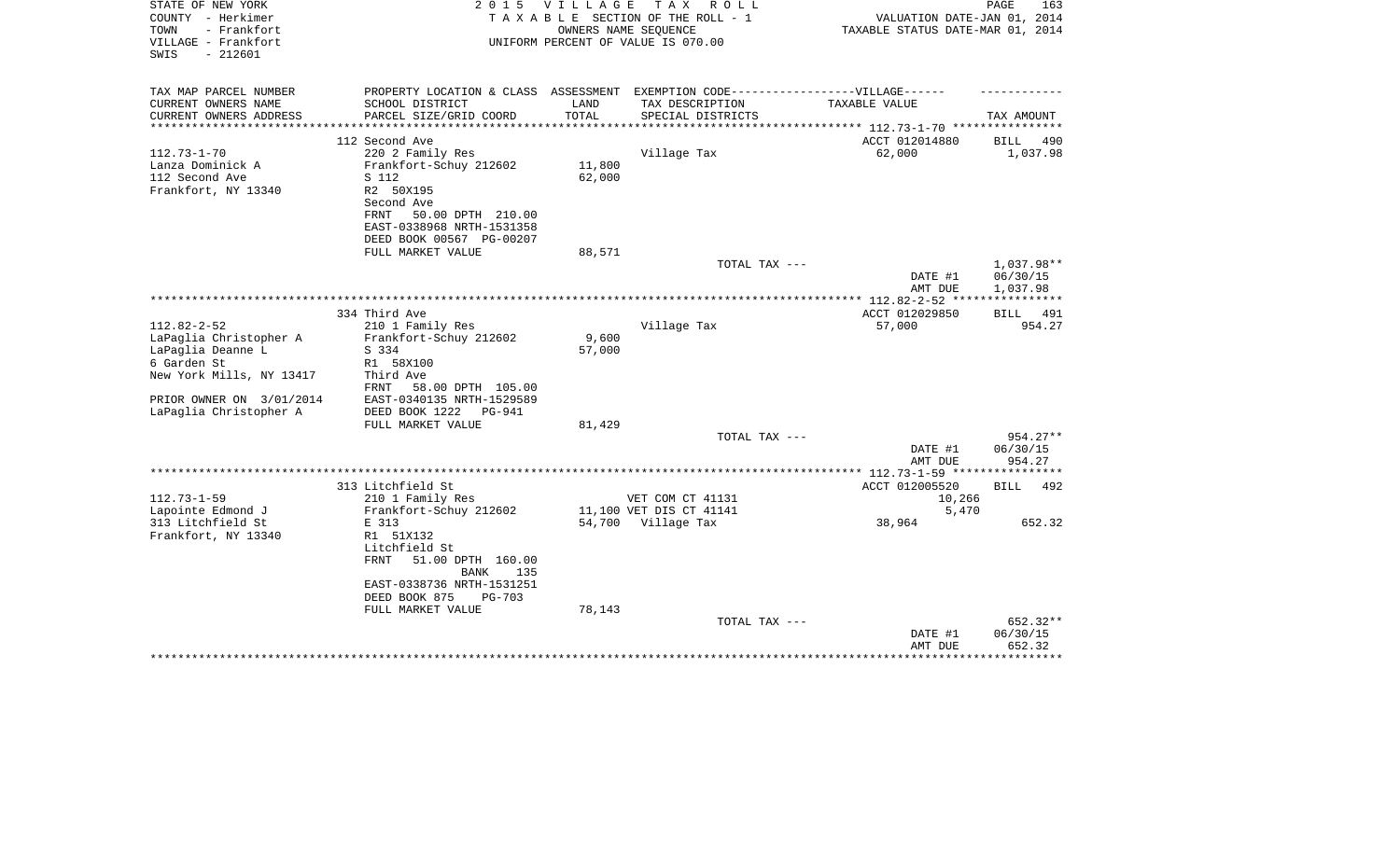| STATE OF NEW YORK<br>COUNTY - Herkimer                          | 2 0 1 5                                                                           | V I L L A G E  | T A X<br>R O L L<br>TAXABLE SECTION OF THE ROLL - 1        | VALUATION DATE-JAN 01, 2014                                                | PAGE<br>164          |
|-----------------------------------------------------------------|-----------------------------------------------------------------------------------|----------------|------------------------------------------------------------|----------------------------------------------------------------------------|----------------------|
| TOWN<br>- Frankfort<br>VILLAGE - Frankfort<br>$-212601$<br>SWIS |                                                                                   |                | OWNERS NAME SEQUENCE<br>UNIFORM PERCENT OF VALUE IS 070.00 | TAXABLE STATUS DATE-MAR 01, 2014                                           |                      |
| TAX MAP PARCEL NUMBER                                           | PROPERTY LOCATION & CLASS ASSESSMENT EXEMPTION CODE-----------------VILLAGE------ |                |                                                            |                                                                            |                      |
| CURRENT OWNERS NAME                                             | SCHOOL DISTRICT                                                                   | LAND           | TAX DESCRIPTION                                            | TAXABLE VALUE                                                              |                      |
| CURRENT OWNERS ADDRESS                                          | PARCEL SIZE/GRID COORD                                                            | TOTAL          | SPECIAL DISTRICTS                                          |                                                                            | TAX AMOUNT           |
| *********************                                           | 131 E Canal St                                                                    |                |                                                            | *************************** 112.73-2-30 ****************<br>ACCT 012006900 | BILL<br>493          |
| $112.73 - 2 - 30$                                               | 210 1 Family Res                                                                  |                | Village Tax                                                | 49,000                                                                     | 820.34               |
| LaPorte Andrew                                                  | Frankfort-Schuy 212602                                                            | 4,200          |                                                            |                                                                            |                      |
| 131 E Canal St                                                  | N 131                                                                             | 49,000         |                                                            |                                                                            |                      |
| Frankfort, NY 13340                                             | R2 40X80                                                                          |                |                                                            |                                                                            |                      |
|                                                                 | E Canal St                                                                        |                |                                                            |                                                                            |                      |
|                                                                 | 40.00 DPTH<br>FRNT<br>97.00                                                       |                |                                                            |                                                                            |                      |
|                                                                 | EAST-0339597 NRTH-1532070                                                         |                |                                                            |                                                                            |                      |
|                                                                 | DEED BOOK 947<br>$PG-174$                                                         |                |                                                            |                                                                            |                      |
|                                                                 | FULL MARKET VALUE                                                                 | 70,000         |                                                            |                                                                            |                      |
|                                                                 |                                                                                   |                | TOTAL TAX ---                                              | DATE #1                                                                    | 820.34**<br>06/30/15 |
|                                                                 |                                                                                   |                |                                                            | AMT DUE                                                                    | 820.34               |
|                                                                 |                                                                                   |                |                                                            |                                                                            |                      |
|                                                                 | 110-112 E Main St                                                                 |                |                                                            | ACCT 012014910                                                             | <b>BILL</b><br>494   |
| $112.65 - 2 - 62$                                               | 481 Att row bldg                                                                  |                | Village Tax                                                | 97,500                                                                     | 1,632.31             |
| Lapuma Frank C                                                  | Frankfort-Schuy 212602                                                            | 6,200          |                                                            |                                                                            |                      |
| Mary Lapuma                                                     | S 110-112                                                                         | 97,500         |                                                            |                                                                            |                      |
| 110-112 E Main St                                               | 24x214                                                                            |                |                                                            |                                                                            |                      |
| Frankfort, NY 13340                                             | E Main St                                                                         |                |                                                            |                                                                            |                      |
|                                                                 | 36.17 DPTH 216.00<br>FRNT<br>EAST-0339397 NRTH-1532654                            |                |                                                            |                                                                            |                      |
|                                                                 | DEED BOOK 00593 PG-00355                                                          |                |                                                            |                                                                            |                      |
|                                                                 | FULL MARKET VALUE                                                                 | 139,286        |                                                            |                                                                            |                      |
|                                                                 |                                                                                   |                | TOTAL TAX ---                                              |                                                                            | 1,632.31**           |
|                                                                 |                                                                                   |                |                                                            | DATE #1                                                                    | 06/30/15             |
|                                                                 |                                                                                   |                |                                                            | AMT DUE                                                                    | 1,632.31             |
|                                                                 |                                                                                   |                |                                                            |                                                                            | ******               |
|                                                                 | 114 E Main St                                                                     |                |                                                            | ACCT 012014940                                                             | BILL<br>495          |
| $112.65 - 2 - 63$                                               | 438 Parking lot                                                                   |                | Village Tax                                                | 5,500                                                                      | 92.08                |
| Lapuma Frank C                                                  | Frankfort-Schuy 212602<br>S 114                                                   | 4,000<br>5,500 |                                                            |                                                                            |                      |
| Mary Lapuma<br>110 E Main St                                    | Vac Ld                                                                            |                |                                                            |                                                                            |                      |
| Frankfort, NY 13340                                             | E Main St                                                                         |                |                                                            |                                                                            |                      |
|                                                                 | 30.00 DPTH 216.00<br>FRNT                                                         |                |                                                            |                                                                            |                      |
|                                                                 | EAST-0339415 NRTH-1532628                                                         |                |                                                            |                                                                            |                      |
|                                                                 | DEED BOOK 00576 PG-00494                                                          |                |                                                            |                                                                            |                      |
|                                                                 | FULL MARKET VALUE                                                                 | 7,857          |                                                            |                                                                            |                      |
|                                                                 |                                                                                   |                | TOTAL TAX ---                                              |                                                                            | $92.08**$            |
|                                                                 |                                                                                   |                |                                                            | DATE #1                                                                    | 06/30/15             |
|                                                                 |                                                                                   |                |                                                            | AMT DUE                                                                    | 92.08<br>********    |
|                                                                 |                                                                                   |                |                                                            |                                                                            |                      |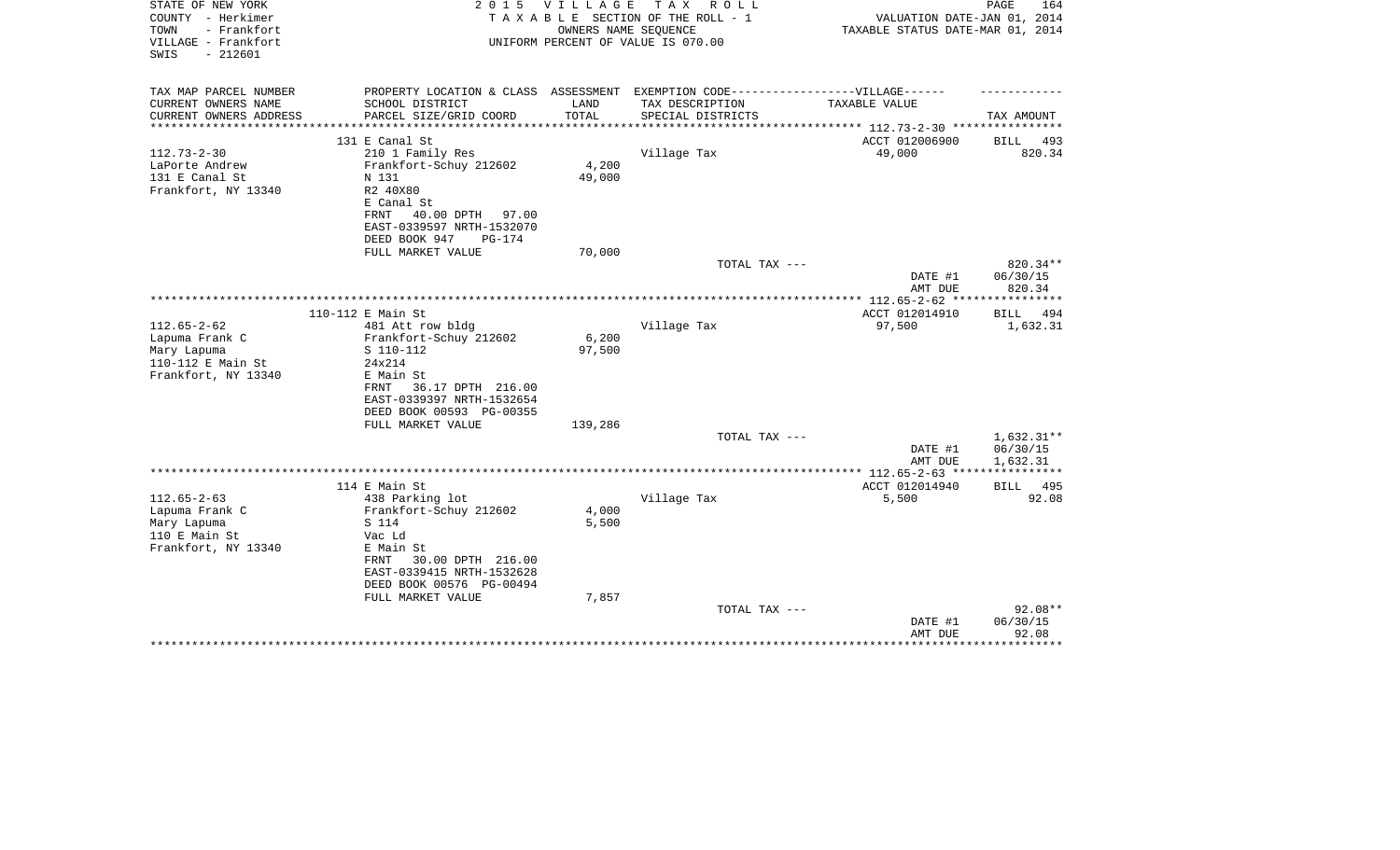| STATE OF NEW YORK<br>COUNTY - Herkimer<br>- Frankfort<br>TOWN<br>VILLAGE - Frankfort | 2 0 1 5                                                | V I L L A G E             | T A X<br>R O L L<br>TAXABLE SECTION OF THE ROLL - 1<br>OWNERS NAME SEQUENCE<br>UNIFORM PERCENT OF VALUE IS 070.00 | VALUATION DATE-JAN 01, 2014<br>TAXABLE STATUS DATE-MAR 01, 2014 | PAGE<br>165              |
|--------------------------------------------------------------------------------------|--------------------------------------------------------|---------------------------|-------------------------------------------------------------------------------------------------------------------|-----------------------------------------------------------------|--------------------------|
| $-212601$<br>SWIS                                                                    |                                                        |                           |                                                                                                                   |                                                                 |                          |
| TAX MAP PARCEL NUMBER                                                                | PROPERTY LOCATION & CLASS ASSESSMENT                   |                           | EXEMPTION CODE------------------VILLAGE------                                                                     |                                                                 |                          |
| CURRENT OWNERS NAME                                                                  | SCHOOL DISTRICT                                        | LAND                      | TAX DESCRIPTION                                                                                                   | TAXABLE VALUE                                                   |                          |
| CURRENT OWNERS ADDRESS<br>*******************                                        | PARCEL SIZE/GRID COORD<br>**************************   | TOTAL<br>**************** | SPECIAL DISTRICTS                                                                                                 | ***************** 112.81-3-48 *****************                 | TAX AMOUNT               |
|                                                                                      | 607 Ingersol Ave                                       |                           |                                                                                                                   | ACCT 157397                                                     | BILL<br>496              |
| $112.81 - 3 - 48$                                                                    | 210 1 Family Res                                       |                           | Village Tax                                                                                                       | 86,100                                                          | 1,441.45                 |
| LaPuma Thomas                                                                        | Frankfort-Schuy 212602                                 | 13,700                    |                                                                                                                   |                                                                 |                          |
| LaPuma Kathryn                                                                       | E                                                      | 86,100                    |                                                                                                                   |                                                                 |                          |
| 607 Ingersol Ave                                                                     | R1                                                     |                           |                                                                                                                   |                                                                 |                          |
| Frankfort, NY 13340                                                                  | Ingersol Ave<br>FRNT 106.70 DPTH 231.30                |                           |                                                                                                                   |                                                                 |                          |
|                                                                                      | EAST-0339672 NRTH-1528690                              |                           |                                                                                                                   |                                                                 |                          |
|                                                                                      | DEED BOOK 1349<br>PG-730                               |                           |                                                                                                                   |                                                                 |                          |
|                                                                                      | FULL MARKET VALUE                                      | 123,000                   |                                                                                                                   |                                                                 |                          |
|                                                                                      |                                                        |                           | TOTAL TAX ---                                                                                                     |                                                                 | 1,441.45**               |
|                                                                                      |                                                        |                           |                                                                                                                   | DATE #1                                                         | 06/30/15                 |
|                                                                                      |                                                        |                           |                                                                                                                   | AMT DUE                                                         | 1,441.45<br>************ |
|                                                                                      | 511-513 Frankfort St                                   |                           |                                                                                                                   | **************** 112.81-2-3 *****<br>ACCT 012004200             | BILL<br>497              |
| $112.81 - 2 - 3$                                                                     | 220 2 Family Res                                       |                           | Village Tax                                                                                                       | 75,400                                                          | 1,262.32                 |
| Latella Carl F                                                                       | Frankfort-Schuy 212602                                 | 14,400                    |                                                                                                                   |                                                                 |                          |
| Latella Linda J                                                                      | E 511-513                                              | 75,400                    |                                                                                                                   |                                                                 |                          |
| 513 Frankfort St                                                                     | R <sub>2</sub>                                         |                           |                                                                                                                   |                                                                 |                          |
| Frankfort, NY 13340                                                                  | Frankfort St                                           |                           |                                                                                                                   |                                                                 |                          |
|                                                                                      | 90.00 DPTH 154.00<br>FRNT                              |                           |                                                                                                                   |                                                                 |                          |
|                                                                                      | EAST-0338730 NRTH-1530487<br>DEED BOOK 819<br>$PG-463$ |                           |                                                                                                                   |                                                                 |                          |
|                                                                                      | FULL MARKET VALUE                                      | 107,714                   |                                                                                                                   |                                                                 |                          |
|                                                                                      |                                                        |                           | TOTAL TAX ---                                                                                                     |                                                                 | $1,262.32**$             |
|                                                                                      |                                                        |                           |                                                                                                                   | DATE #1                                                         | 06/30/15                 |
|                                                                                      |                                                        |                           |                                                                                                                   | AMT DUE                                                         | 1,262.32                 |
|                                                                                      |                                                        |                           |                                                                                                                   |                                                                 |                          |
| $112.73 - 3 - 4$                                                                     | 126 First Ave<br>210 1 Family Res                      |                           |                                                                                                                   | ACCT 012003000<br>52,500                                        | BILL<br>498<br>878.94    |
| Latella Joseph J                                                                     | Frankfort-Schuy 212602                                 | 9,800                     | Village Tax                                                                                                       |                                                                 |                          |
| Latella Shawn A                                                                      | S 126                                                  | 52,500                    |                                                                                                                   |                                                                 |                          |
| 126 First Ave                                                                        | R1 55X80                                               |                           |                                                                                                                   |                                                                 |                          |
| Frankfort, NY 13340                                                                  | First Ave                                              |                           |                                                                                                                   |                                                                 |                          |
|                                                                                      | 58.50 DPTH 107.00<br>FRNT                              |                           |                                                                                                                   |                                                                 |                          |
|                                                                                      | EAST-0339292 NRTH-1531698                              |                           |                                                                                                                   |                                                                 |                          |
|                                                                                      | DEED BOOK 897<br>$PG-675$                              |                           |                                                                                                                   |                                                                 |                          |
|                                                                                      | FULL MARKET VALUE                                      | 75,000                    | TOTAL TAX ---                                                                                                     |                                                                 | 878.94**                 |
|                                                                                      |                                                        |                           |                                                                                                                   | DATE #1                                                         | 06/30/15                 |
|                                                                                      |                                                        |                           |                                                                                                                   | AMT DUE                                                         | 878.94                   |
|                                                                                      |                                                        |                           |                                                                                                                   |                                                                 |                          |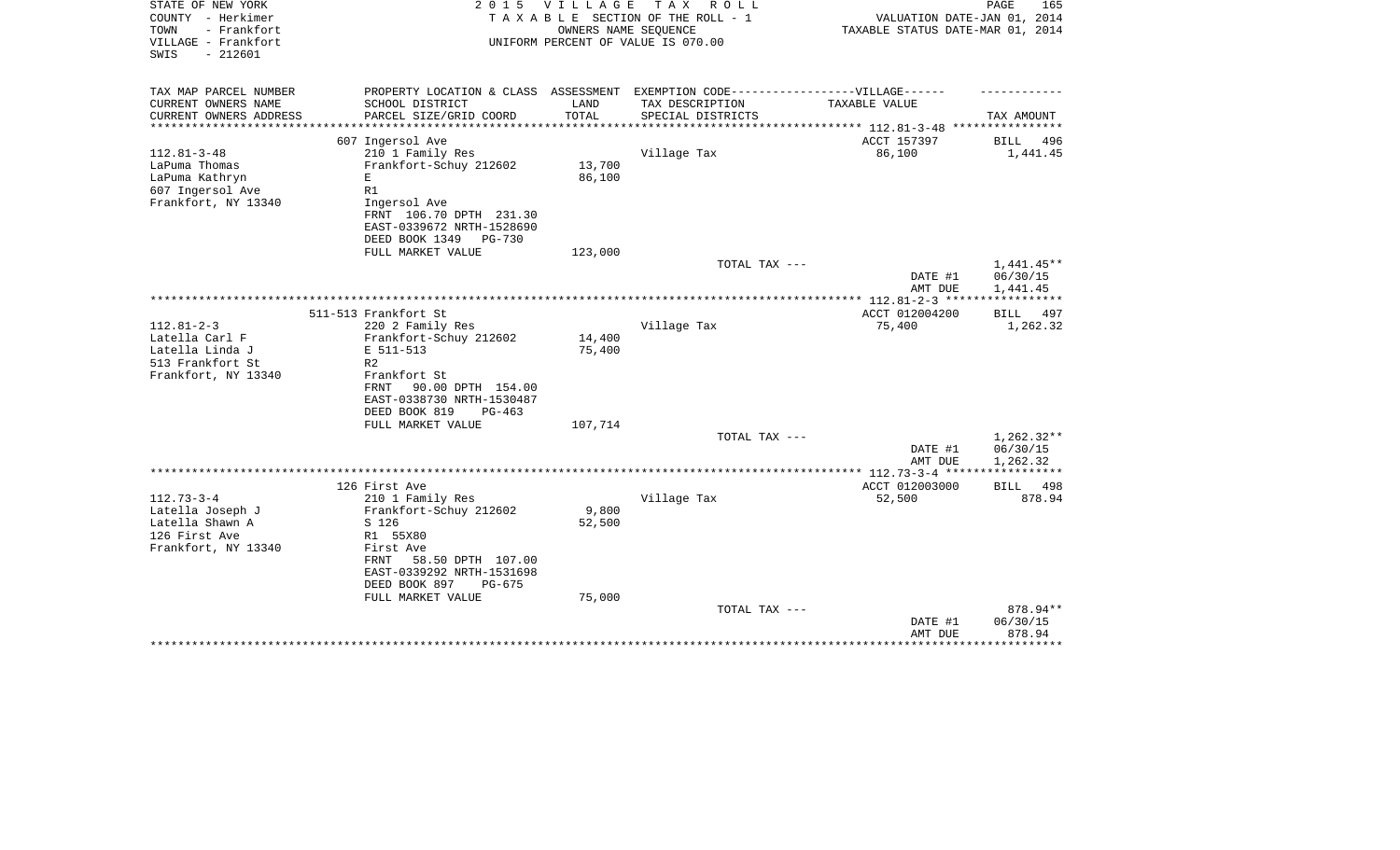| STATE OF NEW YORK<br>COUNTY - Herkimer<br>TOWN<br>- Frankfort<br>VILLAGE - Frankfort<br>$-212601$<br>SWIS       | 2 0 1 5                                                                                                                                                                                     | V I L L A G E             | T A X<br>R O L L<br>TAXABLE SECTION OF THE ROLL - 1<br>OWNERS NAME SEQUENCE<br>UNIFORM PERCENT OF VALUE IS 070.00 | VALUATION DATE-JAN 01, 2014<br>TAXABLE STATUS DATE-MAR 01, 2014 | PAGE<br>166                                |
|-----------------------------------------------------------------------------------------------------------------|---------------------------------------------------------------------------------------------------------------------------------------------------------------------------------------------|---------------------------|-------------------------------------------------------------------------------------------------------------------|-----------------------------------------------------------------|--------------------------------------------|
| TAX MAP PARCEL NUMBER                                                                                           | PROPERTY LOCATION & CLASS ASSESSMENT EXEMPTION CODE----------------VILLAGE------                                                                                                            |                           |                                                                                                                   |                                                                 |                                            |
| CURRENT OWNERS NAME<br>CURRENT OWNERS ADDRESS<br>*********************                                          | SCHOOL DISTRICT<br>PARCEL SIZE/GRID COORD                                                                                                                                                   | LAND<br>TOTAL             | TAX DESCRIPTION<br>SPECIAL DISTRICTS                                                                              | TAXABLE VALUE                                                   | TAX AMOUNT                                 |
|                                                                                                                 | 235 First Ave                                                                                                                                                                               |                           |                                                                                                                   | ACCT 012007140                                                  | BILL<br>499                                |
| $112.74 - 3 - 3$<br>Laura Philip A<br>Laura John V<br>235 First Ave<br>Frankfort, NY 13340                      | 210 1 Family Res<br>Frankfort-Schuy 212602<br>N<br>R1<br>Life Use<br>50.00 DPTH 127.00<br>FRNT<br>EAST-0340196 NRTH-1530913                                                                 | 6,000<br>74,500           | Village Tax                                                                                                       | 74,500                                                          | 1,247.25                                   |
|                                                                                                                 | DEED BOOK 923<br>$PG-313$<br>FULL MARKET VALUE                                                                                                                                              | 106,429                   |                                                                                                                   |                                                                 |                                            |
|                                                                                                                 |                                                                                                                                                                                             |                           | TOTAL TAX ---                                                                                                     |                                                                 | 1,247.25**                                 |
|                                                                                                                 |                                                                                                                                                                                             |                           |                                                                                                                   | DATE #1<br>AMT DUE                                              | 06/30/15<br>1,247.25                       |
|                                                                                                                 |                                                                                                                                                                                             |                           |                                                                                                                   |                                                                 |                                            |
| 107-111 Mill St<br>$112.65 - 3 - 2$                                                                             | 311 Res vac land                                                                                                                                                                            |                           | Village Tax                                                                                                       | ACCT 012014400<br>3,200                                         | 500<br>BILL<br>53.57                       |
| Lavalla Carol Ann<br>Grippe Sylvia<br>101-103 Mill St<br>Frankfort, NY 13340                                    | Frankfort-Schuy 212602<br>W 107-111<br>V19 57X100<br>Mill St<br>57.00 DPTH 100.00<br>FRNT<br>EAST-0339176 NRTH-1533505<br>DEED BOOK 1103<br>PG-554                                          | 3,200<br>3,200            |                                                                                                                   |                                                                 |                                            |
|                                                                                                                 | FULL MARKET VALUE                                                                                                                                                                           | 4,571                     |                                                                                                                   |                                                                 |                                            |
|                                                                                                                 |                                                                                                                                                                                             |                           | TOTAL TAX ---                                                                                                     | DATE #1<br>AMT DUE                                              | $53.57**$<br>06/30/15<br>53.57             |
|                                                                                                                 |                                                                                                                                                                                             |                           |                                                                                                                   |                                                                 |                                            |
| 101-103 Mill St                                                                                                 |                                                                                                                                                                                             |                           |                                                                                                                   | ACCT 012014370                                                  | 501<br>BILL                                |
| $112.65 - 3 - 3$<br>Lavalla Carol Ann<br>Grippe Sylvia<br>Mary Kipper<br>101-103 Mill St<br>Frankfort, NY 13340 | 220 2 Family Res<br>Frankfort-Schuy 212602<br>W 101-103<br>R2 57X93<br>Mill St<br>57.00 DPTH<br>FRNT<br>93.00<br>EAST-0339130 NRTH-1533468<br>DEED BOOK 1103<br>PG-554<br>FULL MARKET VALUE | 5,500<br>48,000<br>68,571 | VET COM CT 41131<br>Village Tax                                                                                   | 10,266<br>37,734                                                | 631.73                                     |
|                                                                                                                 |                                                                                                                                                                                             |                           | TOTAL TAX ---                                                                                                     | DATE #1<br>AMT DUE                                              | 631.73**<br>06/30/15<br>631.73<br>******** |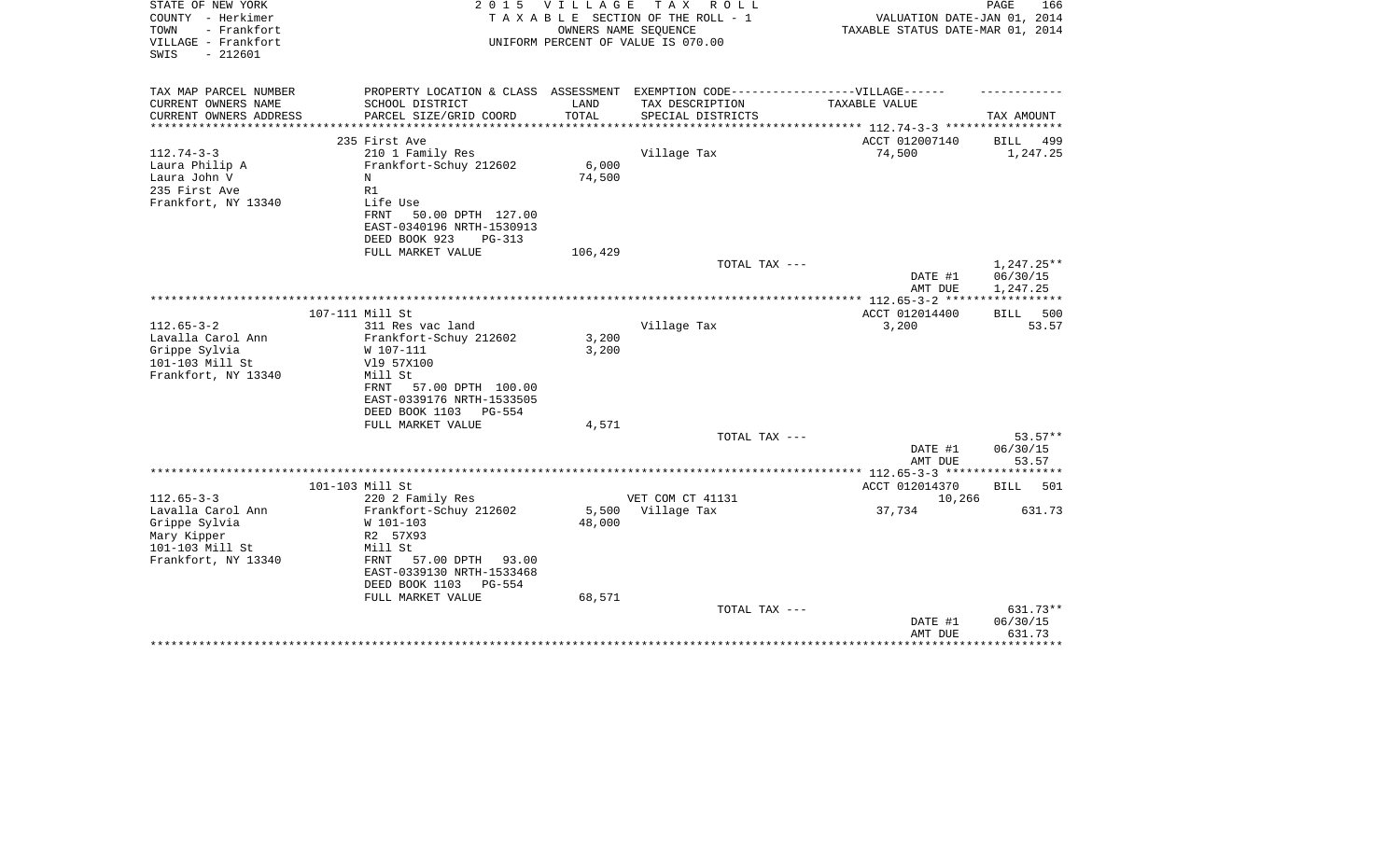| STATE OF NEW YORK      | 2 0 1 5                                                                           | V I L L A G E | T A X<br>R O L L                   |                                                           | PAGE<br>167          |
|------------------------|-----------------------------------------------------------------------------------|---------------|------------------------------------|-----------------------------------------------------------|----------------------|
| COUNTY - Herkimer      |                                                                                   |               | TAXABLE SECTION OF THE ROLL - 1    | VALUATION DATE-JAN 01, 2014                               |                      |
| TOWN<br>- Frankfort    |                                                                                   |               | OWNERS NAME SEQUENCE               | TAXABLE STATUS DATE-MAR 01, 2014                          |                      |
| VILLAGE - Frankfort    |                                                                                   |               | UNIFORM PERCENT OF VALUE IS 070.00 |                                                           |                      |
| $-212601$<br>SWIS      |                                                                                   |               |                                    |                                                           |                      |
|                        |                                                                                   |               |                                    |                                                           |                      |
| TAX MAP PARCEL NUMBER  | PROPERTY LOCATION & CLASS ASSESSMENT EXEMPTION CODE-----------------VILLAGE------ |               |                                    |                                                           |                      |
| CURRENT OWNERS NAME    | SCHOOL DISTRICT                                                                   | LAND          | TAX DESCRIPTION                    | TAXABLE VALUE                                             |                      |
| CURRENT OWNERS ADDRESS | PARCEL SIZE/GRID COORD                                                            | TOTAL         | SPECIAL DISTRICTS                  |                                                           | TAX AMOUNT           |
| *******************    | ************************                                                          |               |                                    | **************** 112.81-2-61 ************                 |                      |
|                        | 309 Fourth Ave                                                                    |               |                                    | ACCT 165071                                               | <b>BILL</b><br>502   |
| $112.81 - 2 - 61$      | 210 1 Family Res                                                                  |               | Village Tax                        | 67,000                                                    | 1,121.69             |
| Lavalla Daniel J       | Frankfort-Schuy 212602                                                            | 10,800        |                                    |                                                           |                      |
| 309 Fourth Ave         | N 309                                                                             | 67,000        |                                    |                                                           |                      |
| Frankfort, NY 13340    | R1 50X150                                                                         |               |                                    |                                                           |                      |
|                        | Fourth Ave                                                                        |               |                                    |                                                           |                      |
|                        | 50.00 DPTH 150.00<br>FRNT                                                         |               |                                    |                                                           |                      |
|                        | EAST-0339581 NRTH-1529985                                                         |               |                                    |                                                           |                      |
|                        | DEED BOOK 1398<br>PG-487                                                          |               |                                    |                                                           |                      |
|                        | FULL MARKET VALUE                                                                 | 95,714        |                                    |                                                           |                      |
|                        |                                                                                   |               | TOTAL TAX ---                      |                                                           | 1,121.69**           |
|                        |                                                                                   |               |                                    | DATE #1                                                   | 06/30/15<br>1,121.69 |
|                        |                                                                                   |               |                                    | AMT DUE<br>**************** 112.74-1-16 ***************** |                      |
|                        | 159 E Main St                                                                     |               |                                    | ACCT 180823                                               | 503<br>BILL          |
| $112.74 - 1 - 16$      | 481 Att row bldg                                                                  |               | Village Tax                        | 13,600                                                    | 227.69               |
| Lavalla James F        | Frankfort-Schuy 212602                                                            | 700           |                                    |                                                           |                      |
| 116 N Frankfort St     | N 159                                                                             | 13,600        |                                    |                                                           |                      |
| Frankfort, NY 13340    | Com <sub>9X40</sub>                                                               |               |                                    |                                                           |                      |
|                        | E Main St                                                                         |               |                                    |                                                           |                      |
|                        | FRNT<br>9.00 DPTH<br>39.00                                                        |               |                                    |                                                           |                      |
|                        | EAST-0339984 NRTH-1532240                                                         |               |                                    |                                                           |                      |
|                        | DEED BOOK 1500<br>$PG-427$                                                        |               |                                    |                                                           |                      |
|                        | FULL MARKET VALUE                                                                 | 19,429        |                                    |                                                           |                      |
|                        |                                                                                   |               | TOTAL TAX ---                      |                                                           | $227.69**$           |
|                        |                                                                                   |               |                                    | DATE #1                                                   | 06/30/15             |
|                        |                                                                                   |               |                                    | AMT DUE                                                   | 227.69               |
|                        |                                                                                   |               |                                    |                                                           |                      |
|                        | 116 N Frankfort St                                                                |               |                                    | ACCT 180822                                               | 504<br>BILL          |
| $112.74 - 1 - 29$      | 210 1 Family Res                                                                  |               | Village Tax                        | 54,400                                                    | 910.74               |
| Lavalla James F        | Frankfort-Schuy 212602                                                            | 4,000         |                                    |                                                           |                      |
| 116 N Frankfort St     | E 116                                                                             | 54,400        |                                    |                                                           |                      |
| Frankfort, NY 13340    | R1 25X120                                                                         |               |                                    |                                                           |                      |
|                        | N Frankfort St                                                                    |               |                                    |                                                           |                      |
|                        | 34.00 DPTH 120.00<br>FRNT                                                         |               |                                    |                                                           |                      |
|                        | EAST-0340285 NRTH-1532282                                                         |               |                                    |                                                           |                      |
|                        | DEED BOOK 1500<br>$PG-424$                                                        |               |                                    |                                                           |                      |
|                        | FULL MARKET VALUE                                                                 | 77,714        |                                    |                                                           |                      |
|                        |                                                                                   |               | TOTAL TAX ---                      |                                                           | $910.74**$           |
|                        |                                                                                   |               |                                    | DATE #1                                                   | 06/30/15<br>910.74   |
|                        |                                                                                   |               |                                    | AMT DUE                                                   |                      |
|                        |                                                                                   |               |                                    |                                                           |                      |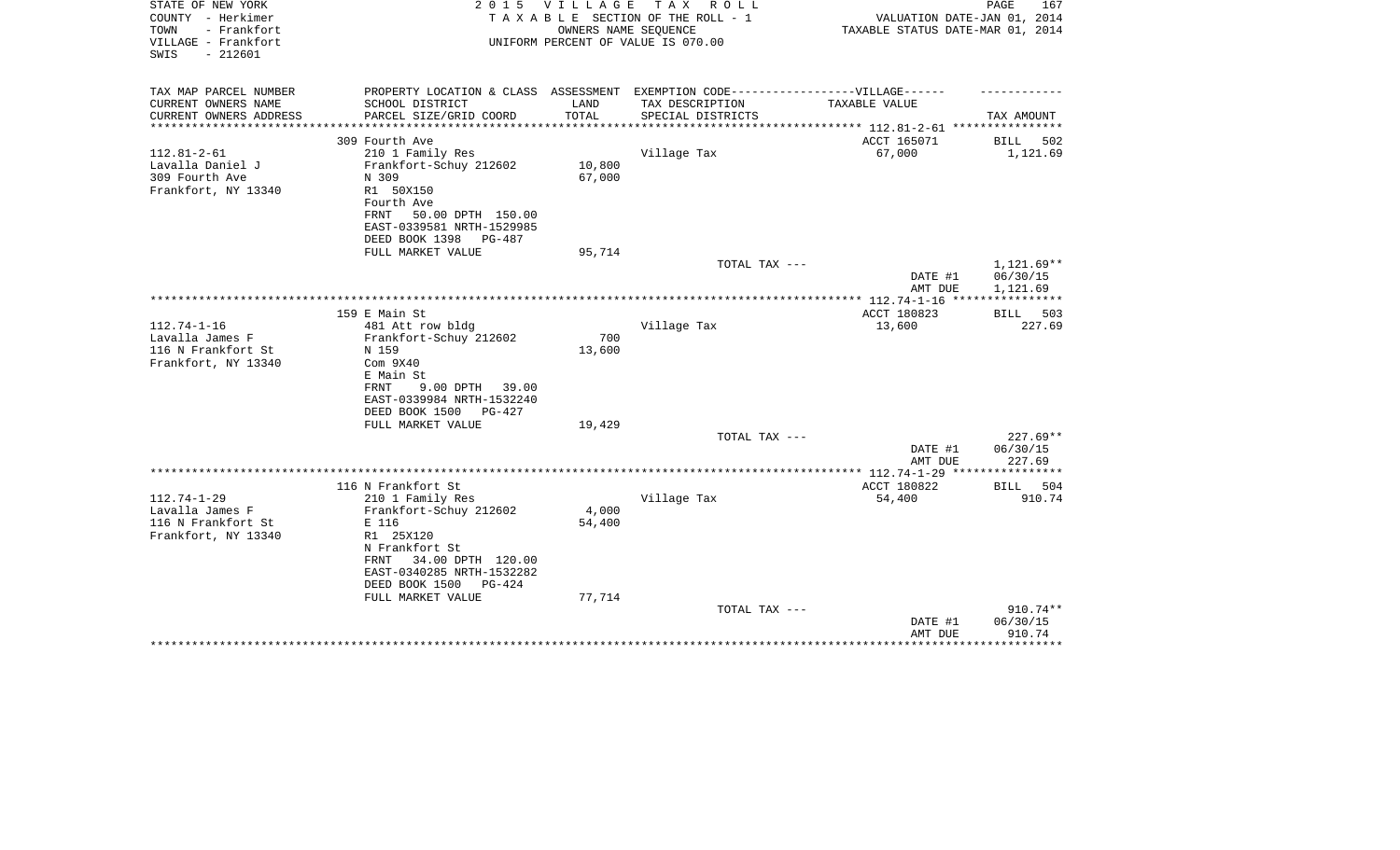| STATE OF NEW YORK<br>COUNTY - Herkimer<br>- Frankfort<br>TOWN<br>VILLAGE - Frankfort<br>$-212601$<br>SWIS | 2 0 1 5                                        | VILLAGE<br>OWNERS NAME SEQUENCE | T A X<br>R O L L<br>TAXABLE SECTION OF THE ROLL - 1<br>UNIFORM PERCENT OF VALUE IS 070.00 | VALUATION DATE-JAN 01, 2014<br>TAXABLE STATUS DATE-MAR 01, 2014 | PAGE<br>168             |
|-----------------------------------------------------------------------------------------------------------|------------------------------------------------|---------------------------------|-------------------------------------------------------------------------------------------|-----------------------------------------------------------------|-------------------------|
| TAX MAP PARCEL NUMBER                                                                                     |                                                |                                 | PROPERTY LOCATION & CLASS ASSESSMENT EXEMPTION CODE-----------------VILLAGE------         |                                                                 |                         |
| CURRENT OWNERS NAME                                                                                       | SCHOOL DISTRICT                                | LAND                            | TAX DESCRIPTION                                                                           | TAXABLE VALUE                                                   |                         |
| CURRENT OWNERS ADDRESS<br>**********************                                                          | PARCEL SIZE/GRID COORD                         | TOTAL                           | SPECIAL DISTRICTS                                                                         |                                                                 | TAX AMOUNT              |
| 238 Mann St                                                                                               |                                                |                                 |                                                                                           | ACCT 012007110                                                  | BILL<br>505             |
| $112.74 - 2 - 35$                                                                                         | 210 1 Family Res                               |                                 | Village Tax                                                                               | 74,500                                                          | 1,247.25                |
| Lavalla Joseph                                                                                            | Frankfort-Schuy 212602                         | 5,900                           |                                                                                           |                                                                 |                         |
| Lavalla Linda Romeo<br>S 238                                                                              |                                                | 74,500                          |                                                                                           |                                                                 |                         |
| 238 Mann St                                                                                               | R2 40X192                                      |                                 |                                                                                           |                                                                 |                         |
| Frankfort, NY 13340                                                                                       | Mann St                                        |                                 |                                                                                           |                                                                 |                         |
| FRNT                                                                                                      | 43.00 DPTH 180.00<br>EAST-0340182 NRTH-1531443 |                                 |                                                                                           |                                                                 |                         |
|                                                                                                           | DEED BOOK 00626 PG-01074                       |                                 |                                                                                           |                                                                 |                         |
|                                                                                                           | FULL MARKET VALUE                              | 106,429                         |                                                                                           |                                                                 |                         |
|                                                                                                           |                                                |                                 | TOTAL TAX ---                                                                             |                                                                 | $1,247.25**$            |
|                                                                                                           |                                                |                                 |                                                                                           | DATE #1                                                         | 06/30/15                |
|                                                                                                           |                                                |                                 |                                                                                           | AMT DUE                                                         | 1,247.25                |
|                                                                                                           |                                                |                                 |                                                                                           |                                                                 |                         |
| 206-208 E Main St<br>$112.74 - 2 - 66$                                                                    | $485$ >luse sm bld                             |                                 | Village Tax                                                                               | ACCT 012031860<br>200,000                                       | BILL<br>506<br>3,348.33 |
| LaValla Joseph                                                                                            | Frankfort-Schuy 212602                         | 9,500                           |                                                                                           |                                                                 |                         |
| LaValla Linda<br>S                                                                                        |                                                | 200,000                         |                                                                                           |                                                                 |                         |
| 238 Mann St                                                                                               | Com 77X150                                     |                                 |                                                                                           |                                                                 |                         |
| Frankfort, NY 13340                                                                                       | 206-208 E Main                                 |                                 |                                                                                           |                                                                 |                         |
| FRNT                                                                                                      | 85.00 DPTH 145.00                              |                                 |                                                                                           |                                                                 |                         |
|                                                                                                           | EAST-0340007 NRTH-1531961                      |                                 |                                                                                           |                                                                 |                         |
|                                                                                                           | DEED BOOK 937<br>$PG-470$                      |                                 |                                                                                           |                                                                 |                         |
|                                                                                                           | FULL MARKET VALUE                              | 285,714                         | TOTAL TAX ---                                                                             |                                                                 | $3,348.33**$            |
|                                                                                                           |                                                |                                 |                                                                                           | DATE #1                                                         | 06/30/15                |
|                                                                                                           |                                                |                                 |                                                                                           | AMT DUE                                                         | 3,348.33                |
|                                                                                                           |                                                |                                 |                                                                                           | **************** 112.74-2-34 ****                               | ***********             |
| 236 Mann St                                                                                               |                                                |                                 |                                                                                           | ACCT 012019980                                                  | BILL<br>507             |
| $112.74 - 2 - 34$                                                                                         | 210 1 Family Res                               |                                 | Village Tax                                                                               | 38,900                                                          | 651.25                  |
| LaValla Joseph M                                                                                          | Frankfort-Schuy 212602                         | 5,500                           |                                                                                           |                                                                 |                         |
| Lavalla Linda K<br>S 236<br>238 Mann St                                                                   | R1 40X162                                      | 38,900                          |                                                                                           |                                                                 |                         |
| Frankfort, NY 13340                                                                                       | Mann St                                        |                                 |                                                                                           |                                                                 |                         |
| FRNT                                                                                                      | 40.00 DPTH 180.00                              |                                 |                                                                                           |                                                                 |                         |
|                                                                                                           | EAST-0340159 NRTH-1531474                      |                                 |                                                                                           |                                                                 |                         |
|                                                                                                           | DEED BOOK 1192<br>$PG-543$                     |                                 |                                                                                           |                                                                 |                         |
|                                                                                                           | FULL MARKET VALUE                              | 55,571                          |                                                                                           |                                                                 |                         |
|                                                                                                           |                                                |                                 | TOTAL TAX ---                                                                             |                                                                 | 651.25**                |
|                                                                                                           |                                                |                                 |                                                                                           | DATE #1                                                         | 06/30/15                |
|                                                                                                           |                                                |                                 |                                                                                           | AMT DUE                                                         | 651.25<br>******        |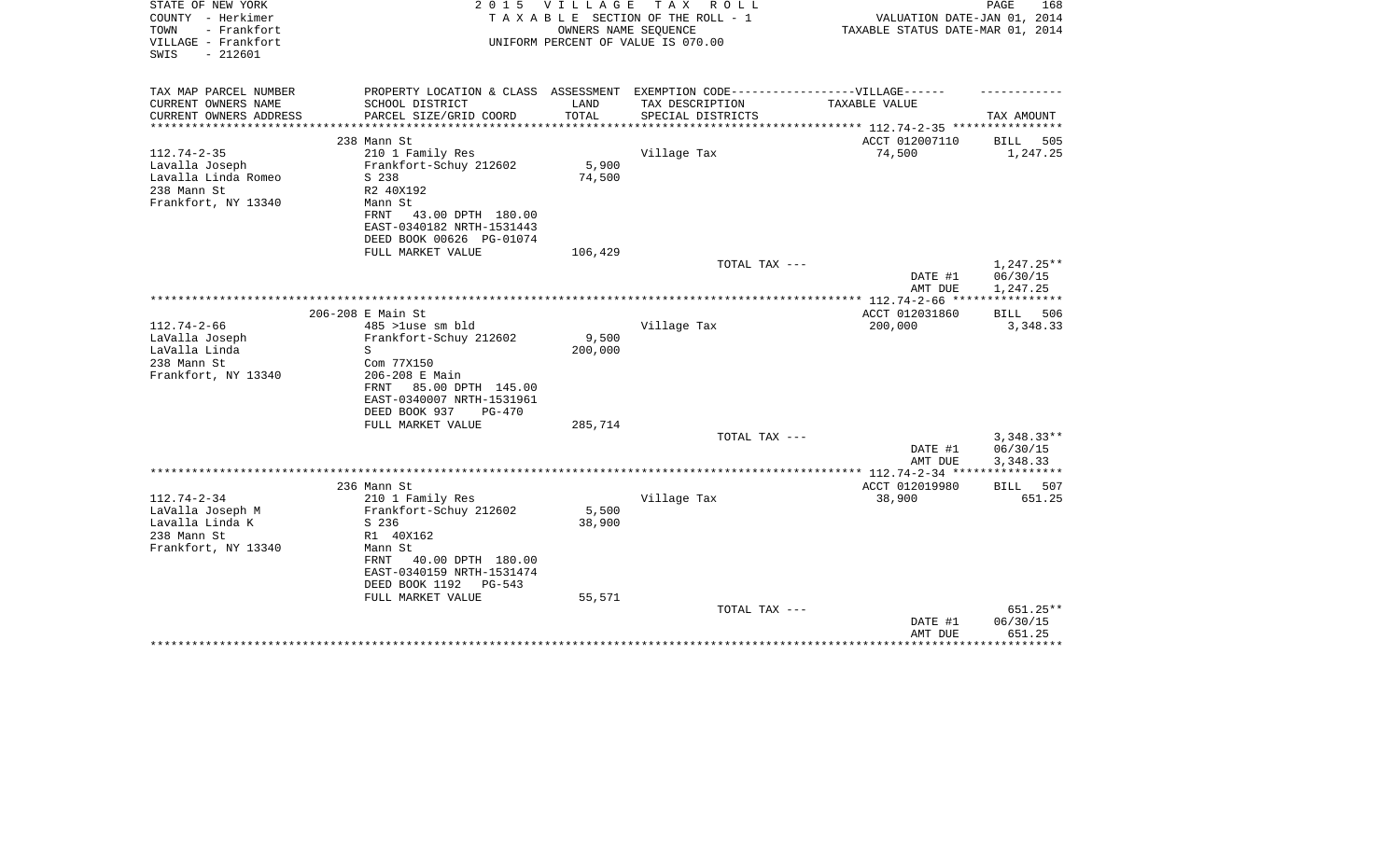| STATE OF NEW YORK<br>COUNTY - Herkimer<br>TOWN<br>- Frankfort<br>VILLAGE - Frankfort<br>$-212601$<br>SWIS | 2 0 1 5                                                                                                                                                                          | VILLAGE                       | T A X<br>R O L L<br>TAXABLE SECTION OF THE ROLL - 1<br>OWNERS NAME SEQUENCE<br>UNIFORM PERCENT OF VALUE IS 070.00 | VALUATION DATE-JAN 01, 2014<br>TAXABLE STATUS DATE-MAR 01, 2014   | PAGE<br>169                                       |
|-----------------------------------------------------------------------------------------------------------|----------------------------------------------------------------------------------------------------------------------------------------------------------------------------------|-------------------------------|-------------------------------------------------------------------------------------------------------------------|-------------------------------------------------------------------|---------------------------------------------------|
| TAX MAP PARCEL NUMBER                                                                                     | PROPERTY LOCATION & CLASS ASSESSMENT EXEMPTION CODE-----------------VILLAGE------                                                                                                |                               |                                                                                                                   |                                                                   |                                                   |
| CURRENT OWNERS NAME<br>CURRENT OWNERS ADDRESS<br>**************                                           | SCHOOL DISTRICT<br>PARCEL SIZE/GRID COORD<br>****************************                                                                                                        | LAND<br>TOTAL<br>************ | TAX DESCRIPTION<br>SPECIAL DISTRICTS                                                                              | TAXABLE VALUE                                                     | TAX AMOUNT                                        |
|                                                                                                           | 118 N Frankfort St                                                                                                                                                               |                               |                                                                                                                   | ***************** 112.74-1-28 *****************<br>ACCT 012017130 | BILL<br>508                                       |
| $112.74 - 1 - 28$<br>Lavalla Maryann<br>118 N Frankfort St<br>Frankfort, NY 13340                         | 210 1 Family Res<br>Frankfort-Schuy 212602<br>E 118<br>R1 34.9X120<br>N Frankfort St<br>35.00 DPTH 120.00<br>FRNT<br>EAST-0340310 NRTH-1532300<br>DEED BOOK 763<br><b>PG-491</b> | 4,100<br>59,400               | Village Tax                                                                                                       | 59,400                                                            | 994.45                                            |
|                                                                                                           | FULL MARKET VALUE                                                                                                                                                                | 84,857                        |                                                                                                                   |                                                                   |                                                   |
|                                                                                                           |                                                                                                                                                                                  |                               | TOTAL TAX ---                                                                                                     | DATE #1                                                           | 994.45**<br>06/30/15                              |
|                                                                                                           |                                                                                                                                                                                  |                               |                                                                                                                   | AMT DUE<br>**************** 112.74-1-23 ****                      | 994.45<br>******                                  |
| $112.74 - 1 - 23$<br>LaValla Robert                                                                       | 146 E Orchard St<br>311 Res vac land<br>Frankfort-Schuy 212602                                                                                                                   | 2,000                         | Village Tax                                                                                                       | ACCT 012002490<br>2,000                                           | 509<br>BILL<br>33.48                              |
| 118 N Frankfort St<br>Frankfort, NY 13340                                                                 | S 146<br>V19 30X135<br>E Orchard St<br>30.00 DPTH 135.00<br>FRNT<br>EAST-0340185 NRTH-1532455<br>DEED BOOK 1172<br>PG-243                                                        | 2,000                         |                                                                                                                   |                                                                   |                                                   |
|                                                                                                           | FULL MARKET VALUE                                                                                                                                                                | 2,857                         |                                                                                                                   |                                                                   |                                                   |
|                                                                                                           |                                                                                                                                                                                  |                               | TOTAL TAX ---                                                                                                     | DATE #1<br>AMT DUE                                                | $33.48**$<br>06/30/15<br>33.48                    |
|                                                                                                           |                                                                                                                                                                                  |                               |                                                                                                                   |                                                                   | ***********                                       |
|                                                                                                           | 113 N Frankfort St                                                                                                                                                               |                               |                                                                                                                   | ACCT 012002400                                                    | 510<br>BILL                                       |
| $112.74 - 1 - 24$<br>LaValla Robert<br>118 N Frankfort St<br>Frankfort, NY 13340                          | 311 Res vac land<br>Frankfort-Schuy 212602<br>W 113<br>Vlg 29X100<br>N Frankfort St<br>37.00 DPTH<br>FRNT<br>70.00                                                               | 1,800<br>1,800                | Village Tax                                                                                                       | 1,800                                                             | 30.13                                             |
|                                                                                                           | EAST-0340176 NRTH-1532382<br>DEED BOOK 1172<br>$PG-243$<br>FULL MARKET VALUE                                                                                                     | 2,571                         |                                                                                                                   |                                                                   |                                                   |
|                                                                                                           |                                                                                                                                                                                  |                               | TOTAL TAX ---                                                                                                     | DATE #1<br>AMT DUE                                                | $30.13**$<br>06/30/15<br>30.13<br>* * * * * * * * |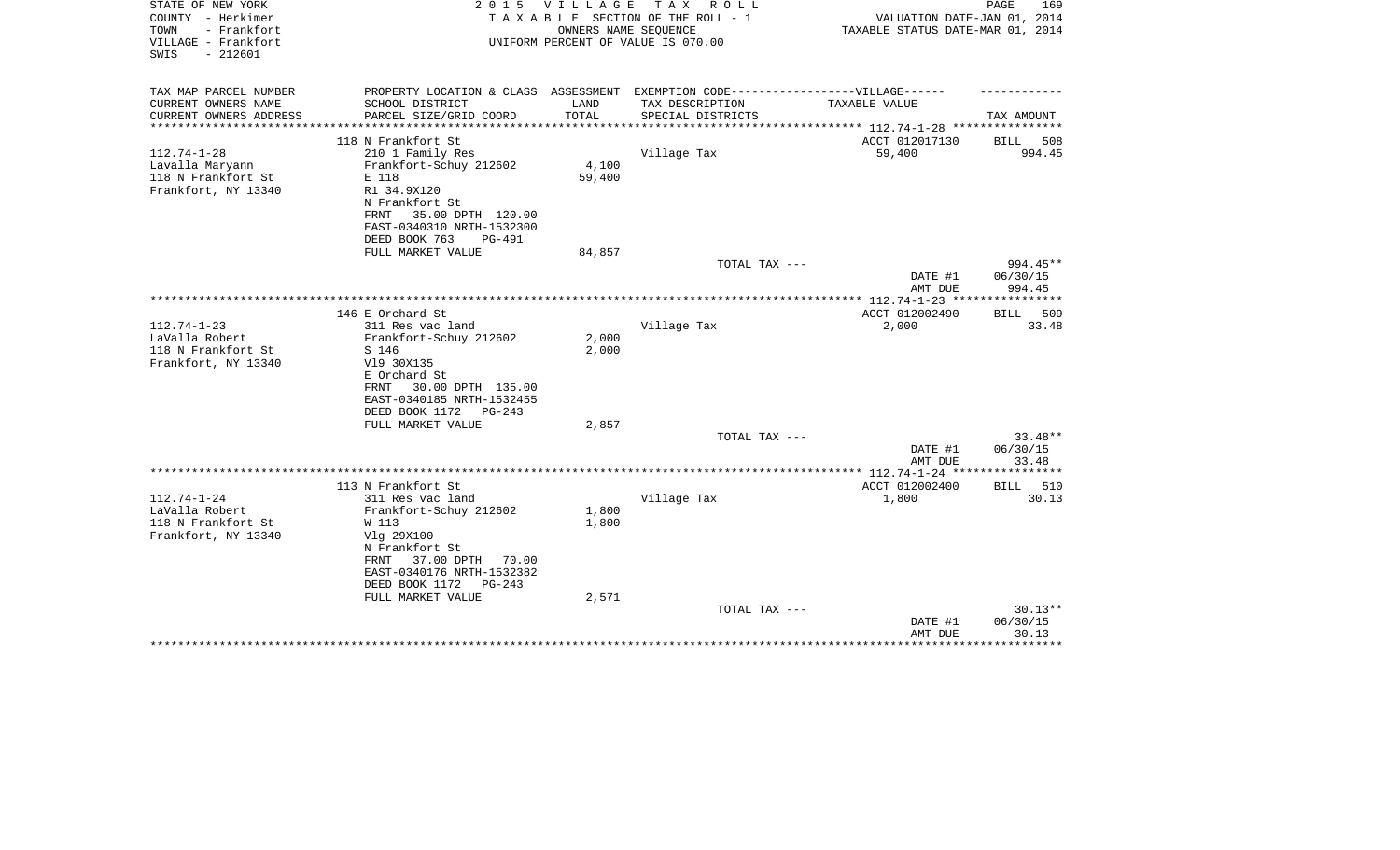| STATE OF NEW YORK<br>COUNTY - Herkimer<br>- Frankfort<br>TOWN<br>VILLAGE - Frankfort<br>$-212601$<br>SWIS | 2 0 1 5                                                                                              | V I L L A G E | TAX ROLL<br>TAXABLE SECTION OF THE ROLL - 1<br>OWNERS NAME SEQUENCE<br>UNIFORM PERCENT OF VALUE IS 070.00 | VALUATION DATE-JAN 01, 2014<br>TAXABLE STATUS DATE-MAR 01, 2014 | PAGE<br>170           |
|-----------------------------------------------------------------------------------------------------------|------------------------------------------------------------------------------------------------------|---------------|-----------------------------------------------------------------------------------------------------------|-----------------------------------------------------------------|-----------------------|
| TAX MAP PARCEL NUMBER<br>CURRENT OWNERS NAME                                                              | PROPERTY LOCATION & CLASS ASSESSMENT EXEMPTION CODE-----------------VILLAGE------<br>SCHOOL DISTRICT | LAND          | TAX DESCRIPTION                                                                                           | TAXABLE VALUE                                                   |                       |
| CURRENT OWNERS ADDRESS                                                                                    | PARCEL SIZE/GRID COORD                                                                               | TOTAL         | SPECIAL DISTRICTS                                                                                         |                                                                 | TAX AMOUNT            |
|                                                                                                           |                                                                                                      | ************* |                                                                                                           | ************************** 112.74-1-25 *****************        |                       |
|                                                                                                           | 115 N Frankfort St                                                                                   |               |                                                                                                           | ACCT 012002430                                                  | BILL<br>511           |
| $112.74 - 1 - 25$                                                                                         | 311 Res vac land                                                                                     |               | Village Tax                                                                                               | 1,800                                                           | 30.13                 |
| LaValla Robert                                                                                            | Frankfort-Schuy 212602                                                                               | 1,800         |                                                                                                           |                                                                 |                       |
| 118 N Frankfort St<br>Frankfort, NY 13340                                                                 | W 115<br>V19 29X100                                                                                  | 1,800         |                                                                                                           |                                                                 |                       |
|                                                                                                           | N Frankfort St                                                                                       |               |                                                                                                           |                                                                 |                       |
|                                                                                                           | 37.00 DPTH<br>FRNT<br>70.00                                                                          |               |                                                                                                           |                                                                 |                       |
|                                                                                                           | EAST-0340205 NRTH-1532406                                                                            |               |                                                                                                           |                                                                 |                       |
|                                                                                                           | DEED BOOK 1172<br>$PG-243$                                                                           |               |                                                                                                           |                                                                 |                       |
|                                                                                                           | FULL MARKET VALUE                                                                                    | 2,571         |                                                                                                           |                                                                 |                       |
|                                                                                                           |                                                                                                      |               | TOTAL TAX ---                                                                                             |                                                                 | $30.13**$<br>06/30/15 |
|                                                                                                           |                                                                                                      |               |                                                                                                           | DATE #1<br>AMT DUE                                              | 30.13                 |
|                                                                                                           |                                                                                                      |               |                                                                                                           |                                                                 | ********              |
|                                                                                                           | 119 N Frankfort St                                                                                   |               |                                                                                                           | ACCT 170219                                                     | 512<br><b>BILL</b>    |
| $112.74 - 1 - 26$                                                                                         | 311 Res vac land                                                                                     |               | Village Tax                                                                                               | 5,800                                                           | 97.10                 |
| LaValla Robert                                                                                            | Frankfort-Schuy 212602                                                                               | 5,800         |                                                                                                           |                                                                 |                       |
| LaValla Mary Ann                                                                                          | W 119-121                                                                                            | 5,800         |                                                                                                           |                                                                 |                       |
| 118 N Frankfort St                                                                                        | Vac Land                                                                                             |               |                                                                                                           |                                                                 |                       |
| Frankfort, NY 13340                                                                                       | N Frankfort St<br>FRNT<br>60.00 DPTH<br>70.00                                                        |               |                                                                                                           |                                                                 |                       |
|                                                                                                           | EAST-0340239 NRTH-1532436                                                                            |               |                                                                                                           |                                                                 |                       |
|                                                                                                           | DEED BOOK 1431<br>PG-96                                                                              |               |                                                                                                           |                                                                 |                       |
|                                                                                                           | FULL MARKET VALUE                                                                                    | 8,286         |                                                                                                           |                                                                 |                       |
|                                                                                                           |                                                                                                      |               | TOTAL TAX ---                                                                                             |                                                                 | $97.10**$             |
|                                                                                                           |                                                                                                      |               |                                                                                                           | DATE #1                                                         | 06/30/15              |
|                                                                                                           |                                                                                                      |               |                                                                                                           | AMT DUE                                                         | 97.10<br>***********  |
|                                                                                                           | 209 Fifth Ave                                                                                        |               |                                                                                                           | ACCT 012007290                                                  | BILL 513              |
| $112.81 - 2 - 15$                                                                                         | 210 1 Family Res                                                                                     |               | Village Tax                                                                                               | 49,000                                                          | 820.34                |
| Laveck Kim M                                                                                              | Frankfort-Schuy 212602                                                                               | 12,000        |                                                                                                           |                                                                 |                       |
| 209 Fifth Ave                                                                                             | N                                                                                                    | 49,000        |                                                                                                           |                                                                 |                       |
| Frankfort, NY 13340                                                                                       | R1                                                                                                   |               |                                                                                                           |                                                                 |                       |
|                                                                                                           | <b>FRNT</b><br>50.00 DPTH 243.30                                                                     |               |                                                                                                           |                                                                 |                       |
|                                                                                                           | EAST-0338858 NRTH-1530221                                                                            |               |                                                                                                           |                                                                 |                       |
|                                                                                                           | DEED BOOK 1287<br>PG-676<br>FULL MARKET VALUE                                                        | 70,000        |                                                                                                           |                                                                 |                       |
|                                                                                                           |                                                                                                      |               | TOTAL TAX ---                                                                                             |                                                                 | 820.34**              |
|                                                                                                           |                                                                                                      |               |                                                                                                           | DATE #1                                                         | 06/30/15              |
|                                                                                                           |                                                                                                      |               |                                                                                                           | AMT DUE                                                         | 820.34                |
|                                                                                                           |                                                                                                      |               |                                                                                                           |                                                                 |                       |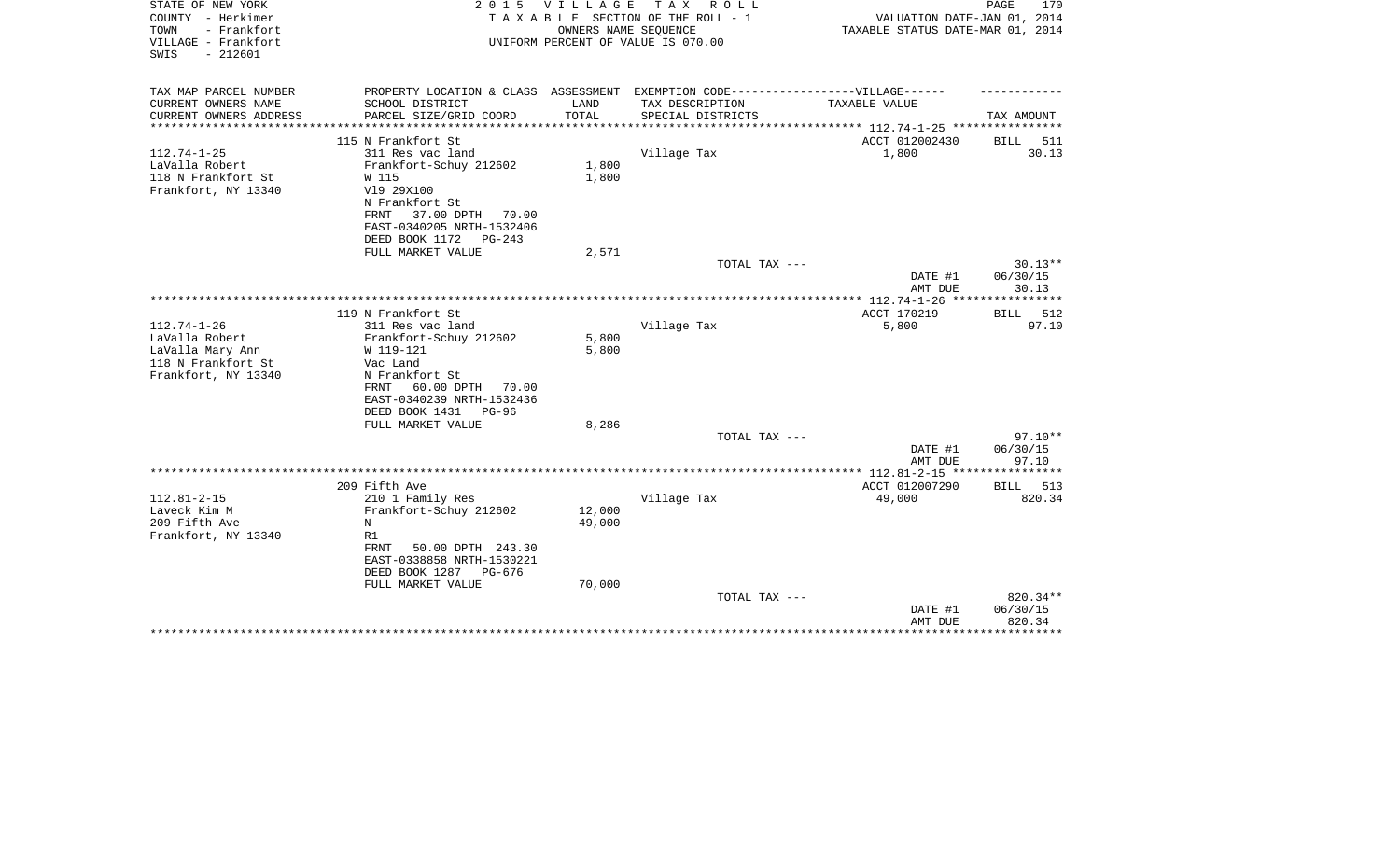| STATE OF NEW YORK<br>COUNTY - Herkimer<br>TOWN<br>- Frankfort<br>VILLAGE - Frankfort<br>$-212601$<br>SWIS | 2 0 1 5                                                                                                                                                                                                           | V I L L A G E             | тах<br>R O L L<br>TAXABLE SECTION OF THE ROLL - 1<br>OWNERS NAME SEOUENCE<br>UNIFORM PERCENT OF VALUE IS 070.00 | VALUATION DATE-JAN 01, 2014<br>TAXABLE STATUS DATE-MAR 01, 2014 | PAGE<br>171                                    |
|-----------------------------------------------------------------------------------------------------------|-------------------------------------------------------------------------------------------------------------------------------------------------------------------------------------------------------------------|---------------------------|-----------------------------------------------------------------------------------------------------------------|-----------------------------------------------------------------|------------------------------------------------|
| TAX MAP PARCEL NUMBER                                                                                     | PROPERTY LOCATION & CLASS ASSESSMENT EXEMPTION CODE----------------VILLAGE------                                                                                                                                  |                           |                                                                                                                 |                                                                 |                                                |
| CURRENT OWNERS NAME<br>CURRENT OWNERS ADDRESS<br>*******************                                      | SCHOOL DISTRICT<br>PARCEL SIZE/GRID COORD<br>***************************                                                                                                                                          | LAND<br>TOTAL             | TAX DESCRIPTION<br>SPECIAL DISTRICTS                                                                            | TAXABLE VALUE                                                   | TAX AMOUNT                                     |
|                                                                                                           | 120 N Litchfield St                                                                                                                                                                                               |                           |                                                                                                                 | ACCT 012023670                                                  | 514<br>BILL                                    |
| $112.65 - 3 - 44$<br>LaVine Keith Paul<br>120 N Litchfield St<br>Frankfort, NY 13340                      | 210 1 Family Res<br>Frankfort-Schuy 212602<br>E 120<br>R1 50X160<br>N Litchfield S<br>70.00 DPTH<br>FRNT<br>45.00<br>EAST-0339686 NRTH-1533048                                                                    | 4,300<br>52,000           | Village Tax                                                                                                     | 52,000                                                          | 870.56                                         |
|                                                                                                           | DEED BOOK 1120<br><b>PG-912</b><br>FULL MARKET VALUE                                                                                                                                                              | 74,286                    |                                                                                                                 |                                                                 |                                                |
|                                                                                                           |                                                                                                                                                                                                                   |                           | TOTAL TAX ---                                                                                                   | DATE #1<br>AMT DUE                                              | 870.56**<br>06/30/15<br>870.56                 |
|                                                                                                           |                                                                                                                                                                                                                   |                           |                                                                                                                 |                                                                 |                                                |
| $112.65 - 3 - 40$<br>Lavine Maria A<br>Lavine Paul C<br>106 E Orchard St<br>Frankfort, NY 13340           | 110 E Orchard St<br>220 2 Family Res<br>Frankfort-Schuy 212602<br>S<br>R2 22X171<br>E Orchard St<br>65.00 DPTH 171.00<br>FRNT<br>EAST-0339740 NRTH-1532939<br>DEED BOOK 923<br><b>PG-108</b><br>FULL MARKET VALUE | 7,500<br>47,400<br>67,714 | Village Tax                                                                                                     | ACCT 012004830<br>47,400                                        | 515<br>BILL<br>793.55                          |
|                                                                                                           |                                                                                                                                                                                                                   |                           | TOTAL TAX ---                                                                                                   |                                                                 | 793.55**                                       |
|                                                                                                           |                                                                                                                                                                                                                   |                           |                                                                                                                 | DATE #1<br>AMT DUE                                              | 06/30/15<br>793.55                             |
|                                                                                                           |                                                                                                                                                                                                                   |                           |                                                                                                                 |                                                                 |                                                |
|                                                                                                           | 106 E Orchard St                                                                                                                                                                                                  |                           |                                                                                                                 | ACCT 012017700                                                  | <b>BILL</b><br>516                             |
| $112.65 - 3 - 41$<br>Lavine Paul C<br>Lavine Marie A<br>106 East Orchard St<br>Frankfort, NY 13340        | 220 2 Family Res<br>Frankfort-Schuy 212602<br>S 106<br>R2 35X171<br>E Orchard St<br>70.00 DPTH 171.00<br>FRNT<br><b>ACRES</b><br>0.22                                                                             | 7,700<br>48,400           | VET WAR CT 41121<br>Village Tax                                                                                 | 6,160<br>42,240                                                 | 707.17                                         |
|                                                                                                           | EAST-0339714 NRTH-1532994<br>DEED BOOK 00630 PG-01005                                                                                                                                                             |                           |                                                                                                                 |                                                                 |                                                |
|                                                                                                           | FULL MARKET VALUE                                                                                                                                                                                                 | 69,143                    | TOTAL TAX ---                                                                                                   | DATE #1<br>AMT DUE                                              | 707.17**<br>06/30/15<br>707.17<br>************ |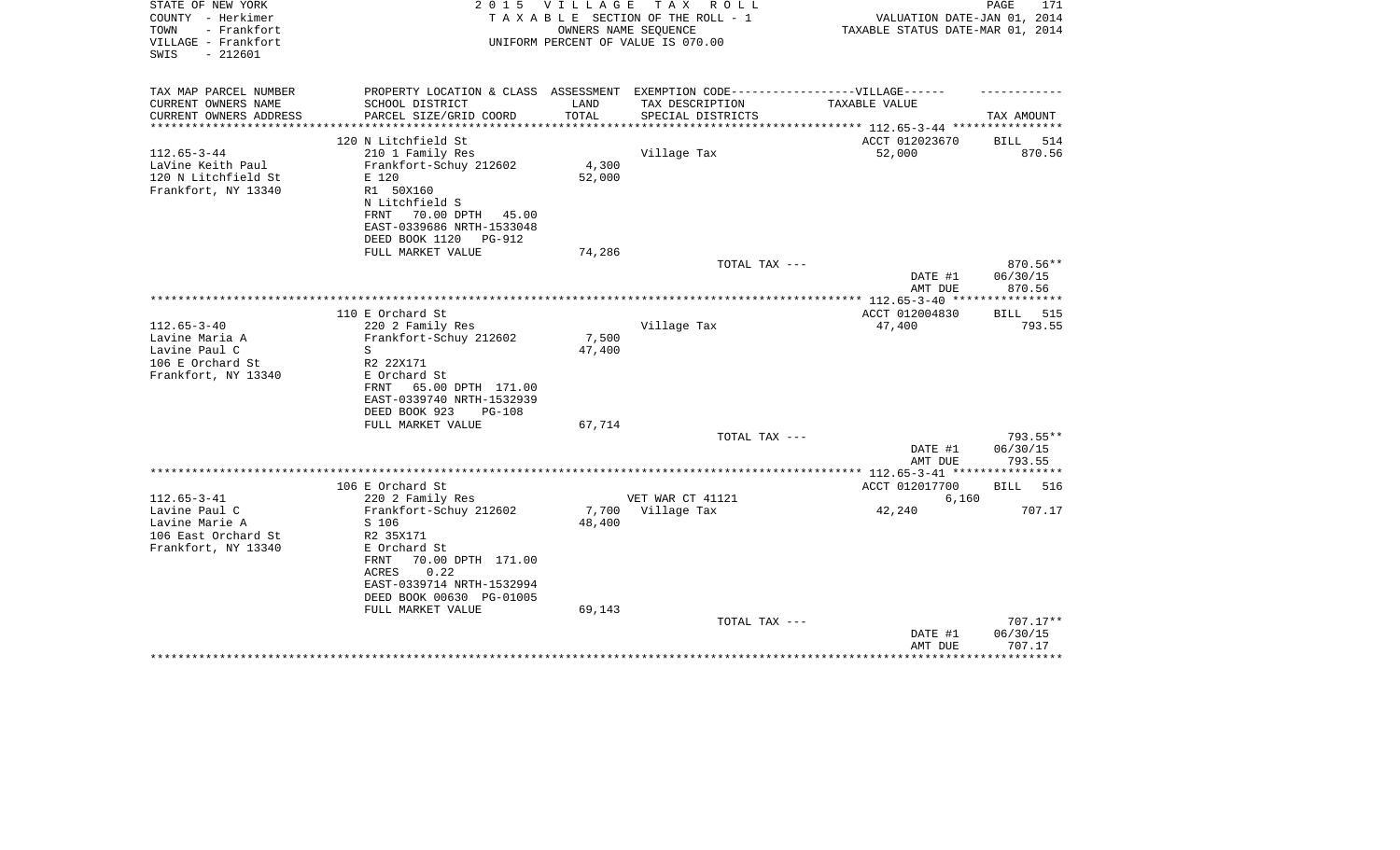| STATE OF NEW YORK<br>COUNTY - Herkimer<br>TOWN<br>- Frankfort<br>VILLAGE - Frankfort | 2 0 1 5                                                                           | <b>VILLAGE</b> | T A X<br>R O L L<br>TAXABLE SECTION OF THE ROLL - 1<br>OWNERS NAME SEQUENCE<br>UNIFORM PERCENT OF VALUE IS 070.00 | VALUATION DATE-JAN 01, 2014<br>TAXABLE STATUS DATE-MAR 01, 2014 | PAGE<br>172            |
|--------------------------------------------------------------------------------------|-----------------------------------------------------------------------------------|----------------|-------------------------------------------------------------------------------------------------------------------|-----------------------------------------------------------------|------------------------|
| $-212601$<br>SWIS                                                                    |                                                                                   |                |                                                                                                                   |                                                                 |                        |
| TAX MAP PARCEL NUMBER                                                                | PROPERTY LOCATION & CLASS ASSESSMENT EXEMPTION CODE-----------------VILLAGE------ |                |                                                                                                                   |                                                                 |                        |
| CURRENT OWNERS NAME                                                                  | SCHOOL DISTRICT                                                                   | LAND           | TAX DESCRIPTION                                                                                                   | TAXABLE VALUE                                                   |                        |
| CURRENT OWNERS ADDRESS<br>**********************                                     | PARCEL SIZE/GRID COORD                                                            | TOTAL          | SPECIAL DISTRICTS                                                                                                 |                                                                 | TAX AMOUNT             |
|                                                                                      | 324 Second Ave                                                                    |                |                                                                                                                   | ACCT 012022050                                                  | BILL<br>517            |
| $112.82 - 2 - 13$                                                                    | 210 1 Family Res                                                                  |                | Village Tax                                                                                                       | 60,500                                                          | 1,012.87               |
| Lehner William                                                                       | Frankfort-Schuy 212602                                                            | 10,800         |                                                                                                                   |                                                                 |                        |
| Lehner Cynthia                                                                       | S 324                                                                             | 60,500         |                                                                                                                   |                                                                 |                        |
| 324 Second Ave<br>Frankfort, NY 13340                                                | R1<br>Second Ave                                                                  |                |                                                                                                                   |                                                                 |                        |
|                                                                                      | FRNT<br>50.00 DPTH 150.00                                                         |                |                                                                                                                   |                                                                 |                        |
|                                                                                      | EAST-0340216 NRTH-1530013                                                         |                |                                                                                                                   |                                                                 |                        |
|                                                                                      | DEED BOOK 821<br>$PG-269$                                                         |                |                                                                                                                   |                                                                 |                        |
|                                                                                      | FULL MARKET VALUE                                                                 | 86,429         |                                                                                                                   |                                                                 |                        |
|                                                                                      |                                                                                   |                | TOTAL TAX ---                                                                                                     | DATE #1                                                         | 1,012.87**<br>06/30/15 |
|                                                                                      |                                                                                   |                |                                                                                                                   | AMT DUE                                                         | 1,012.87               |
|                                                                                      |                                                                                   |                |                                                                                                                   |                                                                 |                        |
|                                                                                      | 519 Frankfort St                                                                  |                |                                                                                                                   | ACCT 012015390                                                  | 518<br>BILL            |
| $112.81 - 2 - 6$                                                                     | 210 1 Family Res                                                                  |                | VET COM CT 41131                                                                                                  | 10,266                                                          |                        |
| Leogrande Anthony                                                                    | Frankfort-Schuy 212602                                                            |                | 7,700 VET DIS CT 41141                                                                                            | 20,532                                                          |                        |
| Button Susan M<br>141 Button Ln                                                      | E 519<br>R1                                                                       | 60,000         | Village Tax                                                                                                       | 29,202                                                          | 488.89                 |
| Frankfort, NY 13340                                                                  | Life Use Anthony                                                                  |                |                                                                                                                   |                                                                 |                        |
|                                                                                      | 36.00 DPTH 150.00<br>FRNT                                                         |                |                                                                                                                   |                                                                 |                        |
|                                                                                      | EAST-0338664 NRTH-1530375                                                         |                |                                                                                                                   |                                                                 |                        |
|                                                                                      | DEED BOOK 1316<br>PG-153                                                          |                |                                                                                                                   |                                                                 |                        |
|                                                                                      | FULL MARKET VALUE                                                                 | 85,714         | TOTAL TAX ---                                                                                                     |                                                                 | 488.89**               |
|                                                                                      |                                                                                   |                |                                                                                                                   | DATE #1                                                         | 06/30/15               |
|                                                                                      |                                                                                   |                |                                                                                                                   | AMT DUE                                                         | 488.89                 |
|                                                                                      |                                                                                   |                |                                                                                                                   | ************ 112.65-1-63 *****************                      |                        |
|                                                                                      | 210 W Main St                                                                     |                |                                                                                                                   | ACCT 012014340                                                  | <b>BILL</b><br>519     |
| $112.65 - 1 - 63$<br>Leon Harold                                                     | 220 2 Family Res<br>Frankfort-Schuy 212602                                        | 16,700         | Village Tax                                                                                                       | 65,400                                                          | 1,094.90               |
| 210 W Main St                                                                        | N 210                                                                             | 65,400         |                                                                                                                   |                                                                 |                        |
| Frankfort, NY 13340                                                                  | R2 110X198                                                                        |                |                                                                                                                   |                                                                 |                        |
|                                                                                      | W Main St                                                                         |                |                                                                                                                   |                                                                 |                        |
|                                                                                      | FRNT 110.00 DPTH 190.00                                                           |                |                                                                                                                   |                                                                 |                        |
|                                                                                      | EAST-0338763 NRTH-1533870<br>DEED BOOK 946                                        |                |                                                                                                                   |                                                                 |                        |
|                                                                                      | $PG-60$<br>FULL MARKET VALUE                                                      | 93,429         |                                                                                                                   |                                                                 |                        |
|                                                                                      |                                                                                   |                | TOTAL TAX ---                                                                                                     |                                                                 | 1,094.90**             |
|                                                                                      |                                                                                   |                |                                                                                                                   | DATE #1                                                         | 06/30/15               |
|                                                                                      |                                                                                   |                |                                                                                                                   | AMT DUE                                                         | 1,094.90               |
|                                                                                      |                                                                                   |                |                                                                                                                   |                                                                 |                        |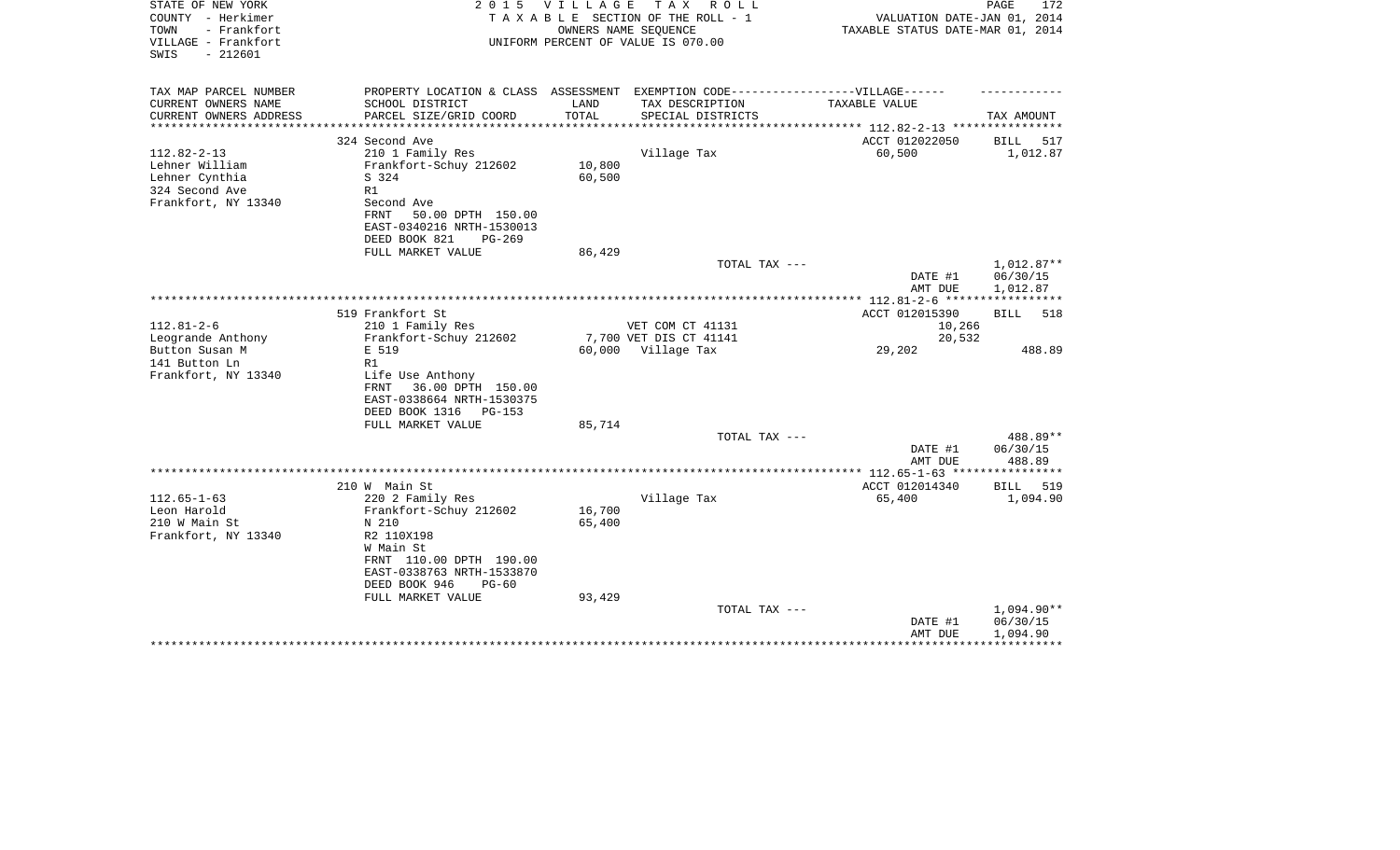| STATE OF NEW YORK<br>COUNTY - Herkimer<br>TOWN<br>- Frankfort<br>VILLAGE - Frankfort<br>$-212601$<br>SWIS | 2 0 1 5                                                                           | V I L L A G E | T A X<br>R O L L<br>TAXABLE SECTION OF THE ROLL - 1<br>OWNERS NAME SEQUENCE<br>UNIFORM PERCENT OF VALUE IS 070.00 | VALUATION DATE-JAN 01, 2014<br>TAXABLE STATUS DATE-MAR 01, 2014            | PAGE<br>173        |
|-----------------------------------------------------------------------------------------------------------|-----------------------------------------------------------------------------------|---------------|-------------------------------------------------------------------------------------------------------------------|----------------------------------------------------------------------------|--------------------|
| TAX MAP PARCEL NUMBER                                                                                     | PROPERTY LOCATION & CLASS ASSESSMENT EXEMPTION CODE-----------------VILLAGE------ |               |                                                                                                                   |                                                                            |                    |
| CURRENT OWNERS NAME                                                                                       | SCHOOL DISTRICT                                                                   | LAND          | TAX DESCRIPTION                                                                                                   | TAXABLE VALUE                                                              |                    |
| CURRENT OWNERS ADDRESS<br>*********************                                                           | PARCEL SIZE/GRID COORD                                                            | TOTAL         | SPECIAL DISTRICTS                                                                                                 |                                                                            | TAX AMOUNT         |
|                                                                                                           | 313 First Ave                                                                     |               |                                                                                                                   | *************************** 112.82-1-6 *****************<br>ACCT 012015420 | <b>BILL</b><br>520 |
| $112.82 - 1 - 6$                                                                                          | 210 1 Family Res                                                                  |               | Village Tax                                                                                                       | 59,500                                                                     | 996.13             |
| Leonis Ronald C                                                                                           | Frankfort-Schuy 212602                                                            | 10,100        |                                                                                                                   |                                                                            |                    |
| 313 First Ave                                                                                             | N 313                                                                             | 59,500        |                                                                                                                   |                                                                            |                    |
| Frankfort, NY 13340                                                                                       | R1 50X130                                                                         |               |                                                                                                                   |                                                                            |                    |
|                                                                                                           | First Ave                                                                         |               |                                                                                                                   |                                                                            |                    |
|                                                                                                           | 50.00 DPTH 130.00<br>FRNT                                                         |               |                                                                                                                   |                                                                            |                    |
|                                                                                                           | EAST-0340454 NRTH-1530603                                                         |               |                                                                                                                   |                                                                            |                    |
|                                                                                                           | DEED BOOK 00584 PG-00777<br>FULL MARKET VALUE                                     | 85,000        |                                                                                                                   |                                                                            |                    |
|                                                                                                           |                                                                                   |               | TOTAL TAX ---                                                                                                     |                                                                            | 996.13**           |
|                                                                                                           |                                                                                   |               |                                                                                                                   | DATE #1                                                                    | 06/30/15           |
|                                                                                                           |                                                                                   |               |                                                                                                                   | AMT DUE                                                                    | 996.13             |
|                                                                                                           |                                                                                   |               |                                                                                                                   | **************** 112.74-1-42 ****                                          | ************       |
|                                                                                                           | 206 E Orchard St                                                                  |               |                                                                                                                   | ACCT 012015450                                                             | 521<br>BILL        |
| $112.74 - 1 - 42$                                                                                         | 210 1 Family Res                                                                  |               | Village Tax                                                                                                       | 42,000                                                                     | 703.15             |
| Lercara Frank                                                                                             | Frankfort-Schuy 212602                                                            | 3,200         |                                                                                                                   |                                                                            |                    |
| Lercara Carmelita<br>206 E Orchard St                                                                     | S 206<br>R2 30X100                                                                | 42,000        |                                                                                                                   |                                                                            |                    |
| Frankfort, NY 13340                                                                                       | E Orchard St                                                                      |               |                                                                                                                   |                                                                            |                    |
|                                                                                                           | 30.00 DPTH 100.00<br>FRNT                                                         |               |                                                                                                                   |                                                                            |                    |
|                                                                                                           | EAST-0340403 NRTH-1532208                                                         |               |                                                                                                                   |                                                                            |                    |
|                                                                                                           | DEED BOOK 00605 PG-00711                                                          |               |                                                                                                                   |                                                                            |                    |
|                                                                                                           | FULL MARKET VALUE                                                                 | 60,000        |                                                                                                                   |                                                                            |                    |
|                                                                                                           |                                                                                   |               | TOTAL TAX ---                                                                                                     |                                                                            | 703.15**           |
|                                                                                                           |                                                                                   |               |                                                                                                                   | DATE #1                                                                    | 06/30/15           |
|                                                                                                           |                                                                                   |               |                                                                                                                   | AMT DUE                                                                    | 703.15             |
|                                                                                                           | 118 Litchfield St                                                                 |               |                                                                                                                   | ACCT 157160                                                                | BILL<br>522        |
| $112.65 - 2 - 49$                                                                                         | 210 1 Family Res                                                                  |               | Village Tax                                                                                                       | 22,500                                                                     | 376.69             |
| Leuthner Eric                                                                                             | Frankfort-Schuy 212602                                                            | 1,800         |                                                                                                                   |                                                                            |                    |
| Leuthner Elizabeth                                                                                        | W 118                                                                             | 22,500        |                                                                                                                   |                                                                            |                    |
| 118 Litchfield St                                                                                         | Com 22.5X40                                                                       |               |                                                                                                                   |                                                                            |                    |
| Frankfort, NY 13340                                                                                       | Litchfield St                                                                     |               |                                                                                                                   |                                                                            |                    |
|                                                                                                           | 22.00 DPTH<br>40.00<br>FRNT                                                       |               |                                                                                                                   |                                                                            |                    |
|                                                                                                           | EAST-0339218 NRTH-1532792                                                         |               |                                                                                                                   |                                                                            |                    |
|                                                                                                           | DEED BOOK 1348<br>$PG-280$<br>FULL MARKET VALUE                                   | 32,143        |                                                                                                                   |                                                                            |                    |
|                                                                                                           |                                                                                   |               | TOTAL TAX ---                                                                                                     |                                                                            | $376.69**$         |
|                                                                                                           |                                                                                   |               |                                                                                                                   | DATE #1                                                                    | 06/30/15           |
|                                                                                                           |                                                                                   |               |                                                                                                                   | AMT DUE                                                                    | 376.69             |
|                                                                                                           |                                                                                   |               |                                                                                                                   |                                                                            | ***********        |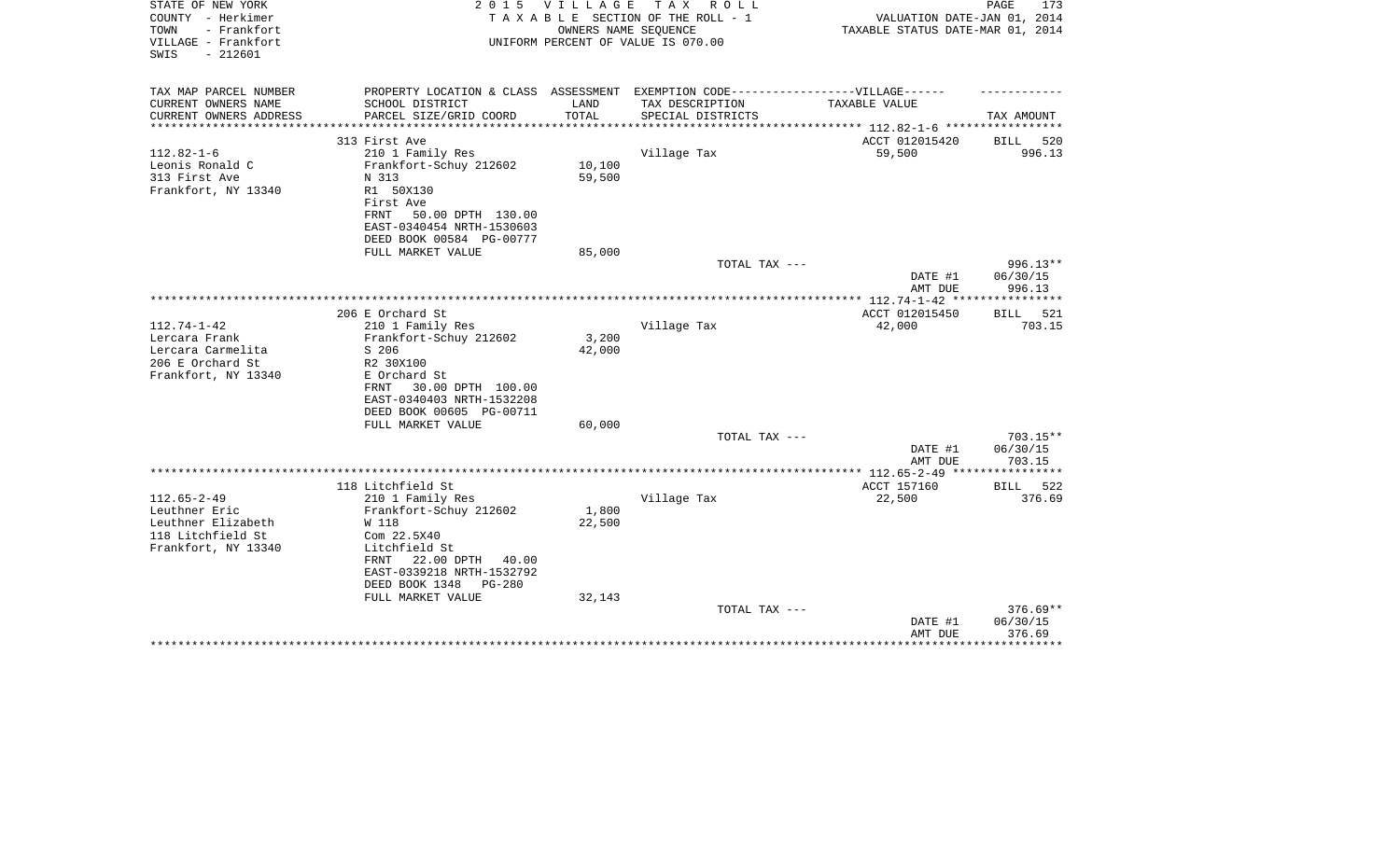| - Frankfort<br>TOWN<br>OWNERS NAME SEQUENCE<br>TAXABLE STATUS DATE-MAR 01, 2014<br>VILLAGE - Frankfort<br>UNIFORM PERCENT OF VALUE IS 070.00<br>$-212601$<br>SWIS                                    |                     |
|------------------------------------------------------------------------------------------------------------------------------------------------------------------------------------------------------|---------------------|
| TAX MAP PARCEL NUMBER<br>EXEMPTION CODE------------------VILLAGE------<br>PROPERTY LOCATION & CLASS ASSESSMENT<br>CURRENT OWNERS NAME<br>SCHOOL DISTRICT<br>LAND<br>TAX DESCRIPTION<br>TAXABLE VALUE |                     |
| PARCEL SIZE/GRID COORD<br>TOTAL<br>CURRENT OWNERS ADDRESS<br>SPECIAL DISTRICTS                                                                                                                       | TAX AMOUNT          |
| ********************<br>********************<br>* * * * * * * * * * * * *                                                                                                                            |                     |
| 532 Frankfort St<br>ACCT 012015570<br><b>BILL</b>                                                                                                                                                    | 523                 |
| $112.81 - 1 - 24$<br>210 1 Family Res<br>Village Tax<br>54,000                                                                                                                                       | 904.05              |
| Libritz James<br>Frankfort-Schuy 212602<br>10,600<br>Libritz John<br>W 532<br>54,000                                                                                                                 |                     |
| 532 Frankfort St<br>R1                                                                                                                                                                               |                     |
| Frankfort, NY 13340<br><b>FRNT</b><br>60.00 DPTH 118.80                                                                                                                                              |                     |
| EAST-0338292 NRTH-1530191                                                                                                                                                                            |                     |
| DEED BOOK 847<br>$PG-360$                                                                                                                                                                            |                     |
| FULL MARKET VALUE<br>77,143                                                                                                                                                                          |                     |
| TOTAL TAX ---<br>DATE #1                                                                                                                                                                             | 904.05**            |
| AMT DUE                                                                                                                                                                                              | 06/30/15<br>904.05  |
| **********************<br>$***$ 112.81-2-19 ***                                                                                                                                                      |                     |
| 217 Fifth Ave<br>ACCT 012025560<br>BILL                                                                                                                                                              | 524                 |
| $112.81 - 2 - 19$<br>210 1 Family Res<br>Village Tax<br>55,000                                                                                                                                       | 920.79              |
| Libritz Michael A<br>11,300<br>Frankfort-Schuy 212602                                                                                                                                                |                     |
| Libritz Ann M<br>N 217<br>55,000                                                                                                                                                                     |                     |
| 3676 Route 28<br>R1 50X163<br>Herkimer, NY 13350<br>Fifth Ave                                                                                                                                        |                     |
| FRNT<br>50.00 DPTH 179.00                                                                                                                                                                            |                     |
| EAST-0339008 NRTH-1530087                                                                                                                                                                            |                     |
| DEED BOOK 914<br>$PG-568$                                                                                                                                                                            |                     |
| 78,571<br>FULL MARKET VALUE                                                                                                                                                                          |                     |
| TOTAL TAX ---                                                                                                                                                                                        | $920.79**$          |
| DATE #1                                                                                                                                                                                              | 06/30/15            |
| AMT DUE                                                                                                                                                                                              | 920.79<br>********* |
| 200 Third Ave<br>ACCT 012031020<br>BILL                                                                                                                                                              | 525                 |
| $112.73 - 4 - 38$<br>230 3 Family Res<br>VET COM CT 41131<br>10,266                                                                                                                                  |                     |
| Licari Baldassi B<br>Frankfort-Schuy 212602<br>23,100 VET DIS CT 41141<br>20,532                                                                                                                     |                     |
| Licari Gladys H<br>S<br>$200 - 204$<br>70,900 Village Tax<br>40,102                                                                                                                                  | 671.37              |
| 200-4 Third Ave<br>R3 212X150                                                                                                                                                                        |                     |
| Frankfort, NY 13340<br>Third Ave<br>FRNT 202.00 DPTH 162.00                                                                                                                                          |                     |
| EAST-0339100 NRTH-1530782                                                                                                                                                                            |                     |
| DEED BOOK 00637 PG-00962                                                                                                                                                                             |                     |
| 101,286<br>FULL MARKET VALUE                                                                                                                                                                         |                     |
| TOTAL TAX ---                                                                                                                                                                                        | $671.37**$          |
| DATE #1                                                                                                                                                                                              | 06/30/15            |
| AMT DUE                                                                                                                                                                                              | 671.37<br>*******   |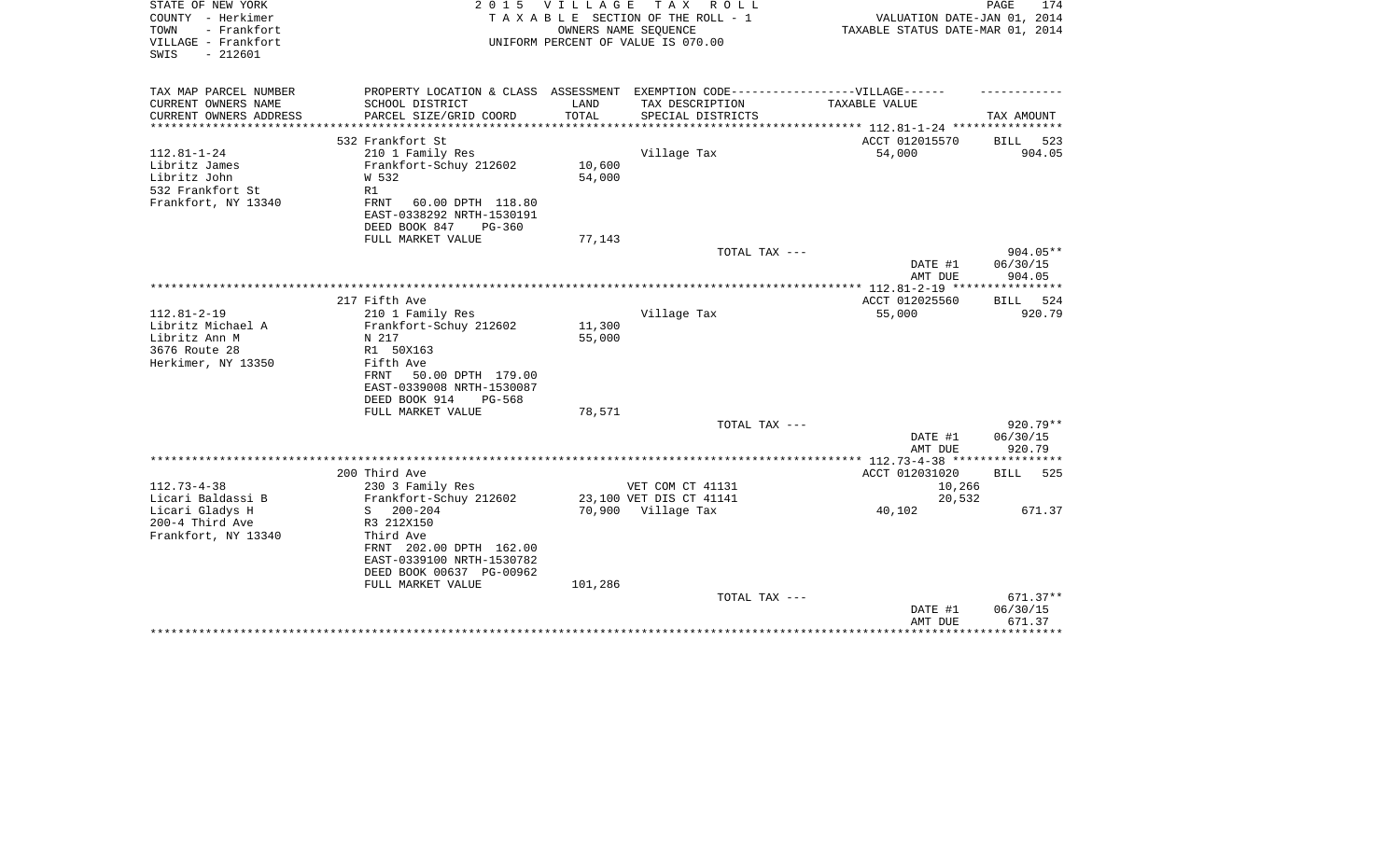| STATE OF NEW YORK<br>COUNTY - Herkimer<br>TOWN<br>- Frankfort<br>VILLAGE - Frankfort<br>$-212601$<br>SWIS | 2 0 1 5                                                                           | VILLAGE | T A X<br>R O L L<br>TAXABLE SECTION OF THE ROLL - 1<br>OWNERS NAME SEQUENCE<br>UNIFORM PERCENT OF VALUE IS 070.00 | VALUATION DATE-JAN 01, 2014<br>TAXABLE STATUS DATE-MAR 01, 2014 | PAGE<br>175             |
|-----------------------------------------------------------------------------------------------------------|-----------------------------------------------------------------------------------|---------|-------------------------------------------------------------------------------------------------------------------|-----------------------------------------------------------------|-------------------------|
| TAX MAP PARCEL NUMBER                                                                                     | PROPERTY LOCATION & CLASS ASSESSMENT EXEMPTION CODE-----------------VILLAGE------ |         |                                                                                                                   |                                                                 |                         |
| CURRENT OWNERS NAME                                                                                       | SCHOOL DISTRICT                                                                   | LAND    | TAX DESCRIPTION                                                                                                   | TAXABLE VALUE                                                   |                         |
| CURRENT OWNERS ADDRESS                                                                                    | PARCEL SIZE/GRID COORD                                                            | TOTAL   | SPECIAL DISTRICTS                                                                                                 |                                                                 | TAX AMOUNT              |
|                                                                                                           | 215 William St                                                                    |         |                                                                                                                   | ACCT 012031590                                                  | 526<br>BILL             |
| $112.66 - 1 - 24$                                                                                         | 210 1 Family Res                                                                  |         | Village Tax                                                                                                       | 50,000                                                          | 837.08                  |
| Licari Jerry R                                                                                            | Frankfort-Schuy 212602                                                            | 6,000   |                                                                                                                   |                                                                 |                         |
| Licari Helen J                                                                                            | N 215 N-Ferdula E-Hight                                                           | 50,000  |                                                                                                                   |                                                                 |                         |
| 215 Williams St                                                                                           | R1 46X150                                                                         |         |                                                                                                                   |                                                                 |                         |
| Frankfort, NY 13340                                                                                       | William St                                                                        |         |                                                                                                                   |                                                                 |                         |
|                                                                                                           | 46.00 DPTH 150.00<br>FRNT<br>EAST-0341460 NRTH-1532737                            |         |                                                                                                                   |                                                                 |                         |
|                                                                                                           | DEED BOOK 00655 PG-00311                                                          |         |                                                                                                                   |                                                                 |                         |
|                                                                                                           | FULL MARKET VALUE                                                                 | 71,429  |                                                                                                                   |                                                                 |                         |
|                                                                                                           |                                                                                   |         | TOTAL TAX ---                                                                                                     |                                                                 | 837.08**                |
|                                                                                                           |                                                                                   |         |                                                                                                                   | DATE #1                                                         | 06/30/15                |
|                                                                                                           |                                                                                   |         |                                                                                                                   | AMT DUE                                                         | 837.08                  |
|                                                                                                           |                                                                                   |         |                                                                                                                   |                                                                 |                         |
| $112.73 - 1 - 56$                                                                                         | 107 Third Ave<br>210 1 Family Res                                                 |         | Village Tax                                                                                                       | ACCT 012015810<br>66,500                                        | BILL<br>527<br>1,113.32 |
| Lilli Adeline                                                                                             | Frankfort-Schuy 212602                                                            | 11,500  |                                                                                                                   |                                                                 |                         |
| Lilli Nicholas G                                                                                          | N 107                                                                             | 66,500  |                                                                                                                   |                                                                 |                         |
| 107 Third Ave                                                                                             | R1 50X163                                                                         |         |                                                                                                                   |                                                                 |                         |
| Frankfort, NY 13340                                                                                       | Third Ave                                                                         |         |                                                                                                                   |                                                                 |                         |
|                                                                                                           | 50.00 DPTH 179.75<br>FRNT                                                         |         |                                                                                                                   |                                                                 |                         |
|                                                                                                           | EAST-0338866 NRTH-1531199                                                         |         |                                                                                                                   |                                                                 |                         |
|                                                                                                           | DEED BOOK 1306<br>$PG-264$                                                        |         |                                                                                                                   |                                                                 |                         |
|                                                                                                           | FULL MARKET VALUE                                                                 | 95,000  | TOTAL TAX ---                                                                                                     |                                                                 | 1, 113. 32**            |
|                                                                                                           |                                                                                   |         |                                                                                                                   | DATE #1                                                         | 06/30/15                |
|                                                                                                           |                                                                                   |         |                                                                                                                   | AMT DUE                                                         | 1,113.32                |
|                                                                                                           |                                                                                   |         |                                                                                                                   |                                                                 |                         |
|                                                                                                           | 334 Fifth Ave                                                                     |         |                                                                                                                   | ACCT 012015840                                                  | BILL<br>528             |
| $112.81 - 3 - 37$                                                                                         | 210 1 Family Res                                                                  |         | VET COM CT 41131                                                                                                  | 10,266                                                          |                         |
| Lilli Sharon A                                                                                            | Frankfort-Schuy 212602                                                            |         | 12,300 VET DIS CT 41141                                                                                           | 4,470                                                           |                         |
| 334 Fifth Ave                                                                                             | S                                                                                 |         | 89,400 Village Tax                                                                                                | 74,664                                                          | 1,250.00                |
| Frankfort, NY 13340                                                                                       | R1<br>Fifth Ave                                                                   |         |                                                                                                                   |                                                                 |                         |
| PRIOR OWNER ON 3/01/2014                                                                                  | 50.00 DPTH 335.00<br>FRNT                                                         |         |                                                                                                                   |                                                                 |                         |
| Lilli Sharon A                                                                                            | EAST-0339529 NRTH-1529048                                                         |         |                                                                                                                   |                                                                 |                         |
|                                                                                                           | DEED BOOK 796<br>$PG-603$                                                         |         |                                                                                                                   |                                                                 |                         |
|                                                                                                           | FULL MARKET VALUE                                                                 | 127,714 |                                                                                                                   |                                                                 |                         |
|                                                                                                           |                                                                                   |         | TOTAL TAX ---                                                                                                     |                                                                 | $1,250.00**$            |
|                                                                                                           |                                                                                   |         |                                                                                                                   | DATE #1                                                         | 06/30/15                |
|                                                                                                           |                                                                                   |         |                                                                                                                   | AMT DUE                                                         | 1,250.00                |
|                                                                                                           |                                                                                   |         |                                                                                                                   |                                                                 |                         |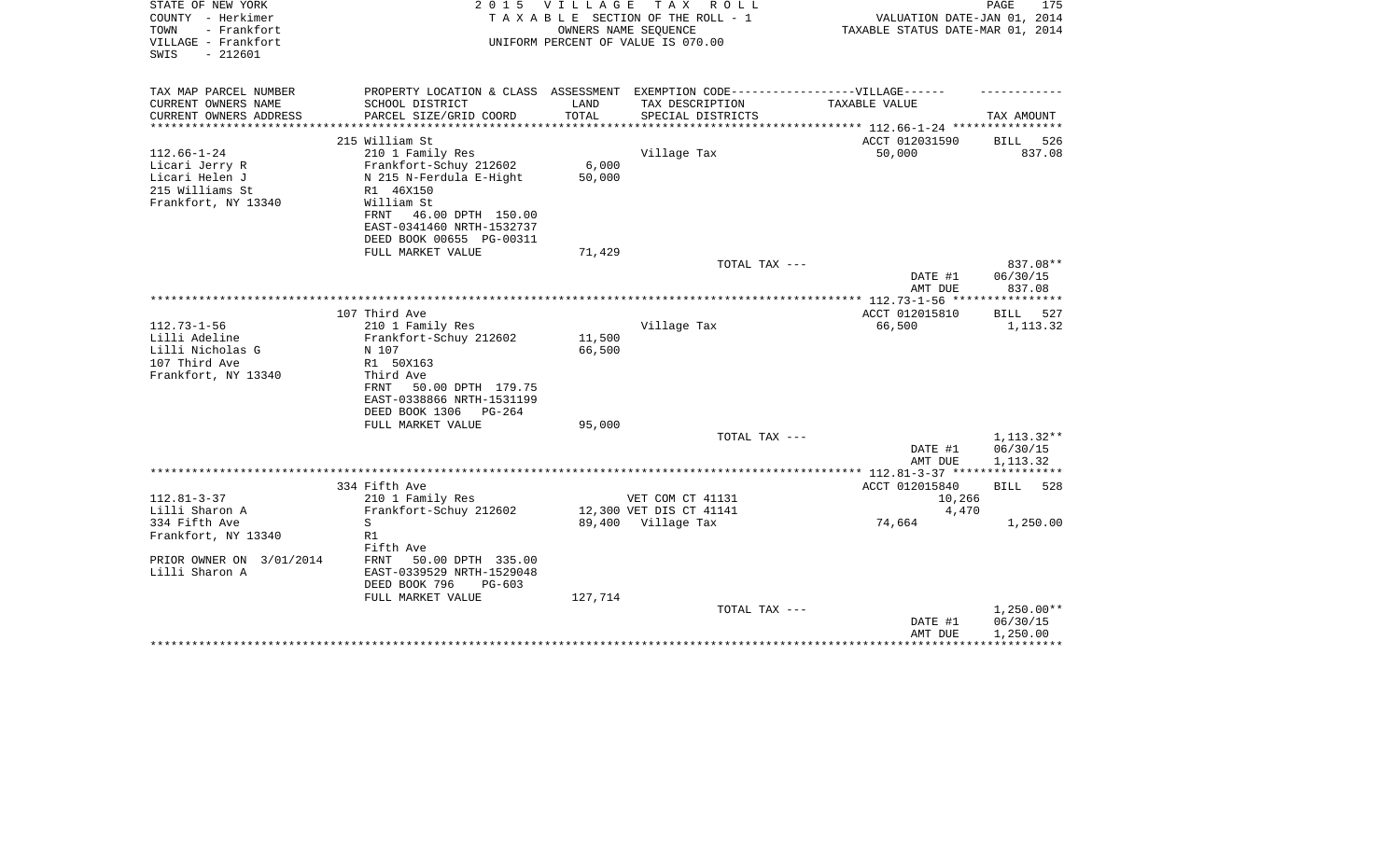| STATE OF NEW YORK<br>COUNTY - Herkimer<br>- Frankfort<br>TOWN<br>VILLAGE - Frankfort<br>$-212601$<br>SWIS | 2 0 1 5                                                                           | VILLAGE         | TAX ROLL<br>TAXABLE SECTION OF THE ROLL - 1<br>OWNERS NAME SEQUENCE<br>UNIFORM PERCENT OF VALUE IS 070.00 | VALUATION DATE-JAN 01, 2014<br>TAXABLE STATUS DATE-MAR 01, 2014 | PAGE<br>176            |
|-----------------------------------------------------------------------------------------------------------|-----------------------------------------------------------------------------------|-----------------|-----------------------------------------------------------------------------------------------------------|-----------------------------------------------------------------|------------------------|
| TAX MAP PARCEL NUMBER                                                                                     | PROPERTY LOCATION & CLASS ASSESSMENT EXEMPTION CODE-----------------VILLAGE------ |                 |                                                                                                           |                                                                 |                        |
| CURRENT OWNERS NAME                                                                                       | SCHOOL DISTRICT                                                                   | LAND            | TAX DESCRIPTION                                                                                           | TAXABLE VALUE                                                   |                        |
| CURRENT OWNERS ADDRESS<br>*****************                                                               | PARCEL SIZE/GRID COORD                                                            | TOTAL           | SPECIAL DISTRICTS                                                                                         | ********************************** 112.74-1-38 **************** | TAX AMOUNT             |
|                                                                                                           | 219 E Main St                                                                     |                 |                                                                                                           | ACCT 012012810                                                  | BILL<br>529            |
| $112.74 - 1 - 38$                                                                                         | 210 1 Family Res                                                                  |                 | Village Tax                                                                                               | 49,800                                                          | 833.73                 |
| Lipiec Daniel P                                                                                           | Frankfort-Schuy 212602                                                            | 7,400           |                                                                                                           |                                                                 |                        |
| 219 E Main St                                                                                             | N 219                                                                             | 49,800          |                                                                                                           |                                                                 |                        |
| Frankfort, NY 13340                                                                                       | R1<br>E Main St                                                                   |                 |                                                                                                           |                                                                 |                        |
|                                                                                                           | <b>FRNT</b><br>90.00 DPTH 120.00                                                  |                 |                                                                                                           |                                                                 |                        |
|                                                                                                           | EAST-0340263 NRTH-1531970                                                         |                 |                                                                                                           |                                                                 |                        |
|                                                                                                           | DEED BOOK 1145<br><b>PG-101</b>                                                   |                 |                                                                                                           |                                                                 |                        |
|                                                                                                           | FULL MARKET VALUE                                                                 | 71,143          |                                                                                                           |                                                                 |                        |
|                                                                                                           |                                                                                   |                 | TOTAL TAX ---                                                                                             |                                                                 | 833.73**<br>06/30/15   |
|                                                                                                           |                                                                                   |                 |                                                                                                           | DATE #1<br>AMT DUE                                              | 833.73                 |
|                                                                                                           |                                                                                   |                 |                                                                                                           |                                                                 |                        |
|                                                                                                           | 503 Palmer St                                                                     |                 |                                                                                                           | ACCT 012027810                                                  | BILL<br>530            |
| $112.81 - 3 - 5$                                                                                          | 210 1 Family Res                                                                  |                 | Village Tax                                                                                               | 54,300                                                          | 909.07                 |
| Listovitch Angela<br>503 Palmer St                                                                        | Frankfort-Schuy 212602                                                            | 9,700<br>54,300 |                                                                                                           |                                                                 |                        |
| Frankfort, NY 13340                                                                                       | E 503<br>R1 40X150                                                                |                 |                                                                                                           |                                                                 |                        |
|                                                                                                           | Palmer St                                                                         |                 |                                                                                                           |                                                                 |                        |
|                                                                                                           | 45.00 DPTH 150.00<br><b>FRNT</b><br>BANK<br>032                                   |                 |                                                                                                           |                                                                 |                        |
|                                                                                                           | EAST-0339287 NRTH-1529933                                                         |                 |                                                                                                           |                                                                 |                        |
|                                                                                                           | DEED BOOK 926<br>$PG-54$                                                          |                 |                                                                                                           |                                                                 |                        |
|                                                                                                           | FULL MARKET VALUE                                                                 | 77,571          | TOTAL TAX ---                                                                                             |                                                                 | 909.07**               |
|                                                                                                           |                                                                                   |                 |                                                                                                           | DATE #1<br>AMT DUE                                              | 06/30/15<br>909.07     |
|                                                                                                           |                                                                                   |                 |                                                                                                           |                                                                 |                        |
|                                                                                                           | 400 Frankfort St                                                                  |                 |                                                                                                           | ACCT 012021750                                                  | <b>BILL</b><br>531     |
| $112.73 - 1 - 51$                                                                                         | 220 2 Family Res                                                                  |                 | Village Tax                                                                                               | 65,000                                                          | 1,088.21               |
| Lizotte Kristopher M<br>Lizotte Eliza Zofia                                                               | Frankfort-Schuy 212602<br>W 400-402                                               | 9,000<br>65,000 |                                                                                                           |                                                                 |                        |
| 400 Frankfort St                                                                                          | Frankfort St                                                                      |                 |                                                                                                           |                                                                 |                        |
| Frankfort, NY 13340                                                                                       | 58.00 DPTH 100.00<br>FRNT                                                         |                 |                                                                                                           |                                                                 |                        |
|                                                                                                           | EAST-0338918 NRTH-1531008                                                         |                 |                                                                                                           |                                                                 |                        |
|                                                                                                           | DEED BOOK 1288<br><b>PG-517</b>                                                   |                 |                                                                                                           |                                                                 |                        |
|                                                                                                           | FULL MARKET VALUE                                                                 | 92,857          |                                                                                                           |                                                                 |                        |
|                                                                                                           |                                                                                   |                 | TOTAL TAX ---                                                                                             | DATE #1                                                         | 1,088.21**<br>06/30/15 |
|                                                                                                           |                                                                                   |                 |                                                                                                           | AMT DUE                                                         | 1,088.21               |
|                                                                                                           |                                                                                   |                 |                                                                                                           |                                                                 |                        |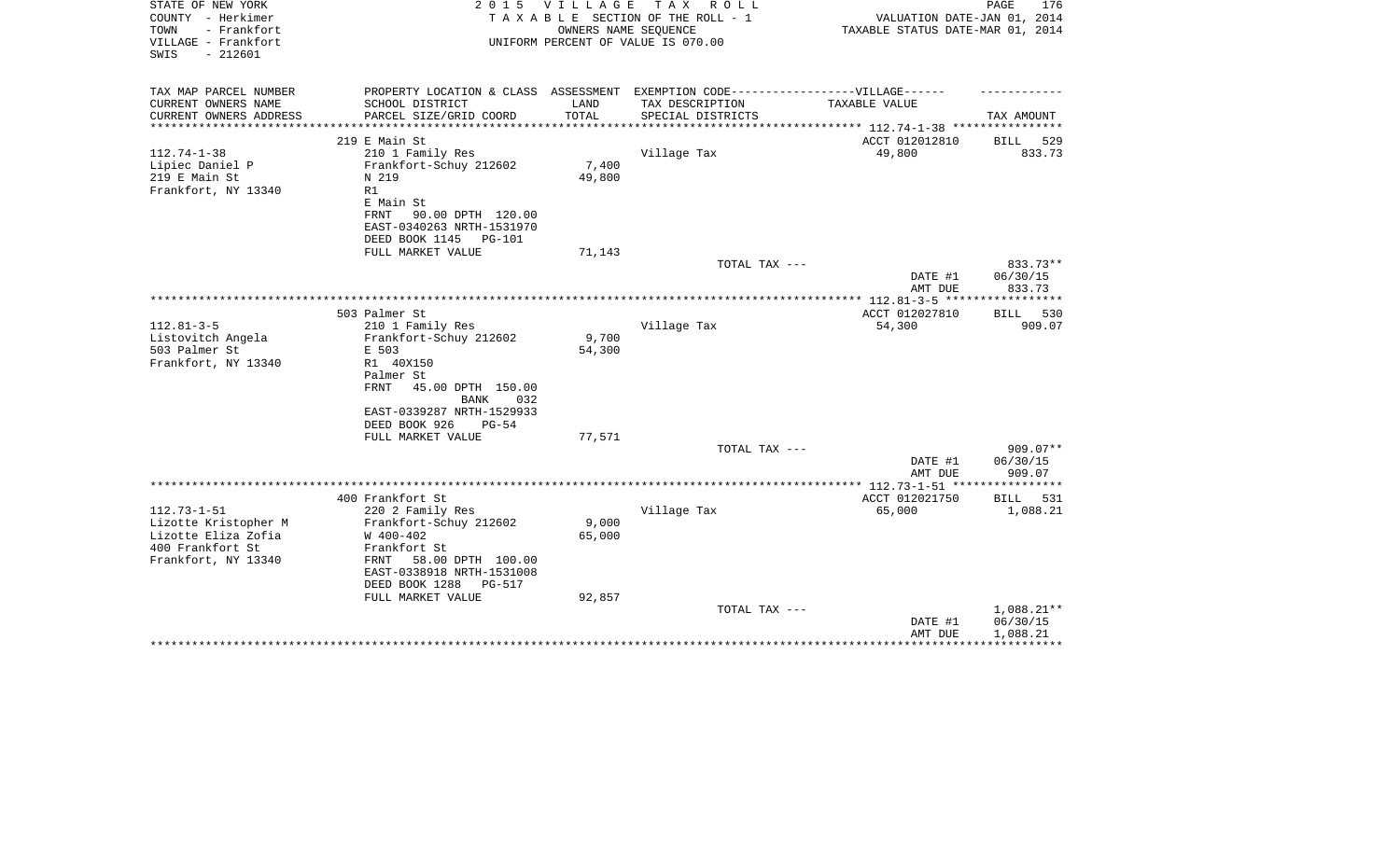| STATE OF NEW YORK<br>COUNTY - Herkimer<br>- Frankfort<br>TOWN<br>VILLAGE - Frankfort<br>$-212601$<br>SWIS | 2 0 1 5                                                                           | VILLAGE | T A X<br>R O L L<br>TAXABLE SECTION OF THE ROLL - 1<br>OWNERS NAME SEQUENCE<br>UNIFORM PERCENT OF VALUE IS 070.00 | VALUATION DATE-JAN 01, 2014<br>TAXABLE STATUS DATE-MAR 01, 2014 | 177<br>PAGE          |
|-----------------------------------------------------------------------------------------------------------|-----------------------------------------------------------------------------------|---------|-------------------------------------------------------------------------------------------------------------------|-----------------------------------------------------------------|----------------------|
| TAX MAP PARCEL NUMBER                                                                                     | PROPERTY LOCATION & CLASS ASSESSMENT EXEMPTION CODE-----------------VILLAGE------ |         |                                                                                                                   |                                                                 |                      |
| CURRENT OWNERS NAME                                                                                       | SCHOOL DISTRICT                                                                   | LAND    | TAX DESCRIPTION                                                                                                   | TAXABLE VALUE                                                   |                      |
| CURRENT OWNERS ADDRESS<br>*********************                                                           | PARCEL SIZE/GRID COORD                                                            | TOTAL   | SPECIAL DISTRICTS                                                                                                 |                                                                 | TAX AMOUNT           |
|                                                                                                           | 205 First Ave                                                                     |         |                                                                                                                   | ACCT 178075                                                     | BILL<br>532          |
| $112.73 - 3 - 63$                                                                                         | 230 3 Family Res                                                                  |         | Village Tax                                                                                                       | 52,000                                                          | 870.56               |
| Lizotte Kristopher M                                                                                      | Frankfort-Schuy 212602                                                            | 12,600  |                                                                                                                   |                                                                 |                      |
| Lizotte Eliza Z                                                                                           | N 205-207                                                                         | 52,000  |                                                                                                                   |                                                                 |                      |
| 400 S Frankfort St<br>Frankfort, NY 13340                                                                 | R2 80X127<br>First Ave                                                            |         |                                                                                                                   |                                                                 |                      |
|                                                                                                           | 80.00 DPTH 127.00<br>FRNT                                                         |         |                                                                                                                   |                                                                 |                      |
|                                                                                                           | EAST-0339707 NRTH-1531485                                                         |         |                                                                                                                   |                                                                 |                      |
|                                                                                                           | DEED BOOK 1482<br>PG-782                                                          |         |                                                                                                                   |                                                                 |                      |
|                                                                                                           | FULL MARKET VALUE                                                                 | 74,286  |                                                                                                                   |                                                                 |                      |
|                                                                                                           |                                                                                   |         | TOTAL TAX ---                                                                                                     |                                                                 | $870.56**$           |
|                                                                                                           |                                                                                   |         |                                                                                                                   | DATE #1<br>AMT DUE                                              | 06/30/15<br>870.56   |
|                                                                                                           |                                                                                   |         |                                                                                                                   |                                                                 |                      |
|                                                                                                           | 342 Fourth Ave                                                                    |         |                                                                                                                   | ACCT 012005190                                                  | BILL<br>533          |
| $112.82 - 2 - 72$                                                                                         | 220 2 Family Res                                                                  |         | Village Tax                                                                                                       | 61,900                                                          | 1,036.31             |
| Loiacano Dominick                                                                                         | Frankfort-Schuy 212602                                                            | 8,900   |                                                                                                                   |                                                                 |                      |
| Loiacano Bernadette J                                                                                     | S 342                                                                             | 61,900  |                                                                                                                   |                                                                 |                      |
| 342 Fourth Ave<br>Frankfort, NY 13340                                                                     | R2 48X110<br>Fourth Ave                                                           |         |                                                                                                                   |                                                                 |                      |
|                                                                                                           | 48.00 DPTH 110.00<br>FRNT                                                         |         |                                                                                                                   |                                                                 |                      |
|                                                                                                           | EAST-0339954 NRTH-1529239                                                         |         |                                                                                                                   |                                                                 |                      |
|                                                                                                           | DEED BOOK 833<br>$PG-235$                                                         |         |                                                                                                                   |                                                                 |                      |
|                                                                                                           | FULL MARKET VALUE                                                                 | 88,429  |                                                                                                                   |                                                                 |                      |
|                                                                                                           |                                                                                   |         | TOTAL TAX ---                                                                                                     |                                                                 | $1,036.31**$         |
|                                                                                                           |                                                                                   |         |                                                                                                                   | DATE #1<br>AMT DUE                                              | 06/30/15<br>1,036.31 |
|                                                                                                           |                                                                                   |         |                                                                                                                   | ***************** 112.66-2-8 ******************                 |                      |
|                                                                                                           | 106 Sheldon Ave                                                                   |         |                                                                                                                   | ACCT 012016170                                                  | BILL<br>534          |
| $112.66 - 2 - 8$                                                                                          | 210 1 Family Res                                                                  |         | CW 10 VET/ 41153                                                                                                  | 5,200                                                           |                      |
| Loiacano Paul F                                                                                           | Frankfort-Schuy 212602                                                            |         | 3,700 CW_10_VET/ 41157                                                                                            | 5,200                                                           |                      |
| PO Box 102                                                                                                | S 106                                                                             |         | 52,000 Village Tax                                                                                                | 41,600                                                          | 696.45               |
| Frankfort, NY 13340                                                                                       | R1 31X125<br>Sheldon Ave                                                          |         |                                                                                                                   |                                                                 |                      |
|                                                                                                           | 31.00 DPTH 125.00<br>FRNT                                                         |         |                                                                                                                   |                                                                 |                      |
|                                                                                                           | EAST-0340375 NRTH-1532931                                                         |         |                                                                                                                   |                                                                 |                      |
|                                                                                                           | DEED BOOK 1230<br>PG-466                                                          |         |                                                                                                                   |                                                                 |                      |
|                                                                                                           | FULL MARKET VALUE                                                                 | 74,286  |                                                                                                                   |                                                                 |                      |
|                                                                                                           |                                                                                   |         | TOTAL TAX ---                                                                                                     |                                                                 | 696.45**             |
|                                                                                                           |                                                                                   |         |                                                                                                                   | DATE #1<br>AMT DUE                                              | 06/30/15<br>696.45   |
|                                                                                                           |                                                                                   |         |                                                                                                                   |                                                                 | ******               |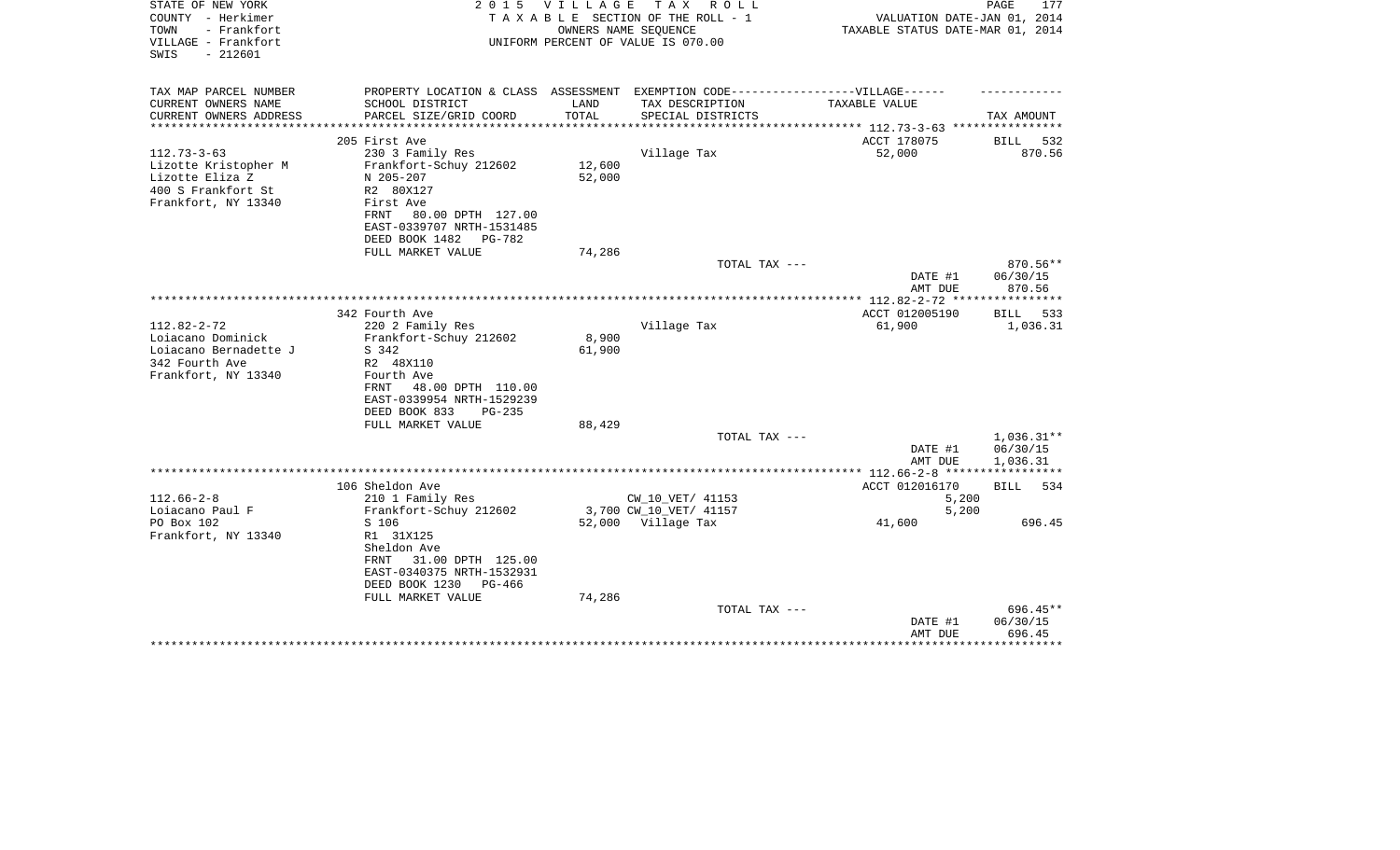| TOWN<br>- Frankfort<br>OWNERS NAME SEQUENCE<br>TAXABLE STATUS DATE-MAR 01, 2014<br>VILLAGE - Frankfort<br>UNIFORM PERCENT OF VALUE IS 070.00<br>$-212601$<br>SWIS |                    |
|-------------------------------------------------------------------------------------------------------------------------------------------------------------------|--------------------|
| TAX MAP PARCEL NUMBER<br>PROPERTY LOCATION & CLASS ASSESSMENT EXEMPTION CODE-----------------VILLAGE------                                                        |                    |
| CURRENT OWNERS NAME<br>SCHOOL DISTRICT<br>LAND<br>TAX DESCRIPTION<br>TAXABLE VALUE                                                                                |                    |
| CURRENT OWNERS ADDRESS<br>PARCEL SIZE/GRID COORD<br>TOTAL<br>SPECIAL DISTRICTS<br>****************<br>*************************** 112.74-2-50 ****************    | TAX AMOUNT         |
| ACCT 012005550<br>258 E Main St                                                                                                                                   | BILL<br>535        |
| $112.74 - 2 - 50$<br>210 1 Family Res<br>Village Tax<br>46,800                                                                                                    | 783.51             |
| 5,000<br>Frankfort-Schuy 212602<br>Loiacano Paul F                                                                                                                |                    |
| PO Box 102<br>S 258<br>46,800                                                                                                                                     |                    |
| Frankfort, NY 13340<br>R1                                                                                                                                         |                    |
| E Main St                                                                                                                                                         |                    |
| FRNT<br>40.00 DPTH 140.00<br>EAST-0340524 NRTH-1531334                                                                                                            |                    |
| DEED BOOK 1156<br>PG-217                                                                                                                                          |                    |
| 66,857<br>FULL MARKET VALUE                                                                                                                                       |                    |
| TOTAL TAX ---                                                                                                                                                     | 783.51**           |
| DATE #1                                                                                                                                                           | 06/30/15           |
| AMT DUE                                                                                                                                                           | 783.51             |
| ************ 112.65-2-25 *****************<br>127 Grandview Ave<br>ACCT 012024180                                                                                 | BILL<br>536        |
| $112.65 - 2 - 25$<br>210 1 Family Res<br>Village Tax<br>141,000                                                                                                   | 2,360.57           |
| Loicano Revocable Trust Jon & Frankfort-Schuy 212602<br>25,800                                                                                                    |                    |
| 127 Grandview Ave<br>141,000<br>S                                                                                                                                 |                    |
| R1<br>Frankfort, NY 13340                                                                                                                                         |                    |
| Grandview Ave                                                                                                                                                     |                    |
| FRNT 198.00 DPTH 212.00<br>EAST-0337582 NRTH-1532708                                                                                                              |                    |
| DEED BOOK 910<br>$PG-462$                                                                                                                                         |                    |
| FULL MARKET VALUE<br>201,429                                                                                                                                      |                    |
| TOTAL TAX ---                                                                                                                                                     | $2,360.57**$       |
| DATE #1                                                                                                                                                           | 06/30/15           |
| AMT DUE                                                                                                                                                           | 2,360.57           |
| 117 E Orchard St<br>ACCT 012023580                                                                                                                                | 537<br>BILL        |
| $112.65 - 3 - 21$<br>220 2 Family Res<br>Village Tax<br>39,500                                                                                                    | 661.29             |
| 2,900<br>Lombardo Gina<br>Frankfort-Schuy 212602                                                                                                                  |                    |
| 117 E Orchard St<br>39,500<br>N 117                                                                                                                               |                    |
| Frankfort, NY 13340<br>R2 29X79                                                                                                                                   |                    |
| E Orchard St                                                                                                                                                      |                    |
| 29.00 DPTH<br>79.00<br>FRNT<br>EAST-0339900 NRTH-1533015                                                                                                          |                    |
| DEED BOOK 1254<br><b>PG-581</b>                                                                                                                                   |                    |
| FULL MARKET VALUE<br>56,429                                                                                                                                       |                    |
| TOTAL TAX ---                                                                                                                                                     | 661.29**           |
| DATE #1                                                                                                                                                           | 06/30/15           |
| AMT DUE                                                                                                                                                           | 661.29<br>******** |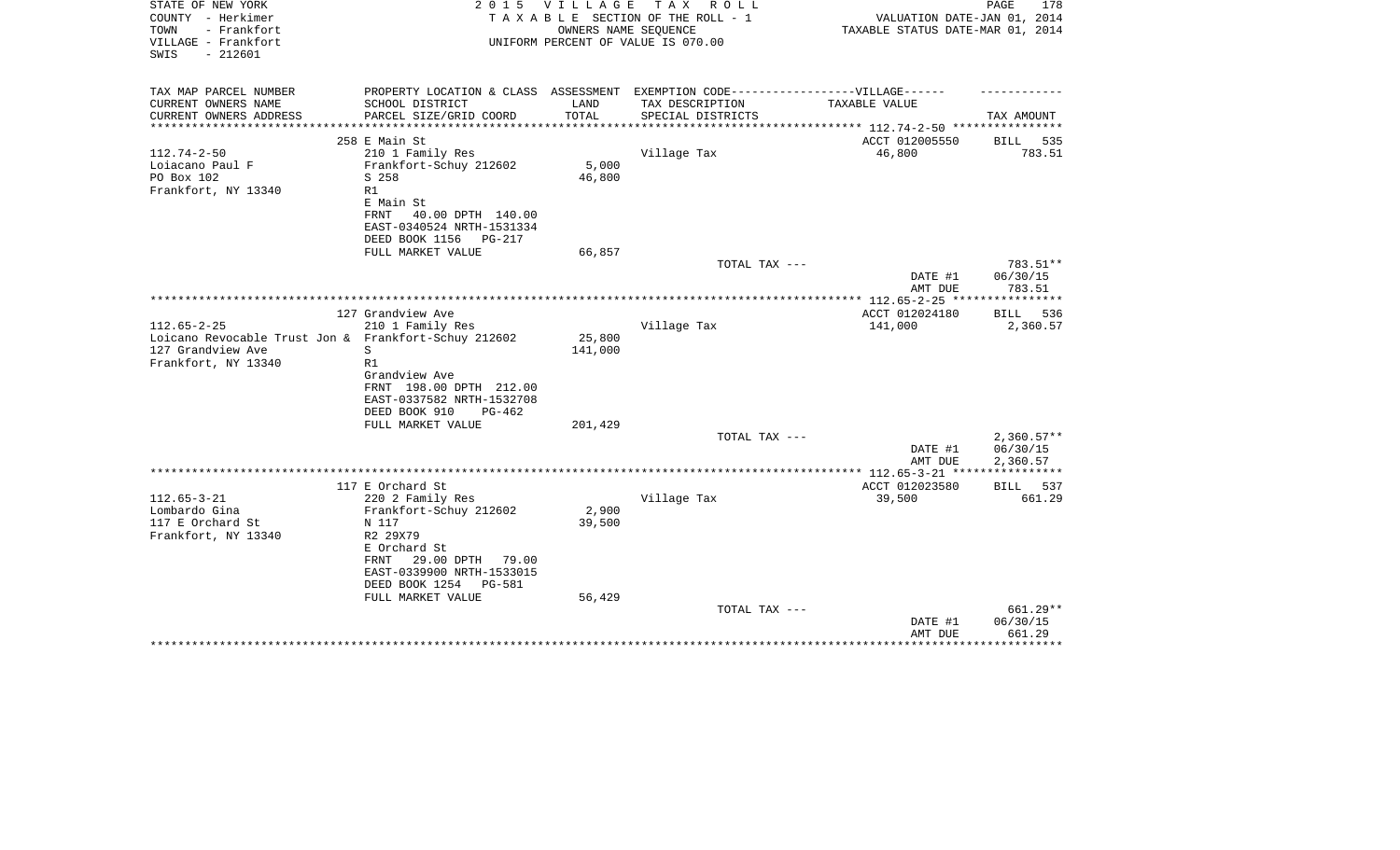| STATE OF NEW YORK<br>COUNTY - Herkimer<br>TOWN<br>- Frankfort | 2 0 1 5                                                                           | <b>VILLAGE</b><br>OWNERS NAME SEQUENCE | T A X<br>R O L L<br>TAXABLE SECTION OF THE ROLL - 1 | VALUATION DATE-JAN 01, 2014<br>TAXABLE STATUS DATE-MAR 01, 2014 | PAGE<br>179          |
|---------------------------------------------------------------|-----------------------------------------------------------------------------------|----------------------------------------|-----------------------------------------------------|-----------------------------------------------------------------|----------------------|
| VILLAGE - Frankfort<br>$-212601$<br>SWIS                      |                                                                                   |                                        | UNIFORM PERCENT OF VALUE IS 070.00                  |                                                                 |                      |
| TAX MAP PARCEL NUMBER                                         | PROPERTY LOCATION & CLASS ASSESSMENT EXEMPTION CODE-----------------VILLAGE------ |                                        |                                                     |                                                                 |                      |
| CURRENT OWNERS NAME<br>CURRENT OWNERS ADDRESS                 | SCHOOL DISTRICT<br>PARCEL SIZE/GRID COORD                                         | LAND<br>TOTAL                          | TAX DESCRIPTION<br>SPECIAL DISTRICTS                | <b>TAXABLE VALUE</b>                                            | TAX AMOUNT           |
|                                                               |                                                                                   |                                        |                                                     |                                                                 |                      |
|                                                               | 119 E Orchard St                                                                  |                                        |                                                     | ACCT 012019410                                                  | BILL<br>538          |
| $112.65 - 3 - 22$                                             | 210 1 Family Res                                                                  |                                        | Village Tax                                         | 38,000                                                          | 636.18               |
| Lombardo Gina<br>117 E Orchard St                             | Frankfort-Schuy 212602<br>N 119                                                   | 2,400<br>38,000                        |                                                     |                                                                 |                      |
| Frankfort, NY 13340                                           | R1                                                                                |                                        |                                                     |                                                                 |                      |
|                                                               | E Orchard St                                                                      |                                        |                                                     |                                                                 |                      |
|                                                               | 24.00 DPTH<br><b>FRNT</b><br>89.00                                                |                                        |                                                     |                                                                 |                      |
|                                                               | EAST-0339920 NRTH-1532996                                                         |                                        |                                                     |                                                                 |                      |
|                                                               | DEED BOOK 1154<br>$PG-221$<br>FULL MARKET VALUE                                   | 54,286                                 |                                                     |                                                                 |                      |
|                                                               |                                                                                   |                                        | TOTAL TAX ---                                       |                                                                 | 636.18**             |
|                                                               |                                                                                   |                                        |                                                     | DATE #1                                                         | 06/30/15             |
|                                                               |                                                                                   |                                        |                                                     | AMT DUE                                                         | 636.18               |
|                                                               | 114 E Orchard St                                                                  |                                        |                                                     | ACCT 012025650                                                  | 539<br>BILL          |
| $112.65 - 3 - 38$                                             | 220 2 Family Res                                                                  |                                        | Village Tax                                         | 38,000                                                          | 636.18               |
| Lombardo Gina                                                 | Frankfort-Schuy 212602                                                            | 5,100                                  |                                                     |                                                                 |                      |
| 114 E Orchard St                                              | S 114                                                                             | 38,000                                 |                                                     |                                                                 |                      |
| Frankfort, NY 13340                                           | R2 40X113                                                                         |                                        |                                                     |                                                                 |                      |
|                                                               | E Orchard St<br>45.00 DPTH 114.00<br>FRNT                                         |                                        |                                                     |                                                                 |                      |
|                                                               | EAST-0339804 NRTH-1532912                                                         |                                        |                                                     |                                                                 |                      |
|                                                               | DEED BOOK 1154<br>PG-219                                                          |                                        |                                                     |                                                                 |                      |
|                                                               | FULL MARKET VALUE                                                                 | 54,286                                 |                                                     |                                                                 |                      |
|                                                               |                                                                                   |                                        | TOTAL TAX ---                                       | DATE #1                                                         | 636.18**<br>06/30/15 |
|                                                               |                                                                                   |                                        |                                                     | AMT DUE                                                         | 636.18               |
|                                                               |                                                                                   |                                        |                                                     | *************** 112.81-1-19 ********                            | *******              |
|                                                               | 516 Frankfort St                                                                  |                                        |                                                     | ACCT 012010890                                                  | <b>BILL</b><br>540   |
| $112.81 - 1 - 19$                                             | 210 1 Family Res                                                                  |                                        | Village Tax                                         | 74,700                                                          | 1,250.60             |
| Lombardo Giuseppe<br>Lombardo Anna Marie                      | Frankfort-Schuy 212602<br>W 516                                                   | 10,300<br>74,700                       |                                                     |                                                                 |                      |
| 516 Frankfort St                                              | R1                                                                                |                                        |                                                     |                                                                 |                      |
| Frankfort, NY 13340                                           | Frankfort St                                                                      |                                        |                                                     |                                                                 |                      |
|                                                               | 50.00 DPTH 136.00<br>FRNT                                                         |                                        |                                                     |                                                                 |                      |
|                                                               | EAST-0338499 NRTH-1530476<br>DEED BOOK 698<br>$PG-612$                            |                                        |                                                     |                                                                 |                      |
|                                                               | FULL MARKET VALUE                                                                 | 106,714                                |                                                     |                                                                 |                      |
|                                                               |                                                                                   |                                        | TOTAL TAX ---                                       |                                                                 | $1,250.60**$         |
|                                                               |                                                                                   |                                        |                                                     | DATE #1                                                         | 06/30/15             |
|                                                               |                                                                                   |                                        |                                                     | AMT DUE                                                         | 1,250.60             |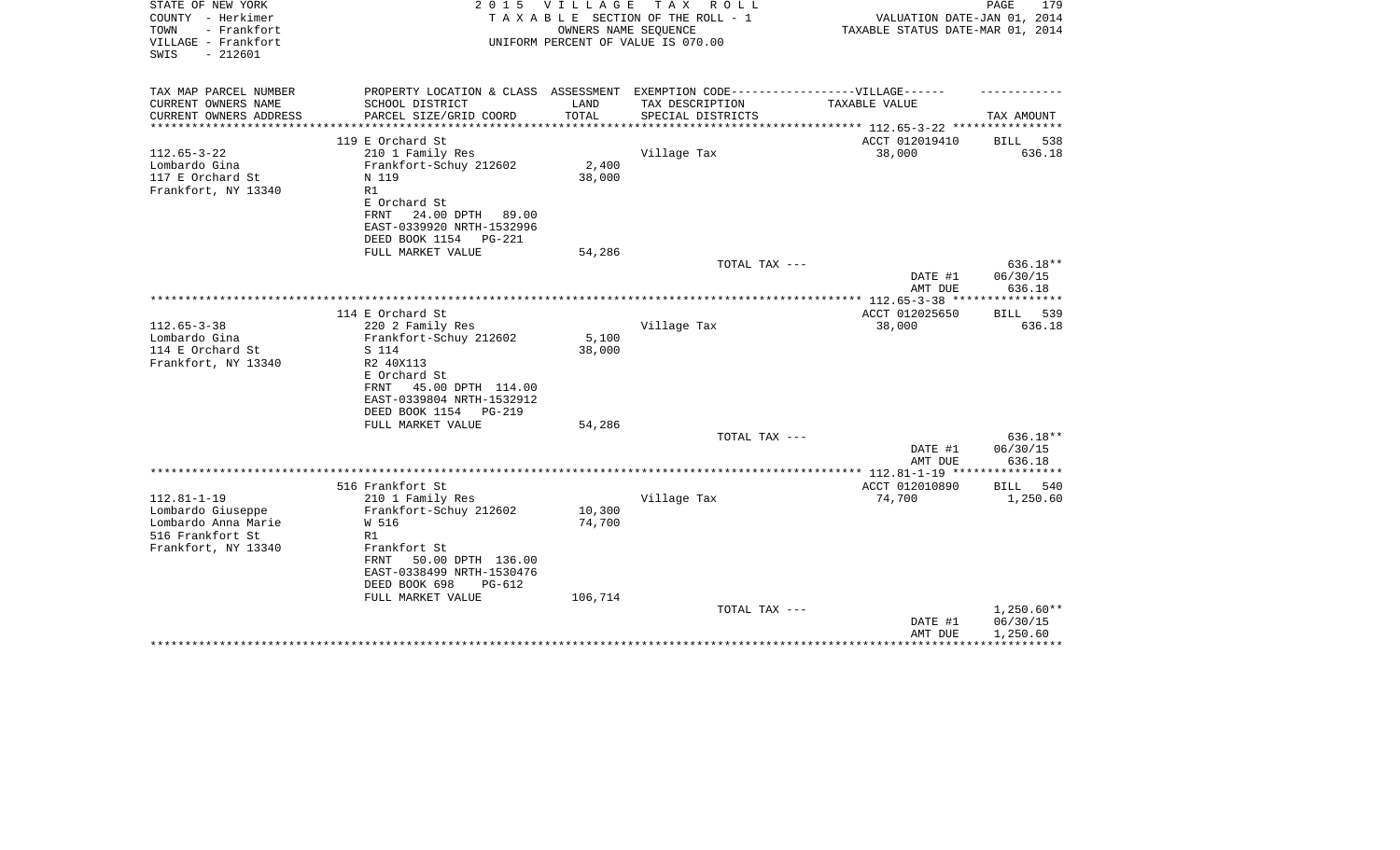| STATE OF NEW YORK<br>COUNTY - Herkimer<br>- Frankfort<br>TOWN<br>VILLAGE - Frankfort<br>$-212601$<br>SWIS | 2 0 1 5                                                                           | VILLAGE | T A X<br>R O L L<br>TAXABLE SECTION OF THE ROLL - 1<br>OWNERS NAME SEQUENCE<br>UNIFORM PERCENT OF VALUE IS 070.00 | VALUATION DATE-JAN 01, 2014<br>TAXABLE STATUS DATE-MAR 01, 2014 | PAGE<br>180            |
|-----------------------------------------------------------------------------------------------------------|-----------------------------------------------------------------------------------|---------|-------------------------------------------------------------------------------------------------------------------|-----------------------------------------------------------------|------------------------|
| TAX MAP PARCEL NUMBER                                                                                     | PROPERTY LOCATION & CLASS ASSESSMENT EXEMPTION CODE-----------------VILLAGE------ |         |                                                                                                                   |                                                                 |                        |
| CURRENT OWNERS NAME                                                                                       | SCHOOL DISTRICT                                                                   | LAND    | TAX DESCRIPTION                                                                                                   | TAXABLE VALUE                                                   |                        |
| CURRENT OWNERS ADDRESS<br>**********************                                                          | PARCEL SIZE/GRID COORD                                                            | TOTAL   | SPECIAL DISTRICTS                                                                                                 |                                                                 | TAX AMOUNT             |
|                                                                                                           | 119 Sheldon Ave                                                                   |         |                                                                                                                   | ACCT 012016290                                                  | 541<br>BILL            |
| $112.66 - 2 - 40$                                                                                         | 220 2 Family Res                                                                  |         | Village Tax                                                                                                       | 52,100                                                          | 872.24                 |
| Lombardo Madeline E                                                                                       | Frankfort-Schuy 212602                                                            | 6,600   |                                                                                                                   |                                                                 |                        |
| Attn: A Lombardo                                                                                          | N 119                                                                             | 52,100  |                                                                                                                   |                                                                 |                        |
| 119 Sheldon Ave                                                                                           | R <sub>2</sub>                                                                    |         |                                                                                                                   |                                                                 |                        |
| Frankfort, NY 13340                                                                                       | Life Use                                                                          |         |                                                                                                                   |                                                                 |                        |
|                                                                                                           | 61.00 DPTH 125.00<br><b>FRNT</b><br>EAST-0340650 NRTH-1532880                     |         |                                                                                                                   |                                                                 |                        |
|                                                                                                           | DEED BOOK 686<br>$PG-193$                                                         |         |                                                                                                                   |                                                                 |                        |
|                                                                                                           | FULL MARKET VALUE                                                                 | 74,429  |                                                                                                                   |                                                                 |                        |
|                                                                                                           |                                                                                   |         | TOTAL TAX ---                                                                                                     |                                                                 | $872.24**$             |
|                                                                                                           |                                                                                   |         |                                                                                                                   | DATE #1                                                         | 06/30/15               |
|                                                                                                           |                                                                                   |         |                                                                                                                   | AMT DUE                                                         | 872.24                 |
|                                                                                                           | 101 Fourth Ave                                                                    |         |                                                                                                                   | ACCT 012002250                                                  | <b>BILL</b><br>542     |
| $112.73 - 1 - 46$                                                                                         | 210 1 Family Res                                                                  |         | Village Tax                                                                                                       | 62,200                                                          | 1,041.33               |
| Lombardo Veronica                                                                                         | Frankfort-Schuy 212602                                                            | 9,500   |                                                                                                                   |                                                                 |                        |
| 101 Fourth Ave                                                                                            | N 101                                                                             | 62,200  |                                                                                                                   |                                                                 |                        |
| Frankfort, NY 13340                                                                                       | R1 63X105                                                                         |         |                                                                                                                   |                                                                 |                        |
|                                                                                                           | Fourth Ave<br>65.00 DPTH 105.10<br>FRNT                                           |         |                                                                                                                   |                                                                 |                        |
|                                                                                                           | EAST-0338587 NRTH-1530974                                                         |         |                                                                                                                   |                                                                 |                        |
|                                                                                                           | DEED BOOK 947<br>$PG-648$                                                         |         |                                                                                                                   |                                                                 |                        |
|                                                                                                           | FULL MARKET VALUE                                                                 | 88,857  |                                                                                                                   |                                                                 |                        |
|                                                                                                           |                                                                                   |         | TOTAL TAX ---                                                                                                     |                                                                 | $1,041.33**$           |
|                                                                                                           |                                                                                   |         |                                                                                                                   | DATE #1<br>AMT DUE                                              | 06/30/15<br>1,041.33   |
|                                                                                                           |                                                                                   |         |                                                                                                                   | **************** 112.73-2-72 ****************                   |                        |
|                                                                                                           | 103 Second Ave                                                                    |         |                                                                                                                   | ACCT 187529                                                     | BILL<br>543            |
| $112.73 - 2 - 72$                                                                                         | 210 1 Family Res                                                                  |         | VET COM CT 41131                                                                                                  | 10,266                                                          |                        |
| Long Angelo                                                                                               | Frankfort-Schuy 212602                                                            |         | 11,000 VET DIS CT 41141                                                                                           | 2,790                                                           |                        |
| Favat Joseph J                                                                                            | N 103                                                                             | 55,800  | Village Tax                                                                                                       | 42,744                                                          | 715.60                 |
| 103 Second Ave<br>Frankfort, NY 13340                                                                     | R1 50X150<br>Second Ave                                                           |         |                                                                                                                   |                                                                 |                        |
|                                                                                                           | 50.00 DPTH 150.00<br>FRNT                                                         |         |                                                                                                                   |                                                                 |                        |
| PRIOR OWNER ON 3/01/2014                                                                                  | EAST-0338867 NRTH-1531645                                                         |         |                                                                                                                   |                                                                 |                        |
| Long Angelo                                                                                               | DEED BOOK 1541<br>$PG-79$                                                         |         |                                                                                                                   |                                                                 |                        |
|                                                                                                           | FULL MARKET VALUE                                                                 | 79,714  |                                                                                                                   |                                                                 |                        |
|                                                                                                           |                                                                                   |         | TOTAL TAX ---                                                                                                     | DATE #1                                                         | $715.60**$<br>06/30/15 |
|                                                                                                           |                                                                                   |         |                                                                                                                   | AMT DUE                                                         | 715.60                 |
|                                                                                                           |                                                                                   |         |                                                                                                                   |                                                                 | ********               |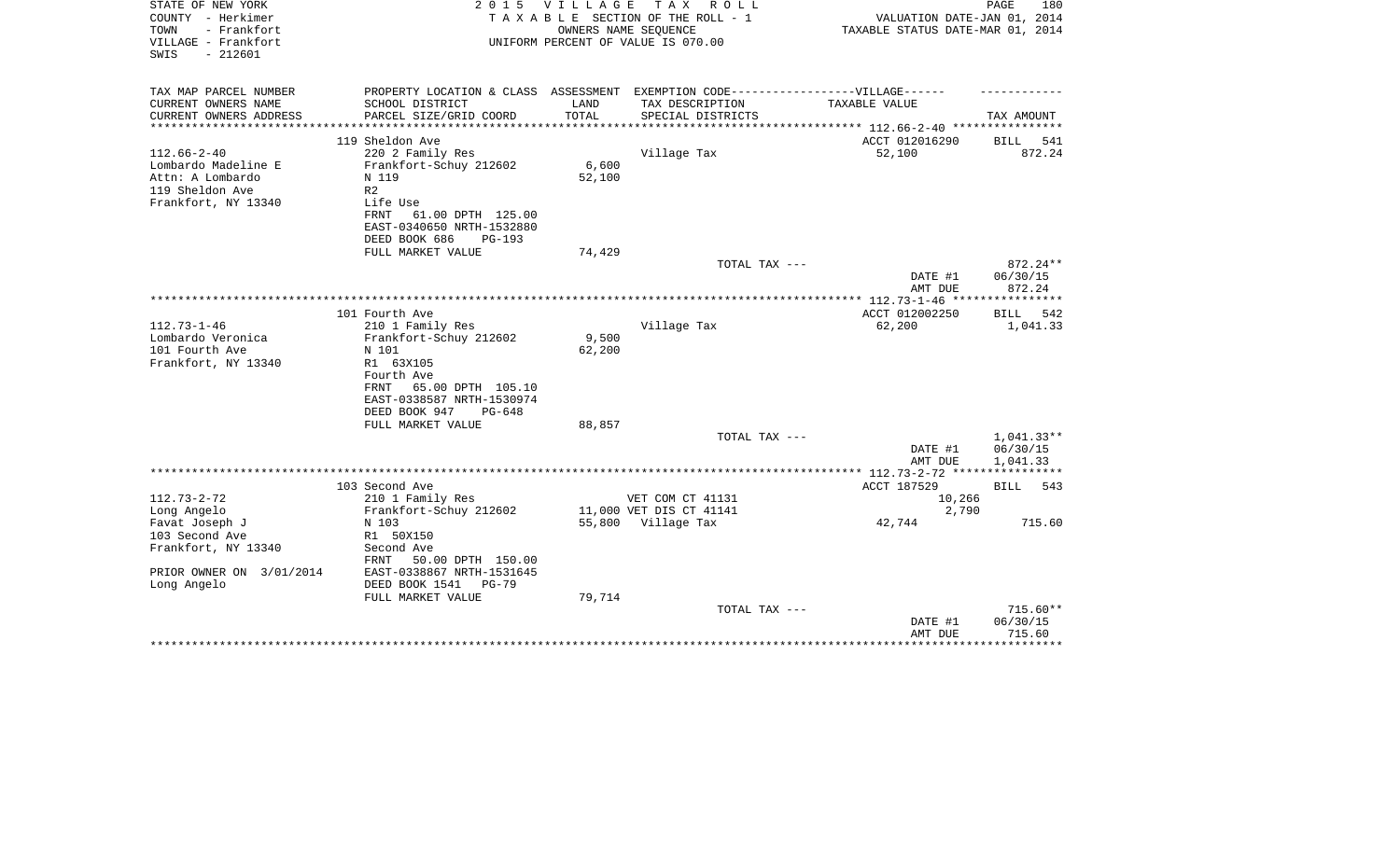| STATE OF NEW YORK<br>2 0 1 5                     | VILLAGE                            | T A X<br>R O L L                |                                                                                   | PAGE<br>181        |
|--------------------------------------------------|------------------------------------|---------------------------------|-----------------------------------------------------------------------------------|--------------------|
| COUNTY - Herkimer                                |                                    | TAXABLE SECTION OF THE ROLL - 1 | VALUATION DATE-JAN 01, 2014                                                       |                    |
| - Frankfort<br>TOWN<br>VILLAGE - Frankfort       |                                    | OWNERS NAME SEQUENCE            | TAXABLE STATUS DATE-MAR 01, 2014                                                  |                    |
| $-212601$<br>SWIS                                | UNIFORM PERCENT OF VALUE IS 070.00 |                                 |                                                                                   |                    |
|                                                  |                                    |                                 |                                                                                   |                    |
|                                                  |                                    |                                 |                                                                                   |                    |
| TAX MAP PARCEL NUMBER                            |                                    |                                 | PROPERTY LOCATION & CLASS ASSESSMENT EXEMPTION CODE-----------------VILLAGE------ |                    |
| CURRENT OWNERS NAME<br>SCHOOL DISTRICT           | LAND                               | TAX DESCRIPTION                 | TAXABLE VALUE                                                                     |                    |
| PARCEL SIZE/GRID COORD<br>CURRENT OWNERS ADDRESS | TOTAL                              | SPECIAL DISTRICTS               |                                                                                   | TAX AMOUNT         |
| *********************                            |                                    |                                 |                                                                                   |                    |
| 119 $1/2$ W Orchard St                           |                                    |                                 | ACCT 168366                                                                       | 544<br>BILL        |
| $112.65 - 3 - 66$<br>210 1 Family Res            |                                    | Village Tax                     | 48,000                                                                            | 803.60             |
| Longo John D<br>Frankfort-Schuy 212602           | 3,700                              |                                 |                                                                                   |                    |
| 2121 Higby Rd<br>S 119 1/2                       | 48,000                             |                                 |                                                                                   |                    |
| Frankfort, NY 13340<br>R1 25X55                  |                                    |                                 |                                                                                   |                    |
| W Orchard St                                     |                                    |                                 |                                                                                   |                    |
| 47.50 DPTH<br>FRNT                               | 53.00                              |                                 |                                                                                   |                    |
| EAST-0339534 NRTH-1533287                        |                                    |                                 |                                                                                   |                    |
| DEED BOOK 1418<br>PG-831                         |                                    |                                 |                                                                                   |                    |
| FULL MARKET VALUE                                | 68,571                             |                                 |                                                                                   |                    |
|                                                  |                                    | TOTAL TAX ---                   |                                                                                   | 803.60**           |
|                                                  |                                    |                                 | DATE #1                                                                           | 06/30/15           |
|                                                  |                                    |                                 | AMT DUE                                                                           | 803.60             |
|                                                  |                                    |                                 |                                                                                   |                    |
| 119 W Orchard St                                 |                                    |                                 | ACCT 168366                                                                       | BILL<br>545        |
| $112.65 - 3 - 69$<br>311 Res vac land            |                                    | Village Tax                     | 1,200                                                                             | 20.09              |
| Longo John D<br>Frankfort-Schuy 212602           | 1,200                              |                                 |                                                                                   |                    |
| 2121 Higby Rd<br>S 119                           | 1,200                              |                                 |                                                                                   |                    |
| V19<br>Frankfort, NY 13340                       |                                    |                                 |                                                                                   |                    |
| W Orchard St                                     |                                    |                                 |                                                                                   |                    |
| 47.00 DPTH<br><b>FRNT</b>                        | 88.00                              |                                 |                                                                                   |                    |
| EAST-0339482 NRTH-1533248                        |                                    |                                 |                                                                                   |                    |
| DEED BOOK 1418<br>PG-831                         |                                    |                                 |                                                                                   |                    |
| FULL MARKET VALUE                                | 1,714                              |                                 |                                                                                   |                    |
|                                                  |                                    | TOTAL TAX ---                   |                                                                                   | $20.09**$          |
|                                                  |                                    |                                 | DATE #1                                                                           | 06/30/15           |
|                                                  |                                    |                                 | AMT DUE                                                                           | 20.09              |
|                                                  |                                    |                                 |                                                                                   |                    |
| 208 Frankfort St                                 |                                    |                                 | ACCT 012016500                                                                    | <b>BILL</b><br>546 |
| $112.73 - 3 - 8$<br>220 2 Family Res             |                                    | Village Tax                     | 66,700                                                                            | 1,116.67           |
| Frankfort-Schuy 212602<br>Lore Guiseppe          | 6,000                              |                                 |                                                                                   |                    |
| Lore Pierina<br>W 208                            | 66,700                             |                                 |                                                                                   |                    |
| 208 Frankfort St<br>R2 34X99                     |                                    |                                 |                                                                                   |                    |
| Frankfort, NY 13340<br>Frankfort St              |                                    |                                 |                                                                                   |                    |
| 34.00 DPTH<br>FRNT                               | 99.50                              |                                 |                                                                                   |                    |
| EAST-0339303 NRTH-1531550                        |                                    |                                 |                                                                                   |                    |
| DEED BOOK 1314<br>PG-708                         |                                    |                                 |                                                                                   |                    |
| FULL MARKET VALUE                                | 95,286                             |                                 |                                                                                   |                    |
|                                                  |                                    | TOTAL TAX ---                   |                                                                                   | $1,116.67**$       |
|                                                  |                                    |                                 | DATE #1                                                                           | 06/30/15           |
|                                                  |                                    |                                 | AMT DUE                                                                           | 1,116.67           |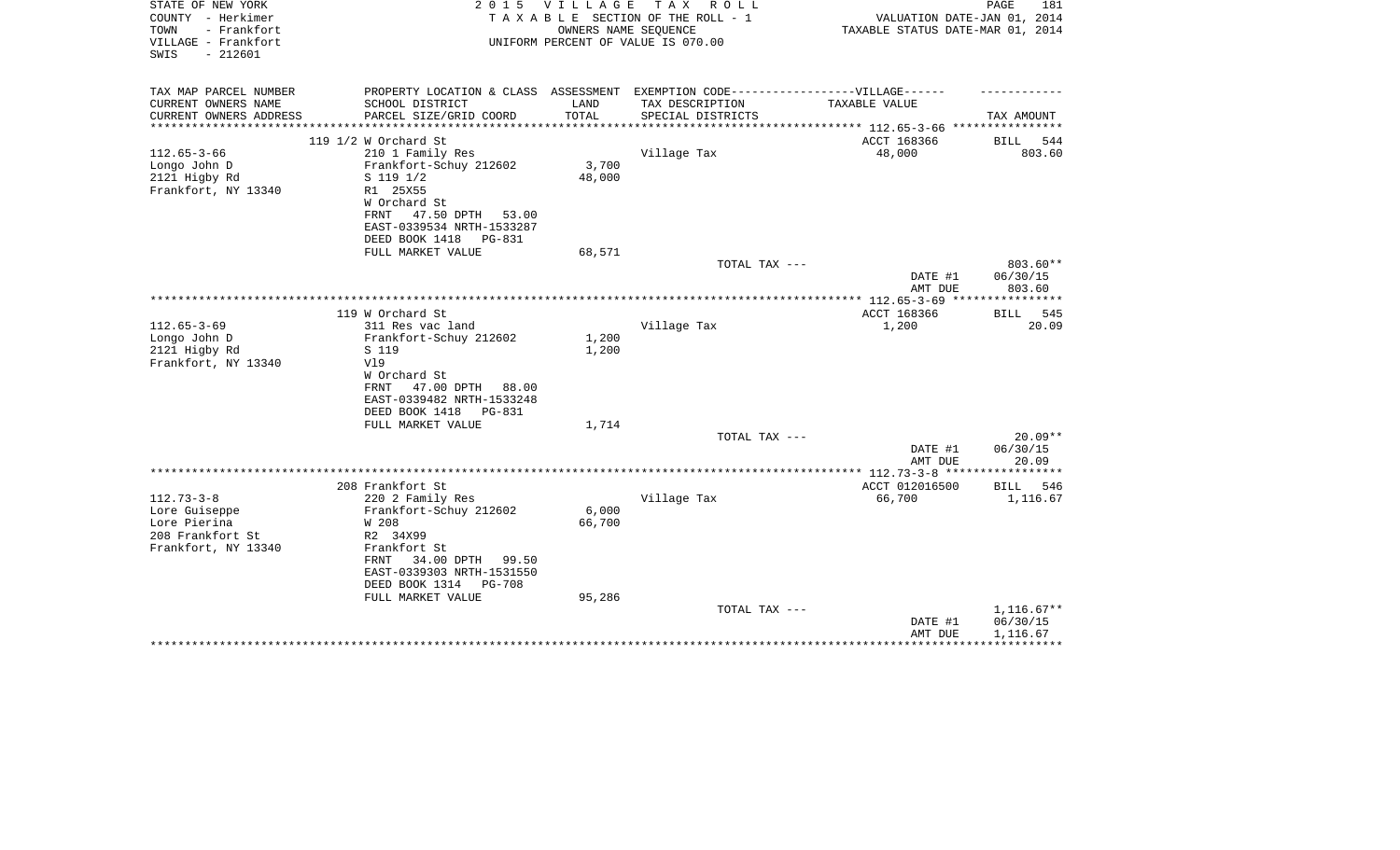| STATE OF NEW YORK<br>COUNTY - Herkimer<br>- Frankfort<br>TOWN<br>VILLAGE - Frankfort<br>$-212601$<br>SWIS | 2 0 1 5                                                                                              | V I L L A G E   | TAX ROLL<br>TAXABLE SECTION OF THE ROLL - 1<br>OWNERS NAME SEQUENCE<br>UNIFORM PERCENT OF VALUE IS 070.00 | VALUATION DATE-JAN 01, 2014<br>TAXABLE STATUS DATE-MAR 01, 2014 | PAGE<br>182             |
|-----------------------------------------------------------------------------------------------------------|------------------------------------------------------------------------------------------------------|-----------------|-----------------------------------------------------------------------------------------------------------|-----------------------------------------------------------------|-------------------------|
| TAX MAP PARCEL NUMBER<br>CURRENT OWNERS NAME                                                              | PROPERTY LOCATION & CLASS ASSESSMENT EXEMPTION CODE-----------------VILLAGE------<br>SCHOOL DISTRICT | LAND            | TAX DESCRIPTION                                                                                           | TAXABLE VALUE                                                   |                         |
| CURRENT OWNERS ADDRESS                                                                                    | PARCEL SIZE/GRID COORD                                                                               | TOTAL           | SPECIAL DISTRICTS                                                                                         |                                                                 | TAX AMOUNT              |
| *********************                                                                                     |                                                                                                      |                 |                                                                                                           |                                                                 |                         |
| $112.73 - 3 - 10$                                                                                         | 210 Frankfort St<br>230 3 Family Res                                                                 |                 | Village Tax                                                                                               | ACCT 012017310<br>64,200                                        | BILL<br>547<br>1,074.81 |
| Lore J & P<br>Cooper Carmelina<br>210 S Frankfort St<br>Frankfort, NY 13340                               | Frankfort-Schuy 212602<br>W 210<br>R3 30X215<br>Frankfort St<br>30.00 DPTH 219.50<br>FRNT            | 7,200<br>64,200 |                                                                                                           |                                                                 |                         |
|                                                                                                           | EAST-0339211 NRTH-1531562                                                                            |                 |                                                                                                           |                                                                 |                         |
|                                                                                                           | DEED BOOK 800<br>$PG-436$<br>FULL MARKET VALUE                                                       | 91,714          |                                                                                                           |                                                                 |                         |
|                                                                                                           |                                                                                                      |                 | TOTAL TAX ---                                                                                             |                                                                 | 1,074.81**              |
|                                                                                                           |                                                                                                      |                 |                                                                                                           | DATE #1                                                         | 06/30/15<br>1,074.81    |
|                                                                                                           |                                                                                                      |                 |                                                                                                           | AMT DUE                                                         |                         |
|                                                                                                           | Frankfort St                                                                                         |                 |                                                                                                           | ACCT 012017340                                                  | 548<br>BILL             |
| $112.73 - 3 - 12$                                                                                         | 311 Res vac land                                                                                     |                 | Village Tax                                                                                               | 600                                                             | 10.04                   |
| Lore J & P                                                                                                | Frankfort-Schuy 212602                                                                               | 600             |                                                                                                           |                                                                 |                         |
| Cooper Carmelina                                                                                          | E.                                                                                                   | 600             |                                                                                                           |                                                                 |                         |
| 210 S Frankfort St                                                                                        | V19 140X142                                                                                          |                 |                                                                                                           |                                                                 |                         |
| Frankfort, NY 13340                                                                                       | Frankfort St<br>FRNT 140.00 DPTH 140.00<br>EAST-0339100 NRTH-1531673<br>DEED BOOK 800<br>$PG-436$    |                 |                                                                                                           |                                                                 |                         |
|                                                                                                           | FULL MARKET VALUE                                                                                    | 857             |                                                                                                           |                                                                 |                         |
|                                                                                                           |                                                                                                      |                 | TOTAL TAX ---                                                                                             |                                                                 | $10.04**$               |
|                                                                                                           |                                                                                                      |                 |                                                                                                           | DATE #1                                                         | 06/30/15                |
|                                                                                                           |                                                                                                      |                 |                                                                                                           | AMT DUE<br>***************** 112.82-1-52 *****************      | 10.04                   |
|                                                                                                           | 329 Second Ave                                                                                       |                 |                                                                                                           | ACCT 189794                                                     | BILL<br>549             |
| $112.82 - 1 - 52$                                                                                         | 210 1 Family Res                                                                                     |                 | Village Tax                                                                                               | 66,400                                                          | 1,111.64                |
| LoRe Lisa                                                                                                 | Frankfort-Schuy 212602                                                                               | 10,800          |                                                                                                           |                                                                 |                         |
| 329 Second Ave                                                                                            | N 329                                                                                                | 66,400          |                                                                                                           |                                                                 |                         |
| Frankfort, NY 13340                                                                                       | R1 50X150                                                                                            |                 |                                                                                                           |                                                                 |                         |
|                                                                                                           | Second Ave                                                                                           |                 |                                                                                                           |                                                                 |                         |
| PRIOR OWNER ON 3/01/2014                                                                                  | 50.00 DPTH 150.00<br>FRNT                                                                            |                 |                                                                                                           |                                                                 |                         |
| LoRe Lisa A                                                                                               | EAST-0340476 NRTH-1530038<br><b>PG-601</b>                                                           |                 |                                                                                                           |                                                                 |                         |
|                                                                                                           | DEED BOOK 1554<br>FULL MARKET VALUE                                                                  | 94,857          |                                                                                                           |                                                                 |                         |
|                                                                                                           |                                                                                                      |                 | TOTAL TAX ---                                                                                             |                                                                 | 1,111.64**              |
|                                                                                                           |                                                                                                      |                 |                                                                                                           | DATE #1<br>AMT DUE                                              | 06/30/15<br>1,111.64    |
|                                                                                                           |                                                                                                      |                 |                                                                                                           |                                                                 |                         |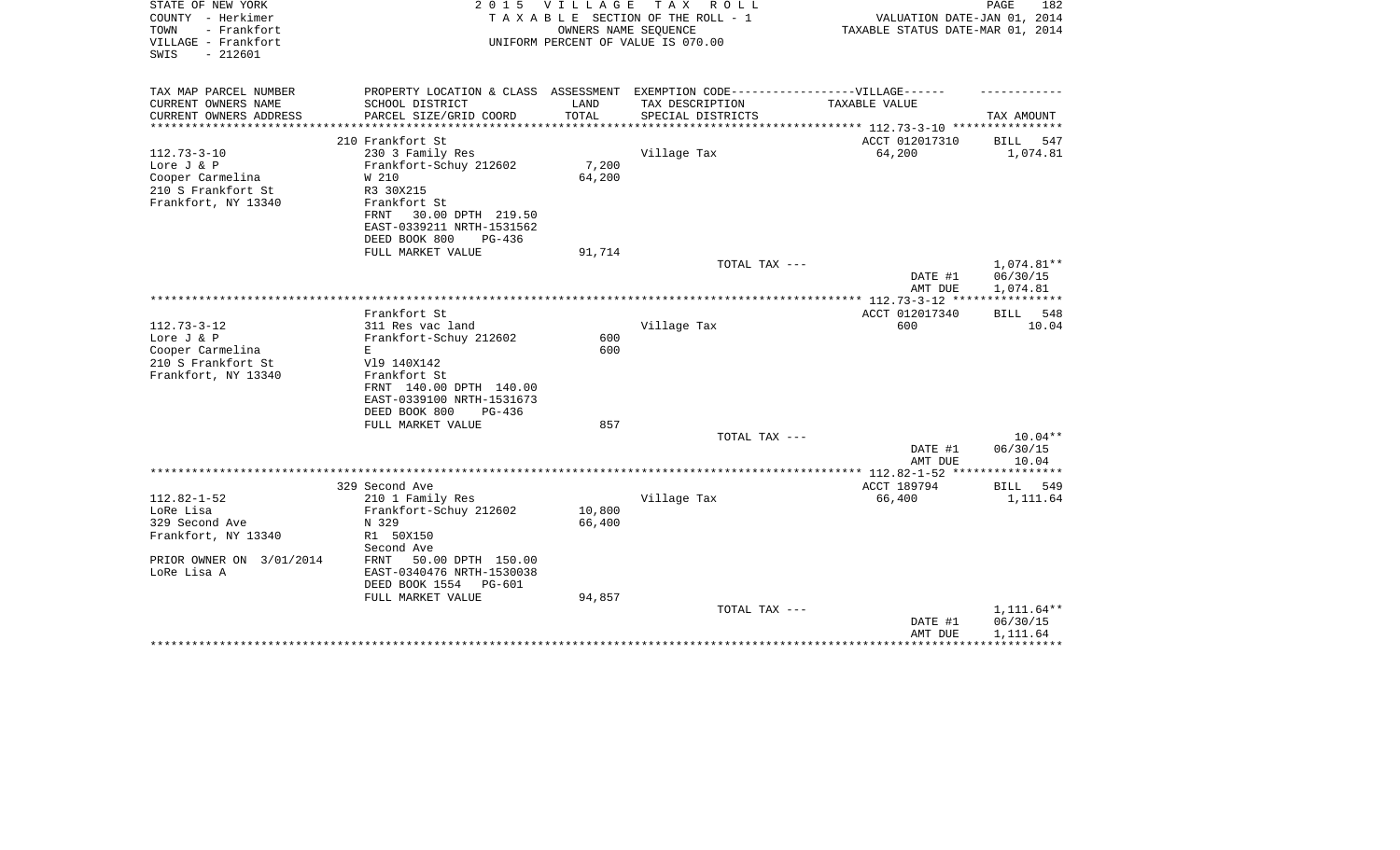| STATE OF NEW YORK<br>COUNTY - Herkimer<br>TOWN<br>- Frankfort<br>VILLAGE - Frankfort<br>$-212601$<br>SWIS | 2 0 1 5                                                | VILLAGE          | T A X<br>R O L L<br>TAXABLE SECTION OF THE ROLL - 1<br>OWNERS NAME SEQUENCE<br>UNIFORM PERCENT OF VALUE IS 070.00 | VALUATION DATE-JAN 01, 2014<br>TAXABLE STATUS DATE-MAR 01, 2014 | PAGE<br>183              |
|-----------------------------------------------------------------------------------------------------------|--------------------------------------------------------|------------------|-------------------------------------------------------------------------------------------------------------------|-----------------------------------------------------------------|--------------------------|
| TAX MAP PARCEL NUMBER                                                                                     | PROPERTY LOCATION & CLASS ASSESSMENT                   |                  | EXEMPTION CODE------------------VILLAGE------                                                                     |                                                                 |                          |
| CURRENT OWNERS NAME                                                                                       | SCHOOL DISTRICT                                        | LAND             | TAX DESCRIPTION                                                                                                   | TAXABLE VALUE                                                   |                          |
| CURRENT OWNERS ADDRESS<br>**********************                                                          | PARCEL SIZE/GRID COORD                                 | TOTAL            | SPECIAL DISTRICTS                                                                                                 |                                                                 | TAX AMOUNT               |
|                                                                                                           | 306 Palmer St                                          |                  |                                                                                                                   | ACCT 012027030                                                  | BILL<br>550              |
| $112.73 - 4 - 18$                                                                                         | 210 1 Family Res                                       |                  | Village Tax                                                                                                       | 73,800                                                          | 1,235.53                 |
| Lore Peter                                                                                                | Frankfort-Schuy 212602                                 | 10,800           |                                                                                                                   |                                                                 |                          |
| 306 Palmer St                                                                                             | W 306                                                  | 73,800           |                                                                                                                   |                                                                 |                          |
| Frankfort, NY 13340                                                                                       | R1 50X150<br>Palmer St                                 |                  |                                                                                                                   |                                                                 |                          |
|                                                                                                           | 50.00 DPTH 150.00<br><b>FRNT</b>                       |                  |                                                                                                                   |                                                                 |                          |
|                                                                                                           | EAST-0339590 NRTH-1530456                              |                  |                                                                                                                   |                                                                 |                          |
|                                                                                                           | DEED BOOK 692<br><b>PG-757</b>                         |                  |                                                                                                                   |                                                                 |                          |
|                                                                                                           | FULL MARKET VALUE                                      | 105,429          |                                                                                                                   |                                                                 |                          |
|                                                                                                           |                                                        |                  | TOTAL TAX ---                                                                                                     | DATE #1                                                         | $1,235.53**$<br>06/30/15 |
|                                                                                                           |                                                        |                  |                                                                                                                   | AMT DUE                                                         | 1,235.53                 |
|                                                                                                           |                                                        |                  |                                                                                                                   |                                                                 | ************             |
|                                                                                                           | 303 Ingersol Ave                                       |                  |                                                                                                                   | ACCT 012016530                                                  | 551<br><b>BILL</b>       |
| $112.82 - 1 - 62$                                                                                         | 210 1 Family Res                                       |                  | Village Tax                                                                                                       | 60,000                                                          | 1,004.50                 |
| Ludwig John R Jr                                                                                          | Frankfort-Schuy 212602<br>E 303                        | 12,500<br>60,000 |                                                                                                                   |                                                                 |                          |
| 303 Ingersol Ave<br>Frankfort, NY 13340                                                                   | R1                                                     |                  |                                                                                                                   |                                                                 |                          |
|                                                                                                           | Ingersol Ave                                           |                  |                                                                                                                   |                                                                 |                          |
|                                                                                                           | FRNT 109.00 DPTH<br>99.00                              |                  |                                                                                                                   |                                                                 |                          |
|                                                                                                           | EAST-0340331 NRTH-1529651                              |                  |                                                                                                                   |                                                                 |                          |
|                                                                                                           | DEED BOOK 898<br>$PG-608$<br>FULL MARKET VALUE         | 85,714           |                                                                                                                   |                                                                 |                          |
|                                                                                                           |                                                        |                  | TOTAL TAX ---                                                                                                     |                                                                 | $1,004.50**$             |
|                                                                                                           |                                                        |                  |                                                                                                                   | DATE #1                                                         | 06/30/15                 |
|                                                                                                           |                                                        |                  |                                                                                                                   | AMT DUE                                                         | 1,004.50                 |
|                                                                                                           |                                                        |                  |                                                                                                                   | ************ 112.65-2-16 ****                                   |                          |
| $112.65 - 2 - 16$                                                                                         | 106 Hillcrest Rd<br>311 Res vac land                   |                  | Village Tax                                                                                                       | ACCT 012027570<br>8,100                                         | 552<br>BILL<br>135.61    |
| Lusiak Robert D                                                                                           | Frankfort-Schuy 212602                                 | 8,100            |                                                                                                                   |                                                                 |                          |
| Lusiak Debra A                                                                                            | W 106                                                  | 8,100            |                                                                                                                   |                                                                 |                          |
| 112 Hillcrest Rd                                                                                          | Vac Ld                                                 |                  |                                                                                                                   |                                                                 |                          |
| Frankfort, NY 13340                                                                                       | Hillcrest Rd                                           |                  |                                                                                                                   |                                                                 |                          |
|                                                                                                           | 43.00 DPTH 178.50<br>FRNT                              |                  |                                                                                                                   |                                                                 |                          |
|                                                                                                           | EAST-0338228 NRTH-1533042<br>DEED BOOK 802<br>$PG-644$ |                  |                                                                                                                   |                                                                 |                          |
|                                                                                                           | FULL MARKET VALUE                                      | 11,571           |                                                                                                                   |                                                                 |                          |
|                                                                                                           |                                                        |                  | TOTAL TAX ---                                                                                                     |                                                                 | 135.61**                 |
|                                                                                                           |                                                        |                  |                                                                                                                   | DATE #1                                                         | 06/30/15                 |
|                                                                                                           |                                                        |                  |                                                                                                                   | AMT DUE                                                         | 135.61                   |
|                                                                                                           |                                                        |                  |                                                                                                                   |                                                                 |                          |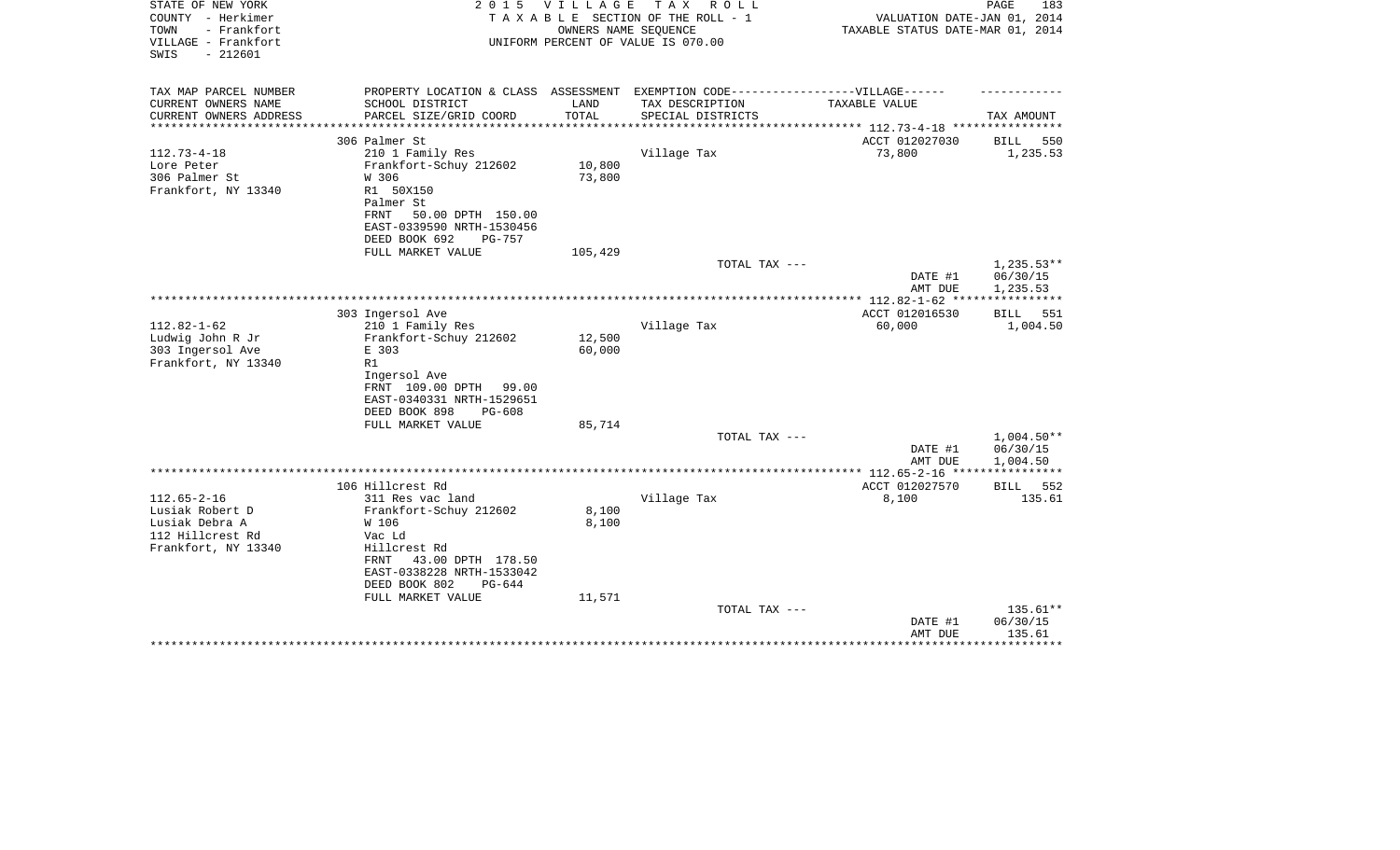| STATE OF NEW YORK<br>COUNTY - Herkimer                          | 2 0 1 5                                                                           | VILLAGE | TAX ROLL<br>TAXABLE SECTION OF THE ROLL - 1                | VALUATION DATE-JAN 01, 2014                              | PAGE<br>184     |
|-----------------------------------------------------------------|-----------------------------------------------------------------------------------|---------|------------------------------------------------------------|----------------------------------------------------------|-----------------|
| TOWN<br>- Frankfort<br>VILLAGE - Frankfort<br>$-212601$<br>SWIS |                                                                                   |         | OWNERS NAME SEQUENCE<br>UNIFORM PERCENT OF VALUE IS 070.00 | TAXABLE STATUS DATE-MAR 01, 2014                         |                 |
| TAX MAP PARCEL NUMBER                                           | PROPERTY LOCATION & CLASS ASSESSMENT EXEMPTION CODE-----------------VILLAGE------ |         |                                                            |                                                          |                 |
| CURRENT OWNERS NAME                                             | SCHOOL DISTRICT                                                                   | LAND    | TAX DESCRIPTION                                            | TAXABLE VALUE                                            |                 |
| CURRENT OWNERS ADDRESS<br>********************                  | PARCEL SIZE/GRID COORD                                                            | TOTAL   | SPECIAL DISTRICTS                                          | ************************** 112.65-2-17 ***************** | TAX AMOUNT      |
|                                                                 | 108 Hillcrest Rd                                                                  |         |                                                            | ACCT 012027600                                           | BILL 553        |
| $112.65 - 2 - 17$                                               | 312 Vac w/imprv                                                                   |         | Village Tax                                                | 15,300                                                   | 256.15          |
| Lusiak Robert D                                                 | Frankfort-Schuy 212602                                                            | 8,300   |                                                            |                                                          |                 |
| Lusiak Debra A                                                  | W 108                                                                             | 15,300  |                                                            |                                                          |                 |
| 112 Hillcrest Rd                                                | Pool                                                                              |         |                                                            |                                                          |                 |
| Frankfort, NY 13340                                             | Hillcrest Rd                                                                      |         |                                                            |                                                          |                 |
|                                                                 | 50.00 DPTH 189.50<br>FRNT                                                         |         |                                                            |                                                          |                 |
|                                                                 | EAST-0338245 NRTH-1532999                                                         |         |                                                            |                                                          |                 |
|                                                                 | DEED BOOK 802<br>$PG-644$                                                         |         |                                                            |                                                          |                 |
|                                                                 | FULL MARKET VALUE                                                                 | 21,857  |                                                            |                                                          |                 |
|                                                                 |                                                                                   |         | TOTAL TAX ---                                              |                                                          | 256.15**        |
|                                                                 |                                                                                   |         |                                                            | DATE #1                                                  | 06/30/15        |
|                                                                 |                                                                                   |         |                                                            | AMT DUE                                                  | 256.15          |
|                                                                 |                                                                                   |         |                                                            |                                                          |                 |
|                                                                 | 110 Hillcrest Rd                                                                  |         |                                                            | ACCT 012012540                                           | <b>BILL</b> 554 |
| $112.65 - 2 - 18$                                               | 311 Res vac land                                                                  |         | Village Tax                                                | 8,400                                                    | 140.63          |
| Lusiak Robert D                                                 | Frankfort-Schuy 212602                                                            | 8,400   |                                                            |                                                          |                 |
| Lusiak Debra A                                                  | W 110                                                                             | 8,400   |                                                            |                                                          |                 |
| 112 Hillcrest Rd                                                | V19 50X170                                                                        |         |                                                            |                                                          |                 |
| Frankfort, NY 13340                                             | Hillcrest Rd                                                                      |         |                                                            |                                                          |                 |
|                                                                 | 50.00 DPTH 195.00<br>FRNT                                                         |         |                                                            |                                                          |                 |
|                                                                 | EAST-0338245 NRTH-1532958<br>DEED BOOK 00650 PG-00907                             |         |                                                            |                                                          |                 |
|                                                                 | FULL MARKET VALUE                                                                 | 12,000  |                                                            |                                                          |                 |
|                                                                 |                                                                                   |         | TOTAL TAX ---                                              |                                                          | $140.63**$      |
|                                                                 |                                                                                   |         |                                                            | DATE #1                                                  | 06/30/15        |
|                                                                 |                                                                                   |         |                                                            | AMT DUE                                                  | 140.63          |
|                                                                 |                                                                                   |         |                                                            |                                                          |                 |
|                                                                 | 112 Hillcrest Rd                                                                  |         |                                                            | ACCT 012012510                                           | BILL<br>555     |
| $112.65 - 2 - 19$                                               | 210 1 Family Res                                                                  |         | VET COM CT 41131                                           | 10,266                                                   |                 |
| Lusiak Robert D                                                 | Frankfort-Schuy 212602                                                            | 11,400  | Village Tax                                                | 71,234                                                   | 1,192.57        |
| Lusiak Debra A                                                  | W 112                                                                             | 81,500  |                                                            |                                                          |                 |
| 112 Hillcrest Rd                                                | R1 50X145                                                                         |         |                                                            |                                                          |                 |
| Frankfort, NY 13340                                             | Hillcrest Rd                                                                      |         |                                                            |                                                          |                 |
|                                                                 | FRNT 214.00 DPTH 195.00                                                           |         |                                                            |                                                          |                 |
|                                                                 | EAST-0338245 NRTH-1532912                                                         |         |                                                            |                                                          |                 |
|                                                                 | DEED BOOK 00650 PG-00907                                                          |         |                                                            |                                                          |                 |
|                                                                 | FULL MARKET VALUE                                                                 | 116,429 |                                                            |                                                          |                 |
|                                                                 |                                                                                   |         | TOTAL TAX ---                                              |                                                          | 1,192.57**      |
|                                                                 |                                                                                   |         |                                                            | DATE #1                                                  | 06/30/15        |
|                                                                 |                                                                                   |         |                                                            | AMT DUE                                                  | 1,192.57        |
|                                                                 |                                                                                   |         |                                                            |                                                          |                 |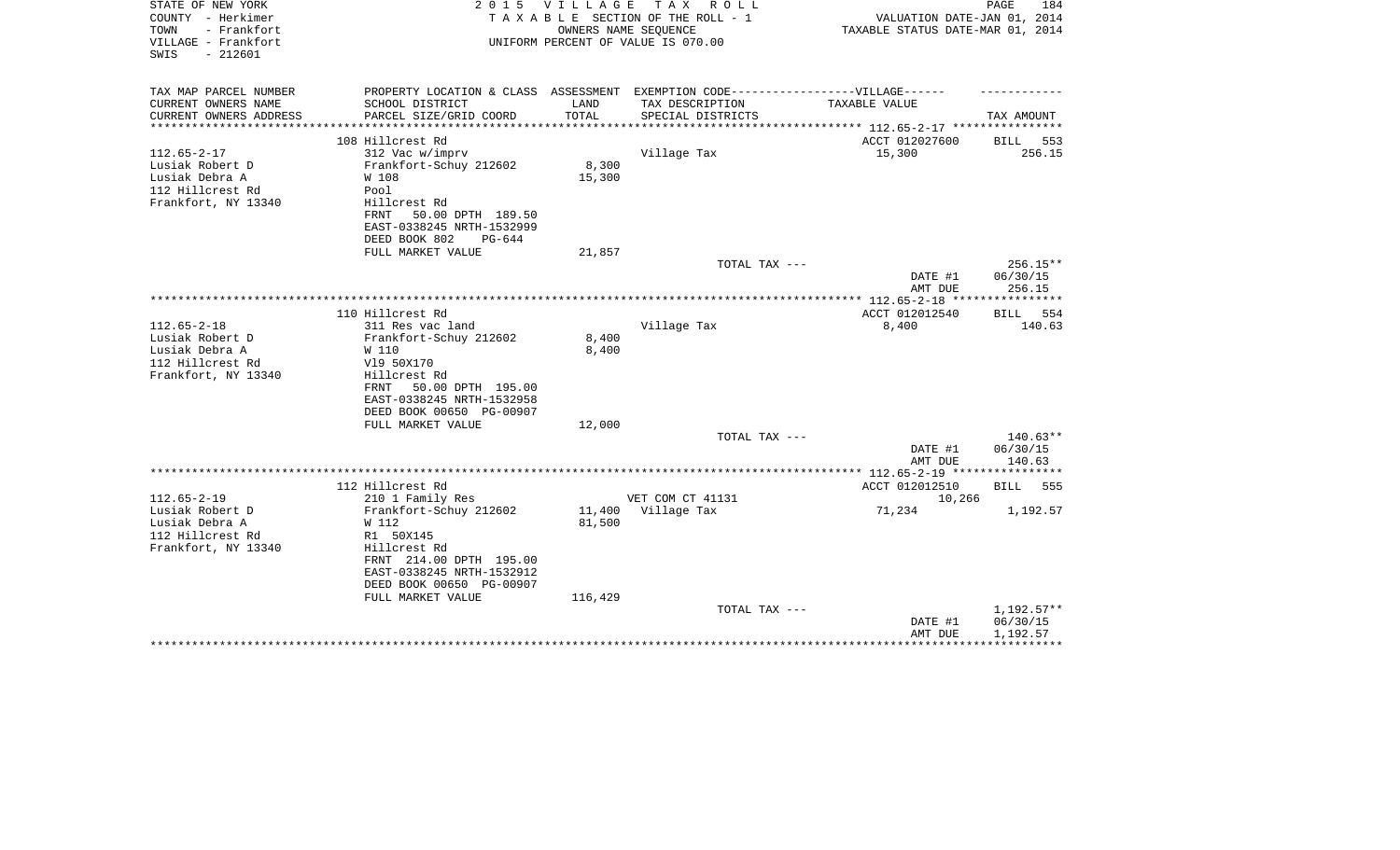| STATE OF NEW YORK<br>COUNTY - Herkimer<br>TOWN<br>- Frankfort<br>VILLAGE - Frankfort | 2 0 1 5                   | V I L L A G E<br>OWNERS NAME SEQUENCE | TAX ROLL<br>TAXABLE SECTION OF THE ROLL - 1<br>UNIFORM PERCENT OF VALUE IS 070.00 | VALUATION DATE-JAN 01, 2014<br>TAXABLE STATUS DATE-MAR 01, 2014 | PAGE<br>185          |
|--------------------------------------------------------------------------------------|---------------------------|---------------------------------------|-----------------------------------------------------------------------------------|-----------------------------------------------------------------|----------------------|
| $-212601$<br>SWIS                                                                    |                           |                                       |                                                                                   |                                                                 |                      |
| TAX MAP PARCEL NUMBER                                                                |                           |                                       | PROPERTY LOCATION & CLASS ASSESSMENT EXEMPTION CODE----------------VILLAGE------  |                                                                 |                      |
| CURRENT OWNERS NAME                                                                  | SCHOOL DISTRICT           | LAND                                  | TAX DESCRIPTION                                                                   | TAXABLE VALUE                                                   |                      |
| CURRENT OWNERS ADDRESS<br>*********************                                      | PARCEL SIZE/GRID COORD    | TOTAL                                 | SPECIAL DISTRICTS                                                                 | ***************** 112.74-2-28 *****************                 | TAX AMOUNT           |
| 220-224 Mann St                                                                      |                           |                                       |                                                                                   | ACCT 012023400                                                  | 556<br>BILL          |
| $112.74 - 2 - 28$                                                                    | 230 3 Family Res          |                                       | Village Tax                                                                       | 62,800                                                          | 1,051.37             |
| Luther Denise                                                                        | Frankfort-Schuy 212602    | 7,000                                 |                                                                                   |                                                                 |                      |
| Luther James R Sr                                                                    | $S$ 220-224               | 62,800                                |                                                                                   |                                                                 |                      |
| 226 East Main St                                                                     | R1 & Bus 50X107           |                                       |                                                                                   |                                                                 |                      |
| Frankfort, NY 13340                                                                  | Mann St                   |                                       |                                                                                   |                                                                 |                      |
|                                                                                      | 58.00 DPTH 186.00<br>FRNT |                                       |                                                                                   |                                                                 |                      |
|                                                                                      | EAST-0340029 NRTH-1531623 |                                       |                                                                                   |                                                                 |                      |
|                                                                                      | DEED BOOK 1084<br>PG-289  |                                       |                                                                                   |                                                                 |                      |
|                                                                                      | FULL MARKET VALUE         | 89,714                                |                                                                                   |                                                                 |                      |
|                                                                                      |                           |                                       | TOTAL TAX ---                                                                     |                                                                 | $1,051.37**$         |
|                                                                                      |                           |                                       |                                                                                   | DATE #1<br>AMT DUE                                              | 06/30/15<br>1,051.37 |
|                                                                                      |                           |                                       |                                                                                   |                                                                 |                      |
|                                                                                      | 215 E Main St             |                                       |                                                                                   | ACCT 012022770                                                  | BILL 557             |
| $112.74 - 1 - 37$                                                                    | 220 2 Family Res          |                                       | Village Tax                                                                       | 54,400                                                          | 910.74               |
| Luther Denise<br>Romeo A                                                             | Frankfort-Schuy 212602    | 8,100                                 |                                                                                   |                                                                 |                      |
| 226 E Main St                                                                        | N 215                     | 54,400                                |                                                                                   |                                                                 |                      |
| Frankfort, NY 13340                                                                  | R1 60X280                 |                                       |                                                                                   |                                                                 |                      |
|                                                                                      | E Main St                 |                                       |                                                                                   |                                                                 |                      |
|                                                                                      | 60.00 DPTH 280.00<br>FRNT |                                       |                                                                                   |                                                                 |                      |
|                                                                                      | EAST-0340279 NRTH-1532087 |                                       |                                                                                   |                                                                 |                      |
|                                                                                      | DEED BOOK 835<br>$PG-441$ |                                       |                                                                                   |                                                                 |                      |
|                                                                                      | FULL MARKET VALUE         | 77,714                                |                                                                                   |                                                                 |                      |
|                                                                                      |                           |                                       | TOTAL TAX ---                                                                     |                                                                 | 910.74**             |
|                                                                                      |                           |                                       |                                                                                   | DATE #1<br>AMT DUE                                              | 06/30/15<br>910.74   |
|                                                                                      |                           |                                       |                                                                                   |                                                                 |                      |
| 218 Mann St                                                                          |                           |                                       |                                                                                   | ACCT 012015750                                                  | BILL<br>558          |
| $112.74 - 2 - 27$                                                                    | 220 2 Family Res          |                                       | Village Tax                                                                       | 55,600                                                          | 930.83               |
| Luther James                                                                         | Frankfort-Schuy 212602    | 7,600                                 |                                                                                   |                                                                 |                      |
| Luther Denise                                                                        | S 218                     | 55,600                                |                                                                                   |                                                                 |                      |
| 226 E Main St                                                                        | R2 68X185x60x             |                                       |                                                                                   |                                                                 |                      |
| Frankfort, NY 13340                                                                  | Mann St                   |                                       |                                                                                   |                                                                 |                      |
|                                                                                      | 60.00 DPTH 186.00<br>FRNT |                                       |                                                                                   |                                                                 |                      |
|                                                                                      | EAST-0339989 NRTH-1531670 |                                       |                                                                                   |                                                                 |                      |
|                                                                                      | DEED BOOK 1291<br>PG-723  |                                       |                                                                                   |                                                                 |                      |
|                                                                                      | FULL MARKET VALUE         | 79,429                                |                                                                                   |                                                                 |                      |
|                                                                                      |                           |                                       | TOTAL TAX ---                                                                     |                                                                 | 930.83**             |
|                                                                                      |                           |                                       |                                                                                   | DATE #1<br>AMT DUE                                              | 06/30/15<br>930.83   |
|                                                                                      |                           |                                       |                                                                                   |                                                                 |                      |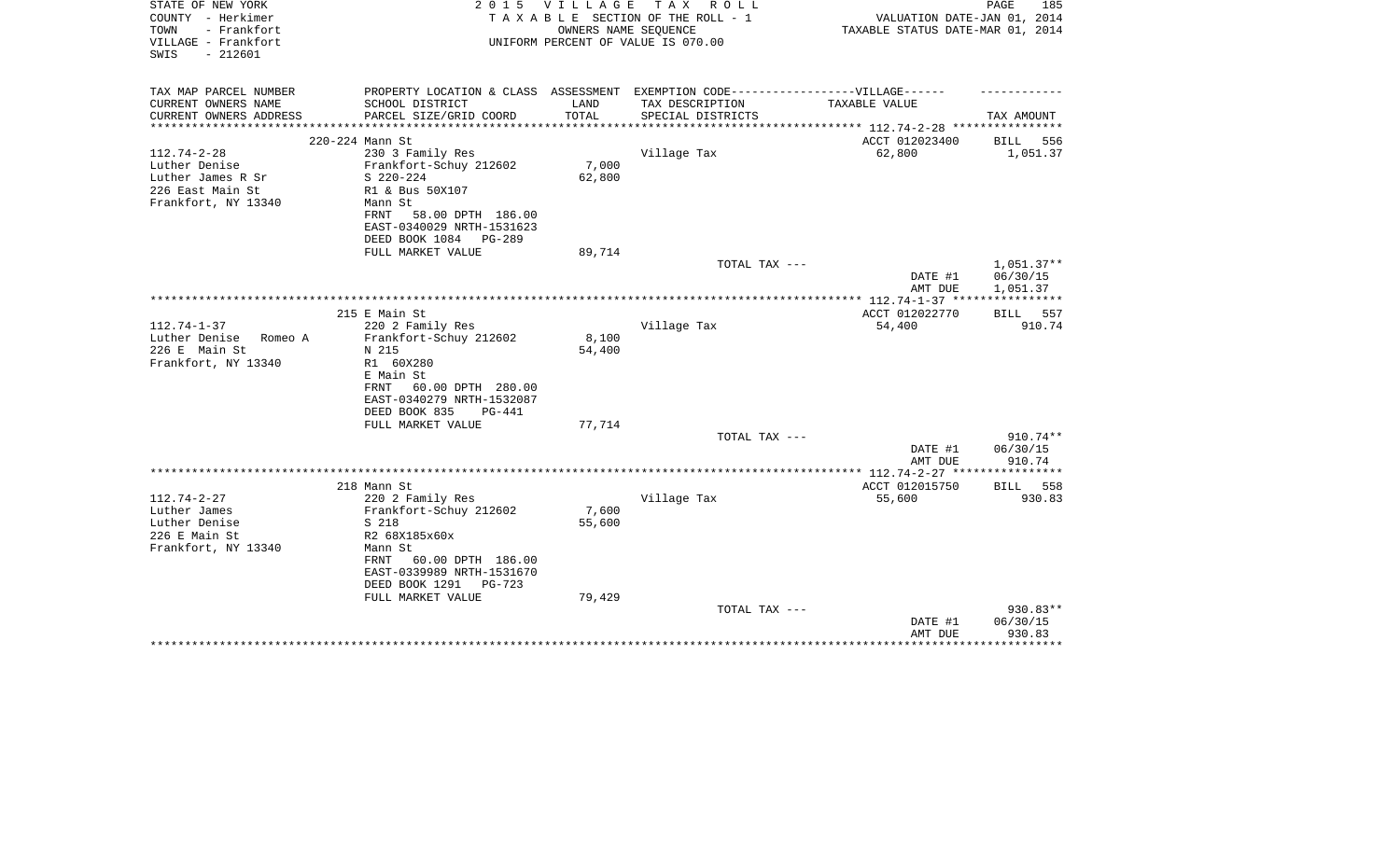| STATE OF NEW YORK<br>COUNTY - Herkimer<br>TOWN<br>- Frankfort<br>VILLAGE - Frankfort<br>$-212601$<br>SWIS | 2 0 1 5                                                                                                                                                                            | <b>VILLAGE</b><br>OWNERS NAME SEQUENCE | T A X<br>R O L L<br>TAXABLE SECTION OF THE ROLL - 1<br>UNIFORM PERCENT OF VALUE IS 070.00 | VALUATION DATE-JAN 01, 2014<br>TAXABLE STATUS DATE-MAR 01, 2014 | PAGE<br>186                    |
|-----------------------------------------------------------------------------------------------------------|------------------------------------------------------------------------------------------------------------------------------------------------------------------------------------|----------------------------------------|-------------------------------------------------------------------------------------------|-----------------------------------------------------------------|--------------------------------|
| TAX MAP PARCEL NUMBER<br>CURRENT OWNERS NAME                                                              | PROPERTY LOCATION & CLASS ASSESSMENT EXEMPTION CODE-----------------VILLAGE------<br>SCHOOL DISTRICT                                                                               | LAND                                   | TAX DESCRIPTION                                                                           | <b>TAXABLE VALUE</b>                                            |                                |
| CURRENT OWNERS ADDRESS                                                                                    | PARCEL SIZE/GRID COORD                                                                                                                                                             | TOTAL                                  | SPECIAL DISTRICTS                                                                         |                                                                 | TAX AMOUNT                     |
| **********************                                                                                    |                                                                                                                                                                                    |                                        |                                                                                           |                                                                 |                                |
| $112.74 - 2 - 60$                                                                                         | 230 E Main St<br>220 2 Family Res                                                                                                                                                  |                                        | Village Tax                                                                               | ACCT 012001260<br>58,500                                        | BILL<br>559<br>979.39          |
| Luther James<br>Luther Denise<br>226 E Main St<br>Frankfort, NY 13340                                     | Frankfort-Schuy 212602<br>S 230<br>R2 57X80<br>E Main St<br>60.00 DPTH<br>80.00<br>FRNT<br>EAST-0340308 NRTH-1531639<br>DEED BOOK 1244<br>PG-165                                   | 5,300<br>58,500                        |                                                                                           |                                                                 |                                |
|                                                                                                           | FULL MARKET VALUE                                                                                                                                                                  | 83,571                                 |                                                                                           |                                                                 | 979.39**                       |
|                                                                                                           |                                                                                                                                                                                    |                                        | TOTAL TAX ---                                                                             | DATE #1                                                         | 06/30/15                       |
|                                                                                                           |                                                                                                                                                                                    |                                        |                                                                                           | AMT DUE                                                         | 979.39                         |
|                                                                                                           | 228 E Main St                                                                                                                                                                      |                                        |                                                                                           | ACCT 012023370                                                  | <b>BILL</b><br>560             |
| $112.74 - 2 - 61$<br>Luther James R<br>Luther Denise A<br>226 E Main St<br>Frankfort, NY 13340            | 210 1 Family Res<br>Frankfort-Schuy 212602<br>S 228<br>226 merged into this<br>E Main St<br>FRNT 154.00 DPTH 140.00<br>EAST-0340217 NRTH-1531706<br>DEED BOOK 905<br><b>PG-700</b> | 9,500<br>115,000                       | Village Tax                                                                               | 115,000                                                         | 1,925.29                       |
|                                                                                                           | FULL MARKET VALUE                                                                                                                                                                  | 164,286                                | TOTAL TAX ---                                                                             |                                                                 | $1,925.29**$                   |
|                                                                                                           |                                                                                                                                                                                    |                                        |                                                                                           | DATE #1<br>AMT DUE                                              | 06/30/15<br>1,925.29           |
|                                                                                                           |                                                                                                                                                                                    |                                        |                                                                                           | ************* 112.74-2-59 *****************                     |                                |
| $112.74 - 2 - 59$<br>Luther James Robert                                                                  | 231 Mann St<br>210 1 Family Res<br>Frankfort-Schuy 212602                                                                                                                          | 2,300                                  | Village Tax                                                                               | ACCT 012013860<br>31,600                                        | 561<br>BILL<br>529.04          |
| Luther Denise Ann<br>226 E Main St<br>Frankfort, NY 13340                                                 | N 231<br>R1<br>Mann St<br>FRNT<br>28.00 DPTH<br>62.00<br>EAST-0340248 NRTH-1531610<br>DEED BOOK 892<br>$PG-84$                                                                     | 31,600                                 |                                                                                           |                                                                 |                                |
|                                                                                                           | FULL MARKET VALUE                                                                                                                                                                  | 45,143                                 | TOTAL TAX ---                                                                             | DATE #1<br>AMT DUE                                              | 529.04**<br>06/30/15<br>529.04 |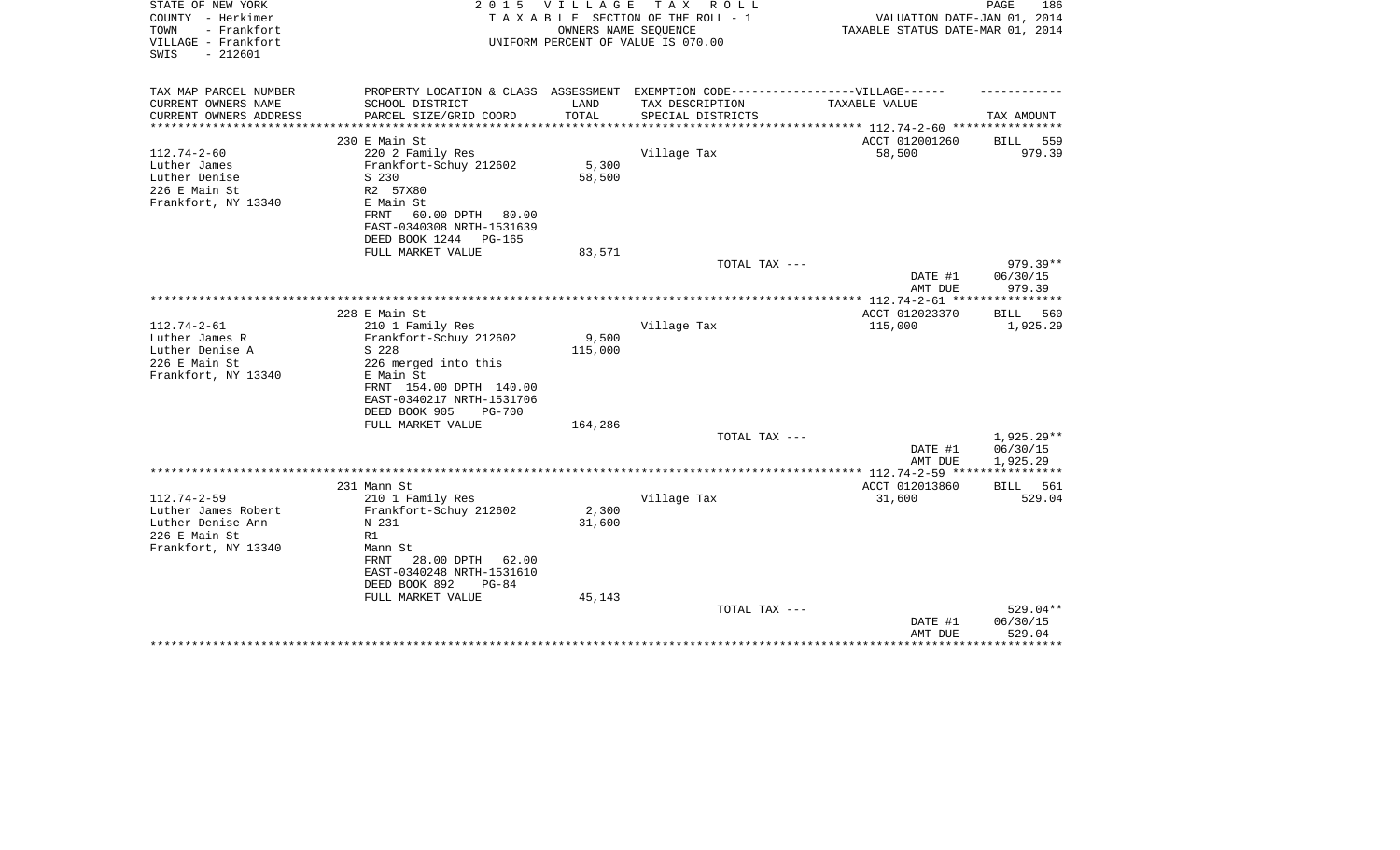| STATE OF NEW YORK<br>COUNTY - Herkimer<br>- Frankfort<br>TOWN<br>VILLAGE - Frankfort<br>$-212601$<br>SWIS | 2 0 1 5                                                                                                                                                                             | V I L L A G E<br>OWNERS NAME SEQUENCE | T A X<br>R O L L<br>TAXABLE SECTION OF THE ROLL - 1<br>UNIFORM PERCENT OF VALUE IS 070.00           | VALUATION DATE-JAN 01, 2014<br>TAXABLE STATUS DATE-MAR 01, 2014 | 187<br>PAGE                                 |
|-----------------------------------------------------------------------------------------------------------|-------------------------------------------------------------------------------------------------------------------------------------------------------------------------------------|---------------------------------------|-----------------------------------------------------------------------------------------------------|-----------------------------------------------------------------|---------------------------------------------|
| TAX MAP PARCEL NUMBER<br>CURRENT OWNERS NAME                                                              | SCHOOL DISTRICT                                                                                                                                                                     | LAND                                  | PROPERTY LOCATION & CLASS ASSESSMENT EXEMPTION CODE----------------VILLAGE------<br>TAX DESCRIPTION | TAXABLE VALUE                                                   |                                             |
| CURRENT OWNERS ADDRESS                                                                                    | PARCEL SIZE/GRID COORD                                                                                                                                                              | TOTAL                                 | SPECIAL DISTRICTS                                                                                   |                                                                 | TAX AMOUNT                                  |
|                                                                                                           |                                                                                                                                                                                     |                                       |                                                                                                     | ************** 112.66-2-38 *****************                    |                                             |
| $112.66 - 2 - 38$<br>Lyon Calvin<br>Lyon Gayl A<br>2514 Edgewood Rd<br>Utica, NY 13501                    | 127 Sheldon Ave<br>220 2 Family Res<br>Frankfort-Schuy 212602<br>N 127-129<br>R1<br>FRNT<br>50.00 DPTH 125.00<br>EAST-0340717 NRTH-1532796                                          | 6,000<br>73,150                       | Village Tax                                                                                         | ACCT 177675<br>73,150                                           | BILL<br>562<br>1,224.65                     |
|                                                                                                           | DEED BOOK 1480<br>$PG-393$                                                                                                                                                          |                                       |                                                                                                     |                                                                 |                                             |
|                                                                                                           | FULL MARKET VALUE                                                                                                                                                                   | 104,500                               | TOTAL TAX ---                                                                                       |                                                                 | $1,224.65**$                                |
|                                                                                                           |                                                                                                                                                                                     |                                       |                                                                                                     | DATE #1<br>AMT DUE                                              | 06/30/15<br>1,224.65                        |
|                                                                                                           | 307 Second Ave                                                                                                                                                                      |                                       |                                                                                                     | ************** 112.82-1-43 ****<br>ACCT 012001710               | BILL<br>563                                 |
| $112.82 - 1 - 43$<br>Madia Frank L<br>Madia Carlaine<br>307 Second Ave<br>Frankfort, NY 13340             | 210 1 Family Res<br>Frankfort-Schuy 212602<br>N 307<br>R1<br>Second Ave<br>FRNT<br>50.00 DPTH 150.00<br>EAST-0340118 NRTH-1530459<br>DEED BOOK 913<br>$PG-79$                       | 10,800<br>66,300                      | Village Tax                                                                                         | 66,300                                                          | 1,109.97                                    |
|                                                                                                           | FULL MARKET VALUE                                                                                                                                                                   | 94,714                                | TOTAL TAX ---                                                                                       |                                                                 | 1,109.97**                                  |
|                                                                                                           |                                                                                                                                                                                     |                                       |                                                                                                     | DATE #1<br>AMT DUE                                              | 06/30/15<br>1,109.97                        |
|                                                                                                           |                                                                                                                                                                                     |                                       |                                                                                                     |                                                                 | ************                                |
|                                                                                                           | 309 Second Ave                                                                                                                                                                      |                                       |                                                                                                     | ACCT 012001740                                                  | BILL<br>564                                 |
| $112.82 - 1 - 44$<br>Madia Frank L<br>Madia Carlaine<br>307 Second Ave<br>Frankfort, NY 13340             | 311 Res vac land<br>Frankfort-Schuy 212602<br>N 309<br>Vac<br>Second Ave<br>50.00 DPTH 150.00<br>FRNT<br>EAST-0340150 NRTH-1530422<br>DEED BOOK 913<br>$PG-79$<br>FULL MARKET VALUE | 7,800<br>7,800<br>11,143              | Village Tax                                                                                         | 7,800                                                           | 130.58                                      |
|                                                                                                           |                                                                                                                                                                                     |                                       | TOTAL TAX ---                                                                                       | DATE #1<br>AMT DUE                                              | 130.58**<br>06/30/15<br>130.58<br>********* |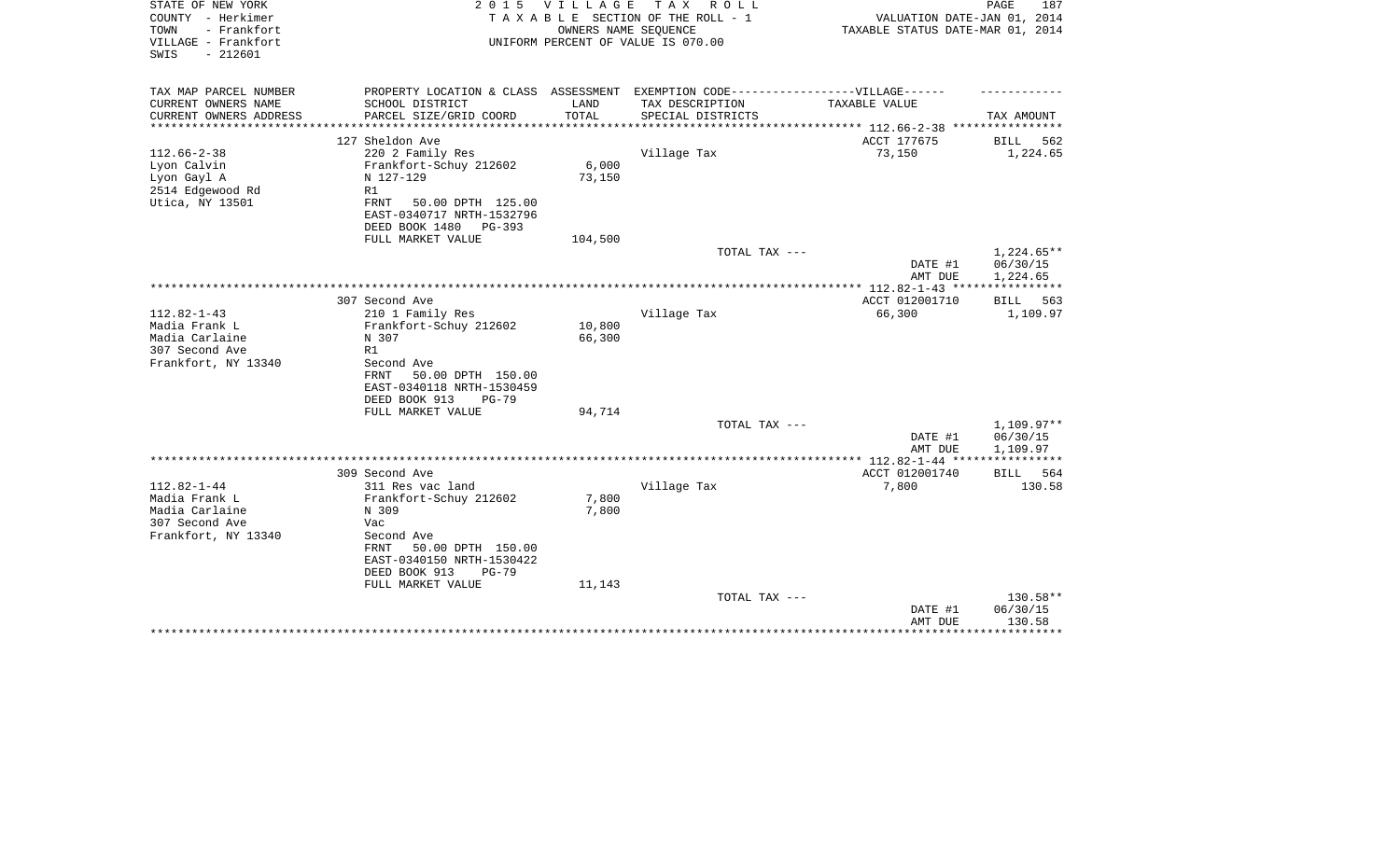| STATE OF NEW YORK<br>COUNTY - Herkimer<br>- Frankfort<br>TOWN | 2 0 1 5                                                                           | V I L L A G E | T A X<br>R O L L<br>TAXABLE SECTION OF THE ROLL - 1<br>OWNERS NAME SEQUENCE | VALUATION DATE-JAN 01, 2014<br>TAXABLE STATUS DATE-MAR 01, 2014 | PAGE<br>188        |
|---------------------------------------------------------------|-----------------------------------------------------------------------------------|---------------|-----------------------------------------------------------------------------|-----------------------------------------------------------------|--------------------|
| VILLAGE - Frankfort<br>$-212601$<br>SWIS                      |                                                                                   |               | UNIFORM PERCENT OF VALUE IS 070.00                                          |                                                                 |                    |
| TAX MAP PARCEL NUMBER                                         | PROPERTY LOCATION & CLASS ASSESSMENT EXEMPTION CODE-----------------VILLAGE------ |               |                                                                             |                                                                 |                    |
| CURRENT OWNERS NAME                                           | SCHOOL DISTRICT                                                                   | LAND          | TAX DESCRIPTION                                                             | TAXABLE VALUE                                                   |                    |
| CURRENT OWNERS ADDRESS                                        | PARCEL SIZE/GRID COORD<br>************************                                | TOTAL         | SPECIAL DISTRICTS                                                           | ************** 112.73-1-10 **********                           | TAX AMOUNT         |
|                                                               | 222 Litchfield St                                                                 |               |                                                                             | ACCT 012029550                                                  | <b>BILL</b><br>565 |
| $112.73 - 1 - 10$                                             | 220 2 Family Res                                                                  |               | VET COM CT 41131                                                            | 10,266                                                          |                    |
| Maggio Helen L                                                | Frankfort-Schuy 212602                                                            | 14,000        | Village Tax                                                                 | 64,734                                                          | 1,083.75           |
| 222 Litchfield St                                             | W 222                                                                             | 75,000        |                                                                             |                                                                 |                    |
| Frankfort, NY 13340                                           | R3 99X135                                                                         |               |                                                                             |                                                                 |                    |
|                                                               | Litchfield St                                                                     |               |                                                                             |                                                                 |                    |
|                                                               | 99.00 DPTH 135.00<br>FRNT                                                         |               |                                                                             |                                                                 |                    |
|                                                               | EAST-0338565 NRTH-1531645                                                         |               |                                                                             |                                                                 |                    |
|                                                               | DEED BOOK 699<br><b>PG-381</b>                                                    |               |                                                                             |                                                                 |                    |
|                                                               | FULL MARKET VALUE                                                                 | 107,143       | TOTAL TAX ---                                                               |                                                                 | 1,083.75**         |
|                                                               |                                                                                   |               |                                                                             | DATE #1                                                         | 06/30/15           |
|                                                               |                                                                                   |               |                                                                             | AMT DUE                                                         | 1,083.75           |
|                                                               |                                                                                   |               |                                                                             | ***************** 112.65-1-29 *****************                 |                    |
|                                                               | 207 W Main St                                                                     |               |                                                                             | ACCT 012030870                                                  | <b>BILL</b><br>566 |
| $112.65 - 1 - 29$                                             | 220 2 Family Res                                                                  |               | Village Tax                                                                 | 74,300                                                          | 1,243.90           |
| Magro Giuseppe                                                | Frankfort-Schuy 212602                                                            | 13,000        |                                                                             |                                                                 |                    |
| Magro Vincenzo                                                | S 207                                                                             | 74,300        |                                                                             |                                                                 |                    |
| PO Box 245                                                    | R <sub>2</sub>                                                                    |               |                                                                             |                                                                 |                    |
| Sherburne, NY 13460                                           | W Main St                                                                         |               |                                                                             |                                                                 |                    |
|                                                               | 60.00 DPTH 224.00<br>FRNT<br>EAST-0338624 NRTH-1533605                            |               |                                                                             |                                                                 |                    |
|                                                               | DEED BOOK 903<br>$PG-623$                                                         |               |                                                                             |                                                                 |                    |
|                                                               | FULL MARKET VALUE                                                                 | 106,143       |                                                                             |                                                                 |                    |
|                                                               |                                                                                   |               | TOTAL TAX ---                                                               |                                                                 | 1,243.90**         |
|                                                               |                                                                                   |               |                                                                             | DATE #1                                                         | 06/30/15           |
|                                                               |                                                                                   |               |                                                                             | AMT DUE                                                         | 1,243.90           |
|                                                               |                                                                                   |               |                                                                             |                                                                 |                    |
|                                                               | 316 E Main St                                                                     |               |                                                                             | ACCT 178459                                                     | BILL<br>567        |
| $112.74 - 3 - 23$                                             | 210 1 Family Res                                                                  |               | Village Tax                                                                 | 78,100                                                          | 1,307.52           |
| Magro Ignazio P                                               | Frankfort-Schuy 212602                                                            | 7,900         |                                                                             |                                                                 |                    |
| Magro Cynthia E<br>316 E Main St                              | S 316                                                                             | 78,100        |                                                                             |                                                                 |                    |
| Frankfort, NY 13340                                           | R1 & Inground Pool<br>E Main St                                                   |               |                                                                             |                                                                 |                    |
|                                                               | FRNT<br>75.00 DPTH 150.00                                                         |               |                                                                             |                                                                 |                    |
|                                                               | EAST-0340960 NRTH-1530780                                                         |               |                                                                             |                                                                 |                    |
|                                                               | DEED BOOK 1485<br>PG-371                                                          |               |                                                                             |                                                                 |                    |
|                                                               | FULL MARKET VALUE                                                                 | 111,571       |                                                                             |                                                                 |                    |
|                                                               |                                                                                   |               | TOTAL TAX ---                                                               |                                                                 | $1,307.52**$       |
|                                                               |                                                                                   |               |                                                                             | DATE #1                                                         | 06/30/15           |
|                                                               |                                                                                   |               |                                                                             | AMT DUE                                                         | 1,307.52           |
|                                                               |                                                                                   |               |                                                                             |                                                                 |                    |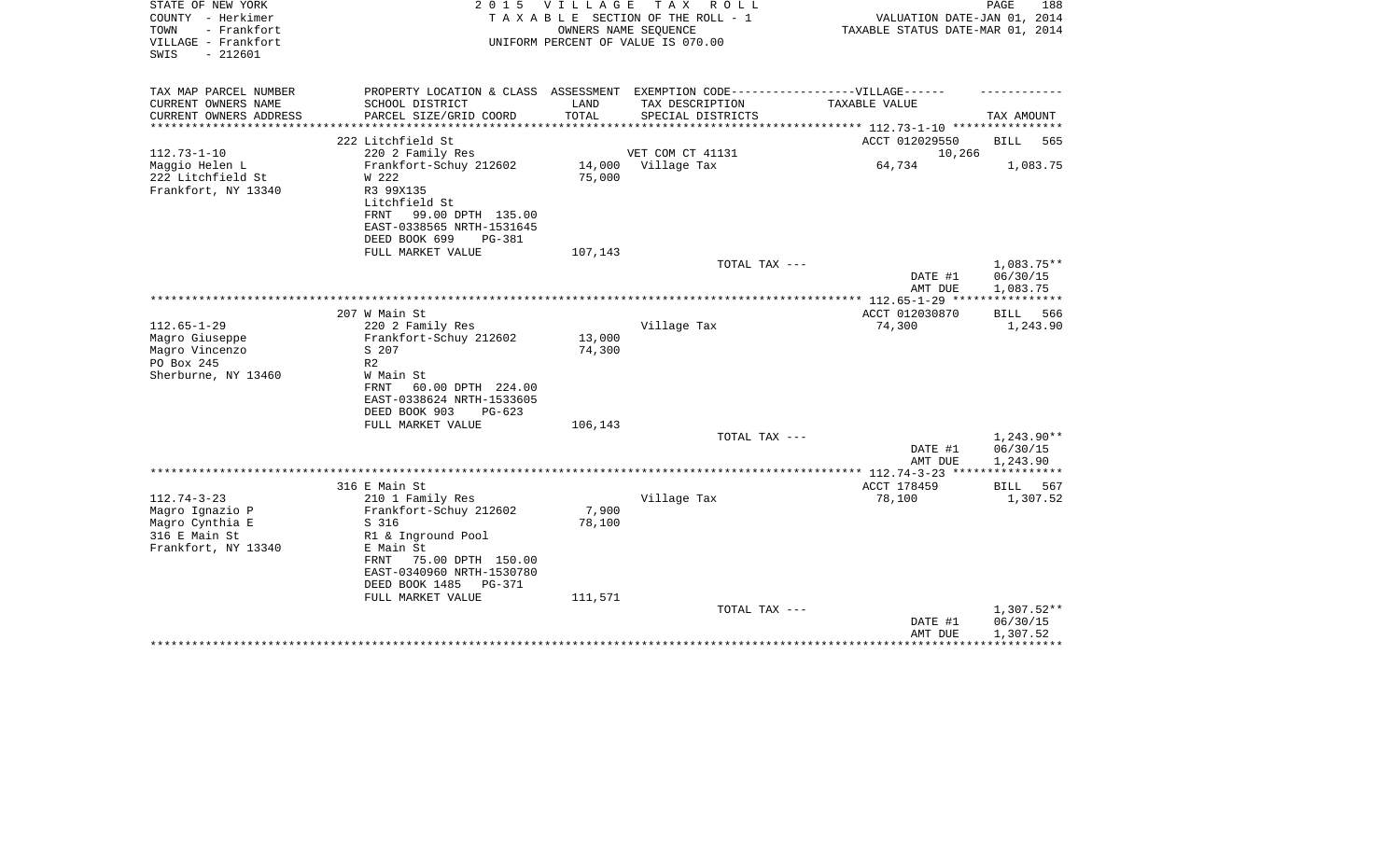| STATE OF NEW YORK<br>COUNTY - Herkimer                          | 2 0 1 5                                                                           | <b>VILLAGE</b> | T A X<br>ROLL ROLL<br>TAXABLE SECTION OF THE ROLL - 1      | VALUATION DATE-JAN 01, 2014                               | PAGE<br>189        |
|-----------------------------------------------------------------|-----------------------------------------------------------------------------------|----------------|------------------------------------------------------------|-----------------------------------------------------------|--------------------|
| - Frankfort<br>TOWN<br>VILLAGE - Frankfort<br>$-212601$<br>SWIS |                                                                                   |                | OWNERS NAME SEQUENCE<br>UNIFORM PERCENT OF VALUE IS 070.00 | TAXABLE STATUS DATE-MAR 01, 2014                          |                    |
| TAX MAP PARCEL NUMBER                                           | PROPERTY LOCATION & CLASS ASSESSMENT EXEMPTION CODE-----------------VILLAGE------ |                |                                                            |                                                           |                    |
| CURRENT OWNERS NAME                                             | SCHOOL DISTRICT                                                                   | LAND           | TAX DESCRIPTION                                            | TAXABLE VALUE                                             |                    |
| CURRENT OWNERS ADDRESS<br>********************                  | PARCEL SIZE/GRID COORD                                                            | TOTAL          | SPECIAL DISTRICTS                                          | **************************** 112.73-4-7 ***************** | TAX AMOUNT         |
|                                                                 | 222 Second Ave                                                                    |                |                                                            | ACCT 012015090                                            | 568<br>BILL        |
| $112.73 - 4 - 7$                                                | 220 2 Family Res                                                                  |                | Village Tax                                                | 70,300                                                    | 1,176.94           |
| Maida James A                                                   | Frankfort-Schuy 212602                                                            | 13,400         |                                                            |                                                           |                    |
| Annatone Deborah A                                              | $S$ 220-222                                                                       | 70,300         |                                                            |                                                           |                    |
| 222 Second Ave                                                  | R2 75X158                                                                         |                |                                                            |                                                           |                    |
| Frankfort, NY 13340                                             | Second Ave                                                                        |                |                                                            |                                                           |                    |
|                                                                 | 75.00 DPTH 158.00<br>FRNT                                                         |                |                                                            |                                                           |                    |
|                                                                 | EAST-0339495 NRTH-1530882                                                         |                |                                                            |                                                           |                    |
|                                                                 | DEED BOOK 919<br>$PG-550$                                                         |                |                                                            |                                                           |                    |
|                                                                 | FULL MARKET VALUE                                                                 | 100,429        |                                                            |                                                           |                    |
|                                                                 |                                                                                   |                | TOTAL TAX ---                                              |                                                           | 1,176.94**         |
|                                                                 |                                                                                   |                |                                                            | DATE #1                                                   | 06/30/15           |
|                                                                 |                                                                                   |                |                                                            | AMT DUE                                                   | 1,176.94           |
|                                                                 | 208 First Ave                                                                     |                |                                                            | ACCT 012015480                                            | BILL 569           |
| $112.73 - 3 - 52$                                               | 210 1 Family Res                                                                  |                | Village Tax                                                | 51,800                                                    | 867.22             |
| Main Joseph D                                                   | Frankfort-Schuy 212602                                                            | 9,500          |                                                            |                                                           |                    |
| Main Jennifer L                                                 | S 208                                                                             | 51,800         |                                                            |                                                           |                    |
| 208 First Ave                                                   | R1                                                                                |                |                                                            |                                                           |                    |
| Frankfort, NY 13340                                             | First Ave                                                                         |                |                                                            |                                                           |                    |
|                                                                 | 50.00 DPTH 116.00<br>FRNT                                                         |                |                                                            |                                                           |                    |
|                                                                 | EAST-0339604 NRTH-1531324                                                         |                |                                                            |                                                           |                    |
|                                                                 | DEED BOOK 1260<br>PG-886                                                          |                |                                                            |                                                           |                    |
|                                                                 | FULL MARKET VALUE                                                                 | 74,000         |                                                            |                                                           |                    |
|                                                                 |                                                                                   |                | TOTAL TAX ---                                              |                                                           | 867.22**           |
|                                                                 |                                                                                   |                |                                                            | DATE #1                                                   | 06/30/15           |
|                                                                 |                                                                                   |                |                                                            | AMT DUE                                                   | 867.22             |
|                                                                 | 213 Fifth Ave                                                                     |                |                                                            | ACCT 159140                                               | <b>BILL</b><br>570 |
| $112.81 - 2 - 17$                                               | 210 1 Family Res                                                                  |                | Village Tax                                                | 66,200                                                    | 1,108.30           |
| Maley Steven E                                                  | Frankfort-Schuy 212602                                                            | 11,800         |                                                            |                                                           |                    |
| Burger Heather A                                                | N 213                                                                             | 66,200         |                                                            |                                                           |                    |
| 213 Fifth Ave                                                   | R1                                                                                |                |                                                            |                                                           |                    |
| Frankfort, NY 13340                                             | Fifth Ave                                                                         |                |                                                            |                                                           |                    |
|                                                                 | FRNT<br>50.00 DPTH 210.00                                                         |                |                                                            |                                                           |                    |
|                                                                 | EAST-0338934 NRTH-1530153                                                         |                |                                                            |                                                           |                    |
|                                                                 | DEED BOOK 1359<br>PG-981                                                          |                |                                                            |                                                           |                    |
|                                                                 | FULL MARKET VALUE                                                                 | 94,571         |                                                            |                                                           |                    |
|                                                                 |                                                                                   |                | TOTAL TAX ---                                              |                                                           | 1,108.30**         |
|                                                                 |                                                                                   |                |                                                            | DATE #1                                                   | 06/30/15           |
|                                                                 |                                                                                   |                |                                                            | AMT DUE                                                   | 1,108.30           |
|                                                                 |                                                                                   |                |                                                            |                                                           |                    |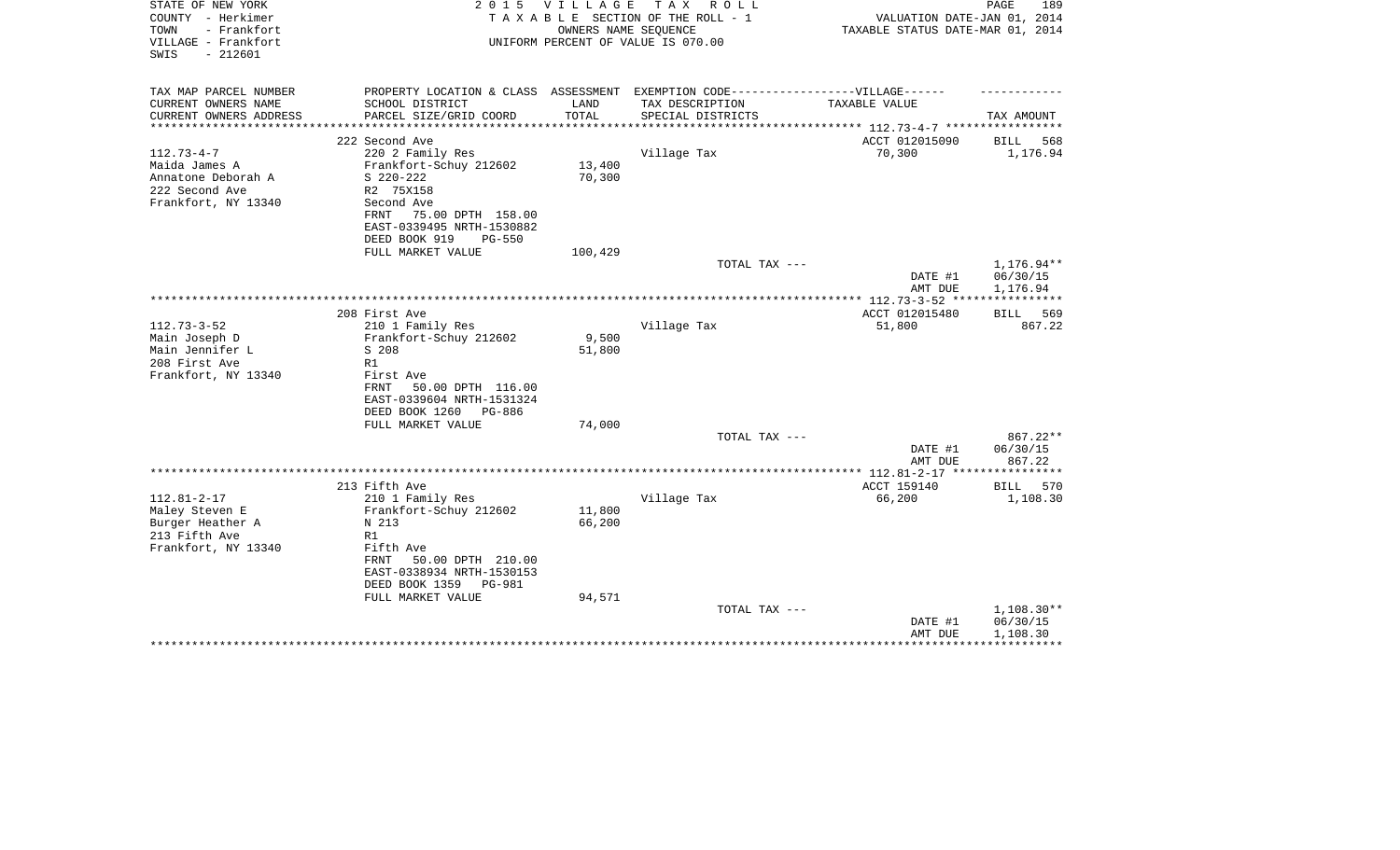| STATE OF NEW YORK<br>COUNTY - Herkimer<br>TOWN<br>- Frankfort | 2 0 1 5                                                                           | VILLAGE                   | T A X<br>R O L L<br>TAXABLE SECTION OF THE ROLL - 1<br>OWNERS NAME SEQUENCE | VALUATION DATE-JAN 01, 2014<br>TAXABLE STATUS DATE-MAR 01, 2014 | PAGE<br>190          |
|---------------------------------------------------------------|-----------------------------------------------------------------------------------|---------------------------|-----------------------------------------------------------------------------|-----------------------------------------------------------------|----------------------|
| VILLAGE - Frankfort<br>$-212601$<br>SWIS                      |                                                                                   |                           | UNIFORM PERCENT OF VALUE IS 070.00                                          |                                                                 |                      |
| TAX MAP PARCEL NUMBER                                         | PROPERTY LOCATION & CLASS ASSESSMENT EXEMPTION CODE-----------------VILLAGE------ |                           |                                                                             |                                                                 |                      |
| CURRENT OWNERS NAME                                           | SCHOOL DISTRICT                                                                   | LAND                      | TAX DESCRIPTION                                                             | TAXABLE VALUE                                                   |                      |
| CURRENT OWNERS ADDRESS<br>********************                | PARCEL SIZE/GRID COORD<br>**************************                              | TOTAL<br>**************** | SPECIAL DISTRICTS                                                           | ***************** 112.73-1-77 *****************                 | TAX AMOUNT           |
|                                                               | 302 Frankfort St                                                                  |                           |                                                                             | ACCT 184255                                                     | BILL<br>571          |
| $112.73 - 1 - 77$                                             | 210 1 Family Res                                                                  |                           | Village Tax                                                                 | 29,800                                                          | 498.90               |
| Malley Nancy                                                  | Frankfort-Schuy 212602                                                            | 6,200                     |                                                                             |                                                                 |                      |
| 302 S Frankfort St                                            | W 302                                                                             | 29,800                    |                                                                             |                                                                 |                      |
| Frankfort, NY 13340                                           | R1 40X75                                                                          |                           |                                                                             |                                                                 |                      |
|                                                               | Frankfort St<br>40.00 DPTH<br>FRNT<br>77.00                                       |                           |                                                                             |                                                                 |                      |
|                                                               | EAST-0339135 NRTH-1531300                                                         |                           |                                                                             |                                                                 |                      |
|                                                               | DEED BOOK 1521<br>PG-788                                                          |                           |                                                                             |                                                                 |                      |
|                                                               | FULL MARKET VALUE                                                                 | 42,571                    |                                                                             |                                                                 |                      |
|                                                               |                                                                                   |                           | TOTAL TAX ---                                                               |                                                                 | 498.90**             |
|                                                               |                                                                                   |                           |                                                                             | DATE #1<br>AMT DUE                                              | 06/30/15<br>498.90   |
|                                                               |                                                                                   |                           |                                                                             |                                                                 |                      |
|                                                               | 409 Palmer St                                                                     |                           |                                                                             | ACCT 012011220                                                  | BILL<br>572          |
| $112.81 - 2 - 58$                                             | 210 1 Family Res                                                                  |                           | Village Tax                                                                 | 56,900                                                          | 952.60               |
| Maloon Ann P                                                  | Frankfort-Schuy 212602                                                            | 10,200                    |                                                                             |                                                                 |                      |
| 409 Palmer St                                                 | E 409 Palmer St Alley add                                                         | 56,900                    |                                                                             |                                                                 |                      |
| Frankfort, NY 13340                                           | R1 50X132<br>Palmer St                                                            |                           |                                                                             |                                                                 |                      |
|                                                               | 50.00 DPTH 148.00<br>FRNT                                                         |                           |                                                                             |                                                                 |                      |
|                                                               | EAST-0339472 NRTH-1530109                                                         |                           |                                                                             |                                                                 |                      |
|                                                               | DEED BOOK 748<br>$PG-244$                                                         |                           |                                                                             |                                                                 |                      |
|                                                               | FULL MARKET VALUE                                                                 | 81,286                    |                                                                             |                                                                 |                      |
|                                                               |                                                                                   |                           | TOTAL TAX ---                                                               |                                                                 | 952.60**             |
|                                                               |                                                                                   |                           |                                                                             | DATE #1<br>AMT DUE                                              | 06/30/15<br>952.60   |
|                                                               |                                                                                   |                           |                                                                             |                                                                 |                      |
|                                                               | 108 N Frankfort St                                                                |                           |                                                                             | ACCT 012007050                                                  | BILL<br>573          |
| $112.74 - 1 - 32$                                             | 210 1 Family Res                                                                  |                           | VET WAR CT 41121                                                            | 6,160                                                           |                      |
| Malorzo Joseph A                                              | Frankfort-Schuy 212602                                                            | 5,900                     | Village Tax                                                                 | 40,740                                                          | 682.05               |
| 108 N Frankfort St                                            | E 108<br>R1                                                                       | 46,900                    |                                                                             |                                                                 |                      |
| Frankfort, NY 13340                                           | N Frankfort St                                                                    |                           |                                                                             |                                                                 |                      |
|                                                               | 50.30 DPTH 120.00<br>FRNT                                                         |                           |                                                                             |                                                                 |                      |
|                                                               | EAST-0340204 NRTH-1532215                                                         |                           |                                                                             |                                                                 |                      |
|                                                               | DEED BOOK 1162<br>$PG-628$                                                        |                           |                                                                             |                                                                 |                      |
|                                                               | FULL MARKET VALUE                                                                 | 67,000                    |                                                                             |                                                                 |                      |
|                                                               |                                                                                   |                           | TOTAL TAX ---                                                               | DATE #1                                                         | 682.05**<br>06/30/15 |
|                                                               |                                                                                   |                           |                                                                             | AMT DUE                                                         | 682.05               |
|                                                               |                                                                                   |                           |                                                                             |                                                                 | *******              |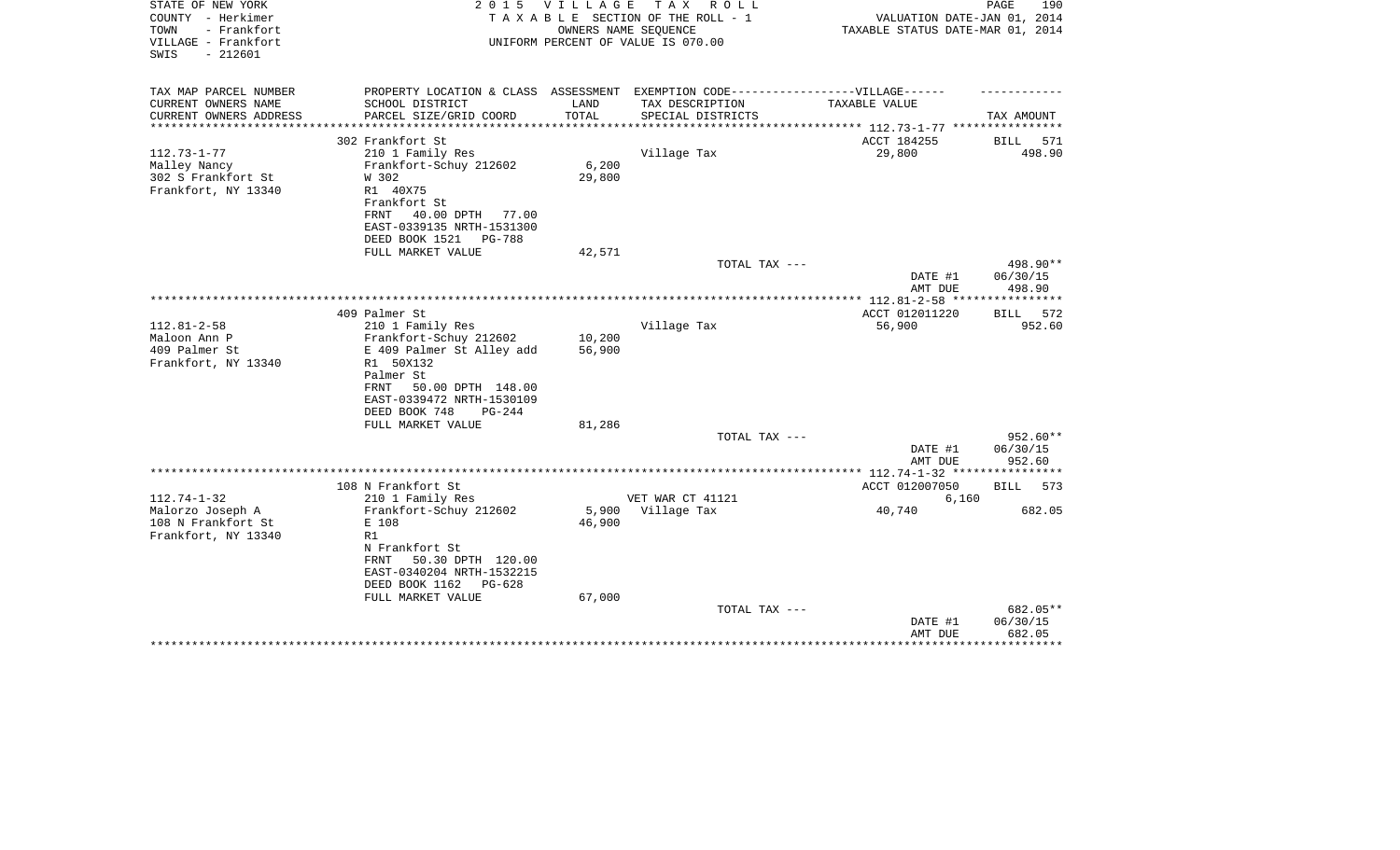| STATE OF NEW YORK<br>COUNTY - Herkimer<br>- Frankfort<br>TOWN<br>VILLAGE - Frankfort<br>$-212601$<br>SWIS | 2 0 1 5                              | V I L L A G E | T A X<br>R O L L<br>TAXABLE SECTION OF THE ROLL - 1<br>OWNERS NAME SEQUENCE<br>UNIFORM PERCENT OF VALUE IS 070.00 | VALUATION DATE-JAN 01, 2014<br>TAXABLE STATUS DATE-MAR 01, 2014 | PAGE<br>191        |
|-----------------------------------------------------------------------------------------------------------|--------------------------------------|---------------|-------------------------------------------------------------------------------------------------------------------|-----------------------------------------------------------------|--------------------|
| TAX MAP PARCEL NUMBER                                                                                     | PROPERTY LOCATION & CLASS ASSESSMENT |               | EXEMPTION CODE------------------VILLAGE------                                                                     |                                                                 |                    |
| CURRENT OWNERS NAME                                                                                       | SCHOOL DISTRICT                      | LAND          | TAX DESCRIPTION                                                                                                   | TAXABLE VALUE                                                   |                    |
| CURRENT OWNERS ADDRESS<br>*****************                                                               | PARCEL SIZE/GRID COORD               | TOTAL         | SPECIAL DISTRICTS                                                                                                 |                                                                 | TAX AMOUNT         |
|                                                                                                           | 203 Fifth Ave                        |               |                                                                                                                   | ACCT 182844                                                     | BILL<br>574        |
| $112.81 - 2 - 11$                                                                                         | 220 2 Family Res                     |               | Village Tax                                                                                                       | 60,000                                                          | 1,004.50           |
| Mancini Amy                                                                                               | Frankfort-Schuy 212602               | 10,200        |                                                                                                                   |                                                                 |                    |
| 203 Fifth Ave Ext                                                                                         | N 203                                | 60,000        |                                                                                                                   |                                                                 |                    |
| Frankfort, NY 13340                                                                                       | R2 50X132                            |               |                                                                                                                   |                                                                 |                    |
|                                                                                                           | Fifth Ave                            |               |                                                                                                                   |                                                                 |                    |
|                                                                                                           | 50.00 DPTH 132.00<br>FRNT            |               |                                                                                                                   |                                                                 |                    |
|                                                                                                           | EAST-0338701 NRTH-1530249            |               |                                                                                                                   |                                                                 |                    |
|                                                                                                           | DEED BOOK 1513<br>PG-133             |               |                                                                                                                   |                                                                 |                    |
|                                                                                                           | FULL MARKET VALUE                    | 85,714        |                                                                                                                   |                                                                 |                    |
|                                                                                                           |                                      |               | TOTAL TAX ---                                                                                                     |                                                                 | $1,004.50**$       |
|                                                                                                           |                                      |               |                                                                                                                   | DATE #1                                                         | 06/30/15           |
|                                                                                                           |                                      |               |                                                                                                                   | AMT DUE                                                         | 1,004.50           |
|                                                                                                           | 205 Fifth Ave                        |               |                                                                                                                   | ACCT 012030450                                                  | BILL 575           |
| $112.81 - 2 - 12$                                                                                         | 311 Res vac land                     |               | Village Tax                                                                                                       | 7,400                                                           | 123.89             |
| Mancini Amy                                                                                               | Frankfort-Schuy 212602               | 7,400         |                                                                                                                   |                                                                 |                    |
| 203 Fifth Ave Ext                                                                                         | N 205                                | 7,400         |                                                                                                                   |                                                                 |                    |
| Frankfort, NY 13340                                                                                       | V19 50X131                           |               |                                                                                                                   |                                                                 |                    |
|                                                                                                           | Fifth Ave                            |               |                                                                                                                   |                                                                 |                    |
|                                                                                                           | 50.00 DPTH 131.00<br>FRNT            |               |                                                                                                                   |                                                                 |                    |
|                                                                                                           | EAST-0338741 NRTH-1530222            |               |                                                                                                                   |                                                                 |                    |
|                                                                                                           | DEED BOOK 1513<br>PG-133             |               |                                                                                                                   |                                                                 |                    |
|                                                                                                           | FULL MARKET VALUE                    | 10,571        |                                                                                                                   |                                                                 |                    |
|                                                                                                           |                                      |               | TOTAL TAX ---                                                                                                     |                                                                 | $123.89**$         |
|                                                                                                           |                                      |               |                                                                                                                   | DATE #1                                                         | 06/30/15           |
|                                                                                                           |                                      |               |                                                                                                                   | AMT DUE                                                         | 123.89             |
|                                                                                                           | 216 Frankfort St                     |               |                                                                                                                   | ACCT 184115                                                     | <b>BILL</b><br>576 |
| $112.73 - 3 - 18$                                                                                         | 220 2 Family Res                     |               | Village Tax                                                                                                       | 62,900                                                          | 1,053.05           |
| Mancini Timothy                                                                                           | Frankfort-Schuy 212602               | 9,100         |                                                                                                                   |                                                                 |                    |
| 1046 State Route 171                                                                                      | W 216                                | 62,900        |                                                                                                                   |                                                                 |                    |
| Frankfort, NY 13340                                                                                       | R2 Life Use                          |               |                                                                                                                   |                                                                 |                    |
|                                                                                                           | Frankfort St                         |               |                                                                                                                   |                                                                 |                    |
|                                                                                                           | 50.00 DPTH 123.70<br>FRNT            |               |                                                                                                                   |                                                                 |                    |
|                                                                                                           | EAST-0339191 NRTH-1531434            |               |                                                                                                                   |                                                                 |                    |
|                                                                                                           | DEED BOOK 1521<br>$PG-9$             |               |                                                                                                                   |                                                                 |                    |
|                                                                                                           | FULL MARKET VALUE                    | 89,857        |                                                                                                                   |                                                                 |                    |
|                                                                                                           |                                      |               | TOTAL TAX ---                                                                                                     |                                                                 | $1,053.05**$       |
|                                                                                                           |                                      |               |                                                                                                                   | DATE #1                                                         | 06/30/15           |
|                                                                                                           |                                      |               |                                                                                                                   | AMT DUE                                                         | 1,053.05           |
|                                                                                                           |                                      |               |                                                                                                                   |                                                                 |                    |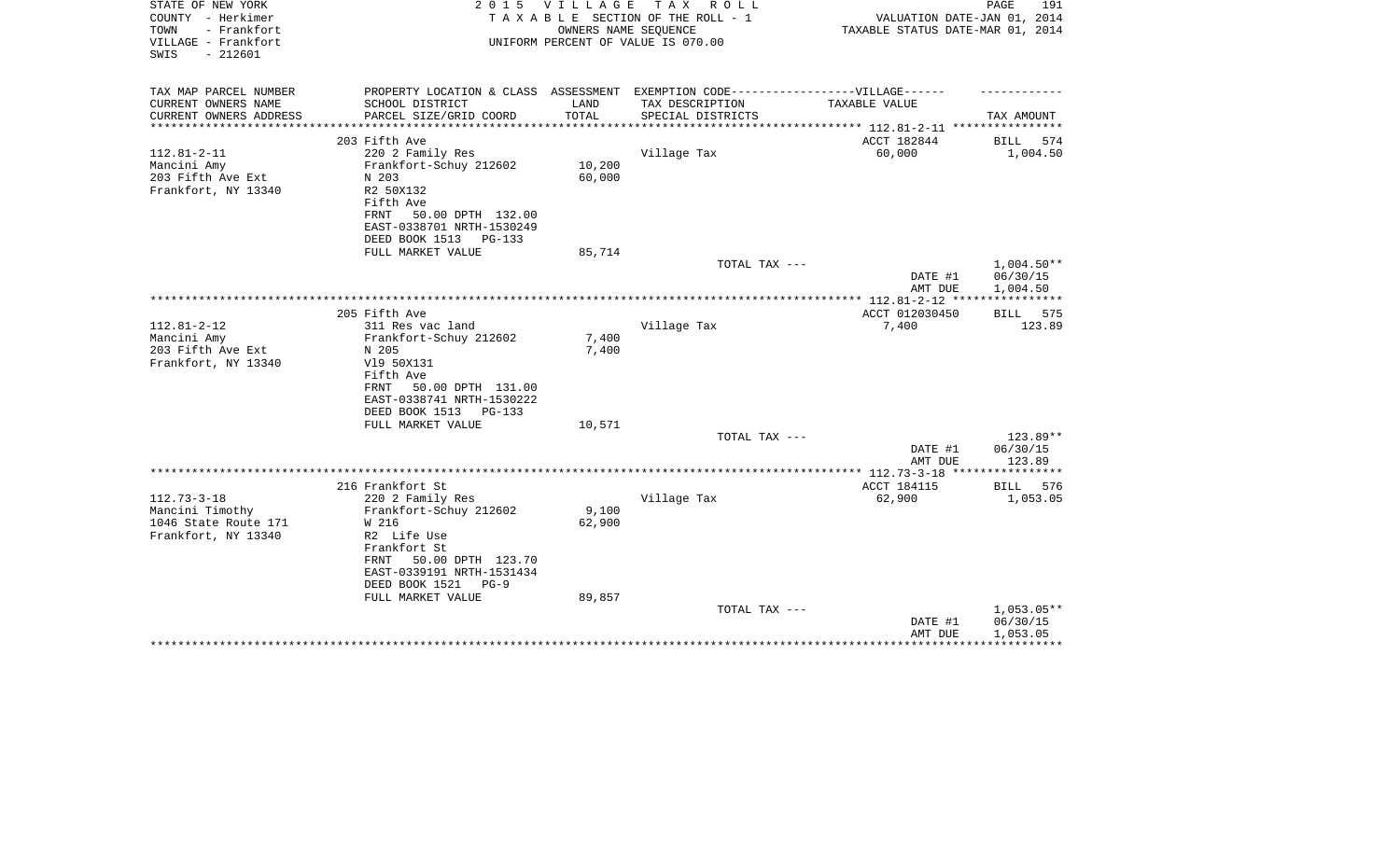| STATE OF NEW YORK<br>COUNTY - Herkimer<br>- Frankfort<br>TOWN<br>VILLAGE - Frankfort<br>$-212601$<br>SWIS | 2 0 1 5                                                                           | <b>VILLAGE</b> | T A X<br>R O L L<br>TAXABLE SECTION OF THE ROLL - 1<br>OWNERS NAME SEQUENCE<br>UNIFORM PERCENT OF VALUE IS 070.00 | VALUATION DATE-JAN 01, 2014<br>TAXABLE STATUS DATE-MAR 01, 2014 | 192<br>PAGE          |
|-----------------------------------------------------------------------------------------------------------|-----------------------------------------------------------------------------------|----------------|-------------------------------------------------------------------------------------------------------------------|-----------------------------------------------------------------|----------------------|
| TAX MAP PARCEL NUMBER                                                                                     | PROPERTY LOCATION & CLASS ASSESSMENT EXEMPTION CODE-----------------VILLAGE------ |                |                                                                                                                   |                                                                 |                      |
| CURRENT OWNERS NAME<br>CURRENT OWNERS ADDRESS                                                             | SCHOOL DISTRICT<br>PARCEL SIZE/GRID COORD                                         | LAND<br>TOTAL  | TAX DESCRIPTION<br>SPECIAL DISTRICTS                                                                              | TAXABLE VALUE                                                   | TAX AMOUNT           |
|                                                                                                           |                                                                                   |                |                                                                                                                   | ************ 112.73-3-26 *****************                      |                      |
|                                                                                                           | 209 Second Ave                                                                    |                |                                                                                                                   | ACCT 190280                                                     | BILL 577             |
| $112.73 - 3 - 26$                                                                                         | 210 1 Family Res                                                                  |                | Village Tax                                                                                                       | 51,400                                                          | 860.52               |
| Mancini Timothy                                                                                           | Frankfort-Schuy 212602                                                            | 5,400          |                                                                                                                   |                                                                 |                      |
| 1046 State Route 171                                                                                      | N 209                                                                             | 51,400         |                                                                                                                   |                                                                 |                      |
| Frankfort, NY 13340                                                                                       | R1 25X150                                                                         |                |                                                                                                                   |                                                                 |                      |
| PRIOR OWNER ON 3/01/2014                                                                                  | Second Ave<br>25.00 DPTH 150.00<br>FRNT                                           |                |                                                                                                                   |                                                                 |                      |
| Dovi Charles L                                                                                            | EAST-0339515 NRTH-1531171                                                         |                |                                                                                                                   |                                                                 |                      |
|                                                                                                           | DEED BOOK 1557<br>PG-438                                                          |                |                                                                                                                   |                                                                 |                      |
|                                                                                                           | FULL MARKET VALUE                                                                 | 73,429         |                                                                                                                   |                                                                 |                      |
|                                                                                                           |                                                                                   |                | TOTAL TAX ---                                                                                                     |                                                                 | 860.52**             |
|                                                                                                           |                                                                                   |                |                                                                                                                   | DATE #1<br>AMT DUE                                              | 06/30/15<br>860.52   |
|                                                                                                           |                                                                                   |                |                                                                                                                   |                                                                 |                      |
|                                                                                                           | 128 Cemetery St                                                                   |                |                                                                                                                   |                                                                 | BILL<br>578          |
| $112.65 - 1 - 19.2$<br>Maneen Joann                                                                       | 210 1 Family Res                                                                  | 10,000         | Village Tax                                                                                                       | 72,000                                                          | 1,205.40             |
| Maneen Theresa                                                                                            | Frankfort-Schuy 212602<br>R1                                                      | 72,000         |                                                                                                                   |                                                                 |                      |
| 128 Cemetary St                                                                                           | FRNT 300.00 DPTH                                                                  |                |                                                                                                                   |                                                                 |                      |
| Frankfort, NY 13340                                                                                       | ACRES<br>1.70 BANK<br>135                                                         |                |                                                                                                                   |                                                                 |                      |
|                                                                                                           | EAST-0337354 NRTH-1533265                                                         |                |                                                                                                                   |                                                                 |                      |
|                                                                                                           | DEED BOOK 820<br>$PG-406$                                                         |                |                                                                                                                   |                                                                 |                      |
|                                                                                                           | FULL MARKET VALUE                                                                 | 102,857        |                                                                                                                   |                                                                 |                      |
|                                                                                                           |                                                                                   |                | TOTAL TAX ---                                                                                                     |                                                                 | $1,205.40**$         |
|                                                                                                           |                                                                                   |                |                                                                                                                   | DATE #1                                                         | 06/30/15<br>1,205.40 |
|                                                                                                           |                                                                                   |                |                                                                                                                   | AMT DUE                                                         |                      |
|                                                                                                           | 236 Second Ave                                                                    |                |                                                                                                                   | ACCT 012016980                                                  | <b>BILL</b><br>579   |
| $112.73 - 4 - 11$                                                                                         | 210 1 Family Res                                                                  |                | Village Tax                                                                                                       | 58,800                                                          | 984.41               |
| Maneen Joseph P                                                                                           | Frankfort-Schuy 212602                                                            | 10,800         |                                                                                                                   |                                                                 |                      |
| Maneen Margaret C                                                                                         | S 236                                                                             | 58,800         |                                                                                                                   |                                                                 |                      |
| 236 Second Ave                                                                                            | R1 50X150                                                                         |                |                                                                                                                   |                                                                 |                      |
| Frankfort, NY 13340                                                                                       | Second Ave                                                                        |                |                                                                                                                   |                                                                 |                      |
|                                                                                                           | 50.00 DPTH 150.00<br>FRNT<br>EAST-0339640 NRTH-1530701                            |                |                                                                                                                   |                                                                 |                      |
|                                                                                                           | DEED BOOK 1340<br>PG-856                                                          |                |                                                                                                                   |                                                                 |                      |
|                                                                                                           | FULL MARKET VALUE                                                                 | 84,000         |                                                                                                                   |                                                                 |                      |
|                                                                                                           |                                                                                   |                | TOTAL TAX ---                                                                                                     |                                                                 | 984.41**             |
|                                                                                                           |                                                                                   |                |                                                                                                                   | DATE #1                                                         | 06/30/15             |
|                                                                                                           |                                                                                   |                |                                                                                                                   | AMT DUE                                                         | 984.41               |
|                                                                                                           |                                                                                   |                |                                                                                                                   |                                                                 | *******              |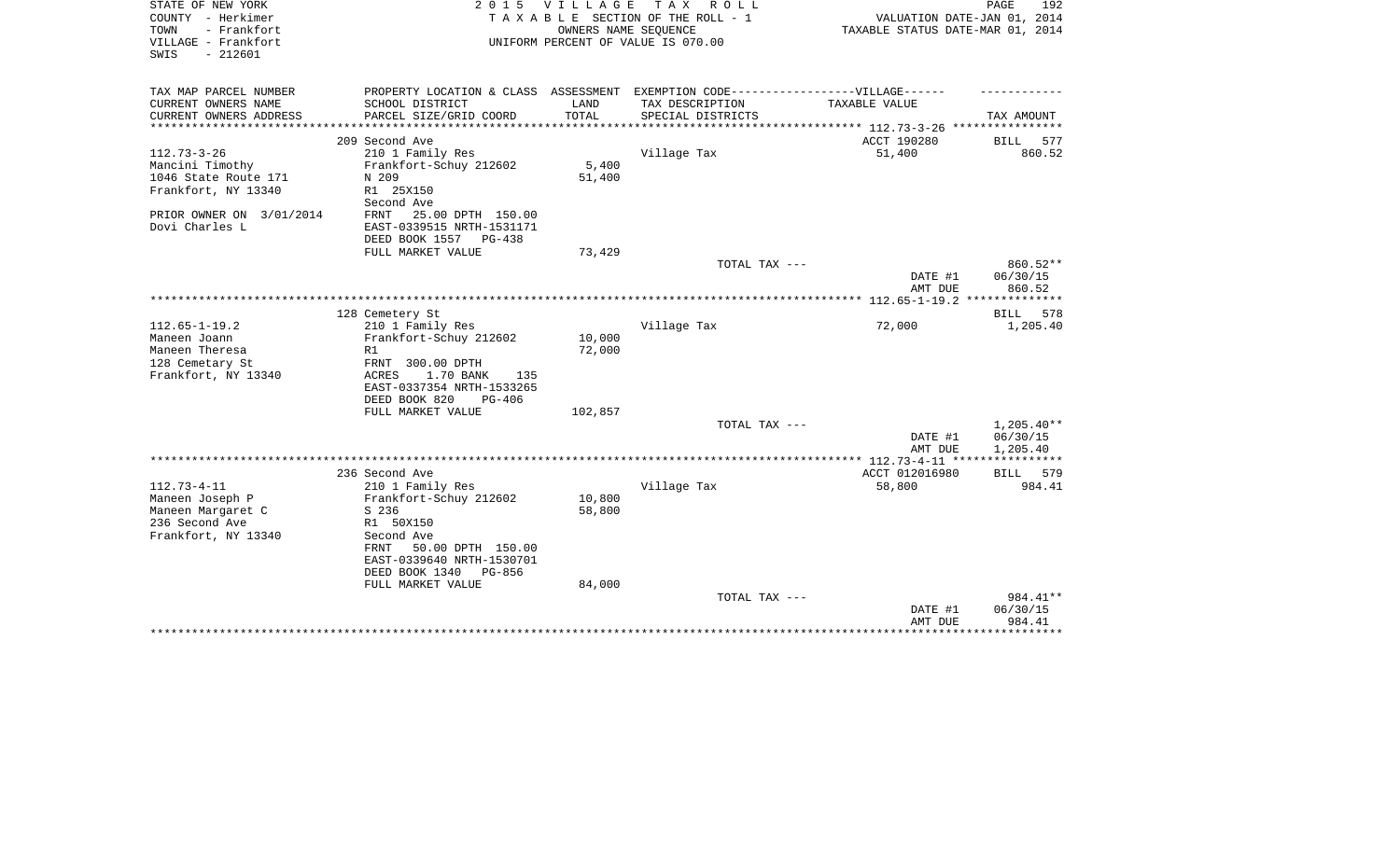| STATE OF NEW YORK<br>COUNTY - Herkimer<br>TOWN<br>- Frankfort<br>VILLAGE - Frankfort<br>$-212601$<br>SWIS | 2 0 1 5                                                                           | V I L L A G E          | T A X<br>R O L L<br>TAXABLE SECTION OF THE ROLL - 1<br>OWNERS NAME SEQUENCE<br>UNIFORM PERCENT OF VALUE IS 070.00 | VALUATION DATE-JAN 01, 2014<br>TAXABLE STATUS DATE-MAR 01, 2014 | PAGE<br>193          |
|-----------------------------------------------------------------------------------------------------------|-----------------------------------------------------------------------------------|------------------------|-------------------------------------------------------------------------------------------------------------------|-----------------------------------------------------------------|----------------------|
|                                                                                                           |                                                                                   |                        |                                                                                                                   |                                                                 |                      |
| TAX MAP PARCEL NUMBER                                                                                     | PROPERTY LOCATION & CLASS ASSESSMENT EXEMPTION CODE-----------------VILLAGE------ |                        |                                                                                                                   |                                                                 |                      |
| CURRENT OWNERS NAME                                                                                       | SCHOOL DISTRICT                                                                   | LAND                   | TAX DESCRIPTION                                                                                                   | TAXABLE VALUE                                                   |                      |
| CURRENT OWNERS ADDRESS<br>*******************                                                             | PARCEL SIZE/GRID COORD<br>***************************                             | TOTAL<br>************* | SPECIAL DISTRICTS                                                                                                 | **************** 112.81-2-5 ************                        | TAX AMOUNT           |
|                                                                                                           | 517 Frankfort St                                                                  |                        |                                                                                                                   | ACCT 012009960                                                  | BILL<br>580          |
| $112.81 - 2 - 5$                                                                                          | 210 1 Family Res                                                                  |                        | Village Tax                                                                                                       | 62,800                                                          | 1,051.37             |
| Maneen Richard A                                                                                          | Frankfort-Schuy 212602                                                            | 7,700                  |                                                                                                                   |                                                                 |                      |
| Maneen Mary Margaret                                                                                      | E 517                                                                             | 62,800                 |                                                                                                                   |                                                                 |                      |
| 517 Frankfort St                                                                                          | R1 36X153                                                                         |                        |                                                                                                                   |                                                                 |                      |
| Frankfort, NY 13340                                                                                       | Frankfort St                                                                      |                        |                                                                                                                   |                                                                 |                      |
|                                                                                                           | 36.00 DPTH 150.00<br>FRNT<br>EAST-0338682 NRTH-1530409                            |                        |                                                                                                                   |                                                                 |                      |
|                                                                                                           | DEED BOOK 774<br>$PG-174$                                                         |                        |                                                                                                                   |                                                                 |                      |
|                                                                                                           | FULL MARKET VALUE                                                                 | 89,714                 |                                                                                                                   |                                                                 |                      |
|                                                                                                           |                                                                                   |                        | TOTAL TAX ---                                                                                                     |                                                                 | $1,051.37**$         |
|                                                                                                           |                                                                                   |                        |                                                                                                                   | DATE #1                                                         | 06/30/15             |
|                                                                                                           |                                                                                   |                        |                                                                                                                   | AMT DUE                                                         | 1,051.37             |
|                                                                                                           |                                                                                   |                        |                                                                                                                   | ***************** 112.82-2-11 *****************                 |                      |
| $112.82 - 2 - 11$                                                                                         | 320 Second Ave                                                                    |                        | Village Tax                                                                                                       | ACCT 012018360                                                  | BILL 581             |
| Maneen Thomas D                                                                                           | 210 1 Family Res<br>Frankfort-Schuy 212602                                        | 10,800                 |                                                                                                                   | 62,500                                                          | 1,046.35             |
| Maneen Elizabeth J                                                                                        | S 320                                                                             | 62,500                 |                                                                                                                   |                                                                 |                      |
| 320 Second Ave                                                                                            | R1 50X150                                                                         |                        |                                                                                                                   |                                                                 |                      |
| Frankfort, NY 13340                                                                                       | Second Ave                                                                        |                        |                                                                                                                   |                                                                 |                      |
|                                                                                                           | FRNT<br>50.00 DPTH 150.00                                                         |                        |                                                                                                                   |                                                                 |                      |
|                                                                                                           | EAST-0340150 NRTH-1530088                                                         |                        |                                                                                                                   |                                                                 |                      |
|                                                                                                           | DEED BOOK 00621 PG-00406                                                          |                        |                                                                                                                   |                                                                 |                      |
|                                                                                                           | FULL MARKET VALUE                                                                 | 89,286                 |                                                                                                                   |                                                                 |                      |
|                                                                                                           |                                                                                   |                        | TOTAL TAX ---                                                                                                     |                                                                 | $1,046.35**$         |
|                                                                                                           |                                                                                   |                        |                                                                                                                   | DATE #1<br>AMT DUE                                              | 06/30/15<br>1,046.35 |
|                                                                                                           |                                                                                   |                        |                                                                                                                   |                                                                 |                      |
|                                                                                                           | 306 First Ave                                                                     |                        |                                                                                                                   | ACCT 012010110                                                  | 582<br>BILL          |
| $112.82 - 1 - 36$                                                                                         | 210 1 Family Res                                                                  |                        | Village Tax                                                                                                       | 64,700                                                          | 1,083.18             |
| Manella Frank C                                                                                           | Frankfort-Schuy 212602                                                            | 11,000                 |                                                                                                                   |                                                                 |                      |
| 306 First Ave                                                                                             | S 306                                                                             | 64,700                 |                                                                                                                   |                                                                 |                      |
| Frankfort, NY 13340                                                                                       | R1 50X150                                                                         |                        |                                                                                                                   |                                                                 |                      |
|                                                                                                           | First Ave                                                                         |                        |                                                                                                                   |                                                                 |                      |
|                                                                                                           | FRNT<br>52.00 DPTH 150.00                                                         |                        |                                                                                                                   |                                                                 |                      |
|                                                                                                           | EAST-0340203 NRTH-1530597<br>DEED BOOK 939<br><b>PG-595</b>                       |                        |                                                                                                                   |                                                                 |                      |
|                                                                                                           | FULL MARKET VALUE                                                                 | 92,429                 |                                                                                                                   |                                                                 |                      |
|                                                                                                           |                                                                                   |                        | TOTAL TAX ---                                                                                                     |                                                                 | 1,083.18**           |
|                                                                                                           |                                                                                   |                        |                                                                                                                   | DATE #1                                                         | 06/30/15             |
|                                                                                                           |                                                                                   |                        |                                                                                                                   | AMT DUE                                                         | 1,083.18             |
|                                                                                                           |                                                                                   |                        |                                                                                                                   |                                                                 |                      |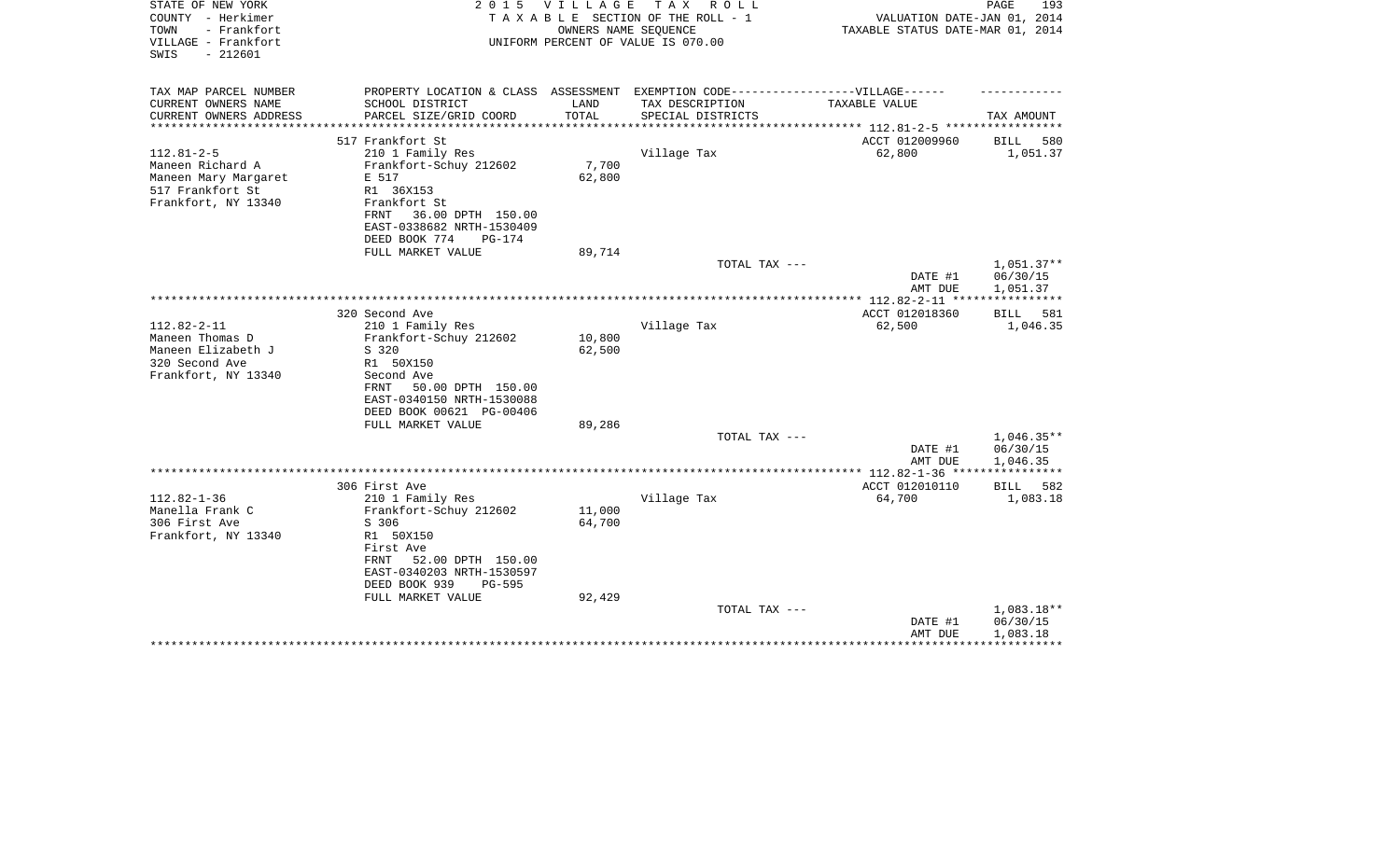| STATE OF NEW YORK<br>COUNTY - Herkimer<br>TOWN<br>- Frankfort<br>VILLAGE - Frankfort<br>$-212601$<br>SWIS | 2 0 1 5<br>TAXABLE                                                                                   | <b>VILLAGE</b>   | T A X<br>R O L L<br>SECTION OF THE ROLL - 1<br>OWNERS NAME SEQUENCE<br>UNIFORM PERCENT OF VALUE IS 070.00 | VALUATION DATE-JAN 01, 2014<br>TAXABLE STATUS DATE-MAR 01, 2014 | PAGE<br>194                          |
|-----------------------------------------------------------------------------------------------------------|------------------------------------------------------------------------------------------------------|------------------|-----------------------------------------------------------------------------------------------------------|-----------------------------------------------------------------|--------------------------------------|
| TAX MAP PARCEL NUMBER<br>CURRENT OWNERS NAME                                                              | PROPERTY LOCATION & CLASS ASSESSMENT EXEMPTION CODE-----------------VILLAGE------<br>SCHOOL DISTRICT | LAND             | TAX DESCRIPTION                                                                                           | TAXABLE VALUE                                                   |                                      |
| CURRENT OWNERS ADDRESS<br>*****************                                                               | PARCEL SIZE/GRID COORD                                                                               | TOTAL            | SPECIAL DISTRICTS                                                                                         |                                                                 | TAX AMOUNT                           |
|                                                                                                           |                                                                                                      |                  |                                                                                                           | ACCT 012027390                                                  | 583                                  |
| $112.65 - 2 - 1$                                                                                          | 133 Cemetery St<br>210 1 Family Res                                                                  |                  | Village Tax                                                                                               | 77,200                                                          | BILL<br>1,292.45                     |
| Manino Clare T<br>279 Rolling Hills Dr<br>Frankfort, NY 13340                                             | Frankfort-Schuy 212602<br>N 133<br>R1<br>Life Use                                                    | 16,400<br>77,200 |                                                                                                           |                                                                 |                                      |
| PRIOR OWNER ON 3/01/2014<br>Manino Clare T                                                                | FRNT 121.00 DPTH 214.00<br>EAST-0337116 NRTH-1532988<br>DEED BOOK 883<br>$PG-539$                    |                  |                                                                                                           |                                                                 |                                      |
|                                                                                                           | FULL MARKET VALUE                                                                                    | 110,286          |                                                                                                           |                                                                 |                                      |
|                                                                                                           |                                                                                                      |                  | TOTAL TAX ---                                                                                             | DATE #1<br>AMT DUE                                              | $1,292.45**$<br>06/30/15<br>1,292.45 |
|                                                                                                           |                                                                                                      |                  |                                                                                                           |                                                                 |                                      |
|                                                                                                           | 202 Fifth Ave                                                                                        |                  |                                                                                                           | ACCT 012002310                                                  | 584<br>BILL                          |
| $112.81 - 1 - 32$<br>Manore Joseph W                                                                      | 210 1 Family Res<br>Frankfort-Schuy 212602                                                           | 10,800           | CW_10_VET/ 41157<br>Village Tax                                                                           | 5,475<br>55,525                                                 | 929.58                               |
| 202 Fifth Ave                                                                                             | S 202                                                                                                | 61,000           |                                                                                                           |                                                                 |                                      |
| Frankfort, NY 13340                                                                                       | R1 50X150                                                                                            |                  |                                                                                                           |                                                                 |                                      |
|                                                                                                           | Fifth Ave<br>50.00 DPTH 150.00<br>FRNT<br>EAST-0338570 NRTH-1530118                                  |                  |                                                                                                           |                                                                 |                                      |
|                                                                                                           | DEED BOOK 1265<br>PG-569                                                                             |                  |                                                                                                           |                                                                 |                                      |
|                                                                                                           | FULL MARKET VALUE                                                                                    | 87,143           |                                                                                                           |                                                                 |                                      |
|                                                                                                           |                                                                                                      |                  | TOTAL TAX ---                                                                                             |                                                                 | 929.58**                             |
|                                                                                                           |                                                                                                      |                  |                                                                                                           | DATE #1                                                         | 06/30/15                             |
|                                                                                                           |                                                                                                      |                  |                                                                                                           | AMT DUE<br>************* 112.73-3-56 *****************          | 929.58                               |
|                                                                                                           | 202 First Ave                                                                                        |                  |                                                                                                           | ACCT 012011250                                                  | <b>BILL</b><br>585                   |
| $112.73 - 3 - 56$                                                                                         | 220 2 Family Res                                                                                     |                  | Village Tax                                                                                               | 47,800                                                          | 800.25                               |
| Manzo Frank                                                                                               | Frankfort-Schuy 212602                                                                               | 8,800            |                                                                                                           |                                                                 |                                      |
| Manzo Joseph                                                                                              | S 202                                                                                                | 47,800           |                                                                                                           |                                                                 |                                      |
| 207 Frankfort St                                                                                          | R <sub>2</sub>                                                                                       |                  |                                                                                                           |                                                                 |                                      |
| Frankfort, NY 13340                                                                                       | Life Use                                                                                             |                  |                                                                                                           |                                                                 |                                      |
|                                                                                                           | 50.00 DPTH 100.00<br>FRNT                                                                            |                  |                                                                                                           |                                                                 |                                      |
|                                                                                                           | EAST-0339517 NRTH-1531445<br>DEED BOOK 875<br>$PG-411$                                               |                  |                                                                                                           |                                                                 |                                      |
|                                                                                                           | FULL MARKET VALUE                                                                                    | 68,286           |                                                                                                           |                                                                 |                                      |
|                                                                                                           |                                                                                                      |                  | TOTAL TAX ---                                                                                             |                                                                 | 800.25**                             |
|                                                                                                           |                                                                                                      |                  |                                                                                                           | DATE #1<br>AMT DUE                                              | 06/30/15<br>800.25                   |
|                                                                                                           |                                                                                                      |                  |                                                                                                           |                                                                 |                                      |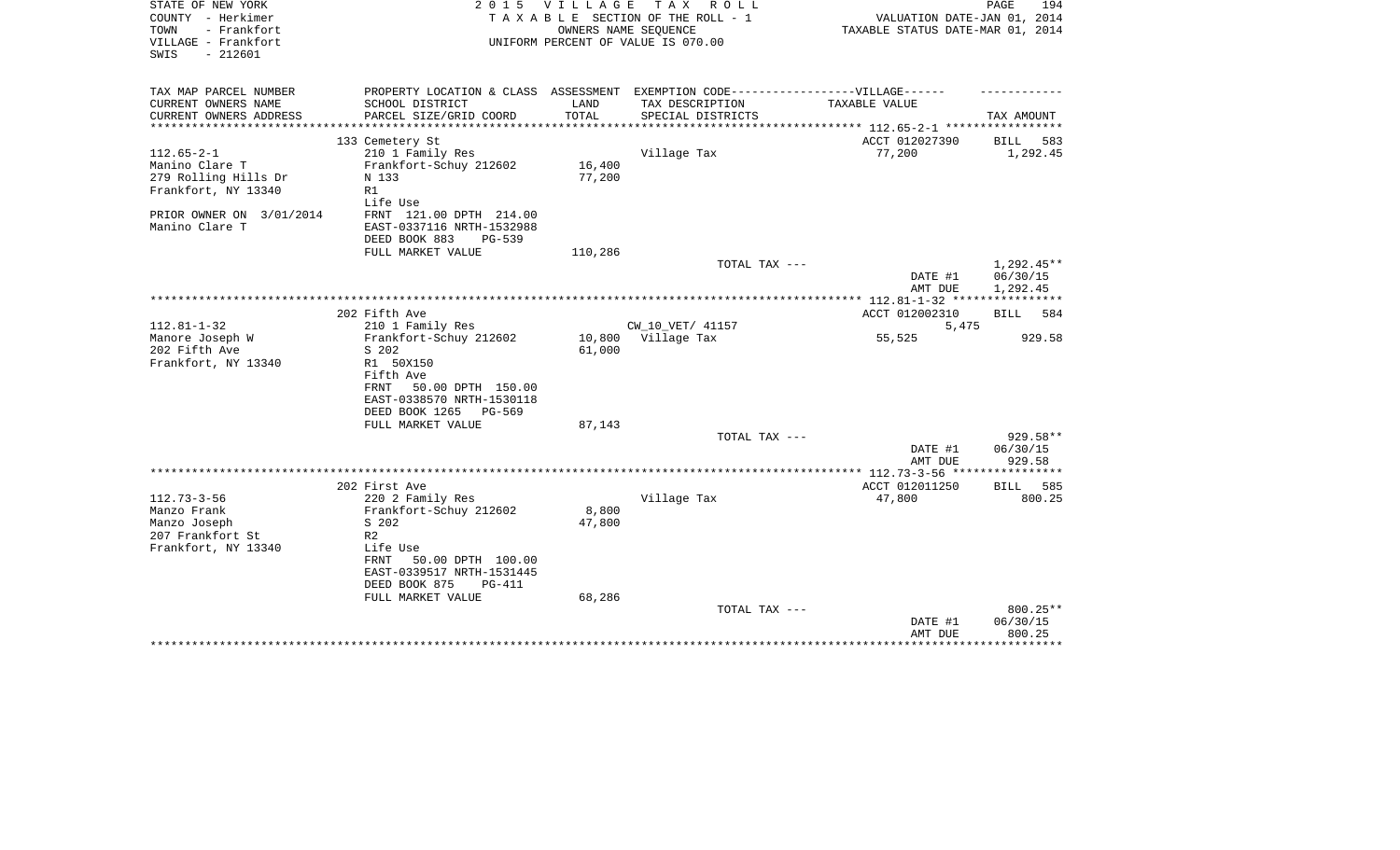| STATE OF NEW YORK<br>COUNTY - Herkimer<br>- Frankfort<br>TOWN<br>VILLAGE - Frankfort<br>$-212601$<br>SWIS |                                                                                                                                                                                   | 2015 VILLAGE                 | TAX ROLL<br>TAXABLE SECTION OF THE ROLL - 1<br>OWNERS NAME SEQUENCE<br>UNIFORM PERCENT OF VALUE IS 070.00 | VALUATION DATE-JAN 01, 2014<br>TAXABLE STATUS DATE-MAR 01, 2014 | PAGE<br>195                          |
|-----------------------------------------------------------------------------------------------------------|-----------------------------------------------------------------------------------------------------------------------------------------------------------------------------------|------------------------------|-----------------------------------------------------------------------------------------------------------|-----------------------------------------------------------------|--------------------------------------|
| TAX MAP PARCEL NUMBER<br>CURRENT OWNERS NAME                                                              | PROPERTY LOCATION & CLASS ASSESSMENT EXEMPTION CODE-----------------VILLAGE------<br>SCHOOL DISTRICT                                                                              | LAND                         | TAX DESCRIPTION                                                                                           | TAXABLE VALUE                                                   |                                      |
| CURRENT OWNERS ADDRESS                                                                                    | PARCEL SIZE/GRID COORD                                                                                                                                                            | TOTAL                        | SPECIAL DISTRICTS                                                                                         |                                                                 | TAX AMOUNT                           |
|                                                                                                           | ************************<br>225 Sixth Ave                                                                                                                                         | *****************            |                                                                                                           | ************* 112.81-1-45 **********<br>ACCT 012006780          | 586                                  |
| $112.81 - 1 - 45$                                                                                         | 210 1 Family Res                                                                                                                                                                  |                              | VET WAR CT 41121                                                                                          | 6,160                                                           | BILL                                 |
| Manzo Louis M<br>Manzo Joseph<br>Louis & Caterina Manzo<br>225 Sixth Ave<br>Frankfort, NY 13340           | Frankfort-Schuy 212602<br>N 225<br>R1 50X150<br>Sixth Ave<br>50.00 DPTH 150.00<br>FRNT<br>EAST-0338828 NRTH-1529778                                                               | 10,800<br>72,000             | Village Tax                                                                                               | 65,840                                                          | 1,102.27                             |
|                                                                                                           | DEED BOOK 1212<br><b>PG-504</b>                                                                                                                                                   |                              |                                                                                                           |                                                                 |                                      |
|                                                                                                           | FULL MARKET VALUE                                                                                                                                                                 | 102,857                      | TOTAL TAX ---                                                                                             |                                                                 | 1,102.27**                           |
|                                                                                                           |                                                                                                                                                                                   |                              |                                                                                                           | DATE #1<br>AMT DUE                                              | 06/30/15<br>1,102.27                 |
|                                                                                                           | 207 Frankfort St                                                                                                                                                                  |                              |                                                                                                           | ***************** 112.73-3-55 ****<br>ACCT 179242               | ************<br><b>BILL</b><br>587   |
| $112.73 - 3 - 55$<br>Manzo Providenza<br>Manzo Steven M<br>207 Frankfort St                               | 220 2 Family Res<br>Frankfort-Schuy 212602<br>E 207<br>R <sub>2</sub>                                                                                                             | 11,500<br>76,300             | Village Tax                                                                                               | 76,300                                                          | 1,277.39                             |
| Frankfort, NY 13340<br>PRIOR OWNER ON 3/01/2014<br>Manzo Frank                                            | Life Use<br>FRNT<br>50.00 DPTH 195.00<br>EAST-0339443 NRTH-1531414<br>DEED BOOK 1490<br>$PG-422$<br>FULL MARKET VALUE                                                             | 109,000                      | TOTAL TAX ---                                                                                             |                                                                 | $1,277.39**$                         |
|                                                                                                           |                                                                                                                                                                                   |                              |                                                                                                           | DATE #1                                                         | 06/30/15                             |
|                                                                                                           |                                                                                                                                                                                   |                              |                                                                                                           | AMT DUE                                                         | 1,277.39                             |
|                                                                                                           |                                                                                                                                                                                   |                              |                                                                                                           |                                                                 |                                      |
|                                                                                                           | 300 First Ave                                                                                                                                                                     |                              |                                                                                                           | ACCT 012017250                                                  | 588<br>BILL                          |
| $112.82 - 1 - 39$<br>Manzo Steven M<br>Manzo Margaret V<br>300 First Ave<br>Frankfort, NY 13340           | 210 1 Family Res<br>Frankfort-Schuy 212602<br>S 300<br>R1<br>Life Use<br>50.00 DPTH 150.00<br>FRNT<br>EAST-0340105 NRTH-1530706<br>DEED BOOK 925<br>$PG-326$<br>FULL MARKET VALUE | 10,800<br>105,900<br>151,286 | VET COM CT 41131<br>Village Tax                                                                           | 10,266<br>95,634                                                | 1,601.07                             |
|                                                                                                           |                                                                                                                                                                                   |                              | TOTAL TAX ---                                                                                             | DATE #1<br>AMT DUE                                              | $1,601.07**$<br>06/30/15<br>1,601.07 |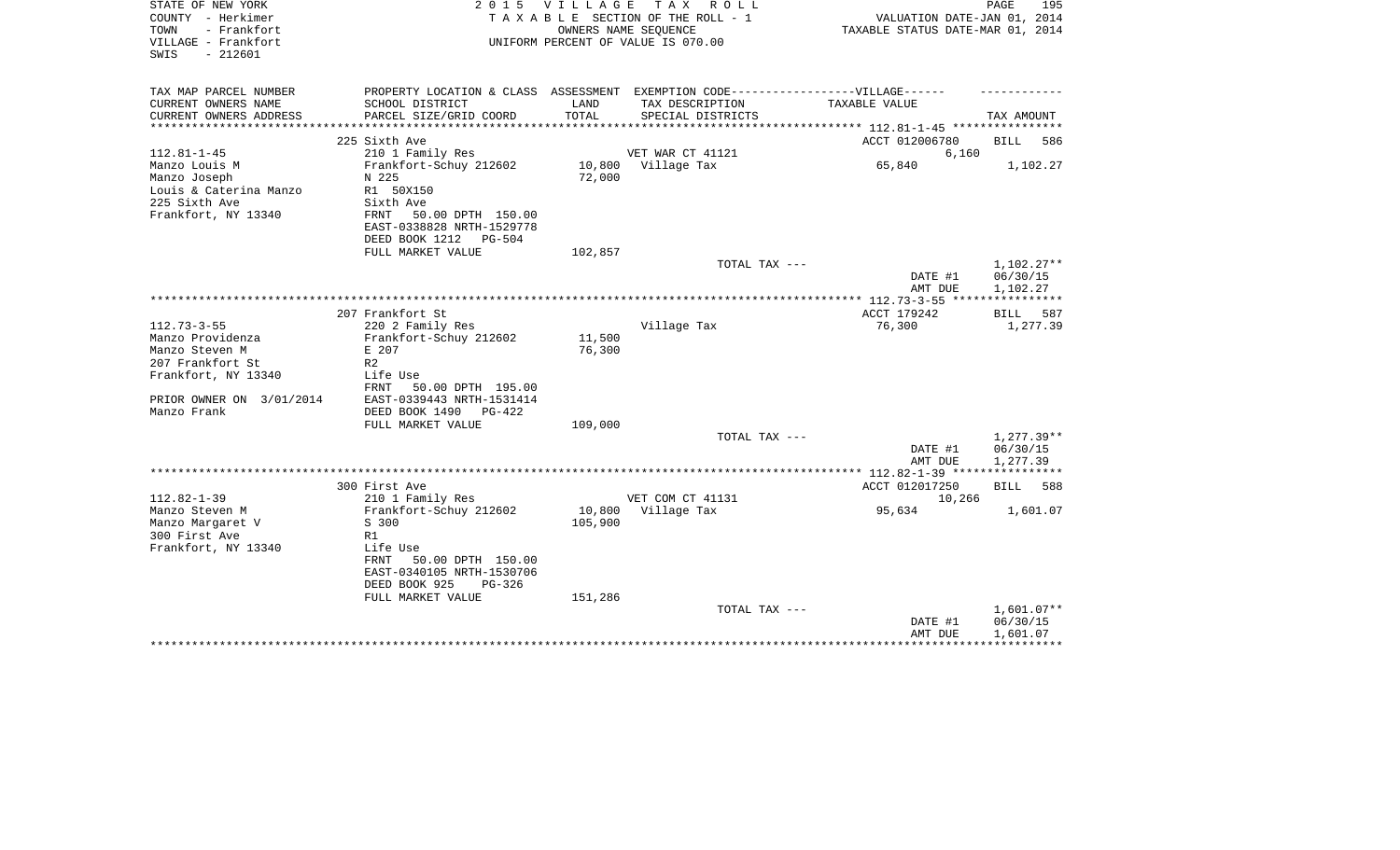| STATE OF NEW YORK<br>COUNTY - Herkimer<br>TOWN<br>- Frankfort | 2 0 1 5                              | V I L L A G E | T A X<br>R O L L<br>TAXABLE SECTION OF THE ROLL - 1<br>OWNERS NAME SEQUENCE | VALUATION DATE-JAN 01, 2014<br>TAXABLE STATUS DATE-MAR 01, 2014 | PAGE<br>196              |
|---------------------------------------------------------------|--------------------------------------|---------------|-----------------------------------------------------------------------------|-----------------------------------------------------------------|--------------------------|
| VILLAGE - Frankfort<br>$-212601$<br>SWIS                      |                                      |               | UNIFORM PERCENT OF VALUE IS 070.00                                          |                                                                 |                          |
| TAX MAP PARCEL NUMBER                                         | PROPERTY LOCATION & CLASS ASSESSMENT |               | EXEMPTION CODE------------------VILLAGE------                               |                                                                 |                          |
| CURRENT OWNERS NAME                                           | SCHOOL DISTRICT                      | LAND          | TAX DESCRIPTION                                                             | TAXABLE VALUE                                                   |                          |
| CURRENT OWNERS ADDRESS<br>********************                | PARCEL SIZE/GRID COORD               | TOTAL         | SPECIAL DISTRICTS                                                           | ************************** 112.81-2-56 *****************        | TAX AMOUNT               |
|                                                               | 405 Palmer St                        |               |                                                                             | ACCT 161390                                                     | <b>BILL</b><br>589       |
| $112.81 - 2 - 56$                                             | 210 1 Family Res                     |               | Village Tax                                                                 | 66,500                                                          | 1,113.32                 |
| Marmet Angela M                                               | Frankfort-Schuy 212602               | 11,200        |                                                                             |                                                                 |                          |
| Marmet Kenneth H                                              | E 405 merged Palmer St Al            | 66,500        |                                                                             |                                                                 |                          |
| 405 Palmer St                                                 | R1 50X132                            |               |                                                                             |                                                                 |                          |
| Frankfort, NY 13340                                           | Palmer St                            |               |                                                                             |                                                                 |                          |
|                                                               | 60.00 DPTH 148.00<br>FRNT            |               |                                                                             |                                                                 |                          |
|                                                               | EAST-0339543 NRTH-1530170            |               |                                                                             |                                                                 |                          |
|                                                               | DEED BOOK 1373<br>PG-978             |               |                                                                             |                                                                 |                          |
|                                                               | FULL MARKET VALUE                    | 95,000        | TOTAL TAX ---                                                               |                                                                 |                          |
|                                                               |                                      |               |                                                                             | DATE #1                                                         | 1, 113. 32**<br>06/30/15 |
|                                                               |                                      |               |                                                                             | AMT DUE                                                         | 1,113.32                 |
|                                                               |                                      |               |                                                                             | ************ 112.74-3-15 ****                                   | ************             |
|                                                               | 104 Erie St                          |               |                                                                             | ACCT 012011460                                                  | BILL 590                 |
| $112.74 - 3 - 15$                                             | 210 1 Family Res                     |               | Village Tax                                                                 | 58,800                                                          | 984.41                   |
| Marrone Denise                                                | Frankfort-Schuy 212602               | 6,000         |                                                                             |                                                                 |                          |
| Cruikshank Andrew                                             | W 104                                | 58,800        |                                                                             |                                                                 |                          |
| 104 Erie St                                                   | R1                                   |               |                                                                             |                                                                 |                          |
| Frankfort, NY 13340                                           | Erie St                              |               |                                                                             |                                                                 |                          |
|                                                               | 54.00 DPTH 125.00<br>FRNT            |               |                                                                             |                                                                 |                          |
|                                                               | EAST-0340637 NRTH-1530944            |               |                                                                             |                                                                 |                          |
|                                                               | DEED BOOK 1300<br>PG-521             |               |                                                                             |                                                                 |                          |
|                                                               | FULL MARKET VALUE                    | 84,000        |                                                                             |                                                                 |                          |
|                                                               |                                      |               | TOTAL TAX ---                                                               |                                                                 | 984.41**<br>06/30/15     |
|                                                               |                                      |               |                                                                             | DATE #1<br>AMT DUE                                              | 984.41                   |
|                                                               |                                      |               |                                                                             |                                                                 |                          |
|                                                               | 226 Second Ave                       |               |                                                                             | ACCT 012002820                                                  | BILL<br>591              |
| $112.73 - 4 - 8$                                              | 220 2 Family Res                     |               | Village Tax                                                                 | 66,400                                                          | 1,111.64                 |
| Martin Steven                                                 | Frankfort-Schuy 212602               | 14,500        |                                                                             |                                                                 |                          |
| Martin Lucille                                                | $S$ 226-228                          | 66,400        |                                                                             |                                                                 |                          |
| 226 Second Ave                                                | R2 92X158                            |               |                                                                             |                                                                 |                          |
| Frankfort, NY 13340                                           | Second Ave                           |               |                                                                             |                                                                 |                          |
|                                                               | 92.00 DPTH 158.00<br>FRNT            |               |                                                                             |                                                                 |                          |
|                                                               | EAST-0339542 NRTH-1530820            |               |                                                                             |                                                                 |                          |
|                                                               | DEED BOOK 791<br>$PG-500$            |               |                                                                             |                                                                 |                          |
|                                                               | FULL MARKET VALUE                    | 94,857        | TOTAL TAX ---                                                               |                                                                 | 1,111.64**               |
|                                                               |                                      |               |                                                                             | DATE #1                                                         | 06/30/15                 |
|                                                               |                                      |               |                                                                             | AMT DUE                                                         | 1,111.64                 |
|                                                               |                                      |               |                                                                             |                                                                 |                          |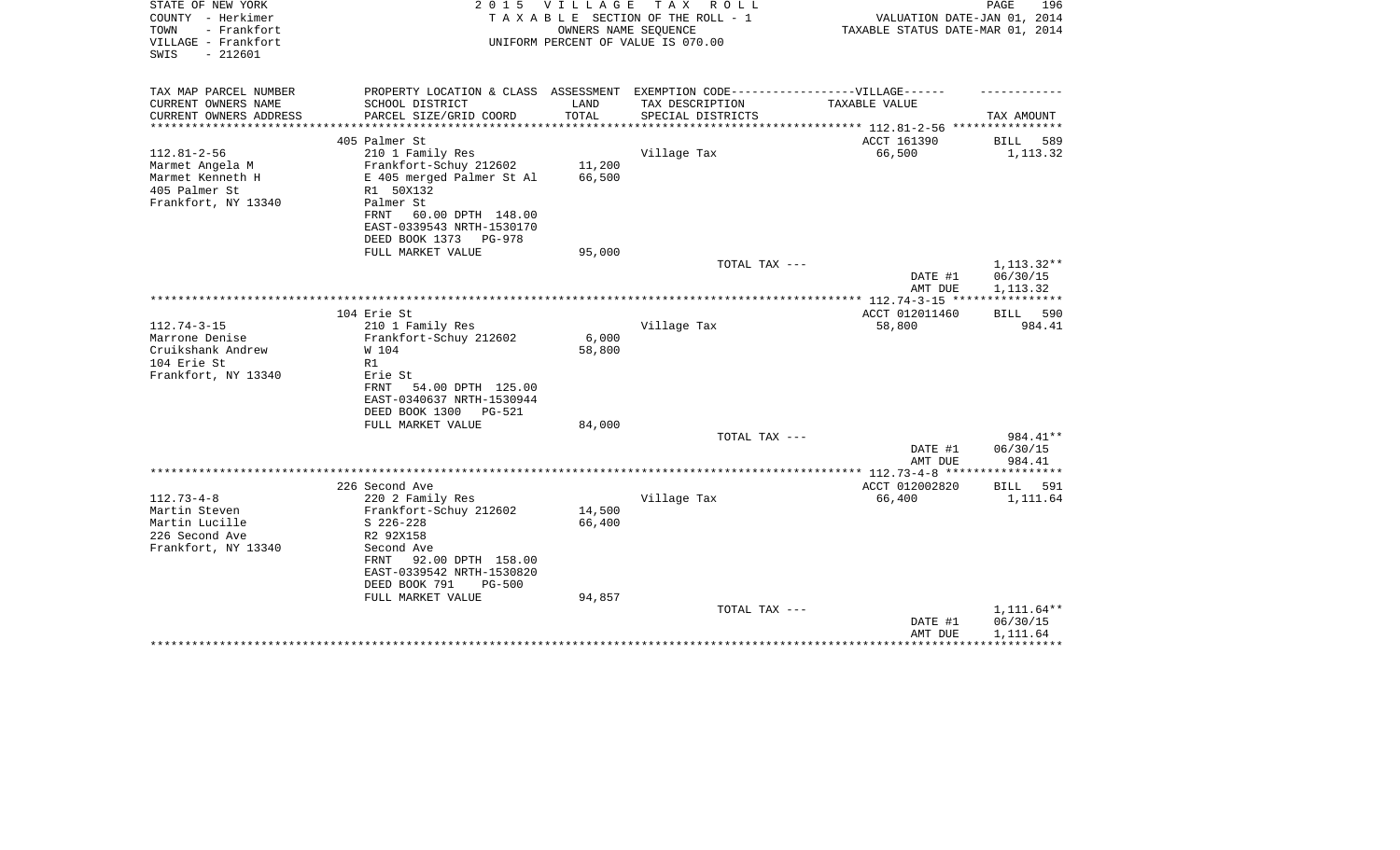| STATE OF NEW YORK<br>COUNTY - Herkimer<br>TOWN<br>- Frankfort<br>VILLAGE - Frankfort<br>$-212601$<br>SWIS | 2 0 1 5                                                                           | VILLAGE | TAX ROLL<br>TAXABLE SECTION OF THE ROLL - 1<br>OWNERS NAME SEQUENCE<br>UNIFORM PERCENT OF VALUE IS 070.00 | VALUATION DATE-JAN 01, 2014<br>TAXABLE STATUS DATE-MAR 01, 2014 | 197<br>PAGE                  |
|-----------------------------------------------------------------------------------------------------------|-----------------------------------------------------------------------------------|---------|-----------------------------------------------------------------------------------------------------------|-----------------------------------------------------------------|------------------------------|
| TAX MAP PARCEL NUMBER                                                                                     | PROPERTY LOCATION & CLASS ASSESSMENT EXEMPTION CODE-----------------VILLAGE------ |         |                                                                                                           |                                                                 |                              |
| CURRENT OWNERS NAME                                                                                       | SCHOOL DISTRICT                                                                   | LAND    | TAX DESCRIPTION                                                                                           | TAXABLE VALUE                                                   |                              |
| CURRENT OWNERS ADDRESS<br>***************                                                                 | PARCEL SIZE/GRID COORD                                                            | TOTAL   | SPECIAL DISTRICTS                                                                                         |                                                                 | TAX AMOUNT                   |
|                                                                                                           | 306 Third Ave                                                                     |         |                                                                                                           | ACCT 170828                                                     | BILL<br>592                  |
| $112.82 - 2 - 41$                                                                                         | 210 1 Family Res                                                                  |         | Village Tax                                                                                               | 59,700                                                          | 999.48                       |
| Martin Steven J Jr                                                                                        | Frankfort-Schuy 212602                                                            | 10,800  |                                                                                                           |                                                                 |                              |
| Martin Sara M                                                                                             | R1                                                                                | 59,700  |                                                                                                           |                                                                 |                              |
| 306 Third Ave                                                                                             | Third Ave                                                                         |         |                                                                                                           |                                                                 |                              |
| Frankfort, NY 13340                                                                                       | FRNT<br>50.00 DPTH 150.00                                                         |         |                                                                                                           |                                                                 |                              |
|                                                                                                           | <b>BANK</b><br>720                                                                |         |                                                                                                           |                                                                 |                              |
|                                                                                                           | EAST-0339723 NRTH-1530042<br>DEED BOOK 1435<br>$PG-278$                           |         |                                                                                                           |                                                                 |                              |
|                                                                                                           | FULL MARKET VALUE                                                                 | 85,286  |                                                                                                           |                                                                 |                              |
|                                                                                                           |                                                                                   |         | TOTAL TAX ---                                                                                             |                                                                 | 999.48**                     |
|                                                                                                           |                                                                                   |         |                                                                                                           | DATE #1                                                         | 06/30/15                     |
|                                                                                                           |                                                                                   |         |                                                                                                           | AMT DUE                                                         | 999.48                       |
|                                                                                                           |                                                                                   |         |                                                                                                           | ACCT 012029130                                                  | BILL<br>593                  |
| $112.74 - 3 - 28$                                                                                         | 109 East Ave<br>210 1 Family Res                                                  |         | VET WAR CT 41121                                                                                          | 6,160                                                           |                              |
| Martino Christine                                                                                         | Frankfort-Schuy 212602                                                            | 4,200   | Village Tax                                                                                               | 45,340                                                          | 759.07                       |
| 109 East Ave                                                                                              | E 109                                                                             | 51,500  |                                                                                                           |                                                                 |                              |
| Frankfort, NY 13340                                                                                       | R1 35X125                                                                         |         |                                                                                                           |                                                                 |                              |
|                                                                                                           | East Ave                                                                          |         |                                                                                                           |                                                                 |                              |
|                                                                                                           | 35.00 DPTH 125.00<br>FRNT                                                         |         |                                                                                                           |                                                                 |                              |
|                                                                                                           | EAST-0340936 NRTH-1530582<br>DEED BOOK 871<br>PG-640                              |         |                                                                                                           |                                                                 |                              |
|                                                                                                           | FULL MARKET VALUE                                                                 | 73,571  |                                                                                                           |                                                                 |                              |
|                                                                                                           |                                                                                   |         | TOTAL TAX ---                                                                                             |                                                                 | $759.07**$                   |
|                                                                                                           |                                                                                   |         |                                                                                                           | DATE #1                                                         | 06/30/15                     |
|                                                                                                           |                                                                                   |         |                                                                                                           | AMT DUE                                                         | 759.07                       |
|                                                                                                           |                                                                                   |         |                                                                                                           |                                                                 | ***********                  |
| $112.73 - 2 - 78$                                                                                         | 219 Litchfield St<br>210 1 Family Res                                             |         | Village Tax                                                                                               | ACCT 165350<br>49,300                                           | 594<br><b>BILL</b><br>825.36 |
| Matteson Joan B                                                                                           | Frankfort-Schuy 212602                                                            | 10,800  |                                                                                                           |                                                                 |                              |
| 219 Litchfield St                                                                                         | E 219                                                                             | 49,300  |                                                                                                           |                                                                 |                              |
| Frankfort, NY 13340                                                                                       | R1 50X150                                                                         |         |                                                                                                           |                                                                 |                              |
|                                                                                                           | Litchfield St                                                                     |         |                                                                                                           |                                                                 |                              |
|                                                                                                           | 50.00 DPTH 150.00<br>FRNT                                                         |         |                                                                                                           |                                                                 |                              |
|                                                                                                           | EAST-0338764 NRTH-1531813<br>DEED BOOK 1400                                       |         |                                                                                                           |                                                                 |                              |
|                                                                                                           | PG-430<br>FULL MARKET VALUE                                                       | 70,429  |                                                                                                           |                                                                 |                              |
|                                                                                                           |                                                                                   |         | TOTAL TAX ---                                                                                             |                                                                 | 825.36**                     |
|                                                                                                           |                                                                                   |         |                                                                                                           | DATE #1                                                         | 06/30/15                     |
|                                                                                                           |                                                                                   |         |                                                                                                           | AMT DUE                                                         | 825.36                       |
|                                                                                                           |                                                                                   |         |                                                                                                           |                                                                 | ********                     |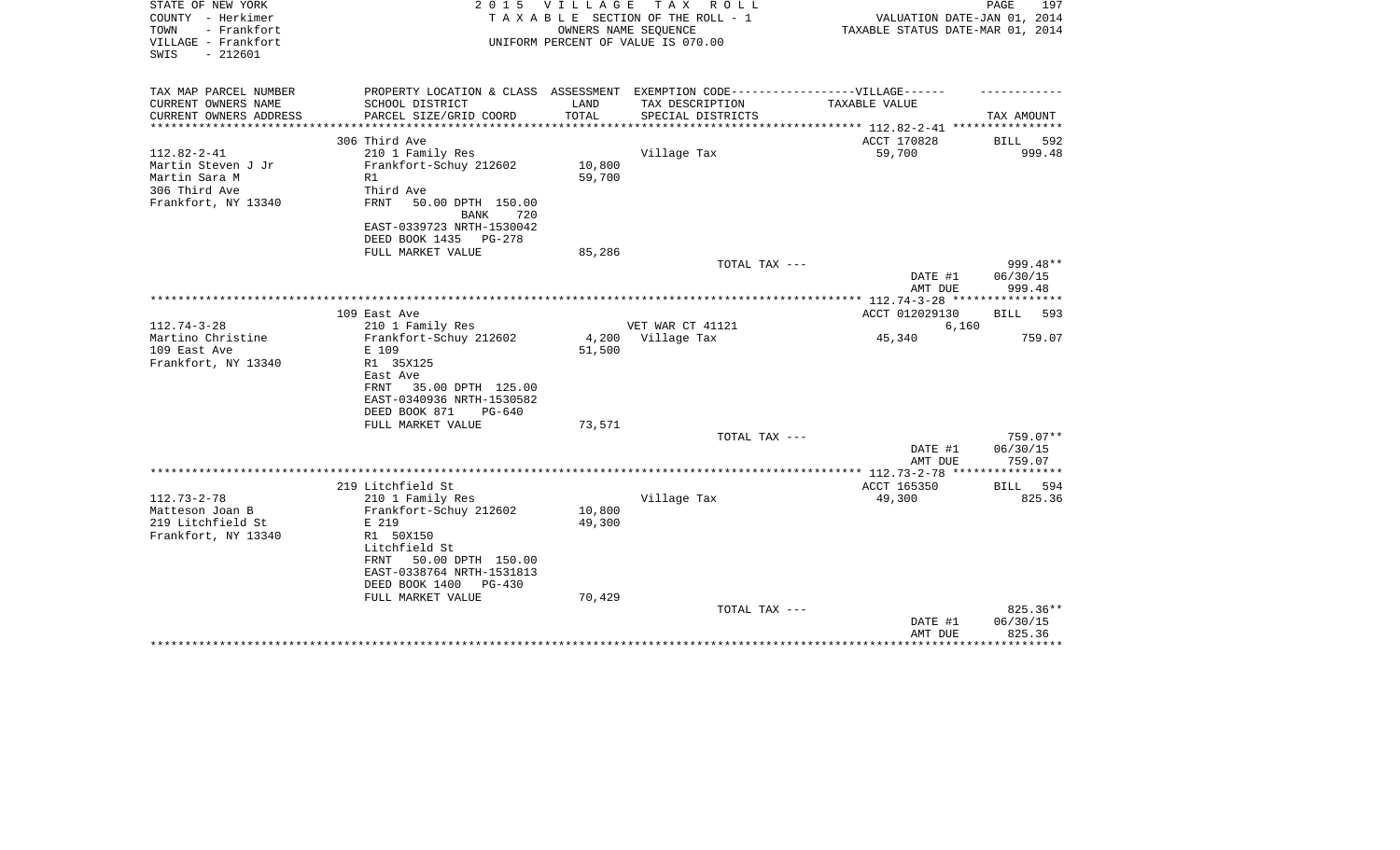| STATE OF NEW YORK<br>COUNTY - Herkimer<br>TOWN<br>- Frankfort<br>VILLAGE - Frankfort<br>SWIS<br>$-212601$ | 2 0 1 5                                      | VILLAGE          | T A X<br>R O L L<br>TAXABLE SECTION OF THE ROLL - 1<br>OWNERS NAME SEQUENCE<br>UNIFORM PERCENT OF VALUE IS 070.00 | VALUATION DATE-JAN 01, 2014<br>TAXABLE STATUS DATE-MAR 01, 2014 | PAGE<br>198           |
|-----------------------------------------------------------------------------------------------------------|----------------------------------------------|------------------|-------------------------------------------------------------------------------------------------------------------|-----------------------------------------------------------------|-----------------------|
| TAX MAP PARCEL NUMBER                                                                                     |                                              |                  | PROPERTY LOCATION & CLASS ASSESSMENT EXEMPTION CODE-----------------VILLAGE------                                 |                                                                 |                       |
| CURRENT OWNERS NAME                                                                                       | SCHOOL DISTRICT                              | LAND             | TAX DESCRIPTION                                                                                                   | TAXABLE VALUE                                                   |                       |
| CURRENT OWNERS ADDRESS<br>*********************                                                           | PARCEL SIZE/GRID COORD                       | TOTAL            | SPECIAL DISTRICTS                                                                                                 |                                                                 | TAX AMOUNT            |
|                                                                                                           | 407 Palmer St                                |                  |                                                                                                                   | ACCT 012001080                                                  | BILL<br>595           |
| $112.81 - 2 - 57$                                                                                         | 210 1 Family Res                             |                  | VET WAR CT 41121                                                                                                  | 6,160                                                           |                       |
| Matthews Frances                                                                                          | Frankfort-Schuy 212602                       | 8,200            | Village Tax                                                                                                       | 56,840                                                          | 951.59                |
| 407 Palmer St                                                                                             | E 407 added (Palmer St Al                    | 63,000           |                                                                                                                   |                                                                 |                       |
| Frankfort, NY 13340                                                                                       | R1 40X132<br>Palmer St                       |                  |                                                                                                                   |                                                                 |                       |
|                                                                                                           | FRNT<br>40.00 DPTH 148.00                    |                  |                                                                                                                   |                                                                 |                       |
|                                                                                                           | EAST-0339504 NRTH-1530136                    |                  |                                                                                                                   |                                                                 |                       |
|                                                                                                           | DEED BOOK 00634 PG-00553                     |                  |                                                                                                                   |                                                                 |                       |
|                                                                                                           | FULL MARKET VALUE                            | 90,000           |                                                                                                                   |                                                                 |                       |
|                                                                                                           |                                              |                  | TOTAL TAX ---                                                                                                     |                                                                 | $951.59**$            |
|                                                                                                           |                                              |                  |                                                                                                                   | DATE #1<br>AMT DUE                                              | 06/30/15<br>951.59    |
|                                                                                                           |                                              |                  |                                                                                                                   |                                                                 |                       |
|                                                                                                           | 209 W Main St                                |                  |                                                                                                                   | ACCT 012029760                                                  | 596<br><b>BILL</b>    |
| $112.65 - 1 - 30$                                                                                         | 210 1 Family Res                             |                  | Village Tax                                                                                                       | 56,500                                                          | 945.90                |
| Maury Thomas L                                                                                            | Frankfort-Schuy 212602<br>S 209              | 13,200<br>56,500 |                                                                                                                   |                                                                 |                       |
| Maury Ellen L<br>209 W Main St                                                                            | R1                                           |                  |                                                                                                                   |                                                                 |                       |
| Frankfort, NY 13340                                                                                       | W Main St                                    |                  |                                                                                                                   |                                                                 |                       |
|                                                                                                           | 60.72 DPTH 224.00<br>FRNT                    |                  |                                                                                                                   |                                                                 |                       |
|                                                                                                           | EAST-0338586 NRTH-1533656                    |                  |                                                                                                                   |                                                                 |                       |
|                                                                                                           | DEED BOOK 775<br>PG-243                      |                  |                                                                                                                   |                                                                 |                       |
|                                                                                                           | FULL MARKET VALUE                            | 80,714           | TOTAL TAX ---                                                                                                     |                                                                 | 945.90**              |
|                                                                                                           |                                              |                  |                                                                                                                   | DATE #1                                                         | 06/30/15              |
|                                                                                                           |                                              |                  |                                                                                                                   | AMT DUE                                                         | 945.90                |
|                                                                                                           |                                              |                  |                                                                                                                   |                                                                 |                       |
| $112.66 - 2 - 2.4$                                                                                        | Industrial Dr<br>330 Vacant comm             |                  |                                                                                                                   |                                                                 | BILL<br>597<br>30.05  |
| Mazzola Michael L                                                                                         | Frankfort-Schuy 212602                       | 1,795            | Village Tax                                                                                                       | 1,795                                                           |                       |
| 115 Tilton Park Dr                                                                                        | FRNT<br>63.00 DPTH<br>57.00                  | 1,795            |                                                                                                                   |                                                                 |                       |
| DeKalb, IL 60115                                                                                          | EAST-0340353 NRTH-1532816                    |                  |                                                                                                                   |                                                                 |                       |
|                                                                                                           | FULL MARKET VALUE                            | 2,564            |                                                                                                                   |                                                                 |                       |
|                                                                                                           |                                              |                  | TOTAL TAX ---                                                                                                     | DATE #1                                                         | $30.05**$<br>06/30/15 |
|                                                                                                           |                                              |                  |                                                                                                                   | AMT DUE                                                         | 30.05                 |
|                                                                                                           |                                              |                  |                                                                                                                   |                                                                 | * * * * *             |
|                                                                                                           | 114 Sheldon Ave                              |                  |                                                                                                                   | ACCT 012017580                                                  | 598<br>BILL           |
| $112.66 - 2 - 11$                                                                                         | 210 1 Family Res                             |                  | Village Tax                                                                                                       | 25,000                                                          | 418.54                |
| Mazzola Michael L<br>Attn: Dominick Mazzola                                                               | Frankfort-Schuy 212602<br>S 114              | 2,800<br>25,000  |                                                                                                                   |                                                                 |                       |
| 115 Tilton Park Dr                                                                                        | R1 23X125                                    |                  |                                                                                                                   |                                                                 |                       |
| Dekalb, IL 60115                                                                                          | Sheldon Ave                                  |                  |                                                                                                                   |                                                                 |                       |
|                                                                                                           | FRNT 23.00 DPTH 125.00                       |                  |                                                                                                                   |                                                                 |                       |
|                                                                                                           | EAST-0340434 NRTH-1532857                    |                  |                                                                                                                   |                                                                 |                       |
|                                                                                                           | DEED BOOK 778<br>PG-684<br>FULL MARKET VALUE |                  |                                                                                                                   |                                                                 |                       |
|                                                                                                           |                                              | 35,714           | TOTAL TAX ---                                                                                                     |                                                                 | 418.54**              |
|                                                                                                           |                                              |                  |                                                                                                                   | DATE #1                                                         | 06/30/15              |
|                                                                                                           |                                              |                  |                                                                                                                   | AMT DUE                                                         | 418.54                |
|                                                                                                           |                                              |                  |                                                                                                                   | * * * * * * * * * * * * * *                                     | *******************   |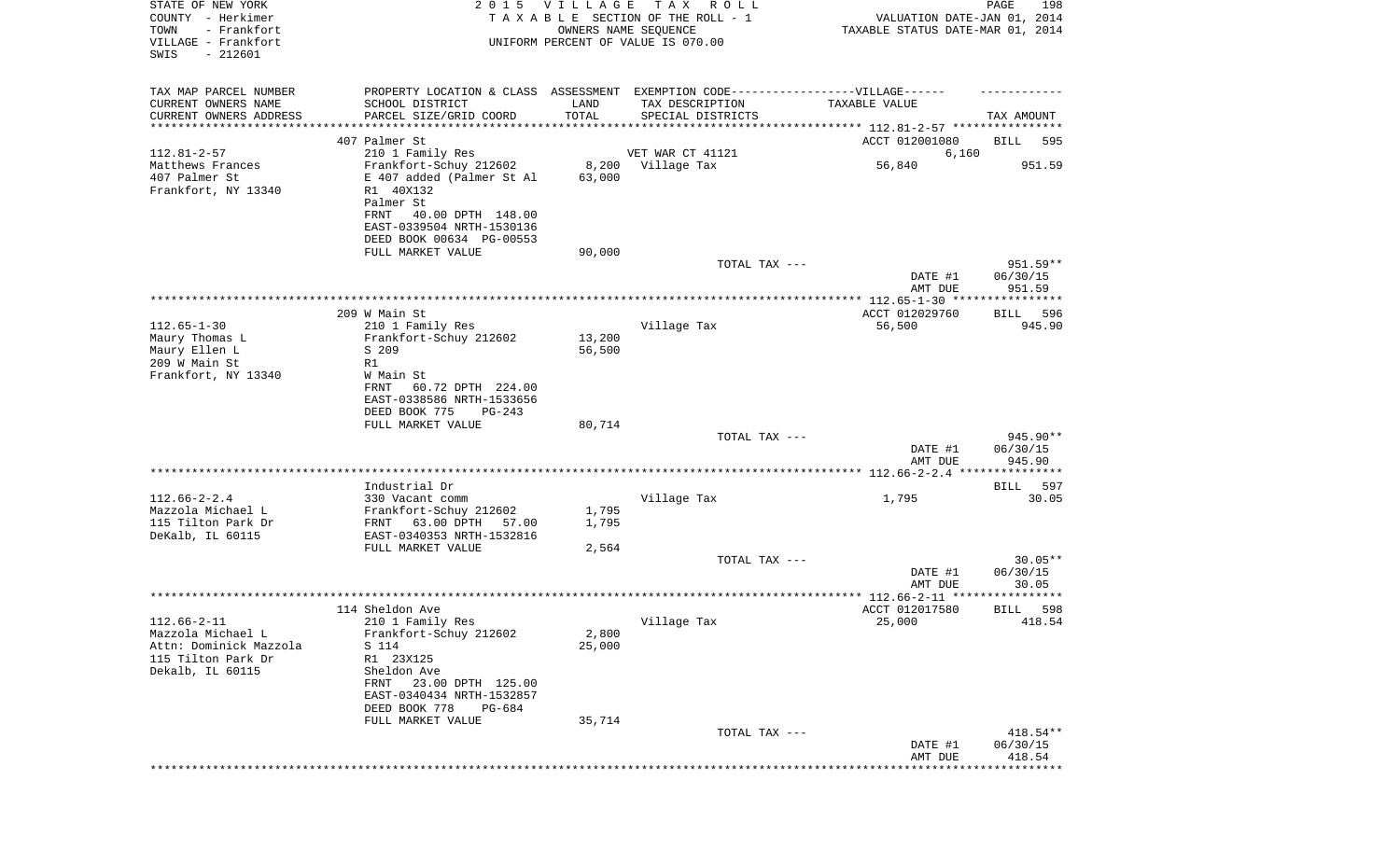| STATE OF NEW YORK<br>COUNTY - Herkimer<br>- Frankfort<br>TOWN<br>VILLAGE - Frankfort<br>$-212601$<br>SWIS | 2 0 1 5                                                                           | V I L L A G E | T A X<br>R O L L<br>TAXABLE SECTION OF THE ROLL - 1<br>OWNERS NAME SEOUENCE<br>UNIFORM PERCENT OF VALUE IS 070.00 | VALUATION DATE-JAN 01, 2014<br>TAXABLE STATUS DATE-MAR 01, 2014 | PAGE<br>199             |
|-----------------------------------------------------------------------------------------------------------|-----------------------------------------------------------------------------------|---------------|-------------------------------------------------------------------------------------------------------------------|-----------------------------------------------------------------|-------------------------|
| TAX MAP PARCEL NUMBER                                                                                     | PROPERTY LOCATION & CLASS ASSESSMENT EXEMPTION CODE-----------------VILLAGE------ |               |                                                                                                                   |                                                                 |                         |
| CURRENT OWNERS NAME                                                                                       | SCHOOL DISTRICT                                                                   | LAND          | TAX DESCRIPTION                                                                                                   | TAXABLE VALUE                                                   |                         |
| CURRENT OWNERS ADDRESS<br>**********************                                                          | PARCEL SIZE/GRID COORD                                                            | TOTAL         | SPECIAL DISTRICTS                                                                                                 |                                                                 | TAX AMOUNT              |
|                                                                                                           | 302 Palmer St                                                                     |               |                                                                                                                   | ACCT 012016680                                                  |                         |
| $112.73 - 4 - 16$                                                                                         | 210 1 Family Res                                                                  |               | Village Tax                                                                                                       | 65,900                                                          | BILL<br>599<br>1,103.27 |
| McCaw Margaret F                                                                                          | Frankfort-Schuy 212602                                                            | 10,800        |                                                                                                                   |                                                                 |                         |
| 1476 State Route 5s                                                                                       | W 302                                                                             | 65,900        |                                                                                                                   |                                                                 |                         |
| Mohawk, NY 13407                                                                                          | R1 50X150                                                                         |               |                                                                                                                   |                                                                 |                         |
|                                                                                                           | Palmer St                                                                         |               |                                                                                                                   |                                                                 |                         |
|                                                                                                           | FRNT<br>50.00 DPTH 150.00                                                         |               |                                                                                                                   |                                                                 |                         |
|                                                                                                           | EAST-0339661 NRTH-1530520                                                         |               |                                                                                                                   |                                                                 |                         |
|                                                                                                           | DEED BOOK 1154<br>PG-493<br>FULL MARKET VALUE                                     | 94,143        |                                                                                                                   |                                                                 |                         |
|                                                                                                           |                                                                                   |               | TOTAL TAX ---                                                                                                     |                                                                 | $1,103.27**$            |
|                                                                                                           |                                                                                   |               |                                                                                                                   | DATE #1                                                         | 06/30/15                |
|                                                                                                           |                                                                                   |               |                                                                                                                   | AMT DUE                                                         | 1,103.27                |
|                                                                                                           |                                                                                   |               |                                                                                                                   |                                                                 | ***********             |
|                                                                                                           | 201 First Ave                                                                     |               |                                                                                                                   | ACCT 012028290                                                  | BILL 600                |
| $112.73 - 3 - 61$<br>McCoy Cheri L                                                                        | 220 2 Family Res                                                                  | 10,000        | Village Tax                                                                                                       | 62,400                                                          | 1,044.68                |
| 201 First Ave                                                                                             | Frankfort-Schuy 212602<br>N 201                                                   | 62,400        |                                                                                                                   |                                                                 |                         |
| Frankfort, NY 13340                                                                                       | R2 50X129                                                                         |               |                                                                                                                   |                                                                 |                         |
|                                                                                                           | First Ave                                                                         |               |                                                                                                                   |                                                                 |                         |
|                                                                                                           | 50.00 DPTH 127.00<br>FRNT                                                         |               |                                                                                                                   |                                                                 |                         |
|                                                                                                           | BANK<br>641                                                                       |               |                                                                                                                   |                                                                 |                         |
|                                                                                                           | EAST-0339633 NRTH-1531574                                                         |               |                                                                                                                   |                                                                 |                         |
|                                                                                                           | DEED BOOK 907<br>PG-515<br>FULL MARKET VALUE                                      | 89,143        |                                                                                                                   |                                                                 |                         |
|                                                                                                           |                                                                                   |               | TOTAL TAX ---                                                                                                     |                                                                 | $1,044.68**$            |
|                                                                                                           |                                                                                   |               |                                                                                                                   | DATE #1                                                         | 06/30/15                |
|                                                                                                           |                                                                                   |               |                                                                                                                   | AMT DUE                                                         | 1,044.68                |
|                                                                                                           |                                                                                   |               |                                                                                                                   | **** $112.81-3-6$ ***                                           |                         |
|                                                                                                           | 505 Palmer St                                                                     |               |                                                                                                                   | ACCT 012016860                                                  | BILL 601                |
| $112.81 - 3 - 6$<br>Mccumber Michael J                                                                    | 210 1 Family Res<br>Frankfort-Schuy 212602                                        | 8,600         | Village Tax                                                                                                       | 54,200                                                          | 907.40                  |
| Mccumber Michelle C                                                                                       | E 505                                                                             | 54,200        |                                                                                                                   |                                                                 |                         |
| 505 Palmer St                                                                                             | R1 40X150                                                                         |               |                                                                                                                   |                                                                 |                         |
| Frankfort, NY 13340                                                                                       | Palmer St                                                                         |               |                                                                                                                   |                                                                 |                         |
|                                                                                                           | 41.00 DPTH 140.00<br>FRNT                                                         |               |                                                                                                                   |                                                                 |                         |
|                                                                                                           | <b>BANK</b><br>169                                                                |               |                                                                                                                   |                                                                 |                         |
|                                                                                                           | EAST-0339260 NRTH-1529900                                                         |               |                                                                                                                   |                                                                 |                         |
|                                                                                                           | DEED BOOK 833<br><b>PG-735</b>                                                    |               |                                                                                                                   |                                                                 |                         |
|                                                                                                           | FULL MARKET VALUE                                                                 | 77,429        | TOTAL TAX ---                                                                                                     |                                                                 | $907.40**$              |
|                                                                                                           |                                                                                   |               |                                                                                                                   | DATE #1                                                         | 06/30/15                |
|                                                                                                           |                                                                                   |               |                                                                                                                   | AMT DUE                                                         | 907.40                  |
|                                                                                                           |                                                                                   |               |                                                                                                                   |                                                                 |                         |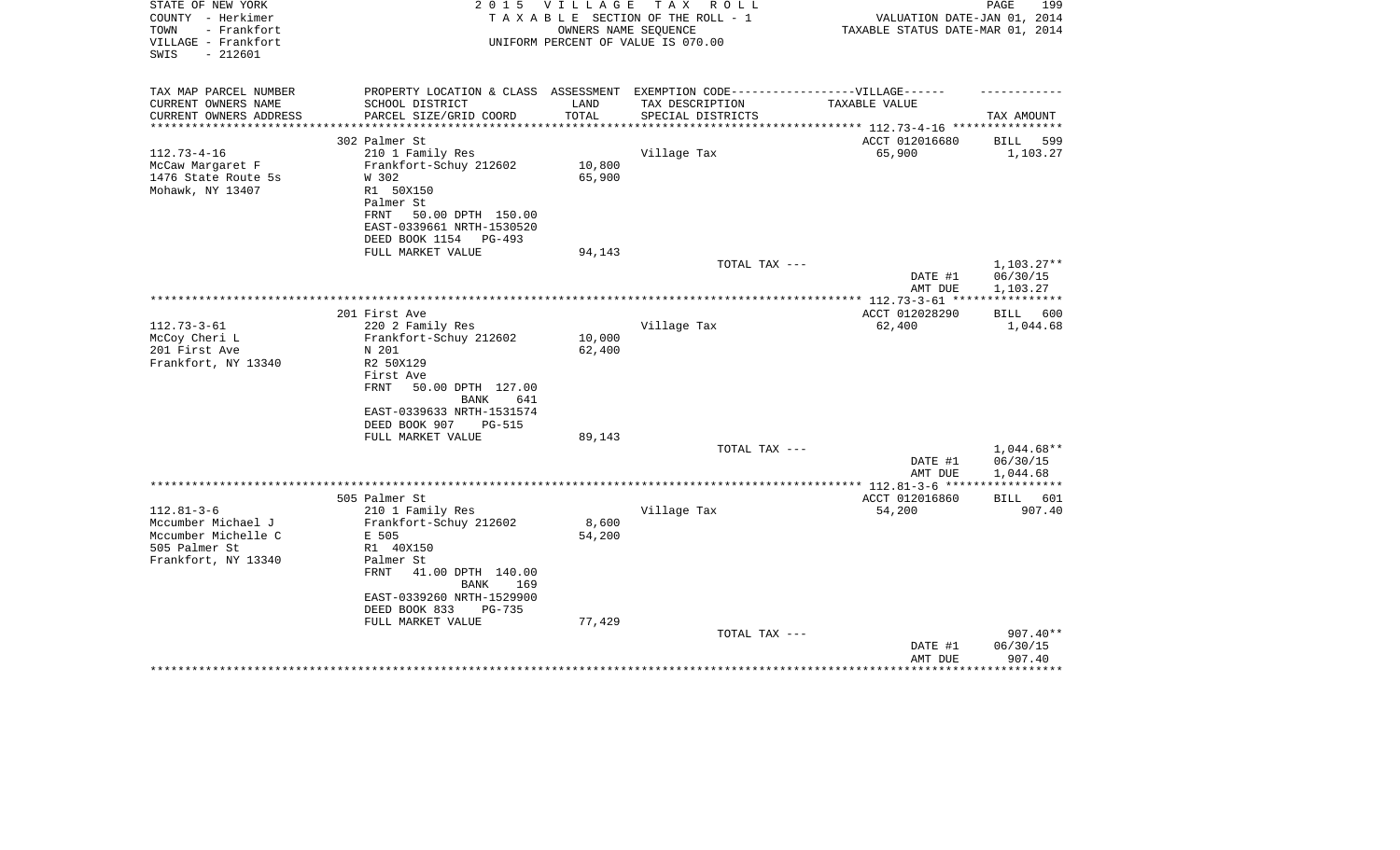| STATE OF NEW YORK<br>COUNTY - Herkimer<br>- Frankfort<br>TOWN<br>VILLAGE - Frankfort<br>$-212601$<br>SWIS              | 2 0 1 5                                                                                                                                | VILLAGE<br>OWNERS NAME SEQUENCE | TAX ROLL<br>TAXABLE SECTION OF THE ROLL - 1<br>UNIFORM PERCENT OF VALUE IS 070.00                    | VALUATION DATE-JAN 01, 2014<br>TAXABLE STATUS DATE-MAR 01, 2014 | PAGE<br>200                                |
|------------------------------------------------------------------------------------------------------------------------|----------------------------------------------------------------------------------------------------------------------------------------|---------------------------------|------------------------------------------------------------------------------------------------------|-----------------------------------------------------------------|--------------------------------------------|
| TAX MAP PARCEL NUMBER<br>CURRENT OWNERS NAME                                                                           | SCHOOL DISTRICT                                                                                                                        | LAND                            | PROPERTY LOCATION & CLASS ASSESSMENT EXEMPTION CODE-----------------VILLAGE------<br>TAX DESCRIPTION | TAXABLE VALUE                                                   |                                            |
| CURRENT OWNERS ADDRESS<br>********************                                                                         | PARCEL SIZE/GRID COORD<br>*********************                                                                                        | TOTAL<br>************           | SPECIAL DISTRICTS<br>********************************* 112.82-2-16 ****************                  |                                                                 | TAX AMOUNT                                 |
|                                                                                                                        | 330 Second Ave                                                                                                                         |                                 |                                                                                                      | ACCT 012028920                                                  | <b>BILL</b><br>602                         |
| $112.82 - 2 - 16$<br>McCumber Stephen W<br>McCumber Sheryl L<br>S 330<br>330 Second Ave<br>Frankfort, NY 13340<br>FRNT | 210 1 Family Res<br>Frankfort-Schuy 212602<br>Second Ave<br>45.00 DPTH 168.00<br>EAST-0340318 NRTH-1529884<br>DEED BOOK 1143<br>PG-865 | 10,600<br>65,400                | Village Tax                                                                                          | 65,400                                                          | 1,094.90                                   |
|                                                                                                                        | FULL MARKET VALUE                                                                                                                      | 93,429                          |                                                                                                      |                                                                 |                                            |
|                                                                                                                        |                                                                                                                                        |                                 | TOTAL TAX ---                                                                                        | DATE #1<br>AMT DUE                                              | 1,094.90**<br>06/30/15<br>1,094.90         |
|                                                                                                                        |                                                                                                                                        |                                 |                                                                                                      |                                                                 |                                            |
| 227 W Main St<br>$112.65 - 1 - 41$                                                                                     | 210 1 Family Res                                                                                                                       |                                 | Village Tax                                                                                          | ACCT 012016110<br>71,600                                        | BILL<br>603<br>1,198.70                    |
| McDonald Thomas E III<br>McDonald Sarah M<br>S 227<br>227 W Main St<br>R <sub>2</sub><br>Frankfort, NY 13340<br>FRNT   | Frankfort-Schuy 212602<br>W Main St<br>50.00 DPTH 350.00<br>EAST-0338202 NRTH-1534010<br>DEED BOOK 1210<br><b>PG-210</b>               | 12,300<br>71,600                |                                                                                                      |                                                                 |                                            |
|                                                                                                                        | FULL MARKET VALUE                                                                                                                      | 102,286                         | TOTAL TAX ---                                                                                        |                                                                 | 1,198.70**                                 |
|                                                                                                                        |                                                                                                                                        |                                 |                                                                                                      | DATE #1<br>AMT DUE                                              | 06/30/15<br>1,198.70                       |
|                                                                                                                        |                                                                                                                                        |                                 |                                                                                                      |                                                                 |                                            |
| $112.74 - 1 - 30$                                                                                                      | 112 N Frankfort St                                                                                                                     |                                 |                                                                                                      | ACCT 012004950                                                  | BILL<br>604                                |
| Mcintyre Randall J<br>611 Second Ave Ext<br>Frankfort, NY 13340<br>PRIOR OWNER ON 3/01/2014<br>FRNT                    | 312 Vac w/imprv<br>Frankfort-Schuy 212602<br>E 112-114<br>Vlg 35X120<br>Frankfort St<br>32.00 DPTH 120.00                              | 2,000<br>29,600                 | Village Tax                                                                                          | 29,600                                                          | 495.55                                     |
| Mcintyre Randall J                                                                                                     | EAST-0340259 NRTH-1532263<br>DEED BOOK 800<br>PG-561<br>FULL MARKET VALUE                                                              | 42,286                          |                                                                                                      |                                                                 |                                            |
|                                                                                                                        |                                                                                                                                        |                                 | TOTAL TAX ---                                                                                        | DATE #1<br>AMT DUE                                              | 495.55**<br>06/30/15<br>495.55<br>******** |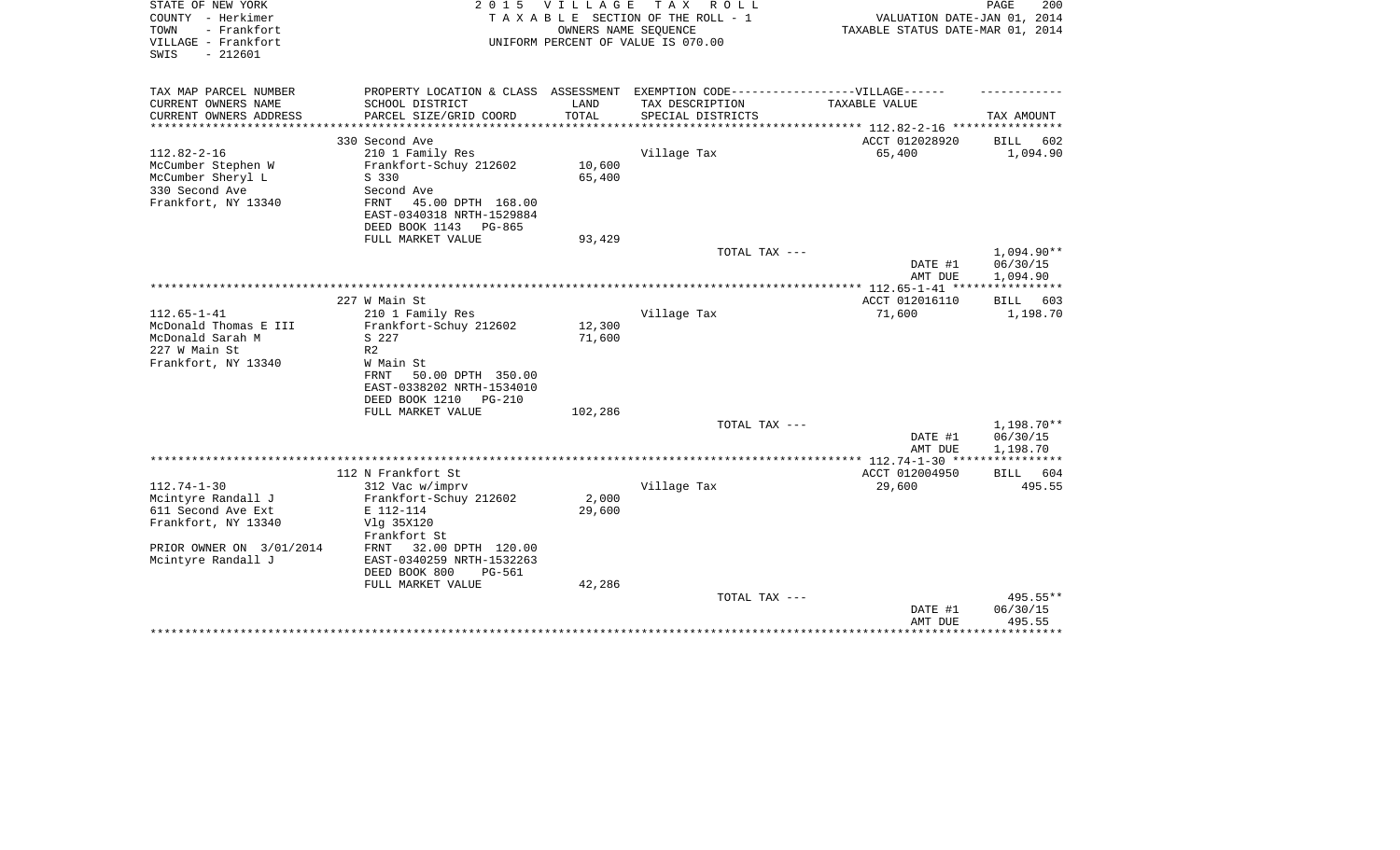| STATE OF NEW YORK                          | 2 0 1 5                                                                           | V I L L A G E | T A X<br>R O L L                                           |                                                 | PAGE<br>201           |
|--------------------------------------------|-----------------------------------------------------------------------------------|---------------|------------------------------------------------------------|-------------------------------------------------|-----------------------|
| COUNTY - Herkimer                          |                                                                                   |               | TAXABLE SECTION OF THE ROLL - 1                            | VALUATION DATE-JAN 01, 2014                     |                       |
| - Frankfort<br>TOWN<br>VILLAGE - Frankfort |                                                                                   |               | OWNERS NAME SEQUENCE<br>UNIFORM PERCENT OF VALUE IS 070.00 | TAXABLE STATUS DATE-MAR 01, 2014                |                       |
| $-212601$<br>SWIS                          |                                                                                   |               |                                                            |                                                 |                       |
|                                            |                                                                                   |               |                                                            |                                                 |                       |
|                                            |                                                                                   |               |                                                            |                                                 |                       |
| TAX MAP PARCEL NUMBER                      | PROPERTY LOCATION & CLASS ASSESSMENT EXEMPTION CODE-----------------VILLAGE------ |               |                                                            |                                                 |                       |
| CURRENT OWNERS NAME                        | SCHOOL DISTRICT                                                                   | LAND          | TAX DESCRIPTION                                            | TAXABLE VALUE                                   |                       |
| CURRENT OWNERS ADDRESS                     | PARCEL SIZE/GRID COORD                                                            | TOTAL         | SPECIAL DISTRICTS                                          |                                                 | TAX AMOUNT            |
| ********************                       |                                                                                   |               |                                                            | ***************** 112.74-1-31 ***************** |                       |
|                                            | 110 N Frankfort St                                                                |               |                                                            | ACCT 012009990                                  | <b>BILL</b><br>605    |
| $112.74 - 1 - 31$                          | 210 1 Family Res                                                                  |               | Village Tax                                                | 48,900                                          | 818.67                |
| Mcintyre Randall J                         | Frankfort-Schuy 212602                                                            | 3,600         |                                                            |                                                 |                       |
| 611 Second Ave Ext                         | E 110                                                                             | 48,900        |                                                            |                                                 |                       |
| Frankfort, NY 13340                        | R1 30X120                                                                         |               |                                                            |                                                 |                       |
|                                            | N Frankfort St                                                                    |               |                                                            |                                                 |                       |
| PRIOR OWNER ON 3/01/2014                   | 31.00 DPTH 120.00<br>FRNT                                                         |               |                                                            |                                                 |                       |
| Mcintyre Randall J                         | EAST-0340230 NRTH-1532243                                                         |               |                                                            |                                                 |                       |
|                                            | DEED BOOK 800<br><b>PG-561</b>                                                    |               |                                                            |                                                 |                       |
|                                            | FULL MARKET VALUE                                                                 | 69,857        |                                                            |                                                 |                       |
|                                            |                                                                                   |               | TOTAL TAX ---                                              |                                                 | $818.67**$            |
|                                            |                                                                                   |               |                                                            | DATE #1                                         | 06/30/15              |
|                                            |                                                                                   |               |                                                            | AMT DUE                                         | 818.67<br>*********** |
|                                            |                                                                                   |               |                                                            | *************** 112.82-2-24 **                  |                       |
| $112.82 - 2 - 24$                          | 321 Third Ave                                                                     |               |                                                            | ACCT 012029250                                  | 606<br>BILL<br>840.43 |
| McKernan James                             | 210 1 Family Res<br>Frankfort-Schuy 212602                                        | 8,400         | Village Tax                                                | 50,200                                          |                       |
| McKernan Gina                              | N 321                                                                             | 50,200        |                                                            |                                                 |                       |
| 321 Third Ave                              | R1 39X150                                                                         |               |                                                            |                                                 |                       |
| Frankfort, NY 13340                        | Third Ave                                                                         |               |                                                            |                                                 |                       |
|                                            | FRNT<br>39.00 DPTH 150.00                                                         |               |                                                            |                                                 |                       |
|                                            | EAST-0340046 NRTH-1529991                                                         |               |                                                            |                                                 |                       |
|                                            | DEED BOOK 1186<br>PG-396                                                          |               |                                                            |                                                 |                       |
|                                            | FULL MARKET VALUE                                                                 | 71,714        |                                                            |                                                 |                       |
|                                            |                                                                                   |               | TOTAL TAX ---                                              |                                                 | 840.43**              |
|                                            |                                                                                   |               |                                                            | DATE #1                                         | 06/30/15              |
|                                            |                                                                                   |               |                                                            | AMT DUE                                         | 840.43                |
|                                            |                                                                                   |               |                                                            |                                                 | ********              |
|                                            | 116 Sheldon Ave                                                                   |               |                                                            | ACCT 012017550                                  | 607<br>BILL           |
| $112.66 - 2 - 12$                          | 210 1 Family Res                                                                  |               | Village Tax                                                | 58,500                                          | 979.39                |
| Mcmanus Laura L                            | Frankfort-Schuy 212602                                                            | 6,200         |                                                            |                                                 |                       |
| 116 Sheldon Ave                            | S 116                                                                             | 58,500        |                                                            |                                                 |                       |
| Frankfort, NY 13340                        | R1                                                                                |               |                                                            |                                                 |                       |
|                                            | Sheldon Ave                                                                       |               |                                                            |                                                 |                       |
|                                            | FRNT<br>45.00 DPTH 178.00                                                         |               |                                                            |                                                 |                       |
|                                            | EAST-0340435 NRTH-1532807                                                         |               |                                                            |                                                 |                       |
|                                            | DEED BOOK 1228<br>$PG-494$                                                        |               |                                                            |                                                 |                       |
|                                            | FULL MARKET VALUE                                                                 | 83,571        |                                                            |                                                 |                       |
|                                            |                                                                                   |               | TOTAL TAX ---                                              |                                                 | 979.39**              |
|                                            |                                                                                   |               |                                                            | DATE #1                                         | 06/30/15              |
|                                            |                                                                                   |               |                                                            | AMT DUE                                         | 979.39                |
|                                            |                                                                                   |               |                                                            |                                                 | * * * * * * * * *     |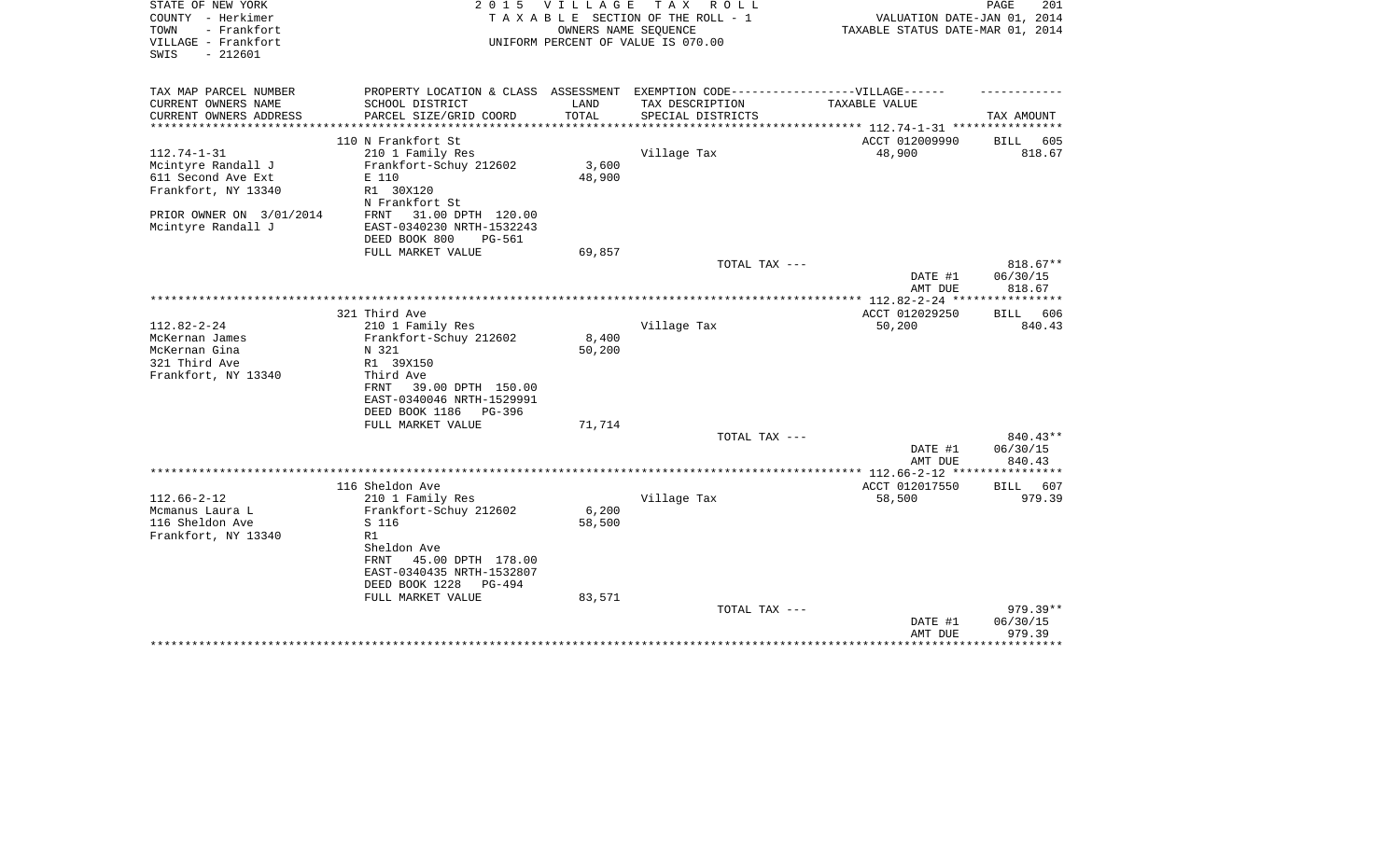| STATE OF NEW YORK<br>COUNTY - Herkimer                          | 2 0 1 5                                                                           | <b>VILLAGE</b>             | T A X<br>R O L L<br>TAXABLE SECTION OF THE ROLL - 1        | VALUATION DATE-JAN 01, 2014                                       | PAGE<br>202           |
|-----------------------------------------------------------------|-----------------------------------------------------------------------------------|----------------------------|------------------------------------------------------------|-------------------------------------------------------------------|-----------------------|
| TOWN<br>- Frankfort<br>VILLAGE - Frankfort<br>$-212601$<br>SWIS |                                                                                   |                            | OWNERS NAME SEQUENCE<br>UNIFORM PERCENT OF VALUE IS 070.00 | TAXABLE STATUS DATE-MAR 01, 2014                                  |                       |
| TAX MAP PARCEL NUMBER                                           | PROPERTY LOCATION & CLASS ASSESSMENT EXEMPTION CODE-----------------VILLAGE------ |                            |                                                            |                                                                   |                       |
| CURRENT OWNERS NAME                                             | SCHOOL DISTRICT                                                                   | LAND                       | TAX DESCRIPTION                                            | TAXABLE VALUE                                                     |                       |
| CURRENT OWNERS ADDRESS<br>********************                  | PARCEL SIZE/GRID COORD<br>**************************                              | TOTAL<br>***************** | SPECIAL DISTRICTS                                          |                                                                   | TAX AMOUNT            |
|                                                                 | 239 W Main St                                                                     |                            |                                                            | ***************** 112.65-1-45 *****************<br>ACCT 012018780 | BILL<br>608           |
| $112.65 - 1 - 45$                                               | 210 1 Family Res                                                                  |                            | Village Tax                                                | 64,400                                                            | 1,078.16              |
| McMurray LaVergne                                               | Frankfort-Schuy 212602                                                            | 17,000                     |                                                            |                                                                   |                       |
| Musicman Trust                                                  | S 239                                                                             | 64,400                     |                                                            |                                                                   |                       |
| 245 W Main St                                                   | R1 150X150                                                                        |                            |                                                            |                                                                   |                       |
| Frankfort, NY 13340                                             | W Main St                                                                         |                            |                                                            |                                                                   |                       |
|                                                                 | FRNT 150.00 DPTH 158.00                                                           |                            |                                                            |                                                                   |                       |
|                                                                 | EAST-0338058 NRTH-1534381                                                         |                            |                                                            |                                                                   |                       |
|                                                                 | DEED BOOK 1294<br>PG-818                                                          |                            |                                                            |                                                                   |                       |
|                                                                 | FULL MARKET VALUE                                                                 | 92,000                     | TOTAL TAX ---                                              |                                                                   | 1,078.16**            |
|                                                                 |                                                                                   |                            |                                                            | DATE #1                                                           | 06/30/15              |
|                                                                 |                                                                                   |                            |                                                            | AMT DUE                                                           | 1,078.16              |
|                                                                 |                                                                                   |                            |                                                            |                                                                   |                       |
|                                                                 | 521 Frankfort St                                                                  |                            |                                                            | ACCT 012009630                                                    | BILL 609              |
| $112.81 - 2 - 7$                                                | 210 1 Family Res                                                                  |                            | Village Tax                                                | 57,000                                                            | 954.27                |
| Mcmurray Steven A                                               | Frankfort-Schuy 212602                                                            | 7,700                      |                                                            |                                                                   |                       |
| Mcmurray Carrie J                                               | E 521                                                                             | 57,000                     |                                                            |                                                                   |                       |
| 521 Frankfort St                                                | R1                                                                                |                            |                                                            |                                                                   |                       |
| Frankfort, NY 13340                                             | <b>FRNT</b><br>41.00 DPTH 113.00<br><b>BANK</b><br>055                            |                            |                                                            |                                                                   |                       |
|                                                                 | EAST-0338622 NRTH-1530357                                                         |                            |                                                            |                                                                   |                       |
|                                                                 | DEED BOOK 880<br>$PG-68$                                                          |                            |                                                            |                                                                   |                       |
|                                                                 | FULL MARKET VALUE                                                                 | 81,429                     |                                                            |                                                                   |                       |
|                                                                 |                                                                                   |                            | TOTAL TAX ---                                              |                                                                   | 954.27**              |
|                                                                 |                                                                                   |                            |                                                            | DATE #1                                                           | 06/30/15              |
|                                                                 |                                                                                   |                            |                                                            | AMT DUE                                                           | 954.27                |
|                                                                 |                                                                                   |                            |                                                            |                                                                   |                       |
| $112.73 - 2 - 26$                                               | 125 E Canal St<br>210 1 Family Res                                                |                            | Village Tax                                                | ACCT 165509<br>40,000                                             | BILL<br>610<br>669.67 |
| McNamara Tiffany L                                              | Frankfort-Schuy 212602                                                            | 4,500                      |                                                            |                                                                   |                       |
| 125 E Canal St                                                  | N 125                                                                             | 40,000                     |                                                            |                                                                   |                       |
| Frankfort, NY 13340                                             | Life Use                                                                          |                            |                                                            |                                                                   |                       |
|                                                                 | E Canal St                                                                        |                            |                                                            |                                                                   |                       |
|                                                                 | 39.00 DPTH 116.00<br>FRNT                                                         |                            |                                                            |                                                                   |                       |
|                                                                 | EAST-0339518 NRTH-1532185                                                         |                            |                                                            |                                                                   |                       |
|                                                                 | DEED BOOK 1401<br>$PG-304$                                                        |                            |                                                            |                                                                   |                       |
|                                                                 | FULL MARKET VALUE                                                                 | 57,143                     |                                                            |                                                                   |                       |
|                                                                 |                                                                                   |                            | TOTAL TAX ---                                              | DATE #1                                                           | 669.67**<br>06/30/15  |
|                                                                 |                                                                                   |                            |                                                            | AMT DUE                                                           | 669.67                |
|                                                                 |                                                                                   |                            |                                                            |                                                                   | ***********           |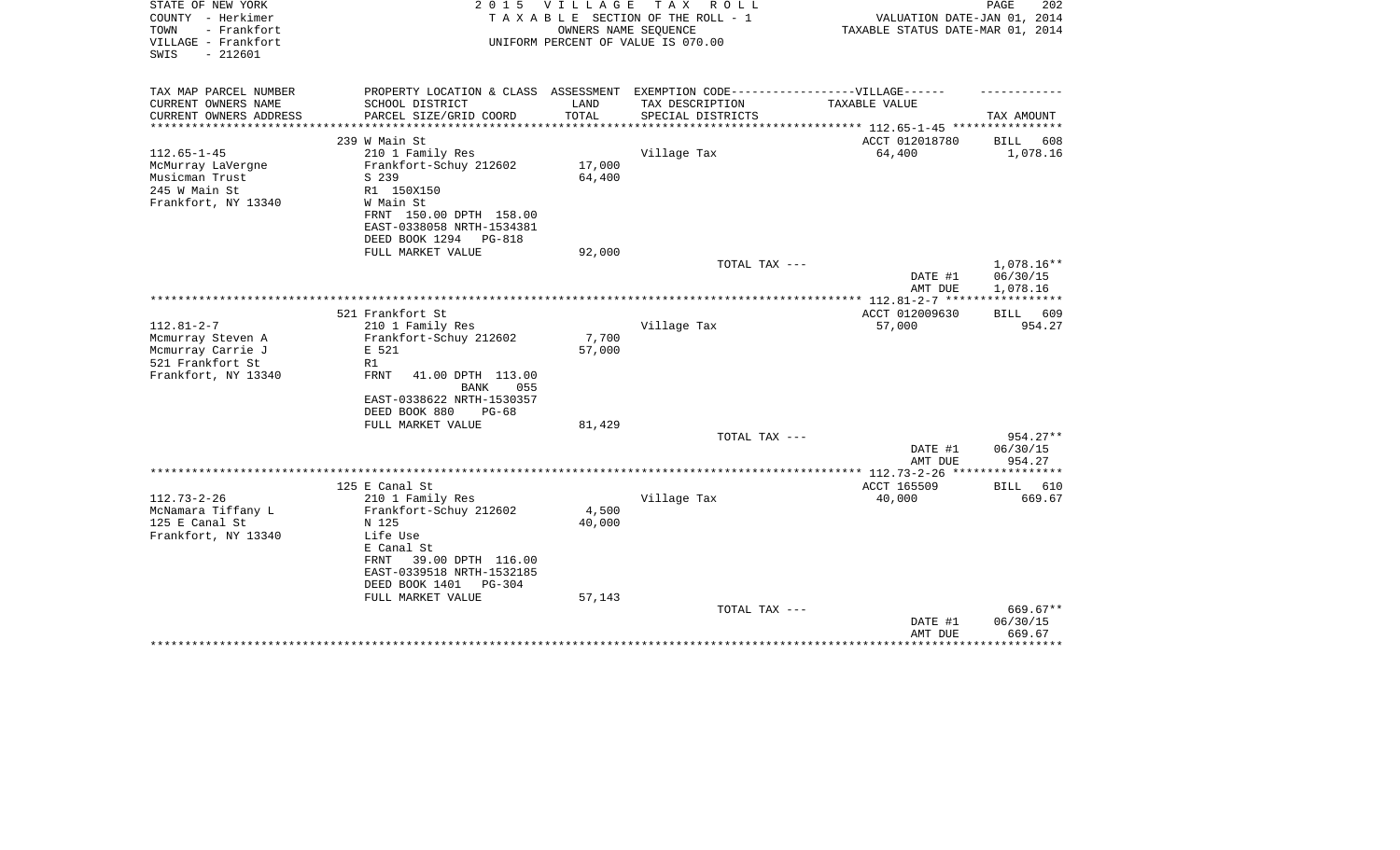| STATE OF NEW YORK<br>COUNTY - Herkimer<br>- Frankfort<br>TOWN<br>VILLAGE - Frankfort<br>$-212601$<br>SWIS | 2 0 1 5                                                                           | V I L L A G E | TAX ROLL<br>TAXABLE SECTION OF THE ROLL - 1<br>OWNERS NAME SEQUENCE<br>UNIFORM PERCENT OF VALUE IS 070.00 | VALUATION DATE-JAN 01, 2014<br>TAXABLE STATUS DATE-MAR 01, 2014 | 203<br>PAGE          |
|-----------------------------------------------------------------------------------------------------------|-----------------------------------------------------------------------------------|---------------|-----------------------------------------------------------------------------------------------------------|-----------------------------------------------------------------|----------------------|
| TAX MAP PARCEL NUMBER                                                                                     | PROPERTY LOCATION & CLASS ASSESSMENT EXEMPTION CODE-----------------VILLAGE------ |               |                                                                                                           |                                                                 |                      |
| CURRENT OWNERS NAME                                                                                       | SCHOOL DISTRICT                                                                   | LAND          | TAX DESCRIPTION                                                                                           | TAXABLE VALUE                                                   |                      |
| CURRENT OWNERS ADDRESS<br>********************                                                            | PARCEL SIZE/GRID COORD                                                            | TOTAL         | SPECIAL DISTRICTS                                                                                         | ***************************** 112.81-1-13 ****************      | TAX AMOUNT           |
|                                                                                                           | 507 Litchfield St                                                                 |               |                                                                                                           | ACCT 012024660                                                  | BILL 611             |
| $112.81 - 1 - 13$                                                                                         | 210 1 Family Res                                                                  |               | Village Tax                                                                                               | 59,500                                                          | 996.13               |
| McShane Thomas Paul                                                                                       | Frankfort-Schuy 212602                                                            | 8,700         |                                                                                                           |                                                                 |                      |
| Attn: McShane Donald                                                                                      | E 507                                                                             | 59,500        |                                                                                                           |                                                                 |                      |
| 507 Litchfield St                                                                                         | R <sub>2</sub>                                                                    |               |                                                                                                           |                                                                 |                      |
| Frankfort, NY 13340                                                                                       | Litchfield St                                                                     |               |                                                                                                           |                                                                 |                      |
|                                                                                                           | 34.00 DPTH 160.00<br>FRNT                                                         |               |                                                                                                           |                                                                 |                      |
| PRIOR OWNER ON 3/01/2014                                                                                  | EAST-0338505 NRTH-1530745                                                         |               |                                                                                                           |                                                                 |                      |
| McShane Thomas Paul                                                                                       | DEED BOOK 903<br>$PG-397$                                                         |               |                                                                                                           |                                                                 |                      |
|                                                                                                           | FULL MARKET VALUE                                                                 | 85,000        |                                                                                                           |                                                                 |                      |
|                                                                                                           |                                                                                   |               | TOTAL TAX ---                                                                                             |                                                                 | 996.13**<br>06/30/15 |
|                                                                                                           |                                                                                   |               |                                                                                                           | DATE #1<br>AMT DUE                                              | 996.13               |
|                                                                                                           |                                                                                   |               |                                                                                                           |                                                                 |                      |
|                                                                                                           | 223 E Main St                                                                     |               |                                                                                                           | ACCT 012004230                                                  | BILL 612             |
| $112.74 - 1 - 39$                                                                                         | 210 1 Family Res                                                                  |               | Village Tax                                                                                               | 46,600                                                          | 780.16               |
| Medina Tomas                                                                                              | Frankfort-Schuy 212602                                                            | 7,000         |                                                                                                           |                                                                 |                      |
| 233 E Main St                                                                                             | N 223                                                                             | 46,600        |                                                                                                           |                                                                 |                      |
| Frankfort, NY 13340                                                                                       | R1 73X120                                                                         |               |                                                                                                           |                                                                 |                      |
|                                                                                                           | E Main St                                                                         |               |                                                                                                           |                                                                 |                      |
|                                                                                                           | 73.00 DPTH 120.00<br>FRNT                                                         |               |                                                                                                           |                                                                 |                      |
|                                                                                                           | EAST-0340313 NRTH-1531909                                                         |               |                                                                                                           |                                                                 |                      |
|                                                                                                           | DEED BOOK 1136<br>PG-960                                                          |               |                                                                                                           |                                                                 |                      |
|                                                                                                           | FULL MARKET VALUE                                                                 | 66,571        |                                                                                                           |                                                                 |                      |
|                                                                                                           |                                                                                   |               | TOTAL TAX ---                                                                                             | DATE #1                                                         | 780.16**<br>06/30/15 |
|                                                                                                           |                                                                                   |               |                                                                                                           | AMT DUE                                                         | 780.16               |
|                                                                                                           |                                                                                   |               |                                                                                                           |                                                                 |                      |
|                                                                                                           | 200-202 E Main St                                                                 |               |                                                                                                           | ACCT 012031890                                                  | BILL 613             |
| $112.74 - 2 - 68.1$                                                                                       | 486 Mini-mart                                                                     |               | Village Tax                                                                                               | 148,600                                                         | 2,487.81             |
| Mercers Kwik Stop Food Stores Frankfort-Schuy 212602                                                      |                                                                                   | 9,600         |                                                                                                           |                                                                 |                      |
| PO Box 435                                                                                                | S                                                                                 | 148,600       |                                                                                                           |                                                                 |                      |
| Saratoga Spr, NY 12866                                                                                    | Comm                                                                              |               |                                                                                                           |                                                                 |                      |
|                                                                                                           | 200-202 E Main                                                                    |               |                                                                                                           |                                                                 |                      |
|                                                                                                           | 88.00 DPTH 144.50<br>FRNT                                                         |               |                                                                                                           |                                                                 |                      |
|                                                                                                           | EAST-0303158 NRTH-1107506                                                         |               |                                                                                                           |                                                                 |                      |
|                                                                                                           | DEED BOOK 715<br>PG-327                                                           |               |                                                                                                           |                                                                 |                      |
|                                                                                                           | FULL MARKET VALUE                                                                 | 212,286       |                                                                                                           |                                                                 | 2,487.81**           |
|                                                                                                           |                                                                                   |               | TOTAL TAX ---                                                                                             | DATE #1                                                         | 06/30/15             |
|                                                                                                           |                                                                                   |               |                                                                                                           | AMT DUE                                                         | 2,487.81             |
|                                                                                                           |                                                                                   |               |                                                                                                           |                                                                 |                      |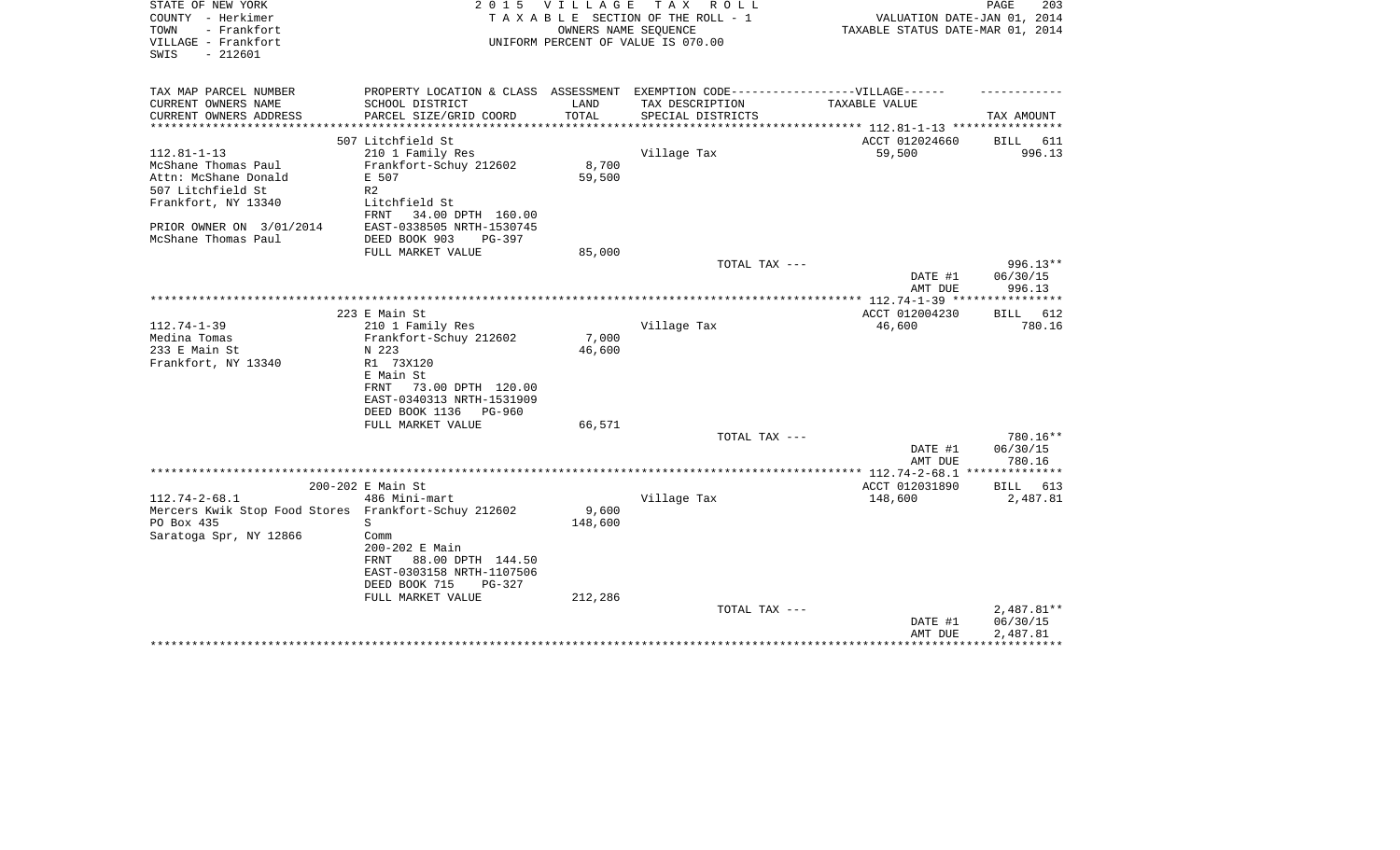| STATE OF NEW YORK<br>COUNTY - Herkimer<br>TOWN<br>- Frankfort | 2 0 1 5                              | V I L L A G E | T A X<br>R O L L<br>TAXABLE SECTION OF THE ROLL - 1<br>OWNERS NAME SEQUENCE | VALUATION DATE-JAN 01, 2014<br>TAXABLE STATUS DATE-MAR 01, 2014 | PAGE<br>204            |
|---------------------------------------------------------------|--------------------------------------|---------------|-----------------------------------------------------------------------------|-----------------------------------------------------------------|------------------------|
| VILLAGE - Frankfort<br>$-212601$<br>SWIS                      |                                      |               | UNIFORM PERCENT OF VALUE IS 070.00                                          |                                                                 |                        |
| TAX MAP PARCEL NUMBER                                         | PROPERTY LOCATION & CLASS ASSESSMENT |               | EXEMPTION CODE-----------------VILLAGE------                                |                                                                 |                        |
| CURRENT OWNERS NAME                                           | SCHOOL DISTRICT                      | LAND          | TAX DESCRIPTION                                                             | TAXABLE VALUE                                                   |                        |
| CURRENT OWNERS ADDRESS<br>********************                | PARCEL SIZE/GRID COORD               | TOTAL         | SPECIAL DISTRICTS                                                           | ***************** 112.66-1-23 *****************                 | TAX AMOUNT             |
|                                                               | 211 William St                       |               |                                                                             | ACCT 159962                                                     | BILL<br>614            |
| $112.66 - 1 - 23$                                             | 210 1 Family Res                     |               | Village Tax                                                                 | 29,300                                                          | 490.53                 |
| Mergenthaler Gale                                             | Frankfort-Schuy 212602               | 6,500         |                                                                             |                                                                 |                        |
| 211 William St                                                | N 211                                | 29,300        |                                                                             |                                                                 |                        |
| Frankfort, NY 13340                                           | R1 55X150                            |               |                                                                             |                                                                 |                        |
|                                                               | William St                           |               |                                                                             |                                                                 |                        |
|                                                               | 50.00 DPTH 150.00<br>FRNT            |               |                                                                             |                                                                 |                        |
|                                                               | EAST-0341392 NRTH-1532808            |               |                                                                             |                                                                 |                        |
|                                                               | DEED BOOK 1364<br>PG-637             |               |                                                                             |                                                                 |                        |
|                                                               | FULL MARKET VALUE                    | 41,857        |                                                                             |                                                                 |                        |
|                                                               |                                      |               | TOTAL TAX ---                                                               |                                                                 | 490.53**               |
|                                                               |                                      |               |                                                                             | DATE #1                                                         | 06/30/15               |
|                                                               |                                      |               |                                                                             | AMT DUE<br>************ 112.65-2-10 ***                         | 490.53<br>************ |
|                                                               | 109 Cemetery St                      |               |                                                                             | ACCT 012023910                                                  | 615<br>BILL            |
| $112.65 - 2 - 10$                                             | 210 1 Family Res                     |               | Village Tax                                                                 | 54,400                                                          | 910.74                 |
| Messina Cynthia M                                             | Frankfort-Schuy 212602               | 9,900         |                                                                             |                                                                 |                        |
| 109 Cemetary St                                               | N 132                                | 54,400        |                                                                             |                                                                 |                        |
| Frankfort, NY 13340                                           | R1                                   |               |                                                                             |                                                                 |                        |
|                                                               | Hillcrest Rd                         |               |                                                                             |                                                                 |                        |
|                                                               | 77.70 DPTH 110.30<br>FRNT            |               |                                                                             |                                                                 |                        |
|                                                               | EAST-0337861 NRTH-1533068            |               |                                                                             |                                                                 |                        |
|                                                               | DEED BOOK 1325<br><b>PG-927</b>      |               |                                                                             |                                                                 |                        |
|                                                               | FULL MARKET VALUE                    | 77,714        |                                                                             |                                                                 |                        |
|                                                               |                                      |               | TOTAL TAX ---                                                               |                                                                 | 910.74**               |
|                                                               |                                      |               |                                                                             | DATE #1                                                         | 06/30/15               |
|                                                               |                                      |               |                                                                             | AMT DUE                                                         | 910.74                 |
|                                                               |                                      |               |                                                                             |                                                                 |                        |
|                                                               | Hillcrest Rd                         |               |                                                                             | ACCT 012023940                                                  | <b>BILL</b><br>616     |
| $112.65 - 2 - 11$                                             | 311 Res vac land                     | 9,300         | Village Tax                                                                 | 9,300                                                           | 155.70                 |
| Messina Cynthia M<br>109 Cemetary St                          | Frankfort-Schuy 212602<br>N          | 9,300         |                                                                             |                                                                 |                        |
| Frankfort, NY 13340                                           | V19                                  |               |                                                                             |                                                                 |                        |
|                                                               | Hillcrest Rd                         |               |                                                                             |                                                                 |                        |
|                                                               | 77.70 DPTH 130.00<br>FRNT            |               |                                                                             |                                                                 |                        |
|                                                               | EAST-0337865 NRTH-1533038            |               |                                                                             |                                                                 |                        |
|                                                               | DEED BOOK 1325<br><b>PG-927</b>      |               |                                                                             |                                                                 |                        |
|                                                               | FULL MARKET VALUE                    | 13,286        |                                                                             |                                                                 |                        |
|                                                               |                                      |               | TOTAL TAX ---                                                               |                                                                 | 155.70**               |
|                                                               |                                      |               |                                                                             | DATE #1                                                         | 06/30/15               |
|                                                               |                                      |               |                                                                             | AMT DUE                                                         | 155.70                 |
|                                                               |                                      |               |                                                                             |                                                                 | *********              |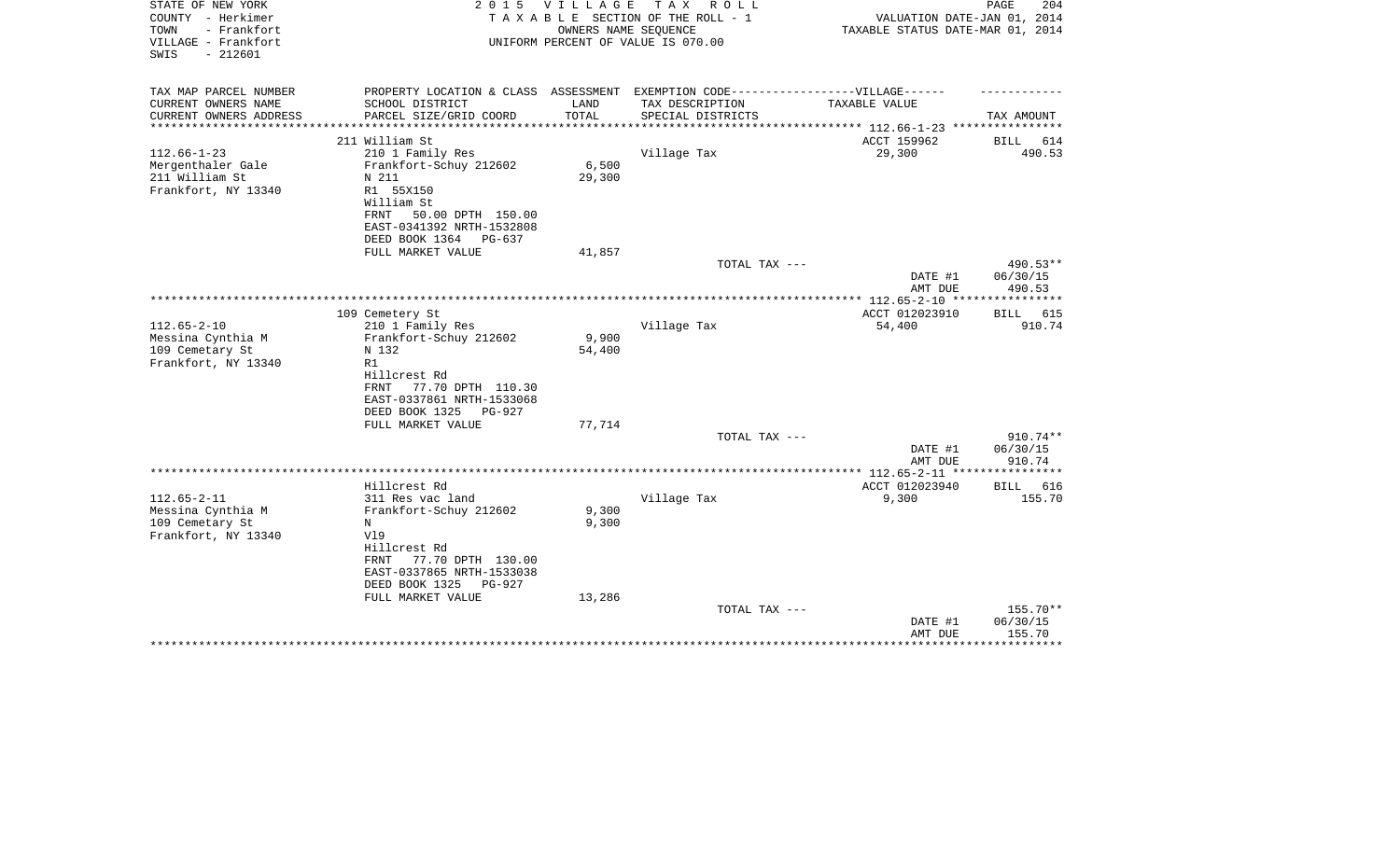| STATE OF NEW YORK<br>COUNTY - Herkimer<br>TOWN<br>- Frankfort<br>VILLAGE - Frankfort<br>SWIS<br>$-212601$ | 2 0 1 5                                                | VILLAGE<br>OWNERS NAME SEQUENCE      | T A X<br>R O L L<br>TAXABLE SECTION OF THE ROLL - 1<br>UNIFORM PERCENT OF VALUE IS 070.00 | VALUATION DATE-JAN 01, 2014<br>TAXABLE STATUS DATE-MAR 01, 2014 | PAGE<br>205              |
|-----------------------------------------------------------------------------------------------------------|--------------------------------------------------------|--------------------------------------|-------------------------------------------------------------------------------------------|-----------------------------------------------------------------|--------------------------|
| TAX MAP PARCEL NUMBER                                                                                     | PROPERTY LOCATION & CLASS ASSESSMENT                   |                                      | EXEMPTION CODE-----------------VILLAGE------                                              |                                                                 |                          |
| CURRENT OWNERS NAME                                                                                       | SCHOOL DISTRICT                                        | LAND                                 | TAX DESCRIPTION                                                                           | TAXABLE VALUE                                                   |                          |
| CURRENT OWNERS ADDRESS<br>********************                                                            | PARCEL SIZE/GRID COORD<br>********************         | TOTAL<br>* * * * * * * * * * * * * * | SPECIAL DISTRICTS                                                                         |                                                                 | TAX AMOUNT               |
|                                                                                                           | 538 Frankfort St                                       |                                      |                                                                                           | ACCT 012013530                                                  | 617                      |
| $112.81 - 1 - 26$                                                                                         | 210 1 Family Res                                       |                                      | Village Tax                                                                               | 64,800                                                          | BILL<br>1,084.86         |
| Michael Debra J                                                                                           | Frankfort-Schuy 212602                                 | 10,800                               |                                                                                           |                                                                 |                          |
| 538 Frankfort St                                                                                          | W 538 50X107                                           | 64,800                               |                                                                                           |                                                                 |                          |
| Frankfort, NY 13340                                                                                       | R1                                                     |                                      |                                                                                           |                                                                 |                          |
|                                                                                                           | Frankfort St                                           |                                      |                                                                                           |                                                                 |                          |
|                                                                                                           | 87.00 DPTH 107.00<br>FRNT<br>EAST-0338199 NRTH-1530055 |                                      |                                                                                           |                                                                 |                          |
|                                                                                                           | DEED BOOK 811<br>PG-631                                |                                      |                                                                                           |                                                                 |                          |
|                                                                                                           | FULL MARKET VALUE                                      | 92,571                               |                                                                                           |                                                                 |                          |
|                                                                                                           |                                                        |                                      | TOTAL TAX ---                                                                             |                                                                 | 1,084.86**               |
|                                                                                                           |                                                        |                                      |                                                                                           | DATE #1                                                         | 06/30/15                 |
|                                                                                                           |                                                        |                                      |                                                                                           | AMT DUE                                                         | 1,084.86                 |
|                                                                                                           | 203 Frankfort St                                       |                                      |                                                                                           | ACCT 012003930                                                  | BILL<br>618              |
| $112.73 - 3 - 58$                                                                                         | 411 Apartment                                          |                                      | Village Tax                                                                               | 101,500                                                         | 1,699.28                 |
| Migliore John S                                                                                           | Frankfort-Schuy 212602                                 | 11,400                               |                                                                                           |                                                                 |                          |
| Migliore Susan J                                                                                          | E 203                                                  | 101,500                              |                                                                                           |                                                                 |                          |
| 502 First Ave Ext<br>Frankfort, NY 13340                                                                  | Com<br>Frankfort St                                    |                                      |                                                                                           |                                                                 |                          |
|                                                                                                           | 75.00 DPTH 120.00<br>FRNT                              |                                      |                                                                                           |                                                                 |                          |
|                                                                                                           | EAST-0339472 NRTH-1531519                              |                                      |                                                                                           |                                                                 |                          |
|                                                                                                           | DEED BOOK 694<br>PG-771                                |                                      |                                                                                           |                                                                 |                          |
|                                                                                                           | FULL MARKET VALUE                                      | 145,000                              |                                                                                           |                                                                 |                          |
|                                                                                                           |                                                        |                                      | TOTAL TAX ---                                                                             | DATE #1                                                         | $1,699.28**$<br>06/30/15 |
|                                                                                                           |                                                        |                                      |                                                                                           | AMT DUE                                                         | 1,699.28                 |
|                                                                                                           |                                                        |                                      |                                                                                           |                                                                 |                          |
|                                                                                                           | 217 Litchfield St                                      |                                      |                                                                                           |                                                                 | BILL 619                 |
| $112.73 - 2 - 69.2$<br>Miles Joseph M                                                                     | 210 1 Family Res                                       | 8,700                                | Village Tax                                                                               | 45,400                                                          | 760.07                   |
| Miles Michelle                                                                                            | Frankfort-Schuy 212602<br>45.50 DPTH 134.00<br>FRNT    | 45,400                               |                                                                                           |                                                                 |                          |
| 217 Litchfield St                                                                                         | EAST-0338746 NRTH-1531858                              |                                      |                                                                                           |                                                                 |                          |
| Frankfort, NY 13340                                                                                       | DEED BOOK 832<br><b>PG-708</b>                         |                                      |                                                                                           |                                                                 |                          |
|                                                                                                           | FULL MARKET VALUE                                      | 64,857                               |                                                                                           |                                                                 |                          |
|                                                                                                           |                                                        |                                      | TOTAL TAX ---                                                                             |                                                                 | 760.07**                 |
|                                                                                                           |                                                        |                                      |                                                                                           | DATE #1<br>AMT DUE                                              | 06/30/15<br>760.07       |
|                                                                                                           |                                                        |                                      |                                                                                           |                                                                 |                          |
|                                                                                                           | 242 W Main St                                          |                                      |                                                                                           | ACCT 185975                                                     | BILL 620                 |
| $112.65 - 1 - 50$                                                                                         | 210 1 Family Res                                       |                                      | Village Tax                                                                               | 37,000                                                          | 619.44                   |
| Miller Gary                                                                                               | Frankfort-Schuy 212602                                 | 10,800                               |                                                                                           |                                                                 |                          |
| 240 W Main St<br>Frankfort, NY 13340                                                                      | N 242<br>R1                                            | 37,000                               |                                                                                           |                                                                 |                          |
|                                                                                                           | W Main St                                              |                                      |                                                                                           |                                                                 |                          |
| PRIOR OWNER ON 3/01/2014                                                                                  | 50.00 DPTH 150.00<br>FRNT                              |                                      |                                                                                           |                                                                 |                          |
| County of Herkimer                                                                                        | EAST-0338240 NRTH-1534450                              |                                      |                                                                                           |                                                                 |                          |
|                                                                                                           | DEED BOOK 1531<br>PG-928                               |                                      |                                                                                           |                                                                 |                          |
|                                                                                                           | FULL MARKET VALUE                                      | 52,857                               |                                                                                           |                                                                 |                          |
|                                                                                                           |                                                        |                                      | TOTAL TAX ---                                                                             | DATE #1                                                         | 619.44**<br>06/30/15     |
|                                                                                                           |                                                        |                                      |                                                                                           | AMT DUE                                                         | 619.44                   |
|                                                                                                           |                                                        |                                      |                                                                                           |                                                                 |                          |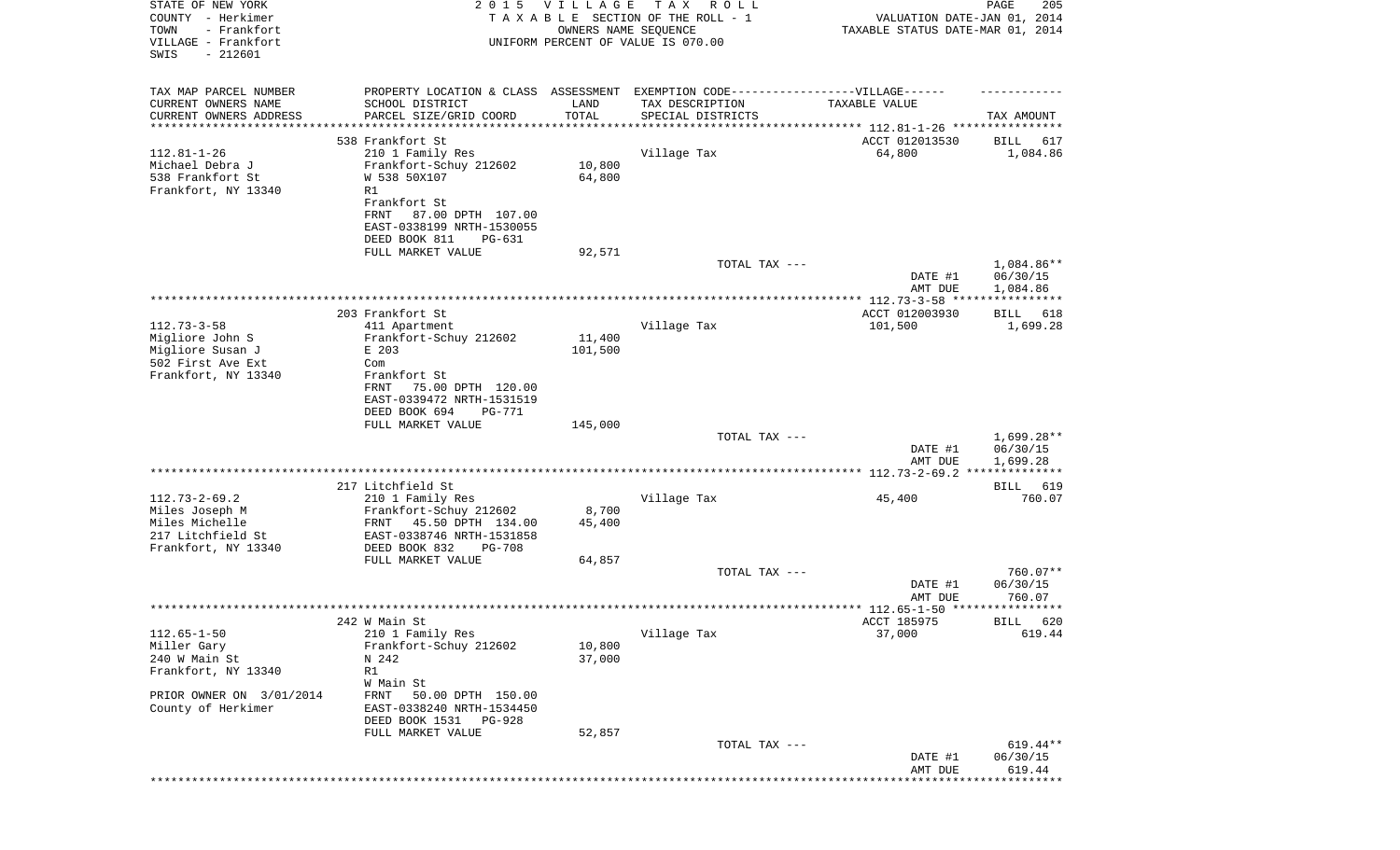| STATE OF NEW YORK<br>COUNTY - Herkimer<br>- Frankfort<br>TOWN<br>VILLAGE - Frankfort<br>SWIS<br>$-212601$ | 2 0 1 5                                                                                              | VILLAGE         | TAX ROLL<br>TAXABLE SECTION OF THE ROLL - 1<br>OWNERS NAME SEQUENCE<br>UNIFORM PERCENT OF VALUE IS 070.00 | VALUATION DATE-JAN 01, 2014<br>TAXABLE STATUS DATE-MAR 01, 2014 | PAGE<br>206        |
|-----------------------------------------------------------------------------------------------------------|------------------------------------------------------------------------------------------------------|-----------------|-----------------------------------------------------------------------------------------------------------|-----------------------------------------------------------------|--------------------|
| TAX MAP PARCEL NUMBER<br>CURRENT OWNERS NAME                                                              | PROPERTY LOCATION & CLASS ASSESSMENT EXEMPTION CODE-----------------VILLAGE------<br>SCHOOL DISTRICT | LAND            | TAX DESCRIPTION                                                                                           | TAXABLE VALUE                                                   |                    |
| CURRENT OWNERS ADDRESS                                                                                    | PARCEL SIZE/GRID COORD                                                                               | TOTAL           | SPECIAL DISTRICTS                                                                                         | ********* 112.65-1-51 ****                                      | TAX AMOUNT         |
|                                                                                                           | 240 W Main St                                                                                        |                 |                                                                                                           | ACCT 012007260                                                  | 621<br>BILL        |
| $112.65 - 1 - 51$                                                                                         | 210 1 Family Res                                                                                     |                 | Village Tax                                                                                               | 32,400                                                          | 542.43             |
| Miller Gary T                                                                                             | Frankfort-Schuy 212602                                                                               | 10,800          |                                                                                                           |                                                                 |                    |
| 240 W Main St                                                                                             | N 240                                                                                                | 32,400          |                                                                                                           |                                                                 |                    |
| Frankfort, NY 13340                                                                                       | R1                                                                                                   |                 |                                                                                                           |                                                                 |                    |
|                                                                                                           | W Main St                                                                                            |                 |                                                                                                           |                                                                 |                    |
|                                                                                                           | <b>FRNT</b><br>50.00 DPTH 150.00                                                                     |                 |                                                                                                           |                                                                 |                    |
|                                                                                                           | <b>BANK</b><br>720                                                                                   |                 |                                                                                                           |                                                                 |                    |
|                                                                                                           | EAST-0338274 NRTH-1534416                                                                            |                 |                                                                                                           |                                                                 |                    |
|                                                                                                           | DEED BOOK 827<br>PG-534<br>FULL MARKET VALUE                                                         | 46,286          |                                                                                                           |                                                                 |                    |
|                                                                                                           |                                                                                                      |                 | TOTAL TAX ---                                                                                             |                                                                 | 542.43**           |
|                                                                                                           |                                                                                                      |                 |                                                                                                           | DATE #1                                                         | 06/30/15           |
|                                                                                                           |                                                                                                      |                 |                                                                                                           | AMT DUE                                                         | 542.43             |
|                                                                                                           |                                                                                                      |                 |                                                                                                           |                                                                 |                    |
|                                                                                                           | 308 E Main St                                                                                        |                 |                                                                                                           | ACCT 012002130                                                  | <b>BILL</b><br>622 |
| $112.74 - 3 - 13$                                                                                         | 220 2 Family Res                                                                                     |                 | Village Tax                                                                                               | 71,500                                                          | 1,197.03           |
| Miller Kelly B Life Es<br>Attn: Robert & Joann Briggs                                                     | Frankfort-Schuy 212602<br>S 308                                                                      | 6,500<br>71,500 |                                                                                                           |                                                                 |                    |
| 308 E Main St                                                                                             | R <sub>3</sub>                                                                                       |                 |                                                                                                           |                                                                 |                    |
| Frankfort, NY 13340                                                                                       | E Main St                                                                                            |                 |                                                                                                           |                                                                 |                    |
|                                                                                                           | 50.00 DPTH 150.00<br>FRNT                                                                            |                 |                                                                                                           |                                                                 |                    |
|                                                                                                           | EAST-0340776 NRTH-1531003                                                                            |                 |                                                                                                           |                                                                 |                    |
|                                                                                                           | DEED BOOK 1182<br>$PG-252$                                                                           |                 |                                                                                                           |                                                                 |                    |
|                                                                                                           | FULL MARKET VALUE                                                                                    | 102,143         |                                                                                                           |                                                                 |                    |
|                                                                                                           |                                                                                                      |                 | TOTAL TAX ---                                                                                             |                                                                 | 1,197.03**         |
|                                                                                                           |                                                                                                      |                 |                                                                                                           | DATE #1                                                         | 06/30/15           |
|                                                                                                           |                                                                                                      |                 |                                                                                                           | AMT DUE                                                         | 1,197.03           |
|                                                                                                           | 522 Frankfort St                                                                                     |                 |                                                                                                           | ACCT 012029010                                                  | BILL<br>623        |
| $112.81 - 1 - 21$                                                                                         | 210 1 Family Res                                                                                     |                 | Village Tax                                                                                               | 69,000                                                          | 1,155.17           |
| Minasov Renee                                                                                             | Frankfort-Schuy 212602                                                                               | 11,300          |                                                                                                           |                                                                 |                    |
| 522 Frankfort St                                                                                          | W 524 merged 112.81-1-20                                                                             | 69,000          |                                                                                                           |                                                                 |                    |
| Frankfort, NY 13340                                                                                       | R1 60X140                                                                                            |                 |                                                                                                           |                                                                 |                    |
|                                                                                                           | Frankfort St                                                                                         |                 |                                                                                                           |                                                                 |                    |
|                                                                                                           | FRNT 120.00 DPTH 140.00                                                                              |                 |                                                                                                           |                                                                 |                    |
|                                                                                                           | EAST-0338430 NRTH-1530411                                                                            |                 |                                                                                                           |                                                                 |                    |
|                                                                                                           | DEED BOOK 1248<br>PG-834                                                                             |                 |                                                                                                           |                                                                 |                    |
|                                                                                                           | FULL MARKET VALUE                                                                                    | 98,571          | TOTAL TAX ---                                                                                             |                                                                 | $1,155.17**$       |
|                                                                                                           |                                                                                                      |                 |                                                                                                           | DATE #1                                                         | 06/30/15           |
|                                                                                                           |                                                                                                      |                 |                                                                                                           | AMT DUE                                                         | 1,155.17           |
|                                                                                                           |                                                                                                      |                 |                                                                                                           |                                                                 |                    |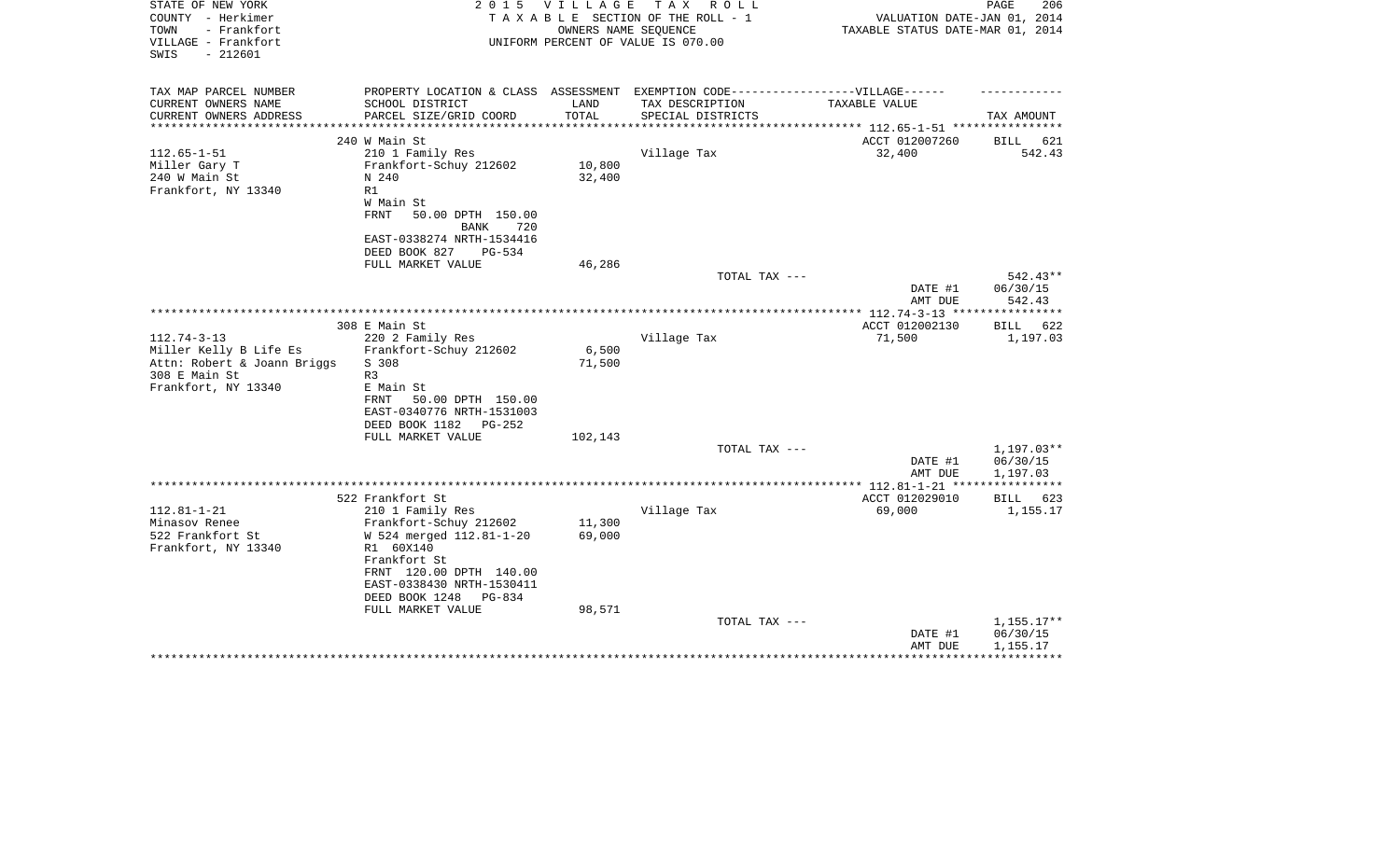| STATE OF NEW YORK<br>COUNTY - Herkimer<br>- Frankfort<br>TOWN<br>VILLAGE - Frankfort<br>$-212601$<br>SWIS | 2 0 1 5                                                                                              | V I L L A G E    | T A X<br>R O L L<br>TAXABLE SECTION OF THE ROLL - 1<br>OWNERS NAME SEQUENCE<br>UNIFORM PERCENT OF VALUE IS 070.00 | VALUATION DATE-JAN 01, 2014<br>TAXABLE STATUS DATE-MAR 01, 2014 | 207<br>PAGE                      |
|-----------------------------------------------------------------------------------------------------------|------------------------------------------------------------------------------------------------------|------------------|-------------------------------------------------------------------------------------------------------------------|-----------------------------------------------------------------|----------------------------------|
| TAX MAP PARCEL NUMBER<br>CURRENT OWNERS NAME                                                              | PROPERTY LOCATION & CLASS ASSESSMENT EXEMPTION CODE-----------------VILLAGE------<br>SCHOOL DISTRICT | LAND             | TAX DESCRIPTION                                                                                                   | TAXABLE VALUE                                                   |                                  |
| CURRENT OWNERS ADDRESS                                                                                    | PARCEL SIZE/GRID COORD                                                                               | TOTAL            | SPECIAL DISTRICTS                                                                                                 |                                                                 | TAX AMOUNT                       |
| ********************                                                                                      | ********************                                                                                 | ***********      |                                                                                                                   |                                                                 |                                  |
|                                                                                                           | Ingersol Ave                                                                                         |                  |                                                                                                                   | ACCT 012017970                                                  | <b>BILL</b><br>624               |
| $112.81 - 3 - 39.1$                                                                                       | 311 Res vac land                                                                                     |                  | Village Tax                                                                                                       | 10,000                                                          | 167.42                           |
| Minosh Dominick A<br>Minosh Carmelina M                                                                   | Frankfort-Schuy 212602<br>N                                                                          | 10,000<br>10,000 |                                                                                                                   |                                                                 |                                  |
| 340 Fifth Ave                                                                                             | V19                                                                                                  |                  |                                                                                                                   |                                                                 |                                  |
| Frankfort, NY 13340                                                                                       | FRNT 100.00 DPTH 135.00                                                                              |                  |                                                                                                                   |                                                                 |                                  |
|                                                                                                           | EAST-0339589 NRTH-1528880                                                                            |                  |                                                                                                                   |                                                                 |                                  |
|                                                                                                           | DEED BOOK 00488 PG-00519                                                                             |                  |                                                                                                                   |                                                                 |                                  |
|                                                                                                           | FULL MARKET VALUE                                                                                    | 14,286           |                                                                                                                   |                                                                 |                                  |
|                                                                                                           |                                                                                                      |                  | TOTAL TAX ---                                                                                                     | DATE #1<br>AMT DUE                                              | $167.42**$<br>06/30/15<br>167.42 |
|                                                                                                           |                                                                                                      |                  | *********************                                                                                             | ** $112.81 - 3 - 39.2$ **                                       |                                  |
|                                                                                                           | Ingersol Ave                                                                                         |                  |                                                                                                                   | ACCT 012017980                                                  | BILL 625                         |
| $112.81 - 3 - 39.2$<br>Minosh Dominick A                                                                  | 311 Res vac land<br>Frankfort-Schuy 212602                                                           | 5,000            | Village Tax                                                                                                       | 5,000                                                           | 83.71                            |
| Minosh Carmelina M                                                                                        | W                                                                                                    | 5,000            |                                                                                                                   |                                                                 |                                  |
| 340 Fifth Ave                                                                                             | V19                                                                                                  |                  |                                                                                                                   |                                                                 |                                  |
| Frankfort, NY 13340                                                                                       | Ingersol Ave                                                                                         |                  |                                                                                                                   |                                                                 |                                  |
|                                                                                                           | 50.00 DPTH 100.00<br>FRNT                                                                            |                  |                                                                                                                   |                                                                 |                                  |
|                                                                                                           | EAST-0339509 NRTH-1528816                                                                            |                  |                                                                                                                   |                                                                 |                                  |
|                                                                                                           | DEED BOOK 681<br>PG-134<br>FULL MARKET VALUE                                                         | 7,143            |                                                                                                                   |                                                                 |                                  |
|                                                                                                           |                                                                                                      |                  | TOTAL TAX ---                                                                                                     |                                                                 | 83.71**                          |
|                                                                                                           |                                                                                                      |                  |                                                                                                                   | DATE #1                                                         | 06/30/15                         |
|                                                                                                           |                                                                                                      |                  |                                                                                                                   | AMT DUE                                                         | 83.71                            |
|                                                                                                           |                                                                                                      |                  |                                                                                                                   |                                                                 |                                  |
| $112.81 - 3 - 40$                                                                                         | 340 Fifth Ave                                                                                        |                  | VET COM CT 41131                                                                                                  | ACCT 012017940                                                  | 626<br><b>BILL</b>               |
| Minosh Dominick A                                                                                         | 210 1 Family Res<br>Frankfort-Schuy 212602                                                           | 15,000           | Village Tax                                                                                                       | 10,266<br>64,734                                                | 1,083.75                         |
| Minosh Carmelina M                                                                                        | S 340                                                                                                | 75,000           |                                                                                                                   |                                                                 |                                  |
| 340 Fifth Ave                                                                                             | R1 100X150+100x50                                                                                    |                  |                                                                                                                   |                                                                 |                                  |
| Frankfort, NY 13340                                                                                       | Fifth Ave                                                                                            |                  |                                                                                                                   |                                                                 |                                  |
|                                                                                                           | FRNT 100.00 DPTH 150.00                                                                              |                  |                                                                                                                   |                                                                 |                                  |
|                                                                                                           | EAST-0339691 NRTH-1528971<br>DEED BOOK 681<br><b>PG-134</b>                                          |                  |                                                                                                                   |                                                                 |                                  |
|                                                                                                           | FULL MARKET VALUE                                                                                    | 107,143          |                                                                                                                   |                                                                 |                                  |
|                                                                                                           |                                                                                                      |                  | TOTAL TAX ---                                                                                                     |                                                                 | 1,083.75**                       |
|                                                                                                           |                                                                                                      |                  |                                                                                                                   | DATE #1                                                         | 06/30/15                         |
|                                                                                                           |                                                                                                      |                  |                                                                                                                   | AMT DUE                                                         | 1,083.75                         |
|                                                                                                           |                                                                                                      |                  |                                                                                                                   |                                                                 |                                  |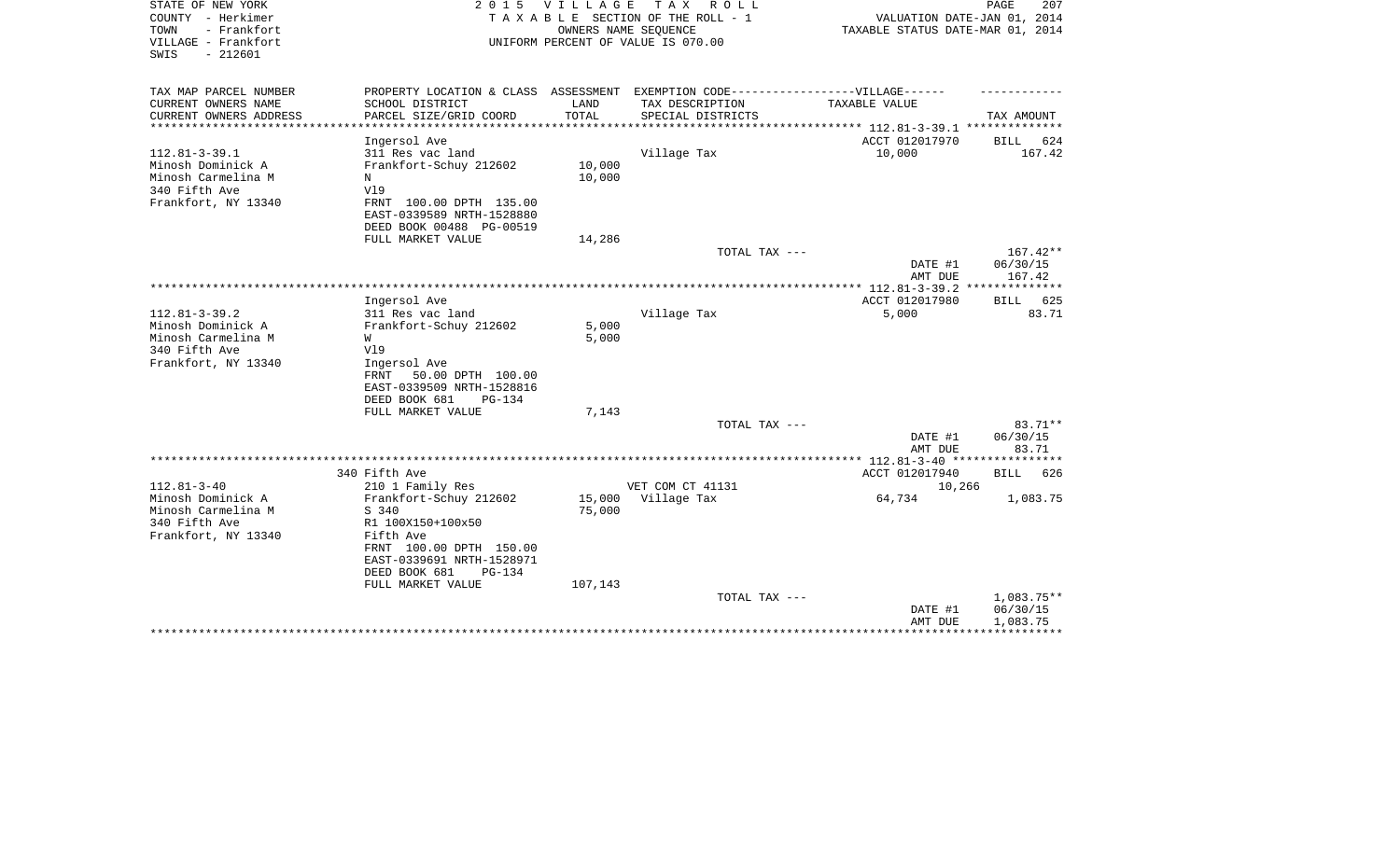| STATE OF NEW YORK<br>COUNTY - Herkimer<br>- Frankfort<br>TOWN<br>VILLAGE - Frankfort<br>SWIS<br>$-212601$ |                                                                                                                    | 2015 VILLAGE     | TAX ROLL<br>T A X A B L E SECTION OF THE ROLL - 1<br>OWNERS NAME SEOUENCE<br>UNIFORM PERCENT OF VALUE IS 070.00 | VALUATION DATE-JAN 01, 2014<br>TAXABLE STATUS DATE-MAR 01, 2014 | PAGE<br>208          |
|-----------------------------------------------------------------------------------------------------------|--------------------------------------------------------------------------------------------------------------------|------------------|-----------------------------------------------------------------------------------------------------------------|-----------------------------------------------------------------|----------------------|
| TAX MAP PARCEL NUMBER<br>CURRENT OWNERS NAME                                                              | PROPERTY LOCATION & CLASS ASSESSMENT EXEMPTION CODE----------------VILLAGE------<br>SCHOOL DISTRICT                | LAND             | TAX DESCRIPTION                                                                                                 | TAXABLE VALUE                                                   |                      |
| CURRENT OWNERS ADDRESS                                                                                    | PARCEL SIZE/GRID COORD                                                                                             | TOTAL            | SPECIAL DISTRICTS                                                                                               |                                                                 | TAX AMOUNT           |
| *************                                                                                             |                                                                                                                    |                  |                                                                                                                 | *********** 112.66-2-53 *********                               |                      |
| $112.66 - 2 - 53$                                                                                         | 105 Sheldon Ave<br>210 1 Family Res                                                                                |                  | CW_10_VET/ 41157                                                                                                | ACCT 012018090<br>5,475                                         | <b>BILL</b><br>627   |
| Minosh Joseph A<br>Minosh Barbara J<br>105 Sheldon Ave<br>Frankfort, NY 13340                             | Frankfort-Schuy 212602<br>N 105<br>R1<br>Sheldon Ave<br>FRNT<br>50.50 DPTH 125.00<br>EAST-0340450 NRTH-1533116     | 65,700           | 6,000 Village Tax                                                                                               | 60,225                                                          | 1,008.26             |
|                                                                                                           | DEED BOOK 1300<br>$PG-147$                                                                                         |                  |                                                                                                                 |                                                                 |                      |
|                                                                                                           | FULL MARKET VALUE                                                                                                  | 93,857           | TOTAL TAX ---                                                                                                   |                                                                 | $1,008.26**$         |
|                                                                                                           |                                                                                                                    |                  |                                                                                                                 | DATE #1<br>AMT DUE                                              | 06/30/15<br>1,008.26 |
|                                                                                                           |                                                                                                                    |                  |                                                                                                                 |                                                                 |                      |
| $112.81 - 1 - 50$                                                                                         | 211 Sixth Ave<br>210 1 Family Res                                                                                  |                  | AGED-ALL<br>41800                                                                                               | ACCT 012023610<br>31,950                                        | 628<br>BILL          |
| Mirabile Felice<br>Mirabile Angela<br>211 Sixth Ave                                                       | Frankfort-Schuy 212602<br>N 211Merged 112.81-1-49<br>R1                                                            | 14,700<br>63,900 | Village Tax                                                                                                     | 31,950                                                          | 534.90               |
| Frankfort, NY 13340                                                                                       | Life Use:angela & Felice<br>FRNT 100.00 DPTH 150.00<br>EAST-0338551 NRTH-1529948<br>DEED BOOK 820<br><b>PG-488</b> |                  |                                                                                                                 |                                                                 |                      |
|                                                                                                           | FULL MARKET VALUE                                                                                                  | 91,286           | TOTAL TAX ---                                                                                                   |                                                                 | 534.90**             |
|                                                                                                           |                                                                                                                    |                  |                                                                                                                 | DATE #1<br>AMT DUE                                              | 06/30/15<br>534.90   |
|                                                                                                           |                                                                                                                    |                  |                                                                                                                 | ************* 112.81-1-30 *****************                     |                      |
|                                                                                                           | 603 Frankfort St                                                                                                   |                  |                                                                                                                 | ACCT 012024720                                                  | <b>BILL</b><br>629   |
| $112.81 - 1 - 30$<br>Mirabile Frank                                                                       | 220 2 Family Res<br>Frankfort-Schuy 212602                                                                         | 10,200           | Village Tax                                                                                                     | 57,000                                                          | 954.27               |
| 138 Libritz Dr                                                                                            | E 603                                                                                                              | 57,000           |                                                                                                                 |                                                                 |                      |
| Frankfort, NY 13340                                                                                       | R2 50X127<br>Frankfort St<br>50.00 DPTH 133.00<br>FRNT<br>EAST-0338489 NRTH-1530152<br>DEED BOOK 834<br>$PG-347$   |                  |                                                                                                                 |                                                                 |                      |
|                                                                                                           | FULL MARKET VALUE                                                                                                  | 81,429           | TOTAL TAX ---                                                                                                   |                                                                 | $954.27**$           |
|                                                                                                           |                                                                                                                    |                  |                                                                                                                 | DATE #1<br>AMT DUE                                              | 06/30/15<br>954.27   |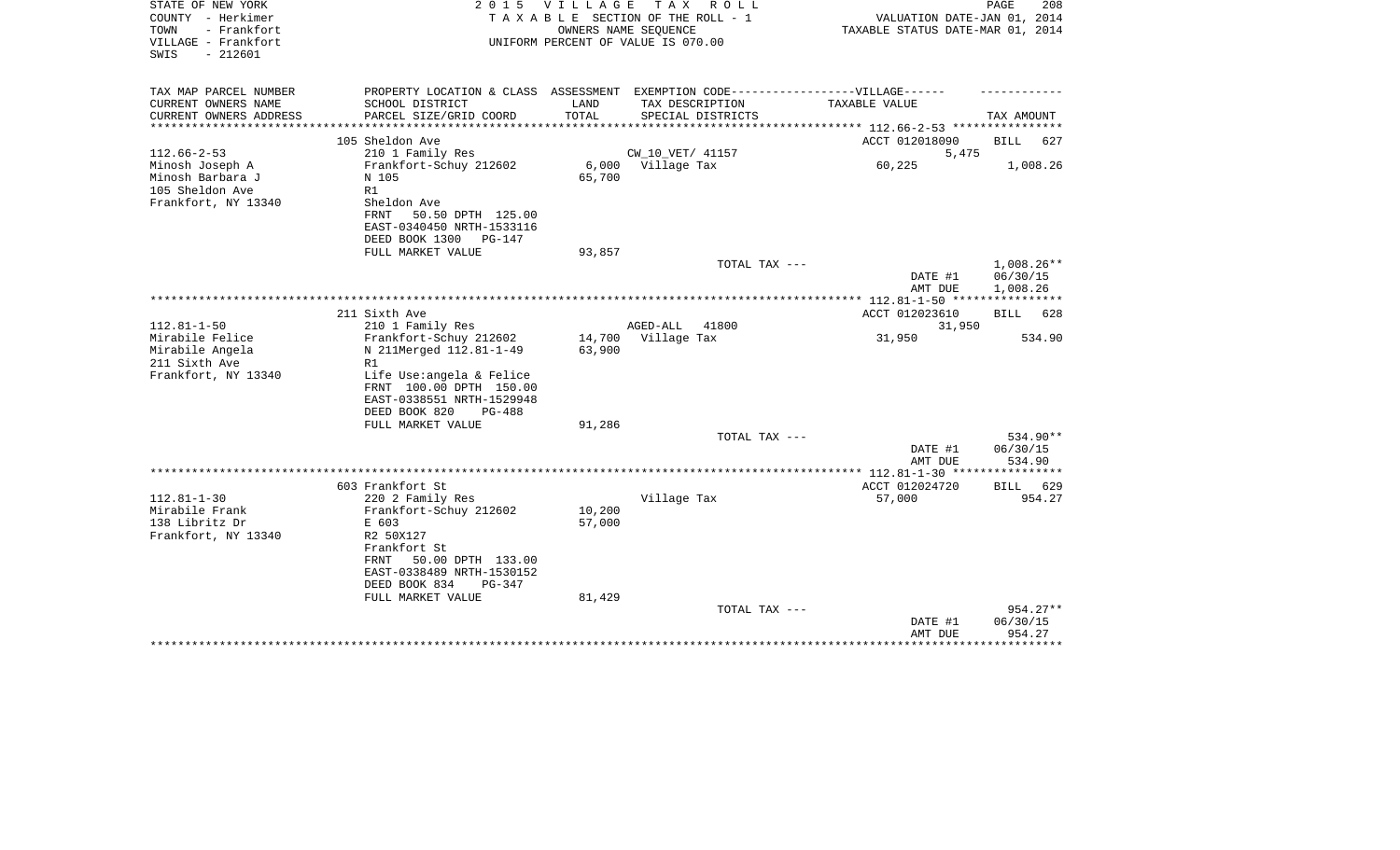| STATE OF NEW YORK<br>COUNTY - Herkimer<br>TOWN<br>- Frankfort | 2 0 1 5                                                | V I L L A G E | T A X<br>R O L L<br>TAXABLE SECTION OF THE ROLL - 1<br>OWNERS NAME SEQUENCE | VALUATION DATE-JAN 01, 2014<br>TAXABLE STATUS DATE-MAR 01, 2014 | PAGE<br>209                  |
|---------------------------------------------------------------|--------------------------------------------------------|---------------|-----------------------------------------------------------------------------|-----------------------------------------------------------------|------------------------------|
| VILLAGE - Frankfort<br>$-212601$<br>SWIS                      |                                                        |               | UNIFORM PERCENT OF VALUE IS 070.00                                          |                                                                 |                              |
| TAX MAP PARCEL NUMBER                                         | PROPERTY LOCATION & CLASS ASSESSMENT                   |               | EXEMPTION CODE------------------VILLAGE------                               |                                                                 |                              |
| CURRENT OWNERS NAME                                           | SCHOOL DISTRICT                                        | LAND          | TAX DESCRIPTION                                                             | TAXABLE VALUE                                                   |                              |
| CURRENT OWNERS ADDRESS<br>********************                | PARCEL SIZE/GRID COORD                                 | TOTAL         | SPECIAL DISTRICTS                                                           | ***************** 112.81-1-31 *****************                 | TAX AMOUNT                   |
|                                                               | 601 Frankfort St                                       |               |                                                                             | ACCT 012024690                                                  | BILL<br>630                  |
| $112.81 - 1 - 31$                                             | 311 Res vac land                                       |               | Village Tax                                                                 | 7,200                                                           | 120.54                       |
| Mirabile Frank                                                | Frankfort-Schuy 212602                                 | 7,200         |                                                                             |                                                                 |                              |
| 138 Libritz Dr                                                | E 601                                                  | 7,200         |                                                                             |                                                                 |                              |
| Frankfort, NY 13340                                           | V19 50X122                                             |               |                                                                             |                                                                 |                              |
|                                                               | Frankfort St                                           |               |                                                                             |                                                                 |                              |
|                                                               | 50.00 DPTH 129.00<br>FRNT                              |               |                                                                             |                                                                 |                              |
|                                                               | EAST-0338519 NRTH-1530197<br>DEED BOOK 834<br>$PG-347$ |               |                                                                             |                                                                 |                              |
|                                                               | FULL MARKET VALUE                                      | 10,286        |                                                                             |                                                                 |                              |
|                                                               |                                                        |               | TOTAL TAX ---                                                               |                                                                 | 120.54**                     |
|                                                               |                                                        |               |                                                                             | DATE #1                                                         | 06/30/15                     |
|                                                               |                                                        |               |                                                                             | AMT DUE                                                         | 120.54                       |
|                                                               |                                                        |               |                                                                             |                                                                 |                              |
| $112.81 - 1 - 15$                                             | 506-508 Frankfort St<br>220 2 Family Res               |               | Village Tax                                                                 | ACCT 012003540<br>54,500                                        | 631<br><b>BILL</b><br>912.42 |
| Misiaszak Robert J                                            | Frankfort-Schuy 212602                                 | 10,300        |                                                                             |                                                                 |                              |
| Misiaszek Sheila A                                            | W 506-508                                              | 54,500        |                                                                             |                                                                 |                              |
| 60 Cambridge Rd                                               | R3 50X136                                              |               |                                                                             |                                                                 |                              |
| Whitesboro, NY 13492                                          | Frankfort St                                           |               |                                                                             |                                                                 |                              |
|                                                               | 50.00 DPTH 136.80<br>FRNT                              |               |                                                                             |                                                                 |                              |
|                                                               | EAST-0338598 NRTH-1530618                              |               |                                                                             |                                                                 |                              |
|                                                               | DEED BOOK 1144<br>$PG-1$                               |               |                                                                             |                                                                 |                              |
|                                                               | FULL MARKET VALUE                                      | 77,857        | TOTAL TAX ---                                                               |                                                                 | $912.42**$                   |
|                                                               |                                                        |               |                                                                             | DATE #1                                                         | 06/30/15                     |
|                                                               |                                                        |               |                                                                             | AMT DUE                                                         | 912.42                       |
|                                                               |                                                        |               |                                                                             | ************ 112.73-1-67 *****************                      |                              |
|                                                               | 104 Second Ave                                         |               |                                                                             | ACCT 012002730                                                  | <b>BILL</b><br>632           |
| $112.73 - 1 - 67$                                             | 220 2 Family Res                                       |               | VET WAR CT 41121                                                            | 6,160                                                           |                              |
| Molling Providenzia M LF Est                                  | Frankfort-Schuy 212602                                 | 13,800        | Village Tax                                                                 | 52,840                                                          | 884.63                       |
| Molling Theodore F<br>104 Second Ave                          | $S$ 104-106<br>R2 80X150                               | 59,000        |                                                                             |                                                                 |                              |
| Frankfort, NY 13340                                           | Second Ave                                             |               |                                                                             |                                                                 |                              |
|                                                               | 80.00 DPTH 165.00<br>FRNT                              |               |                                                                             |                                                                 |                              |
|                                                               | EAST-0338843 NRTH-1531456                              |               |                                                                             |                                                                 |                              |
|                                                               | DEED BOOK 1201<br>PG-605                               |               |                                                                             |                                                                 |                              |
|                                                               | FULL MARKET VALUE                                      | 84,286        |                                                                             |                                                                 |                              |
|                                                               |                                                        |               | TOTAL TAX ---                                                               |                                                                 | 884.63**                     |
|                                                               |                                                        |               |                                                                             | DATE #1                                                         | 06/30/15                     |
|                                                               |                                                        |               |                                                                             | AMT DUE                                                         | 884.63                       |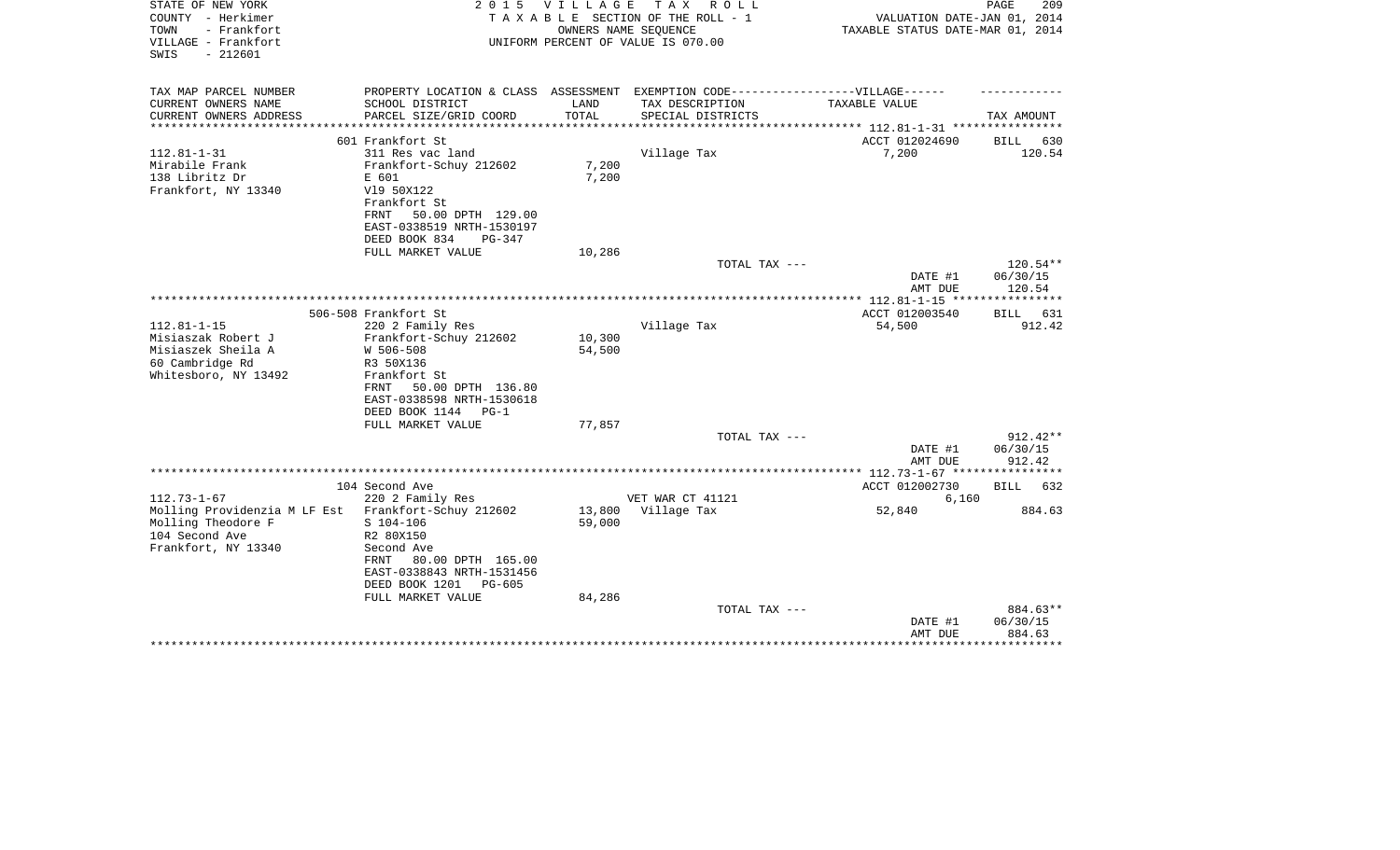| STATE OF NEW YORK<br>COUNTY - Herkimer<br>- Frankfort<br>TOWN<br>VILLAGE - Frankfort<br>$-212601$<br>SWIS | 2 0 1 5                                                                          | VILLAGE | TAX ROLL<br>TAXABLE SECTION OF THE ROLL - 1<br>OWNERS NAME SEQUENCE<br>UNIFORM PERCENT OF VALUE IS 070.00 | VALUATION DATE-JAN 01, 2014<br>TAXABLE STATUS DATE-MAR 01, 2014 | 210<br>PAGE          |
|-----------------------------------------------------------------------------------------------------------|----------------------------------------------------------------------------------|---------|-----------------------------------------------------------------------------------------------------------|-----------------------------------------------------------------|----------------------|
| TAX MAP PARCEL NUMBER                                                                                     | PROPERTY LOCATION & CLASS ASSESSMENT EXEMPTION CODE----------------VILLAGE------ |         |                                                                                                           |                                                                 |                      |
| CURRENT OWNERS NAME                                                                                       | SCHOOL DISTRICT                                                                  | LAND    | TAX DESCRIPTION                                                                                           | TAXABLE VALUE                                                   |                      |
| CURRENT OWNERS ADDRESS<br>**********************                                                          | PARCEL SIZE/GRID COORD                                                           | TOTAL   | SPECIAL DISTRICTS                                                                                         |                                                                 | TAX AMOUNT           |
|                                                                                                           | 205 Frankfort St                                                                 |         |                                                                                                           | ACCT 012004350                                                  | <b>BILL</b><br>633   |
| $112.73 - 3 - 57$                                                                                         | 210 1 Family Res                                                                 |         | Village Tax                                                                                               | 49,900                                                          | 835.41               |
| Molling Theodore F                                                                                        | Frankfort-Schuy 212602                                                           | 5,300   |                                                                                                           |                                                                 |                      |
| Molling Providenzia                                                                                       | E 205                                                                            | 49,900  |                                                                                                           |                                                                 |                      |
| 104 Second Ave                                                                                            | Rz 30X100                                                                        |         |                                                                                                           |                                                                 |                      |
| Frankfort, NY 13340                                                                                       | Frankfort St                                                                     |         |                                                                                                           |                                                                 |                      |
|                                                                                                           | 30.00 DPTH 105.00<br>FRNT                                                        |         |                                                                                                           |                                                                 |                      |
|                                                                                                           | EAST-0339443 NRTH-1531477                                                        |         |                                                                                                           |                                                                 |                      |
|                                                                                                           | DEED BOOK 00622 PG-00032                                                         |         |                                                                                                           |                                                                 |                      |
|                                                                                                           | FULL MARKET VALUE                                                                | 71,286  |                                                                                                           |                                                                 |                      |
|                                                                                                           |                                                                                  |         | TOTAL TAX ---                                                                                             | DATE #1                                                         | 835.41**<br>06/30/15 |
|                                                                                                           |                                                                                  |         |                                                                                                           | AMT DUE                                                         | 835.41               |
|                                                                                                           |                                                                                  |         |                                                                                                           |                                                                 |                      |
|                                                                                                           | 115 N Litchfield St                                                              |         |                                                                                                           | ACCT 012031140                                                  | BILL 634             |
| $112.65 - 3 - 57$                                                                                         | 210 1 Family Res                                                                 |         | Village Tax                                                                                               | 38,000                                                          | 636.18               |
| Montana Daniel C                                                                                          | Frankfort-Schuy 212602                                                           | 7,100   |                                                                                                           |                                                                 |                      |
| 119 N Litchfield St                                                                                       | W 115                                                                            | 38,000  |                                                                                                           |                                                                 |                      |
| Frankfort, NY 13340                                                                                       | R1                                                                               |         |                                                                                                           |                                                                 |                      |
|                                                                                                           | N Litchfield S                                                                   |         |                                                                                                           |                                                                 |                      |
|                                                                                                           | 92.00 DPTH 110.00<br>FRNT                                                        |         |                                                                                                           |                                                                 |                      |
|                                                                                                           | EAST-0339520 NRTH-1533056                                                        |         |                                                                                                           |                                                                 |                      |
|                                                                                                           | DEED BOOK 921<br><b>PG-170</b>                                                   |         |                                                                                                           |                                                                 |                      |
|                                                                                                           | FULL MARKET VALUE                                                                | 54,286  | TOTAL TAX ---                                                                                             |                                                                 | 636.18**             |
|                                                                                                           |                                                                                  |         |                                                                                                           | DATE #1                                                         | 06/30/15             |
|                                                                                                           |                                                                                  |         |                                                                                                           | AMT DUE                                                         | 636.18               |
|                                                                                                           |                                                                                  |         |                                                                                                           |                                                                 |                      |
|                                                                                                           | 119-121 N Litchfield St                                                          |         |                                                                                                           | ACCT 012022500                                                  | BILL 635             |
| $112.65 - 3 - 59$                                                                                         | 421 Restaurant                                                                   |         | Village Tax                                                                                               | 85,500                                                          | 1,431.41             |
| Montana Daniel C                                                                                          | Frankfort-Schuy 212602                                                           | 4,200   | OTVIL Other relevy                                                                                        | 300.00 MT M                                                     | 300.00               |
| 119-121 N Litchfield St                                                                                   | W 119-121                                                                        | 85,500  | XC991 Water relevy                                                                                        | 312.75 MT M                                                     | 312.75               |
| Frankfort, NY 13340                                                                                       | Tave                                                                             |         |                                                                                                           |                                                                 |                      |
|                                                                                                           | N Litchfield S                                                                   |         |                                                                                                           |                                                                 |                      |
|                                                                                                           | 33.00 DPTH 120.00<br>FRNT                                                        |         |                                                                                                           |                                                                 |                      |
|                                                                                                           | EAST-0339582 NRTH-1533141                                                        |         |                                                                                                           |                                                                 |                      |
|                                                                                                           | DEED BOOK 776<br>$PG-634$<br>FULL MARKET VALUE                                   | 122,143 |                                                                                                           |                                                                 |                      |
|                                                                                                           |                                                                                  |         | TOTAL TAX ---                                                                                             |                                                                 | $2,044.16**$         |
|                                                                                                           |                                                                                  |         |                                                                                                           | DATE #1                                                         | 06/30/15             |
|                                                                                                           |                                                                                  |         |                                                                                                           | AMT DUE                                                         | 2,044.16             |
|                                                                                                           |                                                                                  |         |                                                                                                           |                                                                 |                      |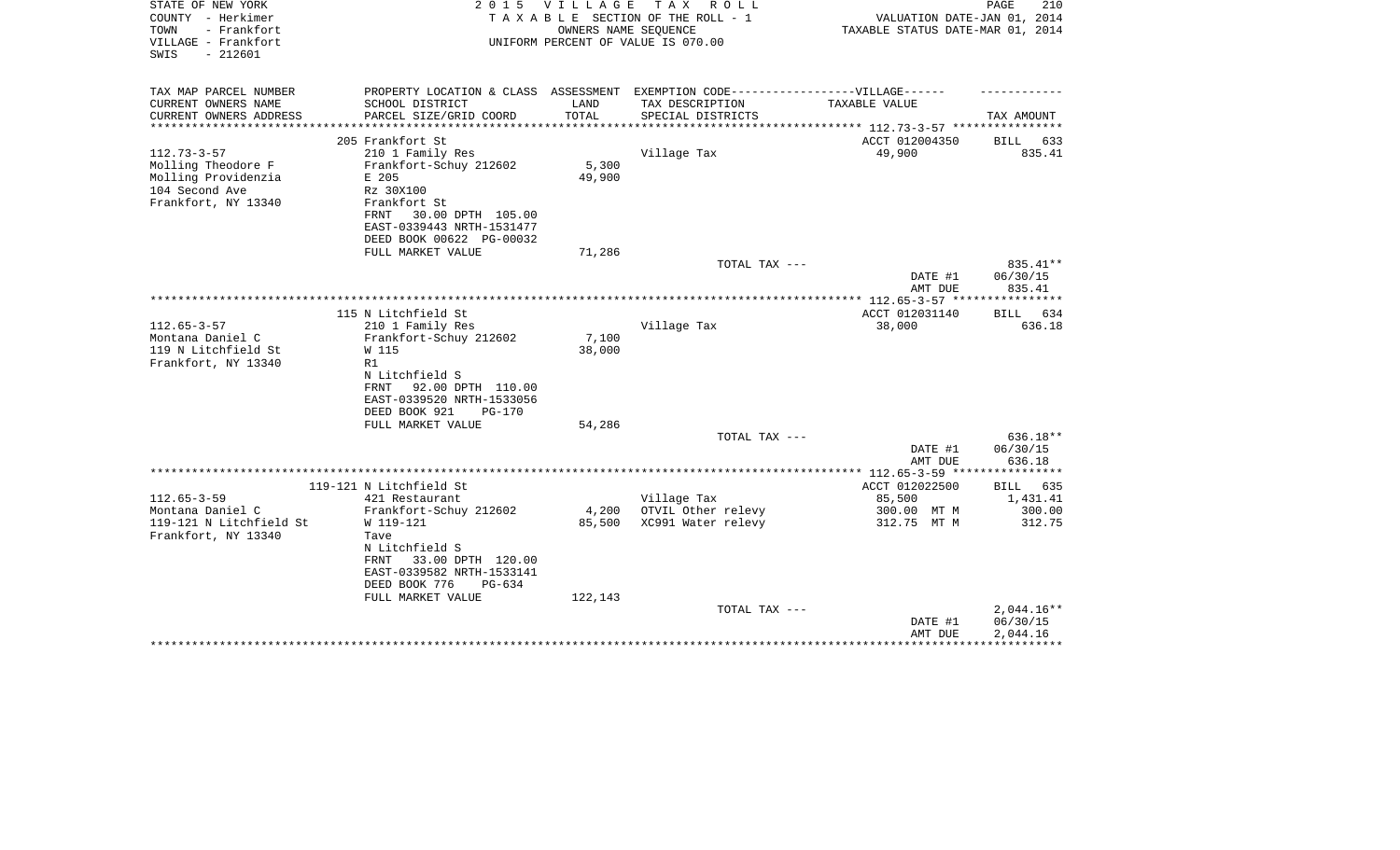| STATE OF NEW YORK<br>COUNTY - Herkimer<br>- Frankfort<br>TOWN<br>VILLAGE - Frankfort<br>$-212601$<br>SWIS | 2 0 1 5                                                                                                 | <b>VILLAGE</b> | TAX ROLL<br>TAXABLE SECTION OF THE ROLL - 1<br>OWNERS NAME SEQUENCE<br>UNIFORM PERCENT OF VALUE IS 070.00 | VALUATION DATE-JAN 01, 2014<br>TAXABLE STATUS DATE-MAR 01, 2014 | PAGE<br>211                        |
|-----------------------------------------------------------------------------------------------------------|---------------------------------------------------------------------------------------------------------|----------------|-----------------------------------------------------------------------------------------------------------|-----------------------------------------------------------------|------------------------------------|
| TAX MAP PARCEL NUMBER                                                                                     | PROPERTY LOCATION & CLASS ASSESSMENT EXEMPTION CODE----------------VILLAGE------                        |                |                                                                                                           |                                                                 |                                    |
| CURRENT OWNERS NAME<br>CURRENT OWNERS ADDRESS<br>*********************                                    | SCHOOL DISTRICT<br>PARCEL SIZE/GRID COORD                                                               | LAND<br>TOTAL  | TAX DESCRIPTION<br>SPECIAL DISTRICTS                                                                      | TAXABLE VALUE                                                   | TAX AMOUNT                         |
|                                                                                                           |                                                                                                         |                |                                                                                                           |                                                                 |                                    |
| $112.82 - 2 - 29$                                                                                         | 311 Third Ave<br>210 1 Family Res                                                                       |                | Village Tax                                                                                               | ACCT 012013680<br>63,000                                        | BILL<br>636<br>1,054.72            |
| Moracco Debra B                                                                                           | Frankfort-Schuy 212602                                                                                  | 8,400          |                                                                                                           |                                                                 |                                    |
| Tubia John P                                                                                              | N 311                                                                                                   | 63,000         |                                                                                                           |                                                                 |                                    |
| 311 Third Ave                                                                                             | R1 39X150                                                                                               |                |                                                                                                           |                                                                 |                                    |
| Frankfort, NY 13340                                                                                       | Third Ave<br>FRNT<br>39.00 DPTH 150.00<br><b>BANK</b><br>028                                            |                |                                                                                                           |                                                                 |                                    |
|                                                                                                           | EAST-0339918 NRTH-1530137<br>DEED BOOK 790<br><b>PG-575</b>                                             |                |                                                                                                           |                                                                 |                                    |
|                                                                                                           | FULL MARKET VALUE                                                                                       | 90,000         |                                                                                                           |                                                                 |                                    |
|                                                                                                           |                                                                                                         |                | TOTAL TAX ---                                                                                             | DATE #1<br>AMT DUE                                              | 1,054.72**<br>06/30/15<br>1,054.72 |
|                                                                                                           |                                                                                                         |                |                                                                                                           | ************ 112.66-2-17 *****************                      |                                    |
|                                                                                                           | 202 N Frankfort St                                                                                      |                |                                                                                                           | ACCT 012018150                                                  | <b>BILL</b><br>637                 |
| $112.66 - 2 - 17$                                                                                         | 220 2 Family Res                                                                                        |                | VET COM CT 41131                                                                                          | 10,266                                                          |                                    |
| Moracco Frank G LF Use                                                                                    | Frankfort-Schuy 212602                                                                                  |                | 4,900 VET DIS CT 41141                                                                                    | 14,075                                                          |                                    |
| Bryant Frances                                                                                            | S 202                                                                                                   |                | 56,300 Village Tax                                                                                        | 31,959                                                          | 535.05                             |
| 202 N Frankfort St<br>Frankfort, NY 13340                                                                 | R1<br>Sheldon Ave<br>75.00 DPTH 69.00<br>FRNT<br>EAST-0340620 NRTH-1532602<br>DEED BOOK 934<br>$PG-322$ |                |                                                                                                           |                                                                 |                                    |
|                                                                                                           | FULL MARKET VALUE                                                                                       | 80,429         |                                                                                                           |                                                                 |                                    |
|                                                                                                           |                                                                                                         |                | TOTAL TAX ---                                                                                             | DATE #1<br>AMT DUE                                              | 535.05**<br>06/30/15<br>535.05     |
|                                                                                                           |                                                                                                         |                |                                                                                                           |                                                                 |                                    |
|                                                                                                           | 218 W Main St                                                                                           |                |                                                                                                           | ACCT 012014100                                                  | BILL 638                           |
| $112.65 - 1 - 61$                                                                                         | 210 1 Family Res                                                                                        |                | Village Tax                                                                                               | 59,200                                                          | 991.10                             |
| Morgan Christopher O                                                                                      | Frankfort-Schuy 212602                                                                                  | 15,700         |                                                                                                           |                                                                 |                                    |
| Morgan Donnette A                                                                                         | N 218                                                                                                   | 59,200         |                                                                                                           |                                                                 |                                    |
| 218 W Main St                                                                                             | R1 90X150                                                                                               |                |                                                                                                           |                                                                 |                                    |
| Frankfort, NY 13340                                                                                       | W Main St<br>FRNT<br>90.00 DPTH 200.00<br>EAST-0338658 NRTH-1534013<br>DEED BOOK 1076<br>PG-839         |                |                                                                                                           |                                                                 |                                    |
|                                                                                                           | FULL MARKET VALUE                                                                                       | 84,571         |                                                                                                           |                                                                 |                                    |
|                                                                                                           |                                                                                                         |                | TOTAL TAX ---                                                                                             | DATE #1<br>AMT DUE                                              | 991.10**<br>06/30/15<br>991.10     |
|                                                                                                           |                                                                                                         |                |                                                                                                           | *******************************                                 |                                    |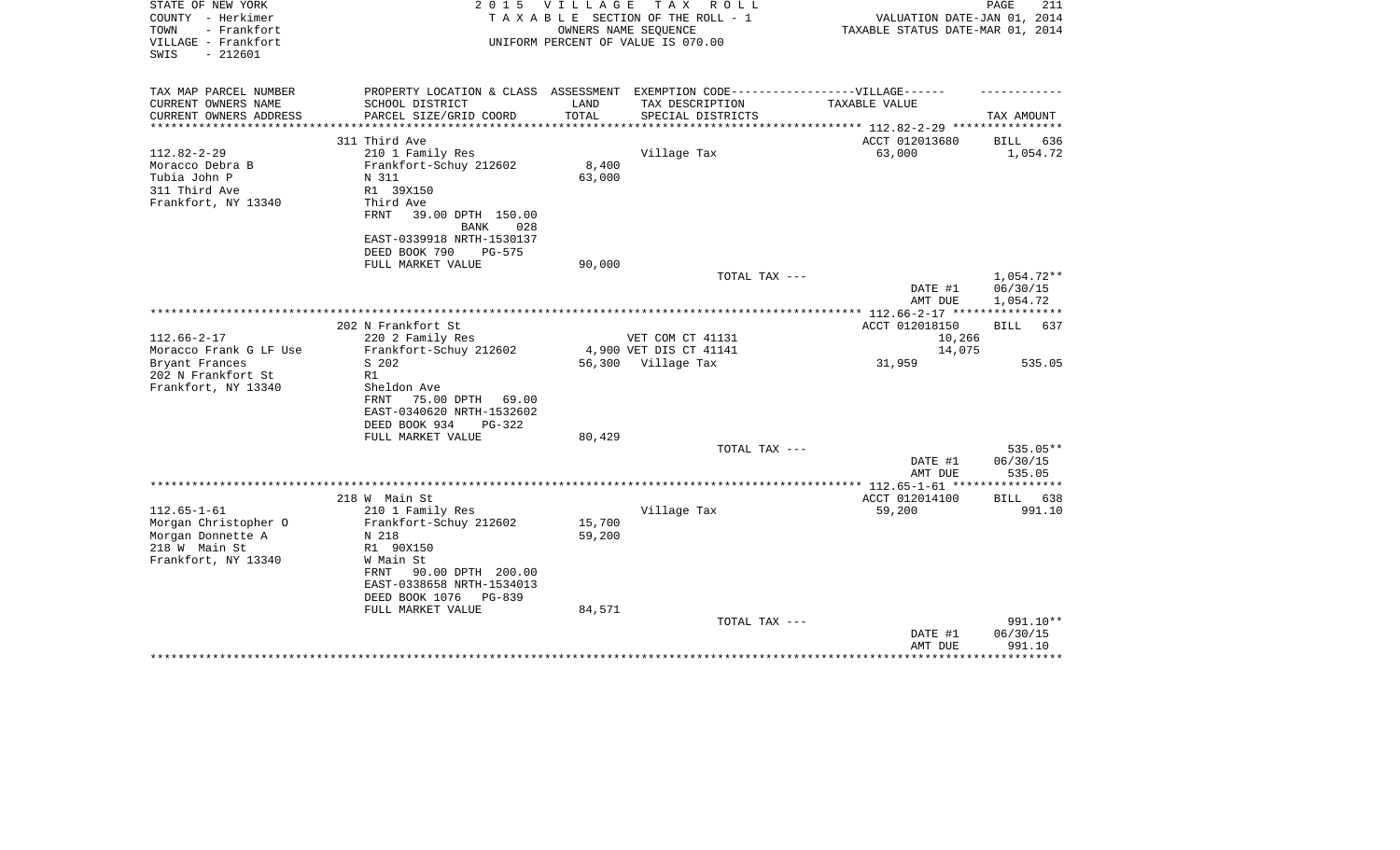| STATE OF NEW YORK<br>COUNTY - Herkimer<br>- Frankfort<br>TOWN | 2 0 1 5                                               | <b>VILLAGE</b><br>OWNERS NAME SEOUENCE | T A X<br>R O L L<br>TAXABLE SECTION OF THE ROLL - 1 | VALUATION DATE-JAN 01, 2014<br>TAXABLE STATUS DATE-MAR 01, 2014 | PAGE<br>212                          |
|---------------------------------------------------------------|-------------------------------------------------------|----------------------------------------|-----------------------------------------------------|-----------------------------------------------------------------|--------------------------------------|
| VILLAGE - Frankfort<br>$-212601$<br>SWIS                      |                                                       |                                        | UNIFORM PERCENT OF VALUE IS 070.00                  |                                                                 |                                      |
| TAX MAP PARCEL NUMBER                                         | PROPERTY LOCATION & CLASS ASSESSMENT                  |                                        | EXEMPTION CODE------------------VILLAGE------       |                                                                 |                                      |
| CURRENT OWNERS NAME                                           | SCHOOL DISTRICT                                       | LAND                                   | TAX DESCRIPTION                                     | TAXABLE VALUE                                                   |                                      |
| CURRENT OWNERS ADDRESS<br>*************************           | PARCEL SIZE/GRID COORD                                | TOTAL                                  | SPECIAL DISTRICTS                                   |                                                                 | TAX AMOUNT                           |
|                                                               | E Orchard St                                          |                                        |                                                     | ACCT 186228                                                     | 639<br>BILL                          |
| $112.74 - 1 - 60$                                             | 449 Other Storag                                      |                                        | Village Tax                                         | 341,000                                                         | 5,708.90                             |
| Murdock Channing                                              | Frankfort-Schuy 212602                                | 15,500                                 |                                                     |                                                                 |                                      |
| 6098 Military Rd                                              | N                                                     | 341,000                                |                                                     |                                                                 |                                      |
| Remsen, NY 13438                                              | Comm Bldgs<br>East Orchard                            |                                        |                                                     |                                                                 |                                      |
| PRIOR OWNER ON 3/01/2014                                      | ACRES<br>2.00                                         |                                        |                                                     |                                                                 |                                      |
| Murdock Margaret W                                            | EAST-0340459 NRTH-1532394<br>DEED BOOK 1533<br>PG-347 |                                        |                                                     |                                                                 |                                      |
|                                                               | FULL MARKET VALUE                                     | 487,143                                |                                                     |                                                                 |                                      |
|                                                               |                                                       |                                        | TOTAL TAX ---                                       | DATE #1<br>AMT DUE                                              | $5,708.90**$<br>06/30/15<br>5,708.90 |
|                                                               |                                                       |                                        |                                                     |                                                                 | ***********                          |
|                                                               | Industrial Dr                                         |                                        |                                                     | ACCT 186228                                                     | 640<br>BILL                          |
| $112.74 - 1 - 66.3$                                           | 340 Vacant indus                                      |                                        | Village Tax                                         | 6,800                                                           | 113.84                               |
| Murdock Channing                                              | Frankfort-Schuy 212602                                | 6,800                                  |                                                     |                                                                 |                                      |
| 6098 Military Rd                                              | $W - E$                                               | 6,800                                  |                                                     |                                                                 |                                      |
| Remsen, NY 13438                                              | Vac Land                                              |                                        |                                                     |                                                                 |                                      |
|                                                               | Industrial Dr                                         |                                        |                                                     |                                                                 |                                      |
| PRIOR OWNER ON 3/01/2014                                      | FRNT 597.00 DPTH                                      |                                        |                                                     |                                                                 |                                      |
| Murdock Margaret W                                            | 1.40<br>ACRES                                         |                                        |                                                     |                                                                 |                                      |
|                                                               | EAST-0340526 NRTH-1532482                             |                                        |                                                     |                                                                 |                                      |
|                                                               | DEED BOOK 1533<br>$PG-347$<br>FULL MARKET VALUE       | 9,714                                  |                                                     |                                                                 |                                      |
|                                                               |                                                       |                                        | TOTAL TAX ---                                       |                                                                 | 113.84**                             |
|                                                               |                                                       |                                        |                                                     | DATE #1                                                         | 06/30/15                             |
|                                                               |                                                       |                                        |                                                     | AMT DUE                                                         | 113.84                               |
|                                                               |                                                       |                                        |                                                     |                                                                 |                                      |
|                                                               | 132 W Main St                                         |                                        |                                                     | ACCT 012028800                                                  | 641<br>BILL                          |
| $112.65 - 3 - 7$                                              | 210 1 Family Res                                      |                                        | Village Tax                                         | 49,500                                                          | 828.71                               |
| Murphy Jill                                                   | Frankfort-Schuy 212602                                | 9,400                                  |                                                     |                                                                 |                                      |
| 132 W Main St                                                 | N 130-132                                             | 49,500                                 |                                                     |                                                                 |                                      |
| Frankfort, NY 13340                                           | R1 100X100                                            |                                        |                                                     |                                                                 |                                      |
|                                                               | W Main St                                             |                                        |                                                     |                                                                 |                                      |
|                                                               | FRNT 100.00 DPTH 100.00                               |                                        |                                                     |                                                                 |                                      |
|                                                               | EAST-0339182 NRTH-1533280                             |                                        |                                                     |                                                                 |                                      |
|                                                               | DEED BOOK 1298<br>PG-161<br>FULL MARKET VALUE         | 70,714                                 |                                                     |                                                                 |                                      |
|                                                               |                                                       |                                        | TOTAL TAX ---                                       |                                                                 | 828.71**                             |
|                                                               |                                                       |                                        |                                                     | DATE #1                                                         | 06/30/15                             |
|                                                               |                                                       |                                        |                                                     | AMT DUE                                                         | 828.71                               |
|                                                               |                                                       |                                        |                                                     |                                                                 |                                      |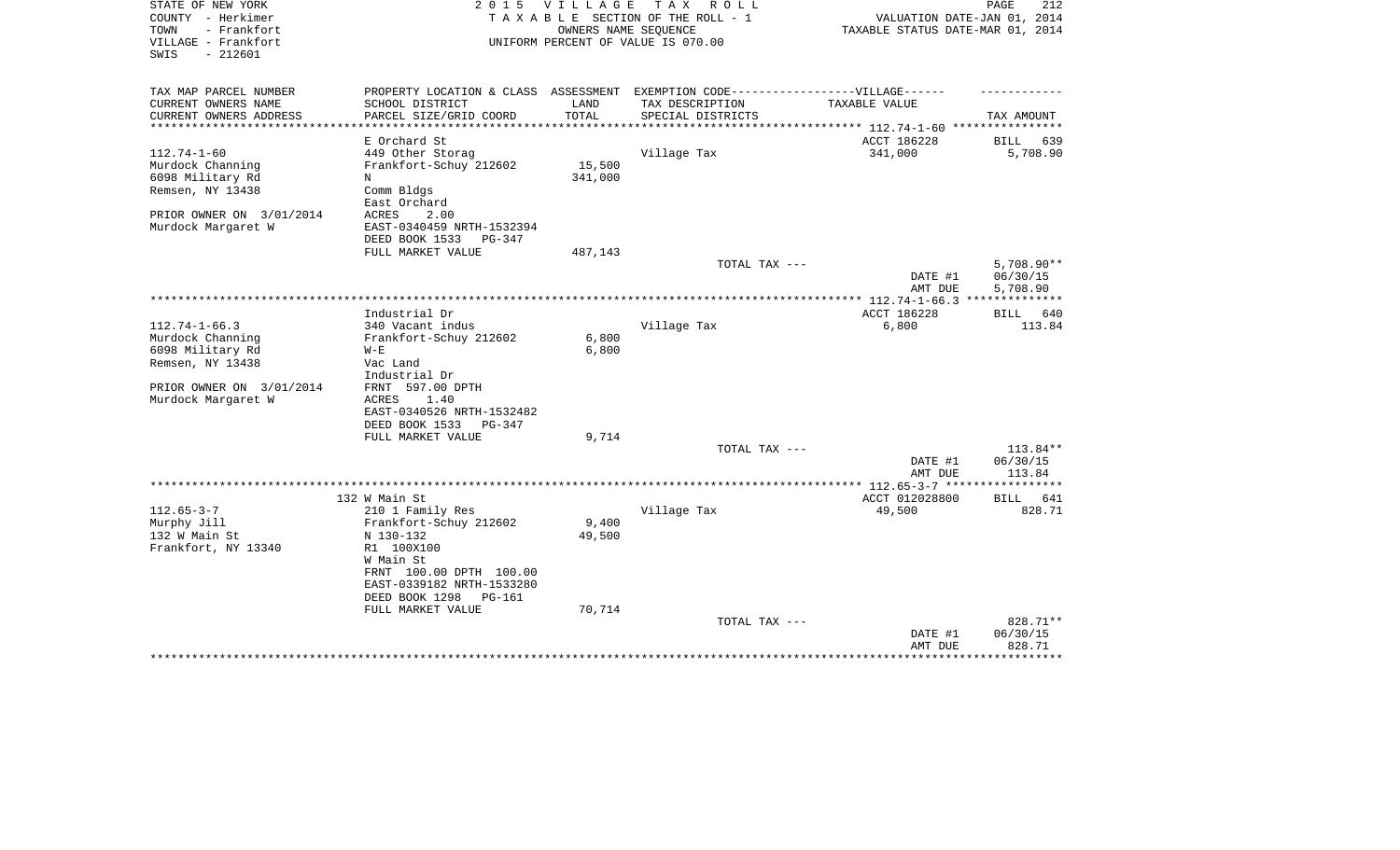| STATE OF NEW YORK<br>COUNTY - Herkimer<br>TOWN<br>- Frankfort<br>VILLAGE - Frankfort<br>$-212601$<br>SWIS | 2 0 1 5                              | V I L L A G E | T A X<br>R O L L<br>TAXABLE SECTION OF THE ROLL - 1<br>OWNERS NAME SEQUENCE<br>UNIFORM PERCENT OF VALUE IS 070.00 | VALUATION DATE-JAN 01, 2014<br>TAXABLE STATUS DATE-MAR 01, 2014 | PAGE<br>213          |
|-----------------------------------------------------------------------------------------------------------|--------------------------------------|---------------|-------------------------------------------------------------------------------------------------------------------|-----------------------------------------------------------------|----------------------|
|                                                                                                           |                                      |               |                                                                                                                   |                                                                 |                      |
| TAX MAP PARCEL NUMBER                                                                                     | PROPERTY LOCATION & CLASS ASSESSMENT |               | EXEMPTION CODE------------------VILLAGE------                                                                     |                                                                 |                      |
| CURRENT OWNERS NAME                                                                                       | SCHOOL DISTRICT                      | LAND          | TAX DESCRIPTION                                                                                                   | TAXABLE VALUE                                                   |                      |
| CURRENT OWNERS ADDRESS<br>*********************                                                           | PARCEL SIZE/GRID COORD               | TOTAL         | SPECIAL DISTRICTS                                                                                                 | **************************** 112.73-1-6 *****************       | TAX AMOUNT           |
|                                                                                                           | 168 Litchfield St                    |               |                                                                                                                   | ACCT 012018300                                                  | BILL<br>642          |
| $112.73 - 1 - 6$                                                                                          | 210 1 Family Res                     |               | Village Tax                                                                                                       | 61,900                                                          | 1,036.31             |
| Murphy Joan C                                                                                             | Frankfort-Schuy 212602               | 12,500        |                                                                                                                   |                                                                 |                      |
| 168 Litchfield St                                                                                         | W 168                                | 61,900        |                                                                                                                   |                                                                 |                      |
| Frankfort, NY 13340                                                                                       | R1 50X200<br>Litchfield St           |               |                                                                                                                   |                                                                 |                      |
|                                                                                                           | 55.00 DPTH 200.00<br>FRNT            |               |                                                                                                                   |                                                                 |                      |
|                                                                                                           | EAST-0338685 NRTH-1532249            |               |                                                                                                                   |                                                                 |                      |
|                                                                                                           | DEED BOOK 00509 PG-00055             |               |                                                                                                                   |                                                                 |                      |
|                                                                                                           | FULL MARKET VALUE                    | 88,429        |                                                                                                                   |                                                                 |                      |
|                                                                                                           |                                      |               | TOTAL TAX ---                                                                                                     |                                                                 | 1,036.31**           |
|                                                                                                           |                                      |               |                                                                                                                   | DATE #1<br>AMT DUE                                              | 06/30/15<br>1,036.31 |
|                                                                                                           |                                      |               |                                                                                                                   |                                                                 |                      |
|                                                                                                           | 131 E Main St                        |               |                                                                                                                   | ACCT 012018330                                                  | BILL<br>643          |
| $112.65 - 3 - 28$                                                                                         | 210 1 Family Res                     |               | VET WAR CT 41121                                                                                                  | 5,055                                                           |                      |
| Murphy Richard                                                                                            | Frankfort-Schuy 212602               | 3,600         | Village Tax                                                                                                       | 28,645                                                          | 479.56               |
| Murphy Charles                                                                                            | N 131                                | 33,700        |                                                                                                                   |                                                                 |                      |
| 131 E Main St<br>Frankfort, NY 13340                                                                      | R1 31X120<br>E Main St               |               |                                                                                                                   |                                                                 |                      |
|                                                                                                           | 31.00 DPTH 120.00<br>FRNT            |               |                                                                                                                   |                                                                 |                      |
|                                                                                                           | EAST-0339753 NRTH-1532594            |               |                                                                                                                   |                                                                 |                      |
|                                                                                                           | DEED BOOK 1209<br>PG-757             |               |                                                                                                                   |                                                                 |                      |
|                                                                                                           | FULL MARKET VALUE                    | 48,143        |                                                                                                                   |                                                                 |                      |
|                                                                                                           |                                      |               | TOTAL TAX ---                                                                                                     |                                                                 | 479.56**             |
|                                                                                                           |                                      |               |                                                                                                                   | DATE #1<br>AMT DUE                                              | 06/30/15<br>479.56   |
|                                                                                                           |                                      |               |                                                                                                                   | ************** 112.73-4-10 *****************                    |                      |
|                                                                                                           | 234 Second Ave                       |               |                                                                                                                   | ACCT 012002700                                                  | <b>BILL</b><br>644   |
| $112.73 - 4 - 10$                                                                                         | 311 Res vac land                     |               | Village Tax                                                                                                       | 7,800                                                           | 130.58               |
| Murray John J                                                                                             | Frankfort-Schuy 212602               | 7,800         |                                                                                                                   |                                                                 |                      |
| Murray Fena                                                                                               | S 234                                | 7,800         |                                                                                                                   |                                                                 |                      |
| 240 Second Ave<br>Frankfort, NY 13340                                                                     | V19 50X150<br>Second Ave             |               |                                                                                                                   |                                                                 |                      |
|                                                                                                           | 50.00 DPTH 150.00<br>FRNT            |               |                                                                                                                   |                                                                 |                      |
|                                                                                                           | EAST-0339609 NRTH-1530740            |               |                                                                                                                   |                                                                 |                      |
|                                                                                                           | DEED BOOK 00654 PG-00420             |               |                                                                                                                   |                                                                 |                      |
|                                                                                                           | FULL MARKET VALUE                    | 11,143        |                                                                                                                   |                                                                 |                      |
|                                                                                                           |                                      |               | TOTAL TAX ---                                                                                                     | DATE #1                                                         | 130.58**<br>06/30/15 |
|                                                                                                           |                                      |               |                                                                                                                   | AMT DUE                                                         | 130.58               |
|                                                                                                           |                                      |               |                                                                                                                   |                                                                 |                      |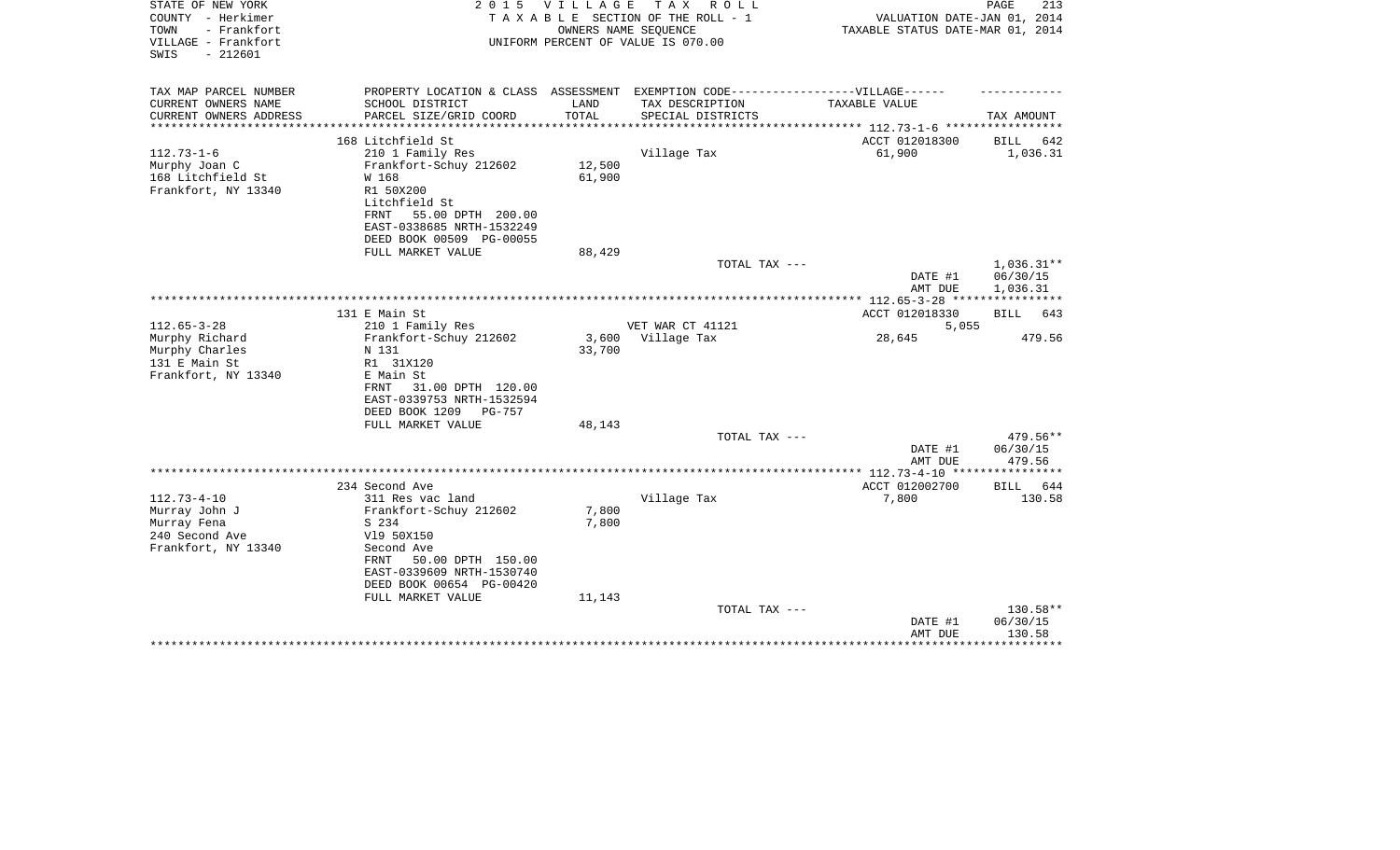| STATE OF NEW YORK<br>COUNTY - Herkimer                          | 2 0 1 5                                                                           | V I L L A G E | TAX ROLL<br>TAXABLE SECTION OF THE ROLL - 1                | VALUATION DATE-JAN 01, 2014                | 214<br>PAGE                          |
|-----------------------------------------------------------------|-----------------------------------------------------------------------------------|---------------|------------------------------------------------------------|--------------------------------------------|--------------------------------------|
| - Frankfort<br>TOWN<br>VILLAGE - Frankfort<br>SWIS<br>$-212601$ |                                                                                   |               | OWNERS NAME SEQUENCE<br>UNIFORM PERCENT OF VALUE IS 070.00 | TAXABLE STATUS DATE-MAR 01, 2014           |                                      |
| TAX MAP PARCEL NUMBER                                           | PROPERTY LOCATION & CLASS ASSESSMENT EXEMPTION CODE-----------------VILLAGE------ |               |                                                            |                                            |                                      |
| CURRENT OWNERS NAME<br>CURRENT OWNERS ADDRESS                   | SCHOOL DISTRICT<br>PARCEL SIZE/GRID COORD                                         | LAND<br>TOTAL | TAX DESCRIPTION<br>SPECIAL DISTRICTS                       | TAXABLE VALUE                              | TAX AMOUNT                           |
|                                                                 |                                                                                   | ************  |                                                            | ******************* 112.73-4-12 ********** |                                      |
| $112.73 - 4 - 12$                                               | 238 Second Ave<br>230 3 Family Res                                                |               | Village Tax                                                | ACCT 012030000<br>61,500                   | 645<br>BILL<br>1,029.61              |
| Murray John J                                                   | Frankfort-Schuy 212602                                                            | 11,200        |                                                            |                                            |                                      |
| Murray Fena                                                     | $S$ 238-240                                                                       | 61,500        |                                                            |                                            |                                      |
| 238 Second Ave                                                  | R3                                                                                |               |                                                            |                                            |                                      |
| Frankfort, NY 13340                                             | Second Ave<br>FRNT<br>54.00 DPTH 150.00<br>EAST-0339675 NRTH-1530659              |               |                                                            |                                            |                                      |
|                                                                 | DEED BOOK 687<br>$PG-53$                                                          |               |                                                            |                                            |                                      |
|                                                                 | FULL MARKET VALUE                                                                 | 87,857        |                                                            |                                            |                                      |
|                                                                 |                                                                                   |               | TOTAL TAX ---                                              | DATE #1<br>AMT DUE                         | $1,029.61**$<br>06/30/15<br>1,029.61 |
|                                                                 |                                                                                   |               |                                                            |                                            |                                      |
|                                                                 | 106-108 W Main St                                                                 |               |                                                            | ACCT 012019830                             | BILL<br>646                          |
| $112.65 - 3 - 55$                                               | 481 Att row bldg                                                                  |               | Village Tax                                                | 60,000                                     | 1,004.50                             |
| Nicastro Cross W<br>2501 Higby Rd                               | Frankfort-Schuy 212602                                                            | 7,800         |                                                            |                                            |                                      |
| Frankfort, NY 13340                                             | N 106-108<br>Com 59X125                                                           | 60,000        |                                                            |                                            |                                      |
|                                                                 | W Main St                                                                         |               |                                                            |                                            |                                      |
|                                                                 | FRNT<br>59.00 DPTH 125.00                                                         |               |                                                            |                                            |                                      |
|                                                                 | EAST-0339420 NRTH-1533007                                                         |               |                                                            |                                            |                                      |
|                                                                 | DEED BOOK 1205<br>PG-865                                                          |               |                                                            |                                            |                                      |
|                                                                 | FULL MARKET VALUE                                                                 | 85,714        |                                                            |                                            | $1,004.50**$                         |
|                                                                 |                                                                                   |               | TOTAL TAX ---                                              | DATE #1                                    | 06/30/15                             |
|                                                                 |                                                                                   |               |                                                            | AMT DUE                                    | 1,004.50                             |
|                                                                 |                                                                                   |               |                                                            | ***** 112.74-2-10 ***                      | * * * * * * * * * * * *              |
|                                                                 | 104 Frankfort St                                                                  |               |                                                            | ACCT 164825                                | BILL 647                             |
| $112.74 - 2 - 10$                                               | 482 Det row bldg                                                                  |               | Village Tax                                                | 75,000                                     | 1,255.62                             |
| Nicastro Cross W II                                             | Frankfort-Schuy 212602                                                            | 14,500        |                                                            |                                            |                                      |
| 3720 Southside Rd<br>Frankfort, NY 13340                        | $104 - 108$<br>Comm & Storage                                                     | 75,000        |                                                            |                                            |                                      |
|                                                                 | Frankfort St                                                                      |               |                                                            |                                            |                                      |
|                                                                 | <b>FRNT</b><br>50.00 DPTH 223.55                                                  |               |                                                            |                                            |                                      |
|                                                                 | <b>BANK</b><br>291                                                                |               |                                                            |                                            |                                      |
|                                                                 | EAST-0339728 NRTH-1532096                                                         |               |                                                            |                                            |                                      |
|                                                                 | DEED BOOK 1396 PG-752                                                             |               |                                                            |                                            |                                      |
|                                                                 | FULL MARKET VALUE                                                                 | 107,143       |                                                            |                                            | $1,255.62**$                         |
|                                                                 |                                                                                   |               | TOTAL TAX ---                                              | DATE #1                                    | 06/30/15                             |
|                                                                 |                                                                                   |               |                                                            | AMT DUE                                    | 1,255.62                             |
|                                                                 |                                                                                   |               |                                                            |                                            |                                      |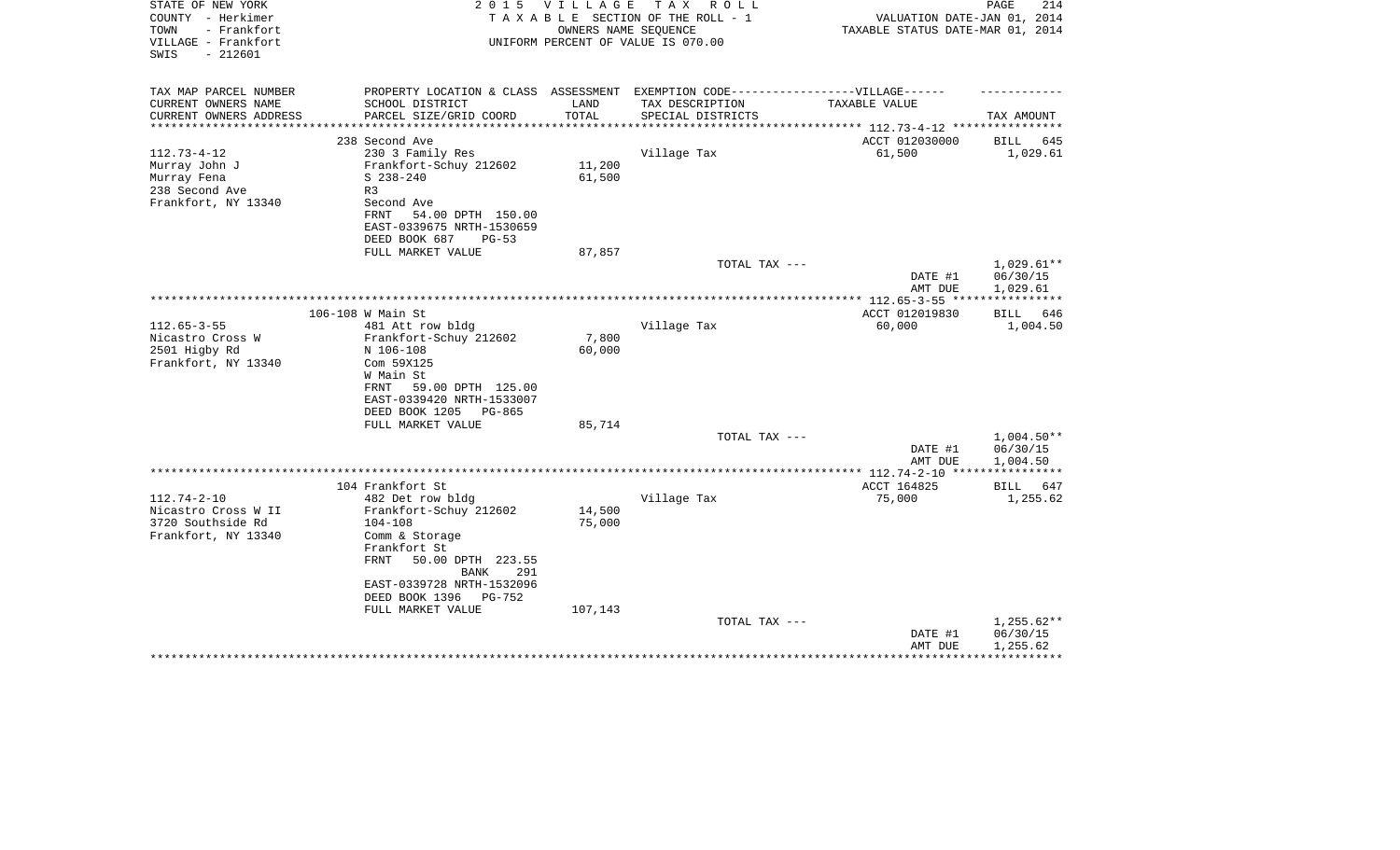| STATE OF NEW YORK<br>COUNTY - Herkimer                          | 2 0 1 5                                                                          | V I L L A G E | TAX ROLL<br>TAXABLE SECTION OF THE ROLL - 1                | VALUATION DATE-JAN 01, 2014                    | PAGE<br>215        |
|-----------------------------------------------------------------|----------------------------------------------------------------------------------|---------------|------------------------------------------------------------|------------------------------------------------|--------------------|
| TOWN<br>- Frankfort<br>VILLAGE - Frankfort<br>$-212601$<br>SWIS |                                                                                  |               | OWNERS NAME SEQUENCE<br>UNIFORM PERCENT OF VALUE IS 070.00 | TAXABLE STATUS DATE-MAR 01, 2014               |                    |
|                                                                 |                                                                                  |               |                                                            |                                                |                    |
| TAX MAP PARCEL NUMBER                                           | PROPERTY LOCATION & CLASS ASSESSMENT EXEMPTION CODE----------------VILLAGE------ |               |                                                            |                                                |                    |
| CURRENT OWNERS NAME                                             | SCHOOL DISTRICT                                                                  | LAND          | TAX DESCRIPTION                                            | TAXABLE VALUE                                  |                    |
| CURRENT OWNERS ADDRESS<br>*********************                 | PARCEL SIZE/GRID COORD                                                           | TOTAL         | SPECIAL DISTRICTS                                          | **************** 112.65-3-34 ***************** | TAX AMOUNT         |
|                                                                 | 119 E Main St                                                                    |               |                                                            | ACCT 012000540                                 | BILL<br>648        |
| $112.65 - 3 - 34$                                               | 220 2 Family Res                                                                 |               | Village Tax                                                | 48,500                                         | 811.97             |
| Nicastro Cross Waterbury                                        | Frankfort-Schuy 212602                                                           | 5,700         |                                                            |                                                |                    |
| PO Box 464                                                      | N 119                                                                            | 48,500        |                                                            |                                                |                    |
| Herkimer, NY 13350                                              | R2 40X150<br>E Main St                                                           |               |                                                            |                                                |                    |
|                                                                 | 35.00 DPTH 140.00<br>FRNT                                                        |               |                                                            |                                                |                    |
|                                                                 | EAST-0339649 NRTH-1532745                                                        |               |                                                            |                                                |                    |
|                                                                 | DEED BOOK 924<br><b>PG-197</b>                                                   |               |                                                            |                                                |                    |
|                                                                 | FULL MARKET VALUE                                                                | 69,286        |                                                            |                                                |                    |
|                                                                 |                                                                                  |               | TOTAL TAX ---                                              |                                                | 811.97**           |
|                                                                 |                                                                                  |               |                                                            | DATE #1<br>AMT DUE                             | 06/30/15<br>811.97 |
|                                                                 |                                                                                  |               |                                                            |                                                |                    |
|                                                                 | Elizabeth St                                                                     |               |                                                            | ACCT 012003360                                 | BILL<br>649        |
| $112.57 - 1 - 17$                                               | 311 Res vac land                                                                 |               | Village Tax                                                | 2,250                                          | 37.67              |
| Nicastro Farms Inc                                              | Frankfort-Schuy 212602                                                           | 2,250         |                                                            |                                                |                    |
| 3720 Southside Rd                                               | S                                                                                | 2,250         |                                                            |                                                |                    |
| Frankfort, NY 13340                                             | Vac Ld<br>Elizabeth St                                                           |               |                                                            |                                                |                    |
|                                                                 | 50.00 DPTH 150.00<br>FRNT                                                        |               |                                                            |                                                |                    |
|                                                                 | EAST-0336891 NRTH-1534986                                                        |               |                                                            |                                                |                    |
|                                                                 | DEED BOOK 835<br>PG-689                                                          |               |                                                            |                                                |                    |
|                                                                 | FULL MARKET VALUE                                                                | 3,214         |                                                            |                                                |                    |
|                                                                 |                                                                                  |               | TOTAL TAX ---                                              |                                                | $37.67**$          |
|                                                                 |                                                                                  |               |                                                            | DATE #1<br>AMT DUE                             | 06/30/15<br>37.67  |
|                                                                 |                                                                                  |               |                                                            |                                                |                    |
|                                                                 | 200 1/2 W Main St                                                                |               |                                                            | ACCT 012019050                                 | BILL<br>650        |
| $112.65 - 1 - 70$                                               | 311 Res vac land                                                                 |               | AG MKTS<br>41730                                           | 11,443                                         |                    |
| Nicastro Farms Inc                                              | Frankfort-Schuy 212602                                                           | 21,500        | Village Tax                                                | 10,057                                         | 168.37             |
| 3720 Southside Rd                                               | N 200 1/2                                                                        | 21,500        |                                                            |                                                |                    |
| Frankfort, NY 13340                                             | V19<br>W Main St                                                                 |               |                                                            |                                                |                    |
| MAY BE SUBJECT TO PAYMENT                                       | 22.10<br>ACRES                                                                   |               |                                                            |                                                |                    |
| UNDER AGDIST LAW TIL 2021                                       | EAST-0339050 NRTH-1534431                                                        |               |                                                            |                                                |                    |
|                                                                 | DEED BOOK 835<br>$PG-627$                                                        |               |                                                            |                                                |                    |
|                                                                 | FULL MARKET VALUE                                                                | 30,714        |                                                            |                                                |                    |
|                                                                 |                                                                                  |               | TOTAL TAX ---                                              |                                                | 168.37**           |
|                                                                 |                                                                                  |               |                                                            | DATE #1<br>AMT DUE                             | 06/30/15<br>168.37 |
|                                                                 |                                                                                  |               |                                                            |                                                |                    |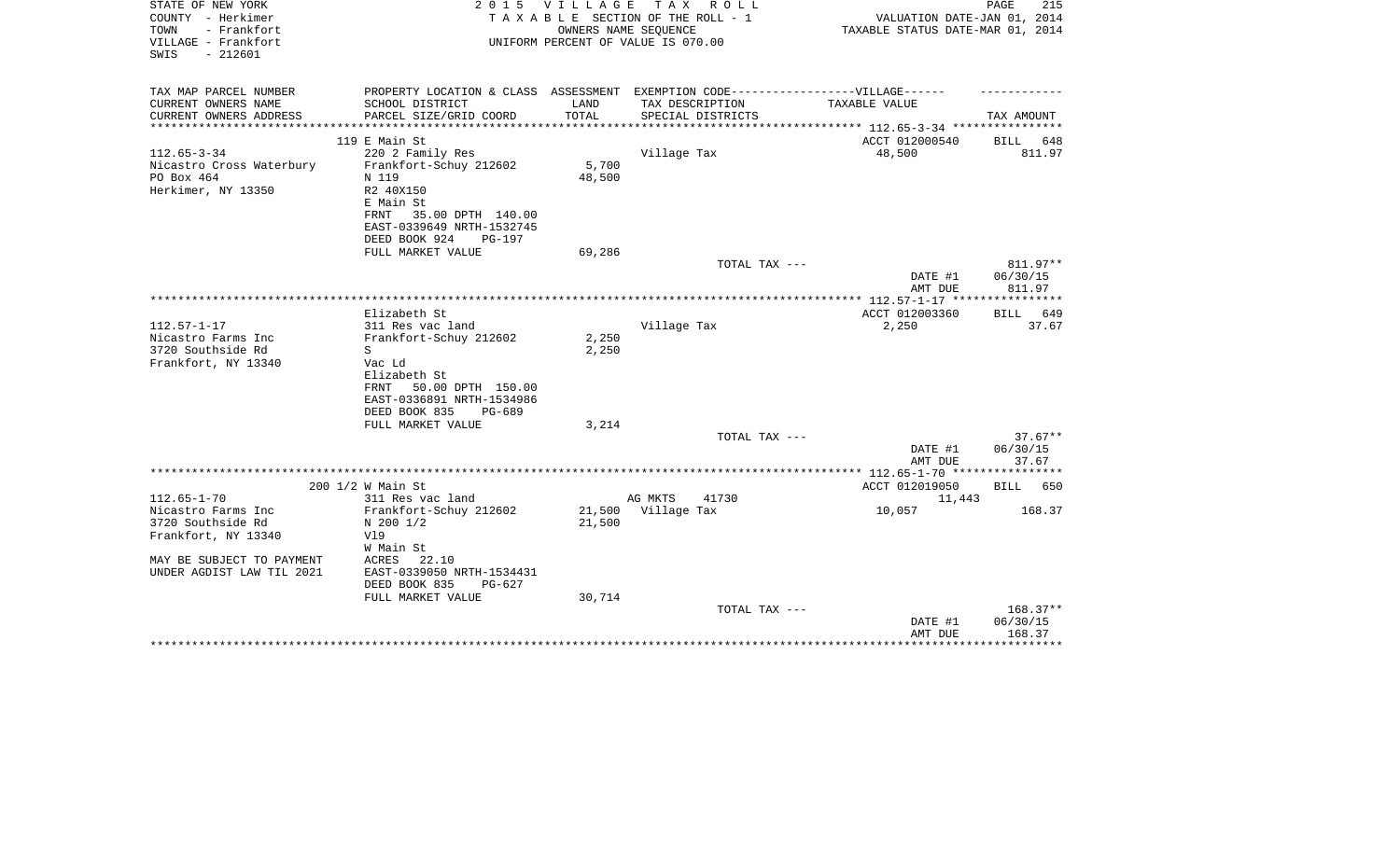| PROPERTY LOCATION & CLASS ASSESSMENT EXEMPTION CODE-----------------VILLAGE------<br>CURRENT OWNERS NAME<br>SCHOOL DISTRICT<br>LAND<br>TAX DESCRIPTION<br>TAXABLE VALUE<br>TOTAL<br>CURRENT OWNERS ADDRESS<br>PARCEL SIZE/GRID COORD<br>SPECIAL DISTRICTS<br>TAX AMOUNT<br>***********************<br>ACCT 012300300<br>Industrial Dr<br>651<br>BILL<br>340 Vacant indus<br>Village Tax<br>10,000<br>167.42<br>10,000<br>Frankfort-Schuy 212602<br>10,000<br>N<br>PO Box 267<br>V19<br>Frankfort, NY 13340<br>Industrial Dr<br>FRNT 350.00 DPTH<br>ACRES<br>2.70<br>EAST-0341587 NRTH-1532079<br>DEED BOOK 874<br>$PG-450$<br>FULL MARKET VALUE<br>14,286<br>TOTAL TAX ---<br>$167.42**$<br>DATE #1<br>06/30/15<br>AMT DUE<br>167.42<br>*************** 112.65-3-1 ******************<br>113 Mill St<br>ACCT 012031950<br>652<br>BILL<br>$112.65 - 3 - 1$<br>449 Other Storag<br>Village Tax<br>46,300<br>775.14<br>Nicolette James J<br>Frankfort-Schuy 212602<br>5,700<br>46,300<br>W<br>Ind 1 Acre<br>113 Mill St<br>FRNT 144.95 DPTH 229.81<br>1.00<br>ACRES<br>EAST-0339301 NRTH-1533521<br>DEED BOOK 791<br>PG-393<br>66,143<br>FULL MARKET VALUE<br>TOTAL TAX ---<br>$775.14**$<br>DATE #1<br>06/30/15<br>AMT DUE<br>775.14<br>ACCT 184575<br>111 East Ave<br>BILL 653<br>$112.74 - 3 - 27$<br>Village Tax<br>210 1 Family Res<br>58,000<br>971.01<br>7,000<br>Nicolette James J<br>Frankfort-Schuy 212602<br>111 East Ave<br>E 111<br>58,000<br>R1 67X125<br>Frankfort, NY 13340<br>East Ave<br>67.00 DPTH 125.00<br>FRNT<br>EAST-0340896 NRTH-1530553<br>DEED BOOK 1523<br><b>PG-701</b><br>FULL MARKET VALUE<br>82,857<br>971.01**<br>TOTAL TAX ---<br>06/30/15<br>DATE #1<br>971.01<br>AMT DUE<br>************ | STATE OF NEW YORK<br>COUNTY - Herkimer<br>- Frankfort<br>TOWN<br>VILLAGE - Frankfort<br>SWIS<br>$-212601$ | 2 0 1 5 | <b>VILLAGE</b> | T A X<br>R O L L<br>TAXABLE SECTION OF THE ROLL - 1<br>OWNERS NAME SEOUENCE<br>UNIFORM PERCENT OF VALUE IS 070.00 | VALUATION DATE-JAN 01, 2014<br>TAXABLE STATUS DATE-MAR 01, 2014 | PAGE<br>216 |
|---------------------------------------------------------------------------------------------------------------------------------------------------------------------------------------------------------------------------------------------------------------------------------------------------------------------------------------------------------------------------------------------------------------------------------------------------------------------------------------------------------------------------------------------------------------------------------------------------------------------------------------------------------------------------------------------------------------------------------------------------------------------------------------------------------------------------------------------------------------------------------------------------------------------------------------------------------------------------------------------------------------------------------------------------------------------------------------------------------------------------------------------------------------------------------------------------------------------------------------------------------------------------------------------------------------------------------------------------------------------------------------------------------------------------------------------------------------------------------------------------------------------------------------------------------------------------------------------------------------------------------------------------------------------------------------------------------------------------|-----------------------------------------------------------------------------------------------------------|---------|----------------|-------------------------------------------------------------------------------------------------------------------|-----------------------------------------------------------------|-------------|
|                                                                                                                                                                                                                                                                                                                                                                                                                                                                                                                                                                                                                                                                                                                                                                                                                                                                                                                                                                                                                                                                                                                                                                                                                                                                                                                                                                                                                                                                                                                                                                                                                                                                                                                           | TAX MAP PARCEL NUMBER                                                                                     |         |                |                                                                                                                   |                                                                 |             |
|                                                                                                                                                                                                                                                                                                                                                                                                                                                                                                                                                                                                                                                                                                                                                                                                                                                                                                                                                                                                                                                                                                                                                                                                                                                                                                                                                                                                                                                                                                                                                                                                                                                                                                                           |                                                                                                           |         |                |                                                                                                                   |                                                                 |             |
|                                                                                                                                                                                                                                                                                                                                                                                                                                                                                                                                                                                                                                                                                                                                                                                                                                                                                                                                                                                                                                                                                                                                                                                                                                                                                                                                                                                                                                                                                                                                                                                                                                                                                                                           |                                                                                                           |         |                |                                                                                                                   |                                                                 |             |
|                                                                                                                                                                                                                                                                                                                                                                                                                                                                                                                                                                                                                                                                                                                                                                                                                                                                                                                                                                                                                                                                                                                                                                                                                                                                                                                                                                                                                                                                                                                                                                                                                                                                                                                           |                                                                                                           |         |                |                                                                                                                   |                                                                 |             |
|                                                                                                                                                                                                                                                                                                                                                                                                                                                                                                                                                                                                                                                                                                                                                                                                                                                                                                                                                                                                                                                                                                                                                                                                                                                                                                                                                                                                                                                                                                                                                                                                                                                                                                                           | $112.74 - 1 - 59.1$                                                                                       |         |                |                                                                                                                   |                                                                 |             |
|                                                                                                                                                                                                                                                                                                                                                                                                                                                                                                                                                                                                                                                                                                                                                                                                                                                                                                                                                                                                                                                                                                                                                                                                                                                                                                                                                                                                                                                                                                                                                                                                                                                                                                                           | Nicastro Joseph R                                                                                         |         |                |                                                                                                                   |                                                                 |             |
|                                                                                                                                                                                                                                                                                                                                                                                                                                                                                                                                                                                                                                                                                                                                                                                                                                                                                                                                                                                                                                                                                                                                                                                                                                                                                                                                                                                                                                                                                                                                                                                                                                                                                                                           | Nicastro Cross                                                                                            |         |                |                                                                                                                   |                                                                 |             |
|                                                                                                                                                                                                                                                                                                                                                                                                                                                                                                                                                                                                                                                                                                                                                                                                                                                                                                                                                                                                                                                                                                                                                                                                                                                                                                                                                                                                                                                                                                                                                                                                                                                                                                                           |                                                                                                           |         |                |                                                                                                                   |                                                                 |             |
|                                                                                                                                                                                                                                                                                                                                                                                                                                                                                                                                                                                                                                                                                                                                                                                                                                                                                                                                                                                                                                                                                                                                                                                                                                                                                                                                                                                                                                                                                                                                                                                                                                                                                                                           |                                                                                                           |         |                |                                                                                                                   |                                                                 |             |
|                                                                                                                                                                                                                                                                                                                                                                                                                                                                                                                                                                                                                                                                                                                                                                                                                                                                                                                                                                                                                                                                                                                                                                                                                                                                                                                                                                                                                                                                                                                                                                                                                                                                                                                           |                                                                                                           |         |                |                                                                                                                   |                                                                 |             |
|                                                                                                                                                                                                                                                                                                                                                                                                                                                                                                                                                                                                                                                                                                                                                                                                                                                                                                                                                                                                                                                                                                                                                                                                                                                                                                                                                                                                                                                                                                                                                                                                                                                                                                                           |                                                                                                           |         |                |                                                                                                                   |                                                                 |             |
|                                                                                                                                                                                                                                                                                                                                                                                                                                                                                                                                                                                                                                                                                                                                                                                                                                                                                                                                                                                                                                                                                                                                                                                                                                                                                                                                                                                                                                                                                                                                                                                                                                                                                                                           |                                                                                                           |         |                |                                                                                                                   |                                                                 |             |
|                                                                                                                                                                                                                                                                                                                                                                                                                                                                                                                                                                                                                                                                                                                                                                                                                                                                                                                                                                                                                                                                                                                                                                                                                                                                                                                                                                                                                                                                                                                                                                                                                                                                                                                           |                                                                                                           |         |                |                                                                                                                   |                                                                 |             |
|                                                                                                                                                                                                                                                                                                                                                                                                                                                                                                                                                                                                                                                                                                                                                                                                                                                                                                                                                                                                                                                                                                                                                                                                                                                                                                                                                                                                                                                                                                                                                                                                                                                                                                                           |                                                                                                           |         |                |                                                                                                                   |                                                                 |             |
|                                                                                                                                                                                                                                                                                                                                                                                                                                                                                                                                                                                                                                                                                                                                                                                                                                                                                                                                                                                                                                                                                                                                                                                                                                                                                                                                                                                                                                                                                                                                                                                                                                                                                                                           |                                                                                                           |         |                |                                                                                                                   |                                                                 |             |
|                                                                                                                                                                                                                                                                                                                                                                                                                                                                                                                                                                                                                                                                                                                                                                                                                                                                                                                                                                                                                                                                                                                                                                                                                                                                                                                                                                                                                                                                                                                                                                                                                                                                                                                           |                                                                                                           |         |                |                                                                                                                   |                                                                 |             |
|                                                                                                                                                                                                                                                                                                                                                                                                                                                                                                                                                                                                                                                                                                                                                                                                                                                                                                                                                                                                                                                                                                                                                                                                                                                                                                                                                                                                                                                                                                                                                                                                                                                                                                                           |                                                                                                           |         |                |                                                                                                                   |                                                                 |             |
|                                                                                                                                                                                                                                                                                                                                                                                                                                                                                                                                                                                                                                                                                                                                                                                                                                                                                                                                                                                                                                                                                                                                                                                                                                                                                                                                                                                                                                                                                                                                                                                                                                                                                                                           |                                                                                                           |         |                |                                                                                                                   |                                                                 |             |
|                                                                                                                                                                                                                                                                                                                                                                                                                                                                                                                                                                                                                                                                                                                                                                                                                                                                                                                                                                                                                                                                                                                                                                                                                                                                                                                                                                                                                                                                                                                                                                                                                                                                                                                           |                                                                                                           |         |                |                                                                                                                   |                                                                 |             |
|                                                                                                                                                                                                                                                                                                                                                                                                                                                                                                                                                                                                                                                                                                                                                                                                                                                                                                                                                                                                                                                                                                                                                                                                                                                                                                                                                                                                                                                                                                                                                                                                                                                                                                                           | 111 East Ave                                                                                              |         |                |                                                                                                                   |                                                                 |             |
|                                                                                                                                                                                                                                                                                                                                                                                                                                                                                                                                                                                                                                                                                                                                                                                                                                                                                                                                                                                                                                                                                                                                                                                                                                                                                                                                                                                                                                                                                                                                                                                                                                                                                                                           | Frankfort, NY 13340                                                                                       |         |                |                                                                                                                   |                                                                 |             |
|                                                                                                                                                                                                                                                                                                                                                                                                                                                                                                                                                                                                                                                                                                                                                                                                                                                                                                                                                                                                                                                                                                                                                                                                                                                                                                                                                                                                                                                                                                                                                                                                                                                                                                                           |                                                                                                           |         |                |                                                                                                                   |                                                                 |             |
|                                                                                                                                                                                                                                                                                                                                                                                                                                                                                                                                                                                                                                                                                                                                                                                                                                                                                                                                                                                                                                                                                                                                                                                                                                                                                                                                                                                                                                                                                                                                                                                                                                                                                                                           |                                                                                                           |         |                |                                                                                                                   |                                                                 |             |
|                                                                                                                                                                                                                                                                                                                                                                                                                                                                                                                                                                                                                                                                                                                                                                                                                                                                                                                                                                                                                                                                                                                                                                                                                                                                                                                                                                                                                                                                                                                                                                                                                                                                                                                           |                                                                                                           |         |                |                                                                                                                   |                                                                 |             |
|                                                                                                                                                                                                                                                                                                                                                                                                                                                                                                                                                                                                                                                                                                                                                                                                                                                                                                                                                                                                                                                                                                                                                                                                                                                                                                                                                                                                                                                                                                                                                                                                                                                                                                                           |                                                                                                           |         |                |                                                                                                                   |                                                                 |             |
|                                                                                                                                                                                                                                                                                                                                                                                                                                                                                                                                                                                                                                                                                                                                                                                                                                                                                                                                                                                                                                                                                                                                                                                                                                                                                                                                                                                                                                                                                                                                                                                                                                                                                                                           |                                                                                                           |         |                |                                                                                                                   |                                                                 |             |
|                                                                                                                                                                                                                                                                                                                                                                                                                                                                                                                                                                                                                                                                                                                                                                                                                                                                                                                                                                                                                                                                                                                                                                                                                                                                                                                                                                                                                                                                                                                                                                                                                                                                                                                           |                                                                                                           |         |                |                                                                                                                   |                                                                 |             |
|                                                                                                                                                                                                                                                                                                                                                                                                                                                                                                                                                                                                                                                                                                                                                                                                                                                                                                                                                                                                                                                                                                                                                                                                                                                                                                                                                                                                                                                                                                                                                                                                                                                                                                                           |                                                                                                           |         |                |                                                                                                                   |                                                                 |             |
|                                                                                                                                                                                                                                                                                                                                                                                                                                                                                                                                                                                                                                                                                                                                                                                                                                                                                                                                                                                                                                                                                                                                                                                                                                                                                                                                                                                                                                                                                                                                                                                                                                                                                                                           |                                                                                                           |         |                |                                                                                                                   |                                                                 |             |
|                                                                                                                                                                                                                                                                                                                                                                                                                                                                                                                                                                                                                                                                                                                                                                                                                                                                                                                                                                                                                                                                                                                                                                                                                                                                                                                                                                                                                                                                                                                                                                                                                                                                                                                           |                                                                                                           |         |                |                                                                                                                   |                                                                 |             |
|                                                                                                                                                                                                                                                                                                                                                                                                                                                                                                                                                                                                                                                                                                                                                                                                                                                                                                                                                                                                                                                                                                                                                                                                                                                                                                                                                                                                                                                                                                                                                                                                                                                                                                                           |                                                                                                           |         |                |                                                                                                                   |                                                                 |             |
|                                                                                                                                                                                                                                                                                                                                                                                                                                                                                                                                                                                                                                                                                                                                                                                                                                                                                                                                                                                                                                                                                                                                                                                                                                                                                                                                                                                                                                                                                                                                                                                                                                                                                                                           |                                                                                                           |         |                |                                                                                                                   |                                                                 |             |
|                                                                                                                                                                                                                                                                                                                                                                                                                                                                                                                                                                                                                                                                                                                                                                                                                                                                                                                                                                                                                                                                                                                                                                                                                                                                                                                                                                                                                                                                                                                                                                                                                                                                                                                           |                                                                                                           |         |                |                                                                                                                   |                                                                 |             |
|                                                                                                                                                                                                                                                                                                                                                                                                                                                                                                                                                                                                                                                                                                                                                                                                                                                                                                                                                                                                                                                                                                                                                                                                                                                                                                                                                                                                                                                                                                                                                                                                                                                                                                                           |                                                                                                           |         |                |                                                                                                                   |                                                                 |             |
|                                                                                                                                                                                                                                                                                                                                                                                                                                                                                                                                                                                                                                                                                                                                                                                                                                                                                                                                                                                                                                                                                                                                                                                                                                                                                                                                                                                                                                                                                                                                                                                                                                                                                                                           |                                                                                                           |         |                |                                                                                                                   |                                                                 |             |
|                                                                                                                                                                                                                                                                                                                                                                                                                                                                                                                                                                                                                                                                                                                                                                                                                                                                                                                                                                                                                                                                                                                                                                                                                                                                                                                                                                                                                                                                                                                                                                                                                                                                                                                           | PRIOR OWNER ON 3/01/2014                                                                                  |         |                |                                                                                                                   |                                                                 |             |
|                                                                                                                                                                                                                                                                                                                                                                                                                                                                                                                                                                                                                                                                                                                                                                                                                                                                                                                                                                                                                                                                                                                                                                                                                                                                                                                                                                                                                                                                                                                                                                                                                                                                                                                           | Nicolette James                                                                                           |         |                |                                                                                                                   |                                                                 |             |
|                                                                                                                                                                                                                                                                                                                                                                                                                                                                                                                                                                                                                                                                                                                                                                                                                                                                                                                                                                                                                                                                                                                                                                                                                                                                                                                                                                                                                                                                                                                                                                                                                                                                                                                           |                                                                                                           |         |                |                                                                                                                   |                                                                 |             |
|                                                                                                                                                                                                                                                                                                                                                                                                                                                                                                                                                                                                                                                                                                                                                                                                                                                                                                                                                                                                                                                                                                                                                                                                                                                                                                                                                                                                                                                                                                                                                                                                                                                                                                                           |                                                                                                           |         |                |                                                                                                                   |                                                                 |             |
|                                                                                                                                                                                                                                                                                                                                                                                                                                                                                                                                                                                                                                                                                                                                                                                                                                                                                                                                                                                                                                                                                                                                                                                                                                                                                                                                                                                                                                                                                                                                                                                                                                                                                                                           |                                                                                                           |         |                |                                                                                                                   |                                                                 |             |
|                                                                                                                                                                                                                                                                                                                                                                                                                                                                                                                                                                                                                                                                                                                                                                                                                                                                                                                                                                                                                                                                                                                                                                                                                                                                                                                                                                                                                                                                                                                                                                                                                                                                                                                           |                                                                                                           |         |                |                                                                                                                   |                                                                 |             |
|                                                                                                                                                                                                                                                                                                                                                                                                                                                                                                                                                                                                                                                                                                                                                                                                                                                                                                                                                                                                                                                                                                                                                                                                                                                                                                                                                                                                                                                                                                                                                                                                                                                                                                                           |                                                                                                           |         |                |                                                                                                                   |                                                                 |             |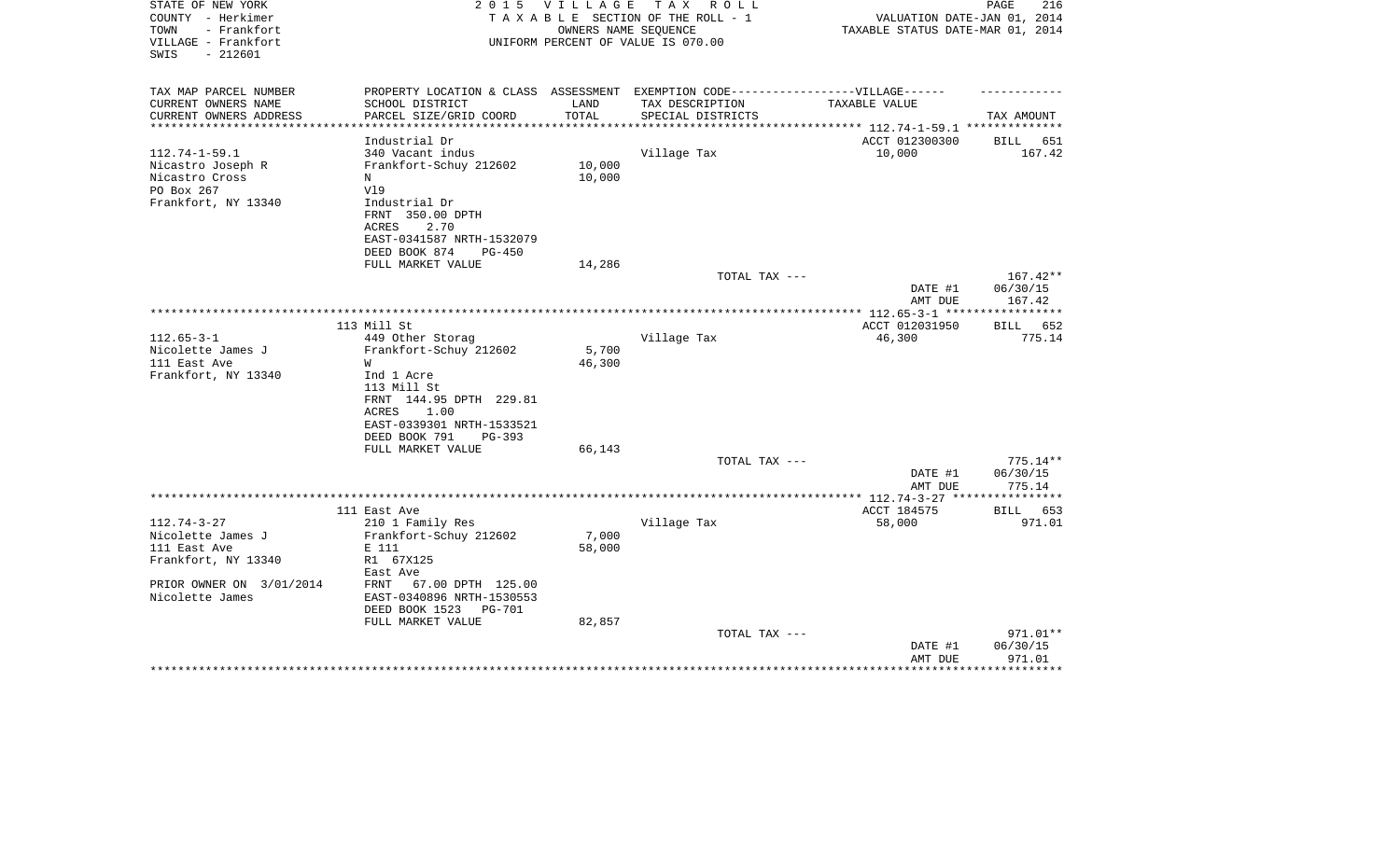| STATE OF NEW YORK<br>COUNTY - Herkimer<br>- Frankfort<br>TOWN<br>VILLAGE - Frankfort<br>SWIS<br>$-212601$ | 2 0 1 5                                                                                              | VILLAGE          | T A X<br>R O L L<br>TAXABLE SECTION OF THE ROLL - 1<br>OWNERS NAME SEQUENCE<br>UNIFORM PERCENT OF VALUE IS 070.00 | VALUATION DATE-JAN 01, 2014<br>TAXABLE STATUS DATE-MAR 01, 2014 | PAGE<br>217          |
|-----------------------------------------------------------------------------------------------------------|------------------------------------------------------------------------------------------------------|------------------|-------------------------------------------------------------------------------------------------------------------|-----------------------------------------------------------------|----------------------|
| TAX MAP PARCEL NUMBER<br>CURRENT OWNERS NAME                                                              | PROPERTY LOCATION & CLASS ASSESSMENT EXEMPTION CODE-----------------VILLAGE------<br>SCHOOL DISTRICT | LAND             | TAX DESCRIPTION                                                                                                   | TAXABLE VALUE                                                   |                      |
| CURRENT OWNERS ADDRESS                                                                                    | PARCEL SIZE/GRID COORD                                                                               | TOTAL            | SPECIAL DISTRICTS                                                                                                 |                                                                 | TAX AMOUNT           |
| **********************                                                                                    | ************************                                                                             | *************    |                                                                                                                   |                                                                 |                      |
|                                                                                                           | 319 Fourth Ave                                                                                       |                  |                                                                                                                   | ACCT 163907                                                     | <b>BILL</b><br>654   |
| $112.81 - 2 - 65$                                                                                         | 210 1 Family Res                                                                                     |                  | Village Tax                                                                                                       | 53,500                                                          | 895.68               |
| Nicolette James J<br>319 Fourth Ave                                                                       | Frankfort-Schuy 212602<br>N 319                                                                      | 10,800<br>53,500 |                                                                                                                   |                                                                 |                      |
| Frankfort, NY 13340                                                                                       | R1 50X150                                                                                            |                  |                                                                                                                   |                                                                 |                      |
|                                                                                                           | Fourth Ave                                                                                           |                  |                                                                                                                   |                                                                 |                      |
|                                                                                                           | FRNT<br>50.00 DPTH 150.00                                                                            |                  |                                                                                                                   |                                                                 |                      |
|                                                                                                           | 023<br>BANK                                                                                          |                  |                                                                                                                   |                                                                 |                      |
|                                                                                                           | EAST-0339743 NRTH-1529796                                                                            |                  |                                                                                                                   |                                                                 |                      |
|                                                                                                           | DEED BOOK 1391<br>PG-232                                                                             |                  |                                                                                                                   |                                                                 |                      |
|                                                                                                           | FULL MARKET VALUE                                                                                    | 76,429           |                                                                                                                   |                                                                 |                      |
|                                                                                                           |                                                                                                      |                  | TOTAL TAX ---                                                                                                     |                                                                 | 895.68**             |
|                                                                                                           |                                                                                                      |                  |                                                                                                                   | DATE #1                                                         | 06/30/15             |
|                                                                                                           |                                                                                                      |                  |                                                                                                                   | AMT DUE                                                         | 895.68               |
|                                                                                                           | 125 First Ave                                                                                        |                  |                                                                                                                   | ACCT 012019200                                                  | 655<br>BILL          |
| $112.73 - 2 - 49$                                                                                         | 210 1 Family Res                                                                                     |                  | Village Tax                                                                                                       | 42,000                                                          | 703.15               |
| Nicolette Rosalie                                                                                         | Frankfort-Schuy 212602                                                                               | 6,300            |                                                                                                                   |                                                                 |                      |
| Attn: Nicolette Enas                                                                                      | N 125                                                                                                | 42,000           |                                                                                                                   |                                                                 |                      |
| 125 First Ave                                                                                             | R1                                                                                                   |                  |                                                                                                                   |                                                                 |                      |
| Frankfort, NY 13340                                                                                       | First Ave                                                                                            |                  |                                                                                                                   |                                                                 |                      |
|                                                                                                           | 38.00 DPTH<br>87.00<br>FRNT                                                                          |                  |                                                                                                                   |                                                                 |                      |
|                                                                                                           | EAST-0339309 NRTH-1531852                                                                            |                  |                                                                                                                   |                                                                 |                      |
|                                                                                                           | DEED BOOK 715<br>PG-133                                                                              |                  |                                                                                                                   |                                                                 |                      |
|                                                                                                           | FULL MARKET VALUE                                                                                    | 60,000           |                                                                                                                   |                                                                 |                      |
|                                                                                                           |                                                                                                      |                  | TOTAL TAX ---                                                                                                     | DATE #1                                                         | 703.15**<br>06/30/15 |
|                                                                                                           |                                                                                                      |                  |                                                                                                                   | AMT DUE                                                         | 703.15               |
|                                                                                                           |                                                                                                      |                  | *********************                                                                                             | **** 112.73-1-7 ***                                             | ********             |
|                                                                                                           | 200 Litchfield St                                                                                    |                  |                                                                                                                   | ACCT 012020100                                                  | BILL 656             |
| $112.73 - 1 - 7$                                                                                          | 210 1 Family Res                                                                                     |                  | Village Tax                                                                                                       | 53,500                                                          | 895.68               |
| Nilsson Luann                                                                                             | Frankfort-Schuy 212602                                                                               | 8,200            |                                                                                                                   |                                                                 |                      |
| Gray Diann C                                                                                              | W 200                                                                                                | 53,500           |                                                                                                                   |                                                                 |                      |
| 200 S Litchfield St                                                                                       | R1                                                                                                   |                  |                                                                                                                   |                                                                 |                      |
| Frankfort, NY 13340                                                                                       | Litchfield St                                                                                        |                  |                                                                                                                   |                                                                 |                      |
|                                                                                                           | <b>FRNT</b><br>45.00 DPTH 170.00                                                                     |                  |                                                                                                                   |                                                                 |                      |
|                                                                                                           | <b>BANK</b><br>135<br>EAST-0338705 NRTH-1532181                                                      |                  |                                                                                                                   |                                                                 |                      |
|                                                                                                           | DEED BOOK 824<br><b>PG-555</b>                                                                       |                  |                                                                                                                   |                                                                 |                      |
|                                                                                                           | FULL MARKET VALUE                                                                                    | 76,429           |                                                                                                                   |                                                                 |                      |
|                                                                                                           |                                                                                                      |                  | TOTAL TAX ---                                                                                                     |                                                                 | 895.68**             |
|                                                                                                           |                                                                                                      |                  |                                                                                                                   | DATE #1                                                         | 06/30/15             |
|                                                                                                           |                                                                                                      |                  |                                                                                                                   | AMT DUE                                                         | 895.68               |
|                                                                                                           |                                                                                                      |                  |                                                                                                                   |                                                                 |                      |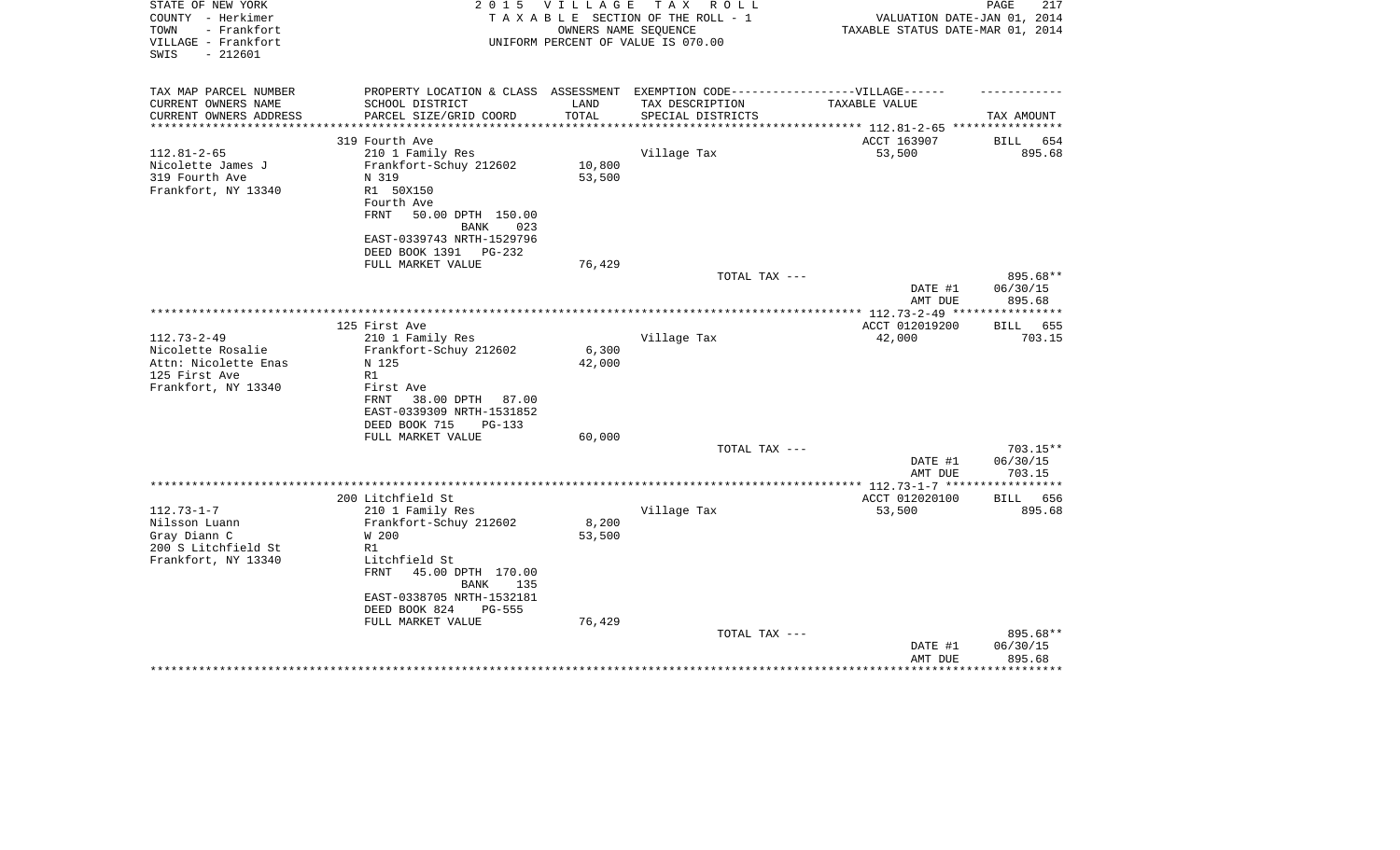| 218<br>VALUATION DATE-JAN 01, 2014<br>TAXABLE STATUS DATE-MAR 01, 2014 |
|------------------------------------------------------------------------|
|                                                                        |
| TAX AMOUNT                                                             |
| <b>BILL</b><br>657                                                     |
| 130.58                                                                 |
|                                                                        |
|                                                                        |
| 130.58**<br>06/30/15<br>130.58                                         |
|                                                                        |
| BILL 658<br>1,240.55                                                   |
|                                                                        |
| 1,240.55**<br>06/30/15                                                 |
| 1,240.55                                                               |
| BILL 659                                                               |
| 569.22                                                                 |
|                                                                        |
| $569.22**$<br>06/30/15<br>569.22                                       |
| ********                                                               |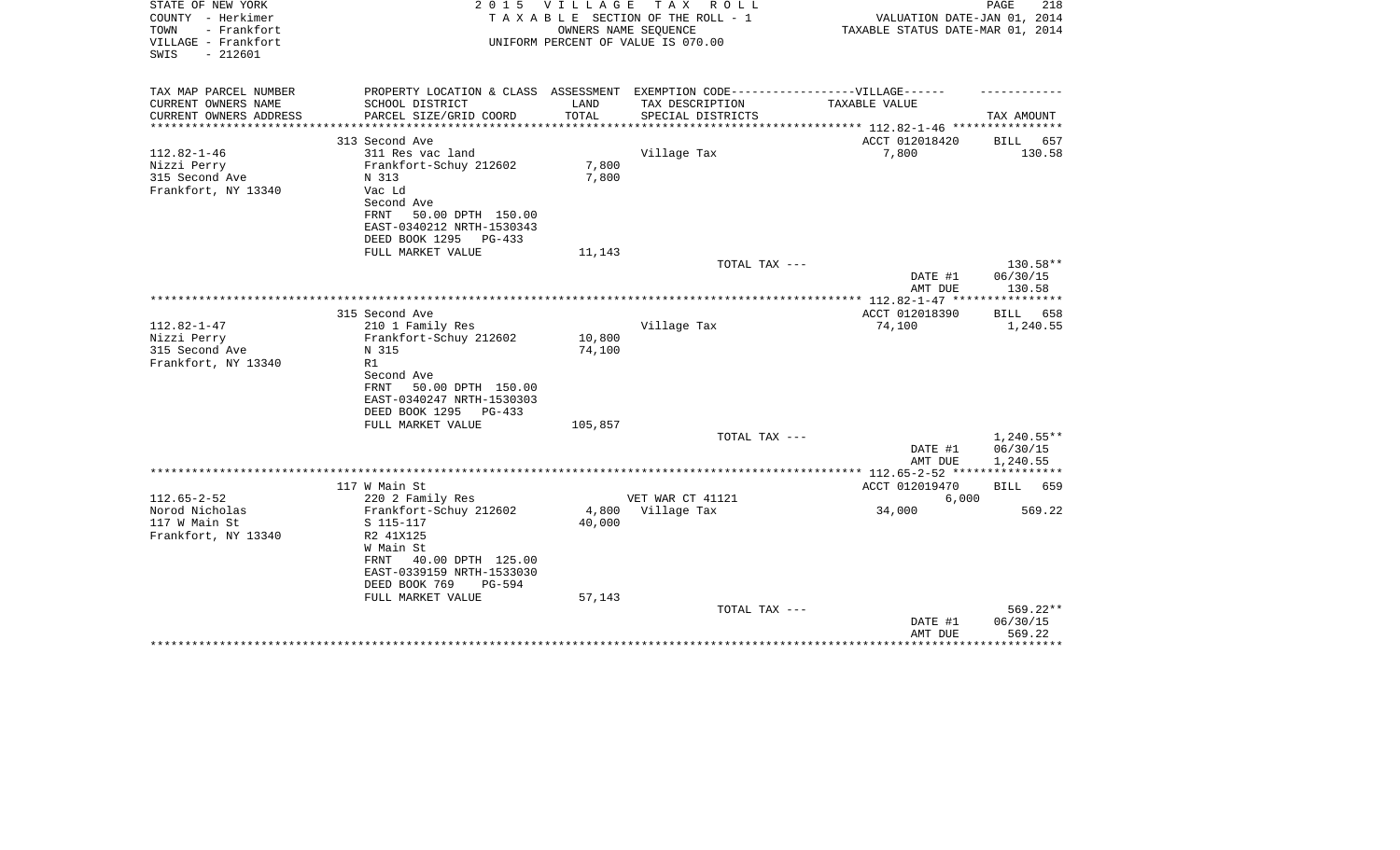| STATE OF NEW YORK<br>COUNTY - Herkimer<br>- Frankfort<br>TOWN<br>VILLAGE - Frankfort<br>$-212601$<br>SWIS | 2 0 1 5                                                                                                                                          | V I L L A G E<br>OWNERS NAME SEQUENCE | TAX ROLL<br>TAXABLE SECTION OF THE ROLL - 1<br>UNIFORM PERCENT OF VALUE IS 070.00 | VALUATION DATE-JAN 01, 2014<br>TAXABLE STATUS DATE-MAR 01, 2014 | PAGE<br>219                                |
|-----------------------------------------------------------------------------------------------------------|--------------------------------------------------------------------------------------------------------------------------------------------------|---------------------------------------|-----------------------------------------------------------------------------------|-----------------------------------------------------------------|--------------------------------------------|
| TAX MAP PARCEL NUMBER<br>CURRENT OWNERS NAME                                                              | PROPERTY LOCATION & CLASS ASSESSMENT EXEMPTION CODE-----------------VILLAGE------<br>SCHOOL DISTRICT                                             | LAND                                  | TAX DESCRIPTION                                                                   | TAXABLE VALUE                                                   |                                            |
| CURRENT OWNERS ADDRESS                                                                                    | PARCEL SIZE/GRID COORD                                                                                                                           | TOTAL                                 | SPECIAL DISTRICTS                                                                 |                                                                 | TAX AMOUNT                                 |
|                                                                                                           |                                                                                                                                                  |                                       |                                                                                   | ************* 112.66-2-2.1 ****************                     |                                            |
|                                                                                                           | 210 Railroad St                                                                                                                                  |                                       |                                                                                   | ACCT 012018540                                                  | <b>BILL</b><br>660                         |
| $112.66 - 2 - 2.1$<br>Noti Salvatore<br>210 Railroad St<br>Frankfort, NY 13340                            | 484 1 use sm bld<br>Frankfort-Schuy 212602<br>E<br>Railroad St<br>FRNT<br>69.00 DPTH<br>95.00<br>EAST-0340220 NRTH-1532970                       | 3,277<br>18,900                       | Village Tax                                                                       | 18,900                                                          | 316.42                                     |
|                                                                                                           | DEED BOOK 1309<br>PG-146<br>FULL MARKET VALUE                                                                                                    |                                       |                                                                                   |                                                                 |                                            |
|                                                                                                           |                                                                                                                                                  | 27,000                                | TOTAL TAX ---                                                                     | DATE #1                                                         | $316.42**$<br>06/30/15                     |
|                                                                                                           |                                                                                                                                                  |                                       |                                                                                   | AMT DUE                                                         | 316.42                                     |
|                                                                                                           | 213 W Main St                                                                                                                                    |                                       |                                                                                   | ACCT 012007200                                                  | * * * * * * * * * * *<br>BILL 661          |
| $112.65 - 1 - 33$                                                                                         | 210 1 Family Res                                                                                                                                 |                                       | Village Tax                                                                       | 64,600                                                          | 1,081.51                                   |
| Nuborazek Gaylene C<br>213 W Main St<br>Frankfort, NY 13340                                               | Frankfort-Schuy 212602<br>S 213<br>R1 60X200<br>W Main St<br>FRNT<br>60.00 DPTH 228.00<br>EAST-0338520 NRTH-1533765<br>DEED BOOK 1325<br>PG-168  | 13,200<br>64,600                      |                                                                                   |                                                                 |                                            |
|                                                                                                           | FULL MARKET VALUE                                                                                                                                | 92,286                                | TOTAL TAX ---                                                                     |                                                                 | 1,081.51**                                 |
|                                                                                                           |                                                                                                                                                  |                                       |                                                                                   | DATE #1<br>AMT DUE                                              | 06/30/15<br>1,081.51                       |
|                                                                                                           |                                                                                                                                                  |                                       |                                                                                   |                                                                 | ***********                                |
| $112.65 - 2 - 51$                                                                                         | 127 W Main St<br>432 Gas station                                                                                                                 |                                       | Village Tax                                                                       | ACCT 012019500<br>53,000                                        | BILL 662<br>887.31                         |
| Nurod Nicholas<br>115 W Main St<br>Frankfort, NY 13340                                                    | Frankfort-Schuy 212602<br>S 127<br>Com 76X125<br>W Main St<br>76.00 DPTH 125.00<br>FRNT<br>EAST-0339122 NRTH-1533074<br>DEED BOOK 739<br>$PG-33$ | 8,700<br>53,000<br>75,714             |                                                                                   |                                                                 |                                            |
|                                                                                                           | FULL MARKET VALUE                                                                                                                                |                                       | TOTAL TAX ---                                                                     | DATE #1<br>AMT DUE                                              | 887.31**<br>06/30/15<br>887.31<br>******** |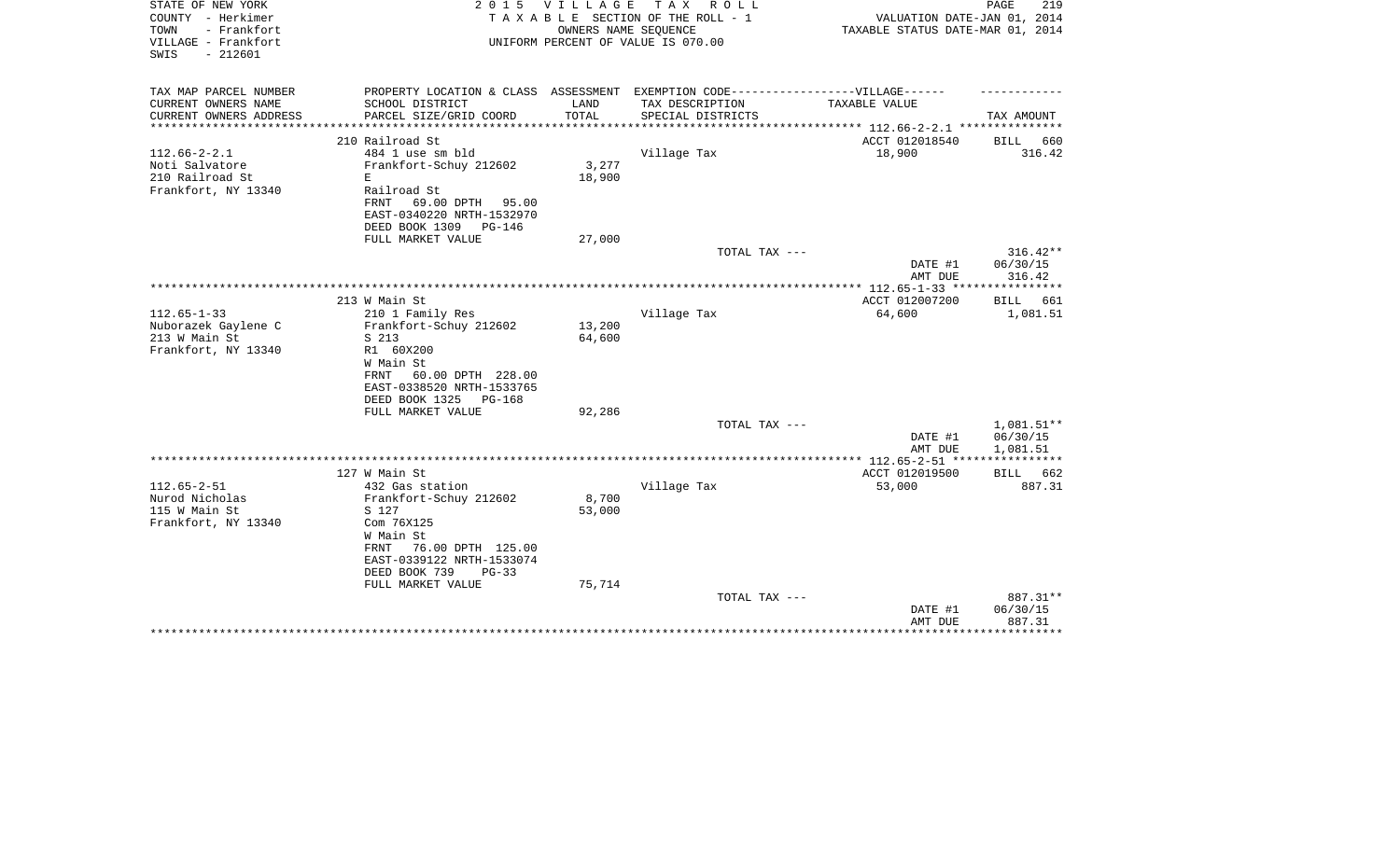| STATE OF NEW YORK<br>COUNTY - Herkimer<br>TOWN<br>- Frankfort<br>VILLAGE - Frankfort<br>$-212601$<br>SWIS | 2 0 1 5                                                                            |                | VILLAGE TAX ROLL<br>TAXABLE SECTION OF THE ROLL - 1<br>OWNERS NAME SEQUENCE<br>UNIFORM PERCENT OF VALUE IS 070.00 | VALUATION DATE-JAN 01, 2014<br>TAXABLE STATUS DATE-MAR 01, 2014 | PAGE<br>220           |
|-----------------------------------------------------------------------------------------------------------|------------------------------------------------------------------------------------|----------------|-------------------------------------------------------------------------------------------------------------------|-----------------------------------------------------------------|-----------------------|
| TAX MAP PARCEL NUMBER                                                                                     | PROPERTY LOCATION & CLASS ASSESSMENT EXEMPTION CODE----------------VILLAGE------   |                |                                                                                                                   |                                                                 |                       |
| CURRENT OWNERS NAME<br>CURRENT OWNERS ADDRESS                                                             | SCHOOL DISTRICT<br>PARCEL SIZE/GRID COORD                                          | LAND<br>TOTAL  | TAX DESCRIPTION<br>SPECIAL DISTRICTS                                                                              | TAXABLE VALUE                                                   | TAX AMOUNT            |
| *********************                                                                                     |                                                                                    |                |                                                                                                                   | *************************** 112.82-2-59 ****************        |                       |
| $112.82 - 2 - 59$                                                                                         | 338 Third Ave<br>311 Res vac land                                                  |                |                                                                                                                   | ACCT 012019650                                                  | BILL<br>663           |
| Nurod Sydney G<br>340 Third Ave<br>Frankfort, NY 13340                                                    | Frankfort-Schuy 212602<br>S 338<br>V19 40X143<br>Third Ave                         | 6,700<br>6,700 | Village Tax                                                                                                       | 6,700                                                           | 112.17                |
|                                                                                                           | 42.50 DPTH 156.00<br>FRNT<br>EAST-0340197 NRTH-1529486<br>DEED BOOK 00606 PG-00889 |                |                                                                                                                   |                                                                 |                       |
|                                                                                                           | FULL MARKET VALUE                                                                  | 9,571          |                                                                                                                   |                                                                 |                       |
|                                                                                                           |                                                                                    |                | TOTAL TAX ---                                                                                                     |                                                                 | $112.17**$            |
|                                                                                                           |                                                                                    |                |                                                                                                                   | DATE #1                                                         | 06/30/15              |
|                                                                                                           |                                                                                    |                |                                                                                                                   | AMT DUE                                                         | 112.17                |
|                                                                                                           | 340 Third Ave                                                                      |                |                                                                                                                   | ACCT 012019680                                                  | BILL 664              |
| $112.82 - 2 - 60$                                                                                         | 210 1 Family Res                                                                   |                | VET COM CT 41131                                                                                                  | 10,266                                                          |                       |
| Nurod Sydney G                                                                                            | Frankfort-Schuy 212602                                                             | 9,000          | Village Tax                                                                                                       | 46,534                                                          | 779.06                |
| 340 Third Ave                                                                                             | S 340                                                                              | 56,800         |                                                                                                                   |                                                                 |                       |
| Frankfort, NY 13340                                                                                       | R1 42X134                                                                          |                |                                                                                                                   |                                                                 |                       |
|                                                                                                           | Third Ave                                                                          |                |                                                                                                                   |                                                                 |                       |
|                                                                                                           | 42.50 DPTH 143.00<br>FRNT<br>EAST-0340229 NRTH-1529460                             |                |                                                                                                                   |                                                                 |                       |
|                                                                                                           | DEED BOOK 00606 PG-00889                                                           |                |                                                                                                                   |                                                                 |                       |
|                                                                                                           | FULL MARKET VALUE                                                                  | 81,143         |                                                                                                                   |                                                                 |                       |
|                                                                                                           |                                                                                    |                | TOTAL TAX ---                                                                                                     |                                                                 | 779.06**              |
|                                                                                                           |                                                                                    |                |                                                                                                                   | DATE #1                                                         | 06/30/15              |
|                                                                                                           |                                                                                    |                |                                                                                                                   | AMT DUE                                                         | 779.06                |
|                                                                                                           |                                                                                    |                |                                                                                                                   |                                                                 |                       |
| $112.82 - 2 - 61$                                                                                         | 342 Third Ave                                                                      |                | Village Tax                                                                                                       | ACCT 012019710<br>13,600                                        | BILL<br>665<br>227.69 |
| Nurod Sydney G                                                                                            | 312 Vac w/imprv<br>Frankfort-Schuy 212602                                          | 6,200          |                                                                                                                   |                                                                 |                       |
| 340 Third Ave                                                                                             | S 342                                                                              | 13,600         |                                                                                                                   |                                                                 |                       |
| Frankfort, NY 13340                                                                                       | V19 42X121<br>Third Ave                                                            |                |                                                                                                                   |                                                                 |                       |
|                                                                                                           | 42.50 DPTH 134.00<br>FRNT<br>EAST-0340260 NRTH-1529435<br>DEED BOOK 00606 PG-00889 |                |                                                                                                                   |                                                                 |                       |
|                                                                                                           | FULL MARKET VALUE                                                                  | 19,429         |                                                                                                                   |                                                                 |                       |
|                                                                                                           |                                                                                    |                | TOTAL TAX ---                                                                                                     |                                                                 | $227.69**$            |
|                                                                                                           |                                                                                    |                |                                                                                                                   | DATE #1                                                         | 06/30/15              |
|                                                                                                           |                                                                                    |                |                                                                                                                   | AMT DUE                                                         | 227.69                |
|                                                                                                           |                                                                                    |                |                                                                                                                   |                                                                 | * * * * * * * * *     |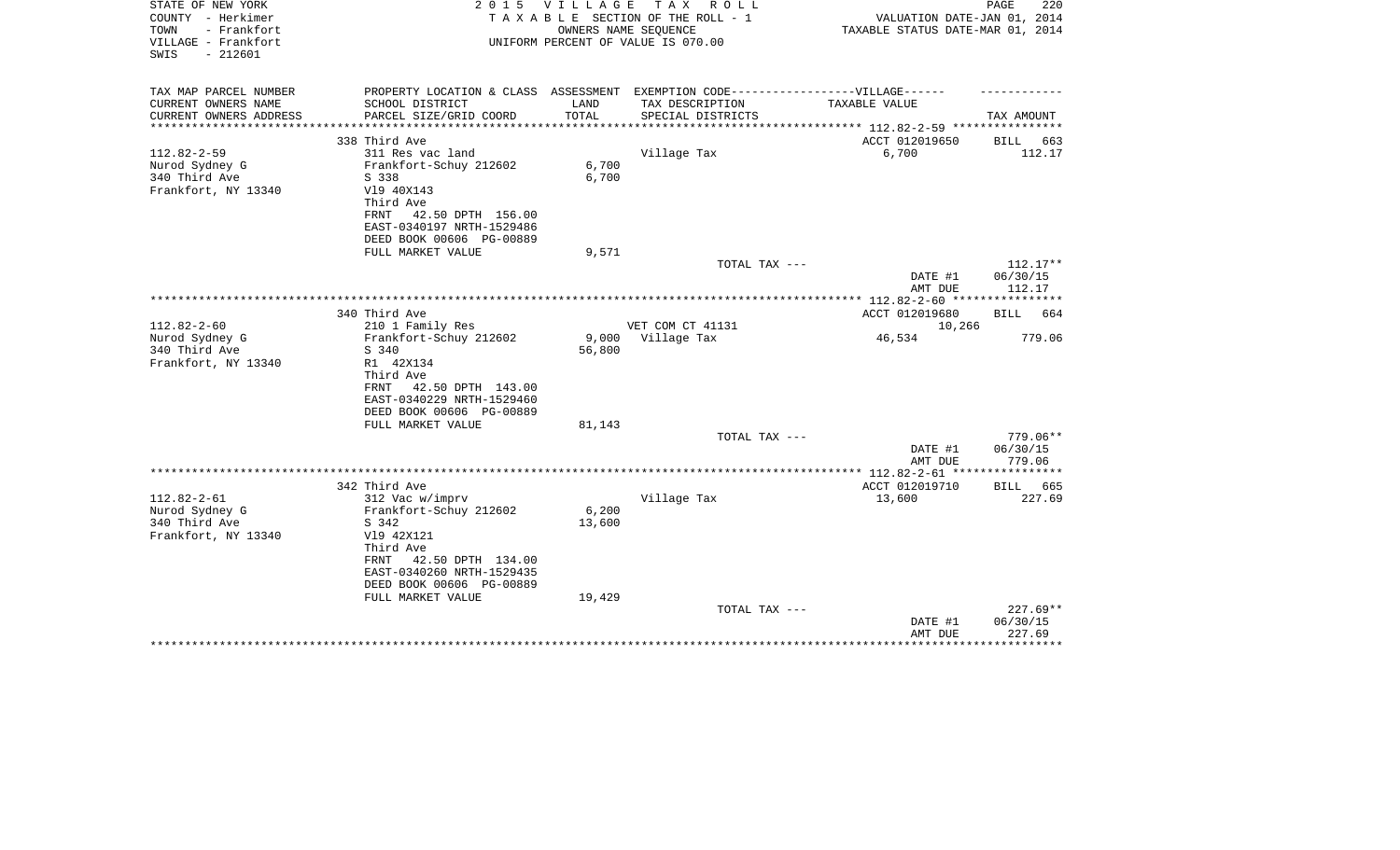| STATE OF NEW YORK<br>COUNTY - Herkimer<br>- Frankfort<br>TOWN | 2 0 1 5                                                                          | VILLAGE         | TAX ROLL<br>TAXABLE SECTION OF THE ROLL - 1<br>OWNERS NAME SEOUENCE | VALUATION DATE-JAN 01, 2014<br>TAXABLE STATUS DATE-MAR 01, 2014 | PAGE<br>221          |
|---------------------------------------------------------------|----------------------------------------------------------------------------------|-----------------|---------------------------------------------------------------------|-----------------------------------------------------------------|----------------------|
| VILLAGE - Frankfort<br>SWIS<br>$-212601$                      |                                                                                  |                 | UNIFORM PERCENT OF VALUE IS 070.00                                  |                                                                 |                      |
| TAX MAP PARCEL NUMBER                                         | PROPERTY LOCATION & CLASS ASSESSMENT EXEMPTION CODE----------------VILLAGE------ |                 |                                                                     |                                                                 |                      |
| CURRENT OWNERS NAME                                           | SCHOOL DISTRICT                                                                  | LAND            | TAX DESCRIPTION                                                     | TAXABLE VALUE                                                   |                      |
| CURRENT OWNERS ADDRESS<br>**********************              | PARCEL SIZE/GRID COORD                                                           | TOTAL           | SPECIAL DISTRICTS                                                   |                                                                 | TAX AMOUNT           |
|                                                               | 410 Palmer St                                                                    |                 |                                                                     | ACCT 012011970                                                  | 666<br>BILL          |
| $112.81 - 2 - 48$                                             | 220 2 Family Res                                                                 |                 | Village Tax                                                         | 45,000                                                          | 753.37               |
| Oberle John                                                   | Frankfort-Schuy 212602                                                           | 7,300           |                                                                     |                                                                 |                      |
| Comodromos Marios                                             | W 410                                                                            | 45,000          |                                                                     |                                                                 |                      |
| 11 Leone Terrace                                              | R2                                                                               |                 |                                                                     |                                                                 |                      |
| Kinnelon, NJ 07405                                            | Palmer St                                                                        |                 |                                                                     |                                                                 |                      |
|                                                               | <b>FRNT</b><br>50.00 DPTH<br>70.00                                               |                 |                                                                     |                                                                 |                      |
|                                                               | 135<br><b>BANK</b>                                                               |                 |                                                                     |                                                                 |                      |
|                                                               | EAST-0339334 NRTH-1530193                                                        |                 |                                                                     |                                                                 |                      |
|                                                               | DEED BOOK 1323<br>PG-224                                                         |                 |                                                                     |                                                                 |                      |
|                                                               | FULL MARKET VALUE                                                                | 64,286          |                                                                     |                                                                 |                      |
|                                                               |                                                                                  |                 | TOTAL TAX ---                                                       | DATE #1                                                         | 753.37**<br>06/30/15 |
|                                                               |                                                                                  |                 |                                                                     | AMT DUE                                                         | 753.37               |
|                                                               |                                                                                  |                 |                                                                     |                                                                 |                      |
|                                                               | 408 Palmer St                                                                    |                 |                                                                     | ACCT 012011940                                                  | 667<br>BILL          |
| $112.81 - 2 - 49$                                             | 311 Res vac land                                                                 |                 | Village Tax                                                         | 4,000                                                           | 66.97                |
| Oberle John                                                   | Frankfort-Schuy 212602                                                           | 4,000           |                                                                     |                                                                 |                      |
| Comodromos Marios                                             | W 408                                                                            | 4,000           |                                                                     |                                                                 |                      |
| 11 Leone Terrace                                              | Vac Ld                                                                           |                 |                                                                     |                                                                 |                      |
| Kinnelon, NJ 07405                                            | Palmer St                                                                        |                 |                                                                     |                                                                 |                      |
|                                                               | <b>FRNT</b><br>50.00 DPTH<br>70.00<br>800<br>BANK                                |                 |                                                                     |                                                                 |                      |
|                                                               | EAST-0339371 NRTH-1530225                                                        |                 |                                                                     |                                                                 |                      |
|                                                               | DEED BOOK 1323<br>PG-224                                                         |                 |                                                                     |                                                                 |                      |
|                                                               | FULL MARKET VALUE                                                                | 5,714           |                                                                     |                                                                 |                      |
|                                                               |                                                                                  |                 | TOTAL TAX ---                                                       |                                                                 | 66.97**              |
|                                                               |                                                                                  |                 |                                                                     | DATE #1                                                         | 06/30/15             |
|                                                               |                                                                                  |                 |                                                                     | AMT DUE                                                         | 66.97                |
|                                                               |                                                                                  |                 |                                                                     |                                                                 |                      |
|                                                               | 218 E Main St                                                                    |                 |                                                                     | ACCT 187526                                                     | BILL<br>668          |
| $112.74 - 2 - 63$                                             | 230 3 Family Res                                                                 |                 | Village Tax                                                         | 62,500                                                          | 1,046.35             |
| Oldfield Randall A<br>Oldfield Sandra J                       | Frankfort-Schuy 212602<br>S 218                                                  | 6,700<br>62,500 |                                                                     |                                                                 |                      |
| 225 N Caroline St                                             | R3 57X130                                                                        |                 |                                                                     |                                                                 |                      |
| Herkimer, NY 13350                                            | E Main St                                                                        |                 |                                                                     |                                                                 |                      |
|                                                               | 57.00 DPTH 142.00<br>FRNT                                                        |                 |                                                                     |                                                                 |                      |
| PRIOR OWNER ON 3/01/2014                                      | EAST-0340152 NRTH-1531791                                                        |                 |                                                                     |                                                                 |                      |
| Vivacqua 218 Main St LLC                                      | DEED BOOK 1541<br>PG-54                                                          |                 |                                                                     |                                                                 |                      |
|                                                               | FULL MARKET VALUE                                                                | 89,286          |                                                                     |                                                                 |                      |
|                                                               |                                                                                  |                 | TOTAL TAX ---                                                       |                                                                 | $1,046.35**$         |
|                                                               |                                                                                  |                 |                                                                     | DATE #1                                                         | 06/30/15             |
|                                                               |                                                                                  |                 |                                                                     | AMT DUE                                                         | 1,046.35             |
|                                                               |                                                                                  |                 |                                                                     |                                                                 |                      |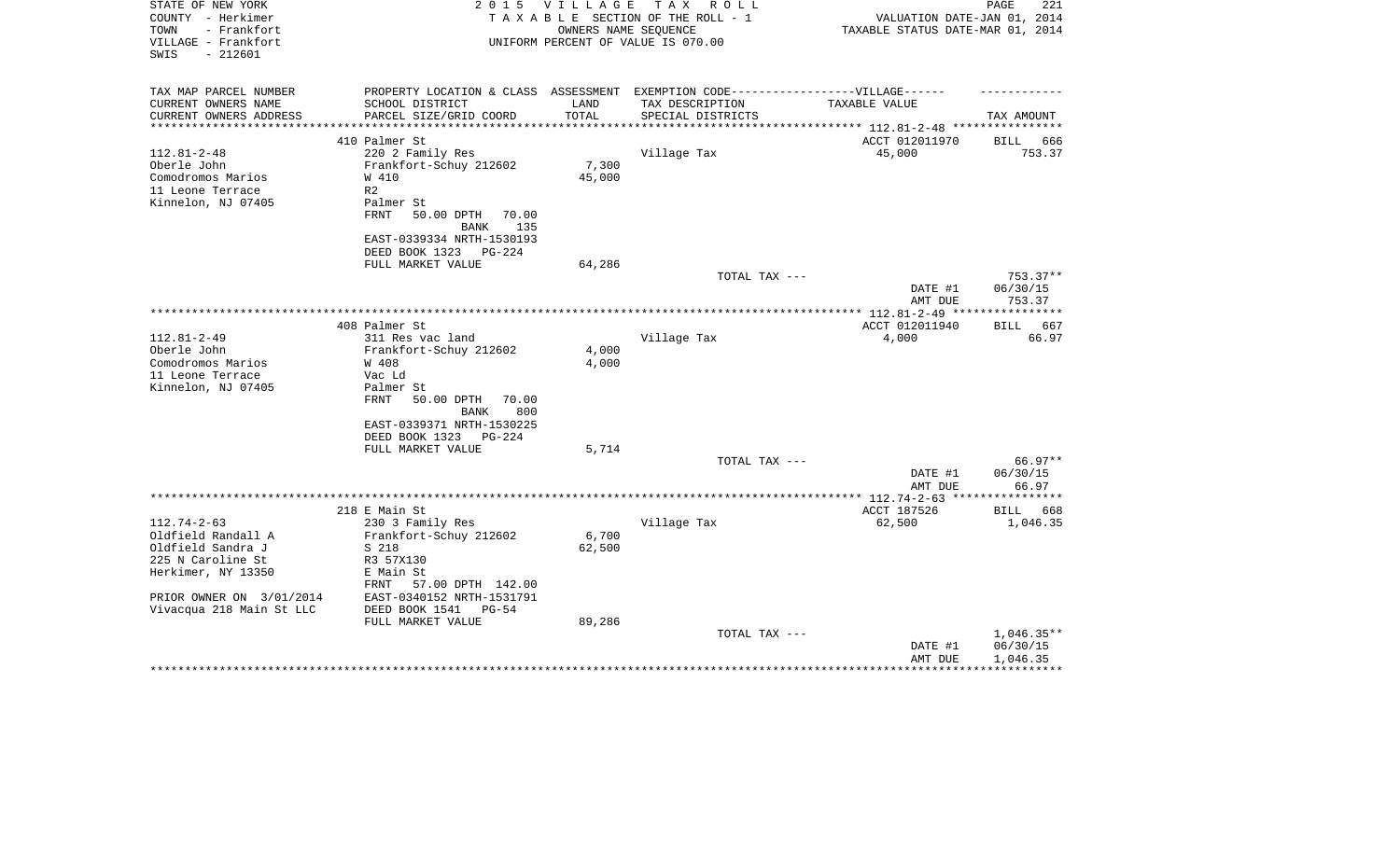| STATE OF NEW YORK<br>COUNTY - Herkimer                          | 2 0 1 5                                                                                              | VILLAGE              | T A X<br>R O L L<br>TAXABLE SECTION OF THE ROLL - 1 | VALUATION DATE-JAN 01, 2014      | PAGE<br>222        |
|-----------------------------------------------------------------|------------------------------------------------------------------------------------------------------|----------------------|-----------------------------------------------------|----------------------------------|--------------------|
| TOWN<br>- Frankfort<br>VILLAGE - Frankfort<br>$-212601$<br>SWIS |                                                                                                      | OWNERS NAME SEQUENCE | UNIFORM PERCENT OF VALUE IS 070.00                  | TAXABLE STATUS DATE-MAR 01, 2014 |                    |
|                                                                 |                                                                                                      |                      |                                                     |                                  |                    |
| TAX MAP PARCEL NUMBER<br>CURRENT OWNERS NAME                    | PROPERTY LOCATION & CLASS ASSESSMENT EXEMPTION CODE-----------------VILLAGE------<br>SCHOOL DISTRICT | LAND                 | TAX DESCRIPTION                                     | TAXABLE VALUE                    |                    |
| CURRENT OWNERS ADDRESS                                          | PARCEL SIZE/GRID COORD                                                                               | TOTAL                | SPECIAL DISTRICTS                                   | ********* 112.82-1-15 ***        | TAX AMOUNT         |
|                                                                 | 331 First Ave                                                                                        |                      |                                                     | ACCT 012026460                   | BILL<br>669        |
| $112.82 - 1 - 15$                                               | 210 1 Family Res                                                                                     |                      | Village Tax                                         | 51,500                           | 862.19             |
| Olds Dennis                                                     | Frankfort-Schuy 212602                                                                               | 10,100               |                                                     |                                  |                    |
| Olds Geraldine                                                  | N 331                                                                                                | 51,500               |                                                     |                                  |                    |
| 331 First Ave                                                   | R1                                                                                                   |                      |                                                     |                                  |                    |
| Frankfort, NY 13340                                             | First Ave                                                                                            |                      |                                                     |                                  |                    |
|                                                                 | FRNT<br>50.00 DPTH 130.00                                                                            |                      |                                                     |                                  |                    |
|                                                                 | ACRES<br>0.37 BANK<br>135<br>EAST-0341354 NRTH-1530050                                               |                      |                                                     |                                  |                    |
|                                                                 | DEED BOOK 00620 PG-00439                                                                             |                      |                                                     |                                  |                    |
|                                                                 | FULL MARKET VALUE                                                                                    | 73,571               |                                                     |                                  |                    |
|                                                                 |                                                                                                      |                      | TOTAL TAX ---                                       |                                  | 862.19**           |
|                                                                 |                                                                                                      |                      |                                                     | DATE #1                          | 06/30/15           |
|                                                                 |                                                                                                      |                      |                                                     | AMT DUE                          | 862.19             |
|                                                                 |                                                                                                      |                      |                                                     |                                  |                    |
|                                                                 | 344 Fourth Ave                                                                                       |                      |                                                     | ACCT 183180                      | <b>BILL</b><br>670 |
| $112.82 - 2 - 71$<br>Oliver Robert A                            | 210 1 Family Res                                                                                     |                      | Village Tax                                         | 57,500                           | 962.64             |
| 344 Fourth Ave                                                  | Frankfort-Schuy 212602<br>S                                                                          | 15,000<br>57,500     |                                                     |                                  |                    |
| Frankfort, NY 13340                                             | R1                                                                                                   |                      |                                                     |                                  |                    |
|                                                                 | 344-46 Fourth Ave                                                                                    |                      |                                                     |                                  |                    |
|                                                                 | FRNT 100.00 DPTH 155.00                                                                              |                      |                                                     |                                  |                    |
|                                                                 | EAST-0339990 NRTH-1529173                                                                            |                      |                                                     |                                  |                    |
|                                                                 | DEED BOOK 1515<br>$PG-163$                                                                           |                      |                                                     |                                  |                    |
|                                                                 | FULL MARKET VALUE                                                                                    | 82,143               |                                                     |                                  |                    |
|                                                                 |                                                                                                      |                      | TOTAL TAX ---                                       |                                  | $962.64**$         |
|                                                                 |                                                                                                      |                      |                                                     | DATE #1                          | 06/30/15           |
|                                                                 |                                                                                                      |                      |                                                     | AMT DUE                          | 962.64             |
|                                                                 | 109 Tisdale Ave                                                                                      |                      |                                                     | ACCT 175992                      | BILL<br>671        |
| $112.65 - 3 - 9$                                                | 210 1 Family Res                                                                                     |                      | Village Tax                                         | 29,000                           | 485.51             |
| Olmstead Bradley                                                | Frankfort-Schuy 212602                                                                               | 4,400                |                                                     |                                  |                    |
| Lewis Kelsey                                                    | W 109                                                                                                | 29,000               |                                                     |                                  |                    |
| 109 Tisdale Ave                                                 | R1 42X95                                                                                             |                      |                                                     |                                  |                    |
| Frankfort, NY 13340                                             | Tisdale Ave                                                                                          |                      |                                                     |                                  |                    |
|                                                                 | FRNT<br>42.00 DPTH<br>95.00                                                                          |                      |                                                     |                                  |                    |
|                                                                 | EAST-0339319 NRTH-1533301                                                                            |                      |                                                     |                                  |                    |
|                                                                 | DEED BOOK 1468<br>PG-825                                                                             |                      |                                                     |                                  |                    |
|                                                                 | FULL MARKET VALUE                                                                                    | 41,429               | TOTAL TAX ---                                       |                                  | 485.51**           |
|                                                                 |                                                                                                      |                      |                                                     | DATE #1                          | 06/30/15           |
|                                                                 |                                                                                                      |                      |                                                     | AMT DUE                          | 485.51             |
|                                                                 |                                                                                                      |                      |                                                     |                                  |                    |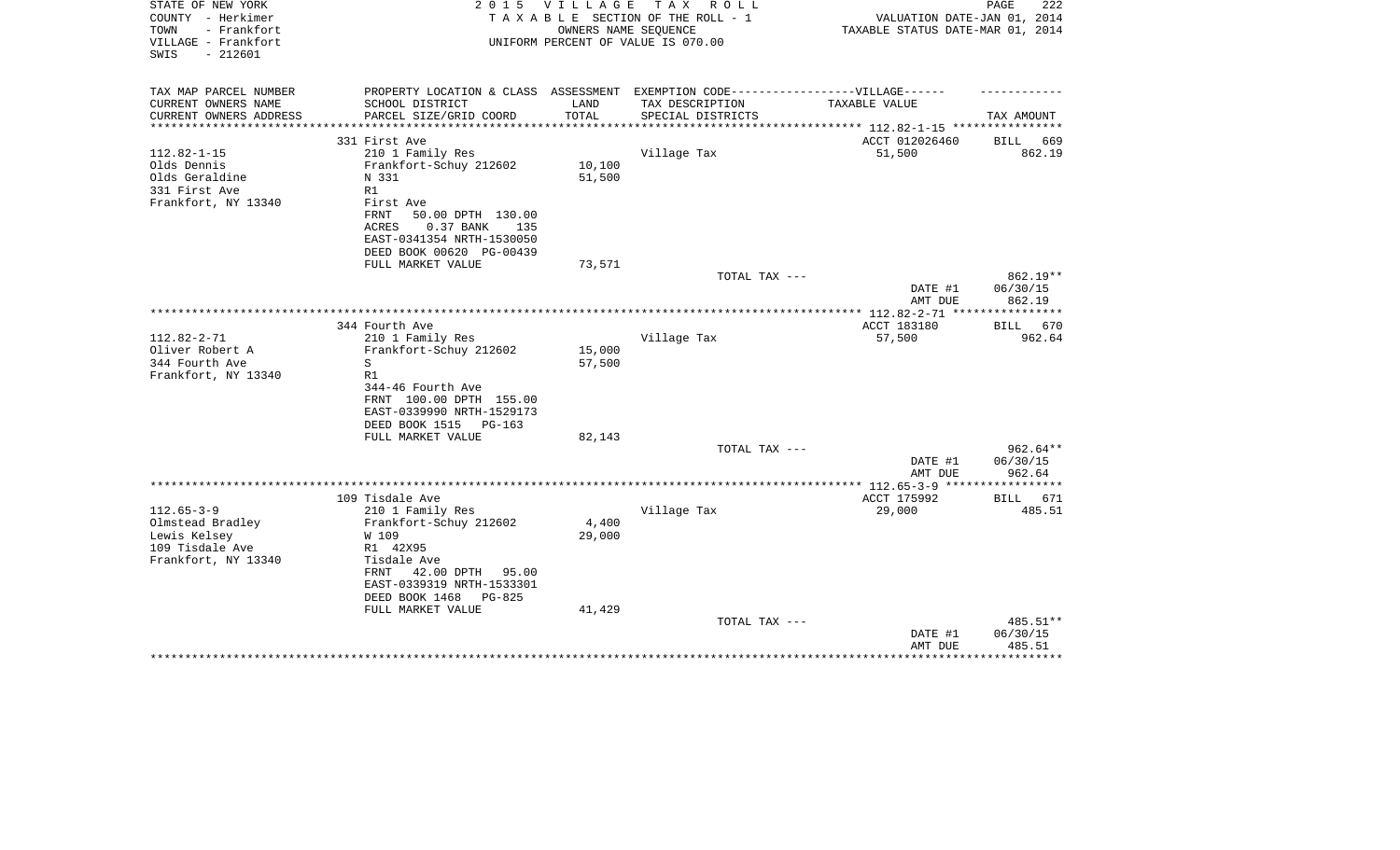| STATE OF NEW YORK<br>COUNTY - Herkimer<br>TOWN<br>- Frankfort<br>VILLAGE - Frankfort<br>$-212601$<br>SWIS | 2 0 1 5                                                                           | <b>VILLAGE</b><br>OWNERS NAME SEQUENCE | T A X<br>R O L L<br>TAXABLE SECTION OF THE ROLL - 1<br>UNIFORM PERCENT OF VALUE IS 070.00 | VALUATION DATE-JAN 01, 2014<br>TAXABLE STATUS DATE-MAR 01, 2014 | PAGE<br>223              |
|-----------------------------------------------------------------------------------------------------------|-----------------------------------------------------------------------------------|----------------------------------------|-------------------------------------------------------------------------------------------|-----------------------------------------------------------------|--------------------------|
|                                                                                                           |                                                                                   |                                        |                                                                                           |                                                                 |                          |
| TAX MAP PARCEL NUMBER                                                                                     | PROPERTY LOCATION & CLASS ASSESSMENT EXEMPTION CODE-----------------VILLAGE------ |                                        |                                                                                           |                                                                 |                          |
| CURRENT OWNERS NAME                                                                                       | SCHOOL DISTRICT                                                                   | LAND                                   | TAX DESCRIPTION                                                                           | TAXABLE VALUE                                                   |                          |
| CURRENT OWNERS ADDRESS<br>**********************                                                          | PARCEL SIZE/GRID COORD                                                            | TOTAL                                  | SPECIAL DISTRICTS                                                                         |                                                                 | TAX AMOUNT               |
|                                                                                                           | 122 W Main St                                                                     |                                        |                                                                                           | ACCT 179765                                                     | 672<br>BILL              |
| $112.65 - 3 - 74$                                                                                         | 438 Parking lot                                                                   |                                        | Village Tax                                                                               | 3,200                                                           | 53.57                    |
| On The Way Up LLC                                                                                         | Frankfort-Schuy 212602                                                            | 1,500                                  |                                                                                           |                                                                 |                          |
| 405 Bouck Rd                                                                                              | N 122                                                                             | 3,200                                  |                                                                                           |                                                                 |                          |
| Frankfort, NY 13340                                                                                       | Comm V19<br>W Main St                                                             |                                        |                                                                                           |                                                                 |                          |
|                                                                                                           | 25.00 DPTH 59.00<br>FRNT                                                          |                                        |                                                                                           |                                                                 |                          |
|                                                                                                           | EAST-0339288 NRTH-1533120                                                         |                                        |                                                                                           |                                                                 |                          |
|                                                                                                           | DEED BOOK 1493<br>PG-567                                                          |                                        |                                                                                           |                                                                 |                          |
|                                                                                                           | FULL MARKET VALUE                                                                 | 4,571                                  |                                                                                           |                                                                 |                          |
|                                                                                                           |                                                                                   |                                        | TOTAL TAX ---                                                                             |                                                                 | 53.57**                  |
|                                                                                                           |                                                                                   |                                        |                                                                                           | DATE #1<br>AMT DUE                                              | 06/30/15<br>53.57        |
|                                                                                                           |                                                                                   |                                        |                                                                                           | ***************** 112.65-3-75                                   | ***********              |
|                                                                                                           | 124 W Main St                                                                     |                                        |                                                                                           | ACCT 178922                                                     | BILL<br>673              |
| $112.65 - 3 - 75$                                                                                         | 411 Apartment                                                                     |                                        | Village Tax                                                                               | 78,000                                                          | 1,305.85                 |
| On The Way Up, LLC                                                                                        | Frankfort-Schuy 212602                                                            | 4,700                                  |                                                                                           |                                                                 |                          |
| 405 Bouck Rd                                                                                              | N 124                                                                             | 78,000                                 |                                                                                           |                                                                 |                          |
| Frankfort, NY 13340                                                                                       | Comm 4 Apts<br>W Main St                                                          |                                        |                                                                                           |                                                                 |                          |
|                                                                                                           | 35.00 DPTH 110.00<br>FRNT                                                         |                                        |                                                                                           |                                                                 |                          |
|                                                                                                           | EAST-0339291 NRTH-1533159                                                         |                                        |                                                                                           |                                                                 |                          |
|                                                                                                           | DEED BOOK 1488<br><b>PG-157</b>                                                   |                                        |                                                                                           |                                                                 |                          |
|                                                                                                           | FULL MARKET VALUE                                                                 | 111,429                                |                                                                                           |                                                                 |                          |
|                                                                                                           |                                                                                   |                                        | TOTAL TAX ---                                                                             | DATE #1                                                         | $1,305.85**$<br>06/30/15 |
|                                                                                                           |                                                                                   |                                        |                                                                                           | AMT DUE                                                         | 1,305.85                 |
|                                                                                                           |                                                                                   |                                        |                                                                                           |                                                                 |                          |
|                                                                                                           | 111-113 Tisdale Ave                                                               |                                        |                                                                                           | ACCT 185564                                                     | BILL 674                 |
| $112.65 - 3 - 10$                                                                                         | 210 1 Family Res                                                                  |                                        | Village Tax                                                                               | 41,000                                                          | 686.41                   |
| Orchard Street Realty Holdings Frankfort-Schuy 212602<br>124 W Orchard St                                 |                                                                                   | 7,200<br>41,000                        |                                                                                           |                                                                 |                          |
| Frankfort, NY 13340                                                                                       | W 111-113<br>R1 100X150                                                           |                                        |                                                                                           |                                                                 |                          |
|                                                                                                           | Tisdale Ave                                                                       |                                        |                                                                                           |                                                                 |                          |
| PRIOR OWNER ON 3/01/2014                                                                                  | 80.00 DPTH 118.00<br>FRNT                                                         |                                        |                                                                                           |                                                                 |                          |
| Brown's Feed, Inc                                                                                         | EAST-0339366 NRTH-1533352                                                         |                                        |                                                                                           |                                                                 |                          |
|                                                                                                           | DEED BOOK 1521<br>$PG-736$                                                        |                                        |                                                                                           |                                                                 |                          |
|                                                                                                           | FULL MARKET VALUE                                                                 | 58,571                                 | TOTAL TAX ---                                                                             |                                                                 | 686.41**                 |
|                                                                                                           |                                                                                   |                                        |                                                                                           | DATE #1                                                         | 06/30/15                 |
|                                                                                                           |                                                                                   |                                        |                                                                                           | AMT DUE                                                         | 686.41                   |
|                                                                                                           |                                                                                   |                                        |                                                                                           |                                                                 |                          |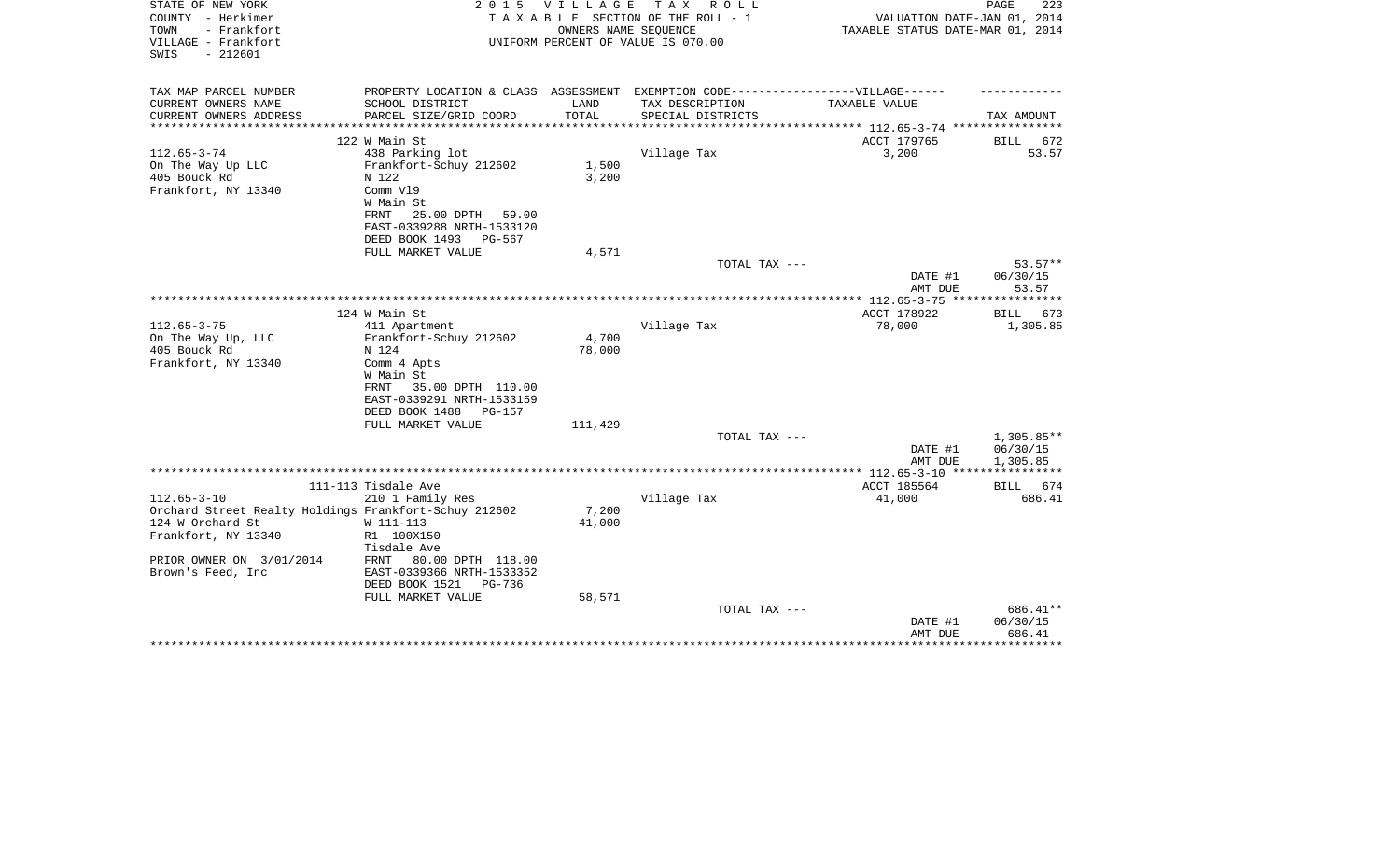| STATE OF NEW YORK<br>COUNTY - Herkimer<br>- Frankfort<br>TOWN | 2 0 1 5                                 | V I L L A G E | T A X<br>R O L L<br>TAXABLE SECTION OF THE ROLL - 1<br>OWNERS NAME SEQUENCE | VALUATION DATE-JAN 01, 2014<br>TAXABLE STATUS DATE-MAR 01, 2014 | PAGE<br>224          |
|---------------------------------------------------------------|-----------------------------------------|---------------|-----------------------------------------------------------------------------|-----------------------------------------------------------------|----------------------|
| VILLAGE - Frankfort<br>$-212601$<br>SWIS                      |                                         |               | UNIFORM PERCENT OF VALUE IS 070.00                                          |                                                                 |                      |
| TAX MAP PARCEL NUMBER                                         | PROPERTY LOCATION & CLASS ASSESSMENT    |               | EXEMPTION CODE------------------VILLAGE------                               |                                                                 |                      |
| CURRENT OWNERS NAME                                           | SCHOOL DISTRICT                         | LAND          | TAX DESCRIPTION                                                             | TAXABLE VALUE                                                   |                      |
| CURRENT OWNERS ADDRESS<br>********************                | PARCEL SIZE/GRID COORD                  | TOTAL         | SPECIAL DISTRICTS                                                           | **************** 112.73-3-28 *****************                  | TAX AMOUNT           |
|                                                               | 213 Second Ave                          |               |                                                                             | ACCT 012015690                                                  | BILL<br>675          |
| $112.73 - 3 - 28$                                             | 210 1 Family Res                        |               | Village Tax                                                                 | 42,500                                                          | 711.52               |
| Ortello Suzanne M                                             | Frankfort-Schuy 212602                  | 4,900         |                                                                             |                                                                 |                      |
| 213 Second Ave                                                | N 213                                   | 42,500        |                                                                             |                                                                 |                      |
| Frankfort, NY 13340                                           | R1 23X150                               |               |                                                                             |                                                                 |                      |
|                                                               | Second Ave<br>23.00 DPTH 150.00<br>FRNT |               |                                                                             |                                                                 |                      |
|                                                               | EAST-0339547 NRTH-1531132               |               |                                                                             |                                                                 |                      |
|                                                               | DEED BOOK 947<br>$PG-329$               |               |                                                                             |                                                                 |                      |
|                                                               | FULL MARKET VALUE                       | 60,714        |                                                                             |                                                                 |                      |
|                                                               |                                         |               | TOTAL TAX ---                                                               |                                                                 | $711.52**$           |
|                                                               |                                         |               |                                                                             | DATE #1                                                         | 06/30/15             |
|                                                               |                                         |               |                                                                             | AMT DUE                                                         | 711.52               |
|                                                               | 202 Reese Rd                            |               |                                                                             | ACCT 189728                                                     | BILL<br>676          |
| $112.82 - 1 - 20$                                             | 220 2 Family Res                        |               | Village Tax                                                                 | 119,000                                                         | 1,992.25             |
| Ostapuk Petr                                                  | Frankfort-Schuy 212602                  | 15,000        |                                                                             |                                                                 |                      |
| 1017 Brinkerhoff Ave                                          | W 202                                   | 119,000       |                                                                             |                                                                 |                      |
| Utica, NY 13501                                               | R1                                      |               |                                                                             |                                                                 |                      |
| PRIOR OWNER ON 3/01/2014                                      | Reese Rd<br>FRNT 120.00 DPTH 103.00     |               |                                                                             |                                                                 |                      |
| Dukette Richard J IV                                          | EAST-0340698 NRTH-1529924               |               |                                                                             |                                                                 |                      |
|                                                               | DEED BOOK 1554<br>PG-248                |               |                                                                             |                                                                 |                      |
|                                                               | FULL MARKET VALUE                       | 170,000       |                                                                             |                                                                 |                      |
|                                                               |                                         |               | TOTAL TAX ---                                                               |                                                                 | 1,992.25**           |
|                                                               |                                         |               |                                                                             | DATE #1<br>AMT DUE                                              | 06/30/15<br>1,992.25 |
|                                                               |                                         |               |                                                                             |                                                                 |                      |
|                                                               | 300 Fourth Ave                          |               |                                                                             | ACCT 012020490                                                  | BILL 677             |
| $112.81 - 3 - 1$                                              | 210 1 Family Res                        |               | Village Tax                                                                 | 58,000                                                          | 971.01               |
| Ostrander Harold F                                            | Frankfort-Schuy 212602                  | 9,200         |                                                                             |                                                                 |                      |
| Ostrander Kathy L                                             | S 300                                   | 58,000        |                                                                             |                                                                 |                      |
| 300 Fourth Ave<br>Frankfort, NY 13340                         | R1<br>Fourth Ave                        |               |                                                                             |                                                                 |                      |
|                                                               | FRNT<br>50.00 DPTH 117.50               |               |                                                                             |                                                                 |                      |
|                                                               | EAST-0339304 NRTH-1530021               |               |                                                                             |                                                                 |                      |
|                                                               | DEED BOOK 1382<br>$PG-317$              |               |                                                                             |                                                                 |                      |
|                                                               | FULL MARKET VALUE                       | 82,857        |                                                                             |                                                                 |                      |
|                                                               |                                         |               | TOTAL TAX ---                                                               |                                                                 | 971.01**             |
|                                                               |                                         |               |                                                                             | DATE #1<br>AMT DUE                                              | 06/30/15<br>971.01   |
|                                                               |                                         |               |                                                                             |                                                                 | ************         |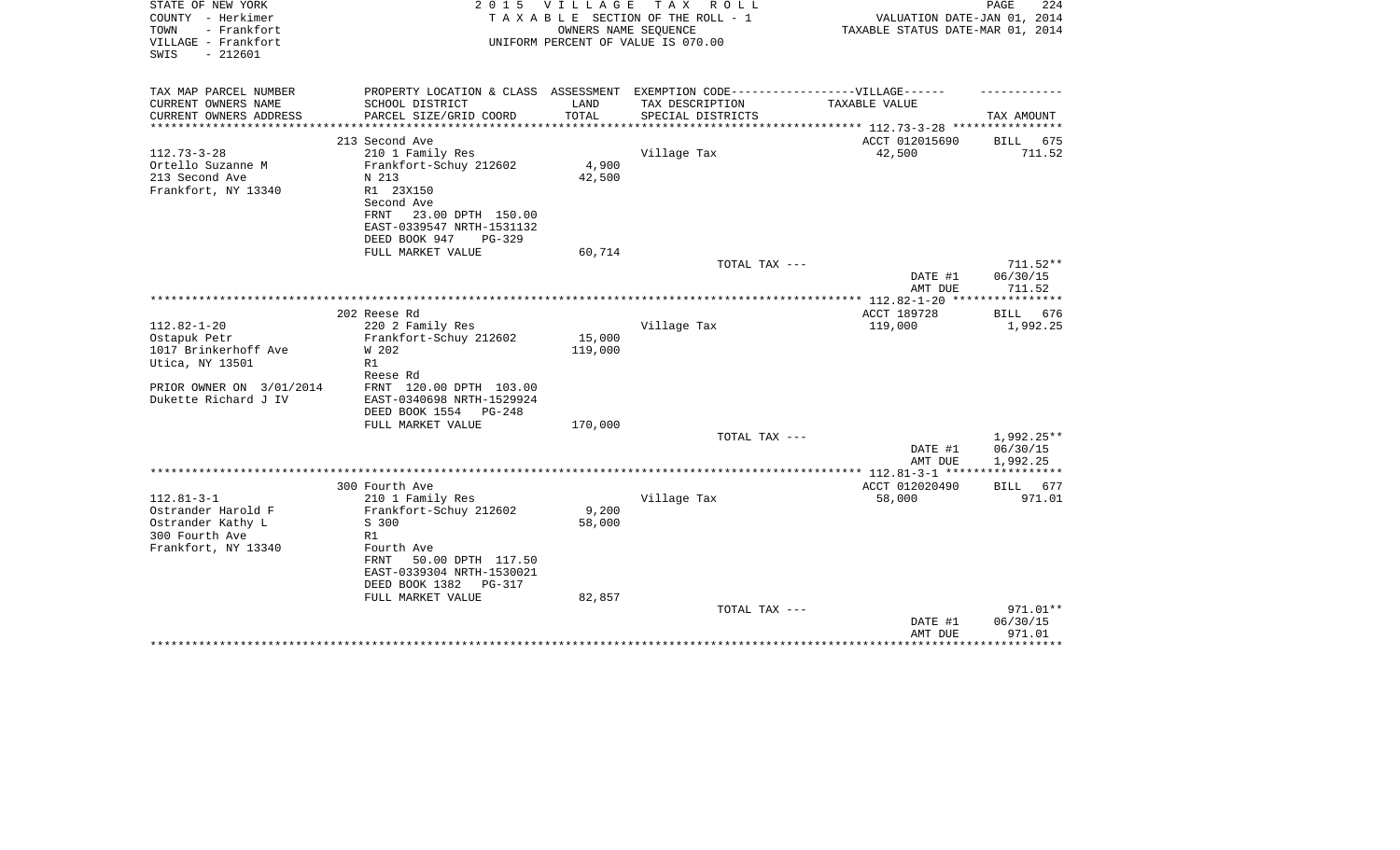| STATE OF NEW YORK<br>COUNTY - Herkimer<br>TOWN<br>- Frankfort<br>VILLAGE - Frankfort<br>$-212601$<br>SWIS | 2 0 1 5                                                                           | V I L L A G E | TAX ROLL<br>TAXABLE SECTION OF THE ROLL - 1<br>OWNERS NAME SEOUENCE<br>UNIFORM PERCENT OF VALUE IS 070.00 | VALUATION DATE-JAN 01, 2014<br>TAXABLE STATUS DATE-MAR 01, 2014 | PAGE<br>225  |
|-----------------------------------------------------------------------------------------------------------|-----------------------------------------------------------------------------------|---------------|-----------------------------------------------------------------------------------------------------------|-----------------------------------------------------------------|--------------|
|                                                                                                           |                                                                                   |               |                                                                                                           |                                                                 |              |
| TAX MAP PARCEL NUMBER                                                                                     | PROPERTY LOCATION & CLASS ASSESSMENT EXEMPTION CODE-----------------VILLAGE------ |               |                                                                                                           |                                                                 |              |
| CURRENT OWNERS NAME                                                                                       | SCHOOL DISTRICT                                                                   | LAND          | TAX DESCRIPTION                                                                                           | TAXABLE VALUE                                                   |              |
| CURRENT OWNERS ADDRESS<br>**********************                                                          | PARCEL SIZE/GRID COORD                                                            | TOTAL         | SPECIAL DISTRICTS                                                                                         |                                                                 | TAX AMOUNT   |
|                                                                                                           | 151 E Main St                                                                     |               |                                                                                                           | ACCT 012020850                                                  | BILL 678     |
| $112.74 - 1 - 14$                                                                                         | 411 Apartment                                                                     |               | Village Tax                                                                                               | 161,000                                                         | 2,695.40     |
| Otsego Realty, LLC                                                                                        | Frankfort-Schuy 212602                                                            | 6,700         |                                                                                                           |                                                                 |              |
| PO Box 268                                                                                                | N 151-155                                                                         | 161,000       |                                                                                                           |                                                                 |              |
| Pomona, NY 10970                                                                                          | Com 40X175                                                                        |               |                                                                                                           |                                                                 |              |
|                                                                                                           | E Main St                                                                         |               |                                                                                                           |                                                                 |              |
|                                                                                                           | 40.00 DPTH 185.00<br>FRNT                                                         |               |                                                                                                           |                                                                 |              |
|                                                                                                           | EAST-0340009 NRTH-1532329                                                         |               |                                                                                                           |                                                                 |              |
|                                                                                                           | DEED BOOK 1133<br>PG-919<br>FULL MARKET VALUE                                     | 230,000       |                                                                                                           |                                                                 |              |
|                                                                                                           |                                                                                   |               | TOTAL TAX ---                                                                                             |                                                                 | $2,695.40**$ |
|                                                                                                           |                                                                                   |               |                                                                                                           | DATE #1                                                         | 06/30/15     |
|                                                                                                           |                                                                                   |               |                                                                                                           | AMT DUE                                                         | 2,695.40     |
|                                                                                                           |                                                                                   |               |                                                                                                           |                                                                 |              |
|                                                                                                           | 133 W Main St                                                                     |               |                                                                                                           | ACCT 012028080                                                  | BILL 679     |
| $112.65 - 2 - 41.1$                                                                                       | 485 >luse sm bld                                                                  |               | Village Tax                                                                                               | 189,400                                                         | 3,170.86     |
| OUM RAM CORP                                                                                              | Frankfort-Schuy 212602                                                            | 6,000         |                                                                                                           |                                                                 |              |
| 133 W Main St<br>Frankfort, NY                                                                            | S 133<br>Com 150X250                                                              | 189,400       |                                                                                                           |                                                                 |              |
|                                                                                                           | W Main St                                                                         |               |                                                                                                           |                                                                 |              |
|                                                                                                           | FRNT 160.00 DPTH 185.40                                                           |               |                                                                                                           |                                                                 |              |
|                                                                                                           | <b>ACRES</b><br>0.68                                                              |               |                                                                                                           |                                                                 |              |
|                                                                                                           | EAST-0339022 NRTH-1533182                                                         |               |                                                                                                           |                                                                 |              |
|                                                                                                           | DEED BOOK 920<br>$PG-474$                                                         |               |                                                                                                           |                                                                 |              |
|                                                                                                           | FULL MARKET VALUE                                                                 | 270,571       |                                                                                                           |                                                                 |              |
|                                                                                                           |                                                                                   |               | TOTAL TAX ---                                                                                             |                                                                 | $3,170.86**$ |
|                                                                                                           |                                                                                   |               |                                                                                                           | DATE #1                                                         | 06/30/15     |
|                                                                                                           |                                                                                   |               |                                                                                                           | AMT DUE                                                         | 3,170.86     |
|                                                                                                           | 129 W Main St                                                                     |               |                                                                                                           | ACCT 012028140                                                  | BILL 680     |
| $112.65 - 2 - 50$                                                                                         | 330 Vacant comm                                                                   |               | Village Tax                                                                                               | 4,700                                                           | 78.69        |
| Oum Ram Corp                                                                                              | Frankfort-Schuy 212602                                                            | 4,700         |                                                                                                           |                                                                 |              |
| 129 W Main St                                                                                             | S 129                                                                             | 4,700         |                                                                                                           |                                                                 |              |
| Frankfort, NY 13340                                                                                       | V29 42X125                                                                        |               |                                                                                                           |                                                                 |              |
|                                                                                                           | W Main St                                                                         |               |                                                                                                           |                                                                 |              |
|                                                                                                           | 42.00 DPTH 125.00<br>FRNT                                                         |               |                                                                                                           |                                                                 |              |
|                                                                                                           | EAST-0339084 NRTH-1533120                                                         |               |                                                                                                           |                                                                 |              |
|                                                                                                           | DEED BOOK 920<br>PG-474<br>FULL MARKET VALUE                                      | 6,714         |                                                                                                           |                                                                 |              |
|                                                                                                           |                                                                                   |               | TOTAL TAX ---                                                                                             |                                                                 | 78.69**      |
|                                                                                                           |                                                                                   |               |                                                                                                           | DATE #1                                                         | 06/30/15     |
|                                                                                                           |                                                                                   |               |                                                                                                           | AMT DUE                                                         | 78.69        |
|                                                                                                           |                                                                                   |               |                                                                                                           |                                                                 | *******      |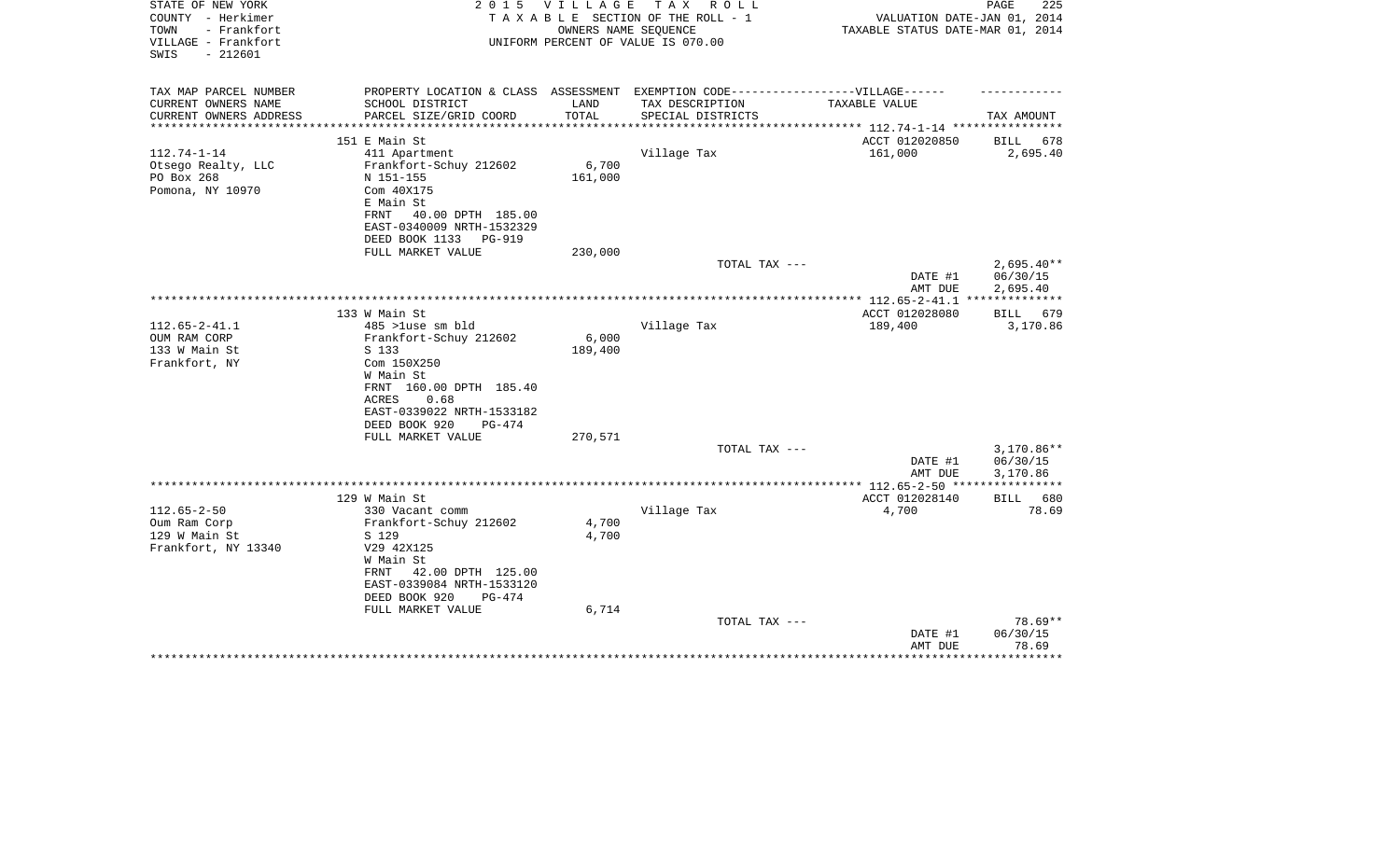| STATE OF NEW YORK<br>COUNTY - Herkimer                                 | 2 0 1 5                                                                           | VILLAGE             | TAX ROLL<br>TAXABLE SECTION OF THE ROLL - 1                | VALUATION DATE-JAN 01, 2014                             | PAGE<br>226            |
|------------------------------------------------------------------------|-----------------------------------------------------------------------------------|---------------------|------------------------------------------------------------|---------------------------------------------------------|------------------------|
| TOWN<br>- Frankfort<br>VILLAGE - Frankfort<br>$-212601$<br>SWIS        |                                                                                   |                     | OWNERS NAME SEQUENCE<br>UNIFORM PERCENT OF VALUE IS 070.00 | TAXABLE STATUS DATE-MAR 01, 2014                        |                        |
| TAX MAP PARCEL NUMBER                                                  | PROPERTY LOCATION & CLASS ASSESSMENT EXEMPTION CODE-----------------VILLAGE------ |                     |                                                            |                                                         |                        |
| CURRENT OWNERS NAME                                                    | SCHOOL DISTRICT                                                                   | LAND                | TAX DESCRIPTION                                            | TAXABLE VALUE                                           |                        |
| CURRENT OWNERS ADDRESS<br>*************                                | PARCEL SIZE/GRID COORD                                                            | TOTAL<br>********** | SPECIAL DISTRICTS                                          | **************** 112.57-1-7 ******************          | TAX AMOUNT             |
|                                                                        | 271 W Main St                                                                     |                     |                                                            | ACCT 012020070                                          | BILL<br>681            |
| $112.57 - 1 - 7$                                                       | 210 1 Family Res                                                                  |                     | Village Tax                                                | 82,000                                                  | 1,372.81               |
| Oyer, Donald Irrevocable Trust Frankfort-Schuy 212602<br>271 W Main St | S                                                                                 | 19,700<br>82,000    |                                                            |                                                         |                        |
| Frankfort, NY 13340                                                    | R1                                                                                |                     |                                                            |                                                         |                        |
|                                                                        | W Main St                                                                         |                     |                                                            |                                                         |                        |
|                                                                        | FRNT 187.50 DPTH 159.00                                                           |                     |                                                            |                                                         |                        |
|                                                                        | EAST-0337676 NRTH-1534827<br>DEED BOOK 1213 PG-996                                |                     |                                                            |                                                         |                        |
|                                                                        | FULL MARKET VALUE                                                                 | 117,143             |                                                            |                                                         |                        |
|                                                                        |                                                                                   |                     | TOTAL TAX ---                                              |                                                         | 1,372.81**             |
|                                                                        |                                                                                   |                     |                                                            | DATE #1                                                 | 06/30/15               |
|                                                                        |                                                                                   |                     |                                                            | AMT DUE<br>************** 112.73-3-47 ***************** | 1,372.81               |
|                                                                        | 218 First Ave                                                                     |                     |                                                            | ACCT 012025590                                          | BILL 682               |
| $112.73 - 3 - 47$                                                      | 210 1 Family Res                                                                  |                     | Village Tax                                                | 53,600                                                  | 897.35                 |
| Paciello Thomas A                                                      | Frankfort-Schuy 212602                                                            | 10,800              |                                                            |                                                         |                        |
| Paciello Lisa A                                                        | S 218                                                                             | 53,600              |                                                            |                                                         |                        |
| 218 First Ave                                                          | R1 50X150                                                                         |                     |                                                            |                                                         |                        |
| Frankfort, NY 13340                                                    | First Ave<br>50.00 DPTH 150.00<br>FRNT                                            |                     |                                                            |                                                         |                        |
|                                                                        | EAST-0339754 NRTH-1531121                                                         |                     |                                                            |                                                         |                        |
|                                                                        | DEED BOOK 1095<br>PG-936                                                          |                     |                                                            |                                                         |                        |
|                                                                        | FULL MARKET VALUE                                                                 | 76,571              |                                                            |                                                         |                        |
|                                                                        |                                                                                   |                     | TOTAL TAX ---                                              |                                                         | 897.35**               |
|                                                                        |                                                                                   |                     |                                                            | DATE #1<br>AMT DUE                                      | 06/30/15<br>897.35     |
|                                                                        |                                                                                   |                     |                                                            | ************* 112.81-2-64 *****************             |                        |
|                                                                        | 317 Fourth Ave                                                                    |                     |                                                            | ACCT 012020130                                          | BILL<br>683            |
| $112.81 - 2 - 64$                                                      | 210 1 Family Res                                                                  |                     | VET COM CT 41131                                           | 10,266                                                  |                        |
| Palmiere Vincent                                                       | Frankfort-Schuy 212602                                                            |                     | 10,800 Village Tax                                         | 47,234                                                  | 790.77                 |
| Pacific Mary Palmiere<br>317 Fourth Ave                                | N 317<br>R1 50X150                                                                | 57,500              |                                                            |                                                         |                        |
| Frankfort, NY 13340                                                    | Fourth Ave                                                                        |                     |                                                            |                                                         |                        |
|                                                                        | 50.00 DPTH 150.00<br>FRNT                                                         |                     |                                                            |                                                         |                        |
|                                                                        | EAST-0339710 NRTH-1529833                                                         |                     |                                                            |                                                         |                        |
|                                                                        | DEED BOOK 740<br>$PG-162$                                                         |                     |                                                            |                                                         |                        |
|                                                                        | FULL MARKET VALUE                                                                 | 82,143              |                                                            |                                                         |                        |
|                                                                        |                                                                                   |                     | TOTAL TAX ---                                              | DATE #1                                                 | $790.77**$<br>06/30/15 |
|                                                                        |                                                                                   |                     |                                                            | AMT DUE                                                 | 790.77                 |
|                                                                        |                                                                                   |                     |                                                            |                                                         | <b>.</b> .             |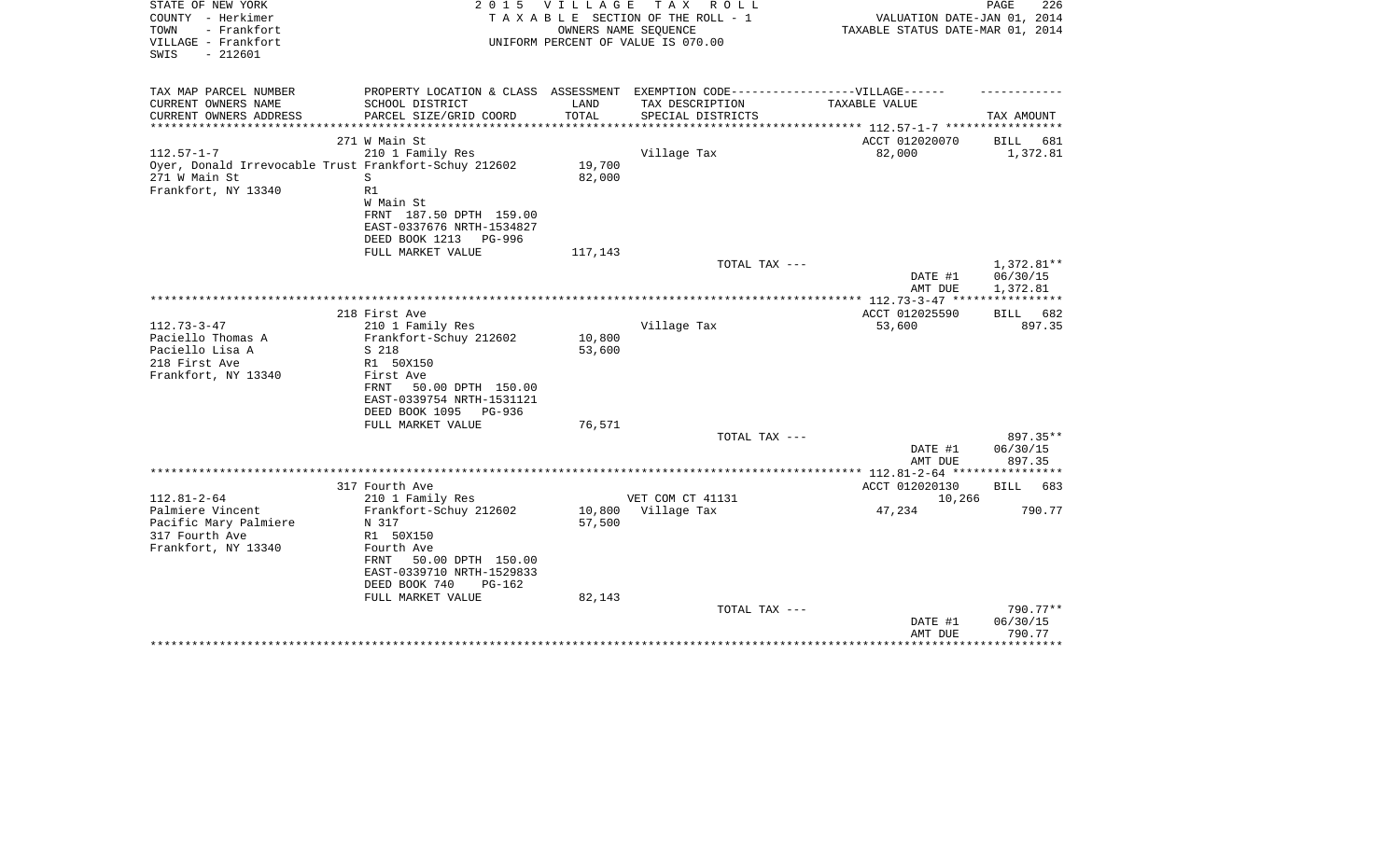| STATE OF NEW YORK<br>COUNTY - Herkimer<br>TOWN<br>- Frankfort<br>VILLAGE - Frankfort | 2 0 1 5                                                                           | <b>VILLAGE</b>         | T A X<br>R O L L<br>TAXABLE SECTION OF THE ROLL - 1<br>OWNERS NAME SEQUENCE<br>UNIFORM PERCENT OF VALUE IS 070.00 | VALUATION DATE-JAN 01, 2014<br>TAXABLE STATUS DATE-MAR 01, 2014 | PAGE<br>227                  |
|--------------------------------------------------------------------------------------|-----------------------------------------------------------------------------------|------------------------|-------------------------------------------------------------------------------------------------------------------|-----------------------------------------------------------------|------------------------------|
| $-212601$<br>SWIS                                                                    |                                                                                   |                        |                                                                                                                   |                                                                 |                              |
| TAX MAP PARCEL NUMBER                                                                | PROPERTY LOCATION & CLASS ASSESSMENT EXEMPTION CODE-----------------VILLAGE------ |                        |                                                                                                                   |                                                                 |                              |
| CURRENT OWNERS NAME                                                                  | SCHOOL DISTRICT                                                                   | LAND                   | TAX DESCRIPTION                                                                                                   | TAXABLE VALUE                                                   |                              |
| CURRENT OWNERS ADDRESS<br>********************                                       | PARCEL SIZE/GRID COORD<br>*****************************                           | TOTAL<br>************* | SPECIAL DISTRICTS                                                                                                 | **************** 112.65-3-35 ****************                   | TAX AMOUNT                   |
|                                                                                      | 101 Railroad St                                                                   |                        |                                                                                                                   | ACCT 012023970                                                  | BILL<br>684                  |
| $112.65 - 3 - 35$                                                                    | 220 2 Family Res                                                                  |                        | Village Tax                                                                                                       | 39,000                                                          | 652.92                       |
| Palmisano Daniel D                                                                   | Frankfort-Schuy 212602                                                            | 6,900                  |                                                                                                                   |                                                                 |                              |
| 2 Spruce Dr                                                                          | W 101                                                                             | 39,000                 |                                                                                                                   |                                                                 |                              |
| Frankfort, NY 13340                                                                  | R1 100X100                                                                        |                        |                                                                                                                   |                                                                 |                              |
|                                                                                      | Railroad St                                                                       |                        |                                                                                                                   |                                                                 |                              |
|                                                                                      | FRNT 105.00 DPTH 100.00<br>EAST-0339763 NRTH-1532794                              |                        |                                                                                                                   |                                                                 |                              |
|                                                                                      | DEED BOOK 833<br><b>PG-169</b>                                                    |                        |                                                                                                                   |                                                                 |                              |
|                                                                                      | FULL MARKET VALUE                                                                 | 55,714                 |                                                                                                                   |                                                                 |                              |
|                                                                                      |                                                                                   |                        | TOTAL TAX ---                                                                                                     |                                                                 | 652.92**                     |
|                                                                                      |                                                                                   |                        |                                                                                                                   | DATE #1                                                         | 06/30/15                     |
|                                                                                      |                                                                                   |                        |                                                                                                                   | AMT DUE                                                         | 652.92                       |
|                                                                                      |                                                                                   |                        |                                                                                                                   |                                                                 |                              |
| $112.74 - 2 - 43$                                                                    | 110-112 Palmer St                                                                 |                        | Village Tax                                                                                                       | ACCT 012018510                                                  | 685<br><b>BILL</b><br>428.59 |
| Palumbo Alexander D                                                                  | 439 Sm park gar<br>Frankfort-Schuy 212602                                         | 2,700                  |                                                                                                                   | 25,600                                                          |                              |
| 109 Maple Dr                                                                         | W 110-112                                                                         | 25,600                 |                                                                                                                   |                                                                 |                              |
| Frankfort, NY 13340                                                                  | Gar $1/6A$                                                                        |                        |                                                                                                                   |                                                                 |                              |
|                                                                                      | Palmer St                                                                         |                        |                                                                                                                   |                                                                 |                              |
|                                                                                      | 95.00 DPTH<br>FRNT<br>86.00                                                       |                        |                                                                                                                   |                                                                 |                              |
|                                                                                      | EAST-0340409 NRTH-1531111                                                         |                        |                                                                                                                   |                                                                 |                              |
|                                                                                      | DEED BOOK 914<br>$PG-305$                                                         |                        |                                                                                                                   |                                                                 |                              |
|                                                                                      | FULL MARKET VALUE                                                                 | 36,571                 |                                                                                                                   |                                                                 |                              |
|                                                                                      |                                                                                   |                        | TOTAL TAX ---                                                                                                     | DATE #1                                                         | 428.59**<br>06/30/15         |
|                                                                                      |                                                                                   |                        |                                                                                                                   | AMT DUE                                                         | 428.59                       |
|                                                                                      |                                                                                   |                        |                                                                                                                   |                                                                 |                              |
|                                                                                      | 104 Palmer St                                                                     |                        |                                                                                                                   | ACCT 012018450                                                  | 686<br>BILL                  |
| $112.74 - 2 - 46$                                                                    | 220 2 Family Res                                                                  |                        | Village Tax                                                                                                       | 45,000                                                          | 753.37                       |
| Palumbo Alexander D                                                                  | Frankfort-Schuy 212602                                                            | 4,800                  |                                                                                                                   |                                                                 |                              |
| 226 Sixth Ave                                                                        | W 104                                                                             | 45,000                 |                                                                                                                   |                                                                 |                              |
| Frankfort, NY 13340                                                                  | R2 73X80x125x                                                                     |                        |                                                                                                                   |                                                                 |                              |
|                                                                                      | Palmer St<br>FRNT<br>50.00 DPTH 130.00                                            |                        |                                                                                                                   |                                                                 |                              |
|                                                                                      | EAST-0340537 NRTH-1531238                                                         |                        |                                                                                                                   |                                                                 |                              |
|                                                                                      | DEED BOOK 670<br>$PG-67$                                                          |                        |                                                                                                                   |                                                                 |                              |
|                                                                                      | FULL MARKET VALUE                                                                 | 64,286                 |                                                                                                                   |                                                                 |                              |
|                                                                                      |                                                                                   |                        | TOTAL TAX ---                                                                                                     |                                                                 | $753.37**$                   |
|                                                                                      |                                                                                   |                        |                                                                                                                   | DATE #1                                                         | 06/30/15                     |
|                                                                                      |                                                                                   |                        |                                                                                                                   | AMT DUE                                                         | 753.37<br>********           |
|                                                                                      |                                                                                   |                        |                                                                                                                   |                                                                 |                              |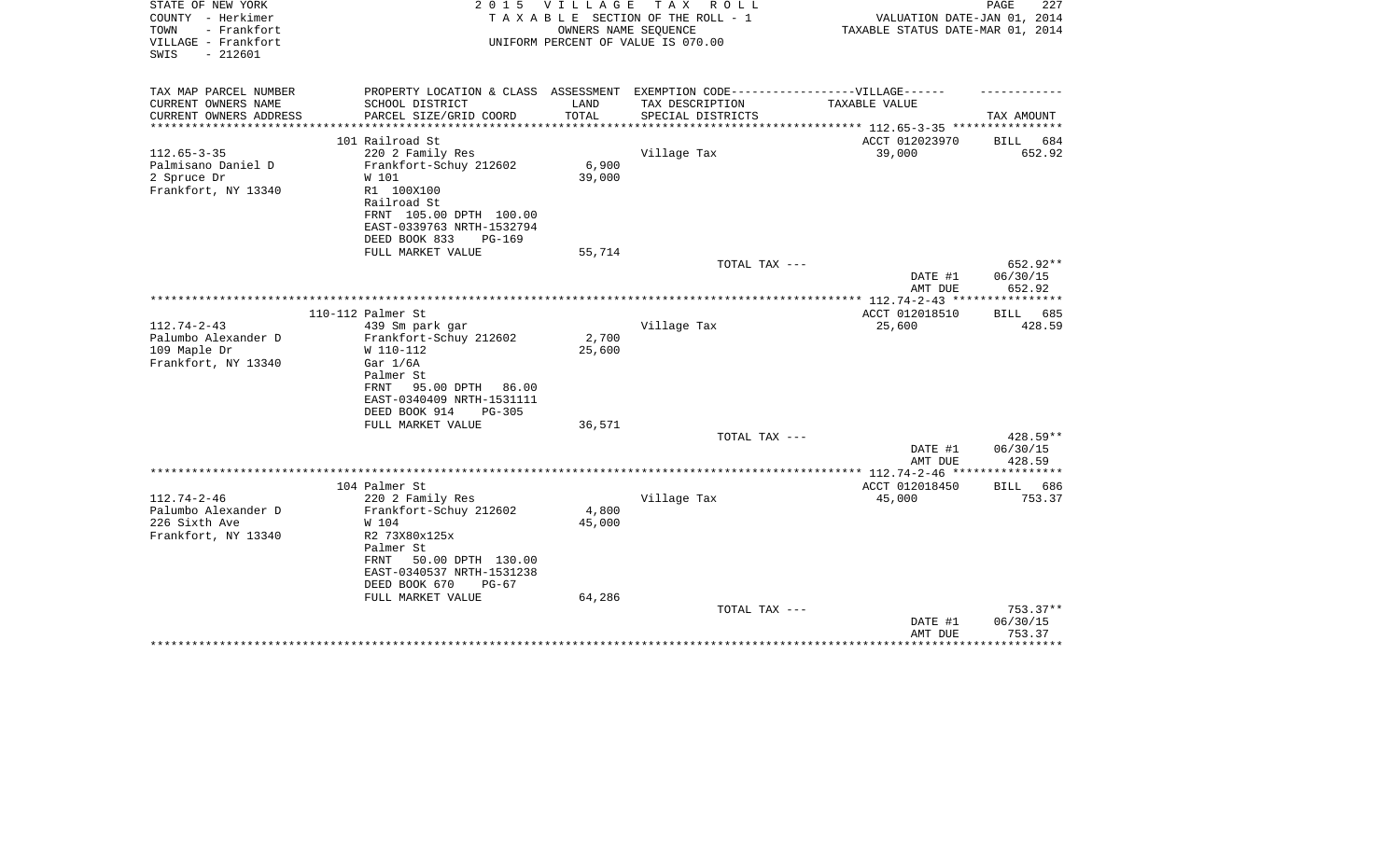| STATE OF NEW YORK<br>COUNTY - Herkimer<br>- Frankfort<br>TOWN<br>VILLAGE - Frankfort<br>$-212601$<br>SWIS | 2 0 1 5                                                                                                                                                                                   | VILLAGE<br>OWNERS NAME SEQUENCE | TAX ROLL<br>TAXABLE SECTION OF THE ROLL - 1<br>UNIFORM PERCENT OF VALUE IS 070.00 | VALUATION DATE-JAN 01, 2014<br>TAXABLE STATUS DATE-MAR 01, 2014 | PAGE<br>228                          |
|-----------------------------------------------------------------------------------------------------------|-------------------------------------------------------------------------------------------------------------------------------------------------------------------------------------------|---------------------------------|-----------------------------------------------------------------------------------|-----------------------------------------------------------------|--------------------------------------|
| TAX MAP PARCEL NUMBER<br>CURRENT OWNERS NAME                                                              | PROPERTY LOCATION & CLASS ASSESSMENT EXEMPTION CODE-----------------VILLAGE------                                                                                                         | LAND                            |                                                                                   | TAXABLE VALUE                                                   |                                      |
| CURRENT OWNERS ADDRESS                                                                                    | SCHOOL DISTRICT<br>PARCEL SIZE/GRID COORD                                                                                                                                                 | TOTAL                           | TAX DESCRIPTION<br>SPECIAL DISTRICTS                                              |                                                                 | TAX AMOUNT                           |
|                                                                                                           |                                                                                                                                                                                           |                                 |                                                                                   | ************ 112.74-2-47 *****************                      |                                      |
|                                                                                                           | 266 E Main St                                                                                                                                                                             |                                 |                                                                                   | ACCT 012018570                                                  | BILL<br>687                          |
| $112.74 - 2 - 47$<br>Palumbo Alexander D<br>226 Sixth Ave<br>Frankfort, NY 13340                          | 422 Diner/lunch<br>Frankfort-Schuy 212602<br>S 266<br>E Main St<br>FRNT<br>40.00 DPTH<br>90.00<br>EAST-0340613 NRTH-1531251<br>DEED BOOK 00656 PG-00744                                   | 4,900<br>154,900                | Village Tax                                                                       | 154,900                                                         | 2,593.28                             |
|                                                                                                           | FULL MARKET VALUE                                                                                                                                                                         | 221,286                         |                                                                                   |                                                                 |                                      |
|                                                                                                           |                                                                                                                                                                                           |                                 | TOTAL TAX ---                                                                     | DATE #1<br>AMT DUE                                              | $2,593.28**$<br>06/30/15<br>2,593.28 |
|                                                                                                           |                                                                                                                                                                                           |                                 |                                                                                   |                                                                 | ***********                          |
| $112.74 - 2 - 48$                                                                                         | 264 E Main St<br>484 1 use sm bld                                                                                                                                                         |                                 | Village Tax                                                                       | ACCT 012026310<br>43,000                                        | BILL 688<br>719.89                   |
| Palumbo Alexander D<br>109 Maple Dr<br>Frankfort, NY 13340                                                | Frankfort-Schuy 212602<br>S<br>V19<br>Com 40X100<br>264e.main St<br>FRNT 40.00 DPTH 100.00<br>EAST-0340588 NRTH-1531280<br>DEED BOOK 790<br>PG-492                                        | 5,100<br>43,000                 |                                                                                   |                                                                 |                                      |
|                                                                                                           | FULL MARKET VALUE                                                                                                                                                                         | 61,429                          | TOTAL TAX ---                                                                     |                                                                 | 719.89**                             |
|                                                                                                           |                                                                                                                                                                                           |                                 |                                                                                   | DATE #1<br>AMT DUE                                              | 06/30/15<br>719.89                   |
|                                                                                                           |                                                                                                                                                                                           |                                 |                                                                                   |                                                                 |                                      |
|                                                                                                           | 260 E Main St                                                                                                                                                                             |                                 |                                                                                   | ACCT 012005730                                                  | 689<br>BILL                          |
| $112.74 - 2 - 49$<br>Palumbo Alexander D<br>109 Maple Dr<br>Frankfort, NY 13340                           | 210 1 Family Res<br>Frankfort-Schuy 212602<br>S 260<br>R1 50X100<br>E Main St<br>40.00 DPTH 100.00<br>FRNT<br>EAST-0340565 NRTH-1531313<br>DEED BOOK 938<br>$PG-568$<br>FULL MARKET VALUE | 5,000<br>44,500<br>63,571       | Village Tax                                                                       | 44,500                                                          | 745.00                               |
|                                                                                                           |                                                                                                                                                                                           |                                 | TOTAL TAX ---                                                                     | DATE #1<br>AMT DUE                                              | $745.00**$<br>06/30/15<br>745.00     |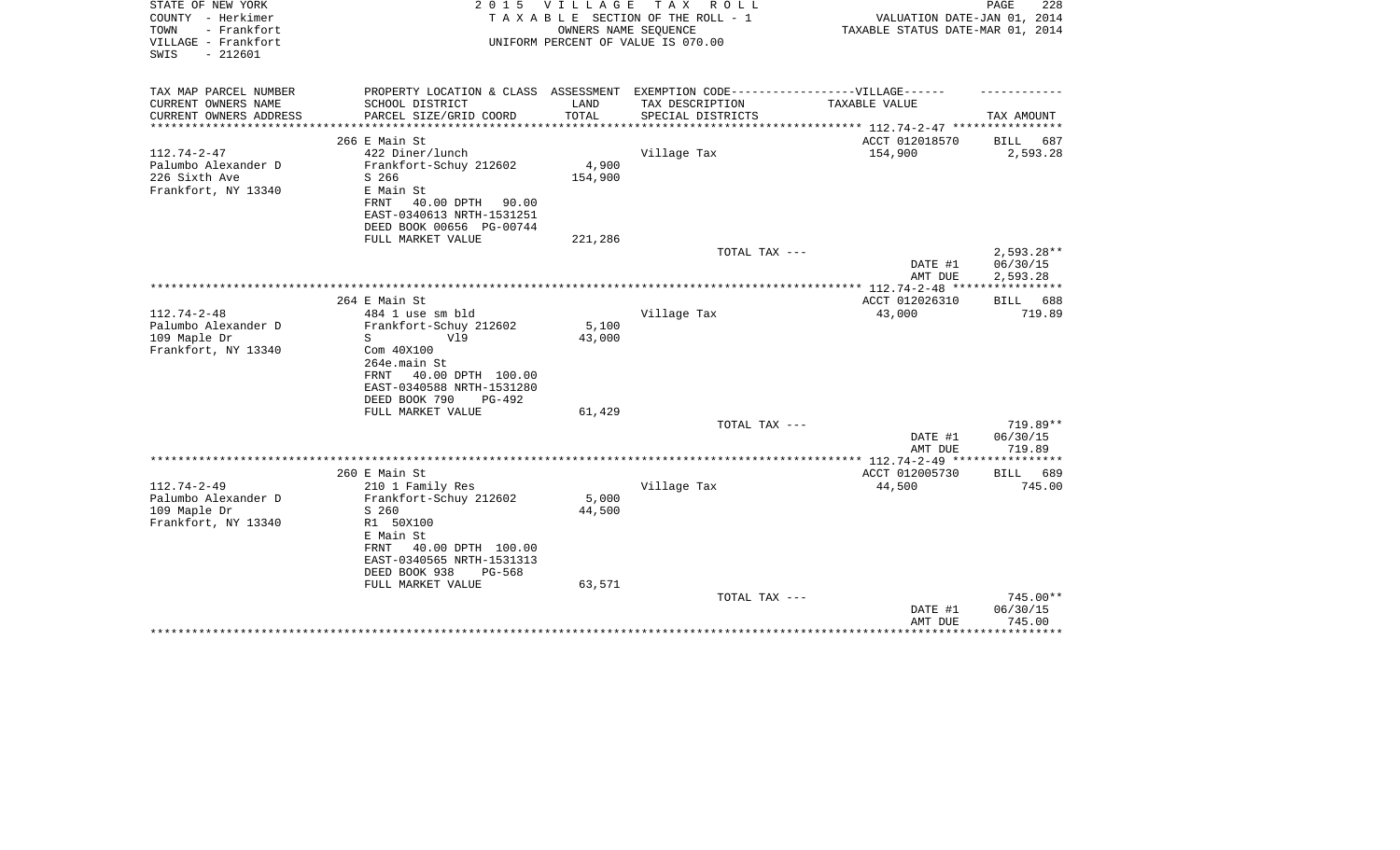| STATE OF NEW YORK<br>COUNTY - Herkimer<br>- Frankfort<br>TOWN<br>VILLAGE - Frankfort<br>$-212601$<br>SWIS | 2 0 1 5                                                                          | V I L L A G E<br>OWNERS NAME SEOUENCE | TAX ROLL<br>TAXABLE SECTION OF THE ROLL - 1<br>UNIFORM PERCENT OF VALUE IS 070.00 | VALUATION DATE-JAN 01, 2014<br>TAXABLE STATUS DATE-MAR 01, 2014 | 229<br>PAGE                        |
|-----------------------------------------------------------------------------------------------------------|----------------------------------------------------------------------------------|---------------------------------------|-----------------------------------------------------------------------------------|-----------------------------------------------------------------|------------------------------------|
| TAX MAP PARCEL NUMBER                                                                                     | PROPERTY LOCATION & CLASS ASSESSMENT EXEMPTION CODE----------------VILLAGE------ |                                       |                                                                                   |                                                                 |                                    |
| CURRENT OWNERS NAME<br>CURRENT OWNERS ADDRESS<br>****************                                         | SCHOOL DISTRICT<br>PARCEL SIZE/GRID COORD                                        | LAND<br>TOTAL<br>***********          | TAX DESCRIPTION<br>SPECIAL DISTRICTS                                              | TAXABLE VALUE<br>******************** 112.81-1-59 **********    | TAX AMOUNT                         |
|                                                                                                           | 220-224 Sixth Ave                                                                |                                       |                                                                                   | ACCT 012020310                                                  | BILL<br>690                        |
| $112.81 - 1 - 59$                                                                                         | 210 1 Family Res                                                                 |                                       | Village Tax                                                                       | 70,100                                                          | 1,173.59                           |
| Palumbo Fank D                                                                                            | Frankfort-Schuy 212602                                                           | 17,300                                |                                                                                   |                                                                 |                                    |
| Palumbo Therese                                                                                           | $S$ 220-224                                                                      | 70,100                                |                                                                                   |                                                                 |                                    |
| 222 Sixth Ave                                                                                             | R1                                                                               |                                       |                                                                                   |                                                                 |                                    |
| Frankfort, NY 13340                                                                                       | Life Use                                                                         |                                       |                                                                                   |                                                                 |                                    |
|                                                                                                           | FRNT 145.00 DPTH 150.00<br>BANK<br>408                                           |                                       |                                                                                   |                                                                 |                                    |
|                                                                                                           | EAST-0338724 NRTH-1529605                                                        |                                       |                                                                                   |                                                                 |                                    |
|                                                                                                           | DEED BOOK 848<br>PG-566                                                          |                                       |                                                                                   |                                                                 |                                    |
|                                                                                                           | FULL MARKET VALUE                                                                | 100,143                               |                                                                                   |                                                                 |                                    |
|                                                                                                           |                                                                                  |                                       | TOTAL TAX ---                                                                     | DATE #1<br>AMT DUE                                              | 1,173.59**<br>06/30/15<br>1,173.59 |
|                                                                                                           |                                                                                  |                                       |                                                                                   |                                                                 |                                    |
|                                                                                                           | 104 East Ave                                                                     |                                       |                                                                                   | ACCT 012022140                                                  | <b>BILL</b><br>691                 |
| $112.74 - 3 - 25$                                                                                         | 210 1 Family Res                                                                 |                                       | Village Tax                                                                       | 65,000                                                          | 1,088.21                           |
| Papa Johnny J                                                                                             | Frankfort-Schuy 212602                                                           | 6,000                                 |                                                                                   |                                                                 |                                    |
| 104 East Ave<br>Frankfort, NY 13340                                                                       | W 104<br>R1 50X125                                                               | 65,000                                |                                                                                   |                                                                 |                                    |
|                                                                                                           | East Ave                                                                         |                                       |                                                                                   |                                                                 |                                    |
|                                                                                                           | 50.00 DPTH 125.00<br>FRNT                                                        |                                       |                                                                                   |                                                                 |                                    |
|                                                                                                           | EAST-0340825 NRTH-1530709                                                        |                                       |                                                                                   |                                                                 |                                    |
|                                                                                                           | DEED BOOK 1092<br>PG-748                                                         |                                       |                                                                                   |                                                                 |                                    |
|                                                                                                           | FULL MARKET VALUE                                                                | 92,857                                |                                                                                   |                                                                 |                                    |
|                                                                                                           |                                                                                  |                                       | TOTAL TAX ---                                                                     |                                                                 | $1,088.21**$                       |
|                                                                                                           |                                                                                  |                                       |                                                                                   | DATE #1                                                         | 06/30/15                           |
|                                                                                                           |                                                                                  |                                       |                                                                                   | AMT DUE                                                         | 1,088.21                           |
|                                                                                                           | William St                                                                       |                                       |                                                                                   | ACCT 012023550                                                  | BILL 692                           |
| $112.66 - 2 - 30$                                                                                         | 311 Res vac land                                                                 |                                       | Village Tax                                                                       | 2,100                                                           | 35.16                              |
| Paratore Paul                                                                                             | Frankfort-Schuy 212602                                                           | 2,100                                 |                                                                                   |                                                                 |                                    |
| 324 Railroad St Apt 2c                                                                                    | S                                                                                | 2,100                                 |                                                                                   |                                                                 |                                    |
| Frankfort, NY 13340                                                                                       | V19 50X51                                                                        |                                       |                                                                                   |                                                                 |                                    |
|                                                                                                           | William St                                                                       |                                       |                                                                                   |                                                                 |                                    |
|                                                                                                           | 50.00 DPTH<br>FRNT<br>51.00                                                      |                                       |                                                                                   |                                                                 |                                    |
|                                                                                                           | EAST-0340824 NRTH-1533286<br>DEED BOOK 1154<br>PG-459                            |                                       |                                                                                   |                                                                 |                                    |
|                                                                                                           | FULL MARKET VALUE                                                                | 3,000                                 |                                                                                   |                                                                 |                                    |
|                                                                                                           |                                                                                  |                                       | TOTAL TAX ---                                                                     |                                                                 | $35.16**$                          |
|                                                                                                           |                                                                                  |                                       |                                                                                   | DATE #1                                                         | 06/30/15                           |
|                                                                                                           |                                                                                  |                                       |                                                                                   | AMT DUE                                                         | 35.16                              |
|                                                                                                           |                                                                                  |                                       |                                                                                   |                                                                 |                                    |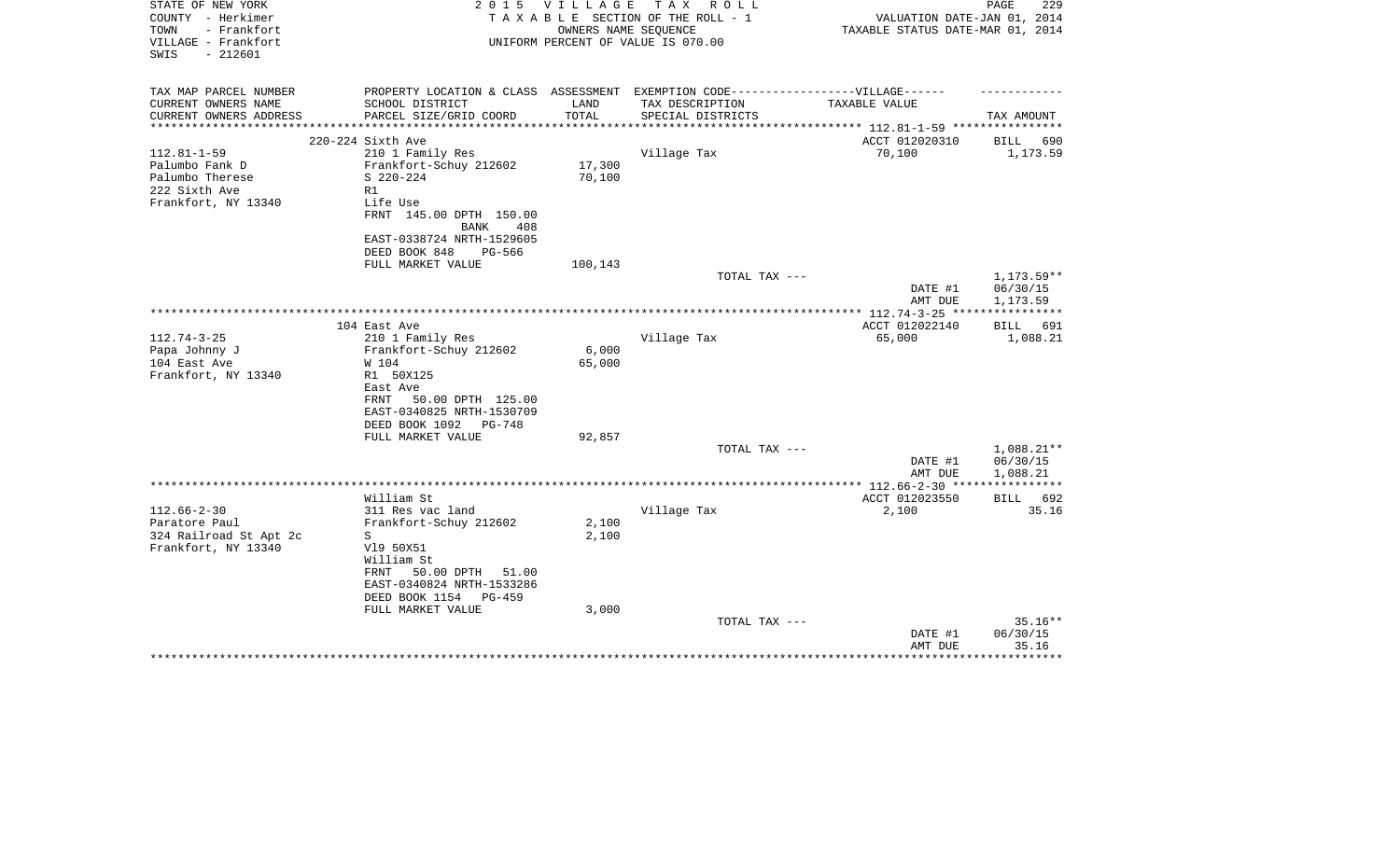| STATE OF NEW YORK<br>COUNTY - Herkimer<br>- Frankfort<br>TOWN<br>VILLAGE - Frankfort<br>$-212601$<br>SWIS |                                                                                                                                                                        |                | 2015 VILLAGE TAX ROLL<br>TAXABLE SECTION OF THE ROLL - 1<br>OWNERS NAME SEOUENCE<br>UNIFORM PERCENT OF VALUE IS 070.00 | VALUATION DATE-JAN 01, 2014<br>TAXABLE STATUS DATE-MAR 01, 2014 | PAGE<br>230                        |
|-----------------------------------------------------------------------------------------------------------|------------------------------------------------------------------------------------------------------------------------------------------------------------------------|----------------|------------------------------------------------------------------------------------------------------------------------|-----------------------------------------------------------------|------------------------------------|
| TAX MAP PARCEL NUMBER<br>CURRENT OWNERS NAME                                                              | PROPERTY LOCATION & CLASS ASSESSMENT EXEMPTION CODE-----------------VILLAGE------<br>SCHOOL DISTRICT                                                                   | LAND           | TAX DESCRIPTION                                                                                                        | TAXABLE VALUE                                                   |                                    |
| CURRENT OWNERS ADDRESS<br>*****************                                                               | PARCEL SIZE/GRID COORD                                                                                                                                                 | TOTAL          | SPECIAL DISTRICTS                                                                                                      |                                                                 | TAX AMOUNT                         |
|                                                                                                           | 324 Railroad St                                                                                                                                                        |                | 25 PCT OF VALUE USED FOR EXEMPTION PURPOSES ACCT 012020640                                                             |                                                                 | <b>BILL</b><br>693                 |
| $112.66 - 2 - 60$                                                                                         | 411 Apartment                                                                                                                                                          |                | VET COM CT 41131                                                                                                       | 4,581                                                           |                                    |
| Paratore Paul<br>324 Railroad St Apt 2c<br>Frankfort, NY 13340                                            | Frankfort-Schuy 212602<br>E 324<br>R4 41X150<br>Railroad St<br>FRNT<br>63.00 DPTH 150.00<br>EAST-0340722 NRTH-1533326                                                  | 73,300         | 8,800 Village Tax                                                                                                      | 68,719                                                          | 1,150.47                           |
|                                                                                                           | DEED BOOK 919<br>$PG-86$                                                                                                                                               |                |                                                                                                                        |                                                                 |                                    |
|                                                                                                           | FULL MARKET VALUE                                                                                                                                                      | 104,714        |                                                                                                                        |                                                                 |                                    |
|                                                                                                           |                                                                                                                                                                        |                | TOTAL TAX ---                                                                                                          | DATE #1<br>AMT DUE                                              | 1,150.47**<br>06/30/15<br>1,150.47 |
|                                                                                                           |                                                                                                                                                                        |                |                                                                                                                        |                                                                 |                                    |
|                                                                                                           | 326 Railroad St                                                                                                                                                        |                |                                                                                                                        | ACCT 012020670                                                  | BILL 694                           |
| $112.66 - 2 - 61$<br>Paratore Paul<br>324 Railroad St Apt 2c<br>Frankfort, NY 13340                       | 311 Res vac land<br>Frankfort-Schuy 212602<br>E 326<br>V19 42X150<br>Railroad St<br>42.00 DPTH 100.00<br>FRNT<br>EAST-0340746 NRTH-1533381<br>DEED BOOK 918<br>$PG-86$ | 2,400<br>2,400 | Village Tax                                                                                                            | 2,400                                                           | 40.18                              |
|                                                                                                           | FULL MARKET VALUE                                                                                                                                                      | 3,429          |                                                                                                                        |                                                                 |                                    |
|                                                                                                           |                                                                                                                                                                        |                | TOTAL TAX ---                                                                                                          | DATE #1<br>AMT DUE                                              | $40.18**$<br>06/30/15<br>40.18     |
|                                                                                                           |                                                                                                                                                                        |                |                                                                                                                        | *************** 112.66-2-62 *****************                   |                                    |
|                                                                                                           | William St                                                                                                                                                             |                |                                                                                                                        | ACCT 012019140                                                  | BILL 695                           |
| $112.66 - 2 - 62$<br>Paratore Paul<br>324 Railroad St Apt 2c<br>Frankfort, NY 13340                       | 311 Res vac land<br>Frankfort-Schuy 212602<br>S<br>V19 50X51<br>William St<br>50.00 DPTH<br>FRNT<br>42.00<br>EAST-0340793 NRTH-1533323                                 | 1,900<br>1,900 | Village Tax                                                                                                            | 1,900                                                           | 31.81                              |
|                                                                                                           | DEED BOOK 918<br>$PG-88$                                                                                                                                               |                |                                                                                                                        |                                                                 |                                    |
|                                                                                                           | FULL MARKET VALUE                                                                                                                                                      | 2,714          |                                                                                                                        |                                                                 |                                    |
|                                                                                                           |                                                                                                                                                                        |                | TOTAL TAX ---                                                                                                          | DATE #1<br>AMT DUE                                              | $31.81**$<br>06/30/15<br>31.81     |
|                                                                                                           |                                                                                                                                                                        |                |                                                                                                                        |                                                                 | **********                         |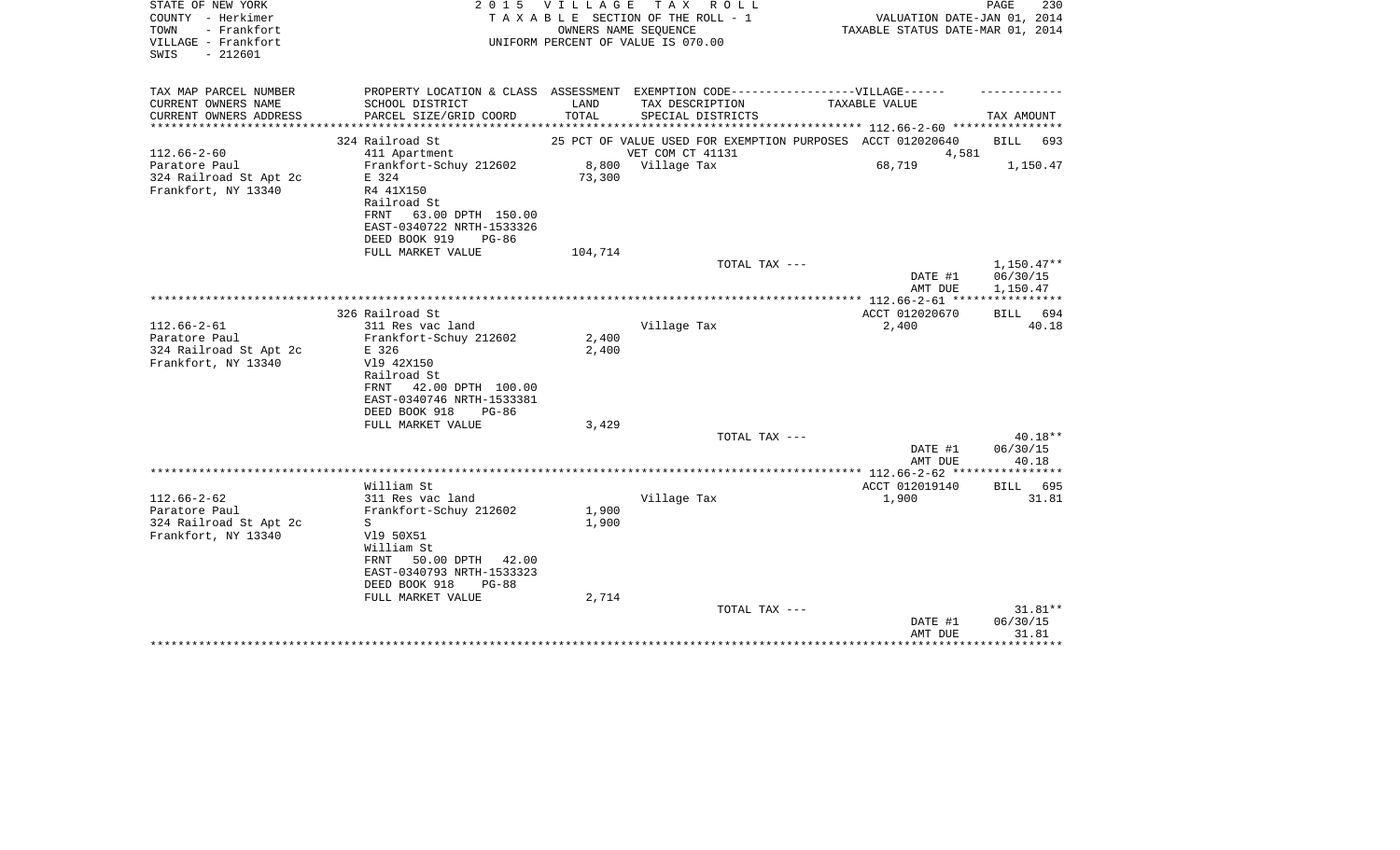| STATE OF NEW YORK<br>COUNTY - Herkimer<br>- Frankfort<br>TOWN<br>VILLAGE - Frankfort<br>SWIS<br>$-212601$ | 2 0 1 5                                       | V I L L A G E | T A X<br>R O L L<br>TAXABLE SECTION OF THE ROLL - 1<br>OWNERS NAME SEQUENCE<br>UNIFORM PERCENT OF VALUE IS 070.00 | VALUATION DATE-JAN 01, 2014<br>TAXABLE STATUS DATE-MAR 01, 2014          | PAGE<br>231        |
|-----------------------------------------------------------------------------------------------------------|-----------------------------------------------|---------------|-------------------------------------------------------------------------------------------------------------------|--------------------------------------------------------------------------|--------------------|
|                                                                                                           |                                               |               |                                                                                                                   |                                                                          |                    |
| TAX MAP PARCEL NUMBER                                                                                     | PROPERTY LOCATION & CLASS ASSESSMENT          |               | EXEMPTION CODE-----------------VILLAGE------                                                                      |                                                                          |                    |
| CURRENT OWNERS NAME                                                                                       | SCHOOL DISTRICT                               | LAND          | TAX DESCRIPTION                                                                                                   | TAXABLE VALUE                                                            |                    |
| CURRENT OWNERS ADDRESS<br>****************                                                                | PARCEL SIZE/GRID COORD                        | TOTAL         | SPECIAL DISTRICTS                                                                                                 |                                                                          | TAX AMOUNT         |
|                                                                                                           | 211 Railroad St                               |               |                                                                                                                   | *************************** 112.66-1-4 ******************<br>ACCT 174109 | BILL<br>696        |
| $112.66 - 1 - 4$                                                                                          | 220 2 Family Res                              |               | Village Tax                                                                                                       | 49,000                                                                   | 820.34             |
| Paratore Salvatore                                                                                        | Frankfort-Schuy 212602                        | 6,900         |                                                                                                                   |                                                                          |                    |
| 275 Pinegrove Rd                                                                                          | W 211                                         | 49,000        |                                                                                                                   |                                                                          |                    |
| Herkimer, NY 13350                                                                                        | R1                                            |               |                                                                                                                   |                                                                          |                    |
|                                                                                                           | Life Use                                      |               |                                                                                                                   |                                                                          |                    |
|                                                                                                           | 60.00 DPTH 137.00<br>FRNT                     |               |                                                                                                                   |                                                                          |                    |
|                                                                                                           | EAST-0340160 NRTH-1533140                     |               |                                                                                                                   |                                                                          |                    |
|                                                                                                           | DEED BOOK 1455<br>PG-962<br>FULL MARKET VALUE | 70,000        |                                                                                                                   |                                                                          |                    |
|                                                                                                           |                                               |               | TOTAL TAX ---                                                                                                     |                                                                          | 820.34**           |
|                                                                                                           |                                               |               |                                                                                                                   | DATE #1                                                                  | 06/30/15           |
|                                                                                                           |                                               |               |                                                                                                                   | AMT DUE                                                                  | 820.34             |
|                                                                                                           |                                               |               |                                                                                                                   |                                                                          |                    |
|                                                                                                           | Railroad St                                   |               |                                                                                                                   | ACCT 012300270                                                           | <b>BILL</b><br>697 |
| $112.66 - 1 - 2.1$                                                                                        | 311 Res vac land                              |               | Village Tax                                                                                                       | 7,300                                                                    | 122.21             |
| Paratore Salvatore B                                                                                      | Frankfort-Schuy 212602                        | 7,300         |                                                                                                                   |                                                                          |                    |
| Paratore Paul P<br>Attn: Frank P Paratore                                                                 | Land                                          | 7,300         |                                                                                                                   |                                                                          |                    |
| 309 S Washington St                                                                                       | Railroad St<br>FRNT 139.00 DPTH               |               |                                                                                                                   |                                                                          |                    |
| Herkimer, NY 13350                                                                                        | 1.10<br>ACRES                                 |               |                                                                                                                   |                                                                          |                    |
|                                                                                                           | EAST-0340019 NRTH-1533149                     |               |                                                                                                                   |                                                                          |                    |
|                                                                                                           | DEED BOOK 678<br>$PG-450$                     |               |                                                                                                                   |                                                                          |                    |
|                                                                                                           | FULL MARKET VALUE                             | 10,429        |                                                                                                                   |                                                                          |                    |
|                                                                                                           |                                               |               | TOTAL TAX ---                                                                                                     |                                                                          | 122.21**           |
|                                                                                                           |                                               |               |                                                                                                                   | DATE #1                                                                  | 06/30/15           |
|                                                                                                           |                                               |               |                                                                                                                   | AMT DUE                                                                  | 122.21             |
|                                                                                                           | 134 E Main St                                 |               |                                                                                                                   | ACCT 012024600                                                           | 698<br><b>BILL</b> |
| $112.74 - 2 - 1$                                                                                          | 462 Branch bank                               |               | Village Tax                                                                                                       | 263,100                                                                  | 4,404.72           |
| Partners Trust Bank                                                                                       | Frankfort-Schuy 212602                        | 7,900         |                                                                                                                   |                                                                          |                    |
| M & T Bank                                                                                                | S 134 Partners Trust Ban                      | 263,100       |                                                                                                                   |                                                                          |                    |
| Corporate Services 10th Floor Bank Herkimer Cty Trust                                                     |                                               |               |                                                                                                                   |                                                                          |                    |
| 1 M & T Plaza                                                                                             | E Main St                                     |               |                                                                                                                   |                                                                          |                    |
| Buffalo, NY 14203                                                                                         | 90.00 DPTH 261.00<br>FRNT                     |               |                                                                                                                   |                                                                          |                    |
|                                                                                                           | EAST-0339647 NRTH-1532318                     |               |                                                                                                                   |                                                                          |                    |
|                                                                                                           | DEED BOOK 685<br>PG-681<br>FULL MARKET VALUE  | 375,857       |                                                                                                                   |                                                                          |                    |
|                                                                                                           |                                               |               | TOTAL TAX ---                                                                                                     |                                                                          | $4,404.72**$       |
|                                                                                                           |                                               |               |                                                                                                                   | DATE #1                                                                  | 06/30/15           |
|                                                                                                           |                                               |               |                                                                                                                   | AMT DUE                                                                  | 4,404.72           |
|                                                                                                           |                                               |               |                                                                                                                   |                                                                          | ***********        |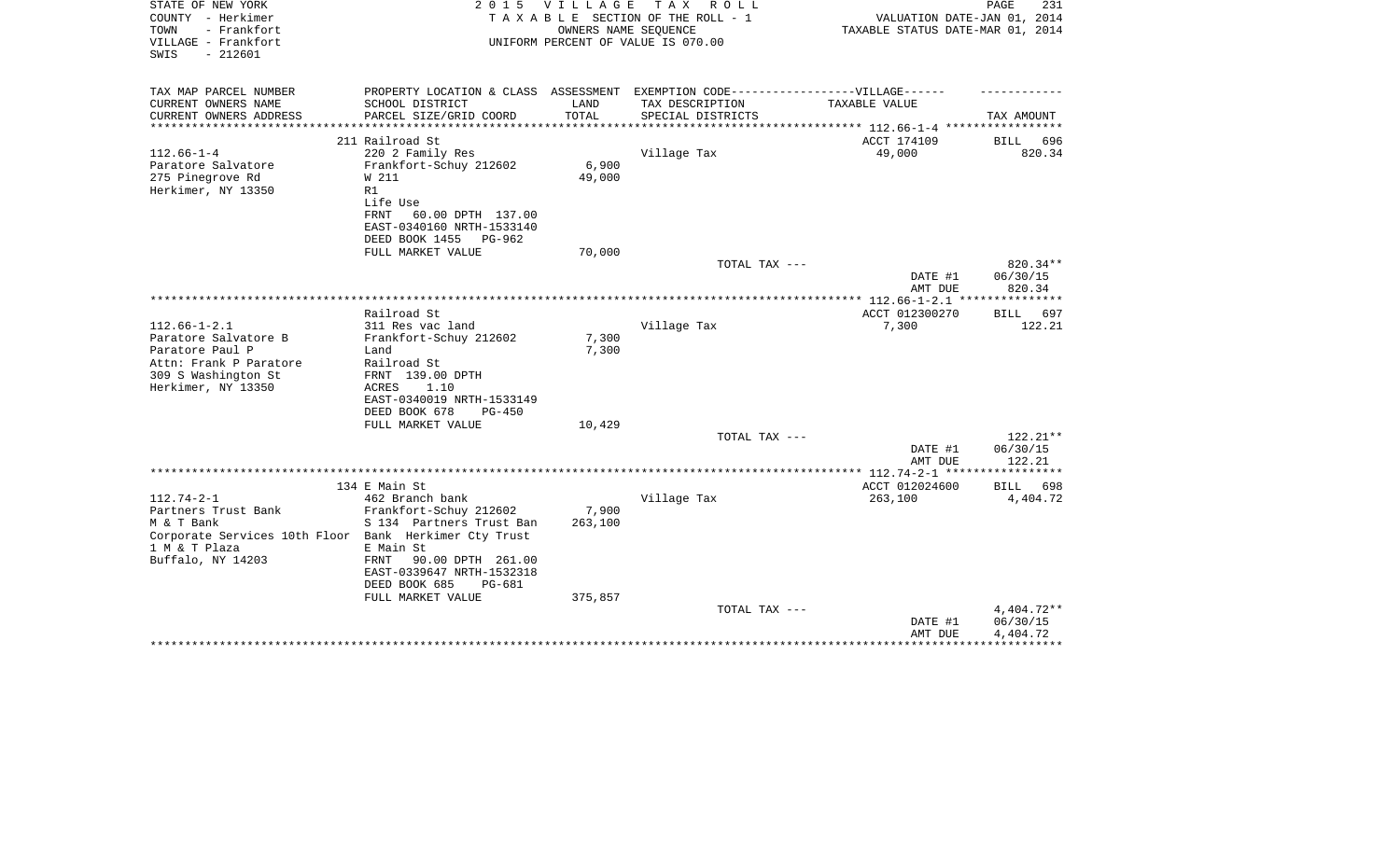| STATE OF NEW YORK<br>COUNTY - Herkimer<br>- Frankfort<br>TOWN<br>VILLAGE - Frankfort<br>$-212601$<br>SWIS | 2 0 1 5                                                                           | V I L L A G E | T A X<br>R O L L<br>TAXABLE SECTION OF THE ROLL - 1<br>OWNERS NAME SEOUENCE<br>UNIFORM PERCENT OF VALUE IS 070.00 | VALUATION DATE-JAN 01, 2014<br>TAXABLE STATUS DATE-MAR 01, 2014 | PAGE<br>232        |
|-----------------------------------------------------------------------------------------------------------|-----------------------------------------------------------------------------------|---------------|-------------------------------------------------------------------------------------------------------------------|-----------------------------------------------------------------|--------------------|
| TAX MAP PARCEL NUMBER                                                                                     | PROPERTY LOCATION & CLASS ASSESSMENT EXEMPTION CODE-----------------VILLAGE------ |               |                                                                                                                   |                                                                 |                    |
| CURRENT OWNERS NAME<br>CURRENT OWNERS ADDRESS                                                             | SCHOOL DISTRICT<br>PARCEL SIZE/GRID COORD                                         | LAND<br>TOTAL | TAX DESCRIPTION<br>SPECIAL DISTRICTS                                                                              | TAXABLE VALUE                                                   | TAX AMOUNT         |
| **********************                                                                                    | ***************************                                                       |               |                                                                                                                   |                                                                 |                    |
|                                                                                                           | 217 Third Ave                                                                     |               |                                                                                                                   | ACCT 012000690                                                  | BILL<br>699        |
| $112.73 - 4 - 25$                                                                                         | 210 1 Family Res                                                                  |               | CW_10_VET/ 41157                                                                                                  | 3,790                                                           |                    |
| Payne Robert                                                                                              | Frankfort-Schuy 212602                                                            | 10,500        | Village Tax                                                                                                       | 34,110                                                          | 571.06             |
| Payne Laurie                                                                                              | N 217                                                                             | 37,900        |                                                                                                                   |                                                                 |                    |
| 217 Third Ave                                                                                             | R1                                                                                |               |                                                                                                                   |                                                                 |                    |
| Frankfort, NY 13340                                                                                       | Third Ave                                                                         |               |                                                                                                                   |                                                                 |                    |
|                                                                                                           | <b>FRNT</b><br>85.00 DPTH 150.00                                                  |               |                                                                                                                   |                                                                 |                    |
|                                                                                                           | BANK<br>800                                                                       |               |                                                                                                                   |                                                                 |                    |
|                                                                                                           | EAST-0339412 NRTH-1530731                                                         |               |                                                                                                                   |                                                                 |                    |
|                                                                                                           | DEED BOOK 870<br>PG-412<br>FULL MARKET VALUE                                      |               |                                                                                                                   |                                                                 |                    |
|                                                                                                           |                                                                                   | 54,143        | TOTAL TAX ---                                                                                                     |                                                                 | 571.06**           |
|                                                                                                           |                                                                                   |               |                                                                                                                   | DATE #1                                                         | 06/30/15           |
|                                                                                                           |                                                                                   |               |                                                                                                                   | AMT DUE                                                         | 571.06             |
|                                                                                                           |                                                                                   |               |                                                                                                                   |                                                                 |                    |
|                                                                                                           | 323 Third Ave                                                                     |               |                                                                                                                   | ACCT 012028650                                                  | 700<br>BILL        |
| $112.82 - 2 - 23$                                                                                         | 210 1 Family Res                                                                  |               | Village Tax                                                                                                       | 58,200                                                          | 974.36             |
| Pedone John A                                                                                             | Frankfort-Schuy 212602                                                            | 10,800        |                                                                                                                   |                                                                 |                    |
| Pedone Mary R                                                                                             | N 323                                                                             | 58,200        |                                                                                                                   |                                                                 |                    |
| 323 Third Ave                                                                                             | R1 50X150                                                                         |               |                                                                                                                   |                                                                 |                    |
| Frankfort, NY 13340                                                                                       | Third Ave                                                                         |               |                                                                                                                   |                                                                 |                    |
|                                                                                                           | FRNT<br>50.00 DPTH 150.00                                                         |               |                                                                                                                   |                                                                 |                    |
|                                                                                                           | <b>BANK</b><br>135                                                                |               |                                                                                                                   |                                                                 |                    |
|                                                                                                           | EAST-0340080 NRTH-1529957<br>DEED BOOK 00654 PG-00334                             |               |                                                                                                                   |                                                                 |                    |
|                                                                                                           | FULL MARKET VALUE                                                                 | 83,143        |                                                                                                                   |                                                                 |                    |
|                                                                                                           |                                                                                   |               | TOTAL TAX ---                                                                                                     |                                                                 | $974.36**$         |
|                                                                                                           |                                                                                   |               |                                                                                                                   | DATE #1                                                         | 06/30/15           |
|                                                                                                           |                                                                                   |               |                                                                                                                   | AMT DUE                                                         | 974.36             |
|                                                                                                           |                                                                                   |               |                                                                                                                   |                                                                 |                    |
|                                                                                                           | 410 Litchfield St                                                                 |               |                                                                                                                   | ACCT 183069                                                     | <b>BILL</b><br>701 |
| $112.73 - 1 - 21$                                                                                         | 220 2 Family Res                                                                  |               | Village Tax                                                                                                       | 74,200                                                          | 1,242.23           |
| Pennock Barbara                                                                                           | Frankfort-Schuy 212602                                                            | 12,000        |                                                                                                                   |                                                                 |                    |
| 410 S Litchfield St                                                                                       | W 410                                                                             | 74,200        |                                                                                                                   |                                                                 |                    |
| Frankfort, NY 13340                                                                                       | R1                                                                                |               |                                                                                                                   |                                                                 |                    |
|                                                                                                           | Litchfield St                                                                     |               |                                                                                                                   |                                                                 |                    |
|                                                                                                           | 66.50 DPTH 135.80<br>FRNT                                                         |               |                                                                                                                   |                                                                 |                    |
|                                                                                                           | EAST-0338411 NRTH-1530978<br>DEED BOOK 1514<br>PG-447                             |               |                                                                                                                   |                                                                 |                    |
|                                                                                                           | FULL MARKET VALUE                                                                 | 106,000       |                                                                                                                   |                                                                 |                    |
|                                                                                                           |                                                                                   |               | TOTAL TAX ---                                                                                                     |                                                                 | $1,242.23**$       |
|                                                                                                           |                                                                                   |               |                                                                                                                   | DATE #1                                                         | 06/30/15           |
|                                                                                                           |                                                                                   |               |                                                                                                                   | AMT DUE                                                         | 1,242.23           |
|                                                                                                           |                                                                                   |               |                                                                                                                   |                                                                 |                    |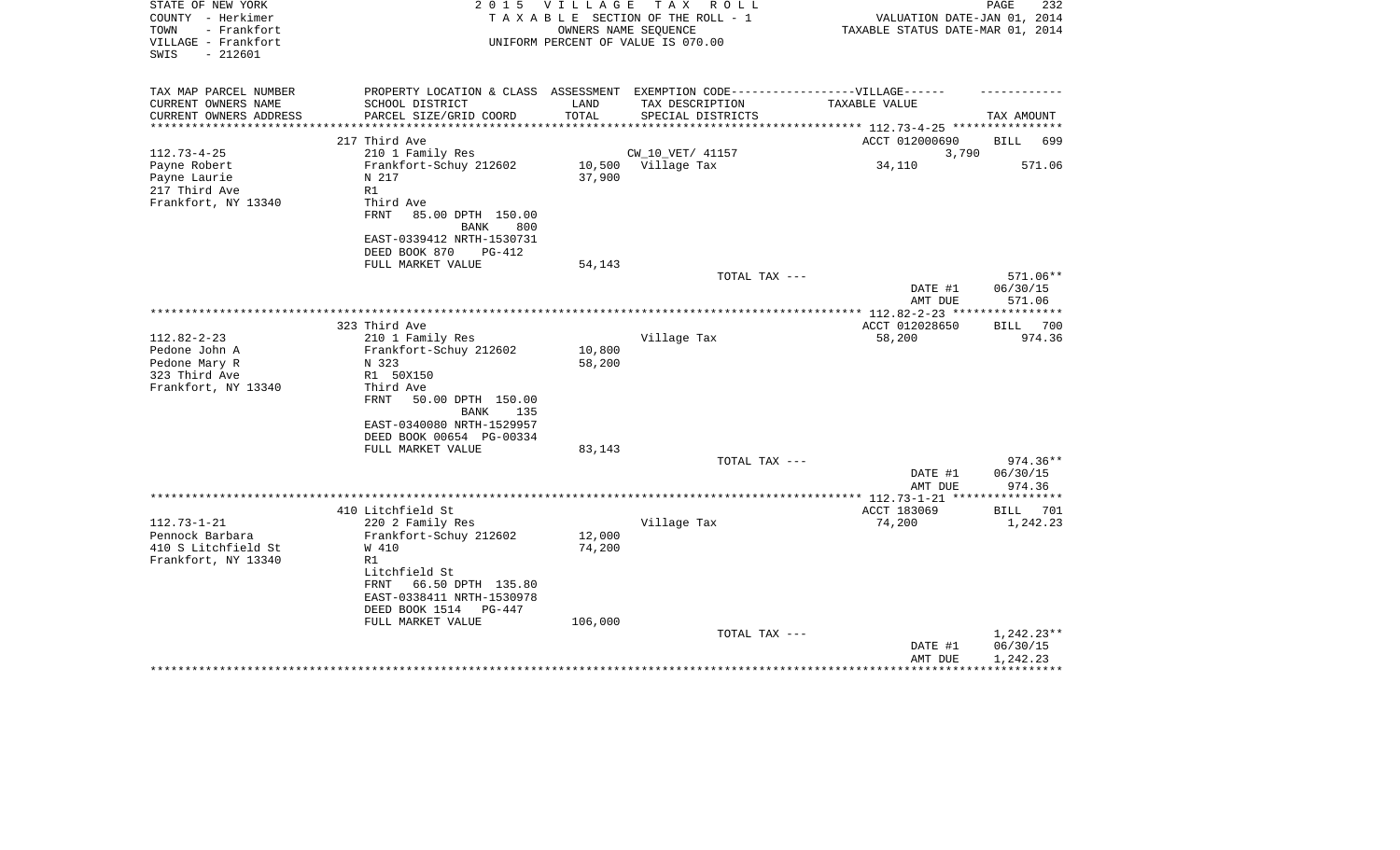| STATE OF NEW YORK<br>COUNTY - Herkimer<br>- Frankfort<br>TOWN<br>VILLAGE - Frankfort<br>$-212601$<br>SWIS | 2 0 1 5                                                                            | VILLAGE | TAX ROLL<br>TAXABLE SECTION OF THE ROLL - 1<br>OWNERS NAME SEQUENCE<br>UNIFORM PERCENT OF VALUE IS 070.00 | VALUATION DATE-JAN 01, 2014<br>TAXABLE STATUS DATE-MAR 01, 2014 | PAGE<br>233                    |
|-----------------------------------------------------------------------------------------------------------|------------------------------------------------------------------------------------|---------|-----------------------------------------------------------------------------------------------------------|-----------------------------------------------------------------|--------------------------------|
| TAX MAP PARCEL NUMBER                                                                                     | PROPERTY LOCATION & CLASS ASSESSMENT EXEMPTION CODE----------------VILLAGE------   |         |                                                                                                           |                                                                 |                                |
| CURRENT OWNERS NAME                                                                                       | SCHOOL DISTRICT                                                                    | LAND    | TAX DESCRIPTION                                                                                           | TAXABLE VALUE                                                   |                                |
| CURRENT OWNERS ADDRESS<br>********************                                                            | PARCEL SIZE/GRID COORD                                                             | TOTAL   | SPECIAL DISTRICTS                                                                                         |                                                                 | TAX AMOUNT                     |
|                                                                                                           | 320 Fourth Ave                                                                     |         |                                                                                                           | ACCT 012005400                                                  | <b>BILL</b><br>702             |
| $112.81 - 3 - 14$                                                                                         | 210 1 Family Res                                                                   |         | Village Tax                                                                                               | 49,700                                                          | 832.06                         |
| Perez Carlos                                                                                              | Frankfort-Schuy 212602                                                             | 10,800  |                                                                                                           |                                                                 |                                |
| Perez Janice                                                                                              | S 320                                                                              | 49,700  |                                                                                                           |                                                                 |                                |
| 320 Fourth Ave                                                                                            | R1                                                                                 |         |                                                                                                           |                                                                 |                                |
| Frankfort, NY 13340                                                                                       | Fourth Ave<br><b>FRNT</b><br>50.00 DPTH 150.00<br><b>BANK</b><br>135               |         |                                                                                                           |                                                                 |                                |
|                                                                                                           | EAST-0339584 NRTH-1529657<br>DEED BOOK 852<br>$PG-23$                              |         |                                                                                                           |                                                                 |                                |
|                                                                                                           | FULL MARKET VALUE                                                                  | 71,000  |                                                                                                           |                                                                 |                                |
|                                                                                                           |                                                                                    |         | TOTAL TAX ---                                                                                             | DATE #1<br>AMT DUE                                              | 832.06**<br>06/30/15<br>832.06 |
|                                                                                                           |                                                                                    |         |                                                                                                           | *************** 112.66-1-11 *****************                   |                                |
|                                                                                                           | 319 Railroad St                                                                    |         |                                                                                                           | ACCT 012010950                                                  | <b>BILL</b><br>703             |
| $112.66 - 1 - 11$                                                                                         | 210 1 Family Res                                                                   |         | VET WAR CT 41121                                                                                          | 6,160                                                           |                                |
| Perretta Vincent C                                                                                        | Frankfort-Schuy 212602                                                             | 6,500   | Village Tax                                                                                               | 46,040                                                          | 770.78                         |
| 319 Railroad St                                                                                           | W 319                                                                              | 52,200  |                                                                                                           |                                                                 |                                |
| Frankfort, NY 13340                                                                                       | R2 50X150<br>Railroad St<br>FRNT<br>50.00 DPTH 150.00<br>EAST-0340483 NRTH-1533396 |         |                                                                                                           |                                                                 |                                |
|                                                                                                           | DEED BOOK 946<br><b>PG-411</b>                                                     |         |                                                                                                           |                                                                 |                                |
|                                                                                                           | FULL MARKET VALUE                                                                  | 74,571  |                                                                                                           |                                                                 |                                |
|                                                                                                           |                                                                                    |         | TOTAL TAX ---                                                                                             | DATE #1                                                         | 770.78**<br>06/30/15           |
|                                                                                                           |                                                                                    |         |                                                                                                           | AMT DUE                                                         | 770.78                         |
|                                                                                                           |                                                                                    |         |                                                                                                           |                                                                 |                                |
|                                                                                                           | 337 Fifth Ave                                                                      |         |                                                                                                           | ACCT 012027210                                                  | BILL<br>704                    |
| $112.81 - 3 - 42$                                                                                         | 210 1 Family Res                                                                   |         | CW_10_VET/ 41157                                                                                          | 5,475                                                           |                                |
| Perri Julieanne Lf Est                                                                                    | Frankfort-Schuy 212602                                                             |         | 10,800 Village Tax                                                                                        | 77,125                                                          | 1,291.20                       |
| Palumbo Barbara                                                                                           | N 337                                                                              | 82,600  |                                                                                                           |                                                                 |                                |
| 337 Fifth Ave                                                                                             | R1 50X150                                                                          |         |                                                                                                           |                                                                 |                                |
| Frankfort, NY 13340                                                                                       | Fifth Ave                                                                          |         |                                                                                                           |                                                                 |                                |
|                                                                                                           | FRNT<br>50.00 DPTH 150.00<br>EAST-0339864 NRTH-1529096                             |         |                                                                                                           |                                                                 |                                |
|                                                                                                           | DEED BOOK 939<br>PG-679                                                            |         |                                                                                                           |                                                                 |                                |
|                                                                                                           | FULL MARKET VALUE                                                                  | 118,000 |                                                                                                           |                                                                 |                                |
|                                                                                                           |                                                                                    |         | TOTAL TAX ---                                                                                             | DATE #1                                                         | 1,291.20**<br>06/30/15         |
|                                                                                                           |                                                                                    |         |                                                                                                           | AMT DUE                                                         | 1,291.20                       |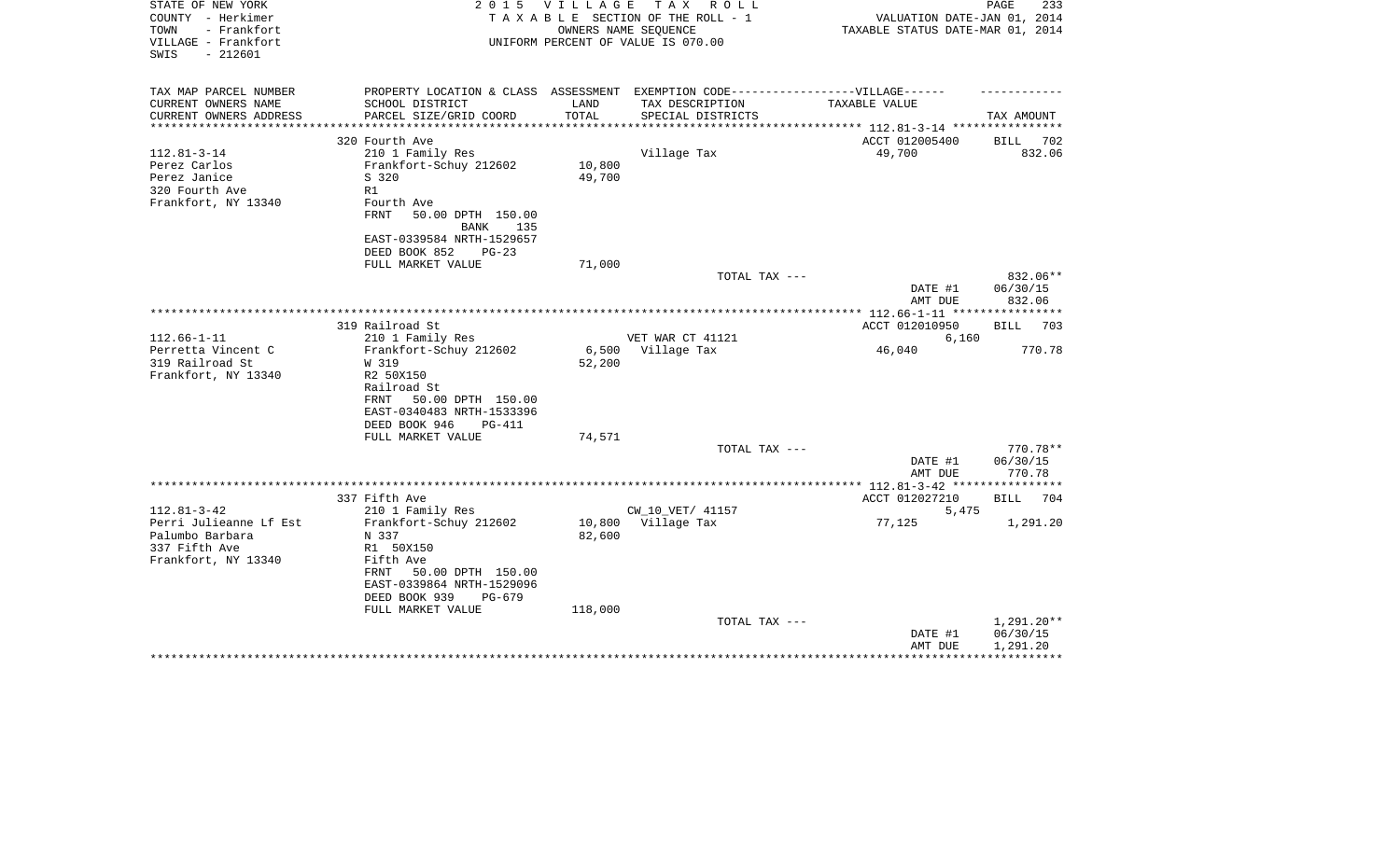| TAX MAP PARCEL NUMBER<br>PROPERTY LOCATION & CLASS ASSESSMENT EXEMPTION CODE-----------------VILLAGE------<br>CURRENT OWNERS NAME<br>SCHOOL DISTRICT<br>LAND<br>TAX DESCRIPTION<br>TAXABLE VALUE |     |
|--------------------------------------------------------------------------------------------------------------------------------------------------------------------------------------------------|-----|
|                                                                                                                                                                                                  |     |
| TOTAL<br>CURRENT OWNERS ADDRESS<br>PARCEL SIZE/GRID COORD<br>SPECIAL DISTRICTS<br>TAX AMOUNT                                                                                                     |     |
| *********************<br>**************************** 112.73-1-63 ****************                                                                                                               |     |
| 303 Litchfield St<br>ACCT 012023460<br>BILL 705                                                                                                                                                  |     |
| $112.73 - 1 - 63$<br>210 1 Family Res<br>Village Tax<br>54,200<br>907.40                                                                                                                         |     |
| Frankfort-Schuy 212602<br>9,000<br>Perritano Josephine<br>Francine Perritano<br>54,200<br>E 303                                                                                                  |     |
| 303 Litchfield St<br>R1 60X104                                                                                                                                                                   |     |
| Frankfort, NY 13340<br>Litchfield St                                                                                                                                                             |     |
| 60.00 DPTH 104.00<br>FRNT                                                                                                                                                                        |     |
| EAST-0338719 NRTH-1531477                                                                                                                                                                        |     |
| DEED BOOK 00650 PG-00340                                                                                                                                                                         |     |
| FULL MARKET VALUE<br>77,429<br>$907.40**$<br>TOTAL TAX ---                                                                                                                                       |     |
| DATE #1<br>06/30/15                                                                                                                                                                              |     |
| 907.40<br>AMT DUE                                                                                                                                                                                |     |
|                                                                                                                                                                                                  |     |
| 300 Palmer St<br>ACCT 012017910<br><b>BILL</b><br>$112.73 - 4 - 15$<br>210 1 Family Res<br>Village Tax<br>65,700<br>1,099.93                                                                     | 706 |
| Perritano Michael<br>Frankfort-Schuy 212602<br>8,800                                                                                                                                             |     |
| 300 Palmer St<br>W 300<br>65,700                                                                                                                                                                 |     |
| Frankfort, NY 13340<br>R1                                                                                                                                                                        |     |
| Palmer St                                                                                                                                                                                        |     |
| 50.00 DPTH 100.00<br><b>FRNT</b>                                                                                                                                                                 |     |
| EAST-0339717 NRTH-1530533<br>DEED BOOK 946<br>$PG-1$                                                                                                                                             |     |
| FULL MARKET VALUE<br>93,857                                                                                                                                                                      |     |
| $1,099.93**$<br>TOTAL TAX ---                                                                                                                                                                    |     |
| 06/30/15<br>DATE #1                                                                                                                                                                              |     |
| 1,099.93<br>AMT DUE<br>************                                                                                                                                                              |     |
| ACCT 012026820<br>117 Cemetery St<br>BILL                                                                                                                                                        | 707 |
| $112.65 - 2 - 8$<br>Village Tax<br>210 1 Family Res<br>61,500<br>1,029.61                                                                                                                        |     |
| 13,000<br>Perry George<br>Frankfort-Schuy 212602                                                                                                                                                 |     |
| Perry Brenda L<br>61,500<br>E 117                                                                                                                                                                |     |
| 117 Cemetery St<br>R1 61X241                                                                                                                                                                     |     |
| Frankfort, NY 13340<br>Cemetery St                                                                                                                                                               |     |
| 60.00 DPTH 231.50<br>FRNT<br>EAST-0337636 NRTH-1533009                                                                                                                                           |     |
| DEED BOOK 1298<br>$PG-21$                                                                                                                                                                        |     |
| FULL MARKET VALUE<br>87,857                                                                                                                                                                      |     |
| 1,029.61**<br>TOTAL TAX ---                                                                                                                                                                      |     |
| 06/30/15<br>DATE #1                                                                                                                                                                              |     |
| AMT DUE<br>1,029.61                                                                                                                                                                              |     |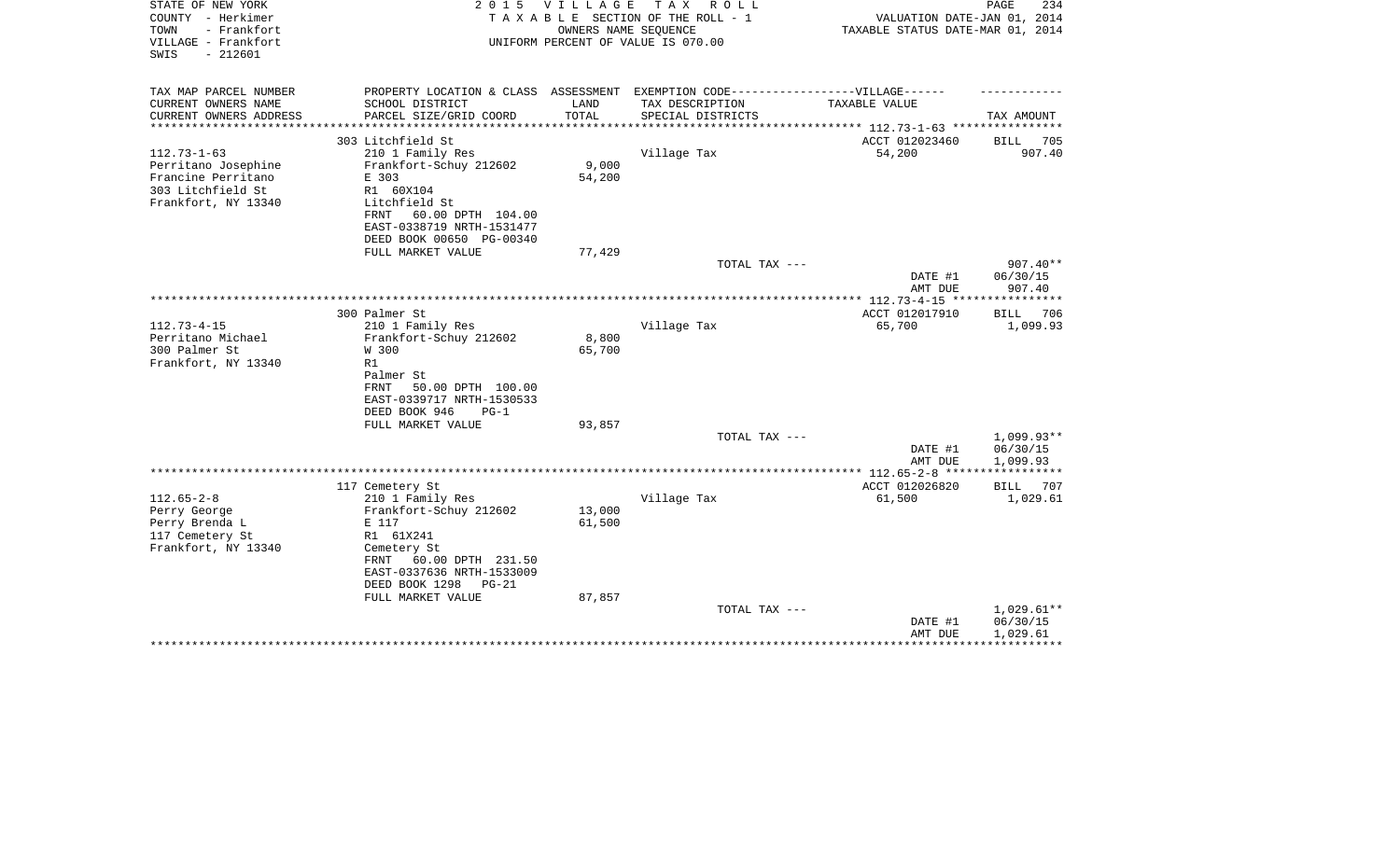| STATE OF NEW YORK<br>COUNTY - Herkimer<br>TOWN<br>- Frankfort<br>VILLAGE - Frankfort<br>$-212601$<br>SWIS | 2 0 1 5                                                                                                                                                                                | V I L L A G E<br>OWNERS NAME SEOUENCE | T A X<br>R O L L<br>TAXABLE SECTION OF THE ROLL - 1<br>UNIFORM PERCENT OF VALUE IS 070.00 | VALUATION DATE-JAN 01, 2014<br>TAXABLE STATUS DATE-MAR 01, 2014 | PAGE<br>235                        |
|-----------------------------------------------------------------------------------------------------------|----------------------------------------------------------------------------------------------------------------------------------------------------------------------------------------|---------------------------------------|-------------------------------------------------------------------------------------------|-----------------------------------------------------------------|------------------------------------|
| TAX MAP PARCEL NUMBER<br>CURRENT OWNERS NAME                                                              | PROPERTY LOCATION & CLASS ASSESSMENT EXEMPTION CODE-----------------VILLAGE------<br>SCHOOL DISTRICT                                                                                   | LAND                                  | TAX DESCRIPTION                                                                           | TAXABLE VALUE                                                   |                                    |
| CURRENT OWNERS ADDRESS                                                                                    | PARCEL SIZE/GRID COORD                                                                                                                                                                 | TOTAL                                 | SPECIAL DISTRICTS                                                                         |                                                                 | TAX AMOUNT                         |
| *********************                                                                                     |                                                                                                                                                                                        |                                       |                                                                                           |                                                                 |                                    |
| $112.81 - 2 - 1.1$<br>Perry Gregory<br>505 Frankfort St<br>Frankfort, NY 13340                            | 505 Frankfort St<br>220 2 Family Res<br>Frankfort-Schuy 212602<br>E 501-505<br>R2 100X111<br>Frankfort St<br>FRNT 111.00 DPTH 100.00<br>0.02<br>ACRES<br>EAST-0338804 NRTH-1530616     | 12,400<br>73,400                      | Village Tax                                                                               | ACCT 166745<br>73,400                                           | BILL<br>708<br>1,228.84            |
|                                                                                                           | DEED BOOK 1408<br>PG-741                                                                                                                                                               |                                       |                                                                                           |                                                                 |                                    |
|                                                                                                           | FULL MARKET VALUE                                                                                                                                                                      | 104,857                               |                                                                                           |                                                                 |                                    |
|                                                                                                           |                                                                                                                                                                                        |                                       | TOTAL TAX ---                                                                             | DATE #1<br>AMT DUE                                              | 1,228.84**<br>06/30/15<br>1,228.84 |
|                                                                                                           |                                                                                                                                                                                        |                                       |                                                                                           | ACCT 166745                                                     |                                    |
| $112.81 - 2 - 35$<br>Perry Gregory<br>505 Frankfort St<br>Frankfort, NY 13340                             | 202 Fourth Ave<br>311 Res vac land<br>Frankfort-Schuy 212602<br>S 202<br>V19 50X100<br>Fourth Ave<br>50.00 DPTH 100.00<br>FRNT<br>EAST-0338836 NRTH-1530539                            | 6,400<br>6,400                        | Village Tax                                                                               | 6,400                                                           | BILL<br>709<br>107.15              |
|                                                                                                           | DEED BOOK 1408<br>PG-741<br>FULL MARKET VALUE                                                                                                                                          | 9,143                                 |                                                                                           |                                                                 |                                    |
|                                                                                                           |                                                                                                                                                                                        |                                       | TOTAL TAX ---                                                                             | DATE #1<br>AMT DUE                                              | $107.15**$<br>06/30/15<br>107.15   |
|                                                                                                           |                                                                                                                                                                                        |                                       |                                                                                           | *************** 112.73-2-25 ****************                    |                                    |
|                                                                                                           | 123 E Canal St                                                                                                                                                                         |                                       |                                                                                           | ACCT 172209                                                     | 710<br>BILL                        |
| $112.73 - 2 - 25$<br>Perry Nathan P<br>123 E Canal St<br>Frankfort, NY 13340                              | 210 1 Family Res<br>Frankfort-Schuy 212602<br>N 121-123<br>R1<br>E Canal St<br>48.00 DPTH 116.00<br>FRNT<br>EAST-0339490 NRTH-1532221<br>DEED BOOK 1443<br>PG-863<br>FULL MARKET VALUE | 5,400<br>51,300                       | Village Tax                                                                               | 51,300                                                          | 858.85                             |
|                                                                                                           |                                                                                                                                                                                        | 73,286                                | TOTAL TAX ---                                                                             | DATE #1<br>AMT DUE                                              | 858.85**<br>06/30/15<br>858.85     |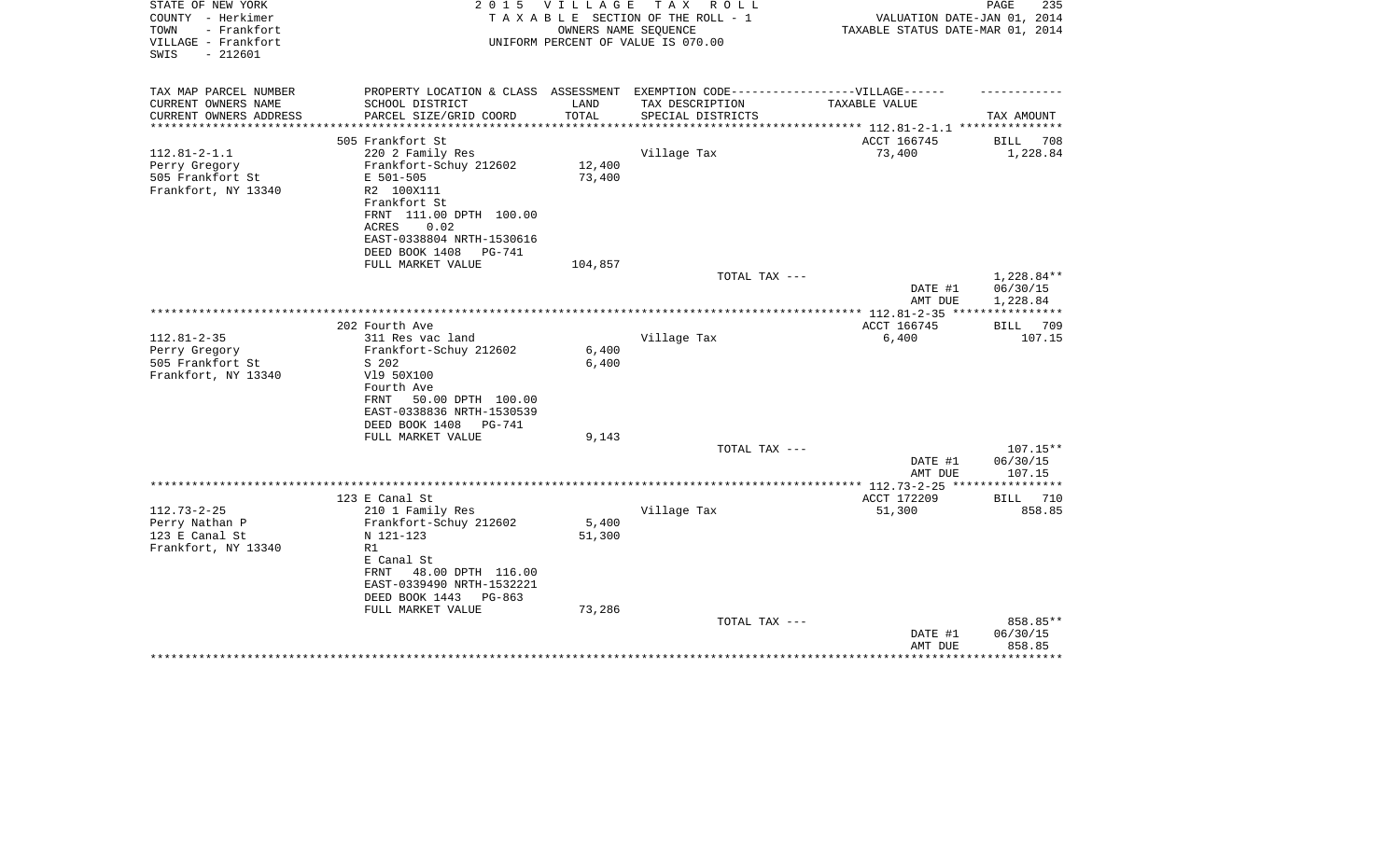| STATE OF NEW YORK<br>COUNTY - Herkimer<br>- Frankfort<br>TOWN<br>VILLAGE - Frankfort<br>SWIS<br>$-212601$ | 2 0 1 5                                                                                              | <b>VILLAGE</b> | T A X<br>R O L L<br>TAXABLE SECTION OF THE ROLL - 1<br>OWNERS NAME SEQUENCE<br>UNIFORM PERCENT OF VALUE IS 070.00 | VALUATION DATE-JAN 01, 2014<br>TAXABLE STATUS DATE-MAR 01, 2014 | PAGE<br>236                  |
|-----------------------------------------------------------------------------------------------------------|------------------------------------------------------------------------------------------------------|----------------|-------------------------------------------------------------------------------------------------------------------|-----------------------------------------------------------------|------------------------------|
| TAX MAP PARCEL NUMBER<br>CURRENT OWNERS NAME                                                              | PROPERTY LOCATION & CLASS ASSESSMENT EXEMPTION CODE-----------------VILLAGE------<br>SCHOOL DISTRICT | LAND           | TAX DESCRIPTION                                                                                                   | TAXABLE VALUE                                                   |                              |
| CURRENT OWNERS ADDRESS                                                                                    | PARCEL SIZE/GRID COORD                                                                               | TOTAL          | SPECIAL DISTRICTS                                                                                                 |                                                                 | TAX AMOUNT                   |
| ***************                                                                                           | ************************                                                                             |                |                                                                                                                   |                                                                 |                              |
|                                                                                                           | 212 Fourth Ave                                                                                       |                |                                                                                                                   | ACCT 012006090                                                  | <b>BILL</b><br>711           |
| $112.81 - 2 - 31$                                                                                         | 210 1 Family Res                                                                                     |                | Village Tax                                                                                                       | 63,500                                                          | 1,063.09                     |
| Perry Steven                                                                                              | Frankfort-Schuy 212602                                                                               | 10,800         |                                                                                                                   |                                                                 |                              |
| Perry Julie A                                                                                             | S 212                                                                                                | 63,500         |                                                                                                                   |                                                                 |                              |
| 212 Fourth Ave<br>Frankfort, NY 13340                                                                     | R1 50X150<br>Fourth Ave                                                                              |                |                                                                                                                   |                                                                 |                              |
|                                                                                                           | 50.00 DPTH 150.00<br>FRNT                                                                            |                |                                                                                                                   |                                                                 |                              |
|                                                                                                           | EAST-0338963 NRTH-1530388                                                                            |                |                                                                                                                   |                                                                 |                              |
|                                                                                                           | DEED BOOK 777<br>$PG-339$                                                                            |                |                                                                                                                   |                                                                 |                              |
|                                                                                                           | FULL MARKET VALUE                                                                                    | 90,714         |                                                                                                                   |                                                                 |                              |
|                                                                                                           |                                                                                                      |                | TOTAL TAX ---                                                                                                     |                                                                 | $1,063.09**$                 |
|                                                                                                           |                                                                                                      |                |                                                                                                                   | DATE #1                                                         | 06/30/15                     |
|                                                                                                           |                                                                                                      |                |                                                                                                                   | AMT DUE<br>************** 112.81-2-4 ****                       | 1,063.09                     |
|                                                                                                           | 515 Frankfort St                                                                                     |                |                                                                                                                   | ACCT 160712                                                     | 712<br>BILL                  |
| $112.81 - 2 - 4$                                                                                          | 210 1 Family Res                                                                                     |                | Village Tax                                                                                                       | 61,500                                                          | 1,029.61                     |
| Peterson Sharon                                                                                           | Frankfort-Schuy 212602                                                                               | 7,700          |                                                                                                                   |                                                                 |                              |
| 515 Frankfort St                                                                                          | E 515                                                                                                | 61,500         |                                                                                                                   |                                                                 |                              |
| Frankfort, NY 13340                                                                                       | R1 36X153                                                                                            |                |                                                                                                                   |                                                                 |                              |
|                                                                                                           | Frankfort St                                                                                         |                |                                                                                                                   |                                                                 |                              |
|                                                                                                           | 36.00 DPTH 150.00<br>FRNT<br>EAST-0338702 NRTH-1530441                                               |                |                                                                                                                   |                                                                 |                              |
|                                                                                                           | DEED BOOK 1369<br>PG-471                                                                             |                |                                                                                                                   |                                                                 |                              |
|                                                                                                           | FULL MARKET VALUE                                                                                    | 87,857         |                                                                                                                   |                                                                 |                              |
|                                                                                                           |                                                                                                      |                | TOTAL TAX ---                                                                                                     |                                                                 | $1,029.61**$                 |
|                                                                                                           |                                                                                                      |                |                                                                                                                   | DATE #1                                                         | 06/30/15                     |
|                                                                                                           |                                                                                                      |                |                                                                                                                   | AMT DUE                                                         | 1,029.61                     |
|                                                                                                           | 312 Bee St                                                                                           |                |                                                                                                                   | ************** 112.66-2-23 ****                                 | ******                       |
| $112.66 - 2 - 23$                                                                                         | 210 1 Family Res                                                                                     |                | Village Tax                                                                                                       | ACCT 012028530<br>42,000                                        | <b>BILL</b><br>713<br>703.15 |
| Pett Floyd W                                                                                              | Frankfort-Schuy 212602                                                                               | 6,800          |                                                                                                                   |                                                                 |                              |
| 312 Bee St                                                                                                | E 312                                                                                                | 42,000         |                                                                                                                   |                                                                 |                              |
| Frankfort, NY 13340                                                                                       | R1 Former Vansickle                                                                                  |                |                                                                                                                   |                                                                 |                              |
|                                                                                                           | 60.00 DPTH 138.00<br>FRNT                                                                            |                |                                                                                                                   |                                                                 |                              |
|                                                                                                           | EAST-0341034 NRTH-1532652                                                                            |                |                                                                                                                   |                                                                 |                              |
|                                                                                                           | DEED BOOK 1184<br>PG-272                                                                             |                |                                                                                                                   |                                                                 |                              |
|                                                                                                           | FULL MARKET VALUE                                                                                    | 60,000         | TOTAL TAX ---                                                                                                     |                                                                 | $703.15**$                   |
|                                                                                                           |                                                                                                      |                |                                                                                                                   | DATE #1                                                         | 06/30/15                     |
|                                                                                                           |                                                                                                      |                |                                                                                                                   | AMT DUE                                                         | 703.15                       |
|                                                                                                           |                                                                                                      |                |                                                                                                                   |                                                                 |                              |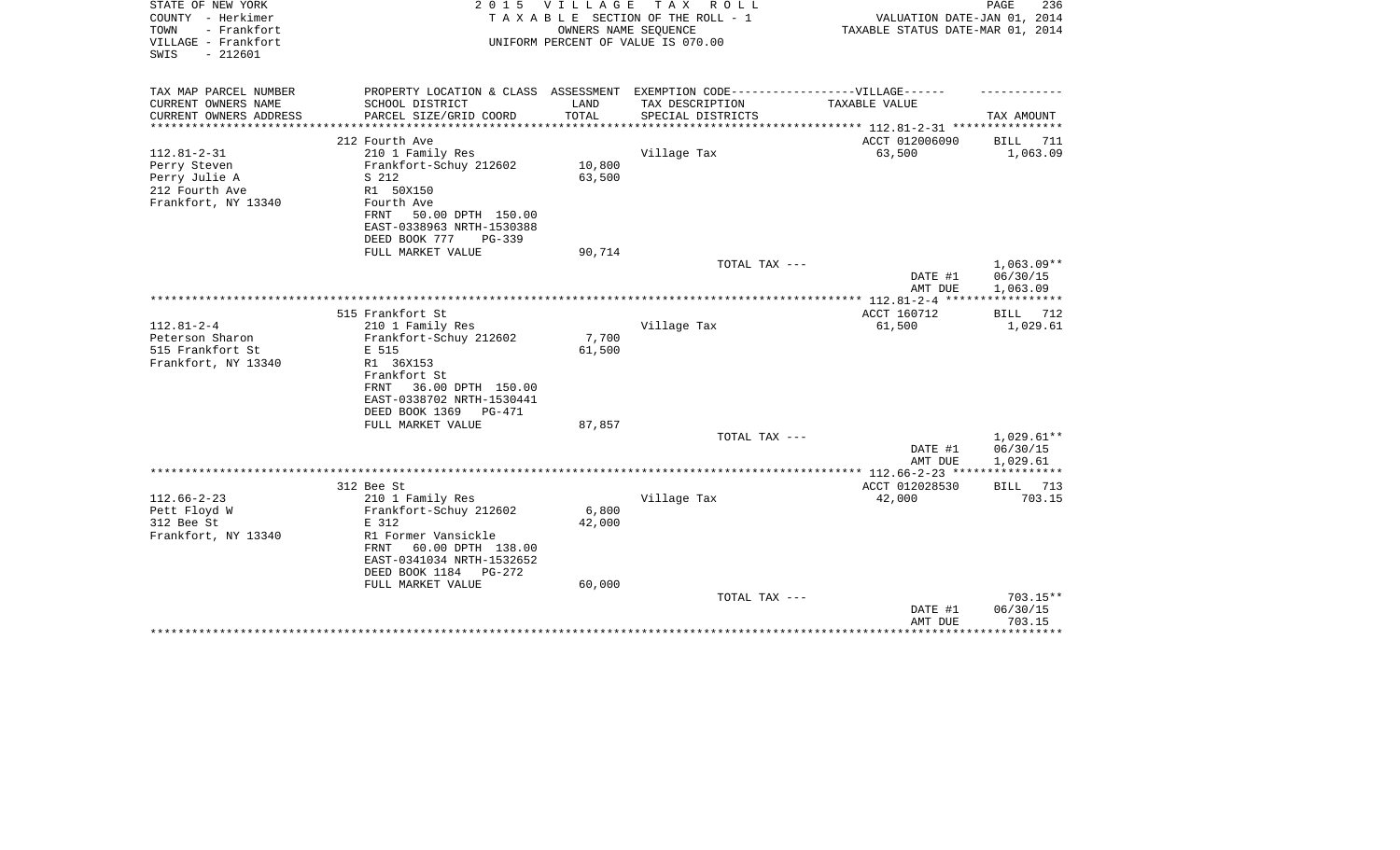| STATE OF NEW YORK<br>COUNTY - Herkimer<br>- Frankfort<br>TOWN<br>VILLAGE - Frankfort<br>$-212601$<br>SWIS | 2 0 1 5                                                                                                                                          | V I L L A G E   | T A X<br>R O L L<br>TAXABLE SECTION OF THE ROLL - 1<br>OWNERS NAME SEQUENCE<br>UNIFORM PERCENT OF VALUE IS 070.00 | VALUATION DATE-JAN 01, 2014<br>TAXABLE STATUS DATE-MAR 01, 2014 | PAGE<br>237                                         |
|-----------------------------------------------------------------------------------------------------------|--------------------------------------------------------------------------------------------------------------------------------------------------|-----------------|-------------------------------------------------------------------------------------------------------------------|-----------------------------------------------------------------|-----------------------------------------------------|
| TAX MAP PARCEL NUMBER<br>CURRENT OWNERS NAME                                                              | SCHOOL DISTRICT                                                                                                                                  | LAND            | PROPERTY LOCATION & CLASS ASSESSMENT EXEMPTION CODE-----------------VILLAGE------<br>TAX DESCRIPTION              | TAXABLE VALUE                                                   |                                                     |
| CURRENT OWNERS ADDRESS                                                                                    | PARCEL SIZE/GRID COORD                                                                                                                           | TOTAL           | SPECIAL DISTRICTS                                                                                                 |                                                                 | TAX AMOUNT                                          |
|                                                                                                           |                                                                                                                                                  |                 |                                                                                                                   |                                                                 |                                                     |
|                                                                                                           | 316 Bee St                                                                                                                                       |                 |                                                                                                                   | ACCT 012007950                                                  | BILL<br>714                                         |
| $112.66 - 2 - 24$<br>Pett Floyd W<br>PO Box 122<br>Frankfort, NY 13340                                    | 311 Res vac land<br>Frankfort-Schuy 212602<br>E 316<br>V19<br>FRNT 109.00 DPTH 138.00<br>EAST-0341096 NRTH-1532710<br>DEED BOOK 1295<br>$PG-609$ | 5,300<br>5,300  | Village Tax                                                                                                       | 5,300                                                           | 88.73                                               |
|                                                                                                           | FULL MARKET VALUE                                                                                                                                | 7,571           |                                                                                                                   |                                                                 |                                                     |
|                                                                                                           |                                                                                                                                                  |                 | TOTAL TAX ---                                                                                                     | DATE #1<br>AMT DUE                                              | 88.73**<br>06/30/15<br>88.73                        |
|                                                                                                           |                                                                                                                                                  |                 |                                                                                                                   |                                                                 | ***********                                         |
|                                                                                                           | 110-112 Frankfort St                                                                                                                             |                 |                                                                                                                   | ACCT 159476                                                     | 715<br>BILL                                         |
| $112.74 - 2 - 11$                                                                                         | 230 3 Family Res                                                                                                                                 |                 | Village Tax                                                                                                       | 29,900                                                          | 500.57                                              |
| Pett Robert D<br>2 Independence Ln                                                                        | Frankfort-Schuy 212602<br>W 110-112                                                                                                              | 2,700<br>29,900 | OTVIL Other relevy<br>XC991 Water relevy                                                                          | 50.00 MT M<br>298.66 MT M                                       | 50.00<br>298.66                                     |
| Medway, MA 02053-6259                                                                                     | Com 29X70<br>Frankfort St                                                                                                                        |                 |                                                                                                                   |                                                                 |                                                     |
| PRIOR OWNER ON 3/01/2014<br>Pett Robert D                                                                 | FRNT<br>29.00 DPTH<br>70.00<br>EAST-0339736 NRTH-1532020<br>DEED BOOK 1361<br>PG-866                                                             |                 |                                                                                                                   |                                                                 |                                                     |
|                                                                                                           | FULL MARKET VALUE                                                                                                                                | 42,714          |                                                                                                                   |                                                                 |                                                     |
|                                                                                                           |                                                                                                                                                  |                 | TOTAL TAX ---                                                                                                     | DATE #1<br>AMT DUE                                              | 849.23**<br>06/30/15<br>849.23                      |
|                                                                                                           |                                                                                                                                                  |                 |                                                                                                                   |                                                                 |                                                     |
|                                                                                                           | 301 Ingersol Ave                                                                                                                                 |                 |                                                                                                                   | ACCT 012031230                                                  | 716<br><b>BILL</b>                                  |
| $112.82 - 1 - 61$                                                                                         | 210 1 Family Res                                                                                                                                 |                 | Village Tax                                                                                                       | 59,500                                                          | 996.13                                              |
| Phillips Daniel M<br>Behr Lindsay A                                                                       | Frankfort-Schuy 212602<br>E 301                                                                                                                  | 8,700<br>59,500 |                                                                                                                   |                                                                 |                                                     |
| 301 Ingersol Ave                                                                                          | R1                                                                                                                                               |                 |                                                                                                                   |                                                                 |                                                     |
| Frankfort, NY 13340                                                                                       | Ingersol Ave<br>55.00 DPTH<br>FRNT<br>99.00<br>EAST-0340370 NRTH-1529714<br>DEED BOOK 946<br>$PG-15$                                             |                 |                                                                                                                   |                                                                 |                                                     |
|                                                                                                           | FULL MARKET VALUE                                                                                                                                | 85,000          | TOTAL TAX ---                                                                                                     | DATE #1<br>AMT DUE                                              | 996.13**<br>06/30/15<br>996.13<br>* * * * * * * * * |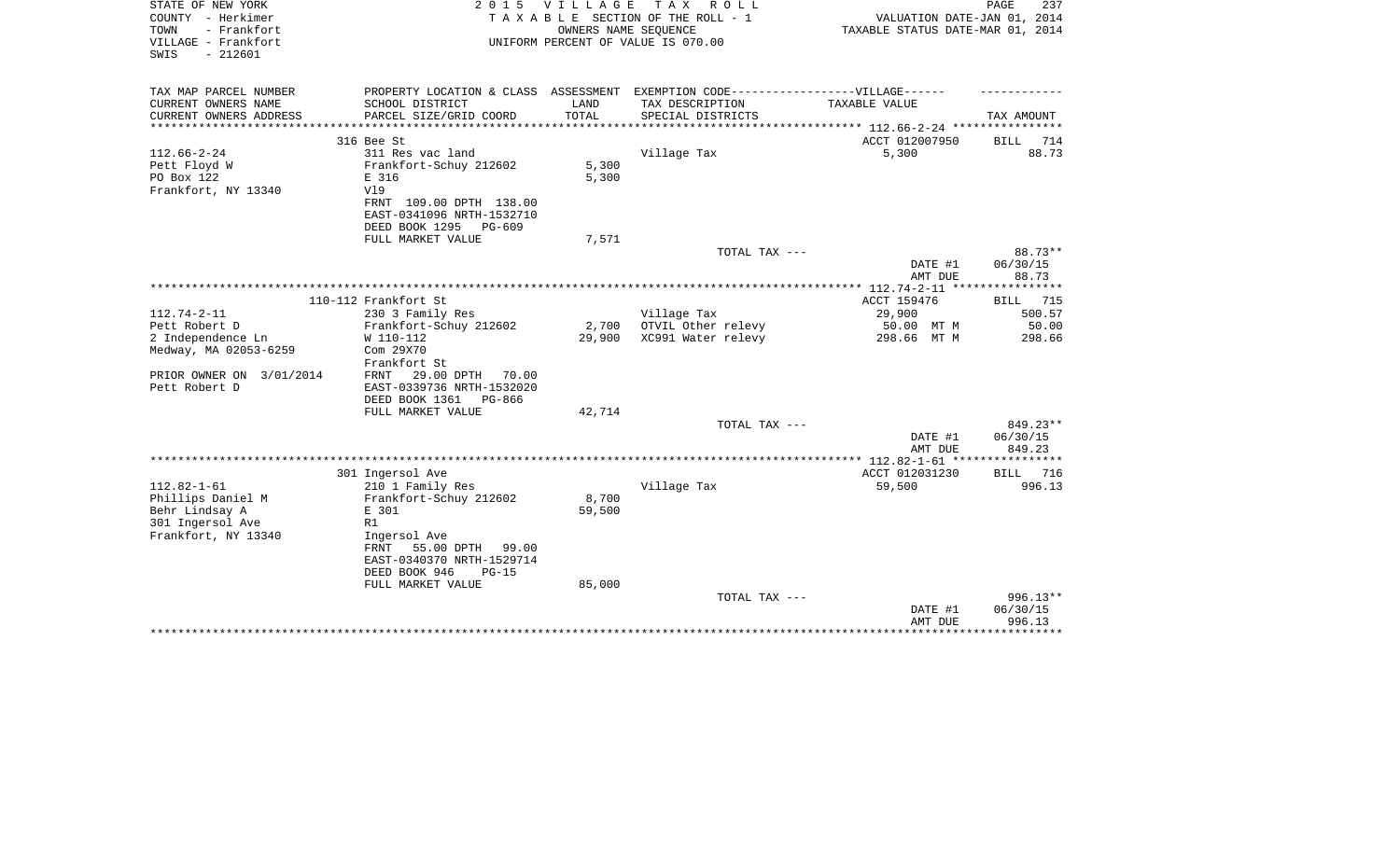| STATE OF NEW YORK<br>COUNTY - Herkimer<br>- Frankfort<br>TOWN<br>VILLAGE - Frankfort<br>$-212601$<br>SWIS     | 2 0 1 5                                                                                                                                                       | <b>VILLAGE</b>   | TAX ROLL<br>TAXABLE SECTION OF THE ROLL - 1<br>OWNERS NAME SEQUENCE<br>UNIFORM PERCENT OF VALUE IS 070.00 | VALUATION DATE-JAN 01, 2014<br>TAXABLE STATUS DATE-MAR 01, 2014                   | PAGE<br>238                    |
|---------------------------------------------------------------------------------------------------------------|---------------------------------------------------------------------------------------------------------------------------------------------------------------|------------------|-----------------------------------------------------------------------------------------------------------|-----------------------------------------------------------------------------------|--------------------------------|
| TAX MAP PARCEL NUMBER                                                                                         | PROPERTY LOCATION & CLASS ASSESSMENT EXEMPTION CODE-----------------VILLAGE------                                                                             |                  |                                                                                                           |                                                                                   |                                |
| CURRENT OWNERS NAME<br>CURRENT OWNERS ADDRESS<br>*******************                                          | SCHOOL DISTRICT<br>PARCEL SIZE/GRID COORD                                                                                                                     | LAND<br>TOTAL    | TAX DESCRIPTION<br>SPECIAL DISTRICTS                                                                      | TAXABLE VALUE                                                                     | TAX AMOUNT                     |
|                                                                                                               | 116 E Orchard St                                                                                                                                              |                  |                                                                                                           | ********************************** 112.65-3-37 ****************<br>ACCT 012000510 | 717<br>BILL                    |
| $112.65 - 3 - 37$<br>Pianella Michele<br>Attn: Malecki Michele<br>5 Old Valley Rd<br>Whitesboro, NY 13492     | 220 2 Family Res<br>Frankfort-Schuy 212602<br>S 116<br>R2 40X100<br>E Orchard St<br>45.00 DPTH 114.00<br>FRNT<br>EAST-0339833 NRTH-1532879                    | 5,100<br>41,800  | Village Tax                                                                                               | 41,800                                                                            | 699.80                         |
|                                                                                                               | DEED BOOK 782<br>$PG-663$<br>FULL MARKET VALUE                                                                                                                | 59,714           |                                                                                                           |                                                                                   |                                |
|                                                                                                               |                                                                                                                                                               |                  | TOTAL TAX ---                                                                                             | DATE #1<br>AMT DUE                                                                | 699.80**<br>06/30/15<br>699.80 |
|                                                                                                               |                                                                                                                                                               |                  | ********************                                                                                      | ******* 112.65-1-47 **                                                            |                                |
|                                                                                                               | 253 W Main St                                                                                                                                                 |                  |                                                                                                           | ACCT 012024120                                                                    | BILL<br>718                    |
| $112.65 - 1 - 47$<br>Picente Christine<br>Anthony & Gaetana Dellamura<br>253 W Main St<br>Frankfort, NY 13340 | 210 1 Family Res<br>Frankfort-Schuy 212602<br>$S$ 251-253<br>R1<br>W Main<br>FRNT<br>335.00 DPTH                                                              | 12,900<br>68,000 | Village Tax                                                                                               | 68,000                                                                            | 1,138.43                       |
|                                                                                                               | <b>ACRES</b><br>1.60<br>EAST-0337863 NRTH-1534433<br>DEED BOOK 1236<br>PG-801<br>FULL MARKET VALUE                                                            | 97,143           | TOTAL TAX ---                                                                                             | DATE #1                                                                           | $1,138.43**$<br>06/30/15       |
|                                                                                                               |                                                                                                                                                               |                  |                                                                                                           | AMT DUE                                                                           | 1,138.43                       |
|                                                                                                               | 318 Fourth Ave                                                                                                                                                |                  |                                                                                                           | ACCT 012021420                                                                    | BILL<br>719                    |
| $112.81 - 3 - 13$<br>Pileggi Mary<br>318 Fourth Ave<br>Frankfort, NY 13340                                    | 210 1 Family Res<br>Frankfort-Schuy 212602<br>S 318<br>R1<br>Fourth Ave<br>FRNT<br>50.00 DPTH 150.00<br>EAST-0339550 NRTH-1529700<br>DEED BOOK 00578 PG-00707 | 10,800<br>58,700 | Village Tax                                                                                               | 58,700                                                                            | 982.73                         |
|                                                                                                               | FULL MARKET VALUE                                                                                                                                             | 83,857           |                                                                                                           |                                                                                   |                                |
|                                                                                                               |                                                                                                                                                               |                  | TOTAL TAX ---                                                                                             | DATE #1<br>AMT DUE                                                                | 982.73**<br>06/30/15<br>982.73 |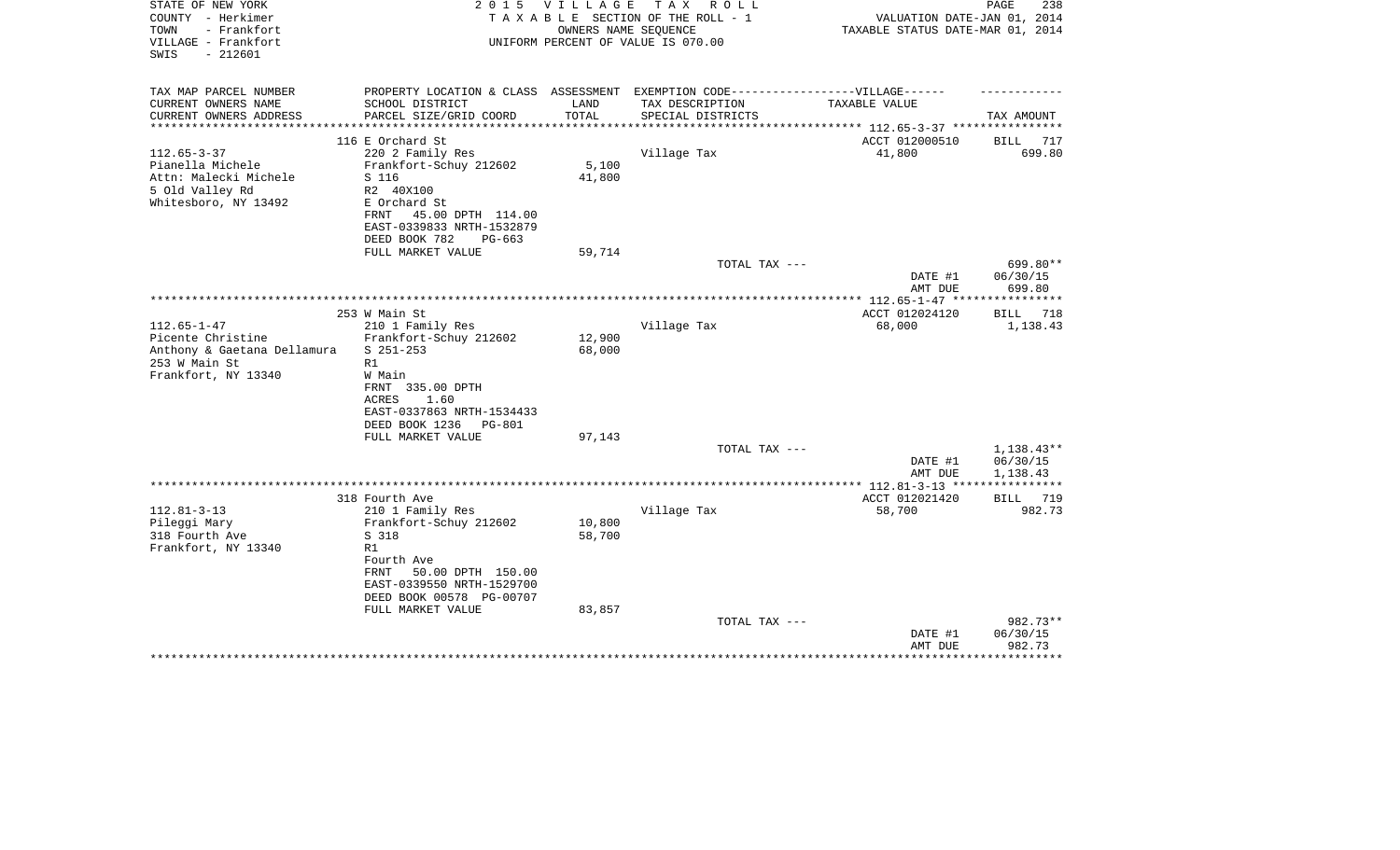| STATE OF NEW YORK<br>COUNTY - Herkimer<br>TOWN<br>- Frankfort<br>VILLAGE - Frankfort<br>$-212601$<br>SWIS | 2 0 1 5                                                                           | <b>VILLAGE</b> | T A X<br>R O L L<br>TAXABLE SECTION OF THE ROLL - 1<br>OWNERS NAME SEQUENCE<br>UNIFORM PERCENT OF VALUE IS 070.00 | VALUATION DATE-JAN 01, 2014<br>TAXABLE STATUS DATE-MAR 01, 2014 | PAGE<br>239             |
|-----------------------------------------------------------------------------------------------------------|-----------------------------------------------------------------------------------|----------------|-------------------------------------------------------------------------------------------------------------------|-----------------------------------------------------------------|-------------------------|
| TAX MAP PARCEL NUMBER                                                                                     | PROPERTY LOCATION & CLASS ASSESSMENT EXEMPTION CODE-----------------VILLAGE------ |                |                                                                                                                   |                                                                 |                         |
| CURRENT OWNERS NAME                                                                                       | SCHOOL DISTRICT                                                                   | LAND           | TAX DESCRIPTION                                                                                                   | TAXABLE VALUE                                                   |                         |
| CURRENT OWNERS ADDRESS<br>********************                                                            | PARCEL SIZE/GRID COORD                                                            | TOTAL          | SPECIAL DISTRICTS                                                                                                 | ***************** 112.65-2-37 *****************                 | TAX AMOUNT              |
|                                                                                                           | 104 Lock St                                                                       |                |                                                                                                                   | ACCT 182372                                                     | BILL<br>720             |
| $112.65 - 2 - 37$                                                                                         | 210 1 Family Res                                                                  |                | Village Tax                                                                                                       | 23,000                                                          | 385.06                  |
| Plachotnik Rebecca                                                                                        | Frankfort-Schuy 212602                                                            | 4,300          |                                                                                                                   |                                                                 |                         |
| 104 Lock St                                                                                               | W 104                                                                             | 23,000         |                                                                                                                   |                                                                 |                         |
| Frankfort, NY 13340                                                                                       | R1 55X45                                                                          |                |                                                                                                                   |                                                                 |                         |
|                                                                                                           | Lock St                                                                           |                |                                                                                                                   |                                                                 |                         |
|                                                                                                           | 61.00 DPTH<br>FRNT<br>54.00                                                       |                |                                                                                                                   |                                                                 |                         |
|                                                                                                           | EAST-0338838 NRTH-1533206<br>DEED BOOK 1510<br>PG-132                             |                |                                                                                                                   |                                                                 |                         |
|                                                                                                           | FULL MARKET VALUE                                                                 | 32,857         |                                                                                                                   |                                                                 |                         |
|                                                                                                           |                                                                                   |                | TOTAL TAX ---                                                                                                     |                                                                 | 385.06**                |
|                                                                                                           |                                                                                   |                |                                                                                                                   | DATE #1                                                         | 06/30/15                |
|                                                                                                           |                                                                                   |                |                                                                                                                   | AMT DUE                                                         | 385.06                  |
|                                                                                                           |                                                                                   |                |                                                                                                                   | **************** 112.82-1-35 *****************                  |                         |
| $112.82 - 1 - 35$                                                                                         | 308 First Ave                                                                     |                |                                                                                                                   | ACCT 012025230                                                  | 721<br>BILL<br>828.71   |
| Plano Kelly Ann                                                                                           | 210 1 Family Res<br>Frankfort-Schuy 212602                                        | 10,800         | Village Tax                                                                                                       | 49,500                                                          |                         |
| Plano Michele                                                                                             | S 308                                                                             | 49,500         |                                                                                                                   |                                                                 |                         |
| 308 First Ave                                                                                             | R1                                                                                |                |                                                                                                                   |                                                                 |                         |
| Frankfort, NY 13340                                                                                       | First Ave                                                                         |                |                                                                                                                   |                                                                 |                         |
|                                                                                                           | <b>FRNT</b><br>50.00 DPTH 150.00                                                  |                |                                                                                                                   |                                                                 |                         |
|                                                                                                           | EAST-0340233 NRTH-1530558                                                         |                |                                                                                                                   |                                                                 |                         |
|                                                                                                           | DEED BOOK 740<br>$PG-84$                                                          |                |                                                                                                                   |                                                                 |                         |
|                                                                                                           | FULL MARKET VALUE                                                                 | 70,714         |                                                                                                                   |                                                                 |                         |
|                                                                                                           |                                                                                   |                | TOTAL TAX ---                                                                                                     | DATE #1                                                         | 828.71**<br>06/30/15    |
|                                                                                                           |                                                                                   |                |                                                                                                                   | AMT DUE                                                         | 828.71                  |
|                                                                                                           |                                                                                   |                |                                                                                                                   |                                                                 | * * * * * * * * * * * * |
|                                                                                                           | 302 Fourth Ave                                                                    |                |                                                                                                                   | ACCT 012023040                                                  | 722<br><b>BILL</b>      |
| $112.81 - 3 - 2$                                                                                          | 210 1 Family Res                                                                  |                | Village Tax                                                                                                       | 40,000                                                          | 669.67                  |
| Plano Theresa M                                                                                           | Frankfort-Schuy 212602                                                            | 8,100          |                                                                                                                   |                                                                 |                         |
| 302 Fourth Ave                                                                                            | S 302                                                                             | 40,000         |                                                                                                                   |                                                                 |                         |
| Frankfort, NY 13340                                                                                       | R1                                                                                |                |                                                                                                                   |                                                                 |                         |
|                                                                                                           | Fourth Ave<br><b>FRNT</b><br>47.00 DPTH 103.00                                    |                |                                                                                                                   |                                                                 |                         |
|                                                                                                           | EAST-0339341 NRTH-1529986                                                         |                |                                                                                                                   |                                                                 |                         |
|                                                                                                           | DEED BOOK 871<br>$PG-220$                                                         |                |                                                                                                                   |                                                                 |                         |
|                                                                                                           | FULL MARKET VALUE                                                                 | 57,143         |                                                                                                                   |                                                                 |                         |
|                                                                                                           |                                                                                   |                | TOTAL TAX ---                                                                                                     |                                                                 | 669.67**                |
|                                                                                                           |                                                                                   |                |                                                                                                                   | DATE #1                                                         | 06/30/15                |
|                                                                                                           |                                                                                   |                |                                                                                                                   | AMT DUE                                                         | 669.67<br>********      |
|                                                                                                           |                                                                                   |                |                                                                                                                   |                                                                 |                         |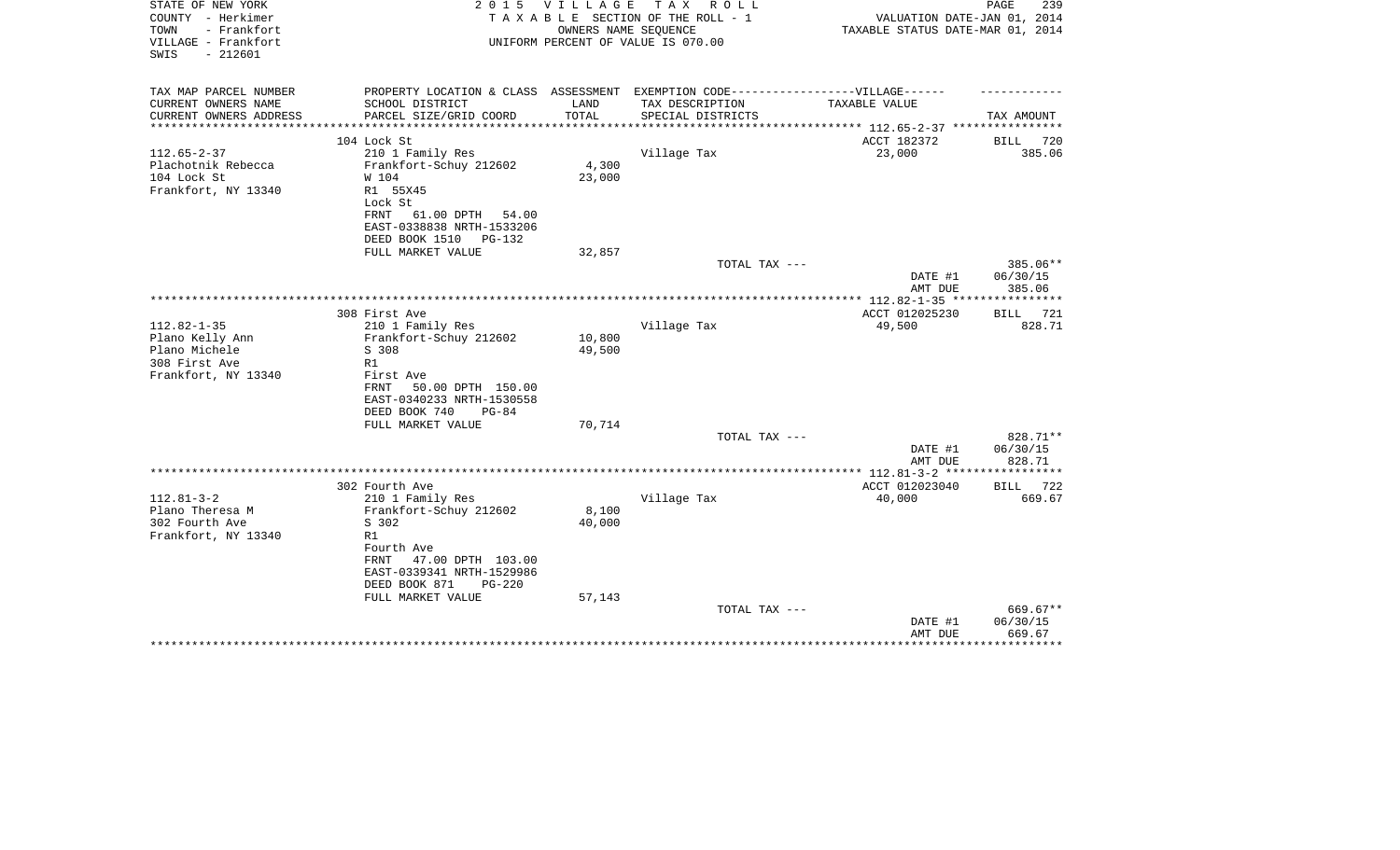| STATE OF NEW YORK<br>COUNTY - Herkimer<br>- Frankfort<br>TOWN<br>VILLAGE - Frankfort<br>$-212601$<br>SWIS |                                                                                                                       | 2015 VILLAGE<br>OWNERS NAME SEQUENCE | TAX ROLL<br>TAXABLE SECTION OF THE ROLL - 1<br>UNIFORM PERCENT OF VALUE IS 070.00 | VALUATION DATE-JAN 01, 2014<br>TAXABLE STATUS DATE-MAR 01, 2014 | PAGE<br>240                          |
|-----------------------------------------------------------------------------------------------------------|-----------------------------------------------------------------------------------------------------------------------|--------------------------------------|-----------------------------------------------------------------------------------|-----------------------------------------------------------------|--------------------------------------|
| TAX MAP PARCEL NUMBER                                                                                     | PROPERTY LOCATION & CLASS ASSESSMENT EXEMPTION CODE-----------------VILLAGE------                                     |                                      |                                                                                   |                                                                 |                                      |
| CURRENT OWNERS NAME<br>CURRENT OWNERS ADDRESS                                                             | SCHOOL DISTRICT<br>PARCEL SIZE/GRID COORD                                                                             | LAND<br>TOTAL                        | TAX DESCRIPTION<br>SPECIAL DISTRICTS                                              | TAXABLE VALUE                                                   | TAX AMOUNT                           |
|                                                                                                           |                                                                                                                       | * * * * * * * * * *                  |                                                                                   | ************************* 112.73-1-52 ************              |                                      |
|                                                                                                           | 316-318 Frankfort St                                                                                                  |                                      |                                                                                   | ACCT 012012480                                                  | BILL<br>723                          |
| $112.73 - 1 - 52$<br>Polizzi Joseph P<br>2578 Mohawk St<br>Sauquoit, NY 13456                             | 220 2 Family Res<br>Frankfort-Schuy 212602<br>W 316-318<br>R2 78X51x75x80<br>Frankfort St<br>FRNT<br>77.30 DPTH 79.00 | 7,800<br>58,400                      | Village Tax                                                                       | 58,400                                                          | 977.71                               |
|                                                                                                           | EAST-0339008 NRTH-1531117<br>DEED BOOK 1324 PG-940                                                                    |                                      |                                                                                   |                                                                 |                                      |
|                                                                                                           | FULL MARKET VALUE                                                                                                     | 83,429                               |                                                                                   |                                                                 |                                      |
|                                                                                                           |                                                                                                                       |                                      | TOTAL TAX ---                                                                     |                                                                 | 977.71**                             |
|                                                                                                           |                                                                                                                       |                                      |                                                                                   | DATE #1<br>AMT DUE                                              | 06/30/15<br>977.71                   |
|                                                                                                           |                                                                                                                       |                                      |                                                                                   | ***** 112.64-1-1 ***                                            | **********                           |
|                                                                                                           | 127 Business Park                                                                                                     |                                      |                                                                                   | ACCT 012005760                                                  | BILL 724                             |
| $112.64 - 1 - 1$<br>Polus Holding LLC<br>818 Park Lane Dr<br>Herkimer, NY 13350                           | 710 Manufacture<br>Frankfort-Schuy 212602<br>W<br>Fiberdyne Labs                                                      | 33,300<br>570,100                    | Village Tax                                                                       | 570,100                                                         | 9,544.40                             |
|                                                                                                           | Cemetery St<br>FRNT 2157.00 DPTH<br>ACRES<br>9.20<br>EAST-0336348 NRTH-1533310<br>DEED BOOK 1252<br><b>PG-321</b>     |                                      |                                                                                   |                                                                 |                                      |
|                                                                                                           | FULL MARKET VALUE                                                                                                     | 814,429                              |                                                                                   |                                                                 |                                      |
|                                                                                                           |                                                                                                                       |                                      | TOTAL TAX ---                                                                     | DATE #1<br>AMT DUE                                              | $9,544.40**$<br>06/30/15<br>9,544.40 |
|                                                                                                           |                                                                                                                       |                                      |                                                                                   |                                                                 |                                      |
|                                                                                                           | 218 E Orchard St                                                                                                      |                                      |                                                                                   | ACCT 012020280                                                  | <b>BILL</b> 725                      |
| $112.74 - 1 - 48$                                                                                         | 220 2 Family Res                                                                                                      |                                      | Village Tax                                                                       | 35,800                                                          | 599.35                               |
| Pratt Rueben                                                                                              | Frankfort-Schuy 212602                                                                                                | 3,800                                |                                                                                   |                                                                 |                                      |
| 218 E Orchard St                                                                                          | S 218                                                                                                                 | 35,800                               |                                                                                   |                                                                 |                                      |
| Frankfort, NY 13340                                                                                       | R <sub>2</sub>                                                                                                        |                                      |                                                                                   |                                                                 |                                      |
|                                                                                                           | E Orchard St<br>36.00 DPTH 100.00<br>FRNT                                                                             |                                      |                                                                                   |                                                                 |                                      |
|                                                                                                           | EAST-0340532 NRTH-1532055                                                                                             |                                      |                                                                                   |                                                                 |                                      |
|                                                                                                           | DEED BOOK 1298<br>$PG-17$                                                                                             |                                      |                                                                                   |                                                                 |                                      |
|                                                                                                           | FULL MARKET VALUE                                                                                                     | 51,143                               | TOTAL TAX ---                                                                     |                                                                 | 599.35**                             |
|                                                                                                           |                                                                                                                       |                                      |                                                                                   | DATE #1<br>AMT DUE                                              | 06/30/15<br>599.35                   |
|                                                                                                           |                                                                                                                       |                                      |                                                                                   |                                                                 |                                      |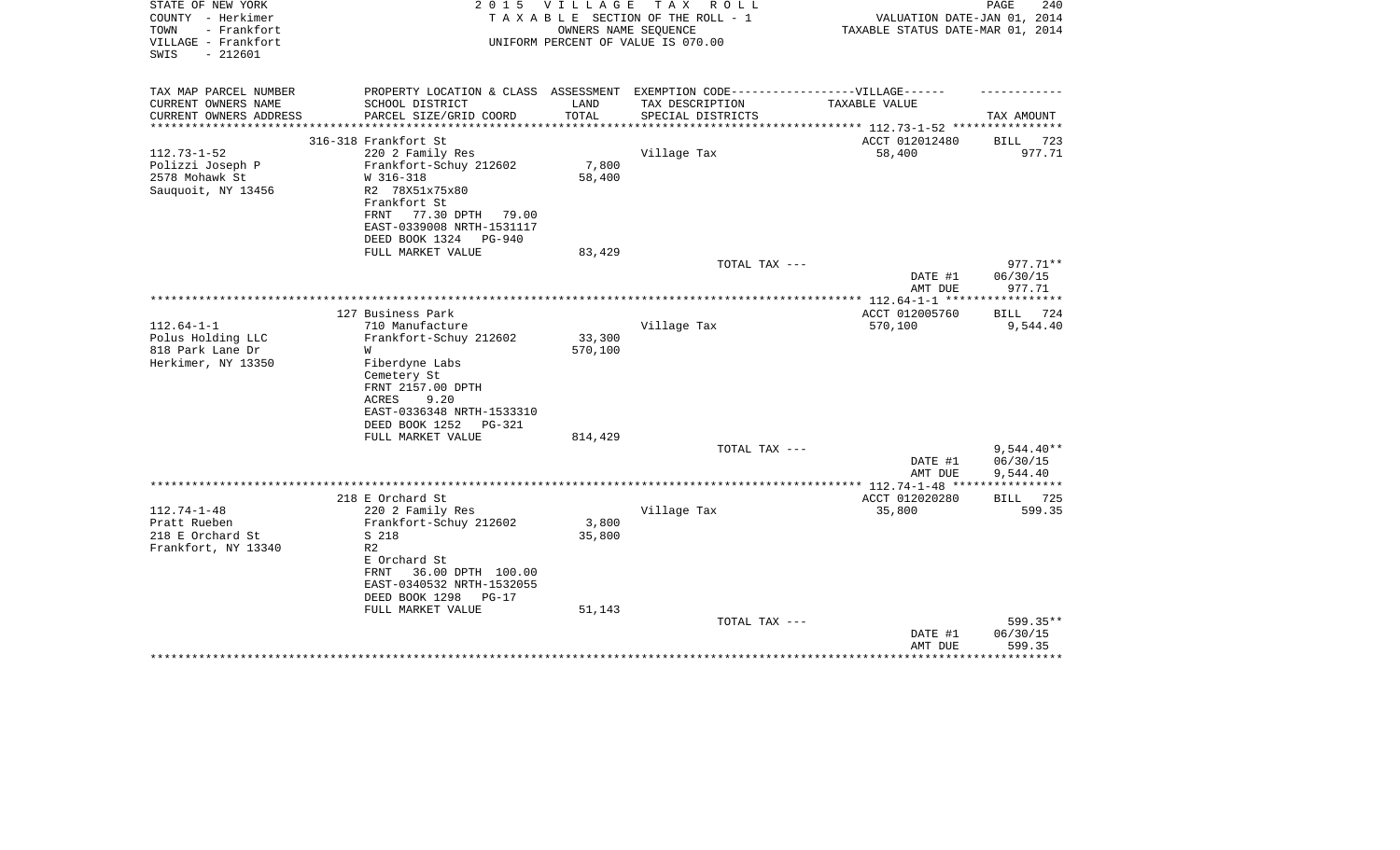| STATE OF NEW YORK<br>COUNTY - Herkimer<br>TOWN<br>- Frankfort<br>VILLAGE - Frankfort<br>$-212601$<br>SWIS | 2 0 1 5                                                                                                                                                                 | V I L L A G E                | T A X<br>R O L L<br>TAXABLE SECTION OF THE ROLL - 1<br>OWNERS NAME SEQUENCE<br>UNIFORM PERCENT OF VALUE IS 070.00 | VALUATION DATE-JAN 01, 2014<br>TAXABLE STATUS DATE-MAR 01, 2014  | 241<br>PAGE                         |
|-----------------------------------------------------------------------------------------------------------|-------------------------------------------------------------------------------------------------------------------------------------------------------------------------|------------------------------|-------------------------------------------------------------------------------------------------------------------|------------------------------------------------------------------|-------------------------------------|
| TAX MAP PARCEL NUMBER                                                                                     | PROPERTY LOCATION & CLASS ASSESSMENT EXEMPTION CODE-----------------VILLAGE------                                                                                       |                              |                                                                                                                   |                                                                  |                                     |
| CURRENT OWNERS NAME<br>CURRENT OWNERS ADDRESS<br>**************                                           | SCHOOL DISTRICT<br>PARCEL SIZE/GRID COORD<br>************************                                                                                                   | LAND<br>TOTAL<br>*********** | TAX DESCRIPTION<br>SPECIAL DISTRICTS                                                                              | TAXABLE VALUE<br>***************** 112.73-1-23 ***************** | TAX AMOUNT                          |
|                                                                                                           | Litchfield St                                                                                                                                                           |                              |                                                                                                                   | ACCT 012026880                                                   | 726<br>BILL                         |
| $112.73 - 1 - 23$<br>Prior Sheri K<br>Evans Brian A<br>281 W Main St<br>Frankfort, NY 13340               | 311 Res vac land<br>Frankfort-Schuy 212602<br>W<br>V19<br>Litchfield St<br>77.30 DPTH 200.00<br>FRNT<br>EAST-0338175 NRTH-1530853                                       | 500<br>500                   | Village Tax                                                                                                       | 500                                                              | 8.37                                |
|                                                                                                           | DEED BOOK 922<br>$PG-81$<br>FULL MARKET VALUE                                                                                                                           | 714                          |                                                                                                                   |                                                                  |                                     |
|                                                                                                           |                                                                                                                                                                         |                              | TOTAL TAX ---                                                                                                     |                                                                  | $8.37**$                            |
|                                                                                                           |                                                                                                                                                                         |                              |                                                                                                                   | DATE #1                                                          | 06/30/15                            |
|                                                                                                           |                                                                                                                                                                         |                              |                                                                                                                   | AMT DUE                                                          | 8.37                                |
|                                                                                                           | 508 Litchfield St                                                                                                                                                       |                              |                                                                                                                   | ACCT 012026850                                                   | BILL 727                            |
| $112.73 - 1 - 26$<br>Prior Sheri K<br>Evans Brian A<br>508 Litchfield St<br>Frankfort, NY 13340           | 210 1 Family Res<br>Frankfort-Schuy 212602<br>W 508<br>R1 45X130<br>Litchfield St<br>45.00 DPTH 130.00<br>FRNT<br>EAST-0338297 NRTH-1530764<br>DEED BOOK 922<br>$PG-81$ | 9,100<br>59,800              | Village Tax                                                                                                       | 59,800                                                           | 1,001.15                            |
|                                                                                                           | FULL MARKET VALUE                                                                                                                                                       | 85,429                       | TOTAL TAX ---                                                                                                     |                                                                  | $1,001.15**$                        |
|                                                                                                           |                                                                                                                                                                         |                              |                                                                                                                   | DATE #1<br>AMT DUE                                               | 06/30/15<br>1,001.15                |
|                                                                                                           |                                                                                                                                                                         |                              |                                                                                                                   |                                                                  | ***********                         |
| $112.73 - 2 - 23$                                                                                         | 117 E Canal St<br>220 2 Family Res                                                                                                                                      |                              | Village Tax                                                                                                       | ACCT 012007590<br>35,000                                         | BILL 728<br>585.96                  |
| Pritchard Sharon E<br>117 E Canal St<br>Frankfort, NY 13340                                               | Frankfort-Schuy 212602<br>N 117<br>R1 Life Use Mary<br>E Canal St<br><b>FRNT</b><br>30.00 DPTH 111.00<br>EAST-0339454 NRTH-1532271<br>DEED BOOK 940<br>PG-567           | 3,400<br>35,000              |                                                                                                                   |                                                                  |                                     |
|                                                                                                           | FULL MARKET VALUE                                                                                                                                                       | 50,000                       | TOTAL TAX ---                                                                                                     | DATE #1<br>AMT DUE                                               | 585.96**<br>06/30/15<br>585.96<br>. |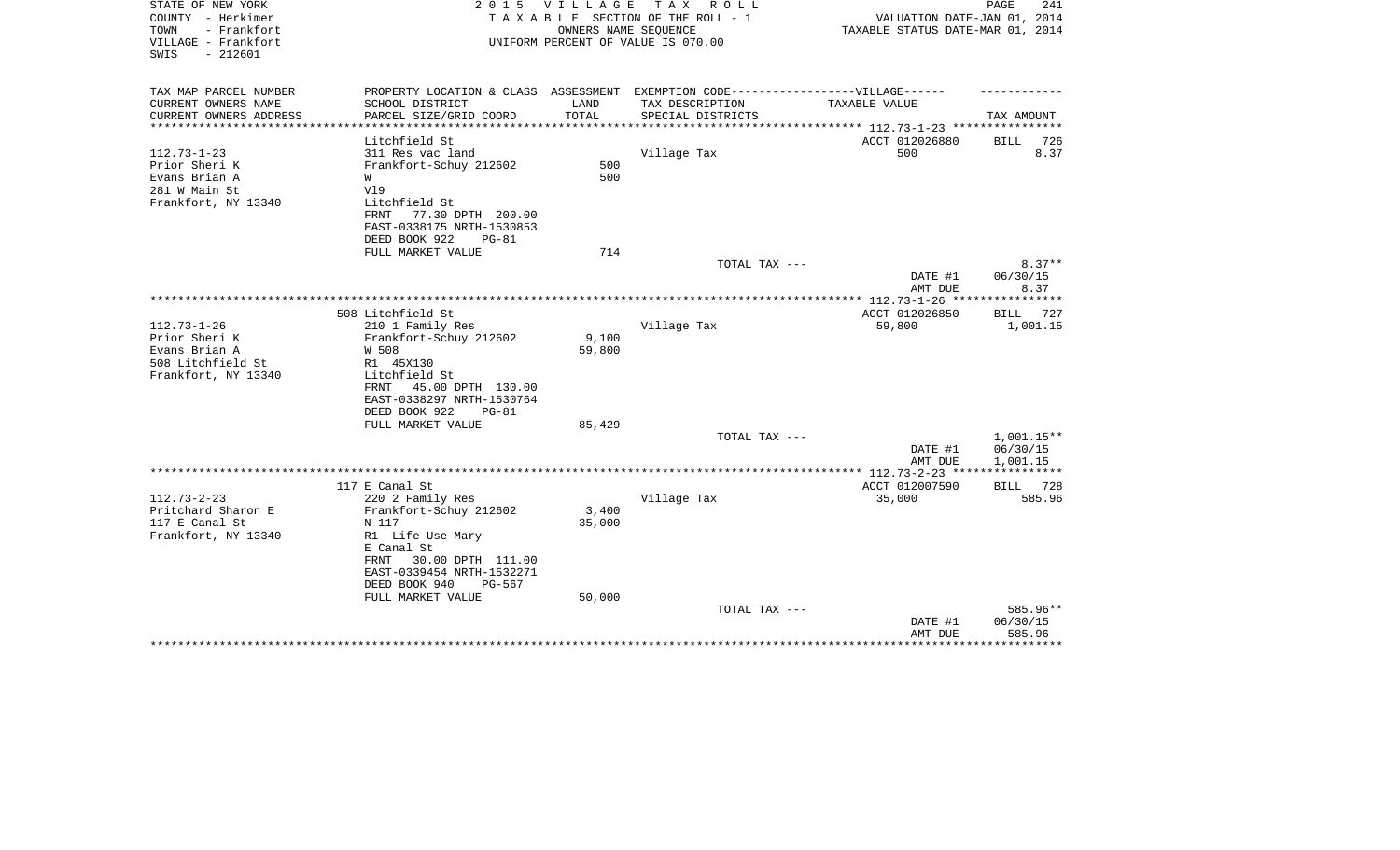| STATE OF NEW YORK<br>COUNTY - Herkimer<br>TOWN<br>- Frankfort<br>VILLAGE - Frankfort<br>$-212601$<br>SWIS | 2 0 1 5                                                                          | <b>VILLAGE</b>  | TAX ROLL<br>TAXABLE SECTION OF THE ROLL - 1<br>OWNERS NAME SEQUENCE<br>UNIFORM PERCENT OF VALUE IS 070.00 | VALUATION DATE-JAN 01, 2014<br>TAXABLE STATUS DATE-MAR 01, 2014 | 242<br>PAGE          |
|-----------------------------------------------------------------------------------------------------------|----------------------------------------------------------------------------------|-----------------|-----------------------------------------------------------------------------------------------------------|-----------------------------------------------------------------|----------------------|
| TAX MAP PARCEL NUMBER                                                                                     | PROPERTY LOCATION & CLASS ASSESSMENT EXEMPTION CODE----------------VILLAGE------ |                 |                                                                                                           |                                                                 |                      |
| CURRENT OWNERS NAME<br>CURRENT OWNERS ADDRESS                                                             | SCHOOL DISTRICT<br>PARCEL SIZE/GRID COORD                                        | LAND<br>TOTAL   | TAX DESCRIPTION<br>SPECIAL DISTRICTS                                                                      | TAXABLE VALUE                                                   | TAX AMOUNT           |
| *********************                                                                                     |                                                                                  | ***********     |                                                                                                           |                                                                 |                      |
|                                                                                                           | 113 E Canal St                                                                   |                 |                                                                                                           | ACCT 012018600                                                  | 729<br>BILL          |
| $112.73 - 2 - 22$<br>Pritchard Wayne                                                                      | 210 1 Family Res<br>Frankfort-Schuy 212602                                       | 6,800           | Village Tax                                                                                               | 45,000                                                          | 753.37               |
| Pritchard Dorothy                                                                                         | N 113                                                                            | 45,000          |                                                                                                           |                                                                 |                      |
| 113 E Canal St                                                                                            | R1 60X125                                                                        |                 |                                                                                                           |                                                                 |                      |
| Frankfort, NY 13340                                                                                       | E Canal St                                                                       |                 |                                                                                                           |                                                                 |                      |
|                                                                                                           | 65.00 DPTH 135.00<br>FRNT                                                        |                 |                                                                                                           |                                                                 |                      |
|                                                                                                           | EAST-0339430 NRTH-1532313                                                        |                 |                                                                                                           |                                                                 |                      |
|                                                                                                           | DEED BOOK 00630 PG-00866<br>FULL MARKET VALUE                                    | 64,286          |                                                                                                           |                                                                 |                      |
|                                                                                                           |                                                                                  |                 | TOTAL TAX ---                                                                                             |                                                                 | 753.37**             |
|                                                                                                           |                                                                                  |                 |                                                                                                           | DATE #1                                                         | 06/30/15             |
|                                                                                                           |                                                                                  |                 |                                                                                                           | AMT DUE                                                         | 753.37               |
|                                                                                                           |                                                                                  |                 |                                                                                                           |                                                                 |                      |
|                                                                                                           | Industrial Dr                                                                    |                 |                                                                                                           |                                                                 | 730<br><b>BILL</b>   |
| $112.66 - 2 - 2.3$<br>Przestrzelski John                                                                  | 484 1 use sm bld                                                                 |                 | Village Tax                                                                                               | 40,500                                                          | 678.04               |
| Przestrzelski Monica M                                                                                    | Frankfort-Schuy 212602<br>FRNT 120.00 DPTH<br>64.00                              | 4,140<br>40,500 |                                                                                                           |                                                                 |                      |
| 350 Johnson Rd                                                                                            | EAST-0340352 NRTH-1532815                                                        |                 |                                                                                                           |                                                                 |                      |
| Frankfort, NY 13340                                                                                       | DEED BOOK 914<br>$PG-137$                                                        |                 |                                                                                                           |                                                                 |                      |
|                                                                                                           | FULL MARKET VALUE                                                                | 57,857          |                                                                                                           |                                                                 |                      |
|                                                                                                           |                                                                                  |                 | TOTAL TAX ---                                                                                             |                                                                 | 678.04**             |
|                                                                                                           |                                                                                  |                 |                                                                                                           | DATE #1<br>AMT DUE                                              | 06/30/15<br>678.04   |
|                                                                                                           |                                                                                  |                 |                                                                                                           | ************* 112.73-2-63 *****************                     |                      |
|                                                                                                           | 203 Litchfield St                                                                |                 |                                                                                                           | ACCT 012022200                                                  | 731<br>BILL          |
| $112.73 - 2 - 63$                                                                                         | 220 2 Family Res                                                                 |                 | Village Tax                                                                                               | 65,200                                                          | 1,091.55             |
| Puleo Jennie                                                                                              | Frankfort-Schuy 212602                                                           | 14,100          |                                                                                                           |                                                                 |                      |
| 203 Litchfield St                                                                                         | E 203-205                                                                        | 65,200          |                                                                                                           |                                                                 |                      |
| Frankfort, NY 13340                                                                                       | R2 122X115<br>Litchfield St                                                      |                 |                                                                                                           |                                                                 |                      |
|                                                                                                           | FRNT 127.80 DPTH 102.00                                                          |                 |                                                                                                           |                                                                 |                      |
|                                                                                                           | EAST-0338822 NRTH-1532062                                                        |                 |                                                                                                           |                                                                 |                      |
|                                                                                                           | DEED BOOK 928<br>$PG-8$                                                          |                 |                                                                                                           |                                                                 |                      |
|                                                                                                           | FULL MARKET VALUE                                                                | 93,143          |                                                                                                           |                                                                 |                      |
|                                                                                                           |                                                                                  |                 | TOTAL TAX ---                                                                                             |                                                                 | $1,091.55**$         |
|                                                                                                           |                                                                                  |                 |                                                                                                           | DATE #1<br>AMT DUE                                              | 06/30/15<br>1,091.55 |
|                                                                                                           |                                                                                  |                 |                                                                                                           |                                                                 |                      |
|                                                                                                           | 118 First Ave                                                                    |                 |                                                                                                           | ACCT 012022080                                                  | BILL 732             |
| $112.73 - 3 - 2$                                                                                          | 220 2 Family Res                                                                 |                 | Village Tax                                                                                               | 60,600                                                          | 1,014.54             |
| Puleo Rose Marie                                                                                          | Frankfort-Schuy 212602                                                           | 10,000          |                                                                                                           |                                                                 |                      |
| 118 First Ave                                                                                             | S 118-120                                                                        | 60,600          |                                                                                                           |                                                                 |                      |
| Frankfort, NY 13340                                                                                       | R2<br>First Ave                                                                  |                 |                                                                                                           |                                                                 |                      |
|                                                                                                           | 57.50 DPTH 115.00<br>FRNT                                                        |                 |                                                                                                           |                                                                 |                      |
|                                                                                                           | EAST-0339194 NRTH-1531768                                                        |                 |                                                                                                           |                                                                 |                      |
|                                                                                                           | DEED BOOK 691<br>PG-468                                                          |                 |                                                                                                           |                                                                 |                      |
|                                                                                                           | FULL MARKET VALUE                                                                | 86,571          |                                                                                                           |                                                                 |                      |
|                                                                                                           |                                                                                  |                 | TOTAL TAX ---                                                                                             |                                                                 | $1,014.54**$         |
|                                                                                                           |                                                                                  |                 |                                                                                                           | DATE #1<br>AMT DUE                                              | 06/30/15<br>1,014.54 |
|                                                                                                           |                                                                                  |                 |                                                                                                           |                                                                 |                      |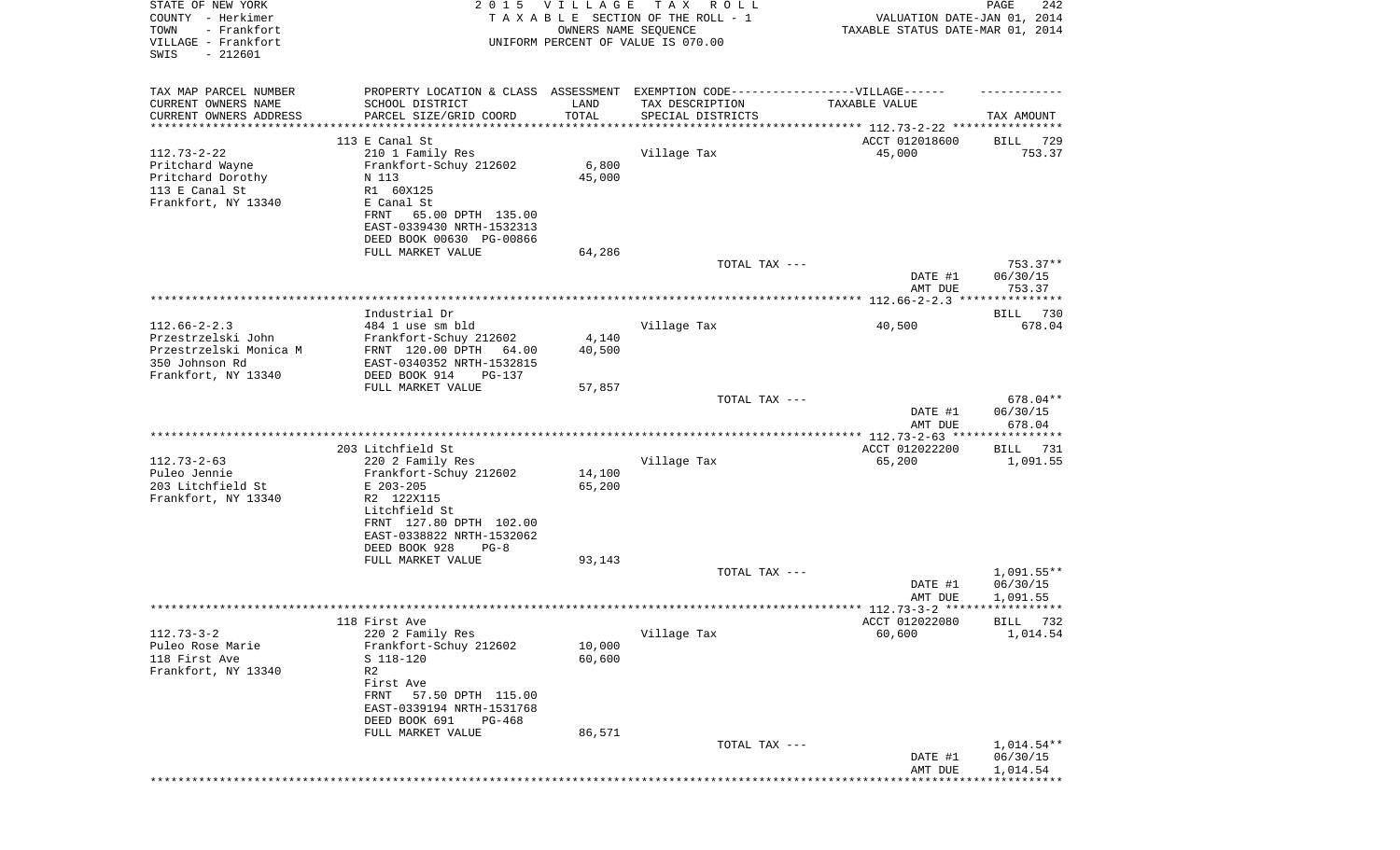| VILLAGE<br>TAX ROLL<br>STATE OF NEW YORK<br>2 0 1 5<br>COUNTY - Herkimer<br>TAXABLE SECTION OF THE ROLL - 1<br>- Frankfort<br>TOWN<br>OWNERS NAME SEQUENCE<br>VILLAGE - Frankfort<br>UNIFORM PERCENT OF VALUE IS 070.00<br>$-212601$<br>SWIS | VALUATION DATE-JAN 01, 2014<br>TAXABLE STATUS DATE-MAR 01, 2014 | 243<br>PAGE          |
|----------------------------------------------------------------------------------------------------------------------------------------------------------------------------------------------------------------------------------------------|-----------------------------------------------------------------|----------------------|
| TAX MAP PARCEL NUMBER<br>PROPERTY LOCATION & CLASS ASSESSMENT EXEMPTION CODE-----------------VILLAGE------                                                                                                                                   |                                                                 |                      |
| CURRENT OWNERS NAME<br>SCHOOL DISTRICT<br>LAND<br>TAX DESCRIPTION                                                                                                                                                                            | TAXABLE VALUE                                                   |                      |
| TOTAL<br>CURRENT OWNERS ADDRESS<br>PARCEL SIZE/GRID COORD<br>SPECIAL DISTRICTS<br>*****************                                                                                                                                          |                                                                 | TAX AMOUNT           |
| Palmer St                                                                                                                                                                                                                                    | ACCT 012017430                                                  | BILL<br>733          |
| $112.81 - 1 - 63$<br>210 1 Family Res<br>Village Tax                                                                                                                                                                                         | 48,000                                                          | 803.60               |
| 24,576<br>Pumilio Fred<br>Frankfort-Schuy 212602                                                                                                                                                                                             |                                                                 |                      |
| Perrone Arlene<br>48,000<br>W                                                                                                                                                                                                                |                                                                 |                      |
| 147 Seventh Ave<br>R1                                                                                                                                                                                                                        |                                                                 |                      |
| Frankfort, NY 13340<br>Seventh Ave                                                                                                                                                                                                           |                                                                 |                      |
| FRNT 150.00 DPTH 132.00                                                                                                                                                                                                                      |                                                                 |                      |
| EAST-0338740 NRTH-1529427                                                                                                                                                                                                                    |                                                                 |                      |
| DEED BOOK 849<br>$PG-80$                                                                                                                                                                                                                     |                                                                 |                      |
| 68,571<br>FULL MARKET VALUE                                                                                                                                                                                                                  |                                                                 |                      |
| TOTAL TAX ---                                                                                                                                                                                                                                | DATE #1                                                         | 803.60**<br>06/30/15 |
|                                                                                                                                                                                                                                              | AMT DUE                                                         | 803.60               |
|                                                                                                                                                                                                                                              | ************ 112.73-4-9 ******************                      |                      |
| 230 Second Ave                                                                                                                                                                                                                               | ACCT 012028620                                                  | BILL<br>734          |
| $112.73 - 4 - 9$<br>220 2 Family Res<br>VET COM CT 41131                                                                                                                                                                                     | 10,266                                                          |                      |
| Pumilio Mario D<br>10,800 VET DIS CT 41141<br>Frankfort-Schuy 212602                                                                                                                                                                         | 16,425                                                          |                      |
| Pumilio Carla A<br>$S$ 230-232<br>65,700 Village Tax                                                                                                                                                                                         | 39,009                                                          | 653.07               |
| 232 Second Ave<br>R2 50X150                                                                                                                                                                                                                  |                                                                 |                      |
| Frankfort, NY 13340<br>Second Ave                                                                                                                                                                                                            |                                                                 |                      |
| 50.00 DPTH 150.00<br>FRNT                                                                                                                                                                                                                    |                                                                 |                      |
| EAST-0339579 NRTH-1530774<br>DEED BOOK 701<br>$PG-252$                                                                                                                                                                                       |                                                                 |                      |
| FULL MARKET VALUE<br>93,857                                                                                                                                                                                                                  |                                                                 |                      |
| TOTAL TAX ---                                                                                                                                                                                                                                |                                                                 | 653.07**             |
|                                                                                                                                                                                                                                              | DATE #1                                                         | 06/30/15             |
|                                                                                                                                                                                                                                              | AMT DUE                                                         | 653.07               |
|                                                                                                                                                                                                                                              | **************** 112.66-2-5 ******************                  |                      |
| 218 Railroad St                                                                                                                                                                                                                              | ACCT 012021780                                                  | 735<br><b>BILL</b>   |
| $112.66 - 2 - 5$<br>Village Tax<br>220 2 Family Res                                                                                                                                                                                          | 49,000                                                          | 820.34               |
| 4,900<br>Purpura Dominick<br>Frankfort-Schuy 212602                                                                                                                                                                                          |                                                                 |                      |
| 49,000<br>Purpura Bonnie<br>E 218<br>461 Coventry Ave<br>R2 52X80                                                                                                                                                                            |                                                                 |                      |
| Utica, NY 13502<br>Railroad St                                                                                                                                                                                                               |                                                                 |                      |
| 52.00 DPTH<br>80.00<br>FRNT                                                                                                                                                                                                                  |                                                                 |                      |
| EAST-0340320 NRTH-1533055                                                                                                                                                                                                                    |                                                                 |                      |
| DEED BOOK 938<br>$PG-15$                                                                                                                                                                                                                     |                                                                 |                      |
| FULL MARKET VALUE<br>70,000                                                                                                                                                                                                                  |                                                                 |                      |
| TOTAL TAX ---                                                                                                                                                                                                                                |                                                                 | 820.34**             |
|                                                                                                                                                                                                                                              | DATE #1                                                         | 06/30/15             |
|                                                                                                                                                                                                                                              | AMT DUE                                                         | 820.34<br>********   |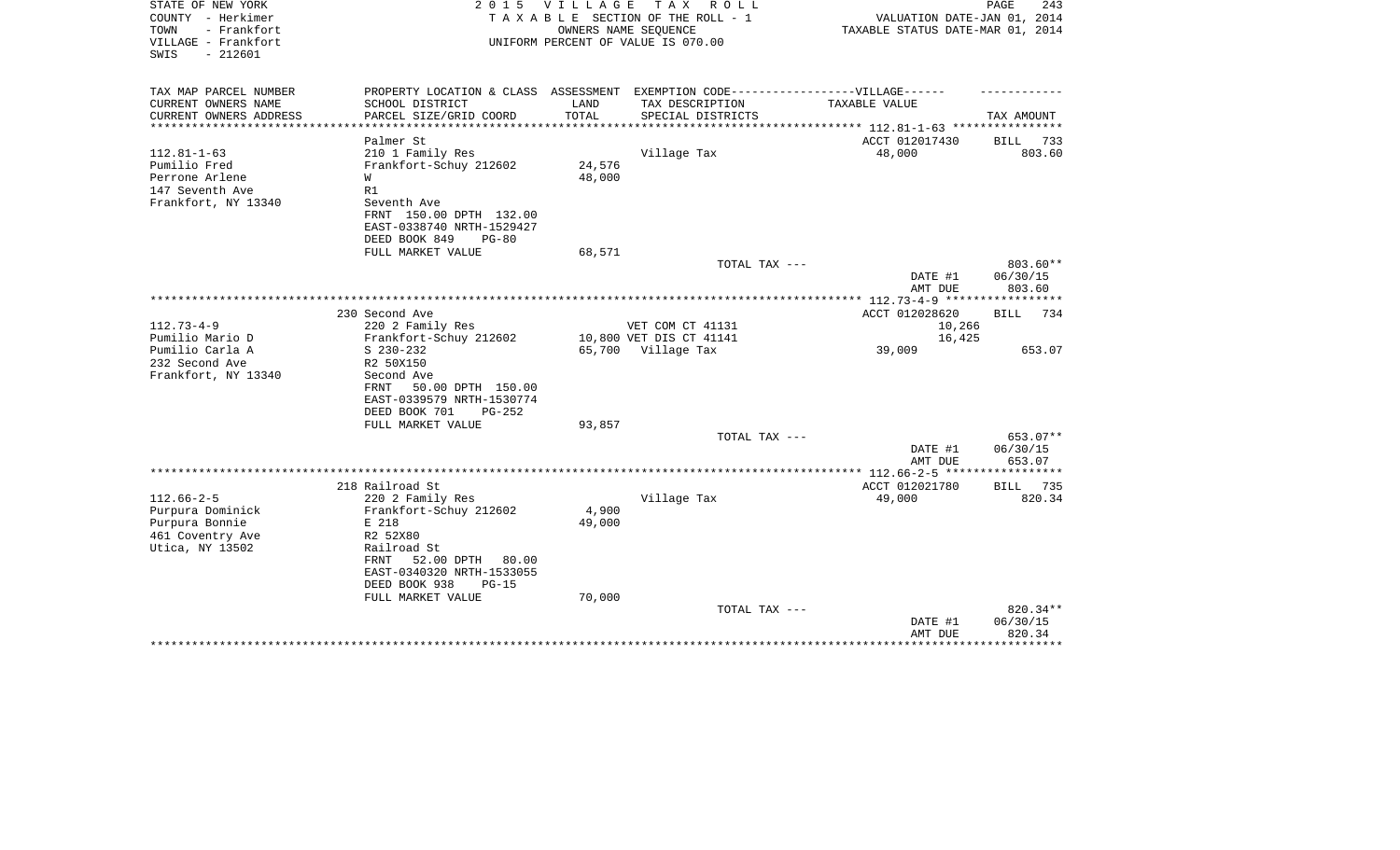| STATE OF NEW YORK<br>COUNTY - Herkimer<br>TOWN<br>- Frankfort<br>VILLAGE - Frankfort<br>$-212601$<br>SWIS | 2 0 1 5                                                                           | V I L L A G E | T A X<br>R O L L<br>TAXABLE SECTION OF THE ROLL - 1<br>OWNERS NAME SEQUENCE<br>UNIFORM PERCENT OF VALUE IS 070.00 | VALUATION DATE-JAN 01, 2014<br>TAXABLE STATUS DATE-MAR 01, 2014 | PAGE<br>244           |
|-----------------------------------------------------------------------------------------------------------|-----------------------------------------------------------------------------------|---------------|-------------------------------------------------------------------------------------------------------------------|-----------------------------------------------------------------|-----------------------|
| TAX MAP PARCEL NUMBER                                                                                     | PROPERTY LOCATION & CLASS ASSESSMENT EXEMPTION CODE-----------------VILLAGE------ |               |                                                                                                                   |                                                                 |                       |
| CURRENT OWNERS NAME                                                                                       | SCHOOL DISTRICT                                                                   | LAND          | TAX DESCRIPTION                                                                                                   | TAXABLE VALUE                                                   |                       |
| CURRENT OWNERS ADDRESS                                                                                    | PARCEL SIZE/GRID COORD                                                            | TOTAL         | SPECIAL DISTRICTS                                                                                                 |                                                                 | TAX AMOUNT            |
| **********************                                                                                    |                                                                                   |               |                                                                                                                   |                                                                 |                       |
|                                                                                                           | 214 Railroad St                                                                   |               |                                                                                                                   | ACCT 012022410                                                  | BILL 736              |
| $112.66 - 2 - 4$                                                                                          | 220 2 Family Res                                                                  | 3,400         | Village Tax                                                                                                       | 32,800                                                          | 549.13                |
| Purpura Dominick L<br>461 Coventry Ave                                                                    | Frankfort-Schuy 212602<br>E 214                                                   | 32,800        |                                                                                                                   |                                                                 |                       |
| Utica, NY 13502-1739                                                                                      | R2 35X80<br>Railroad St                                                           |               |                                                                                                                   |                                                                 |                       |
|                                                                                                           | 35.00 DPTH<br>FRNT<br>80.00<br>EAST-0340287 NRTH-1533030                          |               |                                                                                                                   |                                                                 |                       |
|                                                                                                           | DEED BOOK 784<br>$PG-368$                                                         |               |                                                                                                                   |                                                                 |                       |
|                                                                                                           | FULL MARKET VALUE                                                                 | 46,857        |                                                                                                                   |                                                                 |                       |
|                                                                                                           |                                                                                   |               | TOTAL TAX ---                                                                                                     |                                                                 | 549.13**              |
|                                                                                                           |                                                                                   |               |                                                                                                                   | DATE #1<br>AMT DUE                                              | 06/30/15<br>549.13    |
|                                                                                                           |                                                                                   |               |                                                                                                                   |                                                                 | **********            |
|                                                                                                           | 332 Second Ave                                                                    |               |                                                                                                                   | ACCT 012006420                                                  | <b>BILL</b><br>737    |
| $112.82 - 1 - 60$                                                                                         | 210 1 Family Res                                                                  |               | Village Tax                                                                                                       | 91,400                                                          | 1,530.19              |
| Quail Lauren                                                                                              | Frankfort-Schuy 212602                                                            | 13,200        |                                                                                                                   |                                                                 |                       |
| Quail Kristine                                                                                            | S 332                                                                             | 91,400        |                                                                                                                   |                                                                 |                       |
| 332 Second Ave                                                                                            | R1 83X150                                                                         |               |                                                                                                                   |                                                                 |                       |
| Frankfort, NY 13340                                                                                       | Second Ave                                                                        |               |                                                                                                                   |                                                                 |                       |
|                                                                                                           | FRNT<br>83.40 DPTH 150.00                                                         |               |                                                                                                                   |                                                                 |                       |
|                                                                                                           | 720<br>BANK                                                                       |               |                                                                                                                   |                                                                 |                       |
|                                                                                                           | EAST-0340414 NRTH-1529800<br><b>PG-371</b>                                        |               |                                                                                                                   |                                                                 |                       |
|                                                                                                           | DEED BOOK 797<br>FULL MARKET VALUE                                                | 130,571       |                                                                                                                   |                                                                 |                       |
|                                                                                                           |                                                                                   |               | TOTAL TAX ---                                                                                                     |                                                                 | $1,530.19**$          |
|                                                                                                           |                                                                                   |               |                                                                                                                   | DATE #1                                                         | 06/30/15              |
|                                                                                                           |                                                                                   |               |                                                                                                                   | AMT DUE                                                         | 1,530.19              |
|                                                                                                           |                                                                                   |               |                                                                                                                   |                                                                 | * * * * * * * * * * * |
|                                                                                                           | W Main St                                                                         |               |                                                                                                                   | ACCT 012028082                                                  | BILL 738              |
| $112.65 - 2 - 41.2$                                                                                       | 449 Other Storag                                                                  |               | Village Tax                                                                                                       | 75,000                                                          | 1,255.62              |
| Quinn Raymond                                                                                             | Frankfort-Schuy 212602                                                            | 6,000         |                                                                                                                   |                                                                 |                       |
| Ouinn Anne                                                                                                | S                                                                                 | 75,000        |                                                                                                                   |                                                                 |                       |
| 31 Hillside Ave                                                                                           | Com                                                                               |               |                                                                                                                   |                                                                 |                       |
| New Hartford, NY 13413                                                                                    | W Main St<br>FRNT 136.40 DPTH 184.40                                              |               |                                                                                                                   |                                                                 |                       |
|                                                                                                           | ACRES<br>0.58                                                                     |               |                                                                                                                   |                                                                 |                       |
|                                                                                                           | EAST-0338937 NRTH-1533068                                                         |               |                                                                                                                   |                                                                 |                       |
|                                                                                                           | DEED BOOK 837<br><b>PG-199</b>                                                    |               |                                                                                                                   |                                                                 |                       |
|                                                                                                           | FULL MARKET VALUE                                                                 | 107,143       |                                                                                                                   |                                                                 |                       |
|                                                                                                           |                                                                                   |               | TOTAL TAX ---                                                                                                     |                                                                 | 1,255.62**            |
|                                                                                                           |                                                                                   |               |                                                                                                                   | DATE #1                                                         | 06/30/15              |
|                                                                                                           |                                                                                   |               |                                                                                                                   | AMT DUE                                                         | 1,255.62              |
|                                                                                                           |                                                                                   |               |                                                                                                                   |                                                                 |                       |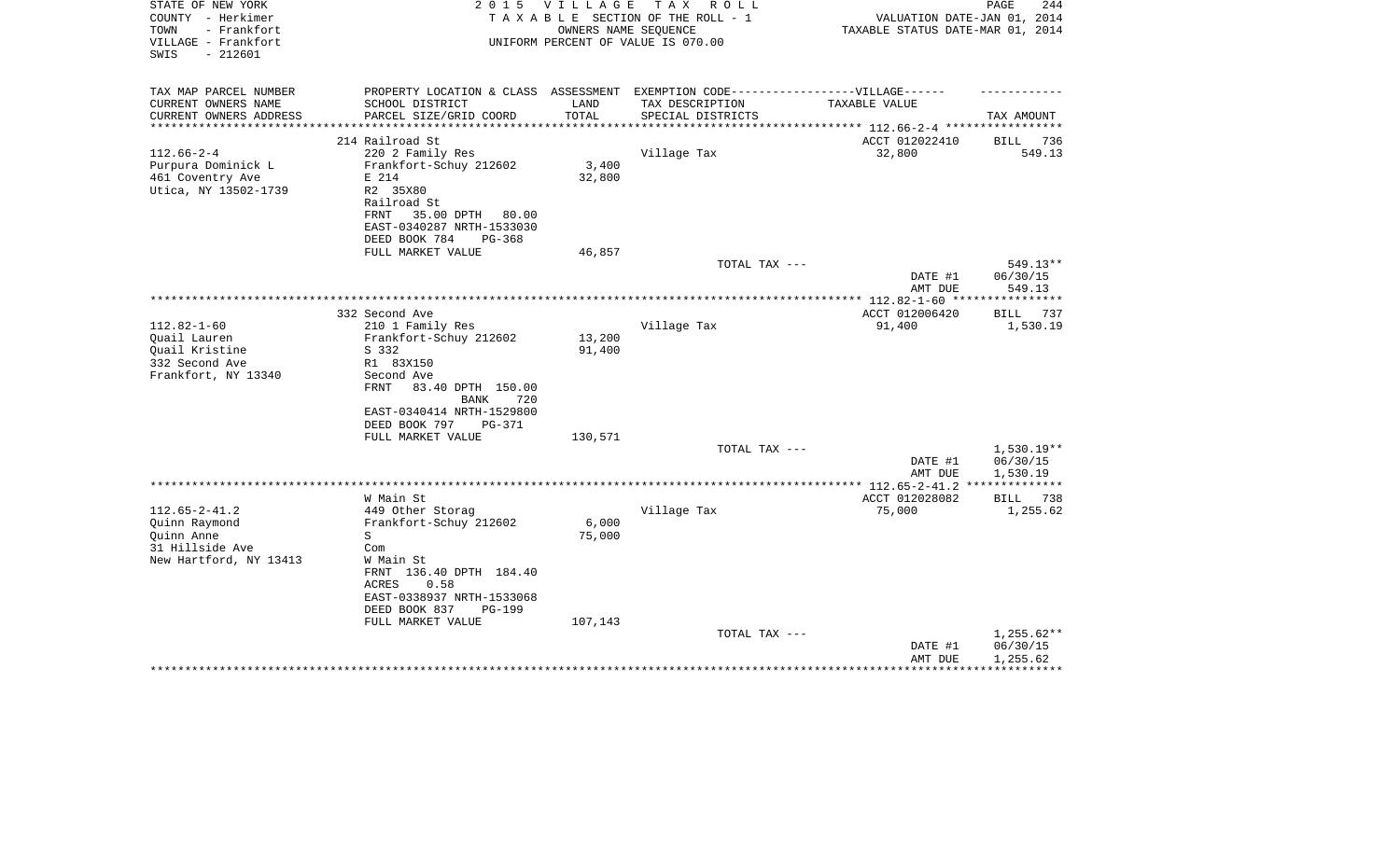| STATE OF NEW YORK<br>COUNTY - Herkimer<br>TOWN<br>- Frankfort<br>VILLAGE - Frankfort<br>$-212601$<br>SWIS | 2 0 1 5                                                                          | <b>VILLAGE</b>         | TAX ROLL<br>TAXABLE SECTION OF THE ROLL - 1<br>OWNERS NAME SEQUENCE<br>UNIFORM PERCENT OF VALUE IS 070.00 | VALUATION DATE-JAN 01, 2014<br>TAXABLE STATUS DATE-MAR 01, 2014 | 245<br>PAGE                          |
|-----------------------------------------------------------------------------------------------------------|----------------------------------------------------------------------------------|------------------------|-----------------------------------------------------------------------------------------------------------|-----------------------------------------------------------------|--------------------------------------|
|                                                                                                           |                                                                                  |                        |                                                                                                           |                                                                 |                                      |
| TAX MAP PARCEL NUMBER                                                                                     | PROPERTY LOCATION & CLASS ASSESSMENT EXEMPTION CODE----------------VILLAGE------ |                        |                                                                                                           |                                                                 |                                      |
| CURRENT OWNERS NAME                                                                                       | SCHOOL DISTRICT                                                                  | LAND                   | TAX DESCRIPTION                                                                                           | TAXABLE VALUE                                                   |                                      |
| CURRENT OWNERS ADDRESS<br>********************                                                            | PARCEL SIZE/GRID COORD                                                           | TOTAL<br>************* | SPECIAL DISTRICTS                                                                                         |                                                                 | TAX AMOUNT                           |
|                                                                                                           | 300 Second Ave                                                                   |                        |                                                                                                           | ACCT 012005970                                                  | BILL<br>739                          |
| $112.82 - 2 - 1$                                                                                          | 210 1 Family Res                                                                 |                        | Village Tax                                                                                               | 62,100                                                          | 1,039.66                             |
| Rackmyer Troy                                                                                             | Frankfort-Schuy 212602                                                           | 10,800                 |                                                                                                           |                                                                 |                                      |
| Rackmyer Shari                                                                                            | S 300                                                                            | 62,100                 |                                                                                                           |                                                                 |                                      |
| 300 Second Ave                                                                                            | R1 50X150                                                                        |                        |                                                                                                           |                                                                 |                                      |
| Frankfort, NY 13340                                                                                       | Second Ave                                                                       |                        |                                                                                                           |                                                                 |                                      |
|                                                                                                           | FRNT<br>50.00 DPTH 150.00                                                        |                        |                                                                                                           |                                                                 |                                      |
|                                                                                                           | BANK<br>093                                                                      |                        |                                                                                                           |                                                                 |                                      |
|                                                                                                           | EAST-0339829 NRTH-1530475                                                        |                        |                                                                                                           |                                                                 |                                      |
|                                                                                                           | DEED BOOK 914<br>PG-559                                                          |                        |                                                                                                           |                                                                 |                                      |
|                                                                                                           | FULL MARKET VALUE                                                                | 88,714                 |                                                                                                           |                                                                 |                                      |
|                                                                                                           |                                                                                  |                        | TOTAL TAX ---                                                                                             | DATE #1<br>AMT DUE                                              | $1,039.66**$<br>06/30/15<br>1,039.66 |
|                                                                                                           |                                                                                  |                        |                                                                                                           |                                                                 |                                      |
|                                                                                                           | 312 Second Ave                                                                   |                        |                                                                                                           | ACCT 012023430                                                  | BILL<br>740                          |
| $112.82 - 2 - 7$                                                                                          | 210 1 Family Res                                                                 |                        | Village Tax                                                                                               | 65,000                                                          | 1,088.21                             |
| Randazzo Antonino                                                                                         | Frankfort-Schuy 212602                                                           | 10,800                 |                                                                                                           |                                                                 |                                      |
| 312 Second Ave                                                                                            | S 312                                                                            | 65,000                 |                                                                                                           |                                                                 |                                      |
| Frankfort, NY 13340                                                                                       | Life Use                                                                         |                        |                                                                                                           |                                                                 |                                      |
|                                                                                                           | Second Ave<br>50.00 DPTH 150.00                                                  |                        |                                                                                                           |                                                                 |                                      |
|                                                                                                           | FRNT<br>EAST-0340019 NRTH-1530246                                                |                        |                                                                                                           |                                                                 |                                      |
|                                                                                                           | DEED BOOK 887<br>$PG-665$                                                        |                        |                                                                                                           |                                                                 |                                      |
|                                                                                                           | FULL MARKET VALUE                                                                | 92,857                 |                                                                                                           |                                                                 |                                      |
|                                                                                                           |                                                                                  |                        | TOTAL TAX ---                                                                                             |                                                                 | 1,088.21**                           |
|                                                                                                           |                                                                                  |                        |                                                                                                           | DATE #1                                                         | 06/30/15                             |
|                                                                                                           |                                                                                  |                        |                                                                                                           | AMT DUE                                                         | 1,088.21                             |
|                                                                                                           |                                                                                  |                        |                                                                                                           | **************** 112.73-4-26 ****                               |                                      |
|                                                                                                           | 213 Third Ave                                                                    |                        |                                                                                                           | ACCT 012023820                                                  | 741<br>BILL                          |
| $112.73 - 4 - 26$                                                                                         | 311 Res vac land                                                                 |                        | Village Tax                                                                                               | 2,800                                                           | 46.88                                |
| Randazzo John                                                                                             | Frankfort-Schuy 212602                                                           | 2,800                  |                                                                                                           |                                                                 |                                      |
| Randazzo Lisa                                                                                             | N 213                                                                            | 2,800                  |                                                                                                           |                                                                 |                                      |
| 211 Third Ave<br>Frankfort, NY 13340                                                                      | V19 25X75<br>Third Ave                                                           |                        |                                                                                                           |                                                                 |                                      |
|                                                                                                           | FRNT<br>25.00 DPTH<br>75.00                                                      |                        |                                                                                                           |                                                                 |                                      |
|                                                                                                           | EAST-0339352 NRTH-1530752                                                        |                        |                                                                                                           |                                                                 |                                      |
|                                                                                                           | DEED BOOK 1285<br>PG-878                                                         |                        |                                                                                                           |                                                                 |                                      |
|                                                                                                           | FULL MARKET VALUE                                                                | 4,000                  |                                                                                                           |                                                                 |                                      |
|                                                                                                           |                                                                                  |                        | TOTAL TAX ---                                                                                             |                                                                 | 46.88**                              |
|                                                                                                           |                                                                                  |                        |                                                                                                           | DATE #1                                                         | 06/30/15                             |
|                                                                                                           |                                                                                  |                        |                                                                                                           | AMT DUE                                                         | 46.88                                |
|                                                                                                           |                                                                                  |                        |                                                                                                           |                                                                 |                                      |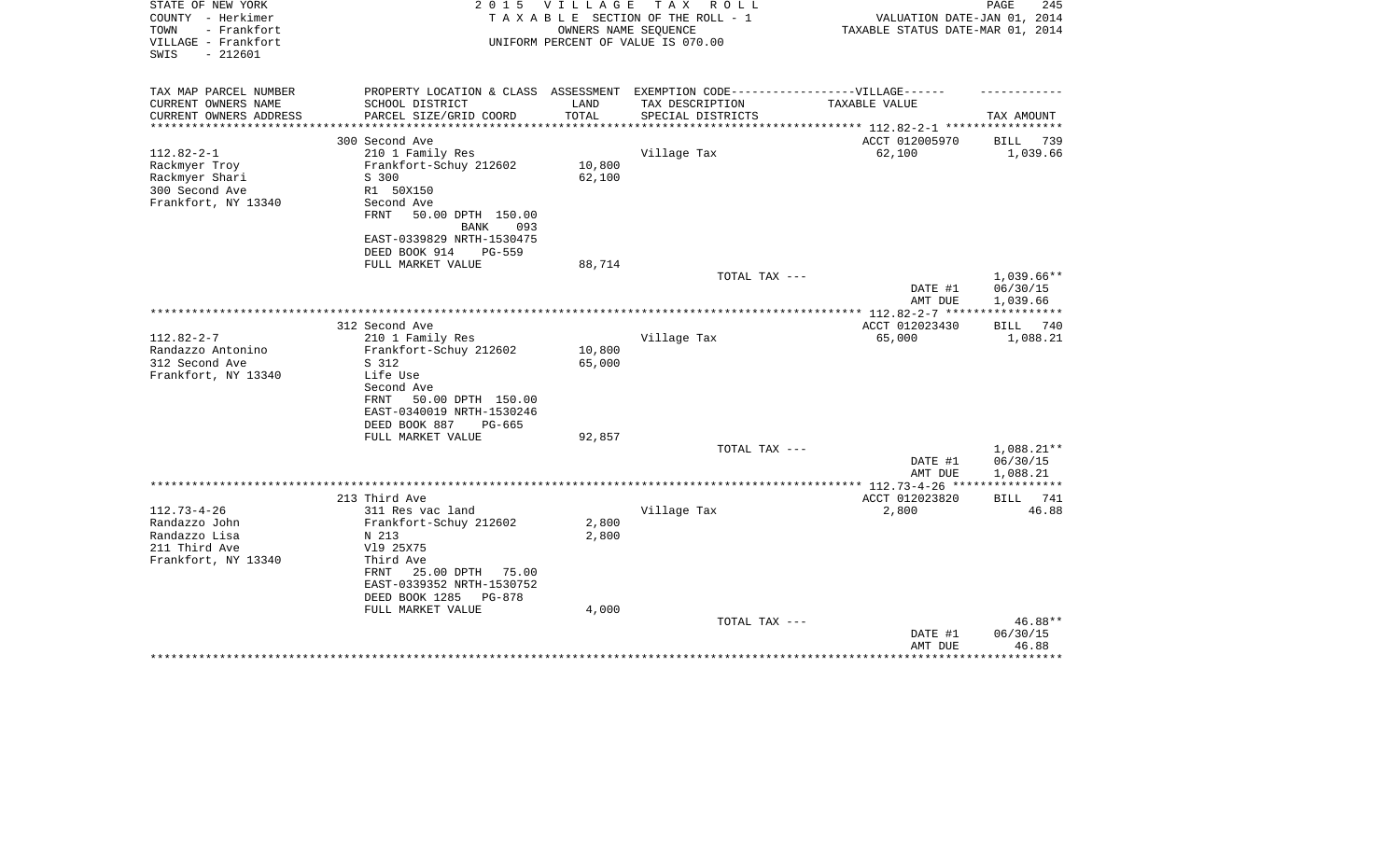| STATE OF NEW YORK<br>COUNTY - Herkimer<br>TOWN<br>- Frankfort<br>VILLAGE - Frankfort<br>$-212601$<br>SWIS | 2 0 1 5                                      | VILLAGE | T A X<br>R O L L<br>TAXABLE SECTION OF THE ROLL - 1<br>OWNERS NAME SEQUENCE<br>UNIFORM PERCENT OF VALUE IS 070.00 | VALUATION DATE-JAN 01, 2014<br>TAXABLE STATUS DATE-MAR 01, 2014 | PAGE<br>246                    |
|-----------------------------------------------------------------------------------------------------------|----------------------------------------------|---------|-------------------------------------------------------------------------------------------------------------------|-----------------------------------------------------------------|--------------------------------|
| TAX MAP PARCEL NUMBER                                                                                     | PROPERTY LOCATION & CLASS ASSESSMENT         |         | EXEMPTION CODE------------------VILLAGE------                                                                     |                                                                 |                                |
| CURRENT OWNERS NAME                                                                                       | SCHOOL DISTRICT                              | LAND    | TAX DESCRIPTION                                                                                                   | TAXABLE VALUE                                                   |                                |
| CURRENT OWNERS ADDRESS<br>*****************                                                               | PARCEL SIZE/GRID COORD                       | TOTAL   | SPECIAL DISTRICTS                                                                                                 |                                                                 | TAX AMOUNT                     |
|                                                                                                           | 211 Third Ave                                |         |                                                                                                                   | ACCT 012023850                                                  | BILL<br>742                    |
| $112.73 - 4 - 27$                                                                                         | 210 1 Family Res                             |         | Village Tax                                                                                                       | 68,600                                                          | 1,148.48                       |
| Randazzo John                                                                                             | Frankfort-Schuy 212602                       | 8,600   |                                                                                                                   |                                                                 |                                |
| Randazzo Lisa K                                                                                           | N 211                                        | 68,600  |                                                                                                                   |                                                                 |                                |
| 211 Third Ave                                                                                             | R1 33X150                                    |         |                                                                                                                   |                                                                 |                                |
| Frankfort, NY 13340                                                                                       | Third Ave                                    |         |                                                                                                                   |                                                                 |                                |
|                                                                                                           | FRNT<br>40.00 DPTH 150.00                    |         |                                                                                                                   |                                                                 |                                |
|                                                                                                           | EAST-0339372 NRTH-1530796                    |         |                                                                                                                   |                                                                 |                                |
|                                                                                                           | DEED BOOK 887<br>PG-662<br>FULL MARKET VALUE | 98,000  |                                                                                                                   |                                                                 |                                |
|                                                                                                           |                                              |         | TOTAL TAX ---                                                                                                     |                                                                 | 1,148.48**                     |
|                                                                                                           |                                              |         |                                                                                                                   | DATE #1                                                         | 06/30/15                       |
|                                                                                                           |                                              |         |                                                                                                                   | AMT DUE                                                         | 1,148.48                       |
|                                                                                                           |                                              |         |                                                                                                                   |                                                                 | ************                   |
|                                                                                                           | 212 Third Ave                                |         |                                                                                                                   | ACCT 012027090                                                  | BILL 743                       |
| $112.73 - 4 - 39$                                                                                         | 311 Res vac land                             |         | Village Tax                                                                                                       | 12,000                                                          | 200.90                         |
| Randazzo John                                                                                             | Frankfort-Schuy 212602                       | 12,000  |                                                                                                                   |                                                                 |                                |
| Randazzo Lisa                                                                                             | S 212                                        | 12,000  |                                                                                                                   |                                                                 |                                |
| 211 Third Ave<br>Frankfort, NY 13340                                                                      | V19 100X150<br>Third Ave                     |         |                                                                                                                   |                                                                 |                                |
|                                                                                                           | FRNT 100.00 DPTH 150.00                      |         |                                                                                                                   |                                                                 |                                |
|                                                                                                           | EAST-0339189 NRTH-1530677                    |         |                                                                                                                   |                                                                 |                                |
|                                                                                                           | DEED BOOK 1285<br>PG-881                     |         |                                                                                                                   |                                                                 |                                |
|                                                                                                           | FULL MARKET VALUE                            | 17,143  |                                                                                                                   |                                                                 |                                |
|                                                                                                           |                                              |         | TOTAL TAX ---                                                                                                     |                                                                 | $200.90**$                     |
|                                                                                                           |                                              |         |                                                                                                                   | DATE #1                                                         | 06/30/15                       |
|                                                                                                           |                                              |         |                                                                                                                   | AMT DUE                                                         | 200.90                         |
|                                                                                                           |                                              |         |                                                                                                                   |                                                                 |                                |
| $112.73 - 4 - 5$                                                                                          | 214-216 Second Ave<br>220 2 Family Res       |         | Village Tax                                                                                                       | ACCT 012016620<br>70,400                                        | 744<br><b>BILL</b><br>1,178.61 |
| Randazzo Pietro                                                                                           | Frankfort-Schuy 212602                       | 10,800  |                                                                                                                   |                                                                 |                                |
| 303 Second Ave                                                                                            | $S$ 214-216                                  | 70,400  |                                                                                                                   |                                                                 |                                |
| Frankfort, NY 13340                                                                                       | R2 50X150                                    |         |                                                                                                                   |                                                                 |                                |
|                                                                                                           | Second Ave                                   |         |                                                                                                                   |                                                                 |                                |
|                                                                                                           | 50.00 DPTH 150.00<br>FRNT                    |         |                                                                                                                   |                                                                 |                                |
|                                                                                                           | EAST-0339411 NRTH-1530971                    |         |                                                                                                                   |                                                                 |                                |
|                                                                                                           | DEED BOOK 1182<br><b>PG-724</b>              |         |                                                                                                                   |                                                                 |                                |
|                                                                                                           | FULL MARKET VALUE                            | 100,571 |                                                                                                                   |                                                                 |                                |
|                                                                                                           |                                              |         | TOTAL TAX ---                                                                                                     | DATE #1                                                         | 1,178.61**<br>06/30/15         |
|                                                                                                           |                                              |         |                                                                                                                   | AMT DUE                                                         | 1,178.61                       |
|                                                                                                           |                                              |         |                                                                                                                   |                                                                 |                                |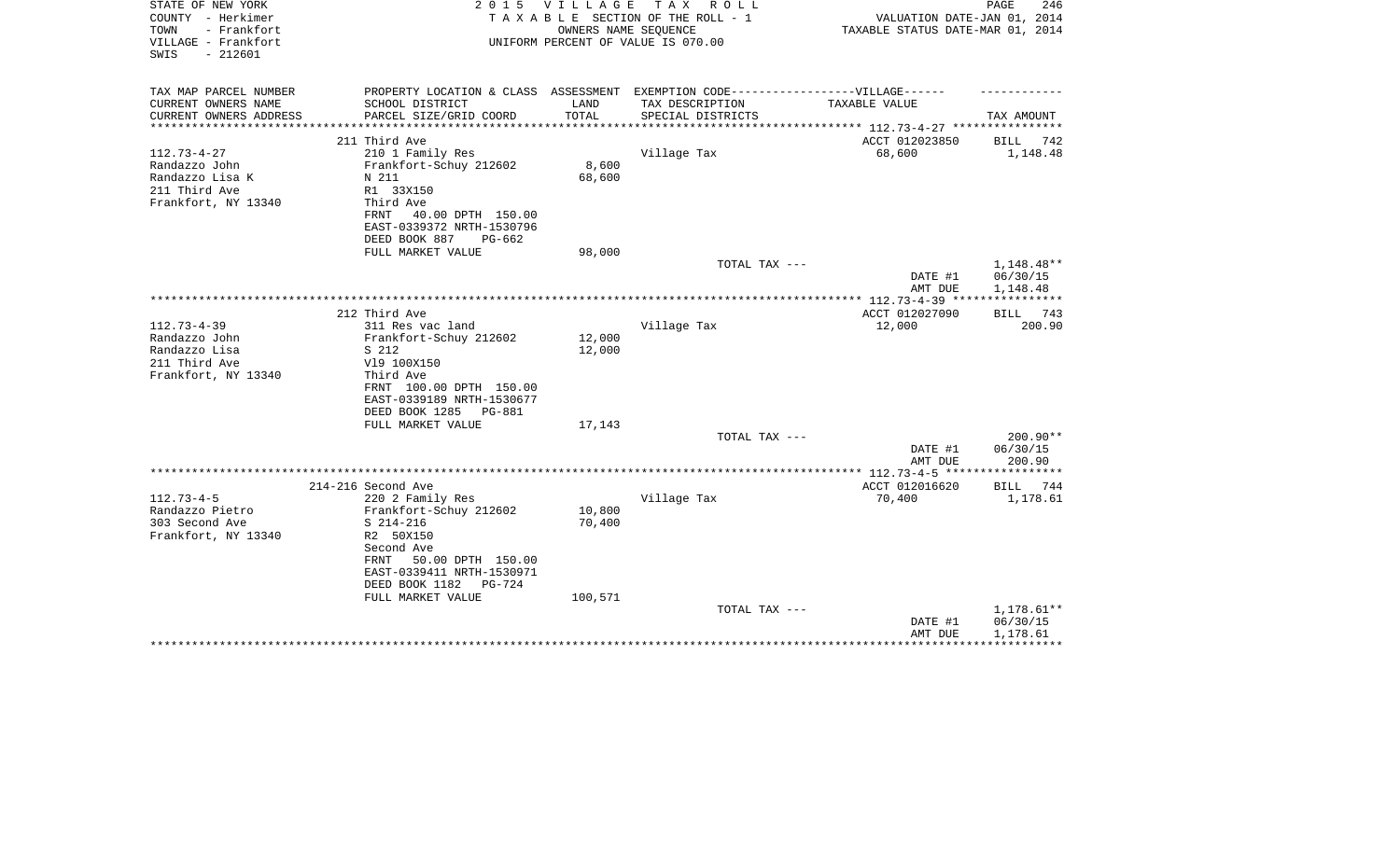| UNIFORM PERCENT OF VALUE IS 070.00<br>$-212601$<br>SWIS<br>TAX MAP PARCEL NUMBER<br>PROPERTY LOCATION & CLASS ASSESSMENT EXEMPTION CODE-----------------VILLAGE------<br>CURRENT OWNERS NAME<br>SCHOOL DISTRICT<br>LAND<br>TAX DESCRIPTION<br>TAXABLE VALUE<br>PARCEL SIZE/GRID COORD<br>TOTAL<br>CURRENT OWNERS ADDRESS<br>SPECIAL DISTRICTS<br>TAX AMOUNT<br>**********************<br>ACCT 012009000<br>303 Second Ave<br>BILL<br>745<br>$112.82 - 1 - 41$<br>60,400<br>210 1 Family Res<br>Village Tax<br>1,011.19<br>10,800<br>Randazzo Pietro<br>Frankfort-Schuy 212602<br>60,400<br>Randazzo Stephanie A<br>N 303<br>303 Second Ave<br>R1 50X150<br>Frankfort, NY 13340<br>Second Ave<br>50.00 DPTH 150.00<br><b>FRNT</b><br><b>BANK</b><br>135<br>EAST-0340058 NRTH-1530536<br>DEED BOOK 885<br>$PG-348$<br>FULL MARKET VALUE<br>86,286<br>1,011.19**<br>TOTAL TAX ---<br>06/30/15<br>DATE #1<br>1,011.19<br>AMT DUE<br>**** 112.81-2-50 ***<br>406 Palmer St<br>ACCT 012010530<br>746<br><b>BILL</b><br>$112.81 - 2 - 50$<br>180.81<br>312 Vac w/imprv<br>Village Tax<br>10,800<br>5,300<br>Rappa Anthony<br>Frankfort-Schuy 212602<br>10,800<br>Rappa Rebecca<br>W 406<br>404 Palmer St<br>Palmer St<br>Frankfort, NY 13340<br>50.00 DPTH 170.00<br><b>FRNT</b><br>EAST-0339413 NRTH-1530259<br>DEED BOOK 1086<br>PG-331<br>FULL MARKET VALUE<br>15,429<br>TOTAL TAX ---<br>180.81**<br>DATE #1<br>06/30/15<br>180.81<br>AMT DUE<br>************ 112.81-2-51 *******<br>404 Palmer St<br>ACCT 012010500<br>747<br><b>BILL</b><br>$112.81 - 2 - 51$<br>210 1 Family Res<br>Village Tax<br>57,400<br>960.97<br>Rappa Anthony<br>Frankfort-Schuy 212602<br>8,800<br>Rappa Rebecca<br>W 404<br>57,400<br>404 Palmer St<br>R1 50X100<br>Frankfort, NY 13340<br>Palmer St<br>50.00 DPTH 100.00<br>FRNT<br>EAST-0339440 NRTH-1530302<br>DEED BOOK 1086<br><b>PG-331</b><br>FULL MARKET VALUE<br>82,000<br>960.97**<br>TOTAL TAX ---<br>06/30/15<br>DATE #1<br>960.97<br>AMT DUE<br>******** | STATE OF NEW YORK<br>COUNTY - Herkimer<br>TOWN<br>- Frankfort | 2 0 1 5<br>TAXABLE | <b>VILLAGE</b> | T A X<br>R O L L<br>SECTION OF THE ROLL - 1<br>OWNERS NAME SEQUENCE | VALUATION DATE-JAN 01, 2014<br>TAXABLE STATUS DATE-MAR 01, 2014 | PAGE<br>247 |
|------------------------------------------------------------------------------------------------------------------------------------------------------------------------------------------------------------------------------------------------------------------------------------------------------------------------------------------------------------------------------------------------------------------------------------------------------------------------------------------------------------------------------------------------------------------------------------------------------------------------------------------------------------------------------------------------------------------------------------------------------------------------------------------------------------------------------------------------------------------------------------------------------------------------------------------------------------------------------------------------------------------------------------------------------------------------------------------------------------------------------------------------------------------------------------------------------------------------------------------------------------------------------------------------------------------------------------------------------------------------------------------------------------------------------------------------------------------------------------------------------------------------------------------------------------------------------------------------------------------------------------------------------------------------------------------------------------------------------------------------------------------------------------------------------------------------------------------------------------------------------------------------------------------------------------------------------------------------------------------------|---------------------------------------------------------------|--------------------|----------------|---------------------------------------------------------------------|-----------------------------------------------------------------|-------------|
|                                                                                                                                                                                                                                                                                                                                                                                                                                                                                                                                                                                                                                                                                                                                                                                                                                                                                                                                                                                                                                                                                                                                                                                                                                                                                                                                                                                                                                                                                                                                                                                                                                                                                                                                                                                                                                                                                                                                                                                                | VILLAGE - Frankfort                                           |                    |                |                                                                     |                                                                 |             |
|                                                                                                                                                                                                                                                                                                                                                                                                                                                                                                                                                                                                                                                                                                                                                                                                                                                                                                                                                                                                                                                                                                                                                                                                                                                                                                                                                                                                                                                                                                                                                                                                                                                                                                                                                                                                                                                                                                                                                                                                |                                                               |                    |                |                                                                     |                                                                 |             |
|                                                                                                                                                                                                                                                                                                                                                                                                                                                                                                                                                                                                                                                                                                                                                                                                                                                                                                                                                                                                                                                                                                                                                                                                                                                                                                                                                                                                                                                                                                                                                                                                                                                                                                                                                                                                                                                                                                                                                                                                |                                                               |                    |                |                                                                     |                                                                 |             |
|                                                                                                                                                                                                                                                                                                                                                                                                                                                                                                                                                                                                                                                                                                                                                                                                                                                                                                                                                                                                                                                                                                                                                                                                                                                                                                                                                                                                                                                                                                                                                                                                                                                                                                                                                                                                                                                                                                                                                                                                |                                                               |                    |                |                                                                     |                                                                 |             |
|                                                                                                                                                                                                                                                                                                                                                                                                                                                                                                                                                                                                                                                                                                                                                                                                                                                                                                                                                                                                                                                                                                                                                                                                                                                                                                                                                                                                                                                                                                                                                                                                                                                                                                                                                                                                                                                                                                                                                                                                |                                                               |                    |                |                                                                     |                                                                 |             |
|                                                                                                                                                                                                                                                                                                                                                                                                                                                                                                                                                                                                                                                                                                                                                                                                                                                                                                                                                                                                                                                                                                                                                                                                                                                                                                                                                                                                                                                                                                                                                                                                                                                                                                                                                                                                                                                                                                                                                                                                |                                                               |                    |                |                                                                     |                                                                 |             |
|                                                                                                                                                                                                                                                                                                                                                                                                                                                                                                                                                                                                                                                                                                                                                                                                                                                                                                                                                                                                                                                                                                                                                                                                                                                                                                                                                                                                                                                                                                                                                                                                                                                                                                                                                                                                                                                                                                                                                                                                |                                                               |                    |                |                                                                     |                                                                 |             |
|                                                                                                                                                                                                                                                                                                                                                                                                                                                                                                                                                                                                                                                                                                                                                                                                                                                                                                                                                                                                                                                                                                                                                                                                                                                                                                                                                                                                                                                                                                                                                                                                                                                                                                                                                                                                                                                                                                                                                                                                |                                                               |                    |                |                                                                     |                                                                 |             |
|                                                                                                                                                                                                                                                                                                                                                                                                                                                                                                                                                                                                                                                                                                                                                                                                                                                                                                                                                                                                                                                                                                                                                                                                                                                                                                                                                                                                                                                                                                                                                                                                                                                                                                                                                                                                                                                                                                                                                                                                |                                                               |                    |                |                                                                     |                                                                 |             |
|                                                                                                                                                                                                                                                                                                                                                                                                                                                                                                                                                                                                                                                                                                                                                                                                                                                                                                                                                                                                                                                                                                                                                                                                                                                                                                                                                                                                                                                                                                                                                                                                                                                                                                                                                                                                                                                                                                                                                                                                |                                                               |                    |                |                                                                     |                                                                 |             |
|                                                                                                                                                                                                                                                                                                                                                                                                                                                                                                                                                                                                                                                                                                                                                                                                                                                                                                                                                                                                                                                                                                                                                                                                                                                                                                                                                                                                                                                                                                                                                                                                                                                                                                                                                                                                                                                                                                                                                                                                |                                                               |                    |                |                                                                     |                                                                 |             |
|                                                                                                                                                                                                                                                                                                                                                                                                                                                                                                                                                                                                                                                                                                                                                                                                                                                                                                                                                                                                                                                                                                                                                                                                                                                                                                                                                                                                                                                                                                                                                                                                                                                                                                                                                                                                                                                                                                                                                                                                |                                                               |                    |                |                                                                     |                                                                 |             |
|                                                                                                                                                                                                                                                                                                                                                                                                                                                                                                                                                                                                                                                                                                                                                                                                                                                                                                                                                                                                                                                                                                                                                                                                                                                                                                                                                                                                                                                                                                                                                                                                                                                                                                                                                                                                                                                                                                                                                                                                |                                                               |                    |                |                                                                     |                                                                 |             |
|                                                                                                                                                                                                                                                                                                                                                                                                                                                                                                                                                                                                                                                                                                                                                                                                                                                                                                                                                                                                                                                                                                                                                                                                                                                                                                                                                                                                                                                                                                                                                                                                                                                                                                                                                                                                                                                                                                                                                                                                |                                                               |                    |                |                                                                     |                                                                 |             |
|                                                                                                                                                                                                                                                                                                                                                                                                                                                                                                                                                                                                                                                                                                                                                                                                                                                                                                                                                                                                                                                                                                                                                                                                                                                                                                                                                                                                                                                                                                                                                                                                                                                                                                                                                                                                                                                                                                                                                                                                |                                                               |                    |                |                                                                     |                                                                 |             |
|                                                                                                                                                                                                                                                                                                                                                                                                                                                                                                                                                                                                                                                                                                                                                                                                                                                                                                                                                                                                                                                                                                                                                                                                                                                                                                                                                                                                                                                                                                                                                                                                                                                                                                                                                                                                                                                                                                                                                                                                |                                                               |                    |                |                                                                     |                                                                 |             |
|                                                                                                                                                                                                                                                                                                                                                                                                                                                                                                                                                                                                                                                                                                                                                                                                                                                                                                                                                                                                                                                                                                                                                                                                                                                                                                                                                                                                                                                                                                                                                                                                                                                                                                                                                                                                                                                                                                                                                                                                |                                                               |                    |                |                                                                     |                                                                 |             |
|                                                                                                                                                                                                                                                                                                                                                                                                                                                                                                                                                                                                                                                                                                                                                                                                                                                                                                                                                                                                                                                                                                                                                                                                                                                                                                                                                                                                                                                                                                                                                                                                                                                                                                                                                                                                                                                                                                                                                                                                |                                                               |                    |                |                                                                     |                                                                 |             |
|                                                                                                                                                                                                                                                                                                                                                                                                                                                                                                                                                                                                                                                                                                                                                                                                                                                                                                                                                                                                                                                                                                                                                                                                                                                                                                                                                                                                                                                                                                                                                                                                                                                                                                                                                                                                                                                                                                                                                                                                |                                                               |                    |                |                                                                     |                                                                 |             |
|                                                                                                                                                                                                                                                                                                                                                                                                                                                                                                                                                                                                                                                                                                                                                                                                                                                                                                                                                                                                                                                                                                                                                                                                                                                                                                                                                                                                                                                                                                                                                                                                                                                                                                                                                                                                                                                                                                                                                                                                |                                                               |                    |                |                                                                     |                                                                 |             |
|                                                                                                                                                                                                                                                                                                                                                                                                                                                                                                                                                                                                                                                                                                                                                                                                                                                                                                                                                                                                                                                                                                                                                                                                                                                                                                                                                                                                                                                                                                                                                                                                                                                                                                                                                                                                                                                                                                                                                                                                |                                                               |                    |                |                                                                     |                                                                 |             |
|                                                                                                                                                                                                                                                                                                                                                                                                                                                                                                                                                                                                                                                                                                                                                                                                                                                                                                                                                                                                                                                                                                                                                                                                                                                                                                                                                                                                                                                                                                                                                                                                                                                                                                                                                                                                                                                                                                                                                                                                |                                                               |                    |                |                                                                     |                                                                 |             |
|                                                                                                                                                                                                                                                                                                                                                                                                                                                                                                                                                                                                                                                                                                                                                                                                                                                                                                                                                                                                                                                                                                                                                                                                                                                                                                                                                                                                                                                                                                                                                                                                                                                                                                                                                                                                                                                                                                                                                                                                |                                                               |                    |                |                                                                     |                                                                 |             |
|                                                                                                                                                                                                                                                                                                                                                                                                                                                                                                                                                                                                                                                                                                                                                                                                                                                                                                                                                                                                                                                                                                                                                                                                                                                                                                                                                                                                                                                                                                                                                                                                                                                                                                                                                                                                                                                                                                                                                                                                |                                                               |                    |                |                                                                     |                                                                 |             |
|                                                                                                                                                                                                                                                                                                                                                                                                                                                                                                                                                                                                                                                                                                                                                                                                                                                                                                                                                                                                                                                                                                                                                                                                                                                                                                                                                                                                                                                                                                                                                                                                                                                                                                                                                                                                                                                                                                                                                                                                |                                                               |                    |                |                                                                     |                                                                 |             |
|                                                                                                                                                                                                                                                                                                                                                                                                                                                                                                                                                                                                                                                                                                                                                                                                                                                                                                                                                                                                                                                                                                                                                                                                                                                                                                                                                                                                                                                                                                                                                                                                                                                                                                                                                                                                                                                                                                                                                                                                |                                                               |                    |                |                                                                     |                                                                 |             |
|                                                                                                                                                                                                                                                                                                                                                                                                                                                                                                                                                                                                                                                                                                                                                                                                                                                                                                                                                                                                                                                                                                                                                                                                                                                                                                                                                                                                                                                                                                                                                                                                                                                                                                                                                                                                                                                                                                                                                                                                |                                                               |                    |                |                                                                     |                                                                 |             |
|                                                                                                                                                                                                                                                                                                                                                                                                                                                                                                                                                                                                                                                                                                                                                                                                                                                                                                                                                                                                                                                                                                                                                                                                                                                                                                                                                                                                                                                                                                                                                                                                                                                                                                                                                                                                                                                                                                                                                                                                |                                                               |                    |                |                                                                     |                                                                 |             |
|                                                                                                                                                                                                                                                                                                                                                                                                                                                                                                                                                                                                                                                                                                                                                                                                                                                                                                                                                                                                                                                                                                                                                                                                                                                                                                                                                                                                                                                                                                                                                                                                                                                                                                                                                                                                                                                                                                                                                                                                |                                                               |                    |                |                                                                     |                                                                 |             |
|                                                                                                                                                                                                                                                                                                                                                                                                                                                                                                                                                                                                                                                                                                                                                                                                                                                                                                                                                                                                                                                                                                                                                                                                                                                                                                                                                                                                                                                                                                                                                                                                                                                                                                                                                                                                                                                                                                                                                                                                |                                                               |                    |                |                                                                     |                                                                 |             |
|                                                                                                                                                                                                                                                                                                                                                                                                                                                                                                                                                                                                                                                                                                                                                                                                                                                                                                                                                                                                                                                                                                                                                                                                                                                                                                                                                                                                                                                                                                                                                                                                                                                                                                                                                                                                                                                                                                                                                                                                |                                                               |                    |                |                                                                     |                                                                 |             |
|                                                                                                                                                                                                                                                                                                                                                                                                                                                                                                                                                                                                                                                                                                                                                                                                                                                                                                                                                                                                                                                                                                                                                                                                                                                                                                                                                                                                                                                                                                                                                                                                                                                                                                                                                                                                                                                                                                                                                                                                |                                                               |                    |                |                                                                     |                                                                 |             |
|                                                                                                                                                                                                                                                                                                                                                                                                                                                                                                                                                                                                                                                                                                                                                                                                                                                                                                                                                                                                                                                                                                                                                                                                                                                                                                                                                                                                                                                                                                                                                                                                                                                                                                                                                                                                                                                                                                                                                                                                |                                                               |                    |                |                                                                     |                                                                 |             |
|                                                                                                                                                                                                                                                                                                                                                                                                                                                                                                                                                                                                                                                                                                                                                                                                                                                                                                                                                                                                                                                                                                                                                                                                                                                                                                                                                                                                                                                                                                                                                                                                                                                                                                                                                                                                                                                                                                                                                                                                |                                                               |                    |                |                                                                     |                                                                 |             |
|                                                                                                                                                                                                                                                                                                                                                                                                                                                                                                                                                                                                                                                                                                                                                                                                                                                                                                                                                                                                                                                                                                                                                                                                                                                                                                                                                                                                                                                                                                                                                                                                                                                                                                                                                                                                                                                                                                                                                                                                |                                                               |                    |                |                                                                     |                                                                 |             |
|                                                                                                                                                                                                                                                                                                                                                                                                                                                                                                                                                                                                                                                                                                                                                                                                                                                                                                                                                                                                                                                                                                                                                                                                                                                                                                                                                                                                                                                                                                                                                                                                                                                                                                                                                                                                                                                                                                                                                                                                |                                                               |                    |                |                                                                     |                                                                 |             |
|                                                                                                                                                                                                                                                                                                                                                                                                                                                                                                                                                                                                                                                                                                                                                                                                                                                                                                                                                                                                                                                                                                                                                                                                                                                                                                                                                                                                                                                                                                                                                                                                                                                                                                                                                                                                                                                                                                                                                                                                |                                                               |                    |                |                                                                     |                                                                 |             |
|                                                                                                                                                                                                                                                                                                                                                                                                                                                                                                                                                                                                                                                                                                                                                                                                                                                                                                                                                                                                                                                                                                                                                                                                                                                                                                                                                                                                                                                                                                                                                                                                                                                                                                                                                                                                                                                                                                                                                                                                |                                                               |                    |                |                                                                     |                                                                 |             |
|                                                                                                                                                                                                                                                                                                                                                                                                                                                                                                                                                                                                                                                                                                                                                                                                                                                                                                                                                                                                                                                                                                                                                                                                                                                                                                                                                                                                                                                                                                                                                                                                                                                                                                                                                                                                                                                                                                                                                                                                |                                                               |                    |                |                                                                     |                                                                 |             |
|                                                                                                                                                                                                                                                                                                                                                                                                                                                                                                                                                                                                                                                                                                                                                                                                                                                                                                                                                                                                                                                                                                                                                                                                                                                                                                                                                                                                                                                                                                                                                                                                                                                                                                                                                                                                                                                                                                                                                                                                |                                                               |                    |                |                                                                     |                                                                 |             |
|                                                                                                                                                                                                                                                                                                                                                                                                                                                                                                                                                                                                                                                                                                                                                                                                                                                                                                                                                                                                                                                                                                                                                                                                                                                                                                                                                                                                                                                                                                                                                                                                                                                                                                                                                                                                                                                                                                                                                                                                |                                                               |                    |                |                                                                     |                                                                 |             |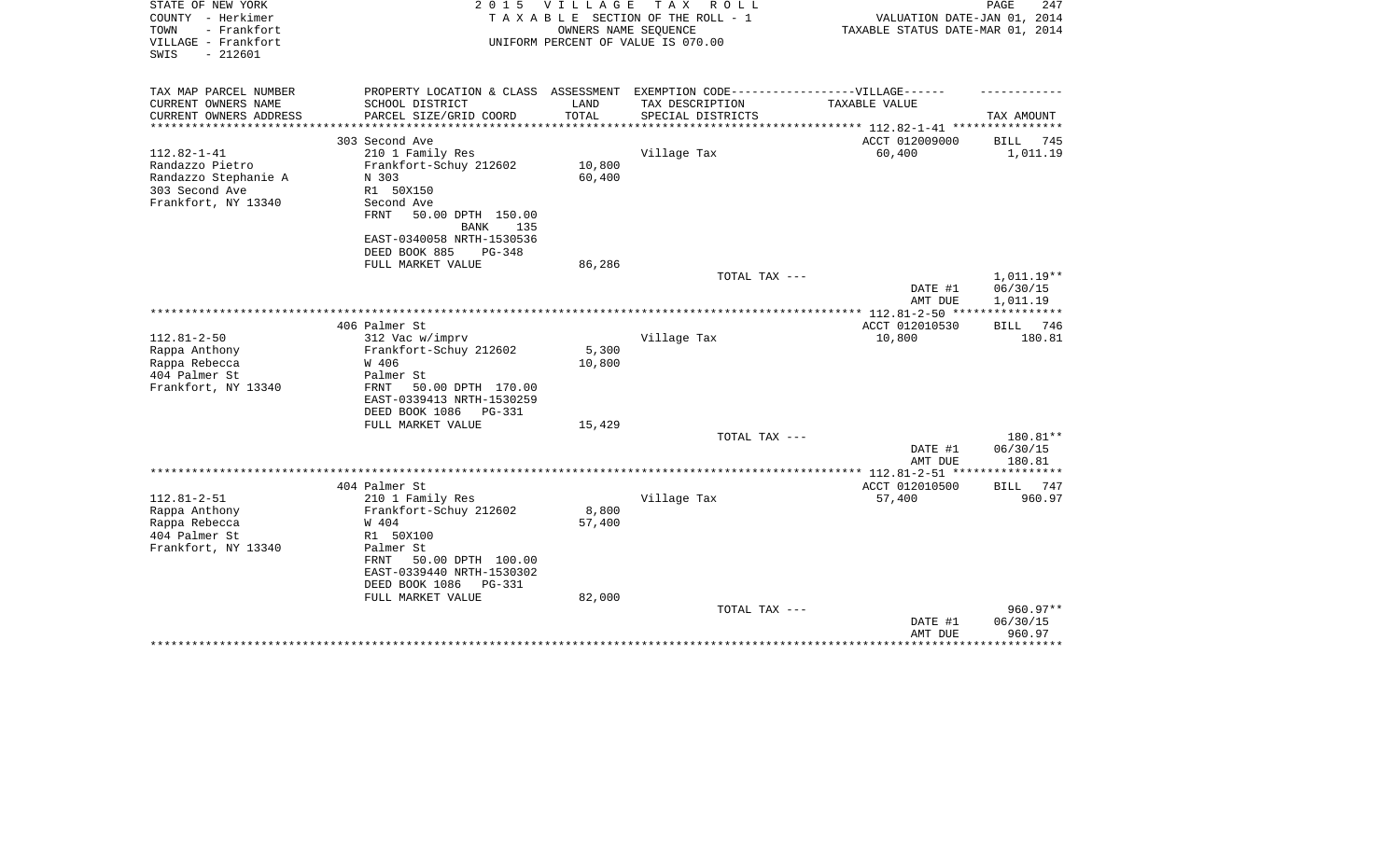| STATE OF NEW YORK<br>COUNTY - Herkimer<br>TOWN<br>- Frankfort<br>VILLAGE - Frankfort<br>SWIS<br>- 212601 | 2 0 1 5                                                                                                                        | <b>VILLAGE</b>   | T A X<br>R O L L<br>TAXABLE SECTION OF THE ROLL - 1<br>OWNERS NAME SEOUENCE<br>UNIFORM PERCENT OF VALUE IS 070.00 | VALUATION DATE-JAN 01, 2014<br>TAXABLE STATUS DATE-MAR 01, 2014 | PAGE<br>248              |
|----------------------------------------------------------------------------------------------------------|--------------------------------------------------------------------------------------------------------------------------------|------------------|-------------------------------------------------------------------------------------------------------------------|-----------------------------------------------------------------|--------------------------|
| TAX MAP PARCEL NUMBER<br>CURRENT OWNERS NAME<br>CURRENT OWNERS ADDRESS                                   | PROPERTY LOCATION & CLASS ASSESSMENT EXEMPTION CODE-----------------VILLAGE------<br>SCHOOL DISTRICT<br>PARCEL SIZE/GRID COORD | LAND<br>TOTAL    | TAX DESCRIPTION<br>SPECIAL DISTRICTS                                                                              | TAXABLE VALUE                                                   | TAX AMOUNT               |
| ***********************                                                                                  | 312 E Main St                                                                                                                  |                  |                                                                                                                   | ACCT 012021150                                                  | BILL 748                 |
| $112.74 - 3 - 21$                                                                                        | 210 1 Family Res                                                                                                               |                  | Village Tax                                                                                                       | 51,000                                                          | 853.82                   |
| Rauscher Paul                                                                                            | Frankfort-Schuy 212602                                                                                                         | 6,500            |                                                                                                                   |                                                                 |                          |
| Rauscher Stephanie J                                                                                     | S 312                                                                                                                          | 51,000           |                                                                                                                   |                                                                 |                          |
| 312 E Main St                                                                                            | R1 50X140                                                                                                                      |                  |                                                                                                                   |                                                                 |                          |
| Frankfort, NY 13340                                                                                      | E Main St                                                                                                                      |                  |                                                                                                                   |                                                                 |                          |
|                                                                                                          | 50.00 DPTH 150.00<br>FRNT                                                                                                      |                  |                                                                                                                   |                                                                 |                          |
|                                                                                                          | BANK<br>135                                                                                                                    |                  |                                                                                                                   |                                                                 |                          |
|                                                                                                          | EAST-0340886 NRTH-1530872<br>DEED BOOK 696<br><b>PG-930</b>                                                                    |                  |                                                                                                                   |                                                                 |                          |
|                                                                                                          | FULL MARKET VALUE                                                                                                              | 72,857           |                                                                                                                   |                                                                 |                          |
|                                                                                                          |                                                                                                                                |                  | TOTAL TAX ---                                                                                                     |                                                                 | 853.82**                 |
|                                                                                                          |                                                                                                                                |                  |                                                                                                                   | DATE #1                                                         | 06/30/15                 |
|                                                                                                          |                                                                                                                                |                  |                                                                                                                   | AMT DUE                                                         | 853.82                   |
|                                                                                                          |                                                                                                                                |                  |                                                                                                                   |                                                                 |                          |
|                                                                                                          | 227 Fourth Ave                                                                                                                 |                  |                                                                                                                   | ACCT 012003480                                                  | BILL<br>749              |
| $112.81 - 2 - 47$<br>Recchio James T                                                                     | 210 1 Family Res<br>Frankfort-Schuy 212602                                                                                     | 10,900           | Village Tax                                                                                                       | 60,000                                                          | 1,004.50                 |
| Recchio Sharon                                                                                           | N 227                                                                                                                          | 60,000           |                                                                                                                   |                                                                 |                          |
| 227 Fourth Ave                                                                                           | R2 50.5X150                                                                                                                    |                  |                                                                                                                   |                                                                 |                          |
| Frankfort, NY 13340                                                                                      | Fourth Ave                                                                                                                     |                  |                                                                                                                   |                                                                 |                          |
|                                                                                                          | FRNT<br>50.50 DPTH 150.00                                                                                                      |                  |                                                                                                                   |                                                                 |                          |
|                                                                                                          | <b>BANK</b><br>135                                                                                                             |                  |                                                                                                                   |                                                                 |                          |
|                                                                                                          | EAST-0339332 NRTH-1530269                                                                                                      |                  |                                                                                                                   |                                                                 |                          |
|                                                                                                          | DEED BOOK 00620 PG-00982<br>FULL MARKET VALUE                                                                                  | 85,714           |                                                                                                                   |                                                                 |                          |
|                                                                                                          |                                                                                                                                |                  | TOTAL TAX ---                                                                                                     |                                                                 | $1,004.50**$             |
|                                                                                                          |                                                                                                                                |                  |                                                                                                                   | DATE #1                                                         | 06/30/15                 |
|                                                                                                          |                                                                                                                                |                  |                                                                                                                   | AMT DUE                                                         | 1,004.50                 |
|                                                                                                          |                                                                                                                                |                  |                                                                                                                   |                                                                 |                          |
|                                                                                                          | 343 Fifth Ave                                                                                                                  |                  |                                                                                                                   | ACCT 012022650                                                  | <b>BILL</b><br>750       |
| $112.81 - 3 - 44$<br>Recchio Thomas J                                                                    | 210 1 Family Res                                                                                                               |                  | VET COM CT 41131                                                                                                  | 10,266                                                          |                          |
| 343 Fifth Ave                                                                                            | Frankfort-Schuy 212602<br>N 343                                                                                                | 12,000<br>72,400 | Village Tax                                                                                                       | 62,134                                                          | 1,040.22                 |
| Frankfort, NY 13340                                                                                      | R1 62X148                                                                                                                      |                  |                                                                                                                   |                                                                 |                          |
|                                                                                                          | Fifth Ave                                                                                                                      |                  |                                                                                                                   |                                                                 |                          |
|                                                                                                          | 62.00 DPTH 148.00<br>FRNT                                                                                                      |                  |                                                                                                                   |                                                                 |                          |
|                                                                                                          | EAST-0339958 NRTH-1528973                                                                                                      |                  |                                                                                                                   |                                                                 |                          |
|                                                                                                          | DEED BOOK 00580 PG-00755                                                                                                       |                  |                                                                                                                   |                                                                 |                          |
|                                                                                                          | FULL MARKET VALUE                                                                                                              | 103,429          |                                                                                                                   |                                                                 |                          |
|                                                                                                          |                                                                                                                                |                  | TOTAL TAX ---                                                                                                     | DATE #1                                                         | $1,040.22**$<br>06/30/15 |
|                                                                                                          |                                                                                                                                |                  |                                                                                                                   | AMT DUE                                                         | 1,040.22                 |
|                                                                                                          |                                                                                                                                |                  |                                                                                                                   |                                                                 | ************             |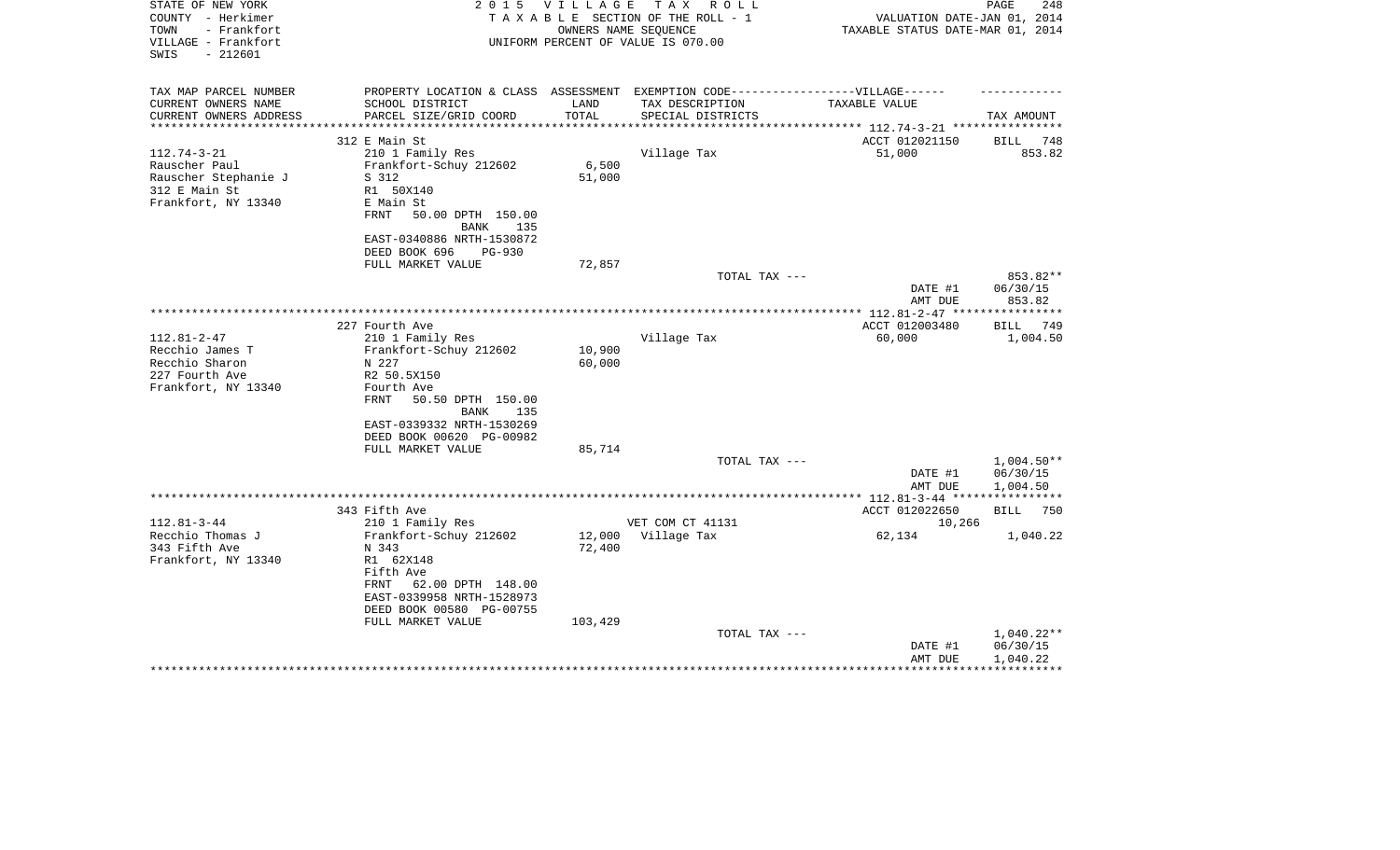| STATE OF NEW YORK<br>COUNTY - Herkimer<br>- Frankfort<br>TOWN<br>VILLAGE - Frankfort<br>$-212601$<br>SWIS                                  | 2 0 1 5                                                                                                                                                                                | <b>VILLAGE</b><br>OWNERS NAME SEQUENCE | TAX ROLL<br>TAXABLE SECTION OF THE ROLL - 1<br>UNIFORM PERCENT OF VALUE IS 070.00 | VALUATION DATE-JAN 01, 2014<br>TAXABLE STATUS DATE-MAR 01, 2014 | PAGE<br>249                      |
|--------------------------------------------------------------------------------------------------------------------------------------------|----------------------------------------------------------------------------------------------------------------------------------------------------------------------------------------|----------------------------------------|-----------------------------------------------------------------------------------|-----------------------------------------------------------------|----------------------------------|
| TAX MAP PARCEL NUMBER                                                                                                                      |                                                                                                                                                                                        |                                        | PROPERTY LOCATION & CLASS ASSESSMENT EXEMPTION CODE-----------------VILLAGE------ |                                                                 |                                  |
| CURRENT OWNERS NAME<br>CURRENT OWNERS ADDRESS                                                                                              | SCHOOL DISTRICT<br>PARCEL SIZE/GRID COORD                                                                                                                                              | LAND<br>TOTAL                          | TAX DESCRIPTION<br>SPECIAL DISTRICTS                                              | TAXABLE VALUE                                                   | TAX AMOUNT                       |
|                                                                                                                                            |                                                                                                                                                                                        | **********                             |                                                                                   | ******** 112.73-2-38 ****************                           |                                  |
|                                                                                                                                            | 116 Pleasant Ave                                                                                                                                                                       |                                        |                                                                                   | ACCT 012029070                                                  | <b>BILL</b><br>751               |
| $112.73 - 2 - 38$<br>Redner Angela M<br>116 Pleasant Ave<br>Frankfort, NY 13340                                                            | 210 1 Family Res<br>Frankfort-Schuy 212602<br>S 116<br>R1 60X140<br>Pleasant Ave<br>60.00 DPTH 190.00<br>FRNT<br>EAST-0339171 NRTH-1532146                                             | 12,600<br>57,000                       | Village Tax                                                                       | 57,000                                                          | 954.27                           |
|                                                                                                                                            | DEED BOOK 1186<br>$PG-261$<br>FULL MARKET VALUE                                                                                                                                        | 81,429                                 |                                                                                   |                                                                 |                                  |
|                                                                                                                                            |                                                                                                                                                                                        |                                        | TOTAL TAX ---                                                                     | DATE #1<br>AMT DUE                                              | $954.27**$<br>06/30/15<br>954.27 |
|                                                                                                                                            |                                                                                                                                                                                        |                                        |                                                                                   |                                                                 | ************                     |
|                                                                                                                                            | 303 Third Ave                                                                                                                                                                          |                                        |                                                                                   | ACCT 012032220                                                  | 752<br>BILL                      |
| $112.82 - 2 - 33$<br>Redner George Robert<br>Redner Wendy Marie<br>303 Third Ave<br>Frankfort, NY 13340                                    | 210 1 Family Res<br>Frankfort-Schuy 212602<br>45x150<br>303 Third Ave<br>45.00 DPTH 150.00<br>FRNT<br>EAST-0339812 NRTH-1530265<br>DEED BOOK 907<br><b>PG-111</b><br>FULL MARKET VALUE | 9,700<br>58,500<br>83,571              | Village Tax                                                                       | 58,500                                                          | 979.39                           |
|                                                                                                                                            |                                                                                                                                                                                        |                                        | TOTAL TAX ---                                                                     |                                                                 | 979.39**                         |
|                                                                                                                                            |                                                                                                                                                                                        |                                        |                                                                                   | DATE #1<br>AMT DUE                                              | 06/30/15<br>979.39               |
|                                                                                                                                            |                                                                                                                                                                                        |                                        |                                                                                   | ************ 112.82-2-25 ***                                    |                                  |
|                                                                                                                                            | 319 Third Ave                                                                                                                                                                          |                                        |                                                                                   | ACCT 188146                                                     | 753<br><b>BILL</b>               |
| $112.82 - 2 - 25$<br>Redner Steven<br>Redner Jessica<br>319 Third Ave<br>Frankfort, NY 13340<br>PRIOR OWNER ON 3/01/2014<br>Brennan John T | 210 1 Family Res<br>Frankfort-Schuy 212602<br>N 319<br>R1<br>Third Ave<br>39.00 DPTH 150.00<br><b>FRNT</b><br>EAST-0340019 NRTH-1530019<br>DEED BOOK 1544<br>PG-936                    | 8,400<br>56,600                        | Village Tax                                                                       | 56,600                                                          | 947.58                           |
|                                                                                                                                            | FULL MARKET VALUE                                                                                                                                                                      | 80,857                                 | TOTAL TAX ---                                                                     | DATE #1<br>AMT DUE                                              | 947.58**<br>06/30/15<br>947.58   |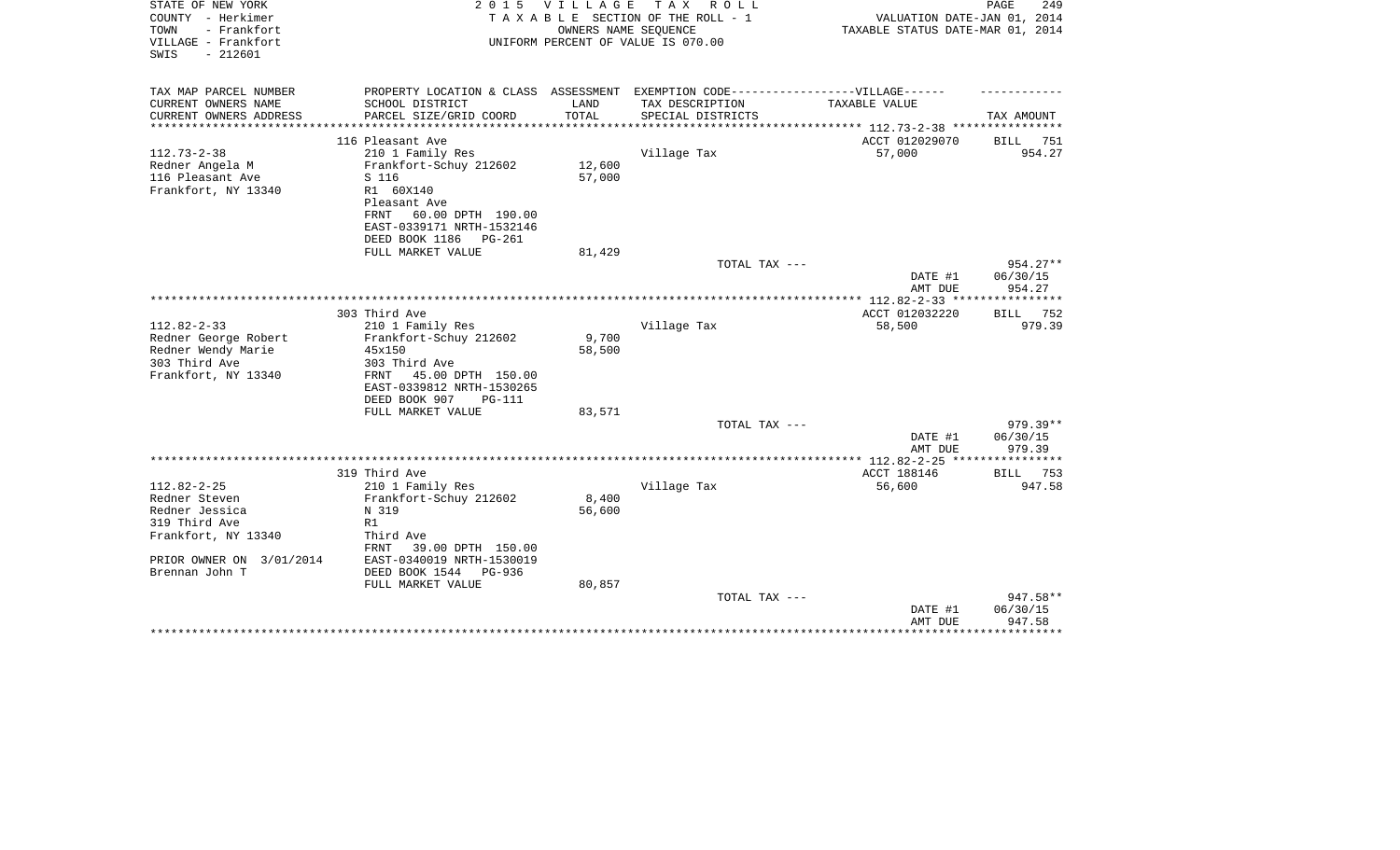| STATE OF NEW YORK<br>COUNTY - Herkimer<br>TOWN<br>- Frankfort<br>VILLAGE - Frankfort<br>SWIS<br>$-212601$ | 2 0 1 5                                    | <b>VILLAGE</b> | T A X<br>R O L L<br>TAXABLE SECTION OF THE ROLL - 1<br>OWNERS NAME SEOUENCE<br>UNIFORM PERCENT OF VALUE IS 070.00         | VALUATION DATE-JAN 01, 2014<br>TAXABLE STATUS DATE-MAR 01, 2014 | PAGE<br>250        |
|-----------------------------------------------------------------------------------------------------------|--------------------------------------------|----------------|---------------------------------------------------------------------------------------------------------------------------|-----------------------------------------------------------------|--------------------|
| TAX MAP PARCEL NUMBER<br>CURRENT OWNERS NAME<br>CURRENT OWNERS ADDRESS<br>***********************         | SCHOOL DISTRICT<br>PARCEL SIZE/GRID COORD  | LAND<br>TOTAL  | PROPERTY LOCATION & CLASS ASSESSMENT EXEMPTION CODE-----------------VILLAGE------<br>TAX DESCRIPTION<br>SPECIAL DISTRICTS | TAXABLE VALUE                                                   | TAX AMOUNT         |
| 109 First Ave                                                                                             |                                            |                |                                                                                                                           | ACCT 012012720                                                  | BILL 754           |
| $112.73 - 2 - 56$                                                                                         | 210 1 Family Res                           |                | Village Tax                                                                                                               | 58,100                                                          | 972.69             |
| Reed Richard Jr                                                                                           | Frankfort-Schuy 212602                     | 5,800          |                                                                                                                           |                                                                 |                    |
| Reynolds Stacy<br>N 109                                                                                   |                                            | 58,100         |                                                                                                                           |                                                                 |                    |
| 109 First Ave<br>R1                                                                                       |                                            |                |                                                                                                                           |                                                                 |                    |
| Frankfort, NY 13340                                                                                       | First Ave                                  |                |                                                                                                                           |                                                                 |                    |
| <b>FRNT</b>                                                                                               | 32.00 DPTH 106.82                          |                |                                                                                                                           |                                                                 |                    |
|                                                                                                           | <b>BANK</b><br>173                         |                |                                                                                                                           |                                                                 |                    |
|                                                                                                           | EAST-0339080 NRTH-1532051<br>DEED BOOK 830 |                |                                                                                                                           |                                                                 |                    |
|                                                                                                           | PG-107<br>FULL MARKET VALUE                | 83,000         |                                                                                                                           |                                                                 |                    |
|                                                                                                           |                                            |                | TOTAL TAX ---                                                                                                             |                                                                 | $972.69**$         |
|                                                                                                           |                                            |                |                                                                                                                           | DATE #1                                                         | 06/30/15           |
|                                                                                                           |                                            |                |                                                                                                                           | AMT DUE                                                         | 972.69             |
|                                                                                                           |                                            |                |                                                                                                                           |                                                                 | * * * * * * * *    |
| 506 Palmer St                                                                                             |                                            |                |                                                                                                                           | ACCT 012021000                                                  | 755<br><b>BILL</b> |
| $112.81 - 2 - 22$                                                                                         | 210 1 Family Res                           |                | Village Tax                                                                                                               | 51,200                                                          | 857.17             |
| Reid Priscilla V                                                                                          | Frankfort-Schuy 212602                     | 10,400         |                                                                                                                           |                                                                 |                    |
| Reid David J<br>W 506                                                                                     |                                            | 51,200         |                                                                                                                           |                                                                 |                    |
| 506 Palmer St<br>Frankfort, NY 13340                                                                      | R1 62X105<br>Palmer St                     |                |                                                                                                                           |                                                                 |                    |
| <b>FRNT</b>                                                                                               | 62.50 DPTH 113.05                          |                |                                                                                                                           |                                                                 |                    |
|                                                                                                           | <b>BANK</b><br>015                         |                |                                                                                                                           |                                                                 |                    |
|                                                                                                           | EAST-0339125 NRTH-1530035                  |                |                                                                                                                           |                                                                 |                    |
|                                                                                                           | DEED BOOK 753<br>PG-189                    |                |                                                                                                                           |                                                                 |                    |
|                                                                                                           | FULL MARKET VALUE                          | 73,143         |                                                                                                                           |                                                                 |                    |
|                                                                                                           |                                            |                | TOTAL TAX ---                                                                                                             |                                                                 | 857.17**           |
|                                                                                                           |                                            |                |                                                                                                                           | DATE #1                                                         | 06/30/15           |
|                                                                                                           |                                            |                |                                                                                                                           | AMT DUE                                                         | 857.17             |
|                                                                                                           | 159 Grandview Ave                          |                |                                                                                                                           | ACCT 012022710                                                  | <b>BILL</b><br>756 |
| $112.65 - 2 - 28$                                                                                         | 210 1 Family Res                           |                | VET COM CT 41131                                                                                                          | 10,266                                                          |                    |
| Reina Angelo J                                                                                            | Frankfort-Schuy 212602                     | 19,100         | Village Tax                                                                                                               | 118,234                                                         | 1,979.43           |
| 159 Grandview Ave<br>N                                                                                    |                                            | 128,500        |                                                                                                                           |                                                                 |                    |
| Frankfort, NY 13340<br>R1                                                                                 |                                            |                |                                                                                                                           |                                                                 |                    |
|                                                                                                           | Grandview Ave                              |                |                                                                                                                           |                                                                 |                    |
|                                                                                                           | FRNT 163.91 DPTH 160.00                    |                |                                                                                                                           |                                                                 |                    |
|                                                                                                           | EAST-0337767 NRTH-1532554                  |                |                                                                                                                           |                                                                 |                    |
|                                                                                                           | DEED BOOK 00594 PG-00034                   |                |                                                                                                                           |                                                                 |                    |
|                                                                                                           | FULL MARKET VALUE                          | 183,571        | TOTAL TAX ---                                                                                                             |                                                                 | $1,979.43**$       |
|                                                                                                           |                                            |                |                                                                                                                           | DATE #1                                                         | 06/30/15           |
|                                                                                                           |                                            |                |                                                                                                                           | AMT DUE                                                         | 1,979.43           |
|                                                                                                           |                                            |                |                                                                                                                           |                                                                 |                    |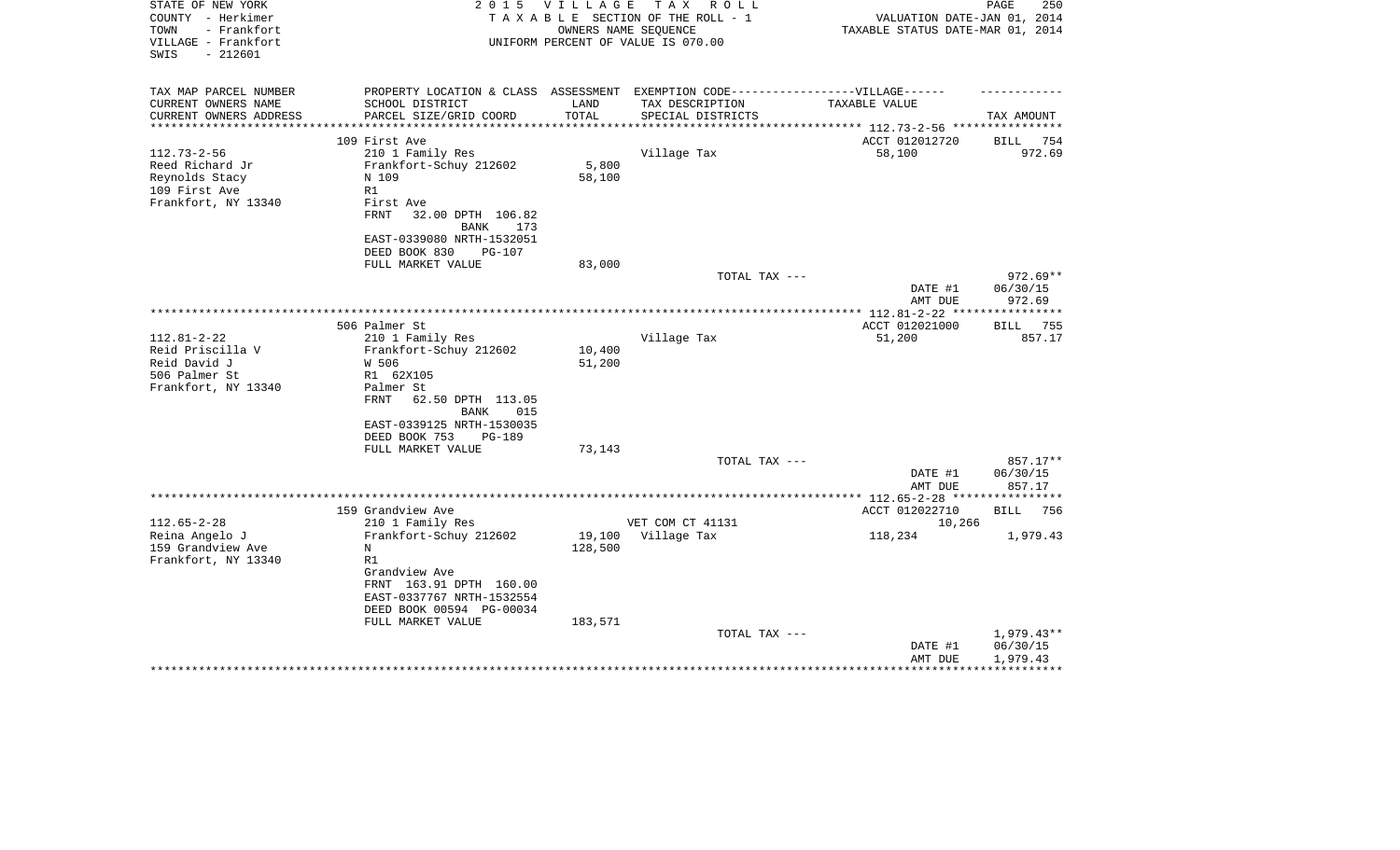| STATE OF NEW YORK<br>COUNTY - Herkimer<br>- Frankfort<br>TOWN<br>VILLAGE - Frankfort<br>$-212601$<br>SWIS | 2 0 1 5                                                                           | VILLAGE       | TAX ROLL<br>TAXABLE SECTION OF THE ROLL - 1<br>OWNERS NAME SEQUENCE<br>UNIFORM PERCENT OF VALUE IS 070.00 | VALUATION DATE-JAN 01, 2014<br>TAXABLE STATUS DATE-MAR 01, 2014 | 251<br>PAGE                    |
|-----------------------------------------------------------------------------------------------------------|-----------------------------------------------------------------------------------|---------------|-----------------------------------------------------------------------------------------------------------|-----------------------------------------------------------------|--------------------------------|
| TAX MAP PARCEL NUMBER                                                                                     | PROPERTY LOCATION & CLASS ASSESSMENT EXEMPTION CODE-----------------VILLAGE------ |               |                                                                                                           |                                                                 |                                |
| CURRENT OWNERS NAME<br>CURRENT OWNERS ADDRESS                                                             | SCHOOL DISTRICT<br>PARCEL SIZE/GRID COORD                                         | LAND<br>TOTAL | TAX DESCRIPTION<br>SPECIAL DISTRICTS                                                                      | TAXABLE VALUE                                                   | TAX AMOUNT                     |
| **********************                                                                                    |                                                                                   |               |                                                                                                           |                                                                 |                                |
|                                                                                                           | 338 Fifth Ave                                                                     |               |                                                                                                           | ACCT 012004470                                                  | BILL<br>757                    |
| $112.81 - 3 - 38$                                                                                         | 210 1 Family Res                                                                  |               | Village Tax                                                                                               | 109,900                                                         | 1,839.91                       |
| Reina Francis G                                                                                           | Frankfort-Schuy 212602                                                            | 16,500        |                                                                                                           |                                                                 |                                |
| 338 Fifth Ave                                                                                             | S                                                                                 | 109,900       |                                                                                                           |                                                                 |                                |
| Frankfort, NY 13340                                                                                       | R1 93X285+93x50<br>Fifth Ave                                                      |               |                                                                                                           |                                                                 |                                |
|                                                                                                           | 93.00 DPTH 335.00<br>FRNT                                                         |               |                                                                                                           |                                                                 |                                |
|                                                                                                           | EAST-0339574 NRTH-1528994                                                         |               |                                                                                                           |                                                                 |                                |
|                                                                                                           | DEED BOOK 681<br>PG-433                                                           |               |                                                                                                           |                                                                 |                                |
|                                                                                                           | FULL MARKET VALUE                                                                 | 157,000       |                                                                                                           |                                                                 |                                |
|                                                                                                           |                                                                                   |               | TOTAL TAX ---                                                                                             |                                                                 | 1,839.91**                     |
|                                                                                                           |                                                                                   |               |                                                                                                           | DATE #1                                                         | 06/30/15                       |
|                                                                                                           |                                                                                   |               |                                                                                                           | AMT DUE                                                         | 1,839.91                       |
|                                                                                                           | 509 Litchfield St                                                                 |               |                                                                                                           | ACCT 012014760                                                  | BILL<br>758                    |
| $112.81 - 1 - 12$                                                                                         | 210 1 Family Res                                                                  |               | Village Tax                                                                                               | 69,900                                                          | 1,170.24                       |
| Reina Joseph F                                                                                            | Frankfort-Schuy 212602                                                            | 11,500        |                                                                                                           |                                                                 |                                |
| 509 Litchfield St                                                                                         | E 509                                                                             | 69,900        |                                                                                                           |                                                                 |                                |
| Frankfort, NY 13340                                                                                       | Litchfield St                                                                     |               |                                                                                                           |                                                                 |                                |
|                                                                                                           | FRNT<br>80.00 DPTH 160.00                                                         |               |                                                                                                           |                                                                 |                                |
|                                                                                                           | EAST-0338474 NRTH-1530688<br>DEED BOOK 898<br>$PG-88$                             |               |                                                                                                           |                                                                 |                                |
|                                                                                                           | FULL MARKET VALUE                                                                 | 99,857        |                                                                                                           |                                                                 |                                |
|                                                                                                           |                                                                                   |               | TOTAL TAX ---                                                                                             |                                                                 | 1,170.24**                     |
|                                                                                                           |                                                                                   |               |                                                                                                           | DATE #1                                                         | 06/30/15                       |
|                                                                                                           |                                                                                   |               |                                                                                                           | AMT DUE                                                         | 1,170.24                       |
|                                                                                                           |                                                                                   |               |                                                                                                           |                                                                 | ***********                    |
| $112.65 - 2 - 35$                                                                                         | 143 W Main St<br>210 1 Family Res                                                 |               | Village Tax                                                                                               | ACCT 012013080<br>106,500                                       | 759<br><b>BILL</b><br>1,782.98 |
| Reina Robert F                                                                                            | Frankfort-Schuy 212602                                                            | 11,300        |                                                                                                           |                                                                 |                                |
| Reina Mary L                                                                                              | S 143                                                                             | 106,500       |                                                                                                           |                                                                 |                                |
| 143 W Main St                                                                                             | R1 1/2 Acre                                                                       |               |                                                                                                           |                                                                 |                                |
| Frankfort, NY 13340                                                                                       | W Main St                                                                         |               |                                                                                                           |                                                                 |                                |
|                                                                                                           | FRNT 240.00 DPTH 166.54                                                           |               |                                                                                                           |                                                                 |                                |
|                                                                                                           | EAST-0338797 NRTH-1533394                                                         |               |                                                                                                           |                                                                 |                                |
|                                                                                                           | DEED BOOK 921<br>PG-151                                                           |               |                                                                                                           |                                                                 |                                |
|                                                                                                           | FULL MARKET VALUE                                                                 | 152,143       | TOTAL TAX ---                                                                                             |                                                                 | 1,782.98**                     |
|                                                                                                           |                                                                                   |               |                                                                                                           | DATE #1                                                         | 06/30/15                       |
|                                                                                                           |                                                                                   |               |                                                                                                           | AMT DUE                                                         | 1,782.98                       |
|                                                                                                           |                                                                                   |               |                                                                                                           |                                                                 |                                |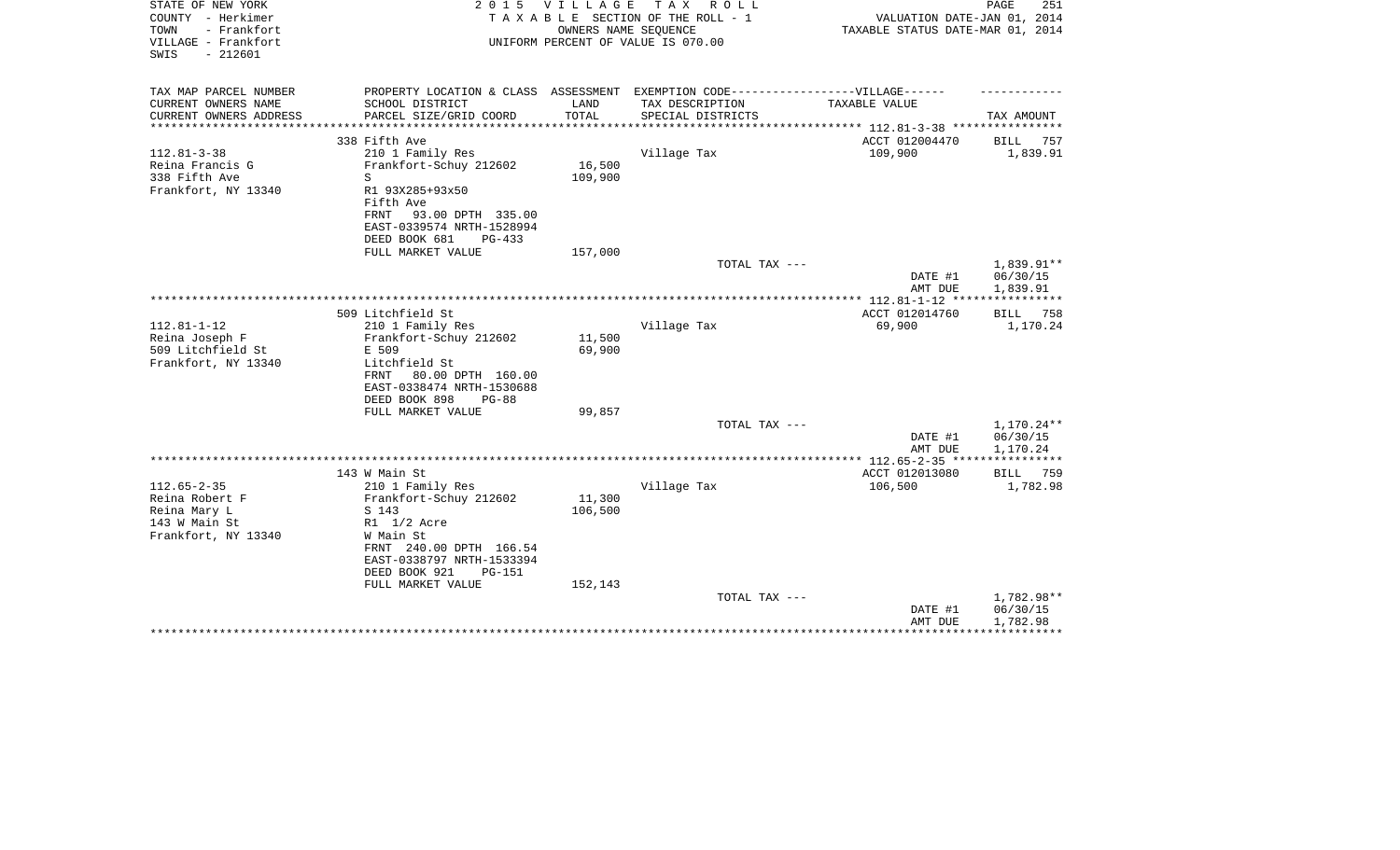| STATE OF NEW YORK<br>COUNTY - Herkimer<br>- Frankfort<br>TOWN<br>VILLAGE - Frankfort | 2 0 1 5                                                                           | V I L L A G E<br>OWNERS NAME SEQUENCE | TAX ROLL<br>TAXABLE SECTION OF THE ROLL - 1<br>UNIFORM PERCENT OF VALUE IS 070.00 | VALUATION DATE-JAN 01, 2014<br>TAXABLE STATUS DATE-MAR 01, 2014 | PAGE<br>252        |
|--------------------------------------------------------------------------------------|-----------------------------------------------------------------------------------|---------------------------------------|-----------------------------------------------------------------------------------|-----------------------------------------------------------------|--------------------|
| $-212601$<br>SWIS                                                                    |                                                                                   |                                       |                                                                                   |                                                                 |                    |
| TAX MAP PARCEL NUMBER                                                                | PROPERTY LOCATION & CLASS ASSESSMENT EXEMPTION CODE-----------------VILLAGE------ |                                       |                                                                                   |                                                                 |                    |
| CURRENT OWNERS NAME                                                                  | SCHOOL DISTRICT                                                                   | LAND                                  | TAX DESCRIPTION                                                                   | TAXABLE VALUE                                                   |                    |
| CURRENT OWNERS ADDRESS                                                               | PARCEL SIZE/GRID COORD                                                            | TOTAL                                 | SPECIAL DISTRICTS                                                                 | ********* 112.65-1-37 ****                                      | TAX AMOUNT         |
|                                                                                      | 221 W Main St                                                                     |                                       |                                                                                   | ACCT 012008460                                                  | BILL<br>760        |
| $112.65 - 1 - 37$                                                                    | 210 1 Family Res                                                                  |                                       | Village Tax                                                                       | 72,700                                                          | 1,217.12           |
| Reina Sandra                                                                         | Frankfort-Schuy 212602                                                            | 12,900                                |                                                                                   |                                                                 |                    |
| 49 Woodberry Rd                                                                      | S 221                                                                             | 72,700                                |                                                                                   |                                                                 |                    |
| New Hartford, NY 13413                                                               | R1 65X170                                                                         |                                       |                                                                                   |                                                                 |                    |
|                                                                                      | W Main St                                                                         |                                       |                                                                                   |                                                                 |                    |
|                                                                                      | FRNT<br>65.00 DPTH 170.00                                                         |                                       |                                                                                   |                                                                 |                    |
|                                                                                      | <b>BANK</b><br>074                                                                |                                       |                                                                                   |                                                                 |                    |
|                                                                                      | EAST-0338392 NRTH-1533942<br>DEED BOOK 785<br>PG-317                              |                                       |                                                                                   |                                                                 |                    |
|                                                                                      | FULL MARKET VALUE                                                                 | 103,857                               |                                                                                   |                                                                 |                    |
|                                                                                      |                                                                                   |                                       | TOTAL TAX ---                                                                     |                                                                 | 1,217.12**         |
|                                                                                      |                                                                                   |                                       |                                                                                   | DATE #1                                                         | 06/30/15           |
|                                                                                      |                                                                                   |                                       |                                                                                   | AMT DUE                                                         | 1,217.12           |
|                                                                                      |                                                                                   |                                       |                                                                                   |                                                                 |                    |
|                                                                                      | Marshall Ave                                                                      |                                       |                                                                                   | ACCT 012008490                                                  | <b>BILL</b><br>761 |
| $112.65 - 1 - 38$                                                                    | 311 Res vac land                                                                  |                                       | Village Tax                                                                       | 4,000                                                           | 66.97              |
| Reina Sandra<br>PO Box 51                                                            | Frankfort-Schuy 212602<br>E                                                       | 4,000<br>4,000                        |                                                                                   |                                                                 |                    |
| New Hartford, NY 13413                                                               | V19                                                                               |                                       |                                                                                   |                                                                 |                    |
|                                                                                      | Marshall Ave                                                                      |                                       |                                                                                   |                                                                 |                    |
|                                                                                      | FRNT 116.73 DPTH 150.10                                                           |                                       |                                                                                   |                                                                 |                    |
|                                                                                      | EAST-0338268 NRTH-1533743                                                         |                                       |                                                                                   |                                                                 |                    |
|                                                                                      | DEED BOOK 810<br>$PG-488$                                                         |                                       |                                                                                   |                                                                 |                    |
|                                                                                      | FULL MARKET VALUE                                                                 | 5,714                                 |                                                                                   |                                                                 |                    |
|                                                                                      |                                                                                   |                                       | TOTAL TAX ---                                                                     |                                                                 | $66.97**$          |
|                                                                                      |                                                                                   |                                       |                                                                                   | DATE #1                                                         | 06/30/15           |
|                                                                                      |                                                                                   |                                       |                                                                                   | AMT DUE                                                         | 66.97              |
|                                                                                      | 215 W Main St                                                                     |                                       |                                                                                   | ACCT 012028560                                                  | BILL 762           |
| $112.65 - 1 - 34$                                                                    | 220 2 Family Res                                                                  |                                       | Village Tax                                                                       | 50,000                                                          | 837.08             |
| Reina Sandra D                                                                       | Frankfort-Schuy 212602                                                            | 10,600                                |                                                                                   |                                                                 |                    |
| PO Box 51                                                                            | S 215                                                                             | 50,000                                |                                                                                   |                                                                 |                    |
| New Hartford, NY 13413                                                               | R2 60X120                                                                         |                                       |                                                                                   |                                                                 |                    |
|                                                                                      | W Main St                                                                         |                                       |                                                                                   |                                                                 |                    |
|                                                                                      | FRNT<br>60.00 DPTH 120.00                                                         |                                       |                                                                                   |                                                                 |                    |
|                                                                                      | EAST-0338506 NRTH-1533825                                                         |                                       |                                                                                   |                                                                 |                    |
|                                                                                      | DEED BOOK 831<br>PG-578<br>FULL MARKET VALUE                                      | 71,429                                |                                                                                   |                                                                 |                    |
|                                                                                      |                                                                                   |                                       | TOTAL TAX ---                                                                     |                                                                 | 837.08**           |
|                                                                                      |                                                                                   |                                       |                                                                                   | DATE #1                                                         | 06/30/15           |
|                                                                                      |                                                                                   |                                       |                                                                                   | AMT DUE                                                         | 837.08             |
|                                                                                      |                                                                                   |                                       |                                                                                   |                                                                 |                    |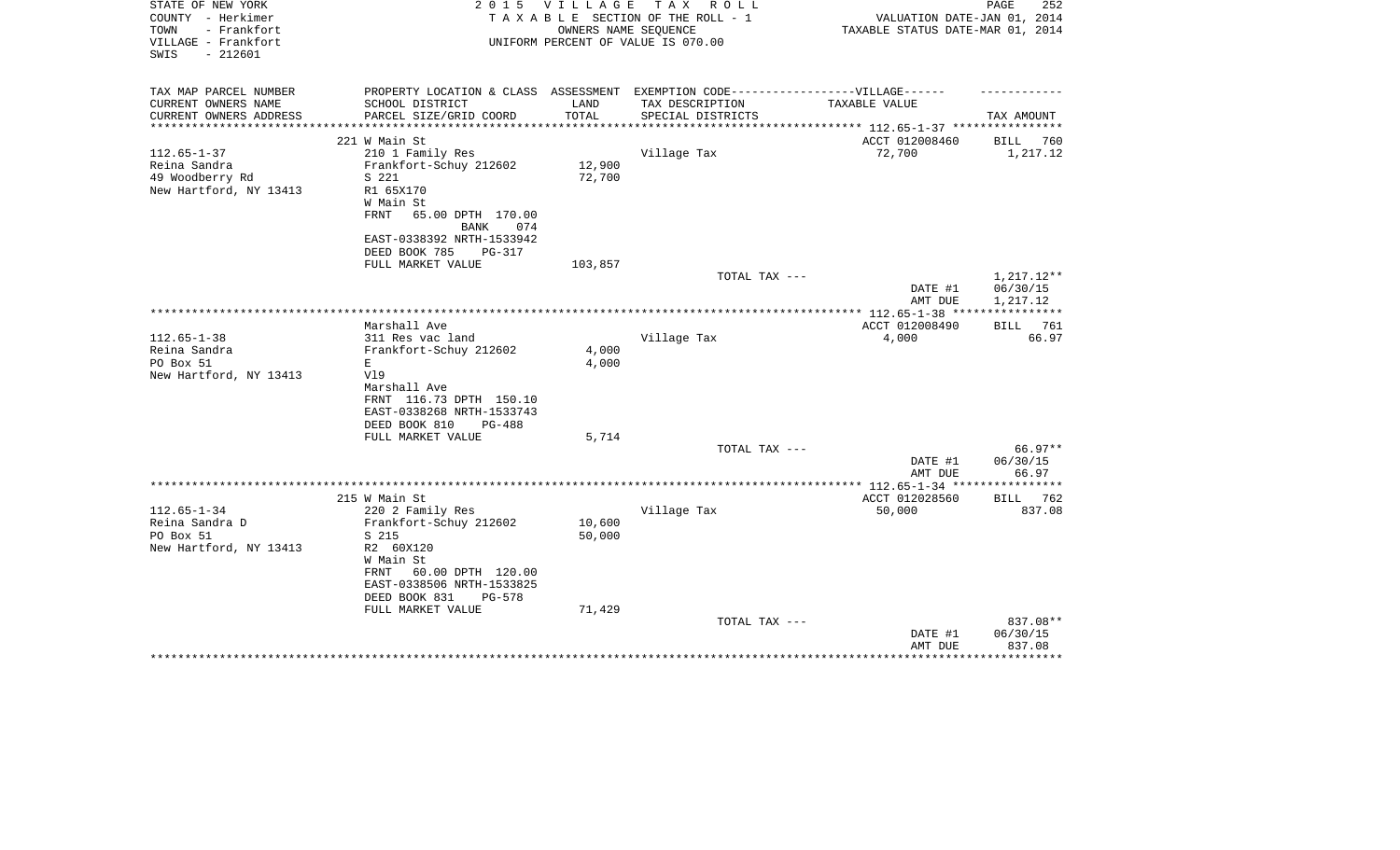| STATE OF NEW YORK<br>2 0 1 5<br><b>VILLAGE</b><br>T A X<br>R O L L<br>COUNTY - Herkimer<br>TAXABLE SECTION OF THE ROLL - 1<br>- Frankfort<br>TOWN<br>OWNERS NAME SEQUENCE<br>VILLAGE - Frankfort<br>UNIFORM PERCENT OF VALUE IS 070.00<br>SWIS<br>$-212601$ |                                                 |                    | PAGE<br>253<br>VALUATION DATE-JAN 01, 2014<br>TAXABLE STATUS DATE-MAR 01, 2014 |                                        |                             |
|-------------------------------------------------------------------------------------------------------------------------------------------------------------------------------------------------------------------------------------------------------------|-------------------------------------------------|--------------------|--------------------------------------------------------------------------------|----------------------------------------|-----------------------------|
| TAX MAP PARCEL NUMBER<br>CURRENT OWNERS NAME                                                                                                                                                                                                                | PROPERTY LOCATION & CLASS<br>SCHOOL DISTRICT    | ASSESSMENT<br>LAND | EXEMPTION CODE------------------VILLAGE------<br>TAX DESCRIPTION               | TAXABLE VALUE                          |                             |
| CURRENT OWNERS ADDRESS                                                                                                                                                                                                                                      | PARCEL SIZE/GRID COORD                          | TOTAL              | SPECIAL DISTRICTS                                                              |                                        | TAX AMOUNT                  |
| ********************                                                                                                                                                                                                                                        |                                                 |                    | ****************                                                               | ********* 112.57-1-9.3 *************** |                             |
|                                                                                                                                                                                                                                                             | W Main St                                       |                    |                                                                                | ACCT 012003800                         | 763<br>BILL                 |
| $112.57 - 1 - 9.3$                                                                                                                                                                                                                                          | 311 Res vac land                                |                    | Village Tax                                                                    | 25,600                                 | 428.59                      |
| Remington Arms Co Inc                                                                                                                                                                                                                                       | Frankfort-Schuy 212602                          | 25,600             |                                                                                |                                        |                             |
| Attn: E I Dupont                                                                                                                                                                                                                                            | Sdata change per Herk RPS                       | 25,600             |                                                                                |                                        |                             |
| PO Box 1039                                                                                                                                                                                                                                                 | V19 .72A merged 112.57-1-                       |                    |                                                                                |                                        |                             |
| Wilmington Del, 19899                                                                                                                                                                                                                                       | West Main St 112.57-1-9.1<br>FRNT 300.00 DPTH   |                    |                                                                                |                                        |                             |
|                                                                                                                                                                                                                                                             | 1.70<br>ACRES                                   |                    |                                                                                |                                        |                             |
|                                                                                                                                                                                                                                                             | EAST-0337207 NRTH-1535327                       |                    |                                                                                |                                        |                             |
|                                                                                                                                                                                                                                                             | DEED BOOK 692<br>PG-343                         |                    |                                                                                |                                        |                             |
|                                                                                                                                                                                                                                                             | FULL MARKET VALUE                               | 36,571             |                                                                                |                                        |                             |
|                                                                                                                                                                                                                                                             |                                                 |                    | TOTAL TAX ---                                                                  |                                        | 428.59**                    |
|                                                                                                                                                                                                                                                             |                                                 |                    |                                                                                | DATE #1                                | 06/30/15                    |
|                                                                                                                                                                                                                                                             |                                                 |                    |                                                                                | AMT DUE                                | 428.59                      |
| ***************************                                                                                                                                                                                                                                 |                                                 |                    |                                                                                |                                        | ***********                 |
| $112.57 - 1 - 9.5$                                                                                                                                                                                                                                          | W Main St                                       |                    |                                                                                | ACCT 012014440<br>4,533                | 764<br><b>BILL</b><br>75.89 |
| Remington Arms Co Inc                                                                                                                                                                                                                                       | 311 Res vac land<br>Frankfort-Schuy 212602      | 4,533              | Village Tax                                                                    |                                        |                             |
| Attn: IE Dupont                                                                                                                                                                                                                                             | S new parcel Herkimer RPS                       | 4,533              |                                                                                |                                        |                             |
| PO Box 1039                                                                                                                                                                                                                                                 | V19                                             |                    |                                                                                |                                        |                             |
| Wilmington, DE 19899                                                                                                                                                                                                                                        | W Main St                                       |                    |                                                                                |                                        |                             |
|                                                                                                                                                                                                                                                             | FRNT 306.90 DPTH                                |                    |                                                                                |                                        |                             |
|                                                                                                                                                                                                                                                             | 0.55<br>ACRES                                   |                    |                                                                                |                                        |                             |
|                                                                                                                                                                                                                                                             | EAST-0337420 NRTH-1535099                       |                    |                                                                                |                                        |                             |
|                                                                                                                                                                                                                                                             | DEED BOOK 798<br>PG-597                         |                    |                                                                                |                                        |                             |
|                                                                                                                                                                                                                                                             | FULL MARKET VALUE                               | 6,476              |                                                                                |                                        |                             |
|                                                                                                                                                                                                                                                             |                                                 |                    | TOTAL TAX ---                                                                  | DATE #1                                | 75.89**<br>06/30/15         |
|                                                                                                                                                                                                                                                             |                                                 |                    |                                                                                | AMT DUE                                | 75.89                       |
| ***************                                                                                                                                                                                                                                             |                                                 |                    |                                                                                | ***** 112.57-1-9.6 *:                  |                             |
|                                                                                                                                                                                                                                                             | W Main St                                       |                    |                                                                                | ACCT 012014440                         | 765<br><b>BILL</b>          |
| $112.57 - 1 - 9.6$                                                                                                                                                                                                                                          | 311 Res vac land                                |                    | Village Tax                                                                    | 4,534                                  | 75.91                       |
| Remington Arms Co Inc                                                                                                                                                                                                                                       | Frankfort-Schuy 212602                          | 4,534              |                                                                                |                                        |                             |
| Attn: IE Dupont                                                                                                                                                                                                                                             | S data change per Herk RP                       | 4,534              |                                                                                |                                        |                             |
| PO Box 1039                                                                                                                                                                                                                                                 | V19                                             |                    |                                                                                |                                        |                             |
| Wilmington, DE 19899                                                                                                                                                                                                                                        | W Main St                                       |                    |                                                                                |                                        |                             |
|                                                                                                                                                                                                                                                             | FRNT 110.00 DPTH 207.06<br><b>ACRES</b><br>0.52 |                    |                                                                                |                                        |                             |
|                                                                                                                                                                                                                                                             | EAST-0337333 NRTH-1535179                       |                    |                                                                                |                                        |                             |
|                                                                                                                                                                                                                                                             | DEED BOOK 798<br>PG-597                         |                    |                                                                                |                                        |                             |
|                                                                                                                                                                                                                                                             | FULL MARKET VALUE                               | 6,477              |                                                                                |                                        |                             |
|                                                                                                                                                                                                                                                             |                                                 |                    | TOTAL TAX ---                                                                  |                                        | $75.91**$                   |
|                                                                                                                                                                                                                                                             |                                                 |                    |                                                                                | DATE #1                                | 06/30/15                    |
|                                                                                                                                                                                                                                                             |                                                 |                    |                                                                                | AMT DUE                                | 75.91                       |
|                                                                                                                                                                                                                                                             |                                                 |                    |                                                                                |                                        | ********                    |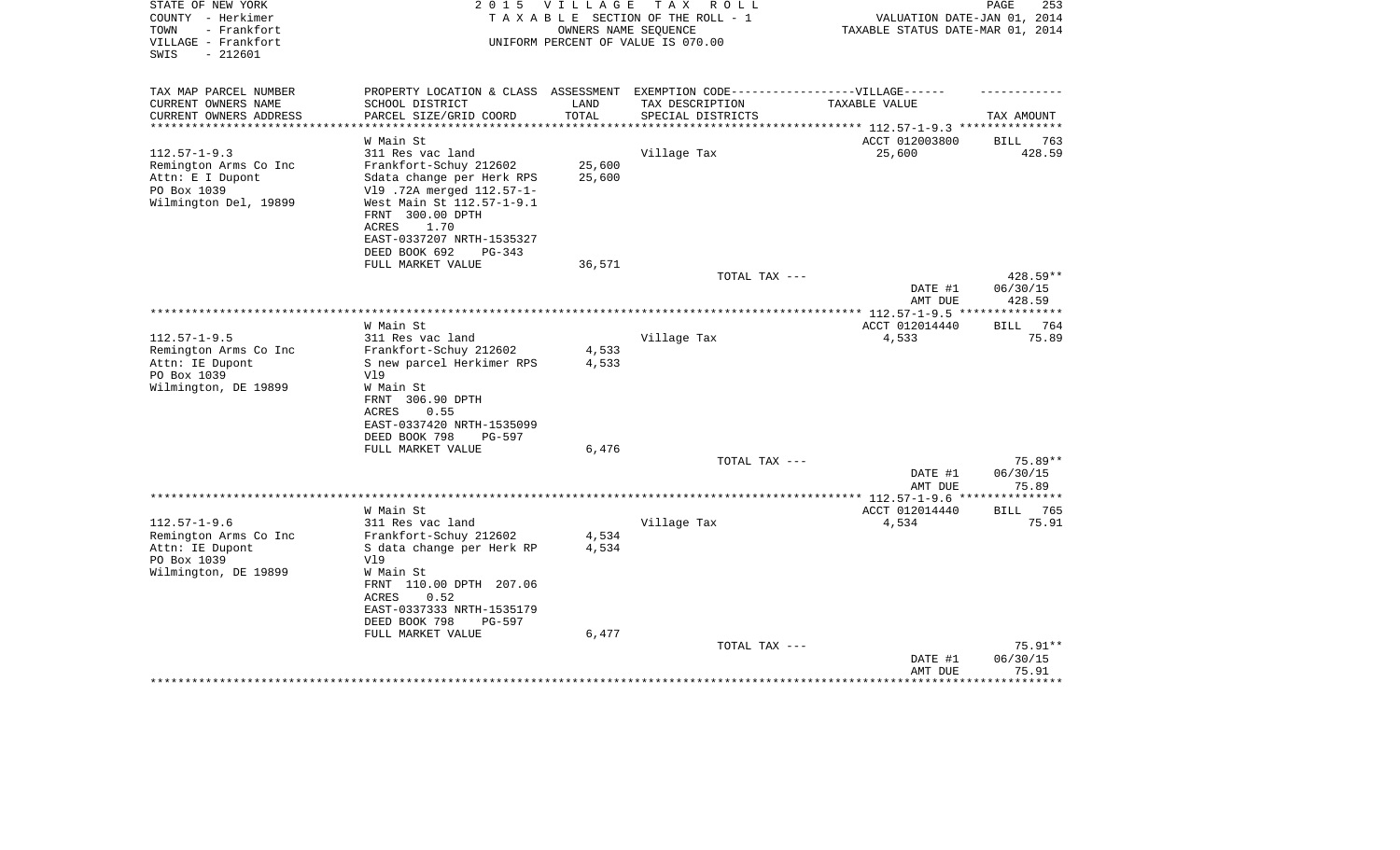| STATE OF NEW YORK<br>COUNTY - Herkimer<br>- Frankfort<br>TOWN<br>VILLAGE - Frankfort<br>SWIS<br>$-212601$ |                                                                                                                                                                                              | 2015 VILLAGE              | TAX ROLL<br>T A X A B L E SECTION OF THE ROLL - 1<br>OWNERS NAME SEOUENCE<br>UNIFORM PERCENT OF VALUE IS 070.00 | VALUATION DATE-JAN 01, 2014<br>TAXABLE STATUS DATE-MAR 01, 2014 | PAGE<br>254                    |
|-----------------------------------------------------------------------------------------------------------|----------------------------------------------------------------------------------------------------------------------------------------------------------------------------------------------|---------------------------|-----------------------------------------------------------------------------------------------------------------|-----------------------------------------------------------------|--------------------------------|
| TAX MAP PARCEL NUMBER<br>CURRENT OWNERS NAME                                                              | PROPERTY LOCATION & CLASS ASSESSMENT EXEMPTION CODE----------------VILLAGE------<br>SCHOOL DISTRICT                                                                                          | LAND                      | TAX DESCRIPTION                                                                                                 | TAXABLE VALUE                                                   |                                |
| CURRENT OWNERS ADDRESS                                                                                    | PARCEL SIZE/GRID COORD                                                                                                                                                                       | TOTAL                     | SPECIAL DISTRICTS                                                                                               |                                                                 | TAX AMOUNT                     |
| * * * * * * * * * * * * *                                                                                 |                                                                                                                                                                                              |                           |                                                                                                                 | ************ 112.73-2-24 *********                              |                                |
| $112.73 - 2 - 24$                                                                                         | 119 E Canal St<br>210 1 Family Res                                                                                                                                                           |                           | VET WAR CT 41121                                                                                                | ACCT 012022980<br>5,175                                         | <b>BILL</b><br>766             |
| Riente Angelo D<br>Riente Elizabeth A<br>119 E Canal St<br>Frankfort, NY 13340                            | Frankfort-Schuy 212602<br>N 119<br>R1 24X111<br>E Canal St<br>24.00 DPTH 111.00<br>FRNT<br>EAST-0339469 NRTH-1532248<br>DEED BOOK 796<br>$PG-511$<br>FULL MARKET VALUE                       | 2,700<br>34,500<br>49,286 | Village Tax                                                                                                     | 29,325                                                          | 490.95                         |
|                                                                                                           |                                                                                                                                                                                              |                           | TOTAL TAX ---                                                                                                   |                                                                 | 490.95**                       |
|                                                                                                           |                                                                                                                                                                                              |                           |                                                                                                                 | DATE #1<br>AMT DUE                                              | 06/30/15<br>490.95             |
|                                                                                                           |                                                                                                                                                                                              |                           |                                                                                                                 |                                                                 |                                |
| $112.74 - 1 - 43$<br>Riesel Chad C<br>Riesel Colleen A<br>147 Beacon Rd<br>Herkimer, NY 13350             | 208 E Orchard St<br>220 2 Family Res<br>Frankfort-Schuy 212602<br>S 208<br>R1 50X100<br>E Orchard St<br>30.00 DPTH 100.00<br>FRNT<br>EAST-0340427 NRTH-1532182<br>DEED BOOK 1332<br>PG-155   | 3,200<br>47,000           | Village Tax                                                                                                     | ACCT 012019350<br>47,000                                        | BILL 767<br>786.86             |
|                                                                                                           | FULL MARKET VALUE                                                                                                                                                                            | 67,143                    | TOTAL TAX ---                                                                                                   |                                                                 | 786.86**                       |
|                                                                                                           |                                                                                                                                                                                              |                           |                                                                                                                 | DATE #1<br>AMT DUE                                              | 06/30/15<br>786.86             |
|                                                                                                           |                                                                                                                                                                                              |                           |                                                                                                                 | ************** 112.74-2-9 ******************                    |                                |
| $112.74 - 2 - 9$<br>Riscica Jos S Jr<br>Riscica Teresa<br>100 S Frankfort St<br>Frankfort, NY 13340       | 100 Frankfort St<br>481 Att row bldg<br>Frankfort-Schuy 212602<br>W<br>$R2+comm$<br>Frankfort St<br>49.00 DPTH 107.00<br>FRNT<br>EAST-0339799 NRTH-1532097<br>DEED BOOK 670<br><b>PG-911</b> | 6,500<br>43,600           | Village Tax                                                                                                     | ACCT 012027780<br>43,600                                        | BILL<br>768<br>729.94          |
|                                                                                                           | FULL MARKET VALUE<br>*************************                                                                                                                                               | 62,286                    | TOTAL TAX ---                                                                                                   | DATE #1<br>AMT DUE                                              | 729.94**<br>06/30/15<br>729.94 |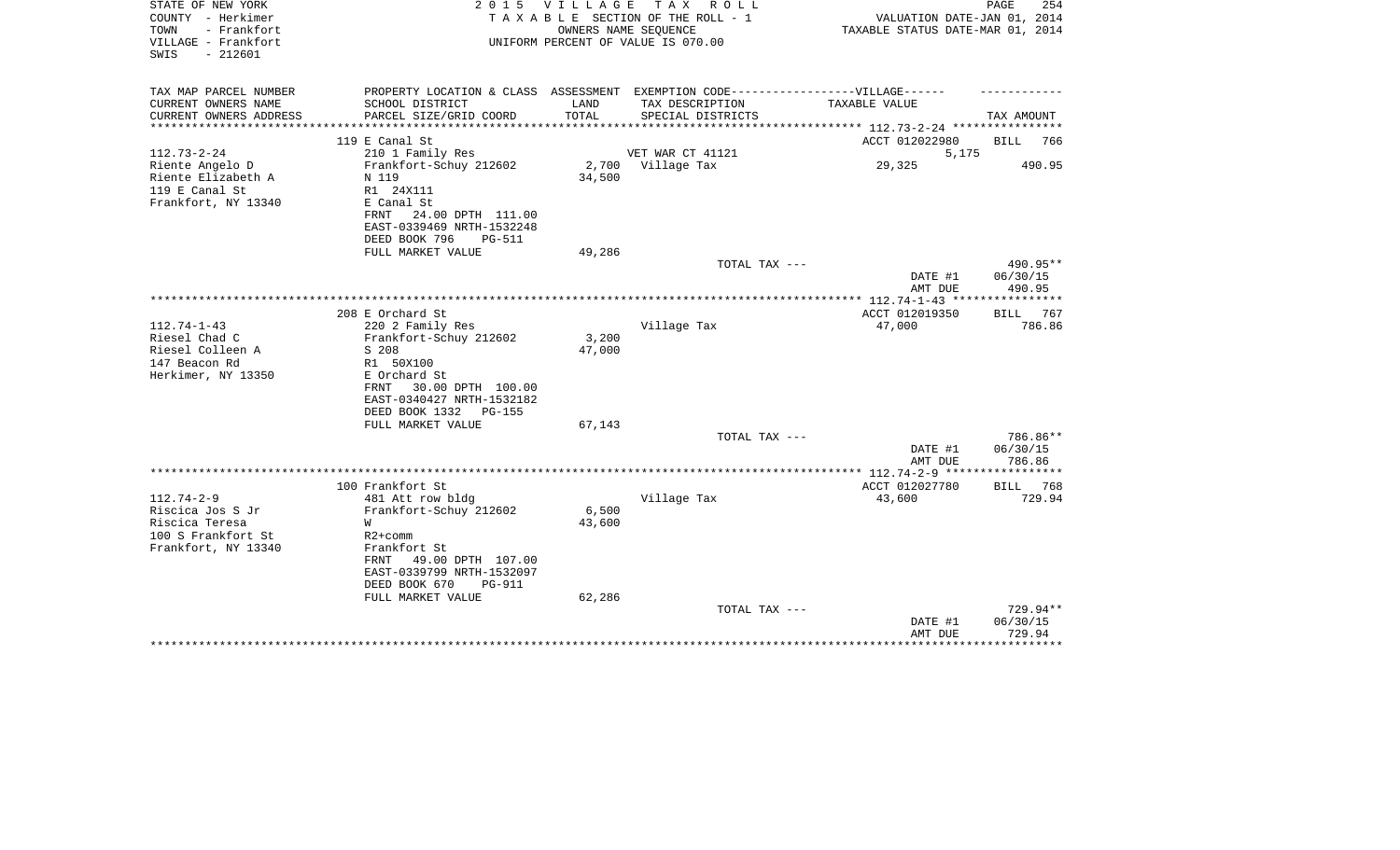| STATE OF NEW YORK<br>COUNTY - Herkimer<br>TOWN<br>- Frankfort<br>VILLAGE - Frankfort<br>$-212601$<br>SWIS | 2 0 1 5                                                                           | <b>VILLAGE</b><br>OWNERS NAME SEOUENCE | T A X<br>R O L L<br>TAXABLE SECTION OF THE ROLL - 1<br>UNIFORM PERCENT OF VALUE IS 070.00 | VALUATION DATE-JAN 01, 2014<br>TAXABLE STATUS DATE-MAR 01, 2014 | PAGE<br>255              |
|-----------------------------------------------------------------------------------------------------------|-----------------------------------------------------------------------------------|----------------------------------------|-------------------------------------------------------------------------------------------|-----------------------------------------------------------------|--------------------------|
| TAX MAP PARCEL NUMBER                                                                                     | PROPERTY LOCATION & CLASS ASSESSMENT EXEMPTION CODE-----------------VILLAGE------ |                                        |                                                                                           |                                                                 |                          |
| CURRENT OWNERS NAME                                                                                       | SCHOOL DISTRICT                                                                   | LAND<br>TOTAL                          | TAX DESCRIPTION                                                                           | TAXABLE VALUE                                                   |                          |
| CURRENT OWNERS ADDRESS<br>*********************                                                           | PARCEL SIZE/GRID COORD<br>**************************                              |                                        | SPECIAL DISTRICTS                                                                         |                                                                 | TAX AMOUNT               |
|                                                                                                           | 139 E Main St                                                                     |                                        |                                                                                           | ACCT 012004270                                                  | 769<br><b>BILL</b>       |
| $112.65 - 3 - 27$                                                                                         | 484 1 use sm bld                                                                  |                                        | Village Tax                                                                               | 406,300                                                         | 6,802.12                 |
| Rite Aide Of New York Inc<br>PO Box 3165                                                                  | Frankfort-Schuy 212602<br>N                                                       | 17,500<br>406,300                      |                                                                                           |                                                                 |                          |
| Harrisburg, PA 17105                                                                                      | 5% (388800)                                                                       |                                        |                                                                                           |                                                                 |                          |
|                                                                                                           | 139 E Main St                                                                     |                                        |                                                                                           |                                                                 |                          |
|                                                                                                           | FRNT 120.00 DPTH 158.00                                                           |                                        |                                                                                           |                                                                 |                          |
|                                                                                                           | EAST-0339814 NRTH-1532548                                                         |                                        |                                                                                           |                                                                 |                          |
|                                                                                                           | DEED BOOK 804<br><b>PG-199</b><br>FULL MARKET VALUE                               | 580,429                                |                                                                                           |                                                                 |                          |
|                                                                                                           |                                                                                   |                                        | TOTAL TAX ---                                                                             |                                                                 | $6,802.12**$             |
|                                                                                                           |                                                                                   |                                        |                                                                                           | DATE #1                                                         | 06/30/15                 |
|                                                                                                           |                                                                                   |                                        |                                                                                           | AMT DUE                                                         | 6,802.12                 |
|                                                                                                           | 333 Second Ave                                                                    |                                        |                                                                                           | ACCT 012021270                                                  | 770<br>BILL              |
| $112.82 - 1 - 54$                                                                                         | 210 1 Family Res                                                                  |                                        | Village Tax                                                                               | 60,000                                                          | 1,004.50                 |
| Rivett Daniel A                                                                                           | Frankfort-Schuy 212602                                                            | 10,800                                 |                                                                                           |                                                                 |                          |
| 333 Second Ave                                                                                            | N 333                                                                             | 60,000                                 |                                                                                           |                                                                 |                          |
| Frankfort, NY 13340                                                                                       | R1 50X150<br>Second Ave                                                           |                                        |                                                                                           |                                                                 |                          |
|                                                                                                           | 50.00 DPTH 150.00<br>FRNT                                                         |                                        |                                                                                           |                                                                 |                          |
|                                                                                                           | EAST-0340542 NRTH-1529963                                                         |                                        |                                                                                           |                                                                 |                          |
|                                                                                                           | DEED BOOK 1185<br>PG-938                                                          |                                        |                                                                                           |                                                                 |                          |
|                                                                                                           | FULL MARKET VALUE                                                                 | 85,714                                 |                                                                                           |                                                                 |                          |
|                                                                                                           |                                                                                   |                                        | TOTAL TAX ---                                                                             | DATE #1                                                         | $1,004.50**$<br>06/30/15 |
|                                                                                                           |                                                                                   |                                        |                                                                                           | AMT DUE                                                         | 1,004.50                 |
|                                                                                                           |                                                                                   |                                        |                                                                                           |                                                                 |                          |
|                                                                                                           | 517 Litchfield St                                                                 |                                        |                                                                                           | ACCT 012025320                                                  | BILL<br>771              |
| $112.81 - 1 - 8$<br>Roberts Donald Jr                                                                     | 210 1 Family Res<br>Frankfort-Schuy 212602                                        | 10,400                                 | Village Tax                                                                               | 58,500                                                          | 979.39                   |
| 517 S Litchfield St                                                                                       | E 517                                                                             | 58,500                                 |                                                                                           |                                                                 |                          |
| Frankfort, NY 13340                                                                                       | R2 42X130                                                                         |                                        |                                                                                           |                                                                 |                          |
|                                                                                                           | Litchfield St                                                                     |                                        |                                                                                           |                                                                 |                          |
|                                                                                                           | FRNT<br>58.00 DPTH 140.00<br><b>BANK</b><br>135                                   |                                        |                                                                                           |                                                                 |                          |
|                                                                                                           | EAST-0338379 NRTH-1530554                                                         |                                        |                                                                                           |                                                                 |                          |
|                                                                                                           | DEED BOOK 700<br>$PG-465$                                                         |                                        |                                                                                           |                                                                 |                          |
|                                                                                                           | FULL MARKET VALUE                                                                 | 83,571                                 |                                                                                           |                                                                 |                          |
|                                                                                                           |                                                                                   |                                        | TOTAL TAX ---                                                                             | DATE #1                                                         | 979.39**<br>06/30/15     |
|                                                                                                           |                                                                                   |                                        |                                                                                           | AMT DUE                                                         | 979.39                   |
|                                                                                                           |                                                                                   |                                        |                                                                                           |                                                                 |                          |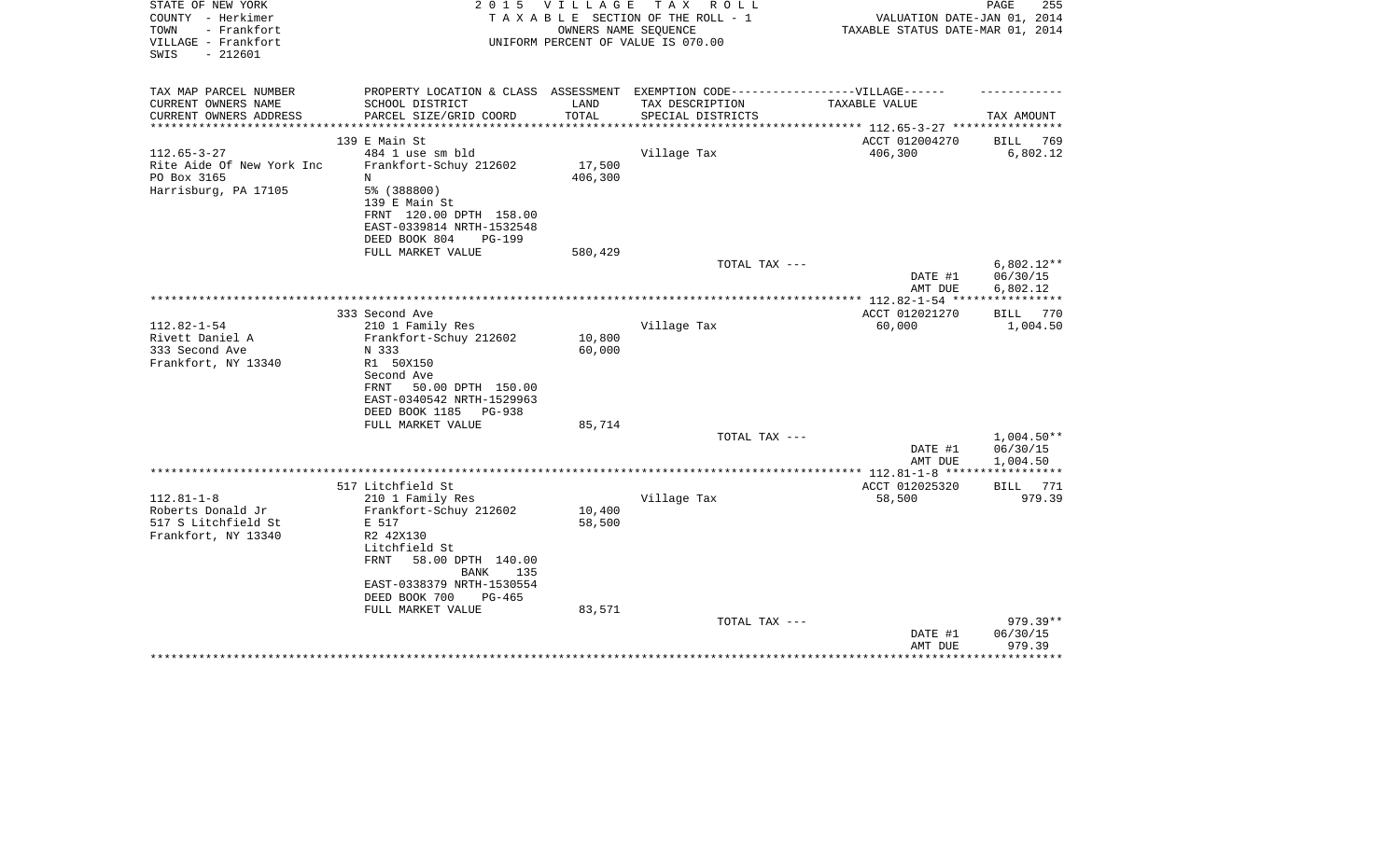| STATE OF NEW YORK<br>COUNTY - Herkimer<br>TOWN<br>- Frankfort<br>VILLAGE - Frankfort<br>$-212601$<br>SWIS             | 2 0 1 5                                                                                                                                                                                           | V I L L A G E               | T A X<br>R O L L<br>TAXABLE SECTION OF THE ROLL - 1<br>OWNERS NAME SEOUENCE<br>UNIFORM PERCENT OF VALUE IS 070.00 | VALUATION DATE-JAN 01, 2014<br>TAXABLE STATUS DATE-MAR 01, 2014 | PAGE<br>256                        |
|-----------------------------------------------------------------------------------------------------------------------|---------------------------------------------------------------------------------------------------------------------------------------------------------------------------------------------------|-----------------------------|-------------------------------------------------------------------------------------------------------------------|-----------------------------------------------------------------|------------------------------------|
| TAX MAP PARCEL NUMBER<br>CURRENT OWNERS NAME<br>CURRENT OWNERS ADDRESS<br>***********************<br>$112.81 - 1 - 9$ | PROPERTY LOCATION & CLASS ASSESSMENT EXEMPTION CODE-----------------VILLAGE------<br>SCHOOL DISTRICT<br>PARCEL SIZE/GRID COORD<br>515 Litchfield St<br>311 Res vac land<br>Frankfort-Schuy 212602 | LAND<br>TOTAL<br>5,000      | TAX DESCRIPTION<br>SPECIAL DISTRICTS<br>Village Tax                                                               | TAXABLE VALUE<br>ACCT 012025290<br>5,000                        | TAX AMOUNT<br>BILL<br>772<br>83.71 |
| Roberts Donald Jr<br>517 S Litchfield St<br>Frankfort, NY 13340                                                       | E 515<br>V19 42X130<br>Litchfield St<br>42.00 DPTH 160.00<br>FRNT<br>BANK<br>135<br>EAST-0338420 NRTH-1530592<br>DEED BOOK 700<br>PG-465<br>FULL MARKET VALUE                                     | 5,000<br>7,143              |                                                                                                                   |                                                                 |                                    |
|                                                                                                                       |                                                                                                                                                                                                   |                             | TOTAL TAX ---                                                                                                     | DATE #1                                                         | 83.71**<br>06/30/15                |
|                                                                                                                       |                                                                                                                                                                                                   |                             |                                                                                                                   | AMT DUE                                                         | 83.71                              |
| $112.81 - 3 - 8$                                                                                                      | 303 Fifth Ave<br>210 1 Family Res<br>Frankfort-Schuy 212602                                                                                                                                       | 9,900                       | Village Tax                                                                                                       | ACCT 176801<br>52,000                                           | 773<br>BILL<br>870.56              |
| Roberts Lee Ann<br>303 Fifth Ave<br>Frankfort, NY 13340                                                               | N 303<br>R1 50X123<br>Fifth Ave<br>FRNT<br>53.30 DPTH 121.00<br>BANK<br>641<br>EAST-0339338 NRTH-1529853<br>DEED BOOK 1474 PG-277                                                                 | 52,000<br>74,286            |                                                                                                                   |                                                                 |                                    |
|                                                                                                                       | FULL MARKET VALUE                                                                                                                                                                                 |                             | TOTAL TAX ---                                                                                                     | DATE #1                                                         | 870.56**<br>06/30/15               |
|                                                                                                                       |                                                                                                                                                                                                   |                             |                                                                                                                   | AMT DUE                                                         | 870.56                             |
| $112.81 - 3 - 50$                                                                                                     | 516 Reese Rd<br>210 1 Family Res                                                                                                                                                                  |                             | VET COM CT 41131                                                                                                  | ACCT 012023130<br>10,266                                        | <b>BILL</b><br>774                 |
| Roberts Mary Lf Use<br>Roberts (Wren) Susan M<br>516 Reese Rd<br>Frankfort, NY 13340                                  | Frankfort-Schuy 212602<br>W 516<br>R1 60X150<br>Reese Rd<br>FRNT<br>60.00 DPTH 150.00<br>EAST-0339883 NRTH-1528645<br>DEED BOOK 932<br>$PG-233$<br>FULL MARKET VALUE                              | 11,800<br>79,100<br>113,000 | Village Tax                                                                                                       | 68,834                                                          | 1,152.39                           |
|                                                                                                                       |                                                                                                                                                                                                   |                             | TOTAL TAX ---                                                                                                     | DATE #1<br>AMT DUE                                              | 1,152.39**<br>06/30/15<br>1,152.39 |
|                                                                                                                       |                                                                                                                                                                                                   |                             |                                                                                                                   |                                                                 |                                    |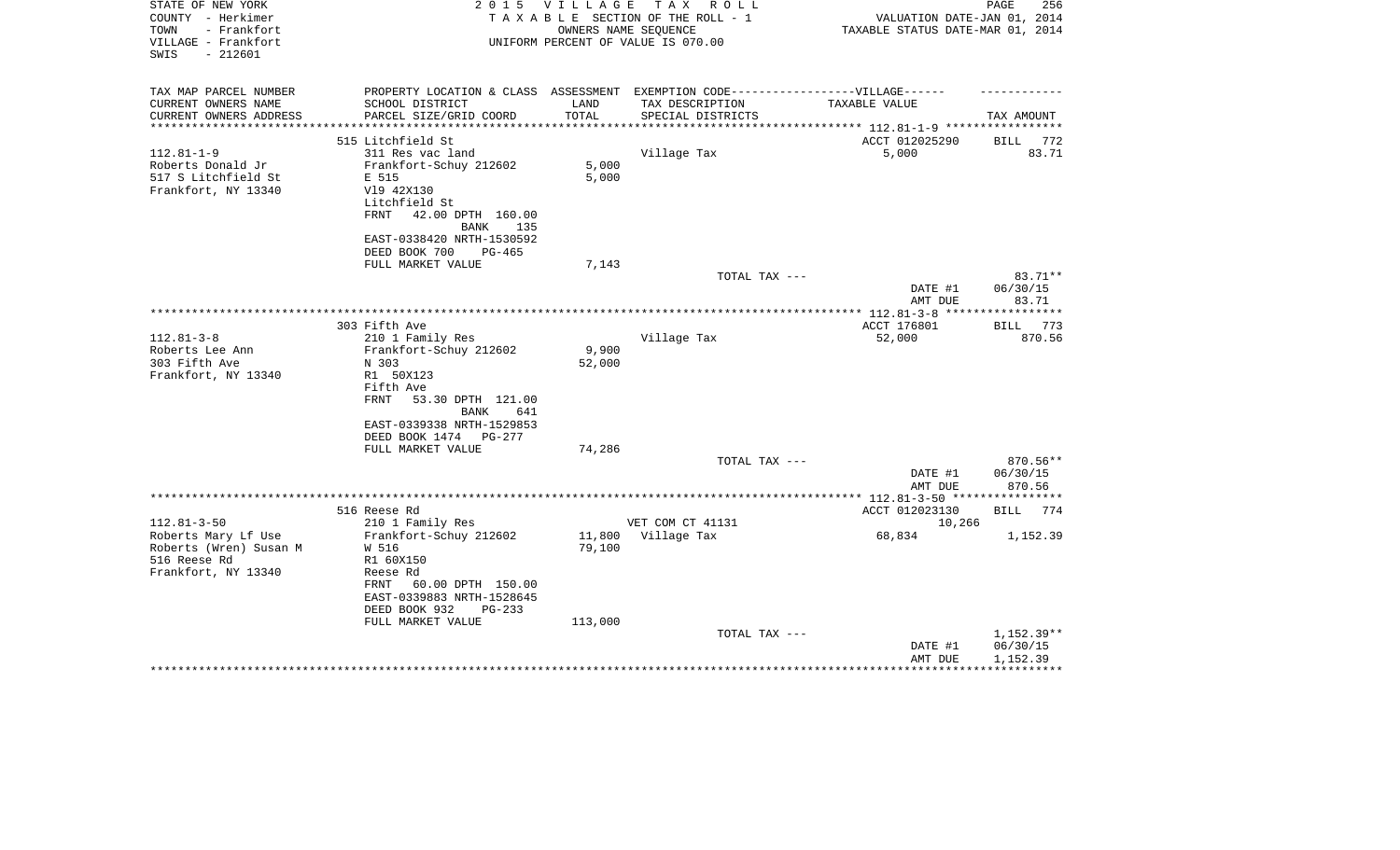| STATE OF NEW YORK<br>COUNTY - Herkimer                          | 2 0 1 5                                                                           | <b>VILLAGE</b>          | TAX ROLL<br>TAXABLE SECTION OF THE ROLL - 1                | VALUATION DATE-JAN 01, 2014                     | PAGE<br>257        |
|-----------------------------------------------------------------|-----------------------------------------------------------------------------------|-------------------------|------------------------------------------------------------|-------------------------------------------------|--------------------|
| TOWN<br>- Frankfort<br>VILLAGE - Frankfort<br>$-212601$<br>SWIS |                                                                                   |                         | OWNERS NAME SEQUENCE<br>UNIFORM PERCENT OF VALUE IS 070.00 | TAXABLE STATUS DATE-MAR 01, 2014                |                    |
| TAX MAP PARCEL NUMBER                                           | PROPERTY LOCATION & CLASS ASSESSMENT EXEMPTION CODE-----------------VILLAGE------ |                         |                                                            |                                                 |                    |
| CURRENT OWNERS NAME                                             | SCHOOL DISTRICT                                                                   | LAND                    | TAX DESCRIPTION                                            | TAXABLE VALUE                                   |                    |
| CURRENT OWNERS ADDRESS<br>********************                  | PARCEL SIZE/GRID COORD<br>*************************                               | TOTAL<br>************** | SPECIAL DISTRICTS                                          | ***************** 112.73-3-35 ***************** | TAX AMOUNT         |
|                                                                 | 233 Second Ave                                                                    |                         |                                                            | ACCT 012010770                                  | BILL<br>775        |
| $112.73 - 3 - 35$                                               | 210 1 Family Res                                                                  |                         | Village Tax                                                | 61,200                                          | 1,024.59           |
| Robinson Travis R                                               | Frankfort-Schuy 212602                                                            | 12,100                  |                                                            |                                                 |                    |
| 233 Second Ave                                                  | N 233                                                                             | 61,200                  |                                                            |                                                 |                    |
| Frankfort, NY 13340                                             | R1 62 1/2X150                                                                     |                         |                                                            |                                                 |                    |
|                                                                 | Second Ave                                                                        |                         |                                                            |                                                 |                    |
|                                                                 | 62.50 DPTH 150.00<br>FRNT                                                         |                         |                                                            |                                                 |                    |
|                                                                 | EAST-0339828 NRTH-1530803                                                         |                         |                                                            |                                                 |                    |
|                                                                 | DEED BOOK 1328<br>$PG-18$                                                         |                         |                                                            |                                                 |                    |
|                                                                 | FULL MARKET VALUE                                                                 | 87,429                  |                                                            |                                                 |                    |
|                                                                 |                                                                                   |                         | TOTAL TAX ---                                              |                                                 | 1,024.59**         |
|                                                                 |                                                                                   |                         |                                                            | DATE #1                                         | 06/30/15           |
|                                                                 |                                                                                   |                         |                                                            | AMT DUE                                         | 1,024.59           |
|                                                                 |                                                                                   |                         |                                                            | *************** 112.66-2-7 *****                |                    |
| $112.66 - 2 - 7$                                                | 104 Sheldon Ave                                                                   |                         |                                                            | ACCT 012025620                                  | BILL 776<br>627.81 |
| Rocco Carol Jean                                                | 210 1 Family Res<br>Frankfort-Schuy 212602                                        | 3,100                   | Village Tax                                                | 37,500                                          |                    |
| 105 Rosemont Ave                                                | S 104                                                                             | 37,500                  |                                                            |                                                 |                    |
| Frankfort, NY 13340                                             | R1                                                                                |                         |                                                            |                                                 |                    |
|                                                                 | Life Use Tony & Jennie                                                            |                         |                                                            |                                                 |                    |
|                                                                 | 26.00 DPTH 125.00<br>FRNT                                                         |                         |                                                            |                                                 |                    |
|                                                                 | EAST-0340354 NRTH-1532951                                                         |                         |                                                            |                                                 |                    |
|                                                                 | DEED BOOK 859<br>$PG-205$                                                         |                         |                                                            |                                                 |                    |
|                                                                 | FULL MARKET VALUE                                                                 | 53,571                  |                                                            |                                                 |                    |
|                                                                 |                                                                                   |                         | TOTAL TAX ---                                              |                                                 | 627.81**           |
|                                                                 |                                                                                   |                         |                                                            | DATE #1                                         | 06/30/15           |
|                                                                 |                                                                                   |                         |                                                            | AMT DUE                                         | 627.81             |
|                                                                 |                                                                                   |                         |                                                            |                                                 |                    |
|                                                                 | 508 Palmer St                                                                     |                         |                                                            | ACCT 173197                                     | BILL<br>777        |
| $112.81 - 2 - 21$                                               | 210 1 Family Res                                                                  |                         | Village Tax                                                | 57,300                                          | 959.30             |
| Rodio Michael F                                                 | Frankfort-Schuy 212602                                                            | 10,100                  |                                                            |                                                 |                    |
| 508 Palmer St                                                   | W 508                                                                             | 57,300                  |                                                            |                                                 |                    |
| Frankfort, NY 13340                                             | R1 62X102                                                                         |                         |                                                            |                                                 |                    |
|                                                                 | Palmer St<br>FRNT<br>62.00 DPTH 105.90                                            |                         |                                                            |                                                 |                    |
|                                                                 | EAST-0339091 NRTH-1529979                                                         |                         |                                                            |                                                 |                    |
|                                                                 | DEED BOOK 1450<br>$PG-82$                                                         |                         |                                                            |                                                 |                    |
|                                                                 | FULL MARKET VALUE                                                                 | 81,857                  |                                                            |                                                 |                    |
|                                                                 |                                                                                   |                         | TOTAL TAX ---                                              |                                                 | 959.30**           |
|                                                                 |                                                                                   |                         |                                                            | DATE #1                                         | 06/30/15           |
|                                                                 |                                                                                   |                         |                                                            | AMT DUE                                         | 959.30             |
|                                                                 |                                                                                   |                         |                                                            |                                                 | ********           |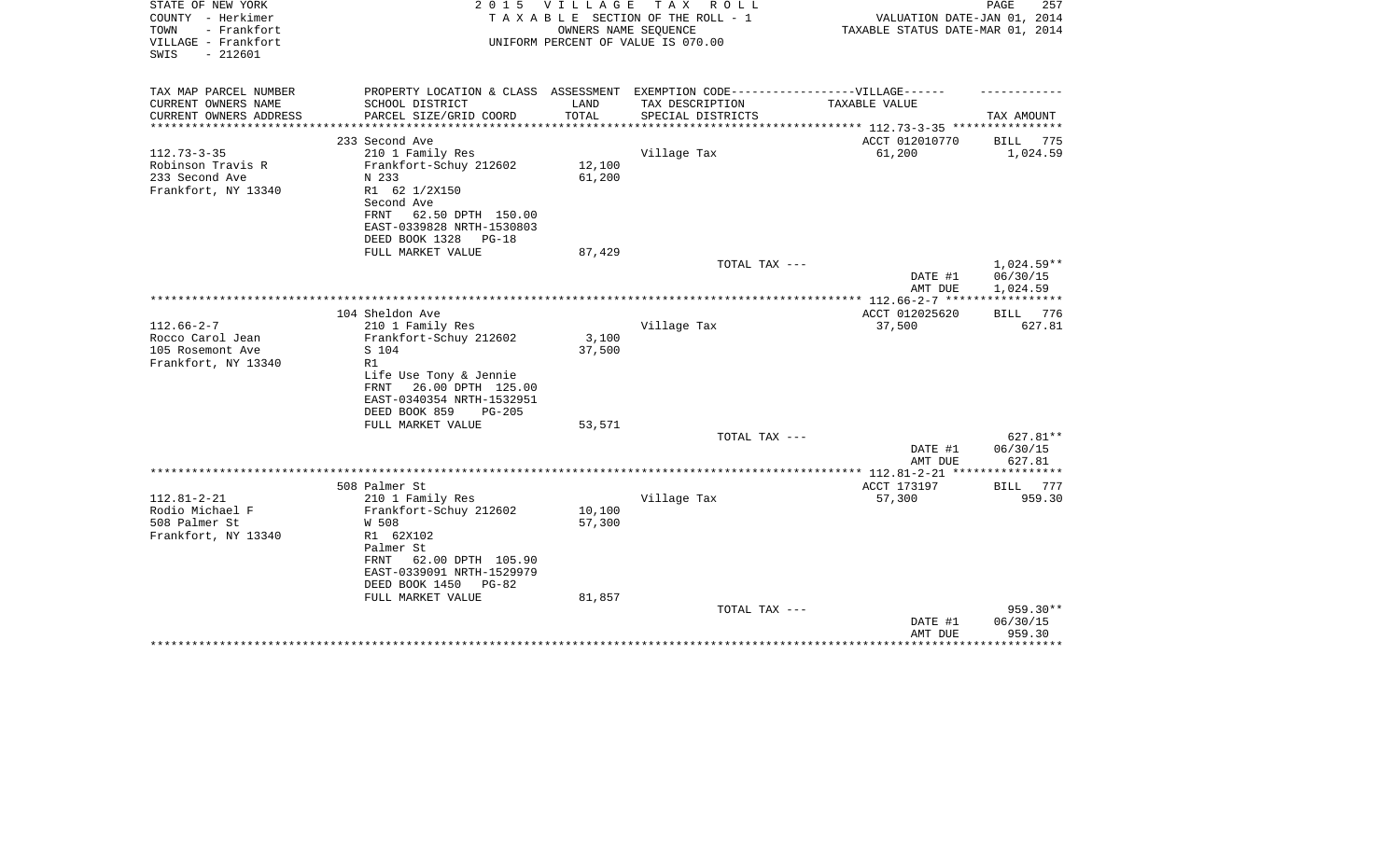| STATE OF NEW YORK<br>COUNTY - Herkimer<br>- Frankfort<br>TOWN<br>VILLAGE - Frankfort<br>$-212601$<br>SWIS | 2 0 1 5                                                                           | VILLAGE         | T A X<br>R O L L<br>TAXABLE SECTION OF THE ROLL - 1<br>OWNERS NAME SEOUENCE<br>UNIFORM PERCENT OF VALUE IS 070.00 | VALUATION DATE-JAN 01, 2014<br>TAXABLE STATUS DATE-MAR 01, 2014 | 258<br>PAGE           |
|-----------------------------------------------------------------------------------------------------------|-----------------------------------------------------------------------------------|-----------------|-------------------------------------------------------------------------------------------------------------------|-----------------------------------------------------------------|-----------------------|
| TAX MAP PARCEL NUMBER                                                                                     | PROPERTY LOCATION & CLASS ASSESSMENT EXEMPTION CODE-----------------VILLAGE------ |                 |                                                                                                                   |                                                                 |                       |
| CURRENT OWNERS NAME                                                                                       | SCHOOL DISTRICT                                                                   | LAND            | TAX DESCRIPTION                                                                                                   | TAXABLE VALUE                                                   |                       |
| CURRENT OWNERS ADDRESS                                                                                    | PARCEL SIZE/GRID COORD                                                            | TOTAL           | SPECIAL DISTRICTS                                                                                                 |                                                                 | TAX AMOUNT            |
| * * * * * * * * * * * * * * *                                                                             |                                                                                   | ***********     |                                                                                                                   | *********** 112.82-2-9 *****<br>ACCT 012024360                  | 778                   |
| $112.82 - 2 - 9$                                                                                          | 316 Second Ave<br>210 1 Family Res                                                |                 | Village Tax                                                                                                       | 52,400                                                          | <b>BILL</b><br>877.26 |
| Rolchigo Chad J                                                                                           | Frankfort-Schuy 212602                                                            | 10,800          |                                                                                                                   |                                                                 |                       |
| 316 Second Ave                                                                                            | S 316                                                                             | 52,400          |                                                                                                                   |                                                                 |                       |
| Frankfort, NY 13340                                                                                       | R1 50X150                                                                         |                 |                                                                                                                   |                                                                 |                       |
|                                                                                                           | Second Ave                                                                        |                 |                                                                                                                   |                                                                 |                       |
|                                                                                                           | FRNT<br>50.00 DPTH 150.00                                                         |                 |                                                                                                                   |                                                                 |                       |
|                                                                                                           | BANK<br>055                                                                       |                 |                                                                                                                   |                                                                 |                       |
|                                                                                                           | EAST-0340084 NRTH-1530170<br>DEED BOOK 912<br><b>PG-106</b>                       |                 |                                                                                                                   |                                                                 |                       |
|                                                                                                           | FULL MARKET VALUE                                                                 | 74,857          |                                                                                                                   |                                                                 |                       |
|                                                                                                           |                                                                                   |                 | TOTAL TAX ---                                                                                                     |                                                                 | $877.26**$            |
|                                                                                                           |                                                                                   |                 |                                                                                                                   | DATE #1<br>AMT DUE                                              | 06/30/15<br>877.26    |
|                                                                                                           |                                                                                   |                 |                                                                                                                   |                                                                 |                       |
|                                                                                                           | 300 E Main St                                                                     |                 |                                                                                                                   | ACCT 190717                                                     | <b>BILL</b><br>779    |
| $112.74 - 3 - 9$                                                                                          | 220 2 Family Res                                                                  |                 | VET WAR CT 41121                                                                                                  | 6,160                                                           |                       |
| Rolchigo Philip S<br>Rolchigo Diane R                                                                     | Frankfort-Schuy 212602<br>S 300                                                   | 5,600<br>65,900 | Village Tax                                                                                                       | 59,740                                                          | 1,000.15              |
| 300 E Main St                                                                                             | R2 50X98                                                                          |                 |                                                                                                                   |                                                                 |                       |
| Frankfort, NY 13340                                                                                       | E Main St                                                                         |                 |                                                                                                                   |                                                                 |                       |
|                                                                                                           | 50.00 DPTH 110.00<br>FRNT                                                         |                 |                                                                                                                   |                                                                 |                       |
| PRIOR OWNER ON 3/01/2014                                                                                  | EAST-0340669 NRTH-1531172                                                         |                 |                                                                                                                   |                                                                 |                       |
| Rolchigo Philip S                                                                                         | DEED BOOK 1560<br>$PG-74$                                                         |                 |                                                                                                                   |                                                                 |                       |
|                                                                                                           | FULL MARKET VALUE                                                                 | 94,143          |                                                                                                                   |                                                                 |                       |
|                                                                                                           |                                                                                   |                 | TOTAL TAX ---                                                                                                     |                                                                 | $1,000.15**$          |
|                                                                                                           |                                                                                   |                 |                                                                                                                   | DATE #1<br>AMT DUE                                              | 06/30/15<br>1,000.15  |
|                                                                                                           |                                                                                   |                 |                                                                                                                   |                                                                 |                       |
|                                                                                                           | 224 Fourth Ave                                                                    |                 |                                                                                                                   | ACCT 012010740                                                  | BILL 780              |
| $112.81 - 2 - 26$                                                                                         | 210 1 Family Res                                                                  |                 | Village Tax                                                                                                       | 63,000                                                          | 1,054.72              |
| Romeo Mary M                                                                                              | Frankfort-Schuy 212602                                                            | 10,800          |                                                                                                                   |                                                                 |                       |
| 224 Fourth Ave                                                                                            | S 224                                                                             | 63,000          |                                                                                                                   |                                                                 |                       |
| Frankfort, NY 13340                                                                                       | R1 50X150                                                                         |                 |                                                                                                                   |                                                                 |                       |
|                                                                                                           | Fourth Ave<br>50.00 DPTH 150.00<br>FRNT                                           |                 |                                                                                                                   |                                                                 |                       |
|                                                                                                           | EAST-0339124 NRTH-1530198                                                         |                 |                                                                                                                   |                                                                 |                       |
|                                                                                                           | DEED BOOK 1335<br><b>PG-516</b>                                                   |                 |                                                                                                                   |                                                                 |                       |
|                                                                                                           | FULL MARKET VALUE                                                                 | 90,000          |                                                                                                                   |                                                                 |                       |
|                                                                                                           |                                                                                   |                 | TOTAL TAX ---                                                                                                     |                                                                 | 1,054.72**            |
|                                                                                                           |                                                                                   |                 |                                                                                                                   | DATE #1                                                         | 06/30/15              |
|                                                                                                           |                                                                                   |                 |                                                                                                                   | AMT DUE                                                         | 1,054.72              |
|                                                                                                           |                                                                                   |                 |                                                                                                                   |                                                                 |                       |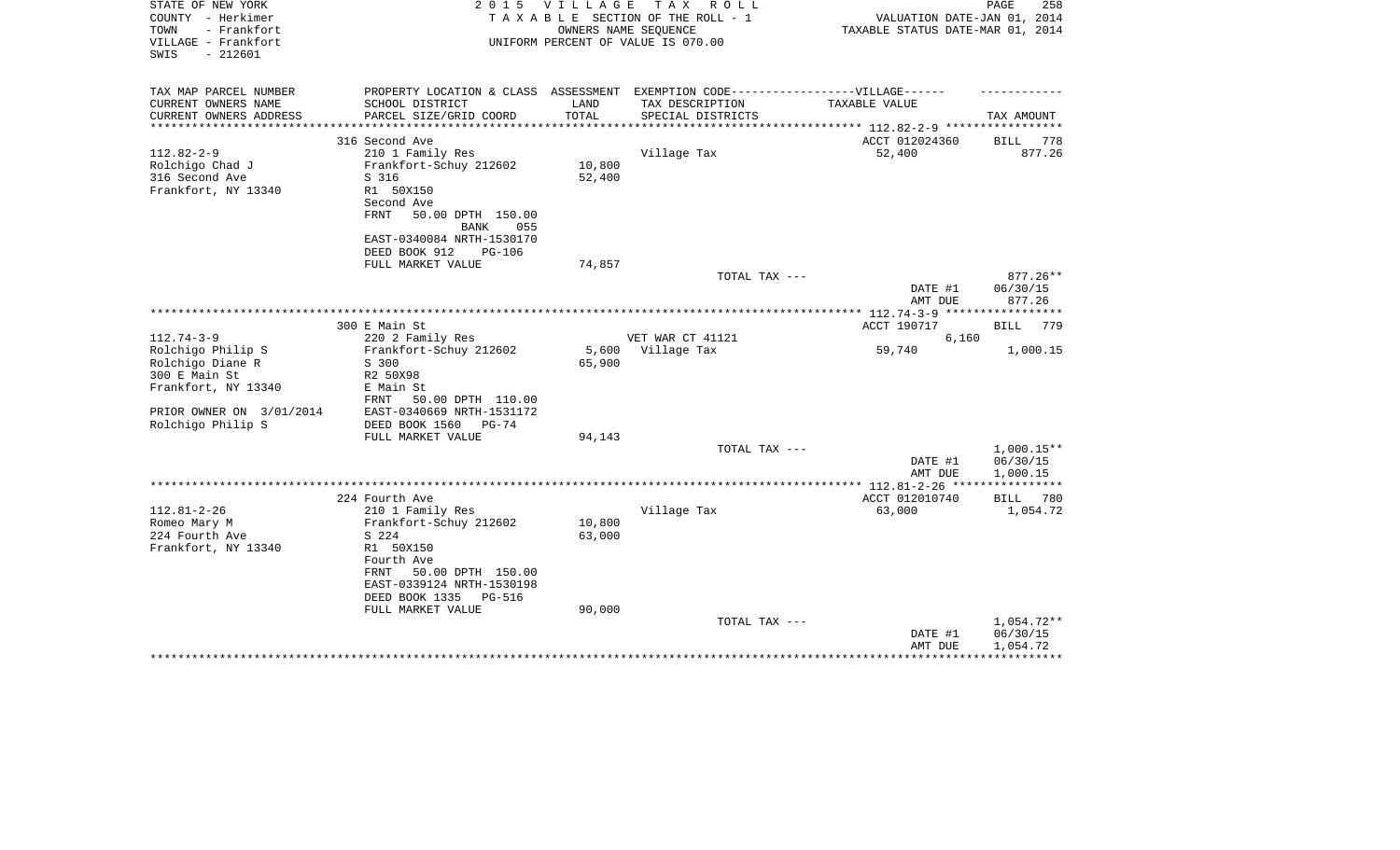| STATE OF NEW YORK<br>COUNTY - Herkimer<br>- Frankfort<br>TOWN<br>VILLAGE - Frankfort<br>$-212601$<br>SWIS | 2 0 1 5                                                                 | V I L L A G E           | T A X<br>R O L L<br>TAXABLE SECTION OF THE ROLL - 1<br>OWNERS NAME SEQUENCE<br>UNIFORM PERCENT OF VALUE IS 070.00 | VALUATION DATE-JAN 01, 2014<br>TAXABLE STATUS DATE-MAR 01, 2014 | PAGE<br>259           |
|-----------------------------------------------------------------------------------------------------------|-------------------------------------------------------------------------|-------------------------|-------------------------------------------------------------------------------------------------------------------|-----------------------------------------------------------------|-----------------------|
| TAX MAP PARCEL NUMBER<br>CURRENT OWNERS NAME                                                              | PROPERTY LOCATION & CLASS ASSESSMENT                                    | LAND                    | EXEMPTION CODE------------------VILLAGE------                                                                     | TAXABLE VALUE                                                   |                       |
| CURRENT OWNERS ADDRESS<br>********************                                                            | SCHOOL DISTRICT<br>PARCEL SIZE/GRID COORD<br>************************** | TOTAL<br>************** | TAX DESCRIPTION<br>SPECIAL DISTRICTS                                                                              | ***************** 112.66-2-41 *****************                 | TAX AMOUNT            |
|                                                                                                           | 304 Garden St                                                           |                         |                                                                                                                   | ACCT 161696                                                     | BILL<br>781           |
| $112.66 - 2 - 41$                                                                                         | 210 1 Family Res                                                        |                         | Village Tax                                                                                                       | 48,000                                                          | 803.60                |
| Rosado Ana M<br>304 Garden St                                                                             | Frankfort-Schuy 212602<br>E 304                                         | 6,000<br>48,000         |                                                                                                                   |                                                                 |                       |
| Frankfort, NY 13340                                                                                       | R1 45X162                                                               |                         |                                                                                                                   |                                                                 |                       |
|                                                                                                           | Garden St<br>45.00 DPTH 162.00<br>FRNT                                  |                         |                                                                                                                   |                                                                 |                       |
|                                                                                                           | EAST-0340750 NRTH-1532890                                               |                         |                                                                                                                   |                                                                 |                       |
|                                                                                                           | DEED BOOK 1376<br>PG-111                                                |                         |                                                                                                                   |                                                                 |                       |
|                                                                                                           | FULL MARKET VALUE                                                       | 68,571                  | TOTAL TAX ---                                                                                                     |                                                                 | 803.60**              |
|                                                                                                           |                                                                         |                         |                                                                                                                   | DATE #1<br>AMT DUE                                              | 06/30/15<br>803.60    |
|                                                                                                           |                                                                         |                         |                                                                                                                   |                                                                 |                       |
|                                                                                                           | 306 Garden St                                                           |                         |                                                                                                                   | ACCT 012011070                                                  | 782<br>BILL           |
| $112.66 - 2 - 42$<br>Rosado Anna M                                                                        | 312 Vac w/imprv<br>Frankfort-Schuy 212602                               | 5,300                   | Village Tax                                                                                                       | 5,900                                                           | 98.78                 |
| 304 Garden St                                                                                             | E 306                                                                   | 5,900                   |                                                                                                                   |                                                                 |                       |
| Frankfort, NY 13340                                                                                       | V19 90X162                                                              |                         |                                                                                                                   |                                                                 |                       |
|                                                                                                           | Garden St                                                               |                         |                                                                                                                   |                                                                 |                       |
|                                                                                                           | 90.00 DPTH 162.00<br>FRNT<br>EAST-0340800 NRTH-1532936                  |                         |                                                                                                                   |                                                                 |                       |
|                                                                                                           | DEED BOOK 1376<br>PG-111                                                |                         |                                                                                                                   |                                                                 |                       |
|                                                                                                           | FULL MARKET VALUE                                                       | 8,429                   |                                                                                                                   |                                                                 |                       |
|                                                                                                           |                                                                         |                         | TOTAL TAX ---                                                                                                     | DATE #1                                                         | 98.78**<br>06/30/15   |
|                                                                                                           |                                                                         |                         |                                                                                                                   | AMT DUE                                                         | 98.78                 |
|                                                                                                           |                                                                         |                         |                                                                                                                   | ************ 112.73-4-20                                        | ***********           |
| $112.73 - 4 - 20$                                                                                         | 227 Third Ave<br>210 1 Family Res                                       |                         | Village Tax                                                                                                       | ACCT 167189<br>52,000                                           | 783<br>BILL<br>870.56 |
| Rosemyer Angela                                                                                           | Frankfort-Schuy 212602                                                  | 5,400                   |                                                                                                                   |                                                                 |                       |
| 227 Third Ave                                                                                             | N 227                                                                   | 52,000                  |                                                                                                                   |                                                                 |                       |
| Frankfort, NY 13340                                                                                       | R1                                                                      |                         |                                                                                                                   |                                                                 |                       |
|                                                                                                           | Third Ave<br>25.00 DPTH 150.00<br>FRNT                                  |                         |                                                                                                                   |                                                                 |                       |
|                                                                                                           | EAST-0339533 NRTH-1530592                                               |                         |                                                                                                                   |                                                                 |                       |
|                                                                                                           | DEED BOOK 1411<br>PG-382                                                |                         |                                                                                                                   |                                                                 |                       |
|                                                                                                           | FULL MARKET VALUE                                                       | 74,286                  | TOTAL TAX ---                                                                                                     |                                                                 | 870.56**              |
|                                                                                                           |                                                                         |                         |                                                                                                                   | DATE #1                                                         | 06/30/15              |
|                                                                                                           |                                                                         |                         |                                                                                                                   | AMT DUE                                                         | 870.56                |
|                                                                                                           |                                                                         |                         |                                                                                                                   |                                                                 |                       |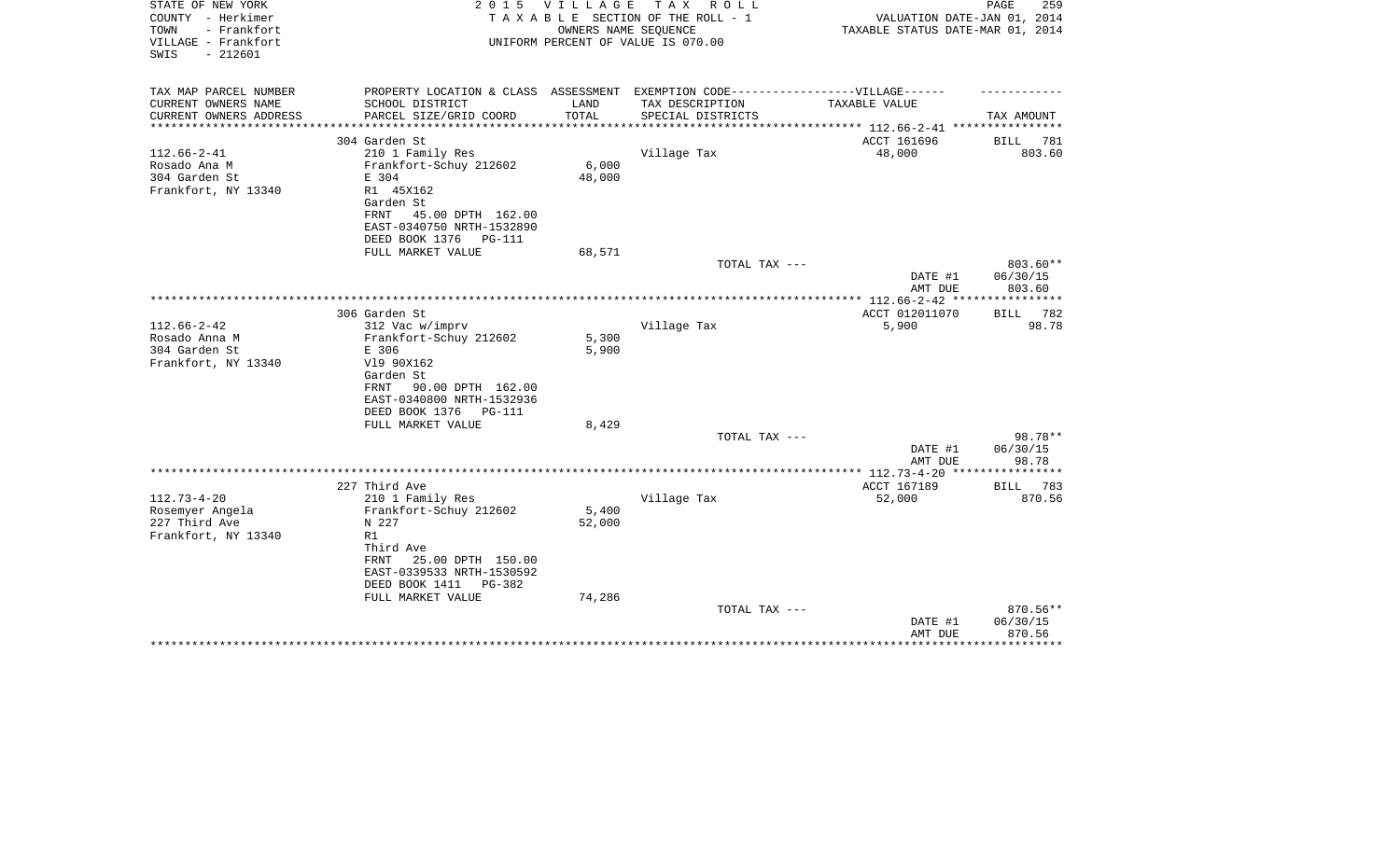| STATE OF NEW YORK<br>COUNTY - Herkimer<br>TOWN<br>- Frankfort<br>VILLAGE - Frankfort<br>$-212601$<br>SWIS | 2 0 1 5                                | VILLAGE | T A X<br>R O L L<br>TAXABLE SECTION OF THE ROLL - 1<br>OWNERS NAME SEQUENCE<br>UNIFORM PERCENT OF VALUE IS 070.00 | VALUATION DATE-JAN 01, 2014<br>TAXABLE STATUS DATE-MAR 01, 2014 | PAGE<br>260                  |
|-----------------------------------------------------------------------------------------------------------|----------------------------------------|---------|-------------------------------------------------------------------------------------------------------------------|-----------------------------------------------------------------|------------------------------|
| TAX MAP PARCEL NUMBER                                                                                     | PROPERTY LOCATION & CLASS ASSESSMENT   |         | EXEMPTION CODE------------------VILLAGE------                                                                     |                                                                 |                              |
| CURRENT OWNERS NAME                                                                                       | SCHOOL DISTRICT                        | LAND    | TAX DESCRIPTION                                                                                                   | TAXABLE VALUE                                                   |                              |
| CURRENT OWNERS ADDRESS<br>*****************                                                               | PARCEL SIZE/GRID COORD                 | TOTAL   | SPECIAL DISTRICTS                                                                                                 |                                                                 | TAX AMOUNT                   |
|                                                                                                           | 226 Third Ave                          |         |                                                                                                                   | ACCT 167189                                                     | BILL<br>784                  |
| $112.73 - 4 - 45$                                                                                         | 312 Vac w/imprv                        |         | Village Tax                                                                                                       | 10,200                                                          | 170.76                       |
| Rosemyer Angela                                                                                           | Frankfort-Schuy 212602                 | 7,800   |                                                                                                                   |                                                                 |                              |
| 227 Third Ave                                                                                             | S 226                                  | 10,200  |                                                                                                                   |                                                                 |                              |
| Frankfort, NY 13340                                                                                       | Gar                                    |         |                                                                                                                   |                                                                 |                              |
|                                                                                                           | Third Ave                              |         |                                                                                                                   |                                                                 |                              |
|                                                                                                           | FRNT<br>50.00 DPTH 150.00              |         |                                                                                                                   |                                                                 |                              |
|                                                                                                           | EAST-0339392 NRTH-1530428              |         |                                                                                                                   |                                                                 |                              |
|                                                                                                           | DEED BOOK 1411 PG-382                  |         |                                                                                                                   |                                                                 |                              |
|                                                                                                           | FULL MARKET VALUE                      | 14,571  | TOTAL TAX ---                                                                                                     |                                                                 | 170.76**                     |
|                                                                                                           |                                        |         |                                                                                                                   | DATE #1                                                         | 06/30/15                     |
|                                                                                                           |                                        |         |                                                                                                                   | AMT DUE                                                         | 170.76                       |
|                                                                                                           |                                        |         |                                                                                                                   | **************** 112.81-1-35 *****************                  |                              |
|                                                                                                           | 210 Fifth Ave                          |         |                                                                                                                   | ACCT 012007680                                                  | 785<br>BILL                  |
| $112.81 - 1 - 35$                                                                                         | 311 Res vac land                       |         | Village Tax                                                                                                       | 5,000                                                           | 83.71                        |
| Rosemyer Catherine A                                                                                      | Frankfort-Schuy 212602                 | 5,000   |                                                                                                                   |                                                                 |                              |
| 210-212 Fifth Ave                                                                                         | S 210                                  | 5,000   |                                                                                                                   |                                                                 |                              |
| Frankfort, NY 13340                                                                                       | V19 50X150                             |         |                                                                                                                   |                                                                 |                              |
|                                                                                                           | Fifth Ave<br>50.00 DPTH 150.00<br>FRNT |         |                                                                                                                   |                                                                 |                              |
|                                                                                                           | EAST-0338741 NRTH-1530010              |         |                                                                                                                   |                                                                 |                              |
|                                                                                                           | DEED BOOK 793<br>$PG-302$              |         |                                                                                                                   |                                                                 |                              |
|                                                                                                           | FULL MARKET VALUE                      | 7,143   |                                                                                                                   |                                                                 |                              |
|                                                                                                           |                                        |         | TOTAL TAX ---                                                                                                     |                                                                 | 83.71**                      |
|                                                                                                           |                                        |         |                                                                                                                   | DATE #1                                                         | 06/30/15                     |
|                                                                                                           |                                        |         |                                                                                                                   | AMT DUE                                                         | 83.71                        |
|                                                                                                           |                                        |         |                                                                                                                   |                                                                 | ********                     |
| $112.81 - 1 - 36$                                                                                         | 212 Fifth Ave<br>210 1 Family Res      |         | Village Tax                                                                                                       | ACCT 012007650<br>55,000                                        | 786<br><b>BILL</b><br>920.79 |
| Rosemyer Catherine A                                                                                      | Frankfort-Schuy 212602                 | 10,800  |                                                                                                                   |                                                                 |                              |
| 210-212 Fifth Ave                                                                                         | S 212                                  | 55,000  |                                                                                                                   |                                                                 |                              |
| Frankfort, NY 13340                                                                                       | R1 50X150                              |         |                                                                                                                   |                                                                 |                              |
|                                                                                                           | Fifth Ave                              |         |                                                                                                                   |                                                                 |                              |
|                                                                                                           | 50.00 DPTH 150.00<br>FRNT              |         |                                                                                                                   |                                                                 |                              |
|                                                                                                           | EAST-0338782 NRTH-1529983              |         |                                                                                                                   |                                                                 |                              |
|                                                                                                           | DEED BOOK 793<br><b>PG-302</b>         |         |                                                                                                                   |                                                                 |                              |
|                                                                                                           | FULL MARKET VALUE                      | 78,571  |                                                                                                                   |                                                                 |                              |
|                                                                                                           |                                        |         | TOTAL TAX ---                                                                                                     |                                                                 | 920.79**                     |
|                                                                                                           |                                        |         |                                                                                                                   | DATE #1<br>AMT DUE                                              | 06/30/15<br>920.79           |
|                                                                                                           |                                        |         |                                                                                                                   |                                                                 | * * * * * * * * *            |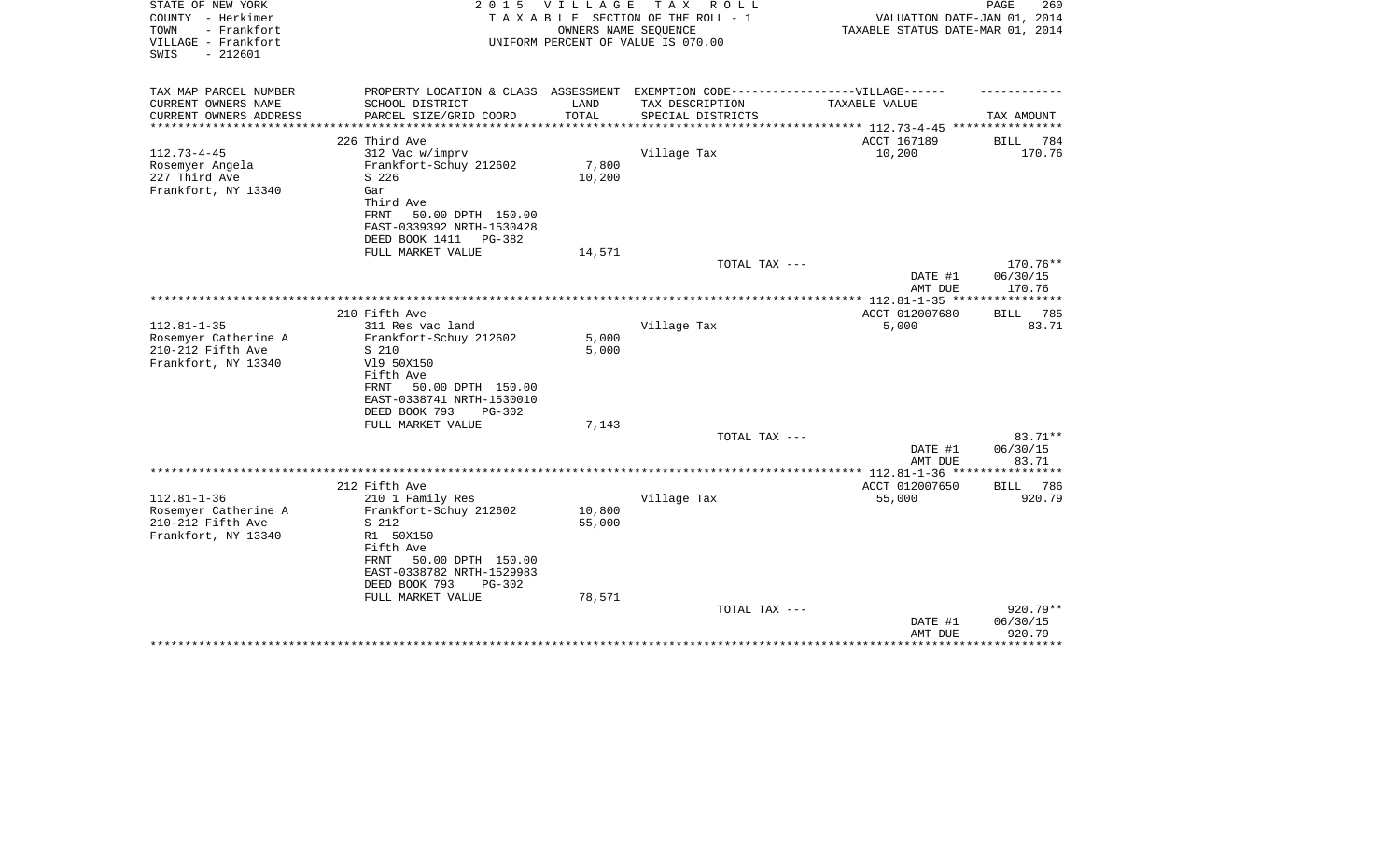| STATE OF NEW YORK<br>COUNTY - Herkimer<br>TOWN<br>- Frankfort<br>VILLAGE - Frankfort<br>$-212601$<br>SWIS | 2 0 1 5<br>TAXABLE                                                                                                                                                             | <b>VILLAGE</b>   | T A X<br>R O L L<br>SECTION OF THE ROLL - 1<br>OWNERS NAME SEQUENCE<br>UNIFORM PERCENT OF VALUE IS 070.00 | VALUATION DATE-JAN 01, 2014<br>TAXABLE STATUS DATE-MAR 01, 2014 | PAGE<br>261                    |
|-----------------------------------------------------------------------------------------------------------|--------------------------------------------------------------------------------------------------------------------------------------------------------------------------------|------------------|-----------------------------------------------------------------------------------------------------------|-----------------------------------------------------------------|--------------------------------|
| TAX MAP PARCEL NUMBER<br>CURRENT OWNERS NAME                                                              | PROPERTY LOCATION & CLASS ASSESSMENT EXEMPTION CODE-----------------VILLAGE------<br>SCHOOL DISTRICT                                                                           | LAND             | TAX DESCRIPTION                                                                                           | TAXABLE VALUE                                                   |                                |
| CURRENT OWNERS ADDRESS                                                                                    | PARCEL SIZE/GRID COORD                                                                                                                                                         | TOTAL            | SPECIAL DISTRICTS                                                                                         |                                                                 | TAX AMOUNT                     |
| **********************                                                                                    |                                                                                                                                                                                |                  |                                                                                                           |                                                                 |                                |
| $112.81 - 3 - 3$                                                                                          | 304 Fourth Ave<br>210 1 Family Res                                                                                                                                             |                  | Village Tax                                                                                               | ACCT 012001380<br>76,000                                        | <b>BILL</b><br>787<br>1,272.36 |
| Roth Rene<br>304 Fourth Ave<br>Frankfort, NY 13340                                                        | Frankfort-Schuy 212602<br>S 304<br>R1<br>Fourth Ave<br>FRNT<br>48.00 DPTH<br>88.00<br>EAST-0339375 NRTH-1529952<br>DEED BOOK 1189<br><b>PG-981</b>                             | 7,700<br>76,000  |                                                                                                           |                                                                 |                                |
|                                                                                                           | FULL MARKET VALUE                                                                                                                                                              | 108,571          |                                                                                                           |                                                                 |                                |
|                                                                                                           |                                                                                                                                                                                |                  | TOTAL TAX ---                                                                                             |                                                                 | 1,272.36**                     |
|                                                                                                           |                                                                                                                                                                                |                  |                                                                                                           | DATE #1<br>AMT DUE                                              | 06/30/15<br>1,272.36           |
|                                                                                                           |                                                                                                                                                                                |                  |                                                                                                           |                                                                 |                                |
|                                                                                                           | 211 S Litchfield St                                                                                                                                                            |                  |                                                                                                           | ACCT 166241                                                     | 788<br>BILL                    |
| $112.73 - 2 - 80$<br>Rounds Mathew J<br>Johnson Janine L<br>211 S Litchfield St<br>Frankfort, NY 13340    | 210 1 Family Res<br>Frankfort-Schuy 212602<br>E 211<br>R1 55X141<br>Litchfield St<br>55.00 DPTH 142.00<br>FRNT<br>EAST-0338764 NRTH-1531935<br>DEED BOOK 1405<br><b>PG-778</b> | 10,800<br>58,800 | Village Tax                                                                                               | 58,800                                                          | 984.41                         |
|                                                                                                           | FULL MARKET VALUE                                                                                                                                                              | 84,000           |                                                                                                           |                                                                 |                                |
|                                                                                                           |                                                                                                                                                                                |                  | TOTAL TAX ---                                                                                             | DATE #1                                                         | 984.41**<br>06/30/15           |
|                                                                                                           |                                                                                                                                                                                |                  |                                                                                                           | AMT DUE                                                         | 984.41                         |
|                                                                                                           | 120 Pleasant Ave                                                                                                                                                               |                  |                                                                                                           | ********* 112.73-2-40 *******<br>ACCT 012018660                 | 789                            |
| $112.73 - 2 - 40$<br>Rubino Joseph A Jr<br>Rubino Carl J<br>205 First Ave<br>Frankfort, NY 13340          | 220 2 Family Res<br>Frankfort-Schuy 212602<br>S 120<br>R1<br>Pleasant Ave<br>FRNT<br>50.00 DPTH 135.00<br>EAST-0339264 NRTH-1532068<br>DEED BOOK 831<br>$PG-472$               | 10,200<br>58,100 | Village Tax                                                                                               | 58,100                                                          | <b>BILL</b><br>972.69          |
|                                                                                                           | FULL MARKET VALUE                                                                                                                                                              | 83,000           | TOTAL TAX ---                                                                                             |                                                                 | $972.69**$                     |
|                                                                                                           |                                                                                                                                                                                |                  |                                                                                                           | DATE #1<br>AMT DUE                                              | 06/30/15<br>972.69             |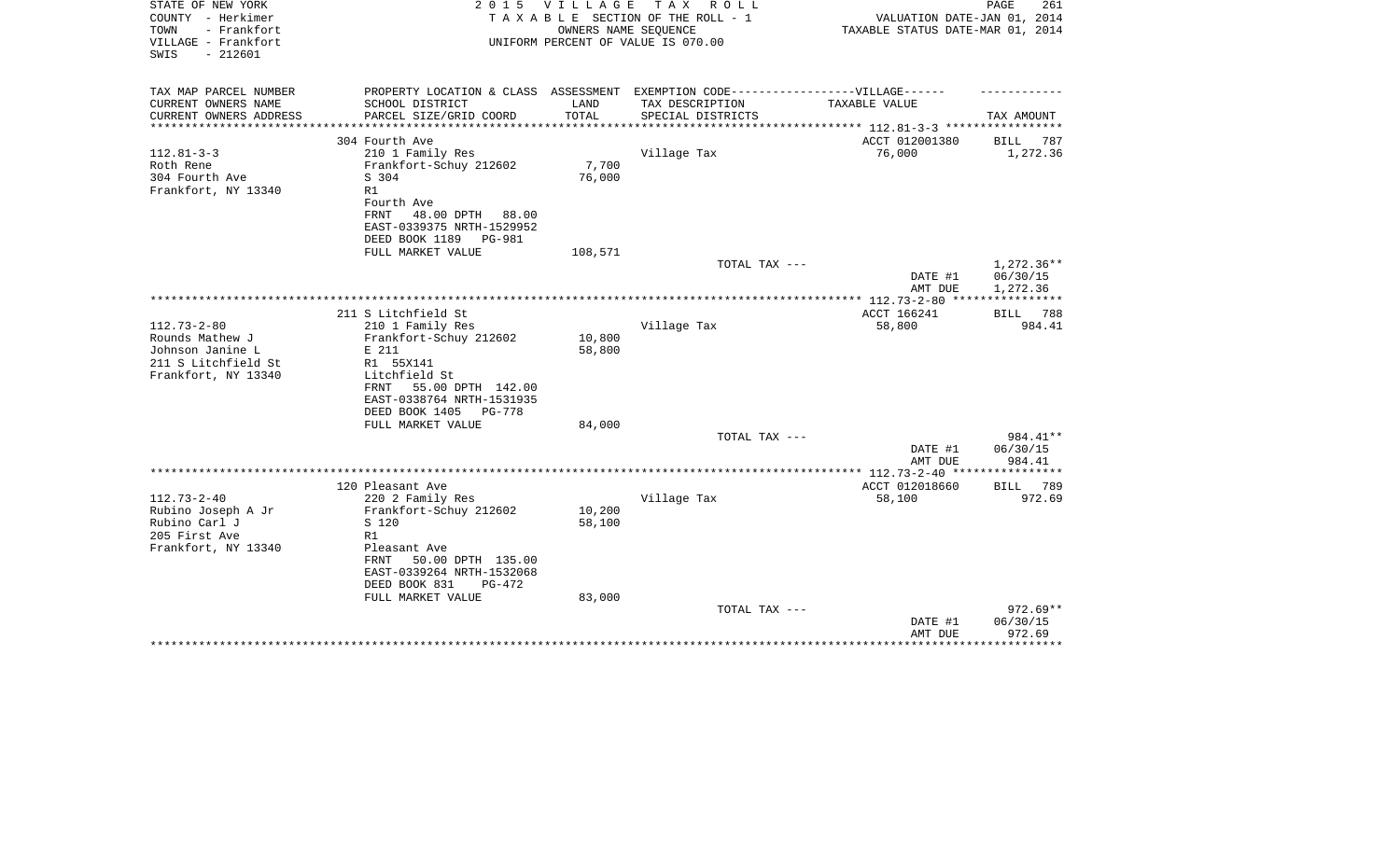| STATE OF NEW YORK<br>COUNTY - Herkimer<br>- Frankfort<br>TOWN<br>VILLAGE - Frankfort<br>$-212601$<br>SWIS | 2 0 1 5                                                                                                                                                                                               | V I L L A G E                 | TAX ROLL<br>TAXABLE SECTION OF THE ROLL - 1<br>OWNERS NAME SEQUENCE<br>UNIFORM PERCENT OF VALUE IS 070.00 | VALUATION DATE-JAN 01, 2014<br>TAXABLE STATUS DATE-MAR 01, 2014 | 262<br>PAGE                        |
|-----------------------------------------------------------------------------------------------------------|-------------------------------------------------------------------------------------------------------------------------------------------------------------------------------------------------------|-------------------------------|-----------------------------------------------------------------------------------------------------------|-----------------------------------------------------------------|------------------------------------|
| TAX MAP PARCEL NUMBER                                                                                     | PROPERTY LOCATION & CLASS ASSESSMENT EXEMPTION CODE----------------VILLAGE------                                                                                                                      |                               |                                                                                                           |                                                                 |                                    |
| CURRENT OWNERS NAME<br>CURRENT OWNERS ADDRESS<br>*******************                                      | SCHOOL DISTRICT<br>PARCEL SIZE/GRID COORD                                                                                                                                                             | LAND<br>TOTAL<br>************ | TAX DESCRIPTION<br>SPECIAL DISTRICTS                                                                      | TAXABLE VALUE<br>******************** 112.73-3-62 ***********   | TAX AMOUNT                         |
|                                                                                                           | 203 First Ave                                                                                                                                                                                         |                               |                                                                                                           | ACCT 012023520                                                  | 790<br><b>BILL</b>                 |
| $112.73 - 3 - 62$<br>Rubino Mary<br>C/O Teresa Scouten<br>806 Franklin St<br>Skaneateles, NY 13152        | 311 Res vac land<br>Frankfort-Schuy 212602<br>N 203<br>V19 50X129<br>First Ave<br>FRNT<br>50.00 DPTH 127.00<br>EAST-0339663 NRTH-1531533                                                              | 7,200<br>7,200                | Village Tax                                                                                               | 7,200                                                           | 120.54                             |
|                                                                                                           | DEED BOOK 00517 PG-00180                                                                                                                                                                              |                               |                                                                                                           |                                                                 |                                    |
|                                                                                                           | FULL MARKET VALUE                                                                                                                                                                                     | 10,286                        | TOTAL TAX ---                                                                                             | DATE #1<br>AMT DUE                                              | 120.54**<br>06/30/15<br>120.54     |
|                                                                                                           |                                                                                                                                                                                                       |                               |                                                                                                           |                                                                 | * * * * * * * * * * *              |
|                                                                                                           | 312 First Ave                                                                                                                                                                                         |                               |                                                                                                           | ACCT 012023730                                                  | BILL 791                           |
| $112.82 - 1 - 33$<br>Ruffule Robert<br>312 First Ave<br>Frankfort, NY 13340                               | 210 1 Family Res<br>Frankfort-Schuy 212602<br>S 312<br>R <sub>2</sub><br>First Ave<br><b>FRNT</b><br>50.00 DPTH 150.00<br>BANK<br>171<br>EAST-0340298 NRTH-1530482<br>DEED BOOK 1330<br><b>PG-112</b> | 10,800<br>55,900              | Village Tax                                                                                               | 55,900                                                          | 935.86                             |
|                                                                                                           | FULL MARKET VALUE                                                                                                                                                                                     | 79,857                        |                                                                                                           |                                                                 |                                    |
|                                                                                                           |                                                                                                                                                                                                       |                               | TOTAL TAX ---                                                                                             | DATE #1<br>AMT DUE                                              | $935.86**$<br>06/30/15<br>935.86   |
|                                                                                                           |                                                                                                                                                                                                       |                               |                                                                                                           |                                                                 |                                    |
|                                                                                                           | 216 First Ave                                                                                                                                                                                         |                               |                                                                                                           | ACCT 012010470                                                  | 792<br>BILL                        |
| $112.73 - 3 - 48$<br>Ruge Stephen T<br>216 First Ave<br>Frankfort, NY 13340                               | 210 1 Family Res<br>Frankfort-Schuy 212602<br>S 216<br>R1<br>First Ave<br>FRNT<br>50.00 DPTH 150.00<br>EAST-0339721 NRTH-1531160<br>DEED BOOK 941<br>$PG-19$                                          | 10,800<br>68,100              | Village Tax                                                                                               | 68,100                                                          | 1,140.11                           |
|                                                                                                           | FULL MARKET VALUE                                                                                                                                                                                     | 97,286                        | TOTAL TAX ---                                                                                             | DATE #1<br>AMT DUE                                              | 1,140.11**<br>06/30/15<br>1,140.11 |
|                                                                                                           |                                                                                                                                                                                                       |                               |                                                                                                           |                                                                 |                                    |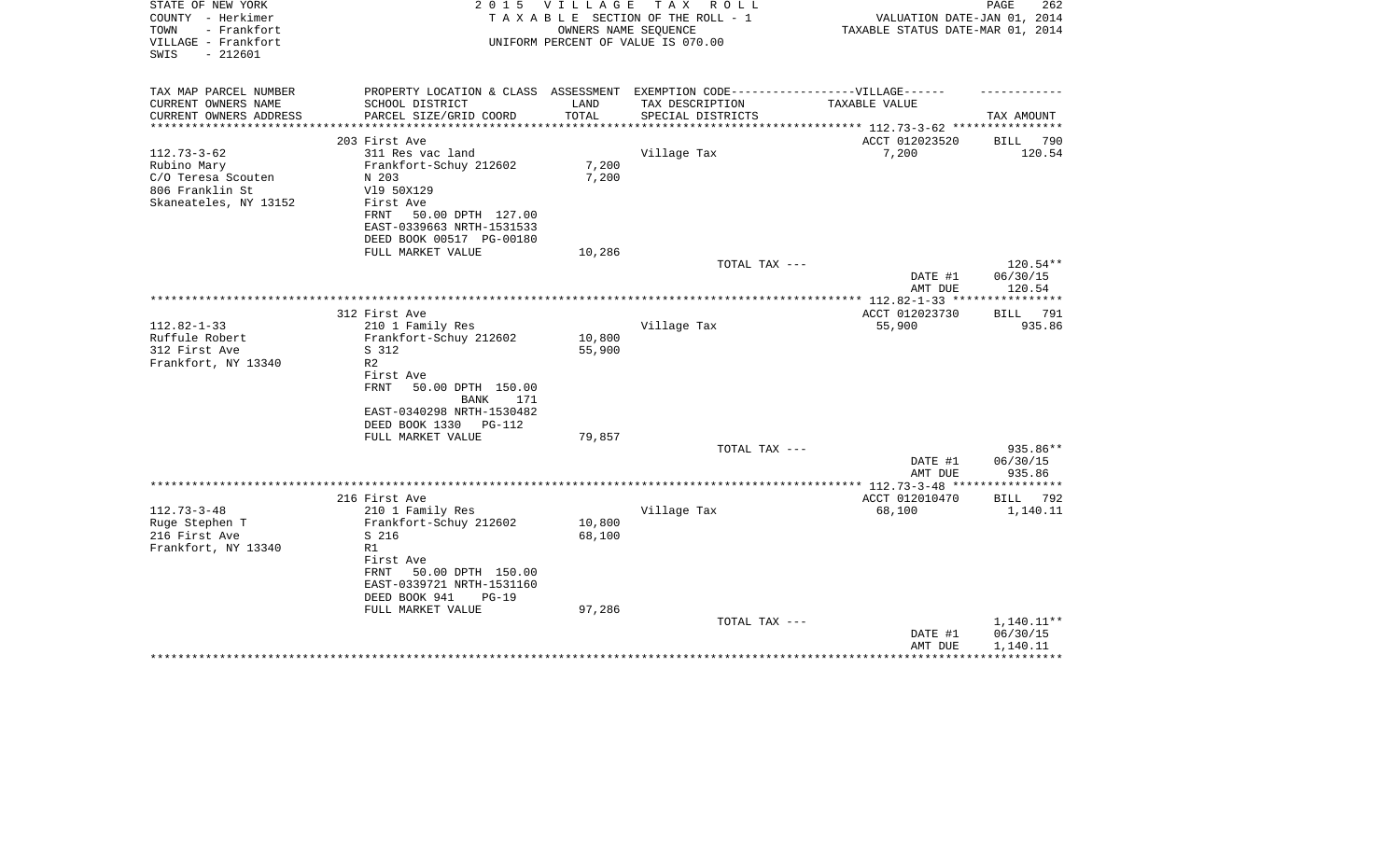| STATE OF NEW YORK<br>COUNTY - Herkimer<br>TOWN<br>- Frankfort<br>VILLAGE - Frankfort<br>$-212601$<br>SWIS | 2 0 1 5                                                                           | VILLAGE | TAX ROLL<br>TAXABLE SECTION OF THE ROLL - 1<br>OWNERS NAME SEQUENCE<br>UNIFORM PERCENT OF VALUE IS 070.00 | VALUATION DATE-JAN 01, 2014<br>TAXABLE STATUS DATE-MAR 01, 2014 | PAGE<br>263  |
|-----------------------------------------------------------------------------------------------------------|-----------------------------------------------------------------------------------|---------|-----------------------------------------------------------------------------------------------------------|-----------------------------------------------------------------|--------------|
| TAX MAP PARCEL NUMBER                                                                                     | PROPERTY LOCATION & CLASS ASSESSMENT EXEMPTION CODE-----------------VILLAGE------ |         |                                                                                                           |                                                                 |              |
| CURRENT OWNERS NAME                                                                                       | SCHOOL DISTRICT                                                                   | LAND    | TAX DESCRIPTION                                                                                           | TAXABLE VALUE                                                   |              |
| CURRENT OWNERS ADDRESS                                                                                    | PARCEL SIZE/GRID COORD                                                            | TOTAL   | SPECIAL DISTRICTS                                                                                         |                                                                 | TAX AMOUNT   |
|                                                                                                           | 205 E Canal St                                                                    |         |                                                                                                           | ACCT 184134                                                     | BILL<br>793  |
| $112.74 - 2 - 20$                                                                                         | 210 1 Family Res                                                                  |         | Village Tax                                                                                               | 50,000                                                          | 837.08       |
| Rumrill Garry J II                                                                                        | Frankfort-Schuy 212602                                                            | 3,600   |                                                                                                           |                                                                 |              |
| 205 E Canal St                                                                                            | N 205                                                                             | 50,000  |                                                                                                           |                                                                 |              |
| Frankfort, NY 13340                                                                                       | R1 40X45                                                                          |         |                                                                                                           |                                                                 |              |
|                                                                                                           | E Canal St                                                                        |         |                                                                                                           |                                                                 |              |
|                                                                                                           | 46.00 DPTH<br>FRNT<br>56.00                                                       |         |                                                                                                           |                                                                 |              |
|                                                                                                           | EAST-0339798 NRTH-1531792                                                         |         |                                                                                                           |                                                                 |              |
|                                                                                                           | DEED BOOK 1521<br>$PG-95$<br>FULL MARKET VALUE                                    | 71,429  |                                                                                                           |                                                                 |              |
|                                                                                                           |                                                                                   |         | TOTAL TAX ---                                                                                             |                                                                 | 837.08**     |
|                                                                                                           |                                                                                   |         |                                                                                                           | DATE #1                                                         | 06/30/15     |
|                                                                                                           |                                                                                   |         |                                                                                                           | AMT DUE                                                         | 837.08       |
|                                                                                                           |                                                                                   |         |                                                                                                           |                                                                 |              |
|                                                                                                           | 210 Sixth Ave                                                                     |         |                                                                                                           | ACCT 012005430                                                  | BILL<br>794  |
| $112.81 - 1 - 55$                                                                                         | 210 1 Family Res                                                                  |         | VET WAR CT 41121                                                                                          | 6,160                                                           |              |
| Rumrill Nina                                                                                              | Frankfort-Schuy 212602                                                            | 10,200  | Village Tax                                                                                               | 68,840                                                          | 1,152.49     |
| Morse Joanne M<br>210 Sixth Ave                                                                           | S 210<br>R1 50X150                                                                | 75,000  |                                                                                                           |                                                                 |              |
| Frankfort, NY 13340                                                                                       | Sixth Ave                                                                         |         |                                                                                                           |                                                                 |              |
|                                                                                                           | 50.00 DPTH 140.00<br>FRNT                                                         |         |                                                                                                           |                                                                 |              |
|                                                                                                           | EAST-0338464 NRTH-1529762                                                         |         |                                                                                                           |                                                                 |              |
|                                                                                                           | DEED BOOK 1114<br>PG-586                                                          |         |                                                                                                           |                                                                 |              |
|                                                                                                           | FULL MARKET VALUE                                                                 | 107,143 |                                                                                                           |                                                                 |              |
|                                                                                                           |                                                                                   |         | TOTAL TAX ---                                                                                             |                                                                 | $1,152.49**$ |
|                                                                                                           |                                                                                   |         |                                                                                                           | DATE #1                                                         | 06/30/15     |
|                                                                                                           |                                                                                   |         |                                                                                                           | AMT DUE                                                         | 1,152.49     |
|                                                                                                           | 312 Fifth Ave                                                                     |         |                                                                                                           | ACCT 012005640                                                  | BILL<br>795  |
| $112.81 - 3 - 30$                                                                                         | 210 1 Family Res                                                                  |         | Village Tax                                                                                               | 77,100                                                          | 1,290.78     |
| Russitano Robert R                                                                                        | Frankfort-Schuy 212602                                                            | 20,000  |                                                                                                           |                                                                 |              |
| Russitano Patricia                                                                                        | S                                                                                 | 77,100  |                                                                                                           |                                                                 |              |
| 312 Fifth Ave                                                                                             | R1                                                                                |         |                                                                                                           |                                                                 |              |
| Frankfort, NY 13340                                                                                       | Fifth Ave                                                                         |         |                                                                                                           |                                                                 |              |
|                                                                                                           | FRNT 200.00 DPTH 157.00                                                           |         |                                                                                                           |                                                                 |              |
|                                                                                                           | EAST-0339293 NRTH-1529466                                                         |         |                                                                                                           |                                                                 |              |
|                                                                                                           | DEED BOOK 00558 PG-00054                                                          |         |                                                                                                           |                                                                 |              |
|                                                                                                           | FULL MARKET VALUE                                                                 | 110,143 | TOTAL TAX ---                                                                                             |                                                                 | 1,290.78**   |
|                                                                                                           |                                                                                   |         |                                                                                                           | DATE #1                                                         | 06/30/15     |
|                                                                                                           |                                                                                   |         |                                                                                                           | AMT DUE                                                         | 1,290.78     |
|                                                                                                           |                                                                                   |         |                                                                                                           |                                                                 |              |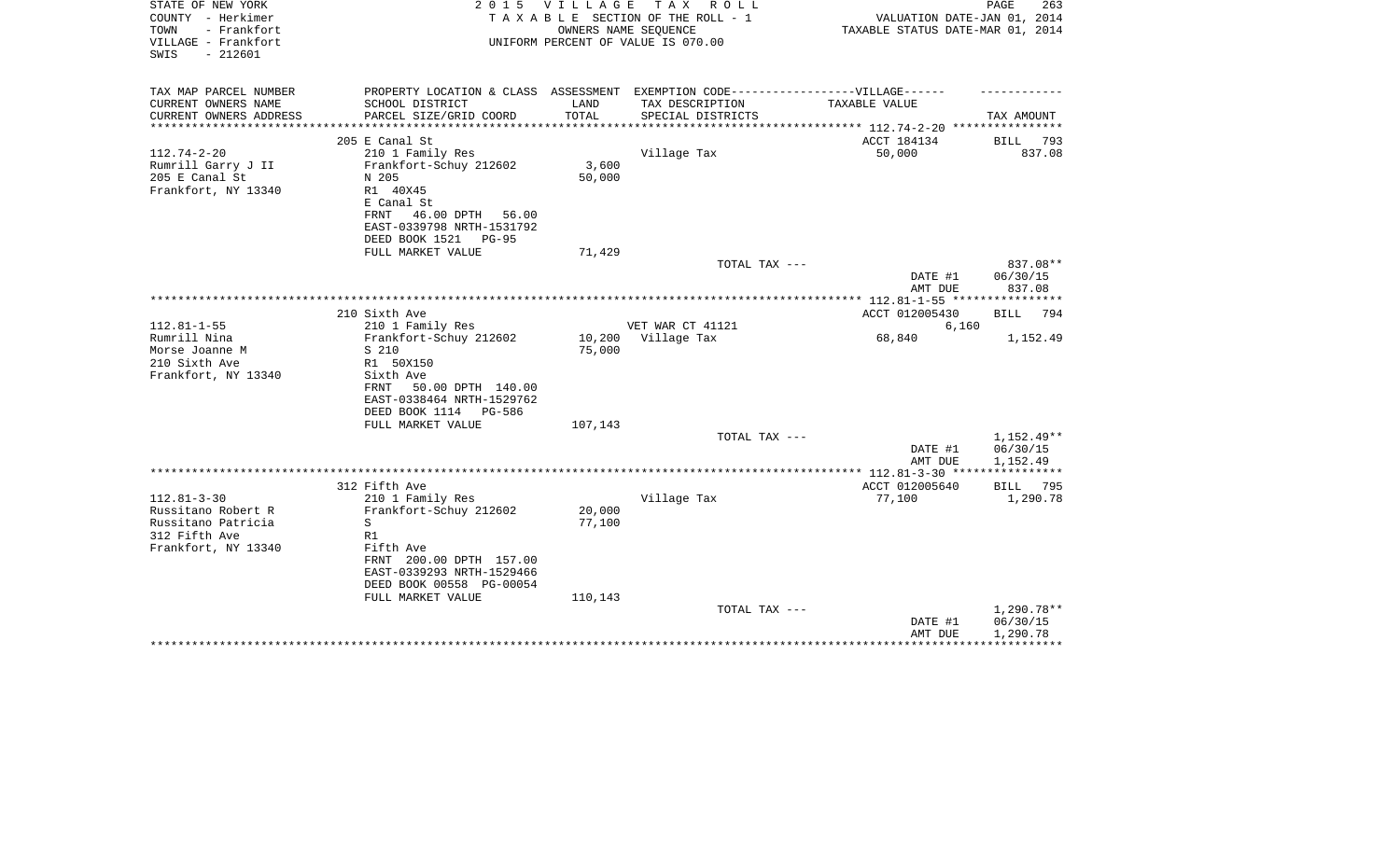| STATE OF NEW YORK<br>COUNTY - Herkimer<br>- Frankfort<br>TOWN<br>VILLAGE - Frankfort<br>$-212601$<br>SWIS |                                                                                   |                 | 2015 VILLAGE TAX ROLL<br>TAXABLE SECTION OF THE ROLL - 1<br>OWNERS NAME SEQUENCE<br>UNIFORM PERCENT OF VALUE IS 070.00 | VALUATION DATE-JAN 01, 2014<br>TAXABLE STATUS DATE-MAR 01, 2014 | PAGE<br>264        |
|-----------------------------------------------------------------------------------------------------------|-----------------------------------------------------------------------------------|-----------------|------------------------------------------------------------------------------------------------------------------------|-----------------------------------------------------------------|--------------------|
| TAX MAP PARCEL NUMBER                                                                                     | PROPERTY LOCATION & CLASS ASSESSMENT EXEMPTION CODE-----------------VILLAGE------ |                 |                                                                                                                        |                                                                 |                    |
| CURRENT OWNERS NAME                                                                                       | SCHOOL DISTRICT                                                                   | LAND            | TAX DESCRIPTION                                                                                                        | TAXABLE VALUE                                                   |                    |
| CURRENT OWNERS ADDRESS<br>***********************                                                         | PARCEL SIZE/GRID COORD                                                            | TOTAL           | SPECIAL DISTRICTS                                                                                                      |                                                                 | TAX AMOUNT         |
|                                                                                                           | 308 Frankfort St                                                                  |                 |                                                                                                                        | ACCT 012026400                                                  | <b>BILL</b><br>796 |
| $112.73 - 1 - 72$                                                                                         | 220 2 Family Res                                                                  |                 | VET COM CT 41131                                                                                                       | 10,266                                                          |                    |
| Rutigliano Nancy Lf Est                                                                                   | Frankfort-Schuy 212602                                                            |                 | 9,200 VET DIS CT 41141                                                                                                 | 20,532                                                          |                    |
| Roux Concetta                                                                                             | W 308-310                                                                         |                 | 64,600 Village Tax                                                                                                     | 33,802                                                          | 565.90             |
| Attn: Mary A. Sportello                                                                                   | R2 40X116                                                                         |                 |                                                                                                                        |                                                                 |                    |
| 310 Frankfort St                                                                                          | Frankfort St                                                                      |                 |                                                                                                                        |                                                                 |                    |
| Frankfort, NY 13340                                                                                       | FRNT 41.00 DPTH 170.00                                                            |                 |                                                                                                                        |                                                                 |                    |
|                                                                                                           | EAST-0339025 NRTH-1531223<br>DEED BOOK 947<br>$PG-352$                            |                 |                                                                                                                        |                                                                 |                    |
|                                                                                                           | FULL MARKET VALUE                                                                 | 92,286          |                                                                                                                        |                                                                 |                    |
|                                                                                                           |                                                                                   |                 | TOTAL TAX ---                                                                                                          |                                                                 | $565.90**$         |
|                                                                                                           |                                                                                   |                 |                                                                                                                        | DATE #1                                                         | 06/30/15           |
|                                                                                                           |                                                                                   |                 |                                                                                                                        | AMT DUE                                                         | 565.90             |
|                                                                                                           |                                                                                   |                 |                                                                                                                        |                                                                 |                    |
| $112.74 - 1 - 18$                                                                                         | 105 N Frankfort St<br>220 2 Family Res                                            |                 | Village Tax                                                                                                            | ACCT 012027330<br>37,000                                        | BILL 797<br>619.44 |
| Rzeznik Martin K                                                                                          | Frankfort-Schuy 212602                                                            | 2,600           | OTVIL Other relevy                                                                                                     | 328.75 MT M                                                     | 328.75             |
| 105 N Frankfort St                                                                                        | W 105                                                                             | 37,000          | XC991 Water relevy                                                                                                     | 257.25 MT M                                                     | 257.25             |
| Frankfort, NY 13340                                                                                       | R2 33X55                                                                          |                 |                                                                                                                        |                                                                 |                    |
|                                                                                                           | N Frankfort St                                                                    |                 |                                                                                                                        |                                                                 |                    |
|                                                                                                           | 33.00 DPTH 55.00<br>FRNT                                                          |                 |                                                                                                                        |                                                                 |                    |
|                                                                                                           | EAST-0340068 NRTH-1532283                                                         |                 |                                                                                                                        |                                                                 |                    |
|                                                                                                           | DEED BOOK 1152 PG-902<br>FULL MARKET VALUE                                        | 52,857          |                                                                                                                        |                                                                 |                    |
|                                                                                                           |                                                                                   |                 | TOTAL TAX ---                                                                                                          |                                                                 | 1,205.44**         |
|                                                                                                           |                                                                                   |                 |                                                                                                                        | DATE #1                                                         | 06/30/15           |
|                                                                                                           |                                                                                   |                 |                                                                                                                        | AMT DUE                                                         | 1,205.44           |
|                                                                                                           |                                                                                   |                 |                                                                                                                        | ****** 112.65-2-31 *****************                            |                    |
|                                                                                                           | 150-154 Litchfield St                                                             |                 |                                                                                                                        | ACCT 012004980                                                  | BILL 798           |
| $112.65 - 2 - 31$                                                                                         | 411 Apartment                                                                     |                 | Village Tax                                                                                                            | 62,700                                                          | 1,049.70           |
| Rzeznik Martin K Jr<br>63 Parker St                                                                       | Frankfort-Schuy 212602<br>W 150-154                                               | 7,700<br>62,700 |                                                                                                                        |                                                                 |                    |
| Indian Orchards, MA 01151                                                                                 | R4                                                                                |                 |                                                                                                                        |                                                                 |                    |
|                                                                                                           | Litchfield St                                                                     |                 |                                                                                                                        |                                                                 |                    |
|                                                                                                           | FRNT<br>91.00 DPTH<br>81.00                                                       |                 |                                                                                                                        |                                                                 |                    |
|                                                                                                           | 035<br>BANK                                                                       |                 |                                                                                                                        |                                                                 |                    |
|                                                                                                           | EAST-0338879 NRTH-1532495                                                         |                 |                                                                                                                        |                                                                 |                    |
|                                                                                                           | DEED BOOK 1158 PG-919<br>FULL MARKET VALUE                                        | 89,571          |                                                                                                                        |                                                                 |                    |
|                                                                                                           |                                                                                   |                 | TOTAL TAX ---                                                                                                          |                                                                 | $1,049.70**$       |
|                                                                                                           |                                                                                   |                 |                                                                                                                        | DATE #1                                                         | 06/30/15           |
|                                                                                                           |                                                                                   |                 |                                                                                                                        | AMT DUE                                                         | 1,049.70           |
|                                                                                                           |                                                                                   |                 |                                                                                                                        |                                                                 |                    |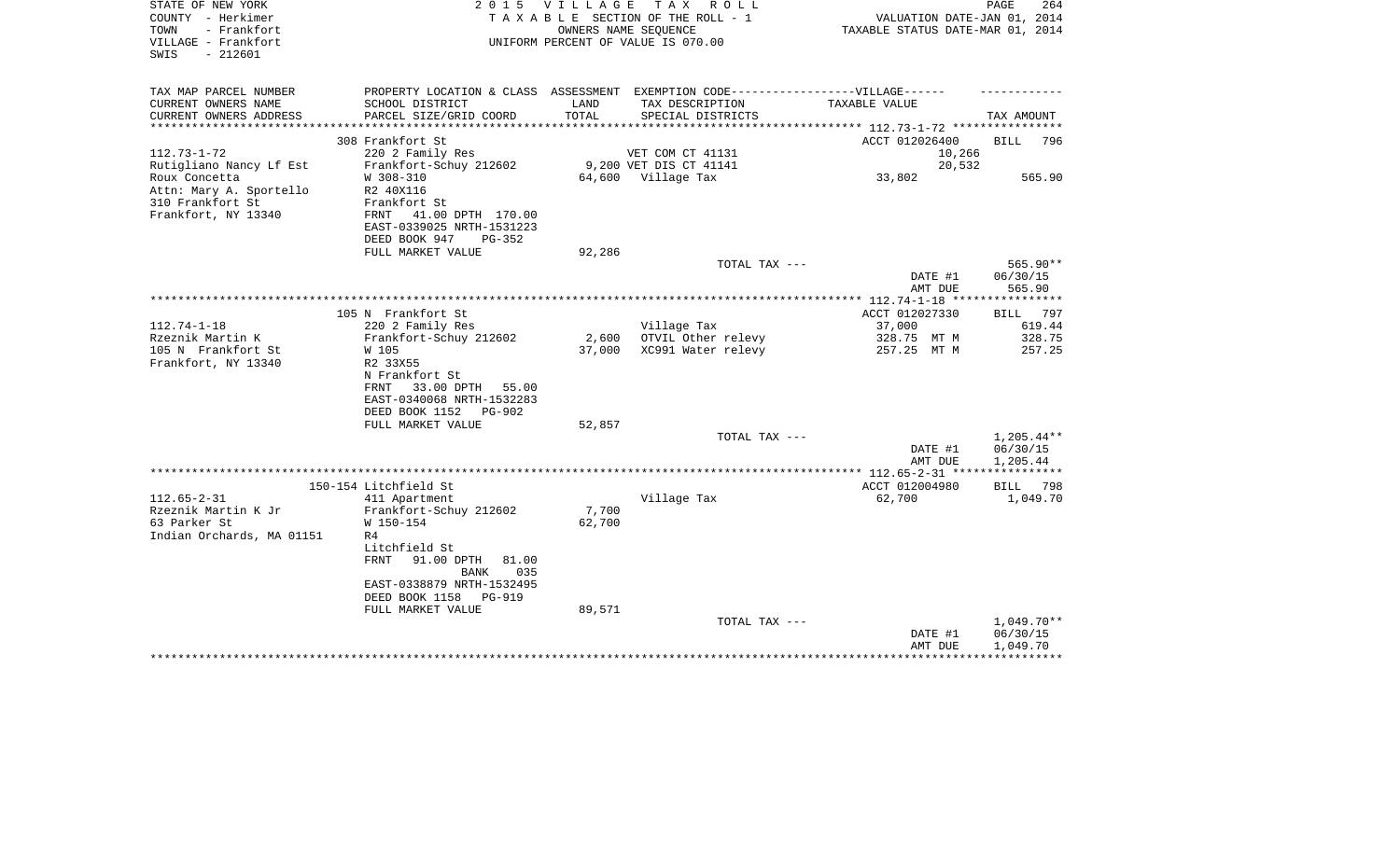| STATE OF NEW YORK<br>COUNTY - Herkimer<br>TOWN<br>- Frankfort<br>VILLAGE - Frankfort<br>$-212601$<br>SWIS | 2 0 1 5                                                                                             | <b>VILLAGE</b>  | T A X<br>R O L L<br>TAXABLE SECTION OF THE ROLL - 1<br>OWNERS NAME SEQUENCE<br>UNIFORM PERCENT OF VALUE IS 070.00 | VALUATION DATE-JAN 01, 2014<br>TAXABLE STATUS DATE-MAR 01, 2014 | PAGE<br>265                        |
|-----------------------------------------------------------------------------------------------------------|-----------------------------------------------------------------------------------------------------|-----------------|-------------------------------------------------------------------------------------------------------------------|-----------------------------------------------------------------|------------------------------------|
| TAX MAP PARCEL NUMBER                                                                                     | PROPERTY LOCATION & CLASS ASSESSMENT EXEMPTION CODE-----------------VILLAGE------                   |                 |                                                                                                                   |                                                                 |                                    |
| CURRENT OWNERS NAME<br>CURRENT OWNERS ADDRESS                                                             | SCHOOL DISTRICT<br>PARCEL SIZE/GRID COORD                                                           | LAND<br>TOTAL   | TAX DESCRIPTION<br>SPECIAL DISTRICTS                                                                              | TAXABLE VALUE                                                   | TAX AMOUNT                         |
| *******************                                                                                       | *****************************                                                                       | *************   |                                                                                                                   | **************** 112.74-2-23 *****************                  |                                    |
|                                                                                                           | 206 Mann St                                                                                         |                 |                                                                                                                   | ACCT 012001920                                                  | BILL<br>799                        |
| $112.74 - 2 - 23$<br>Salamone Donna J<br>243 Brown Rd<br>Utica, NY 13502                                  | 210 1 Family Res<br>Frankfort-Schuy 212602<br>S 206<br>R <sub>2</sub><br>Mann St                    | 3,700<br>25,000 | Village Tax                                                                                                       | 25,000                                                          | 418.54                             |
|                                                                                                           | 30.00 DPTH 130.00<br>FRNT<br>EAST-0339901 NRTH-1531813<br>DEED BOOK 810<br><b>PG-712</b>            |                 |                                                                                                                   |                                                                 |                                    |
|                                                                                                           | FULL MARKET VALUE                                                                                   | 35,714          |                                                                                                                   |                                                                 |                                    |
|                                                                                                           |                                                                                                     |                 | TOTAL TAX ---                                                                                                     |                                                                 | 418.54**                           |
|                                                                                                           |                                                                                                     |                 |                                                                                                                   | DATE #1<br>AMT DUE                                              | 06/30/15<br>418.54                 |
|                                                                                                           |                                                                                                     |                 |                                                                                                                   |                                                                 |                                    |
|                                                                                                           | 208 Mann St                                                                                         |                 |                                                                                                                   | ACCT 012028680                                                  | 800<br><b>BILL</b>                 |
| $112.74 - 2 - 24$                                                                                         | 210 1 Family Res                                                                                    |                 | Village Tax                                                                                                       | 40,000                                                          | 669.67                             |
| Salamone Donna J                                                                                          | Frankfort-Schuy 212602                                                                              | 3,300           |                                                                                                                   |                                                                 |                                    |
| 243 Brown Rd<br>Utica, NY 13502                                                                           | S 208<br>R1                                                                                         | 40,000          |                                                                                                                   |                                                                 |                                    |
|                                                                                                           | Mann St<br>FRNT<br>23.00 DPTH 186.00<br>EAST-0339900 NRTH-1531774<br>DEED BOOK 810<br><b>PG-714</b> |                 |                                                                                                                   |                                                                 |                                    |
|                                                                                                           | FULL MARKET VALUE                                                                                   | 57,143          |                                                                                                                   |                                                                 |                                    |
|                                                                                                           |                                                                                                     |                 | TOTAL TAX ---                                                                                                     | DATE #1<br>AMT DUE                                              | 669.67**<br>06/30/15<br>669.67     |
|                                                                                                           |                                                                                                     |                 |                                                                                                                   |                                                                 |                                    |
|                                                                                                           | 107 Cemetery St                                                                                     |                 |                                                                                                                   | ACCT 012024000                                                  | <b>BILL</b><br>801                 |
| $112.65 - 2 - 12$                                                                                         | 210 1 Family Res                                                                                    |                 | VET WAR CT 41121                                                                                                  | 6,160                                                           |                                    |
| Salamone James M                                                                                          | Frankfort-Schuy 212602                                                                              | 14,700          | Village Tax                                                                                                       | 85,640                                                          | 1,433.75                           |
| Sorbara Josephine L                                                                                       | E 107                                                                                               | 91,800          |                                                                                                                   |                                                                 |                                    |
| Attn: Stephen & Lydia Salamone R1 100X139                                                                 |                                                                                                     |                 |                                                                                                                   |                                                                 |                                    |
| 107 Cemetery St<br>Frankfort, NY 13340                                                                    | Cemetery St<br>FRNT 100.00 DPTH 143.00<br>EAST-0337964 NRTH-1533091<br>DEED BOOK 911<br>$PG-357$    |                 |                                                                                                                   |                                                                 |                                    |
|                                                                                                           | FULL MARKET VALUE                                                                                   | 131,143         |                                                                                                                   |                                                                 |                                    |
|                                                                                                           |                                                                                                     |                 | TOTAL TAX ---                                                                                                     | DATE #1<br>AMT DUE                                              | 1,433.75**<br>06/30/15<br>1,433.75 |
|                                                                                                           |                                                                                                     |                 |                                                                                                                   |                                                                 |                                    |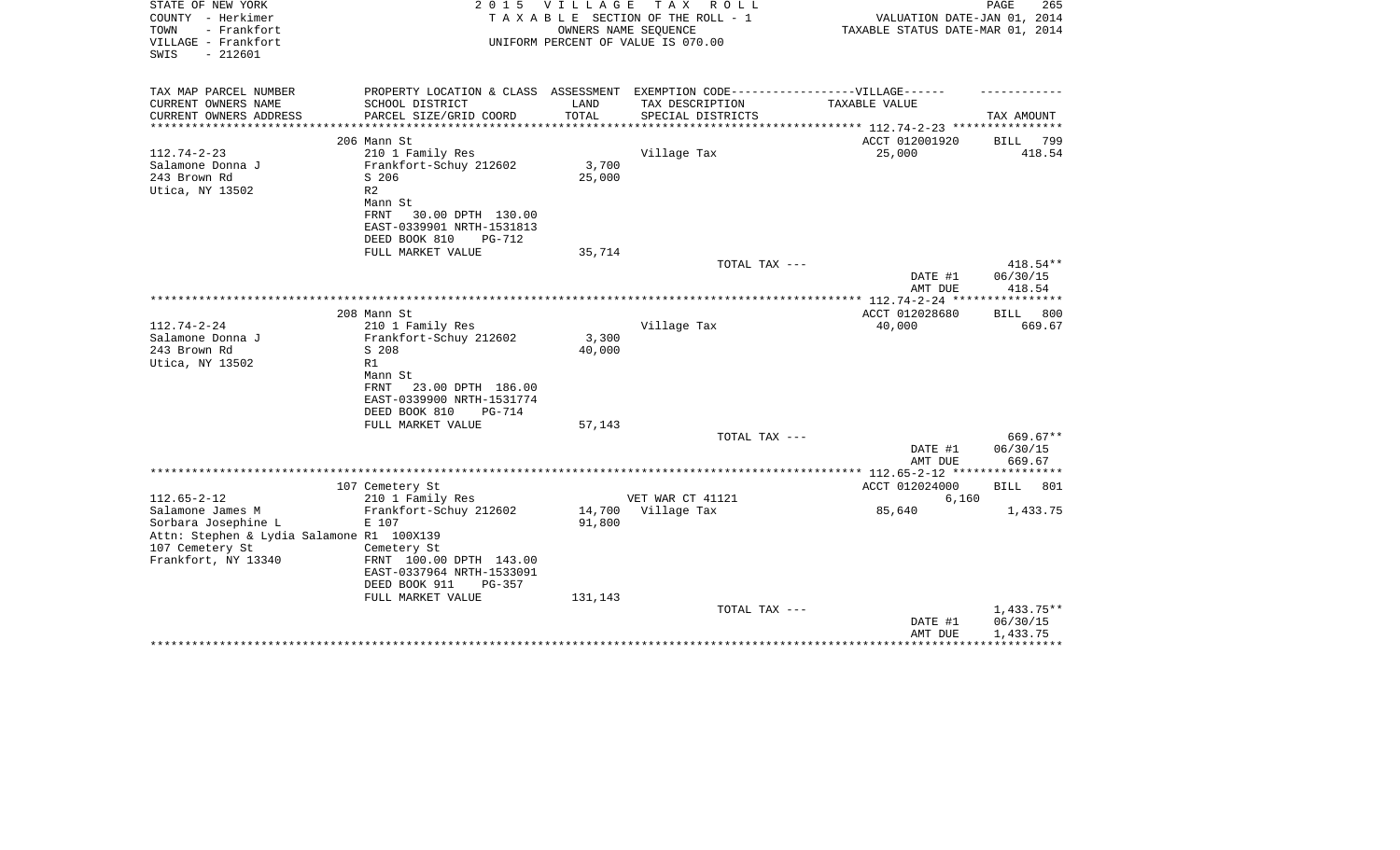| STATE OF NEW YORK<br>COUNTY - Herkimer<br>- Frankfort<br>TOWN<br>VILLAGE - Frankfort<br>SWIS<br>$-212601$ | 2 0 1 5                                                                                                                                                                 | VILLAGE          | T A X<br>R O L L<br>TAXABLE SECTION OF THE ROLL - 1<br>OWNERS NAME SEQUENCE<br>UNIFORM PERCENT OF VALUE IS 070.00 | VALUATION DATE-JAN 01, 2014<br>TAXABLE STATUS DATE-MAR 01, 2014 | PAGE<br>266                        |
|-----------------------------------------------------------------------------------------------------------|-------------------------------------------------------------------------------------------------------------------------------------------------------------------------|------------------|-------------------------------------------------------------------------------------------------------------------|-----------------------------------------------------------------|------------------------------------|
| TAX MAP PARCEL NUMBER                                                                                     | PROPERTY LOCATION & CLASS ASSESSMENT EXEMPTION CODE-----------------VILLAGE------                                                                                       |                  |                                                                                                                   |                                                                 |                                    |
| CURRENT OWNERS NAME<br>CURRENT OWNERS ADDRESS                                                             | SCHOOL DISTRICT<br>PARCEL SIZE/GRID COORD                                                                                                                               | LAND<br>TOTAL    | TAX DESCRIPTION<br>SPECIAL DISTRICTS                                                                              | TAXABLE VALUE                                                   | TAX AMOUNT                         |
| *********************                                                                                     |                                                                                                                                                                         |                  |                                                                                                                   |                                                                 |                                    |
|                                                                                                           | 307-309 First Ave                                                                                                                                                       |                  |                                                                                                                   | ACCT 159598                                                     | BILL<br>802                        |
| $112.82 - 1 - 4$<br>Salamone James S Jr<br>355 Youngs Rd<br>Fort Plain, NY 13339                          | 220 2 Family Res<br>Frankfort-Schuy 212602<br>N 307-309<br>R2 50X130<br>First Ave<br>50.00 DPTH 130.00<br>FRNT<br>EAST-0340391 NRTH-1530681<br>DEED BOOK 1362<br>PG-519 | 10,100<br>75,100 | Village Tax                                                                                                       | 75,100                                                          | 1,257.30                           |
|                                                                                                           | FULL MARKET VALUE                                                                                                                                                       | 107,286          |                                                                                                                   |                                                                 |                                    |
|                                                                                                           |                                                                                                                                                                         |                  | TOTAL TAX ---                                                                                                     | DATE #1                                                         | $1,257.30**$<br>06/30/15           |
|                                                                                                           |                                                                                                                                                                         |                  |                                                                                                                   | AMT DUE                                                         | 1,257.30                           |
|                                                                                                           | 101 First Ave                                                                                                                                                           |                  |                                                                                                                   | ACCT 163007                                                     | 803<br><b>BILL</b>                 |
| $112.73 - 2 - 61$                                                                                         | 210 1 Family Res                                                                                                                                                        |                  | Village Tax                                                                                                       | 49,500                                                          | 828.71                             |
| Salamone Laurie L                                                                                         | Frankfort-Schuy 212602                                                                                                                                                  | 6,400            |                                                                                                                   |                                                                 |                                    |
| PO Box 93                                                                                                 | N 101                                                                                                                                                                   | 49,500           |                                                                                                                   |                                                                 |                                    |
| Frankfort, NY 13340                                                                                       | R1 44X63<br>First Ave                                                                                                                                                   |                  |                                                                                                                   |                                                                 |                                    |
| PRIOR OWNER ON 3/01/2014<br>Salamone Laurie L                                                             | 44.00 DPTH<br>69.00<br>FRNT<br>EAST-0338902 NRTH-1532153<br>DEED BOOK 1385<br>PG-149                                                                                    |                  |                                                                                                                   |                                                                 |                                    |
|                                                                                                           | FULL MARKET VALUE                                                                                                                                                       | 70,714           | TOTAL TAX ---                                                                                                     |                                                                 | 828.71**                           |
|                                                                                                           |                                                                                                                                                                         |                  |                                                                                                                   | DATE #1<br>AMT DUE                                              | 06/30/15<br>828.71                 |
|                                                                                                           |                                                                                                                                                                         |                  |                                                                                                                   | **************** 112.74-1-34 *****************                  |                                    |
|                                                                                                           | 201 E Main St                                                                                                                                                           |                  |                                                                                                                   | ACCT 012022260                                                  | BILL<br>804                        |
| $112.74 - 1 - 34$<br>Salamone William<br>Salamone Donna<br>243 Brown Rd<br>Utica, NY 13502                | 484 1 use sm bld<br>Frankfort-Schuy 212602<br>N 201-207<br>Comm<br>$10\%$ $(20,000)$<br>80.00 DPTH<br>98.00<br>FRNT                                                     | 7,700<br>73,900  | Village Tax                                                                                                       | 73,900                                                          | 1,237.21                           |
|                                                                                                           | EAST-0340094 NRTH-1532154<br>DEED BOOK 824<br>$PG-497$                                                                                                                  |                  |                                                                                                                   |                                                                 |                                    |
|                                                                                                           | FULL MARKET VALUE                                                                                                                                                       | 105,571          |                                                                                                                   |                                                                 |                                    |
|                                                                                                           |                                                                                                                                                                         |                  | TOTAL TAX ---                                                                                                     | DATE #1<br>AMT DUE                                              | 1,237.21**<br>06/30/15<br>1,237.21 |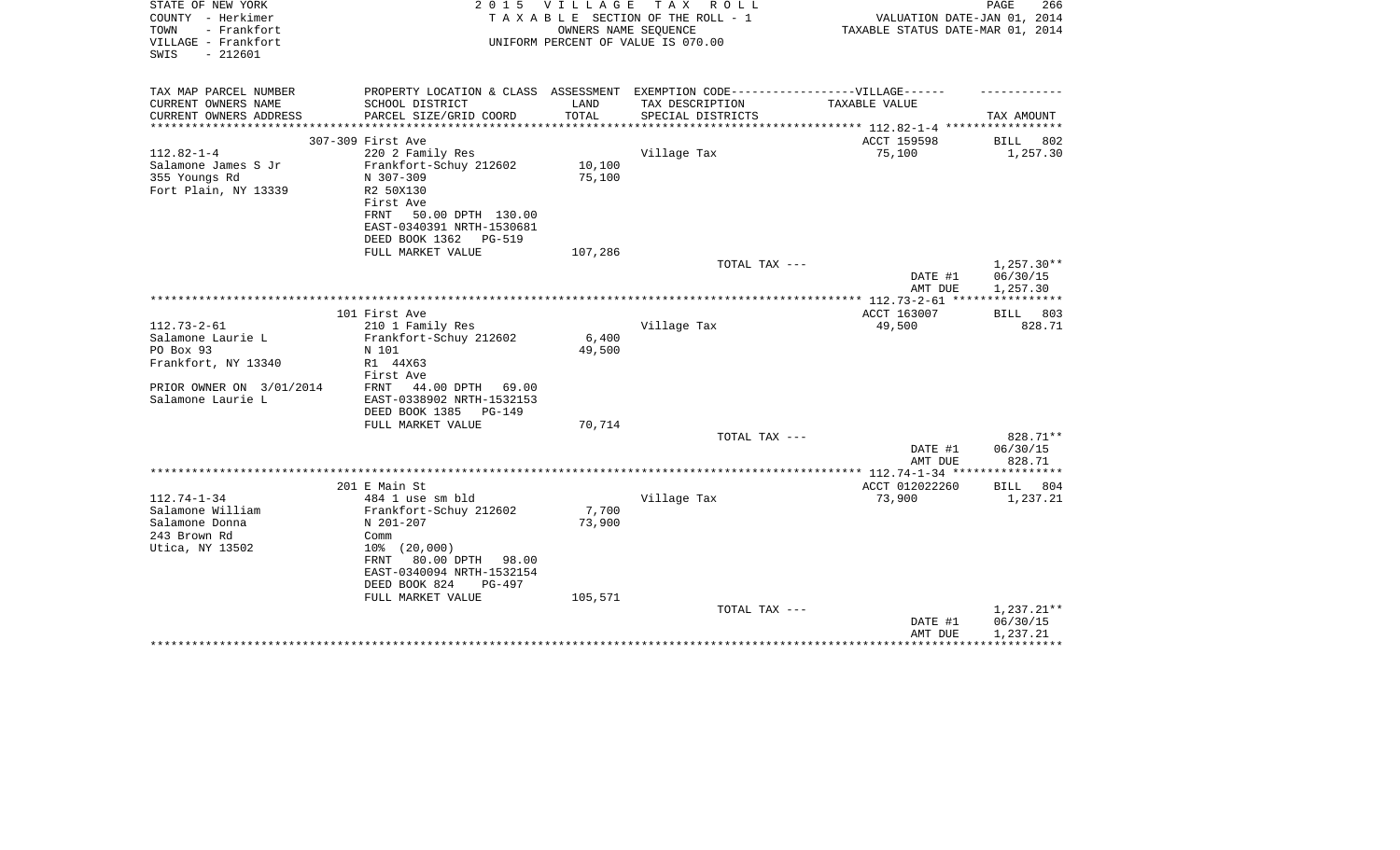| STATE OF NEW YORK        | 2 0 1 5                              | <b>VILLAGE</b> | T A X<br>R O L L                                                  |                                  | 267<br>PAGE        |
|--------------------------|--------------------------------------|----------------|-------------------------------------------------------------------|----------------------------------|--------------------|
| COUNTY - Herkimer        |                                      |                | TAXABLE SECTION OF THE ROLL - 1                                   | VALUATION DATE-JAN 01, 2014      |                    |
| - Frankfort<br>TOWN      |                                      |                | OWNERS NAME SEQUENCE                                              | TAXABLE STATUS DATE-MAR 01, 2014 |                    |
| VILLAGE - Frankfort      |                                      |                | UNIFORM PERCENT OF VALUE IS 070.00                                |                                  |                    |
| $-212601$<br>SWIS        |                                      |                |                                                                   |                                  |                    |
|                          |                                      |                |                                                                   |                                  |                    |
| TAX MAP PARCEL NUMBER    | PROPERTY LOCATION & CLASS ASSESSMENT |                | EXEMPTION CODE------------------VILLAGE------                     |                                  |                    |
| CURRENT OWNERS NAME      | SCHOOL DISTRICT                      | LAND           | TAX DESCRIPTION                                                   | TAXABLE VALUE                    |                    |
| CURRENT OWNERS ADDRESS   | PARCEL SIZE/GRID COORD               | TOTAL          | SPECIAL DISTRICTS                                                 |                                  | TAX AMOUNT         |
| ********************     |                                      | ***********    | ************************************ 112.74-3-2 ***************** |                                  |                    |
|                          | 233 First Ave                        |                |                                                                   | ACCT 012023760                   | BILL<br>805        |
| $112.74 - 3 - 2$         | 210 1 Family Res                     |                | Village Tax                                                       | 68,000                           | 1,138.43           |
| Salatino David M         | Frankfort-Schuy 212602               | 6,300          |                                                                   |                                  |                    |
| Salatino Catherine       | N 233                                | 68,000         |                                                                   |                                  |                    |
| 233 First Ave            | First Ave                            |                |                                                                   |                                  |                    |
| Frankfort, NY 13340      | FRNT<br>55.00 DPTH 127.00            |                |                                                                   |                                  |                    |
|                          | EAST-0340164 NRTH-1530954            |                |                                                                   |                                  |                    |
|                          | DEED BOOK 812<br><b>PG-136</b>       |                |                                                                   |                                  |                    |
|                          | FULL MARKET VALUE                    | 97,143         |                                                                   |                                  |                    |
|                          |                                      |                | TOTAL TAX ---                                                     |                                  | $1,138.43**$       |
|                          |                                      |                |                                                                   |                                  |                    |
|                          |                                      |                |                                                                   | DATE #1                          | 06/30/15           |
|                          |                                      |                |                                                                   | AMT DUE                          | 1,138.43           |
|                          |                                      |                |                                                                   |                                  |                    |
|                          | 318 First Ave                        |                |                                                                   | ACCT 012004320                   | 806<br>BILL        |
| $112.82 - 1 - 30$        | 210 1 Family Res                     |                | Village Tax                                                       | 65,300                           | 1,093.23           |
| Salvaggio Joseph M       | Frankfort-Schuy 212602               | 10,800         |                                                                   |                                  |                    |
| Salvaggio Rosemarie      | S 318                                | 65,300         |                                                                   |                                  |                    |
| 318 First Ave            | R1 50X150                            |                |                                                                   |                                  |                    |
| Frankfort, NY 13340      | First Ave                            |                |                                                                   |                                  |                    |
|                          | FRNT<br>50.00 DPTH 150.00            |                |                                                                   |                                  |                    |
|                          | EAST-0340396 NRTH-1530363            |                |                                                                   |                                  |                    |
|                          | DEED BOOK 706<br>PG-378              |                |                                                                   |                                  |                    |
|                          | FULL MARKET VALUE                    | 93,286         |                                                                   |                                  |                    |
|                          |                                      |                | TOTAL TAX ---                                                     |                                  | $1,093.23**$       |
|                          |                                      |                |                                                                   | DATE #1                          | 06/30/15           |
|                          |                                      |                |                                                                   | AMT DUE                          | 1,093.23           |
|                          |                                      |                |                                                                   |                                  | ***********        |
|                          | 204 N Frankfort St                   |                |                                                                   | ACCT 012024030                   | <b>BILL</b><br>807 |
| $112.66 - 2 - 18$        | 210 1 Family Res                     |                | VET COM CT 41131                                                  | 10,266                           |                    |
| Salvaggio Marilyn A      | Frankfort-Schuy 212602               | 7,700          | Village Tax                                                       | 44,834                           | 750.59             |
| Salvaggio Mary           | S                                    | 55,100         |                                                                   |                                  |                    |
| 204 N Frankfort St       | R1                                   |                |                                                                   |                                  |                    |
| Frankfort, NY 13340      | FRNT 103.00 DPTH 125.00              |                |                                                                   |                                  |                    |
|                          | EAST-0340679 NRTH-1532601            |                |                                                                   |                                  |                    |
| PRIOR OWNER ON 3/01/2014 | DEED BOOK 930<br>$PG-601$            |                |                                                                   |                                  |                    |
| Salvaggio Marilyn A      | FULL MARKET VALUE                    | 78,714         |                                                                   |                                  |                    |
|                          |                                      |                | TOTAL TAX ---                                                     |                                  | 750.59**           |
|                          |                                      |                |                                                                   | DATE #1                          | 06/30/15           |
|                          |                                      |                |                                                                   | AMT DUE                          | 750.59             |
|                          |                                      |                |                                                                   |                                  |                    |
|                          | 203 Sixth Ave                        |                |                                                                   | ACCT 012024060                   | 808<br><b>BILL</b> |
| $112.81 - 1 - 27$        | 210 1 Family Res                     |                | Village Tax                                                       | 94,100                           | 1,575.39           |
| Sanders David J          | Frankfort-Schuy 212602               | 11,900         |                                                                   |                                  |                    |
| Sanders Sheila Ann       | Ν                                    | 94,100         |                                                                   |                                  |                    |
| 203 Sixth Ave            | R1                                   |                |                                                                   |                                  |                    |
| Frankfort, NY 13340      | Sixth Ave                            |                |                                                                   |                                  |                    |
|                          | FRNT 146.00 DPTH 100.00              |                |                                                                   |                                  |                    |
|                          | EAST-0338391 NRTH-1530012            |                |                                                                   |                                  |                    |
|                          | DEED BOOK 823<br>$PG-633$            |                |                                                                   |                                  |                    |
|                          | FULL MARKET VALUE                    | 134,429        |                                                                   |                                  |                    |
|                          |                                      |                | TOTAL TAX ---                                                     |                                  | $1,575.39**$       |
|                          |                                      |                |                                                                   | DATE #1                          | 06/30/15           |
|                          |                                      |                |                                                                   | AMT DUE                          | 1,575.39           |
|                          |                                      |                |                                                                   |                                  |                    |
|                          |                                      |                |                                                                   |                                  |                    |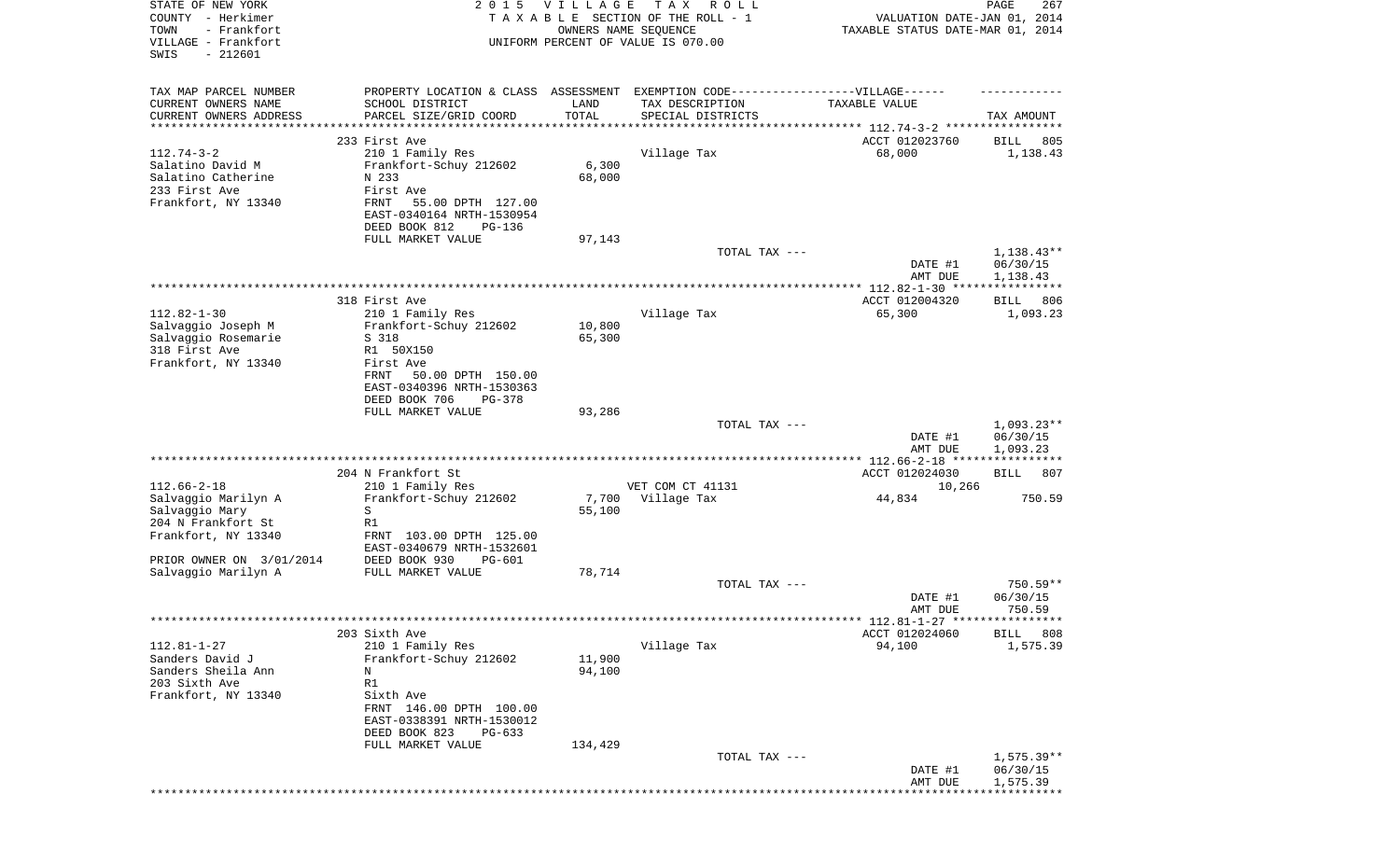| STATE OF NEW YORK<br>COUNTY - Herkimer<br>- Frankfort<br>TOWN<br>VILLAGE - Frankfort<br>$-212601$<br>SWIS | 2 0 1 5                                                                           | VILLAGE | T A X<br>R O L L<br>TAXABLE SECTION OF THE ROLL - 1<br>OWNERS NAME SEQUENCE<br>UNIFORM PERCENT OF VALUE IS 070.00 | VALUATION DATE-JAN 01, 2014<br>TAXABLE STATUS DATE-MAR 01, 2014 | PAGE<br>268        |
|-----------------------------------------------------------------------------------------------------------|-----------------------------------------------------------------------------------|---------|-------------------------------------------------------------------------------------------------------------------|-----------------------------------------------------------------|--------------------|
| TAX MAP PARCEL NUMBER                                                                                     | PROPERTY LOCATION & CLASS ASSESSMENT EXEMPTION CODE-----------------VILLAGE------ |         |                                                                                                                   |                                                                 |                    |
| CURRENT OWNERS NAME                                                                                       | SCHOOL DISTRICT                                                                   | LAND    | TAX DESCRIPTION                                                                                                   | TAXABLE VALUE                                                   |                    |
| CURRENT OWNERS ADDRESS<br>***************                                                                 | PARCEL SIZE/GRID COORD                                                            | TOTAL   | SPECIAL DISTRICTS                                                                                                 |                                                                 | TAX AMOUNT         |
|                                                                                                           | 209 Sixth Ave                                                                     |         |                                                                                                                   | ACCT 012024090                                                  | BILL<br>809        |
| $112.81 - 1 - 51$                                                                                         | 311 Res vac land                                                                  |         | Village Tax                                                                                                       | 7,800                                                           | 130.58             |
| Sanders David J                                                                                           | Frankfort-Schuy 212602                                                            | 7,800   |                                                                                                                   |                                                                 |                    |
| Sanders Sheila Ann                                                                                        | N 209                                                                             | 7,800   |                                                                                                                   |                                                                 |                    |
| 203 Sixth Ave                                                                                             | Vac Ld                                                                            |         |                                                                                                                   |                                                                 |                    |
| Frankfort, NY 13340                                                                                       | Sixth Ave                                                                         |         |                                                                                                                   |                                                                 |                    |
|                                                                                                           | 50.00 DPTH 100.00<br>FRNT                                                         |         |                                                                                                                   |                                                                 |                    |
|                                                                                                           | EAST-0338486 NRTH-1529987                                                         |         |                                                                                                                   |                                                                 |                    |
|                                                                                                           | DEED BOOK 823<br>$PG-633$                                                         |         |                                                                                                                   |                                                                 |                    |
|                                                                                                           | FULL MARKET VALUE                                                                 | 11,143  | TOTAL TAX ---                                                                                                     |                                                                 | 130.58**           |
|                                                                                                           |                                                                                   |         |                                                                                                                   | DATE #1                                                         | 06/30/15           |
|                                                                                                           |                                                                                   |         |                                                                                                                   | AMT DUE                                                         | 130.58             |
|                                                                                                           |                                                                                   |         |                                                                                                                   |                                                                 |                    |
|                                                                                                           | 244 Second Ave                                                                    |         |                                                                                                                   | ACCT 012021180                                                  | BILL<br>810        |
| $112.73 - 4 - 14$                                                                                         | 210 1 Family Res                                                                  |         | Village Tax                                                                                                       | 62,500                                                          | 1,046.35           |
| Scalise Clement R                                                                                         | Frankfort-Schuy 212602                                                            | 12,300  |                                                                                                                   |                                                                 |                    |
| 244 Second Ave                                                                                            | S 244                                                                             | 62,500  |                                                                                                                   |                                                                 |                    |
| Frankfort, NY 13340                                                                                       | R1 100X100                                                                        |         |                                                                                                                   |                                                                 |                    |
|                                                                                                           | Second Ave                                                                        |         |                                                                                                                   |                                                                 |                    |
|                                                                                                           | FRNT 100.00 DPTH 100.00<br>EAST-0339772 NRTH-1530582                              |         |                                                                                                                   |                                                                 |                    |
|                                                                                                           | DEED BOOK 1224<br>PG-676                                                          |         |                                                                                                                   |                                                                 |                    |
|                                                                                                           | FULL MARKET VALUE                                                                 | 89,286  |                                                                                                                   |                                                                 |                    |
|                                                                                                           |                                                                                   |         | TOTAL TAX ---                                                                                                     |                                                                 | $1,046.35**$       |
|                                                                                                           |                                                                                   |         |                                                                                                                   | DATE #1                                                         | 06/30/15           |
|                                                                                                           |                                                                                   |         |                                                                                                                   | AMT DUE                                                         | 1,046.35           |
|                                                                                                           |                                                                                   |         |                                                                                                                   |                                                                 | **********         |
|                                                                                                           | 115 E Orchard St                                                                  |         |                                                                                                                   | ACCT 012017490                                                  | 811<br>BILL        |
| $112.65 - 3 - 20$<br>Scalise Edward J                                                                     | 220 2 Family Res<br>Frankfort-Schuy 212602                                        | 1,600   | Village Tax                                                                                                       | 31,600                                                          | 529.04             |
| Scalise Kathryn                                                                                           | N 115                                                                             | 31,600  |                                                                                                                   |                                                                 |                    |
| 115 E Orchard St                                                                                          | R2 29X79                                                                          |         |                                                                                                                   |                                                                 |                    |
| Frankfort, NY 13340                                                                                       | E Orchard St                                                                      |         |                                                                                                                   |                                                                 |                    |
|                                                                                                           | 29.00 DPTH<br>88.00<br>FRNT                                                       |         |                                                                                                                   |                                                                 |                    |
|                                                                                                           | EAST-0339882 NRTH-1533037                                                         |         |                                                                                                                   |                                                                 |                    |
|                                                                                                           | DEED BOOK 719<br>$PG-60$                                                          |         |                                                                                                                   |                                                                 |                    |
|                                                                                                           | FULL MARKET VALUE                                                                 | 45,143  |                                                                                                                   |                                                                 |                    |
|                                                                                                           |                                                                                   |         | TOTAL TAX ---                                                                                                     |                                                                 | 529.04**           |
|                                                                                                           |                                                                                   |         |                                                                                                                   | DATE #1                                                         | 06/30/15<br>529.04 |
|                                                                                                           |                                                                                   |         |                                                                                                                   | AMT DUE                                                         | ********           |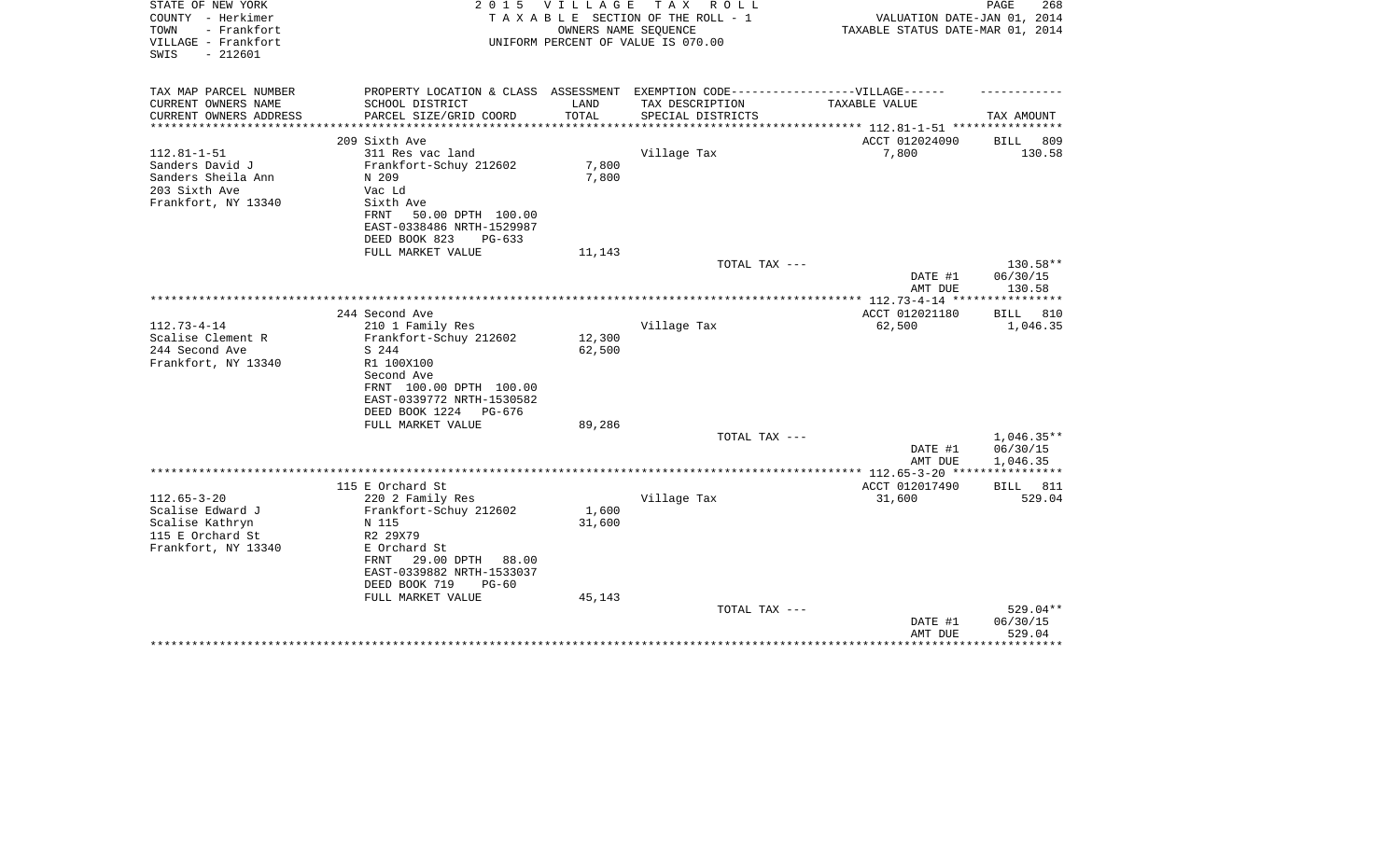| STATE OF NEW YORK<br>COUNTY - Herkimer<br>TOWN<br>- Frankfort<br>VILLAGE - Frankfort<br>$-212601$<br>SWIS | 2 0 1 5                                                                                                                                                                                                   | <b>VILLAGE</b><br>OWNERS NAME SEOUENCE | T A X<br>R O L L<br>TAXABLE SECTION OF THE ROLL - 1<br>UNIFORM PERCENT OF VALUE IS 070.00 | VALUATION DATE-JAN 01, 2014<br>TAXABLE STATUS DATE-MAR 01, 2014 | PAGE<br>269                    |
|-----------------------------------------------------------------------------------------------------------|-----------------------------------------------------------------------------------------------------------------------------------------------------------------------------------------------------------|----------------------------------------|-------------------------------------------------------------------------------------------|-----------------------------------------------------------------|--------------------------------|
| TAX MAP PARCEL NUMBER<br>CURRENT OWNERS NAME<br>CURRENT OWNERS ADDRESS<br>**********************          | PROPERTY LOCATION & CLASS ASSESSMENT EXEMPTION CODE-----------------VILLAGE------<br>SCHOOL DISTRICT<br>PARCEL SIZE/GRID COORD                                                                            | LAND<br>TOTAL                          | TAX DESCRIPTION<br>SPECIAL DISTRICTS                                                      | TAXABLE VALUE                                                   | TAX AMOUNT                     |
|                                                                                                           | 333 Third Ave                                                                                                                                                                                             |                                        |                                                                                           | ACCT 012031080                                                  | <b>BILL</b><br>812             |
| $112.82 - 2 - 18$<br>Scalise Ralph E<br>Scalise Mamie A<br>333 Third Ave<br>Frankfort, NY 13340           | 210 1 Family Res<br>Frankfort-Schuy 212602<br>N 333<br>R1 40X142<br>Third Ave<br><b>FRNT</b><br>40.00 DPTH 142.00<br>EAST-0340223 NRTH-1529774                                                            | 8,400<br>59,200                        | VET WAR CT 41121<br>Village Tax                                                           | 6,160<br>53,040                                                 | 887.98                         |
|                                                                                                           | DEED BOOK 00647 PG-00945                                                                                                                                                                                  |                                        |                                                                                           |                                                                 |                                |
|                                                                                                           | FULL MARKET VALUE                                                                                                                                                                                         | 84,571                                 | TOTAL TAX ---                                                                             |                                                                 | 887.98**                       |
|                                                                                                           |                                                                                                                                                                                                           |                                        |                                                                                           | DATE #1<br>AMT DUE                                              | 06/30/15<br>887.98             |
|                                                                                                           |                                                                                                                                                                                                           |                                        |                                                                                           |                                                                 | ***********                    |
| $112.65 - 3 - 30$<br>Schilingo Josephine<br>Josephine Fetterly<br>123 Reidy Dr<br>Ilion, NY 13357         | 100 Railroad St<br>210 1 Family Res<br>Frankfort-Schuy 212602<br>E 100<br>R1<br>Railroad St<br><b>FRNT</b><br>40.00 DPTH<br>65.00<br>135<br>BANK<br>EAST-0339798 NRTH-1532653<br>DEED BOOK 00615 PG-00313 | 3,400<br>25,700                        | Village Tax                                                                               | ACCT 012001470<br>25,700                                        | 813<br>BILL<br>430.26          |
|                                                                                                           | FULL MARKET VALUE                                                                                                                                                                                         | 36,714                                 |                                                                                           |                                                                 |                                |
|                                                                                                           |                                                                                                                                                                                                           |                                        | TOTAL TAX ---                                                                             | DATE #1<br>AMT DUE                                              | 430.26**<br>06/30/15<br>430.26 |
|                                                                                                           |                                                                                                                                                                                                           |                                        |                                                                                           |                                                                 |                                |
|                                                                                                           | 328 First Ave                                                                                                                                                                                             |                                        |                                                                                           | ACCT 012006300                                                  | 814<br>BILL                    |
| $112.82 - 1 - 26$<br>Scholl John W Jr<br>Scholl Marie B<br>328 First Ave<br>Frankfort, NY 13340           | 210 1 Family Res<br>Frankfort-Schuy 212602<br>S 328<br>R1 50X150<br>First Ave<br><b>FRNT</b><br>50.00 DPTH 150.00<br>EAST-0340527 NRTH-1530212<br>DEED BOOK 844<br>PG-637                                 | 10,800<br>55,400                       | Village Tax                                                                               | 55,400                                                          | 927.49                         |
|                                                                                                           | FULL MARKET VALUE                                                                                                                                                                                         | 79,143                                 | TOTAL TAX ---                                                                             | DATE #1                                                         | $927.49**$<br>06/30/15         |
|                                                                                                           |                                                                                                                                                                                                           |                                        |                                                                                           | AMT DUE                                                         | 927.49                         |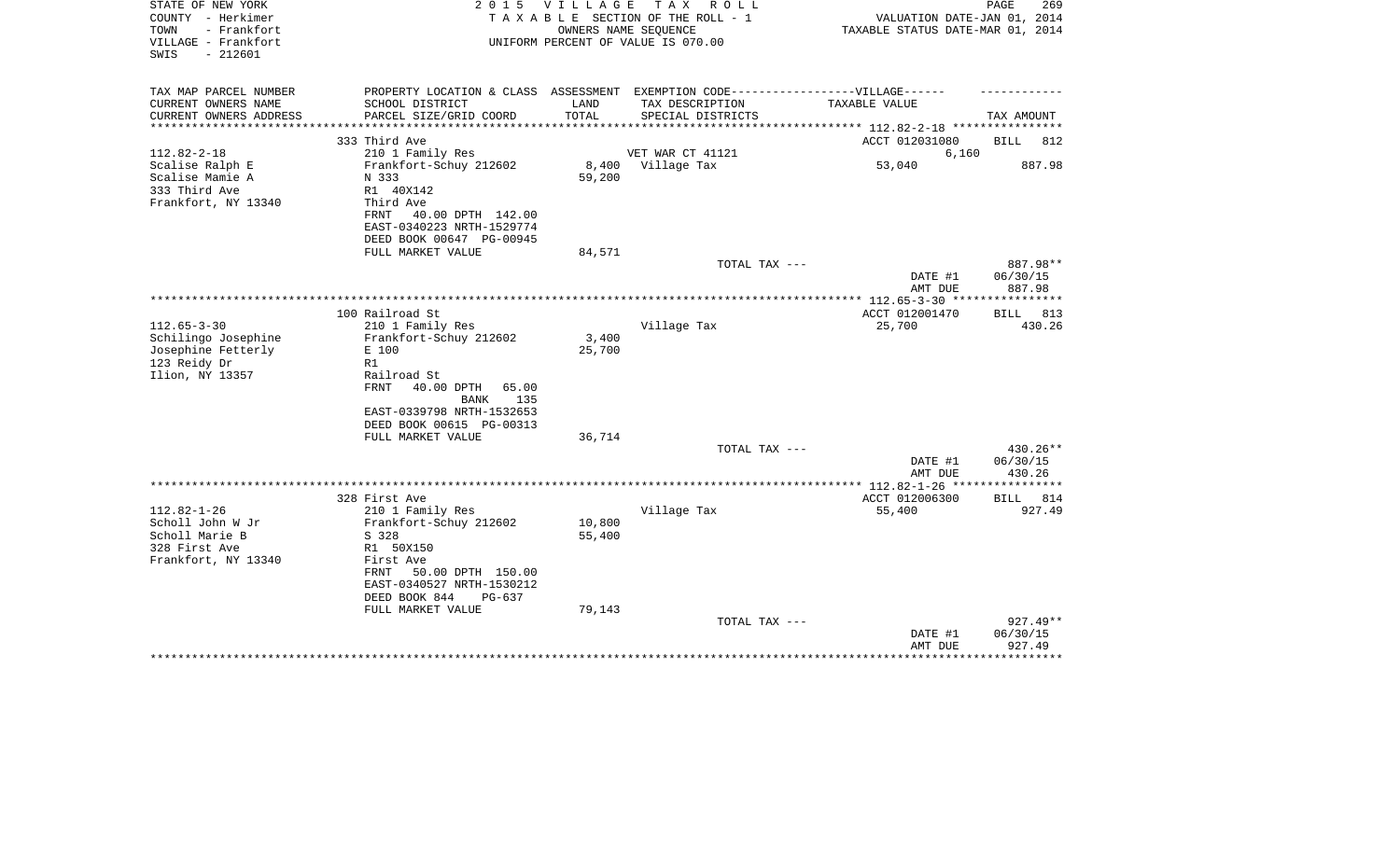| STATE OF NEW YORK<br>COUNTY - Herkimer<br>- Frankfort<br>TOWN<br>VILLAGE - Frankfort<br>$-212601$<br>SWIS | 2 0 1 5                                                                           | <b>VILLAGE</b>   | TAX ROLL<br>TAXABLE SECTION OF THE ROLL - 1<br>OWNERS NAME SEQUENCE<br>UNIFORM PERCENT OF VALUE IS 070.00 | VALUATION DATE-JAN 01, 2014<br>TAXABLE STATUS DATE-MAR 01, 2014 | PAGE<br>270             |
|-----------------------------------------------------------------------------------------------------------|-----------------------------------------------------------------------------------|------------------|-----------------------------------------------------------------------------------------------------------|-----------------------------------------------------------------|-------------------------|
| TAX MAP PARCEL NUMBER                                                                                     | PROPERTY LOCATION & CLASS ASSESSMENT EXEMPTION CODE-----------------VILLAGE------ |                  |                                                                                                           |                                                                 |                         |
| CURRENT OWNERS NAME<br>CURRENT OWNERS ADDRESS                                                             | SCHOOL DISTRICT<br>PARCEL SIZE/GRID COORD                                         | LAND<br>TOTAL    | TAX DESCRIPTION<br>SPECIAL DISTRICTS                                                                      | TAXABLE VALUE                                                   | TAX AMOUNT              |
| ***************                                                                                           |                                                                                   |                  |                                                                                                           |                                                                 |                         |
|                                                                                                           | 318 E Main St                                                                     |                  |                                                                                                           | ACCT 012010830                                                  | <b>BILL</b> 815         |
| $112.74 - 3 - 31$                                                                                         | 210 1 Family Res                                                                  |                  | Village Tax                                                                                               | 52,800                                                          | 883.96                  |
| Schuyler John Hiram                                                                                       | Frankfort-Schuy 212602                                                            | 5,300            |                                                                                                           |                                                                 |                         |
| Schuyler Marilyn Ruth<br>318 E Main St                                                                    | S 318<br>R1 50X100                                                                | 52,800           |                                                                                                           |                                                                 |                         |
| Frankfort, NY 13340                                                                                       | E Main St                                                                         |                  |                                                                                                           |                                                                 |                         |
|                                                                                                           | FRNT<br>50.00 DPTH 100.00                                                         |                  |                                                                                                           |                                                                 |                         |
|                                                                                                           | EAST-0341040 NRTH-1530713                                                         |                  |                                                                                                           |                                                                 |                         |
|                                                                                                           | DEED BOOK 678<br>$PG-272$                                                         |                  |                                                                                                           |                                                                 |                         |
|                                                                                                           | FULL MARKET VALUE                                                                 | 75,429           | TOTAL TAX ---                                                                                             |                                                                 | 883.96**                |
|                                                                                                           |                                                                                   |                  |                                                                                                           | DATE #1<br>AMT DUE                                              | 06/30/15<br>883.96      |
|                                                                                                           |                                                                                   |                  |                                                                                                           |                                                                 |                         |
|                                                                                                           | 211 W Main St                                                                     |                  |                                                                                                           | ACCT 012009720                                                  | <b>BILL</b><br>816      |
| $112.65 - 1 - 32$                                                                                         | 210 1 Family Res                                                                  |                  | Village Tax                                                                                               | 60,100                                                          | 1,006.17                |
| Schwerdt William<br>Schwerdt Christine                                                                    | Frankfort-Schuy 212602<br>S 211                                                   | 13,000<br>60,100 |                                                                                                           |                                                                 |                         |
| 211 W Main St                                                                                             | R1 60X250                                                                         |                  |                                                                                                           |                                                                 |                         |
| Frankfort, NY 13340                                                                                       | W Main St                                                                         |                  |                                                                                                           |                                                                 |                         |
|                                                                                                           | <b>FRNT</b><br>60.00 DPTH 227.00                                                  |                  |                                                                                                           |                                                                 |                         |
|                                                                                                           | EAST-0338538 NRTH-1533702                                                         |                  |                                                                                                           |                                                                 |                         |
|                                                                                                           | DEED BOOK 00632 PG-00242                                                          |                  |                                                                                                           |                                                                 |                         |
|                                                                                                           | FULL MARKET VALUE                                                                 | 85,857           | TOTAL TAX ---                                                                                             |                                                                 | $1,006.17**$            |
|                                                                                                           |                                                                                   |                  |                                                                                                           | DATE #1                                                         | 06/30/15                |
|                                                                                                           |                                                                                   |                  |                                                                                                           | AMT DUE                                                         | 1,006.17                |
|                                                                                                           |                                                                                   |                  |                                                                                                           |                                                                 | * * * * * * * * * * * * |
|                                                                                                           | 118 Hillcrest Rd                                                                  |                  |                                                                                                           | ACCT 012014040                                                  | 817<br>BILL             |
| $112.65 - 2 - 21$<br>Scialdo Heather A                                                                    | 210 1 Family Res<br>Frankfort-Schuy 212602                                        | 14,200           | Village Tax                                                                                               | 65,100                                                          | 1,089.88                |
| 118 Hillcrest Rd                                                                                          | N R1                                                                              | 65,100           |                                                                                                           |                                                                 |                         |
| Frankfort, NY 13340                                                                                       | Hillcrest Rd                                                                      |                  |                                                                                                           |                                                                 |                         |
|                                                                                                           | FRNT 135.00 DPTH 141.00                                                           |                  |                                                                                                           |                                                                 |                         |
|                                                                                                           | EAST-0337995 NRTH-1532955                                                         |                  |                                                                                                           |                                                                 |                         |
|                                                                                                           | DEED BOOK 1285<br>$PG-430$                                                        | 93,000           |                                                                                                           |                                                                 |                         |
|                                                                                                           | FULL MARKET VALUE                                                                 |                  | TOTAL TAX ---                                                                                             |                                                                 | 1,089.88**              |
|                                                                                                           |                                                                                   |                  |                                                                                                           | DATE #1                                                         | 06/30/15                |
|                                                                                                           |                                                                                   |                  |                                                                                                           | AMT DUE                                                         | 1,089.88                |
|                                                                                                           | ************************                                                          |                  |                                                                                                           |                                                                 |                         |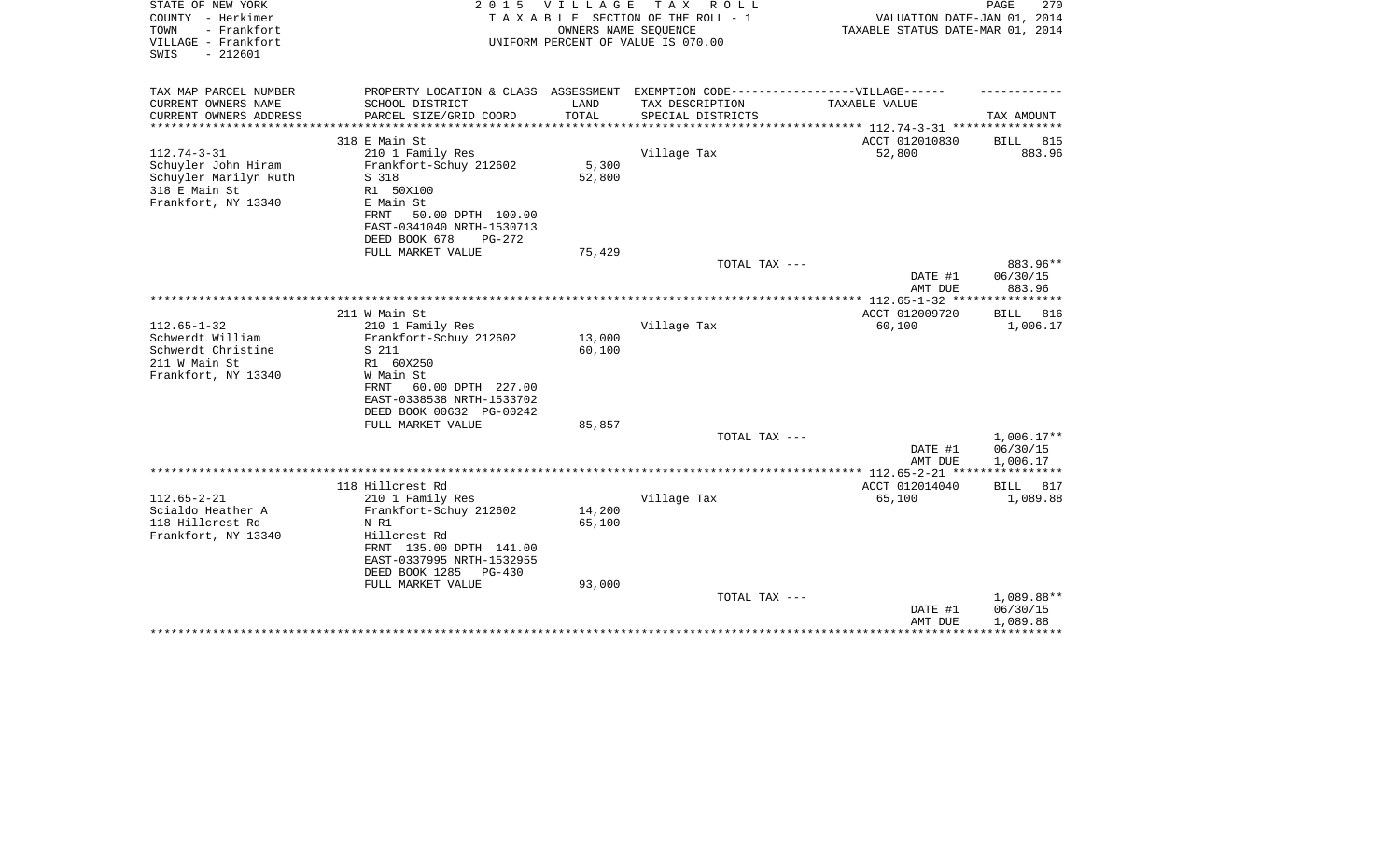| STATE OF NEW YORK<br>COUNTY - Herkimer<br>- Frankfort<br>TOWN<br>VILLAGE - Frankfort<br>$-212601$<br>SWIS |                                                                                                      |        | 2015 VILLAGE TAX ROLL<br>TAXABLE SECTION OF THE ROLL - 1<br>OWNERS NAME SEQUENCE<br>UNIFORM PERCENT OF VALUE IS 070.00 | VALUATION DATE-JAN 01, 2014<br>TAXABLE STATUS DATE-MAR 01, 2014 | PAGE<br>271                      |
|-----------------------------------------------------------------------------------------------------------|------------------------------------------------------------------------------------------------------|--------|------------------------------------------------------------------------------------------------------------------------|-----------------------------------------------------------------|----------------------------------|
| TAX MAP PARCEL NUMBER<br>CURRENT OWNERS NAME                                                              | PROPERTY LOCATION & CLASS ASSESSMENT EXEMPTION CODE-----------------VILLAGE------<br>SCHOOL DISTRICT | LAND   | TAX DESCRIPTION                                                                                                        | TAXABLE VALUE                                                   |                                  |
| CURRENT OWNERS ADDRESS                                                                                    | PARCEL SIZE/GRID COORD                                                                               | TOTAL  | SPECIAL DISTRICTS                                                                                                      |                                                                 | TAX AMOUNT                       |
|                                                                                                           |                                                                                                      |        |                                                                                                                        | ********** 112.73-4-22 **********                               |                                  |
|                                                                                                           | 223 Third Ave                                                                                        |        |                                                                                                                        | ACCT 012010980                                                  | BILL<br>818                      |
| $112.73 - 4 - 22$<br>Scialdo Phyllis K                                                                    | 210 1 Family Res<br>Frankfort-Schuy 212602                                                           |        | VET WAR CT 41121<br>10,800 Village Tax                                                                                 | 6,160<br>51,940                                                 | 869.56                           |
| 223 Third Ave<br>Frankfort, NY 13340                                                                      | N 223<br>R2 50X150<br>Third Ave<br>50.00 DPTH 150.00<br>FRNT                                         | 58,100 |                                                                                                                        |                                                                 |                                  |
|                                                                                                           | EAST-0339490 NRTH-1530643                                                                            |        |                                                                                                                        |                                                                 |                                  |
|                                                                                                           | DEED BOOK 707<br>$PG-102$                                                                            |        |                                                                                                                        |                                                                 |                                  |
|                                                                                                           | FULL MARKET VALUE                                                                                    | 83,000 |                                                                                                                        |                                                                 |                                  |
|                                                                                                           |                                                                                                      |        | TOTAL TAX ---                                                                                                          | DATE #1<br>AMT DUE                                              | $869.56**$<br>06/30/15<br>869.56 |
|                                                                                                           |                                                                                                      |        |                                                                                                                        | **************** 112.82-1-5 ******************                  |                                  |
| $112.82 - 1 - 5$                                                                                          | 311 First Ave<br>230 3 Family Res                                                                    |        | Village Tax                                                                                                            | ACCT 012004770<br>59,000                                        | BILL 819<br>987.76               |
| Sciorilli Dominick                                                                                        | Frankfort-Schuy 212602                                                                               | 10,100 |                                                                                                                        |                                                                 |                                  |
| Sciorilli Susan                                                                                           | N 311                                                                                                | 59,000 |                                                                                                                        |                                                                 |                                  |
| 5711 Old Judd Rd<br>Oriskany, NY 13424                                                                    | R <sub>2</sub><br>Life Use                                                                           |        |                                                                                                                        |                                                                 |                                  |
|                                                                                                           | 50.00 DPTH 130.00<br>FRNT<br>EAST-0340422 NRTH-1530644<br>DEED BOOK 1271<br>PG-317                   |        |                                                                                                                        |                                                                 |                                  |
|                                                                                                           | FULL MARKET VALUE                                                                                    | 84,286 |                                                                                                                        |                                                                 |                                  |
|                                                                                                           |                                                                                                      |        | TOTAL TAX ---                                                                                                          | DATE #1                                                         | 987.76**<br>06/30/15             |
|                                                                                                           |                                                                                                      |        |                                                                                                                        | AMT DUE                                                         | 987.76                           |
|                                                                                                           |                                                                                                      |        |                                                                                                                        |                                                                 |                                  |
|                                                                                                           | William St                                                                                           |        |                                                                                                                        | ACCT 012024540                                                  | BILL 820                         |
| $112.66 - 2 - 28$<br>Sciortino Concetta                                                                   | 311 Res vac land<br>Frankfort-Schuy 212602                                                           | 2,500  | Village Tax                                                                                                            | 2,500                                                           | 41.85                            |
| Attn: Sciortino Vito                                                                                      | N                                                                                                    | 2,500  |                                                                                                                        |                                                                 |                                  |
| 203 W Smith St                                                                                            | V19 70X51                                                                                            |        |                                                                                                                        |                                                                 |                                  |
| Herkimer, NY 13350                                                                                        | William St<br>51.00 DPTH<br>62.00<br>FRNT<br>EAST-0341119 NRTH-1532927                               |        |                                                                                                                        |                                                                 |                                  |
|                                                                                                           | DEED BOOK 00380 PG-00337                                                                             |        |                                                                                                                        |                                                                 |                                  |
|                                                                                                           | FULL MARKET VALUE                                                                                    | 3,571  |                                                                                                                        |                                                                 |                                  |
|                                                                                                           |                                                                                                      |        | TOTAL TAX ---                                                                                                          | DATE #1<br>AMT DUE                                              | 41.85**<br>06/30/15<br>41.85     |
|                                                                                                           |                                                                                                      |        |                                                                                                                        |                                                                 |                                  |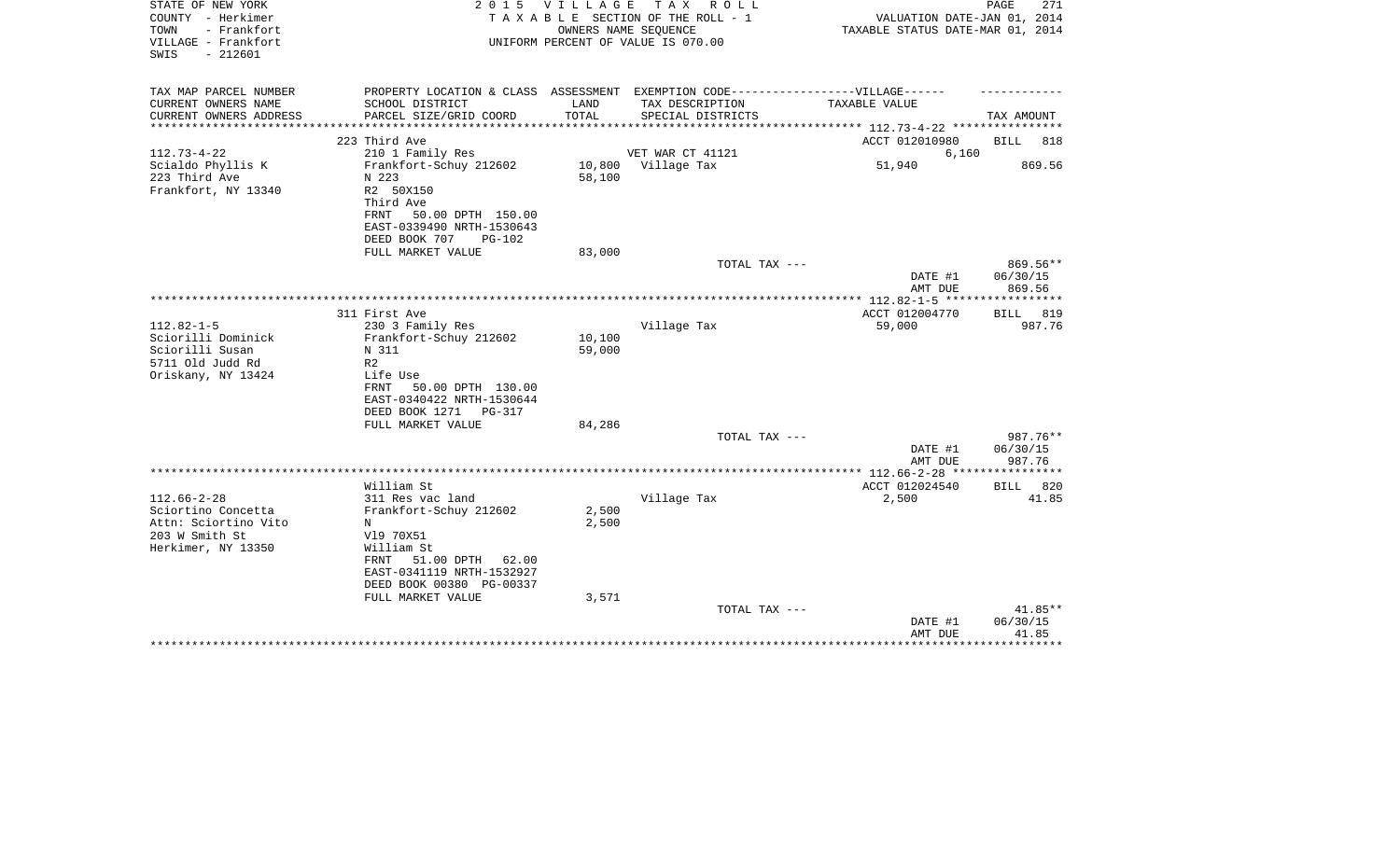| STATE OF NEW YORK<br>COUNTY - Herkimer<br>TOWN<br>- Frankfort<br>VILLAGE - Frankfort<br>$-212601$<br>SWIS | 2 0 1 5                                                                                                                                                                 | <b>VILLAGE</b>         | T A X<br>R O L L<br>TAXABLE SECTION OF THE ROLL - 1<br>OWNERS NAME SEQUENCE<br>UNIFORM PERCENT OF VALUE IS 070.00 | VALUATION DATE-JAN 01, 2014<br>TAXABLE STATUS DATE-MAR 01, 2014 | PAGE<br>272                    |
|-----------------------------------------------------------------------------------------------------------|-------------------------------------------------------------------------------------------------------------------------------------------------------------------------|------------------------|-------------------------------------------------------------------------------------------------------------------|-----------------------------------------------------------------|--------------------------------|
| TAX MAP PARCEL NUMBER                                                                                     | PROPERTY LOCATION & CLASS ASSESSMENT EXEMPTION CODE-----------------VILLAGE------                                                                                       |                        |                                                                                                                   |                                                                 |                                |
| CURRENT OWNERS NAME<br>CURRENT OWNERS ADDRESS                                                             | SCHOOL DISTRICT<br>PARCEL SIZE/GRID COORD                                                                                                                               | LAND<br>TOTAL          | TAX DESCRIPTION<br>SPECIAL DISTRICTS                                                                              | <b>TAXABLE VALUE</b>                                            | TAX AMOUNT                     |
| ********************                                                                                      | **************************                                                                                                                                              | ********************** |                                                                                                                   | ***************** 112.66-1-28 *****************                 |                                |
|                                                                                                           | 213 William St                                                                                                                                                          |                        |                                                                                                                   | ACCT 157077                                                     | 821<br>BILL                    |
| $112.66 - 1 - 28$<br>Sciortino Donald J<br>Sciortino Lois M<br>213 William St<br>Frankfort, NY 13340      | 210 1 Family Res<br>Frankfort-Schuy 212602<br>N 213<br>R1 1 1/2A<br>William St<br>ACRES<br>1.50<br>EAST-0341571 NRTH-1532863<br>DEED BOOK 1347<br><b>PG-902</b>         | 12,600<br>50,000       | Village Tax                                                                                                       | 50,000                                                          | 837.08                         |
|                                                                                                           | FULL MARKET VALUE                                                                                                                                                       | 71,429                 | TOTAL TAX ---                                                                                                     |                                                                 | 837.08**                       |
|                                                                                                           |                                                                                                                                                                         |                        |                                                                                                                   | DATE #1<br>AMT DUE                                              | 06/30/15<br>837.08             |
|                                                                                                           |                                                                                                                                                                         |                        |                                                                                                                   |                                                                 |                                |
| $112.66 - 1 - 19$                                                                                         | 123 William St<br>210 1 Family Res                                                                                                                                      |                        | VET WAR CT 41121                                                                                                  | ACCT 012031290<br>6,160                                         | 822<br>BILL                    |
| Sciortino Michael                                                                                         | Frankfort-Schuy 212602                                                                                                                                                  | 6,100                  | Village Tax                                                                                                       | 43,040                                                          | 720.56                         |
| 123 William St<br>Frankfort, NY 13340                                                                     | N 123<br>R2 50X130<br>William St<br>60.00 DPTH 130.00<br>FRNT<br>EAST-0341215 NRTH-1533010<br>DEED BOOK 791<br>$PG-3$                                                   | 49,200                 |                                                                                                                   |                                                                 |                                |
|                                                                                                           | FULL MARKET VALUE                                                                                                                                                       | 70,286                 | TOTAL TAX ---                                                                                                     |                                                                 | 720.56**                       |
|                                                                                                           |                                                                                                                                                                         |                        |                                                                                                                   | DATE #1<br>AMT DUE                                              | 06/30/15<br>720.56             |
|                                                                                                           |                                                                                                                                                                         |                        |                                                                                                                   | **************** 112.66-1-20 ****                               | ************                   |
| $112.66 - 1 - 20$                                                                                         | 119 1/2 William St                                                                                                                                                      |                        |                                                                                                                   | ACCT 012024510<br>5,500                                         | BILL<br>823<br>92.08           |
| Sciortino Michael<br>123 William St<br>Frankfort, NY 13340                                                | 312 Vac w/imprv<br>Frankfort-Schuy 212602<br>N 119 1/2<br>60x128 Gar<br>William St<br>60.00 DPTH 128.00<br>FRNT<br>EAST-0341255 NRTH-1532963<br>DEED BOOK 791<br>$PG-5$ | 4,300<br>5,500         | Village Tax                                                                                                       |                                                                 |                                |
|                                                                                                           | FULL MARKET VALUE                                                                                                                                                       | 7,857                  |                                                                                                                   |                                                                 |                                |
|                                                                                                           |                                                                                                                                                                         |                        | TOTAL TAX ---                                                                                                     | DATE #1<br>AMT DUE                                              | $92.08**$<br>06/30/15<br>92.08 |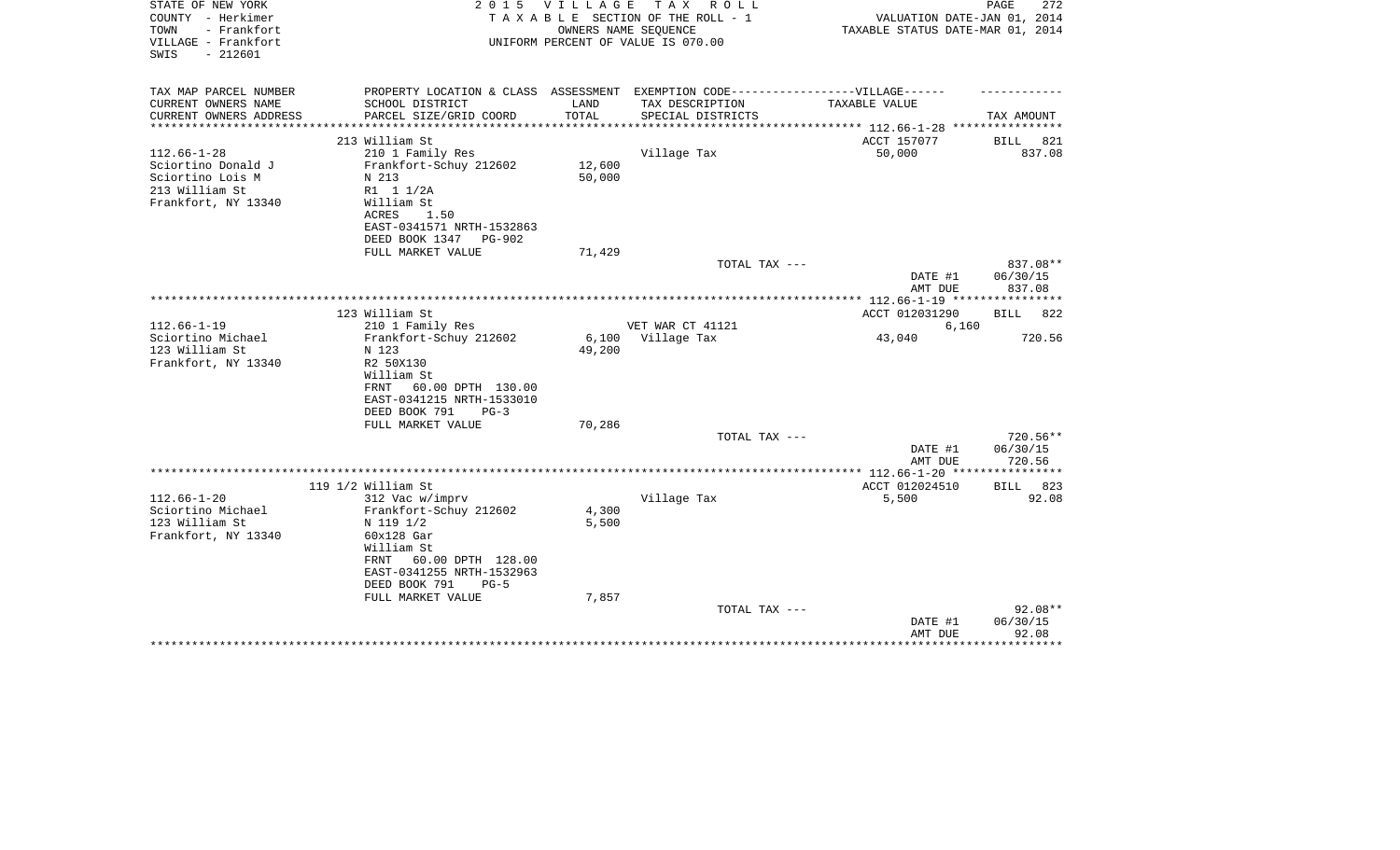| STATE OF NEW YORK<br>COUNTY - Herkimer<br>- Frankfort<br>TOWN<br>VILLAGE - Frankfort<br>$-212601$<br>SWIS      | 2 0 1 5                                                                                       | VILLAGE          | TAX ROLL<br>TAXABLE SECTION OF THE ROLL - 1<br>OWNERS NAME SEQUENCE<br>UNIFORM PERCENT OF VALUE IS 070.00 | VALUATION DATE-JAN 01, 2014<br>TAXABLE STATUS DATE-MAR 01, 2014 | PAGE<br>273             |
|----------------------------------------------------------------------------------------------------------------|-----------------------------------------------------------------------------------------------|------------------|-----------------------------------------------------------------------------------------------------------|-----------------------------------------------------------------|-------------------------|
| TAX MAP PARCEL NUMBER                                                                                          | PROPERTY LOCATION & CLASS ASSESSMENT EXEMPTION CODE-----------------VILLAGE------             |                  |                                                                                                           |                                                                 |                         |
| CURRENT OWNERS NAME<br>CURRENT OWNERS ADDRESS                                                                  | SCHOOL DISTRICT<br>PARCEL SIZE/GRID COORD                                                     | LAND<br>TOTAL    | TAX DESCRIPTION<br>SPECIAL DISTRICTS                                                                      | TAXABLE VALUE                                                   | TAX AMOUNT              |
| ********************                                                                                           | **************************                                                                    |                  |                                                                                                           |                                                                 |                         |
|                                                                                                                | 522 Litchfield St                                                                             |                  |                                                                                                           | ACCT 012024450                                                  | <b>BILL</b><br>824      |
| $112.73 - 1 - 31$<br>Sciortino Michael A<br>Lash-Sciortino Doloris<br>522 Litchfield St<br>Frankfort, NY 13340 | 220 2 Family Res<br>Frankfort-Schuy 212602<br>W 522<br>R2 1.26 Acres<br>Litchfield St         | 24,400<br>78,000 | Village Tax                                                                                               | 78,000                                                          | 1,305.85                |
|                                                                                                                | 1.26<br>ACRES<br>EAST-0337932 NRTH-1530637<br>DEED BOOK 1286<br>$PG-523$<br>FULL MARKET VALUE | 111,429          |                                                                                                           |                                                                 |                         |
|                                                                                                                |                                                                                               |                  | TOTAL TAX ---                                                                                             |                                                                 | 1,305.85**              |
|                                                                                                                |                                                                                               |                  |                                                                                                           | DATE #1<br>AMT DUE                                              | 06/30/15<br>1,305.85    |
|                                                                                                                |                                                                                               |                  |                                                                                                           |                                                                 |                         |
| $112.82 - 2 - 63$                                                                                              | 402 Reese Rd<br>210 1 Family Res                                                              |                  | Village Tax                                                                                               | ACCT 182836<br>73,100                                           | 825<br>BILL<br>1,223.81 |
| Scott Richard L                                                                                                | Frankfort-Schuy 212602                                                                        | 13,000           |                                                                                                           |                                                                 |                         |
| Scott Deborah A                                                                                                | W 402                                                                                         | 73,100           |                                                                                                           |                                                                 |                         |
| 402 Reese Rd                                                                                                   | R1 60X140                                                                                     |                  |                                                                                                           |                                                                 |                         |
| Frankfort, NY 13340                                                                                            | Reese Rd                                                                                      |                  |                                                                                                           |                                                                 |                         |
|                                                                                                                | FRNT 105.00 DPTH 140.00<br>EAST-0340300 NRTH-1529314                                          |                  |                                                                                                           |                                                                 |                         |
|                                                                                                                | DEED BOOK 1513<br>PG-52                                                                       |                  |                                                                                                           |                                                                 |                         |
|                                                                                                                | FULL MARKET VALUE                                                                             | 104,429          | TOTAL TAX ---                                                                                             |                                                                 | 1,223.81**              |
|                                                                                                                |                                                                                               |                  |                                                                                                           | DATE #1<br>AMT DUE                                              | 06/30/15<br>1,223.81    |
|                                                                                                                |                                                                                               |                  |                                                                                                           |                                                                 | *****                   |
| $112.81 - 3 - 21$                                                                                              | 502 Ingersol Ave                                                                              |                  |                                                                                                           | ACCT 012006630                                                  | 826<br>BILL             |
| Seaver Lisa A                                                                                                  | 210 1 Family Res<br>Frankfort-Schuy 212602                                                    | 10,800           | Village Tax                                                                                               | 69,500                                                          | 1,163.54                |
| 502 Ingersol Ave                                                                                               | S                                                                                             | 69,500           |                                                                                                           |                                                                 |                         |
| Frankfort, NY 13340                                                                                            | R1                                                                                            |                  |                                                                                                           |                                                                 |                         |
|                                                                                                                | <b>FRNT</b><br>50.00 DPTH 150.00<br>EAST-0339831 NRTH-1529368<br>DEED BOOK 1124<br>$PG-88$    |                  |                                                                                                           |                                                                 |                         |
|                                                                                                                | FULL MARKET VALUE                                                                             | 99,286           |                                                                                                           |                                                                 |                         |
|                                                                                                                |                                                                                               |                  | TOTAL TAX ---                                                                                             |                                                                 | 1,163.54**              |
|                                                                                                                |                                                                                               |                  |                                                                                                           | DATE #1                                                         | 06/30/15                |
|                                                                                                                |                                                                                               |                  |                                                                                                           | AMT DUE                                                         | 1,163.54                |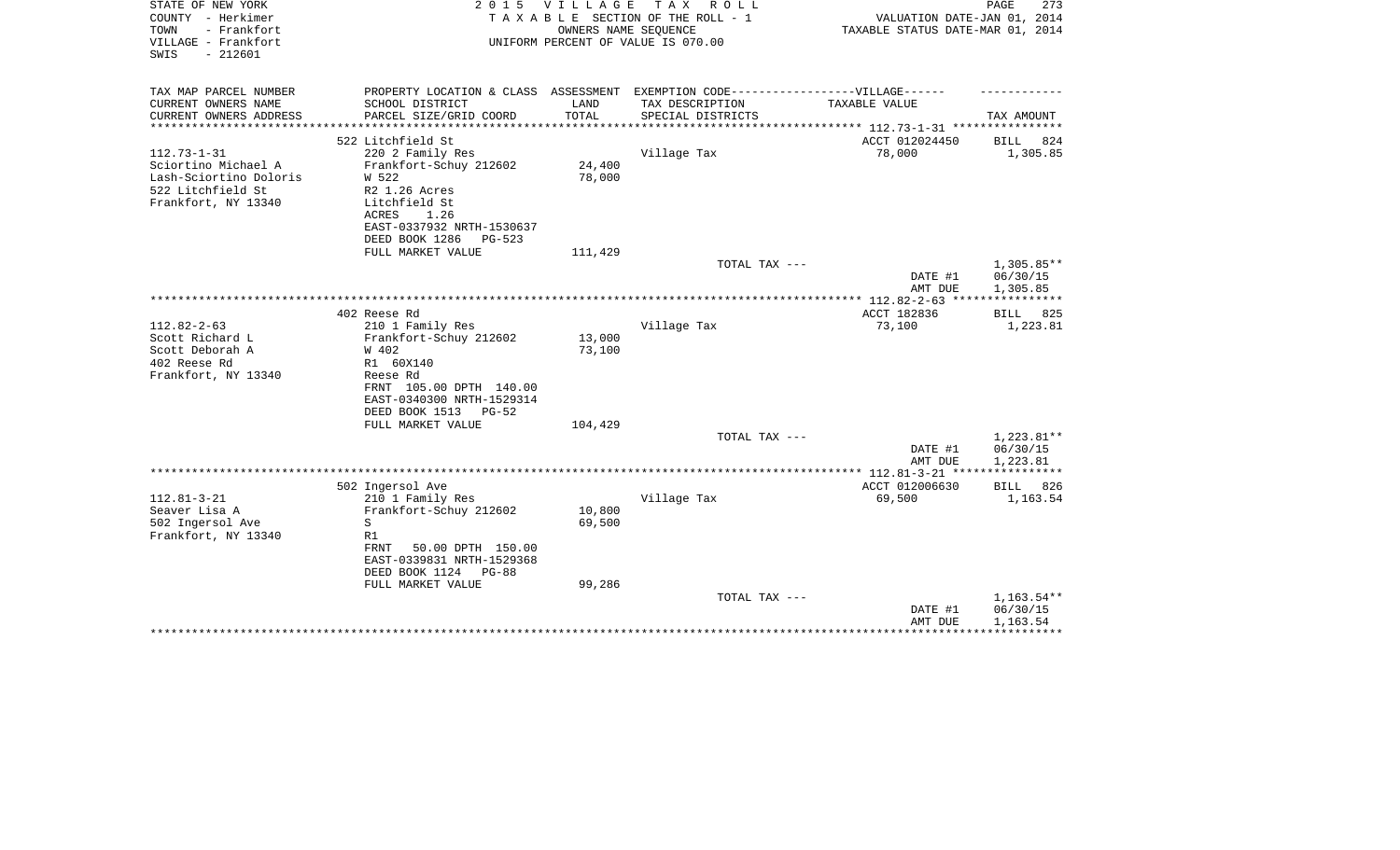| STATE OF NEW YORK<br>COUNTY - Herkimer<br>TOWN<br>- Frankfort<br>VILLAGE - Frankfort<br>$-212601$<br>SWIS | 2 0 1 5                                                                           | <b>VILLAGE</b>  | T A X<br>R O L L<br>TAXABLE SECTION OF THE ROLL - 1<br>OWNERS NAME SEQUENCE<br>UNIFORM PERCENT OF VALUE IS 070.00 | VALUATION DATE-JAN 01, 2014<br>TAXABLE STATUS DATE-MAR 01, 2014 | 274<br>PAGE           |
|-----------------------------------------------------------------------------------------------------------|-----------------------------------------------------------------------------------|-----------------|-------------------------------------------------------------------------------------------------------------------|-----------------------------------------------------------------|-----------------------|
|                                                                                                           |                                                                                   |                 |                                                                                                                   |                                                                 |                       |
| TAX MAP PARCEL NUMBER                                                                                     | PROPERTY LOCATION & CLASS ASSESSMENT EXEMPTION CODE-----------------VILLAGE------ |                 |                                                                                                                   |                                                                 |                       |
| CURRENT OWNERS NAME<br>CURRENT OWNERS ADDRESS                                                             | SCHOOL DISTRICT<br>PARCEL SIZE/GRID COORD                                         | LAND<br>TOTAL   | TAX DESCRIPTION<br>SPECIAL DISTRICTS                                                                              | TAXABLE VALUE                                                   | TAX AMOUNT            |
| **************************                                                                                |                                                                                   |                 |                                                                                                                   |                                                                 |                       |
|                                                                                                           | 108 W Canal St                                                                    |                 |                                                                                                                   | ACCT 186746                                                     | BILL<br>827           |
| $112.65 - 2 - 43$                                                                                         | 210 1 Family Res                                                                  |                 | Village Tax                                                                                                       | 40,000                                                          | 669.67                |
| Secretary of HUD<br>4400 Will Rogers Pkwy                                                                 | Frankfort-Schuy 212602<br>N 108                                                   | 6,800<br>40,000 |                                                                                                                   |                                                                 |                       |
| Oklahoma City, OK 73108                                                                                   | R1 47X211                                                                         |                 |                                                                                                                   |                                                                 |                       |
|                                                                                                           | W Canal St                                                                        |                 |                                                                                                                   |                                                                 |                       |
| PRIOR OWNER ON 3/01/2014                                                                                  | FRNT<br>47.00 DPTH 208.25                                                         |                 |                                                                                                                   |                                                                 |                       |
| Secretary of HUD                                                                                          | EAST-0339052 NRTH-1532897                                                         |                 |                                                                                                                   |                                                                 |                       |
|                                                                                                           | DEED BOOK 1536<br>$PG-325$<br>FULL MARKET VALUE                                   | 57,143          |                                                                                                                   |                                                                 |                       |
|                                                                                                           |                                                                                   |                 | TOTAL TAX ---                                                                                                     |                                                                 | 669.67**              |
|                                                                                                           |                                                                                   |                 |                                                                                                                   | DATE #1                                                         | 06/30/15              |
|                                                                                                           |                                                                                   |                 |                                                                                                                   | AMT DUE                                                         | 669.67                |
|                                                                                                           |                                                                                   |                 |                                                                                                                   |                                                                 |                       |
| $112.73 - 3 - 15$                                                                                         | 113 Second Ave<br>210 1 Family Res                                                |                 | Village Tax                                                                                                       | ACCT 012002910<br>53,000                                        | 828<br>BILL<br>887.31 |
| Seifried Tim                                                                                              | Frankfort-Schuy 212602                                                            | 10,100          |                                                                                                                   |                                                                 |                       |
| 113 Second Ave                                                                                            | N 113                                                                             | 53,000          |                                                                                                                   |                                                                 |                       |
| Frankfort, NY 13340                                                                                       | R1                                                                                |                 |                                                                                                                   |                                                                 |                       |
|                                                                                                           | Life Use<br><b>FRNT</b><br>50.00 DPTH 140.00                                      |                 |                                                                                                                   |                                                                 |                       |
|                                                                                                           | EAST-0339051 NRTH-1531535                                                         |                 |                                                                                                                   |                                                                 |                       |
|                                                                                                           | DEED BOOK 940<br>$PG-359$                                                         |                 |                                                                                                                   |                                                                 |                       |
|                                                                                                           | FULL MARKET VALUE                                                                 | 75,714          |                                                                                                                   |                                                                 |                       |
|                                                                                                           |                                                                                   |                 | TOTAL TAX ---                                                                                                     |                                                                 | 887.31**              |
|                                                                                                           |                                                                                   |                 |                                                                                                                   | DATE #1<br>AMT DUE                                              | 06/30/15<br>887.31    |
|                                                                                                           |                                                                                   |                 |                                                                                                                   | **************** 112.66-2-37 ***                                | *******               |
|                                                                                                           | 131 Sheldon Ave                                                                   |                 |                                                                                                                   | ACCT 012024990                                                  | 829<br><b>BILL</b>    |
| $112.66 - 2 - 37$                                                                                         | 210 1 Family Res                                                                  |                 | Village Tax                                                                                                       | 52,000                                                          | 870.56                |
| Sgroi Anthony                                                                                             | Frankfort-Schuy 212602                                                            | 6,000           |                                                                                                                   |                                                                 |                       |
| 131 Sheldon Ave<br>Frankfort, NY 13340                                                                    | N 131<br>R1                                                                       | 52,000          |                                                                                                                   |                                                                 |                       |
|                                                                                                           | Sheldon Ave                                                                       |                 |                                                                                                                   |                                                                 |                       |
|                                                                                                           | 50.00 DPTH 125.00<br>FRNT                                                         |                 |                                                                                                                   |                                                                 |                       |
|                                                                                                           | EAST-0340749 NRTH-1532760                                                         |                 |                                                                                                                   |                                                                 |                       |
|                                                                                                           | DEED BOOK 793<br>$PG-307$<br>FULL MARKET VALUE                                    | 74,286          |                                                                                                                   |                                                                 |                       |
|                                                                                                           |                                                                                   |                 | TOTAL TAX ---                                                                                                     |                                                                 | 870.56**              |
|                                                                                                           |                                                                                   |                 |                                                                                                                   | DATE #1                                                         | 06/30/15              |
|                                                                                                           |                                                                                   |                 |                                                                                                                   | AMT DUE                                                         | 870.56                |
|                                                                                                           |                                                                                   |                 |                                                                                                                   |                                                                 | ********              |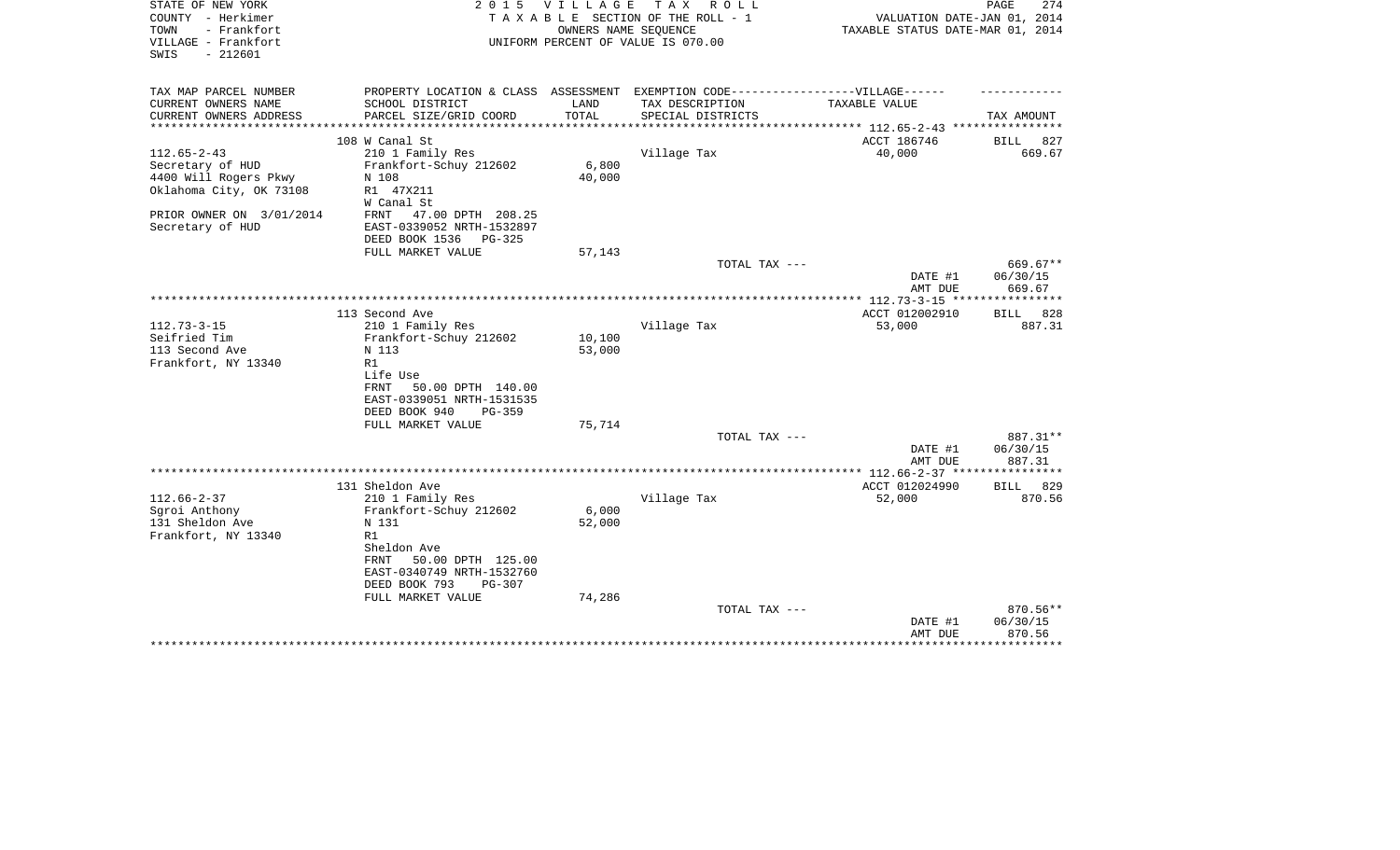| STATE OF NEW YORK<br>COUNTY - Herkimer<br>TOWN<br>- Frankfort<br>VILLAGE - Frankfort | 2 0 1 5                                                                                             | <b>VILLAGE</b> | TAX ROLL<br>TAXABLE SECTION OF THE ROLL - 1<br>OWNERS NAME SEQUENCE<br>UNIFORM PERCENT OF VALUE IS 070.00 | VALUATION DATE-JAN 01, 2014<br>TAXABLE STATUS DATE-MAR 01, 2014 | PAGE<br>275        |
|--------------------------------------------------------------------------------------|-----------------------------------------------------------------------------------------------------|----------------|-----------------------------------------------------------------------------------------------------------|-----------------------------------------------------------------|--------------------|
| $-212601$<br>SWIS                                                                    |                                                                                                     |                |                                                                                                           |                                                                 |                    |
| TAX MAP PARCEL NUMBER<br>CURRENT OWNERS NAME                                         | PROPERTY LOCATION & CLASS ASSESSMENT EXEMPTION CODE----------------VILLAGE------<br>SCHOOL DISTRICT | LAND           | TAX DESCRIPTION                                                                                           | TAXABLE VALUE                                                   |                    |
| CURRENT OWNERS ADDRESS<br>******************                                         | PARCEL SIZE/GRID COORD                                                                              | TOTAL          | SPECIAL DISTRICTS                                                                                         |                                                                 | TAX AMOUNT         |
|                                                                                      | 127 First Ave                                                                                       |                |                                                                                                           | ACCT 012018690                                                  | BILL<br>830        |
| $112.73 - 2 - 48$                                                                    | 210 1 Family Res                                                                                    |                | VET WAR CT 41121                                                                                          | 6,160                                                           |                    |
| Sgroi Carmelita                                                                      | Frankfort-Schuy 212602                                                                              | 6,600          | Village Tax                                                                                               | 35,840                                                          | 600.02             |
| Vivacqua Lisa                                                                        | N 127                                                                                               | 42,000         |                                                                                                           |                                                                 |                    |
| 127 First Ave                                                                        | R1 40X87                                                                                            |                |                                                                                                           |                                                                 |                    |
| Frankfort, NY 13340                                                                  | First Ave                                                                                           |                |                                                                                                           |                                                                 |                    |
|                                                                                      | FRNT<br>40.00 DPTH 87.00                                                                            |                |                                                                                                           |                                                                 |                    |
|                                                                                      | EAST-0339338 NRTH-1531829<br>DEED BOOK 1315<br>PG-902                                               |                |                                                                                                           |                                                                 |                    |
|                                                                                      | FULL MARKET VALUE                                                                                   | 60,000         |                                                                                                           |                                                                 |                    |
|                                                                                      |                                                                                                     |                | TOTAL TAX ---                                                                                             |                                                                 | 600.02**           |
|                                                                                      |                                                                                                     |                |                                                                                                           | DATE #1                                                         | 06/30/15           |
|                                                                                      |                                                                                                     |                |                                                                                                           | AMT DUE                                                         | 600.02             |
|                                                                                      |                                                                                                     |                |                                                                                                           | *** 112.74-2-55 ***                                             |                    |
|                                                                                      | 240 E Main St                                                                                       |                |                                                                                                           | ACCT 157691                                                     | BILL 831           |
| $112.74 - 2 - 55$                                                                    | 210 1 Family Res                                                                                    |                | Village Tax                                                                                               | 53,700                                                          | 899.03             |
| Shafer Suzanne                                                                       | Frankfort-Schuy 212602                                                                              | 7,100          |                                                                                                           |                                                                 |                    |
| 240 E Main St<br>Frankfort, NY 13340                                                 | S<br>R <sub>2</sub>                                                                                 | 53,700         |                                                                                                           |                                                                 |                    |
|                                                                                      | 238-240 E Main                                                                                      |                |                                                                                                           |                                                                 |                    |
|                                                                                      | <b>FRNT</b><br>63.00 DPTH 140.00<br>BANK<br>135                                                     |                |                                                                                                           |                                                                 |                    |
|                                                                                      | EAST-0340400 NRTH-1531482<br>DEED BOOK 1351<br>PG-255                                               |                |                                                                                                           |                                                                 |                    |
|                                                                                      | FULL MARKET VALUE                                                                                   | 76,714         |                                                                                                           |                                                                 |                    |
|                                                                                      |                                                                                                     |                | TOTAL TAX ---                                                                                             |                                                                 | 899.03**           |
|                                                                                      |                                                                                                     |                |                                                                                                           | DATE #1<br>AMT DUE                                              | 06/30/15<br>899.03 |
|                                                                                      |                                                                                                     |                |                                                                                                           |                                                                 |                    |
|                                                                                      | 119 Cemetery St                                                                                     |                |                                                                                                           | ACCT 012013650                                                  | BILL 832           |
| $112.65 - 2 - 7$                                                                     | 210 1 Family Res                                                                                    |                | VET WAR CT 41121                                                                                          | 6,160                                                           |                    |
| Shannon William P                                                                    | Frankfort-Schuy 212602                                                                              | 10,400         | Village Tax                                                                                               | 52,640                                                          | 881.28             |
| Shannon Karin                                                                        | W 119                                                                                               | 58,800         |                                                                                                           |                                                                 |                    |
| 119 Cemetery St                                                                      | R1 43X240                                                                                           |                |                                                                                                           |                                                                 |                    |
| Frankfort, NY 13340                                                                  | Cemetery St                                                                                         |                |                                                                                                           |                                                                 |                    |
|                                                                                      | 43.00 DPTH 246.50<br>FRNT<br>EAST-0337588 NRTH-1533003                                              |                |                                                                                                           |                                                                 |                    |
|                                                                                      | DEED BOOK 00609 PG-00379                                                                            |                |                                                                                                           |                                                                 |                    |
|                                                                                      | FULL MARKET VALUE                                                                                   | 84,000         |                                                                                                           |                                                                 |                    |
|                                                                                      |                                                                                                     |                | TOTAL TAX ---                                                                                             |                                                                 | 881.28**           |
|                                                                                      |                                                                                                     |                |                                                                                                           | DATE #1                                                         | 06/30/15           |
|                                                                                      |                                                                                                     |                |                                                                                                           | AMT DUE                                                         | 881.28             |
|                                                                                      |                                                                                                     |                |                                                                                                           |                                                                 |                    |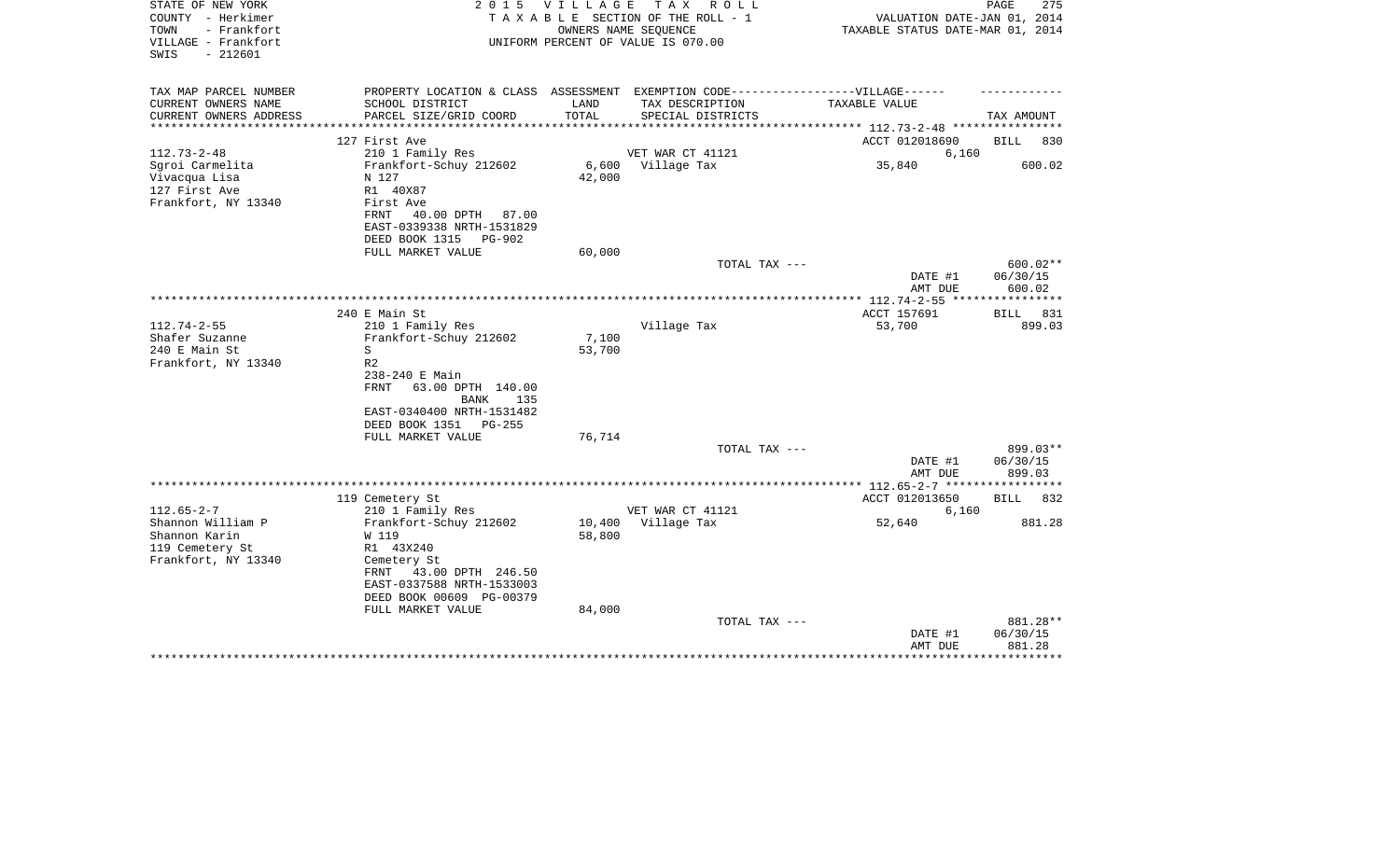| STATE OF NEW YORK<br>COUNTY - Herkimer<br>- Frankfort<br>TOWN<br>VILLAGE - Frankfort<br>SWIS<br>$-212601$ | 2 0 1 5            | VILLAGE<br>OWNERS NAME SEQUENCE | TAX ROLL<br>TAXABLE SECTION OF THE ROLL - 1<br>UNIFORM PERCENT OF VALUE IS 070.00 | VALUATION DATE-JAN 01, 2014<br>TAXABLE STATUS DATE-MAR 01, 2014                   | 276<br>PAGE          |
|-----------------------------------------------------------------------------------------------------------|--------------------|---------------------------------|-----------------------------------------------------------------------------------|-----------------------------------------------------------------------------------|----------------------|
| TAX MAP PARCEL NUMBER                                                                                     |                    |                                 |                                                                                   | PROPERTY LOCATION & CLASS ASSESSMENT EXEMPTION CODE-----------------VILLAGE------ |                      |
| CURRENT OWNERS NAME<br>SCHOOL DISTRICT                                                                    |                    | LAND                            | TAX DESCRIPTION                                                                   | TAXABLE VALUE                                                                     |                      |
| CURRENT OWNERS ADDRESS<br>PARCEL SIZE/GRID COORD<br>**********************<br>**************************  |                    | TOTAL<br>**************         | SPECIAL DISTRICTS                                                                 |                                                                                   | TAX AMOUNT           |
| 133 E Canal St                                                                                            |                    |                                 |                                                                                   | ACCT 012019080                                                                    | 833<br>BILL          |
| $112.73 - 2 - 31$<br>210 1 Family Res                                                                     |                    |                                 | Village Tax                                                                       | 50,000                                                                            | 837.08               |
| Shepard William H<br>Frankfort-Schuy 212602                                                               |                    | 3,700                           |                                                                                   |                                                                                   |                      |
| Shepard Teresa A<br>N 133                                                                                 |                    | 50,000                          |                                                                                   |                                                                                   |                      |
| 133 Canal St<br>R1                                                                                        |                    |                                 |                                                                                   |                                                                                   |                      |
| Frankfort, NY 13340<br>Canal St                                                                           |                    |                                 |                                                                                   |                                                                                   |                      |
| FRNT<br>40.00 DPTH                                                                                        | 97.00              |                                 |                                                                                   |                                                                                   |                      |
|                                                                                                           | 135<br>BANK        |                                 |                                                                                   |                                                                                   |                      |
| EAST-0339630 NRTH-1532043                                                                                 |                    |                                 |                                                                                   |                                                                                   |                      |
| DEED BOOK 764                                                                                             | <b>PG-580</b>      |                                 |                                                                                   |                                                                                   |                      |
| FULL MARKET VALUE                                                                                         |                    | 71,429                          | TOTAL TAX ---                                                                     |                                                                                   | 837.08**             |
|                                                                                                           |                    |                                 |                                                                                   | DATE #1                                                                           | 06/30/15             |
|                                                                                                           |                    |                                 |                                                                                   | AMT DUE                                                                           | 837.08               |
|                                                                                                           |                    |                                 |                                                                                   |                                                                                   |                      |
| 281 W Main St                                                                                             |                    |                                 |                                                                                   | ACCT 012019380                                                                    | 834<br>BILL          |
| $112.57 - 1 - 8$<br>210 1 Family Res                                                                      |                    |                                 | Village Tax                                                                       | 91,500                                                                            | 1,531.86             |
| Shmat Viktor<br>Frankfort-Schuy 212602                                                                    |                    | 19,900                          |                                                                                   |                                                                                   |                      |
| Shmat Nataliya<br>S                                                                                       |                    | 91,500                          |                                                                                   |                                                                                   |                      |
| 281 W Main St<br>R1                                                                                       |                    |                                 |                                                                                   |                                                                                   |                      |
| Frankfort, NY 13340<br>W Main St<br>FRNT 187.00 DPTH 171.00                                               |                    |                                 |                                                                                   |                                                                                   |                      |
| EAST-0337563 NRTH-1534969                                                                                 |                    |                                 |                                                                                   |                                                                                   |                      |
| DEED BOOK 945                                                                                             | $PG-684$           |                                 |                                                                                   |                                                                                   |                      |
| FULL MARKET VALUE                                                                                         |                    | 130,714                         |                                                                                   |                                                                                   |                      |
|                                                                                                           |                    |                                 | TOTAL TAX ---                                                                     |                                                                                   | $1,531.86**$         |
|                                                                                                           |                    |                                 |                                                                                   | DATE #1<br>AMT DUE                                                                | 06/30/15<br>1,531.86 |
|                                                                                                           |                    |                                 |                                                                                   | *** $112.73 - 3 - 5$ ***                                                          |                      |
| 128 First Ave                                                                                             |                    |                                 |                                                                                   | ACCT 012028230                                                                    | 835<br>BILL          |
| $112.73 - 3 - 5$<br>220 2 Family Res                                                                      |                    |                                 | Village Tax                                                                       | 64,100                                                                            | 1,073.14             |
| Shortt Kenneth C<br>Frankfort-Schuy 212602                                                                |                    | 8,900                           |                                                                                   |                                                                                   |                      |
| Shortt Kristen L<br>S 128                                                                                 |                    | 64,100                          |                                                                                   |                                                                                   |                      |
| 128 First Ave<br>R <sub>2</sub>                                                                           |                    |                                 |                                                                                   |                                                                                   |                      |
| Frankfort, NY 13340<br>First Ave<br><b>FRNT</b>                                                           | 51.00 DPTH 100.00  |                                 |                                                                                   |                                                                                   |                      |
|                                                                                                           | <b>BANK</b><br>730 |                                 |                                                                                   |                                                                                   |                      |
| EAST-0339322 NRTH-1531660                                                                                 |                    |                                 |                                                                                   |                                                                                   |                      |
| DEED BOOK 817                                                                                             | <b>PG-131</b>      |                                 |                                                                                   |                                                                                   |                      |
| FULL MARKET VALUE                                                                                         |                    | 91,571                          |                                                                                   |                                                                                   |                      |
|                                                                                                           |                    |                                 | TOTAL TAX ---                                                                     |                                                                                   | 1,073.14**           |
|                                                                                                           |                    |                                 |                                                                                   | DATE #1<br>AMT DUE                                                                | 06/30/15<br>1,073.14 |
|                                                                                                           |                    |                                 |                                                                                   |                                                                                   |                      |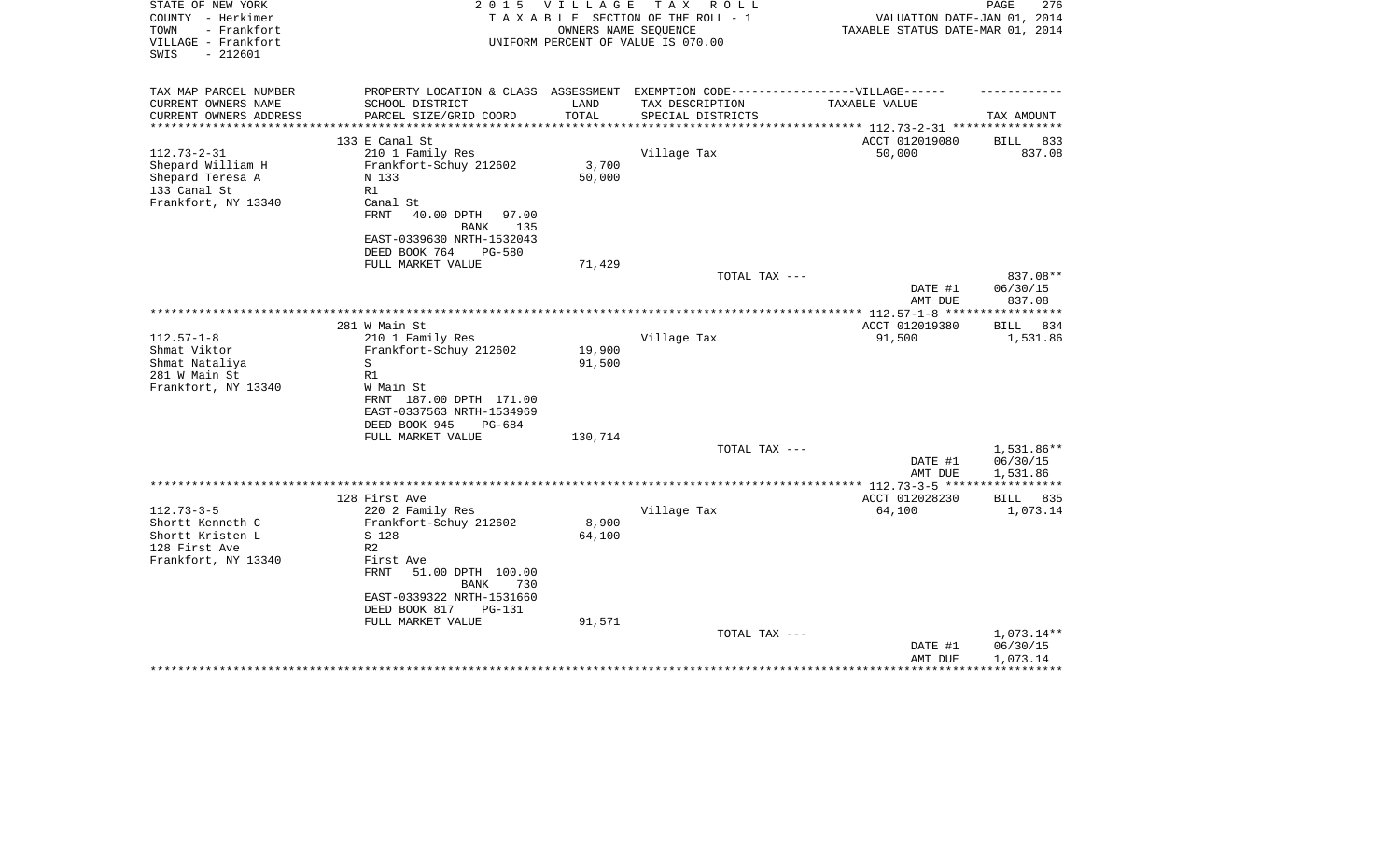| TAX MAP PARCEL NUMBER<br>PROPERTY LOCATION & CLASS ASSESSMENT EXEMPTION CODE-----------------VILLAGE------<br>CURRENT OWNERS NAME<br>SCHOOL DISTRICT<br>LAND<br>TAX DESCRIPTION<br>TAXABLE VALUE<br>CURRENT OWNERS ADDRESS<br>PARCEL SIZE/GRID COORD<br>TOTAL<br>SPECIAL DISTRICTS<br>TAX AMOUNT<br>**********************<br>144 E Orchard St<br>ACCT 157608<br>BILL<br>$112.74 - 1 - 5$<br>220 2 Family Res<br>Village Tax<br>40,100<br>Shufelt Thurlow J Sr<br>Frankfort-Schuy 212602<br>3,700<br>Shufelt Wendy L<br>40,100<br>S 142<br>142 E Orchard St<br>R2 30X123 | STATE OF NEW YORK<br>COUNTY - Herkimer<br>TOWN<br>- Frankfort<br>VILLAGE - Frankfort<br>$-212601$<br>SWIS | 2 0 1 5 | VILLAGE | TAX ROLL<br>TAXABLE SECTION OF THE ROLL - 1<br>OWNERS NAME SEQUENCE<br>UNIFORM PERCENT OF VALUE IS 070.00 | VALUATION DATE-JAN 01, 2014<br>TAXABLE STATUS DATE-MAR 01, 2014 | 277<br>PAGE  |
|--------------------------------------------------------------------------------------------------------------------------------------------------------------------------------------------------------------------------------------------------------------------------------------------------------------------------------------------------------------------------------------------------------------------------------------------------------------------------------------------------------------------------------------------------------------------------|-----------------------------------------------------------------------------------------------------------|---------|---------|-----------------------------------------------------------------------------------------------------------|-----------------------------------------------------------------|--------------|
|                                                                                                                                                                                                                                                                                                                                                                                                                                                                                                                                                                          |                                                                                                           |         |         |                                                                                                           |                                                                 |              |
|                                                                                                                                                                                                                                                                                                                                                                                                                                                                                                                                                                          |                                                                                                           |         |         |                                                                                                           |                                                                 |              |
|                                                                                                                                                                                                                                                                                                                                                                                                                                                                                                                                                                          |                                                                                                           |         |         |                                                                                                           |                                                                 |              |
|                                                                                                                                                                                                                                                                                                                                                                                                                                                                                                                                                                          |                                                                                                           |         |         |                                                                                                           |                                                                 | 836          |
|                                                                                                                                                                                                                                                                                                                                                                                                                                                                                                                                                                          |                                                                                                           |         |         |                                                                                                           |                                                                 | 671.34       |
|                                                                                                                                                                                                                                                                                                                                                                                                                                                                                                                                                                          |                                                                                                           |         |         |                                                                                                           |                                                                 |              |
|                                                                                                                                                                                                                                                                                                                                                                                                                                                                                                                                                                          |                                                                                                           |         |         |                                                                                                           |                                                                 |              |
|                                                                                                                                                                                                                                                                                                                                                                                                                                                                                                                                                                          |                                                                                                           |         |         |                                                                                                           |                                                                 |              |
| Frankfort, NY 13340<br>E Orchard St                                                                                                                                                                                                                                                                                                                                                                                                                                                                                                                                      |                                                                                                           |         |         |                                                                                                           |                                                                 |              |
| 30.00 DPTH 130.00<br>FRNT                                                                                                                                                                                                                                                                                                                                                                                                                                                                                                                                                |                                                                                                           |         |         |                                                                                                           |                                                                 |              |
| EAST-0340132 NRTH-1532516                                                                                                                                                                                                                                                                                                                                                                                                                                                                                                                                                |                                                                                                           |         |         |                                                                                                           |                                                                 |              |
| DEED BOOK 1350<br>PG-733<br>FULL MARKET VALUE<br>57,286                                                                                                                                                                                                                                                                                                                                                                                                                                                                                                                  |                                                                                                           |         |         |                                                                                                           |                                                                 |              |
| TOTAL TAX ---                                                                                                                                                                                                                                                                                                                                                                                                                                                                                                                                                            |                                                                                                           |         |         |                                                                                                           |                                                                 | 671.34**     |
| 06/30/15<br>DATE #1                                                                                                                                                                                                                                                                                                                                                                                                                                                                                                                                                      |                                                                                                           |         |         |                                                                                                           |                                                                 |              |
| 671.34<br>AMT DUE                                                                                                                                                                                                                                                                                                                                                                                                                                                                                                                                                        |                                                                                                           |         |         |                                                                                                           |                                                                 |              |
|                                                                                                                                                                                                                                                                                                                                                                                                                                                                                                                                                                          |                                                                                                           |         |         |                                                                                                           |                                                                 |              |
| 144 E Orchard St<br>ACCT 012017400<br>BILL                                                                                                                                                                                                                                                                                                                                                                                                                                                                                                                               |                                                                                                           |         |         |                                                                                                           |                                                                 | 837          |
| $112.74 - 1 - 22$<br>210 1 Family Res<br>Village Tax<br>45,000                                                                                                                                                                                                                                                                                                                                                                                                                                                                                                           |                                                                                                           |         |         |                                                                                                           |                                                                 | 753.37       |
| Shufelt Thurlow J Sr<br>6,200<br>Frankfort-Schuy 212602                                                                                                                                                                                                                                                                                                                                                                                                                                                                                                                  |                                                                                                           |         |         |                                                                                                           |                                                                 |              |
| Shufelt Wendy L<br>S 144<br>45,000                                                                                                                                                                                                                                                                                                                                                                                                                                                                                                                                       |                                                                                                           |         |         |                                                                                                           |                                                                 |              |
| 144 E Orchard St<br>R1 50X130                                                                                                                                                                                                                                                                                                                                                                                                                                                                                                                                            |                                                                                                           |         |         |                                                                                                           |                                                                 |              |
| Frankfort, NY 13340<br>E Orchard St                                                                                                                                                                                                                                                                                                                                                                                                                                                                                                                                      |                                                                                                           |         |         |                                                                                                           |                                                                 |              |
| 50.00 DPTH 135.00<br>FRNT<br>EAST-0340159 NRTH-1532480                                                                                                                                                                                                                                                                                                                                                                                                                                                                                                                   |                                                                                                           |         |         |                                                                                                           |                                                                 |              |
| DEED BOOK 772<br><b>PG-516</b>                                                                                                                                                                                                                                                                                                                                                                                                                                                                                                                                           |                                                                                                           |         |         |                                                                                                           |                                                                 |              |
| 64,286<br>FULL MARKET VALUE                                                                                                                                                                                                                                                                                                                                                                                                                                                                                                                                              |                                                                                                           |         |         |                                                                                                           |                                                                 |              |
| TOTAL TAX ---                                                                                                                                                                                                                                                                                                                                                                                                                                                                                                                                                            |                                                                                                           |         |         |                                                                                                           |                                                                 | $753.37**$   |
| DATE #1<br>06/30/15                                                                                                                                                                                                                                                                                                                                                                                                                                                                                                                                                      |                                                                                                           |         |         |                                                                                                           |                                                                 |              |
| 753.37<br>AMT DUE                                                                                                                                                                                                                                                                                                                                                                                                                                                                                                                                                        |                                                                                                           |         |         |                                                                                                           |                                                                 |              |
|                                                                                                                                                                                                                                                                                                                                                                                                                                                                                                                                                                          |                                                                                                           |         |         |                                                                                                           |                                                                 |              |
| ACCT 176832<br>301 Third Ave<br><b>BILL</b>                                                                                                                                                                                                                                                                                                                                                                                                                                                                                                                              |                                                                                                           |         |         |                                                                                                           |                                                                 | 838          |
| $112.82 - 2 - 37$<br>61,000<br>210 1 Family Res<br>Village Tax                                                                                                                                                                                                                                                                                                                                                                                                                                                                                                           |                                                                                                           |         |         |                                                                                                           |                                                                 | 1,021.24     |
| Sibley Tamara L<br>Frankfort-Schuy 212602<br>7,100<br>61,000                                                                                                                                                                                                                                                                                                                                                                                                                                                                                                             |                                                                                                           |         |         |                                                                                                           |                                                                 |              |
| 301 Third Ave<br>N 301<br>Frankfort, NY 13340<br>R1                                                                                                                                                                                                                                                                                                                                                                                                                                                                                                                      |                                                                                                           |         |         |                                                                                                           |                                                                 |              |
| Third Ave                                                                                                                                                                                                                                                                                                                                                                                                                                                                                                                                                                |                                                                                                           |         |         |                                                                                                           |                                                                 |              |
| <b>FRNT</b><br>40.00 DPTH 100.00                                                                                                                                                                                                                                                                                                                                                                                                                                                                                                                                         |                                                                                                           |         |         |                                                                                                           |                                                                 |              |
| EAST-0339766 NRTH-1530279                                                                                                                                                                                                                                                                                                                                                                                                                                                                                                                                                |                                                                                                           |         |         |                                                                                                           |                                                                 |              |
| DEED BOOK 1474<br>PG-437                                                                                                                                                                                                                                                                                                                                                                                                                                                                                                                                                 |                                                                                                           |         |         |                                                                                                           |                                                                 |              |
| FULL MARKET VALUE<br>87,143                                                                                                                                                                                                                                                                                                                                                                                                                                                                                                                                              |                                                                                                           |         |         |                                                                                                           |                                                                 |              |
| TOTAL TAX ---                                                                                                                                                                                                                                                                                                                                                                                                                                                                                                                                                            |                                                                                                           |         |         |                                                                                                           |                                                                 | $1,021.24**$ |
| 06/30/15<br>DATE #1                                                                                                                                                                                                                                                                                                                                                                                                                                                                                                                                                      |                                                                                                           |         |         |                                                                                                           |                                                                 |              |
| 1,021.24<br>AMT DUE                                                                                                                                                                                                                                                                                                                                                                                                                                                                                                                                                      |                                                                                                           |         |         |                                                                                                           |                                                                 |              |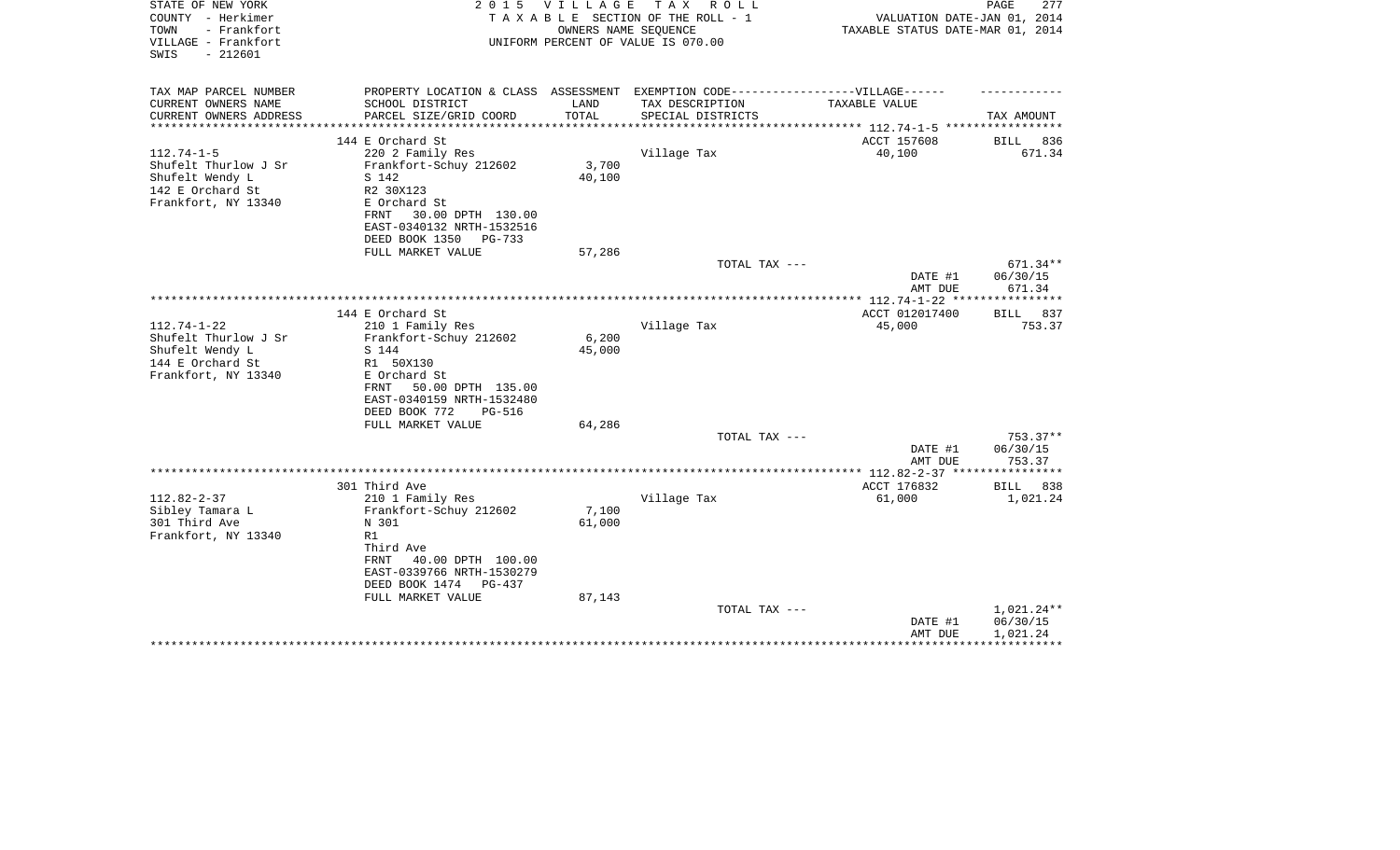| STATE OF NEW YORK<br>COUNTY - Herkimer<br>TOWN<br>- Frankfort<br>VILLAGE - Frankfort<br>SWIS<br>$-212601$ | 2 0 1 5                                                                           | VILLAGE               | TAX ROLL<br>TAXABLE SECTION OF THE ROLL - 1<br>OWNERS NAME SEQUENCE<br>UNIFORM PERCENT OF VALUE IS 070.00 | VALUATION DATE-JAN 01, 2014<br>TAXABLE STATUS DATE-MAR 01, 2014 | PAGE<br>278                          |
|-----------------------------------------------------------------------------------------------------------|-----------------------------------------------------------------------------------|-----------------------|-----------------------------------------------------------------------------------------------------------|-----------------------------------------------------------------|--------------------------------------|
| TAX MAP PARCEL NUMBER                                                                                     | PROPERTY LOCATION & CLASS ASSESSMENT EXEMPTION CODE-----------------VILLAGE------ |                       |                                                                                                           |                                                                 |                                      |
| CURRENT OWNERS NAME                                                                                       | SCHOOL DISTRICT                                                                   | LAND                  | TAX DESCRIPTION                                                                                           | TAXABLE VALUE                                                   |                                      |
| CURRENT OWNERS ADDRESS<br>*******************                                                             | PARCEL SIZE/GRID COORD                                                            | TOTAL<br>************ | SPECIAL DISTRICTS                                                                                         | ***************************** 112.74-3-11 ***********           | TAX AMOUNT                           |
|                                                                                                           | 304 E Main St                                                                     |                       |                                                                                                           | ACCT 012025380                                                  | 839<br>BILL                          |
| $112.74 - 3 - 11$                                                                                         | 220 2 Family Res                                                                  |                       | Village Tax                                                                                               | 62,300                                                          | 1,043.00                             |
| Simonette Salvatore Jr                                                                                    | Frankfort-Schuy 212602                                                            | 6,500                 |                                                                                                           |                                                                 |                                      |
| Geraldine Marie                                                                                           | S 304                                                                             | 62,300                |                                                                                                           |                                                                 |                                      |
| 304 E Main St                                                                                             | R2 50X150                                                                         |                       |                                                                                                           |                                                                 |                                      |
| Frankfort, NY 13340                                                                                       | E Main St<br>FRNT<br>50.00 DPTH 150.00                                            |                       |                                                                                                           |                                                                 |                                      |
|                                                                                                           | EAST-0340715 NRTH-1531084                                                         |                       |                                                                                                           |                                                                 |                                      |
|                                                                                                           | DEED BOOK 814<br>PG-427                                                           |                       |                                                                                                           |                                                                 |                                      |
|                                                                                                           | FULL MARKET VALUE                                                                 | 89,000                |                                                                                                           |                                                                 |                                      |
|                                                                                                           |                                                                                   |                       | TOTAL TAX ---                                                                                             | DATE #1<br>AMT DUE                                              | $1,043.00**$<br>06/30/15<br>1,043.00 |
|                                                                                                           |                                                                                   |                       |                                                                                                           | **** $112.82 - 1 - 63$ ***                                      |                                      |
|                                                                                                           | 341 Third Ave                                                                     |                       |                                                                                                           | ACCT 012018900                                                  | 840<br>BILL                          |
| $112.82 - 1 - 63$<br>Skermont Richard                                                                     | 210 1 Family Res                                                                  | 8,800                 | Village Tax                                                                                               | 41,500                                                          | 694.78                               |
| Skermont Erika                                                                                            | Frankfort-Schuy 212602<br>N 341                                                   | 41,500                |                                                                                                           |                                                                 |                                      |
| 341 Third Ave                                                                                             | R1 57X72x55x95                                                                    |                       |                                                                                                           |                                                                 |                                      |
| Frankfort, NY 13340                                                                                       | Third Ave                                                                         |                       |                                                                                                           |                                                                 |                                      |
|                                                                                                           | 57.75 DPTH<br>FRNT<br>95.00                                                       |                       |                                                                                                           |                                                                 |                                      |
|                                                                                                           | EAST-0340352 NRTH-1529578<br>DEED BOOK 1146<br><b>PG-500</b>                      |                       |                                                                                                           |                                                                 |                                      |
|                                                                                                           | FULL MARKET VALUE                                                                 | 59,286                |                                                                                                           |                                                                 |                                      |
|                                                                                                           |                                                                                   |                       | TOTAL TAX ---                                                                                             |                                                                 | 694.78**                             |
|                                                                                                           |                                                                                   |                       |                                                                                                           | DATE #1                                                         | 06/30/15                             |
|                                                                                                           |                                                                                   |                       |                                                                                                           | AMT DUE                                                         | 694.78                               |
|                                                                                                           | 403 Palmer St                                                                     |                       |                                                                                                           | *** 112.81-2-55 **<br>ACCT 180830                               | <b>BILL</b><br>841                   |
| $112.81 - 2 - 55$                                                                                         | 230 3 Family Res                                                                  |                       | Village Tax                                                                                               | 75,000                                                          | 1,255.62                             |
| Skorobogach Mikhail V                                                                                     | Frankfort-Schuy 212602                                                            | 12,100                |                                                                                                           |                                                                 |                                      |
| Skorobogach Yelena G                                                                                      | E 403 Merged parcel 112.8                                                         | 75,000                |                                                                                                           |                                                                 |                                      |
| 403 Palmer St                                                                                             | R2 40X100                                                                         |                       |                                                                                                           |                                                                 |                                      |
| Frankfort, NY 13340                                                                                       | Palmer St<br>98.50 DPTH 100.00<br>FRNT                                            |                       |                                                                                                           |                                                                 |                                      |
|                                                                                                           | 0.20<br>ACRES                                                                     |                       |                                                                                                           |                                                                 |                                      |
|                                                                                                           | EAST-0339603 NRTH-1530178                                                         |                       |                                                                                                           |                                                                 |                                      |
|                                                                                                           | DEED BOOK 1500<br>PG-483                                                          |                       |                                                                                                           |                                                                 |                                      |
|                                                                                                           | FULL MARKET VALUE                                                                 | 107,143               | TOTAL TAX ---                                                                                             |                                                                 | $1,255.62**$                         |
|                                                                                                           |                                                                                   |                       |                                                                                                           | DATE #1                                                         | 06/30/15                             |
|                                                                                                           |                                                                                   |                       |                                                                                                           | AMT DUE                                                         | 1,255.62                             |
|                                                                                                           |                                                                                   |                       |                                                                                                           |                                                                 |                                      |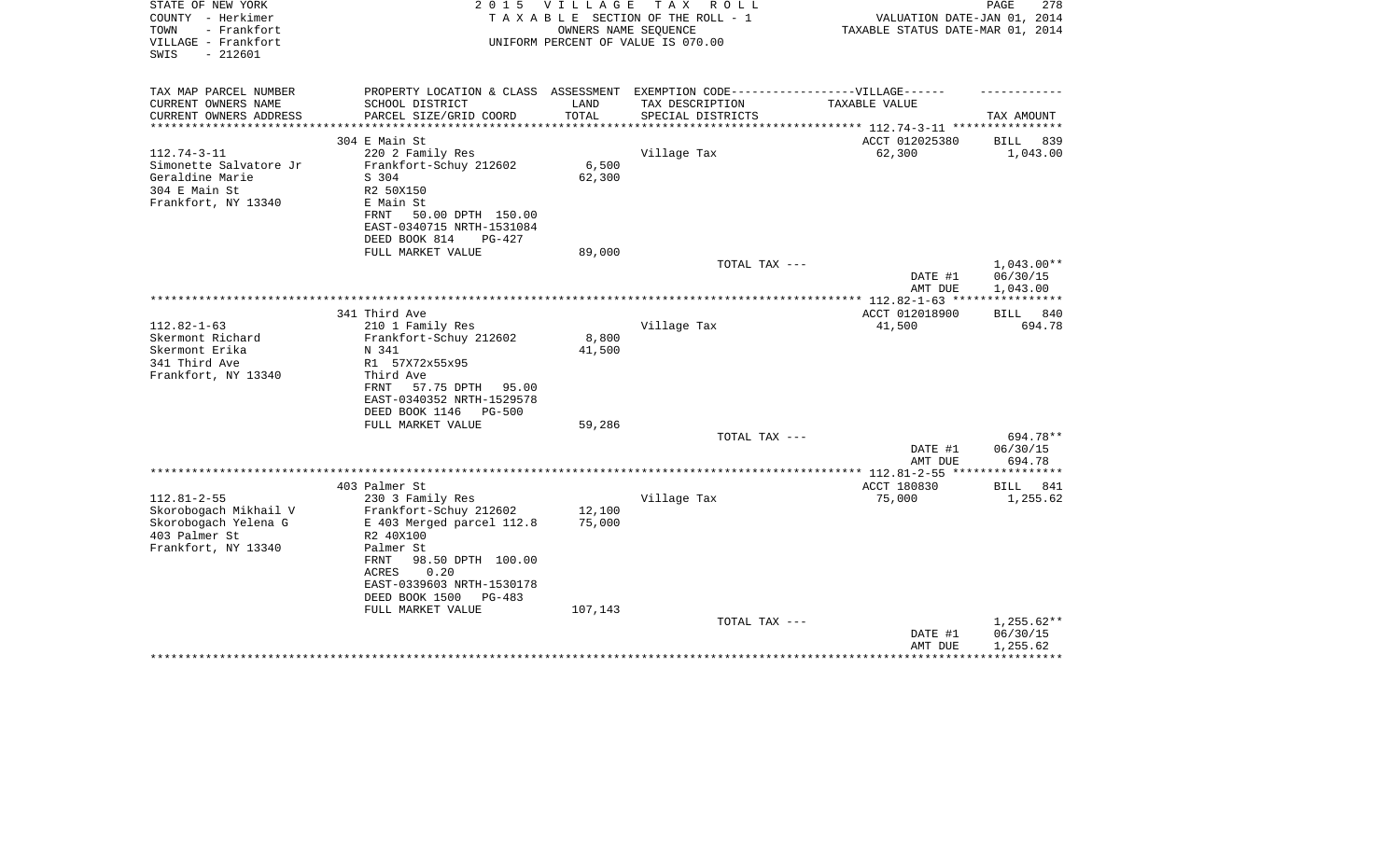| STATE OF NEW YORK        | 2 0 1 5                                                                           | <b>VILLAGE</b> | TAX ROLL                           |                                                          | PAGE<br>279                         |
|--------------------------|-----------------------------------------------------------------------------------|----------------|------------------------------------|----------------------------------------------------------|-------------------------------------|
| COUNTY - Herkimer        |                                                                                   |                | TAXABLE SECTION OF THE ROLL - 1    | VALUATION DATE-JAN 01, 2014                              |                                     |
| TOWN<br>- Frankfort      |                                                                                   |                | OWNERS NAME SEQUENCE               | TAXABLE STATUS DATE-MAR 01, 2014                         |                                     |
| VILLAGE - Frankfort      |                                                                                   |                | UNIFORM PERCENT OF VALUE IS 070.00 |                                                          |                                     |
| $-212601$<br>SWIS        |                                                                                   |                |                                    |                                                          |                                     |
|                          |                                                                                   |                |                                    |                                                          |                                     |
| TAX MAP PARCEL NUMBER    | PROPERTY LOCATION & CLASS ASSESSMENT EXEMPTION CODE-----------------VILLAGE------ |                |                                    |                                                          |                                     |
| CURRENT OWNERS NAME      | SCHOOL DISTRICT                                                                   | LAND           | TAX DESCRIPTION                    | TAXABLE VALUE                                            |                                     |
| CURRENT OWNERS ADDRESS   | PARCEL SIZE/GRID COORD                                                            | TOTAL          | SPECIAL DISTRICTS                  |                                                          | TAX AMOUNT                          |
| *********************    |                                                                                   |                |                                    | ************************** 112.74-3-6 ****************** |                                     |
|                          | 111 Palmer St                                                                     |                |                                    | ACCT 012025500                                           | BILL<br>842                         |
| $112.74 - 3 - 6$         | 210 1 Family Res                                                                  |                | Village Tax                        | 64,600                                                   | 1,081.51                            |
| Skowron Gloria Jean      | Frankfort-Schuy 212602                                                            | 7,700          |                                    |                                                          |                                     |
| 111 Palmer St            | E 109-111                                                                         | 64,600         |                                    |                                                          |                                     |
| Frankfort, NY 13340      | R1 118X125                                                                        |                |                                    |                                                          |                                     |
|                          | Palmer St                                                                         |                |                                    |                                                          |                                     |
| PRIOR OWNER ON 3/01/2014 | FRNT 100.00 DPTH 125.00                                                           |                |                                    |                                                          |                                     |
| Skowron Gloria Jean      | EAST-0340535 NRTH-1531018                                                         |                |                                    |                                                          |                                     |
|                          | DEED BOOK 1112<br>PG-864                                                          |                |                                    |                                                          |                                     |
|                          | FULL MARKET VALUE                                                                 | 92,286         |                                    |                                                          |                                     |
|                          |                                                                                   |                | TOTAL TAX ---                      |                                                          | 1,081.51**                          |
|                          |                                                                                   |                |                                    | DATE #1                                                  | 06/30/15                            |
|                          |                                                                                   |                |                                    | AMT DUE                                                  | 1,081.51<br>* * * * * * * * * * * * |
|                          |                                                                                   |                |                                    | *************** 112.74-2-54 ****                         |                                     |
| $112.74 - 2 - 54$        | 246 E Main St<br>330 Vacant comm                                                  |                | Village Tax                        | ACCT 012025470<br>3,400                                  | BILL 843<br>56.92                   |
| Skowron Walter F         | Frankfort-Schuy 212602                                                            | 3,400          |                                    |                                                          |                                     |
| Skowron Gloria G         | S 246                                                                             | 3,400          |                                    |                                                          |                                     |
| 111 Palmer St            | V19                                                                               |                |                                    |                                                          |                                     |
| Frankfort, NY 13340      | E Main St                                                                         |                |                                    |                                                          |                                     |
|                          | 61.00 DPTH<br>FRNT<br>69.00                                                       |                |                                    |                                                          |                                     |
|                          | EAST-0340466 NRTH-1531452                                                         |                |                                    |                                                          |                                     |
|                          | DEED BOOK 00649 PG-00107                                                          |                |                                    |                                                          |                                     |
|                          | FULL MARKET VALUE                                                                 | 4,857          |                                    |                                                          |                                     |
|                          |                                                                                   |                | TOTAL TAX ---                      |                                                          | $56.92**$                           |
|                          |                                                                                   |                |                                    | DATE #1                                                  | 06/30/15                            |
|                          |                                                                                   |                |                                    | AMT DUE                                                  | 56.92                               |
|                          |                                                                                   |                |                                    |                                                          |                                     |
|                          | 527 Litchfield St                                                                 |                |                                    | ACCT 162761                                              | BILL<br>844                         |
| $112.81 - 1 - 3$         | 210 1 Family Res                                                                  |                | Village Tax                        | 58,600                                                   | 981.06                              |
| Slack Gregory            | Frankfort-Schuy 212602                                                            | 14,000         |                                    |                                                          |                                     |
| 527 Litchfield St        | E 527-529                                                                         | 58,600         |                                    |                                                          |                                     |
| Frankfort, NY 13340      | R1 105X150                                                                        |                |                                    |                                                          |                                     |
|                          | Litchfield St                                                                     |                |                                    |                                                          |                                     |
|                          | FRNT 105.00 DPTH 130.00                                                           |                |                                    |                                                          |                                     |
|                          | EAST-0338208 NRTH-1530283                                                         |                |                                    |                                                          |                                     |
|                          | DEED BOOK 1383<br>PG-576                                                          |                |                                    |                                                          |                                     |
|                          | FULL MARKET VALUE                                                                 | 83,714         |                                    |                                                          |                                     |
|                          |                                                                                   |                | TOTAL TAX ---                      |                                                          | 981.06**                            |
|                          |                                                                                   |                |                                    | DATE #1                                                  | 06/30/15                            |
|                          |                                                                                   |                |                                    | AMT DUE                                                  | 981.06<br>*********                 |
|                          |                                                                                   |                |                                    |                                                          |                                     |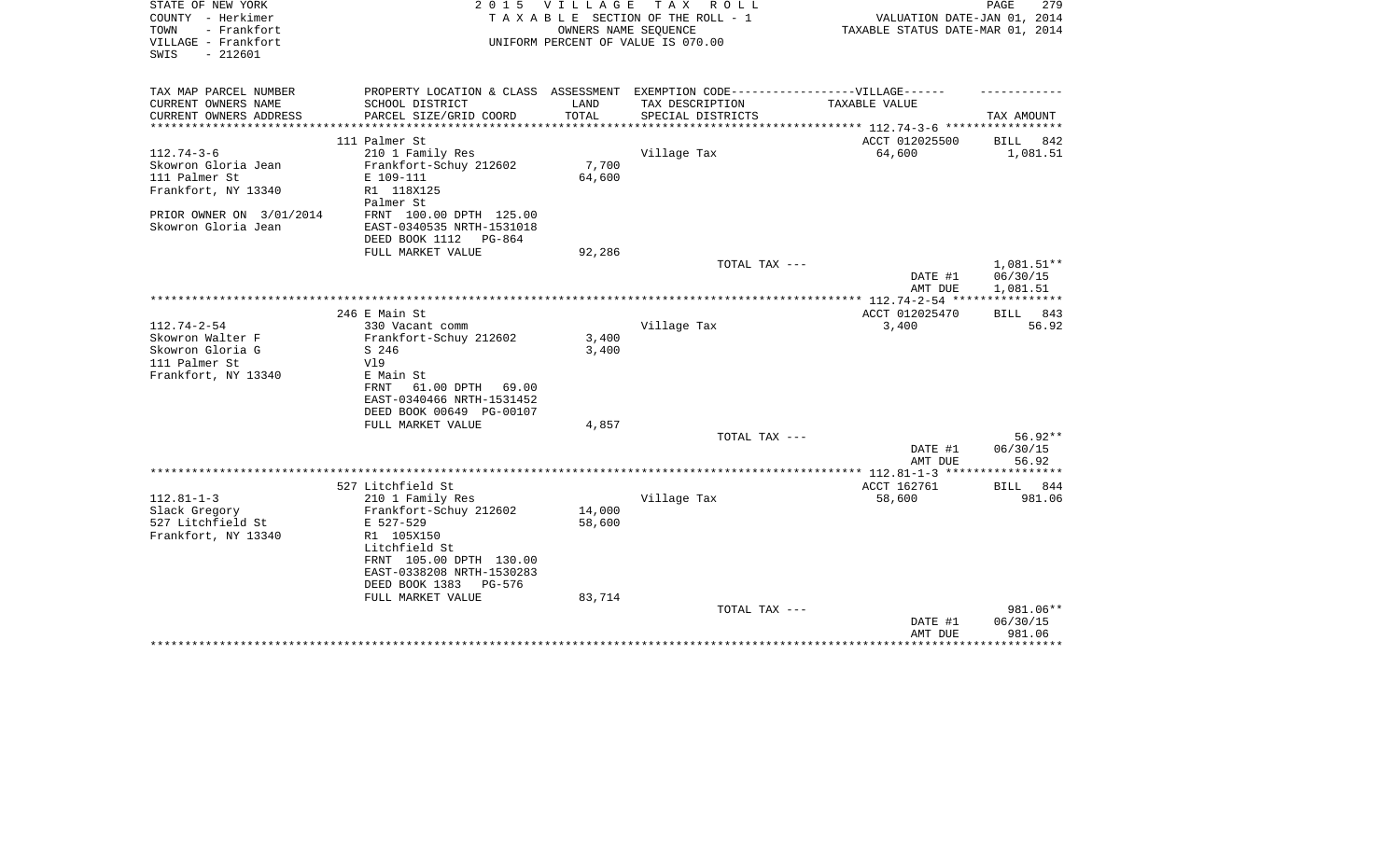| TAX MAP PARCEL NUMBER<br>PROPERTY LOCATION & CLASS ASSESSMENT EXEMPTION CODE-----------------VILLAGE------                                                   |     |
|--------------------------------------------------------------------------------------------------------------------------------------------------------------|-----|
| CURRENT OWNERS NAME<br>SCHOOL DISTRICT<br>LAND<br>TAX DESCRIPTION<br>TAXABLE VALUE                                                                           |     |
| TOTAL<br>CURRENT OWNERS ADDRESS<br>PARCEL SIZE/GRID COORD<br>SPECIAL DISTRICTS<br>TAX AMOUNT<br>**************<br>**************************<br>************ |     |
| **************** 112.73-1-71 *****************<br>114 Second Ave<br>ACCT 158233<br><b>BILL</b>                                                               | 845 |
| $112.73 - 1 - 71$<br>44,200<br>210 1 Family Res<br>Village Tax<br>739.98                                                                                     |     |
| Smaldone Janice M<br>Frankfort-Schuy 212602<br>11,100                                                                                                        |     |
| 114 Second Ave<br>44,200<br>S                                                                                                                                |     |
| Frankfort, NY 13340<br>R <sub>2</sub>                                                                                                                        |     |
| Second Ave                                                                                                                                                   |     |
| FRNT<br>46.00 DPTH 209.00                                                                                                                                    |     |
| EAST-0339015 NRTH-1531355<br>DEED BOOK 1354<br>PG-518                                                                                                        |     |
| FULL MARKET VALUE<br>63,143                                                                                                                                  |     |
| TOTAL TAX ---<br>739.98**                                                                                                                                    |     |
| 06/30/15<br>DATE #1                                                                                                                                          |     |
| 739.98<br>AMT DUE                                                                                                                                            |     |
| **************** 112.82-1-37 ****<br>************<br>ACCT 012018810<br>304 First Ave<br>BILL                                                                 | 846 |
| $112.82 - 1 - 37$<br>Village Tax<br>210 1 Family Res<br>63,000<br>1,054.72                                                                                   |     |
| Smith Christopher S<br>Frankfort-Schuy 212602<br>10,300                                                                                                      |     |
| 304 First Ave<br>63,000<br>S 304                                                                                                                             |     |
| Frankfort, NY 13340<br>R1 50X150                                                                                                                             |     |
| First Ave                                                                                                                                                    |     |
| 48.00 DPTH 150.00<br>FRNT<br>EAST-0340171 NRTH-1530635                                                                                                       |     |
| DEED BOOK 1263<br>PG-1111                                                                                                                                    |     |
| FULL MARKET VALUE<br>90,000                                                                                                                                  |     |
| 1,054.72**<br>TOTAL TAX ---                                                                                                                                  |     |
| 06/30/15<br>DATE #1                                                                                                                                          |     |
| 1,054.72<br>AMT DUE<br>***********                                                                                                                           |     |
| 128 Sheldon Ave<br>ACCT 012023280<br>BILL                                                                                                                    | 847 |
| $112.66 - 2 - 16$<br>210 1 Family Res<br>Village Tax<br>51,000<br>853.82                                                                                     |     |
| Smith Danny E<br>Frankfort-Schuy 212602<br>6,300                                                                                                             |     |
| 128 Sheldon Ave<br>S 128<br>51,000                                                                                                                           |     |
| Frankfort, NY 13340<br>R1                                                                                                                                    |     |
| Sheldon Ave<br>55.00 DPTH 125.00<br>FRNT                                                                                                                     |     |
| EAST-0340569 NRTH-1532695                                                                                                                                    |     |
| DEED BOOK 898<br>$PG-652$                                                                                                                                    |     |
| 72,857<br>FULL MARKET VALUE                                                                                                                                  |     |
| 853.82**<br>TOTAL TAX ---                                                                                                                                    |     |
| 06/30/15<br>DATE #1                                                                                                                                          |     |
| 853.82<br>AMT DUE                                                                                                                                            |     |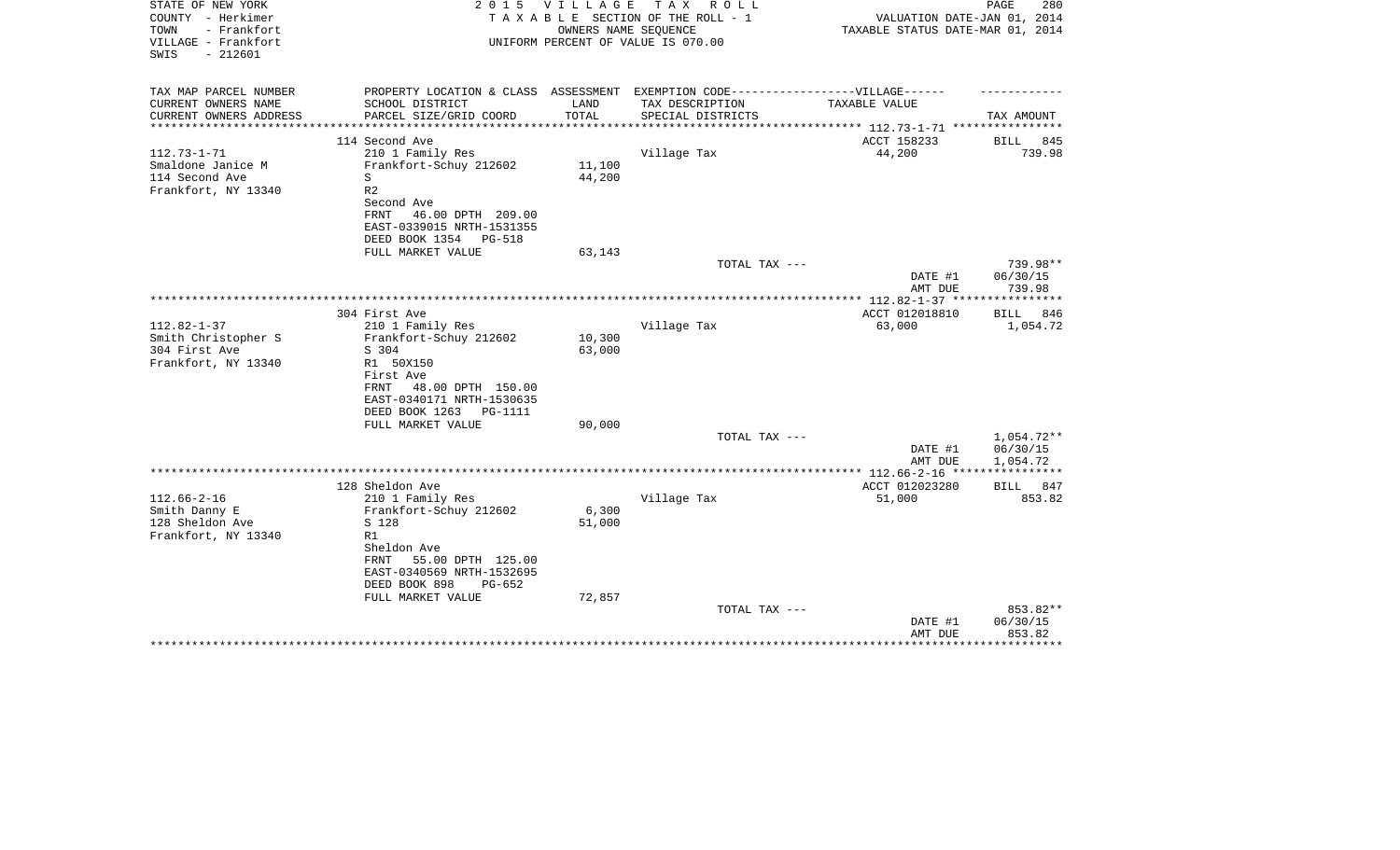| STATE OF NEW YORK<br>COUNTY - Herkimer<br>- Frankfort<br>TOWN<br>VILLAGE - Frankfort<br>$-212601$<br>SWIS | 2 0 1 5                                                                           | <b>VILLAGE</b> | T A X<br>R O L L<br>TAXABLE SECTION OF THE ROLL - 1<br>OWNERS NAME SEOUENCE<br>UNIFORM PERCENT OF VALUE IS 070.00 | VALUATION DATE-JAN 01, 2014<br>TAXABLE STATUS DATE-MAR 01, 2014 | PAGE<br>281            |
|-----------------------------------------------------------------------------------------------------------|-----------------------------------------------------------------------------------|----------------|-------------------------------------------------------------------------------------------------------------------|-----------------------------------------------------------------|------------------------|
| TAX MAP PARCEL NUMBER                                                                                     | PROPERTY LOCATION & CLASS ASSESSMENT EXEMPTION CODE-----------------VILLAGE------ |                |                                                                                                                   |                                                                 |                        |
| CURRENT OWNERS NAME                                                                                       | SCHOOL DISTRICT                                                                   | LAND           | TAX DESCRIPTION                                                                                                   | TAXABLE VALUE                                                   |                        |
| CURRENT OWNERS ADDRESS<br>**********************                                                          | PARCEL SIZE/GRID COORD                                                            | TOTAL          | SPECIAL DISTRICTS                                                                                                 |                                                                 | TAX AMOUNT             |
|                                                                                                           | 307 Third Ave                                                                     |                |                                                                                                                   | ACCT 012031560                                                  | BILL<br>848            |
| $112.82 - 2 - 31$                                                                                         | 210 1 Family Res                                                                  |                | Village Tax                                                                                                       | 61,100                                                          | 1,022.91               |
| Smith David                                                                                               | Frankfort-Schuy 212602                                                            | 8,400          |                                                                                                                   |                                                                 |                        |
| Smith Joelle                                                                                              | N 307                                                                             | 61,100         |                                                                                                                   |                                                                 |                        |
| 307 Third Ave                                                                                             | R1 39X150                                                                         |                |                                                                                                                   |                                                                 |                        |
| Frankfort, NY 13340                                                                                       | Third Ave                                                                         |                |                                                                                                                   |                                                                 |                        |
|                                                                                                           | FRNT<br>39.00 DPTH 150.00                                                         |                |                                                                                                                   |                                                                 |                        |
|                                                                                                           | <b>BANK</b><br>135                                                                |                |                                                                                                                   |                                                                 |                        |
|                                                                                                           | EAST-0339866 NRTH-1530197                                                         |                |                                                                                                                   |                                                                 |                        |
|                                                                                                           | DEED BOOK 836<br>PG-431                                                           |                |                                                                                                                   |                                                                 |                        |
|                                                                                                           | FULL MARKET VALUE                                                                 | 87,286         |                                                                                                                   |                                                                 |                        |
|                                                                                                           |                                                                                   |                | TOTAL TAX ---                                                                                                     | DATE #1                                                         | 1,022.91**<br>06/30/15 |
|                                                                                                           |                                                                                   |                |                                                                                                                   | AMT DUE                                                         | 1,022.91               |
|                                                                                                           |                                                                                   |                |                                                                                                                   |                                                                 | ************           |
|                                                                                                           | 108-110 Reese Rd                                                                  |                |                                                                                                                   | ACCT 012009540                                                  | 849<br><b>BILL</b>     |
| $112.74 - 3 - 36$                                                                                         | 230 3 Family Res                                                                  |                | Village Tax                                                                                                       | 55,000                                                          | 920.79                 |
| Smith Gary A                                                                                              | Frankfort-Schuy 212602                                                            | 6,900          |                                                                                                                   |                                                                 |                        |
| Smith Linda M                                                                                             | W 108-110                                                                         | 55,000         |                                                                                                                   |                                                                 |                        |
| 108 Reese Rd                                                                                              | R <sub>2</sub>                                                                    |                |                                                                                                                   |                                                                 |                        |
| Frankfort, NY 13340                                                                                       | Reese Rd                                                                          |                |                                                                                                                   |                                                                 |                        |
|                                                                                                           | FRNT<br>53.00 DPTH 168.00                                                         |                |                                                                                                                   |                                                                 |                        |
|                                                                                                           | <b>BANK</b><br>409                                                                |                |                                                                                                                   |                                                                 |                        |
|                                                                                                           | EAST-0340981 NRTH-1530440<br>PG-297                                               |                |                                                                                                                   |                                                                 |                        |
|                                                                                                           | DEED BOOK 751<br>FULL MARKET VALUE                                                | 78,571         |                                                                                                                   |                                                                 |                        |
|                                                                                                           |                                                                                   |                | TOTAL TAX ---                                                                                                     |                                                                 | 920.79**               |
|                                                                                                           |                                                                                   |                |                                                                                                                   | DATE #1                                                         | 06/30/15               |
|                                                                                                           |                                                                                   |                |                                                                                                                   | AMT DUE                                                         | 920.79                 |
|                                                                                                           |                                                                                   |                |                                                                                                                   |                                                                 |                        |
|                                                                                                           | 207 Litchfield St                                                                 |                |                                                                                                                   | ACCT 188534                                                     | <b>BILL</b><br>850     |
| $112.73 - 2 - 81$                                                                                         | 210 1 Family Res                                                                  |                | Village Tax                                                                                                       | 67,800                                                          | 1,135.08               |
| Smith Steven M                                                                                            | Frankfort-Schuy 212602                                                            | 10,900         |                                                                                                                   |                                                                 |                        |
| Smith Jennifer L                                                                                          | E 207                                                                             | 67,800         |                                                                                                                   |                                                                 |                        |
| 207 Litchfield St                                                                                         | R1                                                                                |                |                                                                                                                   |                                                                 |                        |
| Frankfort, NY 13340                                                                                       | Litchfield St                                                                     |                |                                                                                                                   |                                                                 |                        |
| PRIOR OWNER ON 3/01/2014                                                                                  | 58.00 DPTH 130.00<br>FRNT<br>EAST-0338792 NRTH-1531984                            |                |                                                                                                                   |                                                                 |                        |
| Wetterer Matthew                                                                                          | DEED BOOK 1547<br>PG-193                                                          |                |                                                                                                                   |                                                                 |                        |
|                                                                                                           | FULL MARKET VALUE                                                                 | 96,857         |                                                                                                                   |                                                                 |                        |
|                                                                                                           |                                                                                   |                | TOTAL TAX ---                                                                                                     |                                                                 | 1,135.08**             |
|                                                                                                           |                                                                                   |                |                                                                                                                   | DATE #1                                                         | 06/30/15               |
|                                                                                                           |                                                                                   |                |                                                                                                                   | AMT DUE                                                         | 1,135.08               |
|                                                                                                           |                                                                                   |                |                                                                                                                   |                                                                 |                        |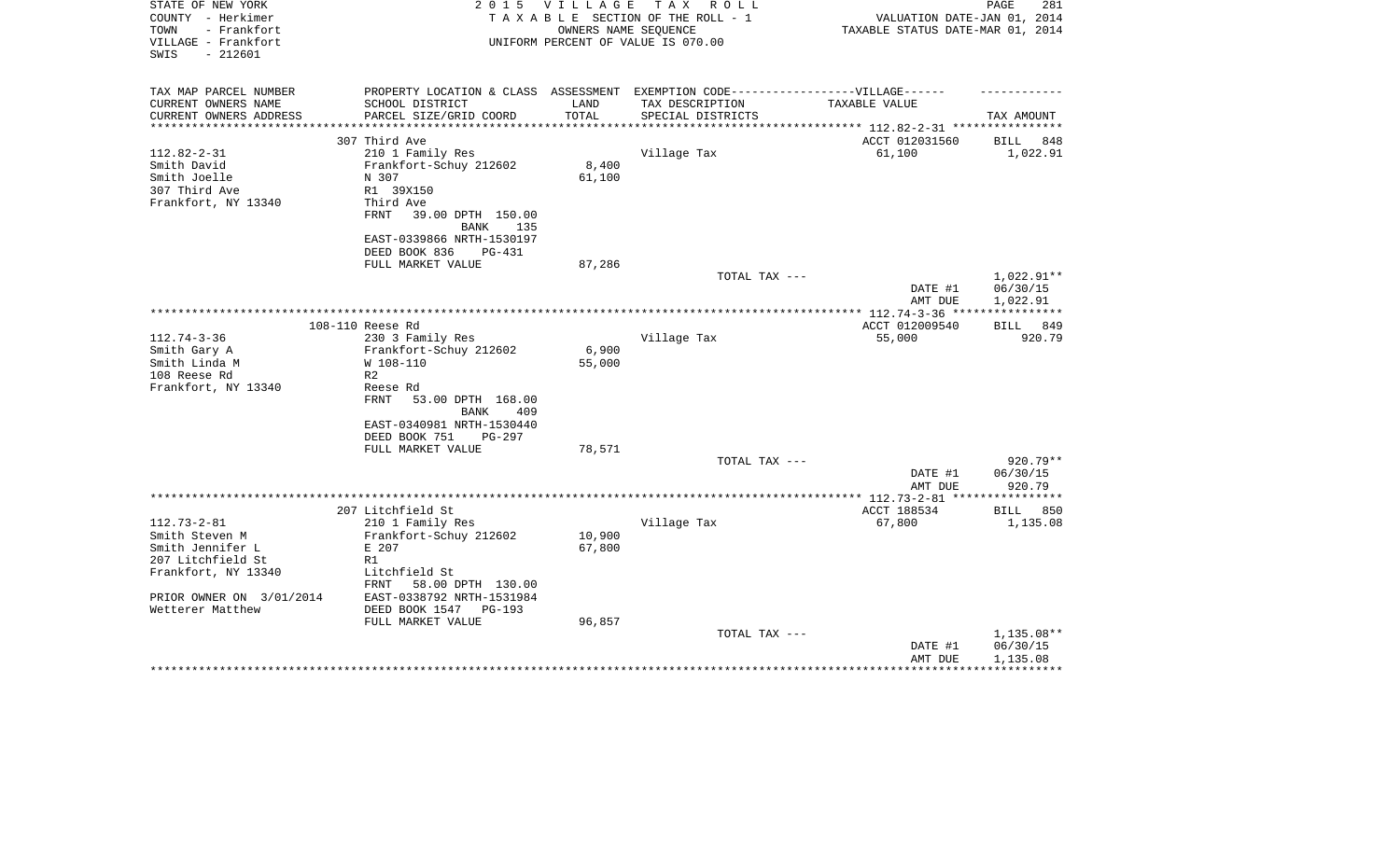| STATE OF NEW YORK<br>COUNTY - Herkimer<br>- Frankfort<br>TOWN<br>VILLAGE - Frankfort<br>$-212601$<br>SWIS | 2 0 1 5                                                                                | <b>VILLAGE</b>  | TAX ROLL<br>TAXABLE SECTION OF THE ROLL - 1<br>OWNERS NAME SEQUENCE<br>UNIFORM PERCENT OF VALUE IS 070.00 | VALUATION DATE-JAN 01, 2014<br>TAXABLE STATUS DATE-MAR 01, 2014                  | PAGE<br>282                  |
|-----------------------------------------------------------------------------------------------------------|----------------------------------------------------------------------------------------|-----------------|-----------------------------------------------------------------------------------------------------------|----------------------------------------------------------------------------------|------------------------------|
| TAX MAP PARCEL NUMBER                                                                                     | PROPERTY LOCATION & CLASS ASSESSMENT                                                   |                 | EXEMPTION CODE------------------VILLAGE------                                                             |                                                                                  |                              |
| CURRENT OWNERS NAME<br>CURRENT OWNERS ADDRESS<br>********************                                     | SCHOOL DISTRICT<br>PARCEL SIZE/GRID COORD                                              | LAND<br>TOTAL   | TAX DESCRIPTION<br>SPECIAL DISTRICTS                                                                      | TAXABLE VALUE                                                                    | TAX AMOUNT                   |
|                                                                                                           | 238 W Main St                                                                          |                 |                                                                                                           | ******************************** 112.65-1-52 *****************<br>ACCT 012014250 | BILL<br>851                  |
| $112.65 - 1 - 52$                                                                                         | 210 1 Family Res                                                                       |                 | Village Tax                                                                                               | 37,200                                                                           | 622.79                       |
| Smithson Gerald L<br>238 W Main St<br>Frankfort, NY 13340                                                 | Frankfort-Schuy 212602<br>N 238<br>R1 42X212<br>W Main St<br>45.00 DPTH 219.90<br>FRNT | 7,700<br>37,200 |                                                                                                           |                                                                                  |                              |
|                                                                                                           | EAST-0338336 NRTH-1534401<br>DEED BOOK 1262<br>PG-748                                  |                 |                                                                                                           |                                                                                  |                              |
|                                                                                                           | FULL MARKET VALUE                                                                      | 53,143          |                                                                                                           |                                                                                  |                              |
|                                                                                                           |                                                                                        |                 | TOTAL TAX ---                                                                                             |                                                                                  | 622.79**                     |
|                                                                                                           |                                                                                        |                 |                                                                                                           | DATE #1<br>AMT DUE                                                               | 06/30/15<br>622.79           |
|                                                                                                           |                                                                                        |                 |                                                                                                           |                                                                                  |                              |
| $112.73 - 2 - 45$                                                                                         | 124 S Frankfort St<br>210 1 Family Res                                                 |                 | Village Tax                                                                                               | ACCT 189939<br>57,000                                                            | 852<br><b>BILL</b><br>954.27 |
| Smithson Jessica L                                                                                        | Frankfort-Schuy 212602                                                                 | 8,100           |                                                                                                           |                                                                                  |                              |
| 124 S Frankfort St                                                                                        | W 124                                                                                  | 57,000          |                                                                                                           |                                                                                  |                              |
| Frankfort, NY 13340                                                                                       | R2 52X80                                                                               |                 |                                                                                                           |                                                                                  |                              |
|                                                                                                           | Frankfort St                                                                           |                 |                                                                                                           |                                                                                  |                              |
| PRIOR OWNER ON 3/01/2014<br>Crossway Tammy A                                                              | 52.00 DPTH<br>FRNT<br>80.00<br>EAST-0339444 NRTH-1531723                               |                 |                                                                                                           |                                                                                  |                              |
|                                                                                                           | DEED BOOK 1555<br>PG-483                                                               |                 |                                                                                                           |                                                                                  |                              |
|                                                                                                           | FULL MARKET VALUE                                                                      | 81,429          |                                                                                                           |                                                                                  |                              |
|                                                                                                           |                                                                                        |                 | TOTAL TAX ---                                                                                             |                                                                                  | 954.27**                     |
|                                                                                                           |                                                                                        |                 |                                                                                                           | DATE #1                                                                          | 06/30/15                     |
|                                                                                                           |                                                                                        |                 |                                                                                                           | AMT DUE<br>************* 112.73-3-38 ****************                            | 954.27                       |
|                                                                                                           | 239 Second Ave                                                                         |                 |                                                                                                           | ACCT 012019950                                                                   | BILL<br>853                  |
| $112.73 - 3 - 38$                                                                                         | 210 1 Family Res                                                                       |                 | Village Tax                                                                                               | 61,600                                                                           | 1,031.28                     |
| Smithson Ronald L                                                                                         | Frankfort-Schuy 212602                                                                 | 10,800          |                                                                                                           |                                                                                  |                              |
| 239 Second Ave                                                                                            | N 239                                                                                  | 61,600          |                                                                                                           |                                                                                  |                              |
| Frankfort, NY 13340                                                                                       | R1<br>Land Contract W/ Ortello                                                         |                 |                                                                                                           |                                                                                  |                              |
|                                                                                                           | 50.00 DPTH 150.00<br>FRNT                                                              |                 |                                                                                                           |                                                                                  |                              |
|                                                                                                           | EAST-0339930 NRTH-1530687                                                              |                 |                                                                                                           |                                                                                  |                              |
|                                                                                                           | DEED BOOK 1290<br>PG-733                                                               |                 |                                                                                                           |                                                                                  |                              |
|                                                                                                           | FULL MARKET VALUE                                                                      | 88,000          |                                                                                                           |                                                                                  |                              |
|                                                                                                           |                                                                                        |                 | TOTAL TAX ---                                                                                             |                                                                                  | 1,031.28**                   |
|                                                                                                           |                                                                                        |                 |                                                                                                           | DATE #1<br>AMT DUE                                                               | 06/30/15<br>1,031.28         |
|                                                                                                           |                                                                                        |                 |                                                                                                           |                                                                                  |                              |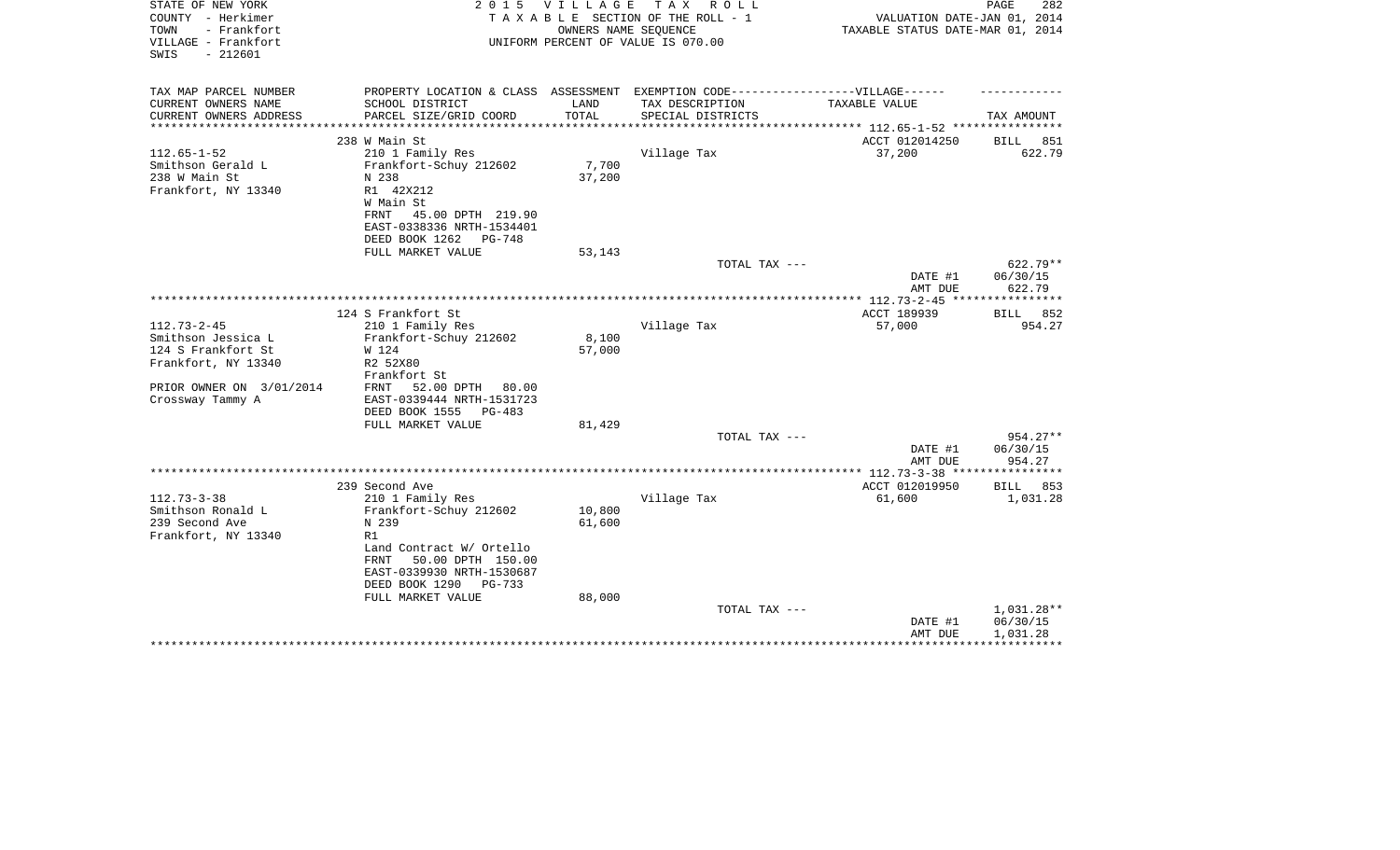| STATE OF NEW YORK<br>COUNTY - Herkimer<br>TOWN<br>- Frankfort<br>VILLAGE - Frankfort<br>$-212601$<br>SWIS | 2 0 1 5                                 | V I L L A G E | TAX ROLL<br>TAXABLE SECTION OF THE ROLL - 1<br>OWNERS NAME SEQUENCE<br>UNIFORM PERCENT OF VALUE IS 070.00 |                                                                                   | PAGE<br>283<br>VALUATION DATE-JAN 01, 2014<br>TAXABLE STATUS DATE-MAR 01, 2014 |
|-----------------------------------------------------------------------------------------------------------|-----------------------------------------|---------------|-----------------------------------------------------------------------------------------------------------|-----------------------------------------------------------------------------------|--------------------------------------------------------------------------------|
| TAX MAP PARCEL NUMBER                                                                                     |                                         |               |                                                                                                           | PROPERTY LOCATION & CLASS ASSESSMENT EXEMPTION CODE-----------------VILLAGE------ |                                                                                |
| CURRENT OWNERS NAME<br>SCHOOL DISTRICT                                                                    |                                         | LAND          | TAX DESCRIPTION                                                                                           | TAXABLE VALUE                                                                     |                                                                                |
| PARCEL SIZE/GRID COORD<br>CURRENT OWNERS ADDRESS<br>**********************                                |                                         | TOTAL         | SPECIAL DISTRICTS                                                                                         |                                                                                   | TAX AMOUNT                                                                     |
| 323-325 Fifth Ave                                                                                         |                                         |               |                                                                                                           | ACCT 012027900                                                                    | BILL<br>854                                                                    |
| $112.81 - 3 - 23$<br>210 1 Family Res                                                                     |                                         |               | Village Tax                                                                                               | 106,000                                                                           | 1,774.61                                                                       |
| Snell Georgianne<br>Frankfort-Schuy 212602                                                                |                                         | 21,100        |                                                                                                           |                                                                                   |                                                                                |
| Snell Erica<br>N 323-325                                                                                  |                                         | 106,000       |                                                                                                           |                                                                                   |                                                                                |
| 323-325 Fifth Ave<br>R1                                                                                   |                                         |               |                                                                                                           |                                                                                   |                                                                                |
| Frankfort, NY 13340<br>Fifth Ave                                                                          |                                         |               |                                                                                                           |                                                                                   |                                                                                |
| FRNT                                                                                                      | 90.00 DPTH 300.00                       |               |                                                                                                           |                                                                                   |                                                                                |
| <b>ACRES</b><br>0.47                                                                                      |                                         |               |                                                                                                           |                                                                                   |                                                                                |
|                                                                                                           | EAST-0339674 NRTH-1529397               |               |                                                                                                           |                                                                                   |                                                                                |
| DEED BOOK 1276<br>FULL MARKET VALUE                                                                       | PG-244                                  | 151,429       |                                                                                                           |                                                                                   |                                                                                |
|                                                                                                           |                                         |               | TOTAL TAX ---                                                                                             |                                                                                   | $1,774.61**$                                                                   |
|                                                                                                           |                                         |               |                                                                                                           | DATE #1                                                                           | 06/30/15                                                                       |
|                                                                                                           |                                         |               |                                                                                                           | AMT DUE                                                                           | 1,774.61                                                                       |
|                                                                                                           |                                         |               |                                                                                                           |                                                                                   |                                                                                |
| 322 E Main St                                                                                             |                                         |               |                                                                                                           | ACCT 012025710                                                                    | <b>BILL</b> 855                                                                |
| $112.74 - 3 - 33$<br>220 2 Family Res                                                                     |                                         |               | VET WAR CT 41121                                                                                          |                                                                                   | 6,160                                                                          |
| Snyder Stephen L<br>Frankfort-Schuy 212602                                                                |                                         |               | 8,300 VET DIS CT 41141                                                                                    |                                                                                   | 16,200                                                                         |
| PO Box 65<br>S 322                                                                                        |                                         |               | 64,800 Village Tax                                                                                        | 42,440                                                                            | 710.51                                                                         |
| Frankfort, NY 13340<br>R3 88X150<br>E Main St                                                             |                                         |               |                                                                                                           |                                                                                   |                                                                                |
| FRNT                                                                                                      | 88.50 DPTH 159.00                       |               |                                                                                                           |                                                                                   |                                                                                |
| EAST-0341104 NRTH-1530597                                                                                 |                                         |               |                                                                                                           |                                                                                   |                                                                                |
| DEED BOOK 889                                                                                             | $PG-201$                                |               |                                                                                                           |                                                                                   |                                                                                |
| FULL MARKET VALUE                                                                                         |                                         | 92,571        |                                                                                                           |                                                                                   |                                                                                |
|                                                                                                           |                                         |               | TOTAL TAX ---                                                                                             |                                                                                   | $710.51**$                                                                     |
|                                                                                                           |                                         |               |                                                                                                           | DATE #1                                                                           | 06/30/15                                                                       |
|                                                                                                           |                                         |               |                                                                                                           | AMT DUE                                                                           | 710.51                                                                         |
|                                                                                                           |                                         |               |                                                                                                           | ***** 112.82-2-45 ***                                                             | **********                                                                     |
| 316 Third Ave<br>$112.82 - 2 - 45$<br>210 1 Family Res                                                    |                                         |               | Village Tax                                                                                               | ACCT 012012690<br>61,800                                                          | BILL 856<br>1,034.63                                                           |
| Sobolewski Cheri<br>Frankfort-Schuy 212602                                                                |                                         | 10,800        |                                                                                                           |                                                                                   |                                                                                |
| 316 Third Ave<br>S 316                                                                                    |                                         | 61,800        |                                                                                                           |                                                                                   |                                                                                |
| Frankfort, NY 13340<br>R1 50X150                                                                          |                                         |               |                                                                                                           |                                                                                   |                                                                                |
| Third Ave                                                                                                 |                                         |               |                                                                                                           |                                                                                   |                                                                                |
| <b>FRNT</b>                                                                                               | 50.00 DPTH 150.00<br><b>BANK</b><br>813 |               |                                                                                                           |                                                                                   |                                                                                |
| EAST-0339853 NRTH-1529888                                                                                 |                                         |               |                                                                                                           |                                                                                   |                                                                                |
| DEED BOOK 934                                                                                             | <b>PG-621</b>                           |               |                                                                                                           |                                                                                   |                                                                                |
| FULL MARKET VALUE                                                                                         |                                         | 88,286        |                                                                                                           |                                                                                   |                                                                                |
|                                                                                                           |                                         |               | TOTAL TAX ---                                                                                             |                                                                                   | 1,034.63**                                                                     |
|                                                                                                           |                                         |               |                                                                                                           | DATE #1<br>AMT DUE                                                                | 06/30/15<br>1,034.63                                                           |
|                                                                                                           |                                         |               |                                                                                                           |                                                                                   |                                                                                |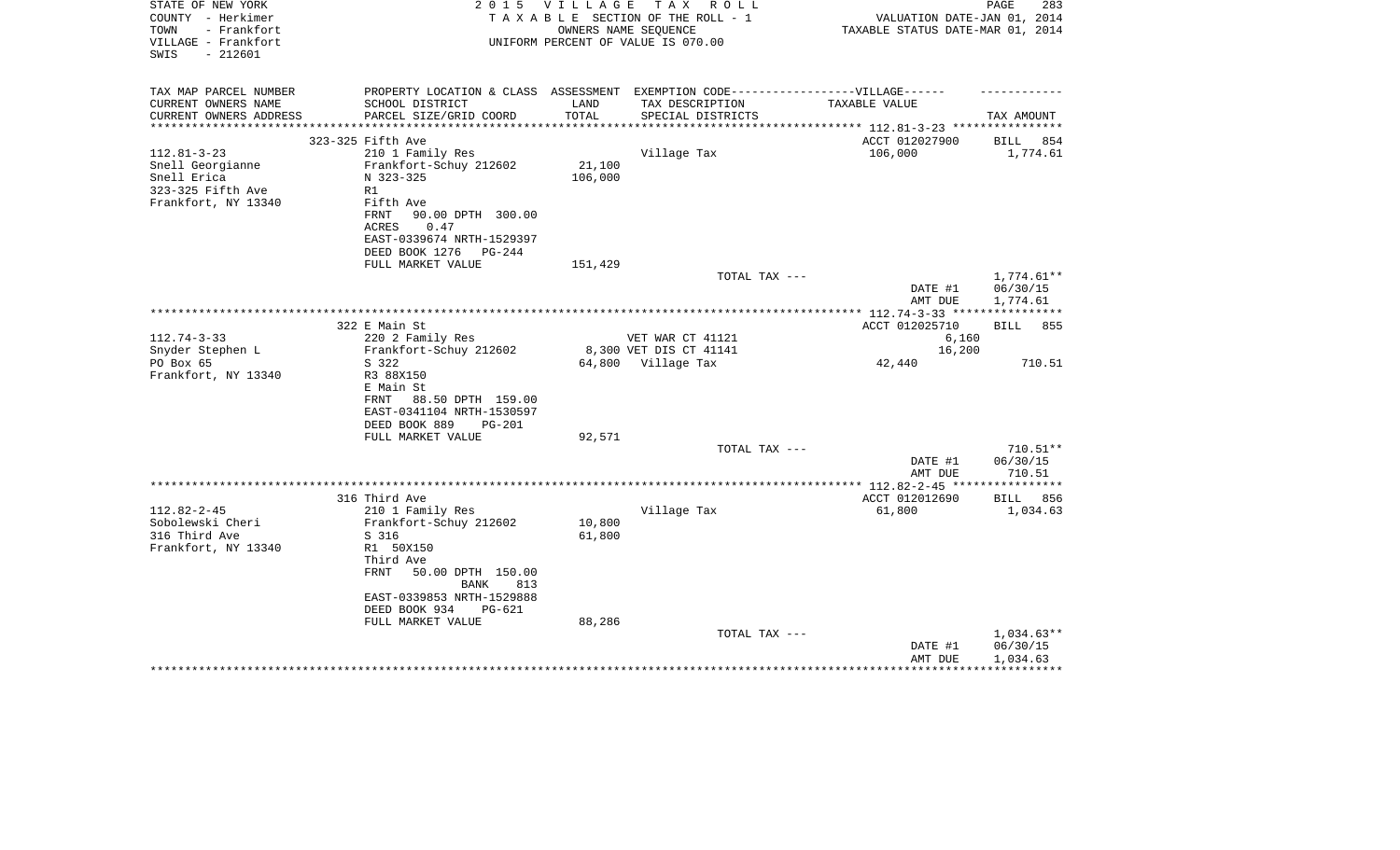| STATE OF NEW YORK<br>COUNTY - Herkimer<br>- Frankfort<br>TOWN<br>VILLAGE - Frankfort<br>$-212601$<br>SWIS | 2 0 1 5                                                                                                                 | <b>VILLAGE</b>   | T A X<br>R O L L<br>TAXABLE SECTION OF THE ROLL - 1<br>OWNERS NAME SEQUENCE<br>UNIFORM PERCENT OF VALUE IS 070.00 | VALUATION DATE-JAN 01, 2014<br>TAXABLE STATUS DATE-MAR 01, 2014 | PAGE<br>284                        |
|-----------------------------------------------------------------------------------------------------------|-------------------------------------------------------------------------------------------------------------------------|------------------|-------------------------------------------------------------------------------------------------------------------|-----------------------------------------------------------------|------------------------------------|
| TAX MAP PARCEL NUMBER                                                                                     | PROPERTY LOCATION & CLASS ASSESSMENT EXEMPTION CODE-----------------VILLAGE------                                       |                  |                                                                                                                   |                                                                 |                                    |
| CURRENT OWNERS NAME<br>CURRENT OWNERS ADDRESS                                                             | SCHOOL DISTRICT<br>PARCEL SIZE/GRID COORD                                                                               | LAND<br>TOTAL    | TAX DESCRIPTION<br>SPECIAL DISTRICTS                                                                              | TAXABLE VALUE                                                   | TAX AMOUNT                         |
| *********************                                                                                     |                                                                                                                         |                  |                                                                                                                   |                                                                 |                                    |
| $112.82 - 1 - 16$                                                                                         | 333-335 First Ave<br>210 1 Family Res                                                                                   |                  | Village Tax                                                                                                       | ACCT 012028470<br>88,500                                        | BILL<br>857<br>1,481.63            |
| Sohnn Josephine M<br>Nicolette Thomas G<br>333-335 First Ave<br>Frankfort, NY 13340                       | Frankfort-Schuy 212602<br>N 333-335<br>R1 90X130<br>First Ave<br>FRNT<br>50.00 DPTH 130.00<br>EAST-0340800 NRTH-1530213 | 10,100<br>88,500 |                                                                                                                   |                                                                 |                                    |
|                                                                                                           | DEED BOOK 1230<br>PG-291                                                                                                |                  |                                                                                                                   |                                                                 |                                    |
|                                                                                                           | FULL MARKET VALUE                                                                                                       | 126,429          |                                                                                                                   |                                                                 |                                    |
|                                                                                                           |                                                                                                                         |                  | TOTAL TAX ---                                                                                                     | DATE #1                                                         | 1,481.63**<br>06/30/15             |
|                                                                                                           |                                                                                                                         |                  |                                                                                                                   | AMT DUE<br>**************** 112.82-1-14 ****                    | 1,481.63<br>***********            |
|                                                                                                           | 329 First Ave                                                                                                           |                  |                                                                                                                   | ACCT 189294                                                     | BILL<br>858                        |
| $112.82 - 1 - 14$                                                                                         | 210 1 Family Res                                                                                                        |                  | Village Tax                                                                                                       | 72,500                                                          | 1,213.77                           |
| Solomon Mark E<br>4554 Carleton Gulf Dr<br>Wellington, FL 33449                                           | Frankfort-Schuy 212602<br>N 329 S-Ave W-Majewicz<br>R1 50X130<br>First Ave                                              | 10,100<br>72,500 |                                                                                                                   |                                                                 |                                    |
| PRIOR OWNER ON 3/01/2014<br>Polus Holdings, LLC                                                           | 50.00 DPTH 130.00<br>FRNT<br>EAST-0340714 NRTH-1530304<br>DEED BOOK 1551<br>PG-782<br>FULL MARKET VALUE                 | 103,571          |                                                                                                                   |                                                                 |                                    |
|                                                                                                           |                                                                                                                         |                  | TOTAL TAX ---                                                                                                     |                                                                 | $1,213.77**$                       |
|                                                                                                           |                                                                                                                         |                  |                                                                                                                   | DATE #1                                                         | 06/30/15                           |
|                                                                                                           |                                                                                                                         |                  |                                                                                                                   | AMT DUE                                                         | 1,213.77                           |
|                                                                                                           | 214 Sixth Ave                                                                                                           |                  |                                                                                                                   | ACCT 012019920                                                  | BILL<br>859                        |
| $112.81 - 1 - 57$<br>Spado William D<br>Spado Heidi L<br>214 Sixth Ave<br>Frankfort, NY 13340             | 210 1 Family Res<br>Frankfort-Schuy 212602<br>S<br>R1<br>Sixth Ave<br>FRNT<br>75.00 DPTH 150.00                         | 13,100<br>79,500 | Village Tax                                                                                                       | 79,500                                                          | 1,330.96                           |
|                                                                                                           | EAST-0338581 NRTH-1529693<br>DEED BOOK 930<br>$PG-574$                                                                  |                  |                                                                                                                   |                                                                 |                                    |
|                                                                                                           | FULL MARKET VALUE                                                                                                       | 113,571          | TOTAL TAX ---                                                                                                     | DATE #1<br>AMT DUE                                              | 1,330.96**<br>06/30/15<br>1,330.96 |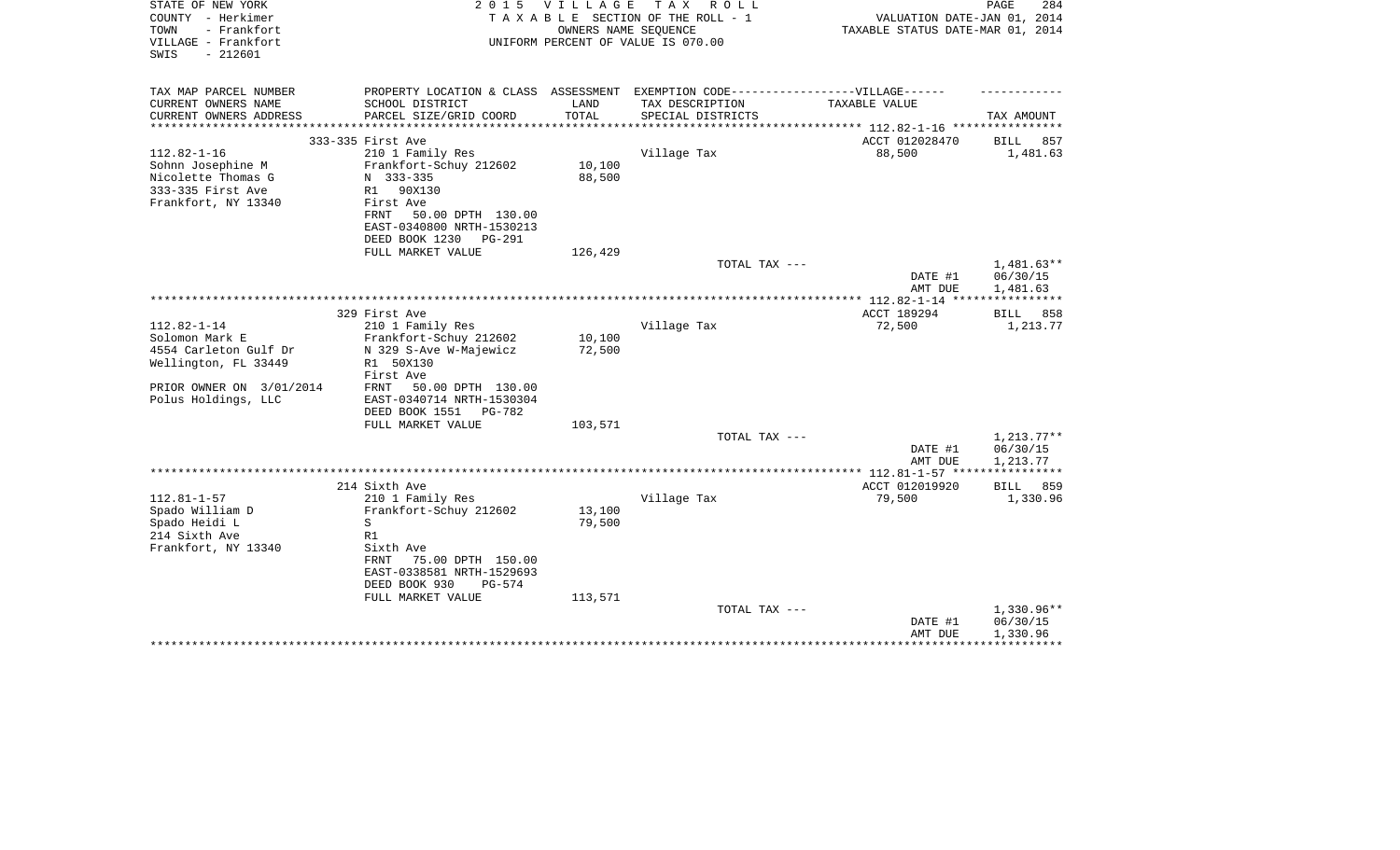|                                                                                                        |                                                                                                                                                                                                                                                                                                 | TAXABLE SECTION OF THE ROLL - 1              | VALUATION DATE-JAN 01, 2014<br>TAXABLE STATUS DATE-MAR 01, 2014                                             |                                                                                                                                                                                                                                                                                                                           |
|--------------------------------------------------------------------------------------------------------|-------------------------------------------------------------------------------------------------------------------------------------------------------------------------------------------------------------------------------------------------------------------------------------------------|----------------------------------------------|-------------------------------------------------------------------------------------------------------------|---------------------------------------------------------------------------------------------------------------------------------------------------------------------------------------------------------------------------------------------------------------------------------------------------------------------------|
|                                                                                                        |                                                                                                                                                                                                                                                                                                 |                                              |                                                                                                             |                                                                                                                                                                                                                                                                                                                           |
|                                                                                                        | TOTAL                                                                                                                                                                                                                                                                                           | SPECIAL DISTRICTS                            |                                                                                                             | TAX AMOUNT                                                                                                                                                                                                                                                                                                                |
|                                                                                                        |                                                                                                                                                                                                                                                                                                 |                                              |                                                                                                             |                                                                                                                                                                                                                                                                                                                           |
|                                                                                                        |                                                                                                                                                                                                                                                                                                 |                                              |                                                                                                             | 860<br>BILL                                                                                                                                                                                                                                                                                                               |
| Frankfort-Schuy 212602<br>S 216<br>R1<br>Fifth Ave                                                     | 11,800<br>57,200                                                                                                                                                                                                                                                                                |                                              |                                                                                                             | 957.62                                                                                                                                                                                                                                                                                                                    |
| EAST-0338843 NRTH-1529901                                                                              |                                                                                                                                                                                                                                                                                                 |                                              |                                                                                                             |                                                                                                                                                                                                                                                                                                                           |
| FULL MARKET VALUE                                                                                      | 81,714                                                                                                                                                                                                                                                                                          |                                              |                                                                                                             |                                                                                                                                                                                                                                                                                                                           |
|                                                                                                        |                                                                                                                                                                                                                                                                                                 |                                              |                                                                                                             | $957.62**$                                                                                                                                                                                                                                                                                                                |
|                                                                                                        |                                                                                                                                                                                                                                                                                                 |                                              | DATE #1<br>AMT DUE                                                                                          | 06/30/15<br>957.62                                                                                                                                                                                                                                                                                                        |
|                                                                                                        |                                                                                                                                                                                                                                                                                                 |                                              |                                                                                                             | ************                                                                                                                                                                                                                                                                                                              |
|                                                                                                        |                                                                                                                                                                                                                                                                                                 |                                              |                                                                                                             | 861<br>BILL<br>795.23                                                                                                                                                                                                                                                                                                     |
|                                                                                                        |                                                                                                                                                                                                                                                                                                 |                                              |                                                                                                             |                                                                                                                                                                                                                                                                                                                           |
| S 302                                                                                                  | 47,500                                                                                                                                                                                                                                                                                          |                                              |                                                                                                             |                                                                                                                                                                                                                                                                                                                           |
| R1                                                                                                     |                                                                                                                                                                                                                                                                                                 |                                              |                                                                                                             |                                                                                                                                                                                                                                                                                                                           |
| Third Ave<br><b>FRNT</b><br>50.00 DPTH 150.00<br>EAST-0339657 NRTH-1530131<br>DEED BOOK 787<br>$PG-87$ |                                                                                                                                                                                                                                                                                                 |                                              |                                                                                                             |                                                                                                                                                                                                                                                                                                                           |
|                                                                                                        |                                                                                                                                                                                                                                                                                                 |                                              |                                                                                                             | 795.23**                                                                                                                                                                                                                                                                                                                  |
|                                                                                                        |                                                                                                                                                                                                                                                                                                 |                                              | DATE #1                                                                                                     | 06/30/15                                                                                                                                                                                                                                                                                                                  |
|                                                                                                        |                                                                                                                                                                                                                                                                                                 |                                              |                                                                                                             | 795.23                                                                                                                                                                                                                                                                                                                    |
|                                                                                                        |                                                                                                                                                                                                                                                                                                 |                                              | ACCT 012025890                                                                                              | <b>BILL</b><br>862                                                                                                                                                                                                                                                                                                        |
| 210 1 Family Res                                                                                       |                                                                                                                                                                                                                                                                                                 | Village Tax                                  | 68,500                                                                                                      | 1,146.80                                                                                                                                                                                                                                                                                                                  |
| Frankfort-Schuy 212602                                                                                 | 12,300                                                                                                                                                                                                                                                                                          |                                              |                                                                                                             |                                                                                                                                                                                                                                                                                                                           |
|                                                                                                        |                                                                                                                                                                                                                                                                                                 |                                              |                                                                                                             |                                                                                                                                                                                                                                                                                                                           |
| Fourth Ave<br>50.00 DPTH 303.00<br>FRNT<br>EAST-0338827 NRTH-1530409<br>DEED BOOK 1224<br>PG-256       |                                                                                                                                                                                                                                                                                                 |                                              |                                                                                                             |                                                                                                                                                                                                                                                                                                                           |
|                                                                                                        |                                                                                                                                                                                                                                                                                                 |                                              |                                                                                                             | 1,146.80**                                                                                                                                                                                                                                                                                                                |
|                                                                                                        |                                                                                                                                                                                                                                                                                                 |                                              | DATE #1<br>AMT DUE                                                                                          | 06/30/15<br>1,146.80                                                                                                                                                                                                                                                                                                      |
|                                                                                                        | SCHOOL DISTRICT<br>PARCEL SIZE/GRID COORD<br>216 Fifth Ave<br>210 1 Family Res<br><b>FRNT</b><br>50.00 DPTH 200.00<br>DEED BOOK 787<br>$PG-85$<br>302 Third Ave<br>210 1 Family Res<br>Frankfort-Schuy 212602<br>FULL MARKET VALUE<br>206 Fourth Ave<br>S 206<br>R1 50X289<br>FULL MARKET VALUE | LAND<br>10,800<br>67,857<br>68,500<br>97,857 | OWNERS NAME SEQUENCE<br>UNIFORM PERCENT OF VALUE IS 070.00<br>TAX DESCRIPTION<br>Village Tax<br>Village Tax | PROPERTY LOCATION & CLASS ASSESSMENT EXEMPTION CODE-----------------VILLAGE------<br>TAXABLE VALUE<br>*************************** 112.81-1-38 ****************<br>ACCT 012016410<br>57,200<br>TOTAL TAX ---<br>**************** 112.82-2-39 ****<br>ACCT 012016440<br>47,500<br>TOTAL TAX ---<br>AMT DUE<br>TOTAL TAX --- |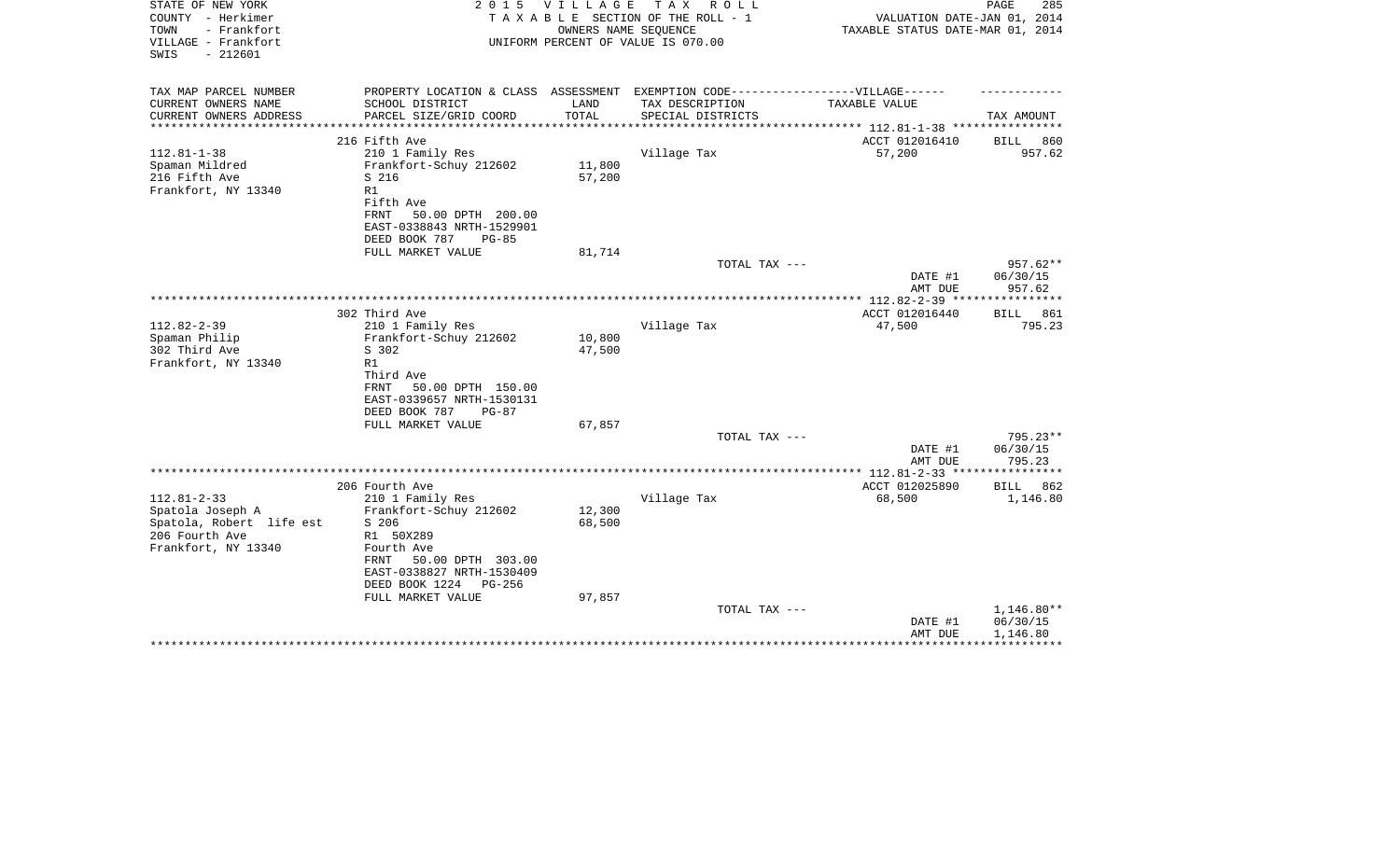| STATE OF NEW YORK<br>COUNTY - Herkimer<br>- Frankfort<br>TOWN<br>VILLAGE - Frankfort<br>$-212601$<br>SWIS | 2 0 1 5                                                | <b>VILLAGE</b> | T A X<br>R O L L<br>TAXABLE SECTION OF THE ROLL - 1<br>OWNERS NAME SEOUENCE<br>UNIFORM PERCENT OF VALUE IS 070.00 | VALUATION DATE-JAN 01, 2014<br>TAXABLE STATUS DATE-MAR 01, 2014 | PAGE<br>286                  |
|-----------------------------------------------------------------------------------------------------------|--------------------------------------------------------|----------------|-------------------------------------------------------------------------------------------------------------------|-----------------------------------------------------------------|------------------------------|
| TAX MAP PARCEL NUMBER                                                                                     | PROPERTY LOCATION & CLASS ASSESSMENT                   |                | EXEMPTION CODE------------------VILLAGE------                                                                     |                                                                 |                              |
| CURRENT OWNERS NAME<br>CURRENT OWNERS ADDRESS                                                             | SCHOOL DISTRICT<br>PARCEL SIZE/GRID COORD              | LAND<br>TOTAL  | TAX DESCRIPTION<br>SPECIAL DISTRICTS                                                                              | TAXABLE VALUE                                                   | TAX AMOUNT                   |
| **********************                                                                                    |                                                        |                |                                                                                                                   |                                                                 |                              |
| $112.81 - 2 - 34$                                                                                         | 204 Fourth Ave<br>311 Res vac land                     |                | Village Tax                                                                                                       | ACCT 012025860<br>7,800                                         | <b>BILL</b><br>863<br>130.58 |
| Spatola Joseph A                                                                                          | Frankfort-Schuy 212602                                 | 7,800          |                                                                                                                   |                                                                 |                              |
| Spatola, Robert                                                                                           | S 204                                                  | 7,800          |                                                                                                                   |                                                                 |                              |
| 206 Fourth Ave                                                                                            | V19 50X150                                             |                |                                                                                                                   |                                                                 |                              |
| Frankfort, NY 13340                                                                                       | Fourth Ave                                             |                |                                                                                                                   |                                                                 |                              |
|                                                                                                           | FRNT<br>50.00 DPTH 150.00                              |                |                                                                                                                   |                                                                 |                              |
|                                                                                                           | EAST-0338862 NRTH-1530500                              |                |                                                                                                                   |                                                                 |                              |
|                                                                                                           | DEED BOOK 1224<br>PG-259                               |                |                                                                                                                   |                                                                 |                              |
|                                                                                                           | FULL MARKET VALUE                                      | 11,143         | TOTAL TAX ---                                                                                                     |                                                                 | 130.58**                     |
|                                                                                                           |                                                        |                |                                                                                                                   | DATE #1<br>AMT DUE                                              | 06/30/15<br>130.58           |
|                                                                                                           |                                                        |                |                                                                                                                   |                                                                 | ***********                  |
|                                                                                                           | 311 Fourth Ave                                         |                |                                                                                                                   | ACCT 012020880                                                  | 864<br>BILL                  |
| $112.81 - 2 - 62$                                                                                         | 210 1 Family Res                                       |                | Village Tax                                                                                                       | 71,500                                                          | 1,197.03                     |
| Spellman William M                                                                                        | Frankfort-Schuy 212602                                 | 10,800         |                                                                                                                   |                                                                 |                              |
| Spellman Divina M<br>311 Fourth Ave                                                                       | N 311<br>R1 50X150                                     | 71,500         |                                                                                                                   |                                                                 |                              |
| Frankfort, NY 13340                                                                                       | Fourth Ave                                             |                |                                                                                                                   |                                                                 |                              |
|                                                                                                           | <b>FRNT</b><br>50.00 DPTH 150.00<br><b>BANK</b><br>135 |                |                                                                                                                   |                                                                 |                              |
|                                                                                                           | EAST-0339611 NRTH-1529947                              |                |                                                                                                                   |                                                                 |                              |
|                                                                                                           | DEED BOOK 948<br>$PG-178$                              |                |                                                                                                                   |                                                                 |                              |
|                                                                                                           | FULL MARKET VALUE                                      | 102,143        |                                                                                                                   |                                                                 |                              |
|                                                                                                           |                                                        |                | TOTAL TAX ---                                                                                                     |                                                                 | $1,197.03**$                 |
|                                                                                                           |                                                        |                |                                                                                                                   | DATE #1<br>AMT DUE                                              | 06/30/15<br>1,197.03         |
|                                                                                                           |                                                        |                |                                                                                                                   | ************* 112.65-2-65 ****                                  |                              |
|                                                                                                           | 120 E Main St                                          |                |                                                                                                                   | ACCT 166362                                                     | <b>BILL</b><br>865           |
| $112.65 - 2 - 65$                                                                                         | 311 Res vac land                                       |                | Village Tax                                                                                                       | 5,300                                                           | 88.73                        |
| Spencer Nina                                                                                              | Frankfort-Schuy 212602                                 | 5,300          |                                                                                                                   |                                                                 |                              |
| 102 Skiff Ave                                                                                             | S 120                                                  | 5,300          |                                                                                                                   |                                                                 |                              |
| Frankfort, NY 13340                                                                                       | R1 45X100                                              |                |                                                                                                                   |                                                                 |                              |
|                                                                                                           | E Main St                                              |                |                                                                                                                   |                                                                 |                              |
|                                                                                                           | FRNT<br>45.50 DPTH 100.00                              |                |                                                                                                                   |                                                                 |                              |
|                                                                                                           | EAST-0339508 NRTH-1532609<br><b>PG-528</b>             |                |                                                                                                                   |                                                                 |                              |
|                                                                                                           | DEED BOOK 1406<br>FULL MARKET VALUE                    | 7,571          |                                                                                                                   |                                                                 |                              |
|                                                                                                           |                                                        |                | TOTAL TAX ---                                                                                                     |                                                                 | 88.73**                      |
|                                                                                                           |                                                        |                |                                                                                                                   | DATE #1                                                         | 06/30/15                     |
|                                                                                                           |                                                        |                |                                                                                                                   | AMT DUE                                                         | 88.73                        |
|                                                                                                           |                                                        |                |                                                                                                                   |                                                                 | ******                       |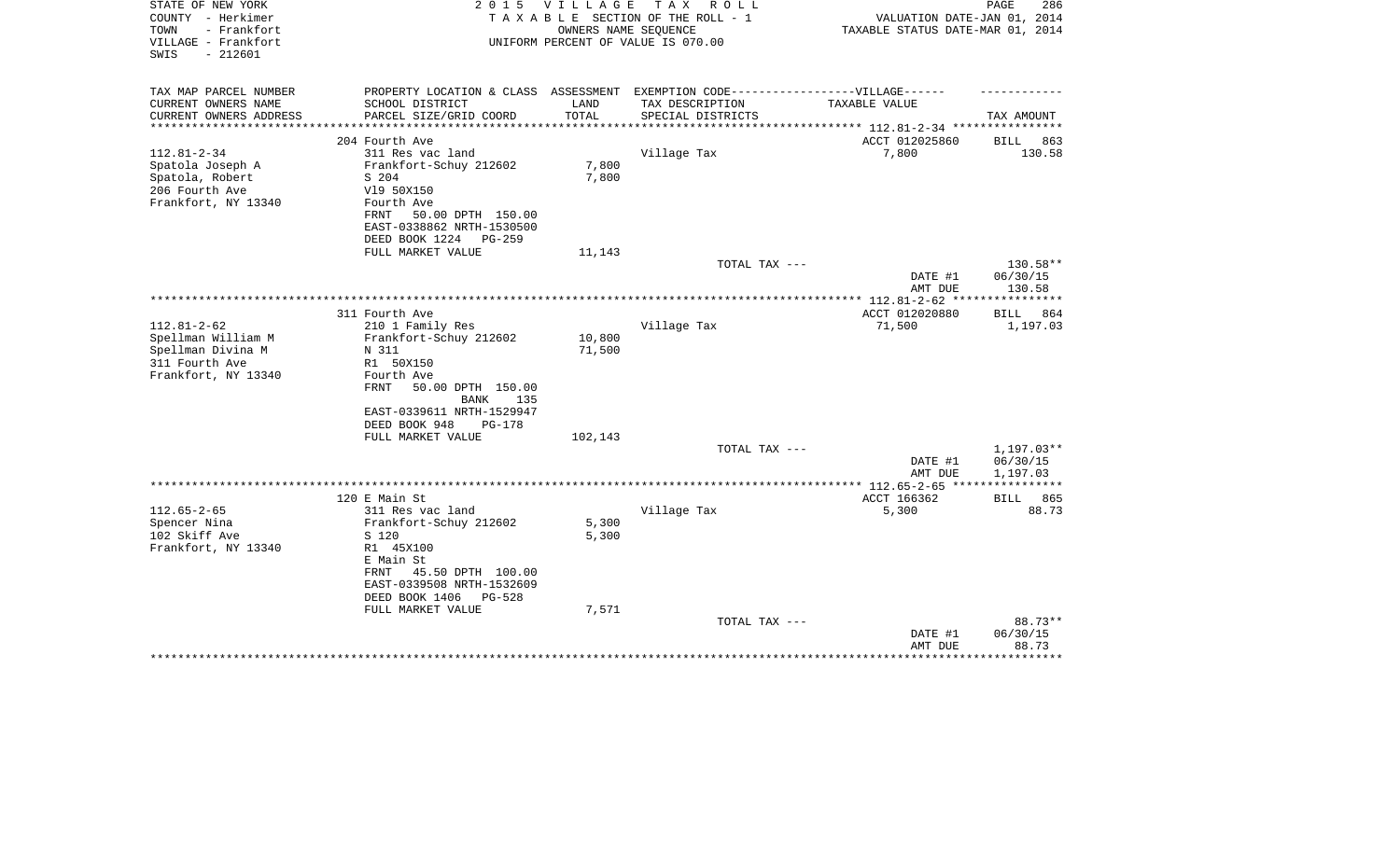| STATE OF NEW YORK<br>COUNTY - Herkimer<br>- Frankfort<br>TOWN | 2 0 1 5                                                  | V I L L A G E<br>OWNERS NAME SEQUENCE | T A X<br>R O L L<br>TAXABLE SECTION OF THE ROLL - 1 | VALUATION DATE-JAN 01, 2014<br>TAXABLE STATUS DATE-MAR 01, 2014 | PAGE<br>287        |
|---------------------------------------------------------------|----------------------------------------------------------|---------------------------------------|-----------------------------------------------------|-----------------------------------------------------------------|--------------------|
| VILLAGE - Frankfort<br>$-212601$<br>SWIS                      |                                                          |                                       | UNIFORM PERCENT OF VALUE IS 070.00                  |                                                                 |                    |
| TAX MAP PARCEL NUMBER                                         | PROPERTY LOCATION & CLASS ASSESSMENT                     |                                       | EXEMPTION CODE------------------VILLAGE------       |                                                                 |                    |
| CURRENT OWNERS NAME                                           | SCHOOL DISTRICT                                          | LAND                                  | TAX DESCRIPTION                                     | TAXABLE VALUE                                                   |                    |
| CURRENT OWNERS ADDRESS<br>***************                     | PARCEL SIZE/GRID COORD<br>**************************     | TOTAL<br>**************               | SPECIAL DISTRICTS                                   | **************** 112.73-2-16 *****************                  | TAX AMOUNT         |
|                                                               | 102 Skiff Ave                                            |                                       |                                                     | ACCT 166362                                                     | BILL<br>866        |
| $112.73 - 2 - 16$                                             | 210 1 Family Res                                         |                                       | Village Tax                                         | 28,000                                                          | 468.77             |
| Spencer Nina                                                  | Frankfort-Schuy 212602                                   | 2,600                                 |                                                     |                                                                 |                    |
| 102 Skiff Ave                                                 | W 102                                                    | 28,000                                |                                                     |                                                                 |                    |
| Frankfort, NY 13340                                           | R1 28X82                                                 |                                       |                                                     |                                                                 |                    |
|                                                               | Skiff Ave<br>FRNT<br>72.00                               |                                       |                                                     |                                                                 |                    |
|                                                               | 28.00 DPTH<br>EAST-0339466 NRTH-1532561                  |                                       |                                                     |                                                                 |                    |
|                                                               | DEED BOOK 1406<br>$PG-528$                               |                                       |                                                     |                                                                 |                    |
|                                                               | FULL MARKET VALUE                                        | 40,000                                |                                                     |                                                                 |                    |
|                                                               |                                                          |                                       | TOTAL TAX ---                                       |                                                                 | 468.77**           |
|                                                               |                                                          |                                       |                                                     | DATE #1                                                         | 06/30/15           |
|                                                               |                                                          |                                       |                                                     | AMT DUE                                                         | 468.77             |
|                                                               | 203-205 Railroad St                                      |                                       |                                                     | ACCT 012031320                                                  | 867<br><b>BILL</b> |
| $112.65 - 3 - 24$                                             | 220 2 Family Res                                         |                                       | Village Tax                                         | 42,100                                                          | 704.82             |
| Spina John                                                    | Frankfort-Schuy 212602                                   | 3,000                                 |                                                     |                                                                 |                    |
| Ambrosi Karla                                                 | W 203-205                                                | 42,100                                |                                                     |                                                                 |                    |
| 130 Bella View                                                | R2 35X40                                                 |                                       |                                                     |                                                                 |                    |
| Frankfort, NY 13340                                           | Railroad St                                              |                                       |                                                     |                                                                 |                    |
|                                                               | 39.00 DPTH<br>FRNT<br>57.00<br>EAST-0339984 NRTH-1532945 |                                       |                                                     |                                                                 |                    |
|                                                               | DEED BOOK 793<br>PG-317                                  |                                       |                                                     |                                                                 |                    |
|                                                               | FULL MARKET VALUE                                        | 60,143                                |                                                     |                                                                 |                    |
|                                                               |                                                          |                                       | TOTAL TAX ---                                       |                                                                 | 704.82**           |
|                                                               |                                                          |                                       |                                                     | DATE #1                                                         | 06/30/15           |
|                                                               |                                                          |                                       |                                                     | AMT DUE<br>***************** 112.82-1-29 ****************       | 704.82             |
|                                                               | 320-322 First Ave                                        |                                       |                                                     | ACCT 012014700                                                  | 868<br>BILL        |
| $112.82 - 1 - 29$                                             | 220 2 Family Res                                         |                                       | Village Tax                                         | 54,800                                                          | 917.44             |
| Spina John F                                                  | Frankfort-Schuy 212602                                   | 10,800                                |                                                     |                                                                 |                    |
| Spina Michael                                                 | $S$ 320-322                                              | 54,800                                |                                                     |                                                                 |                    |
| 319 Second Ave                                                | R <sub>2</sub>                                           |                                       |                                                     |                                                                 |                    |
| Frankfort, NY 13340                                           | First Ave<br>50.00 DPTH 150.00<br>FRNT                   |                                       |                                                     |                                                                 |                    |
|                                                               | EAST-0340425 NRTH-1530327                                |                                       |                                                     |                                                                 |                    |
|                                                               | DEED BOOK 1221<br>$PG-454$                               |                                       |                                                     |                                                                 |                    |
|                                                               | FULL MARKET VALUE                                        | 78,286                                |                                                     |                                                                 |                    |
|                                                               |                                                          |                                       | TOTAL TAX ---                                       |                                                                 | $917.44**$         |
|                                                               |                                                          |                                       |                                                     | DATE #1                                                         | 06/30/15           |
|                                                               |                                                          |                                       |                                                     | AMT DUE                                                         | 917.44             |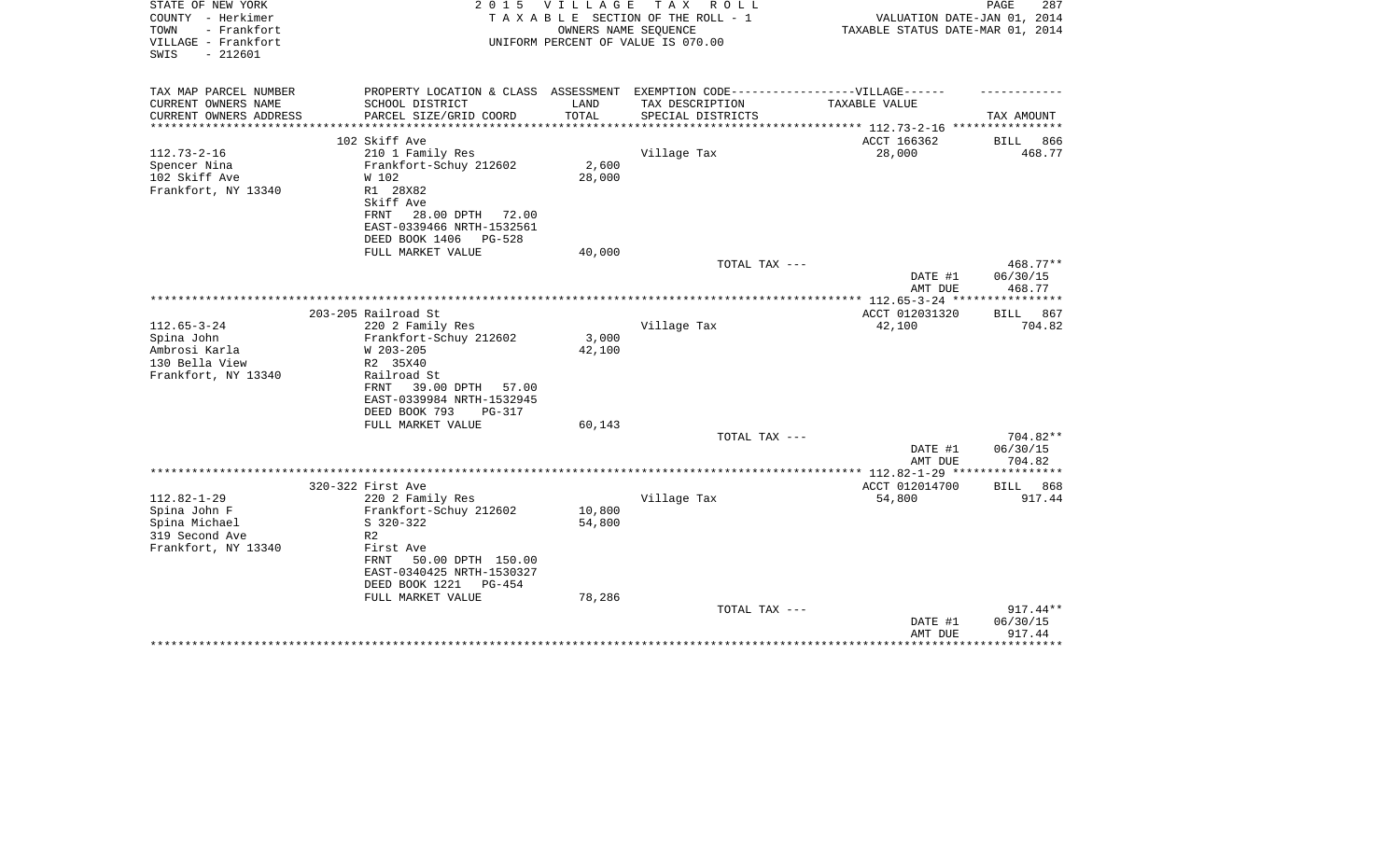| STATE OF NEW YORK<br>COUNTY - Herkimer<br>- Frankfort<br>TOWN<br>VILLAGE - Frankfort | 2 0 1 5                                          | V I L L A G E  | T A X<br>R O L L<br>TAXABLE SECTION OF THE ROLL - 1<br>OWNERS NAME SEQUENCE<br>UNIFORM PERCENT OF VALUE IS 070.00 | VALUATION DATE-JAN 01, 2014<br>TAXABLE STATUS DATE-MAR 01, 2014 | PAGE<br>288        |
|--------------------------------------------------------------------------------------|--------------------------------------------------|----------------|-------------------------------------------------------------------------------------------------------------------|-----------------------------------------------------------------|--------------------|
| $-212601$<br>SWIS                                                                    |                                                  |                |                                                                                                                   |                                                                 |                    |
| TAX MAP PARCEL NUMBER                                                                | PROPERTY LOCATION & CLASS ASSESSMENT             |                | EXEMPTION CODE------------------VILLAGE------                                                                     |                                                                 |                    |
| CURRENT OWNERS NAME                                                                  | SCHOOL DISTRICT                                  | LAND           | TAX DESCRIPTION                                                                                                   | TAXABLE VALUE                                                   |                    |
| CURRENT OWNERS ADDRESS<br>**************                                             | PARCEL SIZE/GRID COORD<br>********************** | TOTAL          | SPECIAL DISTRICTS                                                                                                 | **************** 112.82-1-48 *****************                  | TAX AMOUNT         |
|                                                                                      | 319 Second Ave                                   |                |                                                                                                                   | ACCT 012009750                                                  | BILL<br>869        |
| $112.82 - 1 - 48$                                                                    | 210 1 Family Res                                 |                | Village Tax                                                                                                       | 93,000                                                          | 1,556.97           |
| Spina John F                                                                         | Frankfort-Schuy 212602                           | 15,000         |                                                                                                                   |                                                                 |                    |
| Spina Nancy J                                                                        | N 319                                            | 93,000         |                                                                                                                   |                                                                 |                    |
| 319 Second Ave                                                                       | R1                                               |                |                                                                                                                   |                                                                 |                    |
| Frankfort, NY 13340                                                                  | Second Ave                                       |                |                                                                                                                   |                                                                 |                    |
|                                                                                      | FRNT 100.00 DPTH 150.00                          |                |                                                                                                                   |                                                                 |                    |
|                                                                                      | EAST-0340301 NRTH-1530250                        |                |                                                                                                                   |                                                                 |                    |
|                                                                                      | DEED BOOK 834<br>$PG-63$                         |                |                                                                                                                   |                                                                 |                    |
|                                                                                      | FULL MARKET VALUE                                | 132,857        | TOTAL TAX ---                                                                                                     |                                                                 | $1,556.97**$       |
|                                                                                      |                                                  |                |                                                                                                                   | DATE #1                                                         | 06/30/15           |
|                                                                                      |                                                  |                |                                                                                                                   | AMT DUE                                                         | 1,556.97           |
|                                                                                      |                                                  |                |                                                                                                                   | **************** 112.74-2-32 *****************                  |                    |
|                                                                                      | 232 Mann St                                      |                |                                                                                                                   | ACCT 012023010                                                  | 870<br>BILL        |
| $112.74 - 2 - 32$                                                                    | 220 2 Family Res                                 |                | Village Tax                                                                                                       | 48,900                                                          | 818.67             |
| Spina Michael                                                                        | Frankfort-Schuy 212602                           | 4,500          |                                                                                                                   |                                                                 |                    |
| Spina John F                                                                         | S 232                                            | 48,900         |                                                                                                                   |                                                                 |                    |
| 232 Mann St                                                                          | R <sub>2</sub>                                   |                |                                                                                                                   |                                                                 |                    |
| Frankfort, NY 13340                                                                  | Mann St<br>32.50 DPTH 163.00<br><b>FRNT</b>      |                |                                                                                                                   |                                                                 |                    |
|                                                                                      | EAST-0340111 NRTH-1531528                        |                |                                                                                                                   |                                                                 |                    |
|                                                                                      | DEED BOOK 1221<br>PG-451                         |                |                                                                                                                   |                                                                 |                    |
|                                                                                      | FULL MARKET VALUE                                | 69,857         |                                                                                                                   |                                                                 |                    |
|                                                                                      |                                                  |                | TOTAL TAX ---                                                                                                     |                                                                 | 818.67**           |
|                                                                                      |                                                  |                |                                                                                                                   | DATE #1                                                         | 06/30/15           |
|                                                                                      |                                                  |                |                                                                                                                   | AMT DUE                                                         | 818.67             |
|                                                                                      | *****************************                    |                | *********************                                                                                             | ********* 112.66-2-29 ***                                       |                    |
|                                                                                      | William St                                       |                |                                                                                                                   | ACCT 012001140                                                  | 871<br><b>BILL</b> |
| $112.66 - 2 - 29$                                                                    | 311 Res vac land                                 |                | Village Tax                                                                                                       | 2,100                                                           | 35.16              |
| Spohn Michael J                                                                      | Frankfort-Schuy 212602<br>S                      | 2,100<br>2,100 |                                                                                                                   |                                                                 |                    |
| Spohn Salvatore<br>PO Box 297                                                        | V19 50X51                                        |                |                                                                                                                   |                                                                 |                    |
| Mohawk, NY 13407                                                                     | William St                                       |                |                                                                                                                   |                                                                 |                    |
|                                                                                      | 50.00 DPTH<br>FRNT<br>51.00                      |                |                                                                                                                   |                                                                 |                    |
|                                                                                      | EAST-0340857 NRTH-1533247                        |                |                                                                                                                   |                                                                 |                    |
|                                                                                      | DEED BOOK 677<br>$PG-326$                        |                |                                                                                                                   |                                                                 |                    |
|                                                                                      | FULL MARKET VALUE                                | 3,000          |                                                                                                                   |                                                                 |                    |
|                                                                                      |                                                  |                | TOTAL TAX ---                                                                                                     |                                                                 | $35.16**$          |
|                                                                                      |                                                  |                |                                                                                                                   | DATE #1                                                         | 06/30/15           |
|                                                                                      |                                                  |                |                                                                                                                   | AMT DUE                                                         | 35.16              |
|                                                                                      |                                                  |                |                                                                                                                   |                                                                 |                    |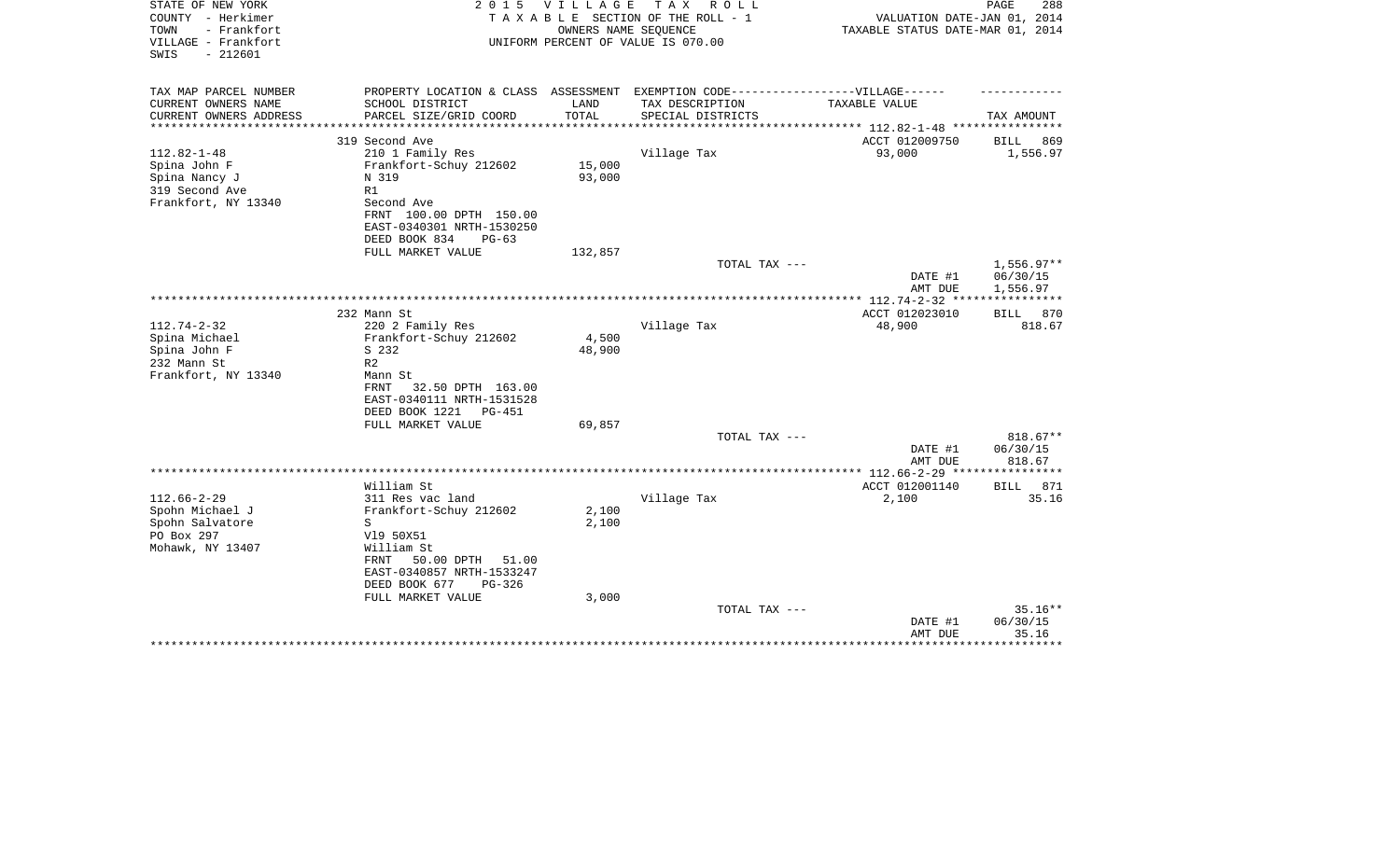| STATE OF NEW YORK<br>COUNTY - Herkimer<br>- Frankfort<br>TOWN<br>VILLAGE - Frankfort<br>$-212601$<br>SWIS | 2 0 1 5                                                | V I L L A G E   | T A X<br>R O L L<br>TAXABLE SECTION OF THE ROLL - 1<br>OWNERS NAME SEQUENCE<br>UNIFORM PERCENT OF VALUE IS 070.00 | VALUATION DATE-JAN 01, 2014<br>TAXABLE STATUS DATE-MAR 01, 2014 | PAGE<br>289          |
|-----------------------------------------------------------------------------------------------------------|--------------------------------------------------------|-----------------|-------------------------------------------------------------------------------------------------------------------|-----------------------------------------------------------------|----------------------|
| TAX MAP PARCEL NUMBER                                                                                     | PROPERTY LOCATION & CLASS ASSESSMENT                   |                 | EXEMPTION CODE------------------VILLAGE------                                                                     |                                                                 |                      |
| CURRENT OWNERS NAME                                                                                       | SCHOOL DISTRICT                                        | LAND            | TAX DESCRIPTION                                                                                                   | TAXABLE VALUE                                                   |                      |
| CURRENT OWNERS ADDRESS                                                                                    | PARCEL SIZE/GRID COORD                                 | TOTAL           | SPECIAL DISTRICTS                                                                                                 |                                                                 | TAX AMOUNT           |
| *******************                                                                                       |                                                        | *************** |                                                                                                                   | *************************** 112.66-2-45 *****************       |                      |
| $112.66 - 2 - 45$                                                                                         | 315 Garden St<br>311 Res vac land                      |                 | Village Tax                                                                                                       | ACCT 012001200<br>5,900                                         | BILL<br>872<br>98.78 |
| Spohn Michael J                                                                                           | Frankfort-Schuy 212602                                 | 5,900           |                                                                                                                   |                                                                 |                      |
| Spohn Salvatore                                                                                           | W 315-319                                              | 5,900           |                                                                                                                   |                                                                 |                      |
| PO Box 297                                                                                                | V19 123X150                                            |                 |                                                                                                                   |                                                                 |                      |
| Mohawk, NY 13407                                                                                          | Garden St                                              |                 |                                                                                                                   |                                                                 |                      |
|                                                                                                           | FRNT 123.00 DPTH 151.50<br>EAST-0340789 NRTH-1533194   |                 |                                                                                                                   |                                                                 |                      |
|                                                                                                           | DEED BOOK 677<br>$PG-328$                              |                 |                                                                                                                   |                                                                 |                      |
|                                                                                                           | FULL MARKET VALUE                                      | 8,429           |                                                                                                                   |                                                                 |                      |
|                                                                                                           |                                                        |                 | TOTAL TAX ---                                                                                                     |                                                                 | 98.78**              |
|                                                                                                           |                                                        |                 |                                                                                                                   | DATE #1                                                         | 06/30/15             |
|                                                                                                           |                                                        |                 |                                                                                                                   | AMT DUE                                                         | 98.78                |
|                                                                                                           | 202 Sixth Ave                                          |                 |                                                                                                                   | ACCT 012026340                                                  | BILL 873             |
| $112.81 - 1 - 52$                                                                                         | 210 1 Family Res                                       |                 | Village Tax                                                                                                       | 51,900                                                          | 868.89               |
| Spohn Rosalie                                                                                             | Frankfort-Schuy 212602                                 | 6,400           |                                                                                                                   |                                                                 |                      |
| Attn: Spohn Anthony & Nancy                                                                               | N 202                                                  | 51,900          |                                                                                                                   |                                                                 |                      |
| 202 Sixth Ave                                                                                             | R1                                                     |                 |                                                                                                                   |                                                                 |                      |
| Frankfort, NY 13340                                                                                       | Sixth Ave<br>FRNT 128.50 DPTH<br>79.00                 |                 |                                                                                                                   |                                                                 |                      |
|                                                                                                           | EAST-0338304 NRTH-1529909<br>DEED BOOK 884<br>$PG-433$ |                 |                                                                                                                   |                                                                 |                      |
|                                                                                                           | FULL MARKET VALUE                                      | 74,143          |                                                                                                                   |                                                                 |                      |
|                                                                                                           |                                                        |                 | TOTAL TAX ---                                                                                                     |                                                                 | 868.89**             |
|                                                                                                           |                                                        |                 |                                                                                                                   | DATE #1                                                         | 06/30/15             |
|                                                                                                           |                                                        |                 |                                                                                                                   | AMT DUE                                                         | 868.89               |
|                                                                                                           | 331 Second Ave                                         |                 |                                                                                                                   | *************** 112.82-1-53 ****************<br>ACCT 177737     | <b>BILL</b><br>874   |
| $112.82 - 1 - 53$                                                                                         | 210 1 Family Res                                       |                 | Village Tax                                                                                                       | 85,400                                                          | 1,429.74             |
| Spohn Samuel                                                                                              | Frankfort-Schuy 212602                                 | 10,800          |                                                                                                                   |                                                                 |                      |
| 331 Second Ave                                                                                            | N 331                                                  | 85,400          |                                                                                                                   |                                                                 |                      |
| Frankfort, NY 13340                                                                                       | R1                                                     |                 |                                                                                                                   |                                                                 |                      |
|                                                                                                           | Second Ave<br>50.00 DPTH 150.00<br>FRNT                |                 |                                                                                                                   |                                                                 |                      |
|                                                                                                           | EAST-0340512 NRTH-1530001                              |                 |                                                                                                                   |                                                                 |                      |
|                                                                                                           | DEED BOOK 1480<br>PG-840                               |                 |                                                                                                                   |                                                                 |                      |
|                                                                                                           | FULL MARKET VALUE                                      | 122,000         |                                                                                                                   |                                                                 |                      |
|                                                                                                           |                                                        |                 | TOTAL TAX ---                                                                                                     |                                                                 | 1,429.74**           |
|                                                                                                           |                                                        |                 |                                                                                                                   | DATE #1                                                         | 06/30/15             |
|                                                                                                           |                                                        |                 |                                                                                                                   | AMT DUE                                                         | 1,429.74             |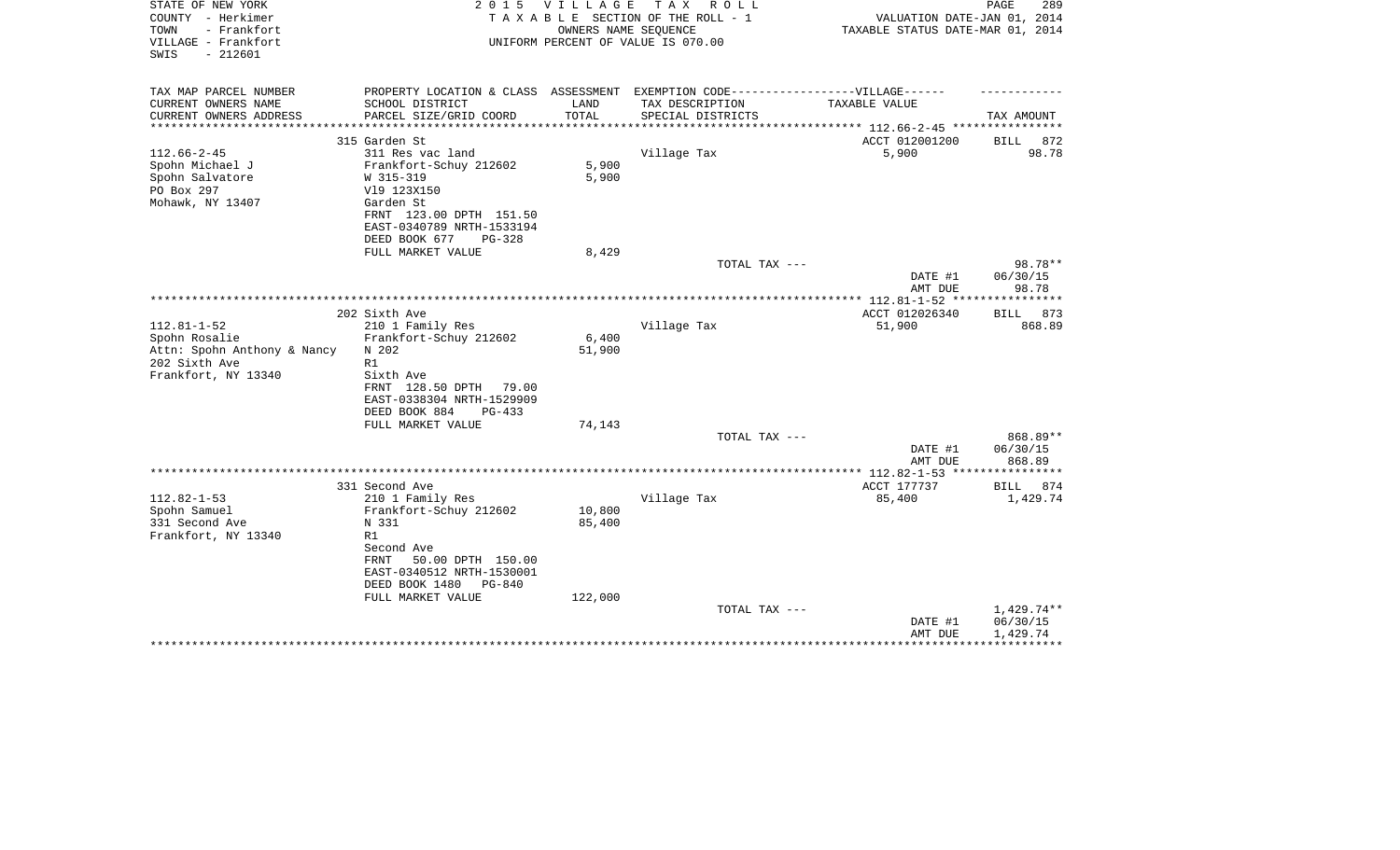| STATE OF NEW YORK<br>COUNTY - Herkimer<br>- Frankfort<br>TOWN<br>VILLAGE - Frankfort<br>$-212601$<br>SWIS | 2 0 1 5                                                                           | VILLAGE        | T A X<br>R O L L<br>TAXABLE SECTION OF THE ROLL - 1<br>OWNERS NAME SEOUENCE<br>UNIFORM PERCENT OF VALUE IS 070.00 | VALUATION DATE-JAN 01, 2014<br>TAXABLE STATUS DATE-MAR 01, 2014 | PAGE<br>290          |
|-----------------------------------------------------------------------------------------------------------|-----------------------------------------------------------------------------------|----------------|-------------------------------------------------------------------------------------------------------------------|-----------------------------------------------------------------|----------------------|
| TAX MAP PARCEL NUMBER                                                                                     | PROPERTY LOCATION & CLASS ASSESSMENT EXEMPTION CODE-----------------VILLAGE------ |                |                                                                                                                   |                                                                 |                      |
| CURRENT OWNERS NAME<br>CURRENT OWNERS ADDRESS                                                             | SCHOOL DISTRICT<br>PARCEL SIZE/GRID COORD                                         | LAND<br>TOTAL  | TAX DESCRIPTION<br>SPECIAL DISTRICTS                                                                              | TAXABLE VALUE                                                   | TAX AMOUNT           |
|                                                                                                           |                                                                                   |                |                                                                                                                   |                                                                 |                      |
|                                                                                                           | W Main St                                                                         |                |                                                                                                                   | ACCT 012014440                                                  | <b>BILL</b><br>875   |
| $112.57 - 1 - 9.2$                                                                                        | 311 Res vac land                                                                  |                | Village Tax                                                                                                       | 4,500                                                           | 75.34                |
| Sporting Good Properties , Inc. Frankfort-Schuy 212602                                                    |                                                                                   | 4,500          |                                                                                                                   |                                                                 |                      |
| Attn: IE Dupont                                                                                           | S data change per Herk RP                                                         | 4,500          |                                                                                                                   |                                                                 |                      |
| PO Box 1039<br>Wilmington, DE 19899                                                                       | V19<br>W Main St                                                                  |                |                                                                                                                   |                                                                 |                      |
|                                                                                                           | FRNT 160.00 DPTH 430.00                                                           |                |                                                                                                                   |                                                                 |                      |
|                                                                                                           | ACRES<br>1.10                                                                     |                |                                                                                                                   |                                                                 |                      |
|                                                                                                           | EAST-0336961 NRTH-1535555                                                         |                |                                                                                                                   |                                                                 |                      |
|                                                                                                           | DEED BOOK 798<br>PG-597                                                           |                |                                                                                                                   |                                                                 |                      |
|                                                                                                           | FULL MARKET VALUE                                                                 | 6,429          | TOTAL TAX ---                                                                                                     |                                                                 | $75.34**$            |
|                                                                                                           |                                                                                   |                |                                                                                                                   | DATE #1                                                         | 06/30/15             |
|                                                                                                           |                                                                                   |                |                                                                                                                   | AMT DUE                                                         | 75.34                |
|                                                                                                           | .******************************                                                   |                |                                                                                                                   | *********** 112.57-1-11.2                                       | ************         |
|                                                                                                           | Adams St                                                                          |                |                                                                                                                   |                                                                 | BILL 876             |
| $112.57 - 1 - 11.2$                                                                                       | 311 Res vac land                                                                  |                | Village Tax                                                                                                       | 7,500                                                           | 125.56               |
| Sporting Goods Prop<br>Attn: EI Dupont De Nemours                                                         | Frankfort-Schuy 212602<br>W                                                       | 7,500<br>7,500 |                                                                                                                   |                                                                 |                      |
| PO Box 1039                                                                                               | ACRES<br>1.00                                                                     |                |                                                                                                                   |                                                                 |                      |
| Wilmington, DE 19899-9703                                                                                 | EAST-0337035 NRTH-1535242                                                         |                |                                                                                                                   |                                                                 |                      |
|                                                                                                           | DEED BOOK 822<br>$PG-124$                                                         |                |                                                                                                                   |                                                                 |                      |
|                                                                                                           | FULL MARKET VALUE                                                                 | 10,714         |                                                                                                                   |                                                                 |                      |
|                                                                                                           |                                                                                   |                | TOTAL TAX ---                                                                                                     | DATE #1                                                         | 125.56**<br>06/30/15 |
|                                                                                                           |                                                                                   |                |                                                                                                                   | AMT DUE                                                         | 125.56               |
|                                                                                                           | ****************************                                                      |                | ***********************                                                                                           | *** 112.57-1-18 ***                                             |                      |
|                                                                                                           | Mary St                                                                           |                |                                                                                                                   | ACCT 012021390                                                  | 877<br><b>BILL</b>   |
| $112.57 - 1 - 18$                                                                                         | 311 Res vac land                                                                  |                | Village Tax                                                                                                       | 1,200                                                           | 20.09                |
| Sporting Goods Prop Inc                                                                                   | Frankfort-Schuy 212602                                                            | 1,200          |                                                                                                                   |                                                                 |                      |
| Attn: EI Dupont De Nemours<br>PO Box 1039                                                                 | N<br>Vac Ld                                                                       | 1,200          |                                                                                                                   |                                                                 |                      |
| Wilmington, DE 19899                                                                                      | Mary St                                                                           |                |                                                                                                                   |                                                                 |                      |
|                                                                                                           | FRNT 100.00 DPTH 150.00                                                           |                |                                                                                                                   |                                                                 |                      |
|                                                                                                           | EAST-0336737 NRTH-1534999                                                         |                |                                                                                                                   |                                                                 |                      |
|                                                                                                           | DEED BOOK 822<br>$PG-142$                                                         |                |                                                                                                                   |                                                                 |                      |
|                                                                                                           | FULL MARKET VALUE                                                                 | 1,714          | TOTAL TAX ---                                                                                                     |                                                                 | $20.09**$            |
|                                                                                                           |                                                                                   |                |                                                                                                                   | DATE #1                                                         | 06/30/15             |
|                                                                                                           |                                                                                   |                |                                                                                                                   | AMT DUE                                                         | 20.09                |
|                                                                                                           |                                                                                   |                |                                                                                                                   |                                                                 |                      |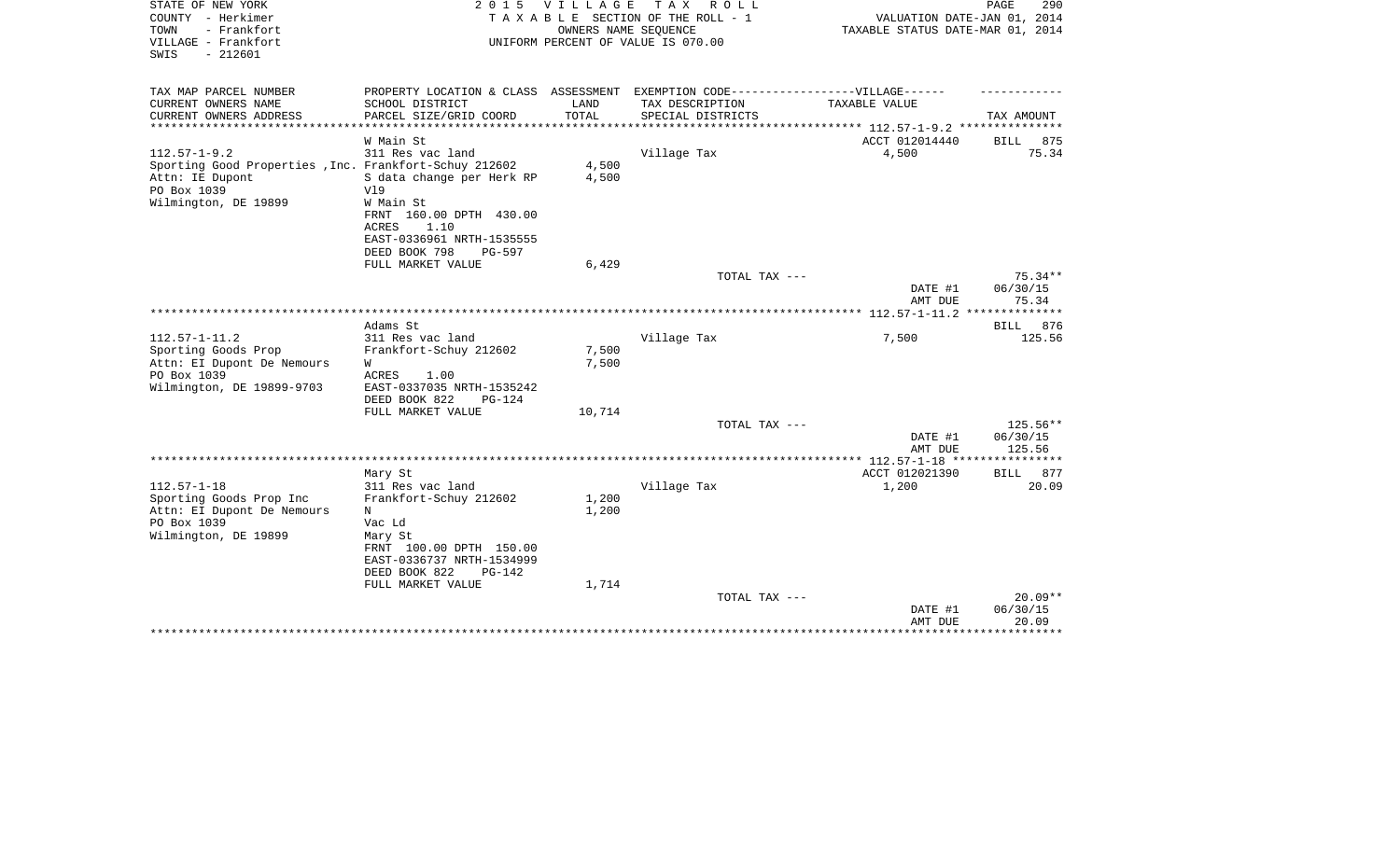| STATE OF NEW YORK<br>COUNTY - Herkimer<br>- Frankfort<br>TOWN<br>VILLAGE - Frankfort<br>SWIS<br>$-212601$         | 2 0 1 5                                                                                                                                                                           | VILLAGE<br>OWNERS NAME SEQUENCE | TAX ROLL<br>TAXABLE SECTION OF THE ROLL - 1<br>UNIFORM PERCENT OF VALUE IS 070.00 | VALUATION DATE-JAN 01, 2014<br>TAXABLE STATUS DATE-MAR 01, 2014 | PAGE<br>291                    |
|-------------------------------------------------------------------------------------------------------------------|-----------------------------------------------------------------------------------------------------------------------------------------------------------------------------------|---------------------------------|-----------------------------------------------------------------------------------|-----------------------------------------------------------------|--------------------------------|
| TAX MAP PARCEL NUMBER<br>CURRENT OWNERS NAME                                                                      | PROPERTY LOCATION & CLASS ASSESSMENT EXEMPTION CODE-----------------VILLAGE------<br>SCHOOL DISTRICT                                                                              | LAND                            | TAX DESCRIPTION                                                                   | TAXABLE VALUE                                                   |                                |
| CURRENT OWNERS ADDRESS<br>*******************                                                                     | PARCEL SIZE/GRID COORD<br>***************                                                                                                                                         | TOTAL                           | SPECIAL DISTRICTS                                                                 | ************ 112.57-1-19 *****************                      | TAX AMOUNT                     |
|                                                                                                                   | Elizabeth St                                                                                                                                                                      |                                 |                                                                                   | ACCT 012021360                                                  | <b>BILL</b><br>878             |
| $112.57 - 1 - 19$<br>Sporting Goods Prop Inc<br>Attn: EI Dupont De Nemours<br>PO Box 1039<br>Wilmington, DE 19899 | 311 Res vac land<br>Frankfort-Schuy 212602<br>S<br>Vac Ld<br>Elizabeth St<br><b>FRNT</b><br>50.00 DPTH 150.00<br>EAST-0336891 NRTH-1535038<br>DEED BOOK 822<br>$PG-142$           | 1,000<br>1,000                  | Village Tax                                                                       | 1,000                                                           | 16.74                          |
|                                                                                                                   | FULL MARKET VALUE                                                                                                                                                                 | 1,429                           |                                                                                   |                                                                 | $16.74**$                      |
|                                                                                                                   |                                                                                                                                                                                   |                                 | TOTAL TAX ---                                                                     | DATE #1<br>AMT DUE                                              | 06/30/15<br>16.74              |
|                                                                                                                   |                                                                                                                                                                                   |                                 |                                                                                   |                                                                 |                                |
| $112.57 - 1 - 20$<br>Sporting Goods Prop Inc<br>Attn: EI Dupont De Nemours<br>PO Box 1039<br>Wilmington, DE 19899 | Elizabeth St<br>311 Res vac land<br>Frankfort-Schuy 212602<br>S<br>Vac Ld<br>Elizabeth St<br>FRNT 123.30 DPTH 176.00<br>EAST-0336878 NRTH-1535142<br>DEED BOOK 822<br>$PG-142$    | 5,000<br>5,000                  | Village Tax                                                                       | ACCT 012021300<br>5,000                                         | 879<br><b>BILL</b><br>83.71    |
|                                                                                                                   | FULL MARKET VALUE                                                                                                                                                                 | 7,143                           | TOTAL TAX ---                                                                     |                                                                 | 83.71**                        |
|                                                                                                                   |                                                                                                                                                                                   |                                 |                                                                                   | DATE #1<br>AMT DUE                                              | 06/30/15<br>83.71              |
|                                                                                                                   |                                                                                                                                                                                   |                                 |                                                                                   | **************** 112.57-1-21 ****                               | ***********                    |
| $112.57 - 1 - 21$<br>Sporting Goods Prop Inc<br>Attn: EI Dupont De Nemours<br>PO Box 1039<br>Wilmington, DE 19899 | Crestline Ave<br>312 Vac w/imprv<br>Frankfort-Schuy 212602<br>S<br>Vac Ld<br>Crestline Ave<br>95.00 DPTH 223.00<br>FRNT<br>EAST-0336734 NRTH-1535142<br>DEED BOOK 822<br>$PG-142$ | 4,800<br>10,600                 | Village Tax                                                                       | ACCT 012021330<br>10,600                                        | 880<br><b>BILL</b><br>177.46   |
|                                                                                                                   | FULL MARKET VALUE                                                                                                                                                                 | 15,143                          | TOTAL TAX ---                                                                     | DATE #1<br>AMT DUE                                              | 177.46**<br>06/30/15<br>177.46 |
|                                                                                                                   |                                                                                                                                                                                   |                                 |                                                                                   |                                                                 |                                |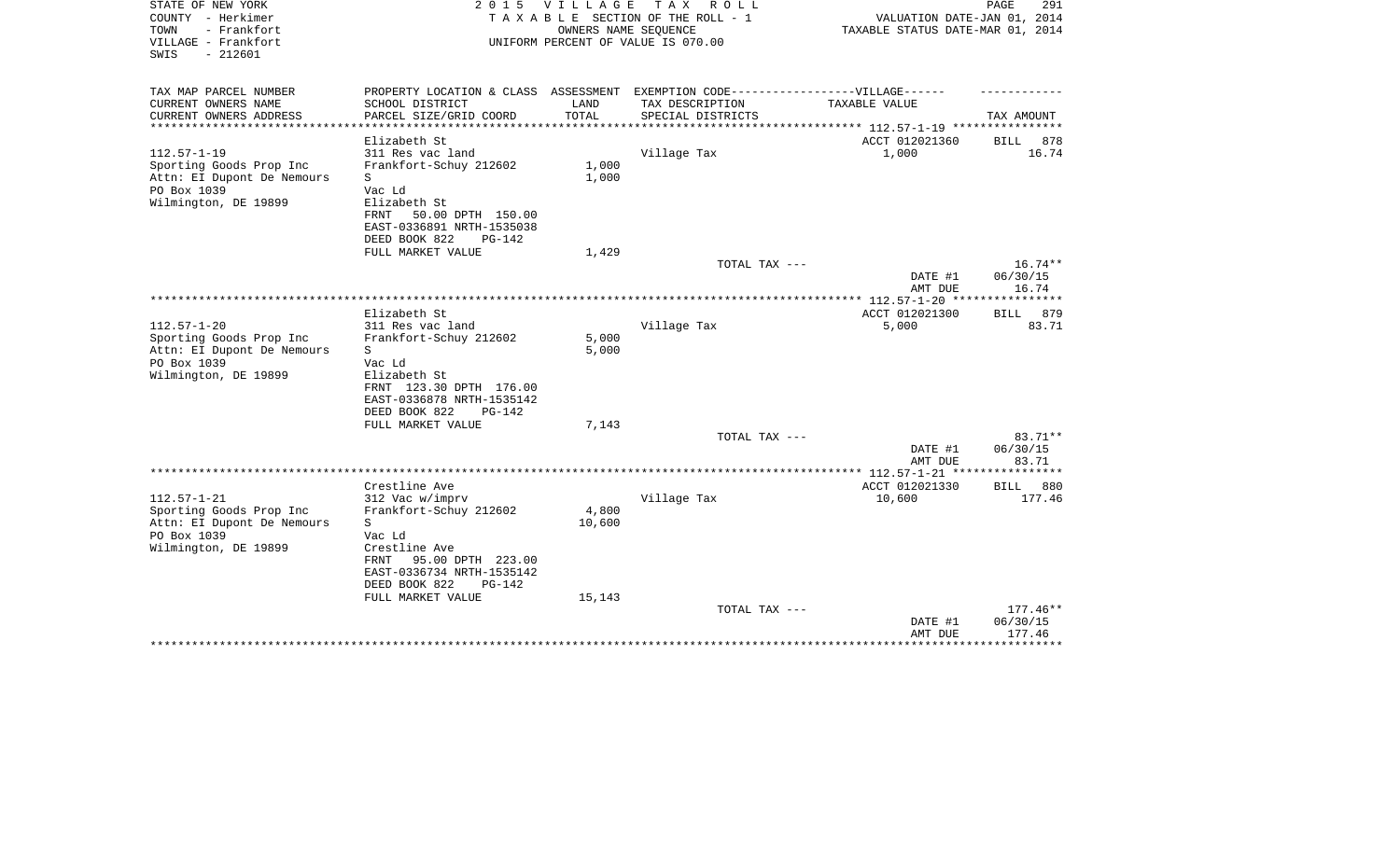| STATE OF NEW YORK<br>COUNTY - Herkimer<br>TOWN<br>- Frankfort<br>VILLAGE - Frankfort<br>$-212601$<br>SWIS | 2 0 1 5                                                                           | VILLAGE              | T A X<br>R O L L<br>TAXABLE SECTION OF THE ROLL - 1<br>OWNERS NAME SEQUENCE<br>UNIFORM PERCENT OF VALUE IS 070.00 | VALUATION DATE-JAN 01, 2014<br>TAXABLE STATUS DATE-MAR 01, 2014 | PAGE<br>292        |
|-----------------------------------------------------------------------------------------------------------|-----------------------------------------------------------------------------------|----------------------|-------------------------------------------------------------------------------------------------------------------|-----------------------------------------------------------------|--------------------|
| TAX MAP PARCEL NUMBER                                                                                     | PROPERTY LOCATION & CLASS ASSESSMENT EXEMPTION CODE-----------------VILLAGE------ |                      |                                                                                                                   |                                                                 |                    |
| CURRENT OWNERS NAME                                                                                       | SCHOOL DISTRICT                                                                   | LAND                 | TAX DESCRIPTION                                                                                                   | TAXABLE VALUE                                                   |                    |
| CURRENT OWNERS ADDRESS<br>********************                                                            | PARCEL SIZE/GRID COORD<br>************************                                | TOTAL<br>*********** | SPECIAL DISTRICTS                                                                                                 | **************** 112.57-1-10.2 ***************                  | TAX AMOUNT         |
|                                                                                                           | 321 W Main St                                                                     |                      |                                                                                                                   | ACCT 012004030                                                  | BILL<br>881        |
| $112.57 - 1 - 10.2$                                                                                       | 311 Res vac land                                                                  |                      | Village Tax                                                                                                       | 8,000                                                           | 133.93             |
| Sporting Goods Properties, Inc. Frankfort-Schuy 212602                                                    |                                                                                   | 8,000                |                                                                                                                   |                                                                 |                    |
| Attn: IE Dupont                                                                                           | S                                                                                 | 8,000                |                                                                                                                   |                                                                 |                    |
| PO Box 1039                                                                                               | from split 112.57-1-10                                                            |                      |                                                                                                                   |                                                                 |                    |
| Wilmington, DE 19899                                                                                      | West Main St                                                                      |                      |                                                                                                                   |                                                                 |                    |
|                                                                                                           | FRNT 100.00 DPTH 430.00                                                           |                      |                                                                                                                   |                                                                 |                    |
|                                                                                                           | EAST-0337048 NRTH-1535457<br>DEED BOOK 1254<br>PG-560                             |                      |                                                                                                                   |                                                                 |                    |
|                                                                                                           | FULL MARKET VALUE                                                                 | 11,429               |                                                                                                                   |                                                                 |                    |
|                                                                                                           |                                                                                   |                      | TOTAL TAX ---                                                                                                     |                                                                 | 133.93**           |
|                                                                                                           |                                                                                   |                      |                                                                                                                   | DATE #1                                                         | 06/30/15           |
|                                                                                                           |                                                                                   |                      |                                                                                                                   | AMT DUE                                                         | 133.93             |
|                                                                                                           |                                                                                   |                      |                                                                                                                   |                                                                 |                    |
|                                                                                                           | 221 Third Ave                                                                     |                      |                                                                                                                   | ACCT 176152                                                     | <b>BILL</b><br>882 |
| $112.73 - 4 - 23$                                                                                         | 210 1 Family Res                                                                  |                      | VET COM CT 41131                                                                                                  | 10,266                                                          |                    |
| Stachowiak Robert A                                                                                       | Frankfort-Schuy 212602                                                            |                      | 10,800 VET DIS CT 41141                                                                                           | 11,640                                                          |                    |
| Stachowiak Rosalie<br>221 Third Ave                                                                       | N 221<br>R1                                                                       |                      | 58,200 Village Tax                                                                                                | 36,294                                                          | 607.62             |
| Frankfort, NY 13340                                                                                       | Third Ave                                                                         |                      |                                                                                                                   |                                                                 |                    |
|                                                                                                           | 50.00 DPTH 150.00<br>FRNT                                                         |                      |                                                                                                                   |                                                                 |                    |
|                                                                                                           | EAST-0339461 NRTH-1530680                                                         |                      |                                                                                                                   |                                                                 |                    |
|                                                                                                           | DEED BOOK 1469<br>PG-907                                                          |                      |                                                                                                                   |                                                                 |                    |
|                                                                                                           | FULL MARKET VALUE                                                                 | 83,143               |                                                                                                                   |                                                                 |                    |
|                                                                                                           |                                                                                   |                      | TOTAL TAX ---                                                                                                     |                                                                 | $607.62**$         |
|                                                                                                           |                                                                                   |                      |                                                                                                                   | DATE #1                                                         | 06/30/15<br>607.62 |
|                                                                                                           |                                                                                   |                      |                                                                                                                   | AMT DUE<br>*********** 112.81-3-11 *****************            |                    |
|                                                                                                           | 314 Fourth Ave                                                                    |                      |                                                                                                                   | ACCT 012005220                                                  | 883<br>BILL        |
| $112.81 - 3 - 11$                                                                                         | 210 1 Family Res                                                                  |                      | Village Tax                                                                                                       | 52,000                                                          | 870.56             |
| Stafford Cynthia L                                                                                        | Frankfort-Schuy 212602                                                            | 10,800               |                                                                                                                   |                                                                 |                    |
| 314 Fourth Ave                                                                                            | S 314                                                                             | 52,000               |                                                                                                                   |                                                                 |                    |
| Frankfort, NY 13340                                                                                       | R1                                                                                |                      |                                                                                                                   |                                                                 |                    |
|                                                                                                           | Life Use                                                                          |                      |                                                                                                                   |                                                                 |                    |
|                                                                                                           | 50.00 DPTH 150.00<br>FRNT                                                         |                      |                                                                                                                   |                                                                 |                    |
|                                                                                                           | EAST-0339484 NRTH-1529774                                                         |                      |                                                                                                                   |                                                                 |                    |
|                                                                                                           | DEED BOOK 1243<br>$PG-823$<br>FULL MARKET VALUE                                   | 74,286               |                                                                                                                   |                                                                 |                    |
|                                                                                                           |                                                                                   |                      | TOTAL TAX ---                                                                                                     |                                                                 | 870.56**           |
|                                                                                                           |                                                                                   |                      |                                                                                                                   | DATE #1                                                         | 06/30/15           |
|                                                                                                           |                                                                                   |                      |                                                                                                                   | AMT DUE                                                         | 870.56             |
|                                                                                                           |                                                                                   |                      |                                                                                                                   |                                                                 |                    |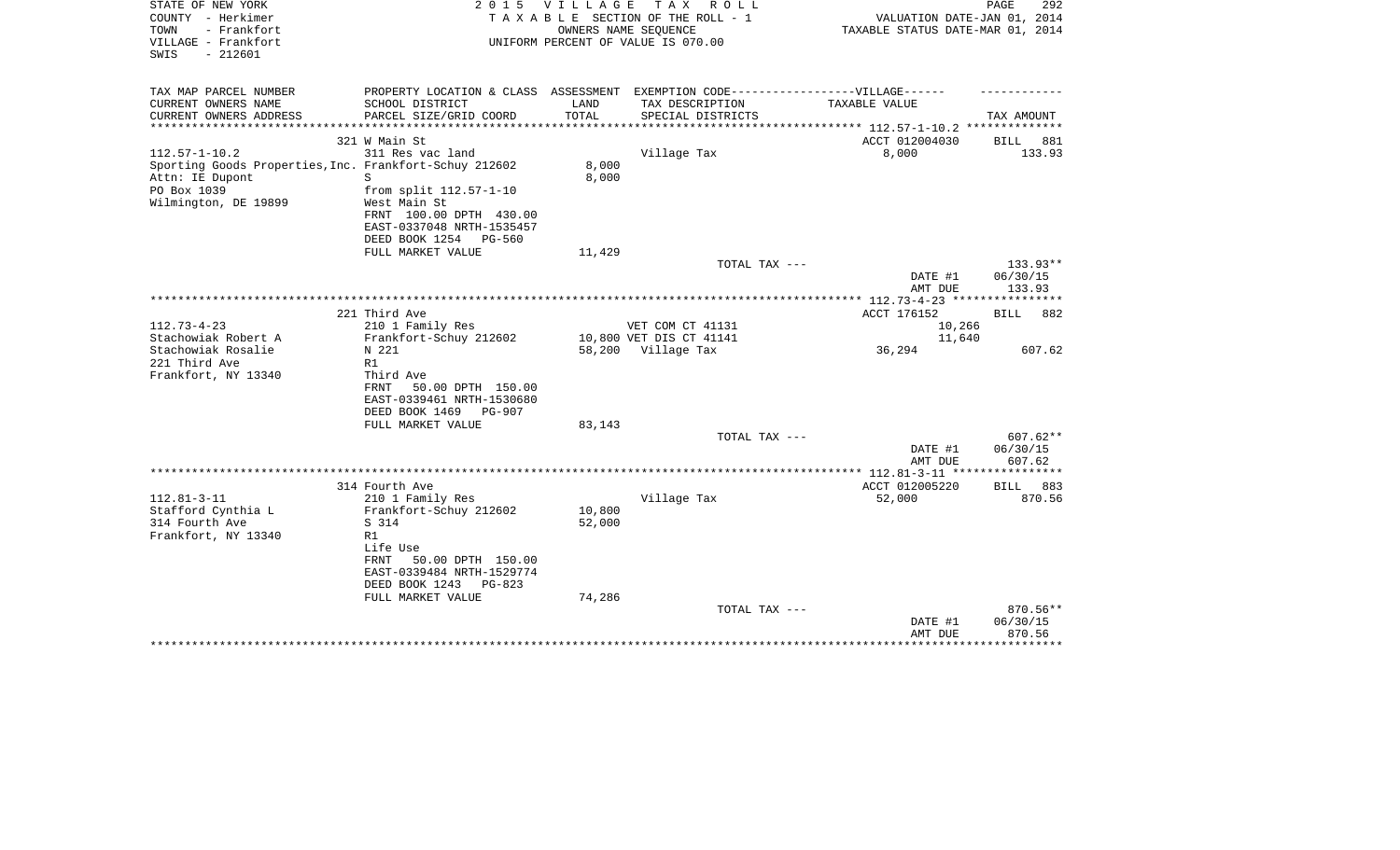| STATE OF NEW YORK<br>COUNTY - Herkimer<br>- Frankfort<br>TOWN<br>VILLAGE - Frankfort<br>$-212601$<br>SWIS | 2 0 1 5                                                                                              | <b>VILLAGE</b> | T A X<br>R O L L<br>TAXABLE SECTION OF THE ROLL - 1<br>OWNERS NAME SEQUENCE<br>UNIFORM PERCENT OF VALUE IS 070.00 | VALUATION DATE-JAN 01, 2014<br>TAXABLE STATUS DATE-MAR 01, 2014 | PAGE<br>293              |
|-----------------------------------------------------------------------------------------------------------|------------------------------------------------------------------------------------------------------|----------------|-------------------------------------------------------------------------------------------------------------------|-----------------------------------------------------------------|--------------------------|
| TAX MAP PARCEL NUMBER<br>CURRENT OWNERS NAME                                                              | PROPERTY LOCATION & CLASS ASSESSMENT EXEMPTION CODE-----------------VILLAGE------<br>SCHOOL DISTRICT | LAND           | TAX DESCRIPTION                                                                                                   | TAXABLE VALUE                                                   |                          |
| CURRENT OWNERS ADDRESS                                                                                    | PARCEL SIZE/GRID COORD                                                                               | TOTAL          | SPECIAL DISTRICTS                                                                                                 |                                                                 | TAX AMOUNT               |
| *********************                                                                                     |                                                                                                      |                |                                                                                                                   |                                                                 |                          |
| $112.82 - 1 - 38$                                                                                         | 302 First Ave<br>220 2 Family Res                                                                    |                | Village Tax                                                                                                       | ACCT 012010140<br>56,500                                        | BILL<br>884<br>945.90    |
| Stauring Mark A                                                                                           | Frankfort-Schuy 212602                                                                               | 10,800         |                                                                                                                   |                                                                 |                          |
| 302 First Ave                                                                                             | S 302                                                                                                | 56,500         |                                                                                                                   |                                                                 |                          |
| Frankfort, NY 13340                                                                                       | R <sub>2</sub>                                                                                       |                |                                                                                                                   |                                                                 |                          |
|                                                                                                           | First Ave                                                                                            |                |                                                                                                                   |                                                                 |                          |
|                                                                                                           | FRNT<br>50.00 DPTH 150.00                                                                            |                |                                                                                                                   |                                                                 |                          |
|                                                                                                           | EAST-0340140 NRTH-1530670<br>DEED BOOK 709<br><b>PG-709</b>                                          |                |                                                                                                                   |                                                                 |                          |
|                                                                                                           | FULL MARKET VALUE                                                                                    | 80,714         |                                                                                                                   |                                                                 |                          |
|                                                                                                           |                                                                                                      |                | TOTAL TAX ---                                                                                                     |                                                                 | 945.90**                 |
|                                                                                                           |                                                                                                      |                |                                                                                                                   | DATE #1                                                         | 06/30/15                 |
|                                                                                                           |                                                                                                      |                |                                                                                                                   | AMT DUE                                                         | 945.90                   |
|                                                                                                           |                                                                                                      |                |                                                                                                                   |                                                                 |                          |
| $112.65 - 1 - 65$                                                                                         | 206 W Main St<br>411 Apartment                                                                       |                | Village Tax                                                                                                       | ACCT 012013260<br>67,400                                        | 885<br>BILL<br>1,128.39  |
| Stefka Brian                                                                                              | Frankfort-Schuy 212602                                                                               | 12,400         |                                                                                                                   |                                                                 |                          |
| 76 Sanger Ave                                                                                             | N                                                                                                    | 67,400         |                                                                                                                   |                                                                 |                          |
| New Hartford, NY 13413                                                                                    | R <sub>4</sub>                                                                                       |                |                                                                                                                   |                                                                 |                          |
|                                                                                                           | W Main St                                                                                            |                |                                                                                                                   |                                                                 |                          |
|                                                                                                           | 62.00 DPTH 164.00<br>FRNT<br>EAST-0338849 NRTH-1533748                                               |                |                                                                                                                   |                                                                 |                          |
|                                                                                                           | DEED BOOK 1115<br>PG-382                                                                             |                |                                                                                                                   |                                                                 |                          |
|                                                                                                           | FULL MARKET VALUE                                                                                    | 96,286         |                                                                                                                   |                                                                 |                          |
|                                                                                                           |                                                                                                      |                | TOTAL TAX ---                                                                                                     |                                                                 | 1,128.39**               |
|                                                                                                           |                                                                                                      |                |                                                                                                                   | DATE #1                                                         | 06/30/15                 |
|                                                                                                           |                                                                                                      |                |                                                                                                                   | AMT DUE                                                         | 1,128.39<br>************ |
|                                                                                                           | 228 Mann St                                                                                          |                |                                                                                                                   | ACCT 190507                                                     | BILL<br>886              |
| $112.74 - 2 - 29$                                                                                         | 220 2 Family Res                                                                                     |                | Village Tax                                                                                                       | 60,300                                                          | 1,009.52                 |
| Stephens Ashley                                                                                           | Frankfort-Schuy 212602                                                                               | 7,000          |                                                                                                                   |                                                                 |                          |
| 228 Mann St                                                                                               | S 228                                                                                                | 60,300         |                                                                                                                   |                                                                 |                          |
| Frankfort, NY 13340                                                                                       | Life Use                                                                                             |                |                                                                                                                   |                                                                 |                          |
| PRIOR OWNER ON 3/01/2014                                                                                  | Mann St<br>50.00 DPTH 186.00<br>FRNT                                                                 |                |                                                                                                                   |                                                                 |                          |
| Vallone Mary                                                                                              | EAST-0340051 NRTH-1531569                                                                            |                |                                                                                                                   |                                                                 |                          |
|                                                                                                           | DEED BOOK 1558<br>PG-868                                                                             |                |                                                                                                                   |                                                                 |                          |
|                                                                                                           | FULL MARKET VALUE                                                                                    | 86,143         |                                                                                                                   |                                                                 |                          |
|                                                                                                           |                                                                                                      |                | TOTAL TAX ---                                                                                                     |                                                                 | $1,009.52**$             |
|                                                                                                           |                                                                                                      |                |                                                                                                                   | DATE #1                                                         | 06/30/15                 |
|                                                                                                           |                                                                                                      |                |                                                                                                                   | AMT DUE                                                         | 1,009.52                 |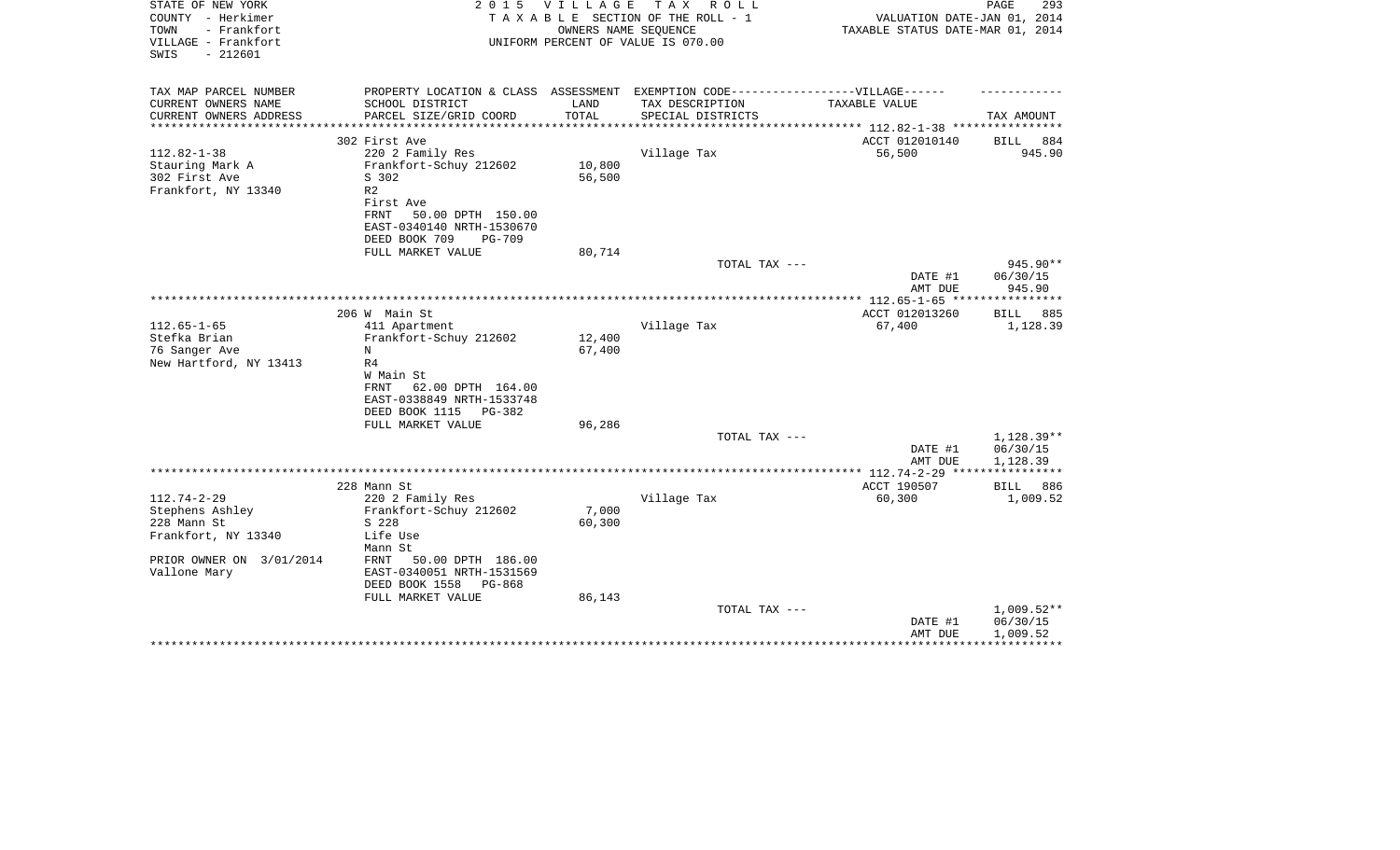| STATE OF NEW YORK<br>COUNTY - Herkimer<br>TOWN<br>- Frankfort<br>VILLAGE - Frankfort<br>$-212601$<br>SWIS | 2 0 1 5                                                                                                                        | V I L L A G E    | T A X<br>R O L L<br>TAXABLE SECTION OF THE ROLL - 1<br>OWNERS NAME SEOUENCE<br>UNIFORM PERCENT OF VALUE IS 070.00 | VALUATION DATE-JAN 01, 2014<br>TAXABLE STATUS DATE-MAR 01, 2014 | PAGE<br>294                      |
|-----------------------------------------------------------------------------------------------------------|--------------------------------------------------------------------------------------------------------------------------------|------------------|-------------------------------------------------------------------------------------------------------------------|-----------------------------------------------------------------|----------------------------------|
| TAX MAP PARCEL NUMBER<br>CURRENT OWNERS NAME<br>CURRENT OWNERS ADDRESS<br>**********************          | PROPERTY LOCATION & CLASS ASSESSMENT EXEMPTION CODE-----------------VILLAGE------<br>SCHOOL DISTRICT<br>PARCEL SIZE/GRID COORD | LAND<br>TOTAL    | TAX DESCRIPTION<br>SPECIAL DISTRICTS                                                                              | TAXABLE VALUE                                                   | TAX AMOUNT                       |
|                                                                                                           | 335 Third Ave                                                                                                                  |                  |                                                                                                                   | ACCT 187016                                                     | <b>BILL</b><br>887               |
| $112.82 - 2 - 17$                                                                                         | 210 1 Family Res                                                                                                               |                  | VET COM CT 41131                                                                                                  | 10,266                                                          |                                  |
| Stewart Amanda C<br>335 Third Ave                                                                         | Frankfort-Schuy 212602<br>N 335                                                                                                | 12,200<br>59,900 | Village Tax                                                                                                       | 49,634                                                          | 830.95                           |
| Frankfort, NY 13340                                                                                       | R1 65X155<br>Third Ave                                                                                                         |                  |                                                                                                                   |                                                                 |                                  |
| PRIOR OWNER ON 3/01/2014<br>Aiello Harriet                                                                | FRNT<br>65.80 DPTH 150.00<br>EAST-0340246 NRTH-1529739<br>DEED BOOK 1537<br>PG-917                                             |                  |                                                                                                                   |                                                                 |                                  |
|                                                                                                           | FULL MARKET VALUE                                                                                                              | 85,571           |                                                                                                                   |                                                                 |                                  |
|                                                                                                           |                                                                                                                                |                  | TOTAL TAX ---                                                                                                     | DATE #1<br>AMT DUE                                              | 830.95**<br>06/30/15<br>830.95   |
|                                                                                                           |                                                                                                                                |                  |                                                                                                                   |                                                                 |                                  |
|                                                                                                           | 113 First Ave                                                                                                                  |                  |                                                                                                                   | ACCT 012000870                                                  | 888<br>BILL                      |
| $112.73 - 2 - 54$<br>Stewart Jeremy M<br>113 First Ave<br>Frankfort, NY 13340                             | 210 1 Family Res<br>Frankfort-Schuy 212602<br>N 113<br>R1<br>First Ave                                                         | 6,100<br>41,300  | Village Tax                                                                                                       | 41,300                                                          | 691.43                           |
|                                                                                                           | <b>FRNT</b><br>31.00 DPTH 130.00<br><b>BANK</b><br>135<br>EAST-0339132 NRTH-1532014<br>DEED BOOK 1285<br>$PG-382$              |                  |                                                                                                                   |                                                                 |                                  |
|                                                                                                           | FULL MARKET VALUE                                                                                                              | 59,000           |                                                                                                                   |                                                                 |                                  |
|                                                                                                           |                                                                                                                                |                  | TOTAL TAX ---                                                                                                     | DATE #1<br>AMT DUE                                              | $691.43**$<br>06/30/15<br>691.43 |
|                                                                                                           |                                                                                                                                |                  |                                                                                                                   | *************** 112.81-2-18 *****************                   |                                  |
|                                                                                                           | 215 Fifth Ave                                                                                                                  |                  |                                                                                                                   | ACCT 012031650                                                  | BILL<br>889                      |
| $112.81 - 2 - 18$                                                                                         | 210 1 Family Res                                                                                                               |                  | Village Tax                                                                                                       | 59,400                                                          | 994.45                           |
| Stillitano Vincenza<br>Rizzo Carl J                                                                       | Frankfort-Schuy 212602<br>N 215                                                                                                | 11,500<br>59,400 |                                                                                                                   |                                                                 |                                  |
| 215 Fifth Ave                                                                                             | R1 50X179                                                                                                                      |                  |                                                                                                                   |                                                                 |                                  |
| Frankfort, NY 13340                                                                                       | Fifth Ave                                                                                                                      |                  |                                                                                                                   |                                                                 |                                  |
|                                                                                                           | FRNT<br>50.00 DPTH 195.00<br>EAST-0338973 NRTH-1530123                                                                         |                  |                                                                                                                   |                                                                 |                                  |
|                                                                                                           | DEED BOOK 944<br>$PG-472$<br>FULL MARKET VALUE                                                                                 | 84,857           |                                                                                                                   |                                                                 |                                  |
|                                                                                                           |                                                                                                                                |                  | TOTAL TAX ---                                                                                                     |                                                                 | 994.45**                         |
|                                                                                                           |                                                                                                                                |                  |                                                                                                                   | DATE #1                                                         | 06/30/15                         |
|                                                                                                           |                                                                                                                                |                  |                                                                                                                   | AMT DUE                                                         | 994.45                           |
|                                                                                                           |                                                                                                                                |                  |                                                                                                                   |                                                                 |                                  |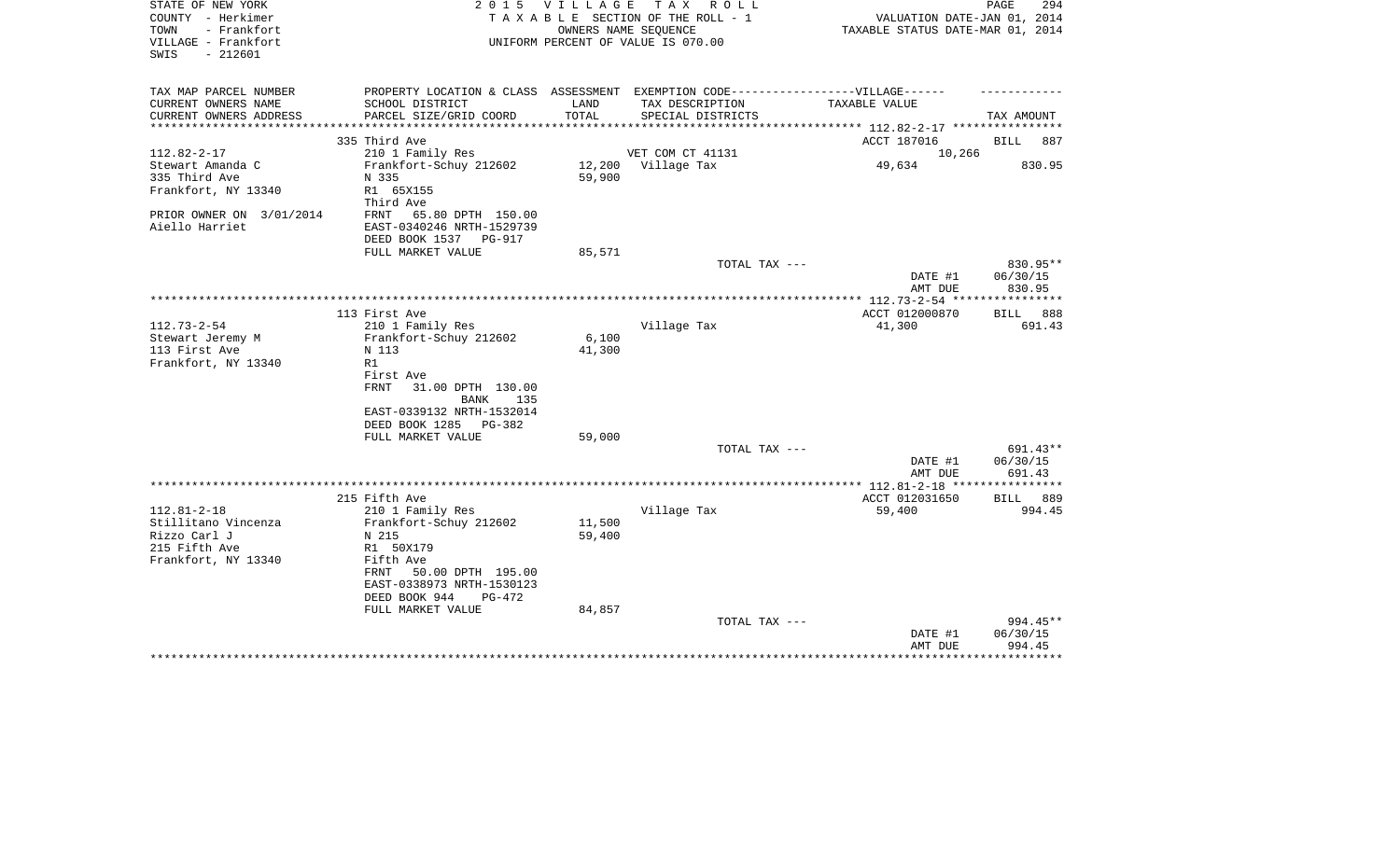| STATE OF NEW YORK                        | 2 0 1 5                                                                          | V I L L A G E | тах<br>R O L L                     |                                  | PAGE<br>295  |
|------------------------------------------|----------------------------------------------------------------------------------|---------------|------------------------------------|----------------------------------|--------------|
| COUNTY - Herkimer                        |                                                                                  |               | TAXABLE SECTION OF THE ROLL - 1    | VALUATION DATE-JAN 01, 2014      |              |
| TOWN<br>- Frankfort                      |                                                                                  |               | OWNERS NAME SEOUENCE               | TAXABLE STATUS DATE-MAR 01, 2014 |              |
| VILLAGE - Frankfort<br>$-212601$<br>SWIS |                                                                                  |               | UNIFORM PERCENT OF VALUE IS 070.00 |                                  |              |
|                                          |                                                                                  |               |                                    |                                  |              |
|                                          |                                                                                  |               |                                    |                                  |              |
| TAX MAP PARCEL NUMBER                    | PROPERTY LOCATION & CLASS ASSESSMENT EXEMPTION CODE----------------VILLAGE------ |               |                                    |                                  |              |
| CURRENT OWNERS NAME                      | SCHOOL DISTRICT                                                                  | LAND          | TAX DESCRIPTION                    | TAXABLE VALUE                    |              |
| CURRENT OWNERS ADDRESS                   | PARCEL SIZE/GRID COORD                                                           | TOTAL         | SPECIAL DISTRICTS                  |                                  | TAX AMOUNT   |
| **********************                   |                                                                                  |               |                                    |                                  |              |
|                                          | 304 Litchfield St                                                                |               |                                    | ACCT 012020760                   | BILL<br>890  |
| $112.73 - 1 - 14$                        | 230 3 Family Res                                                                 |               | Village Tax                        | 71,500                           | 1,197.03     |
| Stillitano Vincenza lf est               | Frankfort-Schuy 212602                                                           | 11,400        |                                    |                                  |              |
| Rizzo Carl J                             | W 304                                                                            | 71,500        |                                    |                                  |              |
| 304 Litchfield St                        | R3 60X142                                                                        |               |                                    |                                  |              |
| Frankfort, NY 13340                      | Litchfield St                                                                    |               |                                    |                                  |              |
|                                          | 60.00 DPTH 142.00<br>FRNT<br>EAST-0338545 NRTH-1531436                           |               |                                    |                                  |              |
|                                          | DEED BOOK 944<br>$PG-470$                                                        |               |                                    |                                  |              |
|                                          | FULL MARKET VALUE                                                                | 102,143       |                                    |                                  |              |
|                                          |                                                                                  |               | TOTAL TAX ---                      |                                  | 1,197.03**   |
|                                          |                                                                                  |               |                                    | DATE #1                          | 06/30/15     |
|                                          |                                                                                  |               |                                    | AMT DUE                          | 1,197.03     |
|                                          |                                                                                  |               |                                    |                                  |              |
|                                          | 117 N Litchfield St                                                              |               |                                    | ACCT 012022470                   | 891<br>BILL  |
| $112.65 - 3 - 58$                        | 210 1 Family Res                                                                 |               | Village Tax                        | 50,000                           | 837.08       |
| Stockbridge William J                    | Frankfort-Schuy 212602                                                           | 4,900         |                                    |                                  |              |
| 117 N Litchfield St                      | W 117                                                                            | 50,000        |                                    |                                  |              |
| Frankfort, NY 13340                      | R1 38X145                                                                        |               |                                    |                                  |              |
|                                          | N Litchfield S                                                                   |               |                                    |                                  |              |
|                                          | 38.00 DPTH 145.00<br>FRNT                                                        |               |                                    |                                  |              |
|                                          | EAST-0339553 NRTH-1533114                                                        |               |                                    |                                  |              |
|                                          | DEED BOOK 1312<br><b>PG-930</b>                                                  |               |                                    |                                  |              |
|                                          | FULL MARKET VALUE                                                                | 71,429        |                                    |                                  |              |
|                                          |                                                                                  |               | TOTAL TAX ---                      |                                  | 837.08**     |
|                                          |                                                                                  |               |                                    | DATE #1                          | 06/30/15     |
|                                          |                                                                                  |               |                                    | AMT DUE                          | 837.08       |
|                                          |                                                                                  |               |                                    |                                  |              |
|                                          | 404 Litchfield St                                                                |               |                                    | ACCT 012000090                   | BILL<br>892  |
| $112.73 - 1 - 20.1$                      | 411 Apartment                                                                    |               | Village Tax                        | 525,000                          | 8,789.36     |
| Streamside Associates                    | Frankfort-Schuy 212602                                                           | 37,500        |                                    |                                  |              |
| 2 Grandview Ave                          | W                                                                                | 525,000       |                                    |                                  |              |
| Frankfort, NY 13340                      | Govt Sub Low Income                                                              |               |                                    |                                  |              |
|                                          | Litchfield St<br>60.00 DPTH                                                      |               |                                    |                                  |              |
|                                          | FRNT<br>ACRES<br>1.40                                                            |               |                                    |                                  |              |
|                                          | EAST-0338222 NRTH-1530986                                                        |               |                                    |                                  |              |
|                                          | DEED BOOK 750<br>PG-170                                                          |               |                                    |                                  |              |
|                                          | FULL MARKET VALUE                                                                | 750,000       |                                    |                                  |              |
|                                          |                                                                                  |               | TOTAL TAX ---                      |                                  | $8,789.36**$ |
|                                          |                                                                                  |               |                                    | DATE #1                          | 06/30/15     |
|                                          |                                                                                  |               |                                    | AMT DUE                          | 8,789.36     |
|                                          |                                                                                  |               |                                    |                                  |              |
|                                          |                                                                                  |               |                                    |                                  |              |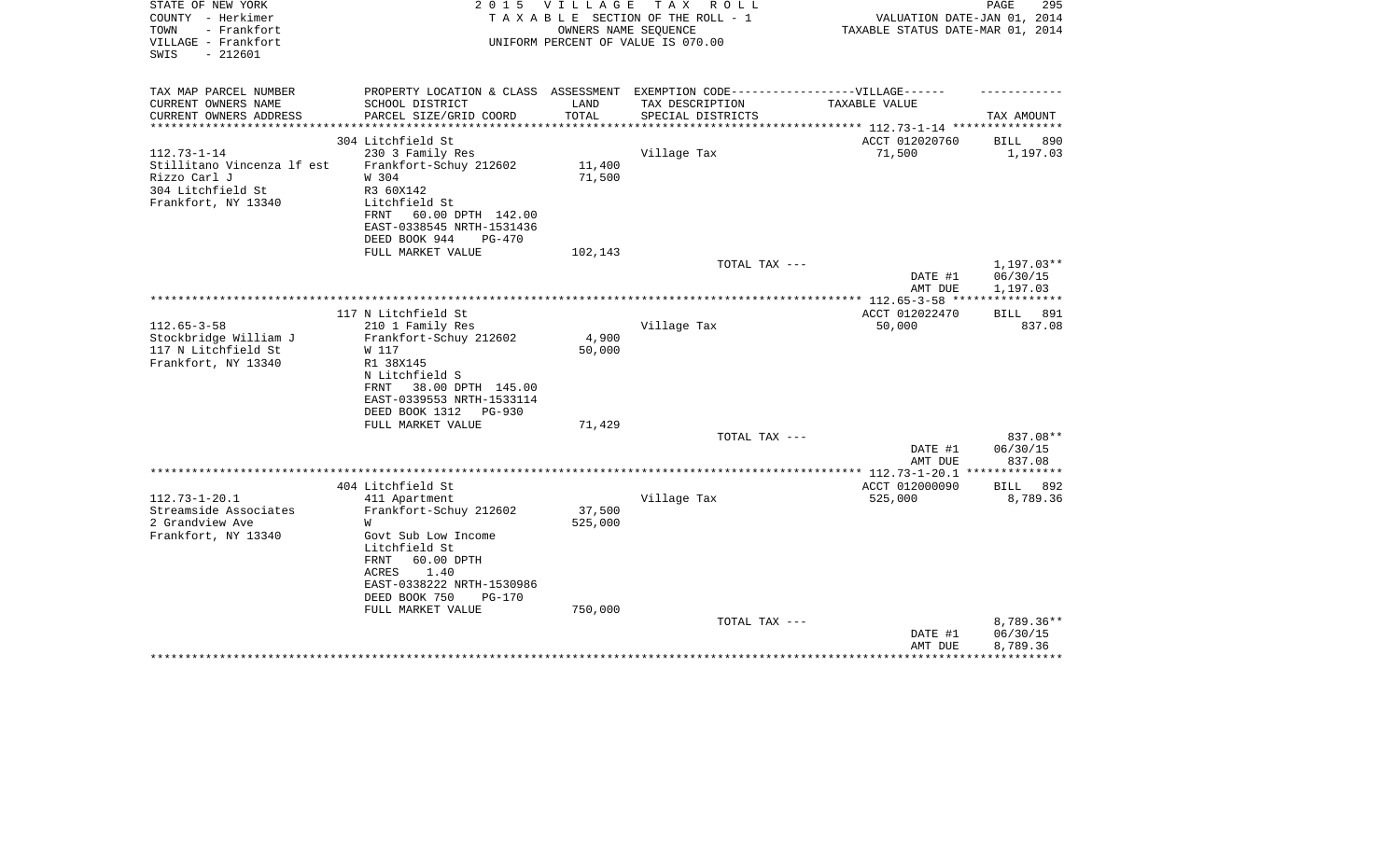|               | VALUATION DATE-JAN 01, 2014                                     | TAXABLE STATUS DATE-MAR 01, 2014             |                                               | TAXABLE SECTION OF THE ROLL - 1<br>OWNERS NAME SEOUENCE<br>UNIFORM PERCENT OF VALUE IS 070.00 |                                                                                                                                                                                                     | COUNTY - Herkimer<br>TOWN<br>- Frankfort<br>VILLAGE - Frankfort<br>$-212601$<br>SWIS                                                           |
|---------------|-----------------------------------------------------------------|----------------------------------------------|-----------------------------------------------|-----------------------------------------------------------------------------------------------|-----------------------------------------------------------------------------------------------------------------------------------------------------------------------------------------------------|------------------------------------------------------------------------------------------------------------------------------------------------|
|               |                                                                 |                                              | EXEMPTION CODE------------------VILLAGE------ |                                                                                               | PROPERTY LOCATION & CLASS ASSESSMENT                                                                                                                                                                | TAX MAP PARCEL NUMBER                                                                                                                          |
|               | TAX AMOUNT                                                      | TAXABLE VALUE                                | TAX DESCRIPTION<br>SPECIAL DISTRICTS          | LAND<br>TOTAL                                                                                 | SCHOOL DISTRICT<br>PARCEL SIZE/GRID COORD                                                                                                                                                           | CURRENT OWNERS NAME<br>CURRENT OWNERS ADDRESS                                                                                                  |
|               |                                                                 |                                              |                                               |                                                                                               |                                                                                                                                                                                                     | ***********************                                                                                                                        |
| 893<br>778.49 | <b>BILL</b>                                                     | ACCT 182997<br>46,500                        | Village Tax                                   | 10,800                                                                                        | 406 Reese Rd<br>220 2 Family Res<br>Frankfort-Schuy 212602                                                                                                                                          | $112.82 - 2 - 65$<br>Streeter Ashlee                                                                                                           |
|               |                                                                 |                                              |                                               | 46,500                                                                                        | W 406                                                                                                                                                                                               | 406 Reese Rd                                                                                                                                   |
|               |                                                                 |                                              |                                               |                                                                                               | R <sub>2</sub><br>Reese Rd<br>FRNT<br>33.00 DPTH 150.00<br>EAST-0340226 NRTH-1529218                                                                                                                | Frankfort, NY 13340                                                                                                                            |
|               |                                                                 |                                              |                                               | 66,429                                                                                        | DEED BOOK 1514<br>PG-43<br>FULL MARKET VALUE                                                                                                                                                        |                                                                                                                                                |
| 778.49**      |                                                                 |                                              | TOTAL TAX ---                                 |                                                                                               |                                                                                                                                                                                                     |                                                                                                                                                |
|               | 06/30/15<br>778.49                                              | DATE #1<br>AMT DUE                           |                                               |                                                                                               |                                                                                                                                                                                                     |                                                                                                                                                |
|               |                                                                 |                                              |                                               |                                                                                               |                                                                                                                                                                                                     |                                                                                                                                                |
|               |                                                                 |                                              |                                               |                                                                                               |                                                                                                                                                                                                     |                                                                                                                                                |
|               |                                                                 |                                              |                                               | 13,600                                                                                        |                                                                                                                                                                                                     | Streeter Scott W                                                                                                                               |
|               |                                                                 |                                              |                                               | 95,900                                                                                        | W 408                                                                                                                                                                                               | Streeter Carla                                                                                                                                 |
|               |                                                                 |                                              |                                               |                                                                                               |                                                                                                                                                                                                     |                                                                                                                                                |
|               |                                                                 |                                              |                                               |                                                                                               | <b>FRNT</b><br>79.00 DPTH 157.00<br>0.32<br>ACRES                                                                                                                                                   |                                                                                                                                                |
|               |                                                                 |                                              |                                               |                                                                                               | EAST-0303397 NRTH-1104642<br>DEED BOOK 1281<br>$PG-51$                                                                                                                                              |                                                                                                                                                |
|               |                                                                 |                                              |                                               | 137,000                                                                                       | FULL MARKET VALUE                                                                                                                                                                                   |                                                                                                                                                |
|               | 06/30/15                                                        | DATE #1                                      |                                               |                                                                                               |                                                                                                                                                                                                     |                                                                                                                                                |
|               |                                                                 | ************** 112.74-1-40 ***************** |                                               |                                                                                               |                                                                                                                                                                                                     |                                                                                                                                                |
| 895           | BILL                                                            | ACCT 012022440                               |                                               |                                                                                               | 202 E Orchard St                                                                                                                                                                                    |                                                                                                                                                |
| 686.41        |                                                                 | 41,000                                       | Village Tax                                   |                                                                                               | 220 2 Family Res                                                                                                                                                                                    | $112.74 - 1 - 40$                                                                                                                              |
|               |                                                                 |                                              |                                               |                                                                                               |                                                                                                                                                                                                     |                                                                                                                                                |
|               |                                                                 |                                              |                                               |                                                                                               |                                                                                                                                                                                                     |                                                                                                                                                |
|               |                                                                 |                                              |                                               |                                                                                               | E Orchard St                                                                                                                                                                                        |                                                                                                                                                |
|               |                                                                 |                                              |                                               |                                                                                               | 32.00 DPTH 100.00<br>FRNT<br>EAST-0340368 NRTH-1532254                                                                                                                                              |                                                                                                                                                |
|               |                                                                 |                                              |                                               |                                                                                               |                                                                                                                                                                                                     |                                                                                                                                                |
| 686.41**      |                                                                 |                                              | TOTAL TAX ---                                 |                                                                                               |                                                                                                                                                                                                     |                                                                                                                                                |
|               | 06/30/15<br>686.41                                              | DATE #1<br>AMT DUE                           |                                               |                                                                                               |                                                                                                                                                                                                     |                                                                                                                                                |
|               | ***********<br>BILL 894<br>1,605.52<br>$1,605.52**$<br>1,605.52 | ACCT 012017370<br>95,900<br>AMT DUE          | Village Tax<br>TOTAL TAX ---                  | 3,400<br>41,000<br>58,571                                                                     | 408 Reese Rd<br>210 1 Family Res<br>Frankfort-Schuy 212602<br>includes small strip with<br>Reese Rd<br>Frankfort-Schuy 212602<br>S 202<br>R2 30X95<br>DEED BOOK 1279<br>PG-403<br>FULL MARKET VALUE | $112.82 - 2 - 66$<br>408 Reese Rd<br>Frankfort, NY 13340<br>Strobeck Larry Jr<br>Strobeck Shannon L<br>202 E Orchard St<br>Frankfort, NY 13340 |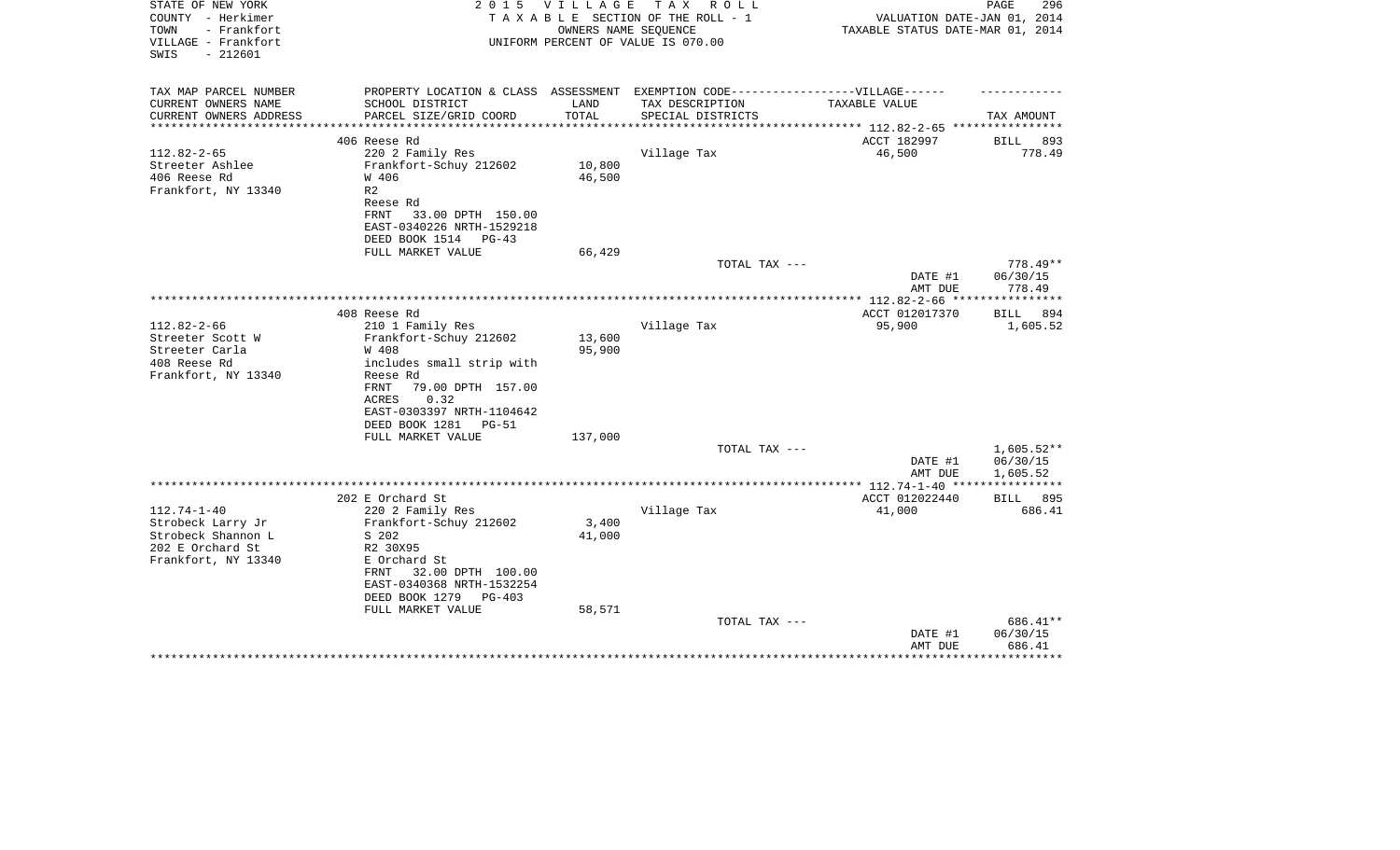| STATE OF NEW YORK<br>COUNTY - Herkimer<br>- Frankfort<br>TOWN<br>VILLAGE - Frankfort<br>$-212601$<br>SWIS | 2 0 1 5                                                                           | VILLAGE<br>OWNERS NAME SEQUENCE | TAX ROLL<br>TAXABLE SECTION OF THE ROLL - 1<br>UNIFORM PERCENT OF VALUE IS 070.00 | VALUATION DATE-JAN 01, 2014<br>TAXABLE STATUS DATE-MAR 01, 2014 | PAGE<br>297                  |
|-----------------------------------------------------------------------------------------------------------|-----------------------------------------------------------------------------------|---------------------------------|-----------------------------------------------------------------------------------|-----------------------------------------------------------------|------------------------------|
| TAX MAP PARCEL NUMBER                                                                                     | PROPERTY LOCATION & CLASS ASSESSMENT EXEMPTION CODE-----------------VILLAGE------ |                                 |                                                                                   |                                                                 |                              |
| CURRENT OWNERS NAME<br>CURRENT OWNERS ADDRESS                                                             | SCHOOL DISTRICT<br>PARCEL SIZE/GRID COORD                                         | LAND<br>TOTAL                   | TAX DESCRIPTION<br>SPECIAL DISTRICTS                                              | TAXABLE VALUE                                                   | TAX AMOUNT                   |
| ******************                                                                                        |                                                                                   | **********                      |                                                                                   | ********** 112.65-1-66 *****************                        |                              |
| $112.65 - 1 - 66$                                                                                         | 204 W Main St<br>483 Converted Re                                                 |                                 |                                                                                   | ACCT 012004250                                                  | <b>BILL</b><br>896<br>590.98 |
| Surace Joseph                                                                                             | Frankfort-Schuy 212602                                                            | 9,600                           | Village Tax                                                                       | 35,300                                                          |                              |
| 204 W Main St                                                                                             | 204 W Main St                                                                     | 35,300                          |                                                                                   |                                                                 |                              |
| Frankfort, NY 13340                                                                                       | FRNT<br>62.00 DPTH 96.00<br>EAST-0338853 NRTH-1533673<br>DEED BOOK 1089 PG-58     |                                 |                                                                                   |                                                                 |                              |
|                                                                                                           | FULL MARKET VALUE                                                                 | 50,429                          |                                                                                   |                                                                 |                              |
|                                                                                                           |                                                                                   |                                 | TOTAL TAX ---                                                                     |                                                                 | 590.98**                     |
|                                                                                                           |                                                                                   |                                 |                                                                                   | DATE #1                                                         | 06/30/15                     |
|                                                                                                           |                                                                                   |                                 |                                                                                   | AMT DUE                                                         | 590.98                       |
|                                                                                                           |                                                                                   |                                 |                                                                                   |                                                                 |                              |
|                                                                                                           | 106 Pleasant Ave                                                                  |                                 |                                                                                   | ACCT 012001410                                                  | <b>BILL</b><br>897           |
| $112.73 - 2 - 36$                                                                                         | 210 1 Family Res                                                                  |                                 | Village Tax                                                                       | 61,700                                                          | 1,032.96                     |
| Sweeney Philip M<br>106 Pleasant Ave                                                                      | Frankfort-Schuy 212602<br>S<br>R1                                                 | 17,000<br>61,700                |                                                                                   |                                                                 |                              |
| Frankfort, NY 13340                                                                                       | R1                                                                                |                                 |                                                                                   |                                                                 |                              |
|                                                                                                           | 106 Pleasant A                                                                    |                                 |                                                                                   |                                                                 |                              |
|                                                                                                           | FRNT 106.78 DPTH 210.48                                                           |                                 |                                                                                   |                                                                 |                              |
|                                                                                                           | EAST-0339110 NRTH-1532251                                                         |                                 |                                                                                   |                                                                 |                              |
|                                                                                                           | DEED BOOK 924<br>$PG-53$                                                          |                                 |                                                                                   |                                                                 |                              |
|                                                                                                           | FULL MARKET VALUE                                                                 | 88,143                          |                                                                                   |                                                                 |                              |
|                                                                                                           |                                                                                   |                                 | TOTAL TAX ---                                                                     |                                                                 | 1,032.96**                   |
|                                                                                                           |                                                                                   |                                 |                                                                                   | DATE #1<br>AMT DUE                                              | 06/30/15<br>1,032.96         |
|                                                                                                           |                                                                                   |                                 |                                                                                   |                                                                 | * * * * * * * * * * * *      |
|                                                                                                           | 218 Sixth Ave                                                                     |                                 |                                                                                   | ACCT 177083                                                     | 898<br>BILL                  |
| $112.81 - 1 - 58$                                                                                         | 210 1 Family Res                                                                  |                                 | Village Tax                                                                       | 74,000                                                          | 1,238.88                     |
| Sweet Jeremiah M                                                                                          | Frankfort-Schuy 212602                                                            | 10,800                          |                                                                                   |                                                                 |                              |
| 218 Sixth Ave                                                                                             | S                                                                                 | 74,000                          |                                                                                   |                                                                 |                              |
| Frankfort, NY 13340                                                                                       | R1<br>Life Use                                                                    |                                 |                                                                                   |                                                                 |                              |
|                                                                                                           | <b>FRNT</b><br>50.00 DPTH 150.00                                                  |                                 |                                                                                   |                                                                 |                              |
|                                                                                                           | EAST-0338636 NRTH-1529659                                                         |                                 |                                                                                   |                                                                 |                              |
|                                                                                                           | DEED BOOK 1489<br>PG-291                                                          |                                 |                                                                                   |                                                                 |                              |
|                                                                                                           | FULL MARKET VALUE                                                                 | 105,714                         |                                                                                   |                                                                 |                              |
|                                                                                                           |                                                                                   |                                 | TOTAL TAX ---                                                                     |                                                                 | 1,238.88**                   |
|                                                                                                           |                                                                                   |                                 |                                                                                   | DATE #1                                                         | 06/30/15                     |
|                                                                                                           |                                                                                   |                                 |                                                                                   | AMT DUE                                                         | 1,238.88                     |
|                                                                                                           |                                                                                   |                                 |                                                                                   |                                                                 |                              |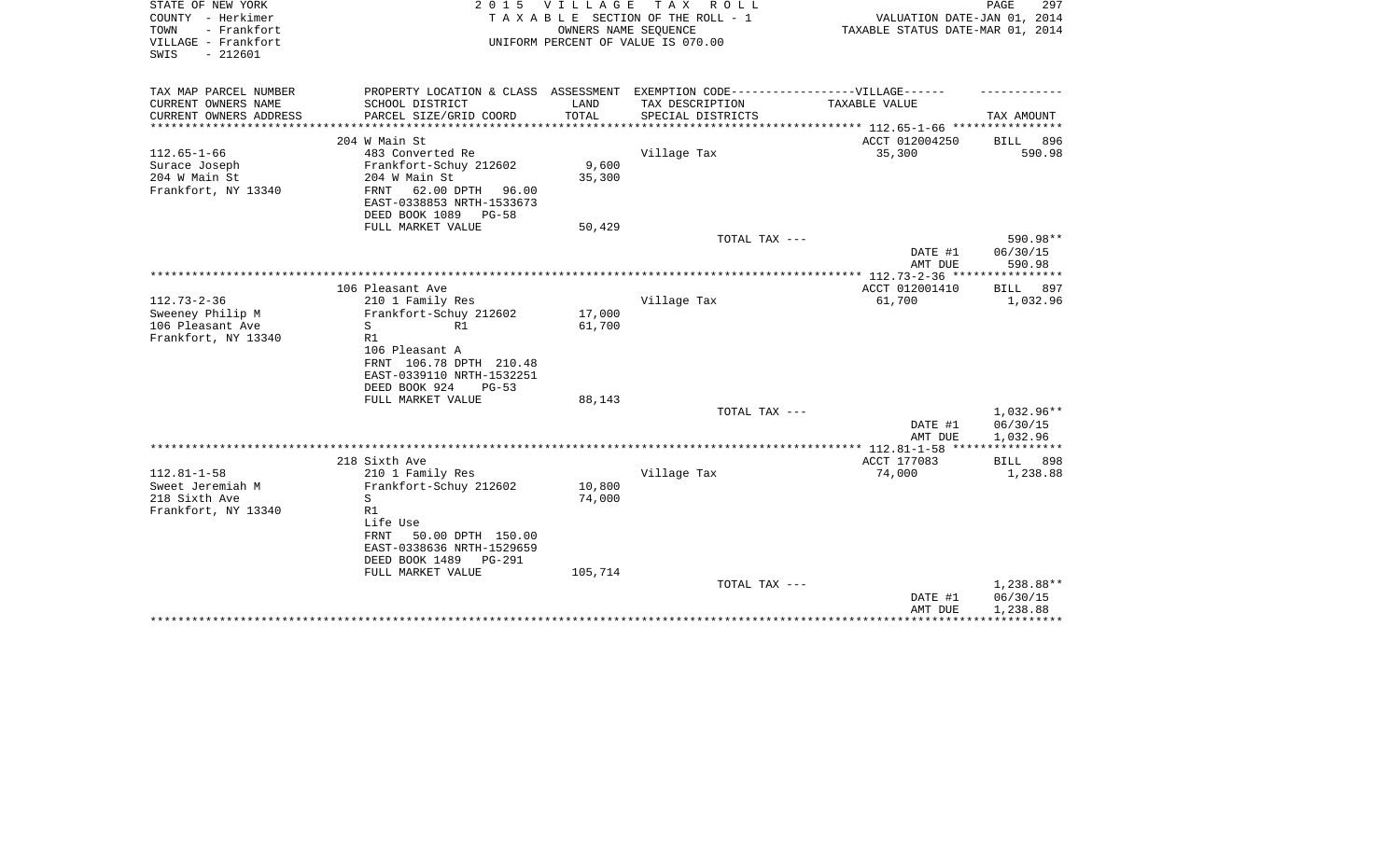| STATE OF NEW YORK<br>COUNTY - Herkimer<br>- Frankfort<br>TOWN<br>VILLAGE - Frankfort<br>$-212601$<br>SWIS |                                                                                                                |                     | 2015 VILLAGE TAX ROLL<br>TAXABLE SECTION OF THE ROLL - 1<br>OWNERS NAME SEOUENCE<br>UNIFORM PERCENT OF VALUE IS 070.00 | VALUATION DATE-JAN 01, 2014<br>TAXABLE STATUS DATE-MAR 01, 2014 | PAGE<br>298                    |
|-----------------------------------------------------------------------------------------------------------|----------------------------------------------------------------------------------------------------------------|---------------------|------------------------------------------------------------------------------------------------------------------------|-----------------------------------------------------------------|--------------------------------|
| TAX MAP PARCEL NUMBER<br>CURRENT OWNERS NAME                                                              | PROPERTY LOCATION & CLASS ASSESSMENT EXEMPTION CODE-----------------VILLAGE------<br>SCHOOL DISTRICT           | LAND                | TAX DESCRIPTION                                                                                                        | TAXABLE VALUE                                                   |                                |
| CURRENT OWNERS ADDRESS                                                                                    | PARCEL SIZE/GRID COORD                                                                                         | TOTAL               | SPECIAL DISTRICTS                                                                                                      |                                                                 | TAX AMOUNT                     |
|                                                                                                           | 310 Bee St                                                                                                     | ******************* |                                                                                                                        | ************ 112.66-2-22 **********<br>ACCT 012026760           | <b>BILL</b><br>899             |
| $112.66 - 2 - 22$                                                                                         | 210 1 Family Res                                                                                               |                     | VET WAR CT 41121                                                                                                       | 6,160                                                           |                                |
| Sweet Joseph Sr<br>310 Bee St<br>Frankfort, NY 13340                                                      | Frankfort-Schuy 212602<br>E 310<br>R1                                                                          | 44,000              | 6,800 Village Tax                                                                                                      | 37,840                                                          | 633.50                         |
|                                                                                                           | FRNT 110.00 DPTH 138.00<br>EAST-0340986 NRTH-1532614<br>DEED BOOK 1260<br>$PG-214$                             |                     |                                                                                                                        |                                                                 |                                |
|                                                                                                           | FULL MARKET VALUE                                                                                              | 62,857              | TOTAL TAX ---                                                                                                          |                                                                 | 633.50**                       |
|                                                                                                           |                                                                                                                |                     |                                                                                                                        | DATE #1<br>AMT DUE                                              | 06/30/15<br>633.50             |
|                                                                                                           | 235 Second Ave                                                                                                 |                     |                                                                                                                        | ACCT 012025440                                                  | BILL<br>900                    |
| $112.73 - 3 - 36$<br>Sweinton Joseph<br>235 Second Ave<br>Frankfort, NY 13340                             | 210 1 Family Res<br>Frankfort-Schuy 212602<br>N 235<br>R1 50X150                                               | 10,800<br>69,500    | Village Tax                                                                                                            | 69,500                                                          | 1,163.54                       |
|                                                                                                           | Second Ave<br>50.00 DPTH 150.00<br>FRNT<br>135<br>BANK<br>EAST-0339868 NRTH-1530759<br>DEED BOOK 860<br>PG-657 |                     |                                                                                                                        |                                                                 |                                |
|                                                                                                           | FULL MARKET VALUE                                                                                              | 99,286              | TOTAL TAX ---                                                                                                          |                                                                 | 1,163.54**                     |
|                                                                                                           |                                                                                                                |                     |                                                                                                                        | DATE #1<br>AMT DUE                                              | 06/30/15<br>1,163.54           |
|                                                                                                           |                                                                                                                |                     |                                                                                                                        | *************** 112.74-3-12 *****************                   |                                |
| $112.74 - 3 - 12$                                                                                         | 306 E Main St<br>210 1 Family Res                                                                              |                     | Village Tax                                                                                                            | ACCT 012016830<br>53,300                                        | BILL 901<br>892.33             |
| Swiger Carl G<br>306 E Main St                                                                            | Frankfort-Schuy 212602<br>S 306                                                                                | 6,500<br>53,300     |                                                                                                                        |                                                                 |                                |
| Frankfort, NY 13340                                                                                       | R1<br>E Main St<br>50.00 DPTH 150.00<br>FRNT<br>EAST-0340747 NRTH-1531048<br>DEED BOOK 932<br>$PG-230$         |                     |                                                                                                                        |                                                                 |                                |
|                                                                                                           | FULL MARKET VALUE                                                                                              | 76,143              |                                                                                                                        |                                                                 |                                |
|                                                                                                           |                                                                                                                |                     | TOTAL TAX ---                                                                                                          | DATE #1<br>AMT DUE                                              | 892.33**<br>06/30/15<br>892.33 |
|                                                                                                           |                                                                                                                |                     |                                                                                                                        |                                                                 | **********                     |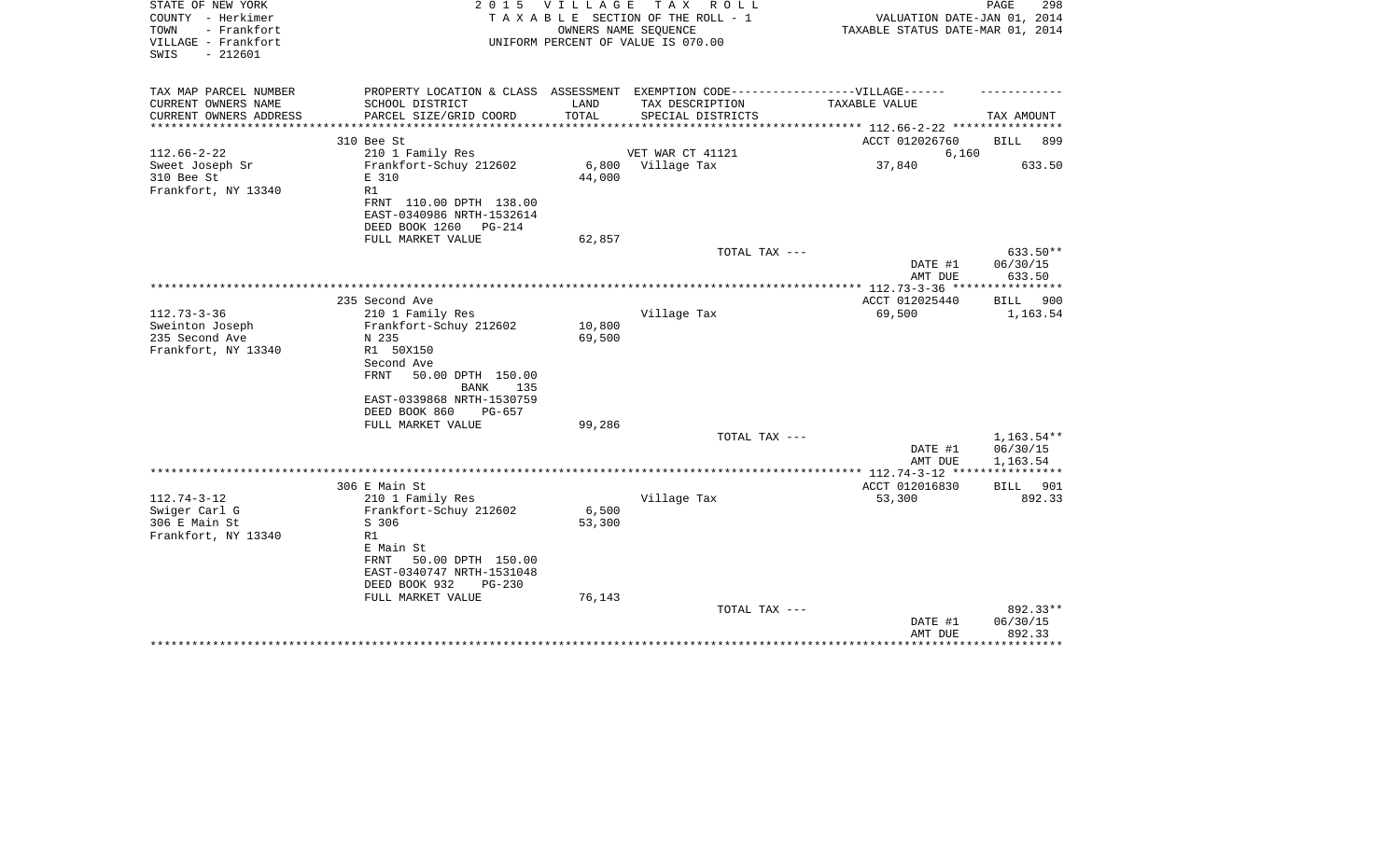| STATE OF NEW YORK<br>COUNTY - Herkimer<br>TOWN<br>- Frankfort<br>VILLAGE - Frankfort<br>SWIS<br>$-212601$ |                                                                                                                        | 2015 VILLAGE     | TAX ROLL<br>T A X A B L E SECTION OF THE ROLL - 1<br>OWNERS NAME SEOUENCE<br>UNIFORM PERCENT OF VALUE IS 070.00 | VALUATION DATE-JAN 01, 2014<br>TAXABLE STATUS DATE-MAR 01, 2014 | PAGE<br>299                    |
|-----------------------------------------------------------------------------------------------------------|------------------------------------------------------------------------------------------------------------------------|------------------|-----------------------------------------------------------------------------------------------------------------|-----------------------------------------------------------------|--------------------------------|
| TAX MAP PARCEL NUMBER<br>CURRENT OWNERS NAME                                                              | PROPERTY LOCATION & CLASS ASSESSMENT EXEMPTION CODE-----------------VILLAGE------<br>SCHOOL DISTRICT                   | LAND             | TAX DESCRIPTION                                                                                                 | TAXABLE VALUE                                                   |                                |
| CURRENT OWNERS ADDRESS                                                                                    | PARCEL SIZE/GRID COORD                                                                                                 | TOTAL            | SPECIAL DISTRICTS                                                                                               |                                                                 | TAX AMOUNT                     |
|                                                                                                           |                                                                                                                        |                  |                                                                                                                 | *********** 112.82-2-30 *********                               |                                |
|                                                                                                           | 309 Third Ave                                                                                                          |                  |                                                                                                                 | ACCT 012026970                                                  | <b>BILL</b><br>902             |
| $112.82 - 2 - 30$<br>Talarico Victoria                                                                    | 210 1 Family Res<br>Frankfort-Schuy 212602                                                                             | 8,400            | VET WAR CT 41121<br>Village Tax                                                                                 | 6,160<br>56,440                                                 | 944.90                         |
| 309 Third Ave<br>Frankfort, NY 13340                                                                      | N 309<br>R1 39X150<br>Third Ave<br>FRNT<br>39.00 DPTH 150.00<br>EAST-0339895 NRTH-1530168<br>DEED BOOK 877<br>$PG-646$ | 62,600           |                                                                                                                 |                                                                 |                                |
|                                                                                                           | FULL MARKET VALUE                                                                                                      | 89,429           |                                                                                                                 |                                                                 |                                |
|                                                                                                           |                                                                                                                        |                  | TOTAL TAX ---                                                                                                   | DATE #1<br>AMT DUE                                              | 944.90**<br>06/30/15<br>944.90 |
|                                                                                                           |                                                                                                                        |                  |                                                                                                                 |                                                                 |                                |
| $112.73 - 2 - 57$<br>Tamburro Joseph<br>424 Third Ave Ext<br>Frankfort, NY 13340                          | 107 First Ave<br>220 2 Family Res<br>Frankfort-Schuy 212602<br>N 107<br>R <sub>2</sub><br>First Ave                    | 10,000<br>39,200 | Village Tax                                                                                                     | ACCT 012009180<br>39,200                                        | BILL 903<br>656.27             |
|                                                                                                           | 39.00 DPTH 150.00<br>FRNT<br>EAST-0339058 NRTH-1532100<br>DEED BOOK 1274<br>PG-737<br>FULL MARKET VALUE                | 56,000           | TOTAL TAX ---                                                                                                   | DATE #1                                                         | $656.27**$<br>06/30/15         |
|                                                                                                           |                                                                                                                        |                  |                                                                                                                 | AMT DUE                                                         | 656.27                         |
|                                                                                                           |                                                                                                                        |                  |                                                                                                                 | ********* 112.73-2-59 *****************                         |                                |
| $112.73 - 2 - 59$                                                                                         | 105 First Ave<br>210 1 Family Res                                                                                      |                  | Village Tax                                                                                                     | ACCT 012009150<br>41,000                                        | BILL<br>- 904<br>686.41        |
| Tamburro Joseph<br>424 Third Ave Ext<br>Frankfort, NY 13340                                               | Frankfort-Schuy 212602<br>N 105<br>R1<br>First Ave<br>66.00 DPTH 122.00<br>FRNT                                        | 7,100<br>41,000  |                                                                                                                 |                                                                 |                                |
|                                                                                                           | EAST-0339005 NRTH-1532114<br>DEED BOOK 1274<br>PG-737<br>FULL MARKET VALUE                                             | 58,571           | TOTAL TAX ---                                                                                                   |                                                                 | 686.41**                       |
|                                                                                                           |                                                                                                                        |                  |                                                                                                                 | DATE #1<br>AMT DUE                                              | 06/30/15<br>686.41             |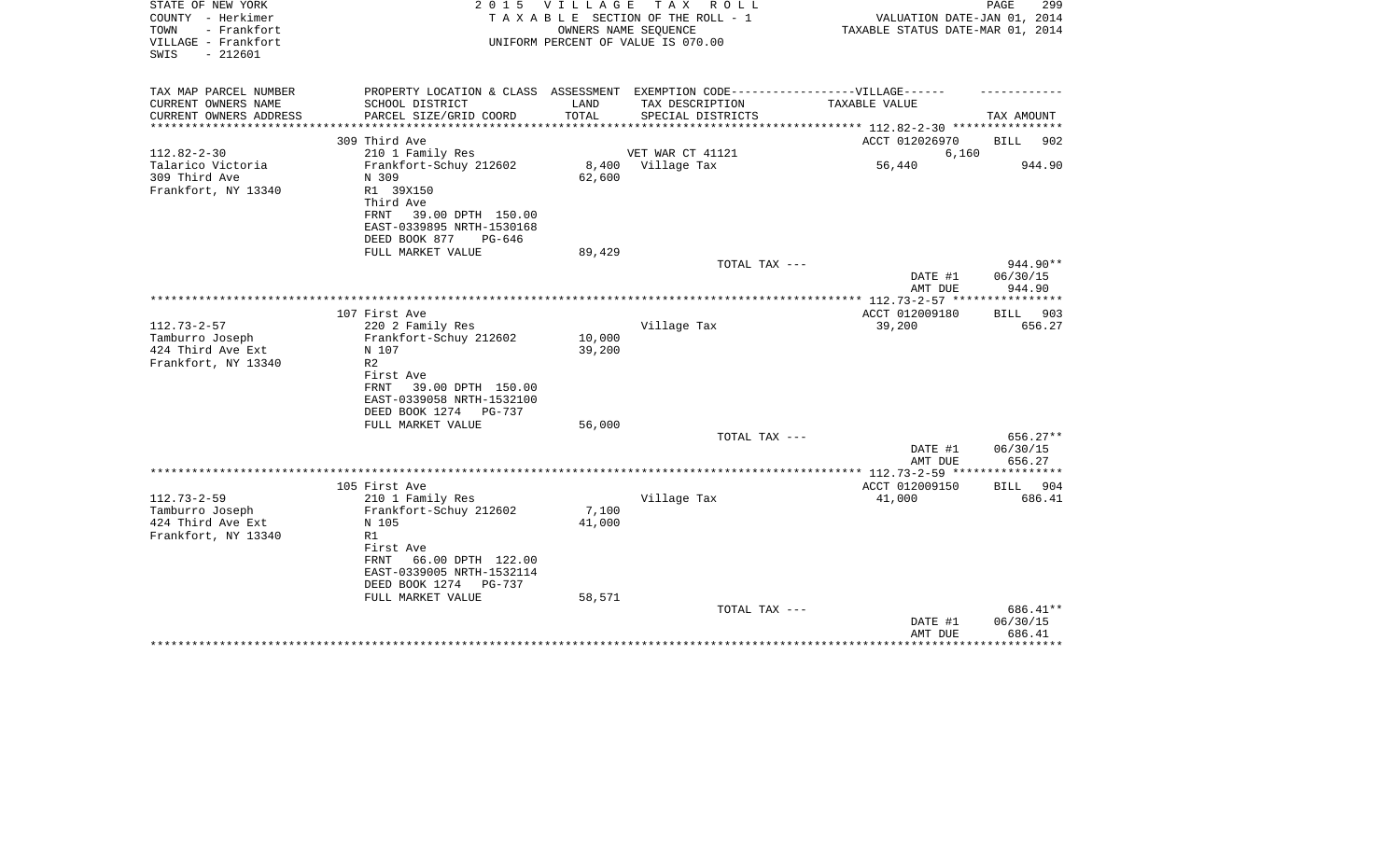| STATE OF NEW YORK<br>COUNTY - Herkimer<br>TOWN<br>- Frankfort<br>VILLAGE - Frankfort<br>$-212601$<br>SWIS | 2 0 1 5                                                                           | VILLAGE | T A X<br>R O L L<br>TAXABLE SECTION OF THE ROLL - 1<br>OWNERS NAME SEQUENCE<br>UNIFORM PERCENT OF VALUE IS 070.00 | VALUATION DATE-JAN 01, 2014<br>TAXABLE STATUS DATE-MAR 01, 2014 | PAGE<br>300             |
|-----------------------------------------------------------------------------------------------------------|-----------------------------------------------------------------------------------|---------|-------------------------------------------------------------------------------------------------------------------|-----------------------------------------------------------------|-------------------------|
| TAX MAP PARCEL NUMBER                                                                                     | PROPERTY LOCATION & CLASS ASSESSMENT EXEMPTION CODE-----------------VILLAGE------ |         |                                                                                                                   |                                                                 |                         |
| CURRENT OWNERS NAME                                                                                       | SCHOOL DISTRICT                                                                   | LAND    | TAX DESCRIPTION                                                                                                   | TAXABLE VALUE                                                   |                         |
| CURRENT OWNERS ADDRESS<br>********************                                                            | PARCEL SIZE/GRID COORD                                                            | TOTAL   | SPECIAL DISTRICTS                                                                                                 | ***************** 112.73-1-61 *****************                 | TAX AMOUNT              |
|                                                                                                           | 309 Litchfield St                                                                 |         |                                                                                                                   | ACCT 183166                                                     | BILL<br>905             |
| $112.73 - 1 - 61$                                                                                         | 220 2 Family Res                                                                  |         | Village Tax                                                                                                       | 61,600                                                          | 1,031.28                |
| Tamburro Joseph D                                                                                         | Frankfort-Schuy 212602                                                            | 12,300  |                                                                                                                   |                                                                 |                         |
| 425 Third Ave Ext                                                                                         | E 309                                                                             | 61,600  |                                                                                                                   |                                                                 |                         |
| Frankfort, NY 13340                                                                                       | R <sub>2</sub>                                                                    |         |                                                                                                                   |                                                                 |                         |
|                                                                                                           | Litchfield St                                                                     |         |                                                                                                                   |                                                                 |                         |
|                                                                                                           | <b>FRNT</b><br>65.00 DPTH 150.00<br>EAST-0338737 NRTH-1531367                     |         |                                                                                                                   |                                                                 |                         |
|                                                                                                           | DEED BOOK 1515<br>PG-82                                                           |         |                                                                                                                   |                                                                 |                         |
|                                                                                                           | FULL MARKET VALUE                                                                 | 88,000  |                                                                                                                   |                                                                 |                         |
|                                                                                                           |                                                                                   |         | TOTAL TAX ---                                                                                                     |                                                                 | 1,031.28**              |
|                                                                                                           |                                                                                   |         |                                                                                                                   | DATE #1                                                         | 06/30/15                |
|                                                                                                           |                                                                                   |         |                                                                                                                   | AMT DUE                                                         | 1,031.28                |
|                                                                                                           |                                                                                   |         |                                                                                                                   |                                                                 | ***********             |
| $112.81 - 2 - 41$                                                                                         | 213 Fourth Ave<br>311 Res vac land                                                |         | Village Tax                                                                                                       | ACCT 012007770<br>7,800                                         | BILL 906<br>130.58      |
| Tanahey Frances                                                                                           | Frankfort-Schuy 212602                                                            | 7,800   |                                                                                                                   |                                                                 |                         |
| 22 Innsbrook Rd                                                                                           | N 213                                                                             | 7,800   |                                                                                                                   |                                                                 |                         |
| Asheville, NC 28804                                                                                       | Vac Ld                                                                            |         |                                                                                                                   |                                                                 |                         |
|                                                                                                           | Fourth Ave                                                                        |         |                                                                                                                   |                                                                 |                         |
|                                                                                                           | 50.00 DPTH 150.00<br>FRNT                                                         |         |                                                                                                                   |                                                                 |                         |
|                                                                                                           | EAST-0339120 NRTH-1530522                                                         |         |                                                                                                                   |                                                                 |                         |
|                                                                                                           | DEED BOOK 820<br>$PG-642$                                                         |         |                                                                                                                   |                                                                 |                         |
|                                                                                                           | FULL MARKET VALUE                                                                 | 11,143  |                                                                                                                   |                                                                 |                         |
|                                                                                                           |                                                                                   |         | TOTAL TAX ---                                                                                                     | DATE #1                                                         | 130.58**<br>06/30/15    |
|                                                                                                           |                                                                                   |         |                                                                                                                   | AMT DUE                                                         | 130.58                  |
|                                                                                                           |                                                                                   |         |                                                                                                                   |                                                                 | * * * * * * * * * * * * |
|                                                                                                           | 317 First Ave                                                                     |         |                                                                                                                   | ACCT 174214                                                     | BILL<br>907             |
| $112.82 - 1 - 8$                                                                                          | 210 1 Family Res                                                                  |         | Village Tax                                                                                                       | 63,000                                                          | 1,054.72                |
| Tarris Deborah                                                                                            | Frankfort-Schuy 212602                                                            | 10,100  |                                                                                                                   |                                                                 |                         |
| 317 First Ave                                                                                             | N 317                                                                             | 63,000  |                                                                                                                   |                                                                 |                         |
| Frankfort, NY 13340                                                                                       | R1 50X130                                                                         |         |                                                                                                                   |                                                                 |                         |
|                                                                                                           | First Ave<br>FRNT<br>50.00 DPTH 130.00                                            |         |                                                                                                                   |                                                                 |                         |
|                                                                                                           | EAST-0340522 NRTH-1530534                                                         |         |                                                                                                                   |                                                                 |                         |
|                                                                                                           | DEED BOOK 1456<br>PG-753                                                          |         |                                                                                                                   |                                                                 |                         |
|                                                                                                           | FULL MARKET VALUE                                                                 | 90,000  |                                                                                                                   |                                                                 |                         |
|                                                                                                           |                                                                                   |         | TOTAL TAX ---                                                                                                     |                                                                 | 1,054.72**              |
|                                                                                                           |                                                                                   |         |                                                                                                                   | DATE #1                                                         | 06/30/15                |
|                                                                                                           |                                                                                   |         |                                                                                                                   | AMT DUE                                                         | 1,054.72                |
|                                                                                                           |                                                                                   |         |                                                                                                                   |                                                                 |                         |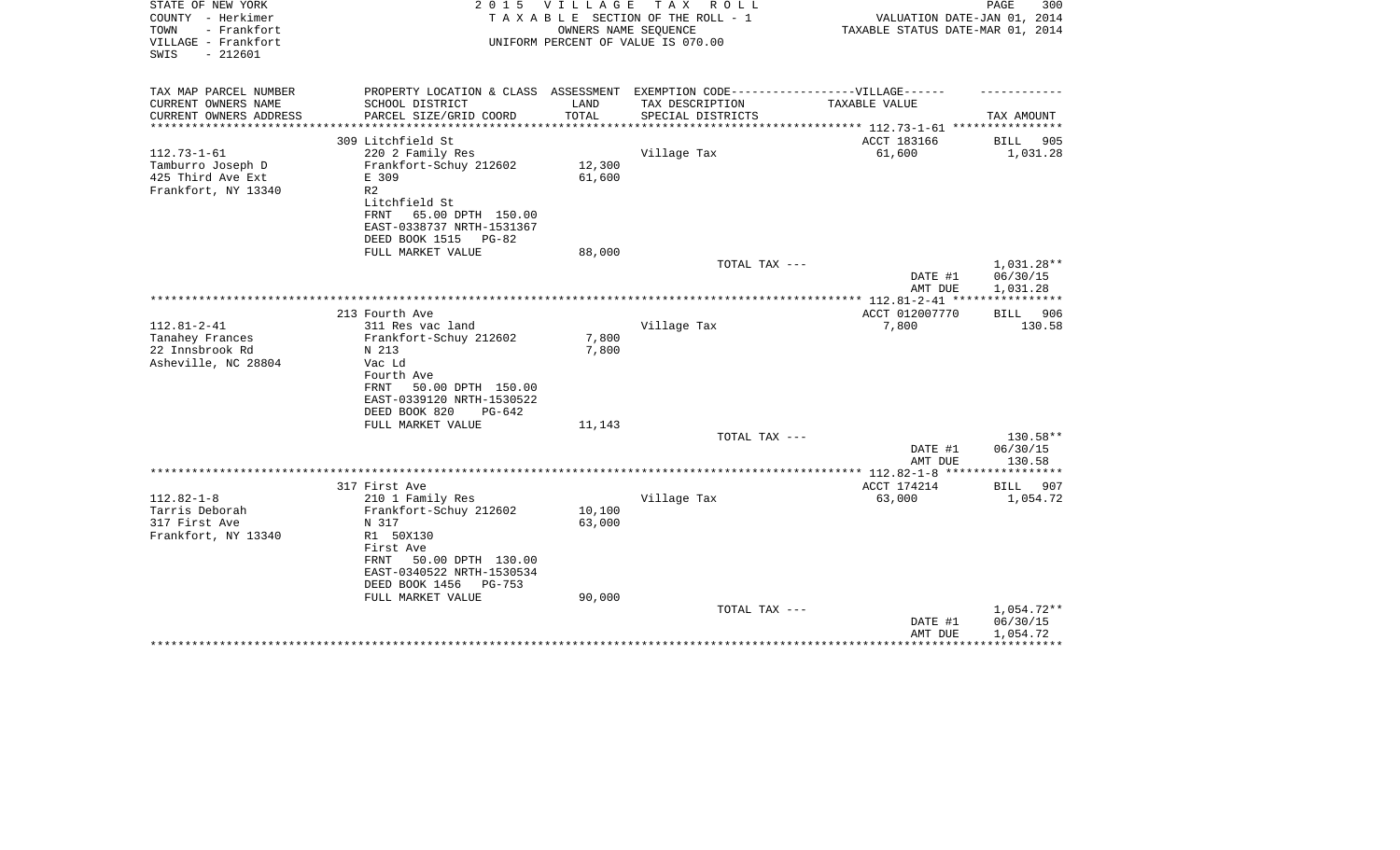| STATE OF NEW YORK<br>COUNTY - Herkimer     | 2 0 1 5                                                                           | <b>VILLAGE</b> | T A X<br>R O L L<br>TAXABLE SECTION OF THE ROLL - 1        | VALUATION DATE-JAN 01, 2014      | PAGE<br>301          |
|--------------------------------------------|-----------------------------------------------------------------------------------|----------------|------------------------------------------------------------|----------------------------------|----------------------|
| TOWN<br>- Frankfort<br>VILLAGE - Frankfort |                                                                                   |                | OWNERS NAME SEQUENCE<br>UNIFORM PERCENT OF VALUE IS 070.00 | TAXABLE STATUS DATE-MAR 01, 2014 |                      |
| $-212601$<br>SWIS                          |                                                                                   |                |                                                            |                                  |                      |
| TAX MAP PARCEL NUMBER                      | PROPERTY LOCATION & CLASS ASSESSMENT EXEMPTION CODE-----------------VILLAGE------ |                |                                                            |                                  |                      |
| CURRENT OWNERS NAME                        | SCHOOL DISTRICT                                                                   | LAND           | TAX DESCRIPTION                                            | <b>TAXABLE VALUE</b>             |                      |
| CURRENT OWNERS ADDRESS                     | PARCEL SIZE/GRID COORD                                                            | TOTAL          | SPECIAL DISTRICTS                                          |                                  | TAX AMOUNT           |
|                                            | 100 First Ave                                                                     |                |                                                            | ACCT 157028                      | <b>BILL</b><br>908   |
| $112.73 - 2 - 64$                          | 210 1 Family Res                                                                  |                | Village Tax                                                | 46,100                           | 771.79               |
| Taylor Cheryl                              | Frankfort-Schuy 212602                                                            | 6,500          |                                                            |                                  |                      |
| 100 First Ave                              | S 100                                                                             | 46,100         |                                                            |                                  |                      |
| Frankfort, NY 13340                        | R1<br>First Ave                                                                   |                |                                                            |                                  |                      |
|                                            | FRNT<br>40.83 DPTH<br>84.00                                                       |                |                                                            |                                  |                      |
|                                            | EAST-0338890 NRTH-1532027                                                         |                |                                                            |                                  |                      |
|                                            | DEED BOOK 1347<br>PG-697                                                          |                |                                                            |                                  |                      |
|                                            | FULL MARKET VALUE                                                                 | 65,857         |                                                            |                                  |                      |
|                                            |                                                                                   |                | TOTAL TAX ---                                              |                                  | $771.79**$           |
|                                            |                                                                                   |                |                                                            | DATE #1<br>AMT DUE               | 06/30/15<br>771.79   |
|                                            |                                                                                   |                |                                                            |                                  |                      |
|                                            | 223 W Main St                                                                     |                |                                                            | ACCT 012024420                   | BILL<br>909          |
| $112.65 - 1 - 39$                          | 210 1 Family Res                                                                  |                | VET COM CT 41131                                           | 10,250                           |                      |
| Taylor Michael W                           | Frankfort-Schuy 212602                                                            | 14,400         | Village Tax                                                | 30,750                           | 514.81               |
| Taylor Sally                               | S 223                                                                             | 41,000         |                                                            |                                  |                      |
| 223 W Main St<br>Frankfort, NY 13340       | R1 71X95x280<br>W Main St                                                         |                |                                                            |                                  |                      |
|                                            | 71.00 DPTH 233.00<br>FRNT                                                         |                |                                                            |                                  |                      |
|                                            | EAST-0338270 NRTH-1533900                                                         |                |                                                            |                                  |                      |
|                                            | DEED BOOK 796<br>PG-309                                                           |                |                                                            |                                  |                      |
|                                            | FULL MARKET VALUE                                                                 | 58,571         |                                                            |                                  |                      |
|                                            |                                                                                   |                | TOTAL TAX ---                                              |                                  | 514.81**             |
|                                            |                                                                                   |                |                                                            | DATE #1<br>AMT DUE               | 06/30/15<br>514.81   |
|                                            |                                                                                   |                |                                                            | ******** 112.81-1-53 ****        |                      |
|                                            | 206 Sixth Ave                                                                     |                |                                                            | ACCT 168187                      | 910<br><b>BILL</b>   |
| $112.81 - 1 - 53$                          | 210 1 Family Res                                                                  |                | Village Tax                                                | 48,000                           | 803.60               |
| Teachout Eric A                            | Frankfort-Schuy 212602                                                            | 10,400         |                                                            |                                  |                      |
| 206 Sixth Ave                              | S 206                                                                             | 48,000         |                                                            |                                  |                      |
| Frankfort, NY 13340                        | R1 75X150<br>Sixth Ave                                                            |                |                                                            |                                  |                      |
|                                            | 75.00 DPTH 106.00<br>FRNT                                                         |                |                                                            |                                  |                      |
|                                            | EAST-0338380 NRTH-1529839                                                         |                |                                                            |                                  |                      |
|                                            | DEED BOOK 1417<br>PG-648                                                          |                |                                                            |                                  |                      |
|                                            | FULL MARKET VALUE                                                                 | 68,571         |                                                            |                                  |                      |
|                                            |                                                                                   |                | TOTAL TAX ---                                              |                                  | 803.60**<br>06/30/15 |
|                                            |                                                                                   |                |                                                            | DATE #1<br>AMT DUE               | 803.60               |
|                                            |                                                                                   |                |                                                            |                                  |                      |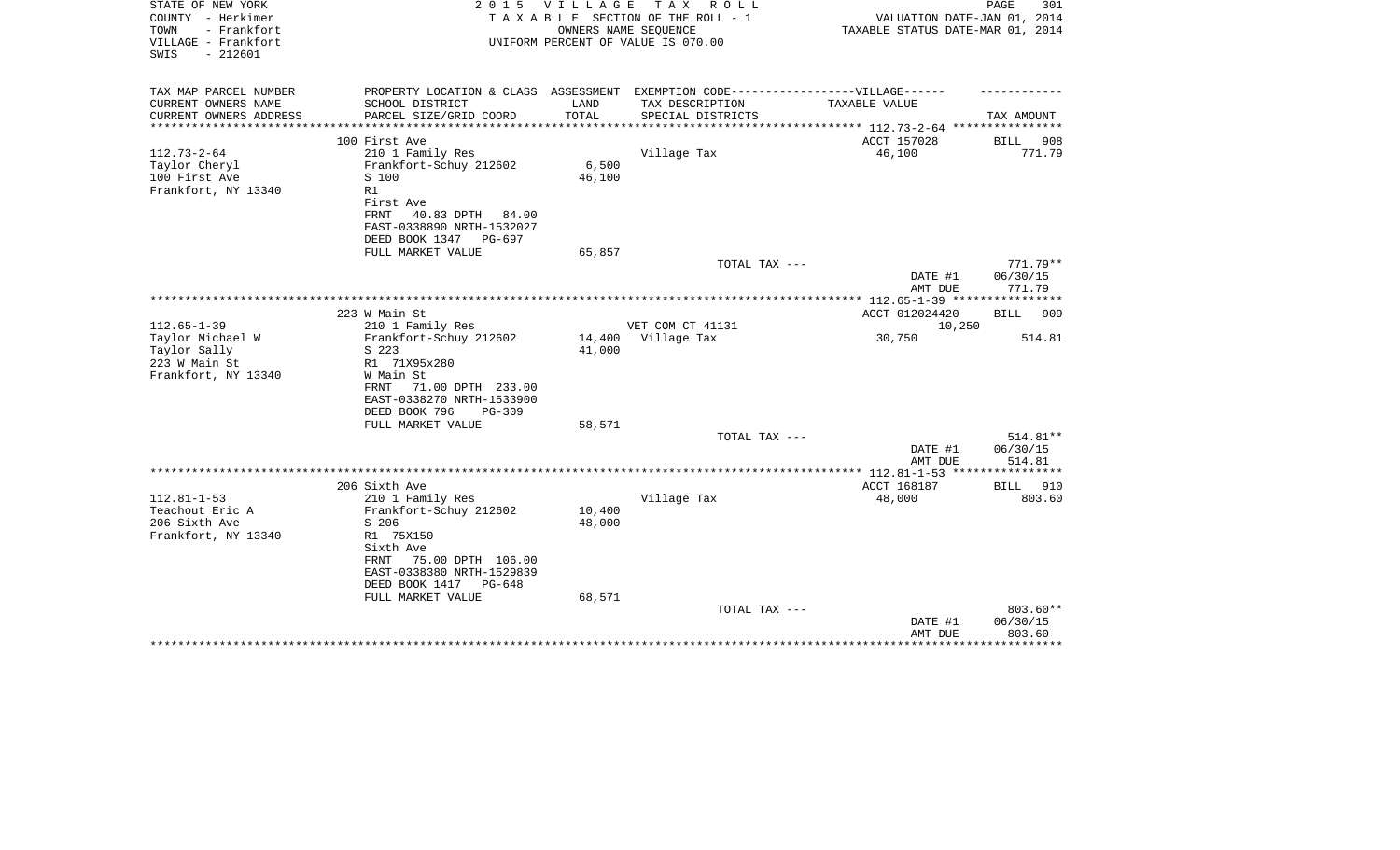| STATE OF NEW YORK                        | 2 0 1 5                                                                          |        | VILLAGE TAX ROLL                   |                                                            | 302<br>PAGE             |
|------------------------------------------|----------------------------------------------------------------------------------|--------|------------------------------------|------------------------------------------------------------|-------------------------|
| COUNTY - Herkimer                        |                                                                                  |        | TAXABLE SECTION OF THE ROLL - 1    | VALUATION DATE-JAN 01, 2014                                |                         |
| TOWN<br>- Frankfort                      |                                                                                  |        | OWNERS NAME SEQUENCE               | TAXABLE STATUS DATE-MAR 01, 2014                           |                         |
| VILLAGE - Frankfort<br>$-212601$<br>SWIS |                                                                                  |        | UNIFORM PERCENT OF VALUE IS 070.00 |                                                            |                         |
|                                          |                                                                                  |        |                                    |                                                            |                         |
|                                          |                                                                                  |        |                                    |                                                            |                         |
| TAX MAP PARCEL NUMBER                    | PROPERTY LOCATION & CLASS ASSESSMENT EXEMPTION CODE----------------VILLAGE------ |        |                                    |                                                            |                         |
| CURRENT OWNERS NAME                      | SCHOOL DISTRICT                                                                  | LAND   | TAX DESCRIPTION                    | TAXABLE VALUE                                              |                         |
| CURRENT OWNERS ADDRESS                   | PARCEL SIZE/GRID COORD                                                           | TOTAL  | SPECIAL DISTRICTS                  |                                                            | TAX AMOUNT              |
|                                          |                                                                                  |        |                                    | ***************** 112.73-3-1 ***********<br>ACCT 012006570 |                         |
| $112.73 - 3 - 1$                         | 116 First Ave<br>210 1 Family Res                                                |        | Village Tax                        | 65,600                                                     | BILL<br>911<br>1,098.25 |
| Tebo Beth Lee                            | Frankfort-Schuy 212602                                                           | 10,100 |                                    |                                                            |                         |
| 116 First Ave                            | S 116                                                                            | 65,600 |                                    |                                                            |                         |
| Frankfort, NY 13340                      | R2 50X130                                                                        |        |                                    |                                                            |                         |
|                                          | First Ave                                                                        |        |                                    |                                                            |                         |
|                                          | FRNT<br>50.00 DPTH 130.00                                                        |        |                                    |                                                            |                         |
|                                          | <b>BANK</b><br>720                                                               |        |                                    |                                                            |                         |
|                                          | EAST-0339143 NRTH-1531793                                                        |        |                                    |                                                            |                         |
|                                          | DEED BOOK 1158 PG-616                                                            |        |                                    |                                                            |                         |
|                                          | FULL MARKET VALUE                                                                | 93,714 |                                    |                                                            |                         |
|                                          |                                                                                  |        | TOTAL TAX ---                      |                                                            | 1,098.25**              |
|                                          |                                                                                  |        |                                    | DATE #1                                                    | 06/30/15                |
|                                          |                                                                                  |        |                                    | AMT DUE                                                    | 1,098.25                |
|                                          |                                                                                  |        |                                    |                                                            |                         |
|                                          | 332 First Ave                                                                    |        |                                    | ACCT 012010050                                             | <b>BILL</b><br>912      |
| $112.82 - 1 - 24$                        | 210 1 Family Res                                                                 |        | VETFUND CT 41101                   | 450                                                        |                         |
| Tennis Paul                              | Frankfort-Schuy 212602                                                           | 9,700  | Village Tax                        | 63,050                                                     | 1,055.56                |
| Tennis Deborah                           | S 332                                                                            | 63,500 |                                    |                                                            |                         |
| 1703 Higby Rd                            | R1 50X150                                                                        |        |                                    |                                                            |                         |
| Frankfort, NY 13340                      | First Ave                                                                        |        |                                    |                                                            |                         |
|                                          | FRNT<br>45.00 DPTH 150.00                                                        |        |                                    |                                                            |                         |
|                                          | EAST-0340590 NRTH-1530138                                                        |        |                                    |                                                            |                         |
|                                          | DEED BOOK 919<br>$PG-37$                                                         |        |                                    |                                                            |                         |
|                                          | FULL MARKET VALUE                                                                | 90,714 |                                    |                                                            |                         |
|                                          |                                                                                  |        | TOTAL TAX ---                      |                                                            | $1,055.56**$            |
|                                          |                                                                                  |        |                                    | DATE #1<br>AMT DUE                                         | 06/30/15<br>1,055.56    |
|                                          |                                                                                  |        |                                    |                                                            |                         |
|                                          | Railroad St                                                                      |        |                                    | ACCT 012027540                                             | BILL 913                |
| $112.66 - 1 - 31$                        | 311 Res vac land                                                                 |        | Village Tax                        | 9,200                                                      | 154.02                  |
| Terras Sophia                            | Frankfort-Schuy 212602                                                           | 9,200  |                                    |                                                            |                         |
| 9711 E Ardendale                         | E.                                                                               | 9,200  |                                    |                                                            |                         |
| Arcadia, CA 91007                        | V19 3.9A                                                                         |        |                                    |                                                            |                         |
|                                          | Railroad St                                                                      |        |                                    |                                                            |                         |
|                                          | ACRES<br>1.00                                                                    |        |                                    |                                                            |                         |
|                                          | EAST-0341529 NRTH-1533649                                                        |        |                                    |                                                            |                         |
|                                          | DEED BOOK 796<br>PG-683                                                          |        |                                    |                                                            |                         |
|                                          | FULL MARKET VALUE                                                                | 13,143 |                                    |                                                            |                         |
|                                          |                                                                                  |        | TOTAL TAX ---                      |                                                            | 154.02**                |
|                                          |                                                                                  |        |                                    | DATE #1                                                    | 06/30/15                |
|                                          |                                                                                  |        |                                    | AMT DUE                                                    | 154.02                  |
|                                          |                                                                                  |        |                                    |                                                            |                         |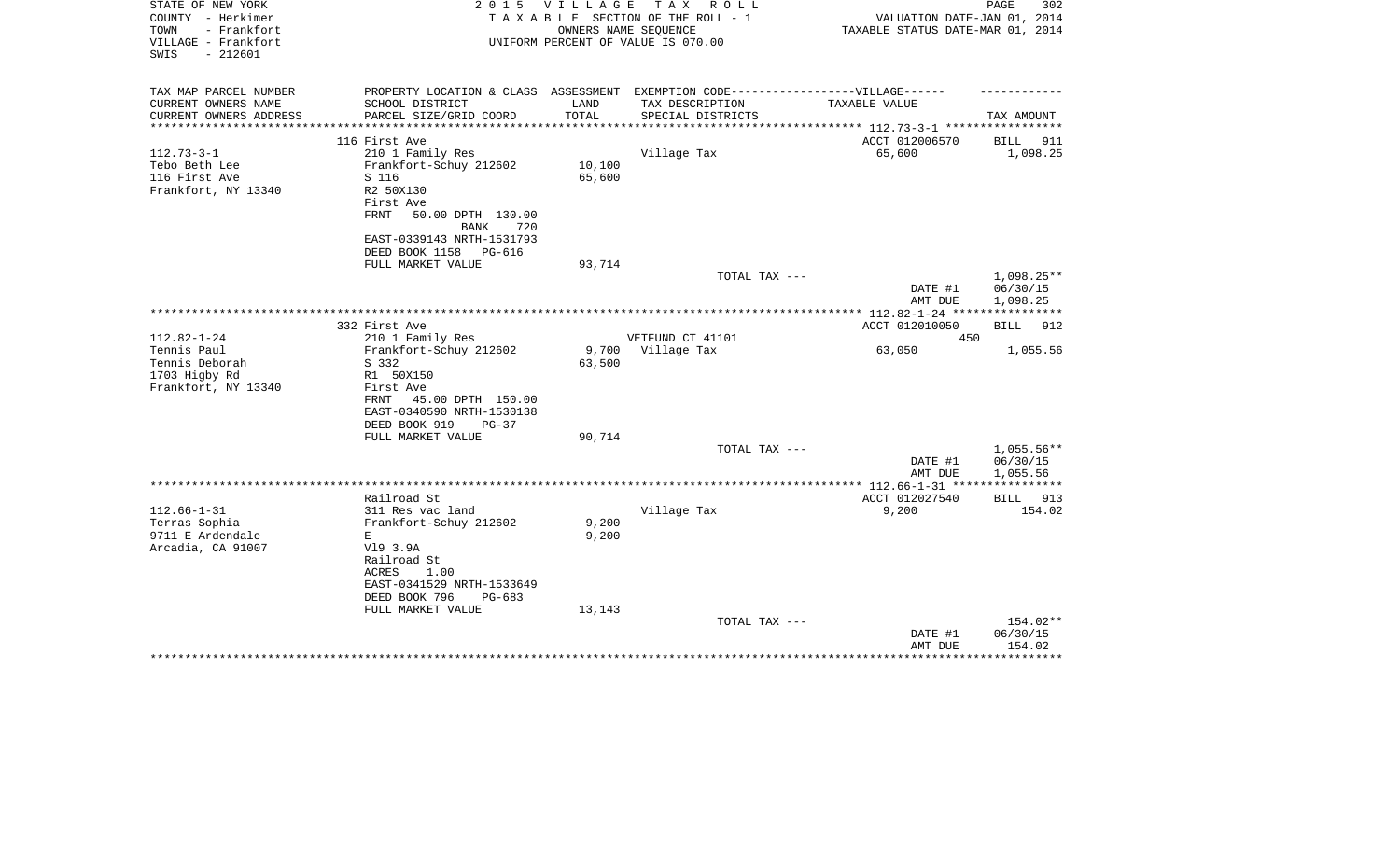| STATE OF NEW YORK<br>COUNTY - Herkimer<br>- Frankfort<br>TOWN<br>VILLAGE - Frankfort<br>$-212601$<br>SWIS |                                                                                   | 2015 VILLAGE                           | TAX ROLL<br>TAXABLE SECTION OF THE ROLL - 1<br>OWNERS NAME SEQUENCE<br>UNIFORM PERCENT OF VALUE IS 070.00 | VALUATION DATE-JAN 01, 2014<br>TAXABLE STATUS DATE-MAR 01, 2014 | PAGE<br>303        |
|-----------------------------------------------------------------------------------------------------------|-----------------------------------------------------------------------------------|----------------------------------------|-----------------------------------------------------------------------------------------------------------|-----------------------------------------------------------------|--------------------|
| TAX MAP PARCEL NUMBER                                                                                     | PROPERTY LOCATION & CLASS ASSESSMENT EXEMPTION CODE-----------------VILLAGE------ |                                        |                                                                                                           |                                                                 |                    |
| CURRENT OWNERS NAME<br>CURRENT OWNERS ADDRESS<br>*******************                                      | SCHOOL DISTRICT<br>PARCEL SIZE/GRID COORD<br>*******************                  | LAND<br>TOTAL<br>* * * * * * * * * * * | TAX DESCRIPTION<br>SPECIAL DISTRICTS                                                                      | TAXABLE VALUE                                                   | TAX AMOUNT         |
|                                                                                                           | 307 Palmer St                                                                     |                                        |                                                                                                           | *********** 112.82-2-36 ***********<br>ACCT 012027300           | 914<br><b>BILL</b> |
| $112.82 - 2 - 36$                                                                                         | 210 1 Family Res                                                                  |                                        | VET COM CT 41131                                                                                          | 10,266                                                          |                    |
| Tesoriere J C                                                                                             | Frankfort-Schuy 212602                                                            |                                        | 9,200 VET DIS CT 41141                                                                                    | 7,090                                                           |                    |
| Tesoriere R                                                                                               | E 307                                                                             |                                        | 70,900 Village Tax                                                                                        | 53,544                                                          | 896.41             |
| 307 Palmer St<br>Frankfort, NY 13340                                                                      | R1 50X110<br>Palmer St                                                            |                                        |                                                                                                           |                                                                 |                    |
|                                                                                                           | 50.00 DPTH 110.00<br>FRNT<br>EAST-0339700 NRTH-1530324<br>DEED BOOK 814<br>PG-680 |                                        |                                                                                                           |                                                                 |                    |
|                                                                                                           | FULL MARKET VALUE                                                                 | 101,286                                |                                                                                                           |                                                                 |                    |
|                                                                                                           |                                                                                   |                                        | TOTAL TAX ---                                                                                             |                                                                 | 896.41**           |
|                                                                                                           |                                                                                   |                                        |                                                                                                           | DATE #1<br>AMT DUE                                              | 06/30/15<br>896.41 |
|                                                                                                           |                                                                                   |                                        |                                                                                                           | *** $112.74 - 2 - 6$<br>****                                    |                    |
|                                                                                                           | 152 E Main St                                                                     |                                        |                                                                                                           | ACCT 171113                                                     | <b>BILL</b><br>915 |
| $112.74 - 2 - 6$                                                                                          | 484 1 use sm bld                                                                  |                                        | Village Tax                                                                                               | 38,250                                                          | 640.37             |
| Testa Michael                                                                                             | Frankfort-Schuy 212602                                                            | 5,300                                  |                                                                                                           |                                                                 |                    |
| Testa Ronald                                                                                              | $S$ 144-152                                                                       | 38,250                                 |                                                                                                           |                                                                 |                    |
| 2432 Higby Rd<br>Frankfort, NY 13340                                                                      | E Main St<br>FRNT 110.00 DPTH<br>87.00                                            |                                        |                                                                                                           |                                                                 |                    |
|                                                                                                           | EAST-0339812 NRTH-1532251                                                         |                                        |                                                                                                           |                                                                 |                    |
|                                                                                                           | DEED BOOK 1437<br>$PG-64$                                                         |                                        |                                                                                                           |                                                                 |                    |
|                                                                                                           | FULL MARKET VALUE                                                                 | 54,643                                 |                                                                                                           |                                                                 |                    |
|                                                                                                           |                                                                                   |                                        | TOTAL TAX ---                                                                                             |                                                                 | 640.37**           |
|                                                                                                           |                                                                                   |                                        |                                                                                                           | DATE #1<br>AMT DUE                                              | 06/30/15<br>640.37 |
|                                                                                                           |                                                                                   |                                        |                                                                                                           |                                                                 |                    |
|                                                                                                           | 258 Mann St                                                                       |                                        |                                                                                                           | ACCT 164714                                                     | 916<br><b>BILL</b> |
| $112.74 - 2 - 42$                                                                                         | 220 2 Family Res                                                                  |                                        | Village Tax                                                                                               | 53,400                                                          | 894.00             |
| Testa Regina M                                                                                            | Frankfort-Schuy 212602                                                            | 4,100                                  |                                                                                                           |                                                                 |                    |
| 258 Mann St                                                                                               | S 258                                                                             | 53,400                                 |                                                                                                           |                                                                 |                    |
| Frankfort, NY 13340                                                                                       | R2 37X164                                                                         |                                        |                                                                                                           |                                                                 |                    |
|                                                                                                           | Mann St<br>30.00 DPTH 164.00<br><b>FRNT</b>                                       |                                        |                                                                                                           |                                                                 |                    |
|                                                                                                           | EAST-0340386 NRTH-1531183<br>DEED BOOK 1396<br>$PG-54$                            |                                        |                                                                                                           |                                                                 |                    |
|                                                                                                           | FULL MARKET VALUE                                                                 | 76,286                                 |                                                                                                           |                                                                 |                    |
|                                                                                                           |                                                                                   |                                        | TOTAL TAX ---                                                                                             |                                                                 | 894.00**           |
|                                                                                                           |                                                                                   |                                        |                                                                                                           | DATE #1                                                         | 06/30/15           |
|                                                                                                           |                                                                                   |                                        |                                                                                                           | AMT DUE                                                         | 894.00             |
|                                                                                                           |                                                                                   |                                        |                                                                                                           |                                                                 |                    |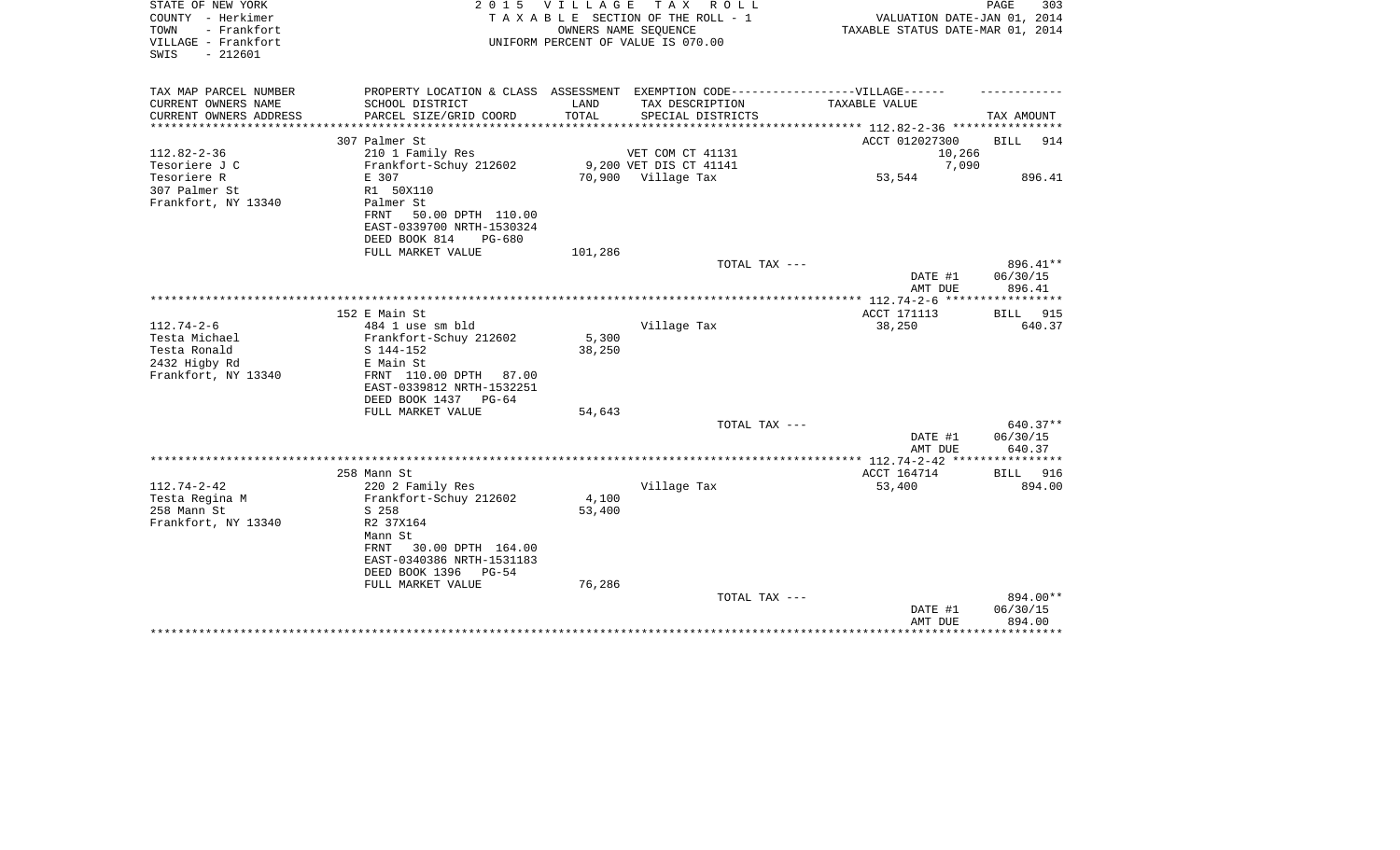| STATE OF NEW YORK<br>COUNTY - Herkimer<br>TOWN<br>- Frankfort<br>VILLAGE - Frankfort<br>$-212601$<br>SWIS | 2 0 1 5                                                                           | V I L L A G E<br>OWNERS NAME SEOUENCE | T A X<br>R O L L<br>TAXABLE SECTION OF THE ROLL - 1<br>UNIFORM PERCENT OF VALUE IS 070.00 | VALUATION DATE-JAN 01, 2014<br>TAXABLE STATUS DATE-MAR 01, 2014 | PAGE<br>304        |
|-----------------------------------------------------------------------------------------------------------|-----------------------------------------------------------------------------------|---------------------------------------|-------------------------------------------------------------------------------------------|-----------------------------------------------------------------|--------------------|
| TAX MAP PARCEL NUMBER                                                                                     | PROPERTY LOCATION & CLASS ASSESSMENT EXEMPTION CODE-----------------VILLAGE------ |                                       |                                                                                           |                                                                 |                    |
| CURRENT OWNERS NAME                                                                                       | SCHOOL DISTRICT                                                                   | LAND                                  | TAX DESCRIPTION                                                                           | TAXABLE VALUE                                                   |                    |
| CURRENT OWNERS ADDRESS<br>*********************                                                           | PARCEL SIZE/GRID COORD<br>****************************                            | TOTAL                                 | SPECIAL DISTRICTS                                                                         |                                                                 | TAX AMOUNT         |
|                                                                                                           | 240 Mary St                                                                       |                                       |                                                                                           | ACCT 012003750                                                  | BILL<br>917        |
| $112.65 - 1 - 4$                                                                                          | 311 Res vac land                                                                  |                                       | Village Tax                                                                               | 34,000                                                          | 569.22             |
| Thew Associates PE-LS, PLLC                                                                               | Frankfort-Schuy 212602                                                            | 34,000                                |                                                                                           |                                                                 |                    |
| 6431 US Highway11                                                                                         | N 240 merged 1, 2, 3, 5, 6, 7                                                     | 34,000                                |                                                                                           |                                                                 |                    |
| PO Box 463                                                                                                | V19 150X150                                                                       |                                       |                                                                                           |                                                                 |                    |
| Canton, NY 13617                                                                                          | Mary St                                                                           |                                       |                                                                                           |                                                                 |                    |
|                                                                                                           | FRNT 1136.00 DPTH                                                                 |                                       |                                                                                           |                                                                 |                    |
|                                                                                                           | 2.80<br>ACRES                                                                     |                                       |                                                                                           |                                                                 |                    |
|                                                                                                           | EAST-0336824 NRTH-1534225<br>DEED BOOK 1187<br>PG-443                             |                                       |                                                                                           |                                                                 |                    |
|                                                                                                           | FULL MARKET VALUE                                                                 | 48,571                                |                                                                                           |                                                                 |                    |
|                                                                                                           |                                                                                   |                                       | TOTAL TAX ---                                                                             |                                                                 | 569.22**           |
|                                                                                                           |                                                                                   |                                       |                                                                                           | DATE #1<br>AMT DUE                                              | 06/30/15<br>569.22 |
|                                                                                                           |                                                                                   |                                       |                                                                                           |                                                                 |                    |
|                                                                                                           | 304 Palmer St                                                                     |                                       |                                                                                           | ACCT 164052                                                     | <b>BILL</b><br>918 |
| $112.73 - 4 - 17$                                                                                         | 210 1 Family Res                                                                  |                                       | Village Tax                                                                               | 66,500                                                          | 1,113.32           |
| Thibault Matthew                                                                                          | Frankfort-Schuy 212602                                                            | 10,800                                |                                                                                           |                                                                 |                    |
| Thibault Kacey                                                                                            | W 304                                                                             | 66,500                                |                                                                                           |                                                                 |                    |
| 304 Palmer St                                                                                             | R1 50X150                                                                         |                                       |                                                                                           |                                                                 |                    |
| Frankfort, NY 13340                                                                                       | Palmer St<br>50.00 DPTH 150.00<br>FRNT                                            |                                       |                                                                                           |                                                                 |                    |
|                                                                                                           | EAST-0339628 NRTH-1530487                                                         |                                       |                                                                                           |                                                                 |                    |
|                                                                                                           | DEED BOOK 1392<br>PG-176                                                          |                                       |                                                                                           |                                                                 |                    |
|                                                                                                           | FULL MARKET VALUE                                                                 | 95,000                                |                                                                                           |                                                                 |                    |
|                                                                                                           |                                                                                   |                                       | TOTAL TAX ---                                                                             |                                                                 | 1,113.32**         |
|                                                                                                           |                                                                                   |                                       |                                                                                           | DATE #1                                                         | 06/30/15           |
|                                                                                                           |                                                                                   |                                       |                                                                                           | AMT DUE                                                         | 1,113.32           |
|                                                                                                           |                                                                                   |                                       |                                                                                           | ACCT 180262                                                     | <b>BILL</b><br>919 |
| $112.81 - 3 - 12$                                                                                         | 316 Fourth Ave<br>210 1 Family Res                                                |                                       | Village Tax                                                                               | 50,200                                                          | 840.43             |
| Thomas Nathien                                                                                            | Frankfort-Schuy 212602                                                            | 10,800                                |                                                                                           |                                                                 |                    |
| Thomas Colleen                                                                                            | S 316                                                                             | 50,200                                |                                                                                           |                                                                 |                    |
| 316 Fourth Ave                                                                                            | R1 50X150                                                                         |                                       |                                                                                           |                                                                 |                    |
| Frankfort, NY 13340                                                                                       | Fourth Ave                                                                        |                                       |                                                                                           |                                                                 |                    |
|                                                                                                           | FRNT<br>50.00 DPTH 150.00                                                         |                                       |                                                                                           |                                                                 |                    |
|                                                                                                           | EAST-0339518 NRTH-1529737                                                         |                                       |                                                                                           |                                                                 |                    |
|                                                                                                           | DEED BOOK 1496<br>PG-579                                                          |                                       |                                                                                           |                                                                 |                    |
|                                                                                                           | FULL MARKET VALUE                                                                 | 71,714                                | TOTAL TAX ---                                                                             |                                                                 | 840.43**           |
|                                                                                                           |                                                                                   |                                       |                                                                                           | DATE #1                                                         | 06/30/15           |
|                                                                                                           |                                                                                   |                                       |                                                                                           | AMT DUE                                                         | 840.43             |
|                                                                                                           |                                                                                   |                                       |                                                                                           |                                                                 |                    |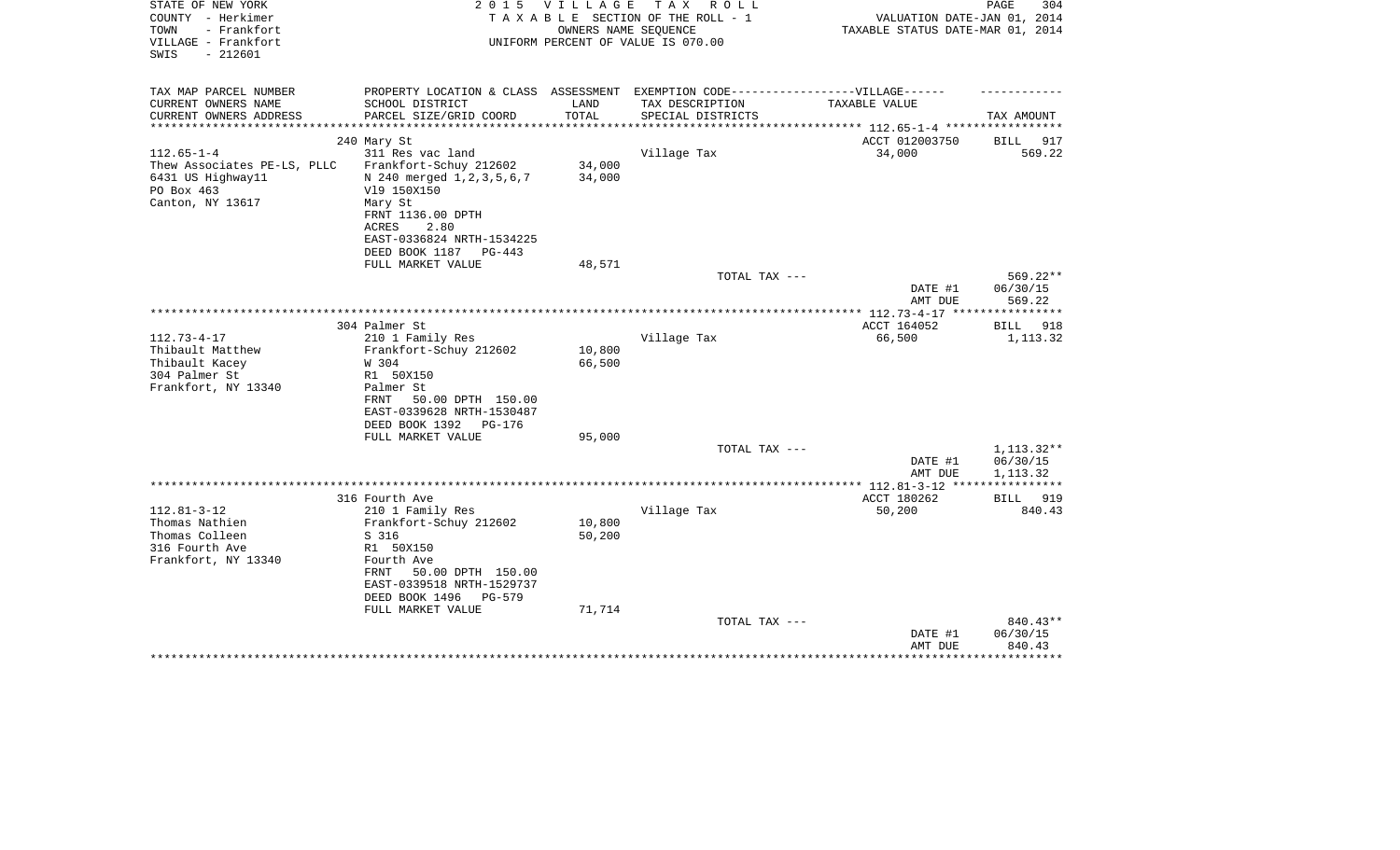| STATE OF NEW YORK<br>COUNTY - Herkimer<br>- Frankfort<br>TOWN<br>VILLAGE - Frankfort                      | 2 0 1 5                                                                                                                                                                                        | <b>VILLAGE</b>              | T A X<br>R O L L<br>TAXABLE SECTION OF THE ROLL - 1<br>OWNERS NAME SEQUENCE<br>UNIFORM PERCENT OF VALUE IS 070.00 | VALUATION DATE-JAN 01, 2014<br>TAXABLE STATUS DATE-MAR 01, 2014 | PAGE<br>305                        |
|-----------------------------------------------------------------------------------------------------------|------------------------------------------------------------------------------------------------------------------------------------------------------------------------------------------------|-----------------------------|-------------------------------------------------------------------------------------------------------------------|-----------------------------------------------------------------|------------------------------------|
| SWIS<br>$-212601$                                                                                         |                                                                                                                                                                                                |                             |                                                                                                                   |                                                                 |                                    |
| TAX MAP PARCEL NUMBER<br>CURRENT OWNERS NAME                                                              | PROPERTY LOCATION & CLASS ASSESSMENT EXEMPTION CODE-----------------VILLAGE------<br>SCHOOL DISTRICT                                                                                           | LAND                        | TAX DESCRIPTION                                                                                                   | <b>TAXABLE VALUE</b>                                            |                                    |
| CURRENT OWNERS ADDRESS                                                                                    | PARCEL SIZE/GRID COORD                                                                                                                                                                         | TOTAL                       | SPECIAL DISTRICTS                                                                                                 | ********** 112.74-1-21 ****                                     | TAX AMOUNT                         |
|                                                                                                           | 111 N Frankfort St                                                                                                                                                                             |                             |                                                                                                                   | ACCT 012002370                                                  | 920<br>BILL                        |
| $112.74 - 1 - 21$<br>Thompson Robert J<br>Thompson Sherry J<br>1414 Steuben Hill Rd<br>Herkimer, NY 13350 | 210 1 Family Res<br>Frankfort-Schuy 212602<br>W 111<br>R1 50X150<br>N Frankfort St<br><b>FRNT</b><br>50.00 DPTH 150.00<br><b>BANK</b><br>135<br>EAST-0340116 NRTH-1532381                      | 6,500<br>40,000             | Village Tax                                                                                                       | 40,000                                                          | 669.67                             |
|                                                                                                           | DEED BOOK 813<br>PG-345                                                                                                                                                                        |                             |                                                                                                                   |                                                                 |                                    |
|                                                                                                           | FULL MARKET VALUE                                                                                                                                                                              | 57,143                      |                                                                                                                   |                                                                 |                                    |
|                                                                                                           |                                                                                                                                                                                                |                             | TOTAL TAX ---                                                                                                     | DATE #1<br>AMT DUE                                              | 669.67**<br>06/30/15<br>669.67     |
|                                                                                                           |                                                                                                                                                                                                |                             |                                                                                                                   |                                                                 |                                    |
| $112.73 - 2 - 73$                                                                                         | 229 Litchfield St<br>220 2 Family Res                                                                                                                                                          |                             | VET WAR CT 41121                                                                                                  | ACCT 012015210<br>6,160                                         | <b>BILL</b><br>921                 |
| Thornton Allen N<br>Thornton Mary Ann<br>229-231 Litchfield St<br>Frankfort, NY 13340                     | Frankfort-Schuy 212602<br>E 229-231<br>R2 3 Stall Gar<br>Litchfield St<br>50.00 DPTH 150.00<br>FRNT                                                                                            | 10,800<br>66,670            | Village Tax                                                                                                       | 60,510                                                          | 1,013.04                           |
|                                                                                                           | EAST-0338752 NRTH-1531596<br>DEED BOOK 00658 PG-00934                                                                                                                                          |                             |                                                                                                                   |                                                                 |                                    |
|                                                                                                           | FULL MARKET VALUE                                                                                                                                                                              | 95,243                      |                                                                                                                   |                                                                 |                                    |
|                                                                                                           |                                                                                                                                                                                                |                             | TOTAL TAX ---                                                                                                     | DATE #1<br>AMT DUE                                              | 1,013.04**<br>06/30/15<br>1,013.04 |
|                                                                                                           |                                                                                                                                                                                                |                             |                                                                                                                   |                                                                 |                                    |
|                                                                                                           | 504 Litchfield St                                                                                                                                                                              |                             |                                                                                                                   | ACCT 012015230                                                  | 922<br>BILL                        |
| $112.73 - 1 - 22.2$<br>Thuener Otto<br>Thuener Margaret<br>504 Litchfield St<br>Frankfort, NY 13340       | 220 2 Family Res<br>Frankfort-Schuy 212602<br>W 504<br>R <sub>2</sub><br>Litchfield St<br>FRNT 127.67 DPTH 137.77<br>EAST-0338361 NRTH-1530878<br>DEED BOOK 695<br>PG-353<br>FULL MARKET VALUE | 15,800<br>72,200<br>103,143 | Village Tax                                                                                                       | 72,200                                                          | 1,208.75                           |
|                                                                                                           |                                                                                                                                                                                                |                             | TOTAL TAX ---                                                                                                     | DATE #1<br>AMT DUE                                              | 1,208.75**<br>06/30/15<br>1,208.75 |
|                                                                                                           |                                                                                                                                                                                                |                             |                                                                                                                   |                                                                 |                                    |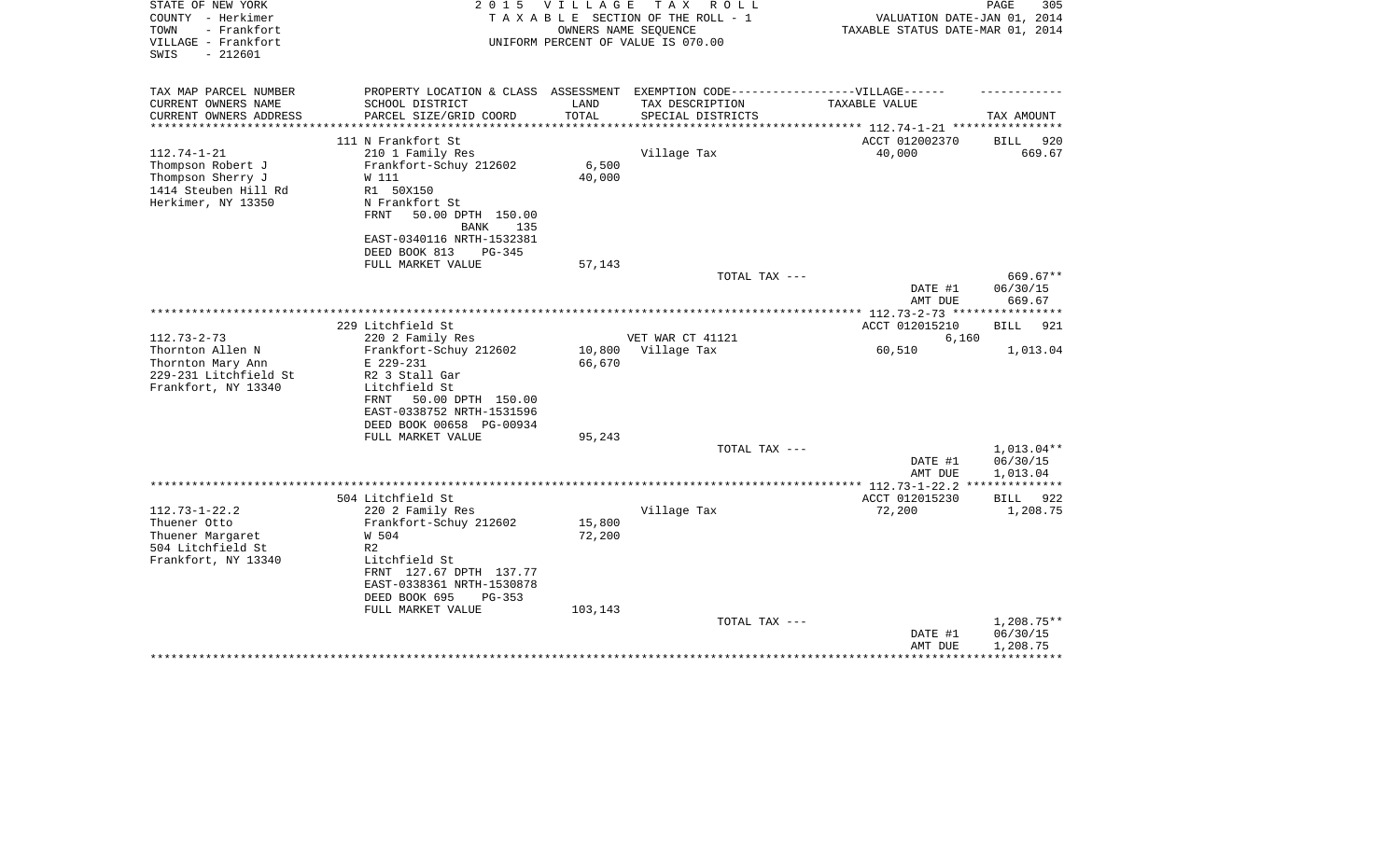| STATE OF NEW YORK<br>COUNTY - Herkimer<br>- Frankfort<br>TOWN<br>VILLAGE - Frankfort<br>$-212601$<br>SWIS | 2 0 1 5                                                                           | VILLAGE                                        | T A X<br>R O L L<br>TAXABLE SECTION OF THE ROLL - 1<br>OWNERS NAME SEQUENCE<br>UNIFORM PERCENT OF VALUE IS 070.00 | VALUATION DATE-JAN 01, 2014<br>TAXABLE STATUS DATE-MAR 01, 2014 | PAGE<br>306                  |
|-----------------------------------------------------------------------------------------------------------|-----------------------------------------------------------------------------------|------------------------------------------------|-------------------------------------------------------------------------------------------------------------------|-----------------------------------------------------------------|------------------------------|
| TAX MAP PARCEL NUMBER                                                                                     | PROPERTY LOCATION & CLASS ASSESSMENT EXEMPTION CODE-----------------VILLAGE------ |                                                |                                                                                                                   |                                                                 |                              |
| CURRENT OWNERS NAME                                                                                       | SCHOOL DISTRICT                                                                   | LAND                                           | TAX DESCRIPTION                                                                                                   | TAXABLE VALUE                                                   |                              |
| CURRENT OWNERS ADDRESS<br>***************                                                                 | PARCEL SIZE/GRID COORD<br>************************                                | TOTAL<br>* * * * * * * * * * * * * * * * * * * | SPECIAL DISTRICTS                                                                                                 | ************************** 112.66-2-47 ****************         | TAX AMOUNT                   |
|                                                                                                           | 309 Garden St                                                                     |                                                |                                                                                                                   | ACCT 012027510                                                  | BILL<br>923                  |
| $112.66 - 2 - 47$                                                                                         | 312 Vac w/imprv                                                                   |                                                | Village Tax                                                                                                       | 4,700                                                           | 78.69                        |
| Thurston Angela                                                                                           | Frankfort-Schuy 212602                                                            | 3,200                                          |                                                                                                                   |                                                                 |                              |
| Attn: Thurston Angie M                                                                                    | W 309                                                                             | 4,700                                          |                                                                                                                   |                                                                 |                              |
| 307 Garden St                                                                                             | Gara45x150                                                                        |                                                |                                                                                                                   |                                                                 |                              |
| Frankfort, NY 13340                                                                                       | Garden St                                                                         |                                                |                                                                                                                   |                                                                 |                              |
|                                                                                                           | 45.00 DPTH 150.00<br>FRNT                                                         |                                                |                                                                                                                   |                                                                 |                              |
|                                                                                                           | EAST-0340652 NRTH-1533082                                                         |                                                |                                                                                                                   |                                                                 |                              |
|                                                                                                           | DEED BOOK 849<br>$PG-21$                                                          |                                                |                                                                                                                   |                                                                 |                              |
|                                                                                                           | FULL MARKET VALUE                                                                 | 6,714                                          | TOTAL TAX ---                                                                                                     |                                                                 | 78.69**                      |
|                                                                                                           |                                                                                   |                                                |                                                                                                                   | DATE #1                                                         | 06/30/15                     |
|                                                                                                           |                                                                                   |                                                |                                                                                                                   | AMT DUE                                                         | 78.69                        |
|                                                                                                           |                                                                                   |                                                |                                                                                                                   | ***************** 112.66-2-48 ****                              | ***********                  |
|                                                                                                           | 307 Garden St                                                                     |                                                |                                                                                                                   | ACCT 012027480                                                  | BILL<br>924                  |
| $112.66 - 2 - 48$                                                                                         | 220 2 Family Res                                                                  |                                                | Village Tax                                                                                                       | 25,000                                                          | 418.54                       |
| Thurston Angela                                                                                           | Frankfort-Schuy 212602                                                            | 3,200                                          |                                                                                                                   |                                                                 |                              |
| 307 Garden St                                                                                             | W 307                                                                             | 25,000                                         |                                                                                                                   |                                                                 |                              |
| Frankfort, NY 13340                                                                                       | R <sub>2</sub><br>Life Use                                                        |                                                |                                                                                                                   |                                                                 |                              |
|                                                                                                           | 24.00 DPTH 151.00<br><b>FRNT</b>                                                  |                                                |                                                                                                                   |                                                                 |                              |
|                                                                                                           | EAST-0340606 NRTH-1533041                                                         |                                                |                                                                                                                   |                                                                 |                              |
|                                                                                                           | DEED BOOK 849<br>$PG-21$                                                          |                                                |                                                                                                                   |                                                                 |                              |
|                                                                                                           | FULL MARKET VALUE                                                                 | 35,714                                         |                                                                                                                   |                                                                 |                              |
|                                                                                                           |                                                                                   |                                                | TOTAL TAX ---                                                                                                     |                                                                 | 418.54**                     |
|                                                                                                           |                                                                                   |                                                |                                                                                                                   | DATE #1                                                         | 06/30/15                     |
|                                                                                                           |                                                                                   |                                                |                                                                                                                   | AMT DUE                                                         | 418.54                       |
|                                                                                                           | 315 Litchfield St                                                                 |                                                |                                                                                                                   | ***************** 112.73-1-58 **<br>ACCT 012000990              |                              |
| $112.73 - 1 - 58$                                                                                         | 220 2 Family Res                                                                  |                                                | Village Tax                                                                                                       | 58,000                                                          | 925<br><b>BILL</b><br>971.01 |
| Thurston James J                                                                                          | Frankfort-Schuy 212602                                                            | 12,000                                         |                                                                                                                   |                                                                 |                              |
| 315 Litchfield St                                                                                         | E 315                                                                             | 58,000                                         |                                                                                                                   |                                                                 |                              |
| Frankfort, NY 13340                                                                                       | R2 65X136                                                                         |                                                |                                                                                                                   |                                                                 |                              |
|                                                                                                           | Litchfield St                                                                     |                                                |                                                                                                                   |                                                                 |                              |
|                                                                                                           | 65.00 DPTH 149.00<br>FRNT                                                         |                                                |                                                                                                                   |                                                                 |                              |
|                                                                                                           | EAST-0338716 NRTH-1531190                                                         |                                                |                                                                                                                   |                                                                 |                              |
|                                                                                                           | DEED BOOK 875<br>$PG-534$                                                         |                                                |                                                                                                                   |                                                                 |                              |
|                                                                                                           | FULL MARKET VALUE                                                                 | 82,857                                         |                                                                                                                   |                                                                 |                              |
|                                                                                                           |                                                                                   |                                                | TOTAL TAX ---                                                                                                     | DATE #1                                                         | 971.01**<br>06/30/15         |
|                                                                                                           |                                                                                   |                                                |                                                                                                                   | AMT DUE                                                         | 971.01                       |
|                                                                                                           |                                                                                   |                                                |                                                                                                                   |                                                                 | **********                   |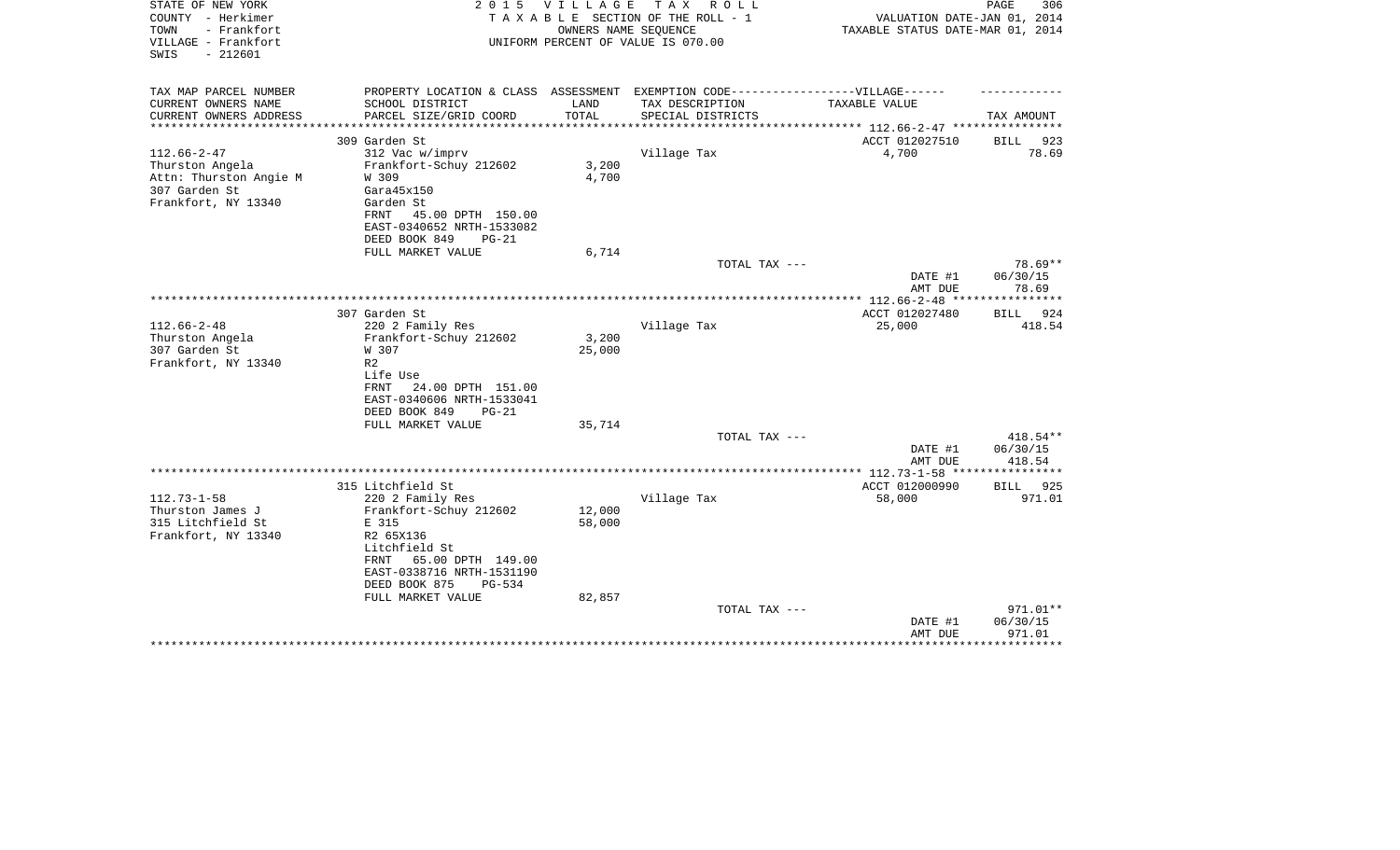| STATE OF NEW YORK<br>COUNTY - Herkimer<br>- Frankfort<br>TOWN<br>VILLAGE - Frankfort<br>$-212601$<br>SWIS         |                                                                                                                                                                                                                        | 2015 VILLAGE<br>OWNERS NAME SEOUENCE | TAX ROLL<br>T A X A B L E SECTION OF THE ROLL - 1<br>UNIFORM PERCENT OF VALUE IS 070.00 | VALUATION DATE-JAN 01, 2014<br>TAXABLE STATUS DATE-MAR 01, 2014 | PAGE<br>307        |
|-------------------------------------------------------------------------------------------------------------------|------------------------------------------------------------------------------------------------------------------------------------------------------------------------------------------------------------------------|--------------------------------------|-----------------------------------------------------------------------------------------|-----------------------------------------------------------------|--------------------|
| TAX MAP PARCEL NUMBER<br>CURRENT OWNERS NAME                                                                      | PROPERTY LOCATION & CLASS ASSESSMENT EXEMPTION CODE-----------------VILLAGE------<br>SCHOOL DISTRICT                                                                                                                   | LAND                                 | TAX DESCRIPTION                                                                         | TAXABLE VALUE                                                   |                    |
| CURRENT OWNERS ADDRESS                                                                                            | PARCEL SIZE/GRID COORD                                                                                                                                                                                                 | TOTAL                                | SPECIAL DISTRICTS                                                                       |                                                                 | TAX AMOUNT         |
|                                                                                                                   |                                                                                                                                                                                                                        | **********                           |                                                                                         | ************* 112.65-3-17 ************                          |                    |
|                                                                                                                   | 107 E Orchard St                                                                                                                                                                                                       |                                      |                                                                                         | ACCT 012013500                                                  | BILL<br>926        |
| $112.65 - 3 - 17$<br>Tinervia(Lombardo) Lucia<br>Attn: Lombardo Erasmo<br>107 E Orchard St<br>Frankfort, NY 13340 | 220 2 Family Res<br>Frankfort-Schuy 212602<br>N 107 Merged 112.65-3-16<br>R <sub>2</sub><br>$112.65 - 3 - 18$<br>E Orchard St<br>FRNT 199.00 DPTH 82.00<br>EAST-0339785 NRTH-1533138<br>DEED BOOK 682<br><b>PG-910</b> | 7,800<br>50,000                      | Village Tax                                                                             | 50,000                                                          | 837.08             |
|                                                                                                                   | FULL MARKET VALUE                                                                                                                                                                                                      | 71,429                               |                                                                                         |                                                                 |                    |
|                                                                                                                   |                                                                                                                                                                                                                        |                                      | TOTAL TAX ---                                                                           |                                                                 | 837.08**           |
|                                                                                                                   |                                                                                                                                                                                                                        |                                      |                                                                                         | DATE #1<br>AMT DUE                                              | 06/30/15<br>837.08 |
|                                                                                                                   |                                                                                                                                                                                                                        |                                      |                                                                                         |                                                                 |                    |
| $112.74 - 1 - 1$                                                                                                  | 134 E Orchard St<br>210 1 Family Res                                                                                                                                                                                   |                                      | Village Tax                                                                             | ACCT 186112<br>38,500                                           | BILL 927<br>644.55 |
| Tocco Frank A                                                                                                     | Frankfort-Schuy 212602                                                                                                                                                                                                 | 2,700                                |                                                                                         |                                                                 |                    |
| Tocco Elizabeth D                                                                                                 | S 134                                                                                                                                                                                                                  | 38,500                               |                                                                                         |                                                                 |                    |
| 136 E Orchard St                                                                                                  | R1 30X70                                                                                                                                                                                                               |                                      |                                                                                         |                                                                 |                    |
| Frankfort, NY 13340                                                                                               | E Orchard St                                                                                                                                                                                                           |                                      |                                                                                         |                                                                 |                    |
|                                                                                                                   | 30.00 DPTH<br><b>FRNT</b><br>87.00                                                                                                                                                                                     |                                      |                                                                                         |                                                                 |                    |
| PRIOR OWNER ON 3/01/2014                                                                                          | EAST-0340072 NRTH-1532624                                                                                                                                                                                              |                                      |                                                                                         |                                                                 |                    |
| County of Herkimer                                                                                                | DEED BOOK 1532<br>PG-698                                                                                                                                                                                               |                                      |                                                                                         |                                                                 |                    |
|                                                                                                                   | FULL MARKET VALUE                                                                                                                                                                                                      | 55,000                               |                                                                                         |                                                                 |                    |
|                                                                                                                   |                                                                                                                                                                                                                        |                                      | TOTAL TAX ---                                                                           |                                                                 | 644.55**           |
|                                                                                                                   |                                                                                                                                                                                                                        |                                      |                                                                                         | DATE #1<br>AMT DUE                                              | 06/30/15<br>644.55 |
|                                                                                                                   |                                                                                                                                                                                                                        |                                      |                                                                                         | ***************** 112.74-1-2 ******************                 |                    |
|                                                                                                                   | 136 E Orchard St                                                                                                                                                                                                       |                                      |                                                                                         | ACCT 012006180                                                  | BILL 928           |
| $112.74 - 1 - 2$                                                                                                  | 210 1 Family Res                                                                                                                                                                                                       |                                      | Village Tax                                                                             | 39,500                                                          | 661.29             |
| Tocco Frank A                                                                                                     | Frankfort-Schuy 212602                                                                                                                                                                                                 | 3,000                                |                                                                                         |                                                                 |                    |
| Tocco Elizabeth D                                                                                                 | S 136                                                                                                                                                                                                                  | 39,500                               |                                                                                         |                                                                 |                    |
| 136 East Orchard St<br>Frankfort, NY 13340                                                                        | R1 30X87<br>E Orchard St<br>30.00 DPTH<br>FRNT<br>87.00<br>EAST-0340079 NRTH-1532610<br>DEED BOOK 00655 PG-00173<br>FULL MARKET VALUE                                                                                  | 56,429                               |                                                                                         |                                                                 |                    |
|                                                                                                                   |                                                                                                                                                                                                                        |                                      | TOTAL TAX ---                                                                           |                                                                 | 661.29**           |
|                                                                                                                   |                                                                                                                                                                                                                        |                                      |                                                                                         | DATE #1<br>AMT DUE                                              | 06/30/15<br>661.29 |
|                                                                                                                   |                                                                                                                                                                                                                        |                                      |                                                                                         |                                                                 | * * * * * * * * *  |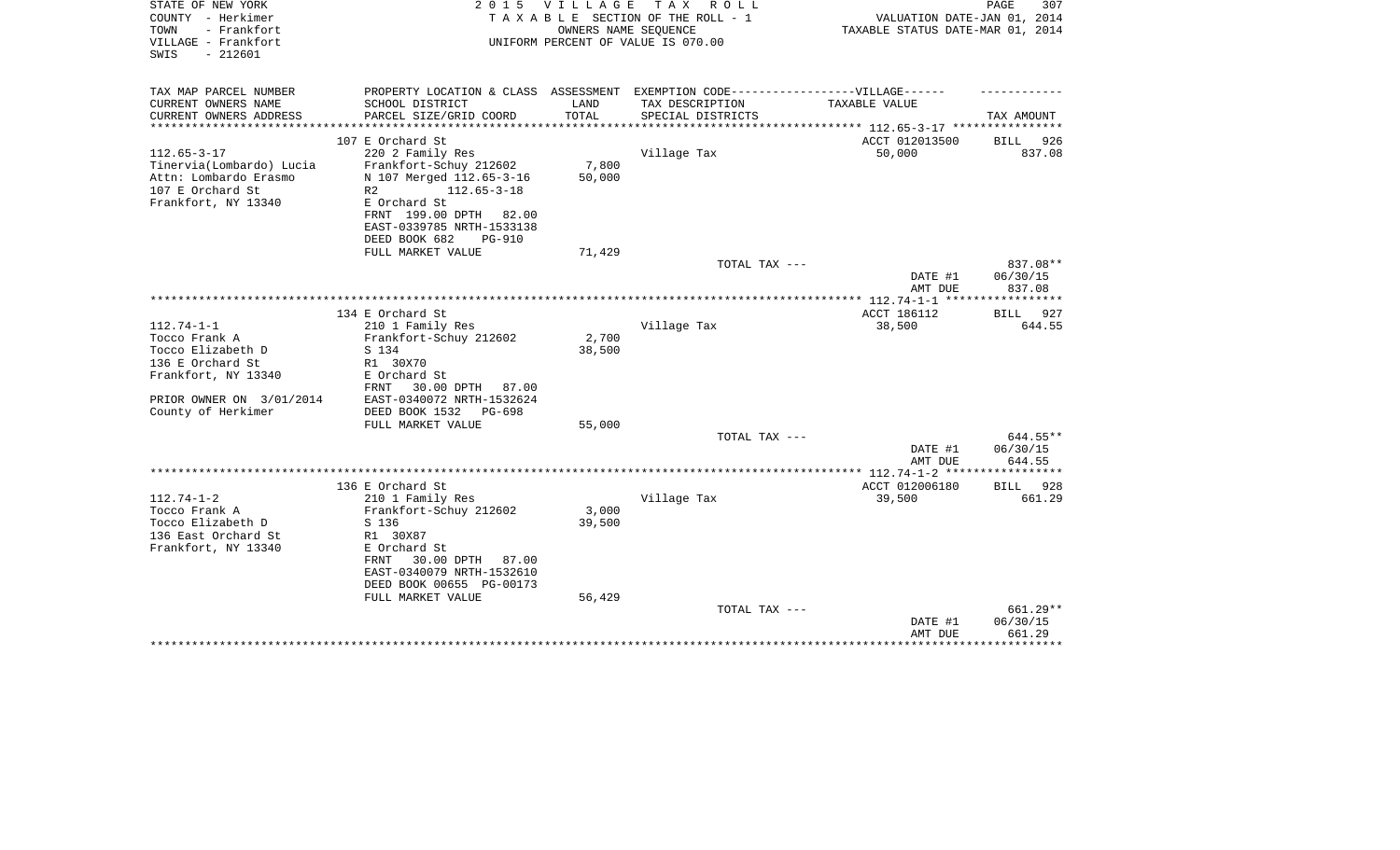| STATE OF NEW YORK<br>COUNTY - Herkimer<br>- Frankfort<br>TOWN<br>VILLAGE - Frankfort<br>$-212601$<br>SWIS | 2 0 1 5                                                 | V I L L A G E | T A X<br>R O L L<br>TAXABLE SECTION OF THE ROLL - 1<br>OWNERS NAME SEQUENCE<br>UNIFORM PERCENT OF VALUE IS 070.00 | VALUATION DATE-JAN 01, 2014<br>TAXABLE STATUS DATE-MAR 01, 2014 | PAGE<br>308                    |
|-----------------------------------------------------------------------------------------------------------|---------------------------------------------------------|---------------|-------------------------------------------------------------------------------------------------------------------|-----------------------------------------------------------------|--------------------------------|
| TAX MAP PARCEL NUMBER                                                                                     | PROPERTY LOCATION & CLASS ASSESSMENT                    |               | EXEMPTION CODE------------------VILLAGE------                                                                     |                                                                 |                                |
| CURRENT OWNERS NAME                                                                                       | SCHOOL DISTRICT                                         | LAND          | TAX DESCRIPTION                                                                                                   | TAXABLE VALUE                                                   |                                |
| CURRENT OWNERS ADDRESS                                                                                    | PARCEL SIZE/GRID COORD                                  | TOTAL         | SPECIAL DISTRICTS                                                                                                 |                                                                 | TAX AMOUNT                     |
| ********************                                                                                      |                                                         |               |                                                                                                                   |                                                                 |                                |
| $112.66 - 2 - 59$                                                                                         | 320 Railroad St<br>210 1 Family Res                     |               | Village Tax                                                                                                       | ACCT 012027660<br>41,500                                        | 929<br>BILL<br>694.78          |
| Tocco Joseph J                                                                                            | Frankfort-Schuy 212602                                  | 7,400         |                                                                                                                   |                                                                 |                                |
| Tocco Theresa                                                                                             | E 320                                                   | 41,500        |                                                                                                                   |                                                                 |                                |
| 320 Railroad St                                                                                           | R1 41X150                                               |               |                                                                                                                   |                                                                 |                                |
| Frankfort, NY 13340                                                                                       | Railroad St                                             |               |                                                                                                                   |                                                                 |                                |
|                                                                                                           | 63.00 DPTH 150.94<br>FRNT                               |               |                                                                                                                   |                                                                 |                                |
|                                                                                                           | EAST-0340673 NRTH-1533285                               |               |                                                                                                                   |                                                                 |                                |
|                                                                                                           | DEED BOOK 00657 PG-00464<br>FULL MARKET VALUE           | 59,286        |                                                                                                                   |                                                                 |                                |
|                                                                                                           |                                                         |               | TOTAL TAX ---                                                                                                     |                                                                 | 694.78**                       |
|                                                                                                           |                                                         |               |                                                                                                                   | DATE #1                                                         | 06/30/15                       |
|                                                                                                           |                                                         |               |                                                                                                                   | AMT DUE                                                         | 694.78                         |
|                                                                                                           |                                                         |               |                                                                                                                   |                                                                 |                                |
| $112.82 - 1 - 59$                                                                                         | 334 Second Ave<br>210 1 Family Res                      |               | Village Tax                                                                                                       | ACCT 012027840<br>74,500                                        | <b>BILL</b><br>930<br>1,247.25 |
| Tocco Salvatore J                                                                                         | Frankfort-Schuy 212602                                  | 15,500        |                                                                                                                   |                                                                 |                                |
| Tocco Joseph J                                                                                            | $S$ 334-336                                             | 74,500        |                                                                                                                   |                                                                 |                                |
| Attn: S & A Tocco                                                                                         | R1 100X135                                              |               |                                                                                                                   |                                                                 |                                |
| 116 Libritz Dr                                                                                            | Second Ave                                              |               |                                                                                                                   |                                                                 |                                |
| Frankfort, NY 13340                                                                                       | FRNT 100.00 DPTH 160.00                                 |               |                                                                                                                   |                                                                 |                                |
|                                                                                                           | EAST-0340476 NRTH-1529725                               |               |                                                                                                                   |                                                                 |                                |
|                                                                                                           | DEED BOOK 698<br>$PG-979$<br>FULL MARKET VALUE          | 106,429       |                                                                                                                   |                                                                 |                                |
|                                                                                                           |                                                         |               | TOTAL TAX ---                                                                                                     |                                                                 | 1,247.25**                     |
|                                                                                                           |                                                         |               |                                                                                                                   | DATE #1                                                         | 06/30/15                       |
|                                                                                                           |                                                         |               |                                                                                                                   | AMT DUE                                                         | 1,247.25                       |
|                                                                                                           |                                                         |               |                                                                                                                   | ************ 112.82-2-69 ****                                   | * * * * * * * * * * *          |
| $112.82 - 2 - 69$                                                                                         | 348 Fourth Ave<br>210 1 Family Res                      |               | Village Tax                                                                                                       | ACCT 012024840<br>50,300                                        | 931<br>BILL<br>842.10          |
| Tomasi Alle III                                                                                           | Frankfort-Schuy 212602                                  | 11,000        |                                                                                                                   |                                                                 |                                |
| Cooper-Tomasi Erika J                                                                                     | S 348                                                   | 50,300        |                                                                                                                   |                                                                 |                                |
| 348 Fourth Ave                                                                                            | R1 50X150                                               |               |                                                                                                                   |                                                                 |                                |
| Frankfort, NY 13340                                                                                       | Fourth Ave                                              |               |                                                                                                                   |                                                                 |                                |
|                                                                                                           | 50.00 DPTH 155.00<br>FRNT                               |               |                                                                                                                   |                                                                 |                                |
|                                                                                                           | EAST-0340038 NRTH-1529120<br>DEED BOOK 1293<br>$PG-470$ |               |                                                                                                                   |                                                                 |                                |
|                                                                                                           | FULL MARKET VALUE                                       | 71,857        |                                                                                                                   |                                                                 |                                |
|                                                                                                           |                                                         |               | TOTAL TAX ---                                                                                                     |                                                                 | 842.10**                       |
|                                                                                                           |                                                         |               |                                                                                                                   | DATE #1                                                         | 06/30/15                       |
|                                                                                                           |                                                         |               |                                                                                                                   | AMT DUE                                                         | 842.10                         |
|                                                                                                           |                                                         |               |                                                                                                                   |                                                                 | *******                        |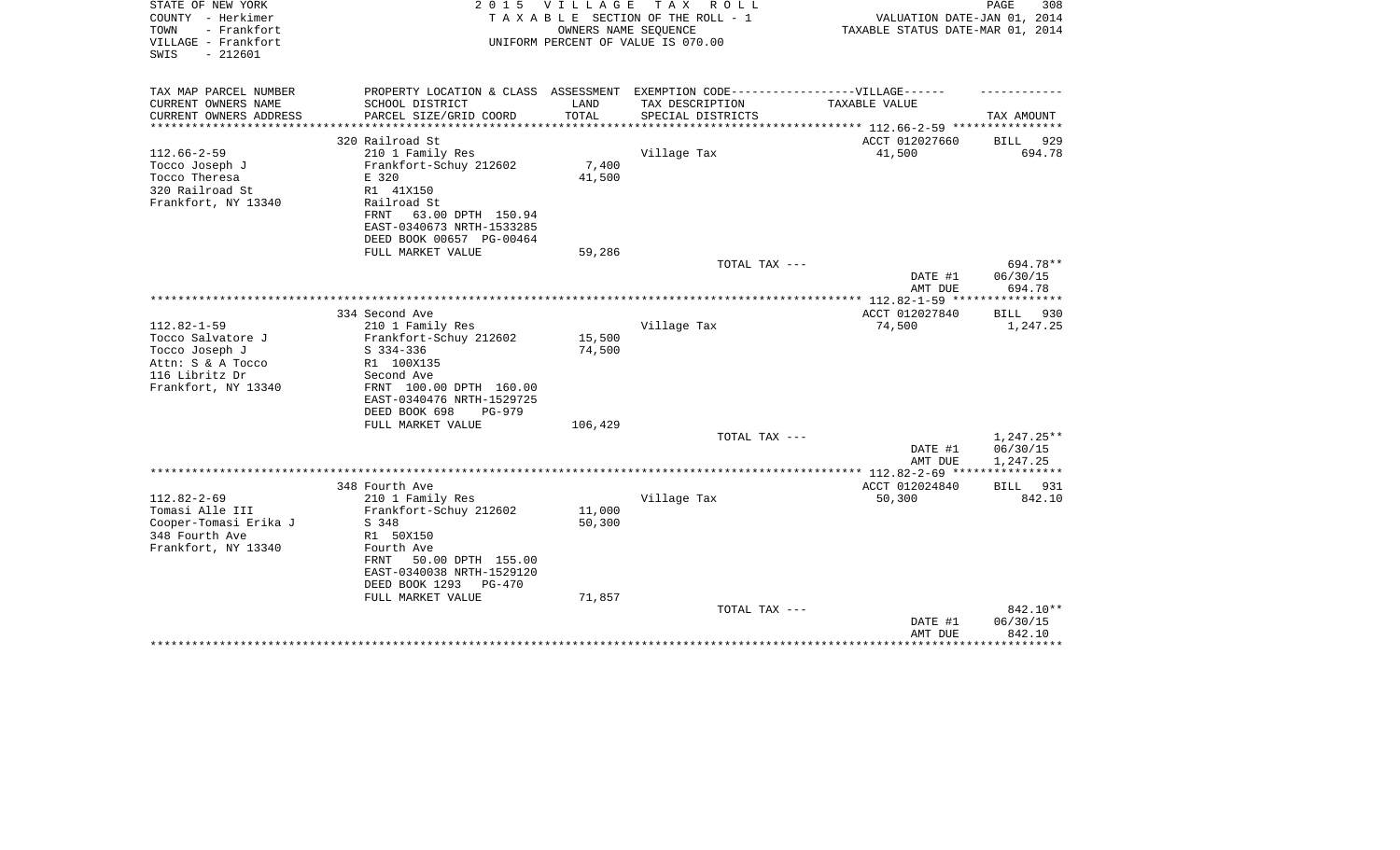| STATE OF NEW YORK<br>COUNTY - Herkimer<br>TOWN<br>- Frankfort<br>VILLAGE - Frankfort<br>$-212601$<br>SWIS | 2 0 1 5                                                                          | <b>VILLAGE</b><br>OWNERS NAME SEOUENCE | TAX ROLL<br>TAXABLE SECTION OF THE ROLL - 1<br>UNIFORM PERCENT OF VALUE IS 070.00 | VALUATION DATE-JAN 01, 2014<br>TAXABLE STATUS DATE-MAR 01, 2014 | PAGE<br>309                  |
|-----------------------------------------------------------------------------------------------------------|----------------------------------------------------------------------------------|----------------------------------------|-----------------------------------------------------------------------------------|-----------------------------------------------------------------|------------------------------|
| TAX MAP PARCEL NUMBER                                                                                     | PROPERTY LOCATION & CLASS ASSESSMENT EXEMPTION CODE----------------VILLAGE------ |                                        |                                                                                   |                                                                 |                              |
| CURRENT OWNERS NAME                                                                                       | SCHOOL DISTRICT                                                                  | LAND                                   | TAX DESCRIPTION                                                                   | TAXABLE VALUE                                                   |                              |
| CURRENT OWNERS ADDRESS<br>********************                                                            | PARCEL SIZE/GRID COORD<br>****************************                           | TOTAL                                  | SPECIAL DISTRICTS                                                                 |                                                                 | TAX AMOUNT                   |
|                                                                                                           | 107 N Frankfort St                                                               |                                        |                                                                                   | ACCT 012021540                                                  | 932<br>BILL                  |
| $112.74 - 1 - 19$                                                                                         | 210 1 Family Res                                                                 |                                        | Village Tax                                                                       | 42,000                                                          | 703.15                       |
| Totten Paul S                                                                                             | Frankfort-Schuy 212602                                                           | 2,500                                  |                                                                                   |                                                                 |                              |
| 2975 State Route 168                                                                                      | W 107                                                                            | 42,000                                 |                                                                                   |                                                                 |                              |
| Mohawk, NY 13407                                                                                          | R1                                                                               |                                        |                                                                                   |                                                                 |                              |
|                                                                                                           | N Frankfort St<br>FRNT<br>32.00 DPTH                                             |                                        |                                                                                   |                                                                 |                              |
|                                                                                                           | 55.00<br><b>BANK</b><br>135                                                      |                                        |                                                                                   |                                                                 |                              |
|                                                                                                           | EAST-0340092 NRTH-1532305                                                        |                                        |                                                                                   |                                                                 |                              |
|                                                                                                           | DEED BOOK 816<br><b>PG-300</b>                                                   |                                        |                                                                                   |                                                                 |                              |
|                                                                                                           | FULL MARKET VALUE                                                                | 60,000                                 |                                                                                   |                                                                 |                              |
|                                                                                                           |                                                                                  |                                        | TOTAL TAX ---                                                                     | DATE #1                                                         | $703.15**$<br>06/30/15       |
|                                                                                                           |                                                                                  |                                        |                                                                                   | AMT DUE                                                         | 703.15                       |
|                                                                                                           | 219 Fifth Ave                                                                    |                                        |                                                                                   | ACCT 173837                                                     | <b>BILL</b><br>933           |
| $112.81 - 2 - 20$                                                                                         | 210 1 Family Res                                                                 |                                        | Village Tax                                                                       | 45,000                                                          | 753.37                       |
| Trease Katie J                                                                                            | Frankfort-Schuy 212602                                                           | 11,000                                 |                                                                                   |                                                                 |                              |
| 219 Fifth Ave                                                                                             | N 219                                                                            | 45,000                                 |                                                                                   |                                                                 |                              |
| Frankfort, NY 13340                                                                                       | R1                                                                               |                                        |                                                                                   |                                                                 |                              |
|                                                                                                           | Life Estate                                                                      |                                        |                                                                                   |                                                                 |                              |
|                                                                                                           | 50.00 DPTH 163.00<br>FRNT                                                        |                                        |                                                                                   |                                                                 |                              |
|                                                                                                           | EAST-0339043 NRTH-1530052<br>DEED BOOK 1454<br>$PG-293$                          |                                        |                                                                                   |                                                                 |                              |
|                                                                                                           | FULL MARKET VALUE                                                                | 64,286                                 |                                                                                   |                                                                 |                              |
|                                                                                                           |                                                                                  |                                        | TOTAL TAX ---                                                                     |                                                                 | $753.37**$                   |
|                                                                                                           |                                                                                  |                                        |                                                                                   | DATE #1                                                         | 06/30/15                     |
|                                                                                                           |                                                                                  |                                        |                                                                                   | AMT DUE                                                         | 753.37                       |
|                                                                                                           |                                                                                  |                                        |                                                                                   |                                                                 |                              |
| $112.65 - 3 - 53$                                                                                         | 101-103 E Main St<br>481 Att row bldg                                            |                                        | Village Tax                                                                       | ACCT 012019740<br>57,900                                        | <b>BILL</b><br>934<br>969.34 |
| Treen Mary Anne                                                                                           | Frankfort-Schuy 212602                                                           | 5,500                                  |                                                                                   |                                                                 |                              |
| 185 John St                                                                                               | N<br>Com                                                                         | 57,900                                 |                                                                                   |                                                                 |                              |
| Ilion, NY 13357                                                                                           | 40x55                                                                            |                                        |                                                                                   |                                                                 |                              |
|                                                                                                           | 101-105 E Main                                                                   |                                        |                                                                                   |                                                                 |                              |
|                                                                                                           | 45.00 DPTH<br>FRNT<br>56.00                                                      |                                        |                                                                                   |                                                                 |                              |
|                                                                                                           | EAST-0339480 NRTH-1532877                                                        |                                        |                                                                                   |                                                                 |                              |
|                                                                                                           | DEED BOOK 1153<br>PG-361<br>FULL MARKET VALUE                                    | 82,714                                 |                                                                                   |                                                                 |                              |
|                                                                                                           |                                                                                  |                                        | TOTAL TAX ---                                                                     |                                                                 | 969.34**                     |
|                                                                                                           |                                                                                  |                                        |                                                                                   | DATE #1                                                         | 06/30/15                     |
|                                                                                                           |                                                                                  |                                        |                                                                                   | AMT DUE                                                         | 969.34                       |
|                                                                                                           |                                                                                  |                                        |                                                                                   |                                                                 |                              |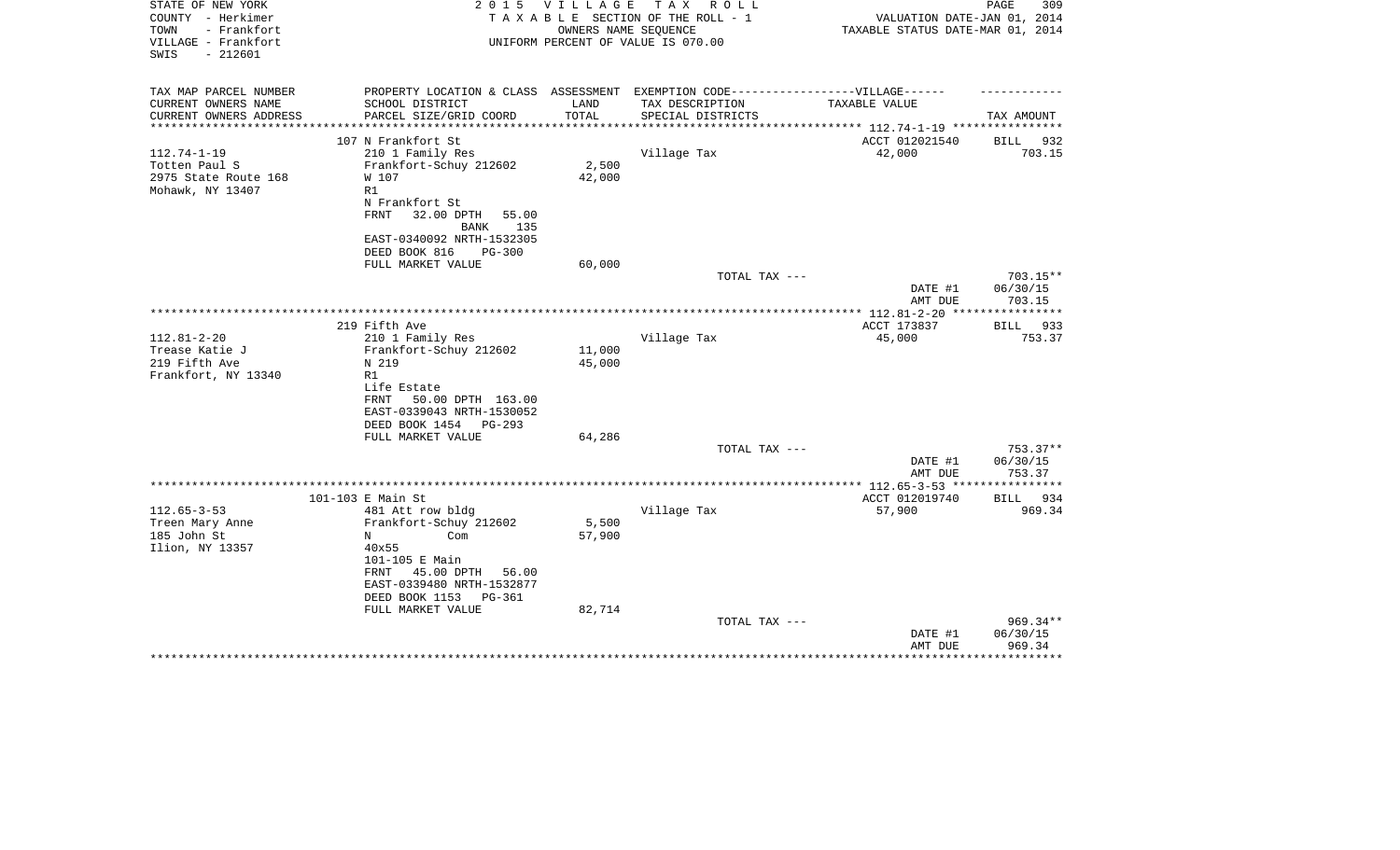| STATE OF NEW YORK<br>COUNTY - Herkimer<br>- Frankfort<br>TOWN<br>VILLAGE - Frankfort<br>$-212601$<br>SWIS |                                                                                                                                    | 2015 VILLAGE<br>OWNERS NAME SEOUENCE | TAX ROLL<br>TAXABLE SECTION OF THE ROLL - 1<br>UNIFORM PERCENT OF VALUE IS 070.00 | VALUATION DATE-JAN 01, 2014<br>TAXABLE STATUS DATE-MAR 01, 2014 | PAGE<br>310                      |
|-----------------------------------------------------------------------------------------------------------|------------------------------------------------------------------------------------------------------------------------------------|--------------------------------------|-----------------------------------------------------------------------------------|-----------------------------------------------------------------|----------------------------------|
| TAX MAP PARCEL NUMBER<br>CURRENT OWNERS NAME                                                              | PROPERTY LOCATION & CLASS ASSESSMENT EXEMPTION CODE-----------------VILLAGE------<br>SCHOOL DISTRICT                               | LAND                                 | TAX DESCRIPTION                                                                   | TAXABLE VALUE                                                   |                                  |
| CURRENT OWNERS ADDRESS                                                                                    | PARCEL SIZE/GRID COORD                                                                                                             | TOTAL                                | SPECIAL DISTRICTS                                                                 |                                                                 | TAX AMOUNT                       |
|                                                                                                           |                                                                                                                                    |                                      |                                                                                   | *********** 112.66-2-14 *********                               |                                  |
| $112.66 - 2 - 14$                                                                                         | 122 Sheldon Ave                                                                                                                    |                                      | VET WAR CT 41121                                                                  | ACCT 012027990                                                  | <b>BILL</b><br>935               |
| Tripple Helen L<br>122 Sheldon Ave<br>Frankfort, NY 13340                                                 | 210 1 Family Res<br>Frankfort-Schuy 212602<br>S 122<br>R1<br>Sheldon Ave<br>FRNT<br>45.00 DPTH 180.00                              | 48,300                               | 6,200 Village Tax                                                                 | 6,160<br>42,140                                                 | 705.49                           |
|                                                                                                           | EAST-0340490 NRTH-1532760<br>DEED BOOK 1224<br>PG-182                                                                              |                                      |                                                                                   |                                                                 |                                  |
|                                                                                                           | FULL MARKET VALUE                                                                                                                  | 69,000                               |                                                                                   |                                                                 |                                  |
|                                                                                                           |                                                                                                                                    |                                      | TOTAL TAX ---                                                                     | DATE #1<br>AMT DUE                                              | $705.49**$<br>06/30/15<br>705.49 |
|                                                                                                           |                                                                                                                                    |                                      |                                                                                   |                                                                 |                                  |
| $112.66 - 2 - 43$<br>Tripple Helen L<br>122 Sheldon Blvd                                                  | 310 Garden St<br>312 Vac w/imprv<br>Frankfort-Schuy 212602<br>E 310-316                                                            | 6,500<br>6,500                       | Village Tax                                                                       | ACCT 012001170<br>6,500                                         | 936<br>BILL<br>108.82            |
| Frankfort, NY 13340                                                                                       | V19 172X162<br>Garden St<br>FRNT 168.36 DPTH 162.00<br>EAST-0340903 NRTH-1533019<br>DEED BOOK 1224<br>$PG-179$                     |                                      |                                                                                   |                                                                 |                                  |
|                                                                                                           | FULL MARKET VALUE                                                                                                                  | 9,286                                |                                                                                   |                                                                 |                                  |
|                                                                                                           |                                                                                                                                    |                                      | TOTAL TAX ---                                                                     | DATE #1<br>AMT DUE                                              | $108.82**$<br>06/30/15<br>108.82 |
|                                                                                                           |                                                                                                                                    |                                      |                                                                                   | ************ 112.66-2-13 ****************                       |                                  |
|                                                                                                           | 120 Sheldon Ave                                                                                                                    |                                      |                                                                                   | ACCT 012027960                                                  | BILL<br>937                      |
| $112.66 - 2 - 13$<br>Tripple James A<br>Attn: Yolanda M Tripple                                           | 210 1 Family Res<br>Frankfort-Schuy 212602<br>S 120                                                                                | 3,100<br>49,500                      | Village Tax                                                                       | 49,500                                                          | 828.71                           |
| 8 Bambi Ln<br>Rochester, NY 14624                                                                         | R1 29X100<br>Sheldon Ave<br>29.00 DPTH 100.00<br>FRNT<br>EAST-0340489 NRTH-1532809<br>DEED BOOK 815<br>PG-417<br>FULL MARKET VALUE | 70,714                               |                                                                                   |                                                                 |                                  |
|                                                                                                           |                                                                                                                                    |                                      | TOTAL TAX ---                                                                     | DATE #1                                                         | 828.71**<br>06/30/15             |
|                                                                                                           |                                                                                                                                    |                                      |                                                                                   | AMT DUE                                                         | 828.71<br>*********              |
|                                                                                                           |                                                                                                                                    |                                      |                                                                                   |                                                                 |                                  |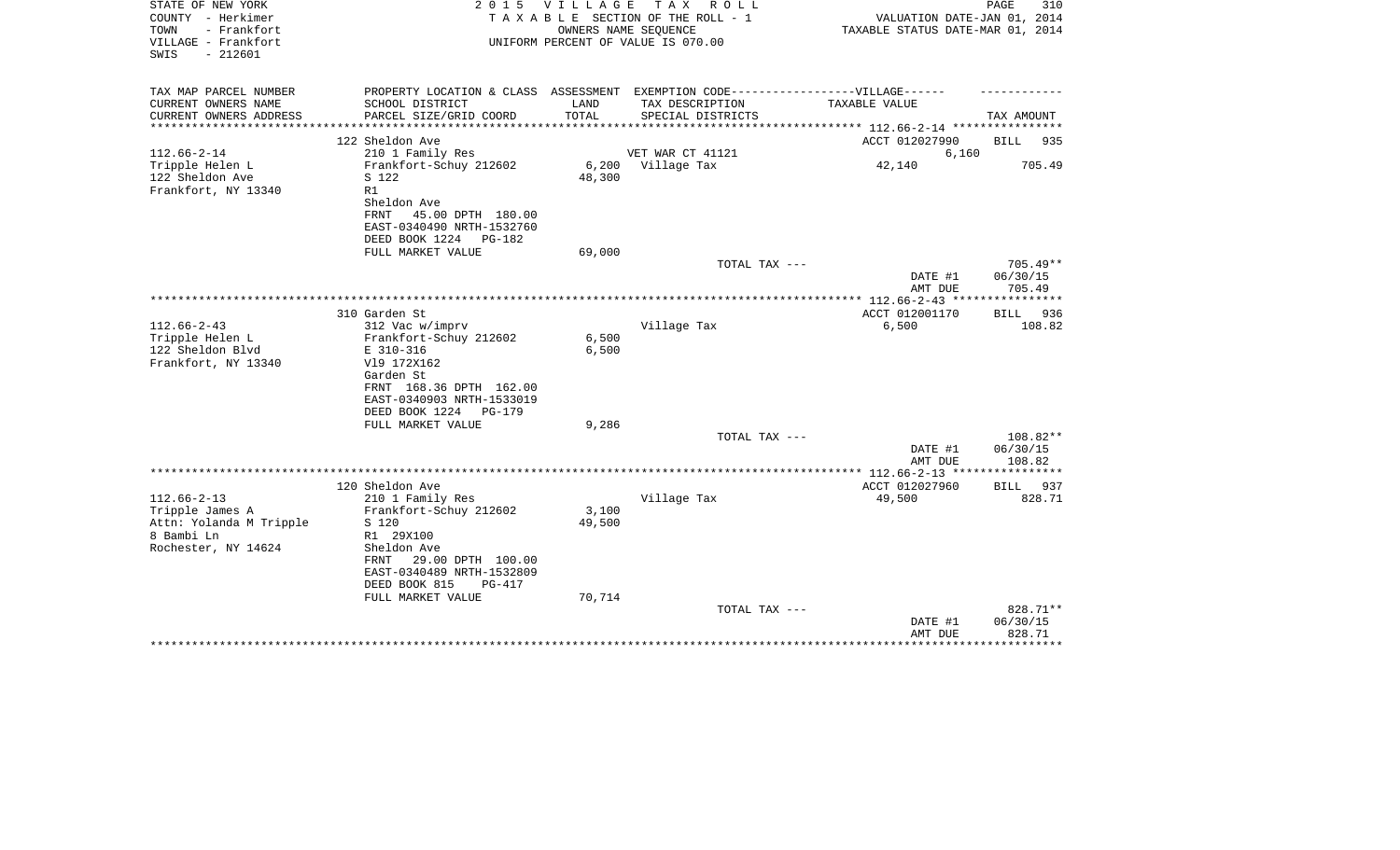| STATE OF NEW YORK<br>COUNTY - Herkimer<br>- Frankfort<br>TOWN<br>VILLAGE - Frankfort<br>$-212601$<br>SWIS | 2 0 1 5                                                | VILLAGE                      | TAX ROLL<br>TAXABLE SECTION OF THE ROLL - 1<br>OWNERS NAME SEQUENCE<br>UNIFORM PERCENT OF VALUE IS 070.00 | VALUATION DATE-JAN 01, 2014<br>TAXABLE STATUS DATE-MAR 01, 2014 | PAGE<br>311                 |
|-----------------------------------------------------------------------------------------------------------|--------------------------------------------------------|------------------------------|-----------------------------------------------------------------------------------------------------------|-----------------------------------------------------------------|-----------------------------|
| TAX MAP PARCEL NUMBER                                                                                     |                                                        |                              | PROPERTY LOCATION & CLASS ASSESSMENT EXEMPTION CODE-----------------VILLAGE------                         |                                                                 |                             |
| CURRENT OWNERS NAME                                                                                       | SCHOOL DISTRICT                                        | LAND                         | TAX DESCRIPTION                                                                                           | TAXABLE VALUE                                                   |                             |
| CURRENT OWNERS ADDRESS<br>***************                                                                 | PARCEL SIZE/GRID COORD<br>***************************  | TOTAL<br>******************* | SPECIAL DISTRICTS                                                                                         | ******************** 112.73-2-35 *****************              | TAX AMOUNT                  |
|                                                                                                           | 155 Litchfield St                                      |                              |                                                                                                           | ACCT 175975                                                     | BILL<br>938                 |
| $112.73 - 2 - 35$                                                                                         | 210 1 Family Res                                       |                              | Village Tax                                                                                               | 54,400                                                          | 910.74                      |
| Tripple Susan A                                                                                           | Frankfort-Schuy 212602                                 | 12,400                       |                                                                                                           |                                                                 |                             |
| 155 Litchfield St                                                                                         | E 155                                                  | 54,400                       |                                                                                                           |                                                                 |                             |
| Frankfort, NY 13340                                                                                       | R1 60X180                                              |                              |                                                                                                           |                                                                 |                             |
|                                                                                                           | Litchfield St                                          |                              |                                                                                                           |                                                                 |                             |
|                                                                                                           | 61.00 DPTH 161.80<br>FRNT<br>EAST-0338961 NRTH-1532275 |                              |                                                                                                           |                                                                 |                             |
|                                                                                                           | DEED BOOK 1468<br>$PG-678$                             |                              |                                                                                                           |                                                                 |                             |
|                                                                                                           | FULL MARKET VALUE                                      | 77,714                       |                                                                                                           |                                                                 |                             |
|                                                                                                           |                                                        |                              | TOTAL TAX ---                                                                                             |                                                                 | 910.74**                    |
|                                                                                                           |                                                        |                              |                                                                                                           | DATE #1                                                         | 06/30/15                    |
|                                                                                                           |                                                        |                              |                                                                                                           | AMT DUE                                                         | 910.74                      |
|                                                                                                           | 223 Litchfield St                                      |                              |                                                                                                           | ACCT 012031440                                                  | BILL<br>939                 |
| $112.73 - 2 - 76$                                                                                         | 210 1 Family Res                                       |                              | CW 10 VET/ 41157                                                                                          | 3,670                                                           |                             |
| Tucker John Francis                                                                                       | Frankfort-Schuy 212602                                 |                              | 15,500 Village Tax                                                                                        | 33,030                                                          | 552.98                      |
| 223 S Litchfield St                                                                                       | E 223                                                  | 36,700                       |                                                                                                           |                                                                 |                             |
| Frankfort, NY 13340                                                                                       | R1                                                     |                              |                                                                                                           |                                                                 |                             |
|                                                                                                           | Litchfield St                                          |                              |                                                                                                           |                                                                 |                             |
|                                                                                                           | FRNT 100.00 DPTH 150.00<br>EAST-0338757 NRTH-1531743   |                              |                                                                                                           |                                                                 |                             |
|                                                                                                           | DEED BOOK 815<br>$PG-530$                              |                              |                                                                                                           |                                                                 |                             |
|                                                                                                           | FULL MARKET VALUE                                      | 52,429                       |                                                                                                           |                                                                 |                             |
|                                                                                                           |                                                        |                              | TOTAL TAX ---                                                                                             |                                                                 | 552.98**                    |
|                                                                                                           |                                                        |                              |                                                                                                           | DATE #1                                                         | 06/30/15                    |
|                                                                                                           |                                                        |                              |                                                                                                           | AMT DUE<br>***************** 112.74-1-59.3                      | 552.98<br>********          |
|                                                                                                           | Industrial Dr                                          |                              |                                                                                                           | ACCT 012300310                                                  | 940<br><b>BILL</b>          |
| $112.74 - 1 - 59.3$                                                                                       | 710 Manufacture                                        |                              | Village Tax                                                                                               | 8,000                                                           | 133.93                      |
| Turbo Machined Products LLC                                                                               | Frankfort-Schuy 212602                                 | 7,500                        |                                                                                                           |                                                                 |                             |
| 102 Industrial Dr                                                                                         | N                                                      | 8,000                        |                                                                                                           |                                                                 |                             |
| Frankfort, NY 13440                                                                                       | Greenhouse                                             |                              |                                                                                                           |                                                                 |                             |
|                                                                                                           | Industrial Dr                                          |                              |                                                                                                           |                                                                 |                             |
|                                                                                                           | 2.00<br>ACRES<br>EAST-0341456 NRTH-1532365             |                              |                                                                                                           |                                                                 |                             |
|                                                                                                           | DEED BOOK 1331<br>$PG-170$                             |                              |                                                                                                           |                                                                 |                             |
|                                                                                                           | FULL MARKET VALUE                                      | 11,429                       |                                                                                                           |                                                                 |                             |
|                                                                                                           |                                                        |                              | TOTAL TAX ---                                                                                             |                                                                 | $133.93**$                  |
|                                                                                                           |                                                        |                              |                                                                                                           | DATE #1                                                         | 06/30/15                    |
|                                                                                                           |                                                        |                              |                                                                                                           | AMT DUE                                                         | 133.93<br>* * * * * * * * * |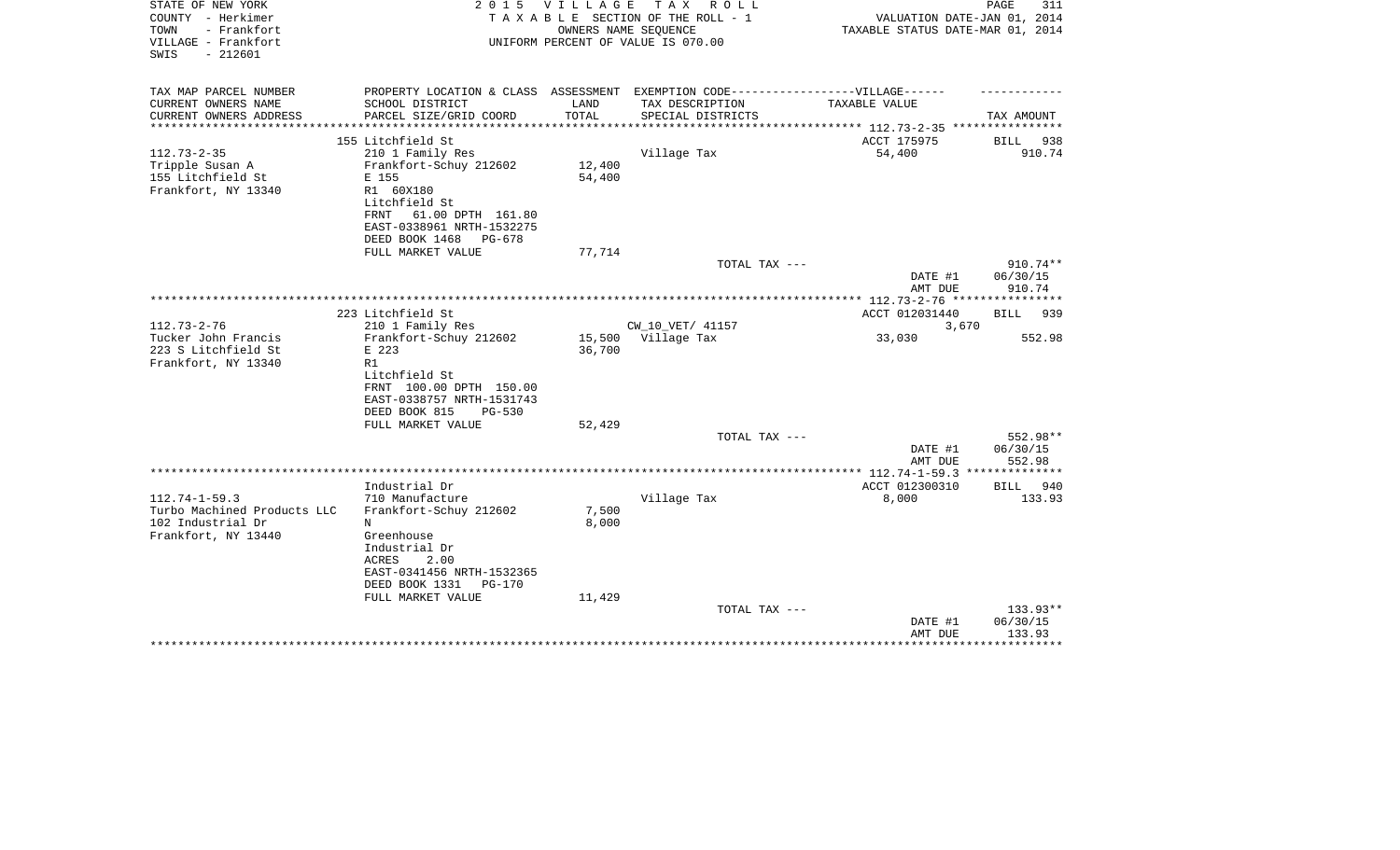| STATE OF NEW YORK        | 2 0 1 5                                                                           | VILLAGE | TAX ROLL                           |                                          | PAGE<br>312  |
|--------------------------|-----------------------------------------------------------------------------------|---------|------------------------------------|------------------------------------------|--------------|
| COUNTY - Herkimer        |                                                                                   |         | TAXABLE SECTION OF THE ROLL - 1    | VALUATION DATE-JAN 01, 2014              |              |
| - Frankfort<br>TOWN      |                                                                                   |         | OWNERS NAME SEQUENCE               | TAXABLE STATUS DATE-MAR 01, 2014         |              |
| VILLAGE - Frankfort      |                                                                                   |         | UNIFORM PERCENT OF VALUE IS 070.00 |                                          |              |
| $-212601$<br>SWIS        |                                                                                   |         |                                    |                                          |              |
|                          |                                                                                   |         |                                    |                                          |              |
|                          |                                                                                   |         |                                    |                                          |              |
| TAX MAP PARCEL NUMBER    | PROPERTY LOCATION & CLASS ASSESSMENT EXEMPTION CODE-----------------VILLAGE------ |         |                                    |                                          |              |
| CURRENT OWNERS NAME      | SCHOOL DISTRICT                                                                   | LAND    | TAX DESCRIPTION                    | TAXABLE VALUE                            |              |
| CURRENT OWNERS ADDRESS   | PARCEL SIZE/GRID COORD                                                            | TOTAL   | SPECIAL DISTRICTS                  |                                          | TAX AMOUNT   |
|                          | 230 First Ave                                                                     |         |                                    | ********* 112.73-3-41 ***<br>ACCT 185178 | BILL<br>941  |
| $112.73 - 3 - 41$        |                                                                                   |         |                                    | 65,500                                   | 1,096.58     |
|                          | 210 1 Family Res                                                                  |         | Village Tax                        |                                          |              |
| Turk Anthony W           | Frankfort-Schuy 212602                                                            | 10,800  |                                    |                                          |              |
| 226 E Main St            | S 230                                                                             | 65,500  |                                    |                                          |              |
| Ilion, NY 13357          | R1 50X150                                                                         |         |                                    |                                          |              |
|                          | First Ave                                                                         |         |                                    |                                          |              |
| PRIOR OWNER ON 3/01/2014 | FRNT<br>50.00 DPTH 150.00                                                         |         |                                    |                                          |              |
| Tassa Linda              | EAST-0339978 NRTH-1530856                                                         |         |                                    |                                          |              |
|                          | DEED BOOK 1522<br>PG-382                                                          |         |                                    |                                          |              |
|                          | FULL MARKET VALUE                                                                 | 93,571  |                                    |                                          |              |
|                          |                                                                                   |         | TOTAL TAX ---                      |                                          | $1,096.58**$ |
|                          |                                                                                   |         |                                    | DATE #1                                  | 06/30/15     |
|                          |                                                                                   |         |                                    | AMT DUE                                  | 1,096.58     |
|                          |                                                                                   |         |                                    | **************** 112.65-1-53 ***         |              |
|                          | 234-236 W Main St                                                                 |         |                                    | ACCT 012021060                           | 942<br>BILL  |
| $112.65 - 1 - 53$        | 220 2 Family Res                                                                  |         | Village Tax                        | 55,000                                   | 920.79       |
| Tutty Sean G             | Frankfort-Schuy 212602                                                            | 6,500   |                                    |                                          |              |
| 234-236 W Main St        | N 234-236                                                                         | 55,000  |                                    |                                          |              |
| Frankfort, NY 13340      | R2 Life Estate Mary                                                               |         |                                    |                                          |              |
|                          | W Main St                                                                         |         |                                    |                                          |              |
|                          | 40.00 DPTH 200.00<br>FRNT                                                         |         |                                    |                                          |              |
|                          | 0.50<br>ACRES                                                                     |         |                                    |                                          |              |
|                          | EAST-0338415 NRTH-1534357                                                         |         |                                    |                                          |              |
|                          | DEED BOOK 1203<br>$PG-37$                                                         |         |                                    |                                          |              |
|                          | FULL MARKET VALUE                                                                 | 78,571  |                                    |                                          |              |
|                          |                                                                                   |         | TOTAL TAX ---                      |                                          | 920.79**     |
|                          |                                                                                   |         |                                    | DATE #1                                  | 06/30/15     |
|                          |                                                                                   |         |                                    | AMT DUE                                  | 920.79       |
|                          |                                                                                   |         |                                    |                                          |              |
|                          | 315 Third Ave                                                                     |         |                                    | ACCT 012028050                           | BILL 943     |
| $112.82 - 2 - 27$        | 210 1 Family Res                                                                  |         | Village Tax                        | 45,000                                   | 753.37       |
| Tuzzolino Sandra         | Frankfort-Schuy 212602                                                            | 8,400   |                                    |                                          |              |
| 315 Third Ave            | N 315                                                                             | 45,000  |                                    |                                          |              |
| Frankfort, NY 13340      | R1 39X150                                                                         |         |                                    |                                          |              |
|                          | Third Ave                                                                         |         |                                    |                                          |              |
|                          | 39.00 DPTH 150.00<br>FRNT                                                         |         |                                    |                                          |              |
|                          | EAST-0339970 NRTH-1530080                                                         |         |                                    |                                          |              |
|                          | DEED BOOK 00564 PG-00194                                                          |         |                                    |                                          |              |
|                          | FULL MARKET VALUE                                                                 | 64,286  |                                    |                                          |              |
|                          |                                                                                   |         | TOTAL TAX ---                      |                                          | $753.37**$   |
|                          |                                                                                   |         |                                    | DATE #1                                  | 06/30/15     |
|                          |                                                                                   |         |                                    | AMT DUE                                  | 753.37       |
|                          |                                                                                   |         |                                    |                                          | ********     |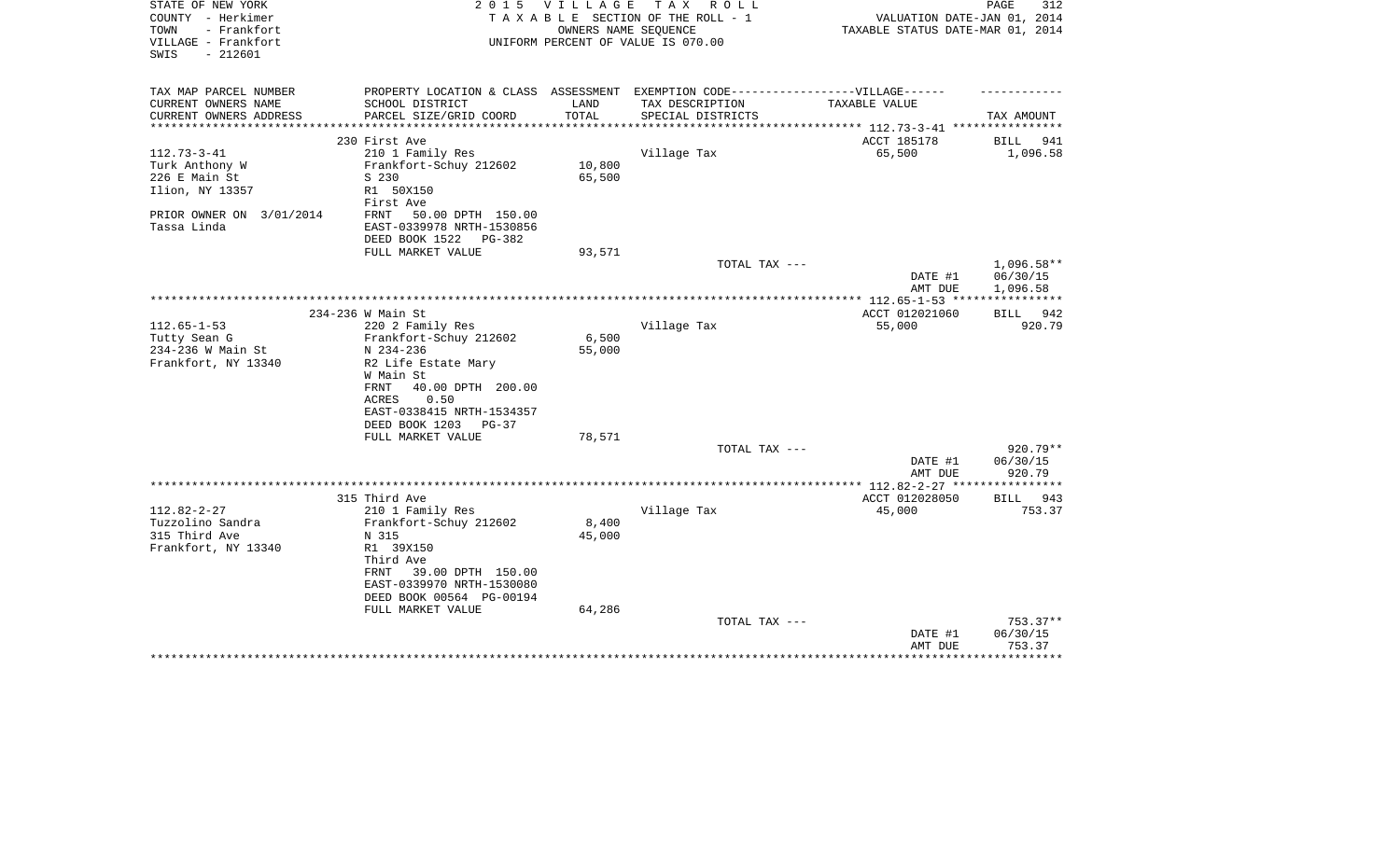| STATE OF NEW YORK<br>COUNTY - Herkimer<br>- Frankfort<br>TOWN<br>VILLAGE - Frankfort<br>$-212601$<br>SWIS | 2 0 1 5                                                 | <b>VILLAGE</b> | T A X<br>R O L L<br>TAXABLE SECTION OF THE ROLL - 1<br>OWNERS NAME SEQUENCE<br>UNIFORM PERCENT OF VALUE IS 070.00 | VALUATION DATE-JAN 01, 2014<br>TAXABLE STATUS DATE-MAR 01, 2014 | PAGE<br>313  |
|-----------------------------------------------------------------------------------------------------------|---------------------------------------------------------|----------------|-------------------------------------------------------------------------------------------------------------------|-----------------------------------------------------------------|--------------|
|                                                                                                           |                                                         |                |                                                                                                                   |                                                                 |              |
| TAX MAP PARCEL NUMBER<br>CURRENT OWNERS NAME                                                              | PROPERTY LOCATION & CLASS ASSESSMENT<br>SCHOOL DISTRICT | LAND           | EXEMPTION CODE------------------VILLAGE------<br>TAX DESCRIPTION                                                  | TAXABLE VALUE                                                   |              |
| CURRENT OWNERS ADDRESS<br>*********************                                                           | PARCEL SIZE/GRID COORD                                  | TOTAL          | SPECIAL DISTRICTS                                                                                                 | ***************** 112.74-1-52 *****************                 | TAX AMOUNT   |
|                                                                                                           | 4167 Acme Rd                                            |                |                                                                                                                   | ACCT 012021030                                                  | BILL<br>944  |
| $112.74 - 1 - 52$                                                                                         | 330 Vacant comm                                         |                | Village Tax                                                                                                       | 6,000                                                           | 100.45       |
| Union Fork & Hoe Co                                                                                       | Frankfort-Schuy 212602                                  | 6,000          |                                                                                                                   |                                                                 |              |
| Accounting Dept                                                                                           | N 251                                                   | 6,000          |                                                                                                                   |                                                                 |              |
| Ames True Temper Inc.                                                                                     | Com 66X120                                              |                |                                                                                                                   |                                                                 |              |
| 465 Railroad Ave                                                                                          | E Main St                                               |                |                                                                                                                   |                                                                 |              |
| Camp Hill, PA 17011                                                                                       | 82.85 DPTH 150.80<br>FRNT                               |                |                                                                                                                   |                                                                 |              |
|                                                                                                           | EAST-0340637 NRTH-1531525                               |                |                                                                                                                   |                                                                 |              |
|                                                                                                           | DEED BOOK 707<br><b>PG-706</b>                          |                |                                                                                                                   |                                                                 |              |
|                                                                                                           | FULL MARKET VALUE                                       | 8,571          | TOTAL TAX ---                                                                                                     |                                                                 | $100.45**$   |
|                                                                                                           |                                                         |                |                                                                                                                   | DATE #1                                                         | 06/30/15     |
|                                                                                                           |                                                         |                |                                                                                                                   | AMT DUE                                                         | 100.45       |
|                                                                                                           |                                                         |                |                                                                                                                   | **************** 112.74-1-53 *****************                  |              |
|                                                                                                           | 4167 Acme Rd                                            |                |                                                                                                                   | ACCT 012031980                                                  | BILL<br>945  |
| $112.74 - 1 - 53$                                                                                         | 330 Vacant comm                                         |                | Village Tax                                                                                                       | 101,300                                                         | 1,695.93     |
| Union Fork & Hoe Co                                                                                       | Frankfort-Schuy 212602                                  | 101,300        |                                                                                                                   |                                                                 |              |
| Accounting Dept                                                                                           | N                                                       | 101,300        |                                                                                                                   |                                                                 |              |
| Ames True Temper Inc.                                                                                     | Ind 7 Acres                                             |                |                                                                                                                   |                                                                 |              |
| 465 Railroad Ave                                                                                          | E Main St                                               |                |                                                                                                                   |                                                                 |              |
| Camp Hill, PA 17011                                                                                       | ACRES 14.30                                             |                |                                                                                                                   |                                                                 |              |
|                                                                                                           | EAST-0340970 NRTH-1531483                               |                |                                                                                                                   |                                                                 |              |
|                                                                                                           | DEED BOOK 00536 PG-00457<br>FULL MARKET VALUE           | 144,714        |                                                                                                                   |                                                                 |              |
|                                                                                                           |                                                         |                | TOTAL TAX ---                                                                                                     |                                                                 | $1,695.93**$ |
|                                                                                                           |                                                         |                |                                                                                                                   | DATE #1                                                         | 06/30/15     |
|                                                                                                           |                                                         |                |                                                                                                                   | AMT DUE                                                         | 1,695.93     |
|                                                                                                           |                                                         |                |                                                                                                                   |                                                                 |              |
|                                                                                                           | E Main St                                               |                |                                                                                                                   | ACCT 012004040                                                  | BILL<br>946  |
| $112.74 - 1 - 54$                                                                                         | 330 Vacant comm                                         |                | Village Tax                                                                                                       | 6,400                                                           | 107.15       |
| Union Fork & Hoe Co                                                                                       | Frankfort-Schuy 212602                                  | 6,400          |                                                                                                                   |                                                                 |              |
| Accounting Dept                                                                                           | Former Nycrr                                            | 6,400          |                                                                                                                   |                                                                 |              |
| Ames True Temper Inc.                                                                                     | Land 100X150                                            |                |                                                                                                                   |                                                                 |              |
| 465 Railroad Ave                                                                                          | E Main St                                               |                |                                                                                                                   |                                                                 |              |
| Camp Hill, PA 17011                                                                                       | FRNT 100.00 DPTH 150.00                                 |                |                                                                                                                   |                                                                 |              |
|                                                                                                           | EAST-0340839 NRTH-1531238                               |                |                                                                                                                   |                                                                 |              |
|                                                                                                           | DEED BOOK 678<br>$PG-26$<br>FULL MARKET VALUE           | 9,143          |                                                                                                                   |                                                                 |              |
|                                                                                                           |                                                         |                | TOTAL TAX ---                                                                                                     |                                                                 | 107.15**     |
|                                                                                                           |                                                         |                |                                                                                                                   | DATE #1                                                         | 06/30/15     |
|                                                                                                           |                                                         |                |                                                                                                                   | AMT DUE                                                         | 107.15       |
|                                                                                                           |                                                         |                |                                                                                                                   |                                                                 |              |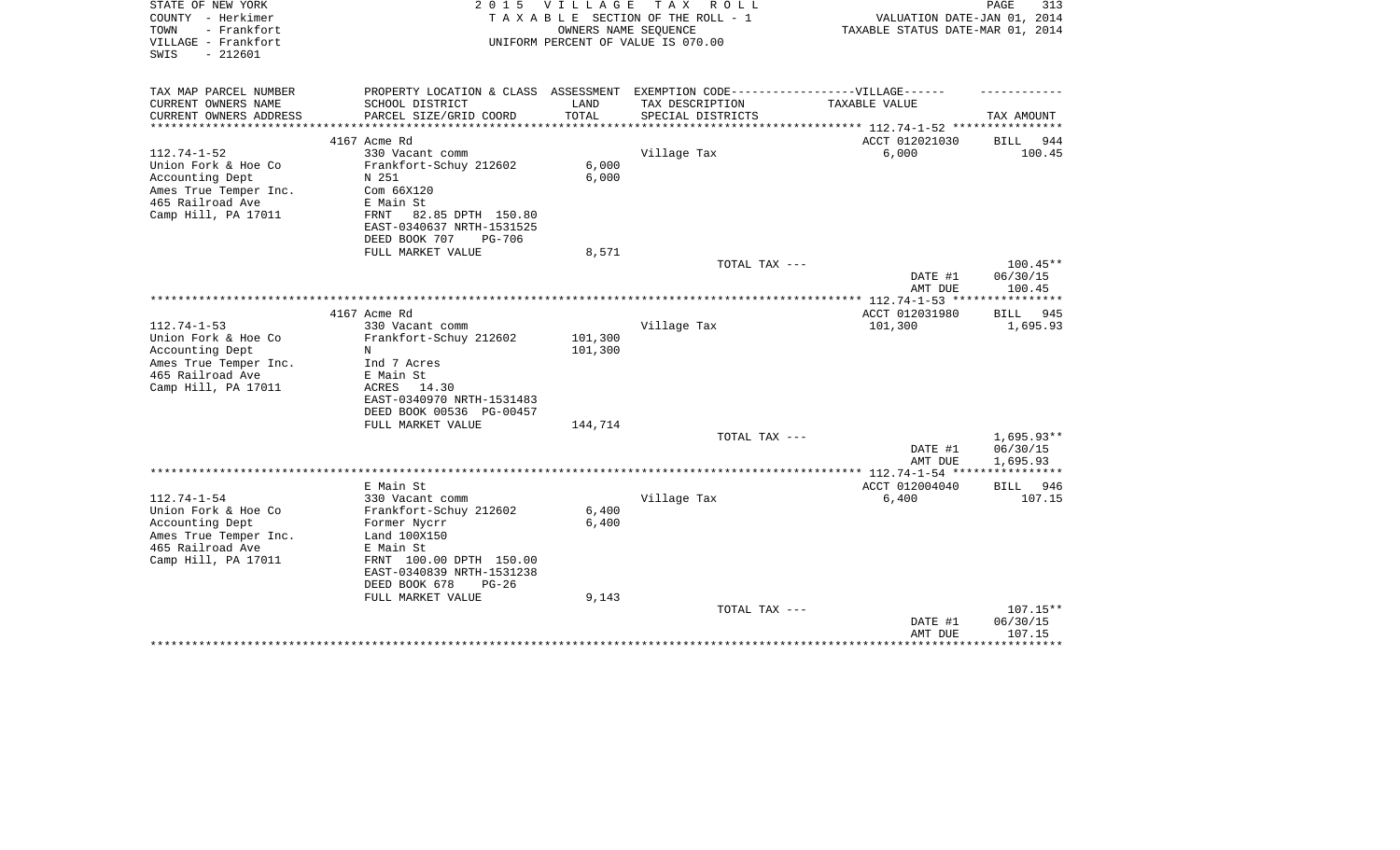| STATE OF NEW YORK<br>COUNTY - Herkimer<br>- Frankfort<br>TOWN<br>VILLAGE - Frankfort<br>$-212601$<br>SWIS                       | 2 0 1 5                                                                                                                                                             | <b>VILLAGE</b><br>OWNERS NAME SEOUENCE | T A X<br>R O L L<br>TAXABLE SECTION OF THE ROLL - 1<br>UNIFORM PERCENT OF VALUE IS 070.00 | VALUATION DATE-JAN 01, 2014<br>TAXABLE STATUS DATE-MAR 01, 2014 | PAGE<br>314                                 |
|---------------------------------------------------------------------------------------------------------------------------------|---------------------------------------------------------------------------------------------------------------------------------------------------------------------|----------------------------------------|-------------------------------------------------------------------------------------------|-----------------------------------------------------------------|---------------------------------------------|
| TAX MAP PARCEL NUMBER                                                                                                           | PROPERTY LOCATION & CLASS ASSESSMENT                                                                                                                                |                                        | EXEMPTION CODE------------------VILLAGE------                                             |                                                                 |                                             |
| CURRENT OWNERS NAME<br>CURRENT OWNERS ADDRESS<br>**********************                                                         | SCHOOL DISTRICT<br>PARCEL SIZE/GRID COORD<br>***********************                                                                                                | LAND<br>TOTAL<br>**************        | TAX DESCRIPTION<br>SPECIAL DISTRICTS                                                      | TAXABLE VALUE                                                   | TAX AMOUNT                                  |
|                                                                                                                                 |                                                                                                                                                                     |                                        |                                                                                           |                                                                 |                                             |
| $112.74 - 1 - 56$<br>Union Fork & Hoe Co<br>Accounting Dept<br>Ames True Temper Inc.<br>465 Railroad Ave<br>Camp Hill, PA 17011 | E Main St<br>340 Vacant indus<br>Frankfort-Schuy 212602<br>Former Nycrr<br>Land- 100X150<br>E Main St<br>FRNT 100.00 DPTH 150.00<br>EAST-0341028 NRTH-1531000       | 6,400<br>6,400                         | Village Tax                                                                               | ACCT 012032150<br>6,400                                         | 947<br>BILL<br>107.15                       |
|                                                                                                                                 | DEED BOOK 678<br>$PG-26$                                                                                                                                            |                                        |                                                                                           |                                                                 |                                             |
|                                                                                                                                 | FULL MARKET VALUE                                                                                                                                                   | 9,143                                  | TOTAL TAX ---                                                                             |                                                                 | $107.15**$                                  |
|                                                                                                                                 |                                                                                                                                                                     |                                        |                                                                                           | DATE #1<br>AMT DUE                                              | 06/30/15<br>107.15<br>* * * * * * * * * * * |
|                                                                                                                                 | E Main Rd                                                                                                                                                           |                                        |                                                                                           | ************* 112.74-1-57 ***<br>ACCT 012031800                 | 948<br><b>BILL</b>                          |
| $112.74 - 1 - 57$                                                                                                               | 340 Vacant indus                                                                                                                                                    |                                        | Village Tax                                                                               | 6,800                                                           | 113.84                                      |
| Union Fork & Hoe Co<br>Accounting Dept<br>Ames True Temper Inc.<br>465 Railroad Ave<br>Camp Hill, PA 17011                      | Frankfort-Schuy 212602<br>Ν<br>Land 1 Acre<br>East River Roa<br>FRNT<br>20.00 DPTH 207.31<br>1.90<br>ACRES<br>EAST-0340969 NRTH-1531412<br>DEED BOOK 00562 PG-00363 | 6,800<br>6,800                         |                                                                                           |                                                                 |                                             |
|                                                                                                                                 | FULL MARKET VALUE                                                                                                                                                   | 9,714                                  |                                                                                           |                                                                 |                                             |
|                                                                                                                                 |                                                                                                                                                                     |                                        | TOTAL TAX ---                                                                             | DATE #1<br>AMT DUE                                              | 113.84**<br>06/30/15<br>113.84              |
|                                                                                                                                 |                                                                                                                                                                     |                                        |                                                                                           |                                                                 |                                             |
|                                                                                                                                 | E Main St                                                                                                                                                           |                                        |                                                                                           | ACCT 012031770                                                  | BILL<br>949                                 |
| $112.74 - 1 - 58$<br>Union Fork & Hoe Co<br>Accounting Dept<br>Ames True Temper Inc.<br>465 Railroad Ave<br>Camp Hill, PA 17011 | 330 Vacant comm<br>Frankfort-Schuy 212602<br>N<br>Ind .59 Acre<br>East Main St<br>71.33 DPTH 147.07<br>FRNT<br>EAST-0341077 NRTH-1531403                            | 6,600<br>6,600                         | Village Tax                                                                               | 6,600                                                           | 110.49                                      |
|                                                                                                                                 | DEED BOOK 00562 PG-00363                                                                                                                                            |                                        |                                                                                           |                                                                 |                                             |
|                                                                                                                                 | FULL MARKET VALUE                                                                                                                                                   | 9,429                                  | TOTAL TAX ---                                                                             | DATE #1<br>AMT DUE                                              | $110.49**$<br>06/30/15<br>110.49            |
|                                                                                                                                 |                                                                                                                                                                     |                                        |                                                                                           | ********************************                                |                                             |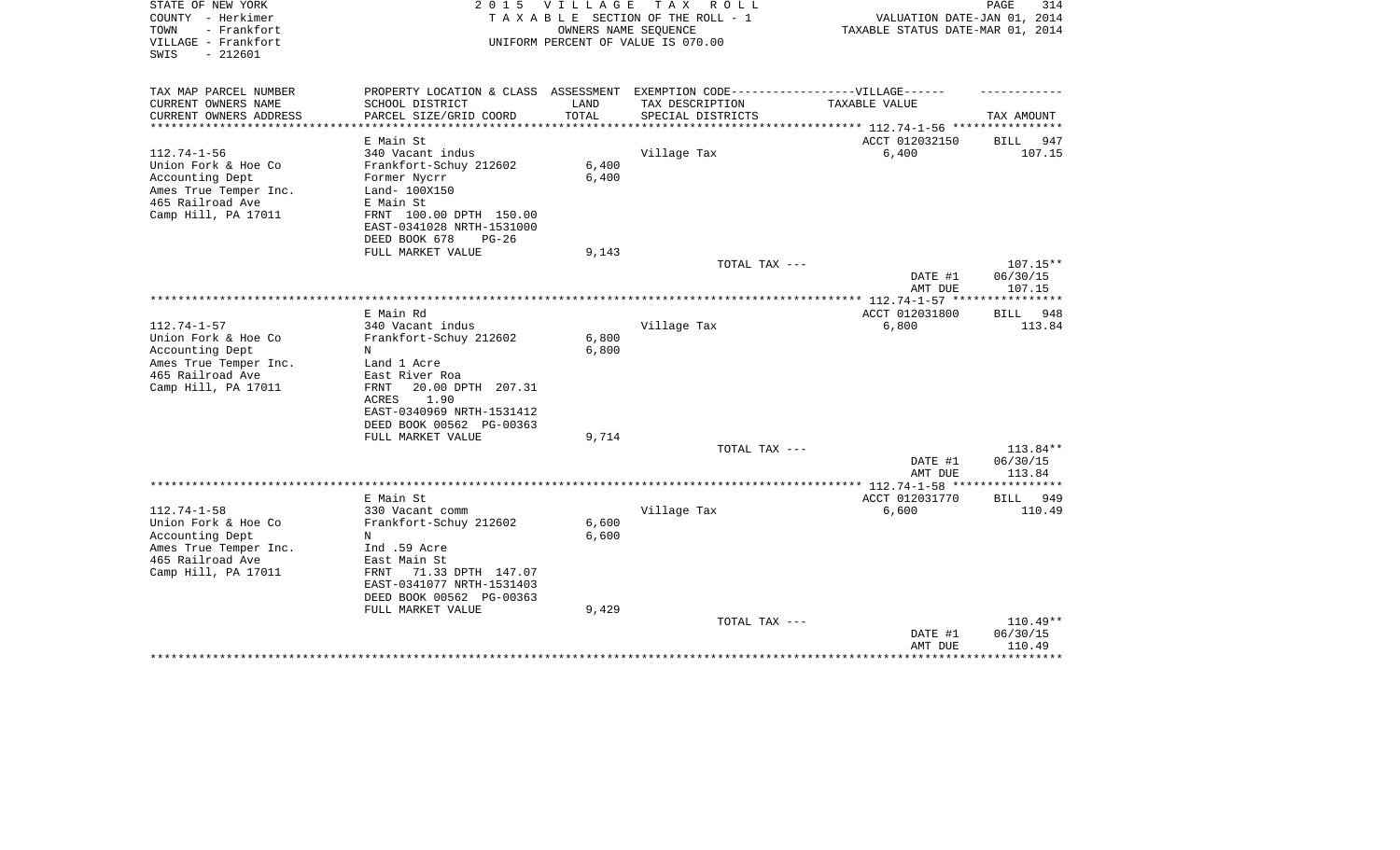| STATE OF NEW YORK<br>COUNTY - Herkimer<br>- Frankfort<br>TOWN<br>VILLAGE - Frankfort<br>$-212601$<br>SWIS | 2 0 1 5                                                                           | VILLAGE | T A X<br>R O L L<br>TAXABLE SECTION OF THE ROLL - 1<br>OWNERS NAME SEQUENCE<br>UNIFORM PERCENT OF VALUE IS 070.00 | VALUATION DATE-JAN 01, 2014<br>TAXABLE STATUS DATE-MAR 01, 2014 | 315<br>PAGE        |
|-----------------------------------------------------------------------------------------------------------|-----------------------------------------------------------------------------------|---------|-------------------------------------------------------------------------------------------------------------------|-----------------------------------------------------------------|--------------------|
| TAX MAP PARCEL NUMBER                                                                                     | PROPERTY LOCATION & CLASS ASSESSMENT EXEMPTION CODE-----------------VILLAGE------ |         |                                                                                                                   |                                                                 |                    |
| CURRENT OWNERS NAME                                                                                       | SCHOOL DISTRICT                                                                   | LAND    | TAX DESCRIPTION                                                                                                   | TAXABLE VALUE                                                   |                    |
| CURRENT OWNERS ADDRESS<br>*************************                                                       | PARCEL SIZE/GRID COORD                                                            | TOTAL   | SPECIAL DISTRICTS                                                                                                 |                                                                 | TAX AMOUNT         |
|                                                                                                           | E Main St                                                                         |         |                                                                                                                   | ACCT 012032145                                                  | BILL<br>950        |
| $112.74 - 1 - 63$                                                                                         | 340 Vacant indus                                                                  |         | Village Tax                                                                                                       | 12,400                                                          | 207.60             |
| Union Fork & Hoe Co                                                                                       | Frankfort-Schuy 212602                                                            | 12,400  |                                                                                                                   |                                                                 |                    |
| Accounting Dept                                                                                           | Old Foundry                                                                       | 12,400  |                                                                                                                   |                                                                 |                    |
| Ames True Temper Inc                                                                                      | Land 360X400                                                                      |         |                                                                                                                   |                                                                 |                    |
| 465 Railroad Ave                                                                                          | E Main St                                                                         |         |                                                                                                                   |                                                                 |                    |
| Camp Hill, PA 17011                                                                                       | 2.50<br>ACRES<br>EAST-0341111 NRTH-1531185                                        |         |                                                                                                                   |                                                                 |                    |
|                                                                                                           | DEED BOOK 678<br>$PG-26$                                                          |         |                                                                                                                   |                                                                 |                    |
|                                                                                                           | FULL MARKET VALUE                                                                 | 17,714  |                                                                                                                   |                                                                 |                    |
|                                                                                                           |                                                                                   |         | TOTAL TAX ---                                                                                                     |                                                                 | $207.60**$         |
|                                                                                                           |                                                                                   |         |                                                                                                                   | DATE #1                                                         | 06/30/15           |
|                                                                                                           |                                                                                   |         |                                                                                                                   | AMT DUE                                                         | 207.60             |
|                                                                                                           |                                                                                   |         |                                                                                                                   |                                                                 |                    |
| $112.82 - 1 - 55$                                                                                         | 335 Second Ave                                                                    |         |                                                                                                                   | ACCT 012008850                                                  | 951<br>BILL        |
| Unverdorben Rosanne                                                                                       | 220 2 Family Res<br>Frankfort-Schuy 212602                                        | 10,800  | Village Tax                                                                                                       | 52,000                                                          | 870.56             |
| 238 Elm St                                                                                                | N 335                                                                             | 52,000  |                                                                                                                   |                                                                 |                    |
| Ilion, NY 13357                                                                                           | R <sub>2</sub>                                                                    |         |                                                                                                                   |                                                                 |                    |
|                                                                                                           | Second Ave                                                                        |         |                                                                                                                   |                                                                 |                    |
|                                                                                                           | FRNT<br>50.00 DPTH 150.00                                                         |         |                                                                                                                   |                                                                 |                    |
|                                                                                                           | EAST-0340575 NRTH-1529924                                                         |         |                                                                                                                   |                                                                 |                    |
|                                                                                                           | DEED BOOK 708<br>$PG-815$                                                         |         |                                                                                                                   |                                                                 |                    |
|                                                                                                           | FULL MARKET VALUE                                                                 | 74,286  |                                                                                                                   |                                                                 |                    |
|                                                                                                           |                                                                                   |         | TOTAL TAX ---                                                                                                     |                                                                 | 870.56**           |
|                                                                                                           |                                                                                   |         |                                                                                                                   | DATE #1<br>AMT DUE                                              | 06/30/15<br>870.56 |
|                                                                                                           |                                                                                   |         |                                                                                                                   | ***************** 112.74-2-64 ****************                  |                    |
|                                                                                                           | 214 E Main St                                                                     |         |                                                                                                                   | ACCT 012025170                                                  | <b>BILL</b><br>952 |
| $112.74 - 2 - 64$                                                                                         | 483 Converted Re                                                                  |         | Village Tax                                                                                                       | 77,500                                                          | 1,297.48           |
| Urbanke Donald                                                                                            | Frankfort-Schuy 212602                                                            | 9,600   |                                                                                                                   |                                                                 |                    |
| Urbanke Barbara                                                                                           | S 214                                                                             | 77,500  |                                                                                                                   |                                                                 |                    |
| 147 Hart's Dr                                                                                             | R2 85X152                                                                         |         |                                                                                                                   |                                                                 |                    |
| New Hartford, NY 13413                                                                                    | E Main St                                                                         |         |                                                                                                                   |                                                                 |                    |
|                                                                                                           | 85.00 DPTH 145.00<br>FRNT                                                         |         |                                                                                                                   |                                                                 |                    |
|                                                                                                           | EAST-0340104 NRTH-1531842<br>DEED BOOK 934<br>$PG-198$                            |         |                                                                                                                   |                                                                 |                    |
|                                                                                                           | FULL MARKET VALUE                                                                 | 110,714 |                                                                                                                   |                                                                 |                    |
|                                                                                                           |                                                                                   |         | TOTAL TAX ---                                                                                                     |                                                                 | $1,297.48**$       |
|                                                                                                           |                                                                                   |         |                                                                                                                   | DATE #1                                                         | 06/30/15           |
|                                                                                                           |                                                                                   |         |                                                                                                                   | AMT DUE                                                         | 1,297.48           |
|                                                                                                           |                                                                                   |         |                                                                                                                   |                                                                 |                    |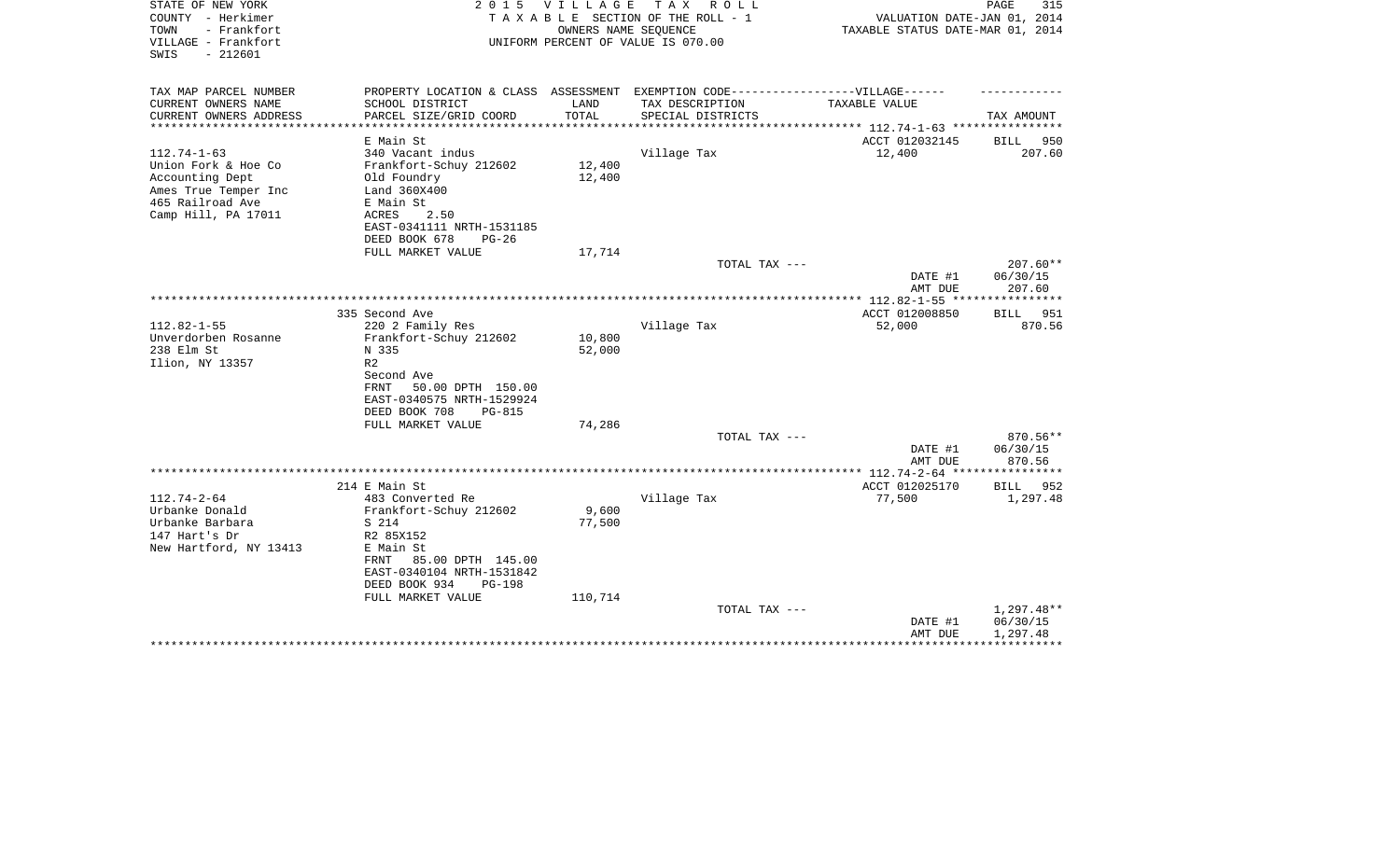| STATE OF NEW YORK<br>COUNTY - Herkimer                          | 2 0 1 5                                                                           | VILLAGE                   | TAX ROLL<br>TAXABLE SECTION OF THE ROLL - 1                | VALUATION DATE-JAN 01, 2014                     | PAGE<br>316        |
|-----------------------------------------------------------------|-----------------------------------------------------------------------------------|---------------------------|------------------------------------------------------------|-------------------------------------------------|--------------------|
| TOWN<br>- Frankfort<br>VILLAGE - Frankfort<br>$-212601$<br>SWIS |                                                                                   |                           | OWNERS NAME SEQUENCE<br>UNIFORM PERCENT OF VALUE IS 070.00 | TAXABLE STATUS DATE-MAR 01, 2014                |                    |
| TAX MAP PARCEL NUMBER                                           | PROPERTY LOCATION & CLASS ASSESSMENT EXEMPTION CODE-----------------VILLAGE------ |                           |                                                            |                                                 |                    |
| CURRENT OWNERS NAME                                             | SCHOOL DISTRICT                                                                   | LAND                      | TAX DESCRIPTION                                            | TAXABLE VALUE                                   |                    |
| CURRENT OWNERS ADDRESS<br>**************                        | PARCEL SIZE/GRID COORD<br>****************************                            | TOTAL<br>**************** | SPECIAL DISTRICTS                                          | ***************** 112.73-2-39 ***************** | TAX AMOUNT         |
|                                                                 | 118 Pleasant Ave                                                                  |                           |                                                            | ACCT 156808                                     | BILL<br>953        |
| $112.73 - 2 - 39$                                               | 411 Apartment                                                                     |                           | Village Tax                                                | 108,500                                         | 1,816.47           |
| V LLC                                                           | Frankfort-Schuy 212602                                                            | 12,100                    |                                                            |                                                 |                    |
| 2183 Ocean Ave                                                  | S 118                                                                             | 108,500                   |                                                            |                                                 |                    |
| Brooklyn, NY 11229                                              | Comm 63X147                                                                       |                           |                                                            |                                                 |                    |
|                                                                 | Pleasant Ave                                                                      |                           |                                                            |                                                 |                    |
|                                                                 | FRNT<br>63.00 DPTH 147.00                                                         |                           |                                                            |                                                 |                    |
|                                                                 | EAST-0339226 NRTH-1532108                                                         |                           |                                                            |                                                 |                    |
|                                                                 | DEED BOOK 1346<br>PG-244                                                          |                           |                                                            |                                                 |                    |
|                                                                 | FULL MARKET VALUE                                                                 | 155,000                   |                                                            |                                                 |                    |
|                                                                 |                                                                                   |                           | TOTAL TAX ---                                              |                                                 | $1,816.47**$       |
|                                                                 |                                                                                   |                           |                                                            | DATE #1                                         | 06/30/15           |
|                                                                 |                                                                                   |                           |                                                            | AMT DUE                                         | 1,816.47           |
|                                                                 |                                                                                   |                           |                                                            |                                                 | ***********        |
|                                                                 | 114 Frankfort St                                                                  |                           |                                                            | ACCT 169218                                     | BILL<br>954        |
| $112.74 - 2 - 12$                                               | 481 Att row bldg                                                                  |                           | Village Tax                                                | 39,000                                          | 652.92             |
| V LLC                                                           | Frankfort-Schuy 212602                                                            | 2,200                     |                                                            |                                                 |                    |
| 2183 Ocean Ave                                                  | W 114                                                                             | 39,000                    |                                                            |                                                 |                    |
| Brooklyn, NY 11229                                              | R1 25X70<br>Frankfort St                                                          |                           |                                                            |                                                 |                    |
|                                                                 | 25.00 DPTH<br>70.00<br>FRNT                                                       |                           |                                                            |                                                 |                    |
|                                                                 | EAST-0339716 NRTH-1532002                                                         |                           |                                                            |                                                 |                    |
|                                                                 | DEED BOOK 1424<br>PG-796                                                          |                           |                                                            |                                                 |                    |
|                                                                 | FULL MARKET VALUE                                                                 | 55,714                    |                                                            |                                                 |                    |
|                                                                 |                                                                                   |                           | TOTAL TAX ---                                              |                                                 | 652.92**           |
|                                                                 |                                                                                   |                           |                                                            | DATE #1                                         | 06/30/15           |
|                                                                 |                                                                                   |                           |                                                            | AMT DUE                                         | 652.92             |
|                                                                 |                                                                                   |                           |                                                            |                                                 |                    |
|                                                                 | 514 Litchfield St                                                                 |                           |                                                            | ACCT 012001680                                  | BILL 955           |
| $112.73 - 1 - 28$                                               | 210 1 Family Res                                                                  |                           | VET COM CT 41131                                           | 10,266                                          |                    |
| Vail Terry L                                                    | Frankfort-Schuy 212602                                                            | 10,800                    | Village Tax                                                | 57,834                                          | 968.24             |
| Vail Patricia H                                                 | W 514                                                                             | 68,100                    |                                                            |                                                 |                    |
| 514 S Litcfield St                                              | R1 Life Use                                                                       |                           |                                                            |                                                 |                    |
| Frankfort, NY 13340                                             | Litchfield St                                                                     |                           |                                                            |                                                 |                    |
|                                                                 | 57.20 DPTH 130.00<br>FRNT                                                         |                           |                                                            |                                                 |                    |
|                                                                 | EAST-0338250 NRTH-1530680                                                         |                           |                                                            |                                                 |                    |
|                                                                 | DEED BOOK 1304<br>PG-346                                                          |                           |                                                            |                                                 |                    |
|                                                                 | FULL MARKET VALUE                                                                 | 97,286                    |                                                            |                                                 |                    |
|                                                                 |                                                                                   |                           | TOTAL TAX ---                                              |                                                 | $968.24**$         |
|                                                                 |                                                                                   |                           |                                                            | DATE #1<br>AMT DUE                              | 06/30/15<br>968.24 |
|                                                                 |                                                                                   |                           |                                                            |                                                 | * * * * * * * * *  |
|                                                                 |                                                                                   |                           |                                                            |                                                 |                    |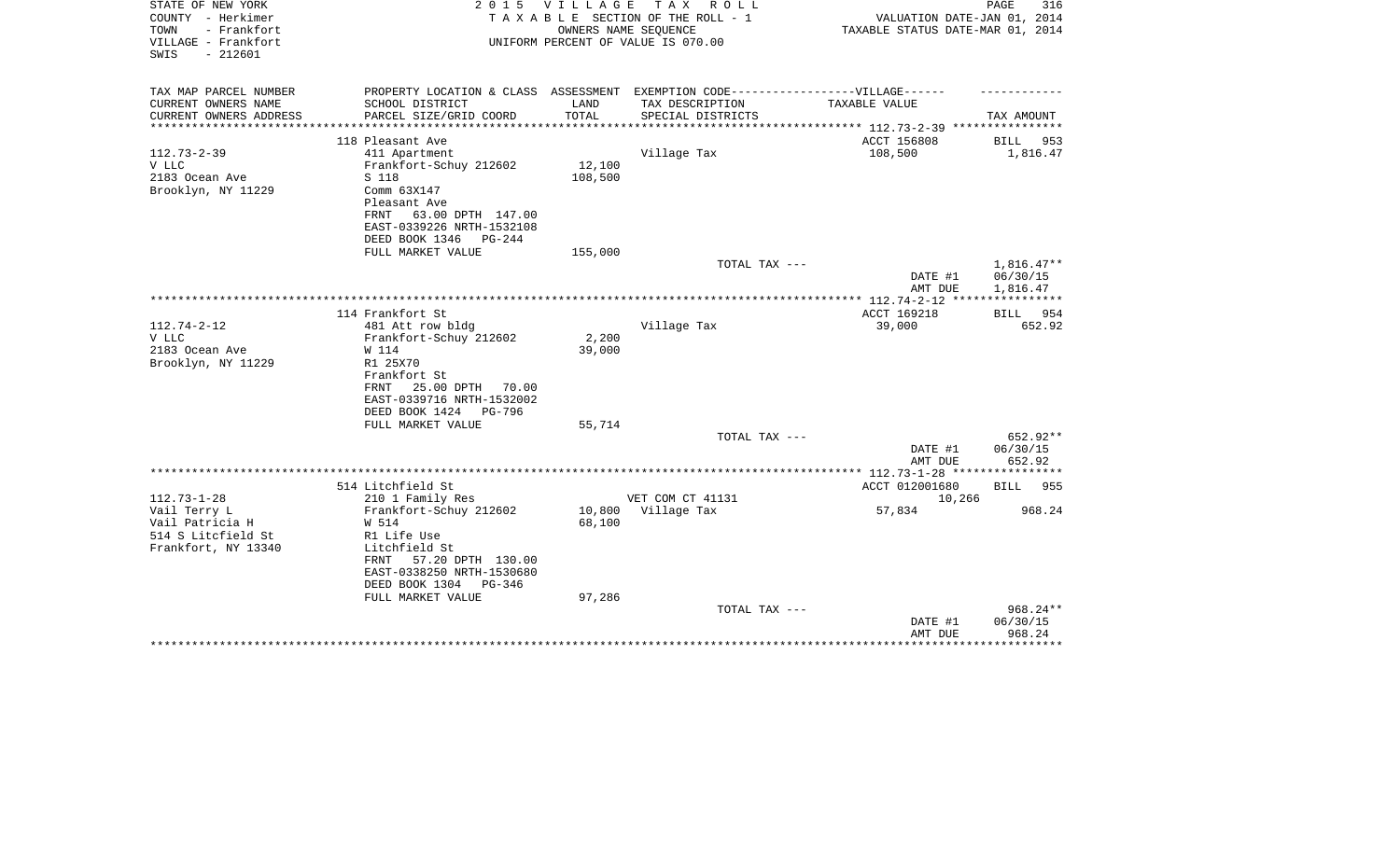| STATE OF NEW YORK<br>COUNTY - Herkimer                          | 2 0 1 5                                                                           | <b>VILLAGE</b> | T A X<br>R O L L<br>TAXABLE SECTION OF THE ROLL - 1        | VALUATION DATE-JAN 01, 2014                                       | PAGE<br>317           |
|-----------------------------------------------------------------|-----------------------------------------------------------------------------------|----------------|------------------------------------------------------------|-------------------------------------------------------------------|-----------------------|
| TOWN<br>- Frankfort<br>VILLAGE - Frankfort<br>$-212601$<br>SWIS |                                                                                   |                | OWNERS NAME SEQUENCE<br>UNIFORM PERCENT OF VALUE IS 070.00 | TAXABLE STATUS DATE-MAR 01, 2014                                  |                       |
| TAX MAP PARCEL NUMBER                                           | PROPERTY LOCATION & CLASS ASSESSMENT EXEMPTION CODE-----------------VILLAGE------ |                |                                                            |                                                                   |                       |
| CURRENT OWNERS NAME                                             | SCHOOL DISTRICT                                                                   | LAND           | TAX DESCRIPTION                                            | TAXABLE VALUE                                                     |                       |
| CURRENT OWNERS ADDRESS<br>***************                       | PARCEL SIZE/GRID COORD<br>***********************                                 | TOTAL          | SPECIAL DISTRICTS                                          |                                                                   | TAX AMOUNT            |
|                                                                 | Litchfield St                                                                     |                |                                                            | ***************** 112.73-1-84 *****************<br>ACCT 012004130 |                       |
| $112.73 - 1 - 84$                                               | 312 Vac w/imprv                                                                   |                | Village Tax                                                | 30,000                                                            | BILL<br>956<br>502.25 |
| Valent Henry                                                    | Frankfort-Schuy 212602                                                            | 2,000          |                                                            |                                                                   |                       |
| 161 Libritz Dr                                                  | Added to tax roll                                                                 | 30,000         |                                                            |                                                                   |                       |
| Frankfort, NY 13340                                             | Per RPTS                                                                          |                |                                                            |                                                                   |                       |
|                                                                 | Litchfield St                                                                     |                |                                                            |                                                                   |                       |
|                                                                 | 2.80<br>ACRES                                                                     |                |                                                            |                                                                   |                       |
|                                                                 | EAST-0337849 NRTH-1530824                                                         |                |                                                            |                                                                   |                       |
|                                                                 | DEED BOOK 1256<br>$PG-903$                                                        |                |                                                            |                                                                   |                       |
|                                                                 | FULL MARKET VALUE                                                                 | 42,857         |                                                            |                                                                   |                       |
|                                                                 |                                                                                   |                | TOTAL TAX ---                                              |                                                                   | $502.25**$            |
|                                                                 |                                                                                   |                |                                                            | DATE #1                                                           | 06/30/15              |
|                                                                 |                                                                                   |                |                                                            | AMT DUE                                                           | 502.25                |
|                                                                 |                                                                                   |                |                                                            |                                                                   |                       |
|                                                                 | 127 Litchfield St                                                                 |                |                                                            | ACCT 012007710                                                    | 957<br>BILL           |
| $112.73 - 2 - 5$                                                | 481 Att row bldg                                                                  |                | Village Tax                                                | 58,100                                                            | 972.69                |
| Valent Mark                                                     | Frankfort-Schuy 212602                                                            | 2,700          |                                                            |                                                                   |                       |
| Valent Lauri                                                    | E 127                                                                             | 58,100         |                                                            |                                                                   |                       |
| 126 Spruce Dr                                                   | Com 22X26x66                                                                      |                |                                                            |                                                                   |                       |
| Frankfort, NY 13340                                             | Litchfield St                                                                     |                |                                                            |                                                                   |                       |
|                                                                 | 22.00 DPTH<br>91.75<br>FRNT                                                       |                |                                                            |                                                                   |                       |
|                                                                 | EAST-0339215 NRTH-1532631                                                         |                |                                                            |                                                                   |                       |
|                                                                 | DEED BOOK 1166<br><b>PG-107</b>                                                   |                |                                                            |                                                                   |                       |
|                                                                 | FULL MARKET VALUE                                                                 | 83,000         |                                                            |                                                                   |                       |
|                                                                 |                                                                                   |                | TOTAL TAX ---                                              |                                                                   | 972.69**              |
|                                                                 |                                                                                   |                |                                                            | DATE #1                                                           | 06/30/15              |
|                                                                 |                                                                                   |                |                                                            | AMT DUE                                                           | 972.69                |
|                                                                 |                                                                                   |                |                                                            |                                                                   |                       |
|                                                                 | 111 Second Ave                                                                    |                |                                                            | ACCT 012028320                                                    | BILL<br>958           |
| $112.73 - 3 - 14$                                               | 210 1 Family Res                                                                  |                | VET COM CT 41131                                           | 10,266                                                            |                       |
| Valent Sam                                                      | Frankfort-Schuy 212602                                                            | 10,000         | Village Tax                                                | 42,234                                                            | 707.07                |
| Valent                                                          | N 111                                                                             | 52,500         |                                                            |                                                                   |                       |
| 111 Second Ave                                                  | R1 50X150                                                                         |                |                                                            |                                                                   |                       |
| Frankfort, NY 13340                                             | Second Ave                                                                        |                |                                                            |                                                                   |                       |
|                                                                 | 47.00 DPTH 142.00<br>FRNT                                                         |                |                                                            |                                                                   |                       |
|                                                                 | EAST-0339009 NRTH-1531559                                                         |                |                                                            |                                                                   |                       |
|                                                                 | DEED BOOK 804<br>$PG-74$                                                          |                |                                                            |                                                                   |                       |
|                                                                 | FULL MARKET VALUE                                                                 | 75,000         |                                                            |                                                                   |                       |
|                                                                 |                                                                                   |                | TOTAL TAX ---                                              |                                                                   | 707.07**              |
|                                                                 |                                                                                   |                |                                                            | DATE #1                                                           | 06/30/15              |
|                                                                 |                                                                                   |                |                                                            | AMT DUE                                                           | 707.07                |
|                                                                 |                                                                                   |                |                                                            |                                                                   | *********             |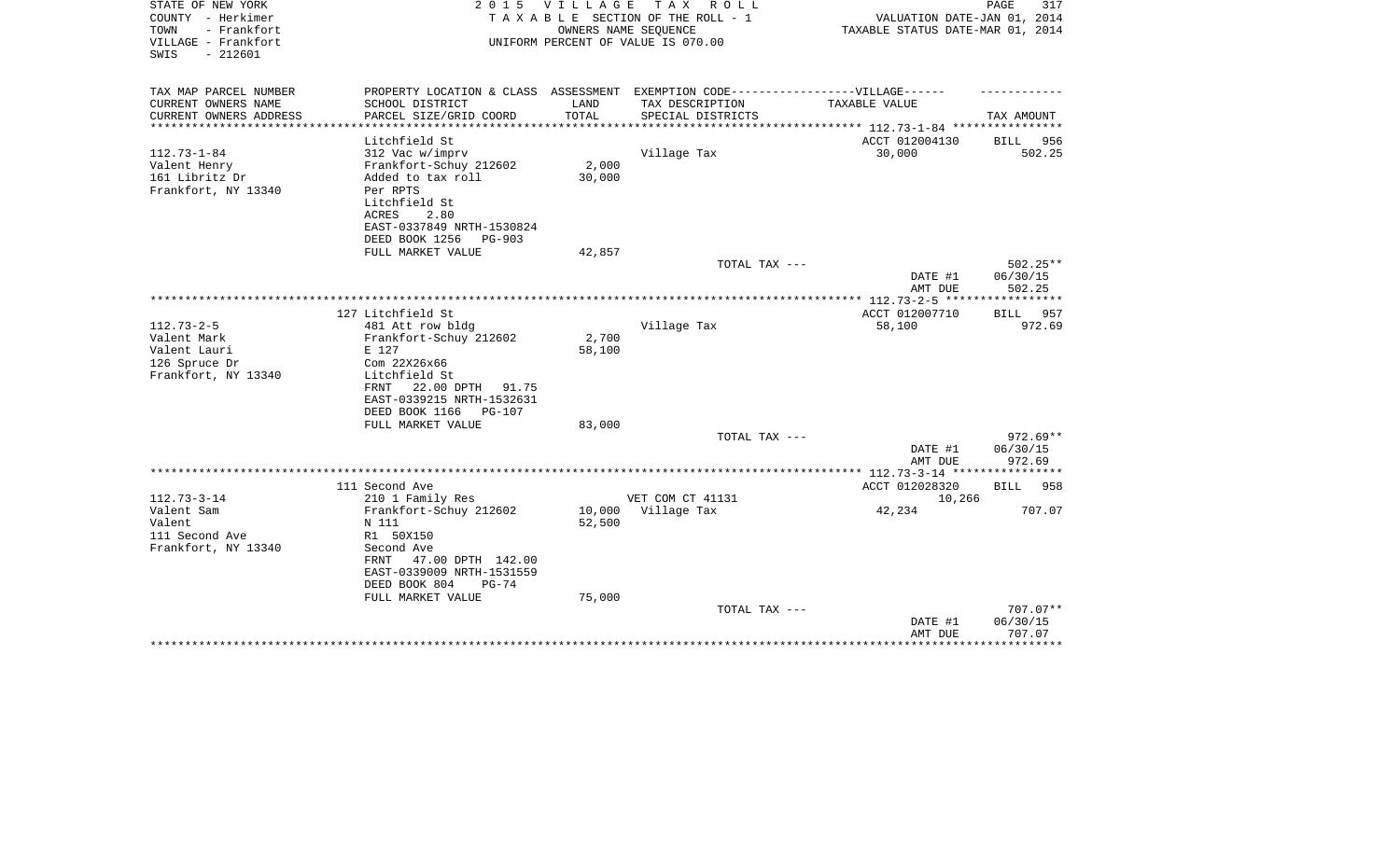| STATE OF NEW YORK<br>COUNTY - Herkimer<br>TOWN<br>- Frankfort<br>VILLAGE - Frankfort<br>$-212601$<br>SWIS  | 2 0 1 5                                                                                                                                                                         | <b>VILLAGE</b><br>OWNERS NAME SEQUENCE | T A X<br>R O L L<br>TAXABLE SECTION OF THE ROLL - 1<br>UNIFORM PERCENT OF VALUE IS 070.00 | VALUATION DATE-JAN 01, 2014<br>TAXABLE STATUS DATE-MAR 01, 2014 | PAGE<br>318                          |
|------------------------------------------------------------------------------------------------------------|---------------------------------------------------------------------------------------------------------------------------------------------------------------------------------|----------------------------------------|-------------------------------------------------------------------------------------------|-----------------------------------------------------------------|--------------------------------------|
| TAX MAP PARCEL NUMBER<br>CURRENT OWNERS NAME                                                               | PROPERTY LOCATION & CLASS ASSESSMENT EXEMPTION CODE-----------------VILLAGE------<br>SCHOOL DISTRICT                                                                            | LAND                                   | TAX DESCRIPTION                                                                           | <b>TAXABLE VALUE</b>                                            |                                      |
| CURRENT OWNERS ADDRESS                                                                                     | PARCEL SIZE/GRID COORD                                                                                                                                                          | TOTAL                                  | SPECIAL DISTRICTS                                                                         |                                                                 | TAX AMOUNT                           |
| **********************                                                                                     |                                                                                                                                                                                 |                                        |                                                                                           |                                                                 |                                      |
| $112.74 - 3 - 14$                                                                                          | 102 Erie St<br>210 1 Family Res                                                                                                                                                 |                                        | Village Tax                                                                               | ACCT 012015030<br>66,800                                        | 959<br>BILL<br>1,118.34              |
| Valente Anthony<br>Valente Mary Ann<br>102 Erie St<br>Frankfort, NY 13340                                  | Frankfort-Schuy 212602<br>W 102<br>R1<br>Erie St<br>50.00 DPTH 125.00<br>FRNT                                                                                                   | 6,000<br>66,800                        |                                                                                           |                                                                 |                                      |
|                                                                                                            | EAST-0340674 NRTH-1530974                                                                                                                                                       |                                        |                                                                                           |                                                                 |                                      |
|                                                                                                            | DEED BOOK 1118<br>PG-506<br>FULL MARKET VALUE                                                                                                                                   | 95,429                                 |                                                                                           |                                                                 |                                      |
|                                                                                                            |                                                                                                                                                                                 |                                        | TOTAL TAX ---                                                                             |                                                                 | 1,118.34**                           |
|                                                                                                            |                                                                                                                                                                                 |                                        |                                                                                           | DATE #1<br>AMT DUE                                              | 06/30/15<br>1,118.34                 |
|                                                                                                            |                                                                                                                                                                                 |                                        |                                                                                           |                                                                 |                                      |
| $112.81 - 1 - 23$                                                                                          | 528 Frankfort St<br>210 1 Family Res                                                                                                                                            |                                        | Village Tax                                                                               | ACCT 012028350<br>82,200                                        | BILL<br>960<br>1,376.16              |
| Valente Jacqueline M<br>528-530 Frankfort St<br>Frankfort, NY 13340                                        | Frankfort-Schuy 212602<br>W 528-530<br>R2 100X120<br>Frankfort St<br>FRNT 100.00 DPTH 128.00<br>EAST-0338346 NRTH-1530259<br>DEED BOOK 734<br>$PG-309$                          | 13,800<br>82,200                       |                                                                                           |                                                                 |                                      |
|                                                                                                            | FULL MARKET VALUE                                                                                                                                                               | 117,429                                |                                                                                           |                                                                 |                                      |
|                                                                                                            |                                                                                                                                                                                 |                                        | TOTAL TAX ---                                                                             | DATE #1<br>AMT DUE                                              | $1,376.16**$<br>06/30/15<br>1,376.16 |
|                                                                                                            |                                                                                                                                                                                 |                                        |                                                                                           | **************** 112.65-2-5 *****                               | ************                         |
|                                                                                                            | 132 Grandview Ave                                                                                                                                                               |                                        |                                                                                           | ACCT 012004260                                                  | BILL<br>961                          |
| $112.65 - 2 - 5$<br>Vallese Gerald LF Use<br>Mary Jame Vallese<br>132 Grandview Ave<br>Frankfort, NY 13340 | 210 1 Family Res<br>Frankfort-Schuy 212602<br>W<br>R1<br>Grandview Ave<br>FRNT 135.00 DPTH 167.00<br>EAST-0337354 NRTH-1532703<br>DEED BOOK 1110<br>PG-614<br>FULL MARKET VALUE | 16,900<br>93,000<br>132,857            | Village Tax                                                                               | 93,000                                                          | 1,556.97                             |
|                                                                                                            |                                                                                                                                                                                 |                                        | TOTAL TAX ---                                                                             | DATE #1<br>AMT DUE                                              | $1,556.97**$<br>06/30/15<br>1,556.97 |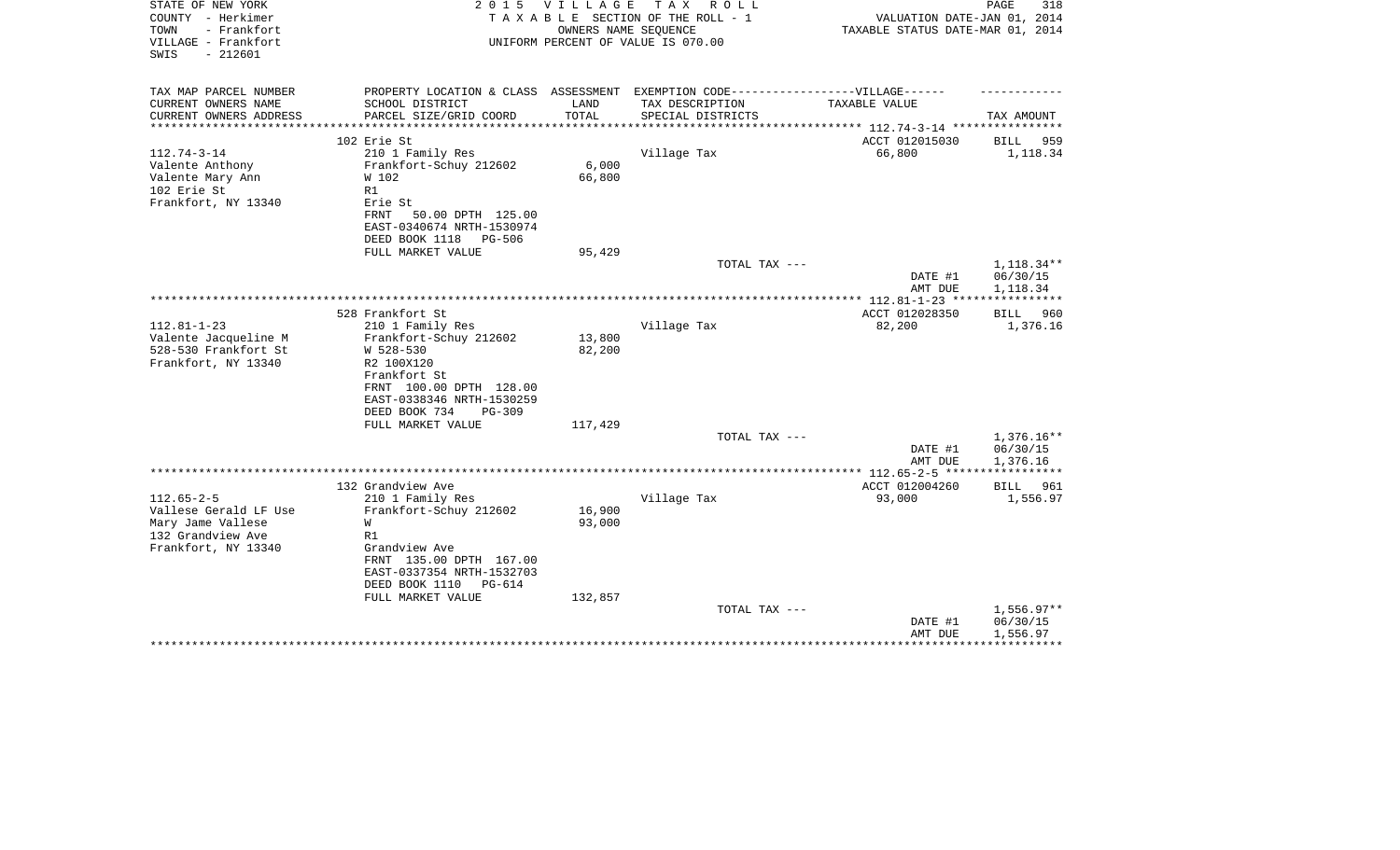| STATE OF NEW YORK<br>COUNTY - Herkimer<br>- Frankfort<br>TOWN<br>VILLAGE - Frankfort<br>$-212601$<br>SWIS |                                                                                                                  | 2015 VILLAGE | TAX ROLL<br>TAXABLE SECTION OF THE ROLL - 1<br>OWNERS NAME SEQUENCE<br>UNIFORM PERCENT OF VALUE IS 070.00 | VALUATION DATE-JAN 01, 2014<br>TAXABLE STATUS DATE-MAR 01, 2014 | PAGE<br>319                      |
|-----------------------------------------------------------------------------------------------------------|------------------------------------------------------------------------------------------------------------------|--------------|-----------------------------------------------------------------------------------------------------------|-----------------------------------------------------------------|----------------------------------|
| TAX MAP PARCEL NUMBER<br>CURRENT OWNERS NAME                                                              | SCHOOL DISTRICT                                                                                                  | LAND         | PROPERTY LOCATION & CLASS ASSESSMENT EXEMPTION CODE-----------------VILLAGE------<br>TAX DESCRIPTION      | TAXABLE VALUE                                                   |                                  |
| CURRENT OWNERS ADDRESS                                                                                    | PARCEL SIZE/GRID COORD                                                                                           | TOTAL        | SPECIAL DISTRICTS                                                                                         |                                                                 | TAX AMOUNT                       |
|                                                                                                           |                                                                                                                  |              |                                                                                                           | ********** 112.73-1-55 *********                                |                                  |
|                                                                                                           | 109 Third Ave                                                                                                    |              |                                                                                                           | ACCT 012009270                                                  | BILL<br>962                      |
| $112.73 - 1 - 55$                                                                                         | 210 1 Family Res                                                                                                 |              | CW_10_VET/ 41157                                                                                          | 5,475                                                           |                                  |
| Van Gorder Robert<br>Van Gorder Michele                                                                   | Frankfort-Schuy 212602<br>N 109                                                                                  |              | 11,000 CW_DISBLD_ 41173<br>57,000 Village Tax                                                             | 5,700<br>45,825                                                 | 767.19                           |
| 109 Third Ave<br>Ilion, NY 13357                                                                          | R1 50X149x52x<br>Third Ave<br>50.00 DPTH 163.62<br>FRNT<br>EAST-0338916 NRTH-1531176<br>DEED BOOK 1310<br>PG-169 |              |                                                                                                           |                                                                 |                                  |
|                                                                                                           | FULL MARKET VALUE                                                                                                | 81,429       |                                                                                                           |                                                                 |                                  |
|                                                                                                           |                                                                                                                  |              | TOTAL TAX ---                                                                                             | DATE #1<br>AMT DUE                                              | $767.19**$<br>06/30/15<br>767.19 |
|                                                                                                           |                                                                                                                  |              |                                                                                                           | **************** 112.65-1-64 *****************                  |                                  |
| $112.65 - 1 - 64$                                                                                         | 208 W Main St<br>220 2 Family Res                                                                                |              | VET WAR CT 41121                                                                                          | ACCT 164307<br>6,160                                            | 963<br><b>BILL</b>               |
| Van Horne Robert Sr                                                                                       | Frankfort-Schuy 212602                                                                                           |              | 13,100 Village Tax                                                                                        | 54,840                                                          | 918.11                           |
| Van Horne Linda L                                                                                         | N 208                                                                                                            | 61,000       |                                                                                                           |                                                                 |                                  |
| 208 W Main St                                                                                             | R2 64X155                                                                                                        |              |                                                                                                           |                                                                 |                                  |
| Frankfort, NY 13340                                                                                       | W Main St<br>64.50 DPTH 189.75<br>FRNT<br>EAST-0338811 NRTH-1533800<br>DEED BOOK 1393<br>PG-718                  |              |                                                                                                           |                                                                 |                                  |
|                                                                                                           | FULL MARKET VALUE                                                                                                | 87,143       | TOTAL TAX ---                                                                                             |                                                                 | $918.11**$                       |
|                                                                                                           |                                                                                                                  |              |                                                                                                           | DATE #1<br>AMT DUE                                              | 06/30/15<br>918.11               |
|                                                                                                           |                                                                                                                  |              |                                                                                                           |                                                                 |                                  |
| $112.73 - 1 - 15$                                                                                         | 308 Litchfield St                                                                                                |              |                                                                                                           | ACCT 182171                                                     | BILL 964                         |
| Vanderwerken Shelly                                                                                       | 210 1 Family Res<br>Frankfort-Schuy 212602                                                                       | 12,600       | Village Tax                                                                                               | 58,600                                                          | 981.06                           |
| 308 Litchfield St                                                                                         | W 308                                                                                                            | 58,600       |                                                                                                           |                                                                 |                                  |
| Frankfort, NY 13340                                                                                       | R1                                                                                                               |              |                                                                                                           |                                                                 |                                  |
|                                                                                                           | Life Use<br><b>FRNT</b><br>71.00 DPTH 150.00<br>EAST-0338542 NRTH-1531370<br>DEED BOOK 1508<br><b>PG-798</b>     |              |                                                                                                           |                                                                 |                                  |
|                                                                                                           | FULL MARKET VALUE                                                                                                | 83,714       |                                                                                                           |                                                                 |                                  |
|                                                                                                           |                                                                                                                  |              | TOTAL TAX ---                                                                                             | DATE #1<br>AMT DUE                                              | 981.06**<br>06/30/15<br>981.06   |
|                                                                                                           |                                                                                                                  |              |                                                                                                           |                                                                 |                                  |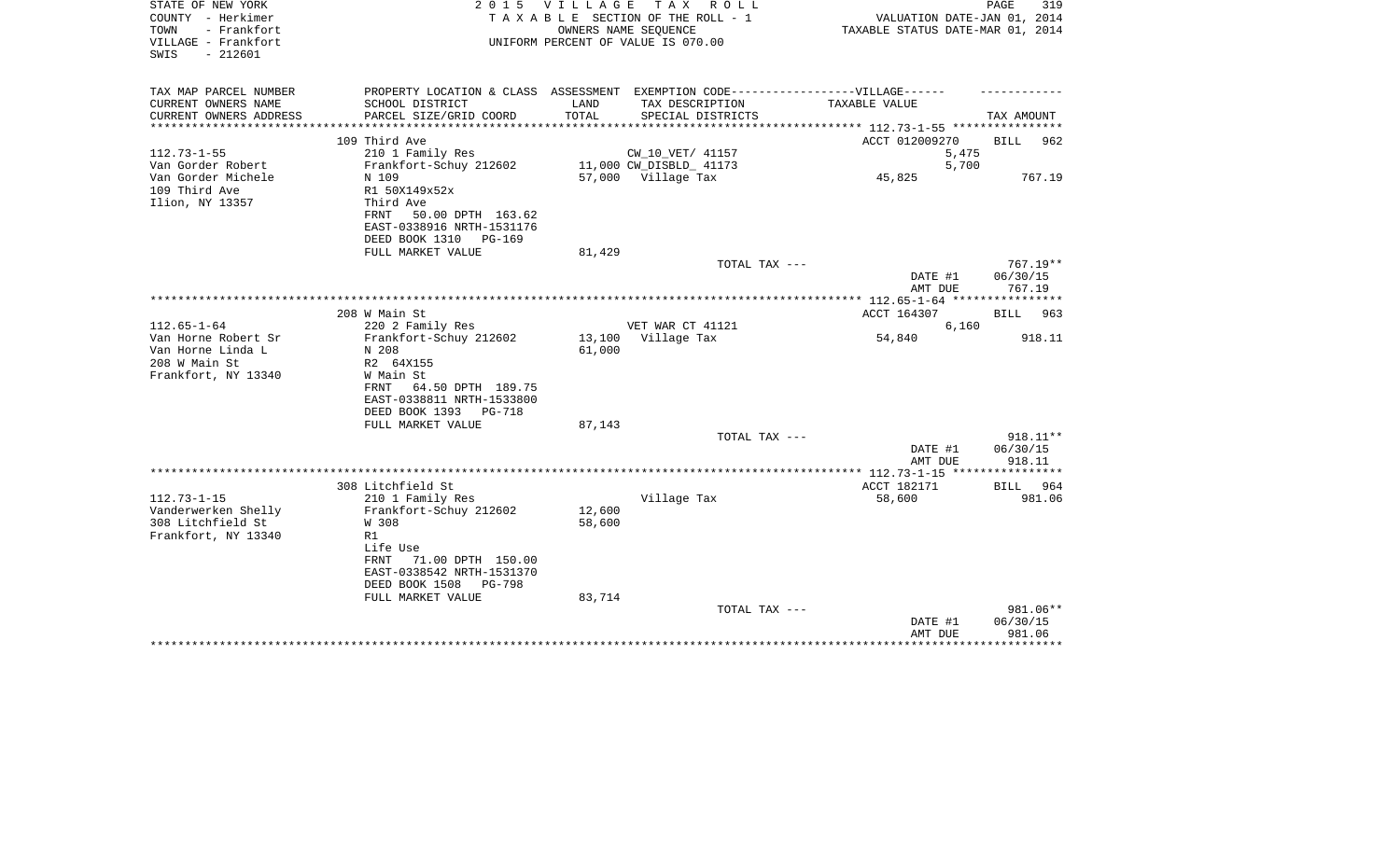| STATE OF NEW YORK<br>COUNTY - Herkimer<br>TOWN<br>- Frankfort<br>VILLAGE - Frankfort<br>$-212601$<br>SWIS | 2 0 1 5                                                                                                                                                                                             | <b>VILLAGE</b><br>OWNERS NAME SEQUENCE | T A X<br>R O L L<br>TAXABLE SECTION OF THE ROLL - 1<br>UNIFORM PERCENT OF VALUE IS 070.00 | VALUATION DATE-JAN 01, 2014<br>TAXABLE STATUS DATE-MAR 01, 2014 | PAGE<br>320                              |
|-----------------------------------------------------------------------------------------------------------|-----------------------------------------------------------------------------------------------------------------------------------------------------------------------------------------------------|----------------------------------------|-------------------------------------------------------------------------------------------|-----------------------------------------------------------------|------------------------------------------|
| TAX MAP PARCEL NUMBER                                                                                     | PROPERTY LOCATION & CLASS ASSESSMENT EXEMPTION CODE-----------------VILLAGE------                                                                                                                   |                                        |                                                                                           |                                                                 |                                          |
| CURRENT OWNERS NAME<br>CURRENT OWNERS ADDRESS                                                             | SCHOOL DISTRICT<br>PARCEL SIZE/GRID COORD                                                                                                                                                           | LAND<br>TOTAL                          | TAX DESCRIPTION<br>SPECIAL DISTRICTS                                                      | TAXABLE VALUE                                                   | TAX AMOUNT                               |
| **********************                                                                                    |                                                                                                                                                                                                     |                                        |                                                                                           |                                                                 |                                          |
|                                                                                                           | 131 Litchfield St                                                                                                                                                                                   |                                        |                                                                                           | ACCT 012025200                                                  | BILL<br>965                              |
| $112.73 - 2 - 6$<br>VanDusen Robert T<br>VanDusen Diane M<br>1217 Windfall Rd<br>Utica, NY 13502          | 484 1 use sm bld<br>Frankfort-Schuy 212602<br>E 131-133<br>Comm 73X91<br>Litchfield St<br>68.08 DPTH<br>91.75<br>FRNT<br>EAST-0339182 NRTH-1532603<br>DEED BOOK 1183<br>PG-669<br>FULL MARKET VALUE | 7,200<br>20,000<br>28,571              | Village Tax                                                                               | 20,000                                                          | 334.83                                   |
|                                                                                                           |                                                                                                                                                                                                     |                                        | TOTAL TAX ---                                                                             |                                                                 | $334.83**$                               |
|                                                                                                           |                                                                                                                                                                                                     |                                        |                                                                                           | DATE #1<br>AMT DUE                                              | 06/30/15<br>334.83                       |
|                                                                                                           |                                                                                                                                                                                                     |                                        |                                                                                           |                                                                 |                                          |
| $112.65 - 3 - 6$                                                                                          | 134 W Main St<br>210 1 Family Res                                                                                                                                                                   |                                        | Village Tax                                                                               | ACCT 012031410<br>62,500                                        | <b>BILL</b><br>966<br>1,046.35           |
| Vanwormer Barbara W<br>712 Mucky Run Rd<br>Frankfort, NY 13340                                            | Frankfort-Schuy 212602<br>N 134 N-Licari E-Vivacqua<br>R1 66X172<br>W Main St<br>FRNT 172.60 DPTH<br>93.00<br>EAST-0339197 NRTH-1533374<br>DEED BOOK 883<br>$PG-265$                                | 8,300<br>62,500                        |                                                                                           |                                                                 |                                          |
|                                                                                                           | FULL MARKET VALUE                                                                                                                                                                                   | 89,286                                 | TOTAL TAX ---                                                                             |                                                                 | $1,046.35**$                             |
|                                                                                                           |                                                                                                                                                                                                     |                                        |                                                                                           | DATE #1<br>AMT DUE                                              | 06/30/15<br>1,046.35                     |
|                                                                                                           |                                                                                                                                                                                                     |                                        |                                                                                           | ************* 112.82-1-50 ****                                  |                                          |
| $112.82 - 1 - 50$<br>Varin John<br>327 Second Ave<br>Frankfort, NY 13340                                  | 325 Second Ave<br>311 Res vac land<br>Frankfort-Schuy 212602<br>N 325<br>V19 50X150                                                                                                                 | 5,000<br>5,000                         | Village Tax                                                                               | ACCT 012015930<br>5,000                                         | <b>BILL</b><br>967<br>83.71              |
|                                                                                                           | Second Ave<br>50.00 DPTH 150.00<br>FRNT<br>EAST-0340408 NRTH-1530117<br>DEED BOOK 910<br>PG-565<br>FULL MARKET VALUE                                                                                | 7,143                                  |                                                                                           |                                                                 |                                          |
|                                                                                                           |                                                                                                                                                                                                     |                                        | TOTAL TAX ---                                                                             | DATE #1<br>AMT DUE                                              | 83.71**<br>06/30/15<br>83.71<br>******** |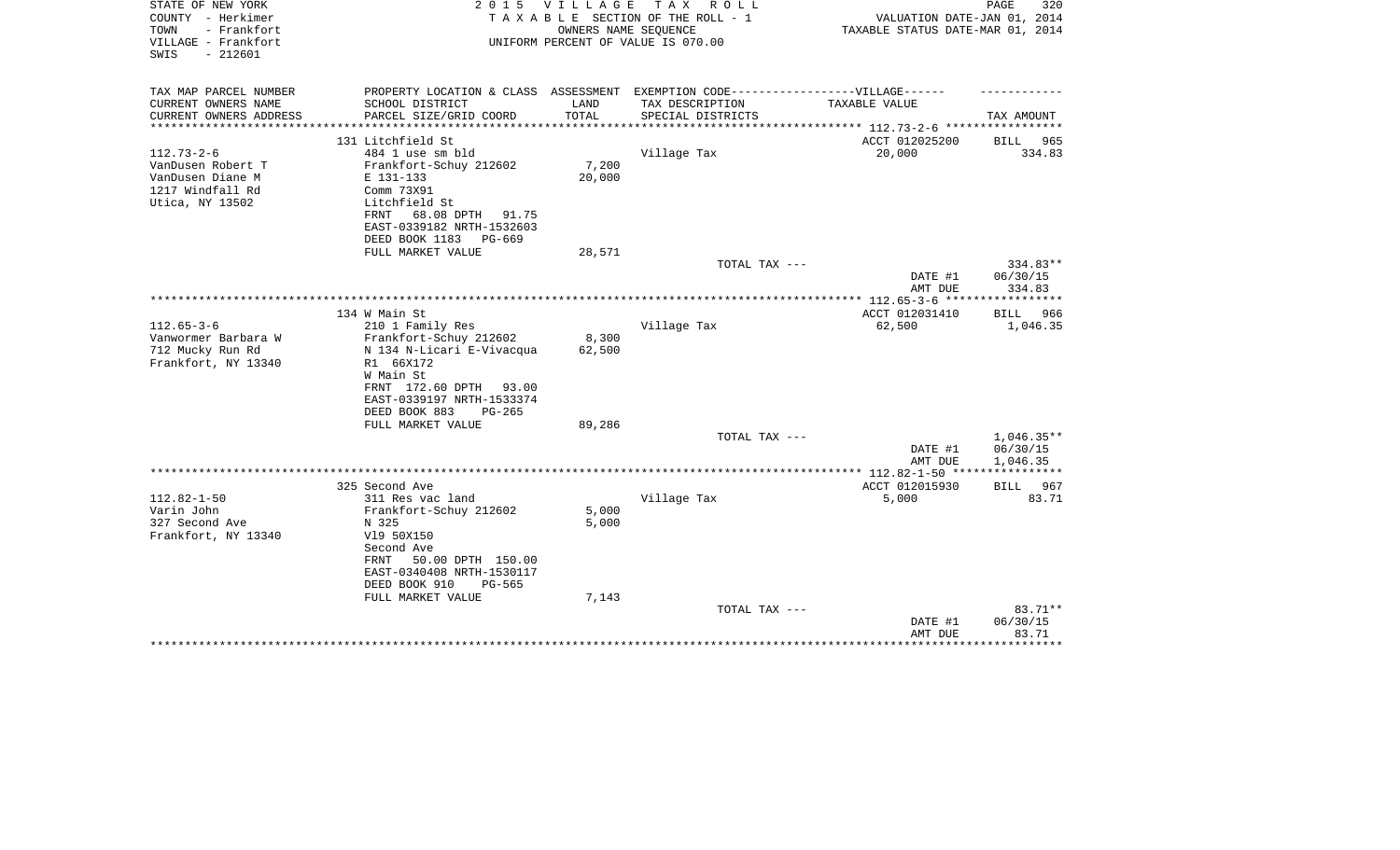| STATE OF NEW YORK<br>COUNTY - Herkimer<br>- Frankfort<br>TOWN<br>VILLAGE - Frankfort<br>$-212601$<br>SWIS | 2 0 1 5                                                | V I L L A G E<br>OWNERS NAME SEQUENCE | TAX ROLL<br>T A X A B L E SECTION OF THE ROLL - 1<br>UNIFORM PERCENT OF VALUE IS 070.00 | VALUATION DATE-JAN 01, 2014<br>TAXABLE STATUS DATE-MAR 01, 2014 | PAGE<br>321                          |
|-----------------------------------------------------------------------------------------------------------|--------------------------------------------------------|---------------------------------------|-----------------------------------------------------------------------------------------|-----------------------------------------------------------------|--------------------------------------|
| TAX MAP PARCEL NUMBER                                                                                     |                                                        | LAND                                  | PROPERTY LOCATION & CLASS ASSESSMENT EXEMPTION CODE-----------------VILLAGE------       |                                                                 |                                      |
| CURRENT OWNERS NAME<br>CURRENT OWNERS ADDRESS                                                             | SCHOOL DISTRICT<br>PARCEL SIZE/GRID COORD              | TOTAL                                 | TAX DESCRIPTION<br>SPECIAL DISTRICTS                                                    | TAXABLE VALUE                                                   | TAX AMOUNT                           |
| * * * * * * * * * * * * * *                                                                               | ******************                                     | ************                          | **************                                                                          | ************ 112.82-1-51 *****************                      |                                      |
|                                                                                                           | 327 Second Ave                                         |                                       |                                                                                         | ACCT 012015960                                                  | BILL<br>968                          |
| $112.82 - 1 - 51$                                                                                         | 210 1 Family Res                                       |                                       | Village Tax                                                                             | 66,800                                                          | 1,118.34                             |
| Varin John                                                                                                | Frankfort-Schuy 212602                                 | 10,800                                |                                                                                         |                                                                 |                                      |
| 327 Second Ave                                                                                            | N 327                                                  | 66,800                                |                                                                                         |                                                                 |                                      |
| Frankfort, NY 13340                                                                                       | R1 50X150<br>Second Ave                                |                                       |                                                                                         |                                                                 |                                      |
|                                                                                                           | 50.00 DPTH 150.00<br>FRNT                              |                                       |                                                                                         |                                                                 |                                      |
|                                                                                                           | EAST-0340441 NRTH-1530077                              |                                       |                                                                                         |                                                                 |                                      |
|                                                                                                           | DEED BOOK 910<br>PG-565                                |                                       |                                                                                         |                                                                 |                                      |
|                                                                                                           | FULL MARKET VALUE                                      | 95,429                                |                                                                                         |                                                                 |                                      |
|                                                                                                           |                                                        |                                       | TOTAL TAX ---                                                                           | DATE #1<br>AMT DUE                                              | 1,118.34**<br>06/30/15<br>1,118.34   |
|                                                                                                           |                                                        |                                       | ****************                                                                        | ************** 112.74-1-65.-999 ***********                     |                                      |
|                                                                                                           | William St                                             |                                       |                                                                                         |                                                                 | BILL 969                             |
| $112.74 - 1 - 65. - 999$                                                                                  | 837 Cell Tower                                         |                                       | Village Tax                                                                             | 112,100                                                         | 1,876.74                             |
| Verizon Wireless                                                                                          | Frankfort-Schuy 212602                                 | 4,700                                 |                                                                                         |                                                                 |                                      |
| PO Box 2549                                                                                               | leased land                                            | 112,100                               |                                                                                         |                                                                 |                                      |
| Addison, TX 75001                                                                                         | cell tower                                             |                                       |                                                                                         |                                                                 |                                      |
|                                                                                                           | 2007<br>FRNT 100.00 DPTH 100.00                        |                                       |                                                                                         |                                                                 |                                      |
|                                                                                                           | EAST-0341674 NRTH-1531709                              |                                       |                                                                                         |                                                                 |                                      |
|                                                                                                           | FULL MARKET VALUE                                      | 160,143                               |                                                                                         |                                                                 |                                      |
|                                                                                                           |                                                        |                                       | TOTAL TAX ---                                                                           |                                                                 | 1,876.74**                           |
|                                                                                                           |                                                        |                                       |                                                                                         | DATE #1<br>AMT DUE                                              | 06/30/15<br>1,876.74                 |
|                                                                                                           |                                                        |                                       |                                                                                         |                                                                 | ***********                          |
| $112.73 - 3 - 46$                                                                                         | 220 First Ave                                          |                                       |                                                                                         | ACCT 012022830<br>59,900                                        | 970<br><b>BILL</b>                   |
| Viti Anthony                                                                                              | 210 1 Family Res<br>Frankfort-Schuy 212602             | 10,800                                | Village Tax                                                                             |                                                                 | 1,002.82                             |
| Viti Patricia                                                                                             | S 220                                                  | 59,900                                |                                                                                         |                                                                 |                                      |
| 220 First Ave                                                                                             | R1 + Pool                                              |                                       |                                                                                         |                                                                 |                                      |
| Frankfort, NY 13340                                                                                       | First Ave                                              |                                       |                                                                                         |                                                                 |                                      |
|                                                                                                           | 50.00 DPTH 150.00<br>FRNT<br>EAST-0339784 NRTH-1531083 |                                       |                                                                                         |                                                                 |                                      |
|                                                                                                           | DEED BOOK 675<br>$PG-230$                              |                                       |                                                                                         |                                                                 |                                      |
|                                                                                                           | FULL MARKET VALUE                                      | 85,571                                |                                                                                         |                                                                 |                                      |
|                                                                                                           |                                                        |                                       | TOTAL TAX ---                                                                           | DATE #1<br>AMT DUE                                              | $1,002.82**$<br>06/30/15<br>1,002.82 |
|                                                                                                           |                                                        |                                       |                                                                                         |                                                                 |                                      |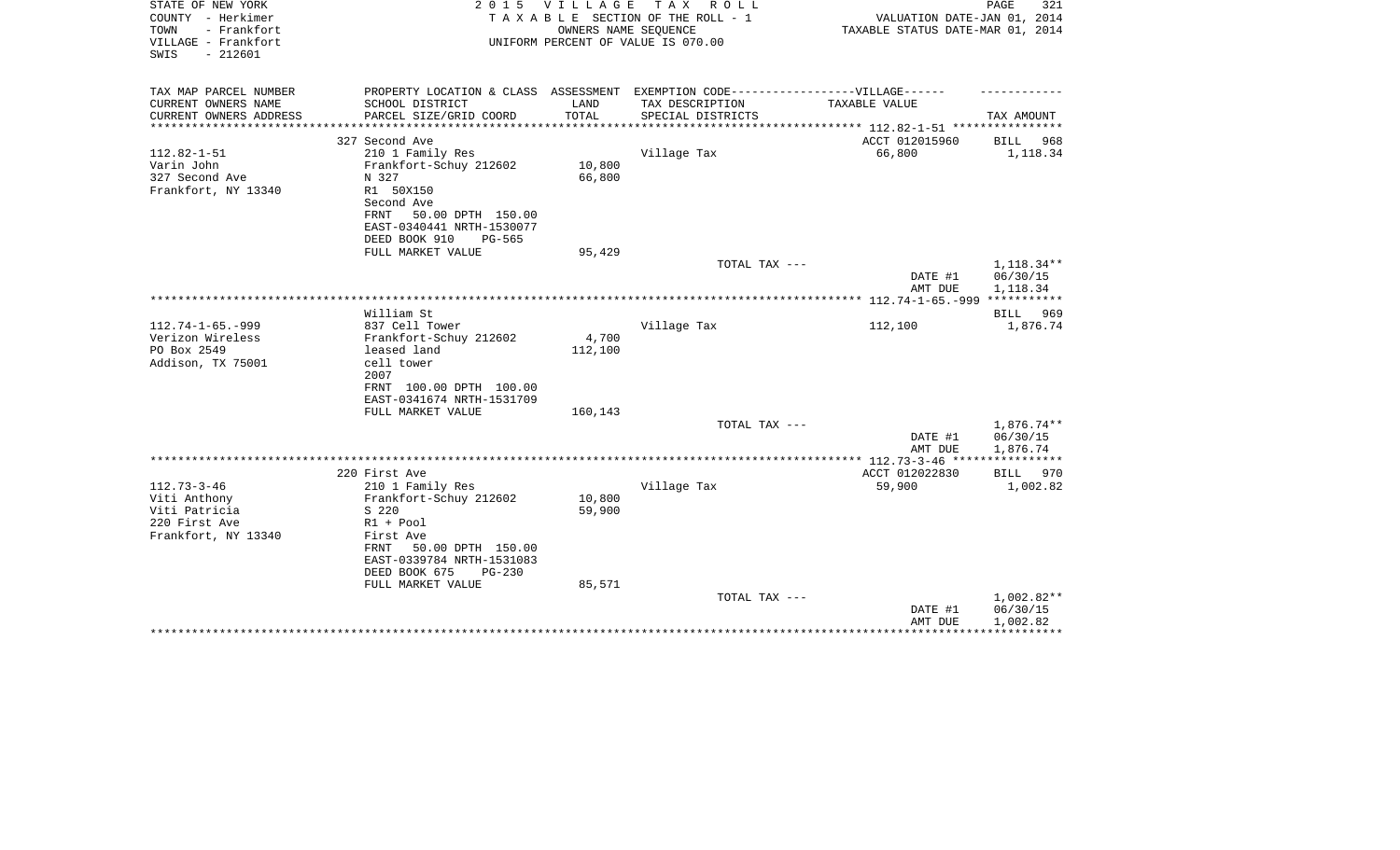| STATE OF NEW YORK<br>COUNTY - Herkimer<br>TOWN<br>- Frankfort<br>VILLAGE - Frankfort          | 2 0 1 5                                                                                                                                   | <b>VILLAGE</b>   | T A X<br>R O L L<br>TAXABLE SECTION OF THE ROLL - 1<br>OWNERS NAME SEQUENCE<br>UNIFORM PERCENT OF VALUE IS 070.00 | VALUATION DATE-JAN 01, 2014<br>TAXABLE STATUS DATE-MAR 01, 2014 | PAGE<br>322             |
|-----------------------------------------------------------------------------------------------|-------------------------------------------------------------------------------------------------------------------------------------------|------------------|-------------------------------------------------------------------------------------------------------------------|-----------------------------------------------------------------|-------------------------|
| $-212601$<br>SWIS                                                                             |                                                                                                                                           |                  |                                                                                                                   |                                                                 |                         |
| TAX MAP PARCEL NUMBER                                                                         | PROPERTY LOCATION & CLASS ASSESSMENT EXEMPTION CODE-----------------VILLAGE------                                                         |                  |                                                                                                                   |                                                                 |                         |
| CURRENT OWNERS NAME<br>CURRENT OWNERS ADDRESS                                                 | SCHOOL DISTRICT<br>PARCEL SIZE/GRID COORD                                                                                                 | LAND<br>TOTAL    | TAX DESCRIPTION<br>SPECIAL DISTRICTS                                                                              | TAXABLE VALUE                                                   | TAX AMOUNT              |
|                                                                                               |                                                                                                                                           |                  |                                                                                                                   |                                                                 |                         |
|                                                                                               | 122 E Main St                                                                                                                             |                  |                                                                                                                   | ACCT 012028710                                                  | <b>BILL</b><br>971      |
| $112.65 - 2 - 66$<br>Viti Anthony F<br>Viti Richard F<br>122 E Main St<br>Frankfort, NY 13340 | 481 Att row bldg<br>Frankfort-Schuy 212602<br>S 122<br>Com 24X95<br>E Main St<br>25.00 DPTH<br>95.00<br>FRNT<br>EAST-0339531 NRTH-1532583 | 3,100<br>99,200  | Village Tax                                                                                                       | 99,200                                                          | 1,660.77                |
|                                                                                               | DEED BOOK 706<br>$PG-52$                                                                                                                  |                  |                                                                                                                   |                                                                 |                         |
|                                                                                               | FULL MARKET VALUE                                                                                                                         | 141,714          |                                                                                                                   |                                                                 |                         |
|                                                                                               |                                                                                                                                           |                  | TOTAL TAX ---                                                                                                     |                                                                 | $1,660.77**$            |
|                                                                                               |                                                                                                                                           |                  |                                                                                                                   | DATE #1<br>AMT DUE                                              | 06/30/15<br>1,660.77    |
|                                                                                               |                                                                                                                                           |                  |                                                                                                                   |                                                                 |                         |
| $112.82 - 2 - 44$                                                                             | 314 Third Ave<br>210 1 Family Res                                                                                                         |                  | Village Tax                                                                                                       | ACCT 158841<br>62,900                                           | BILL<br>972<br>1,053.05 |
| Viti Rebecca L<br>Kaleta Adam L<br>314 Third Ave                                              | Frankfort-Schuy 212602<br>S 314<br>R1 50X150                                                                                              | 10,800<br>62,900 |                                                                                                                   |                                                                 |                         |
| Frankfort, NY 13340                                                                           | Third Ave<br>50.00 DPTH 150.00<br>FRNT<br>EAST-0339820 NRTH-1529929<br>DEED BOOK 1358<br><b>PG-103</b>                                    |                  |                                                                                                                   |                                                                 |                         |
|                                                                                               | FULL MARKET VALUE                                                                                                                         | 89,857           | TOTAL TAX ---                                                                                                     |                                                                 | $1,053.05**$            |
|                                                                                               |                                                                                                                                           |                  |                                                                                                                   | DATE #1<br>AMT DUE                                              | 06/30/15<br>1,053.05    |
|                                                                                               |                                                                                                                                           |                  |                                                                                                                   | *********** 112.73-2-10 *****************                       |                         |
|                                                                                               | 109 E Canal St                                                                                                                            |                  |                                                                                                                   | ACCT 012028740                                                  | 973<br>BILL             |
| $112.73 - 2 - 10$                                                                             | 210 1 Family Res                                                                                                                          |                  | VET WAR CT 41121                                                                                                  | 5,250                                                           |                         |
| Vivacqua Carla A<br>109 E Canal St                                                            | Frankfort-Schuy 212602<br>N 109                                                                                                           | 3,000<br>35,000  | Village Tax                                                                                                       | 29,750                                                          | 498.06                  |
| Frankfort, NY 13340                                                                           | R1 Life Use Carl & Dorore<br>E Canal St<br>23.63 DPTH 138.00<br>FRNT<br>EAST-0339300 NRTH-1532494<br>DEED BOOK 847<br>$PG-255$            |                  |                                                                                                                   |                                                                 |                         |
|                                                                                               | FULL MARKET VALUE                                                                                                                         | 50,000           | TOTAL TAX ---                                                                                                     |                                                                 | 498.06**                |
|                                                                                               |                                                                                                                                           |                  |                                                                                                                   | DATE #1<br>AMT DUE                                              | 06/30/15<br>498.06      |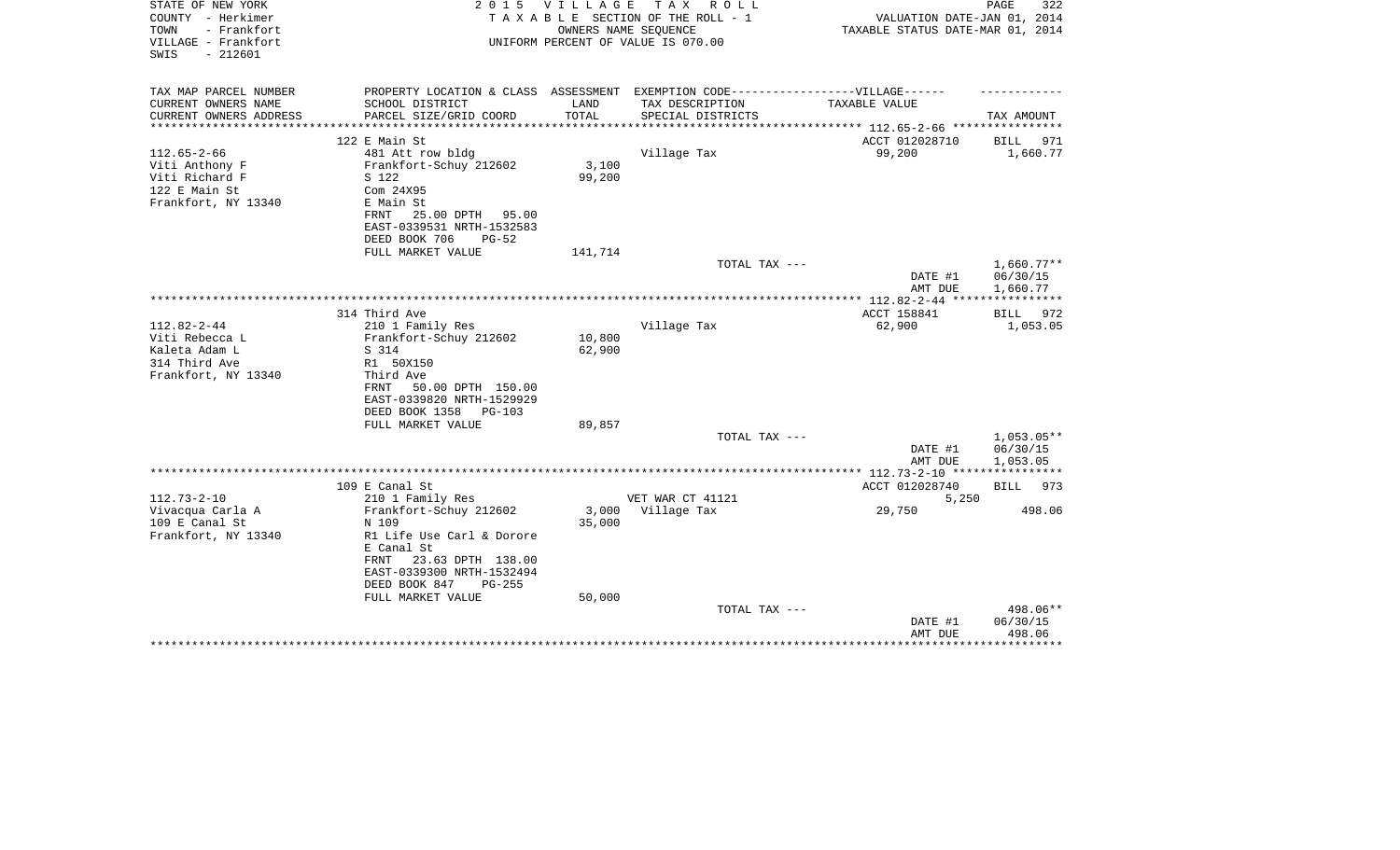| STATE OF NEW YORK<br>COUNTY - Herkimer<br>TOWN<br>- Frankfort<br>VILLAGE - Frankfort<br>$-212601$<br>SWIS | 2 0 1 5                              | <b>VILLAGE</b> | T A X<br>R O L L<br>TAXABLE SECTION OF THE ROLL - 1<br>OWNERS NAME SEQUENCE<br>UNIFORM PERCENT OF VALUE IS 070.00 | VALUATION DATE-JAN 01, 2014<br>TAXABLE STATUS DATE-MAR 01, 2014 | 323<br>PAGE          |
|-----------------------------------------------------------------------------------------------------------|--------------------------------------|----------------|-------------------------------------------------------------------------------------------------------------------|-----------------------------------------------------------------|----------------------|
| TAX MAP PARCEL NUMBER                                                                                     | PROPERTY LOCATION & CLASS ASSESSMENT |                | EXEMPTION CODE------------------VILLAGE------                                                                     |                                                                 |                      |
| CURRENT OWNERS NAME                                                                                       | SCHOOL DISTRICT                      | LAND           | TAX DESCRIPTION                                                                                                   | TAXABLE VALUE                                                   |                      |
| CURRENT OWNERS ADDRESS<br>**********************                                                          | PARCEL SIZE/GRID COORD               | TOTAL          | SPECIAL DISTRICTS                                                                                                 |                                                                 | TAX AMOUNT           |
|                                                                                                           | 100 Lock St                          |                |                                                                                                                   | ACCT 012028770                                                  | <b>BILL</b><br>974   |
| $112.65 - 2 - 39$                                                                                         | 210 1 Family Res                     |                | Village Tax                                                                                                       | 23,800                                                          | 398.45               |
| Vivacqua Charles A                                                                                        | Frankfort-Schuy 212602               | 4,000          |                                                                                                                   |                                                                 |                      |
| Vivacqua Sidney J                                                                                         | W 100                                | 23,800         |                                                                                                                   |                                                                 |                      |
| Attn: Sidney Vivacqua Sr                                                                                  | R1<br>Lock St                        |                |                                                                                                                   |                                                                 |                      |
| 518 Fourth Ave Ext<br>Frankfort, NY 13340                                                                 | <b>FRNT</b><br>42.00 DPTH<br>80.00   |                |                                                                                                                   |                                                                 |                      |
|                                                                                                           | EAST-0338916 NRTH-1533286            |                |                                                                                                                   |                                                                 |                      |
|                                                                                                           | DEED BOOK 759<br><b>PG-186</b>       |                |                                                                                                                   |                                                                 |                      |
|                                                                                                           | FULL MARKET VALUE                    | 34,000         |                                                                                                                   |                                                                 |                      |
|                                                                                                           |                                      |                | TOTAL TAX ---                                                                                                     |                                                                 | 398.45**             |
|                                                                                                           |                                      |                |                                                                                                                   | DATE #1<br>AMT DUE                                              | 06/30/15<br>398.45   |
|                                                                                                           |                                      |                |                                                                                                                   |                                                                 |                      |
|                                                                                                           | 326 First Ave                        |                |                                                                                                                   | ACCT 012007470                                                  | <b>BILL</b><br>975   |
| $112.82 - 1 - 27$                                                                                         | 210 1 Family Res                     |                | VET COM CT 41131                                                                                                  | 10,266                                                          |                      |
| Vivacqua Fred J                                                                                           | Frankfort-Schuy 212602               | 10,800         | Village Tax                                                                                                       | 43,234                                                          | 723.81               |
| Vivacqua Joan M<br>326 First Ave                                                                          | S 326<br>R1 50X150                   | 53,500         |                                                                                                                   |                                                                 |                      |
| Frankfort, NY 13340                                                                                       | First Ave                            |                |                                                                                                                   |                                                                 |                      |
|                                                                                                           | FRNT<br>50.00 DPTH 150.00            |                |                                                                                                                   |                                                                 |                      |
|                                                                                                           | EAST-0340492 NRTH-1530252            |                |                                                                                                                   |                                                                 |                      |
|                                                                                                           | DEED BOOK 00645 PG-00908             |                |                                                                                                                   |                                                                 |                      |
|                                                                                                           | FULL MARKET VALUE                    | 76,429         |                                                                                                                   |                                                                 |                      |
|                                                                                                           |                                      |                | TOTAL TAX ---                                                                                                     | DATE #1                                                         | 723.81**<br>06/30/15 |
|                                                                                                           |                                      |                |                                                                                                                   | AMT DUE                                                         | 723.81               |
|                                                                                                           |                                      |                |                                                                                                                   | ************ 112.82-1-28 ***                                    | *****                |
|                                                                                                           | 324 First Ave                        |                |                                                                                                                   | ACCT 012007440                                                  | <b>BILL</b><br>976   |
| $112.82 - 1 - 28$                                                                                         | 311 Res vac land                     |                | Village Tax                                                                                                       | 7,800                                                           | 130.58               |
| Vivacqua Fred J<br>Vivacqua Joan                                                                          | Frankfort-Schuy 212602<br>S 324      | 7,800<br>7,800 |                                                                                                                   |                                                                 |                      |
| 326 First Ave                                                                                             | V19 50X150                           |                |                                                                                                                   |                                                                 |                      |
| Frankfort, NY 13340                                                                                       | First Ave                            |                |                                                                                                                   |                                                                 |                      |
|                                                                                                           | FRNT<br>50.00 DPTH 150.00            |                |                                                                                                                   |                                                                 |                      |
|                                                                                                           | EAST-0340458 NRTH-1530285            |                |                                                                                                                   |                                                                 |                      |
|                                                                                                           | DEED BOOK 00645 PG-00908             |                |                                                                                                                   |                                                                 |                      |
|                                                                                                           | FULL MARKET VALUE                    | 11,143         | TOTAL TAX ---                                                                                                     |                                                                 | 130.58**             |
|                                                                                                           |                                      |                |                                                                                                                   | DATE #1                                                         | 06/30/15             |
|                                                                                                           |                                      |                |                                                                                                                   | AMT DUE                                                         | 130.58               |
|                                                                                                           |                                      |                |                                                                                                                   |                                                                 |                      |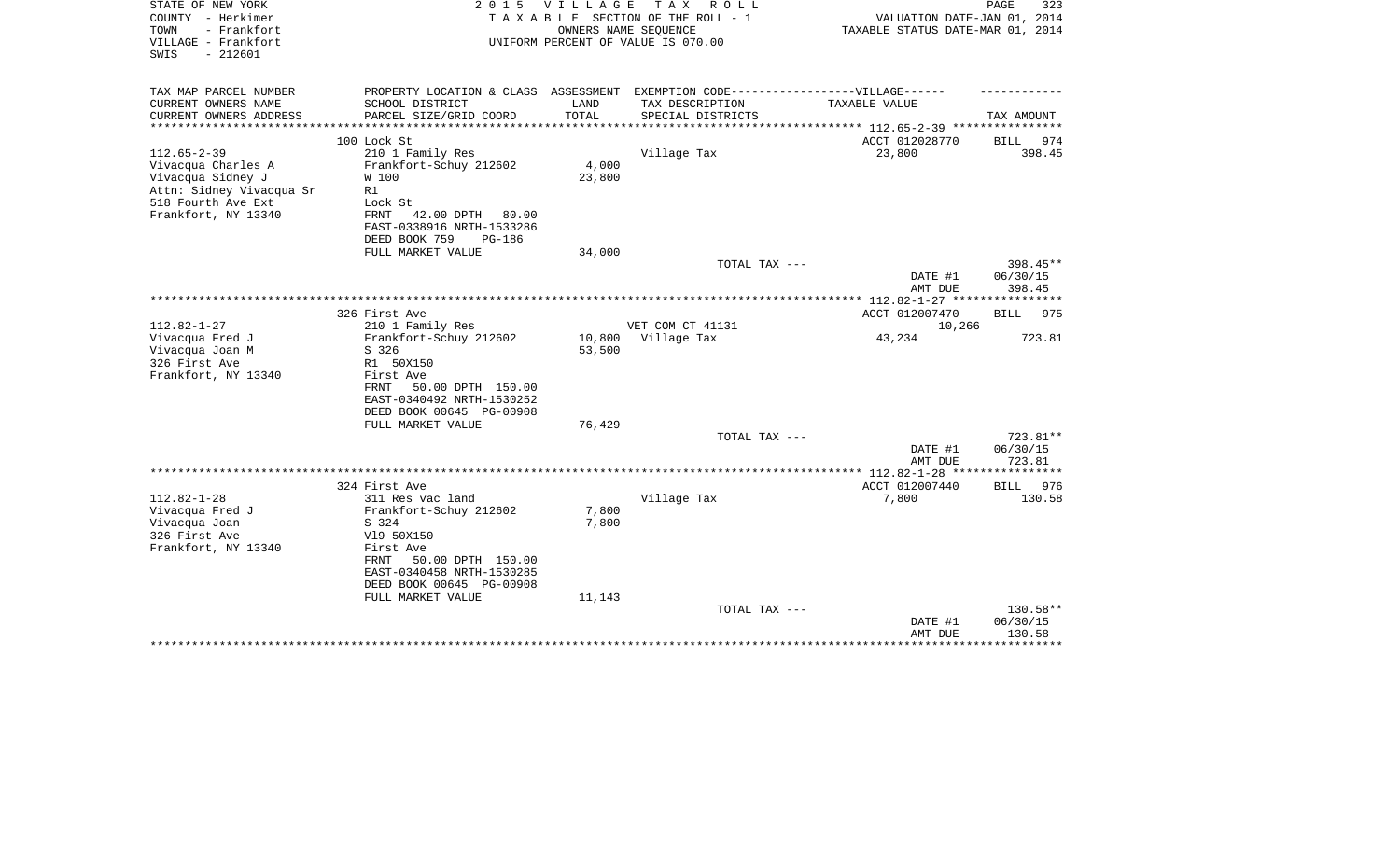| STATE OF NEW YORK<br>COUNTY - Herkimer<br>- Frankfort<br>TOWN<br>VILLAGE - Frankfort<br>SWIS<br>$-212601$ | 2 0 1 5                                                                                                                        | V I L L A G E    | T A X<br>R O L L<br>TAXABLE SECTION OF THE ROLL - 1<br>OWNERS NAME SEQUENCE<br>UNIFORM PERCENT OF VALUE IS 070.00 | VALUATION DATE-JAN 01, 2014<br>TAXABLE STATUS DATE-MAR 01, 2014 | 324<br>PAGE         |
|-----------------------------------------------------------------------------------------------------------|--------------------------------------------------------------------------------------------------------------------------------|------------------|-------------------------------------------------------------------------------------------------------------------|-----------------------------------------------------------------|---------------------|
| TAX MAP PARCEL NUMBER<br>CURRENT OWNERS NAME<br>CURRENT OWNERS ADDRESS                                    | PROPERTY LOCATION & CLASS ASSESSMENT EXEMPTION CODE-----------------VILLAGE------<br>SCHOOL DISTRICT<br>PARCEL SIZE/GRID COORD | LAND<br>TOTAL    | TAX DESCRIPTION<br>SPECIAL DISTRICTS                                                                              | TAXABLE VALUE                                                   | TAX AMOUNT          |
| **********************                                                                                    | ***************************                                                                                                    | ***********      | **********************                                                                                            | *********** 112.82-2-42 *****************                       |                     |
|                                                                                                           | 310 Third Ave                                                                                                                  |                  |                                                                                                                   | ACCT 190469                                                     | BILL 977            |
| $112.82 - 2 - 42$                                                                                         | 210 1 Family Res                                                                                                               |                  | Village Tax                                                                                                       | 45,000                                                          | 753.37              |
| Vivacqua Nicholas G<br>Vivacqua Toni Ann                                                                  | Frankfort-Schuy 212602<br>S 310                                                                                                | 10,800<br>45,000 |                                                                                                                   |                                                                 |                     |
| 310 Third Ave                                                                                             | R1 50X150                                                                                                                      |                  |                                                                                                                   |                                                                 |                     |
| Frankfort, NY 13340                                                                                       | Third Ave                                                                                                                      |                  |                                                                                                                   |                                                                 |                     |
|                                                                                                           | FRNT<br>50.00 DPTH 150.00                                                                                                      |                  |                                                                                                                   |                                                                 |                     |
| PRIOR OWNER ON 3/01/2014                                                                                  | EAST-0339755 NRTH-1530008                                                                                                      |                  |                                                                                                                   |                                                                 |                     |
| Vivacqua Nicholas G                                                                                       | DEED BOOK 1558<br>PG-641                                                                                                       |                  |                                                                                                                   |                                                                 |                     |
|                                                                                                           | FULL MARKET VALUE                                                                                                              | 64,286           |                                                                                                                   |                                                                 |                     |
|                                                                                                           |                                                                                                                                |                  | TOTAL TAX ---                                                                                                     |                                                                 | $753.37**$          |
|                                                                                                           |                                                                                                                                |                  |                                                                                                                   | DATE #1                                                         | 06/30/15            |
|                                                                                                           |                                                                                                                                |                  |                                                                                                                   | AMT DUE                                                         | 753.37<br>********* |
|                                                                                                           | 202 Litchfield St                                                                                                              |                  |                                                                                                                   | ******* 112.73-1-8 *****<br>ACCT 012027240                      | <b>BILL</b><br>978  |
| $112.73 - 1 - 8$                                                                                          | 210 1 Family Res                                                                                                               |                  | VET WAR CT 41121                                                                                                  | 6,160                                                           |                     |
| Vivacqua Ronald C                                                                                         | Frankfort-Schuy 212602                                                                                                         | 14,900           | Village Tax                                                                                                       | 66,340                                                          | 1,110.64            |
| Vivacqua Linda                                                                                            | W 202                                                                                                                          | 72,500           |                                                                                                                   |                                                                 |                     |
| 202 Litchfield St                                                                                         | R1 87.50X195.14                                                                                                                |                  |                                                                                                                   |                                                                 |                     |
| Frankfort, NY 13340                                                                                       | Litchfield St                                                                                                                  |                  |                                                                                                                   |                                                                 |                     |
|                                                                                                           | 87.50 DPTH 195.14<br>FRNT                                                                                                      |                  |                                                                                                                   |                                                                 |                     |
|                                                                                                           | 135<br>BANK                                                                                                                    |                  |                                                                                                                   |                                                                 |                     |
|                                                                                                           | EAST-0338657 NRTH-1532136<br>DEED BOOK 00657 PG-00677                                                                          |                  |                                                                                                                   |                                                                 |                     |
|                                                                                                           | FULL MARKET VALUE                                                                                                              | 103,571          |                                                                                                                   |                                                                 |                     |
|                                                                                                           |                                                                                                                                |                  | TOTAL TAX ---                                                                                                     |                                                                 | $1,110.64**$        |
|                                                                                                           |                                                                                                                                |                  |                                                                                                                   | DATE #1                                                         | 06/30/15            |
|                                                                                                           |                                                                                                                                |                  |                                                                                                                   | AMT DUE                                                         | 1,110.64            |
|                                                                                                           |                                                                                                                                |                  |                                                                                                                   | ****** 112.73-3-32 **                                           |                     |
|                                                                                                           | 227 Second Ave                                                                                                                 |                  |                                                                                                                   | ACCT 012027630                                                  | BILL 979            |
| $112.73 - 3 - 32$                                                                                         | 220 2 Family Res                                                                                                               |                  | Village Tax                                                                                                       | 57,000                                                          | 954.27              |
| Vivacqua Salvatore                                                                                        | Frankfort-Schuy 212602                                                                                                         | 10,800           |                                                                                                                   |                                                                 |                     |
| 227 Second Ave                                                                                            | N 227<br>R <sub>2</sub>                                                                                                        | 57,000           |                                                                                                                   |                                                                 |                     |
| Frankfort, NY 13340                                                                                       | Second Ave                                                                                                                     |                  |                                                                                                                   |                                                                 |                     |
|                                                                                                           | <b>FRNT</b><br>50.00 DPTH 150.00                                                                                               |                  |                                                                                                                   |                                                                 |                     |
|                                                                                                           | <b>BANK</b><br>135                                                                                                             |                  |                                                                                                                   |                                                                 |                     |
|                                                                                                           | EAST-0339705 NRTH-1530952                                                                                                      |                  |                                                                                                                   |                                                                 |                     |
|                                                                                                           | DEED BOOK 764<br>PG-309                                                                                                        |                  |                                                                                                                   |                                                                 |                     |
|                                                                                                           | FULL MARKET VALUE                                                                                                              | 81,429           |                                                                                                                   |                                                                 |                     |
|                                                                                                           |                                                                                                                                |                  | TOTAL TAX ---                                                                                                     |                                                                 | 954.27**            |
|                                                                                                           |                                                                                                                                |                  |                                                                                                                   | DATE #1                                                         | 06/30/15            |
|                                                                                                           |                                                                                                                                |                  |                                                                                                                   | AMT DUE                                                         | 954.27              |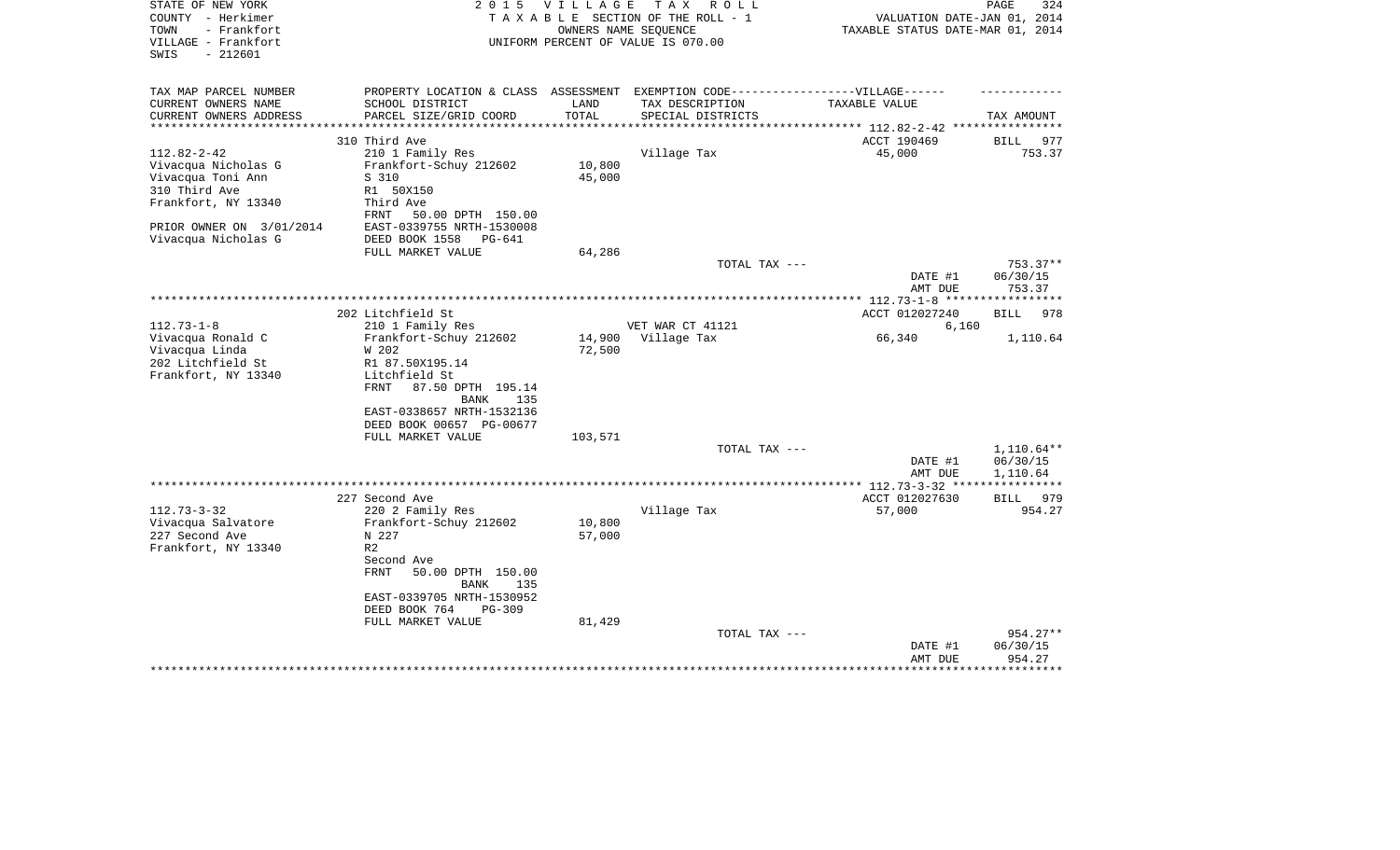| STATE OF NEW YORK<br>COUNTY - Herkimer<br>TOWN<br>- Frankfort<br>VILLAGE - Frankfort<br>$-212601$<br>SWIS | 2 0 1 5                                                                                                                                                                                                         | <b>VILLAGE</b>            | T A X<br>R O L L<br>TAXABLE SECTION OF THE ROLL - 1<br>OWNERS NAME SEQUENCE<br>UNIFORM PERCENT OF VALUE IS 070.00 | VALUATION DATE-JAN 01, 2014<br>TAXABLE STATUS DATE-MAR 01, 2014 | PAGE<br>325                          |
|-----------------------------------------------------------------------------------------------------------|-----------------------------------------------------------------------------------------------------------------------------------------------------------------------------------------------------------------|---------------------------|-------------------------------------------------------------------------------------------------------------------|-----------------------------------------------------------------|--------------------------------------|
| TAX MAP PARCEL NUMBER                                                                                     | PROPERTY LOCATION & CLASS ASSESSMENT EXEMPTION CODE-----------------VILLAGE------                                                                                                                               |                           |                                                                                                                   |                                                                 |                                      |
| CURRENT OWNERS NAME                                                                                       | SCHOOL DISTRICT                                                                                                                                                                                                 | LAND                      | TAX DESCRIPTION                                                                                                   | TAXABLE VALUE                                                   |                                      |
| CURRENT OWNERS ADDRESS<br>***************                                                                 | PARCEL SIZE/GRID COORD                                                                                                                                                                                          | TOTAL                     | SPECIAL DISTRICTS                                                                                                 |                                                                 | TAX AMOUNT                           |
|                                                                                                           | 312 Third Ave                                                                                                                                                                                                   |                           |                                                                                                                   | ACCT 012001230                                                  | <b>BILL</b><br>980                   |
| $112.82 - 2 - 43$<br>Vivirito Sam<br>Vivirito Colleen<br>312 Third Ave<br>Frankfort, NY 13340             | 210 1 Family Res<br>Frankfort-Schuy 212602<br>S 312<br>R1 50X150<br>Third Ave<br>50.00 DPTH 150.00<br>FRNT<br>EAST-0339789 NRTH-1529968<br>DEED BOOK 890<br>$PG-216$                                            | 10,800<br>62,000          | Village Tax                                                                                                       | 62,000                                                          | 1,037.98                             |
|                                                                                                           | FULL MARKET VALUE                                                                                                                                                                                               | 88,571                    |                                                                                                                   |                                                                 |                                      |
|                                                                                                           |                                                                                                                                                                                                                 |                           | TOTAL TAX ---                                                                                                     | DATE #1<br>AMT DUE                                              | $1.037.98**$<br>06/30/15<br>1,037.98 |
|                                                                                                           | 112 Church St                                                                                                                                                                                                   |                           |                                                                                                                   | ACCT 012022620                                                  | 981<br>BILL                          |
| $112.74 - 1 - 7$                                                                                          | 220 2 Family Res                                                                                                                                                                                                |                           | VET COM CT 41131                                                                                                  | 10,266                                                          |                                      |
| Vulcano Louis & Jerry<br>Attn: Vulcano Lena<br>114 Church St<br>Frankfort, NY 13340                       | Frankfort-Schuy 212602<br>E 112<br>R2 Life Use<br>Church St<br>32.00 DPTH 150.00<br>FRNT<br>EAST-0340031 NRTH-1532505<br>DEED BOOK 882<br>$PG-170$                                                              | 4,200<br>55,000           | Village Tax                                                                                                       | 44,734                                                          | 748.92                               |
|                                                                                                           | FULL MARKET VALUE                                                                                                                                                                                               | 78,571                    | TOTAL TAX ---                                                                                                     |                                                                 | 748.92**                             |
|                                                                                                           |                                                                                                                                                                                                                 |                           |                                                                                                                   | DATE #1<br>AMT DUE                                              | 06/30/15<br>748.92                   |
|                                                                                                           |                                                                                                                                                                                                                 |                           |                                                                                                                   | ************** 112.81-1-18 *****************                    |                                      |
| $112.81 - 1 - 18$<br>Vulcano Louis J<br>514 Frankfort St<br>Frankfort, NY 13340                           | 514 Frankfort St<br>210 1 Family Res<br>Frankfort-Schuy 212602<br>W 514<br>R1 35X140<br>Frankfort St<br>35.00 DPTH 123.00<br>FRNT<br>EAST-0338531 NRTH-1530509<br>DEED BOOK 00588 PG-00424<br>FULL MARKET VALUE | 6,800<br>57,000<br>81,429 | Village Tax                                                                                                       | ACCT 012028890<br>57,000                                        | BILL<br>982<br>954.27                |
|                                                                                                           |                                                                                                                                                                                                                 |                           | TOTAL TAX ---                                                                                                     | DATE #1<br>AMT DUE                                              | 954.27**<br>06/30/15<br>954.27       |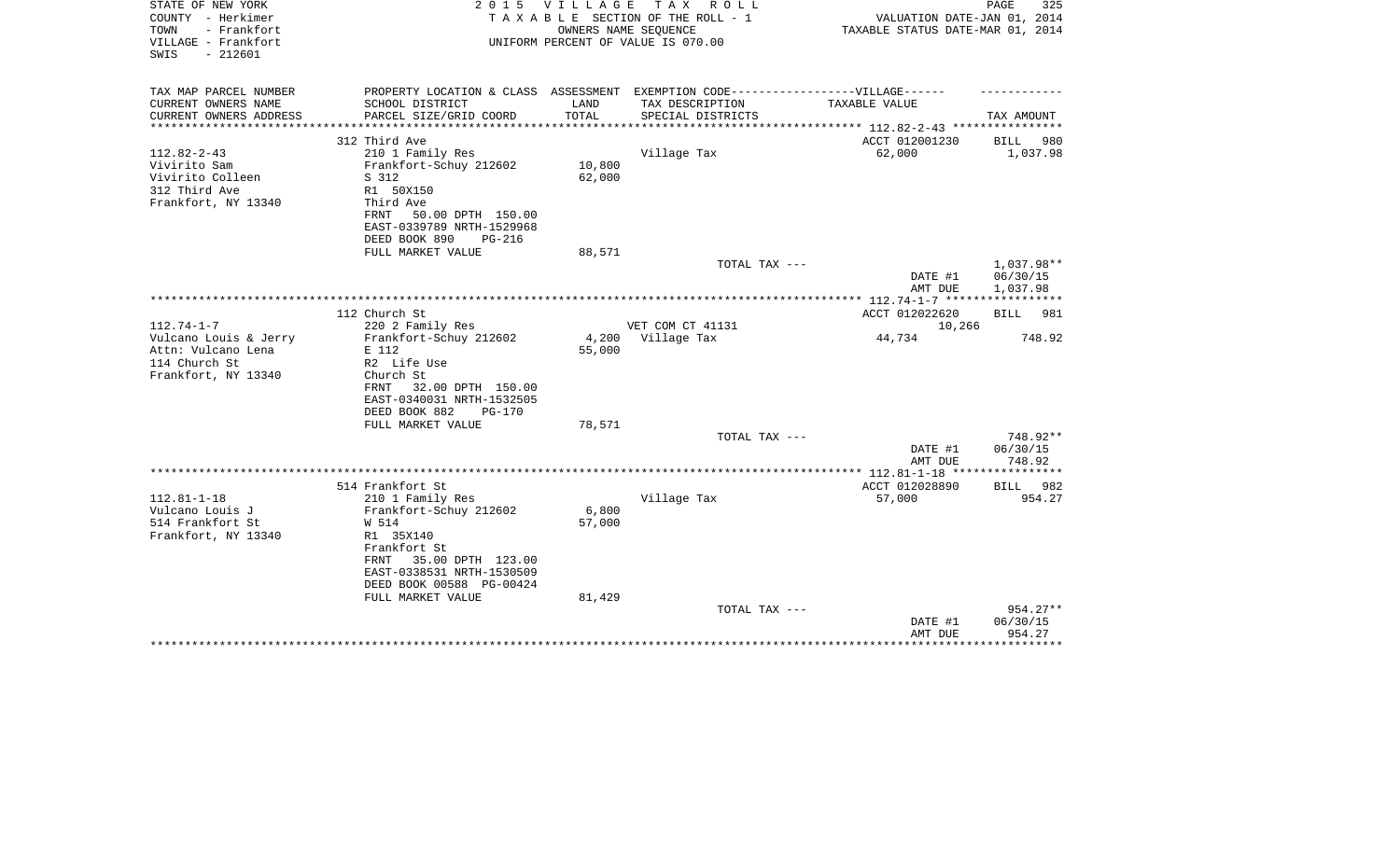| STATE OF NEW YORK<br>COUNTY - Herkimer<br>- Frankfort<br>TOWN<br>VILLAGE - Frankfort<br>$-212601$<br>SWIS | 2 0 1 5                                                | V I L L A G E         | T A X<br>R O L L<br>TAXABLE SECTION OF THE ROLL - 1<br>OWNERS NAME SEQUENCE<br>UNIFORM PERCENT OF VALUE IS 070.00 | VALUATION DATE-JAN 01, 2014<br>TAXABLE STATUS DATE-MAR 01, 2014 | 326<br>PAGE           |
|-----------------------------------------------------------------------------------------------------------|--------------------------------------------------------|-----------------------|-------------------------------------------------------------------------------------------------------------------|-----------------------------------------------------------------|-----------------------|
|                                                                                                           |                                                        |                       |                                                                                                                   |                                                                 |                       |
| TAX MAP PARCEL NUMBER                                                                                     | PROPERTY LOCATION & CLASS ASSESSMENT                   |                       | EXEMPTION CODE------------------VILLAGE------                                                                     |                                                                 |                       |
| CURRENT OWNERS NAME                                                                                       | SCHOOL DISTRICT                                        | LAND                  | TAX DESCRIPTION                                                                                                   | TAXABLE VALUE                                                   |                       |
| CURRENT OWNERS ADDRESS<br>***************                                                                 | PARCEL SIZE/GRID COORD<br>***************************  | TOTAL<br>************ | SPECIAL DISTRICTS                                                                                                 | ************************** 112.74-2-26 ****************         | TAX AMOUNT            |
|                                                                                                           | 214 Mann St                                            |                       |                                                                                                                   | ACCT 165162                                                     | BILL<br>983           |
| $112.74 - 2 - 26$                                                                                         | 210 1 Family Res                                       |                       | Village Tax                                                                                                       | 47,200                                                          | 790.20                |
| Vulcano Michael                                                                                           | Frankfort-Schuy 212602                                 | 6,700                 |                                                                                                                   |                                                                 |                       |
| 214 Mann St                                                                                               | $S$ 214-216                                            | 47,200                |                                                                                                                   |                                                                 |                       |
| Frankfort, NY 13340                                                                                       | R1 68X165                                              |                       |                                                                                                                   |                                                                 |                       |
|                                                                                                           | Mann St                                                |                       |                                                                                                                   |                                                                 |                       |
|                                                                                                           | 63.00 DPTH 186.00<br>FRNT<br>EAST-0339953 NRTH-1531716 |                       |                                                                                                                   |                                                                 |                       |
|                                                                                                           | DEED BOOK 1399<br>PG-86                                |                       |                                                                                                                   |                                                                 |                       |
|                                                                                                           | FULL MARKET VALUE                                      | 67,429                |                                                                                                                   |                                                                 |                       |
|                                                                                                           |                                                        |                       | TOTAL TAX ---                                                                                                     |                                                                 | 790.20**              |
|                                                                                                           |                                                        |                       |                                                                                                                   | DATE #1                                                         | 06/30/15              |
|                                                                                                           |                                                        |                       |                                                                                                                   | AMT DUE                                                         | 790.20                |
|                                                                                                           |                                                        |                       |                                                                                                                   |                                                                 |                       |
| $112.74 - 2 - 14$                                                                                         | Frankfort St                                           |                       |                                                                                                                   | ACCT 012021660<br>600                                           | 984<br><b>BILL</b>    |
| Wagner Don J                                                                                              | 312 Vac w/imprv<br>Frankfort-Schuy 212602              | 400                   | Village Tax                                                                                                       |                                                                 | 10.04                 |
| Wagner Elizabeth E                                                                                        | W                                                      | 600                   |                                                                                                                   |                                                                 |                       |
| 5330 Graham Rd                                                                                            | Gara12x42                                              |                       |                                                                                                                   |                                                                 |                       |
| Utica, NY 13502                                                                                           | Frankfort St                                           |                       |                                                                                                                   |                                                                 |                       |
|                                                                                                           | 12.00 DPTH 42.00<br>FRNT                               |                       |                                                                                                                   |                                                                 |                       |
|                                                                                                           | EAST-0339671 NRTH-1532085                              |                       |                                                                                                                   |                                                                 |                       |
|                                                                                                           | DEED BOOK 708<br>PG-886                                |                       |                                                                                                                   |                                                                 |                       |
|                                                                                                           | FULL MARKET VALUE                                      | 857                   |                                                                                                                   |                                                                 |                       |
|                                                                                                           |                                                        |                       | TOTAL TAX ---                                                                                                     | DATE #1                                                         | $10.04**$<br>06/30/15 |
|                                                                                                           |                                                        |                       |                                                                                                                   | AMT DUE                                                         | 10.04                 |
|                                                                                                           |                                                        |                       |                                                                                                                   | ************** 112.81-3-49 *****************                    |                       |
|                                                                                                           | 348 Fifth Ave                                          |                       |                                                                                                                   | ACCT 012012240                                                  | BILL 985              |
| $112.81 - 3 - 49$                                                                                         | 210 1 Family Res                                       |                       | Village Tax                                                                                                       | 93,200                                                          | 1,560.32              |
| Wainwright Patrick S                                                                                      | Frankfort-Schuy 212602                                 | 16,700                |                                                                                                                   |                                                                 |                       |
| Wainwright Debra A                                                                                        | S 400                                                  | 93,200                |                                                                                                                   |                                                                 |                       |
| 348 Fifth Ave                                                                                             | R1                                                     |                       |                                                                                                                   |                                                                 |                       |
| Frankfort, NY 13340                                                                                       | Fifth Ave<br>FRNT 160.00 DPTH 157.80                   |                       |                                                                                                                   |                                                                 |                       |
|                                                                                                           | EAST-0339920 NRTH-1528725                              |                       |                                                                                                                   |                                                                 |                       |
|                                                                                                           | DEED BOOK 1088<br><b>PG-115</b>                        |                       |                                                                                                                   |                                                                 |                       |
|                                                                                                           | FULL MARKET VALUE                                      | 133,143               |                                                                                                                   |                                                                 |                       |
|                                                                                                           |                                                        |                       | TOTAL TAX ---                                                                                                     |                                                                 | $1,560.32**$          |
|                                                                                                           |                                                        |                       |                                                                                                                   | DATE #1                                                         | 06/30/15              |
|                                                                                                           |                                                        |                       |                                                                                                                   | AMT DUE                                                         | 1,560.32              |
|                                                                                                           |                                                        |                       |                                                                                                                   |                                                                 |                       |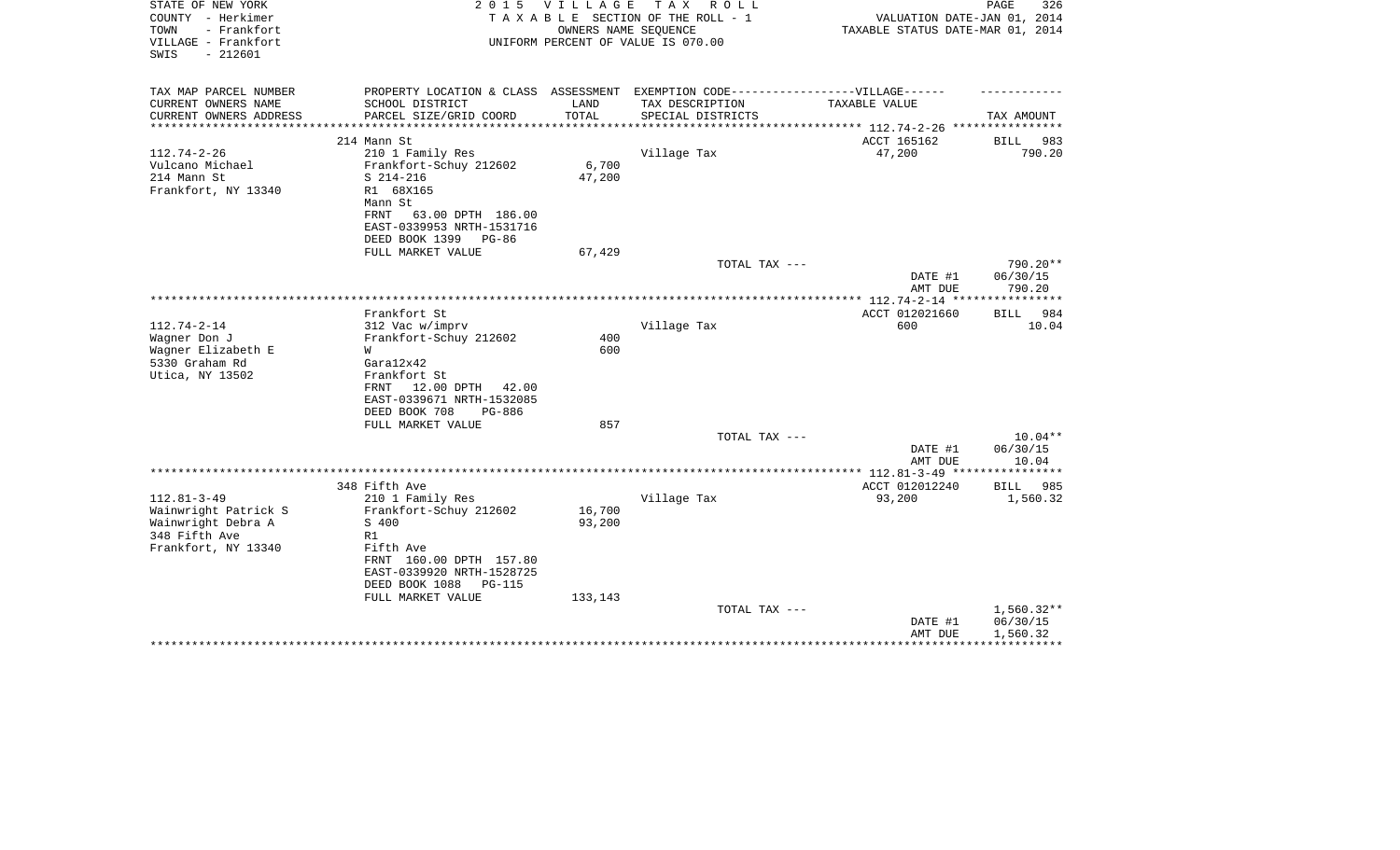| STATE OF NEW YORK<br>COUNTY - Herkimer<br>TOWN<br>- Frankfort | 2 0 1 5                                                                           | <b>VILLAGE</b>         | T A X<br>R O L L<br>TAXABLE SECTION OF THE ROLL - 1<br>OWNERS NAME SEQUENCE | VALUATION DATE-JAN 01, 2014<br>TAXABLE STATUS DATE-MAR 01, 2014 | PAGE<br>327              |
|---------------------------------------------------------------|-----------------------------------------------------------------------------------|------------------------|-----------------------------------------------------------------------------|-----------------------------------------------------------------|--------------------------|
| VILLAGE - Frankfort<br>$-212601$<br>SWIS                      |                                                                                   |                        | UNIFORM PERCENT OF VALUE IS 070.00                                          |                                                                 |                          |
| TAX MAP PARCEL NUMBER                                         | PROPERTY LOCATION & CLASS ASSESSMENT EXEMPTION CODE-----------------VILLAGE------ |                        |                                                                             |                                                                 |                          |
| CURRENT OWNERS NAME<br>CURRENT OWNERS ADDRESS                 | SCHOOL DISTRICT<br>PARCEL SIZE/GRID COORD                                         | LAND<br>TOTAL          | TAX DESCRIPTION<br>SPECIAL DISTRICTS                                        | <b>TAXABLE VALUE</b>                                            | TAX AMOUNT               |
| **********************                                        | ******************************                                                    | ********************** |                                                                             |                                                                 |                          |
|                                                               | 310 E Main St                                                                     |                        |                                                                             | ACCT 012028950                                                  | BILL<br>986              |
| $112.74 - 3 - 20$                                             | 220 2 Family Res                                                                  |                        | Village Tax                                                                 | 62,800                                                          | 1,051.37                 |
| Waitt Walter C                                                | Frankfort-Schuy 212602                                                            | 7,900                  |                                                                             |                                                                 |                          |
| 310 E Main St<br>Frankfort, NY 13340                          | S 310<br>R2 75X140                                                                | 62,800                 |                                                                             |                                                                 |                          |
|                                                               | E Main St                                                                         |                        |                                                                             |                                                                 |                          |
|                                                               | 75.00 DPTH 150.00<br>FRNT                                                         |                        |                                                                             |                                                                 |                          |
|                                                               | EAST-0340849 NRTH-1530919                                                         |                        |                                                                             |                                                                 |                          |
|                                                               | DEED BOOK 675<br>$PG-959$                                                         |                        |                                                                             |                                                                 |                          |
|                                                               | FULL MARKET VALUE                                                                 | 89,714                 |                                                                             |                                                                 |                          |
|                                                               |                                                                                   |                        | TOTAL TAX ---                                                               | DATE #1                                                         | $1,051.37**$<br>06/30/15 |
|                                                               |                                                                                   |                        |                                                                             | AMT DUE                                                         | 1,051.37                 |
|                                                               |                                                                                   |                        |                                                                             |                                                                 |                          |
|                                                               | 116 Church St                                                                     |                        |                                                                             | ACCT 012007560                                                  | 987<br><b>BILL</b>       |
| $112.74 - 1 - 6$                                              | 210 1 Family Res                                                                  |                        | VET COM CT 41131                                                            | 10,266                                                          |                          |
| Waldo Kyle D                                                  | Frankfort-Schuy 212602                                                            |                        | 4,524 VET DIS CT 41141                                                      | 2,695                                                           |                          |
| 116 Church St<br>Frankfort, NY 13340                          | E 116<br>R1 43X120                                                                |                        | 53,900 Village Tax                                                          | 40,939                                                          | 685.39                   |
|                                                               | Church St                                                                         |                        |                                                                             |                                                                 |                          |
|                                                               | 43.50 DPTH 120.00<br>FRNT                                                         |                        |                                                                             |                                                                 |                          |
|                                                               | EAST-0340048 NRTH-1532543                                                         |                        |                                                                             |                                                                 |                          |
|                                                               | DEED BOOK 1307<br>PG-702                                                          |                        |                                                                             |                                                                 |                          |
|                                                               | FULL MARKET VALUE                                                                 | 77,000                 | TOTAL TAX ---                                                               |                                                                 | 685.39**                 |
|                                                               |                                                                                   |                        |                                                                             | DATE #1                                                         | 06/30/15                 |
|                                                               |                                                                                   |                        |                                                                             | AMT DUE                                                         | 685.39                   |
|                                                               |                                                                                   |                        |                                                                             | **************** 112.73-3-33 *****************                  |                          |
|                                                               | 229 Second Ave                                                                    |                        |                                                                             | ACCT 012025410                                                  | <b>BILL</b><br>988       |
| $112.73 - 3 - 33$                                             | 210 1 Family Res                                                                  |                        | Village Tax                                                                 | 63,000                                                          | 1,054.72                 |
| Wallace Joseph H<br>Vancort Donna D                           | Frankfort-Schuy 212602<br>N 229                                                   | 13,100<br>63,000       |                                                                             |                                                                 |                          |
| 229 Second Ave                                                | R1 75X150                                                                         |                        |                                                                             |                                                                 |                          |
| Frankfort, NY 13340                                           | Second Ave                                                                        |                        |                                                                             |                                                                 |                          |
|                                                               | 75.00 DPTH 150.00<br>FRNT                                                         |                        |                                                                             |                                                                 |                          |
|                                                               | EAST-0339746 NRTH-1530904                                                         |                        |                                                                             |                                                                 |                          |
|                                                               | DEED BOOK 922<br>$PG-264$<br>FULL MARKET VALUE                                    | 90,000                 |                                                                             |                                                                 |                          |
|                                                               |                                                                                   |                        | TOTAL TAX ---                                                               |                                                                 | 1,054.72**               |
|                                                               |                                                                                   |                        |                                                                             | DATE #1                                                         | 06/30/15                 |
|                                                               |                                                                                   |                        |                                                                             | AMT DUE                                                         | 1,054.72                 |
|                                                               |                                                                                   |                        |                                                                             |                                                                 |                          |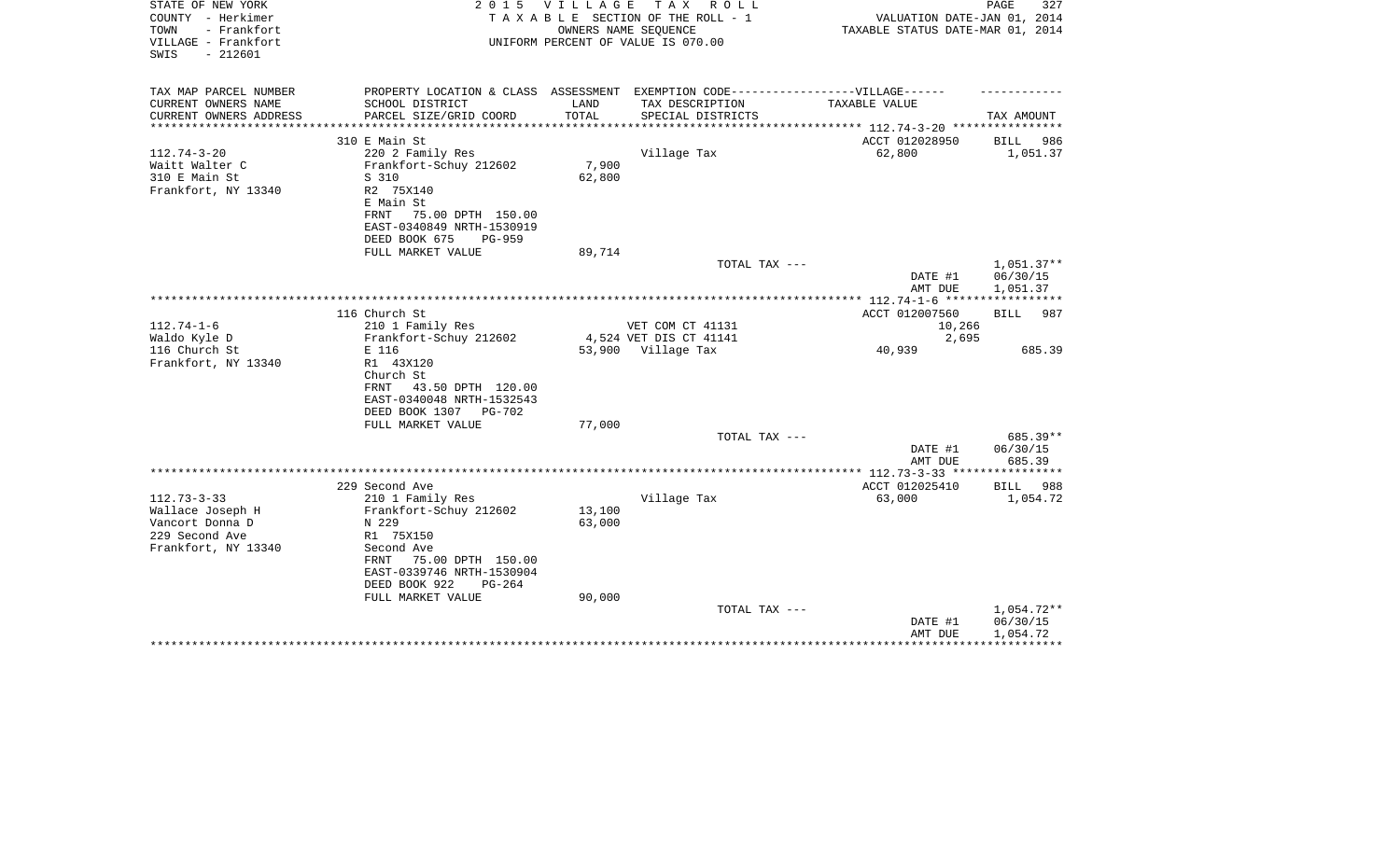| STATE OF NEW YORK          | 2 0 1 5                                                                           | V I L L A G E | T A X<br>R O L L                   |                                                            | 328<br>PAGE            |
|----------------------------|-----------------------------------------------------------------------------------|---------------|------------------------------------|------------------------------------------------------------|------------------------|
| COUNTY - Herkimer          |                                                                                   |               | TAXABLE SECTION OF THE ROLL - 1    | VALUATION DATE-JAN 01, 2014                                |                        |
| TOWN<br>- Frankfort        |                                                                                   |               | OWNERS NAME SEQUENCE               | TAXABLE STATUS DATE-MAR 01, 2014                           |                        |
| VILLAGE - Frankfort        |                                                                                   |               | UNIFORM PERCENT OF VALUE IS 070.00 |                                                            |                        |
| $-212601$<br>SWIS          |                                                                                   |               |                                    |                                                            |                        |
|                            |                                                                                   |               |                                    |                                                            |                        |
| TAX MAP PARCEL NUMBER      | PROPERTY LOCATION & CLASS ASSESSMENT EXEMPTION CODE-----------------VILLAGE------ |               |                                    |                                                            |                        |
| CURRENT OWNERS NAME        | SCHOOL DISTRICT                                                                   | LAND          | TAX DESCRIPTION                    | TAXABLE VALUE                                              |                        |
| CURRENT OWNERS ADDRESS     | PARCEL SIZE/GRID COORD                                                            | TOTAL         | SPECIAL DISTRICTS                  |                                                            | TAX AMOUNT             |
| **********************     |                                                                                   |               |                                    | ***************************** 112.65-2-42 **************** |                        |
|                            | 112 W Canal St                                                                    |               |                                    | ACCT 189407                                                | BILL<br>989            |
| $112.65 - 2 - 42$          | 220 2 Family Res                                                                  |               | Village Tax                        | 41,200                                                     | 689.76                 |
| Walsh Thomas M             | Frankfort-Schuy 212602                                                            | 8,000         |                                    |                                                            |                        |
| Walsh Jean T               | N 112                                                                             | 41,200        |                                    |                                                            |                        |
| 228 Main St                | R2 140X65                                                                         |               |                                    |                                                            |                        |
| Jordanville, NY 13361      | W Canal St                                                                        |               |                                    |                                                            |                        |
|                            | FRNT 168.00 DPTH 131.75                                                           |               |                                    |                                                            |                        |
| PRIOR OWNER ON 3/01/2014   | EAST-0338972 NRTH-1532949                                                         |               |                                    |                                                            |                        |
| Bald Eagle Investment Co.  | DEED BOOK 1552<br>PG-466                                                          |               |                                    |                                                            |                        |
|                            | FULL MARKET VALUE                                                                 | 58,857        |                                    |                                                            |                        |
|                            |                                                                                   |               | TOTAL TAX ---                      |                                                            | 689.76**               |
|                            |                                                                                   |               |                                    | DATE #1                                                    | 06/30/15               |
|                            |                                                                                   |               |                                    | AMT DUE                                                    | 689.76<br>************ |
|                            | 111 Skiff Ave                                                                     |               |                                    | ACCT 012031620                                             | BILL 990               |
| $112.73 - 2 - 20$          | 210 1 Family Res                                                                  |               | Village Tax                        | 20,000                                                     | 334.83                 |
| Walsh Thomas M             | Frankfort-Schuy 212602                                                            | 3,300         |                                    |                                                            |                        |
| Walsh Jean T               | E 111                                                                             | 20,000        |                                    |                                                            |                        |
| 228 Main St                | R1 45X55                                                                          |               |                                    |                                                            |                        |
| Jordanville, NY 13361-2609 | Skiff Ave                                                                         |               |                                    |                                                            |                        |
|                            | 42.00 DPTH<br>FRNT<br>56.00                                                       |               |                                    |                                                            |                        |
|                            | EAST-0339341 NRTH-1532364                                                         |               |                                    |                                                            |                        |
|                            | DEED BOOK 742<br>$PG-126$                                                         |               |                                    |                                                            |                        |
|                            | FULL MARKET VALUE                                                                 | 28,571        |                                    |                                                            |                        |
|                            |                                                                                   |               | TOTAL TAX ---                      |                                                            | 334.83**               |
|                            |                                                                                   |               |                                    | DATE #1                                                    | 06/30/15               |
|                            |                                                                                   |               |                                    | AMT DUE                                                    | 334.83                 |
|                            |                                                                                   |               |                                    |                                                            |                        |
|                            | 100-104 W Main St                                                                 |               |                                    | ACCT 012018720                                             | BILL<br>991            |
| $112.65 - 3 - 54$          | 482 Det row bldg                                                                  |               | Village Tax                        | 140,700                                                    | 2,355.55               |
| Walters Clairmont          | Frankfort-Schuy 212602                                                            | 7,300         |                                    |                                                            |                        |
| Williams Vaughn G          | N 100-104                                                                         | 140,700       |                                    |                                                            |                        |
| 1814 Ivy Ln                | Com 51 1/2X125                                                                    |               |                                    |                                                            |                        |
| Olney, MD 20832            | W Main St                                                                         |               |                                    |                                                            |                        |
|                            | 51.50 DPTH 125.00<br>FRNT                                                         |               |                                    |                                                            |                        |
|                            | EAST-0339453 NRTH-1532967                                                         |               |                                    |                                                            |                        |
|                            | DEED BOOK 940<br>$PG-207$                                                         |               |                                    |                                                            |                        |
|                            | FULL MARKET VALUE                                                                 | 201,000       |                                    |                                                            |                        |
|                            |                                                                                   |               | TOTAL TAX ---                      |                                                            | $2,355.55**$           |
|                            |                                                                                   |               |                                    | DATE #1                                                    | 06/30/15               |
|                            |                                                                                   |               |                                    | AMT DUE                                                    | 2,355.55               |
|                            |                                                                                   |               |                                    |                                                            |                        |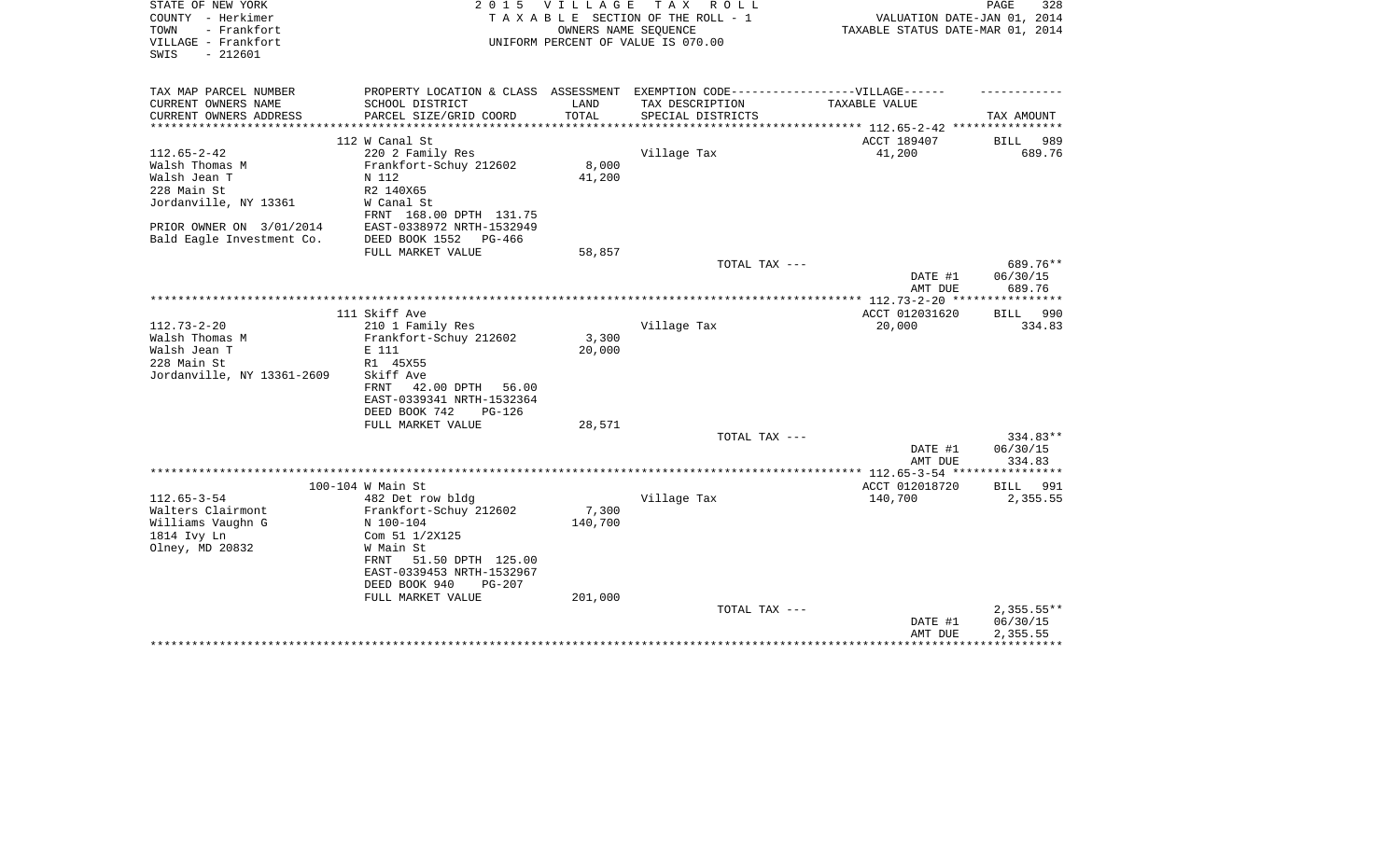| STATE OF NEW YORK<br>COUNTY - Herkimer<br>TOWN<br>- Frankfort<br>VILLAGE - Frankfort<br>$-212601$<br>SWIS | 2 0 1 5                                                                           | VILLAGE | T A X<br>R O L L<br>TAXABLE SECTION OF THE ROLL - 1<br>OWNERS NAME SEQUENCE<br>UNIFORM PERCENT OF VALUE IS 070.00 | VALUATION DATE-JAN 01, 2014<br>TAXABLE STATUS DATE-MAR 01, 2014 | PAGE<br>329             |
|-----------------------------------------------------------------------------------------------------------|-----------------------------------------------------------------------------------|---------|-------------------------------------------------------------------------------------------------------------------|-----------------------------------------------------------------|-------------------------|
| TAX MAP PARCEL NUMBER                                                                                     | PROPERTY LOCATION & CLASS ASSESSMENT EXEMPTION CODE-----------------VILLAGE------ |         |                                                                                                                   |                                                                 |                         |
| CURRENT OWNERS NAME                                                                                       | SCHOOL DISTRICT                                                                   | LAND    | TAX DESCRIPTION                                                                                                   | TAXABLE VALUE                                                   |                         |
| CURRENT OWNERS ADDRESS<br>********************                                                            | PARCEL SIZE/GRID COORD                                                            | TOTAL   | SPECIAL DISTRICTS                                                                                                 |                                                                 | TAX AMOUNT              |
|                                                                                                           | 525 Frankfort St                                                                  |         |                                                                                                                   | ACCT 012017670                                                  | <b>BILL</b><br>992      |
| $112.81 - 2 - 9$                                                                                          | 210 1 Family Res                                                                  |         | Village Tax                                                                                                       | 57,500                                                          | 962.64                  |
| Wameling Frank J                                                                                          | Frankfort-Schuy 212602                                                            | 9,400   |                                                                                                                   |                                                                 |                         |
| Wameling Jessica H                                                                                        | E 525                                                                             | 57,500  |                                                                                                                   |                                                                 |                         |
| 525 Frankfort St<br>Frankfort, NY 13340                                                                   | R1 50X113<br>Frankfort St                                                         |         |                                                                                                                   |                                                                 |                         |
|                                                                                                           | 50.00 DPTH 113.00<br>FRNT                                                         |         |                                                                                                                   |                                                                 |                         |
|                                                                                                           | EAST-0338568 NRTH-1530286                                                         |         |                                                                                                                   |                                                                 |                         |
|                                                                                                           | DEED BOOK 1350<br>PG-776                                                          |         |                                                                                                                   |                                                                 |                         |
|                                                                                                           | FULL MARKET VALUE                                                                 | 82,143  |                                                                                                                   |                                                                 |                         |
|                                                                                                           |                                                                                   |         | TOTAL TAX ---                                                                                                     | DATE #1                                                         | $962.64**$<br>06/30/15  |
|                                                                                                           |                                                                                   |         |                                                                                                                   | AMT DUE                                                         | 962.64                  |
|                                                                                                           |                                                                                   |         |                                                                                                                   |                                                                 | ***********             |
|                                                                                                           | 103 First Ave                                                                     |         |                                                                                                                   | ACCT 012029160                                                  | 993<br>BILL             |
| $112.73 - 2 - 60$                                                                                         | 210 1 Family Res                                                                  |         | Village Tax                                                                                                       | 49,900                                                          | 835.41                  |
| Wardzinski Jane Barbara                                                                                   | Frankfort-Schuy 212602                                                            | 7,500   |                                                                                                                   |                                                                 |                         |
| 103 First Ave<br>Frankfort, NY 13340                                                                      | N 103<br>R1 53X58                                                                 | 49,900  |                                                                                                                   |                                                                 |                         |
|                                                                                                           | First Ave                                                                         |         |                                                                                                                   |                                                                 |                         |
|                                                                                                           | 53.00 DPTH<br>66.00<br>FRNT                                                       |         |                                                                                                                   |                                                                 |                         |
|                                                                                                           | EAST-0338940 NRTH-1532122                                                         |         |                                                                                                                   |                                                                 |                         |
|                                                                                                           | DEED BOOK 676<br>$PG-296$                                                         |         |                                                                                                                   |                                                                 |                         |
|                                                                                                           | FULL MARKET VALUE                                                                 | 71,286  | TOTAL TAX ---                                                                                                     |                                                                 | 835.41**                |
|                                                                                                           |                                                                                   |         |                                                                                                                   | DATE #1                                                         | 06/30/15                |
|                                                                                                           |                                                                                   |         |                                                                                                                   | AMT DUE                                                         | 835.41                  |
|                                                                                                           |                                                                                   |         |                                                                                                                   |                                                                 | * * * * * * * * * * * * |
|                                                                                                           | 329 Third Ave                                                                     |         |                                                                                                                   | ACCT 178930                                                     | BILL<br>994             |
| $112.82 - 2 - 20$<br>Warner Christina                                                                     | 210 1 Family Res<br>Frankfort-Schuy 212602                                        | 9,700   | Village Tax                                                                                                       | 63,600                                                          | 1,064.77                |
| 329 Third Ave                                                                                             | N 329                                                                             | 63,600  |                                                                                                                   |                                                                 |                         |
| Frankfort, NY 13340                                                                                       | R1 45X150                                                                         |         |                                                                                                                   |                                                                 |                         |
|                                                                                                           | Third Ave                                                                         |         |                                                                                                                   |                                                                 |                         |
|                                                                                                           | FRNT<br>50.00 DPTH 150.00                                                         |         |                                                                                                                   |                                                                 |                         |
|                                                                                                           | EAST-0340172 NRTH-1529842<br>DEED BOOK 1488                                       |         |                                                                                                                   |                                                                 |                         |
|                                                                                                           | <b>PG-199</b><br>FULL MARKET VALUE                                                | 90,857  |                                                                                                                   |                                                                 |                         |
|                                                                                                           |                                                                                   |         | TOTAL TAX ---                                                                                                     |                                                                 | $1,064.77**$            |
|                                                                                                           |                                                                                   |         |                                                                                                                   | DATE #1                                                         | 06/30/15                |
|                                                                                                           |                                                                                   |         |                                                                                                                   | AMT DUE                                                         | 1,064.77                |
|                                                                                                           |                                                                                   |         |                                                                                                                   |                                                                 |                         |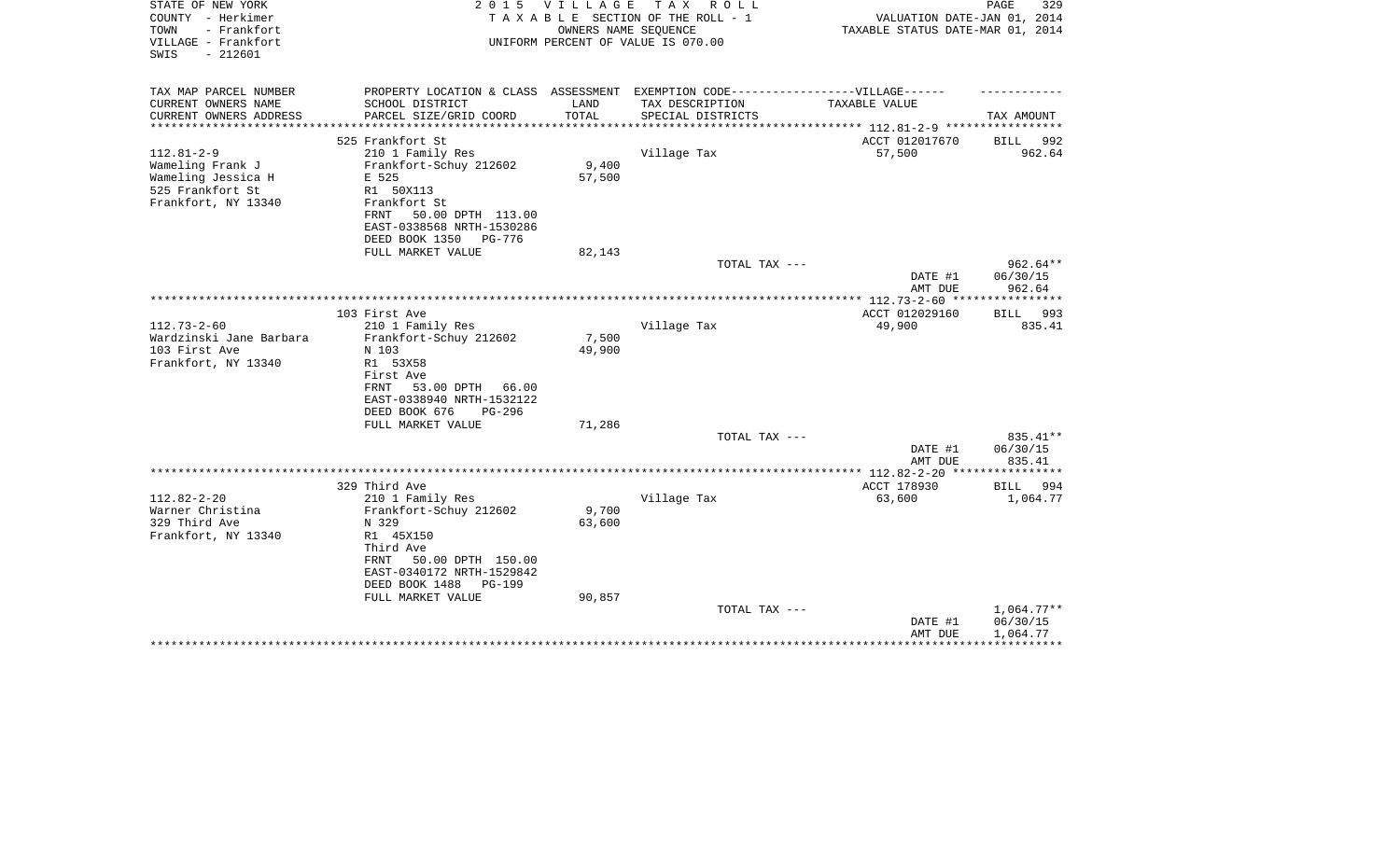| STATE OF NEW YORK<br>COUNTY - Herkimer<br>TOWN<br>- Frankfort<br>VILLAGE - Frankfort<br>$-212601$<br>SWIS | 2 0 1 5                                                                          | V I L L A G E | T A X<br>R O L L<br>TAXABLE SECTION OF THE ROLL - 1<br>OWNERS NAME SEOUENCE<br>UNIFORM PERCENT OF VALUE IS 070.00 | VALUATION DATE-JAN 01, 2014<br>TAXABLE STATUS DATE-MAR 01, 2014 | PAGE<br>330            |
|-----------------------------------------------------------------------------------------------------------|----------------------------------------------------------------------------------|---------------|-------------------------------------------------------------------------------------------------------------------|-----------------------------------------------------------------|------------------------|
| TAX MAP PARCEL NUMBER                                                                                     | PROPERTY LOCATION & CLASS ASSESSMENT EXEMPTION CODE----------------VILLAGE------ |               |                                                                                                                   |                                                                 |                        |
| CURRENT OWNERS NAME<br>CURRENT OWNERS ADDRESS<br>*********************                                    | SCHOOL DISTRICT<br>PARCEL SIZE/GRID COORD                                        | LAND<br>TOTAL | TAX DESCRIPTION<br>SPECIAL DISTRICTS                                                                              | TAXABLE VALUE                                                   | TAX AMOUNT             |
|                                                                                                           | 206 Second Ave                                                                   |               |                                                                                                                   | ACCT 012016350                                                  | 995<br>BILL            |
| $112.73 - 4 - 2$                                                                                          | 210 1 Family Res                                                                 |               | Village Tax                                                                                                       | 55,000                                                          | 920.79                 |
| Warner Dennis Jr                                                                                          | Frankfort-Schuy 212602                                                           | 10,800        |                                                                                                                   |                                                                 |                        |
| Warner Margaret A                                                                                         | S 206                                                                            | 55,000        |                                                                                                                   |                                                                 |                        |
| 206 Second Ave                                                                                            | R1                                                                               |               |                                                                                                                   |                                                                 |                        |
| Frankfort, NY 13340                                                                                       | Life Use                                                                         |               |                                                                                                                   |                                                                 |                        |
|                                                                                                           | FRNT<br>50.00 DPTH 150.00                                                        |               |                                                                                                                   |                                                                 |                        |
|                                                                                                           | EAST-0339316 NRTH-1531086                                                        |               |                                                                                                                   |                                                                 |                        |
|                                                                                                           | DEED BOOK 1097 PG-103                                                            |               |                                                                                                                   |                                                                 |                        |
|                                                                                                           | FULL MARKET VALUE                                                                | 78,571        |                                                                                                                   |                                                                 |                        |
|                                                                                                           |                                                                                  |               | TOTAL TAX ---                                                                                                     | DATE #1                                                         | $920.79**$<br>06/30/15 |
|                                                                                                           |                                                                                  |               |                                                                                                                   | AMT DUE                                                         | 920.79                 |
|                                                                                                           |                                                                                  |               |                                                                                                                   |                                                                 |                        |
|                                                                                                           | 111 First Ave                                                                    |               |                                                                                                                   | ACCT 012018840                                                  | 996<br>BILL            |
| $112.73 - 2 - 55$                                                                                         | 210 1 Family Res                                                                 |               | Village Tax                                                                                                       | 49,900                                                          | 835.41                 |
| Weaver Donald F                                                                                           | Frankfort-Schuy 212602                                                           | 6,300         |                                                                                                                   |                                                                 |                        |
| Weaver Michelle R                                                                                         | N 111                                                                            | 49,900        |                                                                                                                   |                                                                 |                        |
| 111 First Ave                                                                                             | R1 Former Nellis                                                                 |               |                                                                                                                   |                                                                 |                        |
| Frankfort, NY 13340                                                                                       | First Ave                                                                        |               |                                                                                                                   |                                                                 |                        |
|                                                                                                           | FRNT<br>31.00 DPTH 138.00                                                        |               |                                                                                                                   |                                                                 |                        |
|                                                                                                           | <b>BANK</b><br>135<br>EAST-0339111 NRTH-1532034                                  |               |                                                                                                                   |                                                                 |                        |
|                                                                                                           | DEED BOOK 887<br>$PG-207$                                                        |               |                                                                                                                   |                                                                 |                        |
|                                                                                                           | FULL MARKET VALUE                                                                | 71,286        |                                                                                                                   |                                                                 |                        |
|                                                                                                           |                                                                                  |               | TOTAL TAX ---                                                                                                     |                                                                 | 835.41**               |
|                                                                                                           |                                                                                  |               |                                                                                                                   | DATE #1                                                         | 06/30/15               |
|                                                                                                           |                                                                                  |               |                                                                                                                   | AMT DUE                                                         | 835.41                 |
|                                                                                                           |                                                                                  |               |                                                                                                                   | *************** 112.82-2-56 *****************                   |                        |
|                                                                                                           | 345 Fourth Ave                                                                   |               |                                                                                                                   | ACCT 187716                                                     | BILL<br>997            |
| $112.82 - 2 - 56$                                                                                         | 210 1 Family Res                                                                 |               | VET COM CT 41131                                                                                                  | 10,266                                                          |                        |
| Weber Jonathan A Jr                                                                                       | Frankfort-Schuy 212602                                                           | 11,100        | Village Tax                                                                                                       | 48,134                                                          | 805.84                 |
| 345 Fourth Ave<br>Frankfort, NY 13340                                                                     | N 345<br>R1 119X55                                                               | 58,400        |                                                                                                                   |                                                                 |                        |
|                                                                                                           | Fourth Ave                                                                       |               |                                                                                                                   |                                                                 |                        |
| PRIOR OWNER ON 3/01/2014                                                                                  | FRNT 117.00 DPTH<br>90.00                                                        |               |                                                                                                                   |                                                                 |                        |
| Caiola Mary A                                                                                             | EAST-0340119 NRTH-1529289                                                        |               |                                                                                                                   |                                                                 |                        |
|                                                                                                           | DEED BOOK 1542<br>PG-214                                                         |               |                                                                                                                   |                                                                 |                        |
|                                                                                                           | FULL MARKET VALUE                                                                | 83,429        |                                                                                                                   |                                                                 |                        |
|                                                                                                           |                                                                                  |               | TOTAL TAX ---                                                                                                     |                                                                 | 805.84**               |
|                                                                                                           |                                                                                  |               |                                                                                                                   | DATE #1                                                         | 06/30/15               |
|                                                                                                           |                                                                                  |               |                                                                                                                   | AMT DUE                                                         | 805.84                 |
|                                                                                                           |                                                                                  |               |                                                                                                                   |                                                                 |                        |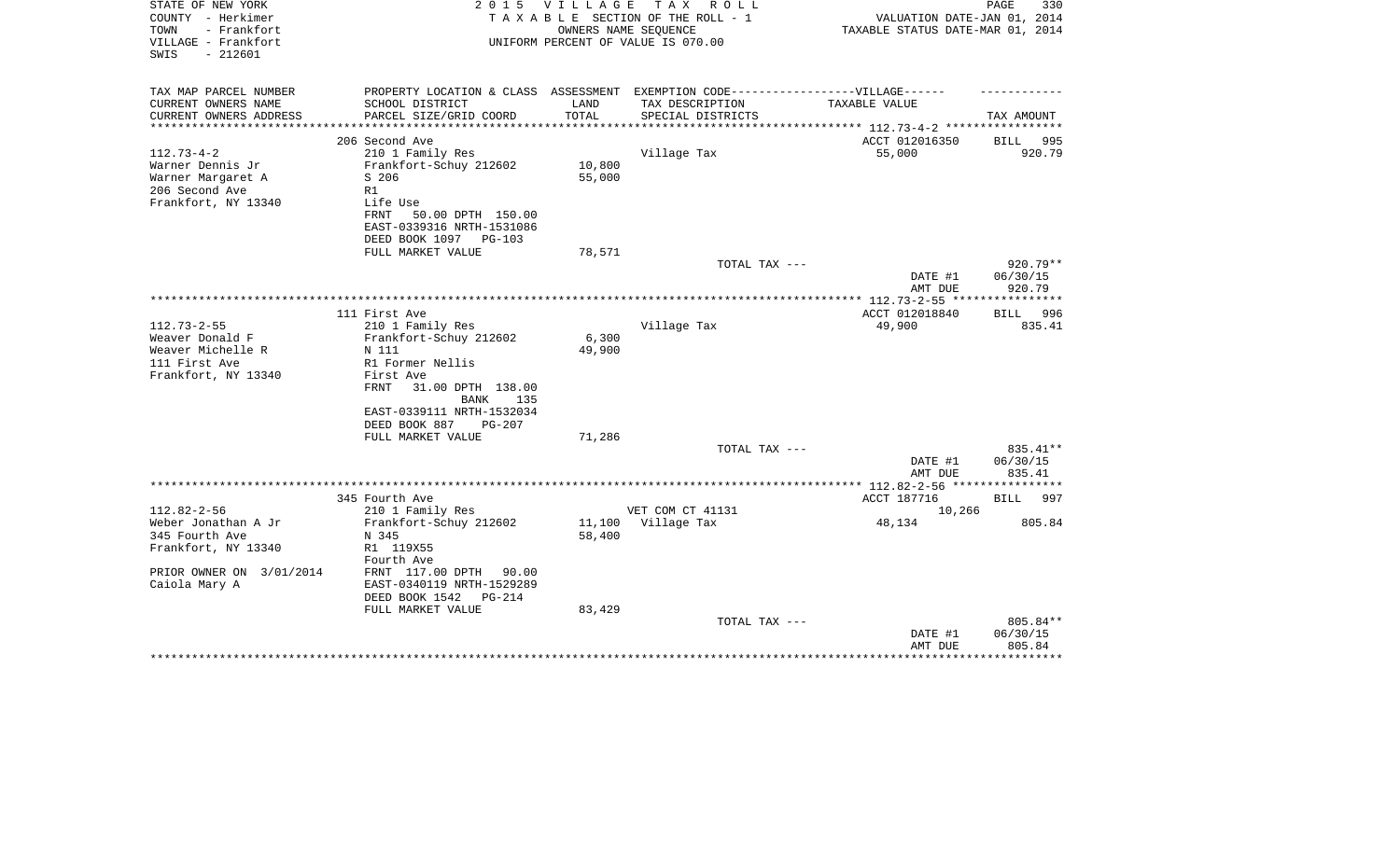| STATE OF NEW YORK<br>COUNTY - Herkimer<br>TOWN<br>- Frankfort<br>VILLAGE - Frankfort<br>$-212601$<br>SWIS | 2 0 1 5                                                                                                                                                                                                  | <b>VILLAGE</b>              | TAX ROLL<br>TAXABLE SECTION OF THE ROLL - 1<br>OWNERS NAME SEOUENCE<br>UNIFORM PERCENT OF VALUE IS 070.00 | VALUATION DATE-JAN 01, 2014<br>TAXABLE STATUS DATE-MAR 01, 2014 | 331<br>PAGE                                  |
|-----------------------------------------------------------------------------------------------------------|----------------------------------------------------------------------------------------------------------------------------------------------------------------------------------------------------------|-----------------------------|-----------------------------------------------------------------------------------------------------------|-----------------------------------------------------------------|----------------------------------------------|
| TAX MAP PARCEL NUMBER                                                                                     | PROPERTY LOCATION & CLASS ASSESSMENT EXEMPTION CODE-----------------VILLAGE------                                                                                                                        |                             |                                                                                                           |                                                                 |                                              |
| CURRENT OWNERS NAME                                                                                       | SCHOOL DISTRICT                                                                                                                                                                                          | LAND                        | TAX DESCRIPTION                                                                                           | TAXABLE VALUE                                                   |                                              |
| CURRENT OWNERS ADDRESS<br>*************                                                                   | PARCEL SIZE/GRID COORD                                                                                                                                                                                   | TOTAL<br>****************** | SPECIAL DISTRICTS                                                                                         | ************** 112.65-2-61 *****************                    | TAX AMOUNT                                   |
|                                                                                                           | 108 E Main St                                                                                                                                                                                            |                             |                                                                                                           | ACCT 012010230                                                  | <b>BILL</b><br>998                           |
| $112.65 - 2 - 61$<br>Webster John<br>2 Barringer Rd<br>Ilion, NY 13357                                    | 481 Att row bldg<br>Frankfort-Schuy 212602<br>S 108<br>Com 24X150<br>E Main St<br>24.50 DPTH 125.00<br>FRNT<br>EAST-0339425 NRTH-1532706<br>DEED BOOK 943<br>PG-682                                      | 3,400<br>56,000             | Village Tax                                                                                               | 56,000                                                          | 937.53                                       |
|                                                                                                           | FULL MARKET VALUE                                                                                                                                                                                        | 80,000                      |                                                                                                           |                                                                 |                                              |
|                                                                                                           |                                                                                                                                                                                                          |                             | TOTAL TAX ---                                                                                             | DATE #1<br>AMT DUE                                              | $937.53**$<br>06/30/15<br>937.53             |
|                                                                                                           |                                                                                                                                                                                                          |                             |                                                                                                           |                                                                 | ************                                 |
| $112.73 - 2 - 33$<br>Werczynski John<br>403 Baum Rd<br>Frankfort, NY 13340                                | 145 Litchfield St<br>449 Other Storag<br>Frankfort-Schuy 212602<br>former thurstons<br>lanes removed<br>Pleasant Ave<br>FRNT 200.60 DPTH 168.60<br>EAST-0339015 NRTH-1532369<br>DEED BOOK 1491<br>PG-337 | 16,600<br>195,000           | Village Tax<br>OTVIL Other relevy<br>XC991 Water relevy                                                   | ACCT 179375<br>195,000<br>150.00 MT M<br>119.44 MT M            | BILL<br>999<br>3,264.62<br>150.00<br>119.44  |
|                                                                                                           | FULL MARKET VALUE                                                                                                                                                                                        | 278,571                     | TOTAL TAX ---                                                                                             |                                                                 | $3,534.06**$                                 |
|                                                                                                           |                                                                                                                                                                                                          |                             |                                                                                                           | DATE #1<br>AMT DUE                                              | 06/30/15<br>3,534.06                         |
|                                                                                                           |                                                                                                                                                                                                          |                             |                                                                                                           |                                                                 |                                              |
| $112.81 - 2 - 23$                                                                                         | 230 Fourth Ave                                                                                                                                                                                           |                             | VET COM CT 41131                                                                                          | ACCT 012029370                                                  | <b>BILL</b> 1000                             |
| Weston Walter<br>Weston Joan B<br>230 Fourth Ave<br>Frankfort, NY 13340                                   | 210 1 Family Res<br>Frankfort-Schuy 212602<br>S 230<br>R1<br>50x136x48x150<br>Fourth Ave<br>50.00 DPTH 150.00<br>FRNT<br>EAST-0339221 NRTH-1530086<br>DEED BOOK 00581 PG-00022                           | 10,500<br>37,000            | Village Tax                                                                                               | 9,250<br>27,750                                                 | 464.58                                       |
|                                                                                                           | FULL MARKET VALUE                                                                                                                                                                                        | 52,857                      | TOTAL TAX ---                                                                                             | DATE #1<br>AMT DUE<br>**********                                | 464.58**<br>06/30/15<br>464.58<br>********** |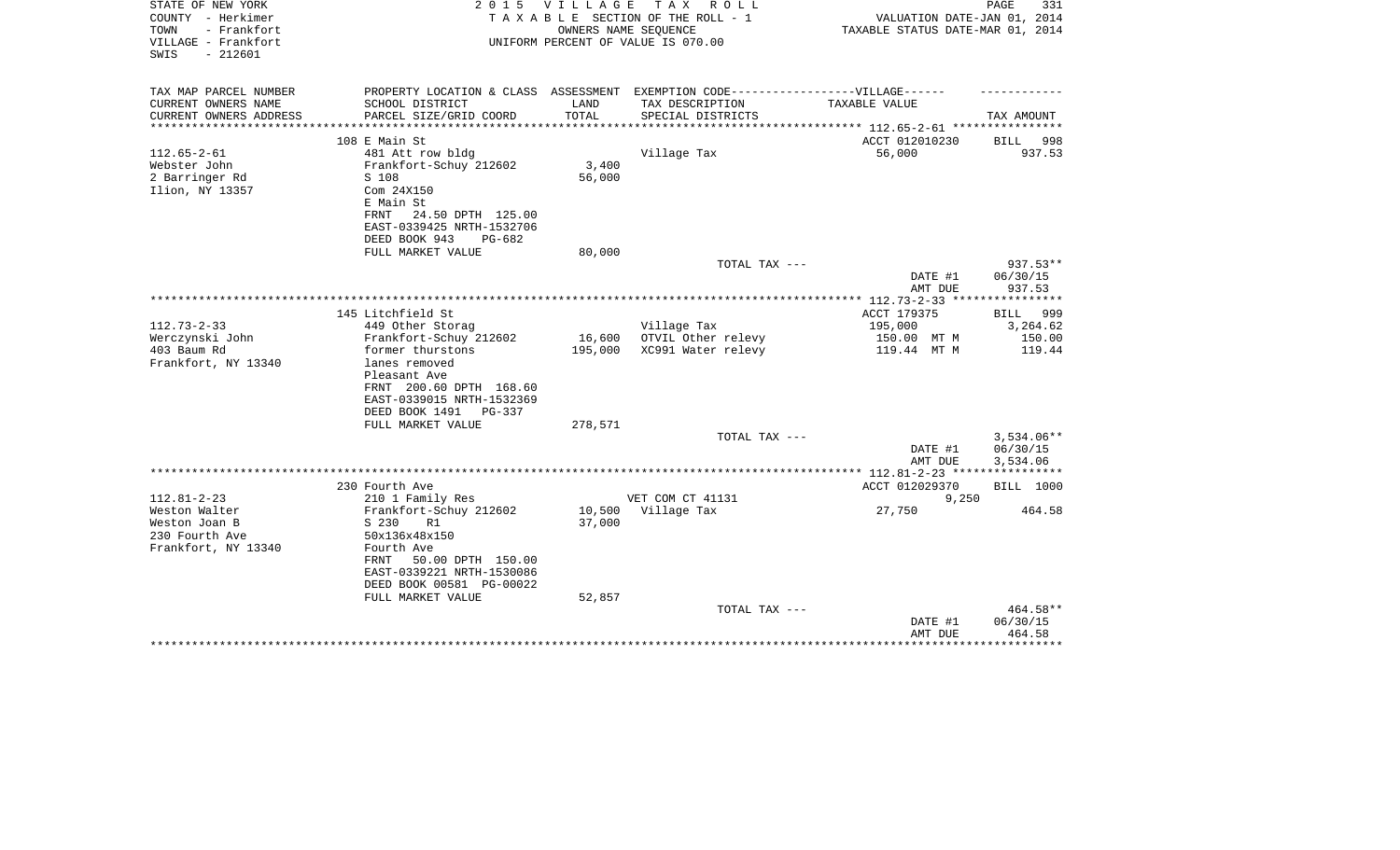| 2 0 1 5                                                                    | <b>VILLAGE</b>                                                                                                                                                                                                                                              | T A X<br>R O L L                                              | VALUATION DATE-JAN 01, 2014<br>TAXABLE STATUS DATE-MAR 01, 2014                                                                                      | PAGE<br>332                                                                                                                                                                                                                                                      |
|----------------------------------------------------------------------------|-------------------------------------------------------------------------------------------------------------------------------------------------------------------------------------------------------------------------------------------------------------|---------------------------------------------------------------|------------------------------------------------------------------------------------------------------------------------------------------------------|------------------------------------------------------------------------------------------------------------------------------------------------------------------------------------------------------------------------------------------------------------------|
|                                                                            |                                                                                                                                                                                                                                                             |                                                               |                                                                                                                                                      |                                                                                                                                                                                                                                                                  |
|                                                                            |                                                                                                                                                                                                                                                             |                                                               |                                                                                                                                                      | TAX AMOUNT                                                                                                                                                                                                                                                       |
|                                                                            |                                                                                                                                                                                                                                                             |                                                               |                                                                                                                                                      |                                                                                                                                                                                                                                                                  |
| 108 Fourth Ave                                                             |                                                                                                                                                                                                                                                             |                                                               | ACCT 012022800                                                                                                                                       | BILL 1001                                                                                                                                                                                                                                                        |
| Frankfort-Schuy 212602<br>S 108<br>R1 Life Use                             | 9,100<br>58,800                                                                                                                                                                                                                                             |                                                               |                                                                                                                                                      | 984.41                                                                                                                                                                                                                                                           |
| Fourth Ave<br>50.00 DPTH 105.00<br>FRNT<br>EAST-0338629 NRTH-1530751       |                                                                                                                                                                                                                                                             |                                                               |                                                                                                                                                      |                                                                                                                                                                                                                                                                  |
| FULL MARKET VALUE                                                          | 84,000                                                                                                                                                                                                                                                      |                                                               |                                                                                                                                                      |                                                                                                                                                                                                                                                                  |
|                                                                            |                                                                                                                                                                                                                                                             |                                                               | DATE #1                                                                                                                                              | 984.41**<br>06/30/15                                                                                                                                                                                                                                             |
|                                                                            |                                                                                                                                                                                                                                                             |                                                               | AMT DUE                                                                                                                                              | 984.41<br>***********                                                                                                                                                                                                                                            |
| 218 Third Ave                                                              |                                                                                                                                                                                                                                                             |                                                               | ACCT 012030060                                                                                                                                       | BILL 1002                                                                                                                                                                                                                                                        |
| 210 1 Family Res                                                           |                                                                                                                                                                                                                                                             | Village Tax                                                   | 50,100                                                                                                                                               | 838.76                                                                                                                                                                                                                                                           |
|                                                                            |                                                                                                                                                                                                                                                             |                                                               |                                                                                                                                                      |                                                                                                                                                                                                                                                                  |
|                                                                            |                                                                                                                                                                                                                                                             |                                                               |                                                                                                                                                      |                                                                                                                                                                                                                                                                  |
| Third Ave<br><b>FRNT</b><br>50.00 DPTH 150.00<br>EAST-0339296 NRTH-1530543 |                                                                                                                                                                                                                                                             |                                                               |                                                                                                                                                      |                                                                                                                                                                                                                                                                  |
|                                                                            |                                                                                                                                                                                                                                                             |                                                               |                                                                                                                                                      |                                                                                                                                                                                                                                                                  |
|                                                                            |                                                                                                                                                                                                                                                             |                                                               |                                                                                                                                                      | 838.76**                                                                                                                                                                                                                                                         |
|                                                                            |                                                                                                                                                                                                                                                             |                                                               | DATE #1                                                                                                                                              | 06/30/15                                                                                                                                                                                                                                                         |
|                                                                            |                                                                                                                                                                                                                                                             |                                                               |                                                                                                                                                      | 838.76                                                                                                                                                                                                                                                           |
| 226 W Main St                                                              |                                                                                                                                                                                                                                                             |                                                               | ACCT 012029430                                                                                                                                       | BILL 1003                                                                                                                                                                                                                                                        |
| 312 Vac w/imprv                                                            |                                                                                                                                                                                                                                                             | Village Tax                                                   | 9,500                                                                                                                                                | 159.05                                                                                                                                                                                                                                                           |
| Frankfort-Schuy 212602                                                     |                                                                                                                                                                                                                                                             |                                                               |                                                                                                                                                      |                                                                                                                                                                                                                                                                  |
|                                                                            |                                                                                                                                                                                                                                                             |                                                               |                                                                                                                                                      |                                                                                                                                                                                                                                                                  |
| W Main St<br>70.00 DPTH 240.00<br>FRNT<br>EAST-0338530 NRTH-1534187        |                                                                                                                                                                                                                                                             |                                                               |                                                                                                                                                      |                                                                                                                                                                                                                                                                  |
| FULL MARKET VALUE                                                          | 13,571                                                                                                                                                                                                                                                      |                                                               |                                                                                                                                                      |                                                                                                                                                                                                                                                                  |
|                                                                            |                                                                                                                                                                                                                                                             |                                                               | DATE #1<br>AMT DUE                                                                                                                                   | 159.05**<br>06/30/15<br>159.05                                                                                                                                                                                                                                   |
|                                                                            | SCHOOL DISTRICT<br>PARCEL SIZE/GRID COORD<br>210 1 Family Res<br>DEED BOOK 1151<br><b>PG-297</b><br>Frankfort-Schuy 212602<br>S 218<br>R <sub>2</sub><br>DEED BOOK 856<br>$PG-107$<br>FULL MARKET VALUE<br>N 226<br>Gara70x240<br>DEED BOOK 811<br>$PG-455$ | LAND<br>TOTAL<br>10,800<br>50,100<br>71,571<br>7,300<br>9,500 | TAXABLE SECTION OF THE ROLL - 1<br>OWNERS NAME SEQUENCE<br>UNIFORM PERCENT OF VALUE IS 070.00<br>TAX DESCRIPTION<br>SPECIAL DISTRICTS<br>Village Tax | PROPERTY LOCATION & CLASS ASSESSMENT EXEMPTION CODE-----------------VILLAGE------<br>TAXABLE VALUE<br>***************** 112.73-1-41 *****************<br>58,800<br>TOTAL TAX ---<br>**************** 112.73-4-42 **<br>TOTAL TAX ---<br>AMT DUE<br>TOTAL TAX --- |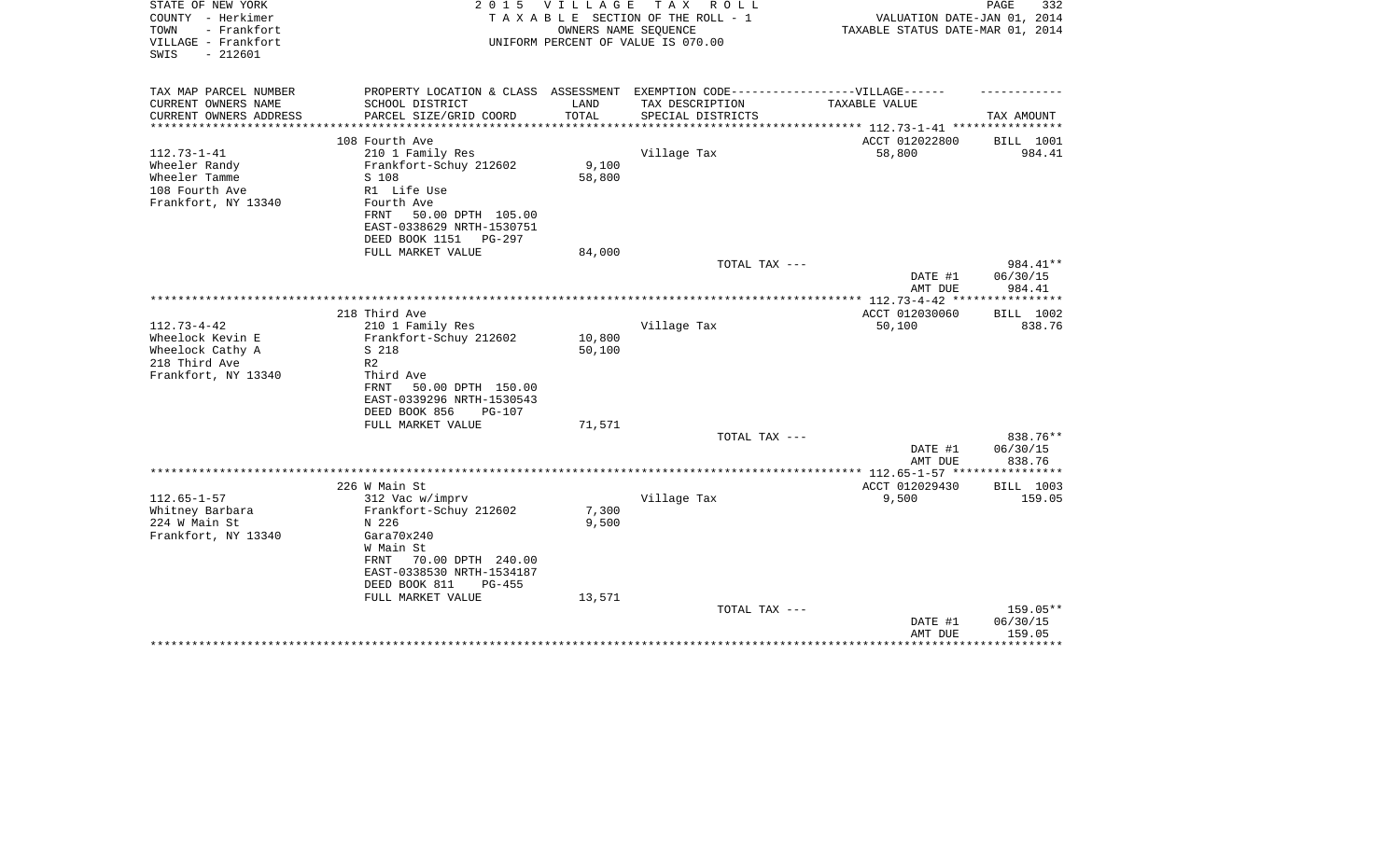| STATE OF NEW YORK<br>COUNTY - Herkimer<br>TOWN<br>- Frankfort<br>VILLAGE - Frankfort | 2 0 1 5                                                                           | V I L L A G E | T A X<br>R O L L<br>TAXABLE SECTION OF THE ROLL - 1<br>OWNERS NAME SEQUENCE<br>UNIFORM PERCENT OF VALUE IS 070.00 | VALUATION DATE-JAN 01, 2014<br>TAXABLE STATUS DATE-MAR 01, 2014  | PAGE<br>333            |
|--------------------------------------------------------------------------------------|-----------------------------------------------------------------------------------|---------------|-------------------------------------------------------------------------------------------------------------------|------------------------------------------------------------------|------------------------|
| $-212601$<br>SWIS                                                                    |                                                                                   |               |                                                                                                                   |                                                                  |                        |
| TAX MAP PARCEL NUMBER                                                                | PROPERTY LOCATION & CLASS ASSESSMENT EXEMPTION CODE-----------------VILLAGE------ |               |                                                                                                                   |                                                                  |                        |
| CURRENT OWNERS NAME                                                                  | SCHOOL DISTRICT                                                                   | LAND          | TAX DESCRIPTION                                                                                                   | TAXABLE VALUE                                                    |                        |
| CURRENT OWNERS ADDRESS<br>****************                                           | PARCEL SIZE/GRID COORD                                                            | TOTAL         | SPECIAL DISTRICTS                                                                                                 | ********************************** 112.65-1-58 ***************** | TAX AMOUNT             |
|                                                                                      | 224 W Main St                                                                     |               |                                                                                                                   | ACCT 012029400                                                   | BILL 1004              |
| $112.65 - 1 - 58$                                                                    | 210 1 Family Res                                                                  |               | Village Tax                                                                                                       | 51,200                                                           | 857.17                 |
| Whitney Barbara                                                                      | Frankfort-Schuy 212602                                                            | 9,600         |                                                                                                                   |                                                                  |                        |
| 224 W Main St                                                                        | N 224                                                                             | 51,200        |                                                                                                                   |                                                                  |                        |
| Frankfort, NY 13340                                                                  | R1 40X240                                                                         |               |                                                                                                                   |                                                                  |                        |
|                                                                                      | W Main St                                                                         |               |                                                                                                                   |                                                                  |                        |
|                                                                                      | FRNT<br>40.00 DPTH 240.00                                                         |               |                                                                                                                   |                                                                  |                        |
|                                                                                      | EAST-0338561 NRTH-1534142<br>DEED BOOK 811                                        |               |                                                                                                                   |                                                                  |                        |
|                                                                                      | $PG-455$<br>FULL MARKET VALUE                                                     | 73,143        |                                                                                                                   |                                                                  |                        |
|                                                                                      |                                                                                   |               | TOTAL TAX ---                                                                                                     |                                                                  | 857.17**               |
|                                                                                      |                                                                                   |               |                                                                                                                   | DATE #1                                                          | 06/30/15               |
|                                                                                      |                                                                                   |               |                                                                                                                   | AMT DUE                                                          | 857.17                 |
|                                                                                      |                                                                                   |               |                                                                                                                   | ************* 112.65-3-60 ****                                   | ************           |
|                                                                                      | 123-125 N Litchfield St                                                           |               |                                                                                                                   | ACCT 182268                                                      | BILL 1005              |
| $112.65 - 3 - 60$                                                                    | 210 1 Family Res                                                                  |               | Village Tax                                                                                                       | 35,000                                                           | 585.96                 |
| Wilcox William                                                                       | Frankfort-Schuy 212602                                                            | 4,800         |                                                                                                                   |                                                                  |                        |
| 123-125 N Litchfield St<br>Frankfort, NY 13340                                       | W 123<br>R1                                                                       | 35,000        |                                                                                                                   |                                                                  |                        |
|                                                                                      | N Litchfield S                                                                    |               |                                                                                                                   |                                                                  |                        |
|                                                                                      | 74.00 DPTH<br><b>FRNT</b><br>87.00                                                |               |                                                                                                                   |                                                                  |                        |
|                                                                                      | EAST-0339643 NRTH-1533141                                                         |               |                                                                                                                   |                                                                  |                        |
|                                                                                      | DEED BOOK 1509<br>PG-455                                                          |               |                                                                                                                   |                                                                  |                        |
|                                                                                      | FULL MARKET VALUE                                                                 | 50,000        |                                                                                                                   |                                                                  |                        |
|                                                                                      |                                                                                   |               | TOTAL TAX ---                                                                                                     |                                                                  | 585.96**               |
|                                                                                      |                                                                                   |               |                                                                                                                   | DATE #1                                                          | 06/30/15               |
|                                                                                      |                                                                                   |               |                                                                                                                   | AMT DUE                                                          | 585.96<br>************ |
|                                                                                      | 304 Frankfort St                                                                  |               |                                                                                                                   | ACCT 012031050                                                   | BILL 1006              |
| $112.73 - 1 - 74$                                                                    | 210 1 Family Res                                                                  |               | Village Tax                                                                                                       | 54,700                                                           | 915.77                 |
| Williams James M                                                                     | Frankfort-Schuy 212602                                                            | 6,000         |                                                                                                                   |                                                                  |                        |
| 304 Frankfort St                                                                     | W 304                                                                             | 54,700        |                                                                                                                   |                                                                  |                        |
| Frankfort, NY 13340                                                                  | R2 40X75                                                                          |               |                                                                                                                   |                                                                  |                        |
|                                                                                      | Frankfort St                                                                      |               |                                                                                                                   |                                                                  |                        |
|                                                                                      | 40.00 DPTH<br>75.00<br>FRNT                                                       |               |                                                                                                                   |                                                                  |                        |
|                                                                                      | EAST-0339112 NRTH-1531268                                                         |               |                                                                                                                   |                                                                  |                        |
|                                                                                      | DEED BOOK 941<br>$PG-280$                                                         |               |                                                                                                                   |                                                                  |                        |
|                                                                                      | FULL MARKET VALUE                                                                 | 78,143        | TOTAL TAX ---                                                                                                     |                                                                  | $915.77**$             |
|                                                                                      |                                                                                   |               |                                                                                                                   | DATE #1                                                          | 06/30/15               |
|                                                                                      |                                                                                   |               |                                                                                                                   | AMT DUE                                                          | 915.77                 |
|                                                                                      |                                                                                   |               |                                                                                                                   |                                                                  | **********             |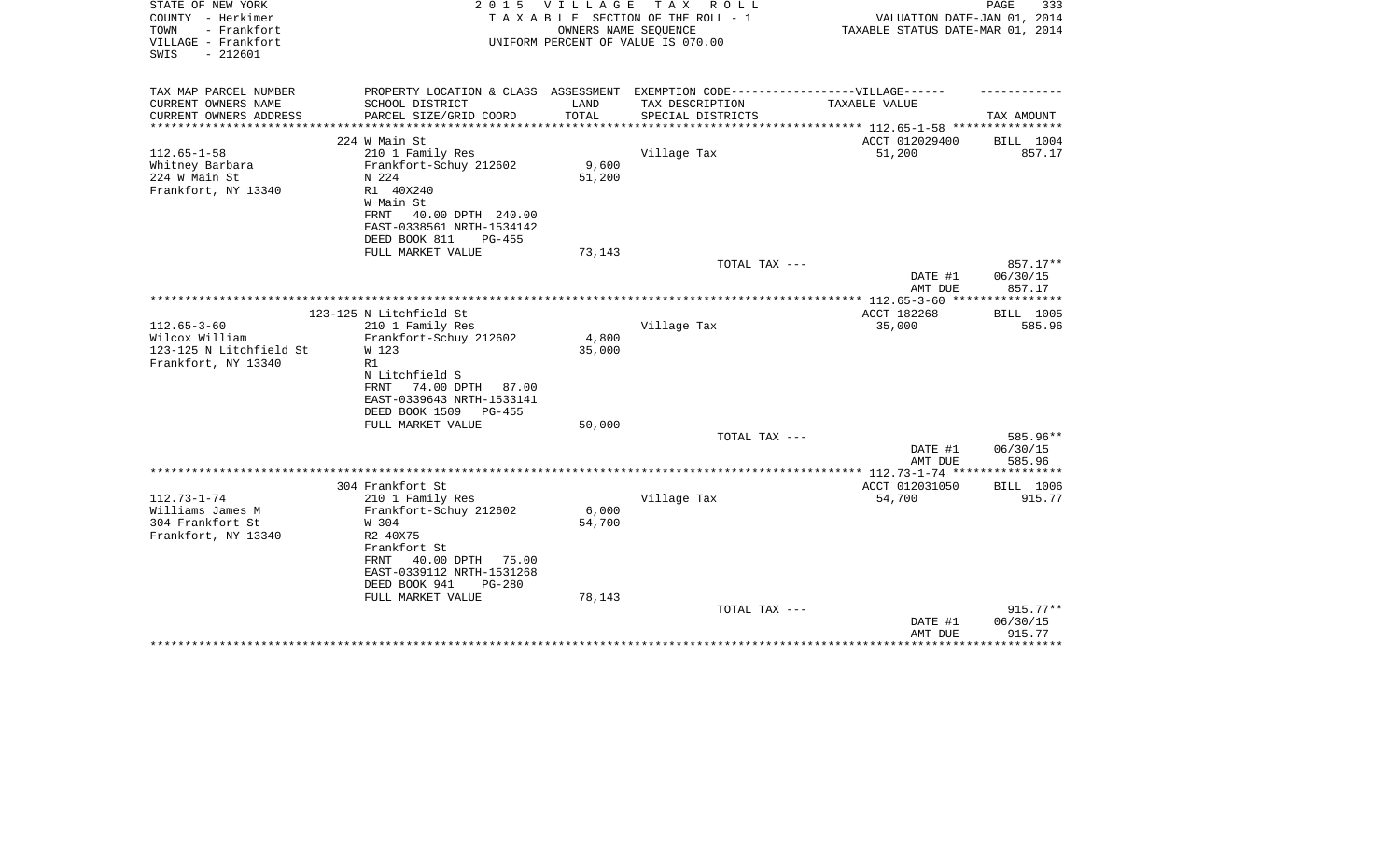| STATE OF NEW YORK<br>COUNTY - Herkimer<br>- Frankfort<br>TOWN<br>VILLAGE - Frankfort<br>SWIS<br>$-212601$ | 2 0 1 5                                                                                                                                                                    | VILLAGE<br>OWNERS NAME SEOUENCE | TAX ROLL<br>TAXABLE SECTION OF THE ROLL - 1<br>UNIFORM PERCENT OF VALUE IS 070.00 | VALUATION DATE-JAN 01, 2014<br>TAXABLE STATUS DATE-MAR 01, 2014 | PAGE<br>334                                |
|-----------------------------------------------------------------------------------------------------------|----------------------------------------------------------------------------------------------------------------------------------------------------------------------------|---------------------------------|-----------------------------------------------------------------------------------|-----------------------------------------------------------------|--------------------------------------------|
| TAX MAP PARCEL NUMBER<br>CURRENT OWNERS NAME                                                              | PROPERTY LOCATION & CLASS ASSESSMENT EXEMPTION CODE-----------------VILLAGE------<br>SCHOOL DISTRICT                                                                       | LAND                            | TAX DESCRIPTION                                                                   | TAXABLE VALUE                                                   |                                            |
| CURRENT OWNERS ADDRESS                                                                                    | PARCEL SIZE/GRID COORD                                                                                                                                                     | TOTAL                           | SPECIAL DISTRICTS                                                                 |                                                                 | TAX AMOUNT                                 |
|                                                                                                           |                                                                                                                                                                            |                                 |                                                                                   | ********* 112.74-1-20 ************                              |                                            |
|                                                                                                           | 109 N Frankfort St                                                                                                                                                         |                                 |                                                                                   | ACCT 161408                                                     | BILL 1007                                  |
| $112.74 - 1 - 20$<br>Williams Mary Renee<br>109 N Frankfort St<br>Frankfort, NY 13340                     | 210 1 Family Res<br>Frankfort-Schuy 212602<br>W 109<br>R1 26X55<br>N Frankfort St<br>26.00 DPTH<br>55.00<br>FRNT<br>EAST-0340116 NRTH-1532324<br>DEED BOOK 1374<br>$PG-56$ | 2,000<br>43,000                 | Village Tax                                                                       | 43,000                                                          | 719.89                                     |
|                                                                                                           | FULL MARKET VALUE                                                                                                                                                          | 61,429                          |                                                                                   |                                                                 |                                            |
|                                                                                                           |                                                                                                                                                                            |                                 | TOTAL TAX ---                                                                     | DATE #1<br>AMT DUE                                              | $719.89**$<br>06/30/15<br>719.89           |
|                                                                                                           |                                                                                                                                                                            |                                 |                                                                                   |                                                                 |                                            |
| $112.65 - 1 - 13$<br>Wilson Michael G<br>Wilson Kristine R<br>171 Center Rd<br>Frankfort, NY 13340        | 111 Elizabeth St<br>210 1 Family Res<br>Frankfort-Schuy 212602<br>S<br>R1<br>Elizabeth St                                                                                  | 15,000<br>51,500                | Village Tax                                                                       | ACCT 012026040<br>51,500                                        | <b>BILL 1008</b><br>862.19                 |
|                                                                                                           | FRNT 100.00 DPTH 150.00<br>EAST-0337063 NRTH-1533360<br>DEED BOOK 933<br>$PG-74$<br>FULL MARKET VALUE                                                                      | 73,571                          | TOTAL TAX ---                                                                     |                                                                 | 862.19**                                   |
|                                                                                                           |                                                                                                                                                                            |                                 |                                                                                   | DATE #1<br>AMT DUE                                              | 06/30/15<br>862.19                         |
|                                                                                                           |                                                                                                                                                                            |                                 |                                                                                   | ************ 112.65-1-15 ****                                   | * * * * * * * * * * * *                    |
| $112.65 - 1 - 15$                                                                                         | 207 Elizabeth St<br>311 Res vac land                                                                                                                                       |                                 | Village Tax                                                                       | ACCT 012026070<br>7,800                                         | BILL 1009<br>130.58                        |
| Wilson Michael G<br>Wilson Kristine R<br>171 Center Rd<br>Frankfort, NY 13340                             | Frankfort-Schuy 212602<br>S 207<br>V19 50X150<br>Elizabeth St<br>50.00 DPTH 150.00<br>FRNT<br>EAST-0337070 NRTH-1533290<br>DEED BOOK 933<br>$PG-74$<br>FULL MARKET VALUE   | 7,800<br>7,800<br>11,143        |                                                                                   |                                                                 |                                            |
|                                                                                                           |                                                                                                                                                                            |                                 | TOTAL TAX ---                                                                     | DATE #1<br>AMT DUE                                              | 130.58**<br>06/30/15<br>130.58<br>******** |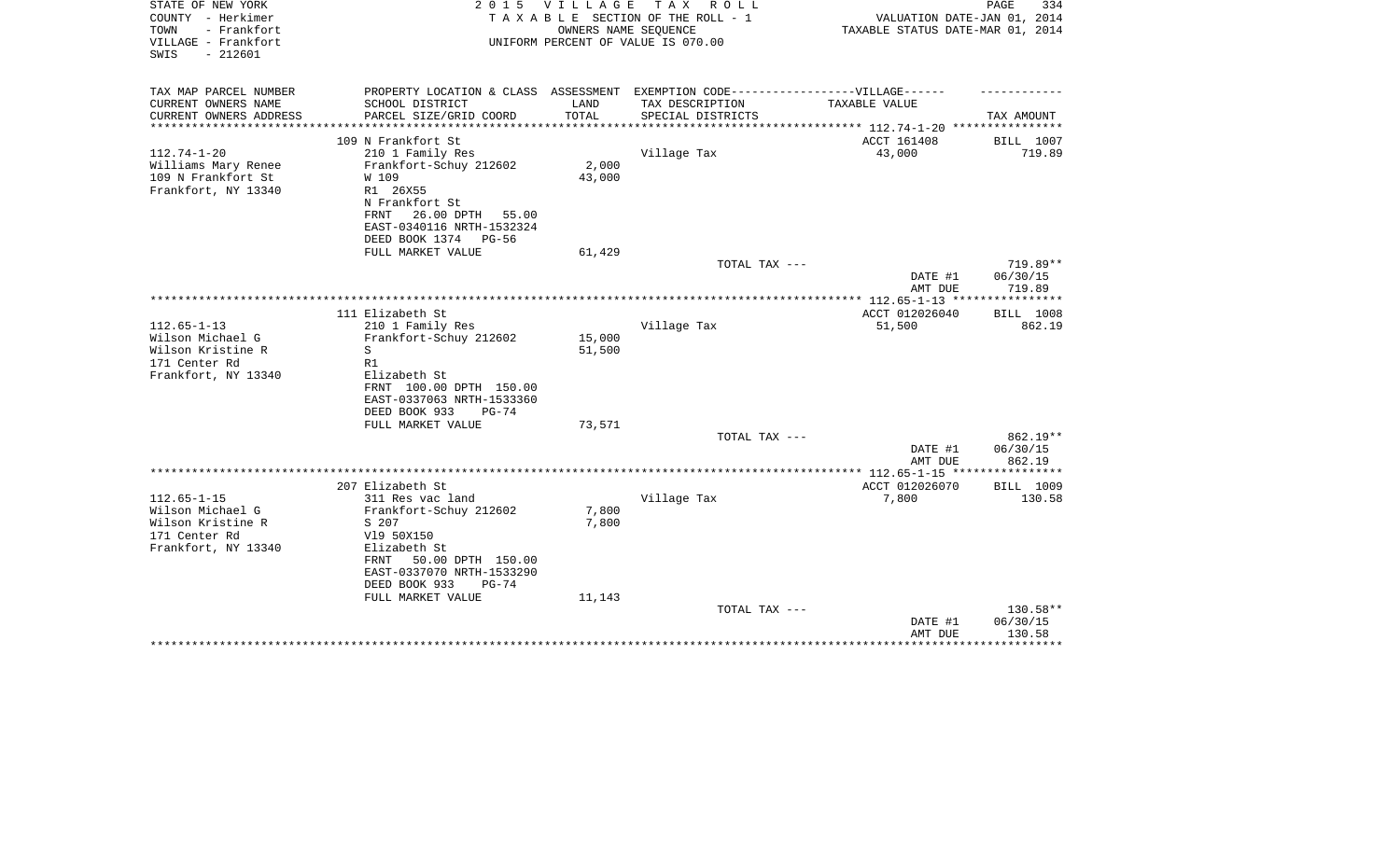| STATE OF NEW YORK<br>COUNTY - Herkimer<br>- Frankfort<br>TOWN<br>VILLAGE - Frankfort<br>$-212601$<br>SWIS | 2 0 1 5                                   | VILLAGE | TAX ROLL<br>TAXABLE SECTION OF THE ROLL - 1<br>OWNERS NAME SEQUENCE<br>UNIFORM PERCENT OF VALUE IS 070.00 | VALUATION DATE-JAN 01, 2014<br>TAXABLE STATUS DATE-MAR 01, 2014 | PAGE<br>335             |
|-----------------------------------------------------------------------------------------------------------|-------------------------------------------|---------|-----------------------------------------------------------------------------------------------------------|-----------------------------------------------------------------|-------------------------|
|                                                                                                           |                                           |         |                                                                                                           |                                                                 |                         |
| TAX MAP PARCEL NUMBER                                                                                     | PROPERTY LOCATION & CLASS ASSESSMENT      |         | EXEMPTION CODE------------------VILLAGE------                                                             |                                                                 |                         |
| CURRENT OWNERS NAME                                                                                       | SCHOOL DISTRICT                           | LAND    | TAX DESCRIPTION                                                                                           | TAXABLE VALUE                                                   |                         |
| CURRENT OWNERS ADDRESS<br>**********************                                                          | PARCEL SIZE/GRID COORD                    | TOTAL   | SPECIAL DISTRICTS                                                                                         |                                                                 | TAX AMOUNT              |
|                                                                                                           | 402 Ingersol Ave                          |         |                                                                                                           | ACCT 012026610                                                  | BILL 1010               |
| $112.82 - 2 - 53$                                                                                         | 210 1 Family Res                          |         | Village Tax                                                                                               | 61,300                                                          | 1,026.26                |
| Wintle Bruce D                                                                                            | Frankfort-Schuy 212602                    | 8,800   |                                                                                                           |                                                                 |                         |
| Wintle Catherine A                                                                                        | W 402                                     | 61,300  |                                                                                                           |                                                                 |                         |
| 402 Ingersol Ave                                                                                          | R1                                        |         |                                                                                                           |                                                                 |                         |
| Frankfort, NY 13340                                                                                       | Ingersol Ave<br>FRNT<br>50.00 DPTH 109.00 |         |                                                                                                           |                                                                 |                         |
|                                                                                                           | BANK<br>135                               |         |                                                                                                           |                                                                 |                         |
|                                                                                                           | EAST-0340089 NRTH-1529536                 |         |                                                                                                           |                                                                 |                         |
|                                                                                                           | DEED BOOK 793<br>PG-336                   |         |                                                                                                           |                                                                 |                         |
|                                                                                                           | FULL MARKET VALUE                         | 87,571  |                                                                                                           |                                                                 |                         |
|                                                                                                           |                                           |         | TOTAL TAX ---                                                                                             |                                                                 | 1,026.26**              |
|                                                                                                           |                                           |         |                                                                                                           | DATE #1                                                         | 06/30/15                |
|                                                                                                           |                                           |         |                                                                                                           | AMT DUE                                                         | 1,026.26<br>*********** |
|                                                                                                           | 404 Ingersol Ave                          |         |                                                                                                           | ACCT 012026640                                                  | BILL 1011               |
| $112.82 - 2 - 54$                                                                                         | 311 Res vac land                          |         | Village Tax                                                                                               | 6,700                                                           | 112.17                  |
| Wintle Bruce D                                                                                            | Frankfort-Schuy 212602                    | 6,700   |                                                                                                           |                                                                 |                         |
| Wintle Catherine A                                                                                        | W 404                                     | 6,700   |                                                                                                           |                                                                 |                         |
| 402 Ingersol Ave                                                                                          | Vac Ld                                    |         |                                                                                                           |                                                                 |                         |
| Frankfort, NY 13340                                                                                       | Ingersol Ave<br>FRNT<br>50.00 DPTH 115.00 |         |                                                                                                           |                                                                 |                         |
|                                                                                                           | <b>BANK</b><br>409                        |         |                                                                                                           |                                                                 |                         |
|                                                                                                           | EAST-0340057 NRTH-1529498                 |         |                                                                                                           |                                                                 |                         |
|                                                                                                           | DEED BOOK 793<br>$PG-336$                 |         |                                                                                                           |                                                                 |                         |
|                                                                                                           | FULL MARKET VALUE                         | 9,571   |                                                                                                           |                                                                 |                         |
|                                                                                                           |                                           |         | TOTAL TAX ---                                                                                             |                                                                 | $112.17**$              |
|                                                                                                           |                                           |         |                                                                                                           | DATE #1                                                         | 06/30/15<br>112.17      |
|                                                                                                           |                                           |         |                                                                                                           | AMT DUE                                                         |                         |
|                                                                                                           | 224 Fifth Ave                             |         |                                                                                                           | ACCT 012001440                                                  | BILL 1012               |
| $112.81 - 1 - 42$                                                                                         | 210 1 Family Res                          |         | Village Tax                                                                                               | 65,400                                                          | 1,094.90                |
| Wisheart Jeremy                                                                                           | Frankfort-Schuy 212602                    | 10,800  |                                                                                                           |                                                                 |                         |
| Wisheart Bobbie                                                                                           | S 224                                     | 65,400  |                                                                                                           |                                                                 |                         |
| 224 Fifth Ave                                                                                             | R1                                        |         |                                                                                                           |                                                                 |                         |
| Frankfort, NY 13340                                                                                       | Fifth Ave<br>50.00 DPTH 150.00<br>FRNT    |         |                                                                                                           |                                                                 |                         |
|                                                                                                           | EAST-0339031 NRTH-1529830                 |         |                                                                                                           |                                                                 |                         |
|                                                                                                           | DEED BOOK 1247<br>PG-56                   |         |                                                                                                           |                                                                 |                         |
|                                                                                                           | FULL MARKET VALUE                         | 93,429  |                                                                                                           |                                                                 |                         |
|                                                                                                           |                                           |         | TOTAL TAX ---                                                                                             |                                                                 | $1,094.90**$            |
|                                                                                                           |                                           |         |                                                                                                           | DATE #1                                                         | 06/30/15                |
|                                                                                                           |                                           |         |                                                                                                           | AMT DUE                                                         | 1,094.90                |
|                                                                                                           |                                           |         |                                                                                                           |                                                                 |                         |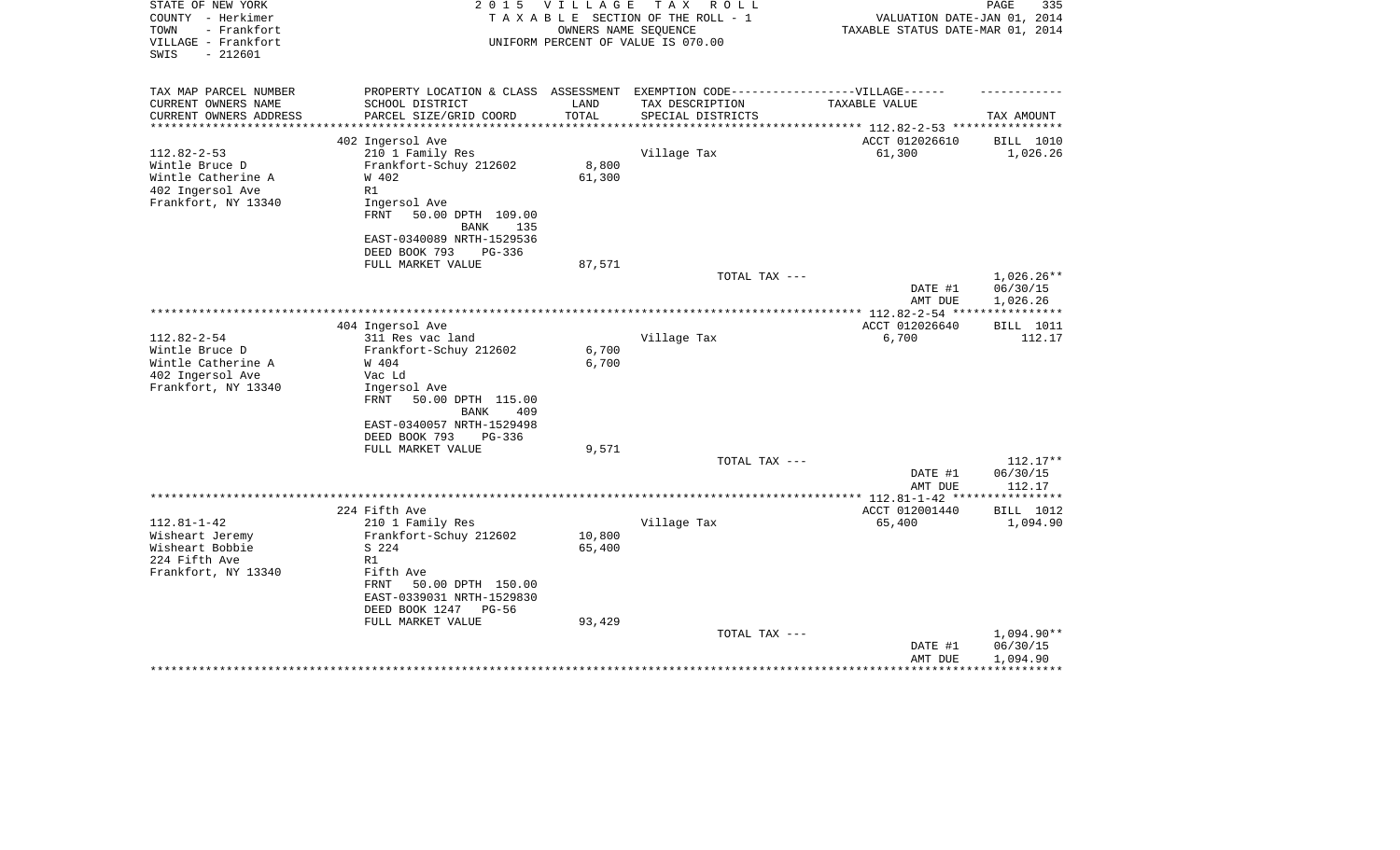| STATE OF NEW YORK<br>COUNTY - Herkimer<br>TOWN<br>- Frankfort<br>VILLAGE - Frankfort<br>$-212601$<br>SWIS | 2 0 1 5<br><b>VILLAGE</b><br>T A X<br>R O L L<br>TAXABLE SECTION OF THE ROLL - 1<br>OWNERS NAME SEOUENCE<br>UNIFORM PERCENT OF VALUE IS 070.00 |        |                   | PAGE<br>336<br>VALUATION DATE-JAN 01, 2014<br>TAXABLE STATUS DATE-MAR 01, 2014 |                       |  |
|-----------------------------------------------------------------------------------------------------------|------------------------------------------------------------------------------------------------------------------------------------------------|--------|-------------------|--------------------------------------------------------------------------------|-----------------------|--|
| TAX MAP PARCEL NUMBER                                                                                     | PROPERTY LOCATION & CLASS ASSESSMENT EXEMPTION CODE-----------------VILLAGE------                                                              |        |                   |                                                                                |                       |  |
| CURRENT OWNERS NAME                                                                                       | SCHOOL DISTRICT                                                                                                                                | LAND   | TAX DESCRIPTION   | TAXABLE VALUE                                                                  |                       |  |
| CURRENT OWNERS ADDRESS<br>***********************                                                         | PARCEL SIZE/GRID COORD                                                                                                                         | TOTAL  | SPECIAL DISTRICTS |                                                                                | TAX AMOUNT            |  |
|                                                                                                           | 237 W Main St                                                                                                                                  |        |                   | ACCT 012007920                                                                 |                       |  |
| $112.65 - 1 - 44$                                                                                         | 220 2 Family Res                                                                                                                               |        | Village Tax       | 65,100                                                                         | BILL 1013<br>1,089.88 |  |
| Wood Eric                                                                                                 | Frankfort-Schuy 212602                                                                                                                         | 17,300 |                   |                                                                                |                       |  |
| 237 W Main St                                                                                             | S 237                                                                                                                                          | 65,100 |                   |                                                                                |                       |  |
| Frankfort, NY 13340                                                                                       | R2 1/2A                                                                                                                                        |        |                   |                                                                                |                       |  |
|                                                                                                           | W Main St                                                                                                                                      |        |                   |                                                                                |                       |  |
|                                                                                                           | FRNT 130.00 DPTH 178.00                                                                                                                        |        |                   |                                                                                |                       |  |
|                                                                                                           | <b>BANK</b><br>135                                                                                                                             |        |                   |                                                                                |                       |  |
|                                                                                                           | EAST-0338133 NRTH-1534270                                                                                                                      |        |                   |                                                                                |                       |  |
|                                                                                                           | DEED BOOK 1233<br>PG-783                                                                                                                       |        |                   |                                                                                |                       |  |
|                                                                                                           | FULL MARKET VALUE                                                                                                                              | 93,000 |                   |                                                                                |                       |  |
|                                                                                                           |                                                                                                                                                |        | TOTAL TAX ---     |                                                                                | 1,089.88**            |  |
|                                                                                                           |                                                                                                                                                |        |                   | DATE #1                                                                        | 06/30/15              |  |
|                                                                                                           |                                                                                                                                                |        |                   | AMT DUE                                                                        | 1,089.88              |  |
|                                                                                                           | 106 Skiff Ave                                                                                                                                  |        |                   | ACCT 012003120                                                                 | BILL 1014             |  |
| $112.73 - 2 - 14$                                                                                         | 210 1 Family Res                                                                                                                               |        | Village Tax       | 48,300                                                                         | 808.62                |  |
| Yashinski Leonard                                                                                         | Frankfort-Schuy 212602                                                                                                                         | 5,300  |                   |                                                                                |                       |  |
| Yashinski Sandra L                                                                                        | W 106                                                                                                                                          | 48,300 |                   |                                                                                |                       |  |
| 106 Skiff Ave                                                                                             | R1 49 1/2X101                                                                                                                                  |        |                   |                                                                                |                       |  |
| Frankfort, NY 13340                                                                                       | Skiff Ave                                                                                                                                      |        |                   |                                                                                |                       |  |
|                                                                                                           | FRNT<br>49.50 DPTH 101.00                                                                                                                      |        |                   |                                                                                |                       |  |
|                                                                                                           | 635<br>BANK                                                                                                                                    |        |                   |                                                                                |                       |  |
|                                                                                                           | EAST-0339396 NRTH-1532539<br>$PG-157$                                                                                                          |        |                   |                                                                                |                       |  |
|                                                                                                           | DEED BOOK 863<br>FULL MARKET VALUE                                                                                                             | 69,000 |                   |                                                                                |                       |  |
|                                                                                                           |                                                                                                                                                |        | TOTAL TAX ---     |                                                                                | $808.62**$            |  |
|                                                                                                           |                                                                                                                                                |        |                   | DATE #1                                                                        | 06/30/15              |  |
|                                                                                                           |                                                                                                                                                |        |                   | AMT DUE                                                                        | 808.62                |  |
|                                                                                                           |                                                                                                                                                |        |                   |                                                                                |                       |  |
|                                                                                                           | 312 Litchfield St                                                                                                                              |        |                   | ACCT 012021990                                                                 | <b>BILL 1015</b>      |  |
| $112.73 - 1 - 16$                                                                                         | 210 1 Family Res                                                                                                                               |        | Village Tax       | 59,730                                                                         | 999.98                |  |
| Yelle Eugene                                                                                              | Frankfort-Schuy 212602                                                                                                                         | 13,400 |                   |                                                                                |                       |  |
| 312 Litchfield St                                                                                         | W 312                                                                                                                                          | 59,730 |                   |                                                                                |                       |  |
| Frankfort, NY 13340                                                                                       | R1                                                                                                                                             |        |                   |                                                                                |                       |  |
|                                                                                                           | Litchfield St                                                                                                                                  |        |                   |                                                                                |                       |  |
|                                                                                                           | 79.00 DPTH 151.00<br>FRNT<br>EAST-0338534 NRTH-1531295                                                                                         |        |                   |                                                                                |                       |  |
|                                                                                                           | DEED BOOK 1101<br>PG-181                                                                                                                       |        |                   |                                                                                |                       |  |
|                                                                                                           | FULL MARKET VALUE                                                                                                                              | 85,329 |                   |                                                                                |                       |  |
|                                                                                                           |                                                                                                                                                |        | TOTAL TAX ---     |                                                                                | 999.98**              |  |
|                                                                                                           |                                                                                                                                                |        |                   | DATE #1                                                                        | 06/30/15              |  |
|                                                                                                           |                                                                                                                                                |        |                   | AMT DUE                                                                        | 999.98                |  |
|                                                                                                           |                                                                                                                                                |        |                   |                                                                                |                       |  |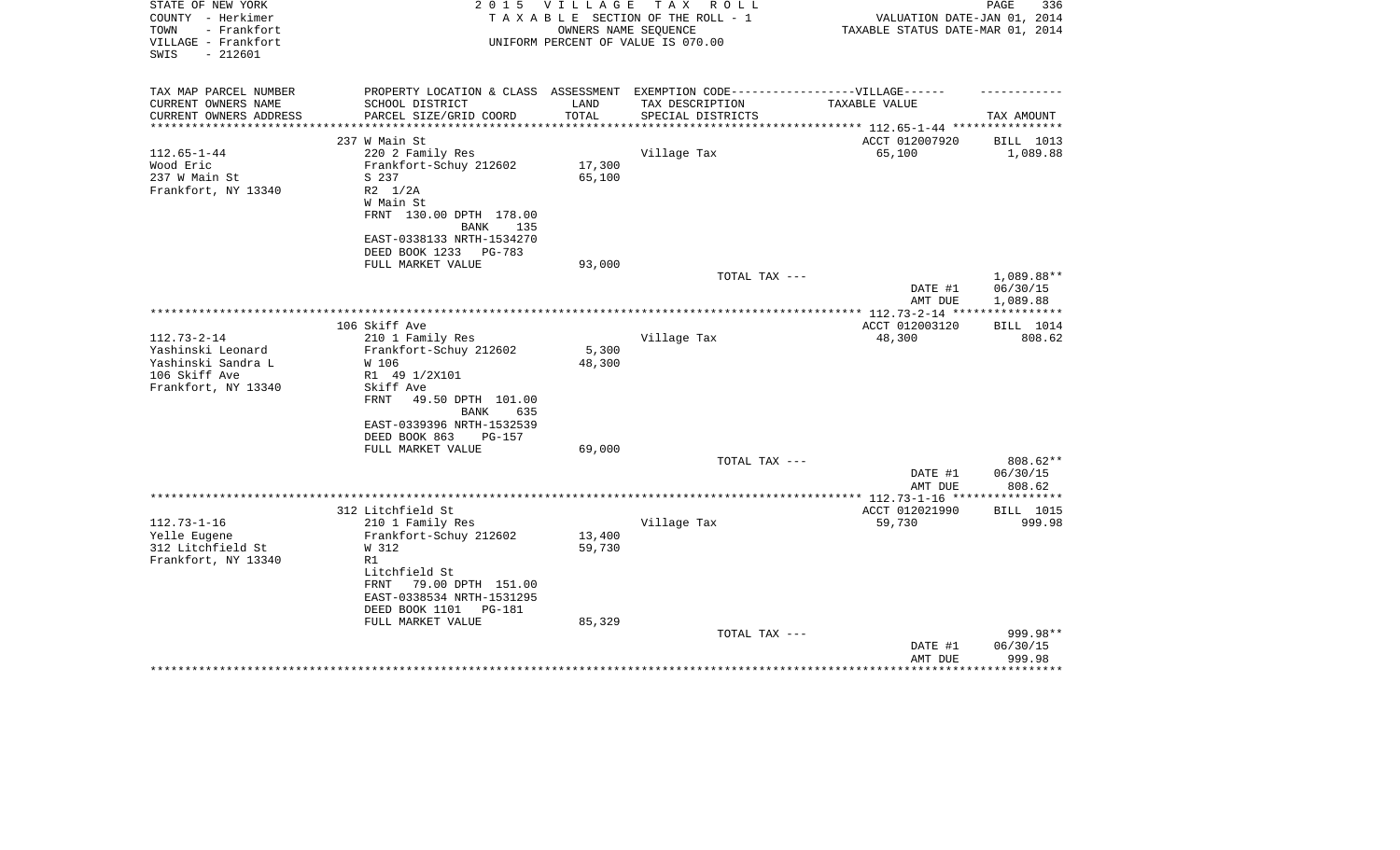| COUNTY - Herkimer<br>TAXABLE SECTION OF THE ROLL - 1<br>TOWN<br>- Frankfort<br>OWNERS NAME SEQUENCE<br>VILLAGE - Frankfort<br>UNIFORM PERCENT OF VALUE IS 070.00<br>$-212601$<br>SWIS | PAGE<br>337<br>VALUATION DATE-JAN 01, 2014<br>TAXABLE STATUS DATE-MAR 01, 2014 |  |  |
|---------------------------------------------------------------------------------------------------------------------------------------------------------------------------------------|--------------------------------------------------------------------------------|--|--|
| TAX MAP PARCEL NUMBER<br>PROPERTY LOCATION & CLASS ASSESSMENT<br>EXEMPTION CODE------------------VILLAGE------                                                                        |                                                                                |  |  |
| CURRENT OWNERS NAME<br>SCHOOL DISTRICT<br>LAND<br>TAX DESCRIPTION<br>TAXABLE VALUE                                                                                                    |                                                                                |  |  |
| TOTAL<br>CURRENT OWNERS ADDRESS<br>PARCEL SIZE/GRID COORD<br>SPECIAL DISTRICTS<br>*****************                                                                                   | TAX AMOUNT                                                                     |  |  |
| ACCT 012029640<br>400 Railroad St                                                                                                                                                     | BILL 1016                                                                      |  |  |
| $112.66 - 1 - 12$<br>220 2 Family Res<br>Village Tax<br>48,000                                                                                                                        | 803.60                                                                         |  |  |
| 5,000<br>Frankfort-Schuy 212602<br>Yero Anthony                                                                                                                                       |                                                                                |  |  |
| Yero Cynthia<br>E 400<br>48,000                                                                                                                                                       |                                                                                |  |  |
| 400 Railroad St<br>R2 461/2X114                                                                                                                                                       |                                                                                |  |  |
| Frankfort, NY 13340<br>Railroad St                                                                                                                                                    |                                                                                |  |  |
| FRNT<br>46.00 DPTH 111.00<br>EAST-0340814 NRTH-1533437                                                                                                                                |                                                                                |  |  |
| DEED BOOK 876<br>$PG-370$                                                                                                                                                             |                                                                                |  |  |
| 68,571<br>FULL MARKET VALUE                                                                                                                                                           |                                                                                |  |  |
| TOTAL TAX ---                                                                                                                                                                         | 803.60**                                                                       |  |  |
| DATE #1                                                                                                                                                                               | 06/30/15                                                                       |  |  |
| AMT DUE                                                                                                                                                                               | 803.60                                                                         |  |  |
| **************** 112.82-1-19 *****************<br>ACCT 182887<br>340-342 First Ave                                                                                                    | BILL 1017                                                                      |  |  |
| $112.82 - 1 - 19$<br>72,000<br>220 2 Family Res<br>Village Tax                                                                                                                        | 1,205.40                                                                       |  |  |
| Young Michael C<br>10,000<br>Frankfort-Schuy 212602                                                                                                                                   |                                                                                |  |  |
| Young Daryl P<br>72,000<br>$S$ 340-342                                                                                                                                                |                                                                                |  |  |
| 340 First Ave<br>R2 77X70x103x97                                                                                                                                                      |                                                                                |  |  |
| Frankfort, NY 13340<br>First Ave                                                                                                                                                      |                                                                                |  |  |
| 77.00 DPTH<br>FRNT<br>94.00<br>EAST-0340756 NRTH-1529994                                                                                                                              |                                                                                |  |  |
| DEED BOOK 1513<br>PG-395                                                                                                                                                              |                                                                                |  |  |
| FULL MARKET VALUE<br>102,857                                                                                                                                                          |                                                                                |  |  |
| TOTAL TAX ---                                                                                                                                                                         | $1,205.40**$                                                                   |  |  |
| DATE #1                                                                                                                                                                               | 06/30/15                                                                       |  |  |
| AMT DUE                                                                                                                                                                               | 1,205.40<br>************                                                       |  |  |
| 307 Fourth Ave<br>ACCT 012029220                                                                                                                                                      | BILL 1018                                                                      |  |  |
| $112.81 - 2 - 60$<br>210 1 Family Res<br>Village Tax<br>68,100                                                                                                                        | 1,140.11                                                                       |  |  |
| Yozzo Donald A III<br>Frankfort-Schuy 212602<br>11,800                                                                                                                                |                                                                                |  |  |
| 307 Fourth Ave<br>N 307<br>68,100                                                                                                                                                     |                                                                                |  |  |
| Frankfort, NY 13340<br>R1                                                                                                                                                             |                                                                                |  |  |
| Fourth Ave                                                                                                                                                                            |                                                                                |  |  |
| 60.00 DPTH 150.00<br>FRNT<br>EAST-0339552 NRTH-1530030                                                                                                                                |                                                                                |  |  |
| DEED BOOK 1108<br>PG-195                                                                                                                                                              |                                                                                |  |  |
| 97,286<br>FULL MARKET VALUE                                                                                                                                                           |                                                                                |  |  |
| TOTAL TAX ---                                                                                                                                                                         | 1,140.11**                                                                     |  |  |
| DATE #1                                                                                                                                                                               | 06/30/15                                                                       |  |  |
| AMT DUE                                                                                                                                                                               | 1,140.11                                                                       |  |  |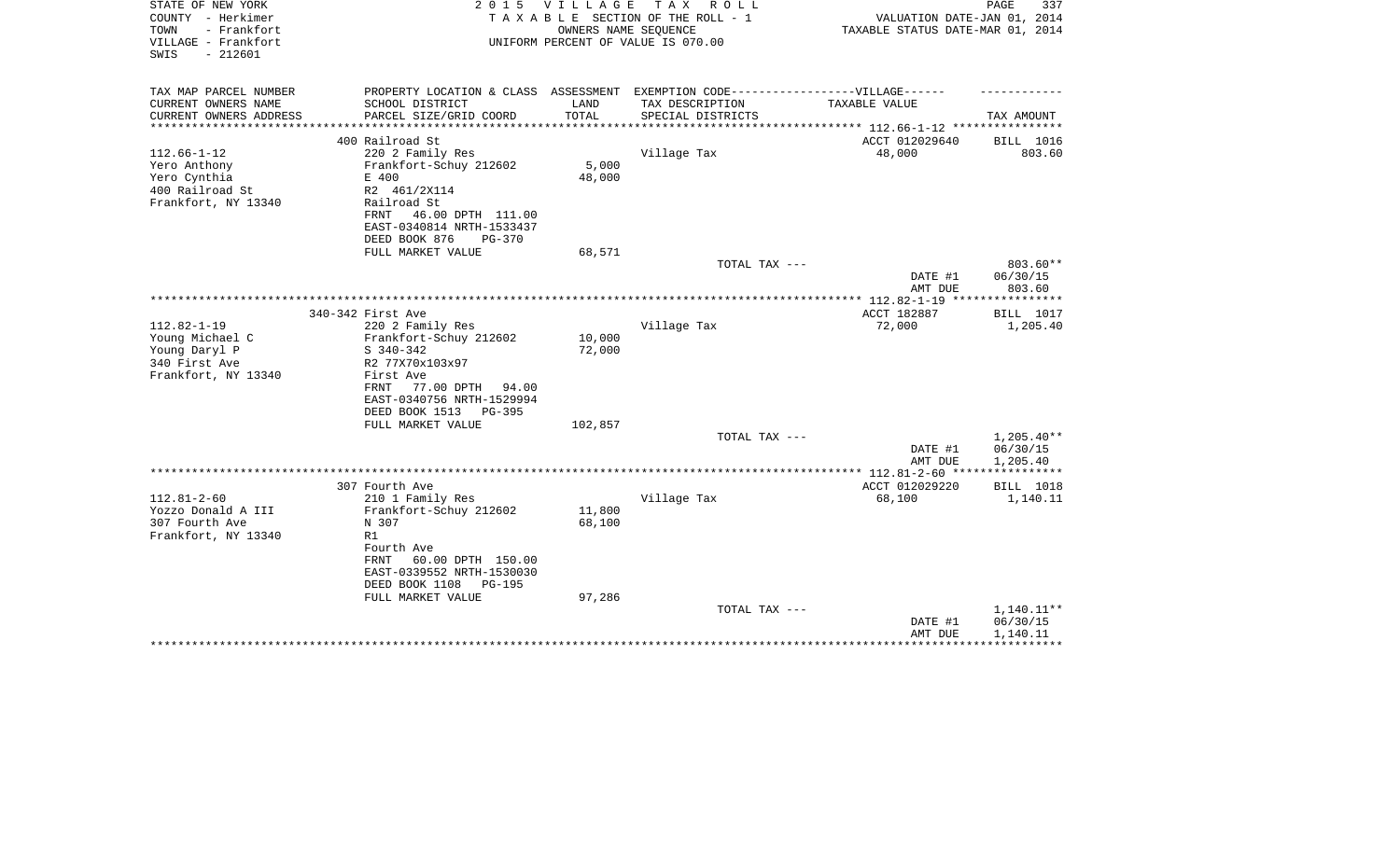| STATE OF NEW YORK<br>COUNTY - Herkimer<br>- Frankfort<br>TOWN<br>VILLAGE - Frankfort<br>$-212601$<br>SWIS | 2 0 1 5<br>V I L L A G E<br>TAX ROLL<br>TAXABLE SECTION OF THE ROLL - 1<br>OWNERS NAME SEQUENCE<br>UNIFORM PERCENT OF VALUE IS 070.00 |         |                   |                                                                                                           | PAGE<br>338<br>VALUATION DATE-JAN 01, 2014<br>TAXABLE STATUS DATE-MAR 01, 2014 |  |  |
|-----------------------------------------------------------------------------------------------------------|---------------------------------------------------------------------------------------------------------------------------------------|---------|-------------------|-----------------------------------------------------------------------------------------------------------|--------------------------------------------------------------------------------|--|--|
| TAX MAP PARCEL NUMBER<br>CURRENT OWNERS NAME<br>SCHOOL DISTRICT                                           |                                                                                                                                       | LAND    | TAX DESCRIPTION   | PROPERTY LOCATION & CLASS ASSESSMENT EXEMPTION CODE-----------------VILLAGE------<br><b>TAXABLE VALUE</b> |                                                                                |  |  |
| CURRENT OWNERS ADDRESS                                                                                    | PARCEL SIZE/GRID COORD                                                                                                                | TOTAL   | SPECIAL DISTRICTS |                                                                                                           | TAX AMOUNT                                                                     |  |  |
| ********************<br>*************************                                                         |                                                                                                                                       |         |                   |                                                                                                           |                                                                                |  |  |
| 510 Frankfort St                                                                                          |                                                                                                                                       |         |                   | ACCT 165734                                                                                               | <b>BILL</b> 1019                                                               |  |  |
| $112.81 - 1 - 16$<br>220 2 Family Res                                                                     |                                                                                                                                       |         | Village Tax       | 51,500                                                                                                    | 862.19                                                                         |  |  |
| Yule Lisa M                                                                                               | Frankfort-Schuy 212602                                                                                                                | 10,100  |                   |                                                                                                           |                                                                                |  |  |
| 510 Frankfort St<br>W 510<br>Frankfort, NY 13340<br>R2 50X125                                             |                                                                                                                                       | 51,500  |                   |                                                                                                           |                                                                                |  |  |
| Frankfort St                                                                                              |                                                                                                                                       |         |                   |                                                                                                           |                                                                                |  |  |
|                                                                                                           | FRNT 50.00 DPTH 132.00                                                                                                                |         |                   |                                                                                                           |                                                                                |  |  |
|                                                                                                           | EAST-0338572 NRTH-1530574                                                                                                             |         |                   |                                                                                                           |                                                                                |  |  |
| DEED BOOK 1402                                                                                            | PG-616                                                                                                                                |         |                   |                                                                                                           |                                                                                |  |  |
| FULL MARKET VALUE                                                                                         |                                                                                                                                       | 73,571  | TOTAL TAX ---     |                                                                                                           | 862.19**                                                                       |  |  |
|                                                                                                           |                                                                                                                                       |         |                   | DATE #1                                                                                                   | 06/30/15                                                                       |  |  |
|                                                                                                           |                                                                                                                                       |         |                   | AMT DUE                                                                                                   | 862.19                                                                         |  |  |
| 531 Litchfield St                                                                                         |                                                                                                                                       |         |                   | ACCT 012021570                                                                                            | BILL 1020                                                                      |  |  |
| $112.81 - 1 - 2$<br>220 2 Family Res                                                                      |                                                                                                                                       |         | Village Tax       | 81,500                                                                                                    | 1,364.44                                                                       |  |  |
| Zacaroli Gloria                                                                                           | Frankfort-Schuy 212602                                                                                                                | 14,300  |                   |                                                                                                           |                                                                                |  |  |
| Laura Ellen<br>R1                                                                                         |                                                                                                                                       | 81,500  |                   |                                                                                                           |                                                                                |  |  |
| 531 Litchfield St<br>Litchfield St                                                                        |                                                                                                                                       |         |                   |                                                                                                           |                                                                                |  |  |
| Frankfort, NY 13340                                                                                       | FRNT 110.00 DPTH 120.00<br>EAST-0338151 NRTH-1530189                                                                                  |         |                   |                                                                                                           |                                                                                |  |  |
| DEED BOOK 846                                                                                             | $PG-529$                                                                                                                              |         |                   |                                                                                                           |                                                                                |  |  |
| FULL MARKET VALUE                                                                                         |                                                                                                                                       | 116,429 |                   |                                                                                                           |                                                                                |  |  |
|                                                                                                           |                                                                                                                                       |         | TOTAL TAX ---     |                                                                                                           | $1,364.44**$                                                                   |  |  |
|                                                                                                           |                                                                                                                                       |         |                   | DATE #1                                                                                                   | 06/30/15                                                                       |  |  |
|                                                                                                           |                                                                                                                                       |         |                   | AMT DUE                                                                                                   | 1,364.44<br>* * * * * * * * * * * *                                            |  |  |
| 214 W Main St                                                                                             |                                                                                                                                       |         |                   | ACCT 012029730                                                                                            | BILL 1021                                                                      |  |  |
| $112.65 - 1 - 62$<br>210 1 Family Res                                                                     |                                                                                                                                       |         | Village Tax       | 64,900                                                                                                    | 1,086.53                                                                       |  |  |
| Zaffarano Andrew                                                                                          | Frankfort-Schuy 212602                                                                                                                | 13,400  |                   |                                                                                                           |                                                                                |  |  |
| Zaffarano Lydia A<br>N 214                                                                                |                                                                                                                                       | 64,900  |                   |                                                                                                           |                                                                                |  |  |
| 214 W Main St<br>R1 & Garage                                                                              |                                                                                                                                       |         |                   |                                                                                                           |                                                                                |  |  |
| Frankfort, NY 13340<br>W Main St                                                                          |                                                                                                                                       |         |                   |                                                                                                           |                                                                                |  |  |
| FRNT                                                                                                      | 70.00 DPTH 170.00<br>EAST-0338690 NRTH-1533934                                                                                        |         |                   |                                                                                                           |                                                                                |  |  |
| DEED BOOK 685                                                                                             | $PG-40$                                                                                                                               |         |                   |                                                                                                           |                                                                                |  |  |
| FULL MARKET VALUE                                                                                         |                                                                                                                                       | 92,714  |                   |                                                                                                           |                                                                                |  |  |
|                                                                                                           |                                                                                                                                       |         | TOTAL TAX ---     |                                                                                                           | $1,086.53**$                                                                   |  |  |
|                                                                                                           |                                                                                                                                       |         |                   | DATE #1                                                                                                   | 06/30/15                                                                       |  |  |
|                                                                                                           |                                                                                                                                       |         |                   | AMT DUE                                                                                                   | 1,086.53                                                                       |  |  |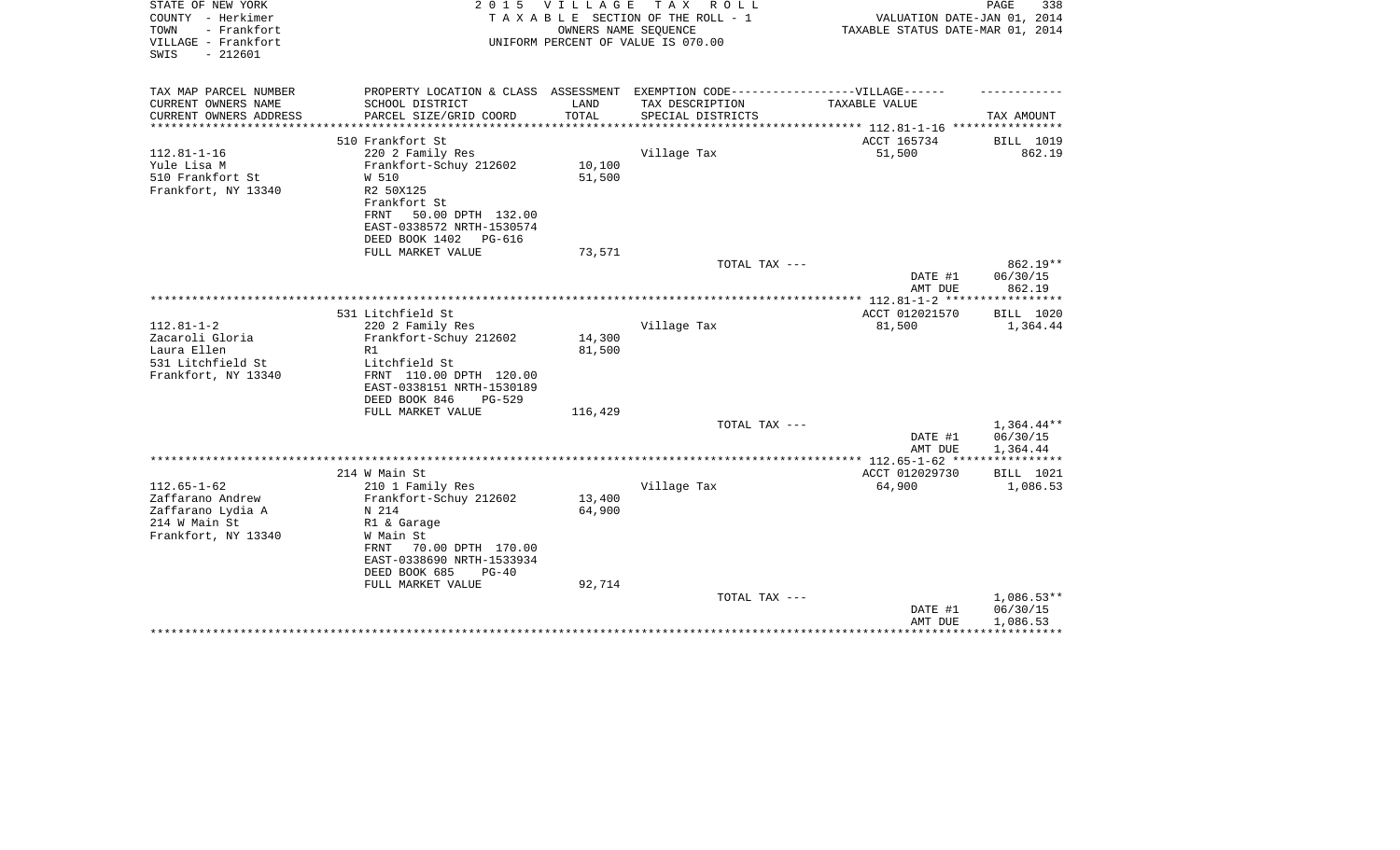| STATE OF NEW YORK<br>COUNTY - Herkimer<br>TOWN<br>- Frankfort | 2 0 1 5                                                                           | V I L L A G E | T A X<br>R O L L<br>TAXABLE SECTION OF THE ROLL - 1<br>OWNERS NAME SEOUENCE | VALUATION DATE-JAN 01, 2014<br>TAXABLE STATUS DATE-MAR 01, 2014 | PAGE<br>339         |
|---------------------------------------------------------------|-----------------------------------------------------------------------------------|---------------|-----------------------------------------------------------------------------|-----------------------------------------------------------------|---------------------|
| VILLAGE - Frankfort<br>$-212601$<br>SWIS                      |                                                                                   |               | UNIFORM PERCENT OF VALUE IS 070.00                                          |                                                                 |                     |
| TAX MAP PARCEL NUMBER                                         | PROPERTY LOCATION & CLASS ASSESSMENT EXEMPTION CODE-----------------VILLAGE------ |               |                                                                             |                                                                 |                     |
| CURRENT OWNERS NAME                                           | SCHOOL DISTRICT                                                                   | LAND          | TAX DESCRIPTION                                                             | TAXABLE VALUE                                                   |                     |
| CURRENT OWNERS ADDRESS<br>**********************              | PARCEL SIZE/GRID COORD                                                            | TOTAL         | SPECIAL DISTRICTS                                                           |                                                                 | TAX AMOUNT          |
|                                                               | 305 Litchfield St                                                                 |               |                                                                             | ACCT 012016260                                                  | BILL 1022           |
| $112.73 - 1 - 62$                                             | 220 2 Family Res                                                                  |               | Village Tax                                                                 | 62,900                                                          | 1,053.05            |
| Zaffarano Donna M                                             | Frankfort-Schuy 212602                                                            | 11,300        |                                                                             |                                                                 |                     |
| 305 Litchfield St                                             | E 305                                                                             | 62,900        |                                                                             |                                                                 |                     |
| Frankfort, NY 13340                                           | R2 55X150                                                                         |               |                                                                             |                                                                 |                     |
|                                                               | Litchfield St<br>55.00 DPTH 150.00<br>FRNT                                        |               |                                                                             |                                                                 |                     |
|                                                               | <b>BANK</b><br>135                                                                |               |                                                                             |                                                                 |                     |
|                                                               | EAST-0338739 NRTH-1531422                                                         |               |                                                                             |                                                                 |                     |
|                                                               | DEED BOOK 00538 PG-00204                                                          |               |                                                                             |                                                                 |                     |
|                                                               | FULL MARKET VALUE                                                                 | 89,857        |                                                                             |                                                                 |                     |
|                                                               |                                                                                   |               | TOTAL TAX ---                                                               |                                                                 | $1,053.05**$        |
|                                                               |                                                                                   |               |                                                                             | DATE #1                                                         | 06/30/15            |
|                                                               |                                                                                   |               |                                                                             | AMT DUE<br>**************** 112.73-2-13 *****************       | 1,053.05            |
|                                                               | 108 Skiff Ave                                                                     |               |                                                                             | ACCT 012029790                                                  | BILL 1023           |
| $112.73 - 2 - 13$                                             | 210 1 Family Res                                                                  |               | Village Tax                                                                 | 37,500                                                          | 627.81              |
| Zaffarano Rocky V                                             | Frankfort-Schuy 212602                                                            | 4,100         |                                                                             |                                                                 |                     |
| Zaffarano Dolores Ann                                         | W 108                                                                             | 37,500        |                                                                             |                                                                 |                     |
| 108 Skiff Ave                                                 | R1 45X88                                                                          |               |                                                                             |                                                                 |                     |
| Frankfort, NY 13340                                           | Skiff Ave                                                                         |               |                                                                             |                                                                 |                     |
|                                                               | 45.00 DPTH<br>FRNT<br>72.00<br>EAST-0339366 NRTH-1532486                          |               |                                                                             |                                                                 |                     |
|                                                               | DEED BOOK 670<br>$PG-332$                                                         |               |                                                                             |                                                                 |                     |
|                                                               | FULL MARKET VALUE                                                                 | 53,571        |                                                                             |                                                                 |                     |
|                                                               |                                                                                   |               | TOTAL TAX ---                                                               |                                                                 | 627.81**            |
|                                                               |                                                                                   |               |                                                                             | DATE #1                                                         | 06/30/15            |
|                                                               |                                                                                   |               |                                                                             | AMT DUE                                                         | 627.81              |
|                                                               |                                                                                   |               |                                                                             |                                                                 |                     |
| $112.65 - 2 - 64$                                             | 116-118 E Main St<br>482 Det row bldg                                             |               | Village Tax                                                                 | ACCT 012009570<br>56,000                                        | BILL 1024<br>937.53 |
| Zahniser Brian P                                              | Frankfort-Schuy 212602                                                            | 3,700         |                                                                             |                                                                 |                     |
| 116-118 E Main St                                             | S 116-118                                                                         | 56,000        |                                                                             |                                                                 |                     |
| Frankfort, NY 13340                                           | Com 29X85                                                                         |               |                                                                             |                                                                 |                     |
|                                                               | E Main St                                                                         |               |                                                                             |                                                                 |                     |
|                                                               | 29.00 DPTH 100.00<br>FRNT                                                         |               |                                                                             |                                                                 |                     |
|                                                               | EAST-0339486 NRTH-1532641                                                         |               |                                                                             |                                                                 |                     |
|                                                               | DEED BOOK 914<br>PG-439                                                           |               |                                                                             |                                                                 |                     |
|                                                               | FULL MARKET VALUE                                                                 | 80,000        | TOTAL TAX ---                                                               |                                                                 | 937.53**            |
|                                                               |                                                                                   |               |                                                                             | DATE #1                                                         | 06/30/15            |
|                                                               |                                                                                   |               |                                                                             | AMT DUE                                                         | 937.53              |
|                                                               |                                                                                   |               |                                                                             |                                                                 |                     |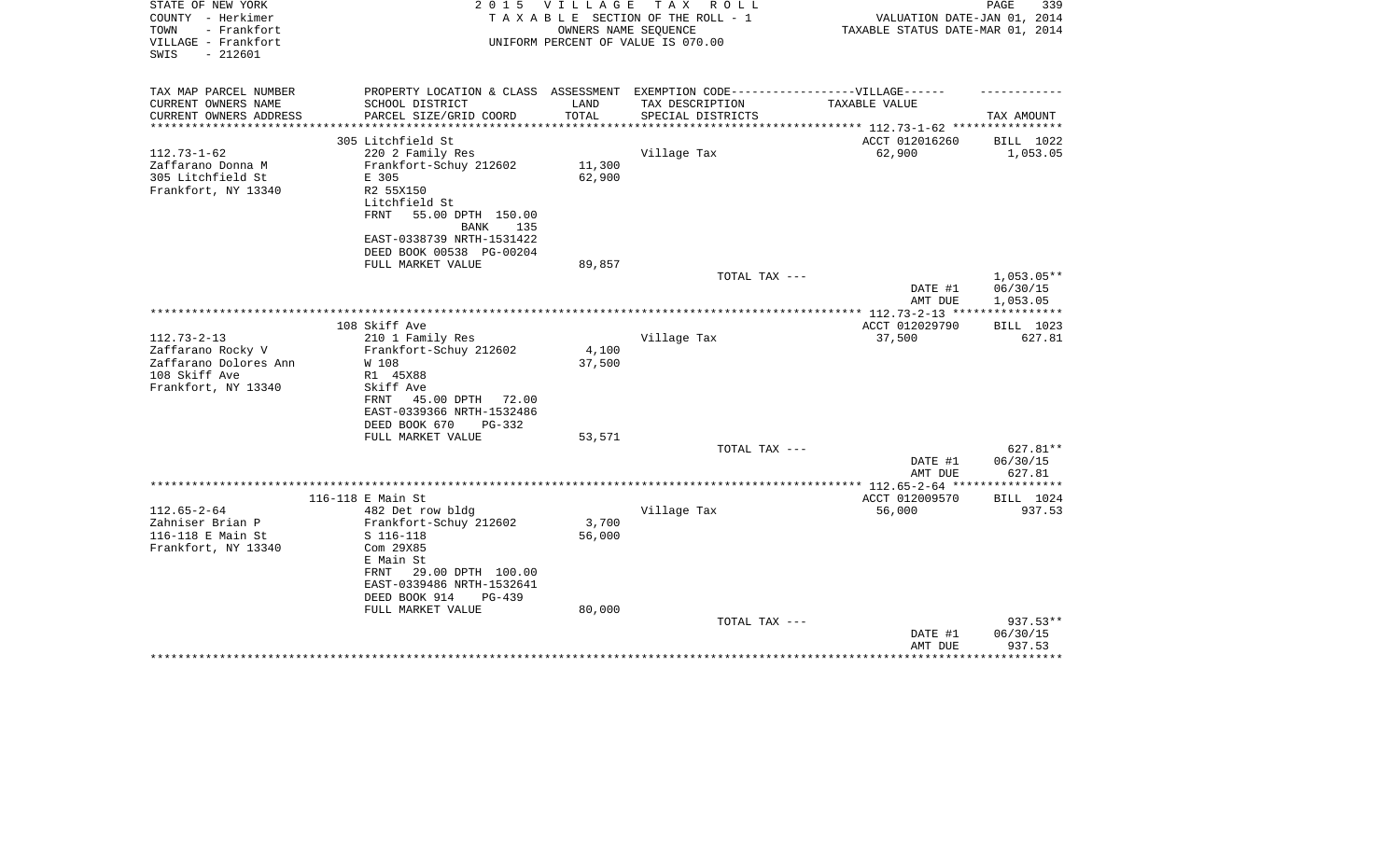| STATE OF NEW YORK<br>COUNTY - Herkimer<br>TOWN<br>- Frankfort<br>VILLAGE - Frankfort<br>$-212601$<br>SWIS | 2 0 1 5                                                                                                                                                                  | V I L L A G E<br>OWNERS NAME SEQUENCE | TAX ROLL<br>TAXABLE SECTION OF THE ROLL - 1<br>UNIFORM PERCENT OF VALUE IS 070.00 | VALUATION DATE-JAN 01, 2014<br>TAXABLE STATUS DATE-MAR 01, 2014 | PAGE<br>340                          |
|-----------------------------------------------------------------------------------------------------------|--------------------------------------------------------------------------------------------------------------------------------------------------------------------------|---------------------------------------|-----------------------------------------------------------------------------------|-----------------------------------------------------------------|--------------------------------------|
| TAX MAP PARCEL NUMBER<br>CURRENT OWNERS NAME                                                              | PROPERTY LOCATION & CLASS ASSESSMENT EXEMPTION CODE----------------VILLAGE------<br>SCHOOL DISTRICT                                                                      | LAND                                  | TAX DESCRIPTION                                                                   | TAXABLE VALUE                                                   |                                      |
| CURRENT OWNERS ADDRESS                                                                                    | PARCEL SIZE/GRID COORD                                                                                                                                                   | TOTAL                                 | SPECIAL DISTRICTS                                                                 | ****************** 112.65-2-20 ***********                      | TAX AMOUNT                           |
|                                                                                                           | 114 Hillcrest Rd                                                                                                                                                         |                                       |                                                                                   | ACCT 012029820                                                  | BILL 1025                            |
| $112.65 - 2 - 20$<br>Zakrzewski Florence M<br>114 Hillcrest Rd<br>Frankfort, NY 13340                     | 210 1 Family Res<br>Frankfort-Schuy 212602<br>R1<br>N<br>75x140<br>114hillcrestro<br><b>FRNT</b><br>75.00 DPTH 145.00<br><b>BANK</b><br>409<br>EAST-0338104 NRTH-1532966 | 13,200<br>73,800                      | Village Tax                                                                       | 73,800                                                          | 1,235.53                             |
|                                                                                                           | DEED BOOK 677<br><b>PG-505</b>                                                                                                                                           |                                       |                                                                                   |                                                                 |                                      |
|                                                                                                           | FULL MARKET VALUE                                                                                                                                                        | 105,429                               |                                                                                   |                                                                 |                                      |
|                                                                                                           |                                                                                                                                                                          |                                       | TOTAL TAX ---                                                                     | DATE #1<br>AMT DUE                                              | $1,235.53**$<br>06/30/15<br>1,235.53 |
|                                                                                                           |                                                                                                                                                                          |                                       |                                                                                   |                                                                 |                                      |
|                                                                                                           | 166 Litchfield St                                                                                                                                                        |                                       |                                                                                   | ACCT 012013620                                                  | BILL 1026                            |
| $112.73 - 1 - 5$<br>Zennamo Cory A<br>Zennamo Calee J<br>166 Litchfield St<br>Frankfort, NY 13340         | 210 1 Family Res<br>Frankfort-Schuy 212602<br>W 166<br>R1 45X93<br>Litchfield St<br>50.00 DPTH 100.00<br>FRNT<br>EAST-0338752 NRTH-1532274<br>DEED BOOK 1393<br>$PG-454$ | 8,800<br>65,300                       | Village Tax                                                                       | 65,300                                                          | 1,093.23                             |
|                                                                                                           | FULL MARKET VALUE                                                                                                                                                        | 93,286                                | TOTAL TAX ---                                                                     |                                                                 |                                      |
|                                                                                                           |                                                                                                                                                                          |                                       |                                                                                   | DATE #1<br>AMT DUE                                              | $1,093.23**$<br>06/30/15<br>1,093.23 |
|                                                                                                           |                                                                                                                                                                          |                                       |                                                                                   |                                                                 |                                      |
|                                                                                                           | 401 Palmer St                                                                                                                                                            |                                       |                                                                                   | ACCT 012029340                                                  | BILL 1027                            |
| $112.81 - 2 - 54$<br>Zennamo Rose<br>Wright Suzette<br>401 Palmer St<br>Frankfort, NY 13340               | 210 1 Family Res<br>Frankfort-Schuy 212602<br>E 401<br>R1<br>Life Use                                                                                                    | 9,600<br>69,000                       | Village Tax                                                                       | 69,000                                                          | 1,155.17                             |
|                                                                                                           | FRNT<br>60.00 DPTH 100.00<br>EAST-0339610 NRTH-1530250<br>DEED BOOK 882<br>$PG-47$                                                                                       |                                       |                                                                                   |                                                                 |                                      |
|                                                                                                           | FULL MARKET VALUE                                                                                                                                                        | 98,571                                |                                                                                   |                                                                 |                                      |
|                                                                                                           |                                                                                                                                                                          |                                       | TOTAL TAX ---                                                                     | DATE #1<br>AMT DUE                                              | $1,155.17**$<br>06/30/15<br>1,155.17 |
|                                                                                                           |                                                                                                                                                                          |                                       |                                                                                   |                                                                 |                                      |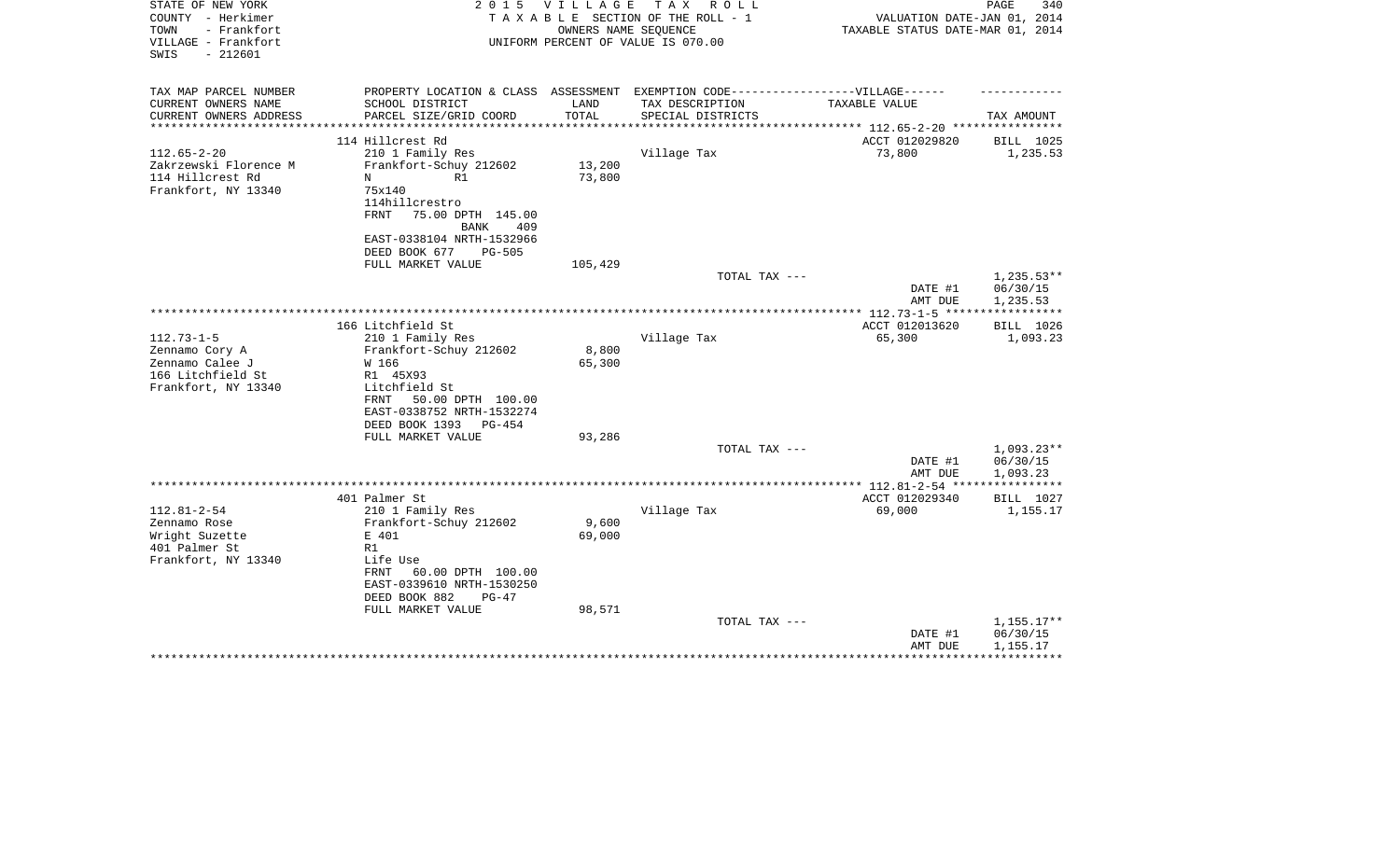| STATE OF NEW YORK<br>COUNTY - Herkimer<br>TOWN<br>- Frankfort<br>VILLAGE - Frankfort<br>$-212601$<br>SWIS | 2 0 1 5<br><b>VILLAGE</b><br>T A X<br>R O L L<br>TAXABLE SECTION OF THE ROLL - 1<br>OWNERS NAME SEOUENCE<br>UNIFORM PERCENT OF VALUE IS 070.00 |         |                   | PAGE<br>341<br>VALUATION DATE-JAN 01, 2014<br>TAXABLE STATUS DATE-MAR 01, 2014 |                          |  |
|-----------------------------------------------------------------------------------------------------------|------------------------------------------------------------------------------------------------------------------------------------------------|---------|-------------------|--------------------------------------------------------------------------------|--------------------------|--|
| TAX MAP PARCEL NUMBER                                                                                     | PROPERTY LOCATION & CLASS ASSESSMENT EXEMPTION CODE-----------------VILLAGE------                                                              |         |                   |                                                                                |                          |  |
| CURRENT OWNERS NAME                                                                                       | SCHOOL DISTRICT                                                                                                                                | LAND    | TAX DESCRIPTION   | TAXABLE VALUE                                                                  |                          |  |
| CURRENT OWNERS ADDRESS<br>**********************                                                          | PARCEL SIZE/GRID COORD                                                                                                                         | TOTAL   | SPECIAL DISTRICTS |                                                                                | TAX AMOUNT               |  |
|                                                                                                           | 245 E Main St                                                                                                                                  |         |                   | ACCT 012022380                                                                 | BILL 1028                |  |
| $112.74 - 1 - 49$                                                                                         | 330 Vacant comm                                                                                                                                |         | Village Tax       | 7,500                                                                          | 125.56                   |  |
| Zillig Guenter                                                                                            | Frankfort-Schuy 212602                                                                                                                         | 7,500   |                   |                                                                                |                          |  |
| Attn: Karrie Merryman                                                                                     | fire 13 June 10                                                                                                                                | 7,500   |                   |                                                                                |                          |  |
| 8501 Gaskin Rd                                                                                            | Com 60X116                                                                                                                                     |         |                   |                                                                                |                          |  |
| Baldwinsville, NY 13027                                                                                   | E Main St                                                                                                                                      |         |                   |                                                                                |                          |  |
|                                                                                                           | FRNT<br>60.00 DPTH 116.00                                                                                                                      |         |                   |                                                                                |                          |  |
|                                                                                                           | EAST-0340591 NRTH-1531570<br>DEED BOOK 781<br>$PG-630$                                                                                         |         |                   |                                                                                |                          |  |
|                                                                                                           | FULL MARKET VALUE                                                                                                                              | 10,714  |                   |                                                                                |                          |  |
|                                                                                                           |                                                                                                                                                |         | TOTAL TAX ---     |                                                                                | 125.56**                 |  |
|                                                                                                           |                                                                                                                                                |         |                   | DATE #1                                                                        | 06/30/15                 |  |
|                                                                                                           |                                                                                                                                                |         |                   | AMT DUE                                                                        | 125.56                   |  |
|                                                                                                           | 301 First Ave                                                                                                                                  |         |                   | ACCT 012029880                                                                 | ***********<br>BILL 1029 |  |
| $112.82 - 1 - 1$                                                                                          | 210 1 Family Res                                                                                                                               |         | Village Tax       | 65,000                                                                         | 1,088.21                 |  |
| Zimmerman Erla                                                                                            | Frankfort-Schuy 212602                                                                                                                         | 10,100  |                   |                                                                                |                          |  |
| 301 First Ave                                                                                             | N 301                                                                                                                                          | 65,000  |                   |                                                                                |                          |  |
| Frankfort, NY 13340                                                                                       | R1 50X130                                                                                                                                      |         |                   |                                                                                |                          |  |
|                                                                                                           | First Ave                                                                                                                                      |         |                   |                                                                                |                          |  |
|                                                                                                           | 50.00 DPTH 130.00<br>FRNT<br>EAST-0340295 NRTH-1530794                                                                                         |         |                   |                                                                                |                          |  |
|                                                                                                           | DEED BOOK 803<br>PG-192                                                                                                                        |         |                   |                                                                                |                          |  |
|                                                                                                           | FULL MARKET VALUE                                                                                                                              | 92,857  |                   |                                                                                |                          |  |
|                                                                                                           |                                                                                                                                                |         | TOTAL TAX ---     |                                                                                | 1,088.21**               |  |
|                                                                                                           |                                                                                                                                                |         |                   | DATE #1                                                                        | 06/30/15                 |  |
|                                                                                                           |                                                                                                                                                |         |                   | AMT DUE                                                                        | 1,088.21                 |  |
|                                                                                                           | 125 Hillcrest Rd                                                                                                                               |         |                   | ACCT 012000065                                                                 | BILL 1030                |  |
| $112.65 - 2 - 27$                                                                                         | 210 1 Family Res                                                                                                                               |         | Village Tax       | 138,000                                                                        | 2,310.35                 |  |
| Zipko George                                                                                              | Frankfort-Schuy 212602                                                                                                                         | 18,000  |                   |                                                                                |                          |  |
| Zipko Judy                                                                                                | S                                                                                                                                              | 138,000 |                   |                                                                                |                          |  |
| 125 Hillcrest Rd                                                                                          | R1                                                                                                                                             |         |                   |                                                                                |                          |  |
| Frankfort, NY 13340                                                                                       | Hillcrest Rd                                                                                                                                   |         |                   |                                                                                |                          |  |
|                                                                                                           | FRNT 130.00 DPTH 134.57                                                                                                                        |         |                   |                                                                                |                          |  |
|                                                                                                           | <b>BANK</b><br>135                                                                                                                             |         |                   |                                                                                |                          |  |
|                                                                                                           | EAST-0337741 NRTH-1532694<br>DEED BOOK 704<br>$PG-880$                                                                                         |         |                   |                                                                                |                          |  |
|                                                                                                           | FULL MARKET VALUE                                                                                                                              | 197,143 |                   |                                                                                |                          |  |
|                                                                                                           |                                                                                                                                                |         | TOTAL TAX ---     |                                                                                | $2,310.35**$             |  |
|                                                                                                           |                                                                                                                                                |         |                   | DATE #1                                                                        | 06/30/15                 |  |
|                                                                                                           |                                                                                                                                                |         |                   | AMT DUE                                                                        | 2,310.35                 |  |
|                                                                                                           |                                                                                                                                                |         |                   |                                                                                |                          |  |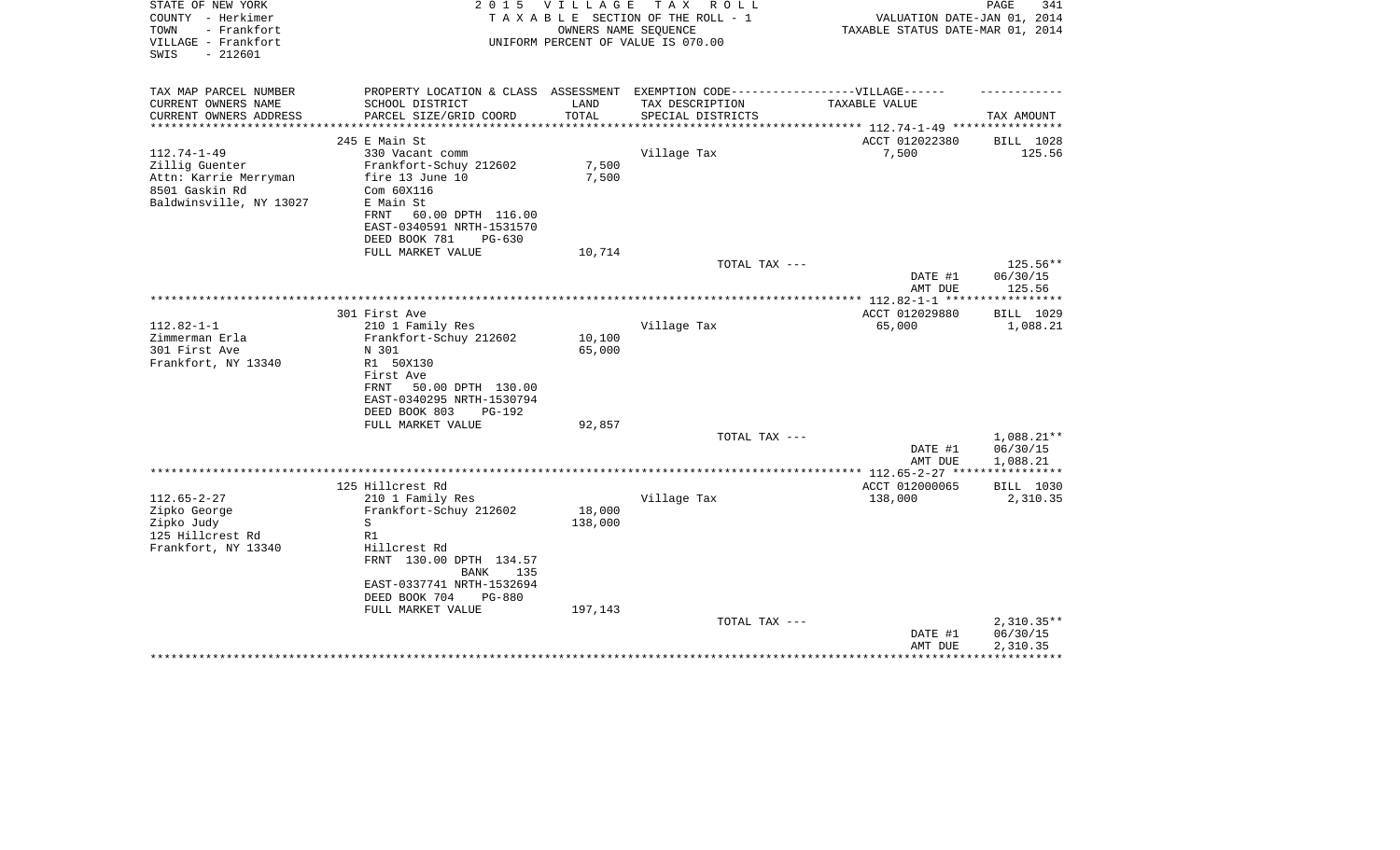| STATE OF NEW YORK<br>COUNTY - Herkimer<br>- Frankfort<br>TOWN<br>VILLAGE - Frankfort<br>$-212601$<br>SWIS | 2 0 1 5<br><b>VILLAGE</b><br>TAX ROLL<br>TAXABLE SECTION OF THE ROLL - 1<br>OWNERS NAME SEQUENCE<br>UNIFORM PERCENT OF VALUE IS 070.00 |         |                   | PAGE<br>342<br>VALUATION DATE-JAN 01, 2014<br>TAXABLE STATUS DATE-MAR 01, 2014 |                                |  |
|-----------------------------------------------------------------------------------------------------------|----------------------------------------------------------------------------------------------------------------------------------------|---------|-------------------|--------------------------------------------------------------------------------|--------------------------------|--|
| TAX MAP PARCEL NUMBER<br>CURRENT OWNERS NAME                                                              | PROPERTY LOCATION & CLASS ASSESSMENT EXEMPTION CODE-----------------VILLAGE------<br>SCHOOL DISTRICT                                   | LAND    | TAX DESCRIPTION   | TAXABLE VALUE                                                                  |                                |  |
| CURRENT OWNERS ADDRESS                                                                                    | PARCEL SIZE/GRID COORD                                                                                                                 | TOTAL   | SPECIAL DISTRICTS |                                                                                | TAX AMOUNT                     |  |
|                                                                                                           | *****************                                                                                                                      |         |                   | ******* 112.66-2-46 *****************                                          |                                |  |
|                                                                                                           | 311 Garden St                                                                                                                          |         |                   | ACCT 012002760                                                                 | BILL 1031                      |  |
| $112.66 - 2 - 46$                                                                                         | 330 Vacant comm                                                                                                                        |         | Village Tax       | 9,800                                                                          | 164.07                         |  |
| Zipko George                                                                                              | Frankfort-Schuy 212602                                                                                                                 | 9,800   |                   |                                                                                |                                |  |
| Zipko Judy A<br>125 Hillcrest Rd                                                                          | W 311-313<br>Gara90x150                                                                                                                | 9,800   |                   |                                                                                |                                |  |
| Frankfort, NY 13340                                                                                       | Garden St                                                                                                                              |         |                   |                                                                                |                                |  |
|                                                                                                           | FRNT<br>90.00 DPTH 150.00                                                                                                              |         |                   |                                                                                |                                |  |
|                                                                                                           | EAST-0340702 NRTH-1533125                                                                                                              |         |                   |                                                                                |                                |  |
|                                                                                                           | DEED BOOK 891<br>PG-135                                                                                                                |         |                   |                                                                                |                                |  |
|                                                                                                           | FULL MARKET VALUE                                                                                                                      | 14,000  |                   |                                                                                |                                |  |
|                                                                                                           |                                                                                                                                        |         | TOTAL TAX ---     | DATE #1<br>AMT DUE                                                             | 164.07**<br>06/30/15<br>164.07 |  |
|                                                                                                           |                                                                                                                                        |         |                   | *** 112.65-2-9 ***                                                             | *********                      |  |
|                                                                                                           | 106 Grandview Ave                                                                                                                      |         |                   | ACCT 167927                                                                    | BILL 1032                      |  |
| $112.65 - 2 - 9$                                                                                          | 210 1 Family Res                                                                                                                       |         | Village Tax       | 95,000                                                                         | 1,590.45                       |  |
| Zipko Julie A                                                                                             | Frankfort-Schuy 212602                                                                                                                 | 15,300  |                   |                                                                                |                                |  |
| 106 Grandview Ave                                                                                         | S                                                                                                                                      | 95,000  |                   |                                                                                |                                |  |
| Frankfort, NY 13340                                                                                       | R1                                                                                                                                     |         |                   |                                                                                |                                |  |
|                                                                                                           | FRNT 100.00 DPTH 260.00<br>EAST-0337714 NRTH-1533030                                                                                   |         |                   |                                                                                |                                |  |
|                                                                                                           | DEED BOOK 1416<br><b>PG-102</b>                                                                                                        |         |                   |                                                                                |                                |  |
|                                                                                                           | FULL MARKET VALUE                                                                                                                      | 135,714 |                   |                                                                                |                                |  |
|                                                                                                           |                                                                                                                                        |         | TOTAL TAX ---     |                                                                                | $1,590.45**$                   |  |
|                                                                                                           |                                                                                                                                        |         |                   | DATE #1                                                                        | 06/30/15                       |  |
|                                                                                                           |                                                                                                                                        |         |                   | AMT DUE                                                                        | 1,590.45                       |  |
|                                                                                                           |                                                                                                                                        |         |                   |                                                                                | ***********                    |  |
| $112.73 - 1 - 47$                                                                                         | 403 Litchfield St<br>210 1 Family Res                                                                                                  |         | Village Tax       | ACCT 159778<br>56,400                                                          | BILL 1033<br>944.23            |  |
| Zipko Karin A                                                                                             | Frankfort-Schuy 212602                                                                                                                 | 8,900   |                   |                                                                                |                                |  |
| 403 Litchfield St                                                                                         | E<br>R1                                                                                                                                | 56,400  |                   |                                                                                |                                |  |
| Frankfort, NY 13340                                                                                       | 45x118                                                                                                                                 |         |                   |                                                                                |                                |  |
|                                                                                                           | 403 Litchfield                                                                                                                         |         |                   |                                                                                |                                |  |
|                                                                                                           | 45.00 DPTH 131.00<br>FRNT                                                                                                              |         |                   |                                                                                |                                |  |
|                                                                                                           | EAST-0338654 NRTH-1531013                                                                                                              |         |                   |                                                                                |                                |  |
|                                                                                                           | DEED BOOK 1363<br>PG-517                                                                                                               |         |                   |                                                                                |                                |  |
|                                                                                                           | FULL MARKET VALUE                                                                                                                      | 80,571  | TOTAL TAX ---     |                                                                                | $944.23**$                     |  |
|                                                                                                           |                                                                                                                                        |         |                   | DATE #1                                                                        | 06/30/15                       |  |
|                                                                                                           |                                                                                                                                        |         |                   | AMT DUE                                                                        | 944.23                         |  |
|                                                                                                           |                                                                                                                                        |         |                   |                                                                                |                                |  |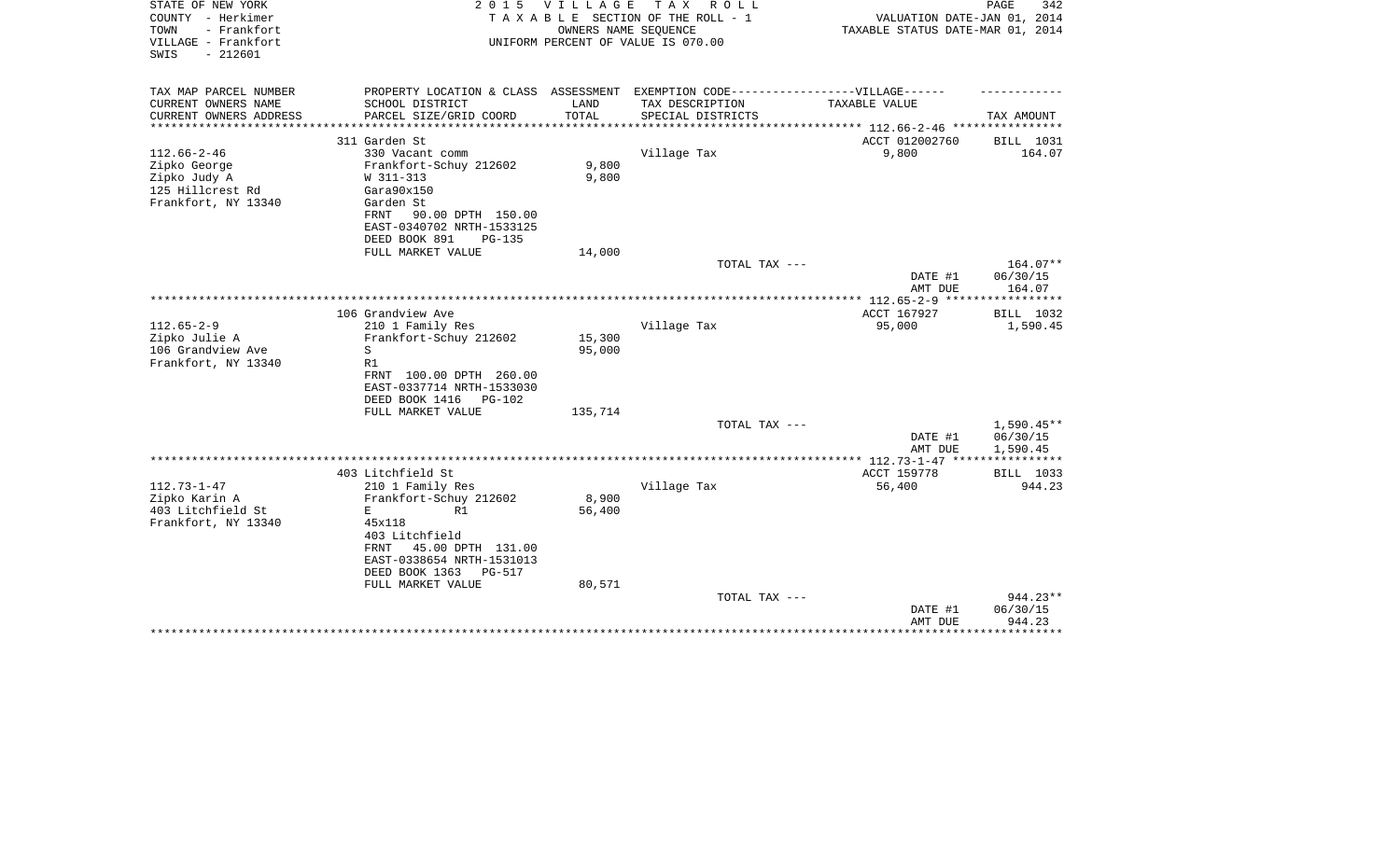| STATE OF NEW YORK<br>COUNTY - Herkimer<br>- Frankfort<br>TOWN<br>VILLAGE - Frankfort<br>$-212601$<br>SWIS | 2 0 1 5<br>V I L L A G E<br>TAX ROLL<br>TAXABLE SECTION OF THE ROLL - 1<br>OWNERS NAME SEQUENCE<br>UNIFORM PERCENT OF VALUE IS 070.00                                                  |                 |                   | PAGE<br>343<br>VALUATION DATE-JAN 01, 2014<br>TAXABLE STATUS DATE-MAR 01, 2014 |                       |  |
|-----------------------------------------------------------------------------------------------------------|----------------------------------------------------------------------------------------------------------------------------------------------------------------------------------------|-----------------|-------------------|--------------------------------------------------------------------------------|-----------------------|--|
| TAX MAP PARCEL NUMBER<br>CURRENT OWNERS NAME                                                              | PROPERTY LOCATION & CLASS ASSESSMENT EXEMPTION CODE-----------------VILLAGE------<br>SCHOOL DISTRICT                                                                                   | LAND            | TAX DESCRIPTION   | TAXABLE VALUE                                                                  |                       |  |
| CURRENT OWNERS ADDRESS                                                                                    | PARCEL SIZE/GRID COORD                                                                                                                                                                 | TOTAL           | SPECIAL DISTRICTS |                                                                                | TAX AMOUNT            |  |
| ********************                                                                                      |                                                                                                                                                                                        |                 |                   | ***************** 112.65-2-55 *****************                                |                       |  |
| $112.65 - 2 - 55$<br>Zito Christopher<br>213 S Frankfort St<br>Frankfort, NY 13340                        | 114 Litchfield St<br>482 Det row bldg<br>Frankfort-Schuy 212602<br>W 114<br>Com<br>Litchfield St<br>63.00 DPTH 87.00<br>FRNT<br>EAST-0339227 NRTH-1532825<br>DEED BOOK 857<br>$PG-218$ | 4,000<br>45,000 | Village Tax       | ACCT 012030030<br>45,000                                                       | BILL 1034<br>753.37   |  |
|                                                                                                           | FULL MARKET VALUE                                                                                                                                                                      | 64,286          |                   |                                                                                |                       |  |
|                                                                                                           |                                                                                                                                                                                        |                 | TOTAL TAX ---     |                                                                                | $753.37**$            |  |
|                                                                                                           |                                                                                                                                                                                        |                 |                   | DATE #1<br>AMT DUE                                                             | 06/30/15<br>753.37    |  |
|                                                                                                           |                                                                                                                                                                                        |                 |                   |                                                                                |                       |  |
| $112.73 - 3 - 21$<br>Zito Christopher J                                                                   | 213 Frankfort St<br>220 2 Family Res<br>Frankfort-Schuy 212602                                                                                                                         | 9,400           | Village Tax       | ACCT 012029970<br>61,700                                                       | BILL 1035<br>1,032.96 |  |
| 213 Frankfort St<br>Frankfort, NY 13340                                                                   | E 213<br>R <sub>2</sub><br>Frankfort St<br>50.00 DPTH 118.00<br>FRNT<br>EAST-0339358 NRTH-1531355<br>DEED BOOK 874<br>$PG-252$                                                         | 61,700          |                   |                                                                                |                       |  |
|                                                                                                           | FULL MARKET VALUE                                                                                                                                                                      | 88,143          | TOTAL TAX ---     |                                                                                | 1,032.96**            |  |
|                                                                                                           |                                                                                                                                                                                        |                 |                   | DATE #1<br>AMT DUE                                                             | 06/30/15<br>1,032.96  |  |
|                                                                                                           |                                                                                                                                                                                        |                 |                   |                                                                                |                       |  |
| $112.74 - 3 - 26$                                                                                         | 106 East Ave<br>210 1 Family Res                                                                                                                                                       |                 | VET WAR CT 41121  | ACCT 012010200                                                                 | BILL 1036             |  |
| Zito Paul F<br>106 East Ave<br>Frankfort, NY 13340                                                        | Frankfort-Schuy 212602<br>W 106<br>R1 50X125<br>East Ave<br>FRNT<br>40.00 DPTH 150.00                                                                                                  | 4,800<br>68,400 | Village Tax       | 6,160<br>62,240                                                                | 1,042.00              |  |
|                                                                                                           | EAST-0340789 NRTH-1530679<br>DEED BOOK 00630 PG-00112<br>FULL MARKET VALUE                                                                                                             | 97,714          | TOTAL TAX ---     |                                                                                | $1,042.00**$          |  |
|                                                                                                           |                                                                                                                                                                                        |                 |                   | DATE #1<br>AMT DUE                                                             | 06/30/15<br>1,042.00  |  |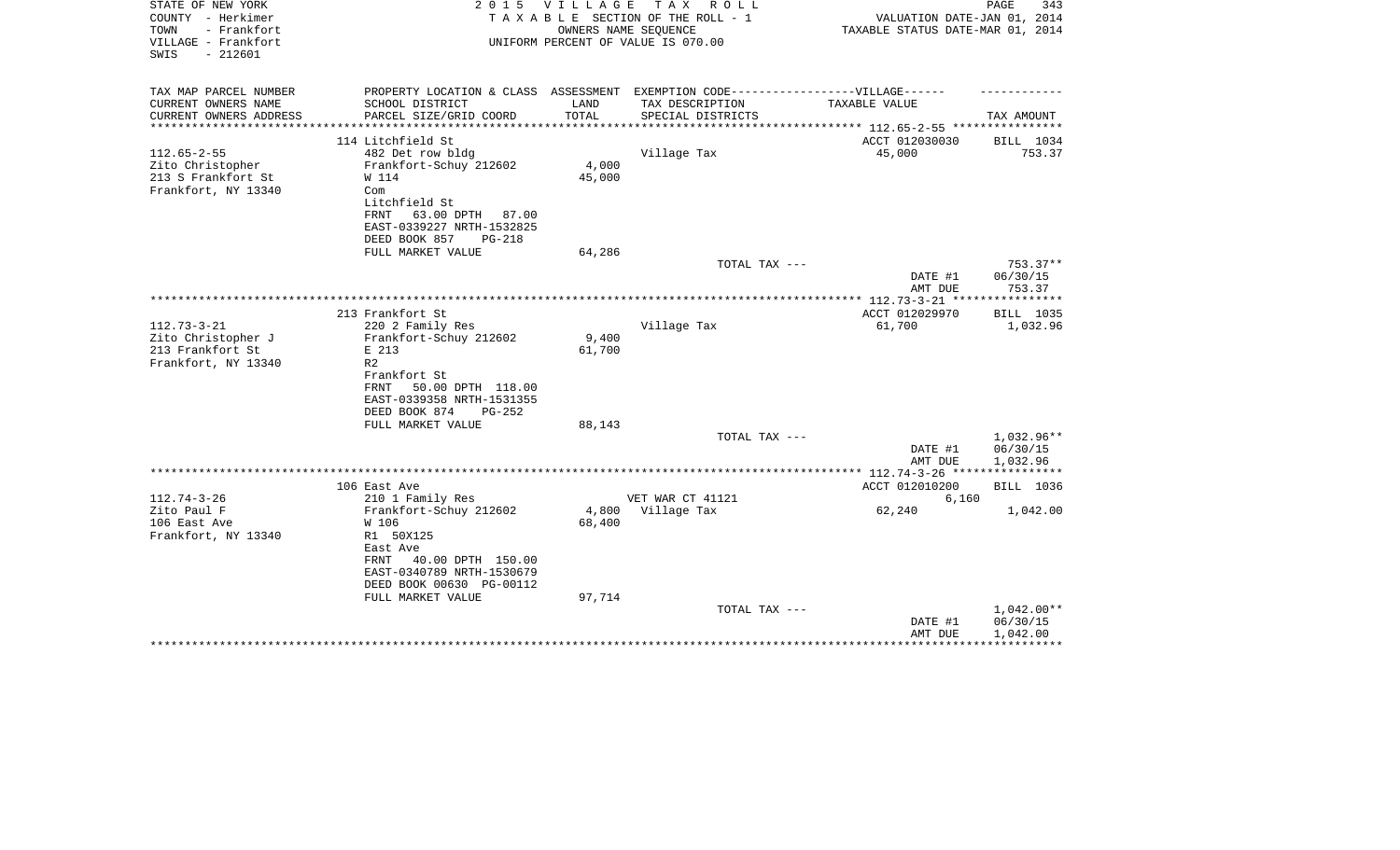| STATE OF NEW YORK<br>COUNTY - Herkimer<br>- Frankfort<br>TOWN<br>VILLAGE - Frankfort<br>SWIS<br>$-212601$ | T A X<br>2 0 1 5<br>ROLL<br>VILLAGE<br>TAXABLE SECTION OF THE ROLL - 1<br>OWNERS NAME SEQUENCE<br>UNIFORM PERCENT OF VALUE IS 070.00 |               |                                      | VALUATION DATE-JAN 01, 2014<br>TAXABLE STATUS DATE-MAR 01, 2014 | 344<br>PAGE |
|-----------------------------------------------------------------------------------------------------------|--------------------------------------------------------------------------------------------------------------------------------------|---------------|--------------------------------------|-----------------------------------------------------------------|-------------|
| TAX MAP PARCEL NUMBER<br>CURRENT OWNERS NAME<br>CURRENT OWNERS ADDRESS                                    | PROPERTY LOCATION & CLASS ASSESSMENT EXEMPTION CODE-----------------VILLAGE------<br>SCHOOL DISTRICT<br>PARCEL SIZE/GRID COORD       | LAND<br>TOTAL | TAX DESCRIPTION<br>SPECIAL DISTRICTS | TAXABLE VALUE                                                   | TAX AMOUNT  |
|                                                                                                           | 336 First Ave                                                                                                                        |               |                                      | ACCT 012006540                                                  | BILL 1037   |
| $112.82 - 1 - 22$                                                                                         | 220 2 Family Res                                                                                                                     |               | Village Tax                          | 47,200                                                          | 790.20      |
| Zito Yvonne S                                                                                             | Frankfort-Schuy 212602                                                                                                               | 10,800        |                                      |                                                                 |             |
| 336 First Ave                                                                                             | S 336                                                                                                                                | 47,200        |                                      |                                                                 |             |
| Frankfort, NY 13340                                                                                       | R1<br>First Ave<br>50.00 DPTH 150.00<br>FRNT<br>BANK 135<br>EAST-0340654 NRTH-1530062<br>DEED BOOK 701<br>PG-606                     |               |                                      |                                                                 |             |
|                                                                                                           | FULL MARKET VALUE                                                                                                                    | 67,429        |                                      |                                                                 |             |
|                                                                                                           |                                                                                                                                      |               | TOTAL TAX ---                        |                                                                 | 790.20**    |
|                                                                                                           |                                                                                                                                      |               |                                      | DATE #1                                                         | 06/30/15    |
|                                                                                                           |                                                                                                                                      |               |                                      | AMT DUE                                                         | 790.20      |
|                                                                                                           |                                                                                                                                      |               |                                      |                                                                 |             |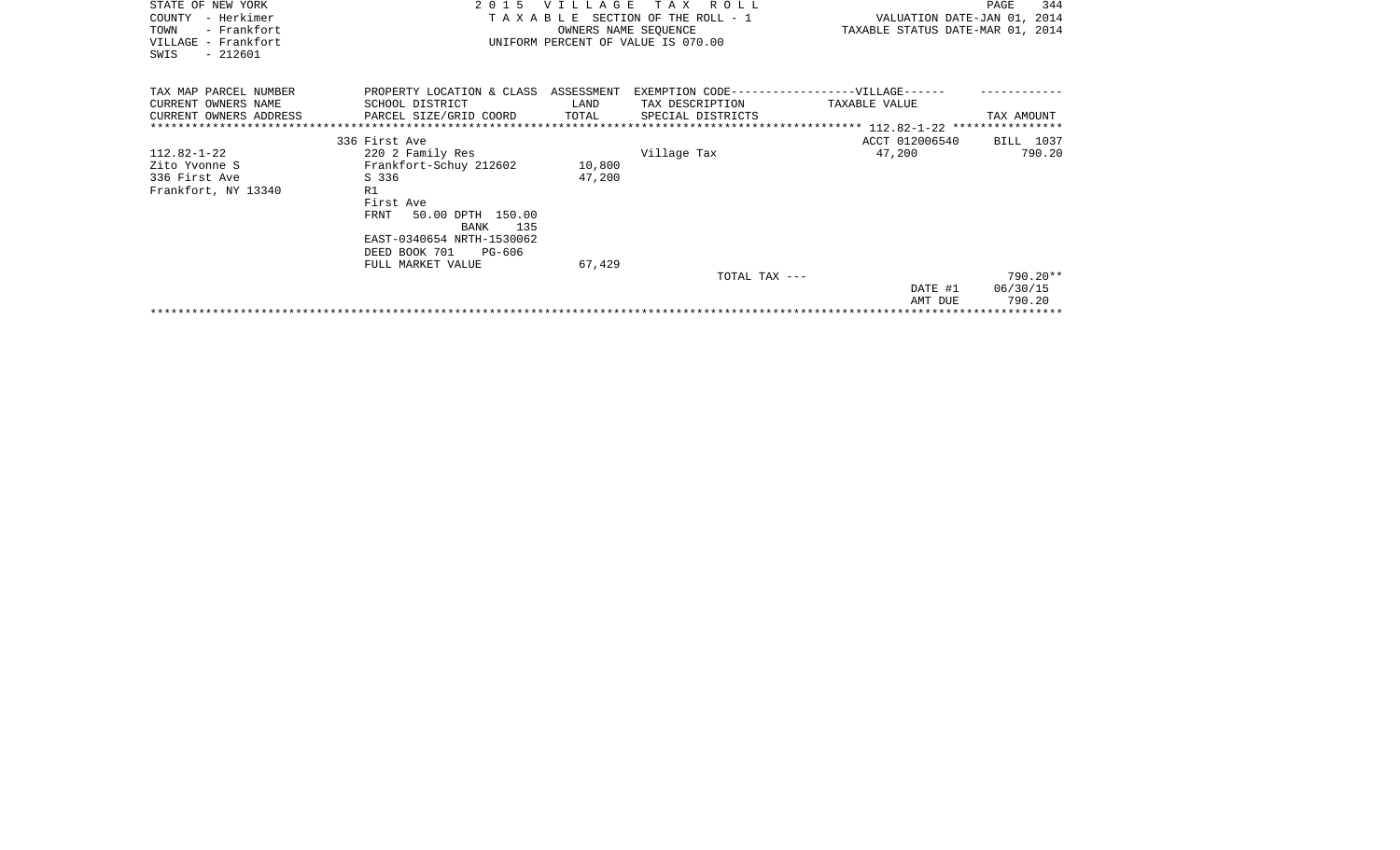| STATE OF NEW YORK   | 2015 VILLAGE TAX ROLL              | 345<br>PAGE                      |
|---------------------|------------------------------------|----------------------------------|
| COUNTY - Herkimer   | TAXABLE SECTION OF THE ROLL - 1    | VALUATION DATE-JAN 01, 2014      |
| TOWN<br>– Frankfort |                                    | TAXABLE STATUS DATE-MAR 01, 2014 |
| VILLAGE - Frankfort | UNIFORM PERCENT OF VALUE IS 070.00 | RPS155/V04/L015                  |
| - 212601<br>SWIS    |                                    | CURRENT DATE 5/14/2015           |
|                     |                                    |                                  |

R O L L S U B S E C T I O N - - T O T A L S

| CODE<br>DISTRICT NAME PARCELS            | TOTAL<br>EXTENSION<br>TYPE | EXTENSION<br>VALUE   | AD VALOREM<br>VALUE | EXEMPT<br>AMOUNT | TAXABLE<br>VALUE     | TOTAL<br><b>TAX</b>  |
|------------------------------------------|----------------------------|----------------------|---------------------|------------------|----------------------|----------------------|
| OTVIL Other relevy<br>XC991 Water relevy | 10 MOVTAX<br>9 MOVTAX      | 2,486.05<br>2,103.00 |                     |                  | 2,486.05<br>2,103.00 | 2,486.05<br>2,103.00 |

#### \*\*\* S C H O O L D I S T R I C T S U M M A R Y \*\*\*

| CODE   | DISTRICT NAME                    | TOTAL<br>PARCELS | ASSESSED<br>LAND | ASSESSED<br>TOTAL | EXEMPT<br>AMOUNT | TOTAL<br>TAXABLE |
|--------|----------------------------------|------------------|------------------|-------------------|------------------|------------------|
|        |                                  |                  |                  |                   | STAR AMOUNT      | STAR TAXABLE     |
|        | Frankfort-Schuyler               | 1037             | 9410,579         | 56099,466         | 442,377          | 55,657,089       |
| 212602 |                                  |                  |                  |                   | 16370,610        | 39, 286, 479     |
|        | SUB-TOTAL                        | 1037             | 9410,579         | 56099,466         | 442,377          | 55,657,089       |
|        | $S \cup B - T \cup T A L (CONT)$ |                  |                  |                   | 16370,610        | 39, 286, 479     |
|        |                                  |                  |                  |                   |                  |                  |
|        | TOTAL                            | 1037             | 9410,579         | 56099,466         | 442,377          | 55,657,089       |
|        | T O T A L (CONT)                 |                  |                  |                   | 16370,610        | 39,286,479       |

## \*\*\* S Y S T E M C O D E S S U M M A R Y \*\*\*

#### NO SYSTEM EXEMPTIONS AT THIS LEVEL

#### \*\*\* E X E M P T I O N S U M M A R Y \*\*\*

|       |                | TOTAL   |         |
|-------|----------------|---------|---------|
| CODE  | DESCRIPTION    | PARCELS | VILLAGE |
|       |                |         |         |
| 41101 | VETFUND CT     |         | 1,050   |
| 41121 | VET WAR CT     | 43      | 261,260 |
| 41131 | VET COM CT     | 53      | 537,149 |
| 41141 | VET DIS CT     | 21      | 265,709 |
| 41153 | $CW$ 10 $VET/$ |         | 5,200   |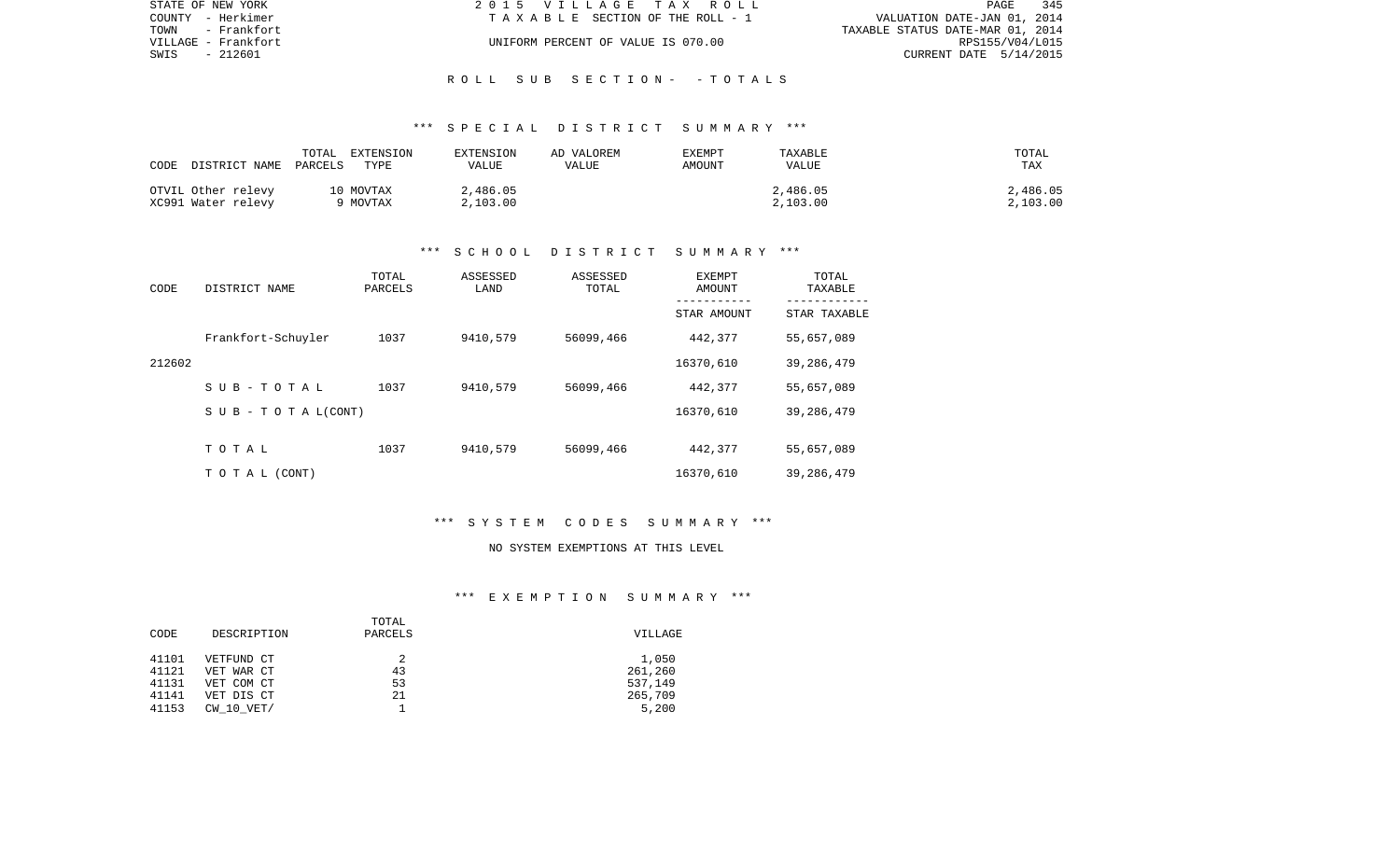| STATE OF NEW YORK   | 2015 VILLAGE TAX ROLL              | 346<br>PAGE                      |
|---------------------|------------------------------------|----------------------------------|
| COUNTY - Herkimer   | TAXABLE SECTION OF THE ROLL - 1    | VALUATION DATE-JAN 01, 2014      |
| TOWN - Frankfort    |                                    | TAXABLE STATUS DATE-MAR 01, 2014 |
| VILLAGE - Frankfort | UNIFORM PERCENT OF VALUE IS 070.00 | RPS155/V04/L015                  |
| SWIS - 212601       |                                    | CURRENT DATE 5/14/2015           |
|                     |                                    |                                  |

### \*\*\* E X E M P T I O N S U M M A R Y \*\*\*

R O L L S U B S E C T I O N - - T O T A L S

| CODE  | DESCRIPTION    | TOTAL<br>PARCELS | VILLAGE  |
|-------|----------------|------------------|----------|
| 41157 | $CW$ 10 $VET/$ | 10               | 49,910   |
| 41173 | CW DISBLD      |                  | 5,700    |
| 41720 | AG MKTS L      |                  | 7,085    |
| 41730 | AG MKTS        | 3                | 21,710   |
| 41800 | AGED-ALL       |                  | 31,950   |
| 47610 | BUS EX-ALL     |                  | 932      |
|       | TOTAL          | 137              | 1187,655 |

| ROLL<br><b>SEC</b> | DESCRIPTION     | TOTAL<br>PARCELS | ASSESSED<br>LAND | ASSESSED<br>TOTAL | <b>EXEMPT</b><br>AMOUNT | TOTAL<br>TAXABLE | TOTAL<br>TAX |
|--------------------|-----------------|------------------|------------------|-------------------|-------------------------|------------------|--------------|
|                    |                 |                  |                  |                   |                         |                  |              |
|                    |                 |                  |                  |                   | STAR AMOUNT             | STAR TAXABLE     |              |
|                    | Village Tax     |                  | 9410,579         | 56099,466         | 1,187,655               | 54,911,811       | 919, 313.34  |
|                    | SPEC DIST TAXES |                  |                  |                   |                         |                  | 4,589.05     |
|                    | TAXABLE         | $\perp$ , 037    |                  |                   |                         |                  | 923,902.39   |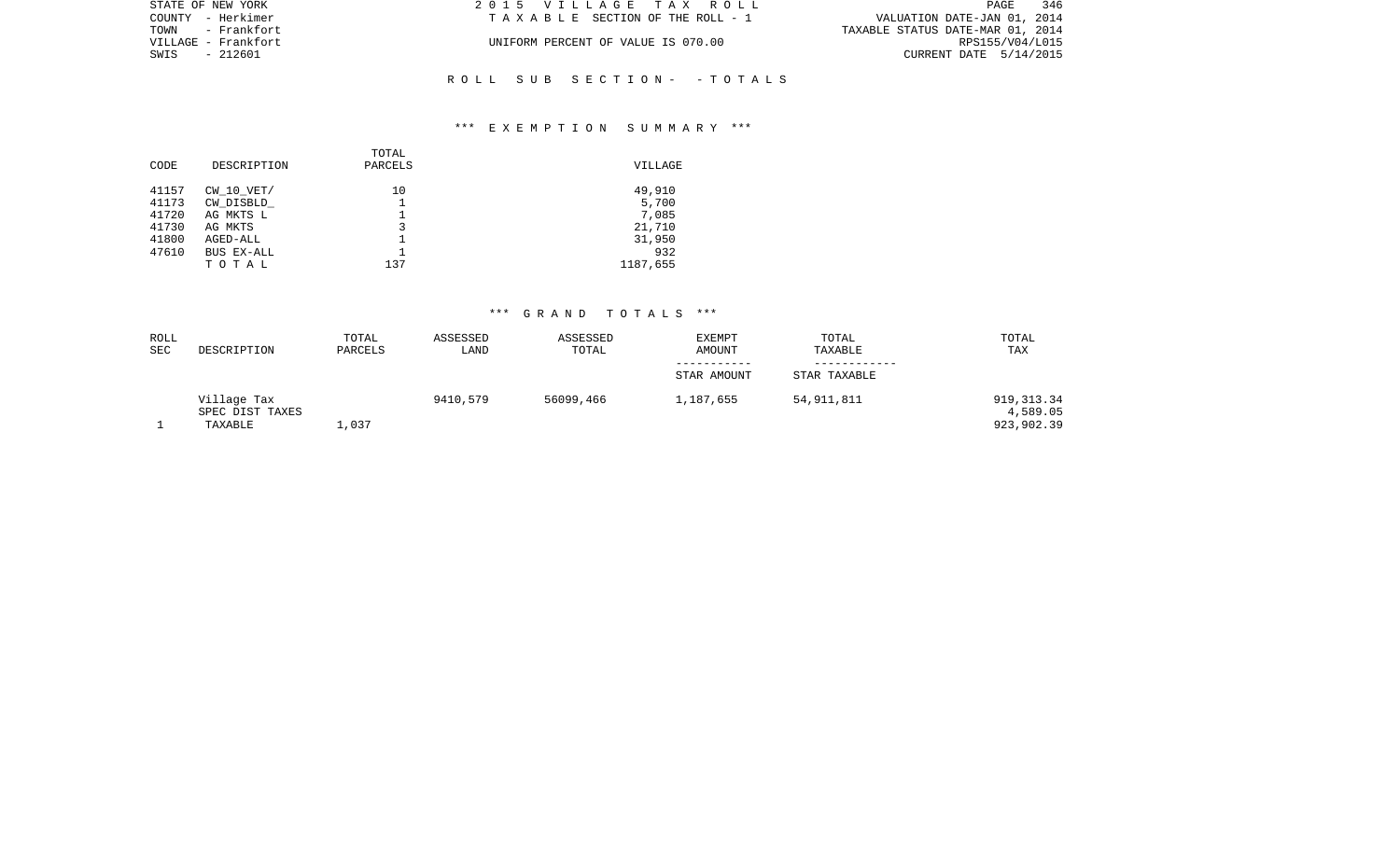| STATE OF NEW YORK   | 2015 VILLAGE TAX ROLL              | 347<br>PAGE                      |
|---------------------|------------------------------------|----------------------------------|
| COUNTY - Herkimer   | TAXABLE SECTION OF THE ROLL - 1    | VALUATION DATE-JAN 01, 2014      |
| - Frankfort<br>TOWN |                                    | TAXABLE STATUS DATE-MAR 01, 2014 |
| VILLAGE - Frankfort | UNIFORM PERCENT OF VALUE IS 070.00 | RPS155/V04/L015                  |
| SWIS<br>- 212601    |                                    | CURRENT DATE 5/14/2015           |
|                     |                                    |                                  |

# R O L L S E C T I O N T O T A L S

#### \*\*\* S P E C I A L D I S T R I C T S U M M A R Y \*\*\*

| CODE                                     | TOTAL<br>EXTENSION<br>DISTRICT NAME PARCELS TYPE | EXTENSION<br>VALUE   | AD VALOREM<br>VALUE | EXEMPT<br>AMOUNT | TAXABLE<br><b>VALUE</b> | TOTAL<br><b>TAX</b>  |
|------------------------------------------|--------------------------------------------------|----------------------|---------------------|------------------|-------------------------|----------------------|
| OTVIL Other relevy<br>XC991 Water relevy | 10 MOVTAX<br>9 MOVTAX                            | 2,486.05<br>2.103.00 |                     |                  | 2,486.05<br>2,103.00    | 2,486.05<br>2.103.00 |

#### \*\*\* S C H O O L D I S T R I C T S U M M A R Y \*\*\*

| CODE   | DISTRICT NAME             | TOTAL<br>PARCELS | ASSESSED<br>LAND | ASSESSED<br>TOTAL | <b>EXEMPT</b><br>AMOUNT<br>----------- | TOTAL<br>TAXABLE |
|--------|---------------------------|------------------|------------------|-------------------|----------------------------------------|------------------|
|        |                           |                  |                  |                   | STAR AMOUNT                            | STAR TAXABLE     |
|        | Frankfort-Schuyler        | 1037             | 9410,579         | 56099,466         | 442,377                                | 55,657,089       |
| 212602 |                           |                  |                  |                   | 16370,610                              | 39,286,479       |
|        | $S$ U B - T O T A L       | 1037             | 9410,579         | 56099,466         | 442,377                                | 55,657,089       |
|        | S U B - T O T A $L(CONT)$ |                  |                  |                   | 16370,610                              | 39,286,479       |
|        |                           |                  |                  |                   |                                        |                  |
|        | TOTAL                     | 1037             | 9410,579         | 56099,466         | 442,377                                | 55,657,089       |
|        | TO TAL (CONT)             |                  |                  |                   | 16370,610                              | 39,286,479       |

# \*\*\* S Y S T E M C O D E S S U M M A R Y \*\*\*

#### NO SYSTEM EXEMPTIONS AT THIS LEVEL

#### \*\*\* E X E M P T I O N S U M M A R Y \*\*\*

|       |                | TOTAL   |         |
|-------|----------------|---------|---------|
| CODE  | DESCRIPTION    | PARCELS | VILLAGE |
|       |                |         |         |
| 41101 | VETFUND CT     |         | 1,050   |
| 41121 | VET WAR CT     | 43      | 261,260 |
| 41131 | VET COM CT     | 53      | 537,149 |
| 41141 | VET DIS CT     | 21      | 265,709 |
| 41153 | $CW$ 10 $VET/$ |         | 5,200   |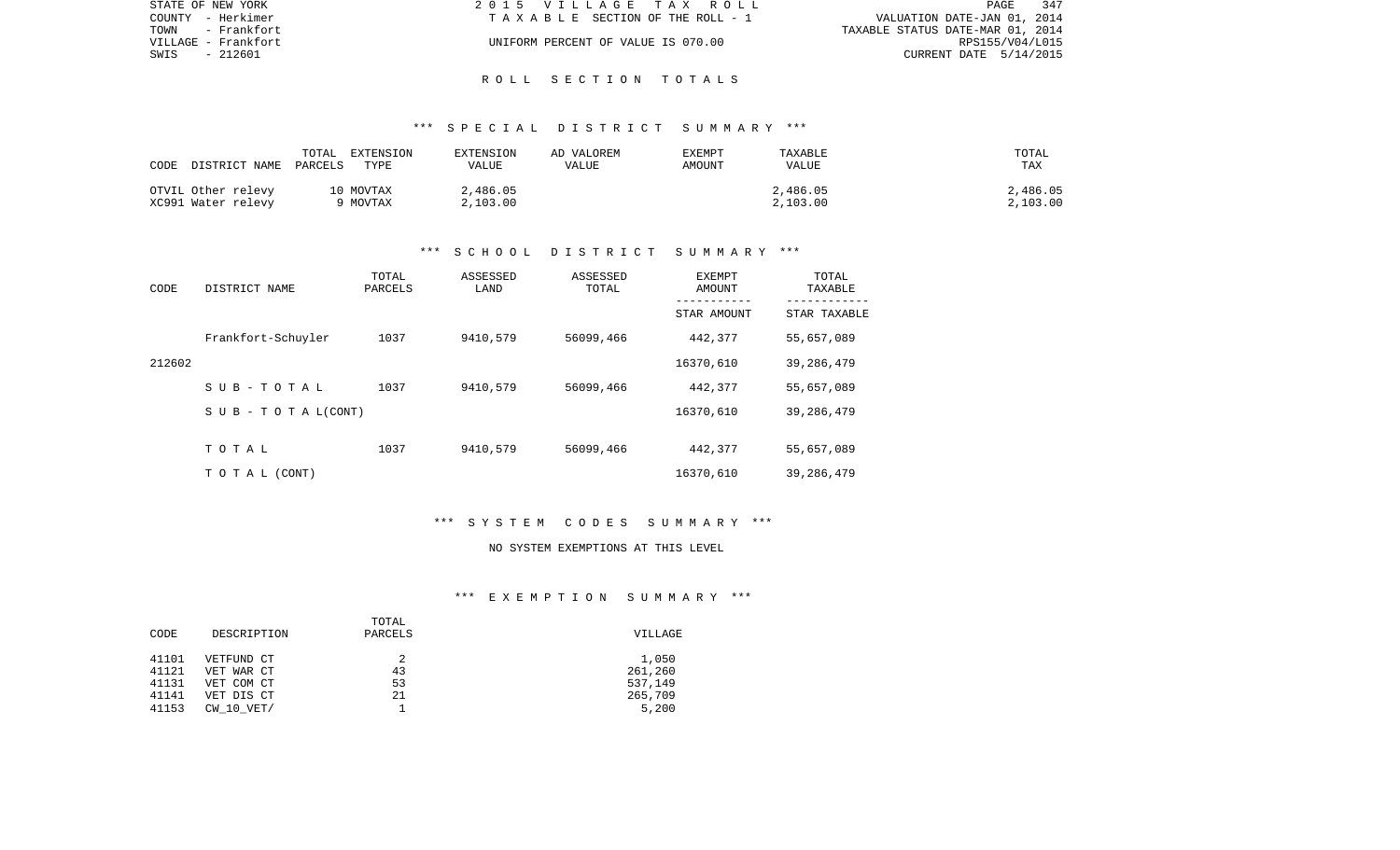| STATE OF NEW YORK   | 2015 VILLAGE TAX ROLL              | 348<br>PAGE                      |
|---------------------|------------------------------------|----------------------------------|
| COUNTY - Herkimer   | TAXABLE SECTION OF THE ROLL - 1    | VALUATION DATE-JAN 01, 2014      |
| TOWN - Frankfort    |                                    | TAXABLE STATUS DATE-MAR 01, 2014 |
| VILLAGE - Frankfort | UNIFORM PERCENT OF VALUE IS 070.00 | RPS155/V04/L015                  |
| SWIS<br>- 212601    |                                    | CURRENT DATE $5/14/2015$         |
|                     |                                    |                                  |
|                     | ROLL SECTION TOTALS                |                                  |

### \*\*\* E X E M P T I O N S U M M A R Y \*\*\*

| CODE  | DESCRIPTION    | TOTAL<br>PARCELS | VILLAGE  |
|-------|----------------|------------------|----------|
| 41157 | $CW$ 10 $VET/$ | 10               | 49,910   |
| 41173 | CW DISBLD      |                  | 5,700    |
| 41720 | AG MKTS L      |                  | 7,085    |
| 41730 | AG MKTS        |                  | 21,710   |
| 41800 | AGED-ALL       |                  | 31,950   |
| 47610 | BUS EX-ALL     |                  | 932      |
|       | TOTAL          | 137              | 1187,655 |
|       |                |                  |          |

| ROLL<br><b>SEC</b> | DESCRIPTION     | TOTAL<br>PARCELS | ASSESSED<br>LAND | ASSESSED<br>TOTAL | <b>EXEMPT</b><br><b>AMOUNT</b> | TOTAL<br>TAXABLE | TOTAL<br>TAX |
|--------------------|-----------------|------------------|------------------|-------------------|--------------------------------|------------------|--------------|
|                    |                 |                  |                  |                   |                                |                  |              |
|                    |                 |                  |                  |                   | STAR AMOUNT                    | STAR TAXABLE     |              |
|                    | Village Tax     |                  | 9410,579         | 56099,466         | 1,187,655                      | 54,911,811       | 919,313.34   |
|                    | SPEC DIST TAXES |                  |                  |                   |                                |                  | 4,589.05     |
|                    | TAXABLE         | 1,037            |                  |                   |                                |                  | 923,902.39   |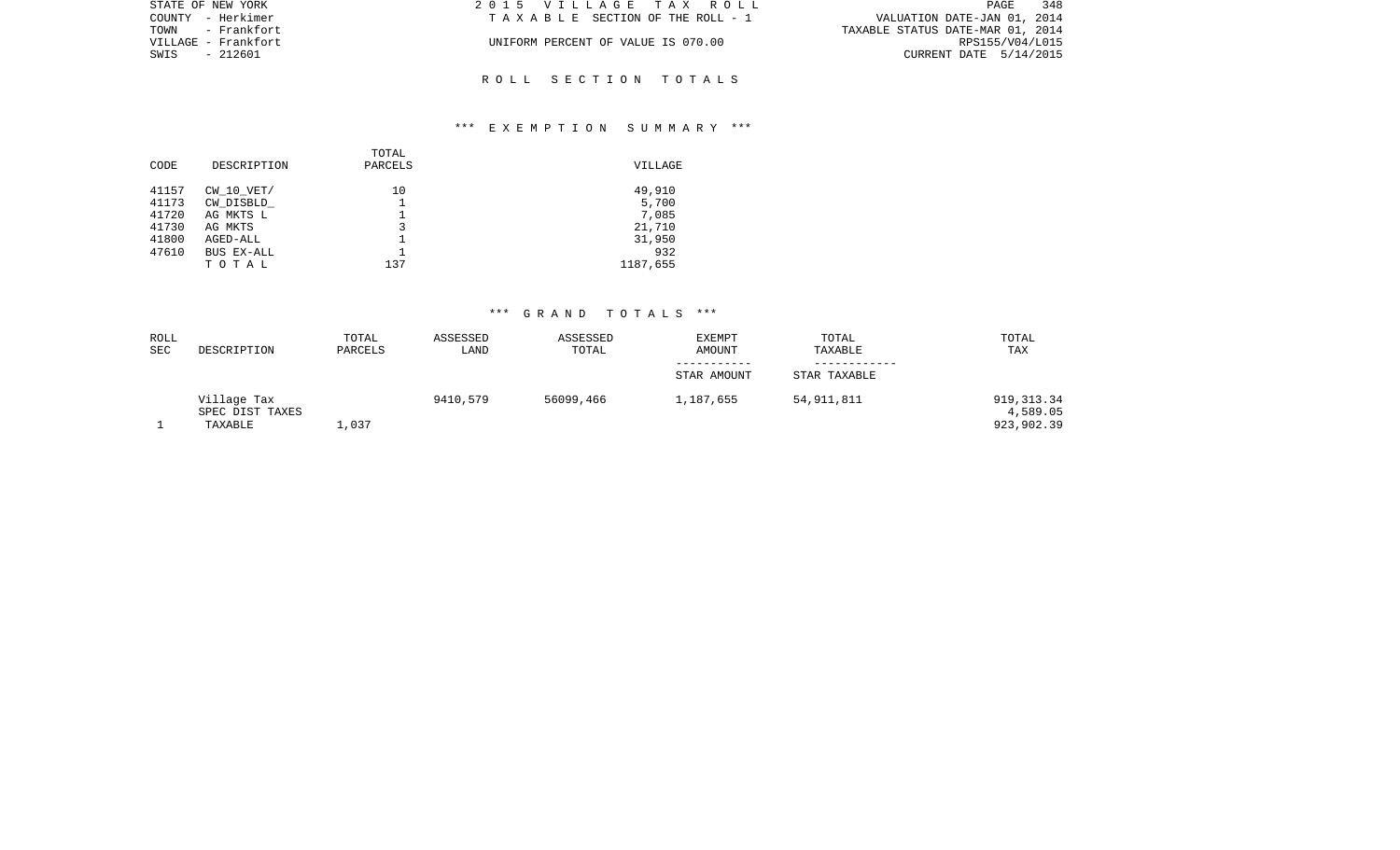| STATE OF NEW YORK<br>COUNTY - Herkimer<br>- Frankfort<br>TOWN<br>VILLAGE - Frankfort<br>$-212601$<br>SWIS | 2 0 1 5                              | VILLAGE TAX | R O L L<br>SPECIAL FRANCHISE SECTION OF THE ROLL - 5<br>OWNERS NAME SEQUENCE<br>UNIFORM PERCENT OF VALUE IS 070.00 | VALUATION DATE-JAN 01, 2014<br>TAXABLE STATUS DATE-MAR 01, 2014 | PAGE<br>349       |
|-----------------------------------------------------------------------------------------------------------|--------------------------------------|-------------|--------------------------------------------------------------------------------------------------------------------|-----------------------------------------------------------------|-------------------|
| TAX MAP PARCEL NUMBER                                                                                     | PROPERTY LOCATION & CLASS ASSESSMENT |             | EXEMPTION CODE------------------VILLAGE------                                                                      |                                                                 |                   |
| CURRENT OWNERS NAME                                                                                       | SCHOOL DISTRICT                      | LAND        | TAX DESCRIPTION                                                                                                    | TAXABLE VALUE                                                   |                   |
| CURRENT OWNERS ADDRESS                                                                                    | PARCEL SIZE/GRID COORD               | TOTAL       | SPECIAL DISTRICTS                                                                                                  |                                                                 | TAX AMOUNT        |
| ******************************                                                                            |                                      |             |                                                                                                                    |                                                                 |                   |
|                                                                                                           |                                      |             |                                                                                                                    | ACCT 012500090                                                  | BILL 1038         |
| $555. - 4 - 1$                                                                                            | 861 Elec & gas                       |             | Village Tax                                                                                                        | 592,463                                                         | 9,918.80          |
| National Grid                                                                                             | Frankfort-Schuy 212602               | 0           |                                                                                                                    |                                                                 |                   |
| Attn: Real Estate Tax Dept B2 Spec Fran                                                                   |                                      | 592,463     |                                                                                                                    |                                                                 |                   |
| 300 Erie Blvd West                                                                                        | Village                              |             |                                                                                                                    |                                                                 |                   |
| Syracuse, NY 13202                                                                                        | DEED BOOK 00000                      |             |                                                                                                                    |                                                                 |                   |
|                                                                                                           | FULL MARKET VALUE                    | 846,376     |                                                                                                                    |                                                                 | $9,918.80**$      |
|                                                                                                           |                                      |             | TOTAL TAX ---                                                                                                      | DATE #1                                                         | 06/30/15          |
|                                                                                                           |                                      |             |                                                                                                                    | AMT DUE                                                         | 9,918.80          |
|                                                                                                           |                                      |             |                                                                                                                    |                                                                 |                   |
|                                                                                                           | village                              |             |                                                                                                                    |                                                                 | BILL 1039         |
| $555. - 3 - 4$                                                                                            | 866 Telephone                        |             | Village Tax                                                                                                        | 2,722                                                           | 45.57             |
| Northland Networks                                                                                        | Frankfort-Schuy 212602               | $\Omega$    |                                                                                                                    |                                                                 |                   |
| village                                                                                                   | new2014                              | 2,722       |                                                                                                                    |                                                                 |                   |
| Frankfort, NY                                                                                             | FULL MARKET VALUE                    | 3,889       |                                                                                                                    |                                                                 |                   |
|                                                                                                           |                                      |             | TOTAL TAX ---                                                                                                      |                                                                 | $45.57**$         |
|                                                                                                           |                                      |             |                                                                                                                    | DATE #1<br>AMT DUE                                              | 06/30/15<br>45.57 |
|                                                                                                           |                                      |             |                                                                                                                    |                                                                 |                   |
|                                                                                                           |                                      |             |                                                                                                                    | ACCT 012500030                                                  | BILL 1040         |
| $555. - 6 - 1$                                                                                            | 869 Television                       |             | Village Tax                                                                                                        | 59,795                                                          | 1,001.07          |
| Time Warner Cable                                                                                         | Frankfort-Schuy 212602               | $\Omega$    |                                                                                                                    |                                                                 |                   |
| Attn: Time Warner Cable Tax Dp Spec Fran<br>PO Box 7467                                                   | Village                              | 59,795      |                                                                                                                    |                                                                 |                   |
| Charlotte, NC 28241-7467                                                                                  | east region                          |             |                                                                                                                    |                                                                 |                   |
|                                                                                                           | DEED BOOK 00000                      |             |                                                                                                                    |                                                                 |                   |
|                                                                                                           | FULL MARKET VALUE                    | 85,421      |                                                                                                                    |                                                                 |                   |
|                                                                                                           |                                      |             | TOTAL TAX ---                                                                                                      |                                                                 | $1,001.07**$      |
|                                                                                                           |                                      |             |                                                                                                                    | DATE #1                                                         | 06/30/15          |
|                                                                                                           |                                      |             |                                                                                                                    | AMT DUE                                                         | 1,001.07          |
|                                                                                                           |                                      |             |                                                                                                                    | ******************* 555.-3-1 ********************               |                   |
|                                                                                                           |                                      |             |                                                                                                                    | ACCT 012500060                                                  | BILL 1041         |
| $555. - 3 - 1$                                                                                            | 866 Telephone                        |             | Village Tax                                                                                                        | 162,742                                                         | 2,724.57          |
| Verizon New York Inc                                                                                      | Frankfort-Schuy 212602               | $\Omega$    |                                                                                                                    |                                                                 |                   |
| $C/O$ Duff & Phelps<br>PO Box 2749                                                                        | Spec Fran                            | 162,742     |                                                                                                                    |                                                                 |                   |
|                                                                                                           | Village                              |             |                                                                                                                    |                                                                 |                   |
| Addison, TX 75001                                                                                         | DEED BOOK 00000<br>FULL MARKET VALUE | 232,489     |                                                                                                                    |                                                                 |                   |
|                                                                                                           |                                      |             | TOTAL TAX ---                                                                                                      |                                                                 | $2,724.57**$      |
|                                                                                                           |                                      |             |                                                                                                                    | DATE #1                                                         | 06/30/15          |
|                                                                                                           |                                      |             |                                                                                                                    | AMT DUE                                                         | 2,724.57          |
|                                                                                                           |                                      |             |                                                                                                                    |                                                                 |                   |
|                                                                                                           |                                      |             |                                                                                                                    |                                                                 |                   |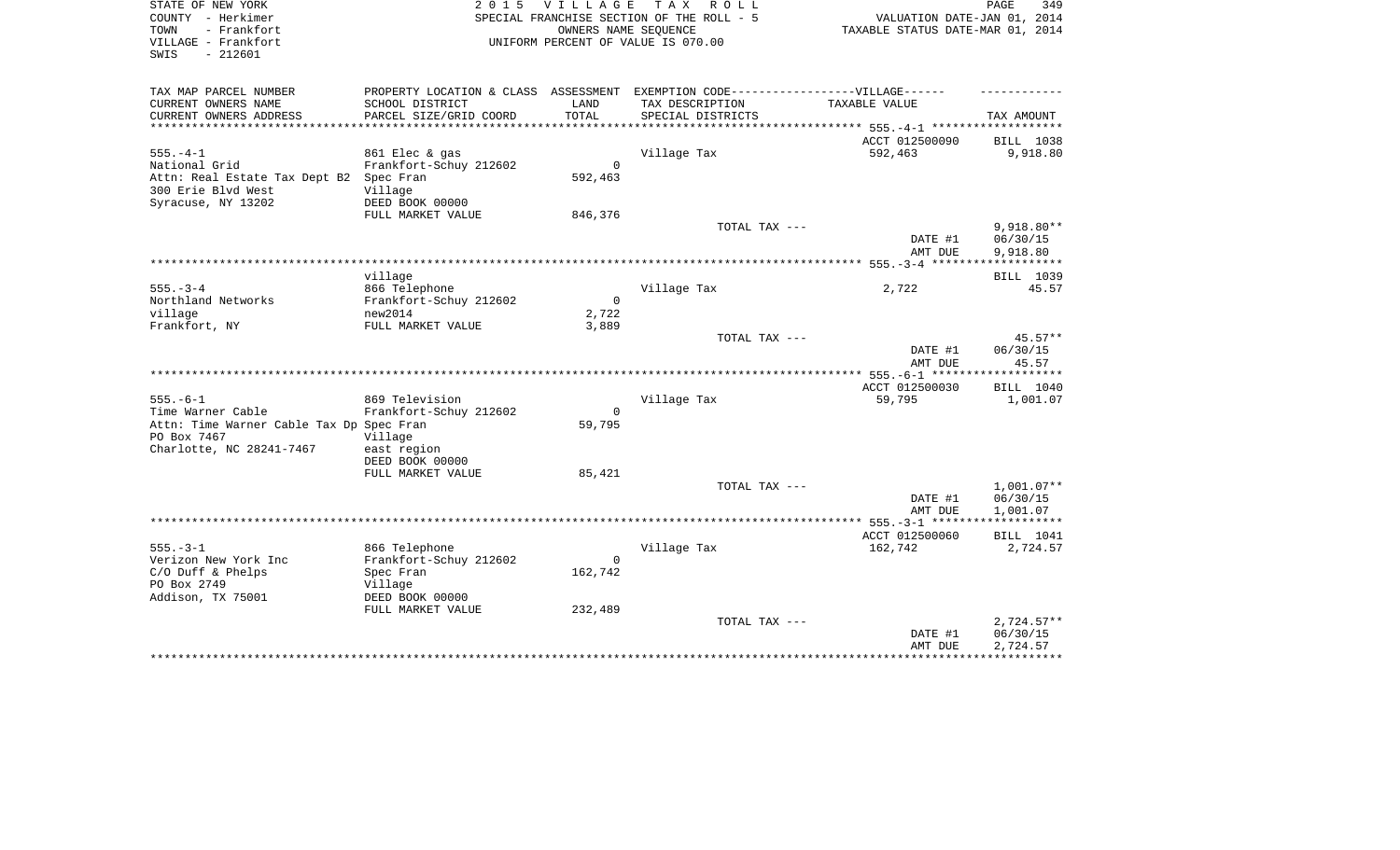| STATE OF NEW YORK   | 2015 VILLAGE TAX ROLL                     | 350<br>PAGE                      |
|---------------------|-------------------------------------------|----------------------------------|
| COUNTY - Herkimer   | SPECIAL FRANCHISE SECTION OF THE ROLL - 5 | VALUATION DATE-JAN 01, 2014      |
| TOWN - Frankfort    |                                           | TAXABLE STATUS DATE-MAR 01, 2014 |
| VILLAGE – Frankfort |                                           | RPS155/V04/L015                  |
| SWIS<br>- 212601    |                                           | CURRENT DATE 5/14/2015           |
|                     |                                           |                                  |
|                     | ROLL SUB SECTION- -TOTALS                 |                                  |

|      |                              | ----<br>◡∸⊷          | $\blacksquare$<br>$N \sim$<br>. ON |  | :XEMPT | $\cdots$ | JIAL |
|------|------------------------------|----------------------|------------------------------------|--|--------|----------|------|
| CODE | <b>A B ST</b><br>. .<br>NAME | <b>DODI</b><br>D V 1 | ™vnt                               |  | JUN"   | ALUR     |      |

### NO SPECIAL DISTRICTS AT THIS LEVEL

#### \*\*\* S C H O O L D I S T R I C T S U M M A R Y \*\*\*

| CODE   | DISTRICT NAME             | TOTAL<br>PARCELS | ASSESSED<br>LAND | ASSESSED<br>TOTAL | <b>EXEMPT</b><br>AMOUNT | TOTAL<br>TAXABLE |
|--------|---------------------------|------------------|------------------|-------------------|-------------------------|------------------|
|        |                           |                  |                  |                   | STAR AMOUNT             | STAR TAXABLE     |
|        | Frankfort-Schuyler        | 4                |                  | 817,722           |                         | 817,722          |
| 212602 |                           |                  |                  |                   |                         | 817,722          |
|        | SUB-TOTAL                 | 4                |                  | 817,722           |                         | 817,722          |
|        | S U B - T O T A $L(CONT)$ |                  |                  |                   |                         | 817,722          |
|        |                           |                  |                  |                   |                         |                  |
|        | TOTAL                     | 4                |                  | 817,722           |                         | 817,722          |
|        | T O T A L (CONT)          |                  |                  |                   |                         | 817,722          |

\*\*\* S Y S T E M C O D E S S U M M A R Y \*\*\*

#### NO SYSTEM EXEMPTIONS AT THIS LEVEL

\*\*\* E X E M P T I O N S U M M A R Y \*\*\*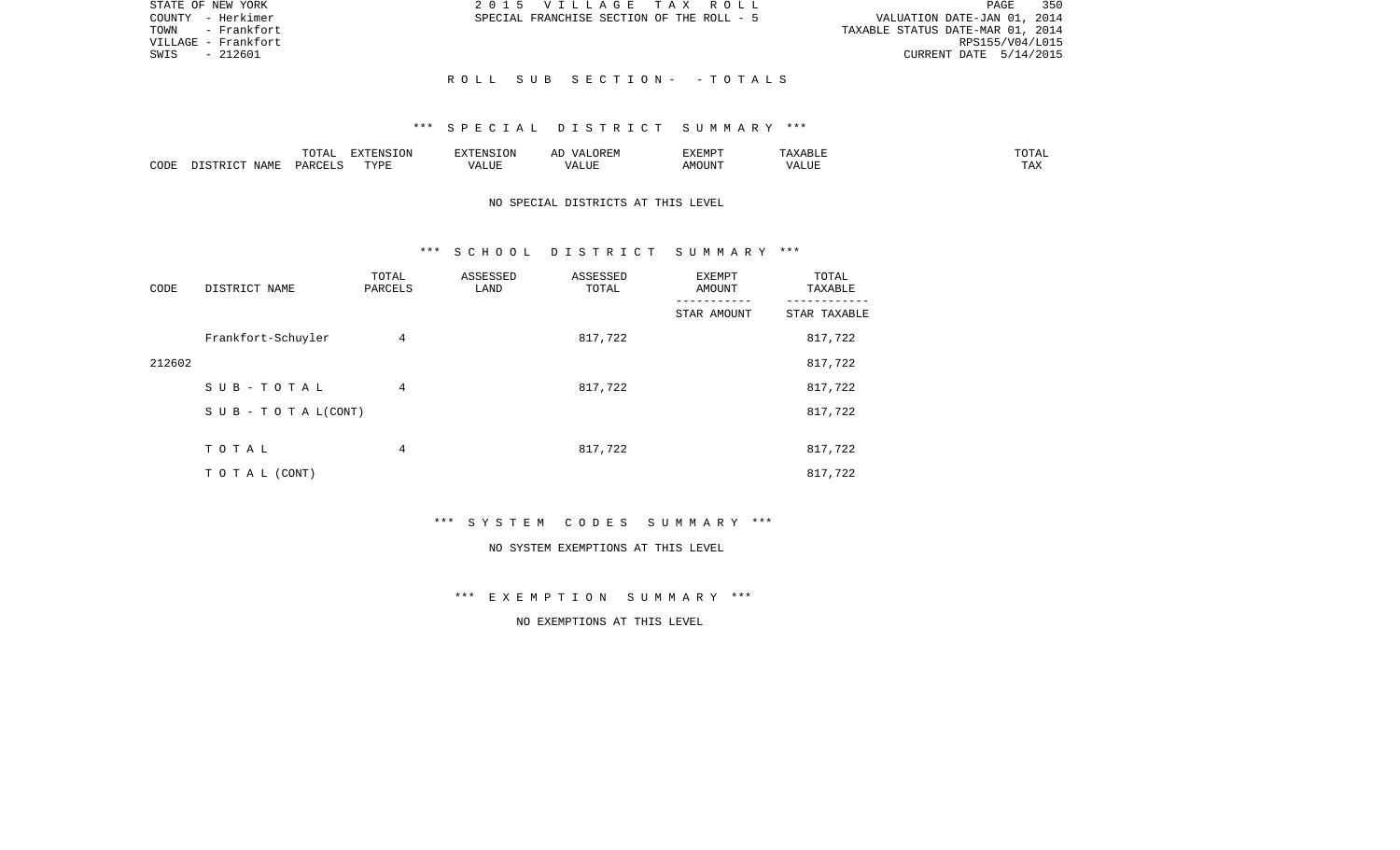| STATE OF NEW YORK   | 2015 VILLAGE TAX ROLL                     | 351<br>PAGE                      |
|---------------------|-------------------------------------------|----------------------------------|
| COUNTY - Herkimer   | SPECIAL FRANCHISE SECTION OF THE ROLL - 5 | VALUATION DATE-JAN 01, 2014      |
| - Frankfort<br>TOWN |                                           | TAXABLE STATUS DATE-MAR 01, 2014 |
| VILLAGE - Frankfort |                                           | RPS155/V04/L015                  |
| - 212601<br>SWIS    |                                           | CURRENT DATE 5/14/2015           |
|                     |                                           |                                  |
|                     | ROLL SUB SECTION- - TOTALS                |                                  |
|                     |                                           |                                  |

| ROLL<br><b>SEC</b> | DESCRIPTION                    | TOTAL<br>PARCELS | ASSESSED<br>LAND | ASSESSED<br>TOTAL | EXEMPT<br>AMOUNT | TOTAL<br>TAXABLE | TOTAL<br>TAX |
|--------------------|--------------------------------|------------------|------------------|-------------------|------------------|------------------|--------------|
|                    |                                |                  |                  |                   | STAR AMOUNT      | STAR TAXABLE     |              |
|                    | Village Tax<br>SPEC DIST TAXES |                  |                  | 817,722           |                  | 817,722          | 13,690.01    |
|                    | SPECIAL FRANCHISE              |                  |                  |                   |                  |                  | 13,690.01    |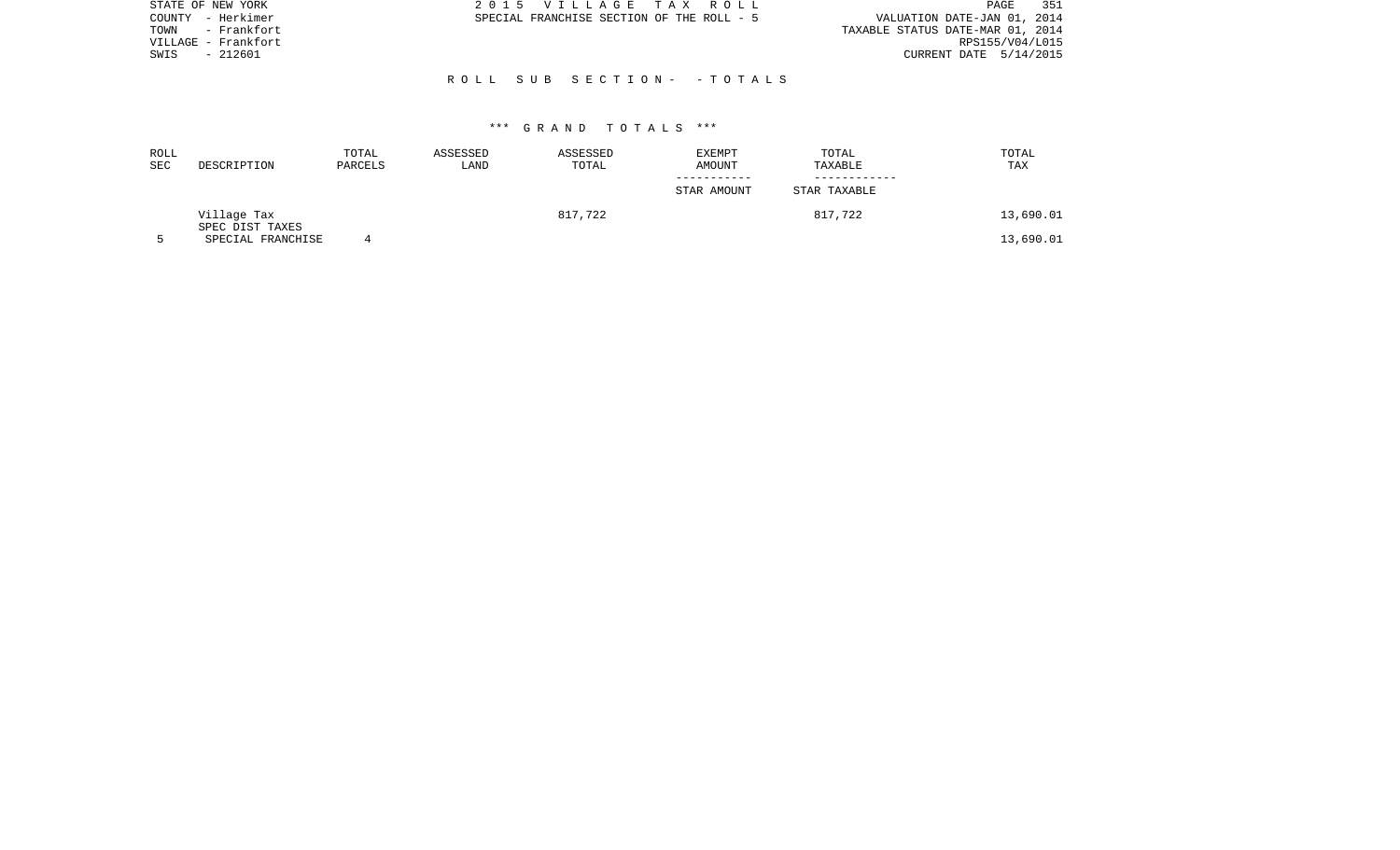| STATE OF NEW YORK   | 2015 VILLAGE TAX ROLL                     | 352<br>PAGE                      |
|---------------------|-------------------------------------------|----------------------------------|
| COUNTY - Herkimer   | SPECIAL FRANCHISE SECTION OF THE ROLL - 5 | VALUATION DATE-JAN 01, 2014      |
| TOWN - Frankfort    |                                           | TAXABLE STATUS DATE-MAR 01, 2014 |
| VILLAGE – Frankfort |                                           | RPS155/V04/L015                  |
| SWIS<br>- 212601    |                                           | CURRENT DATE 5/14/2015           |
|                     |                                           |                                  |
|                     | ROLL SECTION TOTALS                       |                                  |

|      |                    | $H \cap H$<br>$\cdots$<br>. U 1 1 1 1 | סוותידצים<br><b>ION</b> |      | UKLIY                                  | F.XFMP'<br>∸∡∡⊥ | A           | .              |
|------|--------------------|---------------------------------------|-------------------------|------|----------------------------------------|-----------------|-------------|----------------|
| CODE | JAME<br>$\sqrt{2}$ | $\Box$ $\Box$ $\Box$ $\Box$ $\Box$    | <b>TITZD</b><br>.       | ALUF | " TTT.<br>$\sqrt{2}$<br>. . <i>.</i> . | MC<br>OUN.      | 77T<br>Anur | max<br>د د د . |

### NO SPECIAL DISTRICTS AT THIS LEVEL

#### \*\*\* S C H O O L D I S T R I C T S U M M A R Y \*\*\*

| CODE   | DISTRICT NAME             | TOTAL<br>PARCELS | ASSESSED<br>LAND | ASSESSED<br>TOTAL | <b>EXEMPT</b><br>AMOUNT | TOTAL<br>TAXABLE |
|--------|---------------------------|------------------|------------------|-------------------|-------------------------|------------------|
|        |                           |                  |                  |                   | STAR AMOUNT             | STAR TAXABLE     |
|        | Frankfort-Schuyler        | 4                |                  | 817,722           |                         | 817,722          |
| 212602 |                           |                  |                  |                   |                         | 817,722          |
|        | SUB-TOTAL                 | 4                |                  | 817,722           |                         | 817,722          |
|        | S U B - T O T A $L(CONT)$ |                  |                  |                   |                         | 817,722          |
|        |                           |                  |                  |                   |                         |                  |
|        | TOTAL                     | 4                |                  | 817,722           |                         | 817,722          |
|        | TO TAL (CONT)             |                  |                  |                   |                         | 817,722          |

\*\*\* S Y S T E M C O D E S S U M M A R Y \*\*\*

#### NO SYSTEM EXEMPTIONS AT THIS LEVEL

\*\*\* E X E M P T I O N S U M M A R Y \*\*\*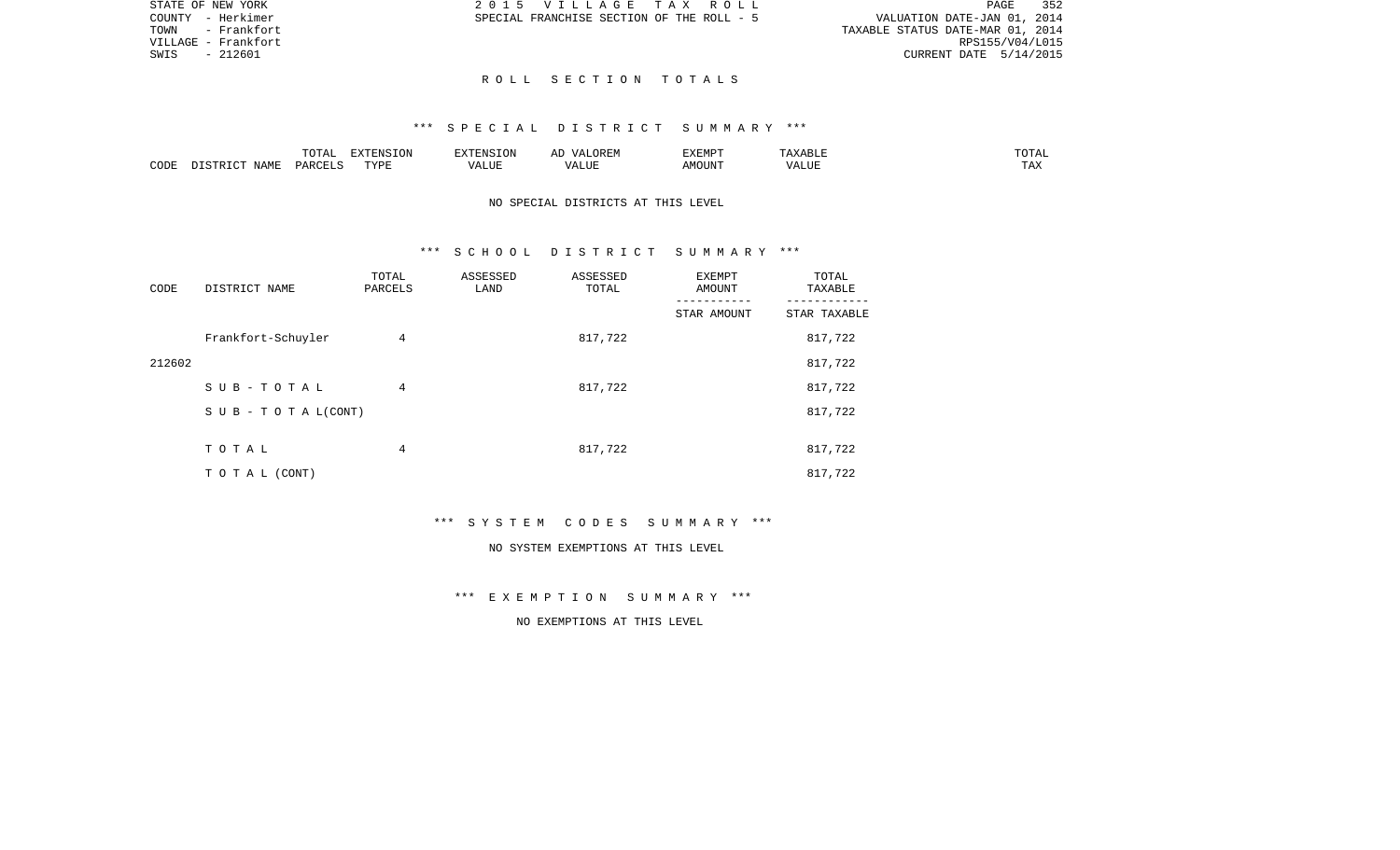| STATE OF NEW YORK    | 2015 VILLAGE TAX ROLL                     | 353<br>PAGE                      |
|----------------------|-------------------------------------------|----------------------------------|
| - Herkimer<br>COUNTY | SPECIAL FRANCHISE SECTION OF THE ROLL - 5 | VALUATION DATE-JAN 01, 2014      |
| - Frankfort<br>TOWN  |                                           | TAXABLE STATUS DATE-MAR 01, 2014 |
| VILLAGE - Frankfort  |                                           | RPS155/V04/L015                  |
| - 212601<br>SWIS     |                                           | CURRENT DATE 5/14/2015           |
|                      |                                           |                                  |
|                      | ROLL SECTION TOTALS                       |                                  |

| ROLL<br><b>SEC</b> | DESCRIPTION                    | TOTAL<br>PARCELS | ASSESSED<br>LAND | ASSESSED<br>TOTAL | <b>EXEMPT</b><br>AMOUNT | TOTAL<br>TAXABLE | TOTAL<br>TAX |
|--------------------|--------------------------------|------------------|------------------|-------------------|-------------------------|------------------|--------------|
|                    |                                |                  |                  |                   | STAR AMOUNT             | STAR TAXABLE     |              |
|                    | Village Tax<br>SPEC DIST TAXES |                  |                  | 817,722           |                         | 817,722          | 13,690.01    |
|                    | SPECIAL FRANCHISE              |                  |                  |                   |                         |                  | 13,690.01    |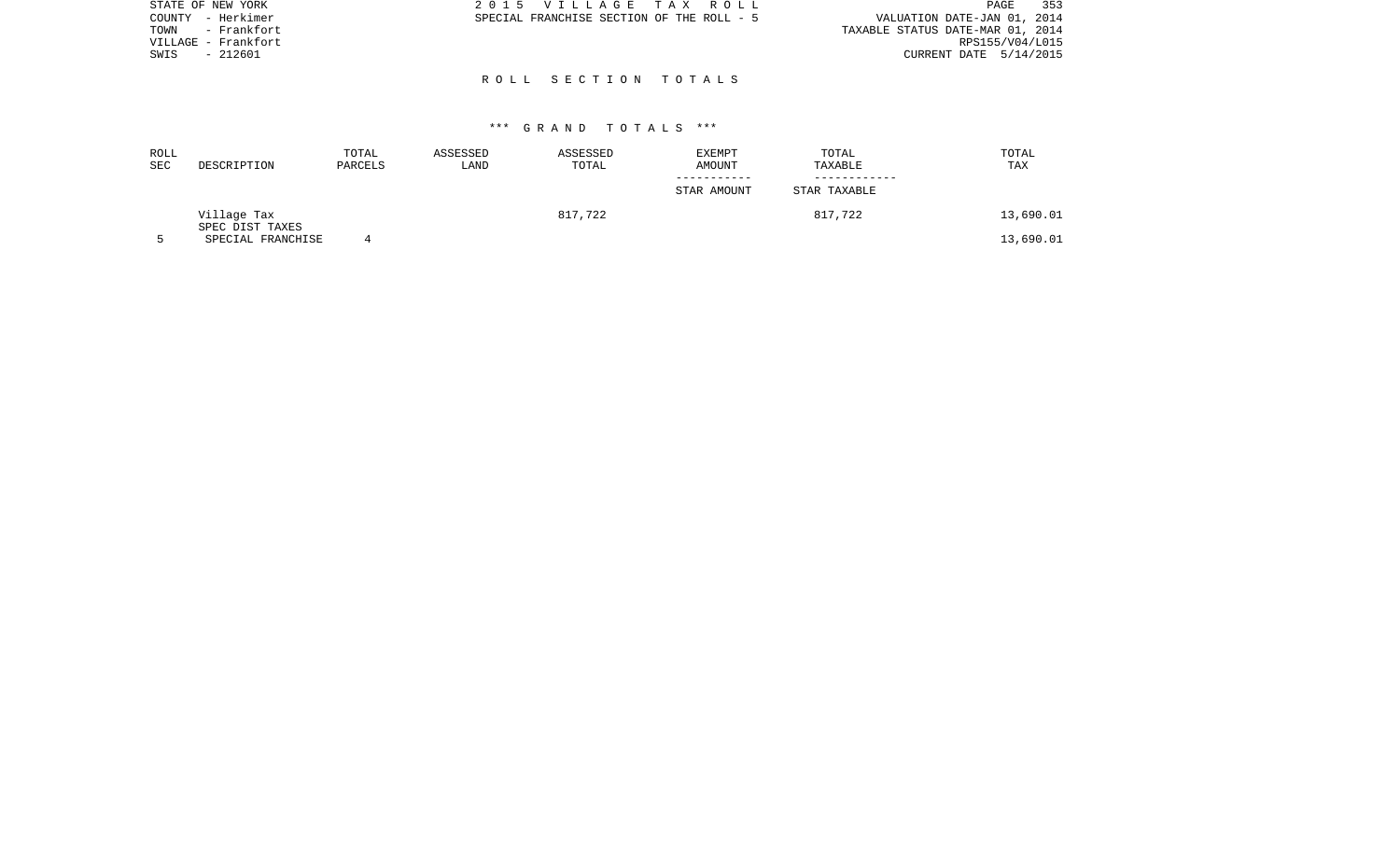| STATE OF NEW YORK<br>COUNTY - Herkimer<br>- Frankfort<br>TOWN<br>VILLAGE - Frankfort<br>$-212601$<br>SWIS | 2 0 1 5                                                                           | VILLAGE<br>OWNERS NAME SEQUENCE | TAX ROLL<br>UTILITY & R.R. SECTION OF THE ROLL - 6<br>UNIFORM PERCENT OF VALUE IS 070.00 | VALUATION DATE-JAN 01, 2014<br>TAXABLE STATUS DATE-MAR 01, 2014 | 354<br>PAGE          |
|-----------------------------------------------------------------------------------------------------------|-----------------------------------------------------------------------------------|---------------------------------|------------------------------------------------------------------------------------------|-----------------------------------------------------------------|----------------------|
| TAX MAP PARCEL NUMBER                                                                                     | PROPERTY LOCATION & CLASS ASSESSMENT EXEMPTION CODE-----------------VILLAGE------ |                                 |                                                                                          |                                                                 |                      |
| CURRENT OWNERS NAME<br>CURRENT OWNERS ADDRESS                                                             | SCHOOL DISTRICT<br>PARCEL SIZE/GRID COORD                                         | LAND<br>TOTAL                   | TAX DESCRIPTION<br>SPECIAL DISTRICTS                                                     | TAXABLE VALUE                                                   | TAX AMOUNT           |
| **********************                                                                                    | ********************                                                              | **********                      |                                                                                          |                                                                 |                      |
|                                                                                                           | Outside Plant                                                                     |                                 |                                                                                          |                                                                 | BILL 1042            |
| 626.001-9999-601.700-1881                                                                                 | 836 Telecom. eq.                                                                  |                                 | Village Tax                                                                              | 69,700                                                          | 1,166.89             |
| AT&T Communications Of NY                                                                                 | Frankfort-Schuy 212602                                                            | $\Omega$                        |                                                                                          |                                                                 |                      |
| Property Tax Dept<br>PO Box 7207                                                                          | Outside Plant<br>Location No 888888                                               | 69,700                          |                                                                                          |                                                                 |                      |
| Bedminister, NJ 07921                                                                                     | Poles Wires Cables 5-1/6-                                                         |                                 |                                                                                          |                                                                 |                      |
|                                                                                                           | FULL MARKET VALUE                                                                 | 99,571                          |                                                                                          |                                                                 |                      |
|                                                                                                           |                                                                                   |                                 | TOTAL TAX ---                                                                            |                                                                 | $1,166.89**$         |
|                                                                                                           |                                                                                   |                                 |                                                                                          | DATE #1<br>AMT DUE                                              | 06/30/15<br>1,166.89 |
|                                                                                                           |                                                                                   |                                 |                                                                                          | *************** 112.74-1-64 ****                                | ***********          |
|                                                                                                           |                                                                                   |                                 |                                                                                          | ACCT 012300090                                                  | BILL 1043            |
| $112.74 - 1 - 64$<br>National Grid                                                                        | 872 Elec-Substation<br>Frankfort-Schuy 212602                                     | 12,600                          | Village Tax                                                                              | 147,246                                                         | 2,465.14             |
| Attn: Real Estate Tax Dept B2 Frankfort Sub                                                               |                                                                                   | 147,246                         |                                                                                          |                                                                 |                      |
| 300 Erie Blvd West                                                                                        | 813677/Frankfort Substati                                                         |                                 |                                                                                          |                                                                 |                      |
| Syracuse, NY 13202                                                                                        | William St                                                                        |                                 |                                                                                          |                                                                 |                      |
|                                                                                                           | ACRES<br>3.52 BANK<br>984                                                         |                                 |                                                                                          |                                                                 |                      |
|                                                                                                           | EAST-0342315 NRTH-1532510<br>DEED BOOK 00000                                      |                                 |                                                                                          |                                                                 |                      |
|                                                                                                           | FULL MARKET VALUE                                                                 | 210,351                         |                                                                                          |                                                                 |                      |
|                                                                                                           |                                                                                   |                                 | TOTAL TAX ---                                                                            |                                                                 | $2,465.14**$         |
|                                                                                                           |                                                                                   |                                 |                                                                                          | DATE #1                                                         | 06/30/15             |
|                                                                                                           |                                                                                   |                                 |                                                                                          | AMT DUE<br>************ 626.001-9999-132.350-1001***            | 2,465.14             |
|                                                                                                           |                                                                                   |                                 |                                                                                          | ACCT 012300125                                                  | BILL 1044            |
| 626.001-9999-132.350-1001<br>National Grid                                                                | 882 Elec Trans Imp<br>Frankfort-Schuy 212602                                      | $\mathbf 0$                     | Village Tax                                                                              | 59,382                                                          | 994.15               |
| Attn: Real Estate Tax Dept                                                                                | William St/813677                                                                 | 59,382                          |                                                                                          |                                                                 |                      |
| 300 Erie Blvd West                                                                                        | Frankfort Sub Station                                                             |                                 |                                                                                          |                                                                 |                      |
| Syracuse, NY 13202                                                                                        | T-185 Schuyler-Ilion # 21                                                         |                                 |                                                                                          |                                                                 |                      |
|                                                                                                           | DEED BOOK 00000                                                                   |                                 |                                                                                          |                                                                 |                      |
|                                                                                                           | FULL MARKET VALUE                                                                 | 84,831                          | TOTAL TAX ---                                                                            |                                                                 | 994.15**             |
|                                                                                                           |                                                                                   |                                 |                                                                                          | DATE #1                                                         | 06/30/15             |
|                                                                                                           |                                                                                   |                                 |                                                                                          | AMT DUE                                                         | 994.15               |
|                                                                                                           |                                                                                   |                                 | **************************                                                               | ********* 626.001-9999-132.350-1011***                          |                      |
|                                                                                                           | Elec Trans                                                                        |                                 |                                                                                          |                                                                 | BILL 1045            |
| 626.001-9999-132.350-1011<br>National Grid                                                                | 882 Elec Trans Imp<br>Frankfort-Schuy 212602                                      | $\Omega$                        | Village Tax                                                                              | 8,170                                                           | 136.78               |
| Attn: Real Estate Tax Dept                                                                                | Trans Fac/812346&812348                                                           | 8,170                           |                                                                                          |                                                                 |                      |
| 300 Erie Blvd West                                                                                        | Electric/Frankfort Tap                                                            |                                 |                                                                                          |                                                                 |                      |
| Syracuse, NY 13202                                                                                        | T-185B Schuyler-Ilion #21                                                         |                                 |                                                                                          |                                                                 |                      |
|                                                                                                           | FULL MARKET VALUE                                                                 | 11,671                          |                                                                                          |                                                                 |                      |
|                                                                                                           |                                                                                   |                                 | TOTAL TAX ---                                                                            | DATE #1                                                         | 136.78**<br>06/30/15 |
|                                                                                                           |                                                                                   |                                 |                                                                                          | AMT DUE                                                         | 136.78               |
|                                                                                                           |                                                                                   |                                 |                                                                                          |                                                                 | ********             |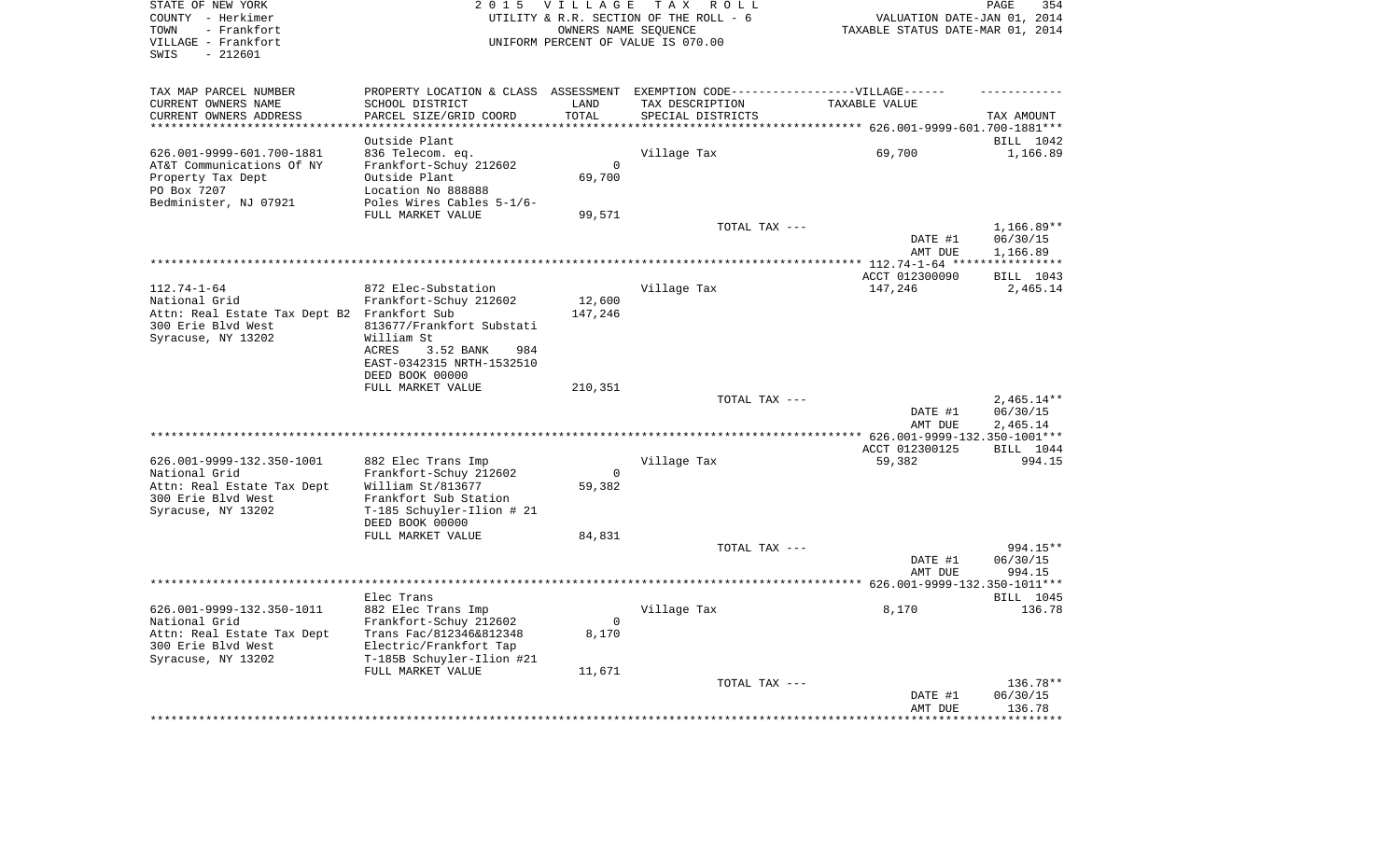| STATE OF NEW YORK<br>COUNTY - Herkimer<br>- Frankfort<br>TOWN<br>VILLAGE - Frankfort<br>SWIS<br>$-212601$ |                                                                                                      | 2015 VILLAGE<br>OWNERS NAME SEOUENCE | TAX ROLL<br>UTILITY & R.R. SECTION OF THE ROLL - 6<br>UNIFORM PERCENT OF VALUE IS 070.00 | VALUATION DATE-JAN 01, 2014<br>TAXABLE STATUS DATE-MAR 01, 2014 | PAGE<br>355         |
|-----------------------------------------------------------------------------------------------------------|------------------------------------------------------------------------------------------------------|--------------------------------------|------------------------------------------------------------------------------------------|-----------------------------------------------------------------|---------------------|
| TAX MAP PARCEL NUMBER<br>CURRENT OWNERS NAME                                                              | PROPERTY LOCATION & CLASS ASSESSMENT EXEMPTION CODE-----------------VILLAGE------<br>SCHOOL DISTRICT | LAND                                 | TAX DESCRIPTION                                                                          | TAXABLE VALUE                                                   |                     |
| CURRENT OWNERS ADDRESS                                                                                    | PARCEL SIZE/GRID COORD                                                                               | TOTAL                                | SPECIAL DISTRICTS                                                                        |                                                                 | TAX AMOUNT          |
|                                                                                                           |                                                                                                      |                                      |                                                                                          |                                                                 |                     |
|                                                                                                           | Outside Plant                                                                                        |                                      |                                                                                          | ACCT 012300120                                                  | BILL 1046           |
| 626.001-9999-132.350-1881                                                                                 | 884 Elec Dist Out                                                                                    |                                      | Village Tax                                                                              | 23,617                                                          | 395.39              |
| National Grid                                                                                             | Frankfort-Schuy 212602                                                                               | $\Omega$                             |                                                                                          |                                                                 |                     |
| Attn: Real Estate Tax Dept                                                                                | Outside Plant                                                                                        | 23,617                               |                                                                                          |                                                                 |                     |
| 300 Erie Blvd W<br>Syracuse, NY 13202                                                                     | Electric Distribution<br>Poles Wires Cables                                                          |                                      |                                                                                          |                                                                 |                     |
|                                                                                                           | DEED BOOK 00000                                                                                      |                                      |                                                                                          |                                                                 |                     |
|                                                                                                           | FULL MARKET VALUE                                                                                    | 33,739                               |                                                                                          |                                                                 |                     |
|                                                                                                           |                                                                                                      |                                      | TOTAL TAX ---                                                                            |                                                                 | 395.39**            |
|                                                                                                           |                                                                                                      |                                      |                                                                                          | DATE #1                                                         | 06/30/15            |
|                                                                                                           |                                                                                                      |                                      |                                                                                          | AMT DUE                                                         | 395.39              |
|                                                                                                           |                                                                                                      |                                      |                                                                                          |                                                                 |                     |
|                                                                                                           | Gas Dist                                                                                             |                                      |                                                                                          |                                                                 | BILL 1047           |
| 626.001-9999-132.350-2881                                                                                 | 885 Gas Outside Pla                                                                                  |                                      | Village Tax                                                                              | 55,098                                                          | 922.43              |
| National Grid<br>Attn: Real Estate Tax Dept                                                               | Frankfort-Schuy 212602<br>Dist Fac Gas                                                               | $\Omega$<br>55,098                   |                                                                                          |                                                                 |                     |
| 300 Erie Blvd West                                                                                        | Gas Distribution                                                                                     |                                      |                                                                                          |                                                                 |                     |
| Syracuse, NY 13202                                                                                        | Gas Dist Mains                                                                                       |                                      |                                                                                          |                                                                 |                     |
|                                                                                                           | ACRES<br>0.01                                                                                        |                                      |                                                                                          |                                                                 |                     |
|                                                                                                           | FULL MARKET VALUE                                                                                    | 78,711                               |                                                                                          |                                                                 |                     |
|                                                                                                           |                                                                                                      |                                      | TOTAL TAX ---                                                                            |                                                                 | $922.43**$          |
|                                                                                                           |                                                                                                      |                                      |                                                                                          | DATE #1                                                         | 06/30/15            |
|                                                                                                           |                                                                                                      |                                      |                                                                                          | AMT DUE                                                         | 922.43              |
|                                                                                                           |                                                                                                      |                                      |                                                                                          | ***** 626.001-9999-631.900-1881***                              |                     |
| 626.001-9999-631.900-1881                                                                                 | Outside Plant<br>836 Telecom. eq.                                                                    |                                      | Village Tax                                                                              | ACCT 012300030<br>30,816                                        | BILL 1048<br>515.91 |
| Verizon New York Inc                                                                                      | Frankfort-Schuy 212602                                                                               | $\Omega$                             |                                                                                          |                                                                 |                     |
| $C/O$ Duff & Phelps                                                                                       | Conduits-Outside Plant                                                                               | 30,816                               |                                                                                          |                                                                 |                     |
| PO Box 2749                                                                                               | Poles Wires Cables                                                                                   |                                      |                                                                                          |                                                                 |                     |
| Addison, TX 75001                                                                                         | DEED BOOK 00000                                                                                      |                                      |                                                                                          |                                                                 |                     |
|                                                                                                           | FULL MARKET VALUE                                                                                    | 44,023                               |                                                                                          |                                                                 |                     |
|                                                                                                           |                                                                                                      |                                      | TOTAL TAX ---                                                                            |                                                                 | $515.91**$          |
|                                                                                                           |                                                                                                      |                                      |                                                                                          | DATE #1                                                         | 06/30/15            |
|                                                                                                           |                                                                                                      |                                      |                                                                                          | AMT DUE                                                         | 515.91              |
|                                                                                                           |                                                                                                      |                                      |                                                                                          |                                                                 |                     |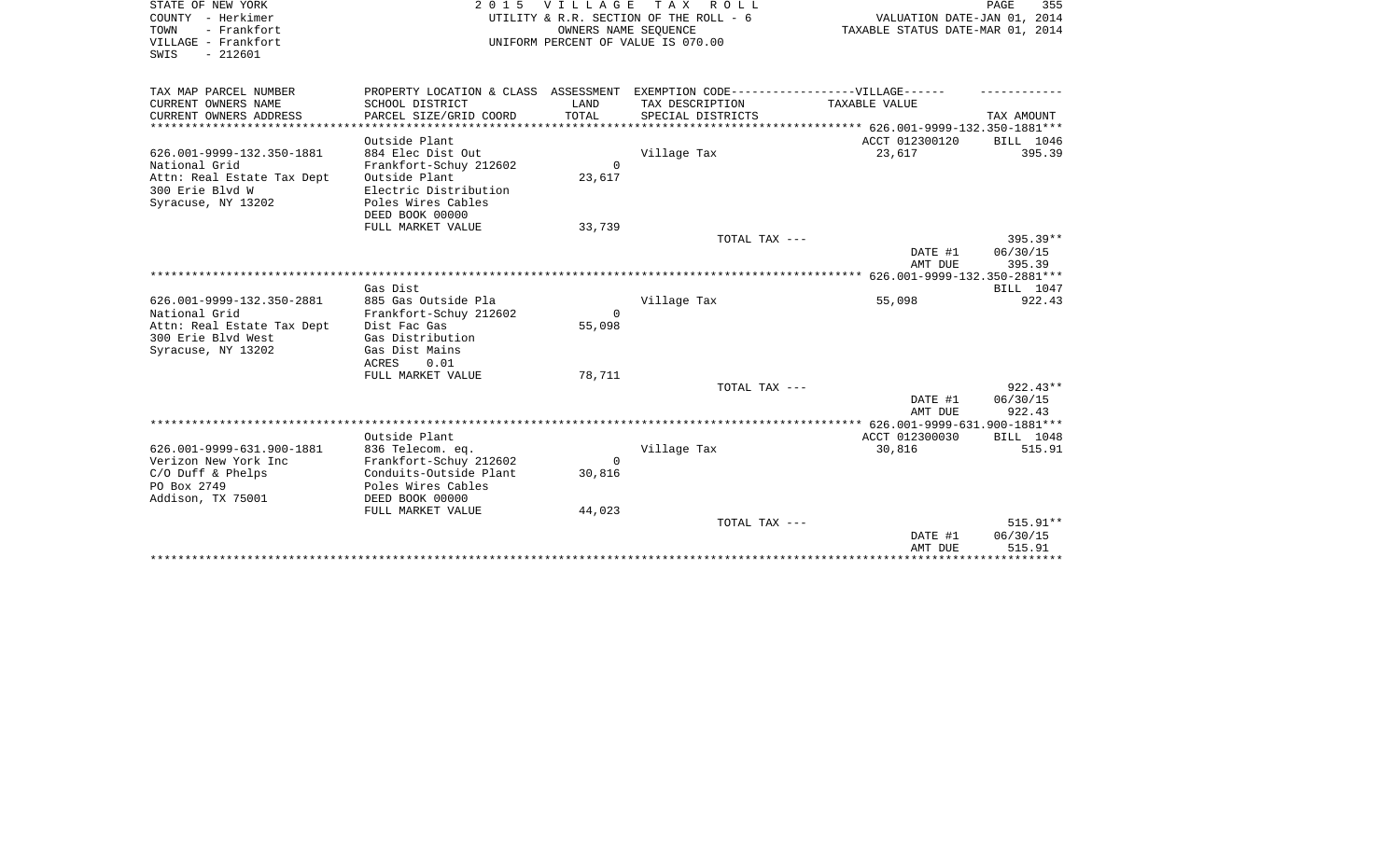| STATE OF NEW YORK   | 2015 VILLAGE TAX ROLL                  | 356<br>PAGE                      |
|---------------------|----------------------------------------|----------------------------------|
| COUNTY - Herkimer   | UTILITY & R.R. SECTION OF THE ROLL - 6 | VALUATION DATE-JAN 01, 2014      |
| - Frankfort<br>TOWN |                                        | TAXABLE STATUS DATE-MAR 01, 2014 |
| VILLAGE - Frankfort |                                        | RPS155/V04/L015                  |
| SWIS<br>$-212601$   |                                        | CURRENT DATE 5/14/2015           |
|                     |                                        |                                  |
|                     | ROLL SUB SECTION- -TOTALS              |                                  |

|      |                            | .∪⊥⊓⊥         | $\blacksquare$<br>11 L<br>LUIN |               |            | EXEMPT       | ABL.                  | $m \wedge m$<br>. |
|------|----------------------------|---------------|--------------------------------|---------------|------------|--------------|-----------------------|-------------------|
| CODE | <b>ABST</b><br>. .<br>NAMP | <b>DARCFT</b> | TVDT                           | $\mathcal{L}$ | ,,,<br>שחד | OUN".<br>۱M۲ | $- - - - - -$<br>ALUI | $- - -$<br>. Ал   |

### NO SPECIAL DISTRICTS AT THIS LEVEL

#### \*\*\* S C H O O L D I S T R I C T S U M M A R Y \*\*\*

| CODE   | DISTRICT NAME                    | TOTAL<br>PARCELS | ASSESSED<br>LAND | ASSESSED<br>TOTAL | EXEMPT<br><b>AMOUNT</b> | TOTAL<br>TAXABLE |
|--------|----------------------------------|------------------|------------------|-------------------|-------------------------|------------------|
|        |                                  |                  |                  |                   | STAR AMOUNT             | STAR TAXABLE     |
|        | Frankfort-Schuyler               | 7                | 12,600           | 394,029           |                         | 394,029          |
| 212602 |                                  |                  |                  |                   |                         | 394,029          |
|        | SUB-TOTAL                        | 7                | 12,600           | 394,029           |                         | 394,029          |
|        | $S \cup B - T \cup T A L (CONT)$ |                  |                  |                   |                         | 394,029          |
|        |                                  |                  |                  |                   |                         |                  |
|        | TOTAL                            | 7                | 12,600           | 394,029           |                         | 394,029          |
|        | TO TAL (CONT)                    |                  |                  |                   |                         | 394,029          |

\*\*\* S Y S T E M C O D E S S U M M A R Y \*\*\*

#### NO SYSTEM EXEMPTIONS AT THIS LEVEL

\*\*\* E X E M P T I O N S U M M A R Y \*\*\*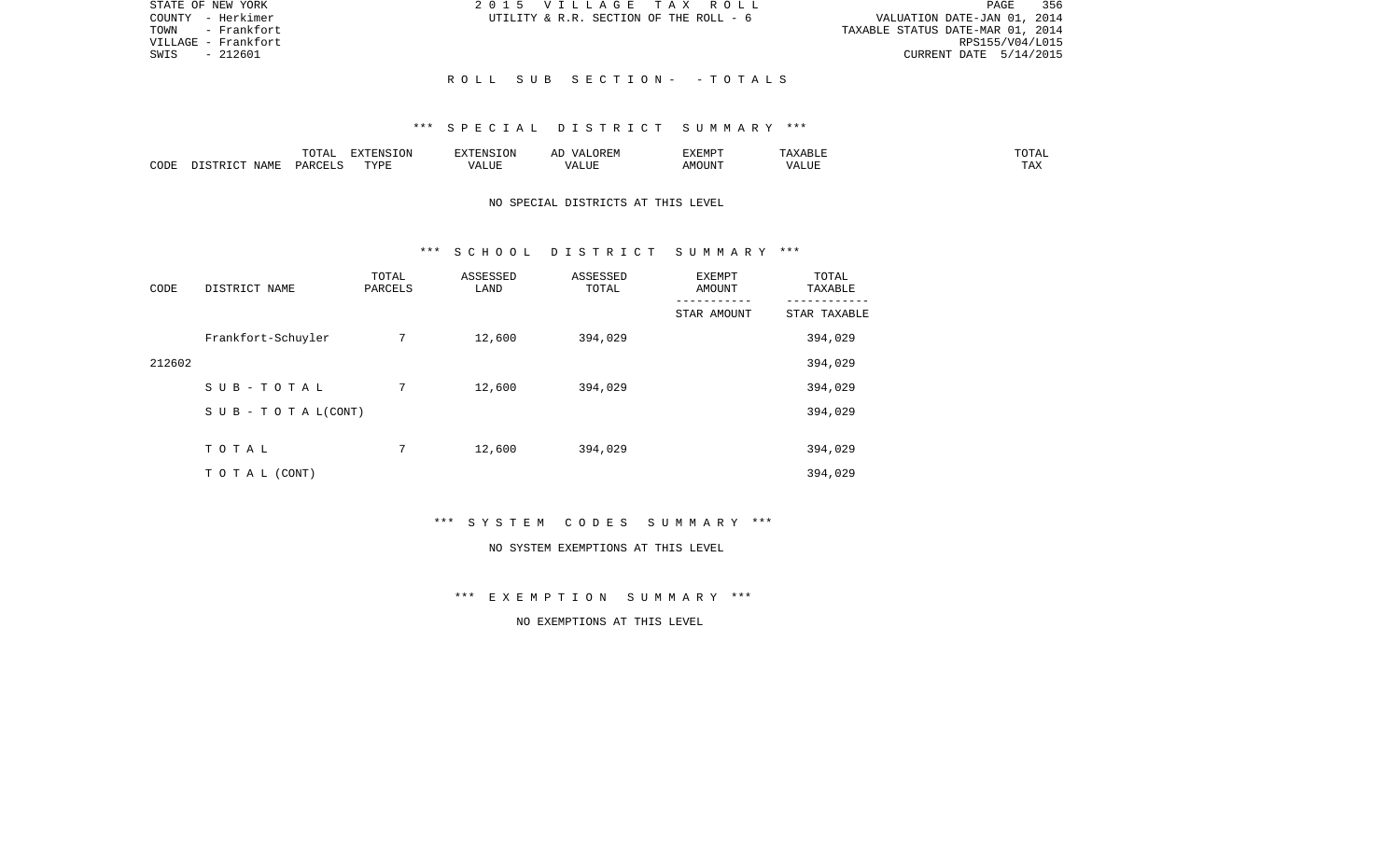| 2015 VILLAGE TAX ROLL                  | 357<br>PAGE                      |
|----------------------------------------|----------------------------------|
| UTILITY & R.R. SECTION OF THE ROLL - 6 | VALUATION DATE-JAN 01, 2014      |
|                                        | TAXABLE STATUS DATE-MAR 01, 2014 |
|                                        | RPS155/V04/L015                  |
|                                        | CURRENT DATE 5/14/2015           |
|                                        |                                  |
| ROLL SUB SECTION- - TOTALS             |                                  |
|                                        |                                  |
|                                        |                                  |

| ROLL<br>SEC | DESCRIPTION                    | TOTAL<br>PARCELS | ASSESSED<br>LAND | ASSESSED<br>TOTAL | EXEMPT<br>AMOUNT | TOTAL<br>TAXABLE | TOTAL<br>TAX |
|-------------|--------------------------------|------------------|------------------|-------------------|------------------|------------------|--------------|
|             |                                |                  |                  |                   | STAR AMOUNT      | STAR TAXABLE     |              |
|             | Village Tax<br>SPEC DIST TAXES |                  | 12,600           | 394,029           |                  | 394,029          | 6,596.69     |
|             | UTILITIES & N.C.               |                  |                  |                   |                  |                  | 6,596.69     |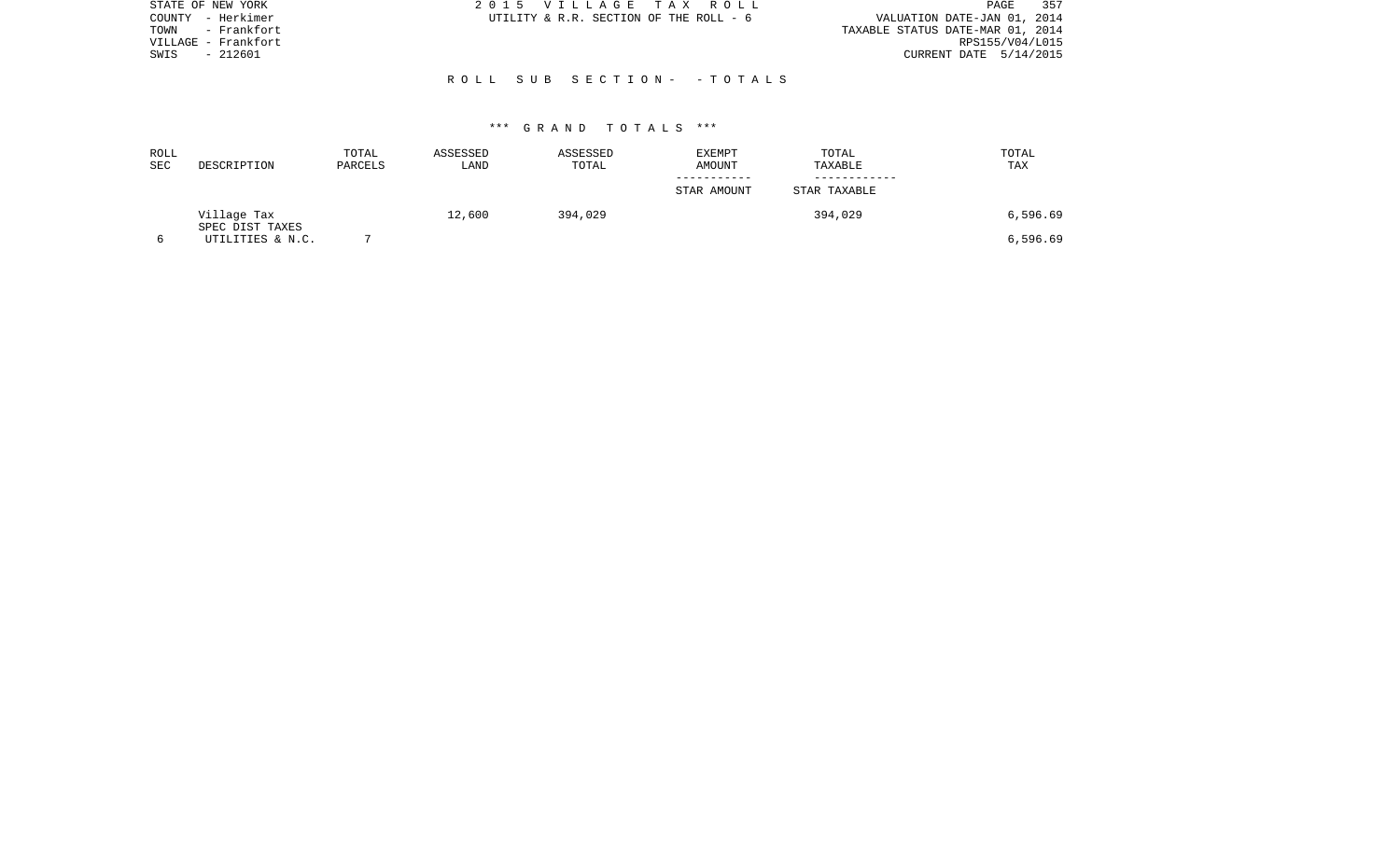| STATE OF NEW YORK   | 2015 VILLAGE TAX ROLL                  | 358<br>PAGE                      |
|---------------------|----------------------------------------|----------------------------------|
| COUNTY - Herkimer   | UTILITY & R.R. SECTION OF THE ROLL - 6 | VALUATION DATE-JAN 01, 2014      |
| - Frankfort<br>TOWN |                                        | TAXABLE STATUS DATE-MAR 01, 2014 |
| VILLAGE - Frankfort |                                        | RPS155/V04/L015                  |
| SWIS<br>- 212601    |                                        | CURRENT DATE 5/14/2015           |
|                     |                                        |                                  |

#### R O L L S E C T I O N T O T A L S

#### \*\*\* S P E C I A L D I S T R I C T S U M M A R Y \*\*\*

|      |      | $m \wedge m \neq$<br>$\Delta$<br>10111 | FYTFNC<br>'ON     |      | ORE.<br>$\sqrt{4}$ | .XEMP <sup>-</sup> | சபா   | ------<br>TU TAL    |
|------|------|----------------------------------------|-------------------|------|--------------------|--------------------|-------|---------------------|
| CODE | JAMF | , PARCET                               | <b>TITZD</b><br>. | ،LUE | LUI<br>$\cdots$    | <b>MOUN'L</b>      | T T T | <b>TITLE</b><br>ŦΨV |

### NO SPECIAL DISTRICTS AT THIS LEVEL

#### \*\*\* S C H O O L D I S T R I C T S U M M A R Y \*\*\*

| CODE   | DISTRICT NAME      | TOTAL<br>PARCELS | ASSESSED<br>LAND | ASSESSED<br>TOTAL | <b>EXEMPT</b><br>AMOUNT | TOTAL<br>TAXABLE |
|--------|--------------------|------------------|------------------|-------------------|-------------------------|------------------|
|        |                    |                  |                  |                   | STAR AMOUNT             | STAR TAXABLE     |
|        | Frankfort-Schuyler | 7                | 12,600           | 394,029           |                         | 394,029          |
| 212602 |                    |                  |                  |                   |                         | 394,029          |
|        | SUB-TOTAL          | 7                | 12,600           | 394,029           |                         | 394,029          |
|        | SUB - TO TAL(CONT) |                  |                  |                   |                         | 394,029          |
|        |                    |                  |                  |                   |                         |                  |
|        | TOTAL              | 7                | 12,600           | 394,029           |                         | 394,029          |
|        | TO TAL (CONT)      |                  |                  |                   |                         | 394,029          |

\*\*\* S Y S T E M C O D E S S U M M A R Y \*\*\*

#### NO SYSTEM EXEMPTIONS AT THIS LEVEL

\*\*\* E X E M P T I O N S U M M A R Y \*\*\*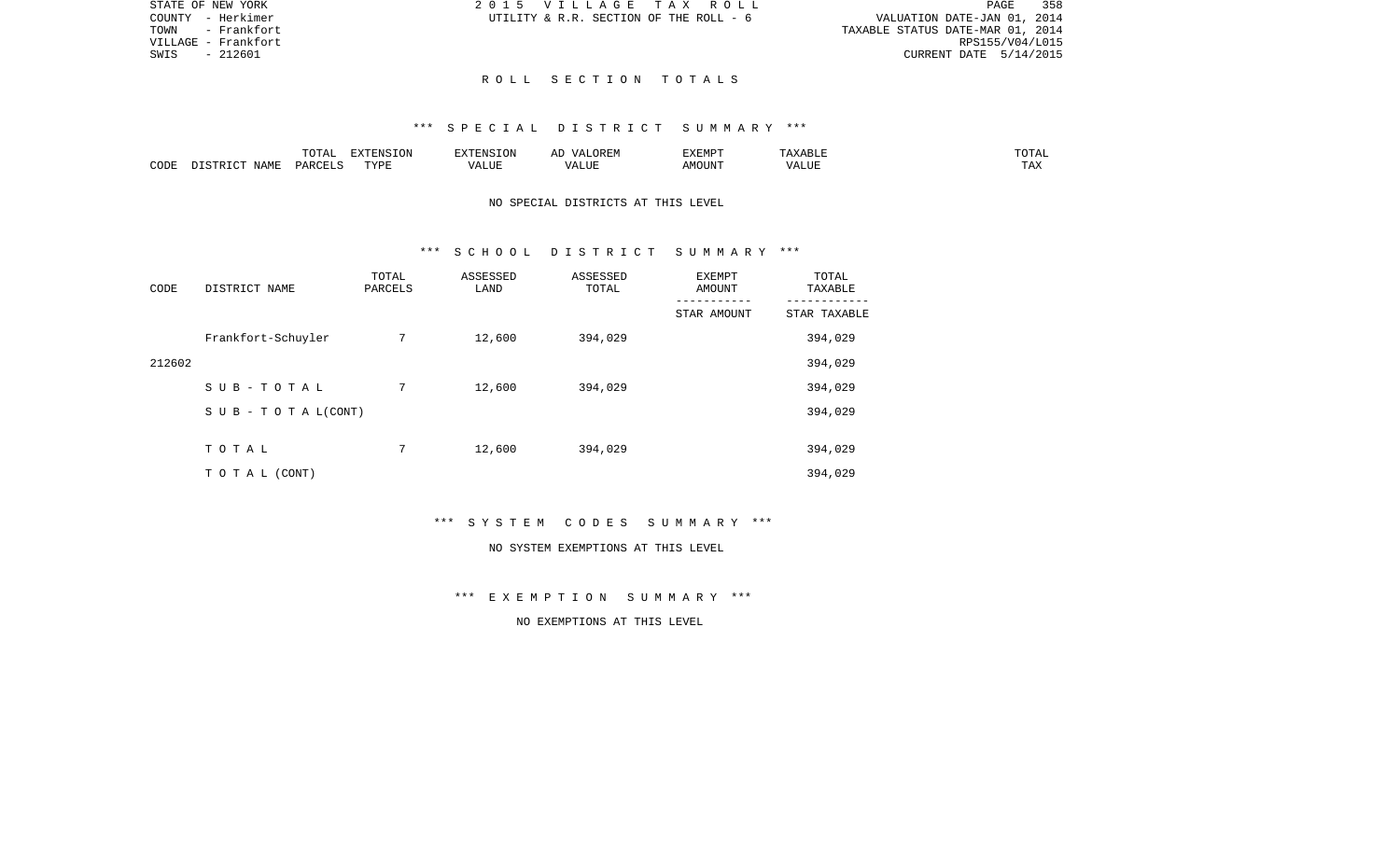| 359                              |
|----------------------------------|
| VALUATION DATE-JAN 01, 2014      |
| TAXABLE STATUS DATE-MAR 01, 2014 |
| RPS155/V04/L015                  |
| CURRENT DATE $5/14/2015$         |
|                                  |
|                                  |
|                                  |

| ROLL<br>SEC | DESCRIPTION                    | TOTAL<br>PARCELS | ASSESSED<br>LAND | ASSESSED<br>TOTAL | EXEMPT<br>AMOUNT | TOTAL<br>TAXABLE | TOTAL<br>TAX |
|-------------|--------------------------------|------------------|------------------|-------------------|------------------|------------------|--------------|
|             |                                |                  |                  |                   | STAR AMOUNT      | STAR TAXABLE     |              |
|             | Village Tax<br>SPEC DIST TAXES |                  | 12,600           | 394,029           |                  | 394,029          | 6,596.69     |
|             | UTILITIES & N.C.               |                  |                  |                   |                  |                  | 6,596.69     |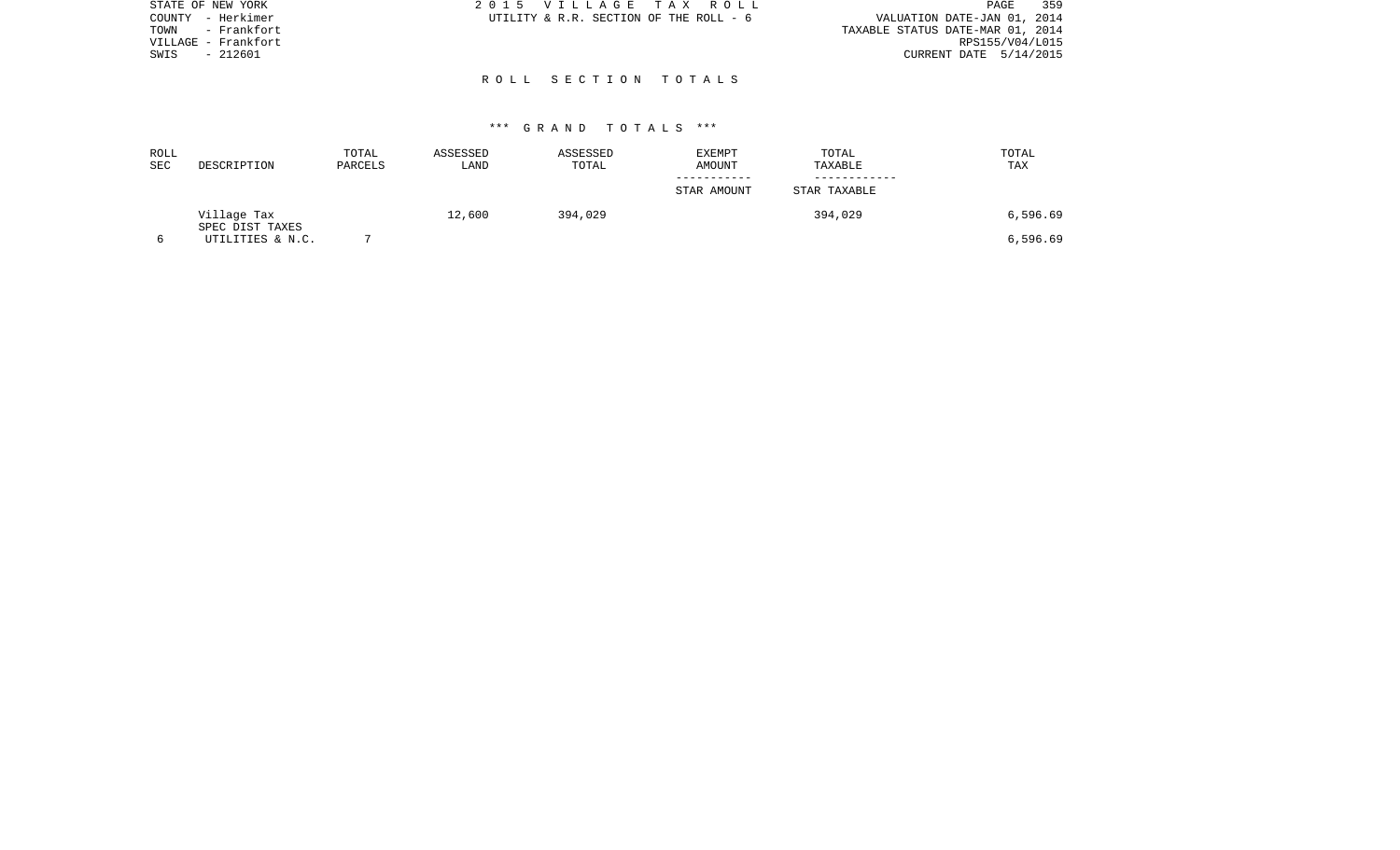| STATE OF NEW YORK                            | 2 0 1 5                                                                           | VILLAGE | TAX ROLL                              |                                                | 360<br>PAGE |
|----------------------------------------------|-----------------------------------------------------------------------------------|---------|---------------------------------------|------------------------------------------------|-------------|
| COUNTY - Herkimer                            |                                                                                   |         | WHOLLY EXEMPT SECTION OF THE ROLL - 8 | VALUATION DATE-JAN 01, 2014                    |             |
| - Frankfort<br>TOWN                          |                                                                                   |         | OWNERS NAME SEQUENCE                  | TAXABLE STATUS DATE-MAR 01, 2014               |             |
| VILLAGE - Frankfort<br>$-212601$<br>SWIS     |                                                                                   |         | UNIFORM PERCENT OF VALUE IS 070.00    |                                                |             |
|                                              |                                                                                   |         |                                       |                                                |             |
|                                              |                                                                                   |         |                                       |                                                |             |
| TAX MAP PARCEL NUMBER<br>CURRENT OWNERS NAME | PROPERTY LOCATION & CLASS ASSESSMENT EXEMPTION CODE-----------------VILLAGE------ | LAND    |                                       | TAXABLE VALUE                                  |             |
| CURRENT OWNERS ADDRESS                       | SCHOOL DISTRICT                                                                   | TOTAL   | TAX DESCRIPTION<br>SPECIAL DISTRICTS  |                                                | TAX AMOUNT  |
|                                              | PARCEL SIZE/GRID COORD                                                            |         |                                       | **************** 112.65-2-47 ***************** |             |
|                                              | 128-132 Litchfield St                                                             |         |                                       | ACCT 012004400                                 |             |
| $112.65 - 2 - 47$                            | 534 Social org.                                                                   |         | NON PROF 9 25300                      | 181,100                                        |             |
| Baldwin-Branck Post #845                     | Frankfort-Schuy 212602                                                            |         | 4,100 Village Tax                     | 0.00                                           | 0.00        |
| 128-132 Litchfield St                        | American Legion                                                                   | 181,100 |                                       |                                                |             |
| Frankfort, NY 13340                          | FRNT<br>35.00 DPTH 82.50                                                          |         |                                       |                                                |             |
|                                              | EAST-0339128 NRTH-1532747                                                         |         |                                       |                                                |             |
|                                              | DEED BOOK 605<br><b>PG-715</b>                                                    |         |                                       |                                                |             |
|                                              | FULL MARKET VALUE                                                                 | 258,714 |                                       |                                                |             |
|                                              |                                                                                   |         | TOTAL TAX ---                         |                                                | $0.00**$    |
|                                              |                                                                                   |         |                                       | ******** 112.65-2-48 *****************         |             |
|                                              | Litchfield St                                                                     |         |                                       | ACCT 012004420                                 |             |
| $112.65 - 2 - 48$                            | 438 Parking lot                                                                   |         | NON PROF 9 25300                      | 8,200                                          |             |
| Baldwin-Branck Post #845                     | Frankfort-Schuy 212602                                                            |         | 5,500 Village Tax                     | 0.00                                           | 0.00        |
| 128-132 Litchfield St                        | Land                                                                              | 8,200   |                                       |                                                |             |
| Frankfort, NY 13340                          | 35x195                                                                            |         |                                       |                                                |             |
|                                              | 120-122 Litch                                                                     |         |                                       |                                                |             |
|                                              | 35.00 DPTH 195.00<br>FRNT                                                         |         |                                       |                                                |             |
|                                              | EAST-0339149 NRTH-1532834                                                         |         |                                       |                                                |             |
|                                              | FULL MARKET VALUE                                                                 | 11,714  |                                       |                                                |             |
|                                              |                                                                                   |         | TOTAL TAX ---                         |                                                | $0.00**$    |
|                                              |                                                                                   |         |                                       | ******** 112.65-2-70 ****************          |             |
|                                              | 124-126 Litchfield St                                                             |         |                                       | ACCT 012032215                                 |             |
| $112.65 - 2 - 70$                            | 534 Social org.                                                                   |         | NON PROF 9 25300                      | 35,200                                         |             |
| Baldwin-Branck Post #845                     | Frankfort-Schuy 212602                                                            |         | 4,100 Village Tax                     | 0.00                                           | 0.00        |
| 128-132 Litchfield St                        | Land                                                                              | 35,200  |                                       |                                                |             |
| Frankfort, NY 13340                          | V19                                                                               |         |                                       |                                                |             |
|                                              | 124-126 Litch                                                                     |         |                                       |                                                |             |
|                                              | 35.00 DPTH 82.50<br>FRNT                                                          |         |                                       |                                                |             |
|                                              | EAST-0339155 NRTH-1532766                                                         |         |                                       |                                                |             |
|                                              | DEED BOOK 605<br><b>PG-715</b>                                                    |         |                                       |                                                |             |
|                                              | FULL MARKET VALUE                                                                 | 50,286  |                                       |                                                |             |
|                                              |                                                                                   |         | TOTAL TAX ---                         |                                                | $0.00**$    |
|                                              |                                                                                   |         |                                       |                                                |             |
|                                              | Sixth Ave                                                                         |         |                                       |                                                |             |
| $112.81 - 3 - 53$                            | 330 Vacant comm                                                                   |         | SCHOOL DST 13800                      | 3,900                                          |             |
| Bd of Ed. Fkft-Schuyler CSD                  | Frankfort-Schuy 212602                                                            |         | 3,900 Village Tax                     | 0.00                                           | 0.00        |
| Palmer St                                    | FRNT 25.00 DPTH 335.00                                                            | 3,900   |                                       |                                                |             |
| Frankfort, NY 13340                          | EAST-0339282 NRTH-1529332                                                         |         |                                       |                                                |             |
|                                              | DEED BOOK 922<br>$PG-223$                                                         |         |                                       |                                                |             |
|                                              | FULL MARKET VALUE                                                                 | 5,571   | TOTAL TAX ---                         |                                                | $0.00**$    |
|                                              |                                                                                   |         |                                       |                                                |             |
|                                              |                                                                                   |         |                                       |                                                |             |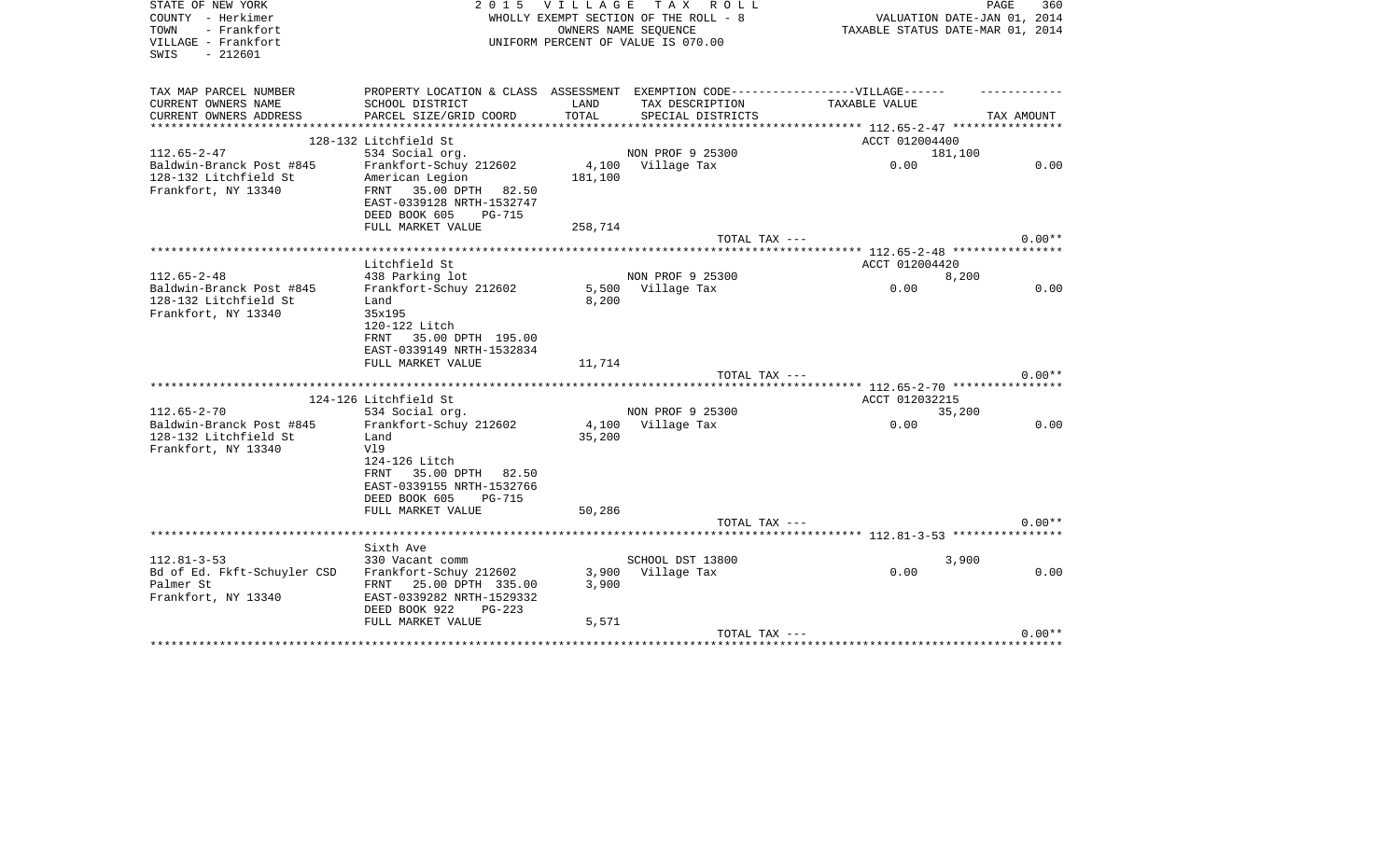| STATE OF NEW YORK<br>COUNTY - Herkimer<br>- Frankfort<br>TOWN<br>VILLAGE - Frankfort<br>$-212601$<br>SWIS                                                    | 2 0 1 5                                                                                                                                                                                                    | <b>VILLAGE</b><br>WHOLLY EXEMPT SECTION OF THE ROLL - 8<br>UNIFORM PERCENT OF VALUE IS 070.00 | OWNERS NAME SEQUENCE | TAX ROLL                             | VALUATION DATE-JAN 01, 2014<br>TAXABLE STATUS DATE-MAR 01, 2014 | PAGE<br>361 |
|--------------------------------------------------------------------------------------------------------------------------------------------------------------|------------------------------------------------------------------------------------------------------------------------------------------------------------------------------------------------------------|-----------------------------------------------------------------------------------------------|----------------------|--------------------------------------|-----------------------------------------------------------------|-------------|
| TAX MAP PARCEL NUMBER<br>CURRENT OWNERS NAME<br>CURRENT OWNERS ADDRESS<br>***********************                                                            | PROPERTY LOCATION & CLASS ASSESSMENT EXEMPTION CODE----------------VILLAGE------<br>SCHOOL DISTRICT<br>PARCEL SIZE/GRID COORD                                                                              | LAND<br>TOTAL                                                                                 |                      | TAX DESCRIPTION<br>SPECIAL DISTRICTS | TAXABLE VALUE                                                   | TAX AMOUNT  |
|                                                                                                                                                              | 406 Ingersol Ave                                                                                                                                                                                           |                                                                                               |                      |                                      | ACCT 012032210                                                  |             |
| $112.82 - 2 - 55$                                                                                                                                            | 620 Religious                                                                                                                                                                                              |                                                                                               | N/P-RELIG 25110      |                                      | 112,600                                                         |             |
| Calvary Baptist Church<br>406 Ingersol Ave<br>Frankfort, NY 13340                                                                                            | Frankfort-Schuy 212602<br>Church<br>$406 - 408$<br>FRNT 149.00 DPTH 101.00<br>EAST-0340010 NRTH-1529439<br>DEED BOOK 773<br>PG-382<br>FULL MARKET VALUE                                                    | 112,600<br>160,857                                                                            | 14,700 Village Tax   |                                      | 0.00                                                            | 0.00        |
|                                                                                                                                                              |                                                                                                                                                                                                            |                                                                                               |                      | TOTAL TAX ---                        |                                                                 | $0.00**$    |
|                                                                                                                                                              |                                                                                                                                                                                                            |                                                                                               |                      |                                      |                                                                 |             |
|                                                                                                                                                              | 120 Elizabeth St                                                                                                                                                                                           |                                                                                               |                      |                                      | ACCT 012004460                                                  |             |
| $112.65 - 1 - 19.1$                                                                                                                                          | 614 Spec. school                                                                                                                                                                                           |                                                                                               | NYS HOSP 12100       |                                      | 1953,100                                                        |             |
| Central New York DDSO<br>Attn: Frankfort Day Treatment N<br>Box 550<br>Rome, NY 13440                                                                        | Frankfort-Schuy 212602<br>Day Care<br>Elizabeth St<br>FRNT 641.00 DPTH<br>3.60<br>ACRES                                                                                                                    | 1953,100                                                                                      | 15,200 Village Tax   |                                      | 0.00                                                            | 0.00        |
|                                                                                                                                                              | EAST-0337321 NRTH-1533662                                                                                                                                                                                  |                                                                                               |                      |                                      |                                                                 |             |
|                                                                                                                                                              | FULL MARKET VALUE                                                                                                                                                                                          | 2790,143                                                                                      |                      |                                      |                                                                 |             |
|                                                                                                                                                              |                                                                                                                                                                                                            |                                                                                               |                      | TOTAL TAX ---                        |                                                                 | $0.00**$    |
|                                                                                                                                                              |                                                                                                                                                                                                            |                                                                                               |                      |                                      |                                                                 |             |
| $112.81 - 3 - 36$                                                                                                                                            | Palmer St<br>612 School                                                                                                                                                                                    |                                                                                               | SCHOOL DST 13800     |                                      | ACCT 012004210<br>2566,000                                      |             |
| Frankfort Schuyler Central Sch Frankfort-Schuy 212602                                                                                                        |                                                                                                                                                                                                            |                                                                                               | 94,400 Village Tax   |                                      | 0.00                                                            | 0.00        |
| 605 Palmer St<br>Frankfort, NY 13340                                                                                                                         | Е<br>Sc-Gym-3 Bldgs<br>Palmer St                                                                                                                                                                           | 2566,000                                                                                      |                      |                                      |                                                                 |             |
| PRIOR OWNER ON 3/01/2014                                                                                                                                     | ACRES 11.10                                                                                                                                                                                                |                                                                                               |                      |                                      |                                                                 |             |
| Frankfort Schuyler Central Sch EAST-0339266 NRTH-1528912                                                                                                     |                                                                                                                                                                                                            |                                                                                               |                      |                                      |                                                                 |             |
|                                                                                                                                                              | FULL MARKET VALUE                                                                                                                                                                                          | 3665,714                                                                                      |                      | TOTAL TAX ---                        |                                                                 | $0.00**$    |
|                                                                                                                                                              |                                                                                                                                                                                                            |                                                                                               |                      |                                      | ****** 112.64-2-3 ***************                               |             |
|                                                                                                                                                              | 108 Business Park                                                                                                                                                                                          |                                                                                               |                      |                                      | ACCT 012027750                                                  |             |
| $112.64 - 2 - 3$                                                                                                                                             | 710 Manufacture                                                                                                                                                                                            |                                                                                               | GEN MUNY             | 18020                                | 700,000                                                         |             |
| Herkimer County IDA<br>Attn: Lillian Oram<br>420 E German St Ste 101A<br>PO Box 390<br>Herkimer, NY 13350<br>PRIOR OWNER ON 3/01/2014<br>Herkimer County IDA | Frankfort-Schuy 212602<br>W Titanium Recycling<br>vacant building<br>Titanium Recycling<br>FRNT 971.00 DPTH<br>4.40<br>ACRES<br>EAST-0336579 NRTH-1533946<br>DEED BOOK 913<br>$PG-83$<br>FULL MARKET VALUE | 24,800<br>700,000<br>1000,000                                                                 | Village Tax          |                                      | 0.00                                                            | 0.00        |
|                                                                                                                                                              |                                                                                                                                                                                                            |                                                                                               |                      | TOTAL TAX ---                        |                                                                 | $0.00**$    |
|                                                                                                                                                              |                                                                                                                                                                                                            |                                                                                               |                      |                                      |                                                                 |             |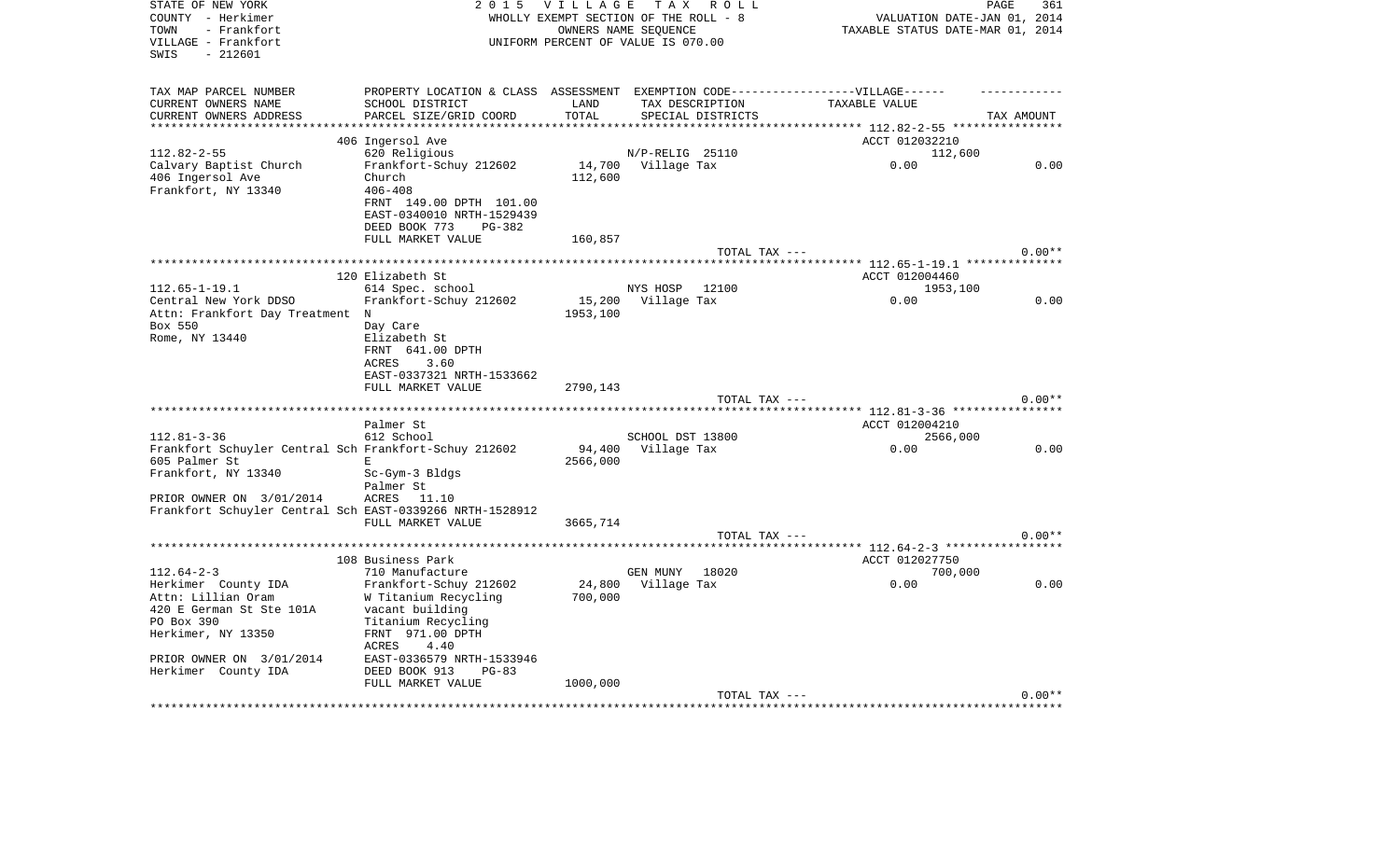| STATE OF NEW YORK<br>COUNTY - Herkimer<br>TOWN<br>- Frankfort<br>VILLAGE - Frankfort<br>SWIS<br>$-212601$ | 2 0 1 5                                                                          | <b>VILLAGE</b> | TAX ROLL<br>WHOLLY EXEMPT SECTION OF THE ROLL - 8<br>OWNERS NAME SEQUENCE<br>UNIFORM PERCENT OF VALUE IS 070.00 | VALUATION DATE-JAN 01, 2014<br>TAXABLE STATUS DATE-MAR 01, 2014 | PAGE<br>362 |
|-----------------------------------------------------------------------------------------------------------|----------------------------------------------------------------------------------|----------------|-----------------------------------------------------------------------------------------------------------------|-----------------------------------------------------------------|-------------|
| TAX MAP PARCEL NUMBER                                                                                     | PROPERTY LOCATION & CLASS ASSESSMENT EXEMPTION CODE----------------VILLAGE------ |                |                                                                                                                 |                                                                 |             |
| CURRENT OWNERS NAME                                                                                       | SCHOOL DISTRICT                                                                  | LAND           | TAX DESCRIPTION                                                                                                 | TAXABLE VALUE                                                   |             |
| CURRENT OWNERS ADDRESS                                                                                    | PARCEL SIZE/GRID COORD                                                           | TOTAL          | SPECIAL DISTRICTS                                                                                               |                                                                 | TAX AMOUNT  |
| *************************                                                                                 |                                                                                  |                |                                                                                                                 |                                                                 |             |
|                                                                                                           | 103 Elizabeth St                                                                 |                |                                                                                                                 | ACCT 012026010                                                  |             |
| $112.65 - 1 - 18$                                                                                         | 614 Spec. school                                                                 |                | N/P-M/M IM 25230                                                                                                | 368,500                                                         |             |
| Herkimer County Chapter NYSARC Frankfort-Schuy 212602                                                     |                                                                                  |                | 15,000 Village Tax                                                                                              | 0.00                                                            | 0.00        |
| 350 S Washington St                                                                                       | W<br>R1                                                                          | 368,500        |                                                                                                                 |                                                                 |             |
| Herkimer, NY 13350                                                                                        | FRNT 100.00 DPTH 150.00                                                          |                |                                                                                                                 |                                                                 |             |
|                                                                                                           | EAST-0337105 NRTH-1533187                                                        |                |                                                                                                                 |                                                                 |             |
|                                                                                                           | DEED BOOK 1251 PG-646                                                            |                |                                                                                                                 |                                                                 |             |
|                                                                                                           | FULL MARKET VALUE                                                                | 526,429        |                                                                                                                 |                                                                 |             |
|                                                                                                           |                                                                                  |                | TOTAL TAX ---                                                                                                   |                                                                 | $0.00**$    |
|                                                                                                           |                                                                                  |                |                                                                                                                 |                                                                 |             |
|                                                                                                           | Cemetery St                                                                      |                |                                                                                                                 | ACCT 012003990                                                  |             |
| $112.64 - 1 - 9$                                                                                          | 531 Fairground                                                                   |                | NON PROF 9 25300                                                                                                | 383,500                                                         |             |
| Herkimer County Fair Assn                                                                                 | Frankfort-Schuy 212602                                                           | 155,100        | Village Tax                                                                                                     | 0.00                                                            | 0.00        |
| PO Box 47                                                                                                 | S merged 64.1-8, 112.73-1                                                        | 383,500        |                                                                                                                 |                                                                 |             |
| Frankfort, NY 13340                                                                                       | $V19$ 112.73-1-2 & 112.3-1-                                                      |                |                                                                                                                 |                                                                 |             |
|                                                                                                           | Cemetery St                                                                      |                |                                                                                                                 |                                                                 |             |
|                                                                                                           | FRNT 484.00 DPTH<br>ACRES 18.90                                                  |                |                                                                                                                 |                                                                 |             |
|                                                                                                           | EAST-0336608 NRTH-1532653                                                        |                |                                                                                                                 |                                                                 |             |
|                                                                                                           | DEED BOOK 1156<br>PG-774                                                         |                |                                                                                                                 |                                                                 |             |
|                                                                                                           | FULL MARKET VALUE                                                                | 547,857        |                                                                                                                 |                                                                 |             |
|                                                                                                           |                                                                                  |                | TOTAL TAX ---                                                                                                   |                                                                 | $0.00**$    |
|                                                                                                           |                                                                                  |                |                                                                                                                 |                                                                 |             |
|                                                                                                           | 144 Adam St                                                                      |                |                                                                                                                 | ACCT 012004110                                                  |             |
| $112.57 - 1 - 13$                                                                                         | 710 Manufacture                                                                  |                | GEN MUNY<br>18020                                                                                               | 564,100                                                         |             |
| Herkimer County IDA                                                                                       | Frankfort-Schuy 212602                                                           | 37,800         | Village Tax                                                                                                     | 0.00                                                            | 0.00        |
| Attn: Lillian Oram                                                                                        | S Precision Polish, LLC                                                          | 564,100        |                                                                                                                 |                                                                 |             |
| 420 E German St Ste 101A                                                                                  | Merged 112.57-1-14,15, 16                                                        |                |                                                                                                                 |                                                                 |             |
| PO Box 390                                                                                                | Elizabeth St                                                                     |                |                                                                                                                 |                                                                 |             |
| Herkimer, NY 13350                                                                                        | FRNT 1287.00 DPTH<br>ACRES<br>3.30                                               |                |                                                                                                                 |                                                                 |             |
| PRIOR OWNER ON 3/01/2014                                                                                  | EAST-0336840 NRTH-1534731                                                        |                |                                                                                                                 |                                                                 |             |
| Herkimer Cty IDA                                                                                          | DEED BOOK 1138<br>PG-232                                                         |                |                                                                                                                 |                                                                 |             |
|                                                                                                           | FULL MARKET VALUE                                                                | 805,857        |                                                                                                                 |                                                                 |             |
|                                                                                                           |                                                                                  |                | TOTAL TAX ---                                                                                                   |                                                                 | $0.00**$    |
|                                                                                                           |                                                                                  |                |                                                                                                                 |                                                                 |             |
|                                                                                                           | 120 Business Park                                                                |                |                                                                                                                 | ACCT 012027750                                                  |             |
| $112.64 - 2 - 2$                                                                                          | 710 Manufacture                                                                  |                | 18020<br>GEN MUNY                                                                                               | 2559,600                                                        |             |
| Herkimer County IDA                                                                                       | Frankfort-Schuy 212602                                                           |                | 34,000 Village Tax                                                                                              | 0.00                                                            | 0.00        |
| Attn: Lillian Oram                                                                                        | W                                                                                | 2559,600       |                                                                                                                 |                                                                 |             |
| 420 E German St Ste 101A                                                                                  | Hale                                                                             |                |                                                                                                                 |                                                                 |             |
| PO Box 390<br>Herkimer, NY 13350                                                                          | Cemetery St                                                                      |                |                                                                                                                 |                                                                 |             |
|                                                                                                           | FRNT 248.00 DPTH                                                                 |                |                                                                                                                 |                                                                 |             |
| PRIOR OWNER ON 3/01/2014                                                                                  | ACRES<br>8.40<br>EAST-0336132 NRTH-1533914                                       |                |                                                                                                                 |                                                                 |             |
| Herkimer County IDA                                                                                       | DEED BOOK 841<br>$PG-324$                                                        |                |                                                                                                                 |                                                                 |             |
|                                                                                                           | FULL MARKET VALUE                                                                | 3656,571       |                                                                                                                 |                                                                 |             |
|                                                                                                           |                                                                                  |                | TOTAL TAX ---                                                                                                   |                                                                 | $0.00**$    |
|                                                                                                           |                                                                                  |                |                                                                                                                 |                                                                 |             |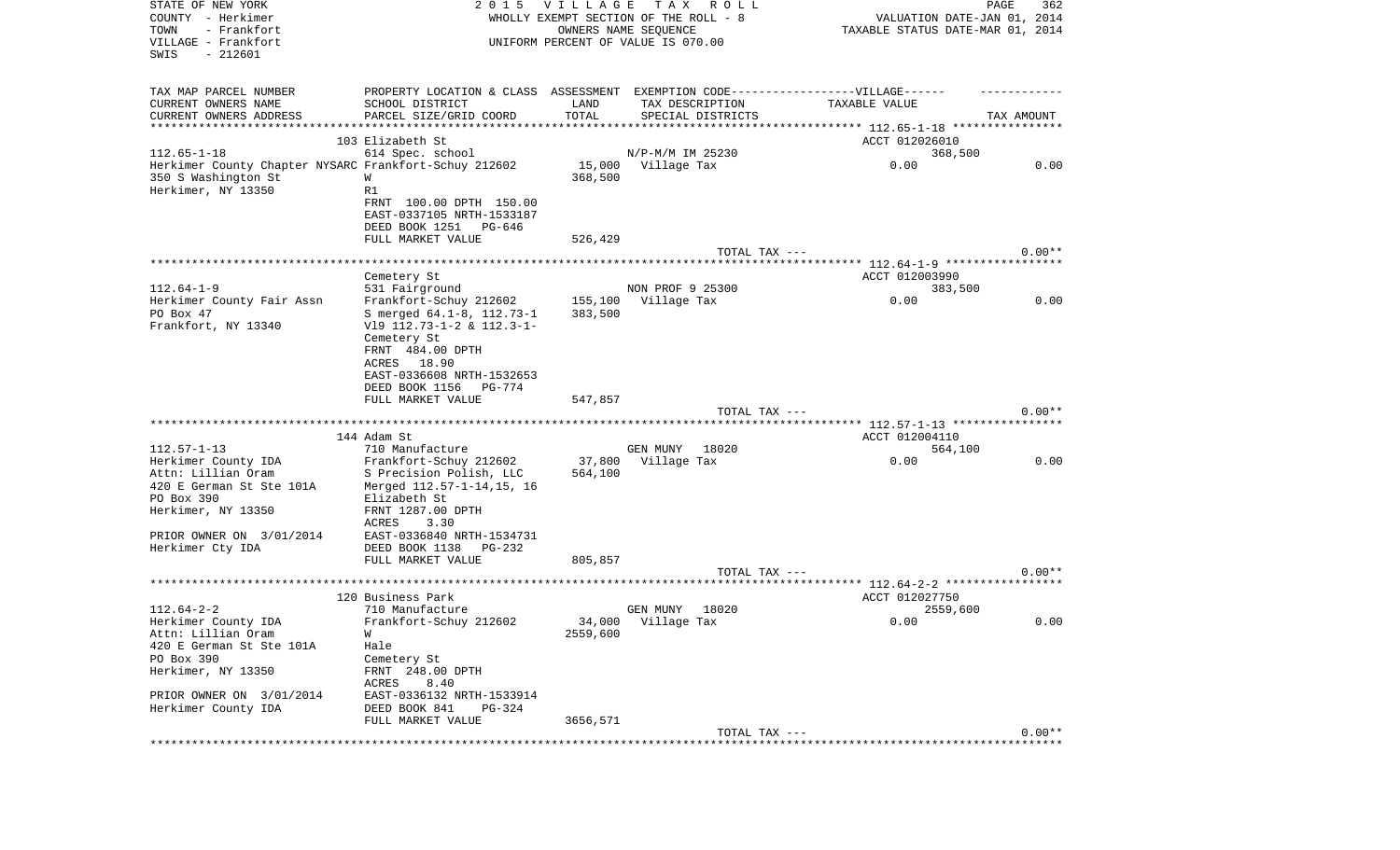| STATE OF NEW YORK<br>COUNTY - Herkimer<br>- Frankfort<br>TOWN<br>VILLAGE - Frankfort<br>- 212601<br>SWIS | 2 0 1 5                                                                           | VILLAGE TAX ROLL<br>WHOLLY EXEMPT SECTION OF THE ROLL - 8<br>UNIFORM PERCENT OF VALUE IS 070.00 | OWNERS NAME SEQUENCE |                   | PAGE<br>VALUATION DATE-JAN 01, 2014<br>TAXABLE STATUS DATE-MAR 01, 2014 | 363        |
|----------------------------------------------------------------------------------------------------------|-----------------------------------------------------------------------------------|-------------------------------------------------------------------------------------------------|----------------------|-------------------|-------------------------------------------------------------------------|------------|
| TAX MAP PARCEL NUMBER                                                                                    | PROPERTY LOCATION & CLASS ASSESSMENT EXEMPTION CODE-----------------VILLAGE------ |                                                                                                 |                      |                   |                                                                         |            |
| CURRENT OWNERS NAME<br>CURRENT OWNERS ADDRESS                                                            | SCHOOL DISTRICT<br>PARCEL SIZE/GRID COORD                                         | LAND<br>TOTAL                                                                                   | TAX DESCRIPTION      | SPECIAL DISTRICTS | TAXABLE VALUE                                                           | TAX AMOUNT |
|                                                                                                          |                                                                                   |                                                                                                 |                      |                   |                                                                         |            |
|                                                                                                          | Business Park                                                                     |                                                                                                 |                      |                   | ACCT 012027750                                                          |            |
| $112.64 - 2 - 6$                                                                                         | 340 Vacant indus                                                                  |                                                                                                 | GEN MUNY 18020       |                   | 13,200                                                                  |            |
| Herkimer County IDA                                                                                      | Frankfort-Schuy 212602                                                            |                                                                                                 | 13,200 Village Tax   |                   | 0.00                                                                    | 0.00       |
| Attn: Lillian Oram                                                                                       | W                                                                                 | 13,200                                                                                          |                      |                   |                                                                         |            |
| 420 E German St Ste 101A                                                                                 | FRNT<br>34.00 DPTH                                                                |                                                                                                 |                      |                   |                                                                         |            |
| PO Box 390                                                                                               | ACRES<br>0.73                                                                     |                                                                                                 |                      |                   |                                                                         |            |
| Herkimer, NY 13350                                                                                       | EAST-0336643 NRTH-1534793                                                         |                                                                                                 |                      |                   |                                                                         |            |
|                                                                                                          | DEED BOOK 841<br>$PG-324$                                                         |                                                                                                 |                      |                   |                                                                         |            |
| PRIOR OWNER ON 3/01/2014                                                                                 | FULL MARKET VALUE                                                                 | 18,857                                                                                          |                      |                   |                                                                         |            |
| Herkimer County IDA                                                                                      |                                                                                   |                                                                                                 |                      | TOTAL TAX ---     |                                                                         | $0.00**$   |
|                                                                                                          |                                                                                   |                                                                                                 |                      |                   |                                                                         |            |
|                                                                                                          | 102 Industrial Dr                                                                 |                                                                                                 |                      |                   | ACCT 012300305                                                          |            |
| $112.74 - 1 - 59.2$                                                                                      | 710 Manufacture                                                                   |                                                                                                 | GEN MUNY 18020       |                   | 789,400                                                                 |            |
| Herkimer County IDA                                                                                      | Frankfort-Schuy 212602                                                            | 16,400                                                                                          | Village Tax          |                   | 0.00                                                                    | 0.00       |
| Attn: Lillian Oram                                                                                       | N Turbo Machine                                                                   | 789,400                                                                                         |                      |                   |                                                                         |            |
| 420 E German St Ste 101A                                                                                 | Foundry Bldg                                                                      |                                                                                                 |                      |                   |                                                                         |            |
| PO Box 390                                                                                               | Industrial Dr                                                                     |                                                                                                 |                      |                   |                                                                         |            |
| Herkimer, NY 13350                                                                                       | 3.00<br>ACRES                                                                     |                                                                                                 |                      |                   |                                                                         |            |
|                                                                                                          | EAST-0341212 NRTH-1532177                                                         |                                                                                                 |                      |                   |                                                                         |            |
| PRIOR OWNER ON 3/01/2014<br>Herkimer County IDA                                                          | DEED BOOK 1147<br>PG-591<br>FULL MARKET VALUE                                     | 1127,714                                                                                        |                      |                   |                                                                         |            |
|                                                                                                          |                                                                                   |                                                                                                 |                      | TOTAL TAX ---     |                                                                         | $0.00**$   |
|                                                                                                          |                                                                                   |                                                                                                 |                      |                   |                                                                         |            |
|                                                                                                          | 123 Adams St                                                                      |                                                                                                 |                      |                   | ACCT 012032180                                                          |            |
| $112.65 - 1 - 20$                                                                                        | 695 Cemetery                                                                      |                                                                                                 | PRIV CEM 27350       |                   | 20,900                                                                  |            |
| Mt Olivet Cemetery                                                                                       | Frankfort-Schuy 212602                                                            | 20,600                                                                                          | Village Tax          |                   | 0.00                                                                    | 0.00       |
| 408 Frankfort St                                                                                         | Cemetery                                                                          | 20,900                                                                                          |                      |                   |                                                                         |            |
| Frankfort, NY 13340                                                                                      | V19                                                                               |                                                                                                 |                      |                   |                                                                         |            |
|                                                                                                          | ACRES 19.30                                                                       |                                                                                                 |                      |                   |                                                                         |            |
|                                                                                                          | EAST-0337366 NRTH-1534371                                                         |                                                                                                 |                      |                   |                                                                         |            |
|                                                                                                          | FULL MARKET VALUE                                                                 | 29,857                                                                                          |                      |                   |                                                                         | $0.00**$   |
|                                                                                                          |                                                                                   |                                                                                                 |                      | TOTAL TAX ---     |                                                                         |            |
|                                                                                                          | 110 Cemetery St                                                                   |                                                                                                 |                      |                   | ACCT 012004220                                                          |            |
| $112.65 - 1 - 23$                                                                                        | 695 Cemetery                                                                      |                                                                                                 | PRIV CEM             | 27350             | 24,800                                                                  |            |
| Oakview Cemetery                                                                                         | Frankfort-Schuy 212602                                                            | 20,900                                                                                          | Village Tax          |                   | 0.00                                                                    | 0.00       |
| Attn: Mr LaVergne McMurray                                                                               | Cemetery                                                                          | 24,800                                                                                          |                      |                   |                                                                         |            |
| 245 W Main St                                                                                            | 9 Acres                                                                           |                                                                                                 |                      |                   |                                                                         |            |
| Frankfort, NY 13340                                                                                      | Cemetery St                                                                       |                                                                                                 |                      |                   |                                                                         |            |
|                                                                                                          | ACRES<br>9.00                                                                     |                                                                                                 |                      |                   |                                                                         |            |
|                                                                                                          | EAST-0337741 NRTH-1533659                                                         |                                                                                                 |                      |                   |                                                                         |            |
|                                                                                                          | FULL MARKET VALUE                                                                 | 35,429                                                                                          |                      |                   |                                                                         |            |
|                                                                                                          |                                                                                   |                                                                                                 |                      | TOTAL TAX ---     |                                                                         | $0.00**$   |
|                                                                                                          |                                                                                   |                                                                                                 |                      |                   |                                                                         |            |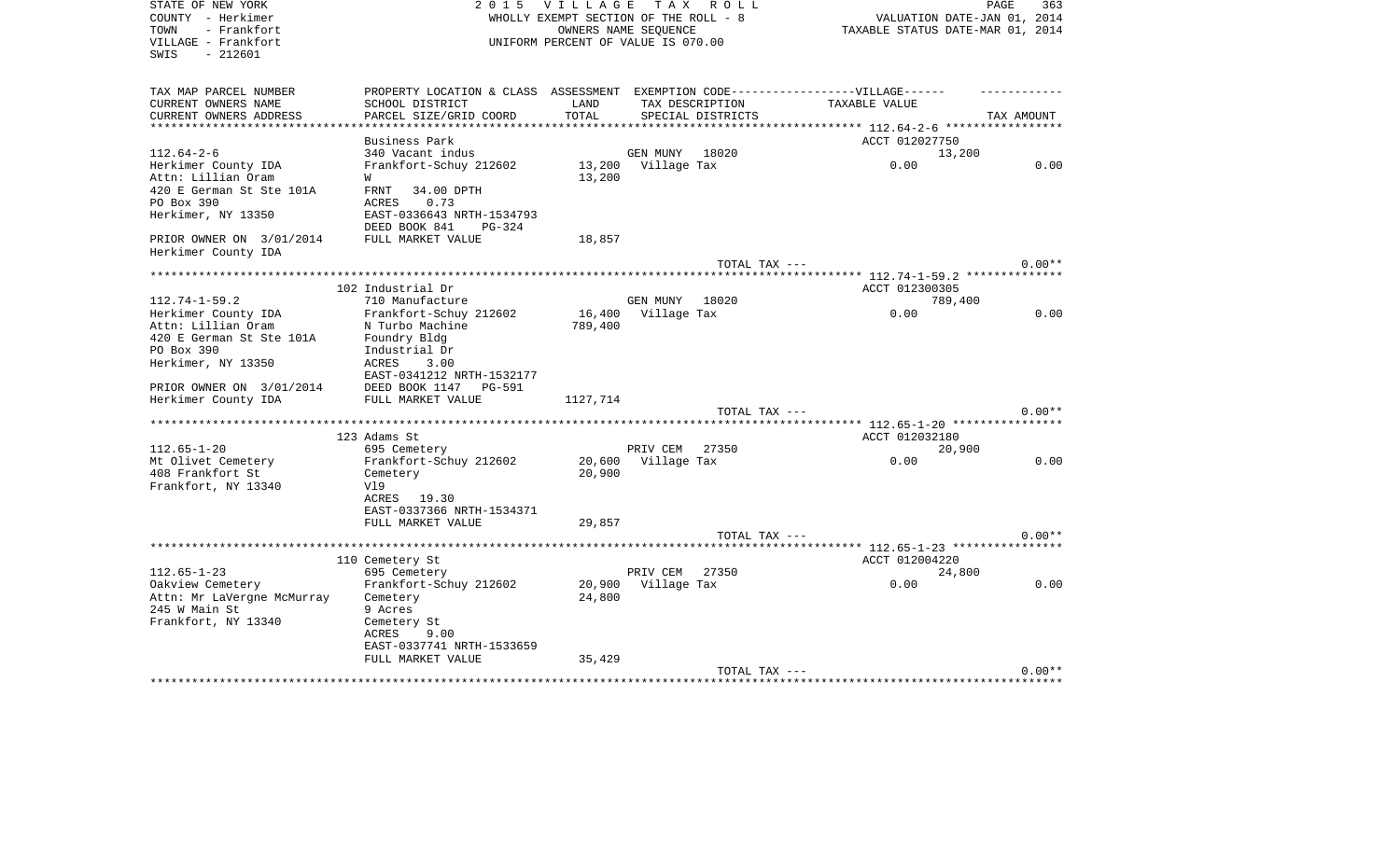| STATE OF NEW YORK<br>COUNTY - Herkimer<br>- Frankfort<br>TOWN<br>VILLAGE - Frankfort<br>- 212601<br>SWIS | 2 0 1 5                                                                                              | <b>VILLAGE</b><br>WHOLLY EXEMPT SECTION OF THE ROLL - 8<br>UNIFORM PERCENT OF VALUE IS 070.00 | OWNERS NAME SEQUENCE | TAX ROLL      | TAXABLE STATUS DATE-MAR 01, 2014 | PAGE<br>VALUATION DATE-JAN 01, 2014 | 364      |
|----------------------------------------------------------------------------------------------------------|------------------------------------------------------------------------------------------------------|-----------------------------------------------------------------------------------------------|----------------------|---------------|----------------------------------|-------------------------------------|----------|
| TAX MAP PARCEL NUMBER<br>CURRENT OWNERS NAME                                                             | PROPERTY LOCATION & CLASS ASSESSMENT EXEMPTION CODE-----------------VILLAGE------<br>SCHOOL DISTRICT | LAND                                                                                          | TAX DESCRIPTION      |               | TAXABLE VALUE                    |                                     |          |
| CURRENT OWNERS ADDRESS                                                                                   | PARCEL SIZE/GRID COORD                                                                               | TOTAL                                                                                         | SPECIAL DISTRICTS    |               |                                  | TAX AMOUNT                          |          |
|                                                                                                          |                                                                                                      |                                                                                               |                      |               |                                  |                                     |          |
|                                                                                                          | 227 Elizabeth St                                                                                     |                                                                                               |                      |               | ACCT 012003600                   |                                     |          |
| $112.65 - 1 - 8$                                                                                         | 695 Cemetery                                                                                         |                                                                                               | N/P-RELIG 25110      |               |                                  | 93,600                              |          |
| Our Lady Queen Of Apostle                                                                                | Frankfort-Schuy 212602                                                                               |                                                                                               | 7,800 Village Tax    |               | 0.00                             |                                     | 0.00     |
| St Mary St Peter & Paul                                                                                  | S 227                                                                                                | 93,600                                                                                        |                      |               |                                  |                                     |          |
| 408 Frankfort St                                                                                         | V19                                                                                                  |                                                                                               |                      |               |                                  |                                     |          |
| Frankfort, NY 13340                                                                                      | Elizabeth St                                                                                         |                                                                                               |                      |               |                                  |                                     |          |
|                                                                                                          | <b>FRNT</b><br>50.00 DPTH 150.00                                                                     |                                                                                               |                      |               |                                  |                                     |          |
|                                                                                                          | EAST-0337001 NRTH-1533842                                                                            |                                                                                               |                      |               |                                  |                                     |          |
|                                                                                                          | DEED BOOK 845<br>$PG-73$                                                                             |                                                                                               |                      |               |                                  |                                     |          |
|                                                                                                          | FULL MARKET VALUE                                                                                    | 133,714                                                                                       |                      |               |                                  |                                     |          |
|                                                                                                          |                                                                                                      |                                                                                               |                      | TOTAL TAX --- |                                  |                                     | $0.00**$ |
|                                                                                                          |                                                                                                      |                                                                                               |                      |               |                                  |                                     |          |
|                                                                                                          | 214 Mary St                                                                                          |                                                                                               |                      |               | ACCT 012008580                   |                                     |          |
| $112.65 - 1 - 10$                                                                                        | 695 Cemetery                                                                                         |                                                                                               | N/P-RELIG 25110      |               |                                  | 5,000                               |          |
| Our Lady Queen Of Apostle                                                                                | Frankfort-Schuy 212602                                                                               |                                                                                               | 5,000 Village Tax    |               | 0.00                             |                                     | 0.00     |
| St Mary St Peter & Paul                                                                                  | N 214                                                                                                | 5,000                                                                                         |                      |               |                                  |                                     |          |
| 408 Frankfort St                                                                                         | V19                                                                                                  |                                                                                               |                      |               |                                  |                                     |          |
| Frankfort, NY 13340                                                                                      | Mary St                                                                                              |                                                                                               |                      |               |                                  |                                     |          |
|                                                                                                          | FRNT 150.00 DPTH 150.00                                                                              |                                                                                               |                      |               |                                  |                                     |          |
|                                                                                                          | EAST-0336895 NRTH-1533514                                                                            |                                                                                               |                      |               |                                  |                                     |          |
|                                                                                                          | DEED BOOK 817<br>$PG-44$                                                                             |                                                                                               |                      |               |                                  |                                     |          |
|                                                                                                          | FULL MARKET VALUE                                                                                    | 7,143                                                                                         |                      |               |                                  |                                     |          |
|                                                                                                          |                                                                                                      |                                                                                               |                      | TOTAL TAX --- |                                  |                                     | $0.00**$ |
|                                                                                                          | 410-412 Frankfort St                                                                                 |                                                                                               |                      |               |                                  |                                     |          |
|                                                                                                          |                                                                                                      |                                                                                               |                      |               | ACCT 012032190                   |                                     |          |
| $112.73 - 1 - 44$                                                                                        | 620 Religious                                                                                        |                                                                                               | N/P-RELIG 25110      |               |                                  | 419,100                             | 0.00     |
| Our Lady Oueen Of Apostle                                                                                | Frankfort-Schuy 212602<br>Church                                                                     | 12,400                                                                                        | Village Tax          |               | 0.00                             |                                     |          |
| St Mary St Peter & Paul<br>408 Frankfort St                                                              | 410-412 Fr St                                                                                        | 419,100                                                                                       |                      |               |                                  |                                     |          |
| Frankfort, NY 13340                                                                                      | FRNT 70.00 DPTH 159.00                                                                               |                                                                                               |                      |               |                                  |                                     |          |
|                                                                                                          | EAST-0338805 NRTH-1530899                                                                            |                                                                                               |                      |               |                                  |                                     |          |
|                                                                                                          | FULL MARKET VALUE                                                                                    | 598,714                                                                                       |                      |               |                                  |                                     |          |
|                                                                                                          |                                                                                                      |                                                                                               |                      | TOTAL TAX --- |                                  |                                     | $0.00**$ |
|                                                                                                          |                                                                                                      |                                                                                               |                      |               |                                  |                                     |          |
|                                                                                                          | Fourth Ave                                                                                           |                                                                                               |                      |               | ACCT 012004340                   |                                     |          |
| $112.73 - 1 - 79$                                                                                        | 438 Parking lot                                                                                      |                                                                                               | N/P-RELIG 25110      |               |                                  | 10,100                              |          |
| Our Lady Queen Of Apostle                                                                                | Frankfort-Schuy 212602                                                                               | 7,500                                                                                         | Village Tax          |               | 0.00                             |                                     | 0.00     |
| St Mary St Peter & Paul                                                                                  | For Fullem Prop                                                                                      | 10,100                                                                                        |                      |               |                                  |                                     |          |
| 408 Frankfort St                                                                                         | 40x105                                                                                               |                                                                                               |                      |               |                                  |                                     |          |
| Frankfort, NY 13340                                                                                      | 107 Fourth Ave                                                                                       |                                                                                               |                      |               |                                  |                                     |          |
|                                                                                                          | 62.00 DPTH 105.08<br>FRNT                                                                            |                                                                                               |                      |               |                                  |                                     |          |
|                                                                                                          | EAST-0338689 NRTH-1530901                                                                            |                                                                                               |                      |               |                                  |                                     |          |
|                                                                                                          | FULL MARKET VALUE                                                                                    | 14,429                                                                                        |                      |               |                                  |                                     |          |
|                                                                                                          |                                                                                                      |                                                                                               |                      | TOTAL TAX --- |                                  |                                     | $0.00**$ |
|                                                                                                          |                                                                                                      |                                                                                               |                      |               |                                  |                                     |          |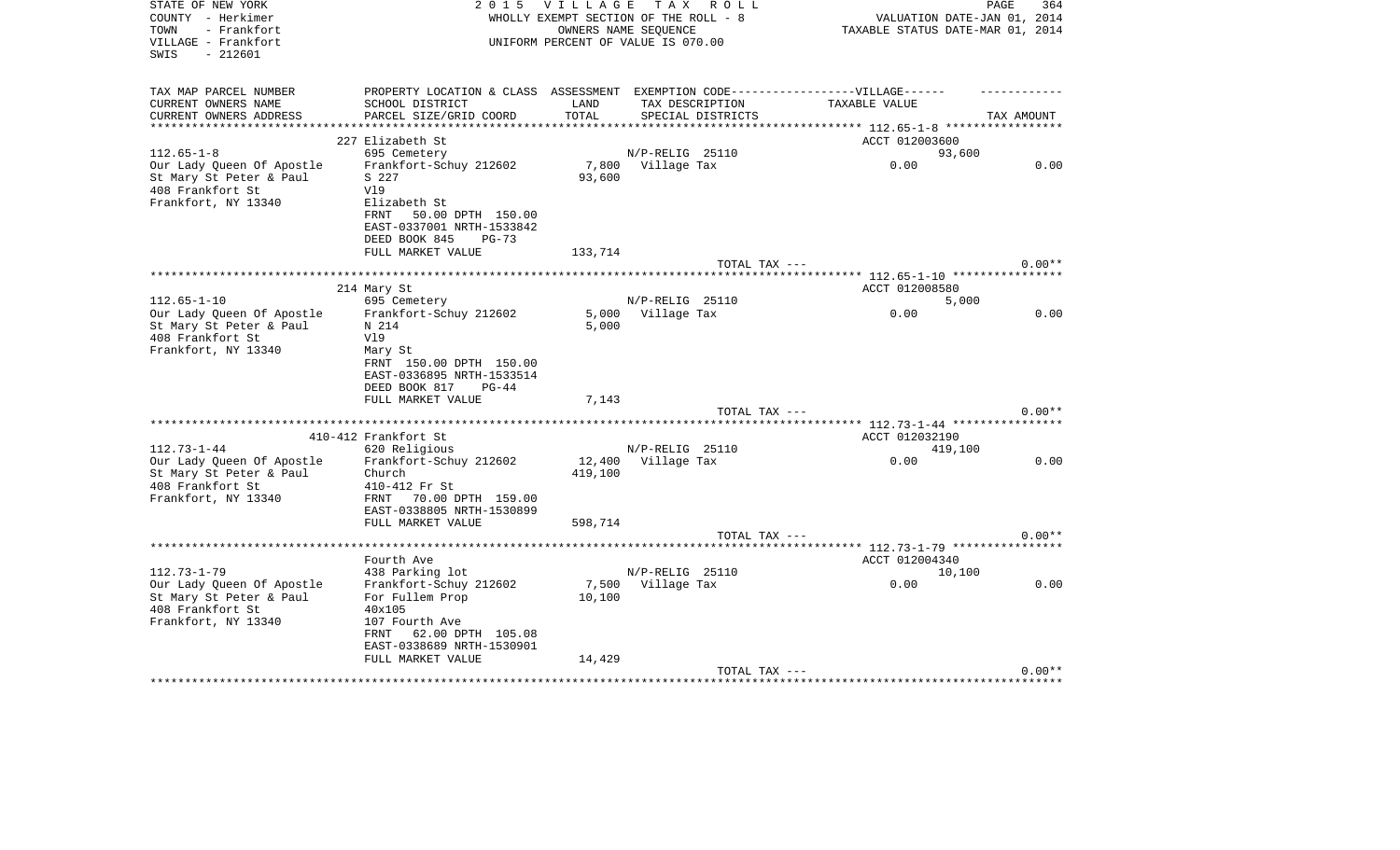| STATE OF NEW YORK<br>COUNTY - Herkimer<br>- Frankfort<br>TOWN<br>VILLAGE - Frankfort | 2 0 1 5                              | <b>VILLAGE</b> | TAX ROLL<br>WHOLLY EXEMPT SECTION OF THE ROLL - 8<br>OWNERS NAME SEOUENCE<br>UNIFORM PERCENT OF VALUE IS 070.00 | VALUATION DATE-JAN 01, 2014<br>TAXABLE STATUS DATE-MAR 01, 2014 | PAGE<br>365 |
|--------------------------------------------------------------------------------------|--------------------------------------|----------------|-----------------------------------------------------------------------------------------------------------------|-----------------------------------------------------------------|-------------|
| $-212601$<br>SWIS                                                                    |                                      |                |                                                                                                                 |                                                                 |             |
| TAX MAP PARCEL NUMBER                                                                | PROPERTY LOCATION & CLASS ASSESSMENT |                |                                                                                                                 | EXEMPTION CODE------------------VILLAGE------                   |             |
| CURRENT OWNERS NAME                                                                  | SCHOOL DISTRICT                      | LAND           | TAX DESCRIPTION                                                                                                 | TAXABLE VALUE                                                   |             |
| CURRENT OWNERS ADDRESS                                                               | PARCEL SIZE/GRID COORD               | TOTAL          | SPECIAL DISTRICTS                                                                                               | ********** 112.73-1-80 *****************                        | TAX AMOUNT  |
|                                                                                      | Third Ave                            |                |                                                                                                                 | ACCT 012004310                                                  |             |
| $112.73 - 1 - 80$                                                                    | 312 Vac w/imprv                      |                | N/P-RELIG 25110                                                                                                 | 9,000                                                           |             |
| Our Lady Queen Of Apostle                                                            | Frankfort-Schuy 212602               |                | 6,200 Village Tax                                                                                               | 0.00                                                            | 0.00        |
| St Mary St Peter & Paul                                                              | Garage                               | 9.000          |                                                                                                                 |                                                                 |             |
| 408 Frankfort St                                                                     | 50x81                                |                |                                                                                                                 |                                                                 |             |
| Frankfort, NY 13340                                                                  | 102 Third Ave                        |                |                                                                                                                 |                                                                 |             |
|                                                                                      | FRNT<br>50.00 DPTH 104.60            |                |                                                                                                                 |                                                                 |             |
|                                                                                      | EAST-0338795 NRTH-1531025            |                |                                                                                                                 |                                                                 |             |
|                                                                                      | FULL MARKET VALUE                    | 12,857         | TOTAL TAX ---                                                                                                   |                                                                 | $0.00**$    |
| **************************                                                           |                                      |                |                                                                                                                 |                                                                 |             |
|                                                                                      | Third Ave                            |                |                                                                                                                 | ACCT 012004330                                                  |             |
| $112.73 - 1 - 81$                                                                    | 438 Parking lot                      |                | N/P-RELIG 25110                                                                                                 | 10,600                                                          |             |
| Our Lady Queen Of Apostle                                                            | Frankfort-Schuy 212602               | 7,600          | Village Tax                                                                                                     | 0.00                                                            | 0.00        |
| St Mary St Peter & Paul                                                              | Former Jennotte                      | 10,600         |                                                                                                                 |                                                                 |             |
| 408 Frankfort St                                                                     | 50x135                               |                |                                                                                                                 |                                                                 |             |
| Frankfort, NY 13340                                                                  | 100 Third Ave                        |                |                                                                                                                 |                                                                 |             |
|                                                                                      | 50.00 DPTH 149.00<br>FRNT            |                |                                                                                                                 |                                                                 |             |
|                                                                                      | EAST-0338740 NRTH-1531016            |                |                                                                                                                 |                                                                 |             |
|                                                                                      | FULL MARKET VALUE                    | 15,143         | TOTAL TAX ---                                                                                                   |                                                                 | $0.00**$    |
|                                                                                      |                                      |                |                                                                                                                 | *** 112.73-1-82 *****                                           |             |
|                                                                                      | 406-408 Frankfort St                 |                |                                                                                                                 | ACCT 012004300                                                  |             |
| $112.73 - 1 - 82$                                                                    | 620 Religious                        |                | N/P-RELIG 25110                                                                                                 | 218,900                                                         |             |
| Our Lady Queen Of Apostle                                                            | Frankfort-Schuy 212602               | 8,300          | Village Tax                                                                                                     | 0.00                                                            | 0.00        |
| St Mary St Peter & Paul                                                              | Convent                              | 218,900        |                                                                                                                 |                                                                 |             |
| 408 Frankfort St                                                                     | 406-408 Fr St                        |                |                                                                                                                 |                                                                 |             |
| Frankfort, NY 13340                                                                  | FRNT 50.00 DPTH 106.00               |                |                                                                                                                 |                                                                 |             |
|                                                                                      | EAST-0338864 NRTH-1530941            |                |                                                                                                                 |                                                                 |             |
|                                                                                      | FULL MARKET VALUE                    | 312,714        |                                                                                                                 |                                                                 |             |
|                                                                                      |                                      |                | TOTAL TAX ---                                                                                                   | $***$ 112.73-1-83 *****                                         | $0.00**$    |
|                                                                                      | Frankfort St                         |                |                                                                                                                 | ACCT 012004480                                                  |             |
| $112.73 - 1 - 83$                                                                    | 210 1 Family Res                     |                | N/P-RELIG 25110                                                                                                 | 84,500                                                          |             |
| Our Lady Queen Of Apostle                                                            | Frankfort-Schuy 212602               | 11,700         | Village Tax                                                                                                     | 0.00                                                            | 0.00        |
| St Mary St Peter & Paul                                                              | Rectory                              | 84,500         |                                                                                                                 |                                                                 |             |
| 408 Frankfort St                                                                     | 82x105                               |                |                                                                                                                 |                                                                 |             |
| Frankfort, NY 13340                                                                  | 414 Frankfort                        |                |                                                                                                                 |                                                                 |             |
|                                                                                      | FRNT 124.25 DPTH<br>80.00            |                |                                                                                                                 |                                                                 |             |
|                                                                                      | EAST-0338761 NRTH-1530838            |                |                                                                                                                 |                                                                 |             |
|                                                                                      | FULL MARKET VALUE                    | 120,714        |                                                                                                                 |                                                                 |             |
|                                                                                      |                                      |                | TOTAL TAX ---                                                                                                   |                                                                 | $0.00**$    |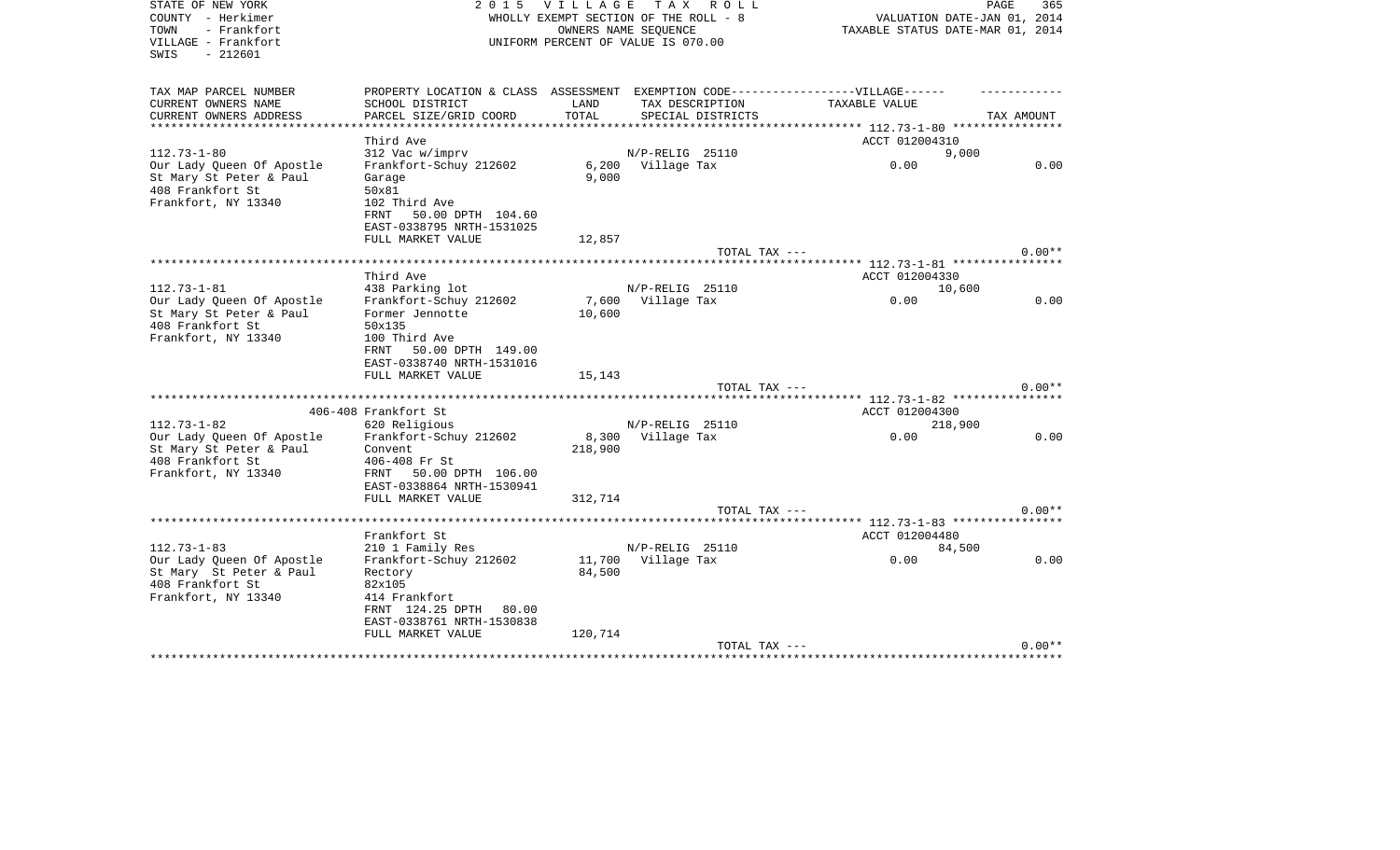| STATE OF NEW YORK<br>COUNTY - Herkimer<br>- Frankfort<br>TOWN<br>VILLAGE - Frankfort<br>SWIS<br>- 212601 | 2 0 1 5                                                                          | <b>VILLAGE</b><br>WHOLLY EXEMPT SECTION OF THE ROLL - 8<br>UNIFORM PERCENT OF VALUE IS 070.00 | OWNERS NAME SEQUENCE | TAX ROLL          | TAXABLE STATUS DATE-MAR 01, 2014         | PAGE<br>VALUATION DATE-JAN 01, 2014 | 366      |
|----------------------------------------------------------------------------------------------------------|----------------------------------------------------------------------------------|-----------------------------------------------------------------------------------------------|----------------------|-------------------|------------------------------------------|-------------------------------------|----------|
| TAX MAP PARCEL NUMBER                                                                                    | PROPERTY LOCATION & CLASS ASSESSMENT EXEMPTION CODE----------------VILLAGE------ |                                                                                               |                      |                   |                                          |                                     |          |
| CURRENT OWNERS NAME                                                                                      | SCHOOL DISTRICT                                                                  | LAND                                                                                          | TAX DESCRIPTION      |                   | TAXABLE VALUE                            |                                     |          |
| CURRENT OWNERS ADDRESS<br>**********************                                                         | PARCEL SIZE/GRID COORD                                                           | TOTAL                                                                                         |                      | SPECIAL DISTRICTS |                                          | TAX AMOUNT                          |          |
|                                                                                                          | 409 Frankfort St                                                                 |                                                                                               |                      |                   | ACCT 012015600                           |                                     |          |
| $112.73 - 4 - 35$                                                                                        | 438 Parking lot                                                                  |                                                                                               | $N/P-RELIG$ 25110    |                   |                                          | 9,200                               |          |
| Our Lady Queen Of Apostle                                                                                | Frankfort-Schuy 212602                                                           |                                                                                               | 6,800 Village Tax    |                   | 0.00                                     |                                     | 0.00     |
| St Mary St Peter & Paul                                                                                  | E 409                                                                            | 9,200                                                                                         |                      |                   |                                          |                                     |          |
| 408 Frankfort St                                                                                         | V19                                                                              |                                                                                               |                      |                   |                                          |                                     |          |
| Frankfort, NY 13340                                                                                      | Frankfort St                                                                     |                                                                                               |                      |                   |                                          |                                     |          |
|                                                                                                          | 52.00 DPTH 115.00<br><b>FRNT</b>                                                 |                                                                                               |                      |                   |                                          |                                     |          |
|                                                                                                          | EAST-0338963 NRTH-1530814<br>DEED BOOK 686<br><b>PG-288</b>                      |                                                                                               |                      |                   |                                          |                                     |          |
|                                                                                                          | FULL MARKET VALUE                                                                | 13,143                                                                                        |                      |                   |                                          |                                     |          |
|                                                                                                          |                                                                                  |                                                                                               |                      | TOTAL TAX ---     |                                          |                                     | $0.00**$ |
|                                                                                                          |                                                                                  |                                                                                               |                      |                   |                                          |                                     |          |
|                                                                                                          | 411 Frankfort St                                                                 |                                                                                               |                      |                   | ACCT 012015630                           |                                     |          |
| $112.73 - 4 - 36$                                                                                        | 438 Parking lot                                                                  |                                                                                               | N/P-RELIG 25110      |                   |                                          | 8,600                               |          |
| Our Lady Queen Of Apostle<br>St Mary St Peter & Paul                                                     | Frankfort-Schuy 212602<br>E 411                                                  | 8,600                                                                                         | 6,400 Village Tax    |                   | 0.00                                     |                                     | 0.00     |
| 408 Frankfort St                                                                                         | V19 53X194                                                                       |                                                                                               |                      |                   |                                          |                                     |          |
| Frankfort, NY 13340                                                                                      | Frankfort St                                                                     |                                                                                               |                      |                   |                                          |                                     |          |
|                                                                                                          | FRNT<br>53.00 DPTH 104.00                                                        |                                                                                               |                      |                   |                                          |                                     |          |
|                                                                                                          | EAST-0338923 NRTH-1530776                                                        |                                                                                               |                      |                   |                                          |                                     |          |
|                                                                                                          | DEED BOOK 686<br>PG-288<br>FULL MARKET VALUE                                     | 12,286                                                                                        |                      |                   |                                          |                                     |          |
|                                                                                                          |                                                                                  |                                                                                               |                      | TOTAL TAX ---     |                                          |                                     | $0.00**$ |
|                                                                                                          |                                                                                  |                                                                                               |                      |                   | ********** 112.81-2-36 ***************** |                                     |          |
|                                                                                                          | 203 Fourth Ave                                                                   |                                                                                               |                      |                   | ACCT 012024960                           |                                     |          |
| $112.81 - 2 - 36$                                                                                        | 311 Res vac land                                                                 |                                                                                               | N/P-RELIG 25110      |                   |                                          | 7,800                               |          |
| Our Lady Queen Of Apostle                                                                                | Frankfort-Schuy 212602                                                           |                                                                                               | 7,800 Village Tax    |                   | 0.00                                     |                                     | 0.00     |
| St Mary St Peter & Paul<br>408 Frankfort St                                                              | N 203<br>V19 50X148                                                              | 7,800                                                                                         |                      |                   |                                          |                                     |          |
| Frankfort, NY 13340                                                                                      | Fourth Ave                                                                       |                                                                                               |                      |                   |                                          |                                     |          |
|                                                                                                          | 50.00 DPTH 150.00<br>FRNT                                                        |                                                                                               |                      |                   |                                          |                                     |          |
|                                                                                                          | EAST-0338960 NRTH-1530708                                                        |                                                                                               |                      |                   |                                          |                                     |          |
|                                                                                                          | DEED BOOK 686<br><b>PG-291</b>                                                   |                                                                                               |                      |                   |                                          |                                     |          |
|                                                                                                          | FULL MARKET VALUE                                                                | 11,143                                                                                        |                      |                   |                                          |                                     |          |
|                                                                                                          |                                                                                  |                                                                                               |                      | TOTAL TAX ---     |                                          |                                     | $0.00**$ |
|                                                                                                          | 205 Fourth Ave                                                                   |                                                                                               |                      |                   | ACCT 012005130                           |                                     |          |
| $112.81 - 2 - 37$                                                                                        | 311 Res vac land                                                                 |                                                                                               | N/P-RELIG 25110      |                   |                                          | 10,800                              |          |
| Our Lady Queen Of Apostle                                                                                | Frankfort-Schuy 212602                                                           | 10,800                                                                                        | Village Tax          |                   | 0.00                                     |                                     | 0.00     |
| St Mary St Peter & Paul                                                                                  | N 205                                                                            | 10,800                                                                                        |                      |                   |                                          |                                     |          |
| 408 Frankfort St                                                                                         | Fourth Ave                                                                       |                                                                                               |                      |                   |                                          |                                     |          |
| Frankfort, NY 13340                                                                                      | FRNT<br>50.00 DPTH 150.00<br>EAST-0338993 NRTH-1530673                           |                                                                                               |                      |                   |                                          |                                     |          |
|                                                                                                          | DEED BOOK 838<br>$PG-369$                                                        |                                                                                               |                      |                   |                                          |                                     |          |
|                                                                                                          | FULL MARKET VALUE                                                                | 15,429                                                                                        |                      |                   |                                          |                                     |          |
|                                                                                                          |                                                                                  |                                                                                               |                      | TOTAL TAX ---     |                                          |                                     | $0.00**$ |
|                                                                                                          |                                                                                  |                                                                                               |                      |                   |                                          |                                     |          |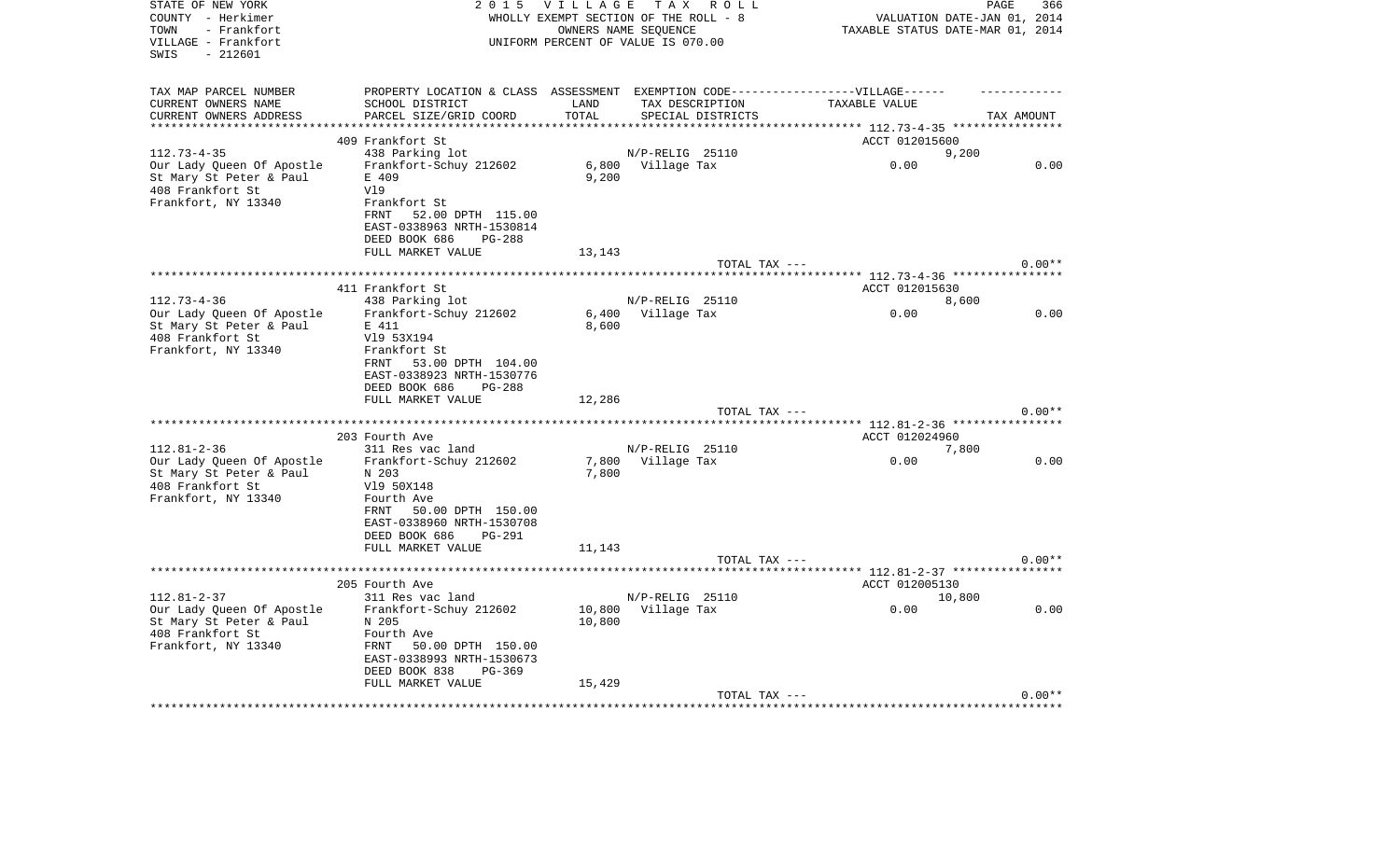| STATE OF NEW YORK<br>COUNTY - Herkimer<br>- Frankfort<br>TOWN<br>VILLAGE - Frankfort<br>$-212601$<br>SWIS | 2 0 1 5                                                                                                                                                   | <b>VILLAGE</b><br>WHOLLY EXEMPT SECTION OF THE ROLL - 8<br>UNIFORM PERCENT OF VALUE IS 070.00 | OWNERS NAME SEQUENCE | TAX ROLL          | TAXABLE STATUS DATE-MAR 01, 2014                               | PAGE<br>VALUATION DATE-JAN 01, 2014 | 367      |
|-----------------------------------------------------------------------------------------------------------|-----------------------------------------------------------------------------------------------------------------------------------------------------------|-----------------------------------------------------------------------------------------------|----------------------|-------------------|----------------------------------------------------------------|-------------------------------------|----------|
| TAX MAP PARCEL NUMBER<br>CURRENT OWNERS NAME<br>CURRENT OWNERS ADDRESS<br>*******************             | PROPERTY LOCATION & CLASS ASSESSMENT<br>SCHOOL DISTRICT<br>PARCEL SIZE/GRID COORD                                                                         | LAND<br>TOTAL<br>**********                                                                   | TAX DESCRIPTION      | SPECIAL DISTRICTS | EXEMPTION CODE------------------VILLAGE------<br>TAXABLE VALUE | TAX AMOUNT                          |          |
|                                                                                                           | 215-233 Elizabeth St                                                                                                                                      |                                                                                               |                      |                   | ACCT 012008520                                                 |                                     |          |
| $112.65 - 1 - 11$                                                                                         | 695 Cemetery                                                                                                                                              |                                                                                               | N/P-RELIG 25110      |                   |                                                                | 10,500                              |          |
| Our Lady Queen of Apostles<br>St Mary St Peter & Paul<br>408 S Frankfort St<br>Frankfort, NY 13340        | Frankfort-Schuy 212602<br>$S$ 215-223<br>V19<br>Elizabeth St<br>FRNT 250.00 DPTH 150.00                                                                   | 10,500<br>10,500                                                                              | Village Tax          |                   | 0.00                                                           |                                     | 0.00     |
|                                                                                                           | EAST-0337040 NRTH-1533583                                                                                                                                 |                                                                                               |                      |                   |                                                                |                                     |          |
|                                                                                                           | DEED BOOK 817<br>$PG-44$<br>FULL MARKET VALUE                                                                                                             |                                                                                               |                      |                   |                                                                |                                     |          |
|                                                                                                           |                                                                                                                                                           | 15,000                                                                                        |                      | TOTAL TAX ---     |                                                                |                                     | $0.00**$ |
|                                                                                                           |                                                                                                                                                           |                                                                                               |                      |                   | ************************** 112.73-3-7 ******************       |                                     |          |
|                                                                                                           | 202 S Frankfort St                                                                                                                                        |                                                                                               |                      |                   | ACCT 012002550                                                 |                                     |          |
| $112.73 - 3 - 7$                                                                                          | 411 Apartment                                                                                                                                             |                                                                                               | WDRL/FORCL 29700     |                   |                                                                | 39,950                              |          |
| Patterson Alan<br>81 Hazelwood Ave                                                                        | Frankfort-Schuy 212602<br>tax cancellation exemp 29                                                                                                       | 6,200<br>39,950                                                                               | Village Tax          |                   | 0.00                                                           |                                     | 0.00     |
| Westhampton Beach, NY 11978                                                                               | County Resolution No. 261<br>26 Oct 2011<br>FRNT<br>35.00 DPTH 100.00<br>EAST-0339330 NRTH-1531586<br>DEED BOOK 1245<br>$PG-255$                          |                                                                                               |                      |                   |                                                                |                                     |          |
|                                                                                                           | FULL MARKET VALUE                                                                                                                                         | 57,071                                                                                        |                      | TOTAL TAX ---     |                                                                |                                     | $0.00**$ |
|                                                                                                           |                                                                                                                                                           |                                                                                               |                      |                   | ***** 112.66-2-20 **********                                   |                                     |          |
|                                                                                                           | Sheldon Ave                                                                                                                                               |                                                                                               |                      |                   | ACCT 012025740                                                 |                                     |          |
| $112.66 - 2 - 20$                                                                                         | 311 Res vac land                                                                                                                                          |                                                                                               | NON PROF 9 25300     |                   |                                                                | 5,500                               |          |
| Societa Maria Addolorata<br>Attn: Angie Caiola<br>3802 Southside Rd<br>Frankfort, NY 13340                | Frankfort-Schuy 212602<br>S<br>Vac<br>Sheldon Ave<br>FRNT 124.00 DPTH 125.00<br>EAST-0340789 NRTH-1532455                                                 | 5,500<br>5,500                                                                                | Village Tax          |                   | 0.00                                                           |                                     | 0.00     |
|                                                                                                           | FULL MARKET VALUE                                                                                                                                         | 7,857                                                                                         |                      |                   |                                                                |                                     |          |
|                                                                                                           |                                                                                                                                                           |                                                                                               |                      | TOTAL TAX ---     |                                                                |                                     | $0.00**$ |
|                                                                                                           | *****************                                                                                                                                         |                                                                                               |                      |                   | *** 112.66-2-21.1 **************                               |                                     |          |
| $112.66 - 2 - 21.1$                                                                                       | 201 Sheldon Ave<br>620 Religious                                                                                                                          |                                                                                               | NON PROF 9 25300     |                   | ACCT 012025770                                                 | 28,800                              |          |
| Societa Maria Addolorata<br>Attn: Angie Caiola<br>3802 Southside Rd<br>Frankfort, NY 13340                | Frankfort-Schuy 212602<br>N 201-203<br>V19<br>Sheldon Ave<br>FRNT 138.00 DPTH 125.00<br>EAST-0340913 NRTH-1532561<br>DEED BOOK 00000<br>FULL MARKET VALUE | 9,500<br>28,800<br>41,143                                                                     | Village Tax          |                   | 0.00                                                           |                                     | 0.00     |
|                                                                                                           |                                                                                                                                                           |                                                                                               |                      | TOTAL TAX ---     |                                                                |                                     | $0.00**$ |
|                                                                                                           |                                                                                                                                                           |                                                                                               |                      |                   |                                                                |                                     |          |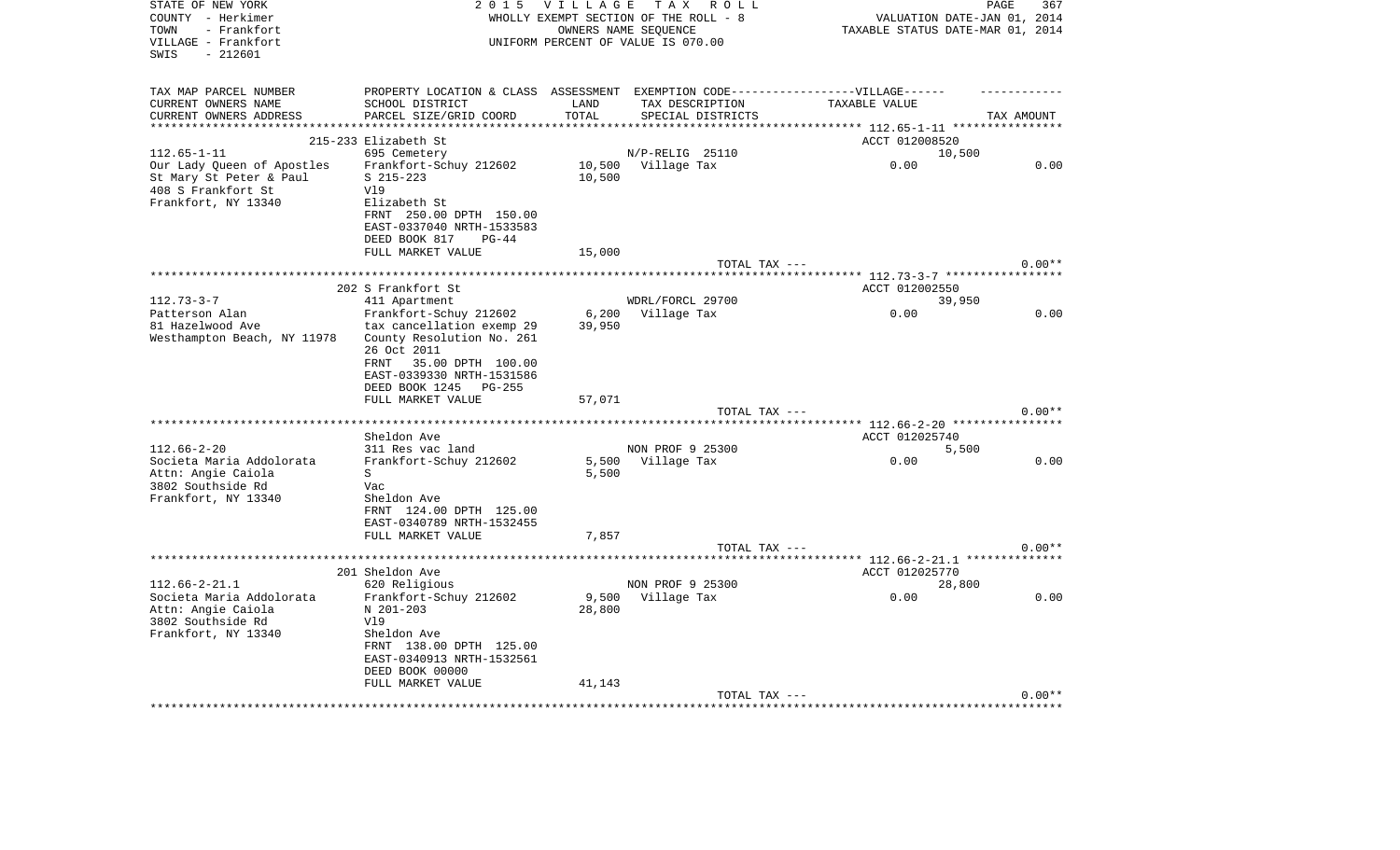| STATE OF NEW YORK<br>COUNTY - Herkimer<br>- Frankfort<br>TOWN<br>VILLAGE - Frankfort<br>$-212601$<br>SWIS | 2 0 1 5                                                                                             | <b>VILLAGE</b>       | TAX ROLL<br>WHOLLY EXEMPT SECTION OF THE ROLL - 8<br>OWNERS NAME SEOUENCE<br>UNIFORM PERCENT OF VALUE IS 070.00 | VALUATION DATE-JAN 01, 2014<br>TAXABLE STATUS DATE-MAR 01, 2014 | PAGE<br>368 |
|-----------------------------------------------------------------------------------------------------------|-----------------------------------------------------------------------------------------------------|----------------------|-----------------------------------------------------------------------------------------------------------------|-----------------------------------------------------------------|-------------|
| TAX MAP PARCEL NUMBER<br>CURRENT OWNERS NAME                                                              | PROPERTY LOCATION & CLASS ASSESSMENT EXEMPTION CODE----------------VILLAGE------<br>SCHOOL DISTRICT | LAND                 | TAX DESCRIPTION                                                                                                 | TAXABLE VALUE                                                   |             |
| CURRENT OWNERS ADDRESS                                                                                    | PARCEL SIZE/GRID COORD                                                                              | TOTAL                | SPECIAL DISTRICTS                                                                                               |                                                                 | TAX AMOUNT  |
| *******************                                                                                       |                                                                                                     | ******************** |                                                                                                                 | ************ 112.65-1-9 ******************                      |             |
|                                                                                                           | 220 Mary St                                                                                         |                      |                                                                                                                 | ACCT 012026250                                                  |             |
| $112.65 - 1 - 9$                                                                                          | 311 Res vac land                                                                                    |                      | N/P-RELIG 25110                                                                                                 | 12,000                                                          |             |
| St. Peter&Paul Church<br>Our Lady Queen of Apostle                                                        | Frankfort-Schuy 212602<br>N 220 03/07/03 Sale from                                                  | 12,000               | 12,000 Village Tax                                                                                              | 0.00                                                            | 0.00        |
| 408 Frankfort St                                                                                          | V19 100X150                                                                                         |                      |                                                                                                                 |                                                                 |             |
| Frankfort, NY 13340                                                                                       | Mary St                                                                                             |                      |                                                                                                                 |                                                                 |             |
|                                                                                                           | FRNT 100.00 DPTH 150.00                                                                             |                      |                                                                                                                 |                                                                 |             |
| PRIOR OWNER ON 3/01/2014                                                                                  | EAST-0336885 NRTH-1533641                                                                           |                      |                                                                                                                 |                                                                 |             |
| St. Peter&Paul Church                                                                                     | DEED BOOK 920<br>$PG-316$                                                                           |                      |                                                                                                                 |                                                                 |             |
|                                                                                                           | FULL MARKET VALUE                                                                                   | 17,143               |                                                                                                                 |                                                                 |             |
|                                                                                                           |                                                                                                     |                      | TOTAL TAX ---                                                                                                   |                                                                 | $0.00**$    |
|                                                                                                           | Marina                                                                                              |                      |                                                                                                                 |                                                                 |             |
| $112.65 - 1 - 71$                                                                                         | 323 Vacant rural                                                                                    |                      | PUB AUTH 1 12350                                                                                                | 21,000                                                          |             |
| State Of New York                                                                                         | Frankfort-Schuy 212602                                                                              | 21,000               | Village Tax                                                                                                     | 0.00                                                            | 0.00        |
| Thruway Authority                                                                                         | Vac Ld                                                                                              | 21,000               |                                                                                                                 |                                                                 |             |
| Attn: Matthew Behrman                                                                                     | ACRES<br>13.70                                                                                      |                      |                                                                                                                 |                                                                 |             |
| 200 Southern Blyd                                                                                         | EAST-0339352 NRTH-1533847                                                                           |                      |                                                                                                                 |                                                                 |             |
| Albany, NY 12209                                                                                          | FULL MARKET VALUE                                                                                   | 30,000               | TOTAL TAX ---                                                                                                   |                                                                 | $0.00**$    |
|                                                                                                           |                                                                                                     |                      |                                                                                                                 |                                                                 |             |
|                                                                                                           | 122 Marina Dr                                                                                       |                      |                                                                                                                 |                                                                 |             |
| $112.66 - 1 - 1$                                                                                          | 484 1 use sm bld                                                                                    |                      | PUB AUTH 1 12350                                                                                                | 103,000                                                         |             |
| State Of New York                                                                                         | Frankfort-Schuy 212602                                                                              | 25,000               | Village Tax                                                                                                     | 0.00                                                            | 0.00        |
| Thruway Authority                                                                                         | Crown Blue Line                                                                                     | 103,000              |                                                                                                                 |                                                                 |             |
| Attn: Matthew Behrman                                                                                     | ACRES 12.50                                                                                         |                      |                                                                                                                 |                                                                 |             |
| 200 Southern Blvd<br>Albany, NY 12209                                                                     | EAST-0340474 NRTH-1533617<br>FULL MARKET VALUE                                                      | 147,143              |                                                                                                                 |                                                                 |             |
|                                                                                                           |                                                                                                     |                      | TOTAL TAX ---                                                                                                   |                                                                 | $0.00**$    |
|                                                                                                           |                                                                                                     |                      |                                                                                                                 |                                                                 |             |
|                                                                                                           | 134 William St                                                                                      |                      |                                                                                                                 | ACCT 012026550                                                  |             |
| $112.74 - 1 - 62$                                                                                         | 312 Vac w/imprv                                                                                     |                      | WDRL/FORCL 29700                                                                                                | 18,400                                                          |             |
| Sudakow Joseph Jr &                                                                                       | Frankfort-Schuy 212602                                                                              | 17,400               | Village Tax                                                                                                     | 0.00                                                            | 0.00        |
| Sudakow Francine                                                                                          | N                                                                                                   | 18,400               |                                                                                                                 |                                                                 |             |
| Attn: Francine Sudakow                                                                                    | Tra 7A                                                                                              |                      |                                                                                                                 |                                                                 |             |
| Edgebrook<br>Frankfort, NY 13340                                                                          | Foreclosure County 1998<br><b>ACRES</b><br>7.90                                                     |                      |                                                                                                                 |                                                                 |             |
|                                                                                                           | EAST-0342150 NRTH-1532693                                                                           |                      |                                                                                                                 |                                                                 |             |
|                                                                                                           | DEED BOOK 00603 PG-00021                                                                            |                      |                                                                                                                 |                                                                 |             |
|                                                                                                           | FULL MARKET VALUE                                                                                   | 26,286               |                                                                                                                 |                                                                 |             |
|                                                                                                           |                                                                                                     |                      | TOTAL TAX ---                                                                                                   |                                                                 | $0.00**$    |
|                                                                                                           |                                                                                                     |                      |                                                                                                                 |                                                                 |             |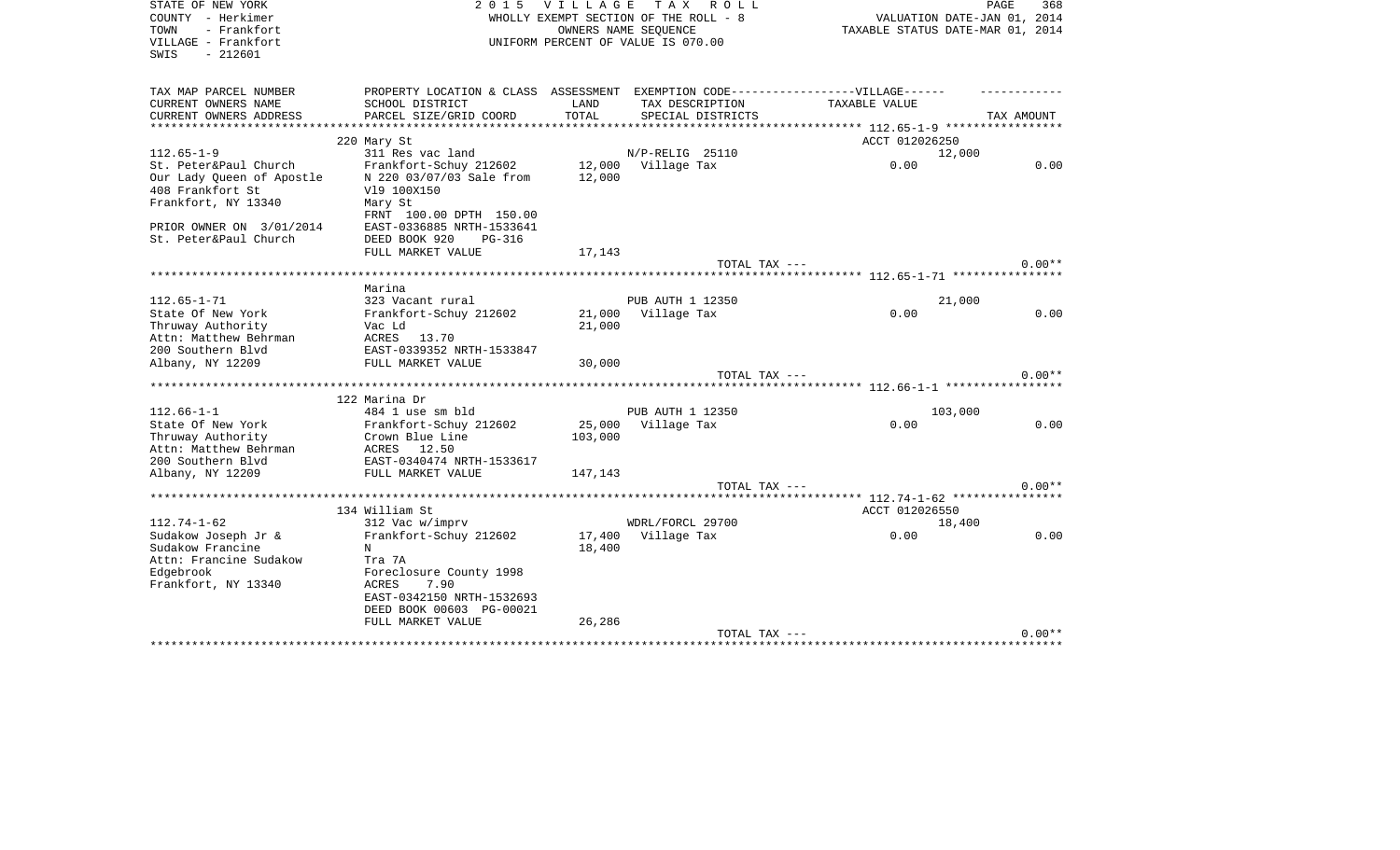| STATE OF NEW YORK<br>COUNTY - Herkimer<br>- Frankfort<br>TOWN<br>VILLAGE - Frankfort<br>$-212601$<br>SWIS | 2 0 1 5                                                                           |                   | VILLAGE TAX ROLL<br>WHOLLY EXEMPT SECTION OF THE ROLL - 8<br>OWNERS NAME SEQUENCE<br>UNIFORM PERCENT OF VALUE IS 070.00 | VALUATION DATE-JAN 01, 2014<br>TAXABLE STATUS DATE-MAR 01, 2014 | PAGE<br>369 |
|-----------------------------------------------------------------------------------------------------------|-----------------------------------------------------------------------------------|-------------------|-------------------------------------------------------------------------------------------------------------------------|-----------------------------------------------------------------|-------------|
| TAX MAP PARCEL NUMBER                                                                                     | PROPERTY LOCATION & CLASS ASSESSMENT EXEMPTION CODE-----------------VILLAGE------ |                   |                                                                                                                         |                                                                 |             |
| CURRENT OWNERS NAME                                                                                       | SCHOOL DISTRICT                                                                   | LAND              | TAX DESCRIPTION                                                                                                         | TAXABLE VALUE                                                   |             |
| CURRENT OWNERS ADDRESS<br>**********************                                                          | PARCEL SIZE/GRID COORD                                                            | TOTAL             | SPECIAL DISTRICTS                                                                                                       |                                                                 | TAX AMOUNT  |
|                                                                                                           | 144 Litchfield St                                                                 |                   |                                                                                                                         | ACCT 012013140                                                  |             |
| $112.65 - 2 - 32$                                                                                         | 311 Res vac land                                                                  |                   | TOWN-GEN<br>13500                                                                                                       | 4,500                                                           |             |
| Town Of Frankfort                                                                                         | Frankfort-Schuy 212602                                                            |                   | 4,500 Village Tax                                                                                                       | 0.00                                                            | 0.00        |
| Litchfield St                                                                                             | W 144                                                                             | 4,500             |                                                                                                                         |                                                                 |             |
| Frankfort, NY 13340                                                                                       | V19                                                                               |                   |                                                                                                                         |                                                                 |             |
|                                                                                                           | Litchfield St                                                                     |                   |                                                                                                                         |                                                                 |             |
|                                                                                                           | FRNT<br>61.00 DPTH 140.00<br>EAST-0338919 NRTH-1532644                            |                   |                                                                                                                         |                                                                 |             |
|                                                                                                           | DEED BOOK 741<br><b>PG-123</b>                                                    |                   |                                                                                                                         |                                                                 |             |
|                                                                                                           | FULL MARKET VALUE                                                                 | 6,429             |                                                                                                                         |                                                                 |             |
|                                                                                                           |                                                                                   |                   | TOTAL TAX ---                                                                                                           |                                                                 | $0.00**$    |
|                                                                                                           |                                                                                   |                   |                                                                                                                         |                                                                 |             |
|                                                                                                           | 140 Litchfield St                                                                 |                   |                                                                                                                         | ACCT 012004450                                                  |             |
| $112.65 - 2 - 33$                                                                                         | 652 Govt bldgs                                                                    |                   | TOWN-GEN<br>13500                                                                                                       | 445,000                                                         |             |
| Town Of Frankfort                                                                                         | Frankfort-Schuy 212602<br>Town Hall                                               | 15,700<br>445,000 | Village Tax                                                                                                             | 0.00                                                            | 0.00        |
| 140 So Litchfield St<br>Frankfort, NY 13340                                                               | Litchfield St<br>FRNT 110.00 DPTH 594.00                                          |                   |                                                                                                                         |                                                                 |             |
|                                                                                                           | EAST-0338859 NRTH-1532847<br>DEED BOOK 263<br>$PG-103$                            |                   |                                                                                                                         |                                                                 |             |
|                                                                                                           | FULL MARKET VALUE                                                                 | 635,714           | TOTAL TAX ---                                                                                                           |                                                                 | $0.00**$    |
|                                                                                                           |                                                                                   |                   |                                                                                                                         | ************ 112.73-4-30 *****************                      |             |
|                                                                                                           | 201 Third Ave                                                                     |                   |                                                                                                                         | ACCT 012032200                                                  |             |
| $112.73 - 4 - 30$                                                                                         | 652 Govt bldgs                                                                    |                   | TOWN-GEN<br>13500                                                                                                       | 351,400                                                         |             |
| Town of Frankfort                                                                                         | Frankfort-Schuy 212602                                                            | 22,700            | Village Tax                                                                                                             | 0.00                                                            | 0.00        |
| 140 S Litchfield St                                                                                       | Naval Reserve                                                                     | 351,400           |                                                                                                                         |                                                                 |             |
| Frankfort, NY 13340                                                                                       | Student loan center<br>FRNT 260.00 DPTH 150.00                                    |                   |                                                                                                                         |                                                                 |             |
|                                                                                                           | EAST-0339196 NRTH-1530994                                                         |                   |                                                                                                                         |                                                                 |             |
|                                                                                                           | DEED BOOK 1294 PG-480                                                             |                   |                                                                                                                         |                                                                 |             |
|                                                                                                           | FULL MARKET VALUE                                                                 | 502,000           |                                                                                                                         |                                                                 |             |
|                                                                                                           |                                                                                   |                   | TOTAL TAX ---                                                                                                           |                                                                 | $0.00**$    |
|                                                                                                           | ************************                                                          |                   |                                                                                                                         | ***** 112.65-2-67 ************                                  |             |
|                                                                                                           | 130 E Main St                                                                     |                   |                                                                                                                         | ACCT 012004010                                                  |             |
| $112.65 - 2 - 67$                                                                                         | 652 Govt bldgs                                                                    |                   | RPTL 400<br>14100                                                                                                       | 270,900                                                         |             |
| U S Post Office<br>130 E Main St                                                                          | Frankfort-Schuy 212602                                                            | 11,100<br>270,900 | Village Tax                                                                                                             | 0.00                                                            | 0.00        |
| Frankfort, NY 13340                                                                                       | Building<br>FRNT 120.00 DPTH 170.00                                               |                   |                                                                                                                         |                                                                 |             |
|                                                                                                           | EAST-0339558 NRTH-1532492                                                         |                   |                                                                                                                         |                                                                 |             |
|                                                                                                           | FULL MARKET VALUE                                                                 | 387,000           |                                                                                                                         |                                                                 |             |
|                                                                                                           |                                                                                   |                   | TOTAL TAX ---                                                                                                           |                                                                 | $0.00**$    |
|                                                                                                           |                                                                                   |                   |                                                                                                                         |                                                                 |             |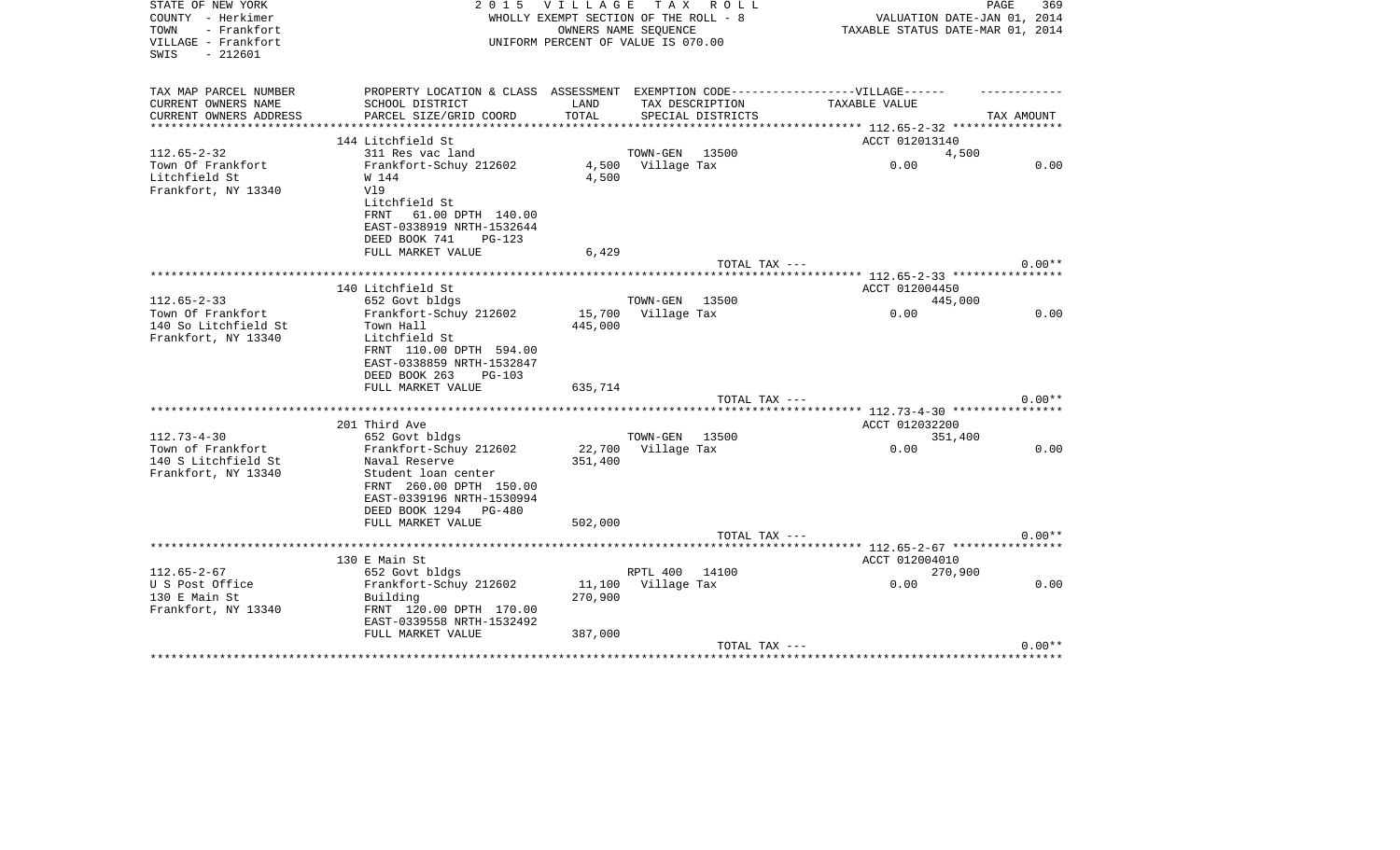| STATE OF NEW YORK<br>COUNTY - Herkimer<br>- Frankfort<br>TOWN<br>VILLAGE - Frankfort<br>$-212601$<br>SWIS | 2 0 1 5                                                                          |               | VILLAGE TAX ROLL<br>WHOLLY EXEMPT SECTION OF THE ROLL - 8<br>OWNERS NAME SEOUENCE<br>UNIFORM PERCENT OF VALUE IS 070.00 |                                                 | PAGE<br>370<br>VALUATION DATE-JAN 01, 2014<br>TAXABLE STATUS DATE-MAR 01, 2014 |
|-----------------------------------------------------------------------------------------------------------|----------------------------------------------------------------------------------|---------------|-------------------------------------------------------------------------------------------------------------------------|-------------------------------------------------|--------------------------------------------------------------------------------|
| TAX MAP PARCEL NUMBER                                                                                     | PROPERTY LOCATION & CLASS ASSESSMENT EXEMPTION CODE----------------VILLAGE------ |               |                                                                                                                         |                                                 |                                                                                |
| CURRENT OWNERS NAME<br>CURRENT OWNERS ADDRESS                                                             | SCHOOL DISTRICT<br>PARCEL SIZE/GRID COORD                                        | LAND<br>TOTAL | TAX DESCRIPTION                                                                                                         | TAXABLE VALUE                                   | TAX AMOUNT                                                                     |
| ****************                                                                                          |                                                                                  |               | SPECIAL DISTRICTS                                                                                                       | ***************** 112.64-2-1 ****************** |                                                                                |
|                                                                                                           | Business Park Dr                                                                 |               |                                                                                                                         |                                                 |                                                                                |
| $112.64 - 2 - 1$                                                                                          | 822 Water supply                                                                 |               | VLG/OTHER 13650                                                                                                         |                                                 | 260,000                                                                        |
| Village of Frankfort                                                                                      | Frankfort-Schuy 212602                                                           |               | 10,000 Village Tax                                                                                                      | 0.00                                            | 0.00                                                                           |
| 132 Business Park Dr<br>Frankfort, NY                                                                     | Water Storage<br>FRNT 102.50 DPTH 109.00                                         | 260,000       |                                                                                                                         |                                                 |                                                                                |
|                                                                                                           | EAST-0336018 NRTH-1533580                                                        |               |                                                                                                                         |                                                 |                                                                                |
|                                                                                                           | DEED BOOK 902<br>$PG-73$                                                         |               |                                                                                                                         |                                                 |                                                                                |
|                                                                                                           | FULL MARKET VALUE                                                                | 371,429       |                                                                                                                         |                                                 |                                                                                |
|                                                                                                           |                                                                                  |               | TOTAL TAX ---                                                                                                           |                                                 | $0.00**$                                                                       |
|                                                                                                           | ******************************                                                   |               |                                                                                                                         | ****** 112.64-2-5 **************                |                                                                                |
| $112.64 - 2 - 5$                                                                                          | Business Park<br>340 Vacant indus                                                |               | VLG/OTHER 13650                                                                                                         | ACCT 012027750                                  | 23,600                                                                         |
| Village of Frankfort                                                                                      | Frankfort-Schuy 212602                                                           |               | 23,600 Village Tax                                                                                                      | 0.00                                            | 0.00                                                                           |
| PO Box 188                                                                                                | W                                                                                | 23,600        |                                                                                                                         |                                                 |                                                                                |
| Frankfort, NY 13340                                                                                       | FRNT 160.00 DPTH<br>3.80<br>ACRES                                                |               |                                                                                                                         |                                                 |                                                                                |
|                                                                                                           | EAST-0336473 NRTH-1534804<br>DEED BOOK 879<br>PG-307                             |               |                                                                                                                         |                                                 |                                                                                |
|                                                                                                           | FULL MARKET VALUE                                                                | 33,714        |                                                                                                                         |                                                 |                                                                                |
|                                                                                                           |                                                                                  |               | TOTAL TAX ---                                                                                                           |                                                 | $0.00**$                                                                       |
|                                                                                                           |                                                                                  |               |                                                                                                                         |                                                 |                                                                                |
| $112.65 - 1 - 21$                                                                                         | W Main St<br>882 Elec Trans I                                                    |               | VLG/OTHER 13650                                                                                                         | ACCT 012032165                                  | 11,900                                                                         |
| Village Of Frankfort                                                                                      | Frankfort-Schuy 212602                                                           |               | 11,900 Village Tax                                                                                                      | 0.00                                            | 0.00                                                                           |
| 110 Railroad St Ste 1                                                                                     | Old Canal Land                                                                   | 11,900        |                                                                                                                         |                                                 |                                                                                |
| Frankfort, NY 13340                                                                                       | W Main St                                                                        |               |                                                                                                                         |                                                 |                                                                                |
|                                                                                                           | ACRES<br>4.40                                                                    |               |                                                                                                                         |                                                 |                                                                                |
|                                                                                                           | EAST-0337739 NRTH-1534342<br>FULL MARKET VALUE                                   |               |                                                                                                                         |                                                 |                                                                                |
|                                                                                                           |                                                                                  | 17,000        | TOTAL TAX ---                                                                                                           |                                                 | $0.00**$                                                                       |
|                                                                                                           |                                                                                  |               |                                                                                                                         |                                                 |                                                                                |
|                                                                                                           | Orchard St                                                                       |               |                                                                                                                         | ACCT 012300151                                  |                                                                                |
| $112.65 - 1 - 69.3$                                                                                       | 314 Rural vac<10                                                                 |               | VLG/OTHER 13650                                                                                                         |                                                 | 2,700                                                                          |
| Village of Frankfort                                                                                      | Frankfort-Schuy 212602                                                           |               | 2,700 Village Tax                                                                                                       | 0.00                                            | 0.00                                                                           |
| 110 Railroad St<br>Frankfort, NY 13340                                                                    | $W - E$<br>Vac Ld                                                                | 2,700         |                                                                                                                         |                                                 |                                                                                |
|                                                                                                           | Orchard St                                                                       |               |                                                                                                                         |                                                 |                                                                                |
|                                                                                                           | 0.70 DPTH 634.00<br>FRNT                                                         |               |                                                                                                                         |                                                 |                                                                                |
|                                                                                                           | EAST-0339820 NRTH-1533210                                                        |               |                                                                                                                         |                                                 |                                                                                |
|                                                                                                           | DEED BOOK 943<br>PG-679                                                          |               |                                                                                                                         |                                                 |                                                                                |
|                                                                                                           | FULL MARKET VALUE                                                                | 3,857         |                                                                                                                         |                                                 |                                                                                |
|                                                                                                           |                                                                                  |               | TOTAL TAX ---                                                                                                           |                                                 | $0.00**$                                                                       |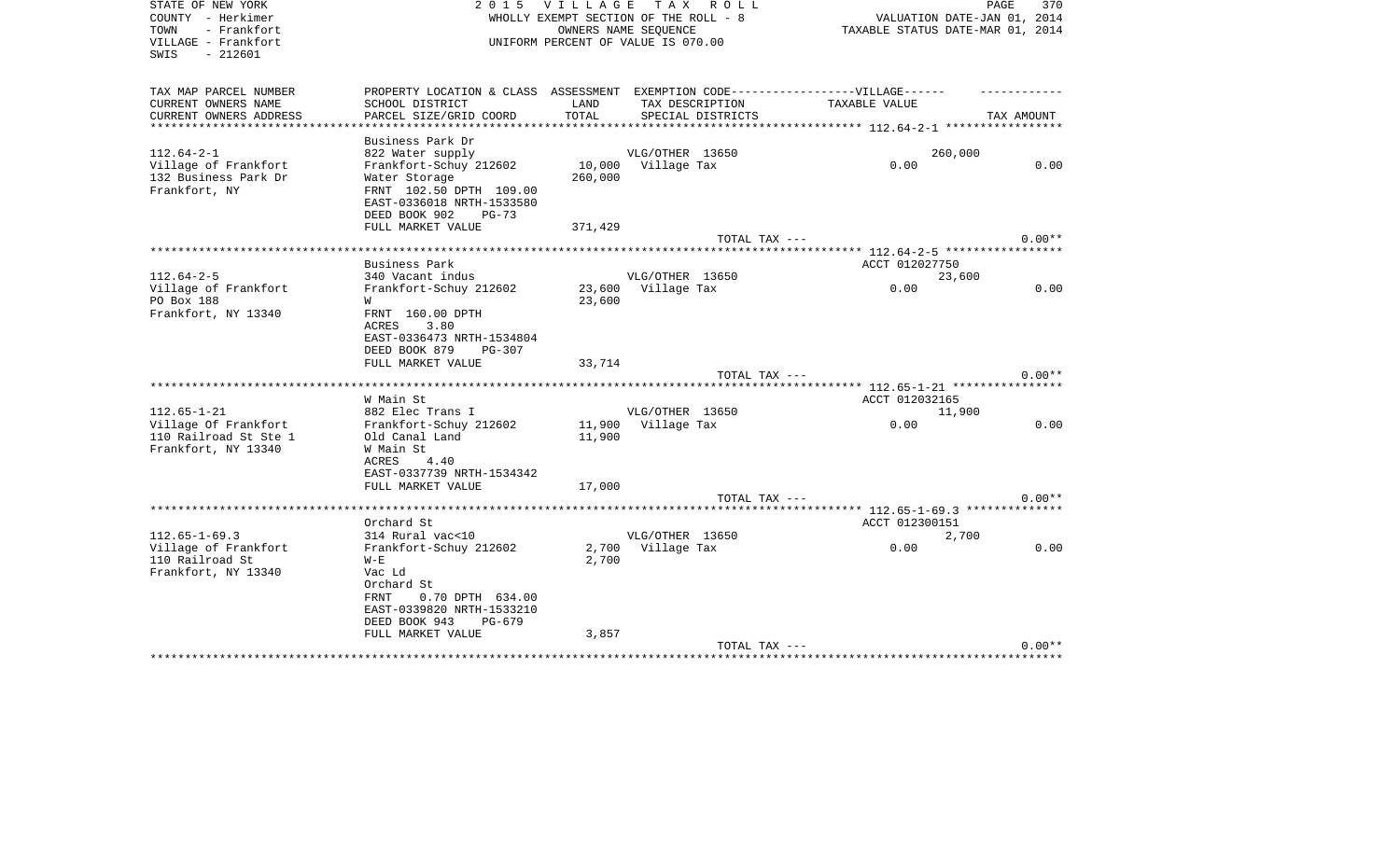| STATE OF NEW YORK<br>COUNTY - Herkimer<br>- Frankfort<br>TOWN<br>VILLAGE - Frankfort<br>SWIS<br>$-212601$ | 2 0 1 5                                                                           | VILLAGE         | TAX ROLL<br>WHOLLY EXEMPT SECTION OF THE ROLL - 8<br>OWNERS NAME SEQUENCE<br>UNIFORM PERCENT OF VALUE IS 070.00 | VALUATION DATE-JAN 01, 2014<br>TAXABLE STATUS DATE-MAR 01, 2014 | PAGE<br>371 |
|-----------------------------------------------------------------------------------------------------------|-----------------------------------------------------------------------------------|-----------------|-----------------------------------------------------------------------------------------------------------------|-----------------------------------------------------------------|-------------|
| TAX MAP PARCEL NUMBER                                                                                     | PROPERTY LOCATION & CLASS ASSESSMENT EXEMPTION CODE-----------------VILLAGE------ |                 |                                                                                                                 |                                                                 |             |
| CURRENT OWNERS NAME                                                                                       | SCHOOL DISTRICT                                                                   | LAND            | TAX DESCRIPTION                                                                                                 | TAXABLE VALUE                                                   |             |
| CURRENT OWNERS ADDRESS                                                                                    | PARCEL SIZE/GRID COORD                                                            | TOTAL           | SPECIAL DISTRICTS                                                                                               |                                                                 | TAX AMOUNT  |
| **********************                                                                                    | *******************                                                               |                 |                                                                                                                 |                                                                 |             |
|                                                                                                           | Litchfield St                                                                     |                 |                                                                                                                 | ACCT 012004130                                                  |             |
| $112.65 - 2 - 30$                                                                                         | 882 Elec Trans I                                                                  |                 | VLG/OTHER 13650                                                                                                 | 158,900                                                         |             |
| Village Of Frankfort                                                                                      | Frankfort-Schuy 212602                                                            |                 | 7,200 Village Tax                                                                                               | 0.00                                                            | 0.00        |
| 110 Railroad St Ste 1<br>Frankfort, NY 13340                                                              | Office Bldg<br>Transmission Fac                                                   | 158,900         |                                                                                                                 |                                                                 |             |
|                                                                                                           | Litchfield St                                                                     |                 |                                                                                                                 |                                                                 |             |
|                                                                                                           | FRNT<br>47.00 DPTH                                                                |                 |                                                                                                                 |                                                                 |             |
|                                                                                                           | ACRES<br>2.05                                                                     |                 |                                                                                                                 |                                                                 |             |
|                                                                                                           | EAST-0338717 NRTH-1532706                                                         |                 |                                                                                                                 |                                                                 |             |
|                                                                                                           | DEED BOOK 846<br>$PG-90$                                                          |                 |                                                                                                                 |                                                                 |             |
|                                                                                                           | FULL MARKET VALUE                                                                 | 227,000         |                                                                                                                 |                                                                 |             |
|                                                                                                           |                                                                                   |                 | TOTAL TAX ---                                                                                                   |                                                                 | $0.00**$    |
|                                                                                                           |                                                                                   |                 |                                                                                                                 |                                                                 |             |
|                                                                                                           | 111 W Main St                                                                     |                 |                                                                                                                 | ACCT 012029580                                                  |             |
| $112.65 - 2 - 54.1$                                                                                       | 464 Office bldg.                                                                  |                 | VLG/OTHER 13650                                                                                                 | 46,000                                                          |             |
| Village of Frankfort<br>110 Railroad St                                                                   | Frankfort-Schuy 212602<br>S                                                       | 9,800<br>46,000 | Village Tax                                                                                                     | 0.00                                                            | 0.00        |
| Frankfort, NY 13340                                                                                       | V19                                                                               |                 |                                                                                                                 |                                                                 |             |
|                                                                                                           | W Main St                                                                         |                 |                                                                                                                 |                                                                 |             |
|                                                                                                           | 93.00 DPTH 175.00<br>FRNT                                                         |                 |                                                                                                                 |                                                                 |             |
|                                                                                                           | EAST-0339224 NRTH-1532916                                                         |                 |                                                                                                                 |                                                                 |             |
|                                                                                                           | DEED BOOK 1199 PG-500                                                             |                 |                                                                                                                 |                                                                 |             |
|                                                                                                           | FULL MARKET VALUE                                                                 | 65,714          |                                                                                                                 |                                                                 |             |
|                                                                                                           |                                                                                   |                 | TOTAL TAX ---                                                                                                   |                                                                 | $0.00**$    |
|                                                                                                           |                                                                                   |                 |                                                                                                                 | ***************** 112.65-2-58 *****************                 |             |
|                                                                                                           | 100-108 Litchfield St                                                             |                 |                                                                                                                 | ACCT 012009510                                                  |             |
| $112.65 - 2 - 58$                                                                                         | 330 Vacant comm                                                                   |                 | VLG/OTHER 13650                                                                                                 | 10,000                                                          |             |
| Village of Frankfort<br>110 Railroad St                                                                   | Frankfort-Schuy 212602<br>W 100-108                                               | 10,000          | 10,000 Village Tax                                                                                              | 0.00                                                            | 0.00        |
| Frankfort, NY 13340                                                                                       | Com                                                                               |                 |                                                                                                                 |                                                                 |             |
|                                                                                                           | Litchfield St                                                                     |                 |                                                                                                                 |                                                                 |             |
|                                                                                                           | 45.00 DPTH 96.00<br>FRNT                                                          |                 |                                                                                                                 |                                                                 |             |
|                                                                                                           | EAST-0339310 NRTH-1532870                                                         |                 |                                                                                                                 |                                                                 |             |
|                                                                                                           | DEED BOOK 1199 PG-500                                                             |                 |                                                                                                                 |                                                                 |             |
|                                                                                                           | FULL MARKET VALUE                                                                 | 14,286          |                                                                                                                 |                                                                 |             |
|                                                                                                           |                                                                                   |                 | TOTAL TAX ---                                                                                                   |                                                                 | $0.00**$    |
|                                                                                                           |                                                                                   |                 |                                                                                                                 |                                                                 |             |
|                                                                                                           | Litchfield St                                                                     |                 |                                                                                                                 | ACCT 012004150                                                  |             |
| $112.65 - 2 - 69$                                                                                         | 330 Vacant comm                                                                   |                 | VLG/OTHER 13650                                                                                                 | 8,300                                                           |             |
| Village Of Frankfort<br>110 Railroad St Ste 1                                                             | Frankfort-Schuy 212602<br>Band Stand                                              | 8,300           | 8,300 Village Tax                                                                                               | 0.00                                                            | 0.00        |
| Frankfort, NY 13340                                                                                       | 66.00 X 77.80                                                                     |                 |                                                                                                                 |                                                                 |             |
|                                                                                                           | Litchfield St                                                                     |                 |                                                                                                                 |                                                                 |             |
|                                                                                                           | FRNT 66.00 DPTH<br>77.80                                                          |                 |                                                                                                                 |                                                                 |             |
|                                                                                                           | EAST-0338821 NRTH-1532738                                                         |                 |                                                                                                                 |                                                                 |             |
|                                                                                                           | DEED BOOK 516<br>$PG-29$                                                          |                 |                                                                                                                 |                                                                 |             |
|                                                                                                           | FULL MARKET VALUE                                                                 | 11,857          |                                                                                                                 |                                                                 |             |
|                                                                                                           |                                                                                   |                 | TOTAL TAX ---                                                                                                   |                                                                 | $0.00**$    |
|                                                                                                           |                                                                                   |                 |                                                                                                                 |                                                                 |             |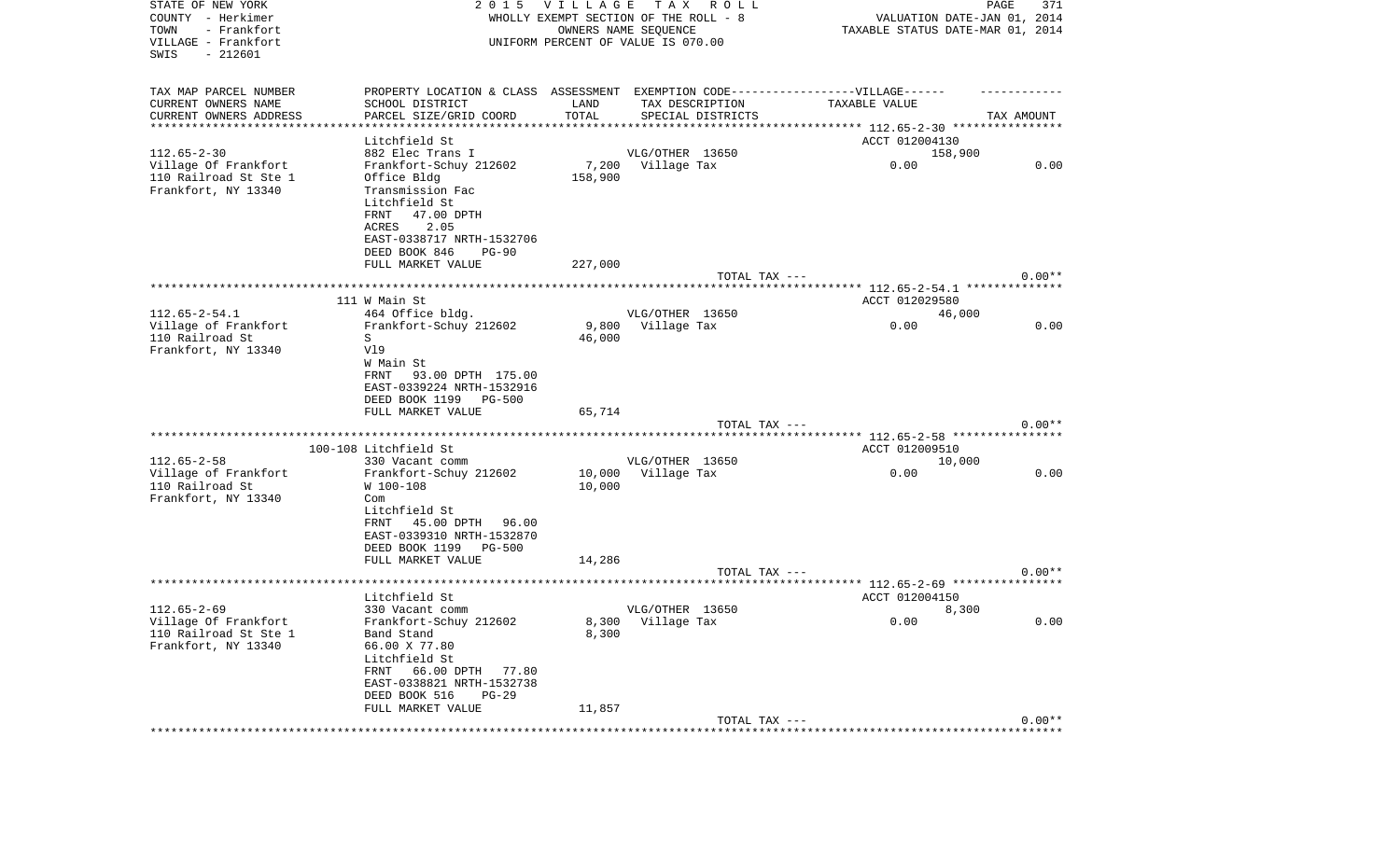| STATE OF NEW YORK<br>COUNTY - Herkimer<br>- Frankfort<br>TOWN<br>VILLAGE - Frankfort<br>$-212601$<br>SWIS                                       | 2 0 1 5                                                                                                                                                                                  | <b>VILLAGE</b><br>WHOLLY EXEMPT SECTION OF THE ROLL - 8<br>UNIFORM PERCENT OF VALUE IS 070.00 | T A X<br>OWNERS NAME SEOUENCE  | R O L L           | VALUATION DATE-JAN 01, 2014<br>TAXABLE STATUS DATE-MAR 01, 2014 | PAGE<br>372      |
|-------------------------------------------------------------------------------------------------------------------------------------------------|------------------------------------------------------------------------------------------------------------------------------------------------------------------------------------------|-----------------------------------------------------------------------------------------------|--------------------------------|-------------------|-----------------------------------------------------------------|------------------|
| TAX MAP PARCEL NUMBER                                                                                                                           | PROPERTY LOCATION & CLASS ASSESSMENT EXEMPTION CODE-----------------VILLAGE------                                                                                                        |                                                                                               |                                |                   |                                                                 |                  |
| CURRENT OWNERS NAME<br>CURRENT OWNERS ADDRESS                                                                                                   | SCHOOL DISTRICT<br>PARCEL SIZE/GRID COORD                                                                                                                                                | LAND<br>TOTAL                                                                                 | TAX DESCRIPTION                | SPECIAL DISTRICTS | TAXABLE VALUE                                                   | TAX AMOUNT       |
|                                                                                                                                                 |                                                                                                                                                                                          |                                                                                               |                                |                   | ************ 112.65-2-72 *****************                      |                  |
|                                                                                                                                                 | 158 S Litchfield St                                                                                                                                                                      |                                                                                               |                                |                   | ACCT 012004120                                                  |                  |
| $112.65 - 2 - 72$                                                                                                                               | 662 Police/fire                                                                                                                                                                          |                                                                                               | VLG/OTHER 13650                |                   | 404,400                                                         |                  |
| Village Of Frankfort<br>110 Railroad St Ste 1<br>Frankfort, NY 13340                                                                            | Frankfort-Schuy 212602<br>Fire Hs & Elec Sta<br>Station 46.25 X 308.00<br>Litchfield St Site 2 trn<br>46.25 DPTH 308.00<br>FRNT<br>EAST-0338714 NRTH-1532455                             | 8,200<br>404,400                                                                              | Village Tax                    |                   | 0.00                                                            | 0.00             |
|                                                                                                                                                 | FULL MARKET VALUE                                                                                                                                                                        | 577,714                                                                                       |                                |                   |                                                                 |                  |
|                                                                                                                                                 |                                                                                                                                                                                          |                                                                                               |                                | TOTAL TAX ---     |                                                                 | $0.00**$         |
|                                                                                                                                                 |                                                                                                                                                                                          |                                                                                               |                                |                   |                                                                 |                  |
|                                                                                                                                                 | 126 E Orchard St                                                                                                                                                                         |                                                                                               |                                |                   | ACCT 012004210                                                  |                  |
| $112.65 - 3 - 26$<br>Village Of Frankfort<br>110 Railroad St Ste 1<br>Frankfort, NY 13340                                                       | 652 Govt bldgs<br>Frankfort-Schuy 212602<br>S<br>Village Offices<br>Orchard St<br>FRNT 175.00 DPTH 210.00<br>EAST-0339943 NRTH-1532687<br>DEED BOOK 783<br>$PG-383$<br>FULL MARKET VALUE | 12,200<br>112,000<br>160,000                                                                  | VLG/OTHER 13650<br>Village Tax | TOTAL TAX ---     | 112,000<br>0.00                                                 | 0.00<br>$0.00**$ |
|                                                                                                                                                 |                                                                                                                                                                                          |                                                                                               |                                |                   |                                                                 |                  |
|                                                                                                                                                 | W Main St                                                                                                                                                                                |                                                                                               |                                |                   |                                                                 |                  |
| $112.65 - 3 - 77$<br>Village of Frankfort<br>Frankfort Coal and Feed Co<br>Attn: Village of Frankfort<br>110 Railroad St<br>Frankfort, NY 13340 | 310 Res Vac<br>Frankfort-Schuy 212602<br>FRNT 18.00 DPTH 232.00<br>EAST-0339257 NRTH-1533287<br>FULL MARKET VALUE                                                                        | 100<br>100<br>143                                                                             | VLG/OTHER 13650<br>Village Tax |                   | 100<br>0.00                                                     | 0.00             |
|                                                                                                                                                 |                                                                                                                                                                                          |                                                                                               |                                | TOTAL TAX ---     |                                                                 | $0.00**$         |
|                                                                                                                                                 |                                                                                                                                                                                          |                                                                                               |                                |                   | ********************* 112.66-1-1.999 **************             |                  |
|                                                                                                                                                 | 151 Marina Dr                                                                                                                                                                            |                                                                                               |                                |                   |                                                                 |                  |
| $112.66 - 1 - 1.999$<br>Village of Frankfort<br>126 E Orchard St<br>Frankfort, NY 13340                                                         | 570 Marina<br>Frankfort-Schuy 212602<br>Sport Shop<br>0.01<br>ACRES<br>EAST-0303671 NRTH-1109080<br>DEED BOOK 1127<br>PG-547<br>FULL MARKET VALUE                                        | $\mathbf{0}$<br>63,300<br>90,429                                                              | VLG/OTHER 13650<br>Village Tax |                   | 63,300<br>0.00                                                  | 0.00             |
|                                                                                                                                                 |                                                                                                                                                                                          |                                                                                               |                                | TOTAL TAX ---     |                                                                 | $0.00**$         |
|                                                                                                                                                 |                                                                                                                                                                                          |                                                                                               |                                |                   | **************************************                          |                  |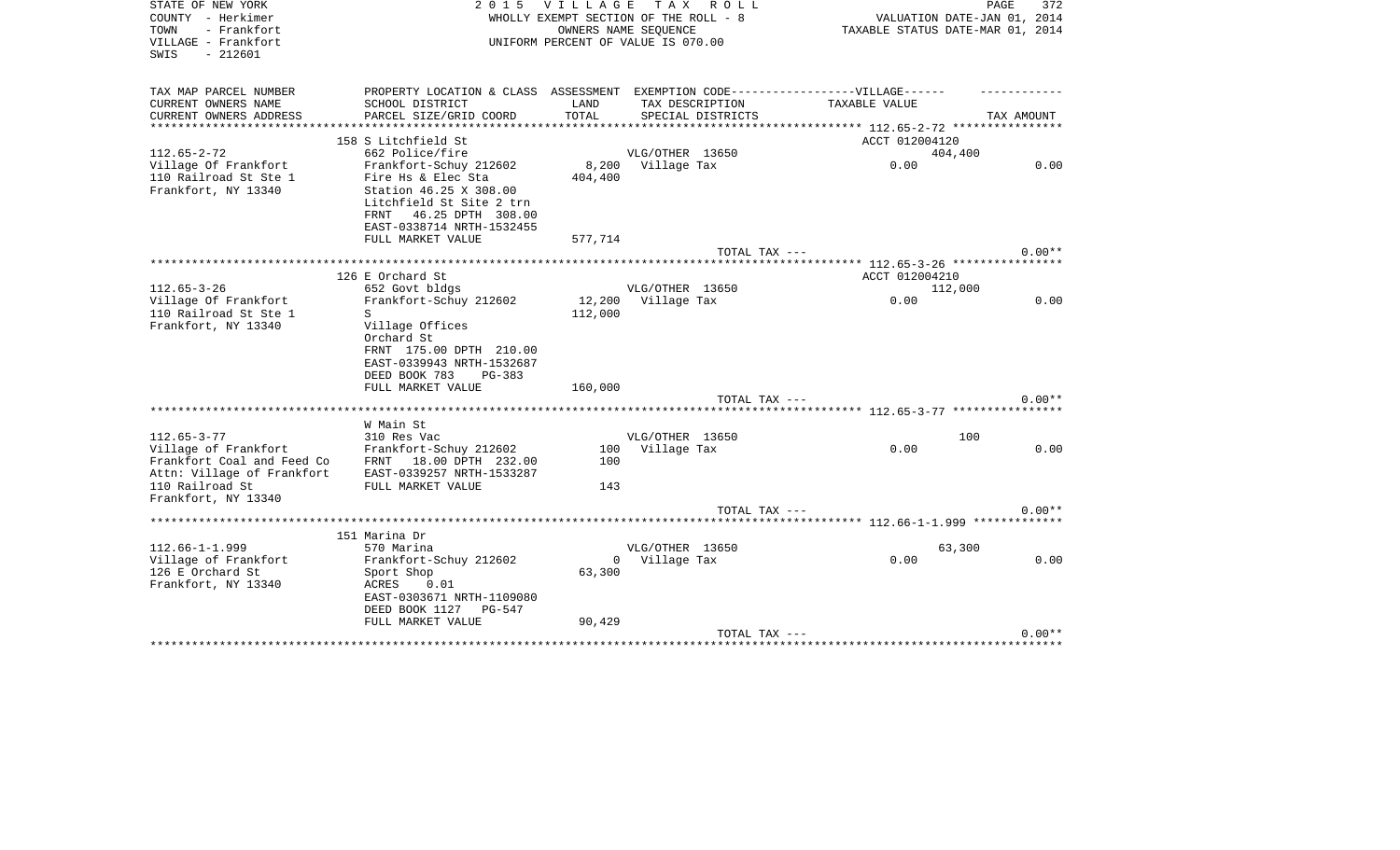| STATE OF NEW YORK      | 2 0 1 5                                     | VILLAGE TAX ROLL                      |                      |                   |                                               | PAGE                        | 373      |
|------------------------|---------------------------------------------|---------------------------------------|----------------------|-------------------|-----------------------------------------------|-----------------------------|----------|
| COUNTY - Herkimer      |                                             | WHOLLY EXEMPT SECTION OF THE ROLL - 8 |                      |                   |                                               | VALUATION DATE-JAN 01, 2014 |          |
| - Frankfort<br>TOWN    |                                             |                                       | OWNERS NAME SEQUENCE |                   | TAXABLE STATUS DATE-MAR 01, 2014              |                             |          |
| VILLAGE - Frankfort    |                                             | UNIFORM PERCENT OF VALUE IS 070.00    |                      |                   |                                               |                             |          |
| SWIS<br>- 212601       |                                             |                                       |                      |                   |                                               |                             |          |
|                        |                                             |                                       |                      |                   |                                               |                             |          |
| TAX MAP PARCEL NUMBER  | PROPERTY LOCATION & CLASS ASSESSMENT        |                                       |                      |                   | EXEMPTION CODE------------------VILLAGE------ |                             |          |
| CURRENT OWNERS NAME    | SCHOOL DISTRICT                             | LAND                                  | TAX DESCRIPTION      |                   | TAXABLE VALUE                                 |                             |          |
| CURRENT OWNERS ADDRESS | PARCEL SIZE/GRID COORD                      | TOTAL                                 |                      | SPECIAL DISTRICTS |                                               | TAX AMOUNT                  |          |
|                        |                                             |                                       |                      |                   |                                               |                             |          |
|                        | Railroad St                                 |                                       |                      |                   |                                               |                             |          |
| $112.66 - 1 - 2.2$     | 311 Res vac land                            |                                       | VLG/OTHER 13650      |                   |                                               | 2,300                       |          |
| Village Of Frankfort   | Frankfort-Schuy 212602                      | 2,300                                 | Village Tax          |                   | 0.00                                          |                             | 0.00     |
| 110 Railroad St Ste 1  | Vac Ld                                      | 2,300                                 |                      |                   |                                               |                             |          |
| Frankfort, NY 13340    | ACRES<br>0.25<br>EAST-0339740 NRTH-1533355  |                                       |                      |                   |                                               |                             |          |
|                        | DEED BOOK 861<br>PG-604                     |                                       |                      |                   |                                               |                             |          |
|                        | FULL MARKET VALUE                           |                                       |                      |                   |                                               |                             |          |
|                        |                                             | 3,286                                 |                      | TOTAL TAX ---     |                                               |                             | $0.00**$ |
|                        |                                             |                                       |                      |                   | ***** 112.66-2-1.1 **********                 |                             |          |
|                        | E Orchard St                                |                                       |                      |                   | ACCT 012300240                                |                             |          |
| $112.66 - 2 - 1.1$     | 653 Govt pk lot                             |                                       | VLG/OTHER 13650      |                   |                                               | 8,300                       |          |
| Village Of Frankfort   | Frankfort-Schuy 212602                      |                                       | 6,508 Village Tax    |                   | 0.00                                          |                             | 0.00     |
| 110 Railroad St Ste 1  | N                                           | 8,300                                 |                      |                   |                                               |                             |          |
| Frankfort, NY 13340    | Parking Lot                                 |                                       |                      |                   |                                               |                             |          |
|                        | Orchard St                                  |                                       |                      |                   |                                               |                             |          |
|                        | FRNT 213.00 DPTH 114.00                     |                                       |                      |                   |                                               |                             |          |
|                        | EAST-0340102 NRTH-1532800                   |                                       |                      |                   |                                               |                             |          |
|                        | DEED BOOK 844<br><b>PG-189</b>              |                                       |                      |                   |                                               |                             |          |
|                        | FULL MARKET VALUE                           | 11,857                                |                      |                   |                                               |                             |          |
|                        |                                             |                                       |                      | TOTAL TAX ---     |                                               |                             | $0.00**$ |
|                        |                                             |                                       |                      |                   | ***** 112.66-2-63.1 *********                 |                             |          |
|                        | Industrial Dr                               |                                       |                      |                   | ACCT 012300151                                |                             |          |
| $112.66 - 2 - 63.1$    | 340 Vacant indus                            |                                       | VLG/OTHER 13650      |                   |                                               | 4,600                       |          |
| Village Of Frankfort   | Frankfort-Schuy 212602                      |                                       | 4,600 Village Tax    |                   | 0.00                                          |                             | 0.00     |
| 110 Railroad St Ste 1  | $W - E$                                     | 4,600                                 |                      |                   |                                               |                             |          |
| Frankfort, NY 13340    | Vac Land                                    |                                       |                      |                   |                                               |                             |          |
|                        | Industrial Dr                               |                                       |                      |                   |                                               |                             |          |
|                        | FRNT 76.00 DPTH 214.00                      |                                       |                      |                   |                                               |                             |          |
|                        | EAST-0340170 NRTH-1532851                   |                                       |                      |                   |                                               |                             |          |
|                        | DEED BOOK 857<br>$PG-663$                   |                                       |                      |                   |                                               |                             |          |
|                        | FULL MARKET VALUE                           | 6,571                                 |                      |                   |                                               |                             |          |
|                        |                                             |                                       |                      | TOTAL TAX ---     |                                               |                             | $0.00**$ |
|                        |                                             |                                       |                      |                   | ******** 112.73-1-4 ************              |                             |          |
|                        | Litchfield St                               |                                       |                      |                   | ACCT 012004090                                |                             |          |
| $112.73 - 1 - 4$       | 682 Rec facility                            |                                       | VLG/OTHER 13650      |                   |                                               | 64,300                      |          |
| Village Of Frankfort   | Frankfort-Schuy 212602                      |                                       | 52,000 Village Tax   |                   | 0.00                                          |                             | 0.00     |
| 110 Railroad St Ste 1  | Park                                        | 64,300                                |                      |                   |                                               |                             |          |
| Frankfort, NY 13340    | Pool Rem 1986                               |                                       |                      |                   |                                               |                             |          |
|                        | Litchfield St                               |                                       |                      |                   |                                               |                             |          |
|                        | ACRES<br>38.00<br>EAST-0338155 NRTH-1531576 |                                       |                      |                   |                                               |                             |          |
|                        | DEED BOOK 263<br>$PG-20$                    |                                       |                      |                   |                                               |                             |          |
|                        | FULL MARKET VALUE                           | 91,857                                |                      |                   |                                               |                             |          |
|                        |                                             |                                       |                      | TOTAL TAX ---     |                                               |                             | $0.00**$ |
|                        |                                             |                                       |                      |                   |                                               |                             |          |
|                        |                                             |                                       |                      |                   |                                               |                             |          |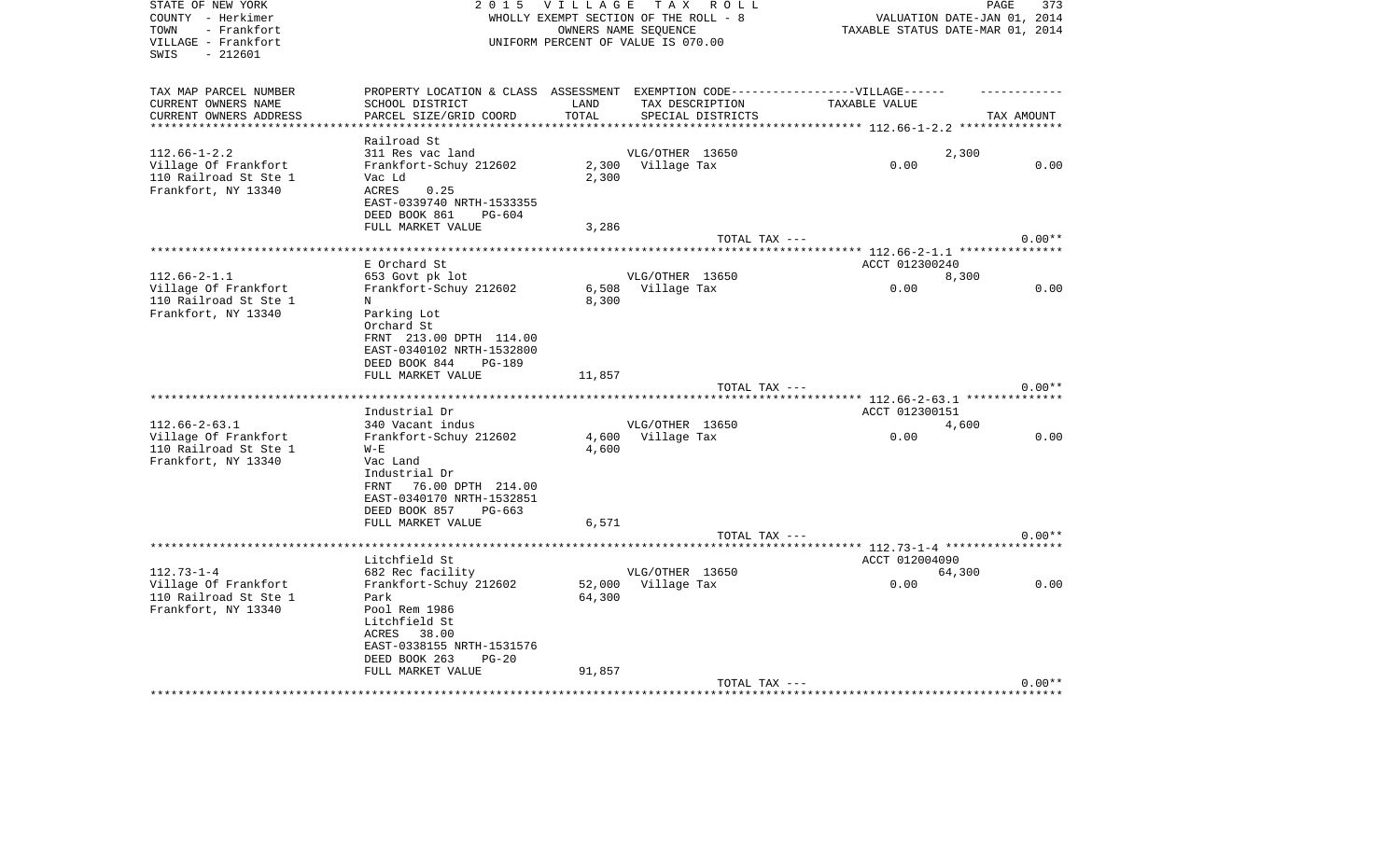| STATE OF NEW YORK<br>COUNTY - Herkimer | 2 0 1 5                          | <b>VILLAGE</b> | T A X<br>R O L L<br>WHOLLY EXEMPT SECTION OF THE ROLL - 8  |                                               | PAGE<br>374                 |
|----------------------------------------|----------------------------------|----------------|------------------------------------------------------------|-----------------------------------------------|-----------------------------|
| - Frankfort<br>TOWN                    |                                  |                |                                                            | TAXABLE STATUS DATE-MAR 01, 2014              | VALUATION DATE-JAN 01, 2014 |
| VILLAGE - Frankfort                    |                                  |                | OWNERS NAME SEQUENCE<br>UNIFORM PERCENT OF VALUE IS 070.00 |                                               |                             |
| $-212601$<br>SWIS                      |                                  |                |                                                            |                                               |                             |
| TAX MAP PARCEL NUMBER                  | PROPERTY LOCATION & CLASS        | ASSESSMENT     |                                                            | EXEMPTION CODE------------------VILLAGE------ |                             |
| CURRENT OWNERS NAME                    | SCHOOL DISTRICT                  | LAND           | TAX DESCRIPTION                                            | TAXABLE VALUE                                 |                             |
| CURRENT OWNERS ADDRESS                 | PARCEL SIZE/GRID COORD           | TOTAL          | SPECIAL DISTRICTS                                          |                                               | TAX AMOUNT                  |
| ****************                       | *********************            |                |                                                            |                                               |                             |
|                                        | Litchfield St                    |                |                                                            | ACCT 012004070                                |                             |
| $112.73 - 2 - 32$                      | 591 Playground                   |                | VLG/OTHER 13650                                            | 21,400                                        |                             |
| Village Of Frankfort                   | Frankfort-Schuy 212602           | 21,400         | Village Tax                                                | 0.00                                          | 0.00                        |
| 110 Railroad St Ste 1                  | Park                             | 21,400         |                                                            |                                               |                             |
| Frankfort, NY 13340                    | 1.30 Acres                       |                |                                                            |                                               |                             |
|                                        | Litch To Frkft                   |                |                                                            |                                               |                             |
|                                        | <b>ACRES</b><br>1.30             |                |                                                            |                                               |                             |
|                                        | EAST-0339348 NRTH-1532201        |                |                                                            |                                               |                             |
|                                        | FULL MARKET VALUE                | 30,571         |                                                            |                                               |                             |
|                                        |                                  |                | TOTAL TAX ---                                              |                                               | $0.00**$                    |
|                                        |                                  |                |                                                            |                                               |                             |
| $112.74 - 1 - 50$                      | Arlington Pl<br>311 Res vac land |                | VLG/OTHER 13650                                            | ACCT 012005880<br>1,300                       |                             |
| Village Of Frankfort                   | Frankfort-Schuy 212602           | 1,300          | Village Tax                                                | 0.00                                          | 0.00                        |
| 110 Railroad St Ste 1                  | E 102 Arlington Pl               | 1,300          |                                                            |                                               |                             |
| Frankfort, NY 13340                    | Vlg 34X60                        |                |                                                            |                                               |                             |
|                                        | E-Unf&h S-Grippe                 |                |                                                            |                                               |                             |
|                                        | 29.50 DPTH<br>FRNT<br>60.00      |                |                                                            |                                               |                             |
|                                        | EAST-0340636 NRTH-1531615        |                |                                                            |                                               |                             |
|                                        | DEED BOOK 00343 PG-00401         |                |                                                            |                                               |                             |
|                                        | FULL MARKET VALUE                | 1,857          |                                                            |                                               |                             |
|                                        |                                  |                | TOTAL TAX ---                                              |                                               | $0.00**$                    |
|                                        | ********************             |                |                                                            |                                               |                             |
|                                        | 106 Arlington Pl                 |                |                                                            | ACCT 012005910                                |                             |
| $112.74 - 1 - 51$                      | 311 Res vac land                 |                | VLG/OTHER 13650                                            | 3,800                                         |                             |
| Village Of Frankfort                   | Frankfort-Schuy 212602           | 3,800          | Village Tax                                                | 0.00                                          | 0.00                        |
| 110 Railroad St Ste 1                  | E 106                            | 3,800          |                                                            |                                               |                             |
| Frankfort, NY 13340                    | V19                              |                |                                                            |                                               |                             |
|                                        | Arlington Plac                   |                |                                                            |                                               |                             |
|                                        | FRNT<br>59.00 DPTH 130.49        |                |                                                            |                                               |                             |
|                                        | EAST-0340692 NRTH-1531617        |                |                                                            |                                               |                             |
|                                        | DEED BOOK 00315 PG-00562         |                |                                                            |                                               |                             |
|                                        | FULL MARKET VALUE                | 5,429          |                                                            |                                               |                             |
|                                        |                                  |                | TOTAL TAX ---                                              | *** 112.74-1-65 ****                          | $0.00**$                    |
|                                        | Industrial Dr                    |                |                                                            | ACCT 012032160                                |                             |
| $112.74 - 1 - 65$                      | 331 Com vac w/im                 |                | VLG/OTHER 13650                                            | 15,500                                        |                             |
| Village Of Frankfort                   | Frankfort-Schuy 212602           | 15,500         | Village Tax                                                | 0.00                                          | 0.00                        |
| 110 Railroad St Ste 1                  | Village wells                    | 15,500         |                                                            |                                               |                             |
| Frankfort, NY 13340                    | Cell tower on separate pa        |                |                                                            |                                               |                             |
|                                        | ACRES<br>6.00                    |                |                                                            |                                               |                             |
|                                        | EAST-0341674 NRTH-1531709        |                |                                                            |                                               |                             |
|                                        | DEED BOOK 608<br>$PG-245$        |                |                                                            |                                               |                             |
|                                        | FULL MARKET VALUE                | 22,143         |                                                            |                                               |                             |
|                                        |                                  |                | TOTAL TAX ---                                              |                                               | $0.00**$                    |
|                                        |                                  |                |                                                            |                                               |                             |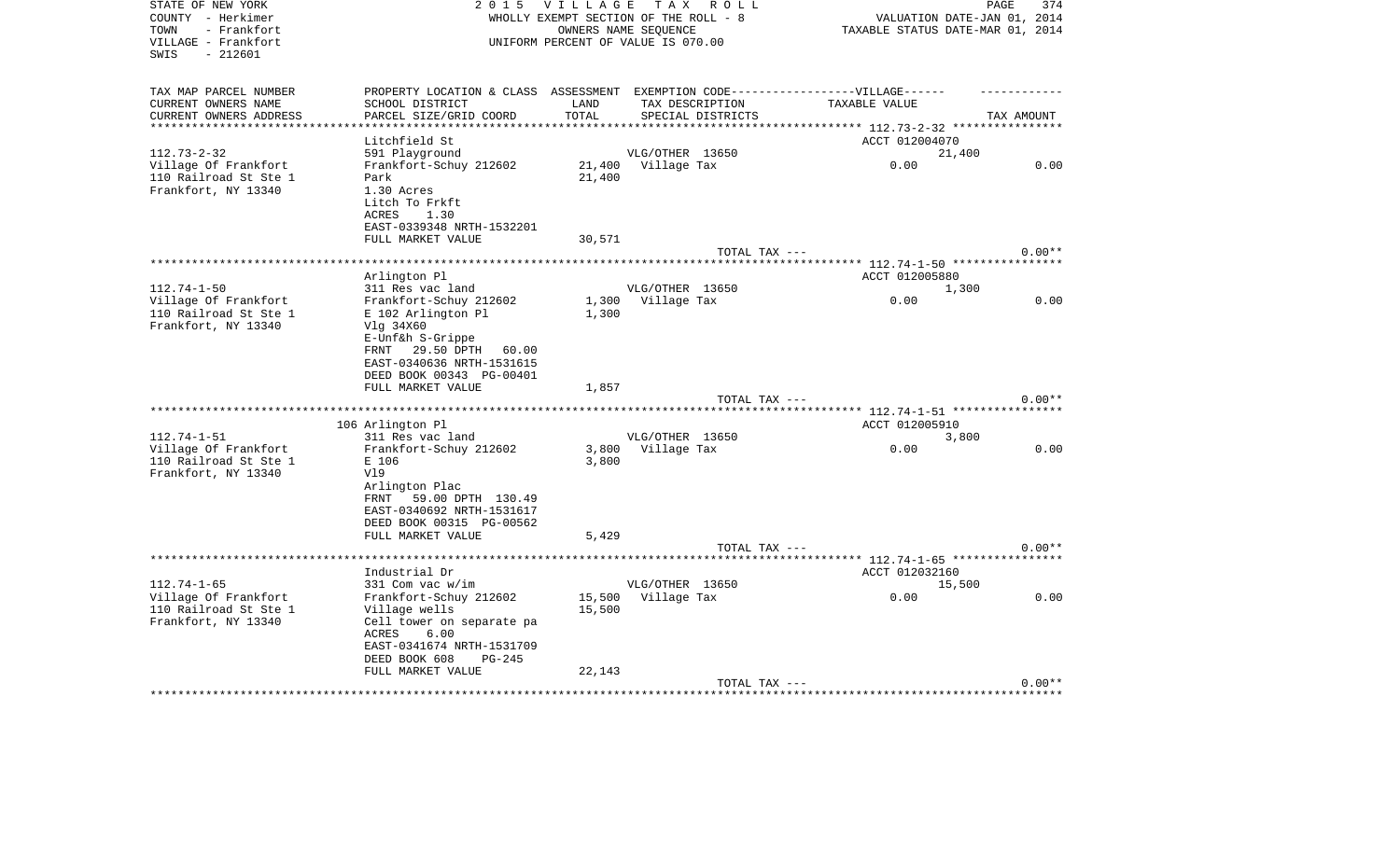| STATE OF NEW YORK<br>COUNTY - Herkimer       | 2 0 1 5                                                                          | <b>VILLAGE</b> | TAX ROLL<br>WHOLLY EXEMPT SECTION OF THE ROLL - 8 |                                                           | PAGE<br>375<br>VALUATION DATE-JAN 01, 2014 |
|----------------------------------------------|----------------------------------------------------------------------------------|----------------|---------------------------------------------------|-----------------------------------------------------------|--------------------------------------------|
| - Frankfort<br>TOWN                          |                                                                                  |                | OWNERS NAME SEOUENCE                              |                                                           | TAXABLE STATUS DATE-MAR 01, 2014           |
| VILLAGE - Frankfort<br>$-212601$<br>SWIS     |                                                                                  |                | UNIFORM PERCENT OF VALUE IS 070.00                |                                                           |                                            |
| TAX MAP PARCEL NUMBER                        | PROPERTY LOCATION & CLASS ASSESSMENT EXEMPTION CODE----------------VILLAGE------ |                |                                                   |                                                           |                                            |
| CURRENT OWNERS NAME                          | SCHOOL DISTRICT                                                                  | LAND           | TAX DESCRIPTION                                   | TAXABLE VALUE                                             |                                            |
| CURRENT OWNERS ADDRESS                       | PARCEL SIZE/GRID COORD                                                           | TOTAL          | SPECIAL DISTRICTS                                 |                                                           | TAX AMOUNT                                 |
| **********************                       | ************************                                                         | ***********    |                                                   |                                                           |                                            |
|                                              | Industrial Dr                                                                    |                |                                                   | ACCT 012300151                                            |                                            |
| $112.74 - 1 - 66.1$<br>Village Of Frankfort  | 340 Vacant indus<br>Frankfort-Schuy 212602                                       | 5,000          | VLG/OTHER 13650<br>Village Tax                    | 0.00                                                      | 5,000<br>0.00                              |
| 110 Railroad St Ste 1                        | W-E split to 104.74-1-66.                                                        | 5,000          |                                                   |                                                           |                                            |
| Frankfort, NY 13340                          | Vac Land                                                                         |                |                                                   |                                                           |                                            |
|                                              | Industrial Dr                                                                    |                |                                                   |                                                           |                                            |
|                                              | FRNT 1013.00 DPTH                                                                |                |                                                   |                                                           |                                            |
|                                              | ACRES<br>2.40                                                                    |                |                                                   |                                                           |                                            |
|                                              | EAST-0341283 NRTH-1531603                                                        |                |                                                   |                                                           |                                            |
|                                              | DEED BOOK 857<br>$PG-663$                                                        |                |                                                   |                                                           |                                            |
|                                              | FULL MARKET VALUE                                                                | 7,143          | TOTAL TAX ---                                     |                                                           | $0.00**$                                   |
|                                              | *******************                                                              |                |                                                   | ****** 112.74-1-66.2 *************                        |                                            |
|                                              | Industrial Dr                                                                    |                |                                                   | ACCT 012300151                                            |                                            |
| $112.74 - 1 - 66.2$                          | 314 Rural vac<10                                                                 |                | VLG/OTHER 13650                                   |                                                           | 1,600                                      |
| Village Of Frankfort                         | Frankfort-Schuy 212602                                                           | 1,600          | Village Tax                                       | 0.00                                                      | 0.00                                       |
| 110 Railroad St Ste 1                        | W-E new parcel                                                                   | 1,600          |                                                   |                                                           |                                            |
| Frankfort, NY 13340                          | Vac Land                                                                         |                |                                                   |                                                           |                                            |
|                                              | Industrial Dr                                                                    |                |                                                   |                                                           |                                            |
|                                              | FRNT<br>30.00 DPTH 103.00<br>EAST-0341206 NRTH-1531694                           |                |                                                   |                                                           |                                            |
|                                              | DEED BOOK 857<br>PG-663                                                          |                |                                                   |                                                           |                                            |
|                                              | FULL MARKET VALUE                                                                | 2,286          |                                                   |                                                           |                                            |
|                                              |                                                                                  |                | TOTAL TAX ---                                     |                                                           | $0.00**$                                   |
|                                              | ****************                                                                 |                |                                                   |                                                           | **** $112.74-3-5$ ****************         |
|                                              | Canal St                                                                         |                |                                                   | ACCT 012004100                                            |                                            |
| $112.74 - 3 - 5$                             | 591 Playground                                                                   |                | VLG/OTHER 13650                                   |                                                           | 13,000                                     |
| Village Of Frankfort                         | Frankfort-Schuy 212602                                                           | 13,000         | Village Tax                                       | 0.00                                                      | 0.00                                       |
| 110 Railroad St Ste 1<br>Frankfort, NY 13340 | Park<br>3.20 Acres                                                               | 13,000         |                                                   |                                                           |                                            |
|                                              | Palmer To Rees                                                                   |                |                                                   |                                                           |                                            |
|                                              | ACRES<br>3.20                                                                    |                |                                                   |                                                           |                                            |
|                                              | EAST-0340638 NRTH-1530616                                                        |                |                                                   |                                                           |                                            |
|                                              | FULL MARKET VALUE                                                                | 18,571         |                                                   |                                                           |                                            |
|                                              |                                                                                  |                | TOTAL TAX ---                                     |                                                           | $0.00**$                                   |
| ******************                           |                                                                                  |                |                                                   | **************************** 112.74-3-37 **************** |                                            |
| $112.74 - 3 - 37$                            | Canal St<br>591 Playground                                                       |                | VLG/OTHER 13650                                   | ACCT 012032155                                            | 13,400                                     |
| Village Of Frankfort                         | Frankfort-Schuy 212602                                                           | 13,400         | Village Tax                                       | 0.00                                                      | 0.00                                       |
| 110 Railroad St Ste 1                        | Park                                                                             | 13,400         |                                                   |                                                           |                                            |
| Frankfort, NY 13340                          | 3.60 Acres                                                                       |                |                                                   |                                                           |                                            |
|                                              | Fkft St-Palmer                                                                   |                |                                                   |                                                           |                                            |
|                                              | ACRES<br>3.60                                                                    |                |                                                   |                                                           |                                            |
|                                              | EAST-0339977 NRTH-1531391                                                        |                |                                                   |                                                           |                                            |
|                                              | FULL MARKET VALUE                                                                | 19,143         |                                                   |                                                           |                                            |
|                                              |                                                                                  |                | TOTAL TAX ---                                     |                                                           | $0.00**$                                   |
|                                              |                                                                                  |                |                                                   |                                                           |                                            |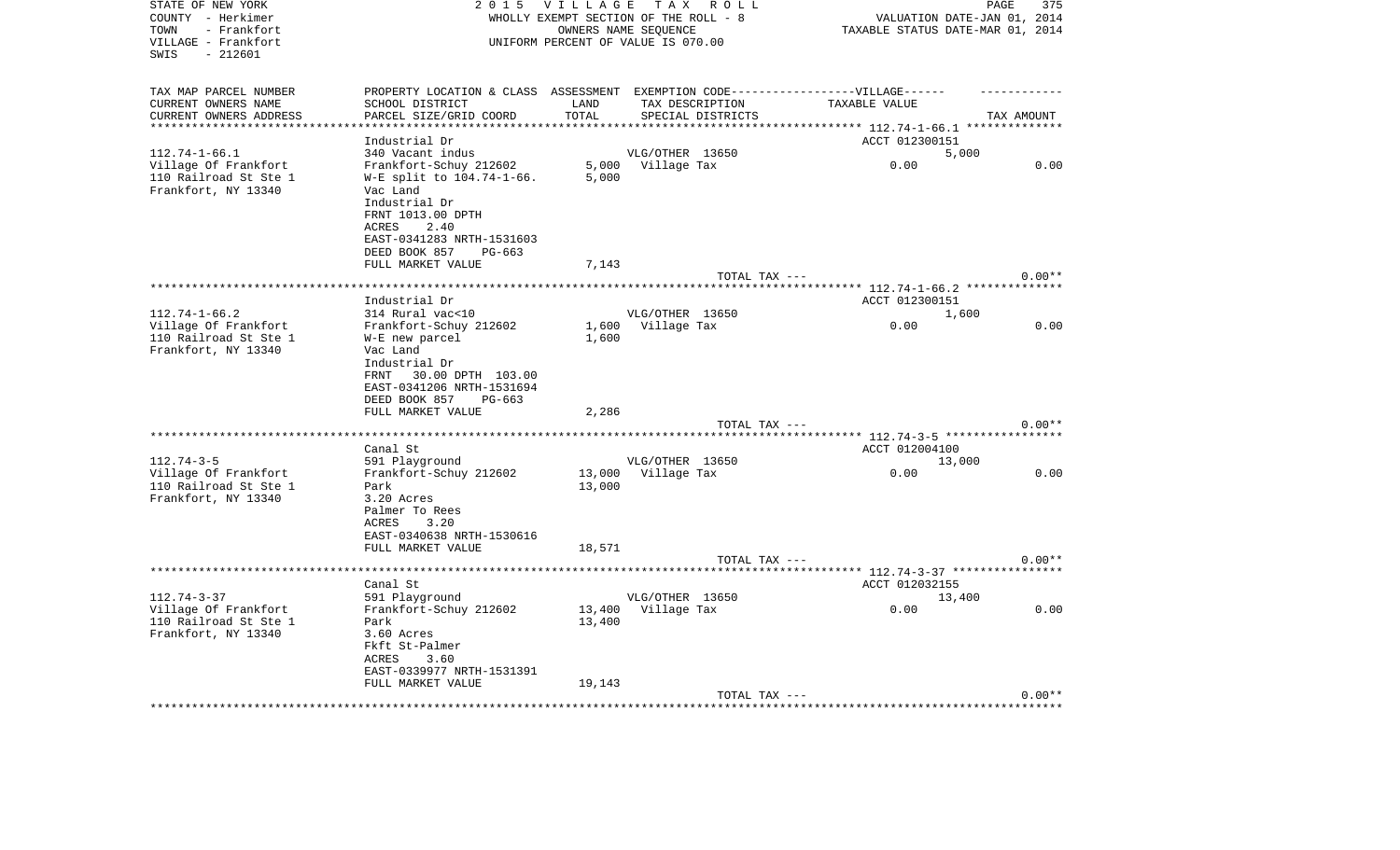| STATE OF NEW YORK<br>– Herkimer<br>COUNTY |                                           |         | 2015 VILLAGE TAX ROLL<br>WHOLLY EXEMPT SECTION OF THE ROLL - 8 | VALUATION DATE-JAN 01, 2014                   | 376<br>PAGE |
|-------------------------------------------|-------------------------------------------|---------|----------------------------------------------------------------|-----------------------------------------------|-------------|
| - Frankfort<br>TOWN                       |                                           |         | OWNERS NAME SEOUENCE                                           | TAXABLE STATUS DATE-MAR 01, 2014              |             |
| VILLAGE - Frankfort<br>$-212601$<br>SWIS  |                                           |         | UNIFORM PERCENT OF VALUE IS 070.00                             |                                               |             |
| TAX MAP PARCEL NUMBER                     | PROPERTY LOCATION & CLASS ASSESSMENT      |         |                                                                | EXEMPTION CODE------------------VILLAGE------ |             |
| CURRENT OWNERS NAME                       | SCHOOL DISTRICT                           | LAND    | TAX DESCRIPTION                                                | TAXABLE VALUE                                 |             |
| CURRENT OWNERS ADDRESS                    | PARCEL SIZE/GRID COORD                    | TOTAL   | SPECIAL DISTRICTS                                              |                                               | TAX AMOUNT  |
| ***************************               |                                           |         |                                                                |                                               |             |
|                                           | 123 S Frankfort St                        |         |                                                                | ACCT 012004060                                |             |
| $112.73 - 3 - 60$                         | 611 Library                               |         | NON PROF 9 25300                                               | 170,000                                       |             |
| Village Of Frankfort Library              | Frankfort-Schuy 212602 11,500 Village Tax |         |                                                                | 0.00                                          | 0.00        |
| 123 S Frankfort St                        | E.                                        | 170,000 |                                                                |                                               |             |
| Frankfort, NY 13340                       | Library                                   |         |                                                                |                                               |             |
|                                           | Frankfort St                              |         |                                                                |                                               |             |
|                                           | 62.00 DPTH 127.00<br>FRNT                 |         |                                                                |                                               |             |
|                                           | EAST-0339595 NRTH-1531667                 |         |                                                                |                                               |             |
|                                           | FULL MARKET VALUE                         | 242,857 |                                                                |                                               |             |
|                                           |                                           |         | TOTAL TAX $---$                                                |                                               | $0.00**$    |
|                                           |                                           |         |                                                                |                                               |             |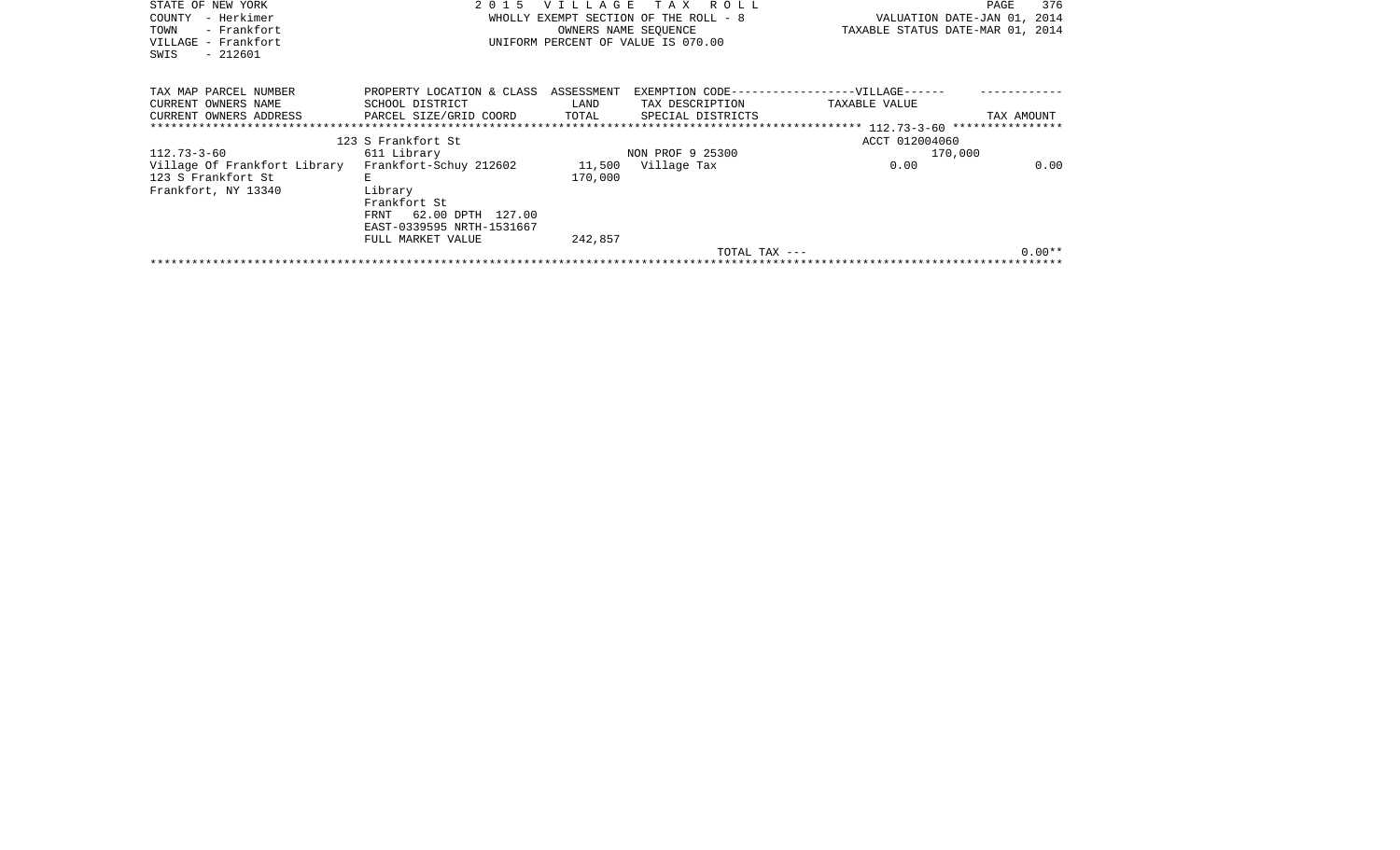| STATE OF NEW YORK   | 2015 VILLAGE TAX ROLL                 | 377<br>PAGE                      |
|---------------------|---------------------------------------|----------------------------------|
| COUNTY - Herkimer   | WHOLLY EXEMPT SECTION OF THE ROLL - 8 | VALUATION DATE-JAN 01, 2014      |
| TOWN - Frankfort    |                                       | TAXABLE STATUS DATE-MAR 01, 2014 |
| VILLAGE - Frankfort | UNIFORM PERCENT OF VALUE IS 070.00    | RPS155/V04/L015                  |
| - 212601<br>SWIS    |                                       | CURRENT DATE 5/14/2015           |
|                     |                                       |                                  |
|                     | ROLL SUB SECTION- - TOTALS            |                                  |

#### \*\*\* S P E C I A L D I S T R I C T S U M M A R Y \*\*\*

|      |             |               | $\blacksquare$<br>11 L<br>. ON |     | EXEMPT        | ABL.           | $m \wedge m$<br>$  -$ |
|------|-------------|---------------|--------------------------------|-----|---------------|----------------|-----------------------|
| CODE | NAME<br>. . | <b>DARCET</b> | TVDI                           | ,,, | 'תוזר.<br>∆M∩ | . <del>.</del> | $- - -$<br>.AZ        |

## NO SPECIAL DISTRICTS AT THIS LEVEL

#### \*\*\* S C H O O L D I S T R I C T S U M M A R Y \*\*\*

| CODE   | DISTRICT NAME                    | TOTAL<br>PARCELS | ASSESSED<br>LAND | ASSESSED<br>TOTAL | EXEMPT<br>AMOUNT | TOTAL<br>TAXABLE |
|--------|----------------------------------|------------------|------------------|-------------------|------------------|------------------|
|        |                                  |                  |                  |                   | STAR AMOUNT      | STAR TAXABLE     |
|        | Frankfort-Schuyler               | 65               | 995,008          | 13907,950         | 13907,950        |                  |
| 212602 |                                  |                  |                  |                   |                  |                  |
|        | SUB-TOTAL                        | 65               | 995,008          | 13907,950         | 13907,950        |                  |
|        | $S \cup B - T \cup T A L (CONT)$ |                  |                  |                   |                  |                  |
|        |                                  |                  |                  |                   |                  |                  |
|        | TOTAL                            | 65               | 995,008          | 13907,950         | 13907,950        |                  |
|        | TO TAL (CONT)                    |                  |                  |                   |                  |                  |

\*\*\* S Y S T E M C O D E S S U M M A R Y \*\*\*

#### NO SYSTEM EXEMPTIONS AT THIS LEVEL

# \*\*\* E X E M P T I O N S U M M A R Y \*\*\*

|       |             | TOTAL   |          |
|-------|-------------|---------|----------|
| CODE  | DESCRIPTION | PARCELS | VILLAGE  |
| 12100 | NYS HOSP    |         |          |
|       |             |         | 1953,100 |
| 12350 | PUB AUTH 1  |         | 124,000  |
| 13500 | TOWN-GEN    | 3       | 800,900  |
| 13650 | VLG/OTHER   | 24      | 1255,700 |
| 13800 | SCHOOL DST  | 2       | 2569,900 |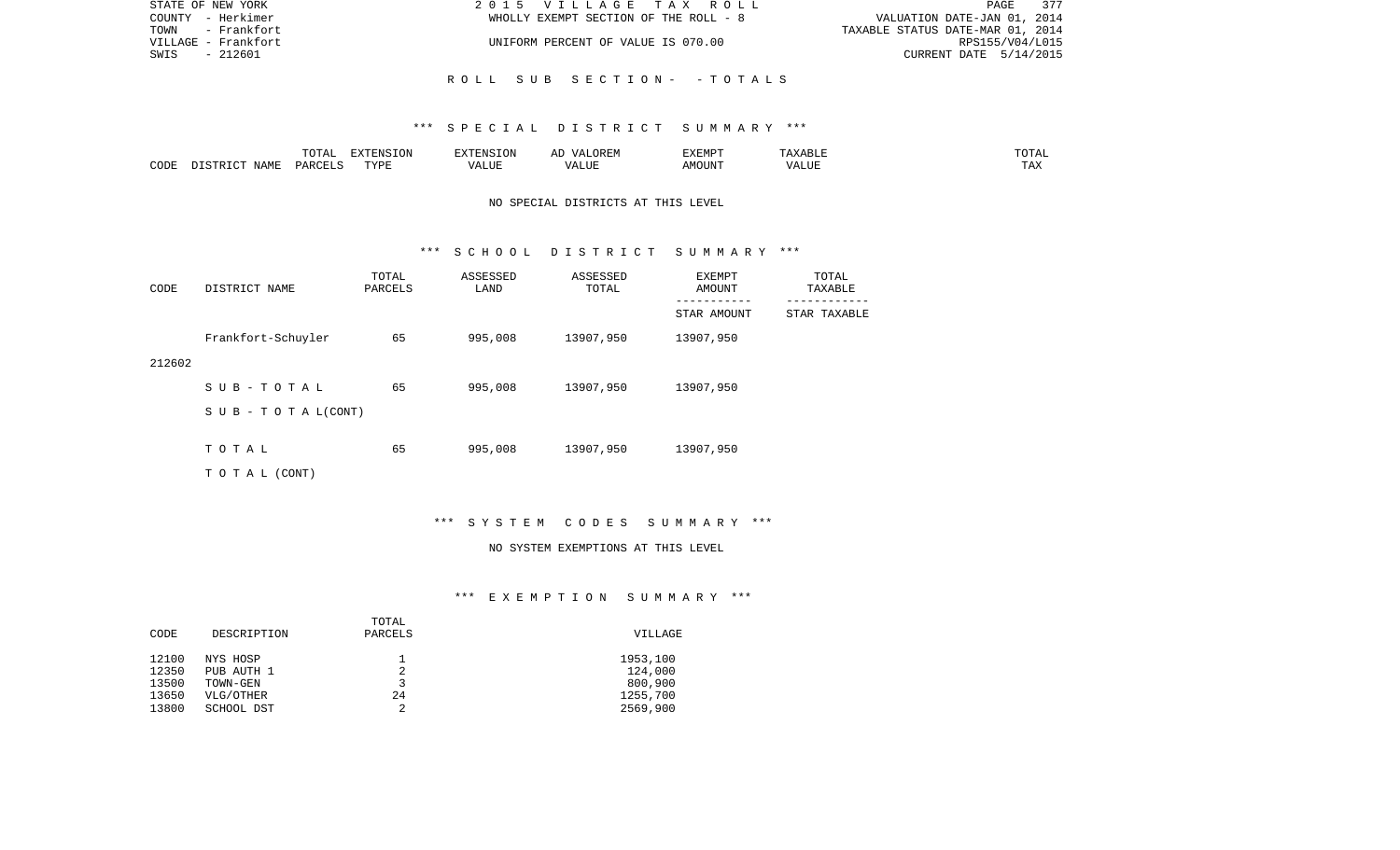| STATE OF NEW YORK   | 2015 VILLAGE TAX ROLL                 | 378<br>PAGE                      |
|---------------------|---------------------------------------|----------------------------------|
| COUNTY - Herkimer   | WHOLLY EXEMPT SECTION OF THE ROLL - 8 | VALUATION DATE-JAN 01, 2014      |
|                     |                                       | TAXABLE STATUS DATE-MAR 01, 2014 |
| VILLAGE – Frankfort | UNIFORM PERCENT OF VALUE IS 070.00    | RPS155/V04/L015                  |
| SWIS - 212601       |                                       | CURRENT DATE 5/14/2015           |
|                     |                                       |                                  |

## \*\*\* E X E M P T I O N S U M M A R Y \*\*\*

R O L L S U B S E C T I O N - - T O T A L S

| CODE  | DESCRIPTION  | TOTAL<br>PARCELS | VILLAGE   |
|-------|--------------|------------------|-----------|
| 14100 | RPTL 400     |                  | 270,900   |
| 18020 | GEN MUNY     | 5                | 4626,300  |
| 25110 | $N/P-RELIG$  | 15               | 1022,300  |
| 25230 | $N/P-M/M$ IM |                  | 368,500   |
| 25300 | NON PROF 9   | 7                | 812,300   |
| 27350 | PRIV CEM     | 2                | 45,700    |
| 29700 | WDRL/FORCL   | 2                | 58,350    |
|       | TOTAL        | 65               | 13907,950 |

| ROLL<br><b>SEC</b> | DESCRIPTION                                    | TOTAL<br>PARCELS | ASSESSED<br>LAND | ASSESSED<br>TOTAL | EXEMPT<br>AMOUNT | TOTAL<br>TAXABLE | TOTAL<br>TAX |
|--------------------|------------------------------------------------|------------------|------------------|-------------------|------------------|------------------|--------------|
|                    |                                                |                  |                  |                   | STAR AMOUNT      | STAR TAXABLE     |              |
|                    | RS 8 TOTAL<br>SPEC DIST TAXES<br>WHOLLY EXEMPT | 65               | 995,008          | 13907,950         | 13,907,950       |                  |              |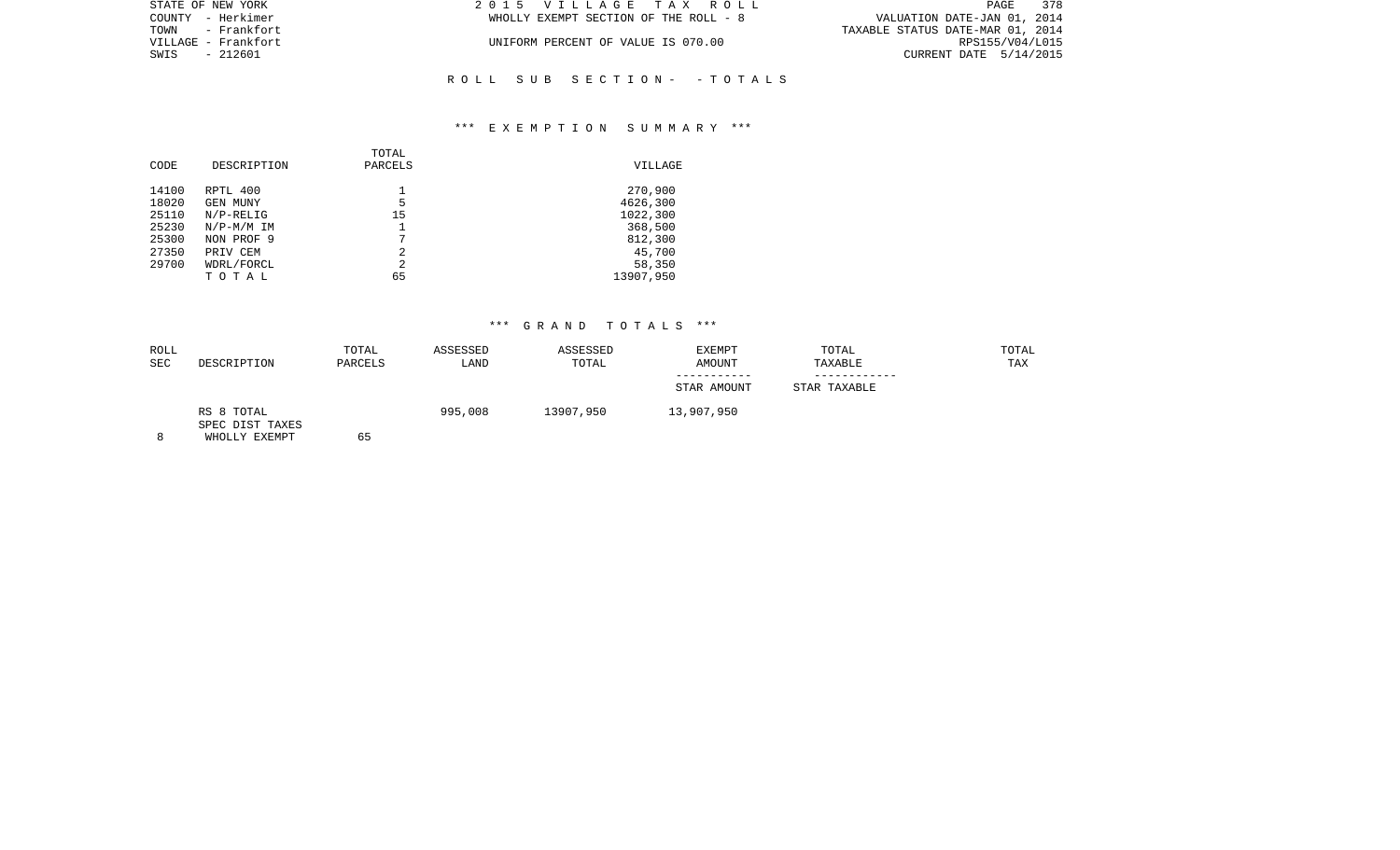| STATE OF NEW YORK   | 2015 VILLAGE TAX ROLL                 | 379<br>PAGE                      |
|---------------------|---------------------------------------|----------------------------------|
| COUNTY - Herkimer   | WHOLLY EXEMPT SECTION OF THE ROLL - 8 | VALUATION DATE-JAN 01, 2014      |
| TOWN<br>- Frankfort |                                       | TAXABLE STATUS DATE-MAR 01, 2014 |
| VILLAGE - Frankfort | UNIFORM PERCENT OF VALUE IS 070.00    | RPS155/V04/L015                  |
| - 212601<br>SWIS    |                                       | CURRENT DATE 5/14/2015           |
|                     |                                       |                                  |

#### \*\*\* S P E C I A L D I S T R I C T S U M M A R Y \*\*\*

R O L L S E C T I O N T O T A L S

|      |                    | $H \cap H$<br>$\cdots$<br>. U 1 1 1 1 | סוותחצת<br><b>ION</b> |      | UKLIY                                  | F.XFMP'<br>⊥∡⊥⊥ | A           | .              |
|------|--------------------|---------------------------------------|-----------------------|------|----------------------------------------|-----------------|-------------|----------------|
| CODE | JAME<br>$\sqrt{2}$ | $\Box$ $\Box$ $\Box$ $\Box$ $\Box$    | <b>TITZD</b><br>.     | ALUF | " TTT.<br>$\sqrt{2}$<br>. . <i>.</i> . | MC<br>OUN.      | 77T<br>Anur | max<br>د د د . |

## NO SPECIAL DISTRICTS AT THIS LEVEL

#### \*\*\* S C H O O L D I S T R I C T S U M M A R Y \*\*\*

| CODE   | DISTRICT NAME                    | TOTAL<br>PARCELS | ASSESSED<br>LAND | ASSESSED<br>TOTAL | EXEMPT<br><b>AMOUNT</b> | TOTAL<br>TAXABLE |
|--------|----------------------------------|------------------|------------------|-------------------|-------------------------|------------------|
|        |                                  |                  |                  |                   | STAR AMOUNT             | STAR TAXABLE     |
|        | Frankfort-Schuyler               | 65               | 995,008          | 13907,950         | 13907,950               |                  |
| 212602 |                                  |                  |                  |                   |                         |                  |
|        | SUB-TOTAL                        | 65               | 995,008          | 13907,950         | 13907,950               |                  |
|        | $S \cup B - T \cup T A L (CONT)$ |                  |                  |                   |                         |                  |
|        | TOTAL                            | 65               | 995,008          | 13907,950         | 13907,950               |                  |
|        | T O T A L (CONT)                 |                  |                  |                   |                         |                  |
|        |                                  |                  |                  |                   |                         |                  |

\*\*\* S Y S T E M C O D E S S U M M A R Y \*\*\*

#### NO SYSTEM EXEMPTIONS AT THIS LEVEL

# \*\*\* E X E M P T I O N S U M M A R Y \*\*\*

|             | TOTAL   |          |
|-------------|---------|----------|
| DESCRIPTION | PARCELS | VILLAGE  |
|             |         |          |
| NYS HOSP    |         | 1953,100 |
| PUB AUTH 1  |         | 124,000  |
| TOWN-GEN    | 3       | 800,900  |
| VLG/OTHER   | 24      | 1255,700 |
| SCHOOL DST  | 2       | 2569,900 |
|             |         |          |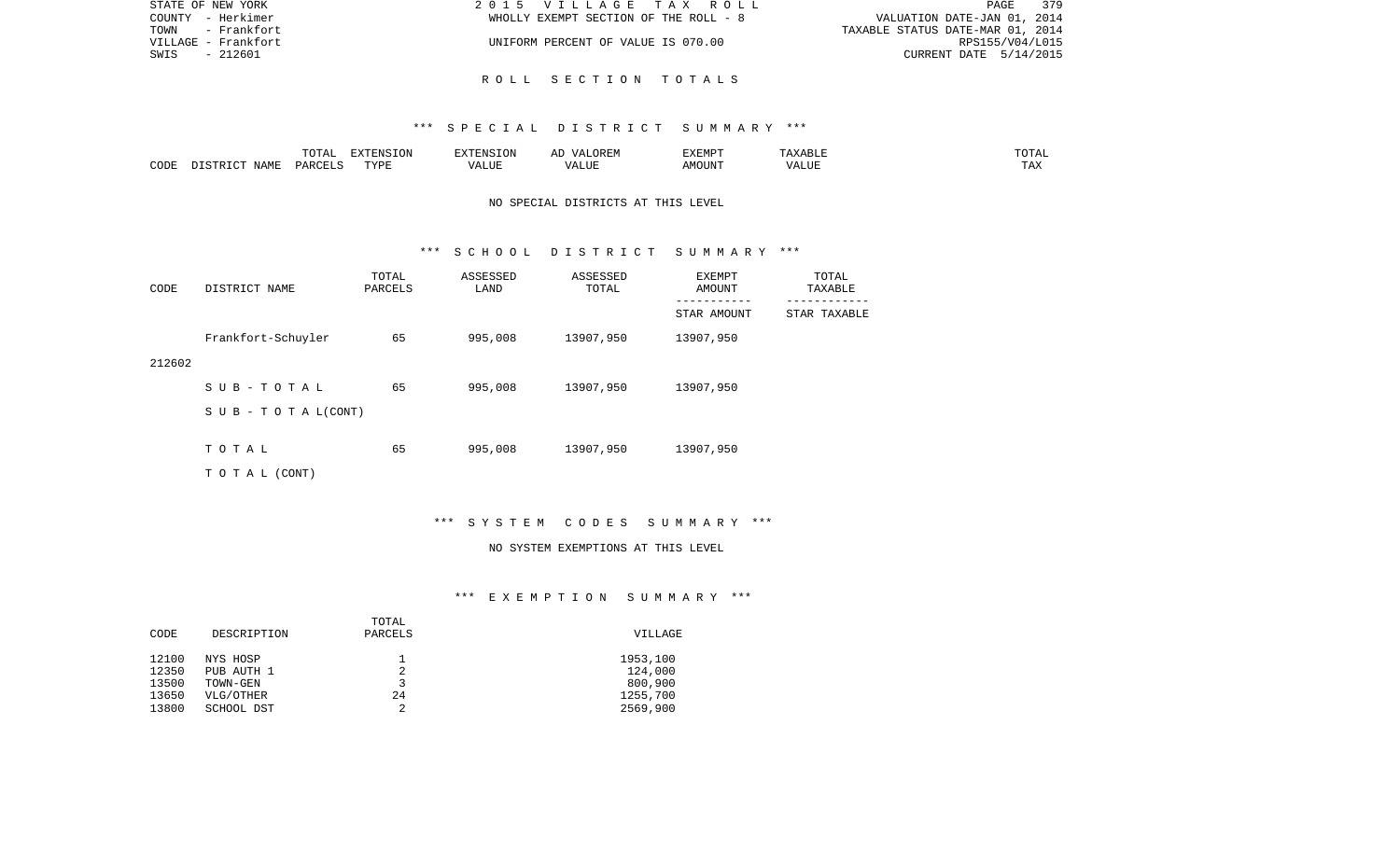| STATE OF NEW YORK   | 2015 VILLAGE TAX ROLL                 | 380<br>PAGE                      |
|---------------------|---------------------------------------|----------------------------------|
| COUNTY - Herkimer   | WHOLLY EXEMPT SECTION OF THE ROLL - 8 | VALUATION DATE-JAN 01, 2014      |
|                     |                                       | TAXABLE STATUS DATE-MAR 01, 2014 |
| VILLAGE – Frankfort | UNIFORM PERCENT OF VALUE IS 070.00    | RPS155/V04/L015                  |
| SWIS - 212601       |                                       | CURRENT DATE 5/14/2015           |
|                     |                                       |                                  |

R O L L S E C T I O N T O T A L S

## \*\*\* E X E M P T I O N S U M M A R Y \*\*\*

| CODE           | DESCRIPTION              | TOTAL<br>PARCELS | VILLAGE              |
|----------------|--------------------------|------------------|----------------------|
| 14100          | RPTL 400                 |                  | 270,900              |
| 18020<br>25110 | GEN MUNY<br>$N/P-RELLIG$ | 5<br>15          | 4626,300<br>1022,300 |
| 25230          | $N/P-M/M$ IM             |                  | 368,500              |
| 25300          | NON PROF 9               | 7                | 812,300              |
| 27350          | PRIV CEM                 | 2                | 45,700               |
| 29700          | WDRL/FORCL               | $\overline{2}$   | 58,350               |
|                | TOTAL                    | 65               | 13907,950            |

| ROLL<br>SEC | DESCRIPTION                      | TOTAL<br>PARCELS | ASSESSED<br>LAND | ASSESSED<br>TOTAL | EXEMPT<br>AMOUNT | TOTAL<br>TAXABLE | TOTAL<br>TAX |
|-------------|----------------------------------|------------------|------------------|-------------------|------------------|------------------|--------------|
|             |                                  |                  |                  |                   | STAR AMOUNT      | STAR TAXABLE     |              |
|             | RS 8 TOTAL                       |                  | 995,008          | 13907,950         | 13,907,950       |                  |              |
|             | SPEC DIST TAXES<br>WHOLLY EXEMPT | 65               |                  |                   |                  |                  |              |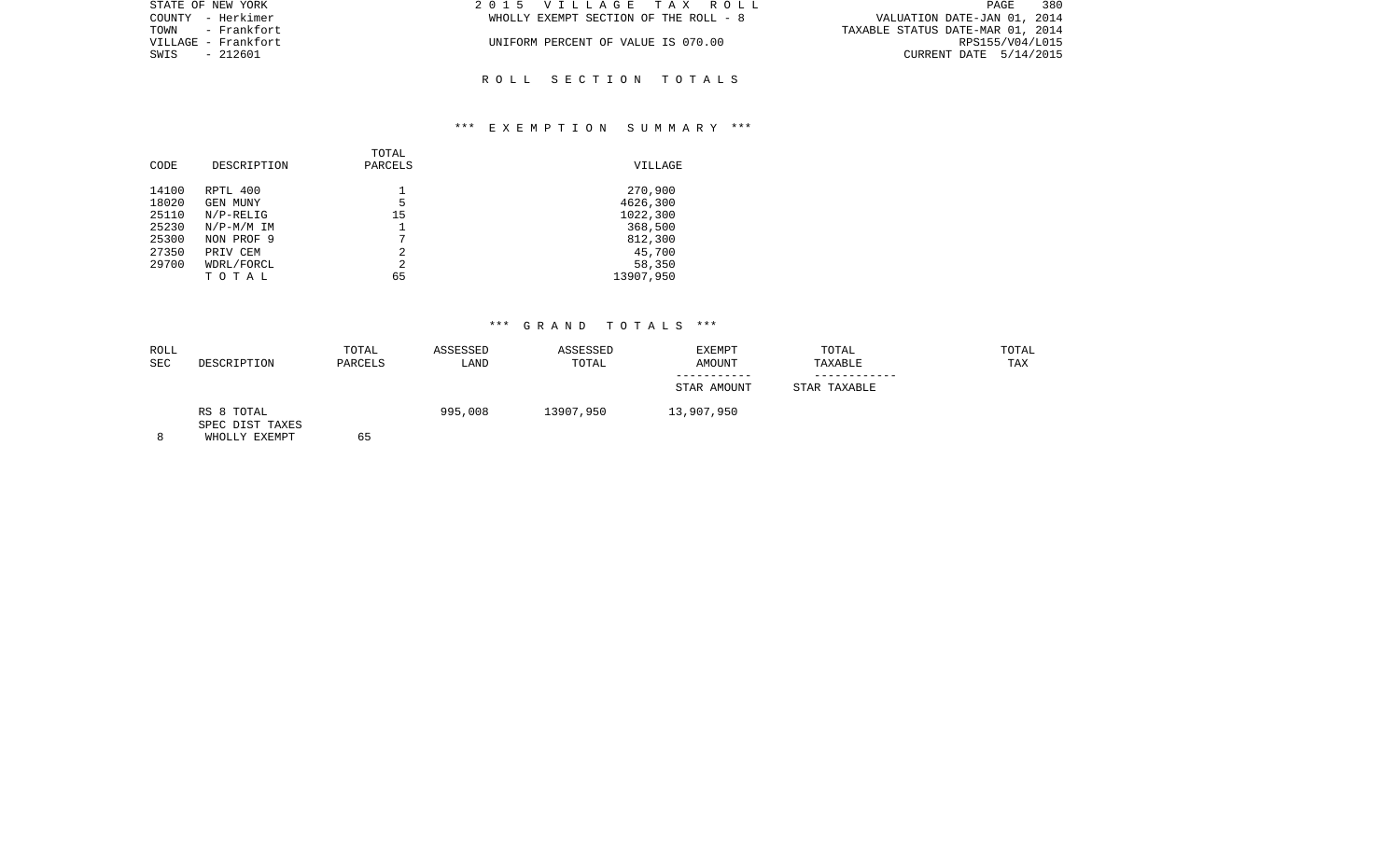| STATE OF NEW YORK   | 2015 VILLAGE TAX ROLL |  | PAGE                             | 381             |
|---------------------|-----------------------|--|----------------------------------|-----------------|
| COUNTY - Herkimer   |                       |  | VALUATION DATE-JAN 01, 2014      |                 |
| TOWN - Frankfort    | SWIS TOTALS           |  | TAXABLE STATUS DATE-MAR 01, 2014 |                 |
| VILLAGE – Frankfort |                       |  |                                  | RPS155/V04/L015 |
| SWIS<br>- 212601    |                       |  | CURRENT DATE 5/14/2015           |                 |

# \*\*\* S P E C I A L D I S T R I C T S U M M A R Y \*\*\*

| CODE DISTRICT NAME PARCELS               | TOTAL<br>EXTENSION<br>TYPE | EXTENSION<br>VALUE   | AD VALOREM<br>VALUE | EXEMPT<br>AMOUNT | TAXABLE<br><b>VALUE</b> | TAX<br>RATE | TOTAL<br>TAX         |
|------------------------------------------|----------------------------|----------------------|---------------------|------------------|-------------------------|-------------|----------------------|
| OTVIL Other relevy<br>XC991 Water relevy | 10 MOVTAX<br>9 MOVTAX      | 2,486.05<br>2,103.00 |                     |                  | 2,486.05<br>2,103.00    |             | 2,486.05<br>2,103.00 |

## \*\*\* S C H O O L D I S T R I C T S U M M A R Y \*\*\*

| CODE   | DISTRICT NAME                    | TOTAL<br>PARCELS | ASSESSED<br>LAND | ASSESSED<br>TOTAL | EXEMPT<br>AMOUNT | TOTAL<br>TAXABLE |
|--------|----------------------------------|------------------|------------------|-------------------|------------------|------------------|
|        |                                  |                  |                  |                   | STAR AMOUNT      | STAR TAXABLE     |
|        | Frankfort-Schuyler               | 1113             | 10418,187        | 71219,167         | 14350,327        | 56,868,840       |
| 212602 |                                  |                  |                  |                   | 16370,610        | 40,498,230       |
|        | SUB-TOTAL                        | 1113             | 10418,187        | 71219,167         | 14350,327        | 56,868,840       |
|        | $S \cup B - T \cup T A L (CONT)$ |                  |                  |                   | 16370,610        | 40,498,230       |
|        |                                  |                  |                  |                   |                  |                  |
|        | TOTAL                            | 1113             | 10418,187        | 71219,167         | 14350,327        | 56,868,840       |
|        | TO TAL (CONT)                    |                  |                  |                   | 16370,610        | 40,498,230       |

## \*\*\* S Y S T E M C O D E S S U M M A R Y \*\*\*

#### NO SYSTEM EXEMPTIONS AT THIS LEVEL

### \*\*\* E X E M P T I O N S U M M A R Y \*\*\*

|             | TOTAL   |          |
|-------------|---------|----------|
| DESCRIPTION | PARCELS | VILLAGE  |
|             |         |          |
| NYS HOSP    |         | 1953,100 |
| PUB AUTH 1  |         | 124,000  |
| TOWN-GEN    | 3       | 800,900  |
| VLG/OTHER   | 24      | 1255,700 |
| SCHOOL DST  |         | 2569,900 |
|             |         |          |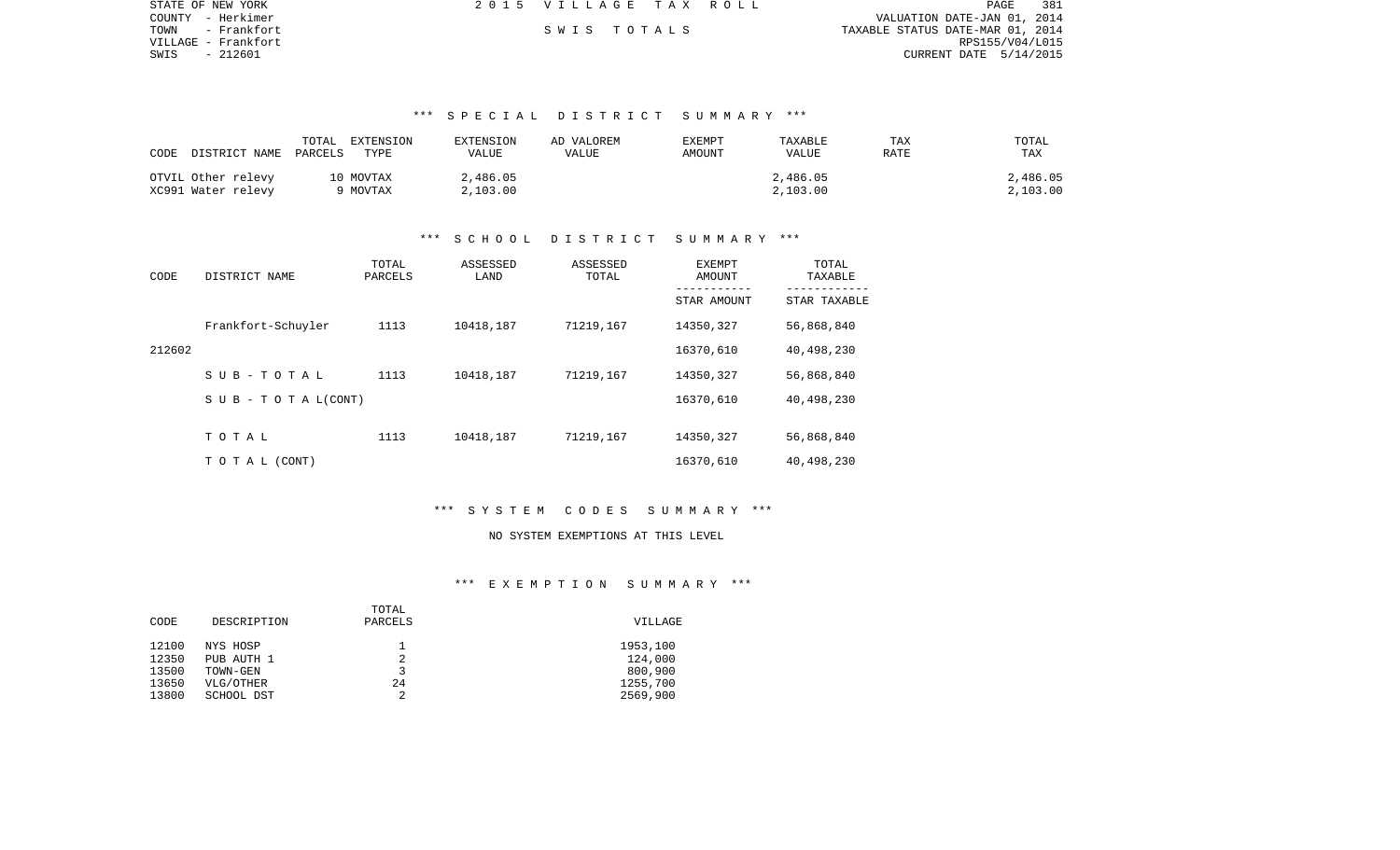| STATE OF NEW YORK   | 2015 VILLAGE TAX ROLL |  | 382<br>PAGE                      |
|---------------------|-----------------------|--|----------------------------------|
| COUNTY - Herkimer   |                       |  | VALUATION DATE-JAN 01, 2014      |
| TOWN<br>– Frankfort | SWIS TOTALS           |  | TAXABLE STATUS DATE-MAR 01, 2014 |
| VILLAGE - Frankfort |                       |  | RPS155/V04/L015                  |
| SWIS<br>- 212601    |                       |  | CURRENT DATE 5/14/2015           |
|                     |                       |  |                                  |

## \*\*\* E X E M P T I O N S U M M A R Y \*\*\*

|       |                | TOTAL          |           |
|-------|----------------|----------------|-----------|
| CODE  | DESCRIPTION    | PARCELS        | VILLAGE   |
| 14100 | RPTL 400       | 1              | 270,900   |
| 18020 | GEN MUNY       | 5              | 4626,300  |
| 25110 | $N/P-RELIG$    | 15             | 1022,300  |
| 25230 | $N/P-M/M$ IM   | 1              | 368,500   |
| 25300 | NON PROF 9     | 7              | 812,300   |
| 27350 | PRIV CEM       | $\overline{2}$ | 45,700    |
| 29700 | WDRL/FORCL     | $\overline{2}$ | 58,350    |
| 41101 | VETFUND CT     | $\overline{2}$ | 1,050     |
| 41121 | VET WAR CT     | 43             | 261,260   |
| 41131 | VET COM CT     | 53             | 537,149   |
| 41141 | VET DIS CT     | 21             | 265,709   |
| 41153 | $CW_10_VET/$   | $\mathbf{1}$   | 5,200     |
| 41157 | $CW$ 10 $VET/$ | 10             | 49,910    |
| 41173 | CW DISBLD      | 1              | 5,700     |
| 41720 | AG MKTS L      | $\mathbf 1$    | 7,085     |
| 41730 | AG MKTS        | 3              | 21,710    |
| 41800 | AGED-ALL       |                | 31,950    |
| 47610 | BUS EX-ALL     | $\mathbf{1}$   | 932       |
|       | TOTAL          | 202            | 15095,605 |

| ROLL<br><b>SEC</b> | DESCRIPTION                                         | TOTAL<br>PARCELS | ASSESSED<br>LAND | ASSESSED<br>TOTAL | <b>EXEMPT</b><br>AMOUNT<br>STAR AMOUNT | TOTAL<br>TAXABLE<br>------------<br>STAR TAXABLE | TAX<br>RATE |                                       |
|--------------------|-----------------------------------------------------|------------------|------------------|-------------------|----------------------------------------|--------------------------------------------------|-------------|---------------------------------------|
| $\mathbf{1}$       | Village Tax<br>SPEC DIST TAXES<br>TAXABLE           | 1,037            | 9410,579         | 56099,466         | 1,187,655                              | 54,911,811                                       | 16.741631   | 919, 313.34<br>4,589.05<br>923,902.39 |
| 5                  | Village Tax<br>SPEC DIST TAXES<br>SPECIAL FRANCHISE | 4                |                  | 817,722           |                                        | 817,722                                          | 16.741631   | 13,690.01<br>13,690.01                |
|                    | Village Tax                                         |                  | 12,600           | 394,029           |                                        | 394,029                                          | 16.741631   | 6,596.69                              |